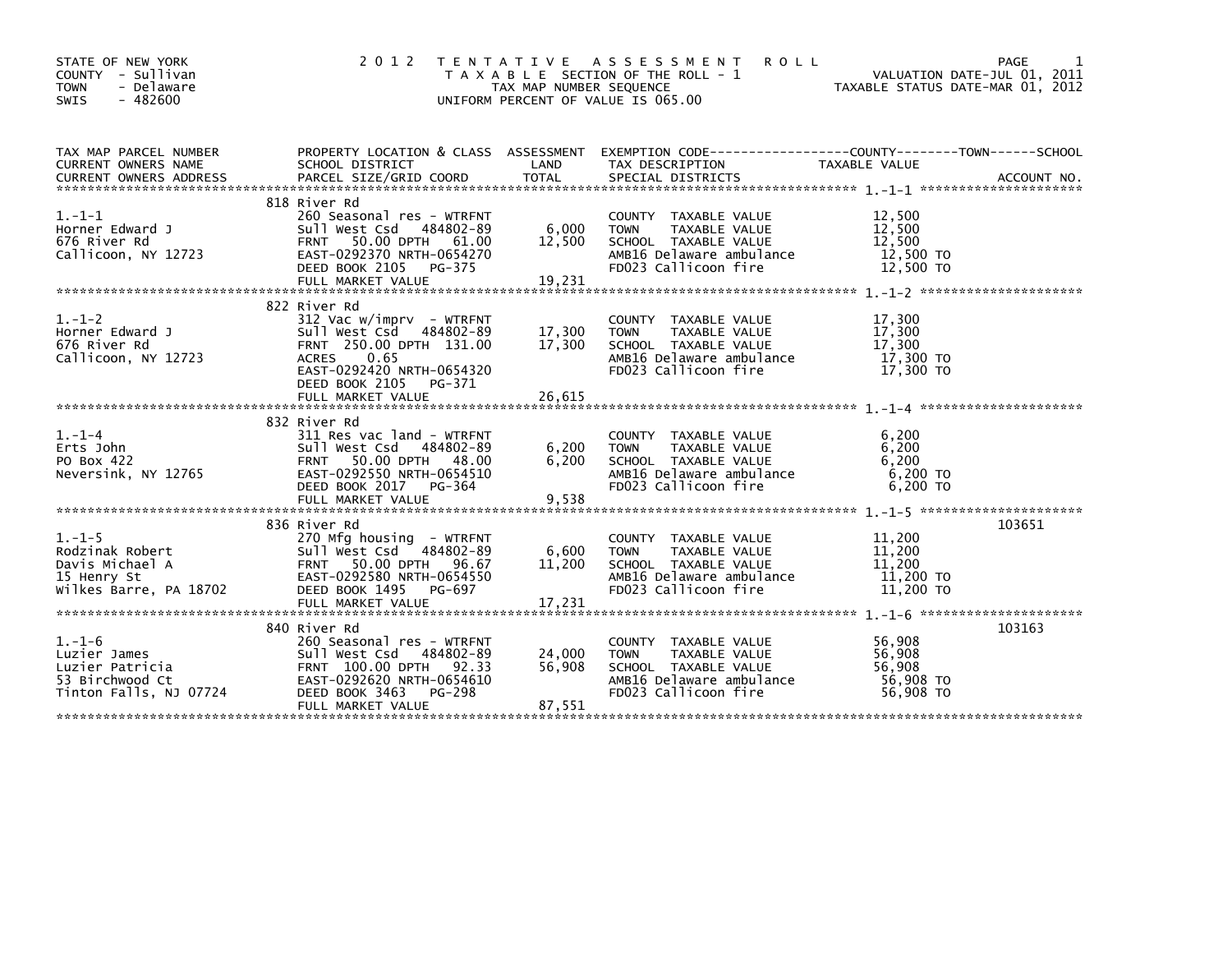| STATE OF NEW YORK<br>COUNTY - Sullivan<br>- Delaware<br><b>TOWN</b><br>$-482600$<br><b>SWIS</b>        | 2 0 1 2                                                                                                                                                                                | TAX MAP NUMBER SEQUENCE     | TENTATIVE ASSESSMENT<br><b>ROLL</b><br>T A X A B L E SECTION OF THE ROLL - 1<br>UNIFORM PERCENT OF VALUE IS 065.00                             | VALUATION DATE-JUL 01, 2011<br>TAXABLE STATUS DATE-MAR 01, 2012                                  | PAGE               |
|--------------------------------------------------------------------------------------------------------|----------------------------------------------------------------------------------------------------------------------------------------------------------------------------------------|-----------------------------|------------------------------------------------------------------------------------------------------------------------------------------------|--------------------------------------------------------------------------------------------------|--------------------|
| TAX MAP PARCEL NUMBER<br>CURRENT OWNERS NAME                                                           | SCHOOL DISTRICT                                                                                                                                                                        | LAND                        | PROPERTY LOCATION & CLASS ASSESSMENT EXEMPTION CODE----------------COUNTY-------TOWN------SCHOOL<br>TAX DESCRIPTION                            | TAXABLE VALUE                                                                                    |                    |
|                                                                                                        |                                                                                                                                                                                        |                             |                                                                                                                                                |                                                                                                  |                    |
|                                                                                                        | 850 River Rd                                                                                                                                                                           |                             |                                                                                                                                                |                                                                                                  | 101385             |
| $1. - 1 - 8$<br>Ferber Melanie L<br>Ferber Adam<br>Fisher, Melissa<br>850 River Rd<br>PO Box 139       | 210 1 Family Res - WTRFNT<br>Sull West Csd 484802-89<br>50.00 DPTH 90.00<br><b>FRNT</b><br>0.60<br><b>ACRES</b><br>EAST-0292678 NRTH-0654706<br>DEED BOOK 2189<br>PG-226               | 18,000 WAR VET<br>87,220    | 41854<br>STAR B<br>41121<br><b>COUNTY</b><br>TAXABLE VALUE<br><b>TOWN</b><br>TAXABLE VALUE<br>SCHOOL TAXABLE VALUE<br>AMB16 Delaware ambulance | $\Omega$<br>$\Omega$<br>13,083<br>13,083<br>74,137<br>74,137<br>68,620<br>87,220 TO<br>87,220 TO | 18,600<br>$\Omega$ |
|                                                                                                        | 854 River Rd                                                                                                                                                                           |                             |                                                                                                                                                | $1. - 1 - 9$ ***********************                                                             | 103860             |
| $1. - 1 - 9$<br>Sutherland Jon K<br>Sutherland William F<br>108 Breezy Hill Rd<br>Parksville, NY 12768 | 260 Seasonal res - WTRFNT<br>Sull West Csd 484802-89<br>50.00 DPTH 94.00<br><b>FRNT</b><br>EAST-0292780 NRTH-0654770<br>DEED BOOK 2019<br>PG-326                                       | 8,400<br>50,900             | COUNTY TAXABLE VALUE<br><b>TOWN</b><br>TAXABLE VALUE<br>SCHOOL TAXABLE VALUE<br>AMB16 Delaware ambulance<br>FD023 Callicoon fire               | 50,900<br>50,900<br>50.900<br>50,900 TO<br>50.900 TO                                             |                    |
|                                                                                                        |                                                                                                                                                                                        |                             |                                                                                                                                                |                                                                                                  |                    |
| $1. - 1 - 10$<br>Bachkosky Michael G<br>PO Box 92<br>Callicoon, NY 12723                               | 856 River Rd<br>210 1 Family Res - WTRFNT<br>Sull West Csd<br>484802-89<br>0.41<br><b>ACRES</b><br>EAST-0292820 NRTH-0654850<br>DEED BOOK 2216<br>PG-315                               | 14,200<br>56,300            | 41854<br>STAR B<br><b>COUNTY</b><br>TAXABLE VALUE<br>TAXABLE VALUE<br><b>TOWN</b><br>SCHOOL TAXABLE VALUE<br>AMB16 Delaware ambulance          | $\Omega$<br><sup>0</sup><br>56,300<br>56,300<br>37,700<br>56,300 TO                              | 103661<br>18,600   |
|                                                                                                        | 860 River Rd                                                                                                                                                                           |                             |                                                                                                                                                |                                                                                                  | 102557             |
| $1. - 1 - 13$<br>Riemer Charles<br>Riemer Susan<br>22 Benedict Dr<br>Lake Hopatcong, NJ 07849          | 312 Vac w/imprv - WTRFNT<br>Sull West Csd<br>484802-89<br>FRNT 150.00 DPTH 1105.00<br><b>ACRES</b><br>0.68<br>EAST-0292920 NRTH-0654980<br>DEED BOOK 1683<br>PG-614                    | 18,000<br>50,000            | <b>COUNTY</b><br>TAXABLE VALUE<br>TAXABLE VALUE<br><b>TOWN</b><br>SCHOOL TAXABLE VALUE<br>AMB16 Delaware ambulance<br>FD023 Callicoon fire     | 50,000<br>50,000<br>50,000<br>50,000 TO<br>50,000 TO                                             |                    |
|                                                                                                        |                                                                                                                                                                                        |                             |                                                                                                                                                |                                                                                                  |                    |
|                                                                                                        |                                                                                                                                                                                        |                             |                                                                                                                                                |                                                                                                  |                    |
| $1. - 1 - 14$<br>Lang Claire<br>594 Willow Ave<br>Saddle Brook, NJ 07663                               | 864 River Rd<br>260 Seasonal res - WTRFNT<br>Sull West Csd 484802-89<br>50.00 DPTH 126.00<br><b>FRNT</b><br>EAST-0292960 NRTH-0655020<br>DEED BOOK 2276<br>PG-544<br>FULL MARKET VALUE | 10,600<br>66,100<br>101,692 | TAXABLE VALUE<br><b>COUNTY</b><br>TAXABLE VALUE<br><b>TOWN</b><br>SCHOOL TAXABLE VALUE<br>AMB16 Delaware ambulance<br>FD023 Callicoon fire     | 66,100<br>66.100<br>66,100<br>66,100 TO<br>66,100 TO                                             | 102335             |
|                                                                                                        |                                                                                                                                                                                        |                             |                                                                                                                                                |                                                                                                  |                    |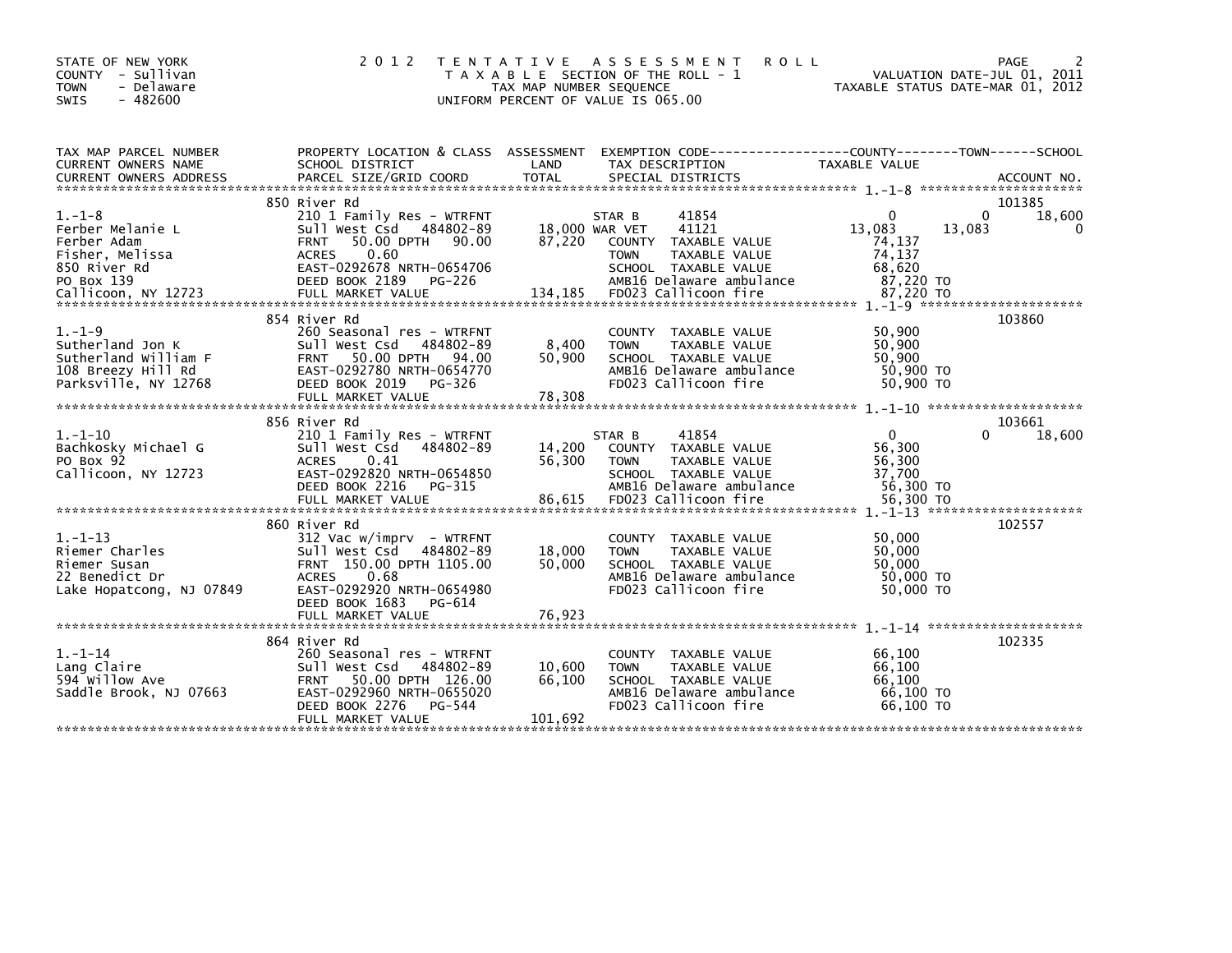| STATE OF NEW YORK<br>COUNTY - Sullivan<br>- Delaware<br><b>TOWN</b><br>$-482600$<br><b>SWIS</b> | 2 0 1 2                                                                                                                                                                                                           | T E N T A T I V E<br>TAX MAP NUMBER SEQUENCE | A S S E S S M E N T<br><b>ROLL</b><br>T A X A B L E SECTION OF THE ROLL - 1<br>UNIFORM PERCENT OF VALUE IS 065.00                       | VALUATION DATE-JUL 01, 2011<br>TAXABLE STATUS DATE-MAR 01, 2012 | PAGE<br>3        |
|-------------------------------------------------------------------------------------------------|-------------------------------------------------------------------------------------------------------------------------------------------------------------------------------------------------------------------|----------------------------------------------|-----------------------------------------------------------------------------------------------------------------------------------------|-----------------------------------------------------------------|------------------|
| TAX MAP PARCEL NUMBER<br>CURRENT OWNERS NAME<br><b>CURRENT OWNERS ADDRESS</b>                   | SCHOOL DISTRICT<br>PARCEL SIZE/GRID COORD                                                                                                                                                                         | LAND<br><b>TOTAL</b>                         | PROPERTY LOCATION & CLASS ASSESSMENT EXEMPTION CODE---------------COUNTY-------TOWN------SCHOOL<br>TAX DESCRIPTION<br>SPECIAL DISTRICTS | TAXABLE VALUE                                                   | ACCOUNT NO.      |
| $1. - 1 - 15$<br>Brown Stephen F<br>Brown Mary T<br>34 Hopping Ave<br>Staten Island, NY 10307   | 868 River Rd<br>210 1 Family Res - WTRFNT<br>Sull West Csd 484802-89<br>FRNT 100.00 DPTH 130.00<br>EAST-0293006 NRTH-0655063<br>DEED BOOK 2388 PG-552                                                             | 18,000<br>116,169                            | COUNTY TAXABLE VALUE<br>TAXABLE VALUE<br><b>TOWN</b><br>SCHOOL TAXABLE VALUE<br>AMB16 Delaware ambulance<br>FD023 Callicoon fire        | 116,169<br>116,169<br>116,169<br>116,169 TO<br>116,169 TO       | 101501           |
| $1. - 1 - 17$<br>Knill James R<br>Knill Heidi W<br>4160 Eby Dr<br>Dumfries, VA 22026            | 872 River Rd<br>270 Mfg housing - WTRFNT<br>Sull West Csd<br>484802-89<br>43.24 DPTH 264.19<br><b>FRNT</b><br>0.26<br><b>ACRES</b><br>EAST-0293050 NRTH-0655140<br>DEED BOOK 938<br>PG-00278<br>FULL MARKET VALUE | 11,200<br>19,600<br>30,154                   | COUNTY TAXABLE VALUE<br>TAXABLE VALUE<br><b>TOWN</b><br>SCHOOL TAXABLE VALUE<br>AMB16 Delaware ambulance<br>FD023 Callicoon fire        | 19,600<br>19,600<br>19,600<br>19,600 TO<br>19,600 TO            | 101595           |
| $1. - 1 - 18$<br>Startsev Anatoly L<br>Startsev Raisa D<br>876 River Rd<br>Callicoon, NY 12723  | River Rd<br>311 Res vac land - WTRFNT<br>Sull West Csd 484802-89<br>50.00 DPTH 146.00<br><b>FRNT</b><br>EAST-0293077 NRTH-0655176<br>DEED BOOK 2311<br>PG-90<br>FULL MARKET VALUE                                 | 11,200<br>11,200<br>17,231                   | COUNTY TAXABLE VALUE<br>TAXABLE VALUE<br><b>TOWN</b><br>SCHOOL TAXABLE VALUE<br>AMB16 Delaware ambulance<br>FD023 Callicoon fire        | 11,200<br>11,200<br>11,200<br>11,200 TO<br>11,200 TO            | 101594           |
| $1. - 1 - 19$<br>Startsev Anatoly L<br>Startsev Raisa D<br>876 River Rd<br>Callicoon, NY 12723  | 876 River Rd<br>210 1 Family Res - WTRFNT<br>Sull West Csd 484802-89<br>FRNT 100.00 DPTH 150.00<br>EAST-0293128 NRTH-0655230<br>DEED BOOK 2311<br><b>PG-90</b>                                                    | 16,600<br>120,000                            | 41854<br>STAR B<br>COUNTY TAXABLE VALUE<br><b>TOWN</b><br>TAXABLE VALUE<br>SCHOOL TAXABLE VALUE<br>AMB16 Delaware ambulance             | 0<br>120,000<br>120,000<br>101,400<br>120,000 TO                | 101279<br>18,600 |
| $1. - 1 - 20$<br>Foley Joyce E<br>131 Manhattan Ave<br>Jersey City, NJ 07307                    | River Rd<br>$312$ Vac w/imprv - WTRFNT<br>Sull West Csd<br>484802-89<br>FRNT 100.00 DPTH 150.00<br>EAST-0293205 NRTH-0655300<br>DEED BOOK 1124<br>PG-00096<br>FULL MARKET VALUE                                   | 16,700<br>16,800<br>25,846                   | COUNTY TAXABLE VALUE<br>TAXABLE VALUE<br><b>TOWN</b><br>SCHOOL TAXABLE VALUE<br>AMB16 Delaware ambulance<br>FD023 Callicoon fire        | 16,800<br>16,800<br>16,800<br>16,800 TO<br>16,800 TO            | 102558           |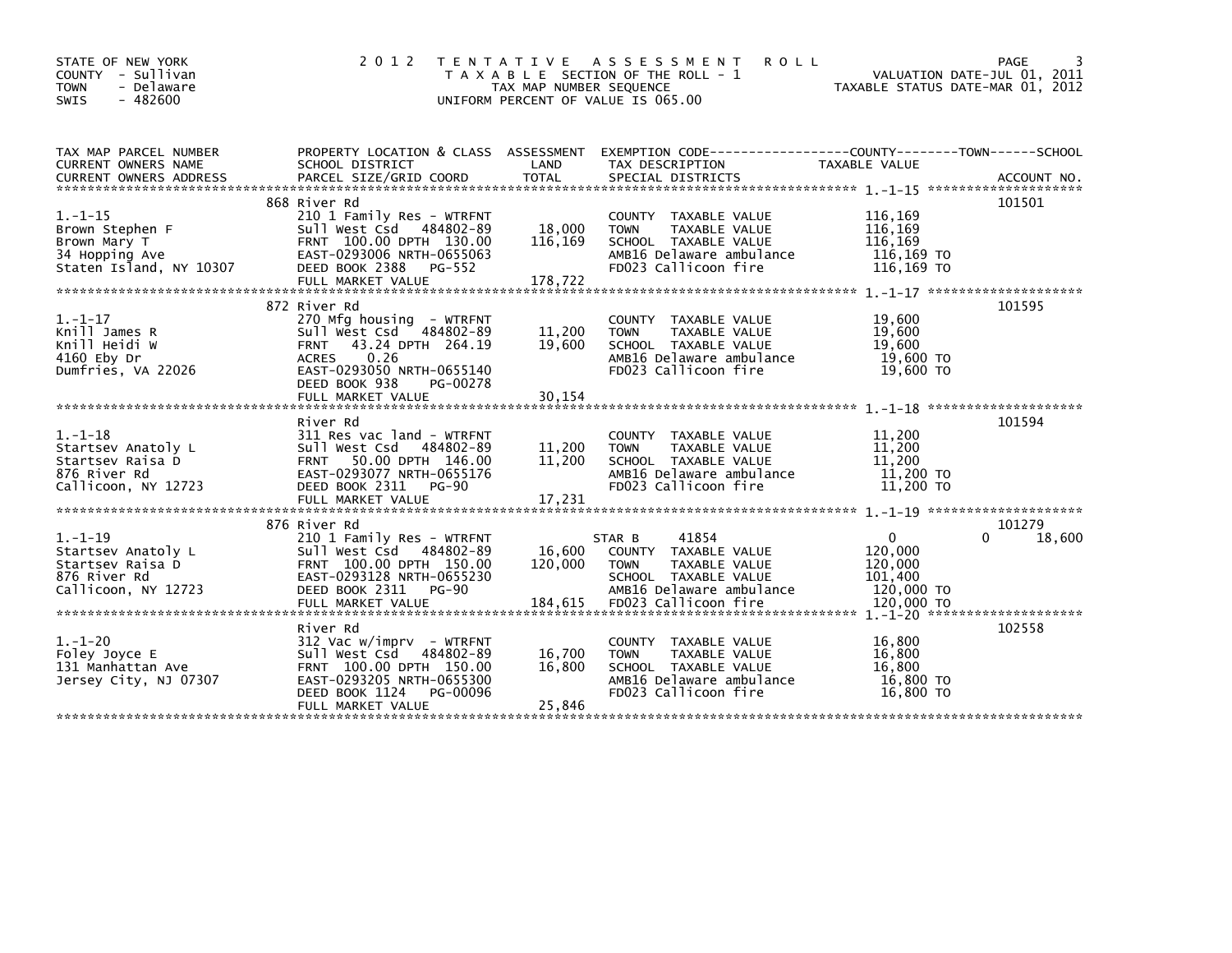| STATE OF NEW YORK<br>- Sullivan<br>COUNTY<br>- Delaware<br><b>TOWN</b><br>- 482600<br>SWIS | 2012                                 | TAX MAP NUMBER SEQUENCE<br>UNIFORM PERCENT OF VALUE IS 065.00 | TENTATIVE ASSESSMENT<br><b>ROLL</b><br>T A X A B L E SECTION OF THE ROLL - 1 | VALUATION DATE-JUL 01, 2011<br>TAXABLE STATUS DATE-MAR 01, 2012 | -4<br>PAGE         |
|--------------------------------------------------------------------------------------------|--------------------------------------|---------------------------------------------------------------|------------------------------------------------------------------------------|-----------------------------------------------------------------|--------------------|
| TAX MAP PARCEL NUMBER                                                                      | PROPERTY LOCATION & CLASS ASSESSMENT |                                                               |                                                                              |                                                                 |                    |
| <b>CURRENT OWNERS NAME</b>                                                                 | SCHOOL DISTRICT                      | LAND                                                          | TAX DESCRIPTION                                                              | TAXABLE VALUE                                                   |                    |
| CURRENT OWNERS ADDRESS                                                                     |                                      |                                                               |                                                                              |                                                                 |                    |
|                                                                                            | 882 River Rd                         |                                                               |                                                                              |                                                                 | 100082             |
| $1.-1-21$                                                                                  | 210 1 Family Res - WTRFNT            |                                                               | COUNTY TAXABLE VALUE                                                         | 118,400                                                         |                    |
| Alukonis Vincent                                                                           | Sull West Csd 484802-89              | 23,600                                                        | <b>TOWN</b><br>TAXABLE VALUE                                                 | 118,400                                                         |                    |
| 30 Hanover St                                                                              | ACRES 1.70                           |                                                               | 118,400 SCHOOL TAXABLE VALUE                                                 | 118,400                                                         |                    |
| Floral Park, NY 11001                                                                      | EAST-0293400 NRTH-0655430            |                                                               | AMB16 Delaware ambulance                                                     | 118,400 TO                                                      |                    |
|                                                                                            | DEED BOOK 638<br>PG-00293            |                                                               | FD023 Callicoon fire                                                         | 118,400 TO                                                      |                    |
|                                                                                            | FULL MARKET VALUE                    | 182,154                                                       |                                                                              |                                                                 |                    |
|                                                                                            | 885 River Rd                         |                                                               |                                                                              |                                                                 | 103461             |
| $1.-1-22$                                                                                  | 210 1 Family Res - WTRFNT            |                                                               | 41834<br>STAR EN                                                             | $\Omega$                                                        | $\Omega$<br>38,560 |
| Sandin Florence J                                                                          | Sull West Csd 484802-89              | 26,500                                                        | COUNTY TAXABLE VALUE                                                         | 126,000                                                         |                    |
| Sandin Harold G                                                                            | ACRES 1.78                           | 126,000                                                       | TAXABLE VALUE<br><b>TOWN</b>                                                 | 126,000                                                         |                    |
| 885 River Rd                                                                               | EAST-0293702 NRTH-0655598            |                                                               | SCHOOL TAXABLE VALUE                                                         | 87,440                                                          |                    |
| Callicoon, NY 12723                                                                        | PG-00121<br>DEED BOOK 919            |                                                               | AMB16 Delaware ambulance                                                     | 126,000 TO                                                      |                    |
|                                                                                            | FULL MARKET VALUE                    | 193.846                                                       | FD023 Callicoon fire                                                         | 126,000 TO                                                      |                    |
|                                                                                            |                                      |                                                               |                                                                              |                                                                 |                    |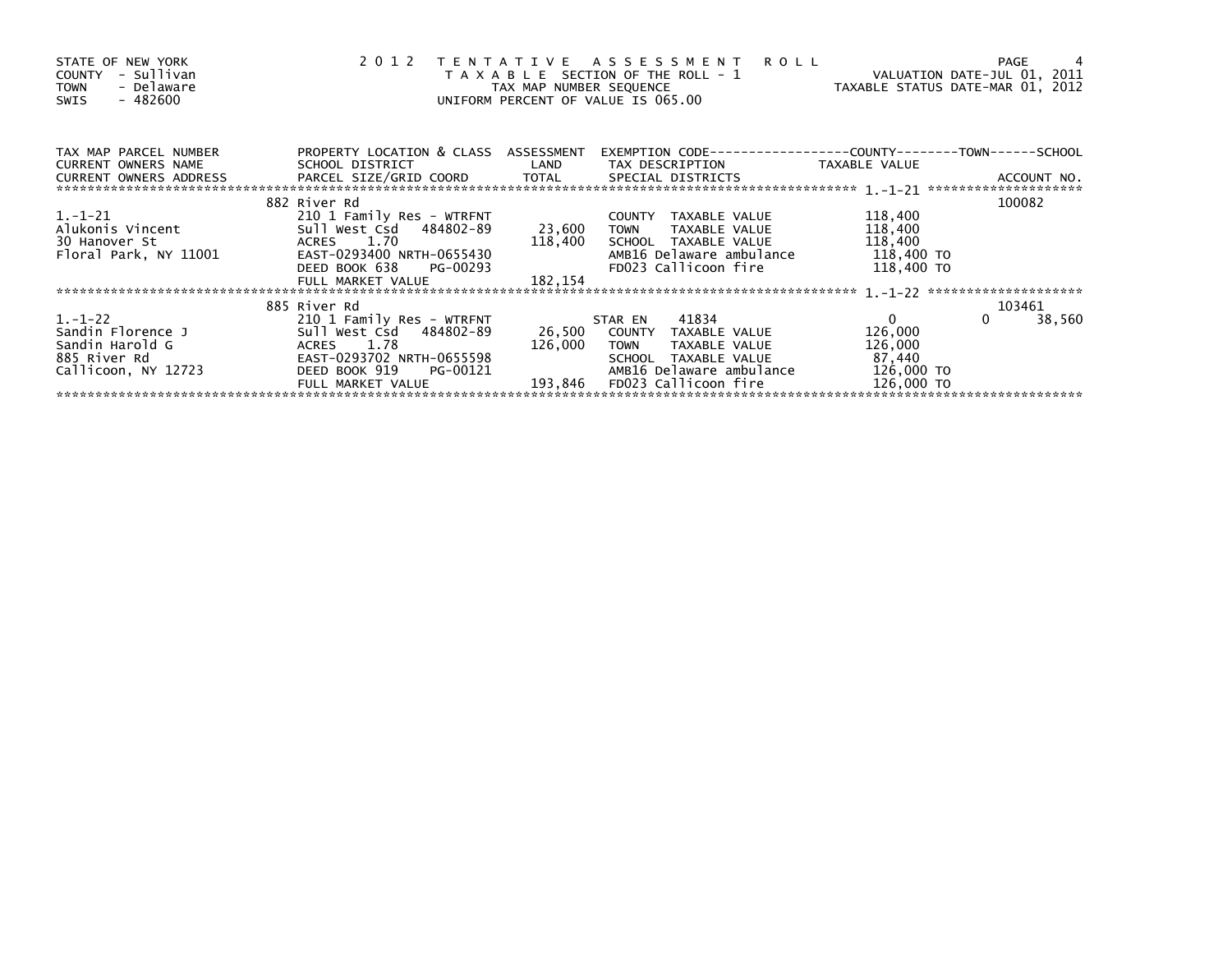|             | STATE OF NEW YORK | 2012 TENTATIVE ASSESSMENT ROLL        | PAGE                             |
|-------------|-------------------|---------------------------------------|----------------------------------|
|             | COUNTY - Sullivan | T A X A B L E SECTION OF THE ROLL - 1 | VALUATION DATE-JUL 01, 2011      |
| <b>TOWN</b> | - Delaware        | MAP SECTION - 001                     | TAXABLE STATUS DATE-MAR 01, 2012 |
| SWIS        | - 482600          | SUB-SECTION-                          | RPS150/V04/L015                  |
|             |                   | UNIFORM PERCENT OF VALUE IS 065.00    | CURRENT DATE 5/01/2012           |

## \*\*\* S P E C I A L D I S T R I C T S U M M A R Y \*\*\*

| CODE | DISTRICT NAME                                | TOTAL<br><b>PARCELS</b> | EXTENSION<br><b>TYPF</b> | EXTENSION<br>VALUE | AD VALOREM<br>VALUE | <b>EXEMPT</b><br>AMOUNT | TAXABLE<br><b>VALUE</b> |
|------|----------------------------------------------|-------------------------|--------------------------|--------------------|---------------------|-------------------------|-------------------------|
|      | AMB16 Delaware ambul<br>FD023 Callicoon fire |                         | 17 TOTAL<br>17 TOTAL     |                    | 942.797<br>942.797  |                         | 942.797<br>942.797      |

#### \*\*\* S C H O O L D I S T R I C T S U M M A R Y \*\*\*

| CODE   | DISTRICT NAME | TOTAL<br><b>PARCELS</b> | ASSESSED<br>LAND | ASSESSED<br><b>TOTAL</b> | <b>EXEMPT</b><br><b>AMOUNT</b> | <b>TOTAL</b><br><b>TAXABLE</b> | <b>STAR</b><br><b>AMOUNT</b> | <b>STAR</b><br><b>TAXABLE</b> |
|--------|---------------|-------------------------|------------------|--------------------------|--------------------------------|--------------------------------|------------------------------|-------------------------------|
| 484802 | Sull West Csd | 17                      | 253,100          | 942,797                  |                                | 942,797                        | 94.360                       | 848,437                       |
|        | SUB-TOTAL     | 17                      | 253.100          | 942.797                  |                                | 942.797                        | 94.360                       | 848.437                       |
| 484889 | West Sull Lib | 17                      | 253,100          | 942,797                  |                                | 942.797                        | 94,360                       | 848,437                       |
|        | T O T A L     | 34                      | 506.200          | 1885,594                 |                                | 1885,594                       | 188,720                      | 1696,874                      |

#### \*\*\* S Y S T E M C O D E S S U M M A R Y \*\*\*

NO SYSTEM EXEMPTIONS AT THIS LEVEL

#### \*\*\* E X E M P T I O N S U M M A R Y \*\*\*

| <b>CODE</b>    | DESCRIPTION         | <b>TOTAL</b><br><b>PARCELS</b> | <b>COUNTY</b> | <b>TOWN</b> | <b>SCHOOL</b>    |
|----------------|---------------------|--------------------------------|---------------|-------------|------------------|
| 41121<br>41834 | WAR VET<br>STAR EN  |                                | 13,083        | 13,083      | 38,560           |
| 41854          | STAR B<br>T O T A L |                                | 13,083        | 13,083      | 55,800<br>94,360 |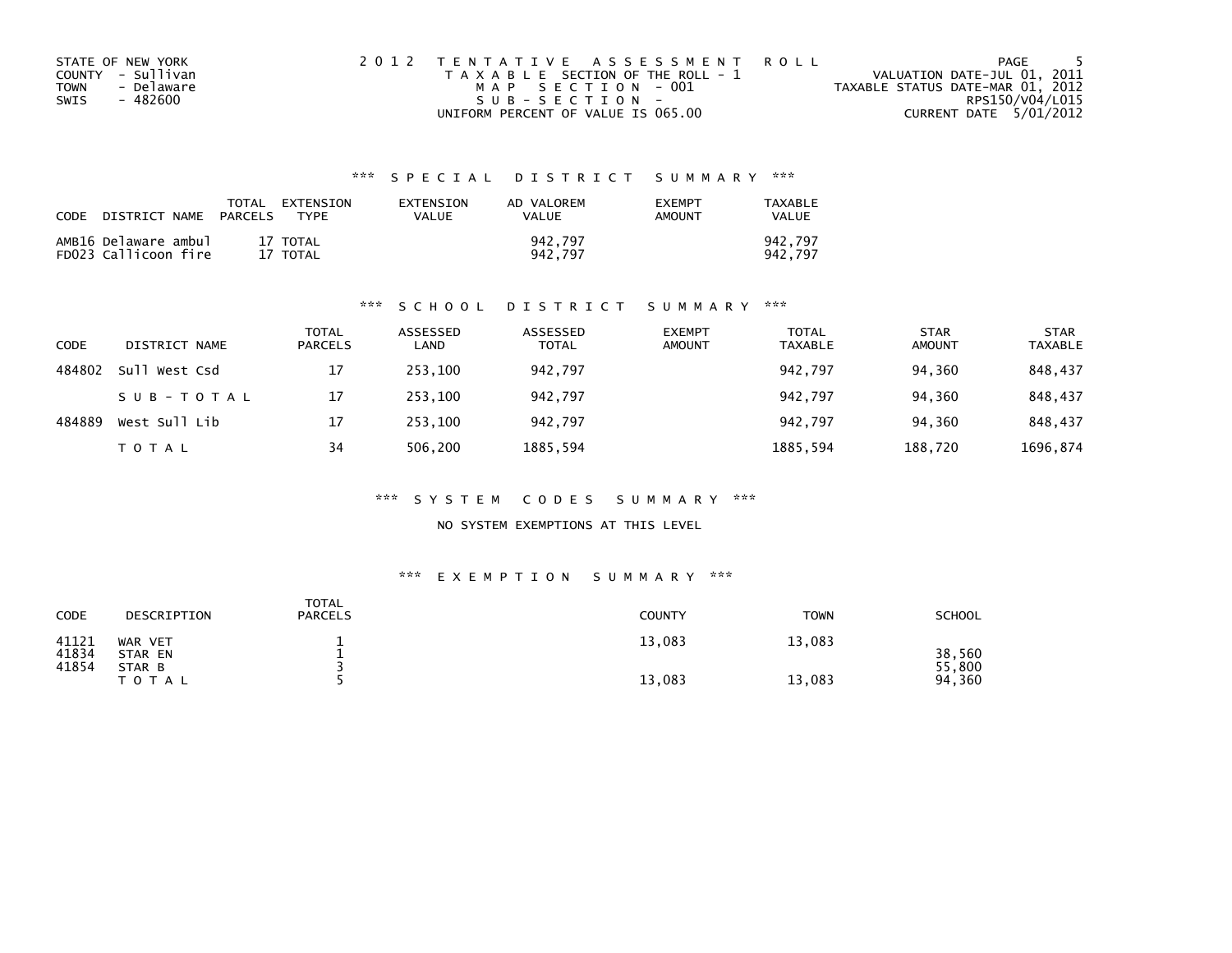|             | STATE OF NEW YORK | 2012 TENTATIVE ASSESSMENT ROLL        | PAGE                             |  |
|-------------|-------------------|---------------------------------------|----------------------------------|--|
|             | COUNTY - Sullivan | T A X A B L E SECTION OF THE ROLL - 1 | VALUATION DATE-JUL 01, 2011      |  |
| <b>TOWN</b> | - Delaware        | MAP SECTION - 001                     | TAXABLE STATUS DATE-MAR 01, 2012 |  |
| SWIS        | - 482600          | $SUB - SECTION -$                     | RPS150/V04/L015                  |  |
|             |                   | UNIFORM PERCENT OF VALUE IS 065.00    | CURRENT DATE 5/01/2012           |  |

# \*\*\* G R A N D T O T A L S \*\*\*

| ROLL       | DESCRIPTION | <b>TOTAL</b>   | <b>ASSESSED</b> | <b>\SSESSED</b> | <b>TAXABLE</b> | <b>TAXABLE</b> | <b>TAXABLE</b> | <b>STAR</b>    |
|------------|-------------|----------------|-----------------|-----------------|----------------|----------------|----------------|----------------|
| <b>SEC</b> |             | <b>PARCELS</b> | LAND            | <b>TOTAL</b>    | COUNTY         | <b>TOWN</b>    | <b>SCHOOL</b>  | <b>TAXABLE</b> |
|            | TAXABLE     | - -            | 253,100         | 942,797         | 929,714        | 929,714        | 942.797        | 848,437        |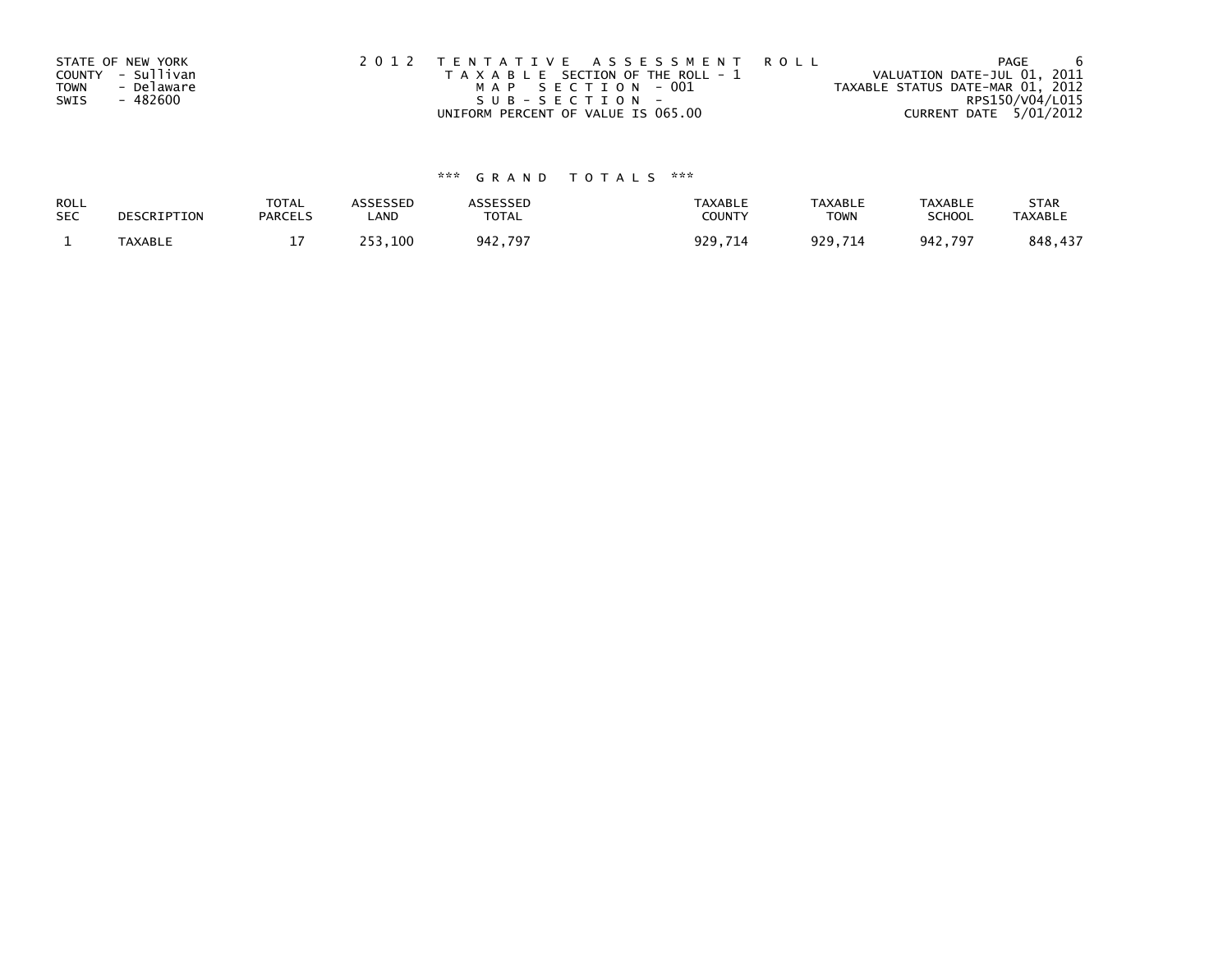| STATE OF NEW YORK<br>COUNTY - Sullivan<br>- Delaware<br><b>TOWN</b><br>- 482600<br>SWIS                                                                                                                                                                                                                                                                       |              | 2012 TENTATIVE ASSESSMENT ROLL PAGE 7<br>TAXABLE SECTION OF THE ROLL - 1 VALUATION DATE-JUL 01, 2011<br>TAX MAP NUMBER SEQUENCE TAXABLE STATUS DATE-MAR 01, 2012<br>UNIFORM PERCENT OF VALUE IS 065.00 |        |
|---------------------------------------------------------------------------------------------------------------------------------------------------------------------------------------------------------------------------------------------------------------------------------------------------------------------------------------------------------------|--------------|--------------------------------------------------------------------------------------------------------------------------------------------------------------------------------------------------------|--------|
| TAX MAP PARCEL NUMBER PROPERTY LOCATION & CLASS ASSESSMENT EXEMPTION CODE-----------------COUNTY--------TOWN-----SCHOOL CURRENT OWNERS NAME SCHOOL DISTRICT LAND TAX DESCRIPTION<br>CURRENT OWNERS ADDRESS PARCEL SIZE/GRID COORD                                                                                                                             |              |                                                                                                                                                                                                        |        |
|                                                                                                                                                                                                                                                                                                                                                               | 909 River Rd |                                                                                                                                                                                                        | 102755 |
|                                                                                                                                                                                                                                                                                                                                                               |              |                                                                                                                                                                                                        |        |
|                                                                                                                                                                                                                                                                                                                                                               | 902 River Rd |                                                                                                                                                                                                        | 103135 |
| $\begin{array}{lllllllllllll} 2.-1-3 & 902\ \text{River }\text{Rd} & 210& 103150\\ \text{Murray Hugh A} & 210& 1\ \text{FRNT} & 79.50\ \text{DFTH} & 83.00 & 77,000 & \text{MMSLE VALUE} & 77,000\\ \text{New York, NY 10022} & \text{EAST-0293780 NRT1055140} & \text{FERT} & 79.50\ \text{DFTH} & 77,000 & 77,000 & \text{SCHOOL TAXABLE VALUE} & 77,000\\$ |              |                                                                                                                                                                                                        |        |
|                                                                                                                                                                                                                                                                                                                                                               |              |                                                                                                                                                                                                        |        |
| 2.-1-4<br>2.-1-4<br>Loreng Robert J<br>Loreng Pauline (1983)<br>2011 West Csd 384802-89<br>2011 West Csd 384802-89<br>2011 West Csd 384802-89<br>2010 TOWN TAXABLE VALUE<br>28,400<br>28,400<br>28,400<br>28,400<br>28,400<br>28,400<br>28,400<br>28,400<br>28                                                                                                | 894 River Rd |                                                                                                                                                                                                        |        |
|                                                                                                                                                                                                                                                                                                                                                               | River Rd     |                                                                                                                                                                                                        | 100825 |
| 2.-1-5<br>2.-1-5<br>Delaware Rod & Gun Club Inc. Sull west Csd 484802-89<br>Attn: Robert Loreng ACRES 121.00<br>2.-1-12 72nd St University CRES 121.00<br>2.-1-12 72nd St University CRES 121.00<br>2.-1-12 72nd St University CRES 121.00                                                                                                                    |              |                                                                                                                                                                                                        |        |
|                                                                                                                                                                                                                                                                                                                                                               |              |                                                                                                                                                                                                        |        |
| 311 Res vac 1 and COUNTY TAXABLE VALUE<br>2.1-1-6.1 311 Res vac 1and COUNTY TAXABLE VALUE<br>71 Viaduct Rd FRNT 170.00 DPTH 200.00 1,000 TOWN TAXABLE VALUE<br>71 Viaduct Rd FRNT 170.00 DPTH 200.00 1,000 SCHOOL TAXABLE VALUE<br>2.1                                                                                                                        |              |                                                                                                                                                                                                        |        |
|                                                                                                                                                                                                                                                                                                                                                               |              |                                                                                                                                                                                                        | 104029 |
| 9784 State Route 97<br>2.1-1-6.2 210 1 Family Res<br>Piacentino Antonio Sull West Csd 484802-89 24,800 TOWN TAXABLE VALUE 75,000<br>Piacentino Veronice ACRES 2.22 75,000 SCHOOL TAXABLE VALUE 75,000<br>2528 Mathews Ave EAST-0298600                                                                                                                        |              |                                                                                                                                                                                                        |        |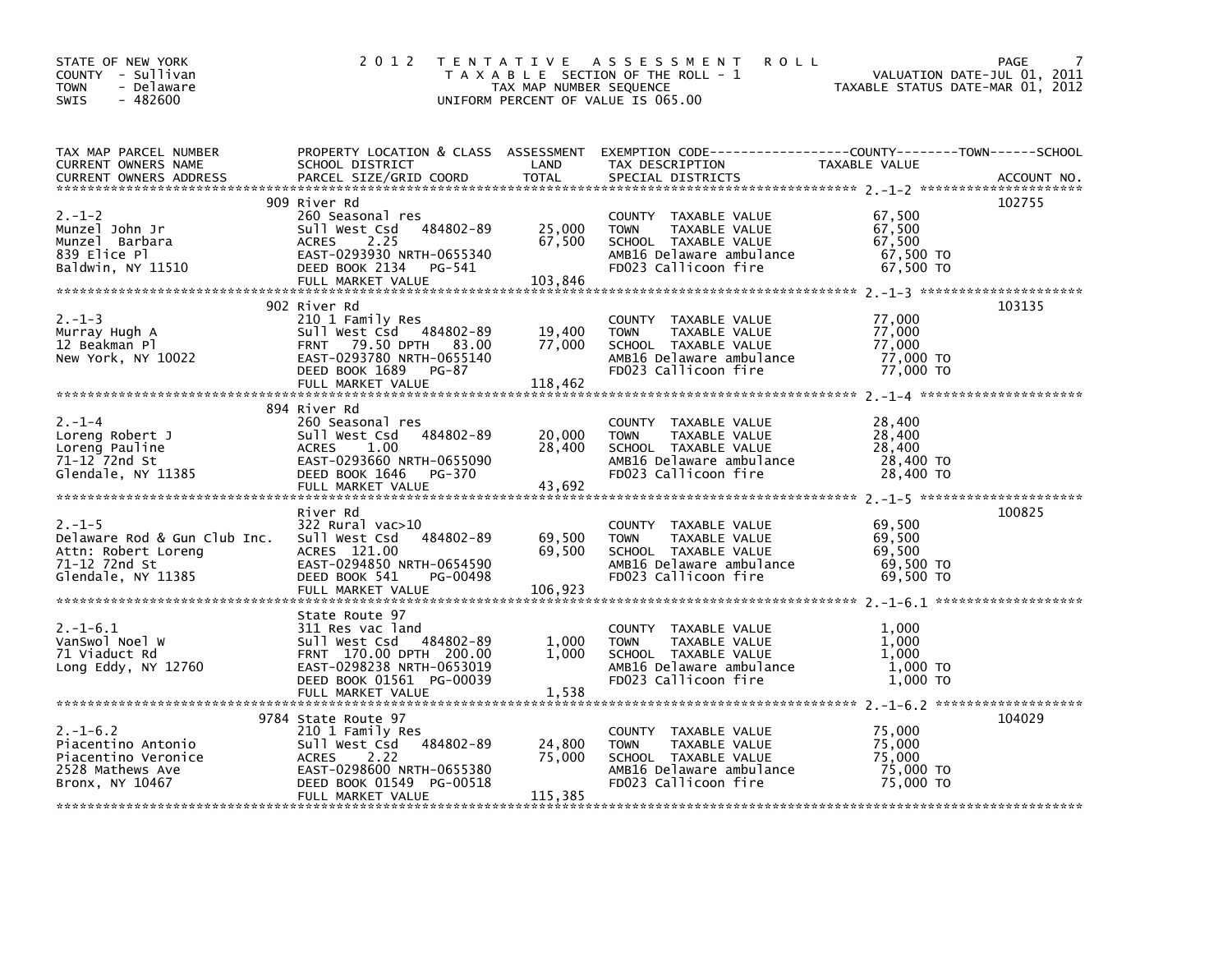| STATE OF NEW YORK<br>- Sullivan<br><b>COUNTY</b><br><b>TOWN</b><br>- Delaware<br>$-482600$<br><b>SWIS</b> | 2 0 1 2                                                                                                                                                                                       | T E N T A T I V E<br>TAX MAP NUMBER SEQUENCE | A S S E S S M E N T<br><b>ROLL</b><br>T A X A B L E SECTION OF THE ROLL - 1<br>UNIFORM PERCENT OF VALUE IS 065.00                                                                                            |                                                                                  | PAGE<br>8<br>VALUATION DATE-JUL 01, 2011<br>TAXABLE STATUS DATE-MAR 01, 2012 |
|-----------------------------------------------------------------------------------------------------------|-----------------------------------------------------------------------------------------------------------------------------------------------------------------------------------------------|----------------------------------------------|--------------------------------------------------------------------------------------------------------------------------------------------------------------------------------------------------------------|----------------------------------------------------------------------------------|------------------------------------------------------------------------------|
| TAX MAP PARCEL NUMBER<br><b>CURRENT OWNERS NAME</b>                                                       | PROPERTY LOCATION & CLASS ASSESSMENT<br>SCHOOL DISTRICT                                                                                                                                       | LAND                                         | EXEMPTION        CODE-----------------COUNTY--------TOWN------SCHOOL<br>TAX DESCRIPTION                                                                                                                      | <b>TAXABLE VALUE</b>                                                             |                                                                              |
| $2. -1 - 6.3$<br>Demarest Carolyn<br>79 Pierrepont St<br>Brooklyn, NY 11201                               | 9783 State Route 97<br>240 Rural res<br>484802-89<br>Sull West Csd<br>ACRES 28.00<br>EAST-0298120 NRTH-0655710<br>DEED BOOK 747<br>PG-01012                                                   | 50,000<br>152,000                            | <b>COUNTY</b><br>TAXABLE VALUE<br>TAXABLE VALUE<br><b>TOWN</b><br>SCHOOL TAXABLE VALUE<br>AMB16 Delaware ambulance<br>FD023 Callicoon fire                                                                   | 152,000<br>152,000<br>152,000<br>152,000 TO<br>152,000 TO                        | *******************                                                          |
| $2. - 1 - 6.4$<br>Curto Philip A<br>Simonetti Carlos<br>34-24 200th St<br>Bayside, NY 11361               | 9761 State Route 97<br>240 Rural res<br>484802-89<br>Sull West Csd<br><b>ACRES</b><br>90.69<br>EAST-0297310 NRTH-0654300<br>DEED BOOK 3014<br>PG-492                                          | 68,700<br>210,100                            | <b>COUNTY</b><br>TAXABLE VALUE<br>TAXABLE VALUE<br><b>TOWN</b><br>SCHOOL TAXABLE VALUE<br>AMB16 Delaware ambulance<br>FD023 Callicoon fire                                                                   | 210,100<br>210,100<br>210,100<br>210,100 TO<br>210,100 TO                        | 102334                                                                       |
| $2. -1 - 6.5$<br>Elflein Doris<br>Elflein George<br>22 Cross Rd<br>Callicoon, NY 12723                    | 22 Cross Rd<br>210 1 Family Res<br>Sull West Csd 484802-89<br><b>ACRES</b><br>5.89<br>EAST-0298611 NRTH-0653212<br>DEED BOOK 1790<br>PG-403<br>FULL MARKET VALUE                              | 24,000 STAR EN<br>114,000<br>175,385         | 96 PCT OF VALUE USED FOR EXEMPTION PURPOSES<br>COMBAT VET 41131<br>41834<br>COUNTY TAXABLE VALUE<br><b>TOWN</b><br>TAXABLE VALUE<br>SCHOOL TAXABLE VALUE<br>AMB16 Delaware ambulance<br>FD023 Callicoon fire | 27,360<br>$\mathbf{0}$<br>86.640<br>86,640<br>75.440<br>114,000 TO<br>114,000 TO | 103886<br>27,360<br>$\mathbf{0}$<br>38,560                                   |
| $2. -1 - 6.7$<br>Hahn Franklin P<br>Hahn Carla<br>9729 State Route 97<br>PO Box 73                        | 9729 State Route 97<br>210 1 Family Res<br>sull west Csd<br>484802-89<br><b>ACRES</b><br>2.51<br>EAST-0298056 NRTH-0653758<br>DEED BOOK 1573<br>PG-626                                        | 24,800<br>85,800                             | 41854<br>STAR B<br><b>COUNTY</b><br>TAXABLE VALUE<br>TAXABLE VALUE<br><b>TOWN</b><br>SCHOOL TAXABLE VALUE<br>AMB16 Delaware ambulance                                                                        | $\mathbf{0}$<br>85,800<br>85,800<br>67,200<br>85,800 TO<br>85,800 TO             | 18,600<br>0<br>*******************                                           |
| $2. - 1 - 6.8$<br>Salzberg Paul D<br>Salzberg Greta A<br>PO Box 247<br>Lake Huntington, NY 12752          | 9739 State Route 97<br>483 Converted Re<br>484802-89<br>Sull West Csd<br><b>ACRES</b><br>2.19 BANK 60806<br>EAST-0298053 NRTH-0654013<br>DEED BOOK 2138<br><b>PG-600</b><br>FULL MARKET VALUE | 24,300<br>104,000<br>160,000                 | <b>COUNTY</b><br>TAXABLE VALUE<br><b>TOWN</b><br>TAXABLE VALUE<br>SCHOOL TAXABLE VALUE<br>AMB16 Delaware ambulance<br>FD023 Callicoon fire                                                                   | 104.000<br>104,000<br>104,000<br>104,000 TO<br>104,000 TO                        |                                                                              |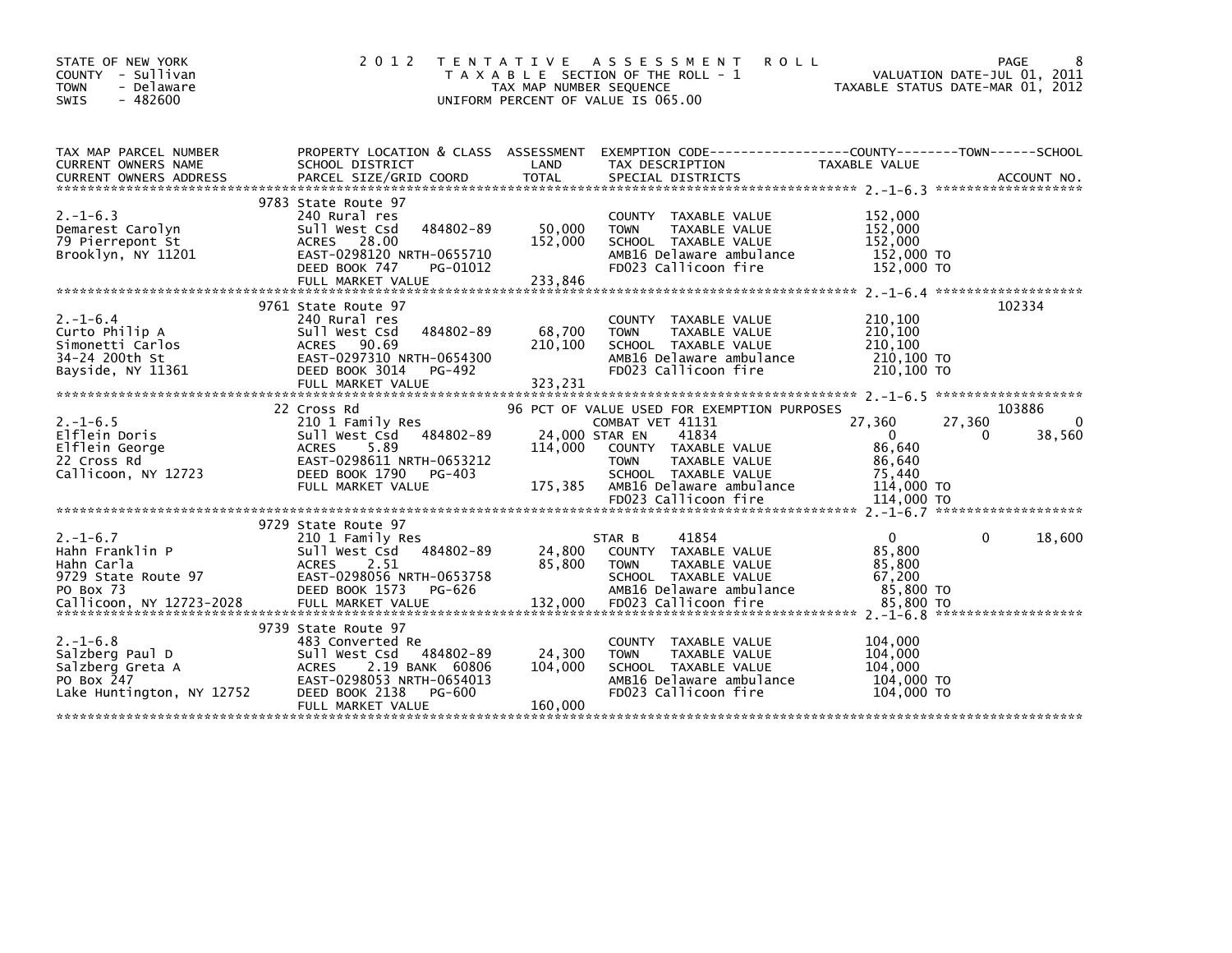| STATE OF NEW YORK<br>COUNTY - Sullivan<br><b>TOWN</b><br>- Delaware<br>$-482600$<br><b>SWIS</b> | 2 0 1 2                                                                                                                                     | T E N T A T I V E<br>TAX MAP NUMBER SEQUENCE | A S S E S S M E N T<br><b>ROLL</b><br>T A X A B L E SECTION OF THE ROLL - 1<br>UNIFORM PERCENT OF VALUE IS 065.00                                   | TAXABLE STATUS DATE-MAR 01, 2012                                              | PAGE<br>VALUATION DATE-JUL 01, 2011 |
|-------------------------------------------------------------------------------------------------|---------------------------------------------------------------------------------------------------------------------------------------------|----------------------------------------------|-----------------------------------------------------------------------------------------------------------------------------------------------------|-------------------------------------------------------------------------------|-------------------------------------|
| TAX MAP PARCEL NUMBER<br>CURRENT OWNERS NAME                                                    | SCHOOL DISTRICT                                                                                                                             | LAND                                         | PROPERTY LOCATION & CLASS ASSESSMENT EXEMPTION CODE----------------COUNTY-------TOWN------SCHOOL<br>TAX DESCRIPTION                                 | TAXABLE VALUE                                                                 |                                     |
|                                                                                                 | 9748 State Route 97                                                                                                                         |                                              |                                                                                                                                                     |                                                                               |                                     |
| $2. - 1 - 6.9$<br>Sobel Howard L<br>Sobel Kathleen A<br>3061 David Ct<br>Oceanside, NY 11572    | 241 Rural res&aq<br>484802-89<br>Sull West Csd<br>ACRES 37.25<br>EAST-0298758 NRTH-0654673<br>DEED BOOK 1366<br>PG-348<br>FULL MARKET VALUE | 55,000<br>156,958<br>241,474                 | AGRI DIST 41720<br>COUNTY TAXABLE VALUE<br>TAXABLE VALUE<br><b>TOWN</b><br>SCHOOL TAXABLE VALUE<br>AMB16 Delaware ambulance<br>FD023 Callicoon fire | 16,089<br>16,089<br>140,869<br>140,869<br>140,869<br>156,958 TO<br>156,958 TO | 16,089                              |
| MAY BE SUBJECT TO PAYMENT<br>UNDER AGDIST LAW TIL 2016                                          |                                                                                                                                             |                                              |                                                                                                                                                     |                                                                               |                                     |
|                                                                                                 | 6 Tower Rd                                                                                                                                  |                                              |                                                                                                                                                     |                                                                               | 101125                              |
| $2. -1 - 8$<br>Mills Douglas<br>6 Tower Rd<br>Callicoon, NY 12723                               | 210 1 Family Res<br>Sull West Csd<br>484802-89<br>1.02<br><b>ACRES</b><br>EAST-0298130 NRTH-0653140<br>DEED BOOK 1927<br>PG-57              | 145,900                                      | STAR B<br>41854<br>44211<br>21,900 HOME IMP<br>TAXABLE VALUE<br>COUNTY<br><b>TOWN</b><br>TAXABLE VALUE<br>SCHOOL TAXABLE VALUE                      | 0<br>20,700<br>20,700<br>125,200<br>125,200<br>127,300                        | 18,600<br>0<br>0                    |
|                                                                                                 | FULL MARKET VALUE                                                                                                                           | 224,462                                      | AMB16 Delaware ambulance<br>20,700 EX<br>FD023 Callicoon fire                                                                                       | 125,200 TO<br>125,200 TO                                                      |                                     |
|                                                                                                 |                                                                                                                                             |                                              | 20.700 EX                                                                                                                                           |                                                                               |                                     |
|                                                                                                 | 90 Baer Rd                                                                                                                                  |                                              |                                                                                                                                                     |                                                                               | 100120                              |
| $2. -1 - 9.1$<br>Baer Nadia M<br>PO Box 614<br>Oxford, NY 13830                                 | $322$ Rural vac $>10$<br>Sull West Csd<br>484802-89<br>ACRES 208.00<br>EAST-0300260 NRTH-0655760<br>DEED BOOK 2011<br>PG-5835               | 140,500<br>140,500                           | AGRI DIST 41720<br>COUNTY TAXABLE VALUE<br>TAXABLE VALUE<br><b>TOWN</b><br>SCHOOL TAXABLE VALUE<br>AMB16 Delaware ambulance                         | 76,855<br>76,855<br>63,645<br>63,645<br>63,645<br>140,500 TO                  | 76,855                              |
| PRIOR OWNER ON 3/01/2012<br>Baer Naida M                                                        | FULL MARKET VALUE                                                                                                                           | 216,154                                      | FD023 Callicoon fire                                                                                                                                | 140.500 TO                                                                    |                                     |
| MAY BE SUBJECT TO PAYMENT<br>UNDER AGDIST LAW TIL 2016                                          |                                                                                                                                             |                                              |                                                                                                                                                     |                                                                               |                                     |
|                                                                                                 | 90 Baer Rd                                                                                                                                  |                                              |                                                                                                                                                     |                                                                               | 100120                              |
| $2. -1 - 9.2$<br>Smith Guy Brewster<br>Denver Molly Kathryn<br>229 w 16th St #3D                | 210 1 Family Res<br>sull west Csd<br>484802-89<br>5.05 BANKN140687<br><b>ACRES</b><br>EAST-0300260 NRTH-0655760                             | 23,000<br>100,400                            | <b>COUNTY</b><br>TAXABLE VALUE<br><b>TAXABLE VALUE</b><br><b>TOWN</b><br>SCHOOL TAXABLE VALUE<br>AMB16 Delaware ambulance                           | 100,400<br>100,400<br>100,400<br>100,400 TO                                   |                                     |
| New York, NY 10011                                                                              | DEED BOOK 2011<br>PG-4122<br>FULL MARKET VALUE                                                                                              | 154,462                                      | FD023 Callicoon fire                                                                                                                                | 100,400 TO                                                                    |                                     |
| MAY BE SUBJECT TO PAYMENT<br>UNDER AGDIST LAW TIL 2016                                          |                                                                                                                                             |                                              |                                                                                                                                                     |                                                                               |                                     |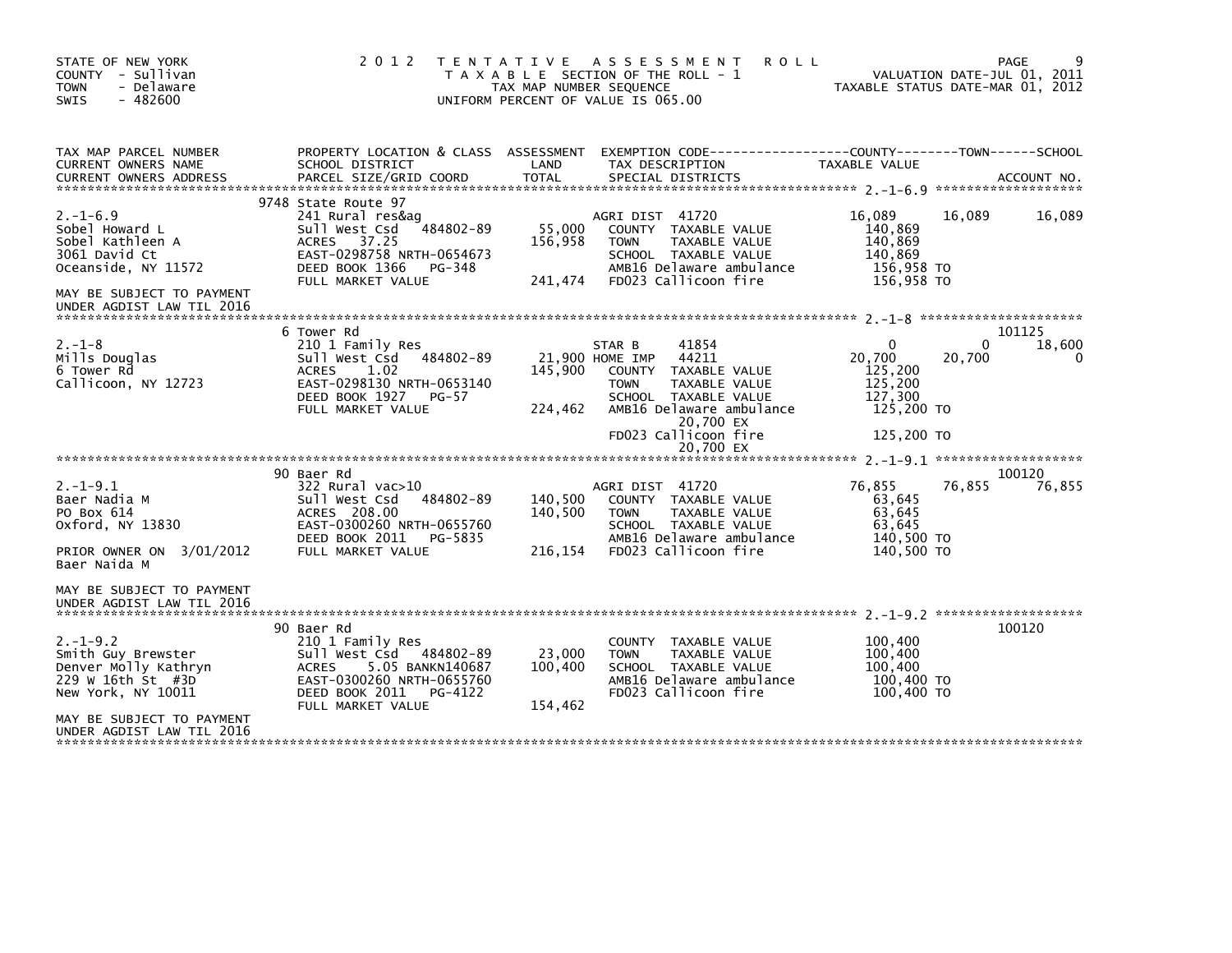| STATE OF NEW YORK<br>COUNTY - Sullivan<br><b>TOWN</b><br>- Delaware<br>$-482600$<br>SWIS           | 2 0 1 2                                                                                                                                                                      | T E N T A T I V E<br>TAX MAP NUMBER SEQUENCE | <b>ROLL</b><br>A S S E S S M E N T<br>T A X A B L E SECTION OF THE ROLL - 1<br>UNIFORM PERCENT OF VALUE IS 065.00                       |                                                      | 10<br>PAGE<br>VALUATION DATE-JUL 01, 2011<br>TAXABLE STATUS DATE-MAR 01, 2012 |
|----------------------------------------------------------------------------------------------------|------------------------------------------------------------------------------------------------------------------------------------------------------------------------------|----------------------------------------------|-----------------------------------------------------------------------------------------------------------------------------------------|------------------------------------------------------|-------------------------------------------------------------------------------|
| TAX MAP PARCEL NUMBER<br>CURRENT OWNERS NAME                                                       | PROPERTY LOCATION & CLASS ASSESSMENT<br>SCHOOL DISTRICT                                                                                                                      | LAND                                         | EXEMPTION CODE-----------------COUNTY-------TOWN------SCHOOL<br>TAX DESCRIPTION                                                         | TAXABLE VALUE                                        |                                                                               |
| $2. -1 - 11.2$<br>Rose Elizabeth<br>Castellow Donald<br>315 E 68th St Apt 8C<br>New York, NY 10065 | 77 Baer Rd<br>210 1 Family Res<br>Sull West Csd 484802-89<br><b>ACRES</b><br>0.63 BANKN140687<br>EAST-0299090 NRTH-0654380<br>DEED BOOK 2011<br>PG-3729<br>FULL MARKET VALUE | 15,000<br>50,100<br>77,077                   | COUNTY TAXABLE VALUE<br><b>TOWN</b><br>TAXABLE VALUE<br>SCHOOL TAXABLE VALUE<br>AMB16 Delaware ambulance<br>FD023 Callicoon fire        | 50,100<br>50,100<br>50,100<br>50.100 TO<br>50.100 TO | 100121                                                                        |
|                                                                                                    | 58 Baer Rd                                                                                                                                                                   |                                              | 78 PCT OF VALUE USED FOR EXEMPTION PURPOSES                                                                                             |                                                      | 100600                                                                        |
| $2. -1 - 12.1$<br>Busch Walter J<br>Busch Vicki L<br>58 Baer Rd                                    | 241 Rural res&ag<br>$-484802 - 89$<br>Sull West Csd<br>ACRES 38.05<br>EAST-0299656 NRTH-0653332                                                                              |                                              | 41834<br>STAR EN<br>56,000 COMBAT VET 41131<br>123,900 AGRI DIST 41720<br>COUNTY TAXABLE VALUE                                          | $\Omega$<br>24,161<br>24,129<br>75,610               | 38,560<br>0<br>24,161<br>0<br>24,129<br>24,129                                |
| PO Box 32<br>Callicoon, NY 12723                                                                   | DEED BOOK 1341<br>PG-297<br>FULL MARKET VALUE                                                                                                                                | 190,615                                      | TAXABLE VALUE<br><b>TOWN</b><br>SCHOOL TAXABLE VALUE<br>AMB16 Delaware ambulance                                                        | 75,610<br>61,211<br>123,900 TO                       |                                                                               |
| MAY BE SUBJECT TO PAYMENT<br>UNDER AGDIST LAW TIL 2016                                             |                                                                                                                                                                              |                                              | FD023 Callicoon fire                                                                                                                    | 123,900 TO                                           |                                                                               |
|                                                                                                    | Cross Rd                                                                                                                                                                     |                                              |                                                                                                                                         |                                                      | ******************                                                            |
| $2. -1 - 12.2$<br>Bush Imelda M<br>605 John Ross Ct<br>Woodstock, GA 30188                         | 311 Res vac land<br>Sull West Csd<br>484802-89<br>6.15<br><b>ACRES</b><br>EAST-0298976 NRTH-0653281<br>DEED BOOK 1341<br>PG-301                                              | 18,000<br>18,000                             | COUNTY TAXABLE VALUE<br><b>TOWN</b><br><b>TAXABLE VALUE</b><br>SCHOOL TAXABLE VALUE<br>AMB16 Delaware ambulance<br>FD023 Callicoon fire | 18,000<br>18,000<br>18,000<br>18,000 TO<br>18,000 TO |                                                                               |
|                                                                                                    | FULL MARKET VALUE                                                                                                                                                            | 27,692                                       |                                                                                                                                         |                                                      |                                                                               |
|                                                                                                    | Hankins Rd 9                                                                                                                                                                 |                                              |                                                                                                                                         |                                                      |                                                                               |
| $2. -1 - 12.3$<br>Andrea Juanita M<br>161 Austin Drive Apt 3<br>Burlington, VT 05401               | 311 Res vac land<br>484802-89<br>Sull West Csd<br>6.00<br><b>ACRES</b><br>EAST-0300572 NRTH-0652830<br>DEED BOOK 1341<br>PG-304                                              | 16,000<br>16,000                             | COUNTY TAXABLE VALUE<br><b>TOWN</b><br><b>TAXABLE VALUE</b><br>SCHOOL TAXABLE VALUE<br>AMB16 Delaware ambulance<br>FD023 Callicoon fire | 16,000<br>16,000<br>16,000<br>16,000 TO<br>16,000 TO |                                                                               |
|                                                                                                    | FULL MARKET VALUE                                                                                                                                                            | 24,615                                       |                                                                                                                                         |                                                      |                                                                               |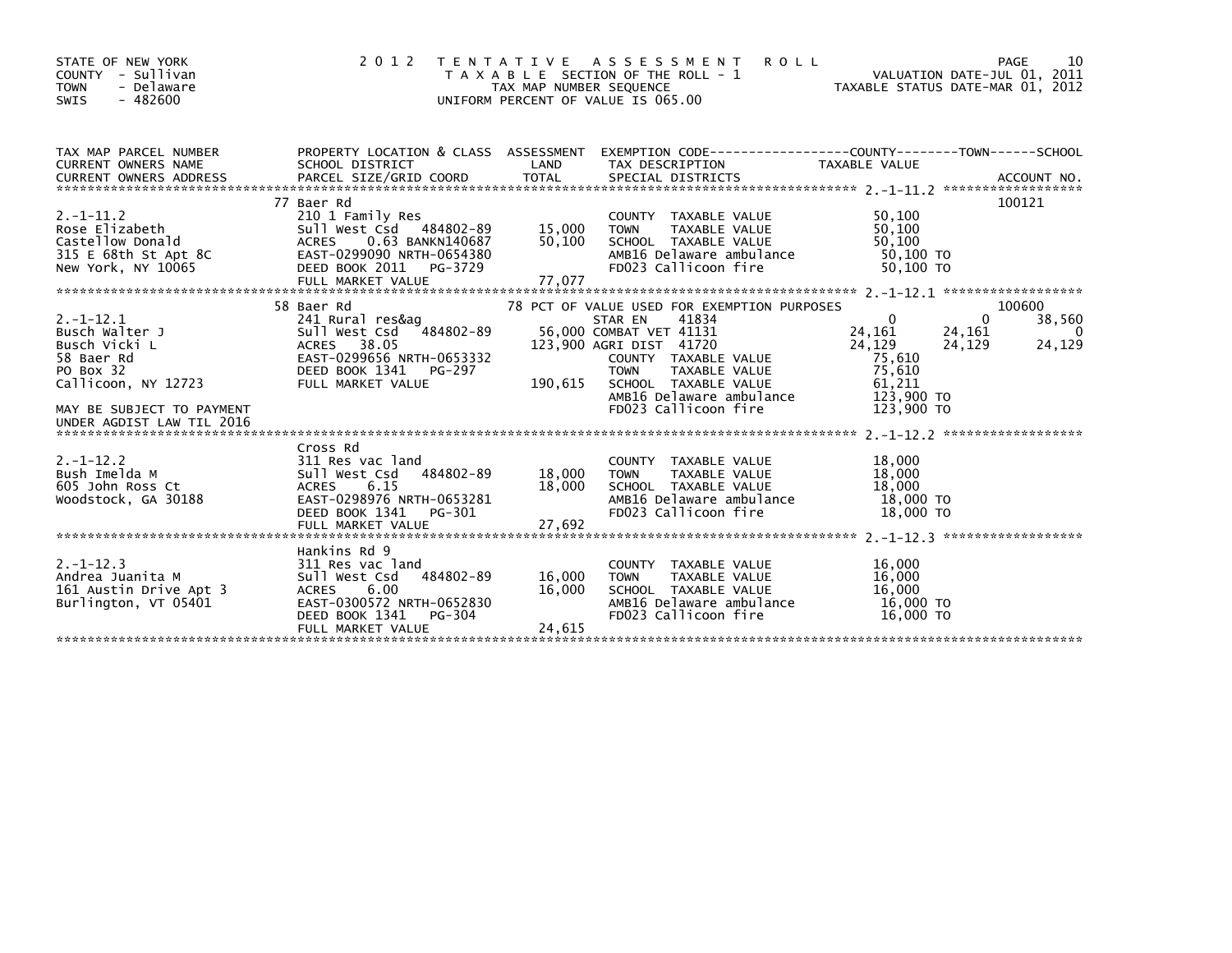| STATE OF NEW YORK  | 2012 TENTATIVE ASSESSMENT ROLL        | PAGE                             |  |
|--------------------|---------------------------------------|----------------------------------|--|
| COUNTY - Sullivan  | T A X A B L E SECTION OF THE ROLL - 1 | VALUATION DATE-JUL 01, 2011      |  |
| - Delaware<br>TOWN | MAP SECTION - 002                     | TAXABLE STATUS DATE-MAR 01, 2012 |  |
| SWIS<br>- 482600   | $SUB - SECTION -$                     | RPS150/V04/L015                  |  |
|                    | UNIFORM PERCENT OF VALUE IS 065.00    | CURRENT DATE 5/01/2012           |  |

## \*\*\* S P E C I A L D I S T R I C T S U M M A R Y \*\*\*

| CODE | DISTRICT NAME                                | TOTAL<br><b>PARCELS</b> | EXTENSION<br><b>TYPF</b> | EXTENSION<br>VALUE | AD VALOREM<br>VAI UF | <b>FXFMPT</b><br>AMOUNT | TAXABLE<br><b>VALUE</b> |
|------|----------------------------------------------|-------------------------|--------------------------|--------------------|----------------------|-------------------------|-------------------------|
|      | AMB16 Delaware ambul<br>FD023 Callicoon fire |                         | 19 TOTAL<br>19 TOTAL     |                    | 1736,058<br>1736.058 | 20,700<br>20.700        | 1715.358<br>1715.358    |

#### \*\*\* S C H O O L D I S T R I C T S U M M A R Y \*\*\*

| CODE   | DISTRICT NAME    | TOTAL<br><b>PARCELS</b> | ASSESSED<br>LAND | ASSESSED<br><b>TOTAL</b> | <b>EXEMPT</b><br><b>AMOUNT</b> | <b>TOTAL</b><br><b>TAXABLE</b> | <b>STAR</b><br><b>AMOUNT</b> | <b>STAR</b><br><b>TAXABLE</b> |
|--------|------------------|-------------------------|------------------|--------------------------|--------------------------------|--------------------------------|------------------------------|-------------------------------|
| 484802 | Sull<br>West Csd | 19                      | 696.900          | 1736,058                 | 117,073                        | 1618.985                       | 114,320                      | 1504,665                      |
|        | SUB-TOTAL        | 19                      | 696.900          | 1736.058                 | 117.073                        | 1618.985                       | 114.320                      | 1504,665                      |
| 484889 | West Sull Lib    | 19                      | 696.900          | 1736,058                 | 117,073                        | 1618.985                       | 114.320                      | 1504,665                      |
|        | T O T A L        | 38                      | 1393,800         | 3472,116                 | 234,146                        | 3237,970                       | 228,640                      | 3009,330                      |

#### \*\*\* S Y S T E M C O D E S S U M M A R Y \*\*\*

### NO SYSTEM EXEMPTIONS AT THIS LEVEL

#### \*\*\* E X E M P T I O N S U M M A R Y \*\*\*

| <b>CODE</b>                      | DESCRIPTION                                  | <b>TOTAL</b><br><b>PARCELS</b> | <b>COUNTY</b>     | <b>TOWN</b>       | <b>SCHOOL</b>               |
|----------------------------------|----------------------------------------------|--------------------------------|-------------------|-------------------|-----------------------------|
| 41131<br>41720<br>41834<br>41854 | COMBAT VET<br>AGRI DIST<br>STAR EN<br>STAR B |                                | 51,521<br>117,073 | 51,521<br>117,073 | 117,073<br>77,120<br>37,200 |
| 44211                            | HOME IMP<br><b>TOTAL</b>                     | 10                             | 20,700<br>189,294 | 20,700<br>189,294 | 231,393                     |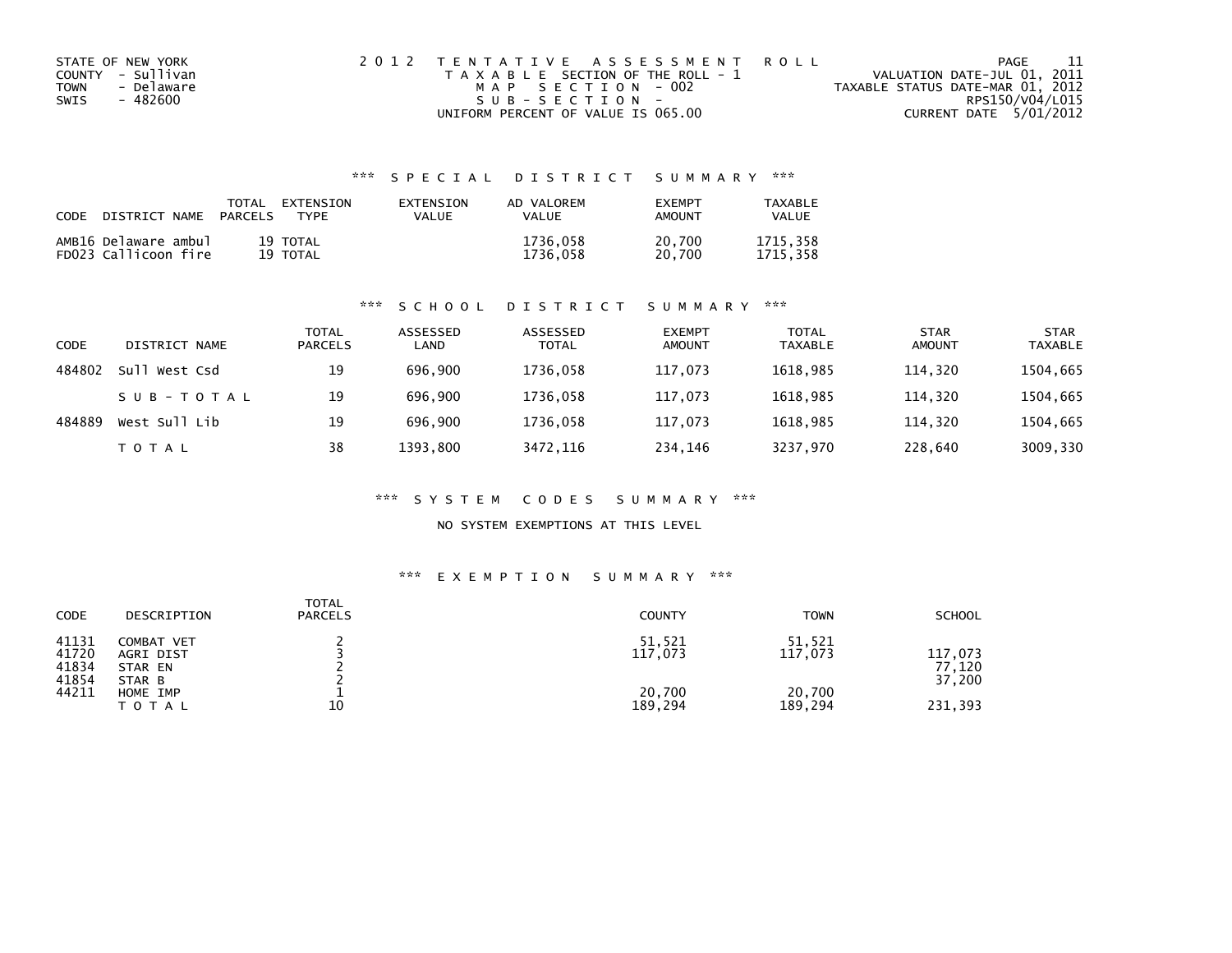|             | STATE OF NEW YORK | 2012 TENTATIVE ASSESSMENT ROLL        | PAGE                             |
|-------------|-------------------|---------------------------------------|----------------------------------|
|             | COUNTY - Sullivan | T A X A B L E SECTION OF THE ROLL - 1 | VALUATION DATE-JUL 01, 2011      |
| <b>TOWN</b> | - Delaware        | MAP SECTION - 002                     | TAXABLE STATUS DATE-MAR 01, 2012 |
| SWIS        | - 482600          | SUB-SECTION-                          | RPS150/V04/L015                  |
|             |                   | UNIFORM PERCENT OF VALUE IS 065.00    | CURRENT DATE 5/01/2012           |

# \*\*\* G R A N D T O T A L S \*\*\*

| ROLL       | DESCRIPTION    | <b>TOTAL</b>   | <b>ASSESSED</b> | ASSESSED | <b>TAXABLE</b> | <b>TAXABLE</b> | <b>TAXABLE</b> | <b>STAR</b>    |
|------------|----------------|----------------|-----------------|----------|----------------|----------------|----------------|----------------|
| <b>SEC</b> |                | <b>PARCELS</b> | _AND            | TOTAL    | <b>COUNTY</b>  | <b>TOWN</b>    | <b>SCHOOL</b>  | <b>TAXABLE</b> |
|            | <b>TAXABLE</b> |                | 696,900         | 1736.058 | 1546,764       | 1546.764       | 1618.985       | 1504,665       |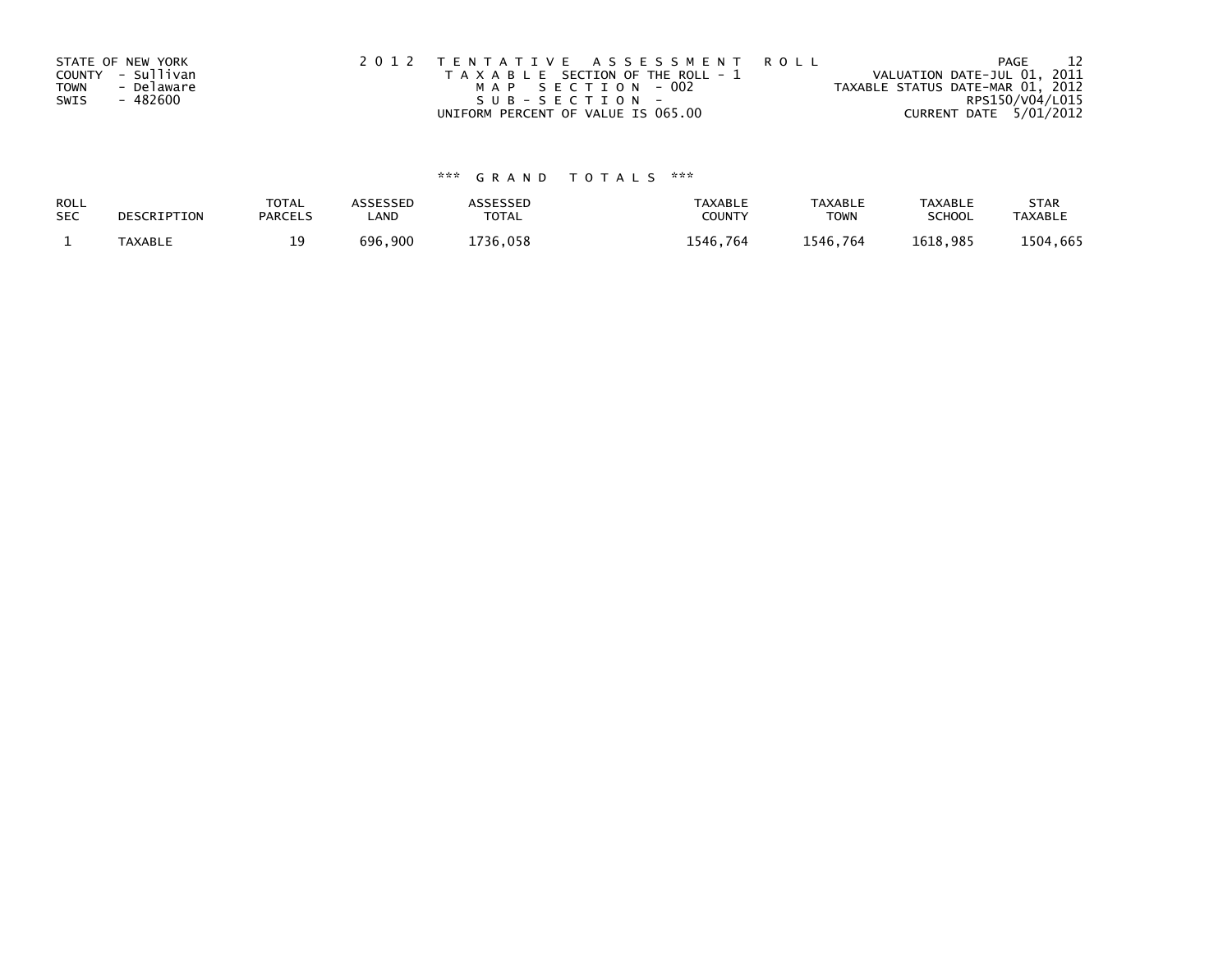| STATE OF NEW YORK<br>COUNTY - Sullivan<br><b>TOWN</b><br>- Delaware<br>$-482600$<br><b>SWIS</b>                                                    | 2 0 1 2                                                                                                                                                              | TAX MAP NUMBER SEQUENCE      | TENTATIVE ASSESSMENT<br><b>ROLL</b><br>T A X A B L E SECTION OF THE ROLL - 1<br>UNIFORM PERCENT OF VALUE IS 065.00                                  |                                                                      | 13<br>PAGE<br>VALUATION DATE-JUL 01, 2011<br>TAXABLE STATUS DATE-MAR 01, 2012 |
|----------------------------------------------------------------------------------------------------------------------------------------------------|----------------------------------------------------------------------------------------------------------------------------------------------------------------------|------------------------------|-----------------------------------------------------------------------------------------------------------------------------------------------------|----------------------------------------------------------------------|-------------------------------------------------------------------------------|
| TAX MAP PARCEL NUMBER<br>CURRENT OWNERS NAME<br><b>CURRENT OWNERS ADDRESS</b>                                                                      | SCHOOL DISTRICT<br>PARCEL SIZE/GRID COORD                                                                                                                            | LAND<br><b>TOTAL</b>         | PROPERTY LOCATION & CLASS ASSESSMENT EXEMPTION CODE----------------COUNTY-------TOWN-----SCHOOL<br>TAX DESCRIPTION<br>SPECIAL DISTRICTS             | TAXABLE VALUE                                                        | ACCOUNT NO.                                                                   |
| $3. - 1 - 1$<br>Hough James E<br>c/o Morrison & Foerster, LLP<br>Attn: Miriam Jenkins<br>1290 Avenue of the Americas<br>New York, NY 10104-9779    | 291 Lahm Rd<br>240 Rural res<br>484802-89<br>Sull West Csd<br>99.03<br><b>ACRES</b><br>EAST-0302280 NRTH-0655840<br>DEED BOOK 1957<br>PG-312<br>FULL MARKET VALUE    | 86,400<br>150,900<br>232,154 | COUNTY TAXABLE VALUE<br><b>TOWN</b><br>TAXABLE VALUE<br>SCHOOL TAXABLE VALUE<br>AMB16 Delaware ambulance<br>FD023 Callicoon fire                    | 150,900<br>150,900<br>150,900<br>150,900 TO<br>150,900 TO            | 101014                                                                        |
| $3. - 1 - 2$<br>Graby William<br>Graby Marie C<br>29 Ray Graby Rd<br>Callicoon, NY 12723<br>MAY BE SUBJECT TO PAYMENT<br>UNDER AGDIST LAW TIL 2016 | T R 22<br>105 Vac farmland<br>484802-89<br>Sull West Csd<br>ACRES 52.00 BANK 60806<br>EAST-0303770 NRTH-0655480<br>DEED BOOK 929<br>PG-00024<br>FULL MARKET VALUE    | 82,400<br>82.400<br>126,769  | AGRI DIST 41720<br>COUNTY TAXABLE VALUE<br><b>TOWN</b><br>TAXABLE VALUE<br>SCHOOL TAXABLE VALUE<br>AMB16 Delaware ambulance<br>FD023 Callicoon fire | 71,211<br>11,189<br>11.189<br>11,189<br>82,400 TO<br>82,400 TO       | 101540<br>71,211<br>71,211                                                    |
| $3. - 1 - 3.1$<br>Reddish Norman J<br>Reddish Beckyann<br>90 Mesmer Hill Rd<br>Callicoon, NY 12723                                                 | Kautz Rd<br>$322$ Rural vac $>10$<br>484802-89<br>Sull West Csd<br>ACRES 21.77<br>EAST-0305124 NRTH-0652665<br>DEED BOOK 2194<br>PG-91<br>FULL MARKET VALUE          | 21,400<br>21,400<br>32,923   | COUNTY TAXABLE VALUE<br>TAXABLE VALUE<br><b>TOWN</b><br>SCHOOL TAXABLE VALUE<br>AMB16 Delaware ambulance<br>FD023 Callicoon fire                    | 21,400<br>21,400<br>21,400<br>21,400 TO<br>21,400 TO                 | 102420                                                                        |
| $3. - 1 - 3.2$<br>Stewart Craig<br>288 River Rd<br>Callicoon, NY 12723                                                                             | Kautz Rd<br>322 Rural vac>10<br>484802-89<br>Sull West Csd<br>ACRES 12.50<br>EAST-0304620 NRTH-0654460<br>DEED BOOK 2295<br>PG-384<br>FULL MARKET VALUE              | 17,100<br>17,100<br>26,308   | COUNTY TAXABLE VALUE<br><b>TOWN</b><br>TAXABLE VALUE<br>SCHOOL TAXABLE VALUE<br>AMB16 Delaware ambulance<br>FD023 Callicoon fire                    | 17,100<br>17.100<br>17,100<br>17,100 TO<br>17.100 TO                 | 01/2008                                                                       |
| $3. -1 - 3.3$<br>Creegan George R<br>Creegan Sally<br>195 Kautz Rd<br>Callicoon, NY 12723                                                          | 195 Kautz Rd<br>210 1 Family Res<br>Sull West Csd<br>484802-89<br><b>ACRES</b><br>1.77<br>EAST-0305110 NRTH-0654020<br>DEED BOOK 1366<br>PG-376<br>FULL MARKET VALUE | 17.000<br>95.000<br>146,154  | 41854<br>STAR B<br>COUNTY TAXABLE VALUE<br>TAXABLE VALUE<br><b>TOWN</b><br>SCHOOL TAXABLE VALUE<br>AMB16 Delaware ambulance<br>FD023 Callicoon fire | $\mathbf{0}$<br>95,000<br>95,000<br>76,400<br>95,000 TO<br>95,000 TO | 103161<br>18,600                                                              |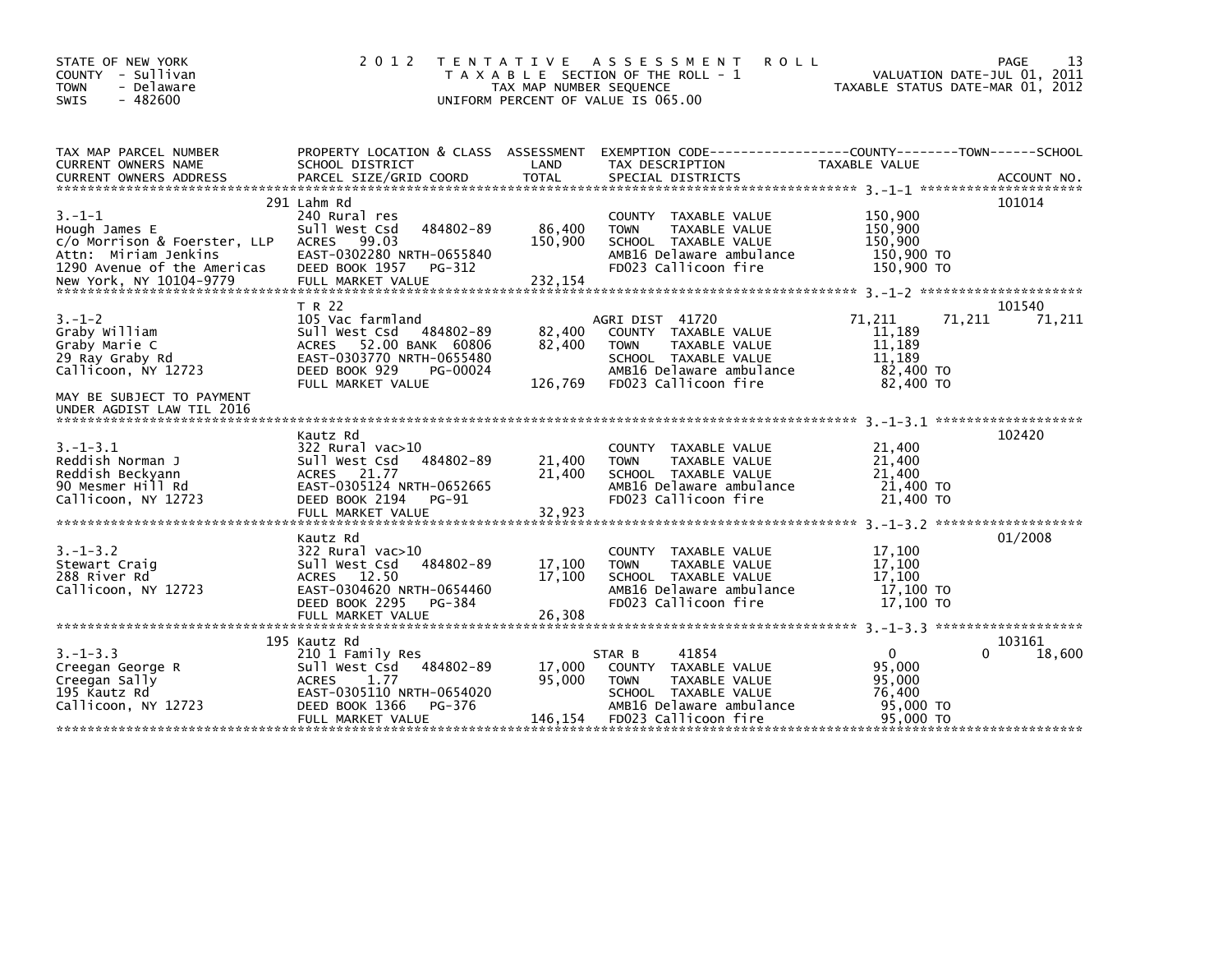| STATE OF NEW YORK<br>COUNTY - Sullivan<br><b>TOWN</b><br>- Delaware<br>$-482600$<br><b>SWIS</b> | 2 0 1 2                                                                                                                                                          | TAX MAP NUMBER SEQUENCE      | TENTATIVE ASSESSMENT<br>T A X A B L E SECTION OF THE ROLL - 1<br>UNIFORM PERCENT OF VALUE IS 065.00                                                                             | <b>ROLL</b><br>TAXABLE STATUS DATE-MAR 01, 2012                            |                    | 14<br>PAGE<br>VALUATION DATE-JUL 01, 2011 |
|-------------------------------------------------------------------------------------------------|------------------------------------------------------------------------------------------------------------------------------------------------------------------|------------------------------|---------------------------------------------------------------------------------------------------------------------------------------------------------------------------------|----------------------------------------------------------------------------|--------------------|-------------------------------------------|
| TAX MAP PARCEL NUMBER<br>CURRENT OWNERS NAME                                                    | PROPERTY LOCATION & CLASS ASSESSMENT EXEMPTION CODE----------------COUNTY-------TOWN-----SCHOOL<br>SCHOOL DISTRICT                                               | LAND                         | TAX DESCRIPTION                                                                                                                                                                 | TAXABLE VALUE                                                              |                    |                                           |
|                                                                                                 |                                                                                                                                                                  |                              |                                                                                                                                                                                 |                                                                            |                    |                                           |
| $3. - 1 - 3.4$<br>Graby William R<br>Graby Marie C<br>29 Ray Graby Rd<br>Callicoon, NY 12723    | Kautz Rd<br>105 Vac farmland<br>Sull West Csd 484802-89<br>ACRES 62.70 BANK 60806<br>EAST-0305695 NRTH-0655201<br>DEED BOOK 1109<br>$PG-73$<br>FULL MARKET VALUE | 86,700<br>86,700<br>133,385  | AGRI DIST 41720<br>COUNTY TAXABLE VALUE<br>TAXABLE VALUE<br><b>TOWN</b><br>SCHOOL TAXABLE VALUE<br>AMB16 Delaware ambulance<br>FD023 Callicoon fire                             | 62,651<br>24,049<br>24.049<br>24,049<br>86,700 TO<br>86,700 TO             | 62,651             | 62,651                                    |
| MAY BE SUBJECT TO PAYMENT<br>UNDER AGDIST LAW TIL 2016                                          |                                                                                                                                                                  |                              |                                                                                                                                                                                 |                                                                            |                    |                                           |
| $3. - 1 - 3.5$<br>Bellino Stephen<br>Bellino Mildred<br>2637 Terrell Ave<br>Oceanside, NY 11572 | 251 Kautz Rd<br>240 Rural res<br>484802-89<br>Sull West Csd<br>ACRES 22.72<br>EAST-0304728 NRTH-0655136<br>DEED BOOK 1345<br>PG-229<br>FULL MARKET VALUE         | 51,080<br>118,800<br>182,769 | COUNTY TAXABLE VALUE<br><b>TOWN</b><br>TAXABLE VALUE<br>SCHOOL TAXABLE VALUE<br>AMB16 Delaware ambulance<br>FD023 Callicoon fire                                                | 118,800<br>118,800<br>118,800<br>118,800 TO<br>118,800 TO                  |                    |                                           |
| $3. - 1 - 3.6$<br>Creegan George R<br>Creegan Sally<br>195 Kautz Rd<br>Callicoon, NY 12723      | Kautz Rd<br>210 1 Family Res<br>484802-89<br>Sull West Csd<br>4.70<br>ACRES<br>EAST-0305808 NRTH-0653758<br>DEED BOOK 1198<br>PG-00207                           | 22,700<br>36,842             | COUNTY TAXABLE VALUE<br><b>TOWN</b><br>TAXABLE VALUE<br>SCHOOL TAXABLE VALUE<br>AMB16 Delaware ambulance<br>FD023 Callicoon fire                                                | 36,842<br>36,842<br>36,842<br>36,842 TO<br>36.842 TO                       |                    |                                           |
|                                                                                                 | 215 Kautz Rd                                                                                                                                                     |                              |                                                                                                                                                                                 |                                                                            |                    |                                           |
| $3. - 1 - 3.7$<br>Scott Lawrence G<br>Scott Mary K<br>215 Kautz Rd<br>Callicoon, NY 12723       | 210 1 Family Res<br>Sull West Csd 484802-89<br>3.64 BANK C30217<br>ACRES<br>EAST-0305163 NRTH-0653612<br>DEED BOOK 2353<br>PG-661<br>FULL MARKET VALUE           | 26,400<br>100,300<br>154,308 | 41854<br>STAR B<br>COUNTY TAXABLE VALUE<br>TAXABLE VALUE<br>TOWN<br>SCHOOL TAXABLE VALUE<br>AMB16 Delaware ambulance<br>FD023 Callicoon fire                                    | 0<br>100,300<br>100,300<br>81,700<br>100,300 TO<br>100,300 TO              | 0                  | 18,600                                    |
|                                                                                                 | 188 Kautz Rd                                                                                                                                                     |                              | 90 PCT OF VALUE USED FOR EXEMPTION PURPOSES                                                                                                                                     |                                                                            |                    |                                           |
| $3. - 1 - 3.8$<br>Maxson Clare<br>Maxson Dennis<br>188 Kautz Rd<br>Callicoon, NY 12723          | 270 Mfg housing<br>Sull West Csd<br>$484802 - 89$<br>ACRES 21.00<br>EAST-0305680 NRTH-0652672<br>DEED BOOK 2194<br>PG-88<br>FULL MARKET VALUE                    | 93,340<br>143,600            | 41121<br>WAR VET<br>29,500 STAR EN<br>41834<br>COUNTY TAXABLE VALUE<br><b>TOWN</b><br>TAXABLE VALUE<br>SCHOOL TAXABLE VALUE<br>AMB16 Delaware ambulance<br>FD023 Callicoon fire | 12,601<br>$\Omega$<br>80,739<br>80,739<br>54.780<br>93,340 TO<br>93.340 TO | 12,601<br>$\Omega$ | 38,560                                    |
|                                                                                                 |                                                                                                                                                                  |                              |                                                                                                                                                                                 |                                                                            |                    |                                           |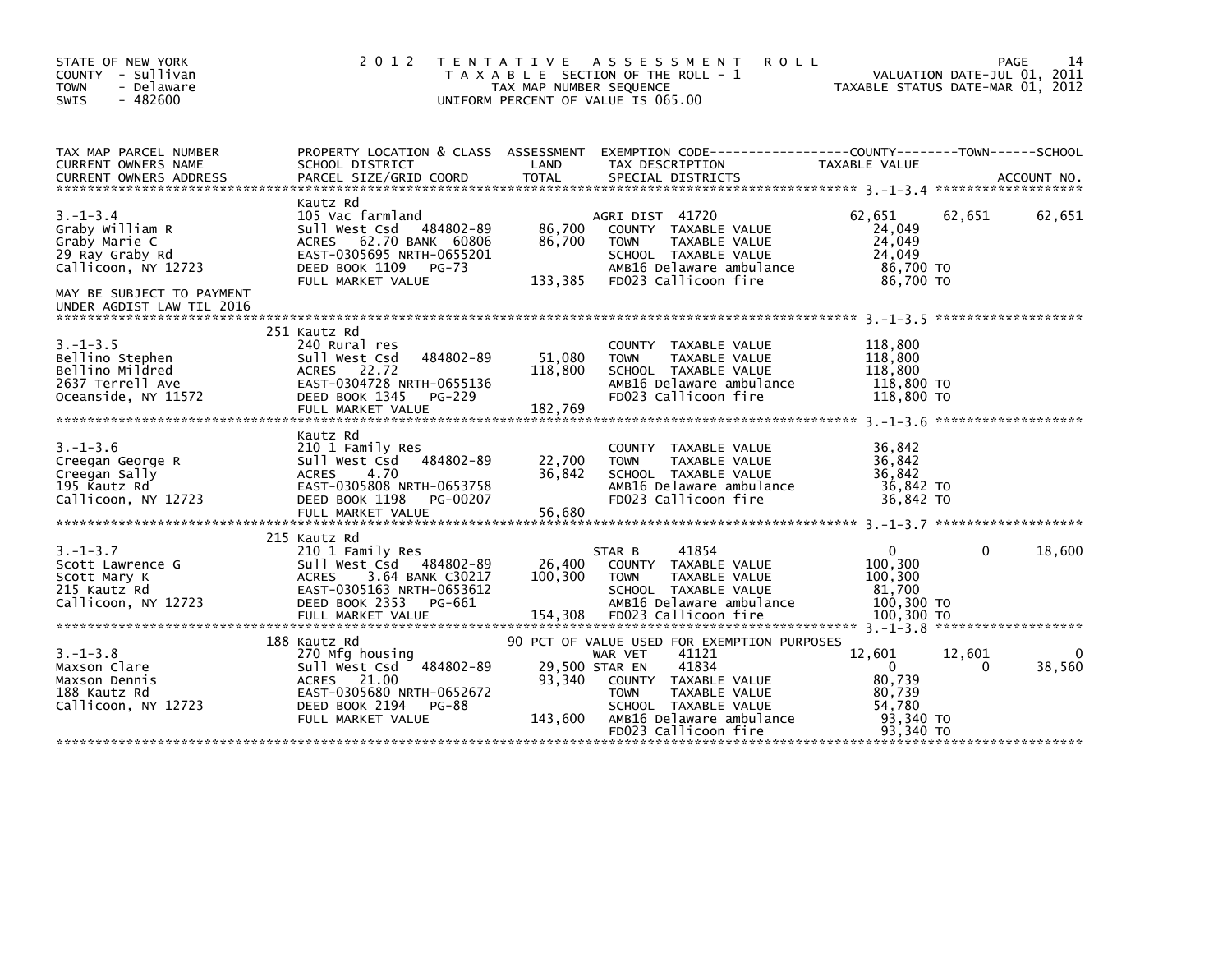| STATE OF NEW YORK<br>COUNTY - Sullivan<br>- Delaware<br><b>TOWN</b><br>$-482600$<br><b>SWIS</b>                                                                  | 2 0 1 2                                                                                                                                                                      | TAX MAP NUMBER SEQUENCE             | <b>ROLL</b><br>TENTATIVE ASSESSMENT<br>T A X A B L E SECTION OF THE ROLL - 1<br>UNIFORM PERCENT OF VALUE IS 065.00                                             | TAXABLE STATUS DATE-MAR 01, 2012                                                | PAGE<br>VALUATION DATE-JUL 01, 2011 | 15               |
|------------------------------------------------------------------------------------------------------------------------------------------------------------------|------------------------------------------------------------------------------------------------------------------------------------------------------------------------------|-------------------------------------|----------------------------------------------------------------------------------------------------------------------------------------------------------------|---------------------------------------------------------------------------------|-------------------------------------|------------------|
| TAX MAP PARCEL NUMBER<br><b>CURRENT OWNERS NAME</b><br><b>CURRENT OWNERS ADDRESS</b>                                                                             | PROPERTY LOCATION & CLASS ASSESSMENT<br>SCHOOL DISTRICT<br>PARCEL SIZE/GRID COORD                                                                                            | LAND<br><b>TOTAL</b>                | EXEMPTION CODE-----------------COUNTY-------TOWN------SCHOOL<br>TAX DESCRIPTION<br>SPECIAL DISTRICTS                                                           | TAXABLE VALUE                                                                   |                                     | ACCOUNT NO.      |
| $3. -1 - 4.1$<br>Hillriegel Philip<br>Hillriegel Brian<br>28 Hillriegel Dr<br>Callicoon, NY 12723                                                                | Hillriegel Dr<br>322 Rural vac>10<br>Sull West Csd<br>484802-89<br>ACRES 29.20<br>EAST-0306544 NRTH-0654958<br>DEED BOOK 3211<br>PG-121<br>FULL MARKET VALUE                 | 29,200<br>29,200<br>44,923          | COUNTY TAXABLE VALUE<br>TAXABLE VALUE<br><b>TOWN</b><br>SCHOOL TAXABLE VALUE<br>AMB16 Delaware ambulance<br>FD025 Hortonville fire                             | 29,200<br>29,200<br>29,200<br>29,200 TO<br>29,200 TO                            |                                     | 01/2008          |
| $3. -1 - 4.2$<br>Hillriegel Brian M<br>Hillriegel Jeannie E<br>66 Hillriegel Dr<br>Callicoon, NY 12723<br>MAY BE SUBJECT TO PAYMENT<br>UNDER AGDIST LAW TIL 2016 | 66 Hillriegel Dr<br>241 Rural res&ag<br>Sull West Csd<br>484802-89<br>ACRES 42.78<br>EAST-0307437 NRTH-0654634<br>DEED BOOK 2007<br>PG-39<br>FULL MARKET VALUE               | 44,400 STAR B<br>140,000<br>215,385 | AGRI DIST 41720<br>41854<br>COUNTY TAXABLE VALUE<br>TAXABLE VALUE<br><b>TOWN</b><br>SCHOOL TAXABLE VALUE<br>AMB16 Delaware ambulance<br>FD025 Hortonville fire | 11,835<br>$\Omega$<br>128,165<br>128,165<br>109.565<br>140,000 TO<br>140,000 TO | 11,835<br>0                         | 11,835<br>18,600 |
| $3. - 1 - 4.3$<br>Engle William<br>Engle Dina M<br>40 Hillrigel Dr<br>Callicoon, NY 12723                                                                        | 40 Hillriegel Dr<br>210 1 Family Res<br>484802-89<br>Sull West Csd<br><b>ACRES</b><br>7.66<br>EAST-0307123 NRTH-0655231<br>DEED BOOK 2007<br>PG-33                           | 25,500<br>111,500                   | 41854<br>STAR B<br>COUNTY TAXABLE VALUE<br><b>TOWN</b><br>TAXABLE VALUE<br>SCHOOL TAXABLE VALUE<br>AMB16 Delaware ambulance                                    | $\mathbf{0}$<br>111.500<br>111,500<br>92,900<br>111,500 TO                      | $\Omega$                            | 18,600           |
| $3.-1-5.1$<br>Armstrong Gary<br>Zieres Patricia A<br>108 Kautz Rd<br>Callicoon, NY 12723                                                                         | 108 Kautz Rd<br>210 1 Family Res<br>484802-89<br>Sull West Csd<br><b>ACRES</b><br>5.91<br>EAST-0306630 NRTH-0653380<br>DEED BOOK 1798<br>PG-367                              | 26,000<br>90.000                    | 41854<br>STAR B<br>COUNTY TAXABLE VALUE<br><b>TOWN</b><br>TAXABLE VALUE<br>SCHOOL TAXABLE VALUE<br>AMB16 Delaware ambulance                                    | $\mathbf 0$<br>90,000<br>90,000<br>71.400<br>90,000 TO                          | 104024<br>0                         | 18,600           |
| $3. -1 - 5.2$<br>Piccolo Trust<br>C/O Mark Ruffalo<br>63 Kautz Rd<br>Callicoon, NY 12723                                                                         | 63 Kautz Rd<br>240 Rural res<br>484802-89<br>Sull West Csd<br><b>ACRES</b><br>46.47 BANK C30614<br>EAST-0306670 NRTH-0652290<br>DEED BOOK 2277<br>PG-50<br>FULL MARKET VALUE | 66,470<br>302,356<br>465.163        | COUNTY TAXABLE VALUE<br><b>TOWN</b><br>TAXABLE VALUE<br>SCHOOL TAXABLE VALUE<br>AMB16 Delaware ambulance<br>FD025 Hortonville fire                             | 302,356<br>302,356<br>302,356<br>302,356 TO<br>302,356 TO                       | 102723                              |                  |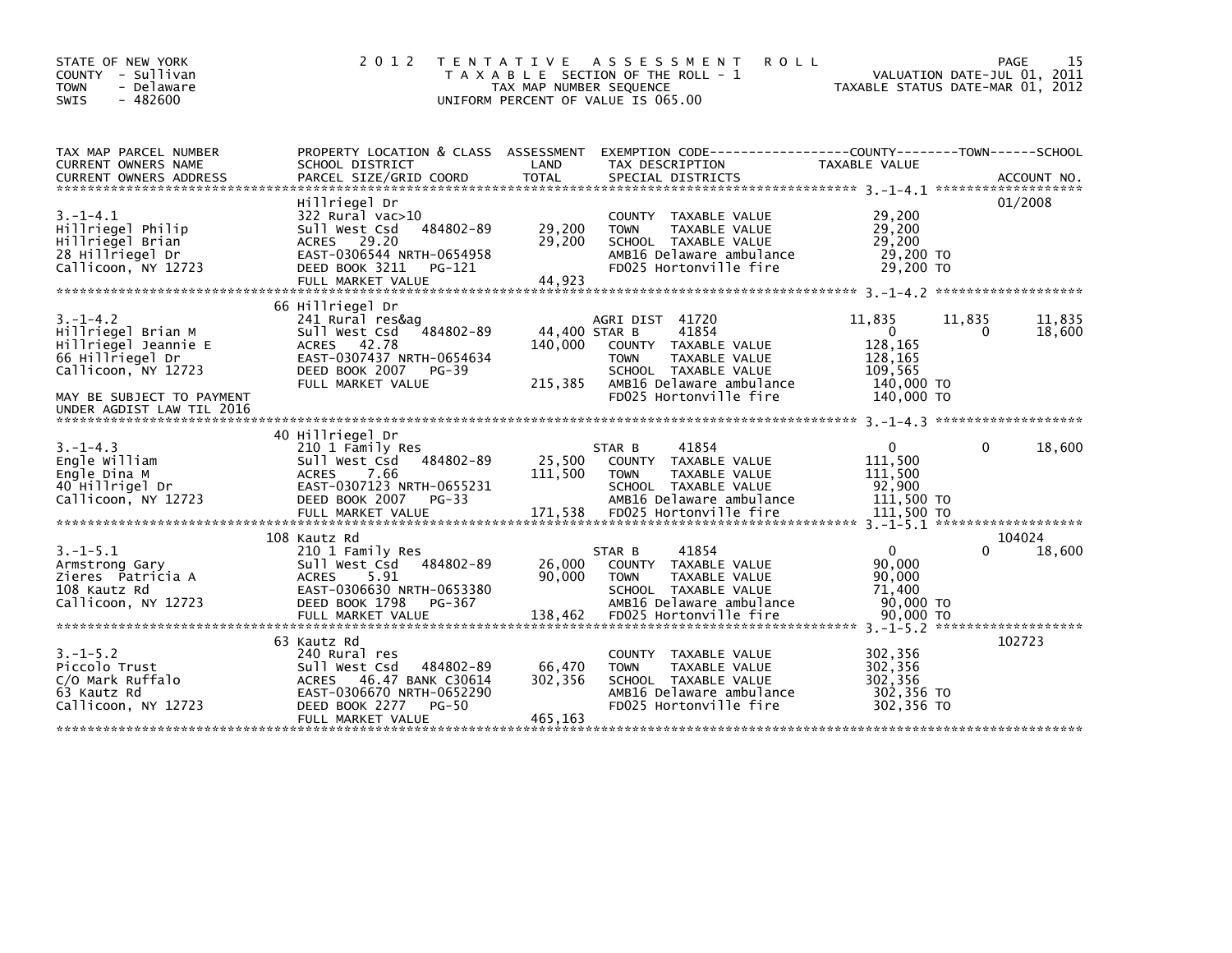| STATE OF NEW YORK<br>COUNTY - Sullivan<br><b>TOWN</b><br>- Delaware<br>$-482600$<br>SWIS                                                                       | 2 0 1 2                                                                                                                                                          | TAX MAP NUMBER SEQUENCE      | TENTATIVE ASSESSMENT<br><b>ROLL</b><br>T A X A B L E SECTION OF THE ROLL - 1<br>UNIFORM PERCENT OF VALUE IS 065.00                                                                                                |                                                                                             | 16<br>PAGE<br>VALUATION DATE-JUL 01, 2011<br>TAXABLE STATUS DATE-MAR 01, 2012 |
|----------------------------------------------------------------------------------------------------------------------------------------------------------------|------------------------------------------------------------------------------------------------------------------------------------------------------------------|------------------------------|-------------------------------------------------------------------------------------------------------------------------------------------------------------------------------------------------------------------|---------------------------------------------------------------------------------------------|-------------------------------------------------------------------------------|
| TAX MAP PARCEL NUMBER<br>CURRENT OWNERS NAME                                                                                                                   | SCHOOL DISTRICT                                                                                                                                                  | LAND                         | PROPERTY LOCATION & CLASS ASSESSMENT EXEMPTION CODE---------------COUNTY-------TOWN-----SCHOOL<br>TAX DESCRIPTION                                                                                                 | TAXABLE VALUE                                                                               |                                                                               |
| $3. -1 - 5.3$<br>Gorr Michael D<br>Gorr Karin M<br>80 Kautz Rd<br>PO Box 38<br>Hortonville, NY 12745<br>MAY BE SUBJECT TO PAYMENT<br>UNDER AGDIST LAW TIL 2016 | 80 Kautz Rd<br>241 Rural res&ag<br>484802-89<br>Sull West Csd<br>ACRES 20.19<br>EAST-0307410 NRTH-0653000<br>DEED BOOK 1878 PG-628<br>FULL MARKET VALUE          | 247,380 STAR B<br>380,585    | VOL FIRE/A 41691<br>38,000 AGRI DIST 41720<br>41854<br>COUNTY TAXABLE VALUE<br><b>TOWN</b><br>TAXABLE VALUE<br>SCHOOL TAXABLE VALUE<br>AMB16 Delaware ambulance<br>1,860 EX<br>FD025 Hortonville fire<br>1.860 EX | 1.860<br>12,462<br>$\mathbf 0$<br>233,058<br>233,058<br>216,318<br>245,520 TO<br>245,520 TO | 101445<br>1,860<br>0<br>12,462<br>12,462<br>18,600<br>$\Omega$                |
| $3. - 1 - 5.4$<br>Troiola Alexander<br>Troiola Sonya C<br>2445 Jefferson St<br>East Meadow, NY 11554                                                           | 136 Kautz Rd<br>210 1 Family Res<br>Sull West Csd 484802-89<br>2.82<br><b>ACRES</b><br>EAST-0306170 NRTH-0653560<br>DEED BOOK 2531<br>PG-64<br>FULL MARKET VALUE | 21,000<br>99,300<br>152,769  | COUNTY TAXABLE VALUE<br>TAXABLE VALUE<br><b>TOWN</b><br>SCHOOL TAXABLE VALUE<br>AMB16 Delaware ambulance<br>FD025 Hortonville fire                                                                                | 99,300<br>99,300<br>99,300<br>99,300 TO<br>99.300 TO                                        | 102003                                                                        |
| $3. -1 - 5.5$<br>Martin Thomas<br>Martin Martha<br>5 Stone Gate Ct<br>Smithtown, NY 11787                                                                      | 118 Kautz Rd<br>210 1 Family Res<br>Sull West Csd<br>484802-89<br>2.80<br>ACRES<br>EAST-0306390 NRTH-0653560<br>DEED BOOK 1348<br>PG-405<br>FULL MARKET VALUE    | 21,000<br>158,100<br>243,231 | COUNTY TAXABLE VALUE<br><b>TOWN</b><br><b>TAXABLE VALUE</b><br>SCHOOL TAXABLE VALUE<br>AMB16 Delaware ambulance<br>FD025 Hortonville fire                                                                         | 158,100<br>158,100<br>158,100<br>158,100 TO<br>158,100 TO                                   | 102479                                                                        |
| $3. - 1 - 5.6$<br>Garguilo Maria E<br>25 86th St<br>Brooklyn, NY 11209                                                                                         | Kautz Rd<br>311 Res vac land<br>484802-89<br>Sull West Csd<br>2.83<br><b>ACRES</b><br>EAST-0306840 NRTH-0653290<br>DEED BOOK 1899<br>PG-530<br>FULL MARKET VALUE | 16,200<br>16,200<br>24,923   | COUNTY TAXABLE VALUE<br>TAXABLE VALUE<br><b>TOWN</b><br>SCHOOL TAXABLE VALUE<br>AMB16 Delaware ambulance<br>FD025 Hortonville fire                                                                                | 16,200<br>16,200<br>16,200<br>16,200 TO<br>16,200 TO                                        | 103036                                                                        |
| $3. - 1 - 5.7$<br>Garguilo Maria Elena<br>25 86th St<br>Brooklyn, NY 11209                                                                                     | Kautz Rd<br>311 Res vac land<br>484802-89<br>Sull West Csd<br>2.83<br><b>ACRES</b><br>EAST-0306980 NRTH-0653260<br>DEED BOOK 1899<br>PG-530<br>FULL MARKET VALUE | 16,200<br>16,200<br>24,923   | COUNTY TAXABLE VALUE<br><b>TOWN</b><br>TAXABLE VALUE<br>SCHOOL TAXABLE VALUE<br>AMB16 Delaware ambulance<br>FD025 Hortonville fire                                                                                | 16,200<br>16,200<br>16,200<br>16,200 TO<br>16.200 TO                                        | 103037                                                                        |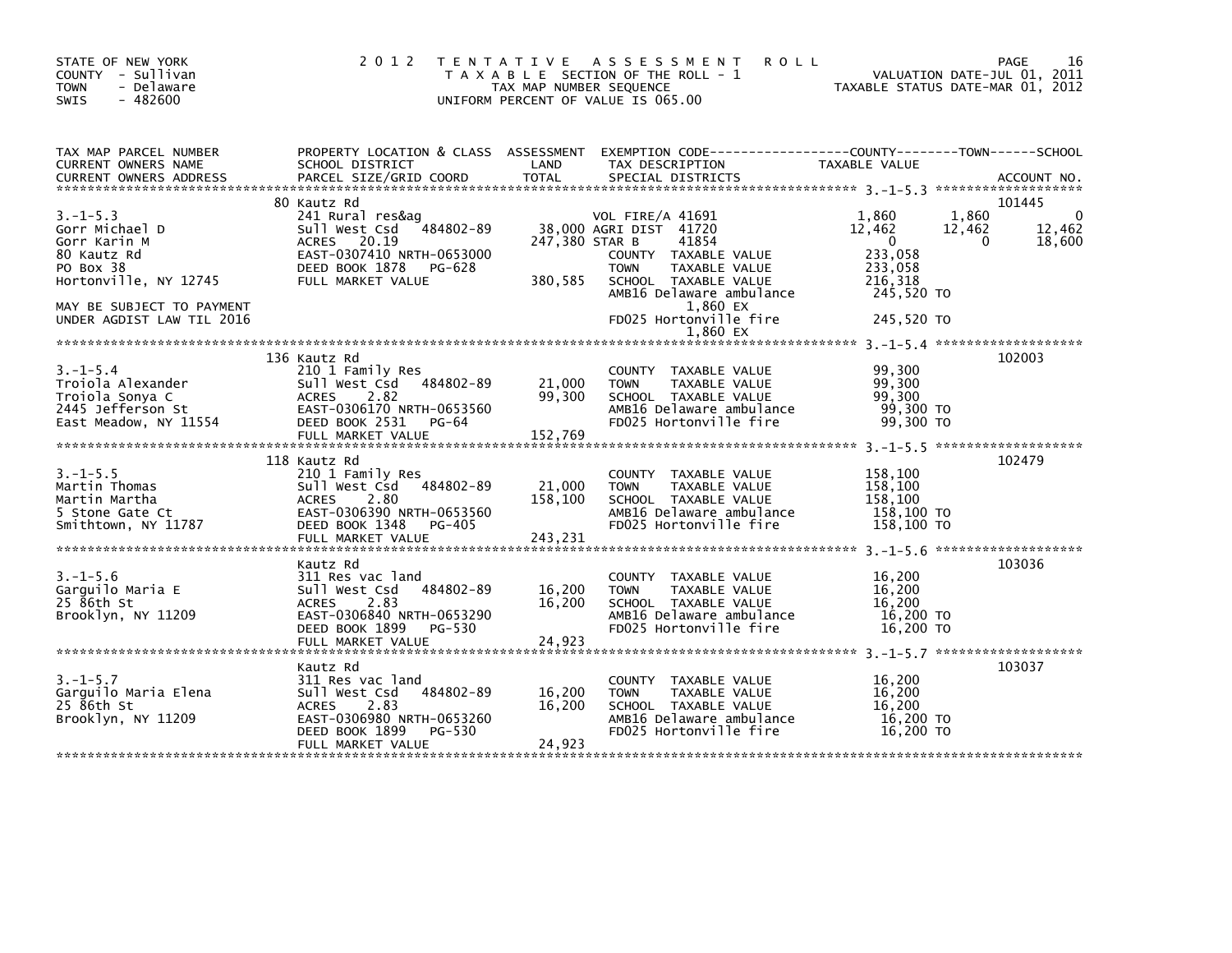| STATE OF NEW YORK<br>COUNTY - Sullivan<br><b>TOWN</b><br>- Delaware<br>$-482600$<br>SWIS                                                                                                                                                                                                                               | 2 0 1 2                                                                                                                                                                              | TAX MAP NUMBER SEQUENCE                                    | <b>ROLL</b><br>TENTATIVE ASSESSMENT<br>T A X A B L E SECTION OF THE ROLL - 1<br>UNIFORM PERCENT OF VALUE IS 065.00          | VALUATION DATE-JUL 01, 2011<br>TAXABLE STATUS DATE-MAR 01, 2012 | 17<br>PAGE                   |
|------------------------------------------------------------------------------------------------------------------------------------------------------------------------------------------------------------------------------------------------------------------------------------------------------------------------|--------------------------------------------------------------------------------------------------------------------------------------------------------------------------------------|------------------------------------------------------------|-----------------------------------------------------------------------------------------------------------------------------|-----------------------------------------------------------------|------------------------------|
| TAX MAP PARCEL NUMBER<br><b>CURRENT OWNERS NAME</b>                                                                                                                                                                                                                                                                    | PROPERTY LOCATION & CLASS ASSESSMENT<br>SCHOOL DISTRICT                                                                                                                              | LAND                                                       | EXEMPTION CODE-----------------COUNTY-------TOWN------SCHOOL<br>TAX DESCRIPTION                                             | TAXABLE VALUE                                                   |                              |
| $3. - 1 - 6.1$<br>Rosenberger Rosemary H<br>206 Kautz Rd<br>Callicoon, NY 12723<br>Callicoon, NY 12723 EAST-0304120 NRTH-0653630 SCHOOL TAXABLE VALUE 141,540<br>DEED BOOK 1353 PG-43 AMB16 Delaware ambulance 180,100 TO<br>FULL MARKET VALUE 277,077 FD023 Callicoon fire 180,100 TO FULL MARKET VALUE 277,077 FD023 | 206 Kautz Rd<br>271 Mfg housings<br>Sull West Csd 484802-89<br>ACRES 60.10                                                                                                           | 180,100 TOWN                                               | 41834<br>STAR EN<br>STAR EN       41834<br>77,100    COUNTY   TAXABLE VALUE<br>TAXABLE VALUE                                | $\overline{0}$<br>180,100<br>180,100                            | 103360<br>38,560<br>$\Omega$ |
| $3. - 1 - 6.2$<br>S. ב. מצר בית בית Bauer Julie M<br>Von Ahnen Erica H<br>252 W Simmons Rd<br>Callicoon. NY 17773<br>Callicoon, NY 12723                                                                                                                                                                               | Kautz Rd<br>322 Rural vac>10<br>Sull West Csd 484802-89<br>ACRES 30.87<br>ACRES 30.87 30.97<br>EAST-0303694 NRTH-0652547 30,500<br>DEED BOOK 2053 PG-684<br>FULL MARKET VALUE 46,923 | 30,500 TOWN<br>30,500                                      | COUNTY TAXABLE VALUE<br>TAXABLE VALUE<br>SCHOOL TAXABLE VALUE<br>AMB16 Delaware ambulance 30,500 TO<br>FD023 Callicoon fire | 30,500<br>30,500<br>30,500<br>30.500 TO                         | 104031                       |
| $3. - 1 - 6.3$<br>Chiru Ion V<br>279 Kautz Rd<br>Callicoon, NY 12723                                                                                                                                                                                                                                                   | 279 Kautz Rd<br>210 1 Family Res<br>Sull West Csd 484802-89<br>ACRES 6.31 BANKC150024<br>EAST-0304602 NRTH-0652375<br>DEED BOOK 2114 PG-663                                          | 110,000 TOWN                                               | STAR B<br>41854<br>24,000 COUNTY TAXABLE VALUE<br>TAXABLE VALUE<br>SCHOOL TAXABLE VALUE<br>AMB16 Delaware ambulance         | $\mathbf{0}$<br>110,000<br>110,000<br>91.400<br>110,000 TO      | $\mathbf{0}$<br>18,600       |
| $3. - 1 - 7$<br>Herbert Carol<br>473 Peters Rd<br>Callicoon, NY 12723                                                                                                                                                                                                                                                  | Hankins Rd<br>322 Rural vac>10<br>Sull West Csd 484802-89<br>ACRES 149.00<br>EAST-0301680 NRTH-0653200<br>DEED BOOK 1295<br>PG-104<br>FULL MARKET VALUE                              | 91,900 TOWN<br>91,900<br>אמר $\tau$ גע $\sigma$<br>141,385 | COUNTY TAXABLE VALUE<br>TAXABLE VALUE<br>SCHOOL TAXABLE VALUE<br>AMB16 Delaware ambulance<br>FD023 Callicoon fire           | 91,900<br>91,900<br>91,900<br>91,900 TO<br>91.900 TO            | 103181                       |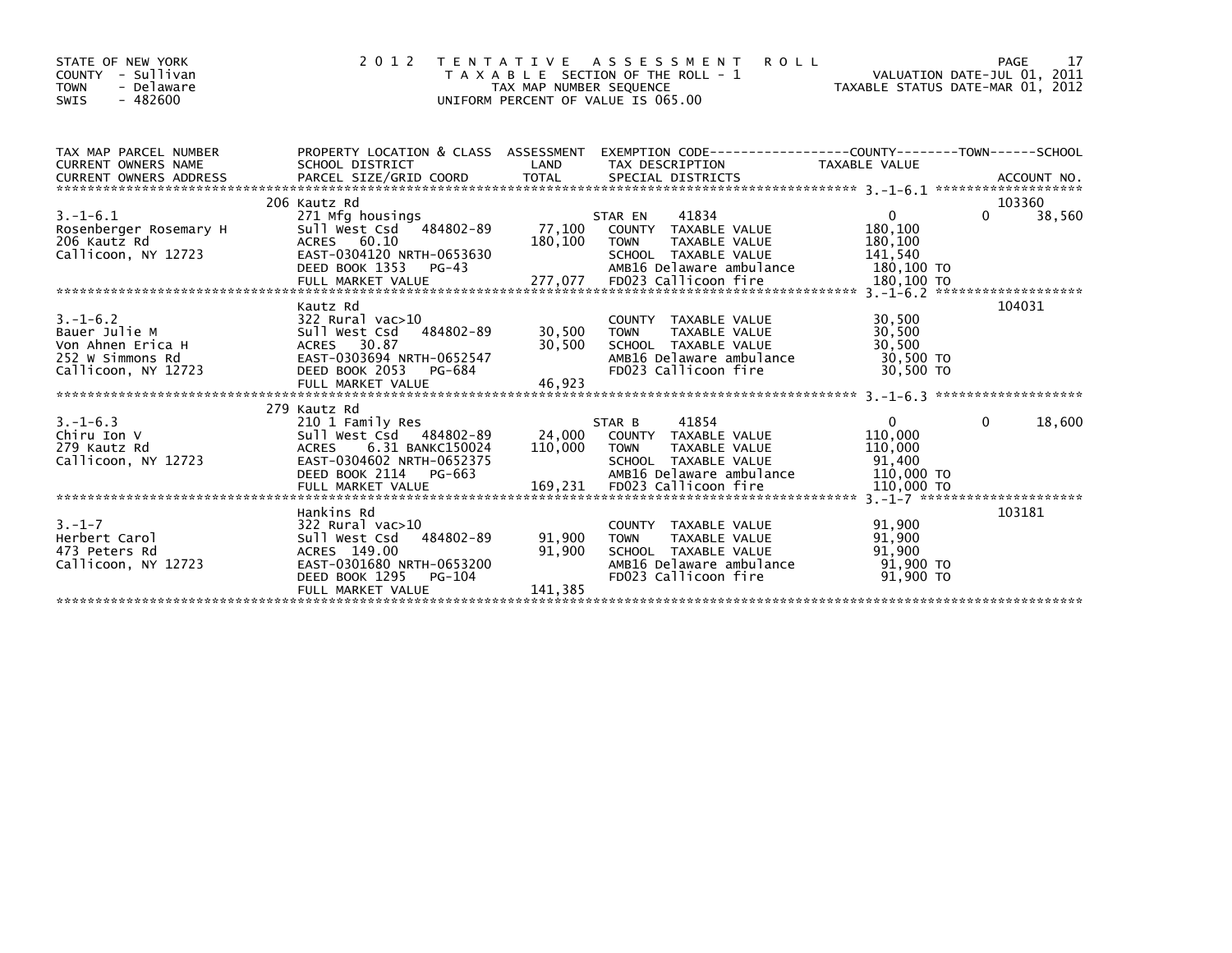| STATE OF NEW YORK  | 2012 TENTATIVE ASSESSMENT ROLL        | PAGE                             | 18              |
|--------------------|---------------------------------------|----------------------------------|-----------------|
| COUNTY - Sullivan  | T A X A B L E SECTION OF THE ROLL - 1 | VALUATION DATE-JUL 01, 2011      |                 |
| - Delaware<br>TOWN | MAP SECTION - 003                     | TAXABLE STATUS DATE-MAR 01, 2012 |                 |
| SWIS<br>- 482600   | $SUB - SECTION -$                     |                                  | RPS150/V04/L015 |
|                    | UNIFORM PERCENT OF VALUE IS 065.00    | CURRENT DATE 5/01/2012           |                 |

## \*\*\* S P E C I A L D I S T R I C T S U M M A R Y \*\*\*

| CODE | DISTRICT NAME        | TOTAL<br><b>PARCELS</b> | EXTENSION<br><b>TYPF</b> | EXTENSION<br>VALUE | AD VALOREM<br>VALUE | <b>EXEMPT</b><br>AMOUNT | <b>TAXABLE</b><br>VALUE |
|------|----------------------|-------------------------|--------------------------|--------------------|---------------------|-------------------------|-------------------------|
|      | AMB16 Delaware ambul |                         | 24 TOTAL                 |                    | 2425.518            | 1.860                   | 2423.658                |
|      | FD023 Callicoon fire |                         | 14 TOTAL                 |                    | 1215.282            |                         | 1215.282                |
|      | FD025 Hortonville fi |                         | 10 TOTAL                 |                    | 1210.236            | 1,860                   | 1208.376                |

#### \*\*\* S C H O O L D I S T R I C T S U M M A R Y \*\*\*

| <b>CODE</b> | DISTRICT NAME | <b>TOTAL</b><br><b>PARCELS</b> | ASSESSED<br>LAND | ASSESSED<br><b>TOTAL</b> | <b>EXEMPT</b><br><b>AMOUNT</b> | <b>TOTAL</b><br><b>TAXABLE</b> | <b>STAR</b><br><b>AMOUNT</b> | <b>STAR</b><br><b>TAXABLE</b> |
|-------------|---------------|--------------------------------|------------------|--------------------------|--------------------------------|--------------------------------|------------------------------|-------------------------------|
| 484802      | Sull West Csd | 24                             | 968,150          | 2425,518                 | 158,159                        | 2267,359                       | 207.320                      | 2060,039                      |
|             | SUB-TOTAL     | 24                             | 968.150          | 2425.518                 | 158,159                        | 2267,359                       | 207.320                      | 2060,039                      |
| 484889      | West Sull Lib | 24                             | 968,150          | 2425,518                 | 158,159                        | 2267,359                       | 207.320                      | 2060,039                      |
|             | T O T A L     | 48                             | 1936,300         | 4851,036                 | 316,318                        | 4534,718                       | 414,640                      | 4120,078                      |

#### \*\*\* S Y S T E M C O D E S S U M M A R Y \*\*\*

### NO SYSTEM EXEMPTIONS AT THIS LEVEL

#### \*\*\* E X E M P T I O N S U M M A R Y \*\*\*

| CODE                                      | DESCRIPTION                                                             | <b>TOTAL</b><br><b>PARCELS</b> | <b>COUNTY</b>                         | <b>TOWN</b>                           | <b>SCHOOL</b>                           |
|-------------------------------------------|-------------------------------------------------------------------------|--------------------------------|---------------------------------------|---------------------------------------|-----------------------------------------|
| 41121<br>41691<br>41720<br>41834<br>41854 | WAR VET<br>VOL FIRE/A<br>AGRI DIST<br>STAR EN<br>STAR B<br><b>TOTAL</b> | 4<br>15                        | 12,601<br>1,860<br>158,159<br>172,620 | 12,601<br>1,860<br>158,159<br>172,620 | 158,159<br>77.120<br>130.200<br>365,479 |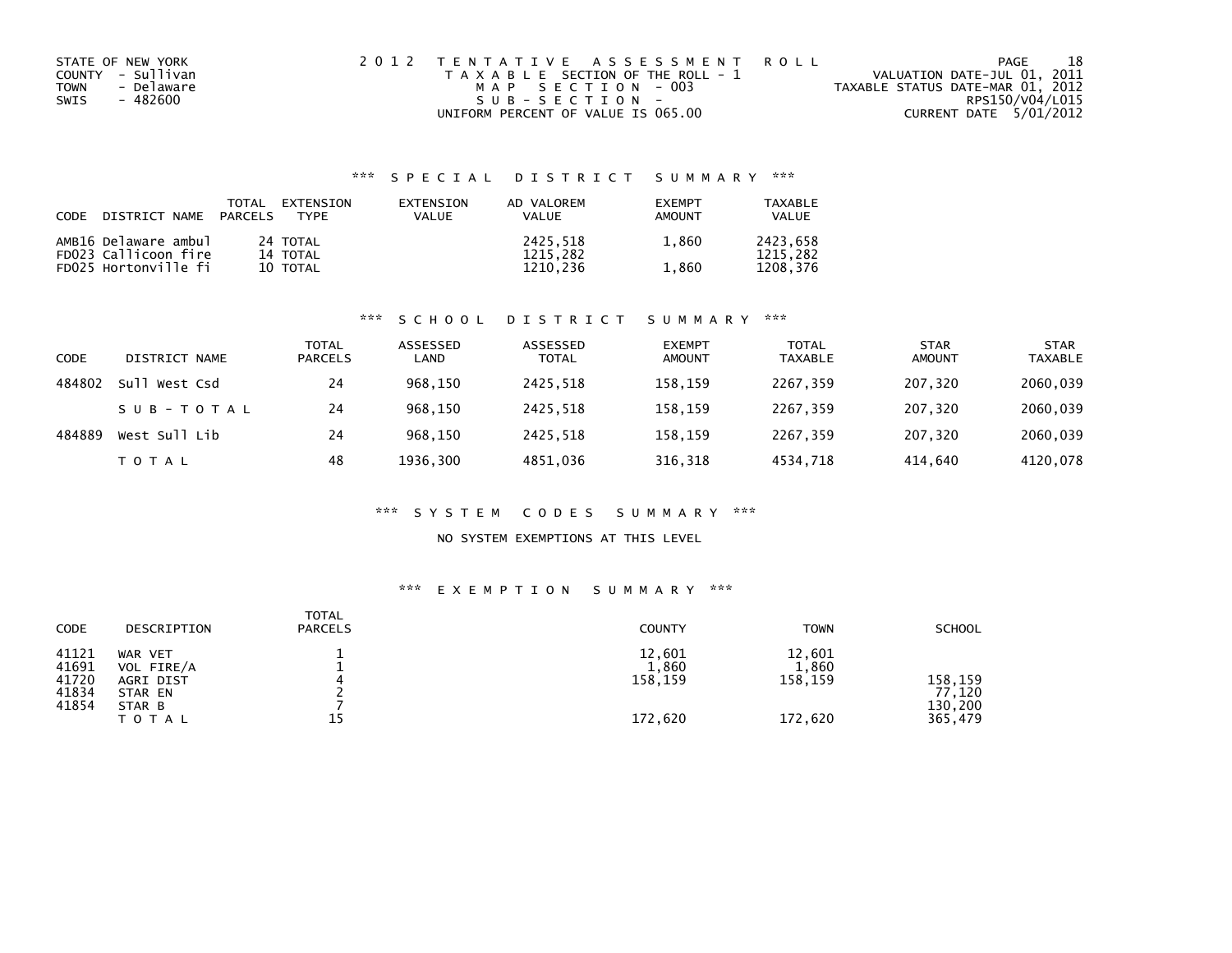|             | STATE OF NEW YORK | 2012 TENTATIVE ASSESSMENT ROLL        | 19<br>PAGE                       |
|-------------|-------------------|---------------------------------------|----------------------------------|
|             | COUNTY - Sullivan | T A X A B L E SECTION OF THE ROLL - 1 | VALUATION DATE-JUL 01, 2011      |
| <b>TOWN</b> | - Delaware        | MAP SECTION - 003                     | TAXABLE STATUS DATE-MAR 01, 2012 |
| SWIS        | - 482600          | $SUB - SECTION -$                     | RPS150/V04/L015                  |
|             |                   | UNIFORM PERCENT OF VALUE IS 065.00    | CURRENT DATE 5/01/2012           |

# \*\*\* G R A N D T O T A L S \*\*\*

| ROLL       | DESCRIPTION    | <b>TOTAL</b>   | ASSESSED | <b>\SSESSED</b> | <b>TAXABLE</b> | <b>TAXABLE</b> | <b>TAXABLE</b> | <b>STAR</b>    |
|------------|----------------|----------------|----------|-----------------|----------------|----------------|----------------|----------------|
| <b>SEC</b> |                | <b>PARCELS</b> | LAND     | <b>TOTAL</b>    | COUNTY         | <b>TOWN</b>    | <b>SCHOOL</b>  | <b>TAXABLE</b> |
|            | <b>TAXABLE</b> | ו ⊿            | 968,150  | 2425<br>.518    | つつロニ<br>52.898 | 2252,898       | 2267.<br>359   | 2060,039       |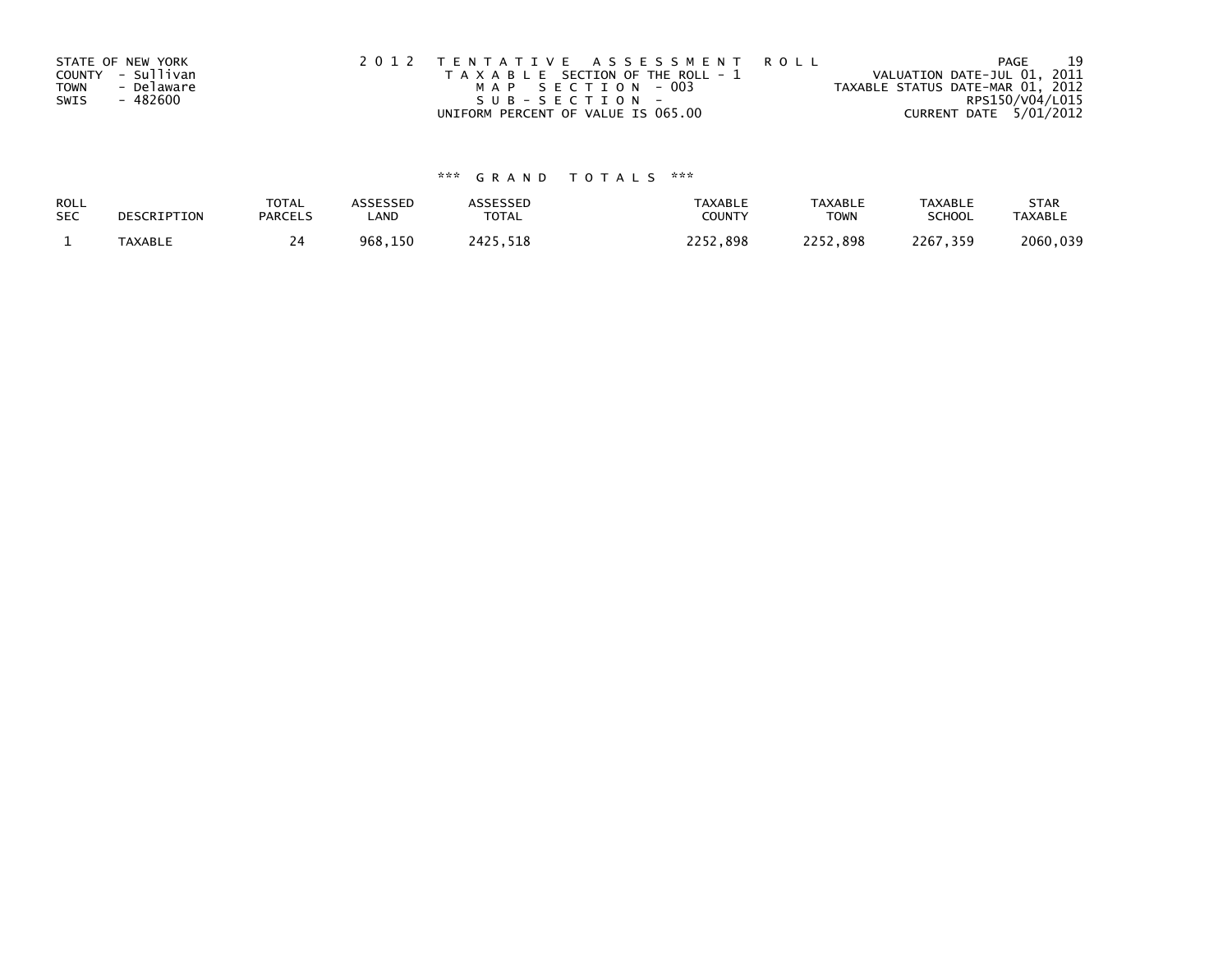| STATE OF NEW YORK<br>COUNTY - Sullivan<br><b>TOWN</b><br>- Delaware<br>$-482600$<br>SWIS                                  |                                                                                                                                                                   | TAX MAP NUMBER SEQUENCE     | 2012 TENTATIVE ASSESSMENT<br><b>ROLL</b><br>T A X A B L E SECTION OF THE ROLL - 1<br>UNIFORM PERCENT OF VALUE IS 065.00                               | TAXABLE STATUS DATE-MAR 01, 2012                               | VALUATION DATE-JUL 01, 2011 | 20<br>PAGE                |
|---------------------------------------------------------------------------------------------------------------------------|-------------------------------------------------------------------------------------------------------------------------------------------------------------------|-----------------------------|-------------------------------------------------------------------------------------------------------------------------------------------------------|----------------------------------------------------------------|-----------------------------|---------------------------|
| TAX MAP PARCEL NUMBER<br>CURRENT OWNERS NAME<br><b>CURRENT OWNERS ADDRESS</b>                                             | SCHOOL DISTRICT<br>PARCEL SIZE/GRID COORD                                                                                                                         | LAND<br><b>TOTAL</b>        | PROPERTY LOCATION & CLASS ASSESSMENT EXEMPTION CODE----------------COUNTY-------TOWN-----SCHOOL<br>TAX DESCRIPTION<br>SPECIAL DISTRICTS               | TAXABLE VALUE                                                  |                             | ACCOUNT NO.               |
| $4. -1 - 1.1$<br>Peters Sidney G<br>3658 Route 34B<br>Scipio Center, NY 13147<br>MAY BE SUBJECT TO PAYMENT                | 408 Cty Rte 131<br>241 Rural res&ag<br>Sull West Csd 484802-89<br>ACRES 53.00<br>EAST-0309100 NRTH-0654740<br>DEED BOOK 722<br>PG-00728<br>FULL MARKET VALUE      | 49,500<br>90,400<br>139,077 | AGRI DIST 41720<br>COUNTY TAXABLE VALUE<br>TAXABLE VALUE<br><b>TOWN</b><br>SCHOOL TAXABLE VALUE<br>AMB16 Delaware ambulance<br>FD025 Hortonville fire | 27,098<br>63,302<br>63,302<br>63,302<br>90,400 TO<br>90,400 TO | 27,098                      | 103073<br>27,098          |
| UNDER AGDIST LAW TIL 2016<br>$4. -1 - 1.2$<br>Ocasio Peter<br>Ocasio Yolanda<br>368 County Rte 131<br>Callicoon, NY 12723 | 368 Cty Rte 131<br>210 1 Family Res<br>Sull West Csd 484802-89<br>FRNT 225.80 DPTH 107.20<br><b>BANK 31730</b><br>EAST-0309007 NRTH-0653965                       | 16,500<br>49,800            | COUNTY TAXABLE VALUE<br><b>TOWN</b><br>TAXABLE VALUE<br>SCHOOL TAXABLE VALUE<br>AMB16 Delaware ambulance<br>FD025 Hortonville fire                    | 49,800<br>49,800<br>49,800<br>49,800 TO<br>49,800 TO           |                             | 103076                    |
|                                                                                                                           | DEED BOOK 1890<br>PG-490<br>FULL MARKET VALUE                                                                                                                     | 76,615                      |                                                                                                                                                       |                                                                |                             |                           |
| $4. - 1 - 2$<br>Peters Sidney G<br>3658 Route 34B<br>Scipio Center, NY 13147                                              | 140 Knack Hill Rd<br>113 Cattle farm<br>484802-89<br>Sull West Csd<br>ACRES 140.00<br>EAST-0311440 NRTH-0653360<br>DEED BOOK 722<br>PG-00728                      | 270,600                     | AGRI DIST 41720<br>139,000 SILO EXEM 42100<br>COUNTY TAXABLE VALUE<br>TAXABLE VALUE<br><b>TOWN</b><br>SCHOOL TAXABLE VALUE                            | 70,424<br>3.000<br>197,176<br>197,176<br>197,176               | 70,424<br>3.000             | 103071<br>70,424<br>3,000 |
| MAY BE SUBJECT TO PAYMENT<br>UNDER AGDIST LAW TIL 2016                                                                    | FULL MARKET VALUE                                                                                                                                                 | 416,308                     | AMB16 Delaware ambulance<br>3,000 EX<br>FD025 Hortonville fire<br>3,000 EX                                                                            | 267,600 TO<br>267,600 TO                                       |                             |                           |
|                                                                                                                           |                                                                                                                                                                   |                             |                                                                                                                                                       |                                                                |                             |                           |
| $4. -1 - 3$<br>Peters David<br>Peters Cindy<br>376 Cty Rte 121<br>Hortonville, NY 12745                                   | Knack Hill Rd Tr 21<br>105 Vac farmland<br>484802-89<br>Sull West Csd<br>ACRES 40.00<br>EAST-0311050 NRTH-0651740<br>DEED BOOK 1804<br>PG-40                      | 81,000<br>81,000            | AGRI DIST 41720<br>COUNTY TAXABLE VALUE<br><b>TOWN</b><br>TAXABLE VALUE<br>SCHOOL TAXABLE VALUE<br>AMB16 Delaware ambulance                           | 72,776<br>8,224<br>8,224<br>8,224<br>81,000 TO                 | 72,776                      | 103066<br>72,776          |
| MAY BE SUBJECT TO PAYMENT<br>UNDER AGDIST LAW TIL 2016                                                                    | FULL MARKET VALUE                                                                                                                                                 | 124,615                     | FD025 Hortonville fire                                                                                                                                | 81,000 TO                                                      |                             |                           |
| $4. -1 - 4.1$<br>Roeder Harold G<br>Roeder Donna L<br>Knack Hill Rd<br>PO Box 80<br>Hortonville, NY 12745                 | Knack Hill Rd<br>$322$ Rural vac $>10$<br>484802-89<br>Sull West Csd<br>ACRES 17.17<br>EAST-0311529 NRTH-0650958<br>DEED BOOK 3431<br>PG-445<br>FULL MARKET VALUE | 36,500<br>36,500<br>56,154  | COUNTY TAXABLE VALUE<br>TAXABLE VALUE<br><b>TOWN</b><br>SCHOOL TAXABLE VALUE<br>AMB16 Delaware ambulance<br>FD025 Hortonville fire                    | 36,500<br>36,500<br>36,500<br>36,500 TO<br>36.500 TO           |                             |                           |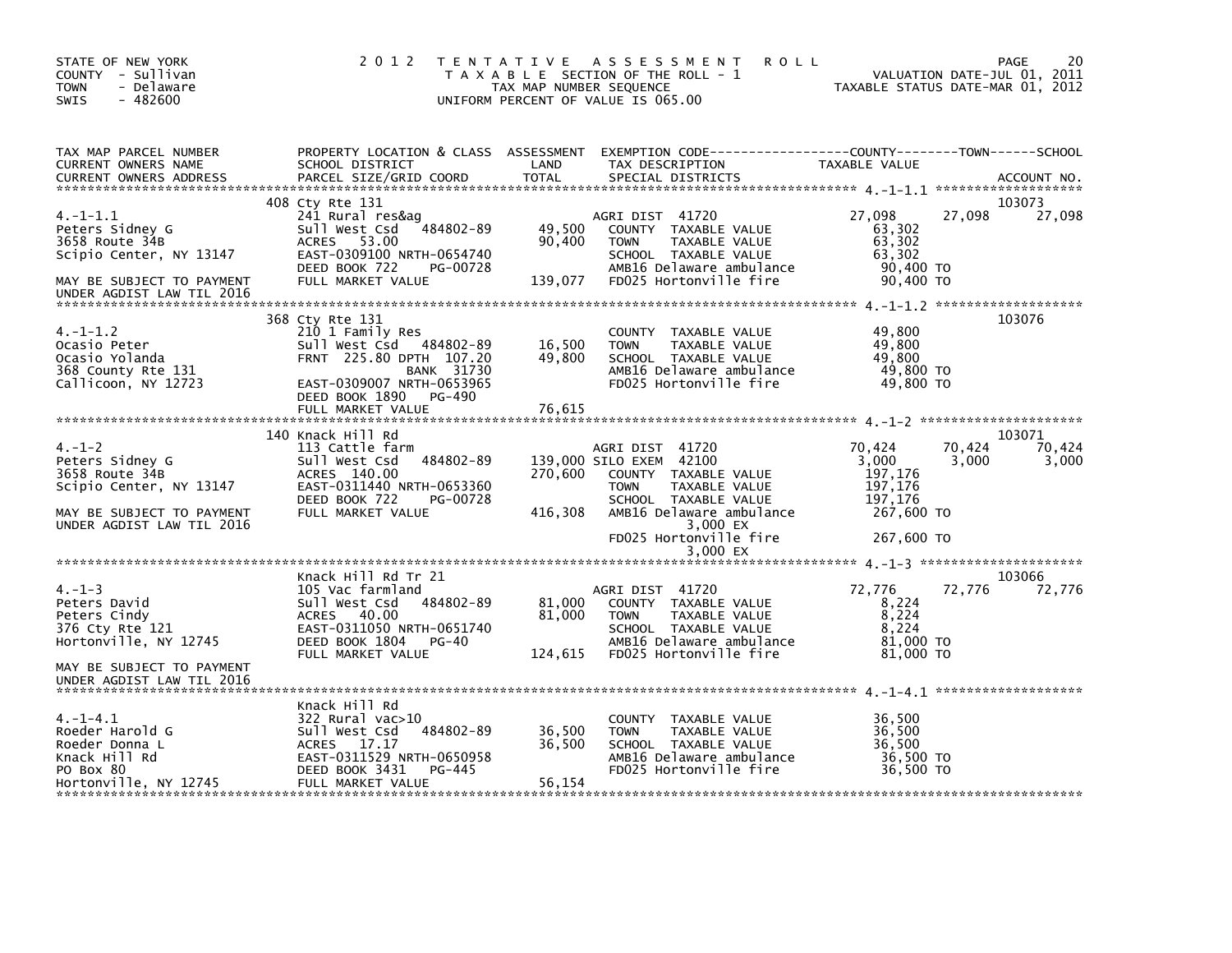| STATE OF NEW YORK<br>COUNTY - Sullivan<br>- Delaware<br><b>TOWN</b><br><b>SWIS</b><br>$-482600$               | 2 0 1 2                                                                                                                                                               | T E N T A T I V E<br>TAX MAP NUMBER SEQUENCE | A S S E S S M E N T<br><b>ROLL</b><br>T A X A B L E SECTION OF THE ROLL - 1<br>UNIFORM PERCENT OF VALUE IS 065.00                                    |                                                                  | 21<br><b>PAGE</b><br>VALUATION DATE-JUL 01,<br>2011<br>TAXABLE STATUS DATE-MAR 01, 2012 |
|---------------------------------------------------------------------------------------------------------------|-----------------------------------------------------------------------------------------------------------------------------------------------------------------------|----------------------------------------------|------------------------------------------------------------------------------------------------------------------------------------------------------|------------------------------------------------------------------|-----------------------------------------------------------------------------------------|
| TAX MAP PARCEL NUMBER<br>CURRENT OWNERS NAME<br><b>CURRENT OWNERS ADDRESS</b>                                 | PROPERTY LOCATION & CLASS ASSESSMENT<br>SCHOOL DISTRICT<br>PARCEL SIZE/GRID COORD                                                                                     | LAND<br><b>TOTAL</b>                         | EXEMPTION CODE-----------------COUNTY-------TOWN------SCHOOL<br>TAX DESCRIPTION<br>SPECIAL DISTRICTS                                                 | TAXABLE VALUE                                                    | ACCOUNT NO.                                                                             |
|                                                                                                               | 29 Knack Hill Rd                                                                                                                                                      |                                              |                                                                                                                                                      |                                                                  | 103331                                                                                  |
| $4. -1 - 4.2$<br>Roeder Harold G Jr<br>Roeder Donna L<br>PO Box 80<br>Hortonville, NY 12745                   | 210 1 Family Res<br>484802-89<br>Sull West Csd<br><b>ACRES</b><br>1.28<br>EAST-0312180 NRTH-0651480<br>DEED BOOK 3049<br>PG-371                                       | 22,200<br>144,000                            | 41854<br>STAR B<br>COUNTY TAXABLE VALUE<br><b>TOWN</b><br>TAXABLE VALUE<br>SCHOOL TAXABLE VALUE<br>AMB16 Delaware ambulance                          | 0<br>144,000<br>144,000<br>125,400<br>144,000 TO<br>144,000 TO   | 18,600<br>0<br>*******************                                                      |
| $4. -1 - 4.3$<br>Roeder Harold G<br>Roeder Donna L<br>Knack Hill Rd<br>PO Box 80<br>Hortonville, NY 12745     | Knack Hill Rd<br>311 Res vac land<br>484802-89<br>Sull West Csd<br>1.16<br><b>ACRES</b><br>EAST-0312241 NRTH-0651726<br>DEED BOOK 3431<br>PG-445<br>FULL MARKET VALUE | 6,200<br>6,200<br>9,538                      | COUNTY TAXABLE VALUE<br>TAXABLE VALUE<br><b>TOWN</b><br>SCHOOL TAXABLE VALUE<br>AMB16 Delaware ambulance<br>FD025 Hortonville fire                   | 6.200<br>6,200<br>6,200<br>6,200 TO<br>6,200 TO                  |                                                                                         |
|                                                                                                               | 33 Knack Hill Rd                                                                                                                                                      |                                              |                                                                                                                                                      |                                                                  |                                                                                         |
| $4. -1 - 4.4$<br>Roeder Harold III<br>Roeder Mary<br>33 Knack Hiill Rd<br>PO Box 101<br>Hortonville, NY 12745 | 210 1 Family Res<br>Sull West Csd 484802-89<br>2.11 BANKN140687<br><b>ACRES</b><br>EAST-0312189 NRTH-0651062<br>DEED BOOK 1765<br>PG-695<br>FULL MARKET VALUE         | 20,100<br>90,900<br>139,846                  | STAR B<br>41854<br>COUNTY TAXABLE VALUE<br>TAXABLE VALUE<br><b>TOWN</b><br>SCHOOL TAXABLE VALUE<br>AMB15 Ambulance dist #1<br>FD025 Hortonville fire | $\Omega$<br>90,900<br>90,900<br>72,300<br>90,900 TO<br>90.900 TO | $\mathbf{0}$<br>18,600<br>*******************                                           |
|                                                                                                               | Cty Rte 121                                                                                                                                                           |                                              |                                                                                                                                                      |                                                                  | 103072                                                                                  |
| $4. -1 - 6.1$<br>Peters David<br>Peters Cindy<br>376 Cty Rte 121<br>Hortonville, NY 12745                     | 105 Vac farmland<br>Sull West Csd<br>484802-89<br>2.10<br><b>ACRES</b><br>EAST-0313733 NRTH-0652430<br>DEED BOOK 1804<br>$PG-40$                                      | 15,500<br>15,500                             | AGRI DIST 41720<br>COUNTY TAXABLE VALUE<br><b>TAXABLE VALUE</b><br><b>TOWN</b><br>SCHOOL TAXABLE VALUE<br>AMB16 Delaware ambulance                   | 15,254<br>246<br>246<br>246<br>15,500 TO                         | 15,254<br>15,254                                                                        |
| MAY BE SUBJECT TO PAYMENT<br>UNDER AGDIST LAW TIL 2016                                                        | FULL MARKET VALUE                                                                                                                                                     | 23,846                                       | FD025 Hortonville fire                                                                                                                               | 15,500 TO                                                        |                                                                                         |
|                                                                                                               | 376 Cty Rte 121                                                                                                                                                       |                                              |                                                                                                                                                      |                                                                  | 103067                                                                                  |
| $4. - 1 - 6.2$<br>Peters David<br>Peters Cindy<br>376 Cty Rte 12110<br>Hortonville, NY 12745                  | 112 Dairy farm<br>484802-89<br>Sull West Csd<br>ACRES 140.40<br>EAST-0313230 NRTH-0652210<br>DEED BOOK 1804<br>$PG-40$<br>FULL MARKET VALUE                           | 329,692                                      | AGRI DIST 41720<br>99.100 STAR B<br>41854<br>214,300 SILO EXEM 42100<br>COUNTY TAXABLE VALUE<br>TAXABLE VALUE<br><b>TOWN</b><br>SCHOOL TAXABLE VALUE | 40,646<br>$\Omega$<br>600<br>173,054<br>173,054<br>154,454       | 40,646<br>40,646<br>18,600<br>0<br>600<br>600                                           |
| MAY BE SUBJECT TO PAYMENT<br>UNDER AGDIST LAW TIL 2016                                                        |                                                                                                                                                                       |                                              | AMB16 Delaware ambulance<br>600 EX<br>FD025 Hortonville fire<br>600 EX                                                                               | 213,700 TO<br>213,700 TO                                         |                                                                                         |
|                                                                                                               |                                                                                                                                                                       |                                              |                                                                                                                                                      |                                                                  |                                                                                         |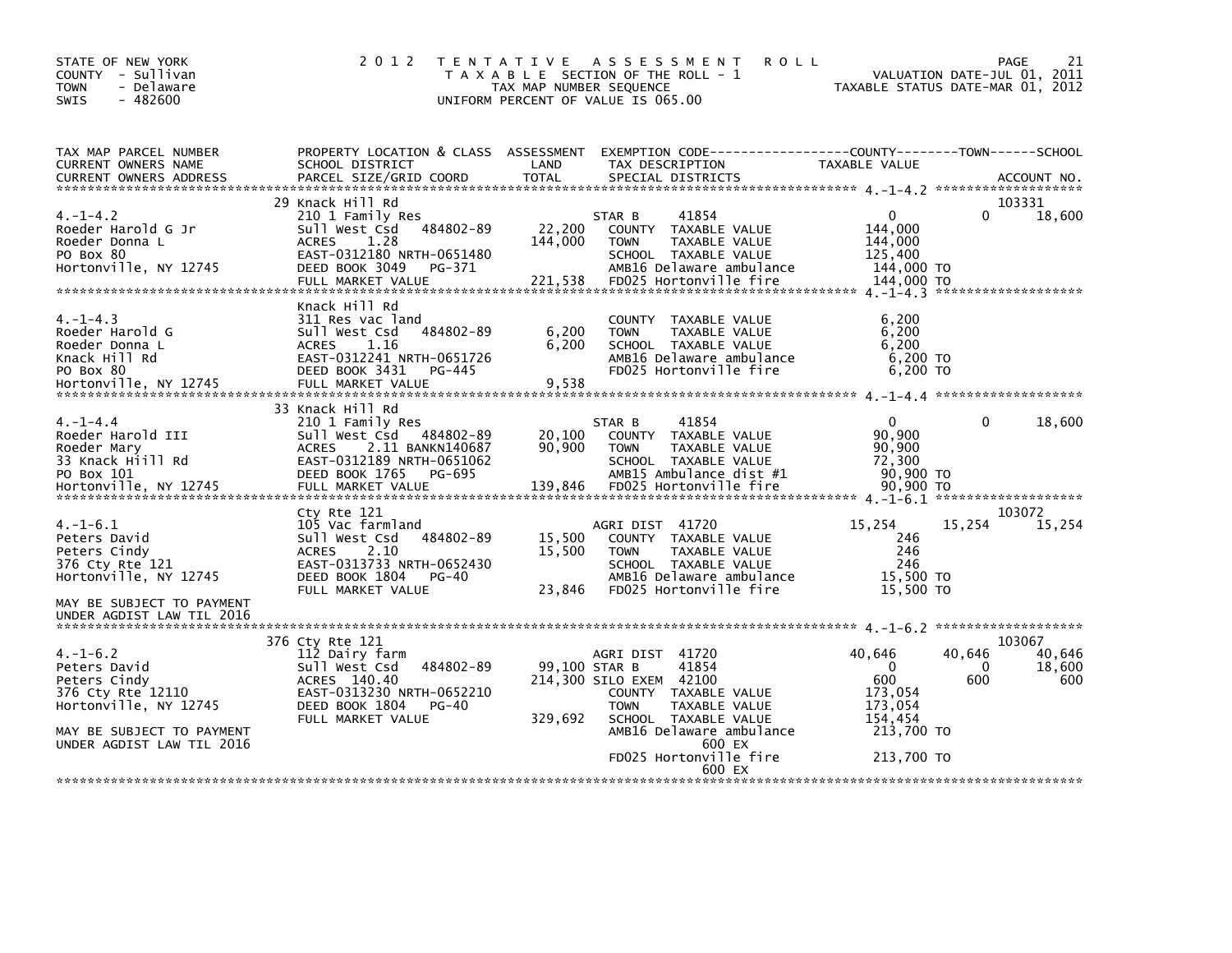| STATE OF NEW YORK<br>COUNTY - Sullivan<br><b>TOWN</b><br>- Delaware<br><b>SWIS</b><br>$-482600$ | 2 0 1 2                                                                                                                                                                      | T E N T A T I V E<br>TAX MAP NUMBER SEQUENCE | A S S E S S M E N T<br><b>ROLL</b><br>T A X A B L E SECTION OF THE ROLL - 1<br>UNIFORM PERCENT OF VALUE IS 065.00                                                                             | 22<br>PAGE<br>VALUATION DATE-JUL 01, 2011<br>TAXABLE STATUS DATE-MAR 01, 2012                                                                                                                                                                                                                                                                                                                         |
|-------------------------------------------------------------------------------------------------|------------------------------------------------------------------------------------------------------------------------------------------------------------------------------|----------------------------------------------|-----------------------------------------------------------------------------------------------------------------------------------------------------------------------------------------------|-------------------------------------------------------------------------------------------------------------------------------------------------------------------------------------------------------------------------------------------------------------------------------------------------------------------------------------------------------------------------------------------------------|
| TAX MAP PARCEL NUMBER<br>CURRENT OWNERS NAME                                                    | PROPERTY LOCATION & CLASS ASSESSMENT<br>SCHOOL DISTRICT                                                                                                                      | LAND                                         | TAX DESCRIPTION                                                                                                                                                                               | EXEMPTION CODE-----------------COUNTY-------TOWN------SCHOOL<br>TAXABLE VALUE                                                                                                                                                                                                                                                                                                                         |
| $4. - 1 - 7$<br>Head Mary<br>446 Cty Rte 121<br>Hortonville, NY 12745                           | 446 Cty Rte 121<br>210 1 Family Res<br>Sull West Csd 484802-89<br>FRNT 118.00 DPTH 216.75<br>EAST-0313544 NRTH-0652195<br>DEED BOOK 2071<br>PG-580<br>FULL MARKET VALUE      | 14,000<br>46,300<br>71,231                   | STAR B<br>41854<br>COUNTY TAXABLE VALUE<br><b>TOWN</b><br>TAXABLE VALUE<br>SCHOOL TAXABLE VALUE<br>AMB16 Delaware ambulance<br>FD025 Hortonville fire                                         | 103831<br>$\Omega$<br>$\Omega$<br>18,600<br>46,300<br>46,300<br>27,700<br>46.300 TO<br>46,300 TO                                                                                                                                                                                                                                                                                                      |
|                                                                                                 |                                                                                                                                                                              |                                              |                                                                                                                                                                                               |                                                                                                                                                                                                                                                                                                                                                                                                       |
| $4. - 1 - 8$<br>Doktor James<br>Doktor Virginia<br>221 Utica Ave<br>North Massapequa, NY 11758  | 454 Cty Rte 121<br>210 1 Family Res<br>Sull West Csd 484802-89<br>FRNT 380.00 DPTH 170.70<br>EAST-0313568 NRTH-0652423<br>DEED BOOK 1767 PG-575                              | 12,000<br>85,000                             | COUNTY TAXABLE VALUE<br>TAXABLE VALUE<br><b>TOWN</b><br>SCHOOL TAXABLE VALUE<br>AMB16 Delaware ambulance<br>FD025 Hortonville fire                                                            | 85,000<br>85,000<br>85,000<br>85,000 TO<br>85,000 TO                                                                                                                                                                                                                                                                                                                                                  |
| $4. -1 - 9.1$<br>Kramer Harold John<br>10 Robisch Hill Rd<br>Hortonville, NY 12745              | 8 Robisch Hill Rd<br>210 1 Family Res<br>484802-89<br>Sull West Csd<br>2.84<br>ACRES<br>EAST-0313506 NRTH-0653288<br>DEED BOOK 2315<br>PG-547<br>FULL MARKET VALUE           | 21,000<br>69,500<br>106,923                  | COUNTY TAXABLE VALUE<br><b>TAXABLE VALUE</b><br><b>TOWN</b><br>SCHOOL TAXABLE VALUE<br>AMB16 Delaware ambulance<br>FD025 Hortonville fire                                                     | 102260<br>69.500<br>69,500<br>69,500<br>69,500 TO<br>69,500 TO                                                                                                                                                                                                                                                                                                                                        |
| $4. -1 - 9.2$<br>Kramer Harold John<br>10 Robisch Hill Rd<br>Hortonville, NY 12745              | 10 Robisch Hill Rd<br>210 1 Family Res<br>484802-89<br>Sull West Csd<br>ACRES<br>3.11<br>EAST-0313714 NRTH-0657795<br>DEED BOOK 1012<br>PG-00186<br>FULL MARKET VALUE        | 131,303<br>202,005                           | 41854<br>STAR B<br>22,800 HOME IMP<br>44211<br>COUNTY TAXABLE VALUE<br><b>TOWN</b><br>TAXABLE VALUE<br>SCHOOL TAXABLE VALUE<br>AMB16 Delaware ambulance<br>4,140 EX<br>FD025 Hortonville fire | 102271<br>$\mathbf{0}$<br>18,600<br>0<br>4,140<br>4,140<br>127,163<br>127, 163<br>112,703<br>127,163 TO<br>127,163 TO                                                                                                                                                                                                                                                                                 |
|                                                                                                 |                                                                                                                                                                              |                                              |                                                                                                                                                                                               | $\begin{array}{l} \texttt{+ 140 ex} \\ \texttt{+ 140 ex} \\ \texttt{+ 140 ex} \\ \texttt{+ 140 ex} \\ \texttt{+ 140 ex} \\ \texttt{+ 140 ex} \\ \texttt{+ 140 ex} \\ \texttt{+ 140 ex} \\ \texttt{+ 140 ex} \\ \texttt{+ 140 ex} \\ \texttt{+ 140 ex} \\ \texttt{+ 140 ex} \\ \texttt{+ 140 ex} \\ \texttt{+ 140 ex} \\ \texttt{+ 140 ex} \\ \texttt{+ 140 ex} \\ \texttt{+ 140 ex} \\ \texttt{+ 140$ |
| $4. -1 - 10.1$<br>Walker Theresa M<br>2 Robisch Hill Rd<br>PO Box 113<br>Hortonville, NY 12745  | 2 Robisch Hill Rd<br>210 1 Family Res<br>Sull West Csd<br>484802-89<br>FRNT 140.00 DPTH 126.90<br><b>BANK 60806</b><br>EAST-0313680 NRTH-0653060<br>DEED BOOK 2033<br>PG-130 | 50,800                                       | 41121<br>WAR VET<br>41854<br>13,800 STAR B<br>COUNTY TAXABLE VALUE<br>TAXABLE VALUE<br><b>TOWN</b><br>SCHOOL TAXABLE VALUE<br>AMB16 Delaware ambulance                                        | 103472<br>7.620<br>7,620<br>$\Omega$<br>$\mathbf{0}$<br>18,600<br>0<br>43,180<br>43,180<br>32,200<br>50,800 TO                                                                                                                                                                                                                                                                                        |
|                                                                                                 | FULL MARKET VALUE                                                                                                                                                            | 78.154                                       | FD025 Hortonville fire                                                                                                                                                                        | 50,800 TO                                                                                                                                                                                                                                                                                                                                                                                             |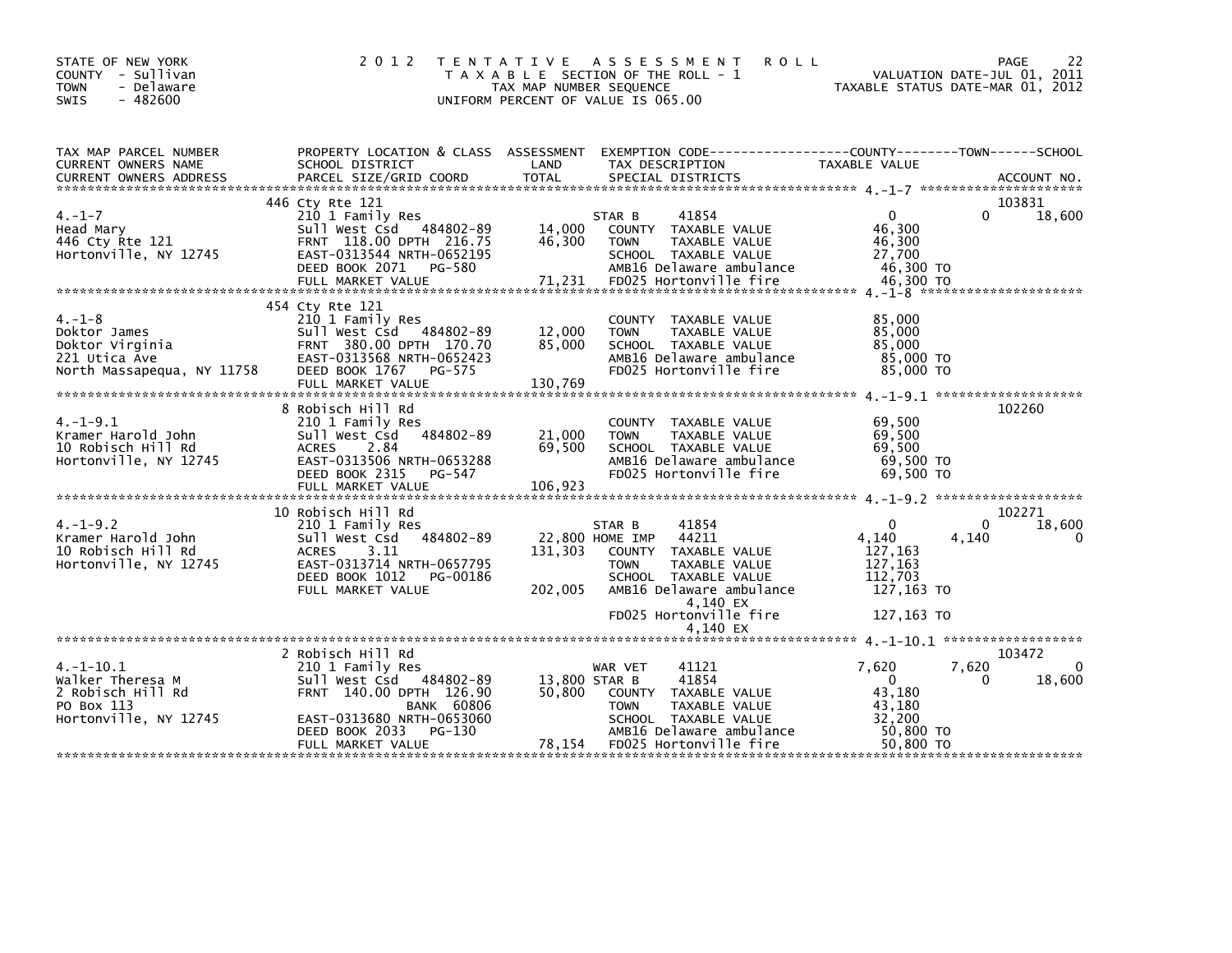| STATE OF NEW YORK<br>COUNTY - Sullivan<br>- Delaware<br><b>TOWN</b><br>$-482600$<br><b>SWIS</b>    | 2 0 1 2<br>T E N T A T I V E                                                                                                                                                | TAX MAP NUMBER SEQUENCE     | A S S E S S M E N T<br><b>ROLL</b><br>T A X A B L E SECTION OF THE ROLL - 1<br>UNIFORM PERCENT OF VALUE IS 065.00                                      |                                                                      | 23<br>PAGE<br>VALUATION DATE-JUL 01, 2011<br>TAXABLE STATUS DATE-MAR 01, 2012 |
|----------------------------------------------------------------------------------------------------|-----------------------------------------------------------------------------------------------------------------------------------------------------------------------------|-----------------------------|--------------------------------------------------------------------------------------------------------------------------------------------------------|----------------------------------------------------------------------|-------------------------------------------------------------------------------|
| TAX MAP PARCEL NUMBER<br>CURRENT OWNERS NAME                                                       | PROPERTY LOCATION & CLASS ASSESSMENT<br>SCHOOL DISTRICT                                                                                                                     | LAND                        | EXEMPTION CODE-----------------COUNTY-------TOWN------SCHOOL<br>TAX DESCRIPTION                                                                        | TAXABLE VALUE                                                        |                                                                               |
|                                                                                                    |                                                                                                                                                                             |                             |                                                                                                                                                        |                                                                      |                                                                               |
| $4. -1 - 10.2$<br>LeClere Rene<br>LeClere Ethel<br>PO Box 24<br>Hortonville, NY 12745              | 15 Robisch Hill Rd<br>210 1 Family Res<br>484802-89<br>Sull West Csd<br>1.25<br><b>ACRES</b><br>EAST-0313820 NRTH-0653300<br>DEED BOOK 734<br>PG-00432<br>FULL MARKET VALUE | 15,000<br>85,000<br>130.769 | 41834<br>STAR EN<br>COUNTY TAXABLE VALUE<br>TAXABLE VALUE<br><b>TOWN</b><br>SCHOOL TAXABLE VALUE<br>AMB16 Delaware ambulance<br>FD025 Hortonville fire | $\mathbf{0}$<br>85,000<br>85,000<br>46,440<br>85,000 TO<br>85,000 TO | 102344<br>0<br>38,560                                                         |
| $4. -1 - 12.1$<br>Peters David<br>Peters Cindy<br>376 Cty Rte 121<br>Hortonville, NY 12745         | Cty Rte 121<br>105 Vac farmland<br>484802-89<br>Sull West Csd<br><b>ACRES</b><br>6.75<br>EAST-0313441 NRTH-0653824<br>DEED BOOK 1804<br>PG-40<br>FULL MARKET VALUE          | 25,100<br>25,100<br>38,615  | AGRI DIST 41720<br>COUNTY TAXABLE VALUE<br><b>TOWN</b><br>TAXABLE VALUE<br>SCHOOL TAXABLE VALUE<br>AMB16 Delaware ambulance<br>FD025 Hortonville fire  | 24.030<br>1,070<br>1,070<br>1,070<br>25,100 TO<br>25,100 TO          | 103070<br>24,030<br>24,030                                                    |
| MAY BE SUBJECT TO PAYMENT<br>UNDER AGDIST LAW TIL 2016                                             |                                                                                                                                                                             |                             |                                                                                                                                                        |                                                                      |                                                                               |
| $4. -1 - 12.2$<br>Peters David<br>Peters Cindy<br>376 Cty Rte 121<br>Hortonville, NY 12745         | 381 Cty Rte 121<br>210 1 Family Res<br>484802-89<br>Sull West Csd<br>ACRES<br>1.49<br>EAST-0313840 NRTH-0653910<br>DEED BOOK 1331<br>PG-199<br>FULL MARKET VALUE            | 14,900<br>30,000<br>46,154  | COUNTY TAXABLE VALUE<br>TAXABLE VALUE<br><b>TOWN</b><br>SCHOOL TAXABLE VALUE<br>AMB16 Delaware ambulance<br>FD025 Hortonville fire                     | 30,000<br>30,000<br>30,000<br>30,000 TO<br>30,000 TO                 | 103061                                                                        |
| $4. - 1 - 13$<br>Norton Susan<br>Cty Rte 121<br>PO Box 112<br>Hortonville, NY 12745                | Cty Rte 121<br>311 Res vac land<br>Sull West Csd 484802-89<br>9.52 BANKN140687<br><b>ACRES</b><br>EAST-0314140 NRTH-0653600<br>DEED BOOK 3448<br>PG-434                     | 22,400<br>22,400            | COUNTY TAXABLE VALUE<br><b>TOWN</b><br>TAXABLE VALUE<br>SCHOOL TAXABLE VALUE<br>AMB16 Delaware ambulance<br>FD025 Hortonville fire                     | 22,400<br>22,400<br>22,400<br>22,400 TO<br>22,400 TO                 | 03/2008                                                                       |
| $4. -1 - 14.2$<br>Dichiaro Joseph<br>Dichiaro Catherine<br>281 Walsh Rd<br>LaGrangeville, NY 12540 | N/S Duener Hill Rd<br>311 Res vac land<br>484802-89<br>Sull West Csd<br>3.09<br><b>ACRES</b><br>EAST-0314700 NRTH-0653690<br>DEED BOOK 3499<br>PG-112<br>FULL MARKET VALUE  | 16,000<br>16,000<br>24.615  | COUNTY TAXABLE VALUE<br><b>TOWN</b><br>TAXABLE VALUE<br>SCHOOL TAXABLE VALUE<br>AMB16 Delaware ambulance<br>FD025 Hortonville fire                     | 16,000<br>16,000<br>16,000<br>16,000 TO<br>16,000 TO                 | 103075                                                                        |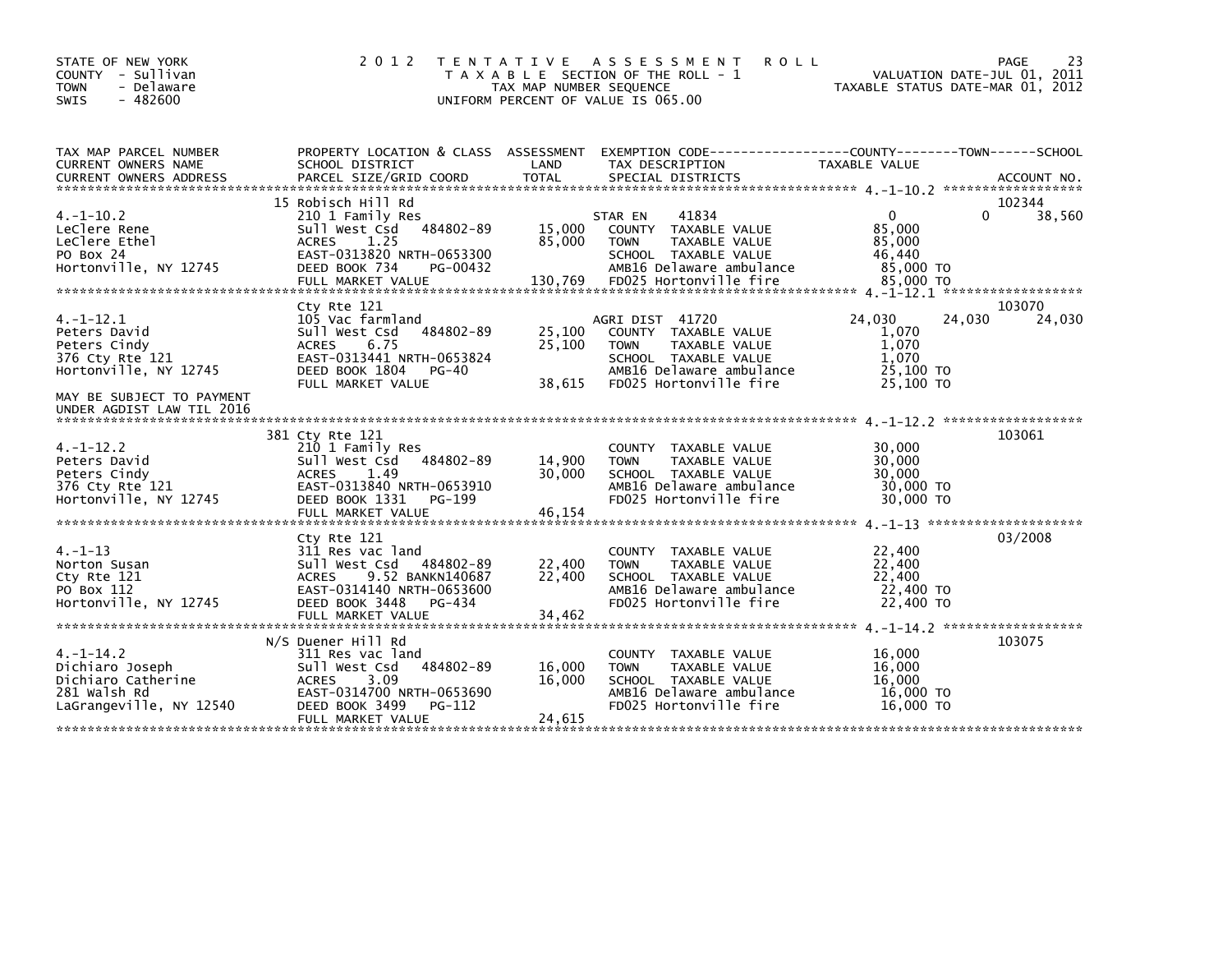| STATE OF NEW YORK<br>COUNTY - Sullivan<br><b>TOWN</b><br>- Delaware<br>$-482600$<br>SWIS                                                                              | 2 0 1 2                                                                                                                                                                                | <b>TENTATIVE</b><br><b>ROLL</b><br>A S S E S S M E N T<br>T A X A B L E SECTION OF THE ROLL - 1<br>TAX MAP NUMBER SEQUENCE<br>UNIFORM PERCENT OF VALUE IS 065.00                                                                                                       | PAGE<br>24<br>VALUATION DATE-JUL 01, 2011<br>TAXABLE STATUS DATE-MAR 01, 2012                                                                                  |
|-----------------------------------------------------------------------------------------------------------------------------------------------------------------------|----------------------------------------------------------------------------------------------------------------------------------------------------------------------------------------|------------------------------------------------------------------------------------------------------------------------------------------------------------------------------------------------------------------------------------------------------------------------|----------------------------------------------------------------------------------------------------------------------------------------------------------------|
| TAX MAP PARCEL NUMBER<br><b>CURRENT OWNERS NAME</b><br><b>CURRENT OWNERS ADDRESS</b>                                                                                  | PROPERTY LOCATION & CLASS ASSESSMENT<br>SCHOOL DISTRICT<br>PARCEL SIZE/GRID COORD                                                                                                      | LAND<br>TAX DESCRIPTION<br><b>TOTAL</b><br>SPECIAL DISTRICTS                                                                                                                                                                                                           | EXEMPTION CODE-----------------COUNTY-------TOWN------SCHOOL<br><b>TAXABLE VALUE</b><br>ACCOUNT NO.                                                            |
| 4. –1–15<br>Bliss Richard<br>Bliss Karen<br>39 Robisch Hill Rd<br>Hortonville, NY 12745                                                                               | 39 Robisch Hill Rd<br>210 1 Family Res<br>484802-89<br>Sull West Csd<br><b>ACRES</b><br>2.58<br>EAST-0313543 NRTH-0653591<br>DEED BOOK 782<br>PG-00045<br>FULL MARKET VALUE            | 94 PCT OF VALUE USED FOR EXEMPTION PURPOSES<br>WAR VET<br>41121<br>24,900 DISABL VET 41141<br>80,400 STAR B<br>41854<br>COUNTY TAXABLE VALUE<br>TAXABLE VALUE<br><b>TOWN</b><br>123,692<br>SCHOOL TAXABLE VALUE<br>AMB16 Delaware ambulance<br>FD025 Hortonville fire  | 122003<br>11,336<br>11,336<br>3,779<br>3,779<br>$\overline{0}$<br>18,600<br>$\Omega$<br>65,285<br>65,285<br>61,800<br>80,400 TO<br>80,400 TO                   |
| $4. - 1 - 16$<br>Caiazza Brian A<br>Watts Jennifer L<br>PO Box 59<br>Hortonville, NY 12745                                                                            | 16 Robisch Hill Rd<br>210 1 Family Res<br>Sull West Csd<br>484802-89<br>9.85 BANKN140687<br><b>ACRES</b><br>EAST-0314153 NRTH-0652721<br>DEED BOOK 3497<br>PG-310<br>FULL MARKET VALUE | COUNTY TAXABLE VALUE<br>29,850<br><b>TOWN</b><br>TAXABLE VALUE<br>120,042<br>SCHOOL TAXABLE VALUE<br>AMB16 Delaware ambulance<br>FD025 Hortonville fire<br>184,680                                                                                                     | 03/2011<br>120,042<br>120,042<br>120,042<br>120,042 TO<br>120,042 TO                                                                                           |
| $4. - 1 - 17$<br>Robisch Frank W Jr<br>Robisch Charles A<br>103 Robisch Hill Rd<br>Callicoon, NY 12723-9714<br>MAY BE SUBJECT TO PAYMENT<br>UNDER AGDIST LAW TIL 2016 | 103 Robisch Hill Rd<br>112 Dairy farm<br>Sull West Csd<br>484802-89<br>ACRES 51.50<br>EAST-0314550 NRTH-0652040<br>DEED BOOK 1483<br>PG-116<br>FULL MARKET VALUE                       | 38 PCT OF VALUE USED FOR EXEMPTION PURPOSES<br>AGRI DIST 41720<br>41800<br>75,200 AGED-CTS<br>41834<br>89,200 STAR EN<br>COUNTY TAXABLE VALUE<br><b>TOWN</b><br>TAXABLE VALUE<br>137,231<br>SCHOOL TAXABLE VALUE<br>AMB16 Delaware ambulance<br>FD025 Hortonville fire | 121250<br>47,123<br>47,123<br>47,123<br>16,948<br>16,948<br>16,948<br>25,129<br>$\Omega$<br>$\Omega$<br>25,129<br>25,129<br>$\Omega$<br>89,200 TO<br>89,200 TO |
| $4. - 1 - 18$<br>Doyle Clarence<br>Doyle Margaret<br>6 Orchard Dr<br>Chester, NJ 07930                                                                                | N/S Duener Hill Rd<br>$322$ Rural vac $>10$<br>484802-89<br>Sull West Csd<br>16.70<br><b>ACRES</b><br>EAST-0315610 NRTH-0653360<br>DEED BOOK 1062<br>PG-00317<br>FULL MARKET VALUE     | COUNTY TAXABLE VALUE<br>22,300<br><b>TOWN</b><br>TAXABLE VALUE<br>22,300<br>SCHOOL TAXABLE VALUE<br>AMB16 Delaware ambulance<br>FD025 Hortonville fire<br>34,308                                                                                                       | 120335<br>22,300<br>22,300<br>22,300<br>22,300 TO<br>22,300 TO                                                                                                 |
| $4. -1 - 19$<br>Glassel Eleanor<br>Glassel Robert<br>175 Schwartz Rd<br>Callicoon, NY 12723<br>MAY BE SUBJECT TO PAYMENT<br>UNDER AGDIST LAW TIL 2016                 | 175 Schwartz Rd<br>112 Dairy farm<br>484802-89<br>Sull West Csd<br>91.00<br><b>ACRES</b><br>EAST-0315740 NRTH-0651110<br>DEED BOOK 1594<br>PG-680<br>FULL MARKET VALUE                 | AGRI DIST 41720<br>41834<br>88,100 STAR EN<br>178,400 SILO EXEM 42100<br>COUNTY TAXABLE VALUE<br><b>TOWN</b><br>TAXABLE VALUE<br>SCHOOL TAXABLE VALUE<br>274,462<br>AMB16 Delaware ambulance<br>1,500 EX<br>FD025 Hortonville fire<br>1,500 EX                         | 120550<br>46,270<br>46,270<br>46,270<br>38,560<br>$\Omega$<br>0<br>1,500<br>1.500<br>1,500<br>130,630<br>130,630<br>92,070<br>176,900 TO<br>176,900 TO         |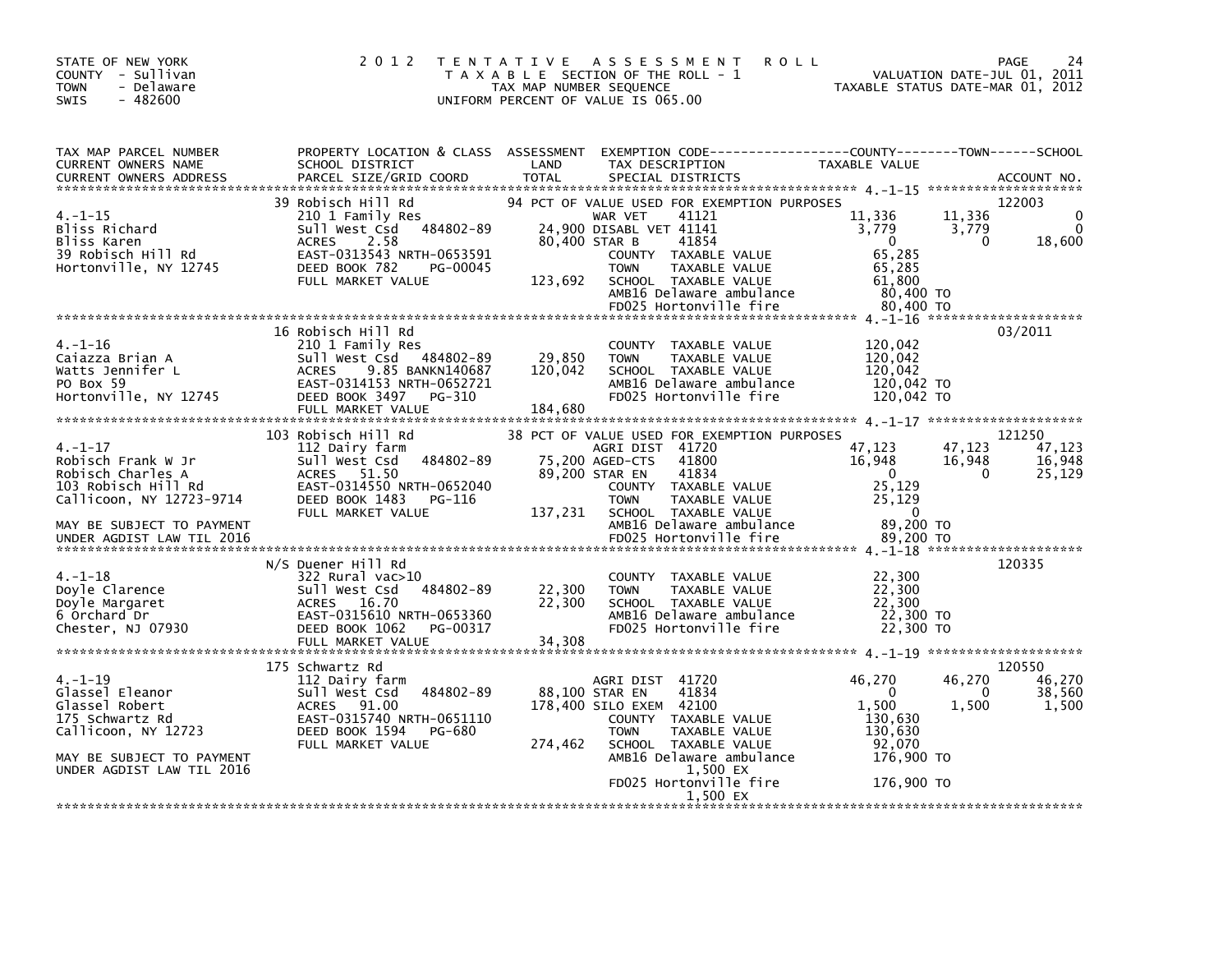| STATE OF NEW YORK<br>COUNTY - Sullivan<br><b>TOWN</b><br>- Delaware<br>$-482600$<br>SWIS                                                                   | 2 0 1 2                                                                                                                                                                                       | T E N T A T I V E<br>TAX MAP NUMBER SEQUENCE | A S S E S S M E N T<br><b>ROLL</b><br>T A X A B L E SECTION OF THE ROLL - 1<br>UNIFORM PERCENT OF VALUE IS 065.00                                                                            | VALUATION DATE-JUL 01, 2011<br>TAXABLE STATUS DATE-MAR 01, 2012                                     | 25<br>PAGE            |
|------------------------------------------------------------------------------------------------------------------------------------------------------------|-----------------------------------------------------------------------------------------------------------------------------------------------------------------------------------------------|----------------------------------------------|----------------------------------------------------------------------------------------------------------------------------------------------------------------------------------------------|-----------------------------------------------------------------------------------------------------|-----------------------|
| TAX MAP PARCEL NUMBER<br>CURRENT OWNERS NAME<br><b>CURRENT OWNERS ADDRESS</b>                                                                              | PROPERTY LOCATION & CLASS ASSESSMENT<br>SCHOOL DISTRICT<br>PARCEL SIZE/GRID COORD                                                                                                             | LAND<br><b>TOTAL</b>                         | EXEMPTION CODE------------------COUNTY--------TOWN------SCHOOL<br>TAX DESCRIPTION<br>SPECIAL DISTRICTS                                                                                       | TAXABLE VALUE                                                                                       | ACCOUNT NO.           |
| $4. -1 - 20.1$<br>Rasmussen Rita P<br>Rasmussen Others<br>243 Schwartz Rd<br>Callicoon, NY 12723<br>MAY BE SUBJECT TO PAYMENT<br>UNDER AGDIST LAW TIL 2016 | Schwartz Rd<br>105 Vac farmland<br>Sull West Csd<br>484802-89<br>ACRES 64.00<br>EAST-0317672 NRTH-0652545<br>DEED BOOK 1934 PG-21<br>FULL MARKET VALUE                                        | 51,441<br>51,441<br>79,140                   | AGRI DIST 41720<br>COUNTY TAXABLE VALUE<br>TAXABLE VALUE<br><b>TOWN</b><br>SCHOOL TAXABLE VALUE<br>AMB16 Delaware ambulance<br>FD025 Hortonville fire                                        | 17,495<br>17,495<br>33,946<br>33,946<br>33,946<br>51,441 TO<br>51.441 TO                            | 121100<br>17,495      |
| $4. -1 - 20.2$<br>Waterston Janet<br>Waterston Jude<br>84-01 Main St Apt 525<br>Briarwood, NY 11435                                                        | 117 Buddenhagen Rd<br>210 1 Family Res<br>Sull West Csd<br>484802-89<br>2.00 BANKN140687<br><b>ACRES</b><br>EAST-0318670 NRTH-0652630<br>DEED BOOK 3600<br><b>PG-273</b><br>FULL MARKET VALUE | 24,000<br>70,800<br>108,923                  | COUNTY TAXABLE VALUE<br><b>TOWN</b><br>TAXABLE VALUE<br>SCHOOL TAXABLE VALUE<br>AMB16 Delaware ambulance<br>FD025 Hortonville fire                                                           | 70,800<br>70,800<br>70,800<br>70,800 TO<br>70,800 TO                                                | 09/2009               |
| $4. -1 - 20.3$<br>Meckle Donald<br>Meckle Kathleen<br>141 Buddenhagen Rd<br>Callicoon, NY 12723                                                            | 141 Buddenhagen Rd<br>210 1 Family Res<br>484802-89<br>Sull West Csd<br>2.00<br><b>ACRES</b><br>EAST-0318190 NRTH-0652760<br>DEED BOOK 2139<br>PG-452<br>FULL MARKET VALUE                    | 24,000<br>107,000<br>164,615                 | 41854<br>STAR B<br>COUNTY TAXABLE VALUE<br>TAXABLE VALUE<br><b>TOWN</b><br>SCHOOL TAXABLE VALUE<br>AMB16 Delaware ambulance<br>FD025 Hortonville fire                                        | $\mathbf{0}$<br>107,000<br>107,000<br>88,400<br>107,000 TO<br>107,000 TO                            | 120008<br>18,600<br>0 |
| $4. - 1 - 20.4$<br>Kautz Charlotte M<br>Daniels Lynn<br>155 Buddenhagen Rd<br>Callicoon, NY 12723                                                          | 155 Buddenhagen Rd<br>210 1 Family Res<br>484802-89<br>Sull West Csd<br>2.00<br><b>ACRES</b><br>EAST-0317990 NRTH-0652800<br>DEED BOOK 3109<br>PG-122<br>FULL MARKET VALUE                    | 24,000<br>97,564<br>150,098                  | 41854<br>STAR B<br>COUNTY TAXABLE VALUE<br>TAXABLE VALUE<br><b>TOWN</b><br>SCHOOL TAXABLE VALUE<br>AMB16 Delaware ambulance<br>FD025 Hortonville fire                                        | 4. -1-20.4 ********************<br>$\Omega$<br>97,564<br>97,564<br>78,964<br>97.564 TO<br>97,564 TO | 121103<br>18,600<br>0 |
| $4. -1 - 20.5$<br>Muiznieks Zintis M<br>259 Schwartz Rd<br>Callicoon, NY 12723                                                                             | 259 Schwartz Rd<br>210 1 Family Res<br>Sull West Csd<br>484802-89<br>4.00<br><b>ACRES</b><br>EAST-0317803 NRTH-0652193<br>DEED BOOK 1726<br><b>PG-298</b><br>FULL MARKET VALUE                | 107,500<br>165,385                           | 41854<br>STAR B<br>27,000 BUS IMP AP 47610<br>COUNTY TAXABLE VALUE<br><b>TOWN</b><br>TAXABLE VALUE<br>SCHOOL TAXABLE VALUE<br>AMB16 Delaware ambulance<br>1,000 EX<br>FD025 Hortonville fire | $\Omega$<br>1,000<br>1,000<br>106,500<br>106,500<br>87,900<br>106,500 TO<br>107,500 TO              | 18,600<br>1,000       |
|                                                                                                                                                            |                                                                                                                                                                                               |                                              |                                                                                                                                                                                              |                                                                                                     |                       |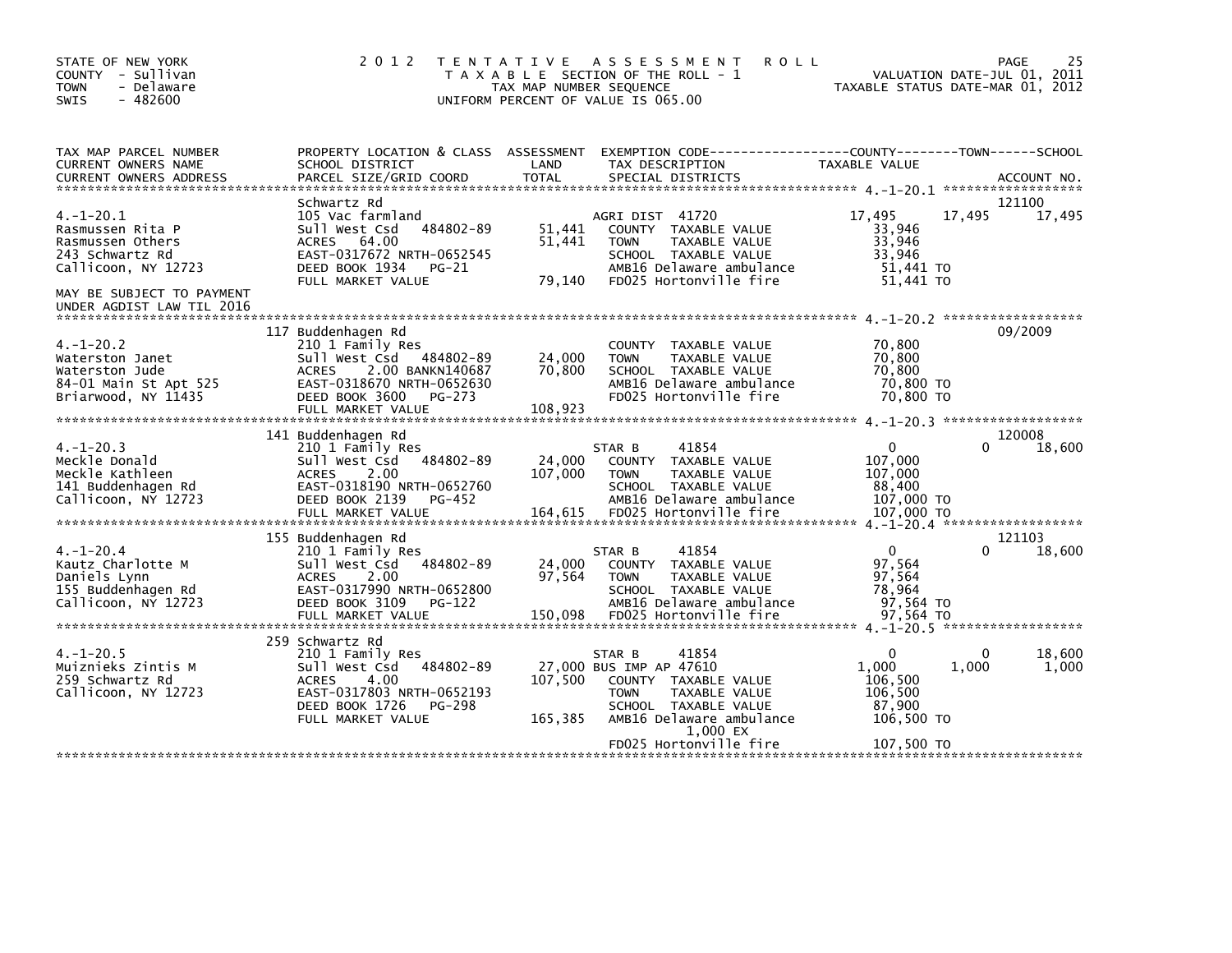| STATE OF NEW YORK<br>COUNTY - Sullivan<br><b>TOWN</b><br>- Delaware<br><b>SWIS</b><br>$-482600$ | 2 0 1 2                                                                                                                                                                    | ASSESSMENT<br>T E N T A T I V E<br>T A X A B L E SECTION OF THE ROLL - 1<br>TAX MAP NUMBER SEQUENCE<br>UNIFORM PERCENT OF VALUE IS 065.00                                                  | 26<br><b>ROLL</b><br><b>PAGE</b><br>VALUATION DATE-JUL 01, 2011<br>TAXABLE STATUS DATE-MAR 01, 2012               |
|-------------------------------------------------------------------------------------------------|----------------------------------------------------------------------------------------------------------------------------------------------------------------------------|--------------------------------------------------------------------------------------------------------------------------------------------------------------------------------------------|-------------------------------------------------------------------------------------------------------------------|
| TAX MAP PARCEL NUMBER<br>CURRENT OWNERS NAME                                                    | SCHOOL DISTRICT                                                                                                                                                            | LAND<br>TAX DESCRIPTION                                                                                                                                                                    | PROPERTY LOCATION & CLASS ASSESSMENT EXEMPTION CODE----------------COUNTY-------TOWN------SCHOOL<br>TAXABLE VALUE |
|                                                                                                 |                                                                                                                                                                            |                                                                                                                                                                                            |                                                                                                                   |
| $4. - 1 - 21$<br>Rasmussen Rita P<br>243 Schwartz Rd<br>Callicoon, NY 12723                     | 243 Schwartz Rd<br>210 1 Family Res<br>484802-89<br>Sull West Csd<br>4.01<br><b>ACRES</b><br>EAST-0317854 NRTH-0651888<br>DEED BOOK 1311<br>PG-148<br>FULL MARKET VALUE    | STAR EN<br>41834<br>27,000<br>COUNTY TAXABLE VALUE<br>72,000<br>TAXABLE VALUE<br><b>TOWN</b><br>SCHOOL TAXABLE VALUE<br>AMB16 Delaware ambulance<br>110,769<br>FD025 Hortonville fire      | 121101<br>$\Omega$<br>38,560<br>0<br>72,000<br>72,000<br>33,440<br>72,000 TO<br>72,000 TO                         |
| $4. - 1 - 22$<br>Smith Gerald T<br>Maclean Marcia E<br>209 Schwartz Rd<br>Callicoon, NY 12723   | 209 Schwartz Rd<br>210 1 Family Res<br>484802-89<br>Sull West Csd<br><b>ACRES</b><br>2.76<br>EAST-0317670 NRTH-0651600<br>DEED BOOK 1271<br>PG-00284                       | 41854<br>STAR B<br>25,100<br>COUNTY TAXABLE VALUE<br>79,800<br>TAXABLE VALUE<br><b>TOWN</b><br>SCHOOL TAXABLE VALUE<br>AMB16 Delaware ambulance                                            | 121077<br>$\mathbf{0}$<br>18,600<br>79,800<br>79,800<br>61,200<br>79,800 TO                                       |
|                                                                                                 | Schwartz Rd                                                                                                                                                                |                                                                                                                                                                                            | 120540                                                                                                            |
| $4. - 1 - 23$<br>Glassel Eleanor<br>Glassel Robert<br>175 Schwartz Rd<br>Callicoon, NY 12723    | 105 Vac farmland<br>Sull West Csd<br>484802-89<br>ACRES 49.00<br>EAST-0317450 NRTH-0651330<br>DEED BOOK 1594<br>PG-680<br>FULL MARKET VALUE                                | AGRI DIST 41720<br>69,200<br>COUNTY TAXABLE VALUE<br>69,200<br>TAXABLE VALUE<br><b>TOWN</b><br>SCHOOL TAXABLE VALUE<br>AMB16 Delaware ambulance<br>106,462<br>FD025 Hortonville fire       | 57,468<br>57,468<br>57,468<br>11,732<br>11,732<br>11.732<br>69,200 TO<br>69.200 TO                                |
| MAY BE SUBJECT TO PAYMENT<br>UNDER AGDIST LAW TIL 2016                                          |                                                                                                                                                                            |                                                                                                                                                                                            |                                                                                                                   |
|                                                                                                 | 179 Schwartz Rd                                                                                                                                                            |                                                                                                                                                                                            | 120560                                                                                                            |
| $4. - 1 - 24$<br>Glassel Eleanor<br>Glassel Robert<br>175 Schwartz Rd<br>Callicoon, NY 12723    | 210 1 Family Res<br>Sull West Csd 484802-89<br>FRNT 124.00 DPTH 105.00<br>EAST-0317670 NRTH-0650810<br>DEED BOOK 1594<br>PG-680<br>FULL MARKET VALUE                       | 41854<br>STAR B<br>10,500<br>COUNTY TAXABLE VALUE<br>46,500<br>TAXABLE VALUE<br><b>TOWN</b><br>SCHOOL TAXABLE VALUE<br>AMB16 Delaware ambulance<br>71,538<br>FD025 Hortonville fire        | $\Omega$<br>0<br>18,600<br>46,500<br>46,500<br>27,900<br>46.500 TO<br>46,500 TO                                   |
|                                                                                                 |                                                                                                                                                                            |                                                                                                                                                                                            |                                                                                                                   |
| $4. - 1 - 25$<br>Dietz Charles<br>Dietz Roseann<br>788 Demarrais Pl<br>Oradell, NJ 07649        | Schwartz Rd<br>$322$ Rural vac $>10$<br>484802-89<br>Sull West Csd<br>48.55<br><b>ACRES</b><br>EAST-0317330 NRTH-0650260<br>DEED BOOK 2011<br>PG-5818<br>FULL MARKET VALUE | AGRI DIST 41720<br>53,300<br>COUNTY TAXABLE VALUE<br>53.300<br><b>TAXABLE VALUE</b><br><b>TOWN</b><br>SCHOOL TAXABLE VALUE<br>AMB16 Delaware ambulance<br>82,000<br>FD025 Hortonville fire | 09/2011<br>22,977<br>22,977<br>22,977<br>30,323<br>30,323<br>30,323<br>53.300 TO<br>53,300 TO                     |
| MAY BE SUBJECT TO PAYMENT<br>UNDER AGDIST LAW TIL 2016                                          |                                                                                                                                                                            |                                                                                                                                                                                            |                                                                                                                   |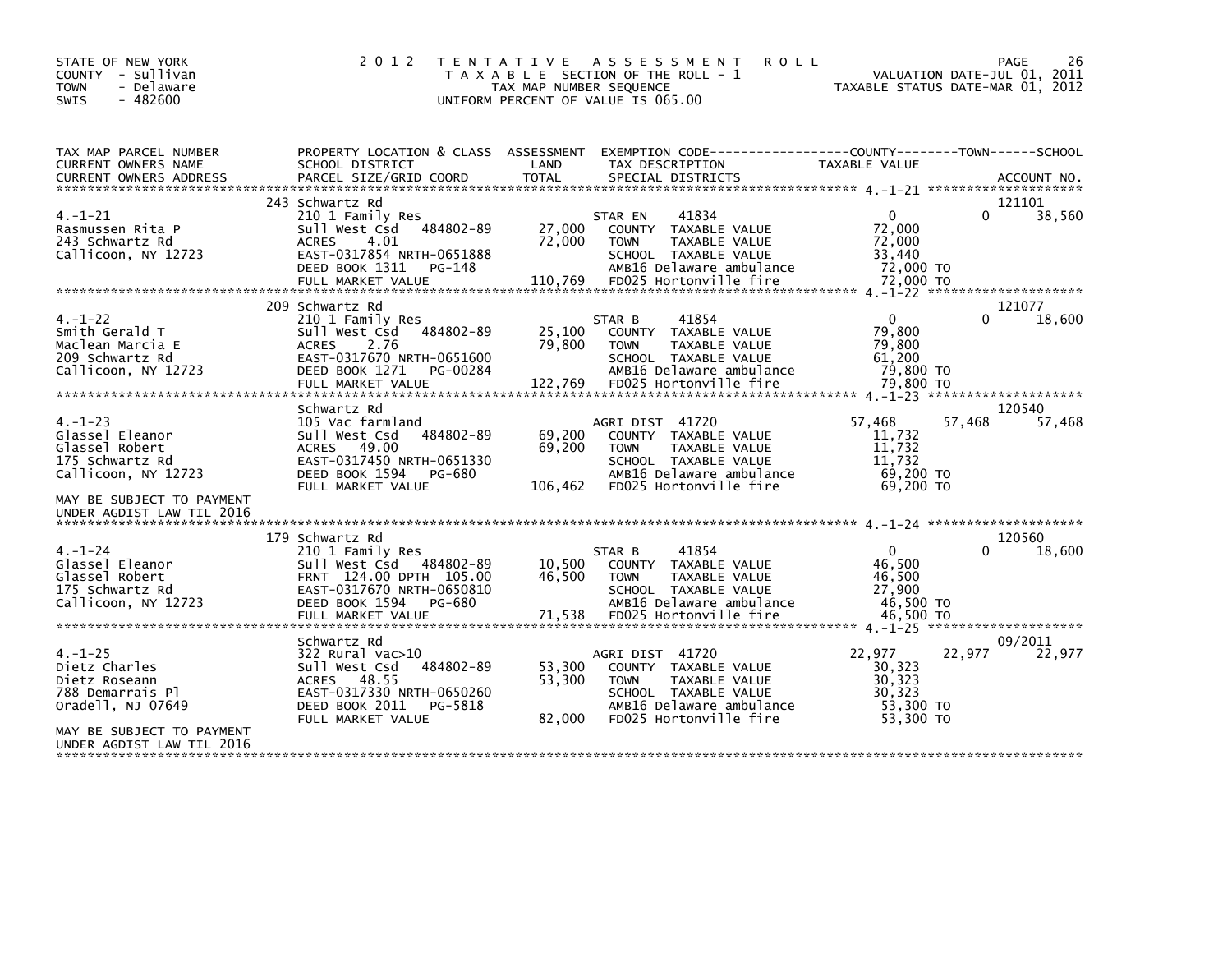| STATE OF NEW YORK<br>COUNTY - Sullivan<br>TOWN<br>- Delaware<br>$-482600$<br><b>SWIS</b>                                                                                                                                                                                                                                                                                                              | 2012 TENTATIVE ASSESSMENT<br>UNIFORM PERCENT OF VALUE IS 065.00 | <b>ROLL</b><br>T A X A B L E SECTION OF THE ROLL - 1<br>TAX MAP NUMBER SEQUENCE<br>INTEORM PERCENT OF VALUE TO ASSAULT TAXABLE STATUS DATE-MAR 01, 2012                                         |                                                                                                | PAGE                              | 27                   |
|-------------------------------------------------------------------------------------------------------------------------------------------------------------------------------------------------------------------------------------------------------------------------------------------------------------------------------------------------------------------------------------------------------|-----------------------------------------------------------------|-------------------------------------------------------------------------------------------------------------------------------------------------------------------------------------------------|------------------------------------------------------------------------------------------------|-----------------------------------|----------------------|
| TAX MAP PARCEL NUMBER<br>CURRENT OWNERS NAME<br>SCHOOL DISTRICT<br>CUNNERS ADDRESS FORCEL SIZE/GRID COORD TOTAL SPECIAL DISTRICTS THE SERVICE ON ACCOUNT NO.<br>TOTAL SPECIAL DISTRICTS AND ARCEL SIZE/GRID COORD TOTAL SPECIAL DISTRICTS (1.1-26 ****************************                                                                                                                        | LAND                                                            | PROPERTY LOCATION & CLASS ASSESSMENT EXEMPTION CODE----------------COUNTY-------TOWN-----SCHOOL<br>TAX DESCRIPTION                                                                              | TAXABLE VALUE                                                                                  |                                   |                      |
| 133 Schwartz Rd<br>4.-1-26<br>Barra Michael S<br>133 Schwartz Rd /<br>Av 12723<br>DEED BOOK 3233 PG-625<br>FULL MARKET VALUE<br>MAY BE SUBJECT TO PAYMENT<br>UNDER AGDIST LAW TIL 2016                                                                                                                                                                                                                | 374,031                                                         | COUNTY TAXABLE VALUE<br><b>TOWN</b><br>TAXABLE VALUE<br>SCHOOL TAXABLE VALUE<br>AMB16 Delaware ambulance<br>80,000 EX<br>FD025 Hortonville fire                                                 | 7.684<br>$\overline{0}$<br>80,000<br>155,436<br>155,436<br>216,836<br>163,120 TO<br>163,120 TO | 7,684<br>$\overline{0}$<br>80,000 | 7,684<br>18,600<br>0 |
|                                                                                                                                                                                                                                                                                                                                                                                                       |                                                                 |                                                                                                                                                                                                 |                                                                                                |                                   |                      |
| 237 Robisch Hill Rd<br>$\begin{array}{cccccccc} 4.1-27.2 & 237 & \text{ROD1S} & \text{ROD1S} & \text{ROD1S} & \text{O1S} & \text{O1S} & \text{O1S} & \text{O1S} & \text{O1S} & \text{O1S} & \text{O1S} & \text{O1S} & \text{O1S} & \text{O1S} & \text{O1S} & \text{O1S} & \text{O1S} & \text{O1S} & \text{O1S} & \text{O1S} & \text{O1S} & \text{O1S} & \text{O1S} & \text{O1S} & \text{O1S} & \text$ |                                                                 |                                                                                                                                                                                                 |                                                                                                |                                   |                      |
| 91 Schwartz Rd                                                                                                                                                                                                                                                                                                                                                                                        |                                                                 |                                                                                                                                                                                                 |                                                                                                | 121087                            |                      |
| FULL MARKET VALUE<br>MAY BE SUBJECT TO PAYMENT                                                                                                                                                                                                                                                                                                                                                        | $3484802 - 89$ 69,600<br>116,700<br>DEED BOOK 1100 PG-00049     | AGRI DIST 41720<br>COUNTY TAXABLE VALUE<br><b>TOWN</b><br>TAXABLE VALUE<br>SCHOOL TAXABLE VALUE<br>AMB16 Delaware ambulance<br>179,538 FD025 Hortonville fire                                   | 23,157<br>93,543<br>93,543<br>93,543<br>116,700 TO<br>116,700 TO                               | 23,157                            | 23,157               |
|                                                                                                                                                                                                                                                                                                                                                                                                       |                                                                 |                                                                                                                                                                                                 |                                                                                                |                                   |                      |
| 365 Beechwoods Rd<br>$4. -1 - 29.1$<br>241 Rural res&aq<br>Callicoon, NY 12723<br>FULL MARKET VALUE<br>MAY BE SUBJECT TO PAYMENT<br>UNDER AGDIST LAW TIL 2016                                                                                                                                                                                                                                         |                                                                 | AGRI BLDGS 41700<br>59,000 AGRI DIST 41720<br>90,500 COUNTY TAXABLE VALUE<br>TAXABLE VALUE<br><b>TOWN</b><br>SCHOOL TAXABLE VALUE<br>139,231 AMB16 Delaware ambulance<br>FD025 Hortonville fire | 1,500<br>30,164<br>58,836<br>58,836<br>58.836<br>90,500 TO<br>90.500 TO                        | 06/2011<br>1,500<br>30, 164       | 1,500<br>30,164      |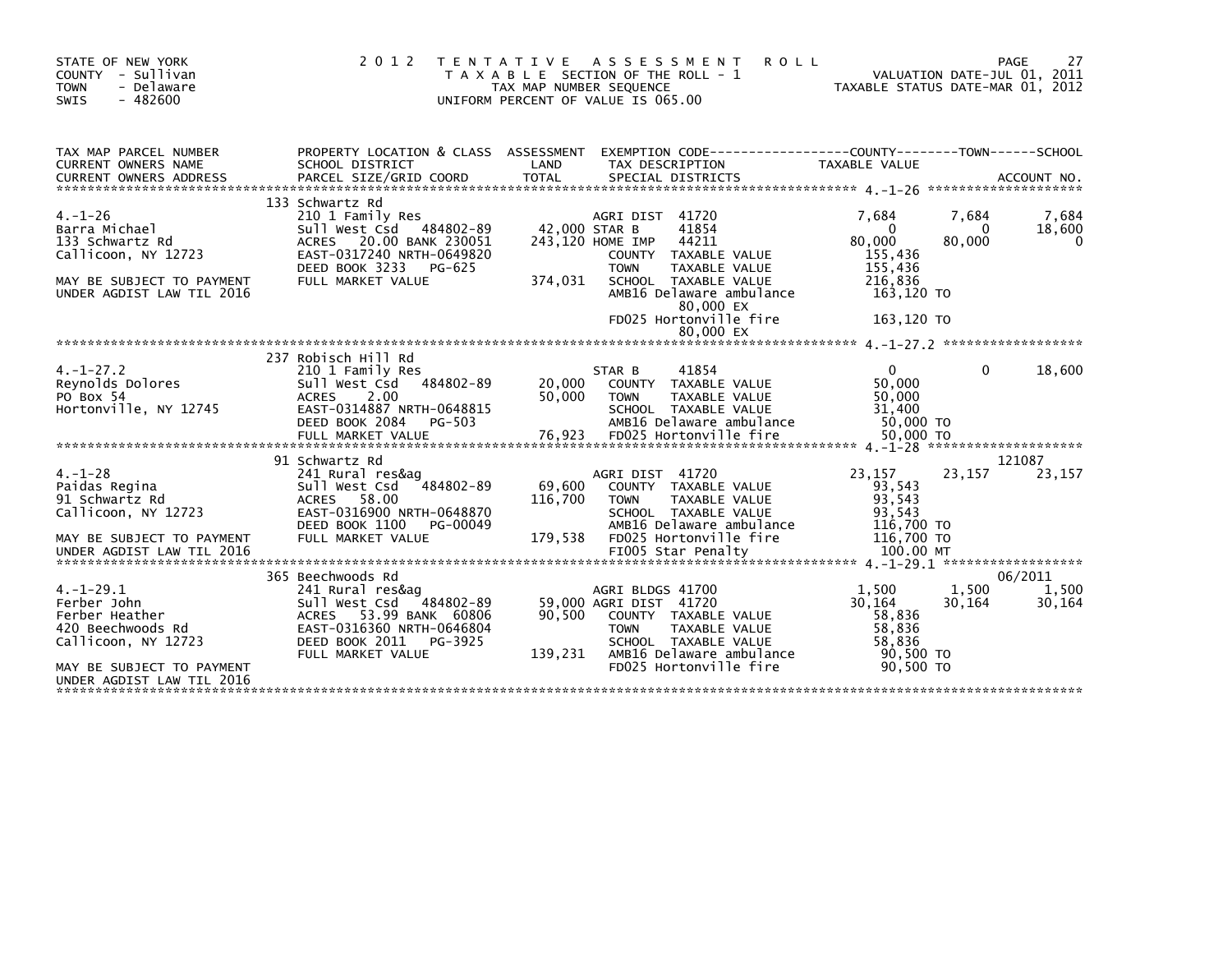| STATE OF NEW YORK<br>COUNTY - Sullivan<br><b>TOWN</b><br>- Delaware<br>$-482600$<br><b>SWIS</b>                                                                                                                                                           |                                                                                                                                                                                | TAX MAP NUMBER SEQUENCE    | 2012 TENTATIVE ASSESSMENT<br><b>ROLL</b><br>T A X A B L E SECTION OF THE ROLL - 1<br>UNIFORM PERCENT OF VALUE IS 065.00                                                                      |                                                                                | PAGE<br>VALUATION DATE-JUL 01, 2011<br>TAXABLE STATUS DATE-MAR 01, 2012 | 28    |
|-----------------------------------------------------------------------------------------------------------------------------------------------------------------------------------------------------------------------------------------------------------|--------------------------------------------------------------------------------------------------------------------------------------------------------------------------------|----------------------------|----------------------------------------------------------------------------------------------------------------------------------------------------------------------------------------------|--------------------------------------------------------------------------------|-------------------------------------------------------------------------|-------|
| TAX MAP PARCEL NUMBER<br>CURRENT OWNERS NAME<br>.CURRENT OWNERS ADDRESS PARCEL SIZE/GRID COORD TOTAL SPECIAL DISTRICTS AND MESS ADDRESS PARCEL SIZE/GRID COORD TOTAL SPECIAL DISTRICTS AND MESS AND MESS AND ACCOUNT NO.<br><b>CURRENT OWNERS ADDRESS</b> | PROPERTY LOCATION & CLASS ASSESSMENT EXEMPTION CODE-----------------COUNTY-------TOWN------SCHOOL<br>SCHOOL DISTRICT                                                           | LAND                       | TAX DESCRIPTION                                                                                                                                                                              | TAXABLE VALUE                                                                  |                                                                         |       |
| $4. -1 - 29.2$<br>Hofer Matthew<br>25 Schwartz Rd<br>Callicoon, NY 12723                                                                                                                                                                                  | 25 Schwartz Rd<br>444 Lumber yd/ml<br>Sull West Csd 484802-89<br><b>ACRES</b><br>6.38 BANK 60806<br>EAST-0317094 NRTH-0647521<br>DEED BOOK 2128<br>PG-248<br>FULL MARKET VALUE | 123,760<br>190,400         | 41854<br>STAR B<br>24,000 BUS IMP AP 47610<br>COUNTY TAXABLE VALUE<br><b>TOWN</b><br>TAXABLE VALUE<br>SCHOOL TAXABLE VALUE<br>AMB16 Delaware ambulance<br>2,640 EX<br>FD025 Hortonville fire | $\Omega$<br>2,640<br>121,120<br>121,120<br>102,520<br>121,120 TO<br>123,760 TO | 18,600<br>$\Omega$<br>2,640                                             | 2,640 |
|                                                                                                                                                                                                                                                           |                                                                                                                                                                                |                            |                                                                                                                                                                                              |                                                                                |                                                                         |       |
| $4. -1 - 29.3$<br>Boyd Daniel<br>Boyd Jeanne<br>9 Boyd Rd<br>Callicoon, NY 12723                                                                                                                                                                          | Beechwoods Rd<br>$322$ Rural vac $>10$<br>sull west Csd<br>484802-89<br><b>ACRES</b><br>14.63<br>EAST-0316360 NRTH-0646804<br>DEED BOOK 3199<br>PG-614<br>FULL MARKET VALUE    | 25,200<br>25,200<br>38,769 | AGRI DIST 41720<br>COUNTY TAXABLE VALUE<br><b>TOWN</b><br>TAXABLE VALUE<br>SCHOOL TAXABLE VALUE<br>AMB16 Delaware ambulance<br>FD025 Hortonville fire                                        | 22,445<br>2,755<br>2,755<br>2.755<br>25,200 TO<br>25,200 TO                    | 120442<br>22,445<br>22,445                                              |       |
| MAY BE SUBJECT TO PAYMENT<br>UNDER AGDIST LAW TIL 2016                                                                                                                                                                                                    |                                                                                                                                                                                |                            |                                                                                                                                                                                              |                                                                                |                                                                         |       |
| $4. - 1 - 30$<br>Gully John<br>939 Onderdonk Ave<br>Ridgewood, NY 11385                                                                                                                                                                                   | 337 Robisch Hill Rd<br>241 Rural res&ag<br>484802-89<br>Sull West Csd<br>ACRES 117.00<br>EAST-0314760 NRTH-0647210<br>DEED BOOK 735<br>PG-00161                                | 95,475<br>171,375          | AGRI DIST 41720<br>COUNTY TAXABLE VALUE<br>TAXABLE VALUE<br><b>TOWN</b><br>SCHOOL TAXABLE VALUE<br>AMB16 Delaware ambulance                                                                  | 25,199<br>146.176<br>146,176<br>146,176<br>171,375 TO                          | 120590<br>25,199<br>25,199                                              |       |
| MAY BE SUBJECT TO PAYMENT                                                                                                                                                                                                                                 | FULL MARKET VALUE                                                                                                                                                              | 263,654                    | FD025 Hortonville fire                                                                                                                                                                       | 171,375 TO                                                                     |                                                                         |       |
| UNDER AGDIST LAW TIL 2016<br>$4. -1 - 31.1$                                                                                                                                                                                                               | 239 Robisch Hill Rd<br>270 Mfg housing                                                                                                                                         |                            | COUNTY TAXABLE VALUE                                                                                                                                                                         | 45,400                                                                         | 01/2011                                                                 |       |
| Gross Ethel Ausubel F<br>Gross Andrew Reynolds<br>10711 State Route 97<br>Callicoon, NY 12723                                                                                                                                                             | Sull West Csd<br>484802-89<br><b>ACRES</b><br>7.40<br>EAST-0314841 NRTH-0649046<br>DEED BOOK 1349<br>PG-401<br>FULL MARKET VALUE                                               | 25,800<br>45,400<br>69,846 | TAXABLE VALUE<br><b>TOWN</b><br>SCHOOL TAXABLE VALUE<br>AMB16 Delaware ambulance<br>FD025 Hortonville fire                                                                                   | 45,400<br>45.400<br>45,400 TO<br>45,400 TO                                     |                                                                         |       |
| $4. -1 - 31.2$<br>Green Dieboll Isaac<br>55 Liberty St Apt 3B<br>New York, NY 10005                                                                                                                                                                       | Robisch Hill Rd<br>322 Rural vac>10<br>484802-89<br>Sull West Csd<br>ACRES 34.90<br>EAST-0314919 NRTH-0649761<br>DEED BOOK 2011<br>PG-8644<br>FULL MARKET VALUE                | 35,000<br>35,000<br>53,846 | COUNTY TAXABLE VALUE<br>TAXABLE VALUE<br><b>TOWN</b><br>SCHOOL TAXABLE VALUE<br>AMB16 Delaware ambulance<br>FD025 Hortonville fire                                                           | 35,000<br>35,000<br>35,000<br>35,000 TO<br>35,000 TO                           |                                                                         |       |
|                                                                                                                                                                                                                                                           |                                                                                                                                                                                |                            |                                                                                                                                                                                              |                                                                                |                                                                         |       |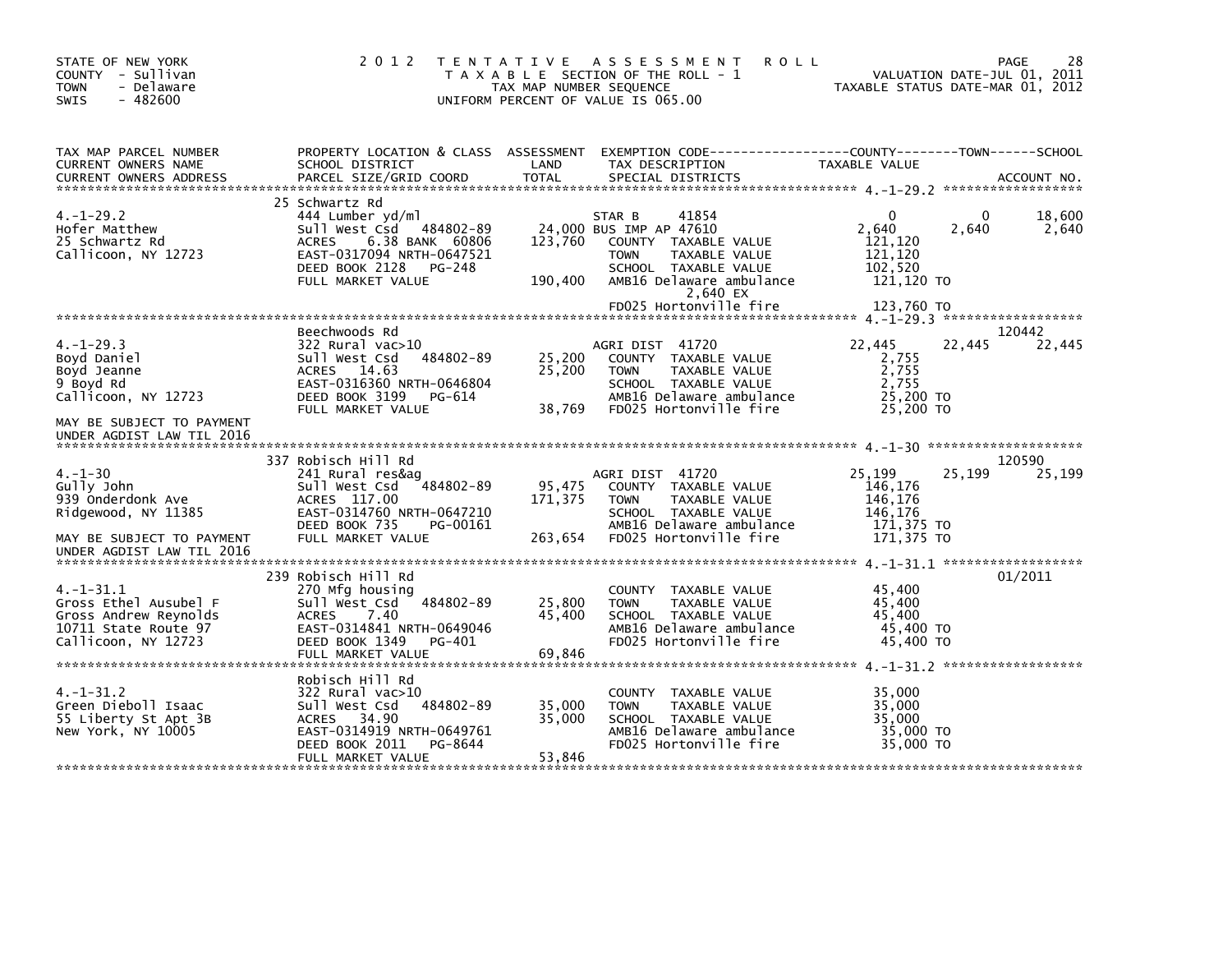| STATE OF NEW YORK<br>COUNTY - Sullivan<br>- Delaware<br><b>TOWN</b><br>$-482600$<br><b>SWIS</b>                                                                                    | 2 0 1 2                                                                                                                                                                              | TAX MAP NUMBER SEQUENCE     | TENTATIVE ASSESSMENT<br><b>ROLL</b><br>T A X A B L E SECTION OF THE ROLL - 1<br>UNIFORM PERCENT OF VALUE IS 065.00                 | VALUATION DATE-JUL 01, 2011<br>TAXABLE STATUS DATE-MAR 01, 2012 | 29<br>PAGE                 |
|------------------------------------------------------------------------------------------------------------------------------------------------------------------------------------|--------------------------------------------------------------------------------------------------------------------------------------------------------------------------------------|-----------------------------|------------------------------------------------------------------------------------------------------------------------------------|-----------------------------------------------------------------|----------------------------|
| TAX MAP PARCEL NUMBER<br>CURRENT OWNERS NAME<br><b>CURRENT OWNERS ADDRESS</b>                                                                                                      | PROPERTY LOCATION & CLASS ASSESSMENT EXEMPTION CODE---------------COUNTY-------TOWN------SCHOOL<br>SCHOOL DISTRICT<br>PARCEL SIZE/GRID COORD                                         | LAND<br><b>TOTAL</b>        | TAX DESCRIPTION<br>SPECIAL DISTRICTS                                                                                               | TAXABLE VALUE                                                   | ACCOUNT NO.                |
|                                                                                                                                                                                    |                                                                                                                                                                                      |                             |                                                                                                                                    |                                                                 |                            |
|                                                                                                                                                                                    | 239 Robisch Hill Rd                                                                                                                                                                  |                             |                                                                                                                                    |                                                                 | 10/2011                    |
| $4. -1 - 31.3$<br>Kozikowski Charles C<br>McCrann-Kozikowski Kelly A<br>12 Talmadge Rd<br>Fort Salonga, NY 11768                                                                   | 311 Res vac land<br>484802-89<br>Sull West Csd<br>ACRES 27.11<br>EAST-0315046 NRTH-0648566<br>DEED BOOK 2011<br>PG-7010<br>FULL MARKET VALUE                                         | 35,000<br>35,000<br>53,846  | COUNTY TAXABLE VALUE<br>TAXABLE VALUE<br><b>TOWN</b><br>SCHOOL TAXABLE VALUE<br>AMB16 Delaware ambulance<br>FD025 Hortonville fire | 35,000<br>35,000<br>35,000<br>35,000 TO<br>35,000 TO            |                            |
|                                                                                                                                                                                    |                                                                                                                                                                                      |                             |                                                                                                                                    |                                                                 |                            |
|                                                                                                                                                                                    | 216 Robisch Hill Rd                                                                                                                                                                  |                             | 93 PCT OF VALUE USED FOR EXEMPTION PURPOSES                                                                                        |                                                                 | 121230                     |
| $4. -1 - 32.1$<br>Ried Richard<br>Ried Richard<br>Roed Virginia<br>216 Robisch Hill Rd<br>216 Robisch Hill Rd<br>216 Robisch Hill Rd<br>216 Robisch Hill Rd<br>216 Robisch Hill Rd | 210 1 Family Res<br>Sull West Csd 484802-89                                                                                                                                          | 26,900 STAR EN<br>92.600    | COMBAT VET 41131<br>41834<br>COUNTY TAXABLE VALUE<br><b>TOWN</b><br>TAXABLE VALUE                                                  | 21,530<br>$\overline{0}$<br>71,070<br>71,070                    | 21,530<br>0<br>0<br>38,560 |
| Callicoon, NY 12723                                                                                                                                                                | DEED BOOK 449<br>PG-00050<br>FULL MARKET VALUE                                                                                                                                       | 142,462                     | SCHOOL TAXABLE VALUE<br>AMB16 Delaware ambulance<br>FD025 Hortonville fire                                                         | 54,040<br>92,600 TO<br>92,600 TO                                |                            |
|                                                                                                                                                                                    |                                                                                                                                                                                      |                             |                                                                                                                                    |                                                                 |                            |
| $4. -1 - 32.2$<br>4.-1-32.2<br>Ried Richard<br>Ried Virginia<br>216 Robisch Hill Rd<br>315.3000 NY 12723                                                                           | Robisch Hill Rd<br>311 Res vac land<br>484802-89<br>Sull West Csd<br>ACRES 1.59<br>EAST-0314455 NRTH-0648809<br>DEED BOOK 01539 PG-00272<br>FULL MARKET VALUE                        | 8,000<br>8,000<br>12,308    | COUNTY TAXABLE VALUE<br>TAXABLE VALUE<br><b>TOWN</b><br>SCHOOL TAXABLE VALUE<br>AMB16 Delaware ambulance<br>FD025 Hortonville fire | 8,000<br>8,000<br>8,000<br>8,000 TO<br>$8,000$ TO               | 120040                     |
|                                                                                                                                                                                    | 248 Robisch Hill Rd                                                                                                                                                                  |                             |                                                                                                                                    |                                                                 | 12/2007                    |
| $4. -1 - 32.3$<br>Chosid Jessica<br>Chosiu Jessica<br>43 Fleetwood Rd<br>Dumont, NJ 07628                                                                                          | 210 1 Family Res<br>Sull West Csd 484802-89<br><b>ACRES</b><br>2.49 BANK 60806<br>EAST-0314806 NRTH-0649125<br>DEED BOOK 2010<br>PG-54493                                            | 20,490<br>61,962            | COUNTY TAXABLE VALUE<br><b>TOWN</b><br>TAXABLE VALUE<br>SCHOOL TAXABLE VALUE<br>AMB16 Delaware ambulance<br>FD025 Hortonville fire | 61,962<br>61,962<br>61,962<br>61,962 то<br>61.962 TO            |                            |
|                                                                                                                                                                                    | FULL MARKET VALUE                                                                                                                                                                    | 95,326                      |                                                                                                                                    |                                                                 |                            |
|                                                                                                                                                                                    |                                                                                                                                                                                      |                             |                                                                                                                                    |                                                                 |                            |
| 4. –1–33.1<br>Williams Christopher R<br>PO Box 216<br>Callicoon, NY 12723                                                                                                          | 171 Robisch Hill Rd<br>210 1 Family Res<br>Sull West Csd 484802-89<br>7.21 BANK C30614<br><b>ACRES</b><br>EAST-0314520 NRTH-0649930<br>DEED BOOK 3417<br>PG-225<br>FULL MARKET VALUE | 31,800<br>82,258<br>126,551 | COUNTY TAXABLE VALUE<br>TAXABLE VALUE<br><b>TOWN</b><br>SCHOOL TAXABLE VALUE<br>AMB16 Delaware ambulance<br>FD025 Hortonville fire | 82,258<br>82,258<br>82.258<br>82,258 TO<br>82,258 TO            | 01/2008                    |
|                                                                                                                                                                                    |                                                                                                                                                                                      |                             |                                                                                                                                    |                                                                 |                            |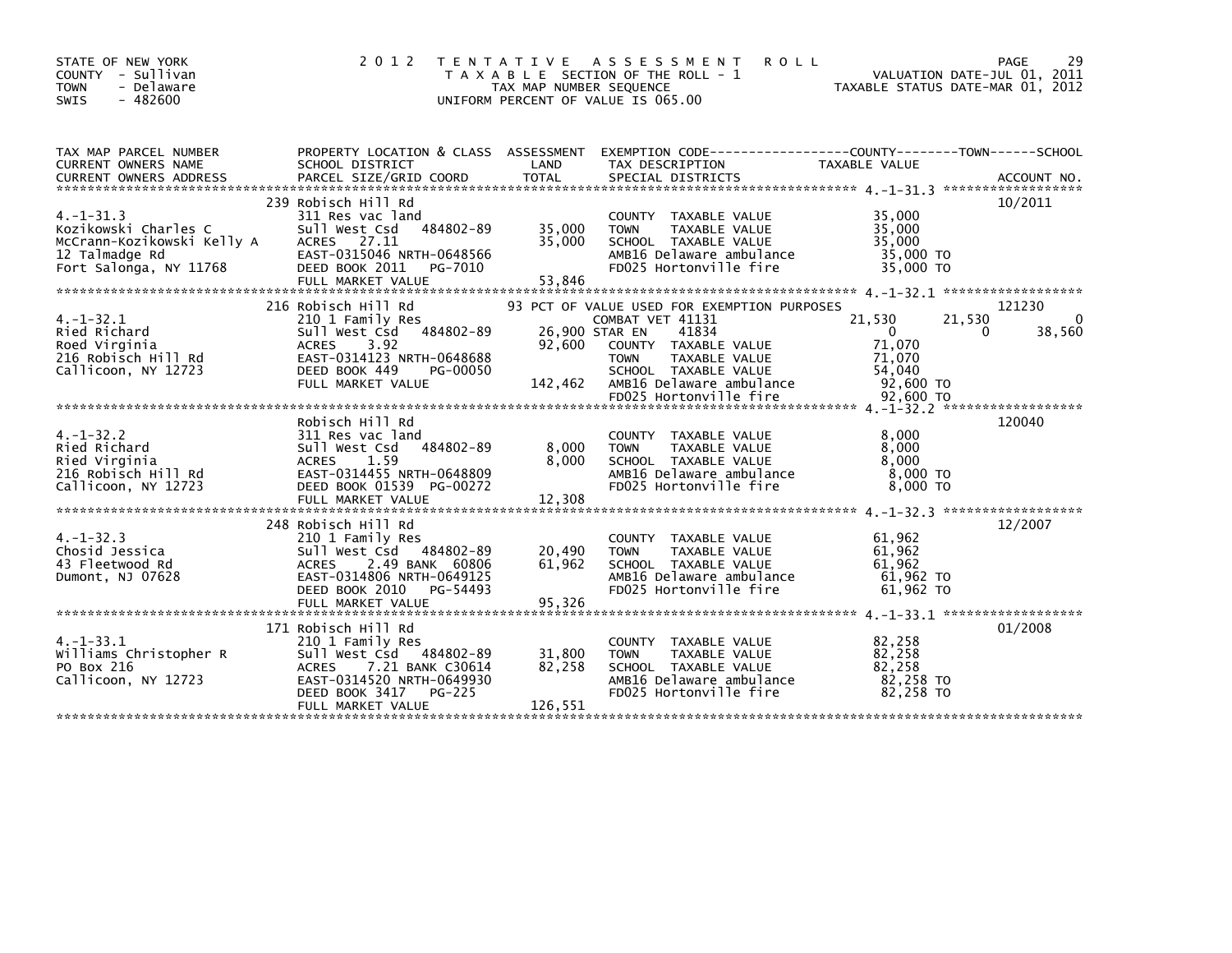| STATE OF NEW YORK<br>COUNTY - Sullivan<br><b>TOWN</b><br>- Delaware<br><b>SWIS</b><br>$-482600$              | 2 0 1 2                                                                                                                                                                             | TAX MAP NUMBER SEQUENCE<br>UNIFORM PERCENT OF VALUE IS 065.00 | TENTATIVE ASSESSMENT<br><b>ROLL</b><br>T A X A B L E SECTION OF THE ROLL - 1                                                       | VALUATION DATE-JUL 01, 2011<br>TAXABLE STATUS DATE-MAR 01, 2012 | 30<br>PAGE |
|--------------------------------------------------------------------------------------------------------------|-------------------------------------------------------------------------------------------------------------------------------------------------------------------------------------|---------------------------------------------------------------|------------------------------------------------------------------------------------------------------------------------------------|-----------------------------------------------------------------|------------|
| TAX MAP PARCEL NUMBER<br><b>CURRENT OWNERS NAME</b>                                                          | PROPERTY LOCATION & CLASS ASSESSMENT<br>SCHOOL DISTRICT                                                                                                                             | LAND                                                          | EXEMPTION        CODE-----------------COUNTY-------TOWN------SCHOOL<br>TAX DESCRIPTION                                             | TAXABLE VALUE                                                   |            |
| $4. -1 - 33.3$<br>Schwell Howard<br>Schwell Lila<br>100 Barton Rd<br>white Plains, NY 10605                  | 264 Robisch Hill Rd<br>210 1 Family Res<br>Sull West Csd 484802-89<br><b>ACRES</b><br>9.12<br>EAST-0314187 NRTH-0647943<br>DEED BOOK 1230<br>PG-00289<br>FULL MARKET VALUE          | 34,700<br>95,000<br>146,154                                   | COUNTY TAXABLE VALUE<br><b>TOWN</b><br>TAXABLE VALUE<br>SCHOOL TAXABLE VALUE<br>AMB16 Delaware ambulance<br>FD025 Hortonville fire | 95,000<br>95,000<br>95,000<br>95,000 TO<br>95,000 TO            | 121686     |
| $4. -1 - 33.4$<br>Valentino John<br>DiGregorio Kelli<br>5 Westminster Ct<br>Nesconset, NY 11767              | 212 Robisch Hill Rd<br>240 Rural res<br>Sull West Csd 484802-89<br>ACRES 27.82 BANKC140100<br>EAST-0313352 NRTH-0648770<br>DEED BOOK 2850<br>PG-421                                 | 45,820<br>150,400                                             | COUNTY TAXABLE VALUE<br>TAXABLE VALUE<br><b>TOWN</b><br>SCHOOL TAXABLE VALUE<br>AMB16 Delaware ambulance<br>FD025 Hortonville fire | 150,400<br>150,400<br>150,400<br>150,400 TO<br>150,400 TO       | 120571     |
| $4. -1 - 33.5$<br>Moodey David<br>Kadoun Kate<br>3117 Broadway Apt 50<br>New York, NY 10027                  | 176 Robisch Hill Rd<br>210 1 Family Res<br>Sull West Csd 484802-89<br>ACRES 9.57<br>EAST-0313824 NRTH-0649716<br>DEED BOOK 1461<br>PG-203                                           | 29,500<br>184,875                                             | COUNTY TAXABLE VALUE<br>TAXABLE VALUE<br><b>TOWN</b><br>SCHOOL TAXABLE VALUE<br>AMB16 Delaware ambulance<br>FD025 Hortonville fire | 184,875<br>184,875<br>184,875<br>184,875 TO<br>184,875 TO       |            |
| $4. -1 - 33.6$<br>Perkins Charles<br>Perkins Pamela<br>215 W 91st St Apt 41<br>New York, NY 10024-1334       | 177 Robisch Hill Rd<br>210 1 Family Res<br>Sull West Csd 484802-89<br><b>ACRES</b><br>6.00<br>EAST-0314306 NRTH-0649460<br>DEED BOOK 1474<br>PG-118                                 | 27,000<br>61,800                                              | COUNTY TAXABLE VALUE<br><b>TOWN</b><br>TAXABLE VALUE<br>SCHOOL TAXABLE VALUE<br>AMB16 Delaware ambulance<br>FD025 Hortonville fire | 61,800<br>61,800<br>61,800<br>61,800 TO<br>61,800 TO            |            |
| $4. -1 - 33.8$<br>Trowbridge Charles H II<br>Sailer Katherine W<br>267 New York Ave<br>Jersey City, NJ 07307 | 231 Robisch Hill Rd<br>210 1 Family Res<br>Sull West Csd 484802-89<br><b>ACRES</b><br>4.36 BANK 60806<br>EAST-0314400 NRTH-0648971<br>DEED BOOK 3618<br>PG-612<br>FULL MARKET VALUE | 22,360<br>113,261<br>174,248                                  | COUNTY TAXABLE VALUE<br><b>TOWN</b><br>TAXABLE VALUE<br>SCHOOL TAXABLE VALUE<br>AMB16 Delaware ambulance<br>FD025 Hortonville fire | 113,261<br>113,261<br>113,261<br>113,261 TO<br>113,261 TO       |            |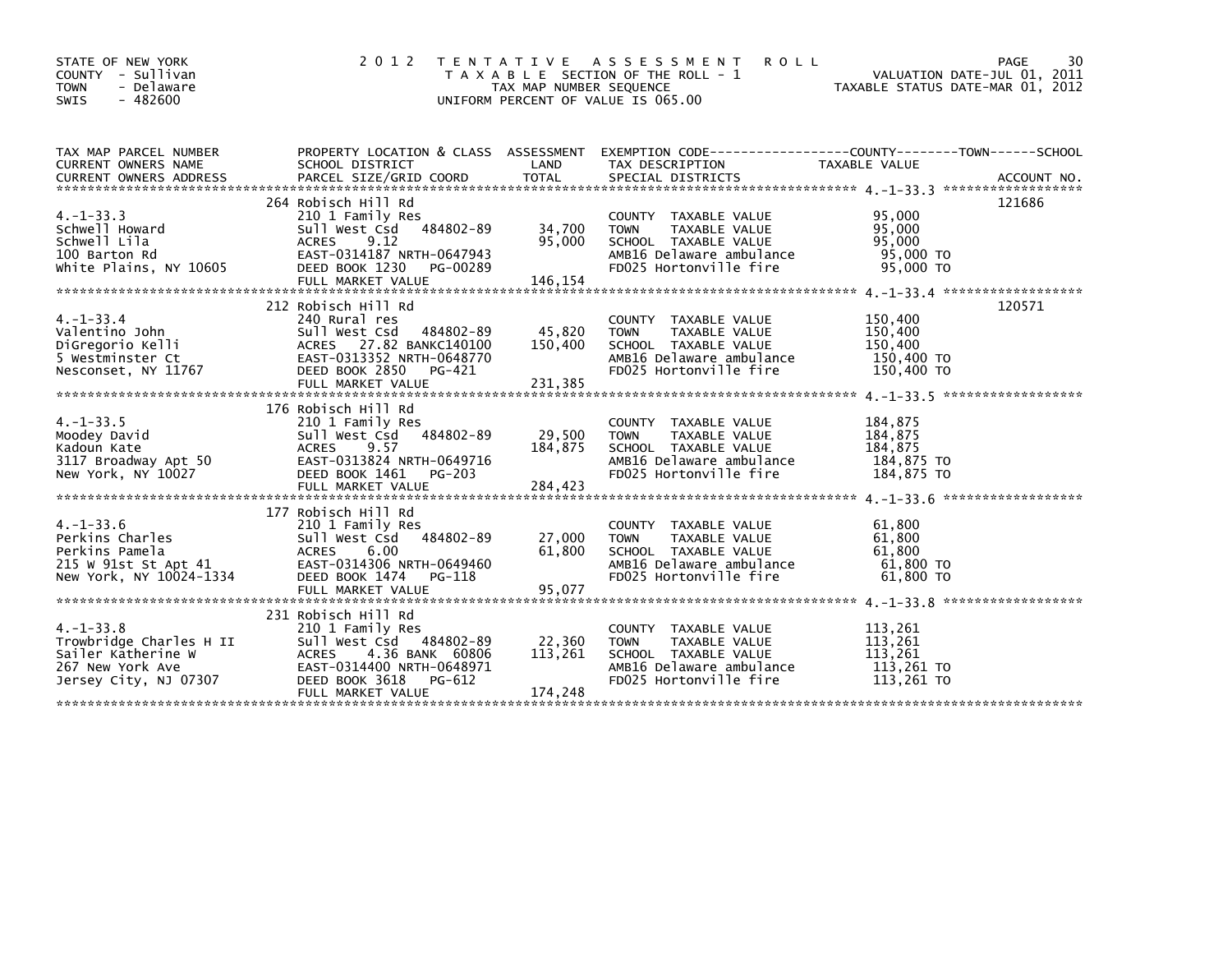| STATE OF NEW YORK<br>COUNTY - Sullivan<br>- Delaware<br><b>TOWN</b><br>$-482600$<br><b>SWIS</b> | 2 0 1 2                                                                                                                                                                 | TAX MAP NUMBER SEQUENCE      | TENTATIVE ASSESSMENT<br><b>ROLL</b><br>T A X A B L E SECTION OF THE ROLL - 1<br>UNIFORM PERCENT OF VALUE IS 065.00                                     | VALUATION DATE-JUL 01, 2011<br>TAXABLE STATUS DATE-MAR 01, 2012           |                    | 31<br>PAGE       |
|-------------------------------------------------------------------------------------------------|-------------------------------------------------------------------------------------------------------------------------------------------------------------------------|------------------------------|--------------------------------------------------------------------------------------------------------------------------------------------------------|---------------------------------------------------------------------------|--------------------|------------------|
| TAX MAP PARCEL NUMBER<br>CURRENT OWNERS NAME                                                    | PROPERTY LOCATION & CLASS ASSESSMENT<br>SCHOOL DISTRICT                                                                                                                 | LAND                         | EXEMPTION CODE-----------------COUNTY--------TOWN------SCHOOL<br>TAX DESCRIPTION                                                                       | <b>TAXABLE VALUE</b>                                                      |                    |                  |
|                                                                                                 |                                                                                                                                                                         |                              |                                                                                                                                                        |                                                                           |                    |                  |
|                                                                                                 | 156 Robisch Hill Rd                                                                                                                                                     |                              |                                                                                                                                                        |                                                                           |                    |                  |
| $4. -1 - 33.9$<br>Tedoff Roy<br>Tedoff Delia<br>PO Box 16<br>Hortonville, NY 12745              | 240 Rural res<br>484802-89<br>Sull West Csd<br>14.45<br><b>ACRES</b><br>EAST-0313473 NRTH-0650127<br>DEED BOOK 2027<br>PG-537<br>FULL MARKET VALUE                      | 30,000<br>81,500<br>125,385  | STAR B<br>41854<br>COUNTY TAXABLE VALUE<br>TAXABLE VALUE<br><b>TOWN</b><br>SCHOOL TAXABLE VALUE<br>AMB16 Delaware ambulance<br>FD025 Hortonville fire  | $\Omega$<br>81,500<br>81,500<br>62,900<br>81,500 TO<br>81,500 TO          | 0                  | 18,600           |
|                                                                                                 |                                                                                                                                                                         |                              |                                                                                                                                                        |                                                                           |                    |                  |
| $4. -1 - 33.10$<br>Knudsen David C<br>190 Robisch Hill Rd<br>Callicoon, NY 12723                | 190 Robisch Hill Rd<br>240 Rural res<br>484802-89<br>Sull West Csd<br>ACRES 18.11<br>EAST-0313313 NRTH-0649312<br>DEED BOOK 2230<br>PG-137<br>FULL MARKET VALUE         | 36,000<br>126,000<br>193,846 | 41854<br>STAR B<br>COUNTY TAXABLE VALUE<br><b>TOWN</b><br>TAXABLE VALUE<br>SCHOOL TAXABLE VALUE<br>AMB16 Delaware ambulance<br>FD025 Hortonville fire  | $\mathbf{0}$<br>126,000<br>126,000<br>107,400<br>126,000 TO<br>126,000 TO | $\mathbf{0}$       | 18,600           |
| $4. -1 - 33.11$<br>Ried Richard<br>Ried Virginia<br>216 Robisch Hill Rd<br>Callicoon, NY 12723  | Robisch Hill Rd<br>311 Res vac land<br>484802-89<br>sull west Csd<br>2.10<br><b>ACRES</b><br>EAST-0314062 NRTH-0648992<br>DEED BOOK 2050<br>PG-678<br>FULL MARKET VALUE | 10,100<br>10,100<br>15,538   | COUNTY TAXABLE VALUE<br>TAXABLE VALUE<br><b>TOWN</b><br>SCHOOL TAXABLE VALUE<br>AMB16 Delaware ambulance<br>FD025 Hortonville fire                     | 10.100<br>10,100<br>10,100<br>10,100 TO<br>10.100 TO                      |                    |                  |
| $4. -1 - 34.2$<br>Reimer Thomas<br>Reimer Debra<br>333 Cty Rte 121<br>Hortonville, NY 12745     | 333 Cty Rte 121<br>210 1 Family Res<br>Sull West Csd 484802-89<br><b>ACRES</b><br>4.44<br>EAST-0311869 NRTH-0649759<br>DEED BOOK 1209<br>PG-00053                       | 27,700<br>125,500            | 41854<br>STAR B<br>COUNTY TAXABLE VALUE<br><b>TOWN</b><br><b>TAXABLE VALUE</b><br>SCHOOL TAXABLE VALUE<br>AMB16 Delaware ambulance                     | $\mathbf{0}$<br>125,500<br>125,500<br>106,900<br>125,500 TO               | 0                  | 18,600           |
|                                                                                                 | 361 Cty Rte 121                                                                                                                                                         |                              |                                                                                                                                                        |                                                                           |                    |                  |
| $4. -1 - 34.3$<br>Reimer Lee C<br>Reimer Cathy A<br>361 Cty Rte 121<br>Hortonville, NY 12745    | 241 Rural res&ag<br>sull west Csd<br>484802-89<br><b>ACRES</b><br>76.10<br>EAST-0312245 NRTH-0650756<br>DEED BOOK 1342<br>PG-314<br>FULL MARKET VALUE                   | 183.018<br>281,566           | AGRI DIST 41720<br>41834<br>92,618 STAR EN<br>COUNTY TAXABLE VALUE<br><b>TOWN</b><br>TAXABLE VALUE<br>SCHOOL TAXABLE VALUE<br>AMB16 Delaware ambulance | 58,789<br>$\Omega$<br>124,229<br>124,229<br>85,669<br>183,018 TO          | 58,789<br>$\Omega$ | 58,789<br>38,560 |
| MAY BE SUBJECT TO PAYMENT<br>UNDER AGDIST LAW TIL 2016                                          |                                                                                                                                                                         |                              | FD025 Hortonville fire                                                                                                                                 | 183,018 TO                                                                |                    |                  |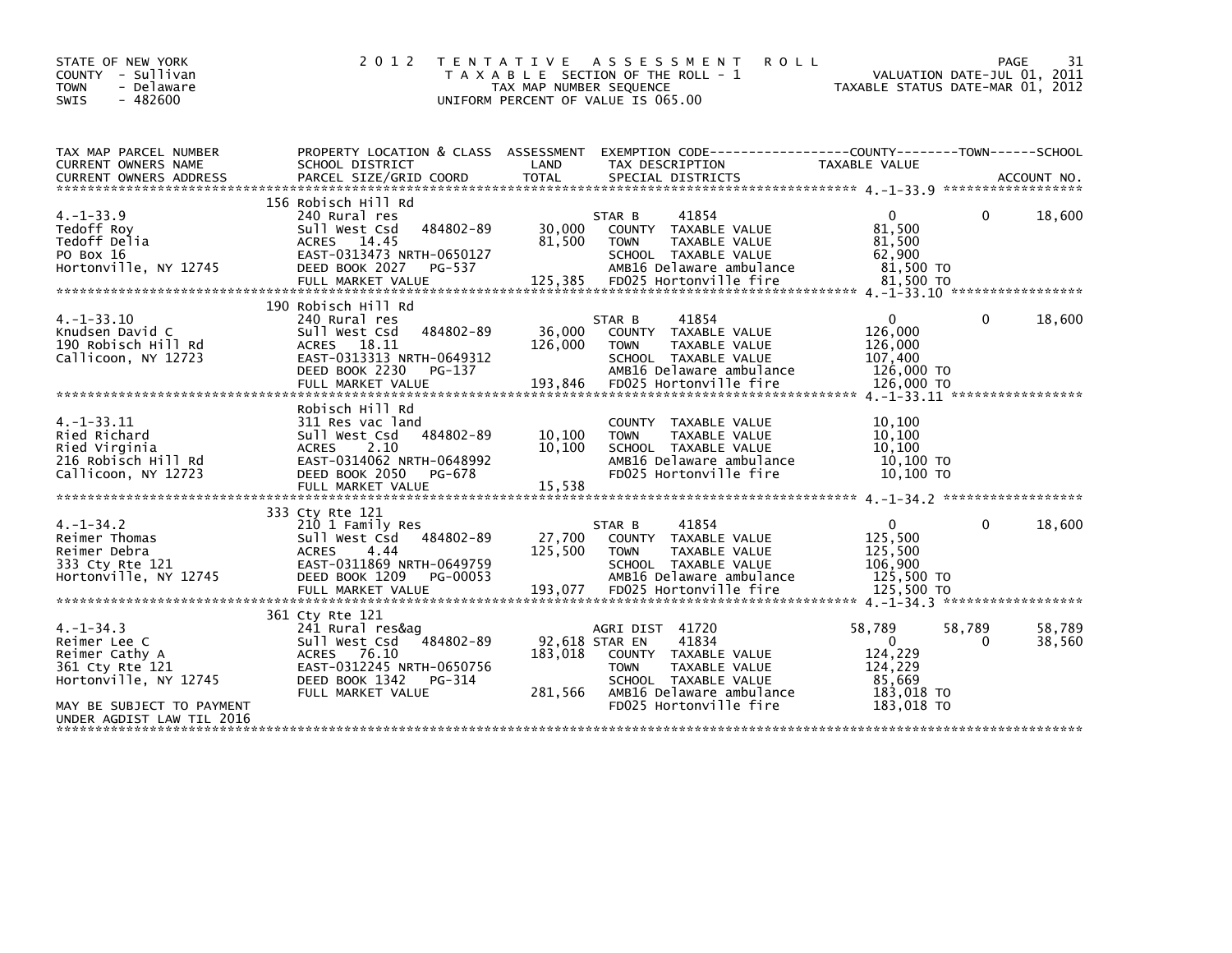| STATE OF NEW YORK<br>COUNTY - Sullivan<br><b>TOWN</b><br>- Delaware<br>$-482600$<br><b>SWIS</b>                                         | 2 0 1 2                                                                                                                                                                 | TAX MAP NUMBER SEQUENCE     | TENTATIVE ASSESSMENT<br><b>ROLL</b><br>T A X A B L E SECTION OF THE ROLL - 1<br>UNIFORM PERCENT OF VALUE IS 065.00                                    | TAXABLE STATUS DATE-MAR 01, 2012                                         | 32<br>PAGE<br>VALUATION DATE-JUL 01, 2011 |
|-----------------------------------------------------------------------------------------------------------------------------------------|-------------------------------------------------------------------------------------------------------------------------------------------------------------------------|-----------------------------|-------------------------------------------------------------------------------------------------------------------------------------------------------|--------------------------------------------------------------------------|-------------------------------------------|
| TAX MAP PARCEL NUMBER<br>CURRENT OWNERS NAME<br><b>CURRENT OWNERS ADDRESS</b>                                                           | SCHOOL DISTRICT<br>PARCEL SIZE/GRID COORD                                                                                                                               | LAND<br><b>TOTAL</b>        | PROPERTY LOCATION & CLASS ASSESSMENT EXEMPTION CODE---------------COUNTY-------TOWN------SCHOOL<br>TAX DESCRIPTION<br>SPECIAL DISTRICTS               | TAXABLE VALUE                                                            | ACCOUNT NO.                               |
| $4. -1 - 34.4$<br>Reimer Thomas A<br>333 Cty Rte 121<br>Hortonville, NY 12745<br>MAY BE SUBJECT TO PAYMENT<br>UNDER AGDIST LAW TIL 2014 | 349 Cty Rte 121<br>210 1 Family Res<br>sull west Csd<br>484802-89<br>2.50<br><b>ACRES</b><br>EAST-0311191 NRTH-0650148<br>DEED BOOK 3644<br>PG-301<br>FULL MARKET VALUE | 20,500<br>90,600<br>139,385 | COUNTY TAXABLE VALUE<br><b>TOWN</b><br>TAXABLE VALUE<br>SCHOOL TAXABLE VALUE<br>AMB16 Delaware ambulance<br>FD025 Hortonville fire                    | 90,600<br>90,600<br>90,600<br>90,600 TO<br>90.600 TO                     | 03/2010                                   |
| $4. -1 - 35.1$<br>Brown Malcolm<br>Larsen Anne<br>126 Atlantic Ave<br>Hull, MA 02045                                                    | Cty Rte 121<br>323 Vacant rural<br>Sull West Csd<br>484802-89<br>ACRES 39.07<br>EAST-0310984 NRTH-0648408<br>DEED BOOK 3309 PG-596<br>FULL MARKET VALUE                 | 39,800<br>39,800<br>61,231  | COUNTY TAXABLE VALUE<br><b>TOWN</b><br>TAXABLE VALUE<br>SCHOOL TAXABLE VALUE<br>AMB16 Delaware ambulance<br>FD025 Hortonville fire                    | 39,800<br>39,800<br>39,800<br>39,800 TO<br>39,800 TO                     | 01/2011                                   |
| $4. -1 - 35.2$<br>Brown Malcolm<br>Larsen Anne<br>126 Atlantic Ave<br>Hull, MA 02045                                                    | 249 Cty Rte 121<br>312 Vac w/imprv<br>484802-89<br>Sull West Csd<br>5.00<br><b>ACRES</b><br>EAST-0310593 NRTH-0647962<br>DEED BOOK 3309<br>PG-596<br>FULL MARKET VALUE  | 15,000<br>24,800<br>38,154  | COUNTY TAXABLE VALUE<br>TAXABLE VALUE<br><b>TOWN</b><br>SCHOOL TAXABLE VALUE<br>AMB16 Delaware ambulance<br>FD025 Hortonville fire                    | 24,800<br>24,800<br>24,800<br>24,800 TO<br>24,800 TO                     | 01/2011                                   |
| $4. - 1 - 36$<br>Houghtaling Janet A<br>Gorr Ronald<br>257 Cty Rte 131<br>Callicoon, NY 12723                                           | Cty Rte 131<br>113 Cattle farm<br>Sull West Csd<br>484802-89<br>ACRES 80.00<br>EAST-0309560 NRTH-0650090<br>DEED BOOK 1369<br>PG-225<br>FULL MARKET VALUE               | 64,000<br>69,700<br>107,231 | AGRI DIST 41720<br>COUNTY TAXABLE VALUE<br>TAXABLE VALUE<br><b>TOWN</b><br>SCHOOL TAXABLE VALUE<br>AMB16 Delaware ambulance<br>FD025 Hortonville fire | 43,295<br>43,295<br>26,405<br>26,405<br>26,405<br>69,700 TO<br>69.700 TO | 101510<br>43,295                          |
| MAY BE SUBJECT TO PAYMENT<br>UNDER AGDIST LAW TIL 2016                                                                                  |                                                                                                                                                                         |                             |                                                                                                                                                       |                                                                          |                                           |
| $4. -1 - 37.2$<br>Montevecchi Beatrice<br>333 Hospital Rd<br>Callicoon, NY 12723                                                        | Seminary Rd<br>311 Res vac land<br>Sull West Csd<br>484802-89<br>ACRES 33.94<br>EAST-0308000 NRTH-0648980<br>DEED BOOK 1841<br>PG-656<br>FULL MARKET VALUE              | 43,600<br>43.600<br>67,077  | COUNTY TAXABLE VALUE<br>TAXABLE VALUE<br><b>TOWN</b><br>SCHOOL TAXABLE VALUE<br>AMB16 Delaware ambulance<br>FD025 Hortonville fire                    | 43,600<br>43,600<br>43.600<br>43,600 TO<br>43,600 TO                     |                                           |
|                                                                                                                                         |                                                                                                                                                                         |                             |                                                                                                                                                       |                                                                          |                                           |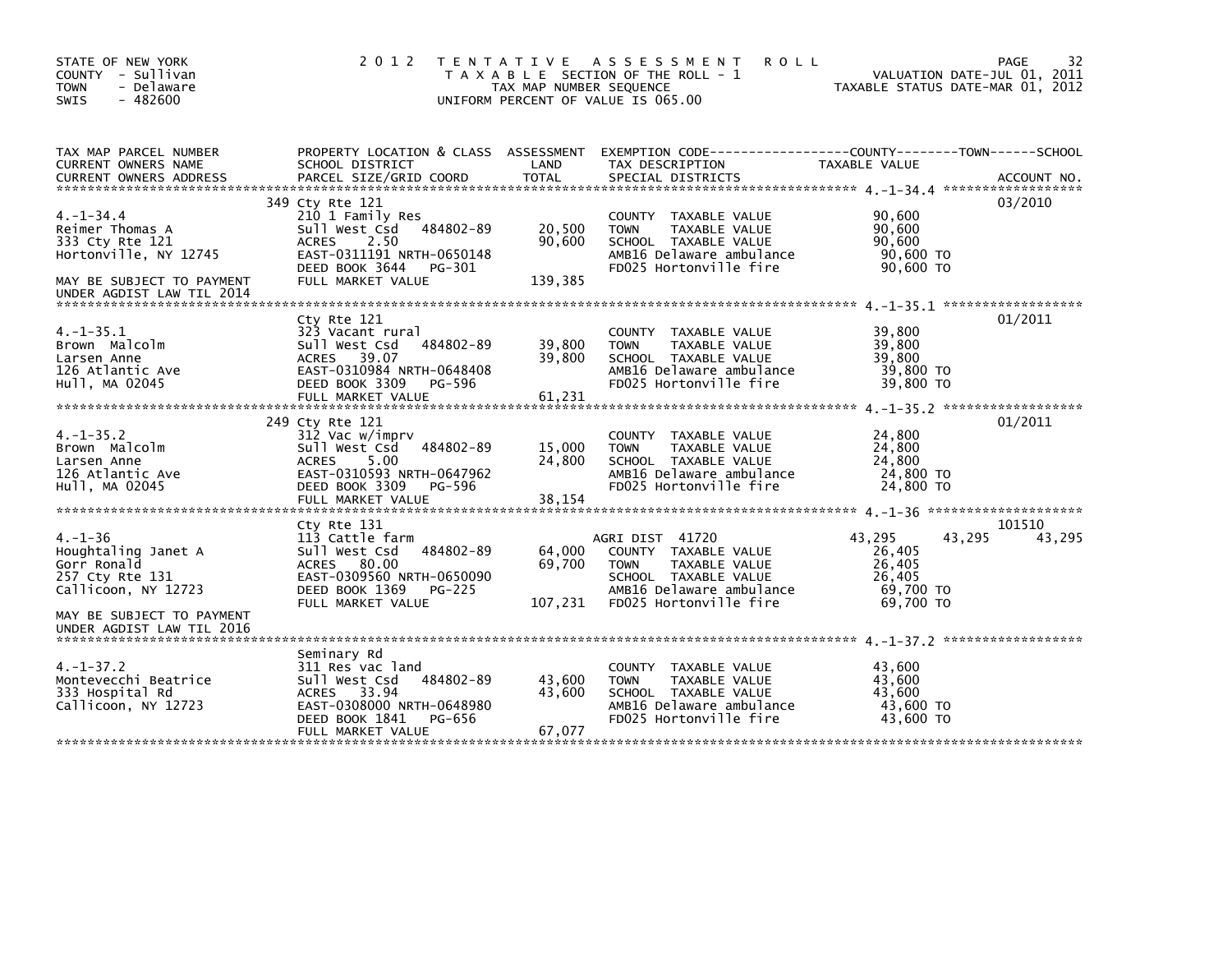| STATE OF NEW YORK<br>COUNTY - Sullivan<br><b>TOWN</b><br>- Delaware<br>$-482600$<br><b>SWIS</b> | 2 0 1 2                                                                                                                                                                 | T E N T A T I V E<br>TAX MAP NUMBER SEQUENCE<br>UNIFORM PERCENT OF VALUE IS 065.00 | A S S E S S M E N T<br><b>ROLL</b><br>T A X A B L E SECTION OF THE ROLL - 1                                                                           | TAXABLE STATUS DATE-MAR 01, 2012                                     | 33<br>PAGE<br>VALUATION DATE-JUL 01, 2011 |
|-------------------------------------------------------------------------------------------------|-------------------------------------------------------------------------------------------------------------------------------------------------------------------------|------------------------------------------------------------------------------------|-------------------------------------------------------------------------------------------------------------------------------------------------------|----------------------------------------------------------------------|-------------------------------------------|
| TAX MAP PARCEL NUMBER<br><b>CURRENT OWNERS NAME</b>                                             | PROPERTY LOCATION & CLASS ASSESSMENT<br>SCHOOL DISTRICT                                                                                                                 | LAND                                                                               | EXEMPTION        CODE-----------------COUNTY-------TOWN------SCHOOL<br>TAX DESCRIPTION                                                                | TAXABLE VALUE                                                        |                                           |
| $4. -1 - 37.3$<br>Montevecchi Beatrice<br>333 Hospital Rd<br>Callicoon, NY 12723                | 333 Hospital Rd<br>210 1 Family Res<br>Sull West Csd 484802-89<br>ACRES 10.00 BANK C30614<br>EAST-0308060 NRTH-0648480<br>DEED BOOK 3364<br>PG-84                       | 28,000<br>399,000                                                                  | 41854<br>STAR B<br>COUNTY TAXABLE VALUE<br><b>TOWN</b><br>TAXABLE VALUE<br>SCHOOL TAXABLE VALUE<br>AMB16 Delaware ambulance                           | 0<br>399,000<br>399,000<br>380,400<br>399,000 TO                     | 0<br>18,600                               |
| $4. -1 - 37.4$<br>Fava Michael<br>Fava Ching Liu<br>155 Bay $37th$ St<br>Brooklyn, NY 11214     | 340 Hospital Rd<br>210 1 Family Res<br>Sull West Csd 484802-89<br>ACRES 10.05 BANKN140687<br>EAST-0309080 NRTH-0648490<br>DEED BOOK 2267<br>PG-460<br>FULL MARKET VALUE | 30,000<br>99,589<br>153,214                                                        | COUNTY TAXABLE VALUE<br><b>TOWN</b><br>TAXABLE VALUE<br>SCHOOL TAXABLE VALUE<br>AMB16 Delaware ambulance<br>FD025 Hortonville fire                    | 99,589<br>99,589<br>99,589<br>99,589 TO<br>99.589 TO                 | 104240                                    |
| $4. -1 - 37.5$<br>Peck Eva H<br>Hardy Malcolm Y<br>PO Box 3175<br>Stateline, NV 89449           | 385 Hospital Rd<br>210 1 Family Res<br>484802-89<br>Sull West Csd<br>ACRES 31.84<br>EAST-0313477 NRTH-0649756<br>DEED BOOK 2011<br>PG-4811                              | 43,700<br>109,900                                                                  | COUNTY TAXABLE VALUE<br><b>TOWN</b><br>TAXABLE VALUE<br>SCHOOL TAXABLE VALUE<br>AMB16 Delaware ambulance<br>FD025 Hortonville fire                    | 109,900<br>109,900<br>109,900<br>109,900 TO<br>109,900 TO            | 102475                                    |
| $4. - 1 - 38$<br>Bautista Cory<br>Turpin Keith<br>69 Sussex St Apt 3<br>Jersey City, NJ 07302   | 217 Cty Rte 131<br>210 1 Family Res<br>484802-89<br>Sull West Csd<br><b>ACRES</b><br>7.56<br>EAST-0308440 NRTH-0650230<br>DEED BOOK 2866<br>PG-463                      | 25,700<br>88,400                                                                   | <b>COUNTY</b><br>TAXABLE VALUE<br>TAXABLE VALUE<br><b>TOWN</b><br>SCHOOL TAXABLE VALUE<br>AMB16 Delaware ambulance<br>FD025 Hortonville fire          | 88,400<br>88,400<br>88,400<br>88,400 TO<br>88,400 TO                 | 10/2011                                   |
| $4. -1 - 39$<br>Eisenbach William D<br>219 Cty Rte 131<br>Callicoon, NY 12723                   | 219 Cty Rte 131<br>270 Mfg housing<br>484802-89<br>Sull West Csd<br><b>ACRES</b><br>6.80<br>EAST-0308310 NRTH-0650630<br>DEED BOOK 1307<br>PG-45<br>FULL MARKET VALUE   | 19,300<br>65,300<br>100,462                                                        | STAR B<br>41854<br>COUNTY TAXABLE VALUE<br><b>TOWN</b><br>TAXABLE VALUE<br>SCHOOL TAXABLE VALUE<br>AMB16 Delaware ambulance<br>FD025 Hortonville fire | $\mathbf{0}$<br>65,300<br>65,300<br>46,700<br>65,300 TO<br>65,300 TO | 101715<br>$\Omega$<br>18,600              |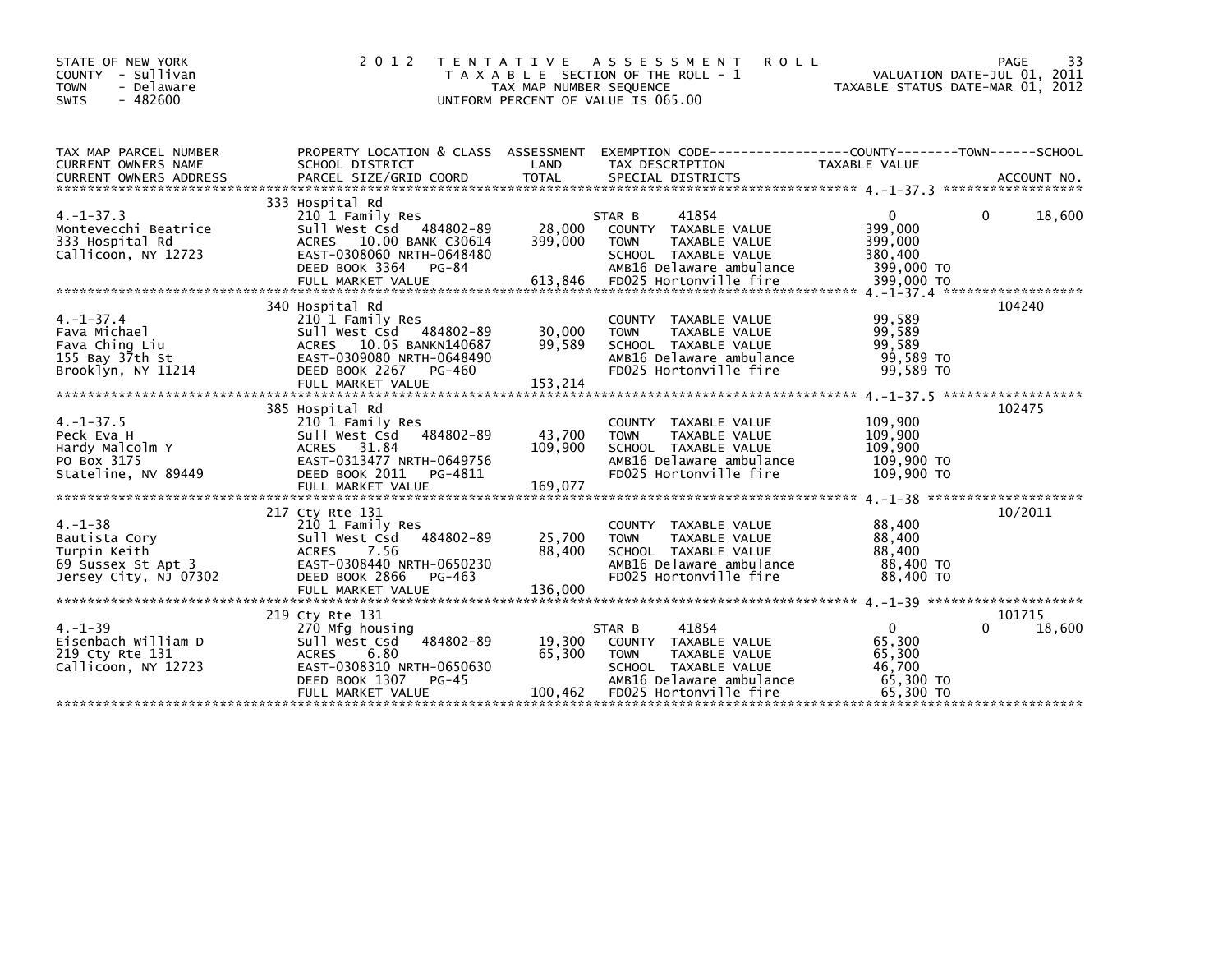| STATE OF NEW YORK<br>COUNTY - Sullivan<br><b>TOWN</b><br>- Delaware<br>$-482600$<br><b>SWIS</b>                          | 2 0 1 2                                                                                                                                                              | TAX MAP NUMBER SEQUENCE      | TENTATIVE ASSESSMENT<br><b>ROLL</b><br>T A X A B L E SECTION OF THE ROLL - 1<br>UNIFORM PERCENT OF VALUE IS 065.00                                    | VALUATION DATE-JUL 01, 2011<br>TAXABLE STATUS DATE-MAR 01, 2012           | 34<br>PAGE       |
|--------------------------------------------------------------------------------------------------------------------------|----------------------------------------------------------------------------------------------------------------------------------------------------------------------|------------------------------|-------------------------------------------------------------------------------------------------------------------------------------------------------|---------------------------------------------------------------------------|------------------|
| TAX MAP PARCEL NUMBER<br>CURRENT OWNERS NAME                                                                             | PROPERTY LOCATION & CLASS ASSESSMENT EXEMPTION CODE----------------COUNTY-------TOWN------SCHOOL<br>SCHOOL DISTRICT                                                  | LAND                         | TAX DESCRIPTION                                                                                                                                       | TAXABLE VALUE                                                             |                  |
|                                                                                                                          |                                                                                                                                                                      |                              |                                                                                                                                                       |                                                                           |                  |
| $4. - 1 - 40$<br>Houghtaling Janet<br>Gorr Anne R<br>257 Cty Rte 131<br>Callicoon, NY 12723                              | 257 Cty Rte 131<br>210 1 Family Res<br>Sull West Csd 484802-89<br>1.26<br><b>ACRES</b><br>EAST-0308230 NRTH-0651190<br>DEED BOOK 2232<br>PG-307<br>FULL MARKET VALUE | 12,600<br>61,500<br>94,615   | STAR B<br>41854<br>COUNTY TAXABLE VALUE<br>TAXABLE VALUE<br><b>TOWN</b><br>SCHOOL TAXABLE VALUE<br>AMB16 Delaware ambulance<br>FD025 Hortonville fire | $\mathbf{0}$<br>0<br>61,500<br>61,500<br>42,900<br>61,500 TO<br>61,500 TO | 101515<br>18,600 |
| 4. –1–41.1<br>Kolbe Michael<br>PO Box 64<br>North Branch, NY 12766<br>MAY BE SUBJECT TO PAYMENT                          | Kautz Rd<br>105 Vac farmland<br>484802-89<br>sull west Csd<br>27.32<br><b>ACRES</b><br>EAST-0307260 NRTH-0651154<br>DEED BOOK 01524 PG-00391<br>FULL MARKET VALUE    | 27,000<br>27,000<br>41.538   | AGRI DIST 41720<br>COUNTY TAXABLE VALUE<br>TAXABLE VALUE<br><b>TOWN</b><br>SCHOOL TAXABLE VALUE<br>AMB16 Delaware ambulance<br>FD025 Hortonville fire | 21,346<br>21,346<br>5,654<br>5,654<br>5,654<br>27,000 TO<br>27,000 TO     | 21,346           |
| $4. -1 - 41.2$<br>Houghtaling Todd T<br>Gorr Ronald E<br>10 Kautz Rd<br>Callicoon, NY 12723<br>MAY BE SUBJECT TO PAYMENT | Kautz Rd<br>312 Vac w/imprv<br>484802-89<br>Sull West Csd<br>ACRES 29.79<br>EAST-0308080 NRTH-0652350<br>DEED BOOK 3625<br>PG-96<br>FULL MARKET VALUE                | 29,194<br>47,194<br>72,606   | AGRI DIST 41720<br>COUNTY TAXABLE VALUE<br>TAXABLE VALUE<br><b>TOWN</b><br>SCHOOL TAXABLE VALUE<br>AMB16 Delaware ambulance<br>FD025 Hortonville fire | 23,110<br>23,110<br>24,084<br>24,084<br>24.084<br>47,194 TO<br>47,194 TO  | 102521<br>23,110 |
| $4. -1 - 41.3$<br>Kolbe Michael<br>PO Box 64<br>North Branch, NY 12766                                                   | 17 Kautz Rd<br>270 Mfg housing<br>484802-89<br>Sull West Csd<br>2.00<br><b>ACRES</b><br>EAST-0307786 NRTH-0651261<br>DEED BOOK 01545 PG-00640<br>FULL MARKET VALUE   | 21,000<br>47,900<br>73,692   | COUNTY TAXABLE VALUE<br>TAXABLE VALUE<br><b>TOWN</b><br>SCHOOL TAXABLE VALUE<br>AMB16 Delaware ambulance<br>FD025 Hortonville fire                    | 47,900<br>47,900<br>47.900<br>47.900 TO<br>47,900 TO                      |                  |
| $4. -1 - 41.4$<br>Gorr Ronald E<br>Gorr Judy L<br>46 Kautz Rd<br>Callicoon, NY 12723                                     | 46 Kautz Rd<br>210 1 Family Res<br>Sull West Csd 484802-89<br><b>ACRES</b><br>2.38<br>EAST-0308080 NRTH-0652350<br>DEED BOOK 3087<br>$PG-53$<br>FULL MARKET VALUE    | 22,380<br>104,780<br>161,200 | COUNTY TAXABLE VALUE<br>TAXABLE VALUE<br><b>TOWN</b><br>SCHOOL TAXABLE VALUE<br>AMB16 Delaware ambulance<br>FD025 Hortonville fire                    | 104,780<br>104,780<br>104,780<br>104,780 TO<br>104,780 TO                 | 02/2010          |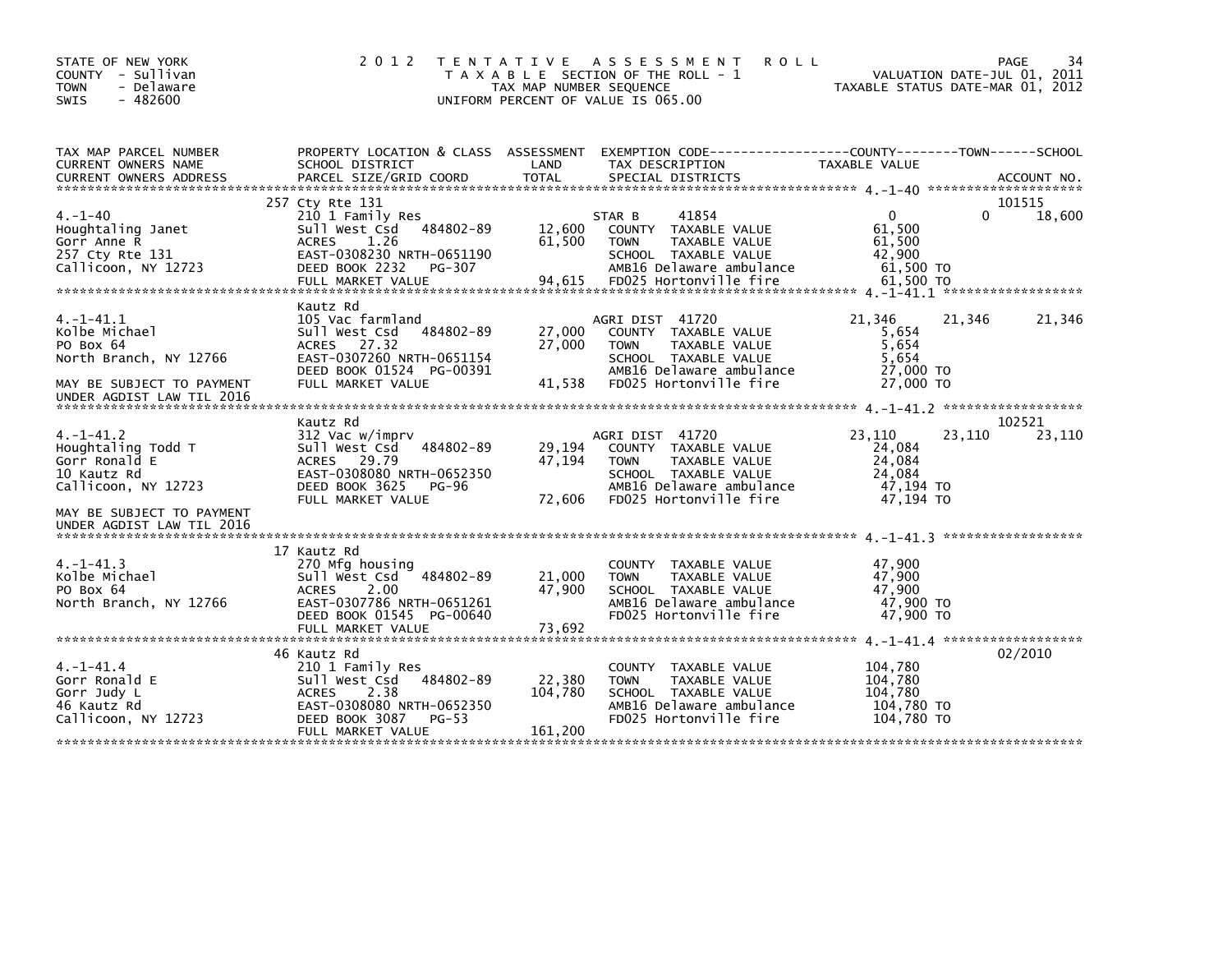| STATE OF NEW YORK<br>COUNTY - Sullivan<br>- Delaware<br><b>TOWN</b><br><b>SWIS</b><br>$-482600$                                                              | 2 0 1 2                                                                                                                                                                 | A S S E S S M E N T<br>T E N T A T I V E<br><b>ROLL</b><br>T A X A B L E SECTION OF THE ROLL - 1<br>TAX MAP NUMBER SEQUENCE<br>UNIFORM PERCENT OF VALUE IS 065.00                     | PAGE<br>VALUATION DATE-JUL 01, 2011<br>TAXABLE STATUS DATE-MAR 01, 2012          | 35               |
|--------------------------------------------------------------------------------------------------------------------------------------------------------------|-------------------------------------------------------------------------------------------------------------------------------------------------------------------------|---------------------------------------------------------------------------------------------------------------------------------------------------------------------------------------|----------------------------------------------------------------------------------|------------------|
| TAX MAP PARCEL NUMBER<br>CURRENT OWNERS NAME                                                                                                                 | PROPERTY LOCATION & CLASS ASSESSMENT<br>SCHOOL DISTRICT                                                                                                                 | EXEMPTION CODE-----------------COUNTY-------TOWN------SCHOOL<br>LAND<br>TAX DESCRIPTION                                                                                               | TAXABLE VALUE                                                                    |                  |
| $4. -1 - 41.5$<br>Gorr Jill M<br>Gorr Michael D<br>48 Kautz Rd<br>Callicoon, NY 12723                                                                        | 48 Kautz Rd<br>210 1 Family Res<br>Sull West Csd 484802-89<br><b>ACRES</b><br>3.21<br>EAST-0308080 NRTH-0652350<br>DEED BOOK 3087<br><b>PG-58</b><br>FULL MARKET VALUE  | 41854<br>STAR B<br>23,210<br>COUNTY TAXABLE VALUE<br>119,500<br><b>TOWN</b><br>TAXABLE VALUE<br>SCHOOL TAXABLE VALUE<br>AMB16 Delaware ambulance<br>183,846<br>FD025 Hortonville fire | 0<br>0<br>119,500<br>119,500<br>100,900<br>119,500 TO<br>119,500 TO              | 102521<br>18,600 |
| $4. -1 - 41.6$<br>Houghtaling Todd T<br>Houghtaling Alicia J<br>10 Kautz Rd<br>Callicoon, NY 12723<br>MAY BE SUBJECT TO PAYMENT<br>UNDER AGDIST LAW TIL 2014 | 10 Kautz Rd<br>210 1 Family Res<br>Sull West Csd 484802-89<br>2.00<br><b>ACRES</b><br>EAST-0308080 NRTH-0652350<br>DEED BOOK 3625<br>PG-91<br>FULL MARKET VALUE         | 41854<br>STAR B<br>20,000<br>COUNTY TAXABLE VALUE<br>145,560<br>TAXABLE VALUE<br><b>TOWN</b><br>SCHOOL TAXABLE VALUE<br>AMB16 Delaware ambulance<br>223,938<br>FD025 Hortonville fire | $\mathbf{0}$<br>0<br>145,560<br>145,560<br>126,960<br>145,560 TO<br>145,560 TO   | 102521<br>18,600 |
| $4. -1 - 42.2$<br>Peters Sidney G<br>3658 Route 34B<br>Scipio Center, NY 13147<br>MAY BE SUBJECT TO PAYMENT<br>UNDER AGDIST LAW TIL 2016                     | Cty Rte 131<br>105 Vac farmland<br>484802-89<br>sull west Csd<br>ACRES 57.50<br>EAST-0309270 NRTH-0652510<br>DEED BOOK 751<br>PG-00155<br>FULL MARKET VALUE             | AGRI DIST 41720<br>54,154<br>COUNTY TAXABLE VALUE<br>54,154<br>TAXABLE VALUE<br><b>TOWN</b><br>SCHOOL TAXABLE VALUE<br>AMB16 Delaware ambulance<br>83,314<br>FD025 Hortonville fire   | 41.898<br>41.898<br>12,256<br>12,256<br>12,256<br>54,154 TO<br>54.154 TO         | 103069<br>41,898 |
| $4. -1 - 42.3$<br>Duffy Thomas<br>Duffy Patricia<br>266 Cty Rte 131<br>PO Box 75                                                                             | 266 Cty Rte 131<br>210 1 Family Res<br>484802-89<br>Sull West Csd<br>ACRES 14.70<br>EAST-0309110 NRTH-0651398<br>DEED BOOK 755<br>PG-00262                              | 41834<br>STAR EN<br>34,700<br>COUNTY TAXABLE VALUE<br>90,700<br><b>TOWN</b><br><b>TAXABLE VALUE</b><br>SCHOOL TAXABLE VALUE<br>AMB16 Delaware ambulance                               | $\mathbf{0}$<br>$\Omega$<br>90,700<br>90,700<br>52,140<br>90,700 TO              | 38,560           |
| $4. -1 - 42.4$<br>Buckmaster David<br>Buckmaster Kerri<br>282 County Road 131<br>Callicoon, NY 12723-9760                                                    | 282 Cty Rte 131<br>210 1 Family Res<br>484802-89<br>sull west Csd<br>2.00<br><b>ACRES</b><br>EAST-0308762 NRTH-0651625<br>DEED BOOK 01563 PG-00249<br>FULL MARKET VALUE | 41854<br>STAR B<br>20,000<br>COUNTY TAXABLE VALUE<br>96,000<br><b>TOWN</b><br>TAXABLE VALUE<br>SCHOOL TAXABLE VALUE<br>AMB16 Delaware ambulance<br>147,692<br>FD025 Hortonville fire  | $\mathbf{0}$<br>$\Omega$<br>96.000<br>96,000<br>77.400<br>96,000 TO<br>96,000 TO | 18,600           |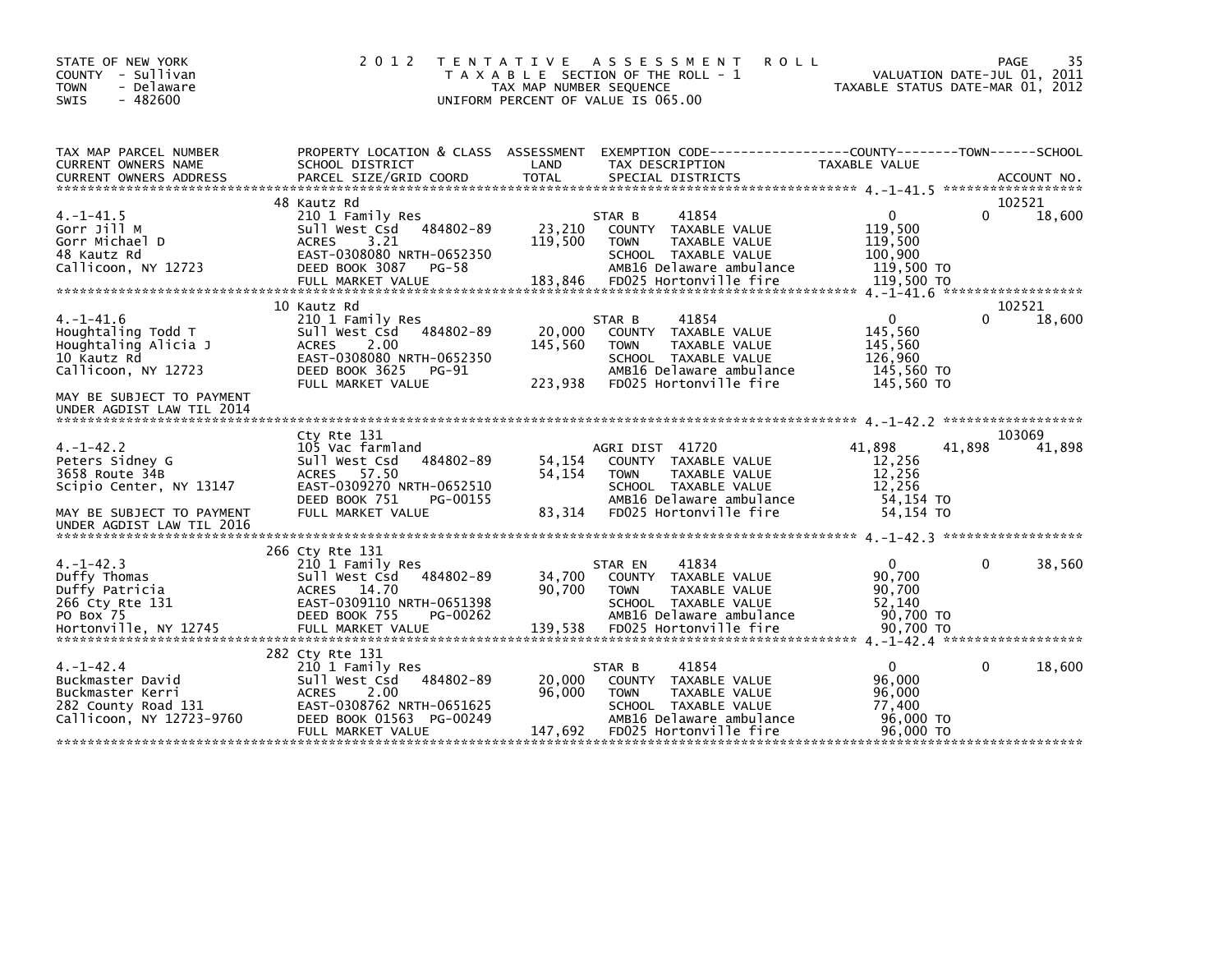| STATE OF NEW YORK<br>- Sullivan<br>COUNTY<br>- Delaware<br><b>TOWN</b><br>$-482600$<br>SWIS                                              | 2 0 1 2                                                                                                                                                             | TAX MAP NUMBER SEQUENCE    | TENTATIVE ASSESSMENT<br><b>ROLL</b><br>T A X A B L E SECTION OF THE ROLL - 1<br>UNIFORM PERCENT OF VALUE IS 065.00                                    | VALUATION DATE-JUL 01, 2011<br>TAXABLE STATUS DATE-MAR 01, 2012 |        | 36<br>PAGE      |
|------------------------------------------------------------------------------------------------------------------------------------------|---------------------------------------------------------------------------------------------------------------------------------------------------------------------|----------------------------|-------------------------------------------------------------------------------------------------------------------------------------------------------|-----------------------------------------------------------------|--------|-----------------|
| TAX MAP PARCEL NUMBER<br><b>CURRENT OWNERS NAME</b>                                                                                      | PROPERTY LOCATION & CLASS ASSESSMENT<br>SCHOOL DISTRICT                                                                                                             | LAND                       | EXEMPTION        CODE-----------------COUNTY-------TOWN------SCHOOL<br>TAX DESCRIPTION                                                                | TAXABLE VALUE                                                   |        |                 |
|                                                                                                                                          | 367 Cty Rte 131                                                                                                                                                     |                            |                                                                                                                                                       |                                                                 |        | 102251          |
| $4. -1 - 43.1$<br>Lohr Randolph<br>Lohr Christine<br>367 Cty Rte 131<br>Callicoon, NY 12723                                              | 210 1 Family Res<br>484802-89<br>Sull West Csd<br>3.20<br><b>ACRES</b><br>EAST-0308830 NRTH-0653990<br>DEED BOOK 1850<br>PG-438                                     | 25,800<br>97,500           | 41854<br>STAR B<br>COUNTY TAXABLE VALUE<br><b>TOWN</b><br>TAXABLE VALUE<br>SCHOOL TAXABLE VALUE<br>AMB16 Delaware ambulance                           | $\overline{0}$<br>97.500<br>97,500<br>78,900<br>97.500 TO       | 0      | 18,600          |
|                                                                                                                                          | Cty Rte 131                                                                                                                                                         |                            |                                                                                                                                                       |                                                                 |        | 103074          |
| $4. -1 - 43.2$<br>Peters Sidney G<br>3658 Route 34B<br>Scipio Center, NY 13147<br>MAY BE SUBJECT TO PAYMENT<br>UNDER AGDIST LAW TIL 2016 | 312 Vac w/imprv<br>484802-89<br>Sull West Csd<br>ACRES 27.50<br>EAST-0309500 NRTH-0653700<br>DEED BOOK 751<br>PG-00671<br>FULL MARKET VALUE                         | 31,800<br>34,300<br>52,769 | AGRI DIST 41720<br>COUNTY TAXABLE VALUE<br><b>TOWN</b><br>TAXABLE VALUE<br>SCHOOL TAXABLE VALUE<br>AMB16 Delaware ambulance<br>FD025 Hortonville fire | 26,731<br>7,569<br>7,569<br>7.569<br>34,300 TO<br>34,300 TO     | 26,731 | 26,731          |
| $4. -1 - 43.3$<br>Lohr Randolph<br>Lohr Christine<br>367 Cty Rte 131<br>Callicoon, NY 12723                                              | Cty Rte 131<br>311 Res vac land<br>484802-89<br>Sull West Csd<br>2.10<br><b>ACRES</b><br>EAST-0308590 NRTH-0653640<br>DEED BOOK 1850<br>PG-438<br>FULL MARKET VALUE | 9,200<br>9,200<br>14,154   | COUNTY TAXABLE VALUE<br><b>TOWN</b><br>TAXABLE VALUE<br>SCHOOL TAXABLE VALUE<br>AMB16 Delaware ambulance<br>FD025 Hortonville fire                    | 9,200<br>9,200<br>9.200<br>$9.200$ TO<br>$9.200$ TO             |        | 102252          |
|                                                                                                                                          |                                                                                                                                                                     |                            |                                                                                                                                                       |                                                                 |        |                 |
| $4. -1 - 43.4$<br>Peters Sidney G<br>3658 Route 34B<br>Scipio Center, NY 13147                                                           | Cty Rte 131<br>105 Vac farmland<br>484802-89<br>Sull West Csd<br>ACRES 19.50<br>EAST-0308280 NRTH-0653860<br>DEED BOOK 751<br>PG-00671                              | 7,754<br>7.754             | AGRI DIST 41720<br>COUNTY TAXABLE VALUE<br><b>TOWN</b><br>TAXABLE VALUE<br>SCHOOL TAXABLE VALUE<br>AMB16 Delaware ambulance                           | 3.246<br>4,508<br>4,508<br>4,508<br>7,754 TO                    | 3,246  | 103078<br>3,246 |
| MAY BE SUBJECT TO PAYMENT<br>UNDER AGDIST LAW TIL 2016                                                                                   | FULL MARKET VALUE                                                                                                                                                   | 11,929                     | FD025 Hortonville fire                                                                                                                                | 7.754 TO                                                        |        |                 |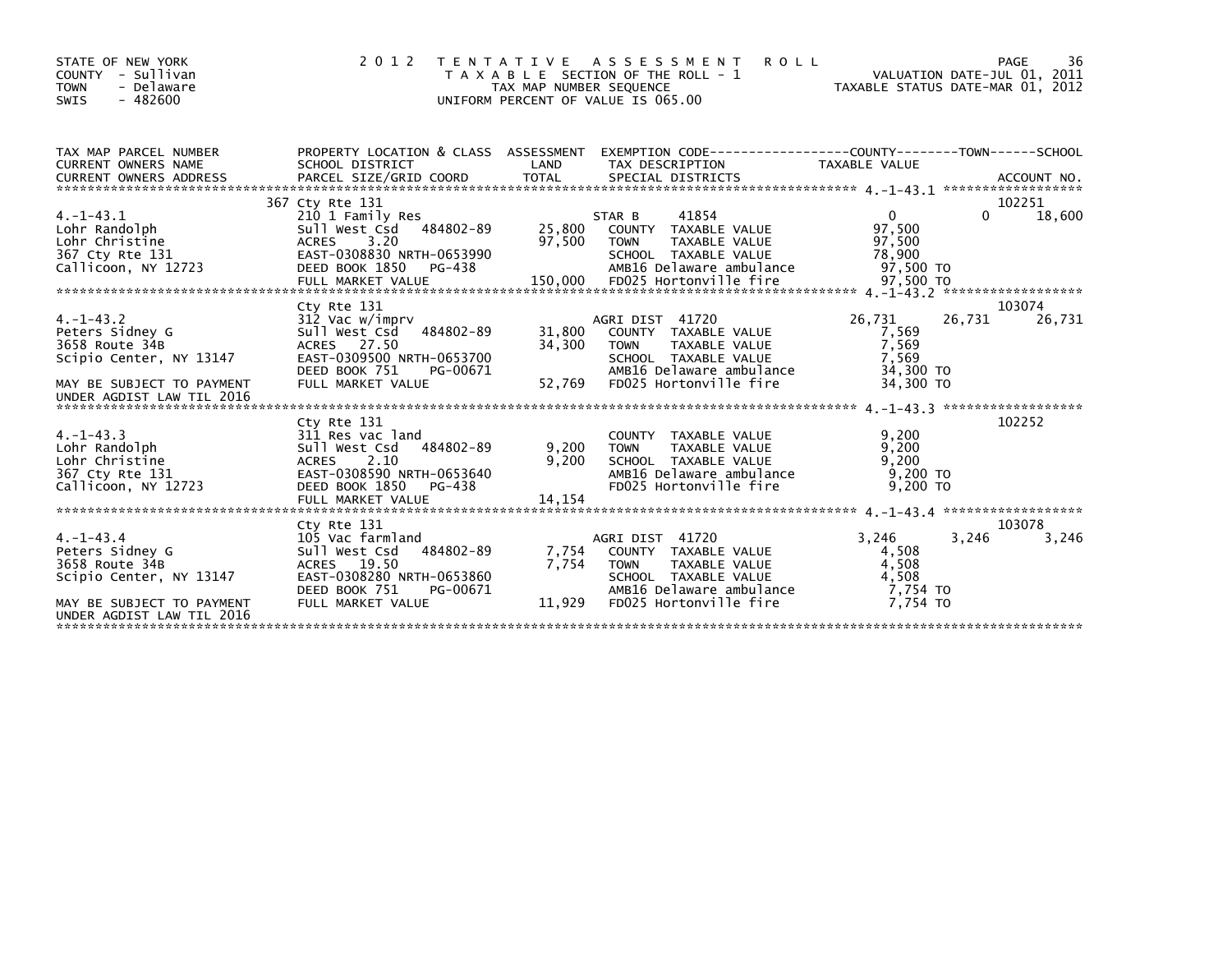| STATE OF NEW YORK  | 2012 TENTATIVE ASSESSMENT ROLL        | PAGE                             | -37 |
|--------------------|---------------------------------------|----------------------------------|-----|
| COUNTY - Sullivan  | T A X A B L E SECTION OF THE ROLL - 1 | VALUATION DATE-JUL 01, 2011      |     |
| - Delaware<br>TOWN | MAP SECTION - 004                     | TAXABLE STATUS DATE-MAR 01, 2012 |     |
| SWIS<br>- 482600   | $SUB - SECTION -$                     | RPS150/V04/L015                  |     |
|                    | UNIFORM PERCENT OF VALUE IS 065.00    | CURRENT DATE 5/01/2012           |     |

## \*\*\* S P E C I A L D I S T R I C T S U M M A R Y \*\*\*

| CODE | DISTRICT NAME                                                                              | TOTAL<br>PARCELS | EXTENSION<br><b>TYPF</b>                    | EXTENSION<br><b>VALUE</b> | AD VALOREM<br><b>VALUE</b>     | <b>EXEMPT</b><br>AMOUNT | <b>TAXABLE</b><br><b>VALUE</b>           |
|------|--------------------------------------------------------------------------------------------|------------------|---------------------------------------------|---------------------------|--------------------------------|-------------------------|------------------------------------------|
|      | AMB15 Ambulance dist<br>AMB16 Delaware ambul<br>FD025 Hortonville fi<br>FIOO5 Star Penalty |                  | 1 TOTAL<br>82 TOTAL<br>83 TOTAL<br>1 MOVTAX | 100.00                    | 90.900<br>7001.210<br>7092.110 | 92.880<br>89.240        | 90.900<br>6908.330<br>7002,870<br>100.00 |

### \*\*\* S C H O O L D I S T R I C T S U M M A R Y \*\*\*

| <b>CODE</b> | DISTRICT NAME | TOTAL<br><b>PARCELS</b> | ASSESSED<br>LAND | ASSESSED<br><b>TOTAL</b> | <b>EXEMPT</b><br><b>AMOUNT</b> | <b>TOTAL</b><br>TAXABLE | <b>STAR</b><br><b>AMOUNT</b> | <b>STAR</b><br><b>TAXABLE</b> |
|-------------|---------------|-------------------------|------------------|--------------------------|--------------------------------|-------------------------|------------------------------|-------------------------------|
| 484802      | Sull West Csd | 83                      | 2780.946         | 7092.110                 | 795.813                        | 6296.297                | 721.489                      | 5574,808                      |
|             | SUB-TOTAL     | 83                      | 2780.946         | 7092.110                 | 795.813                        | 6296.297                | 721.489                      | 5574,808                      |
| 484889      | West Sull Lib | 83                      | 2780.946         | 7092.110                 | 795.813                        | 6296.297                | 721.489                      | 5574,808                      |
|             | TOTAL         | 166                     | 5561,892         | 14184,220                | 1591,626                       | 12592,594               | 1442,978                     | 11149,616                     |

### \*\*\* S Y S T E M C O D E S S U M M A R Y \*\*\*

### NO SYSTEM EXEMPTIONS AT THIS LEVEL

### \*\*\* E X E M P T I O N S U M M A R Y \*\*\*

| <b>CODE</b>    | DESCRIPTION             | <b>TOTAL</b><br><b>PARCELS</b> | <b>COUNTY</b>    | <b>TOWN</b>      | <b>SCHOOL</b>     |
|----------------|-------------------------|--------------------------------|------------------|------------------|-------------------|
| 41121<br>41131 | WAR VET<br>COMBAT VET   |                                | 18,956<br>21,530 | 18,956<br>21,530 |                   |
| 41141          | <b>DISABL VET</b>       |                                | 3,779            | 3,779            |                   |
| 41700<br>41720 | AGRI BLDGS<br>AGRI DIST | 23                             | 1,500<br>768,625 | 1,500<br>768,625 | 1,500<br>768,625  |
| 41800<br>41834 | AGED-CTS<br>STAR EN     |                                | 16,948           | 16,948           | 16,948<br>256,489 |
| 41854          | STAR B                  | 25                             |                  |                  | 465,000           |
| 42100<br>44211 | SILO EXEM<br>HOME IMP   |                                | 5,100<br>84,140  | 5,100<br>84,140  | 5,100             |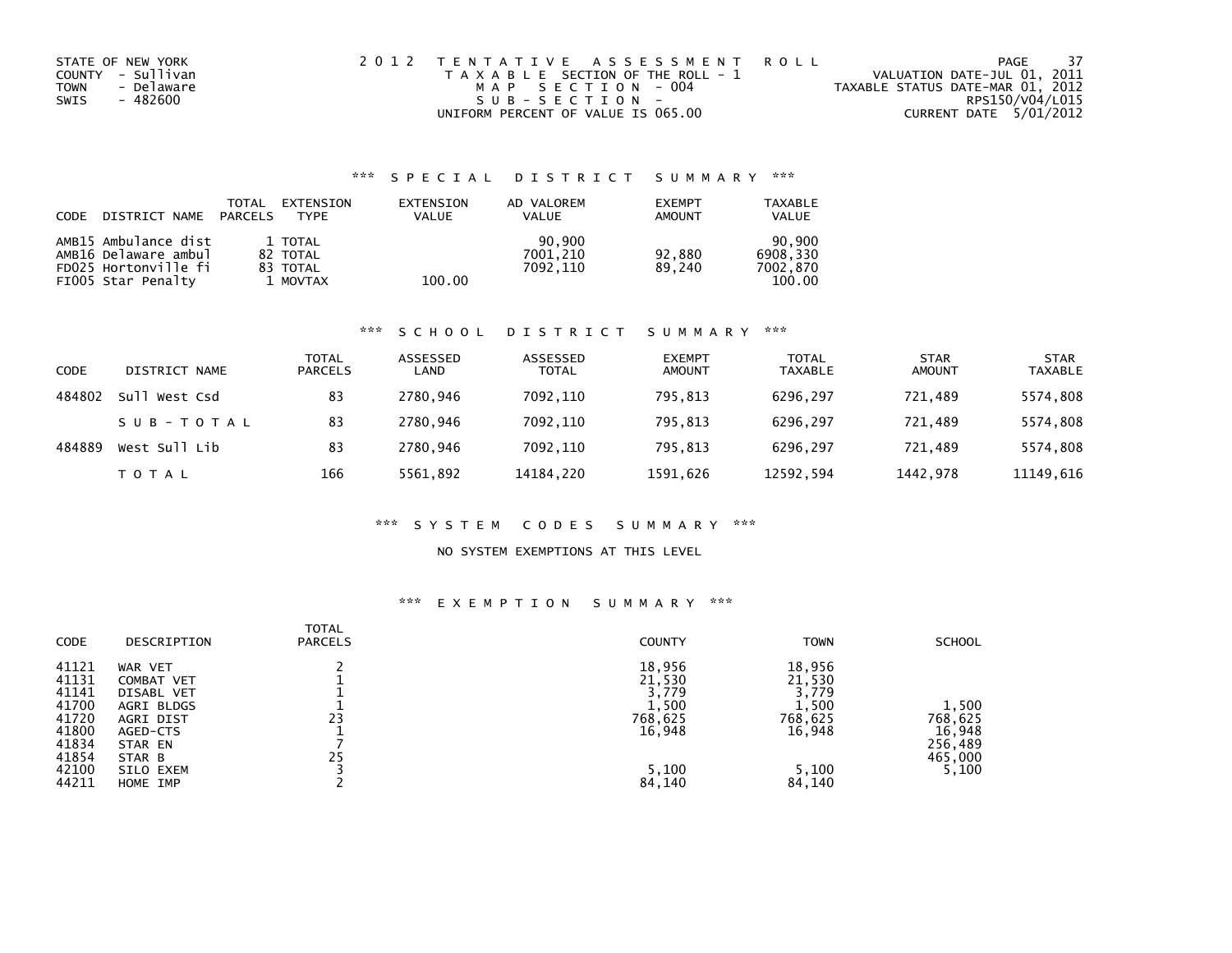|             | STATE OF NEW YORK | 2012 TENTATIVE ASSESSMENT ROLL        | 38<br>PAGE                       |
|-------------|-------------------|---------------------------------------|----------------------------------|
|             | COUNTY - Sullivan | T A X A B L E SECTION OF THE ROLL - 1 | VALUATION DATE-JUL 01, 2011      |
| <b>TOWN</b> | - Delaware        | MAP SECTION - 004                     | TAXABLE STATUS DATE-MAR 01, 2012 |
| SWIS        | - 482600          | SUB-SECTION-                          | RPS150/V04/L015                  |
|             |                   | UNIFORM PERCENT OF VALUE IS 065.00    | CURRENT DATE 5/01/2012           |

# \*\*\* E X E M P T I O N S U M M A R Y \*\*\*

| CODE  | DESCRIPTION             | TOTAL<br><b>PARCELS</b> | COUNTY           | <b>TOWN</b>      | SCHOOL               |
|-------|-------------------------|-------------------------|------------------|------------------|----------------------|
| 47610 | BUS IMP AP<br>T O T A L | 68                      | 3,640<br>924.218 | 3,640<br>924,218 | .640<br>,302<br>1517 |

## \*\*\* G R A N D T O T A L S \*\*\*

| <b>ROLL</b> | DESCRIPTION | <b>TOTAL</b>   | ASSESSED | ASSESSED     | TAXABLE       | TAXABLE     | <b>TAXABLE</b> | STAR           |
|-------------|-------------|----------------|----------|--------------|---------------|-------------|----------------|----------------|
| <b>SEC</b>  |             | <b>PARCELS</b> | _AND     | <b>TOTAL</b> | <b>COUNTY</b> | <b>TOWN</b> | SCHOOL         | <b>TAXABLE</b> |
|             | TAXABLE     | 83             | 2780.946 | 7092.110     | 6167,892      | 6167,892    | 6296.297       | 5574,808       |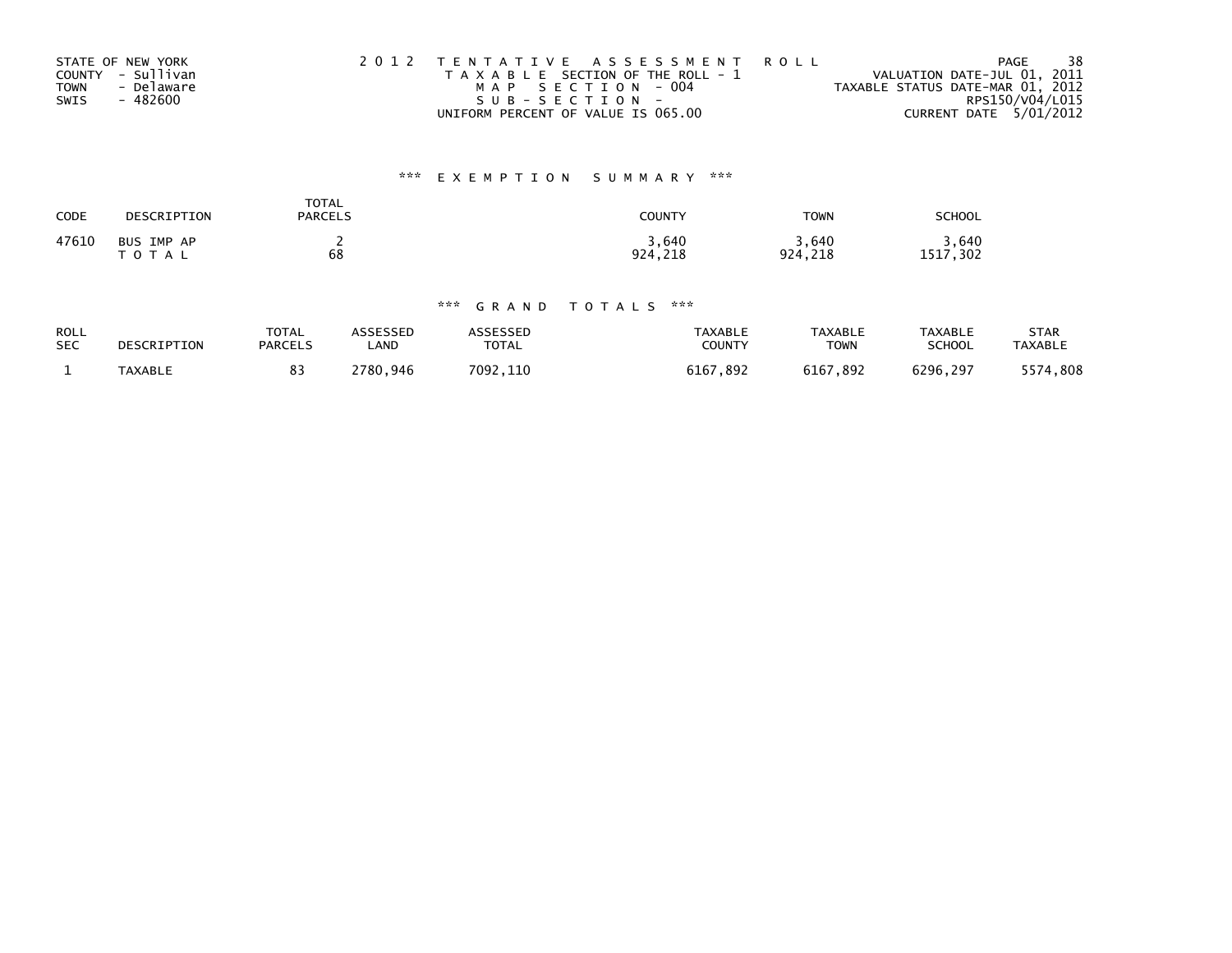| TAX MAP PARCEL NUMBER<br>PROPERTY LOCATION & CLASS ASSESSMENT<br>CURRENT OWNERS NAME<br>SCHOOL DISTRICT<br>LAND<br>TAX DESCRIPTION<br>TAXABLE VALUE<br><b>TOTAL</b><br>PARCEL SIZE/GRID COORD<br>SPECIAL DISTRICTS<br><b>CURRENT OWNERS ADDRESS</b><br>ACCOUNT NO.<br>75 Buddenhagen Rd<br>$5. - 1 - 1.1$<br>130,000<br>210 1 Family Res<br>COUNTY TAXABLE VALUE<br>484802-89<br>24,000<br>130,000<br>Parsons Sally Ann<br>sull west Csd<br><b>TOWN</b><br>TAXABLE VALUE<br>1.99<br>130,000<br>SCHOOL TAXABLE VALUE<br>130,000<br>Meares James<br><b>ACRES</b><br>EAST-0319495 NRTH-0652435<br>130,000 TO<br>250 W 78Th St Spc 20F<br>AMB16 Delaware ambulance<br>FD025 Hortonville fire<br>130,000 TO<br>New York, NY 10024<br>DEED BOOK 1556<br>PG-0355<br>200,000<br>FULL MARKET VALUE<br>Buddenhagen Rd<br>56,907<br>$5. - 1 - 1.2$<br>56,907<br>56,907<br>AGRI DIST 41720<br>112 Dairy farm<br>Glassel Eleanor<br>Sull West Csd 484802-89<br>65,400 SILO EXEM 42100<br>2.000<br>2,000<br>2,000<br>ACRES 35.00 BANK 60806<br>Glassel Robert<br>81,300<br>COUNTY TAXABLE VALUE<br>22,393<br>EAST-0319752 NRTH-0651991<br>22,393<br>175 Schwartz Rd<br><b>TOWN</b><br>TAXABLE VALUE<br>Callicoon, NY 12723<br>DEED BOOK 1594<br>PG-685<br>SCHOOL TAXABLE VALUE<br>22.393<br>125,077<br>AMB16 Delaware ambulance<br>79,300 TO<br>FULL MARKET VALUE<br>MAY BE SUBJECT TO PAYMENT<br>2,000 EX<br>FD025 Hortonville fire<br>79,300 TO<br>UNDER AGDIST LAW TIL 2016<br>2.000 EX<br>09/2008<br>Buddenhagen Rd<br>28,216<br>28,216<br>$5. - 1 - 1.3$<br>28,216<br>105 Vac farmland<br>AGRI DIST 41720<br>484802-89<br>30,600<br>Forsyth Gorr Group Ltd.<br>Sull West Csd<br>COUNTY TAXABLE VALUE<br>2,384<br>Attn: Charles Laven<br>ACRES 12.40<br>30,600<br>TAXABLE VALUE<br>2,384<br><b>TOWN</b><br>EAST-0321011 NRTH-0651806<br>2.384<br>584 Broadway Rm 1208<br>SCHOOL TAXABLE VALUE<br>DEED BOOK 2343<br>30,600 TO<br>New York, NY 10012-5237<br>AMB16 Delaware ambulance<br>PG-543<br>47,077<br>30,600 TO<br>FD025 Hortonville fire<br>FULL MARKET VALUE<br>MAY BE SUBJECT TO PAYMENT<br>UNDER AGDIST LAW TIL 2016<br>Tr 57<br>120705<br>39,450<br>39,450<br>39,450<br>$5. - 1 - 2$<br>105 Vac farmland<br>AGRI DIST 41720<br>50,800<br>Forsyth Gorr Group Ltd<br>484802-89<br>11,350<br>Sull West Csd<br>COUNTY TAXABLE VALUE<br>Attn: Charles Laven<br>ACRES 40.00<br>50,800<br>TAXABLE VALUE<br>11,350<br><b>TOWN</b><br>588 Broadway Suite 1103<br>EAST-0322290 NRTH-0651340<br>11,350<br>SCHOOL TAXABLE VALUE<br>DEED BOOK 2343<br>AMB16 Delaware ambulance<br>50,800 TO<br>New York, NY 10012<br>PG-543<br>50,800 TO<br>78,154<br>FD025 Hortonville fire<br>FULL MARKET VALUE<br>MAY BE SUBJECT TO PAYMENT<br>UNDER AGDIST LAW TIL 2016<br>102 Radio Tower Rd<br>$\mathbf{0}$<br>38,560<br>$5. - 1 - 3$<br>41834<br>$\Omega$<br>210 1 Family Res<br>STAR EN<br>Yusko John P<br>484802-89<br>21,500<br>62,700<br>Sull West Csd<br>COUNTY TAXABLE VALUE<br>102 Radio Tower Rd<br><b>ACRES</b><br>62,700<br>62,700<br>3.60<br><b>TOWN</b><br>TAXABLE VALUE<br>EAST-0321589 NRTH-0650881<br>SCHOOL TAXABLE VALUE<br>24,140<br>Callicoon, NY 12723<br>62,700 TO<br>DEED BOOK 2114<br>PG-377<br>AMB16 Delaware ambulance<br>96,462<br>FD025 Hortonville fire<br>62,700 TO<br>FULL MARKET VALUE | STATE OF NEW YORK<br>COUNTY - Sullivan<br>- Delaware<br><b>TOWN</b><br>$-482600$<br>SWIS | 2012 | TAX MAP NUMBER SEQUENCE | TENTATIVE ASSESSMENT<br><b>ROLL</b><br>T A X A B L E SECTION OF THE ROLL - 1<br>UNIFORM PERCENT OF VALUE IS 065.00 | TAXABLE STATUS DATE-MAR 01, 2012 | 39<br>PAGE<br>VALUATION DATE-JUL 01, 2011 |
|-------------------------------------------------------------------------------------------------------------------------------------------------------------------------------------------------------------------------------------------------------------------------------------------------------------------------------------------------------------------------------------------------------------------------------------------------------------------------------------------------------------------------------------------------------------------------------------------------------------------------------------------------------------------------------------------------------------------------------------------------------------------------------------------------------------------------------------------------------------------------------------------------------------------------------------------------------------------------------------------------------------------------------------------------------------------------------------------------------------------------------------------------------------------------------------------------------------------------------------------------------------------------------------------------------------------------------------------------------------------------------------------------------------------------------------------------------------------------------------------------------------------------------------------------------------------------------------------------------------------------------------------------------------------------------------------------------------------------------------------------------------------------------------------------------------------------------------------------------------------------------------------------------------------------------------------------------------------------------------------------------------------------------------------------------------------------------------------------------------------------------------------------------------------------------------------------------------------------------------------------------------------------------------------------------------------------------------------------------------------------------------------------------------------------------------------------------------------------------------------------------------------------------------------------------------------------------------------------------------------------------------------------------------------------------------------------------------------------------------------------------------------------------------------------------------------------------------------------------------------------------------------------------------------------------------------------------------------------------------------------------------------------------------------------------------------------------------------------------------------------------------------------------------------------------------------------------------------------------------------------------------------------------------------------|------------------------------------------------------------------------------------------|------|-------------------------|--------------------------------------------------------------------------------------------------------------------|----------------------------------|-------------------------------------------|
|                                                                                                                                                                                                                                                                                                                                                                                                                                                                                                                                                                                                                                                                                                                                                                                                                                                                                                                                                                                                                                                                                                                                                                                                                                                                                                                                                                                                                                                                                                                                                                                                                                                                                                                                                                                                                                                                                                                                                                                                                                                                                                                                                                                                                                                                                                                                                                                                                                                                                                                                                                                                                                                                                                                                                                                                                                                                                                                                                                                                                                                                                                                                                                                                                                                                                                 |                                                                                          |      |                         |                                                                                                                    |                                  |                                           |
|                                                                                                                                                                                                                                                                                                                                                                                                                                                                                                                                                                                                                                                                                                                                                                                                                                                                                                                                                                                                                                                                                                                                                                                                                                                                                                                                                                                                                                                                                                                                                                                                                                                                                                                                                                                                                                                                                                                                                                                                                                                                                                                                                                                                                                                                                                                                                                                                                                                                                                                                                                                                                                                                                                                                                                                                                                                                                                                                                                                                                                                                                                                                                                                                                                                                                                 |                                                                                          |      |                         |                                                                                                                    |                                  |                                           |
|                                                                                                                                                                                                                                                                                                                                                                                                                                                                                                                                                                                                                                                                                                                                                                                                                                                                                                                                                                                                                                                                                                                                                                                                                                                                                                                                                                                                                                                                                                                                                                                                                                                                                                                                                                                                                                                                                                                                                                                                                                                                                                                                                                                                                                                                                                                                                                                                                                                                                                                                                                                                                                                                                                                                                                                                                                                                                                                                                                                                                                                                                                                                                                                                                                                                                                 |                                                                                          |      |                         |                                                                                                                    |                                  |                                           |
|                                                                                                                                                                                                                                                                                                                                                                                                                                                                                                                                                                                                                                                                                                                                                                                                                                                                                                                                                                                                                                                                                                                                                                                                                                                                                                                                                                                                                                                                                                                                                                                                                                                                                                                                                                                                                                                                                                                                                                                                                                                                                                                                                                                                                                                                                                                                                                                                                                                                                                                                                                                                                                                                                                                                                                                                                                                                                                                                                                                                                                                                                                                                                                                                                                                                                                 |                                                                                          |      |                         |                                                                                                                    |                                  |                                           |
|                                                                                                                                                                                                                                                                                                                                                                                                                                                                                                                                                                                                                                                                                                                                                                                                                                                                                                                                                                                                                                                                                                                                                                                                                                                                                                                                                                                                                                                                                                                                                                                                                                                                                                                                                                                                                                                                                                                                                                                                                                                                                                                                                                                                                                                                                                                                                                                                                                                                                                                                                                                                                                                                                                                                                                                                                                                                                                                                                                                                                                                                                                                                                                                                                                                                                                 |                                                                                          |      |                         |                                                                                                                    |                                  |                                           |
|                                                                                                                                                                                                                                                                                                                                                                                                                                                                                                                                                                                                                                                                                                                                                                                                                                                                                                                                                                                                                                                                                                                                                                                                                                                                                                                                                                                                                                                                                                                                                                                                                                                                                                                                                                                                                                                                                                                                                                                                                                                                                                                                                                                                                                                                                                                                                                                                                                                                                                                                                                                                                                                                                                                                                                                                                                                                                                                                                                                                                                                                                                                                                                                                                                                                                                 |                                                                                          |      |                         |                                                                                                                    |                                  |                                           |
|                                                                                                                                                                                                                                                                                                                                                                                                                                                                                                                                                                                                                                                                                                                                                                                                                                                                                                                                                                                                                                                                                                                                                                                                                                                                                                                                                                                                                                                                                                                                                                                                                                                                                                                                                                                                                                                                                                                                                                                                                                                                                                                                                                                                                                                                                                                                                                                                                                                                                                                                                                                                                                                                                                                                                                                                                                                                                                                                                                                                                                                                                                                                                                                                                                                                                                 |                                                                                          |      |                         |                                                                                                                    |                                  |                                           |
|                                                                                                                                                                                                                                                                                                                                                                                                                                                                                                                                                                                                                                                                                                                                                                                                                                                                                                                                                                                                                                                                                                                                                                                                                                                                                                                                                                                                                                                                                                                                                                                                                                                                                                                                                                                                                                                                                                                                                                                                                                                                                                                                                                                                                                                                                                                                                                                                                                                                                                                                                                                                                                                                                                                                                                                                                                                                                                                                                                                                                                                                                                                                                                                                                                                                                                 |                                                                                          |      |                         |                                                                                                                    |                                  |                                           |
|                                                                                                                                                                                                                                                                                                                                                                                                                                                                                                                                                                                                                                                                                                                                                                                                                                                                                                                                                                                                                                                                                                                                                                                                                                                                                                                                                                                                                                                                                                                                                                                                                                                                                                                                                                                                                                                                                                                                                                                                                                                                                                                                                                                                                                                                                                                                                                                                                                                                                                                                                                                                                                                                                                                                                                                                                                                                                                                                                                                                                                                                                                                                                                                                                                                                                                 |                                                                                          |      |                         |                                                                                                                    |                                  |                                           |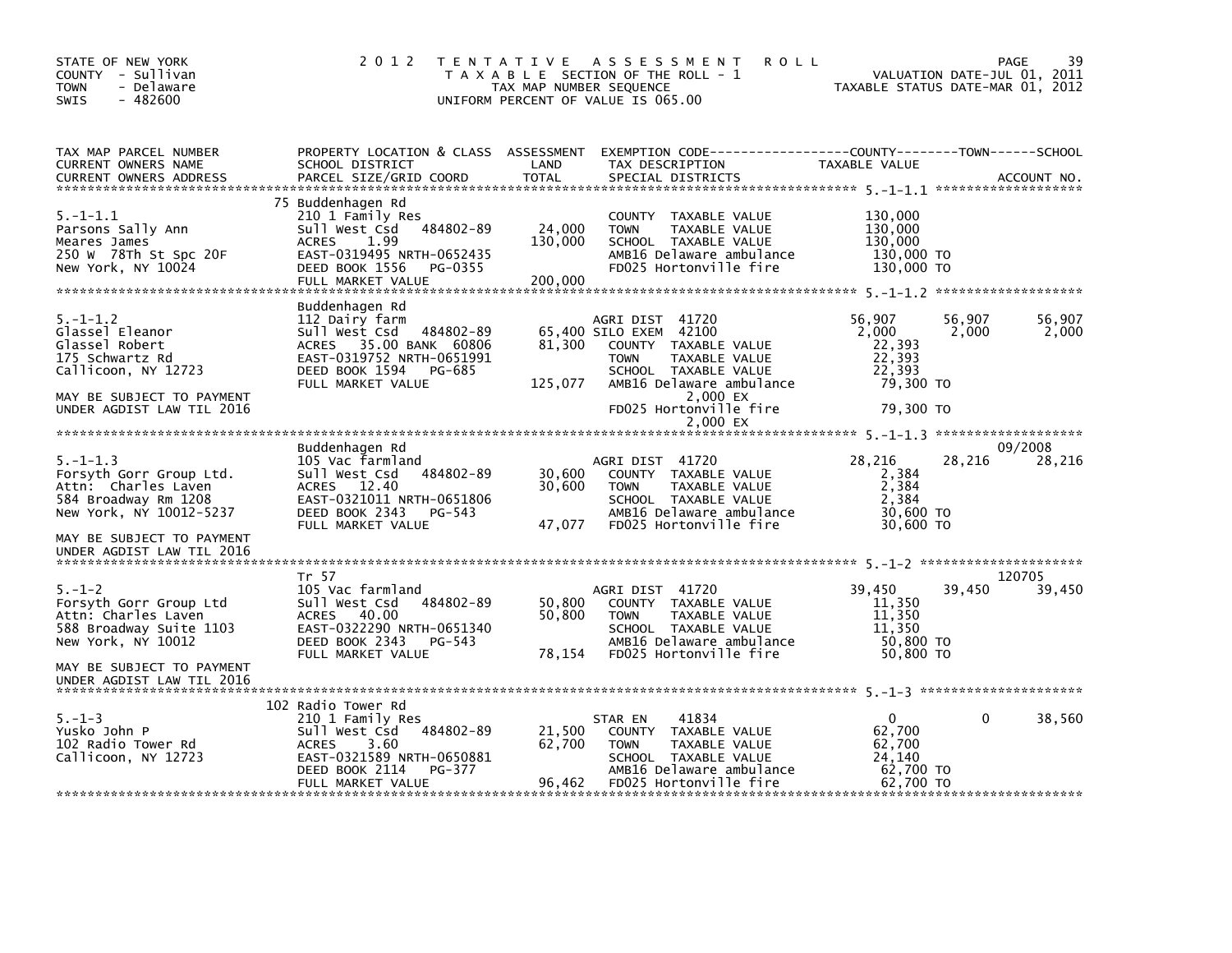| STATE OF NEW YORK<br>COUNTY - Sullivan<br><b>TOWN</b><br>- Delaware<br>$-482600$<br><b>SWIS</b>         | 2 0 1 2                                                                                                                                               | T E N T A T I V E<br>TAX MAP NUMBER SEQUENCE | A S S E S S M E N T<br><b>ROLL</b><br>T A X A B L E SECTION OF THE ROLL - 1<br>UNIFORM PERCENT OF VALUE IS 065.00                                      | VALUATION DATE-JUL 01, 2011<br>TAXABLE STATUS DATE-MAR 01, 2012          | PAGE<br>40         |
|---------------------------------------------------------------------------------------------------------|-------------------------------------------------------------------------------------------------------------------------------------------------------|----------------------------------------------|--------------------------------------------------------------------------------------------------------------------------------------------------------|--------------------------------------------------------------------------|--------------------|
| TAX MAP PARCEL NUMBER<br>CURRENT OWNERS NAME<br><b>CURRENT OWNERS ADDRESS</b>                           | SCHOOL DISTRICT<br>PARCEL SIZE/GRID COORD                                                                                                             | LAND<br><b>TOTAL</b>                         | PROPERTY LOCATION & CLASS ASSESSMENT EXEMPTION CODE----------------COUNTY-------TOWN------SCHOOL<br>TAX DESCRIPTION<br>SPECIAL DISTRICTS               | TAXABLE VALUE                                                            | ACCOUNT NO.        |
|                                                                                                         | Radio Tower Rd                                                                                                                                        |                                              |                                                                                                                                                        |                                                                          | 121345             |
| $5. - 1 - 4.1$<br>Esterle Richard<br>Esterle-McKeating Eileen<br>22 Woodside Rd<br>Pittsburgh, PA 15221 | 311 Res vac land<br>484802-89<br>Sull West Csd<br>2.00<br><b>ACRES</b><br>EAST-0321814 NRTH-0650536<br>DEED BOOK 2387<br>PG-142                       | 10,000<br>10,000                             | COUNTY TAXABLE VALUE<br>TAXABLE VALUE<br><b>TOWN</b><br>SCHOOL TAXABLE VALUE<br>AMB16 Delaware ambulance<br>FD025 Hortonville fire                     | 10,000<br>10,000<br>10,000<br>10,000 TO<br>10,000 TO                     |                    |
|                                                                                                         | 90 Radio Tower Rd                                                                                                                                     |                                              |                                                                                                                                                        |                                                                          |                    |
| $5. - 1 - 4.2$<br>LaRocca Fabrizio<br>Beck-LaRocca Alida<br>71-19 Loubet St<br>Forest Hills, NY 12376   | 210 1 Family Res<br>484802-89<br>Sull West Csd<br>ACRES<br>2.41<br>EAST-0321518 NRTH-0650568<br>DEED BOOK 2473 PG-641                                 | 20,400<br>85,000                             | COUNTY TAXABLE VALUE<br>TAXABLE VALUE<br><b>TOWN</b><br>SCHOOL TAXABLE VALUE<br>AMB16 Delaware ambulance<br>FD025 Hortonville fire                     | 85,000<br>85,000<br>85,000<br>85,000 TO<br>85,000 TO                     |                    |
|                                                                                                         | FULL MARKET VALUE                                                                                                                                     | 130,769                                      |                                                                                                                                                        |                                                                          |                    |
|                                                                                                         | 84 Kratz Rd                                                                                                                                           |                                              |                                                                                                                                                        |                                                                          | 04/2010<br>0       |
| $5. -1 - 5.1$<br>Peditto Thomas J<br>Caffin Melinda<br>84 Kratz Road<br>Callicoon, NY 12723             | 210 1 Family Res<br>Sull West Csd<br>484802-89<br>7.00<br>ACRES<br>EAST-0324430 NRTH-0648830<br>DEED BOOK 3614<br>PG-115<br>FULL MARKET VALUE         | 27,500<br>185,250<br>285,000                 | 41854<br>STAR B<br>COUNTY TAXABLE VALUE<br>TAXABLE VALUE<br><b>TOWN</b><br>SCHOOL TAXABLE VALUE<br>AMB15 Ambulance dist #1<br>AMB16 Delaware ambulance | $\mathbf{0}$<br>185,250<br>185,250<br>166,650<br>166,725 TO<br>18,525 TO | 18,600             |
| MAY BE SUBJECT TO PAYMENT<br>UNDER AGDIST LAW TIL 2013                                                  |                                                                                                                                                       |                                              | FD025 Hortonville fire                                                                                                                                 | 185,250 TO                                                               |                    |
|                                                                                                         | 58 Sky View Dr                                                                                                                                        |                                              |                                                                                                                                                        |                                                                          |                    |
| $5. - 1 - 5.2$<br>Chojnicki Michael J<br>58 Sky View Dr<br>Callicoon, NY 12723                          | 210 1 Family Res<br>484802-89<br>Sull West Csd<br>9.46<br>ACRES<br>EAST-0322319 NRTH-0650459<br>DEED BOOK 2548<br>PG-384                              | 79,500<br>258,699                            | 41854<br>STAR B<br>COUNTY TAXABLE VALUE<br>TAXABLE VALUE<br><b>TOWN</b><br>SCHOOL TAXABLE VALUE<br>AMB16 Delaware ambulance                            | $\mathbf{0}$<br>258.699<br>258,699<br>240,099<br>258,699 TO              | 18,600<br>$\Omega$ |
|                                                                                                         | FULL MARKET VALUE                                                                                                                                     | 397,998                                      | FD025 Hortonville fire                                                                                                                                 | 258,699 TO                                                               |                    |
|                                                                                                         | 63 Sky View Dr                                                                                                                                        |                                              |                                                                                                                                                        |                                                                          | 03/2010            |
| $5. - 1 - 5.3$<br>Smith David B<br>Eckhart Lauren J<br>101 W 5th St Apt 8F<br>New York, NY 10019        | 210 1 Family Res<br>Sull West Csd 484802-89<br>7.32 BANK 60806<br>ACRES<br>EAST-0322208 NRTH-0649738<br>DEED BOOK 3019<br>PG-555<br>FULL MARKET VALUE | 70,000<br>332,640<br>511,754                 | COUNTY TAXABLE VALUE<br>TAXABLE VALUE<br><b>TOWN</b><br>SCHOOL TAXABLE VALUE<br>AMB16 Delaware ambulance<br>FD025 Hortonville fire                     | 332,640<br>332,640<br>332,640<br>332,640 TO<br>332,640 TO                |                    |
|                                                                                                         |                                                                                                                                                       |                                              |                                                                                                                                                        |                                                                          |                    |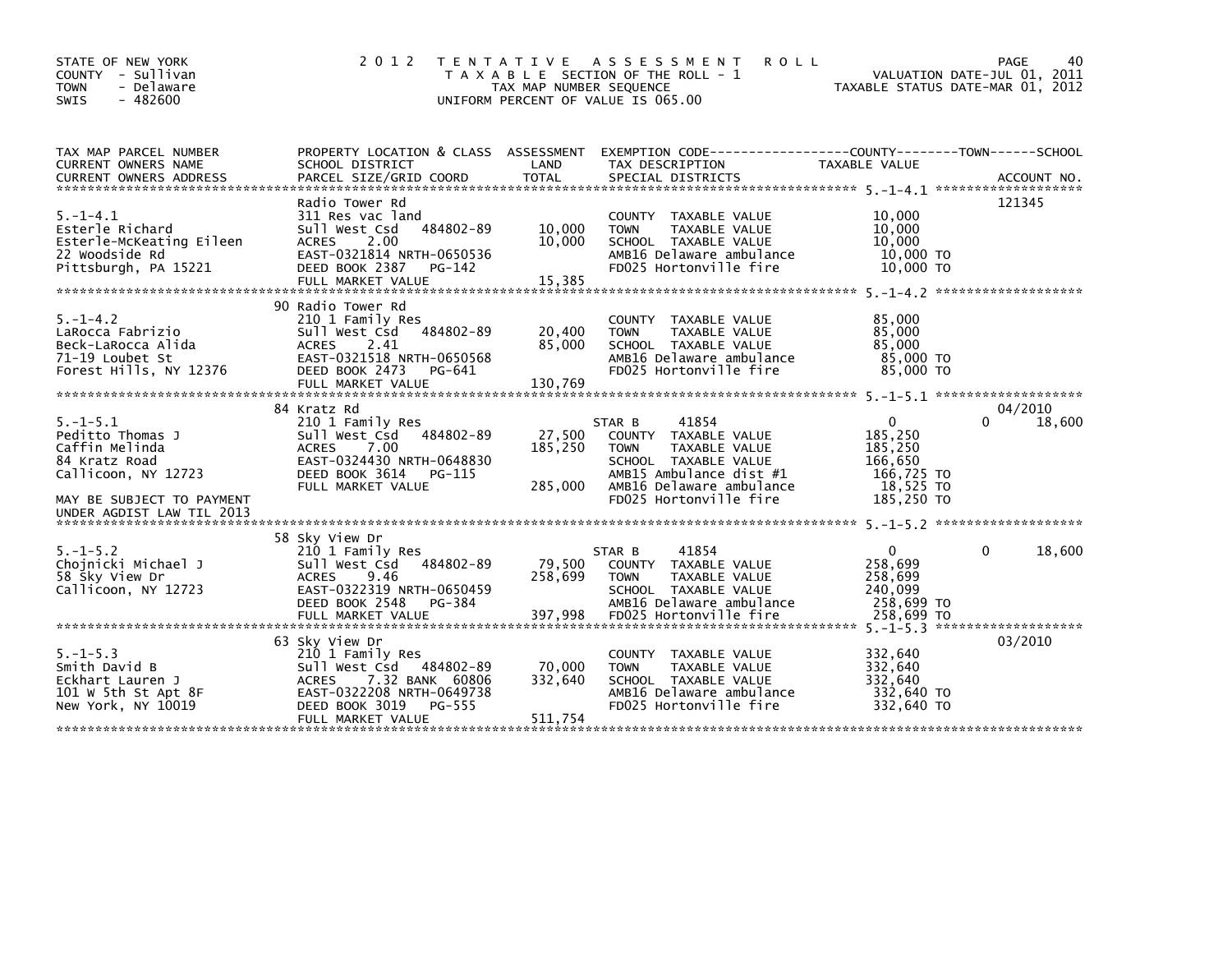| STATE OF NEW YORK<br>COUNTY - Sullivan<br>- Delaware<br><b>TOWN</b><br>$-482600$<br><b>SWIS</b>                                           | 2 0 1 2                                                                                                                                                                               | TAX MAP NUMBER SEQUENCE      | TENTATIVE ASSESSMENT<br><b>ROLL</b><br>T A X A B L E SECTION OF THE ROLL - 1<br>UNIFORM PERCENT OF VALUE IS 065.00                                                                                                                                    |                                                                           | PAGE<br>41<br>VALUATION DATE-JUL 01, 2011<br>TAXABLE STATUS DATE-MAR 01, 2012 |
|-------------------------------------------------------------------------------------------------------------------------------------------|---------------------------------------------------------------------------------------------------------------------------------------------------------------------------------------|------------------------------|-------------------------------------------------------------------------------------------------------------------------------------------------------------------------------------------------------------------------------------------------------|---------------------------------------------------------------------------|-------------------------------------------------------------------------------|
| TAX MAP PARCEL NUMBER<br>CURRENT OWNERS NAME                                                                                              | PROPERTY LOCATION & CLASS ASSESSMENT<br>SCHOOL DISTRICT                                                                                                                               | LAND                         | TAX DESCRIPTION                                                                                                                                                                                                                                       | TAXABLE VALUE                                                             |                                                                               |
| $5. - 1 - 5.4$<br>Micek Raymond<br>1345 E 4th St Apt 3F<br>Brooklyn, NY 11230                                                             | Kratz Rd<br>322 Rural vac>10<br>484802-89<br>Sull West Csd<br><b>ACRES</b><br>1.00<br>EAST-0323238 NRTH-0649789<br>DEED BOOK 1855<br>PG-556<br>FULL MARKET VALUE                      | 1,000<br>1,000<br>1.538      | COUNTY TAXABLE VALUE<br>TAXABLE VALUE<br><b>TOWN</b><br>SCHOOL TAXABLE VALUE<br>AMB16 Delaware ambulance<br>FD025 Hortonville fire                                                                                                                    | 1.000<br>1,000<br>1.000<br>1,000 TO<br>1,000 TO                           |                                                                               |
| $5. -1 - 5.5$<br>Humleker Richard<br>Humleker Cynthia<br>40 Sky View Dr<br>Callicoon, NY 12723                                            | Sky View Dr<br>$314$ Rural vac<10<br>484802-89<br>Sull West Csd<br>5.01<br><b>ACRES</b><br>EAST-0323374 NRTH-0650272<br>DEED BOOK 2072<br>PG-501<br>FULL MARKET VALUE                 | 38,700<br>38,700<br>59,538   | COUNTY TAXABLE VALUE<br><b>TOWN</b><br>TAXABLE VALUE<br>SCHOOL TAXABLE VALUE<br>AMB16 Delaware ambulance<br>FD025 Hortonville fire                                                                                                                    | 38,700<br>38,700<br>38,700<br>38,700 TO<br>38,700 TO                      |                                                                               |
| $5. - 1 - 5.6$<br>Micek Raymond<br>1345 E 4th St Apt 3F<br>New York, NY 11230                                                             | 18 Sky View Dr<br>210 1 Family Res<br>Sull West Csd<br>484802-89<br><b>ACRES</b><br>3.93<br>EAST-0323413 NRTH-0649864<br>DEED BOOK 1735<br>PG-570<br>FULL MARKET VALUE                | 26,900<br>150,000<br>230,769 | COUNTY TAXABLE VALUE<br>TAXABLE VALUE<br><b>TOWN</b><br>SCHOOL TAXABLE VALUE<br>AMB16 Delaware ambulance<br>FD025 Hortonville fire                                                                                                                    | 150,000<br>150,000<br>150,000<br>150,000 TO<br>150,000 TO                 |                                                                               |
| $5. - 1 - 5.7$<br>Bruno Timothy<br>74 Radio Tower Rd<br>Callicoon, NY 12723                                                               | 74 Radio Tower Rd<br>210 1 Family Res<br>Sull West Csd<br>484802-89<br>4.01 BANKC140687<br><b>ACRES</b><br>EAST-0321039 NRTH-0649798<br>DEED BOOK 2802<br>PG-694<br>FULL MARKET VALUE | 46,000<br>193,840<br>298,215 | STAR B<br>41854<br>COUNTY TAXABLE VALUE<br>TAXABLE VALUE<br><b>TOWN</b><br>SCHOOL TAXABLE VALUE<br>AMB16 Delaware ambulance<br>FD025 Hortonville fire                                                                                                 | $\mathbf{0}$<br>193,840<br>193,840<br>175,240<br>193,840 TO<br>193,840 TO | 02/2010<br>18,600                                                             |
| $5. - 1 - 5.8$<br>Humleker Richard<br>Humleker Cynthia<br>40 Sky View Dr<br>Callicoon, NY 12723                                           | 40 Sky View Dr<br>210 1 Family Res<br>Sull West Csd<br>484802-89<br>5.00 BANK C30978<br><b>ACRES</b><br>EAST-0322611 NRTH-0650349<br>DEED BOOK 1673<br>PG-329<br>FULL MARKET VALUE    | 35,000<br>259,600<br>399,385 | 41854<br>STAR B<br>COUNTY TAXABLE VALUE<br><b>TOWN</b><br>TAXABLE VALUE<br>SCHOOL TAXABLE VALUE<br>AMB16 Delaware ambulance<br>FD025 Hortonville fire                                                                                                 | $\Omega$<br>259,600<br>259,600<br>241,000<br>259,600 TO<br>259,600 TO     | $\Omega$<br>18,600                                                            |
| $5. - 1 - 5.9$<br>MCMillan Londell L<br>Dewey & LeBoeuf<br>1301 Avenue of the Americas 24 EAST-0322611 NRTH-0649946<br>New York, NY 10019 | 27 Sky View Dr<br>210 1 Family Res<br>Sull West Csd 484802-89<br>ACRES 5.01 BANK C30978<br>DEED BOOK 3008<br>PG-464<br>FULL MARKET VALUE                                              | 35,000<br>260,000<br>400,000 | COUNTY TAXABLE VALUE<br><b>TOWN</b><br>TAXABLE VALUE<br>SCHOOL TAXABLE VALUE<br>AMB16 Delaware ambulance<br>FD025 Hortonville fire<br>مرک مرک میں ایک مرک میں ایک مرک میں ایک مرکز میں ایک مرکز میں ایک مرکز میں ایک مرکز میں ایک مرکز میں ایک مرکز م | 260,000<br>260,000<br>260,000<br>260,000 TO<br>260,000 TO                 | 02/2010                                                                       |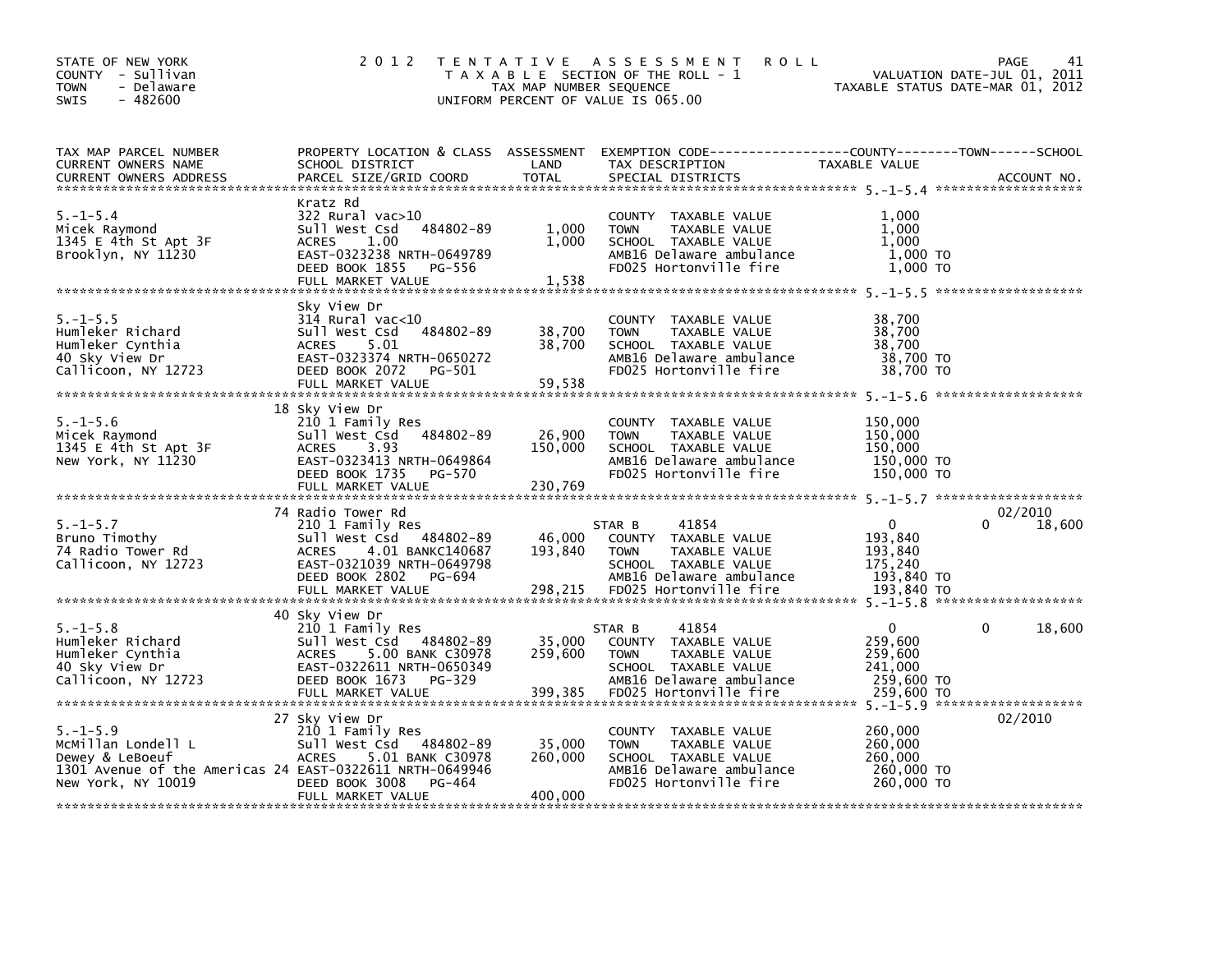| STATE OF NEW YORK<br>COUNTY - Sullivan<br>- Delaware<br><b>TOWN</b><br>$-482600$<br><b>SWIS</b>                                            | 2 0 1 2                                                                                                                                                                      | TAX MAP NUMBER SEQUENCE      | TENTATIVE ASSESSMENT<br><b>ROLL</b><br>T A X A B L E SECTION OF THE ROLL - 1<br>UNIFORM PERCENT OF VALUE IS 065.00                                            | PAGE<br>VALUATION DATE-JUL 01, 2011<br>TAXABLE STATUS DATE-MAR 01, 2012                                                         | 42 |
|--------------------------------------------------------------------------------------------------------------------------------------------|------------------------------------------------------------------------------------------------------------------------------------------------------------------------------|------------------------------|---------------------------------------------------------------------------------------------------------------------------------------------------------------|---------------------------------------------------------------------------------------------------------------------------------|----|
| TAX MAP PARCEL NUMBER<br>CURRENT OWNERS NAME<br><b>CURRENT OWNERS ADDRESS</b>                                                              | SCHOOL DISTRICT<br>PARCEL SIZE/GRID COORD                                                                                                                                    | LAND<br><b>TOTAL</b>         | TAX DESCRIPTION<br>SPECIAL DISTRICTS                                                                                                                          | PROPERTY LOCATION & CLASS ASSESSMENT EXEMPTION CODE----------------COUNTY-------TOWN-----SCHOOL<br>TAXABLE VALUE<br>ACCOUNT NO. |    |
| $5. - 1 - 5.10$<br>MCMillan Londell L<br>Dewey & LeBoeuf<br>1301 Avenue of the Americas 24 EAST-0322993 NRTH-0649768<br>New York, NY 10019 | Kautz Rd 20<br>$314$ Rural vac<10<br>Sull West Csd<br>484802-89<br><b>ACRES</b><br>5.10 BANK C30978<br>DEED BOOK 3008<br>PG-469<br>FULL MARKET VALUE                         | 35,000<br>35,000<br>53,846   | <b>COUNTY</b><br>TAXABLE VALUE<br>TAXABLE VALUE<br><b>TOWN</b><br>SCHOOL TAXABLE VALUE<br>AMB16 Delaware ambulance<br>FD025 Hortonville fire                  | 35,000<br>35,000<br>35,000<br>35,000 TO<br>35,000 TO                                                                            |    |
| $5. -1 - 5.11$<br>Loftus Maureen S<br>Replogle Ronald Price<br>140 Riverside Dr Apt 16G<br>New York, NY 10024                              | 83 Sky View Dr<br>210 1 Family Res<br>Sull West Csd 484802-89<br>4.27 BANKN140687<br><b>ACRES</b><br>EAST-0321343 NRTH-0649769<br>DEED BOOK 3090 PG-317<br>FULL MARKET VALUE | 31,200<br>180,000<br>276,923 | <b>COUNTY</b><br>TAXABLE VALUE<br><b>TOWN</b><br>TAXABLE VALUE<br>SCHOOL TAXABLE VALUE<br>AMB16 Delaware ambulance<br>FD025 Hortonville fire                  | 180,000<br>180,000<br>180,000<br>180,000 TO<br>180,000 TO                                                                       |    |
| $5. -1 - 5.12$<br>Quirk William M<br>Quirk Jane P<br>11 Somerset Dr<br>Rumson, NJ 07760                                                    | 52 Kratz Rd<br>240 Rural res<br>Sull West Csd<br>484802-89<br>ACRES 31.91<br>EAST-0324632 NRTH-0648021<br>DEED BOOK 3580<br>PG-488<br>FULL MARKET VALUE                      | 50,000<br>163,362<br>251,326 | TAXABLE VALUE<br><b>COUNTY</b><br>TAXABLE VALUE<br><b>TOWN</b><br>SCHOOL TAXABLE VALUE<br>AMB15 Ambulance dist #1<br>FD025 Hortonville fire                   | 07/2009<br>163,362<br>163,362<br>163,362<br>163,362 TO<br>163,362 TO                                                            |    |
| $5. -1 - 5.13$<br>Moore Loans Property Trust<br>74 Fifth Ave Apt 9-B<br>New York, NY 10011<br>MAY BE SUBJECT TO PAYMENT                    | 84 Kratz Rd<br>322 Rural vac>10<br>sull west Csd<br>484802-89<br>46.74<br><b>ACRES</b><br>EAST-0324430 NRTH-0648830<br>DEED BOOK 3614<br>PG-76<br>FULL MARKET VALUE          | 48,563<br>48,563<br>74,712   | COUNTY TAXABLE VALUE<br>TAXABLE VALUE<br><b>TOWN</b><br>SCHOOL TAXABLE VALUE<br>AMB15 Ambulance dist #1<br>AMB16 Delaware ambulance<br>FD025 Hortonville fire | 48,563<br>48,563<br>48,563<br>43,707 TO<br>4,856 TO<br>48,563 TO                                                                |    |
| UNDER AGDIST LAW TIL 2013<br>$5. - 1 - 6$<br>Kratz Mae<br>Carol Gabella<br>38 Hoover Dr<br>Middletown, NY 10940                            | 136 Kratz Rd<br>260 Seasonal res<br>Sull West Csd 484802-89<br>1.13<br><b>ACRES</b><br>EAST-0323651 NRTH-0651193<br>DEED BOOK 714<br>PG-00255<br>FULL MARKET VALUE           | 20,000<br>24,800<br>38,154   | <b>COUNTY</b><br>TAXABLE VALUE<br>TAXABLE VALUE<br><b>TOWN</b><br>SCHOOL TAXABLE VALUE<br>AMB16 Delaware ambulance<br>FD025 Hortonville fire                  | 08/2009<br>24,800<br>24,800<br>24,800<br>24,800 TO<br>24,800 TO                                                                 |    |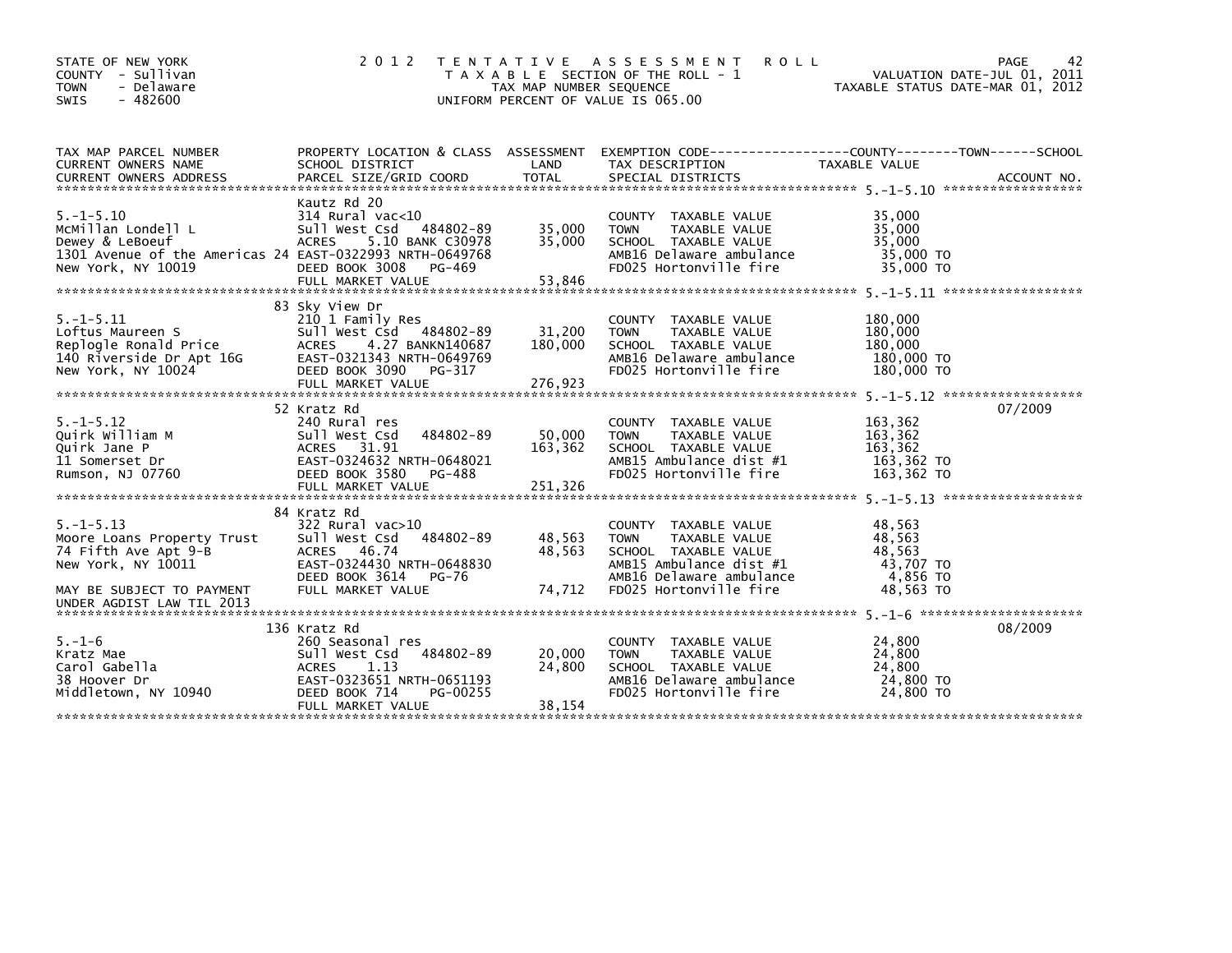| STATE OF NEW YORK<br>COUNTY - Sullivan<br>- Delaware<br><b>TOWN</b><br>$-482600$<br>SWIS                                                                                | 2 0 1 2<br>T E N T A T I V E                                                                                                                                       | TAX MAP NUMBER SEQUENCE                       | A S S E S S M E N T<br><b>ROLL</b><br>T A X A B L E SECTION OF THE ROLL - 1<br>UNIFORM PERCENT OF VALUE IS 065.00                                                                                                                                 |                                                                                                       | PAGE<br>43<br>VALUATION DATE-JUL 01, 2011<br>TAXABLE STATUS DATE-MAR 01, 2012 |
|-------------------------------------------------------------------------------------------------------------------------------------------------------------------------|--------------------------------------------------------------------------------------------------------------------------------------------------------------------|-----------------------------------------------|---------------------------------------------------------------------------------------------------------------------------------------------------------------------------------------------------------------------------------------------------|-------------------------------------------------------------------------------------------------------|-------------------------------------------------------------------------------|
| TAX MAP PARCEL NUMBER<br><b>CURRENT OWNERS NAME</b>                                                                                                                     | PROPERTY LOCATION & CLASS ASSESSMENT<br>SCHOOL DISTRICT                                                                                                            | LAND                                          | EXEMPTION CODE-----------------COUNTY-------TOWN------SCHOOL<br>TAX DESCRIPTION                                                                                                                                                                   | TAXABLE VALUE                                                                                         |                                                                               |
| $5. - 1 - 7.1$<br>Kratz Mae<br>Carol Gabella<br>38 Hoover Dr<br>Middletown, NY 10940<br>MAY BE SUBJECT TO PAYMENT<br>UNDER AGDIST LAW TIL 2016                          | 145 Kratz Rd<br>241 Rural res&ag<br>484802-89<br>Sull West Csd<br>ACRES 63.30<br>EAST-0325092 NRTH-0650717<br>DEED BOOK 491<br>PG-00541<br>FULL MARKET VALUE       | 76,200 AGED-CTS<br>119,800 STAR EN<br>184,308 | 53 PCT OF VALUE USED FOR EXEMPTION PURPOSES<br>AGRI DIST 41720<br>41800<br>41834<br>COUNTY TAXABLE VALUE<br>TAXABLE VALUE<br><b>TOWN</b><br>SCHOOL TAXABLE VALUE<br>AMB15 Ambulance dist #1<br>AMB16 Delaware ambulance<br>FD025 Hortonville fire | 43,215<br>31,747<br>$\mathbf{0}$<br>44,838<br>44,838<br>6,278<br>35,940 TO<br>83,860 TO<br>119,800 TO | 08/2009<br>43,215<br>43,215<br>31,747<br>31,747<br>38,560<br>$\Omega$         |
| $5. - 1 - 7.2$<br>Carroll Brian<br>Carroll Jenifer<br>7 W Fulton St<br>7 W Fulton St<br>E. Rockaway, NY 11518<br>MAY BE SUBJECT TO PAYMENT<br>UNDER AGDIST LAW TIL 2016 | 128 Kratz Rd<br>241 Rural res&ag<br>Sull West Csd<br>484802-89<br>ACRES 38.20<br>EAST-0324945 NRTH-0650071<br>DEED BOOK 2689<br>PG-296<br>FULL MARKET VALUE        | 56,200<br>135,400<br>208,308                  | AGRI DIST 41720<br>COUNTY TAXABLE VALUE<br>TAXABLE VALUE<br><b>TOWN</b><br>SCHOOL TAXABLE VALUE<br>AMB15 Ambulance dist #1<br>AMB16 Delaware ambulance<br>FD025 Hortonville fire                                                                  | 22,205<br>113,195<br>113,195<br>113,195<br>81,240 TO<br>54,160 TO<br>135,400 TO                       | 22,205<br>22,205                                                              |
| $5. - 1 - 9.1$<br>Theodorou Mary T<br>Theodorou Louis<br>175 Tonjes Rd<br>Callicoon, NY 12723                                                                           | 175 Tonjes Rd<br>210 1 Family Res<br>Sull West Csd 484802-89<br><b>ACRES</b><br>3.17<br>EAST-0326583 NRTH-0649304<br>DEED BOOK 2246<br>PG-687<br>FULL MARKET VALUE | 61,300<br>94,308                              | 41854<br>STAR B<br>21,300 COUNTY TAXABLE VALUE<br><b>TOWN</b><br>TAXABLE VALUE<br>SCHOOL TAXABLE VALUE<br>AMB15 Ambulance dist #1<br>FD024 Jeffersonville fire<br>FD025 Hortonville fire                                                          | $\Omega$<br>61,300<br>61,300<br>42,700<br>61,300 то<br>60,687 TO<br>613 TO                            | $\Omega$<br>18,600                                                            |
| $5. - 1 - 9.3$<br>Tonjes Christopher<br>Tonies Michelle<br>2043 Fairmont Dr<br>San Mateo, CA 94402                                                                      | Tonjes Rd<br>311 Res vac land<br>484802-89<br>Sull West Csd<br><b>ACRES</b><br>6.00<br>EAST-0327937 NRTH-0650057<br>DEED BOOK 1729<br>PG-079<br>FULL MARKET VALUE  | 10,000<br>10.000<br>15,385                    | COUNTY TAXABLE VALUE<br>TAXABLE VALUE<br><b>TOWN</b><br>SCHOOL TAXABLE VALUE<br>AMB15 Ambulance dist #1<br>FD024 Jeffersonville fire                                                                                                              | 10,000<br>10,000<br>10.000<br>10.000 TO<br>10,000 TO                                                  |                                                                               |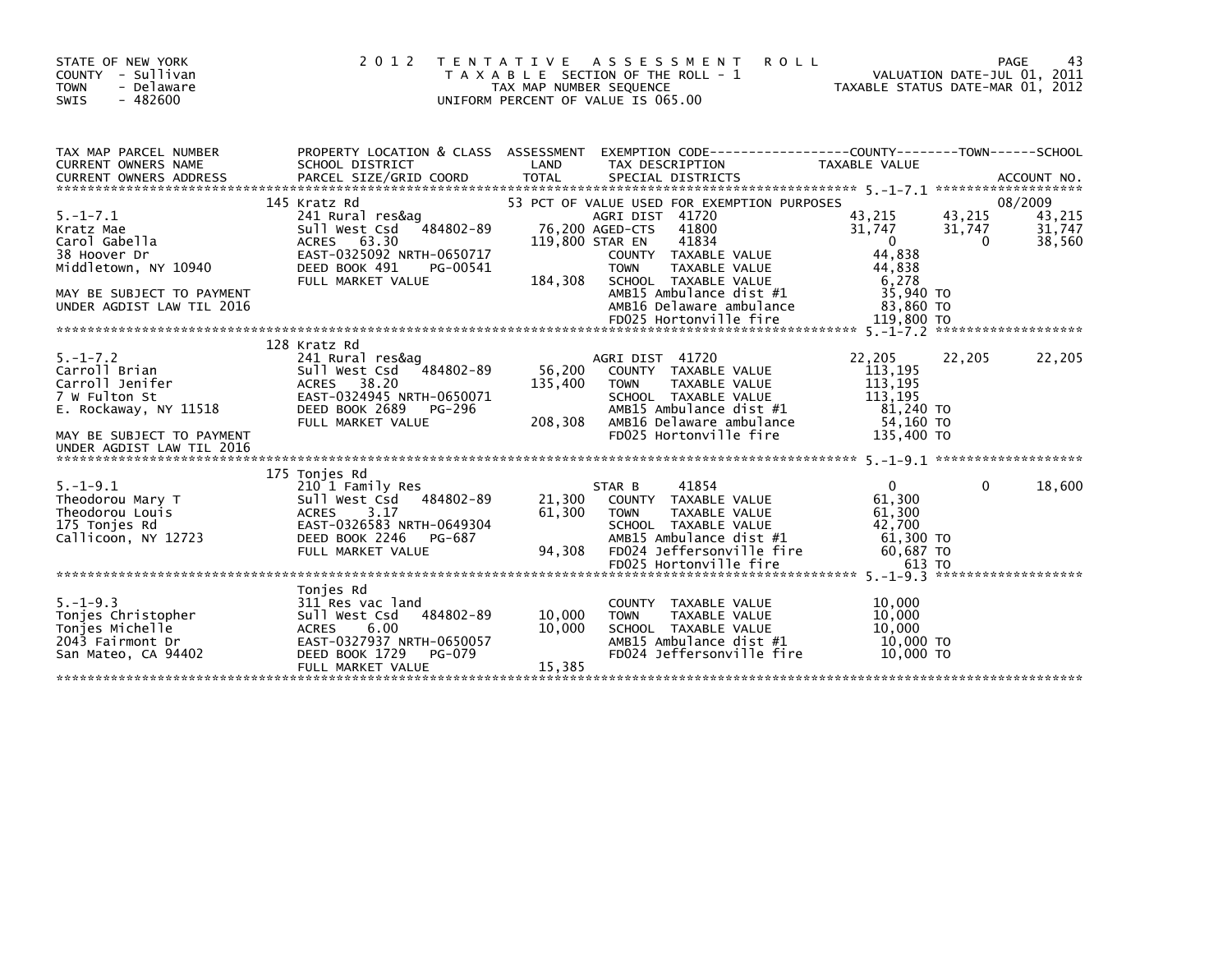| STATE OF NEW YORK<br>COUNTY - Sullivan<br><b>TOWN</b><br>- Delaware<br>SWIS<br>$-482600$                                                              | 2 0 1 2                                                                                                                                                                | TAX MAP NUMBER SEQUENCE      | TENTATIVE ASSESSMENT<br><b>ROLL</b><br>T A X A B L E SECTION OF THE ROLL - 1<br>UNIFORM PERCENT OF VALUE IS 065.00                                                                                                                                                                | TAXABLE STATUS DATE-MAR 01, 2012                                                                                        | PAGE<br>44<br>VALUATION DATE-JUL 01, 2011                    |
|-------------------------------------------------------------------------------------------------------------------------------------------------------|------------------------------------------------------------------------------------------------------------------------------------------------------------------------|------------------------------|-----------------------------------------------------------------------------------------------------------------------------------------------------------------------------------------------------------------------------------------------------------------------------------|-------------------------------------------------------------------------------------------------------------------------|--------------------------------------------------------------|
| TAX MAP PARCEL NUMBER<br>CURRENT OWNERS NAME<br><b>CURRENT OWNERS ADDRESS</b>                                                                         | PROPERTY LOCATION & CLASS ASSESSMENT<br>SCHOOL DISTRICT<br>PARCEL SIZE/GRID COORD                                                                                      | LAND<br><b>TOTAL</b>         | EXEMPTION CODE------------------COUNTY--------TOWN------SCHOOL<br>TAX DESCRIPTION<br>SPECIAL DISTRICTS                                                                                                                                                                            | TAXABLE VALUE                                                                                                           | ACCOUNT NO.                                                  |
| $5. - 1 - 9.4$<br>Tonjes Timothy A<br>Tonjes Mary B<br>188 Tonjes Rd<br>Callicoon, NY 12723<br>MAY BE SUBJECT TO PAYMENT<br>UNDER AGDIST LAW TIL 2016 | 188 Tonjes Rd<br>112 Dairy farm<br>484802-89<br>Sull West Csd<br>ACRES 140.98 BANK 60806<br>EAST-0327930 NRTH-0649218<br>DEED BOOK 2085<br>PG-116<br>FULL MARKET VALUE | 245,600<br>377,846           | AGRI DIST 41720<br>97,500 STAR B<br>41854<br>COUNTY TAXABLE VALUE<br><b>TOWN</b><br>TAXABLE VALUE<br>SCHOOL TAXABLE VALUE<br>AMB15 Ambulance dist $#1$<br>FD024 Jeffersonville fire<br>FD025 Hortonville fire                                                                     | 54,221<br>54,221<br>$\mathbf{0}$<br>191.379<br>191,379<br>172,779<br>245,600 TO<br>225,952 TO<br>19,648 TO              | 54,221<br>18,600<br>0                                        |
| 5.-1-10.1<br>Steppich Alfred<br>102 Tonjes Rd<br>Calllicoon, NY 12723<br>MAY BE SUBJECT TO PAYMENT<br>UNDER AGDIST LAW TIL 2016                       | 94 Tonies Rd<br>270 Mfg housing<br>$7484802 - 89$<br>Sull West Csd<br>ACRES 35.50<br>EAST-0328280 NRTH-0647110<br>DEED BOOK 1888<br>PG-258<br>FULL MARKET VALUE        | 37,150<br>52,650<br>81,000   | AGRI DIST 41720<br>COUNTY TAXABLE VALUE<br><b>TOWN</b><br>TAXABLE VALUE<br>SCHOOL TAXABLE VALUE<br>AMB15 Ambulance dist #1<br>FD024 Jeffersonville fire                                                                                                                           | 6,482<br>46.168<br>46,168<br>46,168<br>52,650 TO<br>52,650 TO                                                           | 6,482<br>6,482                                               |
| $5. - 1 - 10.2$<br>Simon Claude<br>Attn: Veratex Inc.<br>160 Madison Ave Fl 7th<br>New York, NY 10016                                                 | 71 Tonjes Rd<br>210 1 Family Res<br>Sull West Csd<br>484802-89<br>ACRES 33.51<br>EAST-0326920 NRTH-0647470<br>DEED BOOK 01565 PG-00402<br>FULL MARKET VALUE            | 49,000<br>162,000<br>249,231 | COUNTY TAXABLE VALUE<br>TAXABLE VALUE<br><b>TOWN</b><br>SCHOOL TAXABLE VALUE<br>AMB15 Ambulance dist #1<br>FD024 Jeffersonville fire<br>FD025 Hortonville fire                                                                                                                    | 162,000<br>162,000<br>162,000<br>162,000 TO<br>149,947 TO<br>12,053 TO                                                  |                                                              |
| $5. - 1 - 10.3$<br>Steppich Alfred F<br>102 Tonjes Rd<br>Callicoon, NY 12723<br>MAY BE SUBJECT TO PAYMENT<br>UNDER AGDIST LAW TIL 2016                | 102 Tonjes Rd<br>210 1 Family Res<br>484802-89<br>Sull West Csd<br>ACRES 17.50<br>EAST-0328300 NRTH-0647810<br>DEED BOOK 794<br>PG-00193<br>FULL MARKET VALUE          | 193,846                      | 87 PCT OF VALUE USED FOR EXEMPTION PURPOSES<br>41121<br>WAR VET<br>36,500 DISABL VET 41141<br>126,000 AGRI DIST 41720<br>41834<br>STAR EN<br>COUNTY TAXABLE VALUE<br><b>TOWN</b><br>TAXABLE VALUE<br>SCHOOL TAXABLE VALUE<br>AMB15 Ambulance dist #1<br>FD024 Jeffersonville fire | 16,443<br>16,443<br>16,443<br>16,443<br>4,618<br>$\mathbf{0}$<br>88,496<br>88,496<br>82,822<br>126,000 TO<br>126,000 TO | 0<br>$\mathbf 0$<br>4,618<br>4,618<br>$\mathbf{0}$<br>38,560 |
| $5. - 1 - 10.4$<br>Simon Claude<br>Attn: Veratex Inc.<br>160 Madison Ave Fl 7th<br>New York, NY 10016                                                 | Tonjes Rd<br>311 Res vac land<br>484802-89<br>Sull West Csd<br>8.25<br><b>ACRES</b><br>EAST-0326670 NRTH-0648190<br>DEED BOOK 3441<br>PG-362<br>FULL MARKET VALUE      | 15,400<br>15,400<br>23,692   | COUNTY TAXABLE VALUE<br><b>TOWN</b><br>TAXABLE VALUE<br>SCHOOL TAXABLE VALUE<br>AMB15 Ambulance dist #1<br>FD024 Jeffersonville fire<br>FD025 Hortonville fire                                                                                                                    | 15,400<br>15,400<br>15,400<br>15,400 TO<br>6,160 TO<br>9,240 TO                                                         | 09/2008                                                      |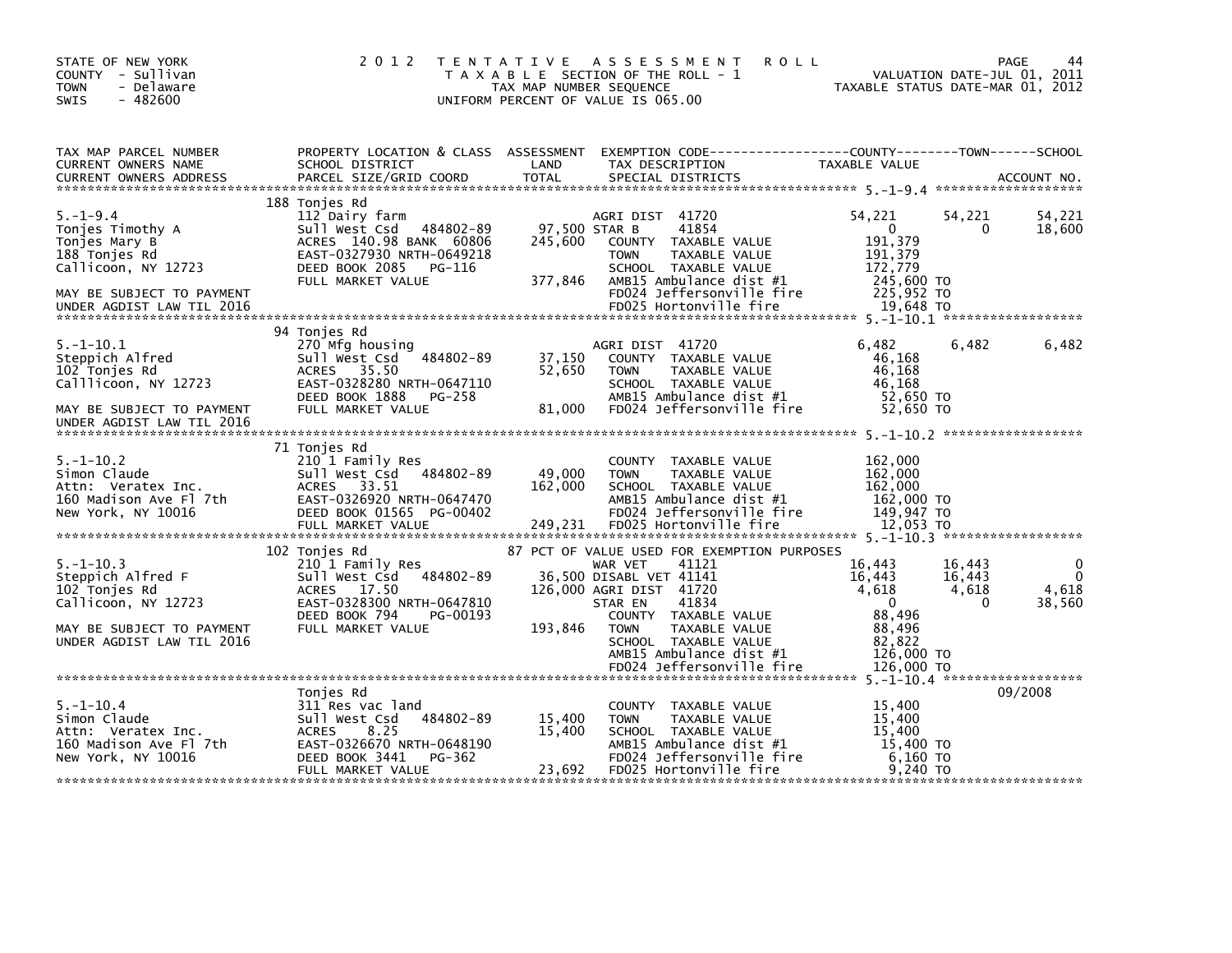| STATE OF NEW YORK<br>COUNTY - Sullivan<br><b>TOWN</b><br>- Delaware<br>$-482600$<br><b>SWIS</b>    | 2 0 1 2                                                                                                                                                                  | T E N T A T I V E<br>TAX MAP NUMBER SEQUENCE | A S S E S S M E N T<br><b>ROLL</b><br>T A X A B L E SECTION OF THE ROLL - 1<br>UNIFORM PERCENT OF VALUE IS 065.00                              | VALUATION DATE-JUL 01, 2011<br>TAXABLE STATUS DATE-MAR 01, 2012 | 45<br>PAGE |
|----------------------------------------------------------------------------------------------------|--------------------------------------------------------------------------------------------------------------------------------------------------------------------------|----------------------------------------------|------------------------------------------------------------------------------------------------------------------------------------------------|-----------------------------------------------------------------|------------|
| TAX MAP PARCEL NUMBER<br>CURRENT OWNERS NAME                                                       | PROPERTY LOCATION & CLASS ASSESSMENT<br>SCHOOL DISTRICT                                                                                                                  | LAND                                         | EXEMPTION CODE-----------------COUNTY-------TOWN------SCHOOL<br>TAX DESCRIPTION                                                                | TAXABLE VALUE                                                   |            |
| $5. -1 - 11.1$<br>La Tempa Pietro<br>La Tempa Vincenza<br>644 Beechwoods Rd<br>Callicoon, NY 12723 | Tonies Rd<br>311 Res vac land<br>Sull West Csd<br>484802-89<br>3.81<br><b>ACRES</b><br>EAST-0327870 NRTH-0646470<br>DEED BOOK 2608<br>PG-622                             | 13,800<br>13,800                             | COUNTY TAXABLE VALUE<br>TAXABLE VALUE<br><b>TOWN</b><br>SCHOOL TAXABLE VALUE<br>AMB15 Ambulance dist #1<br>FD024 Jeffersonville fire           | 13,800<br>13,800<br>13,800<br>13,800 TO<br>13,800 TO            |            |
| $5. - 1 - 11.2$<br>Cipollone Pasquale<br>Cipollone Eleonora<br>42 Lockwood Ln<br>Mahopac, NY 10541 | 30 Tonies Rd<br>220 2 Family Res<br>484802-89<br>Sull West Csd<br><b>ACRES</b><br>4.30<br>EAST-0327730 NRTH-0646150<br>DEED BOOK 708<br>PG-00612<br>FULL MARKET VALUE    | 23,800<br>102,600<br>157,846                 | <b>COUNTY</b><br>TAXABLE VALUE<br><b>TOWN</b><br>TAXABLE VALUE<br>SCHOOL TAXABLE VALUE<br>AMB15 Ambulance dist #1<br>FD024 Jeffersonville fire | 102,600<br>102,600<br>102,600<br>102,600 TO<br>102,600 TO       |            |
| $5. - 1 - 12.1$<br>Cipollone Pasquale<br>Cipollone Eleanor<br>42 Lockwood Ln<br>Mahopac, NY 10541  | 262 Cty Rte 164<br>210 1 Family Res<br>Sull West Csd<br>484802-89<br>ACRES 11.50<br>EAST-0328290 NRTH-0646240<br>DEED BOOK 1112<br>PG-00016<br>FULL MARKET VALUE         | 30,500<br>92,000<br>141,538                  | <b>COUNTY</b><br>TAXABLE VALUE<br>TAXABLE VALUE<br><b>TOWN</b><br>SCHOOL TAXABLE VALUE<br>AMB15 Ambulance dist #1<br>FD024 Jeffersonville fire | 92,000<br>92,000<br>92,000<br>92,000 TO<br>92,000 TO            |            |
| $5. - 1 - 12.2$<br>Wenzel William<br>Wenzel Marcia<br>37 Lorrigan Pl<br>North Arlington, NJ 07031  | Cty Rte 164<br>311 Res vac land<br>484802-89<br>Sull West Csd<br>2.04<br>ACRES<br>EAST-0327840 NRTH-0645800<br>PG-297<br>DEED BOOK 2166                                  | 11,400<br>11,400                             | TAXABLE VALUE<br>COUNTY<br><b>TAXABLE VALUE</b><br><b>TOWN</b><br>SCHOOL TAXABLE VALUE<br>AMB15 Ambulance dist #1<br>FD024 Jeffersonville fire | 11,400<br>11,400<br>11,400<br>11,400 TO<br>11,400 TO            |            |
| $5. - 1 - 12.4$<br>Esposito Felicia<br>228 Cliff St<br>Cliffside Park, NJ 07010                    | 276 Cty Rte 164<br>312 Vac w/imprv<br>484802-89<br>Sull West Csd<br>1.50<br><b>ACRES</b><br>EAST-0328020 NRTH-0645950<br>DEED BOOK 2445<br>$PG-130$<br>FULL MARKET VALUE | 19,000<br>25,062<br>38,557                   | <b>COUNTY</b><br>TAXABLE VALUE<br><b>TOWN</b><br>TAXABLE VALUE<br>SCHOOL TAXABLE VALUE<br>AMB15 Ambulance dist #1<br>FD024 Jeffersonville fire | 25,062<br>25,062<br>25,062<br>25,062 TO<br>25,062 TO            |            |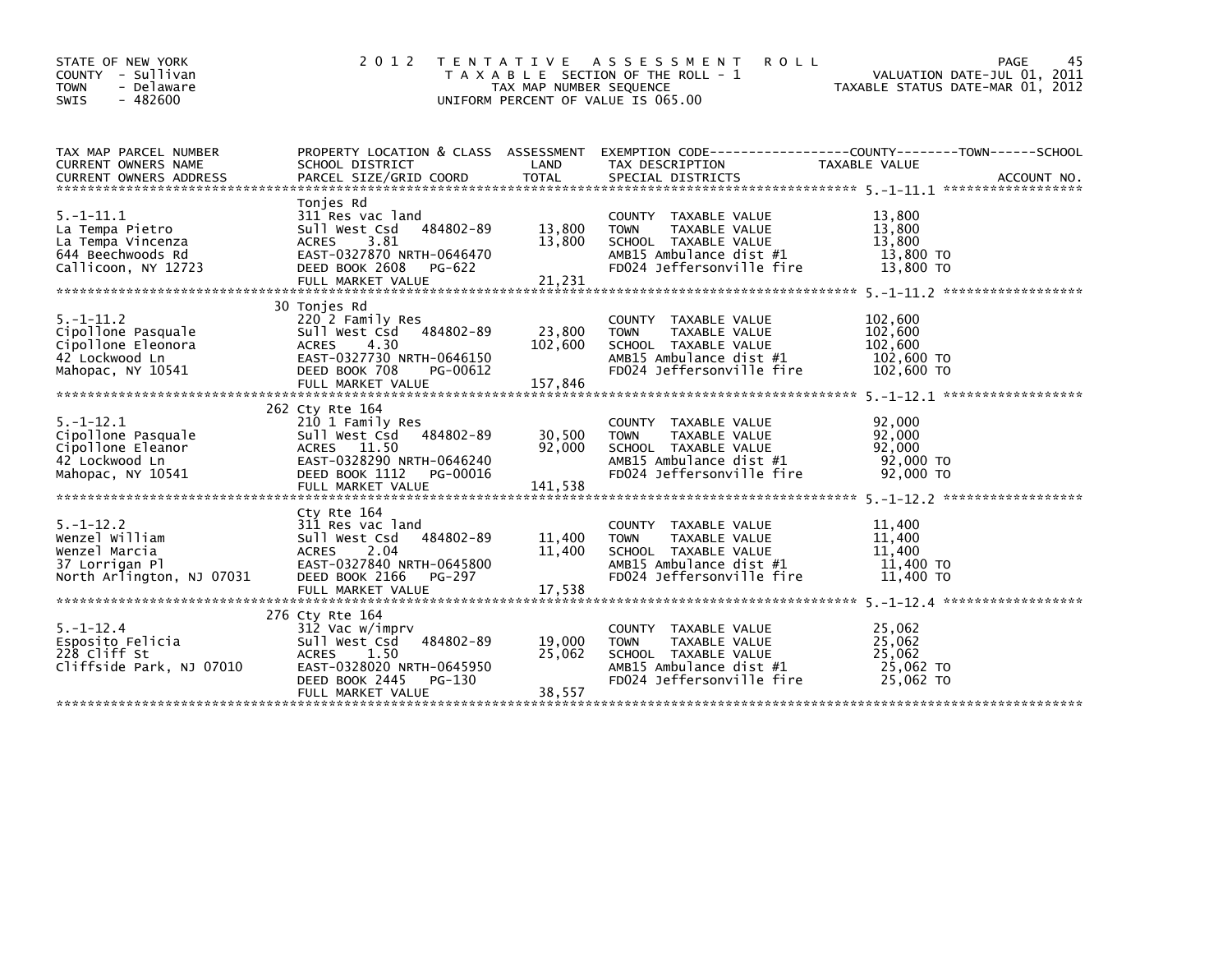| STATE OF NEW YORK<br>COUNTY - Sullivan<br><b>TOWN</b><br>- Delaware<br>$-482600$<br>SWIS                                                | 2 0 1 2<br>T E N T A T I V E                                                                                                                                                  | TAX MAP NUMBER SEQUENCE             | A S S E S S M E N T<br><b>ROLL</b><br>T A X A B L E SECTION OF THE ROLL - 1<br>UNIFORM PERCENT OF VALUE IS 065.00                                                 | VALUATION DATE-JUL 01, 2011<br>TAXABLE STATUS DATE-MAR 01, 2012                                          | PAGE<br>46         |
|-----------------------------------------------------------------------------------------------------------------------------------------|-------------------------------------------------------------------------------------------------------------------------------------------------------------------------------|-------------------------------------|-------------------------------------------------------------------------------------------------------------------------------------------------------------------|----------------------------------------------------------------------------------------------------------|--------------------|
| TAX MAP PARCEL NUMBER<br>CURRENT OWNERS NAME                                                                                            | PROPERTY LOCATION & CLASS ASSESSMENT<br>SCHOOL DISTRICT                                                                                                                       | LAND                                | EXEMPTION CODE-----------------COUNTY-------TOWN------SCHOOL<br>TAX DESCRIPTION                                                                                   | TAXABLE VALUE                                                                                            |                    |
| $5. - 1 - 13$<br>Tolkacz Jadwiga<br>250 Cty Rte 164<br>Callicoon, NY 12723                                                              | 250 Cty Rte 164<br>210 1 Family Res<br>484802-89<br>sull west Csd<br>ACRES 10.45<br>EAST-0328700 NRTH-0646080<br>DEED BOOK 1208<br>PG-00211<br>FULL MARKET VALUE              | 30,000<br>75,000<br>115,385         | 41834<br>STAR EN<br>COUNTY TAXABLE VALUE<br><b>TOWN</b><br>TAXABLE VALUE<br>SCHOOL TAXABLE VALUE<br>AMB15 Ambulance dist #1<br>FD024 Jeffersonville fire          | $\mathbf{0}$<br>0<br>75,000<br>75,000<br>36,440<br>75,000 TO<br>75,000 TO                                | 38,560             |
| $5. - 1 - 14$<br>Staab Lila<br>Sierra Francisco<br>245 E 19th St Apt 2B<br>New York, NY 10003                                           | 255 Cty Rte 164<br>210 1 Family Res<br>Sull West Csd 484802-89<br>2.30<br><b>ACRES</b><br>EAST-0328641 NRTH-0645376<br>DEED BOOK 2898<br>PG-510                               | 21,300<br>110,692                   | COUNTY TAXABLE VALUE<br>TAXABLE VALUE<br><b>TOWN</b><br>SCHOOL TAXABLE VALUE<br>AMB15 Ambulance dist #1<br>FD024 Jeffersonville fire                              | 110,692<br>110,692<br>110,692<br>110,692 TO<br>110,692 TO                                                |                    |
| $5. - 1 - 15$<br>Mathern Gary<br>Mathern Myra<br>261 Cty Rte 164<br>Callicoon, NY 12723                                                 | 261 Cty Rte 164<br>210 1 Family Res<br>484802-89<br>Sull West Csd<br>ACRES<br>1.98<br>EAST-0328348 NRTH-0645437<br>DEED BOOK 802<br>PG-00283<br>FULL MARKET VALUE             | 20,900 STAR B<br>110,000<br>169,231 | WAR VET<br>41121<br>41854<br>COUNTY TAXABLE VALUE<br><b>TOWN</b><br>TAXABLE VALUE<br>SCHOOL TAXABLE VALUE<br>AMB15 Ambulance dist #1<br>FD024 Jeffersonville fire | 16,500<br>16,500<br>$\overline{0}$<br>$\Omega$<br>93,500<br>93,500<br>91.400<br>110,000 TO<br>110,000 TO | $\Omega$<br>18,600 |
| $5. - 1 - 16$<br>Rocchio Maria<br>Rocchio Antonio<br>35 Lawrence Dr Apt B<br>White Plains, NY 10603                                     | 273 Cty Rte 164<br>210 1 Family Res<br>Sull West Csd<br>484802-89<br><b>ACRES</b><br>1.34<br>EAST-0328083 NRTH-0645479<br>DEED BOOK 1158<br>PG-00128<br>FULL MARKET VALUE     | 9,400<br>64.100<br>98,615           | COUNTY TAXABLE VALUE<br><b>TOWN</b><br>TAXABLE VALUE<br>SCHOOL TAXABLE VALUE<br>AMB15 Ambulance dist #1<br>FD024 Jeffersonville fire                              | 64,100<br>64,100<br>64.100<br>64,100 TO<br>64.100 TO                                                     | 9/2007             |
| $5. - 1 - 17.1$<br>Cappabianca Edward M<br>Cappabianca Karen A<br>89 Woodchuck Hollow Rd<br>Cold Spring Harbor, NY 11724 DEED BOOK 2620 | 105 Polster Rd<br>210 1 Family Res<br>Sull West Csd 484802-89<br>Sull West Csd<br>ACRES   11.93<br>EAST-0326770 M<br>EAST-0326770 NRTH-0644670<br>PG-232<br>FULL MARKET VALUE | 28,930<br>189,090<br>290,908        | COUNTY TAXABLE VALUE<br><b>TOWN</b><br>TAXABLE VALUE<br>SCHOOL TAXABLE VALUE<br>AMB15 Ambulance dist #1<br>FD024 Jeffersonville fire<br>FD025 Hortonville fire    | 189,090<br>189,090<br>189.090<br>189.090 TO<br>81,044 TO<br>108,046 TO                                   | 03/2008            |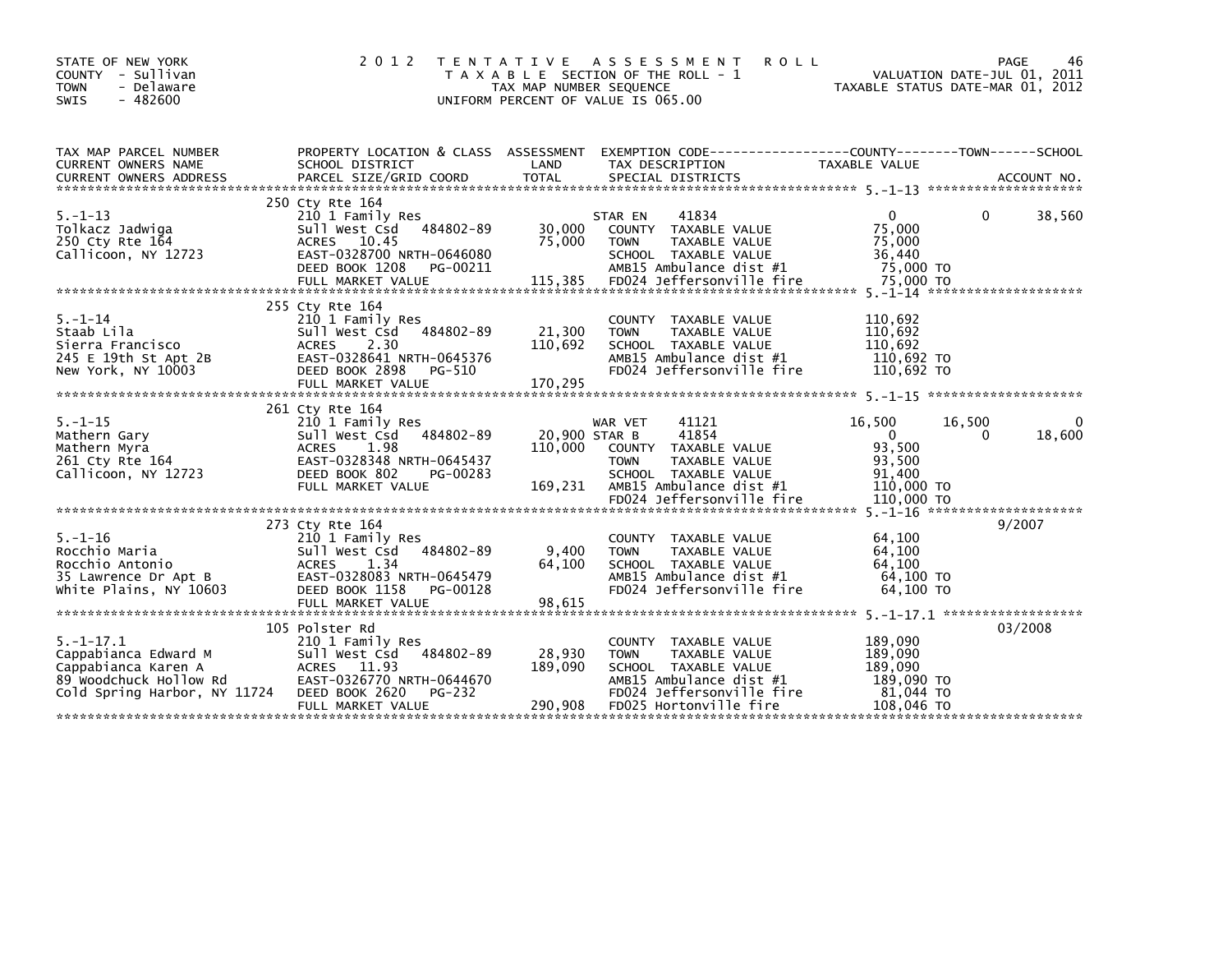| STATE OF NEW YORK<br><b>COUNTY</b><br>- Sullivan<br><b>TOWN</b><br>- Delaware<br>$-482600$<br><b>SWIS</b> | 2 0 1 2                                                                                                                                                                | TAX MAP NUMBER SEQUENCE      | TENTATIVE ASSESSMENT<br>ROLL<br>T A X A B L E SECTION OF THE ROLL - 1<br>UNIFORM PERCENT OF VALUE IS 065.00                                    | 47<br>PAGE<br>VALUATION DATE-JUL 01, 2011<br>TAXABLE STATUS DATE-MAR 01, 2012        |
|-----------------------------------------------------------------------------------------------------------|------------------------------------------------------------------------------------------------------------------------------------------------------------------------|------------------------------|------------------------------------------------------------------------------------------------------------------------------------------------|--------------------------------------------------------------------------------------|
| TAX MAP PARCEL NUMBER<br>CURRENT OWNERS NAME                                                              | PROPERTY LOCATION & CLASS ASSESSMENT<br>SCHOOL DISTRICT                                                                                                                | LAND                         | TAX DESCRIPTION                                                                                                                                | EXEMPTION        CODE-----------------COUNTY-------TOWN------SCHOOL<br>TAXABLE VALUE |
| $5. - 1 - 17.2$<br>Romandetto Joseph F<br>Romandetto Joanne M<br>32 Kenilworth Rd<br>Mineola, NY 11501    | 100 Polster Rd<br>210 1 Family Res<br>Sull West Csd 484802-89<br>FRNT 188.60 DPTH 175.00<br>EAST-0327590 NRTH-0644510<br>DEED BOOK 2424<br>PG-173<br>FULL MARKET VALUE | 15,900<br>76,550<br>117,769  | COUNTY TAXABLE VALUE<br>TAXABLE VALUE<br><b>TOWN</b><br>SCHOOL TAXABLE VALUE<br>AMB15 Ambulance dist #1<br>FD024 Jeffersonville fire           | 76,550<br>76,550<br>76,550<br>76,550 TO<br>76,550 TO                                 |
| $5. - 1 - 17.3$<br>Romandetto Joseph F<br>Romandetto Joanne M<br>32 Kenilworth Rd<br>Mineola, NY 11501    | Polster Rd<br>314 Rural vac<10<br>Sull West Csd<br>484802-89<br>2.80<br><b>ACRES</b><br>EAST-0327890 NRTH-0644420<br>DEED BOOK 2424<br>PG-173<br>FULL MARKET VALUE     | 1,800<br>1,800<br>2,769      | COUNTY TAXABLE VALUE<br><b>TOWN</b><br>TAXABLE VALUE<br>SCHOOL TAXABLE VALUE<br>AMB15 Ambulance dist #1<br>FD024 Jeffersonville fire           | 1.800<br>1,800<br>1,800<br>1,800 TO<br>1,800 TO                                      |
| $5. - 1 - 17.4$<br>Ward Eric<br>Leo Stephen<br>108 Polster Rd<br>Callicoon, NY 12723                      | 108 Polster Rd<br>241 Rural res&aq<br>484802-89<br>Sull West Csd<br>ACRES 20.42<br>EAST-0328230 NRTH-0644690<br>DEED BOOK 1203<br>PG-00011<br>FULL MARKET VALUE        | 39,400<br>133,700<br>205.692 | COUNTY TAXABLE VALUE<br><b>TOWN</b><br>TAXABLE VALUE<br>SCHOOL TAXABLE VALUE<br>AMB15 Ambulance dist #1<br>FD024 Jeffersonville fire           | 01/2011<br>133,700<br>133,700<br>133,700<br>133,700 TO<br>133,700 TO                 |
| $5. - 1 - 18$<br>Clevenger Peter<br>45 Lispenard St 9w<br>New York, NY 10013                              | 98 Polster Rd<br>210 1 Family Res<br>484802-89<br>Sull West Csd<br>ACRES 22.15<br>EAST-0327280 NRTH-0644230<br>PG-640<br>DEED BOOK 2554                                | 39,000<br>108,000            | TAXABLE VALUE<br><b>COUNTY</b><br>TAXABLE VALUE<br><b>TOWN</b><br>SCHOOL TAXABLE VALUE<br>AMB15 Ambulance dist #1<br>FD024 Jeffersonville fire | 108,000<br>108,000<br>108,000<br>108,000 TO<br>101,520 TO                            |
| $5. - 1 - 19.1$<br>Peterson Warren<br>Peterson Dominica<br>22 North 4th St<br>Holbrook, NY 11741          | 88 Polster Rd<br>270 Mfg housing<br>484802-89<br>Sull West Csd<br>8.18<br><b>ACRES</b><br>EAST-0327980 NRTH-0643800<br>DEED BOOK 2676<br>PG-542<br>FULL MARKET VALUE   | 44,172<br>112,172<br>172,572 | TAXABLE VALUE<br><b>COUNTY</b><br>TAXABLE VALUE<br><b>TOWN</b><br>SCHOOL TAXABLE VALUE<br>AMB15 Ambulance dist #1<br>FD024 Jeffersonville fire | 112,172<br>112,172<br>112.172<br>112,172 TO<br>112,172 TO                            |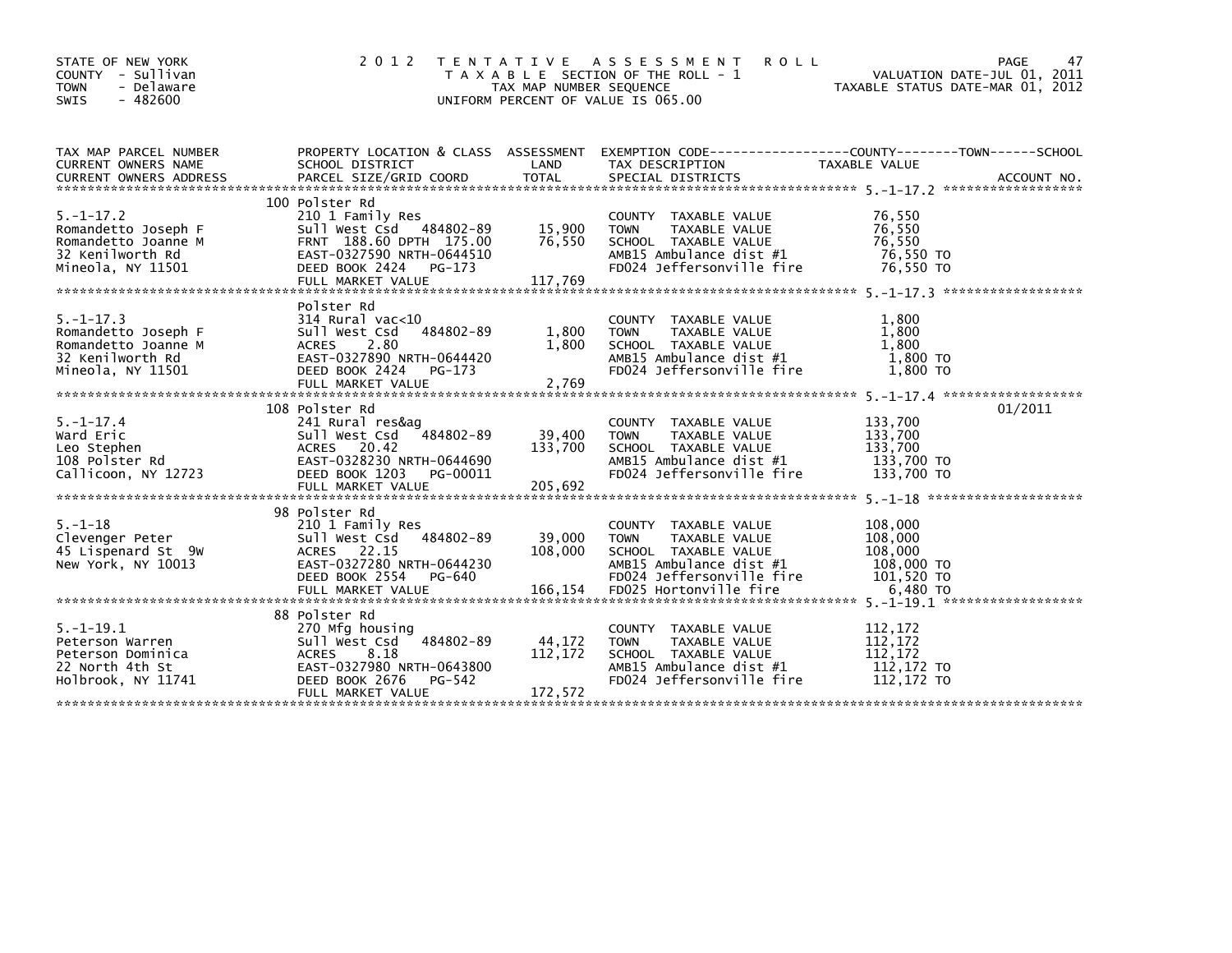| STATE OF NEW YORK<br>COUNTY - Sullivan<br><b>TOWN</b><br>- Delaware<br>$-482600$<br>SWIS                              | 2 0 1 2                                                                                                                                                                | T E N T A T I V E<br>TAX MAP NUMBER SEQUENCE | A S S E S S M E N T<br><b>ROLL</b><br>T A X A B L E SECTION OF THE ROLL - 1<br>UNIFORM PERCENT OF VALUE IS 065.00                                                                                                                          |                                                                                         | 48<br>PAGE<br>VALUATION DATE-JUL 01, 2011<br>TAXABLE STATUS DATE-MAR 01, 2012 |
|-----------------------------------------------------------------------------------------------------------------------|------------------------------------------------------------------------------------------------------------------------------------------------------------------------|----------------------------------------------|--------------------------------------------------------------------------------------------------------------------------------------------------------------------------------------------------------------------------------------------|-----------------------------------------------------------------------------------------|-------------------------------------------------------------------------------|
| TAX MAP PARCEL NUMBER<br>CURRENT OWNERS NAME                                                                          | PROPERTY LOCATION & CLASS ASSESSMENT<br>SCHOOL DISTRICT                                                                                                                | LAND                                         | EXEMPTION CODE-----------------COUNTY-------TOWN------SCHOOL<br>TAX DESCRIPTION                                                                                                                                                            | TAXABLE VALUE                                                                           |                                                                               |
| $5. - 1 - 19.2$<br>Mastellone Mario<br>Mastellone Angela<br>15 Bristol Way<br>East Windsor, NJ 08520                  | 77 Polster Rd<br>270 Mfg housing<br>484802-89<br>Sull West Csd<br>9.70<br><b>ACRES</b><br>EAST-0326530 NRTH-0644090<br>DEED BOOK 2010<br>PG-55872<br>FULL MARKET VALUE | 28,700<br>107,436<br>165,286                 | COUNTY TAXABLE VALUE<br><b>TOWN</b><br>TAXABLE VALUE<br>SCHOOL TAXABLE VALUE<br>AMB15 Ambulance dist #1<br>FD024 Jeffersonville fire<br>FD025 Hortonville fire                                                                             | 107,436<br>107,436<br>107,436<br>107,436 TO<br>68,759 TO<br>38.677 TO                   |                                                                               |
| $5. - 1 - 20$<br>Cappabianca John P<br>Cappabianca Lorraine D<br>32 Faith Lane<br>Westbury, NY 11590                  | 115 Polster Rd<br>210 1 Family Res<br>Sull West Csd 484802-89<br>5.50<br><b>ACRES</b><br>EAST-0326830 NRTH-0644910<br>DEED BOOK 2198<br>PG-176                         | 24,300<br>89,000                             | COUNTY TAXABLE VALUE<br><b>TOWN</b><br>TAXABLE VALUE<br>SCHOOL TAXABLE VALUE<br>$AMB15$ Ambulance dist $#1$<br>FD024 Jeffersonville fire                                                                                                   | 89,000<br>89,000<br>89,000<br>89,000 TO<br>80.242 TO                                    |                                                                               |
| $5. - 1 - 21.1$<br>Rubinsztein Avi<br>Hubacz Irene<br>216 Whalen St<br>Bronx, NY 10471                                | 149 Polster Rd<br>240 Rural res<br>Sull West Csd<br>484802-89<br>ACRES 13.26<br>EAST-0326734 NRTH-0645673<br>DEED BOOK 1322<br>PG-87<br>FULL MARKET VALUE              | 32,300<br>118,000<br>181,538                 | COUNTY TAXABLE VALUE<br><b>TOWN</b><br>TAXABLE VALUE<br>SCHOOL TAXABLE VALUE<br>AMB15 Ambulance dist #1<br>FD024 Jeffersonville fire<br>FD025 Hortonville fire                                                                             | 118,000<br>118,000<br>118,000<br>118,000 TO<br>17,476 TO<br>100,524 TO                  |                                                                               |
| $5. - 1 - 21.2$<br>Krantz Terry<br>Krantz Carole<br>130 Polster Rd<br>Callicoon, NY 12723-9725                        | 130 Polster Rd<br>210 1 Family Res<br>Sull West Csd 484802-89<br>1.10<br><b>ACRES</b><br>EAST-0327673 NRTH-0645152<br>DEED BOOK 864<br>PG-00290<br>FULL MARKET VALUE   | 17,400 STAR B<br>81,474<br>125.345           | COMBAT VET 41131<br>41854<br>COUNTY TAXABLE VALUE<br><b>TOWN</b><br>TAXABLE VALUE<br>SCHOOL TAXABLE VALUE<br>AMB15 Ambulance dist #1                                                                                                       | 20,369<br>$\mathbf{0}$<br>61,105<br>61,105<br>62,874<br>81.474 TO                       | 20,369<br>0<br>18,600<br>$\Omega$                                             |
| $5. - 1 - 21.4$<br>Hoell Lawrence D<br>Hoell Lawrence R<br>Lawrence D. Hoell<br>135 Polster Rd<br>Callicoon, NY 12723 | 135 Polster Rd<br>210 1 Family Res<br>Sull West Csd 484802-89<br>8.86<br><b>ACRES</b><br>EAST-0326810 NRTH-0645360<br>DEED BOOK 3268<br>PG-109<br>FULL MARKET VALUE    | 27,900 STAR EN<br>95.000<br>146,154          | 92 PCT OF VALUE USED FOR EXEMPTION PURPOSES<br>41121<br>WAR VET<br>41834<br>COUNTY TAXABLE VALUE<br>TAXABLE VALUE<br><b>TOWN</b><br>SCHOOL TAXABLE VALUE<br>AMB15 Ambulance dist #1<br>FD024 Jeffersonville fire<br>FD025 Hortonville fire | 13,110<br>$\Omega$<br>81.890<br>81.890<br>56,440<br>95,000 TO<br>65,047 TO<br>29.954 TO | 13,110<br>0<br>38,560<br>$\Omega$                                             |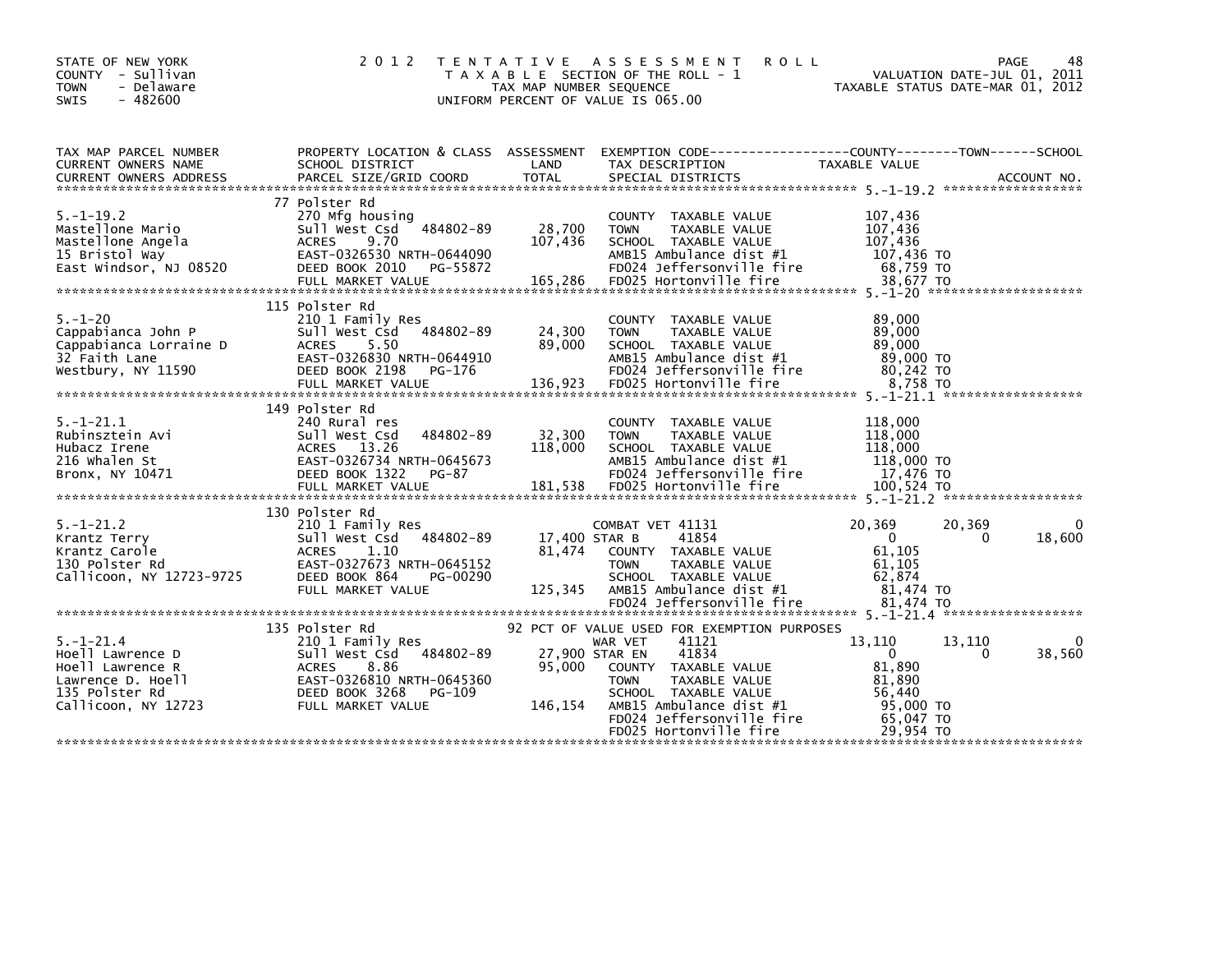| STATE OF NEW YORK<br>COUNTY - Sullivan<br><b>TOWN</b><br>- Delaware<br>$-482600$<br>SWIS              | 2 0 1 2                                                                                                                                                                  | TAX MAP NUMBER SEQUENCE             | TENTATIVE ASSESSMENT<br><b>ROLL</b><br>T A X A B L E SECTION OF THE ROLL - 1<br>UNIFORM PERCENT OF VALUE IS 065.00                                                                                                                        |                                                                                      | 49<br>PAGE<br>VALUATION DATE-JUL 01, 2011<br>TAXABLE STATUS DATE-MAR 01, 2012 |
|-------------------------------------------------------------------------------------------------------|--------------------------------------------------------------------------------------------------------------------------------------------------------------------------|-------------------------------------|-------------------------------------------------------------------------------------------------------------------------------------------------------------------------------------------------------------------------------------------|--------------------------------------------------------------------------------------|-------------------------------------------------------------------------------|
| TAX MAP PARCEL NUMBER<br>CURRENT OWNERS NAME                                                          | SCHOOL DISTRICT                                                                                                                                                          | LAND                                | PROPERTY LOCATION & CLASS ASSESSMENT EXEMPTION CODE----------------COUNTY-------TOWN------SCHOOL<br>TAX DESCRIPTION                                                                                                                       | TAXABLE VALUE                                                                        |                                                                               |
| $5. - 1 - 21.5$<br>Rayano Josephine<br>123 Polster Rd<br>Callicoon, NY 12723                          | 123 Polster Rd<br>210 1 Family Res<br>484802-89<br>Sull West Csd<br>9.03<br><b>ACRES</b><br>EAST-0326760 NRTH-0645120<br>DEED BOOK 2065<br>PG-187<br>FULL MARKET VALUE   | 28,000 STAR EN<br>88,000<br>135,385 | 91 PCT OF VALUE USED FOR EXEMPTION PURPOSES<br>AGED-S<br>41804<br>41834<br>COUNTY TAXABLE VALUE<br>TAXABLE VALUE<br><b>TOWN</b><br>SCHOOL TAXABLE VALUE<br>AMB15 Ambulance dist #1<br>FD024 Jeffersonville fire<br>FD025 Hortonville fire | 0<br>$\Omega$<br>88,000<br>88,000<br>37.428<br>88,000 TO<br>$64,926$ TO<br>23,074 TO | 12,012<br>0<br>$\Omega$<br>38,560                                             |
| $5. - 1 - 21.6$<br>Gleason Angela<br>Morelli Inez<br>14995 Aguilla<br>Ft. Pierce, FL 34951            | Polster Rd<br>$314$ Rural vac<10<br>484802-89<br>Sull West Csd<br>ACRES 11.49<br>EAST-0328263 NRTH-0645184<br>DEED BOOK 974<br>PG-00337<br>FULL MARKET VALUE             | 18,500<br>18,500<br>28,462          | <b>COUNTY</b><br>TAXABLE VALUE<br><b>TOWN</b><br>TAXABLE VALUE<br>SCHOOL TAXABLE VALUE<br>AMB15 Ambulance dist #1<br>FD024 Jeffersonville fire                                                                                            | 18,500<br>18,500<br>18,500<br>18,500 TO<br>18,500 TO                                 |                                                                               |
| $5. - 1 - 22$<br>Pititto Thomas A<br>Pititto Rocco<br>55 Bennington Ave<br>Freeport, NY 11520         | Tonjes Rd<br>312 Vac w/imprv<br>484802-89<br>Sull West Csd<br>5.00<br>ACRES<br>EAST-0327410 NRTH-0646290<br>DEED BOOK 1329<br><b>PG-72</b><br>FULL MARKET VALUE          | 24,000<br>25,900<br>39,846          | COUNTY TAXABLE VALUE<br><b>TOWN</b><br>TAXABLE VALUE<br>SCHOOL TAXABLE VALUE<br>AMB15 Ambulance dist #1<br>FD024 Jeffersonville fire                                                                                                      | 25,900<br>25,900<br>25,900<br>25,900 TO<br>25,900 TO                                 |                                                                               |
| $5. - 1 - 23.1$<br>Pititto Anthony<br>Vallone Marquerite E<br>55 Bennington Ave<br>Freeport, NY 11520 | Cty Rte 164<br>321 Abandoned ag<br>484802-89<br>Sull West Csd<br>ACRES 18.70<br>EAST-0326358 NRTH-0646300<br>DEED BOOK 2343<br>PG-224                                    | 25,700<br>25,700                    | COUNTY TAXABLE VALUE<br>TAXABLE VALUE<br><b>TOWN</b><br>SCHOOL TAXABLE VALUE<br>AMB15 Ambulance dist #1<br>FD024 Jeffersonville fire                                                                                                      | 25,700<br>25,700<br>25,700<br>25,700 TO<br>6,425 TO                                  |                                                                               |
| $5. - 1 - 23.2$<br>Pititto Anthony<br>Pititto Ann<br>55 Bennington Ave<br>Freeport, NY 11520          | 324 Cty Rte 164<br>210 1 Family Res<br>484802-89<br>Sull West Csd<br>2.00<br><b>ACRES</b><br>EAST-0326700 NRTH-0646060<br>DEED BOOK 828<br>PG-00143<br>FULL MARKET VALUE | 21,000<br>119,000<br>183,077        | COUNTY TAXABLE VALUE<br><b>TOWN</b><br>TAXABLE VALUE<br>SCHOOL TAXABLE VALUE<br>AMB15 Ambulance dist #1<br>FD025 Hortonville fire                                                                                                         | 119,000<br>119,000<br>119,000<br>119,000 TO<br>119,000 TO                            |                                                                               |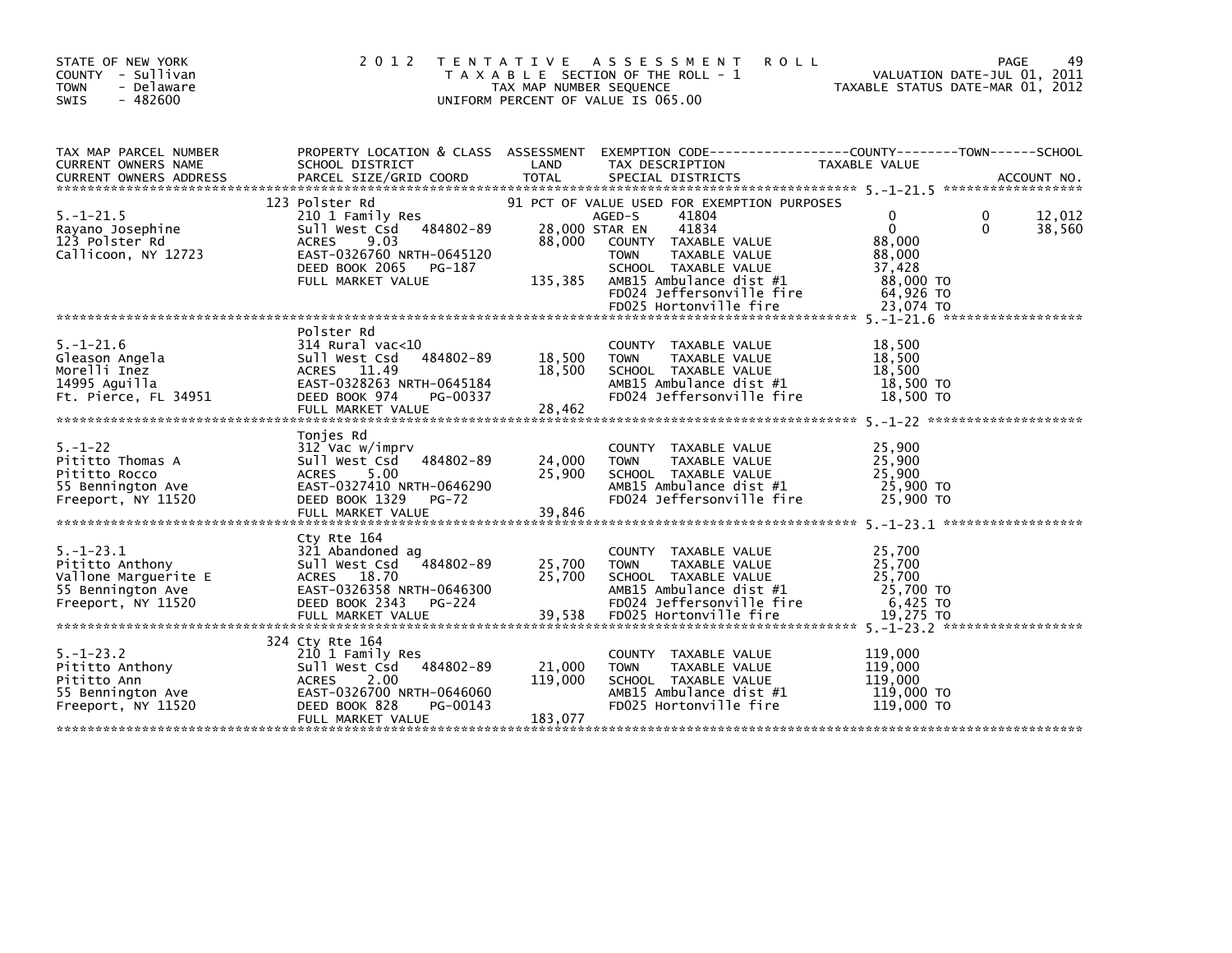| STATE OF NEW YORK<br>COUNTY - Sullivan<br><b>TOWN</b><br>- Delaware<br>$-482600$<br><b>SWIS</b>                      | 2 0 1 2                                                                                                                                                                         | T E N T A T I V E<br>TAX MAP NUMBER SEQUENCE | A S S E S S M E N T<br><b>ROLL</b><br>T A X A B L E SECTION OF THE ROLL - 1<br>UNIFORM PERCENT OF VALUE IS 065.00                                                                  | VALUATION DATE-JUL 01, 2011<br>TAXABLE STATUS DATE-MAR 01, 2012                   | 50<br>PAGE             |
|----------------------------------------------------------------------------------------------------------------------|---------------------------------------------------------------------------------------------------------------------------------------------------------------------------------|----------------------------------------------|------------------------------------------------------------------------------------------------------------------------------------------------------------------------------------|-----------------------------------------------------------------------------------|------------------------|
| TAX MAP PARCEL NUMBER<br>CURRENT OWNERS NAME                                                                         | SCHOOL DISTRICT                                                                                                                                                                 | LAND                                         | PROPERTY LOCATION & CLASS ASSESSMENT EXEMPTION CODE---------------COUNTY-------TOWN-----SCHOOL<br>TAX DESCRIPTION                                                                  | <b>TAXABLE VALUE</b>                                                              |                        |
| $5. - 1 - 23.3$<br>Vallone Dominick<br>Vallone Marquerite<br>326 Cty Rte 164<br>PO Box 4<br>Jeffersonville, NY 12748 | 326 Cty Rte 164<br>210 1 Family Res<br>Sull West Csd 484802-89<br>ACRES<br>2.00<br>EAST-0327100 NRTH-0646400<br>DEED BOOK 828<br>PG-00148<br>FULL MARKET VALUE                  | 21,000<br>80,000<br>123,077                  | 41834<br>STAR EN<br>COUNTY TAXABLE VALUE<br><b>TOWN</b><br>TAXABLE VALUE<br>SCHOOL TAXABLE VALUE<br>AMB15 Ambulance dist #1<br>FD024 Jeffersonville fire<br>FD025 Hortonville fire | $\mathbf{0}$<br>80,000<br>80,000<br>41,440<br>80,000 TO<br>30,768 TO<br>49,232 TO | 38,560<br>0            |
| $5. - 1 - 23.4$<br>Pititto Anthony<br>Vallone Marquerite E<br>55 Bennington Ave<br>Freeport, NY 11520                | Cty Rte 164<br>323 Vacant rural<br>484802-89<br>Sull West Csd<br>6.00<br>ACRES<br>EAST-0326945 NRTH-0645910<br>DEED BOOK 2343<br>PG-222                                         | 13,000<br>13,000                             | COUNTY TAXABLE VALUE<br><b>TOWN</b><br>TAXABLE VALUE<br>SCHOOL TAXABLE VALUE<br>AMB15 Ambulance dist #1<br>FD024 Jeffersonville fire                                               | 13,000<br>13,000<br>13,000<br>13,000 TO<br>6,500 TO                               |                        |
|                                                                                                                      |                                                                                                                                                                                 |                                              |                                                                                                                                                                                    |                                                                                   |                        |
| $5. - 1 - 25.1$<br>Gagliardo Joseph R<br>Verderber Carolyn A<br>401 Cty Rte 164<br>Callicoon, NY 12723               | 401 Cty Rte 164<br>210 1 Family Res<br>Sull West Csd 484802-89<br>ACRES 12.54 BANKN140687<br>EAST-0325217 NRTH-0645966<br>DEED BOOK 2010 PG-56668<br>FULL MARKET VALUE          | 24,216<br>126,816<br>195,102                 | 41854<br>STAR B<br>COUNTY TAXABLE VALUE<br>TAXABLE VALUE<br><b>TOWN</b><br>SCHOOL TAXABLE VALUE<br>AMB15 Ambulance dist #1<br>FD025 Hortonville fire                               | $\overline{0}$<br>126,816<br>126,816<br>108,216<br>126,816 TO<br>126.816 TO       | 10/2009<br>0<br>18,600 |
| $5. - 1 - 25.4$<br>Simon Claude<br>Attn: Veratex Inc.<br>160 Madison Ave Fl 7th<br>New York, NY 10016                | 380 Cty Rte 164<br>270 Mfg housing<br>484802-89<br>Sull West Csd<br>ACRES 12.50<br>EAST-0325950 NRTH-0647440<br>DEED BOOK 2868<br>PG-110                                        | 31,500<br>61,000                             | COUNTY TAXABLE VALUE<br><b>TOWN</b><br>TAXABLE VALUE<br>SCHOOL TAXABLE VALUE<br>AMB15 Ambulance dist #1<br>FD025 Hortonville fire                                                  | 61,000<br>61,000<br>61,000<br>$61,000$ TO<br>61,000 TO                            |                        |
| $5. - 1 - 25.5$<br>Ferraro Guy A<br>Ferraro Christine<br>154 Bay 47th St<br>Brooklyn, NY 11214                       | 428 Cty Rte 164<br>210 1 Family Res<br>Sull West Csd 484802-89<br>4.95 BANKN140687<br><b>ACRES</b><br>EAST-0324834 NRTH-0647667<br>DEED BOOK 3562<br>PG-40<br>FULL MARKET VALUE | 28,500<br>98,600<br>151,692                  | COUNTY TAXABLE VALUE<br>TAXABLE VALUE<br><b>TOWN</b><br>SCHOOL TAXABLE VALUE<br>AMB15 Ambulance dist #1<br>FD025 Hortonville fire                                                  | 98,600<br>98,600<br>98,600<br>98,600 TO<br>98,600 TO                              | 04/2009                |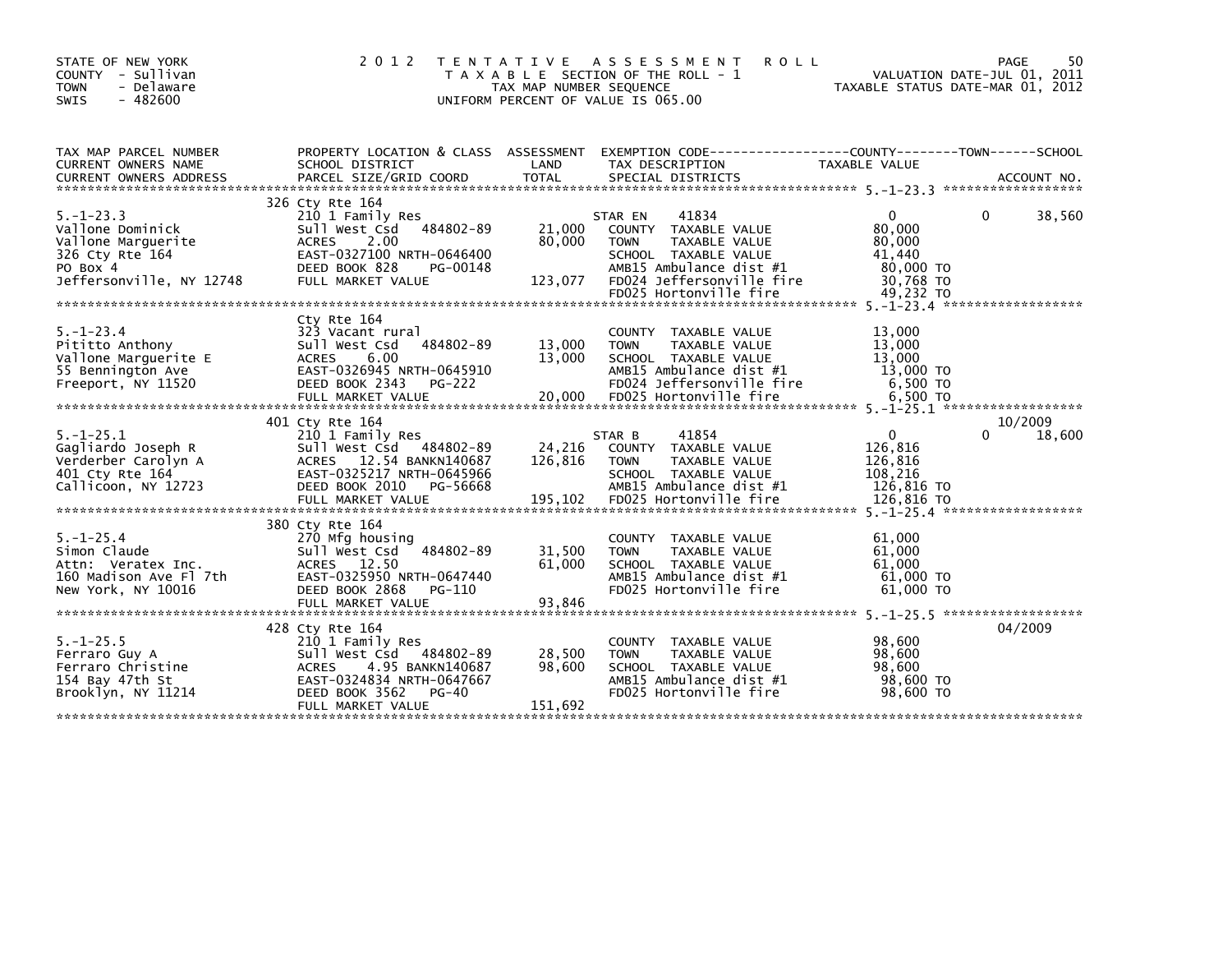| STATE OF NEW YORK<br>COUNTY<br>- Sullivan<br>- Delaware<br><b>TOWN</b><br>$-482600$<br><b>SWIS</b>      | 2 0 1 2                                                                                                                                                                  | <b>TENTATIVE</b><br>TAX MAP NUMBER SEQUENCE | A S S E S S M E N T<br><b>ROLL</b><br>T A X A B L E SECTION OF THE ROLL - 1<br>UNIFORM PERCENT OF VALUE IS 065.00                                    | TAXABLE STATUS DATE-MAR 01, 2012                                     | 51<br>PAGE<br>VALUATION DATE-JUL 01, 2011 |
|---------------------------------------------------------------------------------------------------------|--------------------------------------------------------------------------------------------------------------------------------------------------------------------------|---------------------------------------------|------------------------------------------------------------------------------------------------------------------------------------------------------|----------------------------------------------------------------------|-------------------------------------------|
| TAX MAP PARCEL NUMBER<br><b>CURRENT OWNERS NAME</b>                                                     | PROPERTY LOCATION & CLASS ASSESSMENT<br>SCHOOL DISTRICT                                                                                                                  | LAND                                        | EXEMPTION CODE------------------COUNTY-------TOWN------SCHOOL<br>TAX DESCRIPTION                                                                     | TAXABLE VALUE                                                        | ACCOUNT NO.<br>******************         |
| $5. - 1 - 25.6$<br>Lapasota Living Trust<br>5825 Dartmouth Ave N<br>St. Petersburg, FL 33710            | 418 Cty Rte 164<br>210 1 Family Res<br>Sull West Csd<br>484802-89<br>2.00<br><b>ACRES</b><br>EAST-0324961 NRTH-0647369<br>DEED BOOK 3641<br>PG-21<br>FULL MARKET VALUE   | 20,000<br>115,982<br>178,434                | COUNTY TAXABLE VALUE<br><b>TAXABLE VALUE</b><br><b>TOWN</b><br>SCHOOL TAXABLE VALUE<br>AMB15 Ambulance dist #1<br>FD025 Hortonville fire             | 115,982<br>115,982<br>115,982<br>115,982 TO<br>115,982 TO            | 03/2010                                   |
| $5. - 1 - 25.7$<br>Paglia Nicholas<br>59-27 69th Ln<br>Maspeth, NY 11378                                | 408 Ctv Rte 164<br>270 Mfg housing<br>484802-89<br>Sull West Csd<br>2.50<br><b>ACRES</b><br>EAST-0325258 NRTH-0647375<br>DEED BOOK 1113<br>PG-00169<br>FULL MARKET VALUE | 24,800<br>38,500<br>59,231                  | COUNTY TAXABLE VALUE<br>TAXABLE VALUE<br><b>TOWN</b><br>SCHOOL TAXABLE VALUE<br>AMB15 Ambulance dist #1<br>FD025 Hortonville fire                    | 38,500<br>38,500<br>38.500<br>38,500 TO<br>38,500 TO                 |                                           |
| $5. - 1 - 25.8$<br>Campanella Joseph A<br>Campanella Dena M<br>170 Bay 47th St<br>Brooklyn, NY 11214    | 458 Cty Rte 164<br>270 Mfg housing<br>484802-89<br>Sull West Csd<br>2.50<br><b>ACRES</b><br>EAST-0325422 NRTH-0647340<br>DEED BOOK 3129<br>PG-592<br>FULL MARKET VALUE   | 24,800<br>37,100<br>57,077                  | 41854<br>STAR B<br>COUNTY TAXABLE VALUE<br>TAXABLE VALUE<br><b>TOWN</b><br>SCHOOL TAXABLE VALUE<br>AMB15 Ambulance dist #1<br>FD025 Hortonville fire | $\mathbf{0}$<br>37,100<br>37,100<br>18,500<br>37,100 TO<br>37,100 TO | 03/2009<br>0<br>18,600                    |
| $5. - 1 - 25.9$<br>Alleva Nickolas<br>Alleva Sandra<br>39 Merritt Ave<br>Massapequa, NY 11758           | Cty Rte 164<br>311 Res vac land<br>484802-89<br>Sull West Csd<br>5.86<br><b>ACRES</b><br>EAST-0325138 NRTH-0647684<br>DEED BOOK 2439<br>PG-576                           | 21,000<br>21,000                            | COUNTY TAXABLE VALUE<br>TAXABLE VALUE<br><b>TOWN</b><br>SCHOOL TAXABLE VALUE<br>AMB15 Ambulance dist #1<br>FD025 Hortonville fire                    | 21,000<br>21,000<br>21,000<br>21,000 TO<br>21,000 TO                 | *****************                         |
| $5. -1 - 25.11$<br>Intravaia Tommaso<br>Intravaia Loriana<br>85 Sinclair Ave<br>Staten Island, NY 10312 | 387 Cty Rte 164<br>210 1 Family Res<br>484802-89<br>Sull West Csd<br>ACRES 12.04<br>EAST-0325719 NRTH-0646224<br>DEED BOOK 1383<br>PG-321<br>FULL MARKET VALUE           | 31,000<br>94,900<br>146,000                 | <b>COUNTY</b><br>TAXABLE VALUE<br>TAXABLE VALUE<br><b>TOWN</b><br>SCHOOL TAXABLE VALUE<br>AMB15 Ambulance dist #1<br>FD025 Hortonville fire          | 94,900<br>94,900<br>94,900<br>94,900 TO<br>94,900 TO                 |                                           |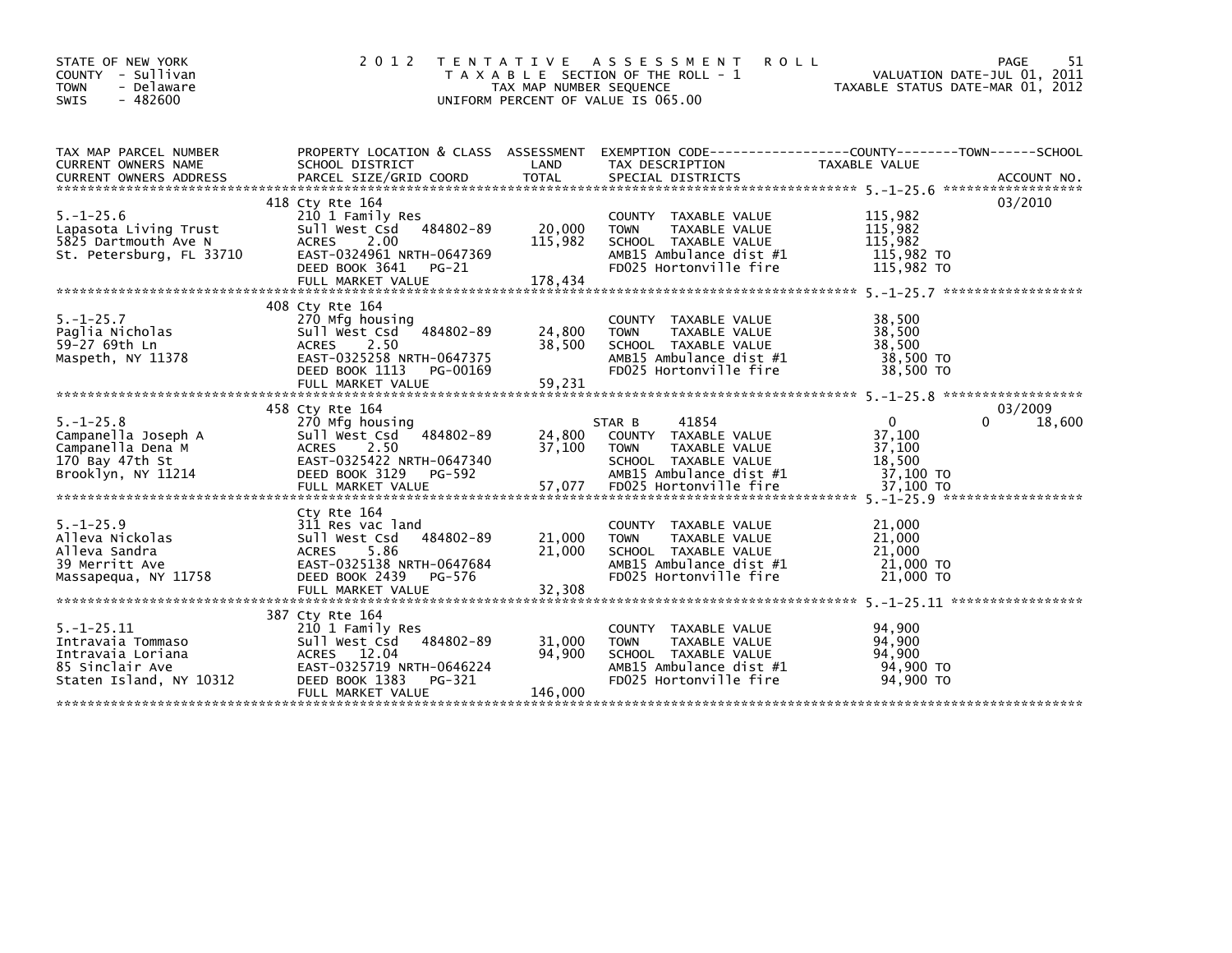| STATE OF NEW YORK<br>COUNTY - Sullivan<br><b>TOWN</b><br>- Delaware<br>$-482600$<br><b>SWIS</b>                                                        | 2 0 1 2                                                                                                                                                                 | T E N T A T I V E<br>TAX MAP NUMBER SEQUENCE | A S S E S S M E N T<br><b>ROLL</b><br>T A X A B L E SECTION OF THE ROLL - 1<br>UNIFORM PERCENT OF VALUE IS 065.00                                                                                                              | VALUATION DATE-JUL 01, 2011<br>TAXABLE STATUS DATE-MAR 01, 2012                         | 52<br>PAGE  |
|--------------------------------------------------------------------------------------------------------------------------------------------------------|-------------------------------------------------------------------------------------------------------------------------------------------------------------------------|----------------------------------------------|--------------------------------------------------------------------------------------------------------------------------------------------------------------------------------------------------------------------------------|-----------------------------------------------------------------------------------------|-------------|
| TAX MAP PARCEL NUMBER<br>CURRENT OWNERS NAME                                                                                                           | PROPERTY LOCATION & CLASS ASSESSMENT<br>SCHOOL DISTRICT                                                                                                                 | LAND                                         | TAX DESCRIPTION                                                                                                                                                                                                                | TAXABLE VALUE                                                                           |             |
| $5. - 1 - 25.12$<br>Alber William R<br>Alber Arlene M<br>396 Cty Rte 164<br>PO Box 201<br>Jeffersonville, NY 12748                                     | 396 Cty Rte 164<br>270 Mfg housing<br>Sull West Csd<br>484802-89<br><b>ACRES</b><br>7.16<br>EAST-0325610 NRTH-0647558<br>DEED BOOK 928<br>PG-00267<br>FULL MARKET VALUE | 91,339<br>140,522                            | 87 PCT OF VALUE USED FOR EXEMPTION PURPOSES<br>COMBAT VET 41131<br>31,700 STAR B<br>41854<br>COUNTY TAXABLE VALUE<br>TAXABLE VALUE<br><b>TOWN</b><br>SCHOOL TAXABLE VALUE<br>AMB15 Ambulance dist #1<br>FD025 Hortonville fire | 19,866<br>19,866<br>$\mathbf 0$<br>71,473<br>71,473<br>72,739<br>91,339 TO<br>91.339 TO | 18,600<br>0 |
| $5. - 1 - 25.13$<br>Intravaia Tommasoa<br>Intravaia Loriana<br>85 Sinclair Ave<br>Staten Island, NY 10312                                              | Cty Rte 164<br>311 Res vac land<br>Sull West Csd<br>484802-89<br>2.30<br><b>ACRES</b><br>EAST-0325926 NRTH-0646601<br>DEED BOOK 1383<br>PG-321<br>FULL MARKET VALUE     | 7,700<br>7.700<br>11.846                     | <b>COUNTY</b><br>TAXABLE VALUE<br>TAXABLE VALUE<br><b>TOWN</b><br>SCHOOL TAXABLE VALUE<br>AMB15 Ambulance dist #1<br>FD025 Hortonville fire                                                                                    | 7.700<br>7,700<br>7,700<br>7,700 TO<br>7.700 TO                                         |             |
| $5. - 1 - 25.22$<br>Aprea Giovanna D<br>Castaldo Giuseppe<br>1925 Williamsbridge Rd<br>Bronx, NY 10461<br>PRIOR OWNER ON 3/01/2012                     | Ctv Rte 164<br>311 Res vac land<br>Sull West Csd<br>484802-89<br>1.41<br><b>ACRES</b><br>EAST-0322966 NRTH-0646957<br>DEED BOOK 2012<br>PG-679<br>FULL MARKET VALUE     | 9,600<br>9,600<br>14,769                     | TAXABLE VALUE<br>COUNTY<br>TAXABLE VALUE<br><b>TOWN</b><br>SCHOOL TAXABLE VALUE<br>AMB16 Delaware ambulance<br>FD025 Hortonville fire                                                                                          | 9,600<br>9.600<br>9.600<br>$9,600$ TO<br>$9.600$ TO                                     | 120989      |
| Aprea Giovanna D<br>$5. - 1 - 25.23$<br>Aprea Giovanna D<br>Castaldo Giuseppe<br>1925 Williamsbridge Rd<br>Bronx, NY 10461<br>PRIOR OWNER ON 3/01/2012 | Cty Rte 164<br>311 Res vac land<br>484802-89<br>Sull West Csd<br><b>ACRES</b><br>1.42<br>EAST-0322946 NRTH-0646855<br>DEED BOOK 2012<br>PG-678<br>FULL MARKET VALUE     | 9,700<br>9,700<br>14,923                     | TAXABLE VALUE<br><b>COUNTY</b><br><b>TOWN</b><br>TAXABLE VALUE<br>SCHOOL TAXABLE VALUE<br>AMB16 Delaware ambulance<br>FD025 Hortonville fire                                                                                   | 9.700<br>9,700<br>9,700<br>9,700 TO<br>9.700 TO                                         | 120987      |
| Aprea Giovanna D<br>$5. - 1 - 25.24$<br>De La Pena Robert<br>72 Ridgewood Pl<br>Staten Island, NY 10301                                                | Cty Rte 164<br>311 Res vac land<br>484802-89<br>Sull West Csd<br>1.84<br><b>ACRES</b><br>EAST-0322956 NRTH-0646742<br>DEED BOOK 3612<br>PG-613<br>FULL MARKET VALUE     | 11,400<br>11,400<br>17,538                   | COUNTY TAXABLE VALUE<br><b>TOWN</b><br><b>TAXABLE VALUE</b><br>SCHOOL TAXABLE VALUE<br>AMB16 Delaware ambulance<br>FD025 Hortonville fire                                                                                      | 11,400<br>11,400<br>11,400<br>11,400 TO<br>11,400 TO                                    | 10/2009     |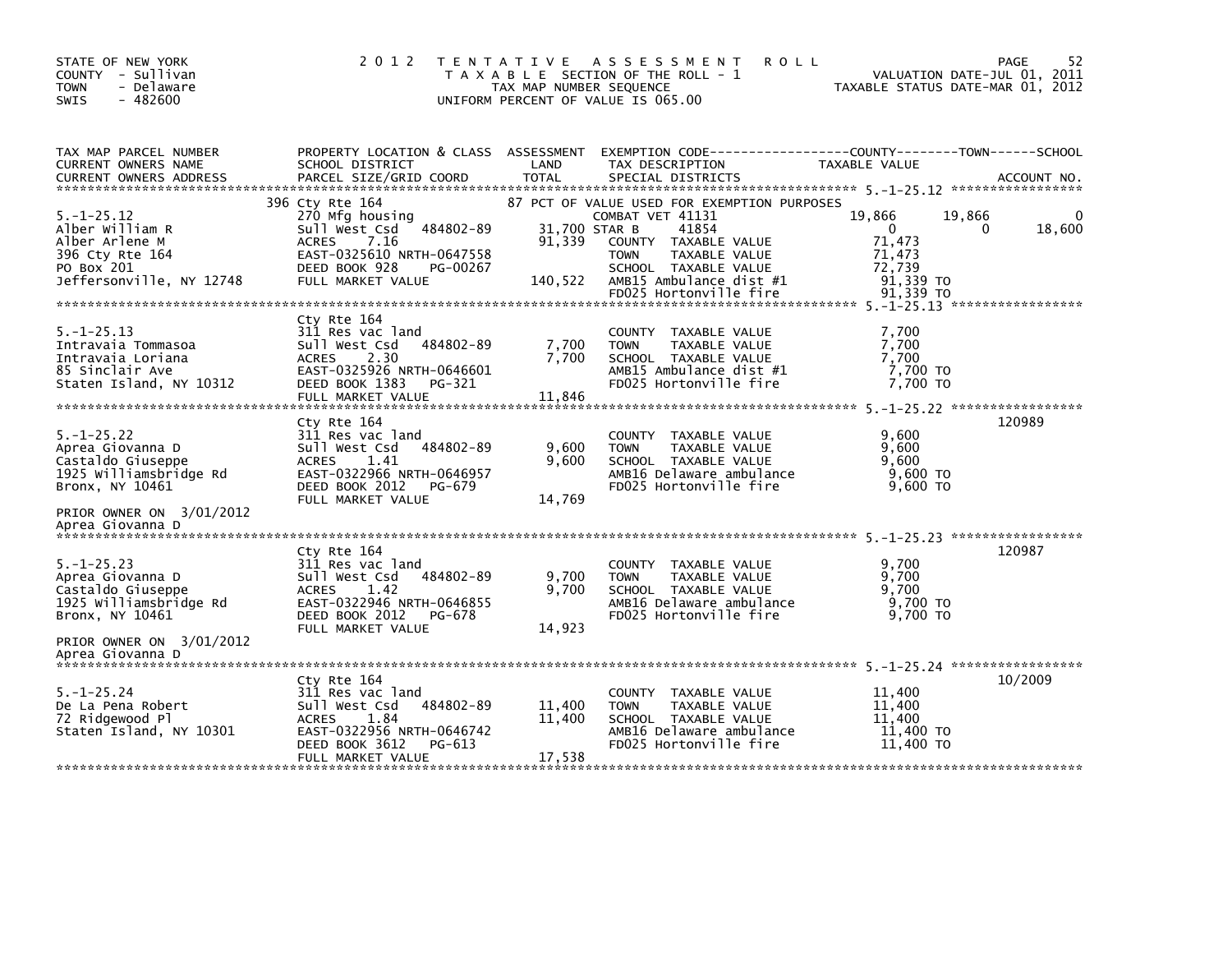| STATE OF NEW YORK<br>COUNTY - Sullivan<br><b>TOWN</b><br>- Delaware<br>$-482600$<br><b>SWIS</b>                                                                      | 2 0 1 2                                                                                                                                                     | T E N T A T I V E<br>TAX MAP NUMBER SEQUENCE | A S S E S S M E N T<br>R O L L<br>T A X A B L E SECTION OF THE ROLL - 1<br>UNIFORM PERCENT OF VALUE IS 065.00                                                                                                 | VALUATION DATE-JUL 01, 2011<br>VALUATION DATE-JUL OI, ZOII<br>TAXABLE STATUS DATE-MAR 01, 2012             | 53<br>PAGE  |
|----------------------------------------------------------------------------------------------------------------------------------------------------------------------|-------------------------------------------------------------------------------------------------------------------------------------------------------------|----------------------------------------------|---------------------------------------------------------------------------------------------------------------------------------------------------------------------------------------------------------------|------------------------------------------------------------------------------------------------------------|-------------|
| TAX MAP PARCEL NUMBER<br>CURRENT OWNERS NAME                                                                                                                         | SCHOOL DISTRICT                                                                                                                                             | LAND                                         | PROPERTY LOCATION & CLASS ASSESSMENT EXEMPTION CODE---------------COUNTY-------TOWN------SCHOOL<br>TAX DESCRIPTION                                                                                            | TAXABLE VALUE                                                                                              |             |
| $5. - 1 - 25.25$<br>Bruce Robin L<br>Armour Michele A<br>540 County Rte 164<br>Callicoon, NY 12723                                                                   | Cty Rte 164<br>311 Res vac land<br>484802-89<br>Sull West Csd<br>1.86<br><b>ACRES</b><br>EAST-0322970 NRTH-0646610<br>DEED BOOK 2011<br>PG-56               | 11,400<br>11,400                             | COUNTY TAXABLE VALUE<br>TAXABLE VALUE<br><b>TOWN</b><br>SCHOOL TAXABLE VALUE<br>AMB16 Delaware ambulance<br>FD025 Hortonville fire                                                                            | 11,400<br>11,400<br>11,400<br>11,400 TO<br>11,400 TO                                                       | 10/2010     |
| $5. - 1 - 25.26$<br>De La Pena Robert<br>72 Ridgewood Pl<br>Staten Island, NY 10301                                                                                  | Cty Rte 164<br>311 Res vac land<br>Sull West Csd 484802-89<br>ACRES<br>1.36<br>EAST-0323039 NRTH-0646364<br>DEED BOOK 3612<br>PG-607<br>FULL MARKET VALUE   | 2,000<br>2,000<br>3,077                      | COUNTY TAXABLE VALUE<br>TAXABLE VALUE<br><b>TOWN</b><br>SCHOOL TAXABLE VALUE<br>AMB16 Delaware ambulance<br>FD025 Hortonville fire                                                                            | 2,000<br>2,000<br>2,000<br>2,000 TO<br>2,000 TO                                                            | 10/2009     |
| $5. - 1 - 26.2$<br>Villa Roma Resort & Conf. Ctr. Sull West Csd<br>356 Villa Roma Rd<br>Callicoon, NY 12723                                                          | 610 Cty Rte 164<br>270 Mfg housing<br>484802-89<br>ACRES 2.37<br>EAST-0322770 NRTH-0644370<br>DEED BOOK 2904<br>PG-518<br>FULL MARKET VALUE                 | 30,000<br>65,000<br>100,000                  | COUNTY TAXABLE VALUE<br><b>TOWN</b><br>TAXABLE VALUE<br>SCHOOL TAXABLE VALUE<br>AMB16 Delaware ambulance<br>FD025 Hortonville fire                                                                            | 65,000<br>65,000<br>65,000<br>65.000 TO<br>65.000 TO                                                       | 121025      |
| $5. - 1 - 27$<br>Bruce Robin<br>Armour Michele<br>Armour мicnele<br>540 Cty Rte 164<br>Callicoon, NY 12723<br>MAY BE SUBJECT TO PAYMENT<br>UNDER AGDIST LAW TIL 2016 | 540 Cty Rte 164<br>241 Rural res&ag<br>Sull West Csd 484802-89<br>ACRES 28.37<br>EAST-0322820 NRTH-0645650<br>DEED BOOK 1793<br>PG-585<br>FULL MARKET VALUE | 279,235<br>429,592                           | AGRI DIST 41720<br>72,740 HOME IMP<br>44211<br>COUNTY TAXABLE VALUE<br><b>TOWN</b><br>TAXABLE VALUE<br>SCHOOL TAXABLE VALUE<br>AMB16 Delaware ambulance<br>34,618 EX<br>FD025 Hortonville fire                | 31,651<br>31,651<br>34,618<br>34,618<br>212,966<br>212,966<br>247,584<br>244,617 TO<br>244,617 TO          | 31,651<br>0 |
|                                                                                                                                                                      |                                                                                                                                                             |                                              |                                                                                                                                                                                                               |                                                                                                            |             |
| $5. - 1 - 28$<br>Chesnick Nancy<br>Chesnick Marie<br>519 Cty Rte 164<br>Callicoon, NY 12723                                                                          | 519 Cty Rte 164<br>210 1 Family Res<br>Sull West Csd 484802-89<br>ACRES 5.00<br>EAST-0323600 NRTH-0646720<br>DEED BOOK 1653   PG-401<br>FULL MARKET VALUE   | 24,000 STAR EN<br>97,500<br>150,000          | 96 PCT OF VALUE USED FOR EXEMPTION PURPOSES<br>41121<br>WAR VET<br>41834<br>COUNTY TAXABLE VALUE<br>TAXABLE VALUE<br><b>TOWN</b><br>SCHOOL TAXABLE VALUE<br>AMB15 Ambulance dist #1<br>FD025 Hortonville fire | 14.040<br>14,040<br>$\overline{0}$<br>$\mathbf{0}$<br>83,460<br>83.460<br>58,940<br>97,500 TO<br>97,500 TO | 38,560      |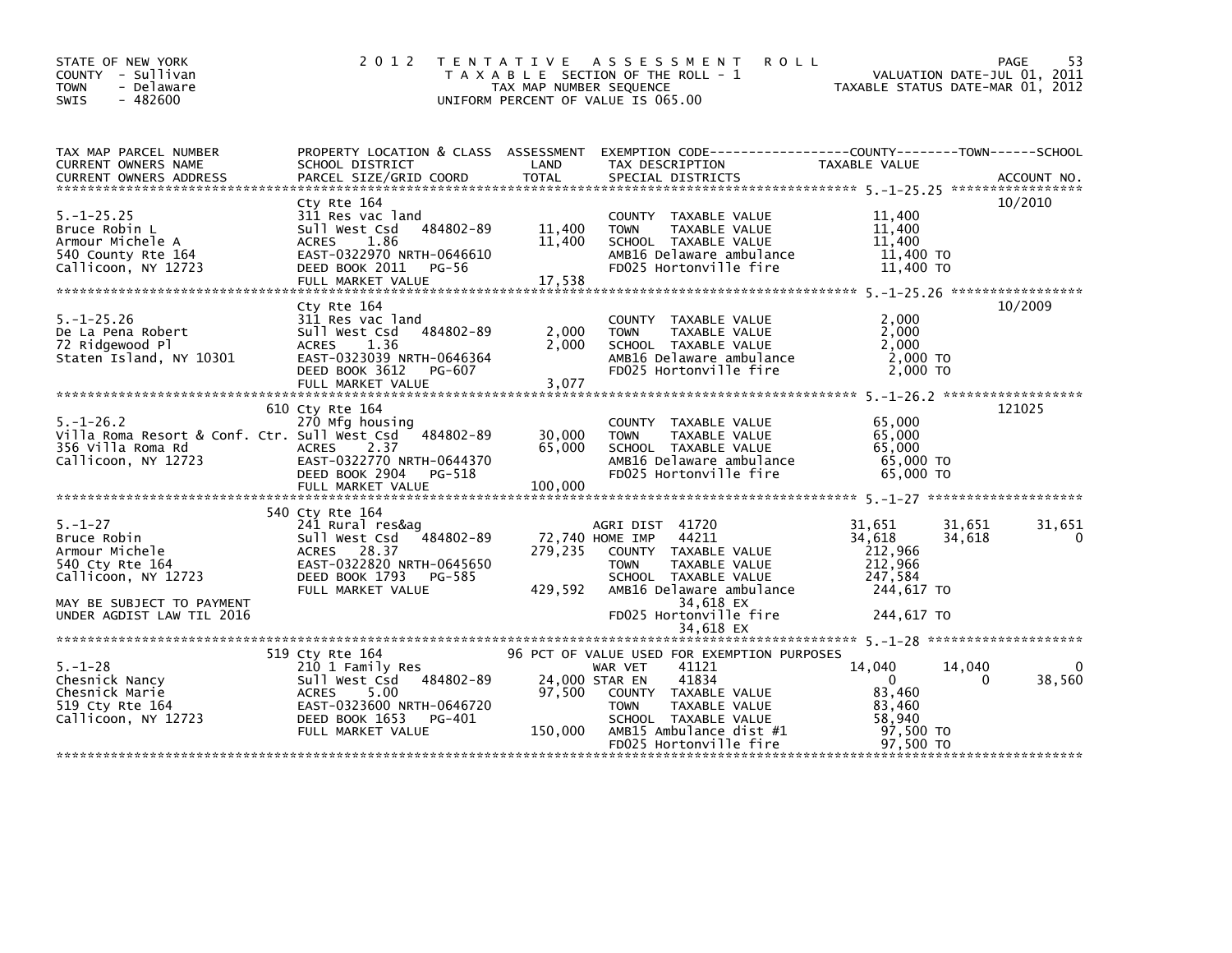| STATE OF NEW YORK<br>COUNTY - Sullivan<br><b>TOWN</b><br>- Delaware<br>$-482600$<br>SWIS                                                   | 2 0 1 2<br>T E N T A T I V E                                                                                                                                        | TAX MAP NUMBER SEQUENCE    | A S S E S S M E N T<br><b>ROLL</b><br>T A X A B L E SECTION OF THE ROLL - 1<br>UNIFORM PERCENT OF VALUE IS 065.00                                                                                                  | VALUATION DATE-JUL 01, 2011<br>TAXABLE STATUS DATE-MAR 01, 2012                                           | 54<br>PAGE         |
|--------------------------------------------------------------------------------------------------------------------------------------------|---------------------------------------------------------------------------------------------------------------------------------------------------------------------|----------------------------|--------------------------------------------------------------------------------------------------------------------------------------------------------------------------------------------------------------------|-----------------------------------------------------------------------------------------------------------|--------------------|
| TAX MAP PARCEL NUMBER<br>CURRENT OWNERS NAME                                                                                               | PROPERTY LOCATION & CLASS ASSESSMENT<br>SCHOOL DISTRICT                                                                                                             | LAND                       | TAX DESCRIPTION                                                                                                                                                                                                    | TAXABLE VALUE                                                                                             |                    |
| $5. - 1 - 29.1$<br>Kimura Hiroshi<br>1930 Broadway Apt 24A<br>New York, NY 10023<br>MAY BE SUBJECT TO PAYMENT<br>UNDER AGDIST LAW TIL 2016 | Kratz Rd 20<br>311 Res vac land<br>Sull West Csd<br>484802-89<br>4.29<br><b>ACRES</b><br>EAST-0323576 NRTH-0647552<br>DEED BOOK 2813<br>PG-175<br>FULL MARKET VALUE | 38,610<br>38,610<br>59,400 | COUNTY TAXABLE VALUE<br>TAXABLE VALUE<br><b>TOWN</b><br>SCHOOL TAXABLE VALUE<br>AMB15 Ambulance dist #1<br>AMB16 Delaware ambulance<br>FD025 Hortonville fire                                                      | 38,610<br>38,610<br>38,610<br>27,027 TO<br>11,583 TO<br>38,610 TO                                         |                    |
| $5. - 1 - 29.2$<br>Ruggiero Frank<br>Ruggiero Marie<br>22 Kratz Rd<br>Callicoon, NY 12723                                                  | 22 Kratz Rd<br>210 1 Family Res<br>484802-89<br>Sull West Csd<br>1.42<br><b>ACRES</b><br>EAST-0323480 NRTH-0647865<br>DEED BOOK 1468<br>PG-141<br>FULL MARKET VALUE | 105,385                    | CW_15_VET/ 41161<br>17,000 CW_DISBLD_ 41171<br>68,500 STAR EN<br>41834<br>COUNTY TAXABLE VALUE<br><b>TAXABLE VALUE</b><br><b>TOWN</b><br>SCHOOL TAXABLE VALUE<br>AMB15 Ambulance dist #1<br>FD025 Hortonville fire | 7,440<br>7,440<br>3,425<br>3,425<br>$\Omega$<br>0<br>57,635<br>57,635<br>29,940<br>68,500 TO<br>68.500 TO | 38,560             |
| $5. - 1 - 29.3$<br>Defonte Marguerite<br>9 Marseille Ter<br>Morganville, NJ 07751                                                          | 6 Kratz Rd<br>$215$ 1 Fam Res w/<br>Sull West Csd<br>484802-89<br><b>ACRES</b><br>4.98<br>EAST-0323590 NRTH-0647618<br>DEED BOOK 1372<br>$PG-45$                    | 28,200<br>127,800          | COUNTY TAXABLE VALUE<br><b>TAXABLE VALUE</b><br><b>TOWN</b><br>SCHOOL TAXABLE VALUE<br>AMB15 Ambulance dist #1<br>FD025 Hortonville fire                                                                           | 127,800<br>127,800<br>127,800<br>127,800 TO<br>127,800 TO                                                 | ****************** |
| $5. - 1 - 29.6$<br>Kimura Hiroshi<br>1930 Broadway Apt 24A<br>New York, NY 10023<br>MAY BE SUBJECT TO PAYMENT<br>UNDER AGDIST LAW TIL 2016 | Kratz Rd 20<br>311 Res vac land<br>484802-89<br>Sull West Csd<br>4.23<br><b>ACRES</b><br>EAST-0323576 NRTH-0647552<br>DEED BOOK 2813<br>PG-175<br>FULL MARKET VALUE | 36,801<br>36,801<br>56,617 | COUNTY TAXABLE VALUE<br>TAXABLE VALUE<br><b>TOWN</b><br>SCHOOL TAXABLE VALUE<br>AMB15 Ambulance dist #1<br>AMB16 Delaware ambulance<br>FD025 Hortonville fire                                                      | 36,801<br>36,801<br>36,801<br>27,601 TO<br>9,200 TO<br>36,801 TO                                          |                    |
| $5. - 1 - 29.7$<br>Kimura Hiroshi<br>1930 Broadway Apt 24A<br>New York, NY 10023<br>MAY BE SUBJECT TO PAYMENT<br>UNDER AGDIST LAW TIL 2016 | Kratz Rd 20<br>311 Res vac land<br>484802-89<br>Sull West Csd<br>5.98<br><b>ACRES</b><br>EAST-0323576 NRTH-0647552<br>DEED BOOK 2813<br>PG-175<br>FULL MARKET VALUE | 47,840<br>47,840<br>73,600 | <b>COUNTY</b><br>TAXABLE VALUE<br><b>TOWN</b><br>TAXABLE VALUE<br>SCHOOL TAXABLE VALUE<br>AMB15 Ambulance dist #1<br>AMB16 Delaware ambulance<br>FD025 Hortonville fire                                            | 47,840<br>47,840<br>47.840<br>43,056 TO<br>4,784 TO<br>47.840 TO                                          |                    |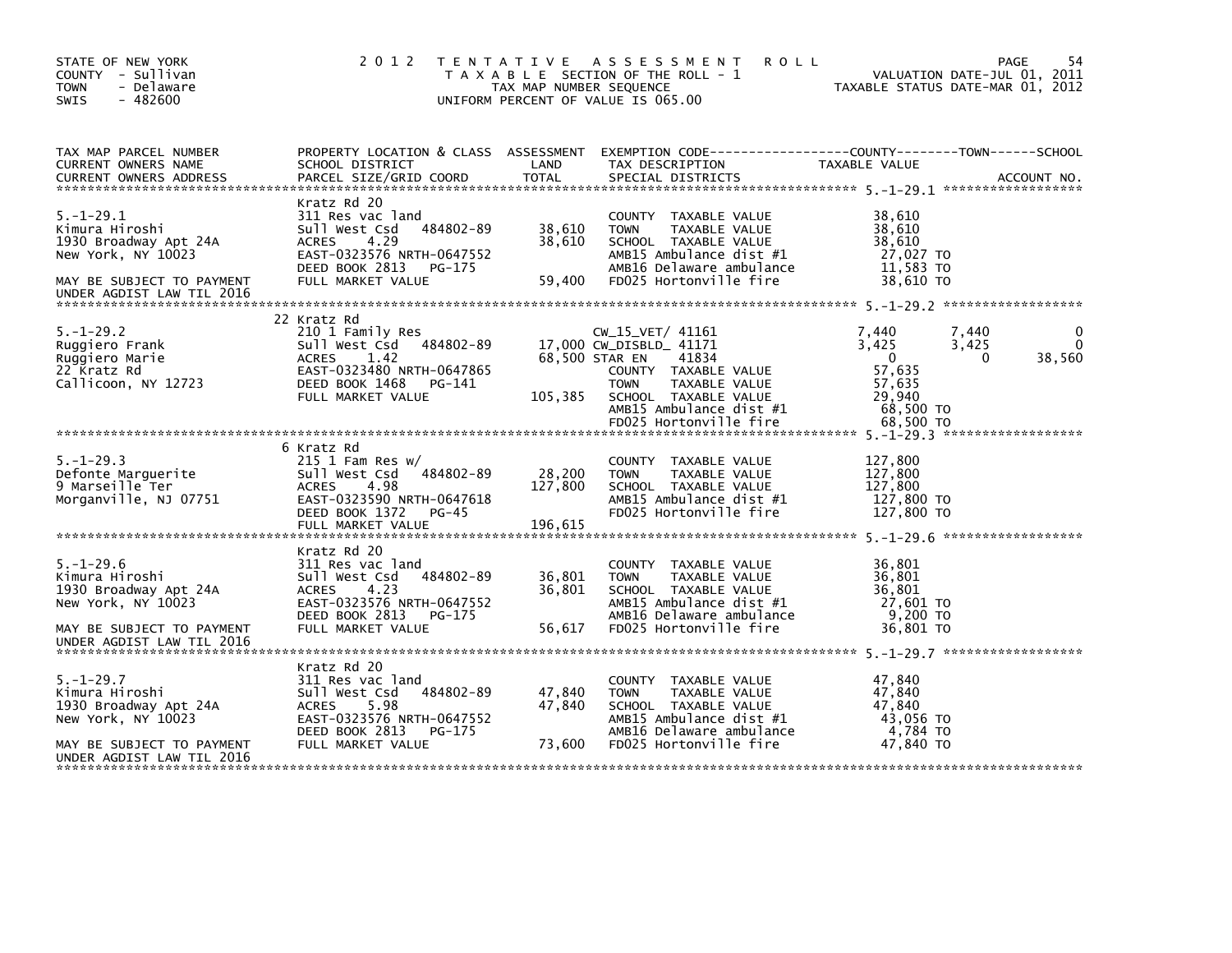| STATE OF NEW YORK<br>COUNTY - Sullivan<br><b>TOWN</b><br>- Delaware<br>$-482600$<br>SWIS                                                    | 2 0 1 2                                                                                                                                                                             | TAX MAP NUMBER SEQUENCE      | TENTATIVE ASSESSMENT<br><b>ROLL</b><br>T A X A B L E SECTION OF THE ROLL - 1<br>UNIFORM PERCENT OF VALUE IS 065.00                          | VALUATION DATE-JUL 01, 2011<br>TAXABLE STATUS DATE-MAR 01, 2012 | 55<br>PAGE  |
|---------------------------------------------------------------------------------------------------------------------------------------------|-------------------------------------------------------------------------------------------------------------------------------------------------------------------------------------|------------------------------|---------------------------------------------------------------------------------------------------------------------------------------------|-----------------------------------------------------------------|-------------|
| TAX MAP PARCEL NUMBER<br>CURRENT OWNERS NAME<br><b>CURRENT OWNERS ADDRESS</b>                                                               | SCHOOL DISTRICT<br>PARCEL SIZE/GRID COORD                                                                                                                                           | LAND<br><b>TOTAL</b>         | PROPERTY LOCATION & CLASS ASSESSMENT EXEMPTION CODE---------------COUNTY-------TOWN-----SCHOOL<br>TAX DESCRIPTION<br>SPECIAL DISTRICTS      | TAXABLE VALUE                                                   | ACCOUNT NO. |
| $5. - 1 - 29.8$<br>Kimura Hiroshi<br>1930 Broadway Apt 24A<br>New York, NY 10023<br>MAY BE SUBJECT TO PAYMENT<br>UNDER AGDIST LAW TIL 2016  | Kratz Rd 20<br>322 Rural vac>10<br>484802-89<br>Sull West Csd<br>ACRES 14.69<br>EAST-0323576 NRTH-0647552<br>DEED BOOK 2813<br>PG-175<br>FULL MARKET VALUE                          | 79,326<br>79,326<br>122,040  | COUNTY TAXABLE VALUE<br>TAXABLE VALUE<br><b>TOWN</b><br>SCHOOL TAXABLE VALUE<br>AMB15 Ambulance dist #1<br>FD025 Hortonville fire           | 79,326<br>79,326<br>79,326<br>79,326 TO<br>79,326 TO            |             |
| $5. - 1 - 29.9$<br>Kimura Hiroshi<br>1930 Broadway Apt 24A<br>New York, NY 10023<br>MAY BE SUBJECT TO PAYMENT<br>UNDER AGDIST LAW TIL 2016  | Kratz Rd 20<br>311 Res vac land<br>484802-89<br>Sull West Csd<br><b>ACRES</b><br>7.34<br>EAST-0323576 NRTH-0647552<br>DEED BOOK 2813<br>PG-175<br>FULL MARKET VALUE                 | 68,629<br>68,629<br>105,583  | COUNTY TAXABLE VALUE<br>TAXABLE VALUE<br><b>TOWN</b><br>SCHOOL TAXABLE VALUE<br>AMB15 Ambulance dist #1<br>FD025 Hortonville fire           | 68,629<br>68,629<br>68,629<br>68,629 TO<br>68,629 TO            |             |
| $5. - 1 - 29.10$<br>Kimura Hiroshi<br>1930 Broadway Apt 24A<br>New York, NY 10023<br>MAY BE SUBJECT TO PAYMENT<br>UNDER AGDIST LAW TIL 2016 | Kratz Rd 20<br>311 Res vac land<br>Sull West Csd<br>484802-89<br>7.37<br><b>ACRES</b><br>EAST-0323576 NRTH-0647552<br>DEED BOOK 2813<br>PG-175<br>FULL MARKET VALUE                 | 64,856<br>64,856<br>99,778   | COUNTY TAXABLE VALUE<br>TAXABLE VALUE<br><b>TOWN</b><br>SCHOOL TAXABLE VALUE<br>AMB15 Ambulance dist #1<br>FD025 Hortonville fire           | 64,856<br>64.856<br>64,856<br>64,856 TO<br>64,856 TO            |             |
| $5. - 1 - 30$<br>Debello Robert<br>Debello Marie<br>154-61 Riverside Dr<br>Beechurst, NY 11357                                              | 4 Kratz Rd<br>210 1 Family Res<br>Sull West Csd<br>484802-89<br>1.15<br><b>ACRES</b><br>EAST-0323400 NRTH-0647490<br>DEED BOOK 2010<br>PG-58460<br>FULL MARKET VALUE                | 20,000<br>57,400<br>88,308   | <b>COUNTY</b><br>TAXABLE VALUE<br>TAXABLE VALUE<br><b>TOWN</b><br>SCHOOL TAXABLE VALUE<br>AMB15 Ambulance dist #1<br>FD025 Hortonville fire | 57,400<br>57,400<br>57,400<br>57,400 TO<br>57,400 TO            |             |
| $5. - 1 - 31.2$<br>Krupa James J<br>Krupa Alice H<br>37 Brompton Rd<br>Garden City, NY 11530                                                | 465 Cty Rte 164<br>210 1 Family Res<br>Sull West Csd<br>484802-89<br><b>ACRES</b><br>2.00 BANK C30614<br>EAST-0323830 NRTH-0647030<br>DEED BOOK 2230<br>PG-324<br>FULL MARKET VALUE | 21,000<br>150,000<br>230,769 | COUNTY TAXABLE VALUE<br><b>TOWN</b><br>TAXABLE VALUE<br>SCHOOL TAXABLE VALUE<br>AMB15 Ambulance dist #1<br>FD025 Hortonville fire           | 150,000<br>150,000<br>150,000<br>150,000 TO<br>150,000 TO       |             |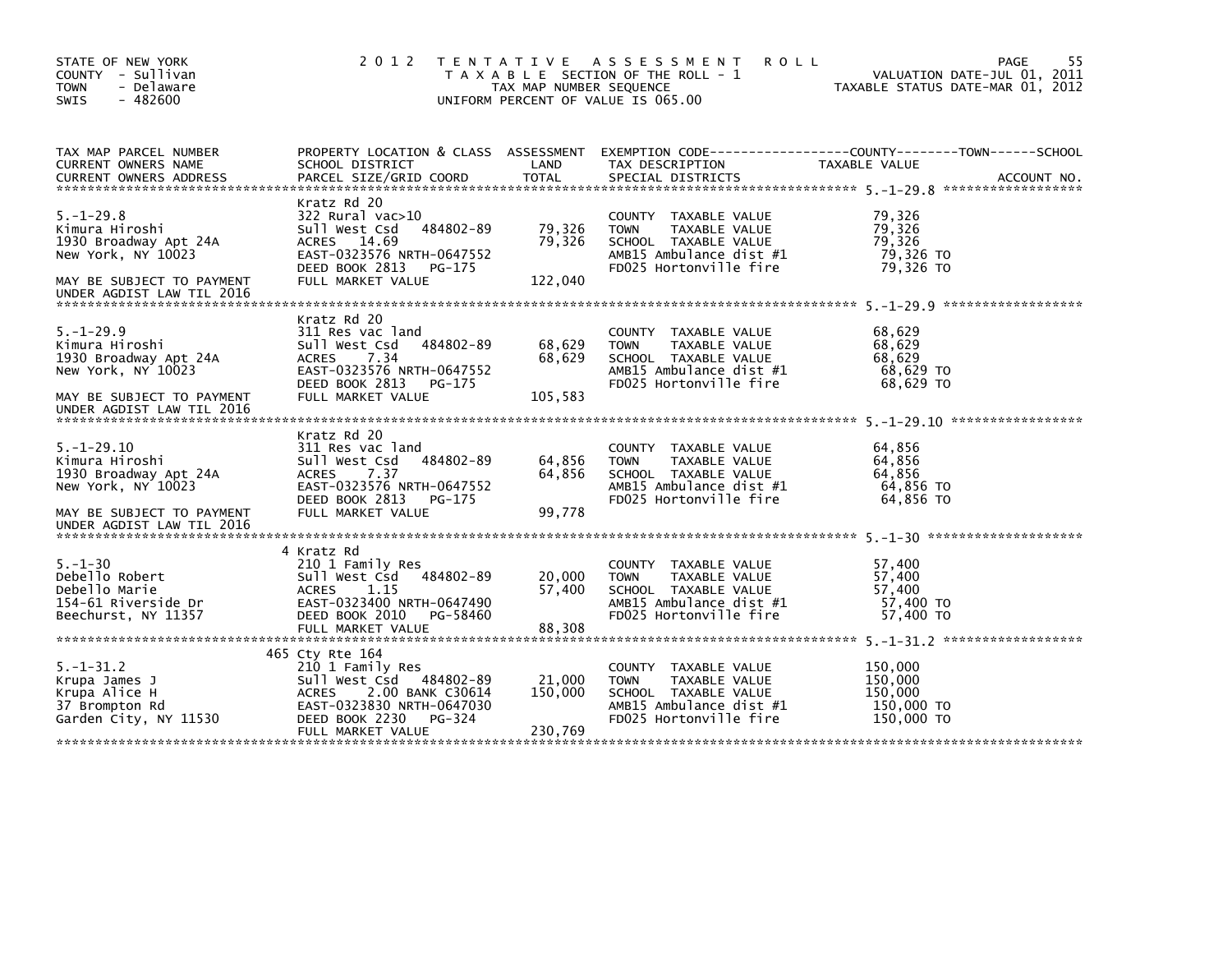| STATE OF NEW YORK<br>COUNTY - Sullivan<br><b>TOWN</b><br>- Delaware<br>$-482600$<br><b>SWIS</b>       | 2 0 1 2                                                                                                                                                                  | TAX MAP NUMBER SEQUENCE      | TENTATIVE ASSESSMENT<br><b>ROLL</b><br>T A X A B L E SECTION OF THE ROLL - 1<br>UNIFORM PERCENT OF VALUE IS 065.00                                    | TAXABLE STATUS DATE-MAR 01, 2012                                          | 56<br><b>PAGE</b><br>VALUATION DATE-JUL 01, 2011 |
|-------------------------------------------------------------------------------------------------------|--------------------------------------------------------------------------------------------------------------------------------------------------------------------------|------------------------------|-------------------------------------------------------------------------------------------------------------------------------------------------------|---------------------------------------------------------------------------|--------------------------------------------------|
| TAX MAP PARCEL NUMBER<br>CURRENT OWNERS NAME<br><b>CURRENT OWNERS ADDRESS</b>                         | SCHOOL DISTRICT<br>PARCEL SIZE/GRID COORD                                                                                                                                | LAND<br><b>TOTAL</b>         | PROPERTY LOCATION & CLASS ASSESSMENT EXEMPTION CODE---------------COUNTY-------TOWN------SCHOOL<br>TAX DESCRIPTION<br>SPECIAL DISTRICTS               | TAXABLE VALUE                                                             | ACCOUNT NO.                                      |
| $5. - 1 - 31.3$<br>Sandler, Linda<br>471 Cty Rte 164<br>Callicoon, NY 12723                           | 471 Cty Rte 164<br>210 1 Family Res<br>Sull West Csd 484802-89<br><b>ACRES</b><br>4.49<br>EAST-0323501 NRTH-0647067<br>DEED BOOK 3618<br>PG-413<br>FULL MARKET VALUE     | 27,700<br>159,000<br>244,615 | STAR B<br>41854<br>COUNTY TAXABLE VALUE<br><b>TOWN</b><br>TAXABLE VALUE<br>SCHOOL TAXABLE VALUE<br>AMB15 Ambulance dist #1<br>FD025 Hortonville fire  | $\Omega$<br>159,000<br>159,000<br>140,400<br>159,000 TO<br>159,000 TO     | 18,600<br>0                                      |
| $5. - 1 - 31.4$<br>Marlow Michael<br>Marlow Rachel<br>2950 Manor Bridge Drive<br>Alpharetta, GA 30004 | 502 Cty Rte 164<br>270 Mfg housing<br>484802-89<br>Sull West Csd<br>3.00<br><b>ACRES</b><br>EAST-0323004 NRTH-0647100<br>DEED BOOK 2011<br>PG-3591<br>FULL MARKET VALUE  | 22,000<br>95,000<br>146,154  | COUNTY TAXABLE VALUE<br><b>TOWN</b><br>TAXABLE VALUE<br>SCHOOL TAXABLE VALUE<br>AMB16 Delaware ambulance<br>FD025 Hortonville fire                    | 95,000<br>95,000<br>95,000<br>95,000 TO<br>95,000 TO                      | 06/2011                                          |
| $5. - 1 - 31.5$<br>La Tempa Pietro<br>La Tempa Vincenza<br>644 Beechwoods Rd<br>Callicoon, NY 12723   | 644 Beechwoods Rd<br>270 Mfg housing<br>484802-89<br>Sull West Csd<br><b>ACRES</b><br>1.96<br>EAST-0323989 NRTH-0647366<br>DEED BOOK 3564<br>PG-480<br>FULL MARKET VALUE | 22,000<br>129,510<br>199,246 | 41854<br>STAR B<br>COUNTY TAXABLE VALUE<br><b>TOWN</b><br>TAXABLE VALUE<br>SCHOOL TAXABLE VALUE<br>AMB16 Delaware ambulance<br>FD025 Hortonville fire | $\mathbf{0}$<br>129,510<br>129,510<br>110,910<br>129,510 TO<br>129,510 TO | 18,600<br>$\Omega$                               |
| $5. - 1 - 31.6$<br>La Tempa Pietro<br>La Tempa Vincenza<br>644 Beechwoods Rd<br>Callicoon, NY 12723   | Cty Rte 164<br>311 Res vac land<br>Sull West Csd<br>484802-89<br>1.00<br><b>ACRES</b><br>EAST-0323184 NRTH-0647340<br>DEED BOOK 2822<br>PG-617                           | 12,000<br>12,000             | COUNTY TAXABLE VALUE<br><b>TOWN</b><br>TAXABLE VALUE<br>SCHOOL TAXABLE VALUE<br>AMB16 Delaware ambulance<br>FD025 Hortonville fire                    | 12,000<br>12,000<br>12,000<br>12,000 TO<br>12,000 TO                      |                                                  |
| $5. - 1 - 31.7$<br>La Tempa Pietro<br>La Tempa Vincenza<br>644 Beechwoods Rd<br>Callicoon, NY 12723   | Beechwoods Rd 5<br>311 Res vac land<br>484802-89<br>Sull West Csd<br>1.40<br><b>ACRES</b><br>EAST-0322739 NRTH-0647405<br>DEED BOOK 2822<br>PG-613<br>FULL MARKET VALUE  | 16,800<br>16,800<br>25,846   | COUNTY TAXABLE VALUE<br><b>TOWN</b><br>TAXABLE VALUE<br>SCHOOL TAXABLE VALUE<br>AMB16 Delaware ambulance<br>FD025 Hortonville fire                    | 16,800<br>16,800<br>16.800<br>16,800 TO<br>16,800 TO                      |                                                  |
| $5. - 1 - 32.1$<br>Soban Joseph F Jr<br>Soban Patricia<br>1120 DiSalvo St<br>Toms River, NJ 08753     | Beechwoods Rd<br>311 Res vac land<br>484802-89<br>Sull West Csd<br><b>ACRES</b><br>2.52<br>EAST-0322148 NRTH-0647425<br>DEED BOOK 1262<br>PG-00279<br>FULL MARKET VALUE  | 20,160<br>20,160<br>31,015   | COUNTY TAXABLE VALUE<br>TAXABLE VALUE<br><b>TOWN</b><br>SCHOOL TAXABLE VALUE<br>AMB16 Delaware ambulance<br>FD025 Hortonville fire                    | 20,160<br>20,160<br>20,160<br>20,160 TO<br>20,160 TO                      | 120060                                           |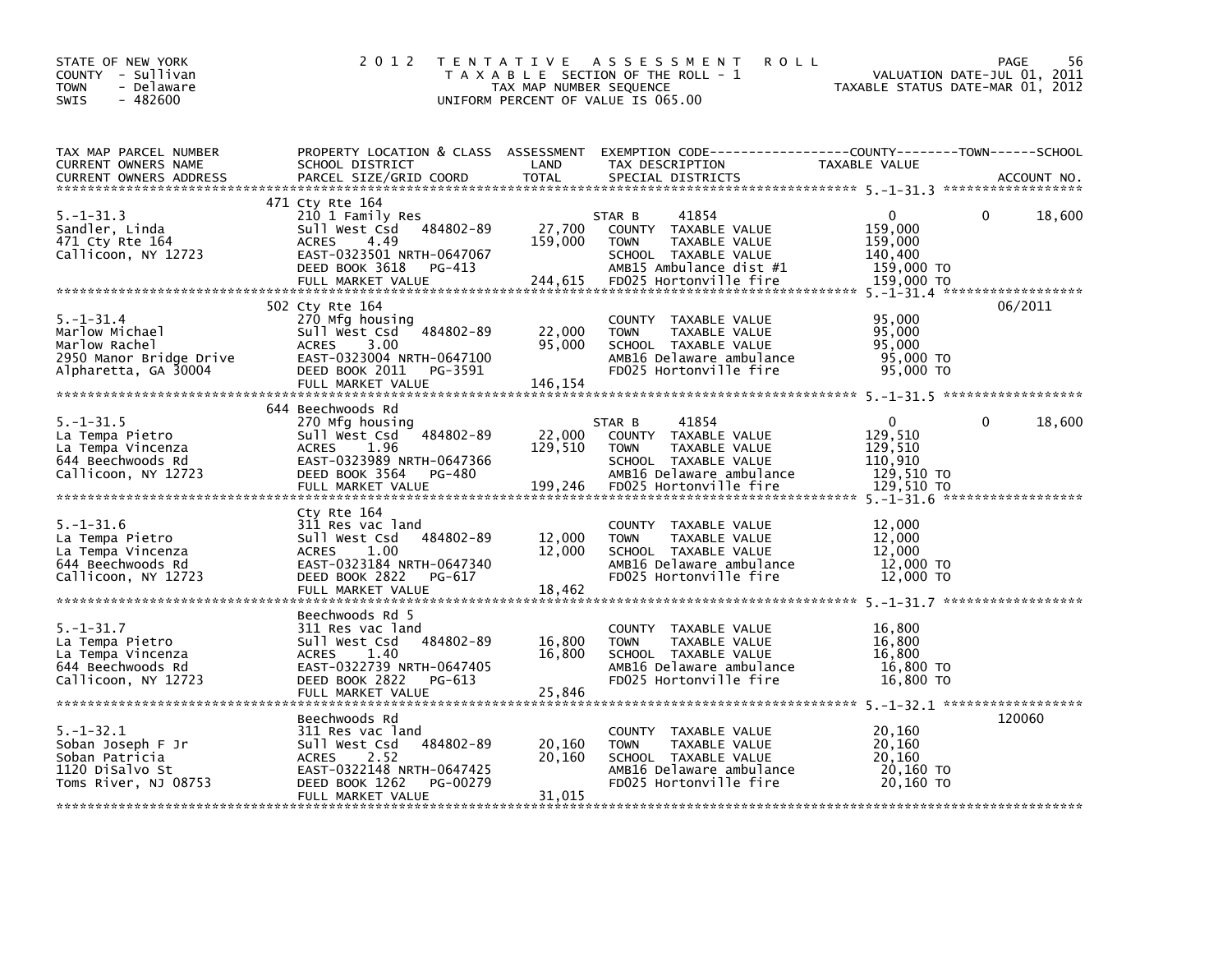| STATE OF NEW YORK<br>COUNTY - Sullivan<br>- Delaware<br><b>TOWN</b><br>$-482600$<br><b>SWIS</b>      | 2 0 1 2                                                                                                                                                                               | T E N T A T I V E<br>TAX MAP NUMBER SEQUENCE | A S S E S S M E N T<br><b>ROLL</b><br>T A X A B L E SECTION OF THE ROLL - 1<br>UNIFORM PERCENT OF VALUE IS 065.00                                                                                 | VALUATION DATE-JUL 01, 2011<br>TAXABLE STATUS DATE-MAR 01, 2012                                       | 57<br>PAGE                   |
|------------------------------------------------------------------------------------------------------|---------------------------------------------------------------------------------------------------------------------------------------------------------------------------------------|----------------------------------------------|---------------------------------------------------------------------------------------------------------------------------------------------------------------------------------------------------|-------------------------------------------------------------------------------------------------------|------------------------------|
| TAX MAP PARCEL NUMBER<br>CURRENT OWNERS NAME                                                         | SCHOOL DISTRICT                                                                                                                                                                       | LAND                                         | PROPERTY LOCATION & CLASS ASSESSMENT EXEMPTION CODE---------------COUNTY-------TOWN------SCHOOL<br>TAX DESCRIPTION                                                                                | TAXABLE VALUE                                                                                         |                              |
| $5. - 1 - 32.2$<br>Glenka James<br>60 East Hitchcock Ave<br>Floral Park, NY 11001                    | 632 Beechwoods Rd<br>270 Mfg housing<br>$-484802 - 89$<br>Sull West Csd<br>ACRES<br>2.60<br>EAST-0322532 NRTH-0647326<br>DEED BOOK 1024<br>PG-00293<br>FULL MARKET VALUE              | 24,900<br>33,400<br>51,385                   | COUNTY TAXABLE VALUE<br>TAXABLE VALUE<br><b>TOWN</b><br>SCHOOL TAXABLE VALUE<br>AMB16 Delaware ambulance<br>FD025 Hortonville fire                                                                | 33,400<br>33,400<br>33,400<br>33,400 TO<br>33,400 TO                                                  | 120765                       |
| $5. - 1 - 32.3$<br>Bruce Robin<br>Armour Michele<br>540 Cty Rte 164<br>Callicoon, NY 12723           | Beechwoods Rd<br>311 Res vac land<br>484802-89<br>Sull West Csd<br><b>ACRES</b><br>9.46<br>EAST-0322352 NRTH-0646877<br>DEED BOOK 2388<br>PG-535<br>FULL MARKET VALUE                 | 30,000<br>30,000<br>46,154                   | COUNTY TAXABLE VALUE<br>TAXABLE VALUE<br><b>TOWN</b><br>SCHOOL TAXABLE VALUE<br>AMB16 Delaware ambulance<br>FD025 Hortonville fire                                                                | 30,000<br>30,000<br>30,000<br>30,000 TO<br>30,000 TO                                                  | 120060                       |
| $5. - 1 - 32.4$<br>Fischer Randall<br>Fischer Donna<br>598 Beechwoods Rd<br>Callicoon, NY 12723-8605 | 598 Beechwoods Rd<br>210 1 Family Res<br>Sull West Csd<br>484802-89<br>2.19 BANKN140687<br><b>ACRES</b><br>EAST-0321719 NRTH-0647535<br>DEED BOOK 2869<br>PG-250<br>FULL MARKET VALUE | 180,000<br>276,923                           | STAR B<br>41854<br>44211<br>30,000 HOME IMP<br>COUNTY<br>TAXABLE VALUE<br>TAXABLE VALUE<br><b>TOWN</b><br>SCHOOL TAXABLE VALUE<br>AMB16 Delaware ambulance<br>46,875 EX<br>FD025 Hortonville fire | $\Omega$<br>$\Omega$<br>46,875<br>46,875<br>133,125<br>133,125<br>161,400<br>133,125 TO<br>133,125 TO | 120060<br>18,600<br>$\Omega$ |
| $5. - 1 - 32.5$<br>Soban Joseph F Jr<br>Soban Patricia<br>1120 Disalvo St<br>Toms River, NJ 08753    | Beechwoods Rd<br>311 Res vac land<br>484802-89<br>Sull West Csd<br><b>ACRES</b><br>2.75<br>EAST-0322148 NRTH-0647425<br>DEED BOOK 1262<br>PG-00279<br>FULL MARKET VALUE               | 22,000<br>22,000<br>33,846                   | 46,875 EX<br>COUNTY TAXABLE VALUE<br>TAXABLE VALUE<br><b>TOWN</b><br>SCHOOL TAXABLE VALUE<br>AMB16 Delaware ambulance<br>FD025 Hortonville fire                                                   | 22,000<br>22,000<br>22,000<br>22,000 TO<br>22,000 TO                                                  | 120060                       |
| $5. - 1 - 32.6$<br>Soban Joseph F Jr<br>Soban Patricia<br>1120 Disalvo St<br>Toms River, NJ 08753    | 604 Beechwoods Rd<br>210 1 Family Res<br>484802-89<br>Sull West Csd<br>2.74<br><b>ACRES</b><br>EAST-0322148 NRTH-0647425<br>DEED BOOK 1262<br>PG-00279<br>FULL MARKET VALUE           | 27,400<br>124,960<br>192,246                 | COUNTY TAXABLE VALUE<br>TAXABLE VALUE<br><b>TOWN</b><br>SCHOOL TAXABLE VALUE<br>AMB16 Delaware ambulance<br>FD025 Hortonville fire                                                                | 124,960<br>124,960<br>124,960<br>124,960 TO<br>124,960 TO                                             | 120060                       |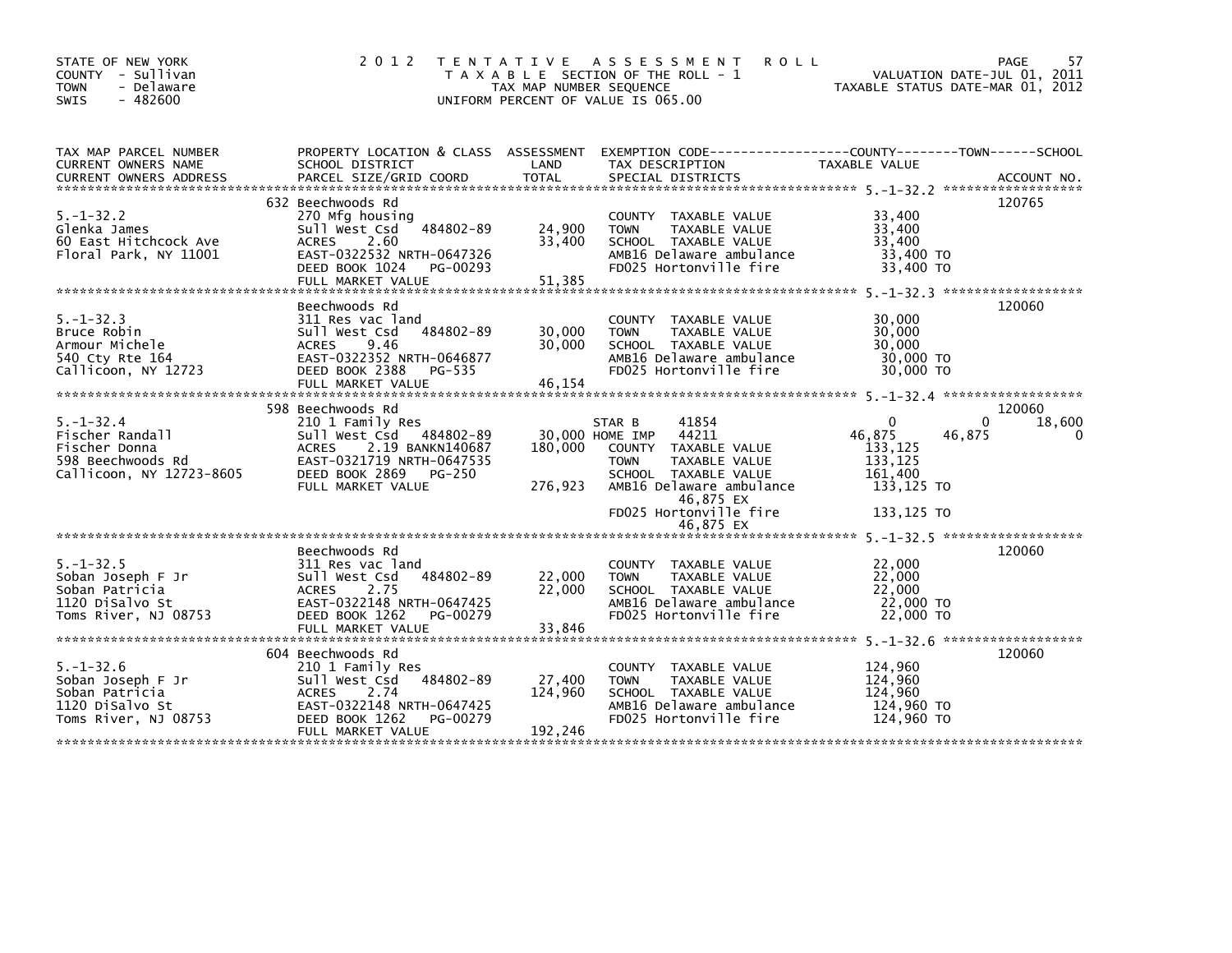| STATE OF NEW YORK<br>COUNTY<br>- Sullivan<br><b>TOWN</b><br>- Delaware<br>$-482600$<br><b>SWIS</b> | 2 0 1 2                                                                                                                                                                   | T E N T A T I V E<br>TAX MAP NUMBER SEQUENCE<br>UNIFORM PERCENT OF VALUE IS 065.00 | A S S E S S M E N T<br>T A X A B L E SECTION OF THE ROLL - 1                                                                                 | <b>ROLL</b>                                               | PAGE<br>58<br>VALUATION DATE-JUL 01, 2011<br>TAXABLE STATUS DATE-MAR 01, 2012 |
|----------------------------------------------------------------------------------------------------|---------------------------------------------------------------------------------------------------------------------------------------------------------------------------|------------------------------------------------------------------------------------|----------------------------------------------------------------------------------------------------------------------------------------------|-----------------------------------------------------------|-------------------------------------------------------------------------------|
| TAX MAP PARCEL NUMBER<br>CURRENT OWNERS NAME                                                       | PROPERTY LOCATION & CLASS ASSESSMENT<br>SCHOOL DISTRICT                                                                                                                   | LAND                                                                               | TAX DESCRIPTION                                                                                                                              | TAXABLE VALUE                                             |                                                                               |
| $5. - 1 - 33$<br>Wahl Ross<br>440 Beechwoods Rd<br>Callicoon, NY 12723                             | 605 Beechwoods Rd<br>311 Res vac land<br>484802-89<br>Sull West Csd<br>1.68<br><b>ACRES</b><br>EAST-0321930 NRTH-0648080<br>DEED BOOK 1288<br>PG-121<br>FULL MARKET VALUE | 16,128<br>16,128<br>24,812                                                         | COUNTY TAXABLE VALUE<br><b>TAXABLE VALUE</b><br><b>TOWN</b><br>SCHOOL TAXABLE VALUE<br>AMB16 Delaware ambulance<br>FD025 Hortonville fire    | 16,128<br>16,128<br>16.128<br>16,128 TO<br>16,128 TO      | 120267                                                                        |
|                                                                                                    | 589 Beechwoods Rd                                                                                                                                                         |                                                                                    |                                                                                                                                              |                                                           | 121035                                                                        |
| $5. - 1 - 34$<br>Mullally Timothy<br>Mullally Helen<br>589 Beechwoods Rd<br>Callicoon, NY 12723    | 210 1 Family Res<br>484802-89<br>Sull West Csd<br>ACRES<br>2.75<br>EAST-0321710 NRTH-0647960<br>DEED BOOK 866<br>PG-00015                                                 | 25,100<br>158,550                                                                  | 41854<br>STAR B<br>TAXABLE VALUE<br>COUNTY<br>TAXABLE VALUE<br><b>TOWN</b><br>SCHOOL TAXABLE VALUE<br>AMB16 Delaware ambulance               | $\Omega$<br>158,550<br>158,550<br>139,950<br>158.550 TO   | 18,600                                                                        |
|                                                                                                    | Beechwoods Rd                                                                                                                                                             |                                                                                    |                                                                                                                                              |                                                           | 121670                                                                        |
| $5. -1 - 35.1$<br>Meimaris Alkis<br>Meimaris Helen<br>4 Crescent Way<br>Fort Lee, NJ 07024         | 322 Rural vac>10<br>484802-89<br>Sull West Csd<br>ACRES 57.13<br>EAST-0321970 NRTH-0648400<br>DEED BOOK 1858<br>PG-496<br>FULL MARKET VALUE                               | 199,955<br>199,955<br>307,623                                                      | COUNTY<br>TAXABLE VALUE<br><b>TAXABLE VALUE</b><br><b>TOWN</b><br>SCHOOL TAXABLE VALUE<br>AMB16 Delaware ambulance<br>FD025 Hortonville fire | 199,955<br>199,955<br>199,955<br>199,955 TO<br>199,955 TO |                                                                               |
|                                                                                                    | Beechwoods Rd                                                                                                                                                             |                                                                                    |                                                                                                                                              |                                                           | 121670                                                                        |
| $5. - 1 - 35.2$<br>Lustig Robin<br>11 Elizabeth Ln<br>West Paterson, NJ 07424                      | 311 Res vac land<br>484802-89<br>Sull West Csd<br>3.09<br><b>ACRES</b><br>EAST-0321970 NRTH-0648400<br>DEED BOOK 3067<br>PG-76                                            | 40,170<br>40,170                                                                   | TAXABLE VALUE<br>COUNTY<br><b>TOWN</b><br>TAXABLE VALUE<br>SCHOOL TAXABLE VALUE<br>AMB16 Delaware ambulance<br>FD025 Hortonville fire        | 40,170<br>40,170<br>40,170<br>40.170 TO<br>40,170 TO      |                                                                               |
|                                                                                                    | FULL MARKET VALUE                                                                                                                                                         | 61,800                                                                             |                                                                                                                                              |                                                           |                                                                               |
| *******************************<br>$5. -1 - 35.3$<br>Graham Joan V<br>787 Swiss Hill Rd N          | Beechwoods Rd<br>311 Res vac land<br>484802-89<br>Sull West Csd<br>3.15<br><b>ACRES</b>                                                                                   | 40,950<br>40,950                                                                   | COUNTY<br>TAXABLE VALUE<br><b>TOWN</b><br>TAXABLE VALUE<br>SCHOOL TAXABLE VALUE                                                              | 40,950<br>40,950<br>40.950                                | 121670                                                                        |
| Jeffersonville, NY 12748                                                                           | EAST-0321970 NRTH-0648400<br>DEED BOOK 3079<br>PG-500<br>FULL MARKET VALUE                                                                                                | 63,000                                                                             | AMB16 Delaware ambulance<br>FD025 Hortonville fire                                                                                           | 40,950 TO<br>40.950 TO                                    |                                                                               |
|                                                                                                    |                                                                                                                                                                           |                                                                                    |                                                                                                                                              |                                                           |                                                                               |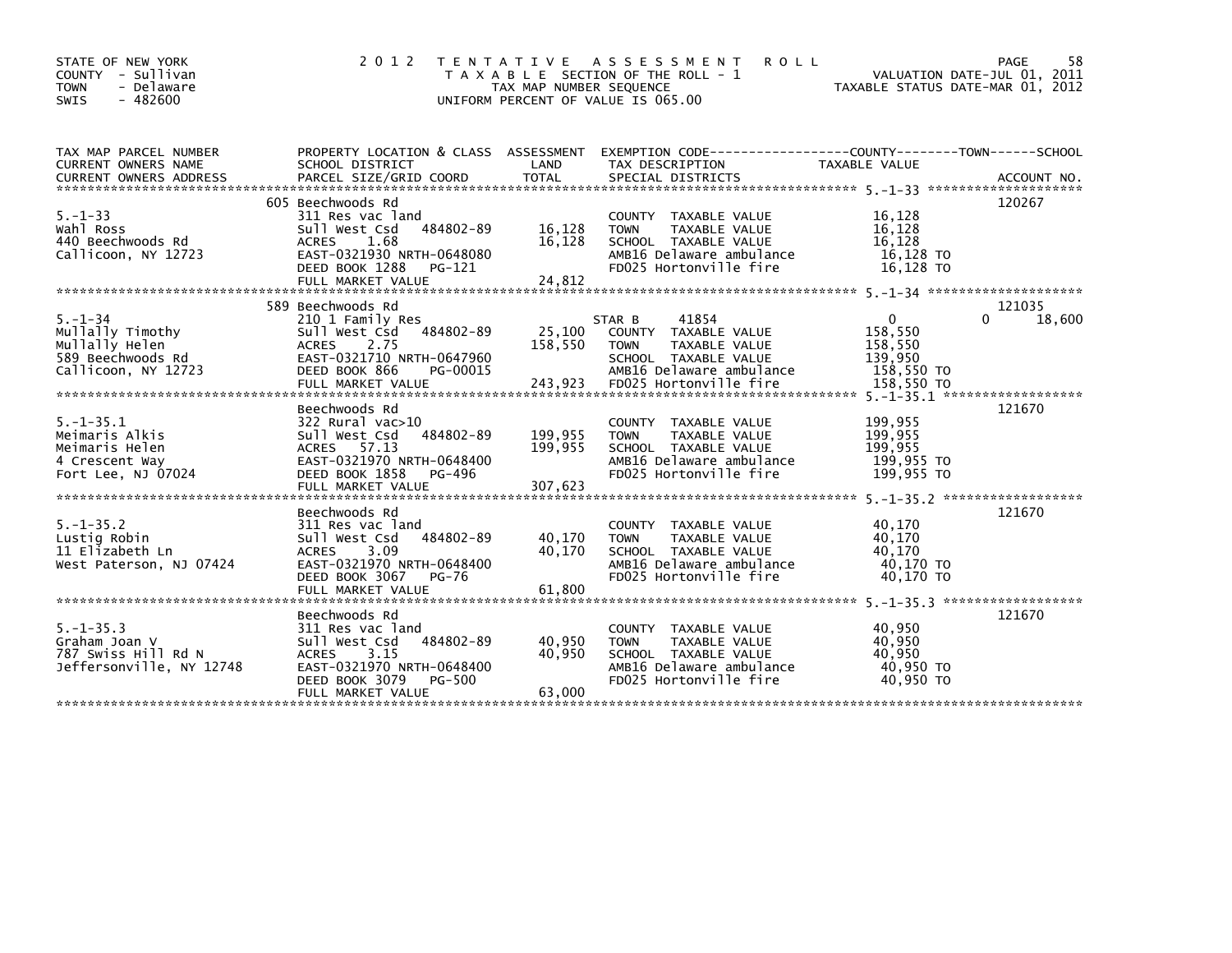| STATE OF NEW YORK<br>COUNTY - Sullivan<br><b>TOWN</b><br>- Delaware<br>$-482600$<br>SWIS                     | 2 0 1 2                                                                                                                                                                     | T E N T A T I V E<br>TAX MAP NUMBER SEQUENCE | ASSESSMENT<br><b>ROLL</b><br>T A X A B L E SECTION OF THE ROLL - 1<br>UNIFORM PERCENT OF VALUE IS 065.00                                                                          | TAXABLE STATUS DATE-MAR 01, 2012                                    |             | 59<br>PAGE<br>VALUATION DATE-JUL 01, 2011 |
|--------------------------------------------------------------------------------------------------------------|-----------------------------------------------------------------------------------------------------------------------------------------------------------------------------|----------------------------------------------|-----------------------------------------------------------------------------------------------------------------------------------------------------------------------------------|---------------------------------------------------------------------|-------------|-------------------------------------------|
| TAX MAP PARCEL NUMBER<br><b>CURRENT OWNERS NAME</b>                                                          | PROPERTY LOCATION & CLASS ASSESSMENT<br>SCHOOL DISTRICT                                                                                                                     | LAND                                         | TAX DESCRIPTION                                                                                                                                                                   | TAXABLE VALUE                                                       |             |                                           |
| $5. - 1 - 36.1$<br>Salvatore Allysa<br>535 Beechwoods Rd<br>Callicoon, NY 12723<br>MAY BE SUBJECT TO PAYMENT | 535 Beechwoods Rd<br>241 Rural res&aq<br>484802-89<br>Sull West Csd<br>ACRES 67.21<br>EAST-0319368 NRTH-0648214<br>DEED BOOK 3510<br>PG-522<br>FULL MARKET VALUE            | 99,752 STAR B<br>298,552<br>459.311          | AGRI DIST 41720<br>41854<br>COUNTY TAXABLE VALUE<br>TAXABLE VALUE<br><b>TOWN</b><br>SCHOOL TAXABLE VALUE<br>AMB16 Delaware ambulance                                              | 64,509<br>$\Omega$<br>234,043<br>234,043<br>215,443<br>298,552 TO   | 64,509<br>0 | 64,509<br>18,600                          |
| $5. - 1 - 36.2$<br>Beirne William<br>Beirne Veronica<br>157 E 72nd St<br>New York, NY 10021                  | 568 Beechwoods Rd<br>210 1 Family Res<br>Sull West Csd 484802-89<br>2.00 BANK C30978<br>ACRES<br>EAST-0320936 NRTH-0647653<br>DEED BOOK 1826<br>PG-520<br>FULL MARKET VALUE | 35,000<br>123,537<br>190,057                 | 44211<br>HOME IMP<br>COUNTY TAXABLE VALUE<br><b>TOWN</b><br>TAXABLE VALUE<br>SCHOOL TAXABLE VALUE<br>AMB16 Delaware ambulance<br>11,105 EX<br>FD025 Hortonville fire<br>11.105 EX | 11,105<br>112,432<br>112,432<br>123,537<br>112,432 TO<br>112,432 TO | 11,105      |                                           |
| $5. - 1 - 36.3$<br>Notaro Giovambattista<br>2402 National Dr<br>Brooklyn, NY 11234                           | Bauernfeind Rd<br>$314$ Rural vac<10<br>Sull West Csd<br>484802-89<br><b>ACRES</b><br>8.68<br>EAST-0321490 NRTH-0646844<br>DEED BOOK 3233<br>PG-677                         | 50,800<br>50,800                             | COUNTY<br>TAXABLE VALUE<br>TAXABLE VALUE<br><b>TOWN</b><br>SCHOOL TAXABLE VALUE<br>AMB16 Delaware ambulance<br>FD025 Hortonville fire                                             | 50,800<br>50,800<br>50,800<br>50,800 TO<br>50,800 TO                |             |                                           |
| $5. - 1 - 36.5$<br>La Rocca Nicole<br>63 Bascom Pl<br>Staten Island, NY 10314                                | Beechwoods Rd<br>311 Res vac land<br>484802-89<br>Sull West Csd<br><b>ACRES</b><br>2.66<br>EAST-0320613 NRTH-0646645<br>DEED BOOK 1900<br>$PG-15$<br>FULL MARKET VALUE      | 12,700<br>12,700<br>19.538                   | COUNTY TAXABLE VALUE<br>TAXABLE VALUE<br><b>TOWN</b><br>SCHOOL TAXABLE VALUE<br>AMB16 Delaware ambulance<br>FD025 Hortonville fire                                                | 12,700<br>12,700<br>12.700<br>12,700 TO<br>12,700 TO                |             |                                           |
| $5. - 1 - 36.6$<br>Mullally Timothy<br>Mullally Helen<br>589 Beechwoods Rd<br>Callicoon, NY 12723            | T.r. 5<br>311 Res vac land<br>484802-89<br>Sull West Csd<br><b>ACRES</b><br>5.16<br>EAST-0320955 NRTH-0647010<br>DEED BOOK 2441<br>PG-88<br>FULL MARKET VALUE               | 21,200<br>21,200<br>32,615                   | COUNTY TAXABLE VALUE<br><b>TOWN</b><br>TAXABLE VALUE<br>SCHOOL TAXABLE VALUE<br>AMB16 Delaware ambulance<br>FD025 Hortonville fire                                                | 21,200<br>21,200<br>21,200<br>21,200 TO<br>21,200 TO                |             |                                           |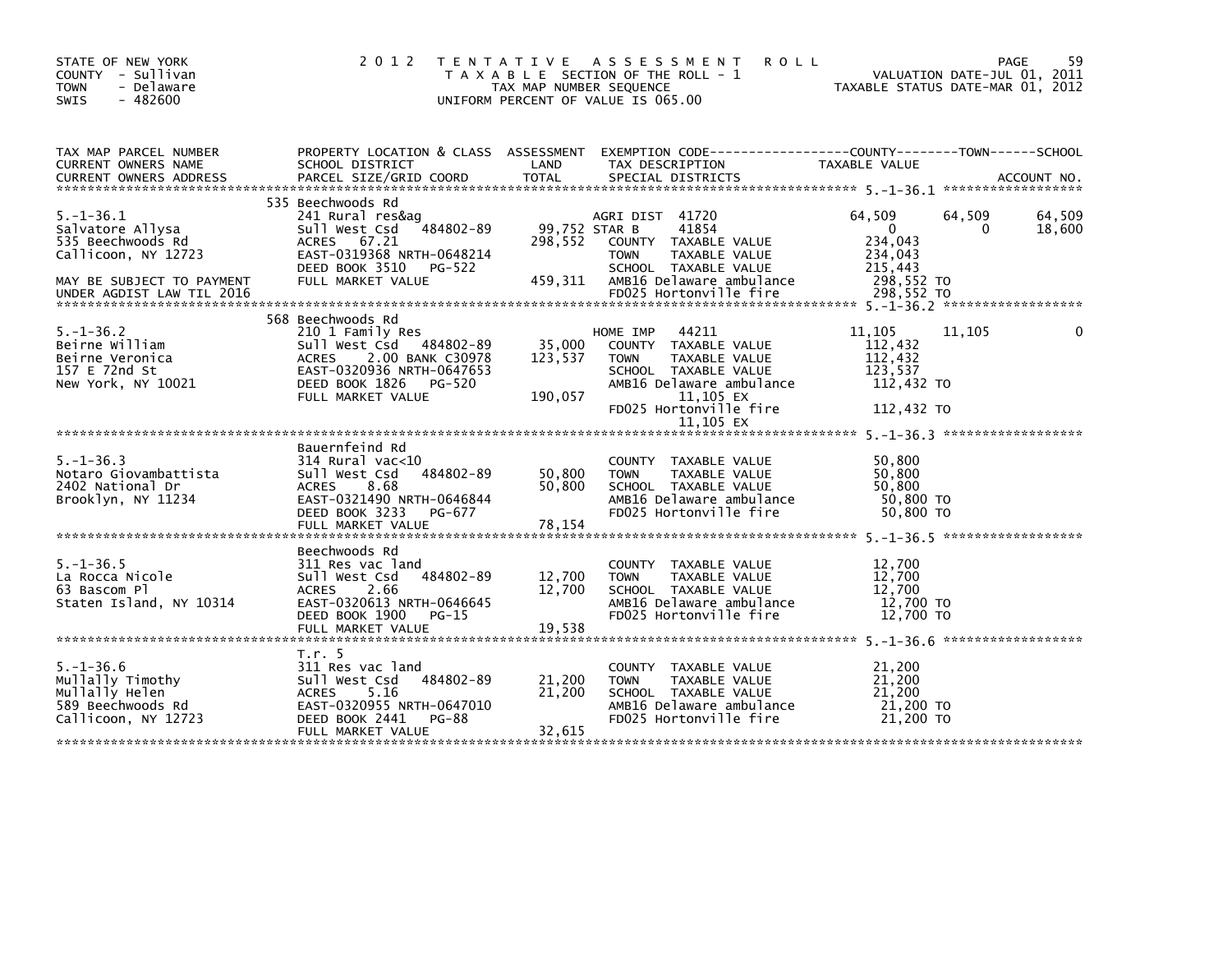| STATE OF NEW YORK<br>COUNTY - Sullivan<br><b>TOWN</b><br>- Delaware<br>$-482600$<br><b>SWIS</b>                                          | 2 0 1 2                                                                                                                                                                   | TAX MAP NUMBER SEQUENCE             | TENTATIVE ASSESSMENT<br><b>ROLL</b><br>T A X A B L E SECTION OF THE ROLL - 1<br>UNIFORM PERCENT OF VALUE IS 065.00                                             | VALUATION DATE-JUL 01, 2011<br>TAXABLE STATUS DATE-MAR 01, 2012                 |                    | PAGE<br>60        |
|------------------------------------------------------------------------------------------------------------------------------------------|---------------------------------------------------------------------------------------------------------------------------------------------------------------------------|-------------------------------------|----------------------------------------------------------------------------------------------------------------------------------------------------------------|---------------------------------------------------------------------------------|--------------------|-------------------|
| TAX MAP PARCEL NUMBER<br>CURRENT OWNERS NAME<br><b>CURRENT OWNERS ADDRESS</b>                                                            | PROPERTY LOCATION & CLASS ASSESSMENT<br>SCHOOL DISTRICT<br>PARCEL SIZE/GRID COORD                                                                                         | LAND<br><b>TOTAL</b>                | EXEMPTION CODE-----------------COUNTY-------TOWN------SCHOOL<br>TAX DESCRIPTION<br>SPECIAL DISTRICTS                                                           | TAXABLE VALUE                                                                   |                    | ACCOUNT NO.       |
| $5. - 1 - 36.7$<br>Goldberg Eileen<br>Coppola Rose<br>PO Box 51<br>Jeffersonville, NY 12748                                              | 560 Beechwoods Rd<br>210 1 Family Res<br>484802-89<br>Sull West Csd<br><b>ACRES</b><br>6.78<br>EAST-0320604 NRTH-0647706<br>DEED BOOK 2137<br>PG-516<br>FULL MARKET VALUE | 38,300<br>245,900<br>378,308        | 41854<br>STAR B<br>COUNTY TAXABLE VALUE<br>TAXABLE VALUE<br><b>TOWN</b><br>SCHOOL TAXABLE VALUE<br>AMB16 Delaware ambulance<br>FD025 Hortonville fire          | $\Omega$<br>245,900<br>245.900<br>227,300<br>245,900 TO<br>245,900 TO           |                    | 09/2008<br>18,600 |
| $5. - 1 - 36.8$<br>Bauernfeind Herbert<br>520 Beechwoods Rd<br>Callicoon, NY 12723                                                       | 520 Beechwoods Rd<br>210 1 Family Res<br>484802-89<br>Sull West Csd<br>6.53<br>ACRES<br>EAST-0320550 NRTH-0647204<br>DEED BOOK 505<br>PG-572<br>FULL MARKET VALUE         | 25,800<br>145,000<br>223,077        | 41834<br>STAR EN<br>COUNTY TAXABLE VALUE<br>TAXABLE VALUE<br><b>TOWN</b><br>SCHOOL TAXABLE VALUE<br>AMB16 Delaware ambulance<br>FD025 Hortonville fire         | $\Omega$<br>145,000<br>145,000<br>106,440<br>145,000 TO<br>145,000 TO           | 0                  | 38,560            |
| $5. - 1 - 36.9$<br>Legal 1031 Holdings 1154R, LL<br>Serena Hodes<br>21480 Laguna Dr<br>Boca Raton, FL 33433<br>MAY BE SUBJECT TO PAYMENT | Beechwoods Rd<br>105 Vac farmland<br>484802-89<br>Sull West Csd<br>31.53<br><b>ACRES</b><br>EAST-0319368 NRTH-0648214<br>DEED BOOK 3457<br>PG-514<br>FULL MARKET VALUE    | 48,115<br>48,115<br>74,023          | COUNTY TAXABLE VALUE<br>TAXABLE VALUE<br><b>TOWN</b><br>SCHOOL TAXABLE VALUE<br>AMB16 Delaware ambulance<br>FD025 Hortonville fire                             | 48,115<br>48.115<br>48,115<br>48,115 TO<br>48.115 TO                            |                    |                   |
| UNDER AGDIST LAW TIL 2013                                                                                                                |                                                                                                                                                                           |                                     |                                                                                                                                                                |                                                                                 |                    |                   |
| $5. - 1 - 37.1$<br>Ferber John<br>81 Beechwoods Rd<br>Callicoon, NY 12723<br>MAY BE SUBJECT TO PAYMENT<br>UNDER AGDIST LAW TIL 2016      | 365 Schwartz Rd<br>105 Vac farmland<br>484802-89<br>Sull West Csd<br>28.73<br><b>ACRES</b><br>EAST-0318136 NRTH-0648118<br>DEED BOOK 1910<br>PG-625<br>FULL MARKET VALUE  | 57,460<br>57,460<br>88,400          | AGRI DIST 41720<br>COUNTY TAXABLE VALUE<br><b>TOWN</b><br>TAXABLE VALUE<br>SCHOOL TAXABLE VALUE<br>AMB16 Delaware ambulance<br>FD025 Hortonville fire          | 50,086<br>7,374<br>7,374<br>7,374<br>57,460 TO<br>57,460 TO                     | 50,086             | 50,086            |
|                                                                                                                                          | 120 Schwartz Rd                                                                                                                                                           |                                     |                                                                                                                                                                |                                                                                 |                    |                   |
| $5. - 1 - 37.2$<br>Hornicek Timothy<br>Hornicek Deborah<br>120 Schwartz Rd<br>PO Box 22<br>Hortonville, NY 12745                         | 210 1 Family Res<br>484802-89<br>sull west Csd<br>ACRES 16.60<br>EAST-0319150 NRTH-0649147<br>DEED BOOK 01521 PG-00533<br>FULL MARKET VALUE                               | 38,600 STAR B<br>161,500<br>248,462 | AGRI DIST 41720<br>41854<br>COUNTY TAXABLE VALUE<br><b>TOWN</b><br>TAXABLE VALUE<br>SCHOOL TAXABLE VALUE<br>AMB16 Delaware ambulance<br>FD025 Hortonville fire | 14,641<br>$\Omega$<br>146,859<br>146,859<br>128,259<br>161,500 TO<br>161,500 TO | 14,641<br>$\Omega$ | 14,641<br>18,600  |
| MAY BE SUBJECT TO PAYMENT<br>UNDER AGDIST LAW TIL 2016                                                                                   |                                                                                                                                                                           |                                     |                                                                                                                                                                |                                                                                 |                    |                   |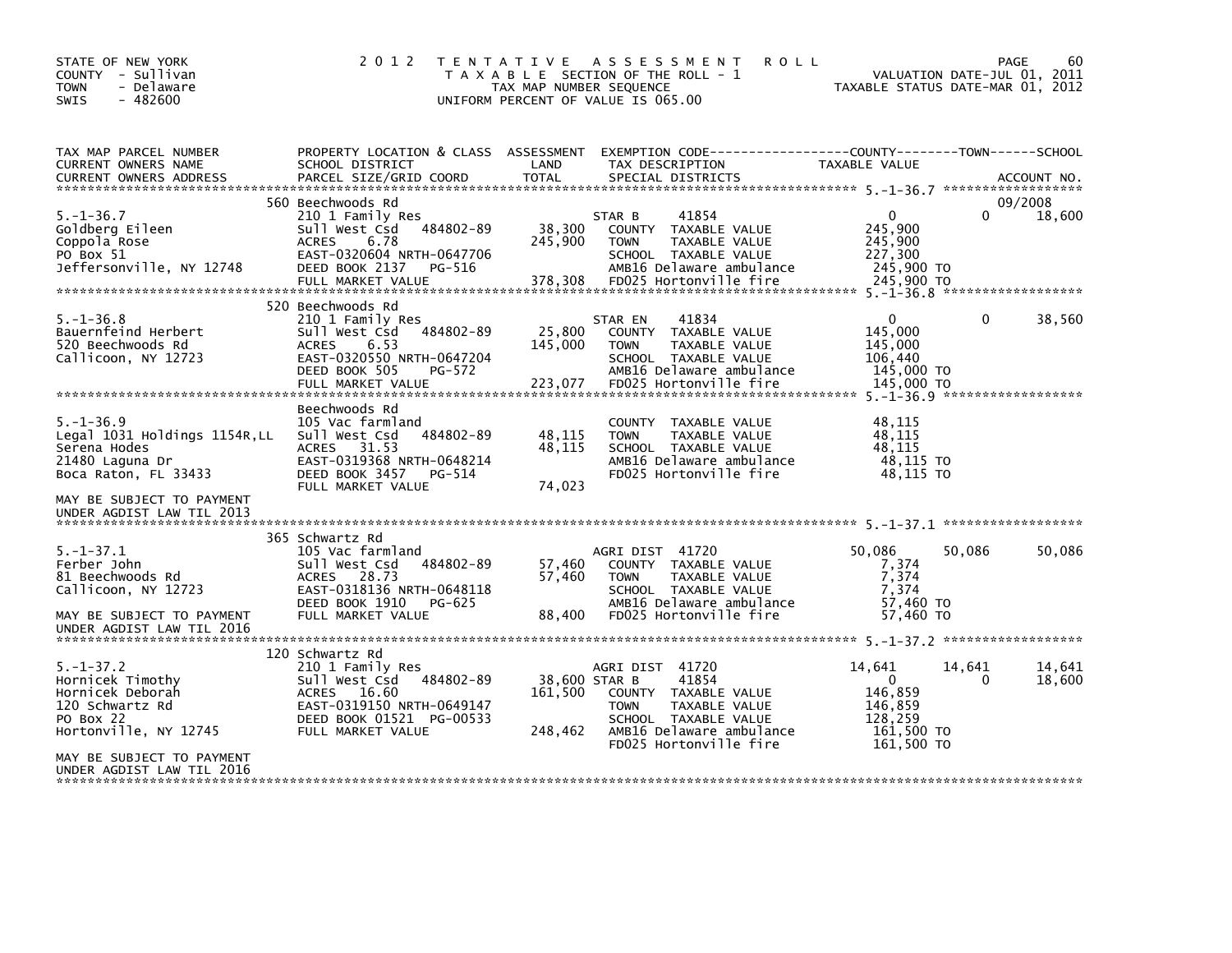| 2 0 1 2                                                                                                                                                       |                                                                      |                                                                                                                                                              | VALUATION DATE-JUL 01, 2011<br>TAXABLE STATUS DATE-MAR 01, 2012                                                                                                                                         | 61<br>PAGE                                                                                                                  |
|---------------------------------------------------------------------------------------------------------------------------------------------------------------|----------------------------------------------------------------------|--------------------------------------------------------------------------------------------------------------------------------------------------------------|---------------------------------------------------------------------------------------------------------------------------------------------------------------------------------------------------------|-----------------------------------------------------------------------------------------------------------------------------|
| SCHOOL DISTRICT                                                                                                                                               | LAND                                                                 | TAX DESCRIPTION                                                                                                                                              | TAXABLE VALUE                                                                                                                                                                                           |                                                                                                                             |
|                                                                                                                                                               |                                                                      |                                                                                                                                                              |                                                                                                                                                                                                         |                                                                                                                             |
| 270 Mfg housing<br>Sull West Csd 484802-89<br><b>ACRES</b><br>3.00 BANK 60806<br>EAST-0317740 NRTH-0648294<br>DEED BOOK 3261<br>$PG-469$<br>FULL MARKET VALUE | 23,000<br>73,360<br>112,862                                          | 41854<br>TAXABLE VALUE<br><b>COUNTY</b><br><b>TAXABLE VALUE</b><br><b>TOWN</b><br>SCHOOL TAXABLE VALUE<br>AMB16 Delaware ambulance<br>FD025 Hortonville fire | 0<br>0<br>73,360<br>73.360<br>54,760<br>73,360 TO<br>73,360 TO                                                                                                                                          | 18,600                                                                                                                      |
|                                                                                                                                                               |                                                                      |                                                                                                                                                              |                                                                                                                                                                                                         | 121605                                                                                                                      |
| 120 Field crops<br>Sull West Csd 484802-89<br>ACRES 101.50<br>EAST-0321350 NRTH-0649320<br>DEED BOOK 1848<br>PG-550                                           | 83,300<br>83,300                                                     | COUNTY TAXABLE VALUE<br>TAXABLE VALUE<br><b>TOWN</b><br>SCHOOL TAXABLE VALUE<br>AMB16 Delaware ambulance                                                     | 53,104<br>53,104<br>30,196<br>30,196<br>30,196<br>83,300 TO                                                                                                                                             | 53,104                                                                                                                      |
| FULL MARKET VALUE                                                                                                                                             |                                                                      |                                                                                                                                                              |                                                                                                                                                                                                         |                                                                                                                             |
|                                                                                                                                                               |                                                                      |                                                                                                                                                              |                                                                                                                                                                                                         | 120551                                                                                                                      |
| 105 Vac farmland<br>484802-89<br>Sull West Csd<br>44.97<br><b>ACRES</b><br>EAST-0320040 NRTH-0650370<br>DEED BOOK 1594<br>PG-680<br>FULL MARKET VALUE         | 61,400<br>61.400<br>94,462                                           | COUNTY TAXABLE VALUE<br><b>TOWN</b><br>TAXABLE VALUE<br>SCHOOL TAXABLE VALUE<br>AMB16 Delaware ambulance<br>FD025 Hortonville fire                           | 51.081<br>51,081<br>10,319<br>10,319<br>10.319<br>61,400 TO<br>61,400 TO                                                                                                                                | 51,081                                                                                                                      |
|                                                                                                                                                               |                                                                      |                                                                                                                                                              |                                                                                                                                                                                                         |                                                                                                                             |
| 77 Radio Tower Rd<br>312 Vac w/imprv<br>484802-89<br>Sull West Csd<br><b>ACRES</b><br>2.03<br>EAST-0321080 NRTH-0650300<br>DEED BOOK 807<br>PG-00855          | 24,000<br>35,100                                                     | COUNTY TAXABLE VALUE<br><b>TOWN</b><br>TAXABLE VALUE<br>SCHOOL TAXABLE VALUE<br>AMB16 Delaware ambulance<br>FD025 Hortonville fire                           | 35,100<br>35.100<br>35.100<br>35,100 TO<br>35,100 TO                                                                                                                                                    | 121721                                                                                                                      |
|                                                                                                                                                               |                                                                      |                                                                                                                                                              |                                                                                                                                                                                                         |                                                                                                                             |
| 99 Radio Tower Rd<br>210 1 Family Res<br>Sull West Csd 484802-89<br>ACRES 10.24<br>EAST-0320966 NRTH-0650937<br>DEED BOOK 1458<br>PG-393<br>FULL MARKET VALUE | 28,240<br>80,000<br>123,077                                          | TAXABLE VALUE<br><b>COUNTY</b><br>TAXABLE VALUE<br><b>TOWN</b><br>SCHOOL TAXABLE VALUE<br>AMB16 Delaware ambulance<br>FD025 Hortonville fire                 | 80,000<br>80,000<br>80,000<br>80,000 TO<br>80,000 TO                                                                                                                                                    | 120905                                                                                                                      |
|                                                                                                                                                               | 68 Schwartz Rd<br>Radio Tower Rd<br>Schwartz Rd<br>FULL MARKET VALUE | T E N T A T I V E<br>128,154<br>54,000                                                                                                                       | A S S E S S M E N T<br>T A X A B L E SECTION OF THE ROLL - 1<br>TAX MAP NUMBER SEQUENCE<br>UNIFORM PERCENT OF VALUE IS 065.00<br>STAR B<br>AGRI DIST 41720<br>FD025 Hortonville fire<br>AGRI DIST 41720 | <b>ROLL</b><br>PROPERTY LOCATION & CLASS ASSESSMENT EXEMPTION CODE---------------COUNTY-------TOWN------SCHOOL<br>83,300 TO |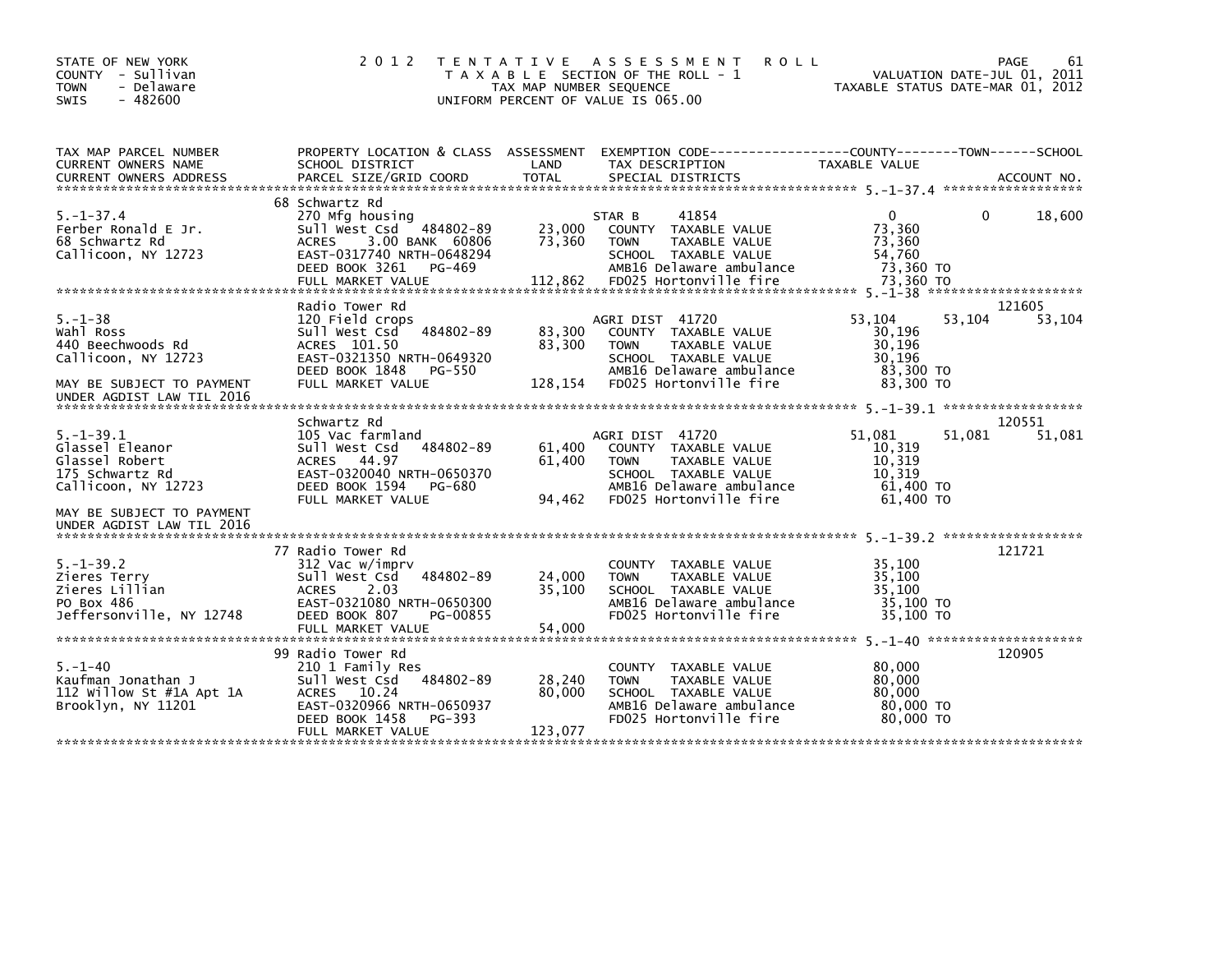| STATE OF NEW YORK<br>- Sullivan<br>COUNTY<br>- Delaware<br><b>TOWN</b><br>SWIS - 482600       |                                                                                                                                                  |                            | 2012 TENTATIVE ASSESSMENT ROLL<br>T A X A B L E SECTION OF THE ROLL - 1<br>TAX MAP NUMBER SEQUENCE TAXABLE STATUS DATE-MAR 01, 2012<br>UNIFORM PERCENT OF VALUE IS 065.00 | VALUATION DATE-JUL 01, 2011                                 | -62<br>PAGE      |
|-----------------------------------------------------------------------------------------------|--------------------------------------------------------------------------------------------------------------------------------------------------|----------------------------|---------------------------------------------------------------------------------------------------------------------------------------------------------------------------|-------------------------------------------------------------|------------------|
| TAX MAP PARCEL NUMBER<br><b>CURRENT OWNERS NAME</b>                                           | PROPERTY LOCATION & CLASS ASSESSMENT<br>SCHOOL DISTRICT                                                                                          | <b>Example 18 The LAND</b> | EXEMPTION CODE-----------------COUNTY-------TOWN------SCHOOL<br>TAX DESCRIPTION   TAXABLE VALUE                                                                           |                                                             |                  |
|                                                                                               |                                                                                                                                                  |                            |                                                                                                                                                                           |                                                             |                  |
|                                                                                               |                                                                                                                                                  |                            |                                                                                                                                                                           |                                                             |                  |
| 5. –1–41.1<br>Kaufman Jonathan J<br>112 Willow St 1A<br>Brooklyn, NY 11201                    | Radio Tower Rd<br>321 Abandoned ag<br>Sull West Csd 484802-89<br>ACRES 1.00<br>EAST-0320905 NRTH-0651305<br>DEED BOOK 1458 PG-393                | 1,000                      | COUNTY TAXABLE VALUE<br>1,000 TOWN<br>TAXABLE VALUE<br>SCHOOL TAXABLE VALUE<br>AMB16 Delaware ambulance<br>FD025 Hortonville fire                                         | 1,000<br>1,000<br>1,000<br>1,000 TO<br>1,000 TO             | 122002           |
|                                                                                               | FULL MARKET VALUE                                                                                                                                | 1.538                      |                                                                                                                                                                           |                                                             |                  |
|                                                                                               | Buddenhagen Rd                                                                                                                                   |                            |                                                                                                                                                                           |                                                             |                  |
| $5. -1 - 41.2$<br>Glassel Eleanor<br>Glassel Robert<br>175 Schwartz Rd<br>Callicoon, NY 12723 | 105 Vac farmland<br>Sull West Csd 484802-89<br>ACRES 40.82 BANK 60806<br>EAST-0319690 NRTH-0651204<br>DEED BOOK 1594 PG-685<br>FULL MARKET VALUE | 59,300<br>91,231           | AGRI DIST 41720<br>59,300 COUNTY TAXABLE VALUE<br>TAXABLE VALUE<br>TOWN<br>SCHOOL TAXABLE VALUE<br>AMB16 Delaware ambulance<br>FD025 Hortonville fire                     | 49,345<br>9,955<br>9,955<br>9,955<br>59,300 TO<br>59,300 TO | 49,345<br>49,345 |
| MAY BE SUBJECT TO PAYMENT<br>UNDER AGDIST LAW TIL 2016                                        |                                                                                                                                                  |                            |                                                                                                                                                                           |                                                             |                  |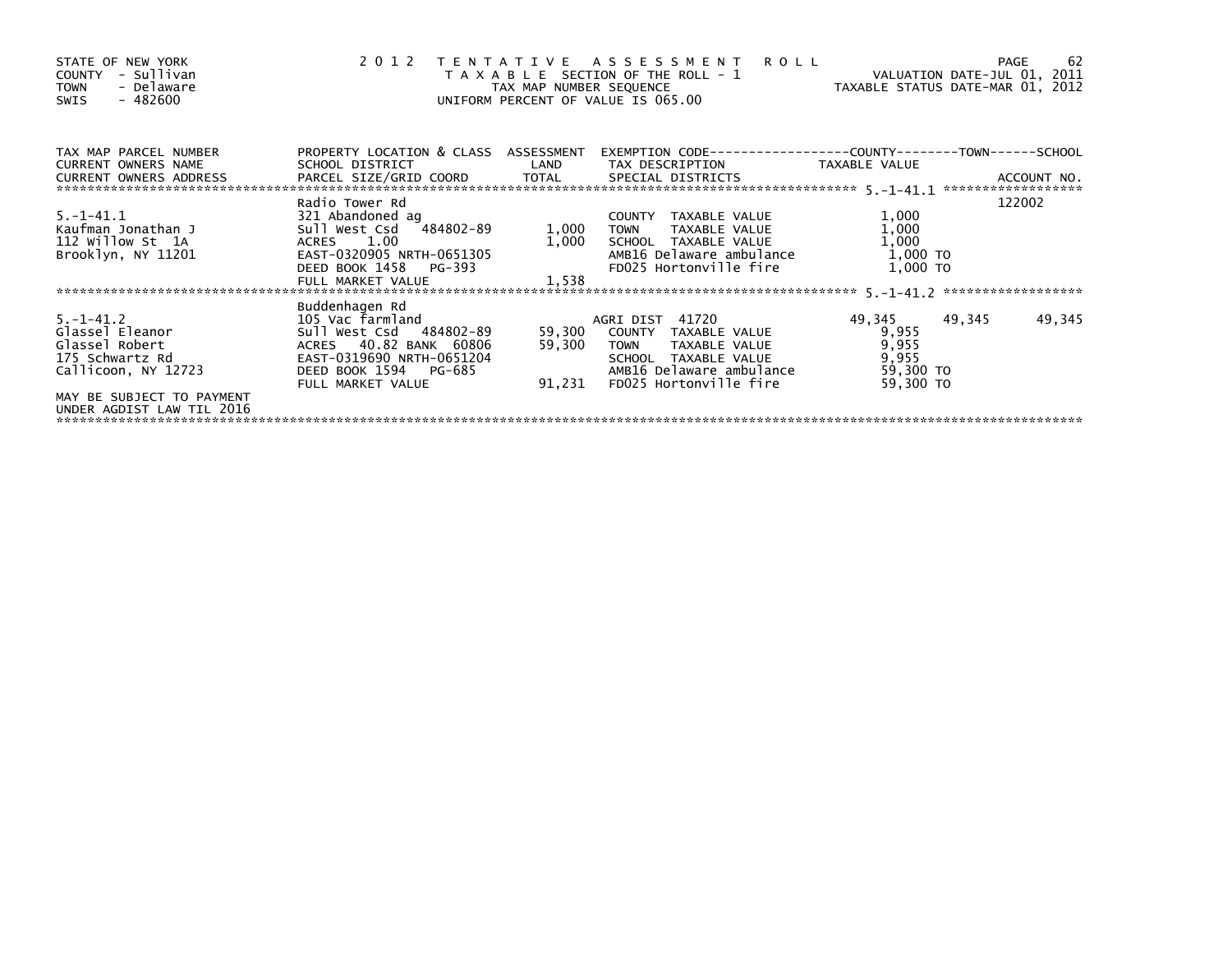| STATE OF NEW YORK  | 2012 TENTATIVE ASSESSMENT ROLL        | PAGE                             | -63 |
|--------------------|---------------------------------------|----------------------------------|-----|
| COUNTY - Sullivan  | T A X A B L E SECTION OF THE ROLL - 1 | VALUATION DATE-JUL 01, 2011      |     |
| - Delaware<br>TOWN | MAP SECTION - 005                     | TAXABLE STATUS DATE-MAR 01, 2012 |     |
| SWIS<br>- 482600   | $SUB - SECTION -$                     | RPS150/V04/L015                  |     |
|                    | UNIFORM PERCENT OF VALUE IS 065.00    | CURRENT DATE 5/01/2012           |     |

## \*\*\* S P E C I A L D I S T R I C T S U M M A R Y \*\*\*

| CODE | DISTRICT NAME        | TOTAL<br>PARCELS | EXTENSION<br><b>TYPE</b> | EXTENSION<br><b>VALUE</b> | AD VALOREM<br><b>VALUE</b> | <b>EXEMPT</b><br>AMOUNT | TAXABLE<br><b>VALUE</b> |
|------|----------------------|------------------|--------------------------|---------------------------|----------------------------|-------------------------|-------------------------|
|      |                      |                  |                          |                           |                            |                         |                         |
|      | AMB15 Ambulance dist |                  | 61 TOTAL                 |                           | 4914.532                   |                         | 4914.532                |
|      | AMB16 Delaware ambul |                  | 64 TOTAL                 |                           | 5437.789                   | 94.598                  | 5343.191                |
|      | FD024 Jeffersonville |                  | 33 TOTAL                 |                           | 2208.853                   |                         | 2208.853                |
|      | FD025 Hortonville fi |                  | 99 TOTAL                 |                           | 8143.469                   | 94.598                  | 8048.871                |

### \*\*\* S C H O O L D I S T R I C T S U M M A R Y \*\*\*

| CODE   | DISTRICT NAME    | <b>TOTAL</b><br><b>PARCELS</b> | ASSESSED<br>LAND | ASSESSED<br><b>TOTAL</b> | <b>EXEMPT</b><br><b>AMOUNT</b> | <b>TOTAL</b><br><b>TAXABLE</b> | <b>STAR</b><br><b>AMOUNT</b> | <b>STAR</b><br><b>TAXABLE</b> |
|--------|------------------|--------------------------------|------------------|--------------------------|--------------------------------|--------------------------------|------------------------------|-------------------------------|
| 484802 | Sull<br>West Csd | 118                            | 3920.963         | 10352,321                | 615.490                        | 9736,831                       | 739,000                      | 8997,831                      |
|        | SUB-TOTAL        | 118                            | 3920.963         | 10352.321                | 615.490                        | 9736,831                       | 739,000                      | 8997,831                      |
| 484889 | West Sull Lib    | 118                            | 3920.963         | 10352.321                | 615.490                        | 9736.831                       | 739.000                      | 8997,831                      |
|        | TOTAL            | 236                            | 7841.926         | 20704,642                | 1230,980                       | 19473,662                      | 1478,000                     | 17995,662                     |

### \*\*\* S Y S T E M C O D E S S U M M A R Y \*\*\*

### NO SYSTEM EXEMPTIONS AT THIS LEVEL

### \*\*\* E X E M P T I O N S U M M A R Y \*\*\*

| <b>CODE</b>                                                                            | DESCRIPTION                                                                                                               | <b>TOTAL</b><br><b>PARCELS</b> | <b>COUNTY</b>                                                                | <b>TOWN</b>                                                        | <b>SCHOOL</b>                                     |
|----------------------------------------------------------------------------------------|---------------------------------------------------------------------------------------------------------------------------|--------------------------------|------------------------------------------------------------------------------|--------------------------------------------------------------------|---------------------------------------------------|
| 41121<br>41131<br>41141<br>41161<br>41171<br>41720<br>41800<br>41804<br>41834<br>41854 | WAR VET<br>COMBAT VET<br>DISABL VET<br>$CW_15_VET/$<br>CW_DISBLD_<br>AGRI DIST<br>AGED-CTS<br>AGED-S<br>STAR EN<br>STAR B | 15<br>10<br>19                 | 60,093<br>40,235<br>16,443<br>$^{\prime}$ ,440<br>3,425<br>569,731<br>31,747 | 60,093<br>40,235<br>16,443<br>440, '<br>3,425<br>569,731<br>31,747 | 569,731<br>31,747<br>12,012<br>385,600<br>353,400 |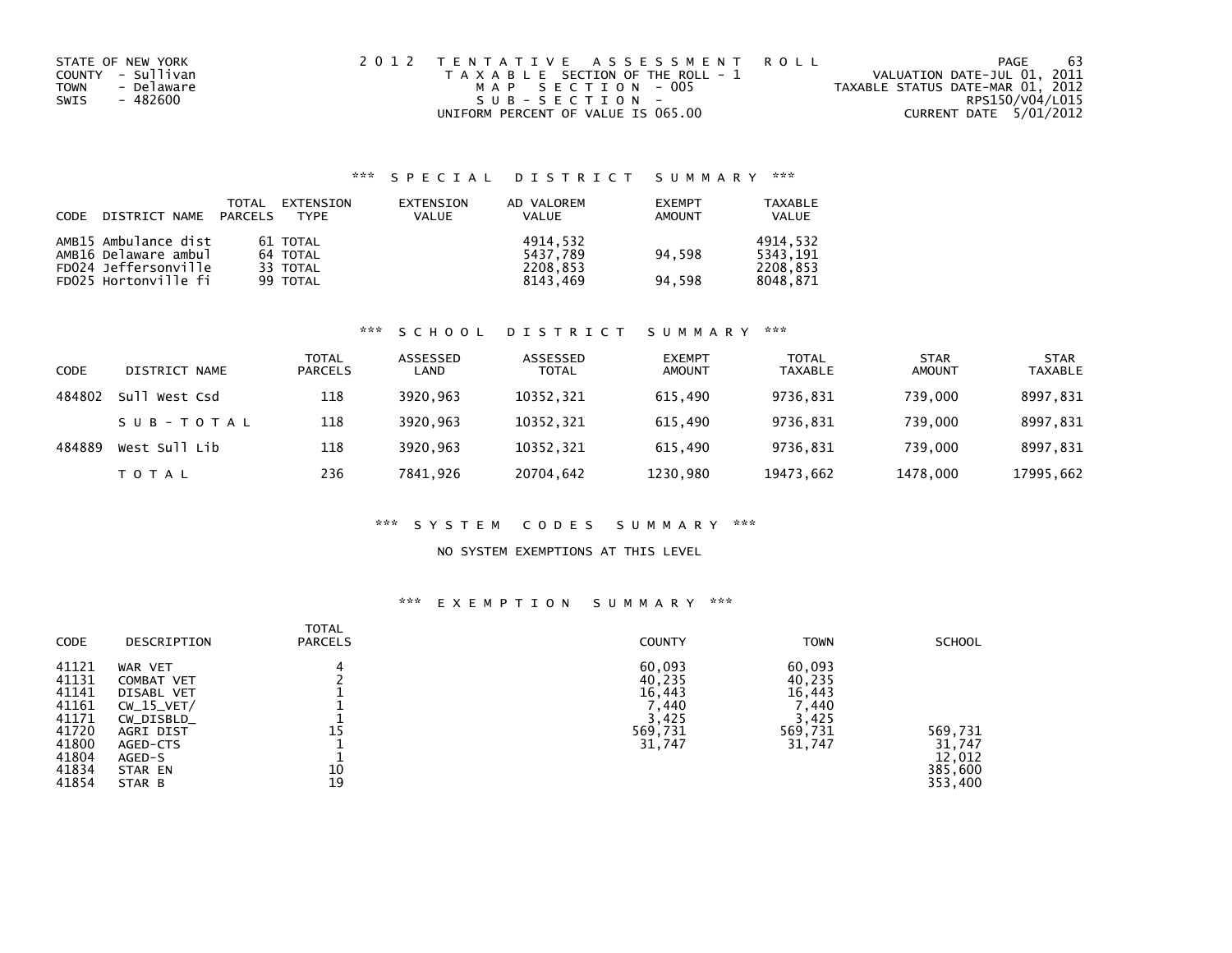|             | STATE OF NEW YORK | 2012 TENTATIVE ASSESSMENT ROLL        | 64<br>PAGE                       |
|-------------|-------------------|---------------------------------------|----------------------------------|
|             | COUNTY - Sullivan | T A X A B L E SECTION OF THE ROLL - 1 | VALUATION DATE-JUL 01, 2011      |
| <b>TOWN</b> | - Delaware        | MAP SECTION - 005                     | TAXABLE STATUS DATE-MAR 01, 2012 |
| SWIS        | - 482600          | SUB-SECTION-                          | RPS150/V04/L015                  |
|             |                   | UNIFORM PERCENT OF VALUE IS 065.00    | CURRENT DATE 5/01/2012           |

# \*\*\* E X E M P T I O N S U M M A R Y \*\*\*

| CODE           | DESCRIPTION                    | <b>TOTAL</b><br><b>PARCELS</b> | <b>COUNTY</b>              | <b>TOWN</b>                | <b>SCHOOL</b>     |
|----------------|--------------------------------|--------------------------------|----------------------------|----------------------------|-------------------|
| 42100<br>44211 | SILO EXEM<br>HOME IMP<br>TOTAL | 59                             | 2,000<br>92,598<br>823.712 | 2,000<br>92,598<br>823.712 | 2,000<br>1354,490 |

# \*\*\* G R A N D T O T A L S \*\*\*

| <b>ROLL</b><br><b>SEC</b> | DESCRIPTION | <b>TOTAL</b><br><b>PARCELS</b> | ASSESSED<br>.AND | ASSESSED<br><b>TOTAL</b> | <b>TAXABLE</b><br><b>COUNTY</b> | <b>TAXABLE</b><br><b>TOWN</b> | <b>TAXABLE</b><br>SCHOOL | STAR<br><b>TAXABLE</b> |
|---------------------------|-------------|--------------------------------|------------------|--------------------------|---------------------------------|-------------------------------|--------------------------|------------------------|
|                           | TAXABLE     | 118                            | 3920,963         | 10352.321                | 9528,609                        | 9528,609                      | 9736,831                 | 8997,831               |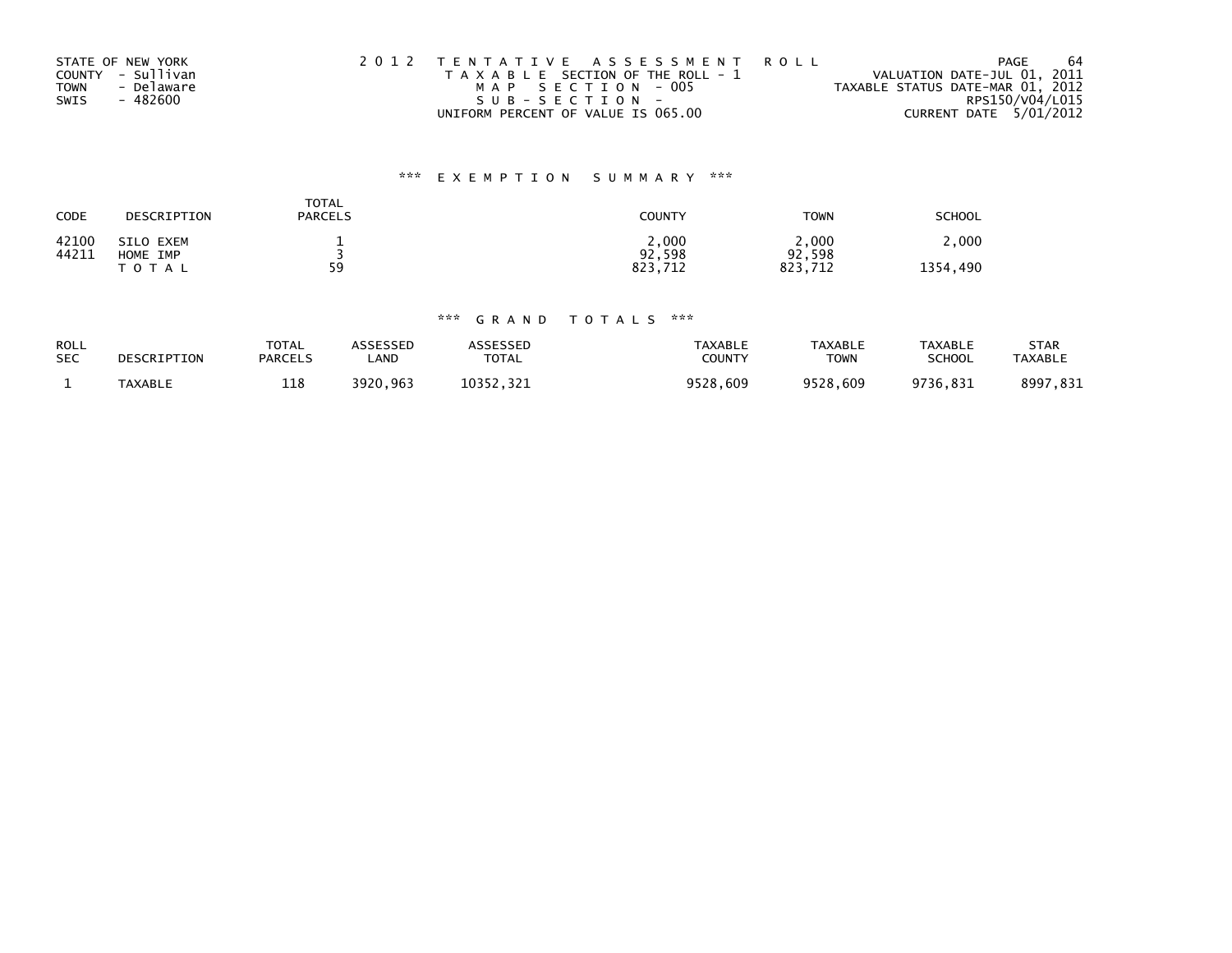| STATE OF NEW YORK<br>COUNTY - Sullivan<br>- Delaware<br><b>TOWN</b><br>$-482600$<br><b>SWIS</b>                                                                | 2 0 1 2                                                                                                                                                                               | T E N T A T I V E<br>TAX MAP NUMBER SEQUENCE | A S S E S S M E N T<br><b>ROLL</b><br>T A X A B L E SECTION OF THE ROLL - 1<br>UNIFORM PERCENT OF VALUE IS 065.00                                                | VALUATION DATE-JUL 01, 2011<br>TAXABLE STATUS DATE-MAR 01, 2012                           | 65<br>PAGE                      |
|----------------------------------------------------------------------------------------------------------------------------------------------------------------|---------------------------------------------------------------------------------------------------------------------------------------------------------------------------------------|----------------------------------------------|------------------------------------------------------------------------------------------------------------------------------------------------------------------|-------------------------------------------------------------------------------------------|---------------------------------|
| TAX MAP PARCEL NUMBER<br>CURRENT OWNERS NAME<br><b>CURRENT OWNERS ADDRESS</b>                                                                                  | PROPERTY LOCATION & CLASS ASSESSMENT<br>SCHOOL DISTRICT<br>PARCEL SIZE/GRID COORD                                                                                                     | LAND<br><b>TOTAL</b>                         | EXEMPTION        CODE-----------------COUNTY-------TOWN------SCHOOL<br>TAX DESCRIPTION<br>SPECIAL DISTRICTS                                                      | TAXABLE VALUE                                                                             | ACCOUNT NO.                     |
| $6. -1 - 1.1$<br>Gerow Carol<br>16 Patty Ln<br>Jeffersonville, NY 12748                                                                                        | Cty Rte 164<br>$322$ Rural vac $>10$<br>484802-89<br>Sull West Csd<br>33.50 BANK 60806<br><b>ACRES</b><br>EAST-0329628 NRTH-0649194<br>DEED BOOK 591<br>PG-00463<br>FULL MARKET VALUE | 12,000<br>12,000<br>18,462                   | COUNTY TAXABLE VALUE<br>TAXABLE VALUE<br><b>TOWN</b><br>SCHOOL TAXABLE VALUE<br>AMB15 Ambulance dist #1<br>FD024 Jeffersonville fire                             | 12,000<br>12,000<br>12,000<br>12,000 TO<br>12,000 TO                                      | 03/2008                         |
| $6. -1 - 1.2$<br>Williams Eric<br>Williams Patricia<br>26 Patty Ln<br>Jeffersonville, NY 12748                                                                 | Cty Rte 128<br>314 Rural vac<10<br>484802-89<br>Sull West Csd<br>ACRES<br>9.67<br>EAST-0330484 NRTH-0649323<br>DEED BOOK 1021<br>PG-00068<br>FULL MARKET VALUE                        | 9,670<br>9,670<br>14,877                     | COUNTY TAXABLE VALUE<br>TAXABLE VALUE<br><b>TOWN</b><br>SCHOOL TAXABLE VALUE<br>AMB15 Ambulance dist #1<br>FD024 Jeffersonville fire                             | 9.670<br>9,670<br>9.670<br>9.670 TO<br>9.670 TO                                           |                                 |
| $6. - 1 - 2$<br>Blumenthal Warren<br>Blumenthal Phyillis L<br>PO Box 165<br>Jeffersonville, NY 12748<br>MAY BE SUBJECT TO PAYMENT<br>UNDER AGDIST LAW TIL 2016 | 164 Cty Rte 164<br>241 Rural res&aq<br>Sull West Csd 484802-89<br>ACRES 114.31 BANK C30619<br>EAST-0330760 NRTH-0647820<br>DEED BOOK 1118<br>PG-00105<br>FULL MARKET VALUE            | 133,300 STAR B<br>222,100<br>341,692         | AGRI DIST 41720<br>41854<br>COUNTY TAXABLE VALUE<br><b>TOWN</b><br>TAXABLE VALUE<br>SCHOOL TAXABLE VALUE<br>AMB15 Ambulance dist #1<br>FD024 Jeffersonville fire | 54,449<br>54,449<br>$\Omega$<br>167,651<br>167,651<br>149.051<br>222,100 TO<br>222,100 TO | 110267<br>54,449<br>0<br>18,600 |
| $6. - 1 - 3$<br>Erdman Brett W<br>90 Cty Rte 164<br>PO Box 17<br>Jeffersonville, NY 12748                                                                      | 90 Ctv Rte 164<br>280 Res Multiple<br>484802-89<br>Sull West Csd<br>ACRES 47.99<br>EAST-0331940 NRTH-0648130<br><b>PG-74</b><br>DEED BOOK 2774                                        | 52,800<br>103,175                            | 41854<br>STAR B<br>COUNTY TAXABLE VALUE<br><b>TOWN</b><br>TAXABLE VALUE<br>SCHOOL TAXABLE VALUE<br>AMB15 Ambulance dist #1                                       | $\mathbf{0}$<br>103,175<br>103,175<br>84,575<br>103,175 TO                                | 110275<br>18,600<br>0           |
| $6. - 1 - 4$<br>Petraglia Paolo<br>Petraglia Angelina<br>77 Cty Rte 164<br>Jeffersonville, NY 12748                                                            | 77 Cty Rte 164<br>280 Res Multiple<br>484802-89<br>Sull West Csd<br><b>ACRES</b><br>1.93<br>EAST-0332150 NRTH-0646790<br>DEED BOOK 1370<br>PG-513<br>FULL MARKET VALUE                | 20,000<br>86,323<br>132,805                  | STAR B<br>41854<br>COUNTY TAXABLE VALUE<br><b>TOWN</b><br>TAXABLE VALUE<br>SCHOOL TAXABLE VALUE<br>AMB15 Ambulance dist #1<br>FD024 Jeffersonville fire          | $\mathbf{0}$<br>86,323<br>86,323<br>67,723<br>86,323 TO<br>86.323 TO                      | 111995<br>18,600                |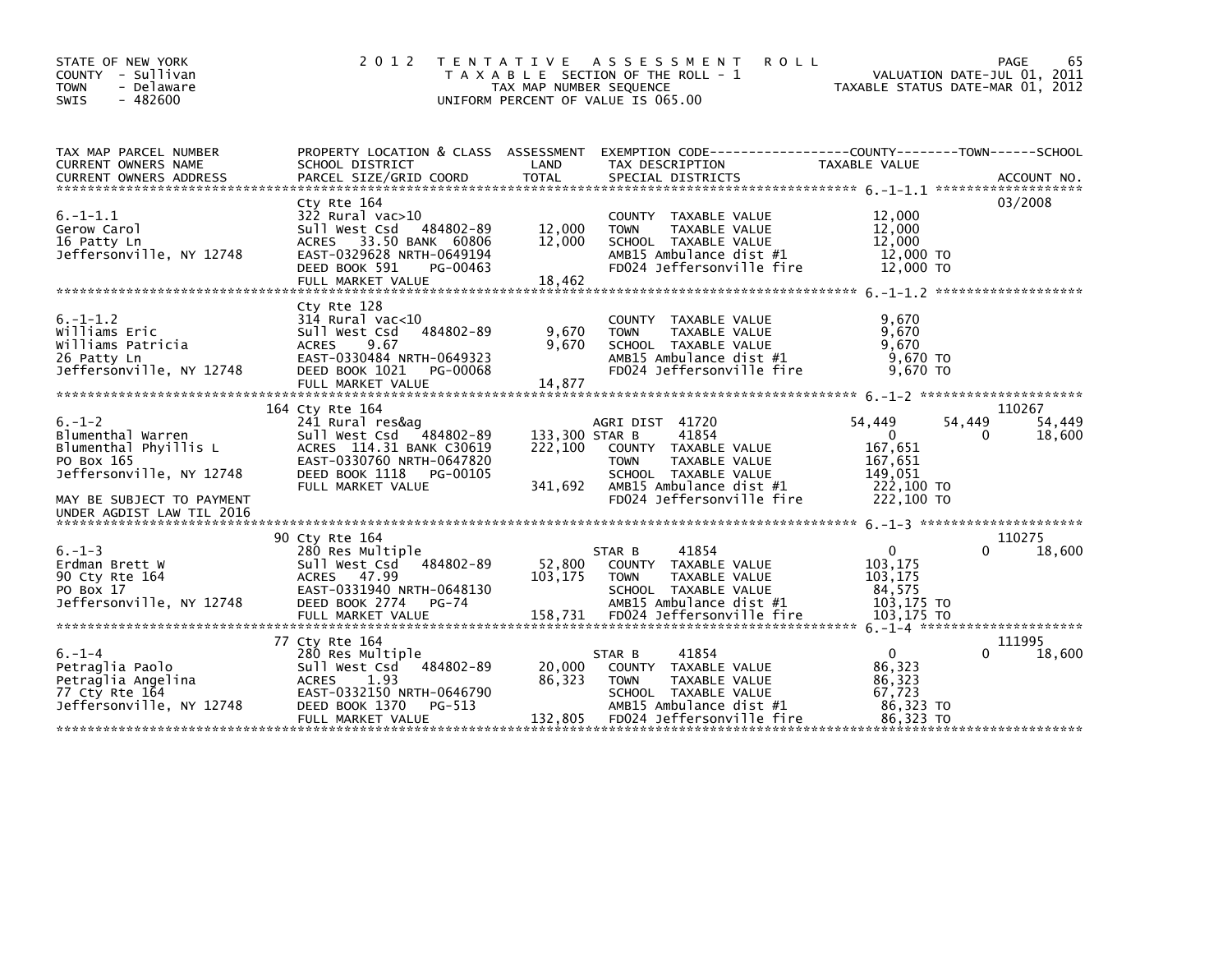| STATE OF NEW YORK<br>COUNTY - Sullivan<br><b>TOWN</b><br>- Delaware<br>$-482600$<br><b>SWIS</b>                      | 2 0 1 2                                                                                                                                                                  | TAX MAP NUMBER SEQUENCE     | TENTATIVE ASSESSMENT<br><b>ROLL</b><br>T A X A B L E SECTION OF THE ROLL - 1<br>UNIFORM PERCENT OF VALUE IS 065.00                                                                                                                      | TAXABLE STATUS DATE-MAR 01, 2012                                                                                     | PAGE<br>66<br>VALUATION DATE-JUL 01, 2011       |
|----------------------------------------------------------------------------------------------------------------------|--------------------------------------------------------------------------------------------------------------------------------------------------------------------------|-----------------------------|-----------------------------------------------------------------------------------------------------------------------------------------------------------------------------------------------------------------------------------------|----------------------------------------------------------------------------------------------------------------------|-------------------------------------------------|
| TAX MAP PARCEL NUMBER<br>CURRENT OWNERS NAME<br><b>CURRENT OWNERS ADDRESS</b>                                        | SCHOOL DISTRICT<br>PARCEL SIZE/GRID COORD                                                                                                                                | LAND<br><b>TOTAL</b>        | PROPERTY LOCATION & CLASS ASSESSMENT EXEMPTION CODE----------------COUNTY-------TOWN-----SCHOOL<br>TAX DESCRIPTION<br>SPECIAL DISTRICTS                                                                                                 | TAXABLE VALUE                                                                                                        | ACCOUNT NO.                                     |
| $6. - 1 - 10$<br>Krongel Barbara L<br>173 Congress St<br>Brooklyn, NY 11201                                          | Cty Rte 164<br>311 Res vac land<br>Sull West Csd 484802-89<br>FRNT 128.50 DPTH 123.00<br>EAST-0333360 NRTH-0647040<br>DEED BOOK 3125 PG-363<br>FULL MARKET VALUE         | 3,700<br>3,700<br>5,692     | COUNTY TAXABLE VALUE<br><b>TOWN</b><br>TAXABLE VALUE<br>SCHOOL TAXABLE VALUE<br>AMB15 Ambulance dist #1<br>FD024 Jeffersonville fire<br>SW011 Kohlertown sewer                                                                          | 3,700<br>3,700<br>3,700<br>3,700 TO<br>3.700 TO<br>$.25$ UN C                                                        | 111720                                          |
| $6. - 1 - 11$<br>Rosu Aurel<br>Mrozek Mieczyslaw<br>38 County Route 164<br>Jeffersonville, NY 12748                  | 38 Cty Rte 164<br>210 1 Family Res<br>484802-89<br>Sull West Csd<br>1.16<br><b>ACRES</b><br>EAST-0333100 NRTH-0647170<br>DEED BOOK 1360<br>PG-651<br>FULL MARKET VALUE   | 17,600<br>83,000<br>127,692 | COUNTY TAXABLE VALUE<br><b>TOWN</b><br>TAXABLE VALUE<br>SCHOOL TAXABLE VALUE<br>AMB15 Ambulance dist #1<br>FD024 Jeffersonville fire<br>SD011 Kohlertown sewer<br>SW011 Kohlertown sewer                                                | 83,000<br>83,000<br>83,000<br>83,000 TO<br>83,000 TO<br>1.00 UN M<br>1.00 UN C                                       | 01/2011                                         |
|                                                                                                                      | 48 Cty Rte 164                                                                                                                                                           |                             |                                                                                                                                                                                                                                         |                                                                                                                      | 111126                                          |
| $6. - 1 - 12$<br>Hassis Arthur<br>Welton Kathleen<br>48 Cty Rte 164<br>PO Box 123<br>Jeffersonville, NY 12748        | 210 1 Family Res<br>Sull West Csd 484802-89<br>FRNT 210.00 DPTH 185.00<br>EAST-0332891 NRTH-0647136<br>DEED BOOK 3141<br>PG-341<br>FULL MARKET VALUE                     | 54,700<br>84,154            | COMBAT VET 41131<br>14,600 STAR EN<br>41834<br>COUNTY TAXABLE VALUE<br>TAXABLE VALUE<br><b>TOWN</b><br>SCHOOL TAXABLE VALUE<br>AMB15 Ambulance dist #1<br>FD024 Jeffersonville fire<br>SD011 Kohlertown sewer<br>SW011 Kohlertown sewer | 13,675<br>13,675<br>$\overline{0}$<br>41,025<br>41.025<br>16,140<br>54,700 TO<br>54,700 TO<br>1.00 UN M<br>1.00 UN C | 38,560<br>$\Omega$                              |
|                                                                                                                      |                                                                                                                                                                          |                             |                                                                                                                                                                                                                                         |                                                                                                                      |                                                 |
| $6. - 1 - 14$<br>Gain John III Trustee<br>Ward Cynthia Trustee<br>54 Cty Rte 164<br>Jeffersonville, NY 12748         | 54 Cty Rte 164<br>210 1 Family Res<br>Sull West Csd 484802-89<br>FRNT 150.00 DPTH 235.00<br>EAST-0332730 NRTH-0647240<br>DEED BOOK 2010<br>PG-53304<br>FULL MARKET VALUE | 85,000<br>130,769           | $CW_15_VET/ 41161$<br>16,200 STAR B<br>41854<br>COUNTY TAXABLE VALUE<br>TAXABLE VALUE<br><b>TOWN</b><br>SCHOOL TAXABLE VALUE<br>AMB15 Ambulance dist $#1$<br>FD024 Jeffersonville fire<br>SD011 Kohlertown sewer                        | 7,440<br>$\mathbf{0}$<br>77,560<br>77,560<br>66,400<br>85,000 TO<br>85,000 TO<br>1.00 UN M                           | 03/2010<br>7,440<br>0<br>18,600<br>$\mathbf{0}$ |
|                                                                                                                      |                                                                                                                                                                          |                             |                                                                                                                                                                                                                                         |                                                                                                                      |                                                 |
| $6. - 1 - 15$<br>Frank Arthur<br>Puerschner Thomas E<br>C/O Tom Puerschner<br>PO Box 291<br>Jeffersonville, NY 12748 | 78 Cty Rte 164<br>210 1 Family Res<br>484802-89<br>Sull West Csd<br><b>ACRES</b><br>1.30<br>EAST-0332170 NRTH-0647120<br>DEED BOOK 2010<br>PG-56243<br>FULL MARKET VALUE | 18,200<br>56,500<br>86,923  | COUNTY TAXABLE VALUE<br><b>TAXABLE VALUE</b><br><b>TOWN</b><br>SCHOOL TAXABLE VALUE<br>AMB15 Ambulance dist #1<br>FD024 Jeffersonville fire                                                                                             | 56,500<br>56,500<br>56,500<br>56,500 TO<br>56.500 TO                                                                 | 110823                                          |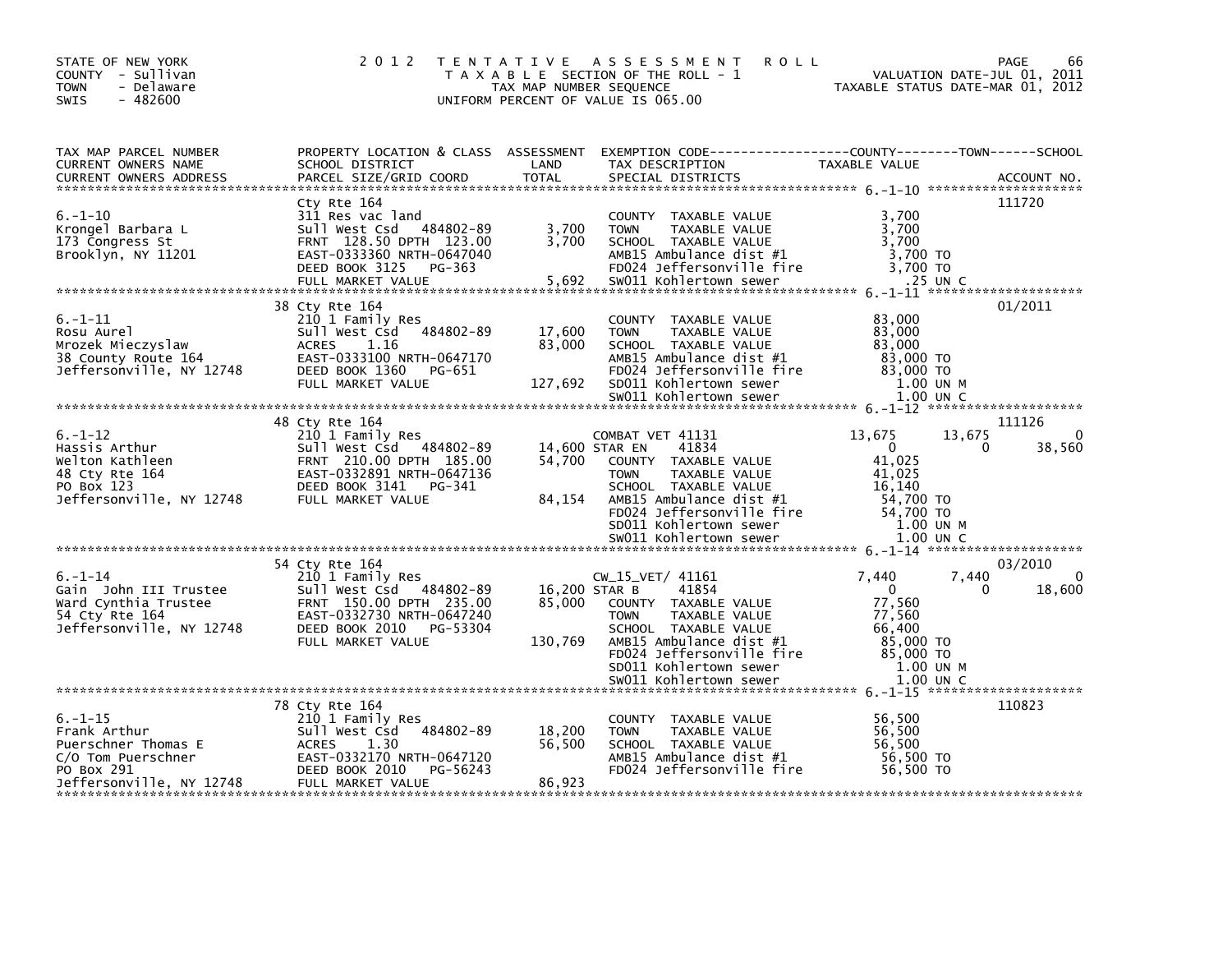| STATE OF NEW YORK<br>COUNTY - Sullivan<br><b>TOWN</b><br>- Delaware<br>$-482600$<br>SWIS                                                        | 2 0 1 2                                                                                                                                                                  | TAX MAP NUMBER SEQUENCE             | TENTATIVE ASSESSMENT<br><b>ROLL</b><br>T A X A B L E SECTION OF THE ROLL - 1<br>UNIFORM PERCENT OF VALUE IS 065.00                                                                                                                         | VALUATION DATE-JUL 01, 2011<br>TAXABLE STATUS DATE-MAR 01, 2012                                            | 67<br>PAGE                       |
|-------------------------------------------------------------------------------------------------------------------------------------------------|--------------------------------------------------------------------------------------------------------------------------------------------------------------------------|-------------------------------------|--------------------------------------------------------------------------------------------------------------------------------------------------------------------------------------------------------------------------------------------|------------------------------------------------------------------------------------------------------------|----------------------------------|
| TAX MAP PARCEL NUMBER<br><b>CURRENT OWNERS NAME</b>                                                                                             | SCHOOL DISTRICT                                                                                                                                                          | LAND                                | PROPERTY LOCATION & CLASS ASSESSMENT EXEMPTION CODE----------------COUNTY-------TOWN------SCHOOL<br>TAX DESCRIPTION                                                                                                                        | TAXABLE VALUE                                                                                              |                                  |
| $6. - 1 - 16$<br>Krongel Barbara L<br>173 Congress St<br>Brooklyn, NY 11201                                                                     | 22 Cty Rte 164<br>240 Rural res<br>484802-89<br>Sull West Csd<br>ACRES 21.70<br>EAST-0333050 NRTH-0647500<br>DEED BOOK 2973<br>PG-450<br>FULL MARKET VALUE               | 39,700 STAR B<br>112,000<br>172,308 | 82 PCT OF VALUE USED FOR EXEMPTION PURPOSES<br>COMBAT VET 41131<br>41854<br>COUNTY TAXABLE VALUE<br>TAXABLE VALUE<br><b>TOWN</b><br>SCHOOL TAXABLE VALUE<br>AMB15 Ambulance dist #1<br>FD024 Jeffersonville fire<br>SD011 Kohlertown sewer | 22,960<br>22,960<br>$\Omega$<br>0<br>89,040<br>89,040<br>93,400<br>112,000 TO<br>112,000 TO<br>$1.00$ UN M | 111600<br>$\mathbf{0}$<br>18,600 |
| $6. - 1 - 17$<br>John-Schonfeld Alex<br>219 W 138th St<br>New York, NY 10030-2102                                                               | Ctv Rte 126<br>$322$ Rural vac $>10$<br>Sull West Csd 484802-89<br>ACRES 15.70 BANK C70170<br>EAST-0332670 NRTH-0648210<br>DEED BOOK 1666<br>PG-328<br>FULL MARKET VALUE | 25,700<br>25,700<br>39,538          | COUNTY TAXABLE VALUE<br>TAXABLE VALUE<br><b>TOWN</b><br>SCHOOL TAXABLE VALUE<br>AMB15 Ambulance dist #1<br>FD024 Jeffersonville fire                                                                                                       | 25.700<br>25,700<br>25,700<br>25,700 TO<br>25,700 TO                                                       | 111045                           |
| $6. -1 - 18.1$<br>Dipietro Anthony<br>8440 Airway Blvd<br>New Port Richey, FL 34654                                                             | Cty Rte 128<br>311 Res vac land<br>Sull West Csd<br>484802-89<br>7.96<br><b>ACRES</b><br>EAST-0333220 NRTH-0648510<br>DEED BOOK 1309<br>PG-131<br>FULL MARKET VALUE      | 18,000<br>18,000<br>27,692          | COUNTY TAXABLE VALUE<br><b>TOWN</b><br>TAXABLE VALUE<br>SCHOOL TAXABLE VALUE<br>AMB15 Ambulance dist #1<br>FD024 Jeffersonville fire                                                                                                       | 18,000<br>18,000<br>18,000<br>18,000 TO<br>18,000 TO                                                       | 110615                           |
| *******************************                                                                                                                 | Cty Rte 128                                                                                                                                                              |                                     |                                                                                                                                                                                                                                            |                                                                                                            | 113170                           |
| $6. -1 - 18.2$<br>Destio Pasquale J<br>Gagliardo Janine<br>2 School House Hill Rd<br>Jeffersonville, NY 12748                                   | 210 1 Family Res<br>Sull West Csd 484802-89<br>ACRES 1.24 BANK C80007<br>EAST-0333400 NRTH-0648730<br>DEED BOOK 2960<br>PG-422                                           | 12,000<br>90,628                    | 41854<br>STAR B<br>COUNTY TAXABLE VALUE<br><b>TOWN</b><br>TAXABLE VALUE<br>SCHOOL TAXABLE VALUE<br>AMB15 Ambulance dist #1                                                                                                                 | $\mathbf{0}$<br>$\Omega$<br>90,628<br>90,628<br>72,028<br>90,628 TO                                        | 18,600                           |
| 30,628 TO SULL MARKET VALUE 139,428 FOOZ4 Jeffersonville fire 50,628 TO 50,628 TO SULL MARKET VALUE 139,428 FOOZ4 Jeffersonville fire 50,628 TO |                                                                                                                                                                          |                                     |                                                                                                                                                                                                                                            |                                                                                                            |                                  |
| $6. -1 - 18.3$<br>Nystrom Charles A<br>Nystrom Jennifer L<br>County Route 128<br>PO Box 553<br>Jeffersonville, NY 12748                         | 7 Cty Rte 128<br>210 1 Family Res<br>Sull West Csd 484802-89<br>ACRES<br>1.00 BANK 60806<br>EAST-0332900 NRTH-0648980<br>DEED BOOK 2845<br>PG-36<br>FULL MARKET VALUE    | 17,000<br>85,600<br>131,692         | 41854<br>STAR B<br>COUNTY TAXABLE VALUE<br>TAXABLE VALUE<br><b>TOWN</b><br>SCHOOL TAXABLE VALUE<br>AMB15 Ambulance dist #1<br>FD024 Jeffersonville fire                                                                                    | $\Omega$<br>85,600<br>85,600<br>67,000<br>85,600 TO<br>85,600 TO                                           | 112078<br>18,600                 |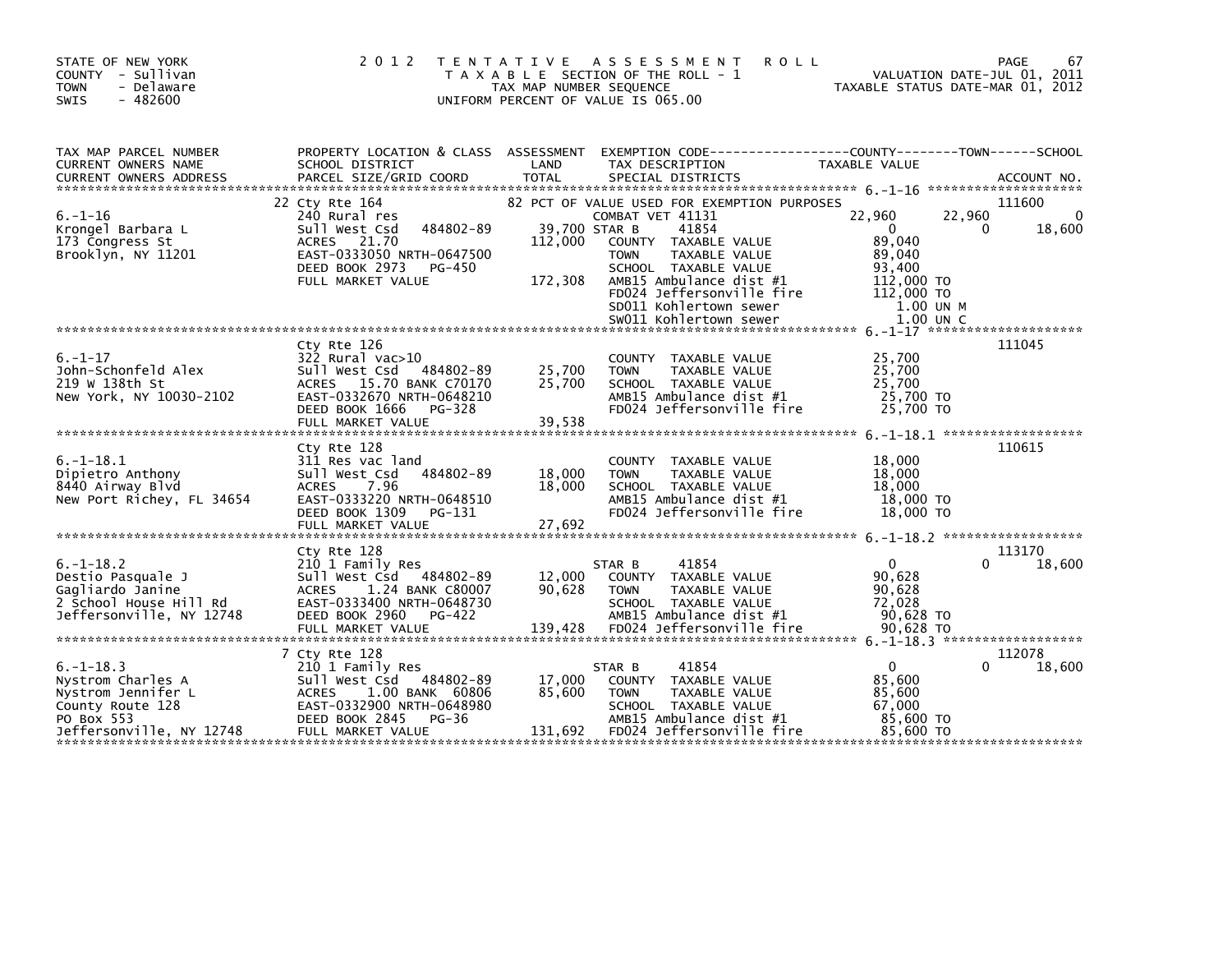| STATE OF NEW YORK<br>COUNTY - Sullivan<br><b>TOWN</b><br>- Delaware<br>SWIS<br>$-482600$                                                               | 2 0 1 2                                                                                                                                                                     | T E N T A T I V E<br>TAX MAP NUMBER SEQUENCE | <b>ROLL</b><br>A S S E S S M E N T<br>T A X A B L E SECTION OF THE ROLL - 1<br>UNIFORM PERCENT OF VALUE IS 065.00                                                                                               | VALUATION DATE-JUL 01, 2011<br>TAXABLE STATUS DATE-MAR 01, 2012                                      | 68<br>PAGE                         |
|--------------------------------------------------------------------------------------------------------------------------------------------------------|-----------------------------------------------------------------------------------------------------------------------------------------------------------------------------|----------------------------------------------|-----------------------------------------------------------------------------------------------------------------------------------------------------------------------------------------------------------------|------------------------------------------------------------------------------------------------------|------------------------------------|
| TAX MAP PARCEL NUMBER<br>CURRENT OWNERS NAME<br><b>CURRENT OWNERS ADDRESS</b>                                                                          | PROPERTY LOCATION & CLASS ASSESSMENT<br>SCHOOL DISTRICT<br>PARCEL SIZE/GRID COORD                                                                                           | LAND<br><b>TOTAL</b>                         | EXEMPTION CODE------------------COUNTY--------TOWN------SCHOOL<br>TAX DESCRIPTION<br>SPECIAL DISTRICTS                                                                                                          | <b>TAXABLE VALUE</b>                                                                                 | ACCOUNT NO.<br>******************* |
| $6. -1 - 19.1$<br>Hammett Patrick<br>Hammett James<br>PO Box 340<br>Jeffersonville, NY 12748<br>MAY BE SUBJECT TO PAYMENT<br>UNDER AGDIST LAW TIL 2016 | 60 Cty Rte 128<br>210 1 Family Res<br>Sull West Csd<br>484802-89<br>ACRES 20.78 BANK C70290<br>EAST-0333837 NRTH-0648188<br>DEED BOOK 2010 PG-56509<br>FULL MARKET VALUE    | 38,780 STAR B<br>161,200<br>248,000          | AGRI DIST 41720<br>41854<br>COUNTY TAXABLE VALUE<br><b>TOWN</b><br>TAXABLE VALUE<br>SCHOOL TAXABLE VALUE<br>AMB15 Ambulance dist #1<br>FD024 Jeffersonville fire                                                | 7,967<br>7,967<br>$\mathbf{0}$<br>153,233<br>153,233<br>134.633<br>161,200 TO<br>161,200 TO          | 08/2010<br>7,967<br>18,600<br>0    |
| $6. -1 - 19.2$<br>Zieres Terry<br>Zieres Lillian<br>PO Box 486<br>Jeffersonville, NY 12748                                                             | 4992 State Route 52<br>470 Misc service<br>484802-89<br>Sull West Csd<br><b>ACRES</b><br>2.13<br>EAST-0333894 NRTH-0647210<br>DEED BOOK 3546<br>PG-510<br>FULL MARKET VALUE | 34,600<br>181,200<br>278,769                 | 41854<br>STAR B<br>COUNTY TAXABLE VALUE<br><b>TOWN</b><br>TAXABLE VALUE<br>SCHOOL TAXABLE VALUE<br>AMB15 Ambulance dist #1<br>FD024 Jeffersonville fire<br>LT016 Jeffersonville light<br>SD011 Kohlertown sewer | $\mathbf{0}$<br>181,200<br>181,200<br>162,600<br>181,200 TO<br>181,200 TO<br>181,200 TO<br>1.75 UN M | 110110<br>18,600<br>0              |
| $6. -1 - 19.3$<br>Callicoon Co-operative Ins. Co Sull West Csd<br>15 Chapel St<br>PO Box 675<br>Jeffersonville, NY 12748                               | 4984 State Route 52<br>312 Vac w/imprv<br>484802-89<br>2.95<br><b>ACRES</b><br>EAST-0334138 NRTH-0647390<br>DEED BOOK 3514<br>PG-542<br>FULL MARKET VALUE                   | 47,327<br>49,327<br>75,888                   | COUNTY TAXABLE VALUE<br><b>TAXABLE VALUE</b><br><b>TOWN</b><br>SCHOOL TAXABLE VALUE<br>AMB15 Ambulance dist #1<br>FD024 Jeffersonville fire<br>LT016 Jeffersonville light<br>SW011 Kohlertown sewer             | 49,327<br>49.327<br>49.327<br>49,327 TO<br>49,327 TO<br>49,327 TO<br>.25 UN C                        | 110110                             |
| $6. - 1 - 19.4$<br>Hughson James<br>PO Box 557<br>Jeffersonville, NY 12748                                                                             | State Route 52<br>311 Res vac land<br>484802-89<br>Sull West Csd<br>2.65<br><b>ACRES</b><br>EAST-0334331 NRTH-0647065<br>DEED BOOK 3031<br>$PG-1$<br>FULL MARKET VALUE      | 8,000<br>8,000<br>12,308                     | <b>COUNTY</b><br>TAXABLE VALUE<br><b>TAXABLE VALUE</b><br><b>TOWN</b><br>SCHOOL TAXABLE VALUE<br>AMB15 Ambulance dist #1<br>FD024 Jeffersonville fire<br>LT016 Jeffersonville light<br>SW011 Kohlertown sewer   | 8,000<br>8,000<br>8.000<br>8,000 TO<br>8,000 TO<br>8,000 TO<br>$.25$ UN C                            | 110110                             |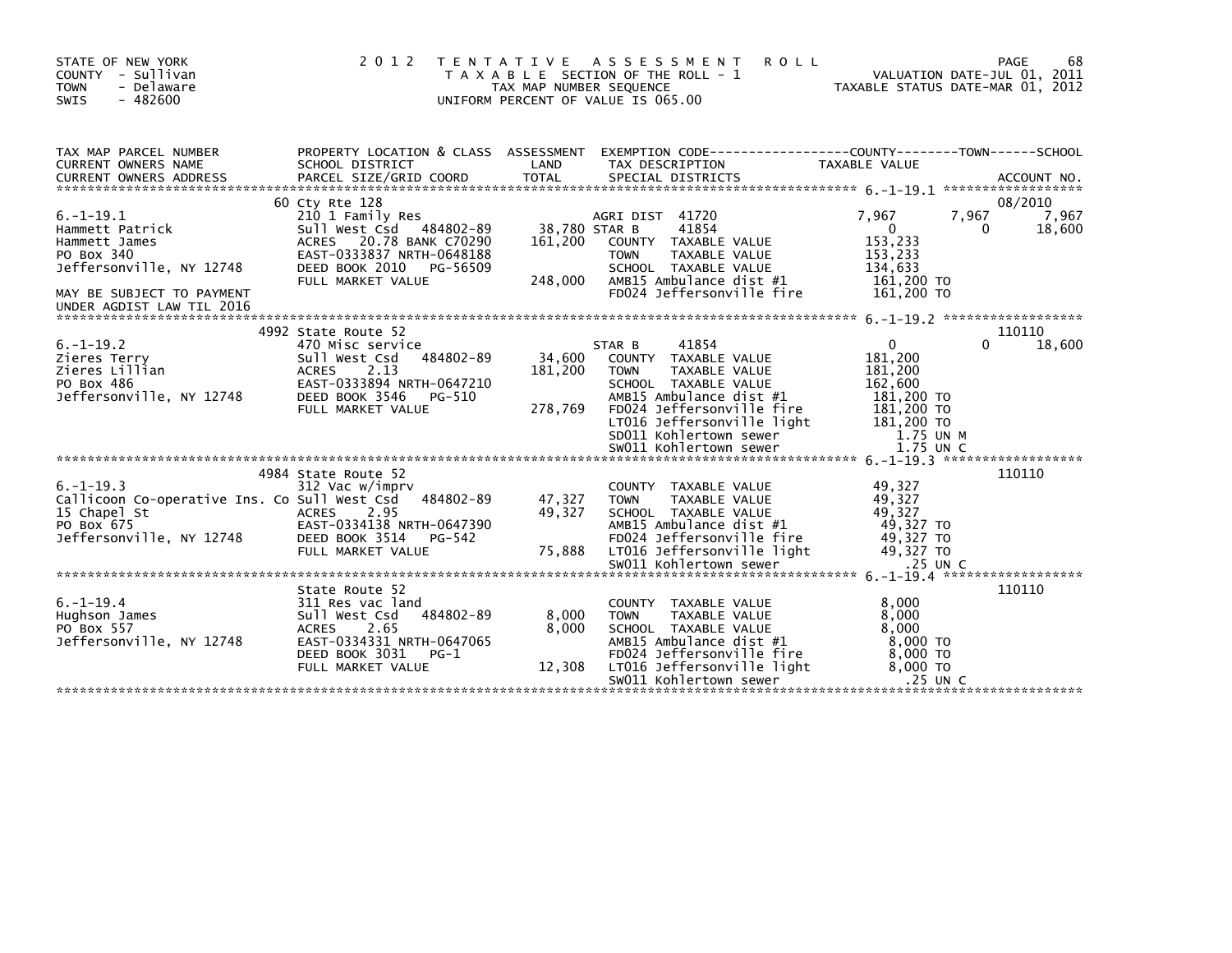| STATE OF NEW YORK<br>COUNTY - Sullivan<br>- Delaware<br><b>TOWN</b><br><b>SWIS</b><br>$-482600$     | 2 0 1 2                                                                                                                                                                         | T E N T A T I V E<br>TAX MAP NUMBER SEQUENCE | A S S E S S M E N T<br><b>ROLL</b><br>T A X A B L E SECTION OF THE ROLL - 1<br>UNIFORM PERCENT OF VALUE IS 065.00                                                                     | TAXABLE STATUS DATE-MAR 01, 2012                                                  | 69<br>PAGE<br>VALUATION DATE-JUL 01, 2011 |
|-----------------------------------------------------------------------------------------------------|---------------------------------------------------------------------------------------------------------------------------------------------------------------------------------|----------------------------------------------|---------------------------------------------------------------------------------------------------------------------------------------------------------------------------------------|-----------------------------------------------------------------------------------|-------------------------------------------|
| TAX MAP PARCEL NUMBER<br><b>CURRENT OWNERS NAME</b>                                                 | PROPERTY LOCATION & CLASS ASSESSMENT<br>SCHOOL DISTRICT                                                                                                                         | LAND                                         | EXEMPTION        CODE-----------------COUNTY-------TOWN------SCHOOL<br>TAX DESCRIPTION                                                                                                | TAXABLE VALUE                                                                     |                                           |
| $6. - 1 - 20.2$<br>Burns Peggy<br>5 Back Rd<br>Jeffersonville, NY 12748                             | 5 Back Rd<br>210 1 Family Res<br>Sull West Csd 484802-89<br>2.80 BANKN140687<br><b>ACRES</b><br>EAST-0335092 NRTH-0647804<br>DEED BOOK 2010<br>PG-57125<br>FULL MARKET VALUE    | 21,800<br>88,490<br>136,138                  | 41854<br>STAR B<br>COUNTY TAXABLE VALUE<br><b>TOWN</b><br>TAXABLE VALUE<br>SCHOOL TAXABLE VALUE<br>AMB15 Ambulance dist #1<br>FD024 Jeffersonville fire<br>LT016 Jeffersonville light | $\mathbf{0}$<br>88,490<br>88,490<br>69,890<br>88,490 TO<br>88,490 TO<br>88,490 TO | 09/2010<br>18,600<br>$\Omega$             |
| $6. - 1 - 21.1$<br>Kotsonis Yanni<br>Warren Catherine L<br>PO Box 262<br>Jeffersonville, NY 12748   | 46 Taylor Rd<br>210 1 Family Res<br>484802-89<br>Sull West Csd<br><b>ACRES</b><br>1.71<br>EAST-0335283 NRTH-0647643<br>DEED BOOK 2230<br>PG-566<br>FULL MARKET VALUE            | 19,800<br>50,000<br>76,923                   | COUNTY TAXABLE VALUE<br>TAXABLE VALUE<br><b>TOWN</b><br>SCHOOL TAXABLE VALUE<br>AMB15 Ambulance dist #1<br>FD024 Jeffersonville fire                                                  | 50,000<br>50,000<br>50,000<br>50,000 TO<br>50,000 TO                              | 112435                                    |
| $6. - 1 - 21.2$<br>Kotsonis Yanni<br>Warren Catherine L<br>PO Box 262<br>Jeffersonville, NY 12748   | 40 Taylor Rd<br>270 Mfg housing<br>484802-89<br>Sull West Csd<br><b>ACRES</b><br>1.85<br>EAST-0335457 NRTH-0647875<br>DEED BOOK 2239<br>PG-566<br>FULL MARKET VALUE             | 20,200<br>28,600<br>44,000                   | TAXABLE VALUE<br><b>COUNTY</b><br>TAXABLE VALUE<br><b>TOWN</b><br>SCHOOL TAXABLE VALUE<br>AMB15 Ambulance dist #1<br>FD024 Jeffersonville fire                                        | 28,600<br>28,600<br>28,600<br>28,600 TO<br>28,600 TO                              | 110630                                    |
| $6. - 1 - 22$<br>Marchione Steven D<br>Marchione Kelly<br>505 Court St Apt 6G<br>Brooklyn, NY 11231 | 32 Taylor Rd<br>210 1 Family Res<br>Sull West Csd 484802-89<br><b>FRNT</b><br>62.00 DPTH 312.00<br>EAST-0335567 NRTH-0648025<br>DEED BOOK 2011<br>PG-44998<br>FULL MARKET VALUE | 12,600<br>58,500<br>90,000                   | COUNTY TAXABLE VALUE<br><b>TOWN</b><br>TAXABLE VALUE<br>SCHOOL TAXABLE VALUE<br>AMB15 Ambulance dist #1<br>FD024 Jeffersonville fire                                                  | 58,500<br>58,500<br>58,500<br>58,500 TO<br>58,500 TO                              | 07/2011                                   |
| $6. - 1 - 23.1$<br>Ellis Ann<br>Thony Debra A<br>16 Taylor Rd<br>Jeffersonville, NY 12748           | Tavlor Rd<br>311 Res vac land<br>Sull West Csd<br>484802-89<br>FRNT 150.00 DPTH 130.00<br>EAST-0335833 NRTH-0648218<br>DEED BOOK 3237<br>PG-402<br>FULL MARKET VALUE            | 500<br>500<br>769                            | TAXABLE VALUE<br><b>COUNTY</b><br><b>TAXABLE VALUE</b><br><b>TOWN</b><br>SCHOOL TAXABLE VALUE<br>AMB15 Ambulance dist #1<br>FD024 Jeffersonville fire                                 | 500<br>500<br>500<br>500 TO<br>500 TO                                             |                                           |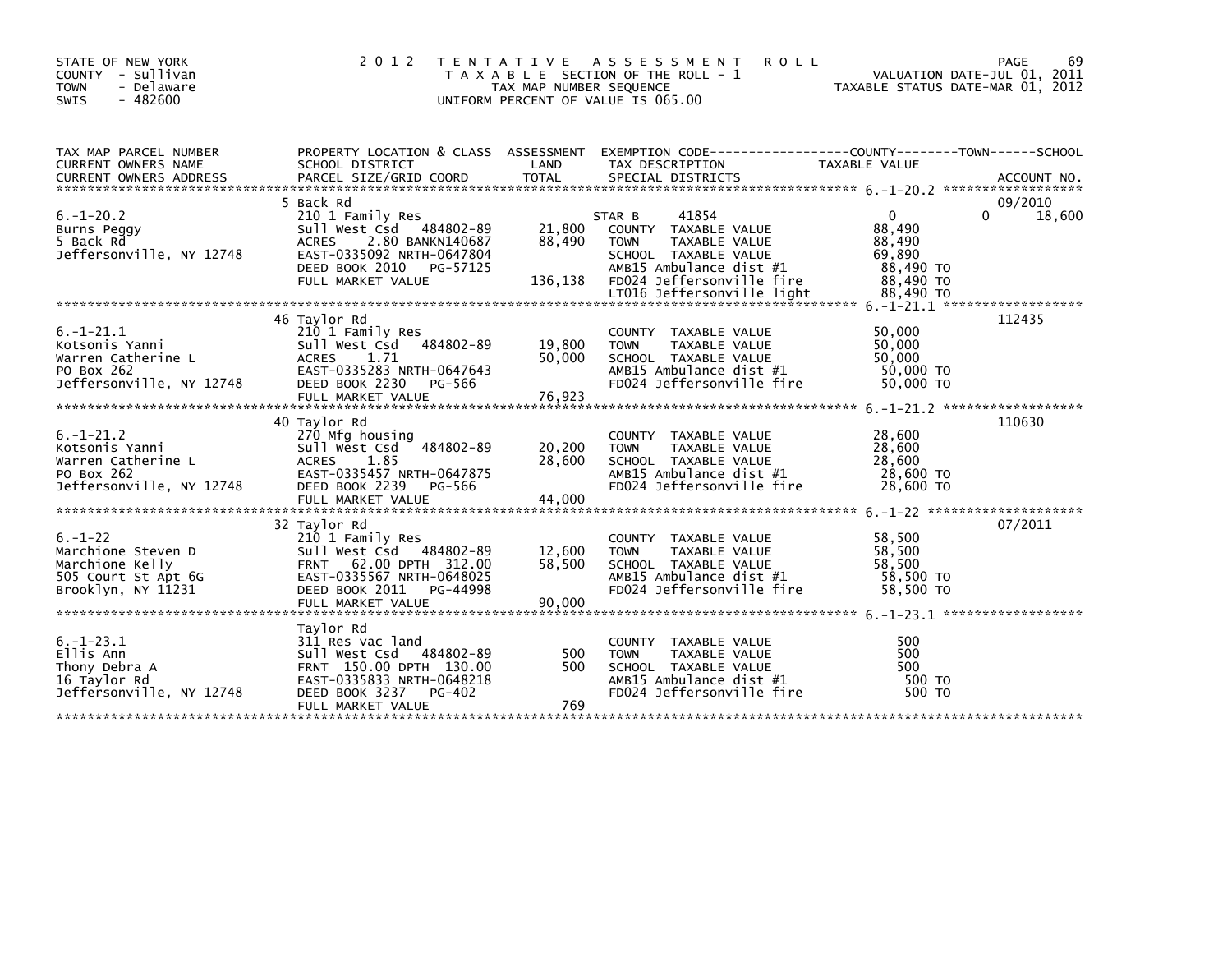| STATE OF NEW YORK<br>COUNTY - Sullivan<br><b>TOWN</b><br>- Delaware<br>$-482600$<br>SWIS                                                                                                                                                                                                                                                    | 2 0 1 2                                                                                                                                                        | TAX MAP NUMBER SEQUENCE<br>UNIFORM PERCENT OF VALUE IS 065.00 | TENTATIVE ASSESSMENT<br><b>ROLL</b><br>T A X A B L E SECTION OF THE ROLL - 1                                                                                                                                                                    | VALUATION DATE-JUL 01, 2011<br>TAXABLE STATUS DATE-MAR 01, 2012                                              | 70<br>PAGE                       |
|---------------------------------------------------------------------------------------------------------------------------------------------------------------------------------------------------------------------------------------------------------------------------------------------------------------------------------------------|----------------------------------------------------------------------------------------------------------------------------------------------------------------|---------------------------------------------------------------|-------------------------------------------------------------------------------------------------------------------------------------------------------------------------------------------------------------------------------------------------|--------------------------------------------------------------------------------------------------------------|----------------------------------|
| TAX MAP PARCEL NUMBER<br>CURRENT OWNERS NAME                                                                                                                                                                                                                                                                                                | SCHOOL DISTRICT                                                                                                                                                | LAND                                                          | PROPERTY LOCATION & CLASS ASSESSMENT EXEMPTION CODE---------------COUNTY-------TOWN-----SCHOOL<br>TAX DESCRIPTION                                                                                                                               | TAXABLE VALUE                                                                                                |                                  |
| $6. - 1 - 23.2$<br>Heinrich Steven P<br>Heinrich Lisa Marie<br>28 Taylor Rd<br>Jeffersonville, NY 12748                                                                                                                                                                                                                                     | 28 Taylor Rd<br>210 1 Family Res<br>Sull West Csd 484802-89<br>1.84<br><b>ACRES</b><br>EAST-0335681 NRTH-0648105<br>DEED BOOK 2837 PG-457<br>FULL MARKET VALUE | 21,300<br>90,000<br>138,462                                   | 41854<br>STAR B<br>COUNTY TAXABLE VALUE<br>TAXABLE VALUE<br><b>TOWN</b><br>SCHOOL TAXABLE VALUE<br>AMB15 Ambulance dist #1<br>FD024 Jeffersonville fire                                                                                         | $\Omega$<br>0<br>90,000<br>90,000<br>71,400<br>90,000 TO<br>90,000 TO                                        | 111011<br>18,600                 |
| $6. - 1 - 24$<br>Sigler Stephen C<br>Kaplan Craig S<br>201 W 70th St Apt 11-D<br>New York, NY 10023<br>- 2007 - 2007 - 2007 - 2008 - 2008 - 2008 - 2008 - 2008 - 2008 - 2008 - 2008 - 2008 - 2008 - 2009 - 2009 - 20<br>FULL MARKET VALUE - 2007, 231 - 2008 - 2008 - 2008 - 2008 - 2008 - 2008 - 2008 - 2008 - 2008 - 2008 - 2008 - 2<br>* | 32 Eggler Rd<br>210 1 Family Res<br>Sull West Csd 484802-89<br>FRNT 275.00 DPTH 276.00<br><b>BANKC190609</b><br>EAST-0336081 NRTH-0648058                      | 15,600<br>102,200                                             | COUNTY TAXABLE VALUE<br>TAXABLE VALUE<br><b>TOWN</b><br>SCHOOL TAXABLE VALUE<br>AMB15 Ambulance dist #1<br>FD024 Jeffersonville fire                                                                                                            | 102,200<br>102,200<br>102,200<br>102,200 TO<br>102,200 TO                                                    | 110953                           |
| $6. - 1 - 25$<br>Sigler Stephen C<br>Kaplan Craig S<br>PO Box 589<br>Jeffersonville, NY 12748                                                                                                                                                                                                                                               | 30 Eggler Rd<br>311 Res vac land<br>Sull West Csd 484802-89<br>2.68<br><b>ACRES</b><br>EAST-0335974 NRTH-0647854<br>DEED BOOK 2937 PG-480                      | 21,700<br>21,700                                              | COUNTY TAXABLE VALUE<br>TAXABLE VALUE<br><b>TOWN</b><br>SCHOOL TAXABLE VALUE<br>AMB15 Ambulance dist #1<br>FD024 Jeffersonville fire                                                                                                            | 21,700<br>21,700<br>21,700<br>21,700 TO<br>21,700 TO                                                         | 111892                           |
| $6. - 1 - 26.1$<br>Bauernfeind Alyssa S<br>28 Back Rd<br>PO Box 186<br>Jeffersonville, NY 12748                                                                                                                                                                                                                                             | 28 Back Rd<br>210 1 Family Res<br>Sull West Csd 484802-89<br>ACRES<br>1.72<br>EAST-0334756 NRTH-0646933<br>DEED BOOK 3465 PG-650<br>FULL MARKET VALUE          | 19,900 HOME IMP<br>172,600<br>265,538                         | 41854<br>STAR B<br>44211<br>TAXABLE VALUE<br><b>COUNTY</b><br>TAXABLE VALUE<br><b>TOWN</b><br>SCHOOL TAXABLE VALUE<br>AMB15 Ambulance dist #1<br>32,400 EX<br>FD024 Jeffersonville fire<br>32,400 EX<br>LT016 Jeffersonville light<br>32.400 EX | $\Omega$<br>0<br>32,400<br>32,400<br>140,200<br>140,200<br>154,000<br>140,200 TO<br>140,200 TO<br>140,200 TO | 110250<br>18,600<br>$\mathbf{0}$ |
| $6. - 1 - 26.3$<br>Keller Kurt<br>Keller Rosa<br>PO Box 231<br>Jeffersonville, NY 12748                                                                                                                                                                                                                                                     | 23 Back Rd<br>210 1 Family Res<br>Sull West Csd 484802-89<br><b>ACRES</b><br>9.89<br>EAST-0335224 NRTH-0647270<br>DEED BOOK 3503 PG-524<br>FULL MARKET VALUE   | 19,900<br>104,500<br>160,769                                  | 41834<br>STAR EN<br>COUNTY TAXABLE VALUE<br>TAXABLE VALUE<br><b>TOWN</b><br>SCHOOL TAXABLE VALUE<br>AMB15 Ambulance dist #1<br>FD024 Jeffersonville fire<br>LT016 Jeffersonville light                                                          | $\mathbf{0}$<br>$\Omega$<br>104,500<br>104,500<br>65,940<br>104,500 TO<br>104,500 TO<br>104,500 TO           | 112210<br>38,560                 |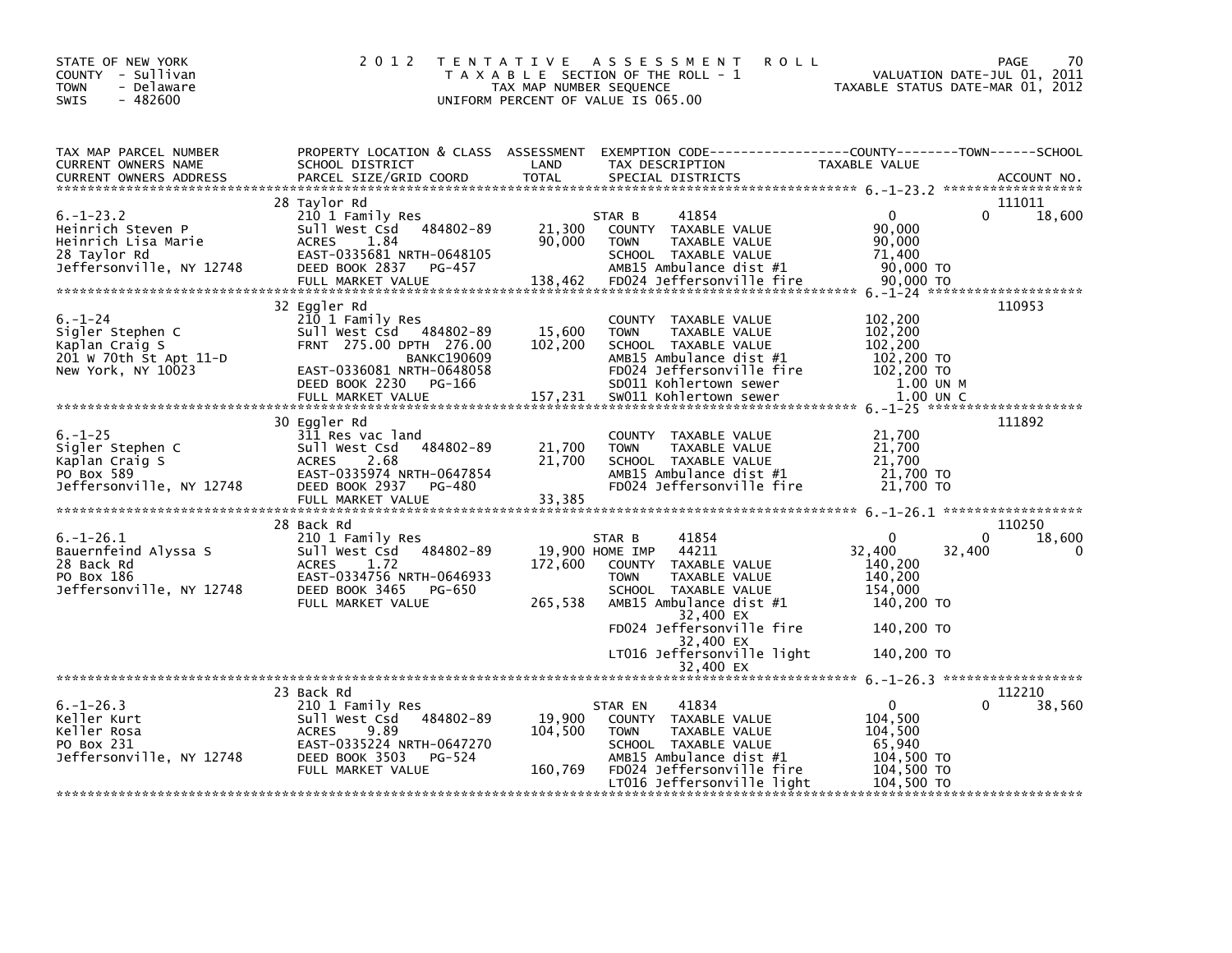| STATE OF NEW YORK<br>COUNTY - Sullivan<br><b>TOWN</b><br>- Delaware<br>$-482600$<br><b>SWIS</b>            | 2 0 1 2                                                                                                                                                                               | T E N T A T I V E<br>TAX MAP NUMBER SEQUENCE | A S S E S S M E N T<br><b>ROLL</b><br>T A X A B L E SECTION OF THE ROLL - 1<br>UNIFORM PERCENT OF VALUE IS 065.00                                                                                                              | TAXABLE STATUS DATE-MAR 01, 2012                                                           | 71<br><b>PAGE</b><br>VALUATION DATE-JUL 01, 2011 |
|------------------------------------------------------------------------------------------------------------|---------------------------------------------------------------------------------------------------------------------------------------------------------------------------------------|----------------------------------------------|--------------------------------------------------------------------------------------------------------------------------------------------------------------------------------------------------------------------------------|--------------------------------------------------------------------------------------------|--------------------------------------------------|
| TAX MAP PARCEL NUMBER<br>CURRENT OWNERS NAME                                                               | SCHOOL DISTRICT                                                                                                                                                                       | LAND                                         | PROPERTY LOCATION & CLASS ASSESSMENT EXEMPTION CODE---------------COUNTY-------TOWN-----SCHOOL<br>TAX DESCRIPTION                                                                                                              | TAXABLE VALUE                                                                              |                                                  |
| $6. - 1 - 26.4$<br>Burn Sandra L<br>62 Eggler Rd<br>Jeffersonville, NY 12748                               | 62 Eggler Rd<br>210 1 Family Res<br>Sull West Csd<br>484802-89<br><b>ACRES</b><br>1.90<br>EAST-0335959 NRTH-0647487<br>DEED BOOK 1740<br><b>PG-222</b>                                | 20,000<br>63,100                             | STAR B<br>41854<br>COUNTY TAXABLE VALUE<br>TAXABLE VALUE<br><b>TOWN</b><br>SCHOOL TAXABLE VALUE<br>AMB15 Ambulance dist #1                                                                                                     | $\Omega$<br>63,100<br>63,100<br>44,500<br>63,100 TO                                        | $\Omega$<br>18,600                               |
| $6. - 1 - 26.5$<br>Bauernfeind Alyssa S<br>28 Back Rd<br>PO Box 186<br>Jeffersonville, NY 12748            | Back Rd<br>$322$ Rural vac $>10$<br>484802-89<br>Sull West Csd<br>16.68<br><b>ACRES</b><br>EAST-0334974 NRTH-0646594<br>DEED BOOK 3465<br>PG-650<br>FULL MARKET VALUE                 | 12,300<br>12,300<br>18,923                   | COUNTY TAXABLE VALUE<br><b>TOWN</b><br>TAXABLE VALUE<br>SCHOOL TAXABLE VALUE<br>AMB15 Ambulance dist #1<br>FD024 Jeffersonville fire<br>LT016 Jeffersonville light                                                             | 12,300<br>12,300<br>12,300<br>12,300 TO<br>12,300 TO<br>12,300 TO                          | 110251                                           |
| $6. - 1 - 26.6$<br>Bauernfeind Alyssa S<br>28 Back Rd<br>PO Box 186<br>Jeffersonville, NY 12748            | Eggler Rd<br>311 Res vac land<br>484802-89<br>Sull West Csd<br><b>ACRES</b><br>8.23<br>EAST-0335678 NRTH-0646379<br>DEED BOOK 3465<br>PG-650                                          | 18,200<br>18,200                             | COUNTY TAXABLE VALUE<br><b>TOWN</b><br>TAXABLE VALUE<br>SCHOOL TAXABLE VALUE<br>AMB15 Ambulance dist #1<br>FD024 Jeffersonville fire                                                                                           | 18,200<br>18,200<br>18,200<br>18,200 TO<br>$18,200$ TO                                     |                                                  |
| $6. - 1 - 26.7$<br>Erdman Edwin<br>Erdman Lois J<br>92 Eggler Rd<br>PO BOX 362<br>Jeffersonville, NY 12748 | 92 Eggler Rd<br>210 1 Family Res<br>Sull West Csd<br>484802-89<br><b>ACRES</b><br>8.61 BANK 60806<br>EAST-0335753 NRTH-0647011<br>DEED BOOK 2038<br><b>PG-79</b><br>FULL MARKET VALUE | 24,305 STAR B<br>94,505<br>145,392           | <b>VOL FIRE/A 41691</b><br>41854<br>COUNTY TAXABLE VALUE<br><b>TOWN</b><br>TAXABLE VALUE<br>SCHOOL TAXABLE VALUE<br>AMB15 Ambulance dist #1<br>1,860 EX<br>FD024 Jeffersonville fire<br>1,860 EX<br>LT016 Jeffersonville light | 1,860<br>$\mathbf{0}$<br>92,645<br>92.645<br>75,905<br>92,645 TO<br>92,645 TO<br>92,645 TO | 1,860<br>0<br>18,600<br>$\Omega$                 |
| $6. - 1 - 27.1$<br>Korwan William S<br>Korwan Elaine<br>148 Eggler Rd<br>Jeffersonville, NY 12748          | Eggler Rd<br>322 Rural vac>10<br>Sull West Csd<br>484802-89<br>ACRES 14.50<br>EAST-0335430 NRTH-0645810<br>PG-00434<br>DEED BOOK 740<br>FULL MARKET VALUE                             | 18,200<br>18,200<br>28,000                   | 1,860 EX<br>COUNTY TAXABLE VALUE<br><b>TOWN</b><br>TAXABLE VALUE<br>SCHOOL TAXABLE VALUE<br>AMB15 Ambulance dist $#1$<br>FD024 Jeffersonville fire                                                                             | 18,200<br>18,200<br>18,200<br>18,200 TO<br>18,200 TO                                       | 111572                                           |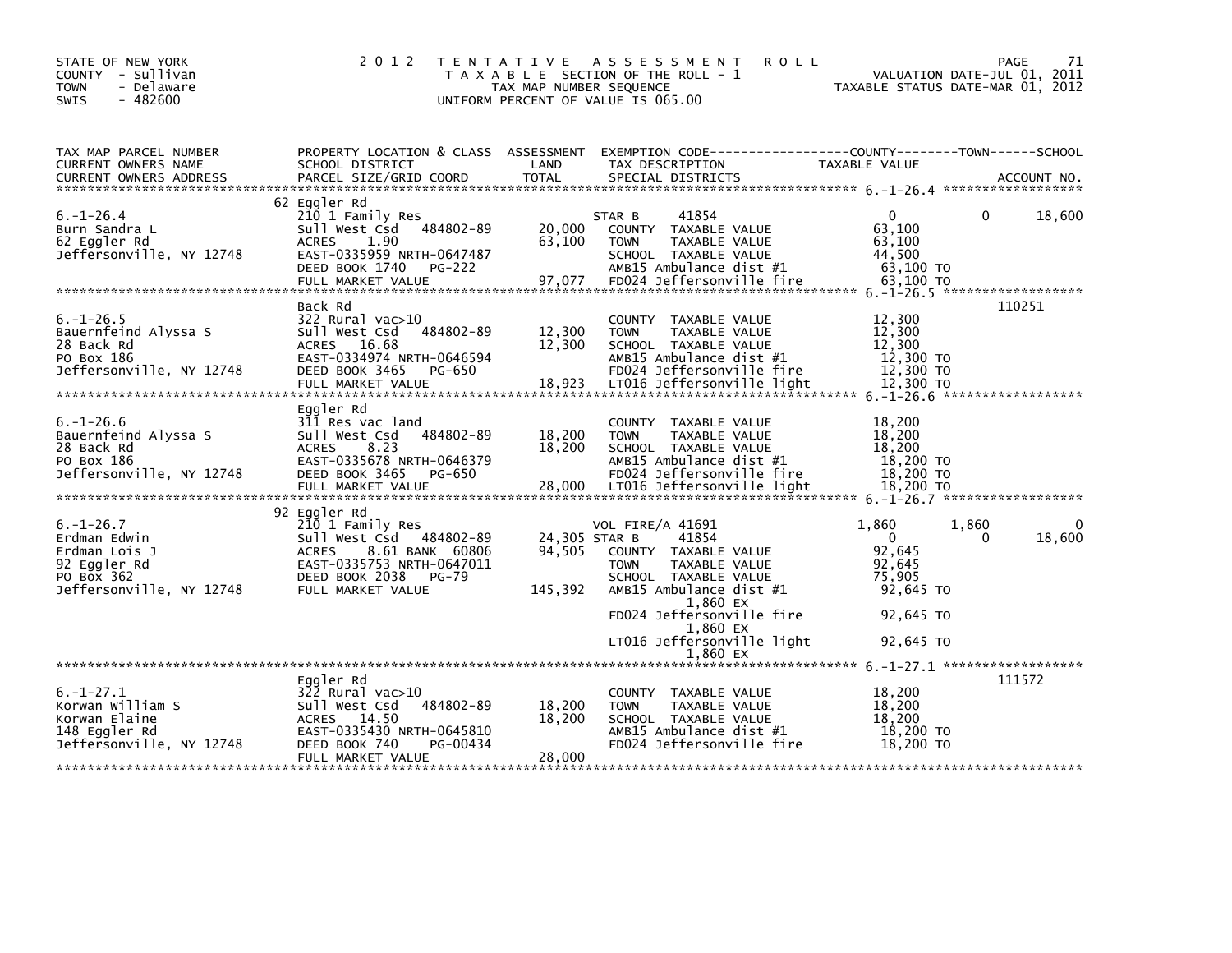| STATE OF NEW YORK<br>COUNTY - Sullivan<br>- Delaware<br><b>TOWN</b><br>$-482600$<br><b>SWIS</b>         | 2 0 1 2<br>T E N T A T I V E                                                                                                                                                                         | A S S E S S M E N T<br><b>ROLL</b><br>T A X A B L E SECTION OF THE ROLL - 1<br>TAX MAP NUMBER SEQUENCE<br>UNIFORM PERCENT OF VALUE IS 065.00                                                                                                                                          | 72<br>PAGE<br>VALUATION DATE-JUL 01, 2011<br>TAXABLE STATUS DATE-MAR 01, 2012                                                            |
|---------------------------------------------------------------------------------------------------------|------------------------------------------------------------------------------------------------------------------------------------------------------------------------------------------------------|---------------------------------------------------------------------------------------------------------------------------------------------------------------------------------------------------------------------------------------------------------------------------------------|------------------------------------------------------------------------------------------------------------------------------------------|
| TAX MAP PARCEL NUMBER<br>CURRENT OWNERS NAME                                                            | PROPERTY LOCATION & CLASS ASSESSMENT<br>SCHOOL DISTRICT                                                                                                                                              | LAND<br>TAX DESCRIPTION<br>- CURRENT OWNERS ADDRESS FORCEL SIZE/GRID COORD TOTAL SPECIAL DISTRICTS (2000) ACCOUNT NO<br>- And Marcel Size/GRID COORD TOTAL SPECIAL DISTRICTS (2007) ACCOUNT NO                                                                                        | EXEMPTION CODE-----------------COUNTY-------TOWN------SCHOOL<br>TAXABLE VALUE                                                            |
| $6. - 1 - 27.2$<br>Korwan William S<br>Korwan Elaine<br>148 Eggler Rd<br>Jeffersonville, NY 12748       | 148 Eggler Rd<br>210 1 Family Res<br>Sull West Csd<br>484802-89<br>ACRES 16.70<br>EAST-0335320 NRTH-0645150<br>DEED BOOK 721<br>PG-00995                                                             | 41834<br>STAR EN<br>30,100<br>COUNTY TAXABLE VALUE<br>128,700<br><b>TOWN</b><br>TAXABLE VALUE<br>SCHOOL TAXABLE VALUE<br>AMB15 Ambulance dist #1<br>198,000 FDC24 Jeffersonville fire 128,700 TO 24.7 - 28,700 TO 24 Jeffersonville fire 128,700 TO 24 Jeffersonville Fire 128,700 TO | 111565<br>$\mathbf{0}$<br>38,560<br>0<br>128,700<br>128,700<br>90,140<br>128,700 TO                                                      |
| $6. - 1 - 28.2$<br>Modular Homes for Country<br>Living, Inc.<br>PO Box 639<br>Jeffersonville, NY 12748  | 5127 State Route 52<br>210 1 Family Res<br>Sull West Csd 484802-89<br>FRNT 165.00 DPTH 90.50<br>EAST-0333738 NRTH-0643822<br>DEED BOOK 3505<br>PG-207<br>FULL MARKET VALUE                           | COUNTY TAXABLE VALUE<br>10,200<br><b>TOWN</b><br>TAXABLE VALUE<br>50,200<br>SCHOOL TAXABLE VALUE<br>AMB15 Ambulance dist #1<br>FD024 Jeffersonville fire<br>77,231<br>SD011 Kohlertown sewer<br>SW011 Kohlertown sewer                                                                | 08/2008<br>50,200<br>50,200<br>50,200<br>50.200 TO<br>50,200 TO<br>1.00 UN M<br>1.00 UN C                                                |
| $6. - 1 - 28.3$<br>Bury Thomas<br>Bury Donna<br>5158 State Route 52<br>Jeffersonville, NY 12748         | 5158 State Route 52<br>210 1 Family Res<br>484802-89<br>Sull West Csd<br><b>ACRES</b><br>2.10<br>EAST-0333540 NRTH-0643040<br>DEED BOOK 819<br>PG-00038<br>FULL MARKET VALUE                         | 99 PCT OF VALUE USED FOR EXEMPTION PURPOSES<br>COMBAT VET 41131<br>33,500 STAR B<br>41854<br>98,000<br>COUNTY TAXABLE VALUE<br>TAXABLE VALUE<br><b>TOWN</b><br>SCHOOL TAXABLE VALUE<br>AMB15 Ambulance dist #1<br>150,769<br>FD024 Jeffersonville fire                                | 110492<br>24,255<br>24,255<br>$\Omega$<br>$\mathbf{0}$<br>$\mathbf{0}$<br>18,600<br>73,745<br>73,745<br>79,400<br>98,000 TO<br>98,000 TO |
| $6. - 1 - 28.4$<br>Brooks Mark Delos<br>5157 State Route 52<br>Jeffersonville, NY 12748                 | 5157 State Route 52<br>210 1 Family Res<br>Sull West Csd 484802-89<br>FRNT 146.52 DPTH 272.57<br>0.63<br><b>ACRES</b><br>EAST-0333745 NRTH-0643199<br>DEED BOOK 1902<br>PG-651                       | 41854<br>STAR B<br>18,000 CW_15_VET/ 41161<br>107,489<br>COUNTY TAXABLE VALUE<br>TAXABLE VALUE<br><b>TOWN</b><br>SCHOOL TAXABLE VALUE<br>AMB15 Ambulance dist #1                                                                                                                      | 110309<br>$\mathbf{0}$<br>18,600<br>0<br>7,440<br>7,440<br>0<br>100,049<br>100,049<br>88,889<br>107,489 TO                               |
| $6. - 1 - 28.5$<br>Fisher Daniel C<br>Fisher Carol J<br>5134 State Route 52<br>Jeffersonville, NY 12748 | 5134 State Route 52<br>210 1 Family Res<br>Sull West Csd 484802-89<br>FRNT 135.00 DPTH 280.00<br><b>ACRES</b><br>0.91<br>EAST-0333486 NRTH-0643592<br>DEED BOOK 683<br>PG-00422<br>FULL MARKET VALUE | 41834<br>STAR EN<br>18,000<br>COUNTY<br>TAXABLE VALUE<br>96,200<br>TAXABLE VALUE<br><b>TOWN</b><br>SCHOOL TAXABLE VALUE<br>AMB15 Ambulance dist #1<br>FD024 Jeffersonville fire<br>148,000                                                                                            | 110791<br>$\overline{0}$<br>38,560<br>96,200<br>96,200<br>57,640<br>96,200 TO<br>96.200 TO                                               |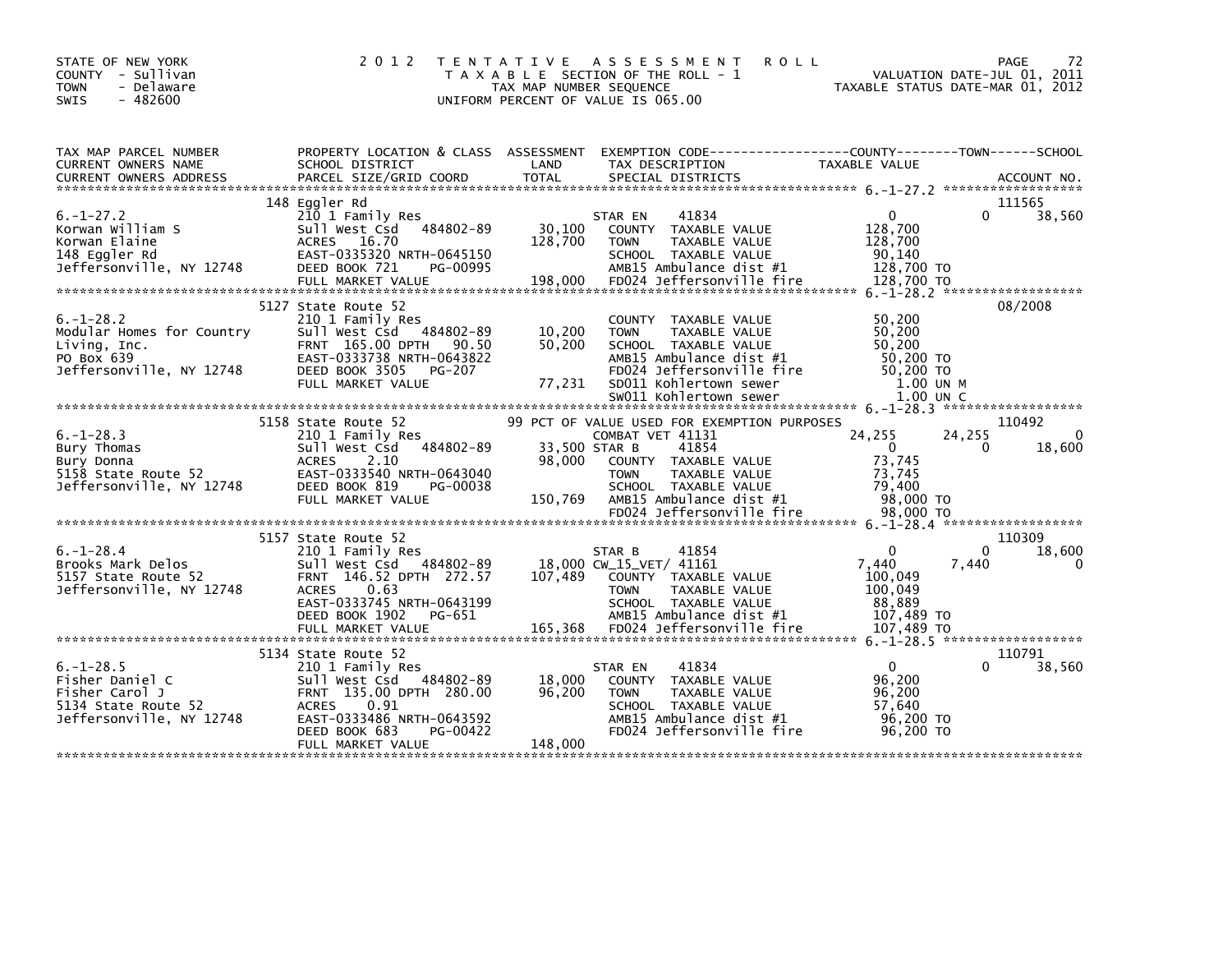| STATE OF NEW YORK<br>COUNTY - Sullivan<br><b>TOWN</b><br>- Delaware<br>$-482600$<br>SWIS                                                        | 2 0 1 2                                                                                                                                                                    | TAX MAP NUMBER SEQUENCE             | TENTATIVE ASSESSMENT<br><b>ROLL</b><br>T A X A B L E SECTION OF THE ROLL - 1<br>UNIFORM PERCENT OF VALUE IS 065.00                                                 |                                                                                    | 73<br>PAGE<br>VALUATION DATE-JUL 01, 2011<br>TAXABLE STATUS DATE-MAR 01, 2012 |
|-------------------------------------------------------------------------------------------------------------------------------------------------|----------------------------------------------------------------------------------------------------------------------------------------------------------------------------|-------------------------------------|--------------------------------------------------------------------------------------------------------------------------------------------------------------------|------------------------------------------------------------------------------------|-------------------------------------------------------------------------------|
| TAX MAP PARCEL NUMBER<br>CURRENT OWNERS NAME                                                                                                    | PROPERTY LOCATION & CLASS ASSESSMENT<br>SCHOOL DISTRICT                                                                                                                    | LAND                                | TAX DESCRIPTION                                                                                                                                                    | TAXABLE VALUE                                                                      |                                                                               |
| $6. - 1 - 28.6$<br>Chellis Drew<br>33 Stoney Pine Rd<br>Honesdale, PA 18431<br>MAY BE SUBJECT TO PAYMENT                                        | State Route 52<br>312 Vac w/imprv<br>Sull West Csd<br>484802-89<br>2.50<br><b>ACRES</b><br>EAST-0331403 NRTH-0636587<br>DEED BOOK 2531<br>PG-79<br>FULL MARKET VALUE       | 7,000<br>7,300<br>11,231            | COUNTY TAXABLE VALUE<br><b>TOWN</b><br>TAXABLE VALUE<br>SCHOOL TAXABLE VALUE<br>AMB15 Ambulance dist #1<br>FD024 Jeffersonville fire<br>LT016 Jeffersonville light | 7,300<br>7,300<br>7,300<br>7,300 TO<br>7,300 TO<br>7,300 TO                        |                                                                               |
| $6. - 1 - 28.8$<br>Ahnstrom Paul A<br>5144 State Route 52<br>Jeffersonville, NY 12748<br>MAY BE SUBJECT TO PAYMENT<br>UNDER AGDIST LAW TIL 2016 | 5144 State Route 52<br>241 Rural res&ag<br>484802-89<br>Sull West Csd<br>ACRES 26.34<br>EAST-0332832 NRTH-0643326<br>DEED BOOK 949<br>PG-00292<br>FULL MARKET VALUE        | 49,700 STAR B<br>132,200<br>203,385 | AGRI DIST 41720<br>41854<br>COUNTY TAXABLE VALUE<br><b>TOWN</b><br>TAXABLE VALUE<br>SCHOOL TAXABLE VALUE<br>AMB15 Ambulance dist #1<br>FD024 Jeffersonville fire   | 28,528<br>$\mathbf{0}$<br>103,672<br>103,672<br>85,072<br>132,200 TO<br>132,200 TO | 28,528<br>28,528<br>18,600<br>0                                               |
| $6. - 1 - 28.9$<br>RRRJ, LLC<br>Raanan Rachlin<br>110-20 71st Rd Ph 8<br>Forest Hills, NY 11375                                                 | 5135 State Route 52<br>210 1 Family Res<br>Sull West Csd<br>484802-89<br>2.99<br><b>ACRES</b><br>EAST-0333739 NRTH-0643554<br>DEED BOOK 3607<br>PG-75<br>FULL MARKET VALUE | 21,130<br>103, 250<br>158,846       | COUNTY TAXABLE VALUE<br>TAXABLE VALUE<br><b>TOWN</b><br>SCHOOL TAXABLE VALUE<br>AMB15 Ambulance dist #1<br>FD024 Jeffersonville fire<br>SD011 Kohlertown sewer     | 103,250<br>103,250<br>103,250<br>103,250 TO<br>103,250 TO<br>1.00 UN M             | 10/2009                                                                       |
| $6. - 1 - 30.1$<br>Hawkins Eileen<br>PO Box 643<br>Jeffersonville, NY 12748<br>MAY BE SUBJECT TO PAYMENT<br>UNDER AGDIST LAW TIL 2013           | Sickmiller Rd<br>$314$ Rural vac<10<br>Sull West Csd<br>484802-89<br>6.00<br><b>ACRES</b><br>EAST-0334247 NRTH-0643174<br>DEED BOOK 2010<br>PG-54620<br>FULL MARKET VALUE  | 17,600<br>17,600<br>27,077          | COUNTY TAXABLE VALUE<br><b>TOWN</b><br>TAXABLE VALUE<br>SCHOOL TAXABLE VALUE<br>AMB15 Ambulance dist #1<br>FD024 Jeffersonville fire                               | 17,600<br>17,600<br>17,600<br>17,600 TO<br>17,600 TO                               |                                                                               |
| $6. - 1 - 30.2$<br>Hawkins Eileen<br>PO Box 643<br>Jeffersonville, NY 12748<br>MAY BE SUBJECT TO PAYMENT<br>UNDER AGDIST LAW TIL 2013           | Sickmiller Rd<br>311 Res vac land<br>Sull West Csd<br>484802-89<br>1.02<br><b>ACRES</b><br>EAST-0334007 NRTH-0642879<br>DEED BOOK 2010<br>PG-54620<br>FULL MARKET VALUE    | 2,550<br>2,550<br>3,923             | <b>COUNTY</b><br>TAXABLE VALUE<br><b>TOWN</b><br>TAXABLE VALUE<br>SCHOOL TAXABLE VALUE<br>AMB15 Ambulance dist #1<br>FD024 Jeffersonville fire                     | 2,550<br>2,550<br>2.550<br>2.550 TO<br>2.550 TO                                    |                                                                               |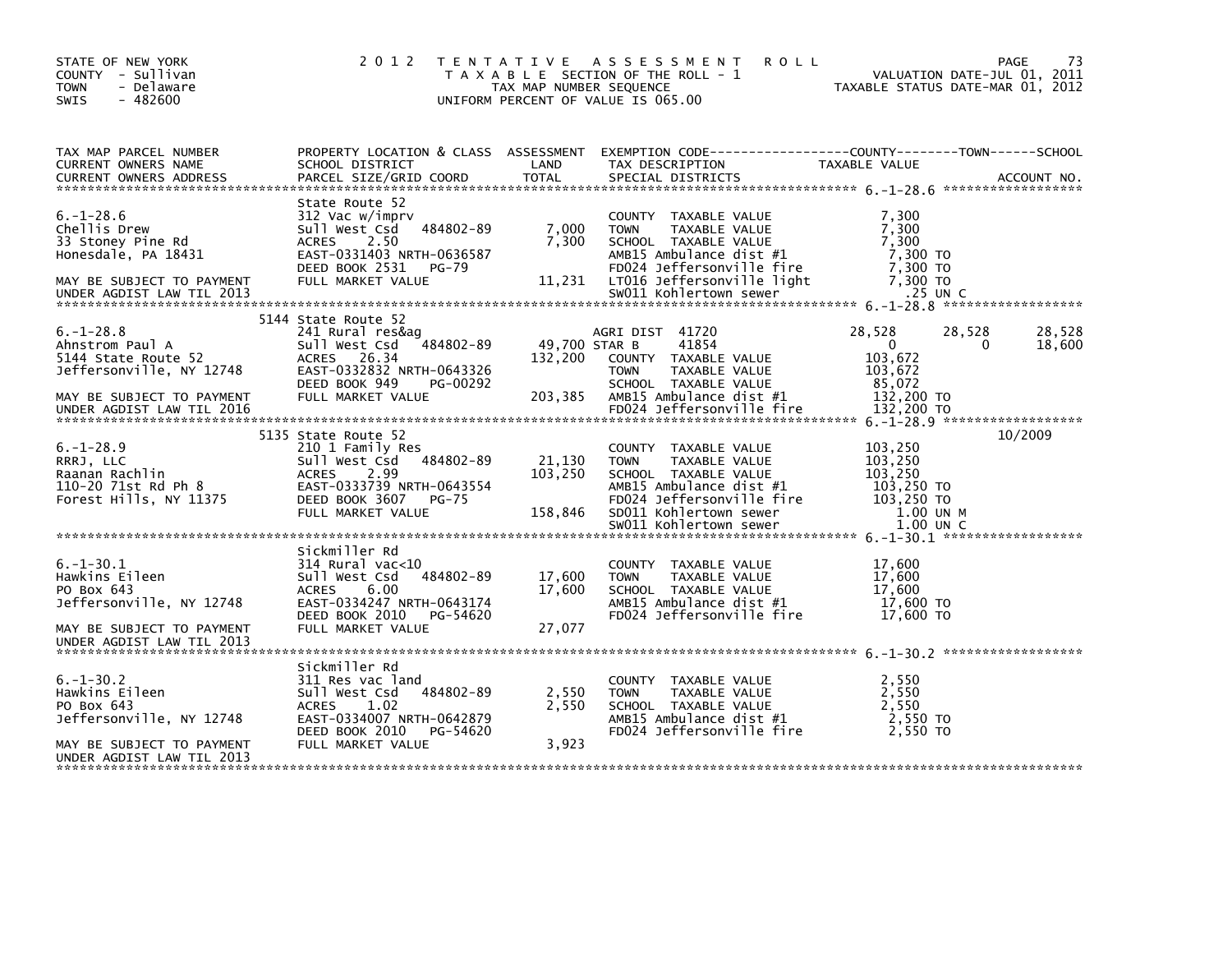| STATE OF NEW YORK<br>COUNTY - Sullivan<br><b>TOWN</b><br>- Delaware<br>SWIS<br>$-482600$ | 2 0 1 2                                                 | TAX MAP NUMBER SEQUENCE | TENTATIVE ASSESSMENT<br><b>ROLL</b><br>T A X A B L E SECTION OF THE ROLL - 1<br>UNIFORM PERCENT OF VALUE IS 065.00 | VALUATION DATE-JUL 01, 2011<br>TAXABLE STATUS DATE-MAR 01, 2012 | 74<br>PAGE       |
|------------------------------------------------------------------------------------------|---------------------------------------------------------|-------------------------|--------------------------------------------------------------------------------------------------------------------|-----------------------------------------------------------------|------------------|
| TAX MAP PARCEL NUMBER<br>CURRENT OWNERS NAME                                             | PROPERTY LOCATION & CLASS ASSESSMENT<br>SCHOOL DISTRICT | LAND                    | TAX DESCRIPTION                                                                                                    | TAXABLE VALUE                                                   |                  |
| <b>CURRENT OWNERS ADDRESS</b>                                                            | PARCEL SIZE/GRID COORD                                  | <b>TOTAL</b>            | SPECIAL DISTRICTS                                                                                                  |                                                                 | ACCOUNT NO.      |
|                                                                                          | 37 Sickmiller Rd                                        |                         |                                                                                                                    |                                                                 | 03/10            |
| $6. - 1 - 30.4$                                                                          | 210 1 Family Res                                        |                         | STAR B<br>41854                                                                                                    | $\mathbf{0}$                                                    | 0<br>18,600      |
| Hawkins Eileen                                                                           | 484802-89<br>Sull West Csd                              | 25,600                  | COUNTY TAXABLE VALUE                                                                                               | 100,000                                                         |                  |
| PO Box 643                                                                               | 5.61<br><b>ACRES</b>                                    | 100,000                 | <b>TOWN</b><br>TAXABLE VALUE                                                                                       | 100,000                                                         |                  |
| Jeffersonville, NY 12748                                                                 | EAST-0334220 NRTH-0643610                               |                         | SCHOOL TAXABLE VALUE                                                                                               | 81,400                                                          |                  |
|                                                                                          | DEED BOOK 3442<br>PG-214                                | 153,846                 | AMB15 Ambulance dist #1<br>FD024 Jeffersonville fire                                                               | 100,000 TO<br>100,000 TO                                        |                  |
|                                                                                          | FULL MARKET VALUE                                       |                         |                                                                                                                    |                                                                 |                  |
|                                                                                          | Sickmiller Rd                                           |                         |                                                                                                                    |                                                                 |                  |
| $6. -1 - 30.5$                                                                           | 105 Vac farmland                                        |                         | COUNTY TAXABLE VALUE                                                                                               | 30,000                                                          |                  |
| Herbstsomer Louise                                                                       | 484802-89<br>Sull West Csd                              | 30,000                  | TAXABLE VALUE<br><b>TOWN</b>                                                                                       | 30,000                                                          |                  |
| 29 Dorchester Dr                                                                         | ACRES 24.40                                             | 30,000                  | SCHOOL TAXABLE VALUE                                                                                               | 30,000                                                          |                  |
| East Brunswick, NJ 08816                                                                 | EAST-0335039 NRTH-0643221                               |                         | AMB15 Ambulance dist #1                                                                                            | 30,000 TO                                                       |                  |
| MAY BE SUBJECT TO PAYMENT<br>UNDER AGDIST LAW TIL 2013                                   | DEED BOOK 1734<br>PG-189<br>FULL MARKET VALUE           | 46,154                  | FD024 Jeffersonville fire                                                                                          | 30,000 TO                                                       |                  |
|                                                                                          |                                                         |                         |                                                                                                                    |                                                                 |                  |
|                                                                                          | 97 Sickmiller Rd                                        |                         |                                                                                                                    |                                                                 | 11/2008          |
| $6. - 1 - 31$                                                                            | 241 Rural res&ag                                        |                         | AGRI DIST 41720                                                                                                    | 17,703<br>17,703                                                | 17,703           |
| Uranowich Elfriede<br>224 Fildes Ln                                                      | 484802-89<br>Sull West Csd<br>ACRES 25.00               | 44,000<br>90,800        | COUNTY TAXABLE VALUE<br>TAXABLE VALUE<br><b>TOWN</b>                                                               | 73,097<br>73.097                                                |                  |
| Wallingford, PA 19086                                                                    | EAST-0335900 NRTH-0643240                               |                         | SCHOOL TAXABLE VALUE                                                                                               | 73,097                                                          |                  |
|                                                                                          | DEED BOOK 780<br>PG-00724                               |                         | AMB15 Ambulance dist #1                                                                                            | 90,800 TO                                                       |                  |
| MAY BE SUBJECT TO PAYMENT                                                                | FULL MARKET VALUE                                       | 139,692                 | FD024 Jeffersonville fire                                                                                          | 90,800 TO                                                       |                  |
| UNDER AGDIST LAW TIL 2016                                                                |                                                         |                         |                                                                                                                    |                                                                 |                  |
|                                                                                          |                                                         |                         |                                                                                                                    |                                                                 |                  |
| $6. -1 - 32.1$                                                                           | 635 Swiss Hill Rd                                       |                         | AGRI DIST 41720                                                                                                    | 32,216<br>32,216                                                | 110684<br>32,216 |
| Burr Christina M                                                                         | 241 Rural res&ag<br>Sull West Csd<br>484802-89          | 59,940 STAR B           | 41854                                                                                                              | $\mathbf{0}$                                                    | 0<br>18,600      |
| Burr Brett A                                                                             | ACRES 45.94 BANK 60806                                  | 131,195                 | COUNTY TAXABLE VALUE                                                                                               | 98,979                                                          |                  |
| 635 Swiss Hill Rd N                                                                      | EAST-0338099 NRTH-0644974                               |                         | TAXABLE VALUE<br><b>TOWN</b>                                                                                       | 98,979                                                          |                  |
| Jeffersonville, NY 12748-6034 DEED BOOK 2569                                             | PG-499                                                  |                         | SCHOOL TAXABLE VALUE                                                                                               | 80,379                                                          |                  |
|                                                                                          | FULL MARKET VALUE                                       | 201,838                 | AMB15 Ambulance dist #1                                                                                            | 131,195 TO                                                      |                  |
| MAY BE SUBJECT TO PAYMENT                                                                |                                                         |                         | FD024 Jeffersonville fire                                                                                          | 131,195 TO                                                      |                  |
| UNDER AGDIST LAW TIL 2016                                                                |                                                         |                         |                                                                                                                    | 6. -1-32. 2 ********************                                |                  |
|                                                                                          | Eggler Rd                                               |                         |                                                                                                                    |                                                                 | 112433           |
| $6. -1 - 32.2$                                                                           | 311 Res vac land                                        |                         | COUNTY TAXABLE VALUE                                                                                               | 19,600                                                          |                  |
| Scheutzow James H                                                                        | 484802-89<br>Sull West Csd                              | 19,600                  | TAXABLE VALUE<br><b>TOWN</b>                                                                                       | 19,600                                                          |                  |
| Scheutzow Mary K                                                                         | <b>ACRES</b><br>9.59                                    | 19,600                  | SCHOOL TAXABLE VALUE                                                                                               | 19,600                                                          |                  |
| 371 Swiss Hill Rd North                                                                  | EAST-0337130 NRTH-0643440                               |                         | AMB15 Ambulance dist #1                                                                                            | 19,600 TO                                                       |                  |
| Jeffersonville, NY 12748                                                                 | DEED BOOK 865<br>PG-00045                               |                         | FD024 Jeffersonville fire                                                                                          | 19.600 TO                                                       |                  |
|                                                                                          | FULL MARKET VALUE                                       | 30,154                  |                                                                                                                    |                                                                 |                  |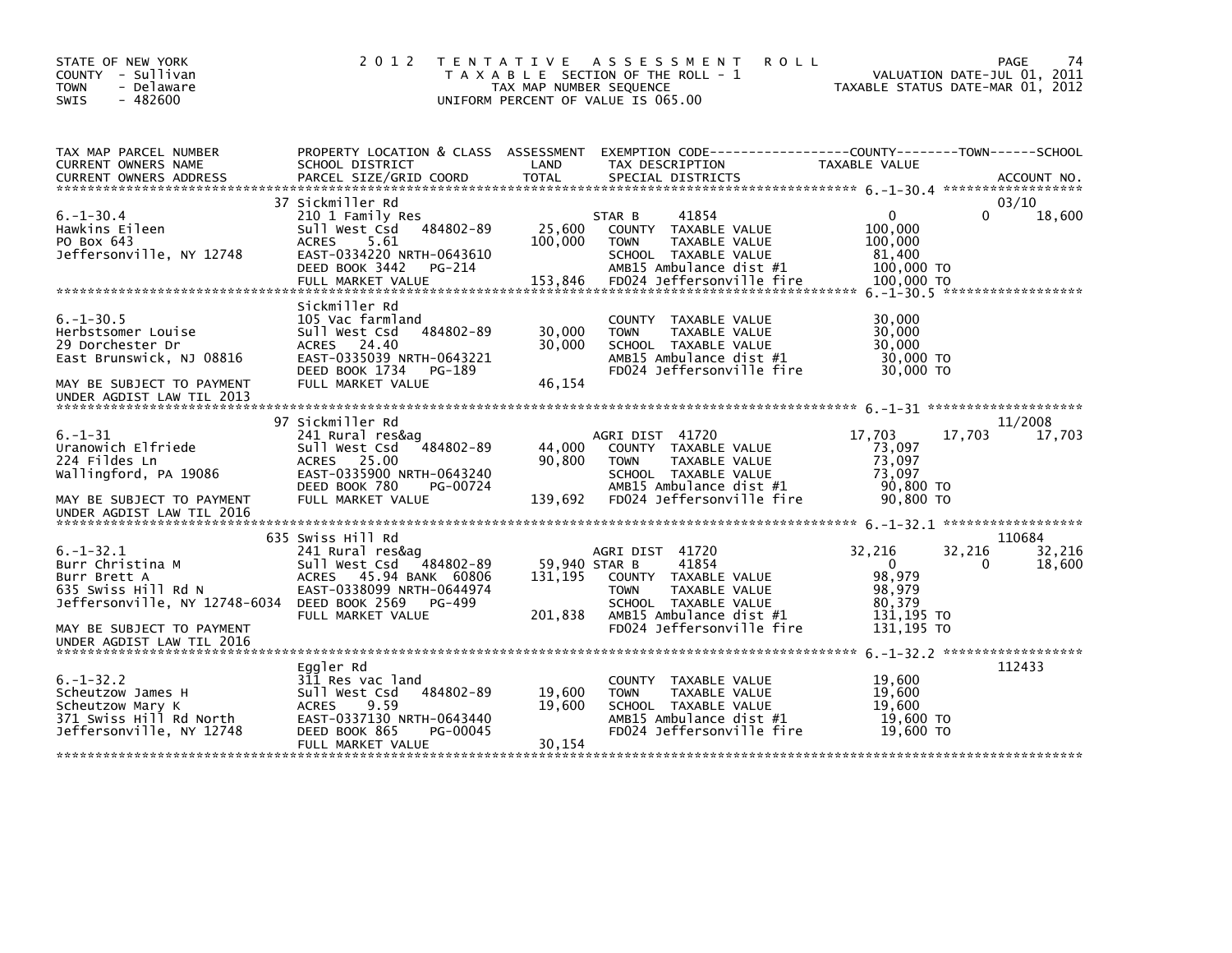| STATE OF NEW YORK<br>COUNTY - Sullivan<br>- Delaware<br><b>TOWN</b><br>$-482600$<br>SWIS                  | 2 0 1 2                                                                                                                                                                     | T E N T A T I V E<br>TAX MAP NUMBER SEQUENCE | ASSESSMENT<br>T A X A B L E SECTION OF THE ROLL - 1<br>UNIFORM PERCENT OF VALUE IS 065.00                                                                  | <b>ROLL</b>                                                               | PAGE<br>VALUATION DATE-JUL 01, 2011<br>TAXABLE STATUS DATE-MAR 01, 2012 | 75 |
|-----------------------------------------------------------------------------------------------------------|-----------------------------------------------------------------------------------------------------------------------------------------------------------------------------|----------------------------------------------|------------------------------------------------------------------------------------------------------------------------------------------------------------|---------------------------------------------------------------------------|-------------------------------------------------------------------------|----|
| TAX MAP PARCEL NUMBER<br>CURRENT OWNERS NAME<br><b>CURRENT OWNERS ADDRESS</b>                             | PROPERTY LOCATION & CLASS ASSESSMENT<br>SCHOOL DISTRICT<br>PARCEL SIZE/GRID COORD                                                                                           | LAND<br><b>TOTAL</b>                         | EXEMPTION        CODE-----------------COUNTY--------TOWN------SCHOOL<br>TAX DESCRIPTION<br>SPECIAL DISTRICTS                                               | TAXABLE VALUE                                                             | ACCOUNT NO.                                                             |    |
| $6. - 1 - 32.3$<br>Lennon Ronald J<br>Loughrey Linda M<br>68 Eggler Rd Spur<br>Jeffersonville, NY 12748   | 68 Eggler Rd Spur<br>241 Rural res&ag<br>Sull West Csd 484802-89<br>ACRES 15.46 BANKN140687<br>EAST-0333383 NRTH-0633480<br>DEED BOOK 2010<br>PG-55749<br>FULL MARKET VALUE | 46,730<br>206,041<br>316,986                 | STAR B<br>41854<br>COUNTY<br>TAXABLE VALUE<br><b>TOWN</b><br>TAXABLE VALUE<br>SCHOOL TAXABLE VALUE<br>AMB15 Ambulance dist #1<br>FD024 Jeffersonville fire | 0<br>206,041<br>206,041<br>187,441<br>206,041 TO<br>206,041 TO            | 111636<br>18,600<br>0                                                   |    |
| MAY BE SUBJECT TO PAYMENT<br>UNDER AGDIST LAW TIL 2013                                                    | 270 Eggler Rd                                                                                                                                                               |                                              |                                                                                                                                                            |                                                                           | 11/2011                                                                 |    |
| $6. - 1 - 32.6$<br>Barrett Frank W III<br>270 Eggler Rd<br>Cochecton, NY 12748                            | 210 1 Family Res<br>Sull West Csd<br>484802-89<br><b>ACRES</b><br>2.51<br>EAST-0337376 NRTH-0643242<br>DEED BOOK 2011<br>PG-7494<br>FULL MARKET VALUE                       | 21,500<br>102,580<br>157,815                 | 41854<br>STAR B<br>COUNTY TAXABLE VALUE<br>TAXABLE VALUE<br><b>TOWN</b><br>SCHOOL TAXABLE VALUE<br>AMB15 Ambulance dist #1<br>FD024 Jeffersonville fire    | $\mathbf{0}$<br>102,580<br>102,580<br>83,980<br>102,580 TO<br>102,580 TO  | 18,600                                                                  |    |
|                                                                                                           | 216 Eggler Rd                                                                                                                                                               |                                              |                                                                                                                                                            |                                                                           |                                                                         |    |
| $6. -1 - 32.7$<br>Pilonero Joseph<br>Pilonero Katrina<br>224 Eggler Rd<br>Jeffersonville, NY 12748        | $2\overline{15}$ 1 Fam Res w/<br>Sull West Csd<br>484802-89<br>ACRES 19.86 BANK C30982<br>EAST-0336442 NRTH-0643428<br>DEED BOOK 1507<br>PG-268<br>FULL MARKET VALUE        | 38,900<br>204,200<br>314,154                 | 41854<br>STAR B<br>TAXABLE VALUE<br>COUNTY<br>TAXABLE VALUE<br><b>TOWN</b><br>SCHOOL TAXABLE VALUE<br>AMB15 Ambulance dist #1<br>FD024 Jeffersonville fire | $\mathbf{0}$<br>204,200<br>204,200<br>185,600<br>204,200 TO<br>204,200 TO | 18,600<br>$\Omega$                                                      |    |
|                                                                                                           | 21 Eggler Rd Spur                                                                                                                                                           |                                              |                                                                                                                                                            |                                                                           |                                                                         |    |
| $6. - 1 - 32.8$<br>Terwilliger Rich<br>Terwilliger Janet<br>21 Eggler Rd Spur<br>Jeffersonville, NY 12748 | 240 Rural res<br>Sull West Csd<br>484802-89<br>16.14 BANKC150024<br><b>ACRES</b><br>EAST-0322283 NRTH-0634383<br>DEED BOOK 1100<br>PG-00127<br>FULL MARKET VALUE            | 35,100<br>67,200<br>103,385                  | 41854<br>STAR B<br>COUNTY TAXABLE VALUE<br>TAXABLE VALUE<br><b>TOWN</b><br>SCHOOL TAXABLE VALUE<br>AMB15 Ambulance dist #1<br>FD024 Jeffersonville fire    | 0<br>67,200<br>67,200<br>48,600<br>67,200 TO<br>67,200 TO                 | 18,600<br>0                                                             |    |
|                                                                                                           | 127 Eggler Rd                                                                                                                                                               |                                              |                                                                                                                                                            |                                                                           | $6. -1 - 32.9$ *******************<br>01/2008                           |    |
| $6. -1 - 32.9$<br>Briarcliff of Sullivan Co. LLC Sull West Csd<br>PO Box 175<br>Mountain Lake, NJ 07046   | 311 Res vac land<br>484802-89<br>Lot 1<br><b>ACRES</b><br>5.51<br>EAST-0333224 NRTH-0634404<br>DEED BOOK 3128<br>PG-211                                                     | 23,510<br>23,510                             | COUNTY TAXABLE VALUE<br><b>TOWN</b><br>TAXABLE VALUE<br>SCHOOL TAXABLE VALUE<br>AMB15 Ambulance dist #1<br>FD024 Jeffersonville fire                       | 23,510<br>23,510<br>23.510<br>23,510 TO<br>23.510 TO                      |                                                                         |    |
|                                                                                                           | FULL MARKET VALUE                                                                                                                                                           | 36,169                                       |                                                                                                                                                            |                                                                           |                                                                         |    |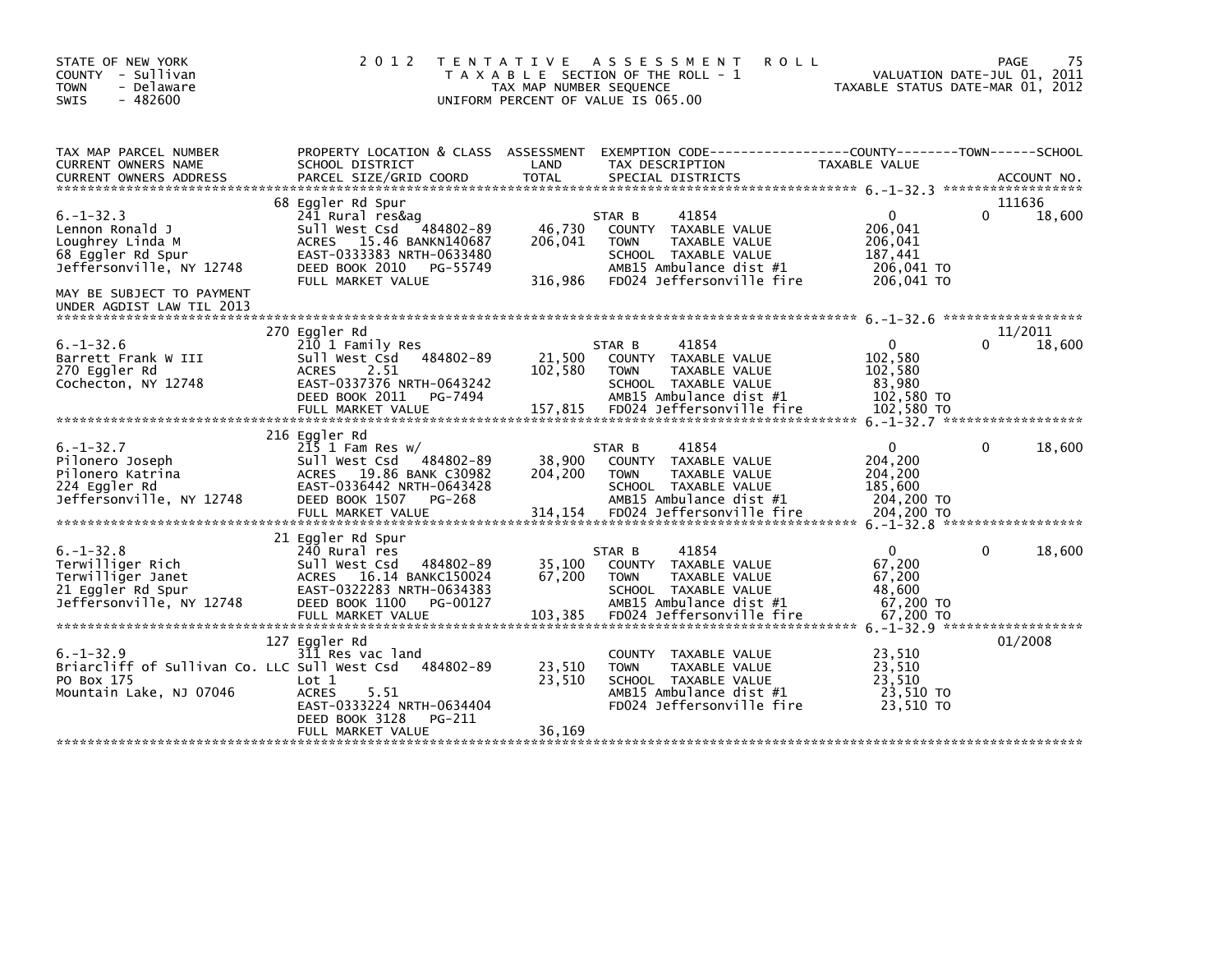| STATE OF NEW YORK<br>COUNTY - Sullivan<br>- Delaware<br><b>TOWN</b><br>$-482600$<br><b>SWIS</b>                                                          | 2 0 1 2                                                                                                                                                                         | T E N T A T I V E<br>TAX MAP NUMBER SEQUENCE | A S S E S S M E N T<br><b>ROLL</b><br>T A X A B L E SECTION OF THE ROLL - 1<br>UNIFORM PERCENT OF VALUE IS 065.00                                       | TAXABLE STATUS DATE-MAR 01, 2012                                     | PAGE<br>VALUATION DATE-JUL 01, 2011 | 76     |
|----------------------------------------------------------------------------------------------------------------------------------------------------------|---------------------------------------------------------------------------------------------------------------------------------------------------------------------------------|----------------------------------------------|---------------------------------------------------------------------------------------------------------------------------------------------------------|----------------------------------------------------------------------|-------------------------------------|--------|
| TAX MAP PARCEL NUMBER<br>CURRENT OWNERS NAME                                                                                                             | PROPERTY LOCATION & CLASS ASSESSMENT<br>SCHOOL DISTRICT                                                                                                                         | LAND                                         | EXEMPTION CODE-----------------COUNTY-------TOWN------SCHOOL<br>TAX DESCRIPTION                                                                         | TAXABLE VALUE                                                        |                                     |        |
| $6. -1 - 32.10$<br>Zinman James<br>Zinman Cameron<br>323 Pavonia Ave<br>Jersey City, NJ 07302                                                            | 237 Eggler Rd<br>210 1 Family Res<br>Sull West Csd 484802-89<br>7.06 BANKN140687<br><b>ACRES</b><br>EAST-0338099 NRTH-0644411<br>DEED BOOK 2011<br>PG-8024<br>FULL MARKET VALUE | 30,000<br>319,900<br>492,154                 | COUNTY TAXABLE VALUE<br><b>TOWN</b><br>TAXABLE VALUE<br>SCHOOL TAXABLE VALUE<br>AMB15 Ambulance dist #1<br>FD024 Jeffersonville fire                    | 319,900<br>319,900<br>319,900<br>319,900 TO<br>319,900 TO            | 05/2009                             |        |
| $6. - 1 - 32.11$<br>Loughrey Debra<br>Eggler Patricia<br>374 Mueller Rd<br>Cochecton, NY 12726<br>MAY BE SUBJECT TO PAYMENT<br>UNDER AGDIST LAW TIL 2016 | Sickmiller Rd<br>105 Vac farmland<br>484802-89<br>Sull West Csd<br>ACRES 15.95<br>EAST-0337453 NRTH-0644065<br>DEED BOOK 2083<br>PG-45<br>FULL MARKET VALUE                     | 25,900<br>25,900<br>39,846                   | AGRI DIST 41720<br>COUNTY TAXABLE VALUE<br>TAXABLE VALUE<br><b>TOWN</b><br>SCHOOL TAXABLE VALUE<br>AMB15 Ambulance dist #1<br>FD024 Jeffersonville fire | 21,925<br>3,975<br>3,975<br>3,975<br>25,900 TO<br>25,900 TO          | 21,925                              | 21,925 |
| $6. -1 - 32.12$<br>Bivins Winfred Jr<br>Bivins Nancy<br>605 Swiss Hill Rd N<br>Jeffersonville, NY 12748                                                  | Sickmiller Rd<br>$314$ Rural vac<10<br>Sull West Csd<br>484802-89<br>ACRES 13.61<br>EAST-0337998 NRTH-0643630<br>DEED BOOK 1808<br>PG-315                                       | 23,600<br>23,600                             | COUNTY TAXABLE VALUE<br><b>TOWN</b><br>TAXABLE VALUE<br>SCHOOL TAXABLE VALUE<br>AMB15 Ambulance dist #1<br>FD024 Jeffersonville fire                    | 23,600<br>23,600<br>23.600<br>23,600 TO<br>23,600 TO                 |                                     |        |
| $6. -1 - 32.13$<br>Pilny John J<br>Pilny Tammy<br>39 Eggler Spur Rd<br>Jeffersonville, NY 12748                                                          | 39 Eggler Rd Spur<br>270 Mfg housing<br>Sull West Csd<br>484802-89<br><b>ACRES</b><br>2.59<br>EAST-0336839 NRTH-0644965<br>DEED BOOK 1614<br>PG-454<br>FULL MARKET VALUE        | 20,600<br>86.165<br>132,562                  | 41854<br>STAR B<br>COUNTY TAXABLE VALUE<br>TAXABLE VALUE<br><b>TOWN</b><br>SCHOOL TAXABLE VALUE<br>AMB15 Ambulance dist #1<br>FD024 Jeffersonville fire | $\mathbf{0}$<br>86,165<br>86.165<br>67,565<br>86,165 TO<br>86,165 TO | 0                                   | 18,600 |
| $6. - 1 - 32.15$<br>Briarcliff of Sullivan Co. LLC Sull West Csd<br>PO Box 175<br>Mountain Lake, NJ 07046                                                | 5 Cliffside Way<br>311 Res vac land<br>484802-89<br>Lot 2<br>5.38<br><b>ACRES</b><br>EAST-0333224 NRTH-0634404<br>DEED BOOK 3128<br>PG-211<br>FULL MARKET VALUE                 | 23,380<br>23,380<br>35,969                   | COUNTY TAXABLE VALUE<br><b>TOWN</b><br>TAXABLE VALUE<br>SCHOOL TAXABLE VALUE<br>AMB15 Ambulance dist #1<br>FD024 Jeffersonville fire                    | 23,380<br>23,380<br>23,380<br>23,380 TO<br>23.380 TO                 |                                     |        |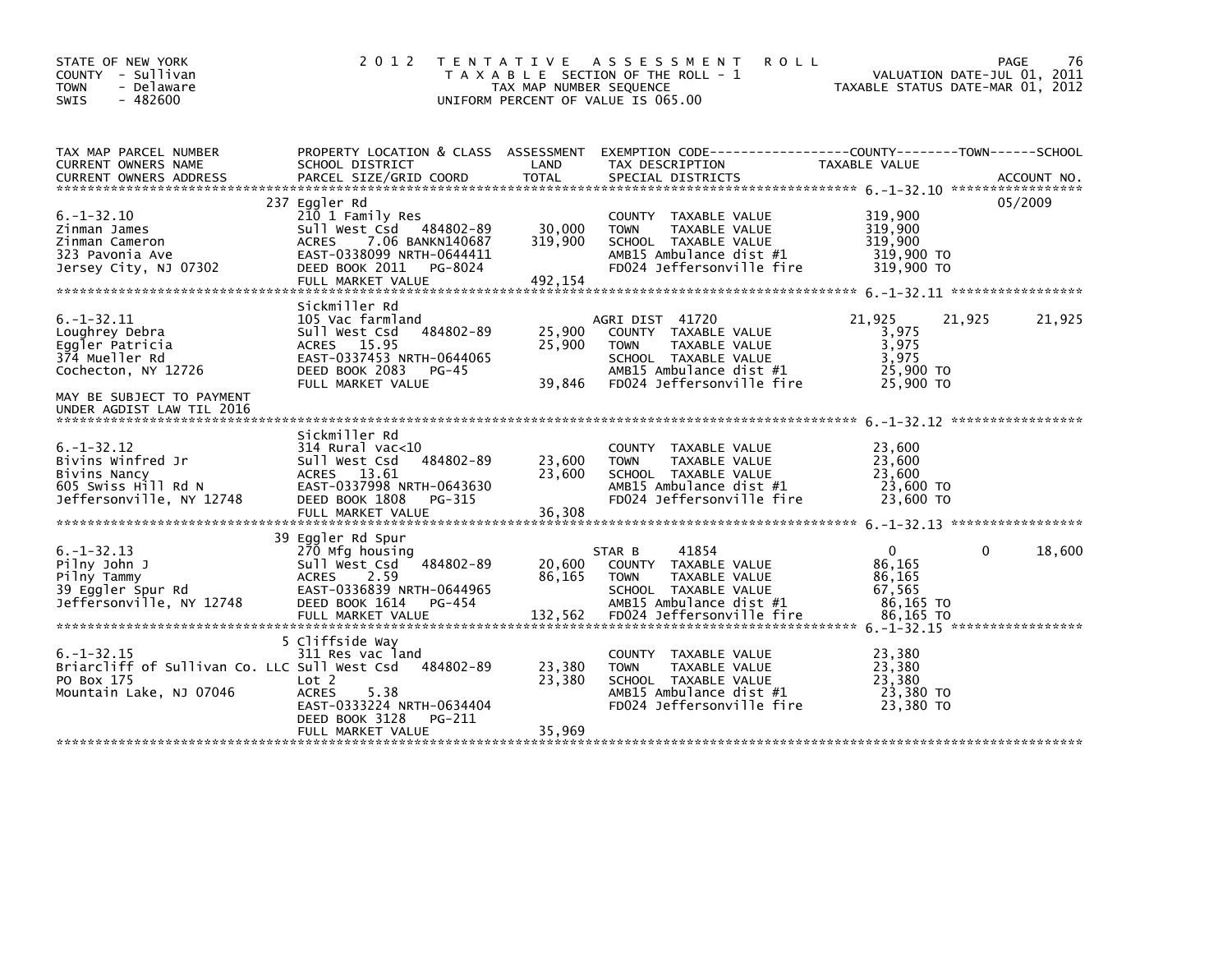| STATE OF NEW YORK<br>COUNTY - Sullivan<br><b>TOWN</b><br>- Delaware<br>$-482600$<br><b>SWIS</b>                                          | 2 0 1 2                                                                                                                                                                                                           | T E N T A T I V E<br>A S S E S S M E N T<br><b>ROLL</b><br>T A X A B L E SECTION OF THE ROLL - 1<br>TAX MAP NUMBER SEQUENCE<br>UNIFORM PERCENT OF VALUE IS 065.00                                                                                                          | PAGE<br>77<br>VALUATION DATE-JUL 01, 2011<br>TAXABLE STATUS DATE-MAR 01, 2012                                                                                 |
|------------------------------------------------------------------------------------------------------------------------------------------|-------------------------------------------------------------------------------------------------------------------------------------------------------------------------------------------------------------------|----------------------------------------------------------------------------------------------------------------------------------------------------------------------------------------------------------------------------------------------------------------------------|---------------------------------------------------------------------------------------------------------------------------------------------------------------|
| TAX MAP PARCEL NUMBER<br>CURRENT OWNERS NAME<br><b>CURRENT OWNERS ADDRESS</b>                                                            | SCHOOL DISTRICT<br>PARCEL SIZE/GRID COORD                                                                                                                                                                         | PROPERTY LOCATION & CLASS ASSESSMENT EXEMPTION CODE---------------COUNTY-------TOWN------SCHOOL<br>LAND<br>TAX DESCRIPTION<br><b>TOTAL</b><br>SPECIAL DISTRICTS                                                                                                            | TAXABLE VALUE<br>ACCOUNT NO.                                                                                                                                  |
| $6. - 1 - 32.16$<br>Trifonopoulos Demetrios<br>Tetenes Evangelia<br>258 Alice Carriere<br>Beaconsfield, Canada<br>H9W6E6                 | 26 Cliffside Way<br>210 1 Family Res<br>Sull West Csd 484802-89<br>Lot <sub>3</sub><br>House at 80% 2008 roll<br><b>ACRES</b><br>3.65<br>EAST-0333224 NRTH-0634404<br>DEED BOOK 2011 PG-8327<br>FULL MARKET VALUE | COUNTY<br>TAXABLE VALUE<br>21,650<br>TAXABLE VALUE<br><b>TOWN</b><br>189,350<br>SCHOOL TAXABLE VALUE<br>AMB15 Ambulance dist #1<br>FD024 Jeffersonville fire<br>291,308                                                                                                    | 12/2011<br>189,350<br>189,350<br>189,350<br>189,350 TO<br>189,350 TO                                                                                          |
| $6. -1 - 32.17$<br>Harling Bernhard<br>Fischer Harling Christiane<br>04-74 48th St Apt 21AB<br>Long Island City, NY 11101                | 41 Cliffside Way<br>210 1 Family Res<br>Sull West Csd 484802-89<br>Lot 4<br><b>ACRES</b><br>4.14<br>EAST-0333224 NRTH-0634404<br>DEED BOOK 3534<br>PG-327<br>FULL MARKET VALUE                                    | COUNTY TAXABLE VALUE<br>23,210<br>TAXABLE VALUE<br><b>TOWN</b><br>202,910<br>SCHOOL TAXABLE VALUE<br>AMB15 Ambulance dist #1<br>FD024 Jeffersonville fire<br>312,169                                                                                                       | 12/2008<br>202,910<br>202.910<br>202,910<br>202,910 TO<br>202,910 TO                                                                                          |
| $6. -1 - 32.18$<br>Goldstein Eric<br>Goldstein Alana<br>PO Box 576<br>Jeffersonville, NY 12748                                           | 44 Cliffside Way<br>210 1 Family Res<br>Sull West Csd 484802-89<br>Lot 5<br><b>ACRES</b><br>5.00 BANK 60806<br>EAST-0333224 NRTH-0634404<br>DEED BOOK 3546<br>PG-598<br>FULL MARKET VALUE                         | COUNTY TAXABLE VALUE<br>24,500<br><b>TOWN</b><br>TAXABLE VALUE<br>194,540<br>SCHOOL TAXABLE VALUE<br>AMB15 Ambulance dist #1<br>FD024 Jeffersonville fire<br>299,292                                                                                                       | 02/2010<br>194,540<br>194,540<br>194,540<br>194,540 TO<br>194,540 TO                                                                                          |
| $6. - 1 - 33$<br>Cutler William H II<br>PO Box 665<br>Jeffersonville, NY 12748<br>MAY BE SUBJECT TO PAYMENT<br>UNDER AGDIST LAW TIL 2016 | 65 Eggler Rd<br>281 Multiple res<br>Sull West Csd<br>484802-89<br>42.50<br>ACRES<br>EAST-0336680 NRTH-0646450<br>DEED BOOK 2010<br>PG-53599<br>FULL MARKET VALUE                                                  | 63 PCT OF VALUE USED FOR EXEMPTION PURPOSES<br>41854<br>STAR B<br>41121<br>61,500 WAR VET<br>110,500 AGRI DIST 41720<br>COUNTY TAXABLE VALUE<br><b>TOWN</b><br>TAXABLE VALUE<br>170,000<br>SCHOOL TAXABLE VALUE<br>AMB15 Ambulance dist #1<br>FD024 Jeffersonville fire    | 01/2011<br>18,600<br>$\Omega$<br>$\Omega$<br>10,442<br>10,442<br>0<br>12,328<br>12,328<br>12,328<br>87,730<br>87,730<br>79,572<br>110,500 TO<br>110,500 TO    |
| $6. -1 - 34.1$<br>Fischer Stephanie<br>41 Eggler Rd<br>PO Box 424<br>Jeffersonville, NY 12748                                            | 41 Eggler Rd<br>210 1 Family Res<br>484802-89<br>Sull West Csd<br>2.95<br><b>ACRES</b><br>EAST-0336310 NRTH-0647990<br>DEED BOOK 719<br>PG-00117<br>FULL MARKET VALUE                                             | 94 PCT OF VALUE USED FOR EXEMPTION PURPOSES<br>41121<br>WAR VET<br>27,700 AGED-CTS<br>41800<br>41834<br>134,100 STAR EN<br>COUNTY TAXABLE VALUE<br><b>TOWN</b><br>TAXABLE VALUE<br>206,308<br>SCHOOL TAXABLE VALUE<br>AMB15 Ambulance dist #1<br>FD024 Jeffersonville fire | 110765<br>16,740<br>16,740<br>0<br>63,027<br>54,657<br>54,657<br>$\mathbf{0}$<br>$\Omega$<br>38,560<br>62,703<br>62,703<br>32,513<br>134,100 TO<br>134.100 TO |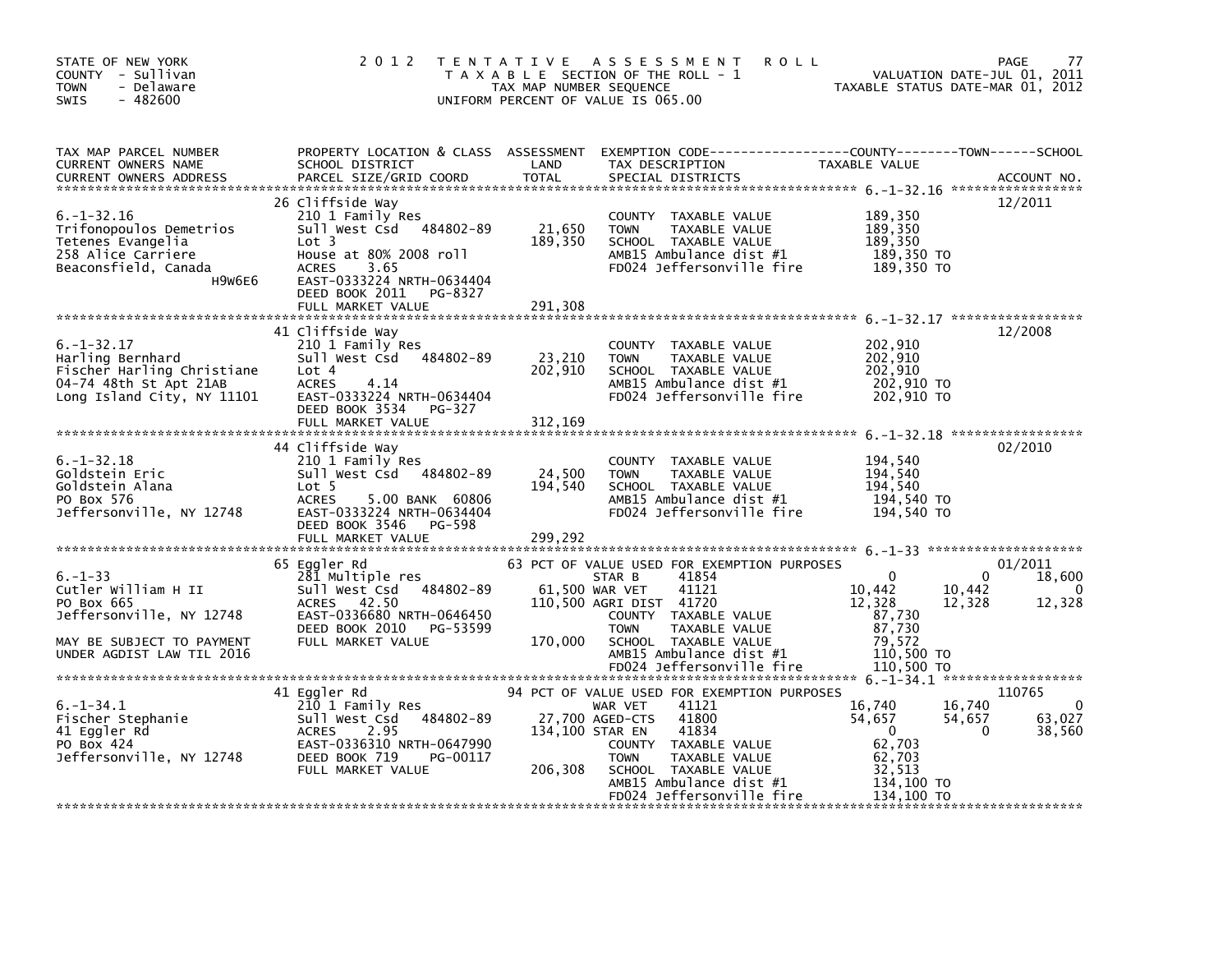| STATE OF NEW YORK<br>COUNTY - Sullivan<br>- Delaware<br><b>TOWN</b><br>$-482600$<br><b>SWIS</b>                     | 2 0 1 2                                                                                                                                                                              | TAX MAP NUMBER SEQUENCE      | TENTATIVE ASSESSMENT<br><b>ROLL</b><br>T A X A B L E SECTION OF THE ROLL - 1<br>UNIFORM PERCENT OF VALUE IS 065.00                      | VALUATION DATE-JUL 01, 2011<br>TAXABLE STATUS DATE-MAR 01, 2012 | PAGE<br>78                   |
|---------------------------------------------------------------------------------------------------------------------|--------------------------------------------------------------------------------------------------------------------------------------------------------------------------------------|------------------------------|-----------------------------------------------------------------------------------------------------------------------------------------|-----------------------------------------------------------------|------------------------------|
| TAX MAP PARCEL NUMBER<br>CURRENT OWNERS NAME<br><b>CURRENT OWNERS ADDRESS</b>                                       | SCHOOL DISTRICT<br>PARCEL SIZE/GRID COORD                                                                                                                                            | LAND<br><b>TOTAL</b>         | PROPERTY LOCATION & CLASS ASSESSMENT EXEMPTION CODE---------------COUNTY-------TOWN------SCHOOL<br>TAX DESCRIPTION<br>SPECIAL DISTRICTS | TAXABLE VALUE                                                   | ACCOUNT NO.                  |
| $6. - 1 - 34.2$<br>Fischer Stephanie<br>Box 424<br>Jeffersonville, NY 12748                                         | Eggler Rd<br>311 Res vac land<br>Sull West Csd 484802-89<br>FRNT 150.00 DPTH 210.00<br>EAST-0336230 NRTH-0647720<br>DEED BOOK 719<br>PG-00117<br>FULL MARKET VALUE                   | 800<br>800<br>1,231          | COUNTY TAXABLE VALUE<br>TAXABLE VALUE<br><b>TOWN</b><br>SCHOOL TAXABLE VALUE<br>AMB15 Ambulance dist #1<br>FD024 Jeffersonville fire    | 800<br>800<br>800<br>800 TO<br>800 TO                           | 110766                       |
| $6. -1 - 34.3$<br>Wohland William R<br>284 Terryville Rd<br>Port Jefferson StatioNY 11776 EAST-0337100 NRTH-0647420 | Eggler Rd<br>$322$ Rural vac $>10$<br>Sull West Csd<br>484802-89<br>ACRES 32.19<br>DEED BOOK 1906<br>PG-238<br>FULL MARKET VALUE                                                     | 28,000<br>28,000<br>43,077   | COUNTY TAXABLE VALUE<br><b>TOWN</b><br>TAXABLE VALUE<br>SCHOOL TAXABLE VALUE<br>AMB15 Ambulance dist #1<br>FD024 Jeffersonville fire    | 28,000<br>28,000<br>28,000<br>28,000 TO<br>28,000 TO            | 112340                       |
| $6. - 1 - 35$<br>Graham Joan V<br>787 Swiss Hill Rd N<br>Jeffersonville, NY 12748                                   | 787 Swiss Hill Rd N<br>322 Rural vac>10<br>Sull West Csd<br>484802-89<br>ACRES 12.93<br>EAST-0338450 NRTH-0647430<br>DEED BOOK 2372<br>PG-211<br>FULL MARKET VALUE                   | 10,000<br>10,000<br>15,385   | COUNTY TAXABLE VALUE<br><b>TOWN</b><br>TAXABLE VALUE<br>SCHOOL TAXABLE VALUE<br>AMB15 Ambulance dist #1<br>FD024 Jeffersonville fire    | 10,000<br>10,000<br>10.000<br>10,000 TO<br>10,000 TO            |                              |
| $6. - 1 - 36.1$<br>Mullally Brian<br>Mullally Susanne<br>721 Swiss Hill Rd North<br>Jeffersonville, NY 12748        | 753 Swiss Hill Rd North<br>210 1 Family Res<br>Sull West Csd 484802-89<br>ACRES 27.69 BANK 40205<br>EAST-0338620 NRTH-0646770<br>DEED BOOK 2004<br>PG-349                            | 36,400<br>126,000            | 41854<br>STAR B<br>COUNTY TAXABLE VALUE<br>TAXABLE VALUE<br><b>TOWN</b><br>SCHOOL TAXABLE VALUE<br>AMB15 Ambulance dist #1              | $\mathbf{0}$<br>126,000<br>126,000<br>107,400<br>126,000 TO     | 112990<br>$\Omega$<br>18,600 |
| $6. - 1 - 36.2$<br>Elgart Harvey<br>Elgart Karen<br>140 Beach 142nd St<br>Neponsit, NY 11694                        | 760 Swiss Hill Rd N<br>210 1 Family Res - WTRFNT<br>484802-89<br>Sull West Csd<br>6.04<br><b>ACRES</b><br>EAST-0339340 NRTH-0647050<br>DEED BOOK 2928<br>PG-209<br>FULL MARKET VALUE | 42,400<br>266,740<br>410,369 | COUNTY TAXABLE VALUE<br><b>TOWN</b><br>TAXABLE VALUE<br>SCHOOL TAXABLE VALUE<br>AMB15 Ambulance dist #1<br>FD024 Jeffersonville fire    | 266,740<br>266,740<br>266,740<br>266,740 то<br>266,740 ТО       | 02/2010                      |
| $6. - 1 - 36.3$<br>Laymon Lawrence B<br>Villano Lisa<br>PO Box 172<br>Jeffersonville, NY 12748                      | 8 Hubert Rd<br>311 Res vac land<br>484802-89<br>Sull West Csd<br><b>ACRES</b><br>0.15<br>EAST-0334841 NRTH-0631534<br>DEED BOOK 1588<br>PG-589<br>FULL MARKET VALUE                  | 4,900<br>4,900<br>7,538      | COUNTY TAXABLE VALUE<br>TAXABLE VALUE<br><b>TOWN</b><br>SCHOOL TAXABLE VALUE<br>AMB15 Ambulance dist #1<br>FD024 Jeffersonville fire    | 4.900<br>4,900<br>4,900<br>4,900 TO<br>4,900 TO                 |                              |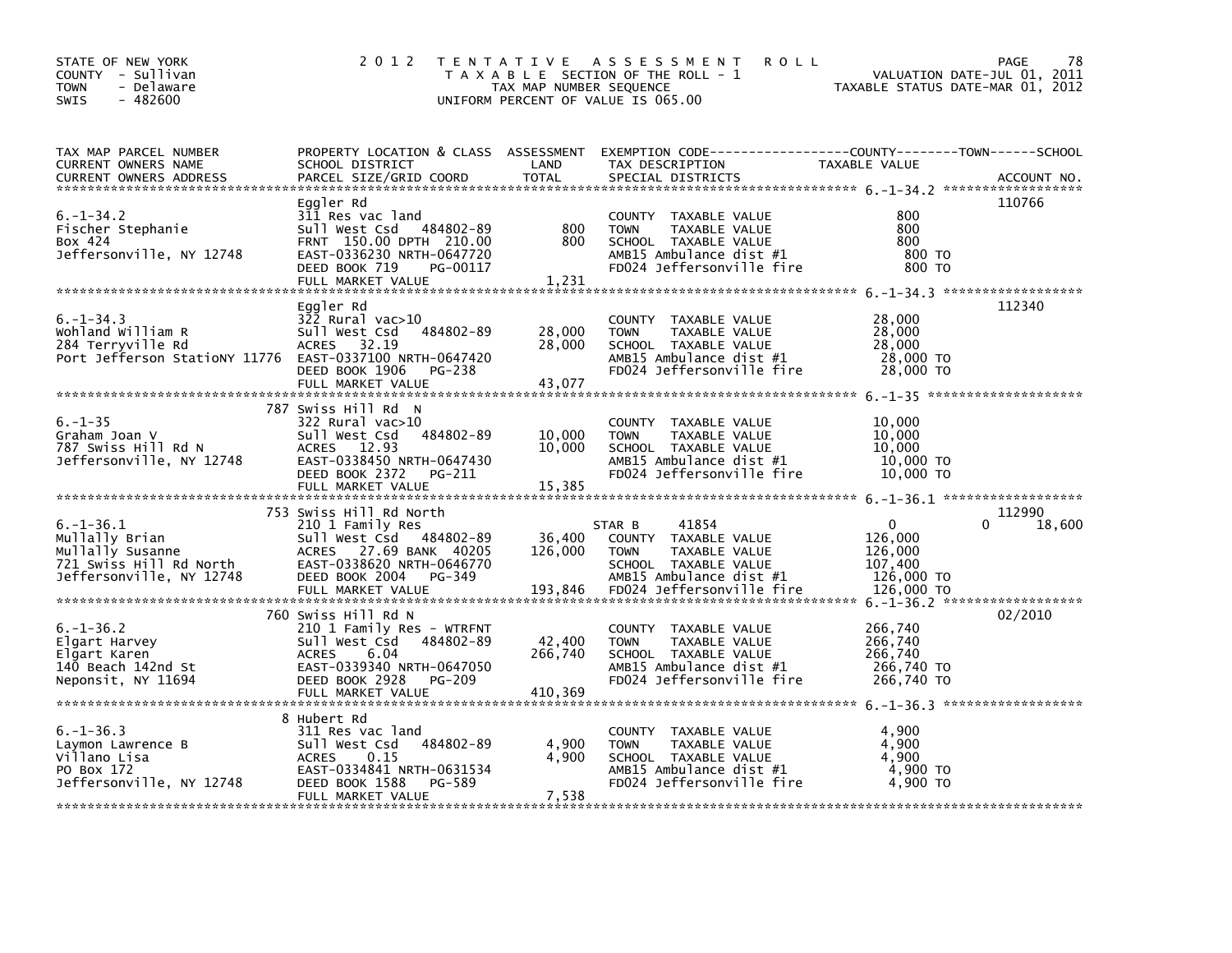| STATE OF NEW YORK<br>COUNTY - Sullivan<br>- Delaware<br><b>TOWN</b><br>$-482600$<br><b>SWIS</b>                             | 2 0 1 2                                                                                                                                                                    | TAX MAP NUMBER SEQUENCE      | TENTATIVE ASSESSMENT<br><b>ROLL</b><br>T A X A B L E SECTION OF THE ROLL - 1<br>UNIFORM PERCENT OF VALUE IS 065.00                                      | VALUATION DATE-JUL 01, 2011<br>TAXABLE STATUS DATE-MAR 01, 2012           | PAGE<br>79       |
|-----------------------------------------------------------------------------------------------------------------------------|----------------------------------------------------------------------------------------------------------------------------------------------------------------------------|------------------------------|---------------------------------------------------------------------------------------------------------------------------------------------------------|---------------------------------------------------------------------------|------------------|
| TAX MAP PARCEL NUMBER<br>CURRENT OWNERS NAME<br><b>CURRENT OWNERS ADDRESS</b>                                               | SCHOOL DISTRICT<br>PARCEL SIZE/GRID COORD                                                                                                                                  | LAND<br>TOTAL                | PROPERTY LOCATION & CLASS ASSESSMENT EXEMPTION CODE---------------COUNTY-------TOWN------SCHOOL<br>TAX DESCRIPTION<br>SPECIAL DISTRICTS                 | TAXABLE VALUE                                                             | ACCOUNT NO.      |
| $6. -1 - 36.5$<br>Mullally Brian<br>Mullally Susanne<br>marrarry pusanne<br>753 Swiss Hill Rd N<br>Jeffersonville, NY 12748 | 721 Swiss Hill Rd N<br>270 Mfg housing<br>Sull West Csd 484802-89<br>SUTT M<br>ACRES<br>5.00<br>EAST-0339061 NRTH-0646476<br>DEED BOOK 1610<br>PG-422<br>FULL MARKET VALUE | 20,400<br>49,800<br>76,615   | COUNTY TAXABLE VALUE<br>TAXABLE VALUE<br><b>TOWN</b><br>SCHOOL TAXABLE VALUE<br>AMB15 Ambulance dist #1<br>FD024 Jeffersonville fire                    | 49,800<br>49,800<br>49.800<br>49,800 TO<br>49,800 TO                      |                  |
| $6. - 1 - 37.2$<br>Mullally Michael                                                                                         | 699 Swiss Hill Rd North<br>240 Rural res<br>484802-89<br>Sull West Csd<br>EAST-0338650 NRTH-0645990<br>DEED BOOK 2725<br>PG-442<br>FULL MARKET VALUE                       | 40,350<br>131,300<br>202,000 | 41854<br>STAR B<br>COUNTY TAXABLE VALUE<br>TAXABLE VALUE<br><b>TOWN</b><br>SCHOOL TAXABLE VALUE<br>AMB15 Ambulance dist #1<br>FD024 Jeffersonville fire | $\mathbf{0}$<br>131,300<br>131,300<br>112,700<br>131,300 TO<br>131,300 TO | 112020<br>18,600 |
| $6. - 1 - 38.1$<br>Eggler John H<br>PO Box 128<br>White Sulphur SpringsNY 12787 EAST-0338841 NRTH-0644221                   | Swiss Hill Rd<br>311 Res vac land<br>Sull West Csd 484802-89<br><b>ACRES</b><br>6.46<br>DEED BOOK 1004 PG-00167<br>FULL MARKET VALUE                                       | 22,400<br>22,400<br>34,462   | COUNTY TAXABLE VALUE<br>TAXABLE VALUE<br><b>TOWN</b><br>SCHOOL TAXABLE VALUE<br>AMB15 Ambulance dist #1<br>FD024 Jeffersonville fire                    | 22,400<br>22,400<br>22,400<br>22,400 TO<br>22,400 TO                      | 110680           |
| $6. - 1 - 38.2$<br>Jeffersonville, NY 12748                                                                                 | Swiss Hill Rd<br>314 Rural vac<10<br>484802-89<br>EAST-0338900 NRTH-0645300<br>DEED BOOK 2725<br>PG-442<br>FULL MARKET VALUE                                               | 4,000<br>4,000<br>6,154      | COUNTY TAXABLE VALUE<br>TAXABLE VALUE<br><b>TOWN</b><br>SCHOOL TAXABLE VALUE<br>AMB15 Ambulance dist #1<br>FD024 Jeffersonville fire                    | 4,000<br>4,000<br>4,000<br>4,000 TO<br>4.000 TO                           | 112660           |
| $6. - 1 - 38.3$<br>Chock Phyllis Casini<br>72 Swiss Hill Rd N<br>PO Box 38<br>Jeffersonville, NY 12748                      | Swiss Hill Rd<br>$314$ Rural vac< $10$<br>484802-89<br>Sull West Csd<br>6.04<br>ACRES<br>EAST-0338949 NRTH-0643708<br>DEED BOOK 1059<br>PG-00093                           | 16,000<br>16,000             | COUNTY TAXABLE VALUE<br><b>TOWN</b><br>TAXABLE VALUE<br>SCHOOL TAXABLE VALUE<br>AMB15 Ambulance dist #1<br>FD024 Jeffersonville fire                    | 16,000<br>16,000<br>16,000<br>16,000 TO<br>16.000 TO                      |                  |
| $6. - 1 - 38.4$<br>Mullally Douglas V<br>Mullally Katherine B<br>112 Sherbrook Dr<br>Wilmington, DE 19805                   | Swiss Hill Rd<br>$314$ Rural vac< $10$<br>484802-89<br>Sull West Csd<br>ACRES<br>9.79<br>EAST-0339096 NRTH-0644993<br>DEED BOOK 3189<br>PG-398<br>FULL MARKET VALUE        | 19,800<br>19,800<br>30,462   | COUNTY TAXABLE VALUE<br>TAXABLE VALUE<br>TOWN<br>SCHOOL TAXABLE VALUE<br>AMB15 Ambulance dist #1<br>FD024 Jeffersonville fire                           | 19,800<br>19,800<br>19,800<br>19,800 TO<br>19,800 TO                      |                  |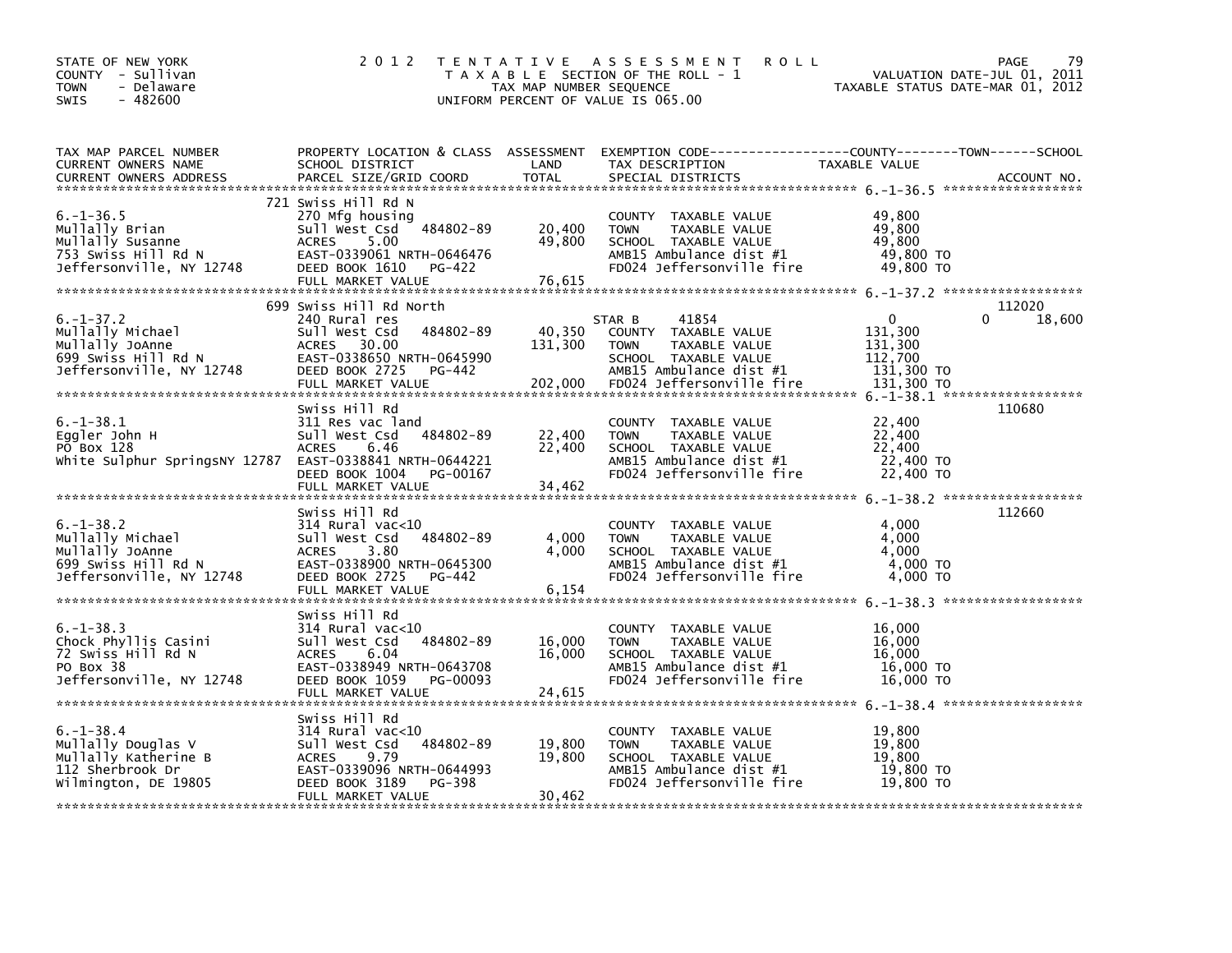| STATE OF NEW YORK<br>COUNTY - Sullivan<br>- Delaware<br><b>TOWN</b><br>$-482600$<br><b>SWIS</b>                                                             | 2 0 1 2                                                                                                                                                                       | T E N T A T I V E<br>T A X A B L E SECTION OF THE ROLL - 1<br>TAX MAP NUMBER SEQUENCE<br>UNIFORM PERCENT OF VALUE IS 065.00 | A S S E S S M E N T<br><b>ROLL</b>                                                                                                                                             | TAXABLE STATUS DATE-MAR 01, 2012                                                                        | PAGE<br>VALUATION DATE-JUL 01, 2011 | 80                                  |
|-------------------------------------------------------------------------------------------------------------------------------------------------------------|-------------------------------------------------------------------------------------------------------------------------------------------------------------------------------|-----------------------------------------------------------------------------------------------------------------------------|--------------------------------------------------------------------------------------------------------------------------------------------------------------------------------|---------------------------------------------------------------------------------------------------------|-------------------------------------|-------------------------------------|
| TAX MAP PARCEL NUMBER<br>CURRENT OWNERS NAME<br><b>CURRENT OWNERS ADDRESS</b>                                                                               | PROPERTY LOCATION & CLASS ASSESSMENT<br>SCHOOL DISTRICT<br>PARCEL SIZE/GRID COORD                                                                                             | LAND<br><b>TOTAL</b>                                                                                                        | EXEMPTION CODE-----------------COUNTY--------TOWN------SCHOOL<br>TAX DESCRIPTION<br>SPECIAL DISTRICTS                                                                          | TAXABLE VALUE                                                                                           |                                     | ACCOUNT NO.                         |
| $6. -1 - 38.5$<br>Eggler-Hemmer Donna<br>610 Swiss Hill Rd North<br>Jeffersonville, NY 12748                                                                | 610 Swiss Hill Rd North<br>210 1 Family Res<br>484802-89<br>Sull West Csd<br>3.23<br><b>ACRES</b><br>EAST-0339170 NRTH-0644330<br>DEED BOOK 3581<br>PG-245                    | STAR B<br>21,200<br>130,464<br><b>TOWN</b>                                                                                  | 41854<br>COUNTY TAXABLE VALUE<br>TAXABLE VALUE<br>SCHOOL TAXABLE VALUE<br>AMB15 Ambulance dist #1                                                                              | $\mathbf{0}$<br>130,464<br>130,464<br>111.864<br>130.464 TO                                             | $\Omega$                            | 07/2009<br>18,600                   |
| $6. - 1 - 39$<br>March Forbes<br>Sergio Vanessa<br>579 Swiss Hill Rd N<br>Jeffersonville, NY 12748                                                          | 579 Swiss Hill Rd N<br>283 Res w/Comuse<br>484802-89<br>Sull West Csd<br>8.00<br><b>ACRES</b><br>EAST-0338410 NRTH-0643210<br>DEED BOOK 3364<br>PG-362<br>FULL MARKET VALUE   | STAR B<br>27,000 BUS IMP AP 47610<br>178.500<br><b>TOWN</b><br>274,615                                                      | 41854<br>COUNTY TAXABLE VALUE<br>TAXABLE VALUE<br>SCHOOL TAXABLE VALUE<br>AMB15 Ambulance dist #1<br>11,160 EX                                                                 | $\mathbf{0}$<br>11.160<br>167,340<br>167,340<br>148,740<br>167,340 TO                                   | 0<br>11,160                         | 01/2009<br>18,600<br>11,160         |
|                                                                                                                                                             |                                                                                                                                                                               |                                                                                                                             | FD024 Jeffersonville fire                                                                                                                                                      | 178,500 TO                                                                                              |                                     |                                     |
| $6. -1 - 40.1$<br>Thony Marion<br>Thony Albert<br>517 Swiss Hill Rd N<br>Jeffersonville, NY 12748<br>MAY BE SUBJECT TO PAYMENT<br>UNDER AGDIST LAW TIL 2016 | 517 Swiss Hill Rd N<br>112 Dairy farm<br>484802-89<br>Sull West Csd<br>ACRES 89.00<br>EAST-0347616 NRTH-0647366<br>DEED BOOK 3313<br>PG-138<br>FULL MARKET VALUE              | AGRI DIST 41720<br>85,600 STAR EN<br>167,400 SILO EXEM 42100<br><b>TOWN</b><br>257,538                                      | 41834<br>COUNTY TAXABLE VALUE<br>TAXABLE VALUE<br>SCHOOL TAXABLE VALUE<br>AMB15 Ambulance dist #1<br>1,700 EX<br>FD024 Jeffersonville fire<br>432 EX<br>FD026 Kenoza lake fire | 41.195<br>$\mathbf 0$<br>1,700<br>124,505<br>124,505<br>85.945<br>165,700 TO<br>42,121 TO<br>123,579 TO | 41,195<br>0<br>1,700                | 112890<br>41,195<br>38,560<br>1,700 |
|                                                                                                                                                             |                                                                                                                                                                               |                                                                                                                             | 1,268 EX                                                                                                                                                                       |                                                                                                         |                                     |                                     |
| $6. -1 - 40.2$<br>Hughson James R<br>Hughson Diane K<br>574 Swiss Hill Rd N<br>Jeffersonville, NY 12748                                                     | 574 Swiss Hill Rd N<br>280 Res Multiple<br>484802-89<br>Sull West Csd<br>ACRES 12.20 BANK 40205<br>EAST-0338920 NRTH-0642740<br>DEED BOOK 2534<br>PG-126<br>FULL MARKET VALUE | 33 PCT OF VALUE USED FOR EXEMPTION PURPOSES<br>WAR VET<br>47,100 STAR B<br>331,720<br><b>TOWN</b><br>510,338                | 41121<br>41854<br>COUNTY TAXABLE VALUE<br>TAXABLE VALUE<br>SCHOOL TAXABLE VALUE<br>AMB15 Ambulance dist #1<br>FD024 Jeffersonville fire<br>FD026 Kenoza lake fire              | 16,420<br>$\mathbf{0}$<br>315,300<br>315,300<br>313,120<br>331,720 TO<br>149,274 TO<br>182,446 TO       | 16,420                              | 111255<br>$\mathbf{0}$<br>18,600    |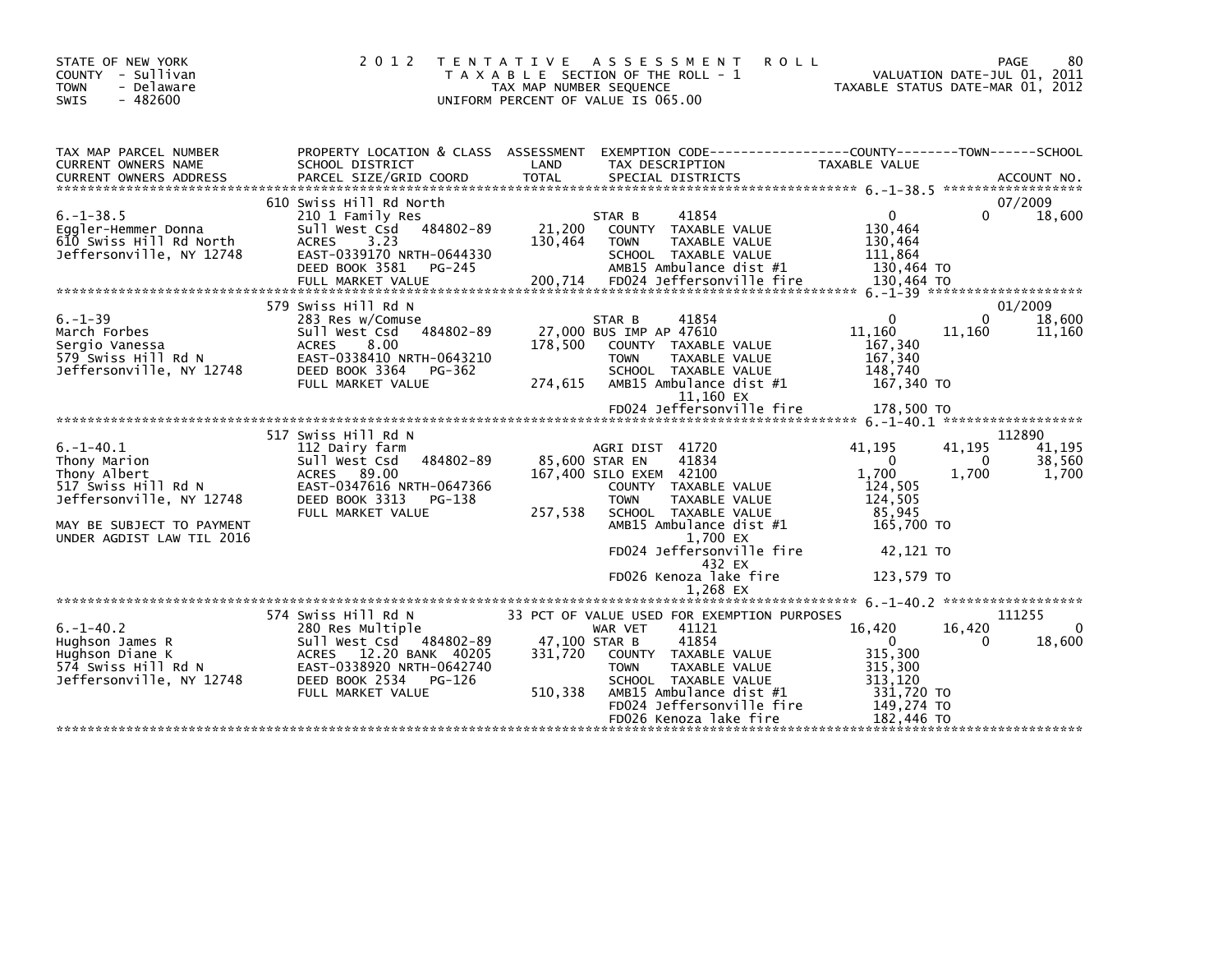| STATE OF NEW YORK<br>- Sullivan<br><b>COUNTY</b><br>- Delaware<br><b>TOWN</b><br>$-482600$<br><b>SWIS</b>                                         | 2 0 1 2                                                                                                                                                                               | T E N T A T I V E<br>TAX MAP NUMBER SEQUENCE | A S S E S S M E N T<br><b>ROLL</b><br>T A X A B L E SECTION OF THE ROLL - 1<br>UNIFORM PERCENT OF VALUE IS 065.00                                                           | TAXABLE STATUS DATE-MAR 01, 2012                                               | PAGE<br>VALUATION DATE-JUL 01, 2011 | 81          |
|---------------------------------------------------------------------------------------------------------------------------------------------------|---------------------------------------------------------------------------------------------------------------------------------------------------------------------------------------|----------------------------------------------|-----------------------------------------------------------------------------------------------------------------------------------------------------------------------------|--------------------------------------------------------------------------------|-------------------------------------|-------------|
| TAX MAP PARCEL NUMBER<br>CURRENT OWNERS NAME<br><b>CURRENT OWNERS ADDRESS</b>                                                                     | PROPERTY LOCATION & CLASS ASSESSMENT<br>SCHOOL DISTRICT<br>PARCEL SIZE/GRID COORD                                                                                                     | LAND<br><b>TOTAL</b>                         | EXEMPTION CODE-----------------COUNTY-------TOWN------SCHOOL<br>TAX DESCRIPTION<br>SPECIAL DISTRICTS                                                                        | <b>TAXABLE VALUE</b>                                                           |                                     | ACCOUNT NO. |
| $6. -1 - 40.3$<br>Sager David A<br>Sager Michelle M<br>596 Swiss Hill Rd N<br>Jeffersonville, NY 12748                                            | 596 Swiss Hill Rd N<br>$215$ 1 Fam Res w/<br>484802-89<br>Sull West Csd<br>3.08 BANK C50593<br><b>ACRES</b><br>EAST-0338810 NRTH-0643280<br>DEED BOOK 2791<br>PG-217                  | 22,100<br>131,000                            | 41854<br>STAR B<br>COUNTY TAXABLE VALUE<br><b>TOWN</b><br><b>TAXABLE VALUE</b><br>SCHOOL TAXABLE VALUE<br>AMB15 Ambulance dist #1                                           | $\mathbf{0}$<br>131,000<br>131,000<br>112,400<br>131,000 TO                    | 111157<br>$\Omega$                  | 18,600      |
| $6. - 1 - 40.4$<br>Thony Richard A<br>316 Eggler Rd<br>Jeffersonville, NY 12748                                                                   | 316 Eggler Rd<br>210 1 Family Res<br>Sull West Csd<br>484802-89<br>2.90<br><b>ACRES</b><br>EAST-0337915 NRTH-0642750<br>DEED BOOK 1780<br>PG-666<br>FULL MARKET VALUE                 | 21,900 STAR B<br>83.600<br>128,615           | 41121<br>WAR VET<br>41854<br>TAXABLE VALUE<br><b>COUNTY</b><br>TAXABLE VALUE<br><b>TOWN</b><br>SCHOOL TAXABLE VALUE<br>AMB15 Ambulance dist #1<br>FD024 Jeffersonville fire | 12,540<br>$\mathbf{0}$<br>71,060<br>71,060<br>65,000<br>83,600 TO<br>83,600 TO | 12,540<br>$\Omega$                  | 0<br>18,600 |
| $6. -1 - 41.1$<br>Quarticelli Marina<br>11 Russ Rd<br>Willimatic, CT 06226                                                                        | State Route 52<br>311 Res vac land<br>484802-89<br>Sull West Csd<br>1.63<br><b>ACRES</b><br>EAST-0333810 NRTH-0642820<br>DEED BOOK 3464<br>$PG-6$                                     | 10,100<br>10,100                             | <b>COUNTY</b><br>TAXABLE VALUE<br><b>TOWN</b><br>TAXABLE VALUE<br>SCHOOL TAXABLE VALUE<br>AMB15 Ambulance dist #1<br>FD024 Jeffersonville fire                              | 10,100<br>10,100<br>10,100<br>10.100 TO<br>$10,100$ TO                         | 05/2008                             |             |
| $6. -1 - 41.2$<br>Miro Elisa M<br>341 Swiss Hill Road North<br>Jeffersonville, NY 12748<br>MAY BE SUBJECT TO PAYMENT<br>UNDER AGDIST LAW TIL 2016 | Sickmiller Rd<br>321 Abandoned ag<br>484802-89<br>Sull West Csd<br>ACRES 32.60<br>EAST-0334576 NRTH-0642038<br>DEED BOOK 1985<br>PG-89<br>FULL MARKET VALUE                           | 26,200<br>26,200<br>40.308                   | AGRI DIST 41720<br>COUNTY TAXABLE VALUE<br><b>TOWN</b><br>TAXABLE VALUE<br>SCHOOL TAXABLE VALUE<br>AMB15 Ambulance dist #1<br>FD024 Jeffersonville fire                     | 8,681<br>17,519<br>17,519<br>17.519<br>26,200 TO<br>26,200 TO                  | 8,681                               | 8,681       |
| $6. -1 - 41.3$<br>Miller Grant<br>5175 State Route 52<br>Jeffersonville, NY 12748                                                                 | 5175 State Route 52<br>210 1 Family Res<br>Sull West Csd 484802-89<br>90.00 DPTH 238.00<br><b>FRNT</b><br>EAST-0333820 NRTH-0642610<br>DEED BOOK 713<br>PG-00978<br>FULL MARKET VALUE | 17,000<br>66,500<br>102,308                  | 41834<br>STAR EN<br>COUNTY TAXABLE VALUE<br><b>TOWN</b><br>TAXABLE VALUE<br>SCHOOL TAXABLE VALUE<br>AMB15 Ambulance dist #1<br>FD024 Jeffersonville fire                    | $\mathbf{0}$<br>66,500<br>66,500<br>27.940<br>66,500 TO<br>66.500 TO           | 111967<br>∩                         | 38,560      |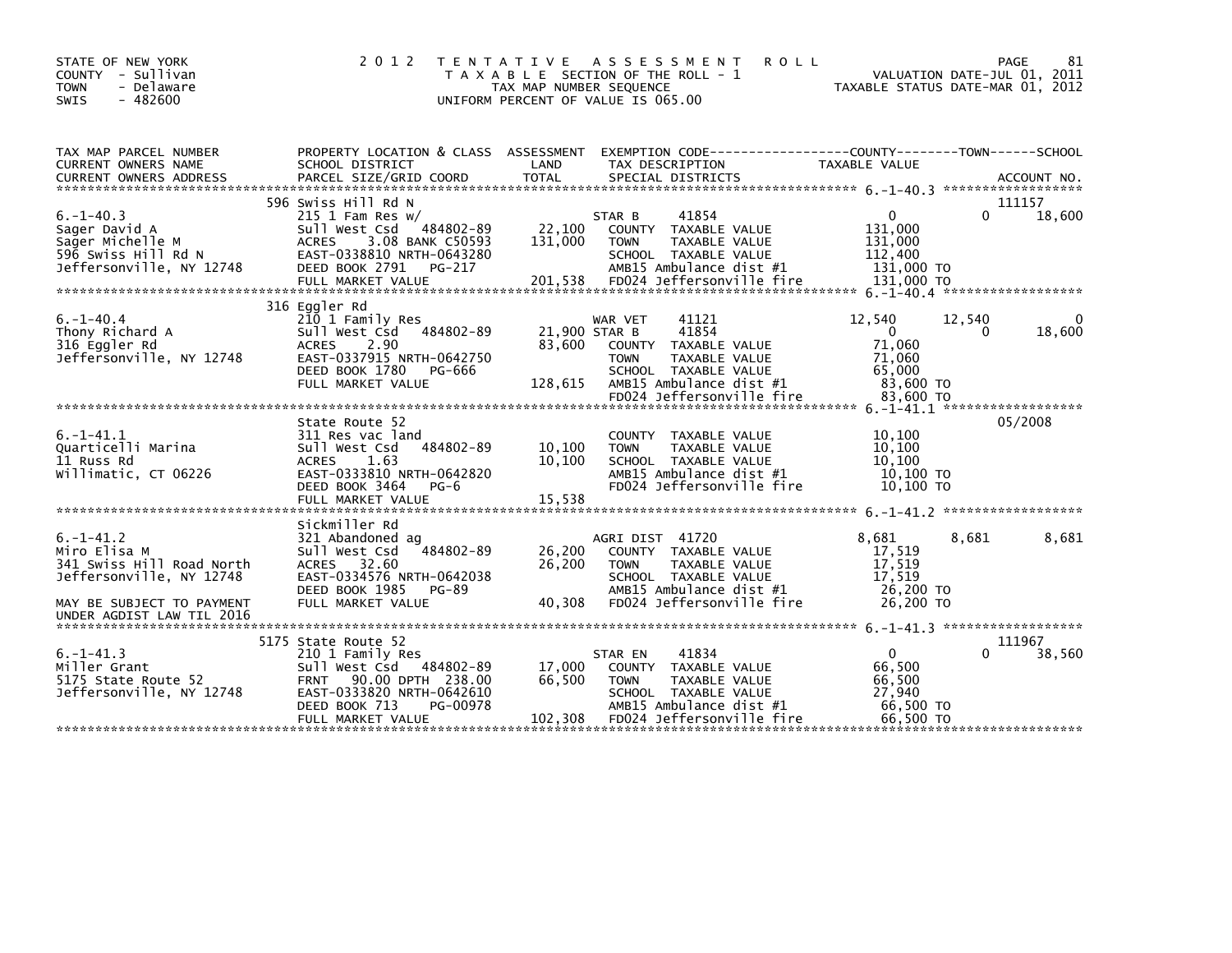| STATE OF NEW YORK<br>COUNTY - Sullivan<br><b>TOWN</b><br>- Delaware<br>$-482600$<br><b>SWIS</b>                   | 2 0 1 2                                                                                                                                                                                                    | T E N T A T I V E<br>TAX MAP NUMBER SEQUENCE | ASSESSMENT<br><b>ROLL</b><br>T A X A B L E SECTION OF THE ROLL - 1<br>UNIFORM PERCENT OF VALUE IS 065.00                                                | TAXABLE STATUS DATE-MAR 01, 2012                                     | 82<br>PAGE<br>VALUATION DATE-JUL 01, 2011 |
|-------------------------------------------------------------------------------------------------------------------|------------------------------------------------------------------------------------------------------------------------------------------------------------------------------------------------------------|----------------------------------------------|---------------------------------------------------------------------------------------------------------------------------------------------------------|----------------------------------------------------------------------|-------------------------------------------|
| TAX MAP PARCEL NUMBER<br>CURRENT OWNERS NAME<br><b>CURRENT OWNERS ADDRESS</b>                                     | PROPERTY LOCATION & CLASS ASSESSMENT<br>SCHOOL DISTRICT<br>PARCEL SIZE/GRID COORD                                                                                                                          | LAND<br><b>TOTAL</b>                         | EXEMPTION CODE-----------------COUNTY-------TOWN------SCHOOL<br>TAX DESCRIPTION<br>SPECIAL DISTRICTS                                                    | TAXABLE VALUE                                                        | ACCOUNT NO.                               |
| $6. -1 - 41.4$<br>Ramdhany Alfred<br>PO Box 435<br>Jeffersonville, NY 12748                                       | 5161 State Route 52<br>210 1 Family Res<br>Sull West Csd 484802-89<br>95.00 DPTH 230.00<br><b>FRNT</b><br><b>BANKC120345</b><br>EAST-0333850 NRTH-0642980<br>DEED BOOK 2964<br>PG-332<br>FULL MARKET VALUE | 14,200<br>76,666<br>117,948                  | <b>COUNTY</b><br>TAXABLE VALUE<br>TAXABLE VALUE<br><b>TOWN</b><br>SCHOOL TAXABLE VALUE<br>AMB15 Ambulance dist #1<br>FD024 Jeffersonville fire          | 76,666<br>76,666<br>76.666<br>76,666 TO<br>76.666 TO                 | 111336                                    |
| $6. -1 - 41.5$<br>Brooks Mark D<br>5157 State Route 52<br>Jeffersonville, NY 12748                                | State Route 52<br>312 Vac w/imprv<br>Sull West Csd<br>484802-89<br>FRNT 55.00 DPTH 244.32<br>EAST-0333820 NRTH-0643080<br>DEED BOOK 2423<br>PG-186<br>FULL MARKET VALUE                                    | 5,000<br>7,000<br>10,769                     | TAXABLE VALUE<br>COUNTY<br>TAXABLE VALUE<br><b>TOWN</b><br>SCHOOL TAXABLE VALUE<br>AMB15 Ambulance dist #1<br>FD024 Jeffersonville fire                 | 7,000<br>7,000<br>7,000<br>7,000 TO<br>7,000 TO                      | 112076                                    |
| $6. -1 - 41.6$<br>Miller Grant<br>5175 State Route 52<br>Jeffersonville, NY 12748                                 | 5173 State Route 52<br>270 Mfg housing<br>484802-89<br>Sull West Csd<br>FRNT 75.00 DPTH 202.00<br>EAST-0333890 NRTH-0642650<br>DEED BOOK 1360<br>PG-116<br>FULL MARKET VALUE                               | 13,100<br>17,000<br>26,154                   | COUNTY TAXABLE VALUE<br><b>TOWN</b><br>TAXABLE VALUE<br>SCHOOL TAXABLE VALUE<br>AMB15 Ambulance dist #1<br>FD024 Jeffersonville fire                    | 17,000<br>17,000<br>17,000<br>17,000 TO<br>17,000 TO                 | 111968                                    |
| $6. - 1 - 41.7$<br>Nepal Rowtee<br>Nepal Goolkarran<br>40 Sickmiller Rd<br>PO Box 248<br>Jeffersonville, NY 12748 | Sickmiller Rd<br>$314$ Rural vac<10<br>484802-89<br>Sull West Csd<br>7.00<br><b>ACRES</b><br>EAST-0334551 NRTH-0642713<br>DEED BOOK 1292<br>$PG-224$<br>FULL MARKET VALUE                                  | 17.000<br>17,000<br>26,154                   | COUNTY<br>TAXABLE VALUE<br><b>TOWN</b><br>TAXABLE VALUE<br>SCHOOL TAXABLE VALUE<br>AMB15 Ambulance dist #1<br>FD024 Jeffersonville fire                 | 17,000<br>17,000<br>17,000<br>17,000 TO<br>17,000 TO                 |                                           |
| $6. -1 - 41.8$<br>Nepal Rowtee<br>Nepal Goolkarran<br>PO Box 248<br>Jeffersonville, NY 12748                      | 40 Sickmiller Rd<br>210 1 Family Res<br>484802-89<br>Sull West Csd<br><b>ACRES</b><br>-4.81<br>EAST-0334195 NRTH-0642632<br>DEED BOOK 1262<br>PG-00337<br>FULL MARKET VALUE                                | 23,800<br>111,600<br>171,692                 | 41854<br>STAR B<br>COUNTY TAXABLE VALUE<br><b>TOWN</b><br>TAXABLE VALUE<br>SCHOOL TAXABLE VALUE<br>AMB15 Ambulance dist #1<br>FD024 Jeffersonville fire | $\Omega$<br>111,600<br>111,600<br>93,000<br>111,600 TO<br>111,600 TO | 0<br>18,600                               |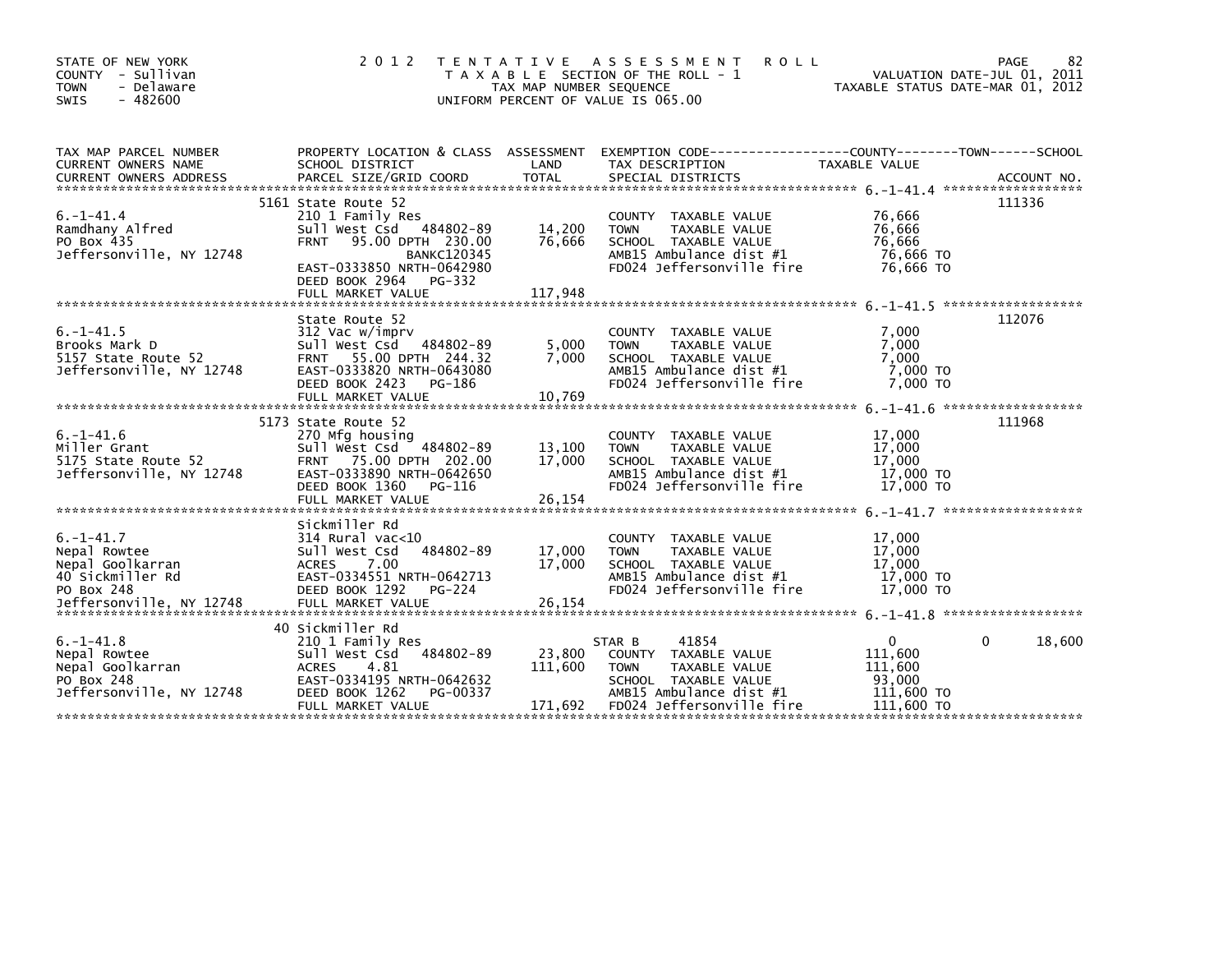| STATE OF NEW YORK<br>COUNTY - Sullivan<br><b>TOWN</b><br>- Delaware<br>SWIS<br>- 482600 | 2 0 1 2                                                                                                                                                                                                    | TAX MAP NUMBER SEQUENCE | TENTATIVE ASSESSMENT<br><b>ROLL</b><br>T A X A B L E SECTION OF THE ROLL - 1<br>UNIFORM PERCENT OF VALUE IS 065.00 | VALUATION DATE-JUL 01, 2011<br>VALUATION DATE-JUL 01, 2011<br>TAXABLE STATUS DATE-MAR 01, 2012 | 83<br>PAGE |
|-----------------------------------------------------------------------------------------|------------------------------------------------------------------------------------------------------------------------------------------------------------------------------------------------------------|-------------------------|--------------------------------------------------------------------------------------------------------------------|------------------------------------------------------------------------------------------------|------------|
| TAX MAP PARCEL NUMBER<br>CURRENT OWNERS NAME                                            | SCHOOL DISTRICT                                                                                                                                                                                            | LAND                    | PROPERTY LOCATION & CLASS ASSESSMENT EXEMPTION CODE----------------COUNTY-------TOWN-----SCHOOL<br>TAX DESCRIPTION | TAXABLE VALUE                                                                                  |            |
|                                                                                         | CURRENT UNIVERS NAME TO A SUBSEX OF THE CONFIDENT ON THE CONFIDENT ON THE CONFIDENT ON A SUBSEXUAL PARCEL SIZE<br>COURRENT OWNERS ADDRESS PARCEL SIZE/GRID COORD TOTAL SPECIAL DISTRICTS (2001) ACCOUNT NO |                         |                                                                                                                    |                                                                                                |            |
|                                                                                         | State Route 52                                                                                                                                                                                             |                         |                                                                                                                    |                                                                                                | 110935     |
| $6. -1 - 43.1$                                                                          | 311 Res vac land                                                                                                                                                                                           |                         | COUNTY TAXABLE VALUE                                                                                               | 600                                                                                            |            |
| Galvin Arthur                                                                           | Sull West Csd 484802-89                                                                                                                                                                                    | 600                     | <b>TOWN</b><br>TAXABLE VALUE                                                                                       | 600                                                                                            |            |
| 21735 99th Ave<br>Queens Village                                                        |                                                                                                                                                                                                            | 600                     | SCHOOL TAXABLE VALUE<br>AMB15 Ambulance dist #1                                                                    | 600<br>600 TO                                                                                  |            |
| New York, 11429                                                                         | SUII WEST CSG 484802-89<br>FRNT 73.00 DPTH 69.00<br>EAST-0333730 NRTH-0642240<br>DFFD BOOK 704 PG-00693<br>DEED BOOK 704<br>PG-00693                                                                       |                         | FD024 Jeffersonville fire                                                                                          | 600 TO                                                                                         |            |
|                                                                                         |                                                                                                                                                                                                            |                         |                                                                                                                    |                                                                                                |            |
|                                                                                         |                                                                                                                                                                                                            |                         |                                                                                                                    |                                                                                                |            |
| $6. - 1 - 44$                                                                           | State Route 52<br>311 Res vac land                                                                                                                                                                         |                         | COUNTY TAXABLE VALUE                                                                                               | 4,500                                                                                          | 110261     |
| b.-1-44<br>Chellis Drew<br>35 Stoney Point Rd                                           | Sull West Csd 484802-89                                                                                                                                                                                    | 4,500                   | <b>TOWN</b><br>TAXABLE VALUE                                                                                       | 4,500                                                                                          |            |
|                                                                                         | ACRES<br>1.80                                                                                                                                                                                              | 4,500                   | SCHOOL TAXABLE VALUE                                                                                               | 4,500                                                                                          |            |
| Honesdale, PA 18431                                                                     | EAST-0334120 NRTH-0644480                                                                                                                                                                                  |                         | AMB15 Ambulance dist #1                                                                                            | 4,500 TO                                                                                       |            |
|                                                                                         | DEED BOOK 2531<br>PG-79                                                                                                                                                                                    |                         | FD024 Jeffersonville fire                                                                                          | 4,500 TO                                                                                       |            |
|                                                                                         |                                                                                                                                                                                                            |                         |                                                                                                                    |                                                                                                |            |
|                                                                                         |                                                                                                                                                                                                            |                         |                                                                                                                    |                                                                                                |            |
|                                                                                         | 5089 State Route 52                                                                                                                                                                                        |                         |                                                                                                                    |                                                                                                | 110872     |
| $6. - 1 - 45$                                                                           | 210 1 Family Res<br>Sull West Csd 484802-89                                                                                                                                                                |                         | 41854<br>STAR B<br>16,000 COUNTY TAXABLE VALUE                                                                     | $\mathbf{0}$<br>80.000                                                                         | 18,600     |
| Hart Daniel<br>Hart Catherine<br>5089 State Route 52<br>SC ST TIME NY 12748             | ACRES 1.24                                                                                                                                                                                                 | 80,000                  | TOWN<br>TAXABLE VALUE                                                                                              | 80,000                                                                                         |            |
|                                                                                         | EAST-0334250 NRTH-0644640                                                                                                                                                                                  |                         | SCHOOL TAXABLE VALUE                                                                                               | 61.400                                                                                         |            |
| Jeffersonville, NY 12748                                                                | DEED BOOK 1881    PG-444                                                                                                                                                                                   |                         | AMB15 Ambulance dist #1                                                                                            | 80,000 TO                                                                                      |            |
|                                                                                         | FULL MARKET VALUE                                                                                                                                                                                          | 123,077                 | FD024 Jeffersonville fire                                                                                          | 80,000 TO                                                                                      |            |
|                                                                                         |                                                                                                                                                                                                            |                         | LT016 Jeffersonville light<br>SD011 Kohlertown sewer                                                               | 80,000 TO<br>1.00 UN M                                                                         |            |
|                                                                                         |                                                                                                                                                                                                            |                         |                                                                                                                    |                                                                                                |            |
|                                                                                         |                                                                                                                                                                                                            |                         |                                                                                                                    |                                                                                                |            |
|                                                                                         | 5085 State Route 52                                                                                                                                                                                        |                         |                                                                                                                    |                                                                                                | 02/2008    |
| $6. - 1 - 46$<br>Bubel Joseph E                                                         | 312 Vac w/imprv<br>484802-89<br>Sull West Csd                                                                                                                                                              | 20,000                  | COUNTY TAXABLE VALUE<br>TAXABLE VALUE<br><b>TOWN</b>                                                               | 30,000<br>30,000                                                                               |            |
| Bubel Maureen T                                                                         | ACRES 1.18                                                                                                                                                                                                 | 30,000                  | SCHOOL TAXABLE VALUE                                                                                               | 30,000                                                                                         |            |
| 18 Alary Rd                                                                             | EAST-0334290 NRTH-0644770                                                                                                                                                                                  |                         | AMB15 Ambulance dist #1                                                                                            | 30,000 TO                                                                                      |            |
| Lagrangeville, NY 12540                                                                 | DEED BOOK 3440<br>PG-122                                                                                                                                                                                   |                         | FD024 Jeffersonville fire                                                                                          | 30,000 TO<br>30,000 TO                                                                         |            |
|                                                                                         | FULL MARKET VALUE                                                                                                                                                                                          | 46,154                  | LT016 Jeffersonville light                                                                                         |                                                                                                |            |
|                                                                                         |                                                                                                                                                                                                            |                         | SW011 Kohlertown sewer                                                                                             | .50 UN C                                                                                       |            |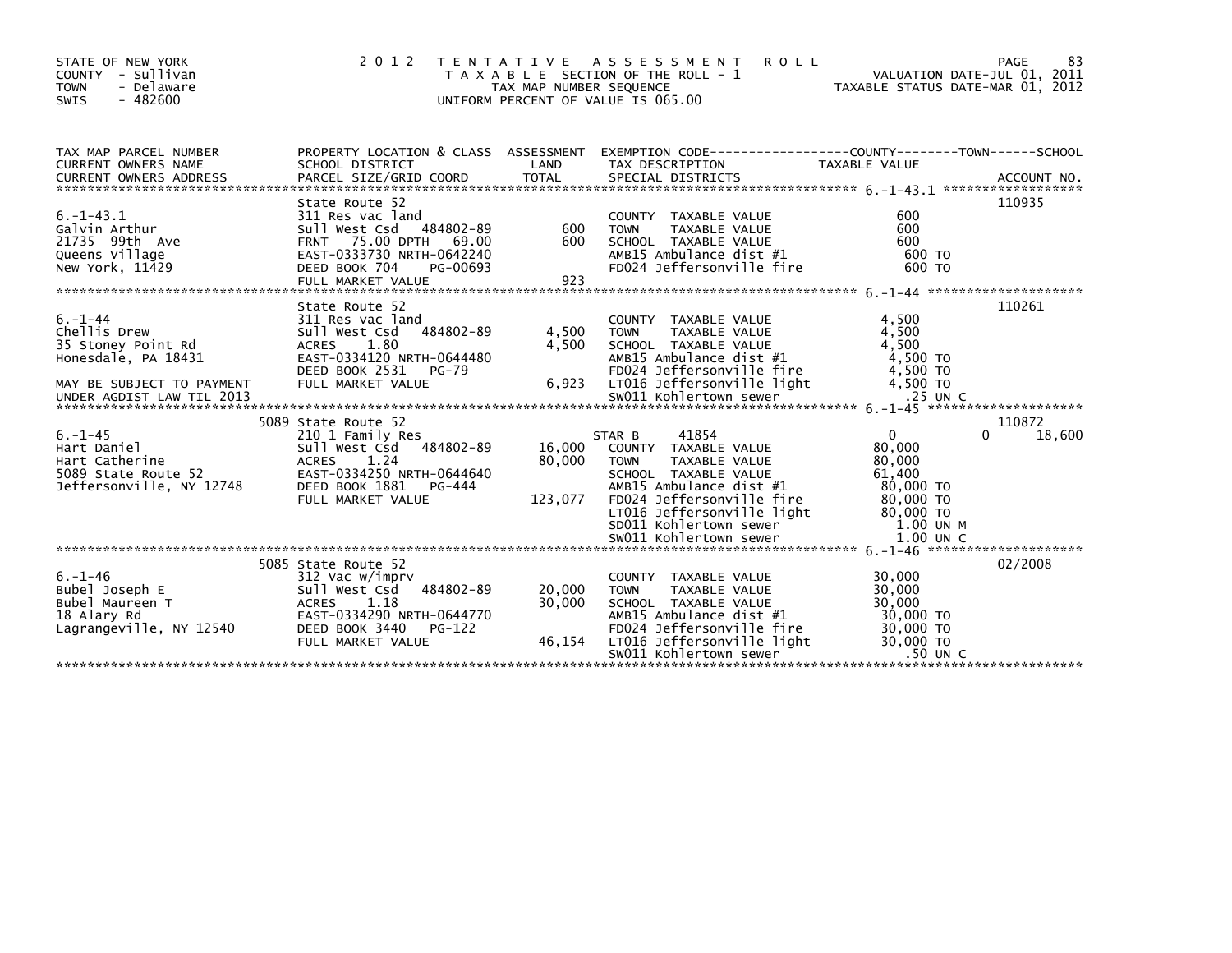| STATE OF NEW YORK<br>COUNTY - Sullivan<br>- Delaware<br><b>TOWN</b><br>$-482600$<br><b>SWIS</b>           | 2 0 1 2                                                                                                                                                                                  | T E N T A T I V E<br>TAX MAP NUMBER SEQUENCE | <b>ROLL</b><br>A S S E S S M E N T<br>T A X A B L E SECTION OF THE ROLL - 1<br>UNIFORM PERCENT OF VALUE IS 065.00                                                                                                                                                                                | TAXABLE STATUS DATE-MAR 01, 2012                                                                                                  | <b>PAGE</b><br>VALUATION DATE-JUL 01, 2011  |
|-----------------------------------------------------------------------------------------------------------|------------------------------------------------------------------------------------------------------------------------------------------------------------------------------------------|----------------------------------------------|--------------------------------------------------------------------------------------------------------------------------------------------------------------------------------------------------------------------------------------------------------------------------------------------------|-----------------------------------------------------------------------------------------------------------------------------------|---------------------------------------------|
| TAX MAP PARCEL NUMBER<br>CURRENT OWNERS NAME<br><b>CURRENT OWNERS ADDRESS</b>                             | PROPERTY LOCATION & CLASS ASSESSMENT<br>SCHOOL DISTRICT<br>PARCEL SIZE/GRID COORD<br>5081 State Route 52                                                                                 | LAND<br><b>TOTAL</b>                         | EXEMPTION CODE-----------------COUNTY-------TOWN------SCHOOL<br>TAX DESCRIPTION<br>SPECIAL DISTRICTS                                                                                                                                                                                             | TAXABLE VALUE                                                                                                                     | ACCOUNT NO.<br>110120                       |
| $6. - 1 - 47$<br>Ardizzone Mary<br>5081 State Route 52<br>PO Box 145<br>Jeffersonville, NY 12748          | 210 1 Family Res<br>Sull West Csd 484802-89<br><b>FRNT</b><br>73.00 DPTH 528.00<br>EAST-0334300 NRTH-0644840<br>DEED BOOK 3437<br>PG-237<br>FULL MARKET VALUE                            | 127,692                                      | COMBAT VET 41131<br>26,000 DISABL VET 41141<br>83,000 STAR EN<br>41834<br>COUNTY TAXABLE VALUE<br>TAXABLE VALUE<br><b>TOWN</b><br>SCHOOL TAXABLE VALUE<br>AMB15 Ambulance dist #1<br>FD024 Jeffersonville fire<br>LT016 Jeffersonville light<br>SD011 Kohlertown sewer<br>SW011 Kohlertown sewer | 20,750<br>12,450<br>$\overline{0}$<br>49,800<br>49,800<br>44,440<br>83,000 TO<br>83,000 TO<br>83,000 TO<br>1.00 UN M<br>1.00 UN C | 20,750<br>0<br>12,450<br>38,560<br>$\Omega$ |
|                                                                                                           | 5077 State Route 52                                                                                                                                                                      |                                              |                                                                                                                                                                                                                                                                                                  |                                                                                                                                   |                                             |
| $6. - 1 - 48$<br>McCormack John<br>McCormack Susan<br>5077 State Route 52<br>Jeffersonville, NY 12748     | 283 Res w/Comuse<br>484802-89<br>Sull West Csd<br><b>ACRES</b><br>1.84<br>EAST-0334330 NRTH-0644960<br>DEED BOOK 1787 PG-544<br>FULL MARKET VALUE                                        | 105,625<br>162,500                           | $CW_15_VET/41161$<br>20,000 STAR B<br>41854<br>COUNTY TAXABLE VALUE<br><b>TOWN</b><br>TAXABLE VALUE<br>SCHOOL TAXABLE VALUE<br>AMB15 Ambulance dist #1<br>FD024 Jeffersonville fire<br>LT016 Jeffersonville light<br>SD011 Kohlertown sewer<br>SW011 Kohlertown sewer                            | 7.440<br>$\overline{0}$<br>98,185<br>98.185<br>87,025<br>105,625 TO<br>105,625 TO<br>105,625 TO<br>1.00 UN M<br>1.00 UN C         | 7,440<br>18,600<br>$\Omega$                 |
| $6. - 1 - 49$<br>Verderber Fred R<br>Verderber Helen F<br>5071 State Route 52<br>Jeffersonville, NY 12748 | 5071 State Route 52<br>210 1 Family Res<br>484802-89<br>Sull West Csd<br><b>ACRES</b><br>2.35<br>EAST-0334410 NRTH-0645070<br>DEED BOOK 3302<br>PG-158<br>FULL MARKET VALUE              | 17,000<br>50,000<br>76,923                   | 41834<br>STAR EN<br>COUNTY TAXABLE VALUE<br>TAXABLE VALUE<br><b>TOWN</b><br>SCHOOL TAXABLE VALUE<br>AMB15 Ambulance dist #1<br>FD024 Jeffersonville fire<br>LT016 Jeffersonville light<br>SD011 Kohlertown sewer                                                                                 | $\mathbf{0}$<br>50,000<br>50,000<br>11.440<br>50,000 TO<br>50,000 TO<br>50,000 TO<br>1.00 UN M                                    | 112521<br>38,560                            |
|                                                                                                           | 5075 State Route 52                                                                                                                                                                      |                                              |                                                                                                                                                                                                                                                                                                  |                                                                                                                                   | 11/2009                                     |
| $6. - 1 - 50$<br>Vooght Janice<br>5075 State Route 52<br>Jeffersonville, NY 12748                         | 210 1 Family Res<br>Sull West Csd<br>484802-89<br>79.20 DPTH 238.49<br><b>FRNT</b><br><b>ACRES</b><br>0.45<br>EAST-0334110 NRTH-0645070<br>DEED BOOK 3622<br>PG-595<br>FULL MARKET VALUE | 17.000<br>58,700<br>90,308                   | 41854<br>STAR B<br>COUNTY TAXABLE VALUE<br><b>TOWN</b><br>TAXABLE VALUE<br>SCHOOL TAXABLE VALUE<br>AMB15 Ambulance dist #1<br>FD024 Jeffersonville fire<br>LT016 Jeffersonville light                                                                                                            | $\overline{0}$<br>58,700<br>58,700<br>40,100<br>58,700 TO<br>58,700 TO<br>58,700 TO                                               | 18,600                                      |
|                                                                                                           |                                                                                                                                                                                          |                                              | SD011 Kohlertown sewer<br>SW011 Kohlertown sewer                                                                                                                                                                                                                                                 | 1.00 UN M<br>$1.00$ UN C                                                                                                          |                                             |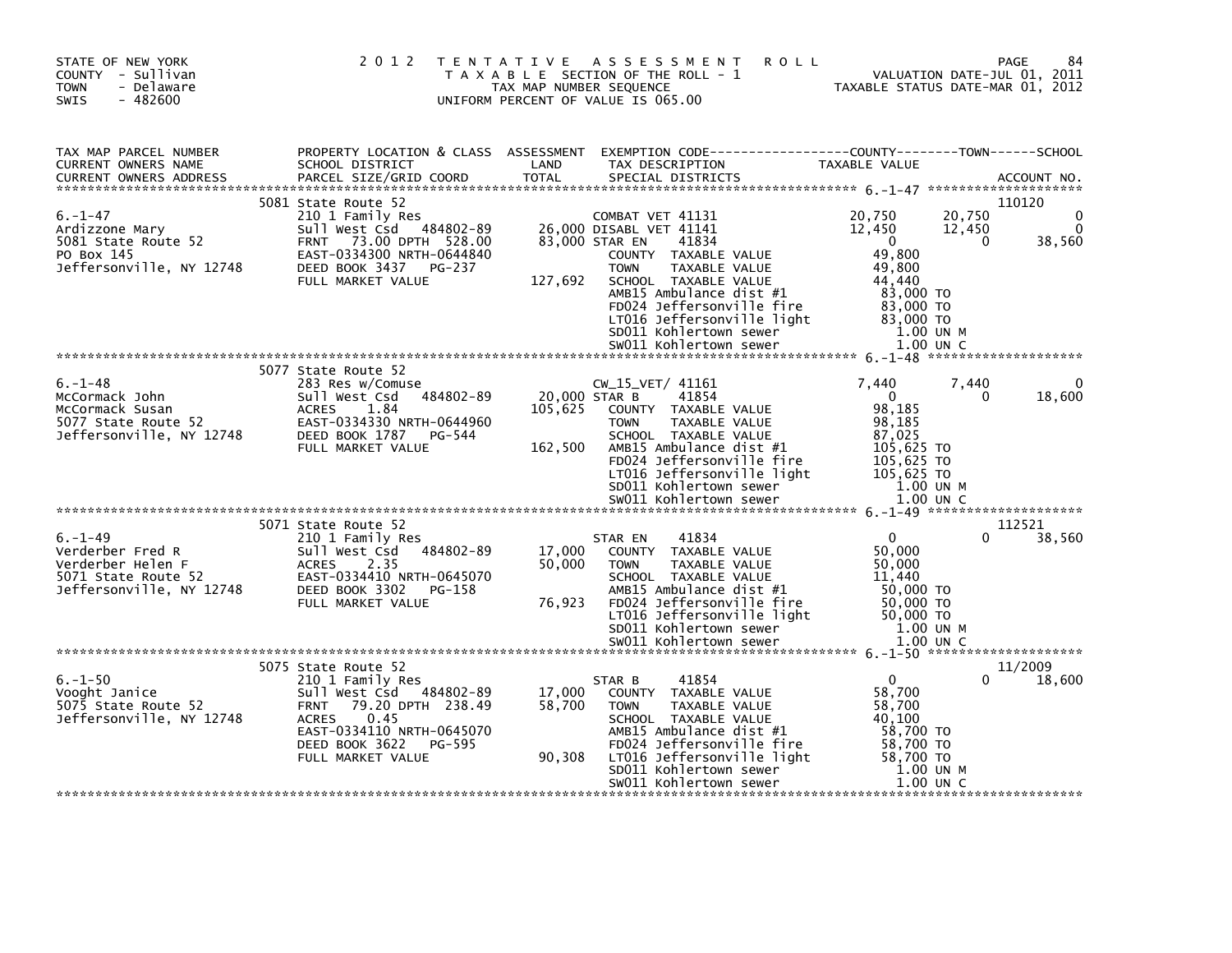| STATE OF NEW YORK<br>COUNTY - Sullivan<br>- Delaware<br><b>TOWN</b><br>$-482600$<br><b>SWIS</b>                    | 2 0 1 2                                                                                                                                                                             | T E N T A T I V E<br>TAX MAP NUMBER SEQUENCE | A S S E S S M E N T<br>T A X A B L E SECTION OF THE ROLL - 1<br>UNIFORM PERCENT OF VALUE IS 065.00                                                                                                                                        | <b>ROLL</b><br>TAXABLE STATUS DATE-MAR 01, 2012                                                             | 85<br>PAGE<br>VALUATION DATE-JUL 01, 2011             |
|--------------------------------------------------------------------------------------------------------------------|-------------------------------------------------------------------------------------------------------------------------------------------------------------------------------------|----------------------------------------------|-------------------------------------------------------------------------------------------------------------------------------------------------------------------------------------------------------------------------------------------|-------------------------------------------------------------------------------------------------------------|-------------------------------------------------------|
| TAX MAP PARCEL NUMBER<br>CURRENT OWNERS NAME<br><b>CURRENT OWNERS ADDRESS</b>                                      | PROPERTY LOCATION & CLASS ASSESSMENT<br>SCHOOL DISTRICT<br>PARCEL SIZE/GRID COORD                                                                                                   | LAND<br><b>TOTAL</b>                         | EXEMPTION        CODE------------------COUNTY-------TOWN------SCHOOL<br>TAX DESCRIPTION<br>SPECIAL DISTRICTS                                                                                                                              | TAXABLE VALUE                                                                                               | ACCOUNT NO.                                           |
| $6. - 1 - 51$<br>Murphy Matthew<br>Murphy Debra A<br>5076 State Route 52<br>PO Box 213<br>Jeffersonville, NY 12748 | 5076 State Route 52<br>210 1 Family Res<br>Sull West Csd 484802-89<br>1.13 BANK 31730<br><b>ACRES</b><br>EAST-0333840 NRTH-0645030<br>DEED BOOK 2191<br>PG-270<br>FULL MARKET VALUE | 16,800<br>84,600<br>130,154                  | 41854<br>STAR B<br>COUNTY TAXABLE VALUE<br><b>TOWN</b><br>TAXABLE VALUE<br>SCHOOL TAXABLE VALUE<br>AMB15 Ambulance dist #1<br>FD024 Jeffersonville fire<br>LT016 Jeffersonville light<br>SD011 Kohlertown sewer<br>SW011 Kohlertown sewer | $\mathbf{0}$<br>84,600<br>84,600<br>66,000<br>84,600 TO<br>84,600 TO<br>84,600 TO<br>1.00 UN M<br>1.00 UN C | 110835<br>18,600                                      |
|                                                                                                                    |                                                                                                                                                                                     |                                              |                                                                                                                                                                                                                                           |                                                                                                             |                                                       |
| $6. -1 - 52.1$<br>Lare Donald M<br>Lare Eleanor<br>17 Lare Rd<br>Jeffersonville, NY 12748                          | 17 Lare Rd<br>210 1 Family Res<br>Sull West Csd 484802-89<br>FRNT 222.00 DPTH 140.00<br>EAST-0333480 NRTH-0644250<br>DEED BOOK 624<br>PG-00064<br>FULL MARKET VALUE                 | 17,600 STAR EN<br>79,100<br>121,692          | <b>VETERAN</b><br>41101<br>41834<br>COUNTY TAXABLE VALUE<br><b>TOWN</b><br>TAXABLE VALUE<br>SCHOOL TAXABLE VALUE<br>AMB15 Ambulance dist #1<br>FD024 Jeffersonville fire                                                                  | 3,600<br>$\Omega$<br>75,500<br>75,500<br>40.540<br>79.100 TO<br>79.100 TO                                   | 111631<br>$\mathbf{0}$<br>3,600<br>38,560<br>$\Omega$ |
|                                                                                                                    |                                                                                                                                                                                     |                                              | LT016 Jeffersonville light                                                                                                                                                                                                                | 79,100 TO                                                                                                   |                                                       |
|                                                                                                                    |                                                                                                                                                                                     |                                              |                                                                                                                                                                                                                                           |                                                                                                             |                                                       |
| $6. -1 - 52.2$<br>Feinman Mac<br>Feinman Dawn<br>18 Lare Rd<br>Jeffersonville, NY 12748                            | 18 Lare Rd<br>210 1 Family Res<br>Sull West Csd 484802-89<br>FRNT 115.19 DPTH 199.56<br><b>BANK C31730</b><br>EAST-0333360 NRTH-0644350<br>DEED BOOK 2300<br>PG-687                 | 18,600<br>114,500                            | 41854<br>STAR B<br>COUNTY TAXABLE VALUE<br>TAXABLE VALUE<br><b>TOWN</b><br>SCHOOL TAXABLE VALUE<br>AMB15 Ambulance dist #1<br>FD024 Jeffersonville fire                                                                                   | $\mathbf{0}$<br>114,500<br>114,500<br>95,900<br>114,500 TO<br>114,500 TO                                    | 111965<br>18,600                                      |
|                                                                                                                    | FULL MARKET VALUE                                                                                                                                                                   | 176,154                                      | LT016 Jeffersonville light                                                                                                                                                                                                                | 114,500 TO                                                                                                  |                                                       |
| $6. -1 - 52.3$<br>Stewart-Murphy Funeral Service Sull West Csd<br>PO Box 185<br>Callicoon, NY 12723                | 5068 State Route 52<br>471 Funeral home<br>484802-89<br><b>ACRES</b><br>1.10 BANK 60806<br>EAST-0333880 NRTH-0645160<br>DEED BOOK 720<br>PG-00459<br>FULL MARKET VALUE              | 28,000<br>180,000<br>276,923                 | COUNTY TAXABLE VALUE<br><b>TAXABLE VALUE</b><br><b>TOWN</b><br>SCHOOL TAXABLE VALUE<br>AMB15 Ambulance dist #1<br>FD024 Jeffersonville fire<br>LT016 Jeffersonville light<br>SD011 Kohlertown sewer                                       | 180,000<br>180,000<br>180,000<br>180,000 TO<br>180,000 TO<br>180,000 TO<br>2.75 UN M                        | $6. -1 - 52.3$ *******************<br>112795          |
|                                                                                                                    |                                                                                                                                                                                     |                                              | SW011 Kohlertown sewer                                                                                                                                                                                                                    | 2.75 UN C                                                                                                   | 6. -1-52. 5 *******************                       |
| $6. -1 - 52.5$<br>Korwan William S<br>Korwan Elaine<br>148 Eggler Rd<br>Jeffersonville, NY 12748                   | Eggler Rd<br>$322$ Rural vac $>10$<br>484802-89<br>Sull West Csd<br>ACRES 20.40<br>EAST-0335170 NRTH-0644610<br>DEED BOOK 724<br>PG-00180<br>FULL MARKET VALUE                      | 18,200<br>18,200<br>28,000                   | COUNTY TAXABLE VALUE<br><b>TOWN</b><br><b>TAXABLE VALUE</b><br>SCHOOL TAXABLE VALUE<br>AMB15 Ambulance dist #1<br>FD024 Jeffersonville fire                                                                                               | 18,200<br>18,200<br>18,200<br>18,200 TO<br>18,200 TO                                                        | 111566                                                |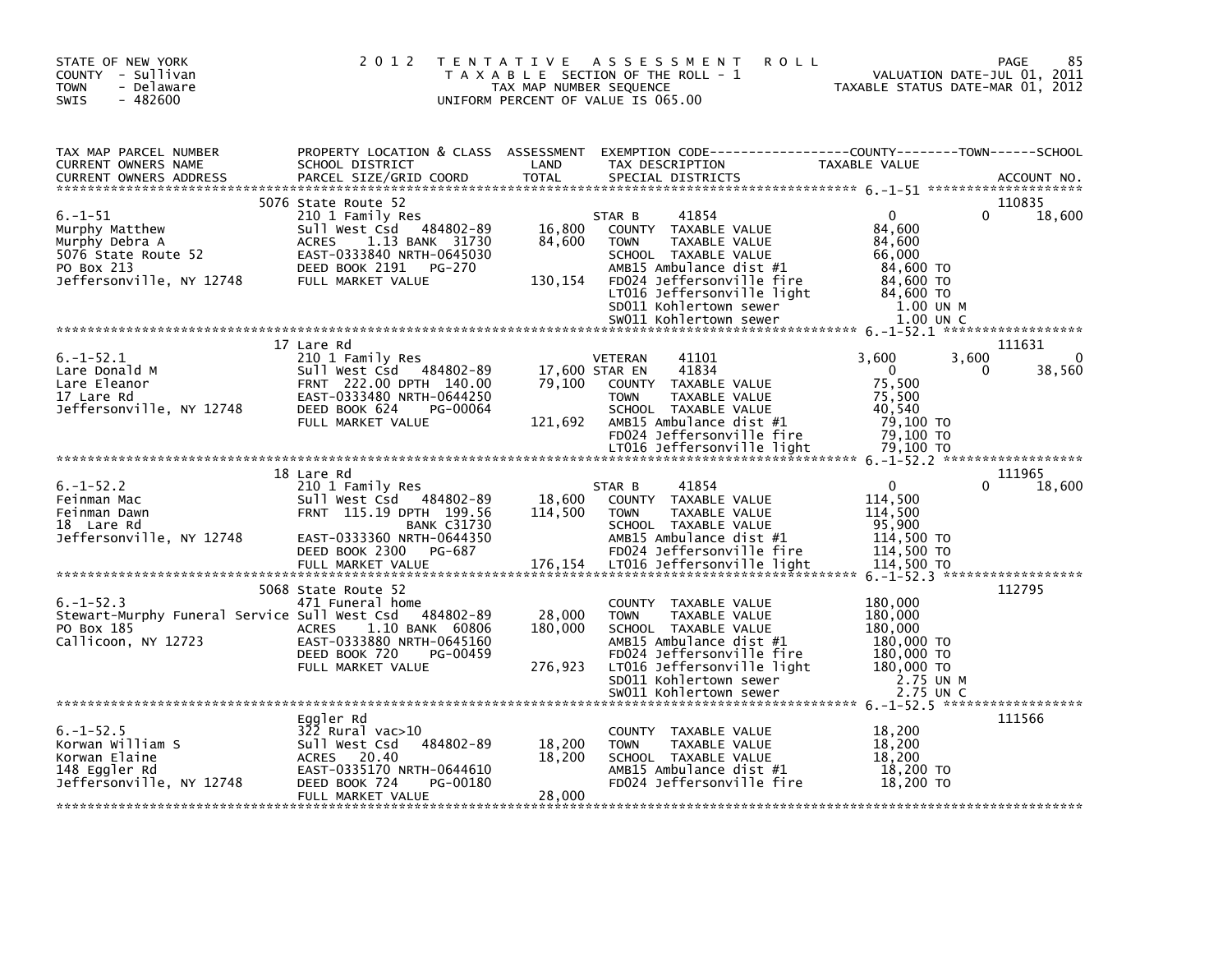| STATE OF NEW YORK<br>COUNTY - Sullivan<br><b>TOWN</b><br>- Delaware<br>$-482600$<br><b>SWIS</b>                                                                                  | 2 0 1 2                                                                                                                                                                                      | TENTATIVE ASSESSMENT<br>T A X A B L E SECTION OF THE ROLL - 1<br>TAX MAP NUMBER SEQUENCE<br>UNIFORM PERCENT OF VALUE IS 065.00 | <b>ROLL</b>                                                                                                                                                                                                                         | VALUATION DATE-JUL 01, 2011<br>TAXABLE STATUS DATE-MAR 01, 2012                                                                    |                    | PAGE<br>86                    |
|----------------------------------------------------------------------------------------------------------------------------------------------------------------------------------|----------------------------------------------------------------------------------------------------------------------------------------------------------------------------------------------|--------------------------------------------------------------------------------------------------------------------------------|-------------------------------------------------------------------------------------------------------------------------------------------------------------------------------------------------------------------------------------|------------------------------------------------------------------------------------------------------------------------------------|--------------------|-------------------------------|
| TAX MAP PARCEL NUMBER<br>CURRENT OWNERS NAME<br>CURRENT OWNERS ADDRESS                                                                                                           | PROPERTY LOCATION & CLASS ASSESSMENT<br>SCHOOL DISTRICT<br>PARCEL SIZE/GRID COORD                                                                                                            | LAND<br>TOTAL                                                                                                                  | EXEMPTION CODE-----------------COUNTY-------TOWN------SCHOOL<br>TAX DESCRIPTION<br>SPECIAL DISTRICTS                                                                                                                                | TAXABLE VALUE                                                                                                                      |                    | ACCOUNT NO.                   |
| $6. - 1 - 52.6$<br>Chellis Edwin<br>Chellis Marilyn C<br>12 Lare Rd<br>Jeffersonville, NY 12748                                                                                  | 12 Lare Rd<br>210 1 Family Res<br>Sull West Csd 484802-89<br><b>ACRES</b><br>1.30<br>EAST-0333440 NRTH-0644450<br>DEED BOOK 726<br>PG-00508<br>FULL MARKET VALUE                             | STAR EN<br>18,000<br>146,900<br><b>TOWN</b><br>226,000                                                                         | 41834<br>COUNTY TAXABLE VALUE<br>TAXABLE VALUE<br>SCHOOL TAXABLE VALUE<br>AMB15 Ambulance dist #1<br>FD024 Jeffersonville fire<br>LT016 Jeffersonville light                                                                        | $\Omega$<br>146,900<br>146,900<br>108,340<br>146,900 TO<br>146,900 то<br>146,900 TO                                                | $\Omega$           | 38,560                        |
| $6. -1 - 52.7$<br>Hirsch Bernard J<br>Hirsch Nancy<br>תור>כון שמחכץ<br>5090 State Route 52<br>Jeffersonville, NY 12748<br>MAY BE SUBJECT TO PAYMENT<br>UNDER AGDIST LAW TIL 2016 | 5090 State Route 52<br>241 Rural res&ag<br>Sull West Csd 484802-89<br>ACRES 42.77<br>EAST-0333120 NRTH-0644640<br>DEED BOOK 825<br>PG-00304<br>FULL MARKET VALUE                             | 61,800 STAR EN<br>184,400<br><b>TOWN</b><br>283,692                                                                            | AGRI DIST 41720<br>41834<br>COUNTY TAXABLE VALUE<br>TAXABLE VALUE<br>SCHOOL TAXABLE VALUE<br>AMB15 Ambulance dist #1<br>FD024 Jeffersonville fire<br>LT016 Jeffersonville light<br>SD011 Kohlertown sewer<br>SW011 Kohlertown sewer | 31,108<br>$\Omega$<br>153,292<br>153,292<br>114,732<br>114,732<br>184,400 то<br>184,400 TO<br>184,400 TO<br>1.00 UN M<br>1.00 UN C | 31,108<br>0        | 111211<br>31,108<br>38,560    |
| $6. - 1 - 53$<br>Bingay Robert<br>Bingay Bethany<br>PO Box 524<br>Jeffersonville, NY 12748                                                                                       | 5112 State Route 52<br>270 Mfg housing<br>Sull West Csd 484802-89<br>FRNT 104.00 DPTH 172.00<br><b>BANK 60806</b><br>EAST-0333660 NRTH-0644220<br>DEED BOOK 1690 PG-535<br>FULL MARKET VALUE | 16,400 STAR B<br>61,400<br><b>TOWN</b><br>94,462                                                                               | 99 PCT OF VALUE USED FOR EXEMPTION PURPOSES<br>COMBAT VET 41131<br>41854<br>COUNTY TAXABLE VALUE<br>TAXABLE VALUE<br>SCHOOL TAXABLE VALUE<br>AMB15 Ambulance dist #1<br>FD024 Jeffersonville fire<br>LT016 Jeffersonville light     | 15,197<br>$\overline{\mathbf{0}}$<br>46,203<br>46,203<br>42,800<br>61,400 TO<br>$61,400$ TO<br>61,400 TO                           | 15,197<br>$\Omega$ | 01/2008<br>$\Omega$<br>18,600 |
| o.-⊥-ɔ4<br>Thony Robert A<br>5114 State Route 52<br>Jeffersonville, NY 12748                                                                                                     | 5114 State Route 52<br>210 1 Family Res<br>sull west Csd 484802-89<br>ACRES<br>1.30 BANK C30385<br>EAST-0333610 NRTH-0643990<br>DEED BOOK 2014 PG-192                                        | STAR B<br>17,500<br>74,300<br><b>TOWN</b>                                                                                      | 41854<br>COUNTY TAXABLE VALUE<br>TAXABLE VALUE<br>SCHOOL TAXABLE VALUE<br>AMB15 Ambulance dist #1                                                                                                                                   | $\mathbf{0}$<br>74,300<br>74,300<br>55,700<br>74,300 TO                                                                            | 0                  | 112900<br>18,600              |
| $6. - 1 - 55$<br>6.-1-55<br>Fisher Daniel C<br>Fisher Carol J<br>5134 State Route 52<br>Jeffersonville, NY 12748                                                                 | 5134 State Route 52<br>210 1 Family Res<br>484802-89<br>Sull West Csd<br><b>ACRES</b><br>3.00<br>EAST-0332880 NRTH-0643800<br>DEED BOOK 1322<br>PG-167<br>FULL MARKET VALUE                  | 22,000<br><b>TOWN</b><br>85,000<br>130,769                                                                                     | COUNTY TAXABLE VALUE<br>TAXABLE VALUE<br>SCHOOL TAXABLE VALUE<br>AMB15 Ambulance dist #1<br>FD024 Jeffersonville fire                                                                                                               | 85,000<br>85,000<br>85,000<br>85,000 TO<br>85.000 TO                                                                               |                    | 110790                        |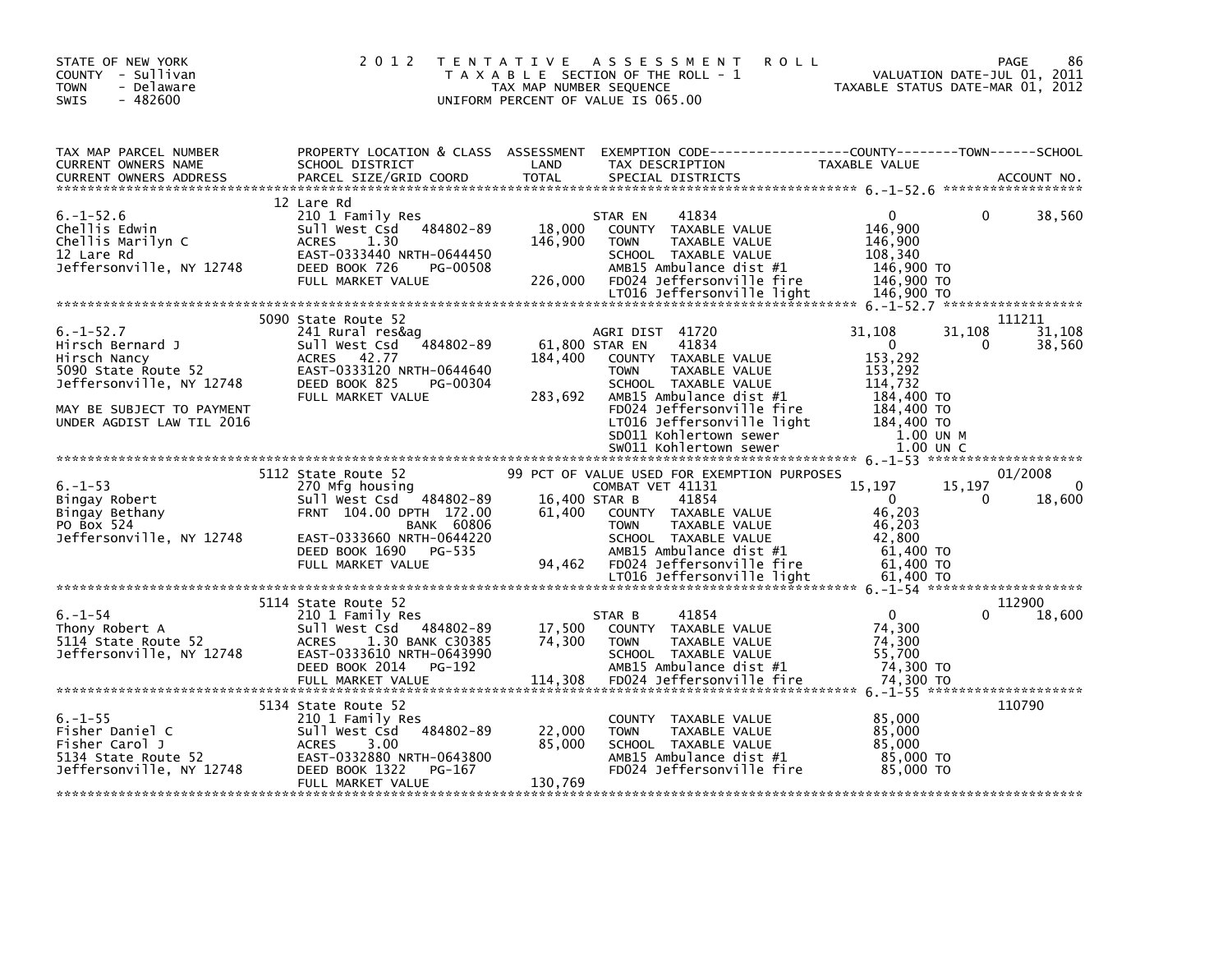| STATE OF NEW YORK<br>COUNTY - Sullivan<br><b>TOWN</b><br>- Delaware<br>$-482600$<br>SWIS                                      | 2 0 1 2                                                                                                                                             | TAX MAP NUMBER SEQUENCE    | TENTATIVE ASSESSMENT<br><b>ROLL</b><br>T A X A B L E SECTION OF THE ROLL - 1<br>UNIFORM PERCENT OF VALUE IS 065.00                                             | TAXABLE STATUS DATE-MAR 01, 2012                            |             | 87<br>PAGE<br>VALUATION DATE-JUL 01, 2011 |
|-------------------------------------------------------------------------------------------------------------------------------|-----------------------------------------------------------------------------------------------------------------------------------------------------|----------------------------|----------------------------------------------------------------------------------------------------------------------------------------------------------------|-------------------------------------------------------------|-------------|-------------------------------------------|
| TAX MAP PARCEL NUMBER<br><b>CURRENT OWNERS NAME</b><br><b>CURRENT OWNERS ADDRESS</b>                                          | PROPERTY LOCATION & CLASS ASSESSMENT<br>SCHOOL DISTRICT<br>PARCEL SIZE/GRID COORD                                                                   | LAND<br><b>TOTAL</b>       | TAX DESCRIPTION<br>SPECIAL DISTRICTS                                                                                                                           | TAXABLE VALUE                                               |             | ACCOUNT NO.                               |
|                                                                                                                               |                                                                                                                                                     |                            |                                                                                                                                                                |                                                             |             |                                           |
| $6. -1 - 56.1$<br>Bros. Diehl<br>33 Diehl Rd<br>Callicoon, NY 12723<br>MAY BE SUBJECT TO PAYMENT<br>UNDER AGDIST LAW TIL 2016 | State Route 52<br>105 Vac farmland<br>484802-89<br>Sull West Csd<br>ACRES 41.78<br>EAST-0333190 NRTH-0642590<br>FULL MARKET VALUE                   | 33,600<br>33,600<br>51,692 | AGRI DIST 41720<br>COUNTY TAXABLE VALUE<br><b>TAXABLE VALUE</b><br><b>TOWN</b><br>SCHOOL TAXABLE VALUE<br>AMB15 Ambulance dist #1<br>FD024 Jeffersonville fire | 23,970<br>9,630<br>9,630<br>9,630<br>33,600 TO<br>33,600 TO | 23,970      | 110611<br>23,970                          |
| $6. - 1 - 56.2$                                                                                                               | Miller Rd<br>311 Res vac land                                                                                                                       |                            | <b>COUNTY</b><br>TAXABLE VALUE                                                                                                                                 | 1,100                                                       |             | 112953                                    |
| Ivan Eric Jr<br>13 Edward Ave<br>Monticello, NY 127601                                                                        | Sull West Csd<br>484802-89<br>FRNT 195.00 DPTH 162.00<br>EAST-0331310 NRTH-0642800<br>DEED BOOK 2011<br>PG-4666<br>FULL MARKET VALUE                | 1,100<br>1,100<br>1,692    | TAXABLE VALUE<br><b>TOWN</b><br>SCHOOL TAXABLE VALUE<br>AMB15 Ambulance dist #1<br>FD024 Jeffersonville fire                                                   | 1,100<br>1.100<br>1.100 TO<br>1.100 TO                      |             |                                           |
|                                                                                                                               |                                                                                                                                                     |                            |                                                                                                                                                                |                                                             |             | ******************                        |
| $6. -1 - 56.3$<br>Bros. Diehl<br>33 Diehl Rd<br>Callicoon, NY 12723<br>MAY BE SUBJECT TO PAYMENT<br>UNDER AGDIST LAW TIL 2016 | State Route 52<br>105 Vac farmland<br>484802-89<br>Sull West Csd<br><b>ACRES</b><br>6.80<br>EAST-0334360 NRTH-0641380<br>FULL MARKET VALUE          | 6,800<br>6.800<br>10.462   | AGRI DIST 41720<br>COUNTY TAXABLE VALUE<br>TAXABLE VALUE<br><b>TOWN</b><br>SCHOOL TAXABLE VALUE<br>AMB15 Ambulance dist #1<br>FD024 Jeffersonville fire        | 5.383<br>1,417<br>1.417<br>1.417<br>6,800 TO<br>6.800 TO    | 5,383       | 110610<br>5,383                           |
|                                                                                                                               |                                                                                                                                                     |                            |                                                                                                                                                                |                                                             |             |                                           |
| $6. - 1 - 57$<br>Graham Mariah<br>5192 State Route 52<br>PO Box 425<br>Jeffersonville, NY 12748                               | 5192 State Route 52<br>210 1 Family Res<br>Sull West Csd<br>484802-89<br>FRNT 100.00 DPTH 150.00<br><b>BANK C31871</b><br>EAST-0333570 NRTH-0642160 | 66.800                     | 41800<br>AGED-CTS<br>6,500 STAR EN<br>41834<br>COUNTY TAXABLE VALUE<br><b>TAXABLE VALUE</b><br><b>TOWN</b><br>SCHOOL TAXABLE VALUE                             | 33,400<br>$\Omega$<br>33,400<br>33,400<br>$\Omega$          | 33,400<br>0 | 111291<br>33,400<br>33,400                |
|                                                                                                                               | DEED BOOK 1086<br>PG-00131<br>FULL MARKET VALUE                                                                                                     | 102,769                    | AMB15 Ambulance dist #1<br>FD024 Jeffersonville fire                                                                                                           | 66,800 TO<br>66.800 TO                                      |             |                                           |
|                                                                                                                               | 5236 State Route 52                                                                                                                                 |                            |                                                                                                                                                                |                                                             |             | 110490                                    |
| $6. -1 - 58.1$<br>Van Keuren Judy<br>Van Keuren Elbert<br>5236 State Route 52<br>Jeffersonville, NY 12748                     | 240 Rural res<br>484802-89<br>Sull West Csd<br>ACRES<br>10.90<br>EAST-0328546 NRTH-0636710<br>DEED BOOK 2938<br>PG-38                               | 17,900<br>60.060           | 41834<br>STAR EN<br>COUNTY TAXABLE VALUE<br><b>TAXABLE VALUE</b><br><b>TOWN</b><br>SCHOOL TAXABLE VALUE<br>AMB15 Ambulance dist #1                             | $\mathbf{0}$<br>60,060<br>60,060<br>21,500<br>60,060 TO     |             | 38,560                                    |
|                                                                                                                               | FULL MARKET VALUE                                                                                                                                   | 92,400                     | FD024 Jeffersonville fire                                                                                                                                      | 60.060 TO                                                   |             |                                           |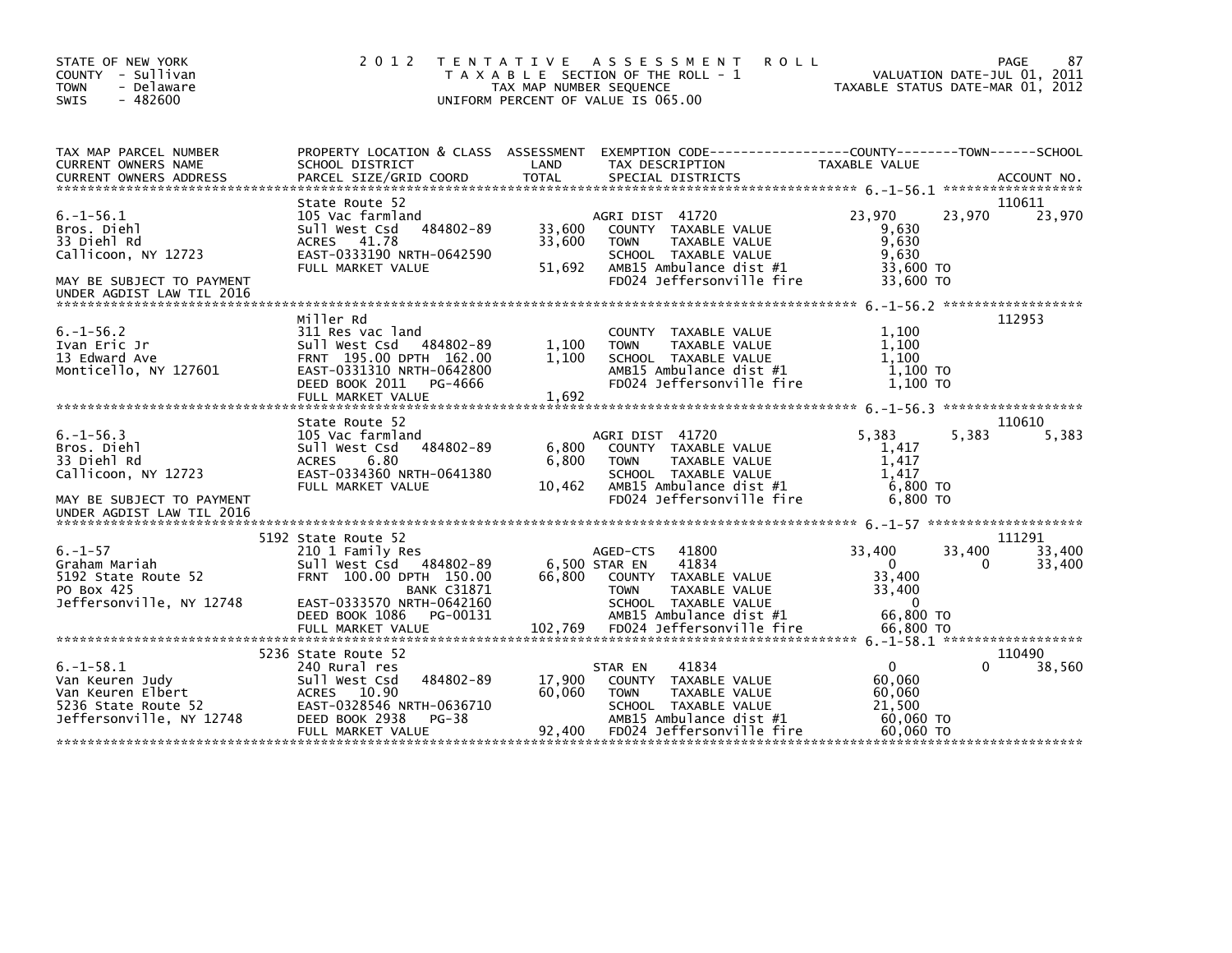| STATE OF NEW YORK<br>COUNTY - Sullivan<br><b>TOWN</b><br>- Delaware<br><b>SWIS</b><br>$-482600$                                   | 2 0 1 2                                                                                                                                                                     | T E N T A T I V E<br>TAX MAP NUMBER SEQUENCE | A S S E S S M E N T<br><b>ROLL</b><br>T A X A B L E SECTION OF THE ROLL - 1<br>UNIFORM PERCENT OF VALUE IS 065.00                                                                  |                                                                           | 88<br>PAGE<br>VALUATION DATE-JUL 01, 2011<br>TAXABLE STATUS DATE-MAR 01, 2012 |
|-----------------------------------------------------------------------------------------------------------------------------------|-----------------------------------------------------------------------------------------------------------------------------------------------------------------------------|----------------------------------------------|------------------------------------------------------------------------------------------------------------------------------------------------------------------------------------|---------------------------------------------------------------------------|-------------------------------------------------------------------------------|
| TAX MAP PARCEL NUMBER<br><b>CURRENT OWNERS NAME</b>                                                                               | PROPERTY LOCATION & CLASS ASSESSMENT<br>SCHOOL DISTRICT                                                                                                                     | LAND                                         | EXEMPTION CODE---<br>TAX DESCRIPTION                                                                                                                                               | -------------COUNTY--------TOWN------SCHOOL<br>TAXABLE VALUE              | ACCOUNT NO.<br>******************                                             |
| $6. -1 - 58.3$<br>Bury Daniel T<br>5214 State Route 52<br>Jeffersonville, NY 12748<br>PRIOR OWNER ON 3/01/2012<br>Bury Daniel T   | 5214 State Route 52<br>210 1 Family Res<br>484802-89<br>Sull West Csd<br><b>ACRES</b><br>1.04<br>EAST-0328781 NRTH-0636391<br>DEED BOOK 2012<br>PG-564<br>FULL MARKET VALUE | 23,600<br>87,900<br>135,231                  | COUNTY TAXABLE VALUE<br><b>TOWN</b><br>TAXABLE VALUE<br>SCHOOL TAXABLE VALUE<br>AMB15 Ambulance dist #1<br>FD024 Jeffersonville fire                                               | 87,900<br>87,900<br>87,900<br>87,900 TO<br>87,900 TO                      | 01/2012                                                                       |
|                                                                                                                                   |                                                                                                                                                                             |                                              |                                                                                                                                                                                    |                                                                           |                                                                               |
| $6. - 1 - 59$<br>Wilson Sally L<br>Wilson Heather<br>2934 250th St<br>Marshalltown, IA 50158                                      | 106 Miller Rd<br>240 Rural res<br>484802-89<br>Sull West Csd<br><b>ACRES</b><br>20.00<br>EAST-0332200 NRTH-0641620<br>DEED BOOK 1926<br>PG-493<br>FULL MARKET VALUE         | 38,000<br>82,600<br>127,077                  | AGRI DIST 41720<br>COUNTY TAXABLE VALUE<br>TAXABLE VALUE<br><b>TOWN</b><br>SCHOOL TAXABLE VALUE<br>AMB15 Ambulance dist #1<br>FD024 Jeffersonville fire                            | 5.587<br>77,013<br>77,013<br>77,013<br>82,600 TO<br>82,600 TO             | 03/2008<br>5,587<br>5,587                                                     |
| MAY BE SUBJECT TO PAYMENT<br>UNDER AGDIST LAW TIL 2016                                                                            |                                                                                                                                                                             |                                              |                                                                                                                                                                                    |                                                                           |                                                                               |
| $6. -1 - 61.1$<br>Krantz Gary E<br>231 Miller Rd<br>Callicoon, NY 12723<br>MAY BE SUBJECT TO PAYMENT<br>UNDER AGDIST LAW TIL 2016 | 231 Miller Rd<br>240 Rural res<br>484802-89<br>Sull West Csd<br>23.91<br><b>ACRES</b><br>EAST-0330240 NRTH-0643030<br>DEED BOOK 2880<br>$PG-44$<br>FULL MARKET VALUE        | 32,955 STAR B<br>330,977                     | AGRI DIST 41720<br>41854<br>215,135 BUS IMP AP 47610<br>COUNTY TAXABLE VALUE<br><b>TAXABLE VALUE</b><br><b>TOWN</b><br>SCHOOL TAXABLE VALUE<br>AMB15 Ambulance dist #1<br>7,230 EX | 6.906<br>$\Omega$<br>7,230<br>200,999<br>200,999<br>182,399<br>207,905 TO | 111581<br>6,906<br>6,906<br>18,600<br>0<br>7,230<br>7,230                     |
|                                                                                                                                   |                                                                                                                                                                             |                                              |                                                                                                                                                                                    |                                                                           |                                                                               |
|                                                                                                                                   | 145 Miller Rd                                                                                                                                                               |                                              |                                                                                                                                                                                    |                                                                           | 06/2008                                                                       |
| $6. -1 - 61.3$<br>Harbor Watch Realty Co., LLC<br>c/o World Properties<br>51 Atlantic Ave Ste 207<br>Floral Park, NY 11001        | 120 Field crops<br>Sull West Csd<br>484802-89<br>ACRES 110.50<br>EAST-0330240 NRTH-0643030<br>DEED BOOK 3065<br>PG-236<br>FULL MARKET VALUE                                 | 379.460<br>583,785                           | AGRI DIST<br>41720<br>95,200 SILO EXEM 42100<br>COUNTY TAXABLE VALUE<br><b>TAXABLE VALUE</b><br><b>TOWN</b><br>SCHOOL TAXABLE VALUE<br>AMB15 Ambulance dist #1                     | 37,027<br>2,000<br>340.433<br>340,433<br>340.433<br>377,460 TO            | 37.027<br>37,027<br>2,000<br>2,000                                            |
| MAY BE SUBJECT TO PAYMENT<br>UNDER AGDIST LAW TIL 2016                                                                            |                                                                                                                                                                             |                                              | 2,000 EX<br>FD024 Jeffersonville fire<br>2,000 EX                                                                                                                                  | 377.460 TO                                                                |                                                                               |
|                                                                                                                                   |                                                                                                                                                                             |                                              |                                                                                                                                                                                    |                                                                           |                                                                               |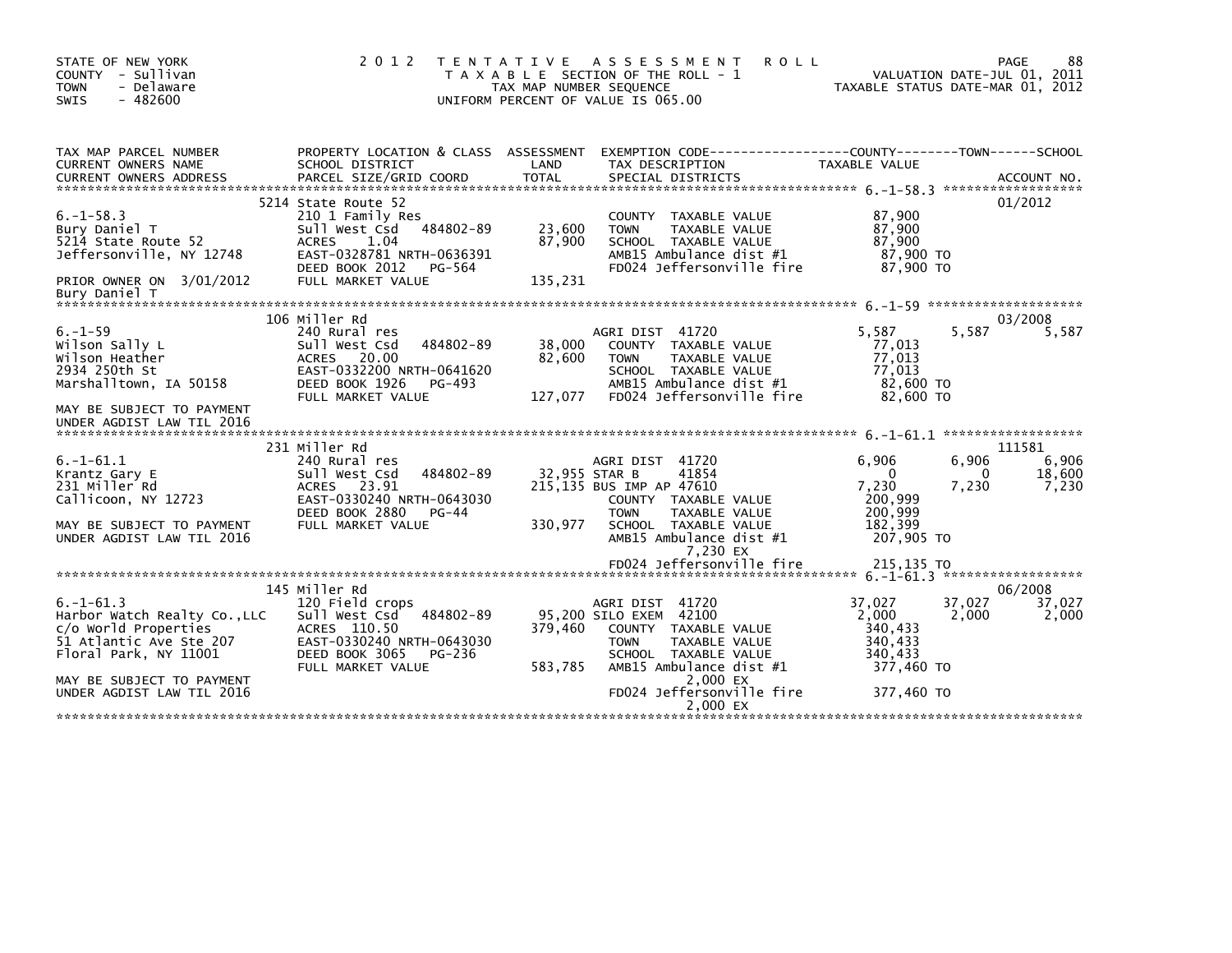| STATE OF NEW YORK<br>COUNTY - Sullivan<br>- Delaware<br><b>TOWN</b><br>$-482600$<br><b>SWIS</b>                                                 | 2 0 1 2                                                                                                                                                               | T E N T A T I V E<br>TAX MAP NUMBER SEQUENCE | A S S E S S M E N T<br><b>ROLL</b><br>T A X A B L E SECTION OF THE ROLL - 1<br>UNIFORM PERCENT OF VALUE IS 065.00                                                                                                        | VALUATION DATE-JUL 01, 2011<br>TAXABLE STATUS DATE-MAR 01, 2012                     | 89<br>PAGE                                           |
|-------------------------------------------------------------------------------------------------------------------------------------------------|-----------------------------------------------------------------------------------------------------------------------------------------------------------------------|----------------------------------------------|--------------------------------------------------------------------------------------------------------------------------------------------------------------------------------------------------------------------------|-------------------------------------------------------------------------------------|------------------------------------------------------|
| TAX MAP PARCEL NUMBER<br>CURRENT OWNERS NAME                                                                                                    | PROPERTY LOCATION & CLASS ASSESSMENT<br>SCHOOL DISTRICT                                                                                                               | LAND                                         | TAX DESCRIPTION                                                                                                                                                                                                          | TAXABLE VALUE                                                                       |                                                      |
| $6. -1 - 61.4$<br>SDM Construction, Inc.<br>PO Box 338H<br>Scarsdale, NY 10583                                                                  | Miller Rd<br>311 Res vac land<br>484802-89<br>Sull West Csd<br>1.24<br><b>ACRES</b><br>EAST-0330240 NRTH-0643030<br>DEED BOOK 3295<br>PG-83                           | 6,000<br>6,000                               | COUNTY TAXABLE VALUE<br>TAXABLE VALUE<br><b>TOWN</b><br>SCHOOL TAXABLE VALUE<br>AMB15 Ambulance dist #1<br>FD024 Jeffersonville fire                                                                                     | 6,000<br>6,000<br>6,000<br>$6,000$ TO<br>6,000 TO                                   | 111581                                               |
| $6. - 1 - 62$<br>Peters Sylvia<br>189 Miller Rd<br>Callicoon, NY 12723                                                                          | 189 Miller Rd<br>210 1 Family Res<br>484802-89<br>Sull West Csd<br>2.34<br><b>ACRES</b><br>EAST-0330750 NRTH-0643160<br>DEED BOOK 1728<br>PG-522<br>FULL MARKET VALUE | 20,340<br>66,500<br>102,308                  | 41854<br>STAR B<br>COUNTY TAXABLE VALUE<br><b>TOWN</b><br>TAXABLE VALUE<br>SCHOOL TAXABLE VALUE<br>AMB15 Ambulance dist #1<br>FD024 Jeffersonville fire                                                                  | $\Omega$<br>66,500<br>66,500<br>47.900<br>66,500 TO<br>66,500 TO                    | 0<br>18,600                                          |
| $6. - 1 - 63$<br>Krantz Muriel<br>Krantz Jean<br>231 Miller Rd<br>Callicoon, NY 12723<br>MAY BE SUBJECT TO PAYMENT<br>UNDER AGDIST LAW TIL 2016 | 207 Miller Rd<br>210 1 Family Res<br>484802-89<br>sull west Csd<br><b>ACRES</b><br>2.25<br>EAST-0330730 NRTH-0643470<br>DEED BOOK 1833<br>PG-559<br>FULL MARKET VALUE | 21,300 AGED-CTS<br>78,000 STAR EN<br>120,000 | 98 PCT OF VALUE USED FOR EXEMPTION PURPOSES<br>AGRI DIST 41720<br>41800<br>41834<br>COUNTY TAXABLE VALUE<br><b>TOWN</b><br>TAXABLE VALUE<br>SCHOOL TAXABLE VALUE<br>AMB15 Ambulance dist #1<br>FD024 Jeffersonville fire | 218<br>38,220<br>38,220<br>0<br>39,562<br>39,562<br>1,002<br>78,000 TO<br>78,000 TO | 111580<br>218<br>218<br>38,220<br>38,560<br>$\Omega$ |
| $6. - 1 - 64$<br>SDM Construction, Inc.<br>PO Box 338H<br>Scarsdale, NY 10583                                                                   | Miller Rd<br>105 Vac farmland<br>484802-89<br>Sull West Csd<br>ACRES 38.50<br>EAST-0331420 NRTH-0643820<br>DEED BOOK 2448<br>PG-565<br>FULL MARKET VALUE              | 48,500<br>48,500<br>74,615                   | COUNTY TAXABLE VALUE<br><b>TOWN</b><br><b>TAXABLE VALUE</b><br>SCHOOL TAXABLE VALUE<br>AMB15 Ambulance dist #1<br>FD024 Jeffersonville fire                                                                              | 48,500<br>48,500<br>48.500<br>48,500 TO<br>48,500 TO                                |                                                      |
| $6. - 1 - 65$<br>Stern Molly S<br>Mandel William J<br>88 Prospect Pl<br>Brooklyn, NY 11217                                                      | 145 Cty Rte 164<br>240 Rural res<br>484802-89<br>Sull West Csd<br>50.93<br>ACRES<br>EAST-0331440 NRTH-0645060<br>DEED BOOK 2497<br>PG-146<br>FULL MARKET VALUE        | 61,200<br>112,000<br>172,308                 | COUNTY TAXABLE VALUE<br>TAXABLE VALUE<br><b>TOWN</b><br>SCHOOL TAXABLE VALUE<br>AMB15 Ambulance dist #1<br>FD024 Jeffersonville fire                                                                                     | 112,000<br>112,000<br>112,000<br>112,000 TO<br>112,000 TO                           | 04/2010                                              |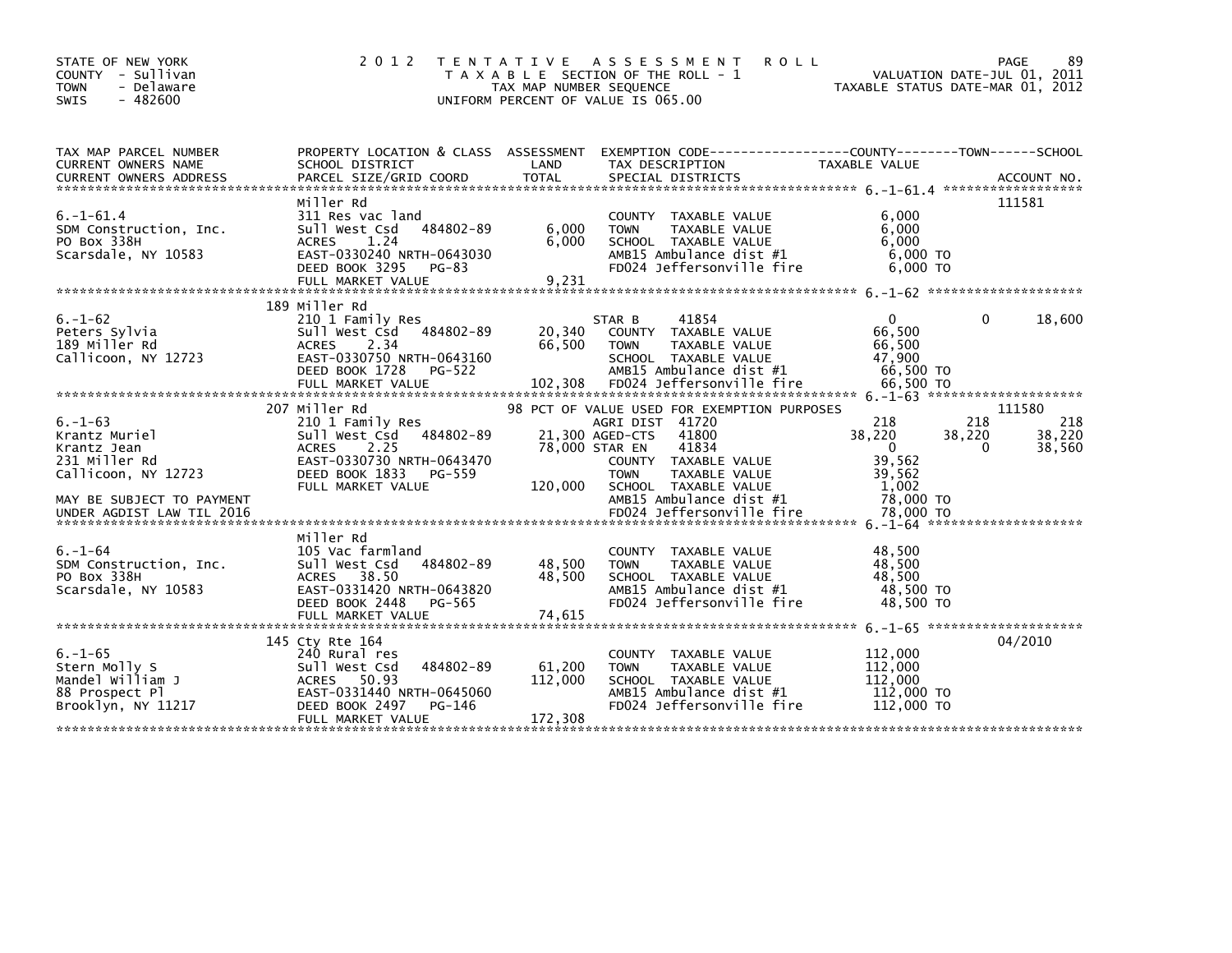| STATE OF NEW YORK<br>- Sullivan<br><b>COUNTY</b><br>- Delaware<br><b>TOWN</b><br>$-482600$<br><b>SWIS</b>                  | 2 0 1 2<br><b>TENTATIVE</b>                                                                                                                                                      | TAX MAP NUMBER SEQUENCE              | A S S E S S M E N T<br><b>ROLL</b><br>T A X A B L E SECTION OF THE ROLL - 1<br>UNIFORM PERCENT OF VALUE IS 065.00                                                                         | VALUATION DATE-JUL 01, 2011<br>TAXABLE STATUS DATE-MAR 01, 2012                                   | PAGE<br>90                   |
|----------------------------------------------------------------------------------------------------------------------------|----------------------------------------------------------------------------------------------------------------------------------------------------------------------------------|--------------------------------------|-------------------------------------------------------------------------------------------------------------------------------------------------------------------------------------------|---------------------------------------------------------------------------------------------------|------------------------------|
| TAX MAP PARCEL NUMBER<br>CURRENT OWNERS NAME<br><b>CURRENT OWNERS ADDRESS</b>                                              | PROPERTY LOCATION & CLASS ASSESSMENT<br>SCHOOL DISTRICT<br>PARCEL SIZE/GRID COORD                                                                                                | LAND<br><b>TOTAL</b>                 | TAX DESCRIPTION<br>SPECIAL DISTRICTS                                                                                                                                                      | <b>TAXABLE VALUE</b>                                                                              | ACCOUNT NO.                  |
| $6. - 1 - 66.1$<br>Olari Adelmo<br>Olari Giuseppi<br>139-03 13th Ave<br>white Stone, NY 11357                              | 115 Cty Rte 164<br>210 1 Family Res<br>484802-89<br>Sull West Csd<br>6.31<br><b>ACRES</b><br>EAST-0332000 NRTH-0646290<br>DEED BOOK 1377<br>PG-421<br>FULL MARKET VALUE          | 25,300<br>190,800<br>293,538         | TAXABLE VALUE<br><b>COUNTY</b><br>TAXABLE VALUE<br><b>TOWN</b><br>SCHOOL TAXABLE VALUE<br>AMB15 Ambulance dist #1<br>FD024 Jeffersonville fire                                            | 190,800<br>190,800<br>190,800<br>190,800 TO<br>190,800 TO                                         | 111495                       |
| $6. - 1 - 66.3$<br>Jackson Michael<br>Jackson Matthew<br>24 Baxter Rd<br>Pine Bush, NY 12566                               | 101 Cty Rte 164<br>220 2 Family Res<br>Sull West Csd 484802-89<br>5.00 BANK C70196<br><b>ACRES</b><br>EAST-0331990 NRTH-0646530<br>DEED BOOK 3525<br>PG-469<br>FULL MARKET VALUE | 24,000<br>99,700<br>153,385          | <b>COUNTY</b><br>TAXABLE VALUE<br><b>TOWN</b><br>TAXABLE VALUE<br>SCHOOL TAXABLE VALUE<br>AMB15 Ambulance dist #1<br>FD024 Jeffersonville fire                                            | 99,700<br>99.700<br>99,700<br>99,700 TO<br>99,700 TO                                              | 111335                       |
| $6. - 1 - 66.4$<br>Corces Aleyda<br>20 Fiske Ave<br>Monticello, NY 12701                                                   | Cty Rte 164<br>312 Vac w/imprv<br>Sull West Csd<br>484802-89<br>1.77<br><b>ACRES</b><br>EAST-0331500 NRTH-0646633<br>DEED BOOK 2011<br>PG-1555<br>FULL MARKET VALUE              | 14,000<br>16.160<br>24,862           | <b>COUNTY</b><br>TAXABLE VALUE<br><b>TOWN</b><br>TAXABLE VALUE<br>SCHOOL TAXABLE VALUE<br>AMB15 Ambulance dist #1<br>FD024 Jeffersonville fire                                            | 16.160<br>16.160<br>16.160<br>16,160 TO<br>16.160 TO                                              | 08/2009                      |
| $6. -1 - 66.5$<br>Blumenthal Warren A<br>Blumenthal Phyllis L<br>164 Cty Rte 164<br>PO Box 165<br>Jeffersonville, NY 12748 | Cty Rte 164<br>311 Res vac land<br>Sull West Csd<br>484802-89<br>1.60<br><b>ACRES</b><br>EAST-0330840 NRTH-0645850<br><b>DEED BOOK 1179</b><br>PG-00218<br>FULL MARKET VALUE     | 10,400<br>10,400<br>16,000           | TAXABLE VALUE<br><b>COUNTY</b><br>TAXABLE VALUE<br><b>TOWN</b><br>SCHOOL TAXABLE VALUE<br>AMB15 Ambulance dist #1<br>FD024 Jeffersonville fire                                            | 10,400<br>10.400<br>10.400<br>10,400 TO<br>10,400 TO                                              | 112126                       |
| $6. - 1 - 66.6$<br>Hammett James<br>Hammett Diane<br>2 Shamfield Heights Rd<br>PO Box 46<br>Jeffersonville, NY 12748       | 2 Shamfield Heights Rd<br>210 1 Family Res<br>Sull West Csd<br>484802-89<br><b>ACRES</b><br>1.80<br>EAST-0331380 NRTH-0645680<br>DEED BOOK 726<br>PG-01096<br>FULL MARKET VALUE  | 20,200 STAR EN<br>121,000<br>186,154 | 41121<br>WAR VET<br>41834<br><b>TAXABLE VALUE</b><br><b>COUNTY</b><br><b>TAXABLE VALUE</b><br><b>TOWN</b><br>SCHOOL TAXABLE VALUE<br>AMB15 Ambulance dist #1<br>FD024 Jeffersonville fire | 16,740<br>16,740<br>$\mathbf{0}$<br>0<br>104.260<br>104.260<br>82,440<br>121,000 TO<br>121,000 TO | 111095<br>$\Omega$<br>38,560 |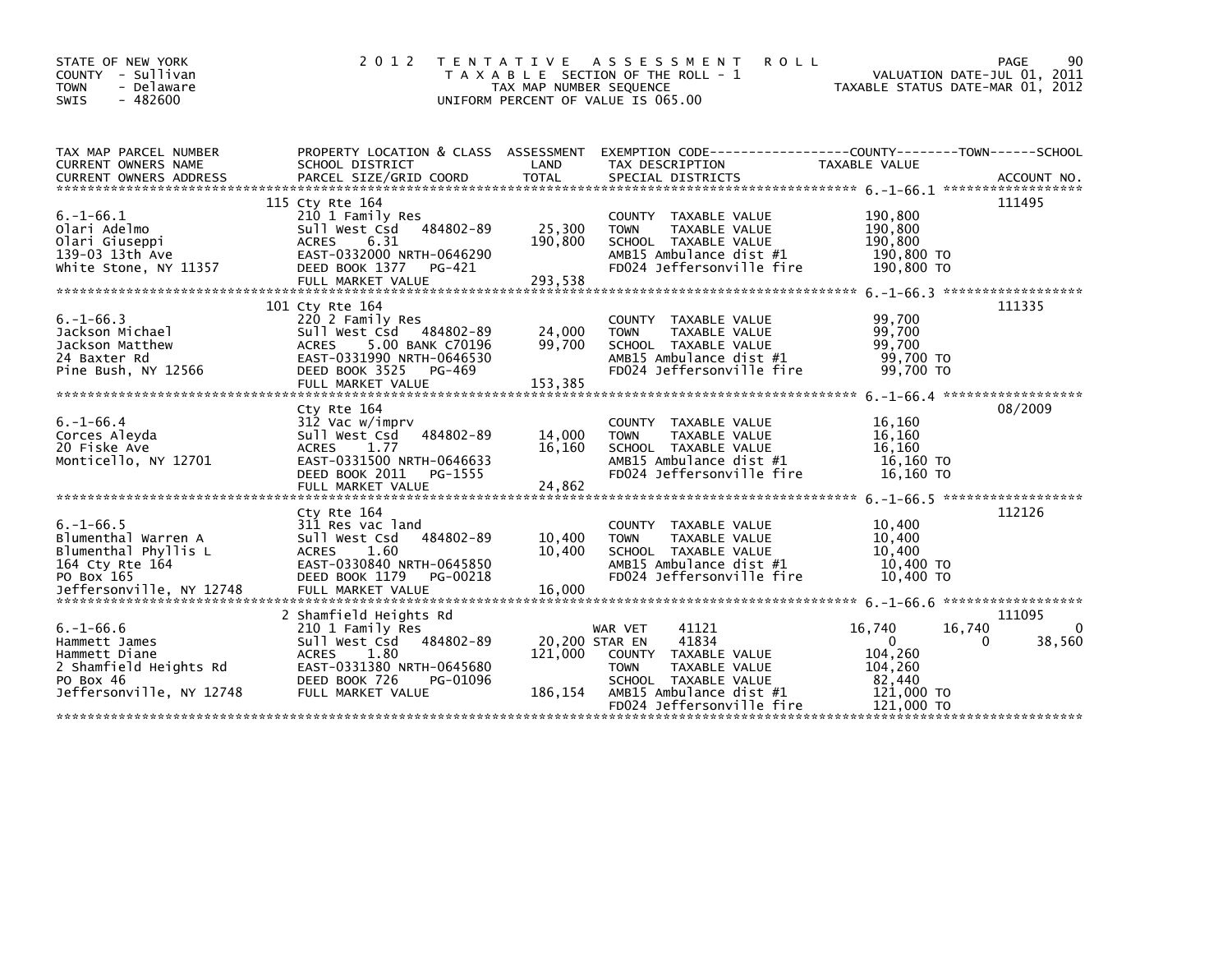| STATE OF NEW YORK<br>COUNTY - Sullivan<br><b>TOWN</b><br>- Delaware<br>$-482600$<br><b>SWIS</b>                    | 2 0 1 2                                                                                                                                                                          | T E N T A T I V E<br>T A X A B L E SECTION OF THE ROLL - 1<br>TAX MAP NUMBER SEQUENCE<br>UNIFORM PERCENT OF VALUE IS 065.00 |                                          | A S S E S S M E N T                                                                                                            | <b>ROLL</b> | TAXABLE STATUS DATE-MAR 01, 2012                                                |             | <b>PAGE</b><br>91<br>VALUATION DATE-JUL 01, 2011 |
|--------------------------------------------------------------------------------------------------------------------|----------------------------------------------------------------------------------------------------------------------------------------------------------------------------------|-----------------------------------------------------------------------------------------------------------------------------|------------------------------------------|--------------------------------------------------------------------------------------------------------------------------------|-------------|---------------------------------------------------------------------------------|-------------|--------------------------------------------------|
| TAX MAP PARCEL NUMBER<br>CURRENT OWNERS NAME<br><b>CURRENT OWNERS ADDRESS</b>                                      | PROPERTY LOCATION & CLASS ASSESSMENT<br>SCHOOL DISTRICT                                                                                                                          | LAND                                                                                                                        |                                          | TAX DESCRIPTION                                                                                                                |             | EXEMPTION CODE------------------COUNTY--------TOWN------SCHOOL<br>TAXABLE VALUE |             |                                                  |
| $6. -1 - 66.7$<br>Mall Eva<br>Mall Richard<br>129 Cty Rte 164<br>Jeffersonville, NY 12748                          | 129 Cty Rte 164<br>210 1 Family Res<br>484802-89<br>Sull West Csd<br><b>ACRES</b><br>1.40<br>EAST-0331500 NRTH-0646040<br>DEED BOOK 727<br>PG-01020<br>FULL MARKET VALUE         | 145,000<br>223,077                                                                                                          | STAR EN<br>18,600 WAR VET<br><b>TOWN</b> | 41834<br>41121<br>COUNTY TAXABLE VALUE<br>TAXABLE VALUE<br>SCHOOL TAXABLE VALUE<br>AMB15 Ambulance dist #1                     |             | $\Omega$<br>16,740<br>128,260<br>128,260<br>106,440<br>145,000 TO               | 0<br>16,740 | 111812<br>38,560<br>$\Omega$                     |
|                                                                                                                    | 150 Cty Rte 164                                                                                                                                                                  |                                                                                                                             |                                          |                                                                                                                                |             |                                                                                 |             |                                                  |
| $6. -1 - 66.8$<br>Pfanstiel Inge G<br>PO Box 640<br>Jeffersonville, NY 12748                                       | 210 1 Family Res<br>Sull West Csd<br>484802-89<br>2.02<br>ACRES<br>EAST-0331100 NRTH-0645790<br>DEED BOOK 01518 PG-00669<br>FULL MARKET VALUE                                    | 20,000<br>192,700<br>296,462                                                                                                | STAR EN<br><b>TOWN</b>                   | 41834<br>COUNTY TAXABLE VALUE<br>TAXABLE VALUE<br>SCHOOL TAXABLE VALUE<br>AMB15 Ambulance dist #1<br>FD024 Jeffersonville fire |             | 0<br>192,700<br>192,700<br>154,140<br>192,700 TO<br>192,700 TO                  | 0           | 38,560                                           |
|                                                                                                                    | 132 Cty Rte 164                                                                                                                                                                  |                                                                                                                             |                                          |                                                                                                                                |             |                                                                                 |             | 112216                                           |
| $6. -1 - 66.9$<br>Kubenik Eric J<br>Kubenik Christina<br>132 Cty Rte 164<br>PO Box 152<br>Jeffersonville, NY 12748 | 210 1 Family Res<br>484802-89<br>Sull West Csd<br>4.50<br><b>ACRES</b><br>EAST-0331100 NRTH-0646100<br>DEED BOOK 1899<br>PG-370<br>FULL MARKET VALUE                             | 138,008<br>212,320                                                                                                          | STAR B<br>23,500 HOME IMP<br><b>TOWN</b> | 41854<br>44211<br>COUNTY TAXABLE VALUE<br>TAXABLE VALUE<br>SCHOOL TAXABLE VALUE<br>AMB15 Ambulance dist #1<br>26,880 EX        |             | $\Omega$<br>26.880<br>111.128<br>111,128<br>119.408<br>111,128 TO               | 0<br>26,880 | 18,600                                           |
|                                                                                                                    |                                                                                                                                                                                  |                                                                                                                             |                                          | FD024 Jeffersonville fire                                                                                                      |             | 111,128 TO                                                                      |             |                                                  |
|                                                                                                                    |                                                                                                                                                                                  |                                                                                                                             |                                          | 26,880 EX                                                                                                                      |             |                                                                                 |             |                                                  |
| $6. -1 - 66.11$<br>Schaefer Warren<br>Schaefer Linda<br>14 Shamfield Heights Rd<br>Jeffersonville, NY 12748        | 14 Shamfield Heights Rd<br>210 1 Family Res<br>Sull West Csd<br>484802-89<br><b>ACRES</b><br>1.70<br>EAST-0331730 NRTH-0645680<br>DEED BOOK 732<br>PG-00787<br>FULL MARKET VALUE | 118,500<br>182,308                                                                                                          | WAR VET<br>19,800 STAR B<br><b>TOWN</b>  | 41121<br>41854<br>COUNTY TAXABLE VALUE<br>TAXABLE VALUE<br>SCHOOL TAXABLE VALUE<br>AMB15 Ambulance dist #1                     |             | 16,740<br>$\Omega$<br>101,760<br>101.760<br>99.900<br>118,500 TO                | 16,740<br>0 | 112432<br>18,600                                 |
|                                                                                                                    |                                                                                                                                                                                  |                                                                                                                             |                                          | FD024 Jeffersonville fire                                                                                                      |             | 118,500 TO                                                                      |             |                                                  |
|                                                                                                                    |                                                                                                                                                                                  |                                                                                                                             |                                          |                                                                                                                                |             |                                                                                 |             | 111811                                           |
| $6. -1 - 66.12$<br>Mall Richard<br>Mall Eva<br>129 Cty Rte 164<br>Jeffersonville, NY 12748                         | Cty Rte 164<br>311 Res vac land<br>Sull West Csd<br>484802-89<br>FRNT 100.00 DPTH 265.00<br>EAST-0331640 NRTH-0645960<br>DEED BOOK 750<br>PG-00183<br>FULL MARKET VALUE          | 5,900<br>5,900<br>9,077                                                                                                     | <b>TOWN</b>                              | COUNTY TAXABLE VALUE<br>TAXABLE VALUE<br>SCHOOL TAXABLE VALUE<br>AMB15 Ambulance dist #1<br>FD024 Jeffersonville fire          |             | 5,900<br>5,900<br>5.900<br>5,900 TO<br>5.900 TO                                 |             |                                                  |
|                                                                                                                    |                                                                                                                                                                                  |                                                                                                                             |                                          |                                                                                                                                |             |                                                                                 |             |                                                  |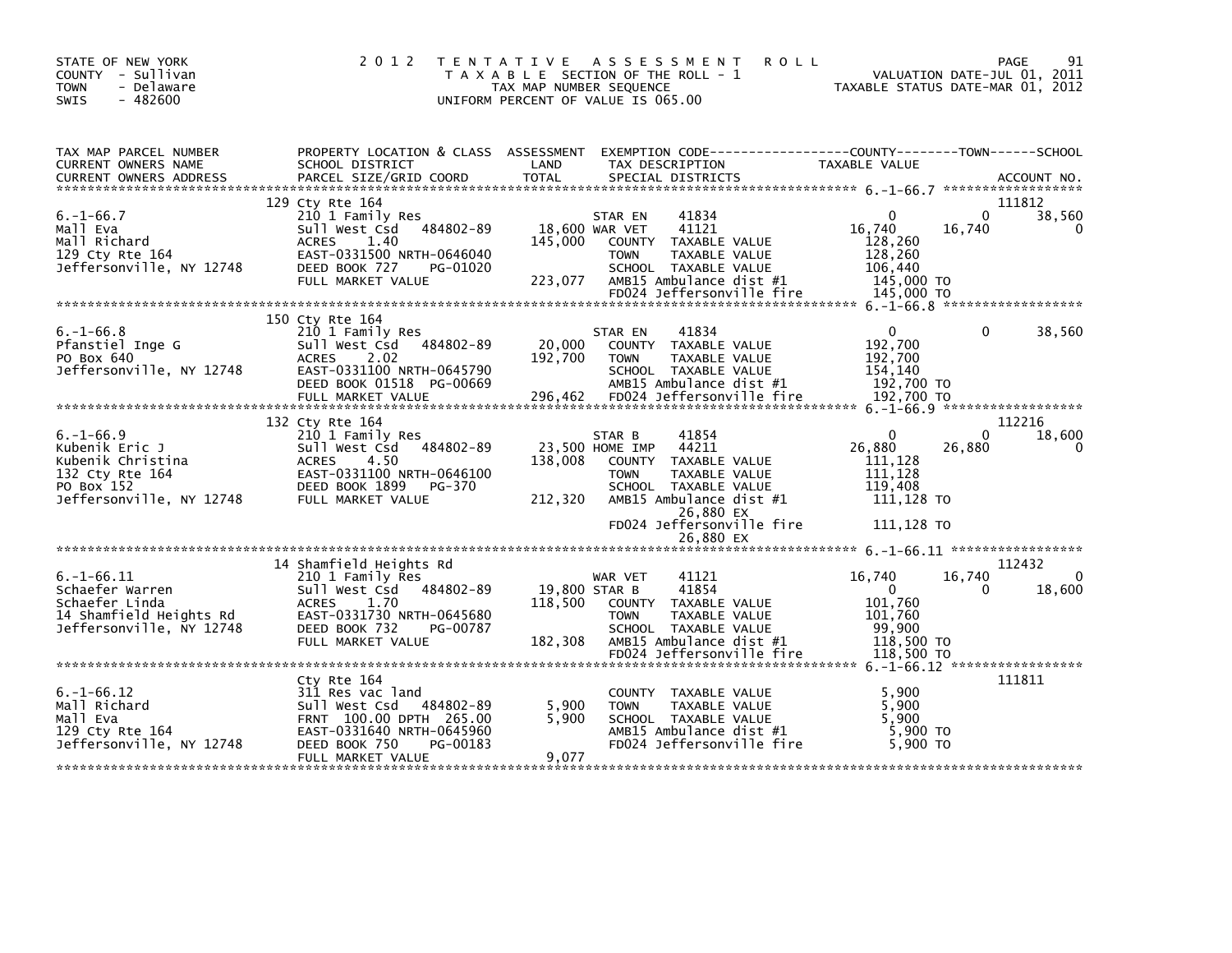| STATE OF NEW YORK<br>COUNTY - Sullivan<br><b>TOWN</b><br>- Delaware<br>$-482600$<br><b>SWIS</b>         | 2 0 1 2                                                                                                                                                                          | <b>ROLL</b><br>T E N T A T I V E<br>A S S E S S M E N T<br>T A X A B L E SECTION OF THE ROLL - 1<br>TAX MAP NUMBER SEQUENCE<br>UNIFORM PERCENT OF VALUE IS 065.00                                                     | 92<br>PAGE<br>VALUATION DATE-JUL 01, 2011<br>TAXABLE STATUS DATE-MAR 01, 2012                                     |
|---------------------------------------------------------------------------------------------------------|----------------------------------------------------------------------------------------------------------------------------------------------------------------------------------|-----------------------------------------------------------------------------------------------------------------------------------------------------------------------------------------------------------------------|-------------------------------------------------------------------------------------------------------------------|
| TAX MAP PARCEL NUMBER<br>CURRENT OWNERS NAME<br><b>CURRENT OWNERS ADDRESS</b>                           | PROPERTY LOCATION & CLASS ASSESSMENT<br>SCHOOL DISTRICT<br>PARCEL SIZE/GRID COORD                                                                                                | LAND<br>TAX DESCRIPTION<br><b>TOTAL</b><br>SPECIAL DISTRICTS                                                                                                                                                          | EXEMPTION CODE-----------------COUNTY-------TOWN------SCHOOL<br>TAXABLE VALUE<br>ACCOUNT NO.                      |
| $6. -1 - 66.13$<br>Dimler Ross<br>Dimler Bonnie<br>24 Shamfield Heights Rd<br>Jeffersonville, NY 12748  | 24 Shamfield Heights Rd<br>210 1 Family Res<br>484802-89<br>Sull West Csd<br><b>ACRES</b><br>1.70<br>EAST-0331900 NRTH-0645640<br>DEED BOOK 773<br>PG-01112<br>FULL MARKET VALUE | 41854<br>STAR B<br>19,800 CW_15_VET/ 41161<br>114,600<br>COUNTY TAXABLE VALUE<br>TAXABLE VALUE<br><b>TOWN</b><br>SCHOOL TAXABLE VALUE<br>176,308<br>AMB15 Ambulance dist #1                                           | 110620<br>18,600<br>$\Omega$<br>0<br>7,440<br>7,440<br>0<br>107,160<br>107,160<br>96,000<br>114,600 TO            |
|                                                                                                         |                                                                                                                                                                                  | FD024 Jeffersonville fire                                                                                                                                                                                             | 114,600 TO                                                                                                        |
| $6. - 1 - 66.14$<br>Montanez Laura L<br>Montanez Ricardo<br>112 Cty Rte 164<br>Jeffersonville, NY 12748 | 112 Cty Rte 164<br>210 1 Family Res<br>Sull West Csd<br>484802-89<br>3.58<br><b>ACRES</b><br>EAST-0331280 NRTH-0646500<br>DEED BOOK 3485<br>PG-383<br>FULL MARKET VALUE          | 41854<br>STAR B<br>22,600 HOME IMP<br>44211<br>125,780<br>COUNTY TAXABLE VALUE<br><b>TOWN</b><br>TAXABLE VALUE<br>SCHOOL TAXABLE VALUE<br>193,508<br>AMB15 Ambulance dist #1<br>8,750 EX<br>FD024 Jeffersonville fire | 07/2008<br>18,600<br>$\Omega$<br>0<br>8,750<br>8,750<br>117,030<br>117,030<br>107,180<br>117,030 TO<br>117,030 TO |
|                                                                                                         |                                                                                                                                                                                  | 8,750 EX                                                                                                                                                                                                              |                                                                                                                   |
| $6. -1 - 66.15$<br>Martins Susan<br>118 Cty Rte 164<br>PO Box 83<br>Jeffersonville, NY 12748            | 118 Cty Rte 164<br>210 1 Family Res<br>Sull West Csd<br>484802-89<br>2.60<br><b>ACRES</b><br>EAST-0331130 NRTH-0646330<br>DEED BOOK 1376<br>PG-436<br>FULL MARKET VALUE          | 41854<br>STAR B<br>21,600<br>COUNTY TAXABLE VALUE<br>115,900<br>TAXABLE VALUE<br><b>TOWN</b><br>SCHOOL TAXABLE VALUE<br>AMB15 Ambulance dist #1<br>FD024 Jeffersonville fire<br>178,308                               | 112722<br>18,600<br>$\mathbf 0$<br>0<br>115,900<br>115,900<br>97,300<br>115,900 TO<br>115,900 TO                  |
| $6. - 1 - 66.16$<br>Dimler Ross<br>Dimler Bonnie<br>24 Shamfield Heights Rd<br>Jeffersonville, NY 12748 | Tr 61<br>311 Res vac land<br>Sull West Csd<br>484802-89<br>1.19<br><b>ACRES</b><br>EAST-0332219 NRTH-0645631<br>DEED BOOK 983<br>PG-00160<br>FULL MARKET VALUE                   | COUNTY<br>TAXABLE VALUE<br>TAXABLE VALUE<br>8,800<br><b>TOWN</b><br>8,800<br>SCHOOL TAXABLE VALUE<br>AMB15 Ambulance dist #1<br>FD024 Jeffersonville fire<br>13,538                                                   | 8,800<br>8,800<br>8,800<br>8,800 TO<br>8,800 TO                                                                   |
| $6. -1 - 66.17$<br>Blumenthal Warren A<br>Blumenthal Phyllis<br>Box 165<br>Jeffersonville, NY 12748     | Cty Rte 164<br>311 Res vac land<br>Sull West Csd<br>484802-89<br><b>ACRES</b><br>2.08<br>EAST-0331056 NRTH-0646701<br>DEED BOOK 1004<br>PG-00115<br>FULL MARKET VALUE            | <b>COUNTY</b><br>TAXABLE VALUE<br>13,000<br>TAXABLE VALUE<br><b>TOWN</b><br>13,000<br>SCHOOL TAXABLE VALUE<br>AMB15 Ambulance dist #1<br>FD024 Jeffersonville fire<br>20,000                                          | 13,000<br>13,000<br>13,000<br>13,000 TO<br>13,000 TO                                                              |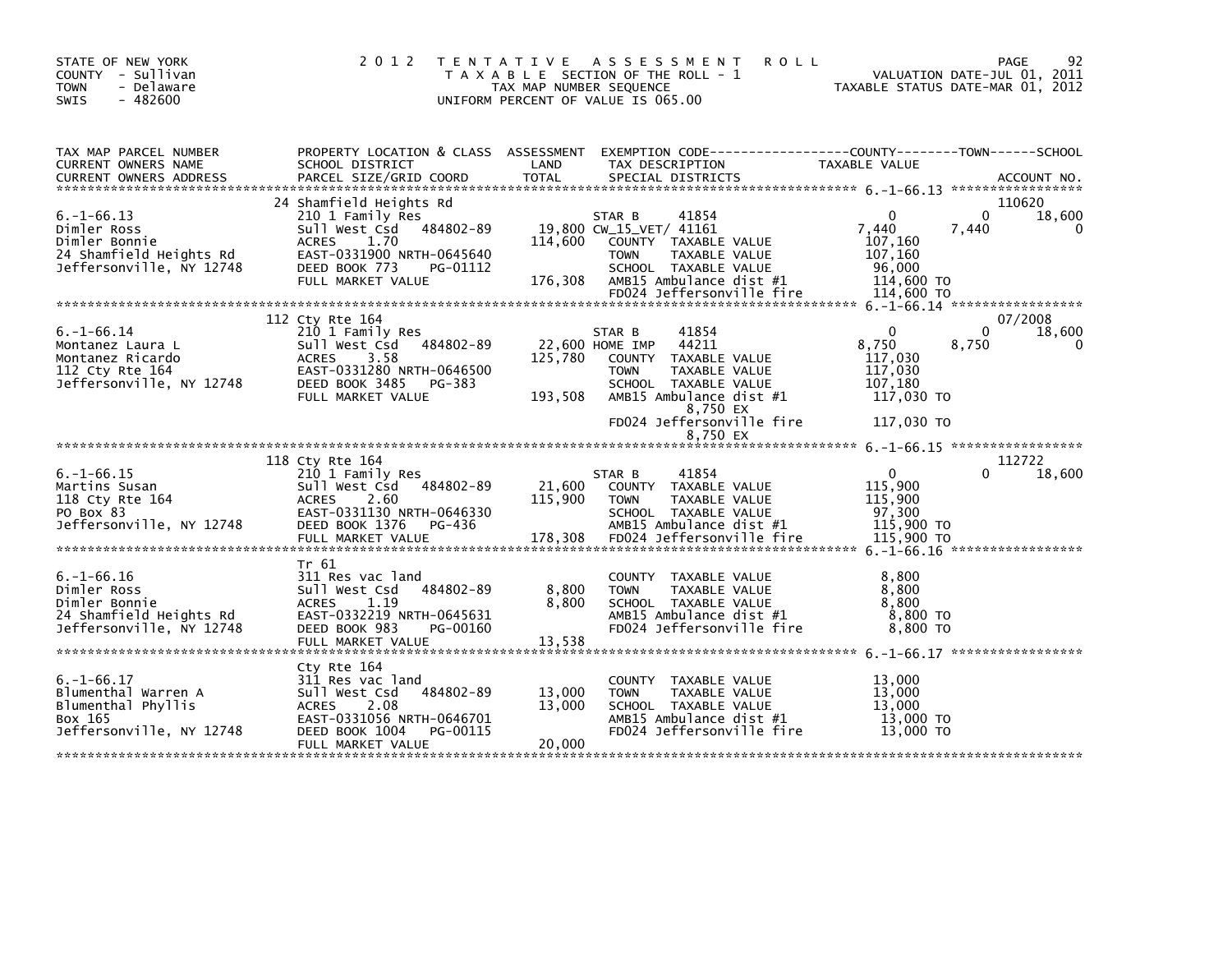| STATE OF NEW YORK<br>COUNTY - Sullivan<br>- Delaware<br><b>TOWN</b><br>$-482600$<br>SWIS                         | 2 0 1 2                                                                                                                                                                        | T E N T A T I V E<br>TAX MAP NUMBER SEQUENCE | A S S E S S M E N T<br><b>ROLL</b><br>T A X A B L E SECTION OF THE ROLL - 1<br>UNIFORM PERCENT OF VALUE IS 065.00                                                                                                                   | VALUATION DATE-JUL 01, 2011<br>TAXABLE STATUS DATE-MAR 01, 2012                        | 93<br><b>PAGE</b>                 |
|------------------------------------------------------------------------------------------------------------------|--------------------------------------------------------------------------------------------------------------------------------------------------------------------------------|----------------------------------------------|-------------------------------------------------------------------------------------------------------------------------------------------------------------------------------------------------------------------------------------|----------------------------------------------------------------------------------------|-----------------------------------|
| TAX MAP PARCEL NUMBER<br>CURRENT OWNERS NAME<br><b>CURRENT OWNERS ADDRESS</b>                                    | SCHOOL DISTRICT<br>PARCEL SIZE/GRID COORD                                                                                                                                      | LAND<br><b>TOTAL</b>                         | PROPERTY LOCATION & CLASS ASSESSMENT EXEMPTION CODE---------------COUNTY-------TOWN------SCHOOL<br>TAX DESCRIPTION<br>SPECIAL DISTRICTS                                                                                             | TAXABLE VALUE                                                                          | ACCOUNT NO.                       |
| $6. -1 - 66.18$<br>Kautz Edna<br>Attn: John Jackson<br>101 Cty Rte 164<br>Jeffersonville, NY 12748               | Cty Rte 164<br>323 Vacant rural<br>Sull West Csd<br>484802-89<br>50.00 DPTH 820.00<br><b>FRNT</b><br>EAST-0332034 NRTH-0646378<br>DEED BOOK 723<br>PG-333<br>FULL MARKET VALUE | 900<br>900<br>1,385                          | <b>COUNTY</b><br>TAXABLE VALUE<br><b>TOWN</b><br>TAXABLE VALUE<br>SCHOOL TAXABLE VALUE<br>AMB15 Ambulance dist #1<br>FD024 Jeffersonville fire                                                                                      | 900<br>900<br>900<br>900 TO<br>900 TO                                                  |                                   |
| $6. -1 - 66.21$<br>Mall Richard<br>Mall Eva<br>129 Cty Rte 164<br>Jeffersonville, NY 12748                       | Cty Rte 164<br>311 Res vac land<br>Sull West Csd<br>484802-89<br>1.22<br><b>ACRES</b><br>EAST-0331750 NRTH-0645950<br>DEED BOOK 944<br>PG-00065<br>FULL MARKET VALUE           | 8,900<br>8,900<br>13,692                     | <b>COUNTY</b><br>TAXABLE VALUE<br><b>TOWN</b><br>TAXABLE VALUE<br>SCHOOL TAXABLE VALUE<br>AMB15 Ambulance dist #1<br>FD024 Jeffersonville fire                                                                                      | 8.900<br>8,900<br>8,900<br>8,900 TO<br>8,900 TO                                        | 111504                            |
| $6. -1 - 66.22$<br>Haskell Herbert F<br>Haskell Frances T<br>21 Shamfield Heights Rd<br>Jeffersonville, NY 12748 | 21 Shamfield Heights Rd<br>210 1 Family Res<br>Sull West Csd 484802-89<br><b>ACRES</b><br>1.18<br>EAST-0331960 NRTH-0645920<br>DEED BOOK 1343<br>PG-295<br>FULL MARKET VALUE   | 111,000<br>170,769                           | 41121<br>WAR VET<br>41834<br>17,700 STAR EN<br><b>COUNTY</b><br>TAXABLE VALUE<br><b>TOWN</b><br>TAXABLE VALUE<br>SCHOOL TAXABLE VALUE<br>AMB15 Ambulance dist #1<br>FD024 Jeffersonville fire                                       | 16,650<br>16,650<br>$\Omega$<br>94.350<br>94,350<br>72.440<br>111,000 TO<br>111,000 TO | 110406<br>$\Omega$<br>38,560<br>0 |
| $6. -1 - 66.23$<br>Keller Ricky<br>Keller Deborah<br>5036 St Rt 52<br>Jeffersonville, NY 12748                   | Tr 61<br>311 Res vac land<br>Sull West Csd<br>484802-89<br><b>ACRES</b><br>1.65<br>EAST-0332197 NRTH-0645929<br>DEED BOOK 2480<br>PG-429<br>FULL MARKET VALUE                  | 10,600<br>10,600<br>16,308                   | TAXABLE VALUE<br><b>COUNTY</b><br><b>TOWN</b><br>TAXABLE VALUE<br>SCHOOL TAXABLE VALUE<br>AMB15 Ambulance dist #1<br>FD024 Jeffersonville fire                                                                                      | 6. -1-66.23 ******************<br>10.600<br>10,600<br>10,600<br>10,600 TO<br>10,600 TO | 111506                            |
| $6. - 1 - 67$<br>Dugan Peter<br>Boyd Louis H<br>91 Boyd Rd<br>Jeffersonville, NY 12748                           | 289 Miller Rd<br>210 1 Family Res<br>Sull West Csd 484802-89<br><b>ACRES</b><br>3.37<br>EAST-0330360 NRTH-0645610<br>DEED BOOK 1074<br>PG-00078<br>FULL MARKET VALUE           | 78,300<br>120,462                            | 97 PCT OF VALUE USED FOR EXEMPTION PURPOSES<br>AGED-CTS<br>41800<br>41834<br>22,600 STAR EN<br>COUNTY TAXABLE VALUE<br><b>TOWN</b><br>TAXABLE VALUE<br>SCHOOL TAXABLE VALUE<br>AMB15 Ambulance dist #1<br>FD024 Jeffersonville fire | 37,976<br>37,976<br>$\Omega$<br>40.324<br>40,324<br>1.764<br>78,300 TO<br>78.300 TO    | 110645<br>37,976<br>38,560<br>0   |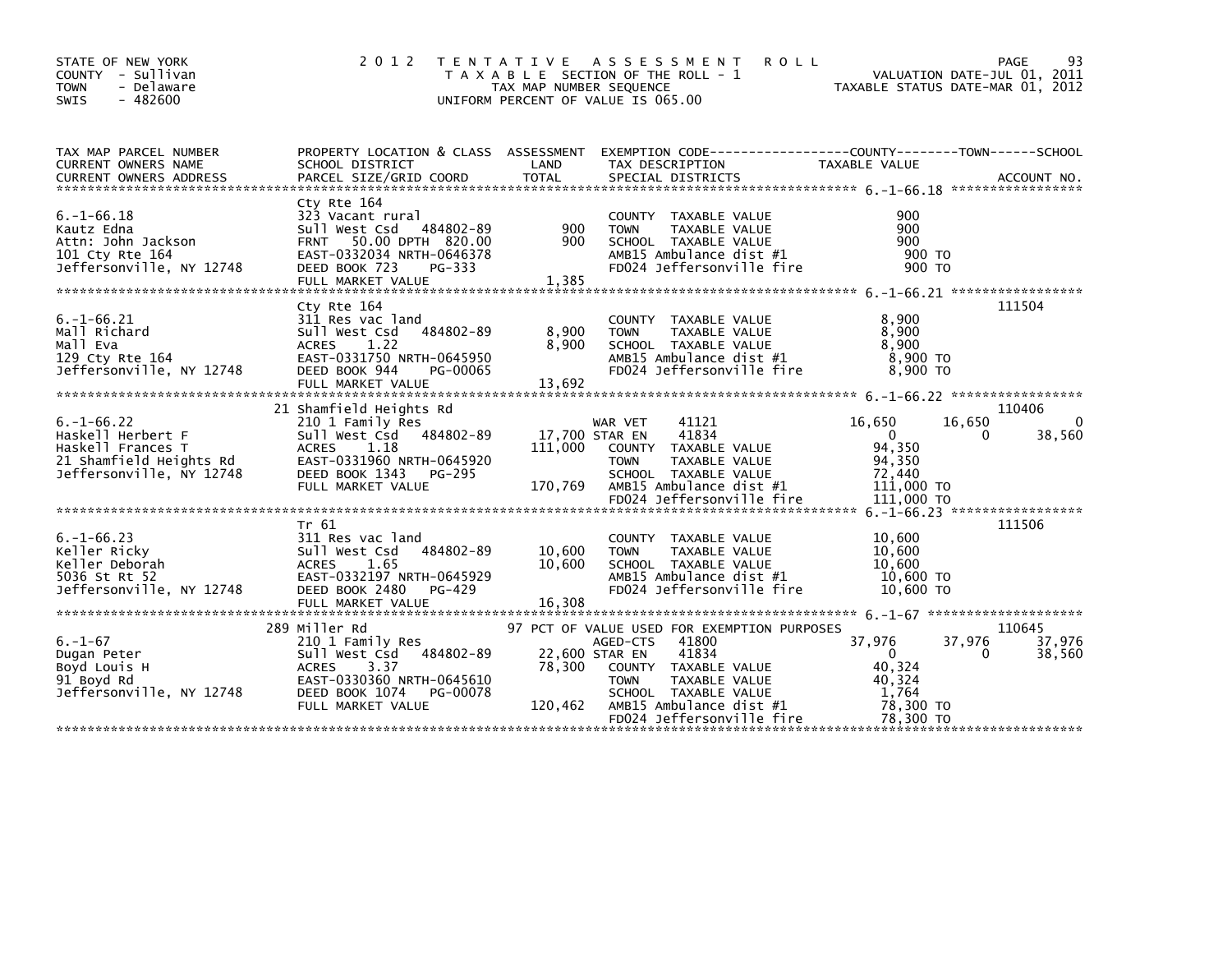| STATE OF NEW YORK<br>COUNTY - Sullivan<br>- Delaware<br><b>TOWN</b><br>$-482600$<br><b>SWIS</b>                 | 2 0 1 2                                                                                                                                                                | T E N T A T I V E<br>TAX MAP NUMBER SEQUENCE | A S S E S S M E N T<br>T A X A B L E SECTION OF THE ROLL - 1<br>UNIFORM PERCENT OF VALUE IS 065.00                                                                                   | <b>ROLL</b><br>TAXABLE STATUS DATE-MAR 01, 2012                              | PAGE<br>VALUATION DATE-JUL 01, 2011 | 94               |
|-----------------------------------------------------------------------------------------------------------------|------------------------------------------------------------------------------------------------------------------------------------------------------------------------|----------------------------------------------|--------------------------------------------------------------------------------------------------------------------------------------------------------------------------------------|------------------------------------------------------------------------------|-------------------------------------|------------------|
| TAX MAP PARCEL NUMBER<br><b>CURRENT OWNERS NAME</b>                                                             | PROPERTY LOCATION & CLASS ASSESSMENT<br>SCHOOL DISTRICT                                                                                                                | LAND                                         | EXEMPTION CODE-----------------COUNTY--------TOWN------SCHOOL<br>TAX DESCRIPTION                                                                                                     | <b>TAXABLE VALUE</b>                                                         |                                     |                  |
|                                                                                                                 | 277 Miller Rd                                                                                                                                                          |                                              |                                                                                                                                                                                      |                                                                              |                                     | 112780           |
| $6. - 1 - 69$<br>Steffens Doris<br>277 Miller Rd<br>Callicoon, NY 12723                                         | 210 1 Family Res<br>Sull West Csd 484802-89<br>2.00<br><b>ACRES</b><br>EAST-0330420 NRTH-0645280<br>FULL MARKET VALUE                                                  | 69,500<br>106,923                            | AGED-CTS<br>41800<br>41834<br>21,000 STAR EN<br>COUNTY TAXABLE VALUE<br>TAXABLE VALUE<br><b>TOWN</b><br>SCHOOL TAXABLE VALUE<br>AMB15 Ambulance dist #1<br>FD024 Jeffersonville fire | 31,275<br>$\Omega$<br>38,225<br>38,225<br>$\Omega$<br>69.500 TO<br>69,500 TO | 31,275<br>0                         | 31,275<br>38,225 |
|                                                                                                                 |                                                                                                                                                                        |                                              |                                                                                                                                                                                      |                                                                              |                                     |                  |
| $6. - 1 - 70$<br>Varghese Annamma<br>28 Brookside Dr W<br>Harriman, NY 10926                                    | Cty Rte 164<br>314 Rural vac<10<br>484802-89<br>Sull West Csd<br>2.46<br><b>ACRES</b><br>EAST-0329980 NRTH-0645400<br>DEED BOOK 2813<br>PG-602<br>FULL MARKET VALUE    | 12,600<br>12,600<br>19,385                   | COUNTY TAXABLE VALUE<br><b>TOWN</b><br>TAXABLE VALUE<br>SCHOOL TAXABLE VALUE<br>AMB15 Ambulance dist #1<br>FD024 Jeffersonville fire                                                 | 12,600<br>12,600<br>12,600<br>12,600 TO<br>12,600 TO                         | $6. -1 - 71$ ********************** | 112232           |
|                                                                                                                 | 205 Cty Rte 164                                                                                                                                                        |                                              |                                                                                                                                                                                      |                                                                              |                                     | 112231           |
| $6. - 1 - 71$<br>Toledo Jose A<br>Selthafner Agata<br>205 Cty Rte 164<br>PO Box 416<br>Jeffersonville, NY 12748 | 210 1 Family Res<br>Sull West Csd<br>484802-89<br>1.36<br><b>ACRES</b><br>EAST-0329860 NRTH-0645300<br>DEED BOOK 1454<br>PG-161<br>FULL MARKET VALUE                   | 16,300<br>80,400<br>123,692                  | 41854<br>STAR B<br>COUNTY TAXABLE VALUE<br>TAXABLE VALUE<br><b>TOWN</b><br>SCHOOL TAXABLE VALUE<br>AMB15 Ambulance dist #1<br>FD024 Jeffersonville fire                              | $\mathbf{0}$<br>80,400<br>80,400<br>61,800<br>80,400 TO<br>80.400 TO         |                                     | 18,600           |
|                                                                                                                 | Miller Rd                                                                                                                                                              |                                              |                                                                                                                                                                                      |                                                                              |                                     | 01/2008          |
| $6. - 1 - 72$<br>Cholewcznski Henry E<br>37 Phyllis Pl<br>Clifton, NJ 07012-1506                                | 311 Res vac land<br>Sull West Csd<br>484802-89<br><b>ACRES</b><br>3.10<br>EAST-0330160 NRTH-0645030<br>DEED BOOK 2159<br>PG-146                                        | 3,000<br>3.000                               | COUNTY TAXABLE VALUE<br><b>TOWN</b><br>TAXABLE VALUE<br>SCHOOL TAXABLE VALUE<br>AMB15 Ambulance dist #1<br>FD024 Jeffersonville fire                                                 | 3,000<br>3,000<br>3.000<br>3,000 TO<br>3,000 TO                              |                                     |                  |
|                                                                                                                 |                                                                                                                                                                        |                                              |                                                                                                                                                                                      |                                                                              |                                     |                  |
| $6. - 1 - 73$<br>Bialoglowski Bruno<br>Bialoglowski Helen<br>261 Miller Rd<br>Callicoon, NY 12723               | 261 Miller Rd<br>210 1 Family Res<br>484802-89<br>Sull West Csd<br>1.00<br><b>ACRES</b><br>EAST-0330420 NRTH-0645010<br>DEED BOOK 700<br>PG-00961<br>FULL MARKET VALUE | 17,000<br>74,500<br>114,615                  | 41834<br>STAR EN<br>COUNTY TAXABLE VALUE<br><b>TOWN</b><br>TAXABLE VALUE<br>SCHOOL TAXABLE VALUE<br>AMB15 Ambulance dist #1<br>FD024 Jeffersonville fire                             | $\mathbf 0$<br>74,500<br>74,500<br>35,940<br>74,500 TO<br>74,500 TO          |                                     | 110350<br>38,560 |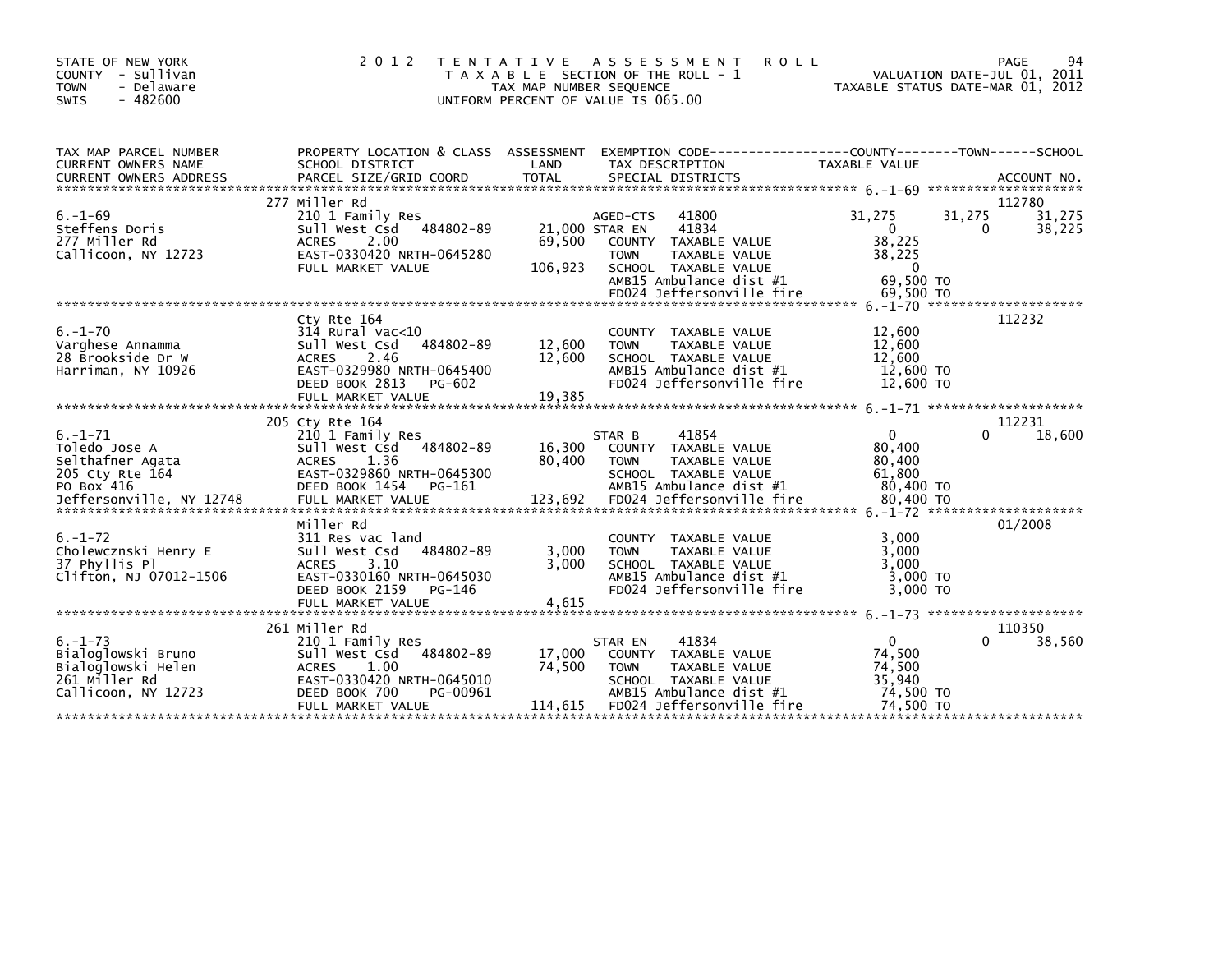| STATE OF NEW YORK<br>COUNTY - Sullivan<br><b>TOWN</b><br>- Delaware<br>$-482600$<br><b>SWIS</b>         | 2 0 1 2                                                                                                                                                                | TAX MAP NUMBER SEQUENCE      | TENTATIVE ASSESSMENT<br><b>ROLL</b><br>T A X A B L E SECTION OF THE ROLL - 1<br>UNIFORM PERCENT OF VALUE IS 065.00                   | TAXABLE STATUS DATE-MAR 01, 2012                          | 95<br><b>PAGE</b><br>VALUATION DATE-JUL 01, 2011 |
|---------------------------------------------------------------------------------------------------------|------------------------------------------------------------------------------------------------------------------------------------------------------------------------|------------------------------|--------------------------------------------------------------------------------------------------------------------------------------|-----------------------------------------------------------|--------------------------------------------------|
| TAX MAP PARCEL NUMBER<br>CURRENT OWNERS NAME<br><b>CURRENT OWNERS ADDRESS</b>                           | PROPERTY LOCATION & CLASS ASSESSMENT<br>SCHOOL DISTRICT<br>PARCEL SIZE/GRID COORD                                                                                      | LAND<br>TOTAL                | TAX DESCRIPTION<br>SPECIAL DISTRICTS                                                                                                 | TAXABLE VALUE                                             | ACCOUNT NO.                                      |
| $6. - 1 - 74$<br>Dio Lallevi Antonio<br>Dio Lallevi Clara<br>91-11 48th Ave<br>Elmhurst, NY 11973       | 251 Miller Rd<br>260 Seasonal res<br>Sull West Csd 484802-89<br>1.00<br><b>ACRES</b><br>EAST-0330390 NRTH-0644820<br>DEED BOOK 2011<br>PG-2921<br>FULL MARKET VALUE    | 19,000<br>46,200<br>71,077   | COUNTY TAXABLE VALUE<br>TAXABLE VALUE<br><b>TOWN</b><br>SCHOOL TAXABLE VALUE<br>AMB15 Ambulance dist #1<br>FD024 Jeffersonville fire | 46,200<br>46,200<br>46.200<br>46,200 TO<br>46,200 TO      | 10/2010                                          |
| $6. - 1 - 75$<br>Rivera Jose<br>Rivera Heidi<br>247 Miller Rd<br>Callicoon, NY 12723                    | 247 Miller Rd<br>210 1 Family Res<br>Sull West Csd 484802-89<br>1.17 BANKN140687<br>ACRES<br>EAST-0330370 NRTH-0644660<br>DEED BOOK 1741<br>PG-318                     | 15,000<br>97,000             | STAR B<br>41854<br>COUNTY TAXABLE VALUE<br>TAXABLE VALUE<br><b>TOWN</b><br>SCHOOL TAXABLE VALUE<br>AMB15 Ambulance dist #1           | $\Omega$<br>97,000<br>97,000<br>78.400<br>97,000 TO       | 18,600                                           |
| $6. - 1 - 76$<br>Curto Marion<br>243 Miller Rd<br>Callicoon, NY 12723                                   | 243 Miller Rd<br>210 1 Family Res<br>Sull West Csd 484802-89<br>FRNT 132.00 DPTH 277.61<br>EAST-0330340 NRTH-0644540<br>DEED BOOK 3016 PG-32                           | 9,200<br>83,095              | 41854<br>STAR B<br>COUNTY TAXABLE VALUE<br><b>TOWN</b><br>TAXABLE VALUE<br>SCHOOL TAXABLE VALUE<br>AMB15 Ambulance dist #1           | $\mathbf 0$<br>83,095<br>83,095<br>64,495<br>83,095 TO    | 111765<br>$\Omega$<br>18,600                     |
| $6. - 1 - 77$<br>Pierce Joann T<br>Pierce David M<br>237 Miller Rd<br>PO Box 141                        | 237 Miller Rd<br>210 1 Family Res<br>484802-89<br>Sull West Csd<br><b>ACRES</b><br>6.81<br>EAST-0329260 NRTH-0644308<br>DEED BOOK 1371<br>PG-139                       | 24,800<br>96,728             | 41854<br>STAR B<br>COUNTY TAXABLE VALUE<br>TAXABLE VALUE<br><b>TOWN</b><br>SCHOOL TAXABLE VALUE<br>AMB15 Ambulance dist #1           | $\mathbf{0}$<br>96,728<br>96,728<br>78,128<br>96,728 TO   | 112225<br>18,600                                 |
| $6. - 1 - 78.1$<br>Esposito John<br>Esposito Josephine<br>228 Cliff St<br>Cliffside Park, NJ 07010      | Cty Rte 164<br>311 Res vac land<br>484802-89<br>Sull West Csd<br>4.10<br><b>ACRES</b><br>EAST-0328547 NRTH-0644498<br>DEED BOOK 2334<br>PG-104<br>FULL MARKET VALUE    | 14,100<br>14,100<br>21,692   | COUNTY TAXABLE VALUE<br><b>TOWN</b><br>TAXABLE VALUE<br>SCHOOL TAXABLE VALUE<br>AMB15 Ambulance dist #1<br>FD024 Jeffersonville fire | 14,100<br>14,100<br>14.100<br>14,100 TO<br>14,100 TO      |                                                  |
| $6. - 1 - 78.2$<br>Foster Michelle<br>Constantino Michael<br>91 Charles St Apt 4E<br>New York, NY 10014 | 219 Cty Rte 164<br>210 1 Family Res<br>Sull West Csd 484802-89<br>ACRES 5.38 BANK C30978<br>EAST-0328816 NRTH-0644507<br>DEED BOOK 3358<br>PG-582<br>FULL MARKET VALUE | 25,380<br>157,000<br>241,538 | COUNTY TAXABLE VALUE<br>TAXABLE VALUE<br><b>TOWN</b><br>SCHOOL TAXABLE VALUE<br>AMB15 Ambulance dist #1<br>FD024 Jeffersonville fire | 157,000<br>157,000<br>157,000<br>157,000 TO<br>157,000 TO |                                                  |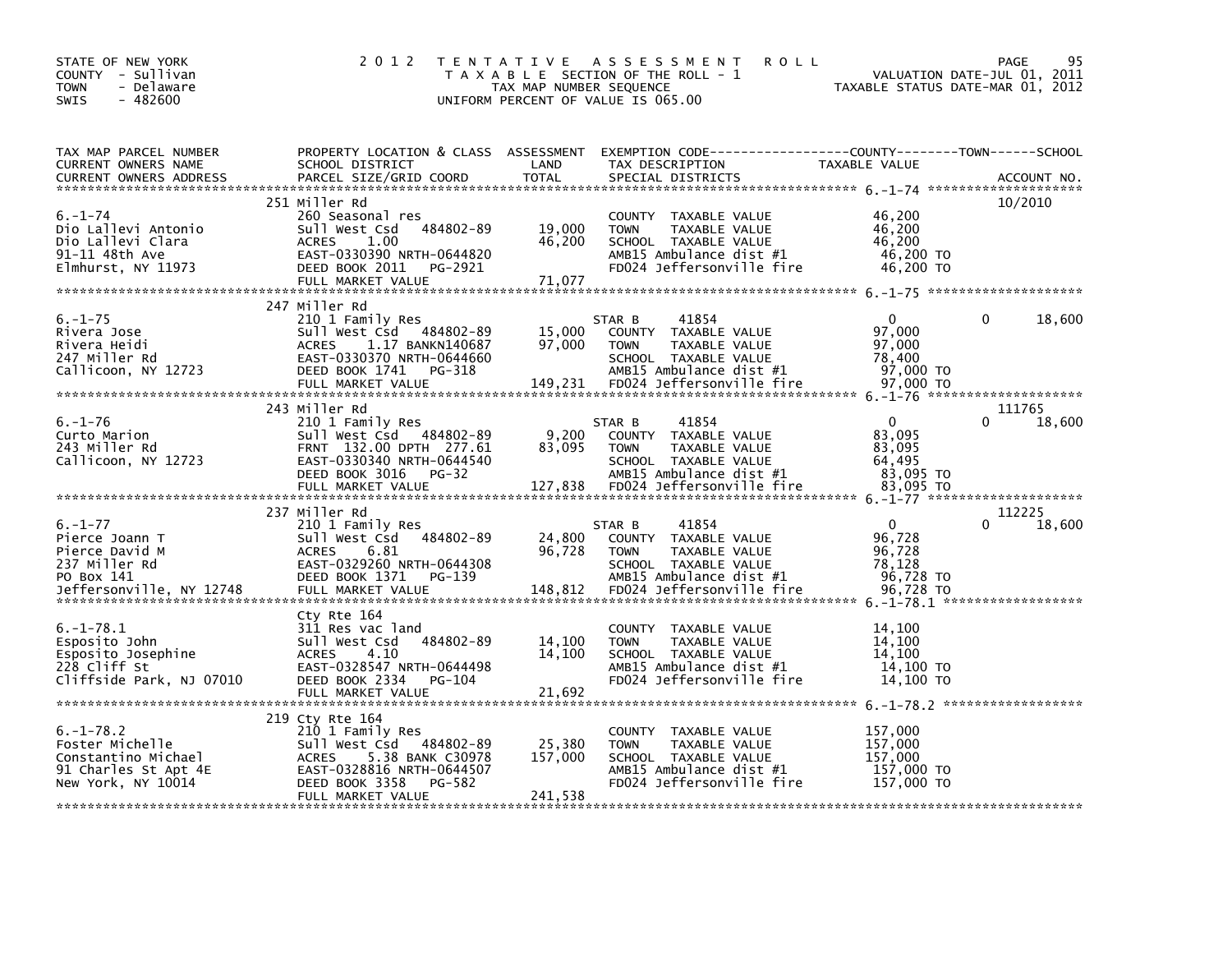| STATE OF NEW YORK<br>- Sullivan<br><b>COUNTY</b><br>- Delaware<br><b>TOWN</b><br>$-482600$<br><b>SWIS</b> | 2 0 1 2                                                                                                                                                                    | T E N T A T I V E<br>TAX MAP NUMBER SEQUENCE | A S S E S S M E N T<br><b>ROLL</b><br>T A X A B L E SECTION OF THE ROLL - 1<br>UNIFORM PERCENT OF VALUE IS 065.00                                                 | VALUATION DATE-JUL 01, 2011<br>TAXABLE STATUS DATE-MAR 01, 2012                         | PAGE<br>96       |
|-----------------------------------------------------------------------------------------------------------|----------------------------------------------------------------------------------------------------------------------------------------------------------------------------|----------------------------------------------|-------------------------------------------------------------------------------------------------------------------------------------------------------------------|-----------------------------------------------------------------------------------------|------------------|
| TAX MAP PARCEL NUMBER<br>CURRENT OWNERS NAME                                                              | SCHOOL DISTRICT                                                                                                                                                            | LAND                                         | PROPERTY LOCATION & CLASS ASSESSMENT EXEMPTION CODE---------------COUNTY-------TOWN-----SCHOOL<br>TAX DESCRIPTION                                                 | TAXABLE VALUE                                                                           |                  |
| <b>CURRENT OWNERS ADDRESS</b>                                                                             | PARCEL SIZE/GRID COORD                                                                                                                                                     | TOTAL                                        | SPECIAL DISTRICTS                                                                                                                                                 |                                                                                         | ACCOUNT NO.      |
| $6. -1 - 78.3$<br>Pierce Joann T<br>Pierce David M<br>PO Box 141<br>Jeffersonville, NY 12748              | Cty Rte 164<br>311 Res vac land<br>Sull West Csd 484802-89<br><b>ACRES</b><br>2.04<br>EAST-0329055 NRTH-0644670<br>DEED BOOK 1371<br>PG-136<br>FULL MARKET VALUE           | 3,100<br>3.100<br>4,769                      | COUNTY TAXABLE VALUE<br><b>TAXABLE VALUE</b><br><b>TOWN</b><br>SCHOOL TAXABLE VALUE<br>AMB15 Ambulance dist #1<br>FD024 Jeffersonville fire                       | 3.100<br>3,100<br>3.100<br>3,100 TO<br>3.100 TO                                         |                  |
|                                                                                                           | 237 Cty Rte 164                                                                                                                                                            |                                              |                                                                                                                                                                   |                                                                                         | 111655           |
| $6. - 1 - 79$<br>Siegel William L<br>Siegel Nancy J<br>237 Cty Rte 164<br>Callicoon, NY 12723             | 210 1 Family Res<br>Sull West Csd 484802-89<br>underground ele./cable<br>House w/ attatched garage<br>View<br><b>ACRES</b><br>4.57 BANK 60806<br>EAST-0328940 NRTH-0645140 | 25,000 STAR B<br>171.720                     | CW_15_VET/ 41161<br>41854<br>COUNTY TAXABLE VALUE<br><b>TOWN</b><br>TAXABLE VALUE<br>SCHOOL TAXABLE VALUE<br>AMB15 Ambulance dist #1<br>FD024 Jeffersonville fire | 7,440<br>7,440<br>$\Omega$<br>164,280<br>164,280<br>153,120<br>171,720 TO<br>171,720 TO | 0<br>18,600<br>0 |
|                                                                                                           | DEED BOOK 2451<br>PG-131<br>FULL MARKET VALUE                                                                                                                              | 264,185                                      |                                                                                                                                                                   |                                                                                         |                  |
|                                                                                                           |                                                                                                                                                                            |                                              |                                                                                                                                                                   |                                                                                         |                  |
| $6. - 1 - 80$<br>Nystrom Harold A III<br>Nystrom Robin L<br>PO Box 9<br>Jeffersonville, NY 12748          | 240 Cty Rte 164<br>210 1 Family Res<br>Sull West Csd 484802-89<br>2.98 BANKN140687<br><b>ACRES</b><br>EAST-0329040 NRTH-0645800<br>DEED BOOK 2100<br>PG-316                | 12,100<br>84,200                             | 41854<br>STAR B<br>COUNTY TAXABLE VALUE<br>TAXABLE VALUE<br><b>TOWN</b><br>SCHOOL TAXABLE VALUE<br>AMB15 Ambulance dist #1                                        | $\Omega$<br>84,200<br>84,200<br>65,600<br>84,200 TO                                     | 112655<br>18,600 |
|                                                                                                           | 224 Cty Rte 164                                                                                                                                                            |                                              |                                                                                                                                                                   |                                                                                         | 113075           |
| $6. - 1 - 81$<br>Olsen Patricia<br>2556 Halifax Rd<br>Scottsville, KY 42164                               | 270 Mfg housing<br>484802-89<br>Sull West Csd<br>2.86<br><b>ACRES</b><br>EAST-0329330 NRTH-0645760<br>DEED BOOK 1028<br>PG-00154                                           | 21,900<br>48,500                             | COUNTY TAXABLE VALUE<br><b>TOWN</b><br>TAXABLE VALUE<br>SCHOOL TAXABLE VALUE<br>AMB15 Ambulance dist #1<br>FD024 Jeffersonville fire                              | 48,500<br>48,500<br>48,500<br>48,500 TO<br>48,500 TO                                    |                  |
|                                                                                                           | FULL MARKET VALUE                                                                                                                                                          | 74.615                                       |                                                                                                                                                                   |                                                                                         |                  |
|                                                                                                           | 210 Cty Rte 164                                                                                                                                                            |                                              |                                                                                                                                                                   |                                                                                         | 112600           |
| $6. - 1 - 82$<br>Kratch William H<br>Kratch Gail A<br>28 Mccollum Pl<br>Yonkers, NY 10704                 | 210 1 Family Res<br>Sull West Csd 484802-89<br>1.20<br><b>ACRES</b><br>EAST-0329540 NRTH-0645760<br>DEED BOOK 1374<br>PG-699<br>FULL MARKET VALUE                          | 17,800<br>70.100<br>107,846                  | TAXABLE VALUE<br><b>COUNTY</b><br><b>TOWN</b><br>TAXABLE VALUE<br>SCHOOL TAXABLE VALUE<br>AMB15 Ambulance dist #1<br>FD024 Jeffersonville fire                    | 70,100<br>70.100<br>70,100<br>70,100 TO<br>70,100 TO                                    |                  |
|                                                                                                           |                                                                                                                                                                            |                                              |                                                                                                                                                                   |                                                                                         |                  |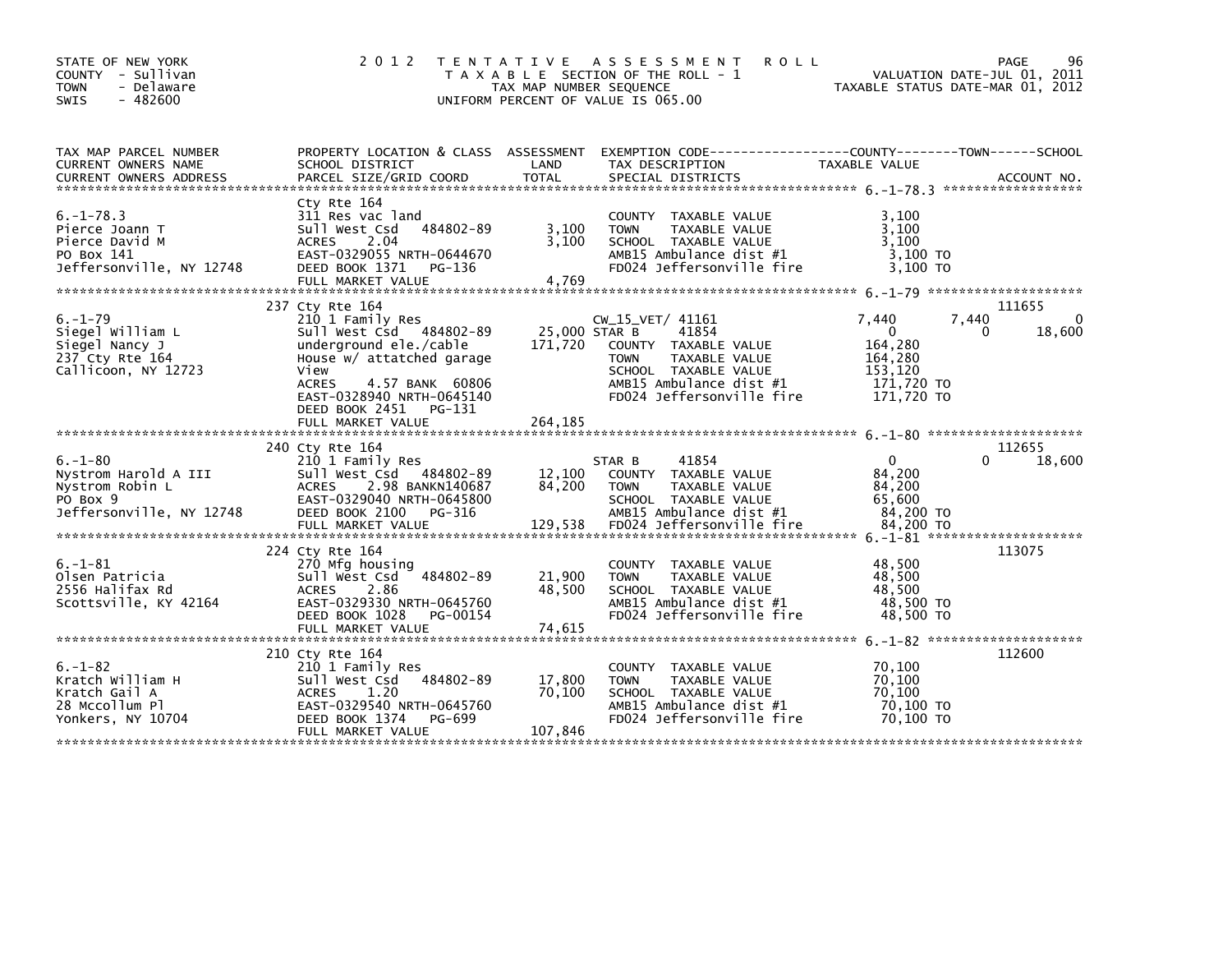| STATE OF NEW YORK<br>COUNTY - Sullivan<br><b>TOWN</b><br>- Delaware<br>$-482600$<br><b>SWIS</b>                                                 | 2 0 1 2                                                                                                                                                                       | T E N T A T I V E<br>TAX MAP NUMBER SEQUENCE | A S S E S S M E N T<br><b>ROLL</b><br>T A X A B L E SECTION OF THE ROLL - 1<br>UNIFORM PERCENT OF VALUE IS 065.00                                                                                                                             | TAXABLE STATUS DATE-MAR 01, 2012                                                           | 97<br>PAGE<br>VALUATION DATE-JUL 01, 2011 |
|-------------------------------------------------------------------------------------------------------------------------------------------------|-------------------------------------------------------------------------------------------------------------------------------------------------------------------------------|----------------------------------------------|-----------------------------------------------------------------------------------------------------------------------------------------------------------------------------------------------------------------------------------------------|--------------------------------------------------------------------------------------------|-------------------------------------------|
| TAX MAP PARCEL NUMBER<br><b>CURRENT OWNERS NAME</b>                                                                                             | PROPERTY LOCATION & CLASS ASSESSMENT<br>SCHOOL DISTRICT                                                                                                                       | LAND                                         | EXEMPTION CODE------------------COUNTY--------TOWN------SCHOOL<br>TAX DESCRIPTION                                                                                                                                                             | <b>TAXABLE VALUE</b>                                                                       |                                           |
| $6. - 1 - 83$<br>Scardefield Walter III<br>Scardefield Elaine C<br>& Elaine Claire<br>198 Cty Rte 164<br>PO Box 392<br>Jeffersonville, NY 12748 | 198 Cty Rte 164<br>210 1 Family Res<br>484802-89<br>Sull West Csd<br>2.90<br><b>ACRES</b><br>EAST-0329830 NRTH-0645700<br>DEED BOOK 698<br>PG-00878<br>FULL MARKET VALUE      | 180,000                                      | 97 PCT OF VALUE USED FOR EXEMPTION PURPOSES<br>41121<br>WAR VET<br>21,900 VOL FIRE/A 41691<br>41834<br>117,000 STAR EN<br>COUNTY TAXABLE VALUE<br>TAXABLE VALUE<br><b>TOWN</b><br>SCHOOL TAXABLE VALUE<br>AMB15 Ambulance dist #1<br>1,860 EX | 16,740<br>16,740<br>1,860<br>1,860<br>$\Omega$<br>98,400<br>98,400<br>78,440<br>115,140 TO | 112469<br>38,560<br>0                     |
|                                                                                                                                                 |                                                                                                                                                                               |                                              | FD024 Jeffersonville fire<br>1,860 EX                                                                                                                                                                                                         | 115,140 TO                                                                                 |                                           |
| $6. - 1 - 84$<br>Taxin Gregory P<br>186 County Rte 164<br>Callicoon, NY 12723<br>MAY BE SUBJECT TO PAYMENT<br>UNDER AGDIST LAW TIL 2015         | 186 Cty Rte 164<br>240 Rural res<br>484802-89<br>Sull West Csd<br>ACRES 46.00<br>EAST-0329480 NRTH-0646970<br>DEED BOOK 3370<br>PG-572<br>FULL MARKET VALUE                   | 66,000<br>388,947<br>598,380                 | COUNTY TAXABLE VALUE<br><b>TOWN</b><br>TAXABLE VALUE<br>SCHOOL TAXABLE VALUE<br>AMB15 Ambulance dist #1<br>FD024 Jeffersonville fire                                                                                                          | 388,947<br>388,947<br>388,947<br>388,947 TO<br>388,947 TO                                  | 02/2008                                   |
| $6. -1 - 85.1$<br>Hughson James<br>PO Box 557<br>Jeffersonville, NY 12748                                                                       | 619 Swiss Hill Rd<br>270 Mfg housing<br>Sull West Csd<br>484802-89<br><b>ACRES</b><br>1.07<br>EAST-0332263 NRTH-0631988<br>DEED BOOK 1476<br>PG-205<br>FULL MARKET VALUE      | 15,800<br>32,300<br>49,692                   | <b>COUNTY</b><br>TAXABLE VALUE<br><b>TOWN</b><br>TAXABLE VALUE<br>SCHOOL TAXABLE VALUE<br>AMB15 Ambulance dist #1<br>FD024 Jeffersonville fire                                                                                                | 32,300<br>32,300<br>32,300<br>32,300 TO<br>32,300 TO                                       | 112144                                    |
| $6. - 1 - 85.2$<br>Bivins Nancy<br>Bivins Winfred<br>605 Swiss Hill Rd N<br>Jeffersonville, NY 12748                                            | 613 Swiss Hill Rd N<br>210 1 Family Res<br>Sull West Csd<br>484802-89<br><b>ACRES</b><br>1.45<br>EAST-0332079 NRTH-0631943<br>DEED BOOK 1097<br>PG-00313<br>FULL MARKET VALUE | 18,800<br>110,500<br>170,000                 | TAXABLE VALUE<br><b>COUNTY</b><br><b>TOWN</b><br>TAXABLE VALUE<br>SCHOOL TAXABLE VALUE<br>AMB15 Ambulance dist #1<br>FD024 Jeffersonville fire                                                                                                | 110,500<br>110,500<br>110,500<br>110,500 TO<br>110,500 TO                                  |                                           |
| $6. - 1 - 86$<br>Bivins Nancy M<br>Bivins Winfred V Jr<br>605 Swiss Hill Rd North<br>Jeffersonville, NY 12748                                   | 605 Swiss Hill Rd<br>210 1 Family Res<br>Sull West Csd<br>484802-89<br>1.10<br><b>ACRES</b><br>EAST-0338480 NRTH-0643660<br>FULL MARKET VALUE                                 | 15,000<br>115,000<br>176,923                 | 41854<br>STAR B<br>COUNTY TAXABLE VALUE<br>TAXABLE VALUE<br><b>TOWN</b><br>SCHOOL TAXABLE VALUE<br>AMB15 Ambulance dist #1<br>FD024 Jeffersonville fire                                                                                       | $\mathbf{0}$<br>115,000<br>115,000<br>96,400<br>115,000 TO<br>115,000 TO                   | 111575<br>18,600<br>0                     |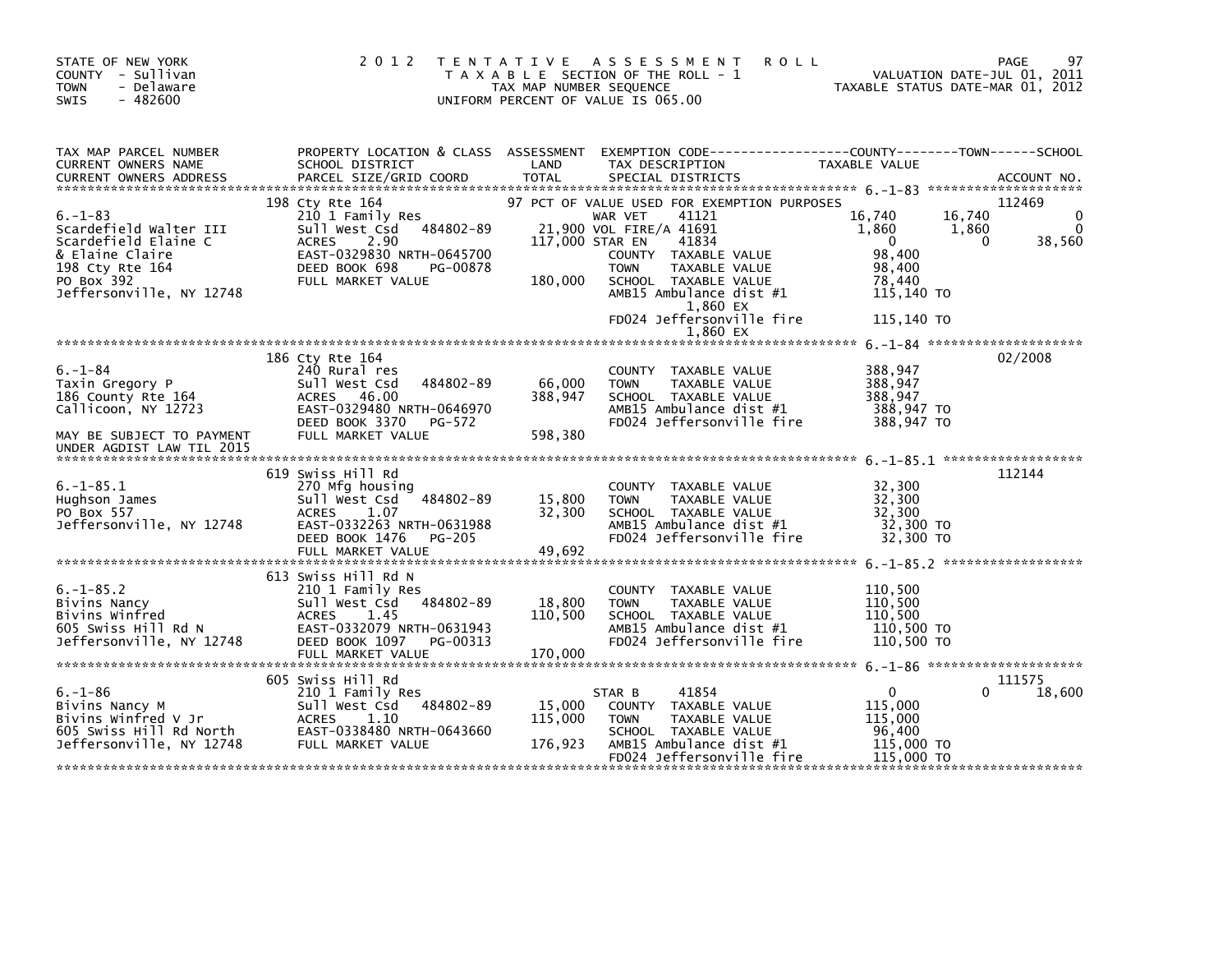| STATE OF NEW YORK<br>COUNTY - Sullivan<br><b>TOWN</b><br>- Delaware<br>$-482600$<br><b>SWIS</b>                                 | 2012                                                                                                                                                                     | TAX MAP NUMBER SEQUENCE     | TENTATIVE ASSESSMENT<br><b>ROLL</b><br>T A X A B L E SECTION OF THE ROLL - 1<br>UNIFORM PERCENT OF VALUE IS 065.00                                             |                                                                      | 98<br><b>PAGE</b><br>VALUATION DATE-JUL 01, 2011<br>TAXABLE STATUS DATE-MAR 01, 2012 |
|---------------------------------------------------------------------------------------------------------------------------------|--------------------------------------------------------------------------------------------------------------------------------------------------------------------------|-----------------------------|----------------------------------------------------------------------------------------------------------------------------------------------------------------|----------------------------------------------------------------------|--------------------------------------------------------------------------------------|
| TAX MAP PARCEL NUMBER<br>CURRENT OWNERS NAME<br>CURRENT OWNERS ADDRESS                                                          | PROPERTY LOCATION & CLASS ASSESSMENT<br>SCHOOL DISTRICT                                                                                                                  | LAND                        | EXEMPTION CODE------------------COUNTY--------TOWN------SCHOOL<br>TAX DESCRIPTION                                                                              | <b>TAXABLE VALUE</b>                                                 |                                                                                      |
| $6. -1 - 87.1$<br>Ahnstrom Glenn<br>Ahnstrom Paul<br>96 Sickmiller Rd<br>Jeffersonville, NY 12748                               | Sickmiller Rd<br>105 Vac farmland<br>484802-89<br>Sull West Csd<br>ACRES 14.02<br>EAST-0328873 NRTH-0634191<br>DEED BOOK 1807<br>PG-427<br>FULL MARKET VALUE             | 14,200<br>14,200<br>21,846  | COUNTY TAXABLE VALUE<br>TAXABLE VALUE<br><b>TOWN</b><br>SCHOOL TAXABLE VALUE<br>AMB15 Ambulance dist #1<br>FD024 Jeffersonville fire<br>FD026 Kenoza lake fire | 14,200<br>14,200<br>14,200<br>14,200 TO<br>14,058 TO<br>142 TO       | 110041                                                                               |
| $6. - 1 - 87.2$<br>Ahnstrom Glenn E<br>96 Sickmiller Rd<br>Jeffersonville, NY 12748                                             | 96 Sickmiller Rd<br>210 1 Family Res<br>484802-89<br>Sull West Csd<br><b>ACRES</b><br>2.28<br>EAST-0335460 NRTH-0642360<br>DEED BOOK 1393<br>PG-468<br>FULL MARKET VALUE | 21,300<br>94,000<br>144,615 | 41854<br>STAR B<br>COUNTY TAXABLE VALUE<br><b>TOWN</b><br>TAXABLE VALUE<br>SCHOOL TAXABLE VALUE<br>AMB15 Ambulance dist #1<br>FD024 Jeffersonville fire        | $\mathbf{0}$<br>94,000<br>94,000<br>75,400<br>94,000 TO<br>94,000 TO | 110042<br>$\Omega$<br>18,600                                                         |
| $6. -1 - 87.3$<br>Ahnstrom Linda<br>80 Sickmiller Rd<br>Jeffersonville, NY 12748                                                | 80 Sickmiller Rd<br>270 Mfg housing<br>484802-89<br>Sull West Csd<br>2.09<br><b>ACRES</b><br>EAST-0335110 NRTH-0642400<br>DEED BOOK 818<br>PG-00078<br>FULL MARKET VALUE | 21,100<br>51,200<br>78,769  | 41854<br>STAR B<br>COUNTY TAXABLE VALUE<br><b>TOWN</b><br>TAXABLE VALUE<br>SCHOOL TAXABLE VALUE<br>AMB15 Ambulance dist #1<br>FD024 Jeffersonville fire        | $\Omega$<br>51,200<br>51,200<br>32,600<br>51,200 TO<br>51,200 TO     | 110151<br>18,600<br>0                                                                |
| $6. - 1 - 87.4$<br>Ahnstrom Glenn<br>Ahnstrom Paul<br>96 Sickmiller Rd<br>Jeffersonville, NY 12748<br>MAY BE SUBJECT TO PAYMENT | Sickmiller Rd<br>105 Vac farmland<br>Sull West Csd<br>484802-89<br><b>ACRES</b><br>3.91<br>EAST-0335842 NRTH-0642189<br>DEED BOOK 1807<br>PG-427<br>FULL MARKET VALUE    | 13,900<br>13,900<br>21,385  | AGRI DIST 41720<br>COUNTY TAXABLE VALUE<br><b>TOWN</b><br>TAXABLE VALUE<br>SCHOOL TAXABLE VALUE<br>AMB15 Ambulance dist #1<br>FD024 Jeffersonville fire        | 13,029<br>871<br>871<br>871<br>13,900 TO<br>13,900 TO                | 13,029<br>13,029                                                                     |
| UNDER AGDIST LAW TIL 2016                                                                                                       | Sickmiller Rd                                                                                                                                                            |                             |                                                                                                                                                                |                                                                      |                                                                                      |
| $6. -1 - 87.5$<br>Ahnstrom Glenn<br>96 Sickmiller Rd<br>Jeffersonville, NY 12748<br>MAY BE SUBJECT TO PAYMENT                   | 105 Vac farmland<br>484802-89<br>Sull West Csd<br>ACRES 14.03<br>EAST-0329284 NRTH-0634686<br>DEED BOOK 1393<br>PG-468<br>FULL MARKET VALUE                              | 24,000<br>24,000<br>36,923  | AGRI DIST 41720<br>COUNTY TAXABLE VALUE<br><b>TOWN</b><br>TAXABLE VALUE<br>SCHOOL TAXABLE VALUE<br>AMB15 Ambulance dist #1<br>FD024 Jeffersonville fire        | 21,247<br>2,753<br>2,753<br>2.753<br>24,000 TO<br>24,000 TO          | 21,247<br>21,247                                                                     |
| UNDER AGDIST LAW TIL 2016                                                                                                       |                                                                                                                                                                          |                             |                                                                                                                                                                |                                                                      |                                                                                      |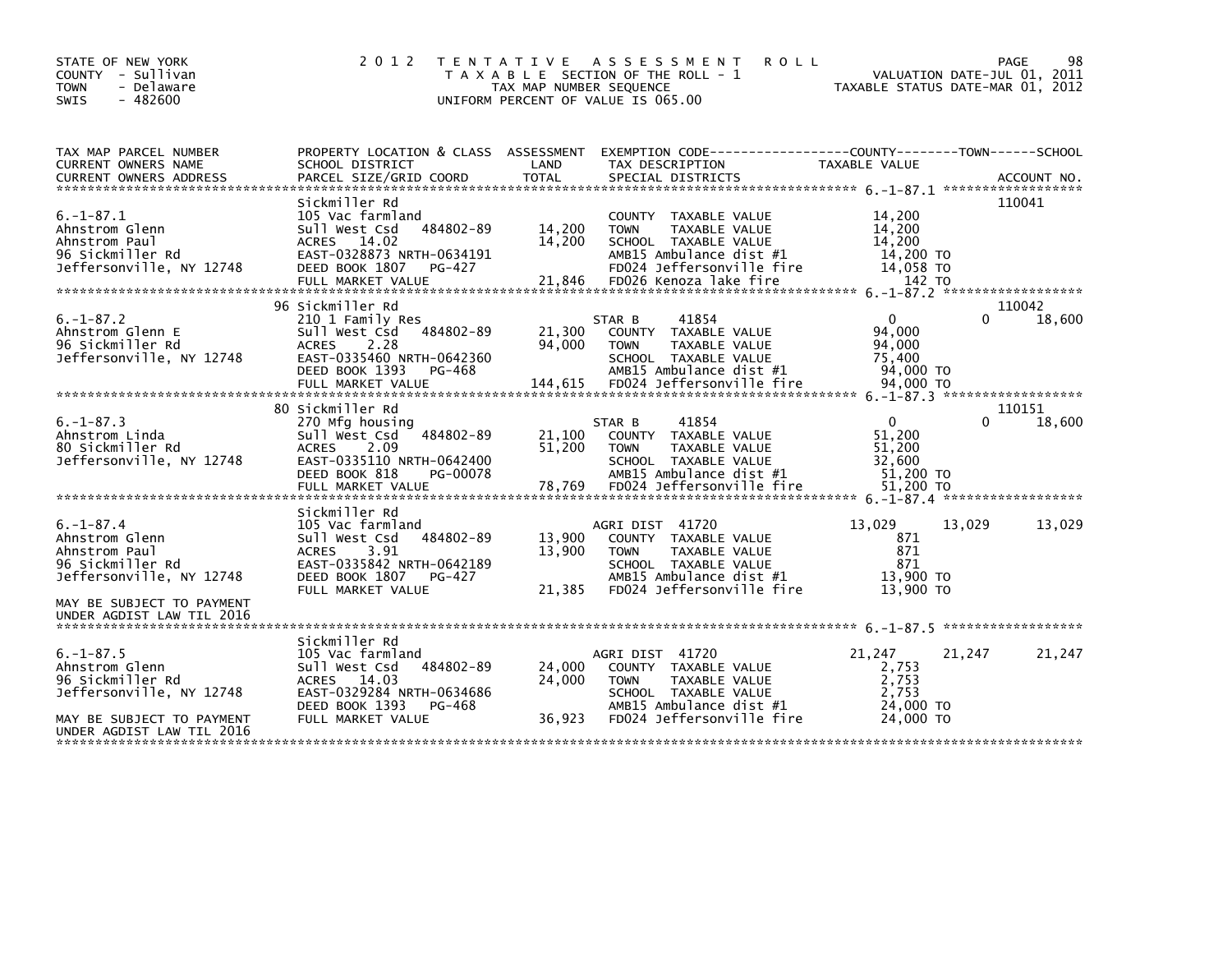| STATE OF NEW YORK         | 2012 TENTATIVE ASSESSMENT ROLL        | -99<br>PAGE                      |
|---------------------------|---------------------------------------|----------------------------------|
| COUNTY - Sullivan         | T A X A B L E SECTION OF THE ROLL - 1 | VALUATION DATE-JUL 01, 2011      |
| - Delaware<br><b>TOWN</b> | MAP SECTION - 006                     | TAXABLE STATUS DATE-MAR 01, 2012 |
| - 482600<br>SWIS          | SUB-SECTION-                          | RPS150/V04/L015                  |
|                           | UNIFORM PERCENT OF VALUE IS 065.00    | CURRENT DATE 5/01/2012           |

### \*\*\* S P E C I A L D I S T R I C T S U M M A R Y \*\*\*

| CODE | DISTRICT NAME        | TOTAL<br>PARCELS | EXTENSION<br><b>TYPE</b> | EXTENSION<br><b>VALUE</b> | AD VALOREM<br><b>VALUE</b> | <b>EXEMPT</b><br><b>AMOUNT</b> | <b>TAXABLE</b><br><b>VALUE</b> |
|------|----------------------|------------------|--------------------------|---------------------------|----------------------------|--------------------------------|--------------------------------|
|      | AMB15 Ambulance dist |                  | 168 TOTAL                |                           | 13818,686                  | 93.840                         | 13724.846                      |
|      | FD024 Jeffersonville |                  | 168 TOTAL                |                           | 13511,251                  | 74.182                         | 13437.069                      |
|      | FD026 Kenoza lake fi |                  | 3 TOTAL                  |                           | 307,435                    | 1,268                          | 306.167                        |
|      | LT016 Jeffersonville |                  | 24 TOTAL                 |                           | 1999.147                   | 34.260                         | 1964,887                       |
|      | SD011 Kohlertown sew |                  | 16 UNITS M               | 18.50                     |                            |                                | 18.50                          |
|      | SW011 Kohlertown sew |                  | 22 UNITS C               | 20.25                     |                            |                                | 20.25                          |

# \*\*\* S C H O O L D I S T R I C T S U M M A R Y \*\*\*

| CODE   | DISTRICT NAME | TOTAL<br><b>PARCELS</b> | ASSESSED<br>LAND | ASSESSED<br><b>TOTAL</b> | <b>EXEMPT</b><br><b>AMOUNT</b> | <b>TOTAL</b><br><b>TAXABLE</b> | <b>STAR</b><br>AMOUNT | <b>STAR</b><br><b>TAXABLE</b> |
|--------|---------------|-------------------------|------------------|--------------------------|--------------------------------|--------------------------------|-----------------------|-------------------------------|
| 484802 | Sull West Csd | 168                     | 3823.407         | 13818,686                | 595.455                        | 13223,231                      | 1922.985              | 11300,246                     |
|        | SUB-TOTAL     | 168                     | 3823.407         | 13818,686                | 595.455                        | 13223.231                      | 1922.985              | 11300,246                     |
| 484889 | West Sull Lib | 168                     | 3823.407         | 13818,686                | 595.455                        | 13223.231                      | 1922.985              | 11300,246                     |
|        | T O T A L     | 336                     | 7646.814         | 27637,372                | 1190,910                       | 26446,462                      | 3845,970              | 22600,492                     |

### \*\*\* S Y S T E M C O D E S S U M M A R Y \*\*\*

#### NO SYSTEM EXEMPTIONS AT THIS LEVEL

### \*\*\* E X E M P T I O N S U M M A R Y \*\*\*

| <b>CODE</b> | DESCRIPTION  | <b>TOTAL</b><br><b>PARCELS</b> | COUNTY  | <b>TOWN</b> | <b>SCHOOL</b> |
|-------------|--------------|--------------------------------|---------|-------------|---------------|
| 41101       | VETERAN      |                                | 3,600   | 3,600       |               |
| 41121       | WAR VET      |                                | 139.752 | 139.752     |               |
| 41131       | COMBAT VET   |                                | 96,837  | 96,837      |               |
| 41141       | DISABL VET   |                                | 12,450  | 12,450      |               |
| 41161       | $CW_15_VET/$ |                                | 37,200  | 37,200      |               |
| 41691       | VOL FIRE/A   |                                | 3,720   | 3.720       |               |
| 41720       | AGRI DIST    | 18                             | 369,467 | 369,467     | 369,467       |
| 41800       | AGED-CTS     |                                | 195,528 | 195,528     | 203,898       |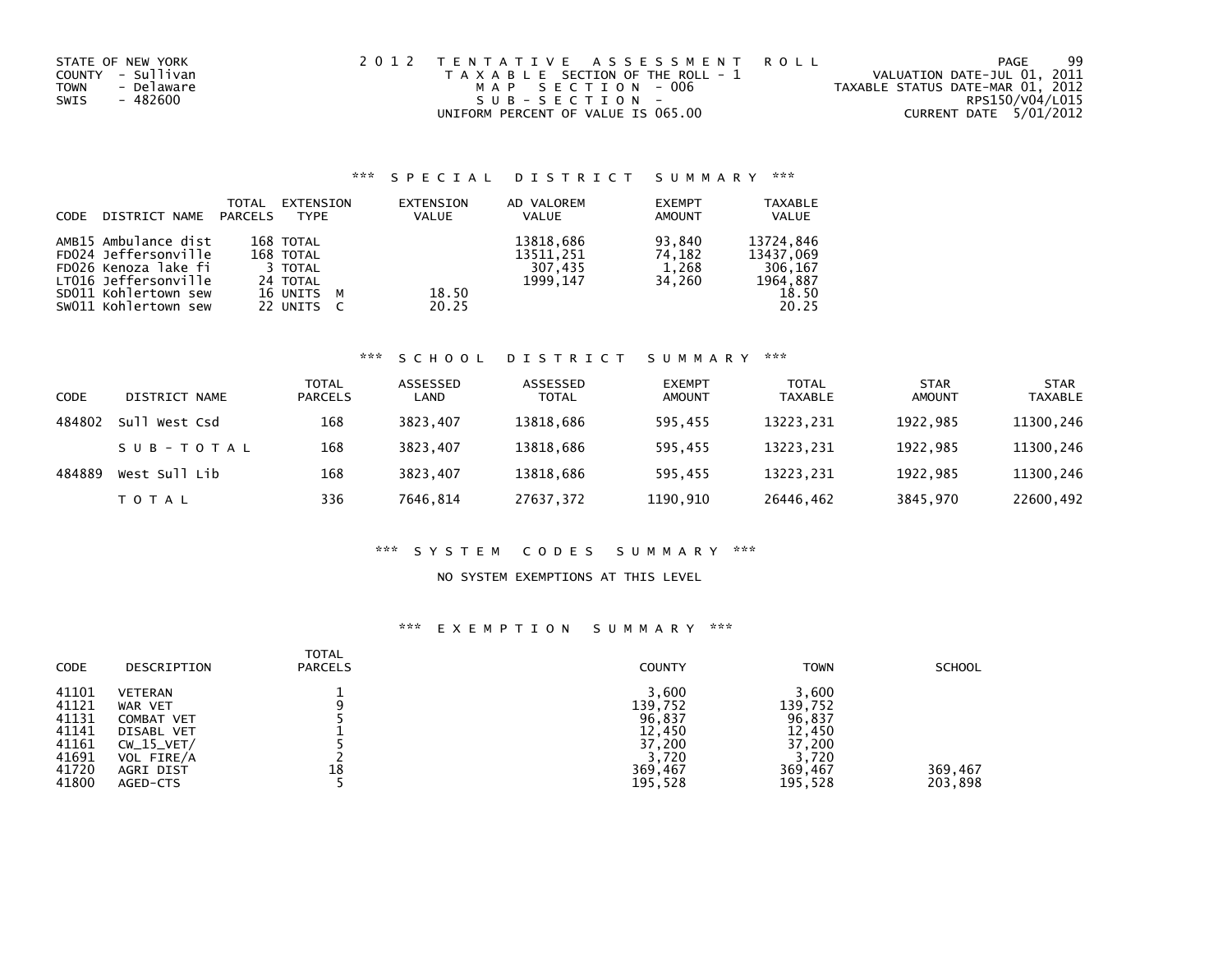| STATE OF NEW YORK         | 2012 TENTATIVE ASSESSMENT ROLL        | PAGE                             | 100 |
|---------------------------|---------------------------------------|----------------------------------|-----|
| COUNTY - Sullivan         | T A X A B L E SECTION OF THE ROLL - 1 | VALUATION DATE-JUL 01, 2011      |     |
| - Delaware<br><b>TOWN</b> | MAP SECTION - 006                     | TAXABLE STATUS DATE-MAR 01, 2012 |     |
| - 482600<br>SWIS          | SUB-SECTION-                          | RPS150/V04/L015                  |     |
|                           | UNIFORM PERCENT OF VALUE IS 065.00    | CURRENT DATE 5/01/2012           |     |

# \*\*\* E X E M P T I O N S U M M A R Y \*\*\*

| <b>CODE</b>             | DESCRIPTION                     | <b>TOTAL</b><br><b>PARCELS</b> | <b>COUNTY</b>               | <b>TOWN</b>                 | <b>SCHOOL</b>                |
|-------------------------|---------------------------------|--------------------------------|-----------------------------|-----------------------------|------------------------------|
| 41834<br>41854<br>42100 | STAR EN<br>STAR B<br>SILO EXEM  | 23<br>56                       | 3,700                       | 3,700                       | 881,385<br>1041,600<br>3,700 |
| 44211<br>47610          | HOME IMP<br>BUS IMP AP<br>TOTAL | 132                            | 68,030<br>18,390<br>948.674 | 68,030<br>18,390<br>948.674 | 18,390<br>2518,440           |

# \*\*\* G R A N D T O T A L S \*\*\*

| ROLL       | DESCRIPTION    | <b>TOTAL</b>   | <b>ASSESSED</b> | ASSESSED     | <b>TAXABLE</b> | TAXABLE   | TAXABLE       | STAR           |
|------------|----------------|----------------|-----------------|--------------|----------------|-----------|---------------|----------------|
| <b>SEC</b> |                | <b>PARCELS</b> | _AND            | <b>TOTAL</b> | <b>COUNTY</b>  | TOWN      | <b>SCHOOL</b> | <b>TAXABLE</b> |
|            | <b>TAXABLE</b> | 168            | 3823.407        | 13818.686    | 12870.012      | 12870.012 | 13223.231     | 11300.246      |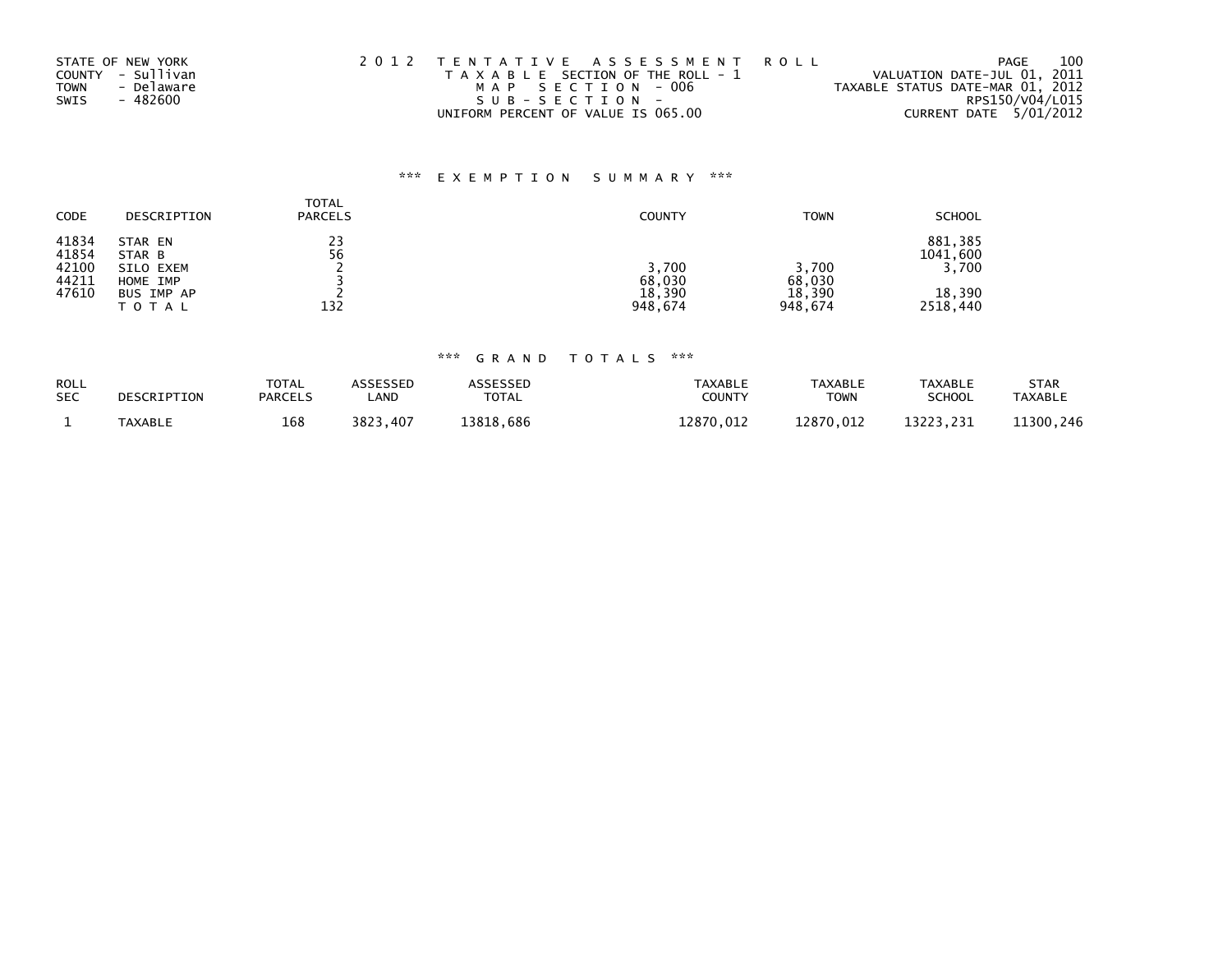| STATE OF NEW YORK<br>COUNTY - Sullivan<br><b>TOWN</b><br>- Delaware<br>$-482600$<br><b>SWIS</b>                                             |                                                                                                                                                                                                                                                                                                                                                                                        | TAX MAP NUMBER SEQUENCE       | 2012 TENTATIVE ASSESSMENT<br><b>ROLL</b><br>T A X A B L E SECTION OF THE ROLL - 1<br>UNIFORM PERCENT OF VALUE IS 065.00                                                                                                                                                                                                    | VALUATION DATE-JUL 01, 2011<br>TAXABLE STATUS DATE-MAR 01, 2012         | PAGE<br>101            |
|---------------------------------------------------------------------------------------------------------------------------------------------|----------------------------------------------------------------------------------------------------------------------------------------------------------------------------------------------------------------------------------------------------------------------------------------------------------------------------------------------------------------------------------------|-------------------------------|----------------------------------------------------------------------------------------------------------------------------------------------------------------------------------------------------------------------------------------------------------------------------------------------------------------------------|-------------------------------------------------------------------------|------------------------|
| TAX MAP PARCEL NUMBER<br>CURRENT OWNERS NAME<br>CURRENT OWNERS ADDRESS                                                                      | SCHOOL DISTRICT<br>PARCEL SIZE/GRID COORD                                                                                                                                                                                                                                                                                                                                              | LAND<br><b>TOTAL</b>          | PROPERTY LOCATION & CLASS ASSESSMENT EXEMPTION CODE----------------COUNTY-------TOWN------SCHOOL<br>-ALMITICAL SOLUTION<br>TAXABLE VALUE<br>CDECTAL DISTRICTS<br>SPECIAL DISTRICTS                                                                                                                                         |                                                                         | ACCOUNT NO.            |
| $7. - 1 - 1.1$<br>Xiefer Virginia<br>81 Schoolhouse Hill Rd<br>31 Schoolhouse Hill Rd<br>Jeffersonville, NY 12748                           | 81 Schoolhouse Rd<br>210 1 Family Res<br>sull West Csd 484802-89<br>FRNT 132.83 DPTH 185.76<br>EAST-0335785 NRTH-0647574<br>DEED BOOK 2568 PG-562<br>FULL MARKET VALUE                                                                                                                                                                                                                 | 14,000 ST<br>64,000<br>98,462 | 41854<br>STAR B<br>COUNTY TAXABLE VALUE<br>TAXABLE VALUE<br><b>TOWN</b><br>SCHOOL TAXABLE VALUE<br>AMB15 Ambulance dist #1<br>AMB13 AMOUTANCe 01St #1<br>FD024 Jeffersonville fire<br>LT016 Jeffersonville light 64,000 TO                                                                                                 | $\mathbf{0}$<br>64,000<br>64,000<br>45,400<br>64,000 TO<br>64.000 TO    | $\Omega$<br>18,600     |
| $7. - 1 - 3$<br>r.-1-3<br>Schwalb Richard<br>PO Box 547<br>Jeffersonville, NY 12748                                                         | 89 Schoolhouse Rd<br>472 Kennel / vet<br>Sull West Csd 484802-89<br>FRNT 211.06 DPTH 168.86                                                                                                                                                                                                                                                                                            | 30,000<br>283,244             | COUNTY TAXABLE VALUE<br><b>TOWN</b><br>TAXABLE VALUE<br>SCHOOL TAXABLE VALUE                                                                                                                                                                                                                                               | 283,244<br>283,244<br>283,244                                           | 11/2007                |
| $7. - 3 - 1$<br>7.-3-1<br>Mullally Timothy<br>Mullally Helen<br>4919 State Route 52<br>PO Box 538<br>PO Box 538<br>Jeffersonville, NY 12748 | 4919 State Route 52<br>421 Restaurant<br>Sull West Csd 484802-89<br><b>FRNT</b><br>37.00 DPTH 235.00<br>0.63<br>ACRES<br>EAST-0336064 NRTH-0647533<br>DEED BOOK 1487<br>PG-255<br>FULL MARKET VALUE                                                                                                                                                                                    | 31,000<br>168,750<br>259,615  | COUNTY TAXABLE VALUE<br><b>TOWN</b><br>TAXABLE VALUE<br>SCHOOL TAXABLE VALUE<br>AMB15 Ambulance dist #1<br>FD024 Jeffersonville fire<br>LT016 Jeffersonville light                                                                                                                                                         | 168,750<br>168,750<br>168,750<br>168,750 TO<br>168,750 TO<br>168,750 TO | 112393                 |
| $7. - 3 - 3$<br>7.-ɔ-ɔ<br>Erdman Edwin<br>92 Eggler Rd<br>PO Box 362<br>Jeffersonville, NY 12748                                            | 4921 State Route 52<br>283 Res w/Comuse - WTRFNT<br>Sull West Csd 484802-89<br>FRNT 50.00 DPTH 187.30<br>EAST-0336046 NRTH-0647522<br>90 Box 362<br>PO Box 362<br>Jeffersonville, NY 12748 DEED BOOK 1609 PG-304<br>FULL MARKET VALUE<br>FULL MARKET VALUE<br>FULL MARKET VALUE<br>THE MARKET VALUE<br>THE MARKET VALUE<br>TOIS JEFFERSONVILL E Instantant CONFIDENT MARKET VALUE<br>S | 23,400<br>83,700              | 41834<br>STAR EN<br>COUNTY TAXABLE VALUE<br><b>TOWN</b><br>TAXABLE VALUE                                                                                                                                                                                                                                                   | $\mathbf{0}$<br>83,700<br>83,700<br>45.140                              | $\mathbf{0}$<br>38,560 |
| $7. - 3 - 4$<br>Erdman Edwin<br>Erdman Lois<br>PO Box 362<br>Jeffersonville, NY 12748                                                       | State Route 52<br>312 Vac w/imprv - WTRFNT<br>Sull West Csd 484802-89<br><b>FRNT</b><br>50.00 DPTH 89.81<br>0.26<br><b>ACRES</b><br>EAST-0336036 NRTH-0647513<br>DEED BOOK 1647 PG-580<br>FULL MARKET VALUE                                                                                                                                                                            | 13,000<br>15,000<br>23,077    | COUNTY TAXABLE VALUE<br><b>TOWN</b><br>TAXABLE VALUE<br>SCHOOL TAXABLE VALUE<br>SCHOOL TAXABLE VALUE<br>AMB15 Ambulance dist #1 15,000 TO<br>FD024 Jeffersonville fire 15,000 TO<br>LT016 Jeffersonville light 15,000 TO<br>SD011 Kohlertown sewer 1.00 UN M<br>SW011 Kohlertown sewer 1.00 UN M<br>SW011 Kohlertown sewer | 15,000<br>15,000<br>15,000<br>$1.00$ UN C                               |                        |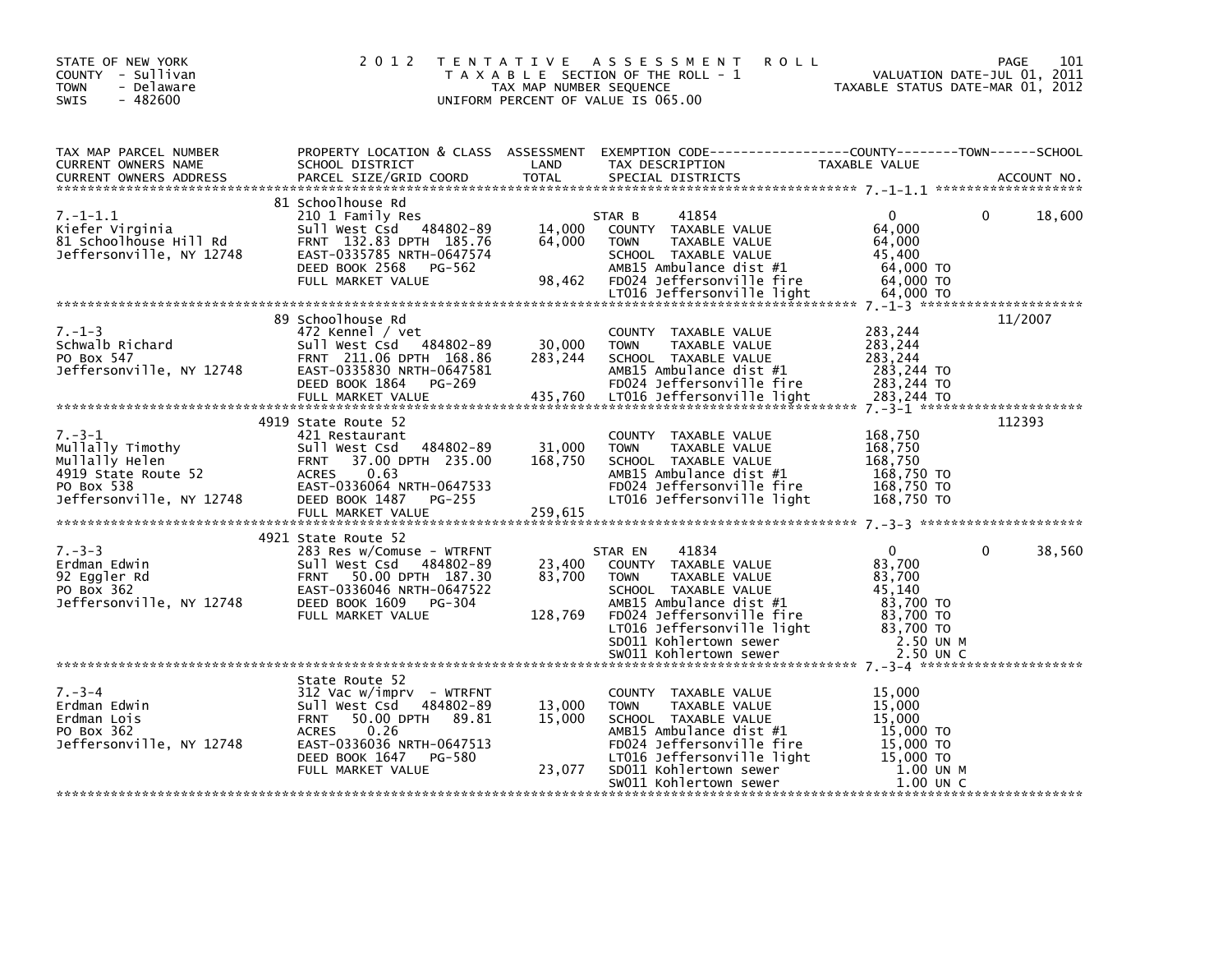| STATE OF NEW YORK<br>COUNTY - Sullivan<br><b>TOWN</b><br>- Delaware<br>SWIS<br>$-482600$                        | 2012                                                                                                                                                                                                   | TAX MAP NUMBER SEQUENCE     | TENTATIVE ASSESSMENT<br><b>ROLL</b><br>T A X A B L E SECTION OF THE ROLL - 1<br>UNIFORM PERCENT OF VALUE IS 065.00                                                                                                                                                 | VALUATION DATE-JUL 01, 2011<br>TAXABLE STATUS DATE-MAR 01, 2012                                              | 102<br><b>PAGE</b> |
|-----------------------------------------------------------------------------------------------------------------|--------------------------------------------------------------------------------------------------------------------------------------------------------------------------------------------------------|-----------------------------|--------------------------------------------------------------------------------------------------------------------------------------------------------------------------------------------------------------------------------------------------------------------|--------------------------------------------------------------------------------------------------------------|--------------------|
| TAX MAP PARCEL NUMBER<br>CURRENT OWNERS NAME                                                                    | SCHOOL DISTRICT                                                                                                                                                                                        | LAND                        | PROPERTY LOCATION & CLASS ASSESSMENT EXEMPTION CODE----------------COUNTY-------TOWN------SCHOOL<br>TAX DESCRIPTION                                                                                                                                                | TAXABLE VALUE                                                                                                |                    |
| $7. - 3 - 6$<br>Giamarese Joseph<br>Giamarese Joseph<br>Hung Vivian<br>PO Box 216<br>Callicoon Center, NY 12724 | 4929 State Route 52<br>483 Converted Re<br>Sull West Csd 484802-89<br>FRNT 100.00 DPTH 125.64<br>0.29 BANK 220065<br>ACRES<br>EAST-0336018 NRTH-0647499<br>DEED BOOK 3125 PG-547                       | 24,000<br>77,400            | COUNTY TAXABLE VALUE<br><b>TOWN</b><br>TAXABLE VALUE<br>SCHOOL TAXABLE VALUE<br>AMB15 Ambulance dist #1<br>FD024 Jeffersonville fire<br>LT016 Jeffersonville light                                                                                                 | 77,400<br>77,400<br>77,400<br>77,400 TO<br>77,400 TO<br>77,400 TO                                            | 110605             |
| $7 - 3 - 7$<br>3881 Fosterdale LLC<br>6 O'Sullivan Ln<br>Monroe, NY 10950                                       | 4931 State Route 52<br>210 1 Family Res<br>Sull West Csd 484802-89<br>FRNT 50.00 DPTH 104.33<br>EAST-0336004 NRTH-0647484<br>DEED BOOK 3545<br>PG-78<br>FULL MARKET VALUE                              | 14,900<br>64,000<br>98,462  | COUNTY TAXABLE VALUE<br>TAXABLE VALUE<br><b>TOWN</b><br>SCHOOL TAXABLE VALUE<br>AMB15 Ambulance dist #1<br>FD024 Jeffersonville fire<br>LT016 Jeffersonville light                                                                                                 | 64,000<br>64,000<br>64,000<br>64,000 TO<br>64,000 TO<br>64,000 TO                                            | 1/2009             |
| $7. - 3 - 8$<br>Kavaller John R<br>Kavaller Marilyn<br>PO Box 434<br>Jeffersonville, NY 12748                   | 4933 State Route 52<br>210 1 Family Res<br>Sull West Csd 484802-89<br>FRNT 103.00 DPTH 68.00<br>EAST-0335988 NRTH-0647469<br>PEED BOOK 1115 PG-00154 Y<br>DEED BOOK 1115 PG-00154<br>FULL MARKET VALUE | 23,200<br>65,500<br>100,769 | 41854<br>STAR B<br>COUNTY TAXABLE VALUE<br>TAXABLE VALUE<br><b>TOWN</b><br>SCHOOL TAXABLE VALUE<br>AMB15 Ambulance dist #1<br>AMB15 Ambulance ulse "-<br>FD024 Jeffersonville fire<br>COLOGERESPERIE light<br>LT016 Jeffersonville light<br>SD011 Kohlertown sewer | $\overline{0}$<br>$\Omega$<br>65,500<br>65,500<br>46.900<br>65,500 TO<br>65,500 TO<br>65,500 TO<br>1.00 UN M | 113086<br>18,600   |
| $7. - 3 - 9$<br>Graham Richard<br>PO Box 142<br>Youngsville, NY 12791                                           | 4937 State Route 52<br>210 1 Family Res - WTRFNT<br>Sull West Csd 484802-89<br>FRNT 76.10 DPTH 55.77<br>EAST-0335970 NRTH-0647453<br>DEED BOOK 2186 PG-325<br>FULL MARKET VALUE                        | 15,700<br>59,900<br>92,154  | COUNTY TAXABLE VALUE<br>TAXABLE VALUE<br><b>TOWN</b><br>SCHOOL TAXABLE VALUE<br>AMB15 Ambulance dist #1<br>FD024 Jeffersonville fire<br>LT016 Jeffersonville light<br>SD011 Kohlertown sewer<br>SW011 Kohlertown sewer                                             | 59,900<br>59,900<br>59,900<br>59,900 TO<br>59,900 TO<br>59,900 TO<br>1.00 UN M<br>$1.00$ UN C                | 110466             |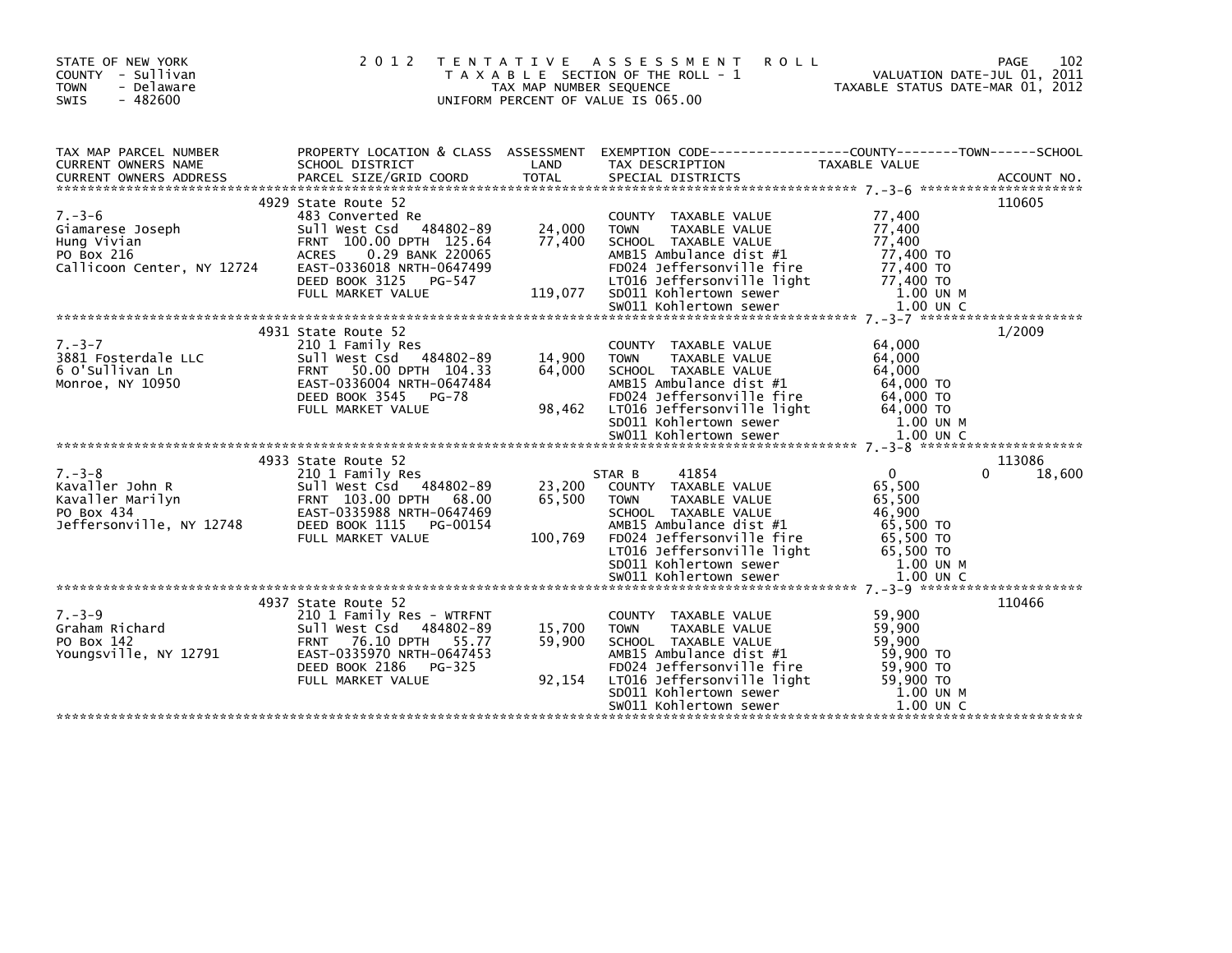| TAX MAP PARCEL NUMBER<br>PROPERTY LOCATION & CLASS ASSESSMENT<br>EXEMPTION CODE-----------------COUNTY-------TOWN------SCHOOL<br>LAND<br>CURRENT OWNERS NAME<br>SCHOOL DISTRICT<br>TAX DESCRIPTION<br>TAXABLE VALUE<br>4941 State Route 52<br>01/2008<br>$7. - 3 - 10$<br>41854<br>$\mathbf{0}$<br>$\Omega$<br>483 Converted Re - WTRFNT<br>18,600<br>STAR B<br>Sull West Csd 484802-89<br>14,900<br>97.400<br>Tare Calin<br>COUNTY TAXABLE VALUE<br>Smantana Christina<br>91.73 DPTH 39.31<br>97,400<br>97,400<br><b>FRNT</b><br><b>TOWN</b><br>TAXABLE VALUE<br>4941 State Route 52<br>EAST-0335951 NRTH-0647438<br>78,800<br>SCHOOL TAXABLE VALUE<br>AMB15 Ambulance dist #1<br>PO Box 52<br>DEED BOOK 3372<br>PG-332<br>97,400 TO<br>Jeffersonville, NY 12748<br>149,846<br>FD024 Jeffersonville fire<br>97,400 TO<br>FULL MARKET VALUE<br>97,400 TO<br>LT016 Jeffersonville light<br>SD011 Kohlertown sewer<br>3.00 UN M<br>SW011 Kohlertown sewer<br>3.00 UN C<br>State Route 52<br>$7. - 3 - 11$<br>1.000<br>321 Abandoned ag - WTRFNT<br>COUNTY TAXABLE VALUE<br>1,000<br>Double J Rentals LLC<br>Sull West Csd 484802-89<br>1,000<br><b>TOWN</b><br>TAXABLE VALUE<br>PO Box 577<br>FRNT 46.00 DPTH 19.00<br>1.000<br>1.000<br>SCHOOL TAXABLE VALUE<br>AMB15 Ambulance dist #1<br>Jeffersonville, NY 12748<br>EAST-0336088 NRTH-0647541<br>1.000 TO<br>FD024 Jeffersonville fire<br>1,000 TO<br>DEED BOOK 1346<br>PG-532<br>LT016 Jeffersonville light<br>1,538<br>1,000 TO<br>FULL MARKET VALUE<br>State Route 52<br>$7. - 4 - 1$<br>311 Res vac land - WTRFNT<br>1,600<br>COUNTY TAXABLE VALUE<br>1,600<br>First Lutheran Church<br>Sull West Csd 484802-89<br>1,600<br>TAXABLE VALUE<br><b>TOWN</b><br>FRNT 205.00 DPTH 81.00<br>1.600<br>1.600<br>Metropolitan New York Synod<br>SCHOOL TAXABLE VALUE<br>PO Box 20807<br>EAST-0335771 NRTH-0647274<br>AMB15 Ambulance dist #1<br>1.600 TO<br>FD024 Jeffersonville fire<br>$1,600$ TO<br>FULL MARKET VALUE<br>2,462<br>Huntington Station, NY 11746<br>LT016 Jeffersonville light<br>1,600 TO<br>SW011 Kohlertown sewer<br>.25 UN C<br>70 Schoolhouse Rd<br>02/2011<br>0<br>$7. - 5 - 1$<br>210 1 Family Res<br>41854<br>0<br>18,600<br>STAR B<br>Sull West Csd 484802-89<br>27,800<br>Malara Robert J II<br>COUNTY TAXABLE VALUE<br>111,600<br>Malara Kelly M<br><b>ACRES</b><br>111,600<br>111.600<br>1.68 BANK C30614<br><b>TOWN</b><br>TAXABLE VALUE | STATE OF NEW YORK<br>COUNTY - Sullivan<br>- Delaware<br><b>TOWN</b><br>$-482600$<br>SWIS | 2 0 1 2                   | T E N T A T I V E<br>TAX MAP NUMBER SEQUENCE | A S S E S S M E N T<br><b>ROLL</b><br>T A X A B L E SECTION OF THE ROLL - 1<br>UNIFORM PERCENT OF VALUE IS 065.00 | VALUATION DATE-JUL 01, 2011<br>TAXABLE STATUS DATE-MAR 01, 2012 | 103<br>PAGE |
|---------------------------------------------------------------------------------------------------------------------------------------------------------------------------------------------------------------------------------------------------------------------------------------------------------------------------------------------------------------------------------------------------------------------------------------------------------------------------------------------------------------------------------------------------------------------------------------------------------------------------------------------------------------------------------------------------------------------------------------------------------------------------------------------------------------------------------------------------------------------------------------------------------------------------------------------------------------------------------------------------------------------------------------------------------------------------------------------------------------------------------------------------------------------------------------------------------------------------------------------------------------------------------------------------------------------------------------------------------------------------------------------------------------------------------------------------------------------------------------------------------------------------------------------------------------------------------------------------------------------------------------------------------------------------------------------------------------------------------------------------------------------------------------------------------------------------------------------------------------------------------------------------------------------------------------------------------------------------------------------------------------------------------------------------------------------------------------------------------------------------------------------------------------------------------------------------------------------------------------------------------------------------------------------------------------------------------------------------------------------------------------------------------------------|------------------------------------------------------------------------------------------|---------------------------|----------------------------------------------|-------------------------------------------------------------------------------------------------------------------|-----------------------------------------------------------------|-------------|
|                                                                                                                                                                                                                                                                                                                                                                                                                                                                                                                                                                                                                                                                                                                                                                                                                                                                                                                                                                                                                                                                                                                                                                                                                                                                                                                                                                                                                                                                                                                                                                                                                                                                                                                                                                                                                                                                                                                                                                                                                                                                                                                                                                                                                                                                                                                                                                                                                     |                                                                                          |                           |                                              |                                                                                                                   |                                                                 |             |
|                                                                                                                                                                                                                                                                                                                                                                                                                                                                                                                                                                                                                                                                                                                                                                                                                                                                                                                                                                                                                                                                                                                                                                                                                                                                                                                                                                                                                                                                                                                                                                                                                                                                                                                                                                                                                                                                                                                                                                                                                                                                                                                                                                                                                                                                                                                                                                                                                     |                                                                                          |                           |                                              |                                                                                                                   |                                                                 |             |
|                                                                                                                                                                                                                                                                                                                                                                                                                                                                                                                                                                                                                                                                                                                                                                                                                                                                                                                                                                                                                                                                                                                                                                                                                                                                                                                                                                                                                                                                                                                                                                                                                                                                                                                                                                                                                                                                                                                                                                                                                                                                                                                                                                                                                                                                                                                                                                                                                     |                                                                                          |                           |                                              |                                                                                                                   |                                                                 |             |
|                                                                                                                                                                                                                                                                                                                                                                                                                                                                                                                                                                                                                                                                                                                                                                                                                                                                                                                                                                                                                                                                                                                                                                                                                                                                                                                                                                                                                                                                                                                                                                                                                                                                                                                                                                                                                                                                                                                                                                                                                                                                                                                                                                                                                                                                                                                                                                                                                     |                                                                                          |                           |                                              |                                                                                                                   |                                                                 |             |
| Jeffersonville, NY 12748<br>DEED BOOK 2011 PG-1898<br>AMB15 Ambulance dist #1<br>111,600 TO<br>FD024 Jeffersonville fire<br>FULL MARKET VALUE<br>171,692<br>111,600 TO<br>LT016 Jeffersonville light<br>111,600 TO                                                                                                                                                                                                                                                                                                                                                                                                                                                                                                                                                                                                                                                                                                                                                                                                                                                                                                                                                                                                                                                                                                                                                                                                                                                                                                                                                                                                                                                                                                                                                                                                                                                                                                                                                                                                                                                                                                                                                                                                                                                                                                                                                                                                  | 70 Schoolhouse Rd                                                                        | EAST-0335691 NRTH-0647508 |                                              | SCHOOL TAXABLE VALUE                                                                                              | 93,000                                                          |             |
| 72 Schoolhouse Rd<br>112070<br>$7. - 5 - 2$<br>$\mathbf{0}$<br>210 1 Family Res<br>41834<br>0<br>38,560<br>STAR EN<br>Sull West Csd 484802-89<br>26,700<br>102,000<br>Neumann Edwin L<br>COUNTY TAXABLE VALUE<br>Schick Adrienne<br>3.44<br>102,000<br>102,000<br><b>ACRES</b><br><b>TOWN</b><br>TAXABLE VALUE<br>72 Schoolhouse Rd<br>EAST-0335695 NRTH-0647419<br>SCHOOL TAXABLE VALUE<br>63,440<br>Jeffersonville, NY 12748<br>DEED BOOK 2692<br>AMB15 Ambulance dist #1<br>102,000 TO<br>PG-465<br>156,923<br>$102,000$ TO<br>FD024 Jeffersonville fire<br>FULL MARKET VALUE<br>LT016 Jeffersonville light<br>102,000 TO                                                                                                                                                                                                                                                                                                                                                                                                                                                                                                                                                                                                                                                                                                                                                                                                                                                                                                                                                                                                                                                                                                                                                                                                                                                                                                                                                                                                                                                                                                                                                                                                                                                                                                                                                                                        |                                                                                          |                           |                                              |                                                                                                                   |                                                                 |             |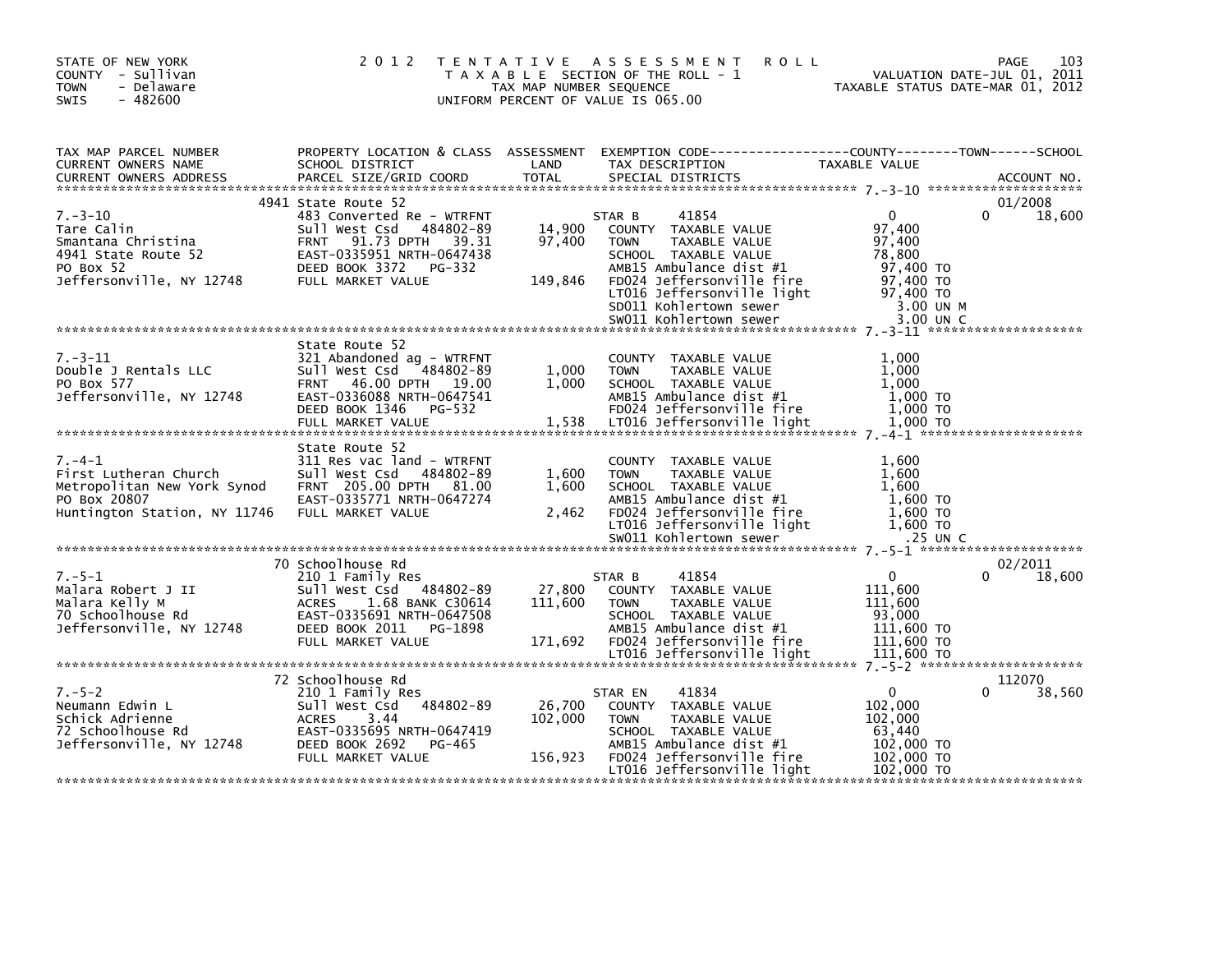| STATE OF NEW YORK<br>COUNTY - Sullivan<br>- Delaware<br><b>TOWN</b><br>$-482600$<br><b>SWIS</b>      | 2 0 1 2                                                                                                                                                                            | T E N T A T I V E<br>TAX MAP NUMBER SEQUENCE | A S S E S S M E N T<br><b>ROLL</b><br>T A X A B L E SECTION OF THE ROLL - 1<br>UNIFORM PERCENT OF VALUE IS 065.00                                                  | TAXABLE STATUS DATE-MAR 01, 2012                                     | 104<br>PAGE<br>VALUATION DATE-JUL 01, 2011 |
|------------------------------------------------------------------------------------------------------|------------------------------------------------------------------------------------------------------------------------------------------------------------------------------------|----------------------------------------------|--------------------------------------------------------------------------------------------------------------------------------------------------------------------|----------------------------------------------------------------------|--------------------------------------------|
| TAX MAP PARCEL NUMBER<br>CURRENT OWNERS NAME                                                         | SCHOOL DISTRICT                                                                                                                                                                    | LAND                                         | PROPERTY LOCATION & CLASS ASSESSMENT EXEMPTION CODE----------------COUNTY-------TOWN------SCHOOL<br>TAX DESCRIPTION                                                | TAXABLE VALUE                                                        |                                            |
|                                                                                                      | 80 Schoolhouse Rd                                                                                                                                                                  |                                              |                                                                                                                                                                    |                                                                      | 111339                                     |
| $7. - 5 - 3$<br>Stevenson Scott R<br>Stevenson Dena<br>80 Schoolhouse Rd<br>Jeffersonville, NY 12748 | 210 1 Family Res<br>Sull West Csd 484802-89<br>1.27 BANK C61222<br><b>ACRES</b><br>EAST-0335765 NRTH-0647495<br>DEED BOOK 2829 PG-612<br>FULL MARKET VALUE                         | 38,900<br>92,824<br>142,806                  | 41854<br>STAR B<br>COUNTY TAXABLE VALUE<br><b>TOWN</b><br>TAXABLE VALUE<br>SCHOOL TAXABLE VALUE<br>AMB15 Ambulance dist #1<br>FD024 Jeffersonville fire            | $\Omega$<br>92,824<br>92,824<br>74.224<br>92,824 TO<br>92,824 TO     | 18,600<br>0                                |
|                                                                                                      |                                                                                                                                                                                    |                                              |                                                                                                                                                                    |                                                                      |                                            |
| $7. - 5 - 4$<br>Ellis Stephanie<br>84 Schoolhouse Rd<br>PO Box 625<br>Jeffersonville, NY 12748       | 84 Schoolhouse Rd<br>210 1 Family Res<br>Sull West Csd 484802-89<br><b>FRNT</b><br>78.00 DPTH 393.00<br><b>BANK B31720</b><br>EAST-0335796 NRTH-0647497<br>DEED BOOK 2010 PG-58185 | 26,900<br>69,900                             | 41854<br>STAR B<br>COUNTY TAXABLE VALUE<br>TAXABLE VALUE<br><b>TOWN</b><br>SCHOOL TAXABLE VALUE<br>AMB15 Ambulance dist #1<br>FD024 Jeffersonville fire            | $\mathbf{0}$<br>69.900<br>69,900<br>51.300<br>69,900 TO<br>69,900 TO | 111897<br>$\Omega$<br>18,600               |
|                                                                                                      |                                                                                                                                                                                    |                                              |                                                                                                                                                                    |                                                                      |                                            |
| $7. - 5 - 5.1$<br>Hahn Katherine<br>Hahn David<br>301 Hessinger lane Rd<br>Youngsville, NY 12791     | Delaware Ave<br>311 Res vac land<br>Sull West Csd 484802-89<br>FRNT 55.00 DPTH 193.00<br>EAST-0335800 NRTH-0647464<br>DEED BOOK 2011 PG-4967                                       | 800<br>800                                   | COUNTY TAXABLE VALUE<br><b>TOWN</b><br>TAXABLE VALUE<br>SCHOOL TAXABLE VALUE<br>AMB15 Ambulance dist #1<br>FD024 Jeffersonville fire                               | 800<br>800<br>800<br>800 то<br>800 TO                                | 09/2010                                    |
|                                                                                                      | 88 Schoolhouse Rd                                                                                                                                                                  |                                              |                                                                                                                                                                    |                                                                      | 112591                                     |
| $7. - 5 - 5.2$<br>Graham Richard G<br>PO Box 142<br>Youngsville, NY 12791                            | 210 1 Family Res<br>Sull West Csd 484802-89<br>92.00 DPTH 233.76<br><b>FRNT</b><br>EAST-0335825 NRTH-0647515<br>DEED BOOK 01551 PG-00403                                           | 14,200<br>31,900                             | COUNTY TAXABLE VALUE<br>TAXABLE VALUE<br><b>TOWN</b><br>SCHOOL TAXABLE VALUE<br>AMB15 Ambulance dist #1<br>FD024 Jeffersonville fire                               | 31,900<br>31,900<br>31,900<br>31,900 TO<br>31,900 TO                 |                                            |
|                                                                                                      |                                                                                                                                                                                    |                                              |                                                                                                                                                                    |                                                                      |                                            |
| $7. - 5 - 6$<br>Hahn Katherine<br>Hahn David<br>301 Hessinger lare Rd<br>Youngsville, NY 12791       | 90 Schoolhouse Rd<br>210 1 Family Res<br>Sull West Csd 484802-89<br><b>FRNT</b><br>55.00 DPTH 55.00<br>EAST-0335831 NRTH-0647493<br>DEED BOOK 2011<br>PG-4967<br>FULL MARKET VALUE | 24,500<br>42,700<br>65,692                   | COUNTY TAXABLE VALUE<br><b>TOWN</b><br>TAXABLE VALUE<br>SCHOOL TAXABLE VALUE<br>AMB15 Ambulance dist #1<br>FD024 Jeffersonville fire<br>LT016 Jeffersonville light | 42,700<br>42.700<br>42,700<br>42,700 TO<br>42,700 TO<br>42.700 TO    | 09/2010                                    |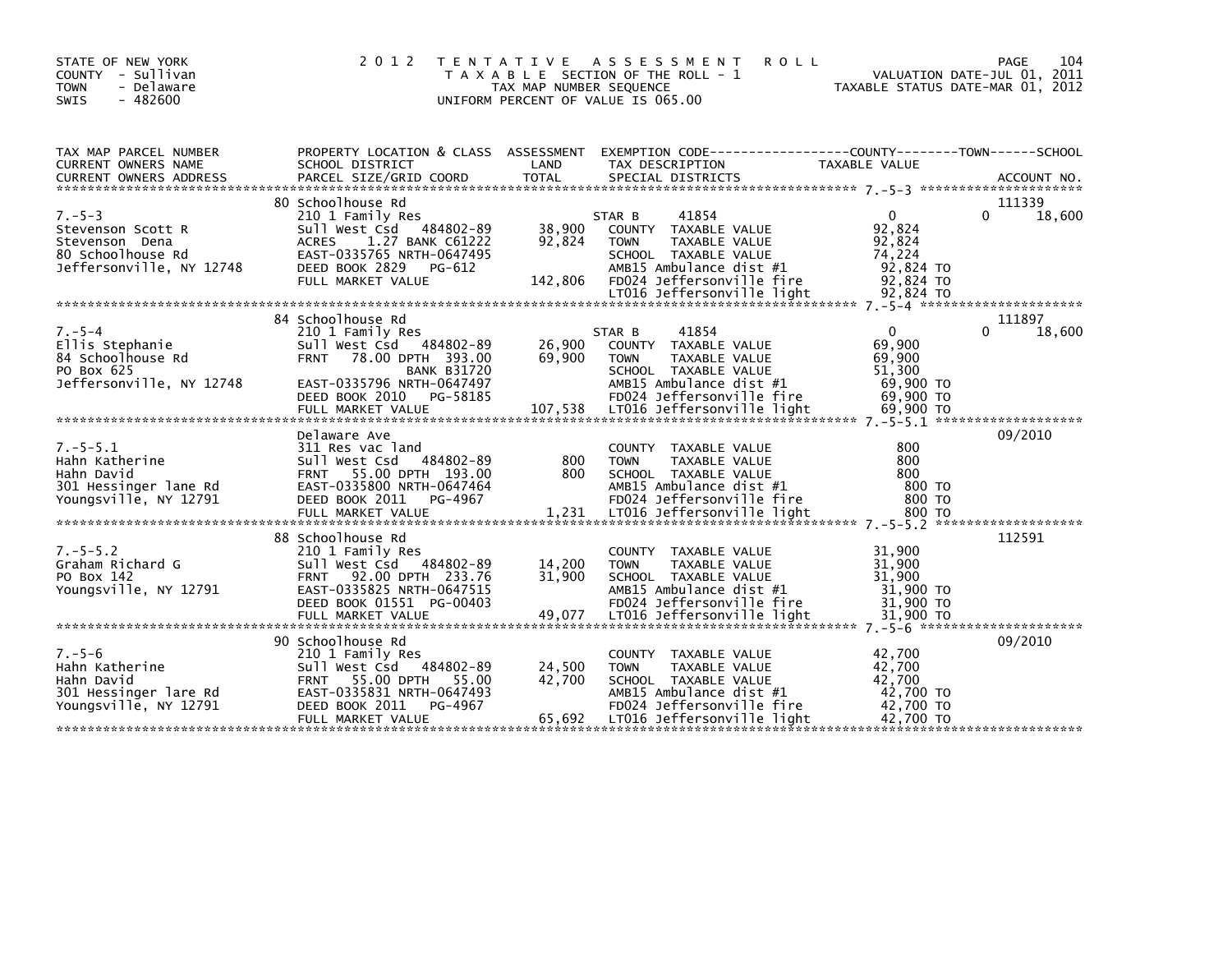| STATE OF NEW YORK<br>COUNTY - Sullivan<br><b>TOWN</b><br>- Delaware<br>$-482600$<br><b>SWIS</b>               | 2 0 1 2                                                                                                                                                                    | T E N T A T I V E<br>TAX MAP NUMBER SEQUENCE | A S S E S S M E N T<br><b>ROLL</b><br>T A X A B L E SECTION OF THE ROLL - 1<br>UNIFORM PERCENT OF VALUE IS 065.00                                                                      | VALUATION DATE-JUL 01, 2011<br>TAXABLE STATUS DATE-MAR 01, 2012                        | 105<br>PAGE           |
|---------------------------------------------------------------------------------------------------------------|----------------------------------------------------------------------------------------------------------------------------------------------------------------------------|----------------------------------------------|----------------------------------------------------------------------------------------------------------------------------------------------------------------------------------------|----------------------------------------------------------------------------------------|-----------------------|
| TAX MAP PARCEL NUMBER<br>CURRENT OWNERS NAME<br><b>CURRENT OWNERS ADDRESS</b>                                 | SCHOOL DISTRICT<br>PARCEL SIZE/GRID COORD                                                                                                                                  | LAND<br><b>TOTAL</b>                         | PROPERTY LOCATION & CLASS ASSESSMENT EXEMPTION CODE----------------COUNTY-------TOWN------SCHOOL<br>TAX DESCRIPTION<br>SPECIAL DISTRICTS                                               | TAXABLE VALUE                                                                          | ACCOUNT NO.           |
| $7. - 5 - 7$<br>Hahn Eugene<br>Hahn Phyllis<br>94 Schoolhouse Rd<br>PO Box 243<br>Jeffersonville, NY 12748    | 94 Schoolhouse Rd<br>210 1 Family Res<br>484802-89<br>Sull West Csd<br><b>ACRES</b><br>1.75<br>EAST-0335857 NRTH-0647479<br>DEED BOOK 482<br>PG-00015<br>FULL MARKET VALUE | 44,500<br>92,400<br>142,154                  | 41834<br>STAR EN<br>COUNTY TAXABLE VALUE<br><b>TOWN</b><br>TAXABLE VALUE<br>SCHOOL TAXABLE VALUE<br>AMB15 Ambulance dist #1<br>FD024 Jeffersonville fire<br>LT016 Jeffersonville light | $\mathbf{0}$<br>0<br>92,400<br>92,400<br>53,840<br>92,400 TO<br>92,400 TO<br>92,400 TO | 111090<br>38,560      |
|                                                                                                               | 96 Schoolhouse Rd                                                                                                                                                          |                                              |                                                                                                                                                                                        |                                                                                        | 110455                |
| $7. - 5 - 8$<br>Brustman Yvonne<br>Brustman Joel<br>96 Schoolhouse Rd<br>PO Box 98                            | 210 1 Family Res<br>Sull West Csd 484802-89<br><b>FRNT</b><br>83.50 DPTH 197.00<br>EAST-0335857 NRTH-0647479<br>DEED BOOK 1919<br>PG-212                                   |                                              | COMBAT VET 41131<br>24,000 AGED-CTS<br>41800<br>75,000 STAR EN<br>41834<br>COUNTY TAXABLE VALUE<br><b>TOWN</b><br>TAXABLE VALUE                                                        | 18,750<br>18,750<br>28,125<br>28,125<br>$\Omega$<br>$\Omega$<br>28,125<br>28,125       | 0<br>37,500<br>37,500 |
| Jeffersonville, NY 12748                                                                                      | FULL MARKET VALUE                                                                                                                                                          | 115,385                                      | SCHOOL TAXABLE VALUE<br>AMB15 Ambulance dist #1<br>FD024 Jeffersonville fire<br>LT016 Jeffersonville light                                                                             | $\Omega$<br>75,000 TO<br>75,000 TO<br>75,000 TO                                        |                       |
|                                                                                                               | 98 Schoolhouse Rd                                                                                                                                                          |                                              |                                                                                                                                                                                        |                                                                                        | 112336                |
| $7. - 5 - 9$<br>Nagrin Patricia Lee<br>31 Chambers St Ste 311<br>New York, NY 10007                           | 210 1 Family Res<br>Sull West Csd 484802-89<br><b>FRNT</b><br>81.96 DPTH 221.93<br><b>BANK L10379</b><br>EAST-0335917 NRTH-0647528<br>DEED BOOK 2185<br>PG-294             | 24,200<br>102,378                            | COUNTY TAXABLE VALUE<br>TAXABLE VALUE<br><b>TOWN</b><br>SCHOOL TAXABLE VALUE<br>AMB15 Ambulance dist #1<br>FD024 Jeffersonville fire<br>LT016 Jeffersonville light                     | 102,378<br>102,378<br>102,378<br>102,378 TO<br>102,378 TO<br>102,378 TO                |                       |
|                                                                                                               |                                                                                                                                                                            |                                              |                                                                                                                                                                                        |                                                                                        |                       |
| $7.-5-10.1$                                                                                                   | 4926 State Route 52<br>441 Fuel Store&D                                                                                                                                    |                                              | COUNTY TAXABLE VALUE                                                                                                                                                                   | 86,400                                                                                 | 112950                |
| Justus Automotive Service Inc. Sull West Csd<br>4926 State Route 52<br>PO Box 294<br>Jeffersonville, NY 12748 | 484802-89<br>FRNT 120.00 DPTH 159.84<br>EAST-0335982 NRTH-0647538<br>DEED BOOK 1097<br>PG-00171                                                                            | 23,800<br>86,400                             | TAXABLE VALUE<br><b>TOWN</b><br>SCHOOL TAXABLE VALUE<br>AMB15 Ambulance dist #1<br>FD024 Jeffersonville fire                                                                           | 86,400<br>86,400<br>86,400 TO<br>86,400 TO                                             |                       |
|                                                                                                               | FULL MARKET VALUE                                                                                                                                                          | 132,923                                      | LT016 Jeffersonville light<br>SD011 Kohlertown sewer<br>SW011 Kohlertown sewer                                                                                                         | 86,400 TO<br>.75 UN M<br>.75 UN C                                                      |                       |
|                                                                                                               | 102 Schoolhouse Rd                                                                                                                                                         |                                              |                                                                                                                                                                                        |                                                                                        | 111156                |
| $7. - 5 - 10.2$<br>Coll James J<br>102 Schoolhouse Rd<br>PO Box 131                                           | 270 Mfg housing<br>Sull West Csd<br>484802-89<br>FRNT 122.10 DPTH 258.36<br><b>BANK 60806</b>                                                                              | 6,000<br>33,600                              | <b>COUNTY</b><br>TAXABLE VALUE<br>TAXABLE VALUE<br><b>TOWN</b><br>SCHOOL TAXABLE VALUE<br>AMB15 Ambulance dist #1                                                                      | 33,600<br>33,600<br>33,600<br>33,600 TO                                                |                       |
| Jeffersonville, NY 12748                                                                                      | EAST-0335941 NRTH-0647532<br>DEED BOOK 3287<br>$PG-24$<br>FULL MARKET VALUE                                                                                                | 51,692                                       | FD024 Jeffersonville fire<br>LT016 Jeffersonville light                                                                                                                                | 33,600 TO<br>33,600 TO                                                                 |                       |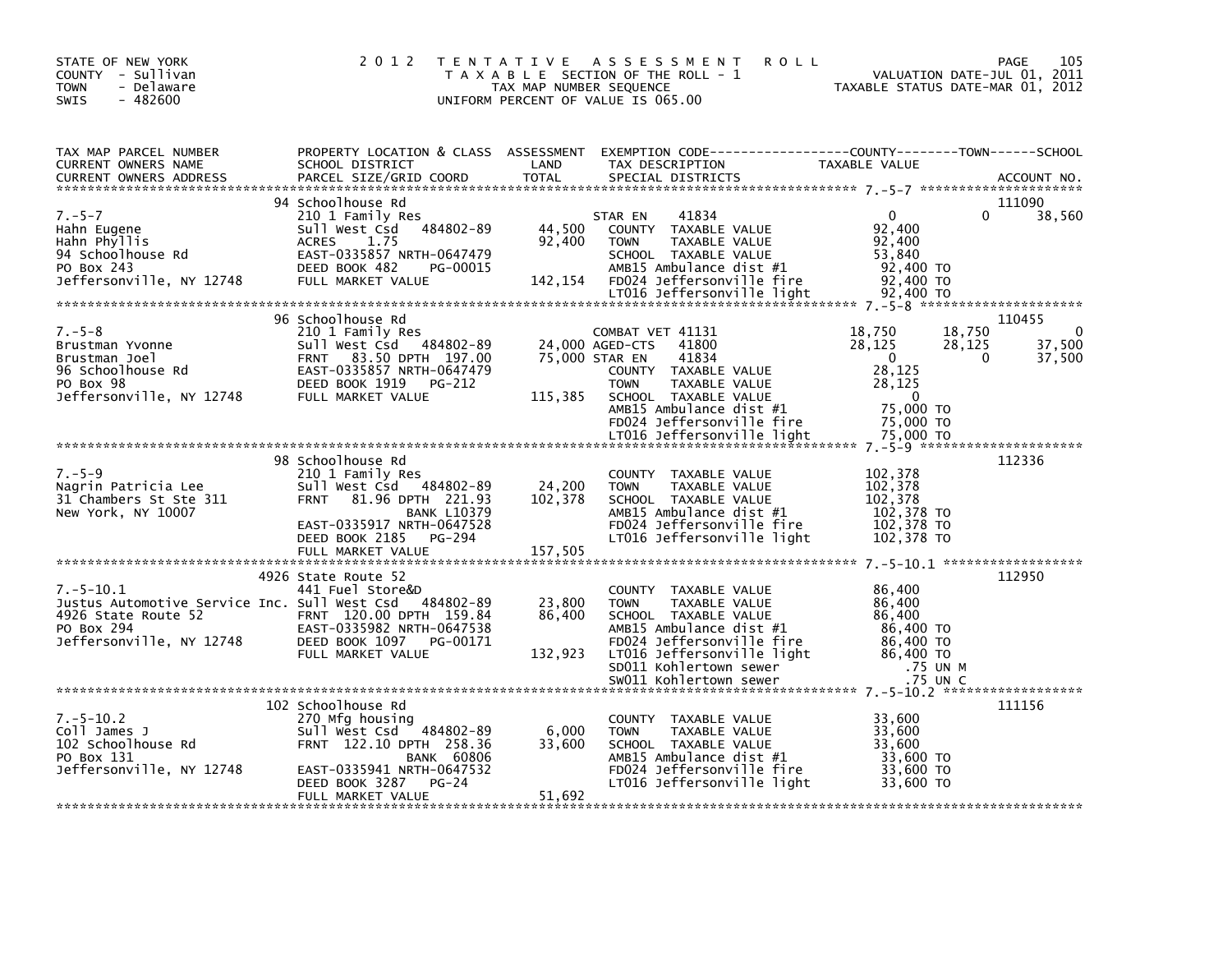| STATE OF NEW YORK<br>COUNTY - Sullivan<br>- Delaware<br><b>TOWN</b><br>$-482600$<br>SWIS |                                                                                                                                                                                                                                                                                                                                                                                                                                                                                           | TAX MAP NUMBER SEQUENCE     | 2012 TENTATIVE ASSESSMENT<br><b>ROLL</b><br>T A X A B L E SECTION OF THE ROLL - 1<br>UNIFORM PERCENT OF VALUE IS 065.00                                                                                                                                                                                                                                                  | VALUATION DATE-JUL 01, 2011<br>TAXABLE STATUS DATE-MAR 01, 2012                                      | 106<br>PAGE                              |
|------------------------------------------------------------------------------------------|-------------------------------------------------------------------------------------------------------------------------------------------------------------------------------------------------------------------------------------------------------------------------------------------------------------------------------------------------------------------------------------------------------------------------------------------------------------------------------------------|-----------------------------|--------------------------------------------------------------------------------------------------------------------------------------------------------------------------------------------------------------------------------------------------------------------------------------------------------------------------------------------------------------------------|------------------------------------------------------------------------------------------------------|------------------------------------------|
| TAX MAP PARCEL NUMBER<br>CONTRACT PARLEL NUMBER<br>CURRENT OWNERS ADDRESS                |                                                                                                                                                                                                                                                                                                                                                                                                                                                                                           | LAND                        |                                                                                                                                                                                                                                                                                                                                                                          |                                                                                                      |                                          |
| $7. - 5 - 10.3$                                                                          | 4920 State Route 52<br>400 Commercial<br>Sull West Csd 484802-89 6,000<br>$\begin{tabular}{@{}c@{\hspace{1cm}}c@{\hspace{1cm}}c@{\hspace{1cm}}c@{\hspace{1cm}}c@{\hspace{1cm}}c@{\hspace{1cm}}c@{\hspace{1cm}}c@{\hspace{1cm}}c@{\hspace{1cm}}c@{\hspace{1cm}}c@{\hspace{1cm}}c@{\hspace{1cm}}c@{\hspace{1cm}}c@{\hspace{1cm}}c@{\hspace{1cm}}c@{\hspace{1cm}}c@{\hspace{1cm}}c@{\hspace{1cm}}c@{\hspace{1cm}}c@{\hspace{1cm}}c@{\hspace{1cm}}c@{\hspace{1cm}}c@{\hspace{1cm}}c@{\hspace$ |                             | COUNTY TAXABLE VALUE                                                                                                                                                                                                                                                                                                                                                     | 159,250                                                                                              | 12/2010                                  |
| $7.-5-11$                                                                                | 4928 State Route 52<br>210 1 Family Res<br>7.-5-11 210 1 Family Res<br>Hauschild Barbara 50 5011 West Csd 484802-89<br>Hauschild Donald H FRNT 50.00 DPTH 160.00<br>4928 State Route 52 EAST-0335972 NRTH-0647520<br>PO Box 1 DEED BOOK 583 PG-00233<br>Jeffersonville, NY 12748 FU                                                                                                                                                                                                       | 81,846                      | 41834<br>STAR EN<br>20,700 WAR VET 41121<br>53,200 VOL FIRE/A 41691<br>COUNTY TAXABLE VALUE<br><b>TOWN</b><br>TAXABLE VALUE<br>SCHOOL TAXABLE VALUE<br>AMB15 Ambulance dist #1<br>1,860 EX<br>FD024 Jeffersonville fire<br>1,860 EX<br>LT016 Jeffersonville light 51,340 TO<br>1,860 EX                                                                                  | $\Omega$<br>7,980<br>7,980<br>1,860<br>1,860<br>43,360<br>43,360<br>14,640<br>51,340 TO<br>51,340 TO | 111145<br>38,560<br>$\Omega$<br>$\Omega$ |
|                                                                                          | 4930 State Route 52                                                                                                                                                                                                                                                                                                                                                                                                                                                                       |                             |                                                                                                                                                                                                                                                                                                                                                                          |                                                                                                      | 112252                                   |
|                                                                                          | Verbatter and the ULL MARKET VALUE (1990)<br>210 1 Family Res<br>2011 West Csd 484802-89<br>2011 West Csd 484802-89<br>2011 West Csd 484802-89<br>2011 West Csd 484802-89<br>2011 West Csd 484802-89<br>2011 West Csd 484802-89<br>2011 West C                                                                                                                                                                                                                                            | 20,700<br>72,000<br>110,769 | COUNTY TAXABLE VALUE<br><b>TOWN</b><br>TAXABLE VALUE<br>SCHOOL TAXABLE VALUE<br>AMBIS Ambulance dist #1 72,000 TO<br>FD024 Jeffersonville fire 72,000 TO<br>LT016 Jeffersonville light 72,000 TO<br>SD011 Kohlertown sewer 1.00 UN M<br>SW011 Kohlertown sewer 1.00 UN C                                                                                                 | 72,000<br>72,000<br>72,000<br>72,000                                                                 |                                          |
| $7. - 5 - 13$<br>Molinaro Joseph<br>PO BOX 69<br>PO Box 69<br>Jeffersonville, NY 12748   | 4932 State Route 52<br>210 1 Family Res<br>Sull West Csd 484802-89<br>FRNT 50.00 DPTH 155.00<br>BANKN140687<br>EAST-0335949 NRTH-0647496<br>DEED BOOK 2906 PG-22<br>FULL MARKET VALUE                                                                                                                                                                                                                                                                                                     | 20,700<br>74,100<br>114,000 | COUNTY TAXABLE VALUE<br>COUNTY TAXABLE VALUE<br>TOWN TAXABLE VALUE 74,100<br>SCHOOL TAXABLE VALUE 74,100<br>AMB15 Ambulance dist #1 74,100 TO<br>FD024 Jeffersonville fire 74,100 TO<br>The Tast offersonville light 74,100 TO<br>LTO16 Jeffersonville light 74,100 TO<br>SDO11 Kohlertown sewer 1.00 UN M<br>SWO11 Kohlertown sewer 1.00 UN C<br>SW011 Kohlertown sewer | 74,100<br>1.00 UN C                                                                                  | 111908                                   |
|                                                                                          |                                                                                                                                                                                                                                                                                                                                                                                                                                                                                           |                             |                                                                                                                                                                                                                                                                                                                                                                          |                                                                                                      |                                          |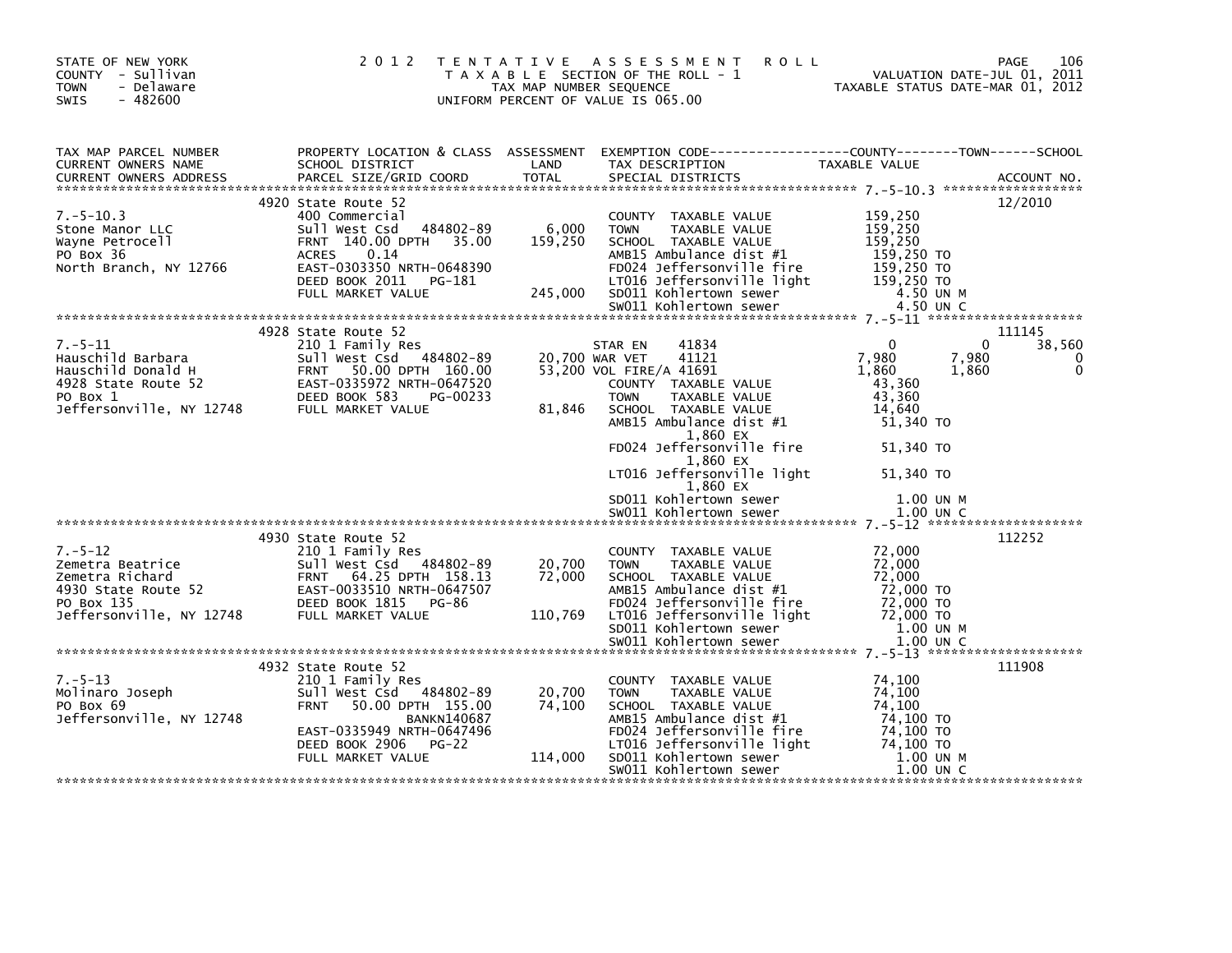| STATE OF NEW YORK<br>COUNTY - Sullivan<br><b>TOWN</b><br>- Delaware<br>$-482600$<br>SWIS           | 2 0 1 2                                                                                                                                                                                                         | TAX MAP NUMBER SEQUENCE      | <b>ROLL</b><br>TENTATIVE ASSESSMENT<br>T A X A B L E SECTION OF THE ROLL - 1<br>UNIFORM PERCENT OF VALUE IS 065.00                                                                                                     | VALUATION DATE-JUL 01, 2011<br>TAXABLE STATUS DATE-MAR 01, 2012                               | 107<br><b>PAGE</b> |
|----------------------------------------------------------------------------------------------------|-----------------------------------------------------------------------------------------------------------------------------------------------------------------------------------------------------------------|------------------------------|------------------------------------------------------------------------------------------------------------------------------------------------------------------------------------------------------------------------|-----------------------------------------------------------------------------------------------|--------------------|
| TAX MAP PARCEL NUMBER<br>CURRENT OWNERS NAME<br><b>CURRENT OWNERS ADDRESS</b>                      | PROPERTY LOCATION & CLASS ASSESSMENT<br>SCHOOL DISTRICT<br>PARCEL SIZE/GRID COORD                                                                                                                               | LAND<br><b>TOTAL</b>         | EXEMPTION CODE------------------COUNTY--------TOWN------SCHOOL<br>TAX DESCRIPTION<br>SPECIAL DISTRICTS                                                                                                                 | <b>TAXABLE VALUE</b>                                                                          | ACCOUNT NO.        |
| $7. - 5 - 14$<br>Graham James P<br>Graham Cheryl<br>184 Behr Rd<br>Jeffersonville, NY 12748        | State Route 52<br>483 Converted Re<br>484802-89<br>Sull West Csd<br>FRNT 124.00 DPTH 163.09<br>EAST-0335935 NRTH-0646479<br>DEED BOOK 2186<br>PG-346<br>FULL MARKET VALUE                                       | 24,100<br>55,400<br>85,231   | COUNTY TAXABLE VALUE<br><b>TOWN</b><br>TAXABLE VALUE<br>SCHOOL TAXABLE VALUE<br>AMB15 Ambulance dist #1<br>FD024 Jeffersonville fire<br>LT016 Jeffersonville light<br>SD011 Kohlertown sewer                           | 55,400<br>55,400<br>55,400<br>55,400 TO<br>55,400 TO<br>55,400 TO<br>1.00 UN M                | 112257             |
|                                                                                                    |                                                                                                                                                                                                                 |                              |                                                                                                                                                                                                                        |                                                                                               | 112400             |
| $7. - 5 - 15$<br>O'Toole John<br>O'Toole Joan<br>844 Fox Mountain Rd<br>Livingston Manor, NY 12758 | 4938 State Route 52<br>483 Converted Re<br>Sull West Csd<br>484802-89<br><b>FRNT</b><br>99.00 DPTH 163.09<br><b>ACRES</b><br>0.35<br>EAST-0335913 NRTH-0647459<br>DEED BOOK 2887<br>PG-179<br>FULL MARKET VALUE | 20,800<br>100,600<br>154,769 | COUNTY TAXABLE VALUE<br><b>TOWN</b><br><b>TAXABLE VALUE</b><br>SCHOOL TAXABLE VALUE<br>AMB15 Ambulance dist #1<br>FD024 Jeffersonville fire<br>LT016 Jeffersonville light<br>SD011 Kohlertown sewer                    | 100,600<br>100,600<br>100,600<br>100,600 TO<br>100,600 TO<br>100,600 TO<br>1.00 UN M          |                    |
|                                                                                                    |                                                                                                                                                                                                                 |                              |                                                                                                                                                                                                                        |                                                                                               |                    |
| $7. - 5 - 16$<br>Epstein Jacob<br>Epstein Rhoda<br>58 Bar Beach Rd<br>Port Washington, NY 11050    | 4946 State Route 52<br>210 1 Family Res<br>Sull West Csd 484802-89<br>FRNT 162.50 DPTH 150.00<br>EAST-0335887 NRTH-0647434<br>DEED BOOK 1847<br>PG-362<br>FULL MARKET VALUE                                     | 25,300<br>75,800<br>116,615  | COUNTY TAXABLE VALUE<br>TAXABLE VALUE<br><b>TOWN</b><br>SCHOOL TAXABLE VALUE<br>AMB15 Ambulance dist #1<br>FD024 Jeffersonville fire<br>LT016 Jeffersonville light<br>SD011 Kohlertown sewer                           | 75,800<br>75,800<br>75,800<br>75,800 TO<br>75,800 TO<br>75,800 TO<br>1.00 UN M                | 110730             |
|                                                                                                    |                                                                                                                                                                                                                 |                              | SW011 Kohlertown sewer                                                                                                                                                                                                 | 1.00 UN C                                                                                     |                    |
| $7. - 5 - 17$<br>Sattler William Sr<br>27 Ann Ln<br>Mountaindale, NY 12763                         | 4950 State Route 52<br>210 1 Family Res<br>Sull West Csd 484802-89<br>76.34 DPTH 151.00<br><b>FRNT</b><br>EAST-0335863 NRTH-0647412<br>DEED BOOK 3617<br>PG-235<br>FULL MARKET VALUE                            | 23,200<br>35,000<br>53,846   | COUNTY TAXABLE VALUE<br>TAXABLE VALUE<br><b>TOWN</b><br>SCHOOL TAXABLE VALUE<br>AMB15 Ambulance dist #1<br>FD024 Jeffersonville fire<br>LT016 Jeffersonville light<br>SD011 Kohlertown sewer<br>SW011 Kohlertown sewer | 35,000<br>35,000<br>35,000<br>35,000 TO<br>35,000 TO<br>35,000 TO<br>1.00 UN M<br>$1.00$ UN C | 03/2010            |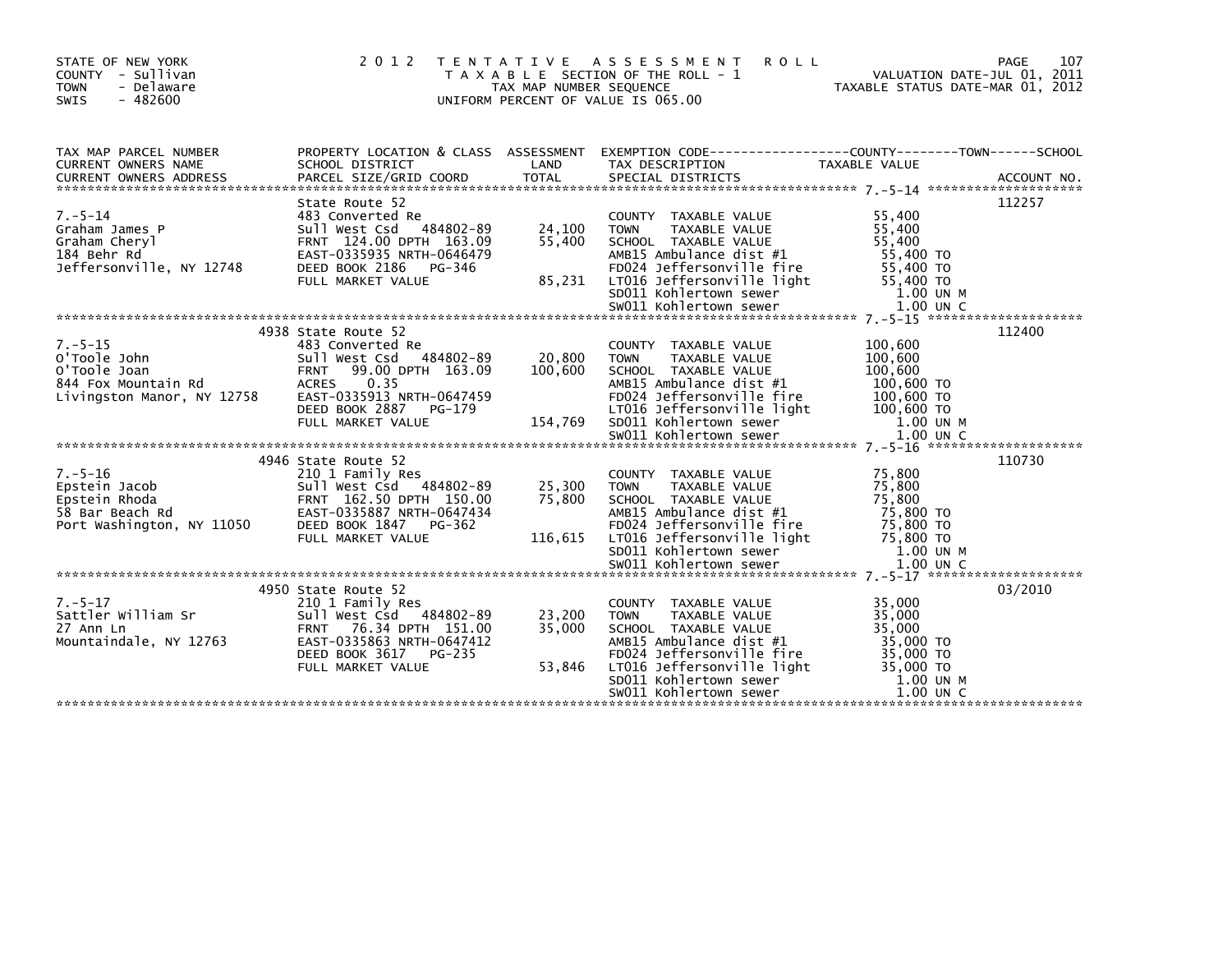| STATE OF NEW YORK<br>COUNTY - Sullivan<br><b>TOWN</b><br>- Delaware<br><b>SWIS</b><br>$-482600$         | 2 0 1 2<br>T E N T A T I V E                                                                                                                                                         | TAX MAP NUMBER SEQUENCE     | A S S E S S M E N T<br><b>ROLL</b><br>T A X A B L E SECTION OF THE ROLL - 1<br>UNIFORM PERCENT OF VALUE IS 065.00                                                                                                                                                   | VALUATION DATE-JUL 01, 2011<br>TAXABLE STATUS DATE-MAR 01, 2012                                               | 108<br>PAGE           |
|---------------------------------------------------------------------------------------------------------|--------------------------------------------------------------------------------------------------------------------------------------------------------------------------------------|-----------------------------|---------------------------------------------------------------------------------------------------------------------------------------------------------------------------------------------------------------------------------------------------------------------|---------------------------------------------------------------------------------------------------------------|-----------------------|
| TAX MAP PARCEL NUMBER<br><b>CURRENT OWNERS NAME</b>                                                     | PROPERTY LOCATION & CLASS ASSESSMENT<br>SCHOOL DISTRICT                                                                                                                              | LAND                        | EXEMPTION CODE-----------------COUNTY-------TOWN------SCHOOL<br>TAX DESCRIPTION                                                                                                                                                                                     | TAXABLE VALUE                                                                                                 |                       |
| $7. - 5 - 18$<br>Wingate Richard<br>Wingate Lynn<br>247 Park View Ave Apt LT<br>Bronxville, NY 10708    | 4952 State Route 52<br>210 1 Family Res<br>Sull West Csd 484802-89<br>FRNT 75.00 DPTH 150.68<br>EAST-0335848 NRTH-0647399<br>DEED BOOK 2481<br>PG-633<br>FULL MARKET VALUE           | 23,300<br>66,100<br>101,692 | COUNTY TAXABLE VALUE<br><b>TOWN</b><br>TAXABLE VALUE<br>SCHOOL TAXABLE VALUE<br>AMB15 Ambulance dist #1<br>FD024 Jeffersonville fire<br>LTO16 Jeffersonville light<br>SDO11 Kohlertown sewer                                                                        | 66,100<br>66,100<br>66,100<br>66,100 TO<br>66,100 TO<br>66,100 TO<br>1.00 UN M                                | 112079                |
| $7. - 5 - 19$<br>Houman Candy<br>3533 Copperfield Dr Apt 155<br>San Jose, CA 95138                      | 4956 State Route 52<br>210 1 Family Res<br>Sull West Csd<br>484802-89<br><b>FRNT</b><br>75.00 DPTH 150.00<br><b>BANK 60806</b><br>EAST-0335848 NRTH-0647386                          | 23,500<br>50,160            | COUNTY TAXABLE VALUE<br><b>TOWN</b><br>TAXABLE VALUE<br>SCHOOL TAXABLE VALUE<br>AMB15 Ambulance dist #1<br>FD024 Jeffersonville fire                                                                                                                                | 50,160<br>50,160<br>50.160<br>50,160 TO<br>50,160 TO                                                          | 02/2010               |
| $7. - 5 - 20$<br>Pontone Louis<br>Kilner Mary Stuart<br>4960 State Route 52<br>Jeffersonville, NY 12748 | 4960 State Route 52<br>210 1 Family Res - WTRFNT<br>Sull West Csd<br>484802-89<br>2.00<br><b>ACRES</b><br>EAST-0335792 NRTH-0647394<br>DEED BOOK 3050<br>PG-102<br>FULL MARKET VALUE | 48,500<br>92,500<br>142,308 | 41854<br>STAR B<br>COUNTY TAXABLE VALUE<br><b>TOWN</b><br>TAXABLE VALUE<br>SCHOOL TAXABLE VALUE<br>AMB15 Ambulance dist #1<br>FD024 Jeffersonville fire<br>LT016 Jeffersonville light<br>SD011 Kohlertown sewer<br>sw011 Kohlertown sewer<br>SW011 Kohlertown sewer | $\overline{0}$<br>92,500<br>92,500<br>73,900<br>92,500 TO<br>92,500 TO<br>92,500 TO<br>1.00 UN M<br>1.00 UN C | 112260<br>18,600<br>0 |
| $7. - 5 - 21$<br>Graham Kevin<br>Graham Kevin<br>Graham Jacqueline<br>PO Box 8<br>Youngsville, NY 12791 | 4966 State Route 52<br>210 1 Family Res<br>Sull West Csd 484802-89<br>FRNT 143.58 DPTH 192.31<br>EAST-0335779 NRTH-0647345<br>DEED BOOK 2186 PG-344<br>FULL MARKET VALUE             | 27,700<br>73,100<br>112,462 | COUNTY TAXABLE VALUE<br><b>TAXABLE VALUE</b><br><b>TOWN</b><br>SCHOOL TAXABLE VALUE<br>AMB15 Ambulance dist #1<br>FD024 Jeffersonville fire<br>LT016 Jeffersonville light<br>SD011 Kohlertown sewer<br>SW011 Kohlertown sewer                                       | 73,100<br>73,100<br>73,100<br>73,100 TO<br>73,100 TO<br>73.100 TO<br>2.00 UN M<br>$2.00$ UN C                 | 112129                |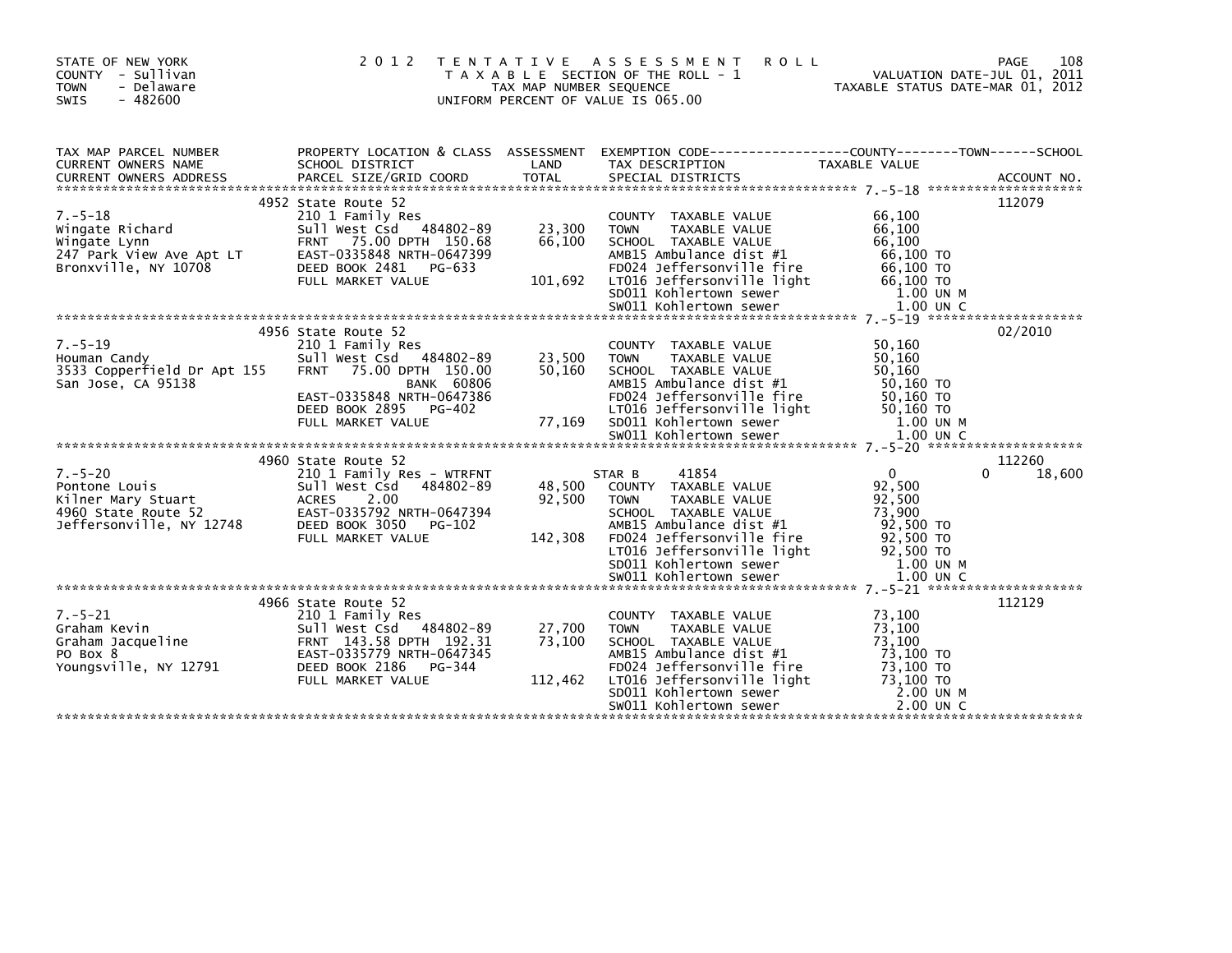| STATE OF NEW YORK<br>- Sullivan<br>COUNTY<br>- Delaware<br><b>TOWN</b><br>$-482600$<br>SWIS | 2 0 1 2                              | TAX MAP NUMBER SEQUENCE | TENTATIVE ASSESSMENT<br><b>ROLL</b><br>T A X A B L E SECTION OF THE ROLL - 1<br>UNIFORM PERCENT OF VALUE IS 065.00 | VALUATION DATE-JUL 01, 2011<br>TAXABLE STATUS DATE-MAR 01, 2012 | 109<br>PAGE |
|---------------------------------------------------------------------------------------------|--------------------------------------|-------------------------|--------------------------------------------------------------------------------------------------------------------|-----------------------------------------------------------------|-------------|
| TAX MAP PARCEL NUMBER                                                                       | PROPERTY LOCATION & CLASS ASSESSMENT |                         | EXEMPTION        CODE-----------------COUNTY-------TOWN------SCHOOL                                                |                                                                 |             |
| CURRENT OWNERS NAME                                                                         |                                      |                         |                                                                                                                    | TAXABLE VALUE                                                   |             |
|                                                                                             |                                      |                         |                                                                                                                    |                                                                 |             |
|                                                                                             |                                      |                         |                                                                                                                    |                                                                 |             |
|                                                                                             | 4974 State Route 52                  |                         |                                                                                                                    |                                                                 | 600240      |
| $7. - 5 - 22$                                                                               | 620 Religious                        |                         | COUNTY TAXABLE VALUE                                                                                               | 135,800                                                         |             |
| First Lutheran Church 5ull West Csd 484802-89                                               |                                      | 32,300                  | TOWN TAXABLE VALUE                                                                                                 | 135,800                                                         |             |
| Metropolitan New York Synod FRNT 208.00 DPTH 200.00                                         |                                      | 135,800                 | SCHOOL TAXABLE VALUE                                                                                               | 135,800                                                         |             |
| PO BOX 20807                                                                                | EAST-0335742 NRTH-0647314            |                         | AMB15 Ambulance dist #1                                                                                            | 135,800 TO                                                      |             |
| Huntington Station, NY 11746                                                                | FULL MARKET VALUE                    | 208,923                 | FD024 Jeffersonville fire                                                                                          | 135,800 TO                                                      |             |
|                                                                                             |                                      |                         | LT016 Jeffersonville light                                                                                         | 135,800 TO                                                      |             |
|                                                                                             |                                      |                         | SD011 Kohlertown sewer                                                                                             | $2.00$ UNM                                                      |             |
|                                                                                             |                                      |                         | SW011 Kohlertown sewer                                                                                             | 2.00 UN C                                                       |             |
|                                                                                             |                                      |                         |                                                                                                                    |                                                                 |             |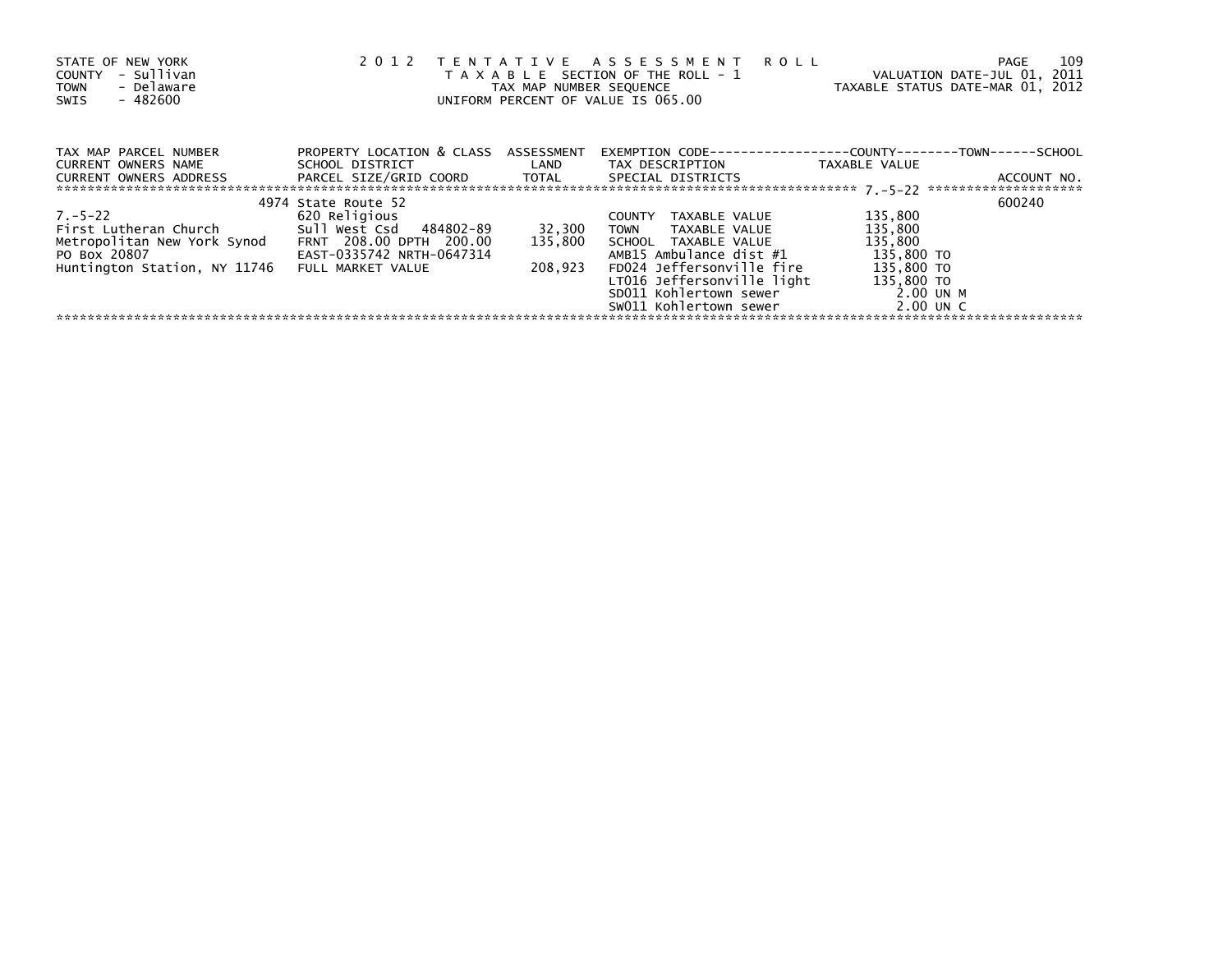| STATE OF NEW YORK  | 2012 TENTATIVE ASSESSMENT ROLL        | PAGE                             | 110 |
|--------------------|---------------------------------------|----------------------------------|-----|
| COUNTY - Sullivan  | T A X A B L E SECTION OF THE ROLL - 1 | VALUATION DATE-JUL 01, 2011      |     |
| - Delaware<br>TOWN | MAP SECTION - 007                     | TAXABLE STATUS DATE-MAR 01, 2012 |     |
| - 482600<br>SWIS   | SUB-SECTION-                          | RPS150/V04/L015                  |     |
|                    | UNIFORM PERCENT OF VALUE IS 065.00    | CURRENT DATE 5/01/2012           |     |

### \*\*\* S P E C I A L D I S T R I C T S U M M A R Y \*\*\*

| CODE | DISTRICT NAME        | TOTAL<br>PARCELS | EXTENSION<br><b>TYPF</b> | EXTENSION<br><b>VALUE</b> | AD VALOREM<br><b>VALUE</b> | <b>EXEMPT</b><br><b>AMOUNT</b> | <b>TAXABLE</b><br><b>VALUE</b> |
|------|----------------------|------------------|--------------------------|---------------------------|----------------------------|--------------------------------|--------------------------------|
|      | AMB15 Ambulance dist |                  | 37 TOTAL                 |                           | 2866,006                   | 1,860                          | 2864.146                       |
|      | FD024 Jeffersonville |                  | 37 TOTAL                 |                           | 2866,006                   | 1,860                          | 2864.146                       |
|      | LT016 Jeffersonville |                  | 37 TOTAL                 |                           | 2866.006                   | 1.860                          | 2864.146                       |
|      | SD011 Kohlertown sew |                  | 21 UNITS<br><b>M</b>     | 29.75                     |                            |                                | 29.75                          |
|      | SW011 Kohlertown sew |                  | 22 UNITS                 | 30.00                     |                            |                                | 30.00                          |

### \*\*\* S C H O O L D I S T R I C T S U M M A R Y \*\*\*

| CODE   | DISTRICT NAME | TOTAL<br><b>PARCELS</b> | ASSESSED<br>LAND | ASSESSED<br><b>TOTAL</b> | <b>EXEMPT</b><br><b>AMOUNT</b> | <b>TOTAL</b><br><b>TAXABLE</b> | <b>STAR</b><br>AMOUNT | <b>STAR</b><br><b>TAXABLE</b> |
|--------|---------------|-------------------------|------------------|--------------------------|--------------------------------|--------------------------------|-----------------------|-------------------------------|
| 484802 | Sull West Csd | 37                      | 805,800          | 2866,006                 | 37,500                         | 2828.506                       | 321.940               | 2506,566                      |
|        | SUB-TOTAL     | 37                      | 805.800          | 2866,006                 | 37,500                         | 2828,506                       | 321,940               | 2506,566                      |
| 484889 | West Sull Lib | 37                      | 805,800          | 2866.006                 | 37.500                         | 2828.506                       | 321.940               | 2506,566                      |
|        | T O T A L     | 74                      | 1611,600         | 5732,012                 | 75,000                         | 5657,012                       | 643,880               | 5013,132                      |

## \*\*\* S Y S T E M C O D E S S U M M A R Y \*\*\*

#### NO SYSTEM EXEMPTIONS AT THIS LEVEL

### \*\*\* E X E M P T I O N S U M M A R Y \*\*\*

| <b>TOTAL</b><br>CODE<br><b>PARCELS</b><br>DESCRIPTION                                                                                     | <b>COUNTY</b>                               | <b>TOWN</b>                                  | <b>SCHOOL</b>                           |
|-------------------------------------------------------------------------------------------------------------------------------------------|---------------------------------------------|----------------------------------------------|-----------------------------------------|
| 41121<br>WAR VET<br>41131<br>COMBAT VET<br>41691<br>VOL FIRE/A<br>41800<br>AGED-CTS<br>41834<br>STAR EN<br>41854<br>STAR B<br>16<br>TOTAL | ,980<br>18,750<br>1,860<br>28,125<br>56,715 | 1,980<br>18,750<br>1,860<br>28,125<br>56,715 | 37,500<br>191,740<br>130,200<br>359,440 |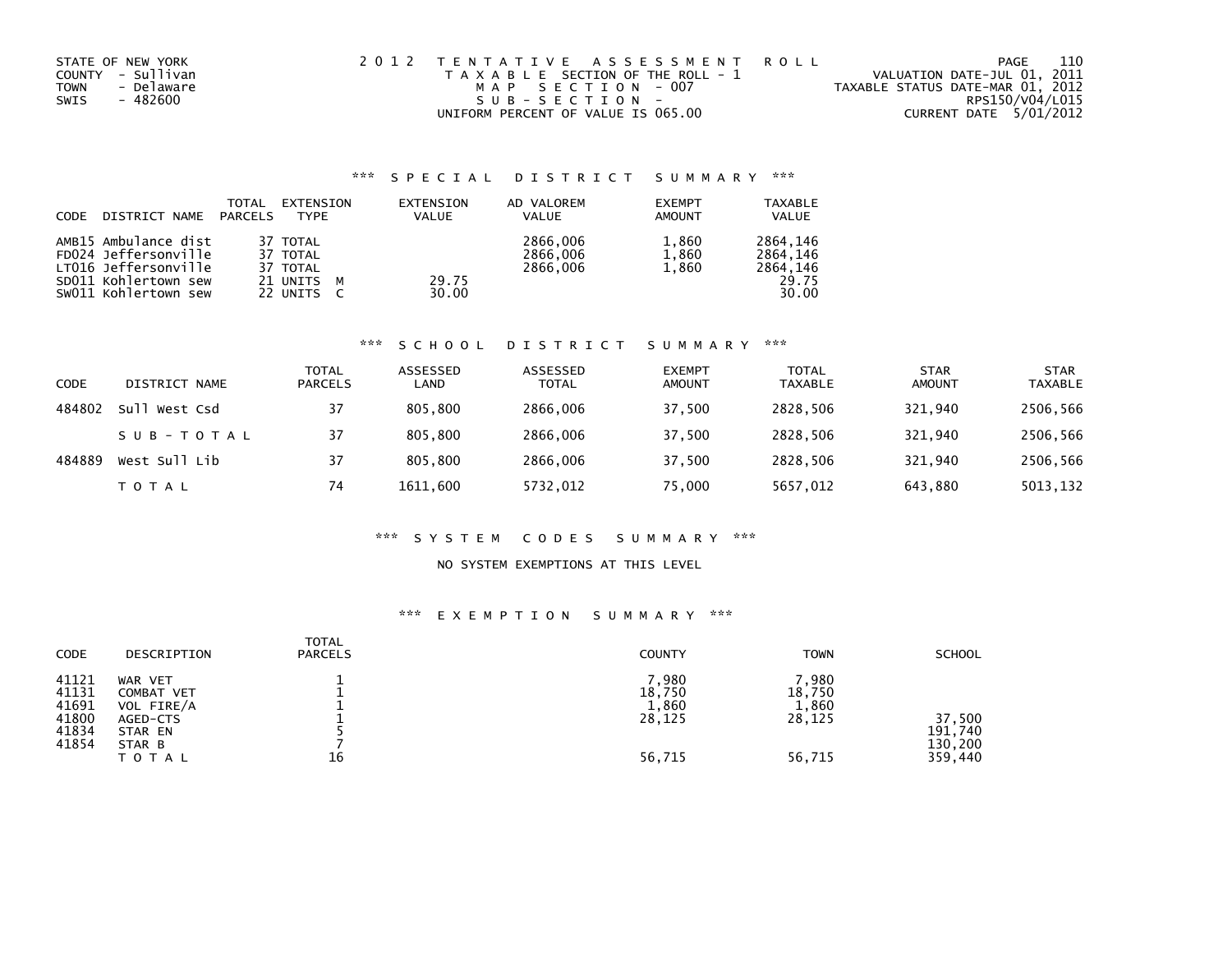|             | STATE OF NEW YORK | 2012 TENTATIVE ASSESSMENT ROLL        | -111<br>PAGE                     |
|-------------|-------------------|---------------------------------------|----------------------------------|
|             | COUNTY - Sullivan | T A X A B L E SECTION OF THE ROLL - 1 | VALUATION DATE-JUL 01, 2011      |
| <b>TOWN</b> | - Delaware        | MAP SECTION - 007                     | TAXABLE STATUS DATE-MAR 01, 2012 |
| SWIS        | - 482600          | SUB-SECTION-                          | RPS150/V04/L015                  |
|             |                   | UNIFORM PERCENT OF VALUE IS 065.00    | CURRENT DATE 5/01/2012           |

# \*\*\* G R A N D T O T A L S \*\*\*

| ROLL       | DESCRIPTION    | TOTAL          | ASSESSED | <b>ASSESSED</b> | <b>TAXABLE</b> | <b>TAXABLE</b> | TAXABLE       | <b>STAR</b>    |
|------------|----------------|----------------|----------|-----------------|----------------|----------------|---------------|----------------|
| <b>SEC</b> |                | <b>PARCELS</b> | LAND     | TOTAL           | COUNT          | TOWN           | <b>SCHOOL</b> | <b>TAXABLE</b> |
|            | <b>TAXABLE</b> |                | 805,800  | 2866,006        | 2809.291       | 2809.291       | 2828,506      | 2506,566       |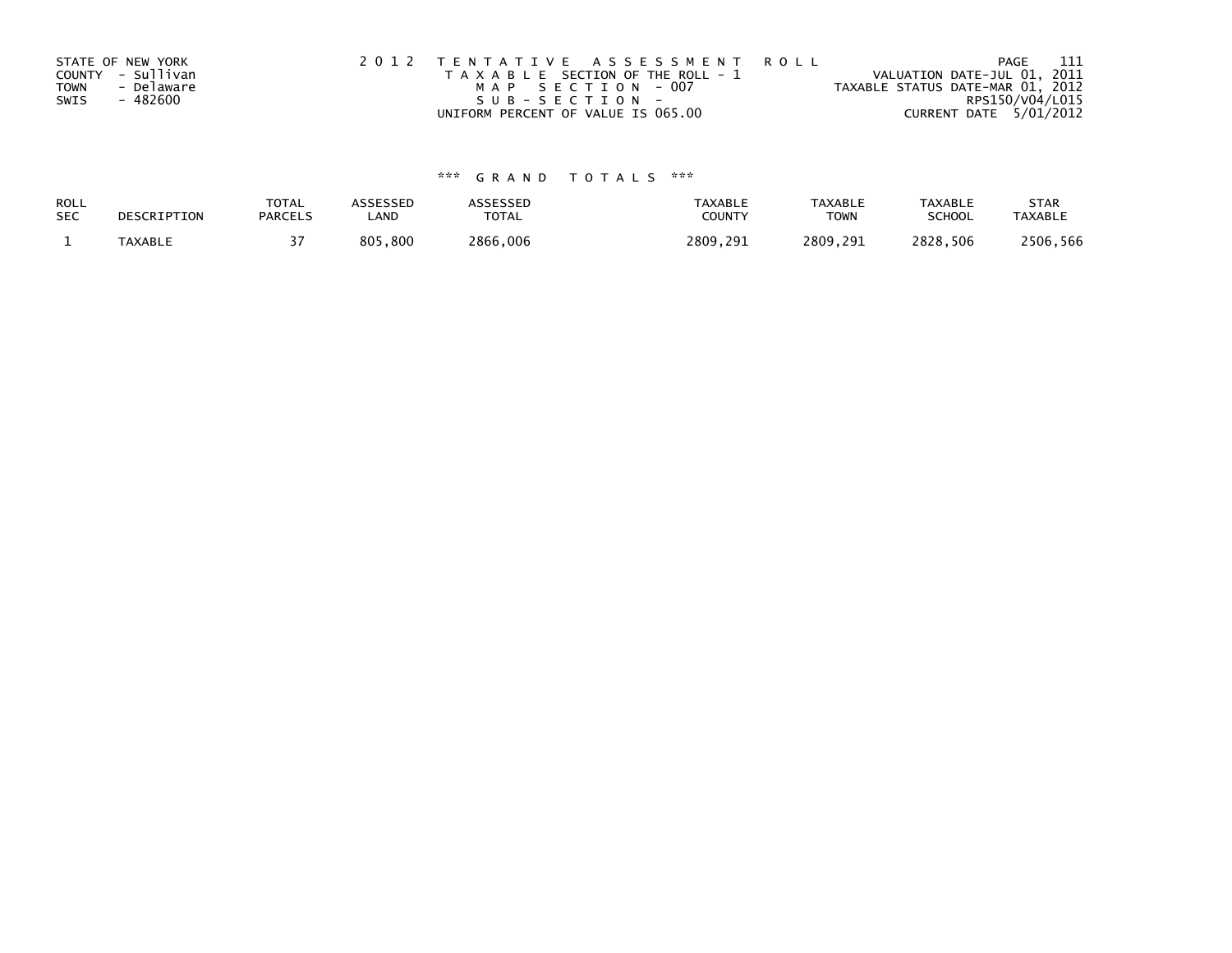| STATE OF NEW YORK<br>COUNTY - Sullivan<br><b>TOWN</b><br>- Delaware<br>$-482600$<br><b>SWIS</b>                | 2012                                                                                                                                                                                                    | T E N T A T I V E<br>TAX MAP NUMBER SEQUENCE | A S S E S S M E N T<br><b>ROLL</b><br>T A X A B L E SECTION OF THE ROLL - 1<br>UNIFORM PERCENT OF VALUE IS 065.00                                                                                                                         | VALUATION DATE-JUL 01, 2011<br>TAXABLE STATUS DATE-MAR 01, 2012                                         | 112<br>PAGE           |
|----------------------------------------------------------------------------------------------------------------|---------------------------------------------------------------------------------------------------------------------------------------------------------------------------------------------------------|----------------------------------------------|-------------------------------------------------------------------------------------------------------------------------------------------------------------------------------------------------------------------------------------------|---------------------------------------------------------------------------------------------------------|-----------------------|
| TAX MAP PARCEL NUMBER<br>CURRENT OWNERS NAME                                                                   | PROPERTY LOCATION & CLASS ASSESSMENT<br>SCHOOL DISTRICT                                                                                                                                                 | LAND                                         | EXEMPTION CODE-----------------COUNTY-------TOWN------SCHOOL<br>TAX DESCRIPTION                                                                                                                                                           | TAXABLE VALUE                                                                                           |                       |
| $8. - 1 - 1$<br>Starkweather Worley<br>14 Cty Rte 164<br>Jeffersonville, NY 12748                              | 14 Cty Rte 164<br>210 1 Family Res<br>Sull West Csd 484802-89<br>FRNT 105.00 DPTH 270.00<br><b>ACRES</b><br>1.05 BANKC130171<br>EAST-0333717 NRTH-0647061<br>DEED BOOK 2490 PG-438<br>FULL MARKET VALUE | 10,000<br>63,000<br>96,923                   | 41854<br>STAR B<br>COUNTY TAXABLE VALUE<br>TAXABLE VALUE<br><b>TOWN</b><br>SCHOOL TAXABLE VALUE<br>AMB15 Ambulance dist #1<br>FD024 Jeffersonville fire<br>LT016 Jeffersonville light<br>SD011 Kohlertown sewer                           | $\Omega$<br>63.000<br>63,000<br>44.400<br>63,000 TO<br>63,000 TO<br>63,000 TO<br>1.00 UN M              | $\Omega$<br>18,600    |
| $8. - 1 - 2$<br>Kohler Walter W<br>Kohler Theresa M<br>3997 Rt. 52<br>Youngsville, NY 12791                    | 10 Cty Rte 164<br>210 1 Family Res<br>Sull West Csd 484802-89<br>FRNT 75.00 DPTH 212.50<br>EAST-0333876 NRTH-0647023<br>DEED BOOK 516<br>PG-00482<br>FULL MARKET VALUE                                  | 15,600<br>75,100<br>115,538                  | COUNTY TAXABLE VALUE<br>TAXABLE VALUE<br><b>TOWN</b><br>SCHOOL TAXABLE VALUE<br>AMB15 Ambulance dist #1<br>FD024 Jeffersonville fire<br>LT016 Jeffersonville light<br>SD011 Kohlertown sewer                                              | 75,100<br>75,100<br>75,100<br>75,100 TO<br>75,100 TO<br>75,100 TO<br>1.00 UN M                          | 111530                |
| $8. - 1 - 3$<br>Kabakci Ekrem<br>Kabakci Sabahat<br>8 Cty Rte 164<br>PO Box 656<br>Jeffersonville, NY 12748    | 8 Cty Rte 164<br>210 1 Family Res<br>Sull West Csd 484802-89<br>FRNT 60.00 DPTH 216.90<br>EAST-0333905 NRTH-0647006<br>DEED BOOK 1266<br>PG-00057<br>FULL MARKET VALUE                                  | 14,200<br>74,200<br>114,154                  | 41854<br>STAR B<br>COUNTY TAXABLE VALUE<br><b>TOWN</b><br>TAXABLE VALUE<br>SCHOOL TAXABLE VALUE<br>AMB15 Ambulance dist #1<br>FD024 Jeffersonville fire<br>LT016 Jeffersonville light<br>SD011 Kohlertown sewer<br>SW011 Kohlertown sewer | $\Omega$<br>74,200<br>74,200<br>55,600<br>74.200 TO<br>74,200 TO<br>74,200 TO<br>1.00 UN M<br>1.00 UN C | 111460<br>0<br>18,600 |
| $8. - 1 - 5$<br>Church of Abundant Love Corp. Sull West Csd<br>4996 State Route 52<br>Jeffersonville, NY 12748 | 4996 State Route 52<br>620 Religious<br>484802-89<br>FRNT 78.42 DPTH 175.71<br>EAST-0334017 NRTH-0647009<br>DEED BOOK 3450<br>PG-195<br>FULL MARKET VALUE                                               | 23,300<br>85,500<br>131,538                  | COUNTY TAXABLE VALUE<br><b>TAXABLE VALUE</b><br><b>TOWN</b><br>SCHOOL TAXABLE VALUE<br>AMB15 Ambulance dist #1<br>FD024 Jeffersonville fire<br>LT016 Jeffersonville light<br>SD011 Kohlertown sewer<br>SW011 Kohlertown sewer             | 85,500<br>85,500<br>85,500<br>85,500 TO<br>85,500 TO<br>85.500 TO<br>2.00 UN M<br>$2.00$ UN C           | 03/2008               |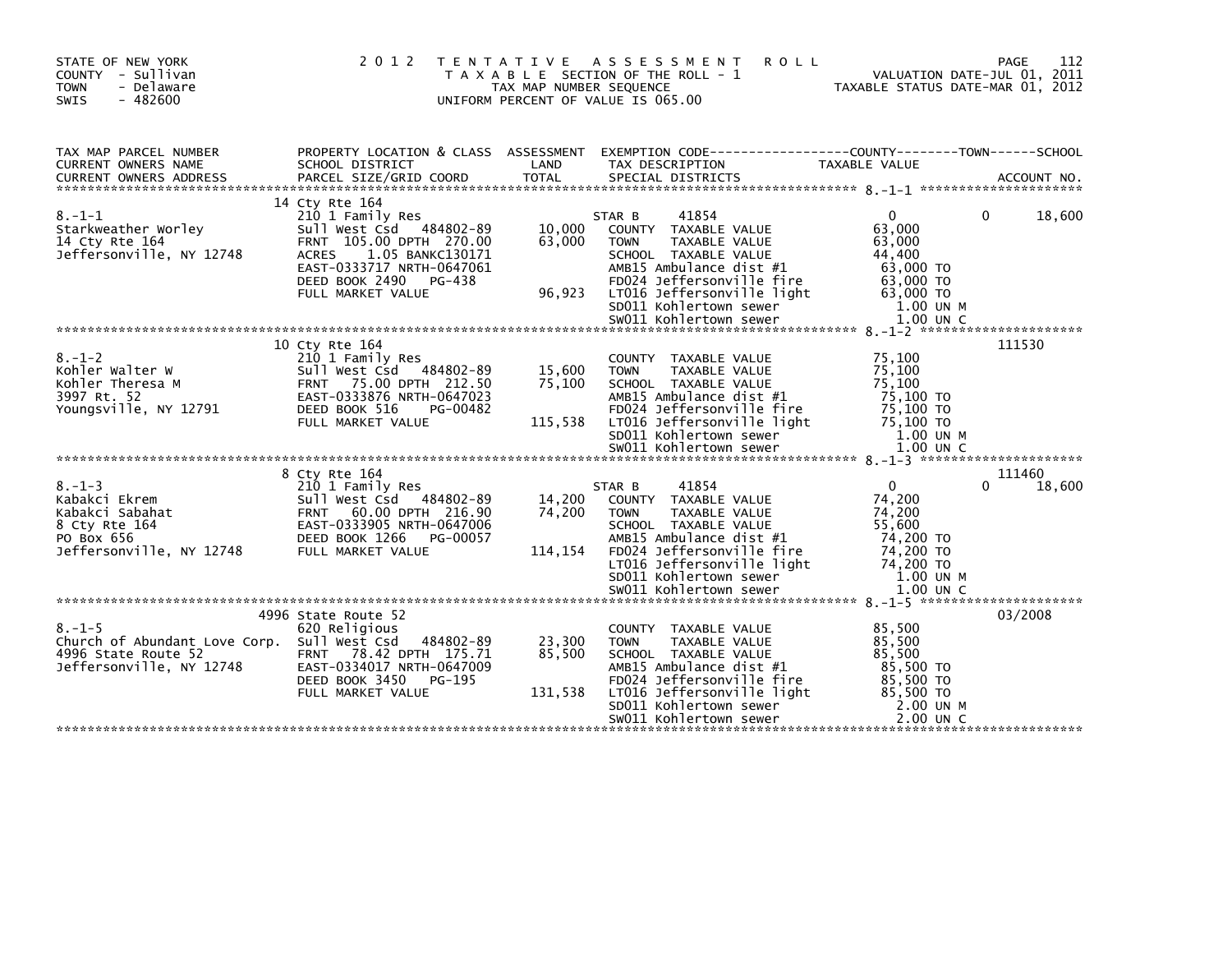| STATE OF NEW YORK<br>COUNTY - Sullivan<br>- Delaware<br><b>TOWN</b><br>$-482600$<br><b>SWIS</b>                               |                                                                                                                                                                                                                                                 | TAX MAP NUMBER SEQUENCE    | 2012 TENTATIVE ASSESSMENT<br><b>ROLL</b><br>T A X A B L E SECTION OF THE ROLL - 1<br>UNIFORM PERCENT OF VALUE IS 065.00                                            | VALUATION DATE-JUL 01, 2011<br>TAXABLE STATUS DATE-MAR 01, 2012            | 113<br>PAGE                                          |
|-------------------------------------------------------------------------------------------------------------------------------|-------------------------------------------------------------------------------------------------------------------------------------------------------------------------------------------------------------------------------------------------|----------------------------|--------------------------------------------------------------------------------------------------------------------------------------------------------------------|----------------------------------------------------------------------------|------------------------------------------------------|
| TAX MAP PARCEL NUMBER<br>CURRENT OWNERS NAME<br>CURRENT OWNERS ADDRESS                                                        | SCHOOL DISTRICT<br>PARCEL SIZE/GRID COORD                                                                                                                                                                                                       | LAND<br>TOTAL              | PROPERTY LOCATION & CLASS ASSESSMENT EXEMPTION CODE----------------COUNTY-------TOWN------SCHOOL<br>TAX DESCRIPTION<br>SPECIAL DISTRICTS                           | TAXABLE VALUE                                                              | ACCOUNT NO.                                          |
| $8. - 1 - 6.1$<br>8.-1-6.1<br>Mathern Harry P<br>Mathern Anna<br>Attn: Mathern Gary<br>^^1 ^tv Rte 164<br>Callicoon, NY 12723 | 6 Cty Rte 164<br>210 1 Family Res<br>Sull West Csd 484802-89<br>FRNT 54.35 DPTH 79.39<br>EAST-0333945 NRTH-0646914<br>DEED BOOK 1049<br>PG-309<br>FULL MARKET VALUE                                                                             | 10,400<br>30,200<br>46,462 | COUNTY TAXABLE VALUE<br><b>TOWN</b><br>TAXABLE VALUE<br>SCHOOL TAXABLE VALUE<br>AMB15 Ambulance dist #1<br>FD024 Jeffersonville fire<br>LT016 Jeffersonville light | 30,200<br>30,200<br>30,200<br>30,200 TO<br>30,200 TO<br>30,200 TO          | 111890                                               |
|                                                                                                                               |                                                                                                                                                                                                                                                 |                            |                                                                                                                                                                    |                                                                            |                                                      |
| $8. - 1 - 6.2$                                                                                                                | 2 Cty Rte 164<br>210 1 Family Res<br>o.-1-o.2<br>Malara Robert<br>Malara Robert<br>2 Cty Rte 164<br>Jeffersonville, NY 12728<br>DEED BOOK 2311 PG-11<br>PG-11<br>Sull West Csd 484802-89<br>FRNT 92.00 DPTH 131.68<br>EAST-0334034 NRTH-0646904 | 110,000 STAR B             | COMBAT VET 41131<br>23,300 VOL FIRE/A 41691<br>41854<br>COUNTY TAXABLE VALUE                                                                                       | 27,500<br>1,860<br>$\overline{\mathbf{0}}$<br>80,640                       | 27,500<br>$\mathbf 0$<br>1,860<br>18,600<br>$\Omega$ |
|                                                                                                                               | FULL MARKET VALUE                                                                                                                                                                                                                               | 169,231                    | TAXABLE VALUE<br><b>TOWN</b><br>SCHOOL TAXABLE VALUE<br>$AMB15$ Ambulance dist #1<br>1,860 EX<br>FD024 Jeffersonville fire                                         | 80,640<br>91,400<br>108,140 TO<br>108,140 TO                               |                                                      |
|                                                                                                                               |                                                                                                                                                                                                                                                 |                            | 1,860 EX<br>LT016 Jeffersonville light<br>1,860 EX<br>SD011 Kohlertown sewer                                                                                       | 108,140 TO<br>1.00 UN M                                                    |                                                      |
|                                                                                                                               |                                                                                                                                                                                                                                                 |                            | SW011 Kohlertown sewer                                                                                                                                             | 1.00 UN C                                                                  |                                                      |
| $8. - 2 - 1$                                                                                                                  | 5007 State Route 52<br>480 Mult-use bld - WTRFNT<br>sull west Csd<br>484802-89<br><b>ACRES</b><br>1.52                                                                                                                                          | 40,800<br>234,400          | COUNTY TAXABLE VALUE<br><b>TOWN</b><br><b>TAXABLE VALUE</b><br>SCHOOL TAXABLE VALUE                                                                                | 234,400<br>234,400<br>234,400                                              | 112150                                               |
| Pfanstiel Inge<br>Pfanstiel Hugo E<br>5007 State Route 52<br>PO Box 640<br>Jeffersonville, NY 12748                           | EAST-0334210 NRTH-0646790<br>DEED BOOK 917<br>PG-00241<br>FULL MARKET VALUE                                                                                                                                                                     | 360,615                    | AMB15 Ambulance dist #1<br>FD024 Jeffersonville fire<br>LT016 Jeffersonville light<br>SD011 Kohlertown sewer<br>SW011 Kohlertown sewer                             | 234,400 TO<br>234,400 TO<br>234,400 TO<br>2.75 UN M<br>2.75 UN C           |                                                      |
|                                                                                                                               | 5009 State Route 52                                                                                                                                                                                                                             |                            |                                                                                                                                                                    |                                                                            | 110560                                               |
| $8. - 2 - 2$<br>Miller Myron L<br>5009 State Route 52<br>Jeffersonville, NY 12748                                             | 260 Seasonal res<br>Sull West Csd 484802-89<br>FRNT 54.82 DPTH 215.00<br>EAST-0334320 NRTH-0646710<br>DEED BOOK 2554 PG-38                                                                                                                      | 9,200<br>15,500            | 41854<br>STAR B<br>COUNTY TAXABLE VALUE<br>TAXABLE VALUE<br><b>TOWN</b><br>SCHOOL TAXABLE VALUE<br>AMB15 Ambulance dist #1                                         | $\overline{0}$<br>15,500<br>15,500<br>$\overline{\mathbf{0}}$<br>15,500 TO | 15,500<br>0                                          |
|                                                                                                                               | FULL MARKET VALUE                                                                                                                                                                                                                               | 23,846                     | FDO24 Jeffersonville fire<br>LTO16 Jeffersonville light<br>SDO11 Kohlertown sewer<br>SW011 Kohlertown sewer                                                        | 15,500 TO<br>15,500 TO<br>1.00 UN M<br>1.00 UN C                           |                                                      |
|                                                                                                                               |                                                                                                                                                                                                                                                 |                            |                                                                                                                                                                    |                                                                            |                                                      |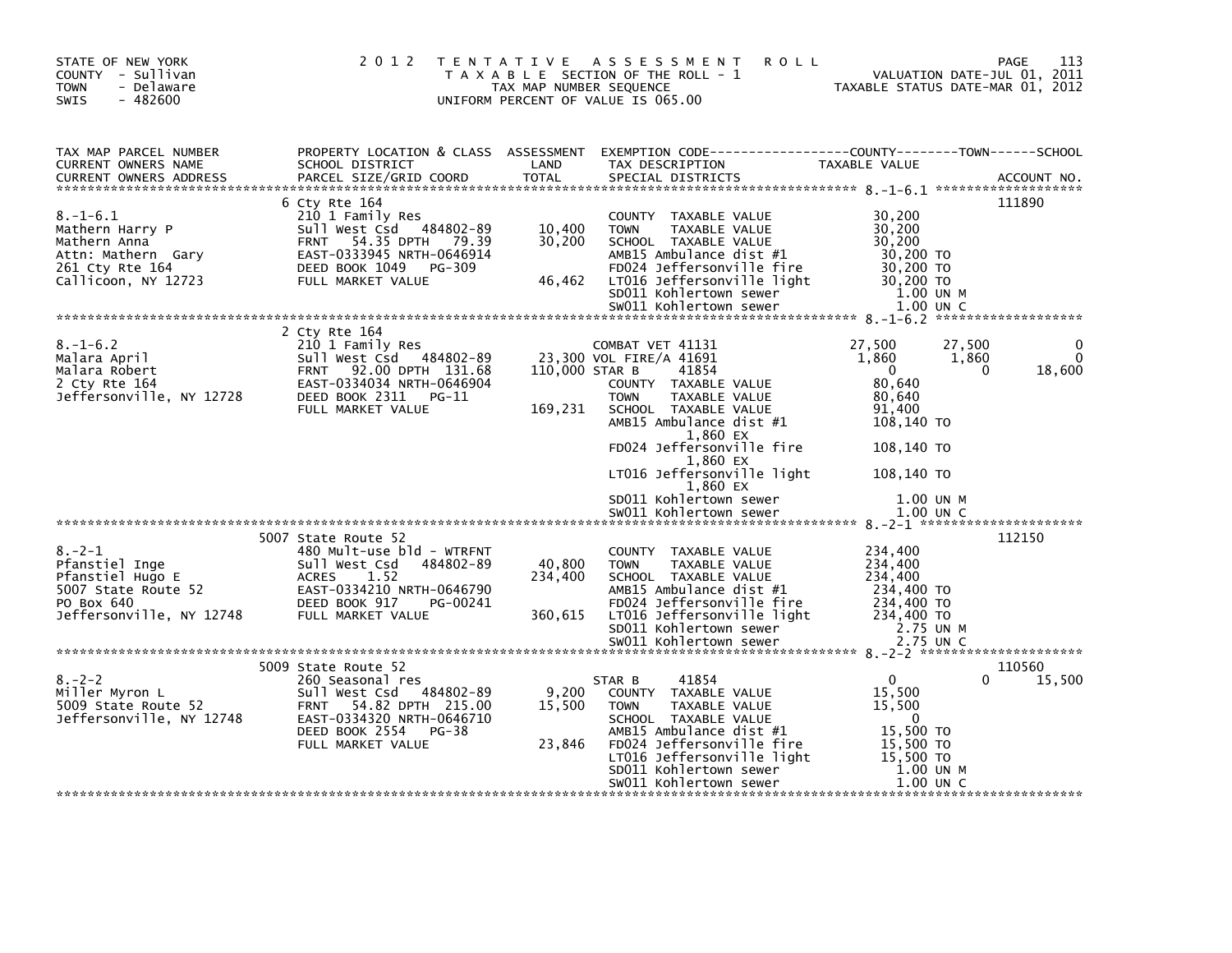| STATE OF NEW YORK<br>COUNTY - Sullivan<br><b>TOWN</b><br>- Delaware<br><b>SWIS</b><br>$-482600$                                         | 2012 TENTATIVE                                                                                                                                                                                                  | TAX MAP NUMBER SEQUENCE      | A S S E S S M E N T<br><b>ROLL</b><br>T A X A B L E SECTION OF THE ROLL - 1<br>UNIFORM PERCENT OF VALUE IS 065.00                                                                                                                                | TAXABLE STATUS DATE-MAR 01, 2012                                                                              | 114<br>PAGE<br>VALUATION DATE-JUL 01, 2011 |
|-----------------------------------------------------------------------------------------------------------------------------------------|-----------------------------------------------------------------------------------------------------------------------------------------------------------------------------------------------------------------|------------------------------|--------------------------------------------------------------------------------------------------------------------------------------------------------------------------------------------------------------------------------------------------|---------------------------------------------------------------------------------------------------------------|--------------------------------------------|
| TAX MAP PARCEL NUMBER<br>CURRENT OWNERS NAME<br><b>CURRENT OWNERS ADDRESS</b>                                                           | PROPERTY LOCATION & CLASS ASSESSMENT<br>SCHOOL DISTRICT<br>PARCEL SIZE/GRID COORD                                                                                                                               | LAND<br><b>TOTAL</b>         | EXEMPTION CODE-----------------COUNTY-------TOWN------SCHOOL<br>TAX DESCRIPTION<br>SPECIAL DISTRICTS                                                                                                                                             | <b>TAXABLE VALUE</b>                                                                                          | ACCOUNT NO.                                |
| $8. - 2 - 3$<br>Roosa Michael<br>5011 State Route 52<br>Jeffersonville, NY 12748                                                        | 5011 State Route 52<br>210 1 Family Res - WTRFNT<br>Sull West Csd<br>484802-89<br><b>ACRES</b><br>1.24 BANK L70391<br>EAST-0334143 NRTH-0646306<br>DEED BOOK 3142<br>PG-633<br>FULL MARKET VALUE                | 15,000<br>34,600<br>53,231   | 41854<br>STAR B<br>COUNTY TAXABLE VALUE<br><b>TOWN</b><br>TAXABLE VALUE<br>SCHOOL TAXABLE VALUE<br>AMB15 Ambulance dist #1<br>FD024 Jeffersonville fire<br>LT016 Jeffersonville light<br>SD011 Kohlertown sewer<br>SW011 Kohlertown sewer        | $\Omega$<br>34,600<br>34,600<br>16,000<br>34,600 TO<br>34,600 TO<br>34,600 TO<br>1.00 UN M<br>1.00 UN C       | 111980<br>18,600<br>0                      |
| $8. - 2 - 4$<br>Kohler Lumber & Bldg Materials Sull West Csd 484802-89<br>5023 State Route 52<br>PO Box 637<br>Jeffersonville, NY 12748 | 5023 State Route 52<br>444 Lumber yd/ml - WTRFNT<br><b>ACRES</b><br>4.55<br>EAST-0334530 NRTH-0646310<br>DEED BOOK 813<br><b>PG-87</b><br>FULL MARKET VALUE                                                     | 75,000<br>213,300<br>328,154 | COUNTY TAXABLE VALUE<br>TAXABLE VALUE<br><b>TOWN</b><br>SCHOOL TAXABLE VALUE<br>AMB15 Ambulance dist #1<br>FD024 Jeffersonville fire<br>LT016 Jeffersonville light<br>SD011 Kohlertown sewer                                                     | 213,300<br>213,300<br>213,300<br>213,300 TO<br>213,300 TO<br>213,300 TO<br>$1.00$ UN M                        | 111501                                     |
| $8 - 2 - 5$<br>Stanco Michele<br>5400 Kenra Loop<br>West Richland, WA 99353                                                             | 19 Creekside Dr<br>270 Mfg housing - WTRFNT<br>Sull West Csd<br>484802-89<br>2.09<br><b>ACRES</b><br>EAST-0334680 NRTH-0646050<br>DEED BOOK 2799<br>PG-149<br>FULL MARKET VALUE                                 | 20,000<br>53,000<br>81,538   | COUNTY TAXABLE VALUE<br><b>TAXABLE VALUE</b><br><b>TOWN</b><br>SCHOOL TAXABLE VALUE<br>AMB15 Ambulance dist #1<br>FD024 Jeffersonville fire<br>LT016 Jeffersonville light<br>SD011 Kohlertown sewer<br>SW011 Kohlertown sewer                    | 53,000<br>53,000<br>53,000<br>53,000 TO<br>53,000 TO<br>53,000 TO<br>1.00 UN M<br>1.00 UN C                   | 07/2008                                    |
| $8. - 2 - 6$<br>Gorton Forrest C<br>13 Creekside Dr<br>PO Box 501<br>Jeffersonville, NY 12748                                           | 13 Creekside Dr<br>270 Mfg housing<br>$-484802 - 89$<br>Sull West Csd<br>75.00 DPTH 183.00<br><b>FRNT</b><br><b>ACRES</b><br>0.32<br>EAST-0334390 NRTH-0646080<br>DEED BOOK 2829<br>PG-663<br>FULL MARKET VALUE | 19,600<br>60,000<br>92,308   | 41854<br>STAR B<br>COUNTY TAXABLE VALUE<br><b>TAXABLE VALUE</b><br><b>TOWN</b><br>SCHOOL TAXABLE VALUE<br>AMB15 Ambulance dist #1<br>FD024 Jeffersonville fire<br>LT016 Jeffersonville light<br>SD011 Kohlertown sewer<br>SW011 Kohlertown sewer | $\mathbf{0}$<br>60,000<br>60,000<br>41.400<br>60,000 TO<br>60.000 TO<br>60,000 TO<br>1.00 UN M<br>$1.00$ UN C | 112721<br>18,600<br>$\Omega$               |
|                                                                                                                                         |                                                                                                                                                                                                                 |                              |                                                                                                                                                                                                                                                  |                                                                                                               |                                            |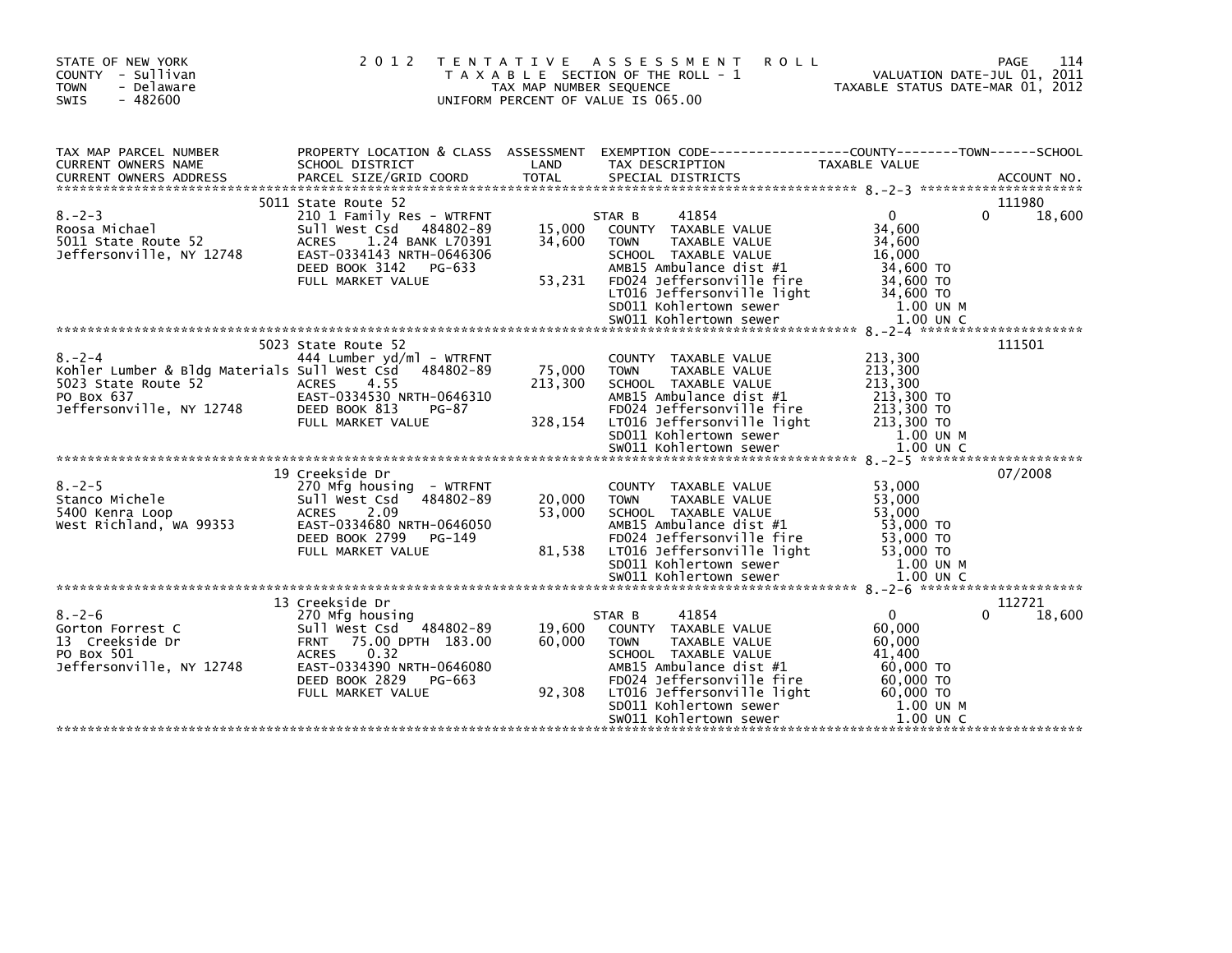| STATE OF NEW YORK<br>COUNTY - Sullivan<br>- Delaware<br><b>TOWN</b><br>$-482600$<br>SWIS                              | 2 0 1 2                                                                                                                                                                              | T E N T A T I V E<br>TAX MAP NUMBER SEQUENCE | <b>ROLL</b><br>A S S E S S M E N T<br>T A X A B L E SECTION OF THE ROLL - 1<br>UNIFORM PERCENT OF VALUE IS 065.00                                                                                                                                                      |                                                                                                                             | 115<br><b>PAGE</b><br>VALUATION DATE-JUL 01, 2011<br>TAXABLE STATUS DATE-MAR 01, 2012 |
|-----------------------------------------------------------------------------------------------------------------------|--------------------------------------------------------------------------------------------------------------------------------------------------------------------------------------|----------------------------------------------|------------------------------------------------------------------------------------------------------------------------------------------------------------------------------------------------------------------------------------------------------------------------|-----------------------------------------------------------------------------------------------------------------------------|---------------------------------------------------------------------------------------|
| TAX MAP PARCEL NUMBER<br>CURRENT OWNERS NAME<br><b>CURRENT OWNERS ADDRESS</b>                                         | PROPERTY LOCATION & CLASS ASSESSMENT<br>SCHOOL DISTRICT<br>PARCEL SIZE/GRID COORD                                                                                                    | LAND<br><b>TOTAL</b>                         | EXEMPTION CODE-----------------COUNTY-------TOWN------SCHOOL<br>TAX DESCRIPTION<br>SPECIAL DISTRICTS                                                                                                                                                                   | TAXABLE VALUE                                                                                                               | ACCOUNT NO.                                                                           |
| $8 - 2 - 7$<br>Costello John<br>Costello Doris<br>9 Creekside Dr<br>Jeffersonville, NY 12748                          | 9 Creekside Dr<br>210 1 Family Res<br>Sull West Csd 484802-89<br>63.00 DPTH 272.24<br><b>FRNT</b><br>EAST-0334290 NRTH-0646070<br>PG-183<br>DEED BOOK 1862<br>FULL MARKET VALUE      | 27,200<br>65,700<br>101,077                  | 41834<br>STAR EN<br>COUNTY TAXABLE VALUE<br>TAXABLE VALUE<br><b>TOWN</b><br>SCHOOL TAXABLE VALUE<br>AMB15 Ambulance dist #1<br>FD024 Jeffersonville fire<br>LT016 Jeffersonville light<br>SD011 Kohlertown sewer                                                       | 0<br>65,700<br>65,700<br>27,140<br>65,700 TO<br>65,700 TO<br>65,700 TO<br>1.00 UN M                                         | 38,560<br>$\Omega$                                                                    |
| $8. - 2 - 9$<br>Sturm Samuel D<br>Sturm Kathleen<br>5033 State Route 52<br>PO Box 375<br>Jeffersonville, NY 12748     | 5033 State Route 52<br>210 1 Family Res<br>Sull West Csd 484802-89<br>66.00 DPTH 174.64<br><b>FRNT</b><br>EAST-0334170 NRTH-0646110<br>DEED BOOK 3226<br>PG-456<br>FULL MARKET VALUE | 68,500<br>105,385                            | $CW_15_VET/41161$<br>23,400 STAR EN<br>41834<br>COUNTY TAXABLE VALUE<br><b>TOWN</b><br>TAXABLE VALUE<br>SCHOOL TAXABLE VALUE<br>AMB15 Ambulance dist #1<br>FD024 Jeffersonville fire<br>LT016 Jeffersonville light<br>SD011 Kohlertown sewer<br>SW011 Kohlertown sewer | 7.440<br>$\mathbf{0}$<br>61,060<br>61,060<br>29.940<br>68,500 TO<br>68,500 TO<br>68,500 TO<br>1.00 UN M<br>$1.00$ UN C      | 112952<br>$\Omega$<br>7,440<br>38,560<br>$\Omega$                                     |
| $8. - 2 - 10$<br>Sheldon Richard<br>Sheldon Jennifer<br>5031 State Route 52<br>PO Box 391<br>Jeffersonville, NY 12748 | 5031 State Route 52<br>210 1 Family Res<br>Sull West Csd 484802-89<br>FRNT 54.00 DPTH 177.16<br>EAST-0334180 NRTH-0646170<br>DEED BOOK 3433<br>PG-418<br>FULL MARKET VALUE           | 23,100<br>60,700<br>93,385                   | 41854<br>STAR B<br>COUNTY TAXABLE VALUE<br>TAXABLE VALUE<br><b>TOWN</b><br>SCHOOL TAXABLE VALUE<br>AMB15 Ambulance dist #1<br>FD024 Jeffersonville fire<br>LT016 Jeffersonville light<br>SD011 Kohlertown sewer<br>SW011 Kohlertown sewer                              | $\mathbf{0}$<br>60,700<br>60,700<br>42,100<br>60,700 TO<br>60,700 TO<br>60.700 TO<br>1.00 UN M<br>$1.00$ UN C               | 112396<br>18,600                                                                      |
| $8. - 2 - 11$<br>Okrak Josephine A<br>5027 State Route 52<br>PO Box 193<br>Jeffersonville, NY 12748                   | 5027 State Route 52<br>210 1 Family Res<br>Sull West Csd 484802-89<br>FRNT 73.00 DPTH 102.00<br>EAST-0334150 NRTH-0646306<br>DEED BOOK 857<br>PG-137<br>FULL MARKET VALUE            | 61,000<br>93,846                             | 41800<br>AGED-CTS<br>19,600 STAR EN<br>41834<br>COUNTY TAXABLE VALUE<br><b>TOWN</b><br>TAXABLE VALUE<br>SCHOOL TAXABLE VALUE<br>AMB15 Ambulance dist #1<br>FD024 Jeffersonville fire<br>LT016 Jeffersonville light<br>SD011 Kohlertown sewer<br>SW011 Kohlertown sewer | 30,500<br>$\overline{0}$<br>30,500<br>30,500<br>$\Omega$<br>61,000 TO<br>61,000 TO<br>61,000 TO<br>1.00 UN M<br>$1.00$ UN C | 112120<br>30,500<br>30,500<br>0<br>30,500                                             |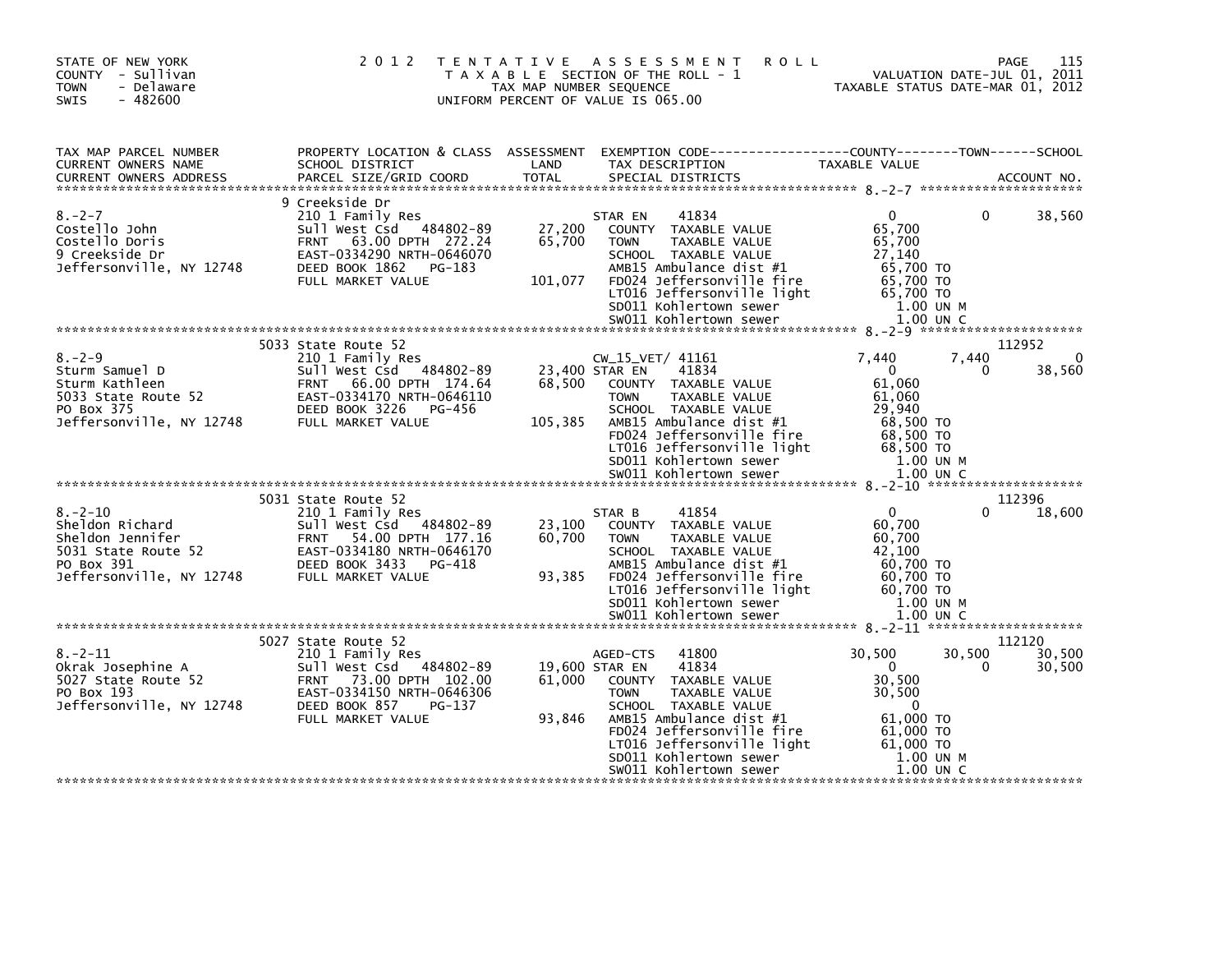| STATE OF NEW YORK<br>COUNTY - Sullivan<br><b>TOWN</b><br>- Delaware<br>$-482600$<br>SWIS                     | 2 0 1 2                                                                                                                                                                                  | T E N T A T I V E<br>TAX MAP NUMBER SEQUENCE | A S S E S S M E N T<br><b>ROLL</b><br>T A X A B L E SECTION OF THE ROLL - 1<br>UNIFORM PERCENT OF VALUE IS 065.00                                                                                                  |                                                                                            | 116<br>PAGE<br>VALUATION DATE-JUL 01, 2011<br>TAXABLE STATUS DATE-MAR 01, 2012 |
|--------------------------------------------------------------------------------------------------------------|------------------------------------------------------------------------------------------------------------------------------------------------------------------------------------------|----------------------------------------------|--------------------------------------------------------------------------------------------------------------------------------------------------------------------------------------------------------------------|--------------------------------------------------------------------------------------------|--------------------------------------------------------------------------------|
| TAX MAP PARCEL NUMBER<br>CURRENT OWNERS NAME<br><b>CURRENT OWNERS ADDRESS</b>                                | PROPERTY LOCATION & CLASS ASSESSMENT<br>SCHOOL DISTRICT<br>PARCEL SIZE/GRID COORD                                                                                                        | LAND<br><b>TOTAL</b>                         | EXEMPTION        CODE-----------------COUNTY--------TOWN------SCHOOL<br>TAX DESCRIPTION<br>SPECIAL DISTRICTS                                                                                                       | <b>TAXABLE VALUE</b>                                                                       | ACCOUNT NO.                                                                    |
|                                                                                                              | 5019 State Route 52                                                                                                                                                                      |                                              |                                                                                                                                                                                                                    |                                                                                            | 111130                                                                         |
| $8. - 2 - 13$<br>Pontier Glen<br>PO Box 482<br>Jeffersonville, NY 12748                                      | 210 1 Family Res<br>Sull West Csd 484802-89<br>71.33 DPTH 175.80<br><b>FRNT</b><br>EAST-0334203 NRTH-0646474<br>DEED BOOK 3342<br>$PG-29$                                                | 23,800<br>77,080                             | 41854<br>STAR B<br>COUNTY TAXABLE VALUE<br>TAXABLE VALUE<br><b>TOWN</b><br>SCHOOL TAXABLE VALUE<br>AMB15 Ambulance dist #1                                                                                         | $\mathbf{0}$<br>77,080<br>77,080<br>58,480<br>77,080 TO                                    | 18,600<br>0                                                                    |
|                                                                                                              | FULL MARKET VALUE                                                                                                                                                                        | 118,585                                      | FD024 Jeffersonville fire<br>LT016 Jeffersonville light<br>SD011 Kohlertown sewer<br>SW011 Kohlertown sewer                                                                                                        | 77,080 TO<br>77,080 TO<br>1.00 UN M<br>1.00 UN C                                           |                                                                                |
|                                                                                                              |                                                                                                                                                                                          |                                              |                                                                                                                                                                                                                    |                                                                                            |                                                                                |
| $8. - 2 - 14$<br>Bolduc Christian<br>Busardo Theresa<br>5017 State Route 52 1026<br>Jeffersonville, NY 12748 | 5017 State Route 52<br>210 1 Family Res<br>484802-89<br>Sull West Csd<br>60.00 DPTH 134.08<br><b>FRNT</b><br><b>BANK C70196</b><br>EAST-0334182 NRTH-0646550<br>DEED BOOK 3271<br>PG-399 | 13,100 STAR B<br>60,900                      | 41121<br>WAR VET<br>41854<br>COUNTY TAXABLE VALUE<br>TAXABLE VALUE<br><b>TOWN</b><br>SCHOOL TAXABLE VALUE<br>AMB15 Ambulance dist #1                                                                               | 9.135<br>$\overline{0}$<br>51,765<br>51,765<br>42,300<br>60,900 TO                         | 02/2010<br>9,135<br>18,600<br>$\Omega$                                         |
|                                                                                                              | FULL MARKET VALUE                                                                                                                                                                        | 93,692                                       | FD024 Jeffersonville fire<br>LT016 Jeffersonville light<br>SD011 Kohlertown sewer                                                                                                                                  | 60,900 TO<br>60.900 TO<br>1.00 UN M                                                        |                                                                                |
|                                                                                                              | 5013 State Route 52                                                                                                                                                                      |                                              |                                                                                                                                                                                                                    |                                                                                            | 112148                                                                         |
| $8. - 2 - 15$<br>Sigelakis Anna<br>10479 State Route 97<br>Callicoon, NY 12723                               | 482 Det row bldg<br>Sull West Csd 484802-89<br>FRNT 120.51 DPTH 134.08<br><b>BANK 60806</b><br>EAST-0334216 NRTH-0646632<br>DEED BOOK 1344<br>PG-142<br>FULL MARKET VALUE                | 24,200<br>149,100<br>229.385                 | COUNTY TAXABLE VALUE<br>TAXABLE VALUE<br><b>TOWN</b><br>SCHOOL TAXABLE VALUE<br>AMB15 Ambulance dist #1<br>FD024 Jeffersonville fire<br>LT016 Jeffersonville light<br>SD011 Kohlertown sewer                       | 149,100<br>149,100<br>149,100<br>149,100 TO<br>149.100 TO<br>149,100 TO<br>2.50 UN M       |                                                                                |
|                                                                                                              |                                                                                                                                                                                          |                                              | SW011 Kohlertown sewer                                                                                                                                                                                             | 2.50 UN C                                                                                  |                                                                                |
| $8. - 3 - 4$<br>Cheung Man Fong<br>Yeung Ching<br>PO Box 559<br>Jeffersonville, NY 12748                     | 21 Cty Rte 164<br>210 1 Family Res<br>Sull West Csd<br>484802-89<br><b>ACRES</b><br>3.73 BANK C30614<br>EAST-0333470 NRTH-0646730<br>DEED BOOK 2042<br>PG-265<br>FULL MARKET VALUE       | 22,000<br>180,000<br>276,923                 | 41854<br>STAR B<br>COUNTY TAXABLE VALUE<br><b>TOWN</b><br><b>TAXABLE VALUE</b><br>SCHOOL TAXABLE VALUE<br>AMB15 Ambulance dist #1<br>FD024 Jeffersonville fire<br>SD011 Kohlertown sewer<br>SW011 Kohlertown sewer | 0<br>180,000<br>180,000<br>161,400<br>180,000 TO<br>180,000 TO<br>1.00 UN M<br>$1.00$ UN C | 18,600<br>0                                                                    |
|                                                                                                              |                                                                                                                                                                                          |                                              |                                                                                                                                                                                                                    |                                                                                            |                                                                                |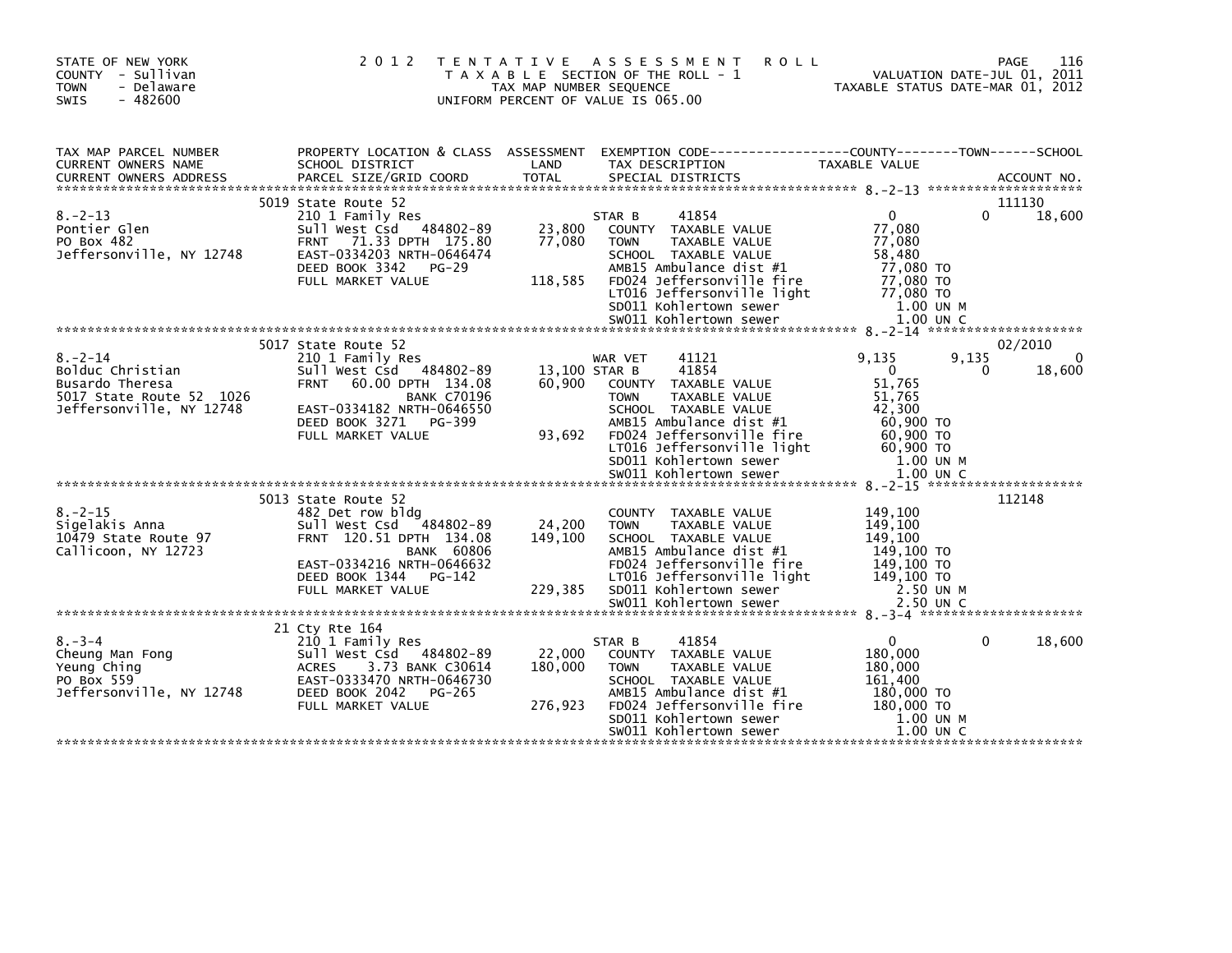| STATE OF NEW YORK<br>COUNTY - Sullivan<br>- Delaware<br><b>TOWN</b><br>$-482600$<br><b>SWIS</b> | 2 0 1 2                                                                                                                                                                               | T E N T A T I V E<br>TAX MAP NUMBER SEQUENCE<br>UNIFORM PERCENT OF VALUE IS 065.00 | A S S E S S M E N T<br><b>ROLL</b><br>T A X A B L E SECTION OF THE ROLL - 1                                                                                                                                                               |                                                                                                               | 117<br>PAGE<br>VALUATION DATE-JUL 01, 2011<br>TAXABLE STATUS DATE-MAR 01, 2012 |
|-------------------------------------------------------------------------------------------------|---------------------------------------------------------------------------------------------------------------------------------------------------------------------------------------|------------------------------------------------------------------------------------|-------------------------------------------------------------------------------------------------------------------------------------------------------------------------------------------------------------------------------------------|---------------------------------------------------------------------------------------------------------------|--------------------------------------------------------------------------------|
| TAX MAP PARCEL NUMBER<br>CURRENT OWNERS NAME                                                    | SCHOOL DISTRICT                                                                                                                                                                       | LAND                                                                               | PROPERTY LOCATION & CLASS ASSESSMENT EXEMPTION CODE---------------COUNTY-------TOWN-----SCHOOL<br>TAX DESCRIPTION                                                                                                                         | TAXABLE VALUE                                                                                                 |                                                                                |
| $8. - 3 - 5$<br>Kubenik Eric J<br>PO Box 152<br>Jeffersonville, NY 12748                        | State Route 52<br>$314$ Rural vac<10<br>484802-89<br>sull west Csd<br>ACRES 10.31<br>EAST-0333922 NRTH-0646614<br>DEED BOOK 1821<br>PG-225                                            | 10,300<br>10,300                                                                   | COUNTY TAXABLE VALUE<br>TAXABLE VALUE<br><b>TOWN</b><br>SCHOOL TAXABLE VALUE<br>AMB15 Ambulance dist #1<br>FD024 Jeffersonville fire                                                                                                      | 10,300<br>10,300<br>10,300<br>10,300 TO<br>10,300 TO                                                          | 111480                                                                         |
| $8. - 3 - 6.1$<br>Keller Ricky W<br>5036 State Route 52<br>Jeffersonville, NY 12748             | 5036 State Route 52<br>283 Res w/Comuse<br>Sull West Csd 484802-89<br><b>ACRES</b><br>1.15<br>EAST-0333120 NRTH-0646039<br>DEED BOOK 984<br>PG-331<br>FULL MARKET VALUE               | 20,960<br>123,800<br>190,462                                                       | 41854<br>STAR B<br>COUNTY TAXABLE VALUE<br>TAXABLE VALUE<br><b>TOWN</b><br>SCHOOL TAXABLE VALUE<br>AMB15 Ambulance dist #1<br>FD024 Jeffersonville fire<br>LT016 Jeffersonville light<br>SD011 Kohlertown sewer<br>SW011 Kohlertown sewer | $\Omega$<br>123,800<br>123,800<br>105,200<br>123,800 TO<br>123,800 TO<br>123,800 TO<br>1.00 UN M<br>1.00 UN C | 111380<br>18,600<br>0                                                          |
| $8. - 3 - 7.1$<br>Welsh Patrick<br>Welsh Jill<br>222 Hessinger-Lare Rd<br>Youngsville, NY 12791 | 5 Cty Rte 164<br>210 1 Family Res<br>Sull West Csd 484802-89<br>FRNT 181.36 DPTH 82.00<br>EAST-0333810 NRTH-0646820<br>DEED BOOK 2528<br>PG-87<br>FULL MARKET VALUE                   | 12,700<br>68,500<br>105,385                                                        | COUNTY TAXABLE VALUE<br><b>TOWN</b><br>TAXABLE VALUE<br>SCHOOL TAXABLE VALUE<br>AMB15 Ambulance dist #1<br>FD024 Jeffersonville fire<br>SD011 Kohlertown sewer                                                                            | 68,500<br>68,500<br>68,500<br>68,500 TO<br>68,500 TO<br>1.00 UN M                                             |                                                                                |
| $8. - 3 - 7.2$<br>Mall Joseph L<br>106 Mall Rd<br>Jeffersonville, NY 12748                      | 15 Cty Rte 164<br>436 Self carwash<br>Sull West Csd 484802-89<br>FRNT 161.36 DPTH<br><b>BANK 60806</b><br>EAST-0333719 NRTH-0646788<br>DEED BOOK 2011<br>PG-4307<br>FULL MARKET VALUE | 23,500<br>82.00<br>60,200<br>92,615                                                | COUNTY TAXABLE VALUE<br><b>TOWN</b><br>TAXABLE VALUE<br>SCHOOL TAXABLE VALUE<br>AMB15 Ambulance dist #1<br>FD024 Jeffersonville fire<br>SD011 Kohlertown sewer<br>SW011 Kohlertown sewer                                                  | 60,200<br>60,200<br>60,200<br>60,200 TO<br>60,200 TO<br>7.00 UN M<br>7.00 UN C                                |                                                                                |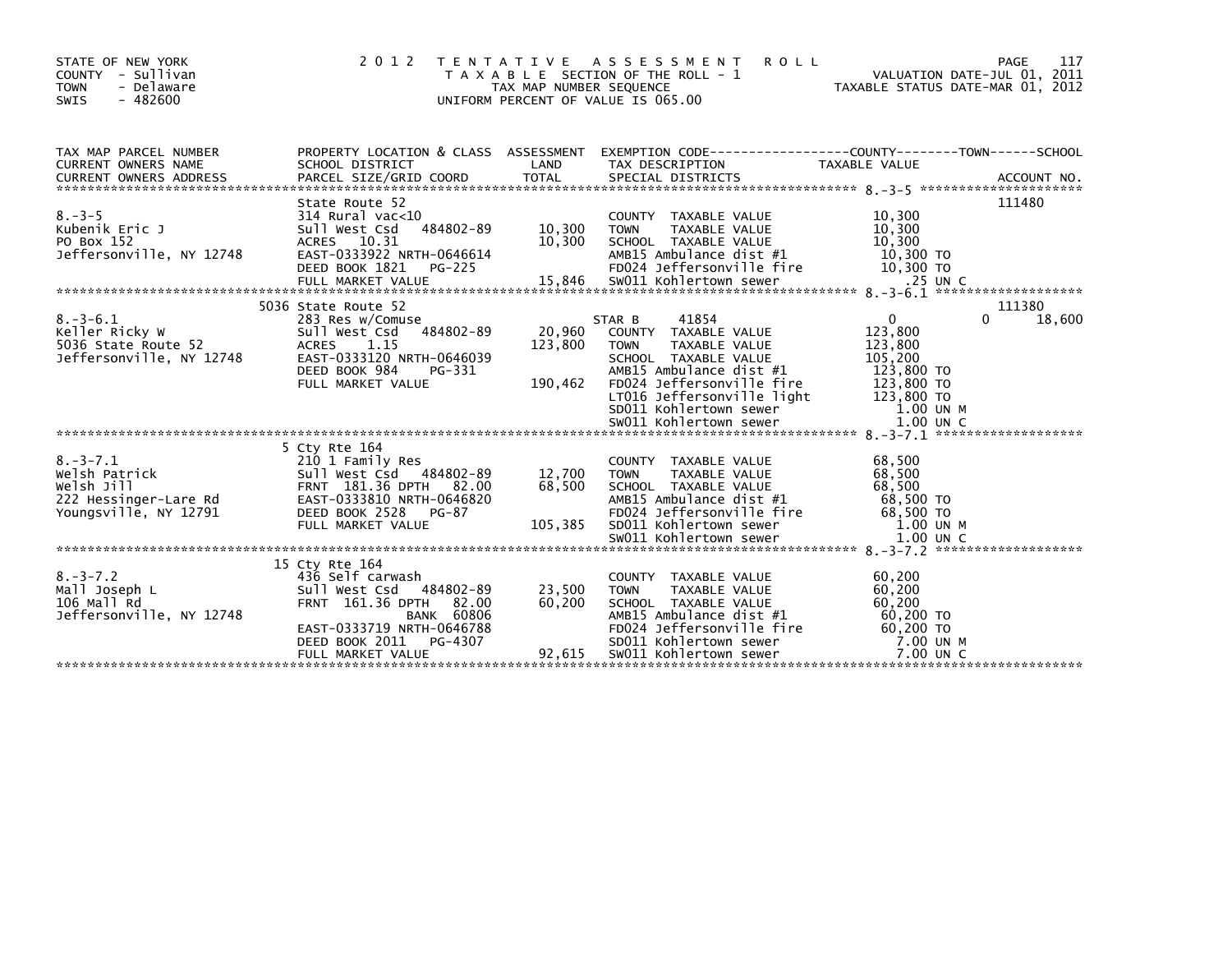| STATE OF NEW YORK<br>COUNTY - Sullivan<br>- Delaware<br><b>TOWN</b><br><b>SWIS</b><br>$-482600$     | 2 0 1 2                                                                                                                                                                                             | T E N T A T I V E<br>TAX MAP NUMBER SEQUENCE | A S S E S S M E N T<br><b>ROLL</b><br>T A X A B L E SECTION OF THE ROLL - 1<br>UNIFORM PERCENT OF VALUE IS 065.00                                                                                                | TAXABLE STATUS DATE-MAR 01, 2012                                                               | 118<br>PAGE<br>VALUATION DATE-JUL 01, 2011 |
|-----------------------------------------------------------------------------------------------------|-----------------------------------------------------------------------------------------------------------------------------------------------------------------------------------------------------|----------------------------------------------|------------------------------------------------------------------------------------------------------------------------------------------------------------------------------------------------------------------|------------------------------------------------------------------------------------------------|--------------------------------------------|
| TAX MAP PARCEL NUMBER<br>CURRENT OWNERS NAME                                                        | SCHOOL DISTRICT                                                                                                                                                                                     | LAND                                         | PROPERTY LOCATION & CLASS ASSESSMENT EXEMPTION CODE----------------COUNTY-------TOWN------SCHOOL<br>TAX DESCRIPTION                                                                                              | TAXABLE VALUE                                                                                  |                                            |
|                                                                                                     |                                                                                                                                                                                                     |                                              |                                                                                                                                                                                                                  |                                                                                                |                                            |
| $8 - 3 - 8$<br>Ciccione Giuseppa<br>5004 State Route 52<br>Jeffersonville, NY 12748                 | 5004 State Route 52<br>421 Restaurant<br>484802-89<br>Sull West Csd<br>82.50 DPTH 111.00<br><b>FRNT</b><br>EAST-0334020 NRTH-0646780<br>DEED BOOK 3565<br>PG-12<br>FULL MARKET VALUE                | 23,100<br>121,400<br>186,769                 | STAR B<br>41854<br>COUNTY TAXABLE VALUE<br>TAXABLE VALUE<br><b>TOWN</b><br>SCHOOL TAXABLE VALUE<br>AMB15 Ambulance dist #1<br>FD024 Jeffersonville fire<br>LT016 Jeffersonville light<br>SD011 Kohlertown sewer  | 0<br>121,400<br>121,400<br>102,800<br>121,400 TO<br>121,400 TO<br>121,400 TO<br>2.00 UN M      | 18,600<br>0                                |
|                                                                                                     | 5008 State Route 52                                                                                                                                                                                 |                                              |                                                                                                                                                                                                                  |                                                                                                | 110265                                     |
| $8. - 3 - 9$<br>Persaud Banmatee<br>Persaud Samsoondar<br>PO Box 146<br>Jeffersonville, NY 12748    | 633 Aged - home<br>Sull West Csd<br>484802-89<br>FRNT 72.01 DPTH 342.25<br>EAST-0333910 NRTH-0646720<br>DEED BOOK 3051<br>PG-309<br>FULL MARKET VALUE                                               | 25,600<br>75,640<br>116,369                  | 41834<br>STAR EN<br>COUNTY TAXABLE VALUE<br>TAXABLE VALUE<br><b>TOWN</b><br>SCHOOL TAXABLE VALUE<br>AMB15 Ambulance dist #1<br>FD024 Jeffersonville fire<br>LT016 Jeffersonville light<br>SD011 Kohlertown sewer | $\mathbf{0}$<br>75,640<br>75,640<br>60.512<br>75,640 TO<br>75,640 TO<br>75,640 TO<br>1.00 UN M | 15,128                                     |
|                                                                                                     |                                                                                                                                                                                                     |                                              |                                                                                                                                                                                                                  |                                                                                                | 07/2010                                    |
| $8. - 3 - 10$<br>Sliter Herbert A<br>9 Lawrence Rd<br>Craigellachie, ScotlaU.K.<br>AB38-9TF         | 5010 State Route 52<br>210 1 Family Res<br>Sull West Csd<br>484802-89<br><b>FRNT</b><br>55.00 DPTH 342.81<br><b>ACRES</b><br>0.46 BANKC130780<br>EAST-0333910 NRTH-0646660<br>DEED BOOK 1690 PG-278 | 24,200<br>68,900                             | COUNTY TAXABLE VALUE<br>TAXABLE VALUE<br><b>TOWN</b><br>SCHOOL TAXABLE VALUE<br>AMB15 Ambulance dist #1<br>FD024 Jeffersonville fire<br>LT016 Jeffersonville light                                               | 68,900<br>68,900<br>68,900<br>68,900 TO<br>68,900 TO<br>68,900 TO                              |                                            |
|                                                                                                     | FULL MARKET VALUE                                                                                                                                                                                   | 106,000                                      | SD011 Kohlertown sewer                                                                                                                                                                                           | 1.00 UN M                                                                                      |                                            |
|                                                                                                     |                                                                                                                                                                                                     |                                              | SW011 Kohlertown sewer                                                                                                                                                                                           | $1.00$ UN C                                                                                    |                                            |
|                                                                                                     | 5016 State Route 52                                                                                                                                                                                 |                                              |                                                                                                                                                                                                                  |                                                                                                | 112280                                     |
| $8. - 3 - 11$<br>Breihof Eric M<br>Breihof Kim A<br>5016 State Route 52<br>Jeffersonville, NY 12748 | 210 1 Family Res<br>Sull West Csd<br>484802-89<br><b>FRNT</b><br>59.83 DPTH 342.96<br><b>BANK C80007</b><br>EAST-0333441 NRTH-0646594                                                               | 10,000<br>37,000                             | COUNTY TAXABLE VALUE<br><b>TOWN</b><br>TAXABLE VALUE<br>SCHOOL TAXABLE VALUE<br>AMB15 Ambulance dist #1<br>FD024 Jeffersonville fire                                                                             | 37,000<br>37,000<br>37,000<br>37,000 TO<br>37,000 TO                                           |                                            |
|                                                                                                     | DEED BOOK 1954<br>PG-622<br>FULL MARKET VALUE                                                                                                                                                       | 56,923                                       | LT016 Jeffersonville light<br>SD011 Kohlertown sewer<br>SW011 Kohlertown sewer                                                                                                                                   | 37,000 TO<br>1.00 UN M<br>$1.00$ UN C                                                          |                                            |
|                                                                                                     |                                                                                                                                                                                                     |                                              |                                                                                                                                                                                                                  |                                                                                                |                                            |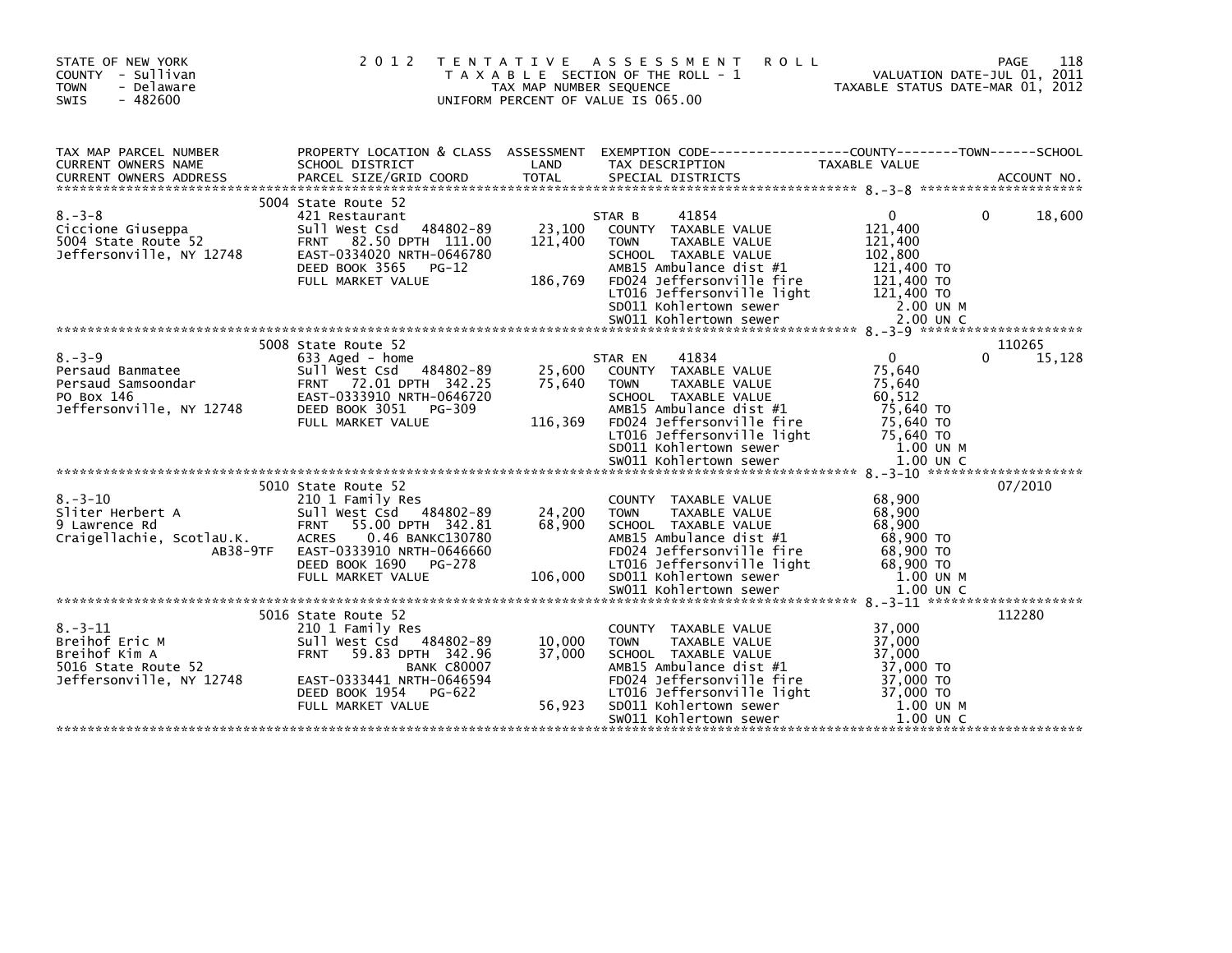| STATE OF NEW YORK<br>COUNTY - Sullivan<br>- Delaware<br><b>TOWN</b><br>$-482600$<br>SWIS            | 2 0 1 2<br>T E N T A T I V E                                                                                                                                                       | TAX MAP NUMBER SEQUENCE      | A S S E S S M E N T<br><b>ROLL</b><br>T A X A B L E SECTION OF THE ROLL - 1<br>UNIFORM PERCENT OF VALUE IS 065.00                                                                                                                                                                                                                 | VALUATION DATE-JUL VI, 2011<br>TAXABLE STATUS DATE-MAR 01, 2012                                            | PAGE<br>119      |
|-----------------------------------------------------------------------------------------------------|------------------------------------------------------------------------------------------------------------------------------------------------------------------------------------|------------------------------|-----------------------------------------------------------------------------------------------------------------------------------------------------------------------------------------------------------------------------------------------------------------------------------------------------------------------------------|------------------------------------------------------------------------------------------------------------|------------------|
| TAX MAP PARCEL NUMBER<br>CURRENT OWNERS NAME                                                        | SCHOOL DISTRICT                                                                                                                                                                    | LAND                         | PROPERTY LOCATION & CLASS ASSESSMENT EXEMPTION CODE----------------COUNTY-------TOWN------SCHOOL<br>TAX DESCRIPTION<br>CURRENT OWNERS ADDRESS FARCEL SIZE/GRID COORD TOTAL SPECIAL DISTRICTS (2001) ACCOUNT NO.<br>TERRENT OWNERS ADDRESS FARCEL SIZE/GRID COORD TOTAL SPECIAL DISTRICTS (2004) 2013 - 2012 ********************* | TAXABLE VALUE                                                                                              |                  |
| $8. - 3 - 12$<br>Breihof Eric M<br>Breihof Kim A<br>5016 State Route 52<br>Jeffersonville, NY 12748 | 5014 State Route 52<br>260 Seasonal res<br>Sull West Csd 484802-89<br><b>FRNT</b><br><b>BANK C80007</b><br>EAST-0334141 NRTH-0646308<br>DEED BOOK 1954 PG-622<br>FULL MARKET VALUE | 4,600<br>17,400<br>26,769    | COUNTY TAXABLE VALUE<br>TAXABLE VALUE<br><b>TOWN</b><br>SCHOOL TAXABLE VALUE<br>AMB15 Ambulance dist #1<br>FD024 Jeffersonville fire<br>LT016 Jeffersonville light<br>SD011 Kohlertown sewer                                                                                                                                      | 17,400<br>17,400<br>17,400<br>17,400 TO<br>17,400 TO<br>17,400 TO<br>1.00 UN M                             | 112732           |
| $8. - 3 - 13$<br>Foyder Patricia<br>320 Laird Rd<br>Swan Lake, NY 12783                             | 5018 State Route 52<br>210 1 Family Res<br>Sull West Csd 484802-89<br>FRNT 54.03 DPTH 343.72<br>EAST-0333905 NRTH-0646495<br>DEED BOOK 3595<br>PG-602<br>FULL MARKET VALUE         | 10,000<br>67,800<br>104,308  | COUNTY TAXABLE VALUE<br><b>TOWN</b><br>TAXABLE VALUE<br>SCHOOL TAXABLE VALUE<br>AMB15 Ambulance dist #1<br>FD024 Jeffersonville fire<br>LT016 Jeffersonville light                                                                                                                                                                | 67,800<br>67,800<br>67,800<br>67,800 TO<br>67,800 TO<br>$67,800$ TO                                        | 08/2009          |
|                                                                                                     |                                                                                                                                                                                    |                              | SD011 Kohlertown sewer<br>SW011 Kohlertown sewer                                                                                                                                                                                                                                                                                  | 1.00 UN M<br>1.00 UN C                                                                                     |                  |
| $8. - 3 - 14$<br>Lama Patricia<br>5020 State Route 52<br>Jeffersonville, NY 12748                   | 5020 State Route 52<br>210 1 Family Res<br>Sull West Csd 484802-89<br>FRNT 50.03 DPTH 344.23<br>EAST-0333905 NRTH-0646495<br>DEED BOOK 1343<br>PG-409<br>FULL MARKET VALUE         | 24,000<br>74,700<br>114,923  | 41854<br>STAR B<br>COUNTY TAXABLE VALUE<br><b>TOWN</b><br>TAXABLE VALUE<br>SCHOOL TAXABLE VALUE<br>AMB15 Ambulance dist #1<br>FD024 Jeffersonville fire<br>LT016 Jeffersonville light<br>SD011 Kohlertown sewer                                                                                                                   | $\mathbf{0}$<br>$\Omega$<br>74,700<br>74,700<br>56,100<br>74,700 TO<br>74,700 TO<br>74.700 TO<br>1.00 UN M | 111030<br>18,600 |
|                                                                                                     | 5022 State Route 52                                                                                                                                                                |                              |                                                                                                                                                                                                                                                                                                                                   |                                                                                                            | 111635           |
| $8. - 3 - 15$<br>Shulman Daniel<br>PO Box 599<br>Jeffersonville, NY 12748                           | 210 1 Family Res<br>Sull West Csd 484802-89<br>FRNT 138.44 DPTH 364.00<br><b>ACRES</b><br>0.66<br>EAST-0333941 NRTH-0646445<br>DEED BOOK 3180<br>PG-28<br>FULL MARKET VALUE        | 24,000<br>125,000<br>192,308 | COUNTY TAXABLE VALUE<br><b>TAXABLE VALUE</b><br><b>TOWN</b><br>SCHOOL TAXABLE VALUE<br>AMB15 Ambulance dist #1<br>FD024 Jeffersonville fire<br>LT016 Jeffersonville light<br>SD011 Kohlertown sewer<br>SW011 Kohlertown sewer                                                                                                     | 125,000<br>125,000<br>125,000<br>125,000 TO<br>125,000 TO<br>125,000 TO<br>1.00 UN M<br>$1.00$ UN C        |                  |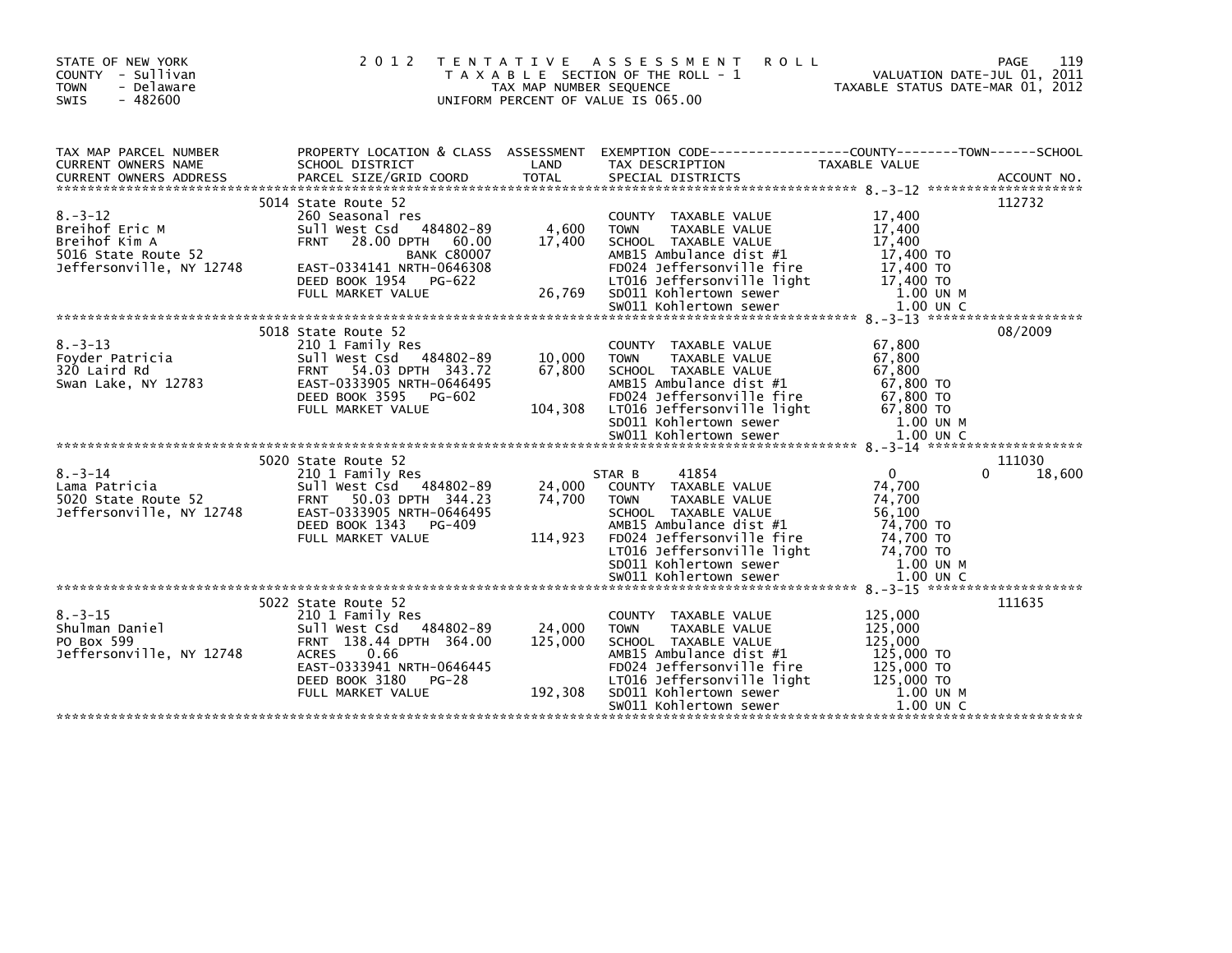| STATE OF NEW YORK<br>COUNTY - Sullivan<br><b>TOWN</b><br>- Delaware<br>SWIS<br>$-482600$                                  | 2 0 1 2                                                                                                                                                                                                      | T E N T A T I V E<br>TAX MAP NUMBER SEQUENCE | A S S E S S M E N T<br><b>ROLL</b><br>T A X A B L E SECTION OF THE ROLL - 1<br>UNIFORM PERCENT OF VALUE IS 065.00                                                                                                                                                                                                                                                                                                                | VALUATION DATE-JUL 01, 2011<br>TAXABLE STATUS DATE-MAR 01, 2012                                                           | 120<br><b>PAGE</b> |
|---------------------------------------------------------------------------------------------------------------------------|--------------------------------------------------------------------------------------------------------------------------------------------------------------------------------------------------------------|----------------------------------------------|----------------------------------------------------------------------------------------------------------------------------------------------------------------------------------------------------------------------------------------------------------------------------------------------------------------------------------------------------------------------------------------------------------------------------------|---------------------------------------------------------------------------------------------------------------------------|--------------------|
| TAX MAP PARCEL NUMBER<br>CURRENT OWNERS NAME<br>$8. -3 - 16.2$<br>Kohler Lumber & Building<br>Materials Inc<br>PO Box 637 | SCHOOL DISTRICT<br>5024 State Route 52<br>444 Lumber yd/ml<br>Sull West Csd 484802-89<br><b>ACRES</b><br>1.06<br>EAST-0333820 NRTH-0646360                                                                   | LAND<br>29,000<br>95,800                     | PROPERTY LOCATION & CLASS ASSESSMENT EXEMPTION CODE----------------COUNTY-------TOWN------SCHOOL<br>TAX DESCRIPTION<br>CURRENT OWNERS ADDRESS FORCEL SIZE/GRID COORD TOTAL SPECIAL DISTRICTS (2001) ACCOUNT NO.<br>EURRENT OWNERS ADDRESS PARCEL SIZE/GRID COORD TOTAL SPECIAL DISTRICTS (2006) 2006 2007 ACCOUNT NO.<br>COUNTY TAXABLE VALUE<br><b>TOWN</b><br>TAXABLE VALUE<br>SCHOOL TAXABLE VALUE<br>AMB15 Ambulance dist #1 | TAXABLE VALUE<br>95,800<br>95,800<br>95,800<br>95,800 TO                                                                  | 111502             |
| Jeffersonville, NY 12748                                                                                                  | DEED BOOK 813<br>PG-87<br>FULL MARKET VALUE                                                                                                                                                                  | 147,385                                      | FD024 Jeffersonville fire<br>LT016 Jeffersonville light                                                                                                                                                                                                                                                                                                                                                                          | 95,800 TO<br>95,800 TO                                                                                                    |                    |
| $8. - 3 - 17$<br>Andrews Suzanne<br>5026 State Route 52<br>Jeffersonville, NY 12748                                       | 5026 State Route 52<br>210 1 Family Res<br>Sull West Csd 484802-89<br>FRNT 101.03 DPTH 137.96<br><b>BANKB170030</b><br>EAST-0333970 NRTH-0646260<br>DEED BOOK 2843<br>PG-373<br>FULL MARKET VALUE            | 12,000<br>90,500<br>139,231                  | 41854<br>STAR B<br>COUNTY TAXABLE VALUE<br><b>TOWN</b><br>TAXABLE VALUE<br>SCHOOL TAXABLE VALUE<br>AMB15 Ambulance dist #1<br>FD024 Jeffersonville fire<br>LT016 Jeffersonville light<br>SD011 Kohlertown sewer<br>SW011 Kohlertown sewer                                                                                                                                                                                        | $\overline{0}$<br>$\Omega$<br>90.500<br>90,500<br>71.900<br>90,500 TO<br>90,500 TO<br>90,500 TO<br>1.00 UN M<br>1.00 UN C | 111510<br>18,600   |
| $8. - 3 - 18$<br>Sattler William<br>Sattler Kelly<br>27 Ann Ln<br>Mountaindale, NY 12763                                  | 5030 State Route 52<br>210 1 Family Res<br>Sull West Csd 484802-89<br>75.00 DPTH 302.00<br><b>FRNT</b><br>0.49<br><b>ACRES</b><br>EAST-0333920 NRTH-0646160<br>DEED BOOK 1969<br>PG-472<br>FULL MARKET VALUE | 15,000<br>65,000<br>100,000                  | COUNTY TAXABLE VALUE<br><b>TOWN</b><br>TAXABLE VALUE<br>SCHOOL TAXABLE VALUE<br>AMB15 Ambulance dist #1<br>FD024 Jeffersonville fire<br>LT016 Jeffersonville light<br>SD011 Kohlertown sewer                                                                                                                                                                                                                                     | 65,000<br>65,000<br>65,000<br>65,000 TO<br>65,000 TO<br>65,000 TO<br>1.00 UN M                                            |                    |
| $8. - 3 - 19$<br>Mayo Tyler<br>Crutchfield Thomas<br>675 Walton Ave Apt 5-D<br>Bronx, NY 10451                            | 5034 State Route 52<br>210 1 Family Res<br>Sull West Csd 484802-89<br>FRNT 82.00 DPTH 233.94<br>EAST-0333940 NRTH-0646080<br>DEED BOOK 1959 PG-241<br>FULL MARKET VALUE                                      | 24,300<br>90,000<br>138,462                  | COUNTY TAXABLE VALUE<br><b>TOWN</b><br>TAXABLE VALUE<br>SCHOOL TAXABLE VALUE<br>AMB15 Ambulance dist #1<br>FD024 Jeffersonville fire<br>LT016 Jeffersonville light<br>SD011 Kohlertown sewer<br>SW011 Kohlertown sewer                                                                                                                                                                                                           | 90,000<br>90,000<br>90,000<br>90,000 TO<br>90,000 TO<br>90,000 TO<br>1.00 UN M<br>$1.00$ UN C                             | 112860             |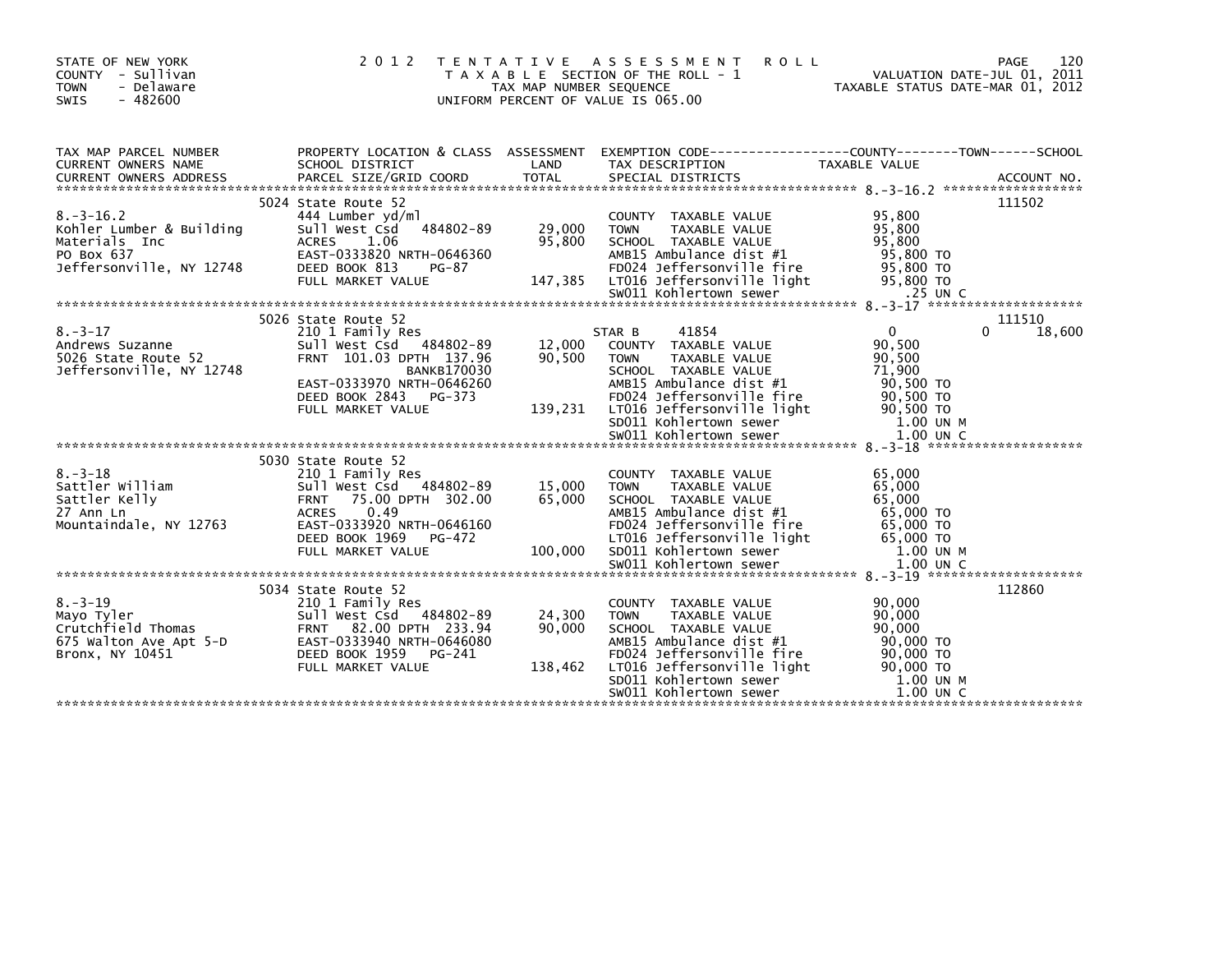| STATE OF NEW YORK<br>COUNTY - Sullivan<br><b>TOWN</b><br>- Delaware<br>SWIS<br>$-482600$                   | 2 0 1 2                                                                                                                                                                     | T E N T A T I V E<br>TAX MAP NUMBER SEQUENCE | <b>ASSESSMENT</b><br><b>ROLL</b><br>T A X A B L E SECTION OF THE ROLL - 1<br>UNIFORM PERCENT OF VALUE IS 065.00                                                                                                                                                                                     | VALUATION DATE-JUL 01, 2011<br>TAXABLE STATUS DATE-MAR 01, 2012                                                                  | 121<br>PAGE                |
|------------------------------------------------------------------------------------------------------------|-----------------------------------------------------------------------------------------------------------------------------------------------------------------------------|----------------------------------------------|-----------------------------------------------------------------------------------------------------------------------------------------------------------------------------------------------------------------------------------------------------------------------------------------------------|----------------------------------------------------------------------------------------------------------------------------------|----------------------------|
| TAX MAP PARCEL NUMBER<br>CURRENT OWNERS NAME                                                               | PROPERTY LOCATION & CLASS ASSESSMENT<br>SCHOOL DISTRICT                                                                                                                     | LAND                                         | EXEMPTION CODE-----------------COUNTY-------TOWN------SCHOOL<br>TAX DESCRIPTION                                                                                                                                                                                                                     | TAXABLE VALUE                                                                                                                    |                            |
| $8. - 3 - 20.1$<br>Brooks Dorothy E<br>Brooks Mark<br>5040 State Route 52<br>Jeffersonville, NY 12748      | 5040 State Route 52<br>210 1 Family Res<br>Sull West Csd 484802-89<br>2.87<br><b>ACRES</b><br>EAST-0333701 NRTH-0645887<br>DEED BOOK 3477<br>PG-279<br>FULL MARKET VALUE    | 25,000 STAR EN<br>104,200<br>160,308         | 94 PCT OF VALUE USED FOR EXEMPTION PURPOSES<br>41800<br>AGED-CTS<br>41834<br>COUNTY TAXABLE VALUE<br><b>TOWN</b><br>TAXABLE VALUE<br>SCHOOL TAXABLE VALUE<br>AMB15 Ambulance dist #1<br>FD024 Jeffersonville fire<br>LT016 Jeffersonville light<br>SDO11 Kohlertown sewer<br>sw011 Kohlertown sewer | 48,974<br>48,974<br>$\mathbf 0$<br>$\Omega$<br>55,226<br>55,226<br>16,666<br>104,200 TO<br>104,200 TO<br>104,200 TO<br>1.00 UN M | 112420<br>48,974<br>38,560 |
|                                                                                                            |                                                                                                                                                                             |                                              |                                                                                                                                                                                                                                                                                                     |                                                                                                                                  |                            |
| $8. - 3 - 20.2$<br>Keller Ricky W<br>5036 Nys Rte 52<br>Jeffersonville, NY 12748                           | $W/S$ Rte 52<br>311 Res vac land<br>484802-89<br>Sull West Csd<br><b>ACRES</b><br>8.08<br>EAST-0332911 NRTH-0646036<br>DEED BOOK 1890<br>PG-624                             | 6,500<br>6,500                               | COUNTY TAXABLE VALUE<br>TAXABLE VALUE<br><b>TOWN</b><br>SCHOOL TAXABLE VALUE<br>AMB15 Ambulance dist #1<br>FD024 Jeffersonville fire                                                                                                                                                                | 6,500<br>6,500<br>6.500<br>6,500 TO<br>6.500 TO                                                                                  |                            |
|                                                                                                            |                                                                                                                                                                             |                                              |                                                                                                                                                                                                                                                                                                     |                                                                                                                                  |                            |
| $8. - 3 - 21$<br>Herbert Joseph R<br>Mallett Jacquelynn<br>5067 State Route 52<br>Jeffersonville, NY 12748 | 5044 State Route 52<br>210 1 Family Res<br>Sull West Csd 484802-89<br>FRNT 100.00 DPTH 120.00<br>EAST-0333952 NRTH-0645772<br>DEED BOOK 3561<br>PG-371<br>FULL MARKET VALUE | 23,400<br>77,000<br>118,462                  | COUNTY TAXABLE VALUE<br><b>TAXABLE VALUE</b><br><b>TOWN</b><br>SCHOOL TAXABLE VALUE<br>AMB15 Ambulance dist #1<br>FD024 Jeffersonville fire<br>LT016 Jeffersonville light<br>SD011 Kohlertown sewer                                                                                                 | 77,000<br>77,000<br>77,000<br>77.000 TO<br>77,000 TO<br>77,000 TO<br>1.00 UN M                                                   | 111921                     |
|                                                                                                            |                                                                                                                                                                             |                                              |                                                                                                                                                                                                                                                                                                     |                                                                                                                                  |                            |
| $8. - 3 - 22$<br>Matthews Leslie C<br>Jones Philip H<br>592 Ridgeland Ter<br>Englewood, NJ 07631           | 5048 State Route 52<br>210 1 Family Res<br>Sull West Csd 484802-89<br>FRNT 105.00 DPTH 166.00<br>EAST-0333920 NRTH-0645680<br>DEED BOOK 2714<br>PG-348<br>FULL MARKET VALUE | 24,000<br>105,000<br>161,538                 | COUNTY TAXABLE VALUE<br><b>TOWN</b><br><b>TAXABLE VALUE</b><br>SCHOOL TAXABLE VALUE<br>AMB15 Ambulance dist #1<br>FD024 Jeffersonville fire<br>LT016 Jeffersonville light<br>SD011 Kohlertown sewer<br>SW011 Kohlertown sewer                                                                       | 105,000<br>105,000<br>105,000<br>105,000 TO<br>105,000 TO<br>105,000 TO<br>1.00 UN M<br>$1.00$ UN C                              | 111180                     |
|                                                                                                            |                                                                                                                                                                             |                                              |                                                                                                                                                                                                                                                                                                     |                                                                                                                                  |                            |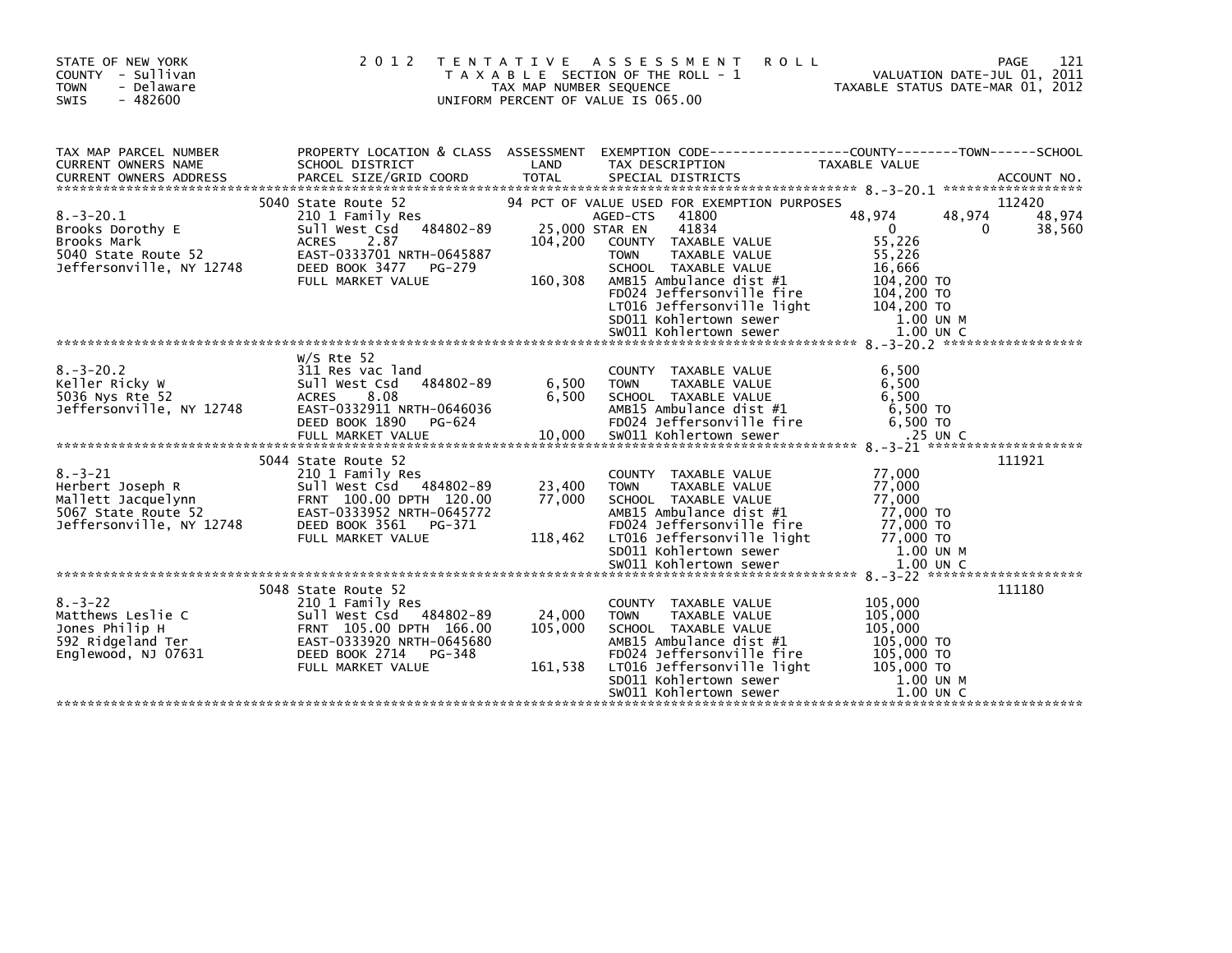| STATE OF NEW YORK<br>COUNTY - Sullivan<br><b>TOWN</b><br>- Delaware<br>$-482600$<br><b>SWIS</b>                                        |                                                                                                                                                                                                           | TAX MAP NUMBER SEQUENCE               | 2012 TENTATIVE ASSESSMENT<br><b>ROLL</b><br>T A X A B L E SECTION OF THE ROLL - 1<br>UNIFORM PERCENT OF VALUE IS 065.00                                                                                                                                                                   | VALUATION DATE-JUL 01, 2011<br>TAXABLE STATUS DATE-MAR 01, 2012                                                             | 122<br>PAGE<br>VALUATION DATE-JUL 01, 2011     |
|----------------------------------------------------------------------------------------------------------------------------------------|-----------------------------------------------------------------------------------------------------------------------------------------------------------------------------------------------------------|---------------------------------------|-------------------------------------------------------------------------------------------------------------------------------------------------------------------------------------------------------------------------------------------------------------------------------------------|-----------------------------------------------------------------------------------------------------------------------------|------------------------------------------------|
| TAX MAP PARCEL NUMBER<br>CURRENT OWNERS NAME                                                                                           | PROPERTY LOCATION & CLASS ASSESSMENT<br>SCHOOL DISTRICT                                                                                                                                                   | LAND                                  | EXEMPTION CODE-----------------COUNTY-------TOWN------SCHOOL<br>TAX DESCRIPTION                                                                                                                                                                                                           | TAXABLE VALUE                                                                                                               |                                                |
| $8. - 3 - 23.1$<br>Leckband Garwood<br>Leckband Latchmin K<br>447 Dutton Dr<br>Lewiston, NY 14092-1042                                 | 5062 State Route 52<br>210 1 Family Res<br>Sull West Csd 484802-89<br>ACRES 12.13<br>EAST-0333060 NRTH-0645403<br>DEED BOOK 2476<br>PG-538<br>FULL MARKET VALUE                                           | 30,300<br>140,000<br>215,385          | COUNTY TAXABLE VALUE<br><b>TOWN</b><br>TAXABLE VALUE<br>SCHOOL TAXABLE VALUE<br>AMB15 Ambulance dist #1<br>FD024 Jeffersonville fire<br>SD011 Kohlertown sewer                                                                                                                            | 140,000<br>140,000<br>140,000<br>140,000 TO<br>140,000 TO<br>2.00 UN M                                                      | 112795                                         |
| $8. - 3 - 23.2$<br>McKay Robert<br>McKay Toni<br>EAST-0333109 NRTH-0645710<br>PO Box 596<br>Jeffersonville, NY 12748 FULL MARKET VALUE | 5058 State Route 52<br>240 Rural res<br>484802-89<br>Sull West Csd<br>ACRES 11.77                                                                                                                         | 84,000<br>129,231                     | <b>VOL FIRE/A 41691</b><br>30,800 STAR B<br>41854<br>COUNTY TAXABLE VALUE<br>TAXABLE VALUE<br><b>TOWN</b><br>SCHOOL TAXABLE VALUE<br>AMB15 Ambulance dist #1<br>1,860 EX<br>FD024 Jeffersonville fire<br>1,860 EX<br>SD011 Kohlertown sewer                                               | 1,860<br>$\overline{0}$<br>82,140<br>82.140<br>65,400<br>82,140 TO<br>82,140 TO<br>1.00 UN M                                | 12/2007<br>$\mathbf 0$<br>1,860<br>18,600<br>0 |
| $8. - 3 - 24$<br>Herbert Joseph<br>Herbert Katherine<br>FOG7 St. Rte 52<br>5067 St. Rte. 52<br>Jeffersonville, NY 12748                | 5067 State Route 52<br>210 1 Family Res - WTRFNT<br>Sull West Csd<br>484802-89<br>FRNT 100.00 DPTH 200.00<br><b>BANK 60806</b><br>EAST-0334060 NRTH-0644914<br>DEED BOOK 2217 PG-344<br>FULL MARKET VALUE | 13,000 HOME IMP<br>125,540<br>193,138 | 41854<br>STAR B<br>44211<br>COUNTY TAXABLE VALUE<br>TAXABLE VALUE<br><b>TOWN</b><br>SCHOOL TAXABLE VALUE<br>AMB15 Ambulance dist #1<br>11,385 EX<br>FD024 Jeffersonville fire<br>11,385 EX<br>LT016 Jeffersonville light<br>11,385 EX<br>SD011 Kohlertown sewer<br>SW011 Kohlertown sewer | $\mathbf 0$<br>11,385<br>114, 155<br>114,155<br>106,940<br>114,155 TO<br>114,155 TO<br>114,155 TO<br>1.00 UN M<br>1.00 UN C | 111810<br>18,600<br>$\Omega$<br>11,385<br>0    |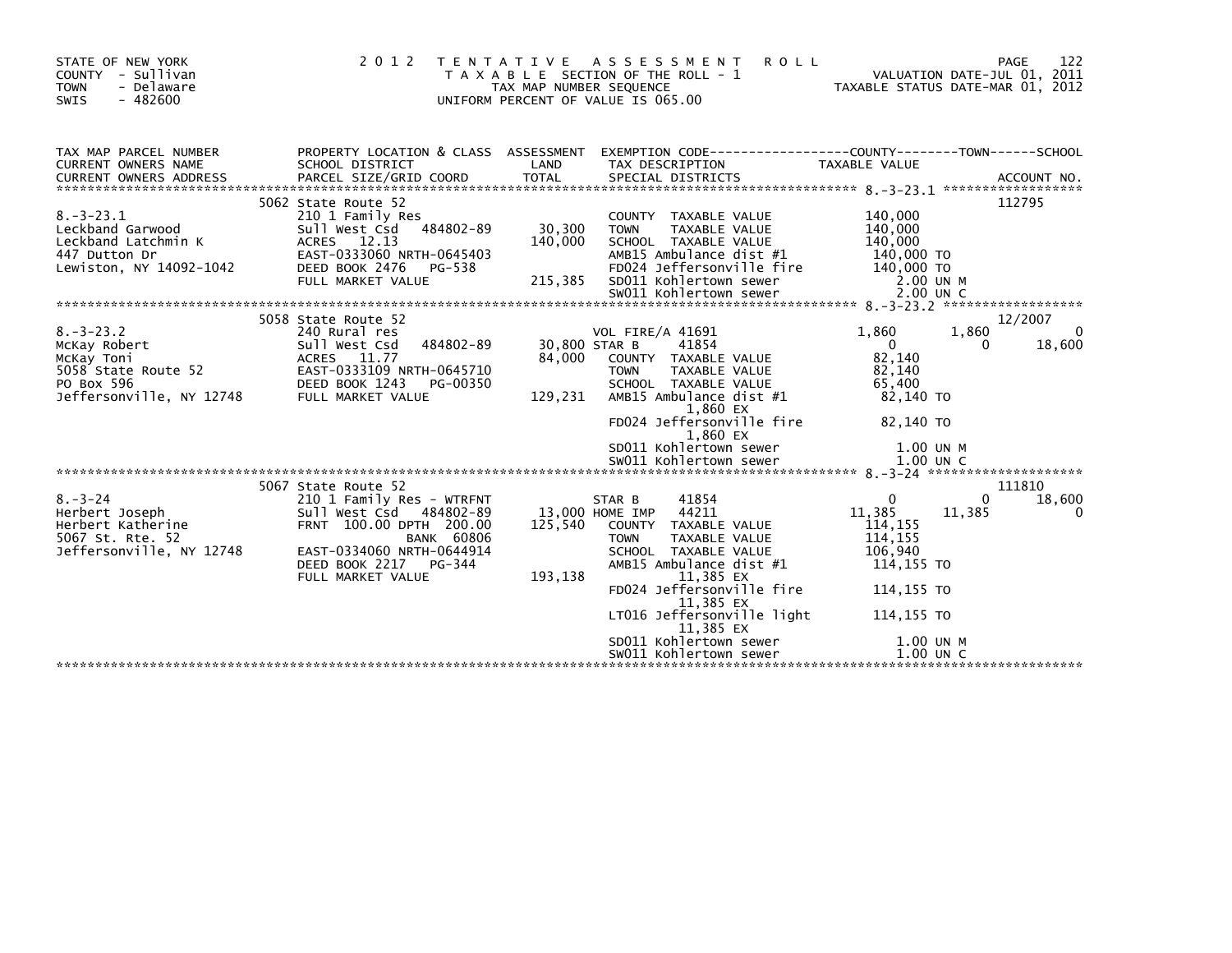| STATE OF NEW YORK<br>COUNTY - Sullivan<br>- Delaware<br><b>TOWN</b><br>$-482600$<br><b>SWIS</b>                                                                                        | 2 0 1 2                                                                                                                                                                    | T E N T A T I V E<br>TAX MAP NUMBER SEQUENCE | A S S E S S M E N T<br><b>ROLL</b><br>T A X A B L E SECTION OF THE ROLL - 1<br>UNIFORM PERCENT OF VALUE IS 065.00                                                                                                                                                                                                   |                                                                                                                         | PAGE<br>123<br>VALUATION DATE-JUL 01, 2011<br>TAXABLE STATUS DATE-MAR 01, 2012 |
|----------------------------------------------------------------------------------------------------------------------------------------------------------------------------------------|----------------------------------------------------------------------------------------------------------------------------------------------------------------------------|----------------------------------------------|---------------------------------------------------------------------------------------------------------------------------------------------------------------------------------------------------------------------------------------------------------------------------------------------------------------------|-------------------------------------------------------------------------------------------------------------------------|--------------------------------------------------------------------------------|
| TAX MAP PARCEL NUMBER<br>CURRENT OWNERS NAME                                                                                                                                           | SCHOOL DISTRICT                                                                                                                                                            | LAND                                         | PROPERTY LOCATION & CLASS ASSESSMENT EXEMPTION CODE----------------COUNTY-------TOWN------SCHOOL<br>TAX DESCRIPTION                                                                                                                                                                                                 | TAXABLE VALUE                                                                                                           |                                                                                |
| $8. - 3 - 25$<br>Herbert Joseph R<br>Mallett Jacquelynn<br>5067 State Route 52 EAST-0334061 NRTH-0645051<br>Jeffersonville, NY 12748 DEED BOOK 3561 PG-371<br>Jeffersonville, NY 12748 | 5065 State Route 52<br>430 Mtor veh srv<br>Sull West Csd 484802-89 18,500<br>DEED BOOK 3561 PG-371<br>FULL MARKET VALUE                                                    | 145,200<br>223,385                           | <b>BUS IMP AP 47610</b><br>COUNTY TAXABLE VALUE<br>TAXABLE VALUE<br><b>TOWN</b><br>SCHOOL TAXABLE VALUE<br>AMB15 Ambulance dist #1<br>6,000 $EX$<br>FD024 Jeffersonville fire<br>LT016 Jeffersonville light<br>6,000 EX<br>SD011 Kohlertown sewer<br>SW011 Kohlertown sewer                                         | 6,000<br>139,200<br>139,200<br>139,200<br>139,200 TO<br>145,200 TO<br>139.200 TO<br>1.75 UN M<br>1.75 UN C              | 111171<br>6,000<br>6,000                                                       |
| $8 - 3 - 26$<br>Centeno Angella B<br>PO Box 397<br>Jeffersonville, NY 12748                                                                                                            | 5041 State Route 52<br>283 Res w/Comuse<br>Sull West Csd<br>FRNT 100.00 DPTH 200.00<br>EAST-0334160 NRTH-0645880<br>DEED BOOK 2400<br>PG-363<br>FULL MARKET VALUE          | 132,916<br>204,486                           | 41854<br>STAR B<br>484802-89 17,200 HOME IMP 44211<br>COUNTY TAXABLE VALUE<br><b>TOWN</b><br>TAXABLE VALUE<br>SCHOOL TAXABLE VALUE<br>AMB15 Ambulance dist #1<br>30,600 EX<br>FD024 Jeffersonville fire<br>30,600 EX<br>LT016 Jeffersonville light<br>30,600 EX<br>SD011 Kohlertown sewer<br>SW011 Kohlertown sewer | $\Omega$<br>30,600<br>102,316<br>102,316<br>114,316<br>102,316 TO<br>102,316 TO<br>102,316 TO<br>1.00 UN M<br>1.00 UN C | 110465<br>$\Omega$<br>18,600<br>30,600<br>0                                    |
| $8. - 3 - 27$<br>Devine Arthur<br>303 Skinners Falls Rd<br>Narrowsburg, NY 12764                                                                                                       | 5037 State Route 52<br>283 Res w/Comuse<br>Sull West Csd 484802-89<br>FRNT 83.00 DPTH 200.00<br>EAST-0334170 NRTH-0645960<br>DEED BOOK 3070<br>PG-295<br>FULL MARKET VALUE | 15,600<br>72,200                             | COUNTY TAXABLE VALUE<br><b>TAXABLE VALUE</b><br><b>TOWN</b><br>SCHOOL TAXABLE VALUE<br>AMB15 Ambulance dist #1<br>FD024 Jeffersonville fire<br>111,077 LT016 Jeffersonville light<br>SD011 Kohlertown sewer<br>SW011 Kohlertown sewer                                                                               | 72,200<br>72,200<br>72,200<br>72,200 TO<br>72,200 TO<br>$72,200$ TO<br>1.00 UN M<br>$1.00$ UN C                         | 110552                                                                         |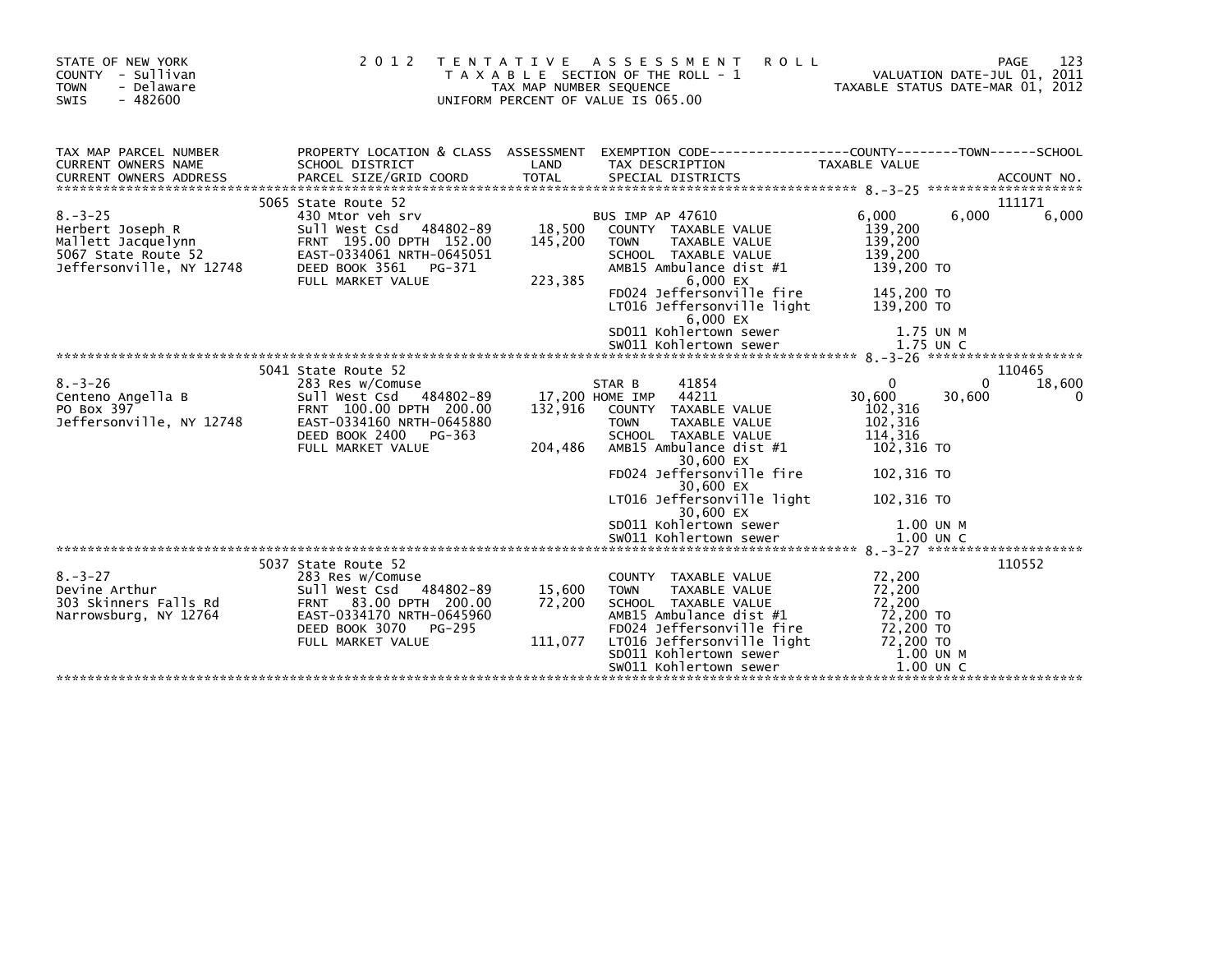| STATE OF NEW YORK<br><b>COUNTY</b><br>- Sullivan<br>- Delaware<br><b>TOWN</b><br>$-482600$<br><b>SWIS</b>                                                              | 2 0 1 2                                                                                                                                                                                          | <b>ROLL</b><br>T E N T A T I V E<br>A S S E S S M E N T<br>T A X A B L E SECTION OF THE ROLL - 1<br>TAX MAP NUMBER SEQUENCE<br>UNIFORM PERCENT OF VALUE IS 065.00                                                                                                                                                                                         | PAGE<br>VALUATION DATE-JUL 01, 2011<br>TAXABLE STATUS DATE-MAR 01, 2012                                                                                         | 124                            |
|------------------------------------------------------------------------------------------------------------------------------------------------------------------------|--------------------------------------------------------------------------------------------------------------------------------------------------------------------------------------------------|-----------------------------------------------------------------------------------------------------------------------------------------------------------------------------------------------------------------------------------------------------------------------------------------------------------------------------------------------------------|-----------------------------------------------------------------------------------------------------------------------------------------------------------------|--------------------------------|
| TAX MAP PARCEL NUMBER<br>CURRENT OWNERS NAME                                                                                                                           | PROPERTY LOCATION & CLASS ASSESSMENT<br>SCHOOL DISTRICT                                                                                                                                          | EXEMPTION CODE------------------COUNTY--------TOWN------SCHOOL<br>LAND<br>TAX DESCRIPTION                                                                                                                                                                                                                                                                 | TAXABLE VALUE                                                                                                                                                   |                                |
| $8. - 3 - 28$<br>Schwartz Michael T<br>Schwartz Linda J<br>10 Creekside Dr<br>Jeffersonville, NY 12748                                                                 | 10 Creekside Dr<br>270 Mfg housing - WTRFNT<br>484802-89<br>Sull West Csd<br>2.60<br><b>ACRES</b><br>EAST-0334557 NRTH-0645844<br>DEED BOOK 2086<br>PG-567<br>FULL MARKET VALUE                  | CW_15_VET/ 41161<br>20,000 CW_DISBLD_ 41171<br>72,500 STAR B<br>41854<br><b>BUS IMP AP 47610</b><br>COUNTY TAXABLE VALUE<br>111,538<br>TAXABLE VALUE<br><b>TOWN</b><br>SCHOOL TAXABLE VALUE<br>AMB15 Ambulance dist #1<br>900 EX                                                                                                                          | 7,440<br>7,440<br>3,444<br>3,444<br>$\Omega$<br>$\mathbf{0}$<br>900<br>900<br>60,716<br>60,716<br>53,000<br>71,600 TO                                           | 0<br>$\Omega$<br>18,600<br>900 |
|                                                                                                                                                                        |                                                                                                                                                                                                  | FD024 Jeffersonville fire<br>LT016 Jeffersonville light<br>900 EX<br>SD011 Kohlertown sewer                                                                                                                                                                                                                                                               | 72,500 TO<br>71,600 TO<br>1.00 UN M                                                                                                                             |                                |
|                                                                                                                                                                        |                                                                                                                                                                                                  |                                                                                                                                                                                                                                                                                                                                                           |                                                                                                                                                                 |                                |
| $8. - 3 - 29.2$<br>Herbert Joseph R<br>Mallett Jacquelynn<br>5067 State Route 52<br>Jeffersonville, NY 12748<br>MAY BE SUBJECT TO PAYMENT<br>UNDER AGDIST LAW TIL 2016 | State Route 52<br>314 Rural vac<10<br>484802-89<br>Sull West Csd<br>ACRES 7.68<br>EAST-0334416 NRTH-0645064<br>DEED BOOK 3561<br>PG-371<br>FULL MARKET VALUE                                     | AGRI DIST 41720<br>29,100<br>COUNTY TAXABLE VALUE<br>29,100<br><b>TOWN</b><br>TAXABLE VALUE<br>SCHOOL TAXABLE VALUE<br>AMB15 Ambulance dist #1<br>44,769<br>FD024 Jeffersonville fire<br>LT016 Jeffersonville light<br>SW011 Kohlertown sewer                                                                                                             | 23,016<br>23,016<br>6,084<br>6,084<br>6,084<br>29,100 TO<br>29,100 TO<br>29,100 TO<br>.25 UN C                                                                  | 23,016                         |
| $8. - 3 - 30$<br>Nystrom Eric J<br>Nystrom Janet L<br>5047 Nys Rte 52<br>PO Box 92<br>Jeffersonville, NY 12748                                                         | 5047 State Route 52<br>220 2 Family Res<br>Sull West Csd 484802-89<br>FRNT 90.00 DPTH 125.00<br><b>BANKN140687</b><br>EAST-0334112 NRTH-0645748<br>DEED BOOK 1505<br>PG-630<br>FULL MARKET VALUE | 66 PCT OF VALUE USED FOR EXEMPTION PURPOSES<br>41121<br>WAR VET<br>11,400 DISABL VET 41141<br>97,000 STAR B<br>41854<br>COUNTY TAXABLE VALUE<br><b>TOWN</b><br>TAXABLE VALUE<br>SCHOOL TAXABLE VALUE<br>149,231<br>AMB15 Ambulance dist #1<br>FD024 Jeffersonville fire<br>LT016 Jeffersonville light<br>SD011 Kohlertown sewer<br>SW011 Kohlertown sewer | 9,603<br>9,603<br>1.601<br>1,601<br>$\mathbf{0}$<br><sup>0</sup><br>85,796<br>85,796<br>78,400<br>97,000 TO<br>97,000 TO<br>97,000 TO<br>2.00 UN M<br>2.00 UN C | 0<br>$\Omega$<br>18,600        |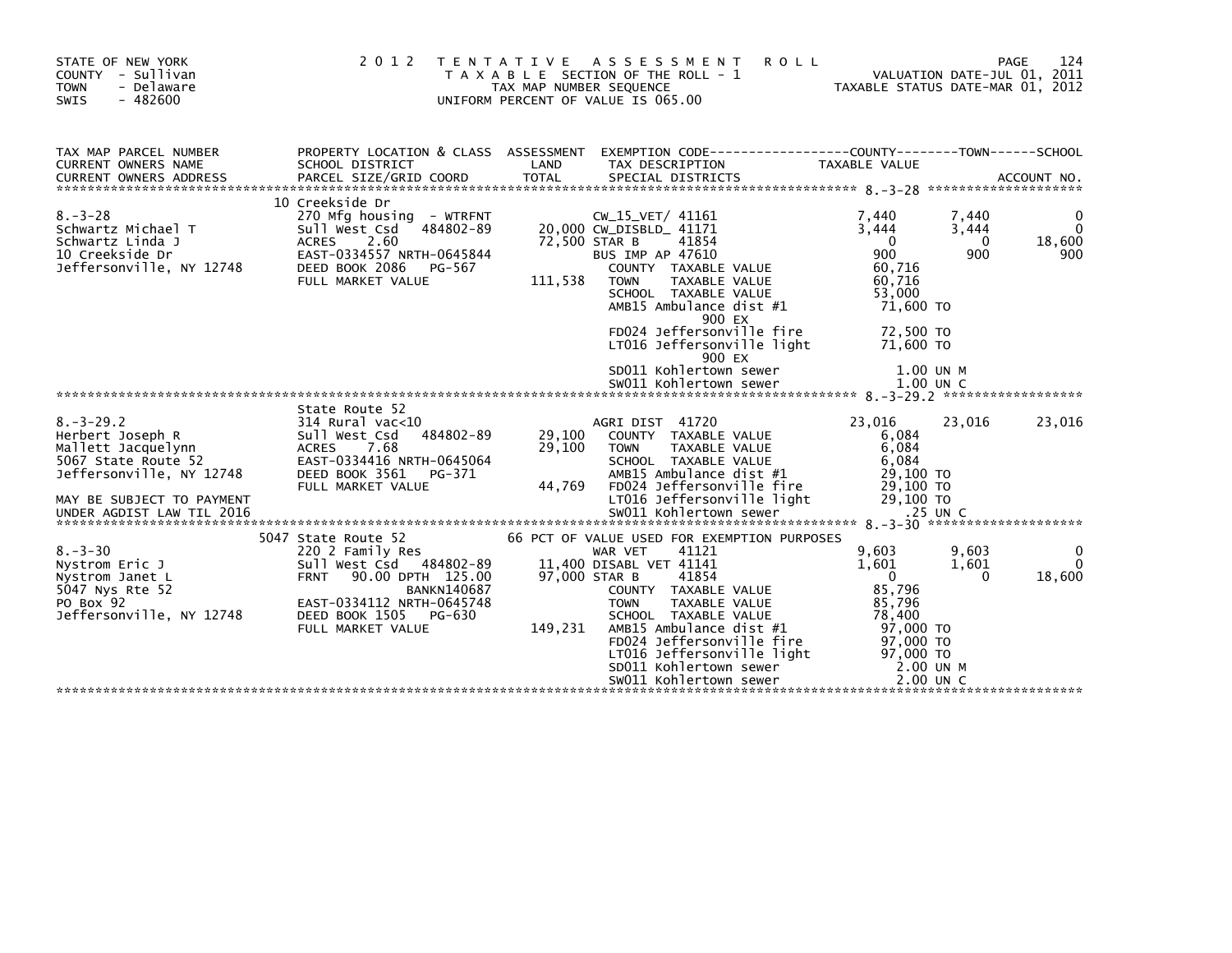| STATE OF NEW YORK<br>COUNTY - Sullivan<br><b>TOWN</b><br>- Delaware<br><b>SWIS</b><br>$-482600$ |                                                                                                                                                                                   | TAX MAP NUMBER SEQUENCE     | 2012 TENTATIVE ASSESSMENT<br><b>ROLL</b><br>T A X A B L E SECTION OF THE ROLL - 1<br>UNIFORM PERCENT OF VALUE IS 065.00                                                                                         |                                                                                                  | 125<br><b>PAGE</b><br>VALUATION DATE-JUL 01, 2011<br>TAXABLE STATUS DATE-MAR 01, 2012 |
|-------------------------------------------------------------------------------------------------|-----------------------------------------------------------------------------------------------------------------------------------------------------------------------------------|-----------------------------|-----------------------------------------------------------------------------------------------------------------------------------------------------------------------------------------------------------------|--------------------------------------------------------------------------------------------------|---------------------------------------------------------------------------------------|
| TAX MAP PARCEL NUMBER<br>CURRENT OWNERS NAME<br><b>CURRENT OWNERS ADDRESS</b>                   | SCHOOL DISTRICT<br>PARCEL SIZE/GRID COORD                                                                                                                                         | LAND<br><b>TOTAL</b>        | PROPERTY LOCATION & CLASS ASSESSMENT EXEMPTION CODE---------------COUNTY-------TOWN-----SCHOOL<br>TAX DESCRIPTION<br>SPECIAL DISTRICTS                                                                          | TAXABLE VALUE                                                                                    | ACCOUNT NO.                                                                           |
| $8. - 3 - 31$<br>Baum Sandee<br>5051 State Route 52<br>PO Box 174<br>Jeffersonville, NY 12748   | 5051 State Route 52<br>210 1 Family Res<br>Sull West Csd 484802-89<br>65.00 DPTH 175.00<br><b>FRNT</b><br>EAST-0334129 NRTH-0645671<br>DEED BOOK 2297 PG-582<br>FULL MARKET VALUE | 13,200<br>57,500<br>88,462  | STAR B<br>41854<br>COUNTY TAXABLE VALUE<br>TAXABLE VALUE<br><b>TOWN</b><br>SCHOOL TAXABLE VALUE<br>AMB15 Ambulance dist #1<br>FD024 Jeffersonville fire<br>LT016 Jeffersonville light<br>SD011 Kohlertown sewer | $\mathbf{0}$<br>57,500<br>57,500<br>38,900<br>57,500 TO<br>57,500 TO<br>57,500 TO<br>1.00 UN M   | 110316<br>18,600<br><sup>0</sup>                                                      |
| $8. - 3 - 32$<br>Mashatt Tammy<br>5045 State Route 52<br>PO Box 31<br>Jeffersonville, NY 12748  | 5045 State Route 52<br>281 Multiple res<br>484802-89<br>Sull West Csd<br><b>ACRES</b><br>1.69<br>EAST-0334458 NRTH-0645723<br>DEED BOOK 2203<br>PG-684<br>FULL MARKET VALUE       | 15,000<br>78,000<br>120,000 | 41854<br>STAR B<br>COUNTY TAXABLE VALUE<br><b>TOWN</b><br>TAXABLE VALUE<br>SCHOOL TAXABLE VALUE<br>AMB15 Ambulance dist #1<br>FD024 Jeffersonville fire<br>LT016 Jeffersonville light<br>SD011 Kohlertown sewer | $\overline{0}$<br>78,000<br>78,000<br>59,400<br>78,000 TO<br>78,000 TO<br>78,000 TO<br>2.00 UN M | $\Omega$<br>18,600                                                                    |
|                                                                                                 | 63 Cty Rte 164                                                                                                                                                                    |                             |                                                                                                                                                                                                                 |                                                                                                  |                                                                                       |
| $8. - 3 - 34$<br>Green Kristen A<br>63 Cty Rte 164<br>Jeffersonville, NY 12748                  | 210 1 Family Res<br>Sull West Csd 484802-89<br>2.40 BANK C80012<br>ACRES<br>EAST-0332628 NRTH-0646808<br>DEED BOOK 2466 PG-177<br>FULL MARKET VALUE                               | 95.250<br>146,538           | 41854<br>STAR B<br>44211<br>20,400 HOME IMP<br>COUNTY TAXABLE VALUE<br>TAXABLE VALUE<br><b>TOWN</b><br>SCHOOL TAXABLE VALUE<br>AMB15 Ambulance dist #1<br>20,626 EX<br>FD024 Jeffersonville fire                | $\Omega$<br>20,626<br>74,624<br>74,624<br>76,650<br>74,624 TO<br>74,624 TO                       | 18,600<br>0<br>20,626<br>0                                                            |
|                                                                                                 | 57 Cty Rte 164                                                                                                                                                                    |                             | 20,626 EX                                                                                                                                                                                                       |                                                                                                  | 112590                                                                                |
| $8. - 3 - 35$<br>Hill Nelson F<br>Hill Marie E<br>57 Cty Rte 164<br>Jeffersonville, NY 12748    | 210 1 Family Res<br>Sull West Csd 484802-89<br>FRNT 131.34 DPTH<br>58.65<br>EAST-0332727 NRTH-0646772<br>DEED BOOK 2420<br>PG-644<br>FULL MARKET VALUE                            | 14,500<br>81,500<br>125,385 | 41854<br>STAR B<br>COUNTY TAXABLE VALUE<br><b>TOWN</b><br>TAXABLE VALUE<br>SCHOOL TAXABLE VALUE<br>AMB15 Ambulance dist #1<br>FD024 Jeffersonville fire<br>SD011 Kohlertown sewer<br>SW011 Kohlertown sewer     | $\mathbf{0}$<br>81,500<br>81,500<br>62,900<br>81,500 TO<br>81,500 TO<br>1.00 UN M<br>$1.00$ UN C | 18,600                                                                                |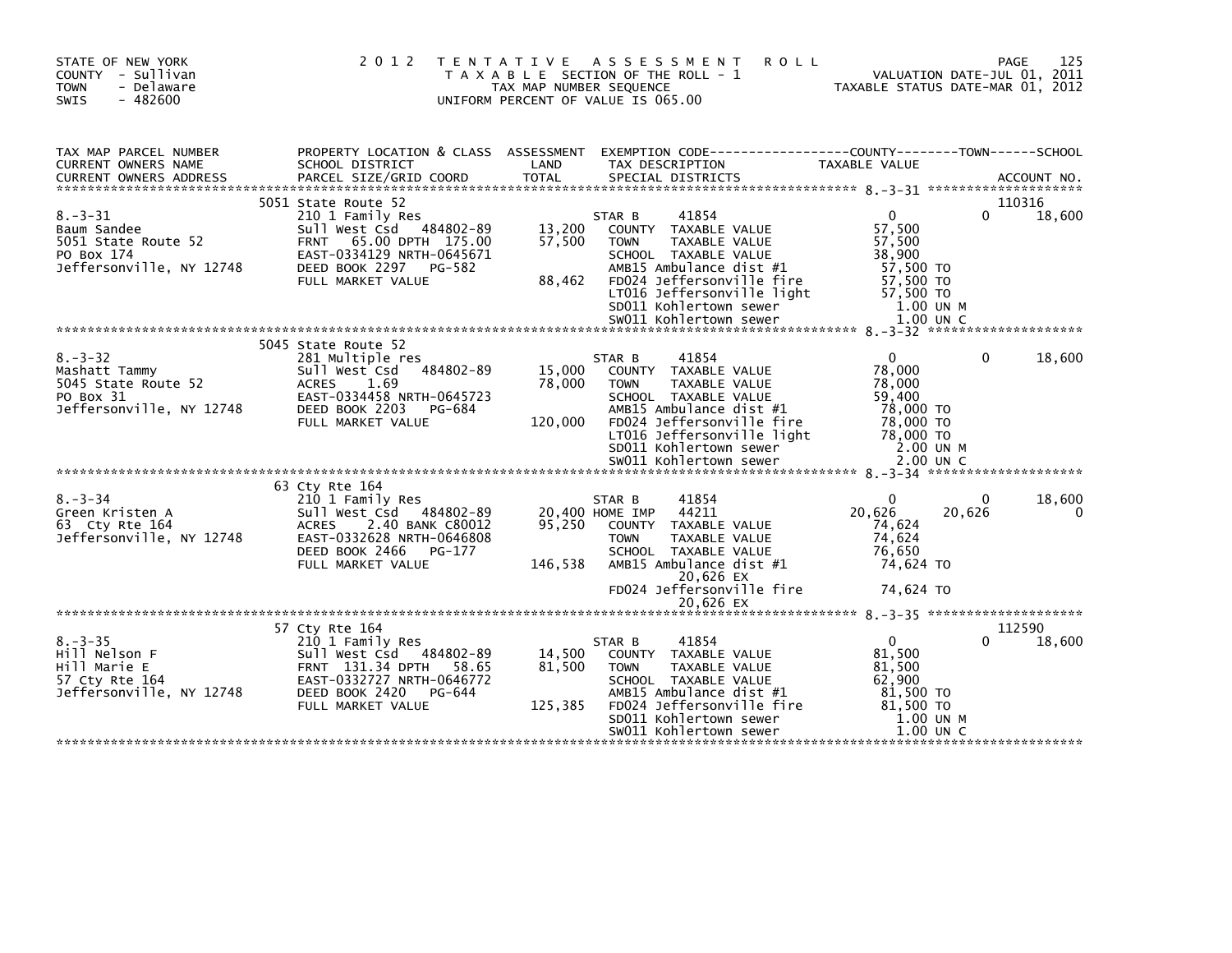| STATE OF NEW YORK<br>COUNTY - Sullivan<br>- Delaware<br><b>TOWN</b><br>$-482600$<br><b>SWIS</b>        | 2 0 1 2<br>T E N T A T I V E                                                                                                                                           | TAX MAP NUMBER SEQUENCE     | A S S E S S M E N T<br><b>ROLL</b><br>T A X A B L E SECTION OF THE ROLL - 1<br>UNIFORM PERCENT OF VALUE IS 065.00                                                                                           | VALUATION DATE-JUL 01, 2011<br>TAXABLE STATUS DATE-MAR 01, 2012                              | 126<br>PAGE           |
|--------------------------------------------------------------------------------------------------------|------------------------------------------------------------------------------------------------------------------------------------------------------------------------|-----------------------------|-------------------------------------------------------------------------------------------------------------------------------------------------------------------------------------------------------------|----------------------------------------------------------------------------------------------|-----------------------|
| TAX MAP PARCEL NUMBER<br>CURRENT OWNERS NAME                                                           | SCHOOL DISTRICT                                                                                                                                                        | LAND                        | PROPERTY LOCATION & CLASS ASSESSMENT EXEMPTION CODE---------------COUNTY-------TOWN-----SCHOOL<br>TAX DESCRIPTION                                                                                           | TAXABLE VALUE                                                                                |                       |
| $8. - 3 - 37$<br>Jamieson Virginia<br>Jamieson Kevin<br>53 Cty Rte 164<br>Jeffersonville, NY 12748     | Cty Rte 164<br>311 Res vac land<br>Sull West Csd 484802-89<br>FRNT 40.00 DPTH 272.00<br>EAST-0332787 NRTH-0646916<br>DEED BOOK 1089<br>PG-00341<br>FULL MARKET VALUE   | 500<br>500<br>769           | COUNTY TAXABLE VALUE<br><b>TOWN</b><br>TAXABLE VALUE<br>SCHOOL TAXABLE VALUE<br>AMB15 Ambulance dist #1<br>FD024 Jeffersonville fire                                                                        | 500<br>500<br>500<br>500 TO<br>500 TO                                                        |                       |
| $8. - 3 - 38$<br>Jamieson Virginia A<br>53 Cty Rte 164<br>Jeffersonville, NY 12748                     | 51 Cty Rte 164<br>210 1 Family Res<br>Sull West Csd 484802-89<br>FRNT 120.00 DPTH 112.50<br>EAST-0332885 NRTH-0646986<br>DEED BOOK 2728<br>PG-148<br>FULL MARKET VALUE | 9,000<br>52,700<br>81,077   | COUNTY TAXABLE VALUE<br><b>TOWN</b><br>TAXABLE VALUE<br>SCHOOL TAXABLE VALUE<br>AMB15 Ambulance dist #1<br>FD024 Jeffersonville fire<br>SD011 Kohlertown sewer                                              | 52,700<br>52,700<br>52,700<br>52,700 TO<br>52,700 TO<br>1.00 UN M                            | 112630                |
|                                                                                                        | 53 Cty Rte 164                                                                                                                                                         |                             |                                                                                                                                                                                                             |                                                                                              | 111320                |
| $8. - 3 - 39$<br>Jamieson Virginia A<br>Jamieson Kevin F<br>53 Cty Rte 164<br>Jeffersonville, NY 12748 | 210 1 Family Res<br>Sull West Csd 484802-89<br>FRNT 120.00 DPTH 125.00<br>EAST-0332862 NRTH-0646866<br>DEED BOOK 708<br>PG-00734                                       | 13,000<br>88,800            | 41834<br>STAR EN<br>COUNTY TAXABLE VALUE<br><b>TOWN</b><br>TAXABLE VALUE<br>SCHOOL TAXABLE VALUE<br>AMB15 Ambulance dist #1                                                                                 | $\Omega$<br>88,800<br>88,800<br>50,240<br>88,800 TO                                          | 38,560<br>0           |
| $8. - 3 - 40$<br>Shaara Helen<br>41 Cty Rte 164<br>PO Box 246<br>Jeffersonville, NY 12748              | Cty Rte 164<br>311 Res vac land<br>Sull West Csd 484802-89<br>FRNT 60.00 DPTH 250.00<br>EAST-0332959 NRTH-0646912<br>DEED BOOK 17307 PG-60041                          | 4,000<br>4,000              | TAXABLE VALUE<br><b>COUNTY</b><br>TAXABLE VALUE<br><b>TOWN</b><br>SCHOOL TAXABLE VALUE<br>AMB15 Ambulance dist #1<br>FD024 Jeffersonville fire                                                              | 4,000<br>4,000<br>4,000<br>4.000 TO<br>4,000 TO                                              | 112820                |
| $8. - 3 - 41$<br>Shaara Helen<br>PO Box 246<br>Jeffersonville, NY 12748                                | 41 Cty Rte 164<br>210 1 Family Res<br>Sull West Csd 484802-89<br>FRNT 120.00 DPTH 250.00<br>EAST-0333053 NRTH-0646897<br>DEED BOOK 17307 PG-60041<br>FULL MARKET VALUE | 15,500<br>80,600<br>124,000 | 41854<br>STAR B<br>COUNTY TAXABLE VALUE<br>TAXABLE VALUE<br><b>TOWN</b><br>SCHOOL TAXABLE VALUE<br>AMB15 Ambulance dist #1<br>FD024 Jeffersonville fire<br>SD011 Kohlertown sewer<br>SW011 Kohlertown sewer | $\Omega$<br>80,600<br>80,600<br>62,000<br>80,600 TO<br>80,600 TO<br>1.00 UN M<br>$1.00$ UN C | 112810<br>0<br>18,600 |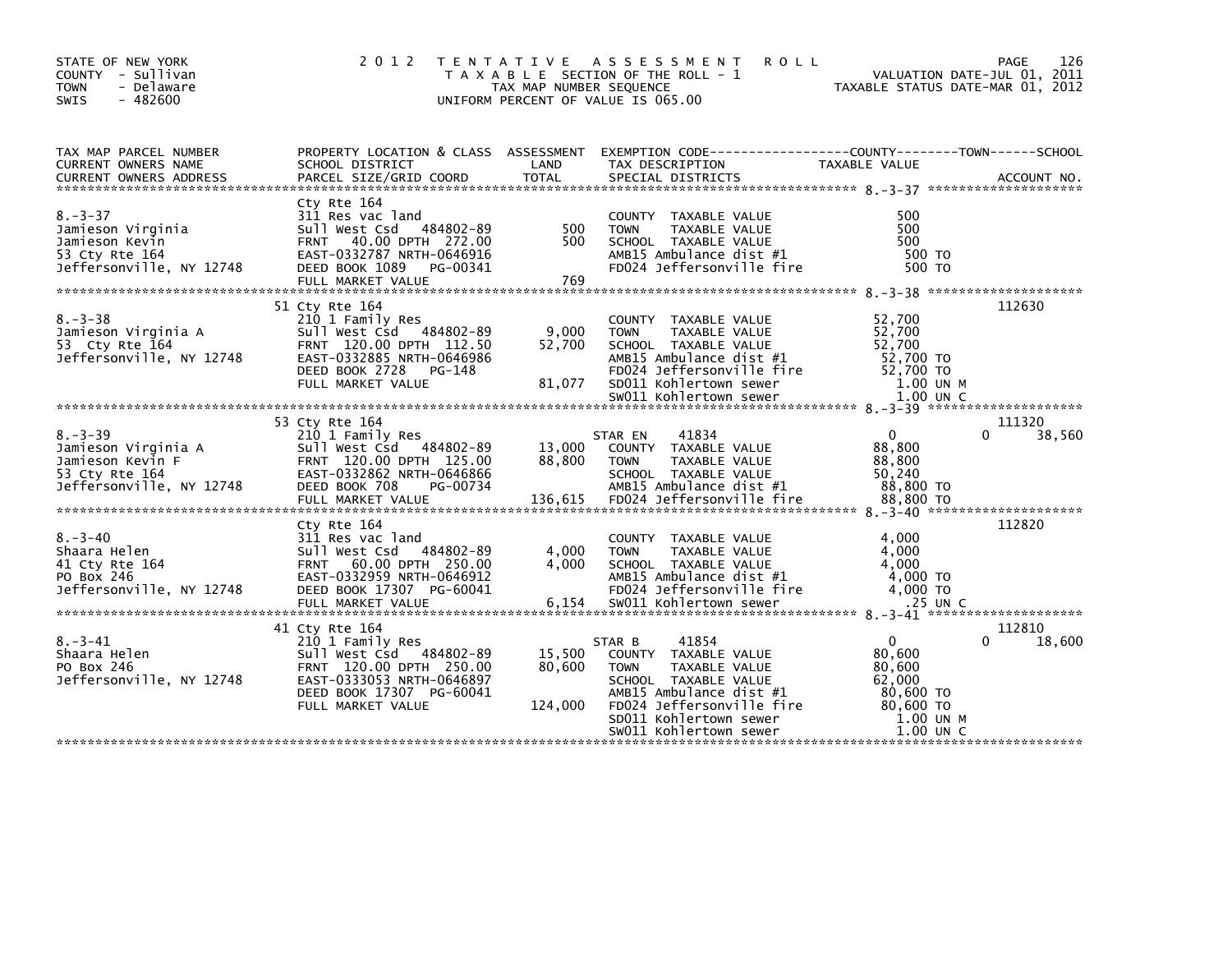| STATE OF NEW YORK<br>COUNTY - Sullivan<br>- Delaware<br><b>TOWN</b><br>$-482600$<br>SWIS           | 2 0 1 2                                                                                                                                                         | TAX MAP NUMBER SEQUENCE    | <b>ROLL</b><br>TENTATIVE ASSESSMENT<br>T A X A B L E SECTION OF THE ROLL - 1<br>UNIFORM PERCENT OF VALUE IS 065.00                                             |                                                                  | 127<br>PAGE<br>VALUATION DATE-JUL 01, 2011<br>TAXABLE STATUS DATE-MAR 01, 2012 |
|----------------------------------------------------------------------------------------------------|-----------------------------------------------------------------------------------------------------------------------------------------------------------------|----------------------------|----------------------------------------------------------------------------------------------------------------------------------------------------------------|------------------------------------------------------------------|--------------------------------------------------------------------------------|
| TAX MAP PARCEL NUMBER<br>CURRENT OWNERS NAME                                                       | PROPERTY LOCATION & CLASS ASSESSMENT<br>SCHOOL DISTRICT                                                                                                         | LAND                       | EXEMPTION CODE-----------------COUNTY-------TOWN------SCHOOL<br>TAX DESCRIPTION                                                                                | TAXABLE VALUE                                                    |                                                                                |
|                                                                                                    | 73 Ctv Rte 164                                                                                                                                                  |                            |                                                                                                                                                                |                                                                  | 111430                                                                         |
| $8. - 3 - 43.1$<br>Schaffner Dorothea I<br>73 County Route 164<br>Jeffersonville, NY 12723         | 270 Mfg housing<br>Sull West Csd 484802-89<br>2.11 BANK C13070<br>ACRES<br>EAST-0332392 NRTH-0646799<br>DEED BOOK 3119<br>PG-354                                | 22,000<br>84,036           | 41854<br>STAR B<br>COUNTY TAXABLE VALUE<br>TAXABLE VALUE<br>TOWN<br>SCHOOL TAXABLE VALUE<br>AMB15 Ambulance dist #1                                            | $\Omega$<br>84,036<br>84,036<br>65,436<br>84,036 TO              | 18,600<br>0                                                                    |
|                                                                                                    | Cty Rte 164                                                                                                                                                     |                            |                                                                                                                                                                |                                                                  | 111319                                                                         |
| $8. - 3 - 44$<br>Jamieson Virginia<br>Jamieson Kevin<br>53 Cty Rte 164<br>Jeffersonville, NY 12748 | 311 Res vac land<br>Sull West Csd<br>484802-89<br>1.67<br><b>ACRES</b><br>EAST-0332920 NRTH-0646664<br>DEED BOOK 1089<br>PG-00343                               | 10,700<br>10,700<br>16,462 | COUNTY TAXABLE VALUE<br>TAXABLE VALUE<br><b>TOWN</b><br>SCHOOL TAXABLE VALUE<br>AMB15 Ambulance dist #1<br>FD024 Jeffersonville fire                           | 10,700<br>10,700<br>10,700<br>10.700 TO<br>10,700 TO             |                                                                                |
|                                                                                                    | FULL MARKET VALUE                                                                                                                                               |                            |                                                                                                                                                                |                                                                  |                                                                                |
| $8. - 3 - 45$<br>Lott Barbara S<br>Lott Richard<br>33 Cty Rte 164<br>Jeffersonville, NY 12748      | 33 Cty Rte 164<br>210 1 Family Res<br>484802-89<br>Sull West Csd<br>3.05<br>ACRES<br>EAST-0333227 NRTH-0646737<br>DEED BOOK 1918<br>PG-612<br>FULL MARKET VALUE | 22,000 STAR B<br>152,308   | <b>VOL FIRE/A 41691</b><br>41854<br>99,000 COUNTY TAXABLE VALUE<br><b>TOWN</b><br>TAXABLE VALUE<br>SCHOOL TAXABLE VALUE<br>AMB15 Ambulance dist #1<br>1,860 EX | 1,860<br>$\mathbf{0}$<br>97,140<br>97,140<br>80,400<br>97,140 TO | 111433<br>1,860<br>0<br>18,600<br>0                                            |
|                                                                                                    |                                                                                                                                                                 |                            | FD024 Jeffersonville fire<br>1,860 EX<br>SD011 Kohlertown sewer                                                                                                | 97,140 TO<br>1.00 UN M                                           |                                                                                |
|                                                                                                    |                                                                                                                                                                 |                            | SW011 Kohlertown sewer                                                                                                                                         | $1.00$ UN C                                                      |                                                                                |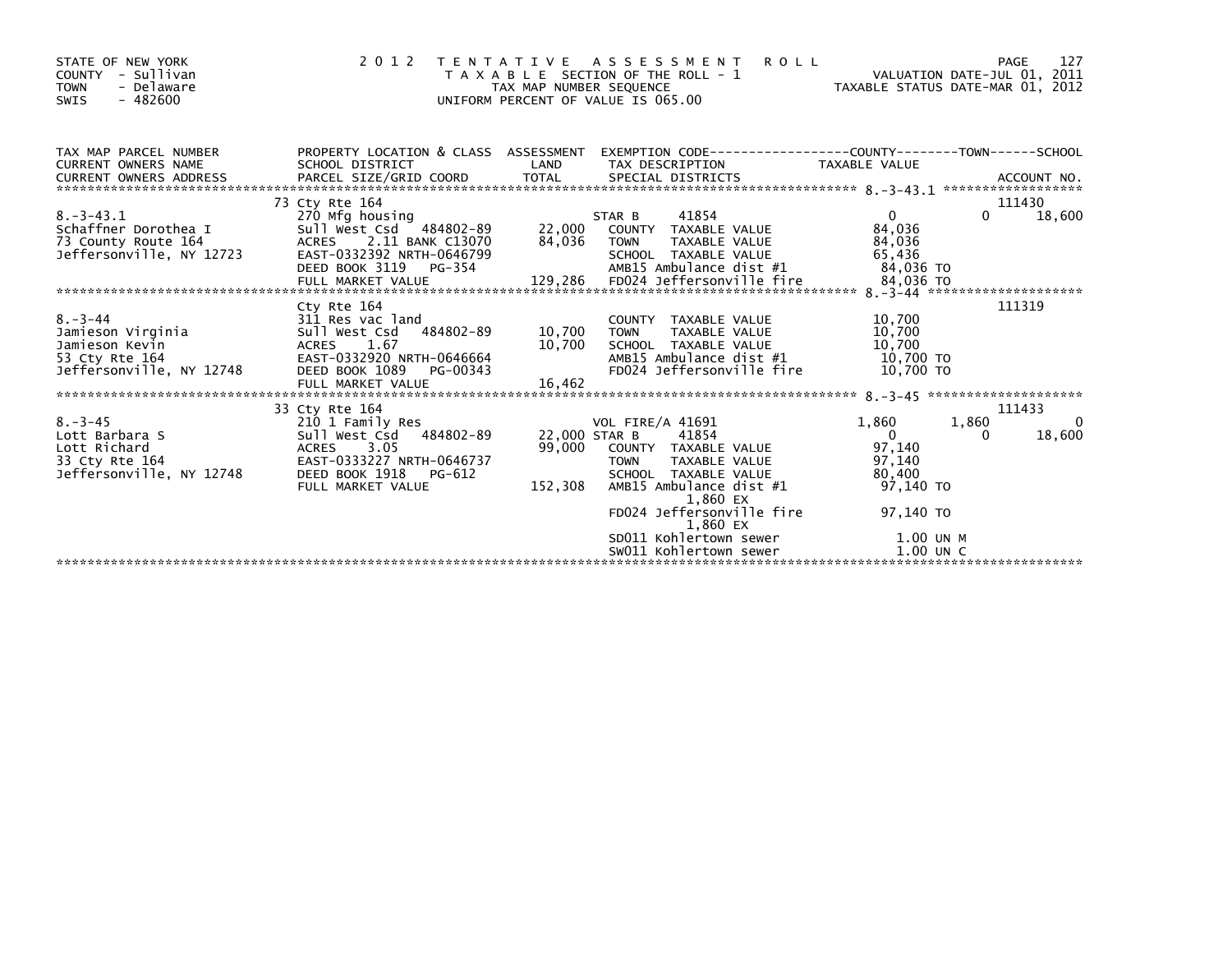| STATE OF NEW YORK  | 2012 TENTATIVE ASSESSMENT ROLL        | PAGE                             | 128 |
|--------------------|---------------------------------------|----------------------------------|-----|
| COUNTY - Sullivan  | T A X A B L E SECTION OF THE ROLL - 1 | VALUATION DATE-JUL 01, 2011      |     |
| - Delaware<br>TOWN | MAP SECTION - 008                     | TAXABLE STATUS DATE-MAR 01, 2012 |     |
| - 482600<br>SWIS   | SUB-SECTION-                          | RPS150/V04/L015                  |     |
|                    | UNIFORM PERCENT OF VALUE IS 065.00    | CURRENT DATE 5/01/2012           |     |

### \*\*\* S P E C I A L D I S T R I C T S U M M A R Y \*\*\*

| CODE | DISTRICT NAME                                                        | TOTAL<br>PARCELS | EXTENSION<br><b>TYPF</b>         | EXTENSION<br><b>VALUE</b> | AD VALOREM<br><b>VALUE</b>       | <b>EXEMPT</b><br><b>AMOUNT</b> | <b>TAXABLE</b><br><b>VALUE</b>   |
|------|----------------------------------------------------------------------|------------------|----------------------------------|---------------------------|----------------------------------|--------------------------------|----------------------------------|
|      | AMB15 Ambulance dist<br>FD024 Jeffersonville<br>LT016 Jeffersonville |                  | 61 TOTAL<br>61 TOTAL<br>44 TOTAL |                           | 4887.462<br>4887.462<br>3740.876 | 75.091<br>68.191<br>50.745     | 4812.371<br>4819.271<br>3690.131 |
|      | SD011 Kohlertown sew<br>SW011 Kohlertown sew                         |                  | 51 UNITS M<br>56 UNITS C         | 66.00<br>67.25            |                                  |                                | 66.00<br>67.25                   |

### \*\*\* S C H O O L D I S T R I C T S U M M A R Y \*\*\*

| CODE   | DISTRICT NAME | TOTAL<br><b>PARCELS</b> | ASSESSED<br>LAND | ASSESSED<br><b>TOTAL</b> | <b>EXEMPT</b><br><b>AMOUNT</b> | <b>TOTAL</b><br><b>TAXABLE</b> | <b>STAR</b><br>AMOUNT | <b>STAR</b><br><b>TAXABLE</b> |
|--------|---------------|-------------------------|------------------|--------------------------|--------------------------------|--------------------------------|-----------------------|-------------------------------|
| 484802 | Sull West Csd | 61                      | 1170.660         | 4887,462                 | 109,390                        | 4778.072                       | 680.368               | 4097,704                      |
|        | SUB-TOTAL     | 61                      | 1170,660         | 4887,462                 | 109,390                        | 4778.072                       | 680.368               | 4097,704                      |
| 484889 | West Sull Lib | 61                      | 1170.660         | 4887.462                 | 109.390                        | 4778.072                       | 680.368               | 4097,704                      |
|        | T O T A L     | 122                     | 2341,320         | 9774,924                 | 218,780                        | 9556,144                       | 1360,736              | 8195,408                      |

## \*\*\* S Y S T E M C O D E S S U M M A R Y \*\*\*

#### NO SYSTEM EXEMPTIONS AT THIS LEVEL

### \*\*\* E X E M P T I O N S U M M A R Y \*\*\*

| <b>CODE</b>                                                                   | DESCRIPTION                                                                                                                | TOTAL<br><b>PARCELS</b> | <b>COUNTY</b>                                                             | <b>TOWN</b>                                                               | <b>SCHOOL</b>               |
|-------------------------------------------------------------------------------|----------------------------------------------------------------------------------------------------------------------------|-------------------------|---------------------------------------------------------------------------|---------------------------------------------------------------------------|-----------------------------|
| 41121<br>41131<br>41141<br>41161<br>41171<br>41691<br>41720<br>41800<br>41834 | WAR VET<br><b>COMBAT VET</b><br>DISABL VET<br>$CW_15_VET/$<br>CW_DISBLD_<br>VOL FIRE/A<br>AGRI DIST<br>AGED-CTS<br>STAR EN | b                       | 18,738<br>27,500<br>1,601<br>14,880<br>3,444<br>5,580<br>23,016<br>79,474 | 18,738<br>27,500<br>1,601<br>14,880<br>3,444<br>5,580<br>23,016<br>79,474 | 23,016<br>79.474<br>199,868 |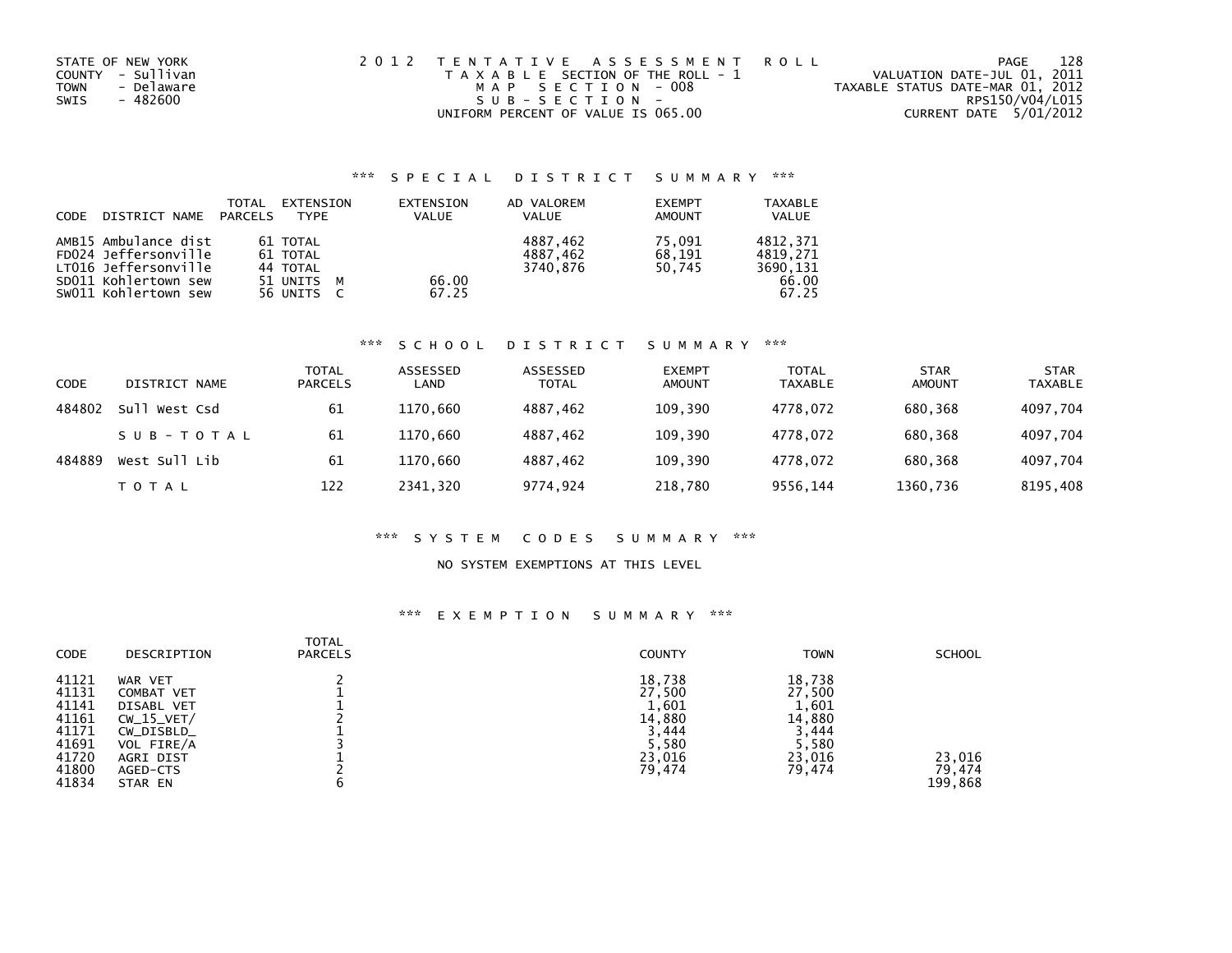| STATE OF NEW YORK  | 2012 TENTATIVE ASSESSMENT ROLL        | PAGE                             | 129 |
|--------------------|---------------------------------------|----------------------------------|-----|
| COUNTY - Sullivan  | T A X A B L E SECTION OF THE ROLL - 1 | VALUATION DATE-JUL 01, 2011      |     |
| - Delaware<br>TOWN | MAP SECTION - 008                     | TAXABLE STATUS DATE-MAR 01, 2012 |     |
| SWIS<br>- 482600   | $SUB - SECTION -$                     | RPS150/V04/L015                  |     |
|                    | UNIFORM PERCENT OF VALUE IS 065.00    | CURRENT DATE 5/01/2012           |     |

# \*\*\* E X E M P T I O N S U M M A R Y \*\*\*

| CODE           | DESCRIPTION             | TOTAL<br><b>PARCELS</b> | <b>COUNTY</b>    | <b>TOWN</b>      | <b>SCHOOL</b>    |
|----------------|-------------------------|-------------------------|------------------|------------------|------------------|
| 41854<br>44211 | STAR B<br>HOME IMP      | 26                      | 62,611           | 62,611           | 480,500          |
| 47610          | BUS IMP AP<br>T O T A L | 50                      | 6,900<br>243,744 | 6,900<br>243,744 | 6,900<br>789,758 |

### \*\*\* G R A N D T O T A L S \*\*\*

| ROLL       | DESCRIPTION | <b>TOTAL</b>   | <b>ASSESSED</b> | <b>ASSESSED</b> | <b>TAXABLE</b> | <b>TAXABLE</b> | <b>TAXABLE</b> | <b>STAR</b>    |
|------------|-------------|----------------|-----------------|-----------------|----------------|----------------|----------------|----------------|
| <b>SEC</b> |             | <b>PARCELS</b> | ∟AND            | <b>TOTAL</b>    | COUNTY         | TOWN           | SCHOOL         | <b>TAXABLE</b> |
|            | TAXABLE     | ю⊥             | 1170.660        | 4887,462        | 4643,718       | 4643,718       | 4778.072       | 4097,704       |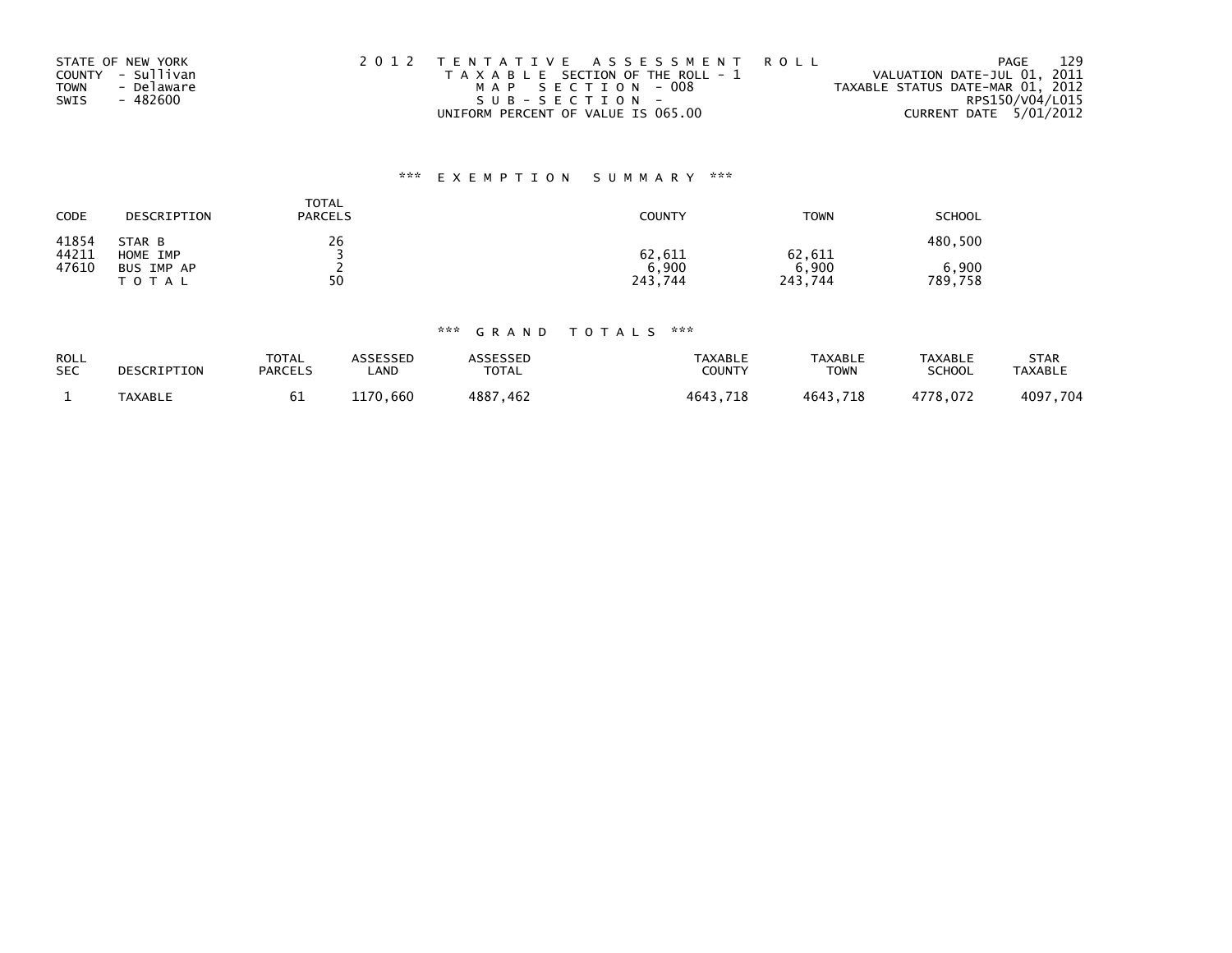| STATE OF NEW YORK<br>COUNTY - Sullivan<br>- Delaware<br><b>TOWN</b><br>$-482600$<br><b>SWIS</b>                                | 2 0 1 2                                                                                                                                                               | TAX MAP NUMBER SEQUENCE      | TENTATIVE ASSESSMENT ROLL<br>T A X A B L E SECTION OF THE ROLL - 1<br>UNIFORM PERCENT OF VALUE IS 065.00                                                 | VALUATION DATE-JUL 01, 2011<br>TAXABLE STATUS DATE-MAR 01, 2012              | 130<br>PAGE                      |
|--------------------------------------------------------------------------------------------------------------------------------|-----------------------------------------------------------------------------------------------------------------------------------------------------------------------|------------------------------|----------------------------------------------------------------------------------------------------------------------------------------------------------|------------------------------------------------------------------------------|----------------------------------|
| TAX MAP PARCEL NUMBER<br><b>CURRENT OWNERS NAME</b>                                                                            | SCHOOL DISTRICT                                                                                                                                                       | LAND                         | PROPERTY LOCATION & CLASS ASSESSMENT EXEMPTION CODE---------------COUNTY-------TOWN------SCHOOL<br>TAX DESCRIPTION                                       | TAXABLE VALUE                                                                |                                  |
|                                                                                                                                |                                                                                                                                                                       |                              |                                                                                                                                                          |                                                                              |                                  |
| $9. - 1 - 1.1$<br>Horner Edward J<br>676 River Rd<br>Callicoon, NY 12723                                                       | River Rd<br>311 Res vac land - WTRFNT<br>Sull West Csd 484802-89<br>FRNT 391.72 DPTH 70.00<br>EAST-0292219 NRTH-0654022<br>DEED BOOK 1634 PG-263<br>FULL MARKET VALUE | 7,500<br>7,500<br>11,538     | COUNTY TAXABLE VALUE<br><b>TOWN</b><br>TAXABLE VALUE<br>SCHOOL TAXABLE VALUE<br>AMB16 Delaware ambulance<br>FD023 Callicoon fire                         | 7,500<br>7,500<br>7,500<br>7,500 TO<br>7.500 TO                              |                                  |
| $9. - 1 - 1.2$                                                                                                                 | River Rd<br>311 Res vac land - WTRFNT                                                                                                                                 |                              | COUNTY TAXABLE VALUE                                                                                                                                     | 1.300                                                                        |                                  |
| Horner Edward J<br>676 River Rd<br>Callicoon, NY 12723                                                                         | Sull West Csd 484802-89<br>FRNT 75.62 DPTH 70.00<br>0.17<br>ACRES<br>EAST-0292352 NRTH-0654198                                                                        | 1,300<br>1,300               | TAXABLE VALUE<br><b>TOWN</b><br>SCHOOL TAXABLE VALUE<br>AMB16 Delaware ambulance<br>FD023 Callicoon fire                                                 | 1,300<br>1,300<br>1,300 TO<br>1.300 TO                                       |                                  |
|                                                                                                                                | DEED BOOK 2105 PG-375                                                                                                                                                 |                              |                                                                                                                                                          |                                                                              |                                  |
|                                                                                                                                | 788 River Rd                                                                                                                                                          |                              |                                                                                                                                                          |                                                                              | 103710                           |
| $9. - 1 - 2$<br>Sull v<br>Paaswell Bob<br>325 West End Ave_Apt 4C ACRES<br>325 West MY 100-Apt 4C EAST-0<br>New York, NY 10023 | 210 1 Family Res - WTRFNT<br>Sull West Csd 484802-89<br>2.10<br>EAST-0291860 NRTH-0653550<br>DEED BOOK 1607 PG-064<br>FULL MARKET VALUE                               | 35,000<br>150,000<br>230,769 | COUNTY TAXABLE VALUE<br><b>TOWN</b><br>TAXABLE VALUE<br>SCHOOL TAXABLE VALUE<br>AMB16 Delaware ambulance<br>FD023 Callicoon fire                         | 150,000<br>150,000<br>150,000<br>150,000 TO<br>150,000 TO                    |                                  |
|                                                                                                                                |                                                                                                                                                                       |                              |                                                                                                                                                          |                                                                              |                                  |
| $9. - 1 - 3$<br>Eschenberg Steven -<br>Eschenberg Nancy A<br>Eschenberg Nancy A<br>PO Box 42                                   | 780 River Rd<br>210 1 Family Res - WTRFNT<br>Sull West Csd 484802-89<br><b>ACRES</b><br>1.00<br>EAST-0291660 NRTH-0653340<br>DEED BOOK 908<br>PG-00262                | 30,000 STAR B<br>95,200      | 89 PCT OF VALUE USED FOR EXEMPTION PURPOSES<br>WAR VET<br>41121<br>41854<br>COUNTY TAXABLE VALUE<br><b>TOWN</b><br>TAXABLE VALUE<br>SCHOOL TAXABLE VALUE | 12,709<br>12,709<br>$\overline{0}$<br>$\Omega$<br>82,491<br>82,491<br>76,600 | 101127<br>$\mathbf{0}$<br>18,600 |
| Callicoon, NY 12723                                                                                                            | FULL MARKET VALUE                                                                                                                                                     | 146,462                      | AMB16 Delaware ambulance<br>FD023 Callicoon fire                                                                                                         | 95,200 TO<br>95,200 TO                                                       |                                  |
|                                                                                                                                |                                                                                                                                                                       |                              |                                                                                                                                                          |                                                                              |                                  |
| $9. - 1 - 4$<br>Herbert Carl B<br>Herbert Carl B<br>Herbert Kimberly A<br>022 Staib Tar<br>923 Steib Ter<br>Union, NJ 07083    | 774 River Rd<br>260 Seasonal res - WTRFNT<br>Sull West Csd 484802-89<br>EAST-0291570 NRTH-0653200<br>DEED BOOK 2218<br><b>PG-207</b>                                  | 16,500<br>54,100             | COUNTY TAXABLE VALUE<br><b>TOWN</b><br>TAXABLE VALUE<br>SCHOOL TAXABLE VALUE<br>AMB16 Delaware ambulance<br>FD023 Callicoon fire                         | 54,100<br>54.100<br>54,100<br>54,100 TO<br>54,100 TO                         | 103257                           |
|                                                                                                                                | FULL MARKET VALUE                                                                                                                                                     | 83,231                       |                                                                                                                                                          |                                                                              |                                  |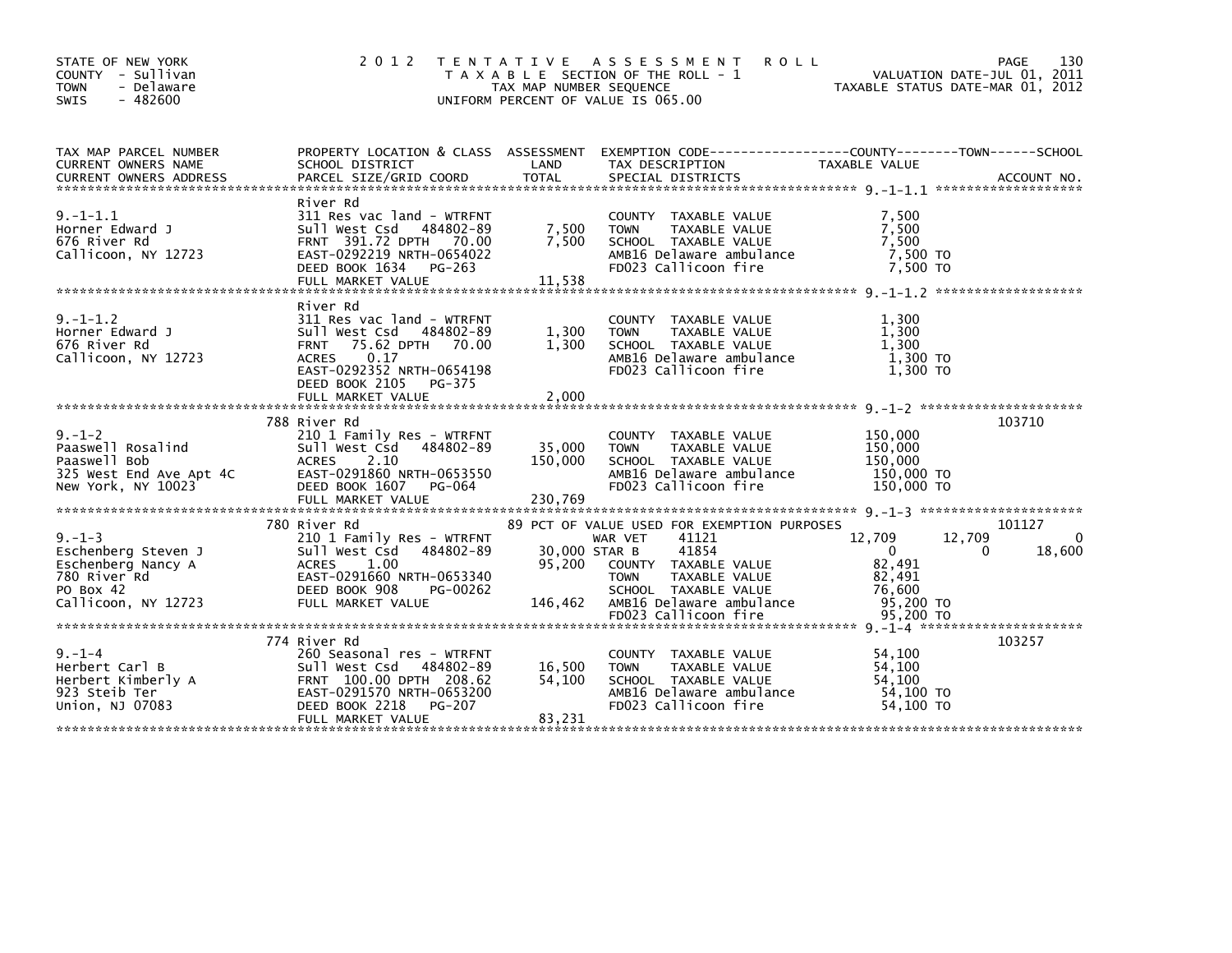| PROPERTY LOCATION & CLASS ASSESSMENT EXEMPTION CODE----------------COUNTY-------TOWN-----SCHOOL<br>TAX MAP PARCEL NUMBER<br>LAND<br>CURRENT OWNERS NAME<br>SCHOOL DISTRICT<br>TAX DESCRIPTION<br>TAXABLE VALUE                                                                                                                                                                                                                                                                                                                                                                                     |   |
|----------------------------------------------------------------------------------------------------------------------------------------------------------------------------------------------------------------------------------------------------------------------------------------------------------------------------------------------------------------------------------------------------------------------------------------------------------------------------------------------------------------------------------------------------------------------------------------------------|---|
| 103929<br>764 River Rd                                                                                                                                                                                                                                                                                                                                                                                                                                                                                                                                                                             |   |
| $9. - 1 - 5.1$<br>210 1 Family Res - WTRFNT<br>144,700<br>COUNTY TAXABLE VALUE<br>144,700<br>21,600<br>TAXABLE VALUE<br>Townsend Joseph K<br>Sull West Csd 484802-89<br><b>TOWN</b><br>144,700<br>144.700<br>Bruno Mary N<br><b>ACRES</b><br>1.40 BANKC030982<br>SCHOOL TAXABLE VALUE<br>EAST-0291390 NRTH-0653020<br>AMB16 Delaware ambulance<br>144,700 TO<br>1 Worth St 6F<br>DEED BOOK 3252<br>FD023 Callicoon fire<br>144,700 TO<br>New York, NY 10013<br>PG-174<br>222,615                                                                                                                   |   |
| FULL MARKET VALUE                                                                                                                                                                                                                                                                                                                                                                                                                                                                                                                                                                                  |   |
| 768 River Rd<br>100380<br>$9. -1 - 5.2$<br>55,900<br>210 1 Family Res - WTRFNT<br>COUNTY TAXABLE VALUE<br>55,900<br>Bodendorf Unified Credit Trust Sull West Csd 484802-89<br>16,800<br>TAXABLE VALUE<br><b>TOWN</b><br>FRNT 100.00 DPTH 250.00<br>55,900<br>55,900<br>Margaret Bodendorf<br>SCHOOL TAXABLE VALUE<br>55,900 TO<br>24 Orchard Farm Rd<br>EAST-0291490 NRTH-0653140<br>AMB16 Delaware ambulance<br>Port Washington, NY 11050<br>FD023 Callicoon fire<br>55,900 TO<br>DEED BOOK 3150<br>PG-570<br>86,000<br>FULL MARKET VALUE                                                         |   |
| 754 River Rd<br>102331                                                                                                                                                                                                                                                                                                                                                                                                                                                                                                                                                                             |   |
| $9. - 1 - 6$<br>210 1 Family Res - WTRFNT<br>203,760<br>COUNTY TAXABLE VALUE<br>203,760<br>Holmes William A<br>Sull West Csd<br>484802-89<br>22,560<br><b>TOWN</b><br>TAXABLE VALUE<br>203,760<br>Wing Allison M<br>1.07<br>203,760<br><b>ACRES</b><br>SCHOOL TAXABLE VALUE<br>203,760 TO<br>211 North End Ave Apt 15D<br>EAST-0291280 NRTH-0652890<br>AMB16 Delaware ambulance<br>FD023 Callicoon fire<br>203,760 TO<br>New York, NY 10282<br>DEED BOOK 3370<br>PG-172<br>313,477<br>FULL MARKET VALUE                                                                                            |   |
|                                                                                                                                                                                                                                                                                                                                                                                                                                                                                                                                                                                                    |   |
| 04/2010<br>748 River Rd<br>$9. - 1 - 7$<br>35.000<br>312 Vac w/imprv<br>COUNTY TAXABLE VALUE<br>35,000<br>Holmes William A<br>Sull West Csd<br>484802-89<br>35,000<br><b>TAXABLE VALUE</b><br><b>TOWN</b><br>35,000<br>35.000<br>Wing Allison M<br><b>ACRES</b><br>2.23<br>SCHOOL TAXABLE VALUE<br>754 River Rd<br>EAST-0291200 NRTH-0652760<br>AMB16 Delaware ambulance<br>35,000 TO<br>FD023 Callicoon fire<br>35,000 TO<br>Callicoon, NY 12723<br>DEED BOOK 2010<br>PG-54029<br>53,846<br>FULL MARKET VALUE                                                                                     |   |
| 722 River Rd<br>103713                                                                                                                                                                                                                                                                                                                                                                                                                                                                                                                                                                             |   |
| $9. - 1 - 8$<br>$\mathbf{0}$<br>210 1 Family Res - WTRFNT<br>41854<br>$\Omega$<br>18,600<br>STAR B<br>Drury Creighton<br>Sull West Csd<br>484802-89<br>50,000 HOME IMP<br>44211<br>4,483<br>4,483<br>206,028<br>Drury Valarie<br><b>ACRES</b><br>5.00<br>210,511<br>COUNTY TAXABLE VALUE<br>722 River Rd<br>EAST-0291099 NRTH-0652464<br>206,028<br><b>TOWN</b><br>TAXABLE VALUE<br>Callicoon, NY 12723<br>DEED BOOK 2126<br>SCHOOL TAXABLE VALUE<br>191.911<br>PG-337<br>AMB16 Delaware ambulance<br>206,028 TO<br>FULL MARKET VALUE<br>323,863<br>4,483 EX<br>FD023 Callicoon fire<br>206,028 TO | 0 |
| 4,483 EX                                                                                                                                                                                                                                                                                                                                                                                                                                                                                                                                                                                           |   |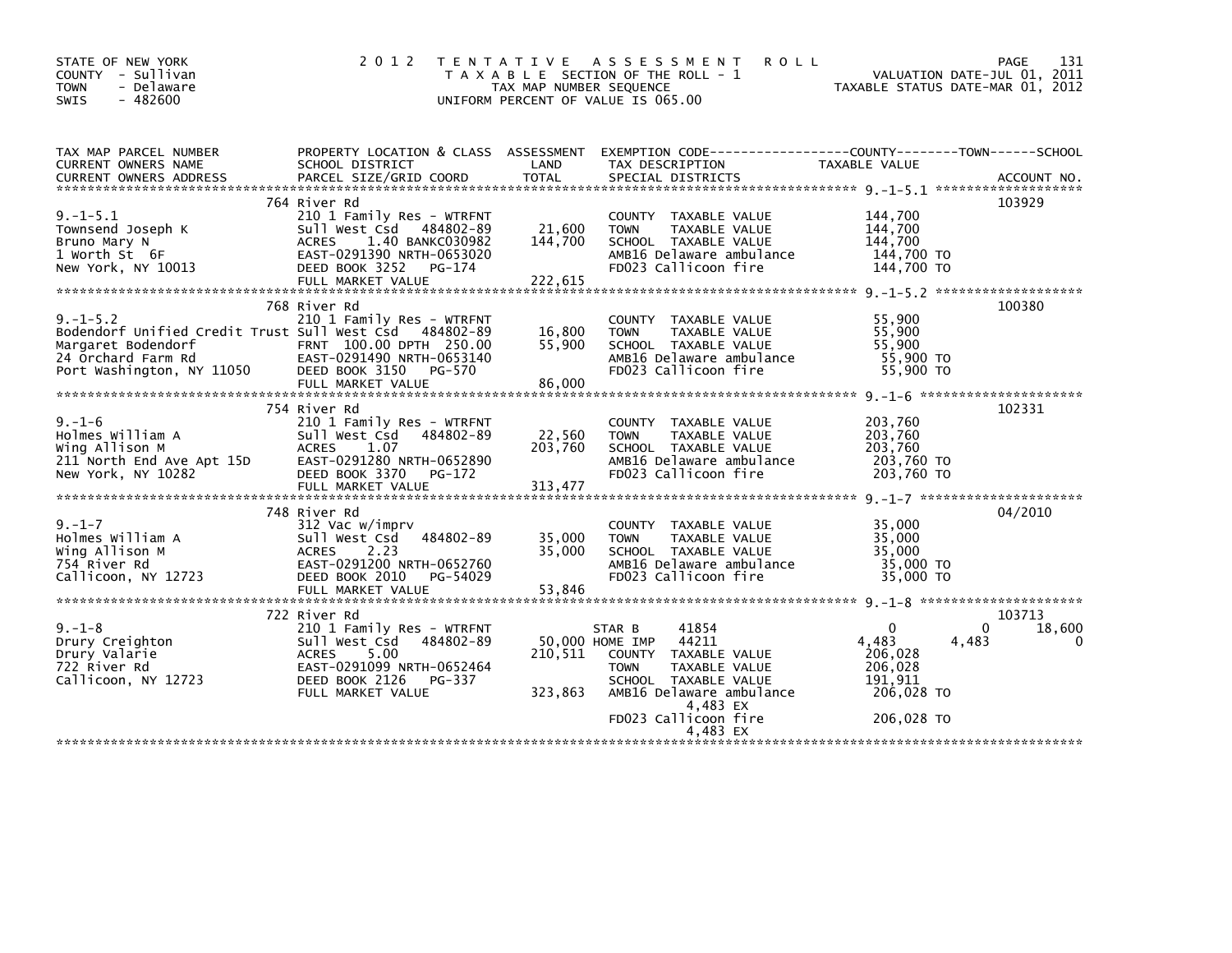| STATE OF NEW YORK<br>COUNTY - Sullivan<br>- Delaware<br><b>TOWN</b><br>$-482600$<br><b>SWIS</b>    | 2 0 1 2                                                                                                                                                                    | T E N T A T I V E<br>TAX MAP NUMBER SEQUENCE<br>UNIFORM PERCENT OF VALUE IS 065.00 | A S S E S S M E N T<br><b>ROLL</b><br>T A X A B L E SECTION OF THE ROLL - 1                                                                | TAXABLE STATUS DATE-MAR 01, 2012                        | 132<br><b>PAGE</b><br>VALUATION DATE-JUL 01, 2011 |
|----------------------------------------------------------------------------------------------------|----------------------------------------------------------------------------------------------------------------------------------------------------------------------------|------------------------------------------------------------------------------------|--------------------------------------------------------------------------------------------------------------------------------------------|---------------------------------------------------------|---------------------------------------------------|
| TAX MAP PARCEL NUMBER<br><b>CURRENT OWNERS NAME</b>                                                | PROPERTY LOCATION & CLASS ASSESSMENT<br>SCHOOL DISTRICT                                                                                                                    | LAND                                                                               | EXEMPTION CODE-----------------COUNTY-------TOWN------SCHOOL<br>TAX DESCRIPTION                                                            | TAXABLE VALUE                                           |                                                   |
| $9. -1 - 9.1$<br>Asselstine James K<br>Davis Bette<br>80 Columbus Circle 64E<br>New York, NY 10023 | River Rd<br>311 Res vac land - WTRFNT<br>Sull West Csd<br>484802-89<br><b>ACRES</b><br>5.19<br>EAST-0290593 NRTH-0650329<br>DEED BOOK 2206<br>PG-540<br>FULL MARKET VALUE  | 50,000<br>50,000<br>76,923                                                         | COUNTY TAXABLE VALUE<br><b>TOWN</b><br>TAXABLE VALUE<br>SCHOOL TAXABLE VALUE<br>AMB16 Delaware ambulance<br>FD023 Callicoon fire           | 50,000<br>50,000<br>50.000<br>50,000 TO<br>50,000 TO    | 100739                                            |
| $9. - 1 - 9.2$<br>Guglielmone Tito W<br>Guglielmone Virginia B<br>648 River Rd<br>PO Box 358       | 648 River Rd<br>$215$ 1 Fam Res w/ - WTRFNT<br>Sull West Csd<br>484802-89<br>3.40<br><b>ACRES</b><br>EAST-0290602 NRTH-0650583<br>DEED BOOK 1115<br>PG-00079               | 42,600<br>180,120                                                                  | 41854<br>STAR B<br>COUNTY TAXABLE VALUE<br><b>TAXABLE VALUE</b><br><b>TOWN</b><br>SCHOOL TAXABLE VALUE<br>AMB16 Delaware ambulance         | $\Omega$<br>180,120<br>180,120<br>161,520<br>180.120 TO | 18,600<br>0                                       |
| $9. - 1 - 9.3$<br>Gillis Frederick J<br>1043 Keystone Ave<br>River Forest, IL 60305                | River Rd<br>311 Res vac land - WTRFNT<br>Sull West Csd<br>484802-89<br>3.36<br><b>ACRES</b><br>EAST-0290623 NRTH-0650770<br>DEED BOOK 1801<br>PG-075                       | 42,100<br>42,100                                                                   | TAXABLE VALUE<br>COUNTY<br>TAXABLE VALUE<br><b>TOWN</b><br>SCHOOL TAXABLE VALUE<br>AMB16 Delaware ambulance<br>FD023 Callicoon fire        | 42,100<br>42,100<br>42,100<br>42,100 TO<br>42,100 TO    | *******************                               |
| $9. - 1 - 9.4$<br>Freda Thomas J<br>Freda Catherine R<br>322 Church Rd<br>Damascus, PA 18415       | River Rd<br>$312$ Vac w/imprv - WTRFNT<br>484802-89<br>Sull West Csd<br>3.29<br><b>ACRES</b><br>EAST-0290676 NRTH-0650979<br>DEED BOOK 3160<br>PG-414                      | 41,200<br>47,200                                                                   | TAXABLE VALUE<br><b>COUNTY</b><br>TAXABLE VALUE<br><b>TOWN</b><br>SCHOOL TAXABLE VALUE<br>AMB16 Delaware ambulance<br>FD023 Callicoon fire | 47,200<br>47,200<br>47.200<br>47,200 TO<br>47,200 TO    | *******************                               |
| $9. -1 - 9.5$<br>Curtis Theresa R<br>39 DelVue Rd<br>PO Box 758<br>Callicoon, NY 12723             | River Rd<br>$312$ Vac w/imprv - WTRFNT<br>Sull West Csd<br>484802-89<br>3.22<br><b>ACRES</b><br>EAST-0290748 NRTH-0651153<br>DEED BOOK 3164<br>PG-559<br>FULL MARKET VALUE | 40,700<br>46.700<br>71,846                                                         | TAXABLE VALUE<br><b>COUNTY</b><br>TAXABLE VALUE<br><b>TOWN</b><br>SCHOOL TAXABLE VALUE<br>AMB16 Delaware ambulance<br>FD023 Callicoon fire | 46,700<br>46,700<br>46.700<br>46,700 TO<br>46,700 TO    |                                                   |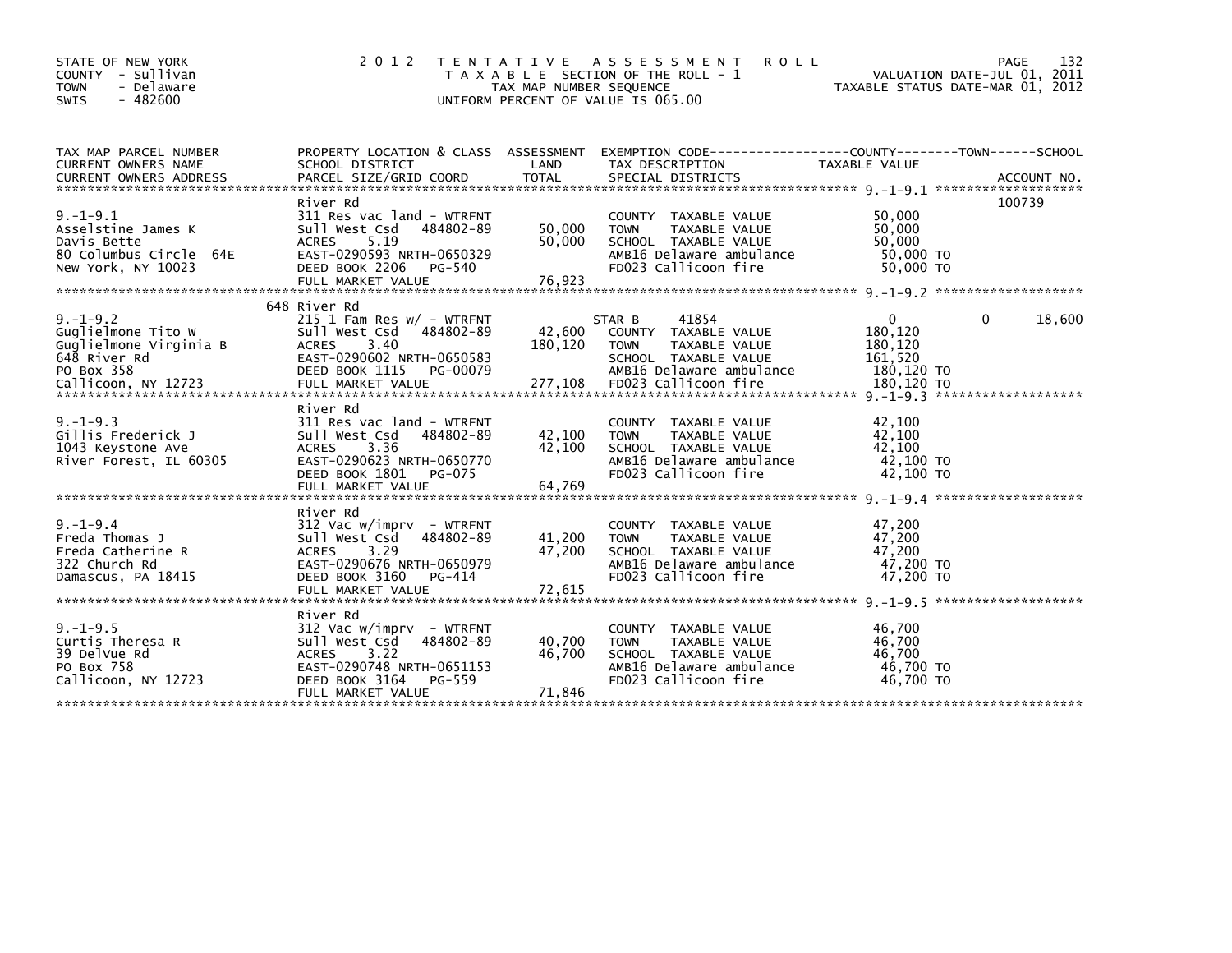| STATE OF NEW YORK<br>COUNTY - Sullivan<br><b>TOWN</b><br>- Delaware<br>$-482600$<br><b>SWIS</b> | 2 0 1 2                                                                                                                                                                       | T E N T A T I V E<br>TAX MAP NUMBER SEQUENCE | ASSESSMENT<br><b>ROLL</b><br>T A X A B L E SECTION OF THE ROLL - 1<br>UNIFORM PERCENT OF VALUE IS 065.00                                   |                                                           | 133<br>PAGE<br>VALUATION DATE-JUL 01, 2011<br>TAXABLE STATUS DATE-MAR 01, 2012 |
|-------------------------------------------------------------------------------------------------|-------------------------------------------------------------------------------------------------------------------------------------------------------------------------------|----------------------------------------------|--------------------------------------------------------------------------------------------------------------------------------------------|-----------------------------------------------------------|--------------------------------------------------------------------------------|
| TAX MAP PARCEL NUMBER<br><b>CURRENT OWNERS NAME</b>                                             | PROPERTY LOCATION & CLASS ASSESSMENT<br>SCHOOL DISTRICT                                                                                                                       | LAND                                         | EXEMPTION CODE------------------COUNTY--------TOWN------SCHOOL<br>TAX DESCRIPTION                                                          | <b>TAXABLE VALUE</b>                                      |                                                                                |
| $9. - 1 - 9.6$<br>Horner Edward J<br>676 River Rd<br>Callicoon, NY 12723                        | 676 River Rd<br>210 1 Family Res - WTRFNT<br>Sull West Csd 484802-89<br>2.90 BANKN140687<br><b>ACRES</b><br>EAST-0290757 NRTH-0651374                                         | 46,700<br>109,000                            | 41854<br>STAR B<br>COUNTY TAXABLE VALUE<br>TAXABLE VALUE<br><b>TOWN</b><br>SCHOOL TAXABLE VALUE                                            | 0<br>109,000<br>109,000<br>90,400                         | 18,600<br>0                                                                    |
|                                                                                                 | DEED BOOK 1859<br>PG-630<br>FULL MARKET VALUE                                                                                                                                 | 167,692                                      | AMB16 Delaware ambulance<br>FD023 Callicoon fire                                                                                           | 109,000 TO<br>109,000 TO                                  |                                                                                |
| $9. - 1 - 9.7$<br>Horner Edward J<br>676 River Rd<br>Callicoon, NY 12723                        | 678 River Rd<br>312 Vac w/imprv  – WTRFNT<br>Sull West Csd<br>484802-89<br>3.03<br><b>ACRES</b><br>EAST-0290801 NRTH-0651577<br>DEED BOOK 2180<br>PG-651<br>FULL MARKET VALUE | 39,000<br>77,661<br>119,478                  | COUNTY TAXABLE VALUE<br>TAXABLE VALUE<br><b>TOWN</b><br>SCHOOL TAXABLE VALUE<br>AMB16 Delaware ambulance<br>FD023 Callicoon fire           | 77,661<br>77,661<br>77,661<br>77,661 TO<br>77.661 TO      |                                                                                |
|                                                                                                 |                                                                                                                                                                               |                                              |                                                                                                                                            |                                                           |                                                                                |
| $9. - 1 - 9.8$<br>Sykes Edward T<br>PO Box 424<br>Callicoon, NY 12723                           | 692 River Rd<br>210 1 Family Res - WTRFNT<br>Sull West Csd<br>484802-89<br><b>ACRES</b><br>6.56<br>EAST-0290868 NRTH-0651853<br>DEED BOOK 2728<br>PG-254                      | 68,700<br>481.620                            | 41854<br>STAR B<br>COUNTY TAXABLE VALUE<br><b>TOWN</b><br>TAXABLE VALUE<br>SCHOOL TAXABLE VALUE<br>AMB16 Delaware ambulance                | $\Omega$<br>481,620<br>481.620<br>463,020<br>481,620 TO   | $\mathbf{0}$<br>18,600                                                         |
| $9. - 1 - 9.9$<br>Roeder Lee B<br>16 E 23rd St Apt 4<br>New York, NY 10010-4415                 | 716 River Rd<br>280 Res Multiple - WTRFNT<br>Sull West Csd<br>484802-89<br>2.72<br><b>ACRES</b><br>EAST-0290975 NRTH-0652155<br>DEED BOOK 1765<br>PG-001                      | 35,100<br>143,988                            | TAXABLE VALUE<br><b>COUNTY</b><br>TAXABLE VALUE<br><b>TOWN</b><br>SCHOOL TAXABLE VALUE<br>AMB16 Delaware ambulance<br>FD023 Callicoon fire | 143,988<br>143,988<br>143,988<br>143,988 TO<br>143,988 TO |                                                                                |
| $9. - 1 - 11$<br>Sykes Edward T<br>PO Box 424<br>Callicoon, NY 12723                            | River Rd<br>910 Priv forest<br>Sull West Csd<br>484802-89<br>ACRES 297.01<br>EAST-0292928 NRTH-0651881<br>DEED BOOK 2728<br>PG-254<br>FULL MARKET VALUE                       | 148,500<br>148,500<br>228,462                | <b>COUNTY</b><br>TAXABLE VALUE<br><b>TOWN</b><br>TAXABLE VALUE<br>SCHOOL TAXABLE VALUE<br>AMB16 Delaware ambulance<br>FD023 Callicoon fire | 148,500<br>148,500<br>148.500<br>148,500 TO<br>148,500 TO |                                                                                |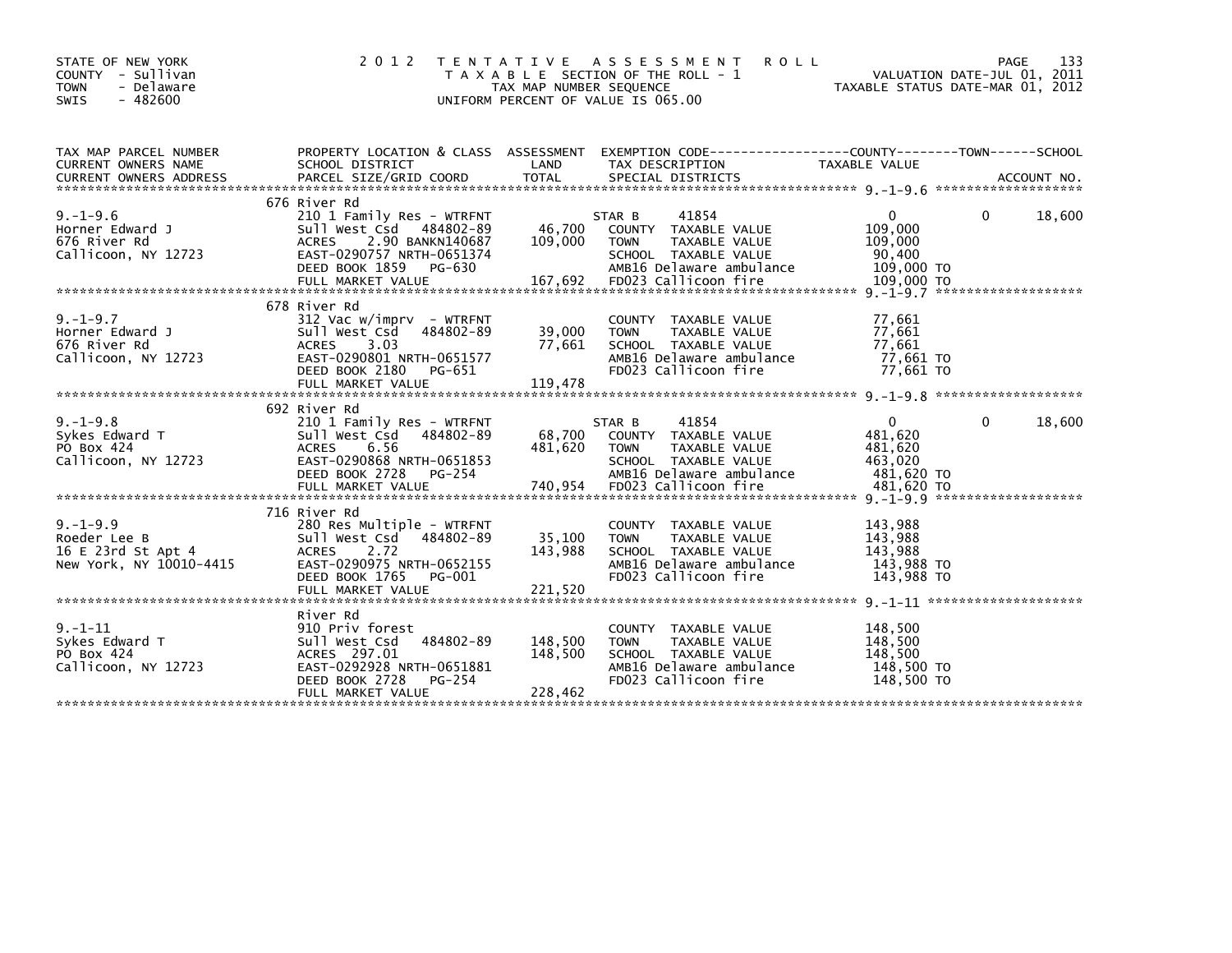| STATE OF NEW YORK<br>COUNTY - Sullivan<br><b>TOWN</b><br>- Delaware<br>$-482600$<br>SWIS                             | 2 0 1 2                                                                                                                                                                | T E N T A T I V E<br>TAX MAP NUMBER SEQUENCE | A S S E S S M E N T<br><b>ROLL</b><br>T A X A B L E SECTION OF THE ROLL - 1<br>UNIFORM PERCENT OF VALUE IS 065.00                                    | TAXABLE STATUS DATE-MAR 01, 2012                                    |          | 134<br>PAGE<br>VALUATION DATE-JUL 01, 2011 |
|----------------------------------------------------------------------------------------------------------------------|------------------------------------------------------------------------------------------------------------------------------------------------------------------------|----------------------------------------------|------------------------------------------------------------------------------------------------------------------------------------------------------|---------------------------------------------------------------------|----------|--------------------------------------------|
| TAX MAP PARCEL NUMBER<br>CURRENT OWNERS NAME<br><b>CURRENT OWNERS ADDRESS</b>                                        | PROPERTY LOCATION & CLASS ASSESSMENT<br>SCHOOL DISTRICT<br>PARCEL SIZE/GRID COORD                                                                                      | LAND<br><b>TOTAL</b>                         | TAX DESCRIPTION<br>SPECIAL DISTRICTS                                                                                                                 | TAXABLE VALUE                                                       |          | ACCOUNT NO.                                |
|                                                                                                                      |                                                                                                                                                                        |                                              |                                                                                                                                                      |                                                                     |          |                                            |
| $9. - 1 - 12$<br>Perrotta Frank Jr<br>PO Box 848<br>Callicoon, NY 12723                                              | Tower Rd<br>912 Forest s480a<br>484802-89<br>Sull West Csd<br>80.00<br>ACRES<br>EAST-0296220 NRTH-0652800<br>DEED BOOK 1290<br>$PG-24$                                 | 120,000<br>120,000                           | FOREST LND 47460<br>COUNTY TAXABLE VALUE<br>TAXABLE VALUE<br><b>TOWN</b><br>SCHOOL TAXABLE VALUE<br>AMB16 Delaware ambulance                         | 96.000<br>24,000<br>24,000<br>24,000<br>120,000 TO                  | 96,000   | 96,000                                     |
| MAY BE SUBJECT TO PAYMENT<br>UNDER RPTL480A UNTIL 2021                                                               | FULL MARKET VALUE                                                                                                                                                      | 184,615                                      | FD023 Callicoon fire                                                                                                                                 | 120,000 TO                                                          |          |                                            |
|                                                                                                                      |                                                                                                                                                                        |                                              |                                                                                                                                                      |                                                                     |          |                                            |
| $9. - 1 - 13$<br>Perrotta Frank Jr<br>PO Box 848<br>Callicoon, NY 12723                                              | Tower Rd<br>$314$ Rural vac< $10$<br>Sull West Csd<br>484802-89<br>ACRES 10.07<br>EAST-0296840 NRTH-0651860                                                            | 27,100<br>27,100                             | FOREST LND 47460<br>COUNTY TAXABLE VALUE<br><b>TOWN</b><br>TAXABLE VALUE<br>SCHOOL TAXABLE VALUE                                                     | 21,680<br>5,420<br>5,420<br>5,420                                   | 21,680   | 21,680                                     |
| MAY BE SUBJECT TO PAYMENT<br>UNDER RPTL480A UNTIL 2021                                                               | DEED BOOK 1290<br>$PG-24$<br>FULL MARKET VALUE                                                                                                                         | 41,692                                       | AMB16 Delaware ambulance<br>FD023 Callicoon fire                                                                                                     | 27.100 TO<br>27,100 TO                                              |          |                                            |
|                                                                                                                      |                                                                                                                                                                        |                                              |                                                                                                                                                      |                                                                     |          |                                            |
| $9. - 1 - 14$<br>Perrotta Frank Jr<br>112 Tower Rd<br>PO Box 848<br>Callicoon, NY 12723<br>MAY BE SUBJECT TO PAYMENT | 112 Tower Rd<br>240 Rural res<br>Sull West Csd<br>484802-89<br>ACRES<br>86.30<br>EAST-0295940 NRTH-0651460<br>DEED BOOK 1290<br>$PG-24$<br>FULL MARKET VALUE           | 87,440<br>170,740<br>262,677                 | FOREST LND 47460<br>COUNTY TAXABLE VALUE<br>TAXABLE VALUE<br><b>TOWN</b><br>SCHOOL TAXABLE VALUE<br>AMB16 Delaware ambulance<br>FD023 Callicoon fire | 46,272<br>124,468<br>124,468<br>124,468<br>170,740 TO<br>170.740 TO | 46,272   | 46,272                                     |
| UNDER RPTL480A UNTIL 2021                                                                                            |                                                                                                                                                                        |                                              |                                                                                                                                                      |                                                                     |          |                                            |
| $9. -1 - 15.1$<br>McClain Joseph<br>McClain William<br>80-78 88th Rd<br>Woodhaven, NY 11421                          | 164 Tower Rd<br>210 1 Family Res<br>Sull West Csd<br>484802-89<br>4.00<br><b>ACRES</b><br>EAST-0296850 NRTH-0650410<br>DEED BOOK 1086<br>PG-00050<br>FULL MARKET VALUE | 27,000<br>89,500<br>137,692                  | <b>COUNTY</b><br>TAXABLE VALUE<br><b>TAXABLE VALUE</b><br><b>TOWN</b><br>SCHOOL TAXABLE VALUE<br>AMB16 Delaware ambulance<br>FD023 Callicoon fire    | 89,500<br>89,500<br>89,500<br>89,500 TO<br>89.500 TO                |          | 102465                                     |
|                                                                                                                      | 156 Tower Rd                                                                                                                                                           |                                              |                                                                                                                                                      |                                                                     |          |                                            |
| $9. -1 - 15.2$<br>Cucci David R<br>156 Tower Rd<br>Callicoon, NY 12723                                               | 270 Mfg housing<br>Sull West Csd<br>484802-89<br><b>ACRES</b><br>1.00<br>EAST-0296933 NRTH-0650556<br>DEED BOOK 1657<br>$PG-26$                                        | 15,000<br>35,000                             | 41854<br>STAR B<br>COUNTY TAXABLE VALUE<br><b>TOWN</b><br>TAXABLE VALUE<br>SCHOOL TAXABLE VALUE<br>AMB16 Delaware ambulance                          | $\Omega$<br>35,000<br>35,000<br>16,400<br>35,000 TO                 | $\Omega$ | 18,600                                     |
|                                                                                                                      | FULL MARKET VALUE                                                                                                                                                      | 53,846                                       | FD023 Callicoon fire                                                                                                                                 | 35,000 TO                                                           |          |                                            |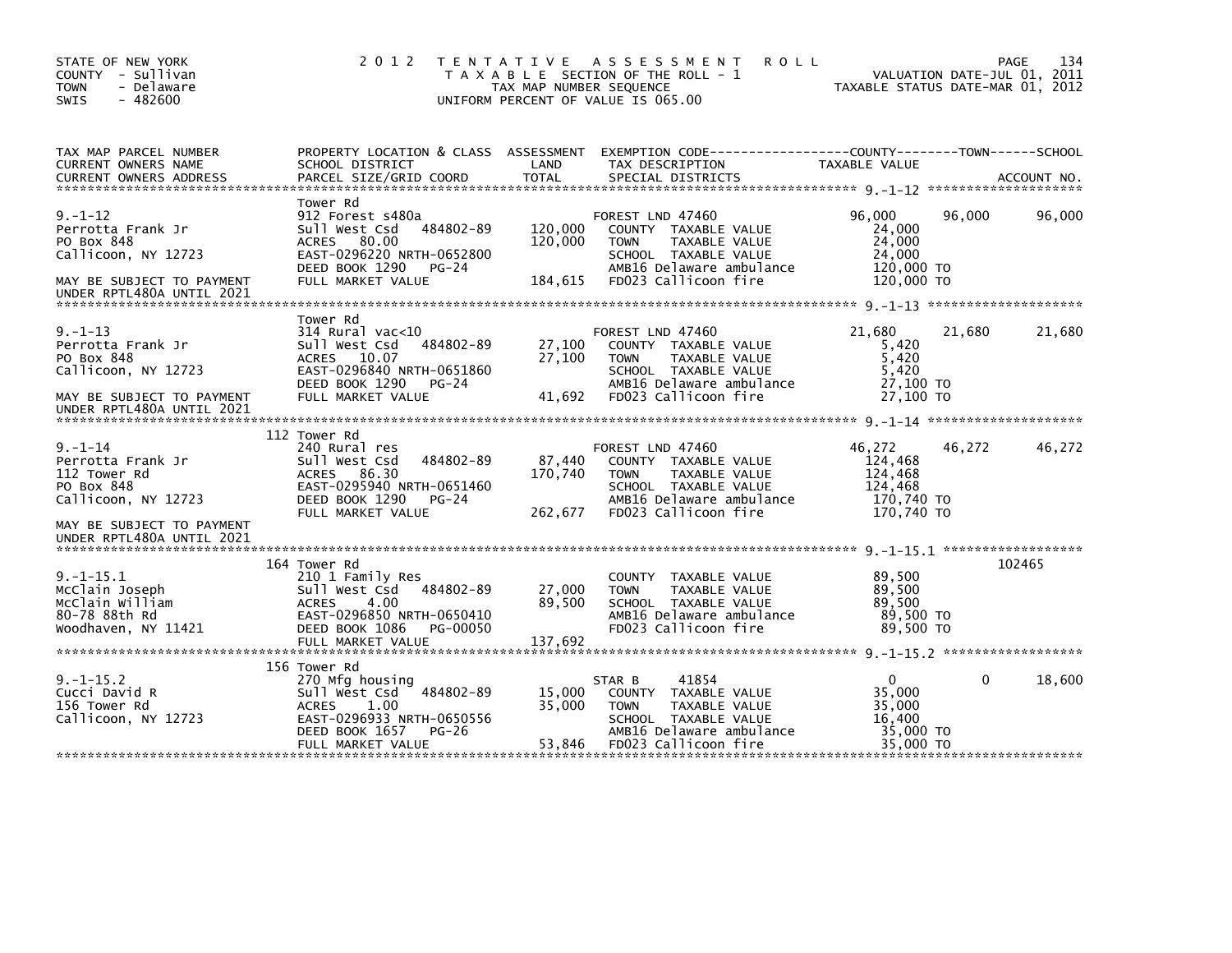| STATE OF NEW YORK<br>COUNTY - Sullivan<br><b>TOWN</b><br>- Delaware<br>$-482600$<br><b>SWIS</b>                                         | 2 0 1 2                                                                                                                                                          | T E N T A T I V E<br>TAX MAP NUMBER SEQUENCE | A S S E S S M E N T<br><b>ROLL</b><br>T A X A B L E SECTION OF THE ROLL - 1<br>UNIFORM PERCENT OF VALUE IS 065.00                                              | TAXABLE STATUS DATE-MAR 01, 2012                                                          | PAGE<br>VALUATION DATE-JUL 01, 2011 | 135              |
|-----------------------------------------------------------------------------------------------------------------------------------------|------------------------------------------------------------------------------------------------------------------------------------------------------------------|----------------------------------------------|----------------------------------------------------------------------------------------------------------------------------------------------------------------|-------------------------------------------------------------------------------------------|-------------------------------------|------------------|
| TAX MAP PARCEL NUMBER<br><b>CURRENT OWNERS NAME</b><br><b>CURRENT OWNERS ADDRESS</b>                                                    | SCHOOL DISTRICT                                                                                                                                                  | LAND                                         | PROPERTY LOCATION & CLASS ASSESSMENT EXEMPTION CODE---------------COUNTY-------TOWN------SCHOOL<br>TAX DESCRIPTION                                             | TAXABLE VALUE                                                                             |                                     |                  |
|                                                                                                                                         | 200 Tower Rd                                                                                                                                                     |                                              | 69 PCT OF VALUE USED FOR EXEMPTION PURPOSES                                                                                                                    |                                                                                           |                                     | 08/2011          |
| $9. - 1 - 16$<br>Houghtaling Gladys<br>Houghtaling Bruce<br>200 Tower Rd<br>Callicoon, NY 12723                                         | 281 Multiple res<br>Sull West Csd 484802-89<br>ACRES 11.00<br>EAST-0296890 NRTH-0649890<br>DEED BOOK 2011<br>PG-5203<br>FULL MARKET VALUE                        | 37,500 STAR EN<br>77,200<br>118,769          | 41800<br>AGED-CTS<br>41834<br>COUNTY TAXABLE VALUE<br><b>TOWN</b><br>TAXABLE VALUE<br>SCHOOL TAXABLE VALUE<br>AMB16 Delaware ambulance<br>FD023 Callicoon fire | 26,634<br>$\overline{\mathbf{0}}$<br>50,566<br>50,566<br>12,006<br>77,200 TO<br>77.200 TO | 26,634<br>$\Omega$                  | 26,634<br>38,560 |
|                                                                                                                                         |                                                                                                                                                                  |                                              |                                                                                                                                                                |                                                                                           |                                     |                  |
| $9. - 1 - 17$<br>Moorhead William<br>Moorhead Mavoline<br>2 Jane St Apt 6A<br>New York, NY 10014                                        | 212 Tower Rd<br>240 Rural res<br>484802-89<br>Sull West Csd<br>ACRES 95.00<br>EAST-0295460 NRTH-0650220<br>DEED BOOK 1134<br>PG-00131                            | 76,600<br>171,761                            | COUNTY TAXABLE VALUE<br>TAXABLE VALUE<br><b>TOWN</b><br>SCHOOL TAXABLE VALUE<br>AMB16 Delaware ambulance<br>FD023 Callicoon fire                               | 171,761<br>171,761<br>171,761<br>171,761 TO<br>171,761 TO                                 | 100908                              |                  |
|                                                                                                                                         | 223 Tower Rd                                                                                                                                                     |                                              |                                                                                                                                                                |                                                                                           |                                     | 02/2011          |
| $9. - 1 - 18$<br>Hansjosten Vincent K<br>PO Box 225<br>Clintondale, NY 12515                                                            | 210 1 Family Res<br>484802-89<br>Sull West Csd<br>1.00<br><b>ACRES</b><br>EAST-0297390 NRTH-0649290<br>DEED BOOK 2011<br>PG-1235<br>FULL MARKET VALUE            | 17,000<br>64,500<br>99,231                   | 41834<br>STAR EN<br>COUNTY TAXABLE VALUE<br><b>TOWN</b><br>TAXABLE VALUE<br>SCHOOL TAXABLE VALUE<br>AMB16 Delaware ambulance<br>FD023 Callicoon fire           | $\Omega$<br>64,500<br>64,500<br>25.940<br>64,500 TO<br>64.500 TO                          | 0                                   | 38,560           |
|                                                                                                                                         |                                                                                                                                                                  |                                              |                                                                                                                                                                |                                                                                           |                                     |                  |
| $9. - 1 - 19$<br>Equity Trust Co. Custodian FBO Sull West Csd<br>DeCristofaro Rosemarie S IRA ACRES<br>225 Burns Rd<br>Elyria, OH 44035 | Baer Rd<br>311 Res vac land<br>484802-89<br>1.00<br>EAST-0299078 NRTH-0652550<br>DEED BOOK 2932<br>PG-537                                                        | 8,000<br>8,000                               | COUNTY TAXABLE VALUE<br>TAXABLE VALUE<br><b>TOWN</b><br>SCHOOL TAXABLE VALUE<br>AMB16 Delaware ambulance<br>FD023 Callicoon fire                               | 8.000<br>8,000<br>8.000<br>8,000 TO<br>8,000 TO                                           |                                     |                  |
|                                                                                                                                         | FULL MARKET VALUE                                                                                                                                                | 12,308                                       |                                                                                                                                                                |                                                                                           |                                     |                  |
| $9. - 1 - 20.1$<br>Roeder Harold G<br>Roeder Donna L<br>PO Box 80<br>Hortonville, NY 12745<br>MAY BE SUBJECT TO PAYMENT                 | State Route 97<br>912 Forest s480a<br>484802-89<br>Sull West Csd<br>84.00<br>ACRES<br>EAST-0299440 NRTH-0651825<br>DEED BOOK 3431<br>PG-442<br>FULL MARKET VALUE | 83,680<br>83,680<br>128,738                  | FOREST LND 47460<br>COUNTY TAXABLE VALUE<br>TAXABLE VALUE<br><b>TOWN</b><br>SCHOOL TAXABLE VALUE<br>AMB16 Delaware ambulance<br>FD023 Callicoon fire           | 66,944<br>16,736<br>16,736<br>16,736<br>83.680 TO<br>83.680 TO                            | 66,944                              | 100531<br>66,944 |
| UNDER RPTL480A UNTIL 2021                                                                                                               |                                                                                                                                                                  |                                              |                                                                                                                                                                |                                                                                           |                                     |                  |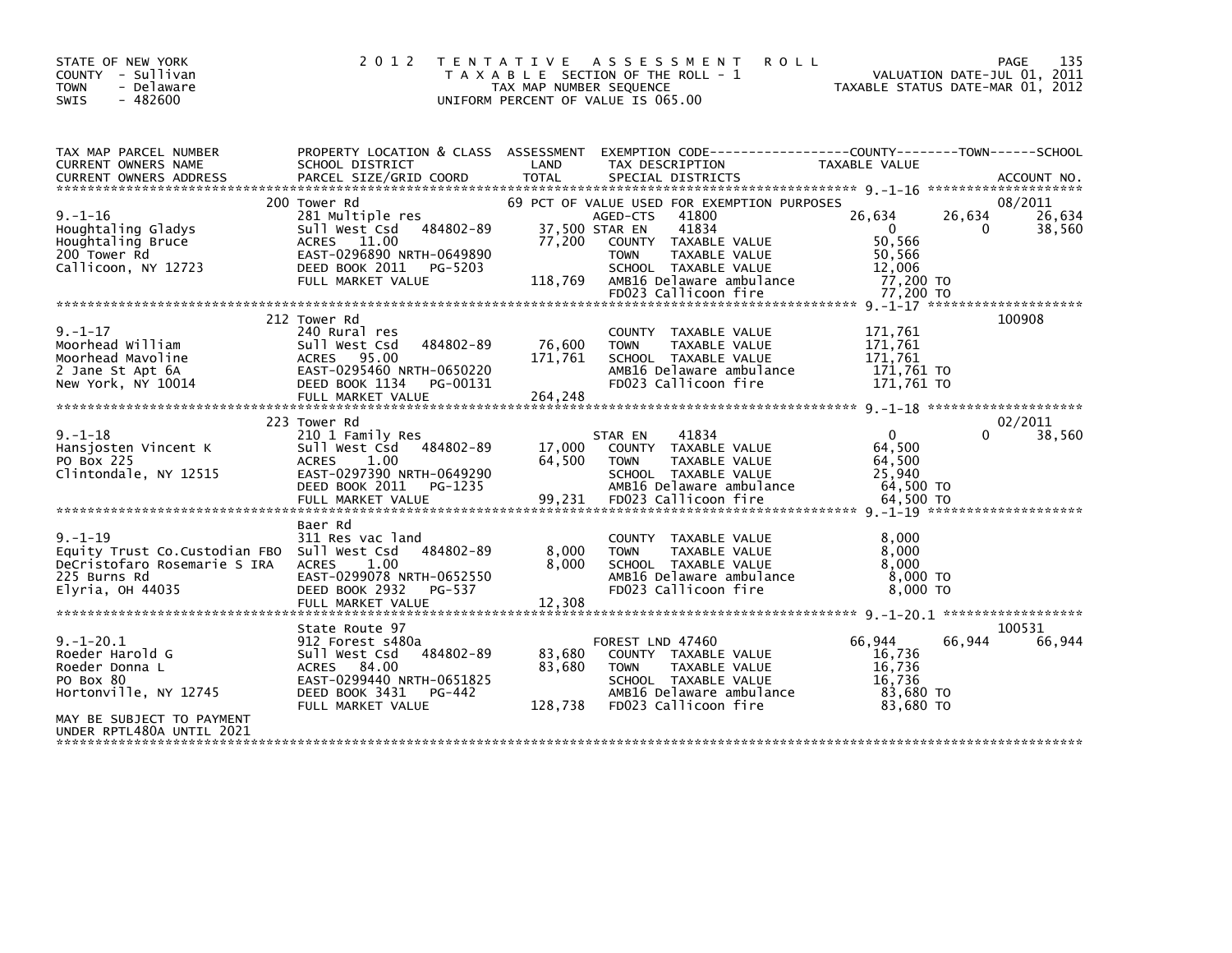| STATE OF NEW YORK<br>COUNTY - Sullivan<br><b>TOWN</b><br>- Delaware<br>$-482600$<br><b>SWIS</b>                                                   | 2 0 1 2                                                                                                                                                                | T E N T A T I V E<br>TAX MAP NUMBER SEQUENCE | A S S E S S M E N T<br><b>ROLL</b><br>T A X A B L E SECTION OF THE ROLL - 1<br>UNIFORM PERCENT OF VALUE IS 065.00                                    | VALUATION DATE-JUL 01, 2011<br>TAXABLE STATUS DATE-MAR 01, 2012          | PAGE<br>136       |
|---------------------------------------------------------------------------------------------------------------------------------------------------|------------------------------------------------------------------------------------------------------------------------------------------------------------------------|----------------------------------------------|------------------------------------------------------------------------------------------------------------------------------------------------------|--------------------------------------------------------------------------|-------------------|
| TAX MAP PARCEL NUMBER<br><b>CURRENT OWNERS NAME</b><br><b>CURRENT OWNERS ADDRESS</b>                                                              | PROPERTY LOCATION & CLASS ASSESSMENT<br>SCHOOL DISTRICT<br>PARCEL SIZE/GRID COORD                                                                                      | LAND<br><b>TOTAL</b>                         | TAX DESCRIPTION<br>SPECIAL DISTRICTS                                                                                                                 | TAXABLE VALUE                                                            | ACCOUNT NO.       |
| $9. - 1 - 20.2$<br>Perrotta Frank Jr<br>PO Box 848<br>Callicoon, NY 12723                                                                         | Tower Rd<br>311 Res vac land<br>484802-89<br>Sull West Csd<br>7.99<br><b>ACRES</b><br>EAST-0297640 NRTH-0652720<br>DEED BOOK 1290<br>PG-24<br>FULL MARKET VALUE        | 18,000<br>18,000<br>27,692                   | COUNTY TAXABLE VALUE<br>TAXABLE VALUE<br><b>TOWN</b><br>SCHOOL TAXABLE VALUE<br>AMB16 Delaware ambulance<br>FD023 Callicoon fire                     | 18,000<br>18,000<br>18,000<br>18,000 TO<br>18,000 TO                     |                   |
| $9. - 1 - 20.3$<br>Roeder Harold G III<br>Roeder Mary<br>PO Box 101<br>Hortonville, NY 12745                                                      | Cross Rd<br>311 Res vac land<br>Sull West Csd<br>484802-89<br>4.32<br><b>ACRES</b><br>EAST-0298824 NRTH-0652606<br>DEED BOOK 1661<br>PG-271<br>FULL MARKET VALUE       | 13,000<br>13,000<br>20,000                   | COUNTY TAXABLE VALUE<br>TAXABLE VALUE<br><b>TOWN</b><br>SCHOOL TAXABLE VALUE<br>AMB16 Delaware ambulance<br>FD023 Callicoon fire                     | 13,000<br>13,000<br>13,000<br>13,000 TO<br>13,000 TO                     |                   |
| $9. - 1 - 20.4$<br>Buddenhagen David & Shirley A Sull West Csd<br>wilcox Cathy<br>43 Rock Ave<br>Callicoon, NY 12723<br>MAY BE SUBJECT TO PAYMENT | State Route 97<br>912 Forest s480a<br>484802-89<br>ACRES 112.18<br>EAST-0297923 NRTH-0651092<br>DEED BOOK 2010<br>PG-58927<br>FULL MARKET VALUE                        | 84,000<br>84,000<br>129,231                  | FOREST LND 47460<br>COUNTY TAXABLE VALUE<br>TAXABLE VALUE<br><b>TOWN</b><br>SCHOOL TAXABLE VALUE<br>AMB16 Delaware ambulance<br>FD023 Callicoon fire | 67,200<br>67,200<br>16,800<br>16,800<br>16,800<br>84,000 TO<br>84,000 TO | 10/2010<br>67,200 |
| UNDER RPTL480A UNTIL 2021                                                                                                                         |                                                                                                                                                                        |                                              |                                                                                                                                                      |                                                                          |                   |
| $9. - 1 - 20.5$<br>Menges Keith<br>Menges Cindy<br>534 River Rd<br>Callicoon, NY 12723                                                            | Tower Rd<br>311 Res vac land<br>484802-89<br>Sull West Csd<br>9.18<br><b>ACRES</b><br>EAST-0297460 NRTH-0650811<br>DEED BOOK 1478<br>PG-483<br>FULL MARKET VALUE       | 15,000<br>15,000<br>23,077                   | COUNTY TAXABLE VALUE<br>TAXABLE VALUE<br><b>TOWN</b><br>SCHOOL TAXABLE VALUE<br>AMB16 Delaware ambulance<br>FD023 Callicoon fire                     | 15,000<br>15,000<br>15,000<br>15,000 TO<br>15,000 TO                     |                   |
| $9. - 1 - 20.6$<br>Macleod Kenneth<br>Macleod Shirley<br>166 E 35th St<br>New York, NY 10016                                                      | State Route 97<br>311 Res vac land<br>484802-89<br>Sull West Csd<br><b>ACRES</b><br>3.02<br>EAST-0298527 NRTH-0652605<br>DEED BOOK 1675<br>$PG-4$<br>FULL MARKET VALUE | 9,600<br>9,600<br>14,769                     | <b>COUNTY</b><br>TAXABLE VALUE<br>TAXABLE VALUE<br><b>TOWN</b><br>SCHOOL TAXABLE VALUE<br>AMB16 Delaware ambulance<br>FD023 Callicoon fire           | 9,600<br>9.600<br>9,600<br>$9,600$ TO<br>9,600 TO                        |                   |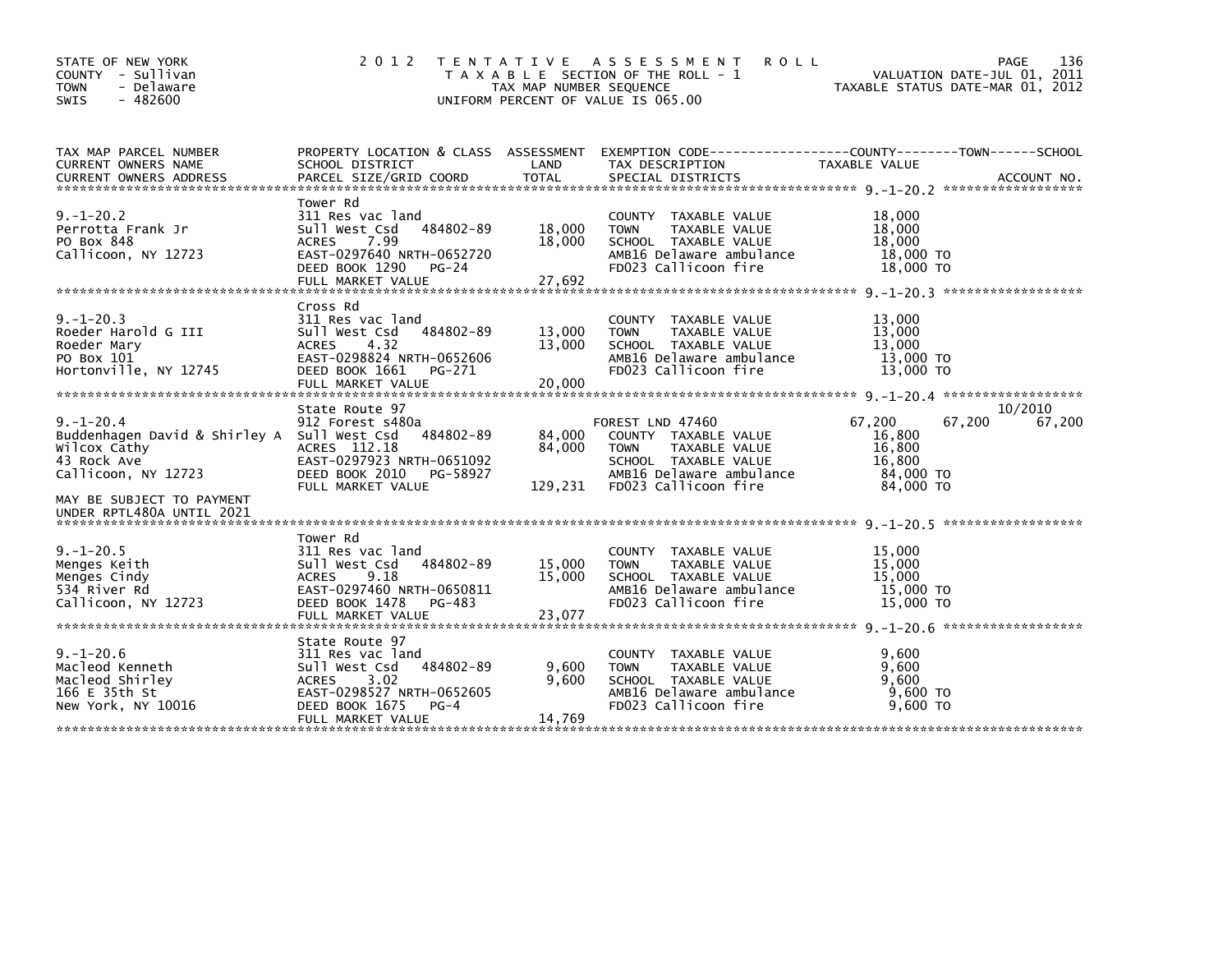| STATE OF NEW YORK<br>COUNTY - Sullivan<br><b>TOWN</b><br>- Delaware<br>$-482600$<br><b>SWIS</b>                  | 2 0 1 2                                                                                                                                                                            | <b>ROLL</b><br>TENTATIVE ASSESSMENT<br>T A X A B L E SECTION OF THE ROLL - 1<br>TAX MAP NUMBER SEQUENCE<br>UNIFORM PERCENT OF VALUE IS 065.00                                                                                                                                    | 137<br>PAGE<br>VALUATION DATE-JUL 01, 2011<br>TAXABLE STATUS DATE-MAR 01, 2012                                                                                    |
|------------------------------------------------------------------------------------------------------------------|------------------------------------------------------------------------------------------------------------------------------------------------------------------------------------|----------------------------------------------------------------------------------------------------------------------------------------------------------------------------------------------------------------------------------------------------------------------------------|-------------------------------------------------------------------------------------------------------------------------------------------------------------------|
| TAX MAP PARCEL NUMBER<br>CURRENT OWNERS NAME<br><b>CURRENT OWNERS ADDRESS</b>                                    | SCHOOL DISTRICT<br>PARCEL SIZE/GRID COORD                                                                                                                                          | PROPERTY LOCATION & CLASS ASSESSMENT EXEMPTION CODE----------------COUNTY-------TOWN------SCHOOL<br>LAND<br>TAX DESCRIPTION<br><b>TOTAL</b><br>SPECIAL DISTRICTS                                                                                                                 | TAXABLE VALUE<br>ACCOUNT NO.                                                                                                                                      |
| $9. - 1 - 20.8$<br>Roeder Brian A<br>Roeder Sherryl J<br>PO Box 91<br>Hortonville, NY 12745                      | 15 Cross Rd<br>Sull West Csd 484802-89<br><b>ACRES</b><br>4.54<br>EAST-0299995 NRTH-0652393<br>DEED BOOK 2567<br>PG-287<br>FULL MARKET VALUE                                       | 98 PCT OF VALUE USED FOR EXEMPTION PURPOSES<br>COMBAT VET 41131<br>24,500 STAR B<br>41854<br>135,988 BUS IMP AP 47610<br>COUNTY TAXABLE VALUE<br><b>TOWN</b><br>TAXABLE VALUE<br>209,212<br>SCHOOL TAXABLE VALUE<br>AMB16 Delaware ambulance<br>1,250 EX<br>FD023 Callicoon fire | 100531<br>27,900<br>$\Omega$<br>27,900<br>18,600<br>$\overline{0}$<br>- 0<br>1,250<br>1,250<br>1,250<br>106,838<br>106,838<br>116,138<br>134,738 TO<br>135,988 TO |
| $9. - 1 - 21$                                                                                                    | 9589 State Route 97<br>220 2 Family Res                                                                                                                                            | 41854<br>STAR B                                                                                                                                                                                                                                                                  | 12/2008<br>18,600<br>$\overline{\mathbf{0}}$                                                                                                                      |
| Sandoval Angelica<br>PO 50× 1033<br>PO Box 1033<br>Ossining, NY 10562                                            | Sull West Csd 484802-89<br>FRNT 150.00 DPTH 200.00<br>BANK 31730<br>EAST-0298714 NRTH-0650350<br>DEED BOOK 3529 PG-547<br>FULL MARKET VALUE                                        | 15,500<br>COUNTY TAXABLE VALUE<br>119,000<br>TAXABLE VALUE<br><b>TOWN</b><br>SCHOOL TAXABLE VALUE<br>AMB16 Delaware ambulance<br>FD023 Callicoon fire<br>183,077                                                                                                                 | 119,000<br>119,000<br>100,400<br>119,000 TO<br>119,000 TO                                                                                                         |
| $9. - 1 - 22$<br>Johr Richard B<br>9585 State Route 97<br>Callicoon, NY 12723                                    | 9585 State Route 97<br>210 1 Family Res<br>Sull West Csd 484802-89<br>FRNT 150.00 DPTH 200.00<br>EAST-0298742 NRTH-0650198<br>DEED BOOK 2430<br>PG-259<br>FULL MARKET VALUE        | COMBAT VET 41131<br>15,500 STAR EN<br>41834<br>82,200<br>COUNTY TAXABLE VALUE<br><b>TOWN</b><br>TAXABLE VALUE<br>SCHOOL TAXABLE VALUE<br>126,462<br>AMB16 Delaware ambulance<br>FD023 Callicoon fire                                                                             | 103126<br>20,550<br>20,550<br>$\overline{\mathbf{0}}$<br>38,560<br>$\Omega$<br>61,650<br>61.650<br>43,640<br>82,200 TO<br>82,200 TO                               |
|                                                                                                                  |                                                                                                                                                                                    |                                                                                                                                                                                                                                                                                  |                                                                                                                                                                   |
| $9. - 1 - 23$<br>Sturdevant Robt<br>Sturdevant Julia<br>9574 State Route 97<br>PO Box 313<br>Callicoon, NY 12723 | 9574 State Route 97<br>210 1 Family Res<br>Sull West Csd 484802-89<br>FRNT 148.00 DPTH 140.00<br>EAST-0298980 NRTH-0650026<br>DEED BOOK 586<br>PG-00345<br>FULL MARKET VALUE       | COMBAT VET 41131<br>15,000 STAR EN<br>41834<br>81,100<br>COUNTY TAXABLE VALUE<br><b>TOWN</b><br>TAXABLE VALUE<br>SCHOOL TAXABLE VALUE<br>AMB16 Delaware ambulance<br>124,769<br>FD023 Callicoon fire                                                                             | 103842<br>20,275<br>20,275<br>$\Omega$<br>- 0<br>38,560<br>0<br>60,825<br>60,825<br>42,540<br>81,100 TO<br>81,100 TO                                              |
| $9. - 1 - 24$<br>Smith David P<br>Smith Patricia<br>9568 State Route 97<br>PO Box 63<br>Callicoon, NY 12723      | 9568 State Route 97<br>210 1 Family Res<br>Sull West Csd 484802-89<br>FRNT 135.00 DPTH 140.00<br>EAST-0299031 NRTH-0649867<br><b>DEED BOOK 1459</b><br>PG-471<br>FULL MARKET VALUE | COMBAT VET 41131<br>41834<br>13,600 STAR EN<br>91,100<br>COUNTY TAXABLE VALUE<br>TAXABLE VALUE<br><b>TOWN</b><br>SCHOOL TAXABLE VALUE<br>140,154 AMB16 Delaware ambulance<br>FD023 Callicoon fire                                                                                | 103677<br>$\mathbf 0$<br>22,775<br>22,775<br>38,560<br>$\overline{0}$<br>$\Omega$<br>68,325<br>68,325<br>52,540<br>91.100 TO<br>91,100 TO                         |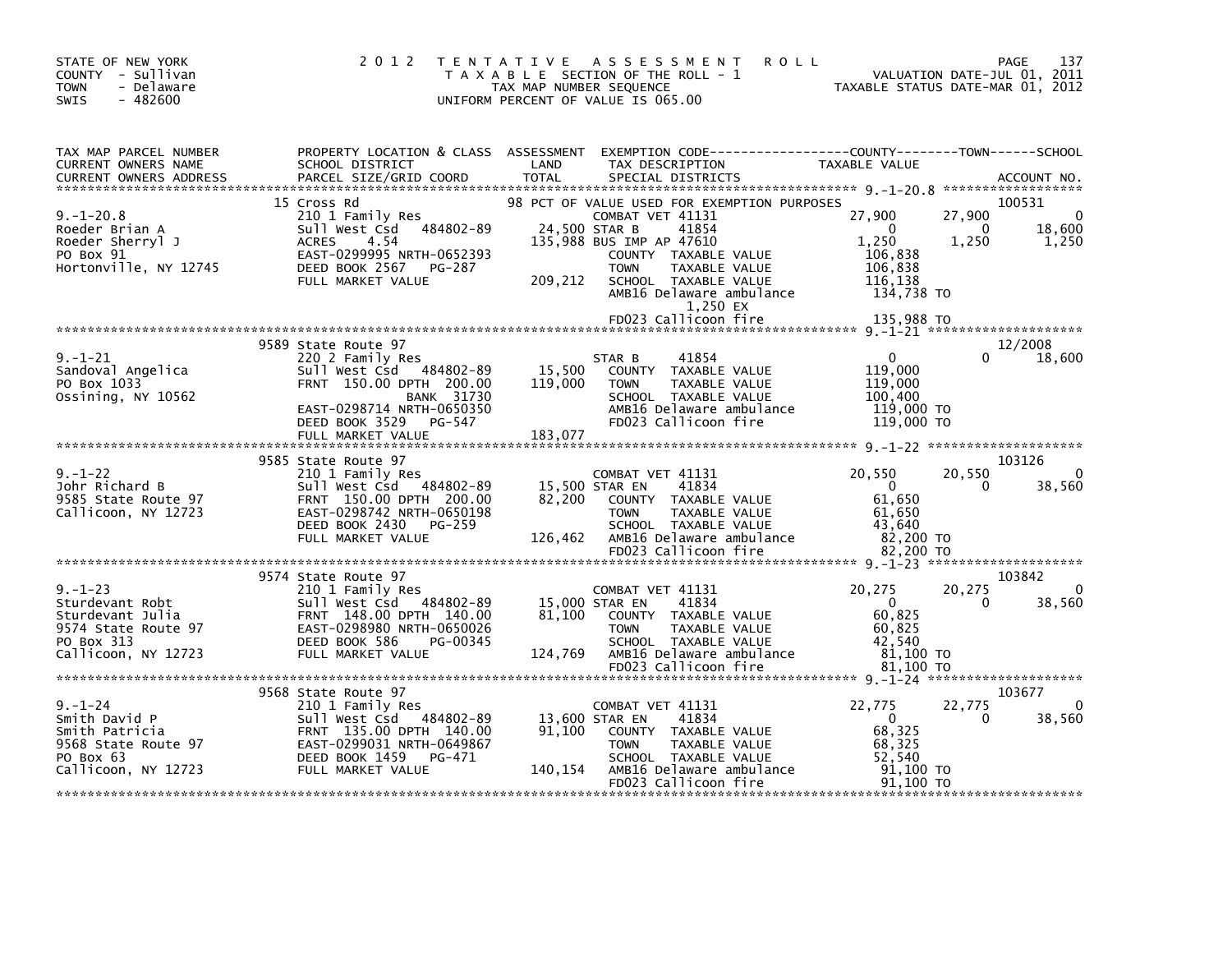| STATE OF NEW YORK<br>COUNTY - Sullivan<br>- Delaware<br><b>TOWN</b><br>$-482600$<br>SWIS              |                                                                                                                                                       | TAX MAP NUMBER SEQUENCE      | 2012 TENTATIVE ASSESSMENT<br><b>ROLL</b><br>T A X A B L E SECTION OF THE ROLL - 1<br>UNIFORM PERCENT OF VALUE IS 065.00                              | TAXABLE STATUS DATE-MAR 01, 2012                                     | 138<br>PAGE<br>VALUATION DATE-JUL 01, 2011 |
|-------------------------------------------------------------------------------------------------------|-------------------------------------------------------------------------------------------------------------------------------------------------------|------------------------------|------------------------------------------------------------------------------------------------------------------------------------------------------|----------------------------------------------------------------------|--------------------------------------------|
| TAX MAP PARCEL NUMBER<br>CURRENT OWNERS NAME                                                          | SCHOOL DISTRICT                                                                                                                                       | LAND                         | PROPERTY LOCATION & CLASS ASSESSMENT EXEMPTION CODE---------------COUNTY-------TOWN------SCHOOL<br>TAX DESCRIPTION                                   | TAXABLE VALUE                                                        |                                            |
|                                                                                                       | 9562 State Route 97                                                                                                                                   |                              |                                                                                                                                                      |                                                                      | 101589                                     |
| $9. - 1 - 25$<br>Rivera John<br>9562 State Route 97<br>PO Box 547<br>Callicoon, NY 12723              | 210 1 Family Res<br>Sull West Csd 484802-89<br>FRNT 135.00 DPTH 140.00<br><b>BANK C70196</b><br>EAST-0299031 NRTH-0649753<br>DEED BOOK 2218<br>PG-641 | 13,600<br>50,700             | STAR EN<br>41834<br>COUNTY TAXABLE VALUE<br>TAXABLE VALUE<br><b>TOWN</b><br>SCHOOL TAXABLE VALUE<br>AMB16 Delaware ambulance<br>FD023 Callicoon fire | $\mathbf{0}$<br>50,700<br>50,700<br>12,140<br>50,700 TO<br>50.700 TO | 38,560<br>0                                |
|                                                                                                       | FULL MARKET VALUE                                                                                                                                     | 78,000                       |                                                                                                                                                      |                                                                      |                                            |
|                                                                                                       | 9548 State Route 97                                                                                                                                   |                              |                                                                                                                                                      |                                                                      |                                            |
| $9. - 1 - 26$<br>Rosenberger Glen<br>Rosenberger Joanne<br>9548 State Route 97<br>Callicoon, NY 12723 | 210 1 Family Res<br>Sull West Csd 484802-89<br>FRNT 174.24 DPTH 247.13<br><b>BANKN140687</b><br>EAST-0299082 NRTH-0649419<br>DEED BOOK 1497 PG-203    | 13,200<br>83,500             | 41854<br>STAR B<br>COUNTY TAXABLE VALUE<br>TAXABLE VALUE<br><b>TOWN</b><br>SCHOOL TAXABLE VALUE<br>AMB16 Delaware ambulance<br>FD023 Callicoon fire  | $\Omega$<br>83,500<br>83,500<br>64,900<br>83,500 TO<br>83,500 TO     | 18,600<br>0                                |
|                                                                                                       | FULL MARKET VALUE                                                                                                                                     | 128,462                      |                                                                                                                                                      |                                                                      |                                            |
|                                                                                                       | 9543 State Route 97                                                                                                                                   |                              |                                                                                                                                                      |                                                                      | 103681                                     |
| $9. - 1 - 27$<br>Quinn Dawn<br>9543 State Route 97<br>Callicoon, NY 12723-5446                        | 210 1 Family Res<br>Sull West Csd 484802-89<br>FRNT 242.00 DPTH 175.00<br><b>BANKC180378</b><br>EAST-0298952 NRTH-0648949<br>DEED BOOK 2776 PG-387    | 16,900<br>90,000             | 41854<br>STAR B<br>COUNTY TAXABLE VALUE<br><b>TOWN</b><br>TAXABLE VALUE<br>SCHOOL TAXABLE VALUE<br>AMB16 Delaware ambulance<br>FD023 Callicoon fire  | $\mathbf{0}$<br>90,000<br>90,000<br>71,400<br>90,000 TO<br>90.000 TO | 18,600<br>0                                |
|                                                                                                       |                                                                                                                                                       |                              |                                                                                                                                                      |                                                                      |                                            |
| $9. - 1 - 28$                                                                                         | 9554 State Route 97<br>210 1 Family Res                                                                                                               |                              | 41854<br>STAR B                                                                                                                                      | $\mathbf{0}$                                                         | 100905<br>18,600<br>0                      |
| Doetsch Darren<br>9554 State Route 97<br>Callicoon, NY 12723                                          | 484802-89<br>Sull West Csd<br>ACRES 13.00 BANKC140687<br>EAST-0299346 NRTH-0649775<br>DEED BOOK 2965<br>PG-389<br>FULL MARKET VALUE                   | 32,000<br>134,500<br>206,923 | COUNTY TAXABLE VALUE<br><b>TOWN</b><br>TAXABLE VALUE<br>SCHOOL TAXABLE VALUE<br>AMB16 Delaware ambulance<br>FD023 Callicoon fire                     | 134,500<br>134,500<br>115.900<br>134,500 TO<br>134,500 TO            |                                            |
|                                                                                                       | State Route 97                                                                                                                                        |                              |                                                                                                                                                      |                                                                      |                                            |
| $9. - 1 - 29$<br>Smith David P<br>Smith Patricia<br>PO Box 63<br>Callicoon, NY 12723                  | 311 Res vac land<br>Sull West Csd 484802-89<br>FRNT 140.00 DPTH 100.00<br>EAST-0299134 NRTH-0649845<br>DEED BOOK 1459<br>PG-471                       | 3,900<br>3.900               | COUNTY TAXABLE VALUE<br><b>TOWN</b><br>TAXABLE VALUE<br>SCHOOL TAXABLE VALUE<br>AMB16 Delaware ambulance<br>FD023 Callicoon fire                     | 3,900<br>3,900<br>3.900<br>3,900 TO<br>3,900 TO                      |                                            |
|                                                                                                       | FULL MARKET VALUE                                                                                                                                     | 6,000                        |                                                                                                                                                      |                                                                      |                                            |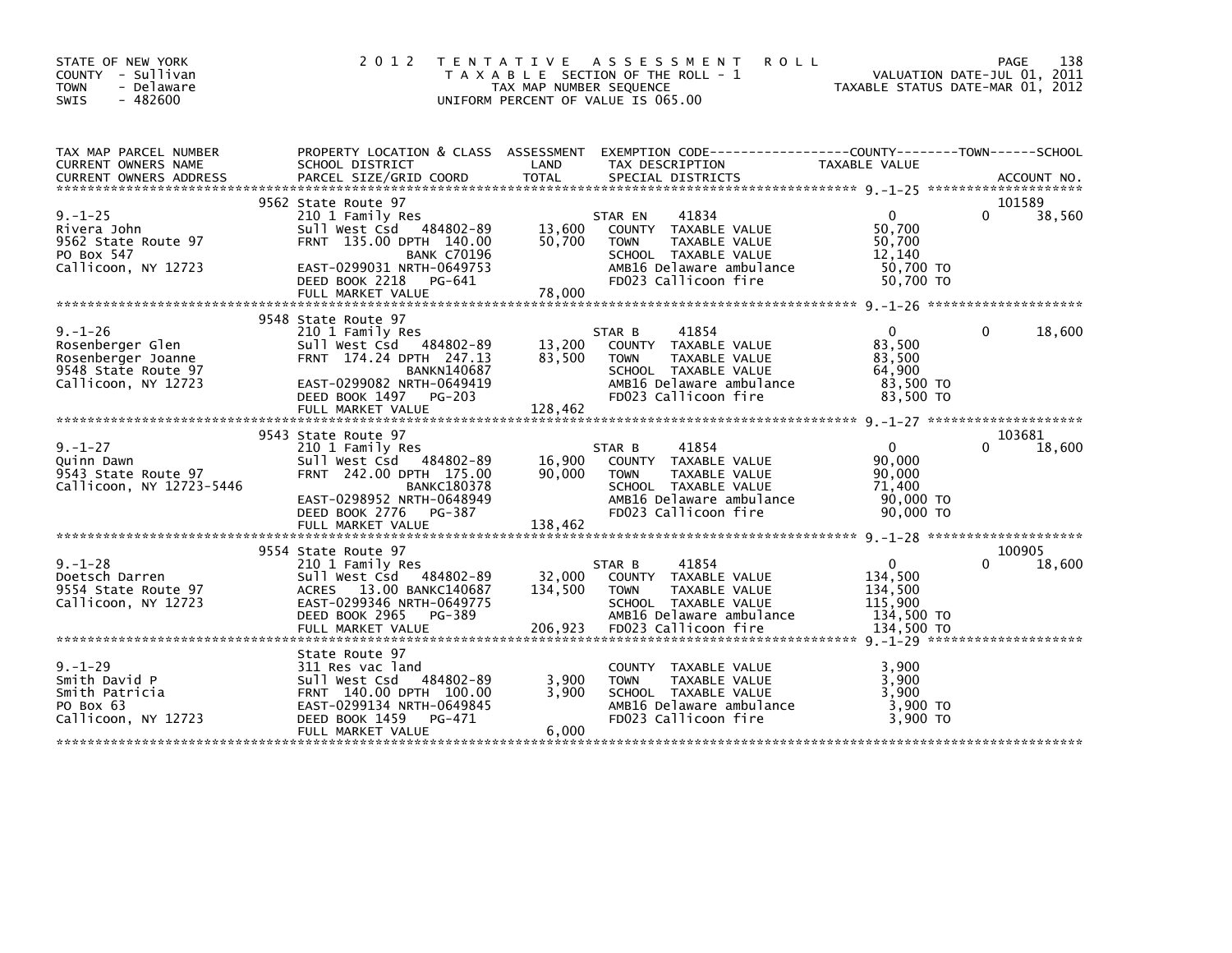| STATE OF NEW YORK  | 2012 TENTATIVE ASSESSMENT ROLL        | 139<br>PAGE                      |  |
|--------------------|---------------------------------------|----------------------------------|--|
| COUNTY - Sullivan  | T A X A B L E SECTION OF THE ROLL - 1 | VALUATION DATE-JUL 01, 2011      |  |
| - Delaware<br>TOWN | MAP SECTION - 009                     | TAXABLE STATUS DATE-MAR 01, 2012 |  |
| - 482600<br>SWIS   | SUB-SECTION-                          | RPS150/V04/L015                  |  |
|                    | UNIFORM PERCENT OF VALUE IS 065.00    | CURRENT DATE 5/01/2012           |  |

### \*\*\* S P E C I A L D I S T R I C T S U M M A R Y \*\*\*

| CODE | DISTRICT NAME                                | TOTAL<br><b>PARCELS</b> | EXTENSION<br>TYPF    | EXTENSION<br>VALUE | AD VALOREM<br>VALUE  | <b>FXFMPT</b><br>AMOUNT | TAXABLE<br>VALUE     |
|------|----------------------------------------------|-------------------------|----------------------|--------------------|----------------------|-------------------------|----------------------|
|      | AMB16 Delaware ambul<br>FD023 Callicoon fire |                         | 45 TOTAL<br>45 TOTAL |                    | 4143.929<br>4143.929 | 5.733<br>4.483          | 4138.196<br>4139.446 |

#### \*\*\* S C H O O L D I S T R I C T S U M M A R Y \*\*\*

| CODE   | DISTRICT NAME | <b>TOTAL</b><br><b>PARCELS</b> | ASSESSED<br>LAND | ASSESSED<br><b>TOTAL</b> | <b>EXEMPT</b><br><b>AMOUNT</b> | TOTAL<br><b>TAXABLE</b> | <b>STAR</b><br><b>AMOUNT</b> | <b>STAR</b><br><b>TAXABLE</b> |
|--------|---------------|--------------------------------|------------------|--------------------------|--------------------------------|-------------------------|------------------------------|-------------------------------|
| 484802 | Sull West Csd | 45                             | 1593.480         | 4143.929                 | 325,980                        | 3817.949                | 435,960                      | 3381,989                      |
|        | SUB-TOTAL     | 45                             | 1593.480         | 4143.929                 | 325.980                        | 3817.949                | 435.960                      | 3381,989                      |
| 484889 | West Sull Lib | 45                             | 1593,480         | 4143.929                 | 325,980                        | 3817,949                | 435,960                      | 3381,989                      |
|        | T O T A L     | 90                             | 3186,960         | 8287,858                 | 651,960                        | 7635,898                | 871,920                      | 6763,978                      |

#### \*\*\* S Y S T E M C O D E S S U M M A R Y \*\*\*

#### NO SYSTEM EXEMPTIONS AT THIS LEVEL

#### \*\*\* E X E M P T I O N S U M M A R Y \*\*\*

| <b>CODE</b><br><b>COUNTY</b><br><b>PARCELS</b><br>DESCRIPTION                                                                                                                                                                                                     |                                                                                                                                   |
|-------------------------------------------------------------------------------------------------------------------------------------------------------------------------------------------------------------------------------------------------------------------|-----------------------------------------------------------------------------------------------------------------------------------|
| 41121<br>12,709<br>WAR VET<br>41131<br>91,500<br>COMBAT VET<br>41800<br>26,634<br>AGED-CTS<br>41834<br>STAR EN<br>41854<br>11<br>STAR B<br>44211<br>4,483<br>HOME IMP<br>47460<br>298,096<br>FOREST LND<br>47610<br>1,250<br>BUS IMP AP<br>30<br>434,672<br>TOTAL | 12,709<br>91,500<br>26,634<br>26,634<br>231,360<br>204,600<br>4,483<br>298,096<br>298,096<br>1,250<br>1,250<br>761,940<br>434,672 |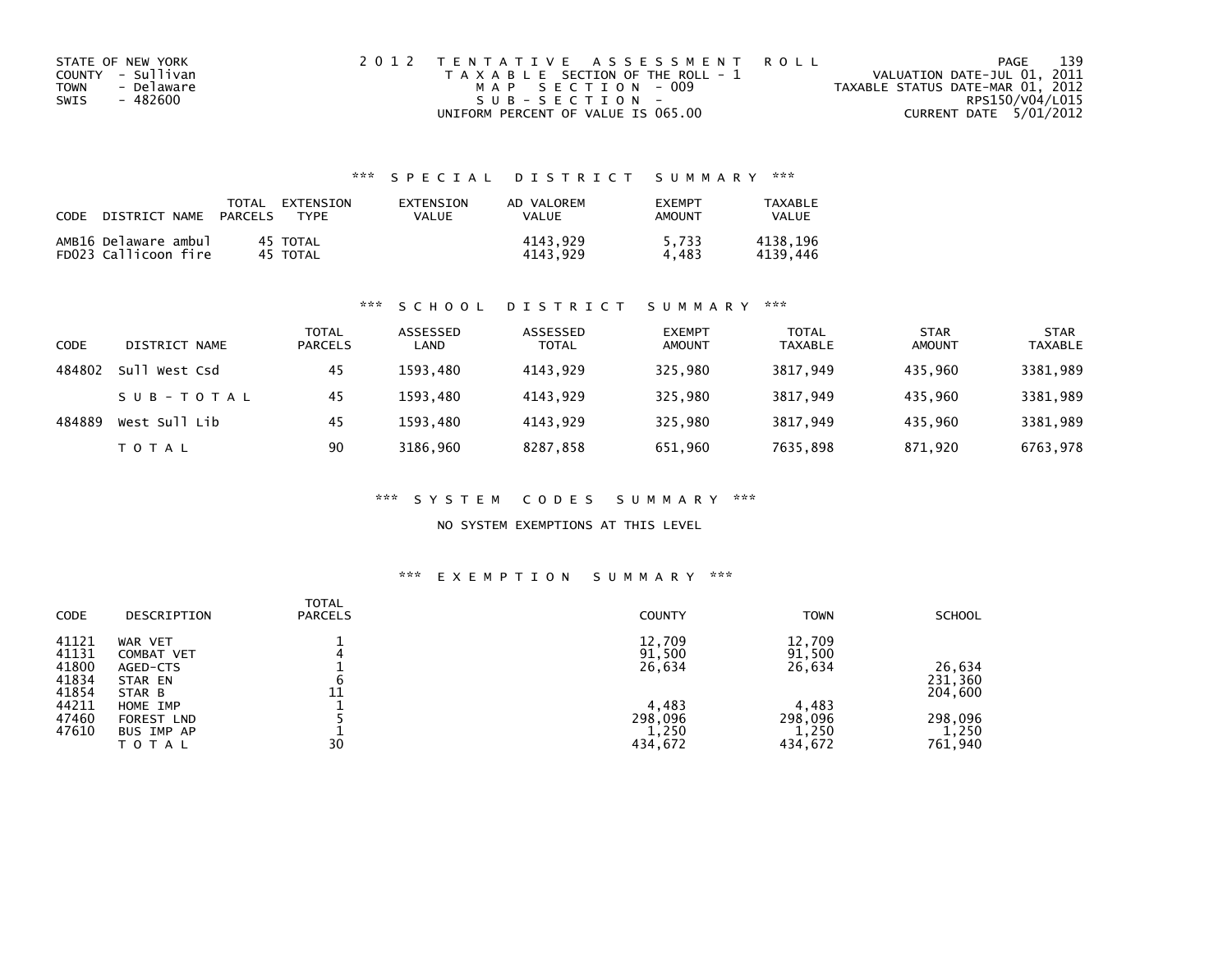|             | STATE OF NEW YORK | 2012 TENTATIVE ASSESSMENT ROLL        | 140<br>PAGE                      |
|-------------|-------------------|---------------------------------------|----------------------------------|
|             | COUNTY - Sullivan | T A X A B L E SECTION OF THE ROLL - 1 | VALUATION DATE-JUL 01, 2011      |
| <b>TOWN</b> | - Delaware        | MAP SECTION - 009                     | TAXABLE STATUS DATE-MAR 01, 2012 |
| SWIS        | - 482600          | SUB-SECTION-                          | RPS150/V04/L015                  |
|             |                   | UNIFORM PERCENT OF VALUE IS 065.00    | CURRENT DATE 5/01/2012           |

# \*\*\* G R A N D T O T A L S \*\*\*

| ROLL       | DESCRIPTION | <b>TOTAL</b>   | ASSESSED    | <b>ASSESSED</b> | <b>TAXABLE</b>   | <b>TAXABLE</b> | <b>TAXABLE</b> | <b>STAR</b>    |
|------------|-------------|----------------|-------------|-----------------|------------------|----------------|----------------|----------------|
| <b>SEC</b> |             | <b>PARCELS</b> | LAND        | TOTAL           | <b>COUNT</b>     | <b>TOWN</b>    | <b>SCHOOL</b>  | <b>TAXABLE</b> |
|            | TAXABLE     |                | 1593<br>480 | 4143,929        | 3709.25.<br>-257 | 3709,257       | 3817,949       | 3381,989       |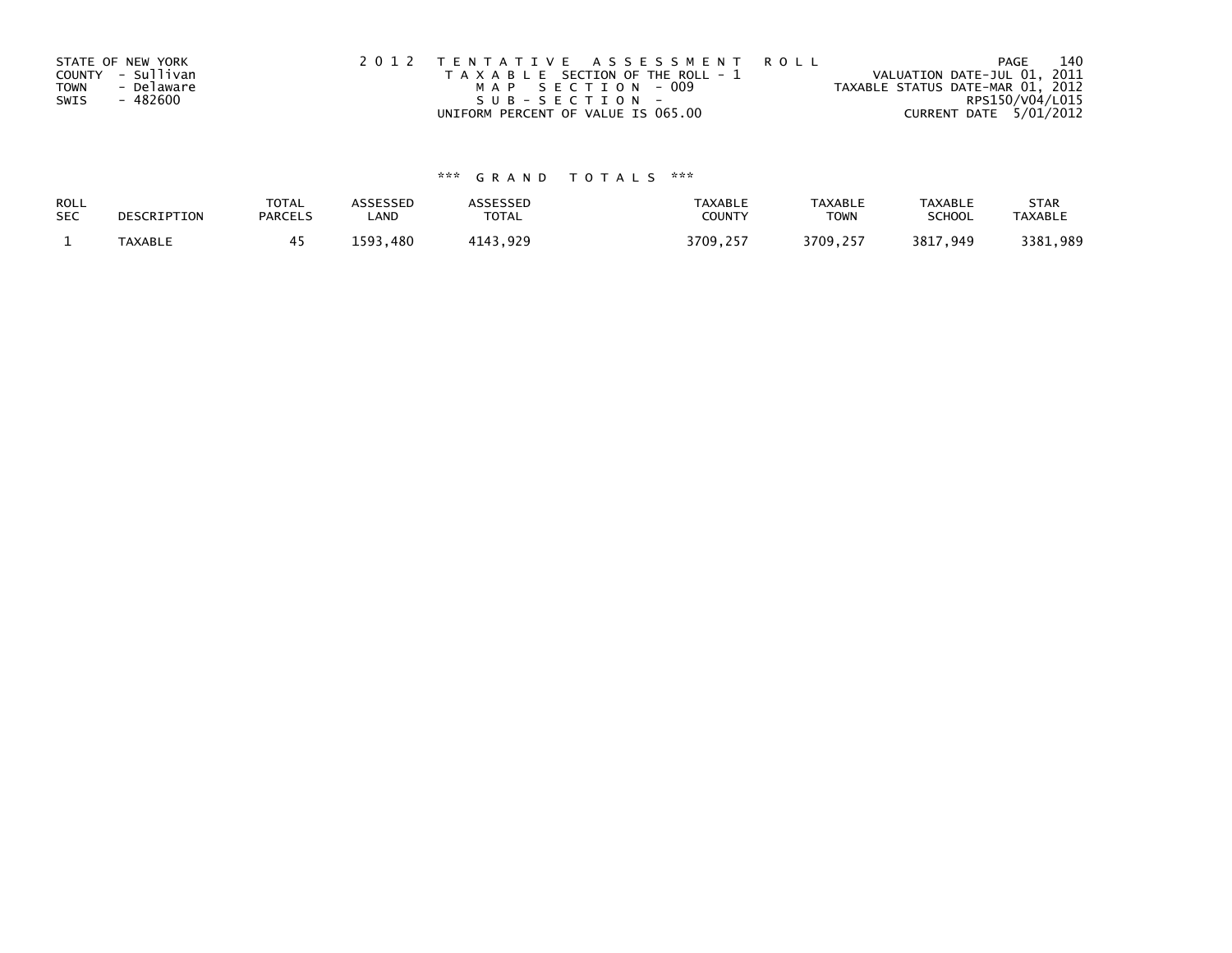| STATE OF NEW YORK<br>COUNTY - Sullivan<br><b>TOWN</b><br>- Delaware<br>$-482600$<br><b>SWIS</b>                                                   |                                                                                                                                                                          | TAX MAP NUMBER SEQUENCE      | 2012 TENTATIVE ASSESSMENT<br><b>ROLL</b><br>T A X A B L E SECTION OF THE ROLL - 1<br>UNIFORM PERCENT OF VALUE IS 065.00                                                                                 | TAXABLE STATUS DATE-MAR 01, 2012                                             |                    | 141<br>PAGE<br>VALUATION DATE-JUL 01, 2011 |
|---------------------------------------------------------------------------------------------------------------------------------------------------|--------------------------------------------------------------------------------------------------------------------------------------------------------------------------|------------------------------|---------------------------------------------------------------------------------------------------------------------------------------------------------------------------------------------------------|------------------------------------------------------------------------------|--------------------|--------------------------------------------|
| TAX MAP PARCEL NUMBER<br>CURRENT OWNERS NAME                                                                                                      | SCHOOL DISTRICT                                                                                                                                                          | LAND                         | PROPERTY LOCATION & CLASS ASSESSMENT EXEMPTION CODE----------------COUNTY-------TOWN-----SCHOOL<br>TAX DESCRIPTION                                                                                      | TAXABLE VALUE                                                                |                    |                                            |
| $10. -1 - 1$<br>Winter Richard D<br>704 Broadway Apt 9<br>New York, NY 10003                                                                      | 284 Kautz Rd<br>240 Rural res<br>Sull West Csd<br>484802-89<br>ACRES 70.82<br>EAST-0302390 NRTH-0651350<br>DEED BOOK 3182<br>PG-69<br>FULL MARKET VALUE                  | 90,800<br>601,000<br>924,615 | COUNTY TAXABLE VALUE<br>TAXABLE VALUE<br><b>TOWN</b><br>SCHOOL TAXABLE VALUE<br>AMB16 Delaware ambulance<br>FD023 Callicoon fire                                                                        | 601,000<br>601,000<br>601,000<br>601,000 TO<br>601,000 TO                    |                    | 104030                                     |
| $10. -1 - 2$<br>Doetsch Janet S<br>Doetsch Douglas<br>PO Box 276<br>Callicoon, NY 12723<br>MAY BE SUBJECT TO PAYMENT<br>UNDER RPTL480A UNTIL 2021 | 372 Kautz Rd<br>240 Rural res<br>484802-89<br>Sull West Csd<br>86.50<br>ACRES<br>EAST-0304000 NRTH-0650930<br>DEED BOOK 1697<br>PG-468<br>FULL MARKET VALUE              | 124,450<br>191,462           | 41834<br>STAR EN<br>79,150 FOREST LND 47460<br>COUNTY TAXABLE VALUE<br>TAXABLE VALUE<br><b>TOWN</b><br>SCHOOL TAXABLE VALUE<br>AMB16 Delaware ambulance<br>FD023 Callicoon fire                         | $\Omega$<br>42,000<br>82,450<br>82,450<br>43,890<br>124,450 TO<br>124,450 TO | $\Omega$<br>42,000 | 38,560<br>42,000                           |
| $10. -1 - 3.1$<br>Hermann Eileen A<br>Hermann Frederick H<br>275 St Josephs Rd<br>Callicoon, NY 12723                                             | 275 Seminary Rd<br>210 1 Family Res<br>Sull West Csd 484802-89<br>2.11<br>ACRES<br>EAST-0306421 NRTH-0650431<br>DEED BOOK 1474<br>PG-508<br>FULL MARKET VALUE            | 68,100<br>104,769            | 98 PCT OF VALUE USED FOR EXEMPTION PURPOSES<br>41834<br>STAR EN<br>41800<br>21,100 AGED-CTS<br>COUNTY TAXABLE VALUE<br>TAXABLE VALUE<br><b>TOWN</b><br>SCHOOL TAXABLE VALUE<br>AMB16 Delaware ambulance | $\Omega$<br>20,021<br>48,079<br>48,079<br>9,519<br>68,100 TO                 | $\Omega$<br>20,021 | 101733<br>38,560<br>20,021                 |
| $10. -1 - 3.3$<br>Hermann Robert<br>Attn: Hermann, Julia<br>59-A South Maple Ave<br>Park Ridge, NJ 07656                                          | Tr 19<br>311 Res vac land<br>Sull West Csd 484802-89<br>FRNT 267.76 DPTH 150.00<br>EAST-0307410 NRTH-0649390<br>DEED BOOK 810<br>PG-173<br>FULL MARKET VALUE             | 7,700<br>7.700<br>11,846     | COUNTY TAXABLE VALUE<br><b>TOWN</b><br>TAXABLE VALUE<br>SCHOOL TAXABLE VALUE<br>AMB16 Delaware ambulance<br>FD023 Callicoon fire                                                                        | 7,700<br>7,700<br>7.700<br>7,700 TO<br>7.700 TO                              |                    | 101731                                     |
| $10. -1 - 3.5$<br>Sumfleth Roy W<br>Sumfleth Teresa M<br>111 Hilltop Rd<br>Callicoon, NY 12723                                                    | 111 Hilltop Rd<br>210 1 Family Res<br>Sull West Csd 484802-89<br>1.22 BANKC-80005<br>ACRES<br>EAST-0304730 NRTH-0650930<br>DEED BOOK 2666<br>PG-446<br>FULL MARKET VALUE | 20,000<br>140,200<br>215,692 | 41854<br>STAR B<br>COUNTY TAXABLE VALUE<br>TAXABLE VALUE<br><b>TOWN</b><br>SCHOOL TAXABLE VALUE<br>AMB16 Delaware ambulance<br>FD023 Callicoon fire                                                     | $\mathbf{0}$<br>140,200<br>140,200<br>121,600<br>140,200 TO<br>140,200 TO    | 0                  | 102250<br>18,600                           |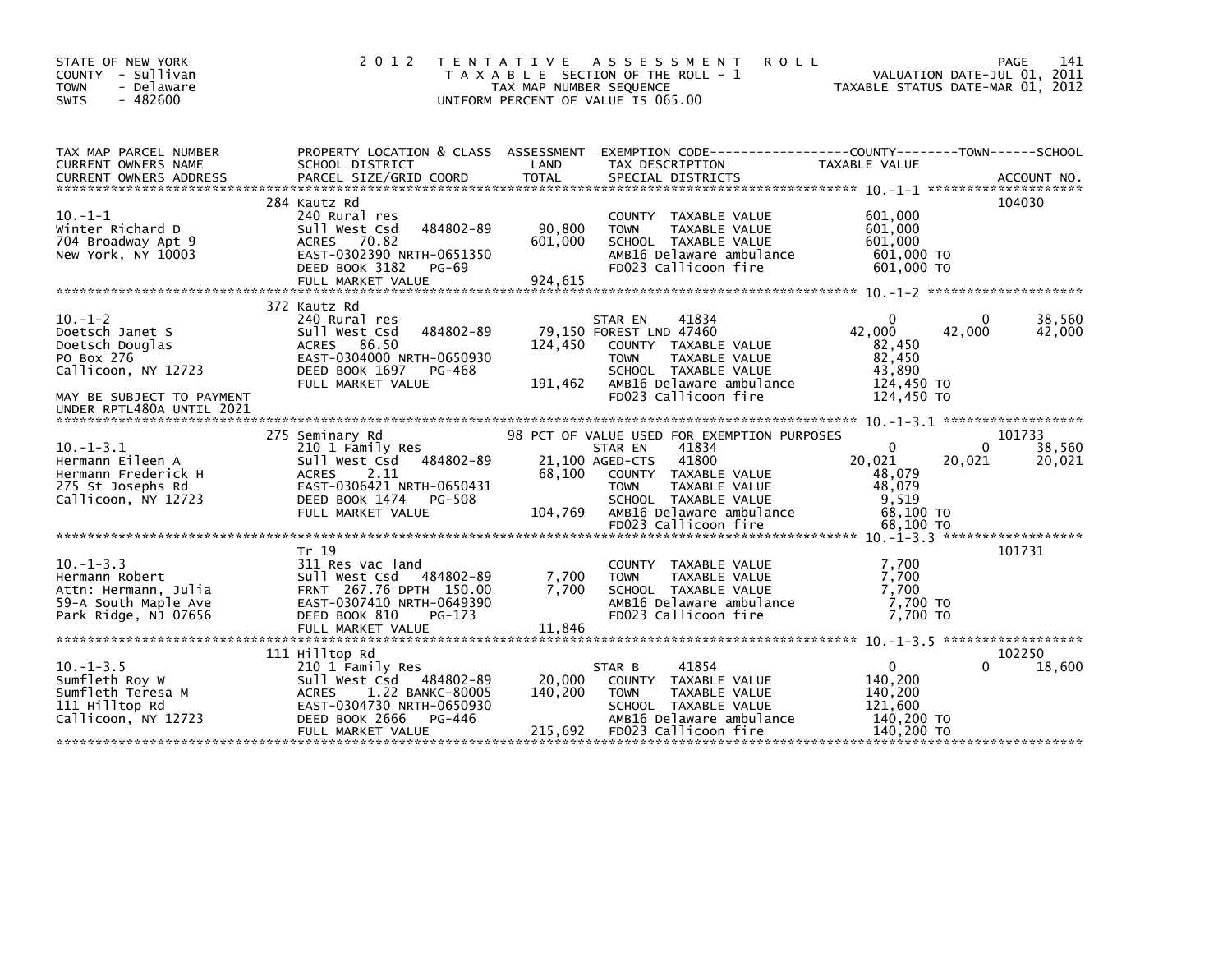| STATE OF NEW YORK<br>COUNTY - Sullivan<br><b>TOWN</b><br>- Delaware<br>$-482600$<br><b>SWIS</b>                                            | 2 0 1 2                                                                                                                                                                | TAX MAP NUMBER SEQUENCE    | TENTATIVE ASSESSMENT<br><b>ROLL</b><br>T A X A B L E SECTION OF THE ROLL - 1<br>UNIFORM PERCENT OF VALUE IS 065.00                                                             | TAXABLE STATUS DATE-MAR 01, 2012                                           |                    | 142<br>PAGE<br>VALUATION DATE-JUL 01, 2011 |
|--------------------------------------------------------------------------------------------------------------------------------------------|------------------------------------------------------------------------------------------------------------------------------------------------------------------------|----------------------------|--------------------------------------------------------------------------------------------------------------------------------------------------------------------------------|----------------------------------------------------------------------------|--------------------|--------------------------------------------|
| TAX MAP PARCEL NUMBER<br>CURRENT OWNERS NAME<br><b>CURRENT OWNERS ADDRESS</b>                                                              | PROPERTY LOCATION & CLASS ASSESSMENT<br>SCHOOL DISTRICT<br>PARCEL SIZE/GRID COORD                                                                                      | LAND<br><b>TOTAL</b>       | EXEMPTION CODE-----------------COUNTY-------TOWN------SCHOOL<br>TAX DESCRIPTION<br>SPECIAL DISTRICTS                                                                           | TAXABLE VALUE                                                              |                    | ACCOUNT NO.                                |
|                                                                                                                                            |                                                                                                                                                                        |                            |                                                                                                                                                                                |                                                                            |                    |                                            |
| $10. -1 - 3.6$<br>Miranda Angelo Jr<br>Monserrate Cynthia<br>870 W 181st St Apt 9A<br>New York, NY 10033                                   | 302 Seminary Rd<br>270 Mfg housing<br>484802-89<br>Sull West Csd<br><b>ACRES</b><br>1.81<br>EAST-0307060 NRTH-0649490<br>DEED BOOK 1873<br>PG-195<br>FULL MARKET VALUE | 18,000<br>45,000<br>69,231 | COUNTY TAXABLE VALUE<br><b>TOWN</b><br>TAXABLE VALUE<br>SCHOOL TAXABLE VALUE<br>AMB16 Delaware ambulance<br>FD023 Callicoon fire                                               | 45,000<br>45,000<br>45.000<br>45,000 TO<br>45,000 TO                       |                    |                                            |
|                                                                                                                                            | 367 Kautz Rd                                                                                                                                                           |                            |                                                                                                                                                                                |                                                                            |                    | 100071                                     |
| $10. -1 - 3.7$<br>Aleschus Kathleen<br>367 Kautz Rd<br>PO Box 422<br>Callicoon, NY 12723                                                   | 270 Mfg housing<br>Sull West Csd<br>484802-89<br>1.18<br><b>ACRES</b><br>EAST-0304614 NRTH-0650104<br>DEED BOOK 893<br>PG-00034<br>FULL MARKET VALUE                   | 17,700<br>55,220<br>84,954 | 41854<br>STAR B<br>COUNTY TAXABLE VALUE<br>TAXABLE VALUE<br><b>TOWN</b><br>SCHOOL TAXABLE VALUE<br>AMB16 Delaware ambulance<br>FD023 Callicoon fire                            | $\overline{0}$<br>55,220<br>55,220<br>36,620<br>55,220 TO<br>55,220 TO     | 0                  | 18,600                                     |
|                                                                                                                                            | Tr.19                                                                                                                                                                  |                            |                                                                                                                                                                                |                                                                            |                    |                                            |
| $10. -1 - 3.9$<br>Hermann Christopher D<br>118 Hilltop Rd<br>Callicoon, NY 12723<br>MAY BE SUBJECT TO PAYMENT<br>UNDER AGDIST LAW TIL 2016 | 110 Livestock<br>484802-89<br>Sull West Csd<br>ACRES 87.82<br>EAST-0306003 NRTH-0650664<br>DEED BOOK 1470<br>PG-082<br>FULL MARKET VALUE                               | 141.000<br>216,923         | AGRI BLDGS 41700<br>61,000 AGRI DIST 41720<br>COUNTY TAXABLE VALUE<br>TAXABLE VALUE<br><b>TOWN</b><br>SCHOOL TAXABLE VALUE<br>AMB16 Delaware ambulance<br>FD023 Callicoon fire | 60,000<br>40,761<br>40,239<br>40,239<br>40,239<br>141,000 TO<br>141,000 TO | 60,000<br>40,761   | 60,000<br>40,761                           |
|                                                                                                                                            |                                                                                                                                                                        |                            |                                                                                                                                                                                |                                                                            |                    |                                            |
| $10. -1 - 3.10$<br>Hermann Christopher<br>Hermann Jennifer S<br>118 Hilltop Rd<br>Callicoon, NY 12723                                      | 118 Hilltop Rd<br>210 1 Family Res<br>484802-89<br>Sull West Csd<br><b>ACRES</b><br>3.92<br>EAST-0305343 NRTH-0650844<br>DEED BOOK 1889<br>PG-337                      | 22,000 STAR B<br>139,100   | AGRI DIST 41720<br>41854<br>COUNTY TAXABLE VALUE<br><b>TOWN</b><br>TAXABLE VALUE<br>SCHOOL TAXABLE VALUE                                                                       | 39,473<br>$\mathbf{0}$<br>99,627<br>99,627<br>81.027                       | 39,473<br>$\Omega$ | 39,473<br>18,600                           |
| MAY BE SUBJECT TO PAYMENT<br>UNDER AGDIST LAW TIL 2016                                                                                     | FULL MARKET VALUE                                                                                                                                                      | 214,000                    | AMB16 Delaware ambulance<br>FD023 Callicoon fire                                                                                                                               | 139,100 TO<br>139.100 TO                                                   |                    |                                            |
|                                                                                                                                            | Kautz Rd                                                                                                                                                               |                            |                                                                                                                                                                                |                                                                            |                    | 101735                                     |
| $10. -1 - 3.61$<br>Hermann Eileen<br>275 Seminary Rd<br>Callicoon, NY 12723                                                                | $314$ Rural vac< $10$<br>Sull West Csd<br>484802-89<br><b>ACRES</b><br>6.70<br>EAST-0305060 NRTH-0651550<br>DEED BOOK 775<br>PG-352                                    | 5,400<br>5,400             | COUNTY TAXABLE VALUE<br>TAXABLE VALUE<br><b>TOWN</b><br>SCHOOL TAXABLE VALUE<br>AMB16 Delaware ambulance<br>FD023 Callicoon fire                                               | 5,400<br>5,400<br>5,400<br>5,400 TO<br>5.400 TO                            |                    |                                            |
|                                                                                                                                            | FULL MARKET VALUE                                                                                                                                                      | 8,308                      |                                                                                                                                                                                |                                                                            |                    |                                            |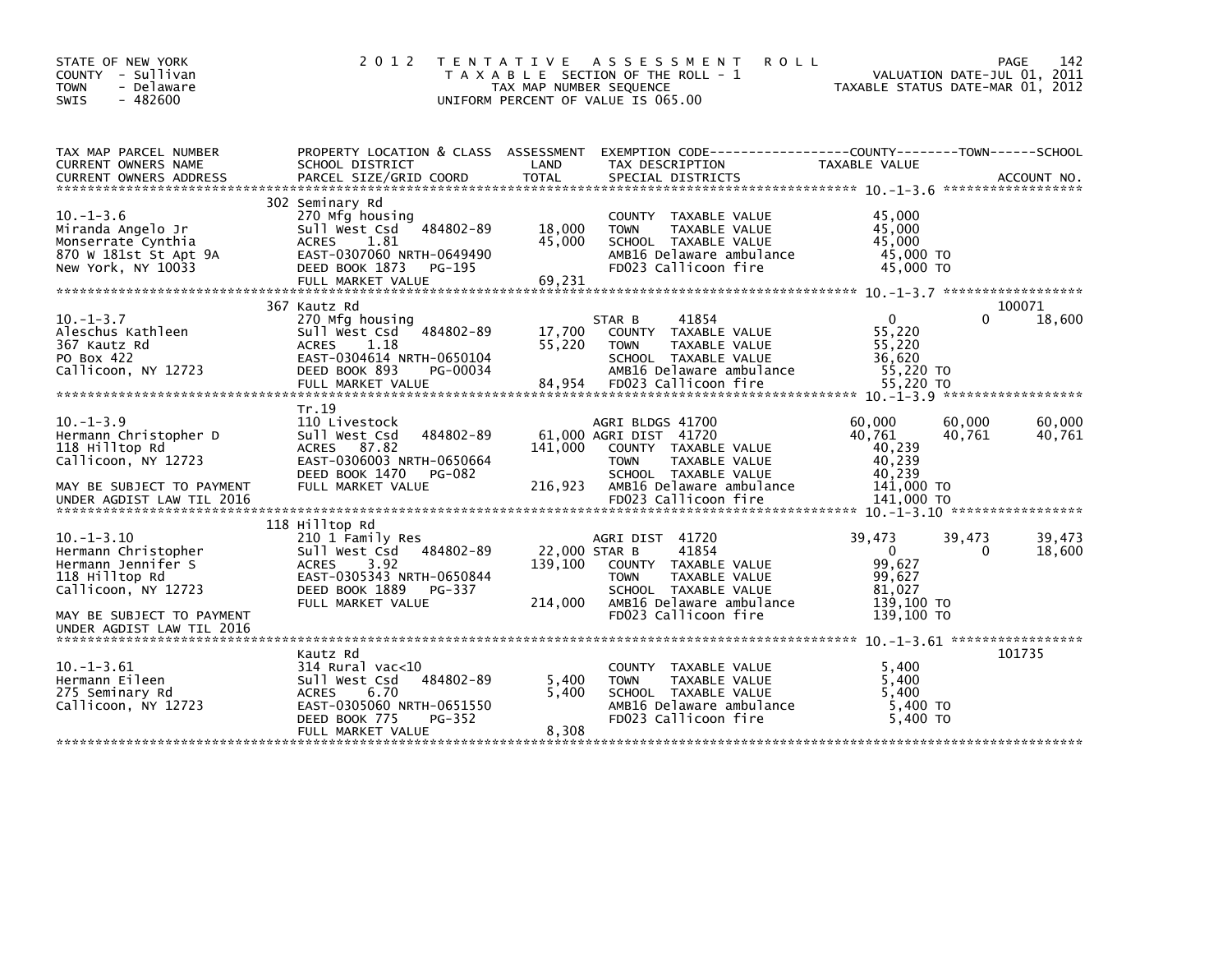| STATE OF NEW YORK<br>COUNTY - Sullivan<br><b>TOWN</b><br>- Delaware<br>$-482600$<br>SWIS        | 2 0 1 2                                                                                                                                                          | T E N T A T I V E<br>TAX MAP NUMBER SEQUENCE | <b>ROLL</b><br>A S S E S S M E N T<br>T A X A B L E SECTION OF THE ROLL - 1<br>UNIFORM PERCENT OF VALUE IS 065.00                                                                                          | TAXABLE STATUS DATE-MAR 01, 2012                                     | PAGE<br>143<br>VALUATION DATE-JUL 01, 2011 |
|-------------------------------------------------------------------------------------------------|------------------------------------------------------------------------------------------------------------------------------------------------------------------|----------------------------------------------|------------------------------------------------------------------------------------------------------------------------------------------------------------------------------------------------------------|----------------------------------------------------------------------|--------------------------------------------|
| TAX MAP PARCEL NUMBER<br>CURRENT OWNERS NAME<br><b>CURRENT OWNERS ADDRESS</b>                   | SCHOOL DISTRICT<br>PARCEL SIZE/GRID COORD                                                                                                                        | LAND<br><b>TOTAL</b>                         | PROPERTY LOCATION & CLASS ASSESSMENT EXEMPTION CODE----------------COUNTY-------TOWN------SCHOOL<br>TAX DESCRIPTION<br>SPECIAL DISTRICTS                                                                   | TAXABLE VALUE                                                        | ACCOUNT NO.                                |
|                                                                                                 | 75 Hilltop Rd                                                                                                                                                    |                                              |                                                                                                                                                                                                            |                                                                      | 100643                                     |
| $10. -1 - 3.62$<br>Reynolds Rossar R Jr<br>Michelle Ann<br>75 Hilltop Rd<br>Callicoon, NY 12723 | 210 1 Family Res<br>484802-89<br>Sull West Csd<br><b>ACRES</b><br>1.22<br>EAST-0304663 NRTH-0650505<br>DEED BOOK 1981<br>PG-673                                  | 17,900<br>80,500                             | 41854<br>STAR B<br>COUNTY TAXABLE VALUE<br><b>TOWN</b><br>TAXABLE VALUE<br>SCHOOL TAXABLE VALUE<br>AMB16 Delaware ambulance                                                                                | $\Omega$<br>80,500<br>80,500<br>61.900<br>80,500 TO                  | $\Omega$<br>18,600                         |
|                                                                                                 |                                                                                                                                                                  |                                              |                                                                                                                                                                                                            |                                                                      |                                            |
| $10. -1 - 3.63$<br>Brooks Victor E Sr<br>Brooks Joyce<br>PO Box 17<br>Callicoon, NY 12723       | 136 Hilltop Rd<br>270 Mfg housing<br>484802-89<br>Sull West Csd<br>3.08<br><b>ACRES</b><br>EAST-0304932 NRTH-0651158<br>DEED BOOK 1991<br>PG-496                 | 21,100<br>34,700                             | COUNTY<br>TAXABLE VALUE<br>TAXABLE VALUE<br><b>TOWN</b><br>SCHOOL TAXABLE VALUE<br>AMB16 Delaware ambulance<br>FD023 Callicoon fire                                                                        | 34,700<br>34,700<br>34,700<br>34,700 TO<br>34,700 TO                 | 101753                                     |
|                                                                                                 | FULL MARKET VALUE                                                                                                                                                | 53,385                                       |                                                                                                                                                                                                            |                                                                      |                                            |
|                                                                                                 |                                                                                                                                                                  |                                              |                                                                                                                                                                                                            |                                                                      |                                            |
|                                                                                                 | 122 Hilltop Rd                                                                                                                                                   |                                              |                                                                                                                                                                                                            |                                                                      | 102969                                     |
| $10. -1 - 3.65$<br>Orcutt Jane<br>Orcutt Larry<br>122 Hilltop Rd<br>Callicoon, NY 12723         | 210 1 Family Res<br>Sull West Csd<br>484802-89<br><b>ACRES</b><br>1.12<br>EAST-0305115 NRTH-0651018<br>DEED BOOK 794<br>PG-00355<br>FULL MARKET VALUE            | 17,400<br>102,500<br>157,692                 | 41834<br>STAR EN<br>COUNTY<br>TAXABLE VALUE<br>TAXABLE VALUE<br><b>TOWN</b><br>SCHOOL TAXABLE VALUE<br>AMB16 Delaware ambulance<br>FD023 Callicoon fire                                                    | $\Omega$<br>102,500<br>102,500<br>63,940<br>102,500 TO<br>102,500 TO | 38,560<br>0                                |
|                                                                                                 |                                                                                                                                                                  |                                              |                                                                                                                                                                                                            |                                                                      |                                            |
| $10. -1 - 4.1$<br>Hermann Henry<br>226 Seminary Rd<br>Callicoon, NY 12723                       | 226 Seminary Rd<br>210 1 Family Res<br>484802-89<br>Sull West Csd<br>ACRES 15.00<br>EAST-0306184 NRTH-0649204<br>DEED BOOK 1166<br>PG-00045<br>FULL MARKET VALUE | 67,800<br>104,308                            | 79 PCT OF VALUE USED FOR EXEMPTION PURPOSES<br>41800<br>AGED-CTS<br>41834<br>34,000 STAR EN<br>COUNTY<br>TAXABLE VALUE<br>TAXABLE VALUE<br><b>TOWN</b><br>SCHOOL TAXABLE VALUE<br>AMB16 Delaware ambulance | 26,781<br>$\mathbf{0}$<br>41,019<br>41,019<br>2,459<br>67,800 TO     | 101740<br>26,781<br>26,781<br>38,560<br>0  |
|                                                                                                 |                                                                                                                                                                  |                                              |                                                                                                                                                                                                            |                                                                      |                                            |
| $10. -1 - 4.2$<br>Cole Betty<br>Perez Evelina<br>7 Sentry Pl<br>Scarsdale, NY 10583             | Kautz Rd<br>312 Vac w/imprv<br>484802-89<br>Sull West Csd<br><b>ACRES</b><br>3.17<br>EAST-0304751 NRTH-0649702<br>DEED BOOK 1296<br>$PG-70$<br>FULL MARKET VALUE | 22,000<br>25,000<br>38,462                   | <b>COUNTY</b><br>TAXABLE VALUE<br>TAXABLE VALUE<br><b>TOWN</b><br>SCHOOL TAXABLE VALUE<br>AMB16 Delaware ambulance<br>FD023 Callicoon fire                                                                 | 25,000<br>25,000<br>25,000<br>25,000 TO<br>25,000 TO                 |                                            |
|                                                                                                 |                                                                                                                                                                  |                                              |                                                                                                                                                                                                            |                                                                      |                                            |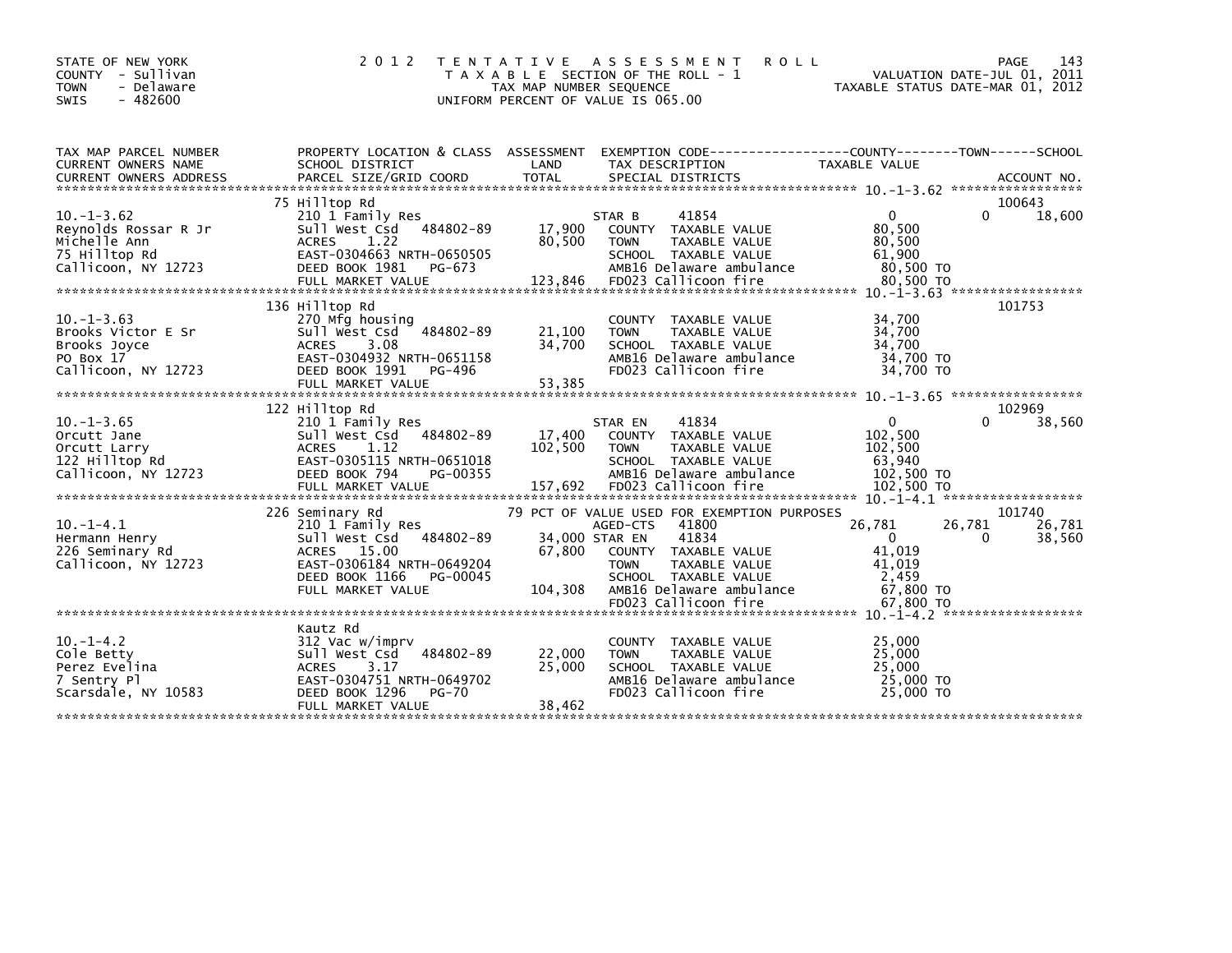| STATE OF NEW YORK<br>COUNTY - Sullivan<br>- Delaware<br><b>TOWN</b><br>$-482600$<br>SWIS                                    | 2012                                                                                                                                                      | TAX MAP NUMBER SEQUENCE    | TENTATIVE ASSESSMENT<br><b>ROLL</b><br>T A X A B L E SECTION OF THE ROLL - 1<br>UNIFORM PERCENT OF VALUE IS 065.00               | VALUATION DATE-JUL 01, 2011<br>TAXABLE STATUS DATE-MAR 01, 2012 | 144<br>PAGE |
|-----------------------------------------------------------------------------------------------------------------------------|-----------------------------------------------------------------------------------------------------------------------------------------------------------|----------------------------|----------------------------------------------------------------------------------------------------------------------------------|-----------------------------------------------------------------|-------------|
| TAX MAP PARCEL NUMBER<br>CURRENT OWNERS NAME<br><b>CURRENT OWNERS ADDRESS</b>                                               | PARCEL SIZE/GRID COORD                                                                                                                                    | <b>TOTAL</b>               | SPECIAL DISTRICTS                                                                                                                |                                                                 | ACCOUNT NO. |
| $10. -1 - 4.3$<br>Nistico John M<br>Nistico Gail<br>219 Seminary Rd<br>Callicoon, NY 12723                                  | Seminary Rd<br>311 Res vac land<br>Sull West Csd 484802-89<br>5.07<br>EAST-0305332 NRTH-0649569<br>DEED BOOK 3201 PG-607<br>FULL MARKET VALUE             | 15,100<br>15,100<br>23,231 | COUNTY TAXABLE VALUE<br><b>TOWN</b><br>TAXABLE VALUE<br>SCHOOL TAXABLE VALUE<br>AMB16 Delaware ambulance<br>FD023 Callicoon fire | 15,100<br>15,100<br>15,100<br>15,100 TO<br>15,100 TO            |             |
| $10.-1-4.4$<br>Nistico Gail L<br>Nistico John M<br>219 St Joseph Sem Rd<br>Callicoon, NY 12723                              | 219 Seminary Rd<br>210 1 Family Res<br>Sull West Csd 484802-89<br>ACRES<br>7.01<br>EAST-0305058 NRTH-0649346                                              | 89,113                     | 41854<br>STAR B<br>25,000 COUNTY TAXABLE VALUE<br><b>TOWN</b><br>TAXABLE VALUE<br>SCHOOL TAXABLE VALUE                           | $\mathbf{0}$<br>89,113<br>89,113<br>70.513                      | 18,600      |
| $10.-1-4.5$<br>Mendez Esther<br>Attn: Mendez, Ruben<br>229 West Kingsbridge Rd<br>Bronx, NY 10463                           | Seminary Rd<br>311 Res vac land<br>Sull West Csd 484802-89<br>ACRES 5.07<br>EAST-0304994 NRTH-0649117<br>DEED BOOK 1305 PG-112                            | 15,100<br>15,100           | COUNTY TAXABLE VALUE<br>TAXABLE VALUE<br>TOWN<br>SCHOOL TAXABLE VALUE<br>AMB16 Delaware ambulance<br>FD023 Callicoon fire        | 15,100<br>15,100<br>15,100<br>15,100 TO<br>15,100 TO            |             |
| $10. -1 - 4.6$<br>Montminy Anne K<br>Montminy Anne K<br>505 Greenwich St Apt 9D<br>New York. NY 10013<br>New York, NY 10013 | 409 Kautz Rd<br>210 1 Family Res<br>Sull West Csd 484802-89<br>5.65<br>ACRES<br>EAST-0304962 NRTH-0648892<br>DEED BOOK 2011 PG-5621                       | 37,800<br>102,360          | COUNTY TAXABLE VALUE<br><b>TOWN</b><br>TAXABLE VALUE<br>SCHOOL TAXABLE VALUE<br>AMB16 Delaware ambulance<br>FD023 Callicoon fire | 102,360<br>102,360<br>102,360<br>102,360 то<br>102,360 TO       | 08/2011     |
| $10.-1-4.7$<br>Montminy Anne K<br>505 Greenwich St Apt 9D<br>New York, NY 10013                                             | Seminary Rd<br>311 Res vac land<br>484802-89<br>sull west Csd<br>ACRES<br>5.17<br>EAST-0304926 NRTH-0648663<br>DEED BOOK 2011 PG-5621                     | 15,200<br>15,200           | COUNTY TAXABLE VALUE<br>TAXABLE VALUE<br><b>TOWN</b><br>SCHOOL TAXABLE VALUE<br>AMB16 Delaware ambulance<br>FD023 Callicoon fire | 15,200<br>15,200<br>15.200<br>15,200 TO<br>15,200 TO            | 08/2011     |
| $10. -1 - 4.8$<br>Deland Arlene<br>28 Cedar St<br>Amityville, NY 11701                                                      | Kautz Rd<br>314 Rural vac<10<br>484802-89<br>Sull West Csd<br>ACRES<br>5.05<br>EAST-0304791 NRTH-0648426<br>DEED BOOK 1305<br>PG-108<br>FULL MARKET VALUE | 15,100<br>15,100<br>23,231 | COUNTY TAXABLE VALUE<br><b>TOWN</b><br>TAXABLE VALUE<br>SCHOOL TAXABLE VALUE<br>AMB16 Delaware ambulance<br>FD023 Callicoon fire | 15,100<br>15,100<br>15,100<br>15,100 TO<br>15,100 TO            | 12/2007     |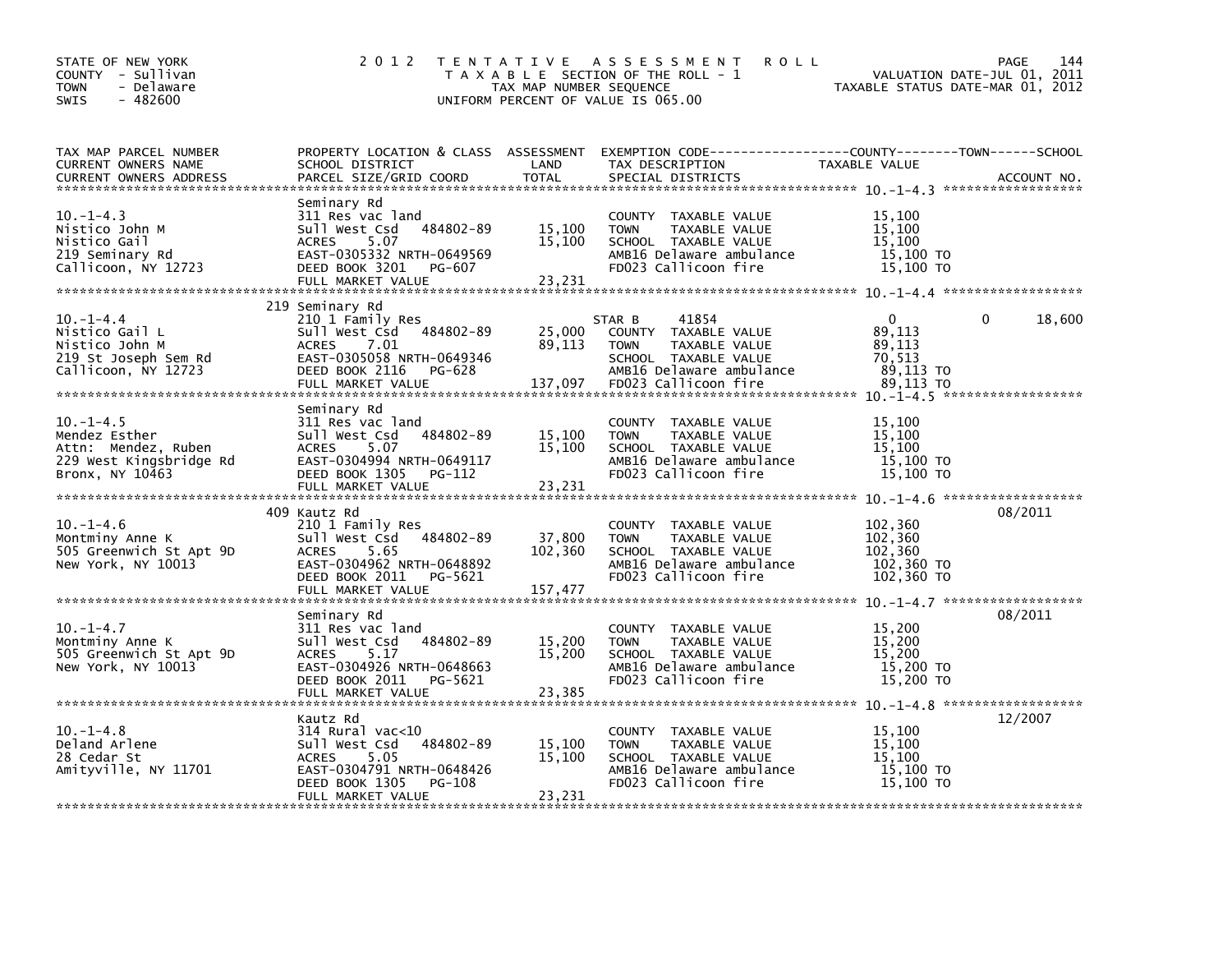| STATE OF NEW YORK<br>COUNTY - Sullivan<br>- Delaware<br><b>TOWN</b><br>$-482600$<br><b>SWIS</b>                | 2 0 1 2                                                                                                                                                                 | TAX MAP NUMBER SEQUENCE     | TENTATIVE ASSESSMENT<br><b>ROLL</b><br>T A X A B L E SECTION OF THE ROLL - 1<br>UNIFORM PERCENT OF VALUE IS 065.00                      | PAGE<br>VALUATION DATE-JUL 01, 2011<br>TAXABLE STATUS DATE-MAR 01, 2012                                                          | 145 |
|----------------------------------------------------------------------------------------------------------------|-------------------------------------------------------------------------------------------------------------------------------------------------------------------------|-----------------------------|-----------------------------------------------------------------------------------------------------------------------------------------|----------------------------------------------------------------------------------------------------------------------------------|-----|
| TAX MAP PARCEL NUMBER<br><b>CURRENT OWNERS NAME</b><br><b>CURRENT OWNERS ADDRESS</b>                           | SCHOOL DISTRICT<br>PARCEL SIZE/GRID COORD                                                                                                                               | LAND<br><b>TOTAL</b>        | TAX DESCRIPTION<br>SPECIAL DISTRICTS                                                                                                    | PROPERTY LOCATION & CLASS ASSESSMENT EXEMPTION CODE----------------COUNTY-------TOWN------SCHOOL<br>TAXABLE VALUE<br>ACCOUNT NO. |     |
| $10. -1 - 4.9$<br>Vanswol Noel<br>71 Viaduct Rd<br>Long Eddy, NY 12760                                         | Kautz Rd<br>311 Res vac land<br>484802-89<br>Sull West Csd<br>ACRES<br>4.03<br>EAST-0304714 NRTH-0648192<br>DEED BOOK 2011<br>PG-4968<br>FULL MARKET VALUE              | 14,000<br>14,000<br>21,538  | COUNTY TAXABLE VALUE<br><b>TOWN</b><br>TAXABLE VALUE<br>SCHOOL TAXABLE VALUE<br>AMB16 Delaware ambulance<br>FD023 Callicoon fire        | 14.000<br>14,000<br>14,000<br>14,000 TO<br>14,000 TO                                                                             |     |
| $10. -1 - 4.10$<br>Weinberger Marc D<br>453 Broadway<br>PO Box 520<br>Port Ewen, NY 12466                      | Kautz Rd<br>311 Res vac land<br>484802-89<br>Sull West Csd<br>2.56<br><b>ACRES</b><br>EAST-0304520 NRTH-0647939<br>DEED BOOK 2010<br>PG-58411<br>FULL MARKET VALUE      | 12,600<br>12,600<br>19,385  | COUNTY TAXABLE VALUE<br><b>TOWN</b><br>TAXABLE VALUE<br>SCHOOL TAXABLE VALUE<br>AMB16 Delaware ambulance<br>FD023 Callicoon fire        | 12,600<br>12,600<br>12,600<br>12,600 TO<br>12,600 TO                                                                             |     |
| $10. -1 - 4.11$<br>Arganza Antonio<br>Arganza Mirta<br>1301 Bergenline Ave<br>Union City, NJ 07087             | Seminary Rd<br>311 Res vac land<br>Sull West Csd<br>484802-89<br>7.04<br><b>ACRES</b><br>EAST-0306066 NRTH-0648790<br>DEED BOOK 1327 PG-300<br>FULL MARKET VALUE        | 17,000<br>17.000<br>26,154  | COUNTY TAXABLE VALUE<br>TAXABLE VALUE<br><b>TOWN</b><br>SCHOOL TAXABLE VALUE<br>AMB16 Delaware ambulance<br>FD023 Callicoon fire        | 17,000<br>17,000<br>17,000<br>17,000 TO<br>17,000 TO                                                                             |     |
| $10. -1 - 4.12$<br>Discioarro Salvatore S<br>Discioarro Antonina S<br>6809 79th St<br>Middle Village, NY 11379 | 198 Seminary Rd<br>210 1 Family Res<br>Sull West Csd<br>484802-89<br><b>ACRES</b><br>7.07<br>EAST-0305986 NRTH-0648540<br>DEED BOOK 1302<br>PG-252<br>FULL MARKET VALUE | 26,100<br>70,400<br>108,308 | COUNTY TAXABLE VALUE<br><b>TOWN</b><br>TAXABLE VALUE<br>SCHOOL TAXABLE VALUE<br>AMB16 Delaware ambulance<br>FD023 Callicoon fire        | 70,400<br>70,400<br>70,400<br>70.400 TO<br>70,400 TO                                                                             |     |
| $10. -1 - 4.13$<br>Martino Mary A<br>Martino Michael<br>12 Heath Ln<br>East Northport, NY 11371                | Seminary Rd<br>311 Res vac land<br>484802-89<br>Sull West Csd<br>7.07<br><b>ACRES</b><br>EAST-0305911 NRTH-0648293<br>DEED BOOK 1302<br>PG-248<br>FULL MARKET VALUE     | 17,100<br>17,100<br>26,308  | COUNTY TAXABLE VALUE<br><b>TAXABLE VALUE</b><br><b>TOWN</b><br>SCHOOL TAXABLE VALUE<br>AMB16 Delaware ambulance<br>FD023 Callicoon fire | 17,100<br>17.100<br>17.100<br>17,100 TO<br>17.100 TO                                                                             |     |
| $10. -1 - 4.14$<br>Reina Diane<br>110 Draper Ln<br>Dobbs Ferry, NY 10522                                       | Seminary Rd<br>311 Res vac land<br>484802-89<br>Sull West Csd<br><b>ACRES</b><br>7.02<br>EAST-0305826 NRTH-0648064<br>DEED BOOK 3172<br>PG-526<br>FULL MARKET VALUE     | 17,000<br>17,000<br>26,154  | COUNTY TAXABLE VALUE<br><b>TOWN</b><br>TAXABLE VALUE<br>SCHOOL TAXABLE VALUE<br>AMB16 Delaware ambulance<br>FD023 Callicoon fire        | 17,000<br>17,000<br>17,000<br>17,000 TO<br>17,000 TO                                                                             |     |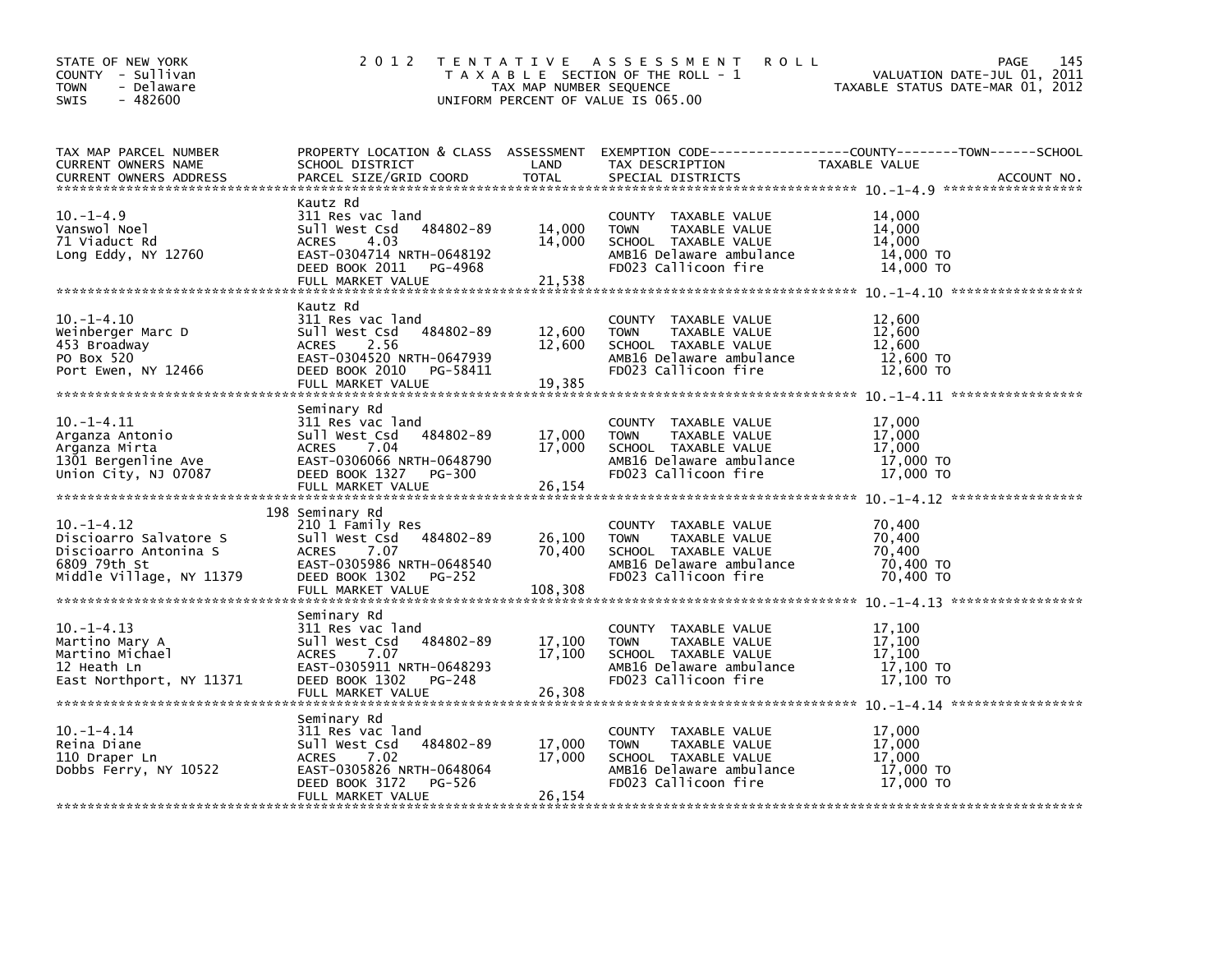| STATE OF NEW YORK<br>COUNTY - Sullivan<br>- Delaware<br><b>TOWN</b><br>$-482600$<br><b>SWIS</b>                                                                                                                               | 2 0 1 2                                                                                                                                                                | T E N T A T I V E<br>TAX MAP NUMBER SEQUENCE | A S S E S S M E N T<br>T A X A B L E SECTION OF THE ROLL - 1<br>UNIFORM PERCENT OF VALUE IS 065.00                                                           | <b>ROLL</b>                                                                          | PAGE<br>146<br>VALUATION DATE-JUL 01, 2011<br>TAXABLE STATUS DATE-MAR 01, 2012 |
|-------------------------------------------------------------------------------------------------------------------------------------------------------------------------------------------------------------------------------|------------------------------------------------------------------------------------------------------------------------------------------------------------------------|----------------------------------------------|--------------------------------------------------------------------------------------------------------------------------------------------------------------|--------------------------------------------------------------------------------------|--------------------------------------------------------------------------------|
| TAX MAP PARCEL NUMBER<br>CURRENT OWNERS NAME                                                                                                                                                                                  | PROPERTY LOCATION & CLASS ASSESSMENT EXEMPTION CODE---------------COUNTY-------TOWN-----SCHOOL<br>SCHOOL DISTRICT                                                      | LAND                                         | TAX DESCRIPTION                                                                                                                                              | TAXABLE VALUE                                                                        |                                                                                |
| .CURRENT OWNERS ADDRESS PARCEL SIZE/GRID COORD TOTAL SPECIAL DISTRICTS (ACCOUNT NO ACCOUNT NO ACCOUNT NO AND FREE ALL SERVER AND RESEARCH TO A SERVER AND RESEARCH TO A SERVER AND RESEARCH TO A SERVER AND THE RESEARCH TO A |                                                                                                                                                                        |                                              |                                                                                                                                                              |                                                                                      |                                                                                |
| $10. -1 - 4.15$<br>Demegret John R<br>182 Seminary Rd<br>Callicoon, NY 12723                                                                                                                                                  | 182 Seminary Rd<br>210 1 Family Res<br>Sull West Csd 484802-89<br><b>ACRES</b><br>8.46<br>EAST-0305834 NRTH-0647812<br>DEED BOOK 3092<br>PG-632<br>FULL MARKET VALUE   | 29,400<br>112,462<br>173,018                 | 41834<br>STAR EN<br>COUNTY TAXABLE VALUE<br><b>TOWN</b><br>TAXABLE VALUE<br>SCHOOL TAXABLE VALUE<br>AMB16 Delaware ambulance<br>FD023 Callicoon fire         | 0<br>112,462<br>112,462<br>73,902<br>112,462 TO<br>112,462 TO                        | 38,560<br>0                                                                    |
| $10. -1 - 4.16$<br>Euker Gerald<br>Euker Emily<br>134 Seminary Rd<br>Callicoon, NY 12723<br>MAY BE SUBJECT TO PAYMENT<br>UNDER AGDIST LAW TIL 2016                                                                            | Seminary Rd<br>105 Vac farmland<br>sull west Csd<br>484802-89<br><b>ACRES</b><br>5.02<br>EAST-0305192 NRTH-0647813<br>DEED BOOK 1301<br>PG-198<br>FULL MARKET VALUE    | 15,000<br>15,000<br>23,077                   | AGRI DIST 41720<br>COUNTY TAXABLE VALUE<br>TAXABLE VALUE<br><b>TOWN</b><br>SCHOOL TAXABLE VALUE<br>AMB16 Delaware ambulance<br>FD023 Callicoon fire          | 13.886<br>1,114<br>1.114<br>1,114<br>15,000 TO<br>15,000 TO                          | 13,886<br>13,886                                                               |
|                                                                                                                                                                                                                               | 179 Seminary Rd                                                                                                                                                        |                                              |                                                                                                                                                              |                                                                                      | 102472                                                                         |
| $10. -1 - 5$<br>Brooks Victor<br>Brooks Joyce<br>179 Seminary Rd<br>PO Box 17<br>Callicoon, NY 12723                                                                                                                          | 210 1 Family Res<br>Sull West Csd 484802-89<br><b>ACRES</b><br>1.63<br>EAST-0305290 NRTH-0648370<br>DEED BOOK 01565 PG-00681<br>FULL MARKET VALUE                      | 19,500 STAR EN<br>115,000<br>176,923         | 41804<br>AGED-S<br>41834<br>COUNTY TAXABLE VALUE<br><b>TOWN</b><br>TAXABLE VALUE<br>SCHOOL TAXABLE VALUE<br>AMB16 Delaware ambulance<br>FD023 Callicoon fire | $\Omega$<br>$\mathbf{0}$<br>115,000<br>115,000<br>59,190<br>115,000 TO<br>115,000 TO | 17,250<br>0<br>0<br>38,560                                                     |
|                                                                                                                                                                                                                               | 34 Wagner Ln                                                                                                                                                           |                                              |                                                                                                                                                              |                                                                                      |                                                                                |
| $10. -1 - 6$<br>Wagner Margaret M<br>172 Manchester Dr<br>Mount Kisco, NY 10549                                                                                                                                               | 210 1 Family Res<br>Sull West Csd<br>484802-89<br>ACRES 12.13<br>EAST-0303870 NRTH-0648170<br>DEED BOOK 1819<br>PG-698                                                 | 31,100<br>156,000                            | COUNTY TAXABLE VALUE<br>TAXABLE VALUE<br><b>TOWN</b><br>SCHOOL TAXABLE VALUE<br>AMB16 Delaware ambulance<br>FD023 Callicoon fire                             | 156,000<br>156,000<br>156,000<br>156,000 TO<br>156,000 TO                            |                                                                                |
|                                                                                                                                                                                                                               | FULL MARKET VALUE                                                                                                                                                      | 240,000                                      |                                                                                                                                                              |                                                                                      |                                                                                |
| $10. -1 - 7$<br>Wagner Margaret M<br>Addonizio Barbara<br>172 Manchester Dr<br>Mount Kisco, NY 10549                                                                                                                          | 77 Wagner Ln<br>210 1 Family Res<br>Sull West Csd 484802-89<br>FRNT 100.00 DPTH 200.00<br>EAST-0302750 NRTH-0648310<br>DEED BOOK 1204<br>PG-00163<br>FULL MARKET VALUE | 13,800<br>53,000<br>81,538                   | COUNTY TAXABLE VALUE<br>TAXABLE VALUE<br><b>TOWN</b><br>SCHOOL TAXABLE VALUE<br>AMB16 Delaware ambulance<br>FD023 Callicoon fire                             | 53,000<br>53,000<br>53,000<br>53,000 TO<br>53,000 TO                                 | 01/2008                                                                        |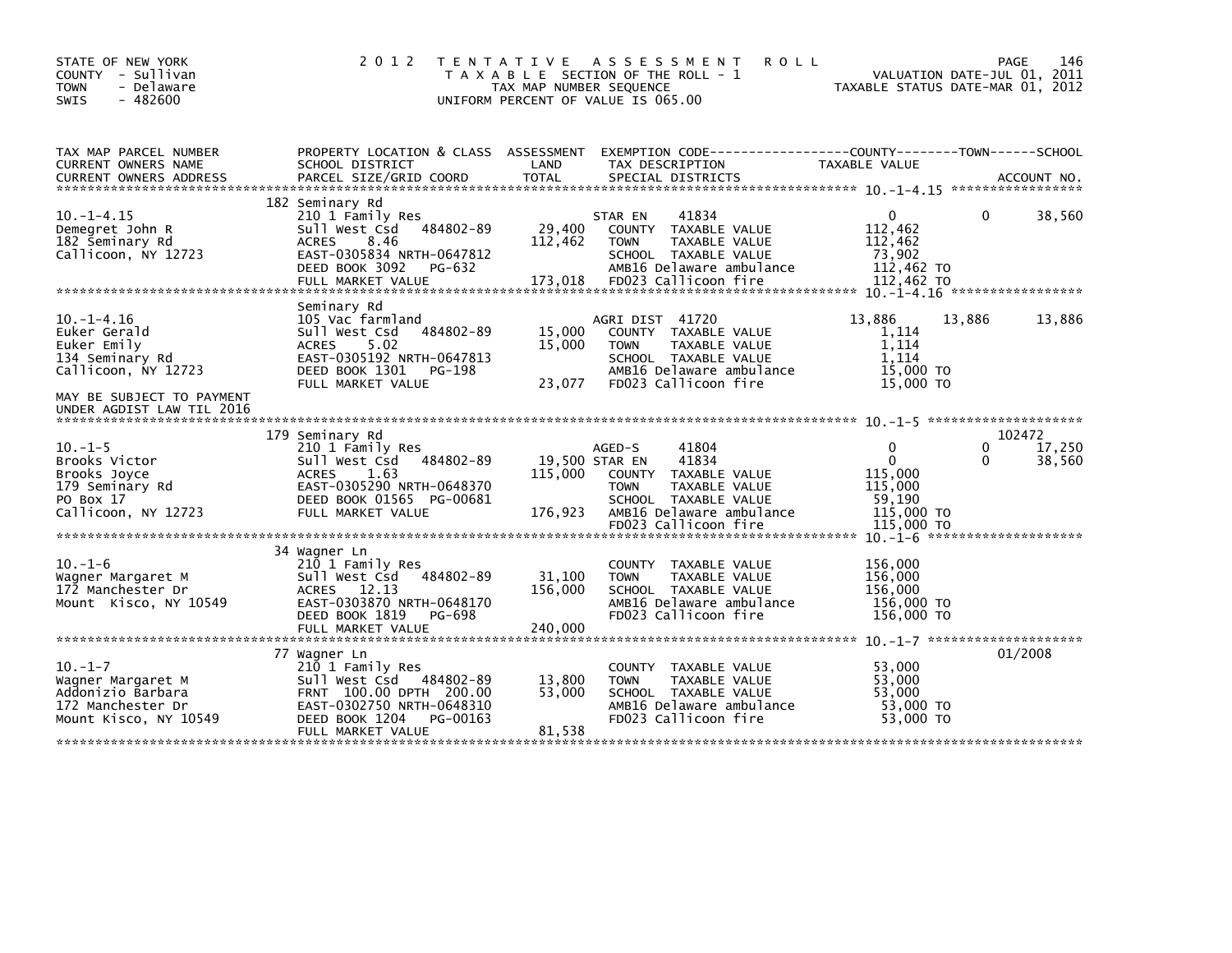| STATE OF NEW YORK<br>COUNTY - Sullivan<br><b>TOWN</b><br>- Delaware<br>$-482600$<br>SWIS               | 2 0 1 2                                                                                                                                                                | <b>TENTATIVE</b><br>TAX MAP NUMBER SEQUENCE | ASSESSMENT<br><b>ROLL</b><br>T A X A B L E SECTION OF THE ROLL - 1<br>UNIFORM PERCENT OF VALUE IS 065.00                                            |                                                                     | 147<br>PAGE<br>VALUATION DATE-JUL 01, 2011<br>TAXABLE STATUS DATE-MAR 01, 2012 |
|--------------------------------------------------------------------------------------------------------|------------------------------------------------------------------------------------------------------------------------------------------------------------------------|---------------------------------------------|-----------------------------------------------------------------------------------------------------------------------------------------------------|---------------------------------------------------------------------|--------------------------------------------------------------------------------|
| TAX MAP PARCEL NUMBER<br>CURRENT OWNERS NAME                                                           | PROPERTY LOCATION & CLASS ASSESSMENT<br>SCHOOL DISTRICT                                                                                                                | LAND                                        | TAX DESCRIPTION                                                                                                                                     | TAXABLE VALUE                                                       |                                                                                |
|                                                                                                        | 71 Wagner Ln                                                                                                                                                           |                                             |                                                                                                                                                     |                                                                     | 01/2008                                                                        |
| $10. -1 - 8$<br>Wagner Margaret M<br>Addonizio Barbara<br>172 Manchester Dr<br>Mount Kisco, NY 10549   | 241 Rural res&ag<br>484802-89<br>Sull West Csd<br>ACRES 118.67<br>EAST-0302810 NRTH-0649130<br>DEED BOOK 1204<br>PG-00163<br>FULL MARKET VALUE                         | 121,700<br>158,200<br>243,385               | AGRI DIST 41720<br>COUNTY TAXABLE VALUE<br><b>TOWN</b><br>TAXABLE VALUE<br>SCHOOL TAXABLE VALUE<br>AMB16 Delaware ambulance<br>FD023 Callicoon fire | 26,513<br>131,687<br>131,687<br>131,687<br>158,200 TO<br>158,200 TO | 26,513<br>26,513                                                               |
| MAY BE SUBJECT TO PAYMENT<br>UNDER AGDIST LAW TIL 2016                                                 |                                                                                                                                                                        |                                             |                                                                                                                                                     |                                                                     |                                                                                |
| $10. -1 - 9.1$<br>Kinney Natalie<br>PO Box 53<br>Hortonville, NY 12745                                 | Old Hankins Rd<br>105 Vac farmland<br>484802-89<br>Sull West Csd<br>ACRES 77.07<br>EAST-0300423 NRTH-0649556<br>DEED BOOK 3295<br>PG-31                                | 75,529<br>75,529                            | AGRI DIST 41720<br>COUNTY TAXABLE VALUE<br>TAXABLE VALUE<br><b>TOWN</b><br>SCHOOL TAXABLE VALUE<br>AMB16 Delaware ambulance                         | 31,468<br>44,061<br>44,061<br>44,061<br>75,529 TO                   | 31,468<br>31,468                                                               |
| MAY BE SUBJECT TO PAYMENT<br>UNDER AGDIST LAW TIL 2016                                                 | FULL MARKET VALUE                                                                                                                                                      | 116,198                                     | FD023 Callicoon fire                                                                                                                                | 75,529 TO                                                           |                                                                                |
|                                                                                                        | 91 Old Hankins Rd                                                                                                                                                      |                                             |                                                                                                                                                     |                                                                     |                                                                                |
| $10. -1 - 9.2$<br>Bland Eric<br>Bland Stephanie<br>99 Jane St Apt 1F<br>New York, NY 10014             | 210 1 Family Res<br>Sull West Csd<br>484802-89<br>6.85<br><b>ACRES</b><br>EAST-0301010 NRTH-0648712<br>DEED BOOK 2471<br>PG-505                                        | 26,850<br>247,104                           | COUNTY TAXABLE VALUE<br>TAXABLE VALUE<br><b>TOWN</b><br>SCHOOL TAXABLE VALUE<br>AMB16 Delaware ambulance<br>FD023 Callicoon fire                    | 247,104<br>247,104<br>247,104<br>247,104 TO<br>247,104 TO           |                                                                                |
|                                                                                                        | FULL MARKET VALUE                                                                                                                                                      | 380,160                                     |                                                                                                                                                     |                                                                     | ******************                                                             |
| $10. -1 - 9.3$<br>Kinney Earl Shane<br>PO Box 52<br>Hortonville, NY 12745<br>MAY BE SUBJECT TO PAYMENT | Old Hankins Rd<br>311 Res vac land<br>Sull West Csd<br>484802-89<br>4.08<br><b>ACRES</b><br>EAST-0300423 NRTH-0649556<br>DEED BOOK 3586<br>PG-440<br>FULL MARKET VALUE | 8,625<br>8,625<br>13,269                    | <b>COUNTY</b><br>TAXABLE VALUE<br><b>TOWN</b><br>TAXABLE VALUE<br>SCHOOL TAXABLE VALUE<br>AMB16 Delaware ambulance<br>FD023 Callicoon fire          | 8,625<br>8,625<br>8,625<br>8,625 TO<br>8,625 TO                     |                                                                                |
| UNDER AGDIST LAW TIL 2014                                                                              |                                                                                                                                                                        |                                             |                                                                                                                                                     |                                                                     |                                                                                |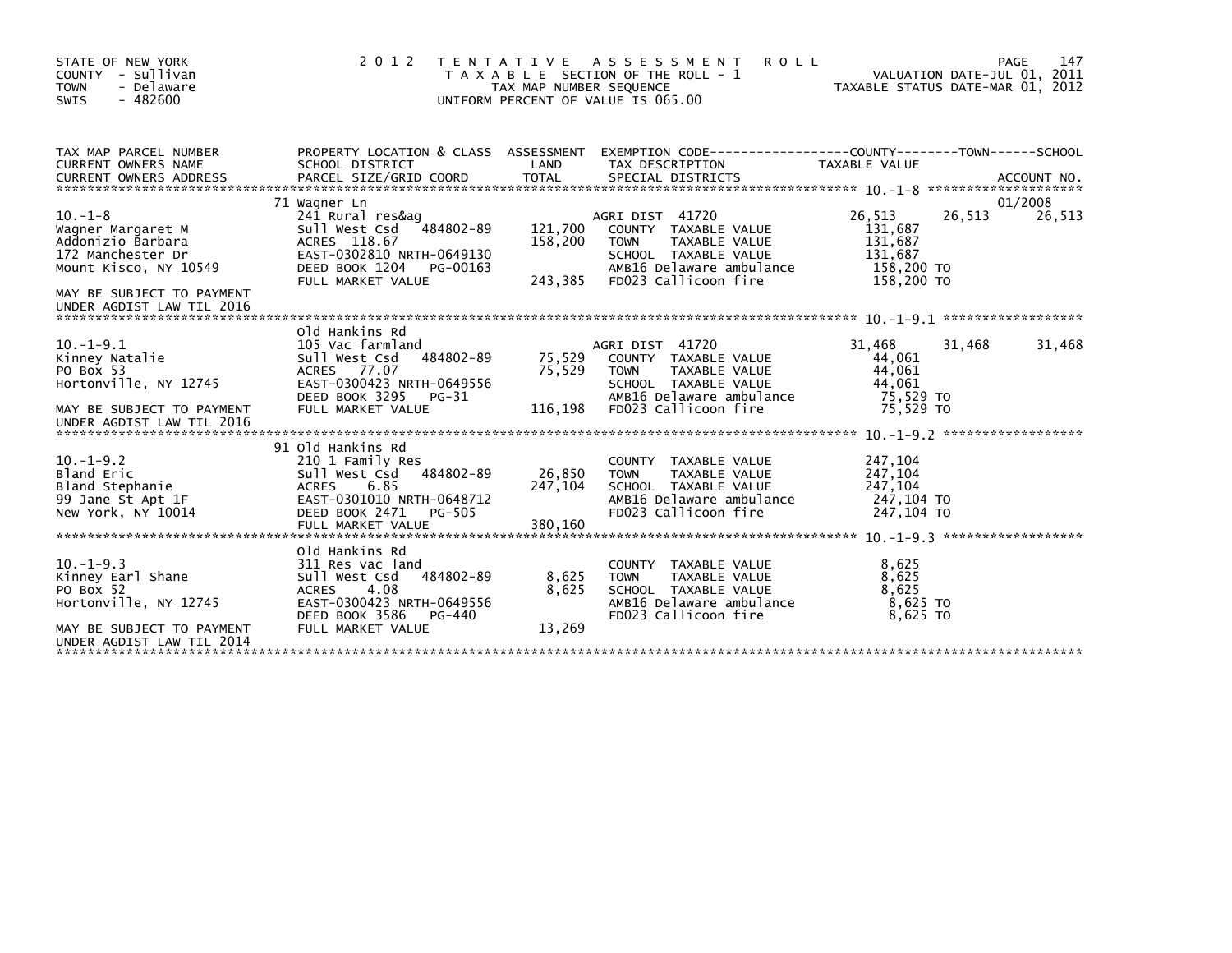| STATE OF NEW YORK  | 2012 TENTATIVE ASSESSMENT ROLL        | PAGE                             | 148 |
|--------------------|---------------------------------------|----------------------------------|-----|
| COUNTY - Sullivan  | T A X A B L E SECTION OF THE ROLL - 1 | VALUATION DATE-JUL 01, 2011      |     |
| - Delaware<br>TOWN | MAP SECTION - 010                     | TAXABLE STATUS DATE-MAR 01, 2012 |     |
| SWIS<br>- 482600   | $SUB - SECTION -$                     | RPS150/V04/L015                  |     |
|                    | UNIFORM PERCENT OF VALUE IS 065.00    | CURRENT DATE 5/01/2012           |     |

| <b>CODE</b> | DISTRICT NAME                                | TOTAL<br>PARCELS | EXTENSION<br><b>TYPF</b> | EXTENSION<br>VALUE | AD VALOREM<br>VALUE  | <b>FXFMPT</b><br><b>AMOUNT</b> | TAXABLE<br><b>VALUE</b> |
|-------------|----------------------------------------------|------------------|--------------------------|--------------------|----------------------|--------------------------------|-------------------------|
|             | AMB16 Delaware ambul<br>FD023 Callicoon fire |                  | 36 TOTAL<br>36 TOTAL     |                    | 2978.663<br>2978.663 |                                | 2978.663<br>2978.663    |

#### \*\*\* S C H O O L D I S T R I C T S U M M A R Y \*\*\*

| CODE   | DISTRICT NAME | <b>TOTAL</b><br><b>PARCELS</b> | ASSESSED<br>LAND | ASSESSED<br><b>TOTAL</b> | <b>EXEMPT</b><br><b>AMOUNT</b> | <b>TOTAL</b><br><b>TAXABLE</b> | <b>STAR</b><br><b>AMOUNT</b> | <b>STAR</b><br><b>TAXABLE</b> |
|--------|---------------|--------------------------------|------------------|--------------------------|--------------------------------|--------------------------------|------------------------------|-------------------------------|
| 484802 | Sull West Csd | 36                             | 1023.854         | 2978,663                 | 318,153                        | 2660,510                       | 324,360                      | 2336,150                      |
|        | SUB-TOTAL     | 36                             | 1023.854         | 2978,663                 | 318.153                        | 2660.510                       | 324.360                      | 2336,150                      |
| 484889 | West Sull Lib | 36                             | 1023.854         | 2978.663                 | 318,153                        | 2660.510                       | 324,360                      | 2336,150                      |
|        | <b>TOTAL</b>  | 72                             | 2047.708         | 5957,326                 | 636,306                        | 5321,020                       | 648,720                      | 4672,300                      |

#### \*\*\* S Y S T E M C O D E S S U M M A R Y \*\*\*

### NO SYSTEM EXEMPTIONS AT THIS LEVEL

| <b>CODE</b><br><b>PARCELS</b><br>DESCRIPTION                                                                                                                                 | <b>COUNTY</b>                                    | <b>TOWN</b>                                                                       | <b>SCHOOL</b>                                  |
|------------------------------------------------------------------------------------------------------------------------------------------------------------------------------|--------------------------------------------------|-----------------------------------------------------------------------------------|------------------------------------------------|
| 41700<br>AGRI BLDGS<br>41720<br>AGRI DIST<br>41800<br>AGED-CTS<br>41804<br>AGED-S<br>41834<br>STAR EN<br>41854<br>STAR B<br>47460<br><b>FOREST LND</b><br>21<br><b>TOTAL</b> | 60,000<br>152,101<br>46,802<br>42.000<br>300,903 | 60,000<br>152,101<br>152,101<br>46,802<br>231,360<br>42,000<br>300,903<br>642,513 | 60,000<br>46,802<br>17,250<br>93,000<br>42,000 |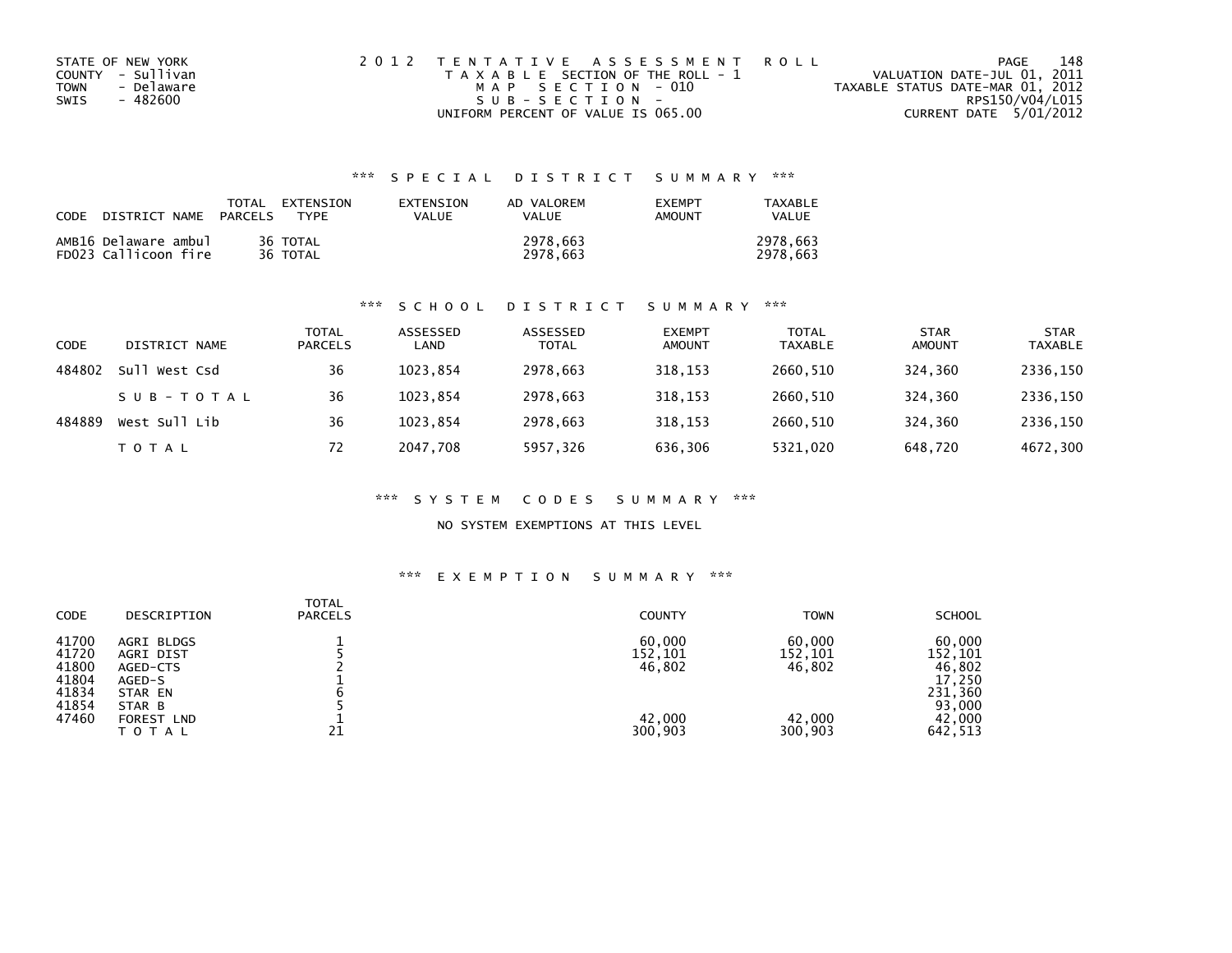|             | STATE OF NEW YORK | 2012 TENTATIVE ASSESSMENT ROLL        | 149<br>PAGE                      |
|-------------|-------------------|---------------------------------------|----------------------------------|
|             | COUNTY - Sullivan | T A X A B L E SECTION OF THE ROLL - 1 | VALUATION DATE-JUL 01, 2011      |
| <b>TOWN</b> | - Delaware        | MAP SECTION - 010                     | TAXABLE STATUS DATE-MAR 01, 2012 |
| SWIS        | - 482600          | SUB-SECTION-                          | RPS150/V04/L015                  |
|             |                   | UNIFORM PERCENT OF VALUE IS 065.00    | CURRENT DATE 5/01/2012           |

| ROLL       | DESCRIPTION | <b>TOTAL</b>   | <b>ASSESSED</b> | ASSESSED     | <b>TAXABLE</b> | <b>TAXABLE</b> | <b>TAXABLE</b> | <b>STAR</b>    |
|------------|-------------|----------------|-----------------|--------------|----------------|----------------|----------------|----------------|
| <b>SEC</b> |             | <b>PARCELS</b> | LAND            | <b>TOTAL</b> | COUNTY         | <b>TOWN</b>    | <b>SCHOOL</b>  | <b>TAXABLE</b> |
|            | TAXABLE     | 36             | 1023.854        | 2978,663     | 2677,760       | 2677,760       | 2660,510       | 2336,150       |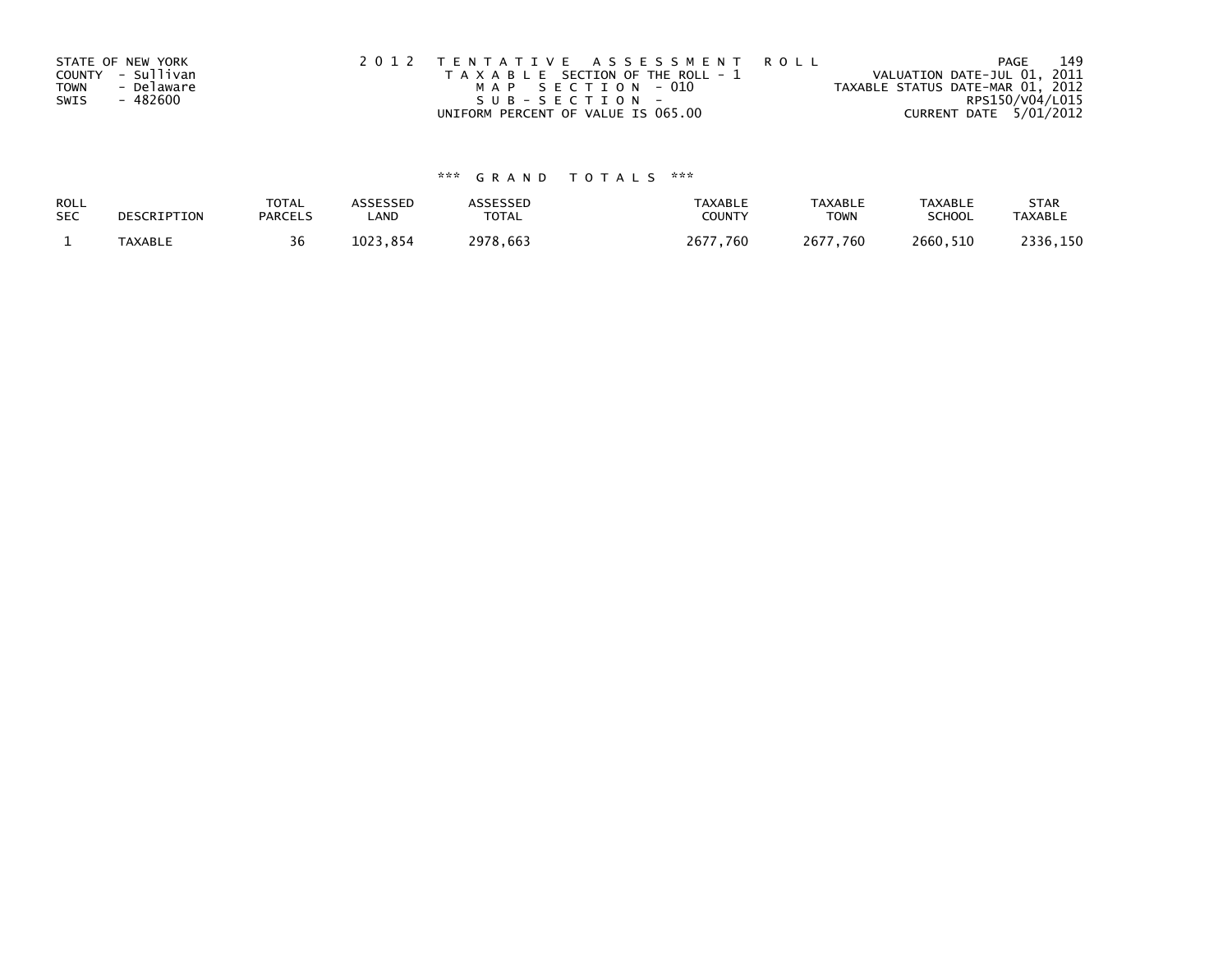| STATE OF NEW YORK<br>COUNTY - Sullivan<br>- Delaware<br><b>TOWN</b><br>$-482600$<br><b>SWIS</b>          | 2 0 1 2                                                                                                                                                       | TAX MAP NUMBER SEQUENCE      | TENTATIVE ASSESSMENT<br><b>ROLL</b><br>T A X A B L E SECTION OF THE ROLL - 1<br>UNIFORM PERCENT OF VALUE IS 065.00                                   |                                                                | 150<br>PAGE<br>VALUATION DATE-JUL 01, 2011<br>TAXABLE STATUS DATE-MAR 01, 2012 |
|----------------------------------------------------------------------------------------------------------|---------------------------------------------------------------------------------------------------------------------------------------------------------------|------------------------------|------------------------------------------------------------------------------------------------------------------------------------------------------|----------------------------------------------------------------|--------------------------------------------------------------------------------|
| TAX MAP PARCEL NUMBER<br>CURRENT OWNERS NAME                                                             | SCHOOL DISTRICT                                                                                                                                               | LAND                         | PROPERTY LOCATION & CLASS ASSESSMENT EXEMPTION CODE---------------COUNTY-------TOWN------SCHOOL<br>TAX DESCRIPTION                                   | <b>TAXABLE VALUE</b>                                           |                                                                                |
|                                                                                                          |                                                                                                                                                               |                              |                                                                                                                                                      |                                                                |                                                                                |
| $11. -1 - 1.1$<br>Hofflich Joel A<br>Hofflich Sandra<br>PO Box 2165<br>Middletown, NY 10940              | 640 River Rd<br>210 1 Family Res - WTRFNT<br>Sull West Csd 484802-89<br>FRNT 150.00 DPTH 190.00<br>EAST-0290260 NRTH-0650320<br>DEED BOOK 2216<br>PG-571      | 19,200<br>168,500            | COUNTY TAXABLE VALUE<br>TAXABLE VALUE<br><b>TOWN</b><br>SCHOOL TAXABLE VALUE<br>AMB16 Delaware ambulance<br>FD023 Callicoon fire                     | 168,500<br>168,500<br>168,500<br>168,500 TO<br>168,500 TO      | 102017                                                                         |
|                                                                                                          | FULL MARKET VALUE                                                                                                                                             | 259,231                      |                                                                                                                                                      |                                                                |                                                                                |
| $11. - 1 - 2.3$<br>Tredwell Vaughan E.H.<br>Tredwell Agata<br>152 W 11th St<br>New York, NY 10011        | 582 River Rd<br>240 Rural res<br>484802-89<br>Sull West Csd<br>ACRES 70.00<br>EAST-0292938 NRTH-0647854<br>DEED BOOK 3337<br>PG-181<br>FULL MARKET VALUE      | 60,000<br>475,320<br>731,262 | COUNTY TAXABLE VALUE<br>TAXABLE VALUE<br><b>TOWN</b><br>SCHOOL TAXABLE VALUE<br>AMB16 Delaware ambulance<br>FD023 Callicoon fire                     | 475,320<br>475.320<br>475,320<br>475,320 TO<br>475,320 TO      |                                                                                |
| $11. - 1 - 3.1$<br>Threshman Janet L<br>408 River Rd<br>Callicoon, NY 12723<br>MAY BE SUBJECT TO PAYMENT | River Rd<br>912 Forest s480a<br>484802-89<br>Sull West Csd<br>ACRES 170.00<br>EAST-0294086 NRTH-0647417<br>DEED BOOK 3449<br>PG-556<br>FULL MARKET VALUE      | 80,500<br>80,500<br>123,846  | FOREST LND 47460<br>COUNTY TAXABLE VALUE<br><b>TOWN</b><br>TAXABLE VALUE<br>SCHOOL TAXABLE VALUE<br>AMB16 Delaware ambulance<br>FD023 Callicoon fire | 62,127<br>18,373<br>18,373<br>18,373<br>80,500 TO<br>80,500 TO | 03/2008<br>62,127<br>62.127                                                    |
| UNDER RPTL480A UNTIL 2021                                                                                |                                                                                                                                                               |                              |                                                                                                                                                      |                                                                |                                                                                |
| $11.-1-4.1$<br>Threshman Jeannette I<br>Threshman Janet L<br>408 River Rd<br>Callicoon, NY 12723         | River Rd<br>912 Forest s480a<br>Sull West Csd<br>484802-89<br>ACRES 76.53<br>EAST-0295385 NRTH-0647114<br>DEED BOOK 3369<br>PG-251<br>FULL MARKET VALUE       | 44,400<br>44,400<br>68,308   | FOREST LND 47460<br>COUNTY TAXABLE VALUE<br>TAXABLE VALUE<br><b>TOWN</b><br>SCHOOL TAXABLE VALUE<br>AMB16 Delaware ambulance<br>FD023 Callicoon fire | 17,637<br>26,763<br>26,763<br>26,763<br>44,400 TO<br>44,400 TO | 102016<br>17,637<br>17,637                                                     |
| MAY BE SUBJECT TO PAYMENT<br>UNDER RPTL480A UNTIL 2021                                                   |                                                                                                                                                               |                              |                                                                                                                                                      |                                                                |                                                                                |
| $11. - 1 - 5$<br>Lewis David E<br>Lewis Lisa S<br>PO Box 357<br>Callicoon, NY 12723                      | 232 Tower Rd<br>210 1 Family Res<br>Sull West Csd<br>484802-89<br>ACRES 79.40<br>EAST-0296600 NRTH-0648440<br>DEED BOOK 1091<br>PG-00283<br>FULL MARKET VALUE | 93,900<br>254,600<br>391,692 | COUNTY TAXABLE VALUE<br>TAXABLE VALUE<br><b>TOWN</b><br>SCHOOL TAXABLE VALUE<br>AMB16 Delaware ambulance<br>FD023 Callicoon fire                     | 254,600<br>254,600<br>254.600<br>254,600 TO<br>254,600 TO      |                                                                                |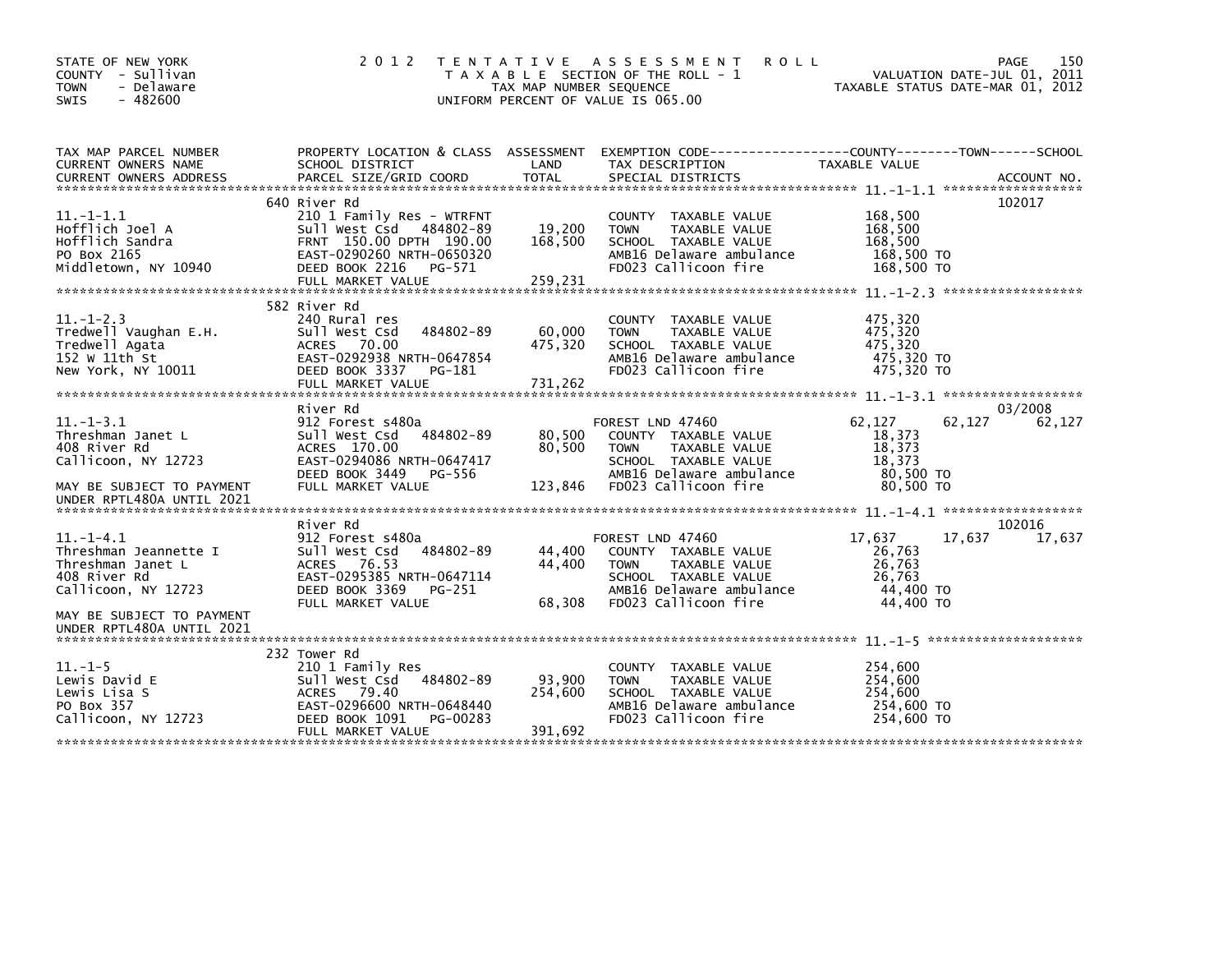| STATE OF NEW YORK<br>COUNTY - Sullivan<br>- Delaware<br><b>TOWN</b><br>$-482600$<br><b>SWIS</b>       | 2 0 1 2                                                                                                                                                                                    | TAX MAP NUMBER SEQUENCE     | TENTATIVE ASSESSMENT<br><b>ROLL</b><br>T A X A B L E SECTION OF THE ROLL - 1<br>UNIFORM PERCENT OF VALUE IS 065.00                         | VALUATION DATE-JUL 01, 2011<br>TAXABLE STATUS DATE-MAR 01, 2012 | 151<br><b>PAGE</b> |
|-------------------------------------------------------------------------------------------------------|--------------------------------------------------------------------------------------------------------------------------------------------------------------------------------------------|-----------------------------|--------------------------------------------------------------------------------------------------------------------------------------------|-----------------------------------------------------------------|--------------------|
| TAX MAP PARCEL NUMBER<br>CURRENT OWNERS NAME                                                          | PROPERTY LOCATION & CLASS ASSESSMENT<br>SCHOOL DISTRICT                                                                                                                                    | LAND                        | EXEMPTION        CODE-----------------COUNTY-------TOWN------SCHOOL<br>TAX DESCRIPTION                                                     | <b>TAXABLE VALUE</b>                                            |                    |
| $11.-1-6$<br>Moorhead William<br>Moorhead Mavoline<br>2 Jane St Apt 6-A<br>New York, NY 10014         | Tower Rd<br>322 Rural vac>10<br>484802-89<br>Sull West Csd<br>ACRES 60.00<br>EAST-0296580 NRTH-0647450<br>DEED BOOK 1310<br>PG-132                                                         | 49,300<br>49,300            | COUNTY TAXABLE VALUE<br>TAXABLE VALUE<br><b>TOWN</b><br>SCHOOL TAXABLE VALUE<br>AMB16 Delaware ambulance<br>FD023 Callicoon fire           | 49,300<br>49,300<br>49,300<br>49,300 TO<br>49,300 TO            | 102337             |
| $11.-1-7$<br>Mosca John<br>316 w 94th St #6C<br>New York, NY 10025                                    | Tower Rd<br>$322$ Rural vac $>10$<br>Sull West Csd<br>484802-89<br>63.70<br>ACRES<br>EAST-0298500 NRTH-0647837<br>DEED BOOK 1105<br>PG-00124<br>FULL MARKET VALUE                          | 73,700<br>73,700<br>113,385 | COUNTY TAXABLE VALUE<br>TAXABLE VALUE<br><b>TOWN</b><br>SCHOOL TAXABLE VALUE<br>AMB16 Delaware ambulance<br>FD023 Callicoon fire           | 73,700<br>73,700<br>73,700<br>73,700 TO<br>73,700 TO            | 102710             |
| $11.-1-8$<br>Bobetsky Diane H<br>Bobetsky Kenneth P<br>140 West End Ave Apt 15B<br>New York, NY 10023 | 317 Tower Rd<br>210 1 Family Res<br>Sull West Csd<br>484802-89<br><b>ACRES</b><br>4.63<br>EAST-0298038 NRTH-0646819<br>DEED BOOK 2234<br>PG-116<br>FULL MARKET VALUE                       | 25,000<br>99,500<br>153,077 | TAXABLE VALUE<br><b>COUNTY</b><br>TAXABLE VALUE<br><b>TOWN</b><br>SCHOOL TAXABLE VALUE<br>AMB16 Delaware ambulance<br>FD023 Callicoon fire | 99,500<br>99,500<br>99,500<br>99,500 TO<br>99,500 TO            | 09/2008            |
| $11. - 1 - 9$<br>Simonetti-Baynon Diane<br>206 River Rd<br>Callicoon, NY 12723                        | River Rd<br>311 Res vac land - WTRFNT<br>Sull West Csd<br>484802-89<br>1.10<br><b>ACRES</b><br>EAST-0297450 NRTH-0646710<br>DEED BOOK 2011<br>PG-3605<br>FULL MARKET VALUE                 | 20,400<br>20,400<br>31,385  | COUNTY TAXABLE VALUE<br><b>TOWN</b><br>TAXABLE VALUE<br>SCHOOL TAXABLE VALUE<br>AMB16 Delaware ambulance<br>FD023 Callicoon fire           | 20,400<br>20,400<br>20,400<br>20,400 TO<br>20,400 TO            | 06/2011            |
| $11. - 1 - 10.1$<br>Pallis Basil N<br>Lamasney Rita M<br>485 Rte 517<br>Vernon, NJ 07462              | 212 River Rd<br>210 1 Family Res<br>Sull West Csd 484802-89<br>FRNT 110.00 DPTH 140.00<br><b>BANKN140687</b><br>EAST-0297150 NRTH-0646820<br>DEED BOOK 2744<br>PG-626<br>FULL MARKET VALUE | 15,600<br>67,000<br>103,077 | COUNTY TAXABLE VALUE<br>TAXABLE VALUE<br><b>TOWN</b><br>SCHOOL TAXABLE VALUE<br>AMB16 Delaware ambulance<br>FD023 Callicoon fire           | 67,000<br>67,000<br>67,000<br>67,000 TO<br>67,000 TO            | 100641             |
|                                                                                                       |                                                                                                                                                                                            |                             |                                                                                                                                            |                                                                 |                    |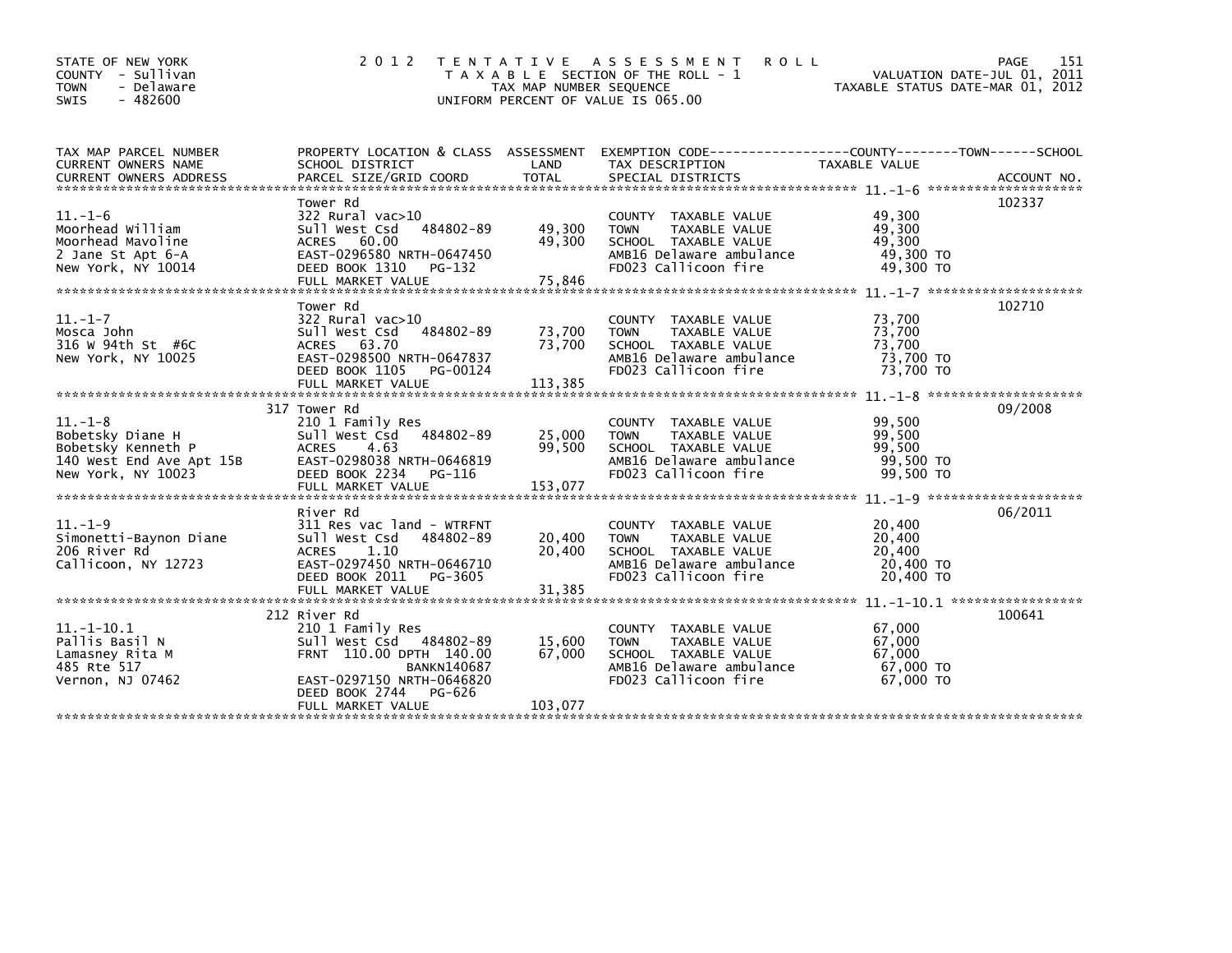| STATE OF NEW YORK<br>COUNTY - Sullivan<br><b>TOWN</b><br>- Delaware<br>$-482600$<br><b>SWIS</b>       | 2 0 1 2<br>T E N T A T I V E                                                                                                                                                    | TAX MAP NUMBER SEQUENCE      | A S S E S S M E N T<br><b>ROLL</b><br>T A X A B L E SECTION OF THE ROLL - 1<br>UNIFORM PERCENT OF VALUE IS 065.00                                                                                         |                                                                                 | 152<br>PAGE<br>VALUATION DATE-JUL 01, 2011<br>TAXABLE STATUS DATE-MAR 01, 2012 |
|-------------------------------------------------------------------------------------------------------|---------------------------------------------------------------------------------------------------------------------------------------------------------------------------------|------------------------------|-----------------------------------------------------------------------------------------------------------------------------------------------------------------------------------------------------------|---------------------------------------------------------------------------------|--------------------------------------------------------------------------------|
| TAX MAP PARCEL NUMBER<br>CURRENT OWNERS NAME                                                          | SCHOOL DISTRICT                                                                                                                                                                 | LAND                         | PROPERTY LOCATION & CLASS ASSESSMENT EXEMPTION CODE----------------COUNTY-------TOWN------SCHOOL<br>TAX DESCRIPTION                                                                                       | TAXABLE VALUE                                                                   |                                                                                |
| $11.-1-10.2$<br>Baynon Diane S<br>206 River Rd<br>Callicoon, NY 12723                                 | 206 River Rd<br>210 1 Family Res - WTRFNT<br>sull west Csd<br>484802-89<br>FRNT 61.70 DPTH 121.00<br>EAST-0297230 NRTH-0646800<br>DEED BOOK 1914<br>PG-248<br>FULL MARKET VALUE | 142,390<br>219,062           | 41854<br>STAR B<br>44211<br>10,100 HOME IMP<br>COUNTY TAXABLE VALUE<br><b>TOWN</b><br>TAXABLE VALUE<br>SCHOOL TAXABLE VALUE<br>AMB16 Delaware ambulance<br>37,151 EX<br>FD023 Callicoon fire<br>37,151 EX | $\Omega$<br>37,151<br>105,239<br>105,239<br>123.790<br>105,239 TO<br>105,239 TO | 103176<br>18,600<br>0<br>37,151<br>0                                           |
| $11. - 1 - 11.1$<br>Kolar Jiri F<br>Kolar Marie<br>42 Bradley Corners Rd<br>Madison, CT 06443-1700    | River Rd<br>311 Res vac land - WTRFNT<br>Sull West Csd<br>484802-89<br>3.96<br><b>ACRES</b><br>EAST-0296460 NRTH-0646870<br>DEED BOOK 1016<br>PG-00255<br>FULL MARKET VALUE     | 28,200<br>28,200<br>43,385   | COUNTY TAXABLE VALUE<br><b>TOWN</b><br>TAXABLE VALUE<br>SCHOOL TAXABLE VALUE<br>AMB16 Delaware ambulance<br>FD023 Callicoon fire                                                                          | 28,200<br>28,200<br>28,200<br>28,200 TO<br>28,200 TO                            | 102336                                                                         |
| $11.-1-11.2$<br>Kuhn Robert J<br>Kuhn Terri M<br>22 Highview Terrace<br>Dover, NJ 07801               | 224 River Rd<br>260 Seasonal res - WTRFNT<br>Sull West Csd<br>484802-89<br><b>ACRES</b><br>1.95 BANKN140687<br>EAST-0296798 NRTH-0646866<br>DEED BOOK 2636<br>PG-635            | 29,000<br>86,000             | <b>COUNTY</b><br>TAXABLE VALUE<br>TAXABLE VALUE<br><b>TOWN</b><br>SCHOOL TAXABLE VALUE<br>AMB16 Delaware ambulance<br>FD023 Callicoon fire                                                                | 86,000<br>86,000<br>86,000<br>86,000 TO<br>86,000 TO                            | *****************                                                              |
| $11. -1 - 11.3$<br>Roth Donald<br>Schwalb Alan<br>99 Creamery Rd<br>Swan Lake, NY 12883               | River Rd<br>311 Res vac land - WTRFNT<br>Sull West Csd<br>484802-89<br><b>ACRES</b><br>3.96<br>EAST-0295861 NRTH-0646708<br>DEED BOOK 2054<br><b>PG-40</b><br>FULL MARKET VALUE | 28,200<br>28,200<br>43,385   | TAXABLE VALUE<br><b>COUNTY</b><br><b>TOWN</b><br>TAXABLE VALUE<br>SCHOOL TAXABLE VALUE<br>AMB16 Delaware ambulance<br>FD023 Callicoon fire                                                                | 28,200<br>28,200<br>28,200<br>28,200 TO<br>28,200 TO                            |                                                                                |
| $11.-1-11.4$<br>Hendrickson Darren J<br>Hendrickson Kelly Jane<br>220 River Rd<br>Callicoon, NY 12723 | 220 River Rd<br>210 1 Family Res - WTRFNT<br>484802-89<br>Sull West Csd<br><b>ACRES</b><br>2.00<br>EAST-0296936 NRTH-0646850<br>DEED BOOK 2479<br>PG-304<br>FULL MARKET VALUE   | 30,000<br>190,000<br>292,308 | 41854<br>STAR B<br>COUNTY TAXABLE VALUE<br><b>TAXABLE VALUE</b><br><b>TOWN</b><br>SCHOOL TAXABLE VALUE<br>AMB16 Delaware ambulance<br>FD023 Callicoon fire                                                | 0<br>190,000<br>190,000<br>171,400<br>190,000 TO<br>190,000 TO                  | 18,600<br>0                                                                    |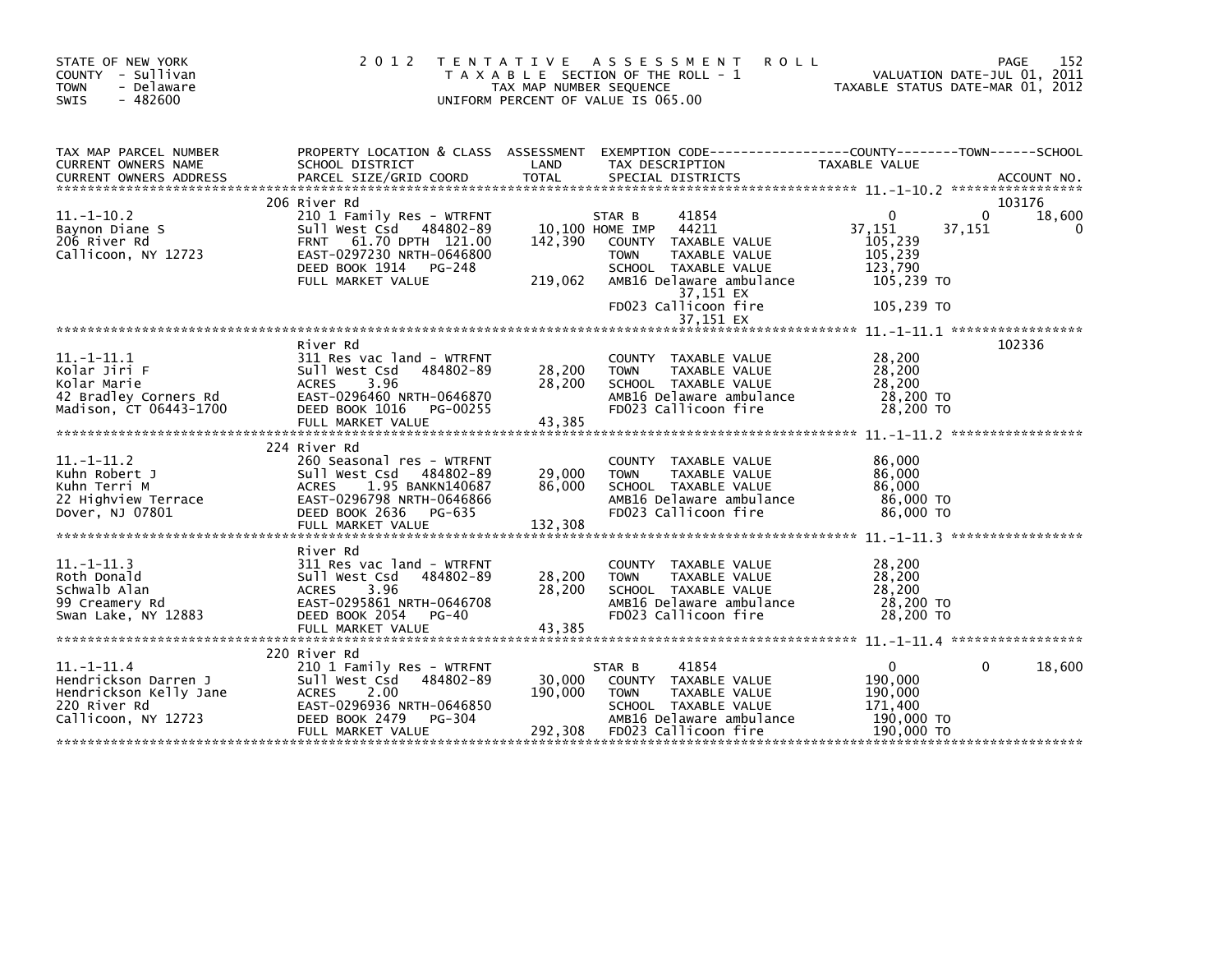| STATE OF NEW YORK<br>COUNTY - Sullivan<br><b>TOWN</b><br>- Delaware<br><b>SWIS</b><br>$-482600$                                             | 2 0 1 2                                                                                                                                                                                   | T E N T A T I V E<br>TAX MAP NUMBER SEQUENCE | A S S E S S M E N T<br><b>ROLL</b><br>T A X A B L E SECTION OF THE ROLL - 1<br>UNIFORM PERCENT OF VALUE IS 065.00                                                                                                                                                                        | VALUATION DATE-JUL 01, 2011<br>TAXABLE STATUS DATE-MAR 01, 2012                                                    | 153<br>PAGE                 |
|---------------------------------------------------------------------------------------------------------------------------------------------|-------------------------------------------------------------------------------------------------------------------------------------------------------------------------------------------|----------------------------------------------|------------------------------------------------------------------------------------------------------------------------------------------------------------------------------------------------------------------------------------------------------------------------------------------|--------------------------------------------------------------------------------------------------------------------|-----------------------------|
| TAX MAP PARCEL NUMBER<br>CURRENT OWNERS NAME                                                                                                | PROPERTY LOCATION & CLASS ASSESSMENT<br>SCHOOL DISTRICT                                                                                                                                   | LAND                                         | EXEMPTION        CODE-----------------COUNTY-------TOWN------SCHOOL<br>TAX DESCRIPTION                                                                                                                                                                                                   | TAXABLE VALUE                                                                                                      |                             |
| $11 - 1 - 34.1$<br>Caddis Jane F<br>340 E 93rd St<br>New York, NY 10128                                                                     | 578 River Rd<br>210 1 Family Res - WTRFNT<br>Sull West Csd 484802-89<br>5.03 BANK C30982<br><b>ACRES</b><br>EAST-0290548 NRTH-0649103<br>DEED BOOK 1853<br>PG-154<br>FULL MARKET VALUE    | 30,000<br>108,200<br>166,462                 | COUNTY TAXABLE VALUE<br>TAXABLE VALUE<br><b>TOWN</b><br>SCHOOL TAXABLE VALUE<br>AMB16 Delaware ambulance<br>FD023 Callicoon fire                                                                                                                                                         | 108,200<br>108,200<br>108,200<br>108,200 TO<br>108,200 TO                                                          | 100737                      |
| $11. - 1 - 34.2$<br>Golz Kurt<br>32-46 83rd St<br>East Elmhurst, NY 11370                                                                   | River Rd<br>311 Res vac land - WTRFNT<br>Sull West Csd<br>484802-89<br>3.90<br><b>ACRES</b><br>EAST-0290521 NRTH-0648851<br>DEED BOOK 1035<br>PG-00025<br>FULL MARKET VALUE               | 41,500<br>41,500<br>63,846                   | COUNTY TAXABLE VALUE<br><b>TOWN</b><br>TAXABLE VALUE<br>SCHOOL TAXABLE VALUE<br>AMB16 Delaware ambulance<br>FD023 Callicoon fire                                                                                                                                                         | 41,500<br>41,500<br>41,500<br>41,500 TO<br>41,500 TO                                                               |                             |
| $11 - 1 - 34.3$<br>Moran Brian J<br>Moran Irene E<br>PO Box 419<br>Callicoon, NY 12723                                                      | 564 River Rd<br>210 1 Family Res - WTRFNT<br>Sull West Csd<br>484802-89<br>3.90 BANKN140687<br><b>ACRES</b><br>EAST-0290519 NRTH-0648639<br>DEED BOOK 2504<br>PG-643<br>FULL MARKET VALUE | 274,800                                      | 87 PCT OF VALUE USED FOR EXEMPTION PURPOSES<br>41121<br>WAR VET<br>41,000 STAR EN<br>41834<br>178,620 HOME IMP<br>44211<br>TAXABLE VALUE<br>COUNTY<br><b>TOWN</b><br>TAXABLE VALUE<br>SCHOOL TAXABLE VALUE<br>AMB16 Delaware ambulance<br>17,160 EX<br>FD023 Callicoon fire<br>17,160 EX | 16,740<br>16,740<br>$\Omega$<br>0<br>17,160<br>17,160<br>144,720<br>144,720<br>140,060<br>161,460 TO<br>161,460 TO | 02/2008<br>0<br>38,560<br>0 |
| $11. - 1 - 34.4$<br>Pita Orlando<br>Frederic Kantor & Co.<br>1212 Ave of the Americas 9th F EAST-0290555 NRTH-0648456<br>New York, NY 10036 | 556 River Rd<br>210 1 Family Res - WTRFNT<br>Sull West Csd<br>484802-89<br>3.85<br><b>ACRES</b><br>DEED BOOK 3355<br>PG-176<br>FULL MARKET VALUE                                          | 42,600<br>250,000<br>384,615                 | COUNTY TAXABLE VALUE<br><b>TAXABLE VALUE</b><br><b>TOWN</b><br>SCHOOL TAXABLE VALUE<br>AMB16 Delaware ambulance<br>FD023 Callicoon fire                                                                                                                                                  | 250,000<br>250,000<br>250,000<br>250,000 TO<br>250,000 TO<br>$11. - 1 - 34.5$ ******************                   |                             |
| $11. - 1 - 34.5$<br>Alarimo Salvatore<br>Alarimo Caroline<br>600 Pine Hollow Rd Apt 10-5B<br>East Norwich, NY 11732                         | 544 River Rd<br>210 1 Family Res - WTRFNT<br>Sull West Csd<br>484802-89<br><b>ACRES</b><br>4.85<br>EAST-0329057 NRTH-0648255<br>DEED BOOK 1303<br>PG-232<br>FULL MARKET VALUE             | 41,500<br>150,000<br>230,769                 | COUNTY TAXABLE VALUE<br>TAXABLE VALUE<br><b>TOWN</b><br>SCHOOL TAXABLE VALUE<br>AMB16 Delaware ambulance<br>FD023 Callicoon fire                                                                                                                                                         | 150,000<br>150,000<br>150,000<br>150,000 TO<br>150,000 TO                                                          |                             |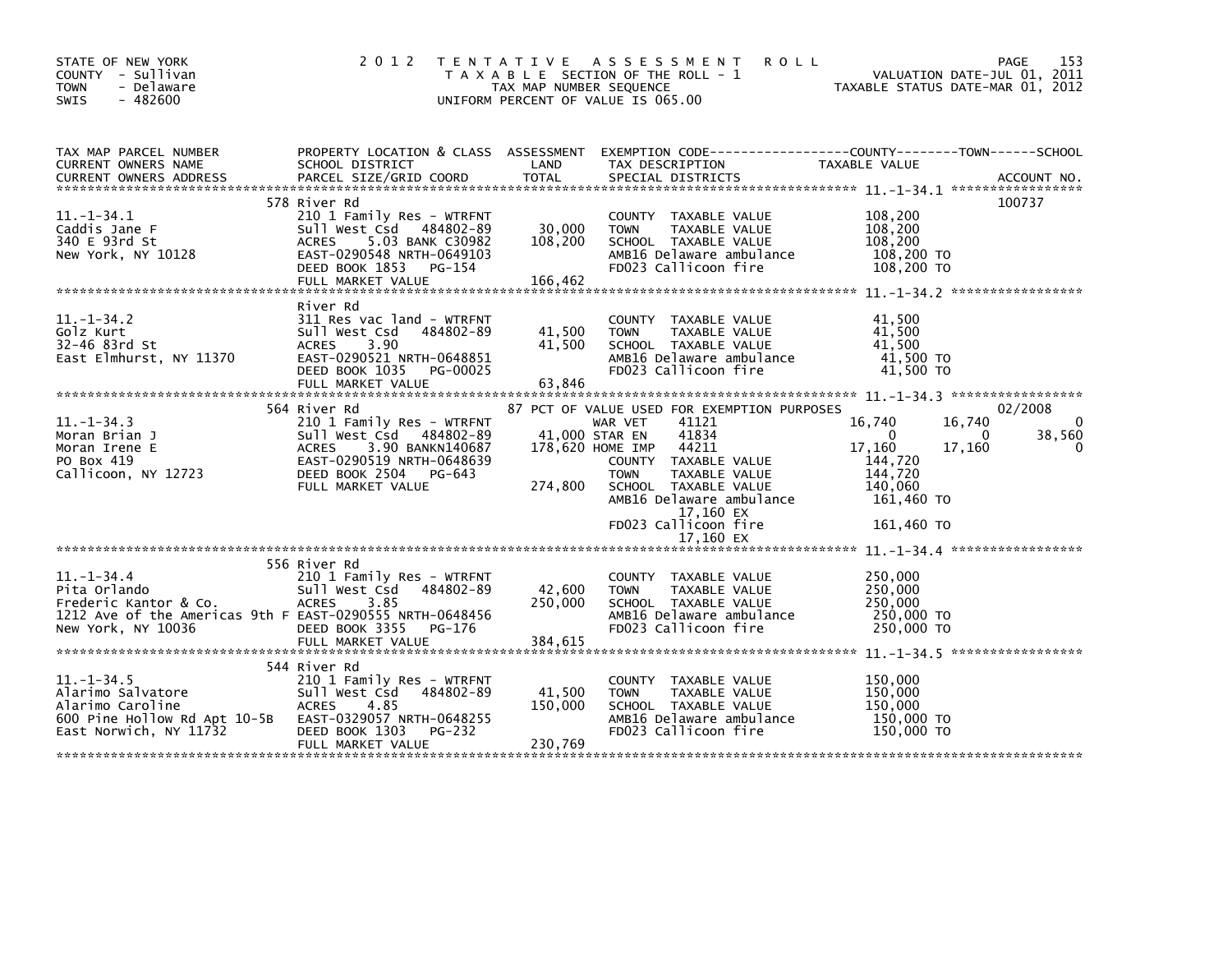| STATE OF NEW YORK<br>COUNTY - Sullivan<br>- Delaware<br>TOWN<br>$-482600$<br>SWIS                    | 2 0 1 2                                                                                                                                                                       | TAX MAP NUMBER SEQUENCE      | TENTATIVE ASSESSMENT<br><b>ROLL</b><br>T A X A B L E SECTION OF THE ROLL - 1<br>UNIFORM PERCENT OF VALUE IS 065.00                                   | TAXABLE STATUS DATE-MAR 01, 2012                                         | 154<br>PAGE<br>VALUATION DATE-JUL 01, 2011 |
|------------------------------------------------------------------------------------------------------|-------------------------------------------------------------------------------------------------------------------------------------------------------------------------------|------------------------------|------------------------------------------------------------------------------------------------------------------------------------------------------|--------------------------------------------------------------------------|--------------------------------------------|
| TAX MAP PARCEL NUMBER<br>CURRENT OWNERS NAME<br>CURRENT OWNERS ADDRESS                               | SCHOOL DISTRICT<br>PARCEL SIZE/GRID COORD                                                                                                                                     | LAND<br><b>TOTAL</b>         | PROPERTY LOCATION & CLASS ASSESSMENT EXEMPTION CODE---------------COUNTY-------TOWN------SCHOOL<br>TAX DESCRIPTION<br>SPECIAL DISTRICTS              | TAXABLE VALUE                                                            | ACCOUNT NO.                                |
| $11. - 1 - 34.6$<br>Menges Keith A<br>Menges Cindy B<br>534 River Rd<br>Callicoon, NY 12723-0502     | 534 River Rd<br>210 1 Family Res - WTRFNT<br>sull west Csd<br>484802-89<br>9.80<br><b>ACRES</b><br>EAST-0290446 NRTH-0647761<br>DEED BOOK 2216<br>PG-589                      | 47,300<br>213,800            | 41854<br>STAR B<br>COUNTY TAXABLE VALUE<br><b>TOWN</b><br>TAXABLE VALUE<br>SCHOOL TAXABLE VALUE<br>AMB16 Delaware ambulance                          | $\mathbf{0}$<br>213,800<br>213,800<br>195,200<br>213,800 TO              | 0<br>18,600                                |
|                                                                                                      | 586 River Rd                                                                                                                                                                  |                              |                                                                                                                                                      |                                                                          | 103995                                     |
| $11.-1-35$<br>Adams Cindy L<br>PO Box 161<br>Callicoon, NY 12723                                     | 210 1 Family Res - WTRFNT<br>Sull West Csd 484802-89<br><b>ACRES</b><br>1.46<br>EAST-0290190 NRTH-0649230<br>DEED BOOK 2448<br>PG-076<br>FULL MARKET VALUE                    | 30,000<br>100,000<br>153,846 | 41854<br>STAR B<br>COUNTY TAXABLE VALUE<br><b>TOWN</b><br>TAXABLE VALUE<br>SCHOOL TAXABLE VALUE<br>AMB16 Delaware ambulance<br>FD023 Callicoon fire  | $\mathbf{0}$<br>100,000<br>100,000<br>81,400<br>100,000 TO<br>100,000 TO | 18,600                                     |
|                                                                                                      |                                                                                                                                                                               |                              |                                                                                                                                                      |                                                                          |                                            |
| $11.-1-36.1$<br>Sandin Florence<br>Sandin Harold<br>885 River Rd<br>Callicoon, NY 12723              | River Rd<br>311 Res vac land - WTRFNT<br>Sull West Csd<br>484802-89<br>ACRES<br>3.67<br>EAST-0290282 NRTH-0649895<br>DEED BOOK 1588<br>PG-620<br>FULL MARKET VALUE            | 27,800<br>27,800<br>42,769   | COUNTY TAXABLE VALUE<br>TAXABLE VALUE<br><b>TOWN</b><br>SCHOOL TAXABLE VALUE<br>AMB16 Delaware ambulance<br>FD023 Callicoon fire                     | 27,800<br>27,800<br>27,800<br>27,800 TO<br>27,800 TO                     | 104200                                     |
|                                                                                                      |                                                                                                                                                                               |                              |                                                                                                                                                      |                                                                          |                                            |
| $11.-1-36.2$<br>Wilcox Walter F<br>Wilcox Yvonne M<br>600 River Rd<br>Callicoon, NY 12723            | 600 River Rd<br>210 1 Family Res - WTRFNT<br>Sull West Csd 484802-89<br>5.10<br><b>ACRES</b><br>EAST-0290340 NRTH-0649550<br>DEED BOOK 2011<br>PG-1410<br>FULL MARKET VALUE   | 57,000<br>128,000<br>196,923 | 41834<br>STAR EN<br>COUNTY TAXABLE VALUE<br>TAXABLE VALUE<br><b>TOWN</b><br>SCHOOL TAXABLE VALUE<br>AMB16 Delaware ambulance<br>FD023 Callicoon fire | $\mathbf{0}$<br>128,000<br>128,000<br>89.440<br>128,000 TO<br>128,000 TO | 03/2011<br>$\Omega$<br>38,560              |
| $11. - 1 - 36.3$<br>Rosendale Lori A<br>592 River Rd<br>PO Box 146<br>Callicoon, NY 12723            | 592 River Rd<br>210 1 Family Res - WTRFNT<br>Sull West Csd<br>484802-89<br>3.44<br><b>ACRES</b><br>EAST-0290458 NRTH-0649354<br>DEED BOOK 2665<br>PG-616<br>FULL MARKET VALUE | 39,000<br>128,000<br>196,923 | COUNTY TAXABLE VALUE<br><b>TOWN</b><br>TAXABLE VALUE<br>SCHOOL TAXABLE VALUE<br>AMB16 Delaware ambulance<br>FD023 Callicoon fire                     | 128,000<br>128,000<br>128,000<br>128,000 TO<br>128,000 TO                |                                            |
|                                                                                                      | 632 River Rd                                                                                                                                                                  |                              |                                                                                                                                                      |                                                                          |                                            |
| $11. - 1 - 36.5$<br>Wuttke Constance<br>Wuttke Gerard<br>7 Nautic Way<br>Little Egg Harbor, NJ 08087 | 210 1 Family Res - WTRFNT<br>Sull West Csd<br>484802-89<br><b>ACRES</b><br>5.16<br>EAST-0290593 NRTH-0650012<br>DEED BOOK 3259<br>PG-573<br>FULL MARKET VALUE                 | 47,200<br>160,412<br>246,788 | COUNTY TAXABLE VALUE<br><b>TOWN</b><br>TAXABLE VALUE<br>SCHOOL TAXABLE VALUE<br>AMB16 Delaware ambulance<br>FD023 Callicoon fire                     | 160,412<br>160,412<br>160,412<br>160,412 TO<br>160,412 TO                |                                            |
|                                                                                                      |                                                                                                                                                                               |                              |                                                                                                                                                      |                                                                          |                                            |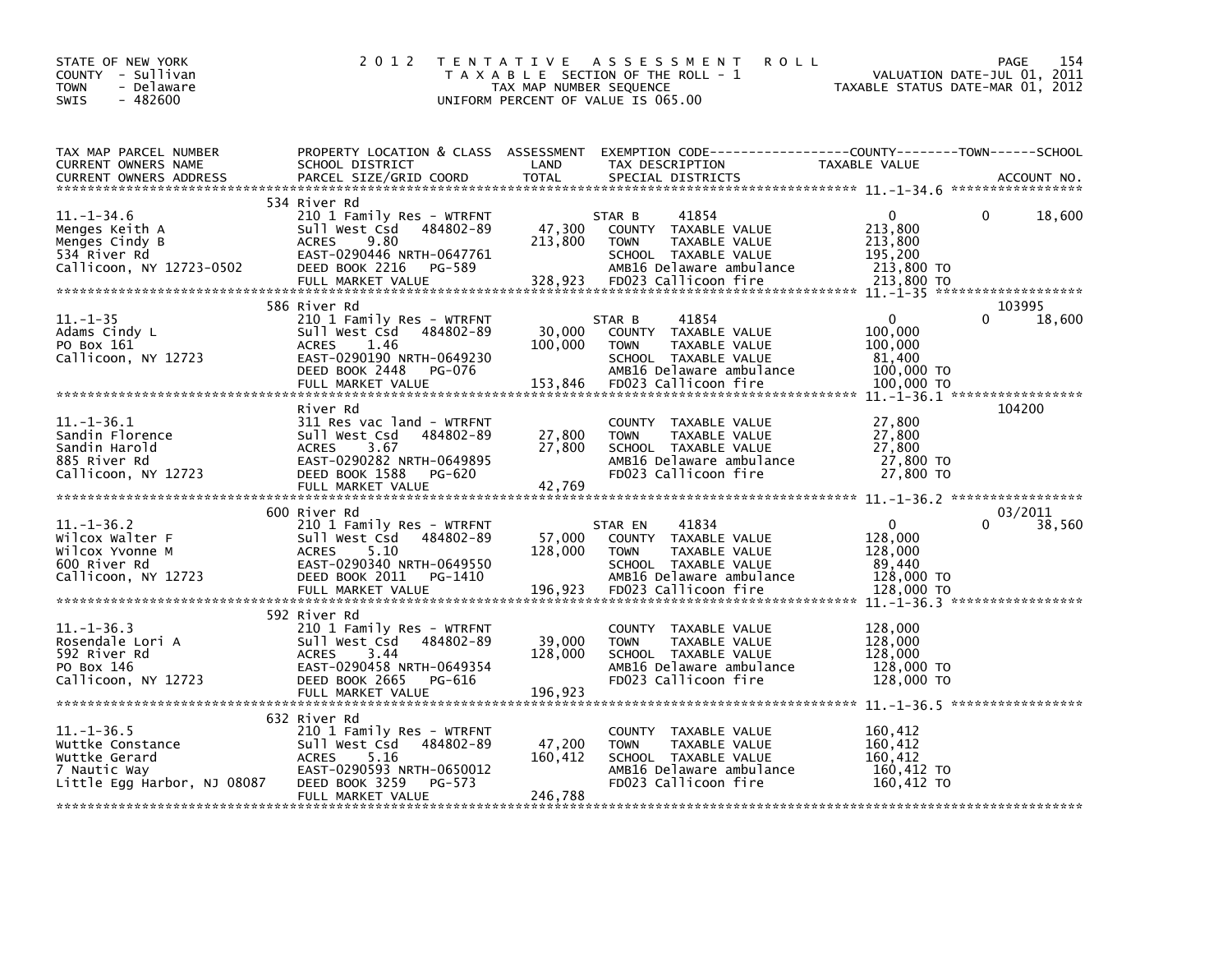| STATE OF NEW YORK<br>- Sullivan<br>COUNTY<br>- Delaware<br><b>TOWN</b><br>- 482600<br>SWIS |                                      |                  | 2012 TENTATIVE ASSESSMENT ROLL<br>T A X A B L E SECTION OF THE ROLL - 1<br>TAX MAP NUMBER SEQUENCE<br>UNIFORM PERCENT OF VALUE IS 065.00 | VALUATION DATE-JUL 01, 2011<br>TAXABLE STATUS DATE-MAR 01, 2012 | 155<br>PAGE                        |
|--------------------------------------------------------------------------------------------|--------------------------------------|------------------|------------------------------------------------------------------------------------------------------------------------------------------|-----------------------------------------------------------------|------------------------------------|
| TAX MAP PARCEL NUMBER                                                                      | PROPERTY LOCATION & CLASS ASSESSMENT |                  | EXEMPTION        CODE-----------------COUNTY-------TOWN------SCHOOL                                                                      |                                                                 |                                    |
| <b>CURRENT OWNERS NAME</b>                                                                 | SCHOOL DISTRICT                      | <b>Example 1</b> | TAX DESCRIPTION                                                                                                                          | TAXABLE VALUE                                                   |                                    |
| CURRENT OWNERS ADDRESS                                                                     | PARCEL SIZE/GRID COORD       TOTAL   |                  | SPECIAL DISTRICTS                                                                                                                        |                                                                 | ACCOUNT NO.<br>******************* |
|                                                                                            | River Rd                             |                  |                                                                                                                                          |                                                                 |                                    |
| 11. –1–37                                                                                  | 311 Res vac land - WTRFNT            |                  | <b>COUNTY</b><br>TAXABLE VALUE                                                                                                           | 1,500                                                           |                                    |
| Tredwell Vaughan E.H.                                                                      | Sull West Csd 484802-89              | 1,500            | <b>TOWN</b><br>TAXABLE VALUE                                                                                                             | 1,500                                                           |                                    |
| Tredwell Agata                                                                             | FRNT 50.01 DPTH 83.04                | 1.500            | SCHOOL TAXABLE VALUE                                                                                                                     | 1,500                                                           |                                    |
| 152 W 11th St                                                                              | EAST-0290044 NRTH-0649069            |                  | AMB16 Delaware ambulance                                                                                                                 | 1,500 TO                                                        |                                    |
| New York, NY 10011                                                                         | DEED BOOK 3337 PG-181                |                  | FD023 Callicoon fire                                                                                                                     | 1,500 TO                                                        |                                    |
|                                                                                            | FULL MARKET VALUE                    | 2.308            |                                                                                                                                          |                                                                 |                                    |
|                                                                                            |                                      |                  |                                                                                                                                          |                                                                 |                                    |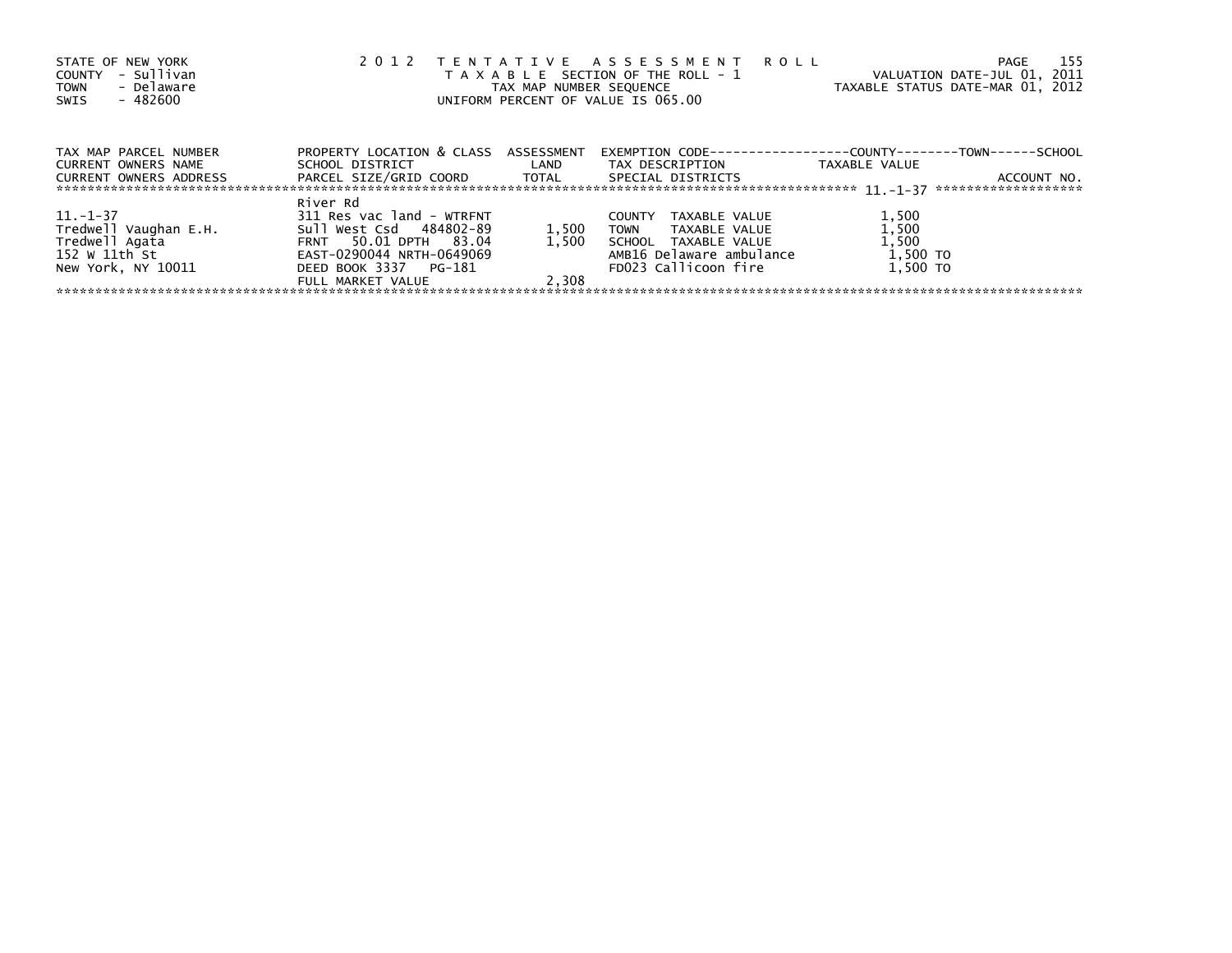| STATE OF NEW YORK |            | 2012 TENTATIVE ASSESSMENT ROLL        |  |                                  | PAGE                   | 156 |
|-------------------|------------|---------------------------------------|--|----------------------------------|------------------------|-----|
| COUNTY - Sullivan |            | T A X A B L E SECTION OF THE ROLL - 1 |  | VALUATION DATE-JUL 01, 2011      |                        |     |
| <b>TOWN</b>       | - Delaware | MAP SECTION - 011                     |  | TAXABLE STATUS DATE-MAR 01, 2012 |                        |     |
| - 482600<br>SWIS  |            | SUB-SECTION-                          |  |                                  | RPS150/V04/L015        |     |
|                   |            | UNIFORM PERCENT OF VALUE IS 065.00    |  |                                  | CURRENT DATE 5/01/2012 |     |

| CODE | DISTRICT NAME                                | TOTAL<br><b>PARCELS</b> | EXTENSION<br>TYPF    | EXTENSION<br>VALUE | AD VALOREM<br>VALUE  | <b>EXEMPT</b><br><b>AMOUNT</b> | TAXABLE<br>VALUE     |
|------|----------------------------------------------|-------------------------|----------------------|--------------------|----------------------|--------------------------------|----------------------|
|      | AMB16 Delaware ambul<br>FD023 Callicoon fire |                         | 27 TOTAL<br>27 TOTAL |                    | 3295.842<br>3295.842 | 54.311<br>54.311               | 3241.531<br>3241.531 |

#### \*\*\* S C H O O L D I S T R I C T S U M M A R Y \*\*\*

| CODE   | DISTRICT NAME | <b>TOTAL</b><br><b>PARCELS</b> | ASSESSED<br>LAND | ASSESSED<br><b>TOTAL</b> | <b>EXEMPT</b><br><b>AMOUNT</b> | <b>TOTAL</b><br><b>TAXABLE</b> | <b>STAR</b><br>AMOUNT | <b>STAR</b><br><b>TAXABLE</b> |
|--------|---------------|--------------------------------|------------------|--------------------------|--------------------------------|--------------------------------|-----------------------|-------------------------------|
| 484802 | Sull West Csd | 27                             | 1053.900         | 3295,842                 | 79.764                         | 3216.078                       | 151,520               | 3064,558                      |
|        | SUB-TOTAL     | 27                             | 1053.900         | 3295,842                 | 79.764                         | 3216.078                       | 151,520               | 3064,558                      |
| 484889 | West Sull Lib | 27                             | 1053.900         | 3295,842                 | 79.764                         | 3216,078                       | 151,520               | 3064,558                      |
|        | <b>TOTAL</b>  | 54                             | 2107,800         | 6591,684                 | 159,528                        | 6432,156                       | 303,040               | 6129,116                      |

#### \*\*\* S Y S T E M C O D E S S U M M A R Y \*\*\*

### NO SYSTEM EXEMPTIONS AT THIS LEVEL

| <b>CODE</b>             | DESCRIPTION                     | TOTAL<br><b>PARCELS</b> | <b>COUNTY</b>               | <b>TOWN</b>                 | <b>SCHOOL</b>     |
|-------------------------|---------------------------------|-------------------------|-----------------------------|-----------------------------|-------------------|
| 41121<br>41834<br>41854 | WAR VET<br>STAR EN<br>STAR B    |                         | 16,740                      | 16,740                      | 77,120<br>74,400  |
| 44211<br>47460          | HOME IMP<br>FOREST LND<br>TOTAL | 11                      | 54,311<br>79.764<br>150,815 | 54,311<br>79,764<br>150,815 | 79,764<br>231,284 |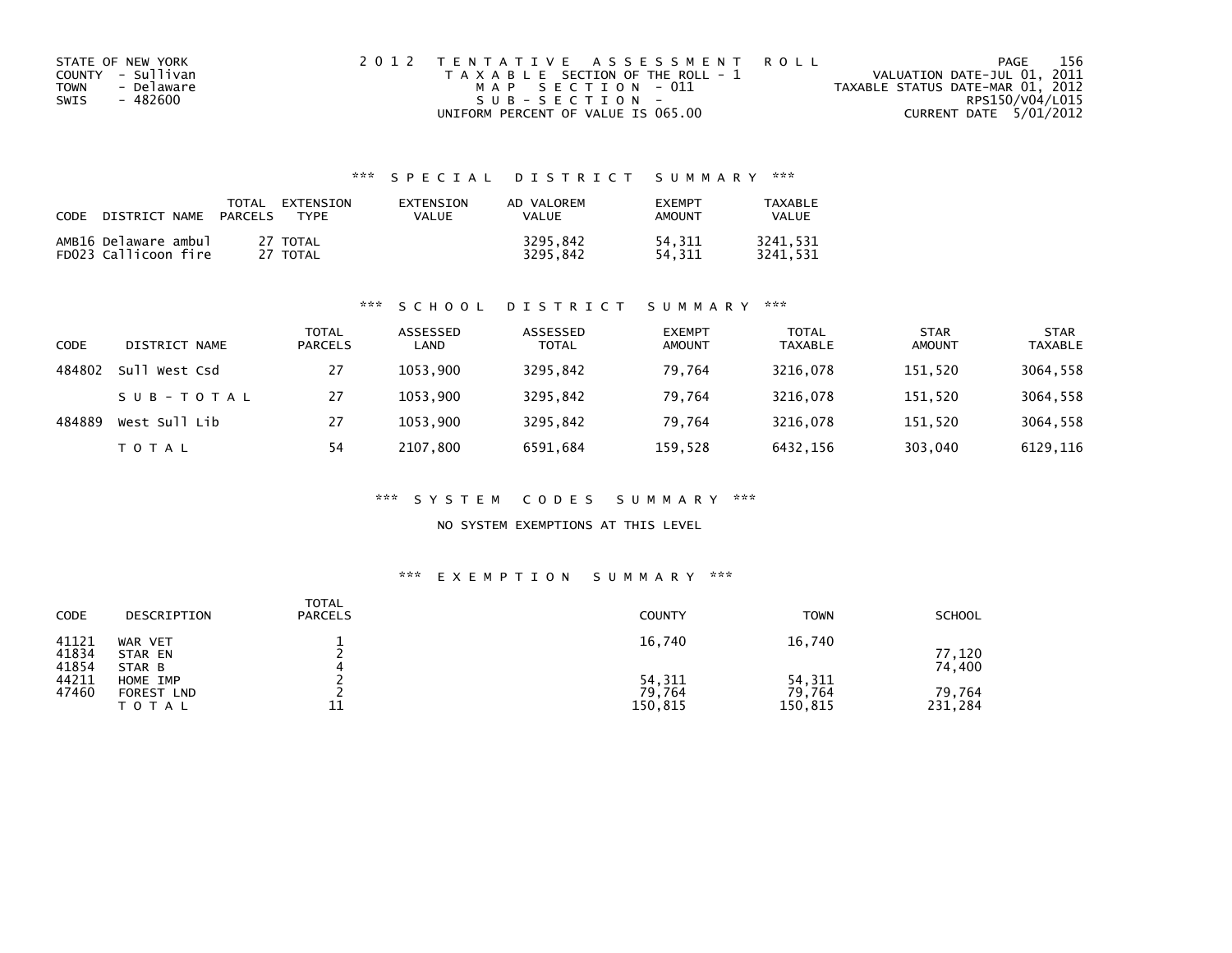|             | STATE OF NEW YORK | 2012 TENTATIVE ASSESSMENT ROLL        | -157<br>PAGE                     |
|-------------|-------------------|---------------------------------------|----------------------------------|
|             | COUNTY - Sullivan | T A X A B L E SECTION OF THE ROLL - 1 | VALUATION DATE-JUL 01, 2011      |
| <b>TOWN</b> | - Delaware        | MAP SECTION - 011                     | TAXABLE STATUS DATE-MAR 01, 2012 |
| SWIS        | - 482600          | $SUB - SECTION -$                     | RPS150/V04/L015                  |
|             |                   | UNIFORM PERCENT OF VALUE IS 065.00    | CURRENT DATE 5/01/2012           |

| ROLL       | DESCRIPTION    | <b>TOTAL</b>   | ASSESSED     | <b>\SSESSED</b> | <b>TAXABLE</b> | <b>TAXABLE</b> | <b>TAXABLE</b> | <b>STAR</b>    |
|------------|----------------|----------------|--------------|-----------------|----------------|----------------|----------------|----------------|
| <b>SEC</b> |                | <b>PARCELS</b> | LAND         | <b>TOTAL</b>    | COUNTY         | <b>TOWN</b>    | <b>SCHOOL</b>  | <b>TAXABLE</b> |
|            | <b>TAXABLE</b> |                | 1053<br>.900 | 3295,842        | 3145,027       | 3145,027       | 3216,078       | 3064,558       |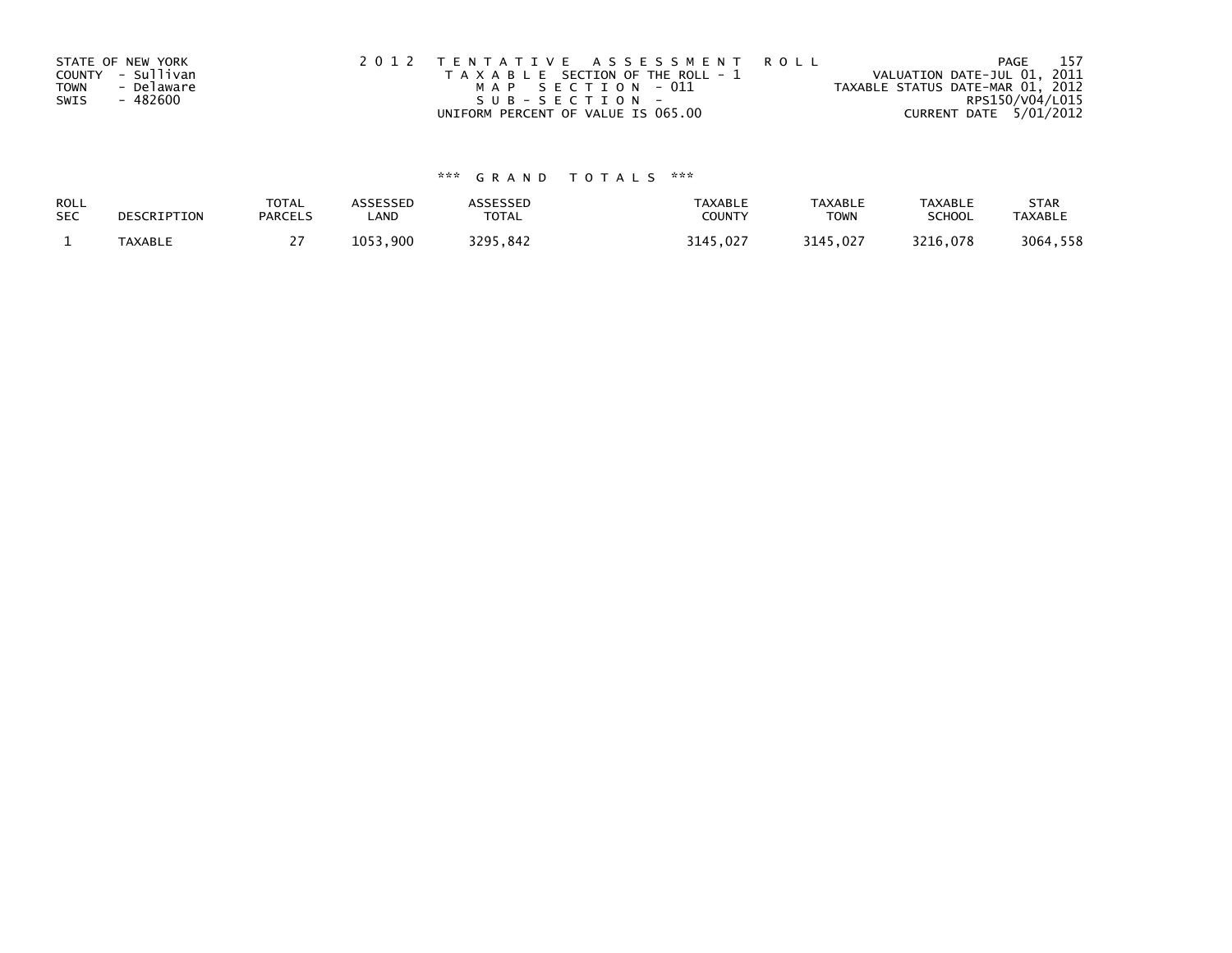| STATE OF NEW YORK<br>COUNTY - Sullivan<br>- Delaware<br><b>TOWN</b><br>$-482600$<br>SWIS | 2 0 1 2                                                                                                                                                                                | T E N T A T I V E<br>TAX MAP NUMBER SEQUENCE<br>UNIFORM PERCENT OF VALUE IS 065.00 | A S S E S S M E N T<br><b>ROLL</b><br>T A X A B L E SECTION OF THE ROLL - 1                                                                |                                                                | 158<br>PAGE<br>VALUATION DATE-JUL 01, 2011<br>TAXABLE STATUS DATE-MAR 01, 2012 |
|------------------------------------------------------------------------------------------|----------------------------------------------------------------------------------------------------------------------------------------------------------------------------------------|------------------------------------------------------------------------------------|--------------------------------------------------------------------------------------------------------------------------------------------|----------------------------------------------------------------|--------------------------------------------------------------------------------|
| TAX MAP PARCEL NUMBER<br>CURRENT OWNERS NAME                                             | PROPERTY LOCATION & CLASS ASSESSMENT<br>SCHOOL DISTRICT                                                                                                                                | LAND                                                                               | TAX DESCRIPTION                                                                                                                            | TAXABLE VALUE                                                  |                                                                                |
|                                                                                          | 472 River Rd                                                                                                                                                                           |                                                                                    |                                                                                                                                            |                                                                | 104105                                                                         |
| $11.A-1-1$<br>Walsh Nora<br>472 River Rd<br>Callicoon, NY 12723                          | 260 Seasonal res - WTRFNT<br>Sull West Csd 484802-89<br>FRNT 340.00 DPTH 60.00<br>EAST-0291104 NRTH-0646178<br>DEED BOOK 639<br>PG-210                                                 | 35,000<br>73,000                                                                   | 41834<br>STAR EN<br>COUNTY TAXABLE VALUE<br><b>TOWN</b><br>TAXABLE VALUE<br>SCHOOL TAXABLE VALUE<br>AMB16 Delaware ambulance               | $\mathbf{0}$<br>73,000<br>73,000<br>34,440<br>73,000 TO        | 38,560<br>0                                                                    |
|                                                                                          | 468 River Rd                                                                                                                                                                           |                                                                                    | 97 PCT OF VALUE USED FOR EXEMPTION PURPOSES                                                                                                |                                                                | 103090                                                                         |
| $11.A-1-2$<br>Injeian William H<br>468 River Rd<br>PO Box 148<br>Callicoon, NY 12723     | 210 1 Family Res - WTRFNT<br>Sull West Csd 484802-89<br>FRNT 151.49 DPTH 125.00<br>EAST-0291223 NRTH-0645958<br>DEED BOOK 2740<br>PG-665<br>FULL MARKET VALUE                          | 18,200 STAR B<br>112,400<br>172,923                                                | COMBAT VET 41131<br>41854<br>COUNTY TAXABLE VALUE<br><b>TOWN</b><br>TAXABLE VALUE<br>SCHOOL TAXABLE VALUE<br>AMB16 Delaware ambulance      | 27,257<br>$\Omega$<br>85,143<br>85,143<br>93,800<br>112,400 TO | 27,257<br>0<br>18,600<br>0                                                     |
|                                                                                          |                                                                                                                                                                                        |                                                                                    | FD023 Callicoon fire                                                                                                                       | 112,400 TO                                                     |                                                                                |
|                                                                                          |                                                                                                                                                                                        |                                                                                    |                                                                                                                                            |                                                                | $11. A-1-3$ *********************                                              |
| $11.A-1-3$<br>Dannic James F<br>25 Midvale Ave<br>Lake Hiawatha, NJ 97934                | 464 River Rd<br>210 1 Family Res - WTRFNT<br>Sull West Csd 484802-89<br>FRNT 104.00 DPTH 165.00<br>EAST-0291339 NRTH-0645892<br>DEED BOOK 2011<br>PG-179<br>FULL MARKET VALUE          | 24,700<br>150,000<br>230,769                                                       | COUNTY TAXABLE VALUE<br><b>TOWN</b><br>TAXABLE VALUE<br>SCHOOL TAXABLE VALUE<br>AMB16 Delaware ambulance<br>FD023 Callicoon fire           | 150,000<br>150,000<br>150.000<br>150,000 TO<br>150,000 TO      | 08/2010                                                                        |
|                                                                                          |                                                                                                                                                                                        |                                                                                    |                                                                                                                                            |                                                                |                                                                                |
| $11.A-1-4$<br>Semple Harriet<br>Ricaforte Jean M<br>460 River Rd<br>Callicoon, NY 12723  | 460 River Rd<br>260 Seasonal res - WTRFNT<br>Sull West Csd 484802-89<br>FRNT 104.00 DPTH 190.30<br>EAST-0291806 NRTH-0645806<br>DEED BOOK 3619<br>$PG-52$                              | 16,800<br>60,000                                                                   | 41854<br>STAR B<br>COUNTY TAXABLE VALUE<br><b>TOWN</b><br>TAXABLE VALUE<br>SCHOOL TAXABLE VALUE<br>AMB16 Delaware ambulance                | $\mathbf{0}$<br>60,000<br>60,000<br>41,400<br>60,000 TO        | 102787<br>18,600                                                               |
|                                                                                          |                                                                                                                                                                                        |                                                                                    |                                                                                                                                            |                                                                |                                                                                |
| $11.A-1-5$<br>Ricca Carl<br>291 Locust St<br>Teaneck, NJ 07666                           | 456 River Rd<br>210 1 Family Res - WTRFNT<br>Sull West Csd 484802-89<br>80.25 DPTH 225.00<br><b>FRNT</b><br>EAST-0291476 NRTH-0645740<br>DEED BOOK 3496<br>PG-365<br>FULL MARKET VALUE | 15,800<br>110,000<br>169,231                                                       | TAXABLE VALUE<br><b>COUNTY</b><br><b>TOWN</b><br>TAXABLE VALUE<br>SCHOOL TAXABLE VALUE<br>AMB16 Delaware ambulance<br>FD023 Callicoon fire | 110,000<br>110.000<br>110,000<br>110,000 TO<br>110,000 TO      | 104170                                                                         |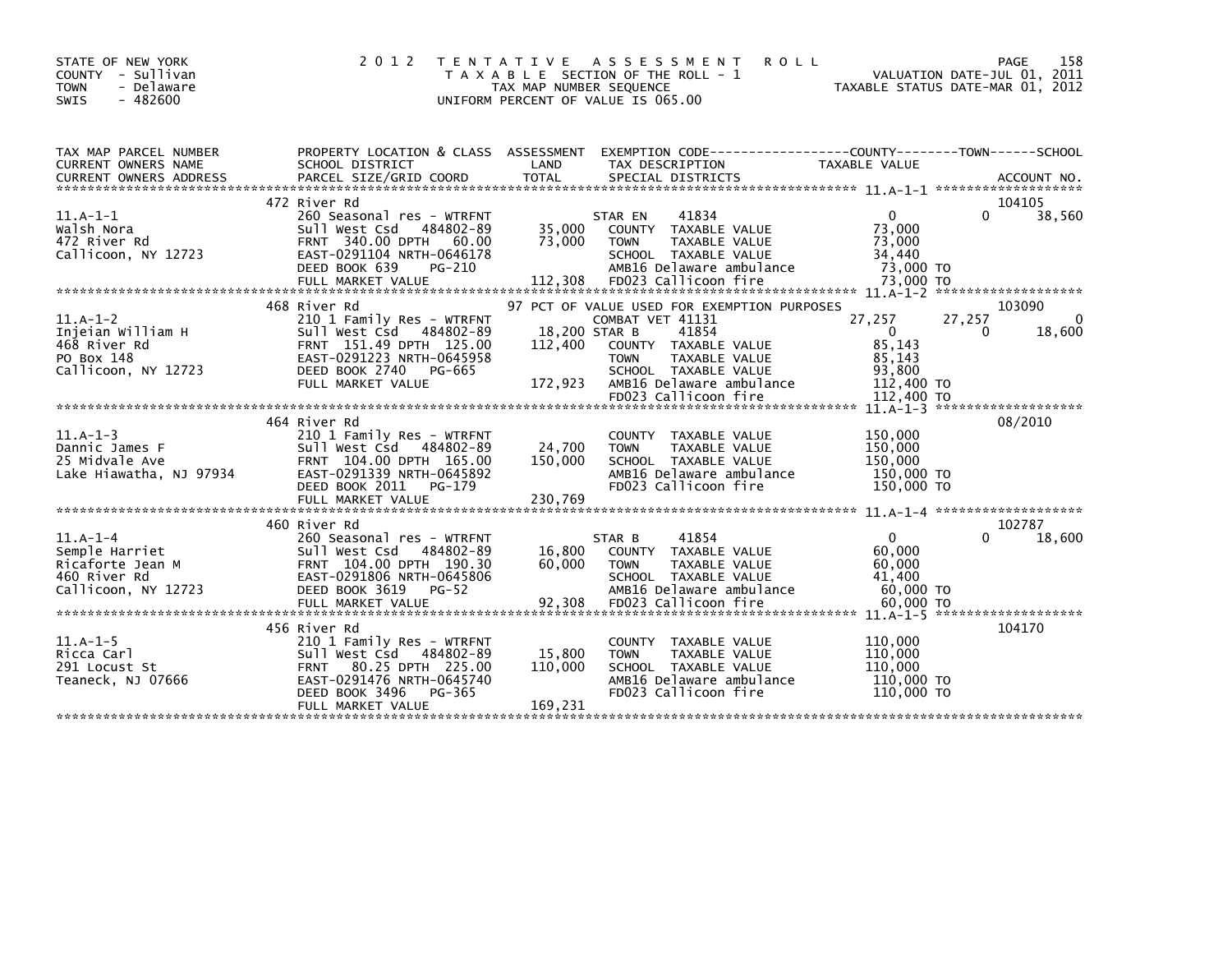| STATE OF NEW YORK<br>COUNTY - Sullivan<br>- Delaware<br><b>TOWN</b><br>$-482600$<br><b>SWIS</b>                                                                                                                                                                                                                | 2 0 1 2                                                                                                                                                                                               | T E N T A T I V E<br>TAX MAP NUMBER SEQUENCE<br>UNIFORM PERCENT OF VALUE IS 065.00 | A S S E S S M E N T<br><b>ROLL</b><br>T A X A B L E SECTION OF THE ROLL - 1                                                                                   |                                                                                | 159<br>PAGE<br>VALUATION DATE-JUL 01, 2011<br>TAXABLE STATUS DATE-MAR 01, 2012 |
|----------------------------------------------------------------------------------------------------------------------------------------------------------------------------------------------------------------------------------------------------------------------------------------------------------------|-------------------------------------------------------------------------------------------------------------------------------------------------------------------------------------------------------|------------------------------------------------------------------------------------|---------------------------------------------------------------------------------------------------------------------------------------------------------------|--------------------------------------------------------------------------------|--------------------------------------------------------------------------------|
| TAX MAP PARCEL NUMBER<br>CURRENT OWNERS NAME                                                                                                                                                                                                                                                                   | PROPERTY LOCATION & CLASS ASSESSMENT<br>SCHOOL DISTRICT                                                                                                                                               | LAND                                                                               | TAX DESCRIPTION                                                                                                                                               | <b>TAXABLE VALUE</b>                                                           |                                                                                |
| $11.A-1-6$<br>Arnold Alvin Douglas<br>Arnold Linda L<br>72 Quinton Rd<br>Scott Township, PA 18447                                                                                                                                                                                                              | 452 River Rd<br>260 Seasonal res - WTRFNT<br>Sull West Csd 484802-89<br>80.00 DPTH 245.00<br><b>FRNT</b><br>EAST-0291544 NRTH-0645684<br>DEED BOOK 2218<br>PG-96                                      | 16,200<br>54,100                                                                   | COUNTY TAXABLE VALUE<br>TAXABLE VALUE<br><b>TOWN</b><br>SCHOOL TAXABLE VALUE<br>AMB16 Delaware ambulance<br>FD023 Callicoon fire                              | 54,100<br>54,100<br>54,100<br>54,100 TO<br>54,100 TO                           | 100110                                                                         |
| $11.A-1-7$<br>Crowley Edward<br>Crowley Josephine<br>448 River Rd<br>Callicoon, NY 12723                                                                                                                                                                                                                       | 448 River Rd<br>210 1 Family Res - WTRFNT<br>Sull West Csd 484802-89<br>72.00 DPTH 260.00<br><b>FRNT</b><br>EAST-0291604 NRTH-0645629<br>DEED BOOK 1746 PG-178<br>FULL MARKET VALUE                   | 16,100 STAR B<br>76.400<br>117,538                                                 | 41121<br>WAR VET<br>41854<br>COUNTY TAXABLE VALUE<br>TAXABLE VALUE<br><b>TOWN</b><br>SCHOOL TAXABLE VALUE<br>AMB16 Delaware ambulance<br>FD023 Callicoon fire | 11,460<br>$\mathbf{0}$<br>64,940<br>64,940<br>57,800<br>76,400 TO<br>76,400 TO | 103900<br>11,460<br>0<br>18,600<br>0                                           |
|                                                                                                                                                                                                                                                                                                                |                                                                                                                                                                                                       |                                                                                    |                                                                                                                                                               |                                                                                |                                                                                |
| $11.A-1-8$<br>King Anne<br>King James<br>442 River Rd<br>Callicoon, NY 12723<br>03,100 TO POINT TO THE MARKET VALUE 143,231 FD023 Call11coon fire 93,100 TO 93,100 TO POINT PULL MARKET VALUE 143,231 FD023 Call11coon fire 93,100 TO 93,100 TO 93,100 TO 93,100 TO POINT PULL MARKET VALUE 143,231 FD023 Call | 442 River Rd<br>210 1 Family Res - WTRFNT<br>Sull West Csd 484802-89<br>FRNT 100.00 DPTH 280.00<br>EAST-0291673 NRTH-0645583<br>DEED BOOK 790<br>PG-00135                                             | 18,900<br>93,100                                                                   | 41834<br>STAR EN<br>COUNTY TAXABLE VALUE<br><b>TOWN</b><br>TAXABLE VALUE<br>SCHOOL TAXABLE VALUE<br>AMB16 Delaware ambulance                                  | $\mathbf{0}$<br>93,100<br>93,100<br>54.540<br>93,100 TO                        | 102117<br>38,560<br>U                                                          |
| $11.A-1-9$<br>Liebertz Stephen J<br>Liebertz Jean<br>23 Hilltop Dr W<br>Great Neck, NY 11021                                                                                                                                                                                                                   | 438 River Rd<br>210 1 Family Res - WTRFNT<br>Sull West Csd 484802-89<br>FRNT 100.00 DPTH 315.00<br>EAST-0291761 NRTH-0645525<br>DEED BOOK 1931 PG-8<br>FULL MARKET VALUE                              | 19,200<br>171,082<br>263,203                                                       | COUNTY TAXABLE VALUE<br><b>TOWN</b><br>TAXABLE VALUE<br>SCHOOL TAXABLE VALUE<br>AMB16 Delaware ambulance<br>FD023 Callicoon fire                              | 171,082<br>171,082<br>171,082<br>171,082 TO<br>171,082 TO                      | 102357                                                                         |
| $11.A-1-10$<br>Green Gregory<br>Upton Elizabeth<br>430 River Rd<br>Callicoon, NY 12723                                                                                                                                                                                                                         | 430 River Rd<br>210 1 Family Res - WTRFNT<br>Sull West Csd 484802-89<br>FRNT 100.25 DPTH 340.00<br><b>BANK 120436</b><br>EAST-0291820 NRTH-0646000<br>DEED BOOK 2010<br>PG-54432<br>FULL MARKET VALUE | 19,500<br>87,200<br>134,154                                                        | COUNTY TAXABLE VALUE<br>TAXABLE VALUE<br><b>TOWN</b><br>SCHOOL TAXABLE VALUE<br>AMB16 Delaware ambulance<br>FD023 Callicoon fire                              | 87,200<br>87,200<br>87.200<br>87,200 TO<br>87,200 TO                           | 10/2008                                                                        |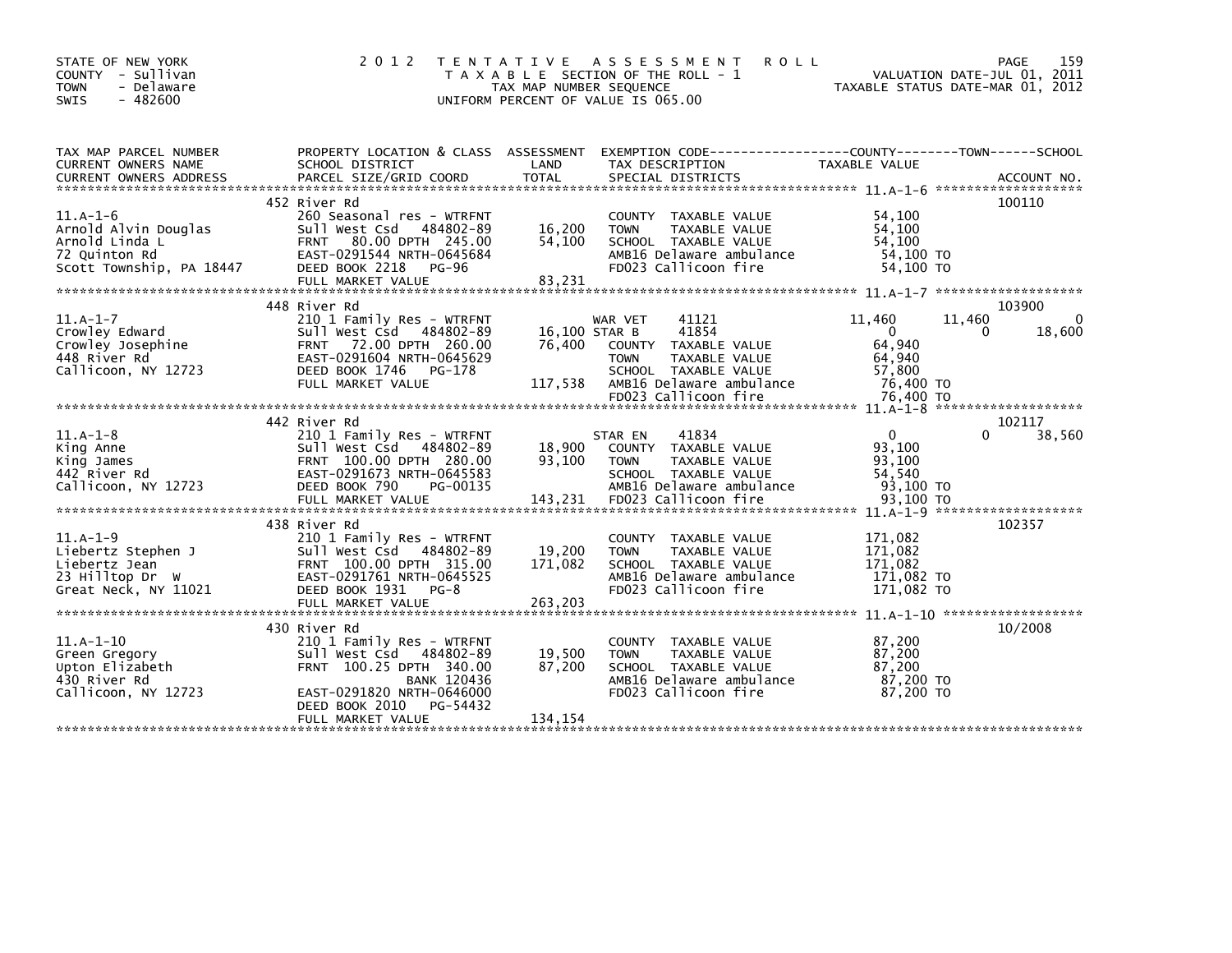| STATE OF NEW YORK<br>COUNTY - Sullivan<br><b>TOWN</b><br>- Delaware<br>$-482600$<br><b>SWIS</b> | 2 0 1 2                                                 | T E N T A T I V E<br>TAX MAP NUMBER SEQUENCE | A S S E S S M E N T<br>T A X A B L E SECTION OF THE ROLL - 1<br>UNIFORM PERCENT OF VALUE IS 065.00 | <b>ROLL</b>                                                                   | 160<br>PAGE<br>VALUATION DATE-JUL 01, 2011<br>TAXABLE STATUS DATE-MAR 01, 2012 |
|-------------------------------------------------------------------------------------------------|---------------------------------------------------------|----------------------------------------------|----------------------------------------------------------------------------------------------------|-------------------------------------------------------------------------------|--------------------------------------------------------------------------------|
| TAX MAP PARCEL NUMBER<br>CURRENT OWNERS NAME                                                    | PROPERTY LOCATION & CLASS ASSESSMENT<br>SCHOOL DISTRICT | LAND                                         | TAX DESCRIPTION                                                                                    | EXEMPTION CODE-----------------COUNTY-------TOWN------SCHOOL<br>TAXABLE VALUE |                                                                                |
| <b>CURRENT OWNERS ADDRESS</b>                                                                   | PARCEL SIZE/GRID COORD                                  | <b>TOTAL</b>                                 | SPECIAL DISTRICTS                                                                                  |                                                                               | ACCOUNT NO.                                                                    |
|                                                                                                 | 424 River Rd                                            |                                              |                                                                                                    |                                                                               | 03/2008                                                                        |
| $11. A - 1 - 11.1$<br>Shamsai Peri E                                                            | 210 1 Family Res - WTRFNT<br>484802-89                  | 35,840                                       | COUNTY TAXABLE VALUE<br><b>TOWN</b><br>TAXABLE VALUE                                               | 182,278<br>182,278                                                            |                                                                                |
| 240 W 98th St Apt 8-H                                                                           | Sull West Csd<br><b>ACRES</b><br>2.73                   | 182,278                                      | SCHOOL TAXABLE VALUE                                                                               | 182,278                                                                       |                                                                                |
| New York, NY 10025                                                                              | EAST-0292303 NRTH-0645309                               |                                              | AMB16 Delaware ambulance                                                                           | 182,278 TO                                                                    |                                                                                |
|                                                                                                 | DEED BOOK 2010<br>PG-53838                              |                                              | FD023 Callicoon fire                                                                               | 182,278 TO                                                                    |                                                                                |
| MAY BE SUBJECT TO PAYMENT<br>UNDER AGDIST LAW TIL 2014                                          | FULL MARKET VALUE                                       | 280,428                                      |                                                                                                    |                                                                               |                                                                                |
|                                                                                                 |                                                         |                                              |                                                                                                    |                                                                               |                                                                                |
| $11.A-1-11.2$                                                                                   | 408 River Rd<br>210 1 Family Res - WTRFNT               |                                              | 41854<br>STAR B                                                                                    | $\mathbf{0}$                                                                  | 03/2008<br>18,600<br>0                                                         |
| Threshman Janet L                                                                               | Sull West Csd<br>484802-89                              | 64,400                                       | COUNTY<br>TAXABLE VALUE                                                                            | 284,288                                                                       |                                                                                |
| 408 River Rd                                                                                    | 6.25<br><b>ACRES</b>                                    | 284,288                                      | <b>TAXABLE VALUE</b><br><b>TOWN</b>                                                                | 284,288                                                                       |                                                                                |
| PO Box 329                                                                                      | EAST-0292303 NRTH-0645309                               |                                              | SCHOOL TAXABLE VALUE                                                                               | 265,688                                                                       |                                                                                |
| Callicoon, NY 12723                                                                             | DEED BOOK 3449<br>PG-556                                |                                              | AMB16 Delaware ambulance                                                                           | 284,288 TO                                                                    |                                                                                |
| MAY BE SUBJECT TO PAYMENT<br>UNDER AGDIST LAW TIL 2014                                          | FULL MARKET VALUE                                       | 437,366                                      | FD023 Callicoon fire                                                                               | 284,288 TO                                                                    |                                                                                |
|                                                                                                 |                                                         |                                              |                                                                                                    |                                                                               |                                                                                |
|                                                                                                 | 378 River Rd                                            |                                              | 96 PCT OF VALUE USED FOR EXEMPTION PURPOSES                                                        |                                                                               | 102409                                                                         |
| $11.A-1-12$<br>Lohr Edward R Jr                                                                 | 210 1 Family Res - WTRFNT<br>484802-89                  |                                              | 41854<br>STAR B<br>41121                                                                           | $\mathbf{0}$<br>15,192                                                        | 18,600<br>0<br>15,192<br>0                                                     |
| 378 River Rd                                                                                    | Sull West Csd<br>1.99<br><b>ACRES</b>                   | 105,500                                      | 24,000 WAR VET<br>COUNTY TAXABLE VALUE                                                             | 90,308                                                                        |                                                                                |
| Callicoon, NY 12723                                                                             | EAST-0292925 NRTH-0645312                               |                                              | TAXABLE VALUE<br><b>TOWN</b>                                                                       | 90,308                                                                        |                                                                                |
|                                                                                                 | DEED BOOK 897<br>PG-00180                               |                                              | SCHOOL TAXABLE VALUE                                                                               | 86,900                                                                        |                                                                                |
|                                                                                                 | FULL MARKET VALUE                                       | 162,308                                      | AMB16 Delaware ambulance                                                                           | 105,500 TO                                                                    |                                                                                |
|                                                                                                 |                                                         |                                              | FD023 Callicoon fire                                                                               | 105,500 TO                                                                    |                                                                                |
|                                                                                                 | 372 River Rd                                            |                                              |                                                                                                    |                                                                               | 1/2008                                                                         |
| $11.A-1-13$                                                                                     | 270 Mfg housing - WTRFNT                                |                                              | 41854<br>STAR B                                                                                    | $\mathbf{0}$                                                                  | 18,600                                                                         |
| Palmer Kenneth J Jr                                                                             | Sull West Csd<br>484802-89                              | 19,200                                       | COUNTY TAXABLE VALUE                                                                               | 22,700                                                                        |                                                                                |
| 372 River Rd                                                                                    | 1.13<br><b>ACRES</b>                                    | 22,700                                       | TAXABLE VALUE<br><b>TOWN</b>                                                                       | 22,700                                                                        |                                                                                |
| PO Box 111                                                                                      | EAST-0293149 NRTH-0645379                               |                                              | SCHOOL TAXABLE VALUE                                                                               | 4,100                                                                         |                                                                                |
| Callicoon, NY 12723                                                                             | DEED BOOK 1393<br>PG-241                                |                                              | AMB16 Delaware ambulance                                                                           | 22,700 TO                                                                     |                                                                                |
|                                                                                                 | FULL MARKET VALUE                                       | 34,923                                       | FD023 Callicoon fire                                                                               | 22,700 TO                                                                     |                                                                                |
|                                                                                                 | River Rd                                                |                                              |                                                                                                    |                                                                               |                                                                                |
| $11.A-1-14$                                                                                     | 311 Res vac land - WTRFNT                               |                                              | COUNTY TAXABLE VALUE                                                                               | 5,000                                                                         |                                                                                |
| McLean Daniel                                                                                   | Sull West Csd<br>484802-89                              | 5,000                                        | TAXABLE VALUE<br><b>TOWN</b>                                                                       | 5,000                                                                         |                                                                                |
| McLean Gloria                                                                                   | 75.00 DPTH 157.87<br><b>FRNT</b>                        | 5.000                                        | SCHOOL TAXABLE VALUE                                                                               | 5.000                                                                         |                                                                                |
| 1707 Sentinel Pt Rd<br>Sebring, FL 33875                                                        | EAST-0293248 NRTH-0645285<br>DEED BOOK 1236<br>PG-00309 |                                              | AMB16 Delaware ambulance<br>FD023 Callicoon fire                                                   | 5,000 TO<br>5,000 TO                                                          |                                                                                |
|                                                                                                 | FULL MARKET VALUE                                       | 7,692                                        |                                                                                                    |                                                                               |                                                                                |
|                                                                                                 |                                                         |                                              |                                                                                                    |                                                                               |                                                                                |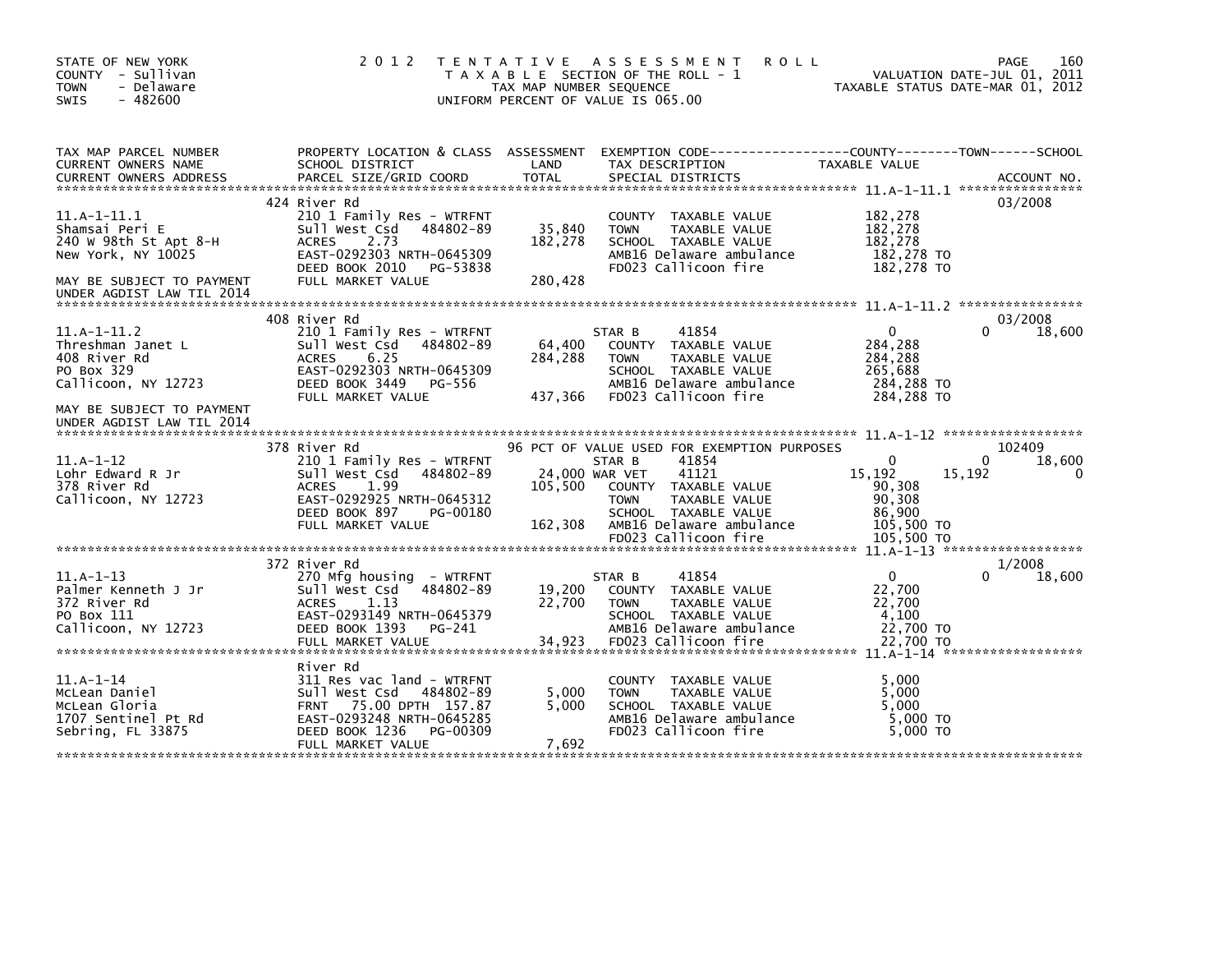| STATE OF NEW YORK<br>COUNTY - Sullivan<br>- Delaware<br><b>TOWN</b><br>$-482600$<br>SWIS  | 2 0 1 2<br><b>TAXABLE</b>                                                                                                                                                     | T E N T A T I V E<br>TAX MAP NUMBER SEQUENCE | A S S E S S M E N T<br><b>ROLL</b><br>SECTION OF THE ROLL - 1<br>UNIFORM PERCENT OF VALUE IS 065.00                                        | VALUATION DATE-JUL 01, 2011<br>TAXABLE STATUS DATE-MAR 01, 2012 | 161<br><b>PAGE</b> |
|-------------------------------------------------------------------------------------------|-------------------------------------------------------------------------------------------------------------------------------------------------------------------------------|----------------------------------------------|--------------------------------------------------------------------------------------------------------------------------------------------|-----------------------------------------------------------------|--------------------|
| TAX MAP PARCEL NUMBER<br><b>CURRENT OWNERS NAME</b>                                       | PROPERTY LOCATION & CLASS ASSESSMENT<br>SCHOOL DISTRICT                                                                                                                       | LAND                                         | TAX DESCRIPTION                                                                                                                            | TAXABLE VALUE                                                   |                    |
| $11.A-1-16$<br>Palmer Kenneth J<br>PO Box 111<br>Callicoon, NY 12723                      | River Rd<br>311 Res vac land - WTRFNT<br>Sull West Csd 484802-89<br>FRNT 106.00 DPTH 130.00<br>EAST-0293410 NRTH-0645347<br>DEED BOOK 2011<br>PG-3539<br>FULL MARKET VALUE    | 6,000<br>6,000<br>9,231                      | COUNTY TAXABLE VALUE<br><b>TOWN</b><br>TAXABLE VALUE<br>SCHOOL TAXABLE VALUE<br>AMB16 Delaware ambulance<br>FD023 Callicoon fire           | 6,000<br>6,000<br>6,000<br>$6,000$ TO<br>6,000 TO               | 06/2011            |
| $11.A-1-17$<br>Kask P<br>Kask Niles V<br>PO Box 315<br>Bethel, NY 12720                   | 359 River Rd<br>260 Seasonal res<br>Sull West Csd<br>484802-89<br><b>ACRES</b><br>2.00<br>EAST-0293975 NRTH-0645478<br>DEED BOOK 1689<br>PG-139<br>FULL MARKET VALUE          | 24,000<br>55,600<br>85,538                   | COUNTY TAXABLE VALUE<br><b>TOWN</b><br>TAXABLE VALUE<br>SCHOOL TAXABLE VALUE<br>AMB16 Delaware ambulance<br>FD023 Callicoon fire           | 55,600<br>55,600<br>55,600<br>55,600 TO<br>55,600 TO            |                    |
| $11.A-1-18$<br>Kern Thomas<br>82-06 34th Ave Apt 5G<br>Jackson Heights, NY 11372          | 303 River Rd<br>260 Seasonal res - WTRFNT<br>Sull West Csd<br>484802-89<br>FRNT 200.00 DPTH 140.00<br>EAST-0294747 NRTH-0645688<br>DEED BOOK 2406<br>PG-192                   | 18,400<br>76.100                             | <b>COUNTY</b><br>TAXABLE VALUE<br>TAXABLE VALUE<br><b>TOWN</b><br>SCHOOL TAXABLE VALUE<br>AMB16 Delaware ambulance<br>FD023 Callicoon fire | 76,100<br>76.100<br>76,100<br>76,100 TO<br>76,100 TO            | 09/2009            |
| $11.A-1-19$<br>Minnig Alan W<br>1265 Schuylkill Mountain Rd<br>Schuylkill Haven, PA 17972 | 294 River Rd<br>210 1 Family Res - WTRFNT<br>Sull West Csd<br>484802-89<br>1.06<br><b>ACRES</b><br>EAST-0294926 NRTH-0645758<br>DEED BOOK 3225<br>PG-220                      | 20,200<br>164,050                            | <b>COUNTY</b><br>TAXABLE VALUE<br>TAXABLE VALUE<br><b>TOWN</b><br>SCHOOL TAXABLE VALUE<br>AMB16 Delaware ambulance<br>FD023 Callicoon fire | 164,050<br>164,050<br>164,050<br>164,050 TO<br>164,050 TO       | 102116             |
| $11.A-1-20$<br>Stewart Craig A<br>288 River Rd<br>Callicoon, NY 12723                     | 288 River Rd<br>312 Vac w/imprv - WTRFNT<br>484802-89<br>Sull West Csd<br>1.00<br><b>ACRES</b><br>EAST-0295072 NRTH-0645823<br>DEED BOOK 847<br>PG-00190<br>FULL MARKET VALUE | 20,000<br>40,700<br>62,615                   | TAXABLE VALUE<br><b>COUNTY</b><br><b>TOWN</b><br>TAXABLE VALUE<br>SCHOOL TAXABLE VALUE<br>AMB16 Delaware ambulance<br>FD023 Callicoon fire | 40,700<br>40,700<br>40.700<br>40,700 TO<br>40.700 TO            | 103838             |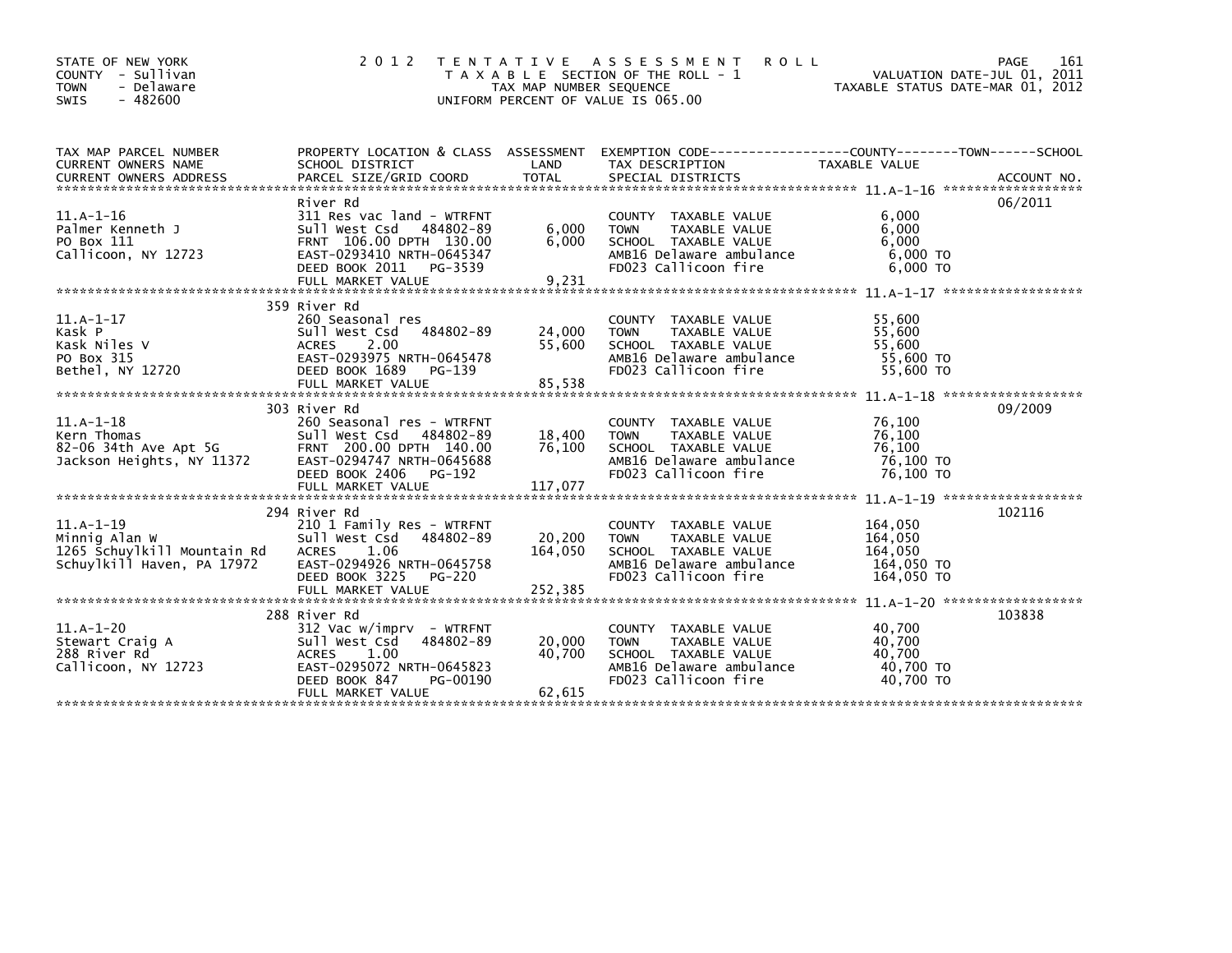| STATE OF NEW YORK<br>COUNTY - Sullivan<br><b>TOWN</b><br>- Delaware<br>$-482600$<br><b>SWIS</b> |                                                                                                                                                   | 2012 TENTATIVE ASSESSMENT<br>T A X A B L E SECTION OF THE ROLL - 1<br>TAX MAP NUMBER SEQUENCE<br>UNIFORM PERCENT OF VALUE IS 065.00                                                                                                                                | 162<br><b>ROLL</b><br>PAGE<br>VALUATION DATE-JUL 01, 2011<br>VALUATION DATE-JUL 01, 2011<br>TAXABLE STATUS DATE-MAR 01, 2012                                            |
|-------------------------------------------------------------------------------------------------|---------------------------------------------------------------------------------------------------------------------------------------------------|--------------------------------------------------------------------------------------------------------------------------------------------------------------------------------------------------------------------------------------------------------------------|-------------------------------------------------------------------------------------------------------------------------------------------------------------------------|
| TAX MAP PARCEL NUMBER<br>CURRENT OWNERS NAME                                                    | SCHOOL DISTRICT                                                                                                                                   | LAND<br>TAX DESCRIPTION                                                                                                                                                                                                                                            | PROPERTY LOCATION & CLASS ASSESSMENT EXEMPTION CODE---------------COUNTY-------TOWN------SCHOOL<br>TAXABLE VALUE                                                        |
|                                                                                                 | 288 River Rd                                                                                                                                      |                                                                                                                                                                                                                                                                    | 103837                                                                                                                                                                  |
| $11.A-1-21$<br>Stewart Craig A<br>288 River Rd<br>Callicoon, NY 12723                           | 210 1 Family Res - WTRFNT<br>Sull West Csd 484802-89<br>FRNT 120.00 DPTH 180.00<br>EAST-0295210 NRTH-0645891<br>DEED BOOK 750<br><b>PG-202</b>    | STAR B<br>41854<br>18,300 COUNTY TAXABLE VALUE<br>109,400 TOWN<br>TAXABLE VALUE<br>SCHOOL TAXABLE VALUE<br>AMB16 Delaware ambulance                                                                                                                                | $\mathbf{0}$<br>18,600<br>0<br>109,400<br>109,400<br>90,800<br>109.400 то                                                                                               |
|                                                                                                 | 282 River Rd                                                                                                                                      |                                                                                                                                                                                                                                                                    | 100676                                                                                                                                                                  |
| $11.A-1-22$<br>Cucci Norma E<br>Cucci Ronald<br>282 River Rd<br>Callicoon, NY 12723-9795        | 210 1 Family Res - WTRFNT<br>Sull West Csd 484802-89<br>ACRES 1.10<br>EAST-0295331 NRTH-0645931<br>DEED BOOK 749<br>PG-00888<br>FULL MARKET VALUE | 41121<br>WAR VET<br>20,400 DISABL VET 41141<br>112,500 VOL FIRE/A 41691<br>41834<br>STAR EN<br>COUNTY TAXABLE VALUE<br>173,077<br>TAXABLE VALUE<br><b>TOWN</b><br>SCHOOL TAXABLE VALUE<br>AMB16 Delaware ambulance<br>1,860 EX<br>FD023 Callicoon fire<br>1.860 EX | $\frac{0}{0}$<br>16,740<br>16,740<br>5,625<br>5,625<br>1,860<br>1,860<br>$\overline{0}$<br>38,560<br>$\Omega$<br>88,275<br>88,275<br>73,940<br>110,640 TO<br>110,640 TO |
|                                                                                                 |                                                                                                                                                   |                                                                                                                                                                                                                                                                    |                                                                                                                                                                         |
| $11.A-1-23$<br>Cucci Richard <b>Cucci</b><br>Cucci Daryl<br>274 River Rd<br>Callicoon, NY 12723 | 274 River Rd<br>210 1 Family Res - WTRFNT<br>Sull West Csd<br>484802-89<br>1.45<br>ACRES<br>EAST-0295495 NRTH-0645986<br>DEED BOOK 1618<br>PG-277 | 41854<br>STAR B<br>32,000<br>COUNTY TAXABLE VALUE<br>181,500 TOWN<br>TAXABLE VALUE<br>SCHOOL TAXABLE VALUE<br>AMB16 Delaware ambulance                                                                                                                             | $\Omega$<br>18,600<br>$\Omega$<br>181,500<br>181,500<br>162,900<br>$181,500$ TO                                                                                         |
|                                                                                                 | FULL MARKET VALUE                                                                                                                                 | 279,231 FD023 Callicoon fire                                                                                                                                                                                                                                       | 181,500 TO                                                                                                                                                              |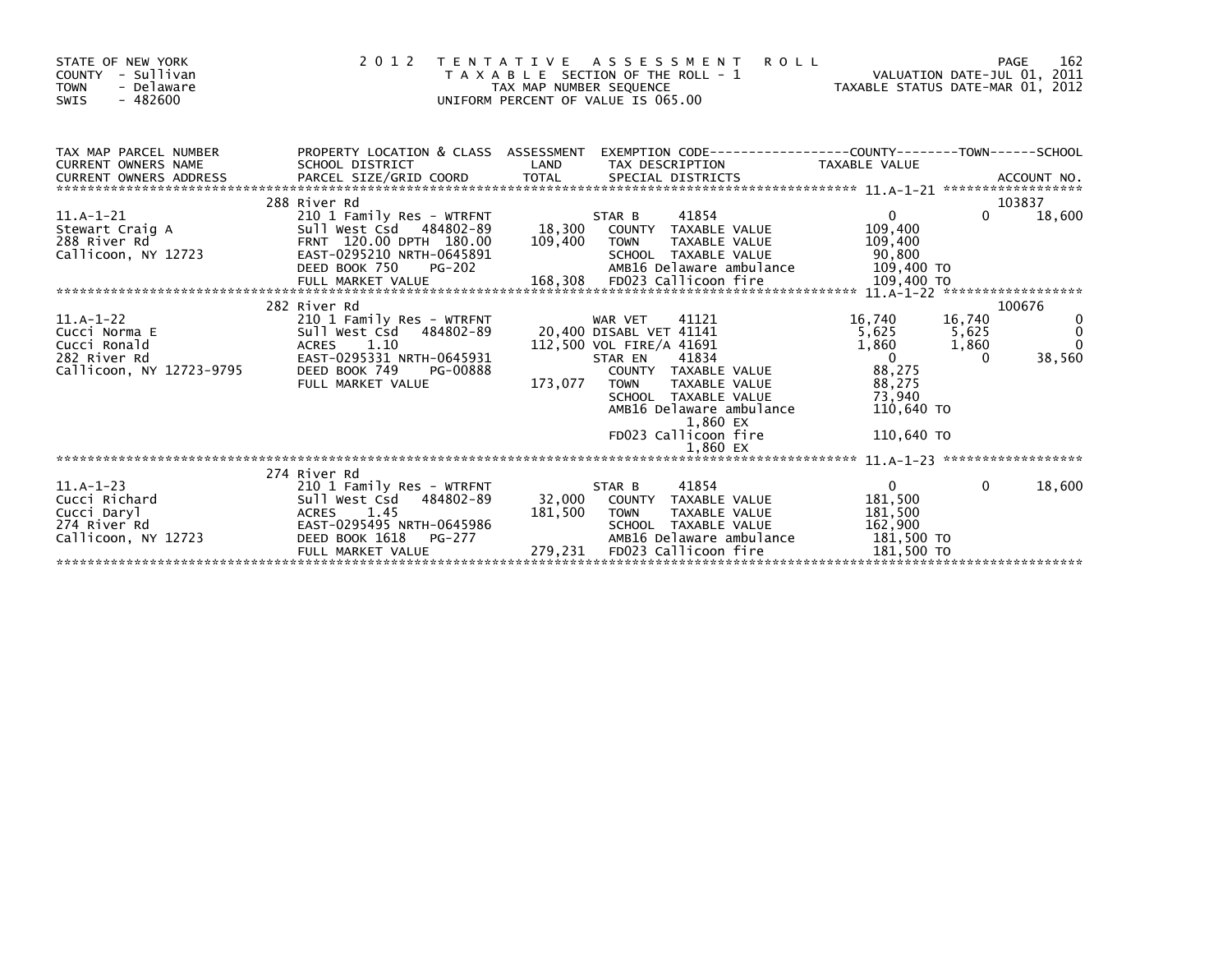| STATE OF NEW YORK  | 2012 TENTATIVE ASSESSMENT ROLL        | 163<br>PAGE                      |
|--------------------|---------------------------------------|----------------------------------|
| COUNTY - Sullivan  | T A X A B L E SECTION OF THE ROLL - 1 | VALUATION DATE-JUL 01, 2011      |
| - Delaware<br>TOWN | MAP SECTION - 011                     | TAXABLE STATUS DATE-MAR 01, 2012 |
| - 482600<br>SWIS   | SUB-SECTION - A                       | RPS150/V04/L015                  |
|                    | UNIFORM PERCENT OF VALUE IS 065.00    | CURRENT DATE 5/01/2012           |

| CODE | DISTRICT NAME                                | TOTAL<br>PARCELS | EXTENSION<br><b>TYPF</b> | EXTENSION<br>VALUE | AD VALOREM<br><b>VALUE</b> | <b>EXEMPT</b><br>AMOUNT | TAXABLE<br>VALUE     |
|------|----------------------------------------------|------------------|--------------------------|--------------------|----------------------------|-------------------------|----------------------|
|      | AMB16 Delaware ambul<br>FD023 Callicoon fire |                  | 23 TOTAL<br>23 TOTAL     |                    | 2332.898<br>2332.898       | 1,860<br>1.860          | 2331.038<br>2331.038 |

#### \*\*\* S C H O O L D I S T R I C T S U M M A R Y \*\*\*

| CODE   | DISTRICT NAME | <b>TOTAL</b><br><b>PARCELS</b> | ASSESSED<br>LAND | ASSESSED<br><b>TOTAL</b> | <b>EXEMPT</b><br><b>AMOUNT</b> | <b>TOTAL</b><br>TAXABLE | <b>STAR</b><br><b>AMOUNT</b> | <b>STAR</b><br><b>TAXABLE</b> |
|--------|---------------|--------------------------------|------------------|--------------------------|--------------------------------|-------------------------|------------------------------|-------------------------------|
| 484802 | Sull West Csd | 23                             | 508.140          | 2332,898                 |                                | 2332,898                | 264.480                      | 2068,418                      |
|        | SUB-TOTAL     | 23                             | 508.140          | 2332,898                 |                                | 2332.898                | 264.480                      | 2068,418                      |
| 484889 | West Sull Lib | 23                             | 508.140          | 2332,898                 |                                | 2332,898                | 264,480                      | 2068,418                      |
|        | <b>TOTAL</b>  | 46                             | 1016.280         | 4665,796                 |                                | 4665,796                | 528,960                      | 4136,836                      |

#### \*\*\* S Y S T E M C O D E S S U M M A R Y \*\*\*

#### NO SYSTEM EXEMPTIONS AT THIS LEVEL

| CODE                                               | DESCRIPTION                                                                         | <b>TOTAL</b><br><b>PARCELS</b> | <b>COUNTY</b>                                | <b>TOWN</b>                                  | <b>SCHOOL</b>                 |
|----------------------------------------------------|-------------------------------------------------------------------------------------|--------------------------------|----------------------------------------------|----------------------------------------------|-------------------------------|
| 41121<br>41131<br>41141<br>41691<br>41834<br>41854 | WAR VET<br>COMBAT VET<br>DISABL VET<br>VOL FIRE/A<br>STAR EN<br>STAR B<br>T O T A L | 17                             | 43,392<br>27,257<br>5,625<br>1,860<br>78,134 | 43,392<br>27,257<br>5,625<br>1,860<br>78,134 | 115,680<br>148,800<br>264,480 |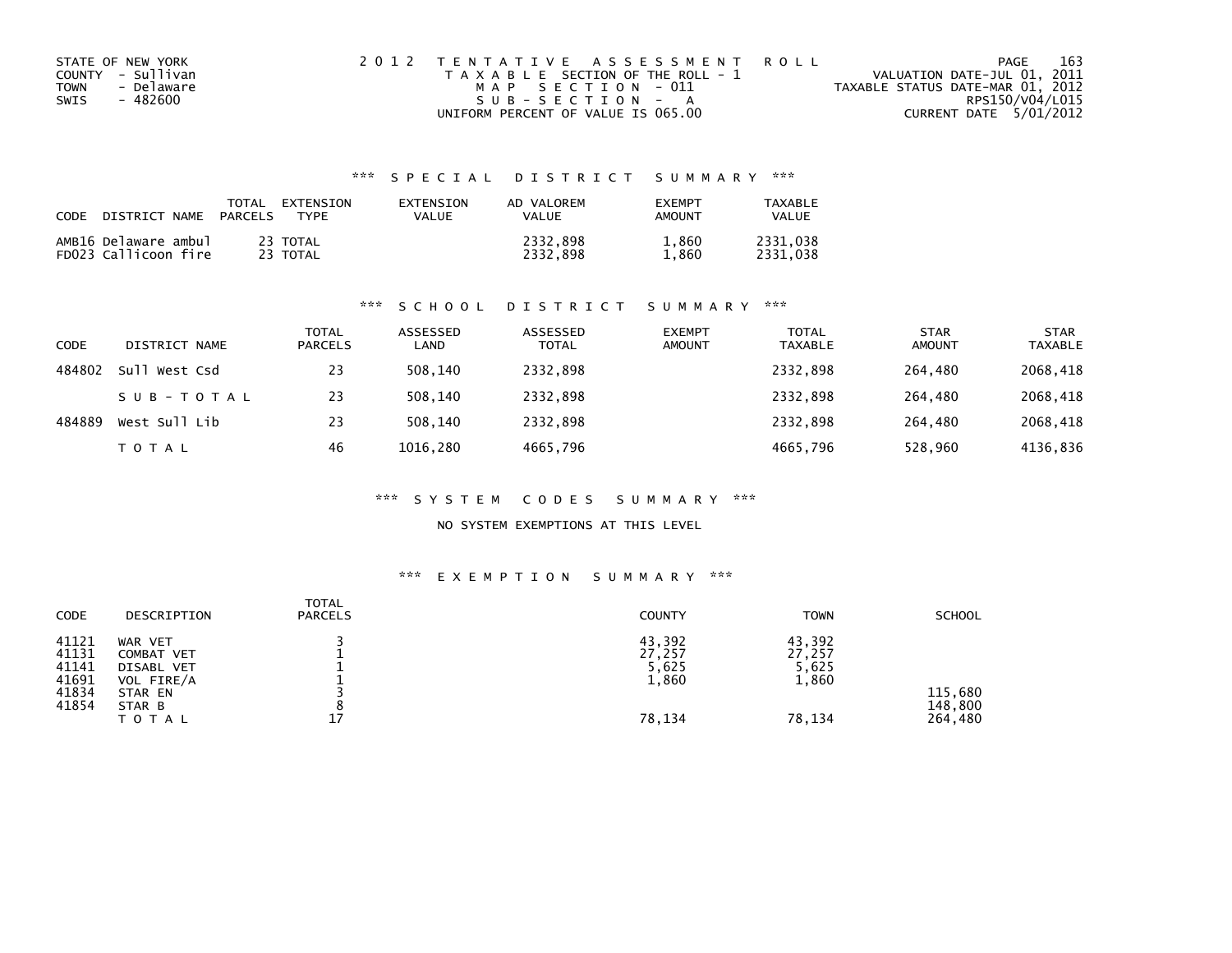|             | STATE OF NEW YORK | 2012 TENTATIVE ASSESSMENT ROLL        | 164<br>PAGE                      |
|-------------|-------------------|---------------------------------------|----------------------------------|
|             | COUNTY - Sullivan | T A X A B L E SECTION OF THE ROLL - 1 | VALUATION DATE-JUL 01, 2011      |
| <b>TOWN</b> | - Delaware        | MAP SECTION - 011                     | TAXABLE STATUS DATE-MAR 01, 2012 |
| SWIS        | - 482600          | SUB-SECTION - A                       | RPS150/V04/L015                  |
|             |                   | UNIFORM PERCENT OF VALUE IS 065.00    | CURRENT DATE 5/01/2012           |

| ROLL       | DESCRIPTION    | <b>TOTAL</b>   | <b>ASSESSED</b> | <b>ASSESSED</b> | <b>TAXABLE</b> | <b>TAXABLE</b> | <b>TAXABLE</b> | <b>STAR</b>    |
|------------|----------------|----------------|-----------------|-----------------|----------------|----------------|----------------|----------------|
| <b>SEC</b> |                | <b>PARCELS</b> | LAND            | <b>TOTAL</b>    | COUNTY         | <b>TOWN</b>    | <b>SCHOOL</b>  | <b>TAXABLE</b> |
|            | <b>TAXABLE</b> |                | 508,140         | 2332.898        | 2254.764       | 2254.764       | 2332.898       | 2068,418       |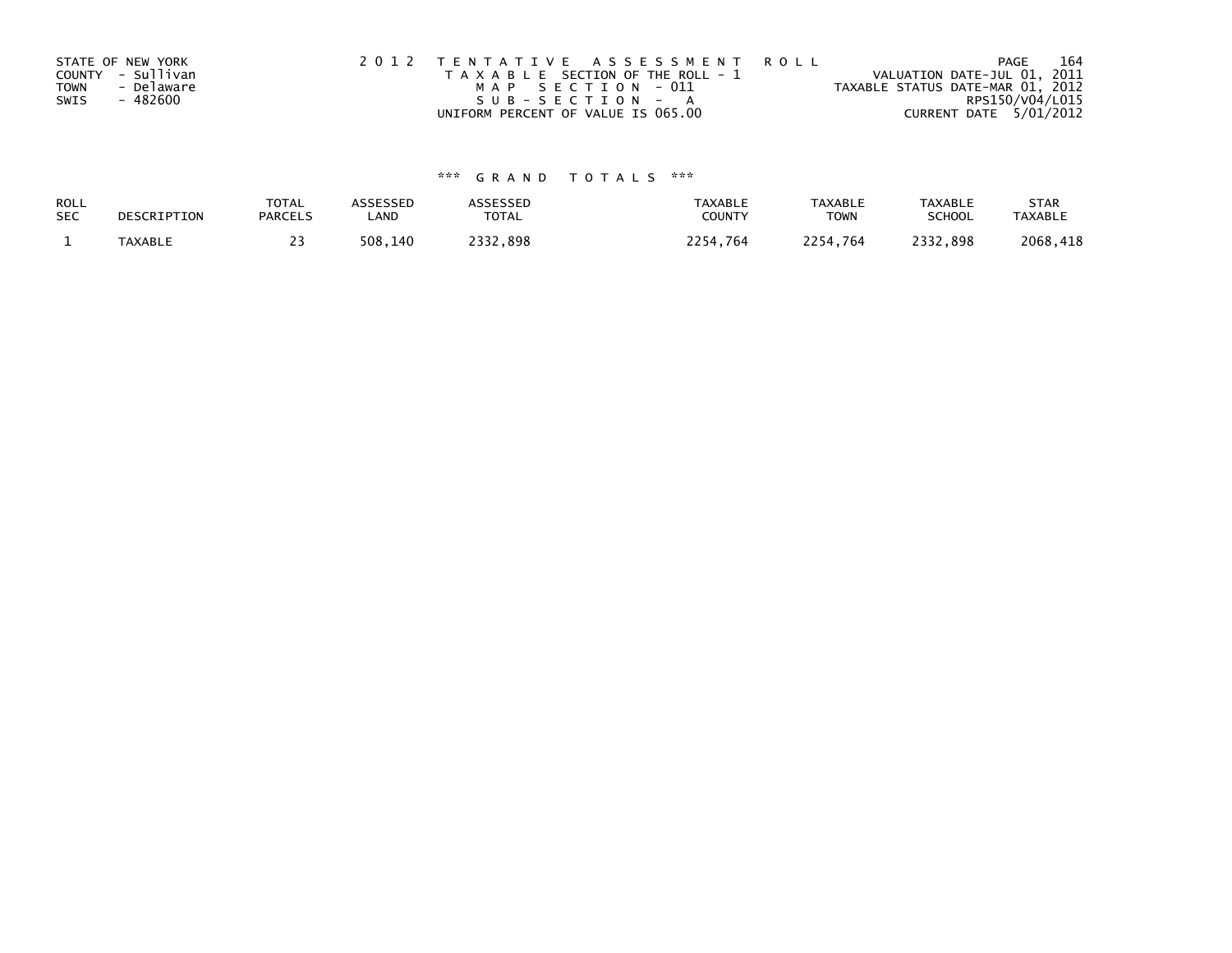| STATE OF NEW YORK<br>COUNTY - Sullivan<br><b>TOWN</b><br>- Delaware<br>$-482600$<br>SWIS            | 2 0 1 2                                                                                                                                                                   | TAX MAP NUMBER SEQUENCE      | TENTATIVE ASSESSMENT<br><b>ROLL</b><br>T A X A B L E SECTION OF THE ROLL - 1<br>UNIFORM PERCENT OF VALUE IS 065.00                                  | VALUATION DATE-JUL 01, 2011<br>TAXABLE STATUS DATE-MAR 01, 2012           | PAGE<br>165                  |
|-----------------------------------------------------------------------------------------------------|---------------------------------------------------------------------------------------------------------------------------------------------------------------------------|------------------------------|-----------------------------------------------------------------------------------------------------------------------------------------------------|---------------------------------------------------------------------------|------------------------------|
| TAX MAP PARCEL NUMBER<br>CURRENT OWNERS NAME<br><b>CURRENT OWNERS ADDRESS</b>                       | SCHOOL DISTRICT<br>PARCEL SIZE/GRID COORD                                                                                                                                 | LAND<br><b>TOTAL</b>         | PROPERTY LOCATION & CLASS ASSESSMENT EXEMPTION CODE---------------COUNTY-------TOWN------SCHOOL<br>TAX DESCRIPTION<br>SPECIAL DISTRICTS             | TAXABLE VALUE                                                             | ACCOUNT NO.                  |
| $12.-1-1.1$<br>Roche Maurice<br>PO Box 330<br>Callicoon, NY 12723                                   | 81 Old Hankins Rd<br>210 1 Family Res<br>484802-89<br>Sull West Csd<br>ACRES 28.40<br>EAST-0300365 NRTH-0647927<br>DEED BOOK 834<br>PG-184<br>FULL MARKET VALUE           | 45,080<br>177,080<br>272,431 | 41854<br>STAR B<br>COUNTY TAXABLE VALUE<br>TAXABLE VALUE<br><b>TOWN</b><br>SCHOOL TAXABLE VALUE<br>AMB16 Delaware ambulance<br>FD023 Callicoon fire | $\mathbf{0}$<br>177,080<br>177,080<br>158,480<br>177,080 TO<br>177.080 TO | 103252<br>$\Omega$<br>18,600 |
| $12 - 1 - 1.2$<br>Frandsen Lars<br>Frandsen Sabrina T<br>140 W 55th St Apt 9C<br>New York, NY 10019 | 63 Old Hankins Rd<br>210 1 Family Res<br>484802-89<br>Sull West Csd<br>3.06<br><b>ACRES</b><br>EAST-0300936 NRTH-0647762<br>DEED BOOK 2168<br>PG-321<br>FULL MARKET VALUE | 21,000<br>80,000<br>123,077  | COUNTY TAXABLE VALUE<br>TAXABLE VALUE<br><b>TOWN</b><br>SCHOOL TAXABLE VALUE<br>AMB16 Delaware ambulance<br>FD023 Callicoon fire                    | 80,000<br>80,000<br>80,000<br>80,000 TO<br>80,000 TO                      |                              |
| $12 - 1 - 1.4$<br>Roche Thomas P<br>Roche Bari A<br>PO Box 330<br>Callicoon, NY 12723               | 9479 State Route 97<br>210 1 Family Res<br>Sull West Csd 484802-89<br>5.14 BANKC030982<br>ACRES<br>EAST-0300365 NRTH-0647927<br>DEED BOOK 3182 PG-690                     | 23,140<br>161, 173           | COUNTY TAXABLE VALUE<br>TAXABLE VALUE<br><b>TOWN</b><br>SCHOOL TAXABLE VALUE<br>AMB16 Delaware ambulance<br>FD023 Callicoon fire                    | 161,173<br>161, 173<br>161.173<br>161,173 TO<br>161,173 TO                | 103252                       |
| $12. - 1 - 2$<br>Roche Maurice<br>PO Box 330<br>Callicoon, NY 12723                                 | State Route 97<br>311 Res vac land<br>484802-89<br>Sull West Csd<br>2.00<br>ACRES<br>EAST-0300936 NRTH-0647762<br>DEED BOOK 834<br>PG-184<br>FULL MARKET VALUE            | 19,200<br>19,200<br>29,538   | COUNTY TAXABLE VALUE<br><b>TOWN</b><br><b>TAXABLE VALUE</b><br>SCHOOL TAXABLE VALUE<br>AMB16 Delaware ambulance<br>FD023 Callicoon fire             | 19,200<br>19,200<br>19,200<br>19,200 TO<br>19,200 TO                      | 103311                       |
| $12. -1 - 3$<br>Roche Maurice<br>PO Box 330<br>Callicoon, NY 12723                                  | State Route 97<br>311 Res vac land<br>484802-89<br>Sull West Csd<br><b>ACRES</b><br>2.00<br>EAST-0299720 NRTH-0648140<br>DEED BOOK 834<br>PG-181<br>FULL MARKET VALUE     | 19,200<br>19,200<br>29,538   | COUNTY TAXABLE VALUE<br><b>TOWN</b><br>TAXABLE VALUE<br>SCHOOL TAXABLE VALUE<br>AMB16 Delaware ambulance<br>FD023 Callicoon fire                    | 19,200<br>19,200<br>19,200<br>19,200 TO<br>19,200 TO                      | 103306                       |
| $12. - 1 - 4$<br>Rathgeb Robert J<br>& Carol A<br>38 Fairview Ave<br>Park Ridge N J, 07656          | State Route 97<br>311 Res vac land<br>Sull West Csd<br>484802-89<br><b>ACRES</b><br>2.00<br>EAST-0299780 NRTH-0648010<br>DEED BOOK 774<br>PG-384<br>FULL MARKET VALUE     | 24,000<br>24,000<br>36,923   | COUNTY TAXABLE VALUE<br><b>TOWN</b><br>TAXABLE VALUE<br>SCHOOL TAXABLE VALUE<br>AMB16 Delaware ambulance<br>FD023 Callicoon fire                    | 24,000<br>24,000<br>24,000<br>24,000 TO<br>24,000 TO                      | 103144                       |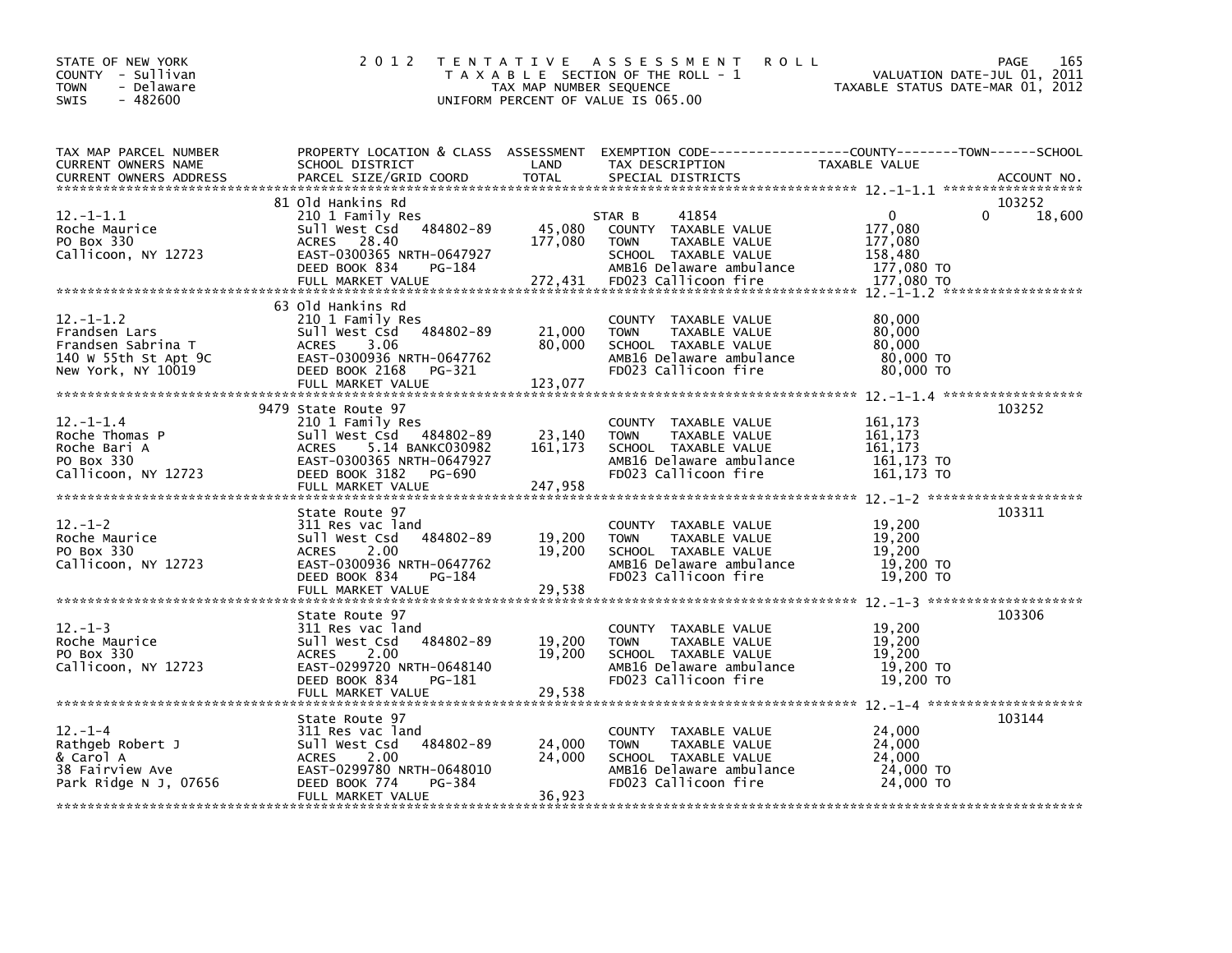| STATE OF NEW YORK<br>COUNTY - Sullivan<br>- Delaware<br><b>TOWN</b><br>$-482600$<br><b>SWIS</b>                   | 2 0 1 2                                                                                                                                                                     | T E N T A T I V E<br>TAX MAP NUMBER SEQUENCE<br>UNIFORM PERCENT OF VALUE IS 065.00 | A S S E S S M E N T<br><b>ROLL</b><br>T A X A B L E SECTION OF THE ROLL - 1                                                                               | VALUATION DATE-JUL 01, 2011<br>TAXABLE STATUS DATE-MAR 01, 2012                                             | 166<br>PAGE      |
|-------------------------------------------------------------------------------------------------------------------|-----------------------------------------------------------------------------------------------------------------------------------------------------------------------------|------------------------------------------------------------------------------------|-----------------------------------------------------------------------------------------------------------------------------------------------------------|-------------------------------------------------------------------------------------------------------------|------------------|
| TAX MAP PARCEL NUMBER<br>CURRENT OWNERS NAME                                                                      | PROPERTY LOCATION & CLASS ASSESSMENT<br>SCHOOL DISTRICT                                                                                                                     | LAND                                                                               | EXEMPTION CODE-----------------COUNTY-------TOWN------SCHOOL<br>TAX DESCRIPTION                                                                           | TAXABLE VALUE                                                                                               |                  |
| $12. - 1 - 5$<br>Ouellette Elizabeth<br>Ouellette Paul<br>61 W 68th Apt 15<br>New York, NY 10023                  | 9478 State Route 97<br>210 1 Family Res<br>484802-89<br>Sull West Csd<br>2.05<br><b>ACRES</b><br>EAST-0299867 NRTH-0647874<br>DEED BOOK 1393<br>PG-193<br>FULL MARKET VALUE | 33,300<br>103,900<br>159,846                                                       | COUNTY TAXABLE VALUE<br><b>TOWN</b><br>TAXABLE VALUE<br>SCHOOL TAXABLE VALUE<br>AMB16 Delaware ambulance<br>FD023 Callicoon fire                          | 103,900<br>103,900<br>103.900<br>103,900 TO<br>103,900 TO                                                   | 02/2010          |
| $12. - 1 - 6.1$<br>Sorensen Patricia B<br>Sorensen Stephanie M<br>9458 State Route 97<br>Callicoon, NY 12723-5442 | 9458 State Route 97<br>210 1 Family Res<br>Sull West Csd<br>484802-89<br><b>ACRES</b><br>3.26<br>EAST-0299900 NRTH-0647760<br>DEED BOOK 3088<br>PG-45<br>FULL MARKET VALUE  | 21,250<br>117,000<br>180,000                                                       | 41834<br>STAR EN<br>COUNTY TAXABLE VALUE<br><b>TOWN</b><br>TAXABLE VALUE<br>SCHOOL TAXABLE VALUE<br>AMB16 Delaware ambulance<br>FD023 Callicoon fire      | $\Omega$<br>117,000<br>117,000<br>78.440<br>117,000 TO<br>117,000 TO<br>$12 - 1 - 8$ ********************** | 103332<br>38,560 |
| $12. - 1 - 8$<br>Roche Maurice<br>PO Box 330<br>Callicoon, NY 12723                                               | State Route 97<br>311 Res vac land<br>484802-89<br>Sull West Csd<br>2.00<br><b>ACRES</b><br>EAST-0300050 NRTH-0647490<br>PG-184<br>DEED BOOK 834                            | 19,200<br>19.200                                                                   | COUNTY TAXABLE VALUE<br>TAXABLE VALUE<br><b>TOWN</b><br>SCHOOL TAXABLE VALUE<br>AMB16 Delaware ambulance<br>FD023 Callicoon fire                          | 19,200<br>19,200<br>19,200<br>19,200 TO<br>19,200 TO                                                        | 103307           |
| $12. - 1 - 9$<br>Roche Maurice<br>PO Box 330<br>Callicoon, NY 12723                                               | State Route 97<br>311 Res vac land<br>484802-89<br>Sull West Csd<br>2.00<br><b>ACRES</b><br>EAST-0300130 NRTH-0647340<br>DEED BOOK 834<br>PG-184                            | 19,200<br>19,200                                                                   | COUNTY TAXABLE VALUE<br>TAXABLE VALUE<br><b>TOWN</b><br>SCHOOL TAXABLE VALUE<br>AMB16 Delaware ambulance<br>FD023 Callicoon fire                          | 19,200<br>19,200<br>19,200<br>19,200 TO<br>19,200 TO                                                        | 103312           |
| $12.-1-10.1$<br>Kask Victor<br>Kask Kulli<br>PO Box 315<br>Bethel, NY 12720                                       | 42 Railroad Ave<br>210 1 Family Res<br>484802-89<br>Sull West Csd<br>1.57<br><b>ACRES</b><br>EAST-0300419 NRTH-0645565<br>PG-186<br>DEED BOOK 3370<br>FULL MARKET VALUE     | 17,000<br>55,600<br>85,538                                                         | COUNTY TAXABLE VALUE<br><b>TOWN</b><br>TAXABLE VALUE<br>SCHOOL TAXABLE VALUE<br>AMB16 Delaware ambulance<br>FD023 Callicoon fire<br>LT015 Callicoon light | 55,600<br>55,600<br>55.600<br>55,600 TO<br>55,600 TO<br>55,600 TO                                           |                  |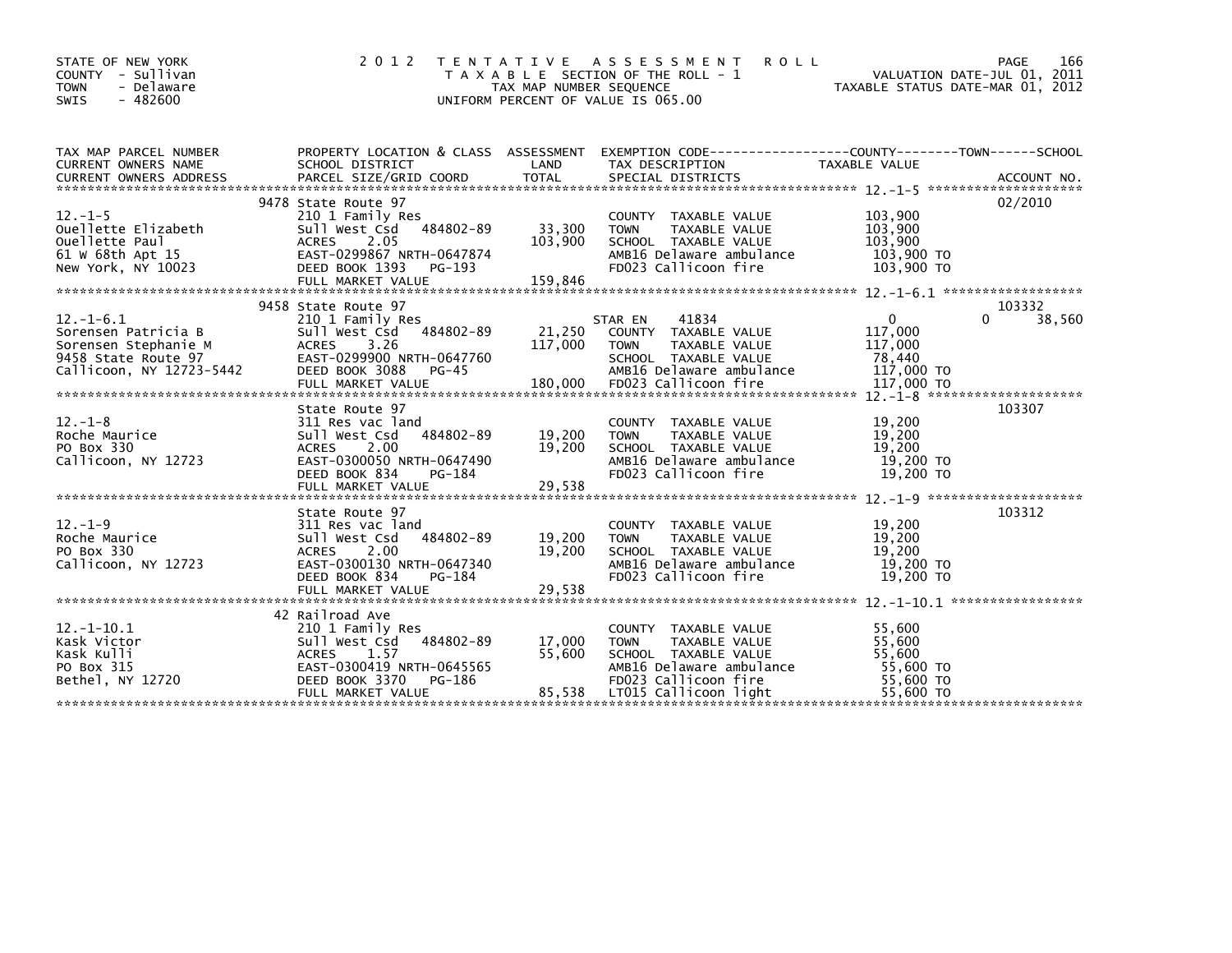| STATE OF NEW YORK<br>COUNTY - Sullivan<br>- Delaware<br><b>TOWN</b><br>$-482600$<br><b>SWIS</b> | 2 0 1 2                                                                                                                                        | T E N T A T I V E<br>TAX MAP NUMBER SEQUENCE<br>UNIFORM PERCENT OF VALUE IS 065.00 | A S S E S S M E N T<br><b>ROLL</b><br>T A X A B L E SECTION OF THE ROLL - 1                                                                                         | TAXABLE STATUS DATE-MAR 01, 2012                                  | 167<br><b>PAGE</b><br>VALUATION DATE-JUL 01, 2011 |
|-------------------------------------------------------------------------------------------------|------------------------------------------------------------------------------------------------------------------------------------------------|------------------------------------------------------------------------------------|---------------------------------------------------------------------------------------------------------------------------------------------------------------------|-------------------------------------------------------------------|---------------------------------------------------|
| TAX MAP PARCEL NUMBER<br>CURRENT OWNERS NAME                                                    | PROPERTY LOCATION & CLASS ASSESSMENT<br>SCHOOL DISTRICT                                                                                        | LAND                                                                               | EXEMPTION CODE-----------------COUNTY-------TOWN------SCHOOL<br>TAX DESCRIPTION                                                                                     | TAXABLE VALUE                                                     |                                                   |
| $12. -1 - 10.4$<br>San Filippo Michelle<br>107 Del Vue Rd<br>Callicoon, NY 12723                | Del Vue Rd<br>311 Res vac land<br>Sull West Csd 484802-89<br>FRNT 100.00 DPTH 130.00<br>EAST-0299445 NRTH-0647012<br>DEED BOOK 2011<br>PG-6583 | 4,000<br>4,000                                                                     | COUNTY TAXABLE VALUE<br><b>TOWN</b><br>TAXABLE VALUE<br>SCHOOL TAXABLE VALUE<br>AMB16 Delaware ambulance<br>FD023 Callicoon fire                                    | 4,000<br>4,000<br>4,000<br>4,000 TO<br>4,000 TO                   | 09/2011                                           |
| $12. - 1 - 10.5$<br>Kask Victor<br>PO Box 315<br>Bethel, NY 12720                               | Delvue Rd<br>311 Res vac land<br>484802-89<br>Sull West Csd<br>22.99<br>ACRES<br>EAST-0299346 NRTH-0646359<br>DEED BOOK 3440<br>PG-133         | 22,990<br>22,990                                                                   | COUNTY TAXABLE VALUE<br><b>TOWN</b><br>TAXABLE VALUE<br>SCHOOL TAXABLE VALUE<br>AMB16 Delaware ambulance<br>FD023 Callicoon fire                                    | 22,990<br>22,990<br>22.990<br>22,990 TO<br>22,990 TO              | 02/2008                                           |
| $12.-1-10.6$<br>Kask Victor<br>PO Box 315<br>Bethel, NY 12720                                   | River Rd<br>311 Res vac land<br>Sull West Csd<br>484802-89<br>2.38<br><b>ACRES</b><br>EAST-0335887 NRTH-0647434<br>DEED BOOK 3440<br>PG-133    | 900<br>900                                                                         | <b>COUNTY</b><br>TAXABLE VALUE<br><b>TAXABLE VALUE</b><br><b>TOWN</b><br>SCHOOL TAXABLE VALUE<br>AMB16 Delaware ambulance<br>FD023 Callicoon fire                   | 900<br>900<br>900<br>900 TO<br>900 TO                             | 02/2008                                           |
| $12. -1 - 10.7$<br>Kask Victor<br>PO Box 315<br>Bethel, NY 12720                                | Delvue Rd<br>311 Res vac land<br>Sull West Csd<br>484802-89<br>7.63<br><b>ACRES</b><br>EAST-0299346 NRTH-0646359<br>DEED BOOK 3440<br>PG-133   | 17,168<br>17,168                                                                   | <b>COUNTY</b><br>TAXABLE VALUE<br><b>TOWN</b><br>TAXABLE VALUE<br>SCHOOL TAXABLE VALUE<br>AMB16 Delaware ambulance<br>FD023 Callicoon fire                          | 17,168<br>17,168<br>17,168<br>17,168 TO<br>17,168 TO              | 02/2008                                           |
| $12 - 1 - 10.8$<br>Kask Victor<br>PO Box 315<br>Bethel, NY 12720                                | Delvue Rd<br>311 Res vac land<br>Sull West Csd<br>484802-89<br>5.14<br><b>ACRES</b><br>EAST-0299346 NRTH-0646359<br>DEED BOOK 3440<br>PG-133   | 11,565<br>11,565                                                                   | <b>COUNTY</b><br>TAXABLE VALUE<br>TAXABLE VALUE<br><b>TOWN</b><br>SCHOOL TAXABLE VALUE<br>AMB16 Delaware ambulance<br>FD023 Callicoon fire<br>LT015 Callicoon light | 11,565<br>11,565<br>11.565<br>11,565 TO<br>11,565 TO<br>11,565 TO | 02/2008                                           |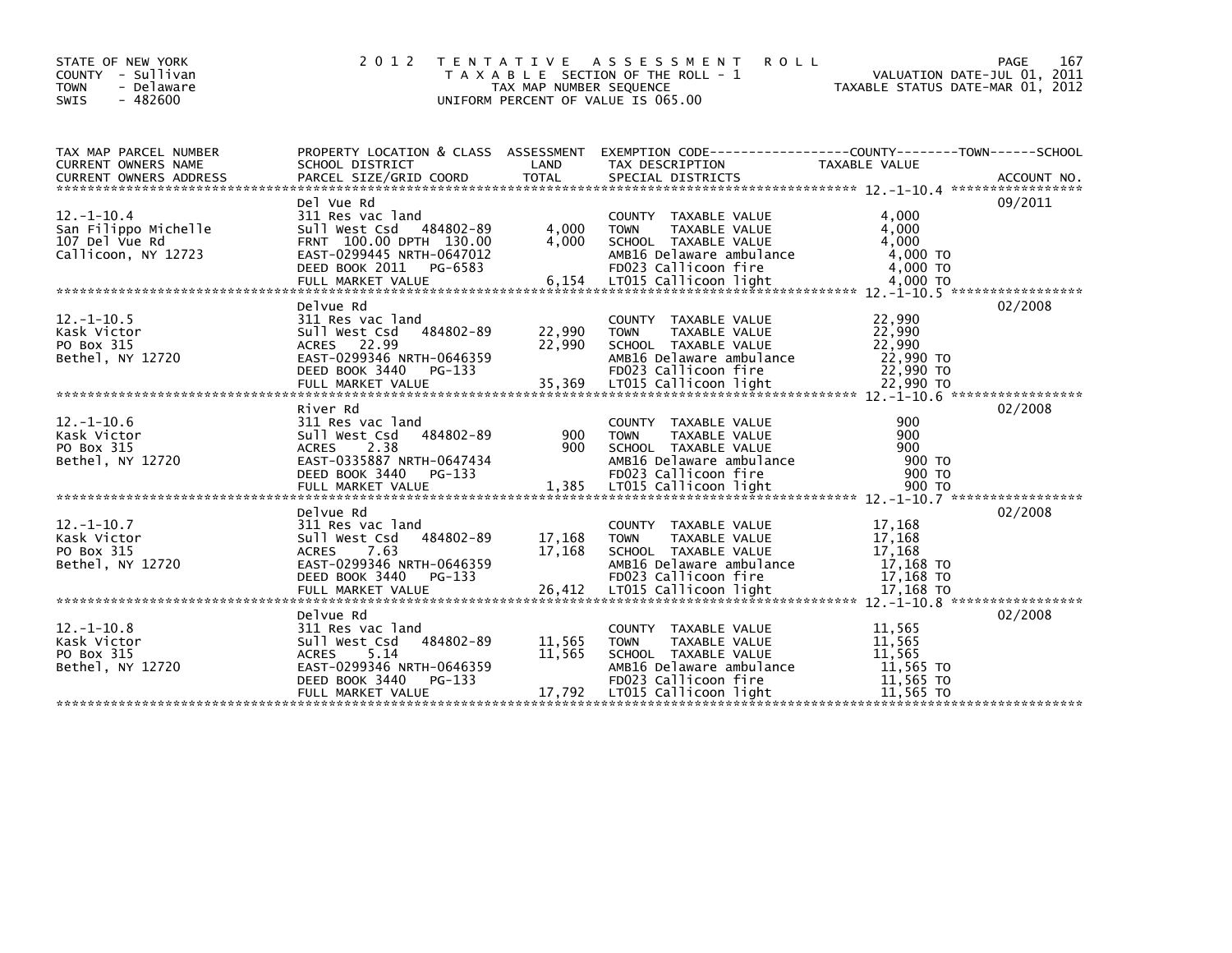| STATE OF NEW YORK<br>COUNTY - Sullivan<br><b>TOWN</b><br>- Delaware<br>$-482600$<br><b>SWIS</b>                                            | 2 0 1 2<br>T E N T A T I V E                                                                                                                                                 | TAX MAP NUMBER SEQUENCE      | A S S E S S M E N T<br><b>ROLL</b><br>T A X A B L E SECTION OF THE ROLL - 1<br>UNIFORM PERCENT OF VALUE IS 065.00                                                                                           | TAXABLE STATUS DATE-MAR 01, 2012                                                                  | 168<br>PAGE<br>VALUATION DATE-JUL 01, 2011 |
|--------------------------------------------------------------------------------------------------------------------------------------------|------------------------------------------------------------------------------------------------------------------------------------------------------------------------------|------------------------------|-------------------------------------------------------------------------------------------------------------------------------------------------------------------------------------------------------------|---------------------------------------------------------------------------------------------------|--------------------------------------------|
| TAX MAP PARCEL NUMBER<br>CURRENT OWNERS NAME                                                                                               | PROPERTY LOCATION & CLASS ASSESSMENT<br>SCHOOL DISTRICT                                                                                                                      | LAND                         | EXEMPTION CODE-----------------COUNTY-------TOWN------SCHOOL<br>TAX DESCRIPTION                                                                                                                             | TAXABLE VALUE                                                                                     |                                            |
| $12 - 1 - 12$<br>McCrudden Stephen<br>McCrudden Arlene<br>1075 N.Y. State Rte 9W<br>Grandview, NY 10960                                    | 27 River Rd<br>210 1 Family Res - WTRFNT<br>Sull West Csd<br>484802-89<br>4.80<br><b>ACRES</b><br>EAST-0300370 NRTH-0645300<br>DEED BOOK 2159<br>PG-348<br>FULL MARKET VALUE | 50,000<br>112,460<br>173,015 | COUNTY TAXABLE VALUE<br><b>TOWN</b><br>TAXABLE VALUE<br>SCHOOL TAXABLE VALUE<br>AMB16 Delaware ambulance<br>FD023 Callicoon fire<br>LT015 Callicoon light<br>SD012 Callicoon sewer<br>SW012 Callicoon sewer | 112,460<br>112,460<br>112,460<br>112,460 TO<br>112,460 TO<br>112,460 TO<br>1.00 UN M<br>1.00 UN C | 101177                                     |
| $12. - 1 - 13.1$<br>Sosko June<br>Sosko Alfred<br>152 Seminary Rd<br>Callicoon, NY 12723                                                   | 96 Seminary Rd<br>311 Res vac land<br>484802-89<br>Sull West Csd<br>4.29<br><b>ACRES</b><br>EAST-0303615 NRTH-0646879<br>DEED BOOK 1083<br>PG-00215<br>FULL MARKET VALUE     | 4,000<br>4,000<br>6,154      | COUNTY TAXABLE VALUE<br>TAXABLE VALUE<br><b>TOWN</b><br>SCHOOL TAXABLE VALUE<br>AMB16 Delaware ambulance<br>FD023 Callicoon fire                                                                            | 4,000<br>4,000<br>4.000<br>4,000 TO<br>4.000 TO                                                   | 103911                                     |
| $12. - 1 - 13.3$<br>Behringer Charles L<br>Behringer Augusta<br>3383 Bunker Ave<br>Wantagh, NY 11793                                       | Seminary Rd<br>312 Vac w/imprv<br>Sull West Csd<br>484802-89<br>ACRES 52.68<br>EAST-0303757 NRTH-0645609<br>DEED BOOK 926<br>PG-00002<br>FULL MARKET VALUE                   | 64,100<br>101,200<br>155,692 | COUNTY TAXABLE VALUE<br><b>TOWN</b><br>TAXABLE VALUE<br>SCHOOL TAXABLE VALUE<br>AMB16 Delaware ambulance<br>FD023 Callicoon fire                                                                            | 101,200<br>101,200<br>101,200<br>101,200 TO<br>101,200 TO                                         |                                            |
| $12. - 1 - 13.4$<br>Suffoletto Cindy<br>69 Seminary Rd<br>Callicoon, NY 12723                                                              | Seminary Rd<br>311 Res vac land<br>Sull West Csd<br>484802-89<br>1.00 BANK C30614<br><b>ACRES</b><br>EAST-0303368 NRTH-0646607<br>DEED BOOK 2318 PG-349                      | 5,000<br>5,000               | COUNTY TAXABLE VALUE<br><b>TOWN</b><br>TAXABLE VALUE<br>SCHOOL TAXABLE VALUE<br>AMB16 Delaware ambulance<br>FD023 Callicoon fire                                                                            | 5,000<br>5.000<br>5,000<br>5,000 TO<br>5,000 TO                                                   |                                            |
| $12 - 1 - 13.5$<br>Doetsch Family I LLC<br>1216 Hinman Ave<br>Evanston, IL 60202<br>MAY BE SUBJECT TO PAYMENT<br>UNDER AGDIST LAW TIL 2016 | Old Hankins Rd<br>322 Rural vac>10<br>Sull West Csd<br>484802-89<br>ACRES 59.91<br>EAST-0302349 NRTH-0647633<br>DEED BOOK 2011<br>PG-7002<br>FULL MARKET VALUE               | 69,900<br>69,900<br>107,538  | AGRI DIST 41720<br>COUNTY TAXABLE VALUE<br>TAXABLE VALUE<br><b>TOWN</b><br>SCHOOL TAXABLE VALUE<br>AMB16 Delaware ambulance<br>FD023 Callicoon fire<br>SW012 Callicoon sewer                                | 27,699<br>27,699<br>42,201<br>42,201<br>42.201<br>69,900 TO<br>69,900 TO<br>.25 UN C              | 10/2011<br>27,699                          |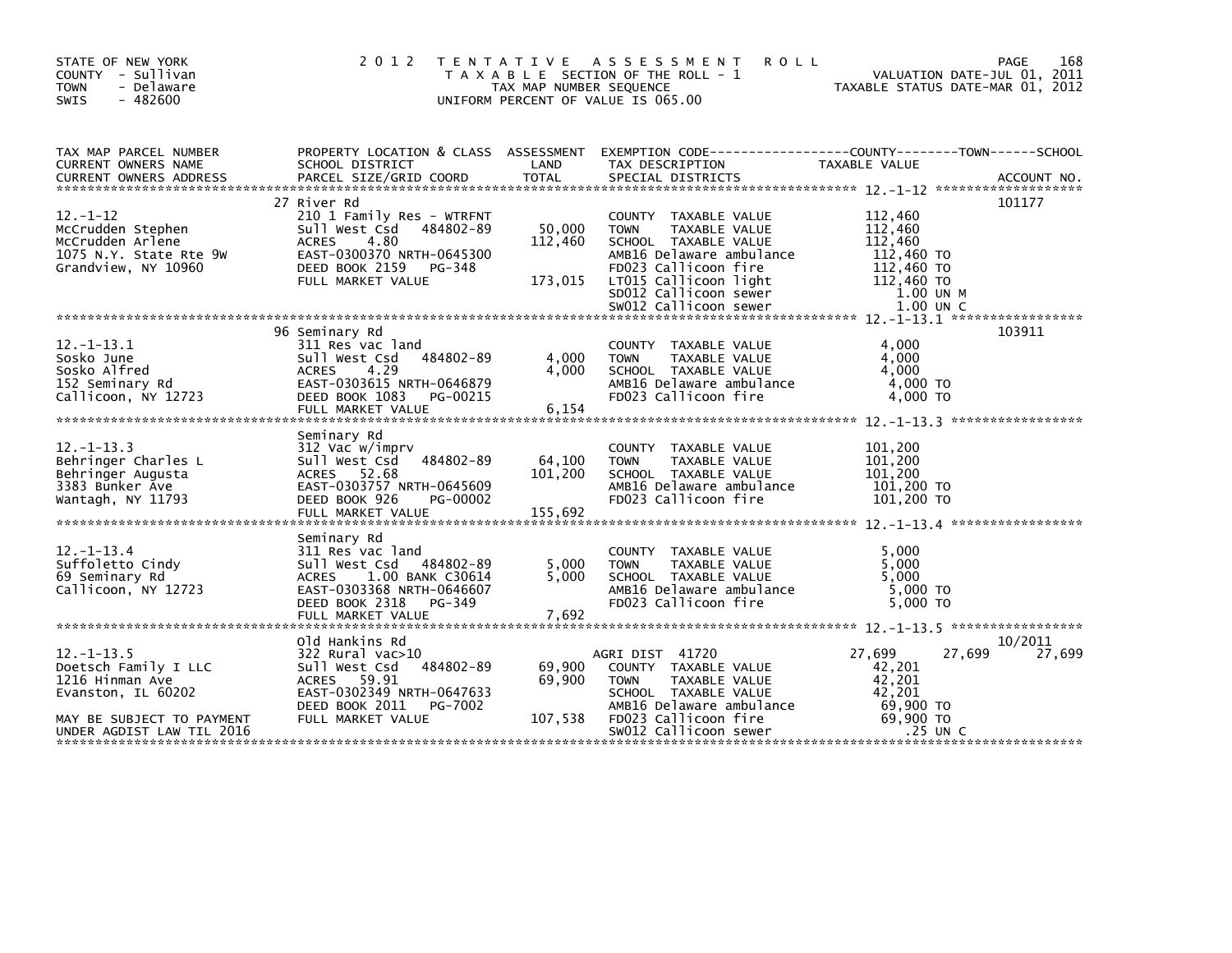| STATE OF NEW YORK<br>COUNTY - Sullivan<br>- Delaware<br><b>TOWN</b><br>$-482600$<br><b>SWIS</b>                                                                                                                                                            | 2 0 1 2<br>T E N T A T I V E                                                                                                                                         | TAX MAP NUMBER SEQUENCE    | A S S E S S M E N T<br><b>ROLL</b><br>T A X A B L E SECTION OF THE ROLL - 1<br>UNIFORM PERCENT OF VALUE IS 065.00                                                                                               | TAXABLE STATUS DATE-MAR 01, 2012                                                              | 169<br>PAGE<br>VALUATION DATE-JUL 01, 2011                        |
|------------------------------------------------------------------------------------------------------------------------------------------------------------------------------------------------------------------------------------------------------------|----------------------------------------------------------------------------------------------------------------------------------------------------------------------|----------------------------|-----------------------------------------------------------------------------------------------------------------------------------------------------------------------------------------------------------------|-----------------------------------------------------------------------------------------------|-------------------------------------------------------------------|
| TAX MAP PARCEL NUMBER<br>CURRENT OWNERS NAME<br>CONNENT OWNERS ADDRESS FORCEL SIZE/GRID COORD TOTAL SPECIAL DISTRICTS (2001) ACCOUNT NO.<br>EURRENT OWNERS ADDRESS PARCEL SIZE/GRID COORD TOTAL SPECIAL DISTRICTS (2001) 201-14.1 ************************ | SCHOOL DISTRICT                                                                                                                                                      | LAND                       | PROPERTY LOCATION & CLASS ASSESSMENT EXEMPTION CODE---------------COUNTY-------TOWN-----SCHOOL<br>TAX DESCRIPTION                                                                                               | <b>TAXABLE VALUE</b>                                                                          |                                                                   |
| $12. -1 - 14.1$<br>Smith Kevin J<br>Smith Edward D<br>266 26th St<br>Copiague, NY 11726                                                                                                                                                                    | 27 Wagner Ln<br>270 Mfg housing<br>sull west Csd 484802-89<br>ACRES 21.50<br>EAST-0304010 NRTH-0647520<br>DEED BOOK 2490<br>PG-623                                   | 40,500<br>48,800           | COUNTY TAXABLE VALUE<br>TAXABLE VALUE<br><b>TOWN</b><br>SCHOOL TAXABLE VALUE<br>AMB16 Delaware ambulance<br>FD023 Callicoon fire                                                                                | 48,800<br>48,800<br>48,800<br>48,800 TO<br>48,800 TO                                          | 103359                                                            |
| $12. - 1 - 14.2$<br>Sosko June<br>Sosko Alfred<br>96 Seminary Rd<br>Callicoon, NY 12723                                                                                                                                                                    | 96 Seminary Rd<br>240 Rural res<br>484802-89<br>Sull West Csd<br>ACRES 13.40<br>EAST-0304150 NRTH-0646690<br>DEED BOOK 777<br>PG-00124<br>FULL MARKET VALUE          | 112,200 AGED-S<br>172,615  | 89 PCT OF VALUE USED FOR EXEMPTION PURPOSES<br>COMBAT VET 41131<br>32,400 STAR EN<br>41834<br>41804<br>COUNTY TAXABLE VALUE<br>TAXABLE VALUE<br><b>TOWN</b><br>SCHOOL TAXABLE VALUE<br>AMB16 Delaware ambulance | 24,965<br>$\mathbf{0}$<br>$\Omega$<br>87,235<br>87,235<br>58,661<br>112,200 TO                | 103684<br>24,965<br>$\Omega$<br>38,560<br>0<br>$\Omega$<br>14,979 |
| $12. - 1 - 15$<br>Suffoletto Cindy<br>69 Seminary Rd<br>Callicoon, NY 12723                                                                                                                                                                                | 69 Seminary Rd<br>210 1 Family Res<br>Sull West Csd 484802-89<br>FRNT 150.00 DPTH 190.00<br><b>BANK C30614</b><br>EAST-0303216 NRTH-0646530<br>DEED BOOK 2318 PG-349 | 18,200<br>80.200           | 41854<br>STAR B<br>COUNTY TAXABLE VALUE<br><b>TOWN</b><br>TAXABLE VALUE<br>SCHOOL TAXABLE VALUE<br>AMB16 Delaware ambulance<br>FD023 Callicoon fire                                                             | $\Omega$<br>80,200<br>80,200<br>61,600<br>80,200 TO<br>80,200 TO                              | 103839<br>$\Omega$<br>18,600                                      |
| $12. - 1 - 16$<br>Behringer Charles<br>Behringer Augusta<br>289 Kilburn Rd S<br>Garden City South, NY 11530 FULL MARKET VALUE                                                                                                                              | 38 Seminary Rd<br>260 Seasonal res                                                                                                                                   | 16,800<br>26,800<br>41,231 | COUNTY TAXABLE VALUE<br>TAXABLE VALUE<br><b>TOWN</b><br>SCHOOL TAXABLE VALUE<br>AMB16 Delaware ambulance<br>FD023 Callicoon fire<br>LTO15 Callicoon light<br>SDO12 Callicoon sewer<br>SW012 Callicoon sewer     | 26,800<br>26,800<br>26,800<br>26,800 TO<br>26,800 TO<br>26,800 TO<br>1.00 UN M<br>$1.00$ UN C | 100230                                                            |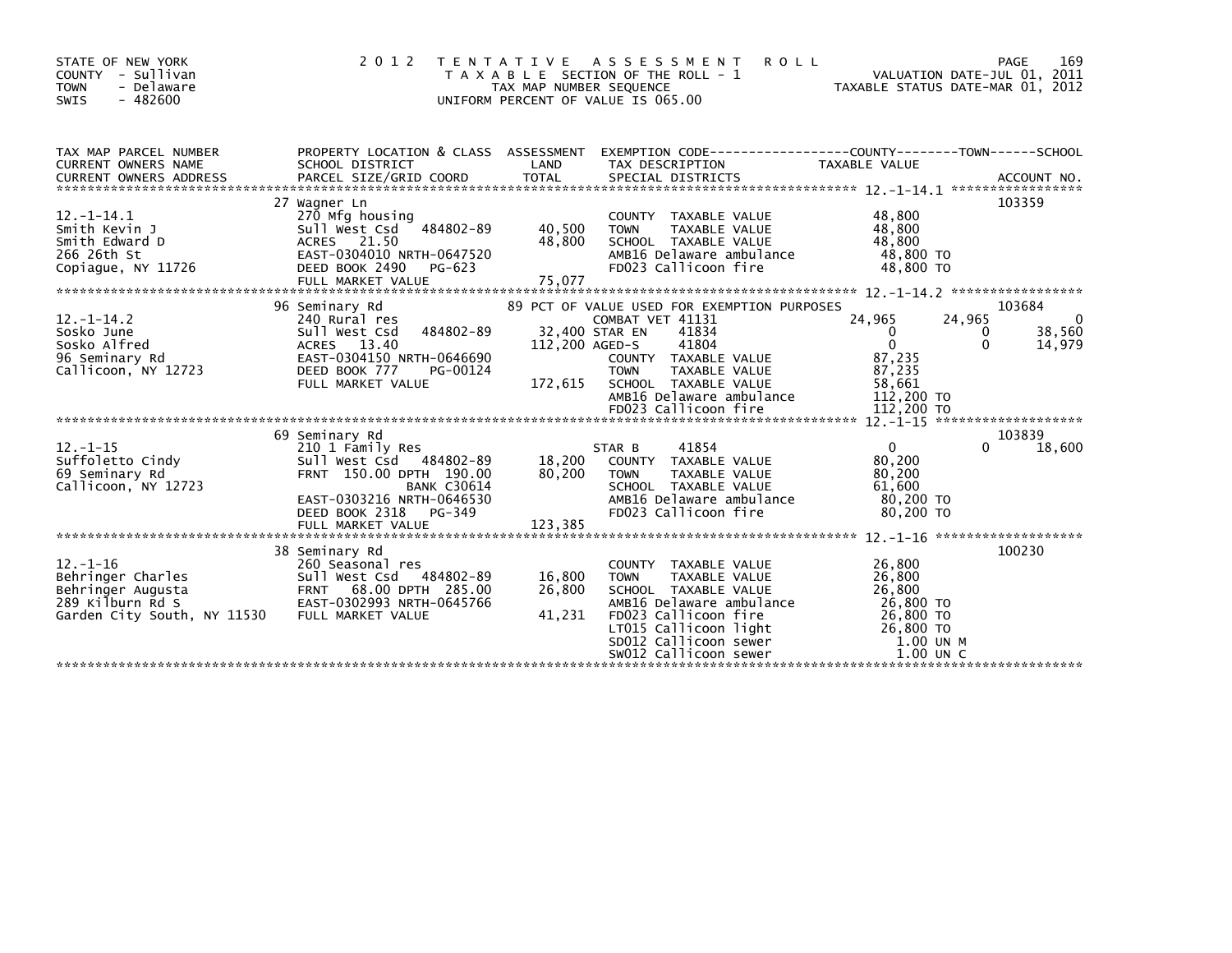| STATE OF NEW YORK<br>COUNTY - Sullivan<br><b>TOWN</b><br>- Delaware<br>$-482600$<br><b>SWIS</b> | 2 0 1 2                                                                                                                                                                  | T E N T A T I V E<br>TAX MAP NUMBER SEQUENCE | ASSESSMENT<br><b>ROLL</b><br>T A X A B L E SECTION OF THE ROLL - 1<br>UNIFORM PERCENT OF VALUE IS 065.00                                                                                                                       |                                                                                                           | 170<br>PAGE<br>VALUATION DATE-JUL 01, 2011<br>TAXABLE STATUS DATE-MAR 01, 2012 |
|-------------------------------------------------------------------------------------------------|--------------------------------------------------------------------------------------------------------------------------------------------------------------------------|----------------------------------------------|--------------------------------------------------------------------------------------------------------------------------------------------------------------------------------------------------------------------------------|-----------------------------------------------------------------------------------------------------------|--------------------------------------------------------------------------------|
| TAX MAP PARCEL NUMBER<br><b>CURRENT OWNERS NAME</b>                                             | PROPERTY LOCATION & CLASS ASSESSMENT<br>SCHOOL DISTRICT                                                                                                                  | LAND                                         | TAX DESCRIPTION                                                                                                                                                                                                                | <b>TAXABLE VALUE</b>                                                                                      |                                                                                |
| $12. - 1 - 17$<br>Cora Martin<br>Cora Marquerita<br>32 Seminary Rd<br>Callicoon, NY 12723       | 32 Seminary Rd<br>210 1 Family Res<br>Sull West Csd 484802-89<br>FRNT 106.84 DPTH 215.77<br>EAST-0302917 NRTH-0645664<br>DEED BOOK 3073<br>PG-663                        | 23,100<br>98,400                             | 41854<br>STAR B<br>COUNTY TAXABLE VALUE<br>TAXABLE VALUE<br><b>TOWN</b><br>SCHOOL TAXABLE VALUE<br>AMB16 Delaware ambulance                                                                                                    | $\Omega$<br>98,400<br>98,400<br>79,800<br>98,400 TO                                                       | 101752<br>18,600<br>$\Omega$                                                   |
|                                                                                                 | FULL MARKET VALUE                                                                                                                                                        | 151,385                                      | FD023 Callicoon fire<br>LT015 Callicoon light<br>SD012 Callicoon sewer                                                                                                                                                         | 98,400 TO<br>98,400 TO<br>1.00 UN M                                                                       |                                                                                |
| $12. -1 - 18.1$<br>Heller Mark W<br>Heller Ellen M<br>28 Seminary Rd<br>Callicoon, NY 12723     | 28 Seminary Rd<br>210 1 Family Res<br>484802-89<br>Sull West Csd<br>1.56<br><b>ACRES</b><br>EAST-0302963 NRTH-0645528<br>DEED BOOK 1185<br>PG-00236<br>FULL MARKET VALUE | 21,200<br>73,000<br>112,308                  | 41854<br>STAR B<br>COUNTY TAXABLE VALUE<br>TAXABLE VALUE<br><b>TOWN</b><br>SCHOOL TAXABLE VALUE<br>AMB16 Delaware ambulance<br>FD023 Callicoon fire<br>LT015 Callicoon light<br>SD012 Callicoon sewer<br>SW012 Callicoon sewer | $\Omega$<br>73,000<br>73,000<br>54,400<br>73,000 TO<br>73,000 TO<br>73,000 TO<br>1.00 UN M<br>$1.00$ UN C | 101750<br>18,600<br>0                                                          |
| $12. - 1 - 20$<br>Bedell Jane<br>Garrison Sarah<br>3428 Giles Pl<br>Bronx, NY 10463-4324        | 12 Seminary Rd<br>210 1 Family Res<br>Sull West Csd<br>484802-89<br>1.23<br><b>ACRES</b><br>EAST-0302909 NRTH-0645163<br>DEED BOOK 01538 PG-00210<br>FULL MARKET VALUE   | 20,400<br>73,000<br>112,308                  | COUNTY TAXABLE VALUE<br><b>TOWN</b><br>TAXABLE VALUE<br>SCHOOL TAXABLE VALUE<br>AMB16 Delaware ambulance<br>FD023 Callicoon fire<br>LT015 Callicoon light<br>SD012 Callicoon sewer<br>SW012 Callicoon sewer                    | 73,000<br>73,000<br>73,000<br>73,000 TO<br>73,000 TO<br>73,000 TO<br>1.00 UN M<br>1.00 UN C               | 103940                                                                         |
| $12. - 1 - 21.1$<br>Hecht John T<br>Sher Victoria A<br>425 Fifth Street<br>Brooklyn, NY 11215   | 123 Hospital Rd<br>220 2 Family Res<br>Sull West Csd<br>484802-89<br>ACRES 35.35<br>EAST-0304943 NRTH-0644917<br>DEED BOOK 2229<br>PG-463<br>FULL MARKET VALUE           | 43,250<br>136,350<br>209,769                 | <b>COUNTY</b><br>TAXABLE VALUE<br>TAXABLE VALUE<br><b>TOWN</b><br>SCHOOL TAXABLE VALUE<br>AMB16 Delaware ambulance<br>FD023 Callicoon fire                                                                                     | 136,350<br>136,350<br>136,350<br>136,350 TO<br>136.350 TO                                                 | 101129                                                                         |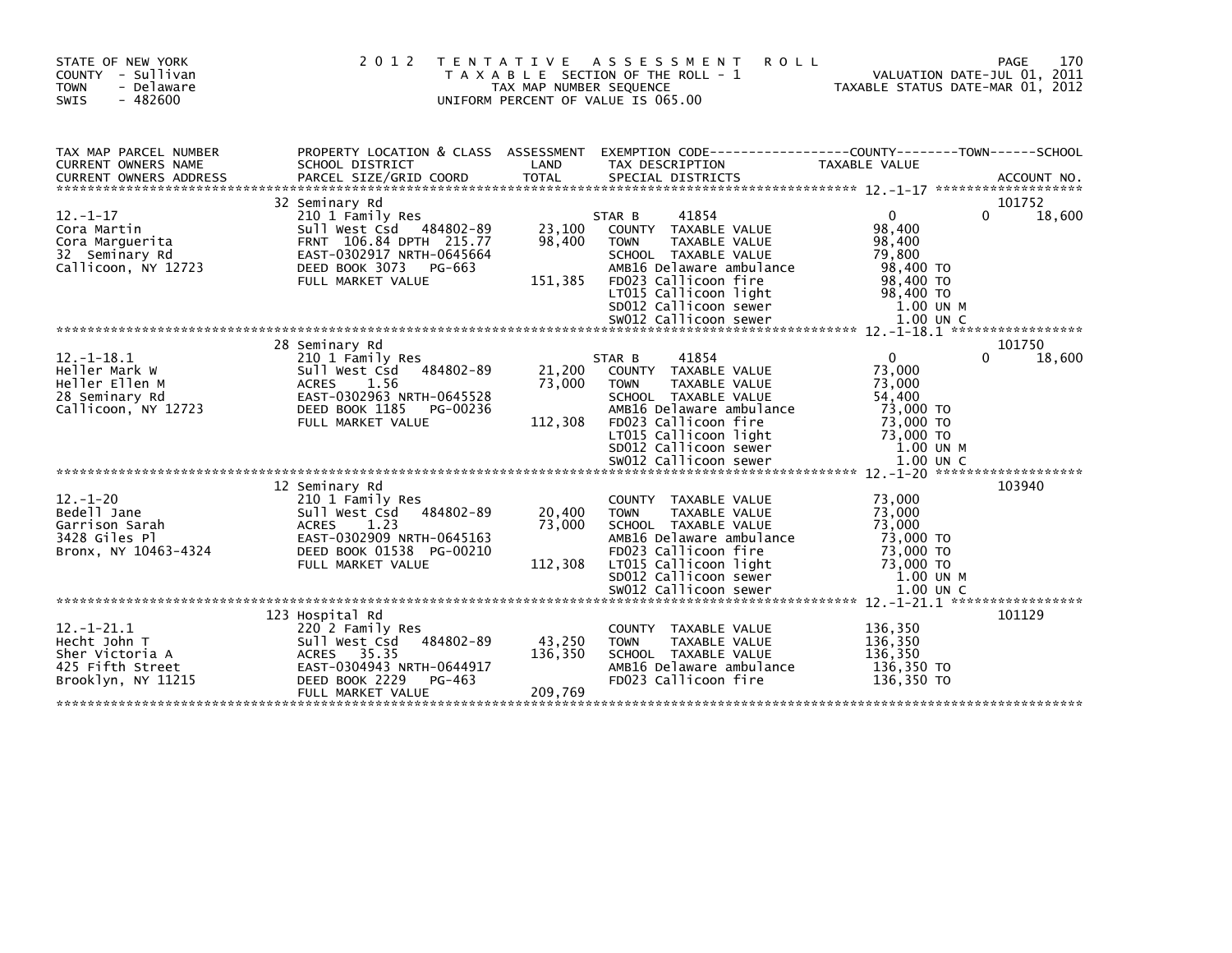| STATE OF NEW YORK<br>COUNTY - Sullivan<br>- Delaware<br><b>TOWN</b><br>$-482600$<br><b>SWIS</b> | 2 0 1 2                                                                                                                                                                   | TAX MAP NUMBER SEQUENCE     | TENTATIVE ASSESSMENT<br><b>ROLL</b><br>T A X A B L E SECTION OF THE ROLL - 1<br>UNIFORM PERCENT OF VALUE IS 065.00                                            | VALUATION DATE-JUL 01, 2011<br>TAXABLE STATUS DATE-MAR 01, 2012       | PAGE<br>171                  |
|-------------------------------------------------------------------------------------------------|---------------------------------------------------------------------------------------------------------------------------------------------------------------------------|-----------------------------|---------------------------------------------------------------------------------------------------------------------------------------------------------------|-----------------------------------------------------------------------|------------------------------|
| TAX MAP PARCEL NUMBER<br>CURRENT OWNERS NAME                                                    | PROPERTY LOCATION & CLASS ASSESSMENT<br>SCHOOL DISTRICT                                                                                                                   | LAND                        | EXEMPTION CODE-----------------COUNTY-------TOWN------SCHOOL<br>TAX DESCRIPTION                                                                               | TAXABLE VALUE                                                         |                              |
| $12. - 1 - 21.2$<br>Euker Gerald<br>Euker Emily                                                 | 134 Seminary Rd<br>281 Multiple res<br>Sull West Csd 484802-89<br>ACRES 62.02                                                                                             |                             | 88 PCT OF VALUE USED FOR EXEMPTION PURPOSES<br>41854<br>STAR B<br>56,000 WAR VET<br>41121<br>300,000 AGRI DIST 41720                                          | 0<br>0<br>16,740<br>16,740<br>15,865<br>15,865                        | 18,600<br>$\Omega$<br>15,865 |
| 134 Seminary Rd<br>Callicoon, NY 12723<br>MAY BE SUBJECT TO PAYMENT                             | EAST-0304980 NRTH-0646593<br>DEED BOOK 2542<br>PG-530<br>FULL MARKET VALUE                                                                                                | 461,538                     | COUNTY TAXABLE VALUE<br><b>TOWN</b><br>TAXABLE VALUE<br>SCHOOL TAXABLE VALUE<br>AMB16 Delaware ambulance                                                      | 267,395<br>267,395<br>265,535<br>300,000 TO                           |                              |
| UNDER AGDIST LAW TIL 2016<br>$12. - 1 - 22$<br>Gauthereau Gillaume                              | 132 Hospital Rd<br>210 1 Family Res<br>Sull West Csd 484802-89                                                                                                            | 24,500                      | FD023 Callicoon fire<br>COUNTY TAXABLE VALUE<br><b>TOWN</b><br>TAXABLE VALUE                                                                                  | 300,000 TO<br>140.875<br>140,875                                      | 06/2011                      |
| 340 Bedford Ave Apt 2<br>Brooklyn, NY 11211                                                     | 6.05 BANK 60806<br><b>ACRES</b><br>EAST-0305640 NRTH-0644730<br>DEED BOOK 2011 PG-3462<br>FULL MARKET VALUE                                                               | 140,875<br>216,731          | SCHOOL TAXABLE VALUE<br>AMB16 Delaware ambulance<br>FD023 Callicoon fire                                                                                      | 140,875<br>140,875 TO<br>140,875 TO                                   |                              |
|                                                                                                 |                                                                                                                                                                           |                             |                                                                                                                                                               |                                                                       |                              |
| $12 - 1 - 23$<br>Walworth Daniel R<br>92 Hospital Rd<br>Callicoon, NY 12723                     | 92 Hospital Rd<br>210 1 Family Res<br>Sull West Csd 484802-89<br><b>ACRES</b><br>2.00<br>EAST-0305870 NRTH-0642536<br>DEED BOOK 1797<br>PG-297                            | 21,000<br>65,000            | 41854<br>STAR B<br>TAXABLE VALUE<br><b>COUNTY</b><br><b>TOWN</b><br>TAXABLE VALUE<br>SCHOOL TAXABLE VALUE<br>AMB16 Delaware ambulance                         | $\mathbf{0}$<br>0<br>65,000<br>65,000<br>46,400<br>65,000 TO          | 104109<br>18,600             |
| $12 - 1 - 24$<br>Nemeth Laszlo<br>Nemeth Martha<br>30-61 74th St<br>Jackson Heights, NY 11370   | 4528 State Route 17B<br>210 1 Family Res<br>Sull West Csd 484802-89<br><b>ACRES</b><br>2.73<br>EAST-0305339 NRTH-0643681<br>DEED BOOK 1603<br>PG-117                      | 21,600<br>72,000            | <b>COUNTY</b><br>TAXABLE VALUE<br><b>TAXABLE VALUE</b><br><b>TOWN</b><br>SCHOOL TAXABLE VALUE<br>AMB16 Delaware ambulance<br>FD023 Callicoon fire             | 72,000<br>72,000<br>72,000<br>72,000 TO<br>72,000 TO                  | 102345                       |
| $12 - 1 - 25$<br>Crowley James A<br>Neufeld Yvette<br>PO Box 14<br>Callicoon, NY 12723          | 4508 State Route 17B<br>210 1 Family Res<br>Sull West Csd 484802-89<br><b>ACRES</b><br>6.63<br>EAST-0305590 NRTH-0643450<br>DEED BOOK 2004<br>PG-588<br>FULL MARKET VALUE | 25,600<br>92,000<br>141,538 | 41854<br>STAR B<br>TAXABLE VALUE<br><b>COUNTY</b><br>TAXABLE VALUE<br><b>TOWN</b><br>SCHOOL TAXABLE VALUE<br>AMB16 Delaware ambulance<br>FD023 Callicoon fire | $\Omega$<br>0<br>92,000<br>92,000<br>73,400<br>92,000 TO<br>92,000 TO | 102408<br>18,600             |
|                                                                                                 |                                                                                                                                                                           |                             | LT015 Callicoon light                                                                                                                                         | 92,000 TO                                                             |                              |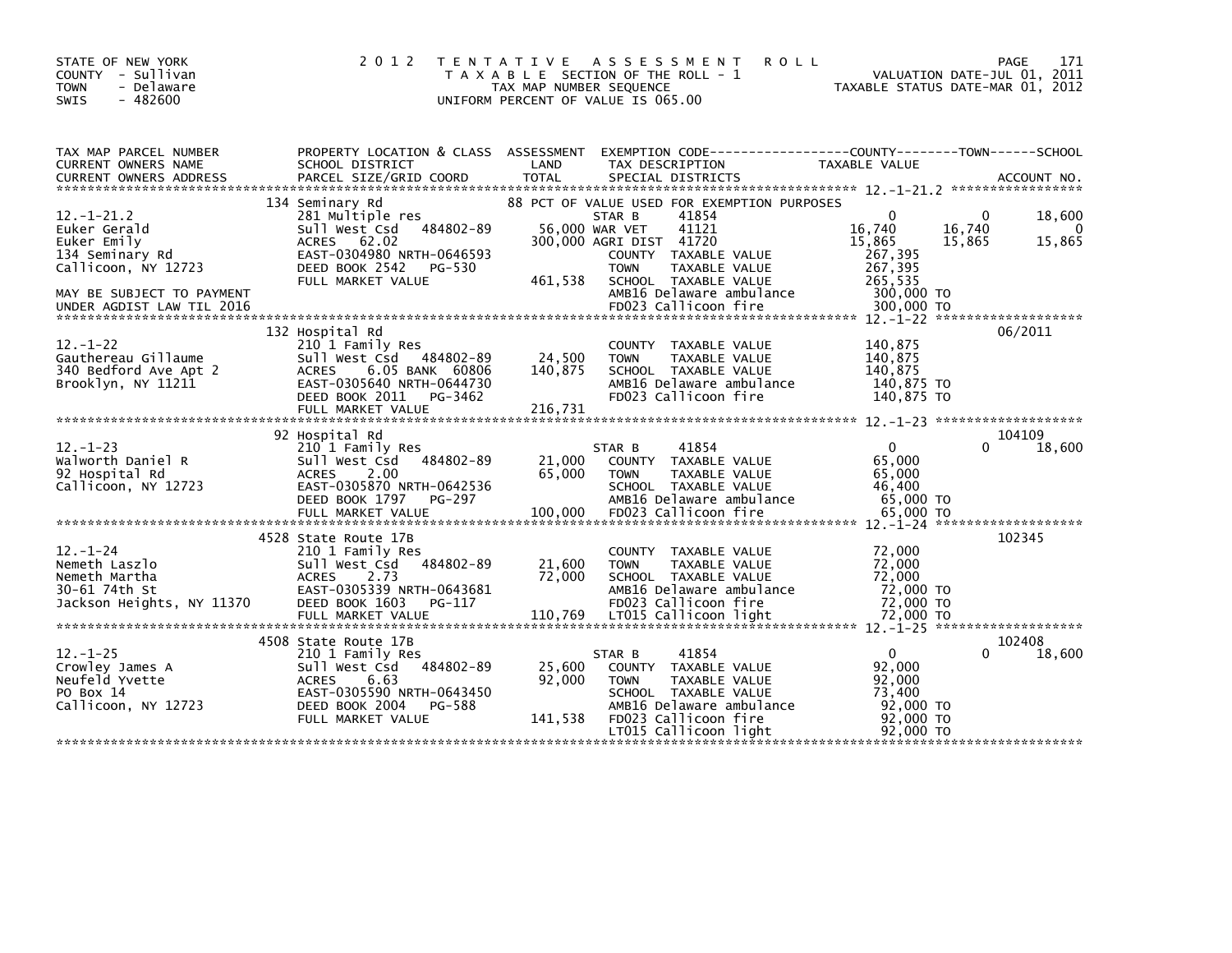| STATE OF NEW YORK<br>COUNTY - Sullivan<br><b>TOWN</b><br>- Delaware<br>$-482600$<br><b>SWIS</b>           | 2 0 1 2                                                                                                                                                                        | TAX MAP NUMBER SEQUENCE             | TENTATIVE ASSESSMENT ROLL<br>T A X A B L E SECTION OF THE ROLL - 1<br>UNIFORM PERCENT OF VALUE IS 065.00                                                                                                      | VALUATION DATE-JUL 01, 2011<br>TAXABLE STATUS DATE-MAR 01, 2012                                                  | <b>PAGE</b><br>172           |
|-----------------------------------------------------------------------------------------------------------|--------------------------------------------------------------------------------------------------------------------------------------------------------------------------------|-------------------------------------|---------------------------------------------------------------------------------------------------------------------------------------------------------------------------------------------------------------|------------------------------------------------------------------------------------------------------------------|------------------------------|
| TAX MAP PARCEL NUMBER<br>CURRENT OWNERS NAME                                                              | SCHOOL DISTRICT                                                                                                                                                                | LAND                                | TAX DESCRIPTION                                                                                                                                                                                               | PROPERTY LOCATION & CLASS ASSESSMENT EXEMPTION CODE----------------COUNTY-------TOWN-----SCHOOL<br>TAXABLE VALUE |                              |
| $12. - 1 - 26$<br>Baum Arnold R<br>Baum Patricia<br>4498 State Route 17B<br>Callicoon, NY 12723           | 4506 State Route 17B<br>210 1 Family Res<br>Sull West Csd 484802-89<br>ACRES 3.60<br>EAST-0305780 NRTH-0643410<br>DEED BOOK 771<br>PG-46                                       | 22,500<br>69,300                    | COUNTY TAXABLE VALUE<br><b>TOWN</b><br>TAXABLE VALUE<br>SCHOOL TAXABLE VALUE<br>AMB16 Delaware ambulance<br>FD023 Callicoon fire                                                                              | 69,300<br>69,300<br>69,300<br>69,300 TO<br>69,300 TO                                                             | 100200                       |
| $12. - 1 - 27$<br>Baum Arnold<br>Baum Patricia<br>4498 State Route 17B<br>Callicoon, NY 12723             | 4502 State Route 17B<br>210 1 Family Res<br>Sull West Csd 484802-89<br>ACRES 3.25<br>EAST-0305922 NRTH-0643387<br>DEED BOOK 1247<br>PG-00045                                   | 22,300<br>56,500                    | COUNTY TAXABLE VALUE<br><b>TOWN</b><br>TAXABLE VALUE<br>SCHOOL TAXABLE VALUE<br>AMB16 Delaware ambulance<br>FD023 Callicoon fire                                                                              | 56,500<br>56,500<br>56,500<br>56,500 TO<br>56,500 TO                                                             | 103060                       |
| $12 - 1 - 28$<br>Baum Arnold R<br>Baum Patricia Ann<br>4498 State Route 17B<br>Callicoon, NY 12723        | 4498 State Route 17B<br>210 1 Family Res<br>484802-89<br>Sull West Csd<br>ACRES 1.00<br>EAST-0305832 NRTH-0642961<br>DEED BOOK 710<br>PG-00950<br>FULL MARKET VALUE            | 23,800 STAR B<br>212,500<br>326,923 | COMBAT VET 41131<br>41854<br>COUNTY TAXABLE VALUE<br><b>TOWN</b><br>TAXABLE VALUE<br>SCHOOL TAXABLE VALUE<br>AMB16 Delaware ambulance<br>FD023 Callicoon fire                                                 | 27,900<br>27,900<br>$\overline{0}$<br>0<br>184,600<br>184,600<br>193,900<br>212,500 TO<br>212,500 TO             | 100201<br>$\Omega$<br>18,600 |
| $12 - 1 - 29$<br>12. 1 25<br>Matylla Andrzej<br>4482 State Route 17B<br>PO Box 474<br>Callicoon, NY 12723 | 4482 State Route 17B<br>210 1 Family Res<br>484802-89<br>Sull West Csd<br>5.00<br><b>ACRES</b><br>EAST-0306110 NRTH-0643310<br>DEED BOOK 1190<br>PG-00259<br>FULL MARKET VALUE | 24,000 STAR EN<br>80,000<br>123,077 | 95 PCT OF VALUE USED FOR EXEMPTION PURPOSES<br>41800<br>AGED-CTS<br>41834<br>COUNTY TAXABLE VALUE<br>TAXABLE VALUE<br><b>TOWN</b><br>SCHOOL TAXABLE VALUE<br>AMB16 Delaware ambulance<br>FD023 Callicoon fire | 38,000<br>38,000<br>$\overline{0}$<br>$\mathbf{0}$<br>42,000<br>42,000<br>3.440<br>80,000 TO<br>80,000 TO        | 03/2010<br>38,000<br>38,560  |
| $12 - 1 - 30$<br>Hash David E<br>4480 Rte. 17B<br>Callicoon, NY 12723                                     | 4480 State Route 17B<br>210 1 Family Res<br>484802-89<br>Sull West Csd<br>ACRES<br>1.99<br>EAST-0306234 NRTH-0643099<br>DEED BOOK 3540<br>PG-310<br>FULL MARKET VALUE          | 17,400<br>76,200<br>117,231         | COUNTY TAXABLE VALUE<br>TAXABLE VALUE<br><b>TOWN</b><br>SCHOOL TAXABLE VALUE<br>AMB16 Delaware ambulance<br>FD023 Callicoon fire<br>LT015 Callicoon light                                                     | 76,200<br>76,200<br>76.200<br>76,200 TO<br>76,200 TO<br>76,200 TO                                                | 102580                       |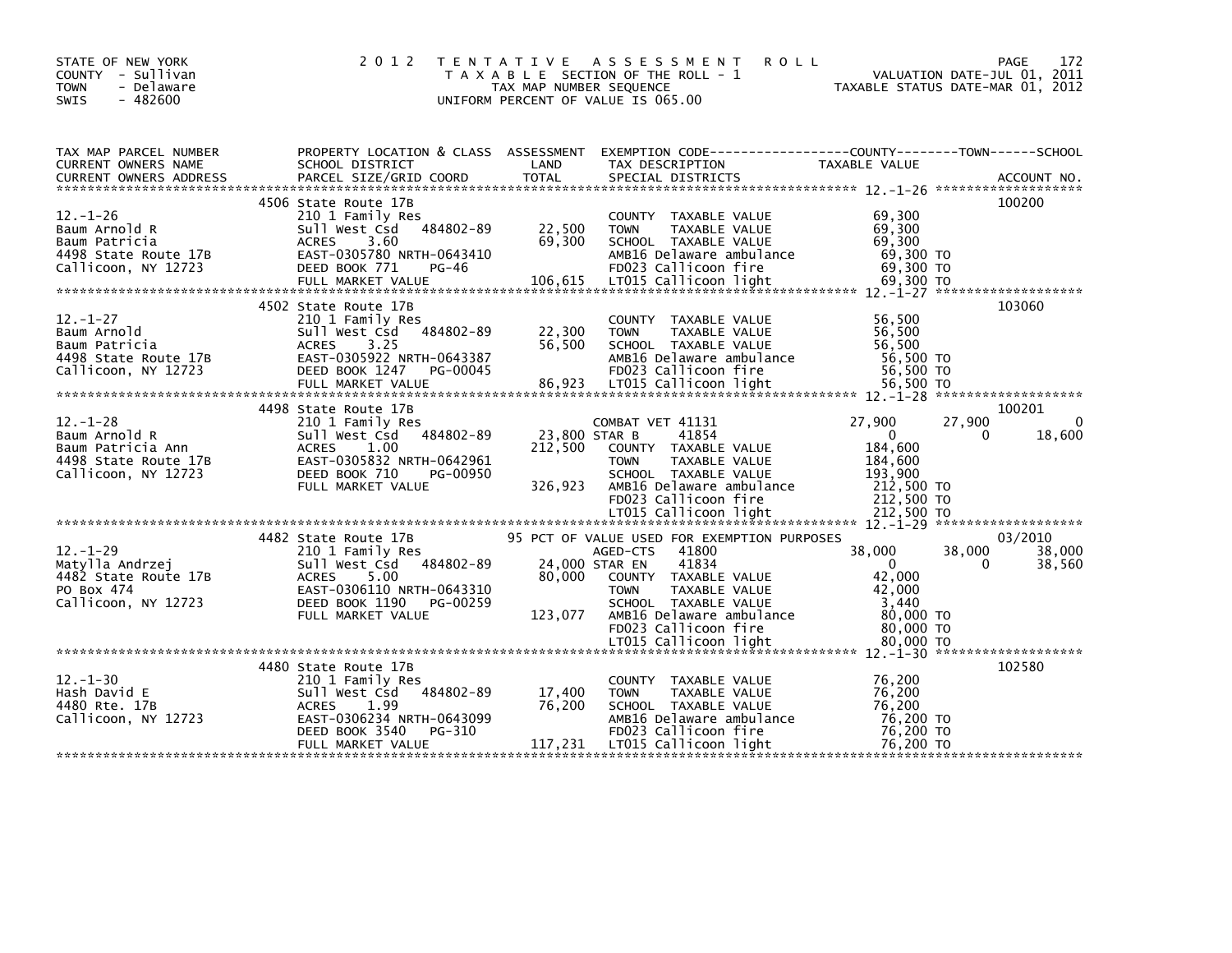| STATE OF NEW YORK<br>COUNTY - Sullivan<br>- Delaware<br><b>TOWN</b><br>$-482600$<br><b>SWIS</b>               | 2 0 1 2                                                                                                                                                                        | T E N T A T I V E<br>TAX MAP NUMBER SEOUENCE | A S S E S S M E N T<br><b>ROLL</b><br>T A X A B L E SECTION OF THE ROLL - 1<br>UNIFORM PERCENT OF VALUE IS 065.00                                                                                                              | TAXABLE STATUS DATE-MAR 01, 2012                                               | PAGE<br>173<br>VALUATION DATE-JUL 01, 2011 |
|---------------------------------------------------------------------------------------------------------------|--------------------------------------------------------------------------------------------------------------------------------------------------------------------------------|----------------------------------------------|--------------------------------------------------------------------------------------------------------------------------------------------------------------------------------------------------------------------------------|--------------------------------------------------------------------------------|--------------------------------------------|
| TAX MAP PARCEL NUMBER<br>CURRENT OWNERS NAME                                                                  | PROPERTY LOCATION & CLASS ASSESSMENT<br>SCHOOL DISTRICT                                                                                                                        | LAND                                         | TAX DESCRIPTION                                                                                                                                                                                                                | <b>TAXABLE VALUE</b>                                                           |                                            |
|                                                                                                               | 4478 State Route 17B                                                                                                                                                           |                                              |                                                                                                                                                                                                                                |                                                                                | 101587                                     |
| $12 - 1 - 31.1$<br>Persten Ryan T<br>Persten Erica M<br>PO Box 868<br>Callicoon, NY 12723                     | 210 1 Family Res<br>Sull West Csd 484802-89<br>4.24 BANK 60806<br><b>ACRES</b><br>EAST-0306451 NRTH-0642971<br>DEED BOOK 2012<br>PG-1530<br>FULL MARKET VALUE                  | 22,800<br>85,000<br>130,769                  | 41854<br>STAR B<br>COUNTY TAXABLE VALUE<br>TAXABLE VALUE<br><b>TOWN</b><br>SCHOOL TAXABLE VALUE<br>AMB16 Delaware ambulance<br>FD023 Callicoon fire                                                                            | $\mathbf{0}$<br>85.000<br>85,000<br>66.400<br>85,000 TO<br>85,000 TO           | 18,600<br>0                                |
|                                                                                                               |                                                                                                                                                                                |                                              | LT015 Callicoon light                                                                                                                                                                                                          | 85,000 TO                                                                      |                                            |
| $12. -1 - 33$<br>Callicoon Supply Inc<br>4491 State Route 17B<br>Callicoon, NY 12723                          | State Route 17B<br>270 Mfg housing<br>Sull West Csd 484802-89<br><b>ACRES</b><br>1.00<br>EAST-0305870 NRTH-0642536<br>DEED BOOK 1224<br>PG-00135                               | 32,500<br>40,100                             | COUNTY TAXABLE VALUE<br><b>TOWN</b><br>TAXABLE VALUE<br>SCHOOL TAXABLE VALUE<br>AMB16 Delaware ambulance<br>FD023 Callicoon fire                                                                                               | 40.100<br>40,100<br>40.100<br>40,100 TO<br>40,100 TO                           | 100624                                     |
|                                                                                                               | FULL MARKET VALUE                                                                                                                                                              | 61,692                                       | LT015 Callicoon light                                                                                                                                                                                                          | 40,100 TO                                                                      |                                            |
| $12 - 1 - 34$<br>Callicoon Supply Inc<br>4491 State Route 17B<br>Callicoon, NY 12723                          | 4491 State Route 17B<br>444 Lumber yd/ml<br>484802-89<br>Sull West Csd<br><b>ACRES</b><br>1.40<br>EAST-0305693 NRTH-0642450<br>DEED BOOK 1224<br>PG-00135<br>FULL MARKET VALUE | 38,900<br>230,500<br>354,615                 | COUNTY TAXABLE VALUE<br><b>TAXABLE VALUE</b><br><b>TOWN</b><br>SCHOOL TAXABLE VALUE<br>AMB16 Delaware ambulance<br>FD023 Callicoon fire<br>LT015 Callicoon light                                                               | 230,500<br>230,500<br>230,500<br>230,500 TO<br>230,500 TO<br>230,500 TO        | 100622                                     |
|                                                                                                               | 43 Froehlich Dr                                                                                                                                                                |                                              |                                                                                                                                                                                                                                |                                                                                | 05/2009                                    |
| $12. - 1 - 36.1$<br>Persten Geoffrey<br>Leonhardt Jill<br>43 Froelich Rd<br>PO Box 808<br>Callicoon, NY 12723 | 240 Rural res<br>484802-89<br>Sull West Csd<br>Partial AV-2006 roll<br>ACRES 18.11 BANK 60806<br>EAST-0335517 NRTH-0641332<br>DEED BOOK 3567<br>PG-301<br>FULL MARKET VALUE    | 28,055<br>149,062<br>229,326                 | 41854<br>STAR B<br>COUNTY TAXABLE VALUE<br><b>TOWN</b><br>TAXABLE VALUE<br>SCHOOL TAXABLE VALUE<br>AMB16 Delaware ambulance<br>FD023 Callicoon fire                                                                            | 0<br>149,062<br>149,062<br>130.462<br>149.062 TO<br>149.062 TO                 | 18,600                                     |
|                                                                                                               |                                                                                                                                                                                |                                              |                                                                                                                                                                                                                                |                                                                                |                                            |
| $12. - 1 - 36.2$<br>Bilick Phylis<br>Bilick Harold E<br>274 Viaduct Rd<br>Callicoon, NY 12723                 | 274 Viaduct Rd<br>210 1 Family Res<br>484802-89<br>Sull West Csd<br>9.25<br><b>ACRES</b><br>EAST-0306485 NRTH-0641138<br>DEED BOOK 2610<br>PG-200<br>FULL MARKET VALUE         | 72,800<br>112,000                            | 84 PCT OF VALUE USED FOR EXEMPTION PURPOSES<br>COMBAT VET 41131<br>32,000 STAR EN<br>41834<br>COUNTY TAXABLE VALUE<br><b>TOWN</b><br>TAXABLE VALUE<br>SCHOOL TAXABLE VALUE<br>AMB16 Delaware ambulance<br>FD023 Callicoon fire | 15,288<br>$\mathbf{0}$<br>57,512<br>57,512<br>34,240<br>72,800 TO<br>72,800 TO | 15,288<br>∩<br>$\Omega$<br>38,560          |
|                                                                                                               |                                                                                                                                                                                |                                              |                                                                                                                                                                                                                                |                                                                                |                                            |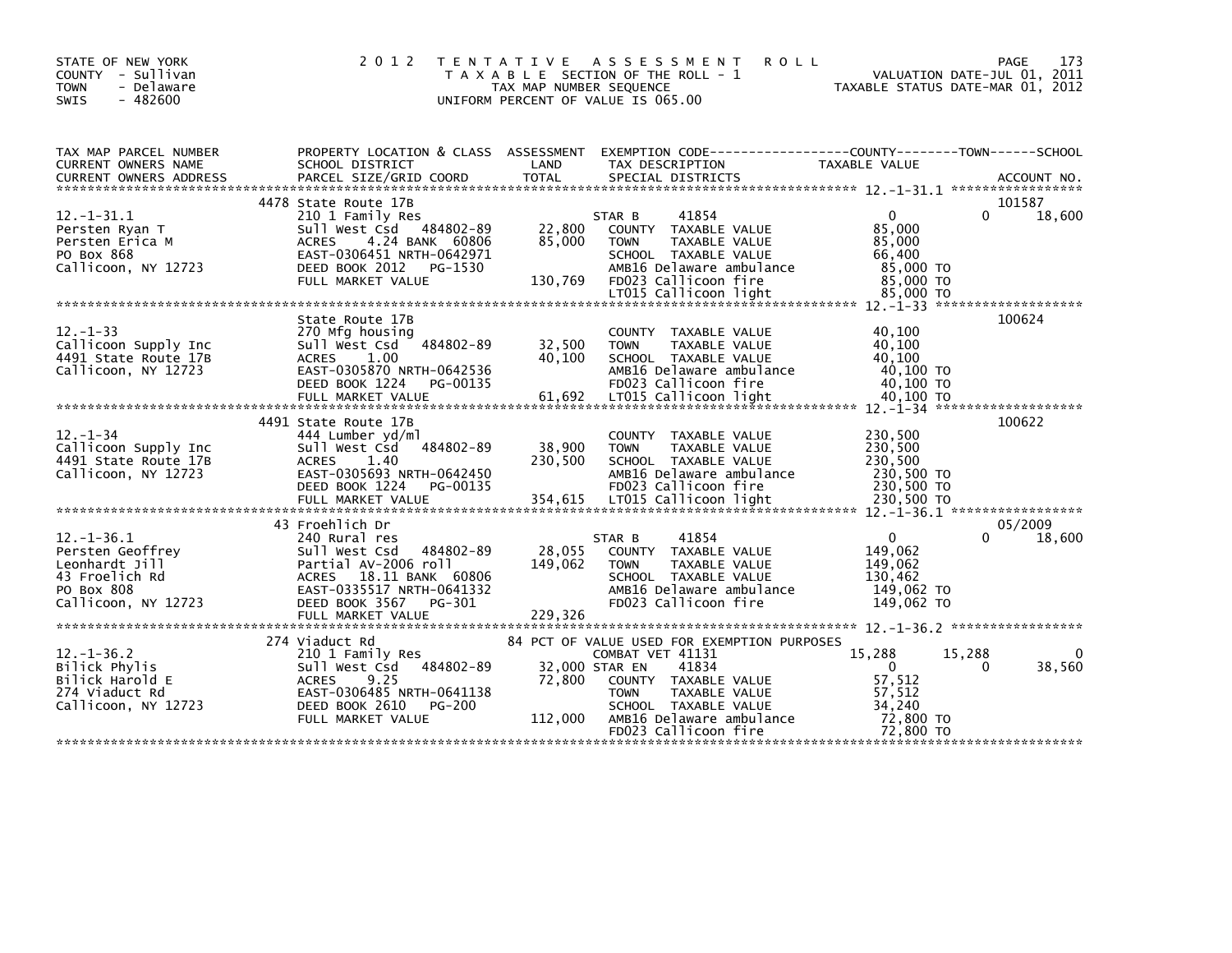| 2 0 1 2                                                                                                                                                       |                                        | A S S E S S M E N T<br><b>ROLL</b>                                                                                                        |                                                                                                                                                                                                                     | 174<br><b>PAGE</b>                                                                                                                                                                                    |
|---------------------------------------------------------------------------------------------------------------------------------------------------------------|----------------------------------------|-------------------------------------------------------------------------------------------------------------------------------------------|---------------------------------------------------------------------------------------------------------------------------------------------------------------------------------------------------------------------|-------------------------------------------------------------------------------------------------------------------------------------------------------------------------------------------------------|
| SCHOOL DISTRICT<br>PARCEL SIZE/GRID COORD                                                                                                                     | LAND<br><b>TOTAL</b>                   | TAX DESCRIPTION<br>SPECIAL DISTRICTS                                                                                                      | TAXABLE VALUE                                                                                                                                                                                                       | ACCOUNT NO.                                                                                                                                                                                           |
|                                                                                                                                                               |                                        |                                                                                                                                           |                                                                                                                                                                                                                     | 09/2010                                                                                                                                                                                               |
| 240 Rural res<br>484802-89<br>Sull West Csd<br>ACRES 16.46<br>EAST-0306094 NRTH-0641310<br>DEED BOOK 2010<br>PG-57245<br>FULL MARKET VALUE                    | 38,000<br>96,960<br>149,169            | COUNTY TAXABLE VALUE<br>TAXABLE VALUE<br><b>TOWN</b><br>SCHOOL TAXABLE VALUE<br>AMB16 Delaware ambulance<br>FD023 Callicoon fire          | 96,960<br>96,960<br>96,960<br>96,960 TO<br>96.960 TO                                                                                                                                                                |                                                                                                                                                                                                       |
|                                                                                                                                                               |                                        |                                                                                                                                           |                                                                                                                                                                                                                     | 101090                                                                                                                                                                                                |
| 210 1 Family Res<br>Sull West Csd 484802-89<br>2.30 BANK 210091<br><b>ACRES</b><br>EAST-0305390 NRTH-0642850<br>DEED BOOK 2569<br>PG-185<br>FULL MARKET VALUE | 20,300<br>72,500<br>111,538            | 41854<br>COUNTY TAXABLE VALUE<br><b>TOWN</b><br>TAXABLE VALUE<br>SCHOOL TAXABLE VALUE<br>AMB16 Delaware ambulance<br>FD023 Callicoon fire | $\mathbf{0}$<br>72,500<br>72,500<br>53,900<br>72,500 TO<br>72,500 TO                                                                                                                                                | 18,600                                                                                                                                                                                                |
|                                                                                                                                                               |                                        |                                                                                                                                           |                                                                                                                                                                                                                     |                                                                                                                                                                                                       |
| State Route 17B<br>444 Lumber yd/ml<br>484802-89<br>Sull West Csd<br>4.60<br><b>ACRES</b><br>EAST-0306060 NRTH-0642440<br>DEED BOOK 1224<br>PG-00135          | 24,000<br>78,295                       | COUNTY TAXABLE VALUE<br><b>TOWN</b><br>TAXABLE VALUE<br>SCHOOL TAXABLE VALUE<br>AMB16 Delaware ambulance<br>FD023 Callicoon fire          | 78,295<br>78.295<br>78.295<br>78,295 TO<br>78,295 TO                                                                                                                                                                | 100623                                                                                                                                                                                                |
| 4499 State Route 17B                                                                                                                                          |                                        |                                                                                                                                           |                                                                                                                                                                                                                     | 101832                                                                                                                                                                                                |
| 311 Res vac land<br>484802-89<br>Sull West Csd<br><b>ACRES</b><br>21.26<br>EAST-0305160 NRTH-0642300<br>DEED BOOK 752<br>$PG-42$                              | 5,315<br>5,315                         | COUNTY TAXABLE VALUE<br>TAXABLE VALUE<br><b>TOWN</b><br>SCHOOL TAXABLE VALUE<br>AMB16 Delaware ambulance<br>FD023 Callicoon fire          | 5,315<br>5,315<br>5,315<br>5,315 TO<br>5.315 TO                                                                                                                                                                     |                                                                                                                                                                                                       |
| 4499 State Route 17B                                                                                                                                          |                                        |                                                                                                                                           |                                                                                                                                                                                                                     | 101832                                                                                                                                                                                                |
| 480 Mult-use bld<br>484802-89<br>Sull West Csd<br>1.97<br><b>ACRES</b><br>EAST-0305160 NRTH-0642300<br>DEED BOOK 2711<br>PG-633<br>FULL MARKET VALUE          | 615,842                                | COUNTY TAXABLE VALUE<br>TAXABLE VALUE<br><b>TOWN</b><br>SCHOOL TAXABLE VALUE<br>AMB16 Delaware ambulance<br>69,153 EX                     | 9,153<br>30,000<br>30,000<br>331,144<br>331,144<br>331,144<br>331,144 TO                                                                                                                                            | 9,153<br>30,000<br>30,000                                                                                                                                                                             |
|                                                                                                                                                               |                                        | LT015 Callicoon light<br>69.153 EX                                                                                                        | 400,297 TO<br>331.144 TO                                                                                                                                                                                            |                                                                                                                                                                                                       |
|                                                                                                                                                               | 267 Viaduct Rd<br>4505 State Route 17B | T E N T A T I V E                                                                                                                         | T A X A B L E SECTION OF THE ROLL - 1<br>TAX MAP NUMBER SEQUENCE<br>UNIFORM PERCENT OF VALUE IS 065.00<br>STAR B<br>BUS IMP AP 47610<br>39,000 BUS IMP AP 47610<br>400,297 BUS IMP AP 47610<br>FD023 Callicoon fire | VALUATION DATE-JUL 01, 2011<br>TAXABLE STATUS DATE-MAR 01, 2012<br>PROPERTY LOCATION & CLASS ASSESSMENT EXEMPTION CODE----------------COUNTY-------TOWN------SCHOOL<br>0<br>9,153<br>30,000<br>30,000 |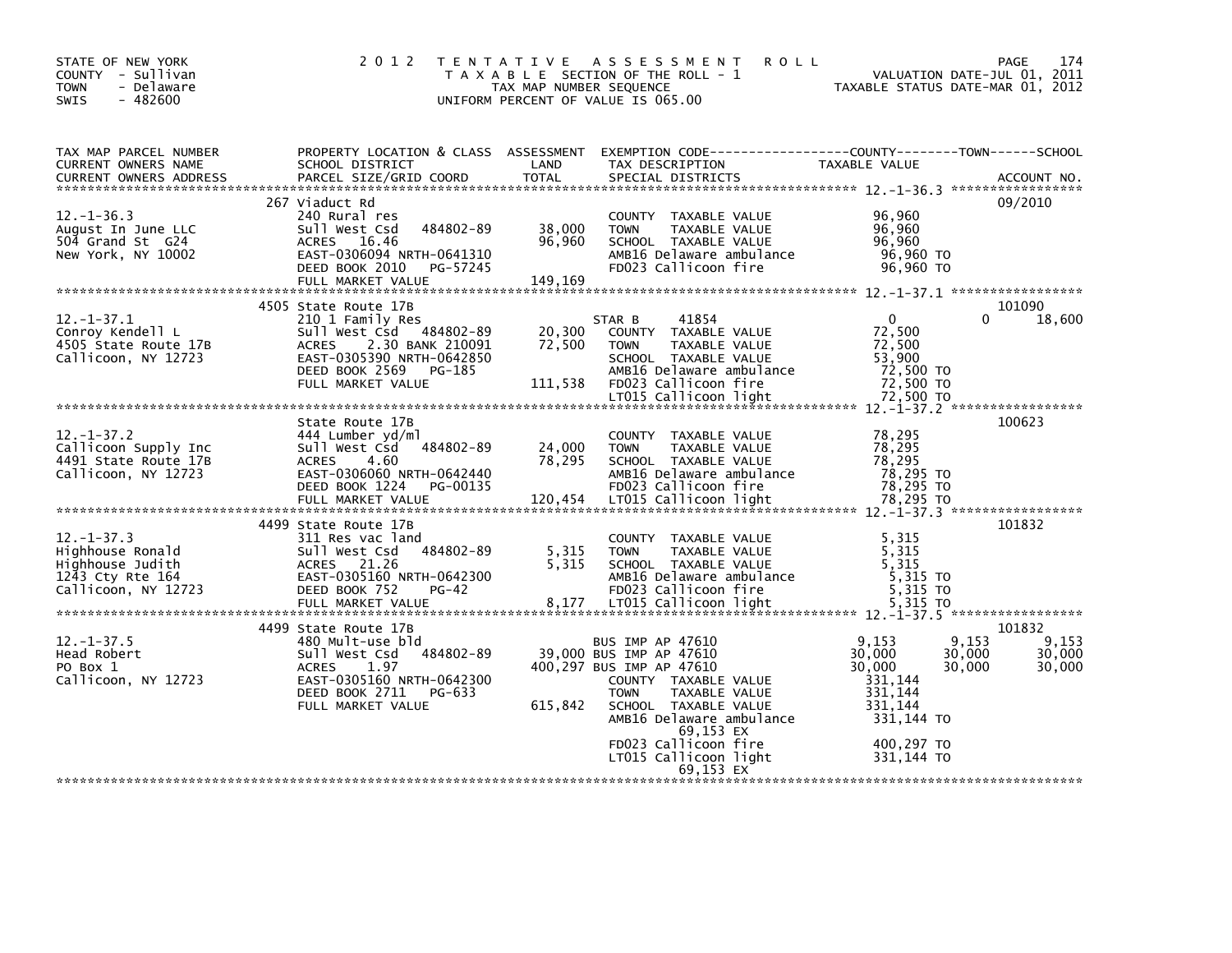| STATE OF NEW YORK<br><b>COUNTY</b><br>- Sullivan<br><b>TOWN</b><br>- Delaware<br>$-482600$<br><b>SWIS</b>                                                                                                                        | 2 0 1 2                                                                                                                                                               | TAX MAP NUMBER SEQUENCE      | TENTATIVE ASSESSMENT<br>T A X A B L E SECTION OF THE ROLL - 1<br>UNIFORM PERCENT OF VALUE IS 065.00                                                 | <b>ROLL</b><br>TAXABLE STATUS DATE-MAR 01, 2012                          | <b>PAGE</b><br>VALUATION DATE-JUL 01, 2011 | 175    |
|----------------------------------------------------------------------------------------------------------------------------------------------------------------------------------------------------------------------------------|-----------------------------------------------------------------------------------------------------------------------------------------------------------------------|------------------------------|-----------------------------------------------------------------------------------------------------------------------------------------------------|--------------------------------------------------------------------------|--------------------------------------------|--------|
| TAX MAP PARCEL NUMBER                                                                                                                                                                                                            | PROPERTY LOCATION & CLASS ASSESSMENT                                                                                                                                  |                              |                                                                                                                                                     |                                                                          |                                            |        |
| CURRENT OWNERS NAME<br>CURRENT OWNERS ADDRESS FARCEL SIZE/GRID COORD TOTAL SPECIAL DISTRICTS (2001) ACCOUNT NO<br>- TERRENT OWNERS ADDRESS FARCEL SIZE/GRID COORD TOTAL SPECIAL DISTRICTS (2001) 201-37.6 ********************** | SCHOOL DISTRICT                                                                                                                                                       | LAND                         | TAX DESCRIPTION                                                                                                                                     | TAXABLE VALUE                                                            |                                            |        |
|                                                                                                                                                                                                                                  |                                                                                                                                                                       |                              |                                                                                                                                                     |                                                                          |                                            |        |
| $12. - 1 - 37.6$<br>Highhouse Ronald<br>Highhouse Judith<br>1243 Cty Rte 164<br>Callicoon, NY 12723                                                                                                                              | State Route 17B<br>311 Res vac land<br>484802-89<br>Sull West Csd<br>14.30<br><b>ACRES</b><br>EAST-0305160 NRTH-0642300<br>DEED BOOK 752<br>$PG-42$                   | 7,150<br>7,150               | COUNTY TAXABLE VALUE<br><b>TOWN</b><br>TAXABLE VALUE<br>SCHOOL TAXABLE VALUE<br>AMB16 Delaware ambulance<br>FD023 Callicoon fire                    | 7,150<br>7.150<br>7,150<br>7,150 TO<br>7,150 TO                          | 101832                                     |        |
|                                                                                                                                                                                                                                  |                                                                                                                                                                       |                              |                                                                                                                                                     |                                                                          |                                            |        |
| $12. - 1 - 37.7$<br>Highhouse Ronald<br>Highhouse Judith<br>1243 Cty Rte 164<br>Callicoon, NY 12723                                                                                                                              | State Route 17B<br>311 Res vac land<br>484802-89<br>Sull West Csd<br><b>ACRES</b><br>0.16<br>EAST-0305160 NRTH-0642300<br>DEED BOOK 752<br>$PG-42$                    | 800<br>800                   | COUNTY TAXABLE VALUE<br>TAXABLE VALUE<br><b>TOWN</b><br>SCHOOL TAXABLE VALUE<br>AMB16 Delaware ambulance<br>FD023 Callicoon fire                    | 800<br>800<br>800<br>800 TO<br>800 TO                                    | 101832                                     |        |
|                                                                                                                                                                                                                                  |                                                                                                                                                                       |                              |                                                                                                                                                     |                                                                          |                                            |        |
| $12. - 1 - 37.8$<br>Highhouse Ronald<br>Highhouse Judith<br>1243 Cty Rte 164<br>Callicoon, NY 12723                                                                                                                              | 4503 State Route 17B<br>270 Mfg housing<br>484802-89<br>Sull West Csd<br><b>ACRES</b><br>2.21<br>EAST-0305160 NRTH-0642300<br>DEED BOOK 752<br>PG-42                  | 22,210<br>27,210             | COUNTY TAXABLE VALUE<br>TAXABLE VALUE<br><b>TOWN</b><br>SCHOOL TAXABLE VALUE<br>AMB16 Delaware ambulance<br>FD023 Callicoon fire                    | 27,210<br>27,210<br>27,210<br>27,210 TO<br>27,210 TO                     | 101832                                     |        |
|                                                                                                                                                                                                                                  |                                                                                                                                                                       |                              |                                                                                                                                                     |                                                                          |                                            |        |
| $12. - 1 - 38.2$<br>Spacek Jana<br>Petlan Linda<br>67 Viaduct Rd<br>Callicoon, NY 12723                                                                                                                                          | 67 Viaduct Rd<br>240 Rural res<br>484802-89<br>Sull West Csd<br>22.24<br>ACRES<br>EAST-0304144 NRTH-0643269<br>DEED BOOK 790<br>PG-00245                              | 66,600<br>162,800            | 41834<br>STAR EN<br>COUNTY TAXABLE VALUE<br><b>TOWN</b><br>TAXABLE VALUE<br>SCHOOL TAXABLE VALUE<br>AMB16 Delaware ambulance                        | $\Omega$<br>162,800<br>162,800<br>124.240<br>162,800 TO                  | 103685<br><sup>0</sup>                     | 38,560 |
|                                                                                                                                                                                                                                  |                                                                                                                                                                       |                              |                                                                                                                                                     |                                                                          |                                            |        |
| $12. - 1 - 38.3$<br>Long James E<br>91 Viaduct Rd<br>Callicoon, NY 12723                                                                                                                                                         | 91 Viaduct Rd<br>210 1 Family Res<br>484802-89<br>Sull West Csd<br>2.46<br><b>ACRES</b><br>EAST-0304316 NRTH-0642554<br>DEED BOOK 2605<br>PG-412<br>FULL MARKET VALUE | 20,000<br>107,321<br>165,109 | 41854<br>STAR B<br>COUNTY TAXABLE VALUE<br><b>TOWN</b><br>TAXABLE VALUE<br>SCHOOL TAXABLE VALUE<br>AMB16 Delaware ambulance<br>FD023 Callicoon fire | $\mathbf{0}$<br>107,321<br>107,321<br>88,721<br>107,321 TO<br>107,321 TO | 0                                          | 18,600 |
|                                                                                                                                                                                                                                  |                                                                                                                                                                       |                              |                                                                                                                                                     |                                                                          |                                            |        |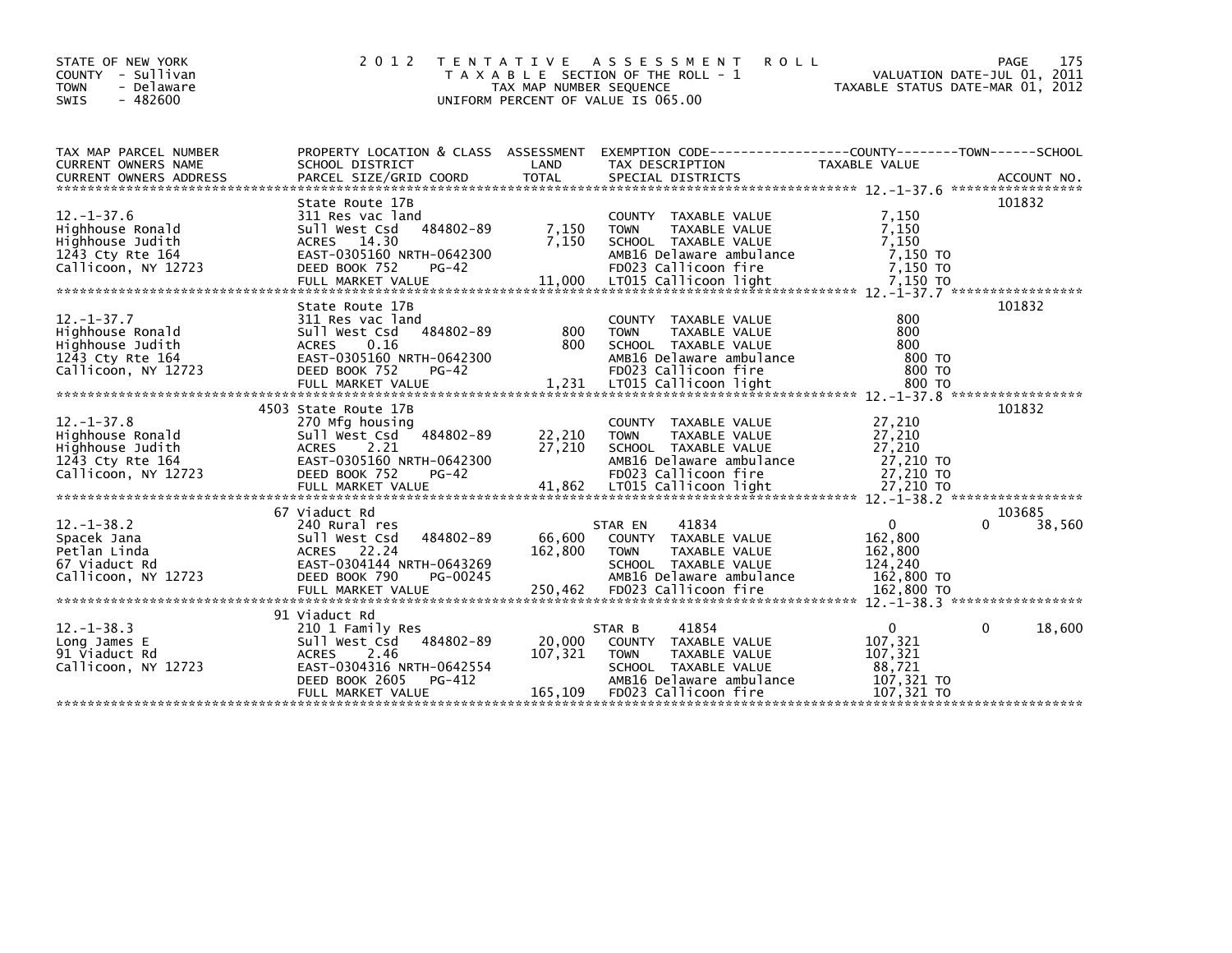| STATE OF NEW YORK<br>COUNTY - Sullivan<br>- Delaware<br><b>TOWN</b><br>$-482600$<br><b>SWIS</b>                                             | 2 0 1 2                                                                                                                                                                            | T E N T A T I V E<br>TAX MAP NUMBER SEQUENCE | A S S E S S M E N T<br><b>ROLL</b><br>T A X A B L E SECTION OF THE ROLL - 1<br>UNIFORM PERCENT OF VALUE IS 065.00                                         | VALUATION DATE-JUL 01,<br>TAXABLE STATUS DATE-MAR 01, 2012             | <b>PAGE</b><br>176<br>2011 |
|---------------------------------------------------------------------------------------------------------------------------------------------|------------------------------------------------------------------------------------------------------------------------------------------------------------------------------------|----------------------------------------------|-----------------------------------------------------------------------------------------------------------------------------------------------------------|------------------------------------------------------------------------|----------------------------|
| TAX MAP PARCEL NUMBER<br><b>CURRENT OWNERS NAME</b><br><b>CURRENT OWNERS ADDRESS</b>                                                        | PROPERTY LOCATION & CLASS ASSESSMENT<br>SCHOOL DISTRICT<br>PARCEL SIZE/GRID COORD                                                                                                  | LAND<br><b>TOTAL</b>                         | TAX DESCRIPTION<br>SPECIAL DISTRICTS                                                                                                                      | TAXABLE VALUE                                                          | ACCOUNT NO.                |
| $12 - 1 - 40$<br>Callicoon Properties, LLC<br>Isaac Levy<br>4411 Kariba Lake Terrace<br>Sarasota, FL 34243                                  | 36 Upper Delaware Camp Rd<br>582 Camping park<br>484802-89<br>Sull West Csd<br>47.54<br><b>ACRES</b><br>EAST-0302980 NRTH-0641977<br>DEED BOOK 2792<br>PG-592<br>FULL MARKET VALUE | 152,500<br>175,000<br>269,231                | COUNTY TAXABLE VALUE<br><b>TOWN</b><br>TAXABLE VALUE<br>SCHOOL TAXABLE VALUE<br>AMB16 Delaware ambulance<br>FD023 Callicoon fire<br>SW012 Callicoon sewer | 175,000<br>175,000<br>175,000<br>175,000 TO<br>175,000 TO<br>5.00 UN C | 01/2010                    |
| $12. - 1 - 43.1$<br>Andkjar Virginia<br>PO Box 206<br>Callicoon, NY 12723                                                                   | 51 Creamery Rd<br>710 Manufacture<br>484802-89<br>Sull West Csd<br>36.50 DPTH 250.41<br><b>FRNT</b><br>EAST-0303293 NRTH-0647766<br>DEED BOOK 1597<br>PG-681<br>FULL MARKET VALUE  | 4,500<br>96,300<br>148,154                   | COUNTY TAXABLE VALUE<br>TAXABLE VALUE<br><b>TOWN</b><br>SCHOOL TAXABLE VALUE<br>AMB16 Delaware ambulance<br>FD023 Callicoon fire                          | 96,300<br>96,300<br>96,300<br>96,300 TO<br>96,300 TO                   |                            |
| $12. - 1 - 43.3$<br>Conrail Rail Corp<br>Attn: Property Tax Dept<br>110 Franklin Rd S E<br>Roanoke, VA 24042                                | Creamery Rd<br>449 Other Storag<br>Sull West Csd<br>484802-89<br>FRNT 10.00 DPTH 181.00<br>EAST-0303389 NRTH-0642417<br>DEED BOOK 1024<br>PG-00028<br>FULL MARKET VALUE            | 12,700<br>54,700<br>84,154                   | COUNTY TAXABLE VALUE<br><b>TOWN</b><br><b>TAXABLE VALUE</b><br>SCHOOL TAXABLE VALUE<br>AMB16 Delaware ambulance<br>FD023 Callicoon fire                   | 54,700<br>54,700<br>54,700<br>54,700 TO<br>54,700 TO                   | 101364                     |
| $12. - 1 - 43.4$<br>Pennsylvania Lines LLC<br>Norfolk Southern Railway Co.<br>Property Tax Dept.<br>110 Franklin Rd SE<br>Roanoke, VA 24042 | Cemetery Rd<br>330 Vacant comm<br>Sull West Csd<br>484802-89<br>40.00 DPTH<br>60.00<br><b>FRNT</b><br>EAST-0303453 NRTH-0642238<br>DEED BOOK 2129<br>PG-455<br>FULL MARKET VALUE   | 700<br>700<br>1,077                          | COUNTY TAXABLE VALUE<br><b>TOWN</b><br>TAXABLE VALUE<br>SCHOOL TAXABLE VALUE<br>AMB16 Delaware ambulance<br>FD023 Callicoon fire                          | 700<br>700<br>700<br>700 TO<br>700 TO                                  | 101912                     |
| $12. - 1 - 43.5$<br>Conrail<br>Segar Hildegard E<br>Attn: Property Tax Dept<br>110 Franklin Rd S E<br>Roanoke, VA 24042                     | Cemetery Rd<br>330 Vacant comm<br>484802-89<br>Sull West Csd<br>20.00 DPTH<br>20.00<br><b>FRNT</b><br>EAST-0303244 NRTH-0642929<br>FULL MARKET VALUE                               | 700<br>700<br>1,077                          | COUNTY TAXABLE VALUE<br>TAXABLE VALUE<br><b>TOWN</b><br>SCHOOL TAXABLE VALUE<br>AMB16 Delaware ambulance<br>FD023 Callicoon fire                          | 700<br>700<br>700<br>700 TO<br>700 TO                                  | 103650                     |
| $12. - 1 - 44.1$<br>Liles Melissa<br>VanAssen Hendrikus<br>54 East Third St Apt 12A<br>New York, NY 10003                                   | State Route 97<br>311 Res vac land<br>Sull West Csd<br>484802-89<br>ACRES<br>8.49 BANK C61155<br>EAST-0303931 NRTH-0640870<br>DEED BOOK 3531<br>PG-153<br>FULL MARKET VALUE        | 8,800<br>8,800<br>13,538                     | COUNTY TAXABLE VALUE<br><b>TOWN</b><br>TAXABLE VALUE<br>SCHOOL TAXABLE VALUE<br>AMB16 Delaware ambulance<br>FD023 Callicoon fire                          | 8,800<br>8,800<br>8,800<br>8,800 TO<br>8,800 TO                        | 12/2008                    |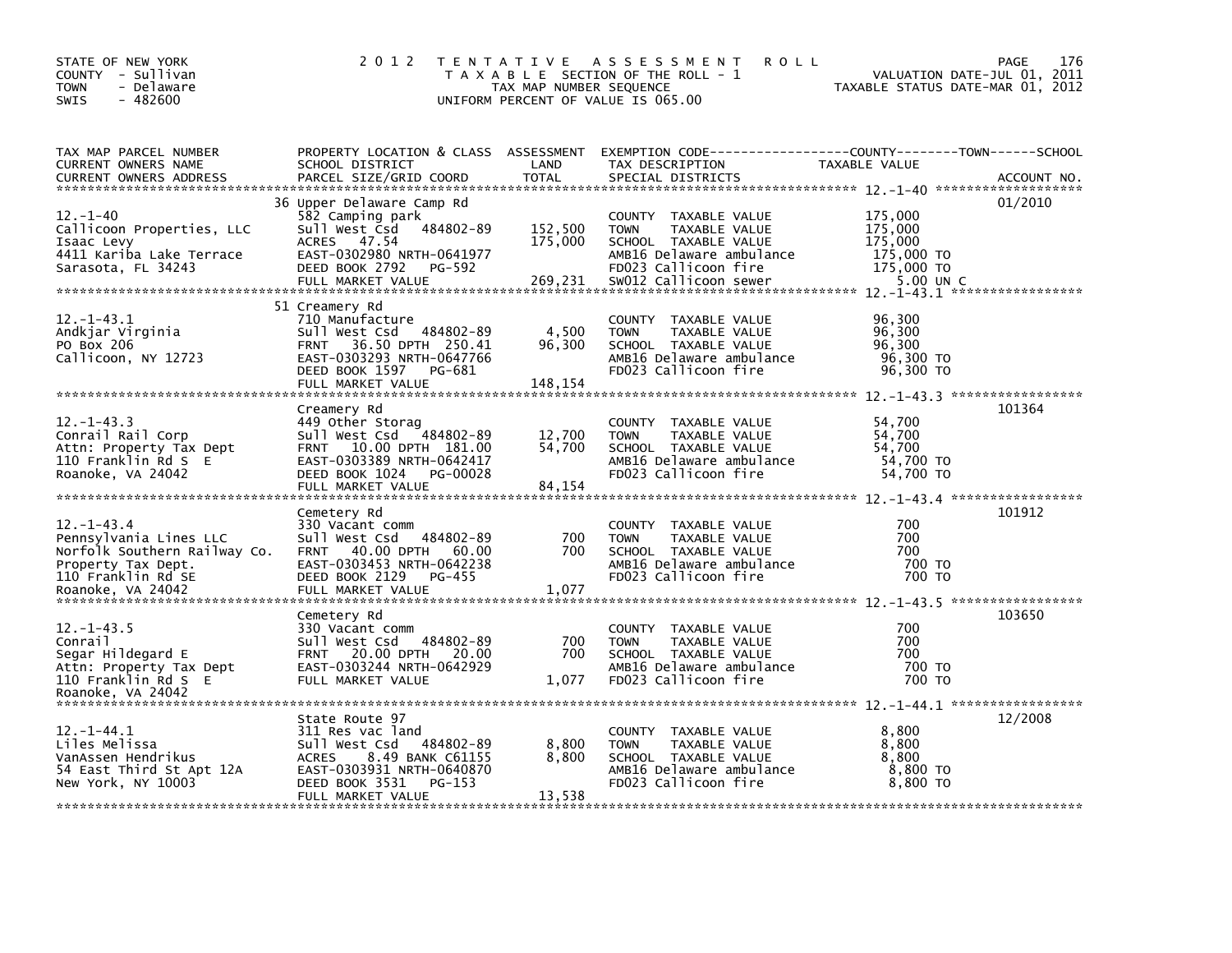| STATE OF NEW YORK<br>COUNTY - Sullivan<br><b>TOWN</b><br>- Delaware<br>$-482600$<br>SWIS                                                                                                                                                             | 2 0 1 2                                                                                                                                              |                              | TENTATIVE ASSESSMENT<br><b>ROLL</b><br>T A X A B L E SECTION OF THE ROLL - 1<br>TAX MAP NUMBER SEQUENCE THE ROLL - 1 TAXABLE STATUS DATE-MAR 01, 2012<br>UNIFORM PERCENT OF VALUE IS 065.00 |                                                           | PAGE<br>177                  |
|------------------------------------------------------------------------------------------------------------------------------------------------------------------------------------------------------------------------------------------------------|------------------------------------------------------------------------------------------------------------------------------------------------------|------------------------------|---------------------------------------------------------------------------------------------------------------------------------------------------------------------------------------------|-----------------------------------------------------------|------------------------------|
| TAX MAP PARCEL NUMBER PROPERTY LOCATION & CLASS ASSESSMENT EXEMPTION CODE----------------COUNTY--------TOWN-----SCHOOL<br>CURRENT OWNERS NAME SCHOOL DISTRICT LAND TAX DESCRIPTION TAXABLE VALUE<br>CURRENT OWNERS ADDRESS PARCEL SI                 |                                                                                                                                                      |                              |                                                                                                                                                                                             |                                                           |                              |
|                                                                                                                                                                                                                                                      | 9189 State Route 97                                                                                                                                  |                              |                                                                                                                                                                                             |                                                           |                              |
| 12.-1-45<br>Liles Melissa Sull West Csd 484802-89 33,600<br>Van Assen Hendrikus ACRES 2.21 75,700<br>54 East Third St Apt 12A EAST-0304110 NRTH-0641700<br>New York, NY 10003 DEED BOOK 3531 PG-153<br>57.700 DEED BOOK 3531 PG-153<br>58.           | 9158 State Route 97                                                                                                                                  |                              | COUNTY TAXABLE VALUE<br><b>TOWN</b><br>TAXABLE VALUE<br>SCHOOL TAXABLE VALUE<br>AMB16 Delaware ambulance 75,700 TO<br>FD023 Callicoon fire 75,700 TO                                        | 75,700<br>75,700<br>75,700<br>75,700 TO                   | 12/2008                      |
| $12. - 1 - 46.2$                                                                                                                                                                                                                                     | 9136 State Route 97<br>State Route <sub>2</sub> ,<br>210 1 Family Res<br>sull West csd 484802-89 18,000<br>ACRES 1.16 79,900<br>TARTH-0641248 79,900 |                              | 41854<br>STAR B                                                                                                                                                                             | $\overline{0}$                                            | 101717<br>$\Omega$<br>18,600 |
| 1.1-47.1<br>Eichele Edward<br>2011 West Csd 484802-89<br>20136 State Route 97 ACRES<br>2013 EAST-0304219 NRTH-0641248<br>2011 West Csd 484802-89 29,900 TOWN TAXABLE VALUE 79,900<br>2013 SCHOOL TAXABLE VALUE 79,900 TO<br>22,923 FD023 Cal         |                                                                                                                                                      |                              |                                                                                                                                                                                             |                                                           |                              |
|                                                                                                                                                                                                                                                      | Starcks Ln                                                                                                                                           |                              |                                                                                                                                                                                             |                                                           | 100861                       |
| Starcks Ln<br>Nowlin Allison and Sall West Csd 484802-89 15,100 TOWN TAXABLE VALUE<br>Ward Paul ACRES 12.45 BANK 60806 15,100 SCHOOL TAXABLE VALUE 15,100<br>PO Box 13 EAST-0304680 NRTH-0641280 ACRES 12.45 BANK 60806 15,100 SCHOO                 |                                                                                                                                                      |                              |                                                                                                                                                                                             |                                                           |                              |
|                                                                                                                                                                                                                                                      | 118 Froehlich Dr                                                                                                                                     |                              |                                                                                                                                                                                             |                                                           | 05/2009                      |
| 12.-1-47.2<br>Randazzo Giuseppe<br>118 Froehlich Dr<br>210 Il Family Res<br>210 Family Res<br>211 Family Res<br>22 EAST-0306293 NRTH-0640461<br>20 EAST-0306293 NRTH-0640461<br>Callicoon. NY 17773<br>Callicoon, NY 12723                           | DEED BOOK 3574 PG-549                                                                                                                                | 40,060<br>184,545            | COUNTY TAXABLE VALUE<br>TAXABLE VALUE<br><b>TOWN</b><br>SCHOOL TAXABLE VALUE<br>AMB16 Delaware ambulance<br>FD023 Callicoon fire                                                            | 184,545<br>184,545<br>184,545<br>184,545 TO<br>184,545 TO |                              |
|                                                                                                                                                                                                                                                      | 116 Froehlich Dr                                                                                                                                     |                              | COUNTY TAXABLE VALUE                                                                                                                                                                        | 138,500                                                   | 05/2009                      |
| 12.-1-47.3<br>Semple Malcom N<br>Colenso Hilary M<br>Colenso Hilary M<br>100 Bleecker St Apt 5A<br>Next Cs4 (2.20 BANKN140687<br>210 Il West Csd 484802-89<br>210 Il West Csd 484802-89<br>210 ACRES<br>2.20 BANKN140687<br>2.20 BANKN140687<br>2.20 | FULL MARKET VALUE                                                                                                                                    | 20,400<br>138,500<br>213,077 | <b>TOWN</b><br>TAXABLE VALUE<br>SCHOOL TAXABLE VALUE<br>AMB16 Delaware ambulance<br>FD023 Callicoon fire                                                                                    | 138,500<br>138,500<br>138,500 TO<br>138,500 TO            |                              |
|                                                                                                                                                                                                                                                      |                                                                                                                                                      |                              |                                                                                                                                                                                             |                                                           |                              |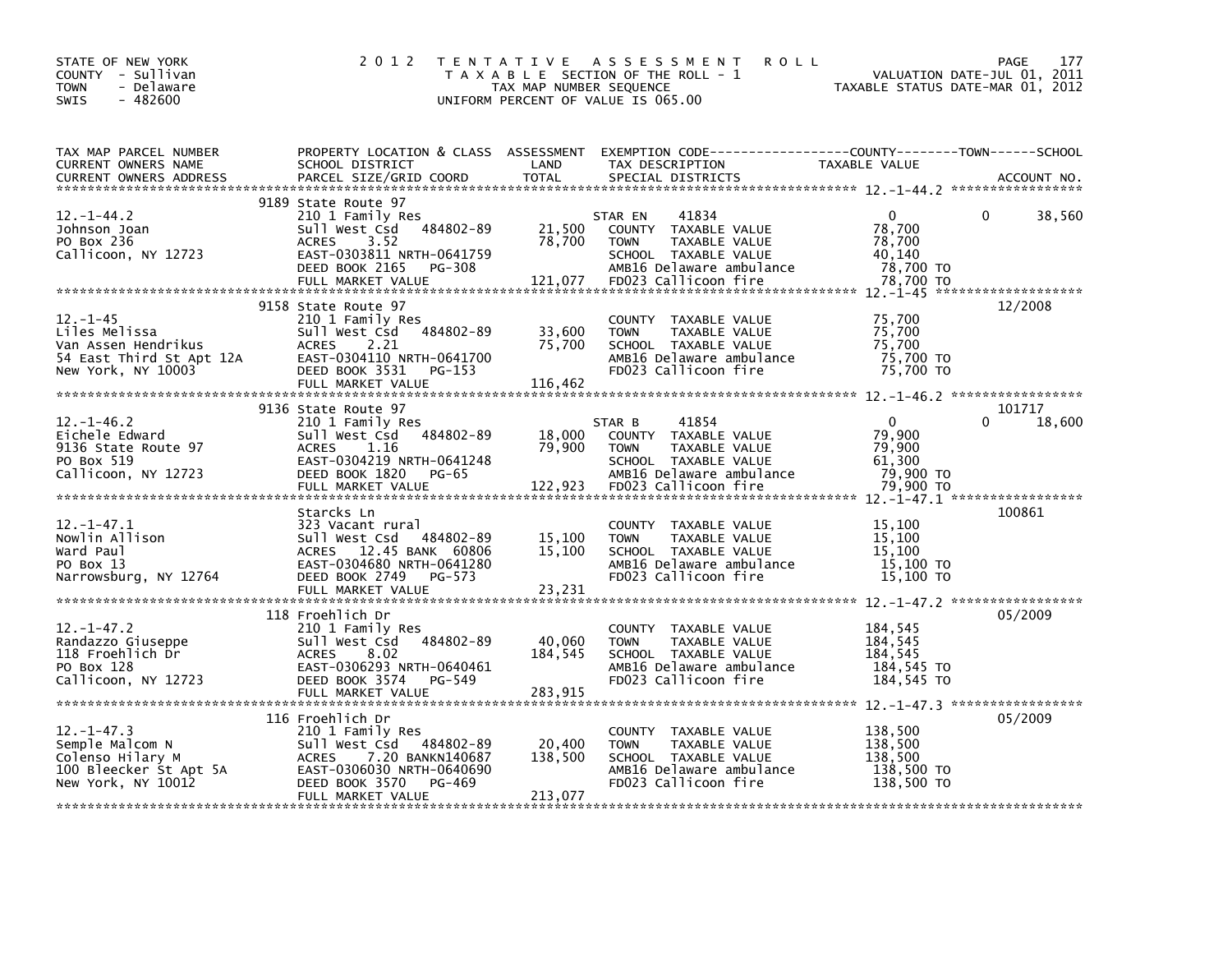| STATE OF NEW YORK<br>COUNTY - Sullivan<br><b>TOWN</b><br>- Delaware<br>$-482600$<br>SWIS                                                                                                                                                                                                                                                                        | 2 0 1 2                                                                                                          | TAX MAP NUMBER SEQUENCE      | <b>ROLL</b><br>TENTATIVE ASSESSMENT<br>T A X A B L E SECTION OF THE ROLL - 1<br>UNIFORM PERCENT OF VALUE IS 065.00                                      | ROLL - 1<br>VALUATION DATE-JUL 01, 2011<br>TAXABLE STATUS DATE-MAR 01, 2012 | PAGE<br>178                      |
|-----------------------------------------------------------------------------------------------------------------------------------------------------------------------------------------------------------------------------------------------------------------------------------------------------------------------------------------------------------------|------------------------------------------------------------------------------------------------------------------|------------------------------|---------------------------------------------------------------------------------------------------------------------------------------------------------|-----------------------------------------------------------------------------|----------------------------------|
| TAX MAP PARCEL NUMBER                                                                                                                                                                                                                                                                                                                                           | PROPERTY LOCATION & CLASS  ASSESSMENT  EXEMPTION CODE-----------------COUNTY--------TOWN------SCHOOL             |                              |                                                                                                                                                         | TAXABLE VALUE                                                               |                                  |
| 12.-1-48.1<br>Ward Timothy<br>Hess Terri ACRES 2.93<br>The Pay 91 CAST-0304390 NRTH-0640580<br>DEED BOOK 3152 PG-650<br>90 Box 91 EAST-0304390 NRTH-0640580 SCHOOL TAXABLE VALUE 130,830<br>Callicoon, NY 12723 DEED BOOK 3152 PG-650 AMB16 Delaware ambulance 149,430 TO<br>FULL MARKET VALUE 229,892 FD023 Callicoon fire 149,430 TO<br>********************* | 9128 State Route 97                                                                                              | 149,430                      | 41854<br>STAR B<br>TAXABLE VALUE<br><b>TOWN</b>                                                                                                         | $\mathbf{0}$<br>149,430<br>149,430                                          | 100968<br>$\mathbf{0}$<br>18,600 |
| 12.-1-48.2<br>Eichele Frank Sull West Csd 484802-89<br>Eichele Susan (ACRES 5.40)<br>PO_BOX 263<br>PO_BOX 263<br>PO_BOX 304498 MRTH-0640821<br>Callicoon, NY 12723                                                                                                                                                                                              | State Route 97<br>DEED BOOK 929<br>PG-00276                                                                      | 23,400 TOWN<br>23,400        | COUNTY TAXABLE VALUE<br>TOWN TAXABLE VALUE<br>SCHOOL TAXABLE VALUE<br>AMR16 Delaware av<br>AMB16 Delaware ambulance 23,400 TO<br>FD023 Callicoon fire   | 23,400<br>23,400<br>23,400<br>23,400 TO                                     | 103451                           |
| 115 Wilson St<br>Massapequa Park, NY 11762                                                                                                                                                                                                                                                                                                                      | 9106 State Route 97<br>EAST-0304610 NRTH-0640260<br>DEED BOOK 1320<br>PG-122                                     | 25,000 TOWN<br>57,000        | COUNTY TAXABLE VALUE<br>TOWN      TAXABLE VALUE<br>SCHOOL   TAXABLE VALUE<br>AMB16 Delaware ambulance 57,000 TO<br>FD023 Callicoon fire                 | 57,000<br>57,000<br>57,000<br>57,000 TO                                     | 102459                           |
| Brooklyn, NY 11209                                                                                                                                                                                                                                                                                                                                              | 9094 State Route 97<br>484802-89<br>EAST-0304620 NRTH-0639870<br>DEED BOOK 1262<br>PG-00270<br>FULL MARKET VALUE | 84,700<br>150,200<br>231,077 | COUNTY TAXABLE VALUE<br><b>TOWN</b><br>TOWN      TAXABLE VALUE<br>SCHOOL   TAXABLE VALUE<br>AMB16 Delaware ambulance 150,200 TO<br>FD023 Callicoon fire | 150,200<br>150,200<br>150,200<br>150,200 TO                                 | 102474                           |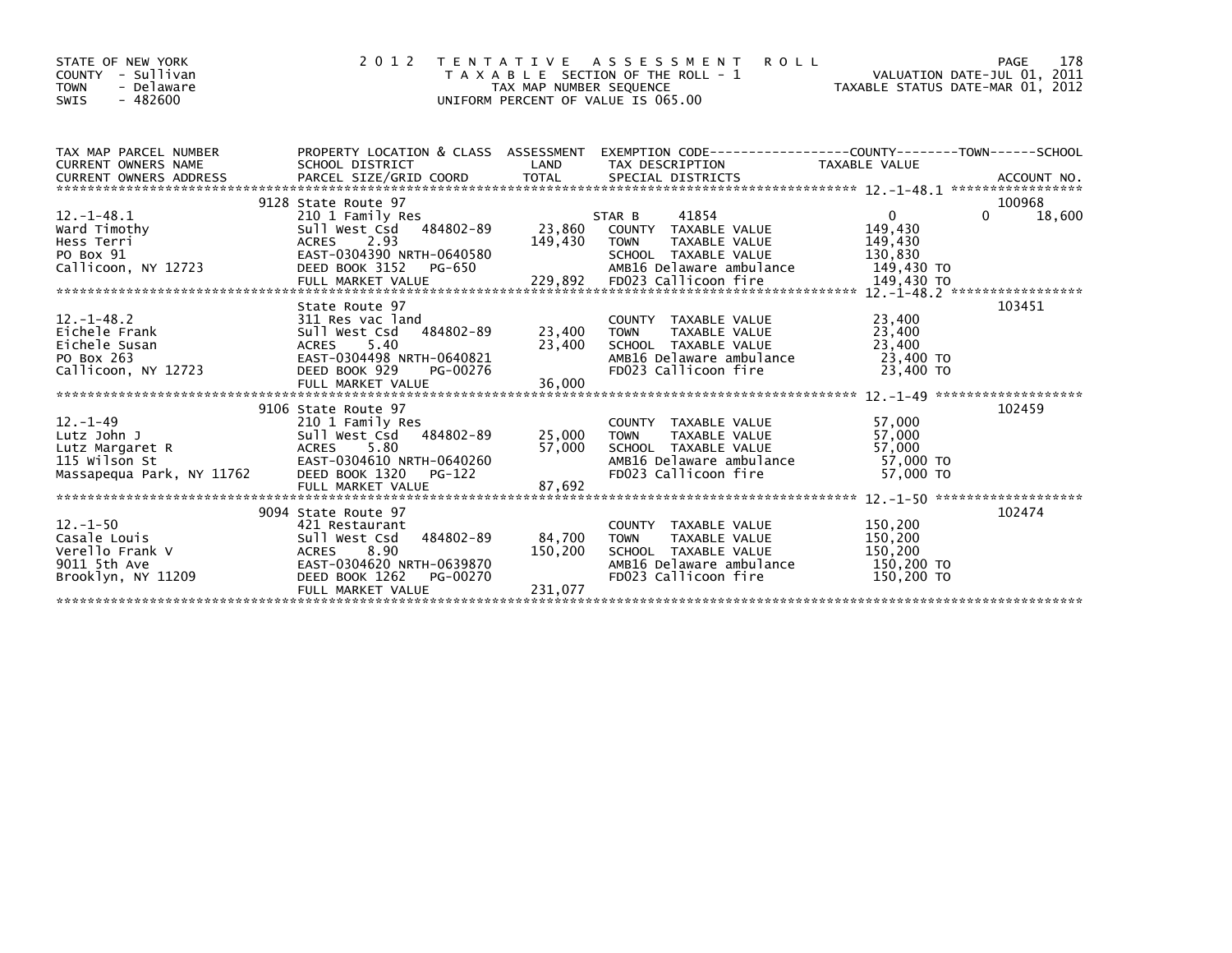| STATE OF NEW YORK         | 2012 TENTATIVE ASSESSMENT ROLL        | PAGE                             | 179 |
|---------------------------|---------------------------------------|----------------------------------|-----|
| COUNTY - Sullivan         | T A X A B L E SECTION OF THE ROLL - 1 | VALUATION DATE-JUL 01, 2011      |     |
| - Delaware<br><b>TOWN</b> | MAP SECTION - 012                     | TAXABLE STATUS DATE-MAR 01, 2012 |     |
| SWIS<br>- 482600          | SUB-SECTION-                          | RPS150/V04/L015                  |     |
|                           | UNIFORM PERCENT OF VALUE IS 065.00    | CURRENT DATE 5/01/2012           |     |

| <b>CODE</b> | DISTRICT NAME                                                        | TOTAL<br><b>PARCELS</b> | EXTENSION<br><b>TYPF</b>         |   | EXTENSION<br><b>VALUE</b> | AD VALOREM<br><b>VALUE</b>       | <b>EXEMPT</b><br><b>AMOUNT</b> | <b>TAXABLE</b><br><b>VALUE</b>   |
|-------------|----------------------------------------------------------------------|-------------------------|----------------------------------|---|---------------------------|----------------------------------|--------------------------------|----------------------------------|
|             | AMB16 Delaware ambul<br>FD023 Callicoon fire<br>LT015 Callicoon ligh |                         | 70 TOTAL<br>70 TOTAL<br>28 TOTAL |   |                           | 5782,646<br>5782,646<br>2101.550 | 69.153<br>69.153               | 5713,493<br>5782.646<br>2032,397 |
|             | SD012 Callicoon sewe<br>SW012 Callicoon sewe                         |                         | 5 UNITS<br>7 UNITS               | M | 5.00<br>10.25             |                                  |                                | 5.00<br>10.25                    |

#### \*\*\* S C H O O L D I S T R I C T S U M M A R Y \*\*\*

| CODE   | DISTRICT NAME | TOTAL<br><b>PARCELS</b> | ASSESSED<br>LAND | ASSESSED<br><b>TOTAL</b> | <b>EXEMPT</b><br><b>AMOUNT</b> | TOTAL<br><b>TAXABLE</b> | <b>STAR</b><br>AMOUNT | <b>STAR</b><br><b>TAXABLE</b> |
|--------|---------------|-------------------------|------------------|--------------------------|--------------------------------|-------------------------|-----------------------|-------------------------------|
| 484802 | Sull West Csd | 70                      | 1868.893         | 5782,646                 | 165.696                        | 5616,950                | 491.760               | 5125,190                      |
|        | SUB-TOTAL     | 70                      | 1868.893         | 5782,646                 | 165.696                        | 5616,950                | 491.760               | 5125,190                      |
| 484889 | West Sull Lib | 70                      | 1868.893         | 5782.646                 | 165.696                        | 5616,950                | 491.760               | 5125,190                      |
|        | T O T A L     | 140                     | 3737.786         | 11565,292                | 331,392                        | 11233,900               | 983,520               | 10250,380                     |

#### \*\*\* S Y S T E M C O D E S S U M M A R Y \*\*\*

#### NO SYSTEM EXEMPTIONS AT THIS LEVEL

| CODE                                                                 | DESCRIPTION                                                                                              | TOTAL<br><b>PARCELS</b> | <b>COUNTY</b>                                             | <b>TOWN</b>                                               | <b>SCHOOL</b>                                                         |
|----------------------------------------------------------------------|----------------------------------------------------------------------------------------------------------|-------------------------|-----------------------------------------------------------|-----------------------------------------------------------|-----------------------------------------------------------------------|
| 41121<br>41131<br>41720<br>41800<br>41804<br>41834<br>41854<br>47610 | WAR VET<br>COMBAT VET<br>AGRI DIST<br>AGED-CTS<br>AGED-S<br>STAR EN<br>STAR B<br>BUS IMP AP<br>T O T A L | 14<br>29                | 16,740<br>68,153<br>43,564<br>38,000<br>69,153<br>235,610 | 16,740<br>68,153<br>43,564<br>38,000<br>69.153<br>235,610 | 43,564<br>38,000<br>14,979<br>231,360<br>260,400<br>69,153<br>657,456 |
|                                                                      |                                                                                                          |                         |                                                           |                                                           |                                                                       |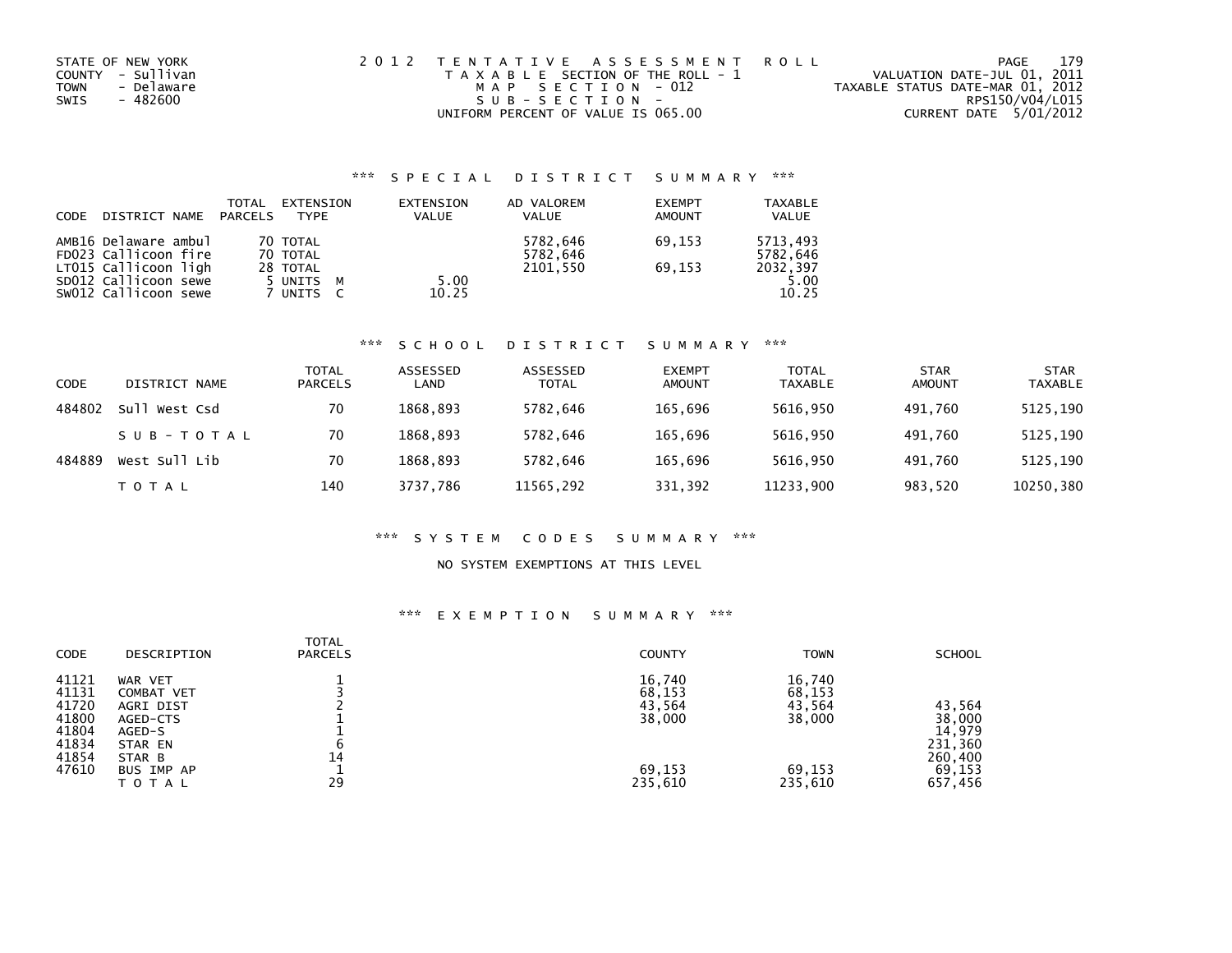|      | STATE OF NEW YORK | 2012 TENTATIVE ASSESSMENT ROLL        | 180<br>PAGE                      |
|------|-------------------|---------------------------------------|----------------------------------|
|      | COUNTY - Sullivan | T A X A B L E SECTION OF THE ROLL - 1 | VALUATION DATE-JUL 01, 2011      |
| TOWN | - Delaware        | MAP SECTION - 012                     | TAXABLE STATUS DATE-MAR 01, 2012 |
| SWIS | - 482600          | SUB-SECTION-                          | RPS150/V04/L015                  |
|      |                   | UNIFORM PERCENT OF VALUE IS 065.00    | CURRENT DATE 5/01/2012           |

| ROLL       | DESCRIPTION | <b>TOTAL</b>   | ASSESSED      | <b>ASSESSED</b> | <b>TAXABLE</b> | <b>TAXABLE</b> | <b>TAXABLE</b> | <b>STAR</b>    |
|------------|-------------|----------------|---------------|-----------------|----------------|----------------|----------------|----------------|
| <b>SEC</b> |             | <b>PARCELS</b> | ∟AND          | TOTAL           | <b>COUNT</b>   | <b>TOWN</b>    | <b>SCHOOL</b>  | <b>TAXABLE</b> |
|            | TAXABLE     |                | .893<br>'868. | 5782,646        | 5547,036       | 5547,036       | 5616,950       | 5125,190       |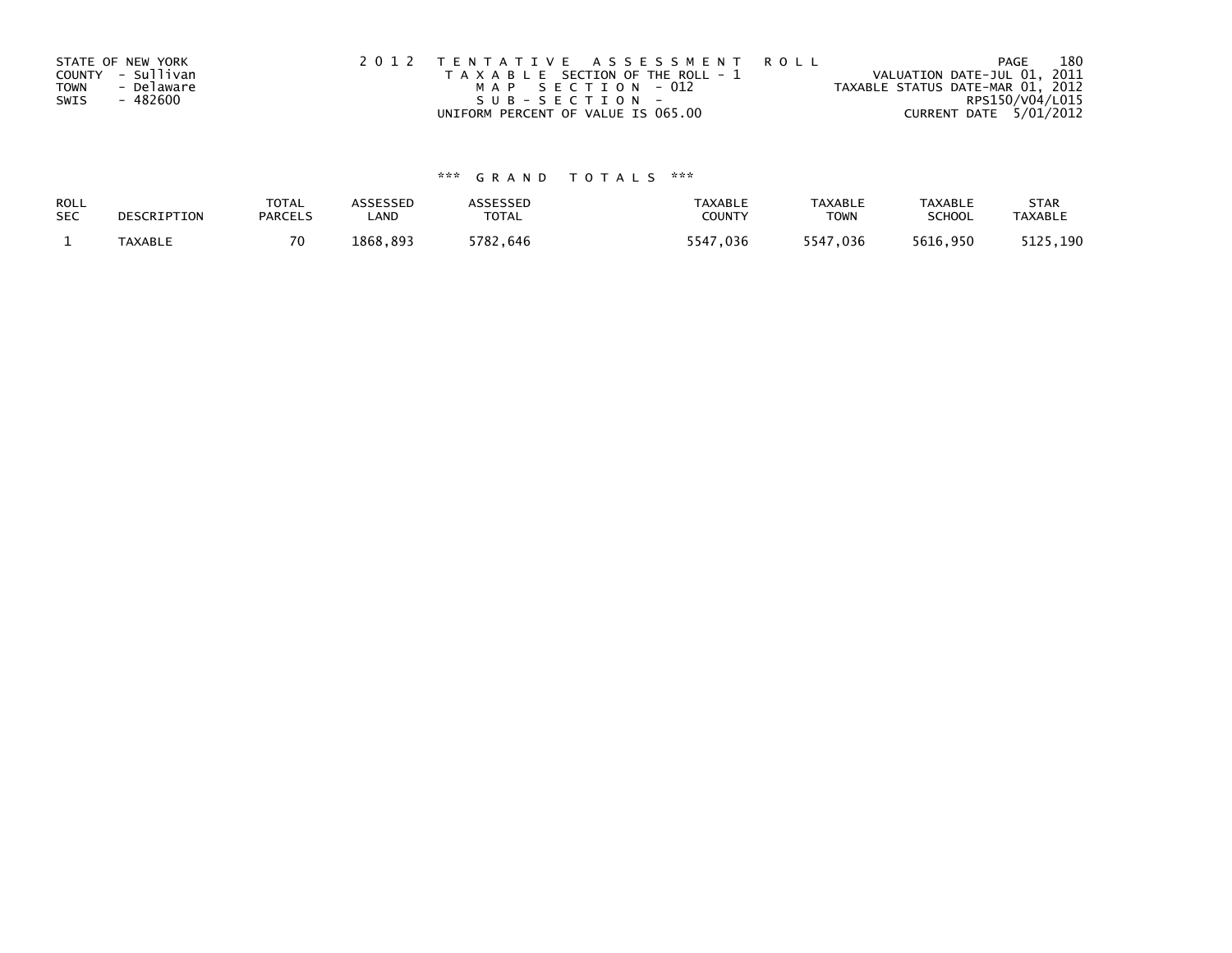| STATE OF NEW YORK<br>COUNTY - Sullivan<br><b>TOWN</b><br>- Delaware<br>$-482600$<br>SWIS        | 2 0 1 2                                                                                                                                                                     | T E N T A T I V E<br>TAX MAP NUMBER SEQUENCE | ASSESSMENT<br><b>ROLL</b><br>T A X A B L E SECTION OF THE ROLL - 1<br>UNIFORM PERCENT OF VALUE IS 065.00                                                                                                                              | VALUATION DATE-JUL 01, 2011<br>TAXABLE STATUS DATE-MAR 01, 2012                                                | 181<br>PAGE                |
|-------------------------------------------------------------------------------------------------|-----------------------------------------------------------------------------------------------------------------------------------------------------------------------------|----------------------------------------------|---------------------------------------------------------------------------------------------------------------------------------------------------------------------------------------------------------------------------------------|----------------------------------------------------------------------------------------------------------------|----------------------------|
| TAX MAP PARCEL NUMBER<br><b>CURRENT OWNERS NAME</b>                                             | PROPERTY LOCATION & CLASS ASSESSMENT EXEMPTION CODE----------------COUNTY-------TOWN-----SCHOOL<br>SCHOOL DISTRICT                                                          | LAND                                         | TAX DESCRIPTION                                                                                                                                                                                                                       | TAXABLE VALUE                                                                                                  |                            |
| $13. -1 - 1$<br>Roche Maurice<br>PO Box 330<br>Callicoon, NY 12723                              | State Route 97<br>311 Res vac land<br>484802-89<br>Sull West Csd<br>1.30<br><b>ACRES</b><br>EAST-0300220 NRTH-0647110<br>DEED BOOK 1100<br>PG-00042<br>FULL MARKET VALUE    | 16,400<br>16,400<br>25,231                   | COUNTY TAXABLE VALUE<br>TAXABLE VALUE<br><b>TOWN</b><br>SCHOOL TAXABLE VALUE<br>AMB16 Delaware ambulance<br>FD023 Callicoon fire<br>LT015 Callicoon light<br>SD012 Callicoon sewer                                                    | 16,400<br>16,400<br>16,400<br>16,400 TO<br>16,400 TO<br>16,400 TO<br>.25 UN M                                  |                            |
| $13. - 1 - 2$<br>Tedoff Roy<br>Tedoff Delia<br>PO Box 16<br>Hortonville, NY 12745               | 9416 State Route 97<br>210 1 Family Res<br>Sull West Csd 484802-89<br>FRNT 212.70 DPTH 117.00<br>EAST-0300590 NRTH-0647020<br>DEED BOOK 3215<br>PG-263<br>FULL MARKET VALUE | 26,000<br>80,100<br>123,231                  | COUNTY TAXABLE VALUE<br><b>TOWN</b><br>TAXABLE VALUE<br>SCHOOL TAXABLE VALUE<br>AMB16 Delaware ambulance<br>FD023 Callicoon fire<br>LT015 Callicoon light<br>SD012 Callicoon sewer                                                    | 80,100<br>80,100<br>80,100<br>80,100 TO<br>80.100 TO<br>$80.100$ TO<br>1.00 UN M                               | 103632                     |
| $13. - 1 - 3.1$<br>Ebert Arlen<br>Ebert Josephine T<br>43 Old Hankins Rd<br>Callicoon, NY 12723 | 43 Old Hankins Rd<br>210 1 Family Res<br>484802-89<br>Sull West Csd<br><b>ACRES</b><br>3.83<br>EAST-0301194 NRTH-0647304<br>DEED BOOK 1381<br>PG-174<br>FULL MARKET VALUE   | 85,500<br>131,538                            | 82 PCT OF VALUE USED FOR EXEMPTION PURPOSES<br>41800<br>AGED-CTS<br>41834<br>21,750 STAR EN<br>COUNTY TAXABLE VALUE<br>TAXABLE VALUE<br><b>TOWN</b><br>SCHOOL TAXABLE VALUE<br>AMB16 Delaware ambulance<br>FD023 Callicoon fire       | 21,033<br>21,033<br>$\mathbf{0}$<br>0<br>64,467<br>64,467<br>25,907<br>85.500 TO<br>85,500 TO                  | 100980<br>21,033<br>38,560 |
|                                                                                                 | 19 Horseshoe Ln                                                                                                                                                             |                                              | LT015 Callicoon light<br>SD012 Callicoon sewer<br>SW012 Callicoon sewer                                                                                                                                                               | 85,500 TO<br>1.00 UN M<br>$1.00$ UN C                                                                          | 100971                     |
| $13. - 1 - 3.2$<br>Feinman Lynn<br>19 Horseshoe Ln<br>Callicoon, NY 12723                       | 210 1 Family Res<br>Sull West Csd<br>484802-89<br>FRNT 272.20 DPTH 189.35<br>EAST-0301054 NRTH-0647233<br>DEED BOOK 2983<br>PG-324<br>FULL MARKET VALUE                     | 17,600<br>80,000<br>123,077                  | STAR B<br>41854<br>COUNTY TAXABLE VALUE<br><b>TOWN</b><br><b>TAXABLE VALUE</b><br>SCHOOL TAXABLE VALUE<br>AMB16 Delaware ambulance<br>FD023 Callicoon fire<br>LT015 Callicoon light<br>SD012 Callicoon sewer<br>SW012 Callicoon sewer | $\Omega$<br>0<br>80,000<br>80,000<br>61.400<br>80,000 TO<br>80,000 TO<br>80.000 TO<br>1.00 UN M<br>$1.00$ UN C | 18,600                     |
|                                                                                                 |                                                                                                                                                                             |                                              |                                                                                                                                                                                                                                       |                                                                                                                |                            |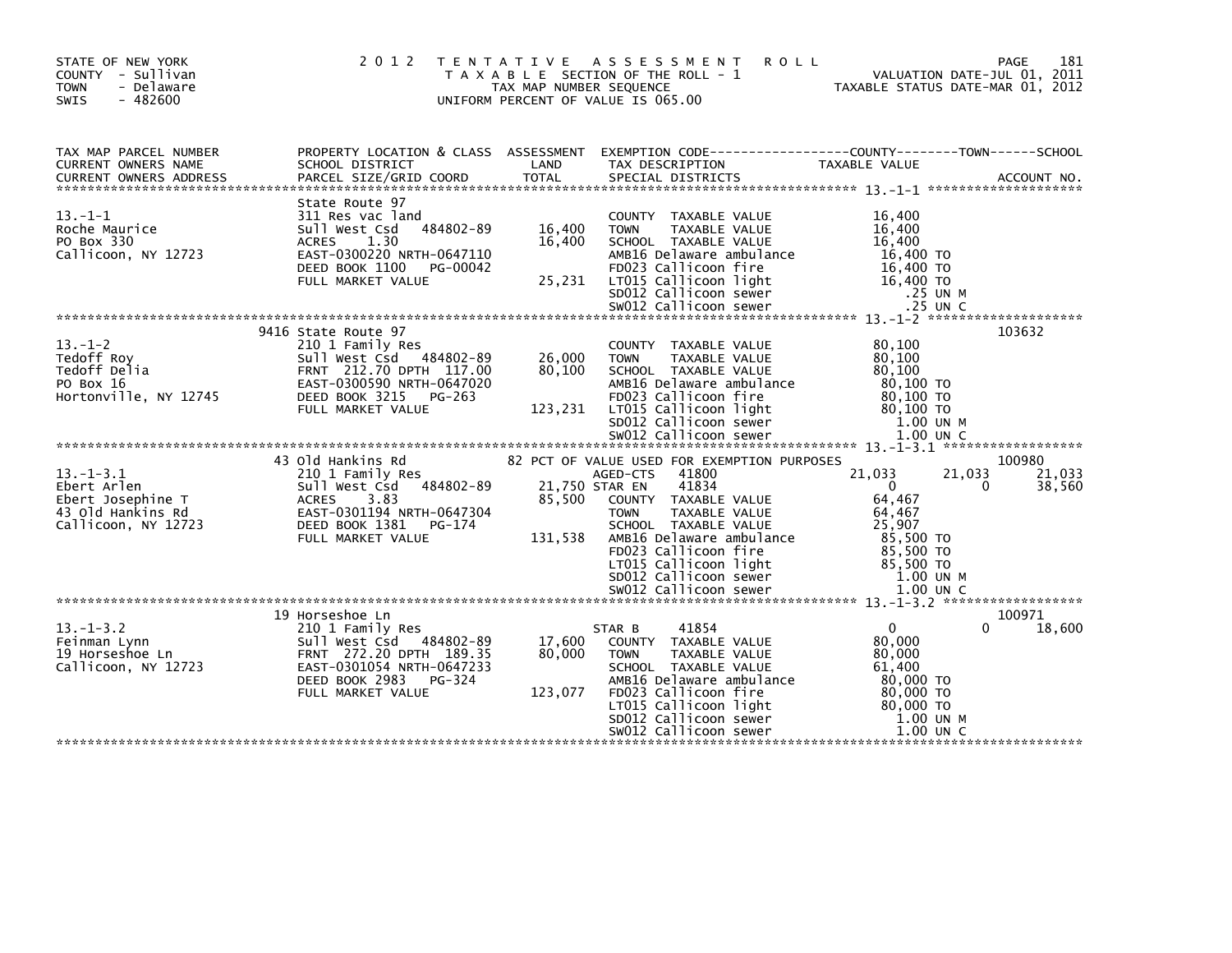| STATE OF NEW YORK<br>COUNTY - Sullivan<br><b>TOWN</b><br>- Delaware<br>$-482600$<br><b>SWIS</b> | 2 0 1 2                                                                                                                                                          | T E N T A T I V E<br>TAX MAP NUMBER SEQUENCE | A S S E S S M E N T<br><b>ROLL</b><br>T A X A B L E SECTION OF THE ROLL - 1<br>UNIFORM PERCENT OF VALUE IS 065.00                                                                   | TAXABLE STATUS DATE-MAR 01, 2012                                                     | 182<br><b>PAGE</b><br>VALUATION DATE-JUL 01, 2011 |
|-------------------------------------------------------------------------------------------------|------------------------------------------------------------------------------------------------------------------------------------------------------------------|----------------------------------------------|-------------------------------------------------------------------------------------------------------------------------------------------------------------------------------------|--------------------------------------------------------------------------------------|---------------------------------------------------|
| TAX MAP PARCEL NUMBER<br>CURRENT OWNERS NAME                                                    | PROPERTY LOCATION & CLASS ASSESSMENT<br>SCHOOL DISTRICT                                                                                                          | LAND                                         | TAX DESCRIPTION                                                                                                                                                                     | TAXABLE VALUE                                                                        |                                                   |
| $13. - 1 - 3.3$<br>Feinman Lynn<br>19 Horseshoe Ln<br>Callicoon, NY 12723                       | Horseshoe Lane Tr 64<br>311 Res vac land<br>Sull West Csd 484802-89<br>50.00 DPTH 100.00<br><b>FRNT</b><br>EAST-0300977 NRTH-0647163<br>DEED BOOK 2983<br>PG-324 | 1,000<br>1.000                               | COUNTY TAXABLE VALUE<br><b>TOWN</b><br>TAXABLE VALUE<br>SCHOOL TAXABLE VALUE<br>AMB16 Delaware ambulance<br>FD023 Callicoon fire                                                    | 1,000<br>1.000<br>1.000<br>1,000 TO<br>1,000 TO                                      |                                                   |
| $13. - 1 - 4$<br>Feinman Lynn<br>19 Horseshoe Ln<br>Callicoon, NY 12723                         | Tr 64<br>311 Res vac land<br>Sull West Csd 484802-89<br>92.55 DPTH 115.00<br><b>FRNT</b><br>EAST-0300940 NRTH-0647100<br>DEED BOOK 2983<br>PG-324                | 1,900<br>1.900                               | COUNTY TAXABLE VALUE<br>TAXABLE VALUE<br><b>TOWN</b><br>SCHOOL TAXABLE VALUE<br>AMB16 Delaware ambulance<br>FD023 Callicoon fire                                                    | 1.900<br>1,900<br>1,900<br>1,900 TO<br>1,900 TO                                      | 100972                                            |
|                                                                                                 | 16 Horseshoe Ln                                                                                                                                                  |                                              |                                                                                                                                                                                     |                                                                                      | 102575                                            |
| $13. - 1 - 5$<br>Seidl Josef<br>Seidl Mary A<br>16 Horseshoe Ln<br>Callicoon, NY 12723          | 210 1 Family Res<br>Sull West Csd<br>484802-89<br>FRNT 114.04 DPTH 855.00<br>EAST-0301129 NRTH-0647077<br>DEED BOOK 2441<br>PG-482                               | 74,700                                       | 41800<br>AGED-CTS<br>41834<br>12,500 STAR EN<br>COUNTY TAXABLE VALUE<br>TAXABLE VALUE<br><b>TOWN</b><br>SCHOOL TAXABLE VALUE                                                        | 26,145<br>26,145<br>$\Omega$<br>48,555<br>48.555<br>9,995                            | 26,145<br>38,560<br>$\Omega$                      |
|                                                                                                 | FULL MARKET VALUE                                                                                                                                                | 114,923                                      | AMB16 Delaware ambulance<br>FD023 Callicoon fire<br>LT015 Callicoon light<br>SD012 Callicoon sewer                                                                                  | 74,700 TO<br>74,700 TO<br>74,700 TO<br>$1.00$ UN M                                   |                                                   |
|                                                                                                 |                                                                                                                                                                  |                                              |                                                                                                                                                                                     |                                                                                      |                                                   |
| $13 - 1 - 7$<br>Markao Samii<br>Markao Panava                                                   | 9414 State Route 97<br>210 1 Family Res<br>Sull West Csd<br>484802-89<br>FRNT 120.81 DPTH 147.71                                                                 | 12,000 STAR B<br>100,000                     | 41121<br>WAR VET<br>41854<br>COUNTY TAXABLE VALUE                                                                                                                                   | 15,000<br>15,000<br>$\Omega$<br>85.000                                               | 0<br>18,600<br>$\Omega$                           |
| 9414 State Route 97<br>Callicoon, NY 12723                                                      | <b>BANK 60806</b><br>EAST-0300818 NRTH-0646977<br>DEED BOOK 3303<br>PG-561<br>FULL MARKET VALUE                                                                  | 153,846                                      | <b>TOWN</b><br>TAXABLE VALUE<br>SCHOOL TAXABLE VALUE<br>AMB16 Delaware ambulance<br>FD023 Callicoon fire<br>LT015 Callicoon light<br>SD012 Callicoon sewer<br>SW012 Callicoon sewer | 85,000<br>81,400<br>100,000 TO<br>100,000 TO<br>100,000 TO<br>1.75 UN M<br>1.75 UN C |                                                   |
|                                                                                                 |                                                                                                                                                                  |                                              |                                                                                                                                                                                     |                                                                                      |                                                   |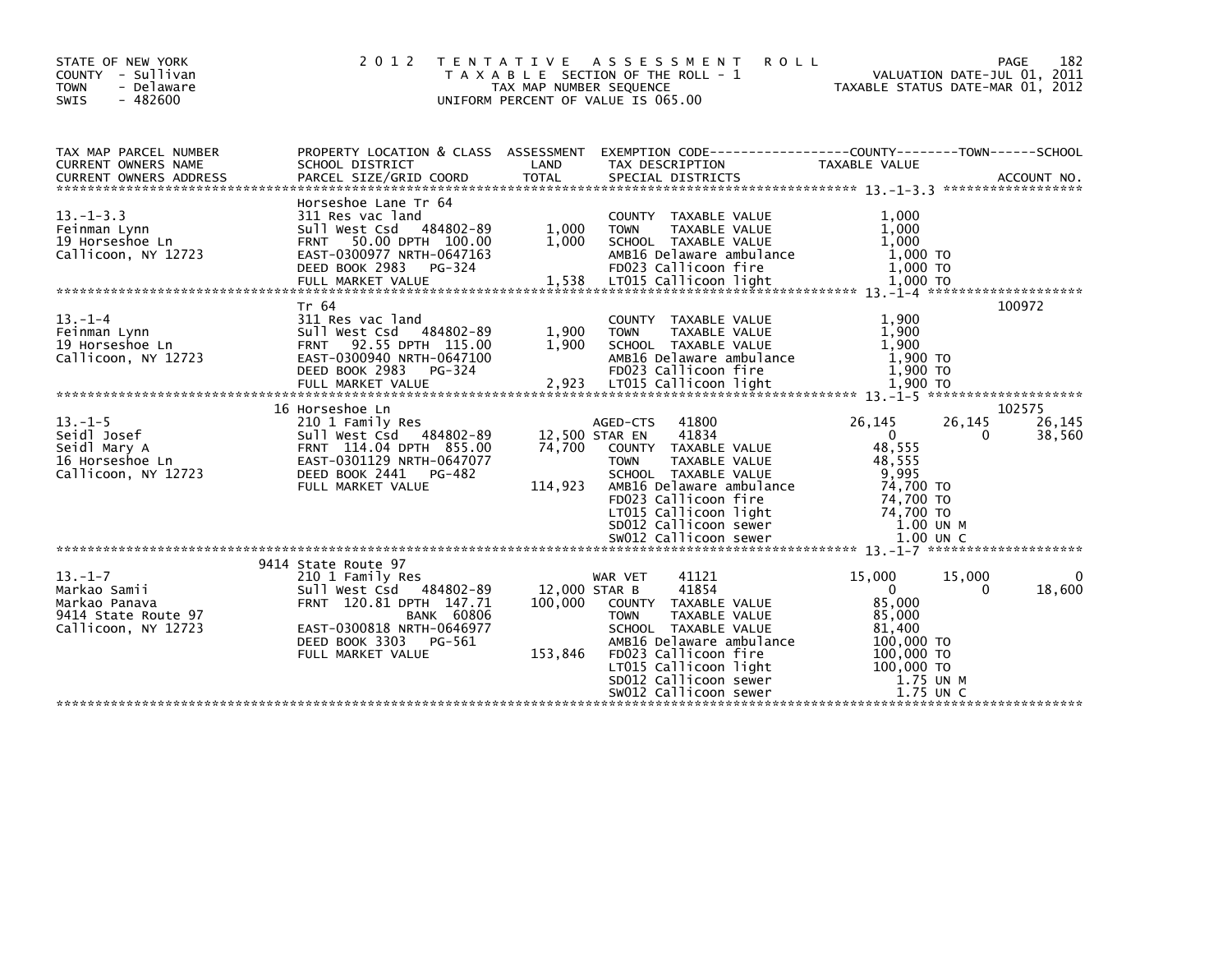| STATE OF NEW YORK<br>COUNTY - Sullivan<br><b>TOWN</b><br>- Delaware<br>$-482600$<br>SWIS      |                                                                                                                                                                                                    | TAX MAP NUMBER SEQUENCE     | 2012 TENTATIVE ASSESSMENT<br>T A X A B L E SECTION OF THE ROLL - 1<br>UNIFORM PERCENT OF VALUE IS 065.00                                                                                                                              | <b>ROLL</b><br>VALUATION DATE-JUL 01, 2011<br>TAXABLE STATUS DATE-MAR 01, 2012                              | 183<br>PAGE<br>VALUATION DATE-JUL 01, 2011                             |
|-----------------------------------------------------------------------------------------------|----------------------------------------------------------------------------------------------------------------------------------------------------------------------------------------------------|-----------------------------|---------------------------------------------------------------------------------------------------------------------------------------------------------------------------------------------------------------------------------------|-------------------------------------------------------------------------------------------------------------|------------------------------------------------------------------------|
| TAX MAP PARCEL NUMBER<br>CURRENT OWNERS NAME                                                  | PROPERTY LOCATION & CLASS ASSESSMENT EXEMPTION CODE----------------COUNTY-------TOWN------SCHOOL<br>SCHOOL DISTRICT                                                                                | LAND                        | TAX DESCRIPTION                                                                                                                                                                                                                       | TAXABLE VALUE                                                                                               |                                                                        |
| $13. -1 - 8$<br>Naughton Leona<br>9 Horseshoe Ln<br>PO Box 352<br>Callicoon, NY 12723         | 9 Horseshoe Ln<br>210 1 Family Res<br>Sull West Csd 484802-89<br>FRNT 152.21 DPTH 219.96<br>EAST-0300950 NRTH-0646940<br>DEED BOOK 3005<br>$PG-52$<br>FULL MARKET VALUE                            | 20,600<br>62,900<br>96,769  | COUNTY TAXABLE VALUE<br><b>TOWN</b><br>TAXABLE VALUE<br>SCHOOL TAXABLE VALUE<br>AMB16 Delaware ambulance<br>FD023 Callicoon fire<br>LT015 Callicoon light<br>SD012 Callicoon sewer                                                    | 62,900<br>62,900<br>62,900<br>62,900 TO<br>62,900 TO<br>62,900 TO<br>1.00 UN M                              | 102158                                                                 |
|                                                                                               |                                                                                                                                                                                                    |                             |                                                                                                                                                                                                                                       |                                                                                                             |                                                                        |
| $13. - 1 - 9$<br>Carey Lucille<br>Carey Harry I<br>28 Horseshoe Ln<br>Callicoon, NY 12723     | 28 Horseshoe Ln<br>210 1 Family Res<br>Sull West Csd 484802-89<br>2723<br>FRNT 138.00 DPTH 85.00<br>EAST-0301120 NRTH-0646950<br>DEED BOOK 1261 PG-00312<br>PULL MARKET VALUE<br>FULL MARKET VALUE | 98,462                      | COMBAT VET 41131<br>41800<br>14,800 AGED-CTS<br>64,000 STAR EN<br>41834<br>COUNTY TAXABLE VALUE<br>TAXABLE VALUE<br><b>TOWN</b><br>SCHOOL TAXABLE VALUE<br>AMB16 Delaware ambulance                                                   | 16,000<br>24,000<br>$\overline{0}$<br>24,000<br>24,000<br>$\overline{0}$<br>64,000 TO                       | 101602<br>16,000<br>$\Omega$<br>32,000<br>24,000<br>32,000<br>$\Omega$ |
|                                                                                               |                                                                                                                                                                                                    |                             | FD023 Callicoon fire<br>LT015 Callicoon light<br>SDO12 Callicoon sewer<br>SDO12 Callicoon sewer<br>SW012 Callicoon sewer                                                                                                              | 64,000 TO<br>64.000 TO<br>1.00 UN M<br>1.00 UN C                                                            |                                                                        |
|                                                                                               | 32 Horseshoe Ln                                                                                                                                                                                    |                             |                                                                                                                                                                                                                                       |                                                                                                             | 102715                                                                 |
| $13. - 1 - 10$<br>Ruggieri Adrienne M<br>32 Horseshoe Ln<br>PO Box 219<br>Callicoon, NY 12723 | 210 1 Family Res<br>Sull West Csd 484802-89<br>FRNT 85.00 DPTH 145.00<br>EAST-0301060 NRTH-0646840<br>DEED BOOK 2553<br>PG-314<br>FULL MARKET VALUE                                                | 13,000<br>73,920<br>113,723 | 41854<br>STAR B<br>COUNTY TAXABLE VALUE<br><b>TOWN</b><br><b>TAXABLE VALUE</b><br>SCHOOL TAXABLE VALUE<br>AMB16 Delaware ambulance<br>FD023 Callicoon fire                                                                            | $\mathbf{0}$<br>73,920<br>73,920<br>55,320<br>73,920 TO<br>73,920 TO                                        | 18,600<br>0                                                            |
|                                                                                               |                                                                                                                                                                                                    |                             |                                                                                                                                                                                                                                       |                                                                                                             |                                                                        |
| $13 - 1 - 11$<br>Mastro Daniel<br>35 Horseshoe Ln<br>Callicoon, NY 12723                      | 35 Horseshoe Ln<br>210 1 Family Res<br>Sull West Csd 484802-89<br>FRNT 120.00 DPTH 214.45<br><b>BANK C30614</b><br>EAST-0301160 NRTH-0646810<br>DEED BOOK 2251 PG-77<br>FULL MARKET VALUE          | 14,800<br>60,100<br>92,462  | 41854<br>STAR B<br>COUNTY TAXABLE VALUE<br><b>TOWN</b><br><b>TAXABLE VALUE</b><br>SCHOOL TAXABLE VALUE<br>AMB16 Delaware ambulance<br>FD023 Callicoon fire<br>LT015 Callicoon light<br>SD012 Callicoon sewer<br>SW012 Callicoon sewer | $\mathbf{0}$<br>60,100<br>60,100<br>41,500<br>60,100 TO<br>60,100 то<br>60.100 TO<br>1.00 UN M<br>1.00 UN C | 103925<br>18,600<br>0                                                  |
|                                                                                               |                                                                                                                                                                                                    |                             |                                                                                                                                                                                                                                       |                                                                                                             |                                                                        |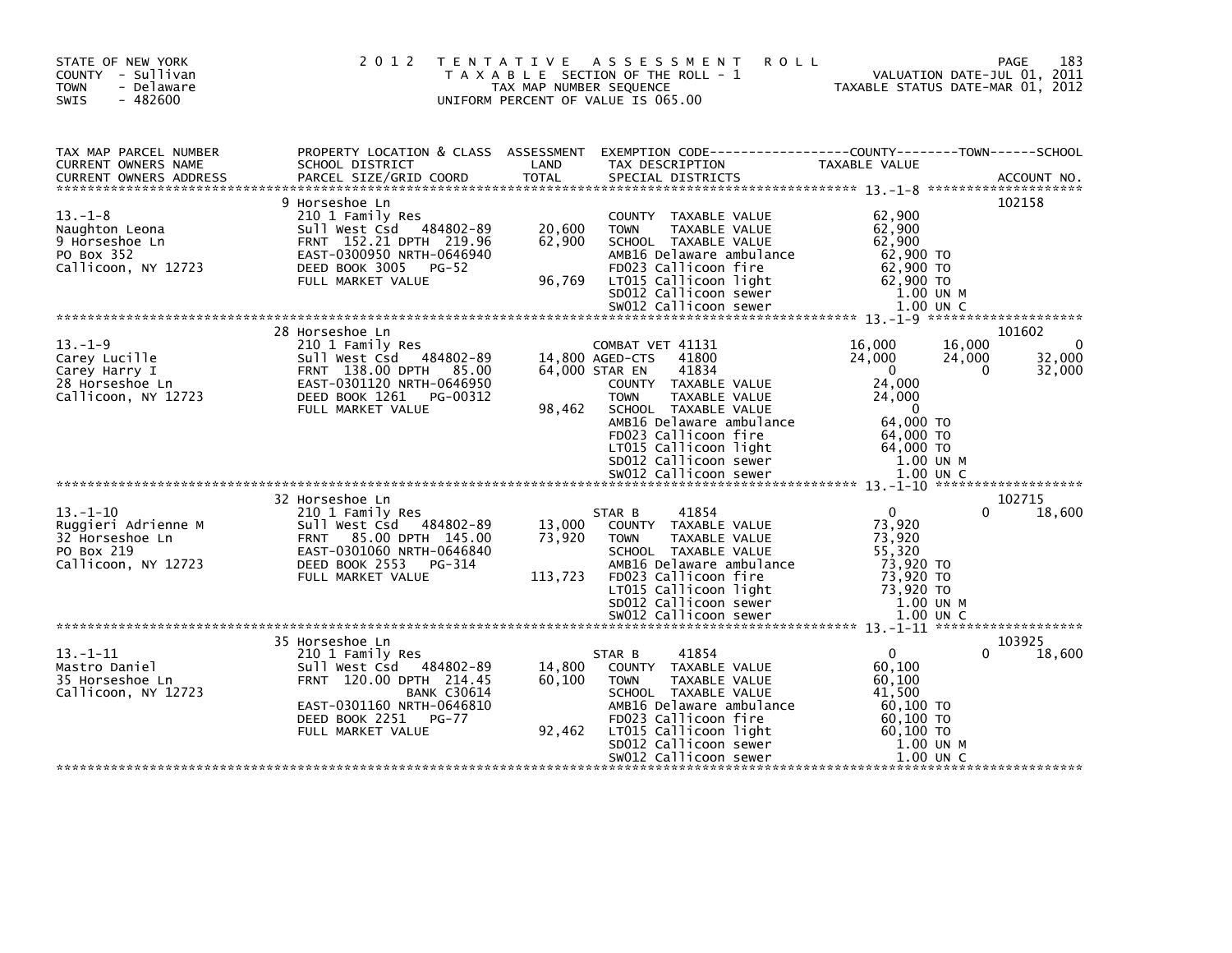| STATE OF NEW YORK<br>COUNTY - Sullivan<br><b>TOWN</b><br>- Delaware<br>$-482600$<br><b>SWIS</b>                                                                                                                     |                                                                                                                                                                                                                                                                                                                                                         | TAX MAP NUMBER SEQUENCE                                             | 2012 TENTATIVE ASSESSMENT<br><b>ROLL</b><br>T A X A B L E SECTION OF THE ROLL - 1<br>UNIFORM PERCENT OF VALUE IS 065.00                                                                                                                                                                                                                                                                                                          |                                                                                                                                                                                                                   | 184<br>PAGE<br>VALUATION DATE-JUL 01, 2011<br>TAXABLE STATUS DATE-MAR 01, 2012 |
|---------------------------------------------------------------------------------------------------------------------------------------------------------------------------------------------------------------------|---------------------------------------------------------------------------------------------------------------------------------------------------------------------------------------------------------------------------------------------------------------------------------------------------------------------------------------------------------|---------------------------------------------------------------------|----------------------------------------------------------------------------------------------------------------------------------------------------------------------------------------------------------------------------------------------------------------------------------------------------------------------------------------------------------------------------------------------------------------------------------|-------------------------------------------------------------------------------------------------------------------------------------------------------------------------------------------------------------------|--------------------------------------------------------------------------------|
| TAX MAP PARCEL NUMBER<br><b>CURRENT OWNERS NAME</b><br>CURRENT OWNERS ADDRESS                                                                                                                                       | SCHOOL DISTRICT<br>PARCEL SIZE/GRID COORD                                                                                                                                                                                                                                                                                                               | LAND<br><b>TOTAL</b>                                                | PROPERTY LOCATION & CLASS ASSESSMENT EXEMPTION CODE----------------COUNTY-------TOWN------SCHOOL<br>TAX DESCRIPTION<br>SPECIAL DISTRICTS                                                                                                                                                                                                                                                                                         | TAXABLE VALUE                                                                                                                                                                                                     | ACCOUNT NO.                                                                    |
| $13 - 1 - 12$<br>Damanakis Vassiliki<br>Damanakis Dimitrios<br>36-25 190th St<br>Flushing, NY 11358                                                                                                                 | State Route 97<br>311 Res vac land<br>484802-89<br>Sull West Csd<br>ACRES 1.85<br>EAST-0301330 NRTH-0646850<br>DEED BOOK 2010<br>PG-56844<br>FULL MARKET VALUE                                                                                                                                                                                          | 12,000<br>12,000<br>18,462                                          | COUNTY TAXABLE VALUE<br>TAXABLE VALUE<br><b>TOWN</b><br>SCHOOL TAXABLE VALUE<br>AMB16 Delaware ambulance<br>FD023 Callicoon fire<br>LT015 Callicoon light<br>$5w012$ Callicoon sewer                                                                                                                                                                                                                                             | 12,000<br>12,000<br>12,000<br>12,000 TO<br>12,000 TO<br>12,000 TO<br>.25 UN C                                                                                                                                     |                                                                                |
|                                                                                                                                                                                                                     |                                                                                                                                                                                                                                                                                                                                                         |                                                                     |                                                                                                                                                                                                                                                                                                                                                                                                                                  |                                                                                                                                                                                                                   |                                                                                |
| $13 - 2 - 1$<br>Hope-Ross Mary<br>82 Nicole Dr<br>Naugatuck, CT 06770<br>PRIOR OWNER ON 3/01/2012<br>Hope-Ross Mary<br>$13 - 2 - 2$<br>Swartwood Lorraine<br>Swartwood Thomas A<br>PO Box 11<br>Callicoon, NY 12723 | 4 Old Hankins Rd<br>210 1 Family Res<br>484802-89<br>Sull West Csd<br><b>ACRES</b><br>1.60<br>EAST-0301510 NRTH-0646550<br>DEED BOOK 2012<br>PG-851<br>FULL MARKET VALUE<br>9380 State Route 97<br>210 1 Family Res<br>Sull West Csd 484802-89<br>FRNT 106.36 DPTH 222.04<br>EAST-0301630 NRTH-0646370<br>DEED BOOK 2213<br>PG-582<br>FULL MARKET VALUE | 34,800<br>138,000<br>212,308<br>18,000 STAR B<br>121,800<br>187,385 | 41834<br>STAR EN<br>COUNTY TAXABLE VALUE<br>TAXABLE VALUE<br><b>TOWN</b><br>SCHOOL TAXABLE VALUE<br>AMB16 Delaware ambulance<br>FD023 Callicoon fire<br>LT015 Callicoon light<br>SD012 Callicoon sewer<br>COMBAT VET 41131<br>41854<br>COUNTY TAXABLE VALUE<br><b>TAXABLE VALUE</b><br><b>TOWN</b><br>SCHOOL TAXABLE VALUE<br>AMB16 Delaware ambulance<br>FD023 Callicoon fire<br>LT015 Callicoon light<br>SD012 Callicoon sewer | $\overline{0}$<br>138,000<br>138,000<br>99,440<br>138,000 TO<br>138,000 TO<br>138,000 TO<br>1.00 UN M<br>27,900<br>$\Omega$<br>93,900<br>93,900<br>103,200<br>121,800 TO<br>121,800 TO<br>121,800 TO<br>1.00 UN M | 103750<br>38,560<br>$\Omega$<br>101658<br>27,900<br>18,600<br>$\Omega$         |
|                                                                                                                                                                                                                     |                                                                                                                                                                                                                                                                                                                                                         |                                                                     |                                                                                                                                                                                                                                                                                                                                                                                                                                  |                                                                                                                                                                                                                   |                                                                                |
| $13. -3 - 1.2$<br>San Filippo Michelle<br>107 Del vue Rd<br>Callicoon, NY 12723                                                                                                                                     | 107 Del Vue Rd<br>210 1 Family Res<br>Sull West Csd 484802-89<br>FRNT 125.00 DPTH 196.00<br>EAST-0299770 NRTH-0646790<br>DEED BOOK 2011<br>PG-6583<br>FULL MARKET VALUE                                                                                                                                                                                 | 19,400<br>108,400<br>166,769                                        | COUNTY TAXABLE VALUE<br><b>TOWN</b><br>TAXABLE VALUE<br>SCHOOL TAXABLE VALUE<br>AMB16 Delaware ambulance<br>FD023 Callicoon fire<br>LT015 Callicoon light<br>SD012 Callicoon sewer<br>SW012 Callicoon sewer                                                                                                                                                                                                                      | 108,400<br>108,400<br>108,400<br>108,400 TO<br>108,400 TO<br>108,400 TO<br>1.00 UN M<br>$1.00$ UN C                                                                                                               | 09/2011                                                                        |
|                                                                                                                                                                                                                     |                                                                                                                                                                                                                                                                                                                                                         |                                                                     |                                                                                                                                                                                                                                                                                                                                                                                                                                  |                                                                                                                                                                                                                   |                                                                                |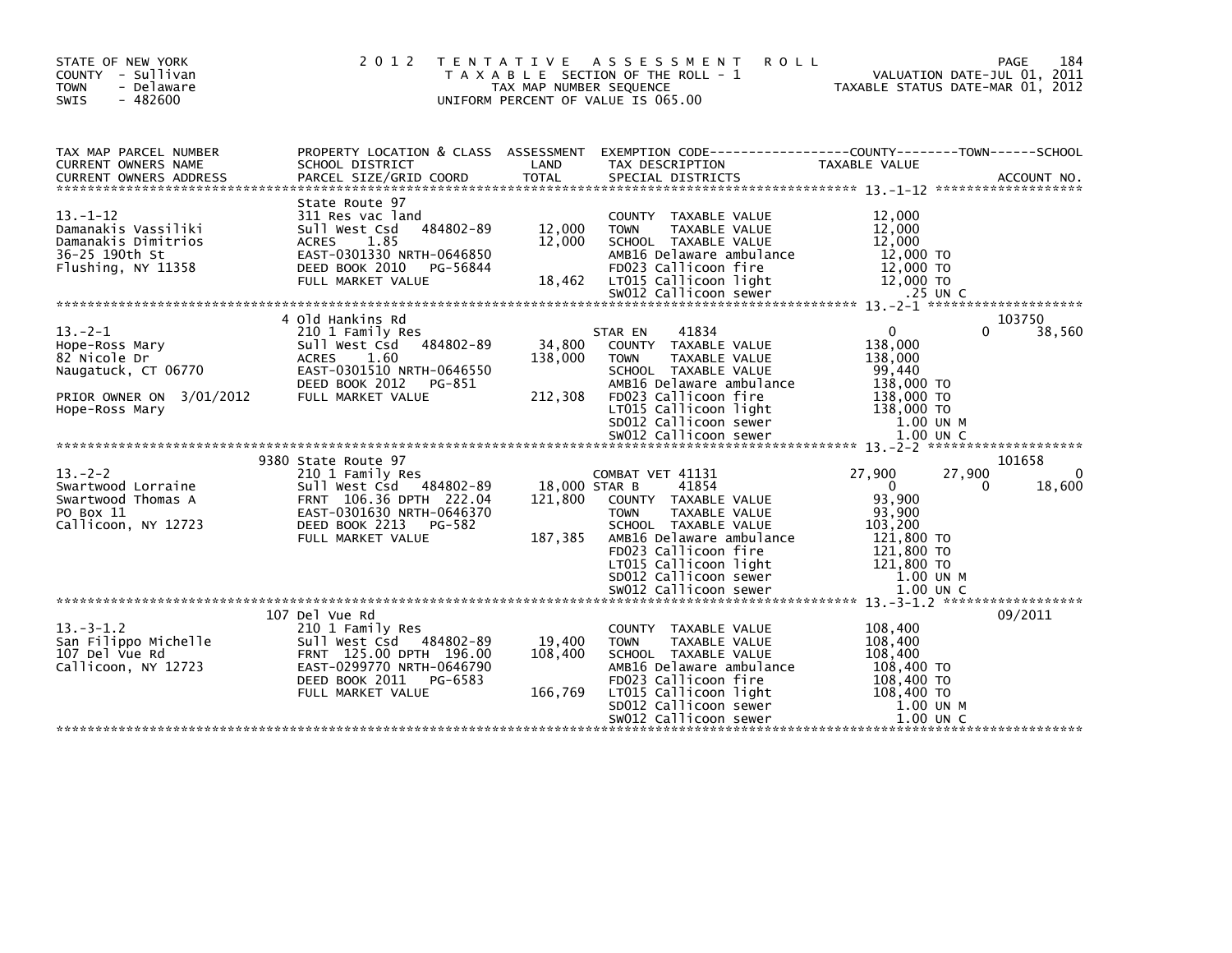| STATE OF NEW YORK<br>COUNTY - Sullivan<br><b>TOWN</b><br>- Delaware<br>$-482600$<br>SWIS                                                                                                                                                                  | 2 0 1 2                 | TAX MAP NUMBER SEQUENCE | TENTATIVE ASSESSMENT<br><b>ROLL</b><br>T A X A B L E SECTION OF THE ROLL - 1<br>UNIFORM PERCENT OF VALUE IS 065.00                                                                                                                                                                                                                                                                                                                                                 | 281 - MAGE<br>2011 VALUATION DATE-JUL<br>2010 - TAXABLE STATIIS DATE-MAP |          | 185<br>PAGE  |
|-----------------------------------------------------------------------------------------------------------------------------------------------------------------------------------------------------------------------------------------------------------|-------------------------|-------------------------|--------------------------------------------------------------------------------------------------------------------------------------------------------------------------------------------------------------------------------------------------------------------------------------------------------------------------------------------------------------------------------------------------------------------------------------------------------------------|--------------------------------------------------------------------------|----------|--------------|
| TAX MAP PARCEL NUMBER                                                                                                                                                                                                                                     |                         |                         | PROPERTY LOCATION & CLASS ASSESSMENT EXEMPTION CODE----------------COUNTY-------TOWN------SCHOOL                                                                                                                                                                                                                                                                                                                                                                   |                                                                          |          |              |
| <b>CURRENT OWNERS NAME</b>                                                                                                                                                                                                                                | SCHOOL DISTRICT         | LAND                    | TAX DESCRIPTION                                                                                                                                                                                                                                                                                                                                                                                                                                                    | TAXABLE VALUE                                                            |          |              |
|                                                                                                                                                                                                                                                           | 115 Del Vue Rd          |                         |                                                                                                                                                                                                                                                                                                                                                                                                                                                                    |                                                                          |          | 102799       |
| $13. -3 - 1.3$                                                                                                                                                                                                                                            |                         |                         | COMBAT VET 41131                                                                                                                                                                                                                                                                                                                                                                                                                                                   | 20,075                                                                   | 20,075   |              |
|                                                                                                                                                                                                                                                           |                         |                         | 41800                                                                                                                                                                                                                                                                                                                                                                                                                                                              | 30,113                                                                   | 30,113   | 40,150       |
|                                                                                                                                                                                                                                                           |                         |                         | 41834                                                                                                                                                                                                                                                                                                                                                                                                                                                              | $\overline{0}$                                                           | $\Omega$ | 38,560       |
|                                                                                                                                                                                                                                                           |                         |                         | COUNTY TAXABLE VALUE                                                                                                                                                                                                                                                                                                                                                                                                                                               | 30,112                                                                   |          |              |
|                                                                                                                                                                                                                                                           | FULL MARKET VALUE       | 123.538                 | <b>TOWN</b><br>TAXABLE VALUE<br>SCHOOL TAXABLE VALUE                                                                                                                                                                                                                                                                                                                                                                                                               | 30,112                                                                   |          |              |
|                                                                                                                                                                                                                                                           |                         |                         |                                                                                                                                                                                                                                                                                                                                                                                                                                                                    | 1,590                                                                    |          |              |
|                                                                                                                                                                                                                                                           |                         |                         |                                                                                                                                                                                                                                                                                                                                                                                                                                                                    |                                                                          |          |              |
|                                                                                                                                                                                                                                                           |                         |                         |                                                                                                                                                                                                                                                                                                                                                                                                                                                                    |                                                                          |          |              |
|                                                                                                                                                                                                                                                           |                         |                         |                                                                                                                                                                                                                                                                                                                                                                                                                                                                    |                                                                          |          |              |
|                                                                                                                                                                                                                                                           |                         |                         |                                                                                                                                                                                                                                                                                                                                                                                                                                                                    |                                                                          |          |              |
| FULL MARKET VALUE<br>AMBIG Delaware ambulance and and 50,300 TO<br>FD023 Callicoon fire 80,300 TO<br>LT015 Callicoon light 80,300 TO<br>SD012 Callicoon sewer 1.00 UN M<br>SW012 Callicoon sewer 1.00 UN C<br>2011 Callicoon Sewer 1.00 UN                |                         |                         |                                                                                                                                                                                                                                                                                                                                                                                                                                                                    |                                                                          |          |              |
|                                                                                                                                                                                                                                                           | 119 Del Vue Rd          |                         |                                                                                                                                                                                                                                                                                                                                                                                                                                                                    |                                                                          |          | 102799       |
| $13 - 3 - 1.4$                                                                                                                                                                                                                                            | 210 1 Family Res        | 10,280                  | STAR EN<br>41834<br>COUNTY TAXABLE VALUE                                                                                                                                                                                                                                                                                                                                                                                                                           | $\overline{0}$<br>101,060                                                | $\Omega$ | 38,560       |
| Shyder Thomas<br>Shyder Lorraine<br>119 Del Vue Rd<br>119 Del Vue Rd<br>119 Del Vue Rd<br>20 Del Vue Rd<br>20 Del Vue Rd<br>20 Del Vue Rd<br>20 Del Vue Rd<br>20 Del Vue Rd<br>20 Del Vue Rd<br>20 Del Vue Rd<br>20 Del Vue Rd<br>20 Del Vue Rd<br>20 Del |                         | 101,060                 | <b>TAXABLE VALUE</b><br><b>TOWN</b>                                                                                                                                                                                                                                                                                                                                                                                                                                | 101,060                                                                  |          |              |
|                                                                                                                                                                                                                                                           |                         |                         | SCHOOL TAXABLE VALUE                                                                                                                                                                                                                                                                                                                                                                                                                                               | 62,500                                                                   |          |              |
| Callicoon, NY 12723                                                                                                                                                                                                                                       | DEED BOOK 1246 PG-00293 |                         |                                                                                                                                                                                                                                                                                                                                                                                                                                                                    |                                                                          |          |              |
|                                                                                                                                                                                                                                                           | FULL MARKET VALUE       | 155,477                 |                                                                                                                                                                                                                                                                                                                                                                                                                                                                    |                                                                          |          |              |
|                                                                                                                                                                                                                                                           |                         |                         |                                                                                                                                                                                                                                                                                                                                                                                                                                                                    |                                                                          |          |              |
|                                                                                                                                                                                                                                                           |                         |                         |                                                                                                                                                                                                                                                                                                                                                                                                                                                                    | 1.00 UN M                                                                |          |              |
|                                                                                                                                                                                                                                                           |                         |                         | $\begin{array}{ccc}\n & \text{number} & \text{number} & \text{upper} \\  \text{true} & \text{number} & 101,060 & \text{Top} \\  \text{LTO15 \text{ } \text{call} \text{ } \text{.}} & \text{inter} & 101,060 & \text{Top} \\  \text{SD012 \text{ } \text{call} \text{ } & \text{101} & 060 & \text{Top} \\  \text{S012 \text{ } \text{Call} \text{ } & \text{101} & 060 & \text{Top} \\  \text{S012 \text{ } \text{Call} \text{ } & \text{101} & 060 & \text{Top}$ |                                                                          |          |              |
|                                                                                                                                                                                                                                                           | 95 Del Vue Rd           |                         |                                                                                                                                                                                                                                                                                                                                                                                                                                                                    |                                                                          |          | 104241       |
| $13 - 3 - 2$                                                                                                                                                                                                                                              |                         |                         | COMBAT VET 41131                                                                                                                                                                                                                                                                                                                                                                                                                                                   | 27,700                                                                   | 27,700   | $\mathbf{0}$ |
| Ziegler Andrew G                                                                                                                                                                                                                                          |                         |                         | 27,000 DISABL VET 41141                                                                                                                                                                                                                                                                                                                                                                                                                                            | 33,240                                                                   | 33,240   | $\Omega$     |
| Ziegler Virginia                                                                                                                                                                                                                                          |                         |                         | 110,800 STAR EN<br>41834                                                                                                                                                                                                                                                                                                                                                                                                                                           | $\overline{0}$                                                           | $\Omega$ | 38,560       |
| 95 Del Vue Rd                                                                                                                                                                                                                                             |                         |                         | COUNTY TAXABLE VALUE                                                                                                                                                                                                                                                                                                                                                                                                                                               | 49,860                                                                   |          |              |
| PO Box 356                                                                                                                                                                                                                                                |                         |                         | <b>TOWN</b><br>TAXABLE VALUE                                                                                                                                                                                                                                                                                                                                                                                                                                       | 49,860                                                                   |          |              |
| Callicoon, NY 12723                                                                                                                                                                                                                                       |                         | 170,462                 | SCHOOL TAXABLE VALUE                                                                                                                                                                                                                                                                                                                                                                                                                                               | 72,240                                                                   |          |              |
|                                                                                                                                                                                                                                                           |                         |                         | AMB16 Delaware ambulance                                                                                                                                                                                                                                                                                                                                                                                                                                           | 110,800 TO                                                               |          |              |
|                                                                                                                                                                                                                                                           |                         |                         | FD023 Callicoon fire                                                                                                                                                                                                                                                                                                                                                                                                                                               | 110,800 то<br>110,800 то                                                 |          |              |
|                                                                                                                                                                                                                                                           |                         |                         |                                                                                                                                                                                                                                                                                                                                                                                                                                                                    | 1.00 UN M                                                                |          |              |
|                                                                                                                                                                                                                                                           |                         |                         | SDO12 Carricoon light<br>SDO12 Callicoon sewer<br>SWO12 Callices<br>SW012 Callicoon sewer                                                                                                                                                                                                                                                                                                                                                                          | 1.00 UN C                                                                |          |              |
|                                                                                                                                                                                                                                                           |                         |                         |                                                                                                                                                                                                                                                                                                                                                                                                                                                                    |                                                                          |          |              |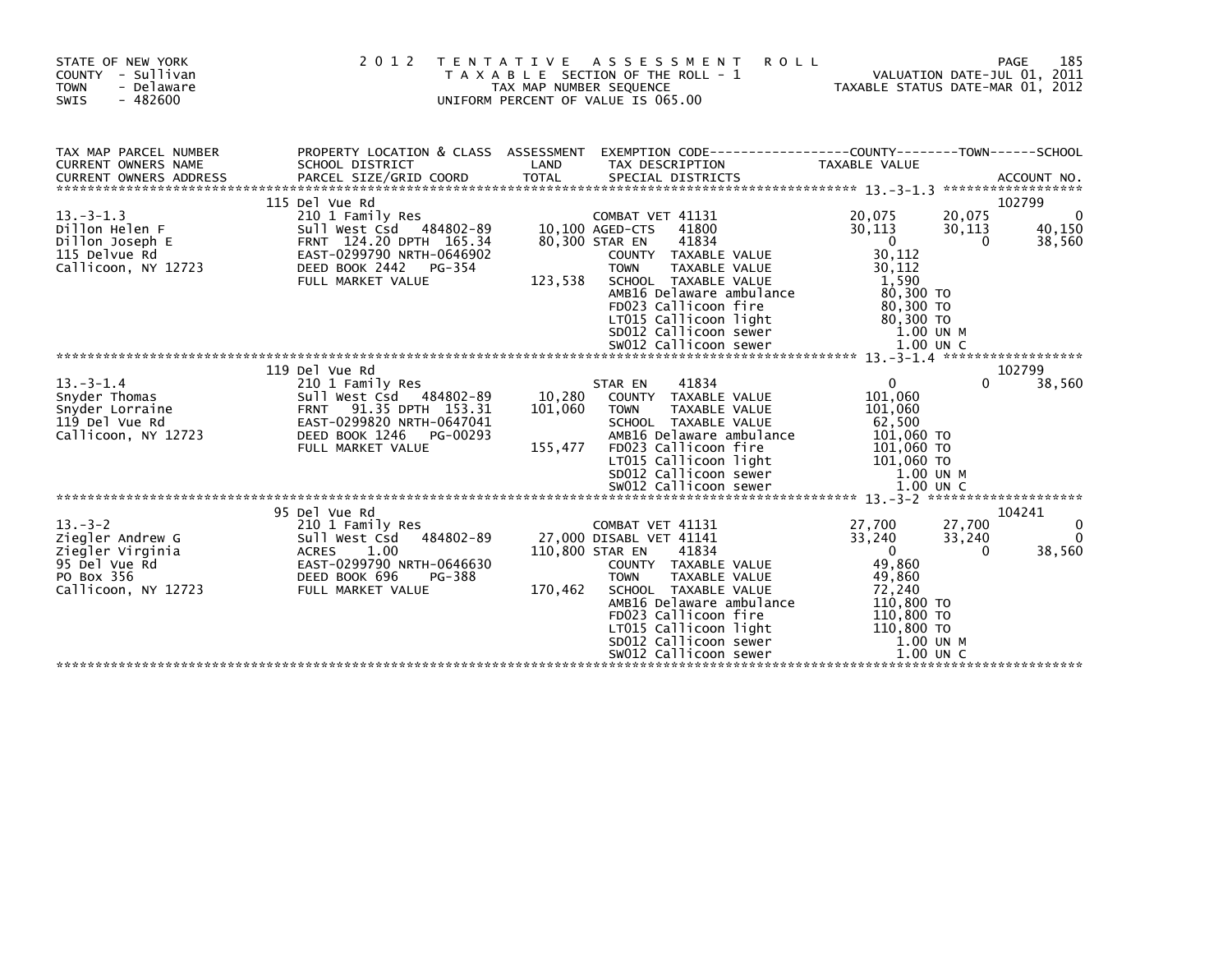| STATE OF NEW YORK<br>COUNTY - Sullivan<br>- Delaware<br><b>TOWN</b><br>$-482600$<br>SWIS | 2 0 1 2                                                                                                                                                                                       | T E N T A T I V E            | <b>ROLL</b><br>A S S E S S M E N T<br>T A X A B L E SECTION OF THE ROLL - 1<br>TAX MAP NUMBER SEQUENCE<br>UNIFORM PERCENT OF VALUE IS 065.00                                                                                                                | VALUATION DATE-JUL 01, 2011<br>TAXABLE STATUS DATE-MAR 01, 2012                                                                                 | 186<br>PAGE                |
|------------------------------------------------------------------------------------------|-----------------------------------------------------------------------------------------------------------------------------------------------------------------------------------------------|------------------------------|-------------------------------------------------------------------------------------------------------------------------------------------------------------------------------------------------------------------------------------------------------------|-------------------------------------------------------------------------------------------------------------------------------------------------|----------------------------|
| TAX MAP PARCEL NUMBER<br>CURRENT OWNERS NAME<br><b>CURRENT OWNERS ADDRESS</b>            | PROPERTY LOCATION & CLASS ASSESSMENT<br>SCHOOL DISTRICT<br>PARCEL SIZE/GRID COORD                                                                                                             | LAND<br><b>TOTAL</b>         | EXEMPTION CODE-----------------COUNTY-------TOWN------SCHOOL<br>TAX DESCRIPTION<br>SPECIAL DISTRICTS                                                                                                                                                        | TAXABLE VALUE                                                                                                                                   | ACCOUNT NO.                |
| $13. -3 - 3.2$<br>Stewart John<br>77 Del Vue Rd<br>PO Box 787<br>Callicoon, NY 12723     | 77 Del Vue Rd<br>210 1 Family Res<br>Sull West Csd<br>484802-89<br><b>ACRES</b><br>2.77<br>EAST-0300040 NRTH-0646363<br>DEED BOOK 1757<br>PG-556<br>FULL MARKET VALUE                         | 150,000<br>230,769           | WAR VET<br>41121<br>41834<br>20,700 STAR EN<br>COUNTY TAXABLE VALUE<br>TAXABLE VALUE<br><b>TOWN</b><br>SCHOOL TAXABLE VALUE<br>AMB16 Delaware ambulance<br>FD023 Callicoon fire<br>LT015 Callicoon light<br>SD012 Callicoon sewer                           | 16,740<br>16,740<br>$\overline{0}$<br>0<br>133,260<br>133,260<br>111,440<br>150,000 TO<br>150,000 TO<br>150,000 TO<br>1.00 UN M                 | 38,560                     |
| $13 - 3 - 4$<br>McDonnell Delia<br>61 Del Vue Rd<br>PO Box 126<br>Callicoon, NY 12723    | 61 Del Vue Rd<br>210 1 Family Res<br>Sull West Csd 484802-89<br>FRNT 150.00 DPTH 260.00<br>EAST-0300334 NRTH-0646148<br>DEED BOOK 946<br>PG-00325<br>FULL MARKET VALUE                        | 93,100<br>143,231            | 41800<br>AGED-CTS<br>25,800 STAR EN<br>41834<br>COUNTY TAXABLE VALUE<br><b>TOWN</b><br>TAXABLE VALUE<br>SCHOOL TAXABLE VALUE<br>AMB16 Delaware ambulance<br>FD023 Callicoon fire<br>LT015 Callicoon light<br>SD012 Callicoon sewer<br>SW012 Callicoon sewer | 18,620<br>18,620<br>$\overline{\mathbf{0}}$<br>0<br>74,480<br>74,480<br>35,920<br>93.100 TO<br>93,100 TO<br>93.100 TO<br>1.00 UN M<br>1.00 UN C | 100226<br>18,620<br>38,560 |
| $13 - 3 - 5$<br>Sykes Joyce<br>55 Del Vue Rd<br>PO Box 454<br>Calicoon, NY 12723         | 55 Del Vue Rd<br>210 1 Family Res<br>Sull West Csd 484802-89<br>FRNT 150.00 DPTH 260.00<br>EAST-0300478 NRTH-0646121<br>DEED BOOK 2627<br>PG-226<br>FULL MARKET VALUE                         | 11,500<br>100,000<br>153,846 | 41854<br>STAR B<br>COUNTY TAXABLE VALUE<br><b>TOWN</b><br>TAXABLE VALUE<br>SCHOOL TAXABLE VALUE<br>AMB16 Delaware ambulance<br>FD023 Callicoon fire<br>LT015 Callicoon light<br>SD012 Callicoon sewer<br>SW012 Callicoon sewer                              | $\Omega$<br><sup>0</sup><br>100,000<br>100,000<br>81.400<br>100,000 TO<br>100,000 TO<br>100,000 TO<br>1.00 UN M<br>$1.00$ UN C                  | 103127<br>18,600           |
| $13 - 3 - 6$<br>Luty Steven P<br>Luty Margaret L<br>47 Del Vue Rd<br>Callicoon, NY 12723 | 47 Del Vue Rd<br>210 1 Family Res<br>sull west Csd<br>484802-89<br>FRNT 150.00 DPTH 160.00<br><b>BANK 31730</b><br>EAST-0300640 NRTH-0646130<br>DEED BOOK 01525 PG-00479<br>FULL MARKET VALUE | 96,700<br>148,769            | COMBAT VET 41131<br>41854<br>19,000 STAR B<br>COUNTY TAXABLE VALUE<br><b>TOWN</b><br>TAXABLE VALUE<br>SCHOOL TAXABLE VALUE<br>AMB16 Delaware ambulance<br>FD023 Callicoon fire<br>LT015 Callicoon light<br>SD012 Callicoon sewer<br>SW012 Callicoon sewer   | 24,175<br>24,175<br>$\overline{0}$<br>$\Omega$<br>72,525<br>72,525<br>78,100<br>96,700 TO<br>96,700 TO<br>96,700 TO<br>1.00 UN M<br>$1.00$ UN C | 102541<br>0<br>18,600      |
|                                                                                          |                                                                                                                                                                                               |                              |                                                                                                                                                                                                                                                             |                                                                                                                                                 |                            |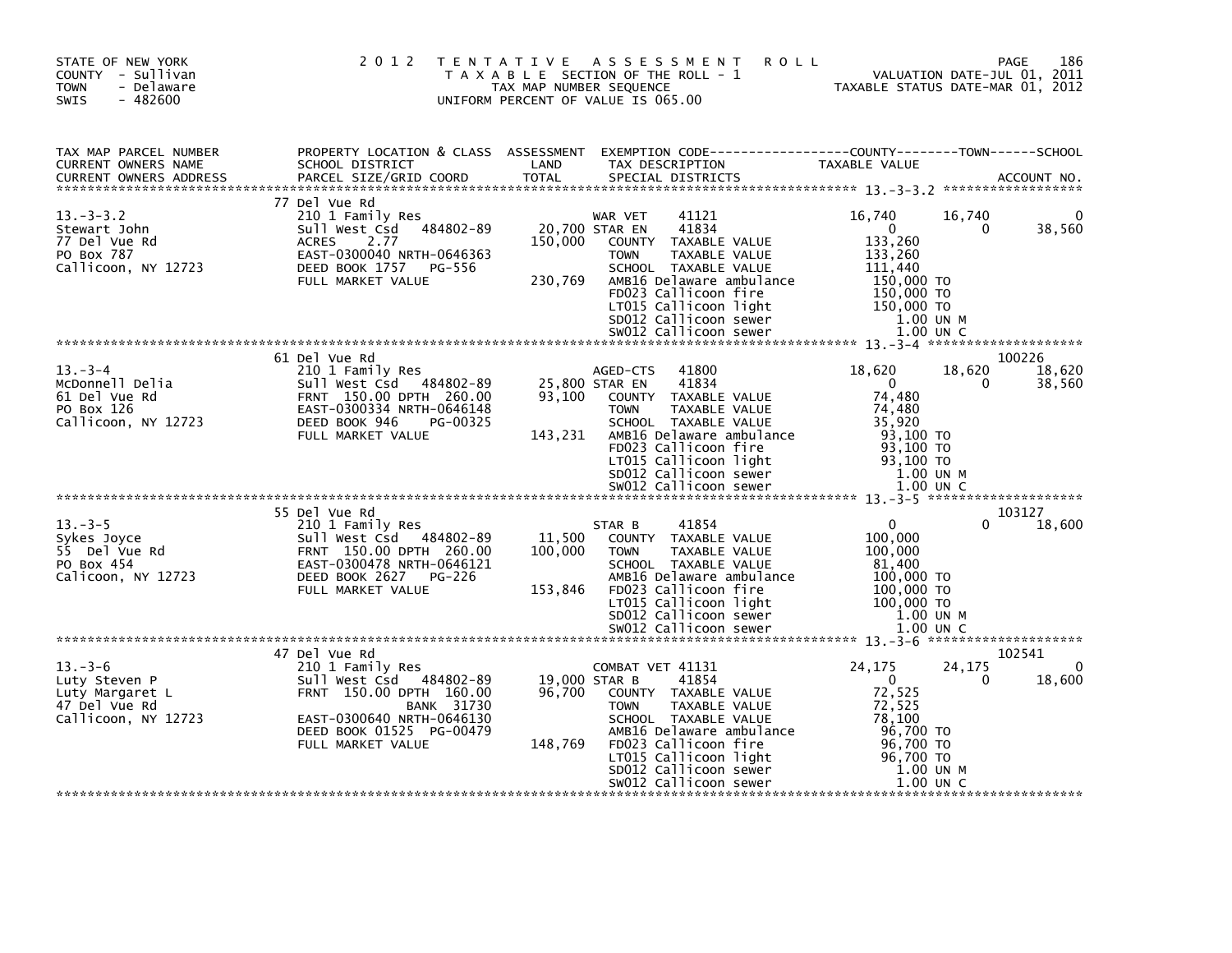| STATE OF NEW YORK<br>COUNTY - Sullivan<br>- Delaware<br><b>TOWN</b><br>$-482600$<br><b>SWIS</b> | 2 0 1 2                                                                                                            | T E N T A T I V E<br>TAX MAP NUMBER SEQUENCE | A S S E S S M E N T<br>T A X A B L E SECTION OF THE ROLL - 1<br>UNIFORM PERCENT OF VALUE IS 065.00 | <b>ROLL</b>      | VALUATION DATE-JUL 01, 2011<br>TAXABLE STATUS DATE-MAR 01, 2012 | 187<br>PAGE |
|-------------------------------------------------------------------------------------------------|--------------------------------------------------------------------------------------------------------------------|----------------------------------------------|----------------------------------------------------------------------------------------------------|------------------|-----------------------------------------------------------------|-------------|
| TAX MAP PARCEL NUMBER<br><b>CURRENT OWNERS NAME</b>                                             | PROPERTY LOCATION & CLASS ASSESSMENT EXEMPTION CODE---------------COUNTY-------TOWN------SCHOOL<br>SCHOOL DISTRICT | LAND                                         | TAX DESCRIPTION                                                                                    | TAXABLE VALUE    |                                                                 |             |
|                                                                                                 |                                                                                                                    | <b>TOTAL</b>                                 |                                                                                                    |                  |                                                                 |             |
|                                                                                                 | 39 Del Vue Rd                                                                                                      |                                              |                                                                                                    |                  |                                                                 | 01/2008     |
| $13 - 3 - 7$                                                                                    | 210 1 Family Res                                                                                                   |                                              | COMBAT VET 41131                                                                                   | 26,325           | 26,325                                                          | $\Omega$    |
| Curtis Theresa                                                                                  | Sull West Csd 484802-89                                                                                            |                                              | 41800<br>21,200 AGED-CTS                                                                           | 19,744           | 19,744                                                          | 26,325      |
| Curtis Valleau Edward                                                                           | FRNT 140.00 DPTH 160.00                                                                                            | 105,300 STAR EN                              | 41834                                                                                              | $\Omega$         | $\mathbf{0}$                                                    | 38,560      |
| 39 Del Vue Rd                                                                                   | EAST-0300800 NRTH-0646090                                                                                          |                                              | COUNTY TAXABLE VALUE                                                                               | 59,231           |                                                                 |             |
| PO Box 758<br>Callicoon, NY 12723                                                               | DEED BOOK 573<br>PG-00290<br>FULL MARKET VALUE                                                                     | 162,000                                      | <b>TOWN</b><br>TAXABLE VALUE<br>SCHOOL TAXABLE VALUE                                               | 59.231<br>40,415 |                                                                 |             |
|                                                                                                 |                                                                                                                    |                                              | AMB16 Delaware ambulance                                                                           | 105,300 TO       |                                                                 |             |
|                                                                                                 |                                                                                                                    |                                              | FD023 Callicoon fire                                                                               | 105,300 TO       |                                                                 |             |
|                                                                                                 |                                                                                                                    |                                              | LT015 Callicoon light                                                                              | 105,300 TO       |                                                                 |             |
|                                                                                                 |                                                                                                                    |                                              | SD012 Callicoon sewer<br>SW012 Callicoon sewer                                                     |                  | 1.00 UN M<br>$1.00$ UN C                                        |             |
|                                                                                                 |                                                                                                                    |                                              |                                                                                                    |                  |                                                                 |             |
|                                                                                                 | Del Vue Rd                                                                                                         |                                              |                                                                                                    |                  |                                                                 | 09/2010     |
| $13 - 3 - 8$                                                                                    | 311 Res vac land                                                                                                   |                                              | <b>COUNTY</b><br>TAXABLE VALUE                                                                     | 4,500            |                                                                 |             |
| Curtis Valleau Edward                                                                           | 484802-89<br>Sull West Csd                                                                                         | 4,500                                        | TAXABLE VALUE<br><b>TOWN</b>                                                                       | 4,500            |                                                                 |             |
| Curtis Theresa R<br>PO Box 758                                                                  | FRNT 221.20 DPTH 168.70<br>EAST-0300980 NRTH-0646060                                                               | 4,500                                        | SCHOOL TAXABLE VALUE<br>AMB16 Delaware ambulance                                                   | 4,500            | 4.500 TO                                                        |             |
| Callicoon, NY 12723                                                                             | DEED BOOK 1697<br>$PG-1$                                                                                           |                                              | FD023 Callicoon fire                                                                               |                  | 4,500 TO                                                        |             |
|                                                                                                 | FULL MARKET VALUE                                                                                                  | 6,923                                        | LT015 Callicoon light                                                                              |                  | 4,500 TO                                                        |             |
|                                                                                                 |                                                                                                                    |                                              |                                                                                                    |                  |                                                                 |             |
|                                                                                                 |                                                                                                                    |                                              |                                                                                                    |                  |                                                                 | 102785      |
| $13 - 3 - 9$                                                                                    | 33 Del Vue Rd<br>210 1 Family Res                                                                                  |                                              | 41854<br>STAR B                                                                                    | $\mathbf{0}$     | 0                                                               | 18,600      |
| Schatz John                                                                                     | Sull West Csd 484802-89                                                                                            | 22,000                                       | TAXABLE VALUE<br>COUNTY                                                                            | 91,500           |                                                                 |             |
| Schatz Joan                                                                                     | FRNT 123.00 DPTH 194.20                                                                                            | 91,500                                       | <b>TOWN</b><br>TAXABLE VALUE                                                                       | 91,500           |                                                                 |             |
| 33 Del-Vue Rd                                                                                   | EAST-0300970 NRTH-0646200                                                                                          |                                              | SCHOOL TAXABLE VALUE                                                                               | 72,900           |                                                                 |             |
| Callicoon, NY 12723                                                                             | DEED BOOK 1157<br>PG-00244<br>FULL MARKET VALUE                                                                    |                                              | AMB16 Delaware ambulance<br>FD023 Callicoon fire                                                   |                  | 91,500 TO                                                       |             |
|                                                                                                 |                                                                                                                    | 140,769                                      | LT015 Callicoon light                                                                              |                  | 91,500 TO<br>91,500 TO                                          |             |
|                                                                                                 |                                                                                                                    |                                              | SD012 Callicoon sewer                                                                              |                  | 1.00 UN M                                                       |             |
|                                                                                                 |                                                                                                                    |                                              | SW012 Callicoon sewer                                                                              |                  | $1.00$ UN C                                                     |             |
|                                                                                                 |                                                                                                                    |                                              |                                                                                                    |                  |                                                                 |             |
| $13 - 3 - 10.1$                                                                                 | State Route 97                                                                                                     |                                              |                                                                                                    | 6,000            |                                                                 | 103305      |
| Young Alan                                                                                      | 311 Res vac land<br>484802-89<br>Sull West Csd                                                                     | 6,000                                        | <b>COUNTY</b><br>TAXABLE VALUE<br><b>TAXABLE VALUE</b><br><b>TOWN</b>                              | 6,000            |                                                                 |             |
| Freitas Naima                                                                                   | <b>FRNT 200.00 DPTH</b><br>90.00                                                                                   | 6,000                                        | SCHOOL TAXABLE VALUE                                                                               | 6,000            |                                                                 |             |
| 191 Grant St                                                                                    | EAST-0301329 NRTH-0646292                                                                                          |                                              | AMB16 Delaware ambulance                                                                           |                  | 6,000 TO                                                        |             |
| New York, NY 10013                                                                              | DEED BOOK 2012<br>PG-1476                                                                                          |                                              | FD023 Callicoon fire                                                                               |                  | $6.000$ TO                                                      |             |
|                                                                                                 | FULL MARKET VALUE                                                                                                  | 9,231                                        | LT015 Callicoon light<br>SW012 Callicoon sewer                                                     |                  | $6,000$ TO<br>$.25$ UN C                                        |             |
| PRIOR OWNER ON 3/01/2012<br>Young Alan                                                          |                                                                                                                    |                                              |                                                                                                    |                  |                                                                 |             |
|                                                                                                 |                                                                                                                    |                                              |                                                                                                    |                  |                                                                 |             |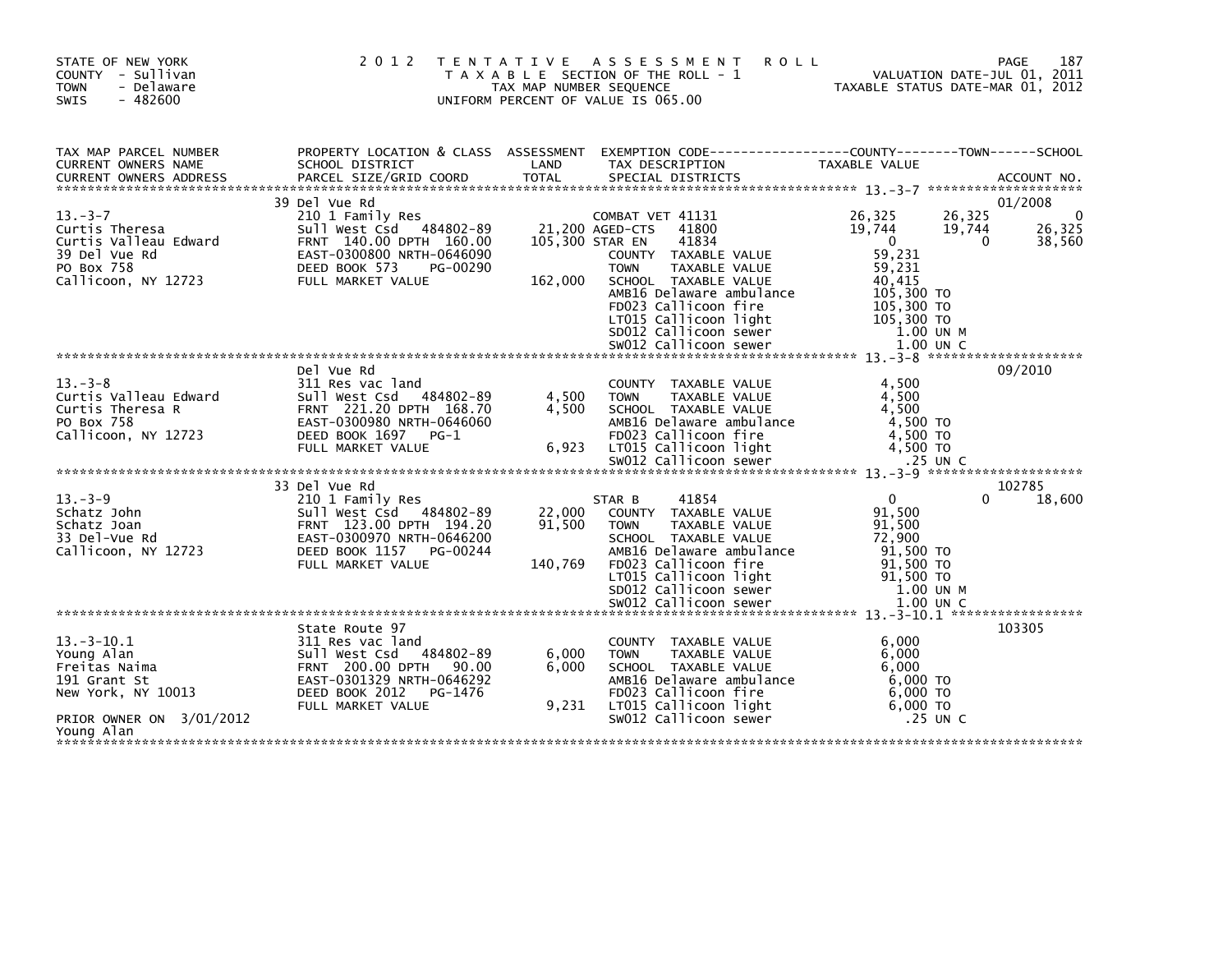| STATE OF NEW YORK<br>COUNTY - Sullivan<br><b>TOWN</b><br>- Delaware<br>$-482600$<br><b>SWIS</b>           | 2 0 1 2                                                                                                                                                                | TAX MAP NUMBER SEQUENCE      | TENTATIVE ASSESSMENT<br><b>ROLL</b><br>T A X A B L E SECTION OF THE ROLL - 1<br>UNIFORM PERCENT OF VALUE IS 065.00                                                                                                             | TAXABLE STATUS DATE-MAR 01, 2012                                                                                | PAGE<br>VALUATION DATE-JUL 01, 2011 | 188                |
|-----------------------------------------------------------------------------------------------------------|------------------------------------------------------------------------------------------------------------------------------------------------------------------------|------------------------------|--------------------------------------------------------------------------------------------------------------------------------------------------------------------------------------------------------------------------------|-----------------------------------------------------------------------------------------------------------------|-------------------------------------|--------------------|
| TAX MAP PARCEL NUMBER<br>CURRENT OWNERS NAME                                                              | PROPERTY LOCATION & CLASS ASSESSMENT EXEMPTION CODE----------------COUNTY-------TOWN------SCHOOL<br>SCHOOL DISTRICT                                                    | LAND                         | TAX DESCRIPTION                                                                                                                                                                                                                | <b>TAXABLE VALUE</b>                                                                                            |                                     |                    |
| $13 - 3 - 10.2$<br>Bank of NY Mellon<br>101 Barclay St Fl 12E<br>New York, NY 10286                       | Del Vue Rd<br>311 Res vac land<br>Sull West Csd<br>484802-89<br>FRNT 77.60 DPTH 259.38<br>EAST-0300960 NRTH-0646310<br>DEED BOOK 2010<br>PG-58114<br>FULL MARKET VALUE | 2,500<br>2,500<br>3,846      | COUNTY TAXABLE VALUE<br><b>TOWN</b><br>TAXABLE VALUE<br>SCHOOL TAXABLE VALUE<br>AMB16 Delaware ambulance<br>FD023 Callicoon fire<br>LT015 Callicoon light                                                                      | 2,500<br>2,500<br>2,500<br>2,500 TO<br>2,500 TO<br>2.500 TO                                                     |                                     |                    |
|                                                                                                           |                                                                                                                                                                        |                              |                                                                                                                                                                                                                                |                                                                                                                 |                                     |                    |
| $13 - 3 - 10.3$<br>Santoro Douglas J<br>Santoro Ann E<br>9 Del Vue Rd<br>PO Box 41<br>Callicoon, NY 12723 | 9 Del Vue Rd<br>210 1 Family Res<br>Sull West Csd<br>484802-89<br>2.35<br><b>ACRES</b><br>EAST-0301043 NRTH-0646507<br>DEED BOOK 1870<br>PG-546<br>FULL MARKET VALUE   | 20,350<br>156,228<br>240,351 | 41854<br>STAR B<br>COUNTY TAXABLE VALUE<br><b>TOWN</b><br>TAXABLE VALUE<br>SCHOOL TAXABLE VALUE<br>AMB16 Delaware ambulance<br>FD023 Callicoon fire<br>LT015 Callicoon light<br>SD012 Callicoon sewer<br>SW012 Callicoon sewer | $\Omega$<br>156,228<br>156,228<br>137,628<br>156,228 TO<br>156,228 TO<br>156,228 TO<br>1.00 UN M<br>$1.00$ UN C | 0                                   | 18,600             |
|                                                                                                           | 103 Fremont St                                                                                                                                                         |                              |                                                                                                                                                                                                                                |                                                                                                                 | 100595                              |                    |
| $13. -3 - 11.1$<br>Dahlberg Geoffrey<br>Dahlberg Georgia<br>103 Fremont St<br>Callicoon, NY 12723         | 210 1 Family Res<br>Sull West Csd<br>484802-89<br>FRNT 129.98 DPTH 148.82<br>EAST-0301350 NRTH-0645860<br>DEED BOOK 1605<br>$PG-84$                                    | 63,500 STAR B                | COMBAT VET 41131<br>24,100 DISABL VET 41141<br>41854<br>COUNTY TAXABLE VALUE<br><b>TAXABLE VALUE</b><br><b>TOWN</b>                                                                                                            | 15,875<br>9,525<br>$\Omega$<br>38,100<br>38,100                                                                 | 15,875<br>9,525<br>$\Omega$         | $\Omega$<br>18,600 |
|                                                                                                           | FULL MARKET VALUE                                                                                                                                                      | 97,692                       | SCHOOL TAXABLE VALUE<br>AMB16 Delaware ambulance<br>FD023 Callicoon fire<br>LT015 Callicoon light<br>SD012 Callicoon sewer<br>SW012 Callicoon sewer                                                                            | 44,900<br>63,500 TO<br>63,500 TO<br>63,500 TO<br>1.00 UN M<br>1.00 UN C                                         |                                     |                    |
|                                                                                                           |                                                                                                                                                                        |                              |                                                                                                                                                                                                                                |                                                                                                                 |                                     |                    |
| $13.-3-11.2$<br>Young Alan<br>Freitas Naima<br>191 Grant St<br>New York, NY 10013                         | 105 Fremont St<br>210 1 Family Res<br>Sull West Csd<br>484802-89<br>3.70<br><b>ACRES</b><br>EAST-0301188 NRTH-0646141<br>DEED BOOK 2012<br>PG-1476                     | 56,500<br>79,100             | TAXABLE VALUE<br>COUNTY<br>TAXABLE VALUE<br><b>TOWN</b><br>SCHOOL TAXABLE VALUE<br>AMB16 Delaware ambulance<br>FD023 Callicoon fire                                                                                            | 79,100<br>79,100<br>79,100<br>79,100 TO<br>79,100 TO                                                            | 101380                              |                    |
| PRIOR OWNER ON 3/01/2012<br>Young Alan                                                                    | FULL MARKET VALUE                                                                                                                                                      | 121,692                      | LT015 Callicoon light                                                                                                                                                                                                          | 79,100 TO                                                                                                       |                                     |                    |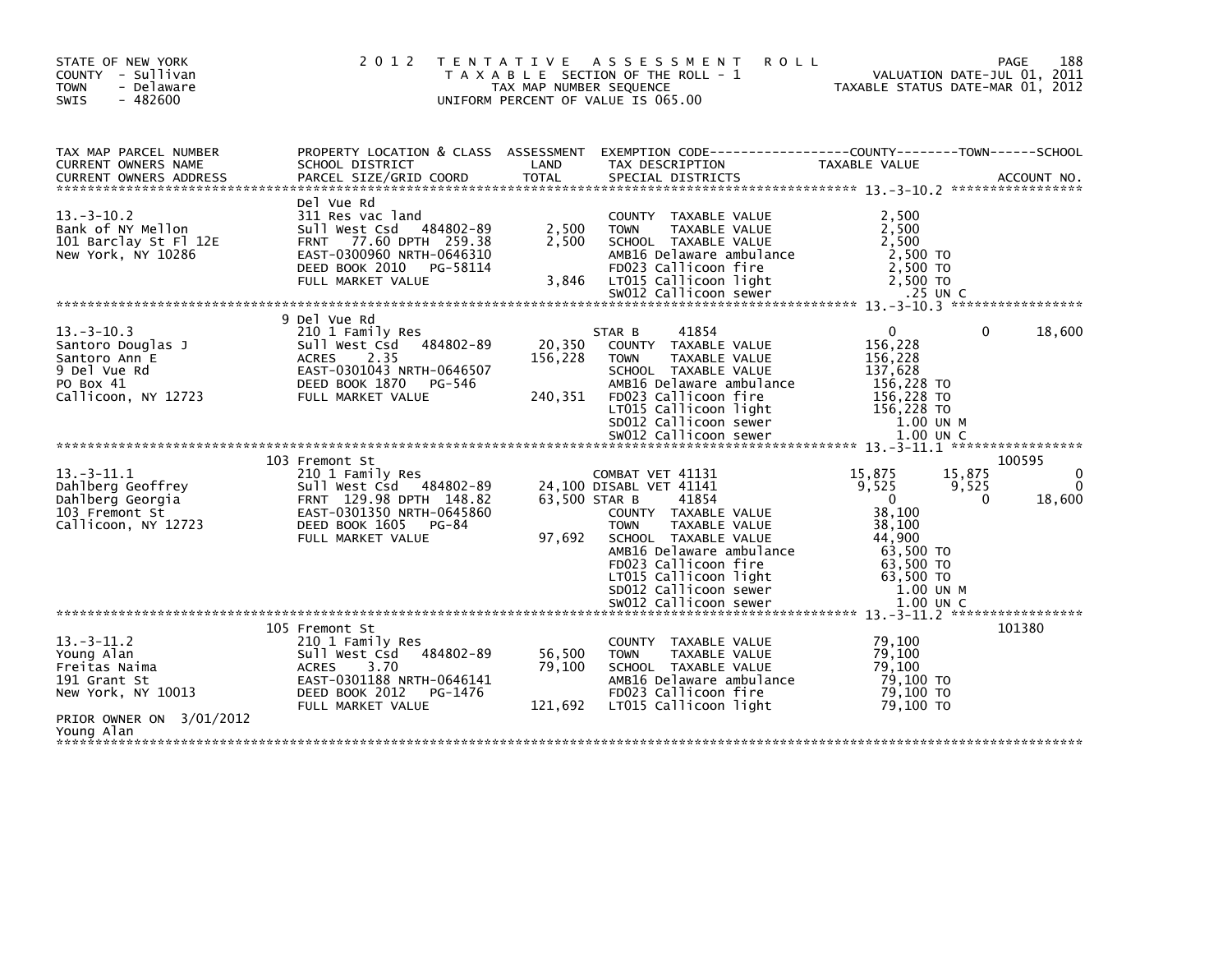| STATE OF NEW YORK<br>COUNTY - Sullivan<br><b>TOWN</b><br>- Delaware<br>$-482600$<br><b>SWIS</b>              | 2012                                                                                                                                                                     | T E N T A T I V E<br>TAX MAP NUMBER SEQUENCE | A S S E S S M E N T<br><b>ROLL</b><br>T A X A B L E SECTION OF THE ROLL - 1<br>UNIFORM PERCENT OF VALUE IS 065.00                                                                                                                                           | VALUATION DATE-JUL 01, 2011<br>TAXABLE STATUS DATE-MAR 01, 2012                                                                | 189<br>PAGE                     |
|--------------------------------------------------------------------------------------------------------------|--------------------------------------------------------------------------------------------------------------------------------------------------------------------------|----------------------------------------------|-------------------------------------------------------------------------------------------------------------------------------------------------------------------------------------------------------------------------------------------------------------|--------------------------------------------------------------------------------------------------------------------------------|---------------------------------|
| TAX MAP PARCEL NUMBER<br>CURRENT OWNERS NAME<br><b>CURRENT OWNERS ADDRESS</b>                                | SCHOOL DISTRICT<br>PARCEL SIZE/GRID COORD                                                                                                                                | LAND<br><b>TOTAL</b>                         | PROPERTY LOCATION & CLASS ASSESSMENT EXEMPTION CODE----------------COUNTY-------TOWN------SCHOOL<br>TAX DESCRIPTION<br>SPECIAL DISTRICTS                                                                                                                    | <b>TAXABLE VALUE</b>                                                                                                           | ACCOUNT NO.                     |
| $13 - 3 - 11.3$<br>Kramer David H<br>Saarikangas-Kramer Salla<br>484 W 43rd St Apt 34D<br>New York, NY 10036 | Fremont St<br>311 Res vac land<br>484802-89<br>Sull West Csd<br>1.21<br><b>ACRES</b><br>EAST-0301175 NRTH-0645603<br>DEED BOOK 3013<br>PG-283<br>FULL MARKET VALUE       | 100<br>100<br>154                            | COUNTY TAXABLE VALUE<br><b>TOWN</b><br>TAXABLE VALUE<br>SCHOOL TAXABLE VALUE<br>AMB16 Delaware ambulance<br>FD023 Callicoon fire<br>LT015 Callicoon light<br>SD012 Callicoon sewer<br>SW012 Callicoon sewer                                                 | 100<br>100<br>100<br>100 TO<br>100 TO<br>100 TO<br>.00 UN M<br>.00 UN C                                                        |                                 |
| $13 - 3 - 12$<br>Jeter Marie<br>Graham Martha C<br>7030 SW 45th Ave<br>Gainsville, FL 32608                  | 99 Fremont St<br>210 1 Family Res<br>Sull West Csd 484802-89<br>FRNT 114.37 DPTH 226.53<br>EAST-0301380 NRTH-0645740<br>DEED BOOK 2468<br>PG-384<br>FULL MARKET VALUE    | 55,020<br>84,646                             | 41800<br>AGED-CTS<br>41834<br>12,000 STAR EN<br>COUNTY TAXABLE VALUE<br><b>TOWN</b><br>TAXABLE VALUE<br>SCHOOL TAXABLE VALUE<br>AMB16 Delaware ambulance<br>FD023 Callicoon fire<br>LT015 Callicoon light<br>SD012 Callicoon sewer<br>SW012 Callicoon sewer | 13,755<br>13,755<br>$\mathbf{0}$<br>41,265<br>41,265<br>2,705<br>55,020 TO<br>55,020 TO<br>55,020 TO<br>1.00 UN M<br>1.00 UN C | 104140<br>13,755<br>38,560<br>0 |
| $13 - 3 - 13$<br>Tamborlani Prima M<br>Tamborlani Evelyn T<br>33 E 22nd St Apt 2H<br>New York, NY 10010      | 95 Fremont St<br>210 1 Family Res<br>Sull West Csd<br>484802-89<br>FRNT 87.24 DPTH 256.04<br>EAST-0301390 NRTH-0645630<br>DEED BOOK 2781<br>$PG-52$<br>FULL MARKET VALUE | 11,341<br>124,000<br>190,769                 | COUNTY TAXABLE VALUE<br>TAXABLE VALUE<br><b>TOWN</b><br>SCHOOL TAXABLE VALUE<br>AMB16 Delaware ambulance<br>FD023 Callicoon fire<br>LT015 Callicoon light<br>SD012 Callicoon sewer                                                                          | 124,000<br>124,000<br>124,000<br>124,000 TO<br>124,000 TO<br>124,000 TO<br>1.00 UN M                                           | 101362                          |
| $13. -3 - 14.1$<br>Lewis Erin H<br>81 Fremont St<br>Callicoon, NY 12723                                      | 81 Fremont St<br>210 1 Family Res<br>Sull West Csd 484802-89<br>FRNT 165.50 DPTH 40.00<br>EAST-0301520 NRTH-0645520<br>DEED BOOK 2011 PG-5917<br>FULL MARKET VALUE       | 23,000<br>57,800<br>88,923                   | COUNTY TAXABLE VALUE<br>TAXABLE VALUE<br><b>TOWN</b><br>SCHOOL TAXABLE VALUE<br>AMB16 Delaware ambulance<br>FD023 Callicoon fire<br>LT015 Callicoon light<br>SD012 Callicoon sewer<br>SW012 Callicoon sewer                                                 | 57,800<br>57,800<br>57,800<br>57,800 TO<br>57,800 TO<br>57,800 TO<br>1.00 UN M<br>$1.00$ UN C                                  | 09/2011                         |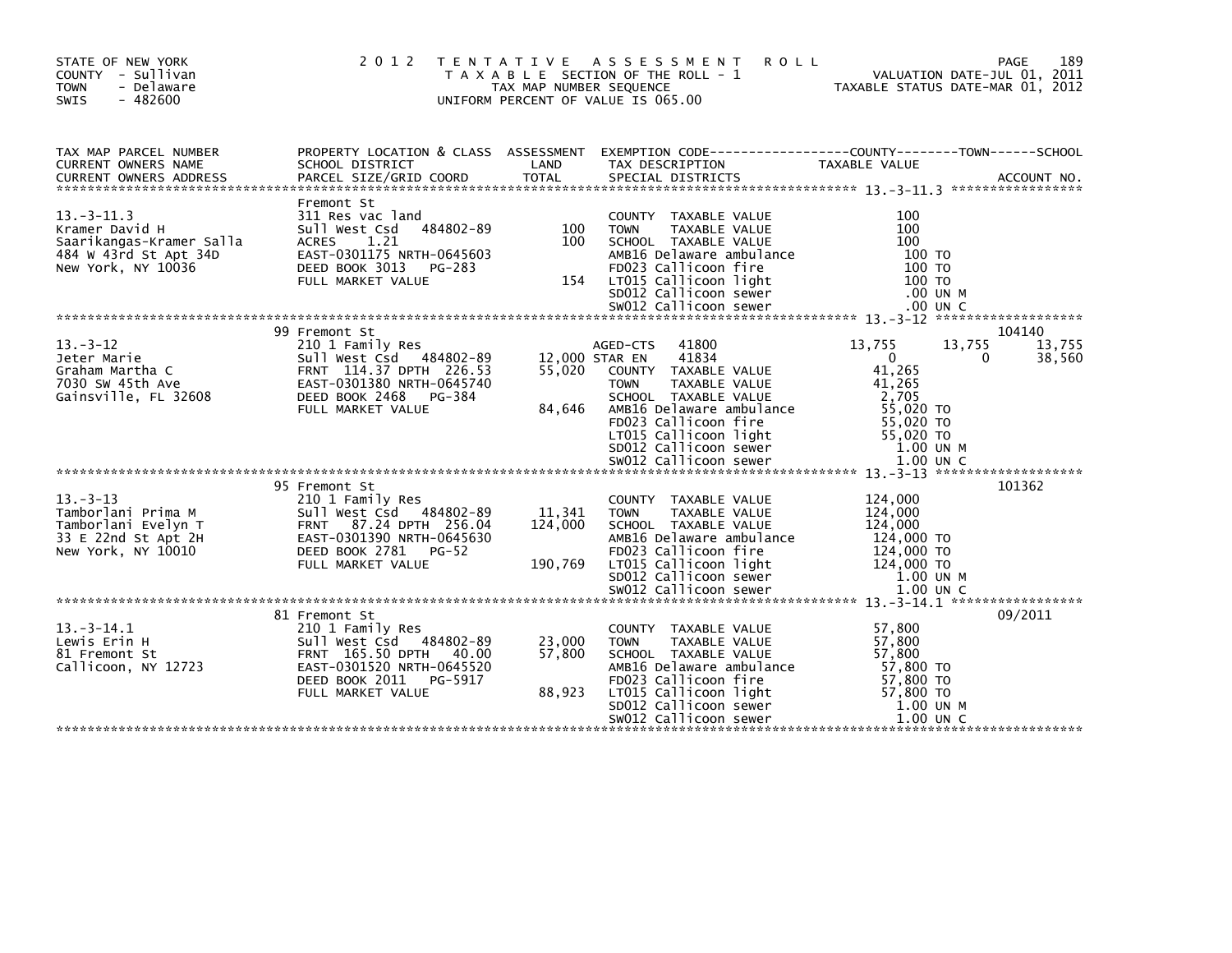| STATE OF NEW YORK<br>COUNTY - Sullivan<br>- Delaware<br><b>TOWN</b><br>$-482600$<br><b>SWIS</b> | 2 0 1 2                                                                                                                                                                             | T E N T A T I V E<br>TAX MAP NUMBER SEQUENCE | A S S E S S M E N T<br><b>ROLL</b><br>T A X A B L E SECTION OF THE ROLL - 1<br>UNIFORM PERCENT OF VALUE IS 065.00                                                                                                                 | TAXABLE STATUS DATE-MAR 01, 2012                                                                              | 190<br><b>PAGE</b><br>VALUATION DATE-JUL 01, 2011 |
|-------------------------------------------------------------------------------------------------|-------------------------------------------------------------------------------------------------------------------------------------------------------------------------------------|----------------------------------------------|-----------------------------------------------------------------------------------------------------------------------------------------------------------------------------------------------------------------------------------|---------------------------------------------------------------------------------------------------------------|---------------------------------------------------|
| TAX MAP PARCEL NUMBER<br>CURRENT OWNERS NAME                                                    | PROPERTY LOCATION & CLASS ASSESSMENT<br>SCHOOL DISTRICT                                                                                                                             | LAND                                         | EXEMPTION CODE-----------------COUNTY-------TOWN------SCHOOL<br>TAX DESCRIPTION                                                                                                                                                   | TAXABLE VALUE                                                                                                 |                                                   |
|                                                                                                 | 73 Fremont St                                                                                                                                                                       |                                              |                                                                                                                                                                                                                                   |                                                                                                               | 101655                                            |
| $13 - 3 - 14.2$<br>Hawley Janet<br>73 Fremont St<br>PO Box 243<br>Callicoon, NY 12723           | 210 1 Family Res<br>Sull West Csd 484802-89<br>FRNT 100.50 DPTH 150.20<br>EAST-0301450 NRTH-0645470<br>DEED BOOK 568<br>PG-00182<br>FULL MARKET VALUE                               | 81,100<br>124,769                            | 41121<br>WAR VET<br>41834<br>29,500 STAR EN<br>COUNTY TAXABLE VALUE<br>TAXABLE VALUE<br><b>TOWN</b><br>SCHOOL TAXABLE VALUE<br>AMB16 Delaware ambulance<br>FD023 Callicoon fire<br>LT015 Callicoon light<br>SD012 Callicoon sewer | 12,165<br>12,165<br>0<br>68,935<br>68,935<br>42.540<br>81,100 TO<br>81.100 TO<br>81,100 TO<br>1.00 UN M       | $\Omega$<br>38,560<br>0                           |
|                                                                                                 |                                                                                                                                                                                     |                                              |                                                                                                                                                                                                                                   |                                                                                                               | 102794                                            |
| $13 - 3 - 14.3$<br>Naylor Ann E<br>126 Ridge Rd<br>wheatley Heights, NY 11798                   | Fremont St<br>311 Res vac land<br>sull west Csd<br>484802-89<br>49.50 DPTH 198.00<br><b>FRNT</b><br>0.23<br><b>ACRES</b><br>EAST-0301390 NRTH-0645570<br>DEED BOOK 3376<br>PG-430   | 1,000<br>1,000                               | COUNTY TAXABLE VALUE<br>TAXABLE VALUE<br><b>TOWN</b><br>SCHOOL TAXABLE VALUE<br>AMB16 Delaware ambulance<br>FD023 Callicoon fire<br>LT015 Callicoon light                                                                         | 1.000<br>1,000<br>1.000<br>$1,000$ TO<br>1,000 TO<br>$1,000$ TO                                               |                                                   |
|                                                                                                 | 108 Fremont St                                                                                                                                                                      |                                              |                                                                                                                                                                                                                                   |                                                                                                               | 102248                                            |
| $13.-3-15.3$<br>Segall Debra<br>108 Fremont St<br>PO Box 324<br>Callicoon, NY 12723             | 210 1 Family Res<br>Sull West Csd 484802-89<br>FRNT 142.30 DPTH 185.50<br>EAST-0301500 NRTH-0646030<br>DEED BOOK 2865<br>PG-258<br>FULL MARKET VALUE                                | 27,400<br>64,500<br>99,231                   | 41854<br>STAR B<br>COUNTY TAXABLE VALUE<br>TAXABLE VALUE<br><b>TOWN</b><br>SCHOOL TAXABLE VALUE<br>AMB16 Delaware ambulance<br>FD023 Callicoon fire<br>LT015 Callicoon light<br>SD012 Callicoon sewer<br>SW012 Callicoon sewer    | $\mathbf{0}$<br>64,500<br>64,500<br>45,900<br>64,500 TO<br>64,500 TO<br>64,500 TO<br>1.00 UN M<br>$1.00$ UN C | 18,600                                            |
|                                                                                                 | 106 Fremont St                                                                                                                                                                      |                                              |                                                                                                                                                                                                                                   |                                                                                                               | 101975                                            |
| $13.-3-15.4$<br>Giglio Christopher C<br>310 W 106th St Apt 7C<br>New York, NY 10025             | 210 1 Family Res<br>Sull West Csd 484802-89<br><b>FRNT</b><br>71.63 DPTH 190.72<br><b>BANKN140687</b><br>EAST-0301540 NRTH-0645920<br>DEED BOOK 3096<br>PG-136<br>FULL MARKET VALUE | 18,000<br>42,200<br>64,923                   | COUNTY TAXABLE VALUE<br>TAXABLE VALUE<br><b>TOWN</b><br>SCHOOL TAXABLE VALUE<br>AMB16 Delaware ambulance<br>FD023 Callicoon fire<br>LT015 Callicoon light<br>SD012 Callicoon sewer<br>SW012 Callicoon sewer                       | 42,200<br>42,200<br>42,200<br>42,200 TO<br>42,200 TO<br>42,200 TO<br>1.00 UN M<br>$1.00$ UN C                 |                                                   |
|                                                                                                 |                                                                                                                                                                                     |                                              |                                                                                                                                                                                                                                   |                                                                                                               |                                                   |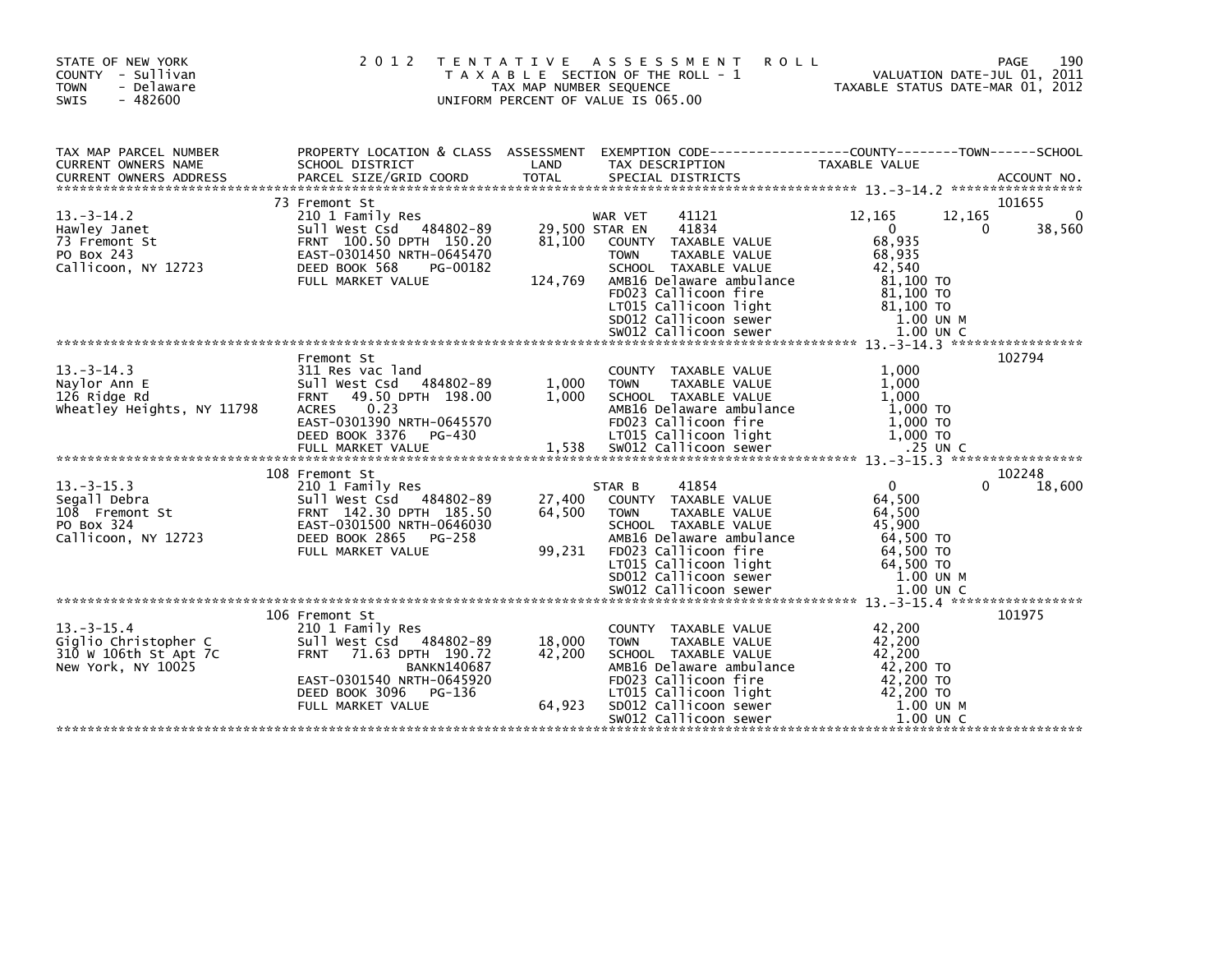| STATE OF NEW YORK<br>COUNTY - Sullivan<br><b>TOWN</b><br>- Delaware<br>$-482600$<br><b>SWIS</b>                  | 2012 TENTATIVE                                                                                                                                                                                     | TAX MAP NUMBER SEQUENCE     | A S S E S S M E N T<br><b>ROLL</b><br>T A X A B L E SECTION OF THE ROLL - 1<br>UNIFORM PERCENT OF VALUE IS 065.00                                                                                                              |                                                                                                | 191<br>PAGE<br>VALUATION DATE-JUL 01, 2011<br>TAXABLE STATUS DATE-MAR 01, 2012 |
|------------------------------------------------------------------------------------------------------------------|----------------------------------------------------------------------------------------------------------------------------------------------------------------------------------------------------|-----------------------------|--------------------------------------------------------------------------------------------------------------------------------------------------------------------------------------------------------------------------------|------------------------------------------------------------------------------------------------|--------------------------------------------------------------------------------|
| TAX MAP PARCEL NUMBER<br>CURRENT OWNERS NAME                                                                     | SCHOOL DISTRICT                                                                                                                                                                                    | LAND                        | PROPERTY LOCATION & CLASS ASSESSMENT EXEMPTION CODE---------------COUNTY-------TOWN------SCHOOL<br>TAX DESCRIPTION                                                                                                             | TAXABLE VALUE                                                                                  |                                                                                |
| $13 - 3 - 16$<br>Kokes Helena<br>102 Fremont St<br>Callicoon, NY 12723                                           | 102 Fremont St<br>210 1 Family Res<br>Sull West Csd 484802-89<br>54.00 DPTH 232.11<br><b>FRNT</b><br>EAST-0301570 NRTH-0645860<br>DEED BOOK 1479<br>PG-472                                         | 23,500<br>65,000            | COUNTY TAXABLE VALUE<br><b>TOWN</b><br>TAXABLE VALUE<br>SCHOOL TAXABLE VALUE<br>AMB16 Delaware ambulance<br>FD023 Callicoon fire                                                                                               | 65,000<br>65,000<br>65,000<br>65,000 TO<br>65,000 TO                                           |                                                                                |
| $13. - 3 - 17$<br>Siroc Alexis<br>100 Fremont St<br>Callicoon, NY 12723                                          | 100 Fremont St<br>210 1 Family Res<br>Sull West Csd 484802-89<br><b>FRNT</b><br>64.79 DPTH 232.11<br><b>BANKN140687</b><br>EAST-0301595 NRTH-0645811<br>DEED BOOK 2281 PG-262<br>FULL MARKET VALUE | 12,000<br>83,500<br>128,462 | 41854<br>STAR B<br>COUNTY TAXABLE VALUE<br><b>TOWN</b><br>TAXABLE VALUE<br>SCHOOL TAXABLE VALUE<br>AMB16 Delaware ambulance<br>FD023 Callicoon fire<br>LTO15 Callicoon light<br>SDO12 Callicoon sewer<br>SWO12 Callicoon sewer | $\mathbf{0}$<br>83,500<br>83,500<br>64,900<br>83,500 TO<br>83,500 TO<br>83.500 TO<br>1.00 UN M | $\mathbf{0}$<br>18,600                                                         |
| $13 - 3 - 18.1$<br>Webre Louis L<br>Duane Thomas K<br>345 8th Ave Apt 19-A<br>New York, NY 10001                 | 98 Fremont St<br>210 1 Family Res<br>Sull West Csd 484802-89<br>FRNT 133.52 DPTH 191.89<br><b>BANK C31730</b><br>EAST-0301658 NRTH-0645728                                                         | 13,000<br>112,788           | COUNTY TAXABLE VALUE<br>TAXABLE VALUE<br><b>TOWN</b><br>SCHOOL TAXABLE VALUE<br>AMB16 Delaware ambulance<br>FD023 Callicoon fire                                                                                               | 112,788<br>112,788<br>112,788<br>112,788 TO<br>112,788 то<br>112,788 то                        |                                                                                |
| $13 - 3 - 19$<br>Duane Thomas K<br>Duane Thomas K<br>Webre Louis L<br>345 8th Ave Apt 19-A<br>New York, NY 10001 | Fremont St<br>311 Res vac land<br>Sull West Csd 484802-89<br>FRNT 110.89 DPTH 191.00<br>EAST-0301700 NRTH-0645590<br>DEED BOOK 2468<br>PG-380<br>FULL MARKET VALUE                                 | 15,000<br>15,000<br>23,077  | COUNTY TAXABLE VALUE<br><b>TOWN</b><br><b>TAXABLE VALUE</b><br>SCHOOL TAXABLE VALUE<br>AMB16 Delaware ambulance<br>FD023 Callicoon fire<br>LT015 Callicoon light<br>SW012 Callicoon sewer                                      | 15,000<br>15,000<br>15,000<br>15,000 TO<br>15,000 TO<br>15,000 TO                              | 102156<br>.25 UN C                                                             |
|                                                                                                                  |                                                                                                                                                                                                    |                             |                                                                                                                                                                                                                                |                                                                                                |                                                                                |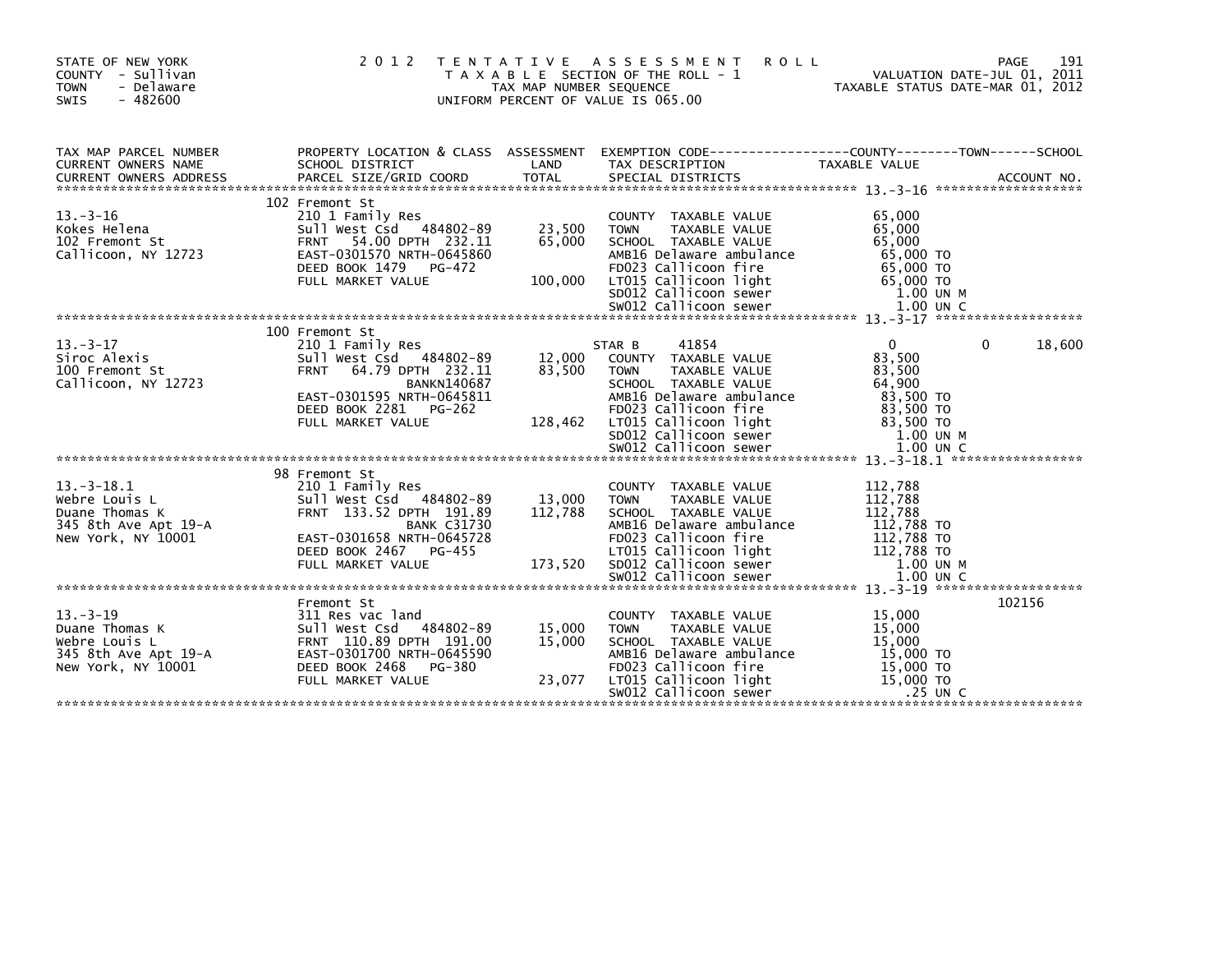| STATE OF NEW YORK<br>COUNTY - Sullivan<br><b>TOWN</b><br>- Delaware<br><b>SWIS</b><br>$-482600$ |                                                                                                                                                                      | TAX MAP NUMBER SEQUENCE      | 2012 TENTATIVE ASSESSMENT<br><b>ROLL</b><br>T A X A B L E SECTION OF THE ROLL - 1<br>UNIFORM PERCENT OF VALUE IS 065.00                                                                                                                                        | VALUATION DATE-JUL 01, 2011<br>TAXABLE STATUS DATE-MAR 01 2012                                                                    | 192<br>PAGE           |
|-------------------------------------------------------------------------------------------------|----------------------------------------------------------------------------------------------------------------------------------------------------------------------|------------------------------|----------------------------------------------------------------------------------------------------------------------------------------------------------------------------------------------------------------------------------------------------------------|-----------------------------------------------------------------------------------------------------------------------------------|-----------------------|
| TAX MAP PARCEL NUMBER<br>CURRENT OWNERS NAME                                                    | PROPERTY LOCATION & CLASS ASSESSMENT<br>SCHOOL DISTRICT                                                                                                              | LAND                         | EXEMPTION CODE----------------COUNTY-------TOWN------SCHOOL<br>TAX DESCRIPTION                                                                                                                                                                                 | TAXABLE VALUE                                                                                                                     |                       |
| $13 - 3 - 20$<br>Schneider Patricia A<br>30 Toad Rd<br>Callicoon, NY 12723                      | 80 Fremont St<br>210 1 Family Res<br>Sull West Csd 484802-89<br>FRNT 73.50 DPTH 175.00<br>EAST-0301710 NRTH-0645480<br>DEED BOOK 1773 PG-259<br>FULL MARKET VALUE    | 23,800<br>49,500<br>76,154   | 41854<br>STAR B<br>COUNTY TAXABLE VALUE<br>TAXABLE VALUE<br><b>TOWN</b><br>SCHOOL TAXABLE VALUE<br>AMB16 Delaware ambulance<br>FD023 Callicoon fire                                                                                                            | $\overline{0}$<br>49,500<br>49,500<br>30,900<br>49,500 TO<br>49,500 TO                                                            | 18,600<br>0           |
| $13. - 3 - 22$<br>VanSwol Noel W<br>71 Viaduct Rd<br>Long Eddy, NY 12760                        | Fremont St<br>311 Res vac land<br>sull West Csd 484802-89<br>FRNT 175.00 DPTH<br>50.00<br><b>ACRES</b><br>0.33<br>EAST-0301320 NRTH-0646080                          | 1,600<br>1,600               | COUNTY TAXABLE VALUE<br><b>TOWN</b><br>TAXABLE VALUE<br>SCHOOL TAXABLE VALUE<br>AMB16 Delaware ambulance<br>FD023 Callicoon fire                                                                                                                               | 1,600<br>1,600<br>1,600<br>1,600 то<br>1,600 то                                                                                   |                       |
| $13. -4 - 1.1$<br>Henrich Nancy<br>c/o Ted Henrich<br>1715 Ballard Dr<br>Huntsville, AL 35801   | State Route 97<br>311 Res vac land<br>Sull West Csd 484802-89<br>FRNT 177.20 DPTH 175.38<br>EAST-0300670 NRTH-0646760<br>DEED BOOK 775<br>PG-00254                   | 1,100<br>1,100               | COUNTY TAXABLE VALUE<br>TAXABLE VALUE<br><b>TOWN</b><br>SCHOOL TAXABLE VALUE<br>AMB16 Delaware ambulance<br>FD023 Callicoon fire                                                                                                                               | 1,100<br>1,100<br>1,100<br>$1,100$ TO<br>1,100 TO                                                                                 | 101669                |
| $13. -4 - 1.2$<br>Peck Stephen F<br>54 Del Vue Rd<br>Callicoon, NY 12723                        | 54 Del Vue Rd<br>210 1 Family Res<br>Sull West Csd 484802-89<br>FRNT 170.00 DPTH 156.02<br>EAST-0300539 NRTH-0646360<br>DEED BOOK 3496<br>PG-84<br>FULL MARKET VALUE | 20,000<br>115,370<br>177,492 | 41854<br>STAR B<br>COUNTY TAXABLE VALUE<br><b>TAXABLE VALUE</b><br><b>TOWN</b><br>SCHOOL TAXABLE VALUE<br>AMB16 Delaware ambulance<br>FD023 Callicoon fire<br>LTO15 Callicoon light<br>SDO12 Callicoon sewer<br>SWO12 Callicoon sewer<br>SW012 Callicoon sewer | 0<br>115,370<br>115,370<br>96,770<br>115,370 TO<br>115,370 TO<br>115,370 TO<br>115,370 TO<br>115,370 TO<br>1.00 UN M<br>1.00 UN C | 103326<br>18,600<br>0 |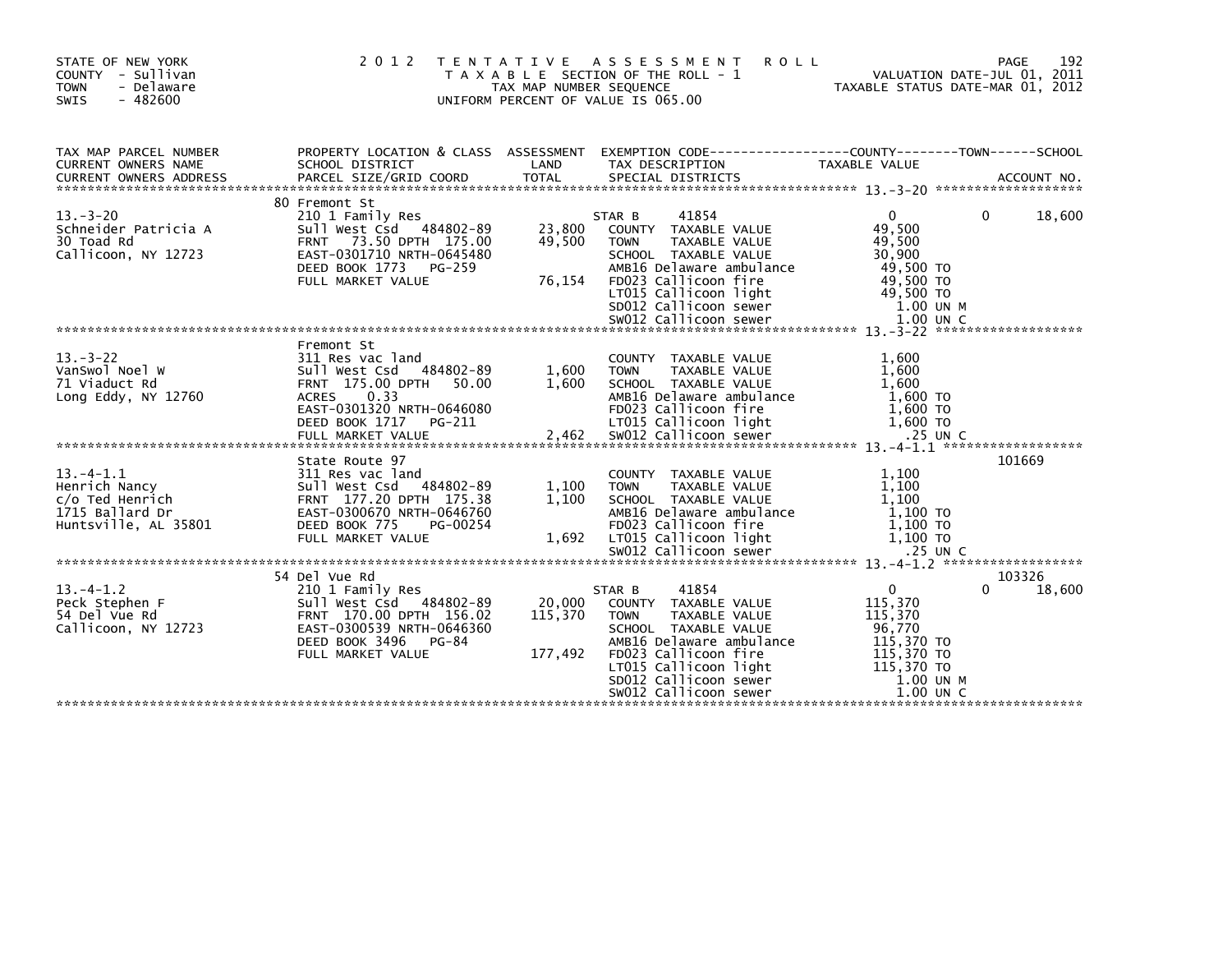| STATE OF NEW YORK<br>COUNTY - Sullivan<br><b>TOWN</b><br>- Delaware<br>SWIS<br>$-482600$                        | 2 0 1 2<br>T E N T A T I V E                                                                                                                                                                         | TAX MAP NUMBER SEQUENCE      | A S S E S S M E N T<br><b>ROLL</b><br>T A X A B L E SECTION OF THE ROLL - 1<br>UNIFORM PERCENT OF VALUE IS 065.00                                                                                           | VALUATION DATE-JUL 01, 2011<br>TAXABLE STATUS DATE-MAR 01, 2012                                   | 193<br>PAGE           |
|-----------------------------------------------------------------------------------------------------------------|------------------------------------------------------------------------------------------------------------------------------------------------------------------------------------------------------|------------------------------|-------------------------------------------------------------------------------------------------------------------------------------------------------------------------------------------------------------|---------------------------------------------------------------------------------------------------|-----------------------|
| TAX MAP PARCEL NUMBER<br>CURRENT OWNERS NAME                                                                    | PROPERTY LOCATION & CLASS ASSESSMENT<br>SCHOOL DISTRICT                                                                                                                                              | LAND                         | TAX DESCRIPTION                                                                                                                                                                                             | TAXABLE VALUE                                                                                     |                       |
| $13. -4 - 1.5$<br>McLaughlin Kelly M<br>1669 State Route 79<br>Windsor, NY 13865                                | 120 Del Vue Rd<br>210 1 Family Res<br>Sull West Csd 484802-89<br>FRNT 145.73 DPTH 163.66<br>EAST-0300020 NRTH-0646970<br>DEED BOOK 2011<br>PG-1229                                                   | 18,400<br>90,100             | COUNTY TAXABLE VALUE<br><b>TOWN</b><br>TAXABLE VALUE<br>SCHOOL TAXABLE VALUE<br>AMB16 Delaware ambulance<br>FD023 Callicoon fire                                                                            | 90,100<br>90,100<br>90,100<br>90,100 TO<br>90.100 TO                                              | 03/2011               |
|                                                                                                                 |                                                                                                                                                                                                      |                              |                                                                                                                                                                                                             |                                                                                                   |                       |
| $13. -4 - 1.6$<br>Kutschera Theodore C<br>9 Del Vue Ter<br>PO Box 62<br>Callicoon, NY 12723                     | 9 Del Vue Ter<br>210 1 Family Res<br>Sull West Csd 484802-89<br>House<br>Lot 18<br>FRNT 150.00 DPTH 145.00<br>EAST-0300170 NRTH-0646920<br>DEED BOOK 3238<br>PG-77                                   | 18,000 STAR B<br>80,000      | CW_15_VET/ 41161<br>41854<br>COUNTY TAXABLE VALUE<br><b>TAXABLE VALUE</b><br><b>TOWN</b><br>SCHOOL TAXABLE VALUE<br>AMB16 Delaware ambulance<br>FD023 Callicoon fire                                        | 7,440<br>7.440<br>$\mathbf 0$<br>$\Omega$<br>72,560<br>72,560<br>61,400<br>80,000 TO<br>80,000 TO | 102298<br>0<br>18,600 |
|                                                                                                                 | FULL MARKET VALUE                                                                                                                                                                                    | 123,077                      | LT015 Callicoon light                                                                                                                                                                                       | 80,000 TO                                                                                         |                       |
| $13. -4 - 1.7$<br>Kutschera Theodore C<br>Kutschera Linda<br>9 Del View Ter<br>PO Box 62<br>Callicoon, NY 12723 | State Route 97<br>311 Res vac land<br>Sull West Csd 484802-89<br>Lot 18<br>FRNT 150.00 DPTH 145.00<br>EAST-0300310 NRTH-0646870<br>DEED BOOK 3238 PG-108                                             | 2,500<br>2,500               | COUNTY TAXABLE VALUE<br><b>TAXABLE VALUE</b><br><b>TOWN</b><br>SCHOOL TAXABLE VALUE<br>AMB16 Delaware ambulance<br>FD023 Callicoon fire<br>LT015 Callicoon light                                            | 2,500<br>2,500<br>2.500<br>2,500 TO<br>2,500 TO<br>2,500 TO                                       | 102297                |
| $13. -4 - 1.8$<br>Henrich Nancy<br>c/o Ted Henrich<br>1715 Ballard Dr<br>Huntsville, AL 35801                   | 25 Del Vue Ter<br>210 1 Family Res<br>Sull West Csd 484802-89<br>Lot 16 & part of $lot$ 15<br>FRNT 200.00 DPTH 145.00<br>EAST-0300490 NRTH-0646830<br>DEED BOOK 775<br>PG-00257<br>FULL MARKET VALUE | 20,200<br>102,500<br>157,692 | COUNTY TAXABLE VALUE<br>TAXABLE VALUE<br><b>TOWN</b><br>SCHOOL TAXABLE VALUE<br>AMB16 Delaware ambulance<br>FD023 Callicoon fire<br>LT015 Callicoon light<br>SD012 Callicoon sewer<br>SW012 Callicoon sewer | 102,500<br>102,500<br>102,500<br>102,500 TO<br>102,500 TO<br>102,500 TO<br>1.00 UN M<br>1.00 UN C | 101668                |
|                                                                                                                 |                                                                                                                                                                                                      |                              |                                                                                                                                                                                                             |                                                                                                   |                       |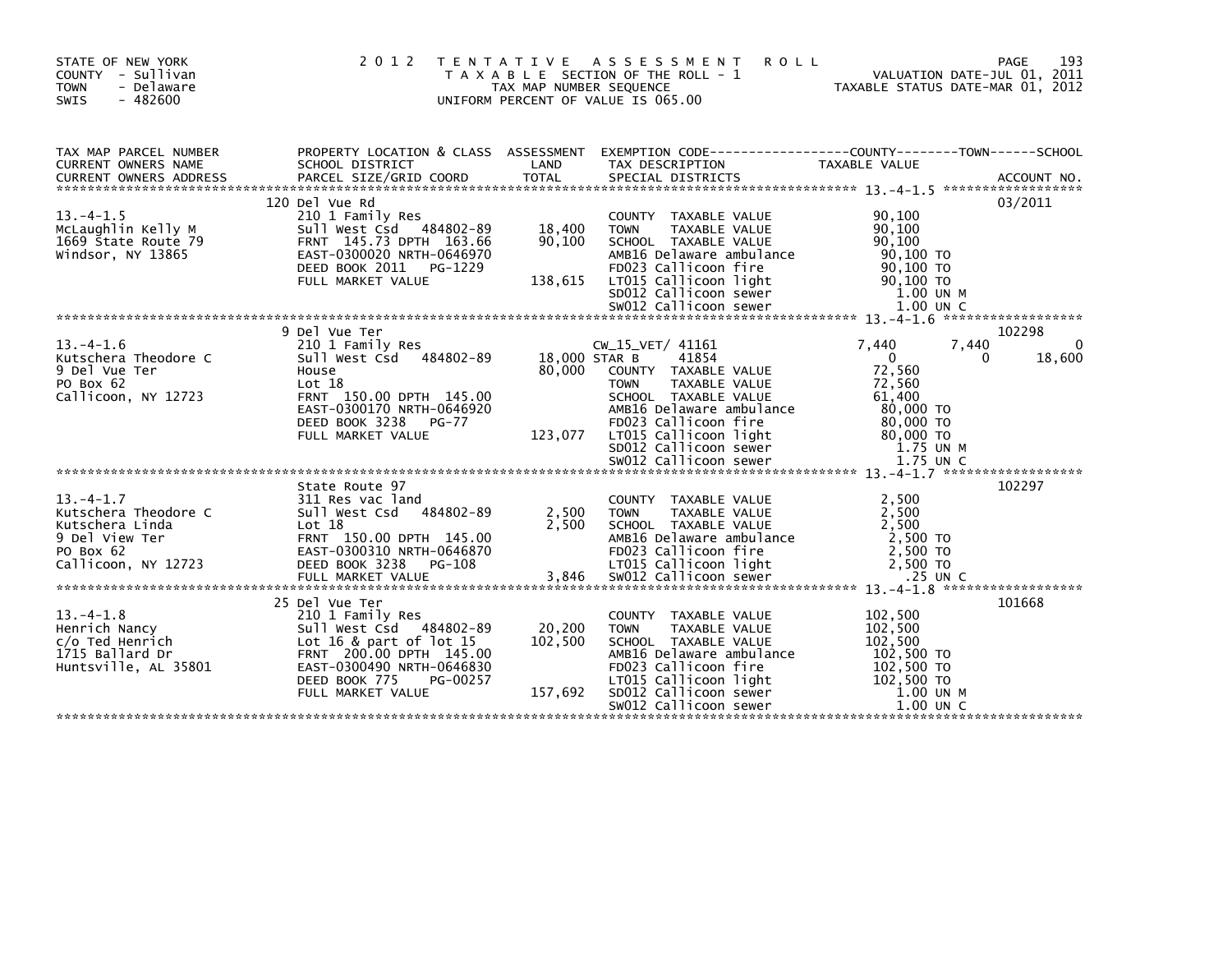| 194<br>TENTATIVE ASSESSMENT<br><b>ROLL</b><br>PAGE<br>VALUATION DATE-JUL 01, 2011<br>TAXABLE STATUS DATE-MAR 01, 2012<br>T A X A B L E SECTION OF THE ROLL - 1                                                                                                                                                                                                            |
|---------------------------------------------------------------------------------------------------------------------------------------------------------------------------------------------------------------------------------------------------------------------------------------------------------------------------------------------------------------------------|
| PROPERTY LOCATION & CLASS ASSESSMENT EXEMPTION CODE----------------COUNTY-------TOWN------SCHOOL<br>TAX DESCRIPTION<br>TAXABLE VALUE                                                                                                                                                                                                                                      |
| 10,800<br>COUNTY TAXABLE VALUE<br>10,800<br>TAXABLE VALUE<br>SCHOOL TAXABLE VALUE<br>10,800<br>AMB16 Delaware ambulance<br>10,800 TO<br>FD023 Callicoon fire<br>$10,800$ TO                                                                                                                                                                                               |
|                                                                                                                                                                                                                                                                                                                                                                           |
| 100502<br>18,600<br>41854<br>$\mathbf{0}$<br>COUNTY TAXABLE VALUE<br>94,300<br><b>TAXABLE VALUE</b><br>94,300<br>SCHOOL TAXABLE VALUE<br>75,700<br>AMB16 Delaware ambulance<br>94,300 TO                                                                                                                                                                                  |
| 94,300 TO<br>FD023 Callicoon fire<br>LTO15 Callicoon light<br>94,300 TO<br>SDO12 Carricoon light<br>SDO12 Callicoon sewer<br>SWO12 Callicoon sewer<br>1.00 UN M<br>1.00 UN C                                                                                                                                                                                              |
| 102724                                                                                                                                                                                                                                                                                                                                                                    |
| $\mathbf{0}$<br>18,600<br>$\Omega$<br>COUNTY TAXABLE VALUE<br>89,100<br>89,100<br><b>TAXABLE VALUE</b><br>70,500<br>SCHOOL TAXABLE VALUE<br>AMB16 Delaware ambulance<br>89,100 TO<br>FD023 Callicoon fire<br>89.100 TO                                                                                                                                                    |
| 89,100 TO<br>LT015 Callicoon light<br>SD012 Callicoon sewer<br>1.00 UN M                                                                                                                                                                                                                                                                                                  |
|                                                                                                                                                                                                                                                                                                                                                                           |
| 103325<br>115,500<br>COUNTY TAXABLE VALUE<br>115,500<br>TAXABLE VALUE<br>115,500<br>SCHOOL TAXABLE VALUE<br>AMB16 Delaware ambulance<br>115,500 TO<br>FD023 Callicoon fire<br>115,500 TO<br>Process callicoon light<br>SD012 Callicoon sewer<br>SW012 Callicoon sewer<br>1.00 UN<br>SW012 Callicoon sewer<br>1.00 UN<br>LT015 Callicoon light<br>1.00 UN M<br>$1.00$ UN C |
| 41854                                                                                                                                                                                                                                                                                                                                                                     |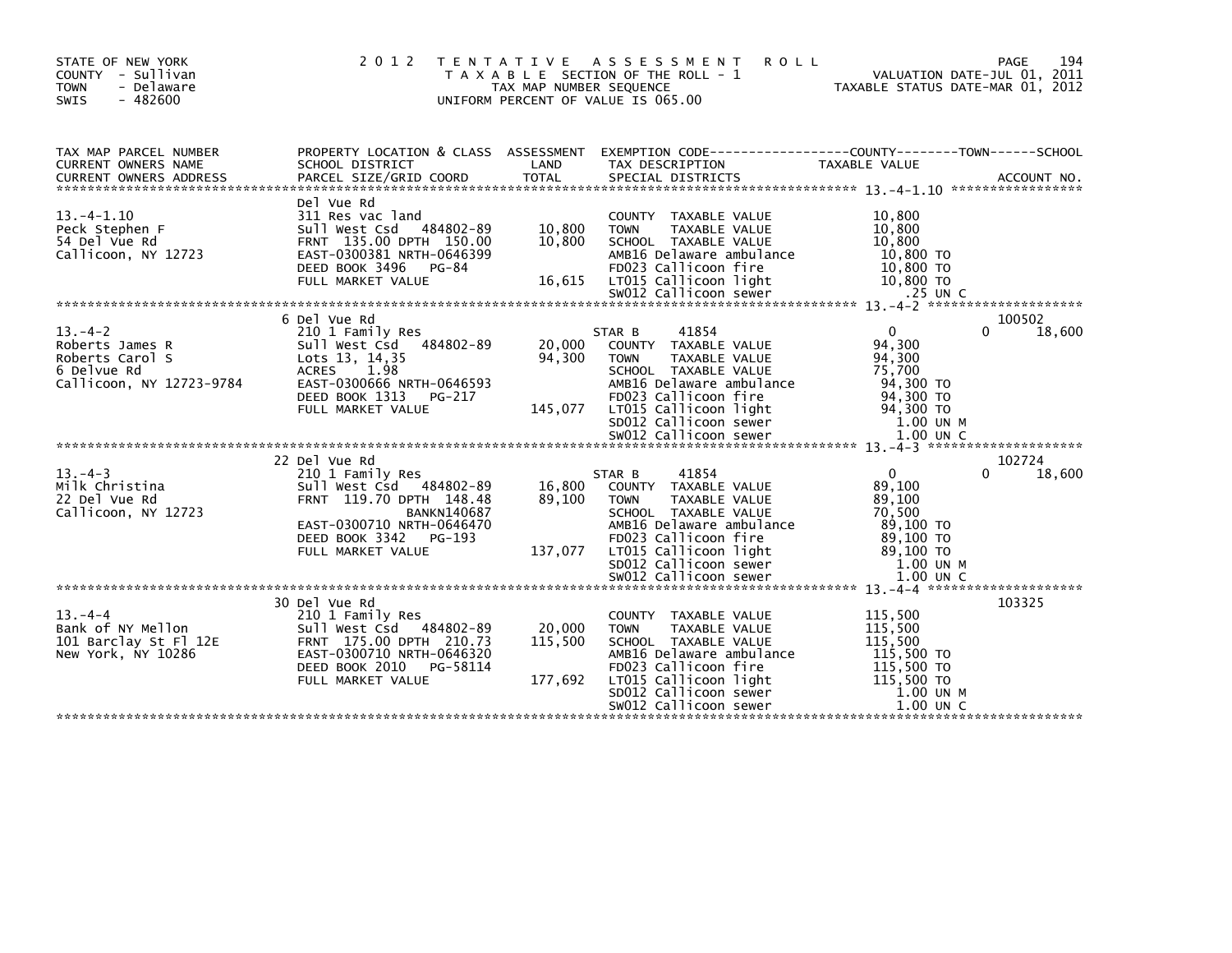| STATE OF NEW YORK<br>COUNTY - Sullivan<br><b>TOWN</b><br>- Delaware<br>$-482600$<br>SWIS                                                                                                                                                                                                                                                        |                                                                                                                                                                 | TAX MAP NUMBER SEQUENCE | 2012 TENTATIVE ASSESSMENT<br><b>ROLL</b><br>T A X A B L E SECTION OF THE ROLL - 1<br>UNIFORM PERCENT OF VALUE IS 065.00                                                                                            | VALUATION DATE-JUL 01, 2011<br>TAXABLE STATUS DATE-MAR 01, 2012         | 195<br>PAGE           |
|-------------------------------------------------------------------------------------------------------------------------------------------------------------------------------------------------------------------------------------------------------------------------------------------------------------------------------------------------|-----------------------------------------------------------------------------------------------------------------------------------------------------------------|-------------------------|--------------------------------------------------------------------------------------------------------------------------------------------------------------------------------------------------------------------|-------------------------------------------------------------------------|-----------------------|
| TAX MAP PARCEL NUMBER<br>CURRENT OWNERS NAME<br>CURRENT OWNERS ADDRESS<br>- CURRENT OWNERS ADDRESS - PARCEL SIZE/GRID COORD - TOTAL - SPECIAL DISTRICTS - AND MOLE AND ACCOUNT NO<br>- Annexation of the status of the status of the set of the set of the set of the set of the set of the set of t<br>------                                  |                                                                                                                                                                 |                         |                                                                                                                                                                                                                    |                                                                         |                       |
| $13.-4-5$<br>13.-4-5<br>Brown Gary J<br>Brown Violette<br>22 Del Vue Ter<br>111icoon NY 12723<br>Callicoon, NY 12723 DEED BOOK 1235 PG-00308<br>FULL MARKET VALUE 163,692 FOO23 Callicoon fire 106,400 TO<br>FULL MARKET VALUE 163,692 FOO23 Callicoon fire 106,400 TO<br>spoli callicoon sewer 1.00 UN M<br>*****************************      | 22 Del Vue Ter<br>210 1 Family Res<br>Sull West Csd 484802-89<br>FRNT 150.34 DPTH 125.00<br>EAST-0300400 NRTH-0646600<br>DEED BOOK 1235 PG-00308                | 25,400<br>106,400       | 41854<br>STAR B<br>COUNTY TAXABLE VALUE<br><b>TOWN</b><br>TAXABLE VALUE<br>SCHOOL TAXABLE VALUE<br>AMB16 Delaware ambulance                                                                                        | $\overline{0}$<br>106,400<br>106,400<br>87,800<br>106,400 TO            | 104123<br>18,600<br>0 |
| $13. -4 - 6$<br>Putnam Jack P<br>Putnam James B<br>325 Massapequa Ave<br>Massapequa, NY 11758<br>Massapequa, NY 11758 <b>DEED BOOK 1614</b> PG-403 <b>EDO. 2011icoon fire</b> 105,800 TO<br>FULL MARKET VALUE 162,769 LT015 Callicoon 1ight 105,800 TO<br>FULL MARKET VALUE 162,769 LT015 Callicoon 1ight 105,800 TO<br>SD012 Callicoon sewer 1 | 14 Del Vue Ter<br>210 1 Family Res<br>484802-89<br>Sull West Csd<br>ACRES 1.40<br>EAST-0300230 NRTH-0646600                                                     | 30,000<br>105,800       | COUNTY TAXABLE VALUE<br><b>TOWN</b><br>TAXABLE VALUE<br>SCHOOL TAXABLE VALUE<br>AMB16 Delaware ambulance                                                                                                           | 105,800<br>105,800<br>105,800<br>105,800 TO                             | 102555                |
| $13 - 4 - 7.1$<br>15.-4-7.1<br>Schultz William E<br>schultz Claire<br>Callicoon, NY 12723                                                                                                                                                                                                                                                       | Del Vue Rd<br>311 Res vac land<br>Sull West Csd 484802-89<br>Lot 30 & 32<br>FRNT 150.00 DPTH 135.00<br>EAST-0300100 NRTH-0646730                                | 2,500<br>2,500          | COUNTY TAXABLE VALUE<br>TOWN TAXABLE VALUE<br>SCHOOL TAXABLE VALUE<br>AMB16 Delaware ambulance<br>FD023 Callicoon fire                                                                                             | 2,500<br>2,500<br>2,500<br>2,500 TO<br>2,500 TO                         | 103633                |
| $13. -4 - 7.2$<br>13.-4-7.2<br>Putnam Jack P<br>Putnam James B<br>325 Massapequa Ave<br>Massapequa, NY 11758                                                                                                                                                                                                                                    | Del Vue Rd<br>314 Rural vac<10<br>Sull West Csd 484802-89<br>FRNT 166.40 DPTH 155.00<br>EAST-0300080 NRTH-0646620<br>DEED BOOK 1614 PG-403<br>FULL MARKET VALUE | 7,800<br>7,800          | COUNTY TAXABLE VALUE<br>TAXABLE VALUE<br><b>TOWN</b><br>SCHOOL TAXABLE VALUE<br>AMB16 Delaware ambulance<br>FD023 Callicoon fire<br>12,000 LT015 Callicoon light<br>sw012 Callicoon sewer<br>SW012 Callicoon sewer | 7,800<br>7,800<br>7,800<br>7,800 TO<br>7,800 TO<br>7,800 TO<br>.25 UN C | 102556                |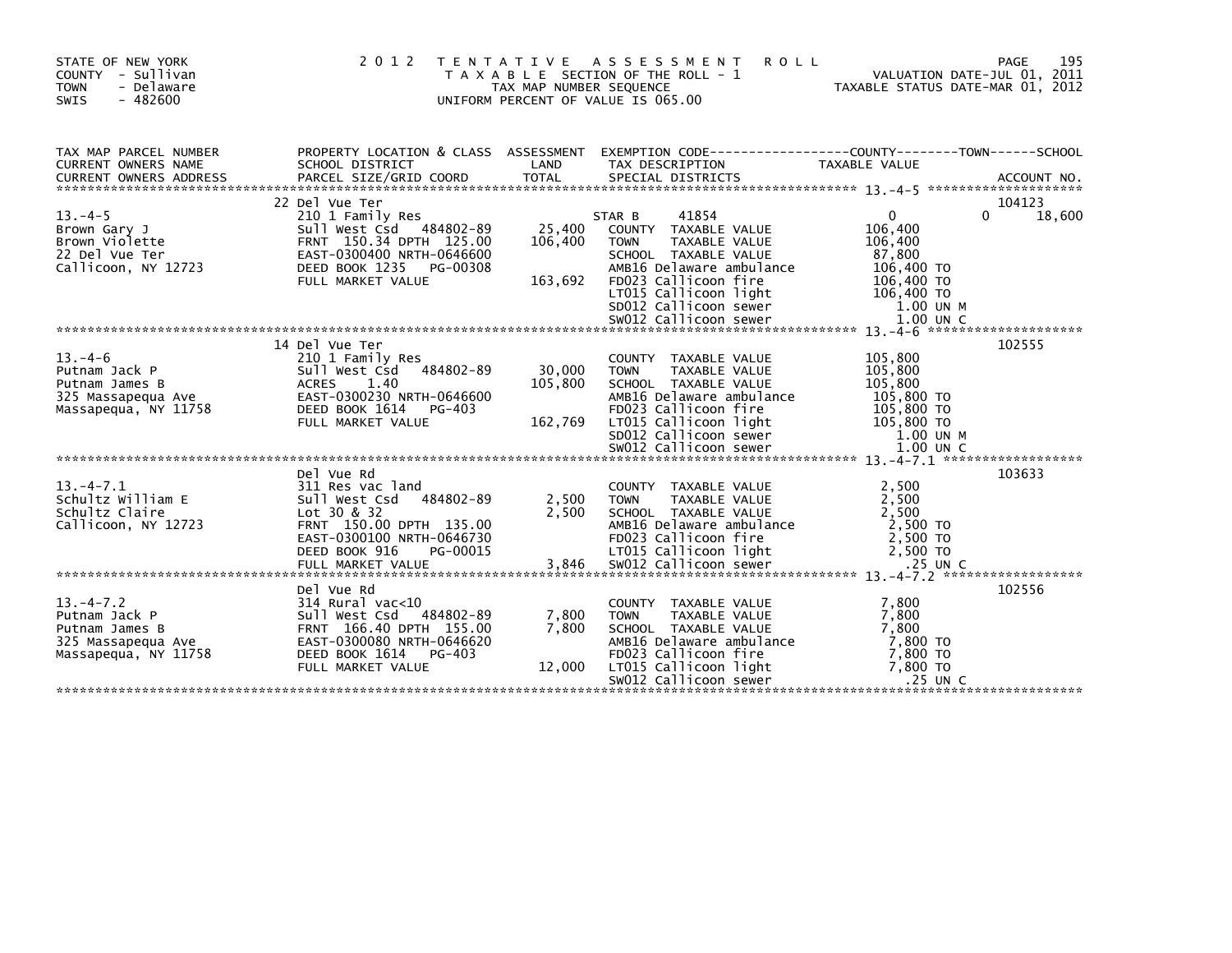| STATE OF NEW YORK<br>- Sullivan<br>COUNTY<br>- Delaware<br><b>TOWN</b><br>- 482600<br>SWIS | 2012                                                                   |         | TENTATIVE ASSESSMENT<br><b>ROLL</b><br>T A X A B L E SECTION OF THE ROLL - 1<br>TAX MAP NUMBER SEQUENCE<br>UNIFORM PERCENT OF VALUE IS 065.00 | VALUATION DATE-JUL 01, 2011<br>TAXABLE STATUS DATE-MAR 01, 2012 | PAGE            | 196    |
|--------------------------------------------------------------------------------------------|------------------------------------------------------------------------|---------|-----------------------------------------------------------------------------------------------------------------------------------------------|-----------------------------------------------------------------|-----------------|--------|
| TAX MAP PARCEL NUMBER<br>CURRENT OWNERS NAME<br><b>CURRENT OWNERS ADDRESS</b>              | PROPERTY LOCATION & CLASS ASSESSMENT<br>SCHOOL DISTRICT                | LAND    | TAX DESCRIPTION TAXABLE VALUE                                                                                                                 |                                                                 |                 |        |
|                                                                                            | 102 Del Vue Rd                                                         |         |                                                                                                                                               |                                                                 |                 | 103631 |
| $13. -4 - 8$<br>Schultz James W<br>102 Del-Vue Rd                                          | 210 1 Family Res<br>Sull West Csd 484802-89<br>FRNT 155.00 DPTH 145.00 |         | COMBAT VET 41131<br>20,200 VOL FIRE/A 41691<br>120,000 STAR EN 41834                                                                          | 27,900<br>1,860<br>$\overline{0}$                               | 27,900<br>1,860 | 38,560 |
| PO Box 65<br>Callicoon, NY 12723                                                           | EAST-0299960 NRTH-0646750<br>DEED BOOK 2073 PG-370                     |         | COUNTY TAXABLE VALUE<br>TAXABLE VALUE<br><b>TOWN</b>                                                                                          | 90,240<br>90,240                                                |                 |        |
|                                                                                            | FULL MARKET VALUE                                                      | 184,615 | SCHOOL TAXABLE VALUE<br>AMB16 Delaware ambulance                                                                                              | 81,440<br>118,140 TO                                            |                 |        |
|                                                                                            |                                                                        |         | 1,860 EX<br>FD023 Callicoon fire<br>1,860 EX                                                                                                  | 118,140 TO                                                      |                 |        |
|                                                                                            |                                                                        |         | LT015 Callicoon light<br>1,860 EX                                                                                                             | 118,140 TO                                                      |                 |        |
|                                                                                            |                                                                        |         | SD012 Callicoon sewer                                                                                                                         | 1.00 UN M                                                       |                 |        |
|                                                                                            |                                                                        |         | SW012 Callicoon sewer                                                                                                                         | $1.00$ UN C                                                     |                 |        |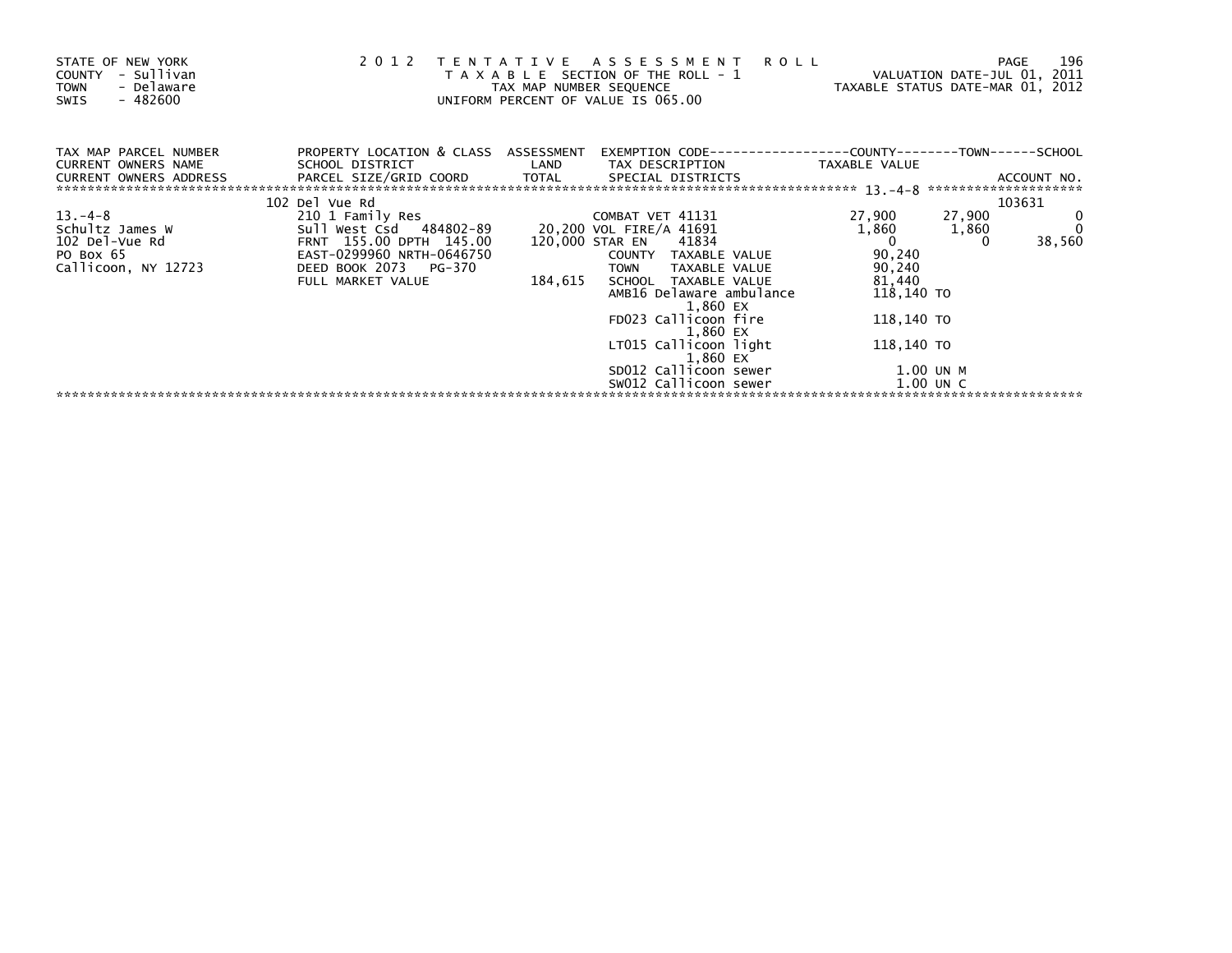| STATE OF NEW YORK  | 2012 TENTATIVE ASSESSMENT ROLL        | 197<br>PAGE                      |
|--------------------|---------------------------------------|----------------------------------|
| COUNTY - Sullivan  | T A X A B L E SECTION OF THE ROLL - 1 | VALUATION DATE-JUL 01, 2011      |
| - Delaware<br>TOWN | MAP SECTION - 013                     | TAXABLE STATUS DATE-MAR 01, 2012 |
| - 482600<br>SWIS   | SUB-SECTION-                          | RPS150/V04/L015                  |
|                    | UNIFORM PERCENT OF VALUE IS 065.00    | CURRENT DATE 5/01/2012           |

# \*\*\* S P E C I A L D I S T R I C T S U M M A R Y \*\*\*

| CODE | DISTRICT NAME                                                                                                        | TOTAL<br><b>PARCELS</b> | EXTENSION<br><b>TYPF</b>                                     | EXTENSION<br><b>VALUE</b> | AD VALOREM<br><b>VALUE</b>       | <b>EXEMPT</b><br><b>AMOUNT</b> | TAXABLE<br><b>VALUE</b>                            |
|------|----------------------------------------------------------------------------------------------------------------------|-------------------------|--------------------------------------------------------------|---------------------------|----------------------------------|--------------------------------|----------------------------------------------------|
|      | AMB16 Delaware ambul<br>FD023 Callicoon fire<br>LT015 Callicoon ligh<br>SD012 Callicoon sewe<br>SW012 Callicoon sewe |                         | 60 TOTAL<br>60 TOTAL<br>60 TOTAL<br>45 UNITS M<br>57 UNITS C | 44.75<br>47.75            | 4118,186<br>4118,186<br>4118.186 | 1,860<br>1,860<br>1,860        | 4116,326<br>4116.326<br>4116,326<br>44.75<br>47.75 |

#### \*\*\* S C H O O L D I S T R I C T S U M M A R Y \*\*\*

| CODE   | DISTRICT NAME | <b>TOTAL</b><br><b>PARCELS</b> | ASSESSED<br>LAND | ASSESSED<br><b>TOTAL</b> | <b>EXEMPT</b><br><b>AMOUNT</b> | <b>TOTAL</b><br><b>TAXABLE</b> | <b>STAR</b><br>AMOUNT | <b>STAR</b><br><b>TAXABLE</b> |
|--------|---------------|--------------------------------|------------------|--------------------------|--------------------------------|--------------------------------|-----------------------|-------------------------------|
| 484802 | Sull West Csd | 60                             | 983.021          | 4118,186                 | 178.028                        | 3940.158                       | 829.520               | 3110,638                      |
|        | SUB-TOTAL     | 60                             | 983,021          | 4118.186                 | 178,028                        | 3940.158                       | 829.520               | 3110,638                      |
| 484889 | West Sull Lib | 60                             | 983.021          | 4118.186                 | 178.028                        | 3940.158                       | 829.520               | 3110,638                      |
|        | T O T A L     | 120                            | 1966,042         | 8236,372                 | 356,056                        | 7880,316                       | 1659,040              | 6221,276                      |

### \*\*\* S Y S T E M C O D E S S U M M A R Y \*\*\*

## NO SYSTEM EXEMPTIONS AT THIS LEVEL

# \*\*\* E X E M P T I O N S U M M A R Y \*\*\*

| CODE                                                                 | DESCRIPTION                                                                                                        | TOTAL<br><b>PARCELS</b> | <b>COUNTY</b>                                                        | <b>TOWN</b>                                                         | <b>SCHOOL</b>                             |
|----------------------------------------------------------------------|--------------------------------------------------------------------------------------------------------------------|-------------------------|----------------------------------------------------------------------|---------------------------------------------------------------------|-------------------------------------------|
| 41121<br>41131<br>41141<br>41161<br>41691<br>41800<br>41834<br>41854 | WAR VET<br>COMBAT VET<br><b>DISABL VET</b><br>$CW_15_VET/$<br>VOL FIRE/A<br>AGED-CTS<br>STAR EN<br>STAR B<br>TOTAL | 13<br>18<br>53          | 43,905<br>185,950<br>42,765<br>440, '<br>1,860<br>153,410<br>435,330 | 43,905<br>185,950<br>42,765<br>7,440<br>1,860<br>153,410<br>435,330 | 178,028<br>494,720<br>334,800<br>1007,548 |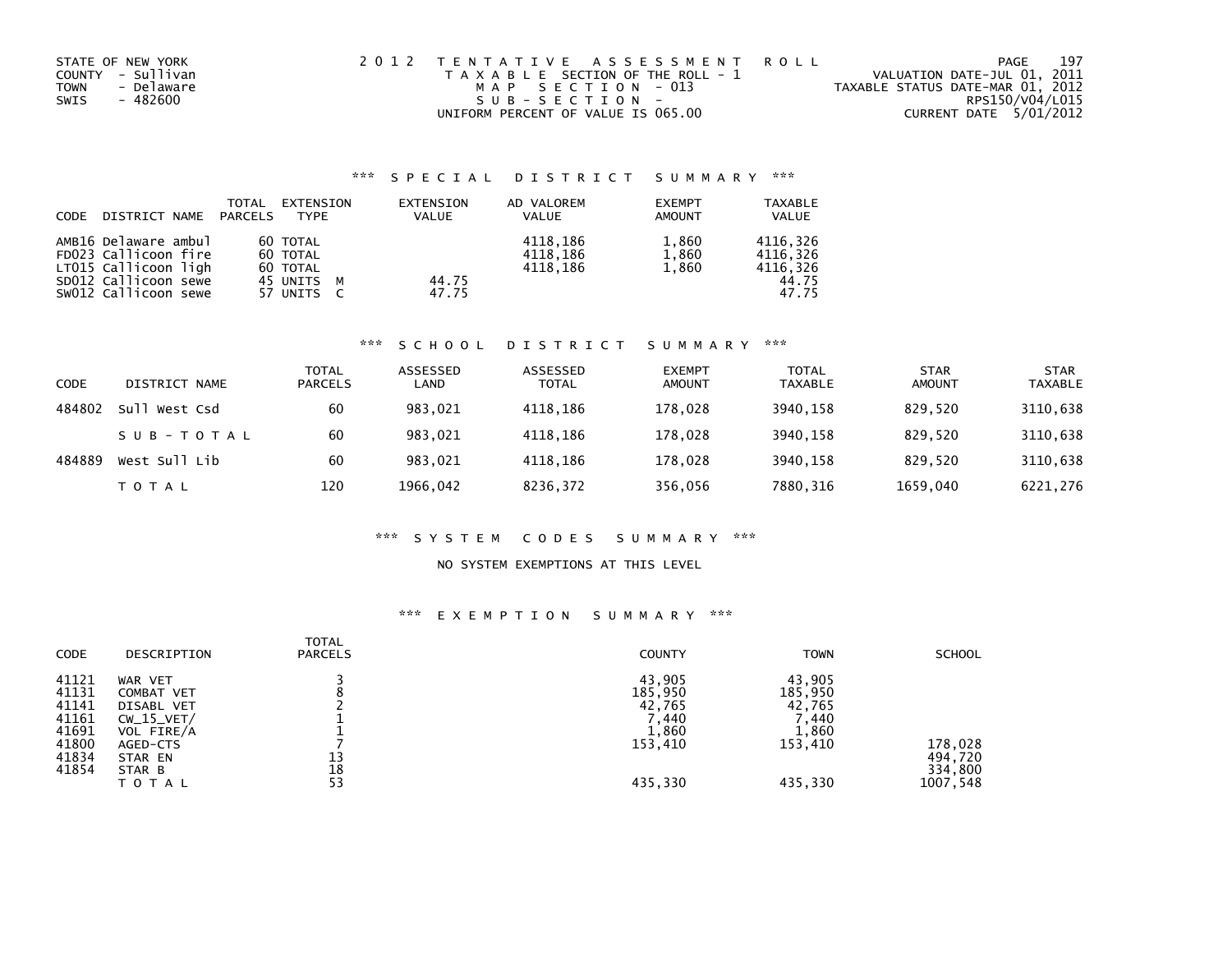|             | STATE OF NEW YORK | 2012 TENTATIVE ASSESSMENT ROLL        | 198<br>PAGE                      |
|-------------|-------------------|---------------------------------------|----------------------------------|
|             | COUNTY - Sullivan | T A X A B L E SECTION OF THE ROLL - 1 | VALUATION DATE-JUL 01, 2011      |
| <b>TOWN</b> | - Delaware        | MAP SECTION - 013                     | TAXABLE STATUS DATE-MAR 01, 2012 |
| SWIS        | - 482600          | $SUB - SECTION -$                     | RPS150/V04/L015                  |
|             |                   | UNIFORM PERCENT OF VALUE IS 065.00    | CURRENT DATE 5/01/2012           |

# \*\*\* G R A N D T O T A L S \*\*\*

| ROLL       | DESCRIPTION    | <b>TOTAL</b>   | ASSESSED | <b>ASSESSED</b> | <b>TAXABLE</b> | <b>TAXABLE</b> | TAXABLE       | <b>STAR</b>    |
|------------|----------------|----------------|----------|-----------------|----------------|----------------|---------------|----------------|
| <b>SEC</b> |                | <b>PARCELS</b> | LAND     | TOTAL           | COUNT          | TOWN           | <b>SCHOOL</b> | <b>TAXABLE</b> |
|            | <b>TAXABLE</b> |                | 983,021  | 4118.186        | 3682,856       | 3682,856       | 3940,158      | 3110,638       |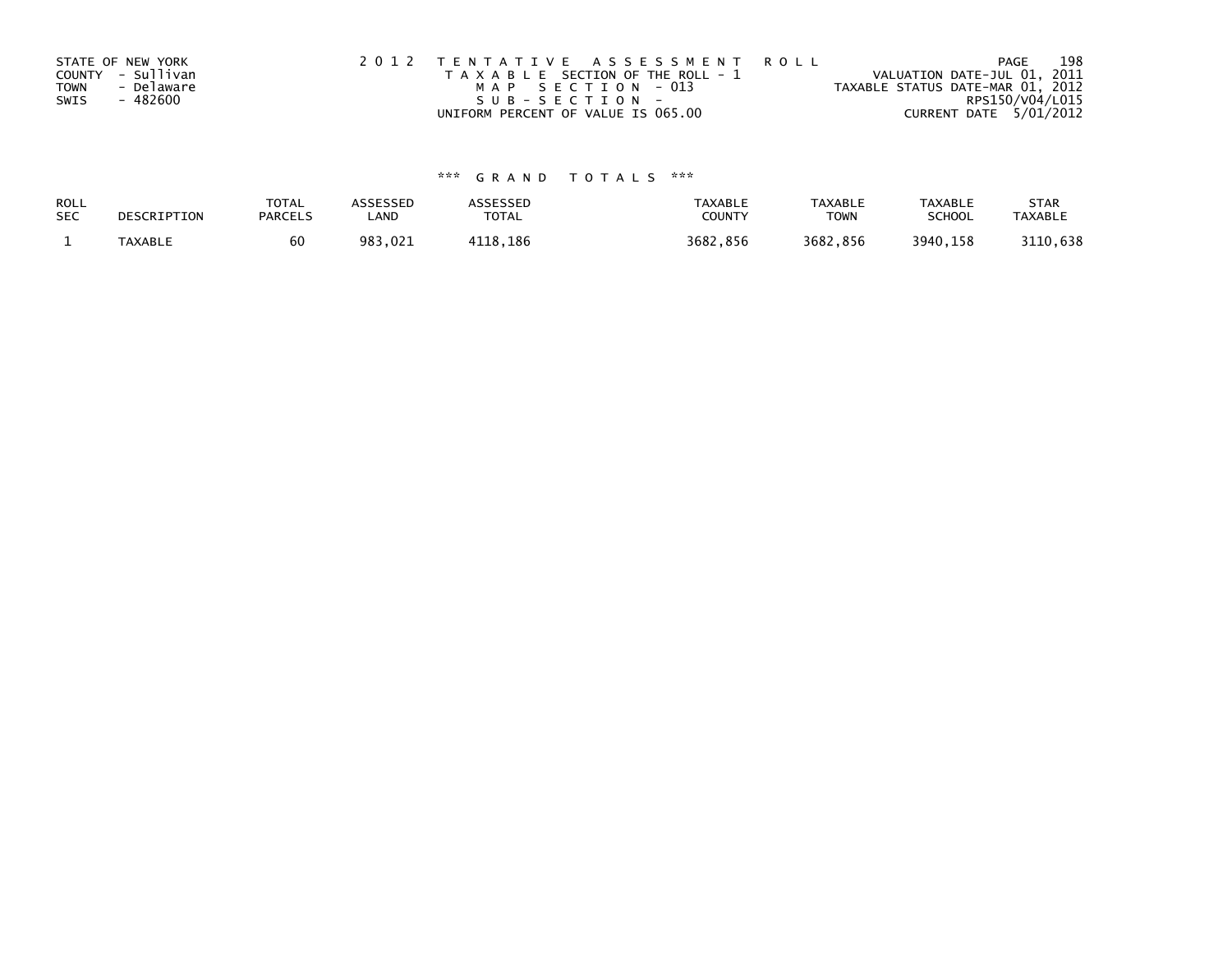| STATE OF NEW YORK<br>COUNTY - Sullivan<br>- Delaware<br><b>TOWN</b><br><b>SWIS</b><br>$-482600$ | 2 0 1 2<br>T E N T A T I V E                                                                                                                                                |                                   | A S S E S S M E N T<br><b>ROLL</b><br>T A X A B L E SECTION OF THE ROLL - 1<br>TAX MAP NUMBER SEQUENCE<br>UNIFORM PERCENT OF VALUE IS 065.00                                                                                              | VALUATION DATE-JUL 01, 2011<br>TAXABLE STATUS DATE-MAR 01, 2012                                                                                         | 199<br>PAGE                |
|-------------------------------------------------------------------------------------------------|-----------------------------------------------------------------------------------------------------------------------------------------------------------------------------|-----------------------------------|-------------------------------------------------------------------------------------------------------------------------------------------------------------------------------------------------------------------------------------------|---------------------------------------------------------------------------------------------------------------------------------------------------------|----------------------------|
| TAX MAP PARCEL NUMBER<br>CURRENT OWNERS NAME                                                    | PROPERTY LOCATION & CLASS ASSESSMENT<br>SCHOOL DISTRICT                                                                                                                     | LAND                              | TAX DESCRIPTION                                                                                                                                                                                                                           | TAXABLE VALUE                                                                                                                                           |                            |
| $14. -1 - 1$<br>Clark Scott<br>PO Box 184<br>Callicoon, NY 12723                                | High St<br>311 Res vac land<br>Sull West Csd 484802-89<br>FRNT 120.00 DPTH 102.72<br>0.25<br><b>ACRES</b><br>EAST-0301850 NRTH-0645290<br>DEED BOOK 2161 PG-321             | 1,200<br>1,200                    | COUNTY TAXABLE VALUE<br>TAXABLE VALUE<br><b>TOWN</b><br>SCHOOL TAXABLE VALUE<br>AMB16 Delaware ambulance<br>FD023 Callicoon fire<br>LT015 Callicoon light                                                                                 | 1,200<br>1,200<br>1,200<br>1,200 TO<br>1,200 TO<br>1,200 TO                                                                                             | 101430                     |
| $14. - 1 - 2$<br>Yeager Deborah A<br>PO Box 234<br>Callicoon, NY 12723                          | 12 High St<br>210 1 Family Res<br>Sull West Csd 484802-89<br>FRNT 100.00 DPTH 143.45<br>EAST-0301910 NRTH-0645250<br>DEED BOOK 3408<br>PG-462<br>FULL MARKET VALUE          | 14,000<br>29,000<br>44,615        | COUNTY TAXABLE VALUE<br>TAXABLE VALUE<br><b>TOWN</b><br>SCHOOL TAXABLE VALUE<br>AMB16 Delaware ambulance<br>FD023 Callicoon fire<br>LT015 Callicoon light<br>SD012 Callicoon sewer                                                        | 29,000<br>29,000<br>29,000<br>29,000 TO<br>29,000 TO<br>29,000 TO<br>1.00 UN M                                                                          | 11/2007                    |
| $14. - 1 - 3$<br>Freiberg Robert S<br>PO Box 424<br>Smallwood NY, NY 12778                      | State Route 97<br>312 Vac w/imprv<br>Sull West Csd 484802-89<br>Lot 20<br>80.00 DPTH 132.80<br><b>FRNT</b><br>EAST-0301990 NRTH-0645230<br>DEED BOOK 2494 PG-417            | 5,000<br>5.500                    | COUNTY TAXABLE VALUE<br>TAXABLE VALUE<br><b>TOWN</b><br>SCHOOL TAXABLE VALUE<br>AMB16 Delaware ambulance<br>FD023 Callicoon fire<br>LT015 Callicoon light                                                                                 | 5,500<br>5,500<br>5.500<br>5,500 TO<br>5.500 TO<br>5,500 TO                                                                                             | 100192                     |
| $14. - 1 - 4$<br>Calie Glenda<br>PO Box 69<br>Callicoon, NY 12723                               | 10 High St<br>210 1 Family Res<br>Sull West Csd 484802-89<br>50.00 DPTH 133.00<br><b>FRNT</b><br>EAST-0302030 NRTH-0645190<br>DEED BOOK 2651<br>PG-415<br>FULL MARKET VALUE | 7,800 STAR EN<br>57,600<br>88,615 | 41800<br>AGED-CTS<br>41834<br>COUNTY TAXABLE VALUE<br>TAXABLE VALUE<br><b>TOWN</b><br>SCHOOL TAXABLE VALUE<br>AMB16 Delaware ambulance<br>FD023 Callicoon fire<br>LT015 Callicoon light<br>SD012 Callicoon sewer<br>SW012 Callicoon sewer | 28,800<br>28,800<br>$\overline{0}$<br>$\Omega$<br>28,800<br>28,800<br>$\overline{0}$<br>57,600 TO<br>57,600 TO<br>57,600 TO<br>1.00 UN M<br>$1.00$ UN C | 100621<br>28,800<br>28,800 |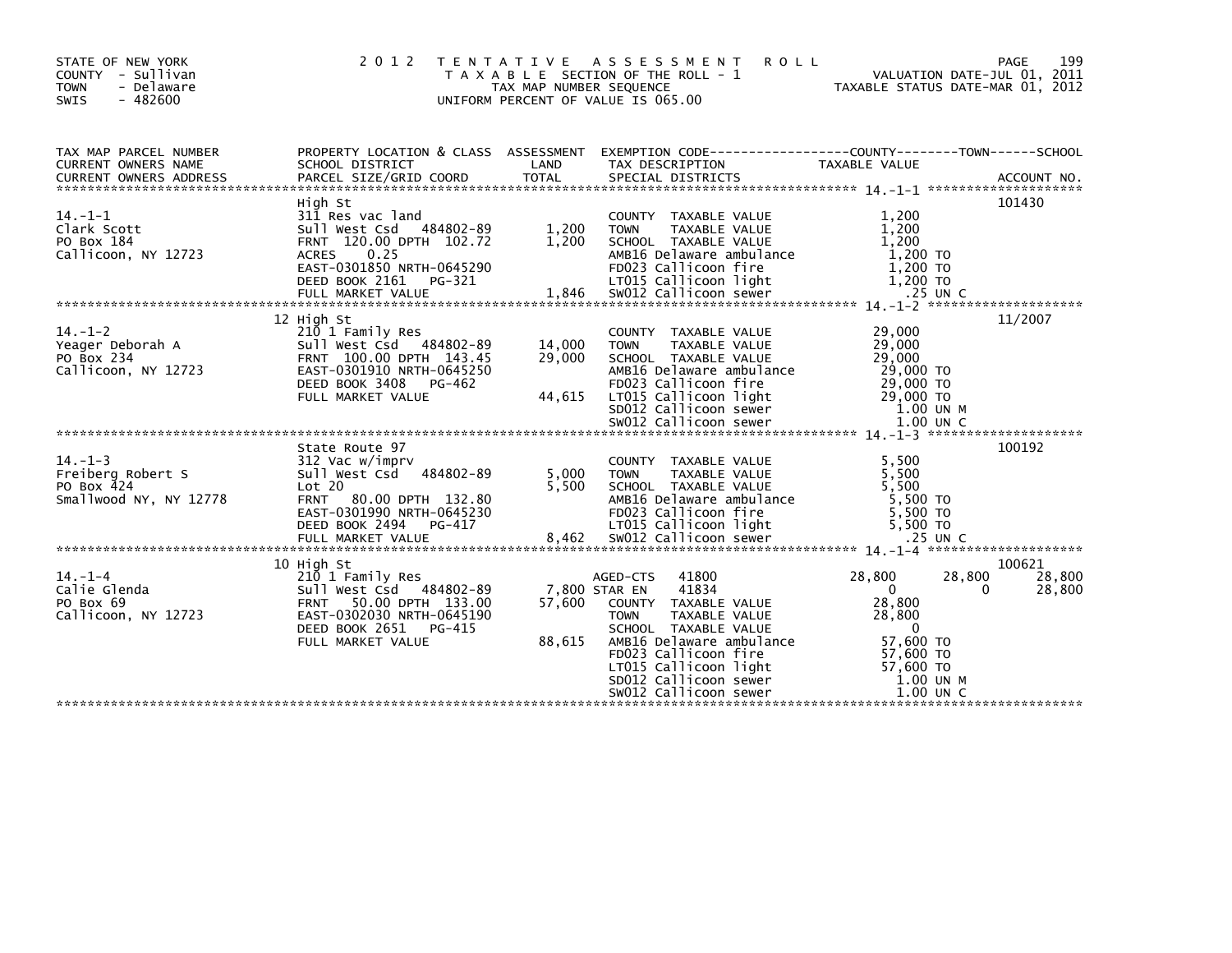| STATE OF NEW YORK<br>COUNTY - Sullivan<br>- Delaware<br><b>TOWN</b><br>$-482600$<br>SWIS                  | 2 0 1 2                                                                                                                                                                                         | TAX MAP NUMBER SEQUENCE | TENTATIVE ASSESSMENT<br>T A X A B L E SECTION OF THE ROLL - 1<br>UNIFORM PERCENT OF VALUE IS 065.00                                                                                                                                    | 200<br><b>ROLL</b><br>PAGE<br>VALUATION DATE-JUL UI, 2011<br>TAXABLE STATUS DATE-MAR 01, 2012                                                                          |
|-----------------------------------------------------------------------------------------------------------|-------------------------------------------------------------------------------------------------------------------------------------------------------------------------------------------------|-------------------------|----------------------------------------------------------------------------------------------------------------------------------------------------------------------------------------------------------------------------------------|------------------------------------------------------------------------------------------------------------------------------------------------------------------------|
| TAX MAP PARCEL NUMBER<br>CURRENT OWNERS NAME                                                              | SCHOOL DISTRICT                                                                                                                                                                                 | LAND                    | TAX DESCRIPTION                                                                                                                                                                                                                        | PROPERTY LOCATION & CLASS ASSESSMENT EXEMPTION CODE---------------COUNTY-------TOWN------SCHOOL<br>SCHOOL DISTRICT (AND TAX DESCRIPTION TAXABLE VALUE<br>TAXABLE VALUE |
| $14. -1 - 5$<br>Coates Edward<br>Coates JoAnn<br>9325 State Route 97<br>PO Box 353<br>Callicoon, NY 12723 | 9325 State Route 97<br>210 1 Family Res<br>Sull West Csd 484802-89<br>Lot 18<br>FRNT 50.00 DPTH 120.00<br>EAST-0302070 NRTH-0645160<br>DEED BOOK 969<br>PG-00021                                | 7,300<br>55,000         | 41834<br>STAR EN<br>COUNTY TAXABLE VALUE<br>TAXABLE VALUE<br><b>TOWN</b><br>SCHOOL TAXABLE VALUE<br>AMB16 Delaware ambulance<br>FD023 Callicoon fire                                                                                   | 100290<br>38,560<br>$\mathbf{0}$<br>0<br>55,000<br>55,000<br>16,440<br>55,000 TO<br>55,000 TO                                                                          |
|                                                                                                           |                                                                                                                                                                                                 |                         |                                                                                                                                                                                                                                        |                                                                                                                                                                        |
| $14. - 1 - 6$<br>Pecsi Bruce A<br>Pecsi Angelica<br>6 High St<br>PO Box 363<br>Callicoon, NY 12723        | 6 High St<br>210 1 Family Res<br>Sull West Csd 484802-89<br>50.00 DPTH 111.00<br><b>FRNT</b><br><b>BANKC030982</b><br>EAST-0302110 NRTH-0645130<br>DEED BOOK 1215 PG-00021<br>FULL MARKET VALUE | 31,000<br>47,692        | COMBAT VET 41131<br>6,200 STAR B<br>41854<br>COUNTY TAXABLE VALUE<br><b>TOWN</b><br><b>TAXABLE VALUE</b><br>SCHOOL TAXABLE VALUE<br>AMB16 Delaware ambulance<br>FD023 Callicoon fire                                                   | 103966<br>7,750<br>7,750<br>$\overline{0}$<br>18,600<br>$\Omega$<br>23,250<br>23,250<br>12,400<br>31,000 TO<br>31,000 TO                                               |
| $14. - 1 - 7$<br>Frickel Charles<br>Frickel Wendy<br>PO Box 8407<br>Tamuning, GU 96931                    | 13 Gregory<br>210 1 Family Res<br>Sull West Csd 484802-89<br>Lot 15 & 16<br>FRNT 170.00 DPTH 94.41<br><b>BANK C80007</b>                                                                        | 14,200<br>62,400        | COUNTY TAXABLE VALUE<br>TAXABLE VALUE<br><b>TOWN</b><br>SCHOOL TAXABLE VALUE<br>AMB16 Delaware ambulance<br>FD023 Callicoon fire                                                                                                       | 03/2009<br>62,400<br>62,400<br>62,400<br>62,400 TO<br>62,400 TO                                                                                                        |
| $14. -2 - 1$<br>Fisher Cody<br>PO Box 433<br>Callicoon, NY 12723                                          | 21 Gregory St<br>210 1 Family Res<br>Sull West Csd 484802-89<br>Lot $13,16$<br>FRNT 285.00 DPTH 135.00<br>EAST-0302270 NRTH-0645190<br>DEED BOOK 2448<br>PG-478<br>FULL MARKET VALUE            | 14,000<br>79,300        | 41854<br>STAR B<br>COUNTY TAXABLE VALUE<br>TAXABLE VALUE<br><b>TOWN</b><br>SCHOOL TAXABLE VALUE<br>AMB16 Delaware ambulance<br>FD023 Callicoon fire<br>122,000 LT015 Callicoon light<br>SD012 Callicoon sewer<br>SW012 Callicoon sewer | 11/2007<br>18,600<br>$\mathbf{0}$<br>79,300<br>79,300<br>60,700<br>79,300 TO<br>79,300 TO<br>79,300 TO<br>1.00 UN M<br>$1.00$ UN C                                     |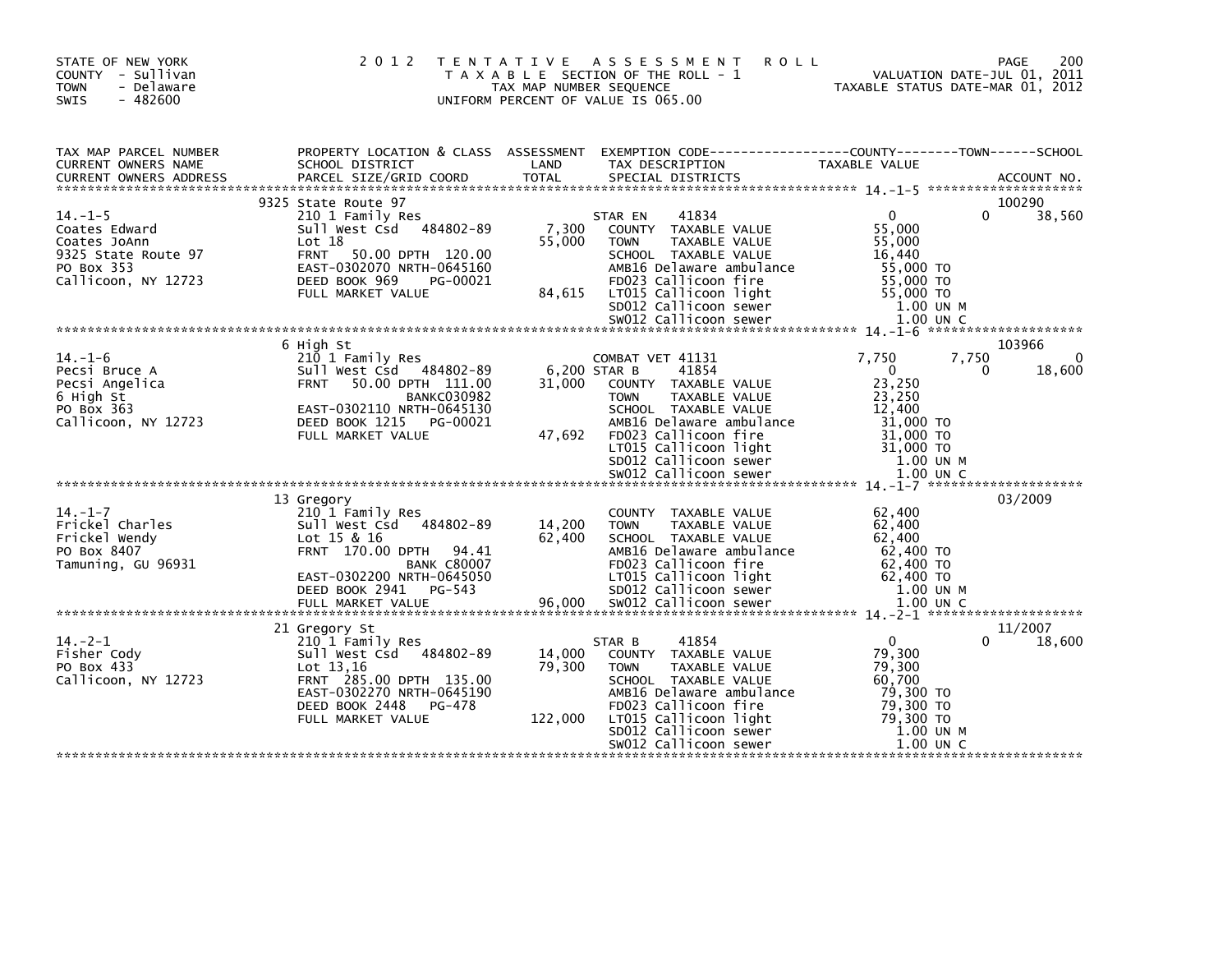| STATE OF NEW YORK<br>COUNTY - Sullivan<br><b>TOWN</b><br>- Delaware<br><b>SWIS</b><br>- 482600                                                                                                                                                         |                | TAX MAP NUMBER SEQUENCE | 2012 TENTATIVE ASSESSMENT<br>T A X A B L E SECTION OF THE ROLL - 1<br>UNIFORM PERCENT OF VALUE IS 065.00 | M E N T R O L L<br>ROLL - 1 VALUATION DATE-JUL 01, 2011<br>TAXABLE STATUS DATE-MAR 01, 2012<br>OO |        |
|--------------------------------------------------------------------------------------------------------------------------------------------------------------------------------------------------------------------------------------------------------|----------------|-------------------------|----------------------------------------------------------------------------------------------------------|---------------------------------------------------------------------------------------------------|--------|
| TAX MAP PARCEL NUMBER PROPERTY LOCATION & CLASS ASSESSMENT EXEMPTION CODE----------------COUNTY--------TOWN-----SCHOOL CURRENT OWNERS NAME SCHOOL DISTRICT LAND TAX DESCRIPTION TAXABLE VALUE<br>CURRENT OWNERS ADDRESS PARCEL SI                      |                |                         |                                                                                                          |                                                                                                   |        |
| 14.-2-2<br>14.-2-2<br>23 Gregory St<br>Sapirman Arthur<br>Sapirman Arthur Sull West Call & 484802-89<br>24,000 COUNTY TAXABLE VALUE<br>23 Gregory St<br>23 Gregory St<br>23 Gregory St<br>23 Gregory St<br>23 Gregory St<br>23 Gregory St<br>23 Gregor |                |                         |                                                                                                          |                                                                                                   |        |
| W/S Gregory St<br>311 Res vac land<br>Amariei Svetlana and Sull Nest Csd 484802-89 500 TOWN TAXABLE VALUE<br>6209 84th St Apt F57 FRNT 91.34 DPTH 160.50 500 SCHOOL TAXABLE VALUE<br>Middle Village, NY 11379 EAST-0302634 NRTH-064539                 | W/S Gregory St |                         |                                                                                                          |                                                                                                   |        |
| 20 Gregory States (NAMELE VALUE Whipple Maureen<br>273 Starlight Rd 2010 I Family Res 2100 1 Family Res 2100 1 Family Res 2100 273 Starlight Rd 2017<br>273 Starlight Rd 2017 50.00 DPTH 372.90 82,300 SCHOOL TAXABLE VALUE 82,300                     | 20 Gregory St  |                         |                                                                                                          |                                                                                                   | 103485 |
|                                                                                                                                                                                                                                                        | 22 Gregory St  |                         |                                                                                                          |                                                                                                   | 100191 |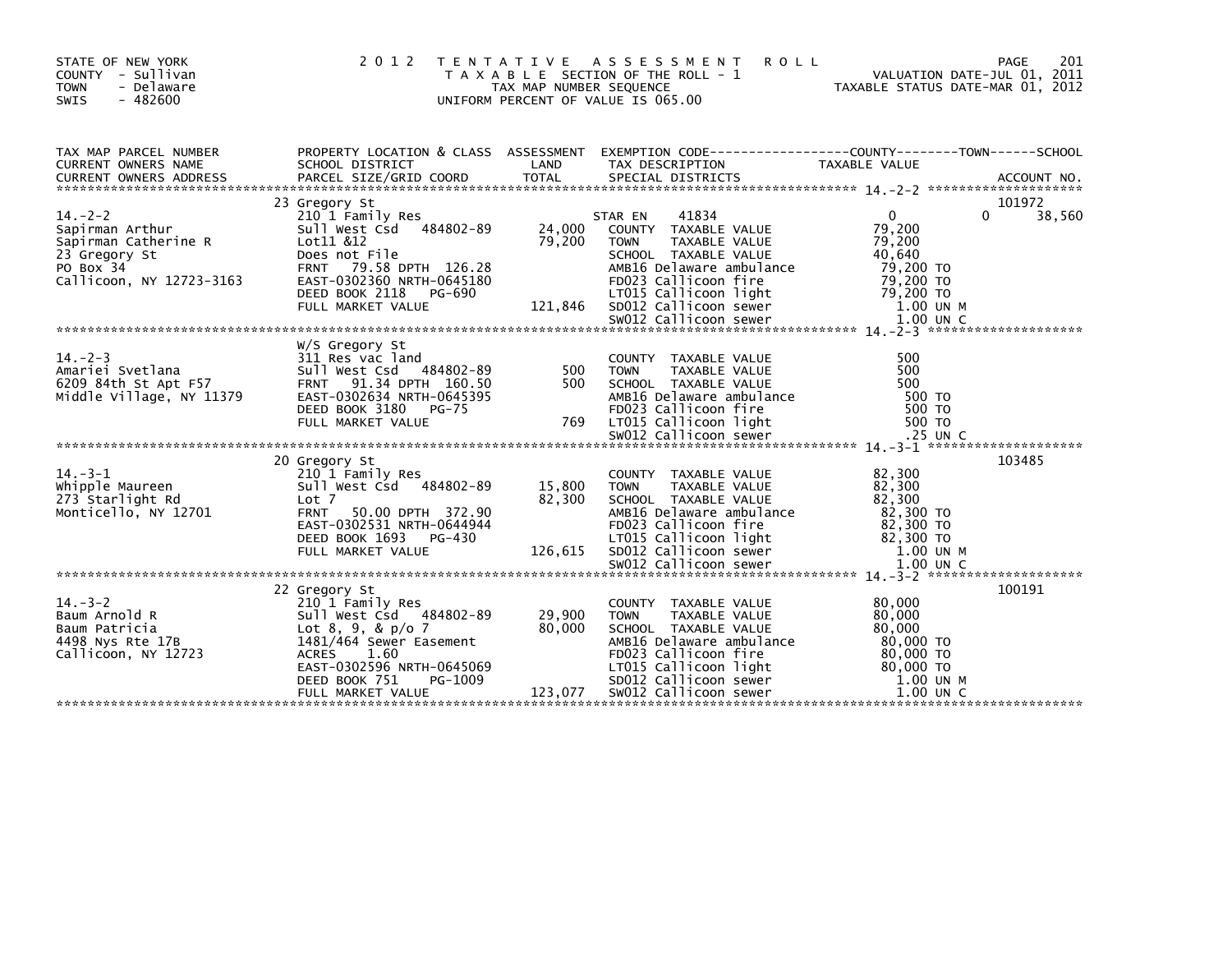| STATE OF NEW YORK<br>COUNTY - Sullivan<br><b>TOWN</b><br>- Delaware<br>SWIS<br>$-482600$         | 2012 TENTATIVE                                                                                                                                                                                          | TAX MAP NUMBER SEQUENCE     | A S S E S S M E N T<br><b>ROLL</b><br>T A X A B L E SECTION OF THE ROLL - 1<br>UNIFORM PERCENT OF VALUE IS 065.00                                                                                            | 202<br>PAGE<br>VALUATION DATE-JUL 01, 2011<br>TAXABLE STATUS DATE-MAR 01, 2012                                         |
|--------------------------------------------------------------------------------------------------|---------------------------------------------------------------------------------------------------------------------------------------------------------------------------------------------------------|-----------------------------|--------------------------------------------------------------------------------------------------------------------------------------------------------------------------------------------------------------|------------------------------------------------------------------------------------------------------------------------|
| TAX MAP PARCEL NUMBER<br>CURRENT OWNERS NAME                                                     | PROPERTY LOCATION & CLASS ASSESSMENT<br>SCHOOL DISTRICT                                                                                                                                                 | LAND                        | TAX DESCRIPTION                                                                                                                                                                                              | EXEMPTION CODE-----------------COUNTY-------TOWN------SCHOOL<br><b>TAXABLE VALUE</b>                                   |
| $14. -4 - 1$<br>Schroeder Michelle M<br>72 Fremont St<br>Callicoon, NY 12723                     | 72 Fremont St<br>220 2 Family Res<br>Sull West Csd 484802-89<br>FRNT 100.67 DPTH 124.49<br>EAST-0301628 NRTH-0645320<br>DEED BOOK 1254 PG-00247<br>FULL MARKET VALUE                                    | 13,600<br>80,500<br>123,846 | STAR B<br>41854<br>COUNTY TAXABLE VALUE<br><b>TAXABLE VALUE</b><br><b>TOWN</b><br>SCHOOL TAXABLE VALUE<br>AMB16 Delaware ambulance<br>FD023 Callicoon fire<br>LT015 Callicoon light<br>SD012 Callicoon sewer | 01/2010<br>$\Omega$<br>18,600<br>0<br>80,500<br>80,500<br>61,900<br>80,500 TO<br>80,500 TO<br>80,500 TO<br>2.00 UN M   |
| $14. -4 - 2$<br>Rocine Kevin<br>Rocine Diana T<br>306 E 5th St Apt 23<br>New York, NY 10003-8807 | 68 Fremont St<br>210 1 Family Res<br>Sull West Csd 484802-89<br>FRNT 102.00 DPTH 70.30<br><b>ACRES</b><br>0.16<br>EAST-0301570 NRTH-0645234<br>DEED BOOK 2500<br>PG-143<br>FULL MARKET VALUE            | 6,800<br>58,000<br>89,231   | COUNTY TAXABLE VALUE<br>TAXABLE VALUE<br><b>TOWN</b><br>SCHOOL TAXABLE VALUE<br>AMB16 Delaware ambulance<br>FD023 Callicoon fire<br>LT015 Callicoon light<br>SD012 Callicoon sewer<br>SW012 Callicoon sewer  | 58,000<br>58,000<br>58,000<br>58,000 TO<br>58,000 TO<br>58,000 TO<br>1.00 UN M<br>1.00 UN C                            |
| $14. -4 - 3$<br>Mahoney Kevin M<br>Mahony Mary B<br>60 Fremont St<br>Callicoon, NY 12723         | 60 Fremont St<br>210 1 Family Res<br>Sull West Csd 484802-89<br>FRNT 120.00 DPTH 71.00<br><b>BANKN140687</b><br>EAST-0301530 NRTH-0645160<br>DEED BOOK 2584 PG-338<br>FULL MARKET VALUE                 | 9.400<br>62,600<br>96,308   | 41854<br>STAR B<br>COUNTY TAXABLE VALUE<br><b>TOWN</b><br><b>TAXABLE VALUE</b><br>SCHOOL TAXABLE VALUE<br>AMB16 Delaware ambulance<br>FD023 Callicoon fire<br>LT015 Callicoon light<br>SD012 Callicoon sewer | 022008<br>18,600<br>$\mathbf 0$<br>0<br>62,600<br>62,600<br>44,000<br>62,600 TO<br>62,600 TO<br>62,600 TO<br>1.00 UN M |
| $14. -4 - 4.1$<br>Howard Bart<br>Howard Marsha L<br>120 Cabrini Blvd #22<br>New York, NY 10033   | 54 Upper Main St<br>210 1 Family Res<br>Sull West Csd 484802-89<br>50.00 DPTH 175.50<br><b>FRNT</b><br><b>BANK 220065</b><br>EAST-0301600 NRTH-0645160<br>DEED BOOK 2866<br>PG-181<br>FULL MARKET VALUE | 13,600<br>58,600<br>90,154  | COUNTY TAXABLE VALUE<br><b>TOWN</b><br>TAXABLE VALUE<br>SCHOOL TAXABLE VALUE<br>AMB16 Delaware ambulance<br>FD023 Callicoon fire<br>LT015 Callicoon light<br>SD012 Callicoon sewer<br>SW012 Callicoon sewer  | 58,600<br>58,600<br>58,600<br>58,600 TO<br>58,600 TO<br>58,600 TO<br>1.00 UN M<br>$1.00$ UN C                          |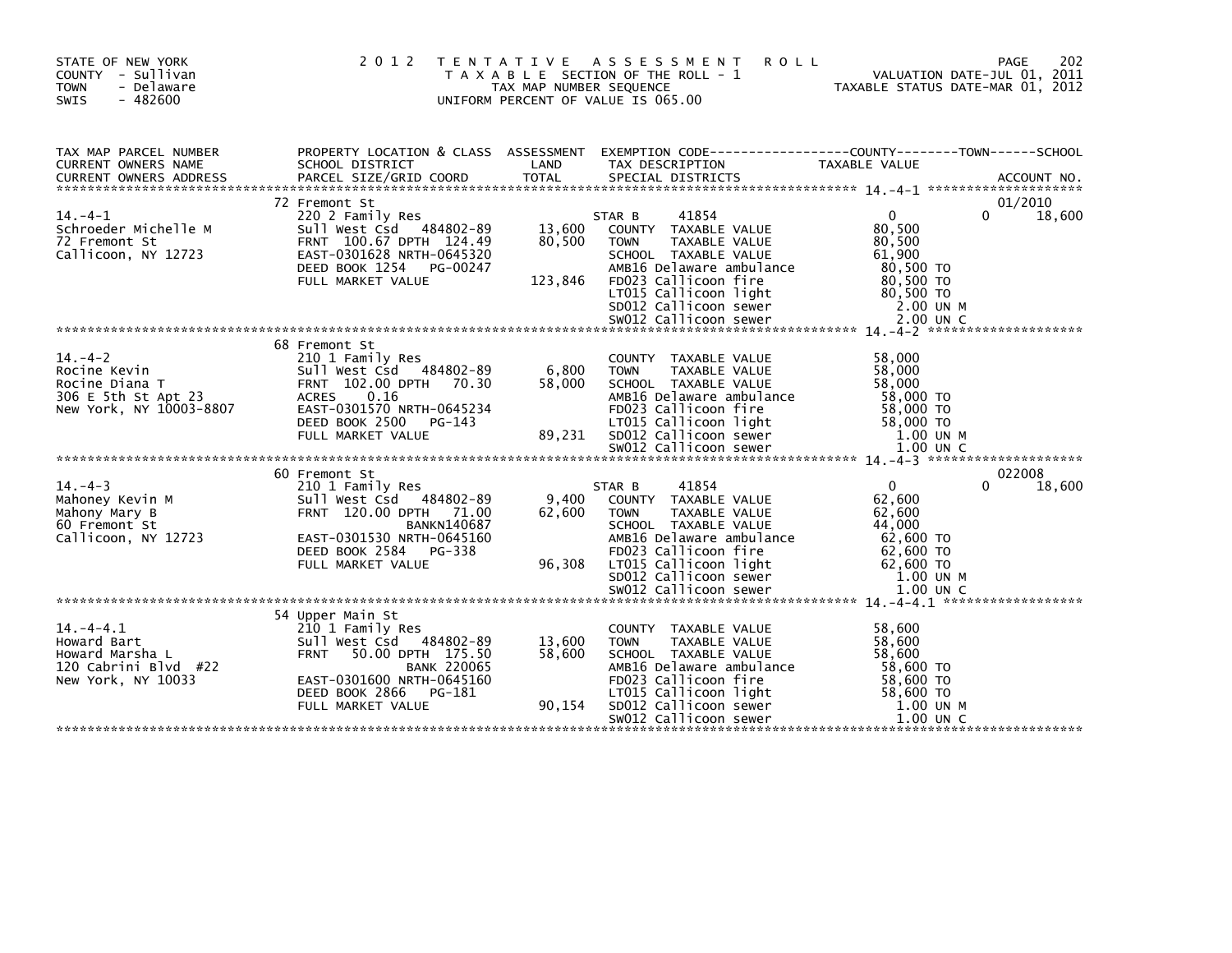| STATE OF NEW YORK<br>COUNTY - Sullivan<br><b>TOWN</b><br>- Delaware<br>$-482600$<br>SWIS                                   | 2012 TENTATIVE                                                                                                                                                                                                                                   | TAX MAP NUMBER SEQUENCE              | ASSESSMENT<br>T A X A B L E SECTION OF THE ROLL - 1<br>UNIFORM PERCENT OF VALUE IS 065.00                                                                                                                                                                                                                        | <b>ROLL</b><br>TAXABLE STATUS DATE-MAR 01, 2012                                                                            | PAGE<br>VALUATION DATE-JUL 01, 2011 | 203                         |
|----------------------------------------------------------------------------------------------------------------------------|--------------------------------------------------------------------------------------------------------------------------------------------------------------------------------------------------------------------------------------------------|--------------------------------------|------------------------------------------------------------------------------------------------------------------------------------------------------------------------------------------------------------------------------------------------------------------------------------------------------------------|----------------------------------------------------------------------------------------------------------------------------|-------------------------------------|-----------------------------|
| TAX MAP PARCEL NUMBER<br>CURRENT OWNERS NAME                                                                               | PROPERTY LOCATION & CLASS ASSESSMENT EXEMPTION CODE----------------COUNTY-------TOWN------SCHOOL<br>SCHOOL DISTRICT                                                                                                                              | LAND                                 | TAX DESCRIPTION                                                                                                                                                                                                                                                                                                  | TAXABLE VALUE                                                                                                              |                                     |                             |
| $14. -4 - 4.2$<br>Rocine Kevin<br>Rocine Diana<br>306 E 5th Apt 23<br>New York, NY 10003-8807                              | Fremont St<br>312 Vac w/imprv<br>Sull West Csd 484802-89<br>FRNT 23.22 DPTH 50.04<br>EAST-0301654 NRTH-0645262<br>DEED BOOK 3285<br>PG-195<br>FULL MARKET VALUE                                                                                  | 600<br>6,500<br>10,000               | COUNTY TAXABLE VALUE<br>TAXABLE VALUE<br><b>TOWN</b><br>SCHOOL TAXABLE VALUE<br>AMB16 Delaware ambulance<br>FD023 Callicoon fire<br>LT015 Callicoon light                                                                                                                                                        | 6,500<br>6,500<br>6,500<br>6,500 TO<br>6,500 то<br>6,500 то                                                                |                                     |                             |
|                                                                                                                            |                                                                                                                                                                                                                                                  |                                      |                                                                                                                                                                                                                                                                                                                  |                                                                                                                            |                                     |                             |
| $14. -4-5$<br>Darder Tracy Lynn<br>52 Upper Main St<br>PO Box 99<br>Callicoon, NY 12723<br>$14. -4 - 6.1$<br>Clark Scott B | 52 Upper Main St<br>210 1 Family Res<br>484802-89<br>Sull West Csd<br>FRNT 50.36 DPTH 330.13<br>EAST-0301670 NRTH-0645170<br>DEED BOOK 1631<br>PG-552<br>FULL MARKET VALUE<br>48 Upper Main St<br>480 Mult-use bld<br>Sull West Csd<br>484802-89 | 15,600<br>52,200<br>80,308<br>34,700 | 41854<br>STAR B<br>COUNTY TAXABLE VALUE<br><b>TOWN</b><br><b>TAXABLE VALUE</b><br>SCHOOL TAXABLE VALUE<br>AMB16 Delaware ambulance<br>FD023 Callicoon fire<br>LT015 Callicoon light<br>SD012 Callicoon sewer<br>41854<br>STAR B<br>COUNTY TAXABLE VALUE                                                          | $\mathbf{0}$<br>52,200<br>52,200<br>33.600<br>52,200 TO<br>52,200 TO<br>52,200 TO<br>1.00 UN M<br>$\overline{0}$<br>72,400 | 0<br>$\Omega$                       | 11/2007<br>18,600<br>18,600 |
| Clark Claudia C<br>48 Upper Main St<br>PO Box 184<br>Callicoon, NY 12723                                                   | FRNT 148.69 DPTH 237.68<br>0.89<br>ACRES<br>EAST-0301760 NRTH-0645138<br>DEED BOOK 3318<br>PG-21<br>FULL MARKET VALUE                                                                                                                            | 72,400<br>111,385                    | <b>TOWN</b><br>TAXABLE VALUE<br>SCHOOL TAXABLE VALUE<br>AMB16 Delaware ambulance<br>FD023 Callicoon fire<br>LT015 Callicoon light<br>SD012 Callicoon sewer                                                                                                                                                       | 72,400<br>53,800<br>72,400 TO<br>72,400 TO<br>72,400 TO<br>1.50 UN M                                                       |                                     |                             |
| $14. -4 - 7$<br>Mudge Gerald<br>Mudge Noreen<br>44 Upper Main St<br>PO Box 76<br>Callicoon, NY 12723                       | 44 Upper Main St<br>210 1 Family Res<br>Sull West Csd 484802-89<br>FRNT 107.00 DPTH 252.00<br>EAST-0301880 NRTH-0645050<br>DEED BOOK 1774<br>PG-289<br>FULL MARKET VALUE                                                                         | 70,000<br>107,692                    | 84 PCT OF VALUE USED FOR EXEMPTION PURPOSES<br>41121<br>WAR VET<br>41834<br>31,100 STAR EN<br>COUNTY TAXABLE VALUE<br><b>TOWN</b><br><b>TAXABLE VALUE</b><br>SCHOOL TAXABLE VALUE<br>AMB16 Delaware ambulance<br>FD023 Callicoon fire<br>LT015 Callicoon light<br>SD012 Callicoon sewer<br>SW012 Callicoon sewer | 8,820<br>$\mathbf 0$<br>61,180<br>61,180<br>31.440<br>70,000 TO<br>70,000 TO<br>70,000 TO<br>1.00 UN M<br>1.00 UN C        | 8,820<br>$\Omega$                   | 38,560                      |
|                                                                                                                            |                                                                                                                                                                                                                                                  |                                      |                                                                                                                                                                                                                                                                                                                  |                                                                                                                            |                                     |                             |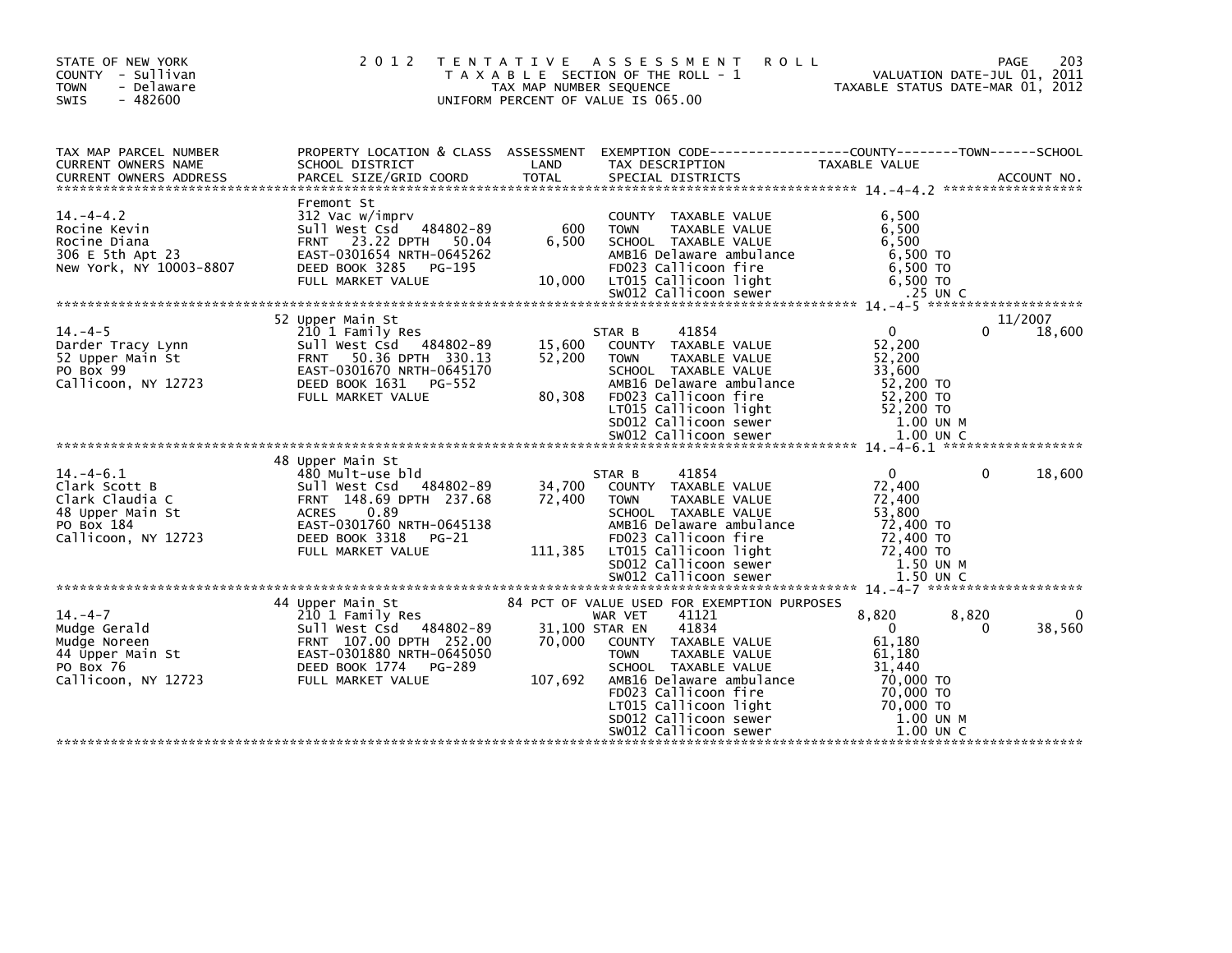| STATE OF NEW YORK<br>COUNTY - Sullivan<br>- Delaware<br><b>TOWN</b><br>$-482600$<br><b>SWIS</b>                                                                                                                                                            | 2 0 1 2                                                                                                                                                                                                 | T E N T A T I V E<br>TAX MAP NUMBER SEQUENCE<br>UNIFORM PERCENT OF VALUE IS 065.00 | A S S E S S M E N T<br><b>ROLL</b><br>T A X A B L E SECTION OF THE ROLL - 1                                                                                                                                        | VALUATION DATE-JUL 01, 2011<br>TAXABLE STATUS DATE-MAR 01, 2012                                   | 204<br><b>PAGE</b> |
|------------------------------------------------------------------------------------------------------------------------------------------------------------------------------------------------------------------------------------------------------------|---------------------------------------------------------------------------------------------------------------------------------------------------------------------------------------------------------|------------------------------------------------------------------------------------|--------------------------------------------------------------------------------------------------------------------------------------------------------------------------------------------------------------------|---------------------------------------------------------------------------------------------------|--------------------|
| TAX MAP PARCEL NUMBER<br>CURRENT OWNERS NAME<br>CURRENT OWNERS ADDRESS FORCEL SIZE/GRID COORD TOTAL SPECIAL DISTRICTS (2008) ACCOUNT NO.<br>EURRENT OWNERS ADDRESS PARCEL SIZE/GRID COORD TOTAL SPECIAL DISTRICTS (2008) 2014-0-8 ************************ | SCHOOL DISTRICT                                                                                                                                                                                         | LAND                                                                               | PROPERTY LOCATION & CLASS ASSESSMENT EXEMPTION CODE----------------COUNTY--------TOWN------SCHOOL<br>TAX DESCRIPTION                                                                                               | TAXABLE VALUE                                                                                     |                    |
| $14. -4 - 8$<br>Tobin Robert T<br>Tobin Joan<br>Attn: Tobin Terry<br>5 Berghhoff Dr                                                                                                                                                                        | 9 Gregory St<br>210 1 Family Res<br>Sull West Csd 484802-89<br>FRNT 70.00 DPTH 232.00<br>EAST-0302140 NRTH-0644980<br>DEED BOOK 1583<br>PG-517                                                          | 23,300<br>69,300                                                                   | COUNTY TAXABLE VALUE<br><b>TOWN</b><br><b>TAXABLE VALUE</b><br>SCHOOL TAXABLE VALUE<br>AMB16 Delaware ambulance<br>FD023 Callicoon fire                                                                            | 69,300<br>69,300<br>69,300<br>69,300 TO<br>69,300 TO                                              | 103920             |
| $14. -4 - 9.1$<br>Loprest Amy M<br>227 Greene Ave<br>Brooklyn, NY 11238                                                                                                                                                                                    | 5 Gregory St<br>210 1 Family Res<br>Sull West Csd 484802-89<br>81.64 DPTH 243.60<br><b>FRNT</b><br><b>BANKC200095</b><br>EAST-0302070 NRTH-0644950<br>DEED BOOK 2011 PG-6336<br>FULL MARKET VALUE       | 11,053<br>127,850<br>196,692                                                       | COUNTY TAXABLE VALUE<br>TAXABLE VALUE<br><b>TOWN</b><br>SCHOOL TAXABLE VALUE<br>AMB16 Delaware ambulance<br>FD023 Callicoon fire<br>LT015 Callicoon light<br>SD012 Callicoon sewer<br>SW012 Callicoon sewer        | 127,850<br>127,850<br>127,850<br>127,850 TO<br>127,850 TO<br>127,850 TO<br>1.00 UN M<br>1.00 UN C | 09/2011            |
| $14. -4 - 9.2$<br>Stewart-Murphy Funeral Service Sull West Csd 484802-89<br>34 Upper Main St<br>PO Box 185<br>Callicoon, NY 12723                                                                                                                          | 34 Upper Main St<br>471 Funeral home<br>FRNT 157.00 DPTH 210.00<br><b>BANK 60806</b><br>EAST-0301990 NRTH-0644870<br>DEED BOOK 776<br>PG-586<br>FULL MARKET VALUE                                       | 1,800<br>167,000<br>256,923                                                        | <b>COUNTY</b><br>TAXABLE VALUE<br><b>TAXABLE VALUE</b><br><b>TOWN</b><br>SCHOOL TAXABLE VALUE<br>AMB16 Delaware ambulance<br>FD023 Callicoon fire<br>LT015 Callicoon light<br>SD012 Callicoon sewer                | 167,000<br>167,000<br>167,000<br>167,000 TO<br>167,000 TO<br>167,000 TO<br>2.00 UN M              | 103835             |
| $14. - 5 - 1$<br>Wasserman Joel<br>Wasserman Rochelle<br>34 Clairmont Dr<br>Woodcliff Lake, NJ 07677                                                                                                                                                       | 36 Railroad Ave<br>312 Vac w/imprv<br>Sull West Csd 484802-89<br>90.00 DPTH 200.00<br><b>FRNT</b><br><b>ACRES</b><br>0.41<br>EAST-0300671 NRTH-0644891<br>DEED BOOK 3550<br>PG-410<br>FULL MARKET VALUE | 11,200<br>23,200<br>35.692                                                         | COUNTY TAXABLE VALUE<br><b>TAXABLE VALUE</b><br><b>TOWN</b><br>SCHOOL TAXABLE VALUE<br>AMB16 Delaware ambulance<br>FD023 Callicoon fire<br>LT015 Callicoon light<br>SD012 Callicoon sewer<br>SW012 Callicoon sewer | 23,200<br>23,200<br>23,200<br>23,200 TO<br>23,200 TO<br>23,200 TO<br>1.00 UN M<br>$1.00$ UN C     | 102487             |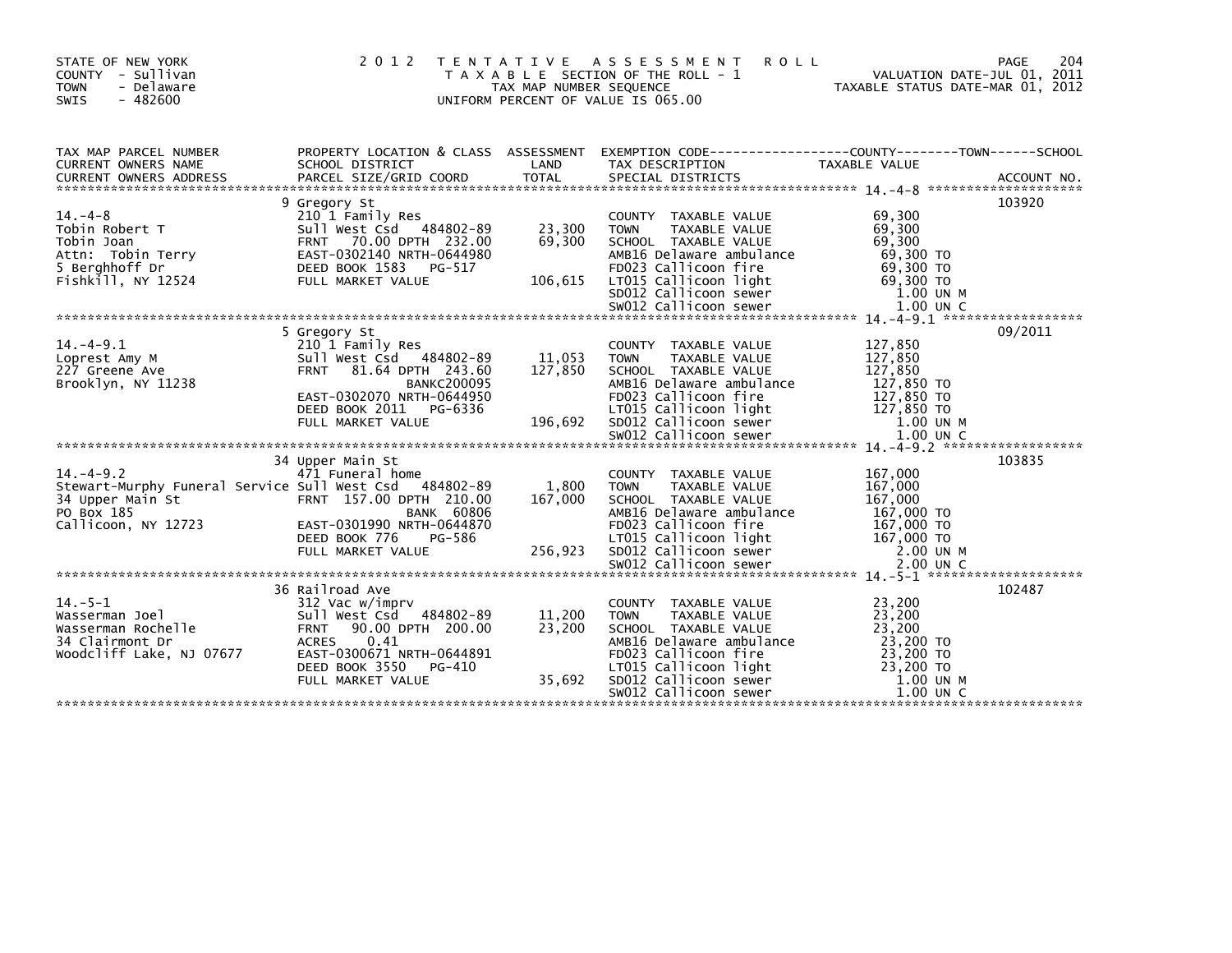| STATE OF NEW YORK<br>COUNTY - Sullivan<br><b>TOWN</b><br>- Delaware<br>$-482600$<br><b>SWIS</b>  |                                                                                                                                                                                    | TAX MAP NUMBER SEQUENCE            | 2012 TENTATIVE ASSESSMENT<br>T A X A B L E SECTION OF THE ROLL - 1<br>UNIFORM PERCENT OF VALUE IS 065.00                                                                                                                       | <b>ROLL</b><br>TAXABLE STATUS DATE-MAR 01, 2012                                                                    | 205<br><b>PAGE</b><br>VALUATION DATE-JUL 01, 2011 |
|--------------------------------------------------------------------------------------------------|------------------------------------------------------------------------------------------------------------------------------------------------------------------------------------|------------------------------------|--------------------------------------------------------------------------------------------------------------------------------------------------------------------------------------------------------------------------------|--------------------------------------------------------------------------------------------------------------------|---------------------------------------------------|
| TAX MAP PARCEL NUMBER<br>CURRENT OWNERS NAME                                                     | PROPERTY LOCATION & CLASS ASSESSMENT<br>SCHOOL DISTRICT                                                                                                                            | LAND                               | TAX DESCRIPTION                                                                                                                                                                                                                | EXEMPTION CODE-----------------COUNTY-------TOWN------SCHOOL<br>TAXABLE VALUE                                      |                                                   |
|                                                                                                  | 34 Railroad Ave                                                                                                                                                                    |                                    |                                                                                                                                                                                                                                |                                                                                                                    | 102526                                            |
| $14. - 5 - 2$<br>Zadubara Thomas<br>Zadubara Karen<br>34 Railroad Ave<br>Callicoon, NY 12723     | 210 1 Family Res<br>Sull West Csd 484802-89<br>60.00 DPTH 108.60<br><b>FRNT</b><br>EAST-0300708 NRTH-0644872<br>DEED BOOK 2593 PG-493                                              | 12,500<br>45,000                   | 41854<br>STAR B<br>COUNTY TAXABLE VALUE<br>TAXABLE VALUE<br><b>TOWN</b><br>SCHOOL TAXABLE VALUE<br>AMB16 Delaware ambulance                                                                                                    | $\mathbf{0}$<br>45,000<br>45,000<br>26,400<br>45,000 TO                                                            | 18,600<br>0                                       |
|                                                                                                  | FULL MARKET VALUE                                                                                                                                                                  | 69,231                             | FD023 Callicoon fire<br>LT015 Callicoon light<br>SD012 Callicoon sewer                                                                                                                                                         | 45,000 TO<br>45,000 TO<br>1.00 UN M                                                                                |                                                   |
|                                                                                                  |                                                                                                                                                                                    |                                    |                                                                                                                                                                                                                                |                                                                                                                    |                                                   |
| $14. - 5 - 3.1$<br>Zadubara Thomas<br>Zadubara Karen<br>34 Railroad Ave<br>Callicoon, NY 12723   | 30 Railroad Ave<br>210 1 Family Res<br>Sull West Csd 484802-89<br>FRNT 175.35 DPTH 265.12<br>EAST-0300782 NRTH-0644840<br>DEED BOOK 2467 PG-623<br>FULL MARKET VALUE               | 27,000<br>56,700<br>87,231         | COUNTY TAXABLE VALUE<br><b>TOWN</b><br><b>TAXABLE VALUE</b><br>SCHOOL TAXABLE VALUE<br>AMB16 Delaware ambulance<br>FD023 Callicoon fire<br>LT015 Callicoon light<br>SD012 Callicoon sewer                                      | 56,700<br>56,700<br>56,700<br>56,700 TO<br>56,700 TO<br>56,700 TO<br>$1.00$ UN M                                   | 102525                                            |
|                                                                                                  |                                                                                                                                                                                    |                                    |                                                                                                                                                                                                                                |                                                                                                                    |                                                   |
| $14. - 5 - 4$<br>Rathbun Louis C<br>Shapiro Jennifer L<br>26 Railroad Ave<br>Callicoon, NY 12723 | 26 Railroad Ave<br>210 1 Family Res<br>Sull West Csd 484802-89<br>FRNT 72.54 DPTH 284.30<br>EAST-0300860 NRTH-0644840<br>DEED BOOK 2438<br>PG-505<br>FULL MARKET VALUE             | 17,200 STAR B<br>70,100<br>107,846 | COMBAT VET 41131<br>41854<br>COUNTY TAXABLE VALUE<br><b>TOWN</b><br>TAXABLE VALUE<br>SCHOOL TAXABLE VALUE<br>AMB16 Delaware ambulance<br>FD023 Callicoon fire<br>LT015 Callicoon light<br>SD012 Callicoon sewer                | 17,525<br>17,525<br>$\mathbf{0}$<br>52,575<br>52,575<br>51,500<br>70,100 TO<br>70,100 TO<br>70,100 TO<br>1.00 UN M | 102790<br>0<br>18,600<br>0                        |
|                                                                                                  |                                                                                                                                                                                    |                                    |                                                                                                                                                                                                                                |                                                                                                                    |                                                   |
| $14. - 5 - 5$<br>Jensen Jeffrey P<br>Jensen Ingrid<br>60 Viscomi Rd<br>Grahamsville, NY 12740    | 24 Railroad Ave<br>210 1 Family Res<br>Sull West Csd 484802-89<br><b>FRNT</b><br>59.40 DPTH 300.00<br>EAST-0300897 NRTH-0644823<br>DEED BOOK 1002<br>PG-00254<br>FULL MARKET VALUE | 15,600<br>45,500<br>70,000         | 41854<br>STAR B<br>COUNTY TAXABLE VALUE<br>TAXABLE VALUE<br><b>TOWN</b><br>SCHOOL TAXABLE VALUE<br>AMB16 Delaware ambulance<br>FD023 Callicoon fire<br>LT015 Callicoon light<br>SD012 Callicoon sewer<br>SW012 Callicoon sewer | $\Omega$<br>45,500<br>45,500<br>26,900<br>45,500 TO<br>45,500 TO<br>45,500 TO<br>1.00 UN M<br>1.00 UN C            | 01/2011<br>18,600<br>0                            |
|                                                                                                  |                                                                                                                                                                                    |                                    |                                                                                                                                                                                                                                |                                                                                                                    |                                                   |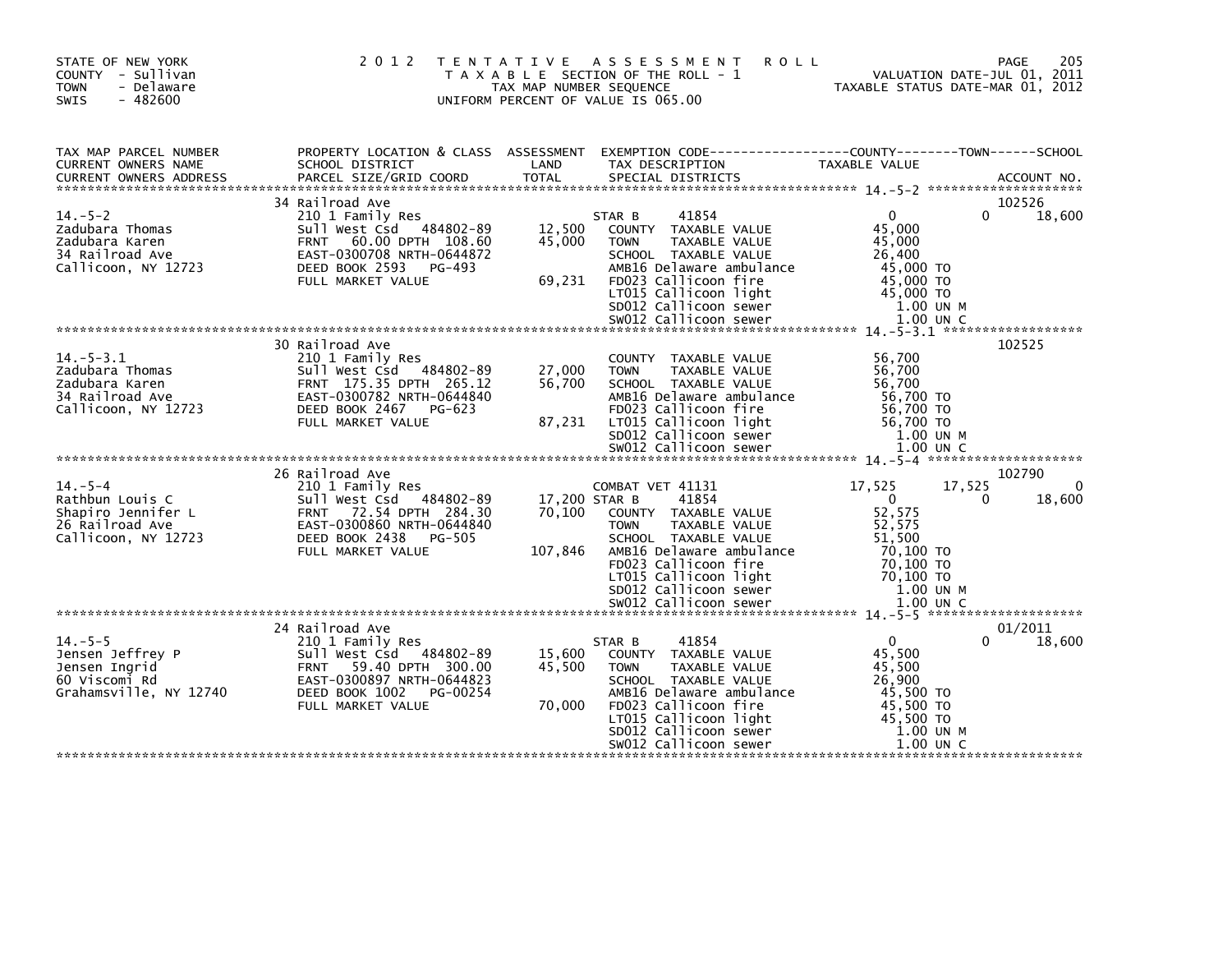| STATE OF NEW YORK<br>COUNTY - Sullivan<br><b>TOWN</b><br>- Delaware<br>$-482600$<br>SWIS                                         |                                                                                                                                                                                                 | TAX MAP NUMBER SEQUENCE     | 2012 TENTATIVE ASSESSMENT<br><b>ROLL</b><br>T A X A B L E SECTION OF THE ROLL - 1<br>UNIFORM PERCENT OF VALUE IS 065.00                                                                                     | VALUATION DATE-JUL 01, 2011<br>TAXABLE STATUS DATE-MAR 01, 2012                             | 206<br>PAGE                |
|----------------------------------------------------------------------------------------------------------------------------------|-------------------------------------------------------------------------------------------------------------------------------------------------------------------------------------------------|-----------------------------|-------------------------------------------------------------------------------------------------------------------------------------------------------------------------------------------------------------|---------------------------------------------------------------------------------------------|----------------------------|
| TAX MAP PARCEL NUMBER<br>CURRENT OWNERS NAME                                                                                     | SCHOOL DISTRICT                                                                                                                                                                                 | LAND                        | PROPERTY LOCATION & CLASS ASSESSMENT EXEMPTION CODE----------------COUNTY-------TOWN-----SCHOOL<br>TAX DESCRIPTION                                                                                          | TAXABLE VALUE                                                                               |                            |
| $14. - 5 - 6$<br>Metzger John C<br>Metzger Elizabeth                                                                             | 20 Railroad Ave<br>210 1 Family Res<br>Sull West Csd 484802-89<br>FRNT 50.00 DPTH 303.72                                                                                                        | 60,000                      | 41121<br>WAR VET<br>41834<br>14,800 STAR EN<br>COUNTY TAXABLE VALUE                                                                                                                                         | 9,000<br>9,000<br>$\mathbf{0}$<br>51,000                                                    | 102531<br>0<br>38,560<br>0 |
| 20 Railroad Ave<br>PO Box 311<br>Callicoon, NY 12723                                                                             | EAST-0300934 NRTH-0644815<br>DEED BOOK 761<br>PG-00113<br>FULL MARKET VALUE                                                                                                                     | 92,308                      | <b>TOWN</b><br>TAXABLE VALUE<br>SCHOOL TAXABLE VALUE<br>AMB16 Delaware ambulance<br>FD023 Callicoon fire<br>LT015 Callicoon light<br>SD012 Callicoon sewer<br>SW012 Callicoon sewer                         | 51,000<br>21.440<br>60,000 TO<br>$60,000$ TO<br>60,000 TO<br>1.00 UN M<br>1.00 UN C         |                            |
|                                                                                                                                  | 16 Railroad Ave                                                                                                                                                                                 |                             |                                                                                                                                                                                                             |                                                                                             | 102530                     |
| $14. - 5 - 7.1$<br>Christe Ian<br>Dillworth-Christe Dianna<br>16 Railroad Ave<br>Callicoon. NY 12723<br>PRIOR OWNER ON 3/01/2012 | 210 1 Family Res<br>Sull West Csd<br>484802-89<br>FRNT 82.00 DPTH 328.72<br>EAST-0300970 NRTH-0644803<br>DEED BOOK 2012<br>$PG-490$<br>FULL MARKET VALUE                                        | 25,000<br>75,100<br>115,538 | COUNTY TAXABLE VALUE<br>TAXABLE VALUE<br><b>TOWN</b><br>SCHOOL TAXABLE VALUE<br>AMB16 Delaware ambulance<br>FD023 Callicoon fire<br>LT015 Callicoon light<br>SD012 Callicoon sewer                          | 75,100<br>75,100<br>75,100<br>75,100 TO<br>75.100 TO<br>75,100 TO<br>1.00 UN M              |                            |
|                                                                                                                                  |                                                                                                                                                                                                 |                             |                                                                                                                                                                                                             |                                                                                             |                            |
| $14. - 5 - 8.1$<br>Kramer David H<br>Saarikangas-Kramer Salla<br>484 W 43rd St Apt 34D<br>New York, NY 10036                     | 14 Railroad Ave<br>210 1 Family Res<br>Sull West Csd<br>484802-89<br>FRNT 102.50 DPTH 82.89<br><b>BANK 220065</b><br>EAST-0301301 NRTH-0645250<br>DEED BOOK 3013<br>PG-253<br>FULL MARKET VALUE | 13,000<br>79,500<br>122.308 | COUNTY TAXABLE VALUE<br><b>TOWN</b><br>TAXABLE VALUE<br>SCHOOL TAXABLE VALUE<br>AMB16 Delaware ambulance<br>FD023 Callicoon fire<br>LT015 Callicoon light<br>SD012 Callicoon sewer                          | 79,500<br>79,500<br>79,500<br>79,500 TO<br>79,500 TO<br>79.500 TO<br>1.00 UN M              | 103440                     |
|                                                                                                                                  |                                                                                                                                                                                                 |                             |                                                                                                                                                                                                             |                                                                                             |                            |
| $14. - 5 - 9$<br>Baum Arnold R<br>Baum Particia A<br>4498 Nys Rte 17B<br>Callicoon, NY 12723                                     | 69 Fremont St<br>220 2 Family Res<br>Sull West Csd 484802-89<br><b>FRNT</b><br>65.00 DPTH 180.00<br>EAST-0301470 NRTH-0645330<br>DEED BOOK 763<br>PG-202<br>FULL MARKET VALUE                   | 13,400<br>85,600<br>131,692 | COUNTY TAXABLE VALUE<br>TAXABLE VALUE<br><b>TOWN</b><br>SCHOOL TAXABLE VALUE<br>AMB16 Delaware ambulance<br>FD023 Callicoon fire<br>LT015 Callicoon light<br>SD012 Callicoon sewer<br>SW012 Callicoon sewer | 85,600<br>85,600<br>85,600<br>85,600 TO<br>85,600 TO<br>85,600 TO<br>2.00 UN M<br>2.00 UN C | 100202                     |
|                                                                                                                                  |                                                                                                                                                                                                 |                             |                                                                                                                                                                                                             |                                                                                             |                            |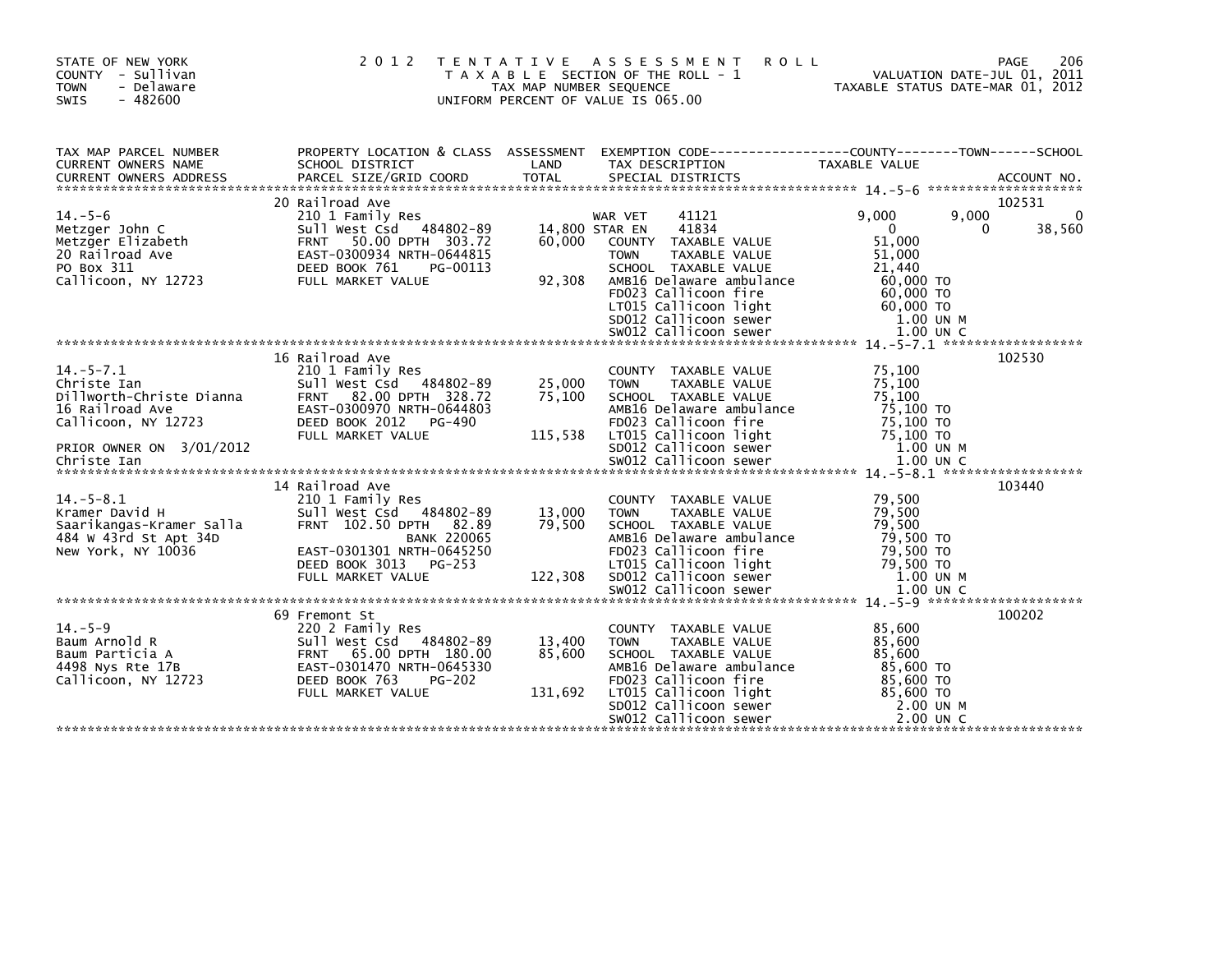| STATE OF NEW YORK<br>COUNTY - Sullivan<br><b>TOWN</b><br>- Delaware<br>$-482600$<br><b>SWIS</b> | 2 0 1 2                                                                                               | T E N T A T I V E<br>TAX MAP NUMBER SEQUENCE | A S S E S S M E N T<br>T A X A B L E SECTION OF THE ROLL - 1<br>UNIFORM PERCENT OF VALUE IS 065.00              | <b>ROLL</b>                                   | 207<br>PAGE<br>VALUATION DATE-JUL 01, 2011<br>TAXABLE STATUS DATE-MAR 01, 2012 |
|-------------------------------------------------------------------------------------------------|-------------------------------------------------------------------------------------------------------|----------------------------------------------|-----------------------------------------------------------------------------------------------------------------|-----------------------------------------------|--------------------------------------------------------------------------------|
| TAX MAP PARCEL NUMBER<br>CURRENT OWNERS NAME                                                    | PROPERTY LOCATION & CLASS ASSESSMENT<br>SCHOOL DISTRICT                                               | LAND                                         | EXEMPTION CODE-----------------COUNTY-------TOWN------SCHOOL<br>TAX DESCRIPTION                                 | <b>TAXABLE VALUE</b>                          |                                                                                |
|                                                                                                 |                                                                                                       |                                              |                                                                                                                 |                                               |                                                                                |
| $14. - 5 - 10$<br>Ortiz Aida E<br>67 Fremont St                                                 | 67 Fremont St<br>210 1 Family Res<br>Sull West Csd 484802-89<br><b>FRNT</b><br>65.50 DPTH 180.30      | 10,900<br>57,600                             | 41854<br>STAR B<br>COUNTY TAXABLE VALUE<br><b>TAXABLE VALUE</b><br><b>TOWN</b>                                  | $\mathbf{0}$<br>57,600<br>57,600              | 104060<br>0<br>18,600                                                          |
| Callicoon, NY 12723                                                                             | <b>BANK C80007</b><br>EAST-0301450 NRTH-0645280<br>DEED BOOK 3043<br>PG-414<br>FULL MARKET VALUE      | 88,615                                       | SCHOOL TAXABLE VALUE<br>AMB16 Delaware ambulance<br>FD023 Callicoon fire<br>LT015 Callicoon light               | 39,000<br>57,600 TO<br>57,600 TO<br>57,600 TO |                                                                                |
|                                                                                                 |                                                                                                       |                                              | SD012 Callicoon sewer                                                                                           |                                               | 1.00 UN M                                                                      |
|                                                                                                 |                                                                                                       |                                              |                                                                                                                 |                                               |                                                                                |
|                                                                                                 | 65 Fremont St                                                                                         |                                              |                                                                                                                 |                                               | 103052                                                                         |
| $14. - 5 - 11$<br>Galloway Douglas<br>DeFlaun Kathleen<br>61 Jane St Apt 4-G                    | 210 1 Family Res<br>Sull West Csd 484802-89<br>62.75 DPTH 168.90<br><b>FRNT</b><br><b>BANKN140687</b> | 12,000<br>66,500                             | COUNTY TAXABLE VALUE<br><b>TOWN</b><br><b>TAXABLE VALUE</b><br>SCHOOL TAXABLE VALUE<br>AMB16 Delaware ambulance | 66,500<br>66,500<br>66,500<br>66,500 TO       |                                                                                |
| New York, NY 10014                                                                              | EAST-0301430 NRTH-0645220<br>DEED BOOK 3034<br>PG-468<br>FULL MARKET VALUE                            | 102,308                                      | FD023 Callicoon fire<br>LT015 Callicoon light<br>SD012 Callicoon sewer                                          | 66,500 то<br>66.500 TO                        | 1.00 UN M                                                                      |
|                                                                                                 |                                                                                                       |                                              |                                                                                                                 |                                               |                                                                                |
|                                                                                                 | 63 Fremont St                                                                                         |                                              |                                                                                                                 |                                               | 103432                                                                         |
| $14. - 5 - 12$<br>McArdle John E                                                                | 210 1 Family Res<br>Sull West Csd 484802-89                                                           | 11,400 STAR B                                | COMBAT VET 41131<br>41854                                                                                       | 14,375<br>$\Omega$                            | 0<br>14,375<br>18,600<br>0                                                     |
| McArdle Vincenza                                                                                | <b>FRNT</b><br>55.25 DPTH 156.34                                                                      | 57,500                                       | COUNTY TAXABLE VALUE                                                                                            | 43,125                                        |                                                                                |
| 63 Fremont St                                                                                   | <b>BANKC030982</b>                                                                                    |                                              | <b>TOWN</b><br><b>TAXABLE VALUE</b>                                                                             | 43,125                                        |                                                                                |
| Callicoon, NY 12723                                                                             | EAST-0301400 NRTH-0645170                                                                             |                                              | SCHOOL TAXABLE VALUE                                                                                            | 38,900                                        |                                                                                |
|                                                                                                 | DEED BOOK 1235<br>PG-00045<br>FULL MARKET VALUE                                                       | 88,462                                       | AMB16 Delaware ambulance<br>FD023 Callicoon fire                                                                | 57,500 TO<br>57,500 TO                        |                                                                                |
|                                                                                                 |                                                                                                       |                                              | LT015 Callicoon light                                                                                           | 57,500 TO                                     |                                                                                |
|                                                                                                 |                                                                                                       |                                              | SD012 Callicoon sewer                                                                                           |                                               | 1.00 UN M                                                                      |
|                                                                                                 |                                                                                                       |                                              | SW012 Callicoon sewer                                                                                           |                                               | $1.00$ UN C                                                                    |
|                                                                                                 | 7 Railroad Ave                                                                                        |                                              |                                                                                                                 |                                               | 102756                                                                         |
| $14. - 5 - 13.1$                                                                                | 210 1 Family Res                                                                                      |                                              | 41854<br>STAR B                                                                                                 | $\Omega$                                      | 18,600<br>$\Omega$                                                             |
| Murphy Thomas                                                                                   | Sull West Csd 484802-89                                                                               | 23,100                                       | COUNTY TAXABLE VALUE                                                                                            | 69,300                                        |                                                                                |
| Murphy Pamela<br>7 Railroad Ave                                                                 | FRNT 190.00 DPTH 110.00<br>EAST-0301323 NRTH-0645061                                                  | 69.300                                       | <b>TOWN</b><br><b>TAXABLE VALUE</b><br>SCHOOL TAXABLE VALUE                                                     | 69,300<br>50,700                              |                                                                                |
| Callicoon, NY 12723-9790                                                                        | DEED BOOK 795<br>PG-01050                                                                             |                                              | AMB16 Delaware ambulance                                                                                        | 69,300 TO                                     |                                                                                |
|                                                                                                 | FULL MARKET VALUE                                                                                     | 106,615                                      | FD023 Callicoon fire                                                                                            | 69,300 TO                                     |                                                                                |
|                                                                                                 |                                                                                                       |                                              | LT015 Callicoon light<br>SD012 Callicoon sewer                                                                  | 69,300 TO                                     |                                                                                |
|                                                                                                 |                                                                                                       |                                              | SW012 Callicoon sewer                                                                                           |                                               | 1.00 UN M<br>$1.00$ UN C                                                       |
|                                                                                                 |                                                                                                       |                                              |                                                                                                                 |                                               |                                                                                |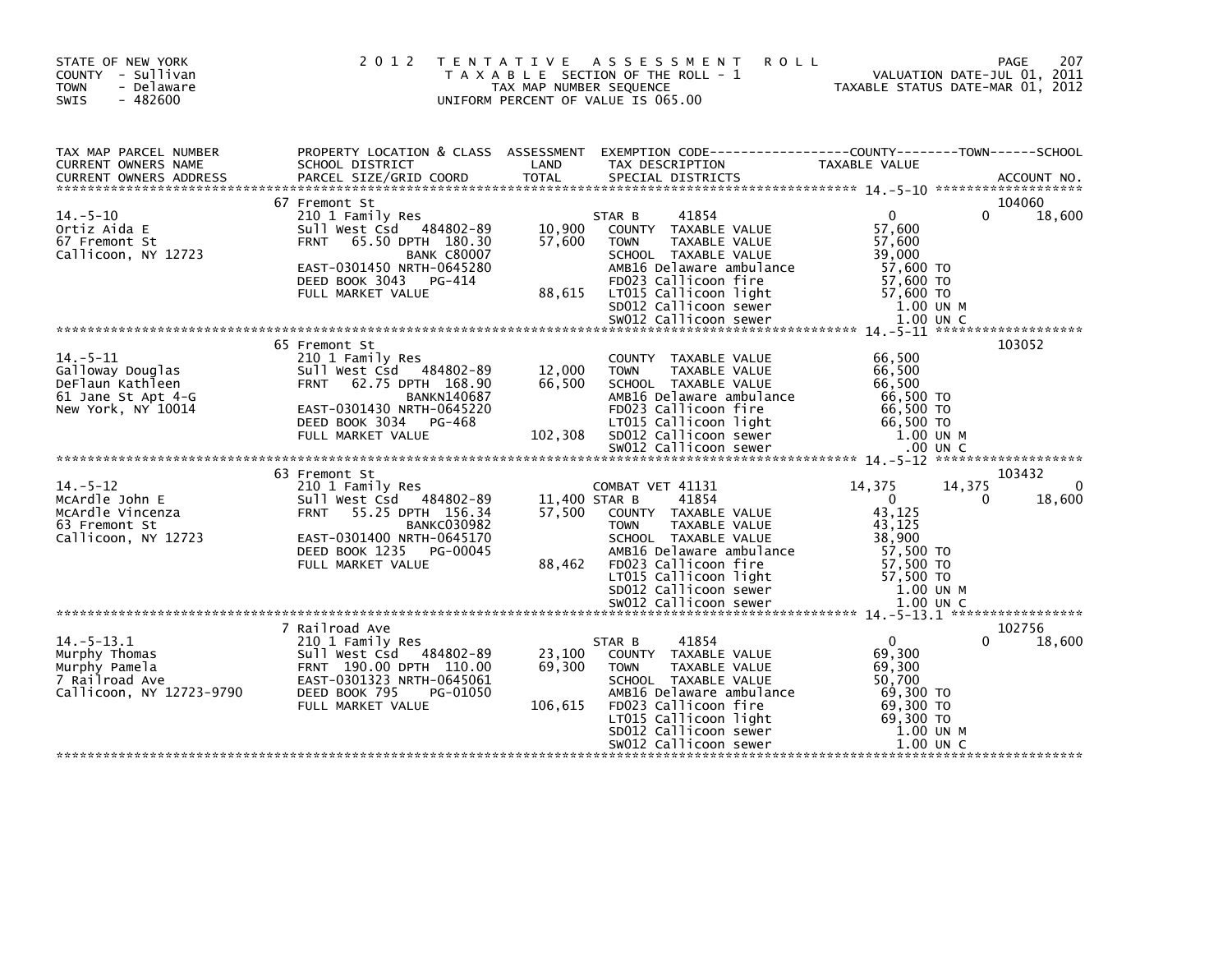| STATE OF NEW YORK<br>COUNTY - Sullivan<br>- Delaware<br><b>TOWN</b><br>$-482600$<br>SWIS | 2 0 1 2                                                                                                                                                               | TAX MAP NUMBER SEQUENCE             | TENTATIVE ASSESSMENT<br><b>ROLL</b><br>T A X A B L E SECTION OF THE ROLL - 1<br>UNIFORM PERCENT OF VALUE IS 065.00                                                                                                                                                                                 |                                                                                                                                   | 208<br><b>PAGE</b><br>VALUATION DATE-JUL 01, 2011<br>TAXABLE STATUS DATE-MAR 01, 2012 |
|------------------------------------------------------------------------------------------|-----------------------------------------------------------------------------------------------------------------------------------------------------------------------|-------------------------------------|----------------------------------------------------------------------------------------------------------------------------------------------------------------------------------------------------------------------------------------------------------------------------------------------------|-----------------------------------------------------------------------------------------------------------------------------------|---------------------------------------------------------------------------------------|
| TAX MAP PARCEL NUMBER<br>CURRENT OWNERS NAME                                             | SCHOOL DISTRICT                                                                                                                                                       | LAND                                | PROPERTY LOCATION & CLASS ASSESSMENT EXEMPTION CODE---------------COUNTY-------TOWN------SCHOOL<br>TAX DESCRIPTION                                                                                                                                                                                 | TAXABLE VALUE                                                                                                                     |                                                                                       |
| $14.-5-13.2$<br>Sykes Brian<br>PO Box 424<br>Callicoon, NY 12723                         | 57 Upper Main St<br>210 1 Family Res<br>Sull West Csd 484802-89<br>FRNT 60.00 DPTH 101.83<br>EAST-0301423 NRTH-0645044<br>DEED BOOK 2011 PG-3496<br>FULL MARKET VALUE | 2,750<br>32.750<br>32,750<br>50,385 | COUNTY TAXABLE VALUE<br>TAXABLE VALUE<br><b>TOWN</b><br>SCHOOL TAXABLE VALUE<br>AMB16 Delaware ambulance<br>FD023 Callicoon fire<br>LT015 Callicoon light<br>SD012 Callicoon sewer                                                                                                                 | 32,750<br>32,750<br>32,750<br>32,750 TO<br>32,750 TO<br>32,750 TO<br>1.00 UN M                                                    | 09/2010                                                                               |
|                                                                                          |                                                                                                                                                                       |                                     |                                                                                                                                                                                                                                                                                                    |                                                                                                                                   |                                                                                       |
| $14. - 5 - 14$<br>Elgart Harvey R<br>PO Box 152<br>Rockaway Park, NY 11694               | Upper Main St<br>312 Vac w/imprv<br>Sull West Csd 484802-89<br>FRNT 92.15 DPTH 101.83<br>EAST-0301491 NRTH-0645012<br>DEED BOOK 1858<br>PG-624                        | 23,200<br>23,700                    | COUNTY TAXABLE VALUE<br><b>TOWN</b><br>TAXABLE VALUE<br>SCHOOL TAXABLE VALUE<br>AMB16 Delaware ambulance<br>FD023 Callicoon fire<br>36,462 LT015 Callicoon light                                                                                                                                   | 23,700<br>23,700<br>23,700<br>23,700 TO<br>23,700 TO                                                                              |                                                                                       |
|                                                                                          |                                                                                                                                                                       |                                     |                                                                                                                                                                                                                                                                                                    |                                                                                                                                   |                                                                                       |
|                                                                                          | 55 Upper Main St                                                                                                                                                      |                                     |                                                                                                                                                                                                                                                                                                    |                                                                                                                                   | 06/2010                                                                               |
| $14. - 5 - 15$<br>New York, NY 10034                                                     | 210 1 Family Res<br>Sull West Csd 484802-89<br>DEED BOOK 2010 PG-55570<br>FULL MARKET VALUE                                                                           | 14,900<br>59,474<br>91,498          | 44211<br>HOME IMP<br>COUNTY TAXABLE VALUE<br>TAXABLE VALUE<br><b>TOWN</b><br>SCHOOL TAXABLE VALUE<br>AMB16 Delaware ambulance<br>5,534 EX<br>FD023 Callicoon fire                                                                                                                                  | 5,534<br>53,940<br>53,940<br>59.474<br>53,940 TO<br>53,940 TO                                                                     | 5,534<br>$\Omega$                                                                     |
|                                                                                          |                                                                                                                                                                       |                                     | 5,534 EX<br>LT015 Callicoon light                                                                                                                                                                                                                                                                  | 53,940 TO                                                                                                                         |                                                                                       |
|                                                                                          |                                                                                                                                                                       |                                     | 5,534 EX<br>SD012 Callicoon sewer                                                                                                                                                                                                                                                                  | 1.00 UN M                                                                                                                         |                                                                                       |
|                                                                                          | 53 Upper Main St                                                                                                                                                      |                                     |                                                                                                                                                                                                                                                                                                    |                                                                                                                                   |                                                                                       |
| $14. - 5 - 16$<br>Gattus Joan<br>53 Upper Main St<br>PO Box 443<br>Callicoon, NY 12723   | 210 1 Family Res<br>Sull West Csd   484802-89<br>FRNT   40.59 DPTH  117.62<br>EAST-0301590 NRTH-0644960<br>DEED BOOK 1858 PG-439<br>FULL MARKET VALUE                 | 13,800 STAR EN<br>61,538            | 41800<br>AGED-CTS<br>41834<br>40,000 COUNTY TAXABLE VALUE<br>TAXABLE VALUE<br><b>TOWN</b><br>SCHOOL TAXABLE VALUE<br>AMB16 Delaware ambulance<br>FD023 Callicoon fire<br>LT015 Callicoon light<br>LTO15 Callicoon light<br>SDO12 Callicoon sewer<br>SWO12 Callicoon sewer<br>SW012 Callicoon sewer | 20,000<br>$\overline{0}$<br>20,000<br>20,000<br>$\overline{0}$<br>40,000 TO<br>40,000 TO<br>40,000 TO<br>1.00 UN M<br>$1.00$ UN C | 20,000<br>20,000<br>20,000<br>0                                                       |
|                                                                                          |                                                                                                                                                                       |                                     |                                                                                                                                                                                                                                                                                                    |                                                                                                                                   |                                                                                       |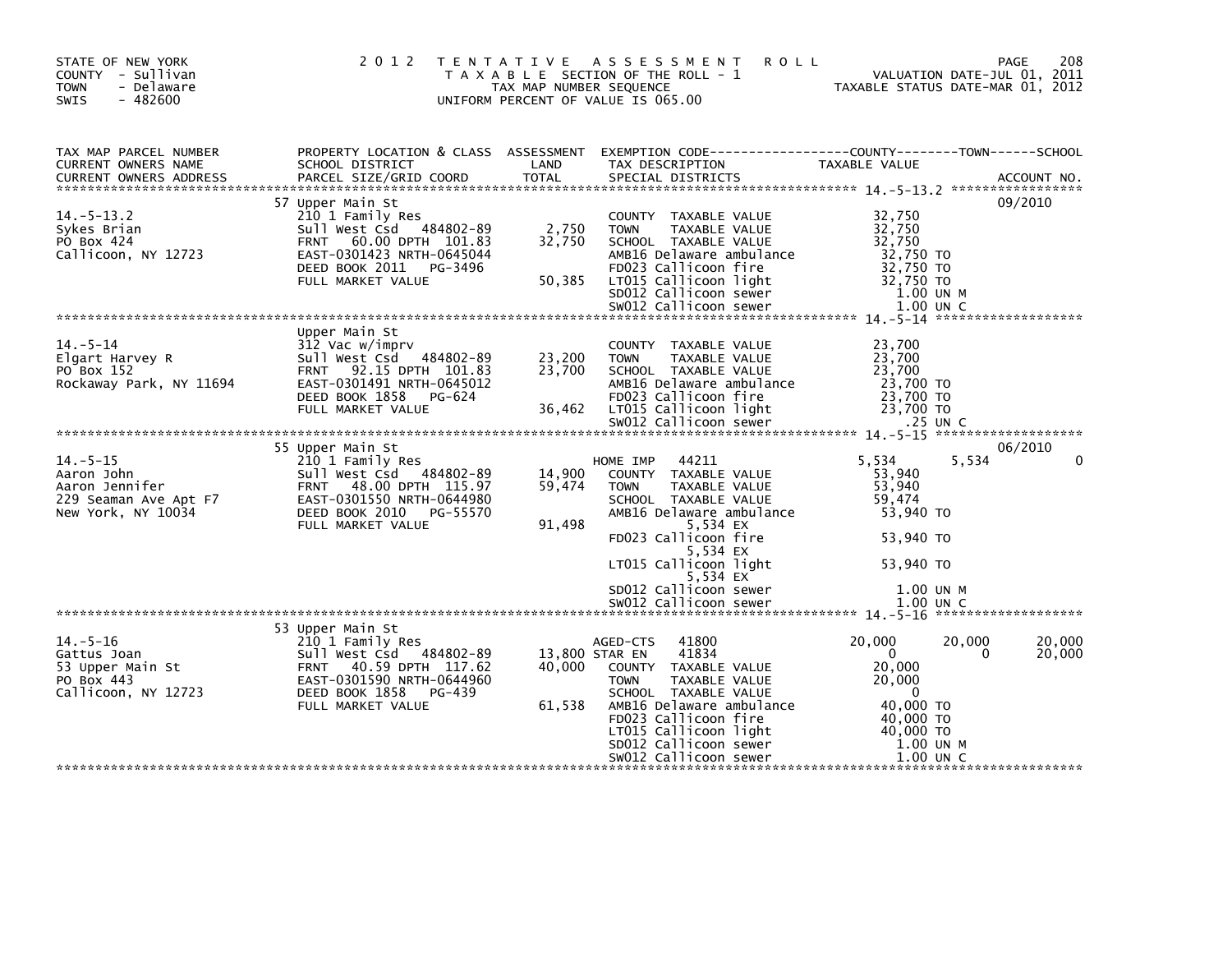| STATE OF NEW YORK<br>COUNTY - Sullivan<br><b>TOWN</b><br>- Delaware<br>$-482600$<br><b>SWIS</b>                                                                                                                                                                                                                                                                                                                                  | 2 0 1 2<br>T E N T A T I V E                            | TAX MAP NUMBER SEQUENCE    | A S S E S S M E N T<br><b>ROLL</b><br>T A X A B L E SECTION OF THE ROLL - 1<br>UNIFORM PERCENT OF VALUE IS 065.00                                                                                        | VALUATION DATE-JUL 01, 2011<br>TAXABLE STATUS DATE-MAR 01, 2012 | 209<br><b>PAGE</b> |
|----------------------------------------------------------------------------------------------------------------------------------------------------------------------------------------------------------------------------------------------------------------------------------------------------------------------------------------------------------------------------------------------------------------------------------|---------------------------------------------------------|----------------------------|----------------------------------------------------------------------------------------------------------------------------------------------------------------------------------------------------------|-----------------------------------------------------------------|--------------------|
| TAX MAP PARCEL NUMBER<br>CURRENT OWNERS NAME                                                                                                                                                                                                                                                                                                                                                                                     |                                                         | LAND                       | PROPERTY LOCATION & CLASS ASSESSMENT EXEMPTION CODE----------------COUNTY-------TOWN------SCHOOL                                                                                                         | TAXABLE VALUE                                                   |                    |
|                                                                                                                                                                                                                                                                                                                                                                                                                                  | 47 Upper Main St                                        |                            |                                                                                                                                                                                                          |                                                                 | 101518             |
| 480 Mult-use bld<br>Gorr Ronald<br>Gorr Michael<br>14 Hortonville Main St<br>14 Hortonville Main St<br>20.94<br>Callicoon, NY 12723<br>20.94<br>DEED BOOK 1743<br>2011100011, N1 12723<br>FULL MARKET VALUE 141,846 LTOIS Callicoon light 51,249 TO<br>EULL MARKET VALUE 141,846 LTOIS Callicoon sewer 4.00 UN M<br>EULL MARKET VALUE 14.00 UN C SWOI2 Callicoon sewer 4.00 UN C<br>************************                     | A<br>480 Mult-use bld<br>Sull West Csd 484802-89 35,000 | 92,200                     | COUNTY TAXABLE VALUE<br>TAXABLE VALUE<br><b>TOWN</b><br>SCHOOL TAXABLE VALUE<br>SCHOOL IAXABLE VALUE<br>AMB16 Delaware ambulance 92,200 IO<br>FD023 Callicoon fire 51,249 TO<br>Allisson light 51,249 TO | 92,200<br>92,200<br>92.200                                      |                    |
|                                                                                                                                                                                                                                                                                                                                                                                                                                  |                                                         |                            |                                                                                                                                                                                                          |                                                                 |                    |
| $14 - 5 - 19$<br>Badach Ronald L<br>Sull West Csd 484802-89<br>Badach Elizabeth L<br>99 Bauerfiend Rd<br>Callicoon, NY 12723<br>Callicoon, NY 12723<br>DEED BOOK 3072 PG-590<br>8404Ch Example of Example of Example 2011<br>99 Bauerfiend Rd<br>Callicoon, NY 12723<br>ED BOOK 3072 PG-590<br>FULL MARKET VALUE<br>FULL MARKET VALUE<br>ED BOOK 3072 PG-590<br>22 Callicoon Tight<br>EULL MARKET VALUE<br>SMOL2 Callicoon Sever | 43 Upper Main St<br>482 Det row bldg                    | 13,800<br>81,400           | COUNTY TAXABLE VALUE<br>TAXABLE VALUE<br><b>TOWN</b><br>SCHOOL TAXABLE VALUE                                                                                                                             | 81,400<br>81,400<br>81,400                                      | 102750             |
|                                                                                                                                                                                                                                                                                                                                                                                                                                  |                                                         |                            |                                                                                                                                                                                                          |                                                                 |                    |
| 1. $\frac{1}{3}$<br>Becker Barry<br>Becker Patricia<br>Po Box 134<br>Callicoon, NY 12723<br>Callicoon, NY 12723<br>Po Box 134<br>Callicoon, NY 12723<br>Po Box 1381<br>Po Box 134<br>Po Box 134<br>Po Box 134<br>Po Box 134<br>Po Box 134<br>Po Box 134<br>Po Bo                                                                                                                                                                 |                                                         | 10,400<br>32,500           | COUNTY TAXABLE VALUE<br>TAXABLE VALUE<br><b>TOWN</b>                                                                                                                                                     | 32,500<br>32,500<br>32,500                                      |                    |
|                                                                                                                                                                                                                                                                                                                                                                                                                                  |                                                         |                            |                                                                                                                                                                                                          |                                                                 |                    |
| 14.-5-20.2<br>Becker Barry<br>Becker Patricia<br>Becker Patricia<br>41 Upper Main St<br>PO Box 134<br>Callicoon, NY 12723<br>BEED BOOK 890<br>PO BOX 134<br>Callicoon, NY 12723<br>PULL MARKET VALUE                                                                                                                                                                                                                             | 37 Upper Main St                                        | 14,000<br>34,000<br>52,308 | COUNTY TAXABLE VALUE<br><b>TOWN</b><br>TAXABLE VALUE<br>SCHOOL TAXABLE VALUE<br>AMB16 Delaware ambulance $34,000$ TO<br>ED023 Callicoon fire<br>$34,000$ TO<br>FD023 Callicoon fire                      | 34,000<br>34,000<br>34,000<br>34,000 TO<br>34,000 TO            | 100229             |
|                                                                                                                                                                                                                                                                                                                                                                                                                                  |                                                         |                            | LTO15 Callicoon light<br>SWO12 Callicoon sewer                                                                                                                                                           | $.25$ UN C                                                      |                    |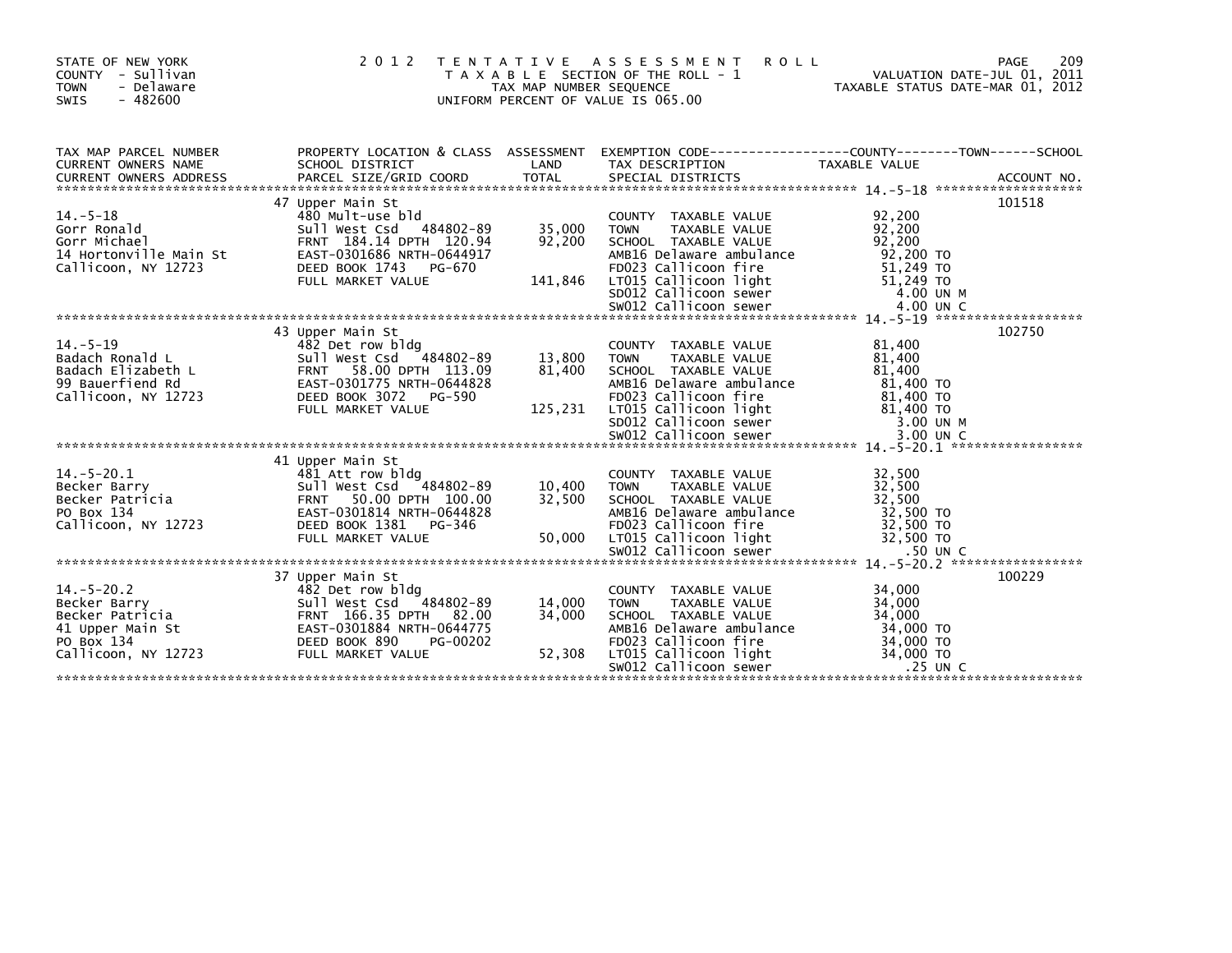| STATE OF NEW YORK<br>COUNTY - Sullivan<br>- Delaware<br><b>TOWN</b><br>$-482600$<br>SWIS                | 2 0 1 2                                                                                                                                                                 | T E N T A T I V E<br>TAX MAP NUMBER SEQUENCE | A S S E S S M E N T<br><b>ROLL</b><br>T A X A B L E SECTION OF THE ROLL - 1<br>UNIFORM PERCENT OF VALUE IS 065.00                                                                                           | PAGE<br>VALUATION DATE-JUL 01, 2011<br>TAXABLE STATUS DATE-MAR 01, 2012                                          | 210              |
|---------------------------------------------------------------------------------------------------------|-------------------------------------------------------------------------------------------------------------------------------------------------------------------------|----------------------------------------------|-------------------------------------------------------------------------------------------------------------------------------------------------------------------------------------------------------------|------------------------------------------------------------------------------------------------------------------|------------------|
| TAX MAP PARCEL NUMBER<br>CURRENT OWNERS NAME                                                            | SCHOOL DISTRICT                                                                                                                                                         | LAND                                         | TAX DESCRIPTION                                                                                                                                                                                             | PROPERTY LOCATION & CLASS ASSESSMENT EXEMPTION CODE---------------COUNTY-------TOWN------SCHOOL<br>TAXABLE VALUE |                  |
| $14.-5-22.1$<br>Lawkins Stephanie Jane<br>90 Bedford St #5C<br>New York, NY 10014                       | 6 Gregory St<br>210 1 Family Res<br>Sull West Csd 484802-89<br>lot 1<br>98.02 DPTH 200.36<br><b>FRNT</b><br><b>BANKB-31730</b>                                          | 20,000<br>60,000                             | COUNTY TAXABLE VALUE<br><b>TOWN</b><br><b>TAXABLE VALUE</b><br>SCHOOL TAXABLE VALUE<br>AMB16 Delaware ambulance<br>FD023 Callicoon fire                                                                     | 60,000<br>60,000<br>60,000<br>60,000 TO<br>60,000 TO                                                             |                  |
| $14. - 5 - 23$<br>Callicoon Theater Inc.<br>30 Upper Main St<br>PO Box 526<br>Callicoon, NY 12723       | 30 Upper Main St<br>512 Movie theatr<br>Sull West Csd 484802-89<br>FRNT 120.58 DPTH 165.56<br>EAST-0302110 NRTH-0644740<br>DEED BOOK 1251 PG-00298<br>FULL MARKET VALUE | 23,900<br>76,800<br>118,154                  | COUNTY TAXABLE VALUE<br><b>TOWN</b><br>TAXABLE VALUE<br>SCHOOL TAXABLE VALUE<br>AMB16 Delaware ambulance<br>FD023 Callicoon fire<br>LT015 Callicoon light<br>SD012 Callicoon sewer<br>SW012 Callicoon sewer | 76,800<br>76,800<br>76,800<br>76,800 TO<br>76,800 TO<br>76,800 TO<br>1.00 UN M<br>1.00 UN C                      | 100095           |
|                                                                                                         |                                                                                                                                                                         |                                              |                                                                                                                                                                                                             |                                                                                                                  |                  |
| $14. - 5 - 24$<br>Bojo Sharon<br>Dirig Charles<br>28 Upper Main St<br>PO Box 341<br>Callicoon, NY 12723 | 28 Upper Main St<br>425 Bar<br>Sull West Csd 484802-89<br>FRNT 50.00 DPTH 81.62<br>EAST-0302160 NRTH-0644690<br>DEED BOOK 2128<br>PG-525<br>FULL MARKET VALUE           | 20,700<br>80,000<br>123,077                  | 41854<br>STAR B<br>COUNTY TAXABLE VALUE<br>TAXABLE VALUE<br><b>TOWN</b><br>SCHOOL TAXABLE VALUE<br>AMB16 Delaware ambulance<br>FD023 Callicoon fire<br>LT015 Callicoon light<br>SD012 Callicoon sewer       | $\Omega$<br>0<br>80,000<br>80,000<br>61,400<br>80,000 TO<br>80.000 TO<br>80,000 TO<br>3.00 UN M                  | 100760<br>18,600 |
|                                                                                                         |                                                                                                                                                                         |                                              |                                                                                                                                                                                                             |                                                                                                                  |                  |
| $14. - 5 - 25$<br>Academy St. Enterprises, Ltd. Sull West Csd<br>PO Box 152<br>Rockaway Park, NY 11694  | 26 Upper Main St<br>482 Det row bldg<br>484802-89<br>FRNT 40.62 DPTH 81.69<br>EAST-0302180 NRTH-0644650<br>DEED BOOK 1838 PG-0162<br>FULL MARKET VALUE                  | 8,100<br>85,000<br>130,769                   | COUNTY TAXABLE VALUE<br><b>TOWN</b><br>TAXABLE VALUE<br>SCHOOL TAXABLE VALUE<br>AMB16 Delaware ambulance<br>FD023 Callicoon fire<br>LT015 Callicoon light<br>SD012 Callicoon sewer<br>SW012 Callicoon sewer | 85,000<br>85,000<br>85,000<br>85,000 TO<br>85,000 TO<br>85,000 TO<br>1.75 UN M<br>1.75 UN C                      |                  |
|                                                                                                         |                                                                                                                                                                         |                                              |                                                                                                                                                                                                             |                                                                                                                  |                  |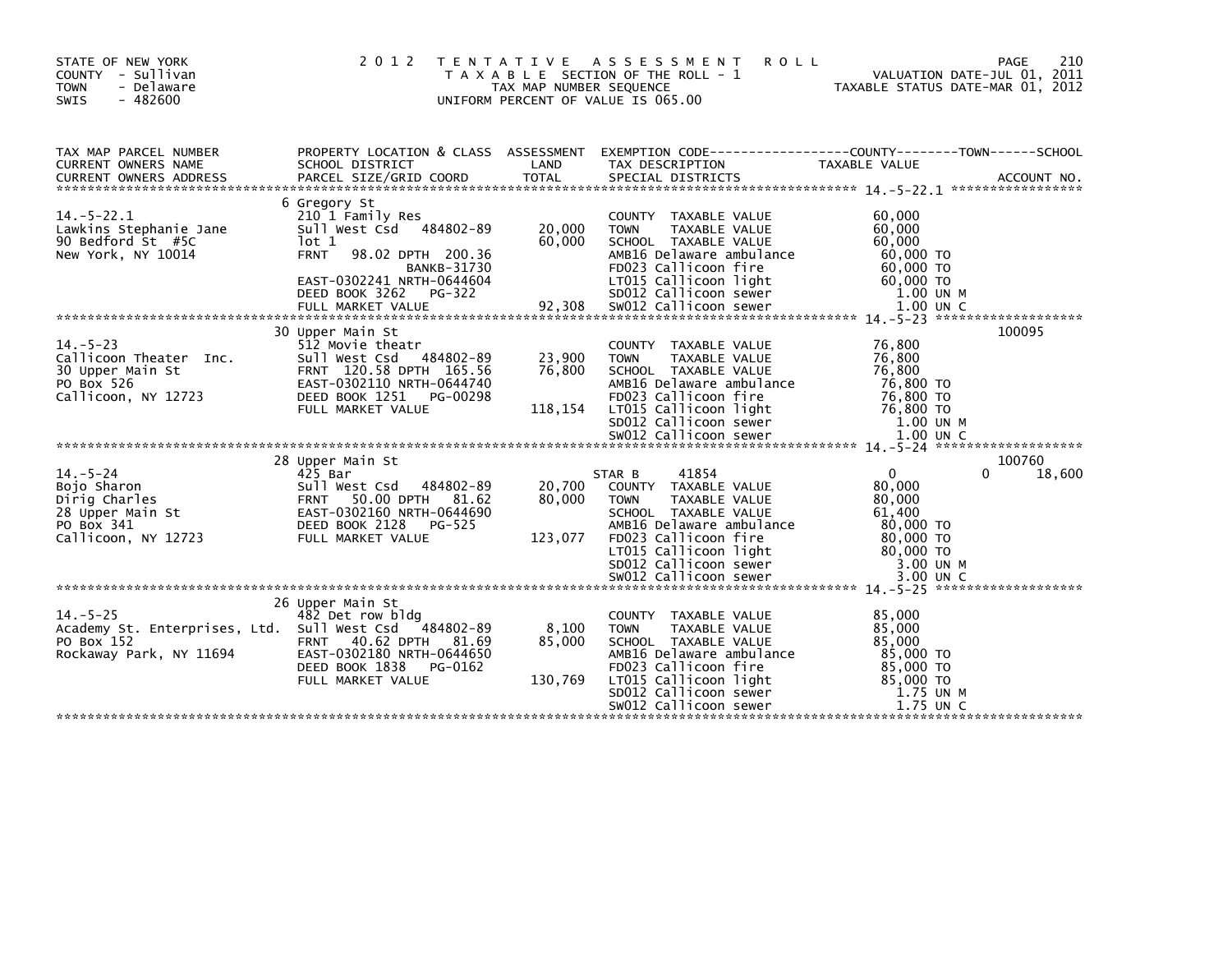| STATE OF NEW YORK<br>COUNTY - Sullivan<br><b>TOWN</b><br>- Delaware<br><b>SWIS</b><br>$-482600$               | 2 0 1 2                                                                                                                                                                                  | TAX MAP NUMBER SEQUENCE  | <b>ROLL</b><br>TENTATIVE ASSESSMENT<br>T A X A B L E SECTION OF THE ROLL - 1<br>UNIFORM PERCENT OF VALUE IS 065.00                                                                                                             | PAGE<br>VALUATION DATE-JUL 01, 2011<br>TAXABLE STATUS DATE-MAR 01, 2012                                          | 211                          |
|---------------------------------------------------------------------------------------------------------------|------------------------------------------------------------------------------------------------------------------------------------------------------------------------------------------|--------------------------|--------------------------------------------------------------------------------------------------------------------------------------------------------------------------------------------------------------------------------|------------------------------------------------------------------------------------------------------------------|------------------------------|
| TAX MAP PARCEL NUMBER<br><b>CURRENT OWNERS NAME</b>                                                           | SCHOOL DISTRICT                                                                                                                                                                          | LAND                     | PROPERTY LOCATION & CLASS ASSESSMENT EXEMPTION CODE---------------COUNTY-------TOWN------SCHOOL<br>SCHOOL DISTRICT<br>TAX DESCRIPTION                                                                                          | <b>TAXABLE VALUE</b>                                                                                             |                              |
| $14. - 5 - 26.1$<br>24 Upper Main St. LLC<br>M&M Ocean Property LLC<br>Irene Nickolai<br>2883 West 12th St 6E | 24 Upper Main St<br>482 Det row bldg<br>Sull West Csd 484802-89<br>59.24 DPTH 130.04<br><b>FRNT</b><br>EAST-0302217 NRTH-0644807<br>DEED BOOK 2011<br>PG-4383                            | 20,700<br>55,675         | COUNTY TAXABLE VALUE<br>TAXABLE VALUE<br><b>TOWN</b><br>SCHOOL TAXABLE VALUE<br>AMB16 Delaware ambulance<br>FD023 Callicoon fire                                                                                               | 55,675<br>55,675<br>55,675<br>55,675 TO<br>55,675 TO                                                             | 07/2011                      |
| $14. - 5 - 27.1$<br>rr<br>Naughton Joseph<br>22 Upper Main St<br>PO Rox 352<br>Callicoon, NY 12723            | 22 Upper Main<br>421 Restaurant<br>Sull West Csd 484802-89<br>FRNT 111.33 DPTH 102.00<br>EAST-0302305 NRTH-0644604<br>DEED BOOK 747<br>PG-369<br>FULL MARKET VALUE                       | 227,000<br>349,231       | 25 PCT OF VALUE USED FOR EXEMPTION PURPOSES<br>41121<br>WAR VET<br>41834<br>23,400 STAR EN<br>COUNTY TAXABLE VALUE<br><b>TOWN</b><br>TAXABLE VALUE<br>SCHOOL TAXABLE VALUE<br>AMB16 Delaware ambulance<br>FD023 Callicoon fire | 8,513<br>8,513<br>$\overline{0}$<br>0<br>218,487<br>218,487<br>188,440<br>227,000 TO<br>227,000 то<br>227,000 то | 102795<br>$\Omega$<br>38,560 |
| $14. - 5 - 27.2$<br>Mills Charles E<br>PO Box 368<br>Callicoon, NY 12723                                      | State Route 97<br>330 Vacant comm<br>Sull West Csd 484802-89<br>Lot 2<br>57.00 DPTH 161.50<br><b>FRNT</b><br>EAST-0302440 NRTH-0644660<br>DEED BOOK 696<br>PG-00386<br>FULL MARKET VALUE | 2,300<br>2,300<br>3,538  | COUNTY TAXABLE VALUE<br>TOWN TAXABLE VALUE<br>SCHOOL TAXABLE VALUE<br>AMB16 Delaware ambulance<br>FD023 Callicoon fire<br>LTO15 Callicoon light<br>SWO12 Callicoon sewer                                                       | 2,300<br>2,300<br>2,300<br>2,300 TO<br>2,300 TO<br>2.300 TO<br>$.25$ UN C                                        | 102650                       |
| $14. - 5 - 27.3$<br>Long Eddy Real Estate Inc<br>3 Delaware LakE Rd<br>Long Eddy, NY 12760                    | 16 Upper Main St<br>331 Com vac w/im<br>Sull West Csd 484802-89<br>FRNT 159.00 DPTH 60.00<br>EAST-0302444 NRTH-0644638<br>DEED BOOK 3638<br>PG-502<br>FULL MARKET VALUE                  | 7,000<br>9,500<br>14,615 | COUNTY TAXABLE VALUE<br><b>TOWN</b><br>TAXABLE VALUE<br>SCHOOL TAXABLE VALUE<br>AMB16 Delaware ambulance<br>FD023 Callicoon fire<br>LT015 Callicoon light<br>SW012 Callicoon sewer                                             | 9,500<br>9,500<br>9,500<br>9,500 TO<br>9,500 TO<br>9,500 TO<br>.25 UN C                                          | 02/2010                      |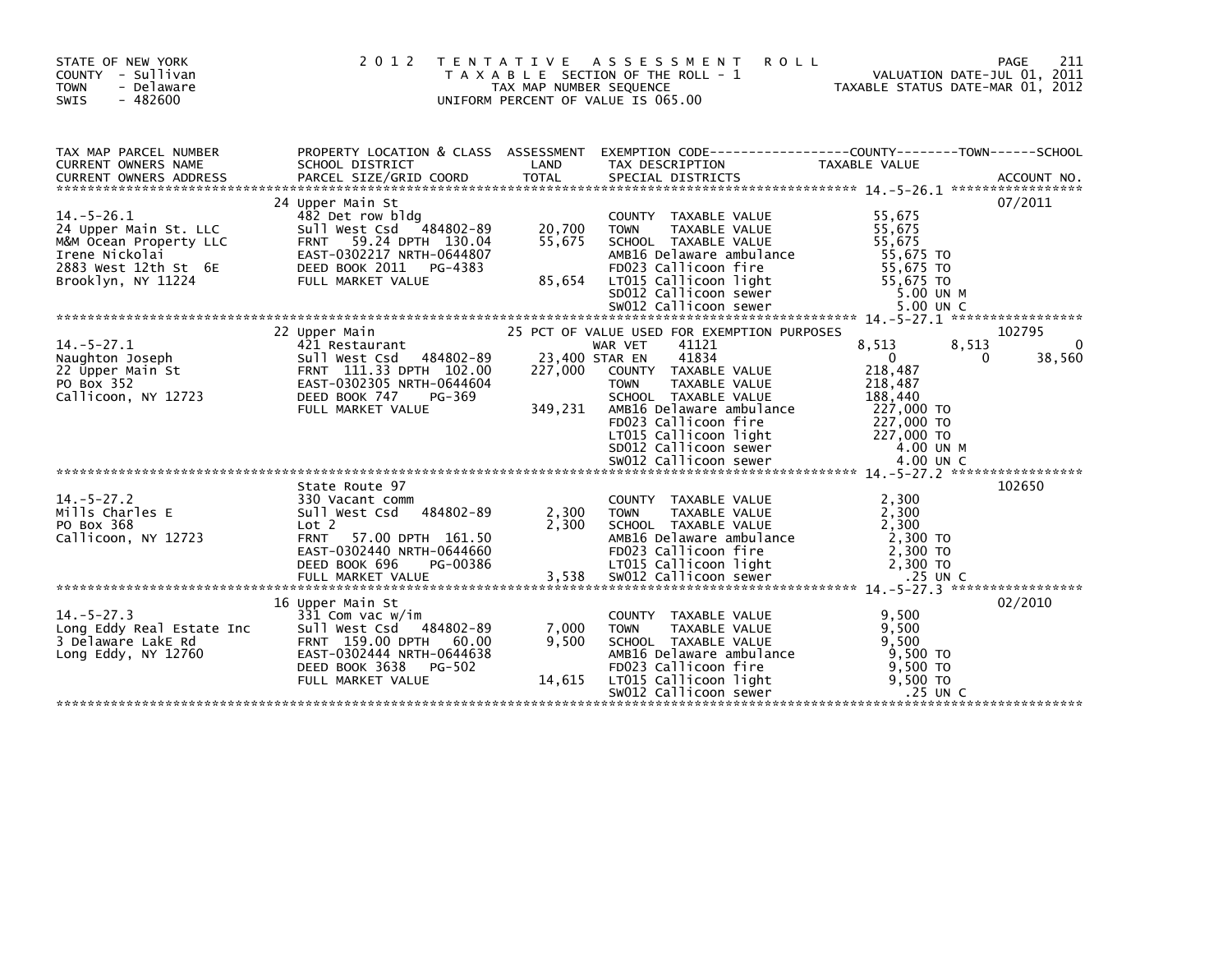| STATE OF NEW YORK<br>COUNTY - Sullivan<br><b>TOWN</b><br>- Delaware<br>$-482600$<br>SWIS                   | 2 0 1 2<br>T E N T A T I V E                                                                                                                                                    | TAX MAP NUMBER SEQUENCE     | ASSESSMENT<br><b>ROLL</b><br>T A X A B L E SECTION OF THE ROLL - 1<br>UNIFORM PERCENT OF VALUE IS 065.00                                                                                                                             | VALUATION DATE-JUL 01, 2011<br>TAXABLE STATUS DATE-MAR 01, 2012                                                      | PAGE<br>212      |
|------------------------------------------------------------------------------------------------------------|---------------------------------------------------------------------------------------------------------------------------------------------------------------------------------|-----------------------------|--------------------------------------------------------------------------------------------------------------------------------------------------------------------------------------------------------------------------------------|----------------------------------------------------------------------------------------------------------------------|------------------|
| TAX MAP PARCEL NUMBER<br><b>CURRENT OWNERS NAME</b>                                                        | PROPERTY LOCATION & CLASS ASSESSMENT<br>SCHOOL DISTRICT                                                                                                                         | LAND                        | EXEMPTION CODE-----------------COUNTY--------TOWN------SCHOOL<br>TAX DESCRIPTION                                                                                                                                                     | TAXABLE VALUE                                                                                                        |                  |
| $14. - 5 - 28$<br>Leidersdorff Catherine<br>Marin Claire<br>3 Delaware Lake Rd<br>Long Eddy, NY 12760      | 16 Upper Main St<br>449 Other Storag<br>Sull West Csd 484802-89<br>FRNT 60.00 DPTH 102.00<br>EAST-0302380 NRTH-0644560<br>DEED BOOK 3381 PG-271<br>FULL MARKET VALUE            | 13,800<br>98,090<br>150,908 | COUNTY TAXABLE VALUE<br>TAXABLE VALUE<br><b>TOWN</b><br>SCHOOL TAXABLE VALUE<br>AMB16 Delaware ambulance<br>FD023 Callicoon fire<br>LT015 Callicoon light                                                                            | 98,090<br>98,090<br>98.090<br>98,090 TO<br>98,090 TO<br>98,090 TO                                                    | 600060           |
| $14. - 5 - 29$<br>Mills Charles E<br>Mills George R Jr.<br>State Route 97<br>PO Box 368                    | State Route 97<br>311 Res vac land<br>Sull West Csd 484802-89<br>Lot 7<br><b>FRNT</b><br>90.00 DPTH<br>77.00<br>EAST-0302630 NRTH-0644640                                       | 1,000<br>1,000              | COUNTY TAXABLE VALUE<br>TAXABLE VALUE<br><b>TOWN</b><br>SCHOOL TAXABLE VALUE<br>AMB16 Delaware ambulance<br>FD023 Callicoon fire                                                                                                     | 1,000<br>1,000<br>1.000<br>1,000 TO<br>1,000 TO                                                                      | 06/2011          |
| $14. - 5 - 30$<br>14.->-נע<br>Bobadilla Elizabeth<br>הבריה<br>3850 Sedgwick Ave Apt 8-D<br>Bronx, NY 10463 | 12 Mitchell Ave<br>483 Converted Re<br>Sull West Csd 484802-89<br>90.00 DPTH 82.24<br><b>FRNT</b><br>EAST-0302560 NRTH-0644570<br>DEED BOOK 3334<br>PG-626<br>FULL MARKET VALUE | 11,500<br>80,000<br>123,077 | COUNTY TAXABLE VALUE<br><b>TOWN</b><br>TAXABLE VALUE<br>SCHOOL TAXABLE VALUE<br>AMB16 Delaware ambulance<br>FD023 Callicoon fire<br>LT015 Callicoon light<br>SDO12 Carricoon light<br>SDO12 Callicoon sewer<br>SWO12 Callicoon sewer | 80,000<br>80,000<br>80,000<br>80,000 TO<br>80,000 TO<br>80,000 TO<br>4.00 UN M<br>4.00 UN C                          | 03/2010          |
| $14. - 5 - 31$<br>Olsen Jane A<br>9 Upper Main St<br>PO Box 564<br>Callicoon, NY 12723                     | 9 Upper Main<br>210 1 Family Res<br>Sull West Csd 484802-89<br>FRNT 75.24 DPTH 86.46<br>EAST-0302520 NRTH-0644520<br>DEED BOOK 1840<br>PG-647<br>FULL MARKET VALUE              | 16,100<br>47.500<br>73,077  | 41854<br>STAR B<br>COUNTY TAXABLE VALUE<br><b>TOWN</b><br>TAXABLE VALUE<br>SCHOOL TAXABLE VALUE<br>AMB16 Delaware ambulance<br>FD023 Callicoon fire<br>LT015 Callicoon light<br>SD012 Callicoon sewer<br>SW012 Callicoon sewer       | $\overline{0}$<br>0<br>47,500<br>47,500<br>28,900<br>47,500 TO<br>47,500 TO<br>47,500 TO<br>1.00 UN M<br>$1.00$ UN C | 104232<br>18,600 |
|                                                                                                            |                                                                                                                                                                                 |                             |                                                                                                                                                                                                                                      |                                                                                                                      |                  |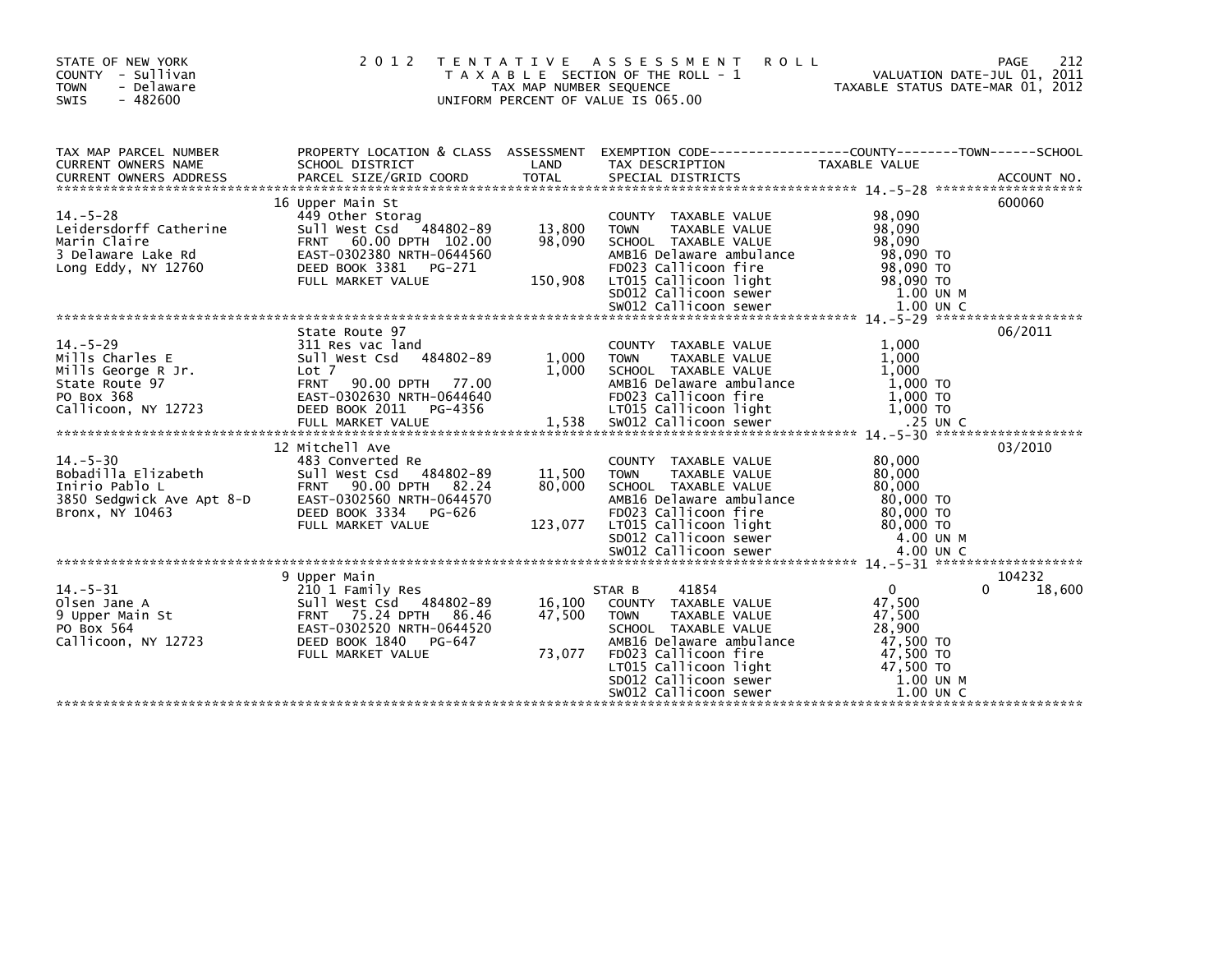| STATE OF NEW YORK<br>COUNTY - Sullivan<br>- Delaware<br><b>TOWN</b><br>$-482600$<br>SWIS                       | 2 0 1 2                                                                                                                                                                                                                       | T E N T A T I V E<br>TAX MAP NUMBER SEQUENCE | A S S E S S M E N T<br><b>ROLL</b><br>T A X A B L E SECTION OF THE ROLL - 1<br>UNIFORM PERCENT OF VALUE IS 065.00                                                                                                                        | VALUATION DATE-JUL 01, 2011<br>TAXABLE STATUS DATE-MAR 01, 2012                                               | 213<br><b>PAGE</b>    |
|----------------------------------------------------------------------------------------------------------------|-------------------------------------------------------------------------------------------------------------------------------------------------------------------------------------------------------------------------------|----------------------------------------------|------------------------------------------------------------------------------------------------------------------------------------------------------------------------------------------------------------------------------------------|---------------------------------------------------------------------------------------------------------------|-----------------------|
| TAX MAP PARCEL NUMBER<br>CURRENT OWNERS NAME<br><b>CURRENT OWNERS ADDRESS</b>                                  | SCHOOL DISTRICT<br>PARCEL SIZE/GRID COORD                                                                                                                                                                                     | LAND<br><b>TOTAL</b>                         | PROPERTY LOCATION & CLASS ASSESSMENT EXEMPTION CODE----------------COUNTY-------TOWN-----SCHOOL<br>TAX DESCRIPTION<br>SPECIAL DISTRICTS                                                                                                  | TAXABLE VALUE                                                                                                 | ACCOUNT NO.           |
| $14. - 5 - 32$<br>Naughton Joseph P<br>22 Upper Main St<br>PO Box 352<br>Callicoon, NY 12723                   | 15 Upper Main St<br>414 Hotel<br>484802-89<br>Sull West Csd<br>80.00 DPTH 95.00<br><b>FRNT</b><br>EAST-0302470 NRTH-0644460<br>DEED BOOK 1693<br>PG-359<br>FULL MARKET VALUE                                                  | 21,900<br>51,200<br>78,769                   | COUNTY TAXABLE VALUE<br>TAXABLE VALUE<br><b>TOWN</b><br>SCHOOL TAXABLE VALUE<br>AMB16 Delaware ambulance<br>FD023 Callicoon fire<br>LT015 Callicoon light<br>SD012 Callicoon sewer<br>SW012 Callicoon sewer                              | 51,200<br>51,200<br>51,200<br>51,200 TO<br>51,200 TO<br>51,200 TO<br>2.00 UN M<br>2.50 UN C                   | 102796                |
| $14. - 5 - 33$<br>Ducey Michael K<br>Ducey Robin D<br>9291 State Route 97<br>PO Box 473<br>Callicoon, NY 12723 | 9291 State Route 97<br>210 1 Family Res<br>Sull West Csd 484802-89<br>Lot $9$ & part of $10$<br>FRNT 100.00 DPTH<br>85.00<br><b>BANK 220065</b><br>EAST-0302720 NRTH-0644530<br>DEED BOOK 2147<br>PG-120<br>FULL MARKET VALUE | 9,900<br>86,400<br>132,923                   | 41854<br>STAR B<br>COUNTY TAXABLE VALUE<br><b>TOWN</b><br>TAXABLE VALUE<br>SCHOOL TAXABLE VALUE<br>AMB16 Delaware ambulance<br>FD023 Callicoon fire<br>LT015 Callicoon light<br>SD012 Callicoon sewer<br>SW012 Callicoon sewer           | $\Omega$<br>86,400<br>86,400<br>67,800<br>86,400 TO<br>86,400 TO<br>86,400 TO<br>1.00 UN M<br>1.00 UN C       | 102910<br>18,600      |
| $14. - 5 - 34$<br>Cutler Duane<br>21 Mitchell Ave<br>PO Box 48<br>Callicoon, NY 12723                          | 21 Mitchell Ave<br>210 1 Family Res<br>Sull West Csd 484802-89<br>FRNT 140.00 DPTH 100.00<br>EAST-0302640 NRTH-0644450<br>DEED BOOK 2259<br>PG-349<br>FULL MARKET VALUE                                                       | 14,400<br>53,000<br>81,538                   | 41854<br>STAR B<br>TAXABLE VALUE<br><b>COUNTY</b><br>TAXABLE VALUE<br><b>TOWN</b><br>SCHOOL TAXABLE VALUE<br>AMB16 Delaware ambulance<br>FD023 Callicoon fire<br>LT015 Callicoon light<br>SD012 Callicoon sewer<br>SW012 Callicoon sewer | $\mathbf{0}$<br>53,000<br>53,000<br>34,400<br>53,000 TO<br>53,000 TO<br>53,000 TO<br>1.00 UN M<br>$1.00$ UN C | 104165<br>18,600<br>0 |
| $14. - 5 - 35$<br>Smith William T<br>8023 Cayuga Trail S.<br>Jacksonville, FL 32244                            | 31 Mitchell Ave<br>220 2 Family Res<br>Sull West Csd 484802-89<br>FRNT 95.60 DPTH 63.60<br>EAST-0302530 NRTH-0644400<br>DEED BOOK 2439<br>PG-221<br>FULL MARKET VALUE                                                         | 6,800<br>68,200<br>104,923                   | COUNTY TAXABLE VALUE<br>TAXABLE VALUE<br><b>TOWN</b><br>SCHOOL TAXABLE VALUE<br>AMB16 Delaware ambulance<br>FD023 Callicoon fire<br>LT015 Callicoon light<br>SD012 Callicoon sewer<br>SWO12 Callicoon sewer                              | 68,200<br>68,200<br>68,200<br>68,200 TO<br>68,200 TO<br>68,200 TO<br>2.00 UN M<br>2.00 UN C                   | 103841                |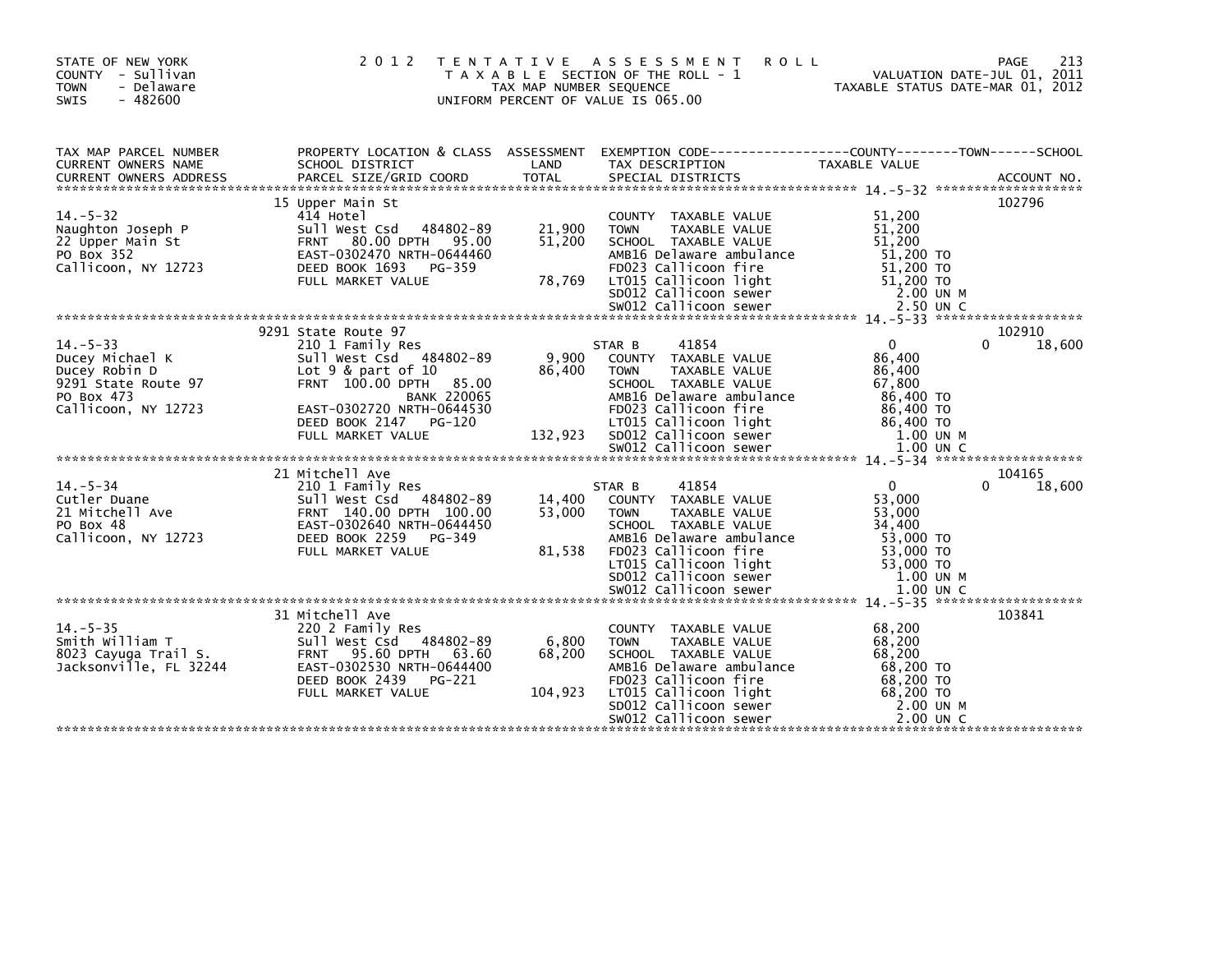| STATE OF NEW YORK<br>COUNTY - Sullivan<br><b>TOWN</b><br>- Delaware<br>$-482600$<br>SWIS  | 2 0 1 2                                                                                                                                                 | TAX MAP NUMBER SEQUENCE      | TENTATIVE ASSESSMENT<br>T A X A B L E SECTION OF THE ROLL - 1<br>UNIFORM PERCENT OF VALUE IS 065.00                                                 | <b>ROLL</b>                                                                  | 214<br>PAGE<br>VALUATION DATE-JUL 01, 2011<br>TAXABLE STATUS DATE-MAR 01, 2012 |
|-------------------------------------------------------------------------------------------|---------------------------------------------------------------------------------------------------------------------------------------------------------|------------------------------|-----------------------------------------------------------------------------------------------------------------------------------------------------|------------------------------------------------------------------------------|--------------------------------------------------------------------------------|
| TAX MAP PARCEL NUMBER<br>CURRENT OWNERS NAME                                              | PROPERTY LOCATION & CLASS ASSESSMENT EXEMPTION CODE----------------COUNTY-------TOWN------SCHOOL<br>SCHOOL DISTRICT                                     | LAND                         | TAX DESCRIPTION                                                                                                                                     | TAXABLE VALUE                                                                |                                                                                |
| <b>CURRENT OWNERS ADDRESS</b>                                                             | PARCEL SIZE/GRID COORD                                                                                                                                  | <b>TOTAL</b>                 | SPECIAL DISTRICTS                                                                                                                                   |                                                                              | ACCOUNT NO.                                                                    |
|                                                                                           | 25 Mitchell Ave                                                                                                                                         |                              |                                                                                                                                                     |                                                                              | 02/2010                                                                        |
| $14. - 5 - 36$<br>McCullough Patrick G<br>25 Mitchell Ave<br>PO Box 271                   | 210 1 Family Res<br>484802-89<br>Sull West Csd<br>50.00 DPTH 95.00<br><b>FRNT</b><br><b>BANK C70196</b>                                                 | 5,700<br>59,900              | 41854<br>STAR B<br>COUNTY TAXABLE VALUE<br><b>TOWN</b><br>TAXABLE VALUE<br>SCHOOL TAXABLE VALUE                                                     | $\Omega$<br>59,900<br>59,900<br>41,300                                       | 18,600<br>0                                                                    |
| Callicoon, NY 12723                                                                       | EAST-0302560 NRTH-0644360<br>DEED BOOK 3640<br>PG-329<br>FULL MARKET VALUE                                                                              | 92,154                       | AMB16 Delaware ambulance<br>FD023 Callicoon fire<br>LT015 Callicoon light<br>SD012 Callicoon sewer                                                  | 59,900 TO<br>59,900 TO<br>59,900 TO<br>$1.00$ UN M                           |                                                                                |
|                                                                                           |                                                                                                                                                         |                              | SW012 Callicoon sewer                                                                                                                               | 1.00 UN C                                                                    |                                                                                |
|                                                                                           | 12 Highview Ave                                                                                                                                         |                              |                                                                                                                                                     |                                                                              | 11/2011                                                                        |
| $14. - 5 - 37$<br>Finn Patrick F<br>Wells-Finn Wendy B                                    | 210 1 Family Res<br>Sull West Csd 484802-89<br>FRNT 164.64 DPTH 100.46                                                                                  | 15,600<br>101,100            | 41854<br>STAR B<br>COUNTY TAXABLE VALUE<br><b>TOWN</b><br>TAXABLE VALUE                                                                             | 0<br>101,100<br>101,100                                                      | 18,600                                                                         |
| 12 Highview Ave<br>Callicoon, NY 12723                                                    | EAST-0302650 NRTH-0644330<br>DEED BOOK 2011<br>PG-7447<br>FULL MARKET VALUE                                                                             | 155,538                      | SCHOOL TAXABLE VALUE<br>AMB16 Delaware ambulance<br>FD023 Callicoon fire<br>LT015 Callicoon light<br>SD012 Callicoon sewer<br>SW012 Callicoon sewer | 82,500<br>101,100 TO<br>101,100 TO<br>101,100 TO<br>1.00 UN M<br>$1.00$ UN C |                                                                                |
|                                                                                           | 4 Highview Ave                                                                                                                                          |                              |                                                                                                                                                     |                                                                              | 100815                                                                         |
| $14. - 5 - 38$<br>Cowen Marshall F III<br>Cowen Janice<br>PO Box 8<br>Callicoon, NY 12723 | 230 3 Family Res<br>Sull West Csd<br>484802-89<br>FRNT 100.00 DPTH 149.54<br>EAST-0302760 NRTH-0644440<br>DEED BOOK 2764<br>PG-201<br>FULL MARKET VALUE | 14,800<br>102,100<br>157,077 | 41854<br>STAR B<br>COUNTY TAXABLE VALUE<br><b>TOWN</b><br>TAXABLE VALUE<br>SCHOOL TAXABLE VALUE<br>AMB16 Delaware ambulance<br>FD023 Callicoon fire | 0<br>102,100<br>102,100<br>83,500<br>102,100 TO<br>102,100 TO                | 18,600<br>0                                                                    |
|                                                                                           |                                                                                                                                                         |                              | LT015 Callicoon light<br>SD012 Callicoon sewer<br>SW012 Callicoon sewer                                                                             | 102,100 TO<br>3.00 UN M<br>3.00 UN C                                         |                                                                                |
|                                                                                           | 9283 State Route 97                                                                                                                                     |                              |                                                                                                                                                     |                                                                              | 100231                                                                         |
| $14. - 5 - 39$<br>Becker Barry                                                            | 210 1 Family Res<br>Sull West Csd 484802-89                                                                                                             | 14,800                       | 41854<br>STAR B<br>COUNTY TAXABLE VALUE                                                                                                             | $\Omega$<br>105,100                                                          | 18,600<br>0                                                                    |
| Becker Patricia<br>9283 State Route 97<br>Callicoon, NY 12723                             | FRNT 100.00 DPTH 150.00<br>EAST-0302870 NRTH-0644320<br>DEED BOOK 791<br>PG-996                                                                         | 105,100                      | <b>TOWN</b><br>TAXABLE VALUE<br>SCHOOL TAXABLE VALUE<br>AMB16 Delaware ambulance                                                                    | 105,100<br>86,500<br>105,100 TO                                              |                                                                                |
|                                                                                           | FULL MARKET VALUE                                                                                                                                       | 161,692                      | FD023 Callicoon fire<br>LT015 Callicoon light<br>SD012 Callicoon sewer<br>SW012 Callicoon sewer                                                     | 105,100 TO<br>$105,100$ TO<br>1.00 UN M<br>1.00 UN C                         |                                                                                |
|                                                                                           |                                                                                                                                                         |                              |                                                                                                                                                     |                                                                              |                                                                                |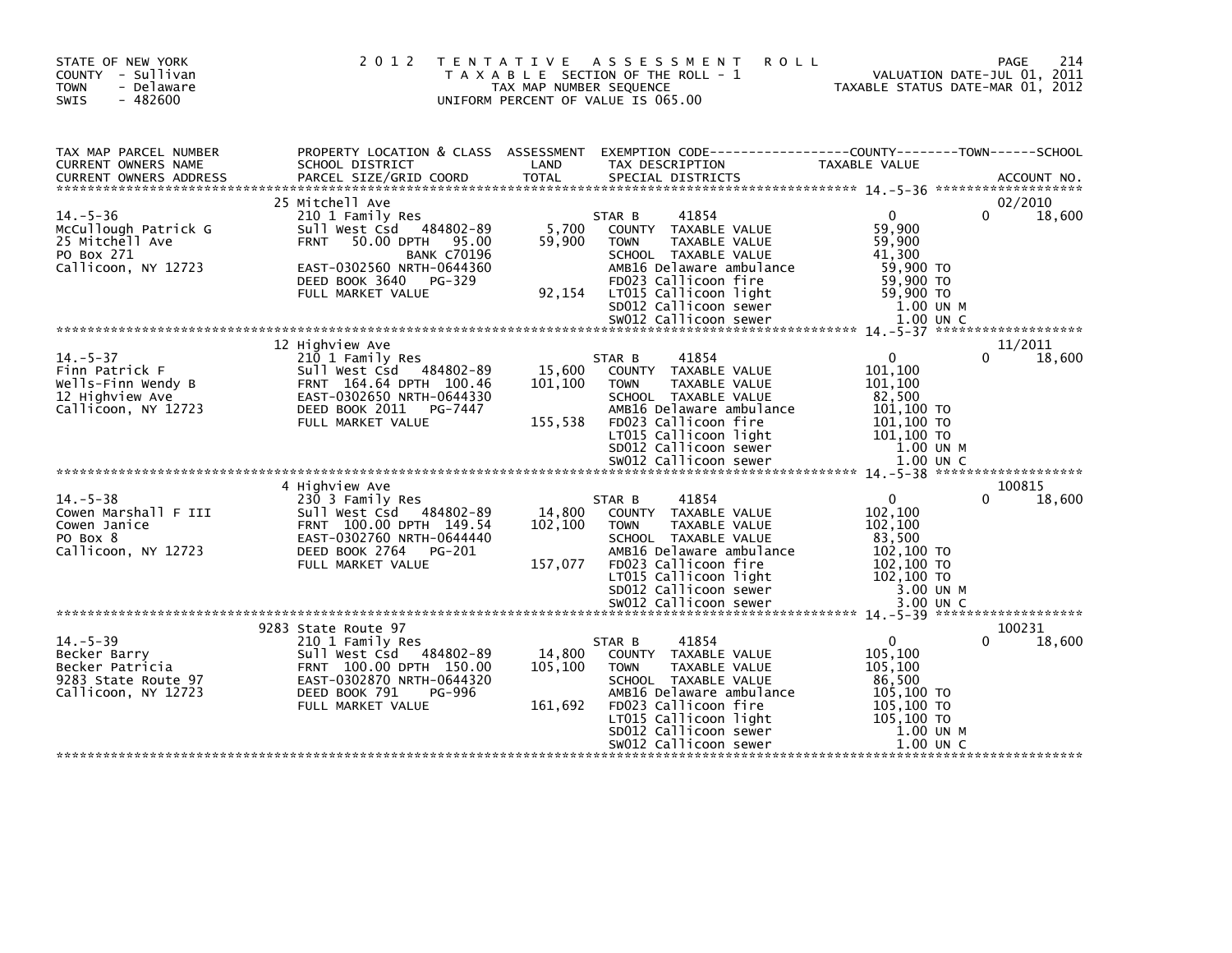| 215<br><b>ROLL</b><br><b>PAGE</b><br>VALUATION DATE-JUL 01, 2011<br>TAXABLE STATUS DATE-MAR 01, 2012                                                                                       |
|--------------------------------------------------------------------------------------------------------------------------------------------------------------------------------------------|
| EXEMPTION CODE-----------------COUNTY-------TOWN------SCHOOL<br>TAXABLE VALUE                                                                                                              |
| 12/2008<br>$\overline{0}$<br>18,600<br>∩.<br>69,500<br>69,500<br>50,900<br>69.500 TO<br>69,500 TO<br>69,500 TO<br>SDUIZ Callicoon sewer<br>SWO12 Callicoon sewer<br>1.00 UN M<br>1.00 UN C |
| 10/2010<br>14,019<br>14,019<br>$\Omega$<br>$\overline{0}$<br>38,560<br>$\Omega$<br>79,441<br>79,441<br>54,900<br>93,460 TO<br>93,460 TO<br>93,460 TO<br>1.00 UN M<br>1.00 UN C             |
| 100740                                                                                                                                                                                     |
| 18,600<br>$\mathbf{0}$<br><sup>0</sup><br>95,000<br>95,000<br>76,400<br>95,000 TO<br>95,000 TO<br>95,000 TO<br>1.00 UN M<br>1.00 UN C                                                      |
|                                                                                                                                                                                            |
| 100710<br>18,600<br>$\mathbf{0}$<br>0<br>127,200<br>127,200<br>108,600<br>127,200 TO<br>127,200 TO<br>127,200 TO<br>2.00 UN M<br>2.00 UN C                                                 |
|                                                                                                                                                                                            |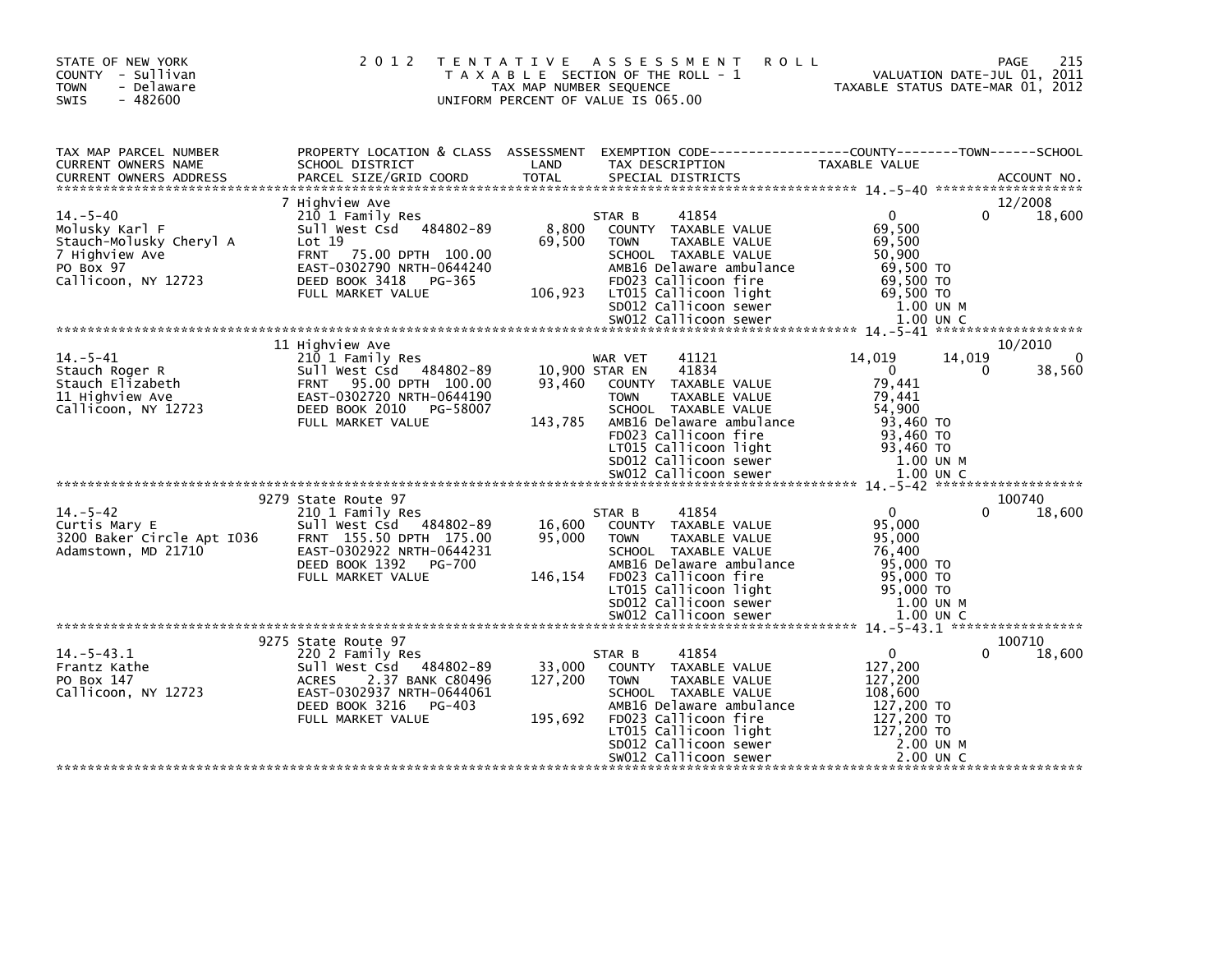| STATE OF NEW YORK<br>COUNTY - Sullivan<br><b>TOWN</b><br>- Delaware<br>$-482600$<br>SWIS                                                                                                                                                                                                                                                     | 2 0 1 2<br>T E N T A T I V E                                                                                                                                      | TAX MAP NUMBER SEQUENCE     | A S S E S S M E N T<br><b>ROLL</b><br>T A X A B L E SECTION OF THE ROLL - 1<br>UNIFORM PERCENT OF VALUE IS 065.00                                                                                           | VALUATION DATE-JUL 01, 2011<br>TAXABLE STATUS DATE-MAR 01, 2012                 | 216<br>PAGE |
|----------------------------------------------------------------------------------------------------------------------------------------------------------------------------------------------------------------------------------------------------------------------------------------------------------------------------------------------|-------------------------------------------------------------------------------------------------------------------------------------------------------------------|-----------------------------|-------------------------------------------------------------------------------------------------------------------------------------------------------------------------------------------------------------|---------------------------------------------------------------------------------|-------------|
| TAX MAP PARCEL NUMBER<br>CURRENT OWNERS NAME                                                                                                                                                                                                                                                                                                 | PROPERTY LOCATION & CLASS ASSESSMENT<br>SCHOOL DISTRICT                                                                                                           | LAND                        | EXEMPTION CODE-----------------COUNTY--------TOWN------SCHOOL<br>TAX DESCRIPTION                                                                                                                            | <b>TAXABLE VALUE</b>                                                            |             |
| $14. - 5 - 44.2$<br>Conrail Rail Corp<br>Klimchok Jitka<br>Attn: Property Tax Dept<br>110 franklin Rd SE<br>2004/2 FULL MARKET VALUE<br>FULL MARKET VALUE 75,077 LTOIS Callicoon light 48,800 TO<br>5DOI2 Callicoon sewer 1.50 UN M<br>20012 Callicoon sewer 1.50 UN C<br>20012 Callicoon sewer 1.50 UN C<br>20012 Callicoon sewer 1.50 UN C | 36 Lower Main St<br>464 Office bldg.<br>Sull West Csd 484802-89<br>FRNT 20.00 DPTH 30.00<br><br>EAST-0302220 NRTH-0644380<br>DEED BOOK 1011 PG-00163              | 1,200<br>48,800             | COUNTY TAXABLE VALUE<br>TAXABLE VALUE<br><b>TOWN</b><br>SCHOOL TAXABLE VALUE<br>AMB16 Delaware ambulance<br>FD023 Callicoon fire                                                                            | 48,800<br>48,800<br>48,800<br>48,800 TO<br>48,800 TO                            | 100648      |
| $14 - 5 - 44.3$<br>Central NY Railroad<br>Melanie Boyer<br>One Railroad Ave<br>Cooperstown, NY 13326<br>Cooperstown, NY 13326<br>Cooperstown, NY 13326<br>COOPER STATE PULL MARKET VALUE                                                                                                                                                     | 32 Lower Main St<br>464 Office bldg.<br>Sull West Csd <sup>~</sup> 484802-89<br>FRNT  18.00 DPTH  95.00                                                           | 4,600<br>105,000<br>161,538 | COUNTY TAXABLE VALUE<br>TAXABLE VALUE<br><b>TOWN</b><br>SCHOOL TAXABLE VALUE<br>AMB16 Delaware ambulance<br>FD023 Callicoon fire                                                                            | 105,000<br>105,000<br>105,000<br>105,000 TO<br>105,000 TO                       | 100906      |
| $14. - 5 - 44.4$<br>Kay Franklin<br>Kay Carol<br>43 Lower Main St<br>PO Box 278<br>Callicoon, NY 12723                                                                                                                                                                                                                                       | Lower Main St<br>449 Other Storag<br>Sull West Csd 484802-89<br>FRNT 61.57 DPTH 57.00<br>EAST-0302360 NRTH-0644270<br>DEED BOOK 1791 PG-0567<br>FULL MARKET VALUE | 3,500<br>29,000<br>44,615   | COUNTY TAXABLE VALUE<br>TAXABLE VALUE<br><b>TOWN</b><br>SCHOOL TAXABLE VALUE<br>AMB16 Delaware ambulance<br>FD023 Callicoon fire<br>LTO15 Callicoon light<br>SDO12 Callicoon sewer<br>SWO12 Callicoon sewer | 29,000<br>29,000<br>29,000<br>29,000 TO<br>29,000 TO<br>29,000 TO<br>1.00 UN M  | 103711      |
| $14. - 5 - 44.5$<br>Conrail Rail Corp.<br>Callicoon Coal Co. FRNT 18.00 DPTH 46.00<br>Attn: Property Tax_Dept EAST-0302420 NRTH-0644220<br>110 Franklin Rd S E<br>Roanoke, VA 24042                                                                                                                                                          | 22 Lower Main St<br>441 Fuel Store&D<br>FULL MARKET VALUE                                                                                                         | 3,500<br>12,200<br>18,769   | COUNTY TAXABLE VALUE<br>TAXABLE VALUE<br><b>TOWN</b><br>SCHOOL TAXABLE VALUE<br>AMB16 Delaware ambulance<br>FD023 Callicoon fire<br>LT015 Callicoon light<br>SW012 Callicoon sewer                          | 12,200<br>12,200<br>12,200<br>12,200 TO<br>12,200 TO<br>12,200 TO<br>$.50$ UN C | 100616      |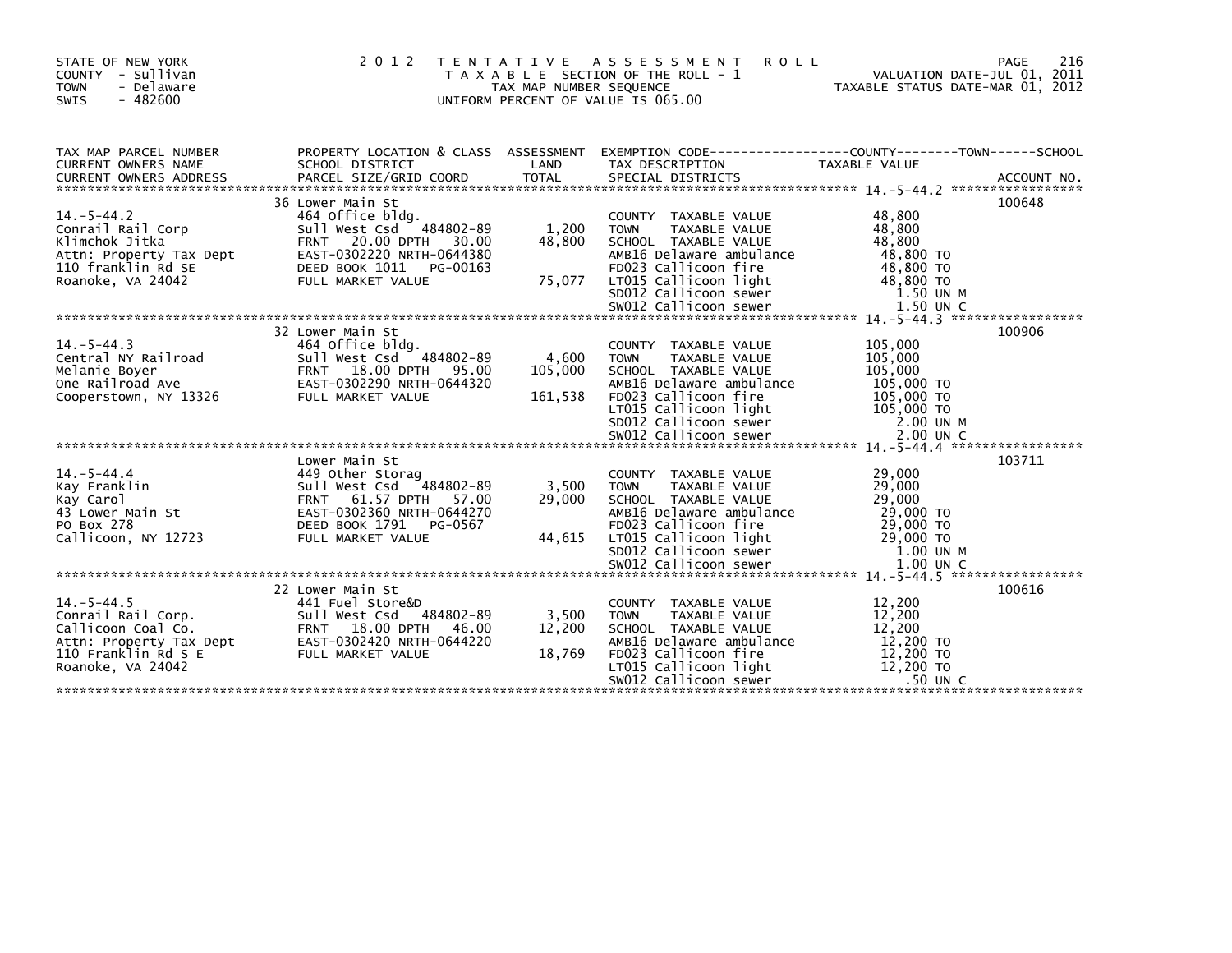| STATE OF NEW YORK<br>COUNTY - Sullivan<br><b>TOWN</b><br>- Delaware<br>$-482600$<br>SWIS                                                       | 2 0 1 2                                                                                                                                                                                                                | TAX MAP NUMBER SEQUENCE      | TENTATIVE ASSESSMENT<br><b>ROLL</b><br>T A X A B L E SECTION OF THE ROLL - 1<br>UNIFORM PERCENT OF VALUE IS 065.00                                                                                                                   | TAXABLE STATUS DATE-MAR 01, 2012                                                                    | 217<br>PAGE<br>VALUATION DATE-JUL 01, 2011 |
|------------------------------------------------------------------------------------------------------------------------------------------------|------------------------------------------------------------------------------------------------------------------------------------------------------------------------------------------------------------------------|------------------------------|--------------------------------------------------------------------------------------------------------------------------------------------------------------------------------------------------------------------------------------|-----------------------------------------------------------------------------------------------------|--------------------------------------------|
| TAX MAP PARCEL NUMBER<br>CURRENT OWNERS NAME<br><b>CURRENT OWNERS ADDRESS</b>                                                                  | SCHOOL DISTRICT                                                                                                                                                                                                        | LAND                         | PROPERTY LOCATION & CLASS ASSESSMENT EXEMPTION CODE----------------COUNTY-------TOWN------SCHOOL<br>TAX DESCRIPTION                                                                                                                  | TAXABLE VALUE                                                                                       |                                            |
| $14. - 5 - 44.6$<br>Conrail Rail Corp<br>Conrail Rail Corp<br>Callicoon Coal Co.<br>Attn: Property Tax Dept<br>110 Enam <sup>blin</sup> Rd S E | 12 Lower Main St<br>441 Fuel Store&D<br>Sull West Csd<br>484802-89<br>FRNT 15.00 DPTH 25.00<br>EAST-0302480 NRTH-0644170<br>FULL MARKET VALUE                                                                          | 1,200<br>13,000<br>20,000    | COUNTY TAXABLE VALUE<br>TAXABLE VALUE<br><b>TOWN</b><br>SCHOOL TAXABLE VALUE<br>AMB16 Delaware ambulance<br>FD023 Callicoon fire                                                                                                     | 13,000<br>13,000<br>13,000<br>13,000 TO<br>13,000 TO                                                | 100625                                     |
| $14. - 5 - 46$<br><sub>→</sub> …∍wurg Carl<br>Demeranville Helen<br>23 River Rd<br>PO Box 366<br>Callicoon PMY 100<br>Callicoon, NY 12723      | 23 River Rd<br>210 1 Family Res - WTRFNT<br>Sull West Csd 484802-89<br>2.32 BANKN140687<br><b>ACRES</b><br>EAST-0301340 NRTH-0644630<br>DEED BOOK 2581 PG-127<br>FULL MARKET VALUE                                     | 26,100<br>110,000<br>169,231 | COUNTY TAXABLE VALUE<br><b>TOWN</b><br>TAXABLE VALUE<br>SCHOOL TAXABLE VALUE<br>AMB16 Delaware ambulance<br>FD023 Callicoon fire<br>LT015 Callicoon light<br>SD012 Callicoon sewer                                                   | 110,000<br>110,000<br>110,000<br>110,000 TO<br>110,000 TO<br>110,000 TO<br>1.00 UN M                | 103255                                     |
| $14. - 5 - 47$<br>Dent Thomas H<br>Hummel Sylvia<br>PO Box 124<br>Callicoon, NY 12723                                                          | 19 River Rd<br>210 1 Family Res - WTRFNT<br>Sull West Csd 484802-89<br>70.00 DPTH 518.24<br><b>FRNT</b><br>0.83 BANKN140687<br><b>ACRES</b><br>EAST-0301420 NRTH-0644530<br>DEED BOOK 3572 PG-617<br>FULL MARKET VALUE | 31,400<br>82,520<br>126,954  | COUNTY TAXABLE VALUE<br>TAXABLE VALUE<br><b>TOWN</b><br>SCHOOL TAXABLE VALUE<br>AMB16 Delaware ambulance<br>FD023 Callicoon fire<br>FD023 Carricoon<br>LT015 Callicoon light<br>SD012 Callicoon sewer                                | 82,520<br>82,520<br>82,520<br>82,520 TO<br>82,520 TO<br>82,520 TO<br>1.00 UN M                      | 05/2009                                    |
| $14. - 5 - 48$<br>Denmark Karen<br>Denmark Richard<br>20 Lawrence Farms Crossway<br>Chappaqua, NY 10514                                        | 13 River Rd<br>$652$ Govt bldgs $-$ WTRFNT<br>sull west Csd 484802-89<br>FRNT 84.00 DPTH 563.38<br>EAST-0301480 NRTH-0644500<br>DEED BOOK 958<br>PG-00083<br>FULL MARKET VALUE                                         | 32,300<br>130,800<br>201,231 | COUNTY TAXABLE VALUE<br>TAXABLE VALUE<br><b>TOWN</b><br>SCHOOL TAXABLE VALUE<br>AMB16 Delaware ambulance<br>FD023 Callicoon fire<br>LT015 Callicoon light<br>LTO15 Callicoon light<br>SDO12 Callicoon sewer<br>SW012 Callicoon sewer | 130,800<br>130,800<br>130,800<br>130,800 TO<br>130,800 TO<br>130,800 TO<br>1.00 UN M<br>$1.00$ UN C | 100966                                     |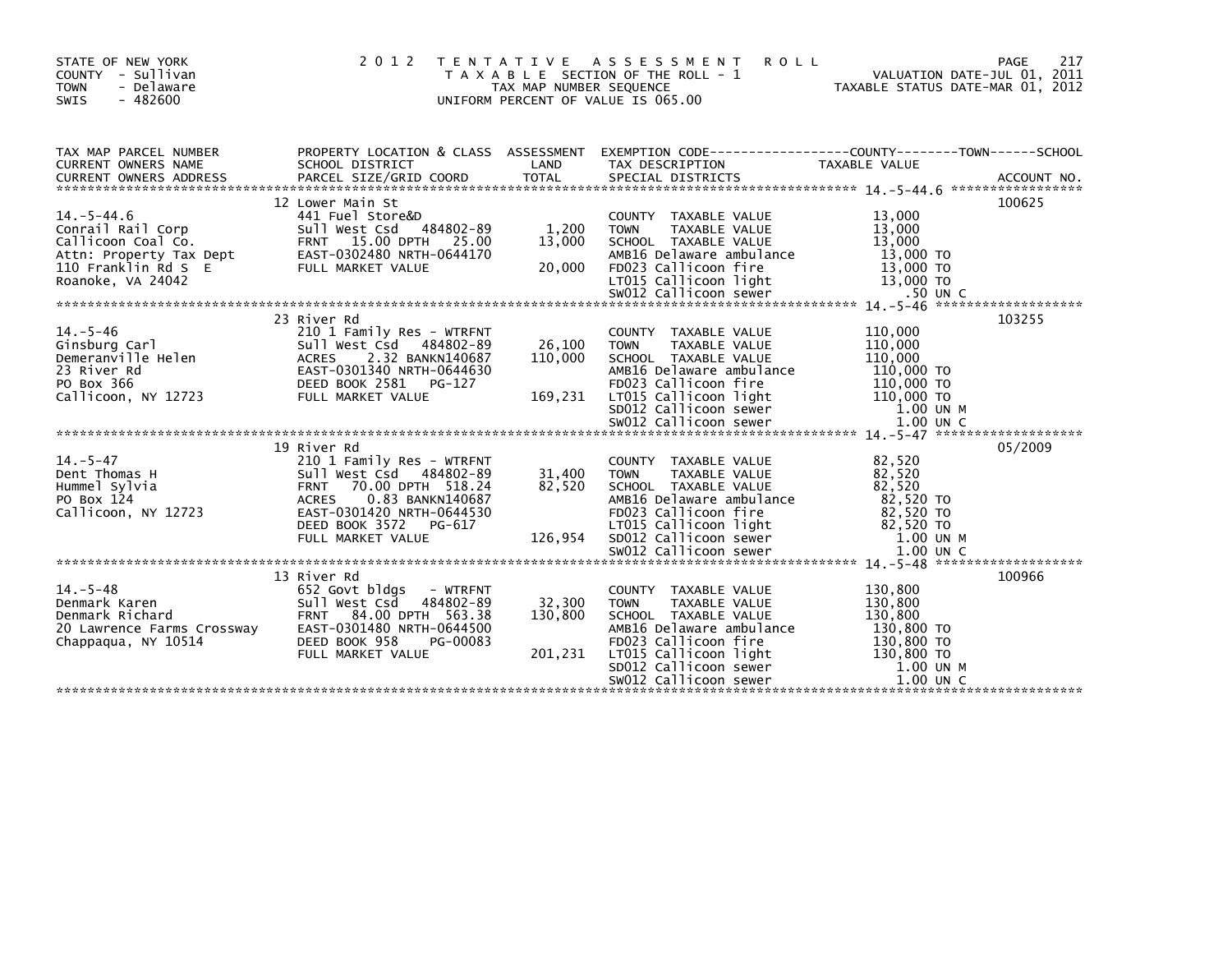| STATE OF NEW YORK<br>COUNTY - Sullivan<br><b>TOWN</b><br>- Delaware<br><b>SWIS</b><br>$-482600$     |                                                                                                                                                                                                 | TAX MAP NUMBER SEQUENCE      | 2012 TENTATIVE ASSESSMENT<br><b>ROLL</b><br>T A X A B L E SECTION OF THE ROLL - 1<br>UNIFORM PERCENT OF VALUE IS 065.00                                                                                     | VALUATION DATE-JUL 01, 2011<br>TAXABLE STATUS DATE-MAR 01, 2012                                   | 218<br>PAGE                  |
|-----------------------------------------------------------------------------------------------------|-------------------------------------------------------------------------------------------------------------------------------------------------------------------------------------------------|------------------------------|-------------------------------------------------------------------------------------------------------------------------------------------------------------------------------------------------------------|---------------------------------------------------------------------------------------------------|------------------------------|
| TAX MAP PARCEL NUMBER<br><b>CURRENT OWNERS NAME</b>                                                 | SCHOOL DISTRICT                                                                                                                                                                                 | LAND                         | PROPERTY LOCATION & CLASS ASSESSMENT EXEMPTION CODE---------------COUNTY-------TOWN------SCHOOL<br>TAX DESCRIPTION                                                                                          | TAXABLE VALUE                                                                                     |                              |
| $14. - 5 - 49$<br>Fink Terrance<br>Fink Kathleen<br>9 River Rd<br>PO Box 282<br>Callicoon, NY 12723 | 9 River Rd<br>210 1 Family Res - WTRFNT<br>Sull West Csd 484802-89<br><b>ACRES</b><br>1.45<br>EAST-0301530 NRTH-0644430<br>DEED BOOK 1117<br>PG-286<br>FULL MARKET VALUE                        | 39,700<br>124,300<br>191,231 | 41854<br>STAR B<br>COUNTY TAXABLE VALUE<br>TAXABLE VALUE<br><b>TOWN</b><br>SCHOOL TAXABLE VALUE<br>AMB16 Delaware ambulance<br>FD023 Callicoon fire                                                         | $\mathbf{0}$<br>124,300<br>124,300<br>105,700<br>124,300 TO<br>124,300 TO                         | 101870<br>$\Omega$<br>18,600 |
| $14. - 5 - 50$<br>Robisch Freda<br>1243 Cty Rte 164<br>Callicoon, NY 12723                          | 5 River Rd<br>210 1 Family Res - WTRFNT<br>Sull West Csd 484802-89<br>85.00 DPTH 200.00<br><b>FRNT</b><br>0.86<br><b>ACRES</b><br>EAST-0301727 NRTH-0644517                                     | 30,300<br>70,800             | COUNTY TAXABLE VALUE<br><b>TOWN</b><br>TAXABLE VALUE<br>SCHOOL TAXABLE VALUE<br>AMB16 Delaware ambulance<br>FD023 Callicoon fire                                                                            | 70,800<br>70,800<br>70.800<br>70,800 TO<br>70,800 TO                                              | 103271                       |
| $14. - 5 - 52$<br>Bank of America<br>101 N Tryon St<br>Charlotte, NC 28255                          | 3 River Rd<br>461 Bank<br>- WTRFNT<br>Sull West Csd 484802-89<br>FRNT 149.00 DPTH 100.00<br>1.20<br><b>ACRES</b><br>EAST-0301816 NRTH-0644471<br>DEED BOOK 701<br>PG-00476<br>FULL MARKET VALUE | 35,700<br>335,000<br>515,385 | COUNTY TAXABLE VALUE<br>TAXABLE VALUE<br><b>TOWN</b><br>SCHOOL TAXABLE VALUE<br>AMB16 Delaware ambulance<br>FD023 Callicoon fire<br>LT015 Callicoon light<br>SD012 Callicoon sewer<br>SW012 Callicoon sewer | 335,000<br>335,000<br>335,000<br>335,000 TO<br>335,000 TO<br>335,000 TO<br>1.00 UN M<br>1.00 UN C | 11/0211                      |
| $14. - 5 - 55$<br>Kay Franklin<br>Kay Carol T<br>PO Box 278<br>Callicoon, NY 12723                  | 43 Lower Main St<br>482 Det row bldg<br>Sull West Csd<br>484802-89<br>FRNT 55.74 DPTH 160.20<br>EAST-0301980 NRTH-0644410<br>DEED BOOK 2514<br>PG-525<br>FULL MARKET VALUE                      | 23,200<br>85,700<br>131,846  | COUNTY TAXABLE VALUE<br><b>TOWN</b><br>TAXABLE VALUE<br>SCHOOL TAXABLE VALUE<br>AMB16 Delaware ambulance<br>FD023 Callicoon fire<br>LT015 Callicoon light<br>SD012 Callicoon sewer<br>SW012 Callicoon sewer | 85,700<br>85,700<br>85,700<br>85,700 TO<br>85,700 TO<br>85,700 TO<br>.75 UN M<br>.75 UN C         | 101115                       |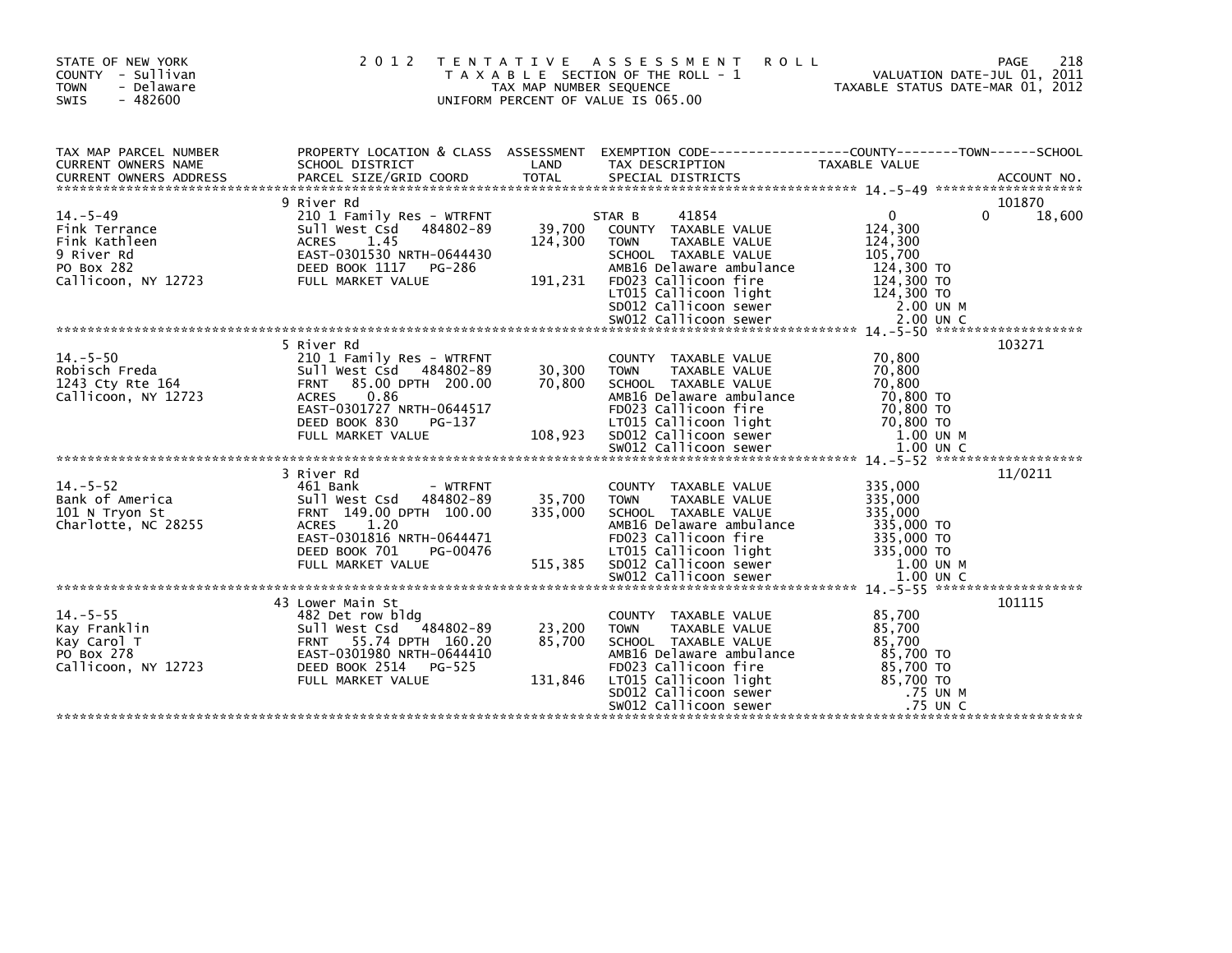| STATE OF NEW YORK<br>COUNTY - Sullivan<br><b>TOWN</b><br>- Delaware<br>$-482600$<br>SWIS                                         | 2 0 1 2                                                                                                                                                                 | TAX MAP NUMBER SEQUENCE      | TENTATIVE ASSESSMENT<br>T A X A B L E SECTION OF THE ROLL - 1<br>UNIFORM PERCENT OF VALUE IS 065.00                                                                                       | <b>ROLL</b>                                                                          | 219<br>PAGE<br>VALUATION DATE-JUL 01, 2011<br>TAXABLE STATUS DATE-MAR 01, 2012 |
|----------------------------------------------------------------------------------------------------------------------------------|-------------------------------------------------------------------------------------------------------------------------------------------------------------------------|------------------------------|-------------------------------------------------------------------------------------------------------------------------------------------------------------------------------------------|--------------------------------------------------------------------------------------|--------------------------------------------------------------------------------|
| TAX MAP PARCEL NUMBER<br>CURRENT OWNERS NAME<br><b>CURRENT OWNERS ADDRESS</b>                                                    | PROPERTY LOCATION & CLASS ASSESSMENT EXEMPTION CODE----------------COUNTY-------TOWN------SCHOOL<br>SCHOOL DISTRICT                                                     | LAND                         | TAX DESCRIPTION                                                                                                                                                                           | TAXABLE VALUE                                                                        |                                                                                |
|                                                                                                                                  | 3 Bridge St                                                                                                                                                             |                              |                                                                                                                                                                                           |                                                                                      | 100700                                                                         |
| $14. -5 - 56.1$<br>Curtis Building, LLC<br>PO Box 47<br>Callicoon, NY 12723                                                      | 482 Det row bldg<br>Sull West Csd 484802-89<br>FRNT 122.47 DPTH 44.58<br>EAST-0301909 NRTH-0644360<br>DEED BOOK 3133 PG-117                                             | 12,600<br>58,400             | COUNTY TAXABLE VALUE<br><b>TOWN</b><br><b>TAXABLE VALUE</b><br>SCHOOL TAXABLE VALUE<br>AMB16 Delaware ambulance<br>FD023 Callicoon fire                                                   | 58,400<br>58,400<br>58,400<br>58,400 TO<br>58,400 TO                                 |                                                                                |
|                                                                                                                                  | FULL MARKET VALUE                                                                                                                                                       | 89,846                       | LT015 Callicoon light<br>SD012 Callicoon sewer                                                                                                                                            | 58,400 TO<br>.75 UN M                                                                |                                                                                |
|                                                                                                                                  |                                                                                                                                                                         |                              |                                                                                                                                                                                           |                                                                                      |                                                                                |
| $14. -5 - 56.3$<br>Lander Richard<br>Lander Lisa<br>19 Evergreen Ln<br>Narrowsburg, NY 12764                                     | 23 A Dorrer Dr<br>432 Gas station - WTRFNT<br>484802-89<br>Sull West Csd<br>3.80<br><b>ACRES</b><br>EAST-0301779 NRTH-0644478<br>DEED BOOK 01561 PG-00641               | 90,000<br>427,700            | <b>BUS IMP AP 47610</b><br>COUNTY TAXABLE VALUE<br><b>TOWN</b><br><b>TAXABLE VALUE</b><br>SCHOOL TAXABLE VALUE<br>AMB16 Delaware ambulance                                                | 7,500<br>420,200<br>420,200<br>420,200<br>420,200 TO                                 | 7,500<br>7,500                                                                 |
|                                                                                                                                  | FULL MARKET VALUE                                                                                                                                                       | 658,000                      | 7,500 EX<br>FD023 Callicoon fire<br>LT015 Callicoon light<br>7,500 EX<br>SD012 Callicoon sewer                                                                                            | 427,700 TO<br>420.200 TO<br>1.00 UN M                                                |                                                                                |
|                                                                                                                                  |                                                                                                                                                                         |                              |                                                                                                                                                                                           |                                                                                      |                                                                                |
| $14. - 5 - 57$<br>De Cristofaro Robert<br>De Cristofaro Rosemarie S<br>53 Old Route 97<br>PO Box 556<br>Callicoon, NY 12723-5033 | 41 Lower Main St<br>421 Restaurant<br>484802-89<br>Sull West Csd<br>FRNT 45.80 DPTH 82.05<br>EAST-0302003 NRTH-0644364<br>DEED BOOK 1325<br>PG-102<br>FULL MARKET VALUE | 51,500<br>124,200<br>191,077 | COUNTY TAXABLE VALUE<br><b>TOWN</b><br><b>TAXABLE VALUE</b><br>SCHOOL TAXABLE VALUE<br>AMB16 Delaware ambulance<br>FD023 Callicoon fire<br>LT015 Callicoon light<br>SD012 Callicoon sewer | 124,200<br>124,200<br>124,200<br>124,200 TO<br>124,200 TO<br>124,200 TO<br>2.00 UN M |                                                                                |
|                                                                                                                                  |                                                                                                                                                                         |                              |                                                                                                                                                                                           |                                                                                      |                                                                                |
| $14. - 5 - 58.1$                                                                                                                 | 39 Lower Main St<br>481 Att row bldg                                                                                                                                    |                              | COUNTY TAXABLE VALUE                                                                                                                                                                      | 120,000                                                                              | 103165                                                                         |
| Sull. County Realty Holdings<br>PO Box 181<br>Callicoon, NY 12723                                                                | Sull West Csd<br>484802-89<br>FRNT 70.41 DPTH 54.00<br>EAST-0302051 NRTH-0644345<br>DEED BOOK 3184<br>PG-522                                                            | 22,900<br>120,000            | TAXABLE VALUE<br><b>TOWN</b><br>SCHOOL TAXABLE VALUE<br>AMB16 Delaware ambulance<br>FD023 Callicoon fire                                                                                  | 120,000<br>120,000<br>120,000 TO<br>120,000 TO                                       |                                                                                |
|                                                                                                                                  | FULL MARKET VALUE                                                                                                                                                       | 184,615                      | LT015 Callicoon light<br>SD012 Callicoon sewer<br>SW012 Callicoon sewer                                                                                                                   | 120,000 TO<br>1.75 UN M<br>1.75 UN C                                                 |                                                                                |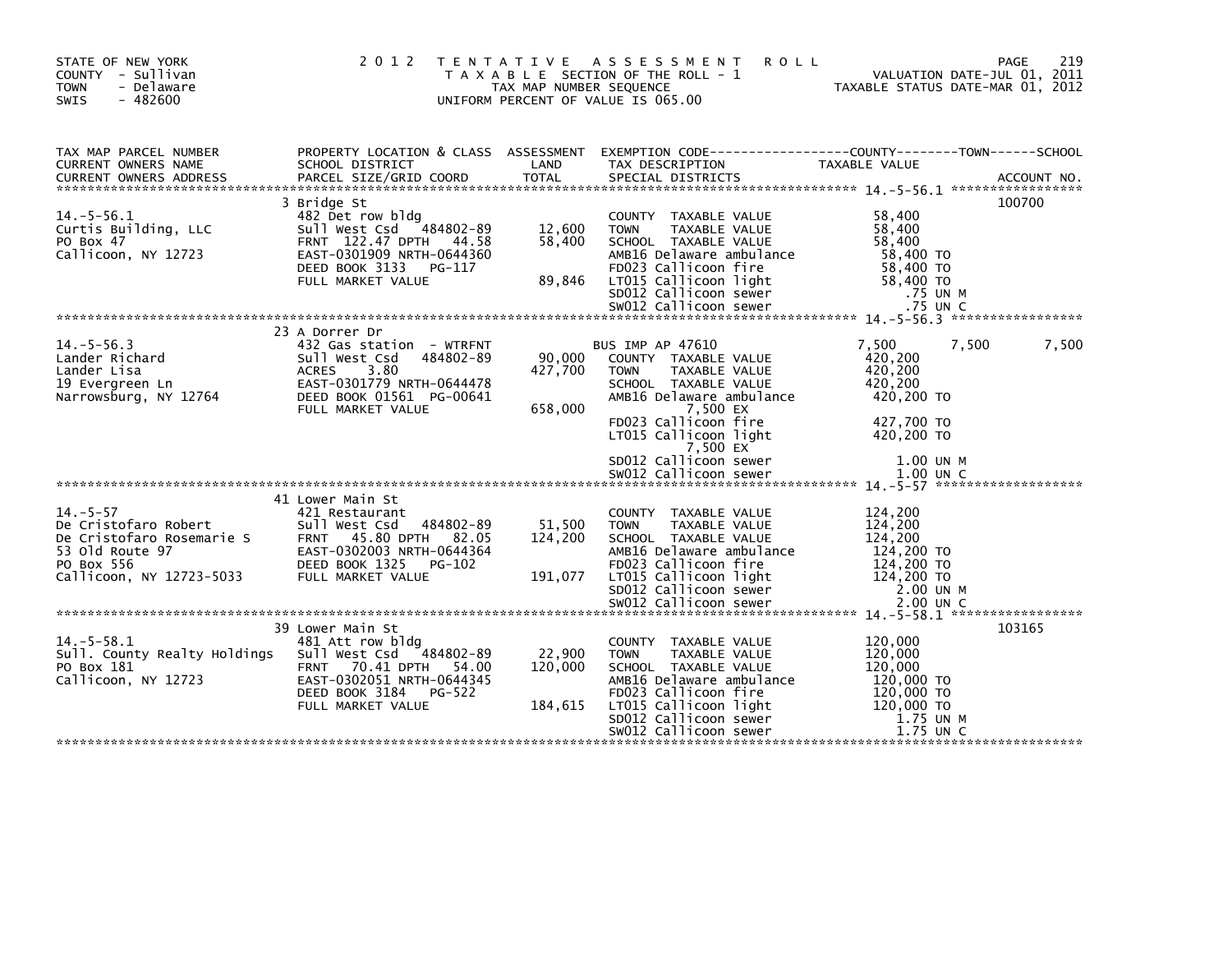| STATE OF NEW YORK<br>- Sullivan<br><b>COUNTY</b><br><b>TOWN</b><br>- Delaware<br>$-482600$<br><b>SWIS</b> | 2 0 1 2                                                                                                                                                                   | T E N T A T I V E<br>TAX MAP NUMBER SEQUENCE | A S S E S S M E N T<br><b>ROLL</b><br>T A X A B L E SECTION OF THE ROLL - 1<br>UNIFORM PERCENT OF VALUE IS 065.00                                                                                                                                                                                  | VALUATION DATE-JUL 01, 2011<br>TAXABLE STATUS DATE-MAR 01, 2012                                                                         | 220<br>PAGE                       |
|-----------------------------------------------------------------------------------------------------------|---------------------------------------------------------------------------------------------------------------------------------------------------------------------------|----------------------------------------------|----------------------------------------------------------------------------------------------------------------------------------------------------------------------------------------------------------------------------------------------------------------------------------------------------|-----------------------------------------------------------------------------------------------------------------------------------------|-----------------------------------|
| TAX MAP PARCEL NUMBER<br><b>CURRENT OWNERS NAME</b>                                                       | PROPERTY LOCATION & CLASS ASSESSMENT<br>SCHOOL DISTRICT                                                                                                                   | LAND                                         | EXEMPTION CODE-----------------COUNTY-------TOWN------SCHOOL<br>TAX DESCRIPTION                                                                                                                                                                                                                    | <b>TAXABLE VALUE</b>                                                                                                                    |                                   |
| $14. -5 - 59.1$<br>Dahlberg Geoffrey<br>Dahlberg Georgia C<br>103 Fremont St<br>Callicoon, NY 12723       | 35 Lower Main St<br>482 Det row bldg<br>Sull West Csd 484802-89<br>FRNT 50.00 DPTH 203.50<br>EAST-0302084 NRTH-0644287<br>DEED BOOK 2576<br>PG-479<br>FULL MARKET VALUE   | 197,000<br>303,077                           | <b>BUS IMP AP 47610</b><br>23,200 BUS IMP AP 47610<br>COUNTY TAXABLE VALUE<br><b>TOWN</b><br><b>TAXABLE VALUE</b><br>SCHOOL TAXABLE VALUE<br>AMB16 Delaware ambulance<br>17,500 EX<br>FD023 Callicoon fire<br>LT015 Callicoon light<br>17,500 EX<br>SD012 Callicoon sewer<br>SW012 Callicoon sewer | 10,000<br>10.000<br>7,500<br>7,500<br>179,500<br>179,500<br>179.500<br>179,500 TO<br>197,000 TO<br>179,500 TO<br>5.50 UN M<br>5.50 UN C | 103128<br>10,000<br>7,500         |
|                                                                                                           |                                                                                                                                                                           |                                              |                                                                                                                                                                                                                                                                                                    |                                                                                                                                         |                                   |
| $14. - 5 - 60.1$<br>Devine Patti<br>33 Lower Main St<br>PO Box 166<br>Callicoon, NY 12723                 | 33 Lower Main St<br>423 Snack bar<br>484802-89<br>Sull West Csd<br>FRNT 50.00 DPTH 194.06<br>EAST-0302131 NRTH-0644261<br>DEED BOOK 2010<br>PG-57955<br>FULL MARKET VALUE | 23,100<br>120,000<br>184,615                 | 41854<br>STAR B<br>COUNTY TAXABLE VALUE<br><b>TOWN</b><br><b>TAXABLE VALUE</b><br>SCHOOL TAXABLE VALUE<br>AMB16 Delaware ambulance<br>FD023 Callicoon fire<br>LT015 Callicoon light<br>SD012 Callicoon sewer                                                                                       | $\Omega$<br>120,000<br>120,000<br>101,400<br>120,000 TO<br>120,000 TO<br>120,000 TO<br>3.00 UN M                                        | 10/2010<br>18,600<br><sup>0</sup> |
|                                                                                                           |                                                                                                                                                                           |                                              |                                                                                                                                                                                                                                                                                                    |                                                                                                                                         |                                   |
| $14. - 5 - 61.1$<br>Kaufmann Albert G<br>Kaufmann Gladys A<br>290 Whitehall St<br>Lynbrook, NY 11563      | 31 Lower Main St<br>422 Diner/lunch<br>Sull West Csd 484802-89<br>FRNT 34.00 DPTH 182.80<br>EAST-0302166 NRTH-0644240<br>DEED BOOK 3577<br>PG-306<br>FULL MARKET VALUE    | 17,200<br>172,500<br>265,385                 | COUNTY TAXABLE VALUE<br><b>TOWN</b><br><b>TAXABLE VALUE</b><br>SCHOOL TAXABLE VALUE<br>AMB16 Delaware ambulance<br>FD023 Callicoon fire<br>LT015 Callicoon light<br>SD012 Callicoon sewer<br>SW012 Callicoon sewer                                                                                 | 172,500<br>172,500<br>172,500<br>172,500 TO<br>172,500 TO<br>172,500 TO<br>3.00 UN M<br>3.00 UN C                                       | 06/2009                           |
|                                                                                                           |                                                                                                                                                                           |                                              |                                                                                                                                                                                                                                                                                                    |                                                                                                                                         |                                   |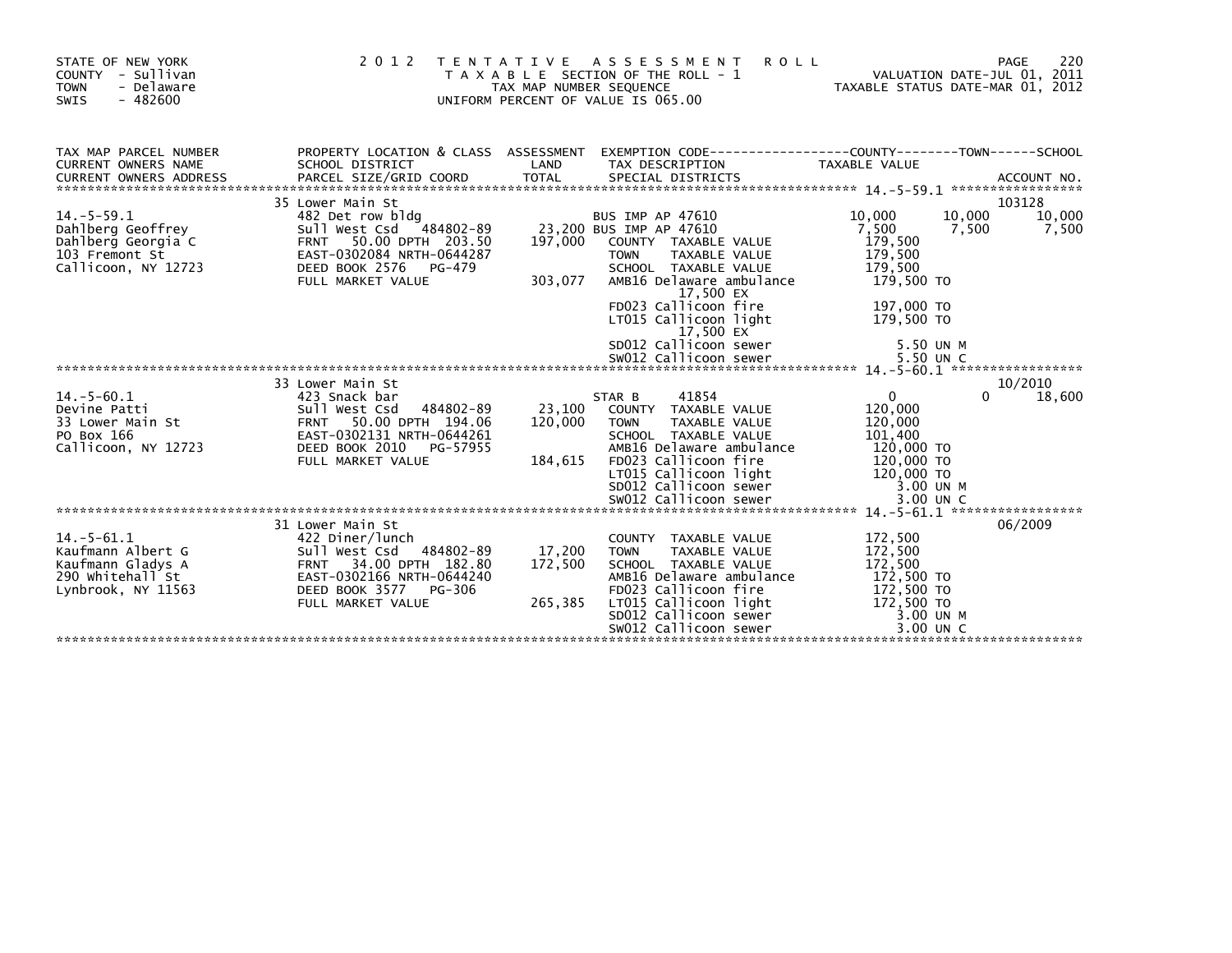| STATE OF NEW YORK<br>COUNTY - Sullivan<br>- Delaware<br><b>TOWN</b><br>$-482600$<br><b>SWIS</b>             | 2 0 1 2                                                                                                                                                                                                      | T E N T A T I V E<br>TAX MAP NUMBER SEOUENCE | ASSESSMENT<br><b>ROLL</b><br>T A X A B L E SECTION OF THE ROLL - 1<br>UNIFORM PERCENT OF VALUE IS 065.00                                                                                                                                  | VALUATION DATE-JUL 01, 2011<br>TAXABLE STATUS DATE-MAR 01, 2012                                          | 221<br>PAGE      |
|-------------------------------------------------------------------------------------------------------------|--------------------------------------------------------------------------------------------------------------------------------------------------------------------------------------------------------------|----------------------------------------------|-------------------------------------------------------------------------------------------------------------------------------------------------------------------------------------------------------------------------------------------|----------------------------------------------------------------------------------------------------------|------------------|
| TAX MAP PARCEL NUMBER<br>CURRENT OWNERS NAME                                                                | SCHOOL DISTRICT                                                                                                                                                                                              | LAND                                         | PROPERTY LOCATION & CLASS ASSESSMENT EXEMPTION CODE----------------COUNTY-------TOWN------SCHOOL<br>TAX DESCRIPTION                                                                                                                       | TAXABLE VALUE                                                                                            |                  |
| $14. - 5 - 62.1$<br>Properties on Main, LLC<br>c/o Dan Ionescu<br>37 W 28th St Fl 3rd<br>New York, NY 10001 | 27 Lower Main St<br>482 Det row bldg<br>484802-89<br>Sull West Csd<br>49.59 DPTH 176.33<br><b>FRNT</b><br><b>BANK 60806</b><br>EAST-0302202 NRTH-0644216<br>DEED BOOK 3131 PG-204<br>FULL MARKET VALUE       | 21,900<br>139,040<br>213,908                 | <b>BUS IMP AP 47610</b><br>COUNTY TAXABLE VALUE<br>TAXABLE VALUE<br><b>TOWN</b><br>SCHOOL TAXABLE VALUE<br>AMB16 Delaware ambulance<br>11,652 EX<br>FD023 Callicoon fire<br>LT015 Callicoon light<br>$11,652$ EX<br>SD012 Callicoon sewer | 11,652<br>11.652<br>127,388<br>127,388<br>127,388<br>127,388 TO<br>139,040 TO<br>127,388 TO<br>3.50 UN M | 102338<br>11,652 |
|                                                                                                             |                                                                                                                                                                                                              |                                              |                                                                                                                                                                                                                                           |                                                                                                          |                  |
| $14 - 5 - 63.1$<br>Malloy Frances<br>446 State St<br>Brooklyn, NY 11217                                     | 25 Lower Main St<br>482 Det row bldg<br>Sull West Csd 484802-89<br>FRNT 29.67 DPTH 166.47<br>EAST-0302231 NRTH-0644197<br>DEED BOOK 2457<br>PG-271<br>FULL MARKET VALUE                                      | 12,700<br>95,100<br>146,308                  | COUNTY TAXABLE VALUE<br><b>TOWN</b><br><b>TAXABLE VALUE</b><br>SCHOOL TAXABLE VALUE<br>AMB16 Delaware ambulance<br>FD023 Callicoon fire<br>LT015 Callicoon light<br>SD012 Callicoon sewer                                                 | 95,100<br>95,100<br>95.100<br>95,100 TO<br>95,100 TO<br>95,100 TO<br>2.50 UN M                           | 101350           |
|                                                                                                             | 21 Lower Main St                                                                                                                                                                                             |                                              |                                                                                                                                                                                                                                           |                                                                                                          | 103381           |
| $14 - 5 - 64.1$<br>Borrelli Dr. Linda F<br>21 Lower Main St<br>PO Box 484<br>Callicoon, NY 12723            | 482 Det row bldg<br>Sull West Csd<br>484802-89<br><b>FRNT</b><br>49.00 DPTH 81.42<br>EAST-0302262 NRTH-0644178<br>DEED BOOK 1644<br>PG-142<br>FULL MARKET VALUE                                              | 18,400<br>108,100<br>166,308                 | COUNTY TAXABLE VALUE<br><b>TOWN</b><br><b>TAXABLE VALUE</b><br>SCHOOL TAXABLE VALUE<br>AMB16 Delaware ambulance<br>FD023 Callicoon fire<br>LT015 Callicoon light<br>SD012 Callicoon sewer                                                 | 108,100<br>108,100<br>108,100<br>108,100 TO<br>108,100 TO<br>108,100 TO<br>3.50 UN M                     |                  |
|                                                                                                             |                                                                                                                                                                                                              |                                              |                                                                                                                                                                                                                                           |                                                                                                          |                  |
| $14. -5 - 65.1$<br>Freda Matthew J<br>Freda Thomas<br>21 Lower Main St<br>PO Box 335<br>Callicoon, NY 12723 | 21 Lower Main St<br>482 Det row bldg<br>Sull West Csd<br>484802-89<br>42.50 DPTH 137.40<br><b>FRNT</b><br><b>ACRES</b><br>0.28<br>EAST-0302304 NRTH-0644155<br>DEED BOOK 1705<br>PG-485<br>FULL MARKET VALUE | 11,600<br>102,700<br>158,000                 | COUNTY TAXABLE VALUE<br>TAXABLE VALUE<br><b>TOWN</b><br>SCHOOL TAXABLE VALUE<br>AMB16 Delaware ambulance<br>FD023 Callicoon fire<br>LT015 Callicoon light<br>SD012 Callicoon sewer                                                        | 102,700<br>102,700<br>102,700<br>102,700 TO<br>102,700 TO<br>102,700 TO<br>4.00 UN M                     | 100261           |
|                                                                                                             |                                                                                                                                                                                                              |                                              | SW012 Callicoon sewer                                                                                                                                                                                                                     | 4.00 UN C                                                                                                |                  |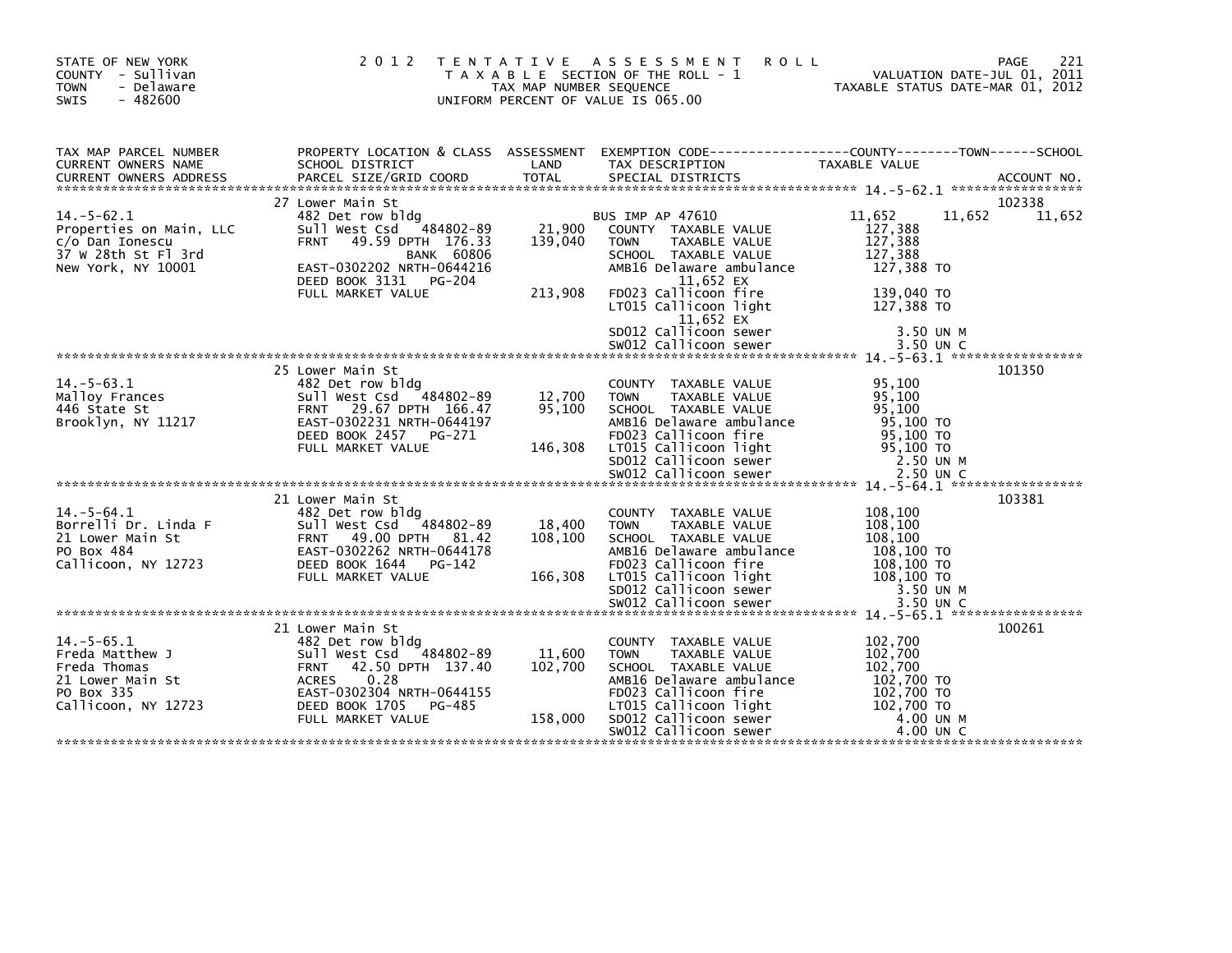| STATE OF NEW YORK<br>COUNTY - Sullivan<br><b>TOWN</b><br>- Delaware<br>$-482600$<br><b>SWIS</b>                                                                                                         |                                                                                                                                                                                 | TAX MAP NUMBER SEQUENCE       | 2012 TENTATIVE ASSESSMENT<br><b>ROLL</b><br>T A X A B L E SECTION OF THE ROLL - 1<br>UNIFORM PERCENT OF VALUE IS 065.00                                                                                     |                                                                                      | PAGE<br>VALUATION DATE-JUL 01, 2011<br>TAXABLE STATUS DATE-MAR 01, 2012 | 222 |
|---------------------------------------------------------------------------------------------------------------------------------------------------------------------------------------------------------|---------------------------------------------------------------------------------------------------------------------------------------------------------------------------------|-------------------------------|-------------------------------------------------------------------------------------------------------------------------------------------------------------------------------------------------------------|--------------------------------------------------------------------------------------|-------------------------------------------------------------------------|-----|
| TAX MAP PARCEL NUMBER<br>CURRENT OWNERS NAME<br>.CURRENT OWNERS ADDRESS PARCEL SIZE/GRID COORD TOTAL SPECIAL DISTRICTS AND MESS ARE ACCOUNT NO ACCOUNT NO ACCOUNT AND MANUSCRIPT OWNERS AND ACCOUNT NO. | SCHOOL DISTRICT                                                                                                                                                                 | LAND                          | PROPERTY LOCATION & CLASS ASSESSMENT EXEMPTION CODE----------------COUNTY-------TOWN-----SCHOOL<br>TAX DESCRIPTION                                                                                          | TAXABLE VALUE                                                                        |                                                                         |     |
|                                                                                                                                                                                                         | 19 Lower Main St                                                                                                                                                                |                               |                                                                                                                                                                                                             |                                                                                      | 103030                                                                  |     |
| $14. - 5 - 66$<br>Dominique's on Main St., LLC<br>PO Box 295<br>Callicoon, NY 12723                                                                                                                     | 422 Diner/lunch<br>Sull West Csd 484802-89<br>FRNT 42.50 DPTH 135.00<br><b>BANK 60806</b><br>EAST-0302347 NRTH-0644131<br>DEED BOOK 2897 PG-629                                 | 22,000<br>168,000             | BUS IMP AP 47610<br>COUNTY TAXABLE VALUE<br><b>TOWN</b><br>TAXABLE VALUE<br>SCHOOL TAXABLE VALUE<br>AMB16 Delaware ambulance<br>5,000 EX                                                                    | 5,000<br>163,000<br>163,000<br>163,000<br>163,000 TO                                 | 5,000<br>5,000                                                          |     |
|                                                                                                                                                                                                         | FULL MARKET VALUE                                                                                                                                                               | 258,462                       | FD023 Callicoon fire<br>LT015 Callicoon light<br>$5,000$ $EX$<br>SD012 Callicoon sewer                                                                                                                      | 168,000 TO<br>163,000 TO<br>2.00 UN M                                                |                                                                         |     |
|                                                                                                                                                                                                         |                                                                                                                                                                                 |                               |                                                                                                                                                                                                             |                                                                                      |                                                                         |     |
|                                                                                                                                                                                                         |                                                                                                                                                                                 |                               |                                                                                                                                                                                                             |                                                                                      |                                                                         |     |
| $14. - 5 - 68.1$<br>Callicoon Building, LLC<br>PO Box 556<br>Callicoon, NY 12723                                                                                                                        | 13 Lower Main St<br>482 Det row bldg<br>Sull West Csd 484802-89<br><b>FRNT</b><br>48.23 DPTH 76.85<br>0.07<br><b>ACRES</b><br>EAST-0302432 NRTH-0644098                         | 10,000<br>71,000              | COUNTY TAXABLE VALUE<br>TAXABLE VALUE<br><b>TOWN</b><br>SCHOOL TAXABLE VALUE<br>AMB16 Delaware ambulance<br>FD023 Callicoon fire                                                                            | 71,000<br>71,000<br>71,000<br>71,000 TO<br>71,000 TO                                 |                                                                         |     |
|                                                                                                                                                                                                         |                                                                                                                                                                                 |                               |                                                                                                                                                                                                             |                                                                                      |                                                                         |     |
|                                                                                                                                                                                                         |                                                                                                                                                                                 |                               |                                                                                                                                                                                                             |                                                                                      |                                                                         |     |
| $14. - 5 - 68.4$<br>Peck's Market Inc.<br>120 Kirk Rd<br>Narrowsburg, NY 12764                                                                                                                          | Main St<br>438 Parking lot - WTRFNT<br>Sull West Csd 484802-89<br>FRNT 81.79 DPTH 290.15<br>EAST-0302358 NRTH-0643958<br>DEED BOOK 1471<br>PG-610<br>FULL MARKET VALUE          | 33,200<br>33,200<br>51,077    | COUNTY TAXABLE VALUE<br>TAXABLE VALUE<br><b>TOWN</b><br>SCHOOL TAXABLE VALUE<br>AMB16 Delaware ambulance<br>FD023 Callicoon fire<br>LT015 Callicoon light                                                   | 33,200<br>33,200<br>33,200<br>33,200 TO<br>33,200 TO<br>33,200 TO                    |                                                                         |     |
|                                                                                                                                                                                                         |                                                                                                                                                                                 |                               |                                                                                                                                                                                                             |                                                                                      |                                                                         |     |
| $14. - 5 - 69$<br>Peck's Market Inc.<br>120 Kirk Rd<br>Narrowsburg, NY 12764                                                                                                                            | 9 Lower Main St<br>454 Supermarket - WTRFNT<br>Sull West Csd<br>484802-89<br><b>ACRES</b><br>1.10<br>EAST-0302481 NRTH-0643931<br>DEED BOOK 3144<br>PG-272<br>FULL MARKET VALUE | 39,900<br>656,000<br>1009,231 | COUNTY TAXABLE VALUE<br><b>TOWN</b><br>TAXABLE VALUE<br>SCHOOL TAXABLE VALUE<br>AMB16 Delaware ambulance<br>FD023 Callicoon fire<br>LT015 Callicoon light<br>SD012 Callicoon sewer<br>SW012 Callicoon sewer | 656,000<br>656,000<br>656,000<br>656,000 TO<br>566,400 TO<br>566,400 TO<br>2.75 UN M | 2.75 UN C                                                               |     |
|                                                                                                                                                                                                         |                                                                                                                                                                                 |                               |                                                                                                                                                                                                             |                                                                                      |                                                                         |     |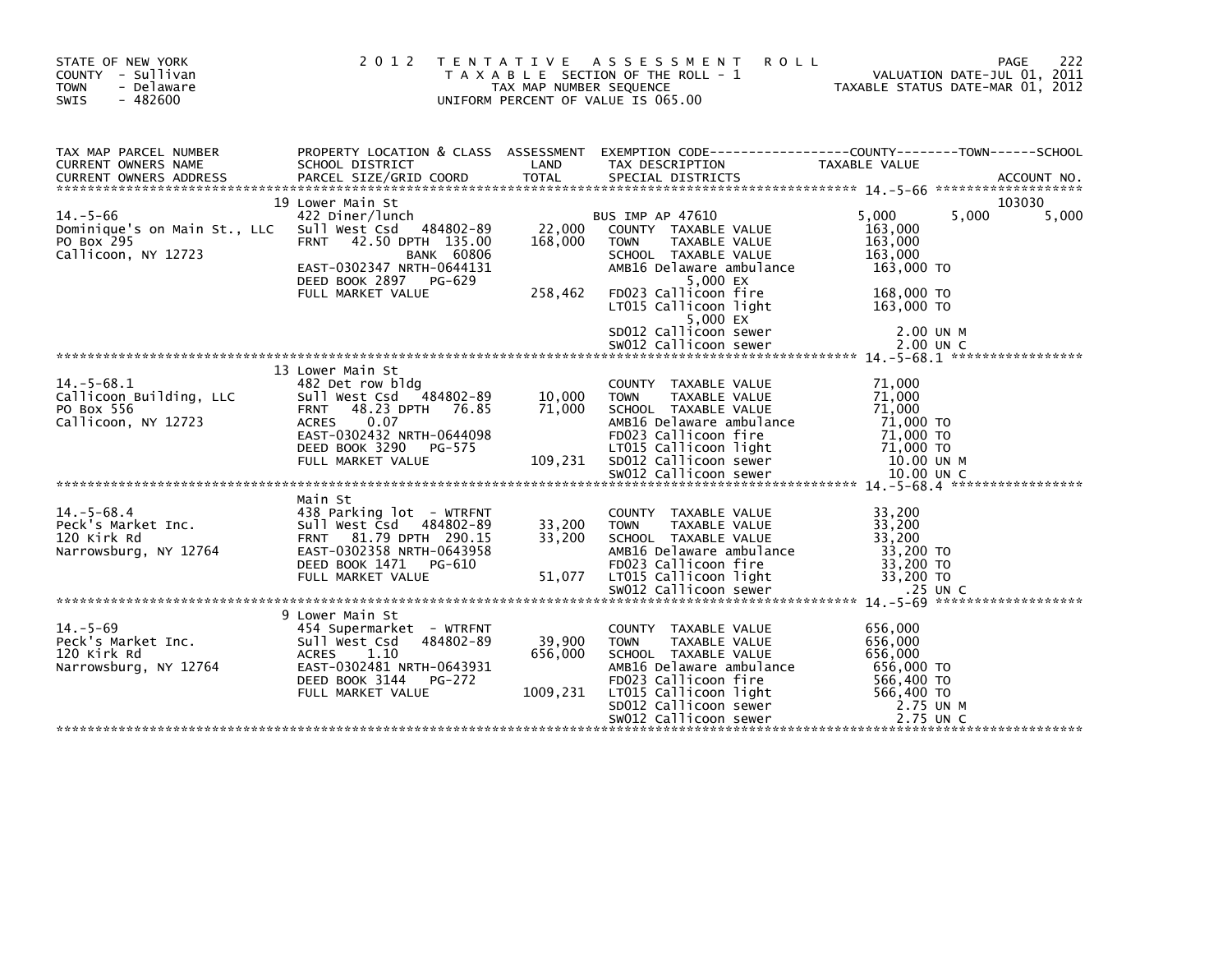| STATE OF NEW YORK<br>- Sullivan<br><b>COUNTY</b><br><b>TOWN</b><br>- Delaware<br>$-482600$<br>SWIS      | 2 0 1 2                                                                                                                                                | TAX MAP NUMBER SEQUENCE | <b>ROLL</b><br>TENTATIVE ASSESSMENT<br>T A X A B L E SECTION OF THE ROLL - 1<br>UNIFORM PERCENT OF VALUE IS 065.00              | VALUATION DATE-JUL 01, 2011<br>TAXABLE STATUS DATE-MAR 01, 2012 | 223<br>PAGE       |
|---------------------------------------------------------------------------------------------------------|--------------------------------------------------------------------------------------------------------------------------------------------------------|-------------------------|---------------------------------------------------------------------------------------------------------------------------------|-----------------------------------------------------------------|-------------------|
| TAX MAP PARCEL NUMBER<br><b>CURRENT OWNERS NAME</b><br>CURRENT OWNERS ADDRESS                           | PROPERTY LOCATION & CLASS ASSESSMENT<br>SCHOOL DISTRICT                                                                                                | LAND                    | TAX DESCRIPTION                                                                                                                 | TAXABLE VALUE                                                   | ACCOUNT NO.       |
|                                                                                                         |                                                                                                                                                        |                         |                                                                                                                                 |                                                                 | ***************** |
| $14. -5 - 71.1$<br>Catskill Delaware Properties<br>5 Lower Main St<br>PO Box 118<br>Callicoon, NY 12723 | 5 Lower Main St<br>482 Det row bldg - WTRFNT<br>Sull West Csd 484802-89<br>FRNT 200.00 DPTH 75.00<br>EAST-0302531 NRTH-0643869<br>DEED BOOK 3631 PG-18 | 24,500<br>195,700       | COUNTY TAXABLE VALUE<br>TAXABLE VALUE<br><b>TOWN</b><br>SCHOOL TAXABLE VALUE<br>AMB16 Delaware ambulance                        | 195,700<br>195,700<br>195,700<br>195,700 TO                     |                   |
|                                                                                                         | FULL MARKET VALUE                                                                                                                                      | 301,077                 | FD023 Callicoon fire 195,700 TO<br>LT015 Callicoon light 195,700 TO<br>SD012 Callicoon sewer 2.25 UN M<br>SW012 Callicoon sewer | 2.25 UN C                                                       |                   |
|                                                                                                         |                                                                                                                                                        |                         |                                                                                                                                 |                                                                 |                   |
| $14. - 5 - 72$<br>McElroy Justin<br>McElroy Kara<br>PO Box 95                                           | 4623 State Route 17B<br>423 Snack bar<br>- WTRFNT<br>Sull West Csd 484802-89<br>FRNT 102.96 DPTH 172.68<br>EAST-0302940 NRTH-0643770                   | 23,700<br>80,000        | <b>BUS IMP AP 47610</b><br>COUNTY TAXABLE VALUE<br>TAXABLE VALUE<br><b>TOWN</b><br>SCHOOL TAXABLE VALUE                         | 10,600 10,600<br>69,400<br>69,400<br>69,400                     | 10,600            |
| Hortonville, NY 12745                                                                                   | DEED BOOK 3395 PG-539<br>FULL MARKET VALUE                                                                                                             | 123,077                 | AMB16 Delaware ambulance<br>10,600 EX<br>FD023 Callicoon fire<br>LT015 Callicoon light<br>10,600 EX                             | 69,400 TO<br>80.000 TO<br>69,400 TO                             |                   |
|                                                                                                         |                                                                                                                                                        |                         | SD012 Callicoon sewer<br>SW012 Callicoon sewer                                                                                  | 1.00 UN M<br>$1.00$ UN C                                        |                   |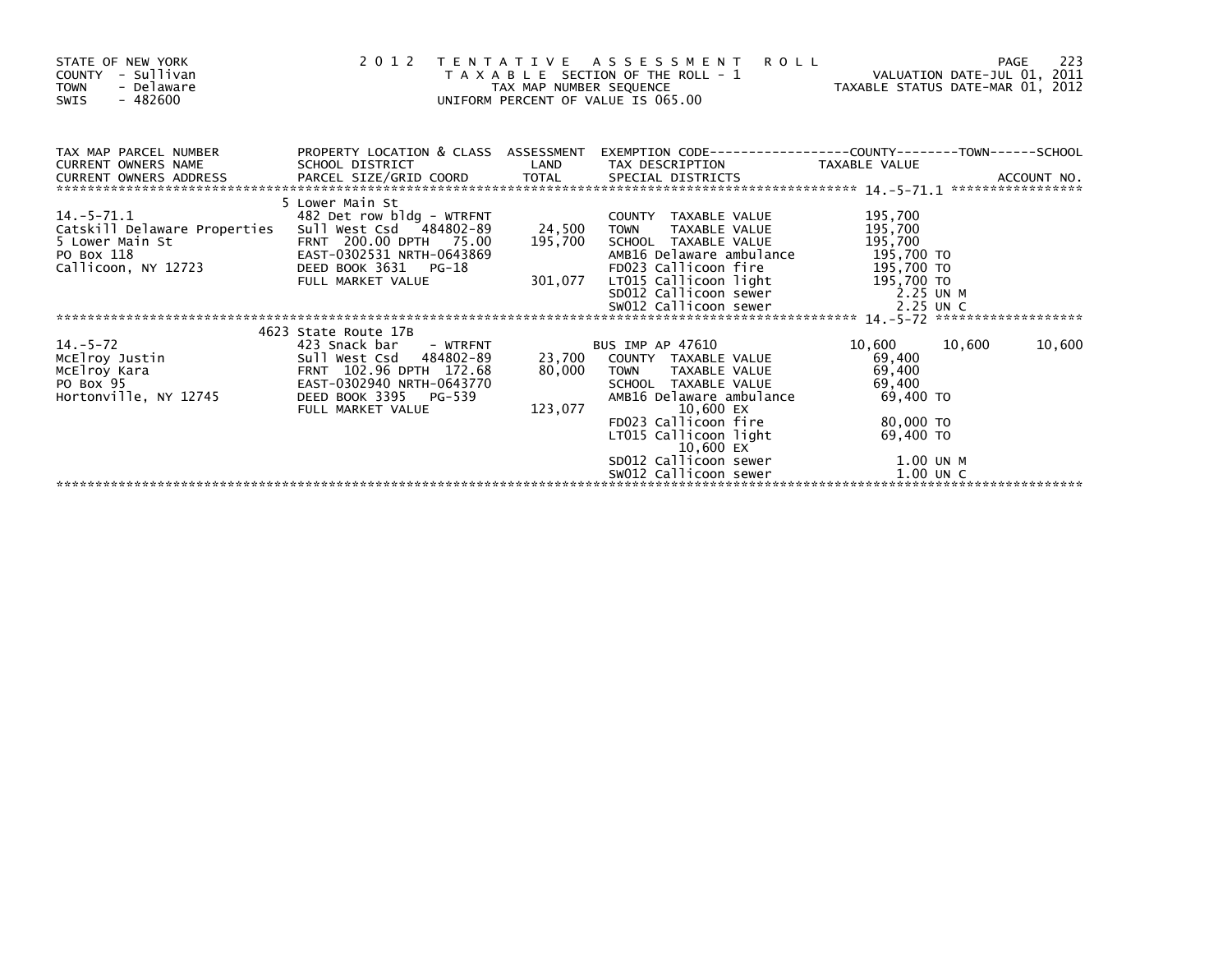| STATE OF NEW YORK         | 2012 TENTATIVE ASSESSMENT ROLL        | PAGE                             | -224 |
|---------------------------|---------------------------------------|----------------------------------|------|
| COUNTY - Sullivan         | T A X A B L E SECTION OF THE ROLL - 1 | VALUATION DATE-JUL 01, 2011      |      |
| - Delaware<br><b>TOWN</b> | MAP SECTION - 014                     | TAXABLE STATUS DATE-MAR 01, 2012 |      |
| - 482600<br>SWIS          | SUB-SECTION-                          | RPS150/V04/L015                  |      |
|                           | UNIFORM PERCENT OF VALUE IS 065.00    | CURRENT DATE 5/01/2012           |      |

# \*\*\* S P E C I A L D I S T R I C T S U M M A R Y \*\*\*

| CODE | DISTRICT NAME PARCELS                                                | TOTAL | EXTENSION<br><b>TYPF</b>           | EXTENSION<br><b>VALUE</b> | AD VALOREM<br><b>VALUE</b>       | <b>EXEMPT</b><br><b>AMOUNT</b> | <b>TAXABLE</b><br><b>VALUE</b>   |
|------|----------------------------------------------------------------------|-------|------------------------------------|---------------------------|----------------------------------|--------------------------------|----------------------------------|
|      | AMB16 Delaware ambul<br>FD023 Callicoon fire<br>LT015 Callicoon ligh |       | 97 TOTAL<br>97 TOTAL<br>97 TOTAL   |                           | 8426.359<br>8295.808<br>8295.808 | 57.786<br>5.534<br>57.786      | 8368.573<br>8290.274<br>8238.022 |
|      | SD012 Callicoon sewe<br>SW012 Callicoon sewe                         |       | 84 UNITS<br><b>M</b><br>97 UNITS C | 145.00<br>148.50          |                                  |                                | 145.00<br>148.50                 |

## \*\*\* S C H O O L D I S T R I C T S U M M A R Y \*\*\*

| CODE   | DISTRICT NAME | TOTAL<br><b>PARCELS</b> | ASSESSED<br>LAND | ASSESSED<br><b>TOTAL</b> | <b>EXEMPT</b><br><b>AMOUNT</b> | <b>TOTAL</b><br><b>TAXABLE</b> | <b>STAR</b><br>AMOUNT | <b>STAR</b><br><b>TAXABLE</b> |
|--------|---------------|-------------------------|------------------|--------------------------|--------------------------------|--------------------------------|-----------------------|-------------------------------|
| 484802 | Sull West Csd | 97                      | 1669.203         | 8426,359                 | 101,052                        | 8325.307                       | 745.160               | 7580,147                      |
|        | SUB-TOTAL     | 97                      | 1669.203         | 8426,359                 | 101,052                        | 8325.307                       | 745.160               | 7580,147                      |
| 484889 | West Sull Lib | 97                      | 1669.203         | 8426.359                 | 101,052                        | 8325.307                       | 745.160               | 7580,147                      |
|        | TOTAL         | 194                     | 3338,406         | 16852,718                | 202,104                        | 16650,614                      | 1490,320              | 15160,294                     |

# \*\*\* S Y S T E M C O D E S S U M M A R Y \*\*\*

## NO SYSTEM EXEMPTIONS AT THIS LEVEL

# \*\*\* E X E M P T I O N S U M M A R Y \*\*\*

| <b>CODE</b><br>DESCRIPTION                                                                                                                                      | TOTAL<br><b>PARCELS</b><br><b>COUNTY</b>                             | <b>TOWN</b><br><b>SCHOOL</b>                                                                                  |
|-----------------------------------------------------------------------------------------------------------------------------------------------------------------|----------------------------------------------------------------------|---------------------------------------------------------------------------------------------------------------|
| 41121<br>WAR VET<br>41131<br><b>COMBAT VET</b><br>41800<br>AGED-CTS<br>41834<br>STAR EN<br>41854<br>STAR B<br>44211<br>HOME IMP<br>47610<br>BUS IMP AP<br>ΤΟΤΑΙ | 40,352<br>39,650<br>48,800<br>25<br>5,534<br>52,252<br>48<br>186,588 | 40,352<br>39,650<br>48,800<br>48,800<br>280,160<br>465,000<br>5,534<br>52,252<br>52,252<br>186,588<br>846,212 |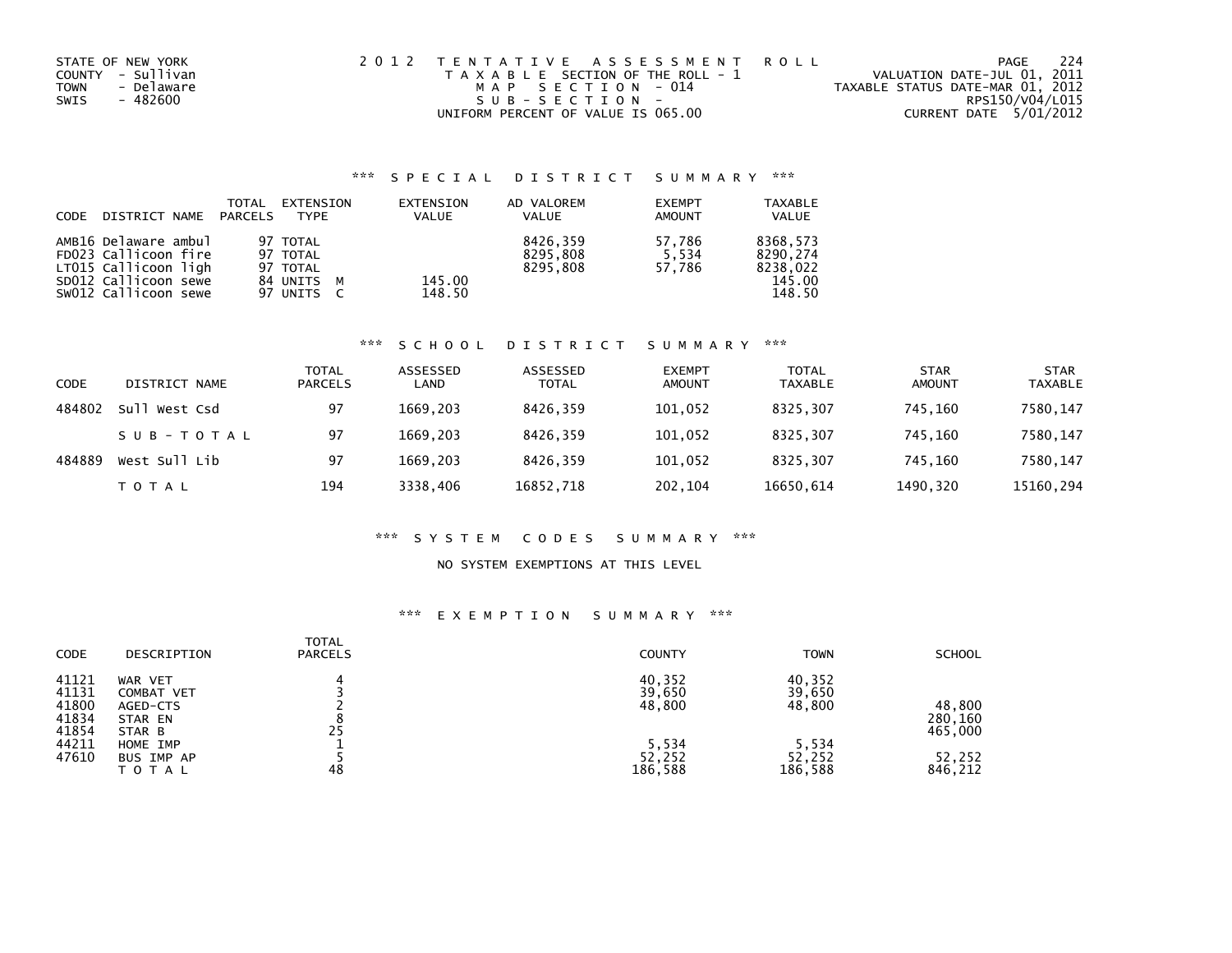|      | STATE OF NEW YORK | 2012 TENTATIVE ASSESSMENT ROLL        | -225<br>PAGE                     |
|------|-------------------|---------------------------------------|----------------------------------|
|      | COUNTY - Sullivan | T A X A B L E SECTION OF THE ROLL - 1 | VALUATION DATE-JUL 01, 2011      |
| TOWN | - Delaware        | MAP SECTION - 014                     | TAXABLE STATUS DATE-MAR 01, 2012 |
| SWIS | - 482600          | $SUB - SECTION -$                     | RPS150/V04/L015                  |
|      |                   | UNIFORM PERCENT OF VALUE IS 065.00    | CURRENT DATE 5/01/2012           |

# \*\*\* G R A N D T O T A L S \*\*\*

| ROLL       | DESCRIPTION | <b>TOTAL</b>   | <b>ASSESSED</b> | ASSESSED | <b>TAXABLE</b> | <b>TAXABLE</b> | <b>TAXABLE</b> | <b>STAR</b>    |
|------------|-------------|----------------|-----------------|----------|----------------|----------------|----------------|----------------|
| <b>SEC</b> |             | <b>PARCELS</b> | ∟AND            | TOTAL    | COUNTY         | <b>TOWN</b>    | <b>SCHOOL</b>  | <b>TAXABLE</b> |
|            | TAXABLE     |                | 1669.203        | 8426.359 | 8239.771       | 8239.771       | 8325,307       | 7580,147       |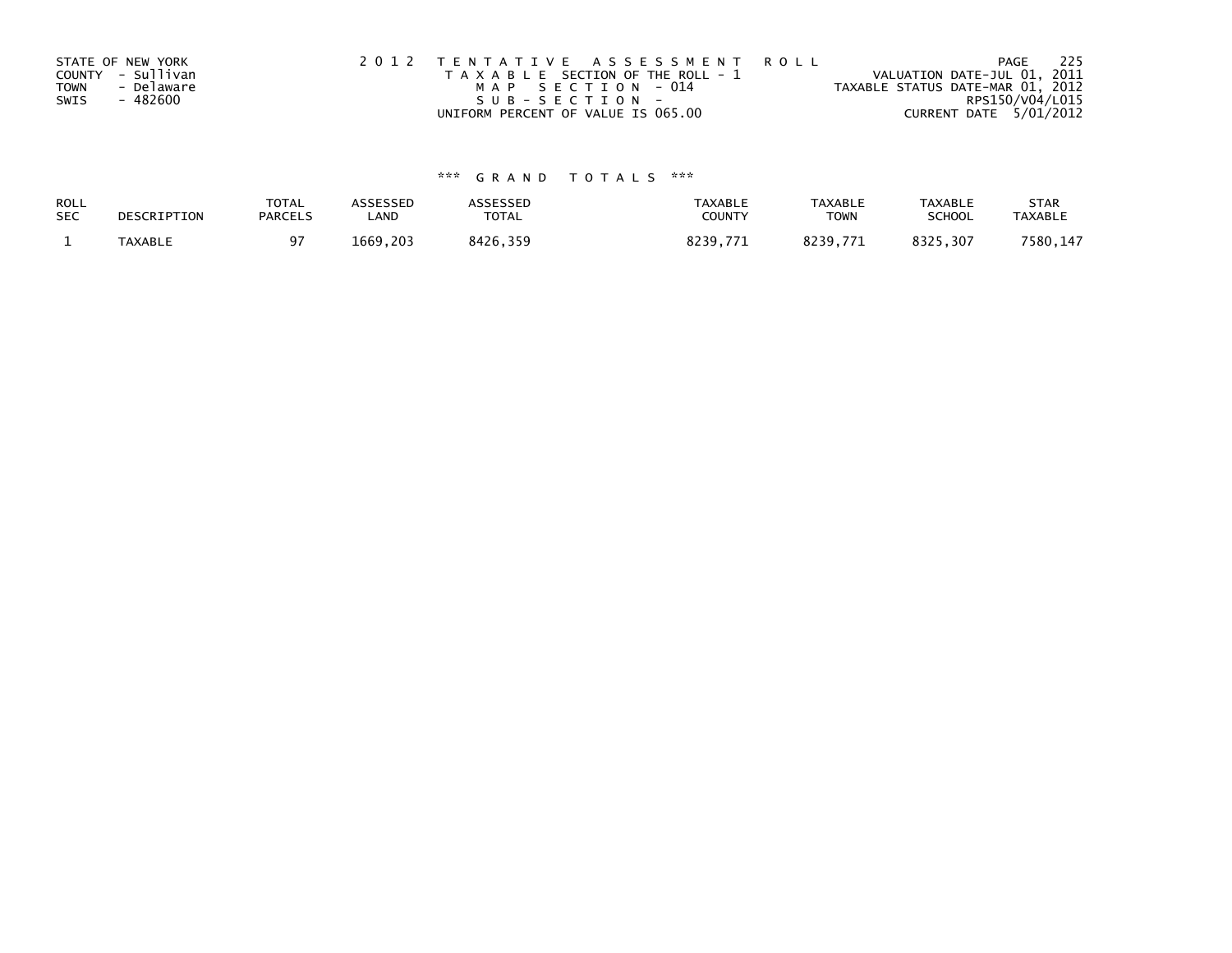| STATE OF NEW YORK<br>COUNTY - Sullivan<br><b>TOWN</b><br>- Delaware<br>$-482600$<br><b>SWIS</b>                                                                                                                                                            | 2 0 1 2                                                                                                                                                              | TAX MAP NUMBER SEQUENCE    | TENTATIVE ASSESSMENT<br><b>ROLL</b><br>T A X A B L E SECTION OF THE ROLL - 1<br>UNIFORM PERCENT OF VALUE IS 065.00                                                                                                                                      | VALUATION DATE-JUL 01, 2011<br>TAXABLE STATUS DATE-MAR 01, 2012                                                    | 226<br><b>PAGE</b> |
|------------------------------------------------------------------------------------------------------------------------------------------------------------------------------------------------------------------------------------------------------------|----------------------------------------------------------------------------------------------------------------------------------------------------------------------|----------------------------|---------------------------------------------------------------------------------------------------------------------------------------------------------------------------------------------------------------------------------------------------------|--------------------------------------------------------------------------------------------------------------------|--------------------|
| TAX MAP PARCEL NUMBER<br>CURRENT OWNERS NAME<br>CURRENT OWNERS ADDRESS FARCEL SIZE/GRID COORD TOTAL SPECIAL DISTRICTS (2001) ACCOUNT NO.<br>A CCOUNT NO A SERVE SIZE/GRID COORD TOTAL SPECIAL DISTRICTS (2004) 2014 15 -1-1 ****************************** | SCHOOL DISTRICT                                                                                                                                                      | LAND                       | PROPERTY LOCATION & CLASS ASSESSMENT EXEMPTION CODE----------------COUNTY-------TOWN------SCHOOL<br>TAX DESCRIPTION                                                                                                                                     | TAXABLE VALUE                                                                                                      |                    |
| $15. - 1 - 1$<br>Bedell Jane<br>Garrison Sarah<br>3428 Giles Pl<br>Bronx, NY 10463-4324                                                                                                                                                                    | 8 Seminary Rd<br>312 Vac w/imprv<br>Sull West Csd 484802-89<br>FRNT 60.00 DPTH 100.00<br>EAST-0302750 NRTH-0645100<br>DEED BOOK 2609 PG-625                          | 7,300<br>12,700            | COUNTY TAXABLE VALUE<br><b>TOWN</b><br>TAXABLE VALUE<br>SCHOOL TAXABLE VALUE<br>AMB16 Delaware ambulance<br>FD023 Callicoon fire                                                                                                                        | 12,700<br>12,700<br>12,700<br>12,700 TO<br>12,700 TO                                                               | 103253             |
| $15. - 1 - 2$<br>White Joseph<br>1361 Sheridan St<br>Plymouth, MI 48170                                                                                                                                                                                    | Seminary Rd<br>311 Res vac land<br>484802-89<br>Sull West Csd<br>1.55<br><b>ACRES</b><br>EAST-0302960 NRTH-0645000<br>DEED BOOK 3070<br>PG-470                       | 2,500<br>2.500             | COUNTY TAXABLE VALUE<br><b>TOWN</b><br>TAXABLE VALUE<br>SCHOOL TAXABLE VALUE<br>AMB16 Delaware ambulance<br>FD023 Callicoon fire                                                                                                                        | 2,500<br>2,500<br>2.500<br>2,500 TO<br>2,500 TO                                                                    | 104143             |
| $15. - 1 - 3$<br>White Joseph B<br>1361 Sheridan St<br>Plymouth, MI 48170                                                                                                                                                                                  | 13 Hospital Rd<br>210 1 Family Res<br>Sull West Csd 484802-89<br>FRNT 101.58 DPTH 137.26<br>EAST-0302760 NRTH-0644950<br>DEED BOOK 3433<br>PG-107                    | 15,400<br>37,100           | COUNTY TAXABLE VALUE<br><b>TOWN</b><br>TAXABLE VALUE<br>SCHOOL TAXABLE VALUE<br>AMB16 Delaware ambulance<br>FD023 Callicoon fire                                                                                                                        | 37,100<br>37,100<br>37,100<br>37,100 TO<br>37,100 TO                                                               | 01/2008            |
| $15. - 1 - 4$<br>Ferber Michael<br>Ferber Laurie<br>21 Hospital Rd<br>Callicoon, NY 12723                                                                                                                                                                  | 21 Hospital Rd<br>210 1 Family Res<br>Sull West Csd 484802-89<br>FRNT 220.00 DPTH 70.00<br>EAST-0302940 NRTH-0644820<br>DEED BOOK 3305<br>PG-36<br>FULL MARKET VALUE | 13,600<br>31.800<br>48,923 | 41854<br>STAR B<br>COUNTY TAXABLE VALUE<br>TAXABLE VALUE<br><b>TOWN</b><br>SCHOOL TAXABLE VALUE<br>AMB16 Delaware ambulance<br>FD023 Callicoon fire<br>LT015 Callicoon light<br>LTO15 Callicoon light<br>SDO12 Callicoon sewer<br>SW012 Callicoon sewer | $\mathbf{0}$<br>0<br>31,800<br>31,800<br>13,200<br>31,800 TO<br>31,800 TO<br>31,800 TO<br>1.00 UN M<br>$1.00$ UN C | 101186<br>18,600   |
|                                                                                                                                                                                                                                                            |                                                                                                                                                                      |                            |                                                                                                                                                                                                                                                         |                                                                                                                    |                    |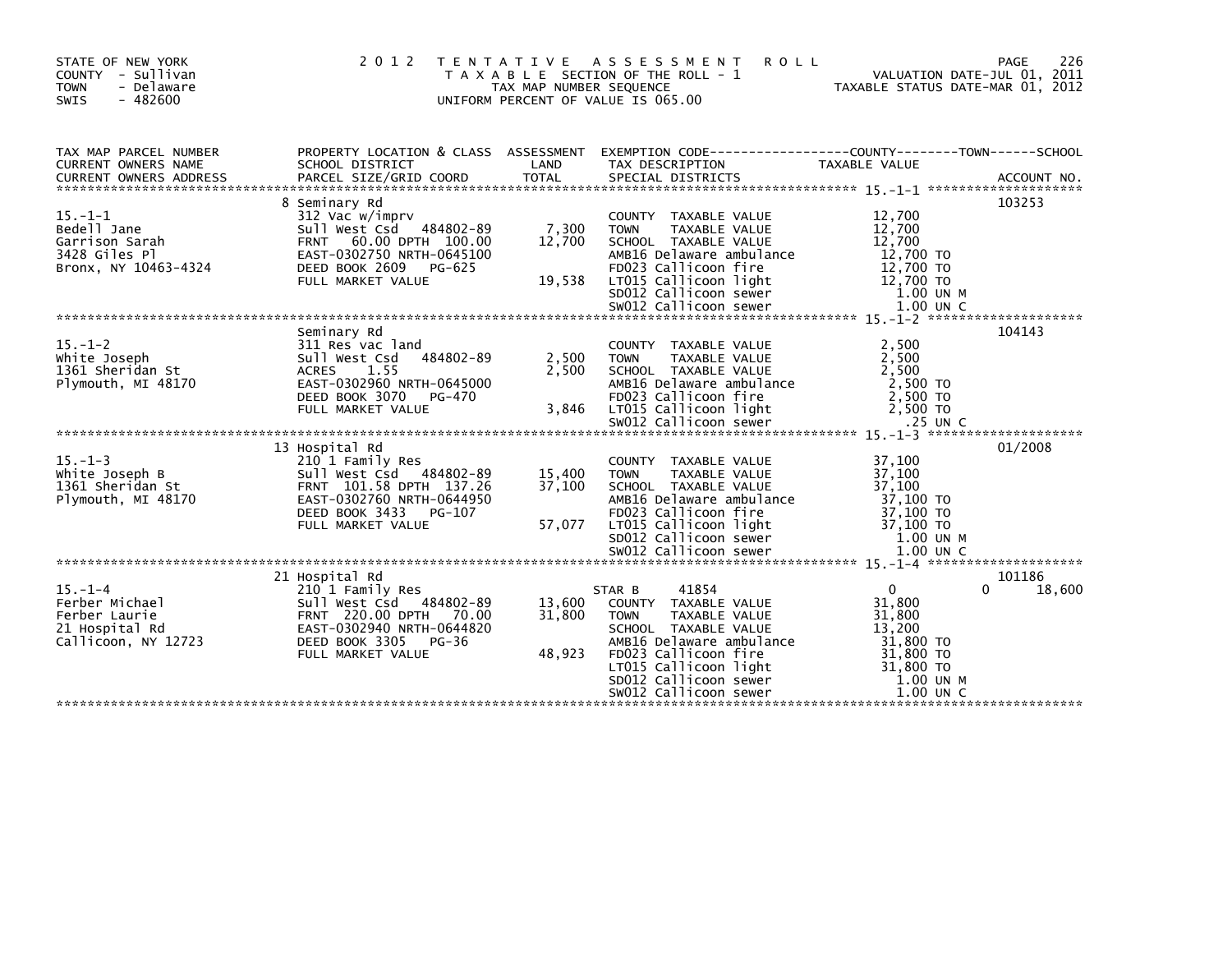| STATE OF NEW YORK<br>COUNTY - Sullivan<br><b>TOWN</b><br>- Delaware<br>SWIS<br>$-482600$                                                                                                                                                                                                                                                                                                                                                                                    |                                                                                                                                                                                    | 2012 TENTATIVE ASSESSMENT ROLL PAGE 227<br>TAXABLE SECTION OF THE ROLL - 1 VALUATION DATE-JUL 01, 2011<br>TAX MAP NUMBER SEQUENCE 20<br>UNIFORM PERCENT OF VALUE IS 065.00                   |         |
|-----------------------------------------------------------------------------------------------------------------------------------------------------------------------------------------------------------------------------------------------------------------------------------------------------------------------------------------------------------------------------------------------------------------------------------------------------------------------------|------------------------------------------------------------------------------------------------------------------------------------------------------------------------------------|----------------------------------------------------------------------------------------------------------------------------------------------------------------------------------------------|---------|
|                                                                                                                                                                                                                                                                                                                                                                                                                                                                             |                                                                                                                                                                                    |                                                                                                                                                                                              |         |
| 15.-1-5<br>Porter Lena<br>2011 Res vac land<br>2011 West Csd 484802-89<br>2011 West Csd 484802-89<br>2011 West Csd 484802-89<br>2011 West Csd 484802-89<br>2011 Maxable VALUE<br>21,100<br>21,100<br>21,100<br>21,100<br>25 UNC<br>25 UNC<br>25 UNC<br>25 UN                                                                                                                                                                                                                | Hospital Rd<br>Hospital Rd<br>311 Res vac land<br>Sull West Csd   484802-89        1,100    TOWN                                                                                   |                                                                                                                                                                                              | 08/2009 |
|                                                                                                                                                                                                                                                                                                                                                                                                                                                                             |                                                                                                                                                                                    |                                                                                                                                                                                              |         |
| 15.-2-1<br>Mills Charles E<br>Mills George R Jr.<br>Mills George R Jr.<br>Sull West Csd 484802-89<br>Sull West Callicoon, NY 12723<br>TULL MARKET VALUE<br>PO Box 368<br>Callicoon, NY 12723<br>FULL MARKET VALUE<br>15.-2-1<br>Mills Charles E<br>Mills Charles E<br>Mills Charles E<br>Mills Charles E<br>Mills Charles E<br>State Route 97<br>EAST-0302720 NRTH-0644780<br>EAST-0302720 NRTH-0644780<br>PO BOX 368<br>DEED BOOK 2011 PG-4356<br>Callicoon, NY 12723<br>F | 8 Hospital Rd                                                                                                                                                                      | COUNTY TAXABLE VALUE 183,900<br>TOWN TAXABLE VALUE 183,900                                                                                                                                   | 102670  |
| 15.-2-2<br>Paddio Martin<br>12 Hospital Rd<br>Callicoon, NY 12723<br>15.-2-2<br>Paddio Martin 277.20 DPTH 2010 1 Pamily Res 210 1 Family Res 210 1 Family Res 210 1 Pamily Res 210 1 Pamily Res<br>21 Hospital Rd FRNT 277.20 DPTH 51.000 1000 TOWN TAXABLE VALUE<br>Callicoon, NY 12723 ACRES 0.49 BANK                                                                                                                                                                    | 12 Hospital Rd                                                                                                                                                                     |                                                                                                                                                                                              | 102180  |
| 15.-2-3<br>Wootan Gary<br>Wootan Carol<br>12 Mill St<br>Callicoon, NY 12723-5310                                                                                                                                                                                                                                                                                                                                                                                            | Hospital Rd<br>323 Vacant rural<br>Sull West Csd 484802-89 7,300<br>1.300<br>Lots 13-19<br>ACRES 2.80<br>EAST-0303320 NRTH-0644420<br>DEED BOOK 1090 PG-00299<br>FULL MARKET VALUE | COUNTY TAXABLE VALUE 7,300<br>TOWN TAXABLE VALUE 7,300<br>SCHOOL TAXABLE VALUE 7,300<br>AMB16 Delaware ambulance 7,300 TO<br>FD023 Callicoon fire 7,300 TO<br>LT015 Callicoon light 7,300 TO | 104141  |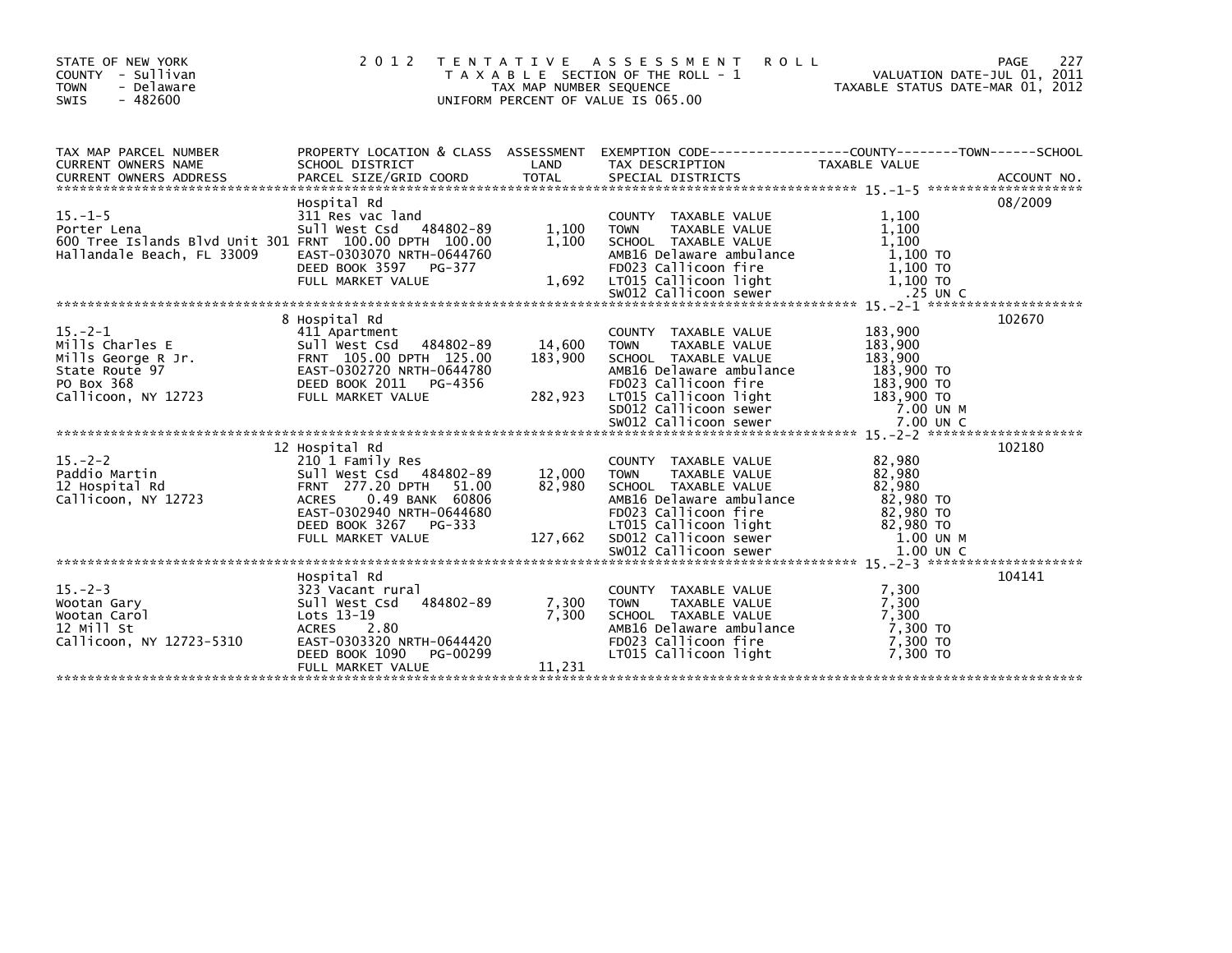| STATE OF NEW YORK<br>COUNTY - Sullivan<br><b>TOWN</b><br>- Delaware<br><b>SWIS</b><br>$-482600$              | 2 0 1 2                                                                                                                                                                                                               | T E N T A T I V E<br>TAX MAP NUMBER SEQUENCE | ASSESSMENT<br><b>ROLL</b><br>T A X A B L E SECTION OF THE ROLL - 1<br>UNIFORM PERCENT OF VALUE IS 065.00                                                                                                                               | TAXABLE STATUS DATE-MAR 01, 2012                                                                            | 228<br>PAGE<br>VALUATION DATE-JUL 01, 2011 |
|--------------------------------------------------------------------------------------------------------------|-----------------------------------------------------------------------------------------------------------------------------------------------------------------------------------------------------------------------|----------------------------------------------|----------------------------------------------------------------------------------------------------------------------------------------------------------------------------------------------------------------------------------------|-------------------------------------------------------------------------------------------------------------|--------------------------------------------|
| TAX MAP PARCEL NUMBER<br>CURRENT OWNERS NAME<br><b>CURRENT OWNERS ADDRESS</b>                                | PROPERTY LOCATION & CLASS ASSESSMENT<br>SCHOOL DISTRICT<br>PARCEL SIZE/GRID COORD                                                                                                                                     | LAND<br><b>TOTAL</b>                         | EXEMPTION CODE-----------------COUNTY-------TOWN------SCHOOL<br>TAX DESCRIPTION<br>SPECIAL DISTRICTS                                                                                                                                   | <b>TAXABLE VALUE</b>                                                                                        | ACCOUNT NO.                                |
| $15. -2 - 4$<br>Mills Charles E<br>Mills Grace H<br>9294 State Route 97<br>PO Box 368<br>Callicoon, NY 12723 | 9294 State Route 97<br>210 1 Family Res<br>Sull West Csd 484802-89<br>lot 2<br><b>FRNT</b><br>83.00 DPTH 125.00<br>0.44<br><b>ACRES</b><br>EAST-0302770 NRTH-0644710<br>DEED BOOK 3385<br>PG-507<br>FULL MARKET VALUE | 14,500<br>84,000<br>129,231                  | 41834<br>STAR EN<br>COUNTY TAXABLE VALUE<br><b>TOWN</b><br>TAXABLE VALUE<br>SCHOOL TAXABLE VALUE<br>AMB16 Delaware ambulance<br>FD023 Callicoon fire<br>LT015 Callicoon light<br>SD012 Callicoon sewer                                 | $\Omega$<br>84,000<br>84,000<br>45.440<br>84,000 TO<br>84.000 TO<br>84,000 TO<br>1.00 UN M                  | 102690<br>$\Omega$<br>38,560               |
| $15 - 2 - 7.2$<br>Nadrowski Thomas J<br>42-45 Cpl. Kennedy St Apt 3E<br>Bayside, NY 11361                    | 9286 State Route 97<br>411 Apartment<br>Sull west Csd<br>484802-89<br>FRNT 50.89 DPTH 151.99<br>EAST-0302957 NRTH-0644518<br>DEED BOOK 1238<br>PG-00311<br>FULL MARKET VALUE                                          | 11,400<br>74,800<br>115,077                  | COUNTY TAXABLE VALUE<br>TAXABLE VALUE<br><b>TOWN</b><br>SCHOOL TAXABLE VALUE<br>AMB16 Delaware ambulance<br>FD023 Callicoon fire<br>LT015 Callicoon light<br>SD012 Callicoon sewer                                                     | 74,800<br>74,800<br>74,800<br>74,800 TO<br>74,800 TO<br>74,800 TO<br>3.00 UN M                              |                                            |
| $15. -2 - 9$<br>Wernersbach William<br>2537 Mill Ave<br>Brooklyn, NY 11234                                   | 9280 State Route 97<br>210 1 Family Res<br>Sull West Csd 484802-89<br>FRNT 75.89 DPTH 115.50<br>EAST-0303020 NRTH-0644400<br>DEED BOOK 2373<br>PG-232<br>FULL MARKET VALUE                                            | 8,800<br>50,000<br>76,923                    | COUNTY TAXABLE VALUE<br>TAXABLE VALUE<br><b>TOWN</b><br>SCHOOL TAXABLE VALUE<br>AMB16 Delaware ambulance<br>FD023 Callicoon fire<br>LT015 Callicoon light<br>SD012 Callicoon sewer<br>SW012 Callicoon sewer                            | 50,000<br>50,000<br>50,000<br>50,000 TO<br>50,000 TO<br>$50,000$ TO<br>2.00 UN M<br>2.00 UN C               | 102095                                     |
| $15. - 2 - 10$<br>Miller Harold<br>9278 State Route 97<br>PO Box 384<br>Callicoon, NY 12723                  | 9278 State Route 97<br>210 1 Family Res<br>Sull West Csd 484802-89<br>lot 7<br><b>FRNT</b><br>56.00 DPTH 115.50<br>EAST-0303090 NRTH-0644370<br>DEED BOOK 892<br>PG-00019<br>FULL MARKET VALUE                        | 13,800<br>57,000<br>87,692                   | 41834<br>STAR EN<br>COUNTY TAXABLE VALUE<br><b>TAXABLE VALUE</b><br><b>TOWN</b><br>SCHOOL TAXABLE VALUE<br>AMB16 Delaware ambulance<br>FD023 Callicoon fire<br>LT015 Callicoon light<br>SD012 Callicoon sewer<br>SW012 Callicoon sewer | $\mathbf{0}$<br>57,000<br>57,000<br>18,440<br>57,000 TO<br>57,000 TO<br>57,000 TO<br>1.00 UN M<br>1.00 UN C | 102570<br>38,560                           |
|                                                                                                              |                                                                                                                                                                                                                       |                                              |                                                                                                                                                                                                                                        |                                                                                                             |                                            |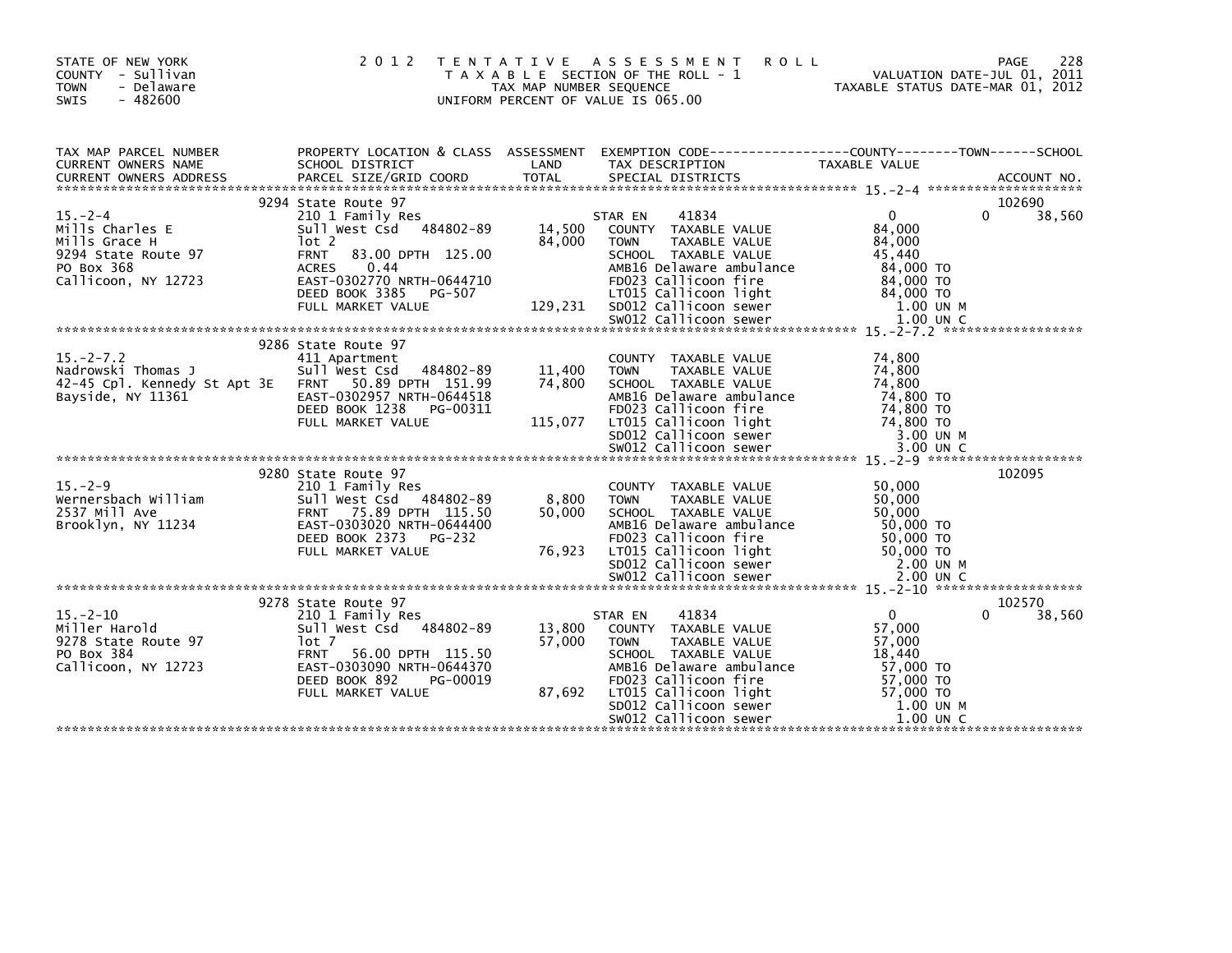| STATE OF NEW YORK<br>COUNTY - Sullivan<br>- Delaware<br><b>TOWN</b><br>$-482600$<br>SWIS                 | 2 0 1 2                                                                                                                                                                                                                                                                                                                                                                                                                       | TAX MAP NUMBER SEQUENCE     | TENTATIVE ASSESSMENT<br><b>ROLL</b><br>T A X A B L E SECTION OF THE ROLL - 1<br>UNIFORM PERCENT OF VALUE IS 065.00                                                                                              | VALUATION DATE-JUL 01, 2011<br>TAXABLE STATUS DATE-MAR 01, 2012                                                       | 229<br>PAGE        |
|----------------------------------------------------------------------------------------------------------|-------------------------------------------------------------------------------------------------------------------------------------------------------------------------------------------------------------------------------------------------------------------------------------------------------------------------------------------------------------------------------------------------------------------------------|-----------------------------|-----------------------------------------------------------------------------------------------------------------------------------------------------------------------------------------------------------------|-----------------------------------------------------------------------------------------------------------------------|--------------------|
| TAX MAP PARCEL NUMBER<br>CURRENT OWNERS NAME                                                             | SCHOOL DISTRICT                                                                                                                                                                                                                                                                                                                                                                                                               | LAND                        | PROPERTY LOCATION & CLASS ASSESSMENT EXEMPTION CODE----------------COUNTY-------TOWN------SCHOOL<br>TAX DESCRIPTION                                                                                             | TAXABLE VALUE                                                                                                         |                    |
|                                                                                                          |                                                                                                                                                                                                                                                                                                                                                                                                                               |                             |                                                                                                                                                                                                                 |                                                                                                                       |                    |
| $15 - 2 - 11$<br>Wolfe Amanda R<br>7598 State Route 97<br>Narrowsburg, NY 12764                          | 9276 State Route 97<br>210 1 Family Res<br>Sull West Csd 484802-89<br>lot 6<br>70.00 DPTH 149.77<br><b>FRNT</b><br><b>BANK C30614</b><br>EAST-0303160 NRTH-0644310<br>DEED BOOK 3052 PG-409<br>20012 Callicoon sewer 11.00 UN C 1.00 UN C 20012 Callicoon Sewer 1.00 UN C 20012 Callicoon Sewer 20012 Callicoon Sewer 20012 Callicoon Sewer 20012 Callicoon Sewer 20012 Callicoon Sewer 20012 Callicoon Sewer 20012 Callicoon | 15,600<br>73,200            | COUNTY TAXABLE VALUE<br>TAXABLE VALUE<br><b>TOWN</b><br>SCHOOL TAXABLE VALUE<br>AMB16 Delaware ambulance<br>FD023 Callicoon fire<br>LT015 Callicoon light<br>SD012 Callicoon sewer                              | 73,200<br>73,200<br>73.200<br>73,200 TO<br>73,200 TO<br>73,200 TO<br>1.00 UN M                                        | 103101             |
|                                                                                                          | 9272 State Route 97                                                                                                                                                                                                                                                                                                                                                                                                           |                             |                                                                                                                                                                                                                 |                                                                                                                       | 102543             |
| $15 - 2 - 12$<br>Meyer Karin<br>Meyer Albert<br>9272 State Route 97<br>PO Box 191<br>Callicoon, NY 12723 | 210 1 Family Res<br>Sull West Csd 484802-89<br>$1$ ot 5 & p/o 6<br>FRNT 61.00 DPTH 150.00<br>EAST-0303200 NRTH-0644220<br>DEED BOOK 610<br>PG-00263<br>FULL MARKET VALUE                                                                                                                                                                                                                                                      | 81.200<br>124,923           | COMBAT VET 41131<br>14,000 STAR EN<br>41834<br>COUNTY TAXABLE VALUE<br><b>TOWN</b><br><b>TAXABLE VALUE</b><br>SCHOOL TAXABLE VALUE<br>AMB16 Delaware ambulance<br>FD023 Callicoon fire<br>LT015 Callicoon light | 20,300<br>20,300<br>$\overline{\mathbf{0}}$<br>0<br>60,900<br>60,900<br>42,640<br>81,200 TO<br>81,200 TO<br>81,200 TO | $\Omega$<br>38,560 |
|                                                                                                          |                                                                                                                                                                                                                                                                                                                                                                                                                               |                             | SD012 Callicoon sewer                                                                                                                                                                                           | 1.00 UN M                                                                                                             |                    |
|                                                                                                          | 9270 State Route 97                                                                                                                                                                                                                                                                                                                                                                                                           |                             |                                                                                                                                                                                                                 |                                                                                                                       | 100203             |
| $15 - 2 - 13$<br>Baum Arnold<br>Baum Patricia<br>4498 State Route 17B<br>Callicoon, NY 12723             | 220 2 Family Res<br>Sull West Csd 484802-89<br>lot 4<br>FRNT 75.00 DPTH 130.45<br>EAST-0303200 NRTH-0644150<br>DEED BOOK 763<br>PG-1151<br>FULL MARKET VALUE                                                                                                                                                                                                                                                                  | 12,500<br>85,200<br>131,077 | COUNTY TAXABLE VALUE<br>TAXABLE VALUE<br><b>TOWN</b><br>SCHOOL TAXABLE VALUE<br>AMB16 Delaware ambulance<br>FD023 Callicoon fire<br>LT015 Callicoon light<br>SD012 Callicoon sewer                              | 85,200<br>85,200<br>85,200<br>85,200 TO<br>85,200 TO<br>85,200 TO<br>2.00 UN M                                        |                    |
|                                                                                                          |                                                                                                                                                                                                                                                                                                                                                                                                                               |                             |                                                                                                                                                                                                                 |                                                                                                                       |                    |
| $15 - 2 - 14$<br>Drizhal Eva<br>9268 State Route 97<br>PO Box 431<br>Callicoon, NY 12723                 | 9268 State Route 97<br>210 1 Family Res<br>Sull West Csd 484802-89<br>75.00 DPTH 195.01<br><b>FRNT</b><br><b>BANK C80007</b><br>EAST-0303310 NRTH-0644220<br>DEED BOOK 2010<br>PG-54229<br>FULL MARKET VALUE                                                                                                                                                                                                                  | 15,600<br>65,000<br>100,000 | 41854<br>STAR B<br>COUNTY TAXABLE VALUE<br><b>TOWN</b><br>TAXABLE VALUE<br>SCHOOL TAXABLE VALUE<br>AMB16 Delaware ambulance<br>FD023 Callicoon fire<br>LT015 Callicoon light<br>SD012 Callicoon sewer           | $\mathbf{0}$<br>65,000<br>65,000<br>46,400<br>65,000 TO<br>65,000 TO<br>65,000 TO<br>1.00 UN M                        | 101585<br>18,600   |
|                                                                                                          |                                                                                                                                                                                                                                                                                                                                                                                                                               |                             | SW012 Callicoon sewer                                                                                                                                                                                           | 1.00 UN C                                                                                                             |                    |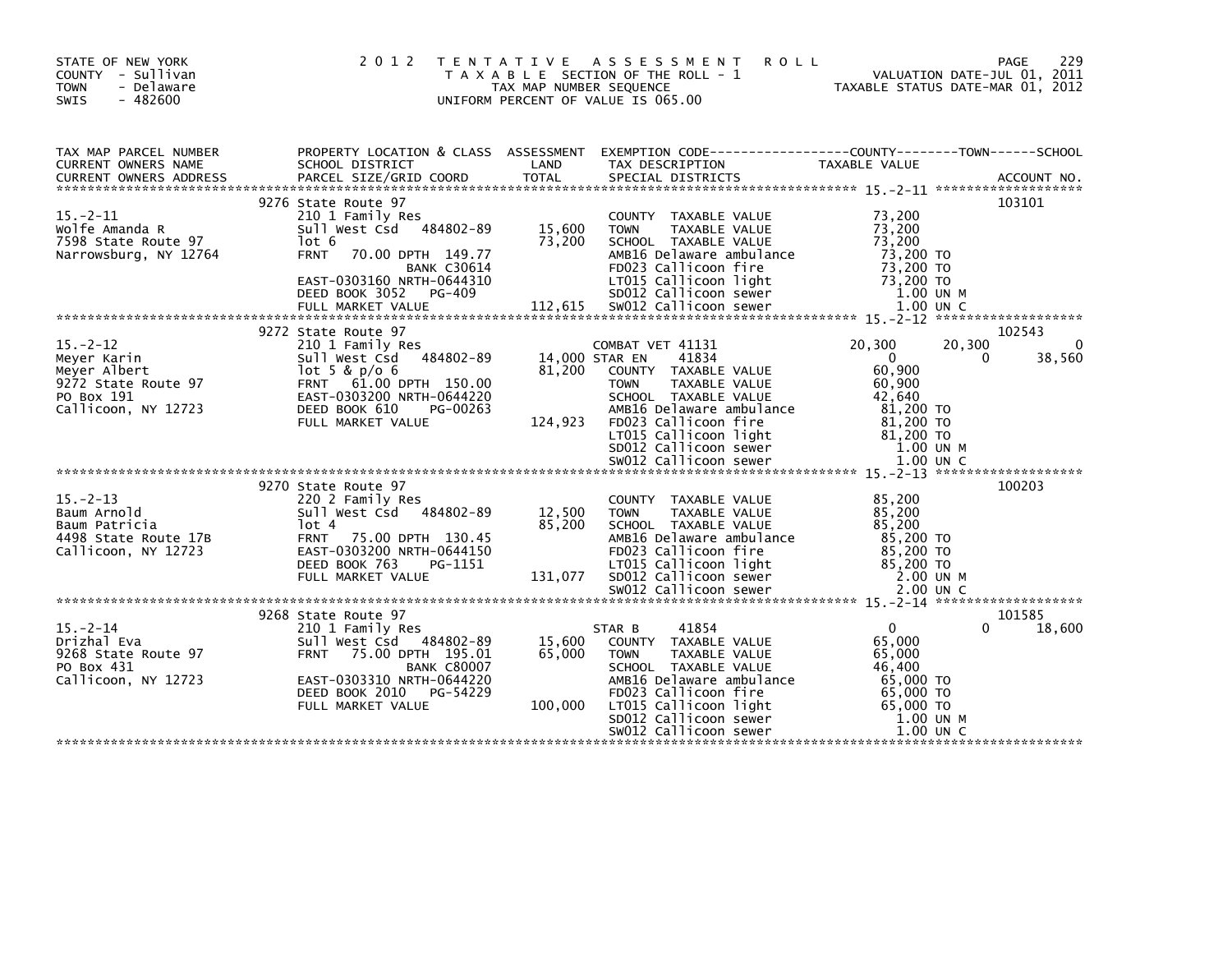| STATE OF NEW YORK<br>COUNTY - Sullivan<br><b>TOWN</b><br>- Delaware<br>$-482600$<br><b>SWIS</b> |                                                                                                                                                                                                   | TAX MAP NUMBER SEQUENCE     | 2012 TENTATIVE ASSESSMENT<br>T A X A B L E SECTION OF THE ROLL - 1<br>UNIFORM PERCENT OF VALUE IS 065.00                                                                                                         | <b>ROLL</b>                                                                                        | 230<br><b>PAGE</b><br>VALUATION DATE-JUL 01, 2011<br>TAXABLE STATUS DATE-MAR 01, 2012 |
|-------------------------------------------------------------------------------------------------|---------------------------------------------------------------------------------------------------------------------------------------------------------------------------------------------------|-----------------------------|------------------------------------------------------------------------------------------------------------------------------------------------------------------------------------------------------------------|----------------------------------------------------------------------------------------------------|---------------------------------------------------------------------------------------|
| TAX MAP PARCEL NUMBER<br>CURRENT OWNERS NAME                                                    | PROPERTY LOCATION & CLASS ASSESSMENT EXEMPTION CODE---------------COUNTY-------TOWN------SCHOOL<br>SCHOOL DISTRICT (AND TAX DESCRIPTION TAXARIE VALUE<br>SCHOOL DISTRICT                          | LAND                        | TAX DESCRIPTION                                                                                                                                                                                                  | TAXABLE VALUE                                                                                      |                                                                                       |
| $15. - 2 - 15$<br>Jaxen Kazzrie<br>PO Box 506<br>Callicoon, NY 12723                            | 9266 State Route 97<br>210 1 Family Res<br>Sull West Csd 484802-89<br>Lots 9, 11, & 12<br><b>ACRES</b><br>1.33<br>EAST-0303540 NRTH-0644200<br>DEED BOOK 2985 PG-391<br>FULL MARKET VALUE         | 29,700<br>72,000<br>110,769 | 41854<br>STAR B<br>COUNTY TAXABLE VALUE<br><b>TOWN</b><br>TAXABLE VALUE<br>SCHOOL TAXABLE VALUE<br>AMB16 Delaware ambulance<br>FD023 Callicoon fire<br>LT015 Callicoon light                                     | $\overline{0}$<br>72,000<br>72,000<br>53,400<br>72,000 TO<br>72,000 TO<br>72,000 TO<br>$1.00$ UN M | 100302<br>0<br>18,600<br>1.00 UN C                                                    |
|                                                                                                 |                                                                                                                                                                                                   |                             |                                                                                                                                                                                                                  |                                                                                                    |                                                                                       |
| $15. - 2 - 16$<br>COUNTY OF SULLIVAN<br>100 North St<br>Monticello, NY 12701                    | 9264 State Route 97<br>220 2 Family Res<br>Sull West Csd 484802-89<br>FRNT 115.16 DPTH 108.00<br>ACRES<br>0.15<br>EAST-0303200 NRTH-0644050                                                       | 8,300<br>74,400             | C-TAX SALE 33201<br>COUNTY TAXABLE VALUE<br>TAXABLE VALUE<br><b>TOWN</b><br>SCHOOL TAXABLE VALUE<br>AMB16 Delaware ambulance                                                                                     | 74,400<br>0<br>$\Omega$<br>74,400                                                                  | 74,400<br>0 <sub>T</sub>                                                              |
| PRIOR OWNER ON 3/01/2012<br>COUNTY OF SULLIVAN FULL MARKET VALUE<br>COUNTY OF SULLIVAN          | FULL MARKET VALUE                                                                                                                                                                                 | 114,462                     | 74,400 EX<br>FD023 Callicoon fire<br>74,400 EX<br>LT015 Callicoon light<br>74,400 EX<br>SD012 Callicoon sewer                                                                                                    |                                                                                                    | 0 TO<br>0 <sub>T</sub><br>1.00 UN M                                                   |
|                                                                                                 |                                                                                                                                                                                                   |                             |                                                                                                                                                                                                                  |                                                                                                    |                                                                                       |
| $15. -2 - 17$<br>Karkula John Erik<br>315 Seigel St 301<br>Brooklyn, NY 11206                   | 22 Mill St<br>210 1 Family Res<br>Sull West Csd 484802-89<br><b>FRNT</b><br>77.93 DPTH<br>98.36<br><b>BANK 40205</b><br>EAST-0303250 NRTH-0644030<br>DEED BOOK 2010 PG-56992<br>FULL MARKET VALUE | 6,800<br>102,400<br>157,538 | COUNTY TAXABLE VALUE<br><b>TOWN</b><br>TAXABLE VALUE<br>SCHOOL TAXABLE VALUE<br>AMB16 Delaware ambulance<br>FD023 Callicoon fire<br>LT015 Callicoon light<br>SD012 Callicoon sewer                               | 102,400<br>102,400<br>102.400<br>102,400 TO<br>102,400 TO<br>102,400 TO<br>1.00 UN M               | 08/2010                                                                               |
|                                                                                                 |                                                                                                                                                                                                   |                             | SW012 Callicoon sewer                                                                                                                                                                                            |                                                                                                    | $1.00$ UN C                                                                           |
|                                                                                                 | 18 Mill St                                                                                                                                                                                        |                             |                                                                                                                                                                                                                  |                                                                                                    | 102350                                                                                |
| $15. - 2 - 18$<br>Baum Arnold R<br>Baum Patricia A<br>4498 State Rte 17B<br>Callicoon, NY 12723 | 411 Apartment<br>484802-89<br>Sull West Csd<br>FRNT 100.06 DPTH 113.24<br>EAST-0303330 NRTH-0644030<br>DEED BOOK 3211<br>PG-178<br>FULL MARKET VALUE                                              | 13,200<br>96,000<br>147,692 | COUNTY TAXABLE VALUE<br>TAXABLE VALUE<br><b>TOWN</b><br>SCHOOL TAXABLE VALUE<br>AMB16 Delaware ambulance<br>AMBLE DO23 Callicoon fire<br>LTO15 Callicoon light<br>SDO12 Callicoon sewer<br>SWO12 Callicoon sewer | 96,000<br>96,000<br>96.000<br>96,000 TO<br>96,000 TO<br>96,000 TO                                  | 3.00 UN M                                                                             |
|                                                                                                 |                                                                                                                                                                                                   |                             |                                                                                                                                                                                                                  |                                                                                                    | 3.00 UN C                                                                             |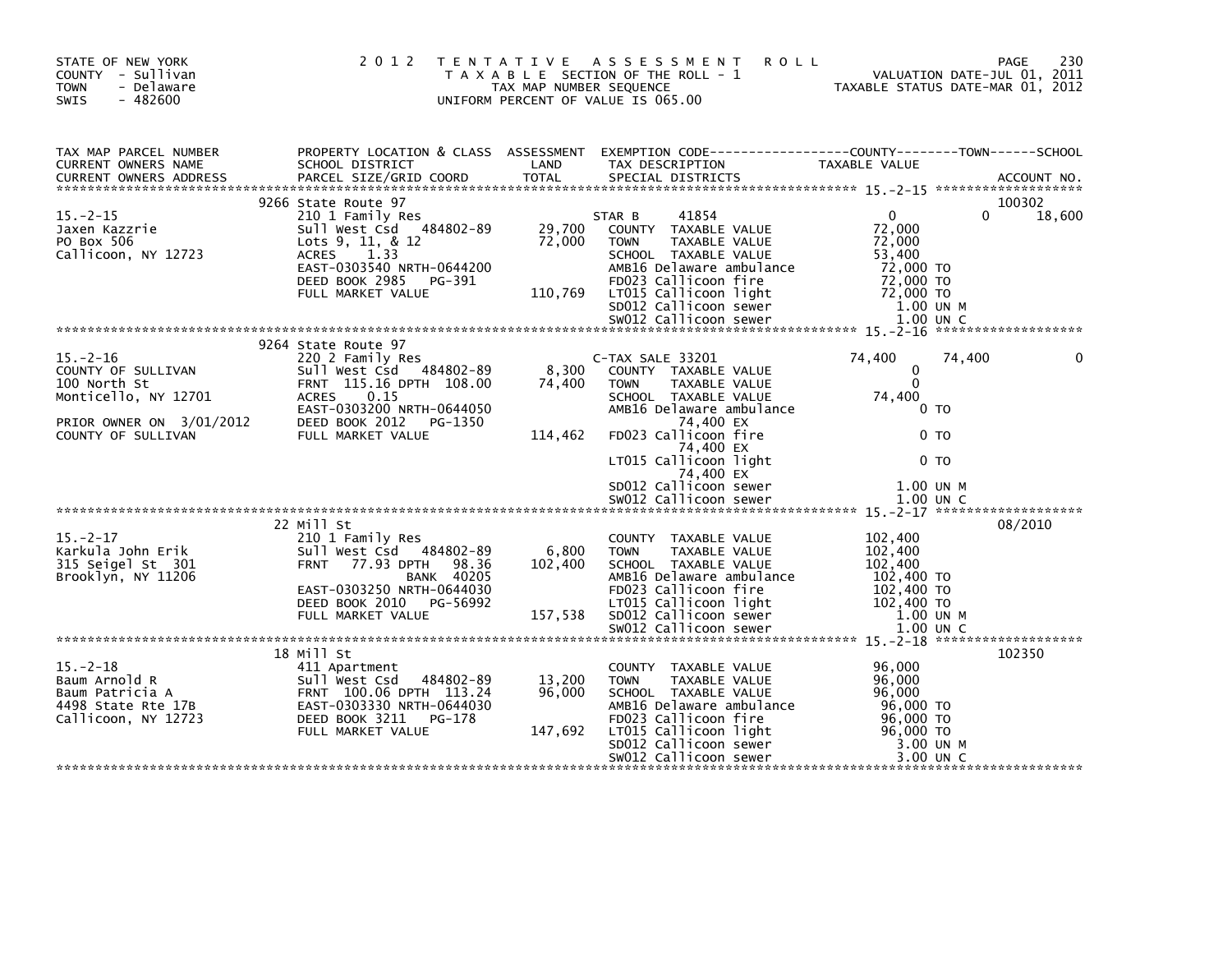| STATE OF NEW YORK<br>COUNTY - Sullivan<br><b>TOWN</b><br>- Delaware<br>$-482600$<br>SWIS         | 2 0 1 2                                                                                                                                                                                                      | TAX MAP NUMBER SEQUENCE     | TENTATIVE ASSESSMENT<br><b>ROLL</b><br>T A X A B L E SECTION OF THE ROLL - 1<br>UNIFORM PERCENT OF VALUE IS 065.00                                                                                                                       |                                                                                                                  | 231<br>PAGE<br>VALUATION DATE-JUL 01, 2011<br>TAXABLE STATUS DATE-MAR 01, 2012 |
|--------------------------------------------------------------------------------------------------|--------------------------------------------------------------------------------------------------------------------------------------------------------------------------------------------------------------|-----------------------------|------------------------------------------------------------------------------------------------------------------------------------------------------------------------------------------------------------------------------------------|------------------------------------------------------------------------------------------------------------------|--------------------------------------------------------------------------------|
| TAX MAP PARCEL NUMBER<br>CURRENT OWNERS NAME<br><b>CURRENT OWNERS ADDRESS</b>                    | PROPERTY LOCATION & CLASS ASSESSMENT EXEMPTION CODE----------------COUNTY-------TOWN------SCHOOL<br>SCHOOL DISTRICT                                                                                          | LAND                        | TAX DESCRIPTION                                                                                                                                                                                                                          | TAXABLE VALUE                                                                                                    |                                                                                |
|                                                                                                  | 12 Mill St                                                                                                                                                                                                   |                             |                                                                                                                                                                                                                                          |                                                                                                                  | 104157                                                                         |
| $15. - 2 - 19$<br>Wootan Gary<br>Wootan Carol<br>12 Mill St<br>Callicoon, NY 12723-5310          | 210 1 Family Res<br>Sull West Csd 484802-89<br>FRNT 110.00 DPTH 145.00<br>EAST-0303430 NRTH-0644010<br>DEED BOOK 757<br>PG-508<br>FULL MARKET VALUE                                                          | 14,600<br>74,200<br>114,154 | STAR EN<br>41834<br>COUNTY TAXABLE VALUE<br><b>TAXABLE VALUE</b><br><b>TOWN</b><br>SCHOOL TAXABLE VALUE<br>AMB16 Delaware ambulance<br>FD023 Callicoon fire<br>LT015 Callicoon light<br>SD012 Callicoon sewer                            | $\Omega$<br>74,200<br>74,200<br>35,640<br>74,200 TO<br>74,200 TO<br>74,200 TO<br>1.00 UN M                       | 38,560<br>0                                                                    |
|                                                                                                  |                                                                                                                                                                                                              |                             |                                                                                                                                                                                                                                          |                                                                                                                  |                                                                                |
| $15. -2 - 22.2$<br>Lo Curto Lisa Marie<br>48-23 42nd St Apt 6F<br>Sunnyside, NY 11104            | 12 Mountain View Dr<br>210 1 Family Res<br>Sull West Csd<br>484802-89<br><b>ACRES</b><br>1.04<br>EAST-0303730 NRTH-0644200<br>DEED BOOK 3593<br>PG-470<br>FULL MARKET VALUE                                  | 28,200<br>55,000<br>84,615  | COUNTY TAXABLE VALUE<br>TAXABLE VALUE<br><b>TOWN</b><br>SCHOOL TAXABLE VALUE<br>AMB16 Delaware ambulance<br>FD023 Callicoon fire<br>LT015 Callicoon light<br>SD012 Callicoon sewer<br>SW012 Callicoon sewer                              | 55,000<br>55,000<br>55,000<br>55,000 TO<br>55,000 TO<br>55,000 TO<br>1.00 UN M<br>1.00 UN C                      | 08/2009                                                                        |
|                                                                                                  |                                                                                                                                                                                                              |                             |                                                                                                                                                                                                                                          |                                                                                                                  |                                                                                |
| $15. -2 - 22.3$<br>Maxwell Julianna<br>Maxwell William<br>PO Box 394<br>Callicoon, NY 12723      | 4 Mountain View Dr<br>210 1 Family Res<br>Sull West Csd 484802-89<br>FRNT 86.99 DPTH 52.55<br>EAST-0303720 NRTH-0643940<br>DEED BOOK 789<br>PG-572<br>FULL MARKET VALUE                                      | 40.000<br>61,538            | 41800<br>AGED-CTS<br>41834<br>9,900 STAR EN<br>COUNTY TAXABLE VALUE<br><b>TAXABLE VALUE</b><br><b>TOWN</b><br>SCHOOL TAXABLE VALUE<br>AMB16 Delaware ambulance<br>FD023 Callicoon fire<br>LT015 Callicoon light<br>SD012 Callicoon sewer | 20,000<br>$\mathbf{0}$<br>20,000<br>20,000<br>$\overline{0}$<br>40,000 TO<br>40,000 TO<br>40,000 TO<br>1.00 UN M | 102524<br>20,000<br>20,000<br>20,000<br>$\Omega$                               |
|                                                                                                  |                                                                                                                                                                                                              |                             |                                                                                                                                                                                                                                          |                                                                                                                  |                                                                                |
| $15 - 2 - 23$<br>Baum Arnold R<br>Baum Patricia A<br>4498 State Route 17B<br>Callicoon, NY 12723 | 6 Mountain View Dr<br>210 1 Family Res<br>Sull West Csd 484802-89<br>47.00 DPTH 563.66<br><b>FRNT</b><br>0.60<br><b>ACRES</b><br>EAST-0303800 NRTH-0644160<br>DEED BOOK 2011<br>PG-2512<br>FULL MARKET VALUE | 20,000<br>49,700<br>76,462  | <b>COUNTY</b><br>TAXABLE VALUE<br>TAXABLE VALUE<br><b>TOWN</b><br>SCHOOL TAXABLE VALUE<br>AMB16 Delaware ambulance<br>FD023 Callicoon fire<br>LT015 Callicoon light<br>SD012 Callicoon sewer<br>SW012 Callicoon sewer                    | 49,700<br>49,700<br>49,700<br>49.700 TO<br>49,700 TO<br>49,700 TO<br>1.00 UN M<br>1.00 UN C                      |                                                                                |
|                                                                                                  |                                                                                                                                                                                                              |                             |                                                                                                                                                                                                                                          |                                                                                                                  |                                                                                |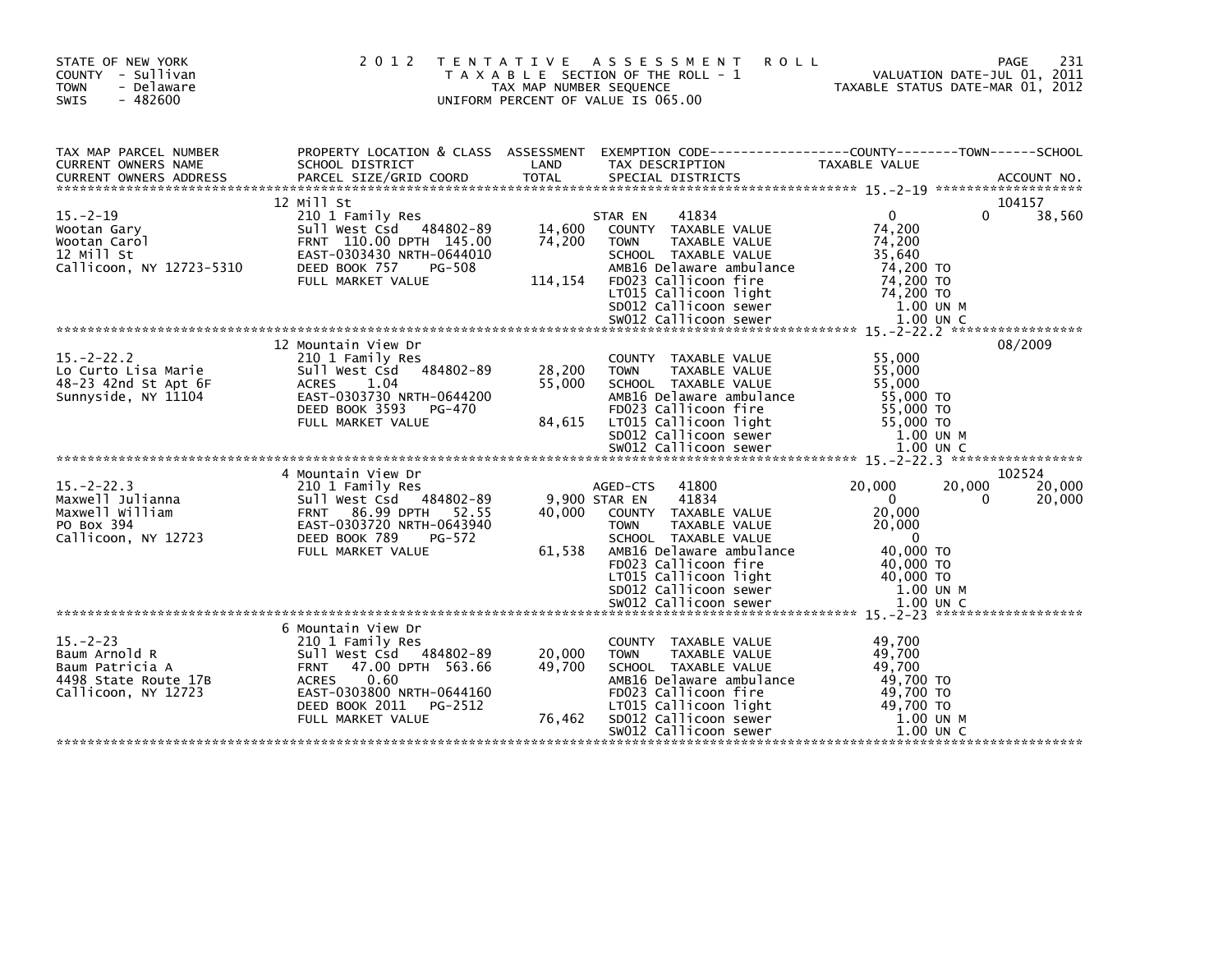| STATE OF NEW YORK<br>COUNTY - Sullivan<br><b>TOWN</b><br>- Delaware<br>SWIS<br>$-482600$                                                                                                                                                                                                                                                                    | 2012 TENTATIVE                                                                                                                                                        | TAX MAP NUMBER SEQUENCE      | <b>ROLL</b><br>A S S E S S M E N T<br>T A X A B L E SECTION OF THE ROLL - 1<br>UNIFORM PERCENT OF VALUE IS 065.00                                                                                                                                                           | TAXABLE STATUS DATE-MAR 01, 2012                     | 232<br>PAGE<br>VALUATION DATE-JUL 01, 2011 |
|-------------------------------------------------------------------------------------------------------------------------------------------------------------------------------------------------------------------------------------------------------------------------------------------------------------------------------------------------------------|-----------------------------------------------------------------------------------------------------------------------------------------------------------------------|------------------------------|-----------------------------------------------------------------------------------------------------------------------------------------------------------------------------------------------------------------------------------------------------------------------------|------------------------------------------------------|--------------------------------------------|
| TAX MAP PARCEL NUMBER<br>CURRENT OWNERS NAME                                                                                                                                                                                                                                                                                                                | PROPERTY LOCATION & CLASS ASSESSMENT EXEMPTION CODE----------------COUNTY-------TOWN------SCHOOL<br>SCHOOL DISTRICT                                                   | LAND                         | TAX DESCRIPTION                                                                                                                                                                                                                                                             | TAXABLE VALUE                                        |                                            |
| $15. -2 - 24.1$<br>Baum Arnold R<br>Baum Patricia A<br>4498 NYS Rte 17B # 213<br>2490 NYS Rice 1/B # 213 ACRES 0.00000 Callicoon, NY 12723 EAST-0303850 NRTH-0644160<br>Callicoon, NY 12723 EAST-0303850 NRTH-0644160 FDO23 Callicoon Tight 47,800 TO<br>FULL MARKET VALUE 73,538 SDO12 Callicoon sewer 1.00 UN M<br>***                                    | 8 Mountain View Dr<br>210 1 Family Res<br>Sull West Csd 484802-89 19,500<br>FRNT 44.24 DPTH 574.59 47,800<br><b>ACRES</b><br>0.46                                     |                              | COUNTY TAXABLE VALUE<br>TAXABLE VALUE<br><b>TOWN</b><br>SCHOOL TAXABLE VALUE<br>AMB16 Delaware ambulance                                                                                                                                                                    | 47,800<br>47,800<br>47,800<br>47,800 TO              |                                            |
|                                                                                                                                                                                                                                                                                                                                                             | 4588 State Route 17B                                                                                                                                                  |                              |                                                                                                                                                                                                                                                                             |                                                      | 100190                                     |
| $15. -2 - 25.1$<br>Lundgren Willow Ann<br>Lingeman Valerie Ann                                                                                                                                                                                                                                                                                              | 210 1 Family Res<br>Sull West Csd<br>484802-89<br><b>ACRES</b><br>0.61                                                                                                | 20,000<br>56,000             | COUNTY TAXABLE VALUE<br>TAXABLE VALUE<br><b>TOWN</b><br>SCHOOL TAXABLE VALUE<br>AMB16 Delaware ambulance<br>FD023 Callicoon fire                                                                                                                                            | 56,000<br>56,000<br>56,000<br>56,000 TO<br>56,000 TO |                                            |
|                                                                                                                                                                                                                                                                                                                                                             | 4588 State Route 17B                                                                                                                                                  |                              |                                                                                                                                                                                                                                                                             |                                                      | 100190                                     |
| $15. -2 - 25.2$<br>Lundgren Willow Ann<br>Lingeman Valerie Ann<br>ringeman valenie Ann<br>Arnold Baum<br>4498 State Rte 17B<br>Callicoon, NY 12723<br>2498 State KLE 1/B<br>Callicoon, NY 12723 FULL MARKET VALUE 8,538 LTO15 Callicoon sewer 5,550 TO<br>25 UN C SANTALOON SWOL2 Callicoon sewer 25.550 TO SWOLANDE 25 UN C 25 UN C 2411.0000 SEWERT VALUE | 311 Res vac land<br>484802-89<br>Sull West Csd<br>2.22<br><b>ACRES</b><br>EAST-0303920 NRTH-0644160<br>DEED BOOK 3523<br><b>PG-66</b>                                 | 5,550<br>5,550               | COUNTY TAXABLE VALUE<br>TOWN    TAXABLE VALUE<br>SCHOOL   TAXABLE VALUE<br>AMB16 Delaware ambulance<br>FD023 Callicoon fire                                                                                                                                                 | 5,550<br>5,550<br>5.550<br>5,550 TO<br>5,550 TO      |                                            |
|                                                                                                                                                                                                                                                                                                                                                             |                                                                                                                                                                       |                              |                                                                                                                                                                                                                                                                             |                                                      |                                            |
| $15. -2 - 26.2$<br>Rachlin Daria Shaine<br>110-20 71st St Unit Ph8<br>Forest Hills, NY 11375                                                                                                                                                                                                                                                                | 4582 State Route 17B<br>280 Res Multiple<br>Sull West Csd<br>484802-89<br>3.94<br>ACRES<br>EAST-0303991 NRTH-0643901<br>DEED BOOK 3599<br>PG-490<br>FULL MARKET VALUE | 45,700<br>116,200<br>178,769 | COUNTY TAXABLE VALUE<br>TAXABLE VALUE<br><b>TOWN</b><br>SCHOOL TAXABLE VALUE<br>$LTO15$ $Callicon$ $T16$ , $200$ TO<br>$LTO15$ $Callicon$ $T16$ , $200$ TO<br>$SDO12$ $Callicon$ sewer<br>$C.00$ UN $M$<br>$S.00$ UN $M$<br>$S.00$ UN $M$<br>$S.00$ UN $M$<br>$S.00$ UN $M$ | 116,200<br>116,200<br>116,200                        | 09/2009                                    |
|                                                                                                                                                                                                                                                                                                                                                             |                                                                                                                                                                       |                              |                                                                                                                                                                                                                                                                             |                                                      |                                            |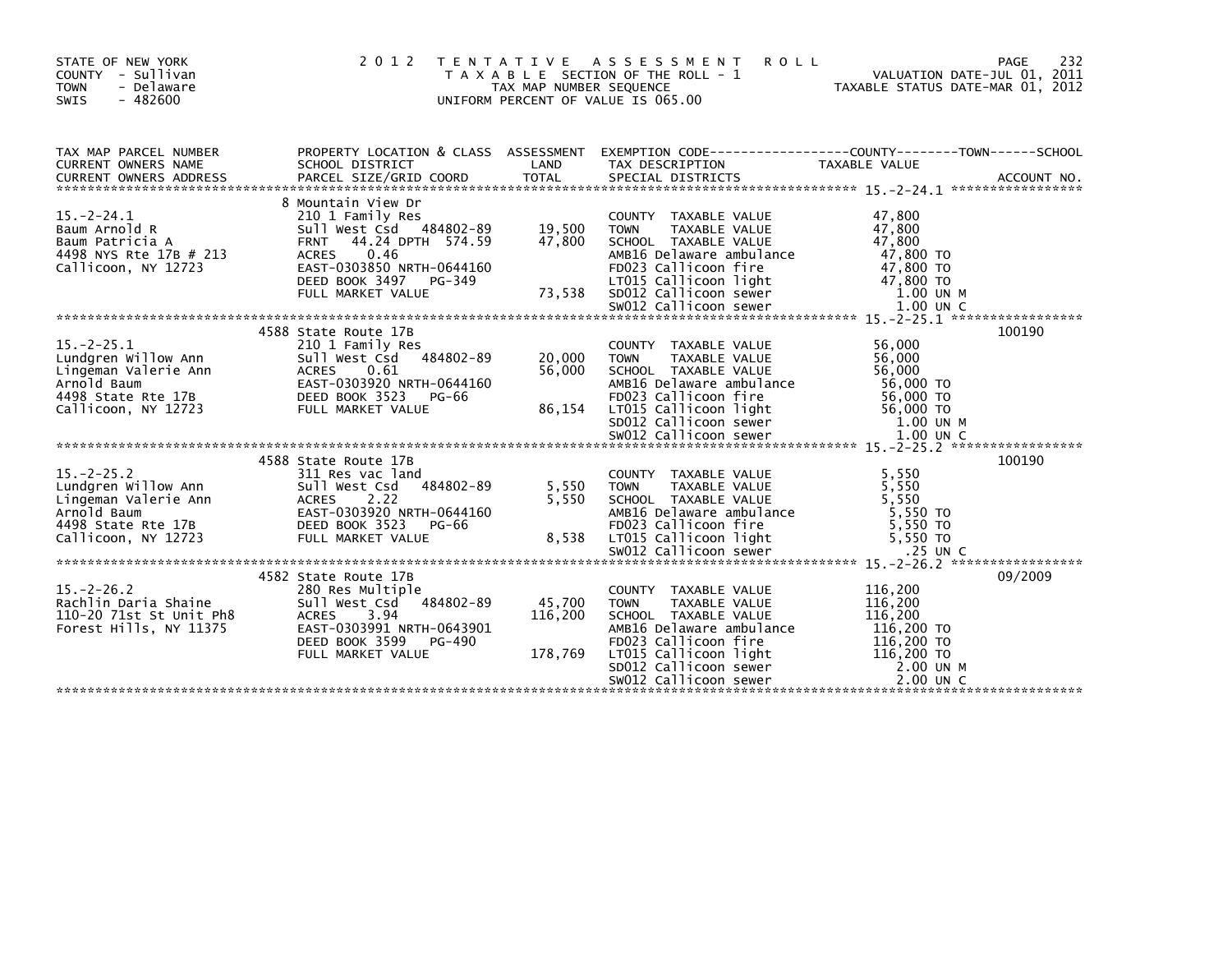| STATE OF NEW YORK<br>COUNTY - Sullivan<br><b>TOWN</b><br>- Delaware<br>$-482600$<br><b>SWIS</b>            | 2 0 1 2<br>T E N T A T I V E                                                                                                                                                                | TAX MAP NUMBER SEQUENCE | A S S E S S M E N T<br><b>ROLL</b><br>T A X A B L E SECTION OF THE ROLL - 1<br>UNIFORM PERCENT OF VALUE IS 065.00                                                                  | 233<br>PAGE<br>VALUATION DATE-JUL 01, 2011<br>TAXABLE STATUS DATE-MAR 01, 2012                                   |  |
|------------------------------------------------------------------------------------------------------------|---------------------------------------------------------------------------------------------------------------------------------------------------------------------------------------------|-------------------------|------------------------------------------------------------------------------------------------------------------------------------------------------------------------------------|------------------------------------------------------------------------------------------------------------------|--|
| TAX MAP PARCEL NUMBER<br>CURRENT OWNERS NAME                                                               | SCHOOL DISTRICT                                                                                                                                                                             | LAND                    | TAX DESCRIPTION                                                                                                                                                                    | PROPERTY LOCATION & CLASS ASSESSMENT EXEMPTION CODE----------------COUNTY-------TOWN-----SCHOOL<br>TAXABLE VALUE |  |
| $15. - 2 - 28$<br>Rose Susan G<br>Shenkel Leslie<br>PO Box 93<br>Callicoon, NY 12723                       | 4572 State Route 17B<br>210 1 Family Res<br>Sull west Csd 484802-89 31,000<br>ACRES 1.51 BANK C50190 72,000<br>ACRES 1.51 BANK C50190<br>EAST-0304360 NRTH-0644040<br>DEED BOOK 2487 PG-378 | 72,000                  | COUNTY TAXABLE VALUE<br>TAXABLE VALUE<br><b>TOWN</b><br>SCHOOL TAXABLE VALUE<br>AMB16 Delaware ambulance<br>FD023 Callicoon fire                                                   | 03/2011<br>72,000<br>72,000<br>72,000<br>72,000 TO<br>72,000 TO                                                  |  |
| $15. -2 - 29$<br>Hreljanovic Darko<br>4570 State Route 17B<br>ute 17B<br>PO Box 543<br>Callicoon, NY 12723 | 4570 State Route 17B<br>210 1 Family Res<br>Sull West Csd 484802-89<br>ACRES 1.44 BANKC030982<br>EAST-0304460 NRTH-0644010<br>DEED BOOK 1272<br>PG-00034                                    | 30,200<br>68,000        | COUNTY TAXABLE VALUE<br>TAXABLE VALUE<br><b>TOWN</b><br>SCHOOL TAXABLE VALUE<br>AMB16 Delaware ambulance<br>FD023 Callicoon fire                                                   | 101040<br>68,000<br>68.000<br>68,000<br>68,000 TO<br>68,000 TO                                                   |  |
| $15 - 2 - 30$<br>Buchta John J<br>Buchta Denise<br>4568 State Route 17B<br>PO Box 283                      | 4568 State Route 17B<br>210 1 Family Res<br>= 5011 West Csd<br>2011 West Csd<br>2016 ACRES<br>2016 EAST-0304570 NRTH-0644000<br>DEED BOOK 1389<br>PG-187                                    | 17,400<br>66,500        | COUNTY TAXABLE VALUE<br>TAXABLE VALUE<br><b>TOWN</b><br>SCHOOL TAXABLE VALUE<br>AMB16 Delaware ambulance<br>FD023 Callicoon fire                                                   | 100508<br>66,500<br>66,500<br>66,500<br>66,500 TO<br>66,500 TO                                                   |  |
| $15 - 2 - 31$<br>Wootan Gary G<br>Wootan Carol R<br>12 Mill St<br>Callicoon, NY 12723                      | State Route 17B<br>314 Rural vac<10<br>484802-89<br>sull west Csd<br><b>ACRES</b><br>4.39<br>EAST-0304780 NRTH-0643960<br>DEED BOOK 3490<br>PG-147<br>FULL MARKET VALUE                     | 5,000<br>5,000<br>7.692 | COUNTY TAXABLE VALUE<br>TAXABLE VALUE<br><b>TOWN</b><br>SCHOOL TAXABLE VALUE<br>AMB16 Delaware ambulance<br>FD023 Callicoon fire<br>LT015 Callicoon light<br>SW012 Callicoon sewer | 07/2008<br>5.000<br>5,000<br>5.000<br>$5,000$ TO<br>5,000 TO<br>$5,000$ TO<br>$.75$ UN C                         |  |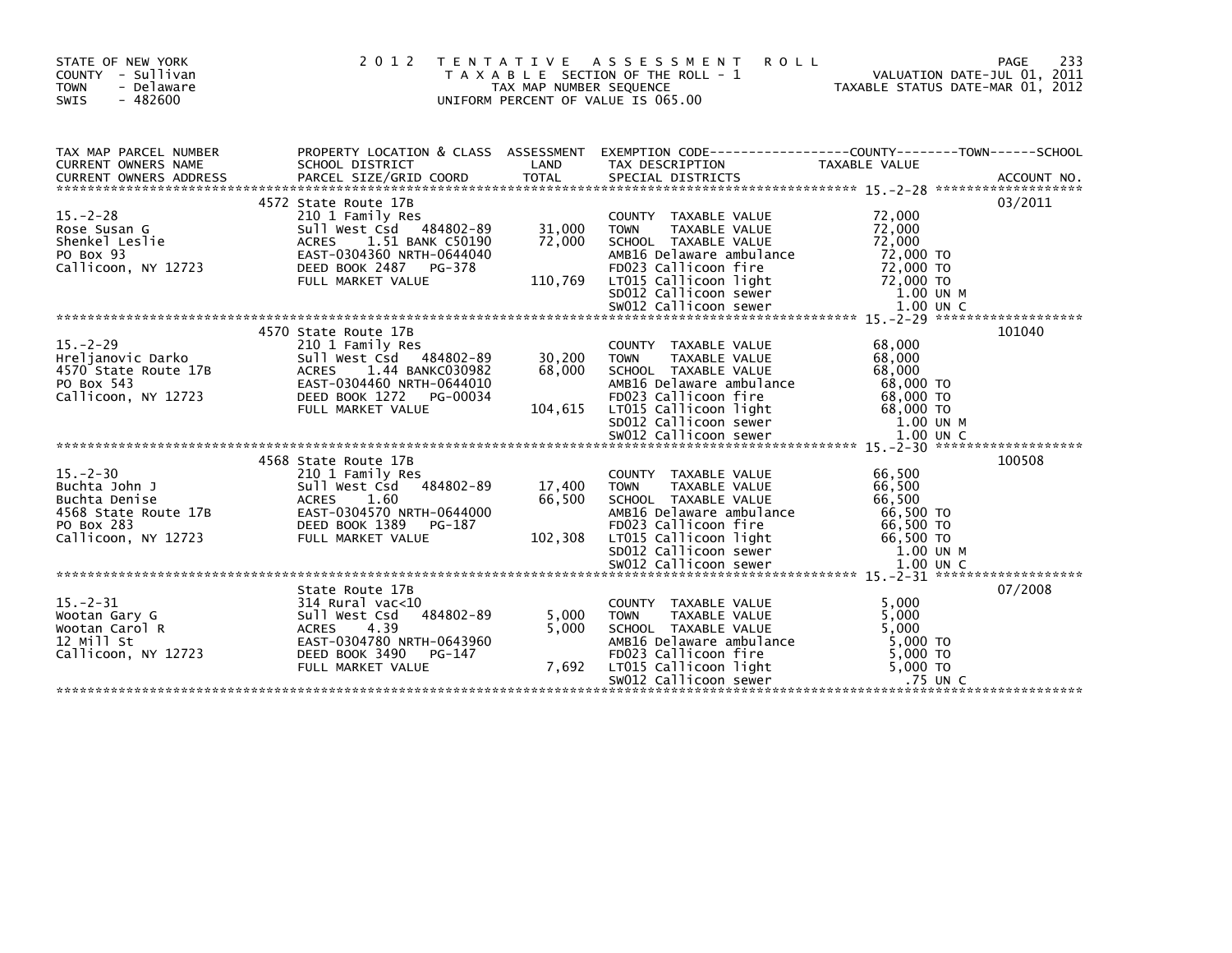| STATE OF NEW YORK<br>COUNTY - Sullivan<br><b>TOWN</b><br>- Delaware<br>$-482600$<br><b>SWIS</b>                 | 2 0 1 2                                                                                                                                                                                                                                                                                   | T E N T A T I V E<br>TAX MAP NUMBER SEQUENCE | ASSESSMENT<br><b>ROLL</b><br>T A X A B L E SECTION OF THE ROLL - 1<br>UNIFORM PERCENT OF VALUE IS 065.00                                                                                                                                                                        |                                                                                                 | 234<br><b>PAGE</b><br>VALUATION DATE-JUL 01, 2011<br>TAXABLE STATUS DATE-MAR 01, 2012 |
|-----------------------------------------------------------------------------------------------------------------|-------------------------------------------------------------------------------------------------------------------------------------------------------------------------------------------------------------------------------------------------------------------------------------------|----------------------------------------------|---------------------------------------------------------------------------------------------------------------------------------------------------------------------------------------------------------------------------------------------------------------------------------|-------------------------------------------------------------------------------------------------|---------------------------------------------------------------------------------------|
| TAX MAP PARCEL NUMBER<br>CURRENT OWNERS NAME                                                                    | PROPERTY LOCATION & CLASS ASSESSMENT<br>SCHOOL DISTRICT<br>.CURRENT OWNERS ADDRESS PARCEL SIZE/GRID COORD TOTAL SPECIAL DISTRICTS AND MESS ADDRESS PARCEL SIZE/GRID COORD TOTAL SPECIAL DISTRICTS AND MESS AND MESS ASSESSMENT ON A SERVER AND TOTAL SPECIAL DISTRICTS AND A SERVER AND T | LAND                                         | EXEMPTION CODE------------------COUNTY--------TOWN------SCHOOL<br>TAX DESCRIPTION                                                                                                                                                                                               | TAXABLE VALUE                                                                                   |                                                                                       |
| $15. - 2 - 32$<br>Hahn Franklin N<br>Hahn Franklin P<br>9729 State Route 97<br>PO Box 73<br>Callicoon, NY 12723 | 4544 State Route 17B<br>210 1 Family Res<br>484802-89<br>Sull West Csd<br>2.40<br>ACRES<br>EAST-0304883 NRTH-0643743<br>DEED BOOK 2734<br>PG-361<br>FULL MARKET VALUE                                                                                                                     | 56,000<br>86,154                             | 73 PCT OF VALUE USED FOR EXEMPTION PURPOSES<br>41804<br>AGED-S<br>41834<br>35,000 STAR EN<br>COUNTY TAXABLE VALUE<br>TAXABLE VALUE<br><b>TOWN</b><br>SCHOOL TAXABLE VALUE<br>AMB16 Delaware ambulance<br>FD023 Callicoon fire<br>LT015 Callicoon light<br>SD012 Callicoon sewer | 0<br>$\Omega$<br>56,000<br>56,000<br>13.352<br>56,000 TO<br>56,000 TO<br>56,000 TO<br>1.00 UN M | 101590<br>4,088<br>$\Omega$<br>$\Omega$<br>38,560                                     |
|                                                                                                                 |                                                                                                                                                                                                                                                                                           |                                              |                                                                                                                                                                                                                                                                                 |                                                                                                 |                                                                                       |
| $15 - 2 - 34$<br>Halloran John<br>Rivera LaNae<br>PO Box 15<br>Callicoon, NY 12723                              | 4536 State Route 17B<br>210 1 Family Res<br>sull west Csd<br>484802-89<br>ACRES 3.00 BANKN140687<br>EAST-0305157 NRTH-0643845<br>DEED BOOK 3595<br>PG-488<br>FULL MARKET VALUE                                                                                                            | 38,000<br>57,500<br>88,462                   | 41854<br>STAR B<br>COUNTY TAXABLE VALUE<br>TAXABLE VALUE<br>TOWN<br>SCHOOL TAXABLE VALUE<br>AMB16 Delaware ambulance<br>FD023 Callicoon fire                                                                                                                                    | $\Omega$<br>57,500<br>57,500<br>38,900<br>57,500 TO<br>57,500 TO                                | 08/2009<br>18,600                                                                     |
|                                                                                                                 |                                                                                                                                                                                                                                                                                           |                                              |                                                                                                                                                                                                                                                                                 |                                                                                                 |                                                                                       |
| $15. - 2 - 35$<br>County Of Sullivan<br>100 North St<br>Monticello, NY 12701                                    | State Route 97<br>311 Res vac land<br>sull west Csd<br>484802-89<br>FRNT 20.00 DPTH 200.00<br>EAST-0303242 NRTH-0644095<br>DEED BOOK 2010<br>PG-53607                                                                                                                                     | 200<br>200                                   | C-TAX SALE 33201<br>COUNTY TAXABLE VALUE<br>TAXABLE VALUE<br><b>TOWN</b><br>SCHOOL TAXABLE VALUE<br>AMB16 Delaware ambulance                                                                                                                                                    | 200<br>0<br>$\Omega$<br>200<br>0 TO                                                             | 03/2010<br>200                                                                        |
|                                                                                                                 | FULL MARKET VALUE                                                                                                                                                                                                                                                                         | 308                                          | 200 EX<br>FD023 Callicoon fire<br>200 EX<br>LT015 Callicoon light<br>200 EX                                                                                                                                                                                                     | 0 <sub>T</sub><br>0 <sub>T</sub>                                                                |                                                                                       |
|                                                                                                                 |                                                                                                                                                                                                                                                                                           |                                              | SD012 Callicoon sewer                                                                                                                                                                                                                                                           | .25 UN M                                                                                        |                                                                                       |
| $15. - 3 - 2$                                                                                                   | 4587 State Route 17B<br>431 Auto dealer                                                                                                                                                                                                                                                   |                                              | COUNTY TAXABLE VALUE                                                                                                                                                                                                                                                            | 698,950                                                                                         | 05/2011                                                                               |
| JF & MW Holdings, LLC<br>4587 State Route 17B<br>PO Box 325<br>Callicoon, NY 12723                              | 484802-89<br>Sull West Csd<br><b>ACRES</b><br>5.56<br>EAST-0303898 NRTH-0643705<br>DEED BOOK 2011<br>PG-3002                                                                                                                                                                              | 61,650<br>698,950                            | TAXABLE VALUE<br><b>TOWN</b><br>SCHOOL TAXABLE VALUE<br>AMB16 Delaware ambulance<br>FD023 Callicoon fire                                                                                                                                                                        | 698,950<br>698,950<br>698,950 TO<br>459,600 TO                                                  |                                                                                       |
|                                                                                                                 | FULL MARKET VALUE                                                                                                                                                                                                                                                                         | 1075,308                                     | LT015 Callicoon light<br>SD012 Callicoon sewer<br>SW012 Callicoon sewer                                                                                                                                                                                                         | 459,600 TO<br>1.75 UN M<br>1.75 UN C                                                            |                                                                                       |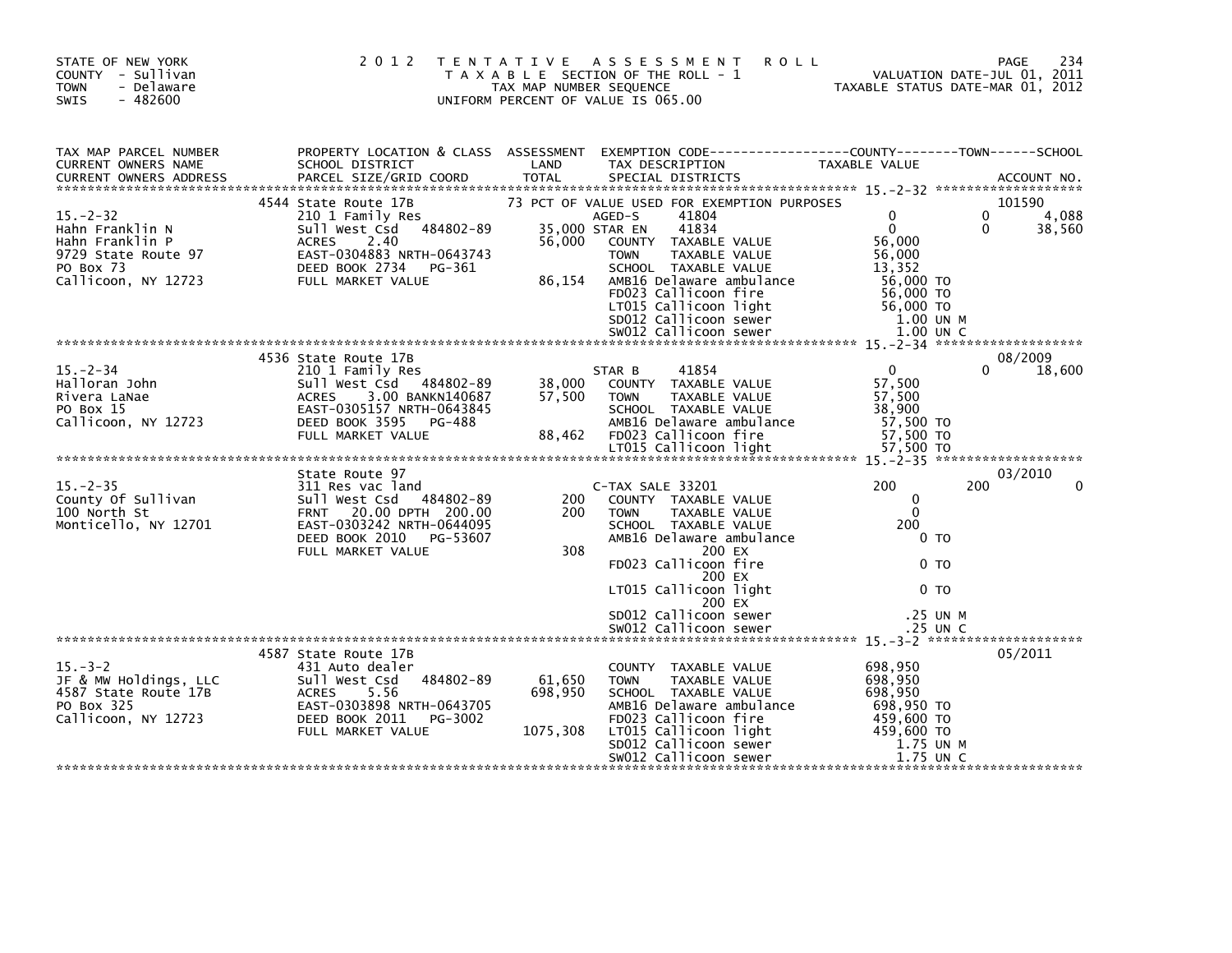|             | STATE OF NEW YORK | 2012 TENTATIVE ASSESSMENT ROLL        | 235<br>PAGE                      |
|-------------|-------------------|---------------------------------------|----------------------------------|
|             | COUNTY - Sullivan | T A X A B L E SECTION OF THE ROLL - 1 | VALUATION DATE-JUL 01, 2011      |
| <b>TOWN</b> | - Delaware        | MAP SECTION - 015                     | TAXABLE STATUS DATE-MAR 01, 2012 |
| SWIS        | - 482600          | SUB-SECTION-                          | RPS150/V04/L015                  |
|             |                   | UNIFORM PERCENT OF VALUE IS 065.00    | CURRENT DATE 5/01/2012           |

# \*\*\* S P E C I A L D I S T R I C T S U M M A R Y \*\*\*

| <b>CODE</b> | DISTRICT NAME                                                                                                        | TOTAL<br>PARCELS | EXTENSION<br><b>TYPF</b>                                                 | EXTENSION<br><b>VALUE</b> | AD VALOREM<br><b>VALUE</b>       | <b>EXEMPT</b><br><b>AMOUNT</b> | <b>TAXABLE</b><br><b>VALUE</b>                     |
|-------------|----------------------------------------------------------------------------------------------------------------------|------------------|--------------------------------------------------------------------------|---------------------------|----------------------------------|--------------------------------|----------------------------------------------------|
|             | AMB16 Delaware ambul<br>FD023 Callicoon fire<br>LT015 Callicoon ligh<br>SD012 Callicoon sewe<br>SW012 Callicoon sewe |                  | 36 TOTAL<br>36 TOTAL<br>36 TOTAL<br>30 UNITS M<br>34 UNITS<br>$\epsilon$ | 43.00<br>44.50            | 2743,180<br>2503,830<br>2503.830 | 74.600<br>74.600<br>74.600     | 2668,580<br>2429.230<br>2429.230<br>43.00<br>44.50 |

### \*\*\* S C H O O L D I S T R I C T S U M M A R Y \*\*\*

| CODE   | DISTRICT NAME | <b>TOTAL</b><br><b>PARCELS</b> | ASSESSED<br>LAND | ASSESSED<br><b>TOTAL</b> | <b>EXEMPT</b><br><b>AMOUNT</b> | TOTAL<br><b>TAXABLE</b> | <b>STAR</b><br><b>AMOUNT</b> | <b>STAR</b><br><b>TAXABLE</b> |
|--------|---------------|--------------------------------|------------------|--------------------------|--------------------------------|-------------------------|------------------------------|-------------------------------|
| 484802 | Sull West Csd | 36                             | 619,900          | 2743,180                 | 24,088                         | 2719,092                | 287.200                      | 2431,892                      |
|        | SUB-TOTAL     | 36                             | 619,900          | 2743,180                 | 24,088                         | 2719,092                | 287,200                      | 2431,892                      |
| 484889 | West Sull Lib | 36                             | 619,900          | 2743.180                 | 24.088                         | 2719.092                | 287,200                      | 2431,892                      |
|        | T O T A L     | 72                             | 1239.800         | 5486,360                 | 48.176                         | 5438,184                | 574.400                      | 4863,784                      |

### \*\*\* S Y S T E M C O D E S S U M M A R Y \*\*\*

## NO SYSTEM EXEMPTIONS AT THIS LEVEL

# \*\*\* E X E M P T I O N S U M M A R Y \*\*\*

| <b>TOTAL</b><br><b>CODE</b><br>DESCRIPTION<br><b>PARCELS</b>                                                                                         | <b>COUNTY</b>                         | <b>TOWN</b>                           | <b>SCHOOL</b>                                   |
|------------------------------------------------------------------------------------------------------------------------------------------------------|---------------------------------------|---------------------------------------|-------------------------------------------------|
| 33201<br>C-TAX SALE<br>41131<br>COMBAT VET<br>41800<br>AGED-CTS<br>41804<br>AGED-S<br>41834<br>STAR EN<br>41854<br>STAR B<br>4<br>15<br><b>TOTAL</b> | 74,600<br>20,300<br>20,000<br>114,900 | 74,600<br>20,300<br>20,000<br>114,900 | 20,000<br>4,088<br>212,800<br>74,400<br>311,288 |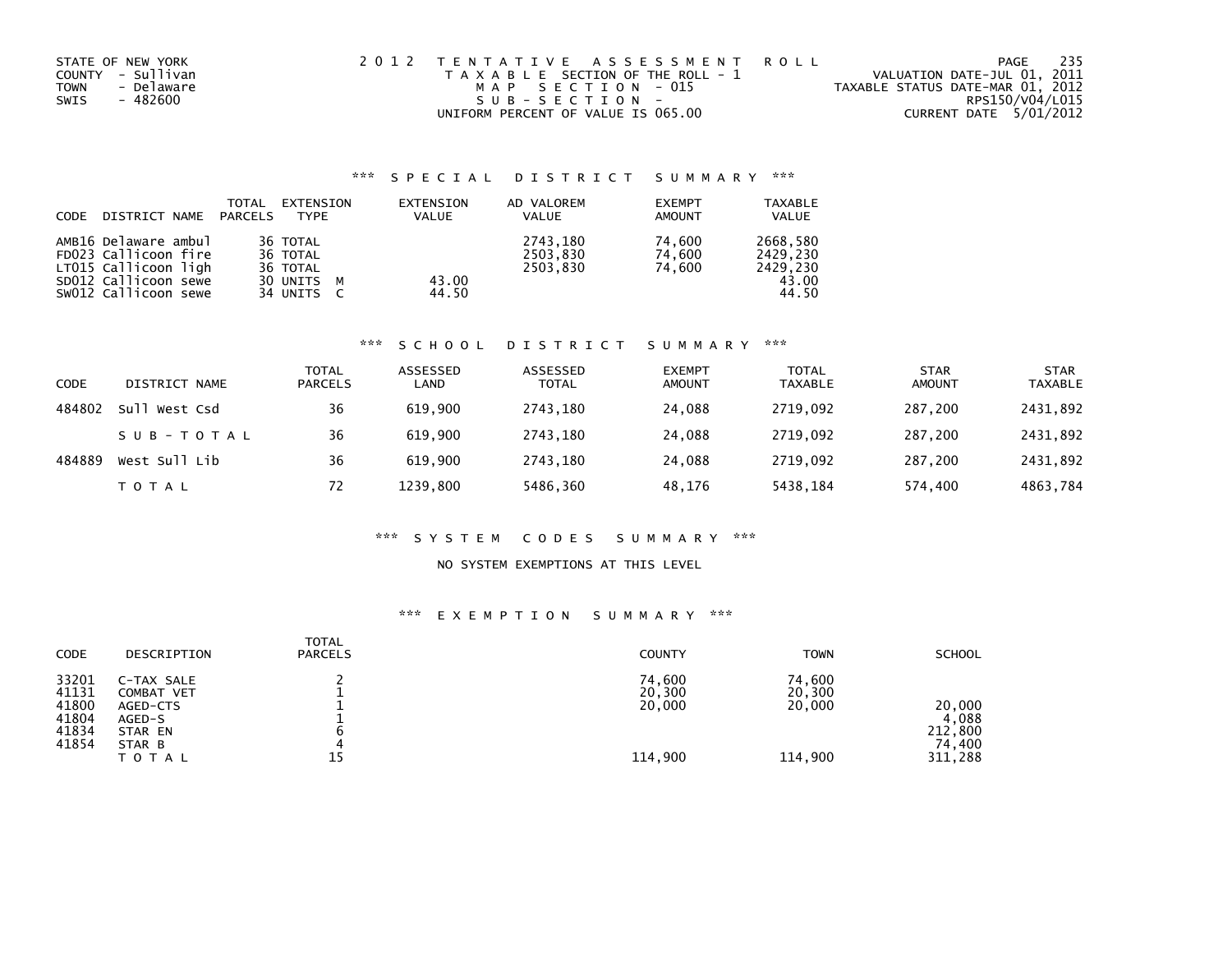|             | STATE OF NEW YORK | 2012 TENTATIVE ASSESSMENT ROLL        | 236<br>PAGE                      |
|-------------|-------------------|---------------------------------------|----------------------------------|
|             | COUNTY - Sullivan | T A X A B L E SECTION OF THE ROLL - 1 | VALUATION DATE-JUL 01, 2011      |
| <b>TOWN</b> | - Delaware        | MAP SECTION - 015                     | TAXABLE STATUS DATE-MAR 01, 2012 |
| SWIS        | - 482600          | SUB-SECTION-                          | RPS150/V04/L015                  |
|             |                   | UNIFORM PERCENT OF VALUE IS 065.00    | CURRENT DATE 5/01/2012           |

# \*\*\* G R A N D T O T A L S \*\*\*

| ROLL       | DESCRIPTION | <b>TOTAL</b>   | ASSESSED | ASSESSED | <b>TAXABLE</b> | <b>TAXABLE</b> | <b>TAXABLE</b> | <b>STAR</b>    |
|------------|-------------|----------------|----------|----------|----------------|----------------|----------------|----------------|
| <b>SEC</b> |             | <b>PARCELS</b> | ∟AND     | TOTAL    | <b>COUNTY</b>  | TOWN           | <b>SCHOOL</b>  | <b>TAXABLE</b> |
|            | TAXABLE     | 36             | 619,900  | 2743,180 | 2628.280       | 2628.280       | 2719.092       | 2431.892       |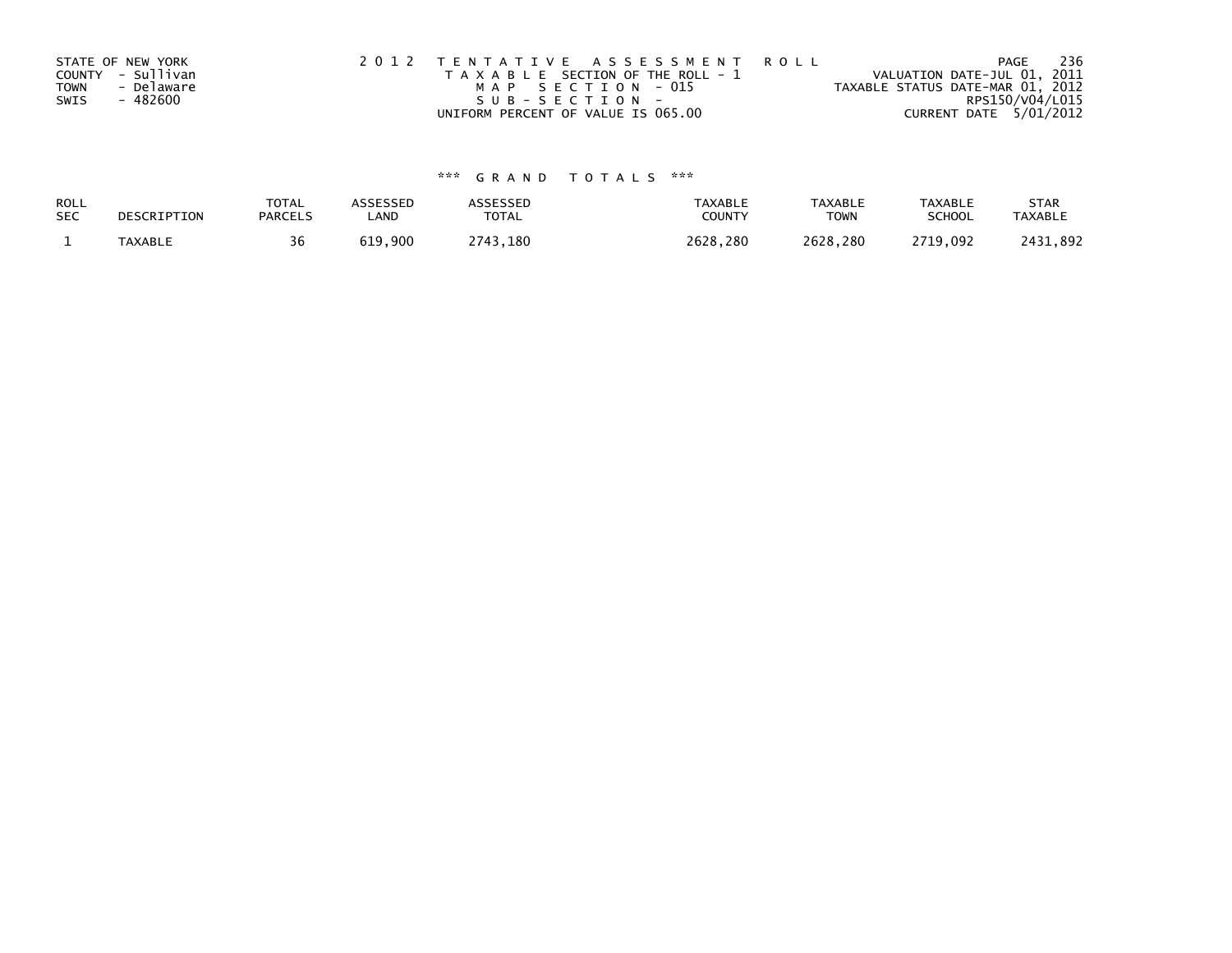| STATE OF NEW YORK<br>- Sullivan<br><b>COUNTY</b><br>- Delaware<br><b>TOWN</b><br>$-482600$<br><b>SWIS</b> | 2 0 1 2                                                                                                                                               | TAX MAP NUMBER SEQUENCE      | TENTATIVE ASSESSMENT<br><b>ROLL</b><br>T A X A B L E SECTION OF THE ROLL - 1<br>UNIFORM PERCENT OF VALUE IS 065.00                                            | TAXABLE STATUS DATE-MAR 01, 2012                                     | PAGE<br>237<br>VALUATION DATE-JUL 01, 2011 |
|-----------------------------------------------------------------------------------------------------------|-------------------------------------------------------------------------------------------------------------------------------------------------------|------------------------------|---------------------------------------------------------------------------------------------------------------------------------------------------------------|----------------------------------------------------------------------|--------------------------------------------|
| TAX MAP PARCEL NUMBER<br>CURRENT OWNERS NAME                                                              | PROPERTY LOCATION & CLASS ASSESSMENT<br>SCHOOL DISTRICT                                                                                               | LAND                         | EXEMPTION CODE-----------------COUNTY-------TOWN------SCHOOL<br>TAX DESCRIPTION                                                                               | TAXABLE VALUE                                                        |                                            |
|                                                                                                           |                                                                                                                                                       |                              |                                                                                                                                                               |                                                                      |                                            |
|                                                                                                           | 9211 State Route 97                                                                                                                                   |                              |                                                                                                                                                               |                                                                      | 102532                                     |
| $16. - 1 - 3.3$<br>Michaelsen John<br>9211 State Route 97<br>Callicoon, NY 12723                          | 210 1 Family Res<br>Sull West Csd 484802-89<br>FRNT 134.62 DPTH 100.00<br>EAST-0303650 NRTH-0642800<br>DEED BOOK 809<br>PG-00289<br>FULL MARKET VALUE | 23,900<br>78,500<br>120,769  | STAR B<br>41854<br>COUNTY TAXABLE VALUE<br><b>TOWN</b><br>TAXABLE VALUE<br>SCHOOL TAXABLE VALUE<br>AMB16 Delaware ambulance<br>FD023 Callicoon fire           | $\Omega$<br>78,500<br>78,500<br>59,900<br>78,500 TO<br>78,500 TO     | $\Omega$<br>18,600                         |
|                                                                                                           |                                                                                                                                                       |                              |                                                                                                                                                               |                                                                      |                                            |
| $16. - 1 - 3.4$<br>Michaelson John<br>9211 State Route 97<br>Callicoon, NY 12723                          | State Route 97<br>314 Rural vac<10<br>Sull West Csd 484802-89<br>FRNT 207.00 DPTH 100.49<br>EAST-0303700 NRTH-0642630<br>DEED BOOK 809<br>PG-00289    | 1,500<br>1.500               | COUNTY TAXABLE VALUE<br>TAXABLE VALUE<br><b>TOWN</b><br>SCHOOL TAXABLE VALUE<br>AMB16 Delaware ambulance<br>FD023 Callicoon fire                              | 1,500<br>1,500<br>1.500<br>1,500 TO<br>1,500 TO                      | 102533                                     |
|                                                                                                           |                                                                                                                                                       |                              |                                                                                                                                                               |                                                                      |                                            |
|                                                                                                           | 9195 State Route 97                                                                                                                                   |                              |                                                                                                                                                               |                                                                      | 103902                                     |
| $16. -1 - 3.5$<br>D'Astrii Setora<br>PO Box 403<br>Jeffersonville, NY 12748                               | 210 1 Family Res<br>Sull West Csd 484802-89<br>FRNT 172.31 DPTH 101.80<br><b>BANKC140571</b><br>EAST-0303750 NRTH-0642450<br>DEED BOOK 2278<br>PG-481 | 25,900 STAR B<br>81,000      | COMBAT VET 41131<br>41854<br>COUNTY TAXABLE VALUE<br><b>TOWN</b><br>TAXABLE VALUE<br>SCHOOL TAXABLE VALUE<br>AMB16 Delaware ambulance                         | 20,250<br>$\Omega$<br>60,750<br>60,750<br>62,400<br>81,000 TO        | 20,250<br>$\Omega$<br>18,600<br>0          |
|                                                                                                           |                                                                                                                                                       |                              |                                                                                                                                                               |                                                                      |                                            |
|                                                                                                           | 30 Viaduct Rd                                                                                                                                         |                              |                                                                                                                                                               |                                                                      | 100025                                     |
| $16. - 1 - 5$<br>B & K Corp<br>30 Viaduct Rd<br>PO Box 187<br>Callicoon, NY 12723                         | 443 Feed sales<br>484802-89<br>Sull West Csd<br>4.55<br><b>ACRES</b><br>EAST-0303595 NRTH-0642754<br>DEED BOOK 2371<br>PG-640<br>FULL MARKET VALUE    | 52,700<br>171,000<br>263,077 | <b>BUS IMP AP 47610</b><br>COUNTY TAXABLE VALUE<br>TAXABLE VALUE<br><b>TOWN</b><br>SCHOOL TAXABLE VALUE<br>AMB16 Delaware ambulance<br>6,500 EX               | 6.500<br>164,500<br>164,500<br>164.500<br>164,500 TO                 | 6.500<br>6,500                             |
|                                                                                                           |                                                                                                                                                       |                              | FD023 Callicoon fire                                                                                                                                          | 171,000 TO                                                           |                                            |
|                                                                                                           | 49 Viaduct Rd                                                                                                                                         |                              |                                                                                                                                                               |                                                                      | 01/2010                                    |
| $16. -2 - 1$<br>Toler Sandra E<br>49 Viaduct Rd<br>Callicoon, NY 12723                                    | 210 1 Family Res<br>Sull West Csd 484802-89<br>FRNT 100.00 DPTH 100.00<br><b>BANKC200095</b><br>EAST-0303670 NRTH-0643240<br>DEED BOOK 3633<br>PG-644 | 7,000<br>50,400              | 41854<br>STAR B<br>TAXABLE VALUE<br><b>COUNTY</b><br>TAXABLE VALUE<br><b>TOWN</b><br>SCHOOL TAXABLE VALUE<br>AMB16 Delaware ambulance<br>FD023 Callicoon fire | $\mathbf{0}$<br>50,400<br>50.400<br>31,800<br>50,400 TO<br>50,400 TO | 18,600<br>0                                |
|                                                                                                           | FULL MARKET VALUE                                                                                                                                     | 77,538                       |                                                                                                                                                               |                                                                      |                                            |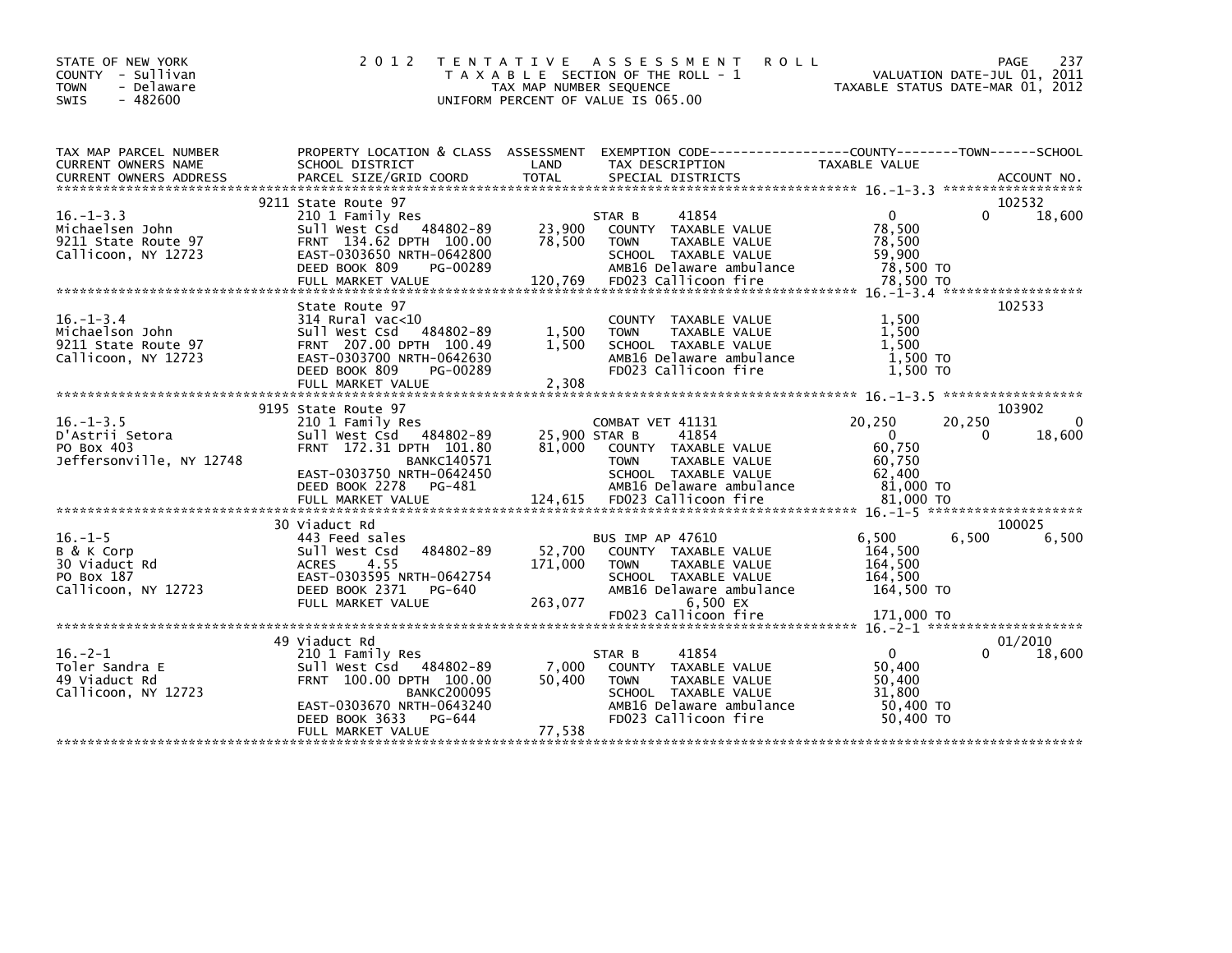| STATE OF NEW YORK<br>COUNTY - Sullivan<br>- Delaware<br><b>TOWN</b><br>$-482600$<br><b>SWIS</b>              | 2 0 1 2<br>T E N T A T I V E                                                                                                                                                             | TAX MAP NUMBER SEQUENCE     | A S S E S S M E N T<br><b>ROLL</b><br>T A X A B L E SECTION OF THE ROLL - 1<br>UNIFORM PERCENT OF VALUE IS 065.00                                                                        | VALUATION DATE-JUL 01, 2011<br>TAXABLE STATUS DATE-MAR 01, 2012                                                    | PAGE<br>238             |
|--------------------------------------------------------------------------------------------------------------|------------------------------------------------------------------------------------------------------------------------------------------------------------------------------------------|-----------------------------|------------------------------------------------------------------------------------------------------------------------------------------------------------------------------------------|--------------------------------------------------------------------------------------------------------------------|-------------------------|
| TAX MAP PARCEL NUMBER<br>CURRENT OWNERS NAME                                                                 | PROPERTY LOCATION & CLASS ASSESSMENT<br>SCHOOL DISTRICT                                                                                                                                  | LAND                        | EXEMPTION CODE-----------------COUNTY-------TOWN------SCHOOL<br>TAX DESCRIPTION                                                                                                          | TAXABLE VALUE                                                                                                      |                         |
|                                                                                                              |                                                                                                                                                                                          |                             |                                                                                                                                                                                          |                                                                                                                    |                         |
| $16. - 2 - 2.1$<br>Murray John T<br>Murray Mary A<br>88-38 87th St<br>Woodhaven, NY 11421                    | 9212 State Route 97<br>210 1 Family Res<br>Sull West Csd 484802-89<br><b>ACRES</b><br>1.50<br>EAST-0303820 NRTH-0643020<br>DEED BOOK 2758<br>PG-295<br>FULL MARKET VALUE                 | 20,000<br>75,000<br>115,385 | COUNTY TAXABLE VALUE<br><b>TOWN</b><br>TAXABLE VALUE<br>SCHOOL TAXABLE VALUE<br>AMB16 Delaware ambulance<br>FD023 Callicoon fire                                                         | 75,000<br>75,000<br>75.000<br>75,000 TO<br>75,000 TO                                                               |                         |
|                                                                                                              |                                                                                                                                                                                          |                             |                                                                                                                                                                                          |                                                                                                                    | 100378                  |
| $16. - 2 - 3.1$<br>Kellam Christine Elaine<br>1535 Jacobs Rd<br>Martinsburg, WV 25404-0338                   | 100 Viaduct Rd<br>210 1 Family Res<br>Sull West Csd 484802-89<br>FRNT 219.06 DPTH 22.50<br>EAST-0304030 NRTH-0642801<br>DEED BOOK 2211<br>PG-326                                         | 19,000<br>35,000            | 41854<br>STAR B<br>COUNTY TAXABLE VALUE<br>TAXABLE VALUE<br><b>TOWN</b><br>SCHOOL TAXABLE VALUE<br>AMB16 Delaware ambulance                                                              | $\Omega$<br>$\Omega$<br>35,000<br>35,000<br>16,400<br>35,000 TO                                                    | 18,600                  |
|                                                                                                              |                                                                                                                                                                                          |                             |                                                                                                                                                                                          |                                                                                                                    |                         |
| $16. - 2 - 4$<br>Randeazzo Guiseppe<br>PO Box 97<br>Long Eddy, NY $12760$                                    | 112 Viaduct Rd<br>312 Vac w/imprv<br>Sull West Csd 484802-89<br>FRNT 197.99 DPTH 137.04<br>0.87<br>ACRES<br>EAST-0304133 NRTH-0642564<br>DEED BOOK 2010<br>PG-60367<br>FULL MARKET VALUE | 16,000<br>18,000<br>27,692  | COUNTY TAXABLE VALUE<br>TAXABLE VALUE<br><b>TOWN</b><br>SCHOOL TAXABLE VALUE<br>AMB16 Delaware ambulance<br>FD023 Callicoon fire                                                         | 18,000<br>18,000<br>18,000<br>18,000 TO<br>18,000 TO                                                               | 12/2010                 |
|                                                                                                              |                                                                                                                                                                                          |                             |                                                                                                                                                                                          |                                                                                                                    |                         |
| $16. - 2 - 6$<br>Garewall Karan<br>M&J Realty Services, Inc.<br>6 Brentwood Ct<br>Mount Kisco, NY 10549      | 2 Starck Ln<br>312 Vac w/imprv<br>484802-89<br>Sull West Csd<br>ACRES<br>1.50<br>EAST-0304030 NRTH-0642360<br>DEED BOOK 3037<br>PG-114<br>FULL MARKET VALUE                              | 20,000<br>22,000<br>33,846  | COUNTY TAXABLE VALUE<br><b>TOWN</b><br>TAXABLE VALUE<br>SCHOOL TAXABLE VALUE<br>AMB16 Delaware ambulance<br>FD023 Callicoon fire                                                         | 22,000<br>22,000<br>22,000<br>22,000 TO<br>22,000 TO                                                               | 101657                  |
|                                                                                                              | 9192 State Route 97                                                                                                                                                                      |                             | 75 PCT OF VALUE USED FOR EXEMPTION PURPOSES                                                                                                                                              |                                                                                                                    | 103877                  |
| $16. -2 - 7.1$<br>Sykes Joan V<br>Sykes Edward C<br>9192 State Route 97<br>PO Box 241<br>Callicoon, NY 12723 | 210 1 Family Res<br>Sull West Csd 484802-89<br><b>ACRES</b><br>0.95<br>EAST-0303990 NRTH-0642620<br>DEED BOOK 794<br>PG-248<br>FULL MARKET VALUE                                         | 80,000 STAR EN<br>123,077   | COMBAT VET 41131<br>20,000 DISABL VET 41141<br>41834<br>COUNTY TAXABLE VALUE<br><b>TOWN</b><br>TAXABLE VALUE<br>SCHOOL TAXABLE VALUE<br>AMB16 Delaware ambulance<br>FD023 Callicoon fire | 15,000<br>15,000<br>3,000<br>3,000<br>$\Omega$<br>$\Omega$<br>62,000<br>62,000<br>41.440<br>80,000 TO<br>80.000 TO | 0<br>$\Omega$<br>38,560 |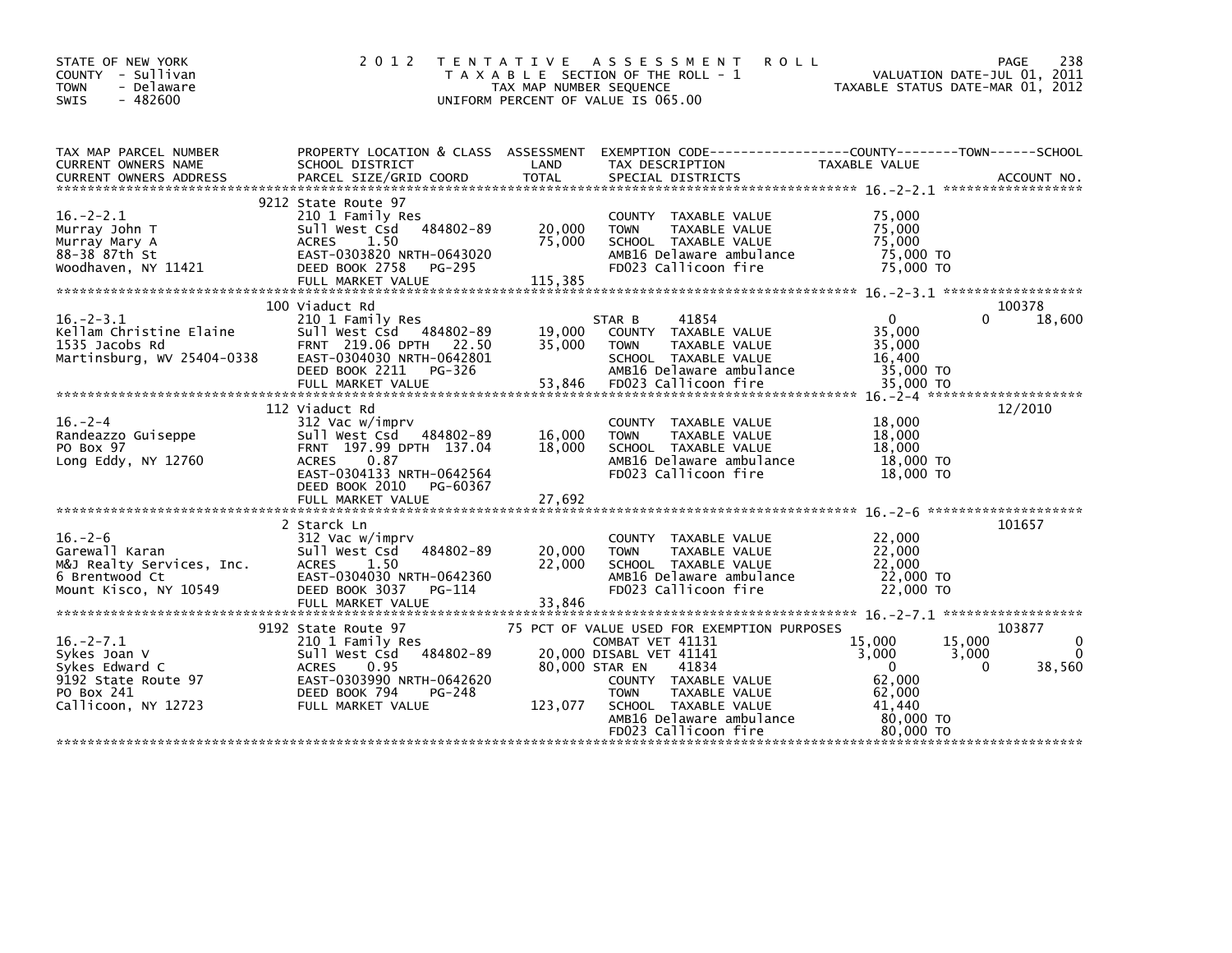| STATE OF NEW YORK<br>- Sullivan<br><b>COUNTY</b><br>- Delaware<br><b>TOWN</b><br>- 482600<br>SWIS | 2 0 1 2                              | TAX MAP NUMBER SEQUENCE | TENTATIVE ASSESSMENT<br><b>ROLL</b><br>T A X A B L E SECTION OF THE ROLL - 1<br>UNIFORM PERCENT OF VALUE IS 065.00 | VALUATION DATE-JUL 01, 2011<br>TAXABLE STATUS DATE-MAR 01, 2012 | 239<br>PAGE |
|---------------------------------------------------------------------------------------------------|--------------------------------------|-------------------------|--------------------------------------------------------------------------------------------------------------------|-----------------------------------------------------------------|-------------|
| TAX MAP PARCEL NUMBER                                                                             | PROPERTY LOCATION & CLASS ASSESSMENT |                         | EXEMPTION        CODE-----------------COUNTY--------TOWN------SCHOOL                                               |                                                                 |             |
| <b>CURRENT OWNERS NAME</b>                                                                        | SCHOOL DISTRICT                      | LAND                    | TAX DESCRIPTION                                                                                                    | TAXABLE VALUE                                                   |             |
| <b>CURRENT OWNERS ADDRESS</b>                                                                     |                                      |                         | SPECIAL DISTRICTS                                                                                                  |                                                                 | ACCOUNT NO. |
|                                                                                                   | 9202 State Route 97                  |                         |                                                                                                                    |                                                                 | 07/2011     |
| $16. - 2 - 8$                                                                                     | 541 Bowlng alley                     |                         | TAXABLE VALUE<br><b>COUNTY</b>                                                                                     | 146,600                                                         |             |
| Kristal Dee Corporation                                                                           | Sull West Csd 484802-89              | 28,000                  | TOWN<br>TAXABLE VALUE                                                                                              | 146,600                                                         |             |
| 9202 State Route 97                                                                               | FRNT 180.00 DPTH 175.00              | 146.600                 | SCHOOL TAXABLE VALUE                                                                                               | 146,600                                                         |             |
| Callicoon, NY 12723                                                                               | EAST-0303860 NRTH-0642810            |                         | AMB16 Delaware ambulance                                                                                           | 146,600 TO                                                      |             |
|                                                                                                   | DEED BOOK 2011    PG-4231            |                         | FD023 Callicoon fire                                                                                               | 146,600 TO                                                      |             |
|                                                                                                   | FULL MARKET VALUE                    | 225.538                 |                                                                                                                    |                                                                 |             |
|                                                                                                   |                                      |                         |                                                                                                                    |                                                                 |             |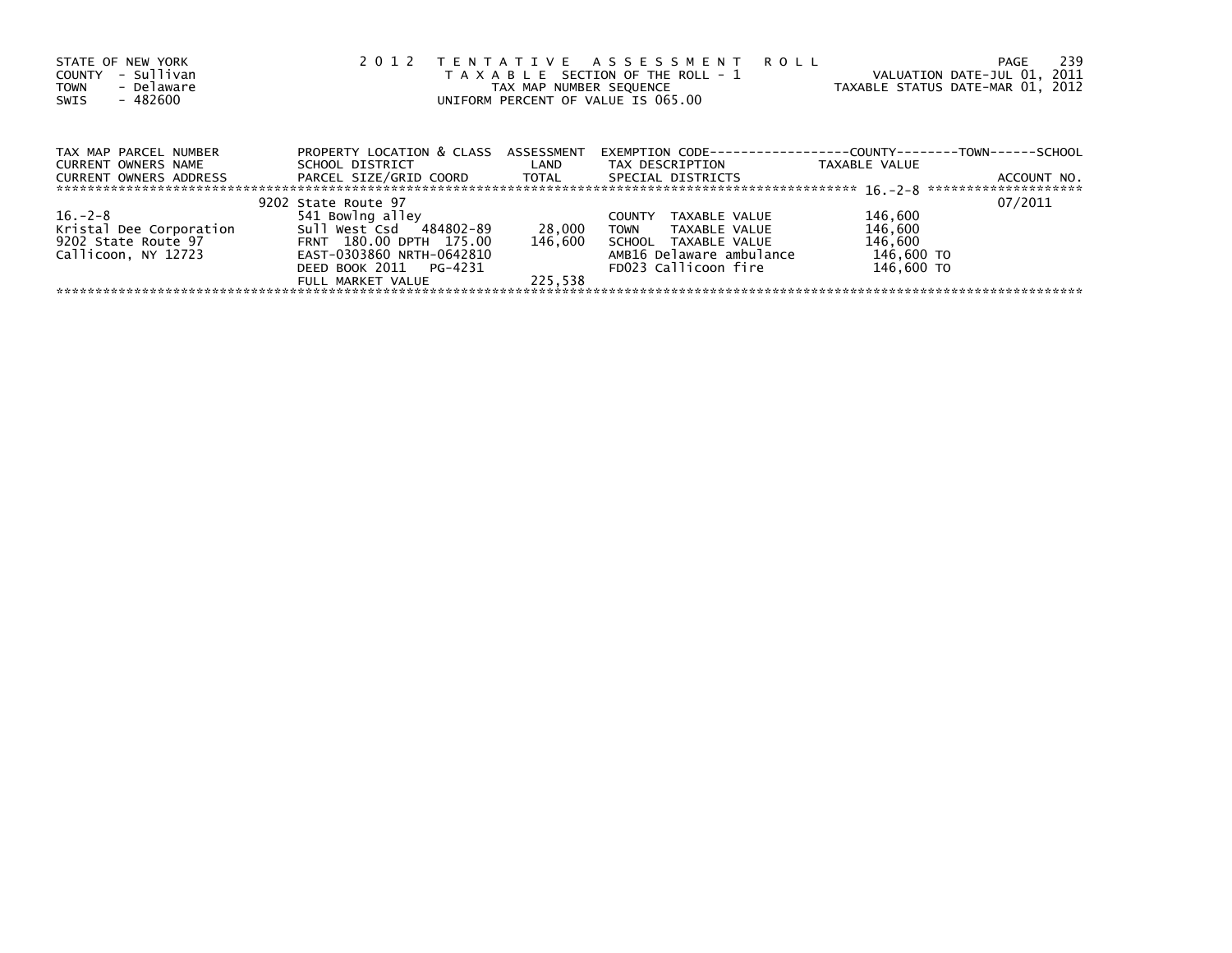| STATE OF NEW YORK  | 2012 TENTATIVE ASSESSMENT ROLL        | PAGE                             | 240 |
|--------------------|---------------------------------------|----------------------------------|-----|
| COUNTY - Sullivan  | T A X A B L E SECTION OF THE ROLL - 1 | VALUATION DATE-JUL 01, 2011      |     |
| - Delaware<br>TOWN | MAP SECTION - 016                     | TAXABLE STATUS DATE-MAR 01, 2012 |     |
| - 482600<br>SWIS   | SUB-SECTION-                          | RPS150/V04/L015                  |     |
|                    | UNIFORM PERCENT OF VALUE IS 065.00    | CURRENT DATE 5/01/2012           |     |

# \*\*\* S P E C I A L D I S T R I C T S U M M A R Y \*\*\*

| CODE | DISTRICT NAME                                | TOTAL<br><b>PARCELS</b> | EXTENSION<br><b>TYPF</b> | EXTENSION<br><b>VALUE</b> | AD VALOREM<br>VALUE | <b>EXEMPT</b><br><b>AMOUNT</b> | TAXABLE<br><b>VALUE</b> |
|------|----------------------------------------------|-------------------------|--------------------------|---------------------------|---------------------|--------------------------------|-------------------------|
|      | AMB16 Delaware ambul<br>FD023 Callicoon fire |                         | 11 TOTAL<br>11 TOTAL     |                           | 759.000<br>759.000  | 6.500                          | 752.500<br>759.000      |

### \*\*\* S C H O O L D I S T R I C T S U M M A R Y \*\*\*

| CODE   | DISTRICT NAME | <b>TOTAL</b><br><b>PARCELS</b> | ASSESSED<br>LAND | ASSESSED<br><b>TOTAL</b> | <b>EXEMPT</b><br><b>AMOUNT</b> | <b>TOTAL</b><br><b>TAXABLE</b> | <b>STAR</b><br><b>AMOUNT</b> | <b>STAR</b><br><b>TAXABLE</b> |
|--------|---------------|--------------------------------|------------------|--------------------------|--------------------------------|--------------------------------|------------------------------|-------------------------------|
| 484802 | Sull West Csd | 11                             | 234,000          | 759.000                  | 6.500                          | 752,500                        | 112,960                      | 639,540                       |
|        | SUB-TOTAL     | 11                             | 234,000          | 759.000                  | 6.500                          | 752.500                        | 112,960                      | 639,540                       |
| 484889 | West Sull Lib | 11                             | 234,000          | 759.000                  | 6.500                          | 752.500                        | 112,960                      | 639,540                       |
|        | T O T A L     | 22                             | 468,000          | 1518,000                 | 13,000                         | 1505,000                       | 225,920                      | 1279,080                      |

### \*\*\* S Y S T E M C O D E S S U M M A R Y \*\*\*

NO SYSTEM EXEMPTIONS AT THIS LEVEL

### \*\*\* E X E M P T I O N S U M M A R Y \*\*\*

| CODE                                      | DESCRIPTION                                                 | <b>TOTAL</b><br><b>PARCELS</b> | <b>COUNTY</b>            | <b>TOWN</b>              | SCHOOL                    |
|-------------------------------------------|-------------------------------------------------------------|--------------------------------|--------------------------|--------------------------|---------------------------|
| 41131<br>41141<br>41834<br>41854<br>47610 | COMBAT VET<br>DISABL VET<br>STAR EN<br>STAR B<br>BUS IMP AP |                                | 35,250<br>3,000<br>6,500 | 35,250<br>3,000<br>6,500 | 38,560<br>74.400<br>6,500 |
|                                           | <b>TOTAL</b>                                                |                                | 44,750                   | 44,750                   | 119,460                   |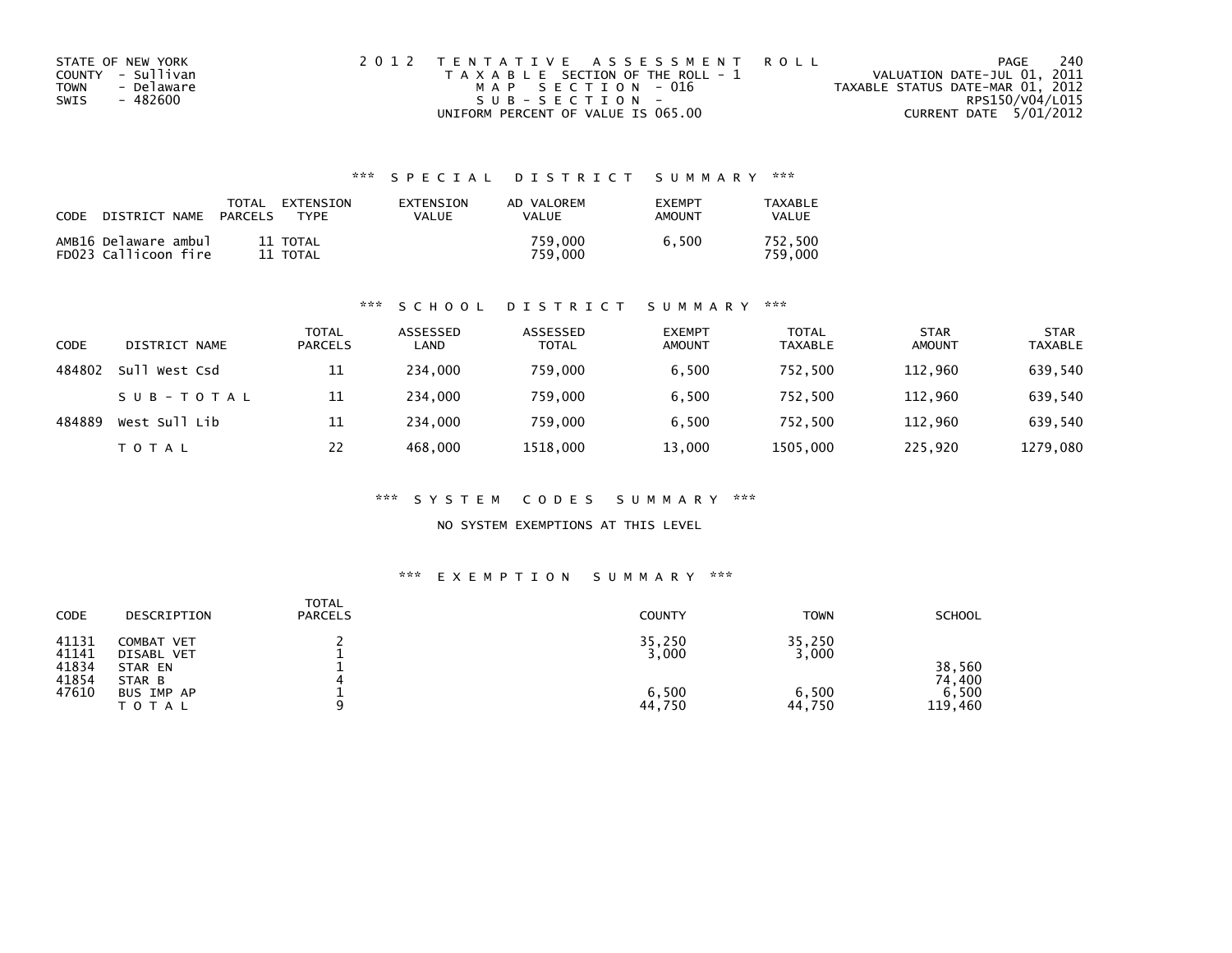|             | STATE OF NEW YORK | 2012 TENTATIVE ASSESSMENT ROLL        | -241<br>PAGE                     |
|-------------|-------------------|---------------------------------------|----------------------------------|
|             | COUNTY - Sullivan | T A X A B L E SECTION OF THE ROLL - 1 | VALUATION DATE-JUL 01, 2011      |
| <b>TOWN</b> | - Delaware        | MAP SECTION - 016                     | TAXABLE STATUS DATE-MAR 01, 2012 |
| SWIS        | - 482600          | SUB-SECTION-                          | RPS150/V04/L015                  |
|             |                   | UNIFORM PERCENT OF VALUE IS 065.00    | CURRENT DATE 5/01/2012           |

# \*\*\* G R A N D T O T A L S \*\*\*

| ROLL       | DESCRIPTION | <b>TOTAL</b>   | <b>ASSESSED</b> | <b>\SSESSED</b> | <b>TAXABLE</b> | <b>TAXABLE</b> | <b>TAXABLE</b> | <b>STAR</b>    |
|------------|-------------|----------------|-----------------|-----------------|----------------|----------------|----------------|----------------|
| <b>SEC</b> |             | <b>PARCELS</b> | LAND            | <b>TOTAL</b>    | COUNTY         | <b>TOWN</b>    | <b>SCHOOL</b>  | <b>TAXABLE</b> |
|            | TAXABLE     | <b>. .</b>     | 234,000         | 759,000         | 714,250        | 714.250        | 752,500        | 639,540        |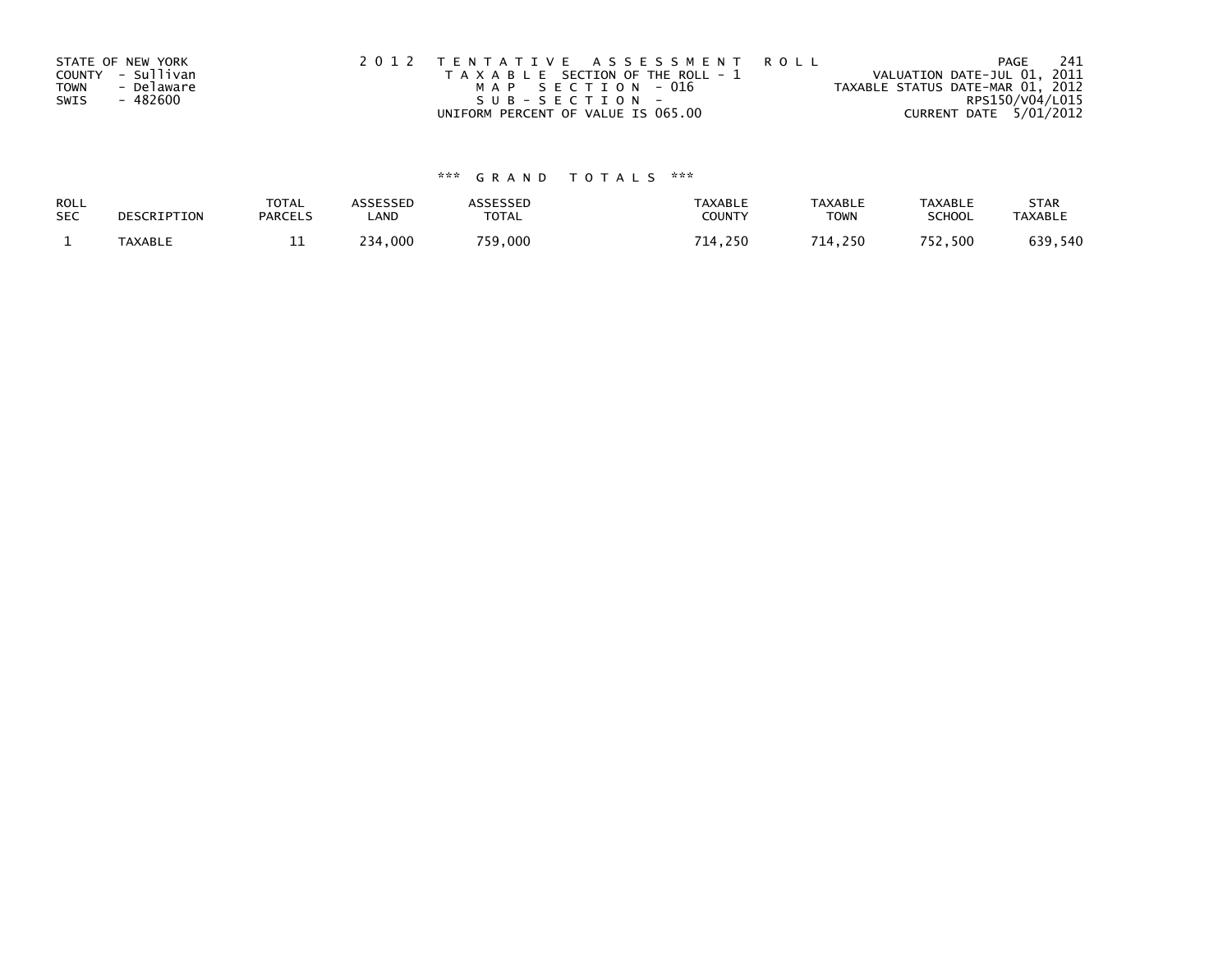| STATE OF NEW YORK<br>COUNTY - Sullivan<br><b>TOWN</b><br>- Delaware<br><b>SWIS</b><br>$-482600$                                                | 2 0 1 2                                                                                                                                                                 | TENTATIVE ASSESSMENT<br><b>ROLL</b><br>T A X A B L E SECTION OF THE ROLL - 1<br>TAX MAP NUMBER SEQUENCE<br>UNIFORM PERCENT OF VALUE IS 065.00                                                                                                                        | 242<br>PAGE<br>VALUATION DATE-JUL 01, 2011<br>TAXABLE STATUS DATE-MAR 01, 2012                                                                                                                                  |
|------------------------------------------------------------------------------------------------------------------------------------------------|-------------------------------------------------------------------------------------------------------------------------------------------------------------------------|----------------------------------------------------------------------------------------------------------------------------------------------------------------------------------------------------------------------------------------------------------------------|-----------------------------------------------------------------------------------------------------------------------------------------------------------------------------------------------------------------|
| TAX MAP PARCEL NUMBER<br>CURRENT OWNERS NAME                                                                                                   | PROPERTY LOCATION & CLASS ASSESSMENT<br>SCHOOL DISTRICT                                                                                                                 | LAND<br>TAX DESCRIPTION                                                                                                                                                                                                                                              | EXEMPTION CODE------------------COUNTY--------TOWN------SCHOOL<br>TAXABLE VALUE                                                                                                                                 |
| $17. - 1 - 1$<br>Clark Jason C<br>Guinan-Clark Heather E<br>327 Hospital Rd<br>Callicoon, NY 12723                                             | 327 Hospital Rd<br>210 1 Family Res<br>484802-89<br>Sull West Csd<br>ACRES 10.41<br>EAST-0308110 NRTH-0648140<br>DEED BOOK 2927<br>PG-225<br>FULL MARKET VALUE          | 41854<br>STAR B<br>36,500<br>COUNTY TAXABLE VALUE<br>118,600<br>TAXABLE VALUE<br><b>TOWN</b><br>SCHOOL TAXABLE VALUE<br>AMB16 Delaware ambulance<br>182,462<br>FD025 Hortonville fire                                                                                | 102100<br>0<br>18,600<br>0<br>118,600<br>118,600<br>100,000<br>118,600 TO<br>118,600 TO                                                                                                                         |
| $17. - 1 - 2$<br>Mustica Frank<br>Mustica A<br>83 Lk Wallkill Rd<br>Sussex, NJ 07461<br>MAY BE SUBJECT TO PAYMENT<br>UNDER AGDIST LAW TIL 2016 | 309 Hospital Rd<br>241 Rural res&ag<br>484802-89<br>Sull West Csd<br>ACRES 63.55<br>EAST-0308220 NRTH-0647560<br>DEED BOOK 1202<br>PG-00222<br>FULL MARKET VALUE        | AGRI DIST 41720<br>116,300<br>COUNTY TAXABLE VALUE<br>162,100<br><b>TOWN</b><br><b>TAXABLE VALUE</b><br>SCHOOL TAXABLE VALUE<br>AMB16 Delaware ambulance<br>249.385<br>FD025 Hortonville fire                                                                        | 104020<br>33,055<br>33,055<br>33,055<br>129,045<br>129,045<br>129.045<br>162,100 TO<br>162,100 TO                                                                                                               |
| $17. - 1 - 4.1$<br>Henke Michael M<br>174 Hospital Rd<br>Callicoon, NY 12723<br>MAY BE SUBJECT TO PAYMENT<br>UNDER AGDIST LAW TIL 2018         | 174 Hospital Rd<br>112 Dairy farm<br>Sull West Csd<br>484802-89<br>ACRES 160.00<br>EAST-0306690 NRTH-0645880<br>DEED BOOK 2607<br>PG-312<br>FULL MARKET VALUE           | AGRI BLDGS 41700<br>97,700 AGRI BLDGS 41700<br>472,715 AGRI BLDGS 41700<br>AGRI BLDGS 41700<br>AGRI DIST 41720<br>727,254<br>COUNTY TAXABLE VALUE<br><b>TAXABLE VALUE</b><br><b>TOWN</b><br>SCHOOL TAXABLE VALUE<br>AMB16 Delaware ambulance<br>FD023 Callicoon fire | 135,000<br>135,000<br>135,000<br>161,714<br>161,714<br>161,714<br>4,000<br>4,000<br>4,000<br>59,201<br>59,201<br>59,201<br>60,135<br>60,135<br>60,135<br>52,665<br>52,665<br>52,665<br>472,715 TO<br>472.715 TO |
| $17. - 1 - 4.2$<br>Henke Family Trust<br>200 Hospital Rd<br>Callicoon, NY 12723                                                                | 200 Hospital Rd<br>210 1 Family Res<br>484802-89<br>Sull West Csd<br>1.12<br><b>ACRES</b><br>EAST-0307190 NRTH-0645430<br>DEED BOOK 2419<br>PG-573<br>FULL MARKET VALUE | 41854<br>STAR B<br>20,500 HOME IMP<br>44211<br>125,110<br>COUNTY<br>TAXABLE VALUE<br><b>TAXABLE VALUE</b><br><b>TOWN</b><br>SCHOOL TAXABLE VALUE<br>192,477<br>AMB16 Delaware ambulance<br>13,565 EX<br>FD023 Callicoon fire<br>13,565 EX                            | 101661<br>18,600<br>0<br>$\Omega$<br>13,565<br>13,565<br>0<br>111,545<br>111.545<br>106.510<br>111,545 TO<br>111.545 TO                                                                                         |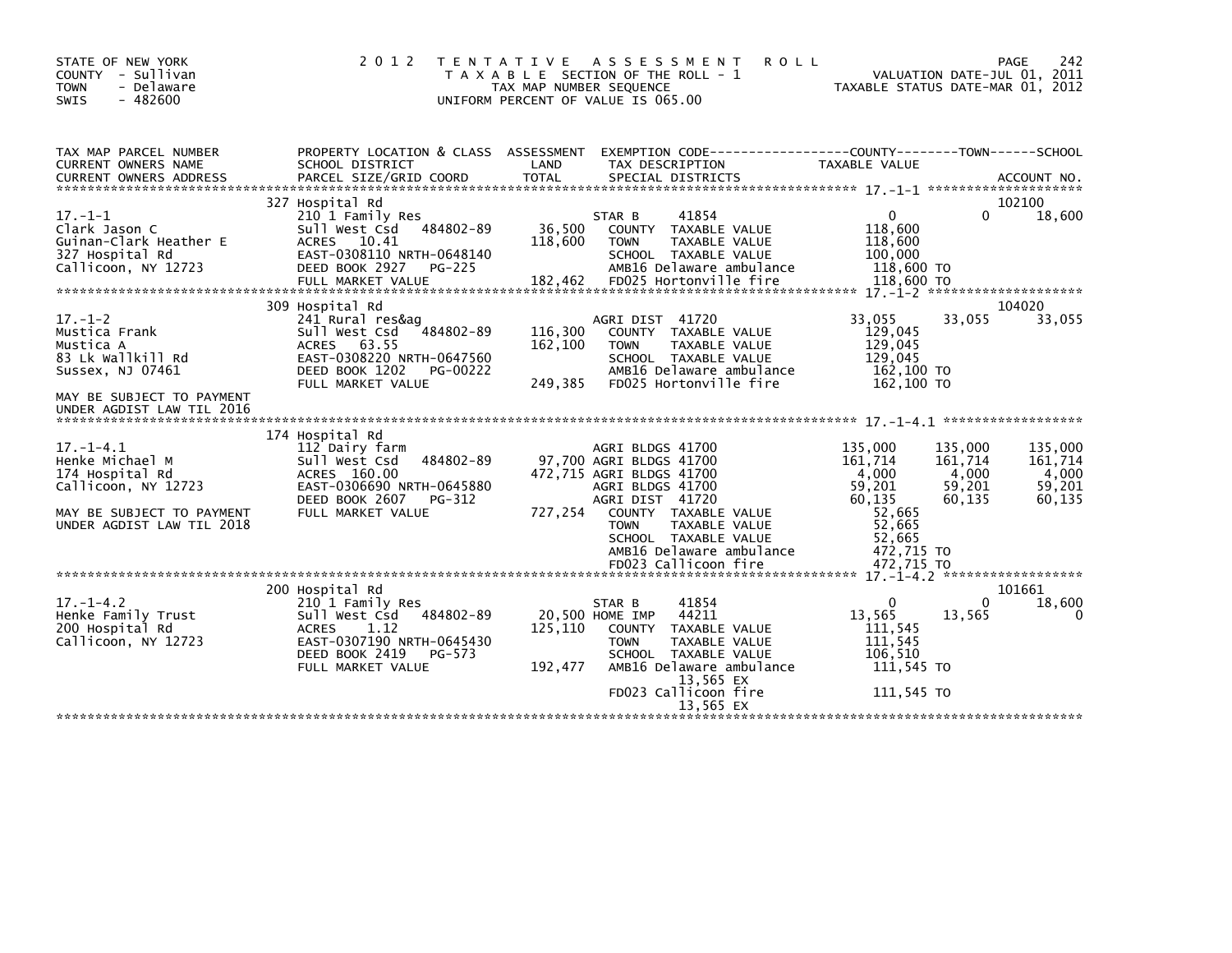| STATE OF NEW YORK<br>2 0 1 2<br>COUNTY - Sullivan<br><b>TOWN</b><br>- Delaware<br>$-482600$<br><b>SWIS</b>                                                                                                                                                                    | T E N T A T I V E<br>UNIFORM PERCENT OF VALUE IS 065.00                                                  | A S S E S S M E N T<br><b>ROLL</b><br>T A X A B L E SECTION OF THE ROLL - 1<br>TAX MAP NUMBER SEQUENCE                                                   | VALUATION DATE-JUL 01, 2011<br>TAXABLE STATUS DATE-MAR 01, 2012                             | PAGE<br>243      |
|-------------------------------------------------------------------------------------------------------------------------------------------------------------------------------------------------------------------------------------------------------------------------------|----------------------------------------------------------------------------------------------------------|----------------------------------------------------------------------------------------------------------------------------------------------------------|---------------------------------------------------------------------------------------------|------------------|
| TAX MAP PARCEL NUMBER<br>CURRENT OWNERS NAME<br>SCHOOL DISTRICT<br>CURRENT OWNERS ADDRESS FORCEL SIZE/GRID COORD TOTAL SPECIAL DISTRICTS (2001) ACCOUNT NO.<br>EURRENT OWNERS ADDRESS PARCEL SIZE/GRID COORD TOTAL SPECIAL DISTRICTS (2001) 21-4.3 ************************** | PROPERTY LOCATION & CLASS ASSESSMENT<br>LAND                                                             | EXEMPTION        CODE-----------------COUNTY-------TOWN------SCHOOL<br>TAX DESCRIPTION                                                                   | TAXABLE VALUE                                                                               |                  |
| 171 Hospital Rd<br>$17. - 1 - 4.3$<br>210 1 Family Res<br>Henke James B<br>1.38<br>171 Hospital Rd<br>ACRES<br>PO Box 215<br>Callicoon, NY 12723<br>DEED BOOK 1059<br>FULL MARKET VALUE                                                                                       | Sull West Csd 484802-89<br>69,700<br>EAST-0306386 NRTH-0645683<br>PG-00048<br>107,231                    | AGED-CTS<br>41800<br>21,500 STAR EN<br>41834<br>COUNTY TAXABLE VALUE<br>TAXABLE VALUE<br><b>TOWN</b><br>SCHOOL TAXABLE VALUE<br>AMB16 Delaware ambulance | 31,365<br>31,365<br>$\overline{0}$<br>$\Omega$<br>38,335<br>38,335<br>$\Omega$<br>69.700 TO | 31,365<br>38,335 |
|                                                                                                                                                                                                                                                                               |                                                                                                          |                                                                                                                                                          |                                                                                             |                  |
| 177 Hospital Rd<br>$17. - 1 - 5$<br>210 1 Family Res<br>Henke Michael M<br>174 Hospital Rd<br>Callicoon, NY 12723<br>DEED BOOK 3378 PG-222                                                                                                                                    | Example 19.700<br>FRNT 262.00 DPTH 105.40 87,900<br>FRNT 262.00 DPTH 105.40<br>EAST-0306640 NRTH-0645640 | 41854<br>STAR B<br>COUNTY TAXABLE VALUE<br>TAXABLE VALUE<br><b>TOWN</b><br>SCHOOL TAXABLE VALUE<br>AMB16 Delaware ambulance                              | $\mathbf{0}$<br>87,900<br>87,900<br>69,300<br>87,900 TO                                     | 101666<br>18,600 |
|                                                                                                                                                                                                                                                                               |                                                                                                          |                                                                                                                                                          |                                                                                             |                  |
| 88 Cty Rte 131<br>$17. - 1 - 6$<br>210 1 Family Res<br>Penford Alan<br>ACRES 11.20 BANKN140687<br>200 Prospect Park W Apt 3R<br>Brooklyn, NY 11215<br>DEED BOOK 3494                                                                                                          | Sull West Csd 484802-89<br>27,000<br>103,000<br>EAST-0309750 NRTH-0647520<br>PG-358                      | COUNTY TAXABLE VALUE<br><b>TOWN</b><br>TAXABLE VALUE<br>SCHOOL TAXABLE VALUE<br>AMB16 Delaware ambulance<br>FD025 Hortonville fire                       | 103,000<br>103,000<br>103,000<br>103,000 TO<br>103,000 TO                                   | 07/2008          |
| 177 Cty Rte 121                                                                                                                                                                                                                                                               |                                                                                                          |                                                                                                                                                          |                                                                                             |                  |
| $17. - 1 - 9$<br>280 Res Multiple<br>Porco Paul<br>sull west Csd<br>Cardiello Maria<br>ACRES 12.43<br>1524 Mayflower Ave<br>Bronx, NY 10461<br>DEED BOOK 2967                                                                                                                 | 484802-89<br>30,430<br>88,000<br>EAST-0310210 NRTH-0646480<br>PG-246                                     | COUNTY TAXABLE VALUE<br>TAXABLE VALUE<br><b>TOWN</b><br>SCHOOL TAXABLE VALUE<br>AMB16 Delaware ambulance<br>FD025 Hortonville fire                       | 88,000<br>88,000<br>88,000<br>88,000 TO<br>88,000 TO                                        |                  |
|                                                                                                                                                                                                                                                                               |                                                                                                          |                                                                                                                                                          |                                                                                             |                  |
| 169 Cty Rte 121<br>$17. - 1 - 10$<br>280 Res Multiple<br>Cruz Marilyn<br>Cruz Joseph<br>169 Cty Rte 121<br>DEED BOOK 879<br>PO Box 46                                                                                                                                         | 25,600<br>112,500<br>PG-00008                                                                            | STAR EN<br>41834<br>COUNTY TAXABLE VALUE<br>TAXABLE VALUE<br><b>TOWN</b><br>SCHOOL TAXABLE VALUE<br>AMB16 Delaware ambulance                             | $\overline{0}$<br>$\Omega$<br>112,500<br>112,500<br>73.940<br>112,500 TO                    | 100673<br>38,560 |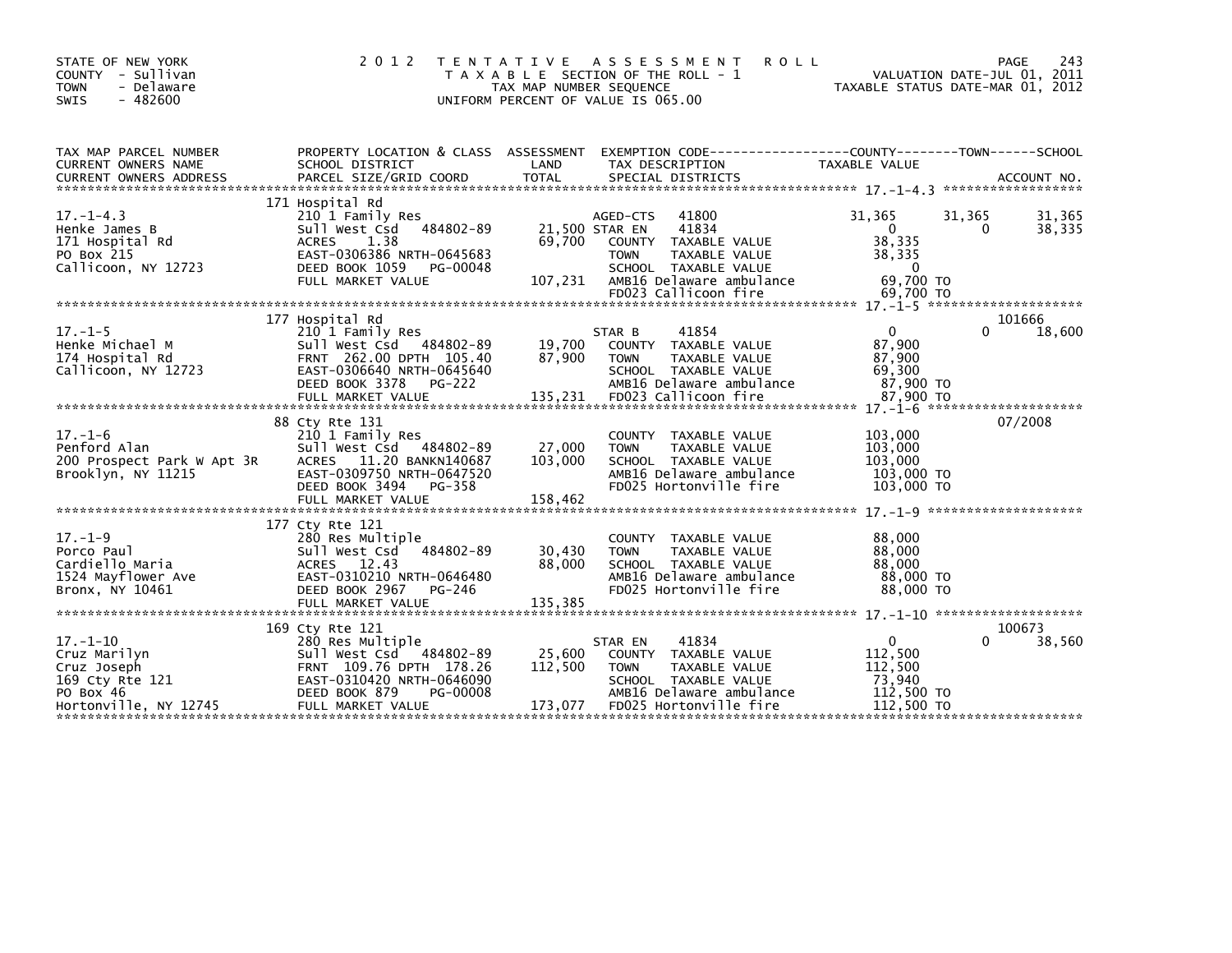| STATE OF NEW YORK<br>COUNTY - Sullivan<br>- Delaware<br><b>TOWN</b><br>$-482600$<br><b>SWIS</b>             | 2 0 1 2<br>T E N T A T I V E                                                                                                                                                           | TAX MAP NUMBER SEQUENCE                     | A S S E S S M E N T<br><b>ROLL</b><br>T A X A B L E SECTION OF THE ROLL - 1<br>UNIFORM PERCENT OF VALUE IS 065.00                                                                                                       |                                                                                                 | 244<br><b>PAGE</b><br>VALUATION DATE-JUL 01, 2011<br>TAXABLE STATUS DATE-MAR 01, 2012 |
|-------------------------------------------------------------------------------------------------------------|----------------------------------------------------------------------------------------------------------------------------------------------------------------------------------------|---------------------------------------------|-------------------------------------------------------------------------------------------------------------------------------------------------------------------------------------------------------------------------|-------------------------------------------------------------------------------------------------|---------------------------------------------------------------------------------------|
| TAX MAP PARCEL NUMBER<br>CURRENT OWNERS NAME                                                                | PROPERTY LOCATION & CLASS ASSESSMENT<br>SCHOOL DISTRICT                                                                                                                                | LAND                                        | EXEMPTION        CODE-----------------COUNTY-------TOWN------SCHOOL<br>TAX DESCRIPTION                                                                                                                                  | TAXABLE VALUE                                                                                   |                                                                                       |
| $17. - 1 - 11$<br>Cruz Marilyn<br>Cruz Joseph<br>165 Cty Rte 121<br>PO Box 46                               | 165 Cty Rte 121<br>210 1 Family Res<br>484802-89<br>Sull West Csd<br>1.40<br><b>ACRES</b><br>EAST-0310280 NRTH-0646050<br>DEED BOOK 1360<br>PG-151                                     | 38,900<br>58,000                            | COUNTY TAXABLE VALUE<br>TAXABLE VALUE<br><b>TOWN</b><br>SCHOOL TAXABLE VALUE<br>AMB16 Delaware ambulance<br>FD025 Hortonville fire                                                                                      | 58,000<br>58,000<br>58,000<br>58,000 TO<br>58,000 TO                                            | 102600                                                                                |
| $17. - 1 - 13$<br>Moran William<br>Moran Kathleen<br>23 Cty Rte 131<br>PO Box 3<br>Hortonville, NY 12745    | 23 Cty Rte 131<br>210 1 Family Res<br>Sull West Csd 484802-89<br><b>ACRES</b><br>1.44<br>EAST-0310070 NRTH-0645934<br>DEED BOOK 1605<br>PG-328<br>FULL MARKET VALUE                    | 146.400 STAR B<br>225,231                   | COMBAT VET 41131<br>20,900 DISABL VET 41141<br>41854<br>COUNTY TAXABLE VALUE<br>TAXABLE VALUE<br><b>TOWN</b><br>SCHOOL TAXABLE VALUE<br>AMB16 Delaware ambulance<br>FD025 Hortonville fire                              | 27,900<br>14,640<br>$\overline{0}$<br>103,860<br>103,860<br>127,800<br>146,400 TO<br>146,400 TO | 102747<br>27,900<br>0<br>14,640<br>$\Omega$<br>18,600<br>0                            |
| $17. - 1 - 14.1$<br>Leewe Florence<br>143 Cty Rte 121<br>PO Box 5<br>Hortonville, NY 12745                  | Ctv Rte 121<br>311 Res vac land<br>484802-89<br>Sull West Csd<br>2.20<br><b>ACRES</b><br>EAST-0310297 NRTH-0645417<br>DEED BOOK 821<br>PG-291<br>FULL MARKET VALUE                     | 10,000<br>10,000<br>15,385                  | TAXABLE VALUE<br><b>COUNTY</b><br>TAXABLE VALUE<br><b>TOWN</b><br>SCHOOL TAXABLE VALUE<br>AMB16 Delaware ambulance<br>FD025 Hortonville fire                                                                            | 10,000<br>10,000<br>10,000<br>10,000 TO<br>10.000 TO                                            | 102351                                                                                |
| $17. - 1 - 14.2$<br>Leewe Florence E<br>PO Box 5<br>Hortonville, NY 12745                                   | 143 Cty Rte 121<br>210 1 Family Res<br>484802-89<br>Sull West Csd<br><b>ACRES</b><br>0.25<br>EAST-0300111 NRTH-0645500<br>DEED BOOK 3240<br>PG-497<br>FULL MARKET VALUE                | 15,000<br>64,100<br>98,615                  | 41834<br>STAR EN<br>COUNTY TAXABLE VALUE<br><b>TOWN</b><br>TAXABLE VALUE<br>SCHOOL TAXABLE VALUE<br>AMB16 Delaware ambulance<br>FD025 Hortonville fire                                                                  | $\mathbf{0}$<br>64,100<br>64,100<br>25.540<br>64,100 TO<br>64.100 TO                            | 102351<br>38,560                                                                      |
| $17. - 1 - 15$<br>Herbert Mark L<br>Herbert Cindy<br>123 Cty Rte 121<br>PO Box 151<br>Hortonville, NY 12745 | 123 Cty Rte 121<br>281 Multiple res<br>Sull West Csd 484802-89<br><b>ACRES</b><br>1.08 BANK C61222<br>EAST-0309888 NRTH-0645098<br>DEED BOOK 2034<br><b>PG-88</b><br>FULL MARKET VALUE | 28,400 STAR B<br>176,264 WAR VET<br>271,175 | 70 PCT OF VALUE USED FOR EXEMPTION PURPOSES<br>DISABL VET 41141<br>41854<br>41121<br>COUNTY TAXABLE VALUE<br><b>TOWN</b><br>TAXABLE VALUE<br>SCHOOL TAXABLE VALUE<br>AMB16 Delaware ambulance<br>FD025 Hortonville fire | 12,339<br>$\Omega$<br>16,740<br>147,185<br>147,185<br>157.664<br>176,264 TO<br>176.264 TO       | 101755<br>12,339<br>0<br>18,600<br>0<br>16,740<br>0                                   |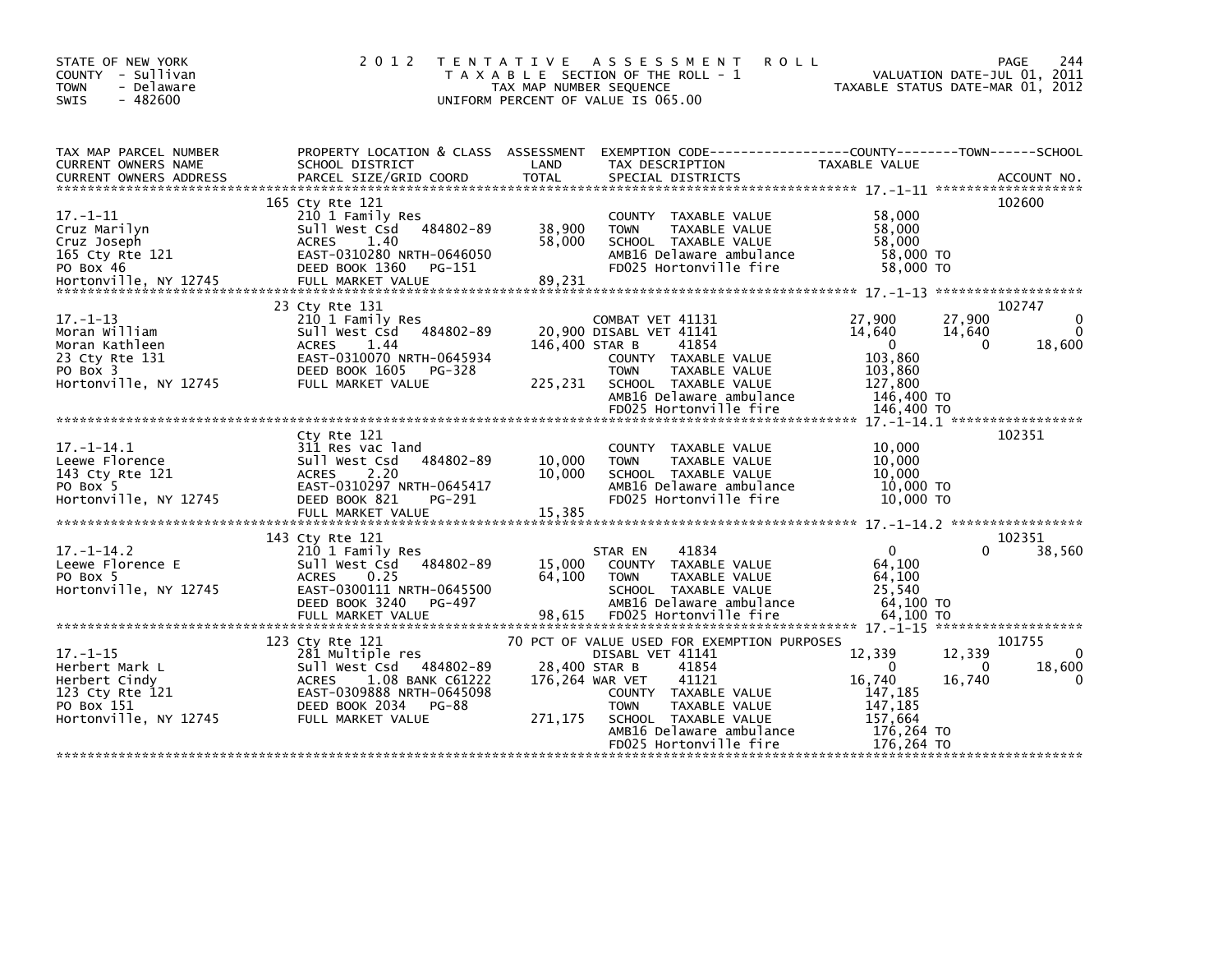| STATE OF NEW YORK<br>COUNTY - Sullivan<br><b>TOWN</b><br>- Delaware<br><b>SWIS</b><br>$-482600$ | 2 0 1 2                                                                                                               | TAX MAP NUMBER SEQUENCE | TENTATIVE ASSESSMENT<br><b>ROLL</b><br>T A X A B L E SECTION OF THE ROLL - 1<br>UNIFORM PERCENT OF VALUE IS 065.00 |                                         | <b>PAGE</b><br>245<br>VALUATION DATE-JUL 01, 2011<br>TAXABLE STATUS DATE-MAR 01, 2012 |
|-------------------------------------------------------------------------------------------------|-----------------------------------------------------------------------------------------------------------------------|-------------------------|--------------------------------------------------------------------------------------------------------------------|-----------------------------------------|---------------------------------------------------------------------------------------|
| TAX MAP PARCEL NUMBER<br>CURRENT OWNERS NAME                                                    | SCHOOL DISTRICT                                                                                                       | LAND                    | PROPERTY LOCATION & CLASS ASSESSMENT EXEMPTION CODE---------------COUNTY-------TOWN------SCHOOL<br>TAX DESCRIPTION | TAXABLE VALUE                           |                                                                                       |
| <b>CURRENT OWNERS ADDRESS</b>                                                                   | PARCEL SIZE/GRID COORD                                                                                                | <b>TOTAL</b>            | SPECIAL DISTRICTS                                                                                                  |                                         | ACCOUNT NO.                                                                           |
|                                                                                                 | 109 Cty Rte 121                                                                                                       |                         |                                                                                                                    |                                         | 06/2008                                                                               |
| $17. - 1 - 16$<br>Deans Michael<br>Deans Karen                                                  | 210 1 Family Res<br>Sull West Csd 484802-89<br>FRNT 120.00 DPTH 183.00                                                | 18,000<br>72,600        | COUNTY TAXABLE VALUE<br><b>TOWN</b><br>TAXABLE VALUE<br>SCHOOL TAXABLE VALUE                                       | 72,600<br>72,600<br>72.600              |                                                                                       |
| 109 Cty Rte 121<br>Callicoon, NY 12723                                                          | EAST-0309628 NRTH-0644596<br>DEED BOOK 3479<br><b>PG-99</b><br>FULL MARKET VALUE                                      | 111,692                 | AMB16 Delaware ambulance<br>FD025 Hortonville fire                                                                 | 72,600 TO<br>72,600 TO                  |                                                                                       |
|                                                                                                 |                                                                                                                       |                         |                                                                                                                    |                                         |                                                                                       |
| $17. - 1 - 17$<br>Knight Douglas W<br>Knight Judy D                                             | 105 Cty Rte 121<br>280 Res Multiple<br>Sull West Csd 484802-89<br>FRNT 252.20 DPTH 106.95                             | 20,200<br>93,625        | COUNTY TAXABLE VALUE<br><b>TOWN</b><br>TAXABLE VALUE<br>SCHOOL TAXABLE VALUE                                       | 93,625<br>93,625<br>93,625              | 10/2008                                                                               |
| 11 Fourth St<br>Narrowsburg, NY 12764                                                           | EAST-0309690 NRTH-0644610<br>DEED BOOK 3523<br>PG-57                                                                  |                         | AMB16 Delaware ambulance<br>FD025 Hortonville fire                                                                 | $93,625$ TO<br>93,625 TO                |                                                                                       |
|                                                                                                 |                                                                                                                       |                         |                                                                                                                    |                                         |                                                                                       |
| $17. - 1 - 18.1$                                                                                | 139 Cty Rte 121<br>120 Field crops                                                                                    |                         | 51 PCT OF VALUE USED FOR EXEMPTION PURPOSES<br>COMBAT VET 41131                                                    | 27,900                                  | 27,900<br>0                                                                           |
| Ringgenberg Verl<br>Ringgenberg Betty                                                           | Sull West Csd<br>484802-89<br>ACRES 89.00                                                                             |                         | 111,916 DISABL VET 41141<br>291,440 AGRI DIST 41720                                                                | 55,800<br>60,088                        | $\Omega$<br>55,800<br>60,088<br>60,088                                                |
| 139 Cty Rte 121                                                                                 | EAST-0309270 NRTH-0645770                                                                                             |                         | 41834<br>STAR EN                                                                                                   | $\Omega$                                | 38,560<br>$\Omega$                                                                    |
| PO Box 33<br>Hortonville, NY 12745                                                              | DEED BOOK 2458<br>PG-679<br>FULL MARKET VALUE                                                                         | 448,369                 | COUNTY TAXABLE VALUE<br><b>TOWN</b><br>TAXABLE VALUE                                                               | 147,652<br>147,652                      |                                                                                       |
| MAY BE SUBJECT TO PAYMENT<br>UNDER AGDIST LAW TIL 2016                                          |                                                                                                                       |                         | SCHOOL TAXABLE VALUE<br>AMB16 Delaware ambulance<br>FD025 Hortonville fire                                         | 192,792<br>291,440 то<br>291,440 TO     |                                                                                       |
|                                                                                                 |                                                                                                                       |                         |                                                                                                                    |                                         | 600201                                                                                |
| $17. - 1 - 18.2$<br>Presbyterian Church<br>39 Cty Rte 131<br>PO Box 15                          | 39 Cty Rte 131<br>210 1 Family Res<br>Sull West Csd 484802-89<br>FRNT 125.00 DPTH 175.00<br>EAST-0309600 NRTH-0646310 | 18,000<br>89.820        | COUNTY TAXABLE VALUE<br><b>TOWN</b><br>TAXABLE VALUE<br>SCHOOL TAXABLE VALUE<br>AMB16 Delaware ambulance           | 89,820<br>89,820<br>89.820<br>89,820 TO |                                                                                       |
| Hortonville, NY 12745                                                                           | DEED BOOK 710<br>PG-282                                                                                               |                         | FD025 Hortonville fire                                                                                             | 89,820 TO                               |                                                                                       |
|                                                                                                 |                                                                                                                       |                         |                                                                                                                    |                                         |                                                                                       |
| $17. - 1 - 18.4$<br>McGrath Michael<br>McGrath Diane                                            | 33 Cty Rte 131<br>270 Mfg housing<br>Sull West Csd<br>484802-89<br>FRNT 256.62 DPTH 174.62                            | 25,800<br>55,412        | 41854<br>STAR B<br>COUNTY TAXABLE VALUE<br>TAXABLE VALUE<br><b>TOWN</b>                                            | $\Omega$<br>55.412<br>55,412            | 18,600<br>0                                                                           |
| 33 Cty Rte 131<br>PO Box 141<br>Hortonville, NY 12745                                           | <b>BANKC130170</b><br>EAST-0309661 NRTH-0646271<br>DEED BOOK 1837<br>PG-477                                           |                         | SCHOOL TAXABLE VALUE<br>AMB16 Delaware ambulance<br>FD025 Hortonville fire                                         | 36,812<br>55,412 TO<br>55.412 TO        |                                                                                       |
|                                                                                                 | FULL MARKET VALUE                                                                                                     | 85,249                  |                                                                                                                    |                                         |                                                                                       |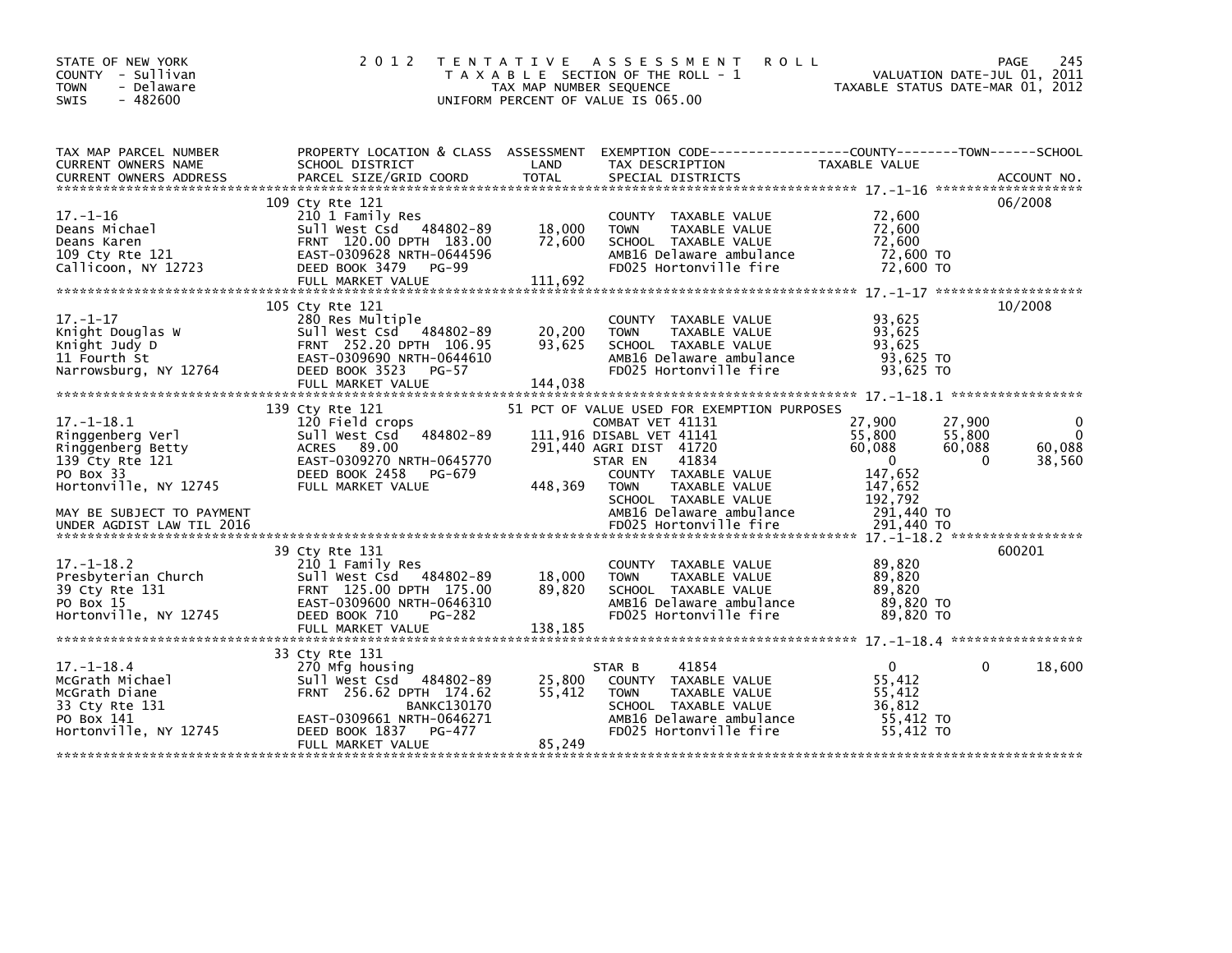| STATE OF NEW YORK<br>COUNTY - Sullivan<br>- Delaware<br><b>TOWN</b><br>$-482600$<br><b>SWIS</b>                                           | 2 0 1 2                                                                                                                                                                   | <b>TENTATIVE</b><br>TAX MAP NUMBER SEQUENCE | A S S E S S M E N T<br><b>ROLL</b><br>T A X A B L E SECTION OF THE ROLL - 1<br>UNIFORM PERCENT OF VALUE IS 065.00                                                             | TAXABLE STATUS DATE-MAR 01, 2012                                                | 246<br><b>PAGE</b><br>VALUATION DATE-JUL 01, 2011 |
|-------------------------------------------------------------------------------------------------------------------------------------------|---------------------------------------------------------------------------------------------------------------------------------------------------------------------------|---------------------------------------------|-------------------------------------------------------------------------------------------------------------------------------------------------------------------------------|---------------------------------------------------------------------------------|---------------------------------------------------|
| TAX MAP PARCEL NUMBER<br>CURRENT OWNERS NAME<br><b>CURRENT OWNERS ADDRESS</b>                                                             | PROPERTY LOCATION & CLASS ASSESSMENT<br>SCHOOL DISTRICT<br>PARCEL SIZE/GRID COORD                                                                                         | LAND<br><b>TOTAL</b>                        | TAX DESCRIPTION<br>SPECIAL DISTRICTS                                                                                                                                          | <b>TAXABLE VALUE</b>                                                            | ACCOUNT NO.                                       |
| $17 - 1 - 19.1$<br>Henke Family Trust<br>200 Hospital Rd<br>Callicoon, NY 12723<br>MAY BE SUBJECT TO PAYMENT<br>UNDER AGDIST LAW TIL 2016 | Hospital Rd<br>105 Vac farmland<br>484802-89<br>Sull West Csd<br>ACRES 120.24<br>EAST-0308400 NRTH-0644110<br>DEED BOOK 2419<br>PG-568<br>FULL MARKET VALUE               | 96,800<br>96,800<br>148,923                 | AGRI DIST 41720<br>COUNTY TAXABLE VALUE<br><b>TOWN</b><br>TAXABLE VALUE<br>SCHOOL TAXABLE VALUE<br>AMB16 Delaware ambulance<br>FD023 Callicoon fire<br>FD025 Hortonville fire | 57,096<br>57,096<br>39,704<br>39,704<br>39,704<br>96,800 TO<br>242 TO<br>726 TO | 57,096                                            |
| $17. - 1 - 19.3$<br>Friedman Arnold<br>Friedman Cecily<br>206 Hospital Rd<br>Callicoon, NY 12723                                          | 206 Hospital Rd<br>210 1 Family Res<br>Sull West Csd<br>484802-89<br>1.50<br><b>ACRES</b><br>EAST-0308376 NRTH-0644632<br>DEED BOOK 1065<br>PG-00125<br>FULL MARKET VALUE | 22,000<br>62,000<br>95,385                  | TAXABLE VALUE<br><b>COUNTY</b><br>TAXABLE VALUE<br><b>TOWN</b><br>SCHOOL TAXABLE VALUE<br>AMB16 Delaware ambulance<br>FD025 Hortonville fire                                  | 62,000<br>62,000<br>62,000<br>62,000 TO<br>62,000 TO                            |                                                   |
| $17. - 1 - 19.4$<br>Friedman Arnold<br>Friedman Cecily<br>206 Hospital Rd<br>Callicoon, NY 12723                                          | 208 Hospital Rd<br>260 Seasonal res<br>Sull West Csd 484802-89<br>FRNT 139.13 DPTH 123.01<br>EAST-0308338 NRTH-0644820<br>DEED BOOK 01531 PG-00503<br>FULL MARKET VALUE   | 10,000<br>23,000<br>35,385                  | TAXABLE VALUE<br><b>COUNTY</b><br><b>TOWN</b><br>TAXABLE VALUE<br>SCHOOL TAXABLE VALUE<br>AMB16 Delaware ambulance<br>FD025 Hortonville fire                                  | 23,000<br>23,000<br>23,000<br>23,000 TO<br>23,000 TO                            |                                                   |
| $17. - 1 - 20.1$<br>Sforza Rosemary<br>PO Box 307<br>Croton Falls, NY 10519                                                               | 4358 State Route 17B<br>210 1 Family Res<br>Sull West Csd 484802-89<br>4.86 BANK 210091<br><b>ACRES</b><br>EAST-0308994 NRTH-0642599<br>DEED BOOK 2011<br>PG-4071         | 22,900<br>60,000                            | STAR B<br>41854<br>TAXABLE VALUE<br><b>COUNTY</b><br><b>TAXABLE VALUE</b><br><b>TOWN</b><br>SCHOOL TAXABLE VALUE<br>AMB16 Delaware ambulance                                  | $\Omega$<br>60,000<br>60,000<br>41,400<br>60,000 TO                             | 104220<br>18,600                                  |
| $17. - 1 - 22.1$<br>Brown Malcolm<br>Larsen Anne<br>126 Atlantic Ave<br>Hull, MA 02045                                                    | Cty Rte 121<br>$322$ Rural vac $>10$<br>Sull West Csd<br>484802-89<br>16.39<br><b>ACRES</b><br>EAST-0311200 NRTH-0647180<br>DEED BOOK 3309<br>PG-596<br>FULL MARKET VALUE | 8,000<br>8,000<br>12,308                    | <b>COUNTY</b><br>TAXABLE VALUE<br><b>TAXABLE VALUE</b><br><b>TOWN</b><br>SCHOOL TAXABLE VALUE<br>AMB16 Delaware ambulance<br>FD025 Hortonville fire                           | 8,000<br>8,000<br>8.000<br>$8,000$ TO<br>8,000 TO                               | 01/2011                                           |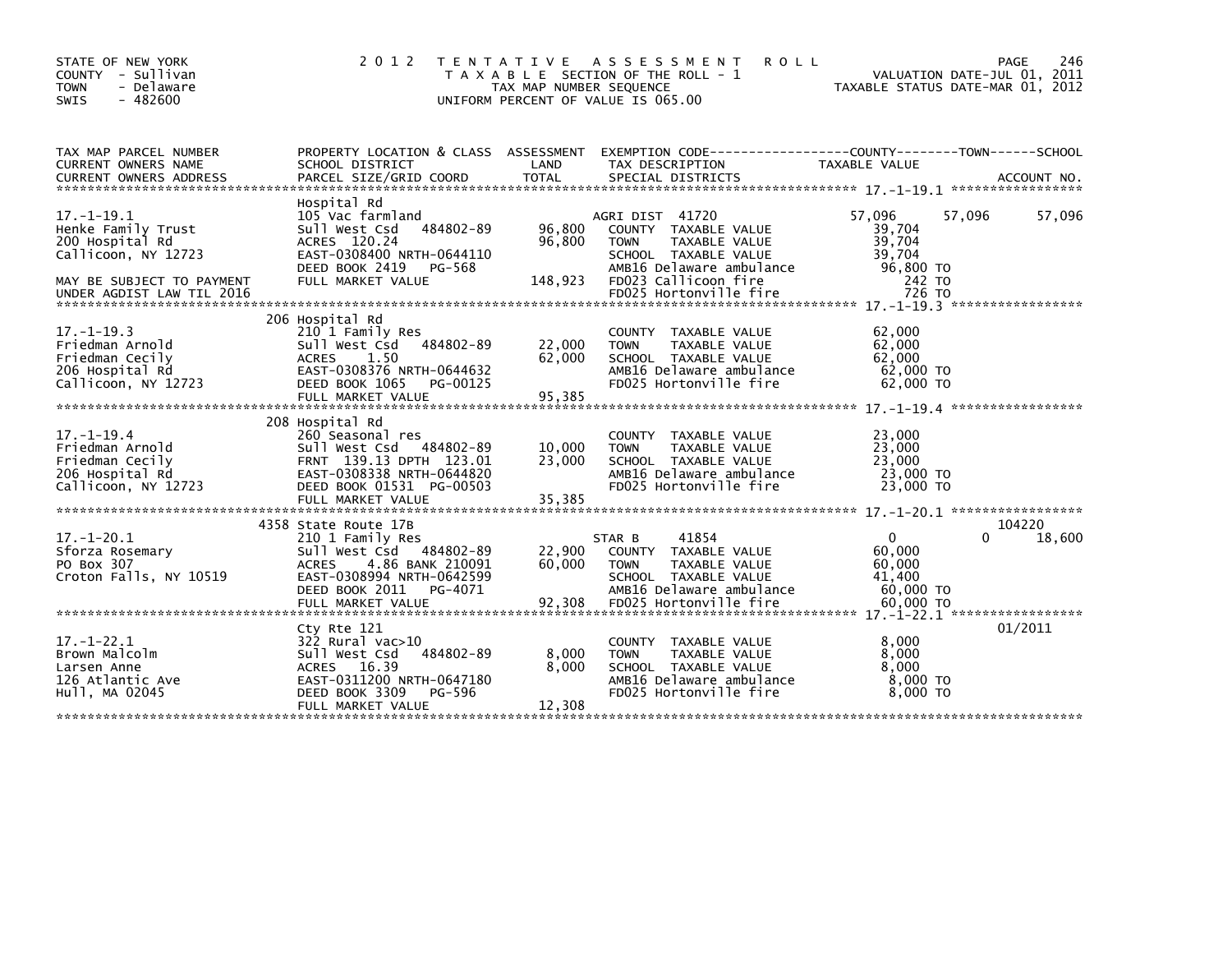| STATE OF NEW YORK<br>COUNTY - Sullivan<br>- Delaware<br><b>TOWN</b><br><b>SWIS</b><br>$-482600$ | 2 0 1 2                                                                                                                                                                | T E N T A T I V E<br>TAX MAP NUMBER SEQUENCE<br>UNIFORM PERCENT OF VALUE IS 065.00 | A S S E S S M E N T<br><b>ROLL</b><br>T A X A B L E SECTION OF THE ROLL - 1                                                                           | VALUATION DATE-JUL 01, 2011<br>TAXABLE STATUS DATE-MAR 01, 2012      | 247<br>PAGE      |
|-------------------------------------------------------------------------------------------------|------------------------------------------------------------------------------------------------------------------------------------------------------------------------|------------------------------------------------------------------------------------|-------------------------------------------------------------------------------------------------------------------------------------------------------|----------------------------------------------------------------------|------------------|
| TAX MAP PARCEL NUMBER<br>CURRENT OWNERS NAME                                                    | PROPERTY LOCATION & CLASS ASSESSMENT<br>SCHOOL DISTRICT                                                                                                                | LAND                                                                               | EXEMPTION CODE-----------------COUNTY-------TOWN------SCHOOL<br>TAX DESCRIPTION                                                                       | TAXABLE VALUE                                                        |                  |
| $17. - 1 - 22.2$<br>Wood Thomas John<br>PO Box 51<br>Callicoon, NY 12723                        | 231 Cty Rte 121<br>240 Rural res<br>484802-89<br>Sull West Csd<br>18.73<br>ACRES<br>EAST-0310460 NRTH-0647420<br>PG-692<br>DEED BOOK 2192<br>FULL MARKET VALUE         | 36,730<br>306,325<br>471,269                                                       | COUNTY TAXABLE VALUE<br><b>TAXABLE VALUE</b><br><b>TOWN</b><br>SCHOOL TAXABLE VALUE<br>AMB16 Delaware ambulance<br>FD025 Hortonville fire             | 306,325<br>306,325<br>306.325<br>306,325 TO<br>306,325 TO            | 100969           |
| $17. - 1 - 22.3$<br>Wood Thomas John<br>PO Box 51<br>Callicoon, NY 12723                        | Cty Rte 121<br>311 Res vac land<br>484802-89<br>Sull West Csd<br><b>ACRES</b><br>2.52<br>EAST-0310550 NRTH-0647040<br>DEED BOOK 2192<br>PG-692                         | 10,400<br>10.400                                                                   | COUNTY TAXABLE VALUE<br><b>TOWN</b><br>TAXABLE VALUE<br>SCHOOL TAXABLE VALUE<br>AMB16 Delaware ambulance<br>FD025 Hortonville fire                    | 10,400<br>10,400<br>10.400<br>10,400 TO<br>10,400 TO                 | 100123           |
| $17. - 1 - 22.4$<br>Wood Thomas<br>PO Box 51<br>Callicoon, NY 12723                             | 235 Cty Rte 121<br>210 1 Family Res<br>484802-89<br>Sull West Csd<br><b>ACRES</b><br>2.10<br>EAST-0310615 NRTH-0647809<br>PG-285<br>DEED BOOK 3024                     | 21,100<br>68,500                                                                   | COUNTY TAXABLE VALUE<br><b>TAXABLE VALUE</b><br><b>TOWN</b><br>SCHOOL TAXABLE VALUE<br>AMB16 Delaware ambulance<br>FD025 Hortonville fire             | 68,500<br>68,500<br>68,500<br>68,500 TO<br>68,500 TO                 | 01/2010          |
| $17. - 1 - 23$<br>Labazzetta Ingrid<br>29509 235th St<br>Gallatin, MO 64640-8278                | 166 Cty Rte 121<br>210 1 Family Res<br>Sull West Csd 484802-89<br>6.49<br><b>ACRES</b><br>EAST-0310820 NRTH-0646410<br>DEED BOOK 3217<br>PG-283<br>FULL MARKET VALUE   | 24,500<br>99,281<br>152,740                                                        | COUNTY TAXABLE VALUE<br>TAXABLE VALUE<br><b>TOWN</b><br>SCHOOL TAXABLE VALUE<br>AMB16 Delaware ambulance<br>FD025 Hortonville fire                    | 99,281<br>99,281<br>99,281<br>99,281 TO<br>99,281 TO                 | 01/2010          |
| $17. - 1 - 24$<br>Lundgren Pamela J<br>163 Cty Rte 121<br>PO Box 42<br>Hortonville, NY 12745    | 163 Cty Rte 121<br>210 1 Family Res<br>484802-89<br>Sull West Csd<br>0.45<br><b>ACRES</b><br>EAST-0310510 NRTH-0645860<br>DEED BOOK 2208<br>PG-63<br>FULL MARKET VALUE | 22,000<br>57,000<br>87,692                                                         | 41854<br>STAR B<br>COUNTY TAXABLE VALUE<br><b>TOWN</b><br>TAXABLE VALUE<br>SCHOOL TAXABLE VALUE<br>AMB16 Delaware ambulance<br>FD025 Hortonville fire | $\mathbf{0}$<br>57,000<br>57,000<br>38,400<br>57,000 TO<br>57,000 TO | 103110<br>18,600 |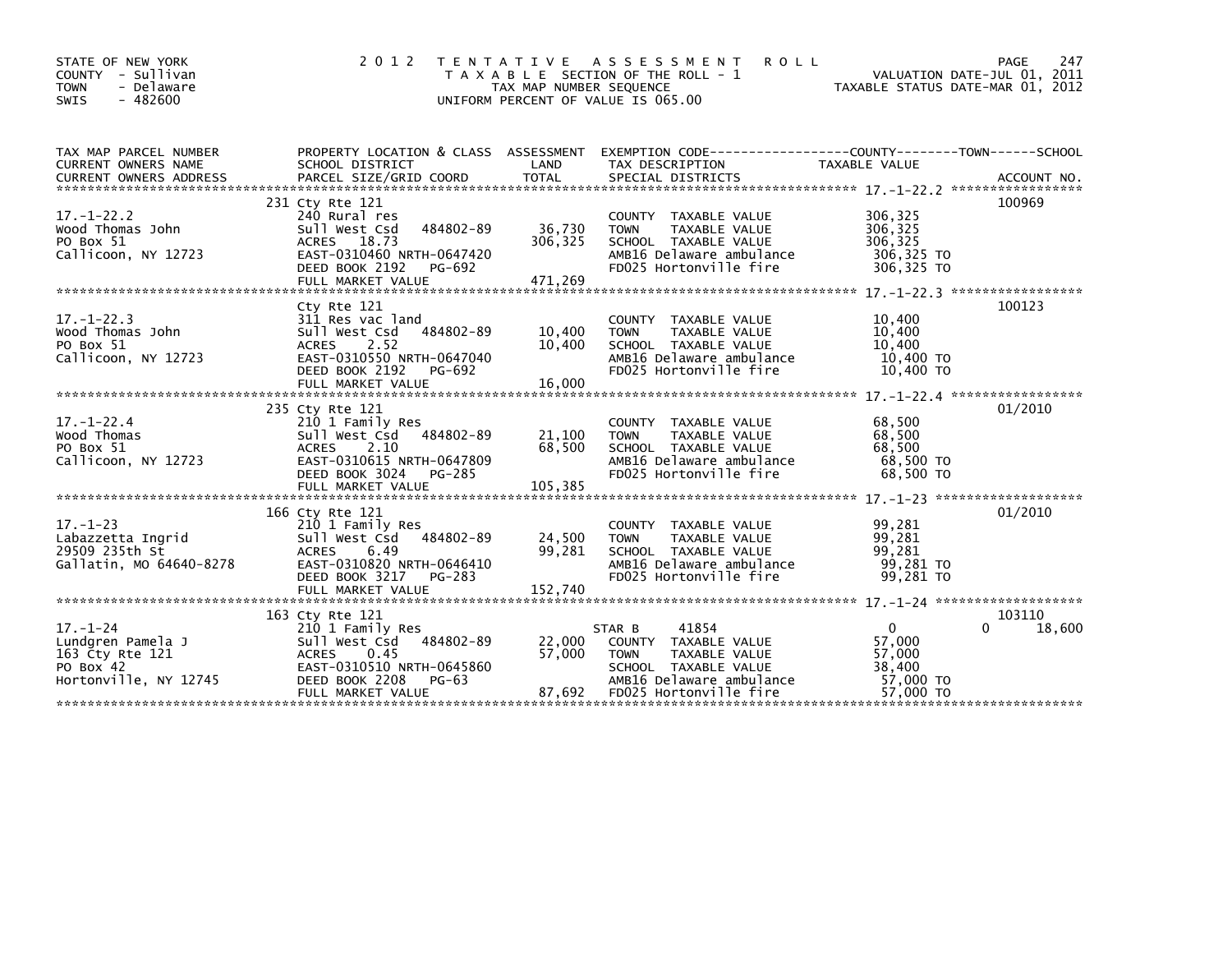| STATE OF NEW YORK<br>COUNTY - Sullivan<br>- Delaware<br><b>TOWN</b><br>$-482600$<br><b>SWIS</b>          | 2 0 1 2<br>T E N T A T I V E<br>TAXABLE                                                                                                                             | TAX MAP NUMBER SEQUENCE     | A S S E S S M E N T<br><b>ROLL</b><br>SECTION OF THE ROLL - 1<br>UNIFORM PERCENT OF VALUE IS 065.00                                                 | TAXABLE STATUS DATE-MAR 01, 2012                     | PAGE<br>248<br>VALUATION DATE-JUL 01, 2011 |
|----------------------------------------------------------------------------------------------------------|---------------------------------------------------------------------------------------------------------------------------------------------------------------------|-----------------------------|-----------------------------------------------------------------------------------------------------------------------------------------------------|------------------------------------------------------|--------------------------------------------|
| TAX MAP PARCEL NUMBER<br>CURRENT OWNERS NAME<br><b>CURRENT OWNERS ADDRESS</b>                            | SCHOOL DISTRICT<br>PARCEL SIZE/GRID COORD                                                                                                                           | LAND<br><b>TOTAL</b>        | PROPERTY LOCATION & CLASS ASSESSMENT EXEMPTION CODE----------------COUNTY-------TOWN------SCHOOL<br>TAX DESCRIPTION<br>SPECIAL DISTRICTS            | TAXABLE VALUE                                        | ACCOUNT NO.                                |
|                                                                                                          | 158 Cty Rte 121                                                                                                                                                     |                             |                                                                                                                                                     |                                                      | 103473                                     |
| $17. - 1 - 25$                                                                                           | 220 2 Family Res                                                                                                                                                    |                             | 41854<br>STAR B                                                                                                                                     | $\Omega$                                             | $\Omega$<br>18,600                         |
| Norton Patrick<br>Norton Patricia<br>158 Cty Rte 121                                                     | Sull West Csd 484802-89<br>FRNT 145.00 DPTH 165.00<br><b>BANKC150024</b>                                                                                            | 20,000<br>87,100            | COUNTY TAXABLE VALUE<br><b>TOWN</b><br>TAXABLE VALUE<br>SCHOOL TAXABLE VALUE                                                                        | 87,100<br>87,100<br>68,500                           |                                            |
| PO Box 1<br>Hortonville, NY 12745                                                                        | EAST-0310520 NRTH-0645720<br>DEED BOOK 1287 PG-248<br>FULL MARKET VALUE                                                                                             | 134,000                     | AMB16 Delaware ambulance<br>FD025 Hortonville fire                                                                                                  | 87,100 TO<br>87,100 TO                               |                                            |
|                                                                                                          |                                                                                                                                                                     |                             |                                                                                                                                                     |                                                      |                                            |
|                                                                                                          | 128 Cty Rte 121                                                                                                                                                     |                             |                                                                                                                                                     |                                                      | 01/2010                                    |
| $17. - 1 - 27$<br>Larsen Thomas C<br>Larsen Debra                                                        | 449 Other Storag<br>Sull West Csd<br>484802-89<br>1.00<br><b>ACRES</b>                                                                                              | 32,500<br>41.800            | <b>COUNTY</b><br>TAXABLE VALUE<br><b>TOWN</b><br>TAXABLE VALUE<br>SCHOOL TAXABLE VALUE                                                              | 41,800<br>41,800<br>41.800                           |                                            |
| 25 Fairchild Pl<br>Monticello, NY 12701-2029                                                             | EAST-0310126 NRTH-0645137<br>DEED BOOK 3531<br>PG-264                                                                                                               |                             | AMB16 Delaware ambulance<br>FD025 Hortonville fire                                                                                                  | 41,800 TO<br>41,800 TO                               |                                            |
|                                                                                                          | FULL MARKET VALUE                                                                                                                                                   | 64,308                      |                                                                                                                                                     |                                                      |                                            |
|                                                                                                          |                                                                                                                                                                     |                             |                                                                                                                                                     |                                                      |                                            |
| $17. - 1 - 28$<br>McLaren Mark<br>203 W 98th St Apt 1B<br>New York, NY 10025                             | 2 Dearie Dr<br>210 1 Family Res<br>Sull West Csd<br>484802-89<br>1.50<br><b>ACRES</b><br>EAST-0310371 NRTH-0644921<br>DEED BOOK 2693<br>PG-528<br>FULL MARKET VALUE | 19,000<br>83,300<br>128,154 | <b>COUNTY</b><br>TAXABLE VALUE<br><b>TOWN</b><br>TAXABLE VALUE<br>SCHOOL TAXABLE VALUE<br>AMB16 Delaware ambulance<br>FD025 Hortonville fire        | 83,300<br>83,300<br>83,300<br>83,300 TO<br>83,300 TO | 101616                                     |
|                                                                                                          |                                                                                                                                                                     |                             |                                                                                                                                                     |                                                      |                                            |
|                                                                                                          | Beechwoods Rd 5                                                                                                                                                     |                             |                                                                                                                                                     |                                                      | 103690                                     |
| $17. - 1 - 29$<br>Fortune Oswald<br>615 Hollow Rd<br>Mcdonough, NY 13808                                 | 311 Res vac land<br>484802-89<br>Sull West Csd<br>FRNT 85.00 DPTH 265.00<br>EAST-0310502 NRTH-0644886<br>DEED BOOK 2827<br>PG-357                                   | 500<br>500                  | <b>COUNTY</b><br>TAXABLE VALUE<br><b>TOWN</b><br>TAXABLE VALUE<br>SCHOOL TAXABLE VALUE<br>AMB16 Delaware ambulance<br>FD025 Hortonville fire        | 500<br>500<br>500<br>500 TO<br>500 TO                |                                            |
|                                                                                                          |                                                                                                                                                                     |                             |                                                                                                                                                     |                                                      |                                            |
|                                                                                                          | Dearie Dr                                                                                                                                                           |                             |                                                                                                                                                     |                                                      | 12/2008                                    |
| $17. - 1 - 30.1$<br>Sauriol Marc<br>Bluhm-Sauriol Paulette<br>920 Lincoln Pl Apt 2<br>Brooklyn, NY 11213 | 311 Res vac land<br>484802-89<br>Sull West Csd<br>1.70<br><b>ACRES</b><br>EAST-0310738 NRTH-0645101<br>DEED BOOK 3528<br>PG-403                                     | 600<br>600                  | <b>COUNTY</b><br>TAXABLE VALUE<br><b>TAXABLE VALUE</b><br><b>TOWN</b><br>SCHOOL TAXABLE VALUE<br>AMB16 Delaware ambulance<br>FD025 Hortonville fire | 600<br>600<br>600<br>600 TO<br>600 TO                |                                            |
|                                                                                                          | FULL MARKET VALUE                                                                                                                                                   | 923                         |                                                                                                                                                     |                                                      |                                            |
|                                                                                                          |                                                                                                                                                                     |                             |                                                                                                                                                     |                                                      |                                            |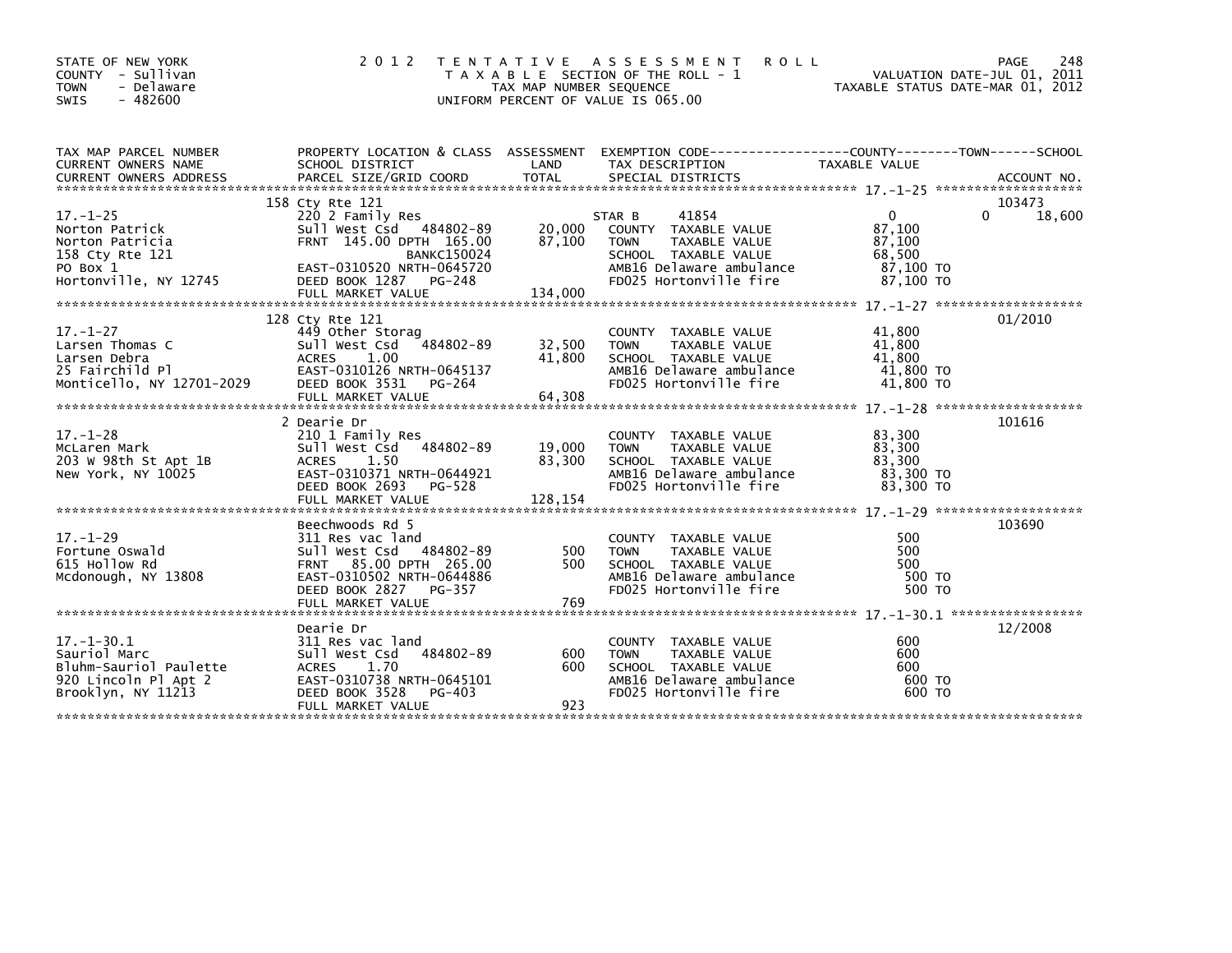| STATE OF NEW YORK<br>COUNTY - Sullivan<br>- Delaware<br><b>TOWN</b><br><b>SWIS</b><br>$-482600$           | 2 0 1 2                                                                                                                                                                 | TAX MAP NUMBER SEOUENCE    | <b>ROLL</b><br>TENTATIVE ASSESSMENT<br>T A X A B L E SECTION OF THE ROLL - 1<br>UNIFORM PERCENT OF VALUE IS 065.00                 | PAGE<br>VALUATION DATE-MAR 01, 2012                                                                               | 249    |
|-----------------------------------------------------------------------------------------------------------|-------------------------------------------------------------------------------------------------------------------------------------------------------------------------|----------------------------|------------------------------------------------------------------------------------------------------------------------------------|-------------------------------------------------------------------------------------------------------------------|--------|
| TAX MAP PARCEL NUMBER<br>CURRENT OWNERS NAME                                                              | SCHOOL DISTRICT                                                                                                                                                         | LAND                       | TAX DESCRIPTION                                                                                                                    | PROPERTY LOCATION & CLASS ASSESSMENT EXEMPTION CODE----------------COUNTY-------TOWN------SCHOOL<br>TAXABLE VALUE |        |
| $17. - 1 - 30.2$<br>Fredenburg Dorothy G<br>484 N.Branch/Callicoon Ctr Rd ACRES<br>North Branch, NY 12766 | 81 Beechwoods Rd<br>312 Vac w/imprv<br>484802-89<br>Sull West Csd<br>1.82<br>EAST-0311036 NRTH-0644943<br>DEED BOOK 1279 PG-265                                         | 23,300<br>24,300           | COUNTY TAXABLE VALUE<br>TAXABLE VALUE<br><b>TOWN</b><br>SCHOOL TAXABLE VALUE<br>AMB16 Delaware ambulance<br>FD025 Hortonville fire | 24,300<br>24,300<br>24,300<br>24,300 TO<br>24,300 TO                                                              |        |
| $17. - 1 - 30.3$<br>Gladu Daniel<br>79 Beechwoods Rd<br>PO Box 19<br>Hortonville, NY 12745                | 79 Beechwoods Rd<br>270 Mfg housing<br>484802-89<br>sull west Csd<br><b>ACRES</b><br>2.20<br>EAST-0310911 NRTH-0645062<br>DEED BOOK 1279<br>PG-270<br>FULL MARKET VALUE | 21,200<br>33,300<br>51,231 | COUNTY TAXABLE VALUE<br>TAXABLE VALUE<br><b>TOWN</b><br>SCHOOL TAXABLE VALUE<br>AMB16 Delaware ambulance<br>FD025 Hortonville fire | 33,300<br>33,300<br>33,300<br>33,300 TO<br>33,300 TO                                                              |        |
| $17. - 1 - 31$<br>Sauriol Marc<br>Bluhm-Sauriol Paulette<br>920 Lincoln Pl Apt 2<br>Brooklyn, NY 11213    | 6 Dearie Dr<br>210 1 Family Res<br>Sull West Csd<br>484802-89<br>ACRES 1.00<br>EAST-0310485 NRTH-0645132<br>DEED BOOK 3528<br>PG-403<br>FULL MARKET VALUE               | 17,000<br>53,900<br>82,923 | COUNTY TAXABLE VALUE<br><b>TOWN</b><br>TAXABLE VALUE<br>SCHOOL TAXABLE VALUE<br>AMB16 Delaware ambulance<br>FD025 Hortonville fire | 12/2008<br>53,900<br>53,900<br>53.900<br>53,900 TO<br>53,900 TO                                                   |        |
| $17. - 1 - 32$<br>Sensiba Shaun C<br>1 Depot St<br>Long Eddy, NY 12760                                    | 16 Dearie Dr<br>210 1 Family Res<br>Sull West Csd 484802-89<br>FRNT 195.16 DPTH 172.18<br><b>BANKC130220</b><br>EAST-0310579 NRTH-0645364<br>DEED BOOK 2052<br>PG-695   | 17,000<br>37,100           | COUNTY TAXABLE VALUE<br><b>TOWN</b><br>TAXABLE VALUE<br>SCHOOL TAXABLE VALUE<br>AMB16 Delaware ambulance<br>FD025 Hortonville fire | 37,100<br>37,100<br>37.100<br>37,100 TO<br>37,100 TO                                                              |        |
| $17. - 1 - 33$<br>Williams Anne L<br>50 Dearie Dr<br>PO Box 76<br>Hortonville, NY 12745                   | 50 Dearie Dr<br>240 Rural res<br>484802-89<br>Sull West Csd<br>10.50<br><b>ACRES</b><br>EAST-0310880 NRTH-0645620<br>DEED BOOK 2237<br>PG-343                           | 43,500<br>80,900           | 41854<br>STAR B<br>COUNTY TAXABLE VALUE<br><b>TOWN</b><br>TAXABLE VALUE<br>SCHOOL TAXABLE VALUE<br>AMB16 Delaware ambulance        | 100854<br>$\mathbf{0}$<br>$\Omega$<br>80,900<br>80,900<br>62,300<br>80,900 TO                                     | 18,600 |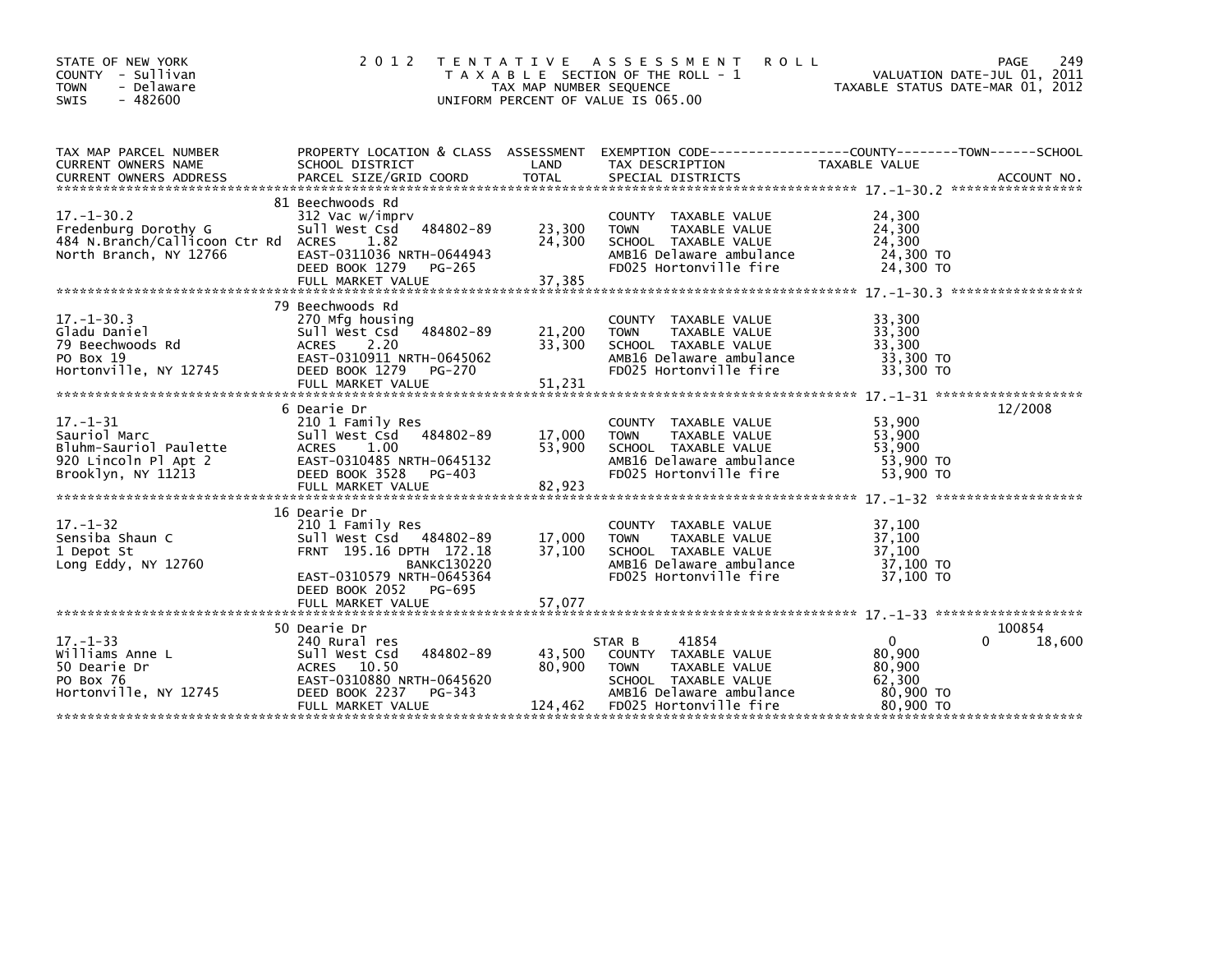| STATE OF NEW YORK<br>COUNTY - Sullivan<br>- Delaware<br><b>TOWN</b><br>$-482600$<br><b>SWIS</b>                            | 2 0 1 2<br>T E N T A T I V E                                                                                                                                              | TAX MAP NUMBER SEQUENCE      | A S S E S S M E N T<br><b>ROLL</b><br>T A X A B L E SECTION OF THE ROLL - 1<br>UNIFORM PERCENT OF VALUE IS 065.00                                                              | TAXABLE STATUS DATE-MAR 01, 2012                                     | <b>PAGE</b><br>VALUATION DATE-JUL 01, 2011           | 250                                    |
|----------------------------------------------------------------------------------------------------------------------------|---------------------------------------------------------------------------------------------------------------------------------------------------------------------------|------------------------------|--------------------------------------------------------------------------------------------------------------------------------------------------------------------------------|----------------------------------------------------------------------|------------------------------------------------------|----------------------------------------|
| TAX MAP PARCEL NUMBER<br>CURRENT OWNERS NAME                                                                               | PROPERTY LOCATION & CLASS ASSESSMENT<br>SCHOOL DISTRICT                                                                                                                   | LAND                         | EXEMPTION CODE-----------------COUNTY-------TOWN------SCHOOL<br>TAX DESCRIPTION                                                                                                | TAXABLE VALUE                                                        |                                                      |                                        |
|                                                                                                                            | 127 Beechwoods Rd                                                                                                                                                         |                              |                                                                                                                                                                                |                                                                      | 121510                                               |                                        |
| $17. - 1 - 34$<br>Streever Maryann<br>127 Beechwood Rd<br>Callicoon, NY 12723                                              | 210 1 Family Res<br>484802-89<br>Sull West Csd<br>4.55<br><b>ACRES</b><br>EAST-0312140 NRTH-0645380<br>DEED BOOK 1979<br>PG-441<br>FULL MARKET VALUE                      | 22,500<br>77,600<br>119,385  | 41854<br>STAR B<br>COUNTY TAXABLE VALUE<br><b>TOWN</b><br>TAXABLE VALUE<br>SCHOOL TAXABLE VALUE<br>AMB16 Delaware ambulance<br>FD025 Hortonville fire                          | $\mathbf{0}$<br>77,600<br>77,600<br>59,000<br>77.600 TO<br>77,600 TO | 0                                                    | 18,600                                 |
|                                                                                                                            |                                                                                                                                                                           |                              |                                                                                                                                                                                |                                                                      |                                                      |                                        |
| $17. - 1 - 35$<br>Thorgramson Terrance M<br>Thorgramson Maryellen<br>1 Private Rd<br>Bayville, NY 11709                    | 128 Beechwoods Rd<br>210 1 Family Res<br>484802-89<br>Sull West Csd<br>ACRES<br>1.00<br>EAST-0311980 NRTH-0645040<br>DEED BOOK 1883<br>PG-281<br>FULL MARKET VALUE        | 16,000<br>69.040<br>106,215  | COUNTY TAXABLE VALUE<br>TAXABLE VALUE<br><b>TOWN</b><br>SCHOOL TAXABLE VALUE<br>AMB16 Delaware ambulance<br>FD025 Hortonville fire                                             | 69,040<br>69,040<br>69.040<br>69,040 TO<br>69,040 TO                 | 121550                                               |                                        |
|                                                                                                                            | 171 Beechwoods Rd                                                                                                                                                         |                              |                                                                                                                                                                                |                                                                      | 120695                                               |                                        |
| $17. - 1 - 36.1$<br>Ferber Richard<br>Ferber Virginia R<br>171 Beechwoods Rd<br>Callicoon, NY 12723                        | 281 Multiple res<br>484802-89<br>sull west Csd<br>ACRES 27.20<br>EAST-0312810 NRTH-0645650<br>DEED BOOK 1029<br>PG-00211<br>FULL MARKET VALUE                             | 54,600 STAR EN<br>136,000    | CW_15_VET/ 41161<br>41834<br>88,400 AGRI DIST 41720<br>COUNTY TAXABLE VALUE<br><b>TOWN</b><br>TAXABLE VALUE<br>SCHOOL TAXABLE VALUE                                            | 7,440<br>- 0<br>26,987<br>53,973<br>53,973<br>22,853                 | 7,440<br>0<br>26,987                                 | $\Omega$<br>38,560<br>26,987           |
| MAY BE SUBJECT TO PAYMENT<br>UNDER AGDIST LAW TIL 2016                                                                     |                                                                                                                                                                           |                              | AMB16 Delaware ambulance<br>FD025 Hortonville fire                                                                                                                             | 88,400 TO<br>88,400 TO                                               |                                                      |                                        |
|                                                                                                                            |                                                                                                                                                                           |                              |                                                                                                                                                                                |                                                                      |                                                      |                                        |
| $17. - 1 - 36.2$<br>Polozov Andrey V<br>Markova Irina M<br>141 Beechwoods Rd<br>Callicoon, NY 12723                        | 141 Beechwoods Rd<br>210 1 Family Res<br>484802-89<br>Sull West Csd<br><b>ACRES</b><br>2.32<br>EAST-0312796 NRTH-0644848<br>DEED BOOK 3291<br>PG-115<br>FULL MARKET VALUE | 20,000<br>165,800<br>255,077 | COUNTY TAXABLE VALUE<br><b>TOWN</b><br>TAXABLE VALUE<br>SCHOOL TAXABLE VALUE<br>AMB16 Delaware ambulance<br>FD025 Hortonville fire                                             | 165,800<br>165,800<br>165,800<br>165,800 TO<br>165,800 TO            |                                                      | 12/2007                                |
|                                                                                                                            |                                                                                                                                                                           |                              |                                                                                                                                                                                |                                                                      |                                                      |                                        |
| $17. - 1 - 37$<br>The Ferber Family Partnership Sull West Csd<br>Paul Ferber<br>12 Chasewood Circle<br>Rochester, NY 14618 | 195-199 Beechwoods Rd<br>280 Res Multiple<br>484802-89<br>ACRES 75.00<br>EAST-0313550 NRTH-0646460<br>DEED BOOK 2338<br>PG-297<br>FULL MARKET VALUE                       | 124,000 STAR B<br>190,769    | 51 PCT OF VALUE USED FOR EXEMPTION PURPOSES<br>COMBAT VET 41131<br>83,100 AGRI DIST 41720<br>41854<br>FOREST LND 47460<br>COUNTY TAXABLE VALUE<br><b>TOWN</b><br>TAXABLE VALUE | 15,810<br>27,372<br>$\Omega$<br>17,288<br>63,530<br>63,530           | 120440<br>15,810<br>27,372<br>$\mathbf{0}$<br>17,288 | $\Omega$<br>27,372<br>18,600<br>17,288 |
| MAY BE SUBJECT TO PAYMENT<br>UNDER RPTL480A UNTIL 2021                                                                     |                                                                                                                                                                           |                              | SCHOOL TAXABLE VALUE<br>AMB16 Delaware ambulance<br>FD025 Hortonville fire                                                                                                     | 60,740<br>124,000 TO<br>124,000 TO                                   |                                                      |                                        |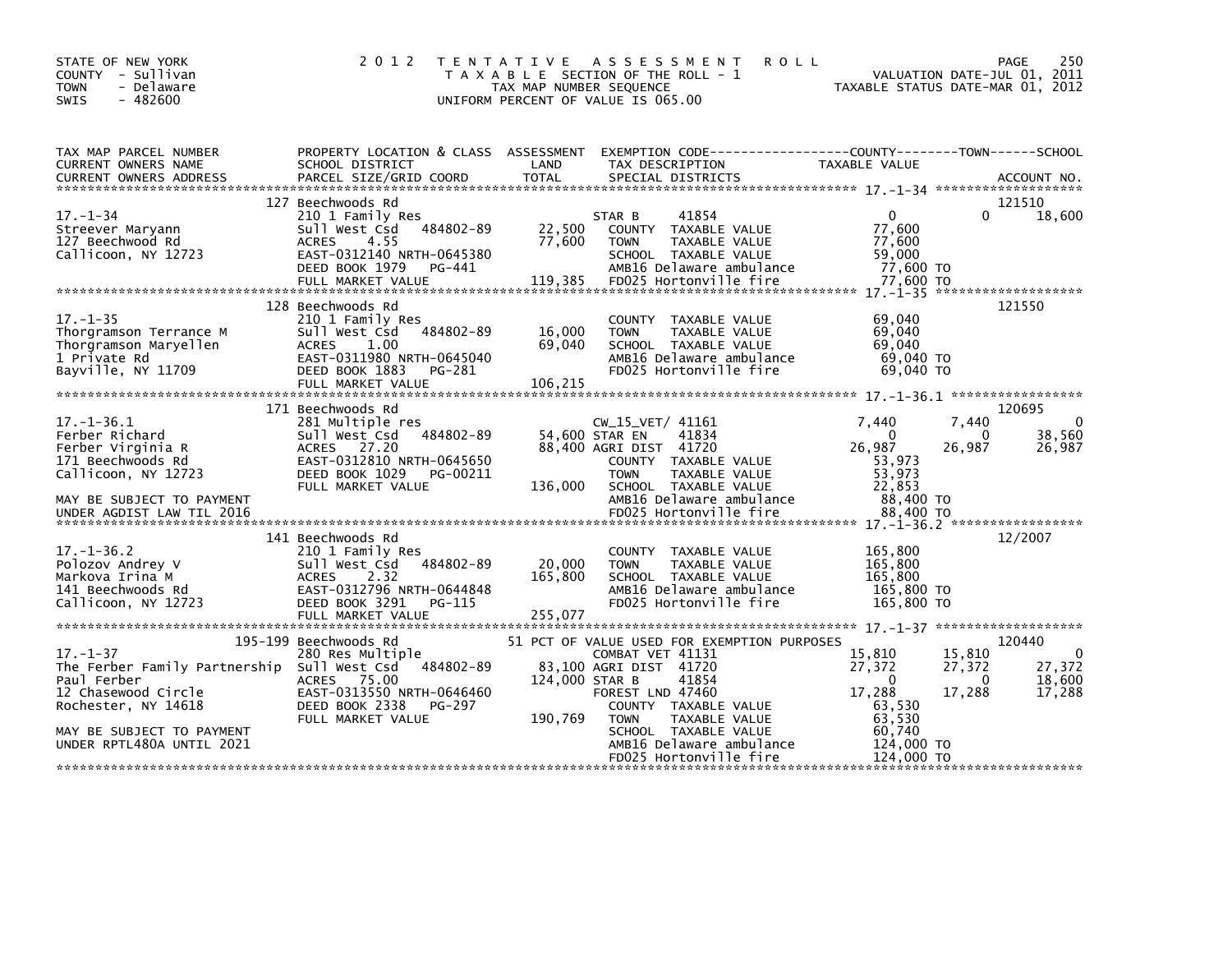| STATE OF NEW YORK<br>COUNTY - Sullivan<br><b>TOWN</b><br>- Delaware<br>$-482600$<br>SWIS                                                                | 2 0 1 2                                                                                                                                                               | TAX MAP NUMBER SEQUENCE      | TENTATIVE ASSESSMENT<br><b>ROLL</b><br>T A X A B L E SECTION OF THE ROLL - 1<br>UNIFORM PERCENT OF VALUE IS 065.00                                                               | TAXABLE STATUS DATE-MAR 01, 2012                                             |              | PAGE<br>251<br>VALUATION DATE-JUL 01, 2011 |
|---------------------------------------------------------------------------------------------------------------------------------------------------------|-----------------------------------------------------------------------------------------------------------------------------------------------------------------------|------------------------------|----------------------------------------------------------------------------------------------------------------------------------------------------------------------------------|------------------------------------------------------------------------------|--------------|--------------------------------------------|
| TAX MAP PARCEL NUMBER<br>CURRENT OWNERS NAME<br><b>CURRENT OWNERS ADDRESS</b>                                                                           | PROPERTY LOCATION & CLASS ASSESSMENT<br>SCHOOL DISTRICT<br>PARCEL SIZE/GRID COORD                                                                                     | LAND<br>TOTAL                | EXEMPTION CODE------------------COUNTY--------TOWN------SCHOOL<br>TAX DESCRIPTION<br>SPECIAL DISTRICTS                                                                           | TAXABLE VALUE                                                                |              | ACCOUNT NO.                                |
| $17. - 1 - 38$<br>The Ferber Family Partnership<br>Paul Ferber<br>12 Chasewood Circle<br>Rochester, NY 14618                                            | Beechwoods Rd<br>105 Vac farmland<br>484802-89<br>Sull West Csd<br>2.60<br><b>ACRES</b><br>EAST-0313975 NRTH-0644938<br>DEED BOOK 2338<br>PG-297<br>FULL MARKET VALUE | 2,500<br>2,500<br>3.846      | AGRI DIST 41720<br>COUNTY TAXABLE VALUE<br><b>TOWN</b><br>TAXABLE VALUE<br>SCHOOL TAXABLE VALUE<br>AMB16 Delaware ambulance<br>FD025 Hortonville fire                            | 1,890<br>610<br>610<br>610<br>2,500 TO<br>2.500 TO                           | 1,890        | 1,890                                      |
| MAY BE SUBJECT TO PAYMENT<br>UNDER AGDIST LAW TIL 2016                                                                                                  |                                                                                                                                                                       |                              |                                                                                                                                                                                  |                                                                              |              |                                            |
| $17. - 1 - 39$<br>The Ferber Family Partnership Sull West Csd<br>Paul Ferber<br>12 Chasewood Circle<br>Rochester, NY 14618<br>MAY BE SUBJECT TO PAYMENT | 239 Beechwoods Rd<br>241 Rural res&ag<br>$-484802 - 89$<br>ACRES 45.00<br>EAST-0314990 NRTH-0645400<br>DEED BOOK 2338<br>PG-297<br>FULL MARKET VALUE                  | 70,400<br>108,800<br>167,385 | AGRI DIST 41720<br>COUNTY TAXABLE VALUE<br>TAXABLE VALUE<br><b>TOWN</b><br>SCHOOL TAXABLE VALUE<br>AMB16 Delaware ambulance<br>FD025 Hortonville fire                            | 41.841<br>66,959<br>66,959<br>66,959<br>108,800 TO<br>108,800 TO             | 41.841       | 120231<br>41,841                           |
| UNDER AGDIST LAW TIL 2016                                                                                                                               |                                                                                                                                                                       |                              |                                                                                                                                                                                  |                                                                              |              |                                            |
| $17. - 1 - 40.1$<br>Boyd Raymond<br>Boyd Frances<br>74 Boyd Rd<br>Callicoon, NY 12723<br>MAY BE SUBJECT TO PAYMENT                                      | 74 Boyd Rd<br>210 1 Family Res<br>484802-89<br>Sull West Csd<br>40.46<br><b>ACRES</b><br>EAST-0316366 NRTH-0644367<br>DEED BOOK 713<br>PG-674<br>FULL MARKET VALUE    | 91,000<br>140,000            | AGRI DIST 41720<br>43,200 STAR EN<br>41834<br>COUNTY TAXABLE VALUE<br>TAXABLE VALUE<br><b>TOWN</b><br>SCHOOL TAXABLE VALUE<br>AMB16 Delaware ambulance<br>FD025 Hortonville fire | 8,010<br>$\mathbf 0$<br>82,990<br>82,990<br>44.430<br>91,000 TO<br>91,000 TO | 8,010<br>0   | 120190<br>8,010<br>38,560                  |
| UNDER AGDIST LAW TIL 2016                                                                                                                               |                                                                                                                                                                       |                              |                                                                                                                                                                                  |                                                                              |              |                                            |
| $17. - 1 - 40.2$<br>Boyd Raymond<br>Boyd Frances<br>74 Boyd Rd<br>Callicoon, NY 12723                                                                   | Beechwoods Rd<br>311 Res vac land<br>484802-89<br>Sull West Csd<br><b>ACRES</b><br>4.36<br>EAST-0315803 NRTH-0645270<br>DEED BOOK 713<br>PG-674<br>FULL MARKET VALUE  | 17,300<br>17,300<br>26,615   | COUNTY TAXABLE VALUE<br>TAXABLE VALUE<br><b>TOWN</b><br>SCHOOL TAXABLE VALUE<br>AMB16 Delaware ambulance<br>FD025 Hortonville fire                                               | 17,300<br>17,300<br>17,300<br>17,300 TO<br>17,300 TO                         |              |                                            |
| $17. - 1 - 40.3$<br>Boyd Daniel<br>Boyd Jeanne<br>9 Boyd Rd<br>Callicoon, NY 12723                                                                      | 9 Boyd Rd<br>210 1 Family Res<br>Sull West Csd<br>484802-89<br>4.18<br><b>ACRES</b><br>EAST-0316161 NRTH-0645649<br>DEED BOOK 2558<br>PG-550<br>FULL MARKET VALUE     | 24,180<br>128,680<br>197,969 | STAR B<br>41854<br>COUNTY TAXABLE VALUE<br>TAXABLE VALUE<br><b>TOWN</b><br>SCHOOL TAXABLE VALUE<br>AMB16 Delaware ambulance<br>FD025 Hortonville fire                            | $\mathbf{0}$<br>128,680<br>128,680<br>110.080<br>128,680 TO<br>128,680 TO    | $\mathbf{0}$ | 18,600                                     |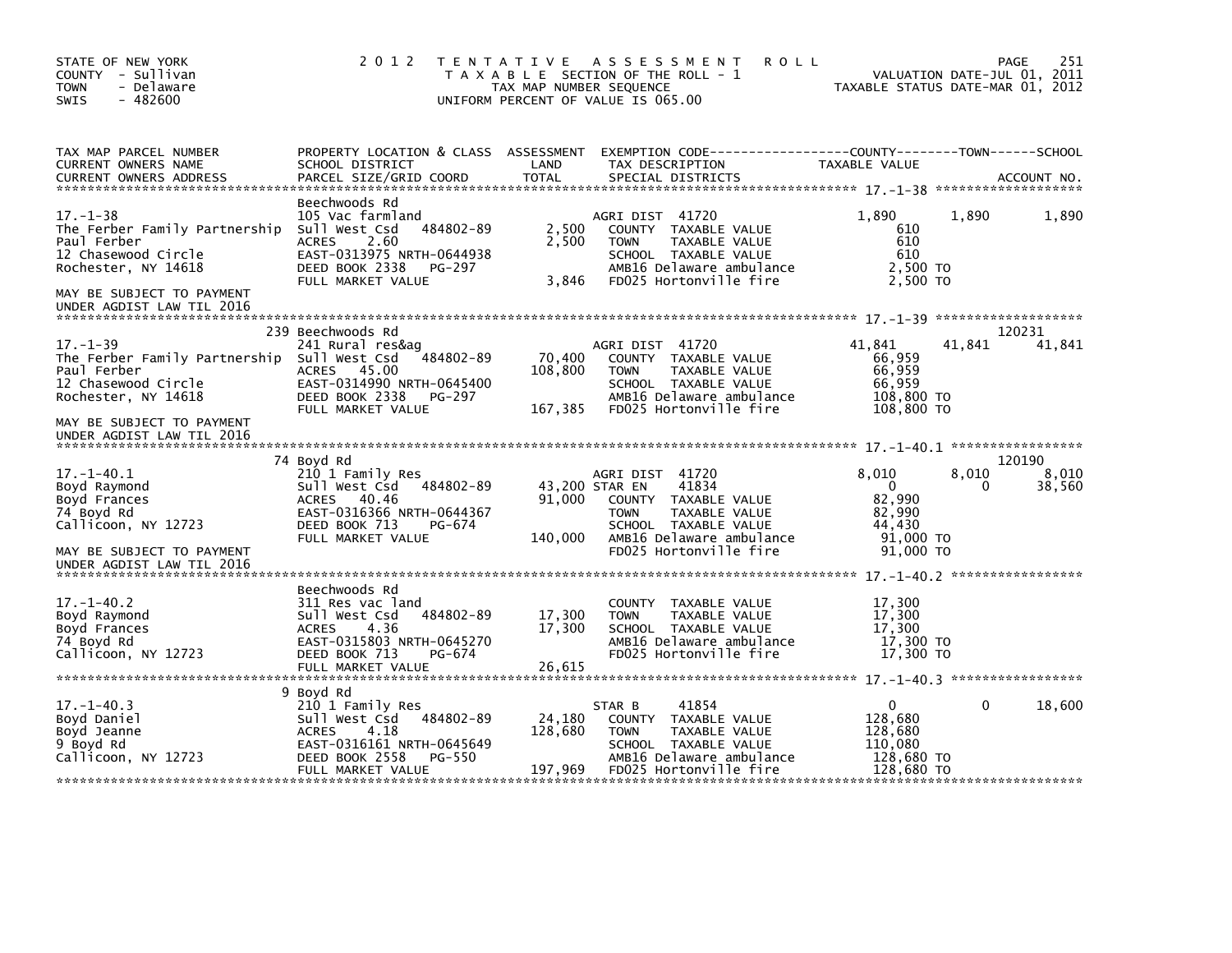| STATE OF NEW YORK<br>COUNTY - Sullivan<br><b>TOWN</b><br>- Delaware<br>$-482600$<br>SWIS                                                                               | 2 0 1 2                                                                                                                                                                  | TENTATIVE ASSESSMENT<br><b>ROLL</b><br>T A X A B L E SECTION OF THE ROLL - 1<br>TAX MAP NUMBER SEQUENCE<br>UNIFORM PERCENT OF VALUE IS 065.00                                                          | 252<br>PAGE<br>VALUATION DATE-JUL 01, 2011<br>TAXABLE STATUS DATE-MAR 01, 2012                                          |
|------------------------------------------------------------------------------------------------------------------------------------------------------------------------|--------------------------------------------------------------------------------------------------------------------------------------------------------------------------|--------------------------------------------------------------------------------------------------------------------------------------------------------------------------------------------------------|-------------------------------------------------------------------------------------------------------------------------|
| TAX MAP PARCEL NUMBER<br>CURRENT OWNERS NAME<br><b>CURRENT OWNERS ADDRESS</b>                                                                                          | PROPERTY LOCATION & CLASS ASSESSMENT<br>SCHOOL DISTRICT<br>PARCEL SIZE/GRID COORD                                                                                        | LAND<br>TAX DESCRIPTION<br><b>TOTAL</b><br>SPECIAL DISTRICTS                                                                                                                                           | EXEMPTION CODE-----------------COUNTY-------TOWN------SCHOOL<br>TAXABLE VALUE<br>ACCOUNT NO.                            |
| $17. - 1 - 41$<br>The Ferber Family Partnership<br>Paul Ferber<br>12 Chasewood Circle<br>Rochester, NY 14618<br>MAY BE SUBJECT TO PAYMENT<br>UNDER RPTL480A UNTIL 2021 | Beechwoods Rd<br>105 Vac farmland<br>Sull West Csd<br>484802-89<br>ACRES 110.00<br>EAST-0314400 NRTH-0643790<br>DEED BOOK 2338<br>PG-297<br>FULL MARKET VALUE            | AGRI DIST 41720<br>55,000 FOREST LND 47460<br>55,000<br>COUNTY TAXABLE VALUE<br>TAXABLE VALUE<br><b>TOWN</b><br>SCHOOL TAXABLE VALUE<br>84,615<br>AMB16 Delaware ambulance<br>FD025 Hortonville fire   | 9,497<br>9,497<br>9,497<br>31,120<br>31,120<br>31,120<br>14,383<br>14,383<br>14,383<br>55,000 TO<br>55,000 TO           |
| $17. - 1 - 42$<br>Keegan Walter F<br>29 Keegen Rd<br>Callicoon, NY 12723<br>MAY BE SUBJECT TO PAYMENT<br>UNDER AGDIST LAW TIL 2013                                     | Cty Rte 164<br>105 Vac farmland<br>484802-89<br>Sull West Csd<br>ACRES 54.00<br>EAST-0316190 NRTH-0643110<br>DEED BOOK 1387<br>PG-305<br>FULL MARKET VALUE               | COUNTY TAXABLE VALUE<br>27,000<br>TAXABLE VALUE<br><b>TOWN</b><br>27,000<br>SCHOOL TAXABLE VALUE<br>AMB16 Delaware ambulance<br>FD025 Hortonville fire<br>41,538                                       | 120720<br>27,000<br>27,000<br>27,000<br>27,000 TO<br>27,000 TO                                                          |
| $17. - 1 - 43$<br>Keegan Walter F<br>29 Keegan Rd<br>Callicoon, NY 12723                                                                                               | Cty Rte 164<br>$322$ Rural vac $>10$<br>484802-89<br>Sull West Csd<br>ACRES 24.44<br>EAST-0317180 NRTH-0642830<br>DEED BOOK 1390<br>PG-506<br>FULL MARKET VALUE          | <b>COUNTY</b><br>TAXABLE VALUE<br>15,000<br>TAXABLE VALUE<br><b>TOWN</b><br>15,000<br>SCHOOL TAXABLE VALUE<br>AMB16 Delaware ambulance<br>FD025 Hortonville fire<br>23,077                             | 120111<br>15,000<br>15,000<br>15,000<br>15,000 TO<br>15,000 TO                                                          |
|                                                                                                                                                                        |                                                                                                                                                                          |                                                                                                                                                                                                        |                                                                                                                         |
| $17. - 1 - 44.1$<br>Schumacher Craig<br>Schumacher Anne<br>1043 Cty Rte 164<br>Callicoon, NY 12723                                                                     | 1043 Cty Rte 164<br>210 1 Family Res<br>484802-89<br>Sull West Csd<br>1.81<br><b>ACRES</b><br>EAST-0316227 NRTH-0641675<br>DEED BOOK 2815<br>PG-475<br>FULL MARKET VALUE | 41121<br>WAR VET<br>41854<br>20,200 STAR B<br>207.900<br>COUNTY TAXABLE VALUE<br><b>TOWN</b><br>TAXABLE VALUE<br>SCHOOL TAXABLE VALUE<br>319,846<br>AMB16 Delaware ambulance<br>FD025 Hortonville fire | 121430<br>16,740<br>16,740<br>$\Omega$<br>18,600<br>0<br>0<br>191.160<br>191,160<br>189,300<br>207,900 TO<br>207,900 TO |
|                                                                                                                                                                        |                                                                                                                                                                          |                                                                                                                                                                                                        |                                                                                                                         |
| $17. - 1 - 44.2$<br>Calkin David<br>1035 Cty Rte 164<br>Callicoon, NY 12723                                                                                            | 1035 Cty Rte 164<br>210 1 Family Res<br>Sull West Csd<br>484802-89<br><b>ACRES</b><br>1.66<br>EAST-0316421 NRTH-0641675<br>DEED BOOK 1382<br>PG-312                      | 41121<br>WAR VET<br>19,600 COMBAT VET 41131<br>98,000 STAR B<br>41854<br>COUNTY TAXABLE VALUE<br><b>TOWN</b><br>TAXABLE VALUE                                                                          | 14,700<br>14,700<br>24.500<br>24,500<br>18,600<br>$\mathbf{0}$<br>$\Omega$<br>58,800<br>58.800                          |
|                                                                                                                                                                        | FULL MARKET VALUE                                                                                                                                                        | 150,769<br>SCHOOL TAXABLE VALUE<br>AMB16 Delaware ambulance<br>FD025 Hortonville fire                                                                                                                  | 79,400<br>98,000 TO<br>98,000 TO                                                                                        |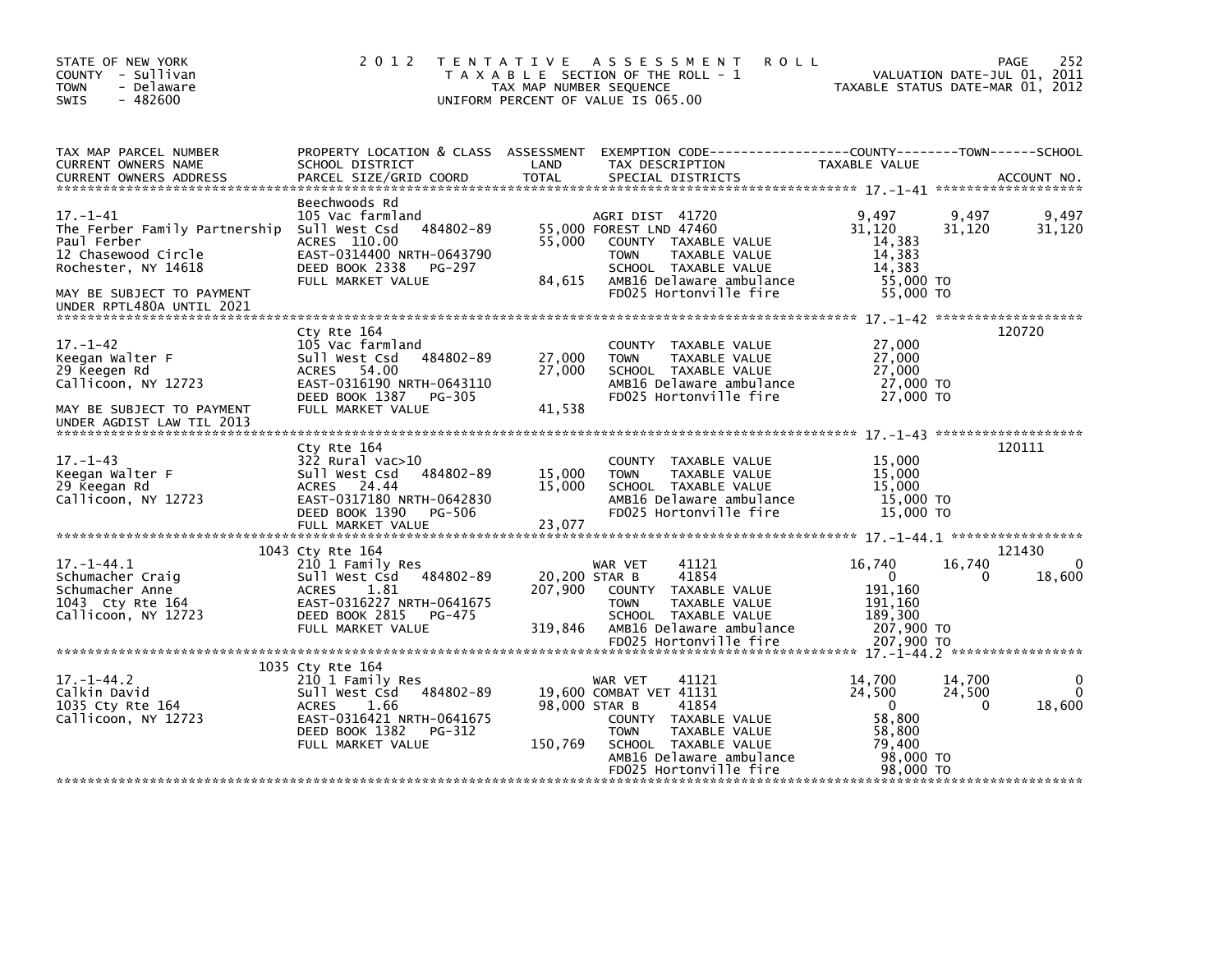| STATE OF NEW YORK<br>COUNTY - Sullivan<br><b>TOWN</b><br>- Delaware<br>$-482600$<br>SWIS                                     | 2 0 1 2                                                                                                                                                        | T E N T A T I V E<br>TAX MAP NUMBER SEQUENCE | ASSESSMENT<br><b>ROLL</b><br>T A X A B L E SECTION OF THE ROLL - 1<br>UNIFORM PERCENT OF VALUE IS 065.00                                               |                                                                     | 253<br>PAGE<br>VALUATION DATE-JUL 01, 2011<br>TAXABLE STATUS DATE-MAR 01, 2012 |
|------------------------------------------------------------------------------------------------------------------------------|----------------------------------------------------------------------------------------------------------------------------------------------------------------|----------------------------------------------|--------------------------------------------------------------------------------------------------------------------------------------------------------|---------------------------------------------------------------------|--------------------------------------------------------------------------------|
| TAX MAP PARCEL NUMBER<br>CURRENT OWNERS NAME<br><b>CURRENT OWNERS ADDRESS</b>                                                | PROPERTY LOCATION & CLASS ASSESSMENT<br>SCHOOL DISTRICT<br>PARCEL SIZE/GRID COORD                                                                              | LAND<br>TOTAL                                | EXEMPTION CODE-----------------COUNTY-------TOWN------SCHOOL<br>TAX DESCRIPTION<br>SPECIAL DISTRICTS                                                   | TAXABLE VALUE                                                       | ACCOUNT NO.                                                                    |
|                                                                                                                              | 1023 Cty Rte 164                                                                                                                                               |                                              |                                                                                                                                                        |                                                                     | 121420                                                                         |
| $17. - 1 - 45.1$<br>Teller Miles<br>Teller Elizabeth<br>1023 County Rt 164<br>Callicoon, NY 12723-5806                       | 210 1 Family Res<br>484802-89<br>Sull West Csd<br>ACRES 16.24<br>EAST-0316682 NRTH-0641238<br>DEED BOOK 1591<br>PG-65<br>FULL MARKET VALUE                     | 36,500<br>95,000<br>146,154                  | STAR EN<br>41834<br>COUNTY TAXABLE VALUE<br><b>TOWN</b><br>TAXABLE VALUE<br>SCHOOL TAXABLE VALUE<br>AMB16 Delaware ambulance<br>FD025 Hortonville fire | $\Omega$<br>95.000<br>95,000<br>56,440<br>95,000 TO<br>95,000 TO    | 38,560<br>0                                                                    |
| $17. - 1 - 45.2$<br>Scardefield Walter<br>Scardefield Elaine<br>PO Box 392<br>Jeffersonville, NY 12748                       | Cty Rte 164<br>$322$ Rural vac $>10$<br>484802-89<br>Sull West Csd<br>ACRES 15.27<br>EAST-0315991 NRTH-0642053<br>DEED BOOK 1591<br>PG-67<br>FULL MARKET VALUE | 25,000<br>25,000<br>38,462                   | COUNTY TAXABLE VALUE<br>TAXABLE VALUE<br><b>TOWN</b><br>SCHOOL TAXABLE VALUE<br>AMB16 Delaware ambulance<br>FD025 Hortonville fire                     | 25,000<br>25,000<br>25,000<br>25,000 TO<br>25,000 TO                |                                                                                |
|                                                                                                                              | 1140 Cty Rte 164                                                                                                                                               |                                              |                                                                                                                                                        |                                                                     | 02/2010                                                                        |
| $17. - 1 - 46$<br>Holcomb Shirley<br>Morgan Judy Joy<br>2810 Daniel Bray Highway<br>Frenchtown, NJ 08825                     | 241 Rural res&ag<br>$-484802 - 89$<br>Sull West Csd<br><b>ACRES</b><br>70.22<br>EAST-0314410 NRTH-0641940<br>DEED BOOK 3572<br>PG-475<br>FULL MARKET VALUE     | 81,200<br>192,300<br>295,846                 | AGRI DIST 41720<br>COUNTY TAXABLE VALUE<br>TAXABLE VALUE<br><b>TOWN</b><br>SCHOOL TAXABLE VALUE<br>AMB16 Delaware ambulance<br>FD025 Hortonville fire  | 10,092<br>182,208<br>182,208<br>182,208<br>192,300 TO<br>192,300 TO | 10,092<br>10,092                                                               |
| MAY BE SUBJECT TO PAYMENT<br>UNDER AGDIST LAW TIL 2016                                                                       |                                                                                                                                                                |                                              |                                                                                                                                                        |                                                                     |                                                                                |
|                                                                                                                              | 152 Beechwoods Rd                                                                                                                                              |                                              |                                                                                                                                                        |                                                                     | 120400                                                                         |
| $17. - 1 - 47$<br>Ferber Richard<br>Ferber Virginia<br>171 Beechwoods Rd<br>Callicoon, NY 12723                              | 241 Rural res&ag<br>Sull West Csd<br>484802-89<br>ACRES<br>92.50<br>EAST-0312620 NRTH-0643260<br>DEED BOOK 980<br>PG-00018<br>FULL MARKET VALUE                | 70,300<br>131,000<br>201.538                 | AGRI DIST 41720<br>COUNTY TAXABLE VALUE<br>TAXABLE VALUE<br><b>TOWN</b><br>SCHOOL TAXABLE VALUE<br>AMB16 Delaware ambulance<br>FD025 Hortonville fire  | 32,562<br>98,438<br>98,438<br>98.438<br>131,000 TO<br>131,000 TO    | 32,562<br>32,562                                                               |
| MAY BE SUBJECT TO PAYMENT<br>UNDER AGDIST LAW TIL 2016                                                                       |                                                                                                                                                                |                                              |                                                                                                                                                        |                                                                     |                                                                                |
| $17. - 1 - 48$<br>Ferber Richard<br>Ferber Virginia<br>171 Beechwoods Rd<br>Callicoon, NY 12723<br>MAY BE SUBJECT TO PAYMENT | Beechwoods Rd<br>105 Vac farmland<br>Sull West Csd<br>484802-89<br>ACRES 74.00<br>EAST-0311620 NRTH-0645030<br>DEED BOOK 980<br>PG-00018<br>FULL MARKET VALUE  | 58,300<br>58,300<br>89,692                   | AGRI DIST 41720<br>COUNTY TAXABLE VALUE<br>TAXABLE VALUE<br><b>TOWN</b><br>SCHOOL TAXABLE VALUE<br>AMB16 Delaware ambulance<br>FD025 Hortonville fire  | 45,629<br>12,671<br>12,671<br>12,671<br>58,300 TO<br>58,300 TO      | 120410<br>45,629<br>45,629                                                     |
| UNDER AGDIST LAW TIL 2016                                                                                                    |                                                                                                                                                                |                                              |                                                                                                                                                        |                                                                     |                                                                                |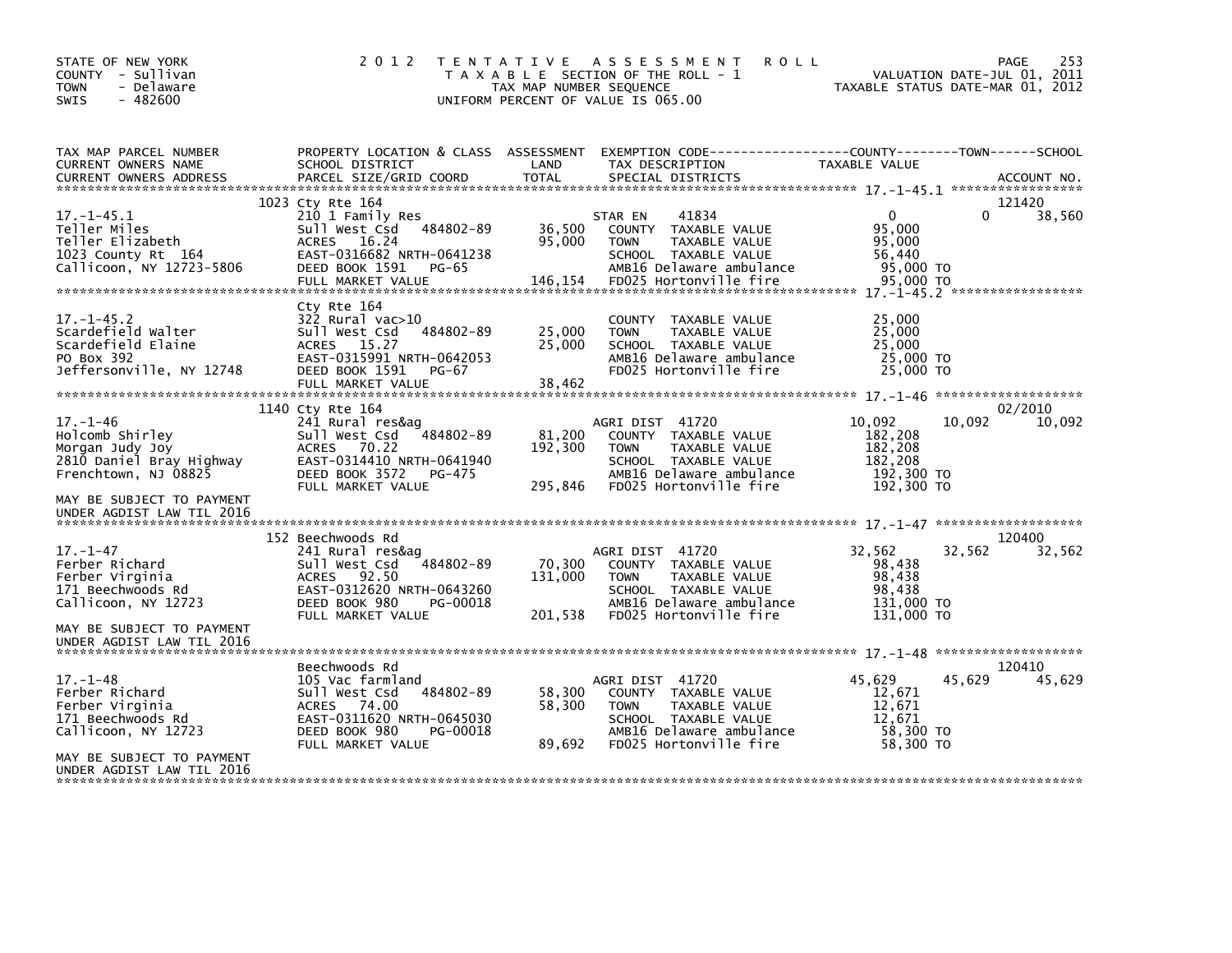| STATE OF NEW YORK<br>- Sullivan<br><b>COUNTY</b><br><b>TOWN</b><br>- Delaware<br>$-482600$<br><b>SWIS</b>   | 2 0 1 2                                                                                                                                                                          | T E N T A T I V E<br>TAX MAP NUMBER SEQUENCE | <b>ROLL</b><br>A S S E S S M E N T<br>T A X A B L E SECTION OF THE ROLL - 1<br>UNIFORM PERCENT OF VALUE IS 065.00                                                                                                |                                                                              | 254<br><b>PAGE</b><br>VALUATION DATE-JUL 01, 2011<br>TAXABLE STATUS DATE-MAR 01, 2012 |
|-------------------------------------------------------------------------------------------------------------|----------------------------------------------------------------------------------------------------------------------------------------------------------------------------------|----------------------------------------------|------------------------------------------------------------------------------------------------------------------------------------------------------------------------------------------------------------------|------------------------------------------------------------------------------|---------------------------------------------------------------------------------------|
| TAX MAP PARCEL NUMBER<br>CURRENT OWNERS NAME                                                                | PROPERTY LOCATION & CLASS ASSESSMENT<br>SCHOOL DISTRICT                                                                                                                          | LAND                                         | TAX DESCRIPTION                                                                                                                                                                                                  | <b>TAXABLE VALUE</b>                                                         |                                                                                       |
| $17. - 1 - 49$<br>Ligresti Carmelo<br>Ligresti Mildred<br>$15\overline{15}$ E 35th St<br>Brooklyn, NY 11234 | 24 Beechwoods Rd<br>210 1 Family Res<br>484802-89<br>Sull West Csd<br>12.36<br><b>ACRES</b><br>EAST-0310790 NRTH-0643830<br>DEED BOOK 945<br>PG-00286<br>FULL MARKET VALUE       | 22,900<br>48,900<br>75,231                   | COUNTY TAXABLE VALUE<br>TAXABLE VALUE<br><b>TOWN</b><br>SCHOOL TAXABLE VALUE<br>AMB16 Delaware ambulance<br>FD025 Hortonville fire                                                                               | 48,900<br>48,900<br>48.900<br>48,900 TO<br>48,900 TO                         |                                                                                       |
| $17. - 1 - 50.1$<br>Yonchik Paul<br>Yonchik James P<br>Wm Herbert Rd<br>Fremont Center, NY 12736            | 16 Beechwoods Rd<br>270 Mfg housing<br>Sull West Csd 484802-89<br>FRNT 173.71 DPTH 213.42<br>EAST-0310186 NRTH-0643424<br>DEED BOOK 1908<br>PG-475<br>FULL MARKET VALUE          | 37,900 STAR EN<br>58,308                     | 88 PCT OF VALUE USED FOR EXEMPTION PURPOSES<br>COMBAT VET 41131<br>41800<br>24,400 AGED-CTS<br>41834<br>COUNTY TAXABLE VALUE<br><b>TOWN</b><br>TAXABLE VALUE<br>SCHOOL TAXABLE VALUE<br>AMB16 Delaware ambulance | 8,338<br>12,507<br>$\mathbf{0}$<br>17,055<br>17,055<br>$\Omega$<br>37,900 TO | 104212<br>8,338<br>$\Omega$<br>16,676<br>12,507<br>$\mathbf{0}$<br>21,224             |
| $17.-1-50.2$<br>Kinney Earl R<br>Kinney Natalie L<br>46 Rock Ave<br>PO Box 53                               | 46 Rock Ave<br>449 Other Storag<br>Sull West Csd<br>484802-89<br>3.39<br><b>ACRES</b><br>EAST-0311060 NRTH-0642691<br>DEED BOOK 1071<br>PG-00255                                 | 31,000<br>91,800                             | FD025 Hortonville fire<br>COUNTY TAXABLE VALUE<br><b>TOWN</b><br>TAXABLE VALUE<br>SCHOOL TAXABLE VALUE<br>AMB16 Delaware ambulance<br>FD025 Hortonville fire                                                     | 37,900 TO<br>91,800<br>91.800<br>91,800<br>91,800 TO<br>91,800 TO            |                                                                                       |
| $17. - 1 - 51$<br>Buckmaster III William S<br>Buckmaster Tabitha<br>PO Box 94<br>Hortonville, NY 12745      | 14 Beechwoods Rd<br>210 1 Family Res<br>Sull West Csd 484802-89<br>2.24 BANK 40205<br><b>ACRES</b><br>EAST-0310224 NRTH-0643240<br>DEED BOOK 3620<br>PG-306<br>FULL MARKET VALUE | 20,200<br>67,500<br>103,846                  | 41854<br>STAR B<br>COUNTY TAXABLE VALUE<br><b>TOWN</b><br>TAXABLE VALUE<br>SCHOOL TAXABLE VALUE<br>AMB16 Delaware ambulance<br>FD025 Hortonville fire                                                            | $\mathbf{0}$<br>67,500<br>67,500<br>48,900<br>67,500 TO<br>67.500 TO         | 11/2009<br>18,600                                                                     |
| $17. - 1 - 52.1$<br>Porter Jimmy S<br>Porter Kristin<br>32 Horton Ave<br>Callicoon, NY 12723                | 32 Horton Ave<br>210 1 Family Res<br>484802-89<br>sull west Csd<br><b>ACRES</b><br>1.72<br>EAST-0309981 NRTH-0642677<br>DEED BOOK 2614<br>PG-550<br>FULL MARKET VALUE            | 97.375<br>149,808                            | 41854<br>STAR B<br>44211<br>20,600 HOME IMP<br>COUNTY TAXABLE VALUE<br><b>TOWN</b><br>TAXABLE VALUE<br>SCHOOL TAXABLE VALUE<br>AMB16 Delaware ambulance<br>15,116 EX<br>FD025 Hortonville fire                   | $\Omega$<br>15,116<br>82,259<br>82,259<br>78,775<br>82,259 TO<br>82,259 TO   | 100530<br>18,600<br>0<br>15,116<br>0                                                  |
|                                                                                                             |                                                                                                                                                                                  |                                              | 15,116 EX                                                                                                                                                                                                        |                                                                              |                                                                                       |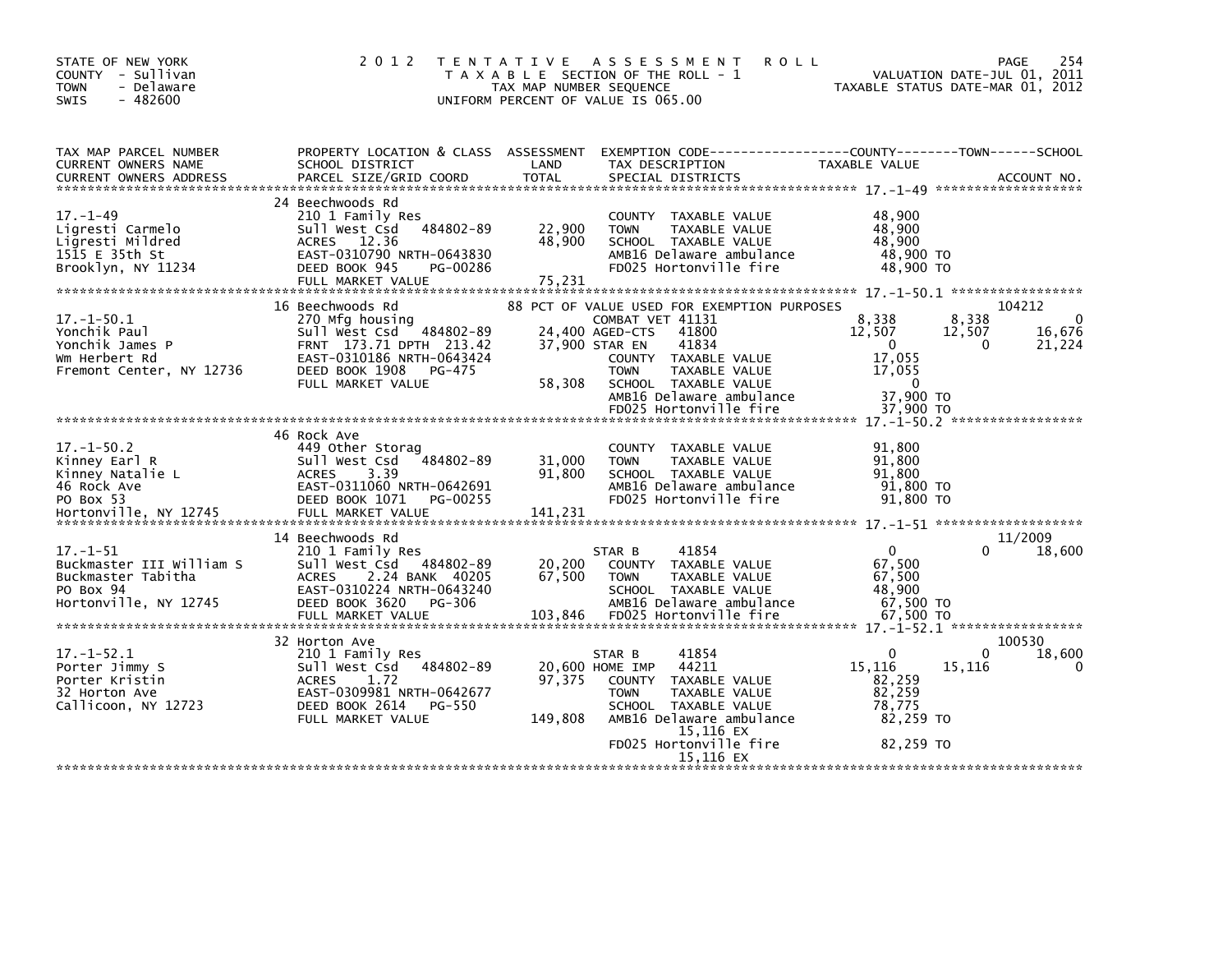| STATE OF NEW YORK<br>COUNTY - Sullivan<br>- Delaware<br><b>TOWN</b><br>$-482600$<br><b>SWIS</b>          | 2 0 1 2                                                                                                                                                                        | T E N T A T I V E<br>TAX MAP NUMBER SEQUENCE | <b>ASSESSMENT</b><br><b>ROLL</b><br>T A X A B L E SECTION OF THE ROLL - 1<br>UNIFORM PERCENT OF VALUE IS 065.00                                                                            |                                                                                           | 255<br>PAGE<br>VALUATION DATE-JUL 01, 2011<br>TAXABLE STATUS DATE-MAR 01, 2012 |
|----------------------------------------------------------------------------------------------------------|--------------------------------------------------------------------------------------------------------------------------------------------------------------------------------|----------------------------------------------|--------------------------------------------------------------------------------------------------------------------------------------------------------------------------------------------|-------------------------------------------------------------------------------------------|--------------------------------------------------------------------------------|
| TAX MAP PARCEL NUMBER<br>CURRENT OWNERS NAME                                                             | PROPERTY LOCATION & CLASS ASSESSMENT<br>SCHOOL DISTRICT                                                                                                                        | LAND                                         | EXEMPTION        CODE------------------COUNTY-------TOWN------SCHOOL<br>TAX DESCRIPTION                                                                                                    | <b>TAXABLE VALUE</b>                                                                      |                                                                                |
| $17. - 1 - 52.2$<br>Buddenhagen David<br>Buddenhagen Shirley<br>43 Rock Ave<br>Callicoon, NY 12723-9706  | Rock Ave<br>$322$ Rural vac $>10$<br>484802-89<br>Sull West Csd<br>41.55<br><b>ACRES</b><br>EAST-0311041 NRTH-0642590<br>DEED BOOK 1616<br>PG-435                              | 41,550<br>41,550                             | COUNTY TAXABLE VALUE<br>TAXABLE VALUE<br><b>TOWN</b><br>SCHOOL TAXABLE VALUE<br>AMB16 Delaware ambulance<br>FD025 Hortonville fire                                                         | 41.550<br>41,550<br>41.550<br>41,550 TO<br>41.550 TO                                      |                                                                                |
| $17. - 1 - 53$<br>Poley Anna<br>Coll Diann<br>4265 State Route 17B<br>PO Box 13<br>Hortonville, NY 12745 | 4265 State Route 17B<br>270 Mfg housing<br>484802-89<br>Sull West Csd<br>FRNT 100.00 DPTH 155.00<br>EAST-0310723 NRTH-0640921<br>DEED BOOK 1732<br>PG-251<br>FULL MARKET VALUE | 58,900 STAR B<br>90,615                      | COMBAT VET 41131<br>23.800 DISABL VET 41141<br>41854<br>COUNTY TAXABLE VALUE<br><b>TOWN</b><br>TAXABLE VALUE<br>SCHOOL TAXABLE VALUE<br>AMB16 Delaware ambulance<br>FD025 Hortonville fire | 14,725<br>2.945<br>$\overline{0}$<br>41,230<br>41,230<br>40.300<br>58,900 TO<br>58,900 TO | $\mathbf{0}$<br>14,725<br>2,945<br>$\Omega$<br>18,600<br>$\Omega$              |
| $17. - 1 - 54.1$<br>Brown Vennis D<br>PO Box 124<br>Jeffersonville, NY 12748                             | 4255 State Route 17B<br>270 Mfg housing<br>484802-89<br>Sull West Csd<br><b>ACRES</b><br>1.60<br>EAST-0311080 NRTH-0640530<br>DEED BOOK 2284<br>PG-565<br>FULL MARKET VALUE    | 16,000<br>18.100<br>27,846                   | 41854<br>STAR B<br>COUNTY TAXABLE VALUE<br><b>TOWN</b><br>TAXABLE VALUE<br>SCHOOL TAXABLE VALUE<br>AMB16 Delaware ambulance<br>FD025 Hortonville fire                                      | $\mathbf{0}$<br>18,100<br>18,100<br>$\mathbf{0}$<br>18,100 TO<br>18,100 TO                | 103683<br>18,100<br>0                                                          |
| $17. - 1 - 54.2$<br>Walden Vivienne Carla<br>4261 State Route 17B<br>Callicoon, NY 12723                 | 4261 State Route 17B<br>270 Mtg housing<br>484802-89<br>Sull West Csd<br><b>ACRES</b><br>1.10<br>EAST-0310834 NRTH-0640798<br>DEED BOOK 1108<br>PG-00165<br>FULL MARKET VALUE  | 15,000<br>63,000<br>96,923                   | 41834<br>STAR EN<br>COUNTY TAXABLE VALUE<br>TAXABLE VALUE<br><b>TOWN</b><br>SCHOOL TAXABLE VALUE<br>AMB16 Delaware ambulance<br>FD025 Hortonville fire                                     | $\Omega$<br>63,000<br>63,000<br>24,440<br>63,000 TO<br>63,000 TO                          | 102471<br>38,560<br>0                                                          |
| $17. - 1 - 55$<br>Buettner Arthur<br>Buettner Bertrand<br>21070 Seabury Ave<br>Fairview Park, OH 44126   | 1250 Ctv Rte 164<br>260 Seasonal res<br>484802-89<br>Sull West Csd<br><b>ACRES</b><br>54.60<br>EAST-0312590 NRTH-0641050<br>DEED BOOK 3139<br>PG-657<br>FULL MARKET VALUE      | 36,300<br>40,600<br>62,462                   | TAXABLE VALUE<br><b>COUNTY</b><br>TAXABLE VALUE<br><b>TOWN</b><br>SCHOOL TAXABLE VALUE<br>AMB16 Delaware ambulance<br>FD025 Hortonville fire                                               | 40,600<br>40.600<br>40,600<br>40,600 TO<br>40,600 TO                                      | 120250                                                                         |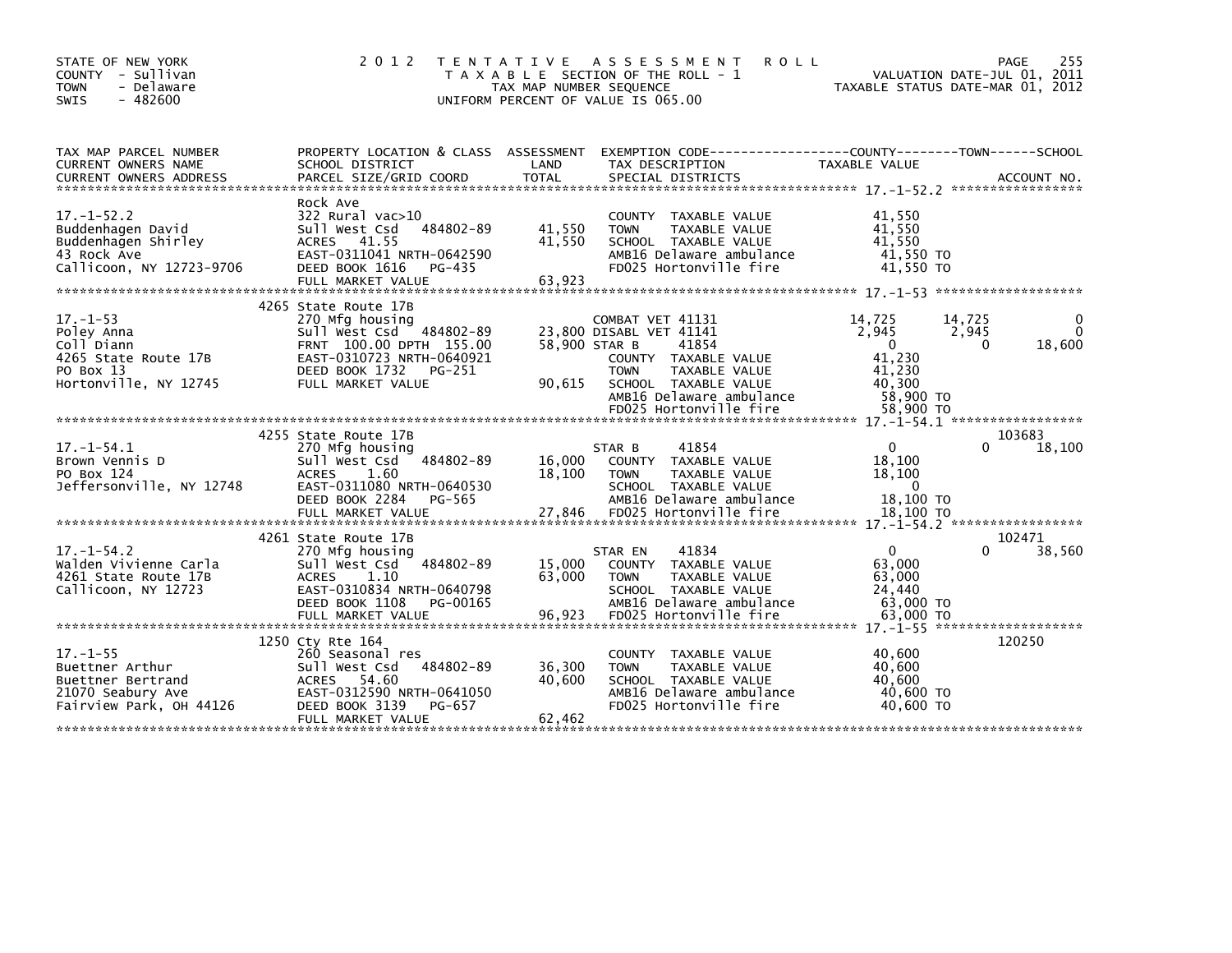| STATE OF NEW YORK<br>COUNTY - Sullivan<br>- Delaware<br><b>TOWN</b><br>$-482600$<br><b>SWIS</b>          | 2 0 1 2                                                                                                                                                                   | T E N T A T I V E<br>TAX MAP NUMBER SEQUENCE | A S S E S S M E N T<br><b>ROLL</b><br>T A X A B L E SECTION OF THE ROLL - 1<br>UNIFORM PERCENT OF VALUE IS 065.00                                                        | TAXABLE STATUS DATE-MAR 01, 2012                                                                     | 256<br>PAGE<br>VALUATION DATE-JUL 01, 2011                 |
|----------------------------------------------------------------------------------------------------------|---------------------------------------------------------------------------------------------------------------------------------------------------------------------------|----------------------------------------------|--------------------------------------------------------------------------------------------------------------------------------------------------------------------------|------------------------------------------------------------------------------------------------------|------------------------------------------------------------|
| TAX MAP PARCEL NUMBER<br>CURRENT OWNERS NAME<br><b>CURRENT OWNERS ADDRESS</b>                            | PROPERTY LOCATION & CLASS ASSESSMENT<br>SCHOOL DISTRICT<br>PARCEL SIZE/GRID COORD                                                                                         | LAND<br><b>TOTAL</b>                         | TAX DESCRIPTION<br>SPECIAL DISTRICTS                                                                                                                                     | TAXABLE VALUE                                                                                        | ACCOUNT NO.                                                |
| $17. - 1 - 56.1$<br>Schumacher Systems Inc<br>1043 Cty Rte 164<br>Callicoon, NY 12723                    | Cty Rte 164<br>$322$ Rural vac $>10$<br>484802-89<br>Sull West Csd<br>29.08<br><b>ACRES</b><br>EAST-0315599 NRTH-0641236<br>DEED BOOK 1908<br>PG-389<br>FULL MARKET VALUE | 30,000<br>30,000<br>46,154                   | COUNTY TAXABLE VALUE<br>TAXABLE VALUE<br><b>TOWN</b><br>SCHOOL TAXABLE VALUE<br>AMB16 Delaware ambulance<br>FD025 Hortonville fire                                       | 30,000<br>30,000<br>30,000<br>30,000 TO<br>30,000 TO                                                 | 121476                                                     |
| $17. - 1 - 56.2$<br>Allen Kori<br>Allen Michael<br>1111 Cty Rte 164<br>Callicoon, NY 12723               | 1111 Cty Rte 164<br>210 1 Family Res<br>484802-89<br>Sull West Csd<br>2.14<br><b>ACRES</b><br>EAST-0315401 NRTH-0641497<br>DEED BOOK 2114<br>PG-578                       | 20,100<br>237,500                            | 41854<br>STAR B<br>COUNTY TAXABLE VALUE<br><b>TOWN</b><br>TAXABLE VALUE<br>SCHOOL TAXABLE VALUE<br>AMB16 Delaware ambulance                                              | $\Omega$<br>237,500<br>237,500<br>218,900<br>237,500 TO                                              | 0<br>18,600                                                |
| $17. - 1 - 57$<br>Schlichting Robert A<br>Schlichting Alice A<br>1149 Cty Rte 164<br>Callicoon, NY 12723 | Cty Rte 164<br>311 Res vac land<br>Sull West Csd 484802-89<br>FRNT 280.00 DPTH 400.00<br>EAST-0314480 NRTH-0640890<br>DEED BOOK 722<br>PG-517                             | 1,300<br>1.300                               | COUNTY TAXABLE VALUE<br>TAXABLE VALUE<br><b>TOWN</b><br>SCHOOL TAXABLE VALUE<br>AMB16 Delaware ambulance<br>FD025 Hortonville fire                                       | 1,300<br>1,300<br>1.300<br>1,300 TO<br>1,300 TO                                                      | 122002                                                     |
|                                                                                                          |                                                                                                                                                                           |                                              |                                                                                                                                                                          |                                                                                                      | 121385                                                     |
| $17. - 1 - 58$<br>Schlichting Robert A<br>Schlichting Alice A<br>1149 Cty Rte 164<br>Callicoon, NY 12723 | 1149 Cty Rte 164<br>210 1 Family Res<br>Sull West Csd<br>484802-89<br>2.90<br><b>ACRES</b><br>EAST-0314350 NRTH-0640680<br>DEED BOOK 715<br>PG-1129<br>FULL MARKET VALUE  | 21,900<br>103,200<br>158,769                 | 41834<br>STAR EN<br>COUNTY TAXABLE VALUE<br>TAXABLE VALUE<br><b>TOWN</b><br>SCHOOL TAXABLE VALUE<br>AMB16 Delaware ambulance<br>FD025 Hortonville fire                   | $\mathbf{0}$<br>103,200<br>103,200<br>64,640<br>103,200 TO<br>103,200 TO                             | 38,560<br><sup>0</sup>                                     |
| $17. - 1 - 60$<br>Rosenberger Carol A<br>Rosenberger Gary<br>27 Gabel Rd<br>Callicoon, NY 12723          | 27 Gabel Rd<br>210 1 Family Res<br>484802-89<br>Sull West Csd<br><b>ACRES</b><br>1.75<br>EAST-0314585 NRTH-6406330<br>DEED BOOK 225<br>$PG-9$<br>FULL MARKET VALUE        | 20,500 AGED-S<br>79,700 STAR EN<br>122,615   | 41121<br>WAR VET<br>41804<br>41834<br>COUNTY TAXABLE VALUE<br><b>TOWN</b><br>TAXABLE VALUE<br>SCHOOL TAXABLE VALUE<br>AMB16 Delaware ambulance<br>FD025 Hortonville fire | 11,955<br>11,955<br>$\mathbf{0}$<br>$\Omega$<br>67,745<br>67,745<br>37.155<br>79,700 TO<br>79.700 TO | 121315<br>$\mathbf{0}$<br>3,985<br>0<br>$\Omega$<br>38,560 |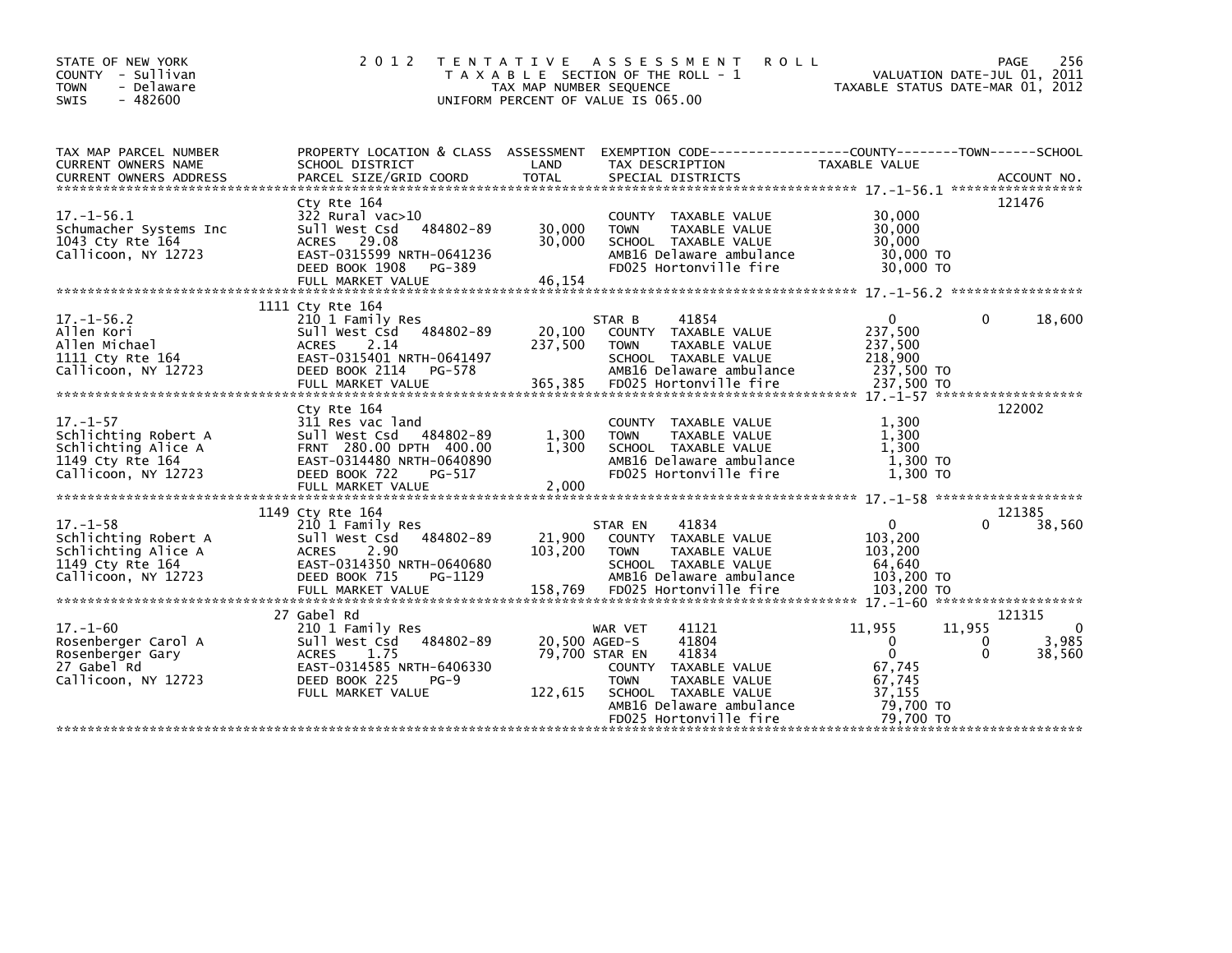| STATE OF NEW YORK<br>COUNTY - Sullivan<br><b>TOWN</b><br>- Delaware<br>SWIS - 482600                                                                                                                                                                   |                                                                                                                                                                                                                           |                 | 2012 TENTATIVE ASSESSMENT ROLL<br>T A X A B L E SECTION OF THE ROLL - 1<br>TAX MAP NUMBER SEQUENCE THE ROLL - 1<br>JNIFORM PERCENT OF VALUE IS 065.00<br>UNIFORM PERCENT OF VALUE IS 065.00 |                            |        |
|--------------------------------------------------------------------------------------------------------------------------------------------------------------------------------------------------------------------------------------------------------|---------------------------------------------------------------------------------------------------------------------------------------------------------------------------------------------------------------------------|-----------------|---------------------------------------------------------------------------------------------------------------------------------------------------------------------------------------------|----------------------------|--------|
| TAX MAP PARCEL NUMBER PROPERTY LOCATION & CLASS ASSESSMENT                                                                                                                                                                                             |                                                                                                                                                                                                                           |                 |                                                                                                                                                                                             |                            |        |
|                                                                                                                                                                                                                                                        | 35 Gabel Rd                                                                                                                                                                                                               |                 |                                                                                                                                                                                             |                            | 121530 |
| 17.-1-61<br>Geary Kathy Joan 501 Eamily Res<br>231 Ward Sull West Care 22,100 TOWN TAXABLE VALUE<br>231 Ward ACRES 3.09 BANK C80007 72,800 SCHOOL TAXABLE VALUE 72,800<br>New York, NY 10001 EAST-0314880 NRTH-0640600 AMB16 Delaware                  |                                                                                                                                                                                                                           |                 | AMB16 Delaware ambulance 72,800 TO<br>FD025 Hortonville fire 72,800 TO                                                                                                                      |                            |        |
|                                                                                                                                                                                                                                                        | 4240 State Route 17B                                                                                                                                                                                                      |                 |                                                                                                                                                                                             |                            |        |
| 17.-1-62<br>Ferber Richard<br>171 Beechwoods Rd<br>171 Beechwoods Rd<br>171 Beechwoods Rd<br>171 Beechwoods Rd<br>171 Beechwoods Rd<br>171 Beechwoods Rd<br>171 Beechwoods Rd<br>171 Beechwoods Rd<br>171 Beechwoods Rd<br>171 Beechwoods Rd<br>182 Be | FULL MARKET VALUE                                                                                                                                                                                                         | 101,692         | AMB16 Delaware ambulance 66,100 TO<br>FD025 Hortonville fire 66,100 TO                                                                                                                      | 66,100<br>66,100<br>66,100 |        |
|                                                                                                                                                                                                                                                        |                                                                                                                                                                                                                           |                 |                                                                                                                                                                                             |                            |        |
| 17.-1-64<br>Lahm George F<br>Lahm Charles E<br>4270 State Route 17B<br>Callicoon, NY 12723                                                                                                                                                             | State Route 17B<br>ge F<br>311 Res vac land<br>311 Res vac land<br>311 Res vac land<br>311 Res vac land<br>42 ACRES 16.74<br>EAST-0312075 NRTH-0641970<br>DEED BOOK 3247 PG-541<br>FULL MARKET VALUE<br>FULL MARKET VALUE | 9,300<br>14,308 | COUNTY TAXABLE VALUE<br>TOWN     TAXABLE VALUE<br>9,300 TOWN<br>SCHOOL TAXABLE VALUE<br>AMB16 Delaware ambulance 9,300 TO<br>FD025 Hortonville fire 9,300 TO                                | 9,300<br>9,300<br>9,300    |        |
|                                                                                                                                                                                                                                                        |                                                                                                                                                                                                                           |                 |                                                                                                                                                                                             |                            |        |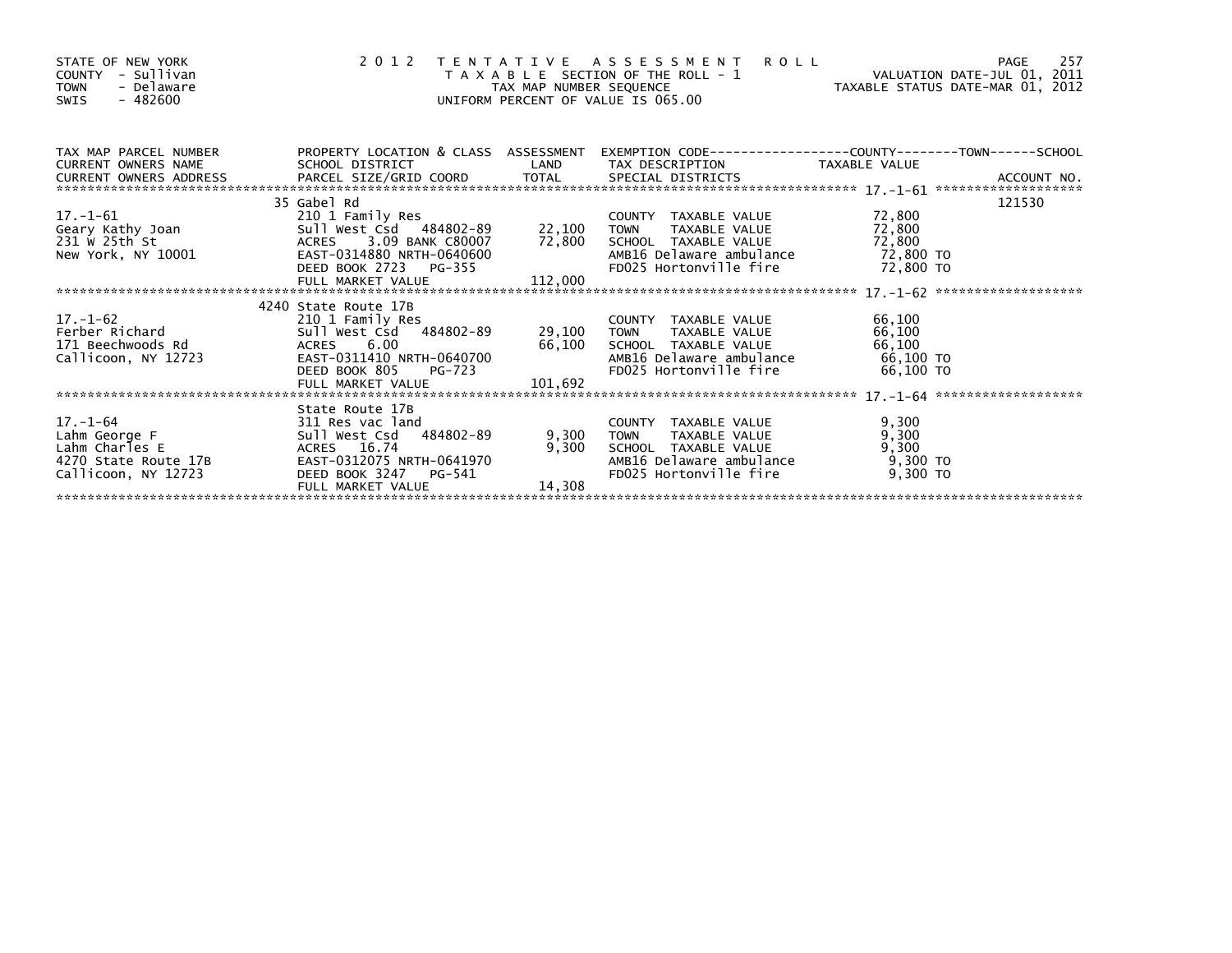| STATE OF NEW YORK         | 2012 TENTATIVE ASSESSMENT ROLL        | 258<br>PAGE                      |
|---------------------------|---------------------------------------|----------------------------------|
| COUNTY - Sullivan         | T A X A B L E SECTION OF THE ROLL - 1 | VALUATION DATE-JUL 01, 2011      |
| - Delaware<br><b>TOWN</b> | MAP SECTION - 017                     | TAXABLE STATUS DATE-MAR 01, 2012 |
| - 482600<br>SWIS          | SUB-SECTION-                          | RPS150/V04/L015                  |
|                           | UNIFORM PERCENT OF VALUE IS 065.00    | CURRENT DATE 5/01/2012           |

## \*\*\* S P E C I A L D I S T R I C T S U M M A R Y \*\*\*

| CODE DISTRICT NAME PARCELS                   | TOTAL | EXTENSION<br>TYPF | EXTENSION<br>VALUE | AD VALOREM<br><b>VALUE</b> | <b>EXEMPT</b><br>AMOUNT | TAXABLE<br><b>VALUE</b> |
|----------------------------------------------|-------|-------------------|--------------------|----------------------------|-------------------------|-------------------------|
| AMB16 Delaware ambul<br>FD023 Callicoon fire |       | 77 TOTAL          |                    | 6574.537                   | 28.681                  | 6545.856                |
|                                              |       | 5 TOTAL           |                    | 755.667                    | 13.565                  | 742.102                 |
| FD025 Hortonville fi                         |       | 73 TOTAL          |                    | 5723.038                   | 15.116                  | 5707.922                |

## \*\*\* S C H O O L D I S T R I C T S U M M A R Y \*\*\*

| <b>CODE</b> | DISTRICT NAME | <b>TOTAL</b><br>PARCELS | ASSESSED<br>LAND | ASSESSED<br><b>TOTAL</b> | <b>EXEMPT</b><br><b>AMOUNT</b> | <b>TOTAL</b><br><b>TAXABLE</b> | <b>STAR</b><br><b>AMOUNT</b> | <b>STAR</b><br><b>TAXABLE</b> |
|-------------|---------------|-------------------------|------------------|--------------------------|--------------------------------|--------------------------------|------------------------------|-------------------------------|
| 484802      | Sull West Csd | 77                      | 2339.306         | 6574.537                 | 874.603                        | 5699.934                       | 778,099                      | 4921,835                      |
|             | SUB-TOTAL     | 77                      | 2339.306         | 6574.537                 | 874.603                        | 5699,934                       | 778.099                      | 4921,835                      |
| 484889      | West Sull Lib | 77                      | 2339.306         | 6574,537                 | 874,603                        | 5699,934                       | 778,099                      | 4921,835                      |
|             | T O T A L     | 154                     | 4678.612         | 13149,074                | 1749,206                       | 11399,868                      | 1556,198                     | 9843,670                      |

#### \*\*\* S Y S T E M C O D E S S U M M A R Y \*\*\*

#### NO SYSTEM EXEMPTIONS AT THIS LEVEL

## \*\*\* E X E M P T I O N S U M M A R Y \*\*\*

| <b>CODE</b>                                                                                     | DESCRIPTION                                                                                                                           | <b>TOTAL</b><br><b>PARCELS</b> | <b>COUNTY</b>                                                                     | <b>TOWN</b>                                                                               | <b>SCHOOL</b>                                               |
|-------------------------------------------------------------------------------------------------|---------------------------------------------------------------------------------------------------------------------------------------|--------------------------------|-----------------------------------------------------------------------------------|-------------------------------------------------------------------------------------------|-------------------------------------------------------------|
| 41121<br>41131<br>41141<br>41161<br>41700<br>41720<br>41800<br>41804<br>41834<br>41854<br>44211 | WAR VET<br>COMBAT VET<br>DISABL VET<br>$CW_15_VET/$<br>AGRI BLDGS<br>AGRI DIST<br>AGED-CTS<br>AGED-S<br>STAR EN<br>STAR B<br>HOME IMP | 13<br>11<br>20                 | 60,135<br>119,173<br>85,724<br>(1, 440)<br>359,915<br>414,254<br>43,872<br>28,681 | 60,135<br>119,173<br>85,724<br>$^{\prime}$ ,440<br>359,915<br>414,254<br>43,872<br>28,681 | 359,915<br>414,254<br>48,041<br>3,985<br>406,599<br>371,500 |
|                                                                                                 |                                                                                                                                       |                                |                                                                                   |                                                                                           |                                                             |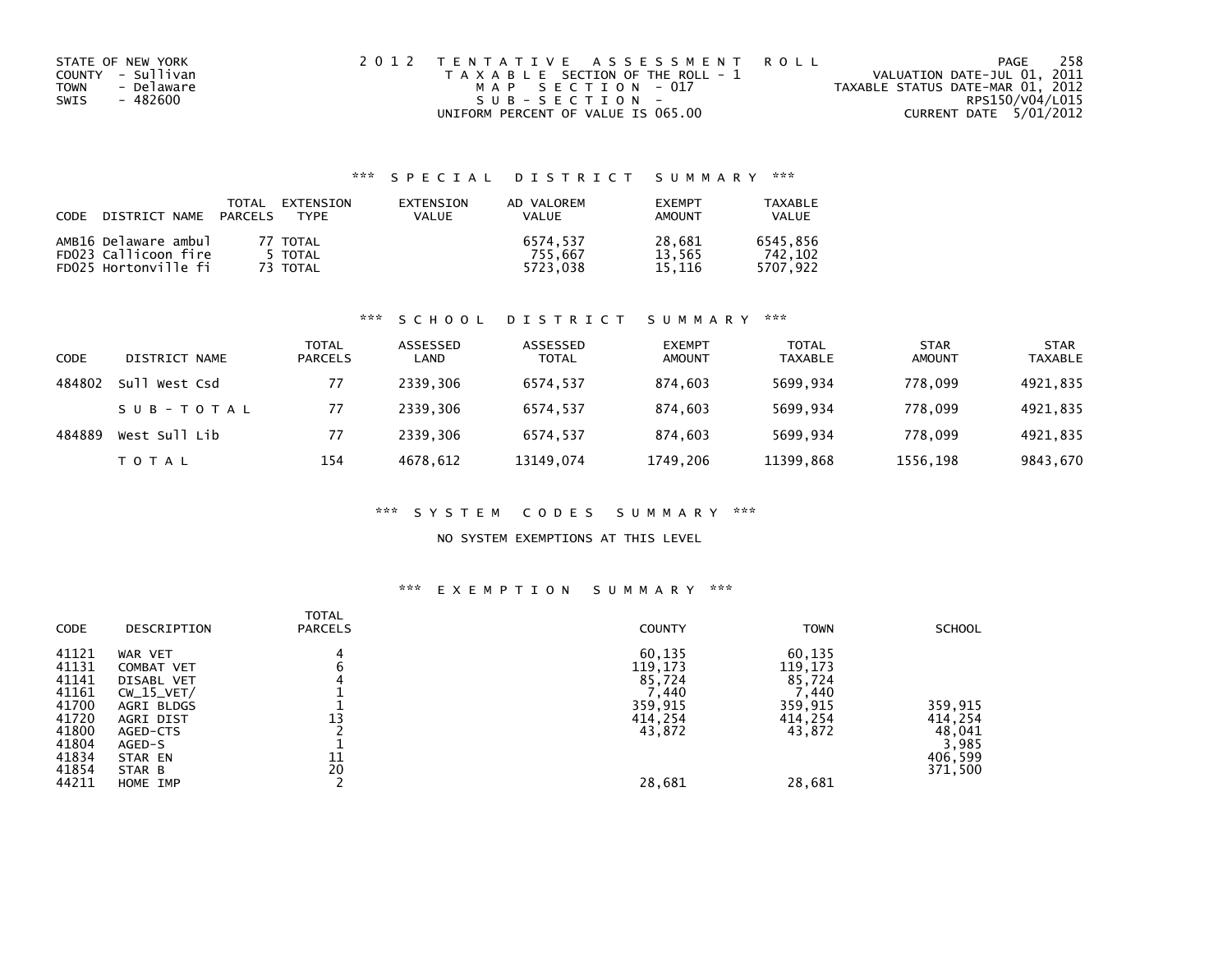|             | STATE OF NEW YORK | 2012 TENTATIVE ASSESSMENT ROLL        | 259<br>PAGE                      |
|-------------|-------------------|---------------------------------------|----------------------------------|
|             | COUNTY - Sullivan | T A X A B L E SECTION OF THE ROLL - 1 | VALUATION DATE-JUL 01, 2011      |
| <b>TOWN</b> | - Delaware        | MAP SECTION - 017                     | TAXABLE STATUS DATE-MAR 01, 2012 |
| SWIS        | - 482600          | SUB-SECTION-                          | RPS150/V04/L015                  |
|             |                   | UNIFORM PERCENT OF VALUE IS 065.00    | CURRENT DATE 5/01/2012           |

## \*\*\* E X E M P T I O N S U M M A R Y \*\*\*

| CODE  | DESCRIPTION                              | <b>TOTAL</b><br><b>PARCELS</b> | COUNTY             | <b>TOWN</b>            | SCHOOL                    |
|-------|------------------------------------------|--------------------------------|--------------------|------------------------|---------------------------|
| 47460 | <b>FOREST</b><br><b>LND</b><br>T O T A L | 67                             | 48,408<br>1167,602 | 48,408<br>1167<br>,602 | 48.408<br>. . 702<br>1652 |

## \*\*\* G R A N D T O T A L S \*\*\*

| ROLL       | DESCRIPTION    | <b>TOTAL</b>   | <b>ISSESSEN</b> | ASSESSED | <b>TAXABLE</b> | <b>TAXABLE</b> | <b>TAXABLE</b> | <b>STAR</b>    |
|------------|----------------|----------------|-----------------|----------|----------------|----------------|----------------|----------------|
| <b>SEC</b> |                | <b>PARCELS</b> | .AND            | TOTAL    | COUNTY         | <b>TOWN</b>    | <b>SCHOOL</b>  | <b>TAXABLE</b> |
|            | <b>TAXABLE</b> | --             | 2339<br>.306    | 6574.537 | 5406,935       | 5406,935       | 5699,934       | 4921,835       |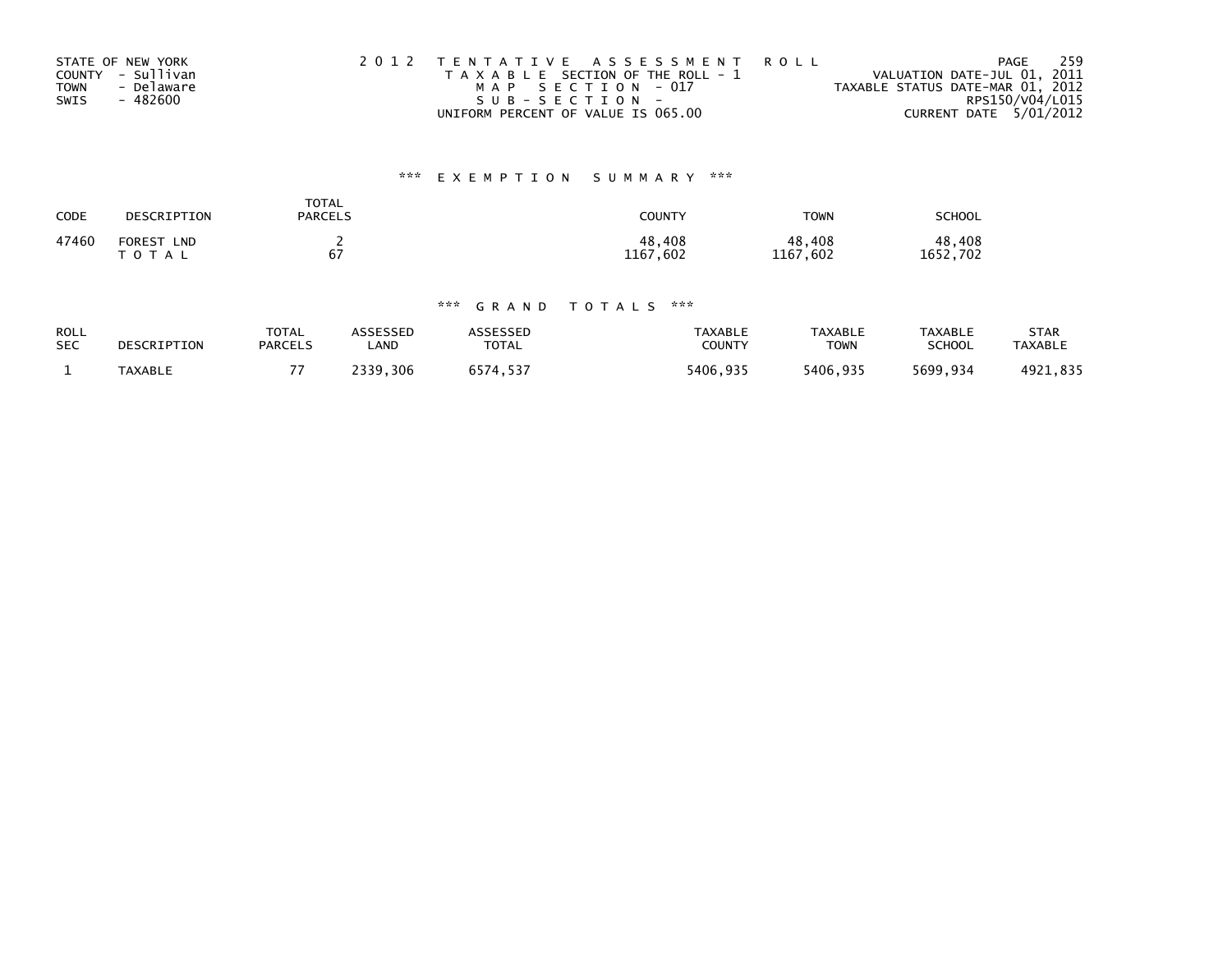| STATE OF NEW YORK<br>COUNTY - Sullivan<br><b>TOWN</b><br>- Delaware<br>$-482600$<br>SWIS              | 2012                                                                                                                                                                                                   | TAX MAP NUMBER SEQUENCE      | TENTATIVE ASSESSMENT<br><b>ROLL</b><br>T A X A B L E SECTION OF THE ROLL - 1<br>UNIFORM PERCENT OF VALUE IS 065.00                                    | TAXABLE STATUS DATE-MAR 01, 2012                                     | 260<br>PAGE<br>VALUATION DATE-JUL 01, 2011 |
|-------------------------------------------------------------------------------------------------------|--------------------------------------------------------------------------------------------------------------------------------------------------------------------------------------------------------|------------------------------|-------------------------------------------------------------------------------------------------------------------------------------------------------|----------------------------------------------------------------------|--------------------------------------------|
| TAX MAP PARCEL NUMBER<br>CURRENT OWNERS NAME                                                          | PROPERTY LOCATION & CLASS ASSESSMENT<br>SCHOOL DISTRICT                                                                                                                                                | LAND                         | EXEMPTION CODE-----------------COUNTY-------TOWN------SCHOOL<br>TAX DESCRIPTION                                                                       | TAXABLE VALUE                                                        |                                            |
| $18. - 1 - 1$<br>Fink David J<br>124 Cty Rte 121<br>Callicoon, NY 12723-9712                          | 124 Cty Rte 121<br>210 1 Family Res<br>Sull West Csd 484802-89<br>FRNT 185.00 DPTH 138.00<br>EAST-0310040 NRTH-0644970<br>DEED BOOK 1103 PG-00347<br>FULL MARKET VALUE                                 | 17,000<br>67,500<br>103,846  | 41854<br>STAR B<br>COUNTY TAXABLE VALUE<br><b>TOWN</b><br>TAXABLE VALUE<br>SCHOOL TAXABLE VALUE<br>AMB16 Delaware ambulance<br>FD025 Hortonville fire | $\mathbf{0}$<br>67,500<br>67,500<br>48,900<br>67,500 TO<br>67.500 TO | 101230<br>18,600<br>0                      |
| $18. - 1 - 2$<br>Paparella Robert J<br>395 Stillwell Ln<br>Syosset, NY 11791                          | 112 Cty Rte 121<br>210 1 Family Res<br>Sull West Csd 484802-89<br>FRNT 170.00 DPTH 54.74<br><b>BANKN140687</b><br>EAST-0309940 NRTH-0644810<br>DEED BOOK 3540<br>PG-462<br>FULL MARKET VALUE           | 13,800<br>88,040<br>135,446  | COUNTY TAXABLE VALUE<br>TAXABLE VALUE<br><b>TOWN</b><br>SCHOOL TAXABLE VALUE<br>AMB16 Delaware ambulance<br>FD025 Hortonville fire                    | 88,040<br>88,040<br>88,040<br>88,040 TO<br>88,040 TO                 | 09/2008                                    |
| $18. - 1 - 4$<br>Z Landau Inc.<br>320 Roebling St 219<br>Brooklyn, NY 11211                           | 91 Hortonville Main St<br>411 Apartment<br>484802-89<br>Sull West Csd<br>FRNT 191.95 DPTH 111.00<br><b>ACRES</b><br>0.47<br>EAST-0309660 NRTH-0644100<br>DEED BOOK 3072<br>PG-629<br>FULL MARKET VALUE | 24,100<br>132,800<br>204,308 | COUNTY TAXABLE VALUE<br><b>TOWN</b><br>TAXABLE VALUE<br>SCHOOL TAXABLE VALUE<br>AMB16 Delaware ambulance<br>FD025 Hortonville fire                    | 132,800<br>132,800<br>132,800<br>132,800 TO<br>132,800 TO            | 02/2010                                    |
| $18. - 1 - 5$<br>Gillis Craig B<br>Gillis Judith M<br>4 East 8th St Apt 2F<br>New York, NY 10003-5929 | 108 Hortonville Main St<br>210 1 Family Res<br>Sull West Csd 484802-89<br>FRNT 156.00 DPTH 150.00<br><b>BANK N10379</b><br>EAST-0309910 NRTH-0644300<br>DEED BOOK 3017 PG-264                          | 17,000<br>125,400            | COUNTY TAXABLE VALUE<br><b>TOWN</b><br>TAXABLE VALUE<br>SCHOOL TAXABLE VALUE<br>AMB16 Delaware ambulance<br>FD025 Hortonville fire                    | 125,400<br>125,400<br>125,400<br>125,400 TO<br>125,400 TO            | 100540                                     |
| $18. - 1 - 7$<br>Rhodes Cynthia Anne<br>408 Primrose Ln<br>Fairfield, CT 06432                        | Main St<br>311 Res vac land<br>sull west Csd<br>484802-89<br>FRNT 150.00 DPTH 285.00<br><b>ACRES</b><br>0.98<br>EAST-0309910 NRTH-0644010<br>DEED BOOK 2168<br>PG-570<br>FULL MARKET VALUE             | 18,500<br>18,500<br>28,462   | COUNTY TAXABLE VALUE<br>TAXABLE VALUE<br><b>TOWN</b><br>SCHOOL TAXABLE VALUE<br>AMB16 Delaware ambulance<br>FD025 Hortonville fire                    | 18,500<br>18,500<br>18,500<br>18,500 TO<br>18,500 TO                 | 101650                                     |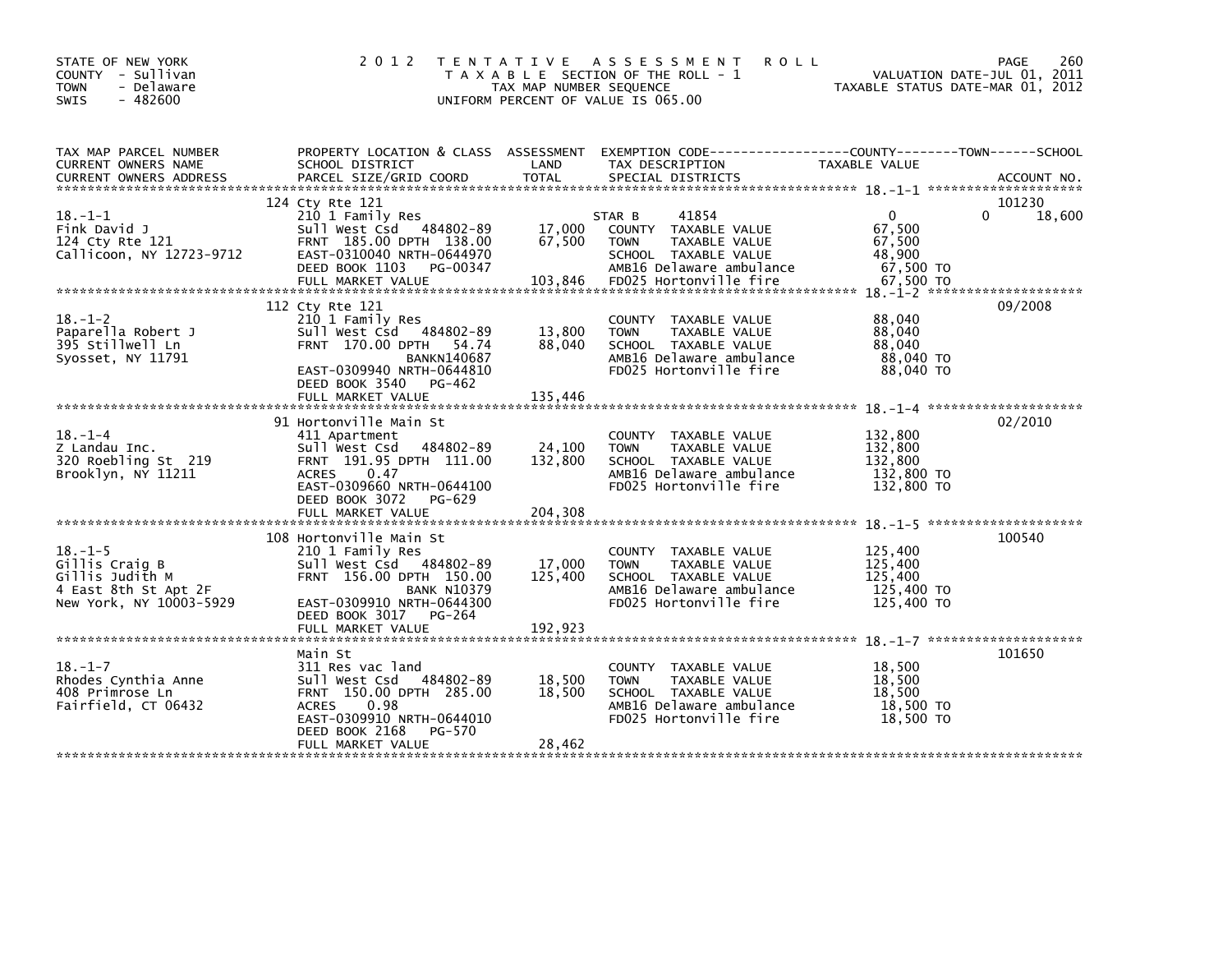| STATE OF NEW YORK<br>COUNTY - Sullivan<br>- Delaware<br>TOWN<br><b>SWIS</b><br>$-482600$                                                                          | 2 0 1 2                                                                                          | TAX MAP NUMBER SEQUENCE | TENTATIVE ASSESSMENT<br><b>ROLL</b><br>T A X A B L E SECTION OF THE ROLL - 1<br>UNIFORM PERCENT OF VALUE IS 065.00 | VALUATION DATE-JUL 01, 2011<br>TAXABLE STATUS DATE-MAR 01, 2012 | 261<br>PAGE |
|-------------------------------------------------------------------------------------------------------------------------------------------------------------------|--------------------------------------------------------------------------------------------------|-------------------------|--------------------------------------------------------------------------------------------------------------------|-----------------------------------------------------------------|-------------|
| TAX MAP PARCEL NUMBER                                                                                                                                             | PROPERTY LOCATION & CLASS ASSESSMENT EXEMPTION CODE----------------COUNTY-------TOWN------SCHOOL |                         |                                                                                                                    |                                                                 |             |
| CURRENT OWNERS NAME                                                                                                                                               | SCHOOL DISTRICT                                                                                  | LAND                    | TAX DESCRIPTION                                                                                                    | TAXABLE VALUE                                                   |             |
| CURRENT OWNERS ADDRESS PARCEL SIZE/GRID COORD TOTAL SPECIAL DISTRICTS (ACCOUNT NO ACCOUNT NO ACCOUNT NO AND FARABALLY SERIES AND RESEARCH TOTAL SPECIAL DISTRICTS |                                                                                                  |                         |                                                                                                                    |                                                                 |             |
|                                                                                                                                                                   | 88 Hortonville Main St                                                                           |                         |                                                                                                                    |                                                                 | 100410      |
| $18. - 1 - 8$                                                                                                                                                     | 210 1 Family Res                                                                                 |                         | COUNTY TAXABLE VALUE                                                                                               | 94,600                                                          |             |
| Rhodes Cynthia Anne                                                                                                                                               | sull west Csd<br>484802-89                                                                       | 32,500                  | <b>TOWN</b><br>TAXABLE VALUE                                                                                       | 94,600                                                          |             |
| 408 Primrose Ln                                                                                                                                                   | 1.00<br>ACRES                                                                                    | 94,600                  | SCHOOL TAXABLE VALUE                                                                                               | 94.600                                                          |             |
| Fairfield, CT 06432                                                                                                                                               | EAST-0309740 NRTH-0643900<br>DEED BOOK 2168<br>PG-573                                            |                         | AMB16 Delaware ambulance<br>FD025 Hortonville fire                                                                 | 94,600 TO<br>94,600 TO                                          |             |
|                                                                                                                                                                   | FULL MARKET VALUE                                                                                | 145,538                 |                                                                                                                    |                                                                 |             |
|                                                                                                                                                                   |                                                                                                  |                         |                                                                                                                    |                                                                 |             |
|                                                                                                                                                                   | 82 Hortonville Main St                                                                           |                         |                                                                                                                    |                                                                 | 101582      |
| $18. - 1 - 9$                                                                                                                                                     | 483 Converted Re                                                                                 |                         | COUNTY TAXABLE VALUE                                                                                               | 62,700                                                          |             |
| Gorr Ronald<br>Gorr Anne R                                                                                                                                        | Sull West Csd 484802-89<br>FRNT 42.00 DPTH 148.00                                                | 16,100<br>62,700        | <b>TOWN</b><br>TAXABLE VALUE<br>SCHOOL TAXABLE VALUE                                                               | 62,700<br>62,700                                                |             |
| 14 Hortonville Main St                                                                                                                                            | EAST-0309770 NRTH-0643810                                                                        |                         | AMB16 Delaware ambulance                                                                                           | 62,700 TO                                                       |             |
| Callicoon, NY 12723                                                                                                                                               | DEED BOOK 1369<br>PG-221                                                                         |                         | FD025 Hortonville fire                                                                                             | 62,700 TO                                                       |             |
|                                                                                                                                                                   | FULL MARKET VALUE                                                                                | 96,462                  |                                                                                                                    |                                                                 |             |
|                                                                                                                                                                   |                                                                                                  |                         |                                                                                                                    |                                                                 |             |
|                                                                                                                                                                   | 83 Hortonville Main St                                                                           |                         |                                                                                                                    |                                                                 | 102737      |
| $18. - 1 - 10$<br>Molusky Jean                                                                                                                                    | 442 MiniwhseSelf<br>Sull West Csd 484802-89                                                      | 19,800                  | COUNTY TAXABLE VALUE<br><b>TOWN</b><br>TAXABLE VALUE                                                               | 43,000<br>43,000                                                |             |
| Molusky Donald                                                                                                                                                    | FRNT 150.00 DPTH 115.00                                                                          | 43,000                  | SCHOOL TAXABLE VALUE                                                                                               | 43.000                                                          |             |
| PO Box 364                                                                                                                                                        | EAST-0309770 NRTH-0643730                                                                        |                         | AMB16 Delaware ambulance                                                                                           | 43,000 TO                                                       |             |
| Callicoon, NY 12723                                                                                                                                               | DEED BOOK 859<br>PG-00223                                                                        |                         | FD025 Hortonville fire                                                                                             | 43,000 TO                                                       |             |
|                                                                                                                                                                   | FULL MARKET VALUE                                                                                | 66,154                  |                                                                                                                    |                                                                 |             |
|                                                                                                                                                                   | 9 Beechwoods Rd                                                                                  |                         |                                                                                                                    |                                                                 | 102032      |
| $18. - 1 - 11$                                                                                                                                                    | 210 1 Family Res                                                                                 |                         | COUNTY TAXABLE VALUE                                                                                               | 86,200                                                          |             |
| Levy Alison R                                                                                                                                                     | Sull West Csd<br>484802-89                                                                       | 18,000                  | TAXABLE VALUE<br><b>TOWN</b>                                                                                       | 86,200                                                          |             |
| PO Box 149                                                                                                                                                        | <b>ACRES</b><br>1.00                                                                             | 86,200                  | SCHOOL TAXABLE VALUE                                                                                               | 86,200                                                          |             |
| Hortonville, NY 12745                                                                                                                                             | EAST-0309940 NRTH-0643790                                                                        |                         | AMB16 Delaware ambulance                                                                                           | 86,200 TO                                                       |             |
|                                                                                                                                                                   | DEED BOOK 2459<br>PG-304                                                                         |                         | FD025 Hortonville fire                                                                                             | 86,200 TO                                                       |             |
|                                                                                                                                                                   |                                                                                                  |                         |                                                                                                                    |                                                                 |             |
|                                                                                                                                                                   | 114 Hortonville Main St                                                                          |                         |                                                                                                                    |                                                                 | 102115      |
| $18. - 2 - 1$                                                                                                                                                     | 210 1 Family Res                                                                                 |                         | STAR B<br>41854                                                                                                    | $\overline{0}$                                                  | 18,600      |
| Homenick Edward N                                                                                                                                                 | Sull West Csd 484802-89                                                                          | 14,800                  | COUNTY TAXABLE VALUE                                                                                               | 64,600                                                          |             |
| Homenick Heather M                                                                                                                                                | FRNT 100.00 DPTH 150.00                                                                          | 64,600                  | TAXABLE VALUE<br><b>TOWN</b>                                                                                       | 64,600                                                          |             |
| 114 Hortonville Main St<br>Callicoon, NY 12723                                                                                                                    | EAST-0310060 NRTH-0644510<br>DEED BOOK 2836<br>PG-521                                            |                         | SCHOOL TAXABLE VALUE<br>AMB16 Delaware ambulance                                                                   | 46,000<br>64,600 TO                                             |             |
|                                                                                                                                                                   | FULL MARKET VALUE                                                                                | 99,385                  | FD025 Hortonville fire                                                                                             | 64.600 TO                                                       |             |
|                                                                                                                                                                   |                                                                                                  |                         |                                                                                                                    |                                                                 |             |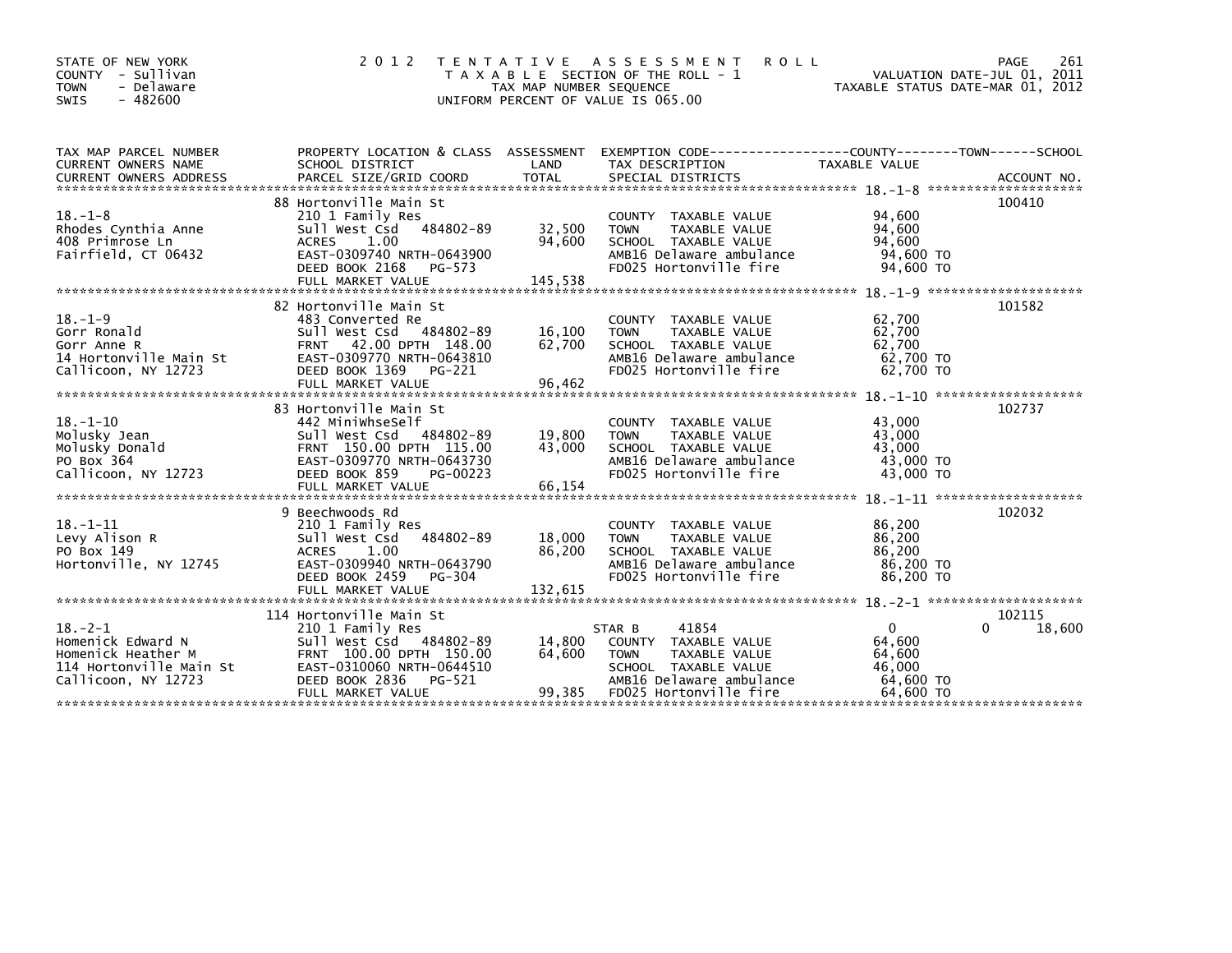| STATE OF NEW YORK<br>COUNTY - Sullivan<br>- Delaware<br><b>TOWN</b><br>$-482600$<br><b>SWIS</b> | 2 0 1 2                                                                                                                                                                                                                        | T E N T A T I V E<br>TAX MAP NUMBER SEQUENCE | ASSESSMENT<br><b>ROLL</b><br>T A X A B L E SECTION OF THE ROLL - 1<br>UNIFORM PERCENT OF VALUE IS 065.00           | TAXABLE STATUS DATE-MAR 01, 2012 | 262<br>PAGE<br>VALUATION DATE-JUL 01, 2011 |
|-------------------------------------------------------------------------------------------------|--------------------------------------------------------------------------------------------------------------------------------------------------------------------------------------------------------------------------------|----------------------------------------------|--------------------------------------------------------------------------------------------------------------------|----------------------------------|--------------------------------------------|
| TAX MAP PARCEL NUMBER<br>CURRENT OWNERS NAME                                                    | SCHOOL DISTRICT                                                                                                                                                                                                                | LAND                                         | PROPERTY LOCATION & CLASS ASSESSMENT EXEMPTION CODE---------------COUNTY-------TOWN------SCHOOL<br>TAX DESCRIPTION | TAXABLE VALUE                    |                                            |
|                                                                                                 | .CURRENT OWNERS ADDRESS PARCEL SIZE/GRID COORD TOTAL SPECIAL DISTRICTS (ACCOUNT NO ACCOUNT NO ACCOUNT NO AND FREE ALL SERVER AND RELATION ASSESSMENT OF THE RELATION OF THE RELATION OF THE RELATION OF THE RELATION OF THE RE |                                              |                                                                                                                    |                                  |                                            |
|                                                                                                 | 112 Hortonville Main St                                                                                                                                                                                                        |                                              |                                                                                                                    |                                  | 102545                                     |
| $18. - 2 - 2$                                                                                   | 210 1 Family Res                                                                                                                                                                                                               |                                              | COMBAT VET 41131                                                                                                   | 16,900<br>16,900                 | $\Omega$                                   |
| Meyers Elfrieda<br>112 Hortonville Main St                                                      | Sull West Csd 484802-89<br>FRNT 100.00 DPTH 150.00                                                                                                                                                                             | 67,600 STAR EN                               | 14,800 AGED-CTS<br>41800<br>41834                                                                                  | 17,745<br>17,745<br>$\Omega$     | 23,660<br>38,560<br>$\Omega$               |
| PO Box 272                                                                                      | EAST-0310010 NRTH-0644430                                                                                                                                                                                                      |                                              | COUNTY TAXABLE VALUE                                                                                               | 32,955                           |                                            |
| Callicoon, NY 12723                                                                             | DEED BOOK 721<br>PG-1006                                                                                                                                                                                                       |                                              | <b>TOWN</b><br>TAXABLE VALUE                                                                                       | 32,955                           |                                            |
|                                                                                                 | FULL MARKET VALUE                                                                                                                                                                                                              | 104,000                                      | SCHOOL TAXABLE VALUE<br>AMB16 Delaware ambulance                                                                   | 5,380<br>67,600 TO               |                                            |
|                                                                                                 |                                                                                                                                                                                                                                |                                              | FD025 Hortonville fire                                                                                             | 67,600 TO                        |                                            |
|                                                                                                 |                                                                                                                                                                                                                                |                                              |                                                                                                                    |                                  |                                            |
| $18. -2 - 3$                                                                                    | 31 N Horton Ave<br>210 1 Family Res                                                                                                                                                                                            |                                              | 41854<br>STAR B                                                                                                    | $\Omega$                         | 101830<br>18,600<br>$\Omega$               |
| Baggatta Robin                                                                                  | Sull West Csd 484802-89                                                                                                                                                                                                        | 21,800                                       | COUNTY TAXABLE VALUE                                                                                               | 59,100                           |                                            |
| Lesczynski Anthony                                                                              | FRNT 200.00 DPTH 150.00                                                                                                                                                                                                        | 59,100                                       | <b>TOWN</b><br>TAXABLE VALUE                                                                                       | 59.100                           |                                            |
| 31 N Horton Ave<br>Callicoon, NY 12723                                                          | <b>BANK 220065</b><br>EAST-0310170 NRTH-0644420                                                                                                                                                                                |                                              | SCHOOL TAXABLE VALUE<br>AMB16 Delaware ambulance                                                                   | 40,500<br>59,100 TO              |                                            |
|                                                                                                 | DEED BOOK 2653<br>PG-199                                                                                                                                                                                                       |                                              | FD025 Hortonville fire                                                                                             | 59,100 TO                        |                                            |
|                                                                                                 | FULL MARKET VALUE                                                                                                                                                                                                              | 90,923                                       |                                                                                                                    |                                  |                                            |
|                                                                                                 | 130 Hortonville Main St                                                                                                                                                                                                        |                                              |                                                                                                                    |                                  | 103909                                     |
| $18. - 3 - 1$                                                                                   | 220 2 Family Res                                                                                                                                                                                                               |                                              | COUNTY TAXABLE VALUE                                                                                               | 102,800                          |                                            |
| Flynn Maureen                                                                                   | Sull West Csd 484802-89<br><b>ACRES</b><br>1.50                                                                                                                                                                                | 30,500<br>102,800                            | <b>TOWN</b><br>TAXABLE VALUE                                                                                       | 102,800<br>102.800               |                                            |
| 315 East 86th St Apt 6HE<br>New York, NY 10028                                                  | EAST-0310380 NRTH-0644700                                                                                                                                                                                                      |                                              | SCHOOL TAXABLE VALUE<br>AMB16 Delaware ambulance                                                                   | 102,800 TO                       |                                            |
|                                                                                                 | DEED BOOK 2038<br>PG-107                                                                                                                                                                                                       |                                              | FD025 Hortonville fire                                                                                             | 102,800 TO                       |                                            |
|                                                                                                 | FULL MARKET VALUE                                                                                                                                                                                                              | 158,154                                      |                                                                                                                    |                                  |                                            |
|                                                                                                 | 124 Hortonville Main St                                                                                                                                                                                                        |                                              |                                                                                                                    |                                  | 09/2010                                    |
| $18. - 3 - 2$                                                                                   | 210 1 Family Res                                                                                                                                                                                                               |                                              | COUNTY TAXABLE VALUE                                                                                               | 112,100                          |                                            |
| Roche James<br>Roche Maurice                                                                    | Sull West Csd 484802-89<br>FRNT 206.00 DPTH 280.00                                                                                                                                                                             | 26,200<br>112,100                            | <b>TOWN</b><br>TAXABLE VALUE<br>SCHOOL TAXABLE VALUE                                                               | 112,100<br>112,100               |                                            |
| PO Box 330                                                                                      | EAST-0310200 NRTH-0644610                                                                                                                                                                                                      |                                              | AMB16 Delaware ambulance                                                                                           | 112,100 TO                       |                                            |
| Callicoon, NY 12723                                                                             | DEED BOOK 2010<br>PG-57654                                                                                                                                                                                                     |                                              | FD025 Hortonville fire                                                                                             | 112,100 TO                       |                                            |
|                                                                                                 | FULL MARKET VALUE                                                                                                                                                                                                              | 172,462                                      |                                                                                                                    |                                  |                                            |
|                                                                                                 | 36 N Horton Ave                                                                                                                                                                                                                |                                              |                                                                                                                    |                                  | 102010                                     |
| $18. - 3 - 3$                                                                                   | 210 1 Family Res                                                                                                                                                                                                               |                                              | COUNTY TAXABLE VALUE                                                                                               | 59,100                           |                                            |
| Kolbe Michael<br>55 Obernburg Rd                                                                | Sull West Csd 484802-89<br><b>ACRES</b><br>4.80                                                                                                                                                                                | 46,200<br>59,100                             | <b>TAXABLE VALUE</b><br><b>TOWN</b><br>SCHOOL TAXABLE VALUE                                                        | 59.100<br>59,100                 |                                            |
| PO Box 64                                                                                       | EAST-0310671 NRTH-0644653                                                                                                                                                                                                      |                                              | AMB16 Delaware ambulance                                                                                           | 59,100 TO                        |                                            |
| North Branch, NY 12766                                                                          | DEED BOOK 3065<br>PG-491                                                                                                                                                                                                       |                                              | FD025 Hortonville fire                                                                                             | 59,100 TO                        |                                            |
|                                                                                                 | FULL MARKET VALUE                                                                                                                                                                                                              | 90,923                                       |                                                                                                                    |                                  |                                            |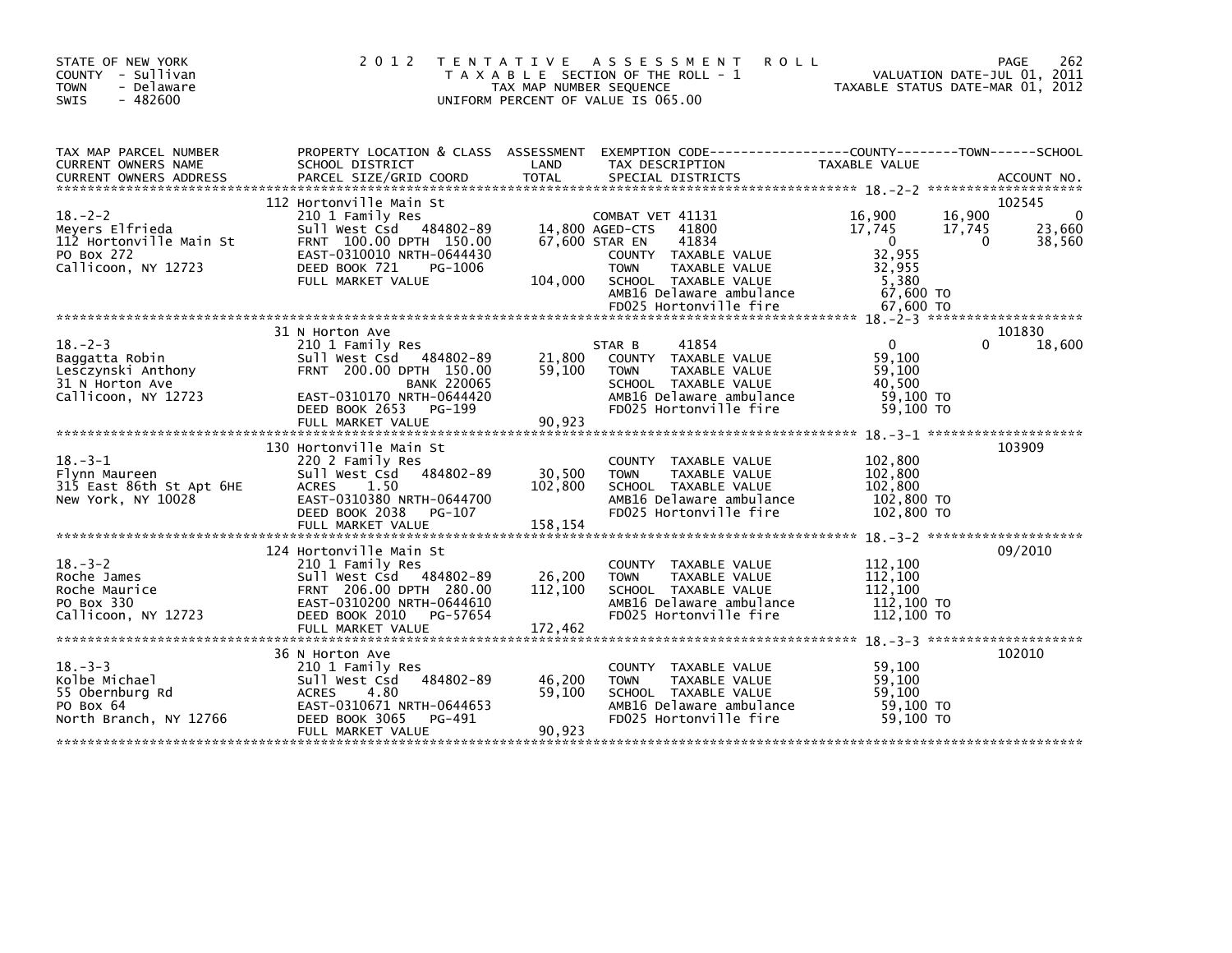| STATE OF NEW YORK<br>COUNTY - Sullivan<br>- Delaware<br><b>TOWN</b><br>$-482600$<br><b>SWIS</b>               | 2 0 1 2                                                                                                                                                                                                 | T E N T A T I V E<br>TAX MAP NUMBER SEQUENCE | A S S E S S M E N T<br><b>ROLL</b><br>T A X A B L E SECTION OF THE ROLL - 1<br>UNIFORM PERCENT OF VALUE IS 065.00                                      | TAXABLE STATUS DATE-MAR 01, 2012                                     | 263<br><b>PAGE</b><br>VALUATION DATE-JUL 01, 2011 |
|---------------------------------------------------------------------------------------------------------------|---------------------------------------------------------------------------------------------------------------------------------------------------------------------------------------------------------|----------------------------------------------|--------------------------------------------------------------------------------------------------------------------------------------------------------|----------------------------------------------------------------------|---------------------------------------------------|
| TAX MAP PARCEL NUMBER<br>CURRENT OWNERS NAME                                                                  | PROPERTY LOCATION & CLASS ASSESSMENT<br>SCHOOL DISTRICT                                                                                                                                                 | LAND                                         | EXEMPTION CODE-----------------COUNTY-------TOWN------SCHOOL<br>TAX DESCRIPTION                                                                        | TAXABLE VALUE                                                        |                                                   |
|                                                                                                               |                                                                                                                                                                                                         |                                              |                                                                                                                                                        |                                                                      |                                                   |
| $18. - 3 - 4$<br>Rosenberger Carl<br>Rosenberger Kay<br>28 N Horton Ave<br>PO Box 26<br>Hortonville, NY 12745 | 28 N Horton Ave<br>281 Multiple res<br>Sull West Csd 484802-89<br><b>ACRES</b><br>2.21<br>EAST-0310360 NRTH-0644170<br>DEED BOOK 3613<br>PG-41<br>FULL MARKET VALUE                                     | 51,900<br>101,200<br>155,692                 | STAR EN<br>41834<br>COUNTY TAXABLE VALUE<br>TAXABLE VALUE<br><b>TOWN</b><br>SCHOOL TAXABLE VALUE<br>AMB16 Delaware ambulance<br>FD025 Hortonville fire | $\Omega$<br>101,200<br>101,200<br>62,640<br>101,200 TO<br>101.200 TO | 103371<br>38,560<br>0                             |
| $18. - 3 - 5$<br>Campbell Norman<br>Rafferty Joan<br>22 N Horton Ave<br>Callicoon, NY 12723                   | 22 N Horton Ave<br>283 Res w/Comuse<br>484802-89<br>Sull West Csd<br><b>ACRES</b><br>1.20<br>EAST-0310220 NRTH-0643950<br>DEED BOOK 1800<br>PG-595                                                      | 29,000<br>120,000                            | 41854<br>STAR B<br>COUNTY TAXABLE VALUE<br><b>TOWN</b><br>TAXABLE VALUE<br>SCHOOL TAXABLE VALUE<br>AMB16 Delaware ambulance                            | $\mathbf{0}$<br>120,000<br>120,000<br>101.400<br>120,000 TO          | 101176<br>0<br>18,600                             |
| $18. - 3 - 6.1$<br>Campbell Norman W<br>Rafferty Joan M<br>22 N Horton Ave<br>Callicoon, NY 12723             | 16 N Horton Ave<br>210 1 Family Res<br>Sull West Csd 484802-89<br>75.00 DPTH 232.00<br><b>FRNT</b><br>0.43<br><b>ACRES</b><br>EAST-0310190 NRTH-0643870<br>DEED BOOK 2521<br>PG-46<br>FULL MARKET VALUE | 16,400<br>55,000<br>84,615                   | COUNTY TAXABLE VALUE<br><b>TOWN</b><br>TAXABLE VALUE<br>SCHOOL TAXABLE VALUE<br>AMB16 Delaware ambulance<br>FD025 Hortonville fire                     | 55,000<br>55.000<br>55,000<br>55,000 TO<br>55,000 TO                 |                                                   |
|                                                                                                               |                                                                                                                                                                                                         |                                              |                                                                                                                                                        |                                                                      |                                                   |
| $18. - 3 - 6.2$<br>Highhouse Ronald<br>Highhouse Judith<br>1243 Cty Rte 164<br>Callicoon, NY 12723            | 6 North Horton Ave<br>270 Mfg housing<br>Sull West Csd 484802-89<br>FRNT 125.00 DPTH 210.00<br>EAST-0310150 NRTH-0643790<br>DEED BOOK 1330<br>PG-344<br>FULL MARKET VALUE                               | 19,000<br>27,300<br>42,000                   | COUNTY TAXABLE VALUE<br>TAXABLE VALUE<br><b>TOWN</b><br>SCHOOL TAXABLE VALUE<br>AMB16 Delaware ambulance<br>FD025 Hortonville fire                     | 27,300<br>27,300<br>27,300<br>27,300 TO<br>27,300 TO                 | 103531                                            |
|                                                                                                               |                                                                                                                                                                                                         |                                              |                                                                                                                                                        |                                                                      |                                                   |
| $18. - 3 - 7$<br>Mace Paul R<br>Mace Christina L<br>18 Beechwoods Rd<br>Callicoon, NY 12723                   | 18 Beechwoods Rd<br>210 1 Family Res<br>Sull West Csd 484802-89<br>FRNT 147.00 DPTH 151.64<br><b>BANK C80007</b><br>EAST-0310120 NRTH-0643650<br>DEED BOOK 2935<br>PG-517<br>FULL MARKET VALUE          | 16,600<br>70,100<br>107,846                  | 41854<br>STAR B<br>COUNTY TAXABLE VALUE<br>TAXABLE VALUE<br><b>TOWN</b><br>SCHOOL TAXABLE VALUE<br>AMB16 Delaware ambulance<br>FD025 Hortonville fire  | $\Omega$<br>70,100<br>70.100<br>51,500<br>70,100 TO<br>70,100 TO     | 102450<br>18,600<br>0                             |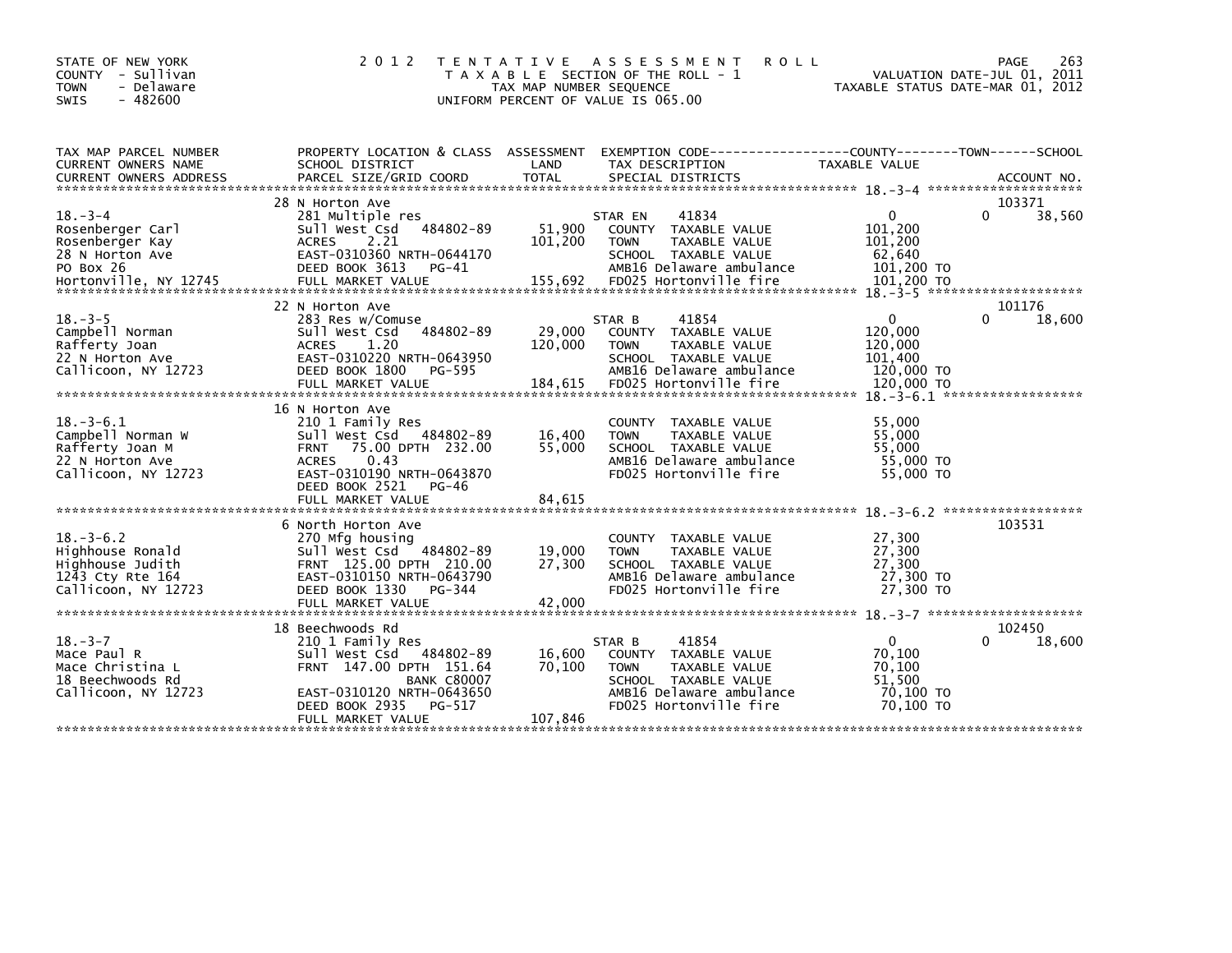| STATE OF NEW YORK  | 2012 TENTATIVE ASSESSMENT ROLL        | PAGE                             | 264 |
|--------------------|---------------------------------------|----------------------------------|-----|
| COUNTY - Sullivan  | T A X A B L E SECTION OF THE ROLL - 1 | VALUATION DATE-JUL 01, 2011      |     |
| - Delaware<br>TOWN | MAP SECTION - 018                     | TAXABLE STATUS DATE-MAR 01, 2012 |     |
| - 482600<br>SWIS   | SUB-SECTION-                          | RPS150/V04/L015                  |     |
|                    | UNIFORM PERCENT OF VALUE IS 065.00    | CURRENT DATE 5/01/2012           |     |

## \*\*\* S P E C I A L D I S T R I C T S U M M A R Y \*\*\*

| CODE DISTRICT NAME                           | TOTAL<br><b>PARCELS</b> | EXTENSION<br>TYPF    | <b>FXTENSTON</b><br>VALUE | AD VALOREM<br><b>VALUE</b> | <b>EXEMPT</b><br>AMOUNT | TAXABLE<br><b>VALUE</b> |
|----------------------------------------------|-------------------------|----------------------|---------------------------|----------------------------|-------------------------|-------------------------|
| AMB16 Delaware ambul<br>FD025 Hortonville fi |                         | 20 TOTAL<br>20 TOTAL |                           | 1557,640<br>1557.640       |                         | 1557,640<br>1557.640    |

#### \*\*\* S C H O O L D I S T R I C T S U M M A R Y \*\*\*

| CODE   | DISTRICT NAME | <b>TOTAL</b><br><b>PARCELS</b> | ASSESSED<br>LAND | ASSESSED<br><b>TOTAL</b> | <b>EXEMPT</b><br>AMOUNT | <b>TOTAL</b><br><b>TAXABLE</b> | <b>STAR</b><br>AMOUNT | <b>STAR</b><br><b>TAXABLE</b> |
|--------|---------------|--------------------------------|------------------|--------------------------|-------------------------|--------------------------------|-----------------------|-------------------------------|
| 484802 | Sull West Csd | 20                             | 464,000          | 1557,640                 | 23,660                  | 1533,980                       | 170.120               | 1363,860                      |
|        | SUB-TOTAL     | 20                             | 464,000          | 1557,640                 | 23,660                  | 1533.980                       | 170.120               | 1363,860                      |
| 484889 | West Sull Lib | 20                             | 464.000          | 1557,640                 | 23,660                  | 1533,980                       | 170,120               | 1363,860                      |
|        | <b>TOTAL</b>  | 40                             | 928,000          | 3115,280                 | 47,320                  | 3067,960                       | 340,240               | 2727,720                      |

#### \*\*\* S Y S T E M C O D E S S U M M A R Y \*\*\*

#### NO SYSTEM EXEMPTIONS AT THIS LEVEL

#### \*\*\* E X E M P T I O N S U M M A R Y \*\*\*

| CODE                             | DESCRIPTION                                          | <b>TOTAL</b><br><b>PARCELS</b> | <b>COUNTY</b>              | <b>TOWN</b>                | <b>SCHOOL</b>                         |
|----------------------------------|------------------------------------------------------|--------------------------------|----------------------------|----------------------------|---------------------------------------|
| 41131<br>41800<br>41834<br>41854 | COMBAT VET<br>AGED-CTS<br>STAR EN<br>STAR B<br>ΤΟΤΑΙ |                                | 16,900<br>17,745<br>34,645 | 16,900<br>17,745<br>34,645 | 23,660<br>77,120<br>93.000<br>193,780 |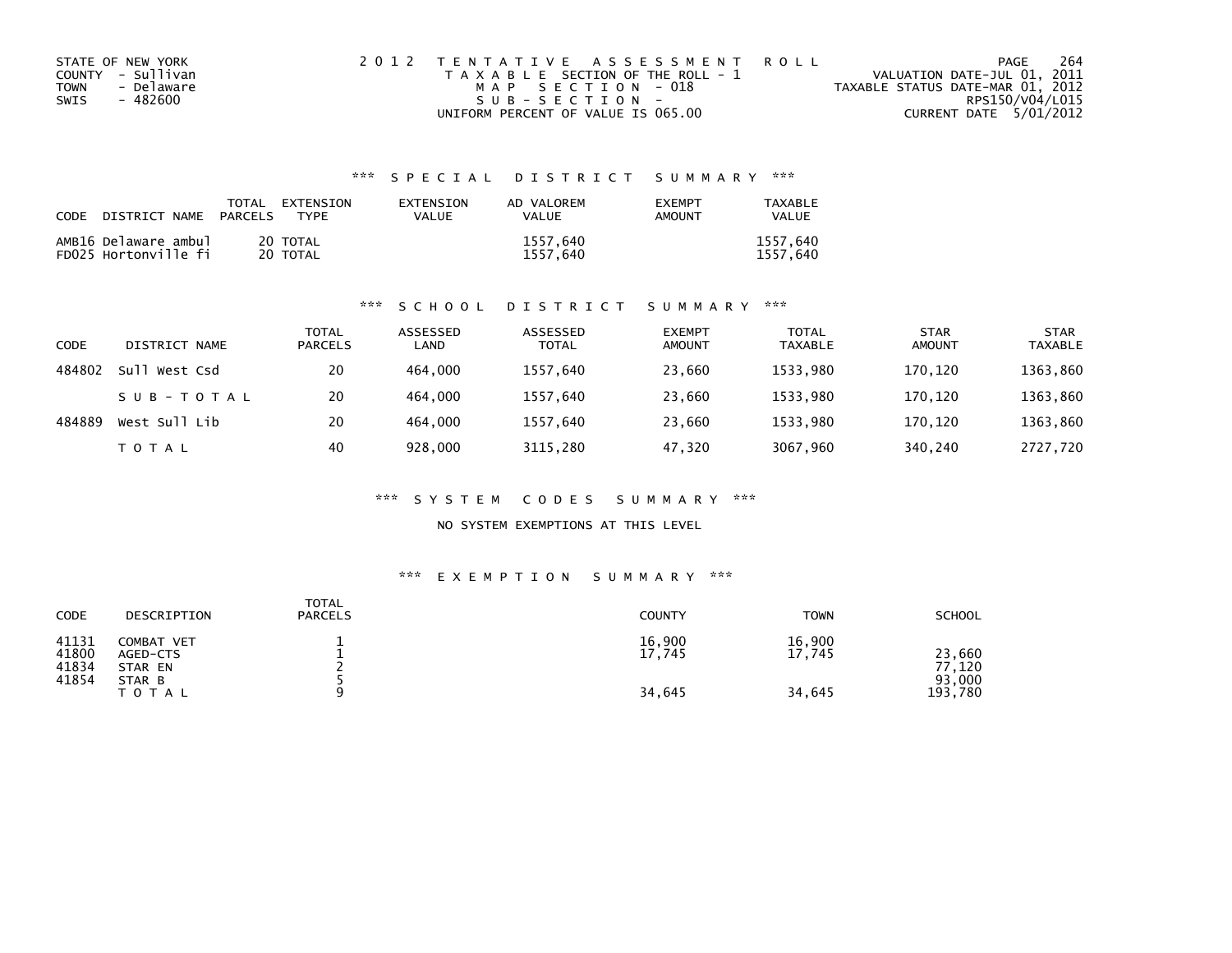|             | STATE OF NEW YORK | 2012 TENTATIVE ASSESSMENT ROLL        | 265<br>PAGE                      |
|-------------|-------------------|---------------------------------------|----------------------------------|
|             | COUNTY - Sullivan | T A X A B L E SECTION OF THE ROLL - 1 | VALUATION DATE-JUL 01, 2011      |
| <b>TOWN</b> | - Delaware        | MAP SECTION - 018                     | TAXABLE STATUS DATE-MAR 01, 2012 |
| SWIS        | - 482600          | SUB-SECTION-                          | RPS150/V04/L015                  |
|             |                   | UNIFORM PERCENT OF VALUE IS 065.00    | CURRENT DATE 5/01/2012           |

# \*\*\* G R A N D T O T A L S \*\*\*

| ROLL       | DESCRIPTION    | <b>TOTAL</b>   | ASSESSED | <b>ASSESSED</b> | <b>TAXABLE</b> | <b>TAXABLE</b> | TAXABLE       | <b>STAR</b>    |
|------------|----------------|----------------|----------|-----------------|----------------|----------------|---------------|----------------|
| <b>SEC</b> |                | <b>PARCELS</b> | LAND     | TOTAL           | COUNT          | TOWN           | <b>SCHOOL</b> | <b>TAXABLE</b> |
|            | <b>TAXABLE</b> | 20             | 464,000  | 1557,640        | 1522.995       | 1522.995       | 1533,980      | 1363,860       |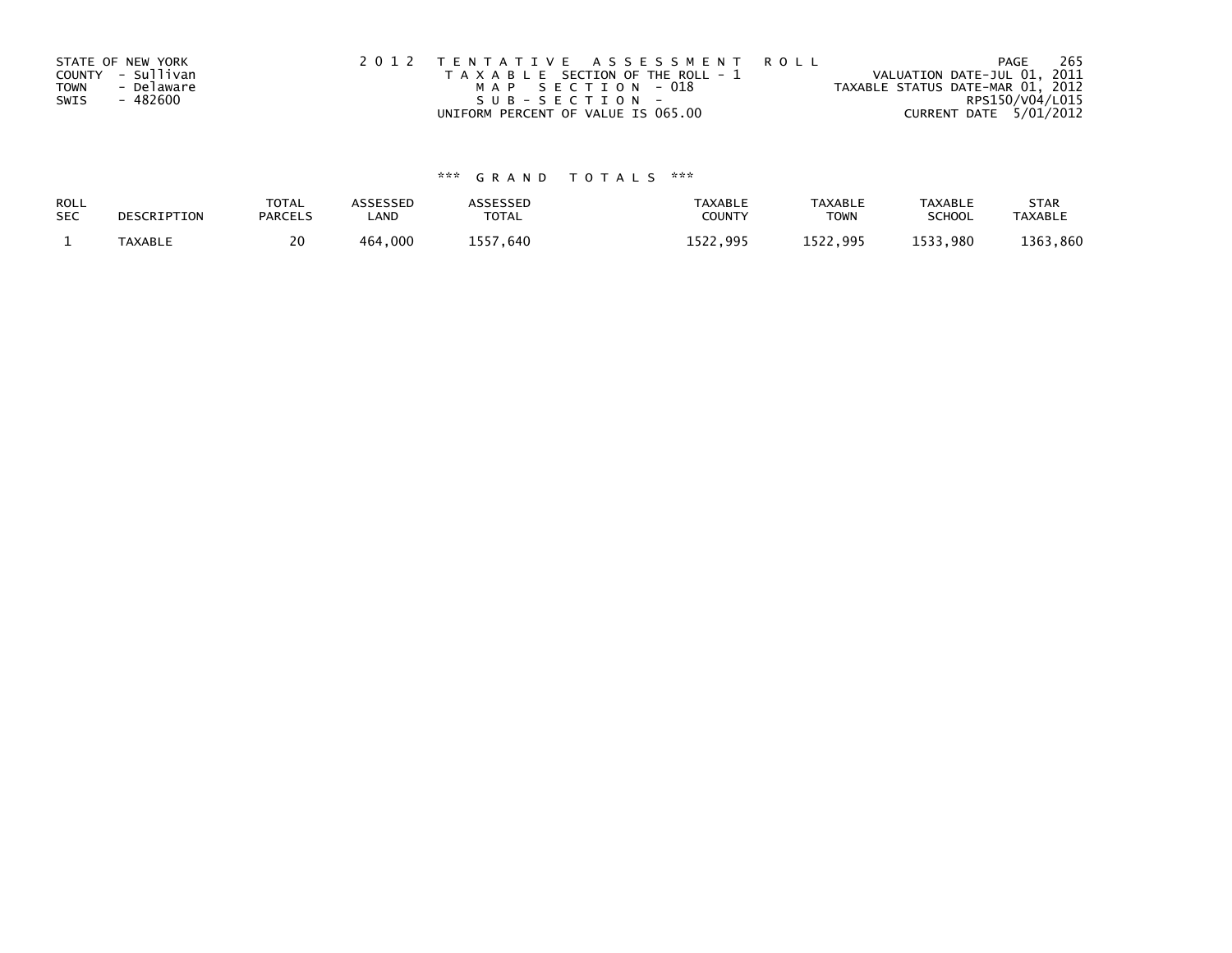| STATE OF NEW YORK<br>- Sullivan<br>COUNTY<br>- Delaware<br><b>TOWN</b><br>$-482600$<br>SWIS           | 2 0 1 2<br>T E N T A T I V E                                                                                                                                                      | TAX MAP NUMBER SEQUENCE      | A S S E S S M E N T<br><b>ROLL</b><br>T A X A B L E SECTION OF THE ROLL - 1<br>UNIFORM PERCENT OF VALUE IS 065.00                            | VALUATION DATE-JUL 01, 2011<br>TAXABLE STATUS DATE-MAR 01, 2012 | PAGE<br>266 |
|-------------------------------------------------------------------------------------------------------|-----------------------------------------------------------------------------------------------------------------------------------------------------------------------------------|------------------------------|----------------------------------------------------------------------------------------------------------------------------------------------|-----------------------------------------------------------------|-------------|
| TAX MAP PARCEL NUMBER<br>CURRENT OWNERS NAME<br><b>CURRENT OWNERS ADDRESS</b>                         | SCHOOL DISTRICT<br>PARCEL SIZE/GRID COORD                                                                                                                                         | LAND<br><b>TOTAL</b>         | PROPERTY LOCATION & CLASS ASSESSMENT EXEMPTION CODE----------------COUNTY-------TOWN------SCHOOL<br>TAX DESCRIPTION<br>SPECIAL DISTRICTS     | <b>TAXABLE VALUE</b>                                            | ACCOUNT NO. |
| $19. - 1 - 1$<br>Bischoff Eliz<br>Attn: Madolin Tenbus<br>PO Box 14                                   | Main St Hortonville<br>$314$ Rural vac<10 - WTRFNT<br>Sull West Csd<br>484802-89<br>5.70<br><b>ACRES</b><br>EAST-0309520 NRTH-0642750                                             | 1,200<br>1,200               | <b>COUNTY</b><br>TAXABLE VALUE<br>TAXABLE VALUE<br><b>TOWN</b><br>SCHOOL TAXABLE VALUE<br>AMB16 Delaware ambulance                           | 1,200<br>1,200<br>1,200<br>1,200 TO                             | 100360      |
| $19. - 1 - 2$<br>Larsen Michael John<br>25 Fairchild Pl<br>Monticello, NY 12701                       | 6 Cty Rte 121<br>411 Apartment<br>- WTRFNT<br>484802-89<br>Sull West Csd<br>FRNT 143.00 DPTH<br>86.77<br><b>BANK 60806</b><br>EAST-0309181 NRTH-0642220<br>DEED BOOK 1857 PG-205  | 23,400<br>83,900             | COUNTY TAXABLE VALUE<br><b>TAXABLE VALUE</b><br><b>TOWN</b><br>SCHOOL TAXABLE VALUE<br>AMB16 Delaware ambulance<br>FD025 Hortonville fire    | 83,900<br>83,900<br>83.900<br>83,900 TO<br>83,900 TO            | 04/2008     |
|                                                                                                       | FULL MARKET VALUE                                                                                                                                                                 | 129,077                      |                                                                                                                                              |                                                                 |             |
| $19. - 1 - 3.1$<br>Roeder III Harold G<br>4332 State Route 17B<br>PO Box 150<br>Hortonville, NY 12745 | State Route 17B<br>330 Vacant comm<br>484802-89<br>Sull West Csd<br>17.43 DPTH 90.65<br><b>FRNT</b><br>EAST-0309476 NRTH-0642022<br>DEED BOOK 1826<br>PG-392<br>FULL MARKET VALUE | 3,500<br>3,500<br>5,385      | COUNTY TAXABLE VALUE<br>TAXABLE VALUE<br><b>TOWN</b><br>SCHOOL TAXABLE VALUE<br>AMB16 Delaware ambulance<br>FD025 Hortonville fire           | 3,500<br>3,500<br>3,500<br>3,500 TO<br>3,500 TO                 |             |
| $19. - 1 - 3.2$<br>MJR Network, LLC<br>PO Box 333<br>walkill, NY 12589                                | 4338 State Route 17B<br>411 Apartment<br>484802-89<br>Sull West Csd<br>FRNT 133.05 DPTH 92.00<br><b>BANKC230051</b><br>EAST-0309421 NRTH-0642058                                  | 24,000<br>111,400            | COUNTY TAXABLE VALUE<br><b>TOWN</b><br>TAXABLE VALUE<br>SCHOOL TAXABLE VALUE<br>AMB16 Delaware ambulance<br>FD025 Hortonville fire           | 111,400<br>111,400<br>111,400<br>111,400 TO<br>111,400 TO       | 02/2010     |
|                                                                                                       | DEED BOOK 2849<br>PG-221                                                                                                                                                          |                              |                                                                                                                                              |                                                                 |             |
| $19. - 1 - 4.2$<br>Roeder Harold G<br>4332 State Route 17B<br>PO Box 150<br>Hortonville, NY 12745     | 4332 State Route 17B<br>431 Auto dealer<br>484802-89<br>Sull West Csd<br>FRNT 134.07 DPTH<br>56.40<br>EAST-0309430 NRTH-0641870<br>DEED BOOK 1825<br>PG-392<br>FULL MARKET VALUE  | 23,200<br>321,800<br>495,077 | <b>COUNTY</b><br>TAXABLE VALUE<br><b>TOWN</b><br>TAXABLE VALUE<br>SCHOOL TAXABLE VALUE<br>AMB16 Delaware ambulance<br>FD025 Hortonville fire | 321,800<br>321,800<br>321.800<br>321,800 TO<br>321,800 TO       |             |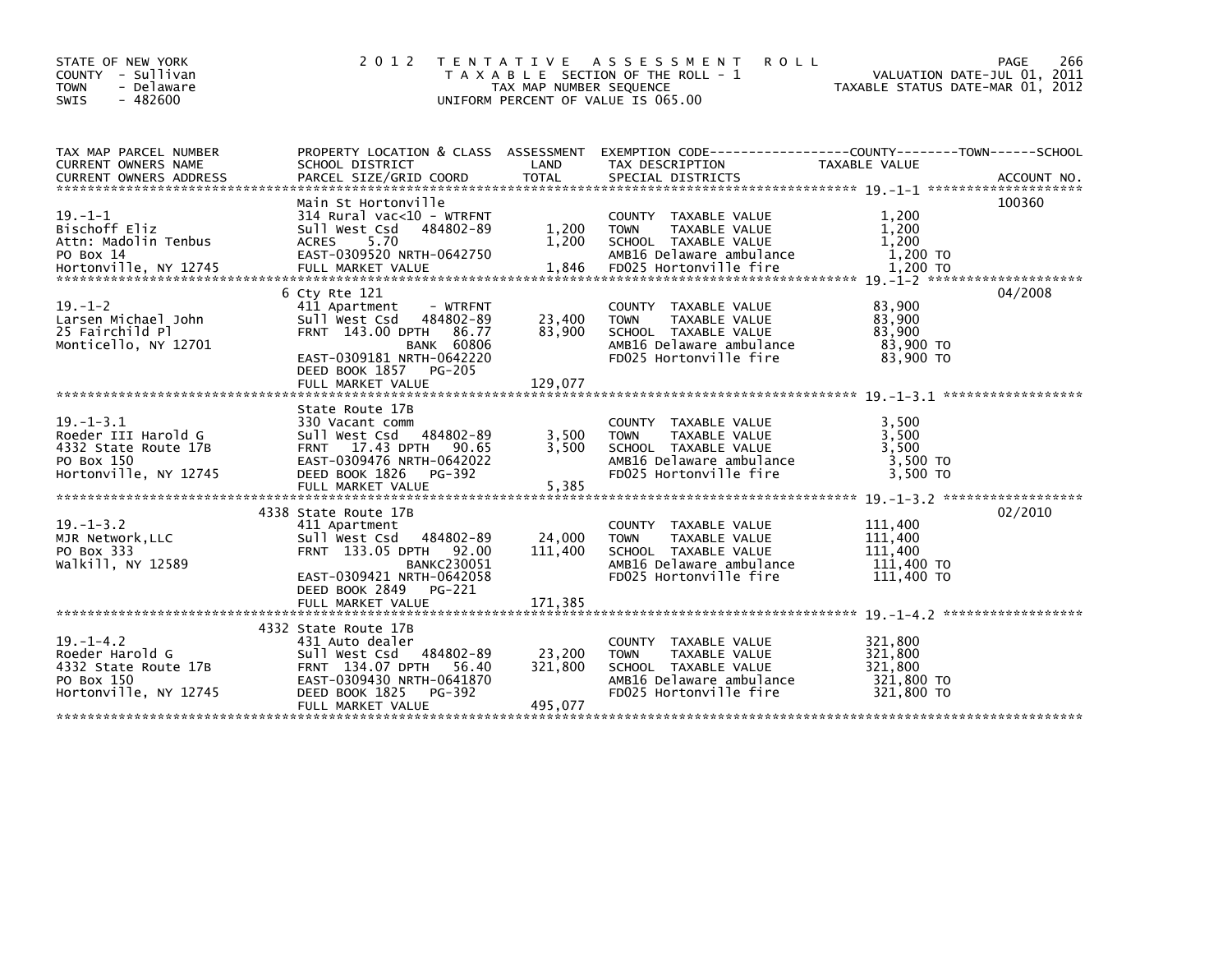| STATE OF NEW YORK<br>COUNTY - Sullivan<br>- Delaware<br><b>TOWN</b><br>$-482600$<br><b>SWIS</b> | 2 0 1 2                                                                                                                                                                                                          | T E N T A T I V E<br>TAX MAP NUMBER SEQUENCE | <b>ROLL</b><br>A S S E S S M E N T<br>T A X A B L E SECTION OF THE ROLL - 1<br>UNIFORM PERCENT OF VALUE IS 065.00                                     | TAXABLE STATUS DATE-MAR 01, 2012                                      | 267<br>PAGE<br>VALUATION DATE-JUL 01, 2011 |
|-------------------------------------------------------------------------------------------------|------------------------------------------------------------------------------------------------------------------------------------------------------------------------------------------------------------------|----------------------------------------------|-------------------------------------------------------------------------------------------------------------------------------------------------------|-----------------------------------------------------------------------|--------------------------------------------|
| TAX MAP PARCEL NUMBER<br>CURRENT OWNERS NAME<br><b>CURRENT OWNERS ADDRESS</b>                   | PROPERTY LOCATION & CLASS ASSESSMENT<br>SCHOOL DISTRICT<br>PARCEL SIZE/GRID COORD                                                                                                                                | LAND<br><b>TOTAL</b>                         | TAX DESCRIPTION<br>SPECIAL DISTRICTS                                                                                                                  | TAXABLE VALUE                                                         | ACCOUNT NO.                                |
| $19. -2 - 1$<br>Moga Cristian<br>PO Box 67<br>Hortonville, NY 12745                             | 72 Hortonville Main St<br>411 Apartment<br>484802-89<br>Sull West Csd<br>FRNT 179.00 DPTH 105.00<br><b>BANK 31730</b><br>EAST-0309770 NRTH-0643510<br>DEED BOOK 3407<br>$PG-163$<br>FULL MARKET VALUE            | 24,200<br>145,000<br>223,077                 | STAR B<br>41854<br>COUNTY TAXABLE VALUE<br>TAXABLE VALUE<br><b>TOWN</b><br>SCHOOL TAXABLE VALUE<br>AMB16 Delaware ambulance<br>FD025 Hortonville fire | $\Omega$<br>145,000<br>145,000<br>126,400<br>145,000 TO<br>145,000 TO | 11/2007<br>18,600<br>0                     |
| $19. - 2 - 2$<br>Eliades Steven H<br>PO Box 32<br>Hortonville, NY 12745                         | 6 Beechwoods Rd<br>210 1 Family Res<br>Sull West Csd 484802-89<br>FRNT 156.10 DPTH 178.90<br><b>BANKN140687</b><br>EAST-0309880 NRTH-0643490<br>DEED BOOK 2480<br>PG-364<br>FULL MARKET VALUE                    | 19,000<br>62,500<br>96,154                   | TAXABLE VALUE<br><b>COUNTY</b><br><b>TAXABLE VALUE</b><br><b>TOWN</b><br>SCHOOL TAXABLE VALUE<br>AMB16 Delaware ambulance<br>FD025 Hortonville fire   | 62,500<br>62,500<br>62,500<br>62,500 TO<br>62,500 TO                  |                                            |
| $19. - 2 - 3$<br>Geed Vaughn<br>Gagliardo Tara<br>PO Box 126<br>Callicoon Center, NY 12724      | 12 Beechwoods Rd<br>210 1 Family Res<br>Sull West Csd 484802-89<br>FRNT 171.00 DPTH 173.77<br>EAST-0310040 NRTH-0643460<br>DEED BOOK 3433<br>PG-198<br>FULL MARKET VALUE                                         | 21,200<br>91,400<br>140,615                  | 41854<br>STAR B<br>COUNTY TAXABLE VALUE<br>TAXABLE VALUE<br><b>TOWN</b><br>SCHOOL TAXABLE VALUE<br>AMB16 Delaware ambulance<br>FD025 Hortonville fire | $\mathbf{0}$<br>91,400<br>91,400<br>72,800<br>91,400 TO<br>91,400 TO  | 01/2008<br>18,600                          |
| $19. - 2 - 4$<br>Reilly Rose<br>Toledo Kevin<br>821 Bronx River Rd<br>Bronxville, NY 10708      | 66 Hortonville Main St<br>210 1 Family Res<br>Sull West Csd 484802-89<br>FRNT 100.00 DPTH 290.00<br>EAST-0309850 NRTH-0643350<br>DEED BOOK 3469<br>PG-196<br>FULL MARKET VALUE                                   | 21,400<br>64,000<br>98,462                   | COUNTY<br>TAXABLE VALUE<br>TAXABLE VALUE<br><b>TOWN</b><br>SCHOOL TAXABLE VALUE<br>AMB16 Delaware ambulance<br>FD025 Hortonville fire                 | 64,000<br>64,000<br>64,000<br>64,000 TO<br>64,000 TO                  | 06/2008                                    |
| $19. - 2 - 5$<br>Carey Joan<br>Kirchoffer Ann<br>PO Box 99<br>Hortonville, NY 12745             | 62 Hortonville Main St<br>210 1 Family Res<br>484802-89<br>Sull West Csd<br>80.00 DPTH 288.74<br><b>FRNT</b><br><b>BANKN140687</b><br>EAST-0309840 NRTH-0643260<br>DEED BOOK 2937<br>PG-437<br>FULL MARKET VALUE | 18,400<br>82,300<br>126,615                  | 41854<br>STAR B<br>COUNTY TAXABLE VALUE<br><b>TOWN</b><br>TAXABLE VALUE<br>SCHOOL TAXABLE VALUE<br>AMB16 Delaware ambulance<br>FD025 Hortonville fire | $\mathbf{0}$<br>82,300<br>82,300<br>63,700<br>82,300 TO<br>82,300 TO  | 101561<br>18,600<br>0                      |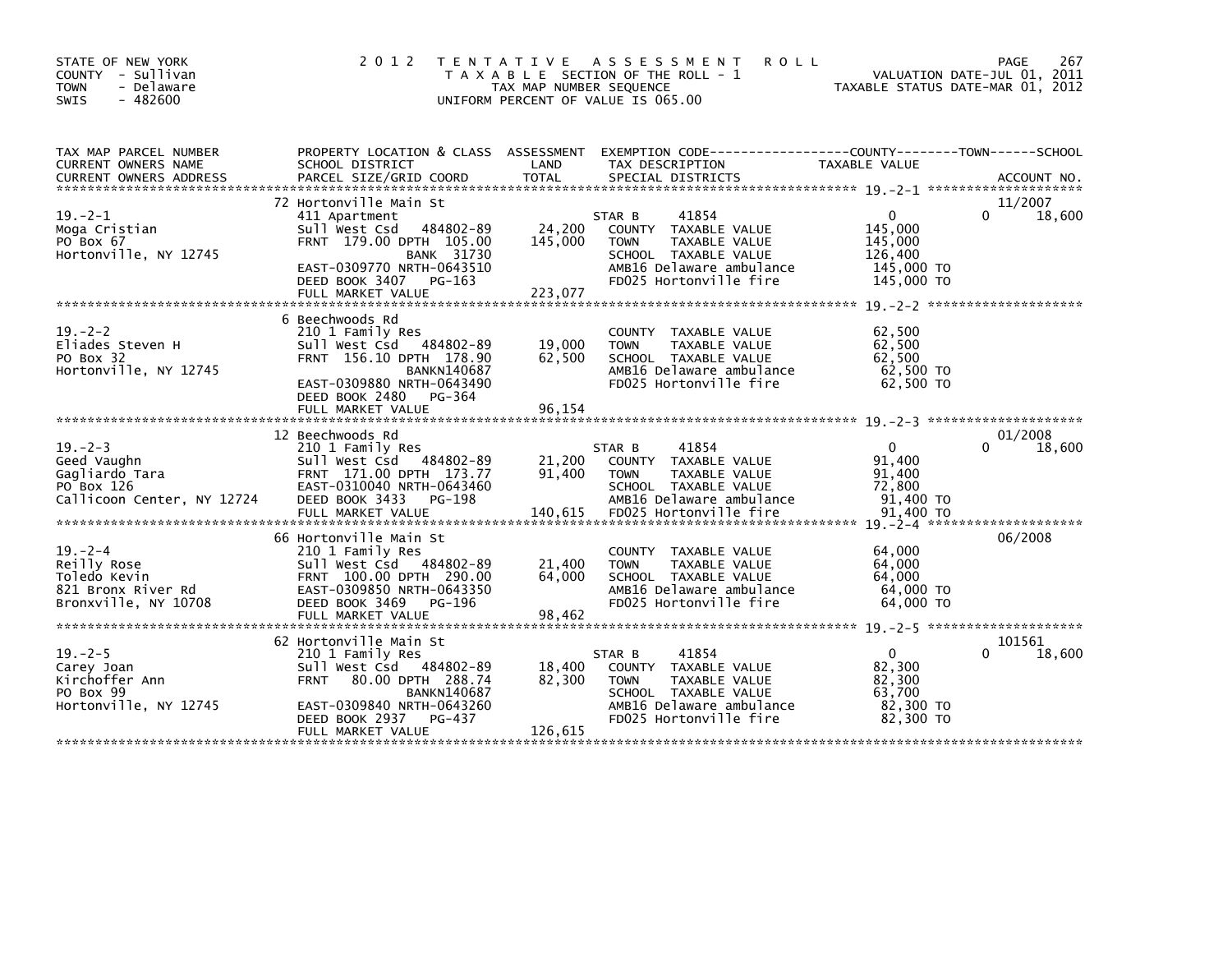| STATE OF NEW YORK<br>COUNTY<br>- Sullivan<br>- Delaware<br><b>TOWN</b><br>$-482600$<br><b>SWIS</b> | 2 0 1 2                                                                                                                                                                                    | TAX MAP NUMBER SEQUENCE      | <b>ROLL</b><br>TENTATIVE ASSESSMENT<br>T A X A B L E SECTION OF THE ROLL - 1<br>UNIFORM PERCENT OF VALUE IS 065.00                                     | TAXABLE STATUS DATE-MAR 01,                                          | 268<br>PAGE<br>VALUATION DATE-JUL 01, 2011<br>2012 |
|----------------------------------------------------------------------------------------------------|--------------------------------------------------------------------------------------------------------------------------------------------------------------------------------------------|------------------------------|--------------------------------------------------------------------------------------------------------------------------------------------------------|----------------------------------------------------------------------|----------------------------------------------------|
| TAX MAP PARCEL NUMBER<br><b>CURRENT OWNERS NAME</b><br><b>CURRENT OWNERS ADDRESS</b>               | PROPERTY LOCATION & CLASS ASSESSMENT<br>SCHOOL DISTRICT<br>PARCEL SIZE/GRID COORD                                                                                                          | LAND<br><b>TOTAL</b>         | TAX DESCRIPTION<br>SPECIAL DISTRICTS                                                                                                                   | <b>TAXABLE VALUE</b>                                                 | ACCOUNT NO.                                        |
| $19. - 2 - 6$<br>Tenbus Madolin<br>McBeath Teresa A<br>PO Box 14<br>Hortonville, NY 12745          | 60 Hortonville Main St<br>210 1 Family Res<br>484802-89<br>Sull West Csd<br>94.60 DPTH 390.00<br><b>FRNT</b><br>EAST-0309840 NRTH-0643180<br>DEED BOOK 3118<br>PG-185<br>FULL MARKET VALUE | 22,800<br>67,800<br>104.308  | 41834<br>STAR EN<br>COUNTY TAXABLE VALUE<br><b>TOWN</b><br>TAXABLE VALUE<br>SCHOOL TAXABLE VALUE<br>AMB16 Delaware ambulance<br>FD025 Hortonville fire | $\mathbf{0}$<br>67,800<br>67,800<br>29,240<br>67,800 TO<br>67.800 TO | 103891<br>$\Omega$<br>38,560                       |
| $19. - 2 - 7$<br>MCElroy Justin<br>PO Box 95<br>Hortonville, NY 12745                              | 56 Hortonville Main St<br>210 1 Family Res<br>Sull West Csd 484802-89<br>90.00 DPTH 390.00<br><b>FRNT</b><br>EAST-0309860 NRTH-0643080<br>DEED BOOK 2519<br>PG-74<br>FULL MARKET VALUE     | 28,100<br>112,300<br>172,769 | 41854<br>STAR B<br>COUNTY TAXABLE VALUE<br>TAXABLE VALUE<br><b>TOWN</b><br>SCHOOL TAXABLE VALUE<br>AMB16 Delaware ambulance<br>FD025 Hortonville fire  | $\Omega$<br>112,300<br>112,300<br>93,700<br>112,300 TO<br>112,300 TO | 102186<br>$\Omega$<br>18,600                       |
| $19. -2 - 8.1$<br>Luty Tera M<br>47 Delvue Rd<br>Callicoon, NY 12723                               | 52 Hortonville Main St<br>210 1 Family Res<br>Sull West Csd 484802-89<br>90.00 DPTH 390.00<br><b>FRNT</b><br>EAST-0309852 NRTH-0642994<br>DEED BOOK 3578<br>$PG-26$                        | 20,000<br>80,000             | 41854<br>STAR B<br>COUNTY TAXABLE VALUE<br><b>TAXABLE VALUE</b><br><b>TOWN</b><br>SCHOOL TAXABLE VALUE<br>AMB16 Delaware ambulance                     | $\Omega$<br>80,000<br>80,000<br>61,400<br>80.000 TO                  | 06/2009<br>$\Omega$<br>18,600                      |
| $19. - 2 - 8.2$<br>Eqner Walter K<br>437 Callicoon Center Rd<br>Jeffersonville, NY 12748           | Main St Hortonville<br>311 Res vac land<br>Sull West Csd 484802-89<br>85.00 DPTH 188.51<br><b>FRNT</b><br>EAST-0309941 NRTH-0642889<br>DEED BOOK 2039<br>PG-171<br>FULL MARKET VALUE       | 1,950<br>1.950<br>3,000      | COUNTY TAXABLE VALUE<br><b>TAXABLE VALUE</b><br><b>TOWN</b><br>SCHOOL TAXABLE VALUE<br>AMB16 Delaware ambulance<br>FD025 Hortonville fire              | 1,950<br>1.950<br>1.950<br>1,950 TO<br>1,950 TO                      |                                                    |
| $19. - 2 - 9$<br>Taylor Robert<br>PO Box 103<br>Hotonville, NY 12745                               | 50 Hortonville Main St<br>210 1 Family Res<br>Sull West Csd 484802-89<br>46.00 DPTH 199.89<br><b>FRNT</b><br>EAST-0309750 NRTH-0642940<br>DEED BOOK 2993<br>PG-271<br>FULL MARKET VALUE    | 8,800<br>59,000<br>90,769    | 41854<br>STAR B<br>COUNTY TAXABLE VALUE<br><b>TOWN</b><br>TAXABLE VALUE<br>SCHOOL TAXABLE VALUE<br>AMB16 Delaware ambulance<br>FD025 Hortonville fire  | $\Omega$<br>59,000<br>59,000<br>40,400<br>59,000 TO<br>59,000 TO     | 1/2008<br>0<br>18,600                              |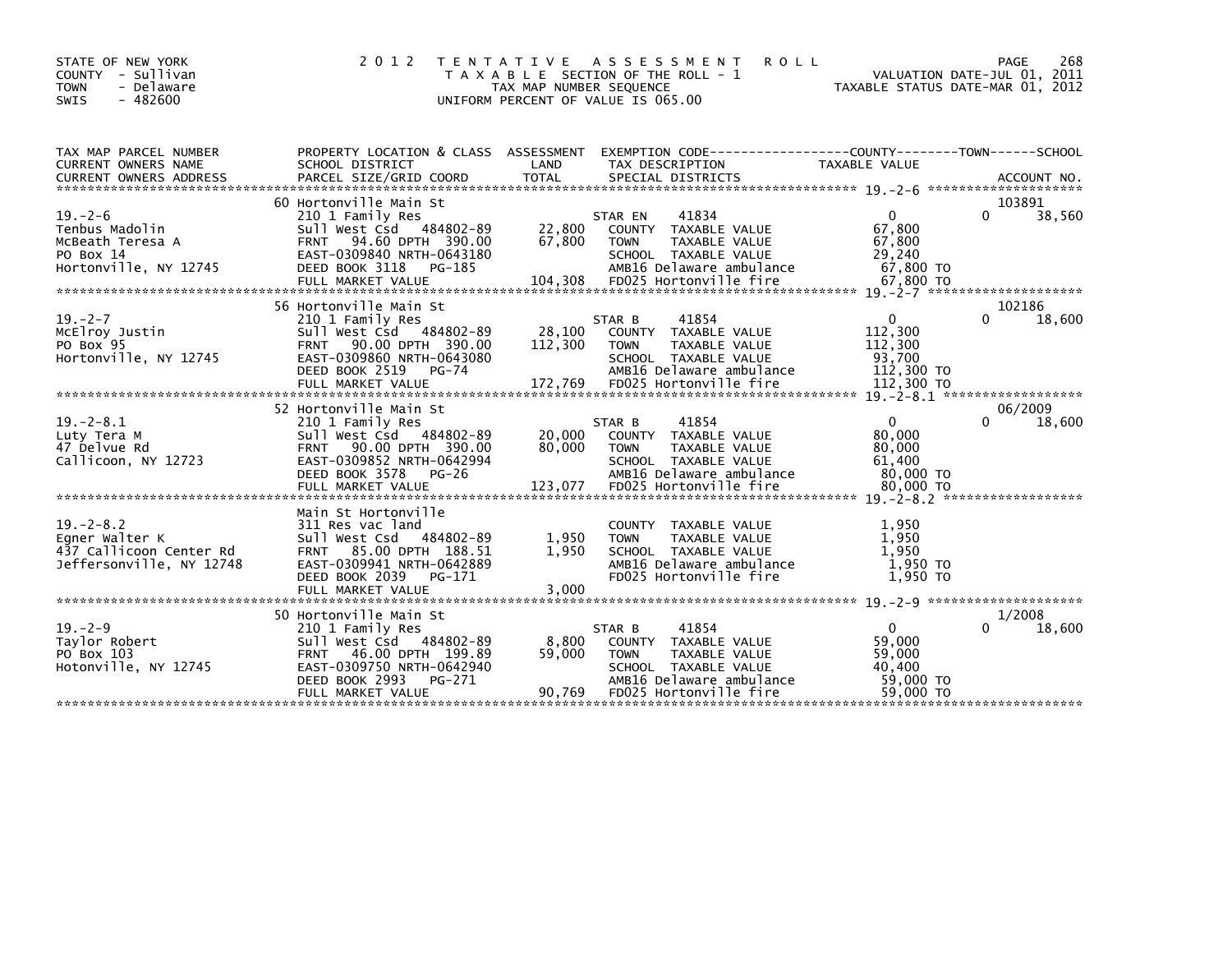| STATE OF NEW YORK<br>COUNTY - Sullivan<br><b>TOWN</b><br>- Delaware<br>$-482600$<br><b>SWIS</b>               | 2 0 1 2<br>T E N T A T I V E                                                                                                                                                                                 | A S S E S S M E N T<br><b>ROLL</b><br>T A X A B L E SECTION OF THE ROLL - 1<br>TAX MAP NUMBER SEQUENCE<br>UNIFORM PERCENT OF VALUE IS 065.00                                                                                           | 269<br>PAGE<br>VALUATION DATE-JUL 01, 2011<br>TAXABLE STATUS DATE-MAR 01, 2012                               |
|---------------------------------------------------------------------------------------------------------------|--------------------------------------------------------------------------------------------------------------------------------------------------------------------------------------------------------------|----------------------------------------------------------------------------------------------------------------------------------------------------------------------------------------------------------------------------------------|--------------------------------------------------------------------------------------------------------------|
| TAX MAP PARCEL NUMBER<br>CURRENT OWNERS NAME                                                                  | SCHOOL DISTRICT                                                                                                                                                                                              | PROPERTY LOCATION & CLASS ASSESSMENT EXEMPTION CODE----------------COUNTY-------TOWN------SCHOOL<br>LAND<br>TAX DESCRIPTION                                                                                                            | TAXABLE VALUE                                                                                                |
| $19. - 2 - 10$<br>Egner John E<br>Attn: Walter K Egner<br>437 Callicoon Center Rd<br>Jeffersonville, NY 12748 | 46 Hortonville Main St<br>210 1 Family Res<br>Sull West Csd 484802-89<br>FRNT 39.00 DPTH 200.00<br>EAST-0309740 NRTH-0642900<br>DEED BOOK 1393<br>PG-410<br>FULL MARKET VALUE                                | 41854<br>STAR B<br>9,400<br>COUNTY TAXABLE VALUE<br>45,700<br>TAXABLE VALUE<br><b>TOWN</b><br>SCHOOL TAXABLE VALUE<br>AMB16 Delaware ambulance<br>70,308<br>FD025 Hortonville fire                                                     | 101000<br>$\mathbf{0}$<br>$\Omega$<br>18,600<br>45.700<br>45,700<br>27,100<br>45,700 TO<br>45,700 TO         |
| $19 - 2 - 11$<br>Egner John E<br>Attn: Walter K Egner<br>437 Callicoon Center Rd<br>Jeffersonville, NY 12748  | Main St<br>311 Res vac land<br>Sull West Csd 484802-89<br>FRNT 65.00 DPTH 200.00<br>EAST-0309740 NRTH-0642840<br>DEED BOOK 1393<br>PG-410<br>FULL MARKET VALUE                                               | COUNTY TAXABLE VALUE<br>5,000<br>TAXABLE VALUE<br><b>TOWN</b><br>5.000<br>SCHOOL TAXABLE VALUE<br>AMB16 Delaware ambulance<br>FD025 Hortonville fire<br>7,692                                                                          | 101010<br>5,000<br>5,000<br>5.000<br>5,000 TO<br>$5.000$ TO                                                  |
| $19. - 2 - 12$<br>Porter Christopher S<br>42 Hortonville Main St<br>Hortonville, NY 12745                     | 42 Hortonville Main St<br>210 1 Family Res<br>Sull West Csd 484802-89<br><b>FRNT</b><br>75.00 DPTH 195.00<br><b>BANK 40205</b><br>EAST-0309720 NRTH-0642770<br>DEED BOOK 2012<br>PG-660<br>FULL MARKET VALUE | 41854<br>STAR B<br>14,800<br>COUNTY TAXABLE VALUE<br>60,000<br>TAXABLE VALUE<br><b>TOWN</b><br>SCHOOL TAXABLE VALUE<br>AMB16 Delaware ambulance<br>FD025 Hortonville fire<br>92,308<br>OT012 Omitted taxes 2012<br>PT012 Pro Rata 2012 | 18,600<br>0<br>$\mathbf{0}$<br>60.000<br>60,000<br>41,400<br>60,000 TO<br>60.000 TO<br>290.56 MT<br>20.55 MT |
| $19. - 2 - 13$<br>Margiotta Pasquale R<br>Margiotta Patricia<br>PO Box 176<br>New York, NY 10014              | 40 Horton Ave<br>210 1 Family Res<br>Sull West Csd 484802-89<br>FRNT 75.00 DPTH 195.00<br><b>ACRES</b><br>0.33<br>EAST-0309700 NRTH-0642700<br>DEED BOOK 2124<br>PG-571                                      | COUNTY TAXABLE VALUE<br>14,800<br><b>TOWN</b><br>TAXABLE VALUE<br>66,500<br>SCHOOL TAXABLE VALUE<br>AMB16 Delaware ambulance<br>FD025 Hortonville fire                                                                                 | 103654<br>66,500<br>66,500<br>66,500<br>66,500 TO<br>66,500 TO                                               |
| $19. - 2 - 15$                                                                                                | 44 Hortonville Main St<br>210 1 Family Res                                                                                                                                                                   | 41121<br>WAR VET                                                                                                                                                                                                                       | 103270<br>9,630<br>9,630<br>0                                                                                |
| Wall Richard<br>Wall Karen<br>44 Hortonville Main St<br>PO Box 77<br>Callicoon, NY 12723                      | Sull West Csd 484802-89<br>75.00 DPTH 190.00<br><b>FRNT</b><br><b>BANK C80370</b><br>EAST-0309930 NRTH-0642810<br>$PG-38$<br>DEED BOOK 1957<br>FULL MARKET VALUE                                             | 41854<br>15,400 STAR B<br>64,200<br>COUNTY TAXABLE VALUE<br>TAXABLE VALUE<br><b>TOWN</b><br>SCHOOL TAXABLE VALUE<br>AMB16 Delaware ambulance<br>98,769<br>FD025 Hortonville fire                                                       | $\Omega$<br>18,600<br>0<br>54,570<br>54,570<br>45,600<br>64,200 TO<br>64,200 TO                              |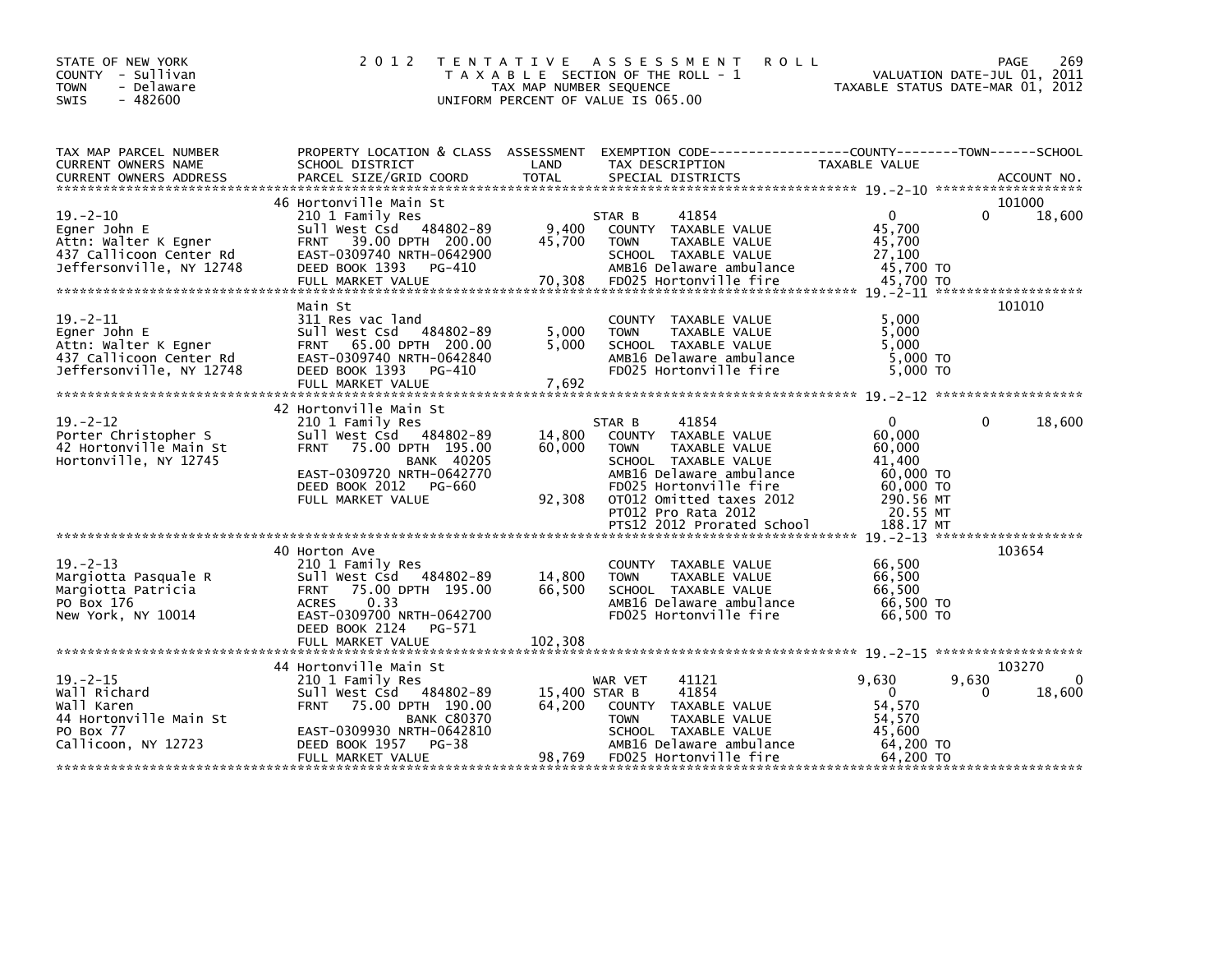| STATE OF NEW YORK<br>COUNTY - Sullivan<br><b>TOWN</b><br>- Delaware<br>$-482600$<br><b>SWIS</b>      | 2 0 1 2                                                                                                                                                                        | T E N T A T I V E<br>TAX MAP NUMBER SEQUENCE | A S S E S S M E N T<br><b>ROLL</b><br>T A X A B L E SECTION OF THE ROLL - 1<br>UNIFORM PERCENT OF VALUE IS 065.00                                                                          | VALUATION DATE-JUL 01, 2011<br>TAXABLE STATUS DATE-MAR 01, 2012                                   | <b>PAGE</b><br>270                     |
|------------------------------------------------------------------------------------------------------|--------------------------------------------------------------------------------------------------------------------------------------------------------------------------------|----------------------------------------------|--------------------------------------------------------------------------------------------------------------------------------------------------------------------------------------------|---------------------------------------------------------------------------------------------------|----------------------------------------|
| TAX MAP PARCEL NUMBER<br>CURRENT OWNERS NAME                                                         | PROPERTY LOCATION & CLASS ASSESSMENT<br>SCHOOL DISTRICT                                                                                                                        | LAND                                         | EXEMPTION CODE-----------------COUNTY-------TOWN------SCHOOL<br>TAX DESCRIPTION                                                                                                            | <b>TAXABLE VALUE</b>                                                                              |                                        |
| $19. - 3 - 1.1$<br>Hartz Helen M<br>Hartz Arthur<br>34 Main St Hortonville<br>Callicoon, NY 12723    | 34 Hortonville Main St<br>210 1 Family Res<br>Sull West Csd 484802-89<br>FRNT 78.00 DPTH 150.00<br>EAST-0309670 NRTH-0642600<br>DEED BOOK 761<br>PG-00347<br>FULL MARKET VALUE | 95,538                                       | AGED-CTS<br>41800<br>11,400 COMBAT VET 41131<br>62,100 STAR EN<br>41834<br>COUNTY TAXABLE VALUE<br><b>TAXABLE VALUE</b><br><b>TOWN</b><br>SCHOOL TAXABLE VALUE<br>AMB16 Delaware ambulance | 9,315<br>9,315<br>15,525<br>15,525<br>$\mathbf 0$<br>0<br>37,260<br>37,260<br>11.120<br>62,100 TO | 101620<br>12,420<br>$\Omega$<br>38,560 |
|                                                                                                      |                                                                                                                                                                                |                                              | FD025 Hortonville fire                                                                                                                                                                     | 62,100 TO                                                                                         |                                        |
| $19. - 3 - 2$<br>Vankerckhove John<br>75 Livingston St Apt 1A<br>Brooklyn, NY 11201                  | 37 Horton Ave<br>210 1 Family Res<br>Sull West Csd 484802-89<br>FRNT 151.00 DPTH 76.00<br>EAST-0309810 NRTH-0642570<br>DEED BOOK 2010<br>PG-606<br>FULL MARKET VALUE           | 14,200<br>73,100<br>112.462                  | COUNTY TAXABLE VALUE<br>TAXABLE VALUE<br><b>TOWN</b><br>SCHOOL TAXABLE VALUE<br>AMB16 Delaware ambulance<br>FD025 Hortonville fire                                                         | 73.100<br>73,100<br>73,100<br>73,100 TO<br>73,100 TO                                              | 03/2010                                |
|                                                                                                      | 25 Horton Ave                                                                                                                                                                  |                                              |                                                                                                                                                                                            |                                                                                                   | 102242                                 |
| $19. - 3 - 3$<br>Kobylenski Judy<br>Walker Theresa<br>2 Robisch Hill Rd<br>Hortonville, NY 12745     | 210 1 Family Res<br>Sull West Csd 484802-89<br>FRNT 90.00 DPTH 196.00<br>EAST-0309800 NRTH-0642480<br>DEED BOOK 2287<br>PG-465<br>FULL MARKET VALUE                            | 69.800<br>107,385                            | COMBAT VET 41131<br>15,200 STAR EN<br>41834<br>COUNTY TAXABLE VALUE<br><b>TOWN</b><br><b>TAXABLE VALUE</b><br>SCHOOL TAXABLE VALUE<br>AMB16 Delaware ambulance<br>FD025 Hortonville fire   | 17,450<br>17,450<br>$\Omega$<br>0<br>52,350<br>52.350<br>31,240<br>69,800 TO                      | 0<br>38,560                            |
|                                                                                                      |                                                                                                                                                                                |                                              |                                                                                                                                                                                            | 69,800 TO                                                                                         |                                        |
| $19. - 3 - 4$<br>Olsen Harvey<br>Lyons Georgia<br>23 Horton Ave<br>Callicoon, NY 12723               | 23 Horton Ave<br>210 1 Family Res<br>Sull West Csd 484802-89<br>96.00 DPTH 196.00<br><b>FRNT</b><br>EAST-0309790 NRTH-0642390<br>DEED BOOK 3345<br>PG-668<br>FULL MARKET VALUE | 90.700<br>139,538                            | WAR VET<br>41121<br>41834<br>16,400 STAR EN<br>COUNTY TAXABLE VALUE<br>TAXABLE VALUE<br><b>TOWN</b><br>SCHOOL TAXABLE VALUE<br>AMB16 Delaware ambulance                                    | 13,605<br>13,605<br>$\mathbf{0}$<br>0<br>77,095<br>77,095<br>52,140<br>90,700 TO                  | 102923<br>$\Omega$<br>38,560           |
|                                                                                                      |                                                                                                                                                                                |                                              | FD025 Hortonville fire                                                                                                                                                                     | 90,700 TO                                                                                         |                                        |
| $19. - 3 - 5$<br>Smith William T<br>Smith Cheryl L<br>8023 Cayuga Trail S.<br>Jacksonville, FL 32244 | 19 Horton Ave<br>210 1 Family Res<br>Sull West Csd 484802-89<br>90.00 DPTH 222.00<br><b>FRNT</b><br>EAST-0309770 NRTH-0642310<br>DEED BOOK 3137<br>PG-242<br>FULL MARKET VALUE | 16,000<br>69,500<br>106,923                  | COUNTY TAXABLE VALUE<br><b>TOWN</b><br>TAXABLE VALUE<br>SCHOOL TAXABLE VALUE<br>AMB16 Delaware ambulance<br>FD025 Hortonville fire                                                         | 69,500<br>69,500<br>69.500<br>69,500 TO<br>69.500 TO                                              | 102620                                 |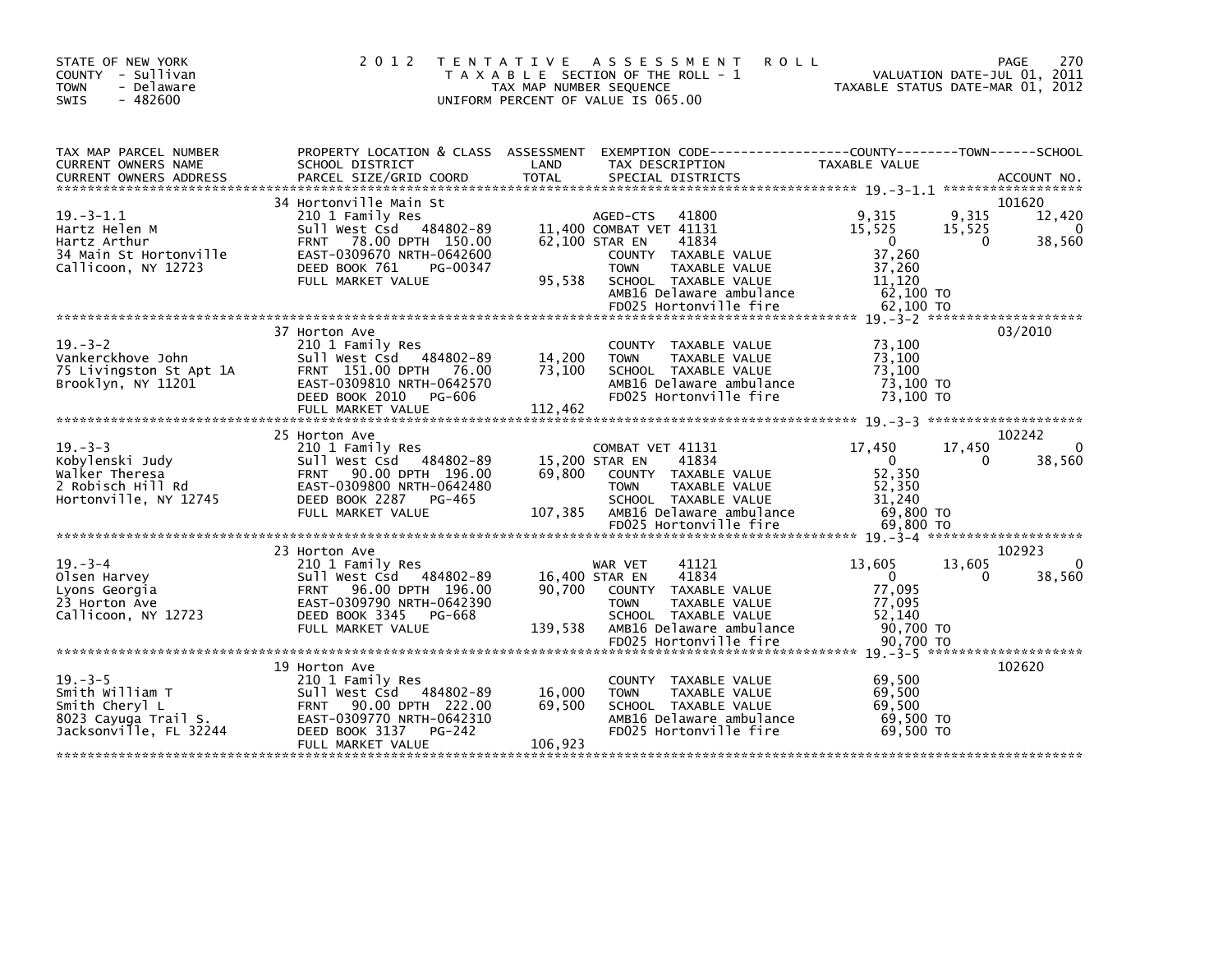| STATE OF NEW YORK<br>COUNTY - Sullivan<br><b>TOWN</b><br>- Delaware<br>$-482600$<br><b>SWIS</b>                    | 2 0 1 2                                                                                                                                                                                               | T E N T A T I V E<br>TAX MAP NUMBER SEQUENCE<br>UNIFORM PERCENT OF VALUE IS 065.00 | A S S E S S M E N T<br><b>ROLL</b><br>T A X A B L E SECTION OF THE ROLL - 1                                                                                                                                    | TAXABLE STATUS DATE-MAR 01, 2012                                                     | 271<br>PAGE<br>VALUATION DATE-JUL 01, 2011 |
|--------------------------------------------------------------------------------------------------------------------|-------------------------------------------------------------------------------------------------------------------------------------------------------------------------------------------------------|------------------------------------------------------------------------------------|----------------------------------------------------------------------------------------------------------------------------------------------------------------------------------------------------------------|--------------------------------------------------------------------------------------|--------------------------------------------|
| TAX MAP PARCEL NUMBER<br>CURRENT OWNERS NAME                                                                       | SCHOOL DISTRICT                                                                                                                                                                                       | LAND                                                                               | PROPERTY LOCATION & CLASS ASSESSMENT EXEMPTION CODE---------------COUNTY-------TOWN------SCHOOL<br>TAX DESCRIPTION                                                                                             | TAXABLE VALUE                                                                        |                                            |
| $19. - 3 - 6$<br>Dirie Michael A<br>Dirie Tonya M<br>17 Horton Ave<br>Hortonville, NY 12745                        | 17 Horton Ave<br>210 1 Family Res<br>Sull West Csd 484802-89<br>56.50 DPTH 242.00<br><b>FRNT</b><br><b>BANKN140687</b><br>EAST-0309760 NRTH-0642250<br>DEED BOOK 2011<br>PG-2008<br>FULL MARKET VALUE | 23,700<br>65,800<br>101,231                                                        | COUNTY TAXABLE VALUE<br>TAXABLE VALUE<br><b>TOWN</b><br>SCHOOL TAXABLE VALUE<br>AMB16 Delaware ambulance<br>FD025 Hortonville fire                                                                             | 65,800<br>65,800<br>65,800<br>65,800 TO<br>65,800 TO                                 | 12/2010                                    |
|                                                                                                                    |                                                                                                                                                                                                       |                                                                                    |                                                                                                                                                                                                                |                                                                                      |                                            |
| $19. - 3 - 7$<br>Buddenhagen Daniel D<br>Buddenhagen Jane E<br>13 Horton Ave<br>PO Box 60<br>Hortonville, NY 12745 | 13 Horton Ave<br>281 Multiple res<br>Sull West Csd 484802-89<br>FRNT 148.50 DPTH 227.19<br>EAST-0309730 NRTH-0642090<br>DEED BOOK 1016<br>PG-00217<br>FULL MARKET VALUE                               | 24,200 STAR B<br>178,800<br>275,077                                                | 25 PCT OF VALUE USED FOR EXEMPTION PURPOSES<br>41121<br>WAR VET<br>41854<br>COUNTY TAXABLE VALUE<br><b>TOWN</b><br>TAXABLE VALUE<br>SCHOOL TAXABLE VALUE<br>AMB16 Delaware ambulance<br>FD025 Hortonville fire | 6,705<br>$\overline{0}$<br>172,095<br>172,095<br>160,200<br>178,800 TO<br>178,800 TO | 100570<br>6,705<br>0<br>18,600<br>$\Omega$ |
|                                                                                                                    |                                                                                                                                                                                                       |                                                                                    |                                                                                                                                                                                                                |                                                                                      |                                            |
| $19. - 3 - 8$<br>Roeder Harold G III<br>Roeder Mary A<br>33 Knack Hill Rd<br>Hortonville, NY 12745                 | 6 Hortonville Main St<br>449 Other Storag<br>sull west Csd<br>484802-89<br>FRNT 108.30 DPTH 227.19<br>EAST-0309630 NRTH-0642160<br>DEED BOOK 2823<br>PG-89<br>FULL MARKET VALUE                       | 25,500<br>37.400<br>57,538                                                         | COUNTY TAXABLE VALUE<br><b>TOWN</b><br>TAXABLE VALUE<br>SCHOOL TAXABLE VALUE<br>AMB16 Delaware ambulance<br>FD025 Hortonville fire                                                                             | 37,400<br>37,400<br>37,400<br>37,400 TO<br>37,400 TO                                 | 100534                                     |
|                                                                                                                    | 14 Hortonville Main St                                                                                                                                                                                |                                                                                    |                                                                                                                                                                                                                |                                                                                      | 101517                                     |
| $19. - 3 - 9$<br>Gorr Ronald<br>Gorr Michael<br>14 Hortonville Main St<br>Callicoon, NY 12723                      | 480 Mult-use bld<br>Sull West Csd 484802-89<br>FRNT 221.33 DPTH 118.07<br>EAST-0309500 NRTH-0642180<br>DEED BOOK 1369<br>PG-217                                                                       | 23,500<br>115,000                                                                  | COUNTY TAXABLE VALUE<br><b>TOWN</b><br>TAXABLE VALUE<br>SCHOOL TAXABLE VALUE<br>AMB16 Delaware ambulance<br>FD025 Hortonville fire                                                                             | 115,000<br>115,000<br>115,000<br>115,000 TO<br>115,000 TO                            |                                            |
|                                                                                                                    | FULL MARKET VALUE                                                                                                                                                                                     | 176,923                                                                            |                                                                                                                                                                                                                |                                                                                      |                                            |
|                                                                                                                    |                                                                                                                                                                                                       |                                                                                    |                                                                                                                                                                                                                |                                                                                      |                                            |
| $19. - 3 - 10$<br>Kurtz Joel B<br>Kurtz Linda B<br>24 Hortonville Main St<br>Callicoon, NY 12723                   | 24 Hortonville Main St<br>210 1 Family Res<br>Sull West Csd 484802-89<br>FRNT 150.23 DPTH 150.00<br>EAST-0309560 NRTH-0642300<br>DEED BOOK 1048<br>PG-00070<br>FULL MARKET VALUE                      | 17,400<br>72,500<br>111,538                                                        | 41854<br>STAR B<br>COUNTY TAXABLE VALUE<br><b>TOWN</b><br>TAXABLE VALUE<br>SCHOOL TAXABLE VALUE<br>AMB16 Delaware ambulance<br>FD025 Hortonville fire                                                          | $\mathbf 0$<br>72,500<br>72,500<br>53.900<br>72,500 TO<br>72,500 TO                  | 100260<br>18,600                           |
|                                                                                                                    |                                                                                                                                                                                                       |                                                                                    |                                                                                                                                                                                                                |                                                                                      |                                            |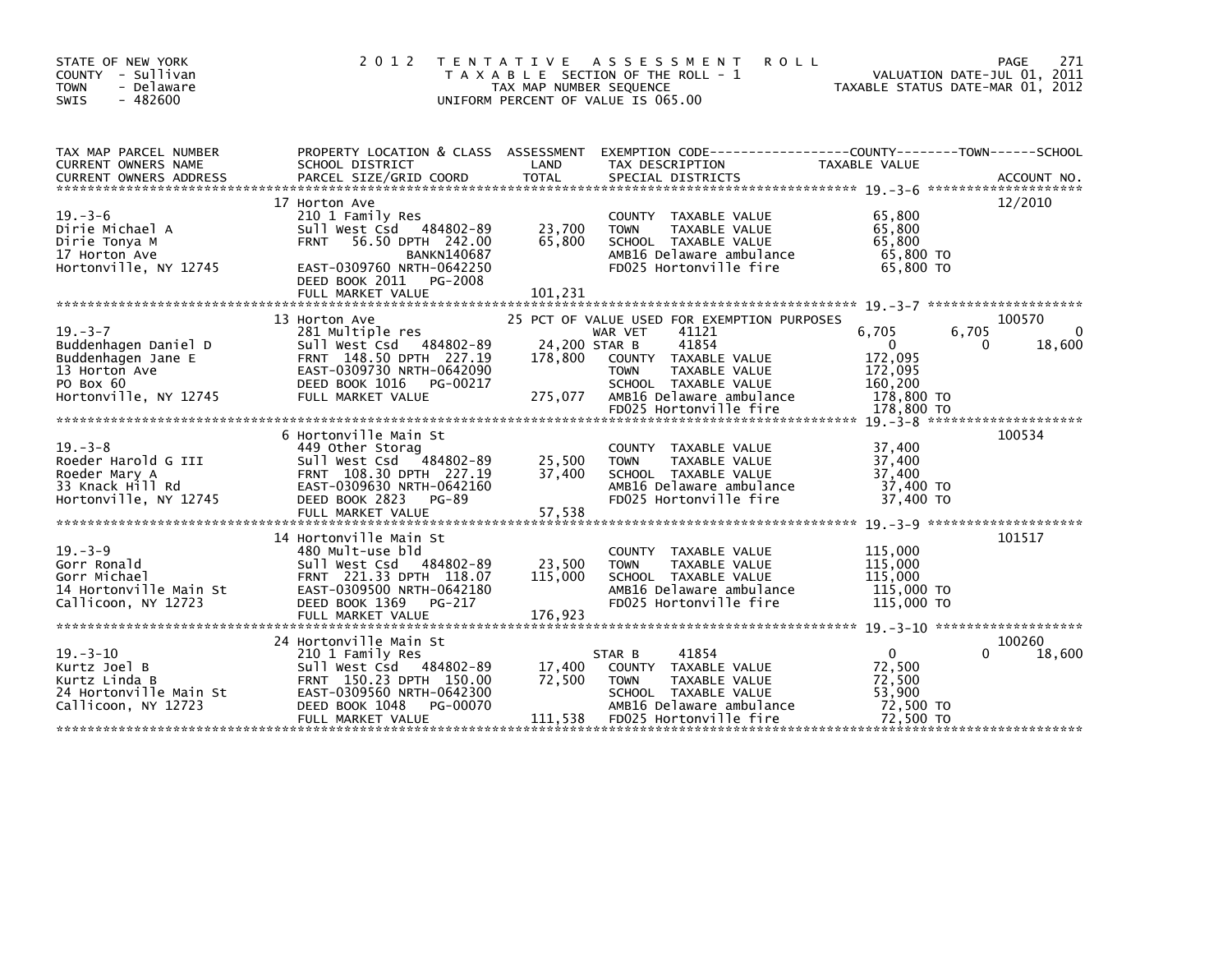| STATE OF NEW YORK<br>- Sullivan<br><b>COUNTY</b><br>- Delaware<br><b>TOWN</b><br>$-482600$<br><b>SWIS</b> | 2 0 1 2                                                                                                                                                                                     | T E N T A T I V E<br>TAXABLE<br>TAX MAP NUMBER SEQUENCE<br>UNIFORM PERCENT OF VALUE IS 065.00 | <b>ROLL</b><br>A S S E S S M E N T<br>SECTION OF THE ROLL - 1                                                                                                                       | VALUATION DATE-JUL 01, 2011<br>TAXABLE STATUS DATE-MAR 01, 2012                                | PAGE<br>272                            |
|-----------------------------------------------------------------------------------------------------------|---------------------------------------------------------------------------------------------------------------------------------------------------------------------------------------------|-----------------------------------------------------------------------------------------------|-------------------------------------------------------------------------------------------------------------------------------------------------------------------------------------|------------------------------------------------------------------------------------------------|----------------------------------------|
| TAX MAP PARCEL NUMBER<br>CURRENT OWNERS NAME                                                              | PROPERTY LOCATION & CLASS ASSESSMENT<br>SCHOOL DISTRICT                                                                                                                                     | LAND                                                                                          | EXEMPTION CODE-----------------COUNTY-------TOWN------SCHOOL<br>TAX DESCRIPTION                                                                                                     | <b>TAXABLE VALUE</b>                                                                           |                                        |
|                                                                                                           |                                                                                                                                                                                             |                                                                                               |                                                                                                                                                                                     |                                                                                                |                                        |
|                                                                                                           | 28 Hortonville Main St                                                                                                                                                                      |                                                                                               |                                                                                                                                                                                     |                                                                                                | 102410                                 |
| $19. -3 - 11.1$<br>Long Philip A<br>Sipple Nancy<br>356 Gabel Rd<br>Callicoon, NY 12723                   | 210 1 Family Res<br>Sull West Csd 484802-89<br>FRNT 163.00 DPTH 150.00<br>EAST-0309620 NRTH-0642460<br>DEED BOOK 2544<br>PG-211<br>FULL MARKET VALUE                                        | 20,400<br>56,800<br>87,385                                                                    | <b>COUNTY</b><br>TAXABLE VALUE<br><b>TOWN</b><br><b>TAXABLE VALUE</b><br>SCHOOL TAXABLE VALUE<br>AMB16 Delaware ambulance<br>FD025 Hortonville fire                                 | 56,800<br>56,800<br>56,800<br>56,800 TO<br>56,800 TO                                           |                                        |
|                                                                                                           | 30 Horton Ave                                                                                                                                                                               |                                                                                               | 99 PCT OF VALUE USED FOR EXEMPTION PURPOSES                                                                                                                                         |                                                                                                | 102461                                 |
| $19. -4 - 1$<br>Lutz Mildred<br>30 Horton Ave<br>Callicoon, NY 12723                                      | 210 1 Family Res<br>Sull West Csd 484802-89<br>75.00 DPTH 150.00<br><b>FRNT</b><br>EAST-0310000 NRTH-0642560                                                                                |                                                                                               | 41121<br>WAR VET<br>41800<br>13,600 AGED-CTS<br>41834<br>61,100 STAR EN<br>TAXABLE VALUE<br><b>COUNTY</b>                                                                           | 9,073<br>9,073<br>17,996<br>17,996<br>$\Omega$<br>34,031                                       | $\Omega$<br>21,171<br>38,560<br>0      |
|                                                                                                           | DEED BOOK 666<br>PG-177<br>FULL MARKET VALUE                                                                                                                                                | 94,000                                                                                        | <b>TOWN</b><br><b>TAXABLE VALUE</b><br>SCHOOL TAXABLE VALUE<br>AMB16 Delaware ambulance<br>FD025 Hortonville fire                                                                   | 34,031<br>1.369<br>61,100 TO<br>61.100 TO                                                      |                                        |
|                                                                                                           |                                                                                                                                                                                             |                                                                                               |                                                                                                                                                                                     |                                                                                                |                                        |
| $19. -4 - 2$<br>Hornicek Charles<br>Hornicek Mary Etta<br>26 Horton Ave<br>Callicoon, NY 12723            | 26 Horton Ave<br>210 1 Family Res<br>Sull West Csd 484802-89<br>FRNT 100.00 DPTH 185.34<br><b>BANKN140687</b><br>EAST-0310004 NRTH-0642478<br>DEED BOOK 1805<br>PG-571<br>FULL MARKET VALUE | 12.550 STAR B<br>161,154                                                                      | 41121<br>WAR VET<br>41854<br>44211<br>104.750 HOME IMP<br>TAXABLE VALUE<br><b>COUNTY</b><br><b>TOWN</b><br><b>TAXABLE VALUE</b><br>SCHOOL TAXABLE VALUE<br>AMB16 Delaware ambulance | 15,450<br>15,450<br>$\mathbf{0}$<br>1,750<br>1,750<br>87,550<br>87,550<br>86,150<br>103,000 TO | 101895<br>$\Omega$<br>18,600<br>0<br>0 |
|                                                                                                           |                                                                                                                                                                                             |                                                                                               | 1,750 EX<br>FD025 Hortonville fire                                                                                                                                                  | 103,000 TO                                                                                     |                                        |
|                                                                                                           |                                                                                                                                                                                             |                                                                                               | 1,750 EX                                                                                                                                                                            |                                                                                                |                                        |
| $19. -4 - 3.1$<br>Fife Robert<br>Fife Sharon<br>PO Box 137<br>Callicoon, NY 12723                         | 22 Horton Ave<br>210 1 Family Res<br>Sull West Csd 484802-89<br>FRNT 148.34 DPTH 148.50<br><b>BANK C30614</b><br>EAST-0310020 NRTH-0642352<br>$PG-452$<br>DEED BOOK 1939                    | 20,450<br>96,750                                                                              | 41854<br>STAR B<br>TAXABLE VALUE<br><b>COUNTY</b><br><b>TAXABLE VALUE</b><br><b>TOWN</b><br>SCHOOL TAXABLE VALUE<br>AMB16 Delaware ambulance<br>FD025 Hortonville fire              | $\mathbf{0}$<br>96,750<br>96,750<br>78.150<br>96.750 TO<br>96,750 TO                           | 0<br>18,600                            |
|                                                                                                           | FULL MARKET VALUE                                                                                                                                                                           | 148,846                                                                                       |                                                                                                                                                                                     |                                                                                                |                                        |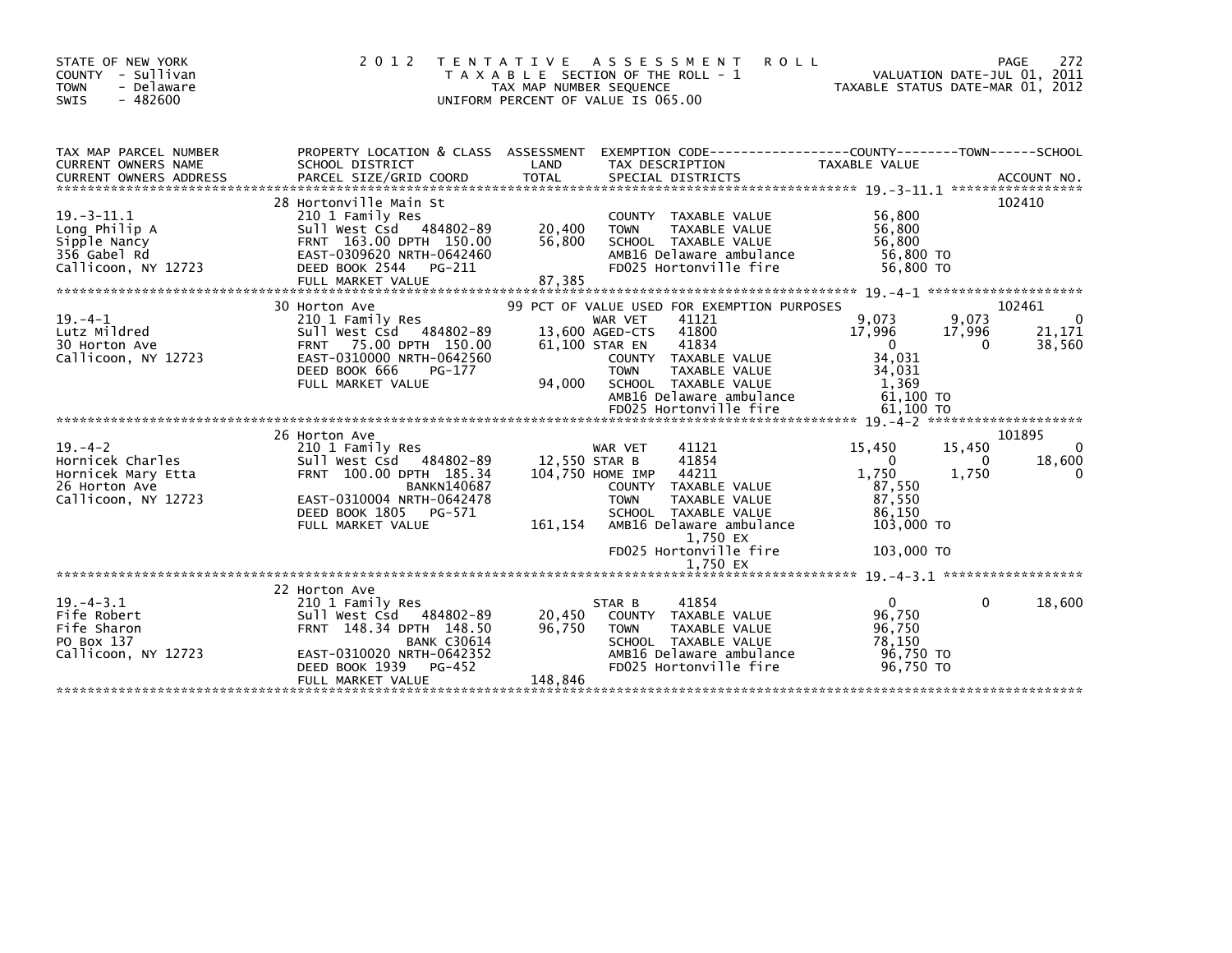| STATE OF NEW YORK<br>COUNTY - Sullivan<br>- Delaware<br><b>TOWN</b><br>$-482600$<br><b>SWIS</b>                                                                                                                                          | 2 0 1 2                                                                                                                                                            | T E N T A T I V E<br>TAX MAP NUMBER SEQUENCE | A S S E S S M E N T<br><b>ROLL</b><br>T A X A B L E SECTION OF THE ROLL - 1<br>UNIFORM PERCENT OF VALUE IS 065.00                                      | TAXABLE STATUS DATE-MAR 01, 2012                                  | PAGE<br>VALUATION DATE-JUL 01, 2011          | 273         |
|------------------------------------------------------------------------------------------------------------------------------------------------------------------------------------------------------------------------------------------|--------------------------------------------------------------------------------------------------------------------------------------------------------------------|----------------------------------------------|--------------------------------------------------------------------------------------------------------------------------------------------------------|-------------------------------------------------------------------|----------------------------------------------|-------------|
| TAX MAP PARCEL NUMBER<br>CURRENT OWNERS NAME                                                                                                                                                                                             | PROPERTY LOCATION & CLASS ASSESSMENT<br>SCHOOL DISTRICT                                                                                                            | LAND                                         | EXEMPTION CODE------------------COUNTY--------TOWN------SCHOOL<br>TAX DESCRIPTION                                                                      | TAXABLE VALUE                                                     |                                              |             |
|                                                                                                                                                                                                                                          | 5 Rock Ave                                                                                                                                                         |                                              |                                                                                                                                                        |                                                                   | 104151                                       |             |
| $19. -4 -4$<br>Whitmore Howard<br>Whitmore Beverly<br>5 Rock Ave<br>Callicoon, NY 12723                                                                                                                                                  | 210 1 Family Res<br>Sull West Csd 484802-89<br>FRNT 315.00 DPTH 115.00<br>EAST-0310060 NRTH-0642190<br>DEED BOOK 800<br>PG-341<br>FULL MARKET VALUE                | 81.000<br>124,615                            | 41121<br>WAR VET<br>41854<br>28,100 STAR B<br>COUNTY TAXABLE VALUE<br><b>TOWN</b><br>TAXABLE VALUE<br>SCHOOL TAXABLE VALUE<br>AMB16 Delaware ambulance | 12,150<br>$\Omega$<br>68,850<br>68,850<br>62.400<br>81,000 TO     | 12,150<br>$\Omega$                           | 0<br>18,600 |
|                                                                                                                                                                                                                                          |                                                                                                                                                                    |                                              | FD025 Hortonville fire                                                                                                                                 | 81,000 TO                                                         |                                              |             |
| $19. -4 - 5$                                                                                                                                                                                                                             | 43 Rock Ave<br>220 2 Family Res                                                                                                                                    |                                              | 41121<br>WAR VET                                                                                                                                       | 15,270                                                            | 100535<br>15,270                             | 0           |
| Buddenhagen David<br>Buddenhagen Shirley<br>43 Rock Ave<br>Callicoon, NY 12723-9706                                                                                                                                                      | Sull West Csd 484802-89<br>FRNT 140.00 DPTH 155.00<br>EAST-0310210 NRTH-0642710<br>DEED BOOK 601<br>PG-00150<br>FULL MARKET VALUE                                  | 101,800<br>156,615                           | 41834<br>18,800 STAR EN<br>COUNTY TAXABLE VALUE<br><b>TOWN</b><br>TAXABLE VALUE<br>SCHOOL TAXABLE VALUE<br>AMB16 Delaware ambulance                    | $\mathbf{0}$<br>86,530<br>86,530<br>63,240<br>101,800 TO          | 0                                            | 38,560      |
|                                                                                                                                                                                                                                          |                                                                                                                                                                    |                                              | FD025 Hortonville fire                                                                                                                                 | 101,800 TO                                                        |                                              |             |
|                                                                                                                                                                                                                                          | 41 Rock Ave                                                                                                                                                        |                                              |                                                                                                                                                        |                                                                   | $19 - 4 - 6$ *********************<br>100087 |             |
| $19. -4 - 6$<br>Cancelli Anna Marie<br>Keene Eleanor<br>41 Rock Ave<br>PO Box 123<br>077 FDDL MARKET VALUE 15,077 FDD25 Hortonville fire 29,300 TO 25.00 FOR THE MARKET VALUE 15,077 FDD25 Hortonville fire 29,300 TO 25.00 FOR THE 2011 | 270 Mfg housing<br>Sull West Csd<br>484802-89<br>FRNT 139.87 DPTH 109.96<br>EAST-0310240 NRTH-0642570<br>DEED BOOK 2681<br>PG-65                                   | 14,800<br>29,300                             | 41834<br>STAR EN<br>COUNTY TAXABLE VALUE<br>TAXABLE VALUE<br><b>TOWN</b><br>SCHOOL TAXABLE VALUE<br>AMB16 Delaware ambulance                           | $\mathbf{0}$<br>29,300<br>29,300<br>$\mathbf{0}$<br>29,300 TO     | 0                                            | 29,300      |
|                                                                                                                                                                                                                                          | 37 Rock Ave                                                                                                                                                        |                                              |                                                                                                                                                        |                                                                   | 100607                                       |             |
| $19. -4 - 7$<br>Schroeder Sharon Caldiero<br>PO Box 468<br>Callicoon, NY 12723                                                                                                                                                           | 210 1 Family Res<br>Sull West Csd 484802-89<br>FRNT 100.00 DPTH 215.00<br>EAST-0310230 NRTH-0642440<br>DEED BOOK 2774<br>PG-688<br>FULL MARKET VALUE               | 17,600<br>61.400<br>94,462                   | 41854<br>STAR B<br>COUNTY TAXABLE VALUE<br>TAXABLE VALUE<br><b>TOWN</b><br>SCHOOL TAXABLE VALUE<br>AMB16 Delaware ambulance<br>FD025 Hortonville fire  | $\Omega$<br>61,400<br>61,400<br>42.800<br>61,400 TO<br>61,400 TO  | <sup>0</sup>                                 | 18,600      |
|                                                                                                                                                                                                                                          |                                                                                                                                                                    |                                              |                                                                                                                                                        |                                                                   |                                              |             |
|                                                                                                                                                                                                                                          | 35 Rock Ave                                                                                                                                                        |                                              |                                                                                                                                                        |                                                                   | 102101                                       |             |
| $19. -4 - 8$<br>Kinney Natalie<br>PO Box 53<br>Hortonville, NY 12745                                                                                                                                                                     | 210 1 Family Res<br>Sull West Csd<br>484802-89<br>105.00 DPTH 208.00<br><b>FRNT</b><br>EAST-0310250 NRTH-0642340<br>DEED BOOK 3295<br>$PG-27$<br>FULL MARKET VALUE | 97,555<br>150,085                            | COMBAT VET 41131<br>41854<br>20,000 STAR B<br>COUNTY TAXABLE VALUE<br><b>TOWN</b><br>TAXABLE VALUE<br>SCHOOL TAXABLE VALUE<br>AMB16 Delaware ambulance | 24,389<br>$\mathbf{0}$<br>73,166<br>73,166<br>78,955<br>97,555 TO | 24,389<br>$\Omega$                           | 0<br>18,600 |
|                                                                                                                                                                                                                                          |                                                                                                                                                                    |                                              | FD025 Hortonville fire                                                                                                                                 | 97,555 TO                                                         |                                              |             |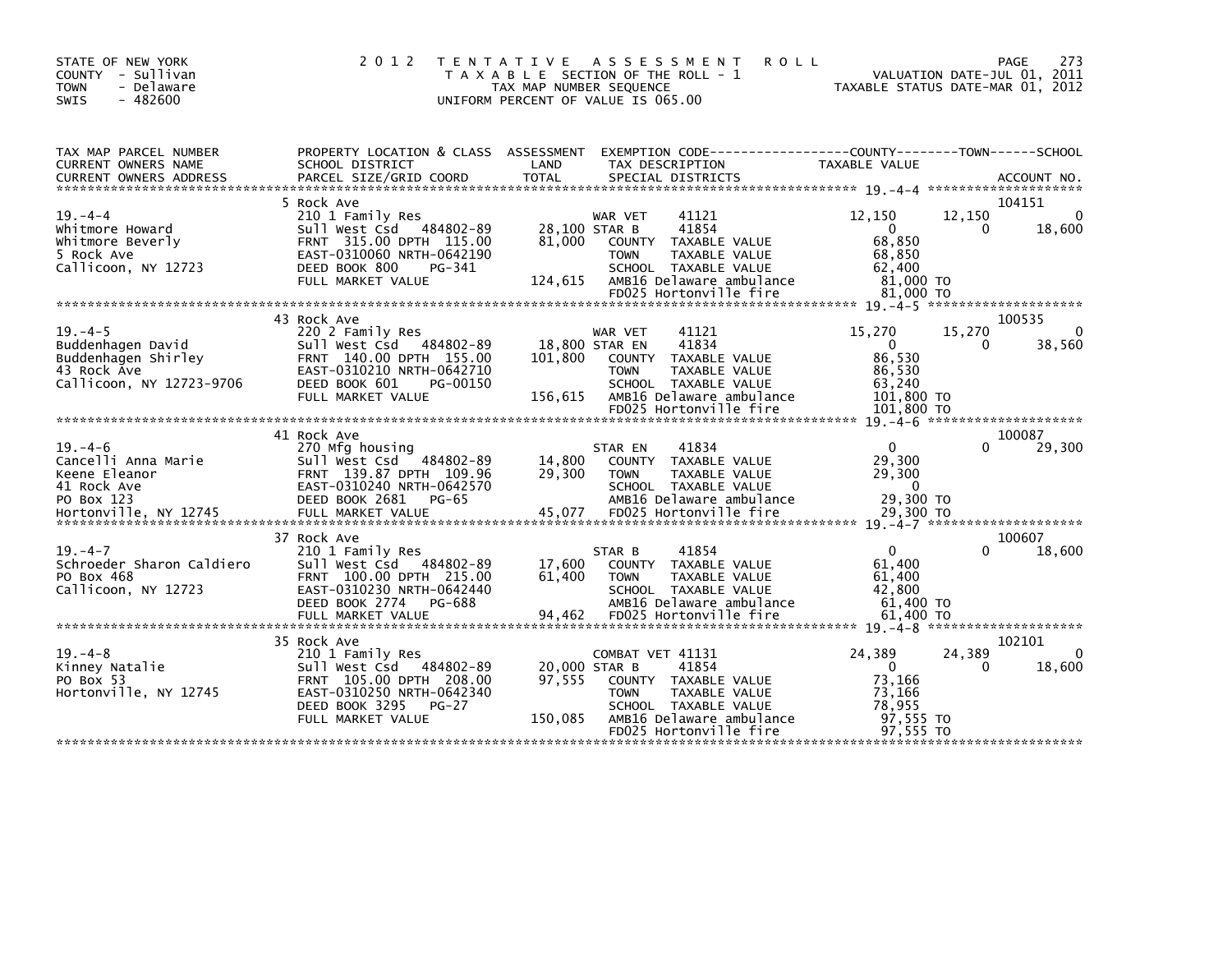| STATE OF NEW YORK<br>COUNTY - Sullivan<br>- Delaware<br><b>TOWN</b><br>$-482600$<br><b>SWIS</b> | 2 0 1 2                                                                                                                                                                                | T E N T A T I V E<br>T A X A B L E SECTION OF THE ROLL - 1<br>TAX MAP NUMBER SEQUENCE<br>UNIFORM PERCENT OF VALUE IS 065.00 | A S S E S S M E N T                                                                                                                          | <b>ROLL</b>                                                         | TAXABLE STATUS DATE-MAR 01, 2012                                                    |                             | PAGE<br>274<br>VALUATION DATE-JUL 01, 2011 |
|-------------------------------------------------------------------------------------------------|----------------------------------------------------------------------------------------------------------------------------------------------------------------------------------------|-----------------------------------------------------------------------------------------------------------------------------|----------------------------------------------------------------------------------------------------------------------------------------------|---------------------------------------------------------------------|-------------------------------------------------------------------------------------|-----------------------------|--------------------------------------------|
| TAX MAP PARCEL NUMBER<br>CURRENT OWNERS NAME                                                    | PROPERTY LOCATION & CLASS ASSESSMENT<br>SCHOOL DISTRICT                                                                                                                                | LAND                                                                                                                        | TAX DESCRIPTION                                                                                                                              | EXEMPTION        CODE-----------------COUNTY-------TOWN------SCHOOL | TAXABLE VALUE                                                                       |                             |                                            |
| $19. -4 - 9$<br>Kinney Earl<br>Kinney Natalie<br>PO Box 53<br>Hortonville, NY 12745             | Rock Ave<br>311 Res vac land<br>Sull West Csd 484802-89<br>FRNT 176.00 DPTH 220.00<br>EAST-0310320 NRTH-0642230<br>DEED BOOK 1123 PG-00068                                             | 1,500<br>1,500                                                                                                              | COUNTY TAXABLE VALUE<br><b>TOWN</b><br>SCHOOL TAXABLE VALUE<br>FD025 Hortonville fire                                                        | TAXABLE VALUE<br>AMB16 Delaware ambulance                           | 1,500<br>1,500<br>1.500<br>1,500 TO<br>1,500 TO                                     |                             | 103450                                     |
| $19. -4 - 10$<br>Dumas Franck<br>31 Rock Ave<br>Callicoon, NY 12723                             | 31 Rock Ave<br>210 1 Family Res<br>Sull West Csd 484802-89<br>FRNT 145.50 DPTH 170.00<br><b>BANK C30614</b><br>EAST-0310270 NRTH-0642110<br>DEED BOOK 2737 PG-376<br>FULL MARKET VALUE | 135,915                                                                                                                     | WAR VET<br>18,800 DISABL VET 41141<br>88,345 STAR B<br>COUNTY TAXABLE VALUE<br><b>TOWN</b><br>SCHOOL TAXABLE VALUE<br>FD025 Hortonville fire | 41121<br>41854<br>TAXABLE VALUE<br>AMB16 Delaware ambulance         | 13,252<br>4,417<br>$\Omega$<br>70,676<br>70,676<br>69,745<br>88,345 TO<br>88,345 TO | 13,252<br>4,417<br>$\Omega$ | 102358<br>$\Omega$<br>$\Omega$<br>18,600   |
|                                                                                                 |                                                                                                                                                                                        |                                                                                                                             |                                                                                                                                              |                                                                     |                                                                                     |                             |                                            |
| $19. - 5 - 1$<br>Prouty Ashlea<br>34 Rock Avenue St<br>Callicoon, NY 12723                      | 34 Rock Ave<br>210 1 Family Res<br>Sull West Csd 484802-89<br>FRNT 127.73 DPTH 124.34<br>EAST-0310550 NRTH-0642250<br>DEED BOOK 3573 PG-348                                            | 24,000<br>89,900                                                                                                            | STAR B<br>COUNTY TAXABLE VALUE<br><b>TOWN</b><br>SCHOOL TAXABLE VALUE                                                                        | 41854<br>TAXABLE VALUE<br>AMB16 Delaware ambulance                  | $\Omega$<br>89,900<br>89,900<br>71,300<br>89,900 TO                                 |                             | 03/10<br>18,600                            |
|                                                                                                 | 32 Rock Ave                                                                                                                                                                            |                                                                                                                             |                                                                                                                                              |                                                                     |                                                                                     |                             | 100858                                     |
| $19. - 5 - 2$<br>Duffy Steven<br>Duffy Diana<br>32 Rock Ave<br>Callicoon, NY 12723              | 210 1 Family Res<br>Sull West Csd 484802-89<br>FRNT 150.33 DPTH 124.34<br>EAST-0310440 NRTH-0642170<br>DEED BOOK 1359<br>PG-576                                                        | 13,600<br>73,500                                                                                                            | STAR B<br>COUNTY TAXABLE VALUE<br><b>TOWN</b><br>SCHOOL TAXABLE VALUE                                                                        | 41854<br>TAXABLE VALUE<br>AMB16 Delaware ambulance                  | $\mathbf{0}$<br>73,500<br>73,500<br>54,900<br>73,500 TO                             |                             | 18,600                                     |
|                                                                                                 | 18 Rock Ave                                                                                                                                                                            |                                                                                                                             |                                                                                                                                              |                                                                     |                                                                                     |                             | 100610                                     |
| $19. - 5 - 3$<br>Beseth Michael<br>PO Box 44<br>Hortonville, NY 12745                           | 210 1 Family Res<br>Sull West Csd 484802-89<br>67.67 DPTH 148.50<br><b>FRNT</b><br>EAST-0310380 NRTH-0642060<br>DEED BOOK 3067<br>PG-586<br>FULL MARKET VALUE                          | 13,200<br>71,116<br>109,409                                                                                                 | STAR B<br>COUNTY TAXABLE VALUE<br><b>TOWN</b><br>SCHOOL TAXABLE VALUE<br>FD025 Hortonville fire                                              | 41854<br>TAXABLE VALUE<br>AMB16 Delaware ambulance                  | $\mathbf{0}$<br>71,116<br>71,116<br>52,516<br>71,116 то<br>71.116 TO                |                             | 18,600                                     |
|                                                                                                 |                                                                                                                                                                                        |                                                                                                                             |                                                                                                                                              |                                                                     |                                                                                     |                             |                                            |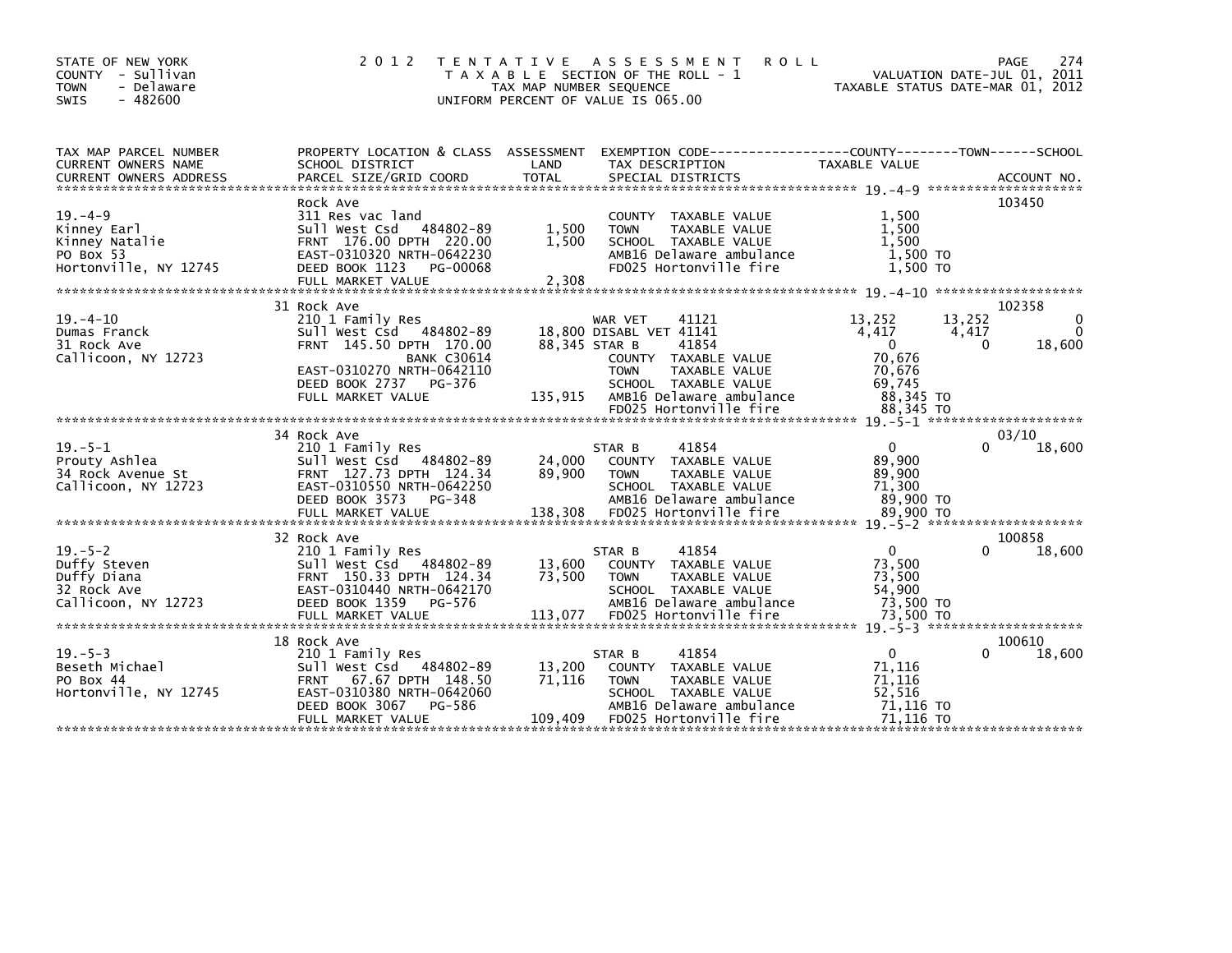| STATE OF NEW YORK<br>COUNTY - Sullivan<br>- Delaware<br><b>TOWN</b><br>$-482600$<br>SWIS               | 2 0 1 2<br>T E N T A T I V E                                                                                                                                                                                  | TAX MAP NUMBER SEQUENCE      | A S S E S S M E N T<br><b>ROLL</b><br>T A X A B L E SECTION OF THE ROLL - 1<br>UNIFORM PERCENT OF VALUE IS 065.00                                                                          |                                                                                        | 275<br>PAGE<br>VALUATION DATE-JUL 01, 2011<br>TAXABLE STATUS DATE-MAR 01, 2012 |
|--------------------------------------------------------------------------------------------------------|---------------------------------------------------------------------------------------------------------------------------------------------------------------------------------------------------------------|------------------------------|--------------------------------------------------------------------------------------------------------------------------------------------------------------------------------------------|----------------------------------------------------------------------------------------|--------------------------------------------------------------------------------|
| TAX MAP PARCEL NUMBER<br>CURRENT OWNERS NAME<br><b>CURRENT OWNERS ADDRESS</b>                          | PROPERTY LOCATION & CLASS ASSESSMENT<br>SCHOOL DISTRICT<br>PARCEL SIZE/GRID COORD                                                                                                                             | LAND<br><b>TOTAL</b>         | TAX DESCRIPTION<br>SPECIAL DISTRICTS                                                                                                                                                       | TAXABLE VALUE                                                                          | ACCOUNT NO.                                                                    |
| $19. - 5 - 4$<br>Dirie Jay A<br>5 Rock Ave Spur<br>Hortonville, NY 12745                               | 5 Rock Ave Spur<br>210 1 Family Res<br>sull west Csd<br>484802-89<br><b>FRNT</b><br>67.67 DPTH 148.50<br><b>BANKN140687</b><br>EAST-0310450 NRTH-0642040<br>DEED BOOK 2011<br>PG-2003                         | 11,400<br>29,500             | 41854<br>STAR B<br>COUNTY TAXABLE VALUE<br>TAXABLE VALUE<br><b>TOWN</b><br>SCHOOL TAXABLE VALUE<br>AMB16 Delaware ambulance<br>FD025 Hortonville fire                                      | $\Omega$<br>29,500<br>29,500<br>10.900<br>29,500 TO<br>29.500 TO                       | 100856<br>0<br>18,600                                                          |
| $19. - 5 - 5$<br>Anzalone Michael A<br>7 Rock Ave Spur<br>PO Box 66<br>Hortonville, NY 12745           | 7 Rock Ave Spur<br>210 1 Family Res<br>Sull West Csd 484802-89<br><b>FRNT</b><br>67.67 DPTH 148.50<br>EAST-0310510 NRTH-0642010<br>DEED BOOK 3395<br>$PG-29$<br>FULL MARKET VALUE                             | 43,000 STAR EN<br>66,154     | COMBAT VET 41131<br>41800<br>7.000 AGED-CTS<br>41834<br>COUNTY TAXABLE VALUE<br><b>TOWN</b><br>TAXABLE VALUE<br>SCHOOL TAXABLE VALUE<br>AMB16 Delaware ambulance<br>FD025 Hortonville fire | 10,750<br>16,125<br>$\Omega$<br>16,125<br>16,125<br>$\Omega$<br>43,000 TO<br>43,000 TO | 100606<br>10,750<br>0<br>16,125<br>21,500<br>$\Omega$<br>21,500                |
| $19. -6 - 1$<br>Buddenhagen Daniel D<br>Buddenhagen Jane E<br>PO Box 60<br>Hortonville, NY 12745       | 12 Horton Ave<br>312 Vac w/imprv<br>484802-89<br>Sull West Csd<br>FRNT 288.45 DPTH 63.81<br>EAST-0309840 NRTH-0642020<br>DEED BOOK 1016<br>PG-00217<br>FULL MARKET VALUE                                      | 23,000<br>25,000<br>38,462   | COUNTY TAXABLE VALUE<br>TAXABLE VALUE<br><b>TOWN</b><br>SCHOOL TAXABLE VALUE<br>AMB16 Delaware ambulance<br>FD025 Hortonville fire                                                         | 25,000<br>25,000<br>25,000<br>25,000 TO<br>25,000 TO                                   | 100560                                                                         |
| $19. -6 - 2$<br>Kurtz Joel<br>Emmett Elaine<br>4322 State Route 17B<br>PO Box 6<br>Callicoon, NY 12723 | 4322 State Route 17B<br>210 1 Family Res<br>Sull West Csd 484802-89<br><b>FRNT</b><br>95.00 DPTH 360.00<br>0.60<br><b>ACRES</b><br>EAST-0309890 NRTH-0641970<br>DEED BOOK 1602<br>PG-590<br>FULL MARKET VALUE | 26,100<br>76,400<br>117,538  | 41854<br>STAR B<br>COUNTY TAXABLE VALUE<br><b>TOWN</b><br>TAXABLE VALUE<br>SCHOOL TAXABLE VALUE<br>AMB16 Delaware ambulance<br>FD025 Hortonville fire                                      | $\Omega$<br>76,400<br>76,400<br>57.800<br>76,400 TO<br>76,400 TO                       | 102296<br>18,600                                                               |
| $19. -6 - 3$<br>Peters Jeffery<br>Peters Jenny O<br>4318 State Route 17B<br>Callicoon, NY 12723        | 4318 State Route 17B<br>210 1 Family Res<br>Sull West Csd 484802-89<br><b>ACRES</b><br>1.20<br>EAST-0309990 NRTH-0641860<br>PG-356<br>DEED BOOK 2358<br>FULL MARKET VALUE                                     | 35,700<br>101,500<br>156,154 | 41854<br>STAR B<br>COUNTY TAXABLE VALUE<br>TAXABLE VALUE<br><b>TOWN</b><br>SCHOOL TAXABLE VALUE<br>AMB16 Delaware ambulance<br>FD025 Hortonville fire                                      | 0<br>101,500<br>101,500<br>82,900<br>101,500 TO<br>101.500 TO                          | 103430<br>18,600                                                               |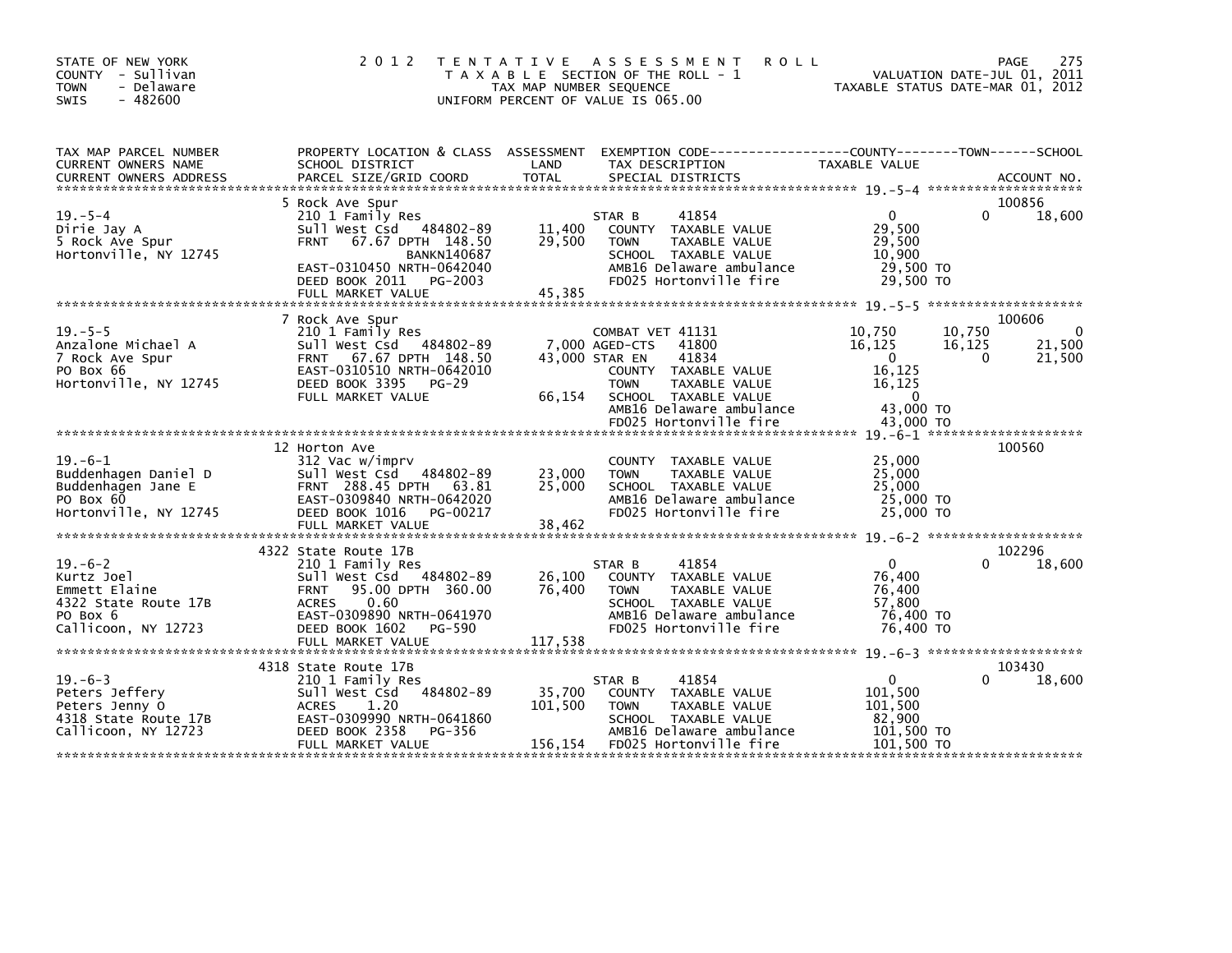| STATE OF NEW YORK<br>COUNTY - Sullivan<br><b>TOWN</b><br>- Delaware<br><b>SWIS</b><br>$-482600$ | 2 0 1 2                                                                                                             | T E N T A T I V E<br>TAX MAP NUMBER SEQUENCE | A S S E S S M E N T<br><b>ROLL</b><br>T A X A B L E SECTION OF THE ROLL - 1<br>UNIFORM PERCENT OF VALUE IS 065.00 | VALUATION DATE-JUL 01, 2011<br>TAXABLE STATUS DATE-MAR 01, 2012 | PAGE<br>276 |
|-------------------------------------------------------------------------------------------------|---------------------------------------------------------------------------------------------------------------------|----------------------------------------------|-------------------------------------------------------------------------------------------------------------------|-----------------------------------------------------------------|-------------|
| TAX MAP PARCEL NUMBER<br>CURRENT OWNERS NAME                                                    | PROPERTY LOCATION & CLASS ASSESSMENT<br>SCHOOL DISTRICT                                                             | LAND                                         | EXEMPTION CODE-----------------COUNTY-------TOWN------SCHOOL<br>TAX DESCRIPTION                                   | TAXABLE VALUE                                                   |             |
|                                                                                                 |                                                                                                                     |                                              |                                                                                                                   |                                                                 | 102460      |
| $19. -6 - 4$<br>Schultz Joseph<br>Schultz Barbara                                               | 12 Rock Ave<br>210 1 Family Res<br>Sull West Csd 484802-89<br><b>FRNT 200.40 DPTH</b><br>97.00                      | 24,000<br>56,900                             | STAR B<br>41854<br>COUNTY TAXABLE VALUE<br>TAXABLE VALUE<br><b>TOWN</b>                                           | $\Omega$<br>$\Omega$<br>56,900<br>56.900                        | 18,600      |
| 12 Rock Ave<br>Callicoon, NY 12723                                                              | <b>BANK 10222</b><br>EAST-0310060 NRTH-0642030<br>DEED BOOK 1360<br>PG-608<br>FULL MARKET VALUE                     |                                              | SCHOOL TAXABLE VALUE<br>AMB16 Delaware ambulance<br>FD025 Hortonville fire                                        | 38,300<br>56,900 TO<br>56,900 TO                                |             |
|                                                                                                 |                                                                                                                     | 87,538                                       |                                                                                                                   |                                                                 |             |
|                                                                                                 | 4310 State Route 17B                                                                                                |                                              |                                                                                                                   |                                                                 | 102940      |
| $19. -6 - 5$<br>Rettoun Abdelhadi<br>Rettoun Gwen<br>4310 State Route 17B                       | 210 1 Family Res<br>Sull West Csd 484802-89<br>FRNT 100.00 DPTH 375.00<br>EAST-0310140 NRTH-0641840                 | 30,300<br>88,500                             | STAR B<br>41854<br>COUNTY TAXABLE VALUE<br><b>TOWN</b><br>TAXABLE VALUE<br>SCHOOL TAXABLE VALUE                   | 0<br>0<br>88,500<br>88,500<br>69,900                            | 18,600      |
| Callicoon, NY 12723                                                                             | DEED BOOK 1293<br>$PG-143$<br>FULL MARKET VALUE                                                                     | 136,154                                      | AMB16 Delaware ambulance<br>FD025 Hortonville fire                                                                | 88,500 TO<br>88,500 TO                                          |             |
|                                                                                                 | 4304 State Route 17B                                                                                                |                                              |                                                                                                                   |                                                                 | 101291      |
| $19. -6 - 6$<br>Elliott Patricia M<br>Spagnoli Daniel E<br>PO Box 93                            | 281 Multiple res<br>Sull West Csd<br>484802-89<br>FRNT 100.00 DPTH 283.00<br><b>BANK 60806</b>                      | 26,900<br>128,000                            | COUNTY TAXABLE VALUE<br>TAXABLE VALUE<br><b>TOWN</b><br>SCHOOL TAXABLE VALUE<br>AMB16 Delaware ambulance          | 128,000<br>128,000<br>128,000<br>128,000 TO                     |             |
| Hortonville, NY 12745                                                                           | EAST-0310220 NRTH-0641760<br>DEED BOOK 3305 PG-687<br>FULL MARKET VALUE                                             | 196,923                                      | FD025 Hortonville fire                                                                                            | 128,000 TO                                                      |             |
|                                                                                                 |                                                                                                                     |                                              |                                                                                                                   |                                                                 |             |
| $19. -6 - 7$<br>Elliott Patricia M<br>Spagnoli Daniel E<br>PO Box 93                            | State Route 17B<br>311 Res vac land<br>484802-89<br>Sull West Csd<br>FRNT 121.00 DPTH<br>92.00<br><b>BANK 60806</b> | 10,000<br>10,000                             | COUNTY TAXABLE VALUE<br><b>TOWN</b><br>TAXABLE VALUE<br>SCHOOL TAXABLE VALUE<br>AMB16 Delaware ambulance          | 10,000<br>10,000<br>10,000<br>10,000 TO                         | 101300      |
| Hortonville, NY 12745                                                                           | EAST-0310320 NRTH-0641920<br>DEED BOOK 3305 PG-687                                                                  |                                              | FD025 Hortonville fire                                                                                            | $10,000$ TO                                                     |             |
|                                                                                                 |                                                                                                                     |                                              |                                                                                                                   |                                                                 |             |
| $19. -6 - 8$<br>Bauernfeind Ted A<br>4296 State Route 17B<br>Jeffersonville, NY 12748           | 6 Rock Spur<br>312 Vac w/imprv<br>484802-89<br>Sull West Csd<br>5.24<br><b>ACRES</b><br>EAST-0310690 NRTH-0641810   | 23,240<br>25,240                             | COUNTY TAXABLE VALUE<br><b>TAXABLE VALUE</b><br><b>TOWN</b><br>SCHOOL TAXABLE VALUE<br>AMB16 Delaware ambulance   | 25,240<br>25.240<br>25,240<br>25,240 TO<br>25,240 TO            | 01/2008     |
| PRIOR OWNER ON 3/01/2012<br>Bauernfeind Lillian                                                 | DEED BOOK 2012<br>PG-651<br>FULL MARKET VALUE                                                                       | 38,831                                       | FD025 Hortonville fire                                                                                            |                                                                 |             |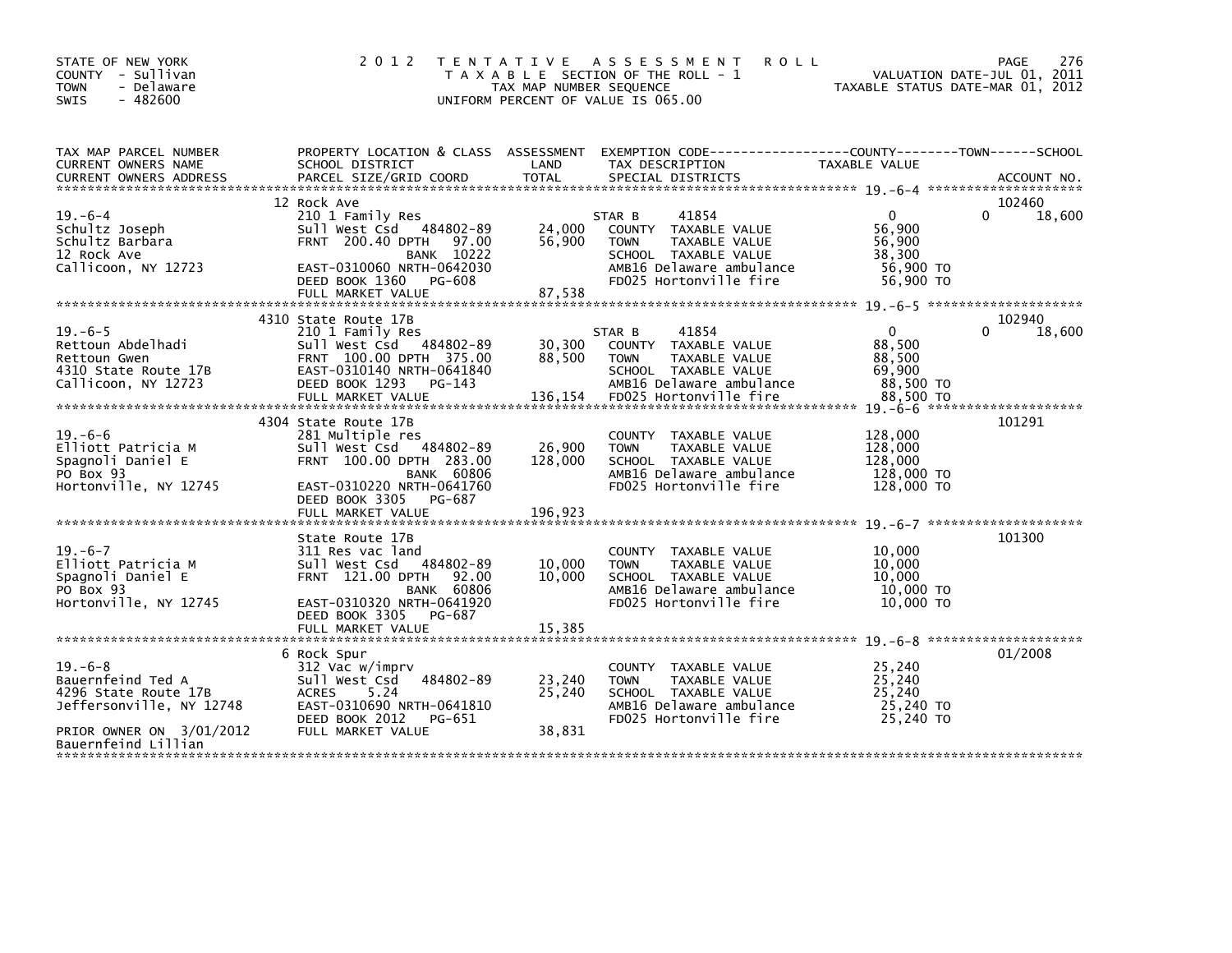| STATE OF NEW YORK<br>- Sullivan<br><b>COUNTY</b><br>- Delaware<br><b>TOWN</b><br>$-482600$<br><b>SWIS</b>                                | 2 0 1 2                                                                                                                                                                                                | T E N T A T I V E<br>TAX MAP NUMBER SEQUENCE<br>UNIFORM PERCENT OF VALUE IS 065.00 | A S S E S S M E N T<br><b>ROLL</b><br>T A X A B L E SECTION OF THE ROLL - 1                                                                                                       |                                                                                  | 277<br>PAGE<br>VALUATION DATE-JUL 01,<br>2011<br>TAXABLE STATUS DATE-MAR 01, 2012 |
|------------------------------------------------------------------------------------------------------------------------------------------|--------------------------------------------------------------------------------------------------------------------------------------------------------------------------------------------------------|------------------------------------------------------------------------------------|-----------------------------------------------------------------------------------------------------------------------------------------------------------------------------------|----------------------------------------------------------------------------------|-----------------------------------------------------------------------------------|
| TAX MAP PARCEL NUMBER<br>CURRENT OWNERS NAME                                                                                             | PROPERTY LOCATION & CLASS ASSESSMENT<br>SCHOOL DISTRICT                                                                                                                                                | LAND                                                                               | EXEMPTION        CODE-----------------COUNTY-------TOWN------SCHOOL<br>TAX DESCRIPTION                                                                                            | <b>TAXABLE VALUE</b>                                                             |                                                                                   |
| $19. -6 - 9$<br>Bauernfeind Ted A<br>4296 State Route 17B<br>Jeffersonville, NY 12748<br>PRIOR OWNER ON 3/01/2012<br>Bauernfeind Lillian | 4296 State Route 17B<br>220 2 Family Res<br>Sull West Csd 484802-89<br>1.40<br><b>ACRES</b><br>EAST-0310410 NRTH-0641620<br>DEED BOOK 2012<br>PG-651<br>FULL MARKET VALUE                              | 102,300<br>157,385                                                                 | COMBAT VET 41131<br>17,300 STAR EN<br>41834<br>COUNTY TAXABLE VALUE<br>TAXABLE VALUE<br><b>TOWN</b><br>SCHOOL TAXABLE VALUE<br>AMB16 Delaware ambulance<br>FD025 Hortonville fire | 25,575<br>$\mathbf{0}$<br>76,725<br>76,725<br>63,740<br>102,300 TO<br>102,300 TO | 100199<br>25,575<br>$\mathbf{0}$<br>38,560<br>$\Omega$                            |
| $19. -6 - 10.1$<br>Singh Gurdeep<br>Singh Charanjit Kaur<br>4288 State Route 17B<br>Callicoon, NY 12723                                  | 4290 State Route 17B<br>210 1 Family Res<br>Sull West Csd 484802-89<br>FRNT 132.89 DPTH 197.09<br>EAST-0310530 NRTH-0641490<br>DEED BOOK 2515<br>$PG-27$                                               | 25,300<br>65,000                                                                   | COUNTY TAXABLE VALUE<br><b>TOWN</b><br>TAXABLE VALUE<br>SCHOOL TAXABLE VALUE<br>AMB16 Delaware ambulance<br>FD025 Hortonville fire                                                | 65,000<br>65,000<br>65,000<br>65,000 TO<br>65,000 TO                             | $19. -6 - 10.1$ ******************<br>103350                                      |
| $19. -6 - 10.2$<br>Singh Gurdeep<br>Singh Charanjit Kaur<br>4288 State Route 17B<br>Callicoon, NY 12723                                  | 4288 State Route 17B<br>432 Gas station<br>Sull West Csd 484802-89<br>32.50 DPTH<br><b>FRNT</b><br>0.11<br><b>ACRES</b><br>EAST-0310560 NRTH-0641400<br>DEED BOOK 2515<br>$PG-27$<br>FULL MARKET VALUE | 11,500<br>84.83<br>183,574<br>282,422                                              | BUS IMP AP 47610<br>COUNTY TAXABLE VALUE<br>TAXABLE VALUE<br><b>TOWN</b><br>SCHOOL TAXABLE VALUE<br>AMB16 Delaware ambulance<br>4,786 EX<br>FD025 Hortonville fire                | 4,786<br>178,788<br>178,788<br>178,788<br>178,788 TO<br>157,900 TO               | 103352<br>4,786<br>4,786<br>$19. -6 - 11$ *********************                   |
| $19. -6 - 11$<br>Clarke Kevin<br>Clarke Elzbieta<br>PO Box 134<br>Hortonville, NY 12745                                                  | 4284 State Route 17B<br>483 Converted Re<br>Sull West Csd<br>484802-89<br><b>ACRES</b><br>1.47 BANK 40205<br>EAST-0310693 NRTH-0641393<br>DEED BOOK 2442<br>PG-120                                     | 40,000<br>83,000                                                                   | 41854<br>STAR B<br>COUNTY TAXABLE VALUE<br><b>TOWN</b><br>TAXABLE VALUE<br>SCHOOL TAXABLE VALUE<br>AMB16 Delaware ambulance<br>FD025 Hortonville fire                             | $\Omega$<br>83,000<br>83,000<br>64,400<br>83,000 TO<br>100,700 TO                | 103380<br>18,600<br>∩<br>$19. -6 - 12$ *********************                      |
| $19. - 6 - 12$<br>Lahm George F<br>Lahm Charles E<br>4270 State Route 17B<br>Callicoon, NY 12723                                         | 4270 State Route 17B<br>210 1 Family Res<br>Sull West Csd<br>484802-89<br>7.40<br><b>ACRES</b><br>EAST-0310990 NRTH-0641390<br>DEED BOOK 3247<br>PG-541<br>FULL MARKET VALUE                           | 25,400<br>85,900<br>132,154                                                        | <b>COUNTY</b><br>TAXABLE VALUE<br>TAXABLE VALUE<br><b>TOWN</b><br>SCHOOL TAXABLE VALUE<br>AMB16 Delaware ambulance<br>FD025 Hortonville fire                                      | 85,900<br>85,900<br>85,900<br>85,900 TO<br>85,900 TO                             | 102330                                                                            |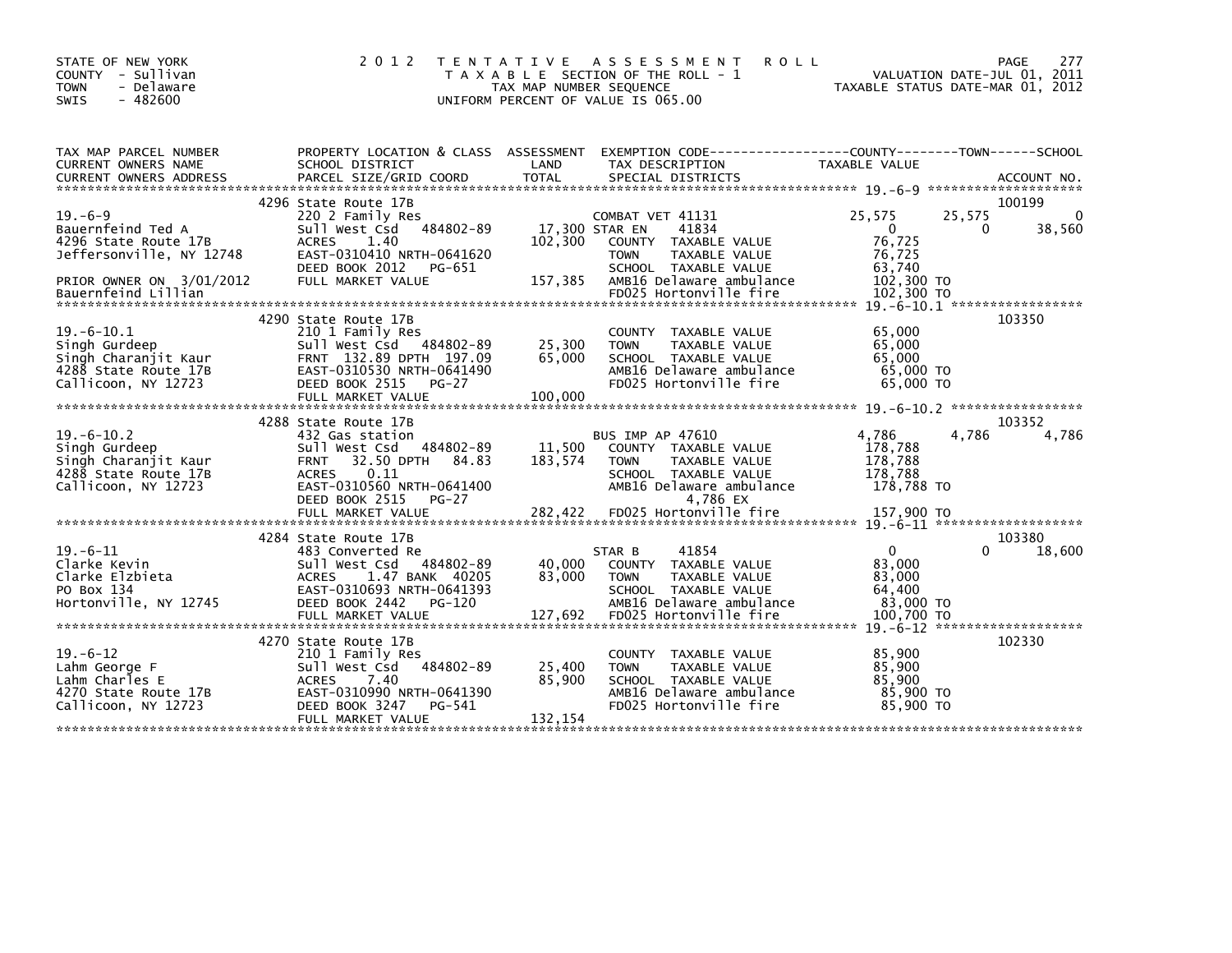| STATE OF NEW YORK<br>- Sullivan<br><b>COUNTY</b><br>- Delaware<br><b>TOWN</b><br>- 482600<br>SWIS | 2 0 1 2                              |         | TENTATIVE ASSESSMENT ROLL<br>T A X A B L E SECTION OF THE ROLL - 1<br>TAX MAP NUMBER SEQUENCE<br>UNIFORM PERCENT OF VALUE IS 065.00 | VALUATION DATE-JUL 01, 2011<br>TAXABLE STATUS DATE-MAR 01, 2012 | 278<br>PAGE |
|---------------------------------------------------------------------------------------------------|--------------------------------------|---------|-------------------------------------------------------------------------------------------------------------------------------------|-----------------------------------------------------------------|-------------|
| TAX MAP PARCEL NUMBER                                                                             | PROPERTY LOCATION & CLASS ASSESSMENT |         | EXEMPTION        CODE-----------------COUNTY--------TOWN------SCHOOL                                                                |                                                                 |             |
| <b>CURRENT OWNERS NAME</b>                                                                        | SCHOOL DISTRICT                      | LAND    | TAX DESCRIPTION                                                                                                                     | TAXABLE VALUE                                                   |             |
| <b>CURRENT OWNERS ADDRESS</b>                                                                     | PARCEL SIZE/GRID COORD       TOTAL   |         | SPECIAL DISTRICTS                                                                                                                   |                                                                 | ACCOUNT NO. |
|                                                                                                   | 4260 State Route 17B                 |         |                                                                                                                                     |                                                                 | 104155      |
| $19. -6 - 13$                                                                                     | 210 1 Family Res                     |         | <b>COUNTY</b><br>TAXABLE VALUE                                                                                                      | 70,000                                                          |             |
| Werlau Victor                                                                                     | Sull West Csd 484802-89              | 37,600  | TOWN<br>TAXABLE VALUE                                                                                                               | 70,000                                                          |             |
| John Werlau                                                                                       | ACRES 1.32 BANKC150024               | 70.000  | SCHOOL TAXABLE VALUE                                                                                                                | 70,000                                                          |             |
| PO Box 335                                                                                        | EAST-0311030 NRTH-0640977            |         | AMB16 Delaware ambulance                                                                                                            | 70,000 TO                                                       |             |
| $E1dred$ , PA $16731$                                                                             | DEED BOOK 1038 PG-00213              |         | FD025 Hortonville fire                                                                                                              | 70,000 TO                                                       |             |
|                                                                                                   | FULL MARKET VALUE                    | 107.692 |                                                                                                                                     |                                                                 |             |
|                                                                                                   |                                      |         |                                                                                                                                     |                                                                 |             |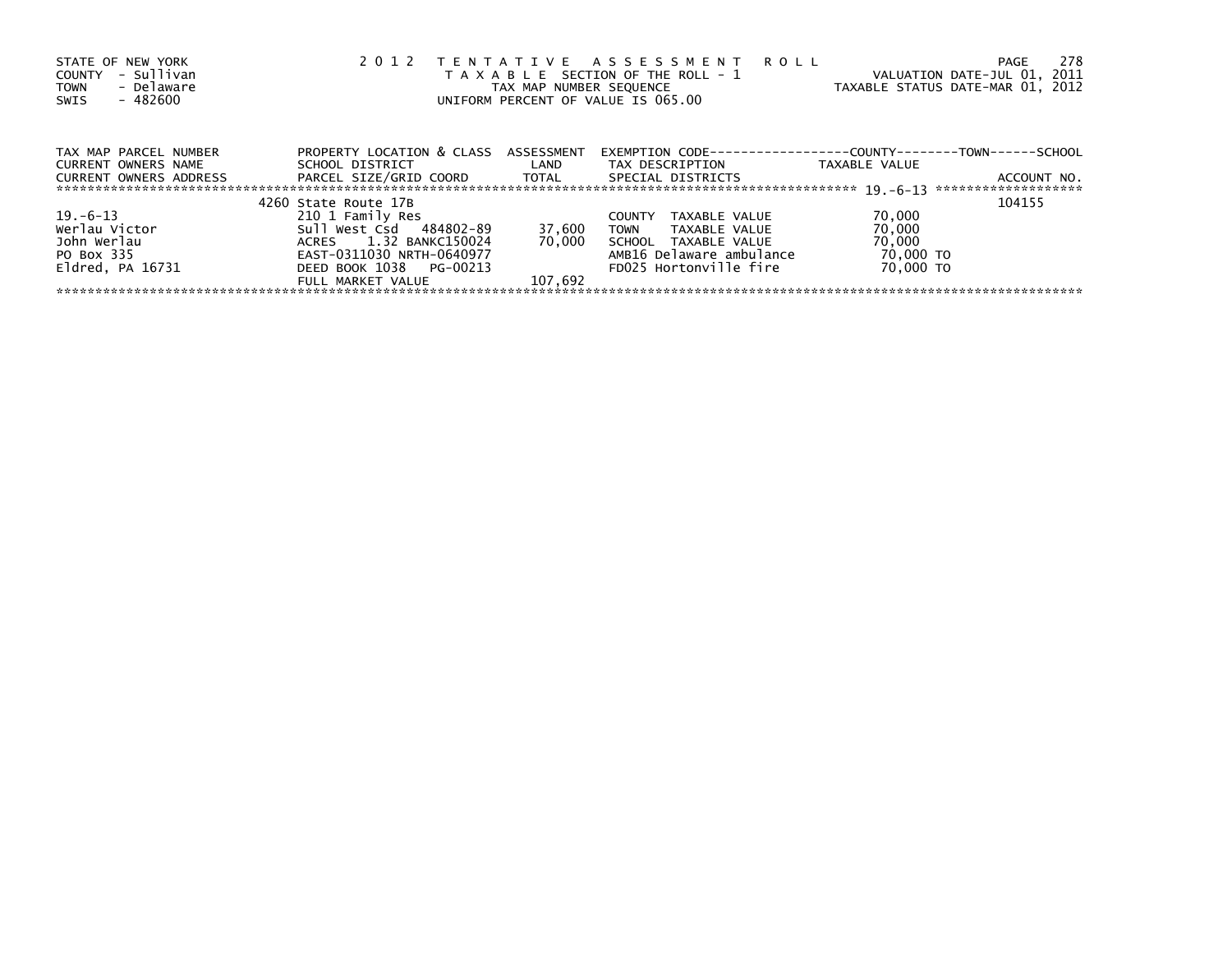| STATE OF NEW YORK |            | 2012 TENTATIVE ASSESSMENT ROLL        |  |                                  |                        | PAGE | 279 |
|-------------------|------------|---------------------------------------|--|----------------------------------|------------------------|------|-----|
| COUNTY - Sullivan |            | T A X A B L E SECTION OF THE ROLL - 1 |  | VALUATION DATE-JUL 01, 2011      |                        |      |     |
| <b>TOWN</b>       | - Delaware | MAP SECTION - 019                     |  | TAXABLE STATUS DATE-MAR 01, 2012 |                        |      |     |
| SWIS              | - 482600   | SUB-SECTION-                          |  |                                  | RPS150/V04/L015        |      |     |
|                   |            | UNIFORM PERCENT OF VALUE IS 065.00    |  |                                  | CURRENT DATE 5/01/2012 |      |     |

## \*\*\* S P E C I A L D I S T R I C T S U M M A R Y \*\*\*

| CODE | DISTRICT NAME PARCELS | TOTAL | EXTENSION<br><b>TYPF</b> | EXTENSION<br><b>VALUE</b> | AD VALOREM<br><b>VALUE</b> | <b>EXEMPT</b><br><b>AMOUNT</b> | <b>TAXABLE</b><br><b>VALUE</b> |
|------|-----------------------|-------|--------------------------|---------------------------|----------------------------|--------------------------------|--------------------------------|
|      | OTO12 Omitted taxes   |       | 1 MOVTAX                 | 290.56                    |                            |                                | 290.56                         |
|      | PT012 Pro Rata 2012   |       | 1 MOVTAX                 | 20.55                     |                            |                                | 20.55                          |
|      | PTS12 2012 Prorated   |       | 1 MOVTAX                 | 188.17                    |                            |                                | 188.17                         |
|      | AMB16 Delaware ambul  |       | 60 TOTAL                 |                           | 4552,780                   | 6.536                          | 4546.244                       |
|      | FD025 Hortonville fi  |       | 60 TOTAL                 |                           | 4544.806                   | 1.750                          | 4543.056                       |

## \*\*\* S C H O O L D I S T R I C T S U M M A R Y \*\*\*

| <b>CODE</b> | DISTRICT NAME | <b>TOTAL</b><br><b>PARCELS</b> | ASSESSED<br>∟AND | ASSESSED<br><b>TOTAL</b> | <b>EXEMPT</b><br>AMOUNT | <b>TOTAL</b><br><b>TAXABLE</b> | <b>STAR</b><br><b>AMOUNT</b> | <b>STAR</b><br><b>TAXABLE</b> |
|-------------|---------------|--------------------------------|------------------|--------------------------|-------------------------|--------------------------------|------------------------------|-------------------------------|
| 484802      | Sull West Csd | 60                             | 1120.190         | 4552,780                 | 59.877                  | 4492.903                       | 804.320                      | 3688,583                      |
|             | SUB-TOTAL     | 60                             | 1120.190         | 4552,780                 | 59.877                  | 4492.903                       | 804.320                      | 3688,583                      |
| 484889      | West Sull Lib | 60                             | 1120.190         | 4552.780                 | 59.877                  | 4492.903                       | 804.320                      | 3688,583                      |
|             | TOTAL         | 120                            | 2240,380         | 9105,560                 | 119,754                 | 8985,806                       | 1608,640                     | 7377,166                      |

#### \*\*\* S Y S T E M C O D E S S U M M A R Y \*\*\*

#### NO SYSTEM EXEMPTIONS AT THIS LEVEL

## \*\*\* E X E M P T I O N S U M M A R Y \*\*\*

| <b>CODE</b>                                                          | DESCRIPTION                                                                                           | TOTAL<br><b>PARCELS</b> | <b>COUNTY</b>                                         | <b>TOWN</b>                                           | <b>SCHOOL</b>                         |
|----------------------------------------------------------------------|-------------------------------------------------------------------------------------------------------|-------------------------|-------------------------------------------------------|-------------------------------------------------------|---------------------------------------|
| 41121<br>41131<br>41141<br>41800<br>41834<br>41854<br>44211<br>47610 | WAR VET<br><b>COMBAT VET</b><br>DISABL VET<br>AGED-CTS<br>STAR EN<br>STAR B<br>HOME IMP<br>BUS IMP AP | $\circ$<br>26           | 95,135<br>93,689<br>4,417<br>43,436<br>1,750<br>4,786 | 95,135<br>93,689<br>4,417<br>43,436<br>1,750<br>4,786 | 55,091<br>320,720<br>483,600<br>4,786 |
|                                                                      | TOTAL                                                                                                 | 54                      | 243,213                                               | 243,213                                               | 864,197                               |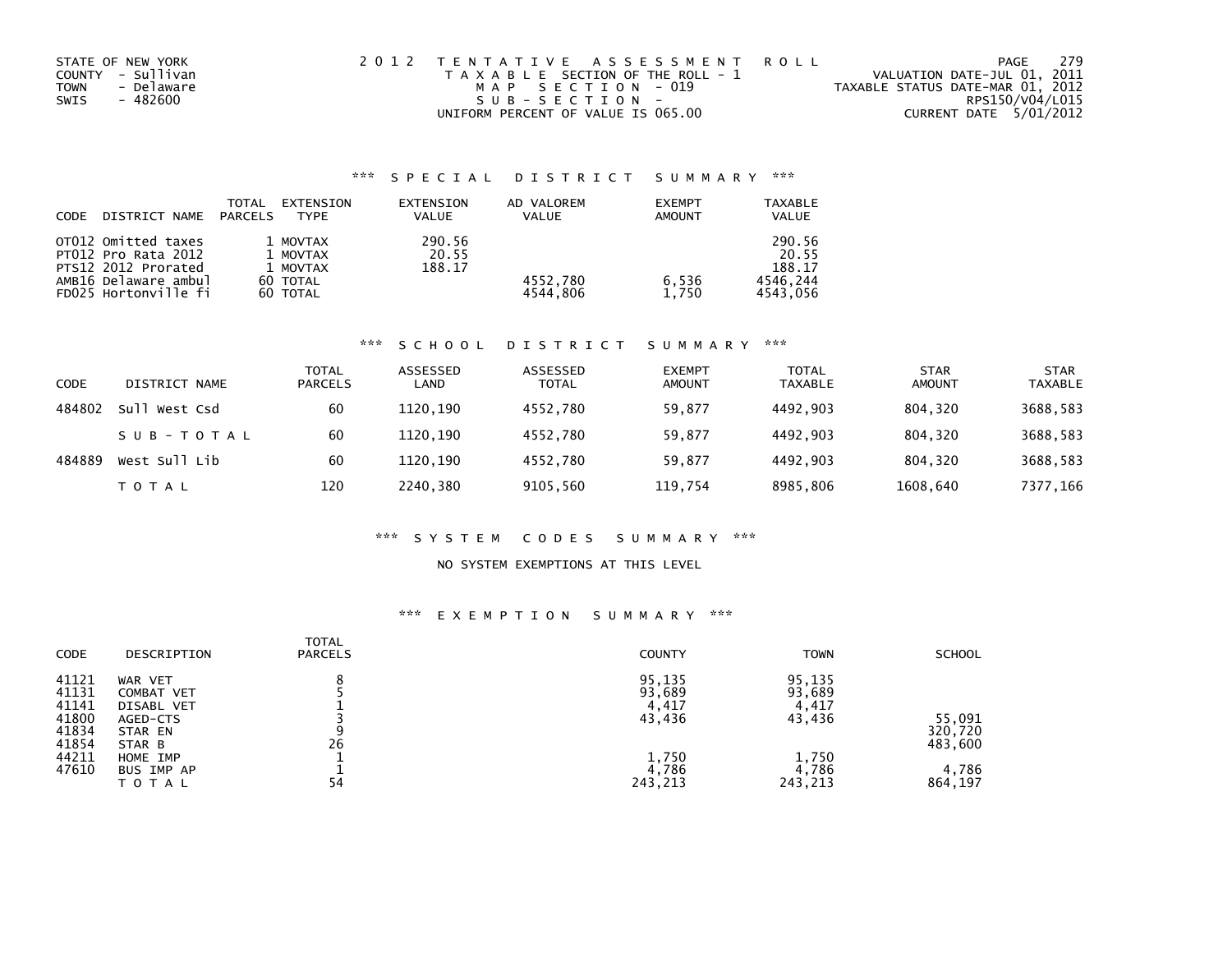|             | STATE OF NEW YORK | 2012 TENTATIVE ASSESSMENT ROLL        | 280<br>PAGE                      |
|-------------|-------------------|---------------------------------------|----------------------------------|
|             | COUNTY - Sullivan | T A X A B L E SECTION OF THE ROLL - 1 | VALUATION DATE-JUL 01, 2011      |
| <b>TOWN</b> | - Delaware        | MAP SECTION - 019                     | TAXABLE STATUS DATE-MAR 01, 2012 |
| SWIS        | - 482600          | $SUB - SECTION -$                     | RPS150/V04/L015                  |
|             |                   | UNIFORM PERCENT OF VALUE IS 065.00    | CURRENT DATE 5/01/2012           |

# \*\*\* G R A N D T O T A L S \*\*\*

| ROLL       | DESCRIPTION    | <b>TOTAL</b>   | ASSESSED | <b>ASSESSED</b> | <b>TAXABLE</b> | <b>TAXABLE</b> | <b>TAXABLE</b> | <b>STAR</b>    |
|------------|----------------|----------------|----------|-----------------|----------------|----------------|----------------|----------------|
| <b>SEC</b> |                | <b>PARCELS</b> | LAND     | TOTAL           | <b>COUNTY</b>  | <b>TOWN</b>    | <b>SCHOOL</b>  | <b>TAXABLE</b> |
|            | <b>TAXABLE</b> | 60             | 1120.190 | 4552.780        | 4309,567       | 4309,567       | 4492.903       | 3688,583       |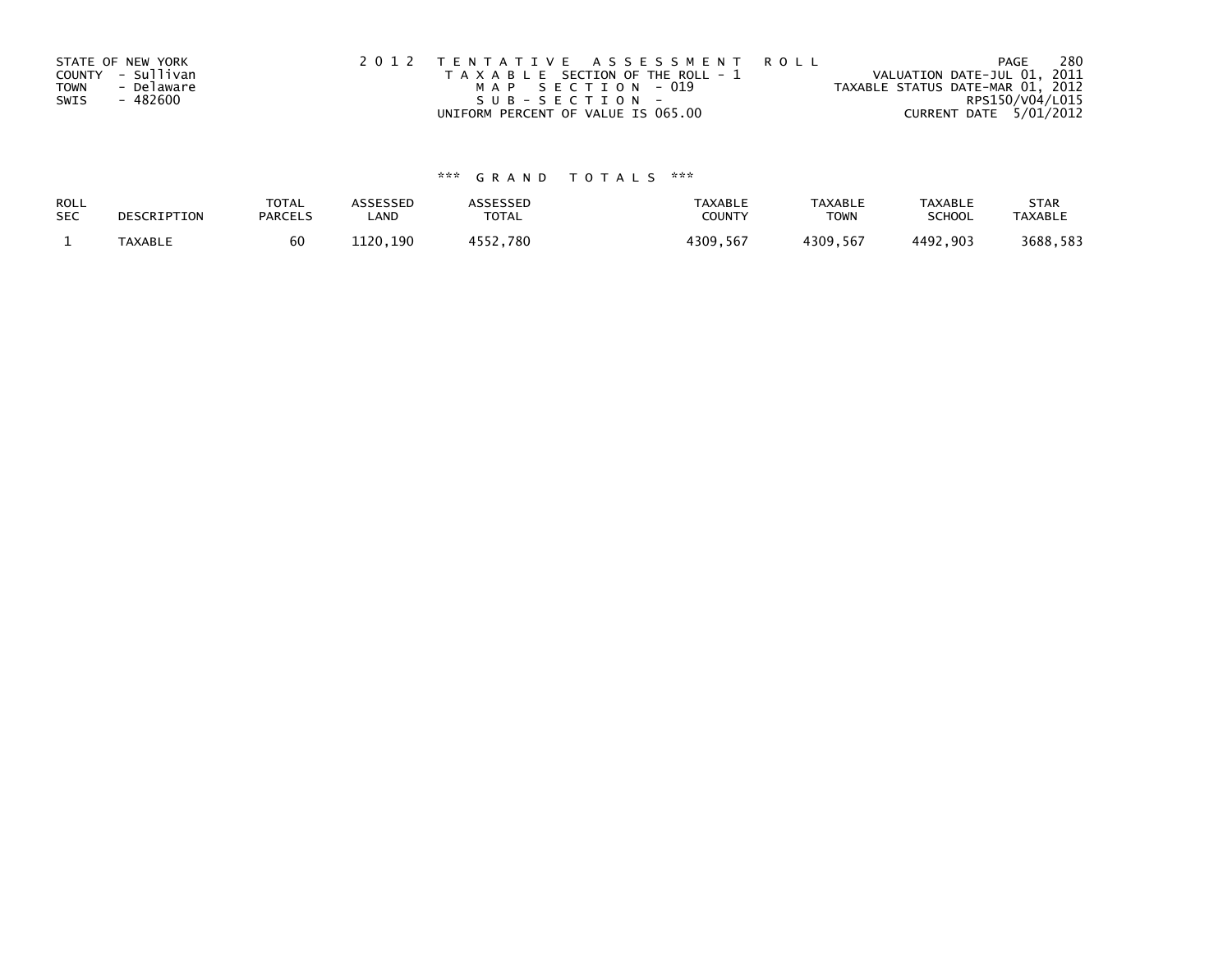| STATE OF NEW YORK<br>COUNTY - Sullivan<br><b>TOWN</b><br>- Delaware<br>$-482600$<br><b>SWIS</b>                                                                    | 2 0 1 2                                                                                                                                                                     | TENTATIVE ASSESSMENT<br><b>ROLL</b><br>T A X A B L E SECTION OF THE ROLL - 1<br>TAX MAP NUMBER SEQUENCE<br>UNIFORM PERCENT OF VALUE IS 065.00                                                                                                    | 281<br>PAGE<br>VALUATION DATE-JUL 01, 2011<br>TAXABLE STATUS DATE-MAR 01, 2012                                                                            |
|--------------------------------------------------------------------------------------------------------------------------------------------------------------------|-----------------------------------------------------------------------------------------------------------------------------------------------------------------------------|--------------------------------------------------------------------------------------------------------------------------------------------------------------------------------------------------------------------------------------------------|-----------------------------------------------------------------------------------------------------------------------------------------------------------|
| TAX MAP PARCEL NUMBER<br>CURRENT OWNERS NAME<br><b>CURRENT OWNERS ADDRESS</b>                                                                                      | PROPERTY LOCATION & CLASS ASSESSMENT<br>SCHOOL DISTRICT<br>PARCEL SIZE/GRID COORD                                                                                           | LAND<br>TAX DESCRIPTION<br><b>TOTAL</b><br>SPECIAL DISTRICTS                                                                                                                                                                                     | EXEMPTION CODE-----------------COUNTY-------TOWN------SCHOOL<br>TAXABLE VALUE<br>ACCOUNT NO.                                                              |
| $20. -1 - 1.1$<br>Glendon Robert<br>Ferber Raymond and Linda<br>420 Beechwoods Rd<br>Callicoon, NY 12723<br>MAY BE SUBJECT TO PAYMENT<br>UNDER AGDIST LAW TIL 2016 | 420 Beechwoods Rd<br>112 Dairy farm<br>Sull West Csd<br>484802-89<br>ACRES 51.39<br>EAST-0317976 NRTH-0642537<br>DEED BOOK 2011<br>PG-3924<br>FULL MARKET VALUE             | AGRI DIST 41720<br>75,400 STAR EN<br>41834<br>154,600 SILO EXEM 42100<br>COUNTY TAXABLE VALUE<br><b>TOWN</b><br>TAXABLE VALUE<br>237,846<br>SCHOOL TAXABLE VALUE<br>AMB16 Delaware ambulance<br>10,000 EX<br>FD025 Hortonville fire<br>10.000 EX | 120441<br>43,678<br>43,678<br>43,678<br>38,560<br>$\Omega$<br>0<br>10,000<br>10,000<br>10,000<br>100,922<br>100,922<br>62.362<br>144,600 TO<br>144,600 TO |
| $20. -1 - 1.2$<br>Kerner Ian L<br>Rubisch Lisa A<br>2 Prince St Apt 3-B<br>New York, NY 10012                                                                      | 450 Beechwoods Rd<br>210 1 Family Res<br>Sull West Csd 484802-89<br>ACRES 11.57 BANKC140687<br>EAST-0318881 NRTH-0642065<br>DEED BOOK 3350<br>PG-345<br>FULL MARKET VALUE   | COUNTY TAXABLE VALUE<br>69,850<br><b>TOWN</b><br>TAXABLE VALUE<br>172,350<br>SCHOOL TAXABLE VALUE<br>AMB16 Delaware ambulance<br>FD025 Hortonville fire<br>265,154                                                                               | 172,350<br>172,350<br>172,350<br>172,350 TO<br>172,350 TO                                                                                                 |
| $20. -1 - 1.3$<br>Fry Frances<br>4347 South Park Rd<br>Ottsville, PA 18942                                                                                         | 481 Beechwoods Rd<br>210 1 Family Res<br>Sull West Csd<br>484802-89<br>2.00<br>ACRES<br>EAST-0320433 NRTH-0646113<br>DEED BOOK 3532<br>PG-201                               | COUNTY TAXABLE VALUE<br>24,000<br>TAXABLE VALUE<br><b>TOWN</b><br>127,000<br>SCHOOL TAXABLE VALUE<br>AMB16 Delaware ambulance<br>FD025 Hortonville fire                                                                                          | 12/2008<br>127,000<br>127,000<br>127,000<br>127,000 TO<br>127,000 TO                                                                                      |
| $20. - 1 - 2$<br>Cassese Mildred<br>124 W 72nd St Apt 2B<br>New York, NY 10023-9716                                                                                | 495 Beechwoods Rd<br>210 1 Family Res<br>Sull West Csd<br>484802-89<br>ACRES 1.16 BANK C61222<br>EAST-0320100 NRTH-0646790<br>DEED BOOK 1774<br>PG-257<br>FULL MARKET VALUE | COUNTY TAXABLE VALUE<br>20,000<br>TAXABLE VALUE<br><b>TOWN</b><br>80,000<br>SCHOOL TAXABLE VALUE<br>AMB16 Delaware ambulance<br>FD025 Hortonville fire<br>123,077                                                                                | 80,000<br>80,000<br>80,000<br>80,000 TO<br>80,000 TO                                                                                                      |
| $20. -1 - 3.1$<br>Badach Ronald C<br>Badach Elizabeth Schur<br>99 Bauernfeind Rd<br>Callicoon, NY 12723                                                            | 99 Bauernfeind Rd<br>210 1 Family Res<br>484802-89<br>Sull West Csd<br><b>ACRES</b><br>3.02<br>EAST-0322065 NRTH-0645576<br>DEED BOOK 3040<br>PG-654<br>FULL MARKET VALUE   | 41854<br>STAR B<br>21,020<br>COUNTY TAXABLE VALUE<br>95,700<br><b>TOWN</b><br>TAXABLE VALUE<br>SCHOOL TAXABLE VALUE<br>AMB16 Delaware ambulance<br>147,231<br>FD025 Hortonville fire                                                             | 18,600<br>$\mathbf{0}$<br>$\mathbf{0}$<br>95,700<br>95,700<br>77,100<br>95,700 TO<br>95,700 TO                                                            |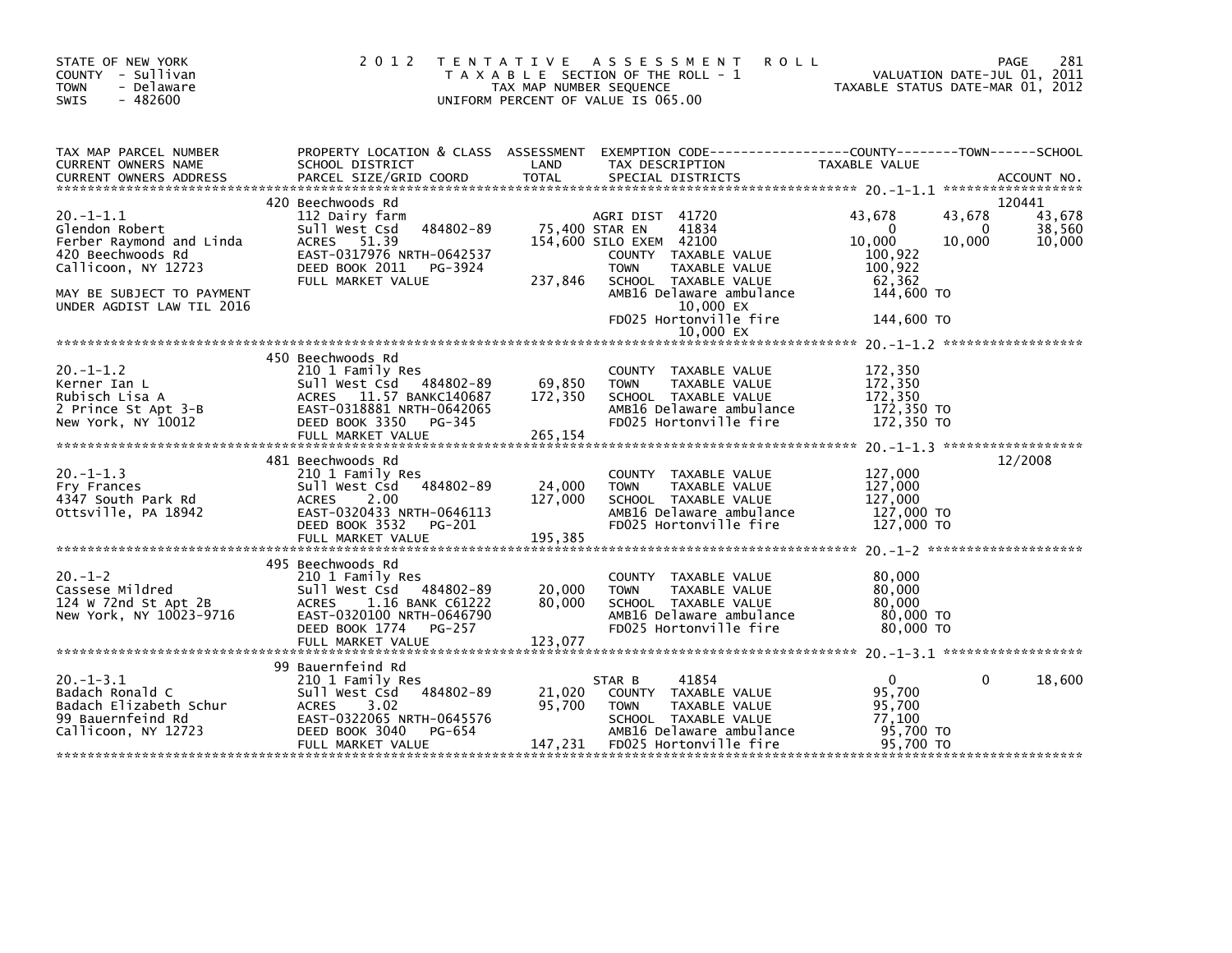| STATE OF NEW YORK<br>COUNTY - Sullivan<br><b>TOWN</b><br>- Delaware<br>$-482600$<br><b>SWIS</b>                   | 2 0 1 2                                                                                                                                                                            | T E N T A T I V E<br>TAX MAP NUMBER SEOUENCE | A S S E S S M E N T<br><b>ROLL</b><br>T A X A B L E SECTION OF THE ROLL - 1<br>UNIFORM PERCENT OF VALUE IS 065.00                                            | TAXABLE STATUS DATE-MAR 01, 2012                               | 282<br>PAGE<br>VALUATION DATE-JUL 01, 2011    |
|-------------------------------------------------------------------------------------------------------------------|------------------------------------------------------------------------------------------------------------------------------------------------------------------------------------|----------------------------------------------|--------------------------------------------------------------------------------------------------------------------------------------------------------------|----------------------------------------------------------------|-----------------------------------------------|
| TAX MAP PARCEL NUMBER<br>CURRENT OWNERS NAME                                                                      | PROPERTY LOCATION & CLASS ASSESSMENT<br>SCHOOL DISTRICT                                                                                                                            | LAND                                         | TAX DESCRIPTION                                                                                                                                              | TAXABLE VALUE                                                  | ACCOUNT NO.<br>******************             |
| $20. -1 - 3.2$<br>Norden Thomas P<br>Norden Mary C<br>Long Hill Farm<br>156 Bauernfiend Rd<br>Callicoon, NY 12723 | Bauernfeind Rd<br>322 Rural vac>10<br>Sull West Csd<br>484802-89<br>39.81<br><b>ACRES</b><br>EAST-0320751 NRTH-0645650<br>DEED BOOK 959<br>PG-00152<br>FULL MARKET VALUE           | 56,100<br>56,100<br>86,308                   | AGRI DIST 41720<br>COUNTY TAXABLE VALUE<br><b>TOWN</b><br>TAXABLE VALUE<br>SCHOOL TAXABLE VALUE<br>AMB16 Delaware ambulance<br>FD025 Hortonville fire        | 40.504<br>15,596<br>15,596<br>15,596<br>56,100 TO<br>56,100 TO | 120902<br>40,504<br>40,504                    |
| MAY BE SUBJECT TO PAYMENT<br>UNDER AGDIST LAW TIL 2016                                                            |                                                                                                                                                                                    |                                              |                                                                                                                                                              |                                                                |                                               |
| $20. -1 - 3.4$<br>Norden Arthur<br>Norden Patrica Ann<br>80 Bauernfeind Rd<br>Callicoon, NY 12723                 | 80 Bauernfeind Rd<br>240 Rural res<br>Sull West Csd<br>484802-89<br>22.04 BANK 60806<br><b>ACRES</b><br>EAST-0321466 NRTH-0646222<br>DEED BOOK 2150<br>PG-473<br>FULL MARKET VALUE | 40,040<br>135,990<br>209,215                 | 41854<br>STAR B<br>TAXABLE VALUE<br>COUNTY<br>TAXABLE VALUE<br><b>TOWN</b><br>SCHOOL TAXABLE VALUE<br>AMB16 Delaware ambulance<br>FD025 Hortonville fire     | 0<br>135,990<br>135,990<br>117,390<br>135,990 TO<br>135,990 TO | 18,600<br>0                                   |
| $20. -1 - 3.31$<br>Cippolone Domico<br>Cippolone Rosa<br>Bauernfeind Rd<br>Delaware, NY 12723                     | Bauernfeind Rd<br>311 Res vac land<br>484802-89<br>Sull West Csd<br>3.41<br><b>ACRES</b><br>EAST-0322245 NRTH-0646464<br>DEED BOOK 2010<br>PG-57578                                | 10,500<br>10,500                             | <b>COUNTY</b><br>TAXABLE VALUE<br>TAXABLE VALUE<br><b>TOWN</b><br>SCHOOL TAXABLE VALUE<br>AMB16 Delaware ambulance<br>FD025 Hortonville fire                 | 10,500<br>10,500<br>10,500<br>10,500 TO<br>10,500 TO           | $20. -1 - 3.31$ ******************<br>09/2010 |
|                                                                                                                   | 127 Bauernfeind Rd                                                                                                                                                                 |                                              |                                                                                                                                                              |                                                                | 121557                                        |
| $20. -1 - 3.32$<br>Norden Thomas<br>156 Bauernfeind Rd<br>Callicoon, NY 12723<br>MAY BE SUBJECT TO PAYMENT        | 312 Vac w/imprv<br>Sull West Csd<br>484802-89<br>2.93<br><b>ACRES</b><br>EAST-0322120 NRTH-0644990<br>DEED BOOK 3240<br>PG-661<br>FULL MARKET VALUE                                | 13,083<br>15.083<br>23,205                   | AGRI DIST 41720<br>COUNTY TAXABLE VALUE<br><b>TAXABLE VALUE</b><br><b>TOWN</b><br>SCHOOL TAXABLE VALUE<br>AMB16 Delaware ambulance<br>FD025 Hortonville fire | 10,217<br>4,866<br>4,866<br>4,866<br>15,083 TO<br>15.083 TO    | 10,217<br>10,217                              |
| UNDER AGDIST LAW TIL 2016                                                                                         |                                                                                                                                                                                    |                                              |                                                                                                                                                              |                                                                |                                               |
| $20. -1 - 3.33$<br>Norden Thomas P<br>156 Bauernfeind Rd<br>Callicoon, NY 12723<br>MAY BE SUBJECT TO PAYMENT      | Bauernfeind Rd<br>311 Res vac land<br>484802-89<br>Sull West Csd<br><b>ACRES</b><br>3.07<br>EAST-0322150 NRTH-0645280<br>DEED BOOK 3541<br>PG-319<br>FULL MARKET VALUE             | 9,517<br>9,517<br>14,642                     | AGRI DIST 41720<br>COUNTY TAXABLE VALUE<br>TAXABLE VALUE<br><b>TOWN</b><br>SCHOOL TAXABLE VALUE<br>AMB16 Delaware ambulance<br>FD025 Hortonville fire        | 8,877<br>640<br>640<br>640<br>9,517 TO<br>9.517 TO             | 121453<br>8,877<br>8,877                      |
| UNDER AGDIST LAW TIL 2016                                                                                         |                                                                                                                                                                                    |                                              |                                                                                                                                                              |                                                                |                                               |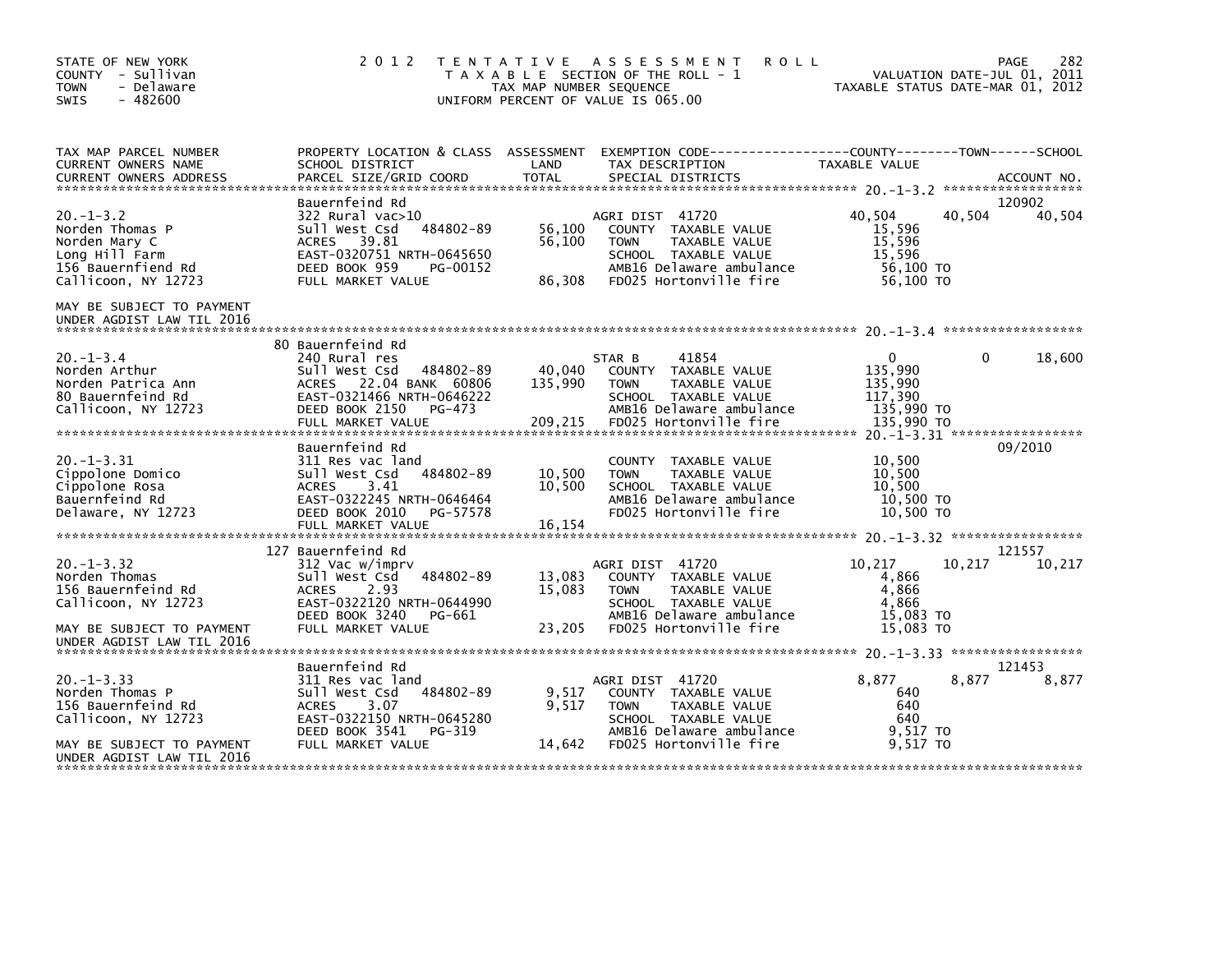| STATE OF NEW YORK<br>COUNTY - Sullivan  | 2 0 1 2                                              | T E N T A T I V E       | A S S E S S M E N T<br><b>ROLL</b><br>T A X A B L E SECTION OF THE ROLL - 1                      |                                  | 283<br>PAGE<br>VALUATION DATE-JUL 01, 2011 |
|-----------------------------------------|------------------------------------------------------|-------------------------|--------------------------------------------------------------------------------------------------|----------------------------------|--------------------------------------------|
| <b>TOWN</b><br>- Delaware               |                                                      | TAX MAP NUMBER SEQUENCE |                                                                                                  | TAXABLE STATUS DATE-MAR 01, 2012 |                                            |
| $-482600$<br><b>SWIS</b>                |                                                      |                         | UNIFORM PERCENT OF VALUE IS 065.00                                                               |                                  |                                            |
|                                         |                                                      |                         |                                                                                                  |                                  |                                            |
| TAX MAP PARCEL NUMBER                   |                                                      |                         | PROPERTY LOCATION & CLASS ASSESSMENT EXEMPTION CODE----------------COUNTY-------TOWN------SCHOOL |                                  |                                            |
| <b>CURRENT OWNERS NAME</b>              | SCHOOL DISTRICT                                      | LAND                    | TAX DESCRIPTION                                                                                  | TAXABLE VALUE                    |                                            |
| <b>CURRENT OWNERS ADDRESS</b>           | PARCEL SIZE/GRID COORD                               | <b>TOTAL</b>            | SPECIAL DISTRICTS                                                                                |                                  | ACCOUNT NO.                                |
|                                         | Bauernfeind Rd                                       |                         |                                                                                                  |                                  | 120310                                     |
| $20. -1 - 3.34$                         | 311 Res vac land                                     |                         | <b>COUNTY</b><br>TAXABLE VALUE                                                                   | 12,600                           |                                            |
| DiLeo Donato                            | 484802-89<br>Sull West Csd                           | 12,600                  | <b>TOWN</b><br>TAXABLE VALUE                                                                     | 12,600                           |                                            |
| DiLeo Rosaria                           | <b>ACRES</b><br>1.40                                 | 12,600                  | SCHOOL TAXABLE VALUE                                                                             | 12,600                           |                                            |
| 225 Lincoln Ave                         | EAST-0322100 NRTH-0644780                            |                         | AMB16 Delaware ambulance                                                                         | 12,600 TO                        |                                            |
| West Harrison, NY 10604                 | DEED BOOK 3527<br>PG-628                             |                         | FD025 Hortonville fire                                                                           | 12,600 TO                        |                                            |
|                                         | FULL MARKET VALUE                                    | 19,385                  |                                                                                                  |                                  |                                            |
|                                         | 63 Bauernfeind Rd                                    |                         |                                                                                                  |                                  | 09/2010                                    |
| $20. -1 - 3.35$                         | 210 1 Family Res                                     |                         | <b>COUNTY</b><br>TAXABLE VALUE                                                                   | 84,760                           |                                            |
| Cippolone Domenico                      | Sull West Csd<br>484802-89                           | 20,000                  | <b>TOWN</b><br>TAXABLE VALUE                                                                     | 84,760                           |                                            |
| Cippolone Rosa                          | <b>ACRES</b><br>1.41                                 | 84,760                  | SCHOOL TAXABLE VALUE                                                                             | 84.760                           |                                            |
| 63 Bauernfeind Rd                       | EAST-0322160 NRTH-0646260                            |                         | AMB16 Delaware ambulance                                                                         | 84,760 TO                        |                                            |
| Callicoon, NY 12723                     | DEED BOOK 2010<br>PG-57031                           |                         | FD025 Hortonville fire                                                                           | 84,760 TO                        |                                            |
|                                         |                                                      |                         |                                                                                                  |                                  |                                            |
|                                         | 71 Bauernfeind Rd                                    |                         |                                                                                                  |                                  |                                            |
| $20. -1 - 3.36$                         |                                                      |                         | 60 PCT OF VALUE USED FOR EXEMPTION PURPOSES<br>41804<br>AGED-S                                   | 0                                | 01/2008<br>0                               |
| Cippolone Francesco                     | 210 1 Family Res<br>484802-89<br>Sull West Csd       | 20,000 STAR EN          | 41834                                                                                            | $\mathbf 0$                      | 6,745<br>38,560<br>0                       |
| Cippolone Domenica                      | 1.31<br>ACRES                                        | 112,420                 | TAXABLE VALUE<br>COUNTY                                                                          | 112,420                          |                                            |
| 71 Bauernfeind Rd                       | EAST-0322170 NRTH-0646160                            |                         | TAXABLE VALUE<br><b>TOWN</b>                                                                     | 112,420                          |                                            |
| PO Box 125                              | DEED BOOK 2010<br>PG-55953                           |                         | SCHOOL TAXABLE VALUE                                                                             | 67,115                           |                                            |
| Callicoon, NY 12723                     | FULL MARKET VALUE                                    | 172,954                 | AMB16 Delaware ambulance                                                                         | 112,420 TO                       |                                            |
|                                         |                                                      |                         | FD025 Hortonville fire                                                                           | 112,420 TO                       |                                            |
|                                         |                                                      |                         |                                                                                                  |                                  |                                            |
|                                         | 79 Bauernfeind Rd                                    |                         |                                                                                                  |                                  | 120272                                     |
| $20. -1 - 3.37$                         | 210 1 Family Res<br>484802-89<br>Sull West Csd       | 20,000                  | TAXABLE VALUE<br><b>COUNTY</b><br>TAXABLE VALUE<br><b>TOWN</b>                                   | 81.468<br>81,468                 |                                            |
| Cipollone Maddalena<br>Leonforte Teresa | <b>ACRES</b><br>1.22                                 | 81.468                  | SCHOOL TAXABLE VALUE                                                                             | 81,468                           |                                            |
| 1623 Hone Ave                           | EAST-0322170 NRTH-0646020                            |                         | AMB16 Delaware ambulance                                                                         | 81,468 TO                        |                                            |
| Bronx, NY 10461                         | DEED BOOK 3510<br>PG-626                             |                         | FD025 Hortonville fire                                                                           | 81,468 TO                        |                                            |
|                                         |                                                      |                         |                                                                                                  |                                  |                                            |
|                                         |                                                      |                         |                                                                                                  |                                  |                                            |
|                                         | 85 Bauernfeind Rd                                    |                         |                                                                                                  |                                  | 121454                                     |
| $20. -1 - 3.38$                         | 270 Mfg housing                                      |                         | <b>COUNTY</b><br>TAXABLE VALUE                                                                   | 68,500                           |                                            |
| Sicilia Frank                           | 484802-89<br>Sull West Csd                           | 21,000                  | TAXABLE VALUE<br><b>TOWN</b>                                                                     | 68,500                           |                                            |
| Sicilia Elisa                           | 1.26<br><b>ACRES</b>                                 | 68,500                  | SCHOOL TAXABLE VALUE                                                                             | 68,500                           |                                            |
| 3162 Randall Ave                        | EAST-0322190 NRTH-0645900<br>DEED BOOK 790<br>PG-867 |                         | AMB16 Delaware ambulance<br>FD025 Hortonville fire                                               | 68,500 TO<br>68,500 TO           |                                            |
| Bronx, NY 10465                         | FULL MARKET VALUE                                    | 105,385                 |                                                                                                  |                                  |                                            |
|                                         |                                                      |                         |                                                                                                  |                                  |                                            |
|                                         |                                                      |                         |                                                                                                  |                                  |                                            |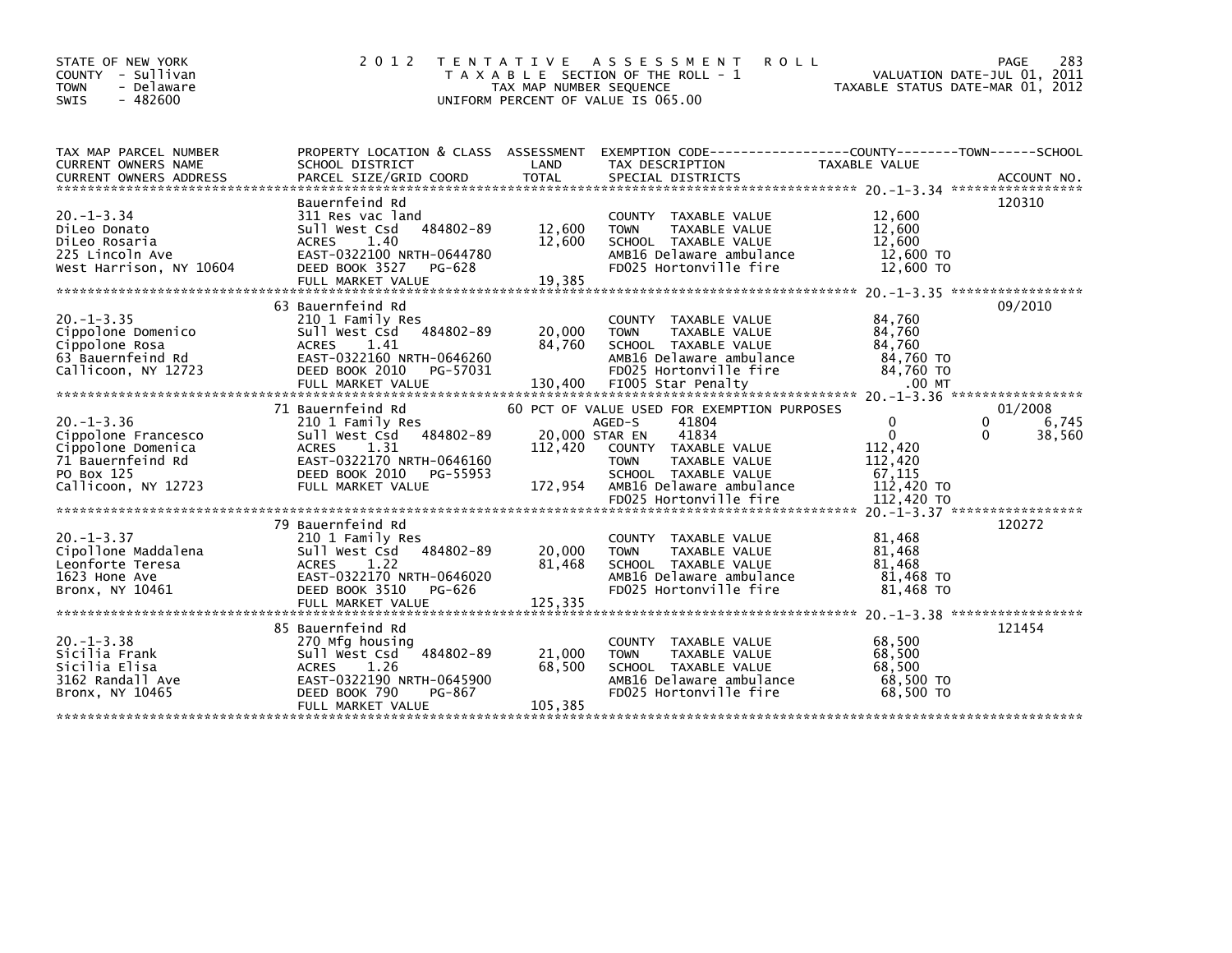| STATE OF NEW YORK<br>COUNTY<br>- Sullivan<br>- Delaware<br><b>TOWN</b><br>$-482600$<br><b>SWIS</b>                                              | 2 0 1 2                                                                                                                                                                   | T E N T A T I V E<br>TAX MAP NUMBER SEQUENCE | A S S E S S M E N T<br><b>ROLL</b><br>T A X A B L E SECTION OF THE ROLL - 1<br>UNIFORM PERCENT OF VALUE IS 065.00                                                                                  | TAXABLE STATUS DATE-MAR 01, 2012                                                 | 284<br>PAGE<br>VALUATION DATE-JUL 01, 2011     |
|-------------------------------------------------------------------------------------------------------------------------------------------------|---------------------------------------------------------------------------------------------------------------------------------------------------------------------------|----------------------------------------------|----------------------------------------------------------------------------------------------------------------------------------------------------------------------------------------------------|----------------------------------------------------------------------------------|------------------------------------------------|
| TAX MAP PARCEL NUMBER<br>CURRENT OWNERS NAME                                                                                                    | PROPERTY LOCATION & CLASS ASSESSMENT<br>SCHOOL DISTRICT                                                                                                                   | LAND                                         | TAX DESCRIPTION                                                                                                                                                                                    | <b>TAXABLE VALUE</b>                                                             |                                                |
| $20. -1 - 3.42$<br>Castaldo Domenico<br>1310 Edison Ave<br>New York, NY 10461                                                                   | 91 Bauernfeind Rd<br>210 1 Family Res<br>484802-89<br>Sull West Csd<br>1.86<br><b>ACRES</b><br>EAST-0322187 NRTH-0645762<br>DEED BOOK 3566<br>PG-663<br>FULL MARKET VALUE | 20,000<br>111,519<br>171,568                 | COUNTY TAXABLE VALUE<br>TAXABLE VALUE<br><b>TOWN</b><br>SCHOOL TAXABLE VALUE<br>AMB16 Delaware ambulance<br>FD025 Hortonville fire                                                                 | 111,519<br>111,519<br>111,519<br>111,519 TO<br>111,519 TO                        | 05/2009                                        |
| $20. -1 - 3.43$<br>Norden Andrew<br>7377 Broadfield Rd<br>Manlius, NY 13104                                                                     | Beechwoods Rd<br>322 Rural vac>10<br>484802-89<br>Sull West Csd<br>ACRES 15.25<br>EAST-0320554 NRTH-0646482<br>DEED BOOK 2152<br>PG-69<br>FULL MARKET VALUE               | 27,600<br>27,600<br>42,462                   | COUNTY TAXABLE VALUE<br><b>TOWN</b><br>TAXABLE VALUE<br>SCHOOL TAXABLE VALUE<br>AMB16 Delaware ambulance<br>FD025 Hortonville fire                                                                 | 27,600<br>27,600<br>27,600<br>27,600 TO<br>27,600 TO                             |                                                |
| $20. -1 - 4.1$<br>Norden Thomas P<br>156 Bauerefiend Rd<br>Callicoon, NY 12723<br>MAY BE SUBJECT TO PAYMENT                                     | Tr8<br>312 Vac w/imprv<br>Sull West Csd<br>484802-89<br>ACRES 12.00<br>EAST-0322320 NRTH-0644360<br>DEED BOOK 2287<br>PG-76<br>FULL MARKET VALUE                          | 30,000<br>36,000<br>55,385                   | AGRI DIST 41720<br>COUNTY TAXABLE VALUE<br><b>TOWN</b><br>TAXABLE VALUE<br>SCHOOL TAXABLE VALUE<br>AMB16 Delaware ambulance<br>FD025 Hortonville fire                                              | 26,565<br>26,565<br>9,435<br>9,435<br>9,435<br>36,000 TO<br>36,000 TO            | 120983<br>26,565                               |
| UNDER AGDIST LAW TIL 2016<br>$20. -1 - 4.2$<br>Norden Thomas<br>156 Bauernfeind Rd<br>Callicoon, NY 12723                                       | 156 Bauernfeind Rd<br>240 Rural res<br>484802-89<br>Sull West Csd<br>ACRES 24.95<br>EAST-0321090 NRTH-0644580<br>FULL MARKET VALUE                                        | 42,950 STAR B<br>279,770<br>430,415          | AGRI DIST 41720<br>41854<br><b>COUNTY</b><br>TAXABLE VALUE<br>TAXABLE VALUE<br><b>TOWN</b><br>SCHOOL TAXABLE VALUE                                                                                 | 14,224<br>14,224<br>$\mathbf{0}$<br>265,546<br>265,546<br>246,946                | 02/2008<br>14,224<br>18,600<br>∩               |
| MAY BE SUBJECT TO PAYMENT<br>UNDER AGDIST LAW TIL 2016<br>$20. -1 - 5.2$<br>TFA Realty Corp.<br>255 Executive Dr Ste 302<br>Plainview, NY 11803 | Cty Rte 164<br>$322$ Rural vac $>10$<br>484802-89<br>Sull West Csd<br>ACRES 19.03<br>EAST-0321230 NRTH-0642885<br>DEED BOOK 2295<br>PG-67                                 | 35,950<br>35,950                             | AMB16 Delaware ambulance<br>FD025 Hortonville fire<br><b>COUNTY</b><br>TAXABLE VALUE<br><b>TOWN</b><br>TAXABLE VALUE<br>SCHOOL TAXABLE VALUE<br>AMB16 Delaware ambulance<br>FD025 Hortonville fire | 279,770 TO<br>279.770 TO<br>35,950<br>35.950<br>35,950<br>35,950 TO<br>35,950 TO | $20 - 1 - 5 - 2$ *******************<br>120443 |
|                                                                                                                                                 | FULL MARKET VALUE                                                                                                                                                         | 55,308                                       |                                                                                                                                                                                                    |                                                                                  |                                                |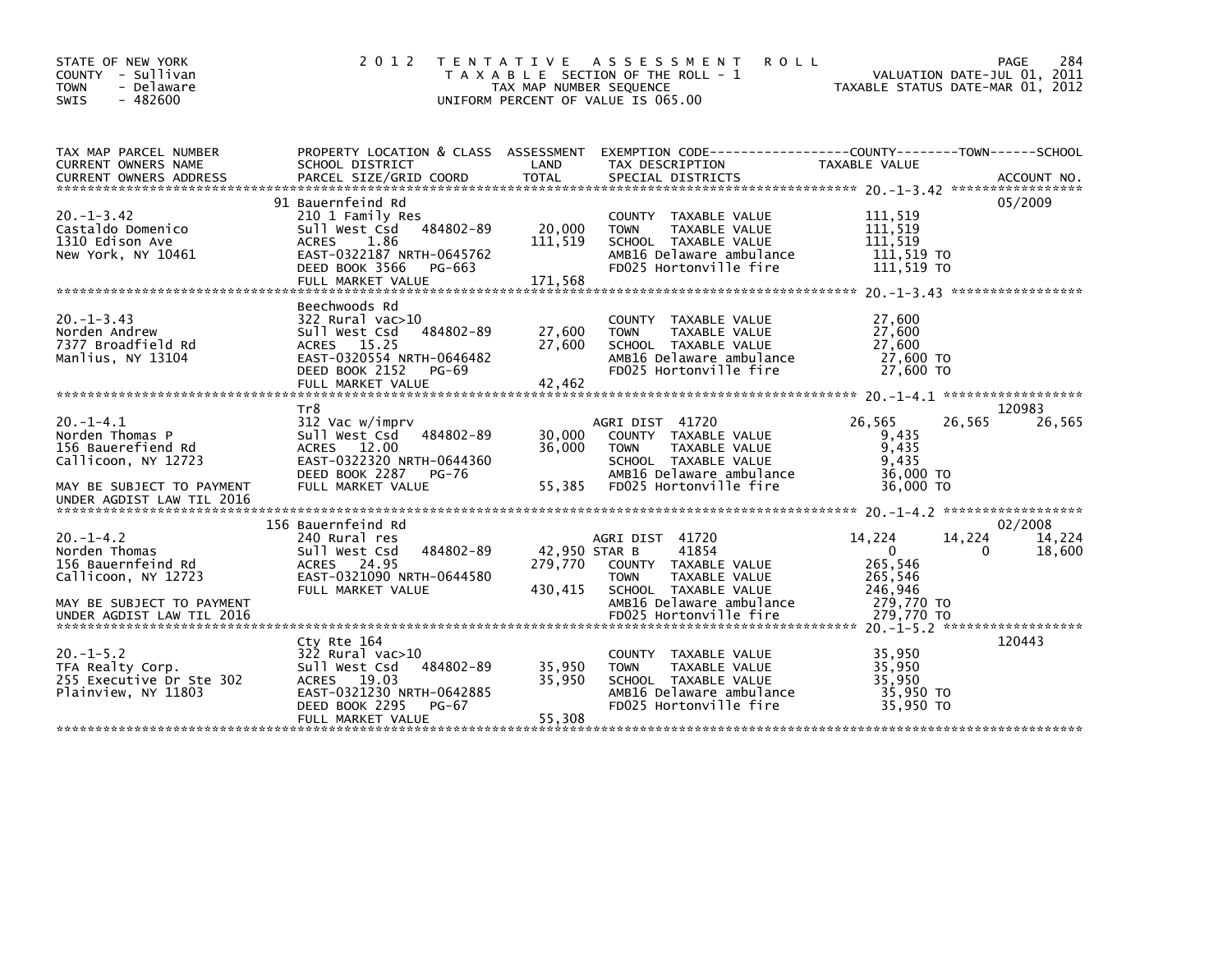| STATE OF NEW YORK<br>- Sullivan<br><b>COUNTY</b><br>- Delaware<br><b>TOWN</b><br>$-482600$<br>SWIS  | 2 0 1 2                                                                                                                                                                           | T E N T A T I V E<br>TAX MAP NUMBER SEQUENCE | A S S E S S M E N T<br><b>ROLL</b><br>T A X A B L E SECTION OF THE ROLL - 1<br>UNIFORM PERCENT OF VALUE IS 065.00                                                                          |                                                                                     | 285<br>PAGE<br>2011<br>VALUATION DATE-JUL 01,<br>TAXABLE STATUS DATE-MAR 01, 2012 |
|-----------------------------------------------------------------------------------------------------|-----------------------------------------------------------------------------------------------------------------------------------------------------------------------------------|----------------------------------------------|--------------------------------------------------------------------------------------------------------------------------------------------------------------------------------------------|-------------------------------------------------------------------------------------|-----------------------------------------------------------------------------------|
| TAX MAP PARCEL NUMBER<br><b>CURRENT OWNERS NAME</b><br><b>CURRENT OWNERS ADDRESS</b>                | PROPERTY LOCATION & CLASS ASSESSMENT<br>SCHOOL DISTRICT<br>PARCEL SIZE/GRID COORD                                                                                                 | LAND<br><b>TOTAL</b>                         | EXEMPTION CODE-----------------COUNTY-------TOWN------SCHOOL<br>TAX DESCRIPTION<br>SPECIAL DISTRICTS                                                                                       | <b>TAXABLE VALUE</b>                                                                | ACCOUNT NO.                                                                       |
| $20. -1 - 5.5$<br>Tabacco Joseph<br>Tabacco Patricia<br>653 County Route 164<br>Callicoon, NY 12723 | 653 Cty Rte 164<br>270 Mfg housing<br>484802-89<br>Sull West Csd<br>1.13 BANK 60806<br><b>ACRES</b><br>EAST-0322020 NRTH-0643970<br>DEED BOOK 2515<br>PG-575<br>FULL MARKET VALUE | 46.700 STAR B<br>71,846                      | 41121<br>WAR VET<br>20.500 COMBAT VET 41131<br>41854<br>COUNTY TAXABLE VALUE<br>TAXABLE VALUE<br><b>TOWN</b><br>SCHOOL TAXABLE VALUE<br>AMB16 Delaware ambulance<br>FD025 Hortonville fire | 7.005<br>11.675<br>$\Omega$<br>28,020<br>28,020<br>28,100<br>46,700 TO<br>46.700 TO | 09/2010<br>7.005<br>0<br>$\Omega$<br>11,675<br>18,600<br>$\Omega$                 |
| $20. -1 - 5.7$<br>Saljanin Mila<br>222 E 188th St<br>Bronx, NY 10458                                | 664 Ctv Rte 164<br>280 Res Multiple<br>484802-89<br>Sull West Csd<br>ACRES 44.09<br>EAST-0320850 NRTH-0643733<br>DEED BOOK 2137<br>PG-322                                         | 60,000<br>200,000                            | 41854<br>STAR B<br>COUNTY TAXABLE VALUE<br><b>TOWN</b><br>TAXABLE VALUE<br>SCHOOL TAXABLE VALUE<br>AMB16 Delaware ambulance                                                                | 0<br>200,000<br>200,000<br>181.400<br>200,000 TO                                    | 0<br>18,600                                                                       |
| $20. -1 - 5.8$<br>Villa Roma Country Club Inc.<br>356 Villa Roma Rd<br>Callicoon, NY 12723          | Villa Roma Rd<br>280 Res Multiple - CONDO<br>484802-89<br>Sull West Csd<br>ACRES 22.52<br>EAST-0323031 NRTH-0643349<br>DEED BOOK 1998<br>PG-198<br>FULL MARKET VALUE              | 22,000<br>48,500<br>74,615                   | COUNTY TAXABLE VALUE<br><b>TOWN</b><br>TAXABLE VALUE<br>SCHOOL TAXABLE VALUE<br>AMB15 Ambulance dist #1<br>AMB16 Delaware ambulance<br>FD025 Hortonville fire                              | 48,500<br>48,500<br>48.500<br>29,100 TO<br>19,400 TO<br>48,500 TO                   |                                                                                   |
| $20. -1 - 5.8/0101$<br>ward william J<br>Ward Evelyn V<br>3800 Waldo Ave 8C<br>Bronx, NY 10463      | 1 Villa Vista Dr<br>- CONDO<br>411 Apartment<br>Sull west Csd<br>484802-89<br><b>BANKC140687</b><br>DEED BOOK 2192<br>PG-291<br>FULL MARKET VALUE                                 | $\mathbf{0}$<br>91,500<br>140,769            | 41854<br>STAR B<br>TAXABLE VALUE<br><b>COUNTY</b><br>TAXABLE VALUE<br><b>TOWN</b><br>SCHOOL TAXABLE VALUE<br>AMB15 Ambulance dist #1<br>FD025 Hortonville fire                             | $\mathbf{0}$<br>91,500<br>91.500<br>72,900<br>91,500 TO<br>91,500 TO                | 02/2010<br>0<br>18,600                                                            |
| $20. -1 - 5.8/0102$<br>Dugan Carole<br>225 Waters Edge Dr Unit 102<br>VLY Cottage, NY 10989-1705    | 1 Villa Vista Dr<br>411 Apartment<br>- CONDO<br>Sull West Csd<br>484802-89<br><b>BANKN140687</b><br>DEED BOOK 3337<br>PG-195<br>FULL MARKET VALUE                                 | $\Omega$<br>99,000<br>152,308                | STAR B<br>41854<br>COUNTY TAXABLE VALUE<br><b>TOWN</b><br>TAXABLE VALUE<br>SCHOOL TAXABLE VALUE<br>AMB15 Ambulance dist #1<br>FD025 Hortonville fire                                       | $\mathbf{0}$<br>99.000<br>99,000<br>80.400<br>99,000 TO<br>99.000 TO                | 0<br>18,600                                                                       |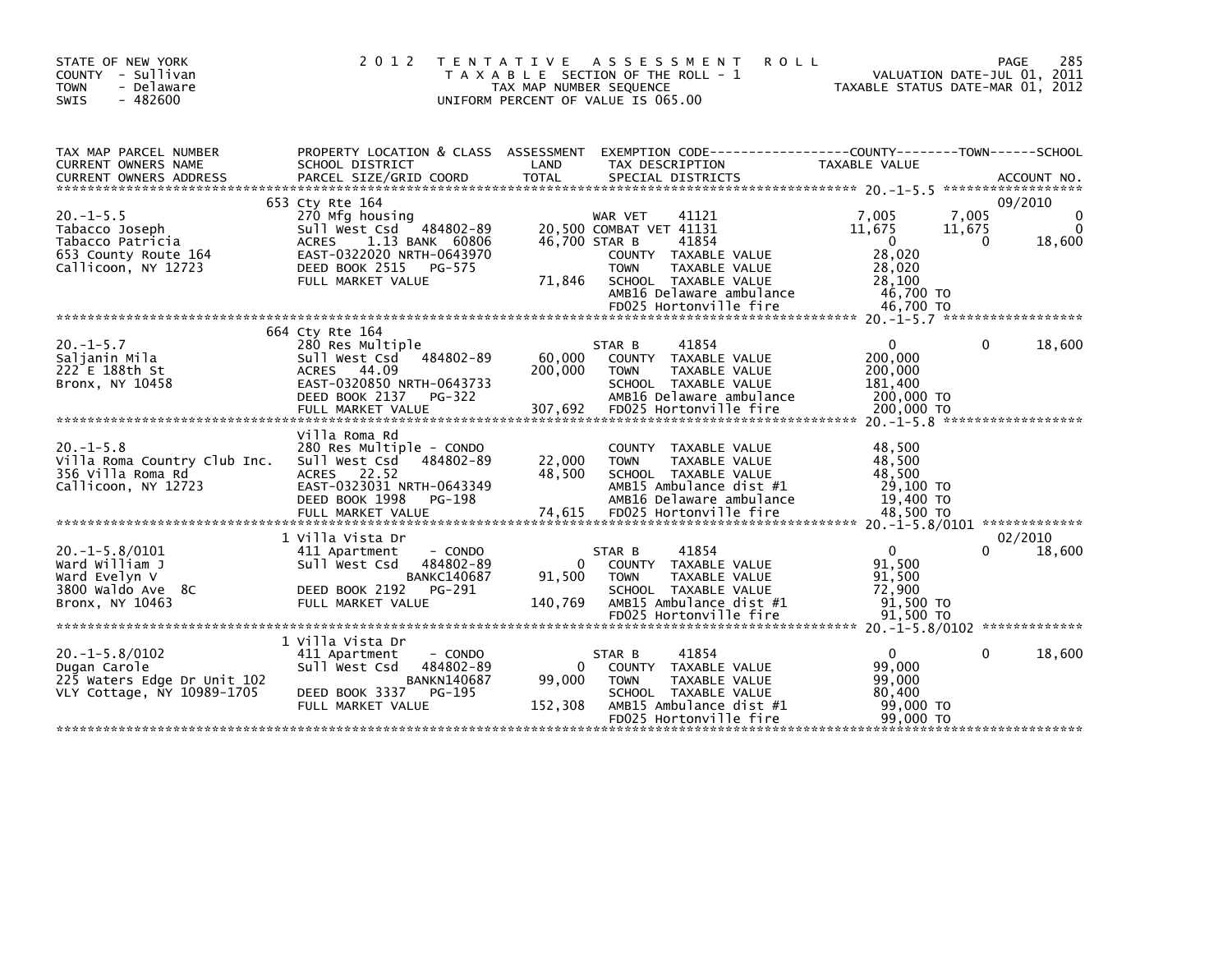| STATE OF NEW YORK<br>COUNTY - Sullivan<br><b>TOWN</b><br>- Delaware<br>$-482600$<br><b>SWIS</b>         | 2 0 1 2                                                                                   | T E N T A T I V E<br>T A X A B L E SECTION OF THE ROLL - 1<br>UNIFORM PERCENT OF VALUE IS 065.00 | TAX MAP NUMBER SEQUENCE           |                                         | A S S E S S M E N T                                                                                                         | <b>ROLL</b> | VALUATION DATE-JUL 01, 2011<br>TAXABLE STATUS DATE-MAR 01, 2012                             | <b>PAGE</b>  | 286    |
|---------------------------------------------------------------------------------------------------------|-------------------------------------------------------------------------------------------|--------------------------------------------------------------------------------------------------|-----------------------------------|-----------------------------------------|-----------------------------------------------------------------------------------------------------------------------------|-------------|---------------------------------------------------------------------------------------------|--------------|--------|
| TAX MAP PARCEL NUMBER<br>CURRENT OWNERS NAME                                                            | PROPERTY LOCATION & CLASS ASSESSMENT<br>SCHOOL DISTRICT                                   |                                                                                                  | LAND                              |                                         | TAX DESCRIPTION                                                                                                             |             | TAXABLE VALUE                                                                               |              |        |
| $20. -1 - 5.8/0201$<br>Noury Albert<br>Noury Maha<br>55 Locust Ln<br>Upper Saddle River, NJ 07458       | 3 Villa Vista Dr<br>411 Apartment<br>Sull West Csd<br>DEED BOOK 2240<br>FULL MARKET VALUE | - CONDO<br>484802-89<br><b>BANKC220051</b><br>$PG-28$                                            | $\Omega$<br>96.000<br>147,692     | <b>TOWN</b>                             | COUNTY TAXABLE VALUE<br>TAXABLE VALUE<br>SCHOOL TAXABLE VALUE<br>AMB15 Ambulance dist #1<br>FD025 Hortonville fire          |             | 96,000<br>96,000<br>96,000<br>96,000 TO<br>96,000 TO                                        |              |        |
| $20. -1 - 5.8/0202$<br>Meehan Anne<br>Reilly Joseph V<br>12 Westview Ave<br>Congers, NY 10920           | 3 Villa Vista Dr<br>411 Apartment<br>Sull West Csd<br>DEED BOOK 2777<br>FULL MARKET VALUE | - CONDO<br>484802-89<br>PG-136                                                                   | 0<br>105,200<br>161,846           | STAR EN<br><b>COUNTY</b><br><b>TOWN</b> | 41834<br>TAXABLE VALUE<br>TAXABLE VALUE<br>SCHOOL TAXABLE VALUE<br>AMB15 Ambulance dist #1                                  |             | $\Omega$<br>105,200<br>105,200<br>66,640<br>105,200 TO                                      | 01/2008<br>0 | 38,560 |
|                                                                                                         | 5 Villa Roma Rd                                                                           |                                                                                                  |                                   |                                         |                                                                                                                             |             |                                                                                             |              |        |
| $20. -1 - 5.8/0301$<br>Pawlak Virginia<br>Pawlak Walter<br>5 Villa Vista Dr  301<br>Callicoon, NY 12723 | 411 Apartment<br>Sull West Csd<br>DEED BOOK 2225<br>FULL MARKET VALUE                     | - CONDO<br>484802-89<br>PG-652                                                                   | 0<br>101,000<br>155,385           | STAR EN<br><b>TOWN</b>                  | 41834<br>COUNTY TAXABLE VALUE<br>TAXABLE VALUE<br>SCHOOL TAXABLE VALUE<br>AMB15 Ambulance dist #1<br>FD025 Hortonville fire |             | $\Omega$<br>101,000<br>101,000<br>62,440<br>$101,000$ TO<br>101,000 TO                      | 0            | 38,560 |
|                                                                                                         | 5 Villa Vista Dr                                                                          |                                                                                                  |                                   |                                         |                                                                                                                             |             | 20. -1-5.8/0302 **************                                                              |              |        |
| $20. -1 - 5.8/0302$<br>Vastano Pat J<br>Vastano Anna Marie<br>154 Davis Ave                             | 411 Apartment<br>Sull West Csd<br>DEED BOOK 2225<br>FULL MARKET VALUE                     | - CONDO<br>484802-89<br>PG-637                                                                   | $\Omega$<br>101.000<br>155,385    | <b>TOWN</b>                             | COUNTY TAXABLE VALUE<br>TAXABLE VALUE<br>SCHOOL TAXABLE VALUE<br>AMB15 Ambulance dist #1                                    |             | 101,000<br>101,000<br>101,000<br>$101,000$ TO<br>101,000 TO                                 |              |        |
| $20. -1 - 5.8/0401$<br>Iuculano Thomas G<br>Iuculano Barbara<br>413 Links Dr<br>North Hills, NY 11576   | 7 Villa Vista Dr<br>411 Apartment<br>Sull West Csd<br>DEED BOOK 2239<br>FULL MARKET VALUE | - CONDO<br>484802-89<br><b>PG-203</b>                                                            | $\mathbf 0$<br>110,464<br>169,945 | <b>TOWN</b>                             | COUNTY TAXABLE VALUE<br>TAXABLE VALUE<br>SCHOOL TAXABLE VALUE<br>AMB15 Ambulance dist #1<br>FD025 Hortonville fire          |             | 20. -1-5.8/0401 **************<br>110,464<br>110,464<br>110.464<br>110,464 TO<br>110,464 TO |              |        |
| $20. -1 - 5.8/0402$<br>Serpico Debra M<br>Serpico Anthony<br>25 Johanna Ln<br>Staten Island, NY 10309   | 7 Villa Roma Rd<br>411 Apartment<br>Sull West Csd<br>DEED BOOK 2251<br>FULL MARKET VALUE  | - CONDO<br>484802-89<br>PG-585                                                                   | 0<br>114,385<br>175,977           | STAR B<br><b>TOWN</b>                   | 41854<br>COUNTY TAXABLE VALUE<br>TAXABLE VALUE<br>SCHOOL TAXABLE VALUE<br>AMB15 Ambulance dist #1<br>FD025 Hortonville fire |             | $\Omega$<br>114,385<br>114,385<br>95,785<br>114,385 TO<br>114,385 TO                        | $\Omega$     | 18,600 |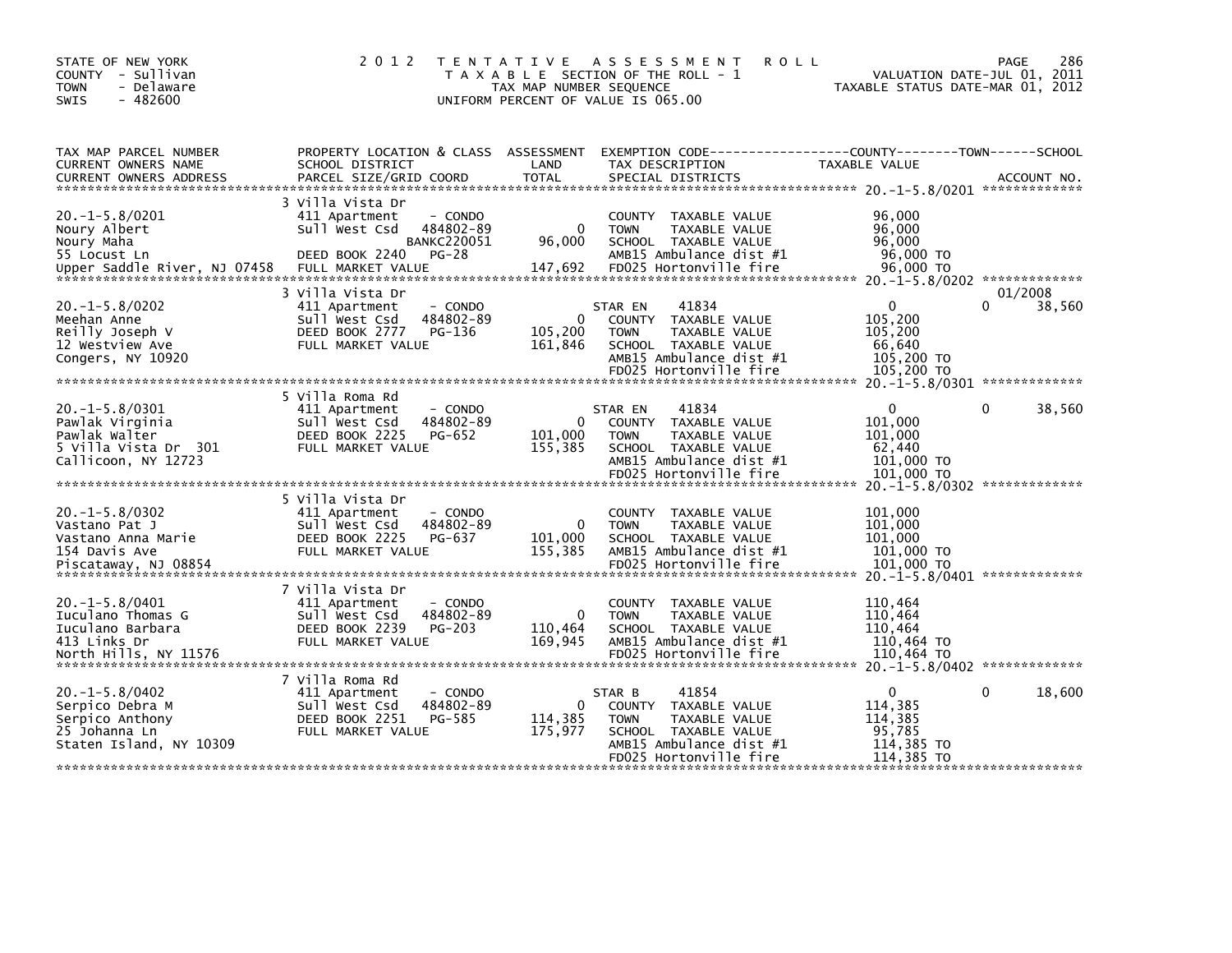| - Delaware<br><b>TOWN</b><br>$-482600$<br>SWIS                                                                                                                                                                                                                                                                                                                                                                                                                                                                                                                            |                                                                                           | UNIFORM PERCENT OF VALUE IS 065.00                   | TAX MAP NUMBER SEQUENCE            |                                 | T A X A B L E SECTION OF THE ROLL - 1                                                                                       |                                                                     | VALUATION DATE-JUL 01, 2011<br>TAXABLE STATUS DATE-MAR 01, 2012                             |             | 287    |
|---------------------------------------------------------------------------------------------------------------------------------------------------------------------------------------------------------------------------------------------------------------------------------------------------------------------------------------------------------------------------------------------------------------------------------------------------------------------------------------------------------------------------------------------------------------------------|-------------------------------------------------------------------------------------------|------------------------------------------------------|------------------------------------|---------------------------------|-----------------------------------------------------------------------------------------------------------------------------|---------------------------------------------------------------------|---------------------------------------------------------------------------------------------|-------------|--------|
| TAX MAP PARCEL NUMBER<br>CURRENT OWNERS NAME                                                                                                                                                                                                                                                                                                                                                                                                                                                                                                                              | PROPERTY LOCATION & CLASS ASSESSMENT<br>SCHOOL DISTRICT                                   |                                                      | LAND                               |                                 | TAX DESCRIPTION                                                                                                             | EXEMPTION        CODE-----------------COUNTY-------TOWN------SCHOOL | TAXABLE VALUE                                                                               |             |        |
| <b>CURRENT OWNERS ADDRESS</b>                                                                                                                                                                                                                                                                                                                                                                                                                                                                                                                                             | PARCEL SIZE/GRID COORD                                                                    |                                                      | <b>TOTAL</b>                       |                                 | SPECIAL DISTRICTS                                                                                                           |                                                                     |                                                                                             | ACCOUNT NO. |        |
| $20. -1 - 5.8/0501$<br>Dicostanzo Lynne<br>Box 4A Villa Roma Rd 501<br>Callicoon, NY 12723                                                                                                                                                                                                                                                                                                                                                                                                                                                                                | 2 Villa Vista Dr<br>411 Apartment<br>Sull West Csd<br>DEED BOOK 2236<br>FULL MARKET VALUE | - CONDO<br>484802-89<br><b>BANK C30614</b><br>PG-178 | $\mathbf{0}$<br>105,000<br>161,538 | STAR B<br>COUNTY<br><b>TOWN</b> | 41854<br>TAXABLE VALUE<br><b>TAXABLE VALUE</b><br>SCHOOL TAXABLE VALUE<br>AMB15 Ambulance dist #1<br>FD025 Hortonville fire |                                                                     | 0<br>105,000<br>105.000<br>86,400<br>105,000 TO<br>105,000 TO                               |             | 18,600 |
|                                                                                                                                                                                                                                                                                                                                                                                                                                                                                                                                                                           | 2 Villa Vista Dr                                                                          |                                                      |                                    |                                 |                                                                                                                             |                                                                     | 20. -1-5.8/0502 *************                                                               |             |        |
| $20. -1 - 5.8/0502$<br>Morelli Robert<br>Morelli Domenica<br>113 Fifth St<br>$\begin{array}{lllll} \textbf{Garden} & \textbf{City, NY} & \textbf{11530} & & & & & & \textbf{FD025} & \textbf{Horton} & \textbf{111e} & \textbf{t1re} \\ \textbf{****} & \textbf{****} & \textbf{****} & \textbf{****} & \textbf{****} & \textbf{****} & \textbf{****} & \textbf{****} & \textbf{****} & \textbf{****} & \textbf{****} & \textbf{****} \\ \textbf{****} & \textbf{****} & \textbf{****} & \textbf{****} & \textbf{****} & \textbf{****} & \textbf{****} & \textbf{****} &$ | 411 Apartment<br>Sull West Csd<br>DEED BOOK 2239<br>FULL MARKET VALUE                     | - CONDO<br>484802-89<br>PG-394                       | 0<br>96,000<br>147,692             | <b>TOWN</b>                     | COUNTY TAXABLE VALUE<br>TAXABLE VALUE<br>SCHOOL TAXABLE VALUE<br>AMB15 Ambulance dist #1<br>FD025 Hortonville fire          |                                                                     | 96,000<br>96,000<br>96,000<br>96,000 TO<br>96,000 TO<br>20. -1-5.8/0601 **************      |             |        |
|                                                                                                                                                                                                                                                                                                                                                                                                                                                                                                                                                                           | 4 Villa Vista Dr                                                                          |                                                      |                                    |                                 |                                                                                                                             |                                                                     |                                                                                             | 10/2008     |        |
| $20. -1 - 5.8/0601$<br>Simone Brad<br>121 Wallace Ave<br>Staten Island, NY 10305                                                                                                                                                                                                                                                                                                                                                                                                                                                                                          | 411 Apartment<br>Sull West Csd<br>DEED BOOK 3546<br>FULL MARKET VALUE                     | - CONDO<br>484802-89<br>PG-255                       | 0<br>120.190<br>184,908            | <b>COUNTY</b><br><b>TOWN</b>    | TAXABLE VALUE<br>TAXABLE VALUE<br>SCHOOL TAXABLE VALUE<br>AMB15 Ambulance dist #1<br>FD025 Hortonville fire                 |                                                                     | 120,190<br>120,190<br>120,190<br>120,190 TO<br>120,190 TO                                   |             |        |
|                                                                                                                                                                                                                                                                                                                                                                                                                                                                                                                                                                           | 4 Villa Vista Dr                                                                          |                                                      |                                    |                                 |                                                                                                                             |                                                                     | 20. -1-5.8/0602 **************                                                              |             |        |
| $20. -1 - 5.8/0602$<br>Gennarelli Louis R<br>Gennarelli Rosanna<br>3721 E Tremont Ave<br>Bronx, NY 10465                                                                                                                                                                                                                                                                                                                                                                                                                                                                  | 411 Apartment<br>Sull West Csd<br>DEED BOOK 2236<br>FULL MARKET VALUE                     | - CONDO<br>484802-89<br>PG-239                       | $\Omega$<br>96.000<br>147,692      | <b>TOWN</b>                     | COUNTY TAXABLE VALUE<br>TAXABLE VALUE<br>SCHOOL TAXABLE VALUE<br>AMB15 Ambulance dist #1<br>FD025 Hortonville fire          |                                                                     | 96,000<br>96,000<br>96,000<br>96,000 TO<br>96,000 TO                                        |             |        |
|                                                                                                                                                                                                                                                                                                                                                                                                                                                                                                                                                                           | 6 Villa Vista Dr                                                                          |                                                      |                                    |                                 |                                                                                                                             |                                                                     |                                                                                             |             |        |
| $20. -1 - 5.8/0701$<br>Cali Frank<br>Cali Loretta A<br>133 Oak Dr                                                                                                                                                                                                                                                                                                                                                                                                                                                                                                         | 411 Apartment<br>Sull West Csd<br>DEED BOOK 2229<br>FULL MARKET VALUE                     | - CONDO<br>484802-89<br><b>PG-400</b>                | 0<br>104,840<br>161.292            | <b>COUNTY</b><br><b>TOWN</b>    | TAXABLE VALUE<br>TAXABLE VALUE<br>SCHOOL TAXABLE VALUE<br>AMB15 Ambulance dist #1<br>FD025 Hortonville fire                 |                                                                     | 104,840<br>104,840<br>104.840<br>104,840 TO<br>104,840 TO<br>20. -1-5.8/0702 ************** |             |        |
|                                                                                                                                                                                                                                                                                                                                                                                                                                                                                                                                                                           | 6 Villa Vista Dr                                                                          |                                                      |                                    |                                 |                                                                                                                             |                                                                     |                                                                                             |             |        |
| $20. -1 - 5.8/0702$<br>Rabinovich Eduard<br>Rabinovich Faina<br>154-18 Riverside Dr<br>Whitestone, NY 11357                                                                                                                                                                                                                                                                                                                                                                                                                                                               | 411 Apartment<br>Sull West Csd<br>DEED BOOK 2607<br>FULL MARKET VALUE                     | - CONDO<br>484802-89<br>PG-344                       | 0<br>96,000<br>147,692             | <b>COUNTY</b><br><b>TOWN</b>    | TAXABLE VALUE<br>TAXABLE VALUE<br>SCHOOL TAXABLE VALUE<br>AMB15 Ambulance dist #1<br>FD025 Hortonville fire                 |                                                                     | 96,000<br>96.000<br>96,000<br>96,000 TO<br>96,000 TO                                        |             |        |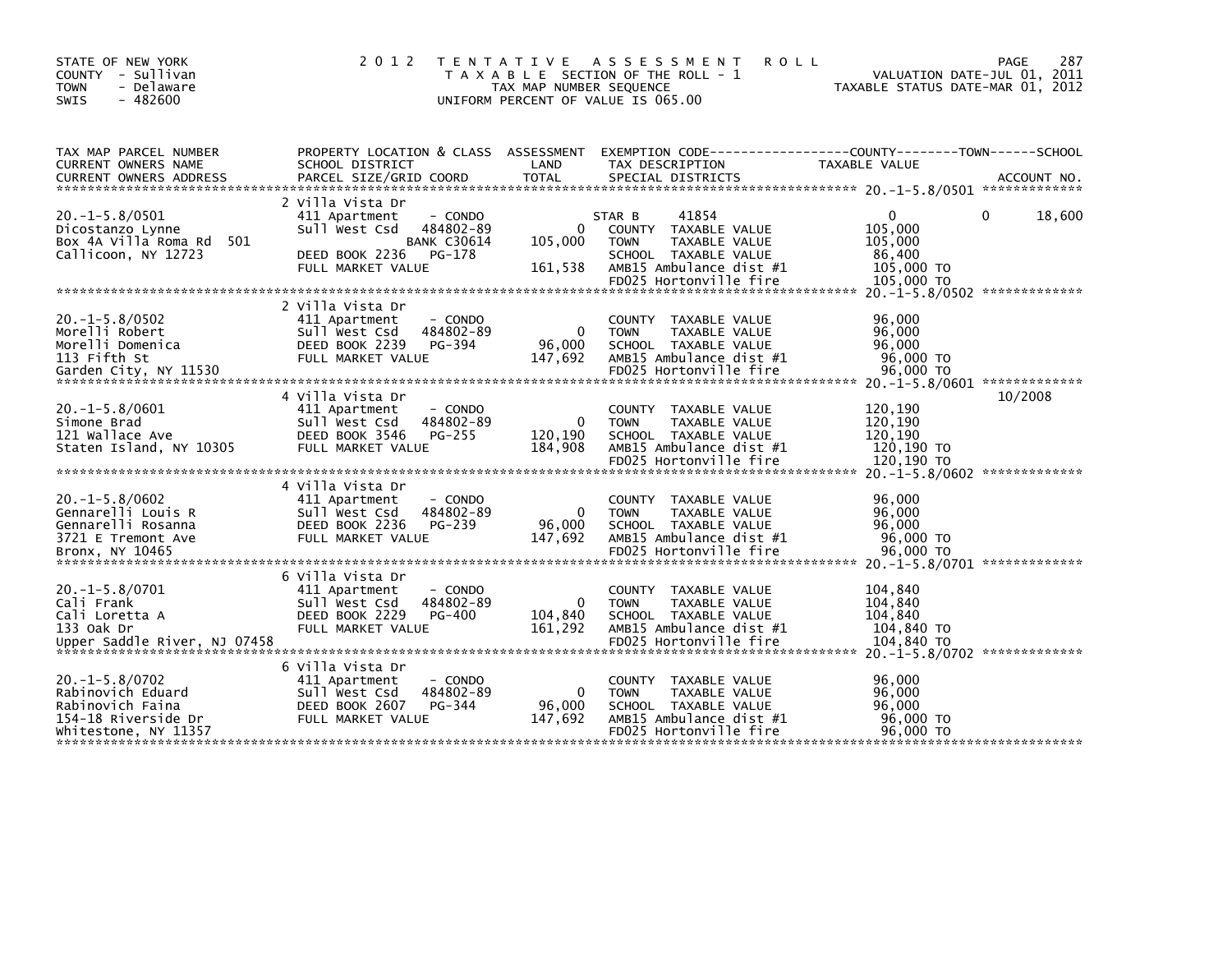| STATE OF NEW YORK<br>COUNTY - Sullivan<br><b>TOWN</b><br>- Delaware<br>$-482600$<br><b>SWIS</b>                    | 2 0 1 2                                                                                                                                            | T E N T A T I V E<br>TAX MAP NUMBER SEQUENCE | A S S E S S M E N T<br>T A X A B L E SECTION OF THE ROLL - 1<br>UNIFORM PERCENT OF VALUE IS 065.00                                                              | 288<br><b>ROLL</b><br><b>PAGE</b><br>VALUATION DATE-JUL 01, 2011<br>TAXABLE STATUS DATE-MAR 01, 2012 |
|--------------------------------------------------------------------------------------------------------------------|----------------------------------------------------------------------------------------------------------------------------------------------------|----------------------------------------------|-----------------------------------------------------------------------------------------------------------------------------------------------------------------|------------------------------------------------------------------------------------------------------|
| TAX MAP PARCEL NUMBER<br>CURRENT OWNERS NAME                                                                       | PROPERTY LOCATION & CLASS ASSESSMENT<br>SCHOOL DISTRICT                                                                                            | LAND                                         | TAX DESCRIPTION                                                                                                                                                 | EXEMPTION CODE-----------------COUNTY-------TOWN------SCHOOL<br>TAXABLE VALUE                        |
| $20. -1 - 5.8/0801$<br>Wasiluk Michael<br>Wasiluk Regina M<br>52 Autumn Ln<br>Hicksville, NY 11801                 | 8 Villa Vista Dr<br>- CONDO<br>411 Apartment<br>Sull West Csd<br>484802-89<br>DEED BOOK 2243<br>PG-134<br>FULL MARKET VALUE                        | $\Omega$<br>110,740<br>170,369               | COUNTY TAXABLE VALUE<br>TAXABLE VALUE<br><b>TOWN</b><br>SCHOOL TAXABLE VALUE<br>AMB15 Ambulance dist #1<br>FD025 Hortonville fire                               | 110,740<br>110,740<br>110,740<br>110,740 TO<br>110,740 TO                                            |
| $20. -1 - 5.8/0802$<br>Ferraro Edward C<br>Ferraro Rita L<br>802 Villia Vista Dr 802<br>Callicoon, NY 12723        | 8 Villa Vista Dr<br>411 Apartment<br>- CONDO<br>Sull West Csd<br>484802-89<br><b>BANK 60806</b><br>DEED BOOK 2010<br>PG-53493<br>FULL MARKET VALUE | $\Omega$<br>98,672<br>151,803                | COUNTY TAXABLE VALUE<br><b>TOWN</b><br>TAXABLE VALUE<br>SCHOOL TAXABLE VALUE<br>AMB15 Ambulance dist #1<br>FD025 Hortonville fire                               | 98,672<br>98,672<br>98,672<br>98,672 TO<br>98.672 TO                                                 |
| $20. -1 - 5.8/0901$<br>Calabrese Linda<br>Calabrese Richard J<br>2220 E 71st St                                    | 0901 Villa Vista Dr<br>411 Apartment<br>- CONDO<br>484802-89<br>Sull West Csd<br>DEED BOOK 2642<br>PG-641<br>FULL MARKET VALUE                     | 0<br>105,700<br>162,615                      | COUNTY TAXABLE VALUE<br><b>TOWN</b><br>TAXABLE VALUE<br>SCHOOL TAXABLE VALUE<br>AMB15 Ambulance dist #1                                                         | 105,700<br>105,700<br>105.700<br>105,700 TO                                                          |
| $20. -1 - 5.8/0902$<br>Prestigiacomo Francesca P<br>Prestigiacomo Francesco<br>1237 83rd St<br>Brooklyn, NY 11228  | 9 villa vista Dr<br>411 Apartment<br>- CONDO<br>Sull West Csd<br>484802-89<br><b>BANK C30614</b><br>PG-409<br>DEED BOOK 2403<br>FULL MARKET VALUE  | 0<br>100,000<br>153,846                      | COUNTY TAXABLE VALUE<br><b>TOWN</b><br>TAXABLE VALUE<br>SCHOOL TAXABLE VALUE<br>AMB15 Ambulance dist #1<br>FD025 Hortonville fire                               | 100,000<br>100,000<br>100,000<br>100,000 TO<br>100,000 TO                                            |
| $20. -1 - 5.8/1001$<br>Wittermann Richard<br>Wittermann Adrianne C<br>1 Villa Vista Dr 1001<br>Callicoon, NY 12723 | Villa Vista Dr<br>411 Apartment<br>- CONDO<br>Sull West Csd<br>484802-89<br><b>BANKN140687</b><br>DEED BOOK 2529<br>PG-522<br>FULL MARKET VALUE    | $\Omega$<br>108,100<br>166,308               | 41834<br>STAR EN<br><b>COUNTY</b><br>TAXABLE VALUE<br>TAXABLE VALUE<br><b>TOWN</b><br>SCHOOL TAXABLE VALUE<br>AMB15 Ambulance dist #1<br>FD025 Hortonville fire | 38,560<br>0<br>$\Omega$<br>108,100<br>108,100<br>69,540<br>108,100 TO<br>108,100 TO                  |
| $20. -1 - 5.8/1002$<br>Farrell Margaret<br>Sullivan Elizabeth<br>11 Villa Vista Dr 1002<br>Callicoon, NY 12723     | 11 Villa Vista Dr<br>411 Apartment<br>- CONDO<br>Sull West Csd<br>484802-89<br>DEED BOOK 2370<br>PG-118<br>FULL MARKET VALUE                       | 105,235<br>161,900                           | COMBAT VET 41131<br>41854<br>0 STAR B<br>COUNTY TAXABLE VALUE<br>TAXABLE VALUE<br><b>TOWN</b><br>SCHOOL TAXABLE VALUE                                           | 26,309<br>26,309<br>$\Omega$<br>0<br>18,600<br>78,926<br>78,926<br>86,635                            |
|                                                                                                                    |                                                                                                                                                    |                                              | AMB15 Ambulance dist #1<br>FD025 Hortonville fire                                                                                                               | 105,235 TO<br>105,235 TO                                                                             |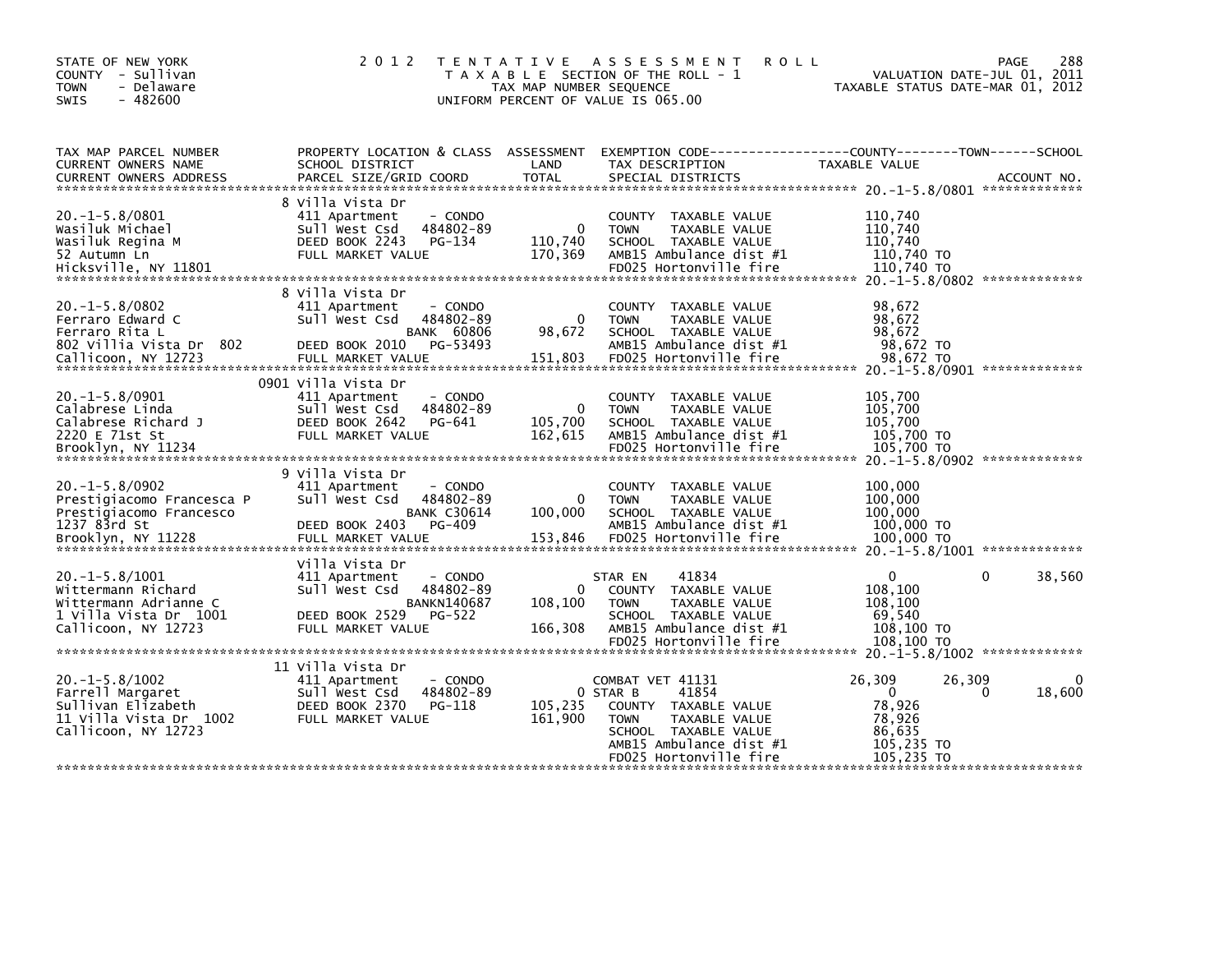| STATE OF NEW YORK<br>COUNTY - Sullivan<br>- Delaware<br><b>TOWN</b><br>$-482600$<br><b>SWIS</b>         | 2 0 1 2<br>T E N T A T I V E                                                                                                                                                   | TAX MAP NUMBER SEQUENCE            | A S S E S S M E N T<br><b>ROLL</b><br>T A X A B L E SECTION OF THE ROLL - 1<br>UNIFORM PERCENT OF VALUE IS 065.00                                                    | <b>PAGE</b><br>VALUATION DATE-JUL 01, 2011<br>TAXABLE STATUS DATE-MAR 01, 2012                          | 289         |
|---------------------------------------------------------------------------------------------------------|--------------------------------------------------------------------------------------------------------------------------------------------------------------------------------|------------------------------------|----------------------------------------------------------------------------------------------------------------------------------------------------------------------|---------------------------------------------------------------------------------------------------------|-------------|
| TAX MAP PARCEL NUMBER<br>CURRENT OWNERS NAME<br><b>CURRENT OWNERS ADDRESS</b>                           | PROPERTY LOCATION & CLASS ASSESSMENT<br>SCHOOL DISTRICT<br>PARCEL SIZE/GRID COORD                                                                                              | LAND<br><b>TOTAL</b>               | EXEMPTION CODE-----------------COUNTY-------TOWN------SCHOOL<br>TAX DESCRIPTION<br>SPECIAL DISTRICTS                                                                 | <b>TAXABLE VALUE</b>                                                                                    | ACCOUNT NO. |
| $20. -1 - 5.8/1101$<br>Rotenberg Gary<br>Rotenberg Lisa<br>2312 35th St<br>Astoria, NY 11105            | Villa Roma Rd 10<br>- CONDO<br>411 Apartment<br>Sull West Csd<br>484802-89<br>EAST-0323031 NRTH-0643349<br>DEED BOOK 2585<br>$PG-33$<br>FULL MARKET VALUE                      | $\mathbf{0}$<br>106,000<br>163,077 | COUNTY TAXABLE VALUE<br><b>TAXABLE VALUE</b><br><b>TOWN</b><br>SCHOOL TAXABLE VALUE<br>AMB15 Ambulance dist #1<br>AMB16 Delaware ambulance<br>FD025 Hortonville fire | 106,000<br>106,000<br>106,000<br>63,600 TO<br>42,400 TO<br>106,000 TO                                   |             |
|                                                                                                         |                                                                                                                                                                                |                                    |                                                                                                                                                                      |                                                                                                         |             |
| $20. -1 - 5.8/1102$<br>McKinney Anna M<br>13 Villa Vista Dr 1102<br>Callicoon, NY 12723                 | 13 Villa Vista Dr<br>411 Apartment<br>- CONDO<br>Sull West Csd<br>484802-89<br>EAST-0323031 NRTH-0643349<br>DEED BOOK 2584<br>PG-681<br>FULL MARKET VALUE                      | 0<br>106,000<br>163,077            | 41854<br>STAR B<br>TAXABLE VALUE<br><b>COUNTY</b><br>TAXABLE VALUE<br><b>TOWN</b><br>SCHOOL TAXABLE VALUE<br>AMB15 Ambulance dist #1<br>AMB16 Delaware ambulance     | $\mathbf{0}$<br>0<br>106,000<br>106,000<br>87,400<br>63,600 TO<br>42,400 TO                             | 18,600      |
|                                                                                                         |                                                                                                                                                                                |                                    | FD025 Hortonville fire                                                                                                                                               | 106,000 TO<br>20. -1-5.8/1201 **************                                                            |             |
| $20.-1-5.8/1201$<br>Parrinello Arthur J<br>Parrinello Helen A<br>12 Davis St<br>East Rockaway, NY 11518 | Villa Roma Rd 10<br>411 Apartment<br>- CONDO<br>Sull West Csd<br>484802-89<br><b>BANKC131113</b><br>EAST-0323031 NRTH-0643349<br>DEED BOOK 2628<br>PG-415<br>FULL MARKET VALUE | $\Omega$<br>119,270<br>183,492     | COUNTY TAXABLE VALUE<br><b>TOWN</b><br><b>TAXABLE VALUE</b><br>SCHOOL TAXABLE VALUE<br>AMB15 Ambulance dist #1<br>AMB16 Delaware ambulance<br>FD025 Hortonville fire | 119,270<br>119,270<br>119,270<br>71,562 TO<br>47,708 TO<br>119,270 TO<br>20. -1-5.8/1202 ************** |             |
| $20. -1 - 5.8/1202$<br>Polizzi Vito<br>Polizzi Rosalia<br>148-09 5th Ave<br>Whitestone, NY 11357        | Villa Roma Rd 10<br>411 Apartment<br>- CONDO<br>484802-89<br>Sull West Csd<br><b>BANK C30614</b><br>EAST-0323031 NRTH-0643349<br>DEED BOOK 2627<br>PG-546                      | 0<br>106.000                       | TAXABLE VALUE<br><b>COUNTY</b><br>TAXABLE VALUE<br><b>TOWN</b><br>SCHOOL TAXABLE VALUE<br>AMB15 Ambulance dist #1<br>AMB16 Delaware ambulance                        | 106,000<br>106,000<br>106,000<br>63,600 TO<br>42,400 TO                                                 |             |
| $20. -1 - 5.10$<br>Passante Martin A<br>356 Villa Roma Rd<br>Callicoon, NY 12723                        | 427 Villa Roma Rd<br>220 2 Family Res<br>484802-89<br>Sull West Csd<br><b>ACRES</b><br>2.07<br>EAST-0323697 NRTH-0643516<br>DEED BOOK 1845<br>$PG-358$<br>FULL MARKET VALUE    | 20,700<br>202,700<br>311,846       | COUNTY<br>TAXABLE VALUE<br><b>TAXABLE VALUE</b><br><b>TOWN</b><br>SCHOOL TAXABLE VALUE<br>AMB15 Ambulance dist #1<br>FD025 Hortonville fire                          | 202,700<br>202,700<br>202.700<br>202,700 TO<br>202,700 TO                                               |             |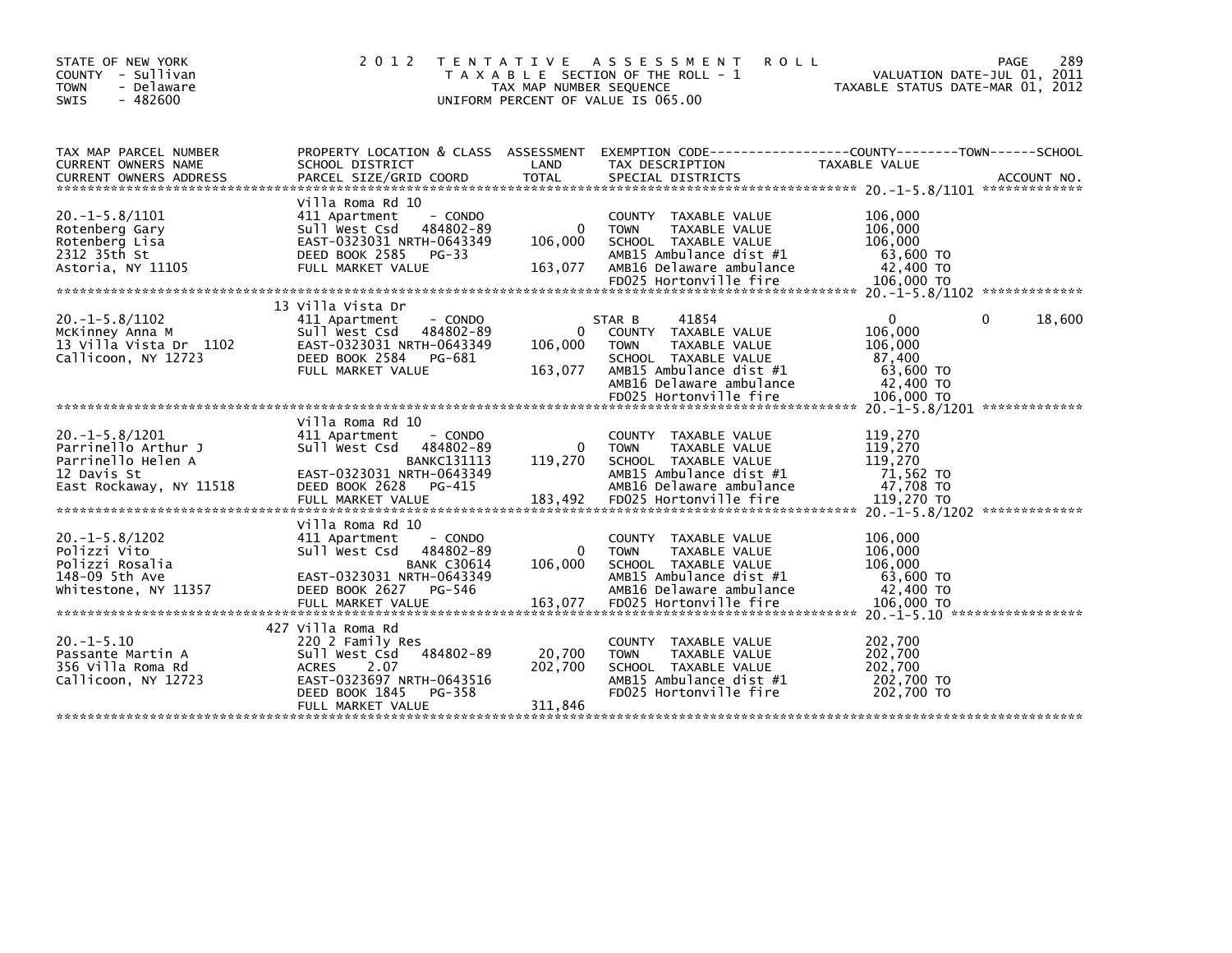| STATE OF NEW YORK<br>COUNTY - Sullivan<br><b>TOWN</b><br>- Delaware<br>$-482600$<br>SWIS                   | 2 0 1 2                                                                                                                                                                            | TAX MAP NUMBER SEQUENCE        | TENTATIVE ASSESSMENT<br><b>ROLL</b><br>T A X A B L E SECTION OF THE ROLL - 1<br>UNIFORM PERCENT OF VALUE IS 065.00                                    | TAXABLE STATUS DATE-MAR 01, 2012                                     | 290<br>PAGE<br>VALUATION DATE-JUL 01, 2011 |
|------------------------------------------------------------------------------------------------------------|------------------------------------------------------------------------------------------------------------------------------------------------------------------------------------|--------------------------------|-------------------------------------------------------------------------------------------------------------------------------------------------------|----------------------------------------------------------------------|--------------------------------------------|
| TAX MAP PARCEL NUMBER<br>CURRENT OWNERS NAME<br><b>CURRENT OWNERS ADDRESS</b>                              | SCHOOL DISTRICT<br>PARCEL SIZE/GRID COORD                                                                                                                                          | LAND<br><b>TOTAL</b>           | PROPERTY LOCATION & CLASS ASSESSMENT EXEMPTION CODE----------------COUNTY-------TOWN------SCHOOL<br>TAX DESCRIPTION<br>SPECIAL DISTRICTS              | TAXABLE VALUE                                                        | ACCOUNT NO.                                |
| $20. -1 - 5.11$<br>Fatato Gloria<br>39 Underhill Dr<br>Pomana, NY 10970                                    | 684 Cty Rte 164<br>240 Rural res<br>484802-89<br>Sull West Csd<br>ACRES 15.34<br>DEED BOOK 3094<br>PG-317<br>FULL MARKET VALUE                                                     | 35,950<br>165,000<br>253,846   | COUNTY TAXABLE VALUE<br><b>TOWN</b><br>TAXABLE VALUE<br>SCHOOL TAXABLE VALUE<br>AMB16 Delaware ambulance<br>FD025 Hortonville fire                    | 165,000<br>165,000<br>165,000<br>165,000 TO<br>165,000 TO            |                                            |
| $20. -1 - 6.1$<br>Benizzi Nicholas J<br>Benizzi Cara A<br>66 Treyz Rd<br>Livingston Manor, NY 12750        | 724 Cty Rte 164<br>270 Mfg housing<br>Sull West Csd 484802-89<br>FRNT 132.90 DPTH 176.80<br>EAST-0322409 NRTH-0642811<br>DEED BOOK 2398<br>PG-116<br>FULL MARKET VALUE             | 16,000<br>45,000<br>69,231     | COUNTY TAXABLE VALUE<br><b>TOWN</b><br>TAXABLE VALUE<br>SCHOOL TAXABLE VALUE<br>AMB16 Delaware ambulance<br>FD025 Hortonville fire                    | 45,000<br>45,000<br>45.000<br>45,000 TO<br>45,000 TO                 | 121059                                     |
| $20. -1 - 6.21$<br>Murphy John<br>Murphy Ronit<br>736 Cty Rte 164<br>PO Box 136<br>Callicoon, NY 12723     | 736 Cty Rte 164<br>210 1 Family Res<br>484802-89<br>Sull West Csd<br><b>ACRES</b><br>4.90<br>EAST-0322260 NRTH-0642760<br>DEED BOOK 942<br>PG-00110<br>FULL MARKET VALUE           | 23,000<br>82,000<br>126,154    | 41854<br>STAR B<br>COUNTY TAXABLE VALUE<br>TAXABLE VALUE<br><b>TOWN</b><br>SCHOOL TAXABLE VALUE<br>AMB16 Delaware ambulance<br>FD025 Hortonville fire | $\mathbf{0}$<br>82,000<br>82,000<br>63,400<br>82,000 TO<br>82,000 TO | 121085<br>18,600<br>0                      |
| $20. -1 - 7.2$<br>Callicoon Resort Lodges<br>356 Villa Roma Rd<br>Callicoon, NY 12723                      | 397 Villa Roma Rd<br>418 Inn/lodge<br>- TIMESH<br>Sull West Csd<br>484802-89<br>7.15<br><b>ACRES</b><br>EAST-0324065 NRTH-0642917<br>DEED BOOK 01537 PG-00021<br>FULL MARKET VALUE | 37,000<br>1578,600<br>2428,615 | COUNTY TAXABLE VALUE<br>TAXABLE VALUE<br><b>TOWN</b><br>SCHOOL TAXABLE VALUE<br>AMB15 Ambulance dist #1<br>FD025 Hortonville fire                     | 1578,600<br>1578,600<br>1578,600<br>1578,600 TO<br>1578,600 TO       |                                            |
| $20. - 1 - 8.2$<br>Villa Roma Country Club Inc.<br>356 Villa Roma Rd<br>Callicoon, NY 12723                | Villa Roma Rd<br>330 Vacant comm<br>Sull West Csd<br>484802-89<br>FRNT 229.78 DPTH<br>50.00<br>EAST-0325910 NRTH-0642182<br>DEED BOOK 1246 PG-00096                                | 1,000<br>1,000                 | COUNTY TAXABLE VALUE<br>TAXABLE VALUE<br><b>TOWN</b><br>SCHOOL TAXABLE VALUE<br>AMB15 Ambulance dist #1<br>FD025 Hortonville fire                     | 1,000<br>1,000<br>1,000<br>1,000 TO<br>1.000 TO                      |                                            |
| $20. -1 - 8.3$<br>Callicoon Development Corp Inc Sull West Csd<br>356 Villa Roma Rd<br>Callicoon, NY 12723 | Villa Roma Rd 10<br>440 Warehouse<br>484802-89<br>ACRES 52.01<br>EAST-0325320 NRTH-0645460<br>DEED BOOK 1246<br>PG-00096<br>FULL MARKET VALUE                                      | 72,000<br>112,500<br>173,077   | COUNTY TAXABLE VALUE<br><b>TOWN</b><br>TAXABLE VALUE<br>SCHOOL TAXABLE VALUE<br>AMB15 Ambulance dist #1<br>FD025 Hortonville fire                     | 112,500<br>112,500<br>112,500<br>112,500 TO<br>112,500 TO            |                                            |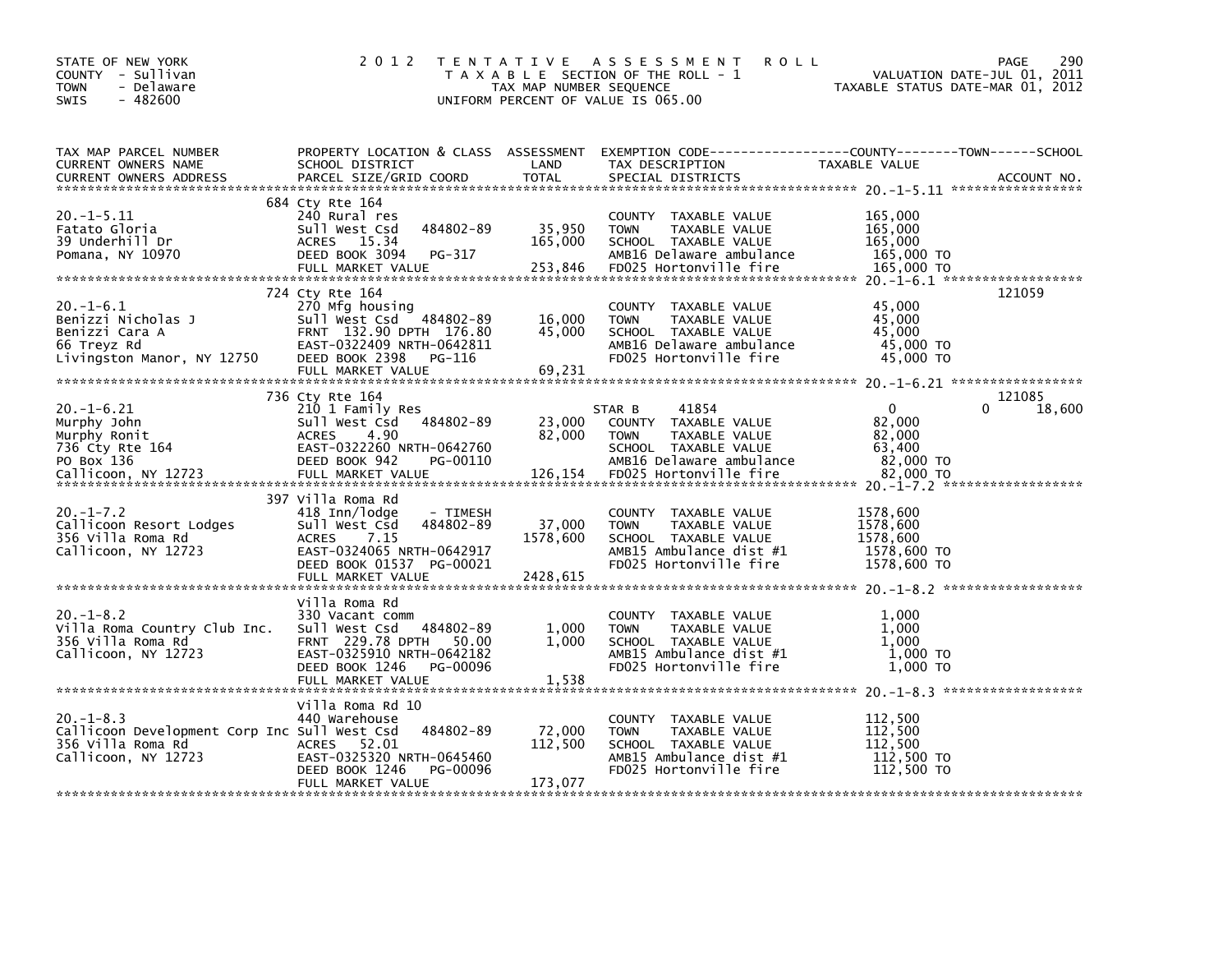| STATE OF NEW YORK<br>COUNTY - Sullivan<br><b>TOWN</b><br>- Delaware<br>$-482600$<br><b>SWIS</b>                                                                                                                     | 2 0 1 2                                                                                                                                                                                     | TAX MAP NUMBER SEQUENCE        | TENTATIVE ASSESSMENT<br><b>ROLL</b><br>T A X A B L E SECTION OF THE ROLL - 1<br>UNIFORM PERCENT OF VALUE IS 065.00                                                       | VALUATION DATE-JUL 01, 2011<br>TAXABLE STATUS DATE-MAR 01, 2012                  | 291<br>PAGE |
|---------------------------------------------------------------------------------------------------------------------------------------------------------------------------------------------------------------------|---------------------------------------------------------------------------------------------------------------------------------------------------------------------------------------------|--------------------------------|--------------------------------------------------------------------------------------------------------------------------------------------------------------------------|----------------------------------------------------------------------------------|-------------|
| TAX MAP PARCEL NUMBER<br>CURRENT OWNERS NAME<br>.CURRENT OWNERS ADDRESS PARCEL SIZE/GRID COORD TOTAL SPECIAL DISTRICTS AND MESS ADDRESS PARCEL SIZE/GRID COORD TOTAL SPECIAL DISTRICTS AND MESS AND MESS ASSOCIATES | SCHOOL DISTRICT                                                                                                                                                                             | LAND                           | PROPERTY LOCATION & CLASS ASSESSMENT EXEMPTION CODE-----------------COUNTY-------TOWN------SCHOOL<br>TAX DESCRIPTION                                                     | TAXABLE VALUE                                                                    |             |
| $20. -1 - 9.2$<br>Villa Roma Resort Lodges Inc. Sull West Csd 484802-89<br>356 Villa Roma Rd<br>Callicoon, NY 12723                                                                                                 | 1-6 Venetian Cir<br>418 Inn/lodge<br>6 Timesharing Bldgs.<br>1254/79<br>1051/314<br>1 Timeshare in Capri<br>8.31<br><b>ACRES</b><br>EAST-0324461 NRTH-0643209<br>DEED BOOK 1537<br>PG-00017 | 33,400<br>1169,900             | COUNTY TAXABLE VALUE<br><b>TOWN</b><br>TAXABLE VALUE<br>SCHOOL TAXABLE VALUE<br>AMB15 Ambulance dist #1<br>FD025 Hortonville fire                                        | 1169,900<br>1169,900<br>1169,900<br>1114,900 TO<br>1114,900 TO                   |             |
|                                                                                                                                                                                                                     | FULL MARKET VALUE                                                                                                                                                                           | 1799,846                       |                                                                                                                                                                          |                                                                                  |             |
| $20. -1 - 9.3$<br>Catskill Resort Lodges Inc.<br>356 Villa Roma Rd<br>Callicoon, NY 12723                                                                                                                           | 14-24 Naples Rd<br>411 Apartment<br>- TIMESH<br>Sull West Csd<br>484802-89<br>ACRES 12.49<br>EAST-0324341 NRTH-0642004<br>DEED BOOK 1765<br>PG-532<br>FULL MARKET VALUE                     | 62,450<br>3218,000<br>4950,769 | <b>BUS IMP AP 47610</b><br>COUNTY TAXABLE VALUE<br><b>TOWN</b><br>TAXABLE VALUE<br>SCHOOL TAXABLE VALUE<br>AMB15 Ambulance dist #1<br>3,600 EX<br>FD025 Hortonville fire | 3,600<br>3,600<br>3214,400<br>3214,400<br>3214,400<br>3214,400 TO<br>3218,000 TO | 3,600       |
|                                                                                                                                                                                                                     |                                                                                                                                                                                             |                                |                                                                                                                                                                          |                                                                                  |             |
| $20. -1 - 9.4$<br>Callicoon Development Corp<br>356 Villa Roma Rd<br>Callicoon, NY 12723                                                                                                                            | Villa Roma Rd 10<br>330 Vacant comm<br>484802-89<br>Sull West Csd<br>2.30<br>ACRES<br>EAST-0326227 NRTH-0642510<br>DEED BOOK 1254<br>PG-00075<br>FULL MARKET VALUE                          | 3,500<br>3,500<br>5,385        | COUNTY TAXABLE VALUE<br><b>TOWN</b><br>TAXABLE VALUE<br>SCHOOL TAXABLE VALUE<br>AMB15 Ambulance dist #1<br>FD025 Hortonville fire                                        | 3,500<br>3,500<br>3,500<br>3,500 TO<br>3.500 TO                                  |             |
|                                                                                                                                                                                                                     | Cty Rte 164                                                                                                                                                                                 |                                |                                                                                                                                                                          |                                                                                  |             |
| $20. -1 - 9.8$<br>Callicoon Development Corp<br>356 Villa Roma Rd<br>Callicoon, NY 12723                                                                                                                            | 330 Vacant comm<br>484802-89<br>Sull West Csd<br>ACRES 10.09<br>EAST-0323490 NRTH-0646280<br>DEED BOOK 1256<br>PG-0051<br>FULL MARKET VALUE                                                 | 32,700<br>32,700<br>50,308     | COUNTY TAXABLE VALUE<br><b>TOWN</b><br>TAXABLE VALUE<br>SCHOOL TAXABLE VALUE<br>AMB15 Ambulance dist #1<br>FD025 Hortonville fire                                        | 32,700<br>32,700<br>32,700<br>32,700 TO<br>32,700 TO                             |             |
|                                                                                                                                                                                                                     | Cty Rte 164                                                                                                                                                                                 |                                |                                                                                                                                                                          |                                                                                  |             |
| $20. -1 - 9.9$<br>Callicoon Development Corp<br>356 Villa Roma Rd<br>Callicoon, NY 12723                                                                                                                            | 330 Vacant comm<br>484802-89<br>Sull West Csd<br>ACRES 10.74<br>EAST-0322920 NRTH-0642207<br>DEED BOOK 1150<br>PG-129                                                                       | 28,700<br>28,700               | COUNTY TAXABLE VALUE<br><b>TOWN</b><br>TAXABLE VALUE<br>SCHOOL TAXABLE VALUE<br>AMB15 Ambulance dist $#1$<br>AMB16 Delaware ambulance                                    | 28,700<br>28,700<br>28,700<br>861 TO<br>27,839 TO                                |             |
|                                                                                                                                                                                                                     | FULL MARKET VALUE                                                                                                                                                                           | 44,154                         | FD025 Hortonville fire                                                                                                                                                   | 28,700 TO                                                                        |             |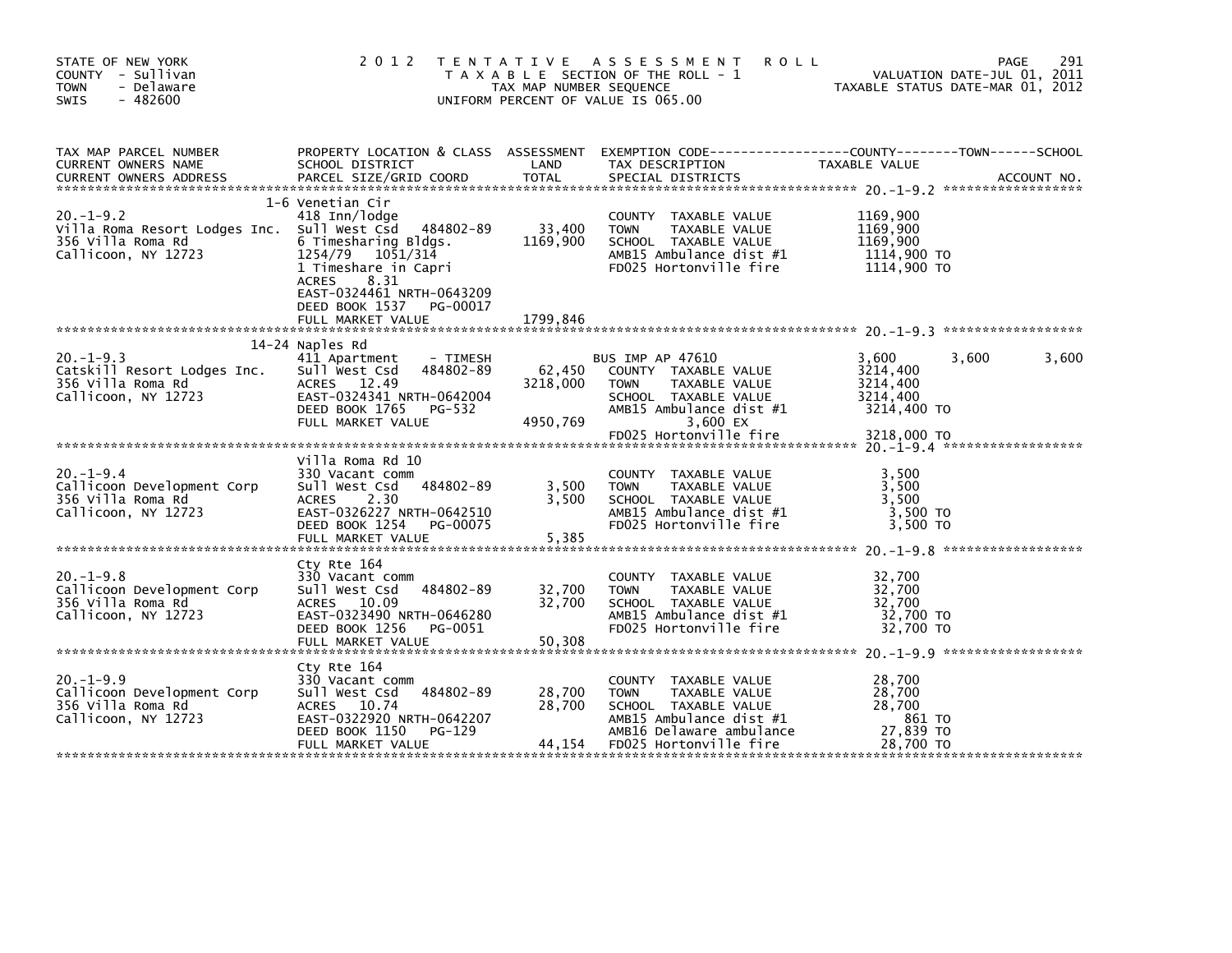| STATE OF NEW YORK<br>COUNTY - Sullivan<br><b>TOWN</b><br>- Delaware<br>$-482600$<br>SWIS                        | 2 0 1 2                                                                                                                                                                                                                                       | T E N T A T I V E<br>TAX MAP NUMBER SEQUENCE | A S S E S S M E N T<br><b>ROLL</b><br>T A X A B L E SECTION OF THE ROLL - 1<br>UNIFORM PERCENT OF VALUE IS 065.00                                              | PAGE<br>VALUATION DATE-JUL 01, 2011<br>TAXABLE STATUS DATE-MAR 01, 2012       | 292         |
|-----------------------------------------------------------------------------------------------------------------|-----------------------------------------------------------------------------------------------------------------------------------------------------------------------------------------------------------------------------------------------|----------------------------------------------|----------------------------------------------------------------------------------------------------------------------------------------------------------------|-------------------------------------------------------------------------------|-------------|
| TAX MAP PARCEL NUMBER<br>CURRENT OWNERS NAME<br><b>CURRENT OWNERS ADDRESS</b>                                   | PROPERTY LOCATION & CLASS ASSESSMENT<br>SCHOOL DISTRICT<br>PARCEL SIZE/GRID COORD                                                                                                                                                             | LAND<br>TOTAL                                | TAX DESCRIPTION<br>SPECIAL DISTRICTS                                                                                                                           | EXEMPTION CODE-----------------COUNTY-------TOWN------SCHOOL<br>TAXABLE VALUE | ACCOUNT NO. |
| $20. -1 - 9.10$<br>Villa Roma Country Club Inc.<br>356 Villa Roma Rd<br>Callicoon, NY 12723                     | Villa Roma Rd<br>583 Resort cmplx - TIMESH<br>484802-89<br>Sull West Csd<br>Renovated 16 rooms to 8 s<br>2004 Roll 1st floor,&2nd<br>FRNT 107.99 DPTH 216.99<br><b>ACRES</b><br>0.32<br>EAST-0324992 NRTH-0643115<br>DEED BOOK 1577<br>PG-116 | 30,000<br>280,000                            | COUNTY TAXABLE VALUE<br><b>TOWN</b><br>TAXABLE VALUE<br>SCHOOL TAXABLE VALUE<br>AMB15 Ambulance dist #1<br>FD025 Hortonville fire                              | 280,000<br>280,000<br>280,000<br>280,000 TO<br>280,000 TO                     |             |
|                                                                                                                 | FULL MARKET VALUE                                                                                                                                                                                                                             | 430,769                                      |                                                                                                                                                                |                                                                               |             |
| $20. -1 - 10$<br>McGee Kristi<br>58 Polster Rd<br>Callicoon, NY 12723                                           | 58 Polster Rd<br>260 Seasonal res<br>484802-89<br>Sull West Csd<br>ACRES 22.00 BANK C30978<br>EAST-0327660 NRTH-0643510<br>DEED BOOK 3290<br>PG-346<br>FULL MARKET VALUE                                                                      | 50,000<br>130,000<br>200,000                 | COUNTY TAXABLE VALUE<br><b>TOWN</b><br>TAXABLE VALUE<br>SCHOOL TAXABLE VALUE<br>AMB15 Ambulance dist #1<br>FD024 Jeffersonville fire<br>FD025 Hortonville fire | 130,000<br>130,000<br>130,000<br>130,000 TO<br>126,724 TO<br>3,276 TO         |             |
|                                                                                                                 | Villa Roma Rd                                                                                                                                                                                                                                 |                                              |                                                                                                                                                                |                                                                               |             |
| $20. -1 - 11.1$<br>Cianchetta Nicola<br>Cianchetta Teresa<br>Knoll Acres<br>PO Box 204<br>Morganville, NJ 07751 | 105 Vac farmland<br>484802-89<br>Sull West Csd<br>ACRES 12.48<br>EAST-0328191 NRTH-0642231<br>DEED BOOK 2112<br>PG-516<br>FULL MARKET VALUE                                                                                                   | 18,400<br>18,400<br>28,308                   | AGRI DIST 41720<br>COUNTY TAXABLE VALUE<br>TAXABLE VALUE<br><b>TOWN</b><br>SCHOOL TAXABLE VALUE<br>AMB15 Ambulance dist #1<br>FD024 Jeffersonville fire        | 14,015<br>14,015<br>4,385<br>4,385<br>4,385<br>18,400 TO<br>18,400 TO         | 14,015      |
| MAY BE SUBJECT TO PAYMENT<br>UNDER AGDIST LAW TIL 2016                                                          |                                                                                                                                                                                                                                               |                                              |                                                                                                                                                                |                                                                               |             |
| $20. -1 - 11.2$<br>Cianchetta Nicola<br>Cianchetta Teresa<br>PO Box 204<br>Morganville, NJ 07751                | 200 Villa Roma Rd<br>210 1 Family Res<br>484802-89<br>Sull West Csd<br><b>ACRES</b><br>1.00<br>EAST-0327810 NRTH-0641960<br>DEED BOOK 2112<br>PG-516<br>FULL MARKET VALUE                                                                     | 17,000<br>120,000<br>184,615                 | COUNTY TAXABLE VALUE<br><b>TOWN</b><br>TAXABLE VALUE<br>SCHOOL TAXABLE VALUE<br>AMB15 Ambulance dist #1<br>FD024 Jeffersonville fire                           | 120,000<br>120,000<br>120,000<br>120,000 TO<br>120,000 TO                     |             |
|                                                                                                                 | Polster Rd                                                                                                                                                                                                                                    |                                              |                                                                                                                                                                |                                                                               |             |
| $20. -1 - 11.3$<br>Callicoon Development Corp.<br>356 Villa Roma Rd<br>Callicoon, NY 12723                      | 330 Vacant comm<br>484802-89<br>Sull West Csd<br>ACRES 15.10<br>EAST-0326737 NRTH-0642556<br>DEED BOOK 1079<br>PG-00026                                                                                                                       | 45,300<br>45,300                             | COUNTY TAXABLE VALUE<br><b>TOWN</b><br>TAXABLE VALUE<br>SCHOOL TAXABLE VALUE<br>AMB15 Ambulance dist #1<br>FD024 Jeffersonville fire                           | 45,300<br>45,300<br>45,300<br>45,300 TO<br>31,710 TO                          |             |
|                                                                                                                 | FULL MARKET VALUE                                                                                                                                                                                                                             | 69,692                                       | FD025 Hortonville fire                                                                                                                                         | 13,590 TO                                                                     |             |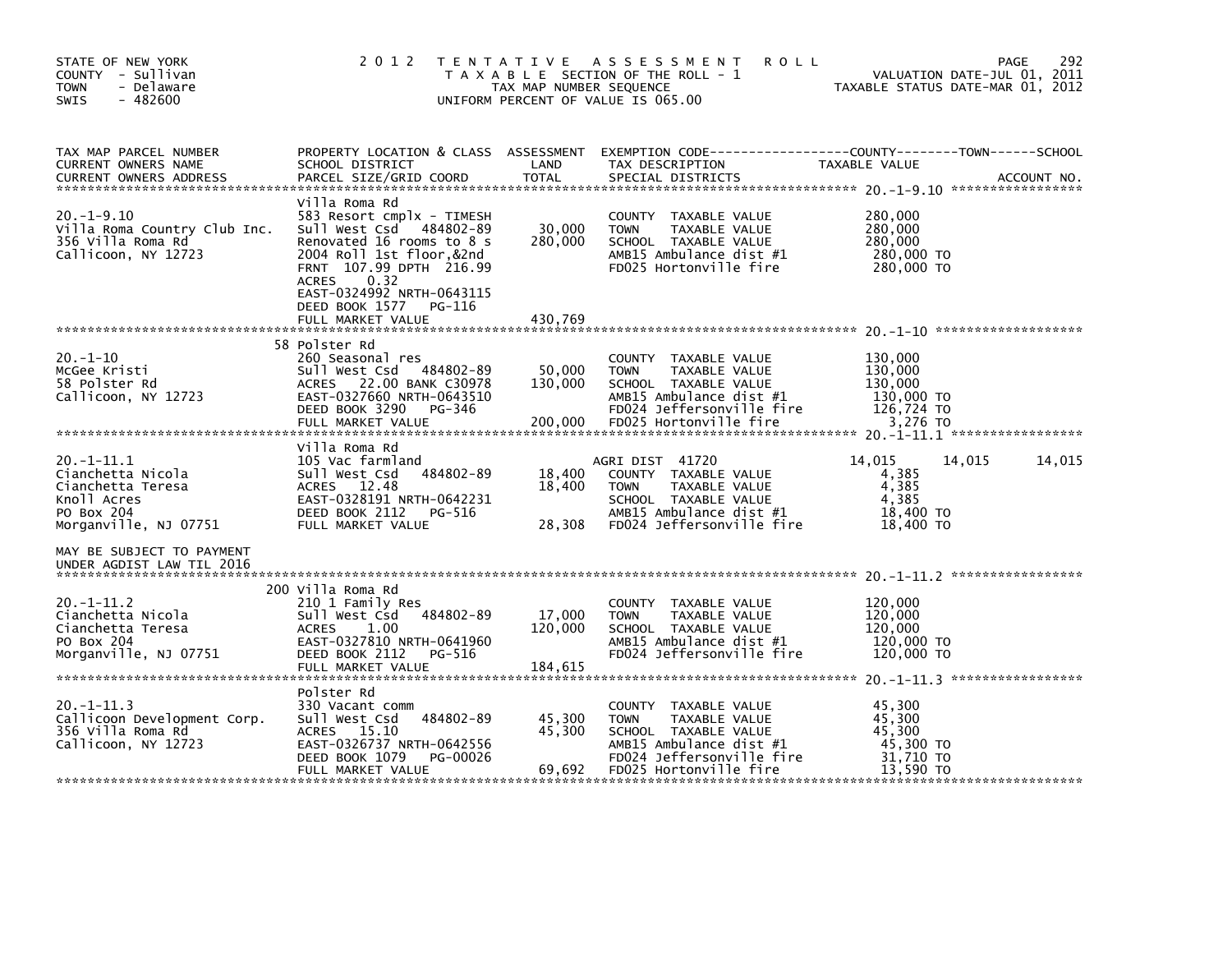| STATE OF NEW YORK<br>COUNTY - Sullivan<br>- Delaware<br><b>TOWN</b><br>$-482600$<br>SWIS             | 2 0 1 2                                                                                                                                                                   | T E N T A T I V E<br>TAX MAP NUMBER SEQUENCE | ASSESSMENT<br><b>ROLL</b><br>T A X A B L E SECTION OF THE ROLL - 1<br>UNIFORM PERCENT OF VALUE IS 065.00                                                       | VALUATION DATE-JUL 01, 2011<br>TAXABLE STATUS DATE-MAR 01, 2012         | <b>PAGE</b>       | 293              |
|------------------------------------------------------------------------------------------------------|---------------------------------------------------------------------------------------------------------------------------------------------------------------------------|----------------------------------------------|----------------------------------------------------------------------------------------------------------------------------------------------------------------|-------------------------------------------------------------------------|-------------------|------------------|
| TAX MAP PARCEL NUMBER<br>CURRENT OWNERS NAME<br><b>CURRENT OWNERS ADDRESS</b>                        | PROPERTY LOCATION & CLASS ASSESSMENT<br>SCHOOL DISTRICT<br>PARCEL SIZE/GRID COORD                                                                                         | LAND<br>TOTAL                                | TAX DESCRIPTION<br>SPECIAL DISTRICTS                                                                                                                           | TAXABLE VALUE                                                           | ***************** | ACCOUNT NO.      |
|                                                                                                      | 216 Villa Roma Rd                                                                                                                                                         |                                              |                                                                                                                                                                |                                                                         |                   |                  |
| $20.-1-11.5$<br>Rizzo Anthony<br>Rizzo Julia<br>14 Emerson Pt<br>New Rochelle, NY 10801              | 210 1 Family Res<br>Sull West Csd 484802-89<br>ACRES 32.00 BANK C30978<br>EAST-0327565 NRTH-0642565<br>DEED BOOK 1287<br>PG-302<br>FULL MARKET VALUE                      | 51,000<br>185,000<br>284,615                 | AGRI DIST 41720<br>COUNTY TAXABLE VALUE<br><b>TOWN</b><br>TAXABLE VALUE<br>SCHOOL TAXABLE VALUE<br>AMB15 Ambulance dist #1<br>FD024 Jeffersonville fire        | 6,292<br>178,708<br>178,708<br>178,708<br>185,000 TO<br>185,000 TO      | 6,292             | 6,292            |
| MAY BE SUBJECT TO PAYMENT<br>UNDER AGDIST LAW TIL 2016                                               |                                                                                                                                                                           |                                              |                                                                                                                                                                |                                                                         |                   |                  |
| $20. -1 - 12.1$<br>Ludwig Joseph<br>Ludwig Lisa<br>476 Little East Neck Rd S<br>Babylon, NY 11702    | 219 Villa Roma Rd<br>280 Res Multiple<br>Sull West Csd<br>484802-89<br>Partial AV on Site 2 2006<br><b>ACRES</b><br>- 5.44<br>EAST-0326944 NRTH-0641766                   | 38,800<br>274,206                            | COUNTY TAXABLE VALUE<br><b>TOWN</b><br>TAXABLE VALUE<br>SCHOOL TAXABLE VALUE<br>AMB15 Ambulance dist #1<br>FD024 Jeffersonville fire                           | 274,206<br>274,206<br>274,206<br>274,206 TO<br>219,365 TO               |                   |                  |
|                                                                                                      | DEED BOOK 3524<br>PG-683<br>FULL MARKET VALUE                                                                                                                             | 421,855                                      | FD026 Kenoza lake fire                                                                                                                                         | 54.841 TO                                                               |                   |                  |
|                                                                                                      | 172 Villa Roma Rd                                                                                                                                                         |                                              |                                                                                                                                                                |                                                                         |                   |                  |
| $20. -1 - 12.2$<br>Maus Anne T<br>Maus Joseph<br>172 Villa Roma Rd<br>Callicoon, NY 12723            | 240 Rural res<br>484802-89<br>Sull West Csd<br>ACRES<br>10.50<br>EAST-0328058 NRTH-0641160<br>DEED BOOK 1317<br><b>PG-93</b><br>FULL MARKET VALUE                         | 38,500 STAR B<br>125,000<br>192,308          | AGRI DIST 41720<br>41854<br>COUNTY TAXABLE VALUE<br>TAXABLE VALUE<br><b>TOWN</b><br>SCHOOL TAXABLE VALUE<br>AMB15 Ambulance dist #1                            | 16,436<br>$\mathbf{0}$<br>108,564<br>108,564<br>89,964<br>125,000 TO    | 16,436<br>0       | 16,436<br>18,600 |
| MAY BE SUBJECT TO PAYMENT<br>UNDER AGDIST LAW TIL 2016                                               |                                                                                                                                                                           |                                              | FD024 Jeffersonville fire                                                                                                                                      | 125,000 TO                                                              |                   |                  |
|                                                                                                      | 217 Villa Roma Rd                                                                                                                                                         |                                              |                                                                                                                                                                |                                                                         |                   |                  |
| $20. -1 - 12.3$<br>Coopersmith Christie<br>217 Villa Roma Rd<br>Callicoon, NY 12723                  | 210 1 Family Res<br>Sull West Csd 484802-89<br>FRNT 238.00 DPTH 163.00<br>2.11<br><b>ACRES</b><br>EAST-0327068 NRTH-0641557                                               | 22,688<br>158,125                            | 41854<br>STAR B<br>COUNTY TAXABLE VALUE<br>TAXABLE VALUE<br><b>TOWN</b><br>SCHOOL TAXABLE VALUE<br>AMB15 Ambulance dist #1                                     | 0<br>158,125<br>158,125<br>139,525<br>158,125 TO                        | $\Omega$          | 18,600           |
|                                                                                                      | DEED BOOK 3524<br>PG-688<br>FULL MARKET VALUE                                                                                                                             | 243,269                                      | FD024 Jeffersonville fire                                                                                                                                      | 158,125 TO                                                              |                   |                  |
| $20. -1 - 12.7$<br>Angelico Sebastian<br>Marone Nicholas<br>6 Poillon Ave<br>Staten Island, NY 10312 | 255 Villa Roma Rd<br>230 3 Family Res<br>Sull West Csd<br>484802-89<br><b>ACRES</b><br>4.00<br>EAST-0326452 NRTH-0641937<br>DEED BOOK 1734<br>PG-533<br>FULL MARKET VALUE | 36,000<br>418,000<br>643,077                 | COUNTY TAXABLE VALUE<br><b>TOWN</b><br>TAXABLE VALUE<br>SCHOOL TAXABLE VALUE<br>AMB15 Ambulance dist #1<br>FD024 Jeffersonville fire<br>FD025 Hortonville fire | 418,000<br>418,000<br>418,000<br>418,000 TO<br>104,500 TO<br>104,500 TO |                   |                  |
|                                                                                                      |                                                                                                                                                                           |                                              | FD026 Kenoza lake fire                                                                                                                                         | 209,000 TO                                                              |                   |                  |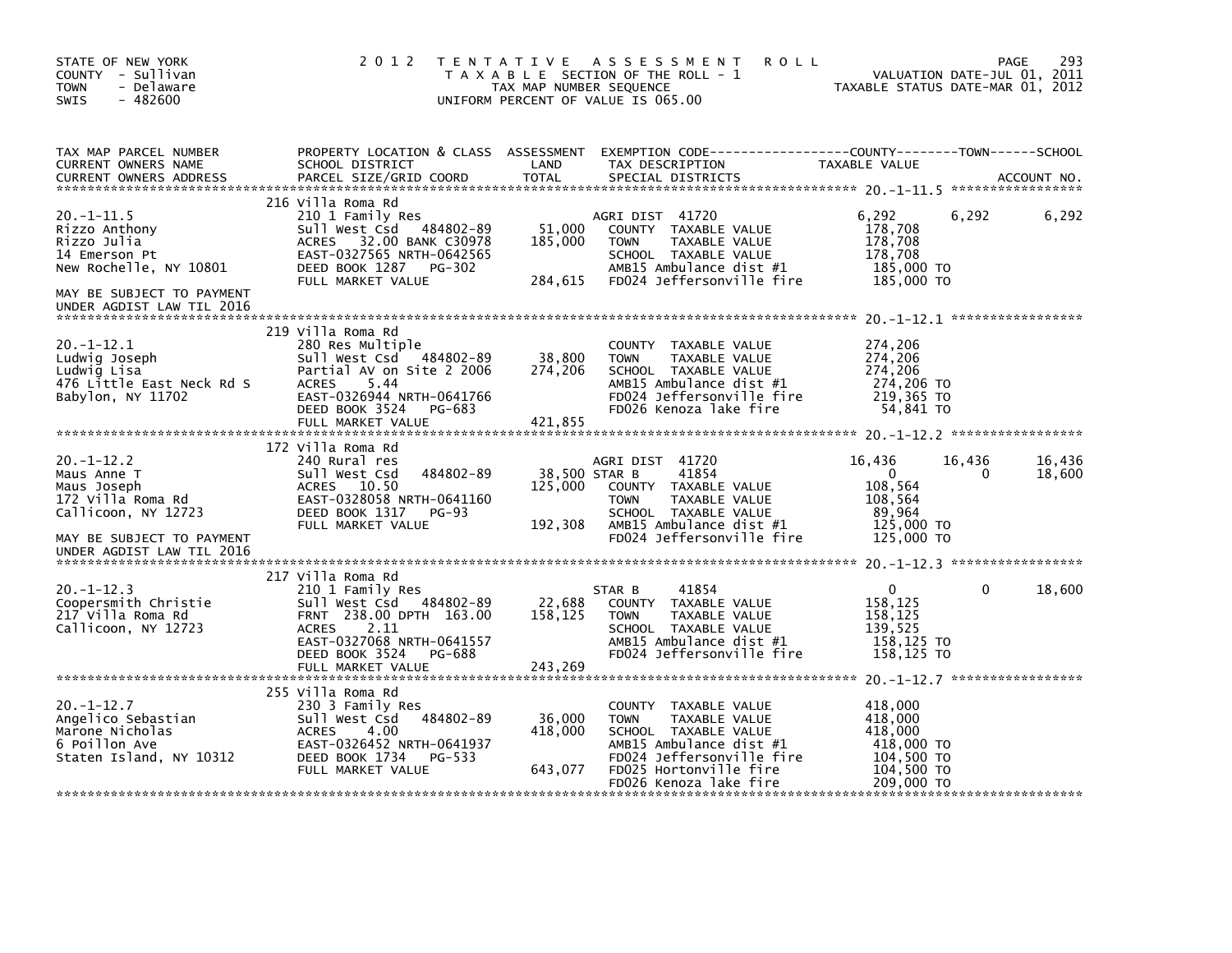| STATE OF NEW YORK<br>COUNTY - Sullivan<br><b>TOWN</b><br>- Delaware<br>$-482600$<br><b>SWIS</b>          | 2 0 1 2                                                                                                                                                               | TAX MAP NUMBER SEQUENCE    | TENTATIVE ASSESSMENT<br><b>ROLL</b><br>T A X A B L E SECTION OF THE ROLL - 1<br>UNIFORM PERCENT OF VALUE IS 065.00                                      | TAXABLE STATUS DATE-MAR 01, 2012                           | VALUATION DATE-JUL 01, | 294<br><b>PAGE</b><br>2011 |
|----------------------------------------------------------------------------------------------------------|-----------------------------------------------------------------------------------------------------------------------------------------------------------------------|----------------------------|---------------------------------------------------------------------------------------------------------------------------------------------------------|------------------------------------------------------------|------------------------|----------------------------|
| TAX MAP PARCEL NUMBER<br>CURRENT OWNERS NAME                                                             | PROPERTY LOCATION & CLASS ASSESSMENT<br>SCHOOL DISTRICT                                                                                                               | LAND                       | EXEMPTION CODE------------------COUNTY--------TOWN------SCHOOL<br>TAX DESCRIPTION                                                                       | TAXABLE VALUE                                              |                        |                            |
| $20. -1 - 12.8$<br>Saitta Carl<br>Saitta Anthony<br>22 Huntting Ln<br>East Islip, NY 11730               | Villa Roma Rd<br>311 Res vac land<br>484802-89<br>Sull West Csd<br>ACRES 10.15<br>EAST-0325763 NRTH-0641784<br>DEED BOOK 3045<br>PG-574<br>FULL MARKET VALUE          | 27,500<br>27,500<br>42,308 | COUNTY TAXABLE VALUE<br>TAXABLE VALUE<br><b>TOWN</b><br>SCHOOL TAXABLE VALUE<br>FD024 Jeffersonville fire<br>FD026 Kenoza lake fire                     | 27,500<br>27,500<br>27,500<br>27,500 TO<br>27,500 TO       |                        | 10/2010                    |
| $20. -1 - 12.9$<br>Bauer Edward<br>197 Villa Roma Rd<br>Callicoon, NY 12723<br>MAY BE SUBJECT TO PAYMENT | Villa Roma Rd<br>311 Res vac land<br>484802-89<br>Sull West Csd<br><b>ACRES</b><br>3.30<br>EAST-0327531 NRTH-0641607<br>DEED BOOK 2723<br>PG-561<br>FULL MARKET VALUE | 19,800<br>19,800<br>30,462 | AGRI DIST 41720<br>COUNTY TAXABLE VALUE<br>TAXABLE VALUE<br><b>TOWN</b><br>SCHOOL TAXABLE VALUE<br>AMB15 Ambulance dist #1<br>FD024 Jeffersonville fire | 18,722<br>1,078<br>1,078<br>1.078<br>19,800 TO<br>7,920 TO | 18,722                 | 18,722                     |
| UNDER AGDIST LAW TIL 2016                                                                                |                                                                                                                                                                       |                            | FD026 Kenoza lake fire                                                                                                                                  | 11,880 TO                                                  |                        |                            |
| $20. -1 - 12.10$<br>Martelli Pietro<br>Angelico Sebastian<br>18 Niagara Dr<br>Jericho, NY 11753          | Villa Roma Rd<br>322 Rural vac>10<br>Sull West Csd<br>484802-89<br>ACRES 14.77<br>EAST-0326414 NRTH-0641503<br>DEED BOOK 2402<br>PG-84<br>FULL MARKET VALUE           | 22,000<br>22,000<br>33,846 | COUNTY TAXABLE VALUE<br><b>TOWN</b><br>TAXABLE VALUE<br>SCHOOL TAXABLE VALUE<br>FD024 Jeffersonville fire<br>FD026 Kenoza lake fire                     | 22,000<br>22,000<br>22,000<br>22,000 TO<br>22,000 TO       |                        |                            |
|                                                                                                          | Villa Roma Rd                                                                                                                                                         |                            |                                                                                                                                                         |                                                            |                        |                            |
| $20. -1 - 12.11$<br>Bauer Edward<br>197 Villa Roma Rd<br>Callicoon, NY 12723                             | 311 Res vac land<br>484802-89<br>Sull West Csd<br>3.11<br><b>ACRES</b><br>EAST-0327783 NRTH-0641473<br>DEED BOOK 2723<br>PG-561                                       | 18,660<br>18,660           | AGRI DIST 41720<br>COUNTY TAXABLE VALUE<br>TAXABLE VALUE<br><b>TOWN</b><br>SCHOOL TAXABLE VALUE<br>AMB15 Ambulance dist #1                              | 17,512<br>1,148<br>1.148<br>1.148<br>18,660 TO             | 17,512                 | 17,512                     |
| MAY BE SUBJECT TO PAYMENT<br>UNDER AGDIST LAW TIL 2016                                                   | FULL MARKET VALUE                                                                                                                                                     | 28,708                     | FD024 Jeffersonville fire<br>FD026 Kenoza lake fire                                                                                                     | 7,464 TO<br>11,196 TO                                      |                        |                            |
| $20. -1 - 12.12$<br>Bauer Edward<br>197 Villa Roma Rd<br>Callicoon, NY 12723                             | 197 Villa Roma Rd<br>210 1 Family Res<br>484802-89<br>Sull West Csd<br>4.86<br><b>ACRES</b><br>EAST-0327219 NRTH-0641216<br>DEED BOOK 2540<br>$PG-15$                 | 24,860 STAR B<br>182,444   | AGRI DIST 41720<br>41854<br>COUNTY TAXABLE VALUE<br>TAXABLE VALUE<br><b>TOWN</b><br>SCHOOL TAXABLE VALUE                                                | 1,945<br>$\Omega$<br>180,499<br>180,499<br>161.899         | 1,945<br>0             | 1,945<br>18,600            |
| MAY BE SUBJECT TO PAYMENT<br>UNDER AGDIST LAW TIL 2016                                                   | FULL MARKET VALUE                                                                                                                                                     | 280,683                    | AMB15 Ambulance dist #1<br>FD024 Jeffersonville fire<br>FD026 Kenoza lake fire                                                                          | 182,444 TO<br>72,978 TO<br>109,466 TO                      |                        |                            |
|                                                                                                          |                                                                                                                                                                       |                            |                                                                                                                                                         |                                                            |                        |                            |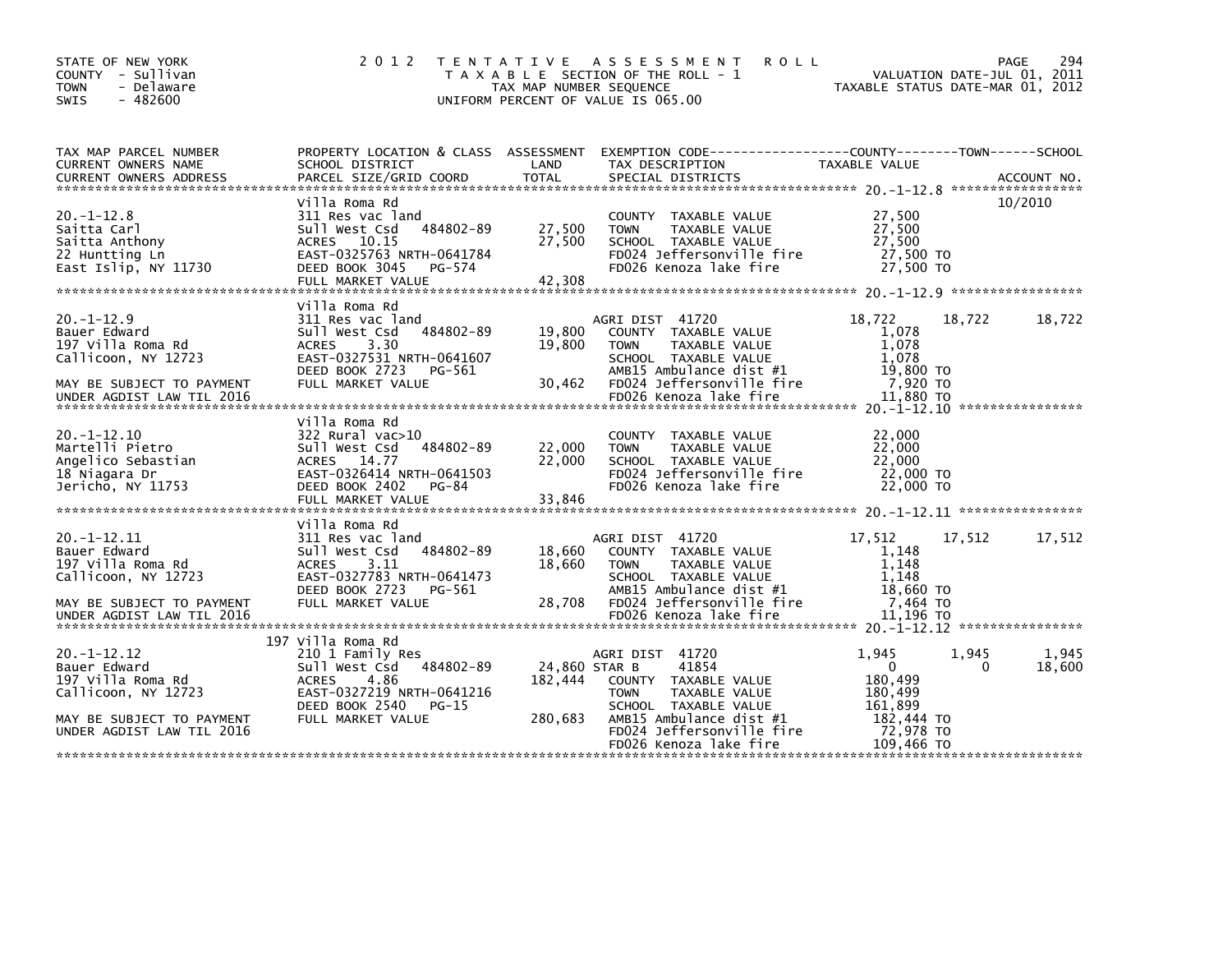| STATE OF NEW YORK<br>COUNTY - Sullivan<br><b>TOWN</b><br>- Delaware<br>$-482600$<br>SWIS                       | 2 0 1 2                                                                                                                                                                   | TAX MAP NUMBER SEQUENCE      | TENTATIVE ASSESSMENT<br><b>ROLL</b><br>T A X A B L E SECTION OF THE ROLL - 1<br>UNIFORM PERCENT OF VALUE IS 065.00                                                                                    | VALUATION DATE-JUL 01, 2011<br>TAXABLE STATUS DATE-MAR 01, 2012             | 295<br>PAGE                      |
|----------------------------------------------------------------------------------------------------------------|---------------------------------------------------------------------------------------------------------------------------------------------------------------------------|------------------------------|-------------------------------------------------------------------------------------------------------------------------------------------------------------------------------------------------------|-----------------------------------------------------------------------------|----------------------------------|
| TAX MAP PARCEL NUMBER<br>CURRENT OWNERS NAME<br><b>CURRENT OWNERS ADDRESS</b>                                  | PROPERTY LOCATION & CLASS ASSESSMENT<br>SCHOOL DISTRICT<br>PARCEL SIZE/GRID COORD                                                                                         | LAND<br><b>TOTAL</b>         | EXEMPTION CODE-----------------COUNTY-------TOWN------SCHOOL<br>TAX DESCRIPTION<br>SPECIAL DISTRICTS                                                                                                  | TAXABLE VALUE                                                               | ACCOUNT NO.                      |
| $20. -1 - 12.13$<br>Mercer Florence T<br>7442 Oak Moss Dr<br>Sarasota, FL 34241                                | 195 Villa Roma Rd<br>210 1 Family Res<br>484802-89<br>Sull West Csd<br><b>ACRES</b><br>3.59<br>EAST-0327615 NRTH-0641073<br>DEED BOOK 2919<br>PG-182<br>FULL MARKET VALUE | 23,590<br>158,850<br>244,385 | COUNTY TAXABLE VALUE<br>TAXABLE VALUE<br><b>TOWN</b><br>SCHOOL TAXABLE VALUE<br>AMB15 Ambulance dist #1<br>FD024 Jeffersonville fire<br>FD026 Kenoza lake fire                                        | 158,850<br>158,850<br>158,850<br>158,850 TO<br>63.540 TO<br>95.310 TO       |                                  |
|                                                                                                                | 119 Diehl Rd                                                                                                                                                              |                              |                                                                                                                                                                                                       |                                                                             |                                  |
| $20. -1 - 13.1$<br>Maloney Joanne<br>119 Diehl Rd<br>Callicoon, NY 12723                                       | 241 Rural res&ag<br>sull west Csd<br>484802-89<br>ACRES 49.50<br>EAST-0327140 NRTH-0640520                                                                                | 156.600                      | AGRI DIST 41720<br>41854<br>74,600 STAR B<br>COUNTY TAXABLE VALUE<br><b>TOWN</b><br>TAXABLE VALUE                                                                                                     | 42,528<br>42,528<br>$\mathbf{0}$<br>114,072<br>114.072                      | 42,528<br>18,600<br><sup>0</sup> |
| MAY BE SUBJECT TO PAYMENT<br>UNDER AGDIST LAW TIL 2016                                                         | DEED BOOK 2005<br><b>PG-50</b><br>FULL MARKET VALUE                                                                                                                       | 240,923                      | SCHOOL TAXABLE VALUE<br>AMB15 Ambulance dist #1<br>FD026 Kenoza lake fire                                                                                                                             | 95,472<br>156,600 TO<br>156,600 TO                                          |                                  |
| $20. -1 - 13.2$<br>Krantz Donald<br>Bury Donna A<br>Attn: Donald Krantz<br>153 Diehl Rd<br>Callicoon, NY 12723 | 153 Diehl Rd<br>210 1 Family Res<br>Sull West Csd 484802-89<br>8.70<br><b>ACRES</b><br>EAST-0327980 NRTH-0640500<br>DEED BOOK 2246<br>PG-46<br>FULL MARKET VALUE          | 155,000<br>238,462           | 81 PCT OF VALUE USED FOR EXEMPTION PURPOSES<br>COMBAT VET 41131<br>50,200 STAR EN<br>41834<br>COUNTY TAXABLE VALUE<br>TAXABLE VALUE<br><b>TOWN</b><br>SCHOOL TAXABLE VALUE<br>AMB15 Ambulance dist #1 | 27,900<br>27,900<br>$\Omega$<br>127,100<br>127,100<br>116,440<br>155,000 TO | $\Omega$<br>38,560<br>$\Omega$   |
|                                                                                                                |                                                                                                                                                                           |                              | FD026 Kenoza lake fire                                                                                                                                                                                | 155,000 TO                                                                  |                                  |
| $20. -1 - 14.1$<br>Schumacher Mary<br>Schumacher Dale<br>132 Reum Rd<br>Callicoon, NY 12723                    | Reum Rd<br>105 Vac farmland<br>Sull West Csd<br>484802-89<br><b>ACRES</b><br>1.99<br>EAST-0322810 NRTH-0640370<br>DEED BOOK 20730 PG-65<br>FULL MARKET VALUE              | 15,000<br>15,000<br>23,077   | AGRI DIST 41720<br>COUNTY TAXABLE VALUE<br><b>TAXABLE VALUE</b><br><b>TOWN</b><br>SCHOOL TAXABLE VALUE<br>AMB16 Delaware ambulance<br>FD025 Hortonville fire                                          | 14,480<br>14,480<br>520<br>520<br>520<br>15,000 TO<br>15,000 TO             | 120580<br>14,480                 |
| MAY BE SUBJECT TO PAYMENT<br>UNDER AGDIST LAW TIL 2016                                                         |                                                                                                                                                                           |                              |                                                                                                                                                                                                       |                                                                             |                                  |
|                                                                                                                |                                                                                                                                                                           |                              |                                                                                                                                                                                                       |                                                                             |                                  |
| $20. -1 - 14.3$<br>Yohe Thomas E<br>Yohe Brigitte<br>373 11th St<br>Brooklyn, NY 11215                         | 164 Reum Rd<br>210 1 Family Res<br>Sull West Csd 484802-89<br>3.22<br><b>ACRES</b><br>EAST-0322830 NRTH-0641128<br>DEED BOOK 2010<br>PG-58916                             | 28,700<br>139,054<br>213,929 | COUNTY TAXABLE VALUE<br><b>TOWN</b><br>TAXABLE VALUE<br>SCHOOL TAXABLE VALUE<br>AMB16 Delaware ambulance<br>FD025 Hortonville fire                                                                    | 139,054<br>139,054<br>139.054<br>139,054 TO<br>139,054 TO                   | 10/2010                          |
|                                                                                                                | FULL MARKET VALUE                                                                                                                                                         |                              |                                                                                                                                                                                                       |                                                                             |                                  |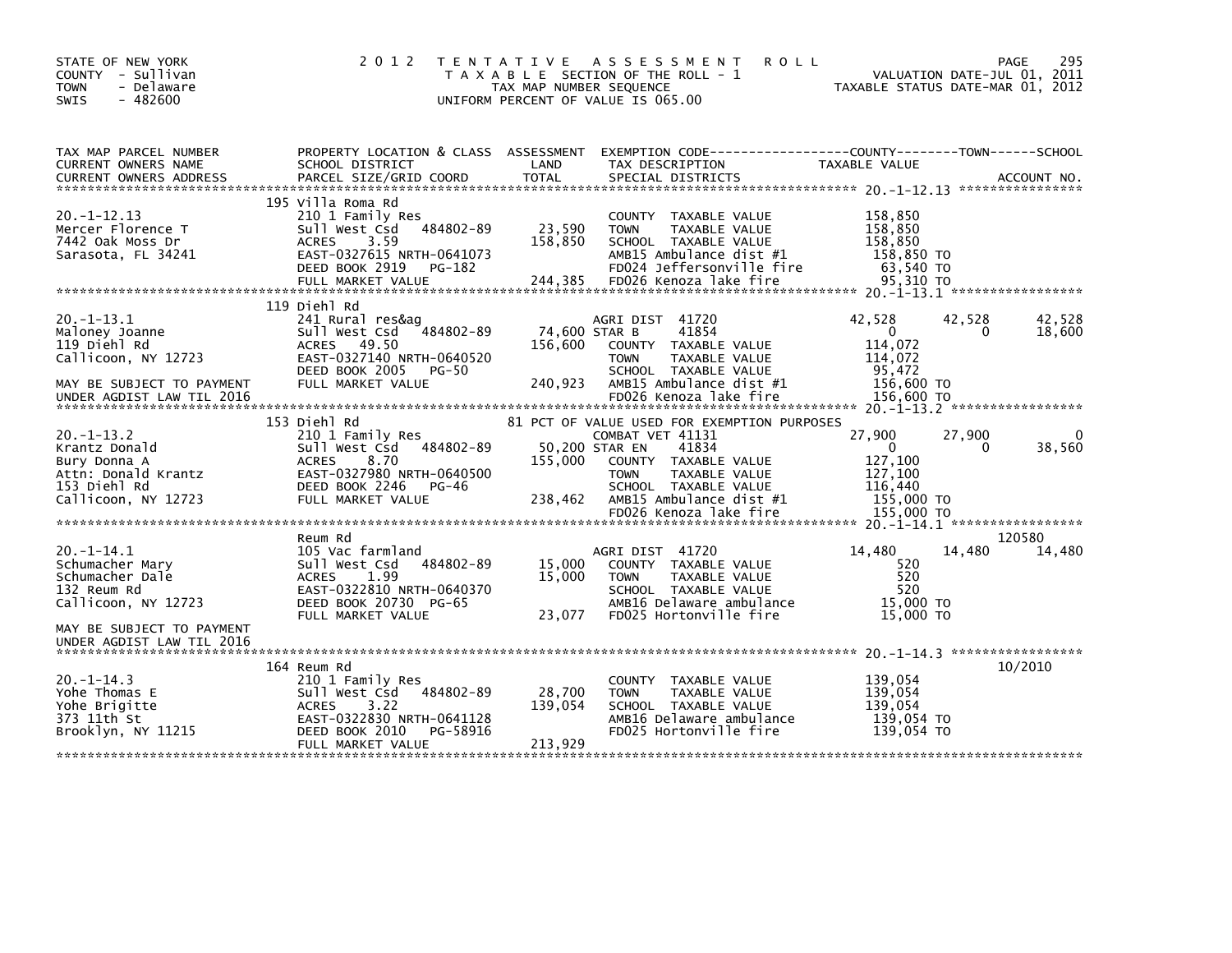| STATE OF NEW YORK<br>COUNTY - Sullivan<br>- Delaware<br><b>TOWN</b><br>$-482600$<br><b>SWIS</b> | 2 0 1 2                                                 | T E N T A T I V E<br>T A X A B L E SECTION OF THE ROLL - 1<br>TAX MAP NUMBER SEQUENCE<br>UNIFORM PERCENT OF VALUE IS 065.00 |                 | A S S E S S M E N T<br><b>ROLL</b>               | TAXABLE STATUS DATE-MAR 01, 2012 | VALUATION DATE-JUL 01, 2011 | 296<br>PAGE |
|-------------------------------------------------------------------------------------------------|---------------------------------------------------------|-----------------------------------------------------------------------------------------------------------------------------|-----------------|--------------------------------------------------|----------------------------------|-----------------------------|-------------|
|                                                                                                 |                                                         |                                                                                                                             |                 |                                                  |                                  |                             |             |
| TAX MAP PARCEL NUMBER<br>CURRENT OWNERS NAME                                                    | PROPERTY LOCATION & CLASS ASSESSMENT<br>SCHOOL DISTRICT | LAND                                                                                                                        |                 | TAX DESCRIPTION                                  | TAXABLE VALUE                    |                             |             |
|                                                                                                 |                                                         |                                                                                                                             |                 |                                                  |                                  |                             |             |
|                                                                                                 | 145 Reum Rd                                             |                                                                                                                             |                 | 40 PCT OF VALUE USED FOR EXEMPTION PURPOSES      |                                  |                             |             |
| $20. -1 - 15.1$                                                                                 | 241 Rural res&ag                                        |                                                                                                                             | AGRI DIST 41720 |                                                  | 54,714                           | 54,714                      | 54,714      |
| Schumacher Mary                                                                                 | Sull West Csd<br>484802-89                              |                                                                                                                             | 90,100 AGED-CTS | 41800                                            | 33,000                           | 33,000                      | 33,000      |
| Schumacher Dale S                                                                               | <b>ACRES</b><br>76.00                                   | 165,000 STAR EN                                                                                                             |                 | 41834                                            | $\Omega$                         | $\Omega$                    | 38,560      |
| 132 Reum Rd                                                                                     | EAST-0322240 NRTH-0640140                               |                                                                                                                             |                 | COUNTY TAXABLE VALUE                             | 77,286                           |                             |             |
| Callicoon, NY 12723                                                                             | DEED BOOK 1727<br>PG-652<br>FULL MARKET VALUE           | 253,846                                                                                                                     | <b>TOWN</b>     | TAXABLE VALUE<br>SCHOOL TAXABLE VALUE            | 77,286<br>38,726                 |                             |             |
| MAY BE SUBJECT TO PAYMENT                                                                       |                                                         |                                                                                                                             |                 | AMB16 Delaware ambulance                         | 165,000 TO                       |                             |             |
| UNDER AGDIST LAW TIL 2016                                                                       |                                                         |                                                                                                                             |                 | FD025 Hortonville fire                           | 148,500 TO                       |                             |             |
|                                                                                                 |                                                         |                                                                                                                             |                 | FD026 Kenoza lake fire                           | 16.500 TO                        |                             |             |
|                                                                                                 |                                                         |                                                                                                                             |                 |                                                  |                                  |                             |             |
|                                                                                                 | 132 Reum Rd                                             |                                                                                                                             |                 |                                                  |                                  |                             |             |
| $20. -1 - 15.2$                                                                                 | 210 1 Family Res                                        |                                                                                                                             | STAR B          | 41854                                            | $\mathbf{0}$                     | $\mathbf{0}$                | 18,600      |
| Schumacher Mary                                                                                 | Sull West Csd<br>484802-89                              | 20,000                                                                                                                      |                 | COUNTY TAXABLE VALUE                             | 95,000                           |                             |             |
| Schumacher Dale<br>132 Reum Rd                                                                  | 2.00<br><b>ACRES</b><br>EAST-0322824 NRTH-0639980       | 95,000                                                                                                                      | <b>TOWN</b>     | TAXABLE VALUE                                    | 95,000<br>76,400                 |                             |             |
| Callicoon, NY 12723                                                                             | DEED BOOK 1375<br>$PG-102$                              |                                                                                                                             |                 | SCHOOL TAXABLE VALUE<br>AMB16 Delaware ambulance | 95,000 TO                        |                             |             |
|                                                                                                 | FULL MARKET VALUE                                       | 146,154                                                                                                                     |                 | FD025 Hortonville fire                           | 95,000 TO                        |                             |             |
|                                                                                                 |                                                         |                                                                                                                             |                 |                                                  |                                  |                             |             |
|                                                                                                 | 897 Cty Rte 164                                         |                                                                                                                             |                 |                                                  |                                  |                             | 120160      |
| $20. -1 - 16.1$                                                                                 | 210 1 Family Res                                        |                                                                                                                             | <b>COUNTY</b>   | TAXABLE VALUE                                    | 91,200                           |                             |             |
| Truncale John                                                                                   | sull west Csd<br>484802-89                              | 27,000                                                                                                                      | <b>TOWN</b>     | TAXABLE VALUE                                    | 91,200                           |                             |             |
| Truncale Marguerite                                                                             | 4.00<br><b>ACRES</b>                                    | 91,200                                                                                                                      |                 | SCHOOL TAXABLE VALUE                             | 91,200                           |                             |             |
| 84-10 153rd Ave                                                                                 | EAST-0320180 NRTH-0641650                               |                                                                                                                             |                 | AMB16 Delaware ambulance                         | 91,200 TO                        |                             |             |
| Howard Beach, NY 11414                                                                          | DEED BOOK 1383<br>PG-538<br>FULL MARKET VALUE           | 140,308                                                                                                                     |                 | FD025 Hortonville fire                           | 91,200 TO                        |                             |             |
|                                                                                                 |                                                         |                                                                                                                             |                 |                                                  |                                  |                             |             |
|                                                                                                 | 797 Cty Rte 164                                         |                                                                                                                             |                 |                                                  |                                  |                             | 120770      |
| $20. -1 - 16.4$                                                                                 | 210 1 Family Res                                        |                                                                                                                             | STAR B          | 41854                                            | $\mathbf{0}$                     | 0                           | 18,600      |
| Furstman Patricia                                                                               | 484802-89<br>Sull West Csd                              | 23,300                                                                                                                      |                 | COUNTY TAXABLE VALUE                             | 109,000                          |                             |             |
| Furstman Theodore                                                                               | 5.30<br><b>ACRES</b>                                    | 109,000                                                                                                                     | <b>TOWN</b>     | TAXABLE VALUE                                    | 109,000                          |                             |             |
| 797 Cty Rte 164                                                                                 | EAST-0322500 NRTH-0640920                               |                                                                                                                             |                 | SCHOOL TAXABLE VALUE                             | 90,400                           |                             |             |
| Callicoon, NY 12723                                                                             | DEED BOOK 1995<br>PG-196                                |                                                                                                                             |                 | AMB16 Delaware ambulance                         | 109,000 TO                       |                             |             |
|                                                                                                 | FULL MARKET VALUE                                       | 167,692                                                                                                                     |                 | FD025 Hortonville fire                           | 109,000 TO                       |                             |             |
|                                                                                                 | Long Rd                                                 |                                                                                                                             |                 |                                                  |                                  |                             | 07/2008     |
| $20. -1 - 16.21$                                                                                | 311 Res vac land                                        |                                                                                                                             |                 | COUNTY TAXABLE VALUE                             | 2,000                            |                             |             |
| Townsend Darby M                                                                                | Sull West Csd<br>484802-89                              | 2,000                                                                                                                       | <b>TOWN</b>     | TAXABLE VALUE                                    | 2.000                            |                             |             |
| 766 Hessinger Lare Rd                                                                           | <b>ACRES</b><br>1.55                                    | 2,000                                                                                                                       |                 | SCHOOL TAXABLE VALUE                             | 2,000                            |                             |             |
| Callicoon Center, NY 12724                                                                      | EAST-0320440 NRTH-0641300                               |                                                                                                                             |                 | AMB16 Delaware ambulance                         | $2,000$ TO                       |                             |             |
|                                                                                                 | DEED BOOK 3494<br>PG-391                                |                                                                                                                             |                 | FD025 Hortonville fire                           | 2,000 TO                         |                             |             |
|                                                                                                 | FULL MARKET VALUE                                       | 3,077                                                                                                                       |                 |                                                  |                                  |                             |             |
|                                                                                                 |                                                         |                                                                                                                             |                 |                                                  |                                  |                             |             |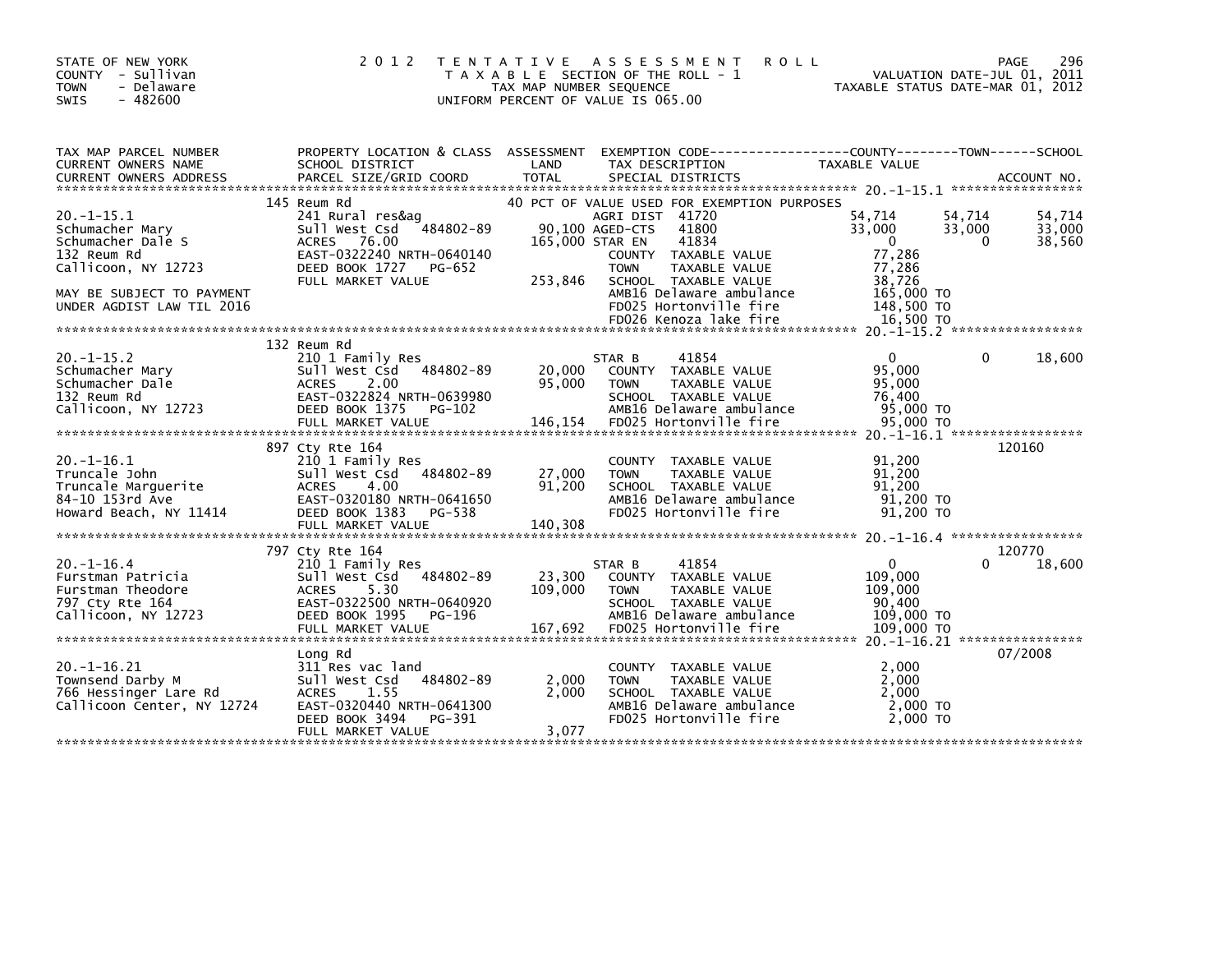| STATE OF NEW YORK<br>COUNTY - Sullivan                      | 2 0 1 2                                           | T E N T A T I V E       | A S S E S S M E N T<br><b>ROLL</b><br>T A X A B L E SECTION OF THE ROLL - 1 |                                  | PAGE<br>297<br>VALUATION DATE-JUL 01, 2011 |
|-------------------------------------------------------------|---------------------------------------------------|-------------------------|-----------------------------------------------------------------------------|----------------------------------|--------------------------------------------|
| <b>TOWN</b><br>- Delaware<br>$-482600$<br><b>SWIS</b>       |                                                   | TAX MAP NUMBER SEQUENCE | UNIFORM PERCENT OF VALUE IS 065.00                                          | TAXABLE STATUS DATE-MAR 01, 2012 |                                            |
|                                                             |                                                   |                         |                                                                             |                                  |                                            |
| TAX MAP PARCEL NUMBER                                       | PROPERTY LOCATION & CLASS ASSESSMENT              |                         | EXEMPTION        CODE-----------------COUNTY--------TOWN------SCHOOL        |                                  |                                            |
| <b>CURRENT OWNERS NAME</b><br><b>CURRENT OWNERS ADDRESS</b> | SCHOOL DISTRICT<br>PARCEL SIZE/GRID COORD         | LAND<br><b>TOTAL</b>    | TAX DESCRIPTION<br>SPECIAL DISTRICTS                                        | TAXABLE VALUE                    | ACCOUNT NO.                                |
|                                                             | 827 Cty Rte 164                                   |                         |                                                                             |                                  | 121351                                     |
| $20. -1 - 16.31$                                            | 280 Res Multiple                                  |                         | <b>COUNTY</b><br>TAXABLE VALUE                                              | 44,700                           |                                            |
| Russo Frank Jr                                              | Sull West Csd<br>484802-89                        | 24,500                  | <b>TAXABLE VALUE</b><br><b>TOWN</b>                                         | 44,700                           |                                            |
| Russo Marilyn                                               | 2.30<br><b>ACRES</b><br>EAST-0321680 NRTH-0640990 | 44,700                  | SCHOOL TAXABLE VALUE<br>AMB16 Delaware ambulance                            | 44.700<br>44,700 TO              |                                            |
| 47 Haven Ave<br>Valley Stream, NY 11580                     | DEED BOOK 826<br>$PG-45$                          |                         | FD025 Hortonville fire                                                      | 44,700 TO                        |                                            |
|                                                             |                                                   |                         |                                                                             |                                  |                                            |
|                                                             |                                                   |                         |                                                                             |                                  |                                            |
|                                                             | 835 Cty Rte 164                                   |                         |                                                                             |                                  | 120116                                     |
| $20. -1 - 16.32$                                            | 270 Mfg housing                                   |                         | TAXABLE VALUE<br><b>COUNTY</b>                                              | 31,000                           |                                            |
| wilk Eva                                                    | 484802-89<br>Sull West Csd                        | 28,000                  | TAXABLE VALUE<br><b>TOWN</b>                                                | 31,000                           |                                            |
| Wnuk Stanislaw                                              | 2.02<br><b>ACRES</b>                              | 31,000                  | SCHOOL TAXABLE VALUE                                                        | 31,000                           |                                            |
| 9410 64th Rd Apt A-1                                        | EAST-0321530 NRTH-0641030                         |                         | AMB16 Delaware ambulance                                                    | 31,000 TO                        |                                            |
| Rego Park, NY 11374                                         | DEED BOOK 3379<br>PG-389<br>FULL MARKET VALUE     | 47,692                  | FD025 Hortonville fire                                                      | 31,000 TO                        |                                            |
|                                                             |                                                   |                         |                                                                             |                                  |                                            |
|                                                             | 825 Cty Rte 164                                   |                         |                                                                             |                                  | 121467                                     |
| $20. -1 - 16.33$                                            | 270 Mfg housing                                   |                         | TAXABLE VALUE<br><b>COUNTY</b>                                              | 30,500                           |                                            |
| Berger Robert P                                             | Sull West Csd<br>484802-89                        | 20,400                  | <b>TOWN</b><br>TAXABLE VALUE                                                | 30,500                           |                                            |
| 3466 St Rte 17B                                             | 2.34<br><b>ACRES</b>                              | 30.500                  | SCHOOL TAXABLE VALUE                                                        | 30,500                           |                                            |
| Callicoon, NY 12723                                         | EAST-0321852 NRTH-0640991                         |                         | AMB16 Delaware ambulance                                                    | 30,500 TO                        |                                            |
|                                                             | DEED BOOK 3238<br>PG-367                          |                         | FD025 Hortonville fire                                                      | 30,500 TO                        |                                            |
|                                                             | FULL MARKET VALUE                                 | 46,923                  |                                                                             |                                  | ***************                            |
|                                                             | 803 Cty Rte 164                                   |                         |                                                                             |                                  | 120696                                     |
| $20. -1 - 16.221$                                           | 210 1 Family Res                                  |                         | 41854<br>STAR B                                                             | $\Omega$                         | $\Omega$<br>18,600                         |
| Marino Brian                                                | Sull West Csd<br>484802-89                        | 20,200                  | <b>COUNTY</b><br>TAXABLE VALUE                                              | 120,000                          |                                            |
| Marino Marie L                                              | 2.20 BANKN140687<br><b>ACRES</b>                  | 120,000                 | TAXABLE VALUE<br><b>TOWN</b>                                                | 120,000                          |                                            |
| PO Box 264                                                  | EAST-0322210 NRTH-0640910                         |                         | SCHOOL TAXABLE VALUE                                                        | 101,400                          |                                            |
| Callicoon, NY 12723                                         | DEED BOOK 2059<br>PG-516                          |                         | AMB16 Delaware ambulance                                                    | 120,000 TO                       |                                            |
|                                                             | FULL MARKET VALUE                                 | 184,615                 | FD025 Hortonville fire                                                      | 120,000 TO                       |                                            |
|                                                             |                                                   |                         |                                                                             |                                  |                                            |
| $20. -1 - 16.222$                                           | 811 Cty Rte 164                                   |                         |                                                                             | 179,166                          | 01/2010                                    |
| Preldakaj Marash                                            | 210 1 Family Res<br>Sull West Csd 484802-89       | 20,200                  | TAXABLE VALUE<br><b>COUNTY</b><br>TAXABLE VALUE<br><b>TOWN</b>              | 179,166                          |                                            |
| Preldakaj Leze                                              | Partial AV 2006,07,08,09,                         | 179,166                 | SCHOOL TAXABLE VALUE                                                        | 179,166                          |                                            |
| 2174 Crotona Ave Apt BSMT                                   | 2.20<br><b>ACRES</b>                              |                         | AMB16 Delaware ambulance                                                    | 179,166 TO                       |                                            |
| Bronx, NY 10457                                             | EAST-0322030 NRTH-0640930                         |                         | FD025 Hortonville fire                                                      | 179,166 TO                       |                                            |
|                                                             | DEED BOOK 2456<br>PG-353                          |                         |                                                                             |                                  |                                            |
|                                                             | FULL MARKET VALUE                                 | 275,640                 |                                                                             |                                  |                                            |
|                                                             |                                                   |                         |                                                                             |                                  |                                            |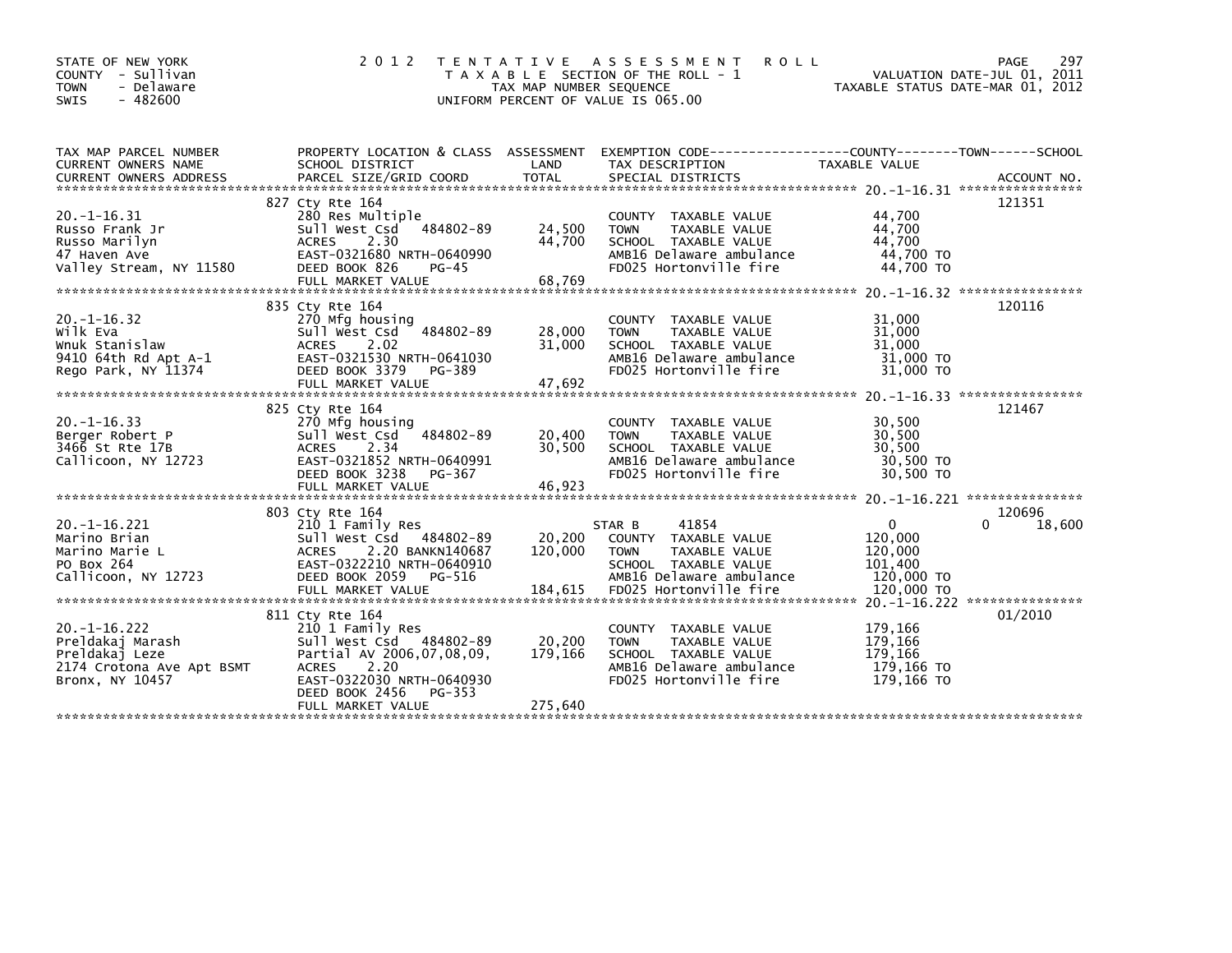| STATE OF NEW YORK<br>- Sullivan<br><b>COUNTY</b><br>- Delaware<br><b>TOWN</b><br>$-482600$<br><b>SWIS</b>     | 2 0 1 2                                                                                                                                                                             | <b>TENTATIVE</b><br>TAX MAP NUMBER SEQUENCE | A S S E S S M E N T<br><b>ROLL</b><br>T A X A B L E SECTION OF THE ROLL - 1<br>UNIFORM PERCENT OF VALUE IS 065.00                            | VALUATION DATE-JUL 01, 2011<br>TAXABLE STATUS DATE-MAR 01, 2012 | 298<br><b>PAGE</b>           |
|---------------------------------------------------------------------------------------------------------------|-------------------------------------------------------------------------------------------------------------------------------------------------------------------------------------|---------------------------------------------|----------------------------------------------------------------------------------------------------------------------------------------------|-----------------------------------------------------------------|------------------------------|
| TAX MAP PARCEL NUMBER<br><b>CURRENT OWNERS NAME</b>                                                           | PROPERTY LOCATION & CLASS ASSESSMENT<br>SCHOOL DISTRICT                                                                                                                             | LAND                                        | EXEMPTION        CODE-----------------COUNTY-------TOWN------SCHOOL<br>TAX DESCRIPTION                                                       | <b>TAXABLE VALUE</b>                                            |                              |
| $20. -1 - 17.1$<br>Depaolo William<br>1789 E 7th St<br>Brooklyn, NY 11223                                     | 774 Cty Rte 164<br>240 Rural res<br>484802-89<br>Sull West Csd<br>ACRES 31.09<br>EAST-0322130 NRTH-0641920<br>DEED BOOK 2014<br>PG-187<br>FULL MARKET VALUE                         | 67,600<br>148,900<br>229.077                | COUNTY TAXABLE VALUE<br>TAXABLE VALUE<br><b>TOWN</b><br>SCHOOL TAXABLE VALUE<br>AMB16 Delaware ambulance<br>FD025 Hortonville fire           | 148,900<br>148,900<br>148,900<br>148,900 TO<br>148,900 TO       | 120300                       |
| $20. -1 - 17.2$<br>Tolentino Anthony<br>PO Box 154<br>White Sulphur SpringsNY 12787 EAST-0322590 NRTH-0641270 | 796 Cty Rte 164<br>210 1 Family Res<br>Sull West Csd 484802-89<br><b>FRNT</b><br>70.00 DPTH<br>70.00<br>DEED BOOK 3525<br>PG-247<br>FULL MARKET VALUE                               | 4,800<br>12,120<br>18,646                   | COUNTY TAXABLE VALUE<br>TAXABLE VALUE<br><b>TOWN</b><br>SCHOOL TAXABLE VALUE<br>AMB16 Delaware ambulance<br>FD025 Hortonville fire           | 12,120<br>12,120<br>12,120<br>12,120 TO<br>12,120 TO            | 11/2008                      |
| $20. -1 - 18.2$<br>Debellis Rosemary F<br>640 West End Ave Apt 4A<br>New York, NY 10024                       | Cty Rte 164<br>311 Res vac land<br>Sull West Csd<br>484802-89<br><b>ACRES</b><br>2.97 BANK C80007<br>EAST-0321567 NRTH-0641376<br>DEED BOOK 2166<br>PG-484                          | 14,850<br>14.850                            | COUNTY TAXABLE VALUE<br>TAXABLE VALUE<br><b>TOWN</b><br>SCHOOL TAXABLE VALUE<br>AMB16 Delaware ambulance<br>FD025 Hortonville fire           | 14,850<br>14,850<br>14,850<br>14,850 TO<br>14,850 TO            |                              |
| $20. -1 - 18.3$<br>Boylan Daniel J<br>Boylan Antoinette<br>2269 Baldwin Run<br>The Villages, FL 32162         | 858 Cty Rte 164<br>270 Mfg housing<br>484802-89<br>Sull West Csd<br>1.98<br><b>ACRES</b><br>EAST-0321109 NRTH-0641869<br>DEED BOOK 2010<br>PG-55668                                 | 24,000<br>82,000                            | TAXABLE VALUE<br><b>COUNTY</b><br>TAXABLE VALUE<br><b>TOWN</b><br>SCHOOL TAXABLE VALUE<br>AMB16 Delaware ambulance<br>FD025 Hortonville fire | 82,000<br>82,000<br>82,000<br>82,000 TO<br>82,000 TO            | 09/2009<br>***************** |
| $20. -1 - 18.4$<br>Debellis Rosemary F<br>640 West End Ave Apt 4A<br>New York, NY 10024                       | 850 Cty Rte 164<br>210 1 Family Res<br>Sull West Csd<br>484802-89<br><b>ACRES</b><br>2.38 BANK C80007<br>EAST-0321603 NRTH-0641064<br>DEED BOOK 2166<br>PG-484<br>FULL MARKET VALUE | 21,000<br>81.000<br>124,615                 | TAXABLE VALUE<br><b>COUNTY</b><br><b>TOWN</b><br>TAXABLE VALUE<br>SCHOOL TAXABLE VALUE<br>AMB16 Delaware ambulance<br>FD025 Hortonville fire | 81.000<br>81,000<br>81.000<br>81,000 TO<br>81,000 TO            |                              |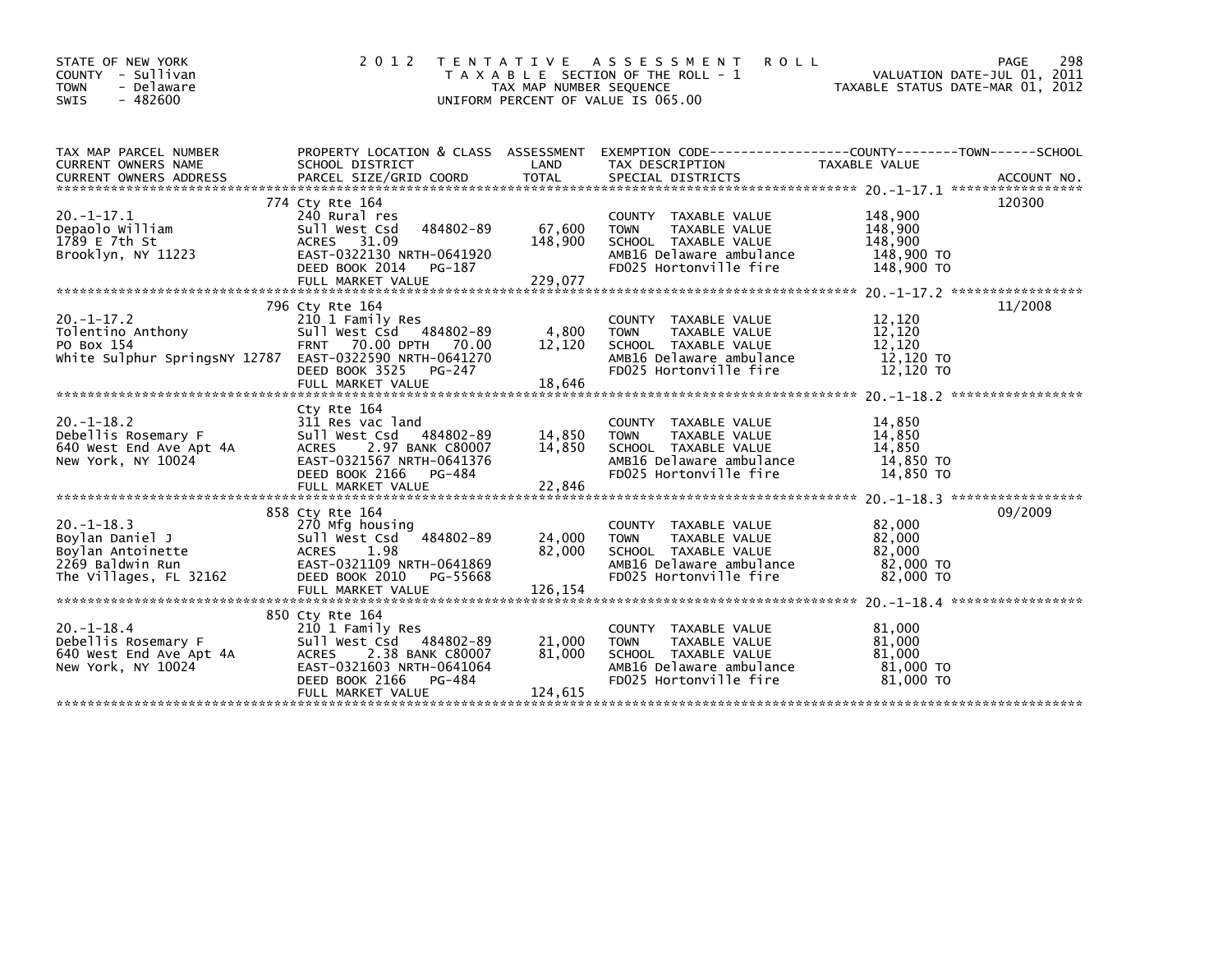| STATE OF NEW YORK<br>COUNTY - Sullivan<br><b>TOWN</b><br>- Delaware<br>$-482600$<br>SWIS            | 2 0 1 2                                                                                                                                                                             | TAX MAP NUMBER SEQUENCE      | TENTATIVE ASSESSMENT<br><b>ROLL</b><br>T A X A B L E SECTION OF THE ROLL - 1<br>UNIFORM PERCENT OF VALUE IS 065.00                                        | VALUATION DATE-JUL 01, 2011<br>TAXABLE STATUS DATE-MAR 01, 2012       | 299<br>PAGE        |
|-----------------------------------------------------------------------------------------------------|-------------------------------------------------------------------------------------------------------------------------------------------------------------------------------------|------------------------------|-----------------------------------------------------------------------------------------------------------------------------------------------------------|-----------------------------------------------------------------------|--------------------|
| TAX MAP PARCEL NUMBER<br>CURRENT OWNERS NAME<br><b>CURRENT OWNERS ADDRESS</b>                       | SCHOOL DISTRICT<br>PARCEL SIZE/GRID COORD                                                                                                                                           | LAND<br><b>TOTAL</b>         | PROPERTY LOCATION & CLASS ASSESSMENT EXEMPTION CODE---------------COUNTY-------TOWN------SCHOOL<br>TAX DESCRIPTION<br>SPECIAL DISTRICTS                   | TAXABLE VALUE                                                         | ACCOUNT NO.        |
| $20. -1 - 18.5$<br>Snedeker Glen P<br>Snedeker Mary B<br>852 Cty Rte 164<br>Callicoon, NY 12723     | 852 Cty Rte 164<br>210 1 Family Res<br>Sull West Csd 484802-89<br><b>ACRES</b><br>5.36<br>EAST-0321435 NRTH-0641723<br>DEED BOOK 2297<br>PG-327<br>FULL MARKET VALUE                | 25,600<br>170,000<br>261,538 | 41854<br>STAR B<br>COUNTY TAXABLE VALUE<br><b>TOWN</b><br>TAXABLE VALUE<br>SCHOOL TAXABLE VALUE<br>AMB16 Delaware ambulance<br>FD025 Hortonville fire     | $\Omega$<br>170,000<br>170,000<br>151,400<br>170,000 TO<br>170,000 TO | $\Omega$<br>18,600 |
| 20. -1-19.1<br>Vecchio Charles J<br>1728 Stewart Ave<br>North Bellmore, NY 11710                    | 851 Cty Rte 164<br>270 Mfg housing<br>Sull West Csd 484802-89<br><b>ACRES</b><br>1.00<br>EAST-0321247 NRTH-0641387<br>DEED BOOK 2581<br>PG-570<br>FULL MARKET VALUE                 | 20,000<br>37,600<br>57,846   | COUNTY TAXABLE VALUE<br>TAXABLE VALUE<br><b>TOWN</b><br>SCHOOL TAXABLE VALUE<br>AMB16 Delaware ambulance<br>FD025 Hortonville fire<br>PT012 Pro Rata 2012 | 37,600<br>37,600<br>37,600<br>37,600 TO<br>37,600 TO<br>196.77 MT     | 09/2008            |
| $20. -1 - 19.2$<br>Vecchio Charles J<br>PO Box 705<br>North Bellmore, NY 11710                      | Cty Rte 164<br>311 Res vac land<br>484802-89<br>Sull West Csd<br>2.32<br><b>ACRES</b><br>EAST-0321400 NRTH-0641170<br>DEED BOOK 2500 PG-375<br>FULL MARKET VALUE                    | 15,500<br>15,500<br>23,846   | COUNTY TAXABLE VALUE<br>TAXABLE VALUE<br><b>TOWN</b><br>SCHOOL TAXABLE VALUE<br>AMB16 Delaware ambulance<br>FD025 Hortonville fire                        | 15,500<br>15,500<br>15,500<br>15,500 TO<br>15,500 TO                  | 120444             |
| $20. -1 - 19.3$<br>Vecchio Charles J<br>1728 Stewart Ave<br>North Bellmore, NY 11710                | 845 Cty Rte 164<br>270 Mfg housing<br>Sull West Csd<br>484802-89<br><b>ACRES</b><br>1.90<br>EAST-0321207 NRTH-0641001<br>DEED BOOK 2581 PG-570                                      | 22,000<br>50,560             | COUNTY TAXABLE VALUE<br><b>TOWN</b><br>TAXABLE VALUE<br>SCHOOL TAXABLE VALUE<br>AMB16 Delaware ambulance<br>FD025 Hortonville fire                        | 50,560<br>50,560<br>50.560<br>50,560 TO<br>50,560 TO                  |                    |
| $20. -1 - 20.1$<br>Vecchio Charles J<br>1728 Stewart Ave<br>North Bellmore, NY 11710                | 857 Cty Rte 164<br>220 2 Family Res<br>Sull West Csd 484802-89<br><b>ACRES</b><br>2.48 BANK 210091<br>EAST-0322003 NRTH-0639293<br>DEED BOOK 2580 PG-322                            | 34,400<br>131,000            | COUNTY TAXABLE VALUE<br><b>TOWN</b><br>TAXABLE VALUE<br>SCHOOL TAXABLE VALUE<br>AMB16 Delaware ambulance<br>FD025 Hortonville fire                        | 131,000<br>131,000<br>131.000<br>131,000 TO<br>131,000 TO             | 120259             |
| $20. -1 - 20.3$<br>Arch Frederick Sr<br>Arch Maria C<br>859 Cty Rte 164<br>Callicoon, NY 12723-0553 | 859 Cty Rte 164<br>283 Res w/Comuse<br>Sull West Csd<br>484802-89<br><b>ACRES</b><br>2.77 BANK C30614<br>EAST-0320956 NRTH-0641287<br>DEED BOOK 2122<br>PG-439<br>FULL MARKET VALUE | 25,100<br>149,500<br>230,000 | COUNTY TAXABLE VALUE<br>TAXABLE VALUE<br><b>TOWN</b><br>SCHOOL TAXABLE VALUE<br>AMB16 Delaware ambulance<br>FD025 Hortonville fire                        | 149,500<br>149,500<br>149,500<br>149,500 TO<br>149,500 TO             |                    |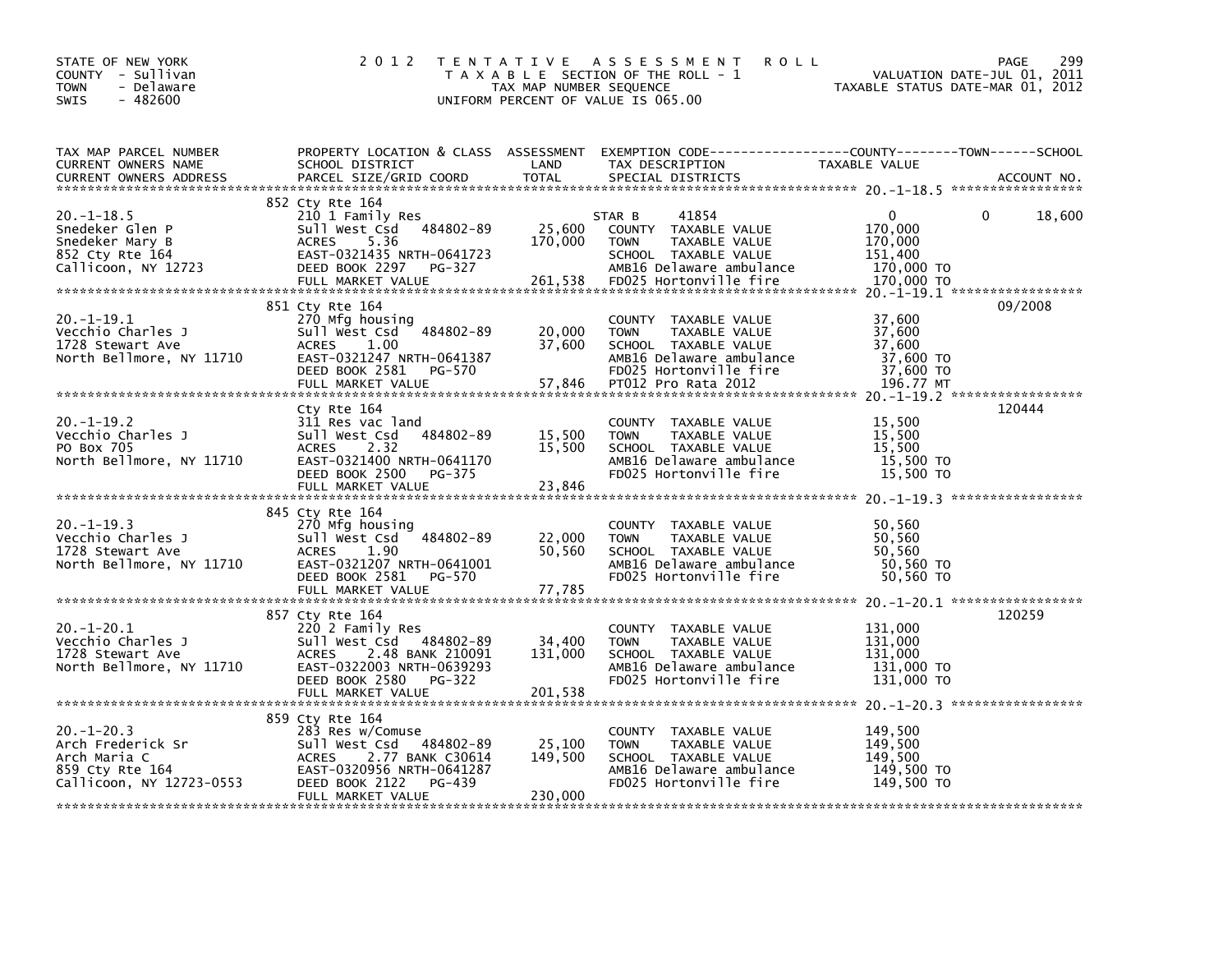| STATE OF NEW YORK<br>COUNTY - Sullivan<br><b>TOWN</b><br>- Delaware<br>$-482600$<br>SWIS                                            | 2 0 1 2                                                                                                                                                                 | TAX MAP NUMBER SEQUENCE     | TENTATIVE ASSESSMENT<br><b>ROLL</b><br>T A X A B L E SECTION OF THE ROLL - 1<br>UNIFORM PERCENT OF VALUE IS 065.00                                              |                                                                           | PAGE<br>300<br>VALUATION DATE-JUL 01, 2011<br>TAXABLE STATUS DATE-MAR 01, 2012 |
|-------------------------------------------------------------------------------------------------------------------------------------|-------------------------------------------------------------------------------------------------------------------------------------------------------------------------|-----------------------------|-----------------------------------------------------------------------------------------------------------------------------------------------------------------|---------------------------------------------------------------------------|--------------------------------------------------------------------------------|
| TAX MAP PARCEL NUMBER<br>CURRENT OWNERS NAME                                                                                        | PROPERTY LOCATION & CLASS ASSESSMENT<br>SCHOOL DISTRICT                                                                                                                 | LAND                        | EXEMPTION CODE-----------------COUNTY-------TOWN------SCHOOL<br>TAX DESCRIPTION                                                                                 | TAXABLE VALUE                                                             |                                                                                |
|                                                                                                                                     |                                                                                                                                                                         |                             |                                                                                                                                                                 |                                                                           |                                                                                |
| $20. -1 - 21$<br>Hynes Anne<br>Patricia Burns                                                                                       | 867 Cty Rte 164<br>270 Mfg housing<br>Sull West Csd<br>484802-89<br>ACRES 3.00                                                                                          | 25,500<br>51,500            | COUNTY TAXABLE VALUE<br>TAXABLE VALUE<br><b>TOWN</b><br>SCHOOL TAXABLE VALUE                                                                                    | 51.500<br>51,500<br>51,500                                                |                                                                                |
| 1956 E 34th St<br>Brooklyn, NY 11234                                                                                                | EAST-0320800 NRTH-0641520<br>DEED BOOK 1594<br>PG-272<br>FULL MARKET VALUE                                                                                              | 79,231                      | AMB16 Delaware ambulance<br>FD025 Hortonville fire                                                                                                              | 51,500 TO<br>51,500 TO                                                    |                                                                                |
|                                                                                                                                     | 877 Cty Rte 164                                                                                                                                                         |                             |                                                                                                                                                                 |                                                                           | 12/2010                                                                        |
| $20. - 1 - 22$<br>Van Sise Harold B<br>369 Singing Wood Dr<br>Holbrook, NY 11741                                                    | 210 1 Family Res<br>Sull West Csd 484802-89<br>FRNT 100.00 DPTH 175.00<br>EAST-0320670 NRTH-0641710<br>DEED BOOK 2011 PG-122                                            | 14,000<br>50.000            | COUNTY TAXABLE VALUE<br>TAXABLE VALUE<br><b>TOWN</b><br>SCHOOL TAXABLE VALUE<br>AMB16 Delaware ambulance<br>FD025 Hortonville fire                              | 50,000<br>50,000<br>50,000<br>50,000 TO<br>50,000 TO                      |                                                                                |
|                                                                                                                                     | FULL MARKET VALUE                                                                                                                                                       | 76,923                      |                                                                                                                                                                 |                                                                           |                                                                                |
| $20. - 1 - 23$<br>Di Mare Steven<br>375 Cedar St<br>South Hempstad, NY 11550                                                        | 881 Cty Rte 164<br>210 1 Family Res<br>484802-89<br>Sull West Csd<br><b>ACRES</b><br>2.70<br>EAST-0320530 NRTH-0641690<br>DEED BOOK 2513<br>PG-653<br>FULL MARKET VALUE | 25,100<br>87,100<br>134,000 | COUNTY TAXABLE VALUE<br>TAXABLE VALUE<br><b>TOWN</b><br>SCHOOL TAXABLE VALUE<br>AMB16 Delaware ambulance<br>FD025 Hortonville fire                              | 87,100<br>87,100<br>87.100<br>87,100 TO<br>87,100 TO                      | 121092                                                                         |
|                                                                                                                                     |                                                                                                                                                                         |                             |                                                                                                                                                                 |                                                                           |                                                                                |
| $20 - 1 - 24$<br>Truncale John<br>Truncale Marquerite<br>84-10 153rd Ave<br>Howard Beach, NY 11414                                  | Cty Rte 164<br>311 Res vac land<br>Sull West Csd 484802-89<br>FRNT 150.00 DPTH 260.00<br>EAST-0320370 NRTH-0641480<br>DEED BOOK 01566 PG-00640<br>FULL MARKET VALUE     | 10,600<br>10.600<br>16,308  | COUNTY TAXABLE VALUE<br>TAXABLE VALUE<br><b>TOWN</b><br>SCHOOL TAXABLE VALUE<br>AMB16 Delaware ambulance<br>FD025 Hortonville fire                              | 10,600<br>10.600<br>10.600<br>10,600 TO<br>10.600 TO                      | 121525                                                                         |
|                                                                                                                                     | 29 Keegan Rd                                                                                                                                                            |                             |                                                                                                                                                                 |                                                                           |                                                                                |
| $20. -1 - 25.1$<br>Keegan Walter F<br>29 Keegan Rd<br>Callicoon, NY 12723<br>MAY BE SUBJECT TO PAYMENT<br>UNDER AGDIST LAW TIL 2016 | 110 Livestock<br>484802-89<br>Sull West Csd<br>ACRES 115.68<br>EAST-0319450 NRTH-0644210<br>DEED BOOK 819<br>PG-00069<br>FULL MARKET VALUE                              | 111,608 STAR B<br>284.474   | AGRI DIST 41720<br>41854<br>184,908 SILO EXEM 42100<br>COUNTY TAXABLE VALUE<br><b>TOWN</b><br>TAXABLE VALUE<br>SCHOOL TAXABLE VALUE<br>AMB16 Delaware ambulance | 68,395<br>$\Omega$<br>1.000<br>115,513<br>115,513<br>96.913<br>183,908 TO | 68,395<br>68,395<br>18,600<br>$\Omega$<br>1,000<br>1,000                       |
|                                                                                                                                     |                                                                                                                                                                         |                             | 1,000 EX<br>FD025 Hortonville fire<br>1.000 EX                                                                                                                  | 183,908 TO                                                                |                                                                                |
|                                                                                                                                     |                                                                                                                                                                         |                             |                                                                                                                                                                 |                                                                           |                                                                                |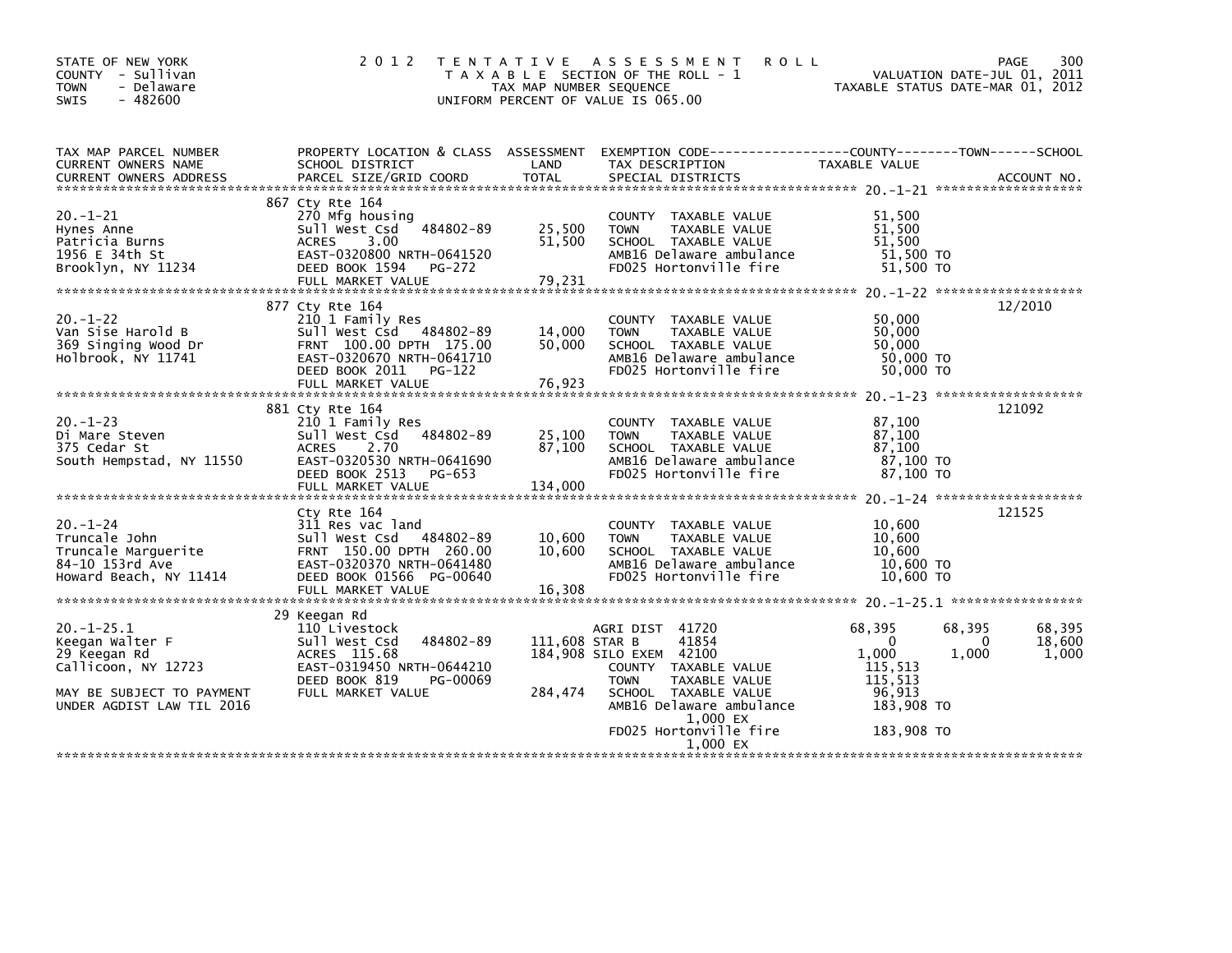| STATE OF NEW YORK<br>COUNTY - Sullivan<br><b>TOWN</b><br>- Delaware<br>$-482600$<br><b>SWIS</b>                                                                                                      | 2 0 1 2                                                                                                                                                                   | T E N T A T I V E<br>TAX MAP NUMBER SEQUENCE | A S S E S S M E N T<br><b>ROLL</b><br>T A X A B L E SECTION OF THE ROLL - 1<br>UNIFORM PERCENT OF VALUE IS 065.00                                              | VALUATION DATE-JUL 01, 2011<br>TAXABLE STATUS DATE-MAR 01, 2012                         | <b>PAGE</b><br>301          |
|------------------------------------------------------------------------------------------------------------------------------------------------------------------------------------------------------|---------------------------------------------------------------------------------------------------------------------------------------------------------------------------|----------------------------------------------|----------------------------------------------------------------------------------------------------------------------------------------------------------------|-----------------------------------------------------------------------------------------|-----------------------------|
| TAX MAP PARCEL NUMBER<br>CURRENT OWNERS NAME<br>.CURRENT OWNERS ADDRESS PARCEL SIZE/GRID COORD TOTAL SPECIAL DISTRICTS (2011-05) ACCOUNT NO ACCOUNT NO ARCEL SIZE/GRID COORD TOTAL SPECIAL DISTRICTS | PROPERTY LOCATION & CLASS ASSESSMENT<br>SCHOOL DISTRICT                                                                                                                   | LAND                                         | EXEMPTION CODE-----------------COUNTY-------TOWN------SCHOOL<br>TAX DESCRIPTION                                                                                | TAXABLE VALUE                                                                           |                             |
| $20. -1 - 25.2$<br>Bauernfeind Carolyn<br>Bauernfeind Richard W<br>William Bauernfeind<br>2622 Marsh Dr                                                                                              | 872 Cty Rte 164<br>280 Res Multiple<br>Sull West Csd<br>484802-89<br>1.29<br><b>ACRES</b><br>EAST-0320770 NRTH-0642050<br>DEED BOOK 1377<br>$PG-4$                        | 21,200<br>137,000                            | 41834<br>STAR EN<br>COUNTY TAXABLE VALUE<br>TAXABLE VALUE<br><b>TOWN</b><br>SCHOOL TAXABLE VALUE<br>AMB16 Delaware ambulance                                   | $\mathbf{0}$<br>$\Omega$<br>137,000<br>137,000<br>98,440<br>137,000 TO<br>137,000 TO    | 05/2010<br>38,560           |
| $20. -1 - 25.3$<br>Keegan Walter F<br>29 Keegan Rd<br>Callicoon, NY 12723                                                                                                                            | 26 Keegan Rd<br>210 1 Family Res<br>Sull West Csd<br>484802-89<br>1.38<br>ACRES<br>EAST-0320155 NRTH-0642417<br>DEED BOOK 1387<br>PG-305<br>FULL MARKET VALUE             | 21,500<br>50,900<br>78,308                   | COUNTY TAXABLE VALUE<br><b>TOWN</b><br>TAXABLE VALUE<br>SCHOOL TAXABLE VALUE<br>AMB16 Delaware ambulance<br>FD025 Hortonville fire                             | 50,900<br>50,900<br>50,900<br>50,900 TO<br>50,900 TO                                    |                             |
| $20. -1 - 25.4$<br>Cassese Mildred<br>124 W 72nd St Apt $2-B$<br>New York, NY 10023<br>MAY BE SUBJECT TO PAYMENT                                                                                     | Beechwoods Rd<br>322 Rural vac>10<br>Sull West Csd<br>484802-89<br>ACRES 33.47<br>EAST-0319450 NRTH-0644210<br>DEED BOOK 3069<br>PG-330<br>FULL MARKET VALUE              | 117, 145<br>117, 145<br>180,223              | AGRI DIST 41720<br>COUNTY TAXABLE VALUE<br><b>TOWN</b><br>TAXABLE VALUE<br>SCHOOL TAXABLE VALUE<br>AMB16 Delaware ambulance<br>FD025 Hortonville fire          | 35,958<br>35,958<br>81,187<br>81,187<br>81.187<br>117,145 TO<br>117,145 TO              | 35,958                      |
| UNDER AGDIST LAW TIL 2016<br>$20. -1 - 26.1$<br>Anderson William F<br>713 Union St<br>Brooklyn, NY 11215<br>MAY BE SUBJECT TO PAYMENT<br>UNDER AGDIST LAW TIL 2015                                   | 968 Cty Rte 164<br>210 1 Family Res<br>Sull West Csd<br>484802-89<br><b>ACRES</b><br>6.49<br>EAST-0317990 NRTH-0642520<br>DEED BOOK 2010<br>PG-55997<br>FULL MARKET VALUE | 24,490<br>133,858<br>205,935                 | COUNTY TAXABLE VALUE<br>TAXABLE VALUE<br><b>TOWN</b><br>SCHOOL TAXABLE VALUE<br>AMB16 Delaware ambulance<br>FD025 Hortonville fire                             | 133,858<br>133,858<br>133.858<br>133,858 TO<br>133,858 TO                               | 06/2010                     |
| $20 - 1 - 26.2$<br>Scardefield Brian<br>Scardefield Barbara<br>1000 Cty Rte 164<br>Callicoon, NY 12723<br>MAY BE SUBJECT TO PAYMENT<br>UNDER AGDIST LAW TIL 2016                                     | 1000 Cty Rte 164<br>241 Rural res&ag<br>484802-89<br>Sull West Csd<br>27.26<br>ACRES<br>EAST-0317990 NRTH-0642520<br>DEED BOOK 2010<br>PG-57146<br>FULL MARKET VALUE      | 45,260 STAR B<br>193,880<br>298,277          | AGRI DIST 41720<br>41854<br>COUNTY TAXABLE VALUE<br>TAXABLE VALUE<br><b>TOWN</b><br>SCHOOL TAXABLE VALUE<br>AMB16 Delaware ambulance<br>FD025 Hortonville fire | 15,841<br>15,841<br>0<br>0<br>178,039<br>178,039<br>159,439<br>193,880 TO<br>193.880 TO | 06/2010<br>15,841<br>18,600 |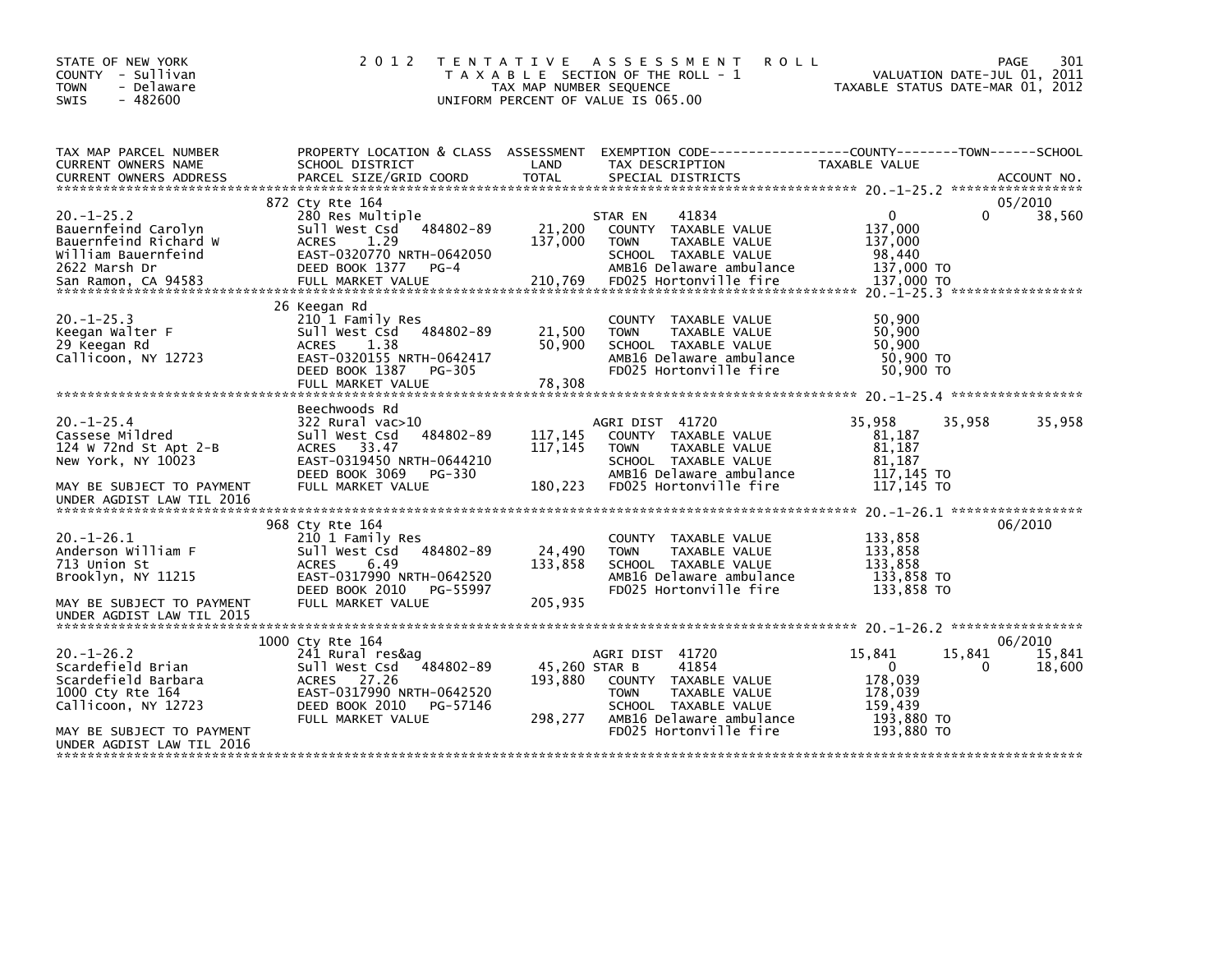| STATE OF NEW YORK<br>COUNTY - Sullivan<br><b>TOWN</b><br>- Delaware<br>$-482600$<br>SWIS                                          | 2 0 1 2                                                                                                                                                                | TAX MAP NUMBER SEQUENCE             | TENTATIVE ASSESSMENT<br><b>ROLL</b><br>T A X A B L E SECTION OF THE ROLL - 1<br>UNIFORM PERCENT OF VALUE IS 065.00                                             | 302<br><b>PAGE</b><br>VALUATION DATE-JUL 01, 2011<br>TAXABLE STATUS DATE-MAR 01, 2012                                  |
|-----------------------------------------------------------------------------------------------------------------------------------|------------------------------------------------------------------------------------------------------------------------------------------------------------------------|-------------------------------------|----------------------------------------------------------------------------------------------------------------------------------------------------------------|------------------------------------------------------------------------------------------------------------------------|
| TAX MAP PARCEL NUMBER<br>CURRENT OWNERS NAME                                                                                      | SCHOOL DISTRICT                                                                                                                                                        | LAND                                | TAX DESCRIPTION                                                                                                                                                | PROPERTY LOCATION & CLASS ASSESSMENT EXEMPTION CODE----------------COUNTY-------TOWN------SCHOOL<br>TAXABLE VALUE      |
| $20. - 1 - 27$<br>Wahl Ross<br>440 Beechwoods Rd<br>Callicoon, NY 12723<br>MAY BE SUBJECT TO PAYMENT<br>UNDER AGDIST LAW TIL 2016 | 440 Beechwoods Rd<br>112 Dairy farm<br>484802-89<br>Sull West Csd<br>ACRES 100.00<br>EAST-0318250 NRTH-0644960<br>DEED BOOK 1848<br><b>PG-550</b><br>FULL MARKET VALUE | 90,800 STAR B<br>191.100<br>294,000 | AGRI DIST 41720<br>41854<br>COUNTY TAXABLE VALUE<br>TAXABLE VALUE<br><b>TOWN</b><br>SCHOOL TAXABLE VALUE<br>AMB16 Delaware ambulance<br>FD025 Hortonville fire | 51,455<br>51,455<br>51,455<br>$\mathbf{0}$<br>18,600<br>0<br>139,645<br>139,645<br>121.045<br>191.100 TO<br>191,100 TO |
| 20. -1 -29.01./0101<br>Izzo Alfonso<br>Izzo Angelina<br>2426 Hampton St                                                           | 422 Villa Roma Rd<br>- CONDO<br>411 Apartment<br>484802-89<br>Sull West Csd<br>DEED BOOK 1800<br>PG-165<br>FULL MARKET VALUE                                           | $\Omega$<br>62,000<br>95,385        | COUNTY TAXABLE VALUE<br><b>TOWN</b><br>TAXABLE VALUE<br>SCHOOL TAXABLE VALUE<br>AMB15 Ambulance dist #1                                                        | 09/2010<br>62,000<br>62,000<br>62.000<br>$62,000$ TO                                                                   |
| $20. -1 - 29.01./0102$<br>Serpico Jon P<br>Serpico Stefanie M<br>631 Tiller Dr<br>Forked River, NJ 08731                          | 422 Villa Roma Rd<br>411 Apartment<br>- CONDO<br>484802-89<br>Sull West Csd<br>DEED BOOK 2674<br>PG-460<br>FULL MARKET VALUE                                           | $\Omega$<br>62,000<br>95,385        | COUNTY TAXABLE VALUE<br><b>TOWN</b><br>TAXABLE VALUE<br>SCHOOL TAXABLE VALUE<br>AMB15 Ambulance dist #1<br>FD025 Hortonville fire                              | 62.000<br>62,000<br>62,000<br>62,000 TO<br>62,000 TO                                                                   |
| 20. -1-29.01./0201<br>Sposato Patrick<br>Sposato Donna<br>16 Robbinswood Ln<br>South Salem, NY 10590                              | 422 Villa Roma Rd<br>411 Apartment<br>- CONDO<br>Sull West Csd<br>484802-89<br><b>BANKC-19100</b><br>DEED BOOK 1875<br>PG-504<br>FULL MARKET VALUE                     | 0<br>62,000<br>95,385               | COUNTY TAXABLE VALUE<br><b>TOWN</b><br>TAXABLE VALUE<br>SCHOOL TAXABLE VALUE<br>AMB15 Ambulance dist #1<br>FD025 Hortonville fire                              | 62,000<br>62,000<br>62,000<br>62,000 TO<br>62,000 TO                                                                   |
| $20.-1-29.01./0202$<br>Kirtland Ronald E<br>Kirtland Myong C<br>2474 Bouchouxville Rd<br>Hancock, NY 13783                        | 422 Villa Roma Rd<br>411 Apartment<br>- CONDO<br>484802-89<br>Sull West Csd<br>DEED BOOK 2324<br>PG-96<br>FULL MARKET VALUE                                            | $\Omega$<br>62,000<br>95,385        | COUNTY TAXABLE VALUE<br><b>TOWN</b><br>TAXABLE VALUE<br>SCHOOL TAXABLE VALUE<br>AMB15 Ambulance dist #1<br>FD025 Hortonville fire                              | 62,000<br>62,000<br>62.000<br>62,000 TO<br>62,000 TO                                                                   |
| $20.-1-29.02./0101$<br>Cirone Joseph<br>Cirone Maria E<br>2373 Jordan Dr 2A<br>Cortlandt Manor, NY 10567                          | 432 Villa Roma Rd<br>411 Apartment<br>- CONDO<br>484802-89<br>Sull West Csd<br>DEED BOOK 2010<br>PG-58439<br>FULL MARKET VALUE                                         | 0<br>62,000<br>95,385               | <b>COUNTY</b><br>TAXABLE VALUE<br><b>TOWN</b><br>TAXABLE VALUE<br>SCHOOL TAXABLE VALUE<br>AMB15 Ambulance dist #1<br>FD025 Hortonville fire                    | 62,000<br>62,000<br>62,000<br>62,000 TO<br>62,000 TO                                                                   |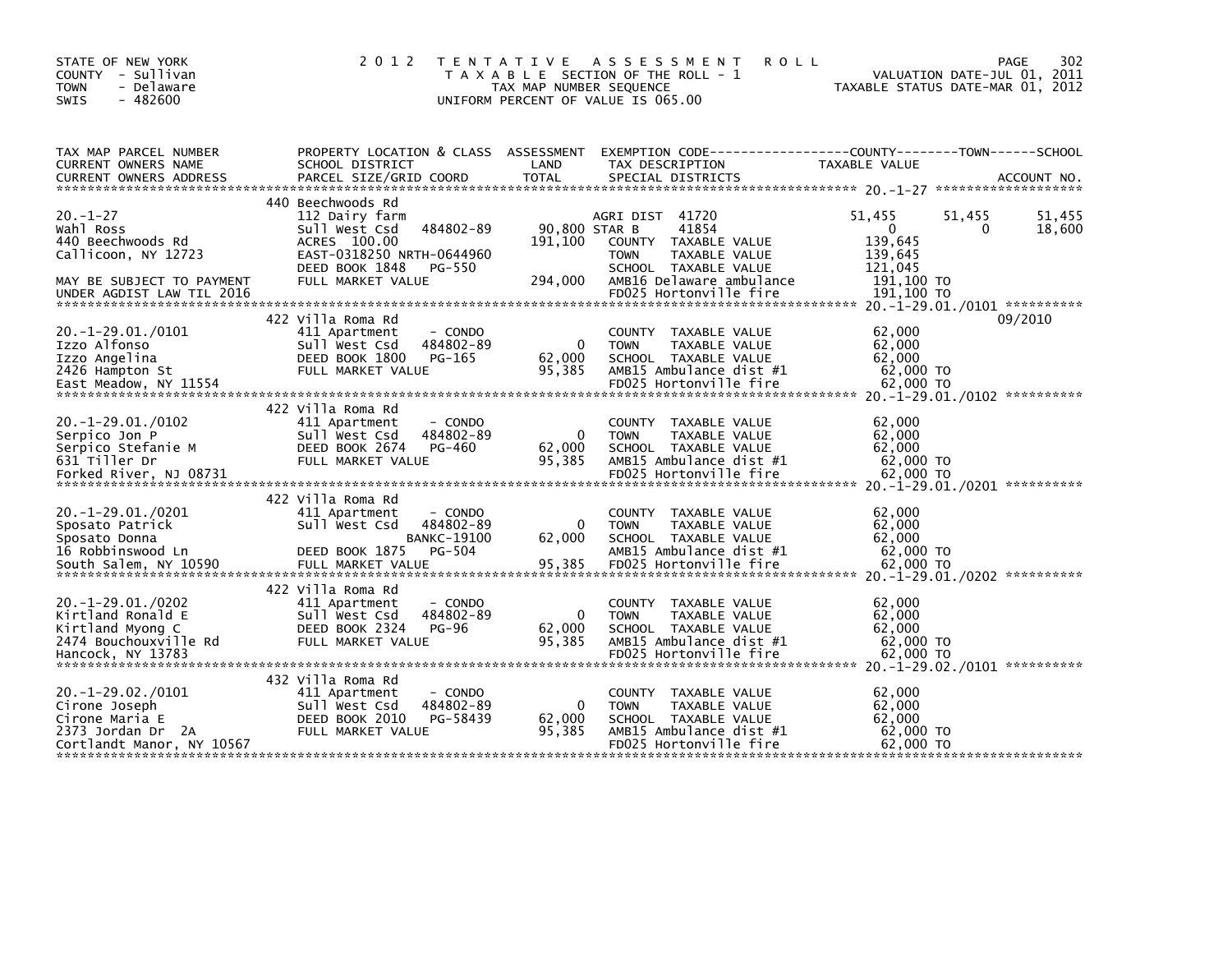| STATE OF NEW YORK<br>COUNTY - Sullivan<br>- Delaware<br><b>TOWN</b><br><b>SWIS</b><br>$-482600$            | 2 0 1 2                                                                                                                        | T E N T A T I V E<br>TAX MAP NUMBER SEQUENCE | ASSESSMENT<br><b>ROLL</b><br>T A X A B L E SECTION OF THE ROLL - 1<br>UNIFORM PERCENT OF VALUE IS 065.00                                    | 303<br>PAGE<br>VALUATION DATE-JUL 01, 2011<br>TAXABLE STATUS DATE-MAR 01, 2012               |
|------------------------------------------------------------------------------------------------------------|--------------------------------------------------------------------------------------------------------------------------------|----------------------------------------------|---------------------------------------------------------------------------------------------------------------------------------------------|----------------------------------------------------------------------------------------------|
| TAX MAP PARCEL NUMBER<br>CURRENT OWNERS NAME<br><b>CURRENT OWNERS ADDRESS</b>                              | PROPERTY LOCATION & CLASS ASSESSMENT<br>SCHOOL DISTRICT<br>PARCEL SIZE/GRID COORD                                              | LAND<br><b>TOTAL</b>                         | TAX DESCRIPTION<br>SPECIAL DISTRICTS                                                                                                        | EXEMPTION CODE-----------------COUNTY-------TOWN------SCHOOL<br>TAXABLE VALUE<br>ACCOUNT NO. |
| $20. -1 - 29.02. /0102$<br>Olivieri Jack<br>Lee Barbara<br>1841 Central Park Ave Apt 19R FULL MARKET VALUE | 432 Villa Roma Rd<br>411 Apartment<br>- CONDO<br>Sull West Csd<br>484802-89<br>DEED BOOK 1776<br>PG-425                        | $\mathbf{0}$<br>62,000<br>95,385             | <b>COUNTY</b><br>TAXABLE VALUE<br><b>TOWN</b><br>TAXABLE VALUE<br>SCHOOL TAXABLE VALUE<br>AMB15 Ambulance dist #1                           | 62,000<br>62,000<br>62,000<br>62,000 TO                                                      |
| $20. -1 - 29.02. /0201$<br>Barberini John M<br>Barberini Tanya M<br>383 Broadway 2B                        | 432 Villa Roma Rd<br>411 Apartment<br>- CONDO<br>Sull West Csd<br>484802-89<br>DEED BOOK 2011<br>PG-6396<br>FULL MARKET VALUE  | $\mathbf{0}$<br>62,000<br>95.385             | TAXABLE VALUE<br><b>COUNTY</b><br>TAXABLE VALUE<br><b>TOWN</b><br>SCHOOL TAXABLE VALUE<br>AMB15 Ambulance dist #1                           | 62,000<br>62,000<br>62,000<br>62,000 TO                                                      |
| $20. -1 - 29.02. / 0202$<br>Schussler Frank<br>Schussler Janet<br>34 Oakley Place                          | 432 Villa Roma Rd<br>411 Apartment<br>- CONDO<br>484802-89<br>Sull West Csd<br>DEED BOOK 2234<br>PG-167<br>FULL MARKET VALUE   | 0<br>62,000<br>95.385                        | TAXABLE VALUE<br><b>COUNTY</b><br><b>TOWN</b><br>TAXABLE VALUE<br>SCHOOL TAXABLE VALUE<br>AMB15 Ambulance dist #1                           | 62,000<br>62,000<br>62,000<br>62,000 TO                                                      |
| $20. -1 - 29.03. /0101$<br>Flanagan Christopher<br>Flanagan Judith<br>66 North Drive                       | 434 Villa Roma Rd.<br>411 Apartment<br>- CONDO<br>Sull West Csd<br>484802-89<br>DEED BOOK 2911<br>PG-490<br>FULL MARKET VALUE  | $\mathbf{0}$<br>62,000<br>95,385             | TAXABLE VALUE<br><b>COUNTY</b><br>TAXABLE VALUE<br><b>TOWN</b><br>SCHOOL TAXABLE VALUE<br>AMB15 Ambulance dist #1                           | 62,000<br>62,000<br>62,000<br>62,000 TO                                                      |
| $20. -1 - 29.03. /0102$<br>Conroy Martin<br>Conroy Annmarie<br>435 Pacific St                              | 434 Villa Roma Rd.<br>411 Apartment<br>- CONDO<br>484802-89<br>Sull West Csd<br>DEED BOOK 2911<br>PG-109<br>FULL MARKET VALUE  | $\mathbf{0}$<br>62,000<br>95,385             | TAXABLE VALUE<br><b>COUNTY</b><br>TAXABLE VALUE<br><b>TOWN</b><br>SCHOOL TAXABLE VALUE<br>AMB15 Ambulance dist #1                           | 62,000<br>62,000<br>62,000<br>62,000 TO                                                      |
| $20. -1 - 29.03. /0201$<br>Saitta Carl<br>Saitta Chris<br>22 Huntting Ln<br>East Islip, NY 11730           | 434 Villa Roma Rd<br>411 Apartment<br>- CONDO<br>484802-89<br>Sull West Csd<br>DEED BOOK 2702<br>$PG-240$<br>FULL MARKET VALUE | $\Omega$<br>62,000<br>95,385                 | TAXABLE VALUE<br><b>COUNTY</b><br>TAXABLE VALUE<br><b>TOWN</b><br>SCHOOL TAXABLE VALUE<br>AMB15 Ambulance dist #1<br>FD025 Hortonville fire | 62,000<br>62,000<br>62,000<br>62,000 TO<br>62,000 TO                                         |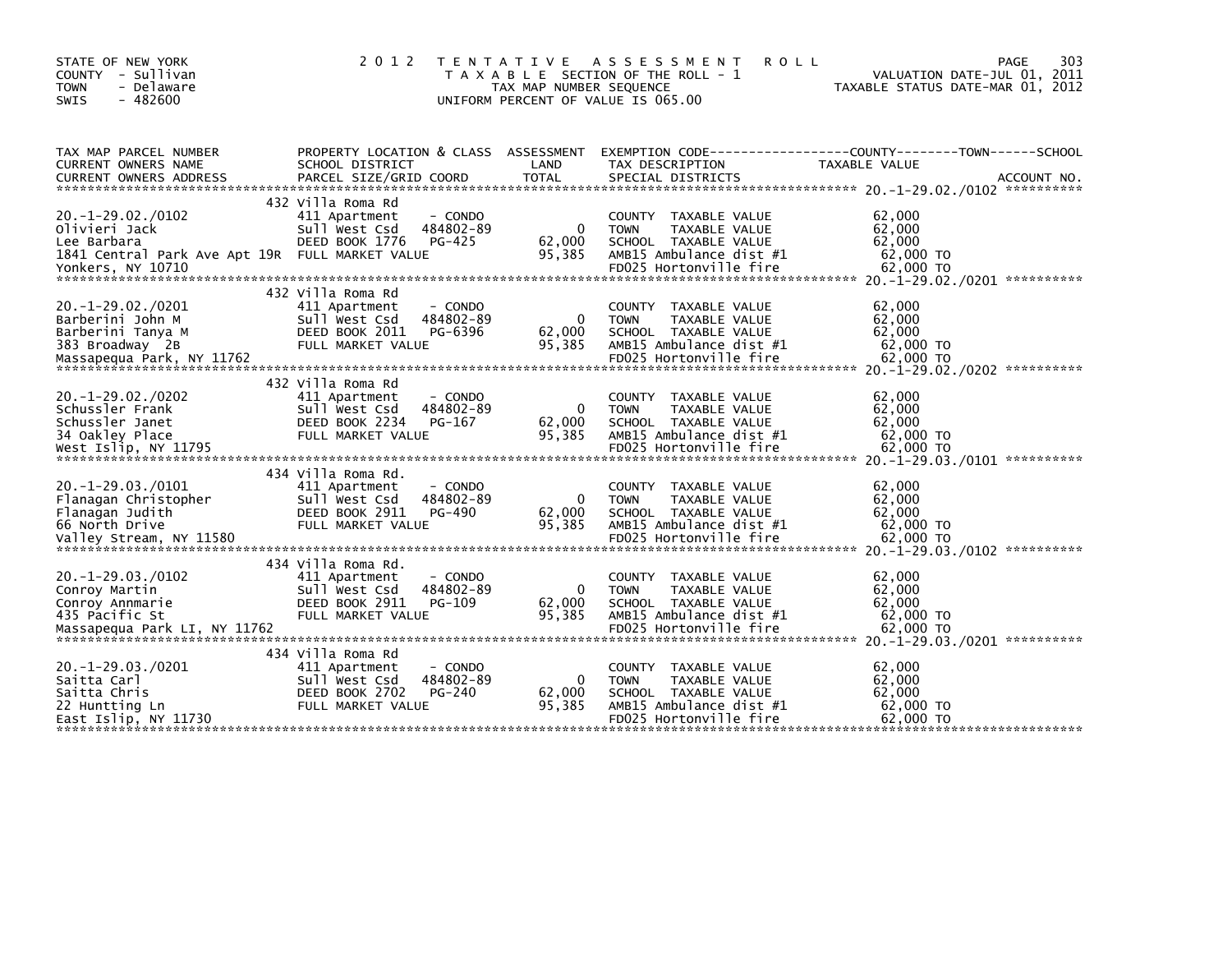| STATE OF NEW YORK<br>COUNTY - Sullivan<br><b>TOWN</b><br>- Delaware<br>$-482600$<br><b>SWIS</b>       | 2 0 1 2                                                                                                                         | T E N T A T I V E<br>TAX MAP NUMBER SEQUENCE | A S S E S S M E N T<br><b>ROLL</b><br>T A X A B L E SECTION OF THE ROLL - 1<br>UNIFORM PERCENT OF VALUE IS 065.00                                  | 304<br>PAGE<br>VALUATION DATE-JUL 01, 2011<br>TAXABLE STATUS DATE-MAR 01, 2012                                                                                                                                                                                                  |
|-------------------------------------------------------------------------------------------------------|---------------------------------------------------------------------------------------------------------------------------------|----------------------------------------------|----------------------------------------------------------------------------------------------------------------------------------------------------|---------------------------------------------------------------------------------------------------------------------------------------------------------------------------------------------------------------------------------------------------------------------------------|
| TAX MAP PARCEL NUMBER<br>CURRENT OWNERS NAME                                                          | PROPERTY LOCATION & CLASS ASSESSMENT<br>SCHOOL DISTRICT                                                                         | LAND                                         | TAX DESCRIPTION                                                                                                                                    | EXEMPTION        CODE-----------------COUNTY-------TOWN------SCHOOL<br>TAXABLE VALUE                                                                                                                                                                                            |
| $20. -1 - 29.03. /0202$<br>Saitta Anthony<br>Saitta Theresa<br>36 Blackmore Ln                        | 434 Villa Roma Rd<br>411 Apartment<br>- CONDO<br>Sull West Csd<br>484802-89<br><b>BANKN140687</b><br>DEED BOOK 2861<br>$PG-252$ | 0<br>62,000                                  | <b>COUNTY</b><br>TAXABLE VALUE<br>TAXABLE VALUE<br><b>TOWN</b><br>SCHOOL TAXABLE VALUE<br>AMB15 Ambulance dist #1                                  | 62,000<br>62,000<br>62,000<br>62,000 TO                                                                                                                                                                                                                                         |
| $20. -1 - 29.04. /0101$<br>Castiglione Salvatore<br>Castiglione Catherine<br>803 Sacco Pl             | 4 Joe D. Dr<br>411 Apartment<br>- CONDO<br>484802-89<br>Sull West Csd<br><b>BANK C30614</b><br>PG-561<br>DEED BOOK 1757         | $\Omega$<br>62,000                           | <b>COUNTY</b><br>TAXABLE VALUE<br>TAXABLE VALUE<br><b>TOWN</b><br>SCHOOL TAXABLE VALUE<br>AMB15 Ambulance dist #1                                  | 62,000<br>62,000<br>62,000<br>62,000 TO                                                                                                                                                                                                                                         |
| $20. -1 - 29.04. /0102$<br>Gibson Michael S<br>14 Monterey Ave<br>Staten Island, NY 10312             | 4 Joe D. Dr<br>411 Apartment<br>- CONDO<br>Sull West Csd<br>484802-89<br>DEED BOOK 3526<br>PG-423<br>FULL MARKET VALUE          | $\mathbf{0}$<br>62,000<br>95,385             | TAXABLE VALUE<br><b>COUNTY</b><br><b>TOWN</b><br><b>TAXABLE VALUE</b><br>SCHOOL TAXABLE VALUE<br>AMB15 Ambulance dist #1<br>FD025 Hortonville fire | 03/2008<br>62,000<br>62,000<br>62,000<br>62,000 TO<br>62,000 TO                                                                                                                                                                                                                 |
| $20. -1 - 29.04. /0201$<br>Petrillo Stephen<br>Petrillo Susan<br>163 Brown St                         | 4 Joe D. Dr<br>411 Apartment<br>- CONDO<br>Sull West Csd<br>484802-89<br><b>BANKN140687</b><br>DEED BOOK 3271<br>$PG-125$       | $\Omega$<br>62,000                           | <b>COUNTY</b><br>TAXABLE VALUE<br>TAXABLE VALUE<br><b>TOWN</b><br>SCHOOL TAXABLE VALUE<br>AMB15 Ambulance dist #1                                  | 62,000<br>62,000<br>62,000<br>62,000 TO<br>- 2002 - 2003 - 2003 - 2003 - 2004 - 2004 - 2004 - 2004 - 2007 - 2007 - 2008 - 2009 - 2009 - 2009 - 2009 - 200<br>- 2007 - 2008 - 2008 - 2008 - 2008 - 2008 - 2008 - 2008 - 2008 - 2008 - 2008 - 2008 - 2008 - 2008 - 2008 - 20<br>- |
| $20. -1 - 29.04. /0202$<br>Belverd Galante Connie A<br>40 Gatelot Ave<br>Lake Ronkonkoma, NY 11779    | 4 Joe D. Dr<br>411 Apartment<br>- CONDO<br>484802-89<br>Sull West Csd<br>DEED BOOK 3594<br><b>PG-95</b><br>FULL MARKET VALUE    | 0<br>62,000<br>95,385                        | <b>COUNTY</b><br>TAXABLE VALUE<br><b>TOWN</b><br>TAXABLE VALUE<br>SCHOOL TAXABLE VALUE<br>AMB15 Ambulance dist #1<br>FD025 Hortonville fire        | 08/2009<br>62,000<br>62.000<br>62,000<br>62,000 TO<br>62,000 TO                                                                                                                                                                                                                 |
| $20. -1 - 29.05.70101$<br>Cali Salvatore<br>Cali Maria<br>125 Amsterdam Ave<br>West Babylon, NY 11704 | 5 Joe D. Dr<br>411 Apartment<br>- CONDO<br>484802-89<br>Sull West Csd<br>DEED BOOK 2011<br>PG-6191<br>FULL MARKET VALUE         | $\mathbf{0}$<br>62,000<br>95,385             | <b>COUNTY</b><br>TAXABLE VALUE<br>TAXABLE VALUE<br><b>TOWN</b><br>SCHOOL TAXABLE VALUE<br>AMB15 Ambulance dist #1<br>FD025 Hortonville fire        | 62,000<br>62,000<br>62,000<br>62,000 TO<br>62,000 TO                                                                                                                                                                                                                            |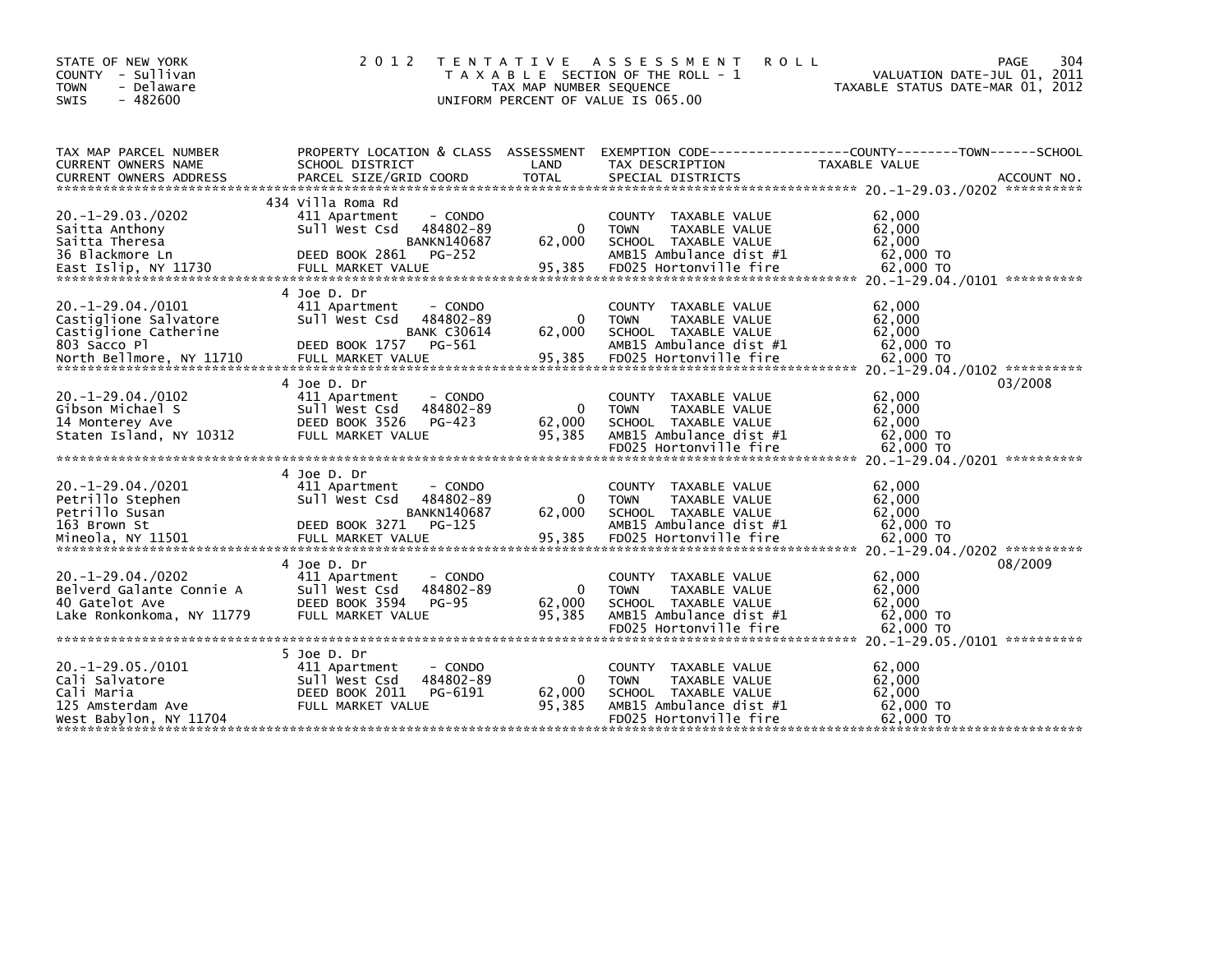| STATE OF NEW YORK<br>COUNTY - Sullivan<br>- Delaware<br><b>TOWN</b><br><b>SWIS</b><br>$-482600$       | 2 0 1 2                                                                                                                                      | T E N T A T I V E<br>TAX MAP NUMBER SEQUENCE | A S S E S S M E N T<br><b>ROLL</b><br>T A X A B L E SECTION OF THE ROLL - 1<br>UNIFORM PERCENT OF VALUE IS 065.00                           | 305<br>PAGE<br>VALUATION DATE-JUL 01, 2011<br>TAXABLE STATUS DATE-MAR 01, 2012                                                                                                                                                                         |
|-------------------------------------------------------------------------------------------------------|----------------------------------------------------------------------------------------------------------------------------------------------|----------------------------------------------|---------------------------------------------------------------------------------------------------------------------------------------------|--------------------------------------------------------------------------------------------------------------------------------------------------------------------------------------------------------------------------------------------------------|
| TAX MAP PARCEL NUMBER<br>CURRENT OWNERS NAME<br><b>CURRENT OWNERS ADDRESS</b>                         | PROPERTY LOCATION & CLASS ASSESSMENT<br>SCHOOL DISTRICT<br>PARCEL SIZE/GRID COORD                                                            | LAND<br><b>TOTAL</b>                         | TAX DESCRIPTION<br>SPECIAL DISTRICTS                                                                                                        | EXEMPTION        CODE-----------------COUNTY--------TOWN------SCHOOL<br>TAXABLE VALUE<br>ACCOUNT NO.                                                                                                                                                   |
| $20.-1-29.05./0102$<br>Rappa Franco<br>Rappa Rosaria<br>3 Jacqueline Ct                               | 5 Joe D. Dr<br>411 Apartment<br>- CONDO<br>484802-89<br>Sull West Csd<br>DEED BOOK 2011<br>PG-6187<br>FULL MARKET VALUE                      | $\Omega$<br>62,000<br>95,385                 | COUNTY TAXABLE VALUE<br>TAXABLE VALUE<br><b>TOWN</b><br>SCHOOL TAXABLE VALUE<br>AMB15 Ambulance dist #1                                     | 08/2008<br>62,000<br>62,000<br>62,000<br>62,000 TO<br>west Babylon, NY 11703 FDO25 Hortonville fire 62,000 TO 62,000 FO 67.00 FO 62,000 FO 62,000 FO 62,000 FO 62,000 FO 62,000 FO 62,000 FO 62,000 FO 62,000 FO 62,000 FO 62,000 FO 68. 1-29.05./0201 |
| $20. -1 - 29.05. /0201$<br>Raio Salvatore<br>Raio Jean<br>2385 Elk Ct<br>North Bellmore, NY 11710     | 5 Joe D. Dr<br>411 Apartment<br>- CONDO<br>484802-89<br>Sull West Csd<br><b>BANKN140687</b><br>DEED BOOK 1765<br>PG-669<br>FULL MARKET VALUE | $\Omega$<br>62,000<br>95,385                 | COUNTY TAXABLE VALUE<br>TAXABLE VALUE<br><b>TOWN</b><br>SCHOOL TAXABLE VALUE<br>AMB15 Ambulance dist #1<br>FD025 Hortonville fire           | 62,000<br>62,000<br>62,000<br>62,000 TO<br>62,000 TO                                                                                                                                                                                                   |
| $20. -1 - 29.05. /0202$<br>Carnatz Anthony<br>Carnatz Janet<br>27 Vassar Rd                           | 5 Joe D. Dr<br>411 Apartment<br>- CONDO<br>484802-89<br>Sull West Csd<br><b>BANK C30982</b><br>DEED BOOK 2892<br>PG-532                      | $\Omega$<br>62,000                           | COUNTY TAXABLE VALUE<br><b>TOWN</b><br>TAXABLE VALUE<br>SCHOOL TAXABLE VALUE<br>AMB15 Ambulance dist #1                                     | 62,000<br>62.000<br>62,000<br>62,000 TO                                                                                                                                                                                                                |
| $20. -1 - 29.06. /0101$<br>Sciarrone Anthony<br>1422 78th St<br>Brooklyn, NY 11228                    | 6 Joe D. Dr<br>411 Apartment<br>- CONDO<br>Sull West Csd<br>484802-89<br>DEED BOOK 1866<br>PG-615<br>FULL MARKET VALUE                       | $\mathbf{0}$<br>62,000<br>95,385             | COUNTY TAXABLE VALUE<br>TAXABLE VALUE<br><b>TOWN</b><br>SCHOOL TAXABLE VALUE<br>AMB15 Ambulance dist #1<br>FD025 Hortonville fire           | 62,000<br>62,000<br>62,000<br>62,000 TO<br>62,000 TO                                                                                                                                                                                                   |
| $20. -1 - 29.06. /0102$<br>Slevin Patricia A<br>2400 South Ocean Dr Apt 8132<br>Fort Pierce, FL 34949 | 6 Joe D. Dr<br>411 Apartment<br>- CONDO<br>484802-89<br>Sull West Csd<br>DEED BOOK 2286<br>PG-357<br>FULL MARKET VALUE                       | $\Omega$<br>62,000<br>95,385                 | TAXABLE VALUE<br><b>COUNTY</b><br><b>TOWN</b><br>TAXABLE VALUE<br>SCHOOL TAXABLE VALUE<br>AMB15 Ambulance dist #1<br>FD025 Hortonville fire | 62,000<br>62.000<br>62,000<br>62,000 TO<br>62,000 TO                                                                                                                                                                                                   |
| $20.-1-29.06./0201$<br>Michitsch Alfred<br>Michitsch Joann<br>88-26 Union Tpke<br>Glendale, NY 11385  | 6 Joe D. Dr<br>411 Apartment<br>- CONDO<br>Sull West Csd<br>484802-89<br>DEED BOOK 1967<br>PG-116<br>FULL MARKET VALUE                       | $\mathbf{0}$<br>62,000<br>95,385             | <b>COUNTY</b><br>TAXABLE VALUE<br><b>TOWN</b><br>TAXABLE VALUE<br>SCHOOL TAXABLE VALUE<br>AMB15 Ambulance dist #1<br>FD025 Hortonville fire | 62,000<br>62,000<br>62,000<br>62,000 TO<br>62,000 TO                                                                                                                                                                                                   |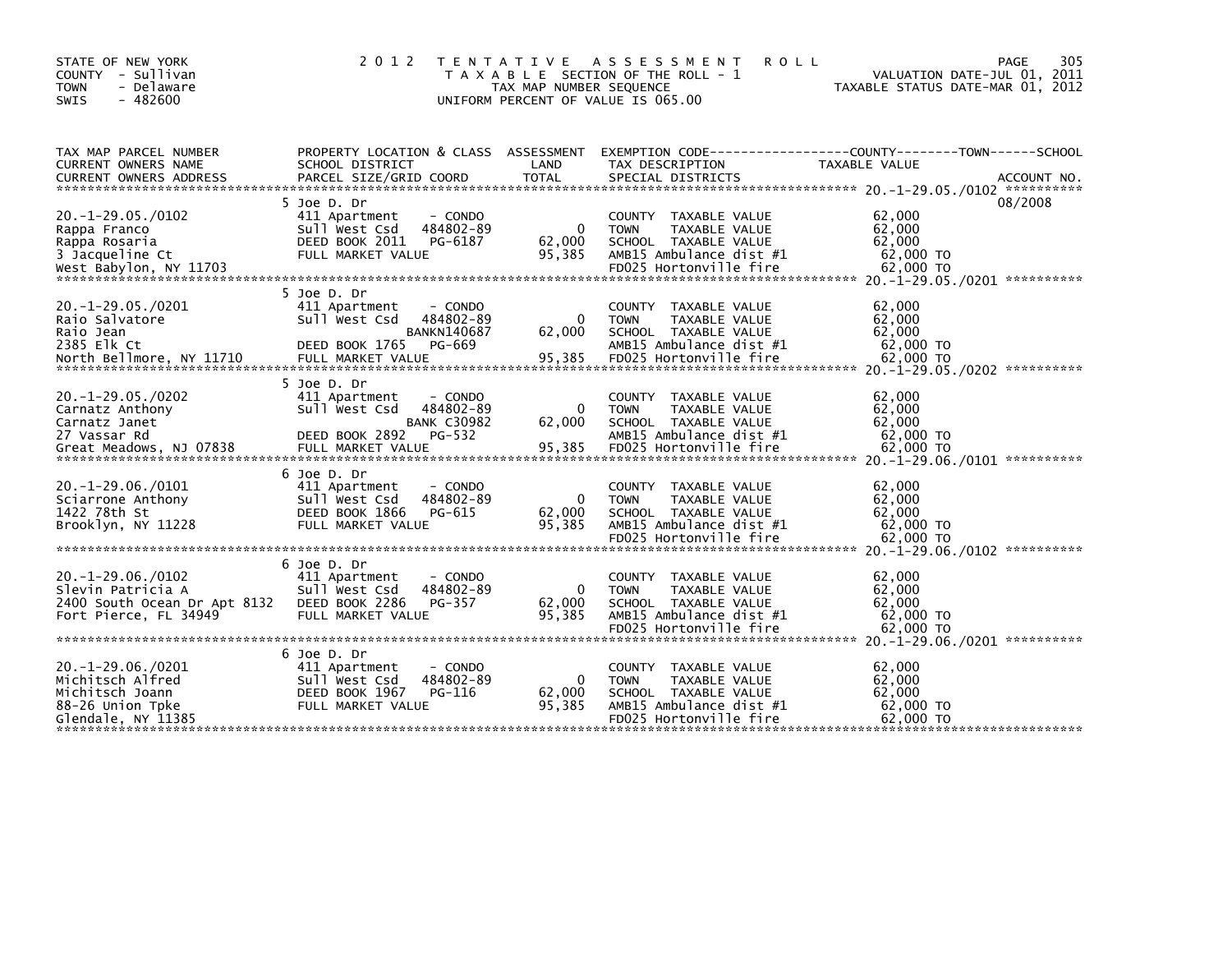| STATE OF NEW YORK<br>COUNTY - Sullivan<br><b>TOWN</b><br>- Delaware<br>$-482600$<br>SWIS                | 2 0 1 2                                                                                                                   | T E N T A T I V E<br>TAX MAP NUMBER SEOUENCE | <b>ROLL</b><br>A S S E S S M E N T<br>T A X A B L E SECTION OF THE ROLL - 1<br>UNIFORM PERCENT OF VALUE IS 065.00                           | 306<br>PAGE<br>VALUATION DATE-JUL 01, 2011<br>TAXABLE STATUS DATE-MAR 01, 2012                                                                                       |
|---------------------------------------------------------------------------------------------------------|---------------------------------------------------------------------------------------------------------------------------|----------------------------------------------|---------------------------------------------------------------------------------------------------------------------------------------------|----------------------------------------------------------------------------------------------------------------------------------------------------------------------|
| TAX MAP PARCEL NUMBER<br><b>CURRENT OWNERS NAME</b>                                                     | PROPERTY LOCATION & CLASS ASSESSMENT<br>SCHOOL DISTRICT                                                                   | LAND                                         | TAX DESCRIPTION                                                                                                                             | EXEMPTION        CODE-----------------COUNTY-------TOWN------SCHOOL<br>TAXABLE VALUE                                                                                 |
| $20. -1 - 29.06. / 0202$<br>Cosentino Alfred<br>Dempsey Mary E<br>38 Blueberry Commons                  | 6 Joe D. Dr<br>411 Apartment<br>- CONDO<br>484802-89<br>Sull West Csd<br>DEED BOOK 3216<br>PG-121<br>FULL MARKET VALUE    | $\Omega$<br>62,000<br>95,385                 | TAXABLE VALUE<br><b>COUNTY</b><br>TAXABLE VALUE<br><b>TOWN</b><br>SCHOOL TAXABLE VALUE<br>AMB15 Ambulance dist #1                           | 10/2008<br>62,000<br>62,000<br>62,000<br>62,000 TO<br>Riverhead, NY 11901 62,000 EDO25 Hortonville fire 62,000 TO FDO25 + 62,000 FO FDO25 Hortonville fire 62,000 TO |
| $20. -1 - 29.07. /0101$<br>Laginesta Victor<br>Laginesta Lisa<br>43 High St<br>East Williston, NY 11596 | 7 Joe D. Dr<br>411 Apartment<br>- CONDO<br>484802-89<br>Sull West Csd<br>DEED BOOK 3096<br>PG-672<br>FULL MARKET VALUE    | $\mathbf{0}$<br>62,000<br>95,385             | TAXABLE VALUE<br><b>COUNTY</b><br>TAXABLE VALUE<br><b>TOWN</b><br>SCHOOL TAXABLE VALUE<br>AMB15 Ambulance dist #1<br>FD025 Hortonville fire | 62,000<br>62,000<br>62,000<br>62,000 TO<br>62,000 TO                                                                                                                 |
| $20. -1 - 29.07. /0102$<br>Borrelli Perry<br>Borrelli Linda<br>17 Springate Ct                          | 7 Joe D. Dr<br>411 Apartment<br>- CONDO<br>Sull West Csd<br>484802-89<br>DEED BOOK 1833<br>PG-521<br>FULL MARKET VALUE    | $\mathbf{0}$<br>62,000<br>95,385             | TAXABLE VALUE<br><b>COUNTY</b><br>TAXABLE VALUE<br><b>TOWN</b><br>SCHOOL TAXABLE VALUE<br>AMB15 Ambulance dist #1                           | 62,000<br>62,000<br>62,000<br>62,000 TO                                                                                                                              |
| 20. -1 -29.07./0201<br>Defonte Nicholas J<br>Defonte John<br>3184 Mark Alan Dr                          | 7 Joe D. Dr<br>411 Apartment<br>- CONDO<br>Sull West Csd<br>484802-89<br><b>BANK C80007</b><br>$PG-120$<br>DEED BOOK 2960 | 0<br>62,000                                  | <b>COUNTY</b><br>TAXABLE VALUE<br><b>TOWN</b><br>TAXABLE VALUE<br>SCHOOL TAXABLE VALUE<br>AMB15 Ambulance dist #1                           | 62,000<br>62.000<br>62,000<br>62,000 TO                                                                                                                              |
| $20. -1 - 29.07. /0202$<br>Romano Anne T<br>115-05 135 Ave<br>South Ozone Park, NY 11420                | 7 Joe D. Dr<br>411 Apartment<br>- CONDO<br>Sull West Csd<br>484802-89<br>DEED BOOK 2011<br>PG-4628<br>FULL MARKET VALUE   | 0<br>62,000<br>95,385                        | <b>COUNTY</b><br>TAXABLE VALUE<br><b>TOWN</b><br>TAXABLE VALUE<br>SCHOOL TAXABLE VALUE<br>AMB15 Ambulance dist #1<br>FD025 Hortonville fire | 62,000<br>62,000<br>62,000<br>62,000 TO<br>62,000 TO                                                                                                                 |
| $20. -1 - 29.08. /0101$<br>Tritico Joseph E<br>Tritico Renee<br>164 Bay 37th St<br>Brooklyn, NY 11214   | 8 Joe D. Dr<br>411 Apartment<br>- CONDO<br>484802-89<br>Sull West Csd<br>DEED BOOK 2246<br>PG-233<br>FULL MARKET VALUE    | $\mathbf{0}$<br>62,000<br>95,385             | <b>COUNTY</b><br>TAXABLE VALUE<br>TAXABLE VALUE<br><b>TOWN</b><br>SCHOOL TAXABLE VALUE<br>AMB15 Ambulance dist #1<br>FD025 Hortonville fire | 62,000<br>62,000<br>62,000<br>62,000 TO<br>62,000 TO                                                                                                                 |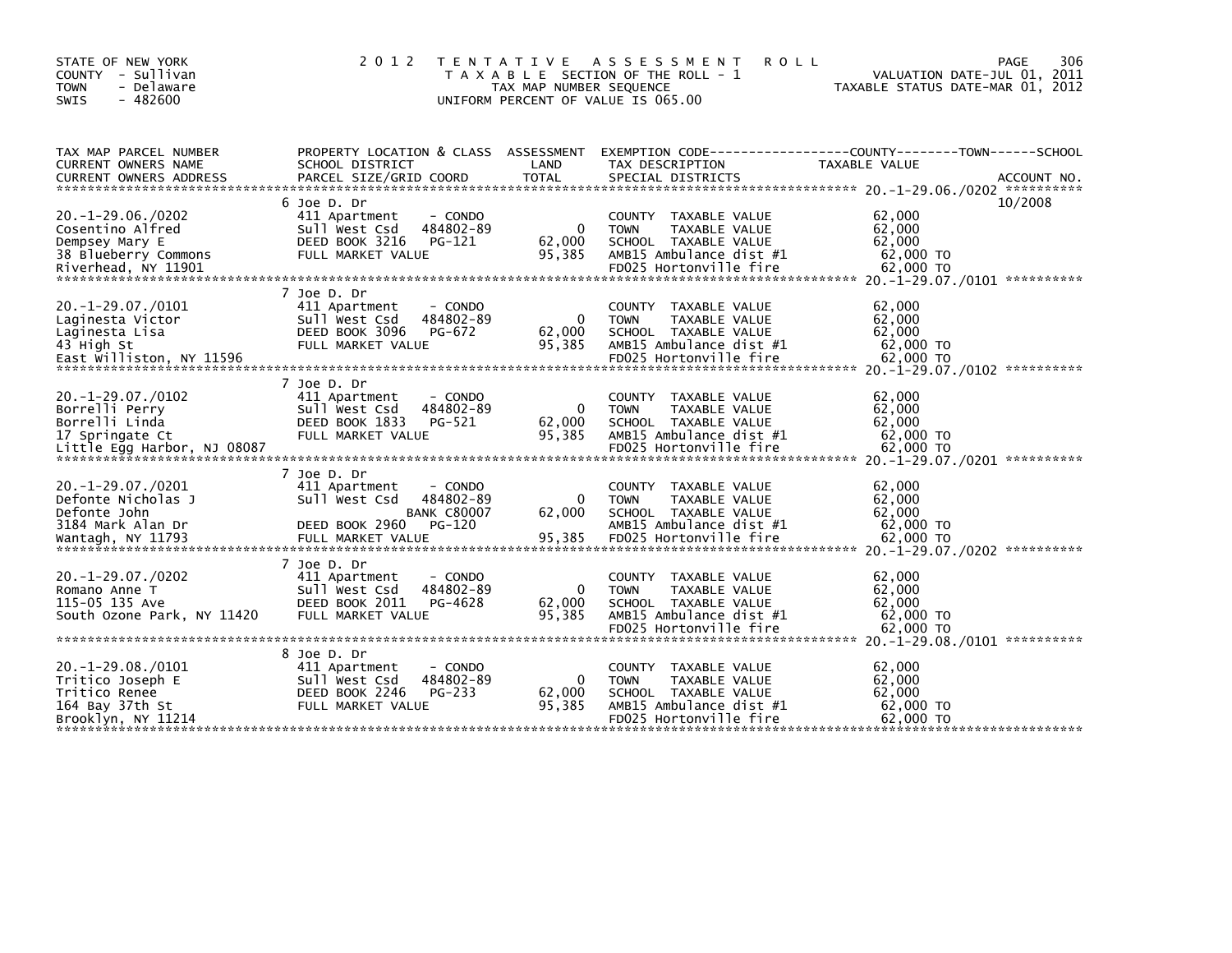| STATE OF NEW YORK<br>COUNTY - Sullivan<br><b>TOWN</b><br>- Delaware<br>$-482600$<br><b>SWIS</b>                 | 2 0 1 2<br>T E N T A T I V E                                                                                                                 | TAX MAP NUMBER SEQUENCE          | A S S E S S M E N T<br><b>ROLL</b><br>T A X A B L E SECTION OF THE ROLL - 1<br>UNIFORM PERCENT OF VALUE IS 065.00                                                            | 307<br><b>PAGE</b><br>VALUATION DATE-JUL 01, 2011<br>TAXABLE STATUS DATE-MAR 01, 2012                                                                                                                                                                                                                                               |
|-----------------------------------------------------------------------------------------------------------------|----------------------------------------------------------------------------------------------------------------------------------------------|----------------------------------|------------------------------------------------------------------------------------------------------------------------------------------------------------------------------|-------------------------------------------------------------------------------------------------------------------------------------------------------------------------------------------------------------------------------------------------------------------------------------------------------------------------------------|
| TAX MAP PARCEL NUMBER<br>CURRENT OWNERS NAME                                                                    | SCHOOL DISTRICT                                                                                                                              | LAND                             | TAX DESCRIPTION                                                                                                                                                              | PROPERTY LOCATION & CLASS ASSESSMENT EXEMPTION CODE----------------COUNTY-------TOWN------SCHOOL<br>TAXABLE VALUE<br>CURRENT OWNERS ADDRESS FORCEL SIZE/GRID COORD TOTAL SPECIAL DISTRICTS (2011-09) ACCOUNT NO .<br>- EURRENT OWNERS ADDRESS FARCEL SIZE/GRID COORD TOTAL SPECIAL DISTRICTS (20.1-29.08./0102 ******************** |
| $20. -1 - 29.08. /0102$<br>Guadagno Susan<br>Eliassof Adam<br>158 Bradhurst Ave<br>Hawthorne, NY 10532          | 8 Joe D. Dr<br>411 Apartment<br>- CONDO<br>484802-89<br>Sull West Csd<br>DEED BOOK 3624<br>PG-333<br>FULL MARKET VALUE                       | $\mathbf{0}$<br>62,000<br>95,385 | COUNTY TAXABLE VALUE<br><b>TOWN</b><br>TAXABLE VALUE<br>SCHOOL TAXABLE VALUE<br>AMB15 Ambulance dist #1<br>FD025 Hortonville fire                                            | 01/2010<br>62,000<br>62,000<br>62,000<br>62,000 TO<br>62,000 TO                                                                                                                                                                                                                                                                     |
| $20.-1-29.08./0201$<br>Malloy Laurie<br>Conroy Patrick<br>4023 Daleview Ave<br>Seaford, NY 11783                | 8 Joe D. Dr<br>411 Apartment<br>- CONDO<br>Sull West Csd<br>484802-89<br><b>BANKN140687</b><br>PG-550<br>DEED BOOK 3378<br>FULL MARKET VALUE | $\mathbf 0$<br>62,000<br>95,385  | COUNTY TAXABLE VALUE<br><b>TOWN</b><br>TAXABLE VALUE<br>SCHOOL TAXABLE VALUE<br>AMB15 Ambulance dist #1<br>FD025 Hortonville fire                                            | 62,000<br>62,000<br>62.000<br>62,000 TO<br>62,000 TO                                                                                                                                                                                                                                                                                |
| $20. -1 - 29.08. / 0202$<br>Arch Montserrat<br>C Font Vella 45, 2<br>Terrassa, Barcelona, Spain<br>08221        | 8 Joe D. Dr<br>411 Apartment<br>- CONDO<br>484802-89<br>Sull West Csd<br>DEED BOOK 2684<br>PG-648<br>FULL MARKET VALUE                       | 0<br>62,000<br>95,385            | COUNTY TAXABLE VALUE<br>TAXABLE VALUE<br><b>TOWN</b><br>SCHOOL TAXABLE VALUE<br>AMB15 Ambulance dist #1<br>FD025 Hortonville fire                                            | 02/2008<br>62,000<br>62,000<br>62,000<br>62,000 TO<br>62,000 TO                                                                                                                                                                                                                                                                     |
| $20. -1 - 29.09. /0101$<br>Scida Louis<br>Scida Patricia<br>154 Nugent St<br>New Hyde Park, NY 11040            | 9 Joe D. Dr<br>411 Apartment<br>- CONDO<br>Sull West Csd<br>484802-89<br>DEED BOOK 2472<br>$PG-43$<br>FULL MARKET VALUE                      | $\mathbf{0}$<br>62,000<br>95,385 | COUNTY<br>TAXABLE VALUE<br>TAXABLE VALUE<br><b>TOWN</b><br>SCHOOL TAXABLE VALUE<br>AMB15 Ambulance dist #1<br>FD025 Hortonville fire                                         | 62,000<br>62,000<br>62,000<br>62,000 TO<br>62,000 TO                                                                                                                                                                                                                                                                                |
| $20. -1 - 29.09. /0102$<br>Squillaro Lorraine<br>Squillaro Richard<br>9 Joe D. Dr Unit D<br>Callicoon, NY 12723 | 9 Joe D. Dr<br>- CONDO<br>411 Apartment<br>Sull West Csd<br>484802-89<br>DEED BOOK 1963<br>$PG-01$<br>FULL MARKET VALUE                      | 62,000<br>95,385                 | 41800<br>AGED-CTS<br>41834<br>0 STAR EN<br>COUNTY TAXABLE VALUE<br>TAXABLE VALUE<br><b>TOWN</b><br>SCHOOL TAXABLE VALUE<br>AMB15 Ambulance dist #1<br>FD025 Hortonville fire | 31,000<br>31,000<br>31,000<br>31,000<br>$\Omega$<br>$\mathbf{0}$<br>31.000<br>31,000<br>$\mathbf{0}$<br>62,000 TO<br>62,000 TO                                                                                                                                                                                                      |
| $20. -1 - 29.09. /0201$<br>Nardone Anthony<br>Nardone Helene<br>9 Joe D. Dr B<br>Callicoon, NY 12723            | 9 Joe D. Dr<br>411 Apartment<br>- CONDO<br>Sull West Csd<br>484802-89<br>DEED BOOK 1959<br>PG-259<br>FULL MARKET VALUE                       | 0<br>62,000<br>95,385            | 41834<br>STAR EN<br><b>COUNTY</b><br>TAXABLE VALUE<br>TAXABLE VALUE<br><b>TOWN</b><br>SCHOOL TAXABLE VALUE<br>AMB15 Ambulance dist #1<br>FD025 Hortonville fire              | $\mathbf{0}$<br>$\Omega$<br>38,560<br>62,000<br>62,000<br>23,440<br>62,000 TO<br>62,000 TO                                                                                                                                                                                                                                          |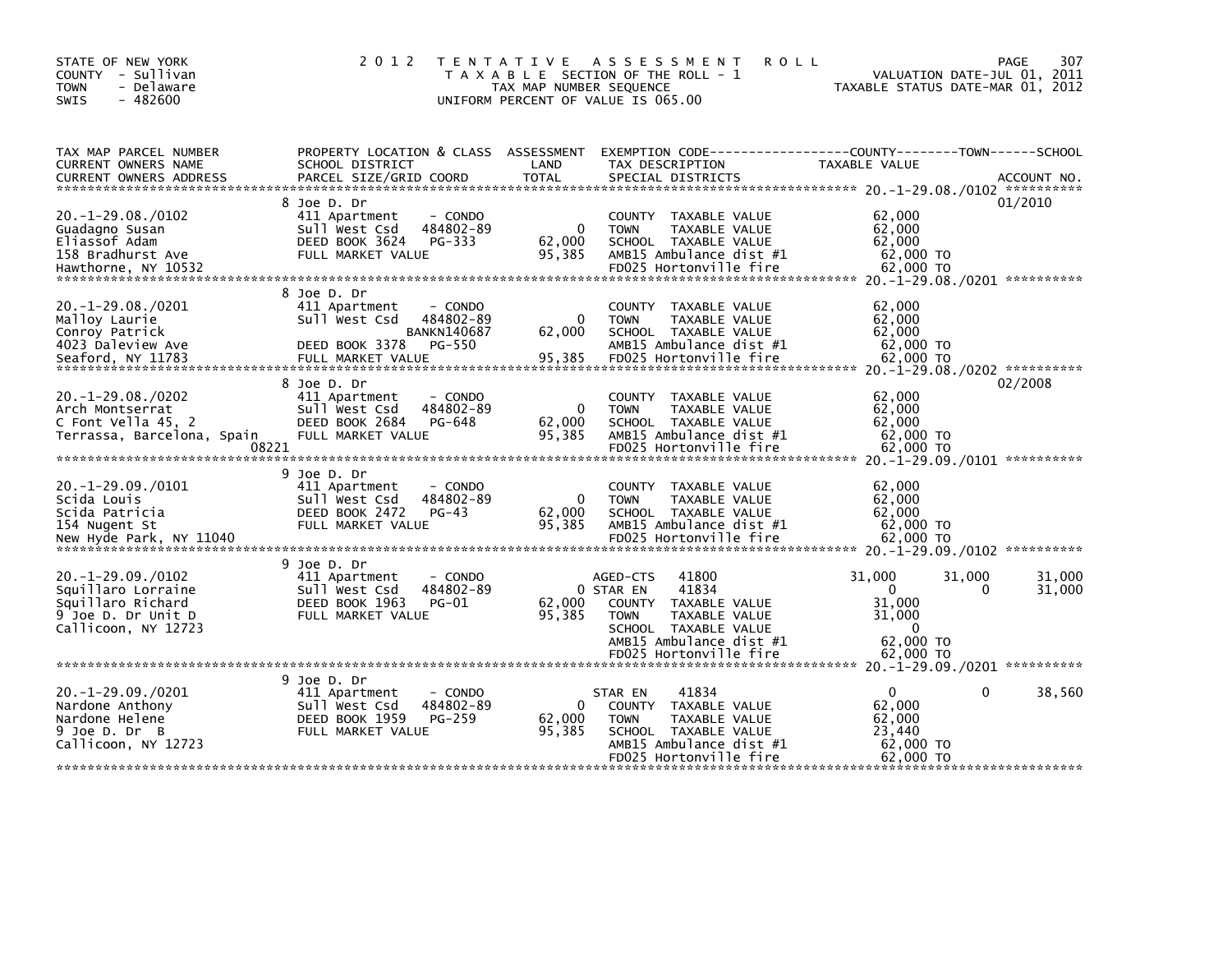| STATE OF NEW YORK<br>COUNTY - Sullivan<br><b>TOWN</b><br>- Delaware<br>$-482600$<br>SWIS                        | 2 0 1 2<br>T E N T A T I V E                                                                                             | TAX MAP NUMBER SEQUENCE | A S S E S S M E N T<br><b>ROLL</b><br>T A X A B L E SECTION OF THE ROLL - 1<br>UNIFORM PERCENT OF VALUE IS 065.00                           | 308<br>PAGE<br>VALUATION DATE-JUL 01, 2011<br>TAXABLE STATUS DATE-MAR 01, 2012                                                                                                                                                                                                                                        |
|-----------------------------------------------------------------------------------------------------------------|--------------------------------------------------------------------------------------------------------------------------|-------------------------|---------------------------------------------------------------------------------------------------------------------------------------------|-----------------------------------------------------------------------------------------------------------------------------------------------------------------------------------------------------------------------------------------------------------------------------------------------------------------------|
| TAX MAP PARCEL NUMBER<br><b>CURRENT OWNERS NAME</b>                                                             | PROPERTY LOCATION & CLASS ASSESSMENT<br>SCHOOL DISTRICT                                                                  | LAND                    | TAX DESCRIPTION                                                                                                                             | EXEMPTION CODE-----------------COUNTY-------TOWN------SCHOOL<br><b>TAXABLE VALUE</b><br>.CURRENT OWNERS ADDRESS PARCEL SIZE/GRID COORD TOTAL SPECIAL DISTRICTS AND MESS AND ACCOUNT NO ACCOUNT NO AND MANUSCRIPT ON A SERVER AND RESERVE TO A SERVER AND RESERVE TO A SERVER AND RESERVE TO A SERVER AND RESERVE TO A |
| $20. -1 - 29.09. /0202$<br>Merritts Robert J<br>Merritts Catherine M<br>77 Pershing Pl                          | 9 Joe D. Dr<br>411 Apartment<br>- CONDO<br>484802-89<br>Sull West Csd<br>DEED BOOK 2159<br>PG-522<br>FULL MARKET VALUE   | 0<br>62,000<br>95,385   | TAXABLE VALUE<br><b>COUNTY</b><br>TAXABLE VALUE<br><b>TOWN</b><br>SCHOOL TAXABLE VALUE<br>AMB15 Ambulance dist #1                           | 01/0211<br>62,000<br>62,000<br>62,000<br>62,000 TO                                                                                                                                                                                                                                                                    |
| $20. -1 - 29.10. /0101$<br>Dispenzieri Nicholas<br>Dispenzieri Maryellen<br>27 Guttman<br>Pearl River, NY 10965 | 10 Joe D. Dr<br>411 Apartment<br>- CONDO<br>484802-89<br>Sull West Csd<br>DEED BOOK 3210<br>$PG-42$<br>FULL MARKET VALUE | 0<br>62,000<br>95,385   | TAXABLE VALUE<br><b>COUNTY</b><br><b>TOWN</b><br>TAXABLE VALUE<br>SCHOOL TAXABLE VALUE<br>AMB15 Ambulance dist #1<br>FD025 Hortonville fire | 62,000<br>62,000<br>62,000<br>62,000 TO<br>62,000 TO                                                                                                                                                                                                                                                                  |
| $20. -1 - 29.10. /0102$<br>Auriemma Carmine<br>Auriemma Arlene<br>19 Broad Oak Ln                               | 10 Joe D. Dr<br>411 Apartment<br>- CONDO<br>Sull West Csd<br>484802-89<br><b>BANK L10379</b><br>DEED BOOK 2689<br>PG-211 | 0<br>62,000             | TAXABLE VALUE<br><b>COUNTY</b><br>TAXABLE VALUE<br><b>TOWN</b><br>SCHOOL TAXABLE VALUE<br>AMB15 Ambulance dist #1                           | 62,000<br>62,000<br>62,000<br>62,000 TO                                                                                                                                                                                                                                                                               |
| 20. -1 - 29. 11. / 0101<br>Guido Joseph<br>Rivera Margaret<br>27 Bayside Ave Unit 11-A<br>Medford, NY 11763     | 11 Joe D. Dr<br>411 Apartment<br>- CONDO<br>Sull West Csd<br>484802-89<br>DEED BOOK 3641<br>PG-107<br>FULL MARKET VALUE  | 0<br>62,000<br>95,385   | <b>COUNTY</b><br>TAXABLE VALUE<br><b>TOWN</b><br>TAXABLE VALUE<br>SCHOOL TAXABLE VALUE<br>AMB15 Ambulance dist #1<br>FD025 Hortonville fire | 62,000<br>62.000<br>62,000<br>62,000 TO<br>62,000 TO                                                                                                                                                                                                                                                                  |
| $20. -1 - 29.11. /0102$<br>Pisciotta Anthony<br>Pisciotta Carmelita<br>109 Massapequa Ave                       | 11 Joe D. Dr<br>- CONDO<br>411 Apartment<br>484802-89<br>Sull West Csd<br>DEED BOOK 2230<br>PG-666<br>FULL MARKET VALUE  | 0<br>62,000<br>95,385   | <b>COUNTY</b><br>TAXABLE VALUE<br><b>TOWN</b><br>TAXABLE VALUE<br>SCHOOL TAXABLE VALUE<br>AMB15 Ambulance dist #1                           | 62,000<br>62,000<br>62,000<br>62,000 TO                                                                                                                                                                                                                                                                               |
| $20. -1 - 29.12. /0101$<br>Perrotti Nicholas<br>Perrotti Camille<br>45 Connecticut Ave<br>Long Beach, NY 11561  | 12 Joe D. Dr<br>- CONDO<br>411 Apartment<br>484802-89<br>Sull West Csd<br>DEED BOOK 2212<br>$PG-59$<br>FULL MARKET VALUE | 0<br>62,000<br>95,385   | <b>COUNTY</b><br>TAXABLE VALUE<br><b>TOWN</b><br>TAXABLE VALUE<br>SCHOOL TAXABLE VALUE<br>AMB15 Ambulance dist #1<br>FD025 Hortonville fire | 62,000<br>62,000<br>62,000<br>62,000 TO<br>62,000 TO                                                                                                                                                                                                                                                                  |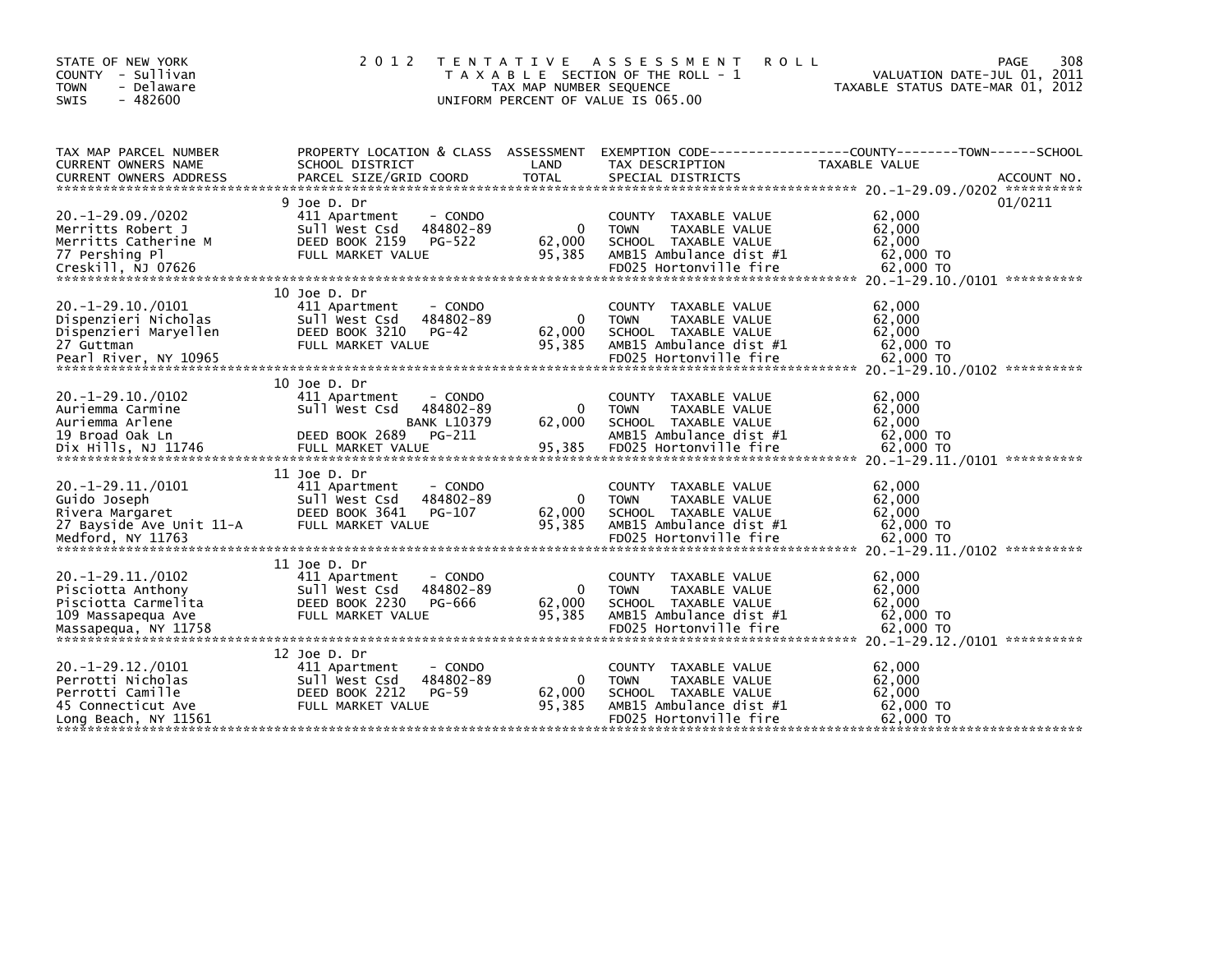| STATE OF NEW YORK<br>COUNTY - Sullivan<br>- Delaware<br><b>TOWN</b><br>- 482600<br><b>SWIS</b>       | 2012                                                                                                                                                                                                                                                                                                                                               | TAX MAP NUMBER SEQUENCE  | TENTATIVE ASSESSMENT<br><b>ROLL</b><br>T A X A B L E SECTION OF THE ROLL - 1<br>UNIFORM PERCENT OF VALUE IS 065.00                       | VALUATION DATE-JUL 01, 2011<br>TAXABLE STATUS DATE-MAR 01, 2012 | 309<br><b>PAGE</b> |
|------------------------------------------------------------------------------------------------------|----------------------------------------------------------------------------------------------------------------------------------------------------------------------------------------------------------------------------------------------------------------------------------------------------------------------------------------------------|--------------------------|------------------------------------------------------------------------------------------------------------------------------------------|-----------------------------------------------------------------|--------------------|
| TAX MAP PARCEL NUMBER<br><b>CURRENT OWNERS NAME</b><br>CURRENT OWNERS ADDRESS                        | PROPERTY LOCATION & CLASS ASSESSMENT<br>SCHOOL DISTRICT                                                                                                                                                                                                                                                                                            | LAND                     | EXEMPTION CODE-----------------COUNTY-------TOWN------SCHOOL<br>TAX DESCRIPTION                                                          | TAXABLE VALUE                                                   |                    |
| 20. -1-29.12./0102<br>Sanderson John P<br>Sanderson Gloria L<br>206 Reed Rd<br>206 Reed Rd           | 12 Joe D. Dr<br>411 Apartment - CONDO<br>Sull west Csd 484802-89<br>DEED BOOK 2010 PG-57054<br>FULL MARKET VALUE<br>Roaring Brook, PA 18444 FDO25 Hortonville tire 62,000 TO 62,000 TO 62,000 FO25 HORTON EDO25 HORTONTILE TIRE 62,000 TO 62,000 TO 62,000 TO 62,000 TO 62,000 TO 62,000 TO 62,000 TO 62,000 11-29.13./0101 ********************** | $\overline{0}$<br>95,385 | COUNTY TAXABLE VALUE<br>TAXABLE VALUE<br><b>TOWN</b><br>62,000 SCHOOL TAXABLE VALUE<br>AMB15 Ambulance dist #1                           | 62,000<br>62,000<br>62,000<br>62,000 TO                         |                    |
| 20. -1-29.13./0101<br>Tricomi Carlo<br>Tricomi Geraldine<br>160 Harvey Ave<br>Lincroft, NJ 07738     | 13 Joe D. Dr<br>411 Apartment<br>- CONDO<br>Sull West Csd 4<br>DEED BOOK 2692<br>Sull West Csd 484802-89<br>PG-160<br>FULL MARKET VALUE                                                                                                                                                                                                            | $\overline{0}$<br>95,385 | COUNTY TAXABLE VALUE<br><b>TOWN</b><br>TAXABLE VALUE<br>62,000 SCHOOL TAXABLE VALUE<br>AMB15 Ambulance dist #1<br>FD025 Hortonville fire | 62,000<br>62,000<br>62,000<br>62,000 TO<br>62,000 TO            |                    |
| 20. -1-29.13./0102<br>Albanese Adolph<br>Albanese Julia<br>260 Merrifield Ave<br>Oceanside, NY 11572 | 13 Joe D. Dr<br>411 Apartment - CONDO<br>Sull West Csd<br>484802-89<br>DEED BOOK 1703<br>PG-697<br>FULL MARKET VALUE                                                                                                                                                                                                                               | 0<br>62,000<br>95,385    | COUNTY TAXABLE VALUE<br><b>TOWN</b><br>TAXABLE VALUE<br>SCHOOL TAXABLE VALUE<br>AMB15 Ambulance dist #1<br>FD025 Hortonville fire        | 62,000<br>62,000<br>62,000<br>62,000 TO<br>62,000 TO            |                    |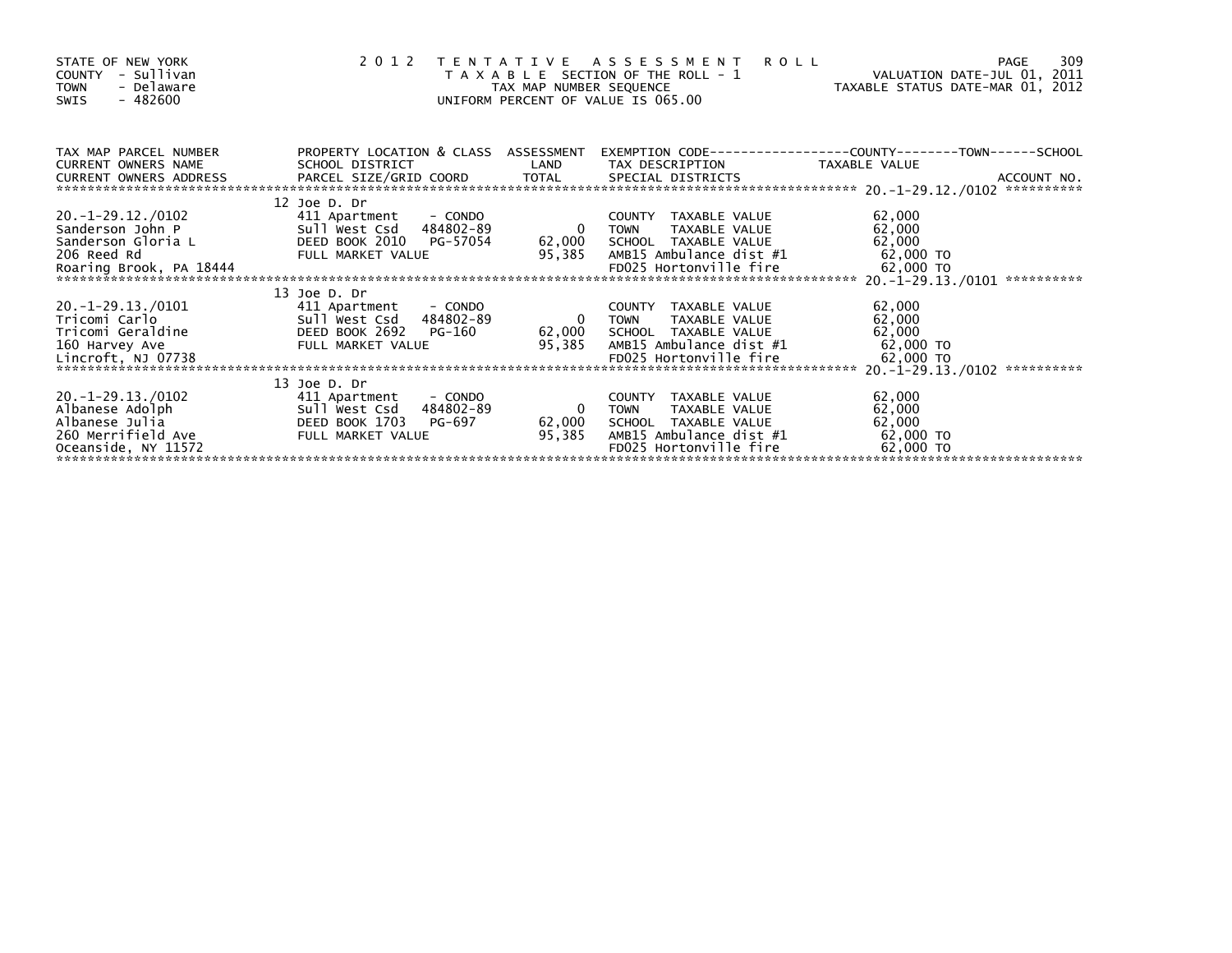| STATE OF NEW YORK  | 2012 TENTATIVE ASSESSMENT ROLL        | PAGE                             | 310 |
|--------------------|---------------------------------------|----------------------------------|-----|
| COUNTY - Sullivan  | T A X A B L E SECTION OF THE ROLL - 1 | VALUATION DATE-JUL 01, 2011      |     |
| - Delaware<br>TOWN | MAP SECTION - 020                     | TAXABLE STATUS DATE-MAR 01, 2012 |     |
| - 482600<br>SWIS   | SUB-SECTION-                          | RPS150/V04/L015                  |     |
|                    | UNIFORM PERCENT OF VALUE IS 065.00    | CURRENT DATE 5/01/2012           |     |

### \*\*\* S P E C I A L D I S T R I C T S U M M A R Y \*\*\*

| <b>CODE</b> | DISTRICT NAME                                                                                                                                                     | <b>TOTAL</b><br>PARCELS | EXTENSION<br><b>TYPE</b>                                                          | EXTENSION<br><b>VALUE</b> | AD VALOREM<br>VALUE                                       | <b>EXEMPT</b><br>AMOUNT   | <b>TAXABLE</b><br><b>VALUE</b>                                      |
|-------------|-------------------------------------------------------------------------------------------------------------------------------------------------------------------|-------------------------|-----------------------------------------------------------------------------------|---------------------------|-----------------------------------------------------------|---------------------------|---------------------------------------------------------------------|
|             | PT012 Pro Rata 2012<br>AMB15 Ambulance dist<br>AMB16 Delaware ambul<br>FD024 Jeffersonville<br>FD025 Hortonville fi<br>FD026 Kenoza lake fi<br>FIOO5 Star Penalty |                         | 1 MOVTAX<br>94 TOTAL<br>65 TOTAL<br>15 TOTAL<br>141 TOTAL<br>11 TOTAL<br>1 MOVTAX | 196.77                    | 13794,634<br>5590,915<br>1290.226<br>17325.030<br>869.293 | 3,600<br>11,000<br>11,000 | 196.77<br>13791,034<br>5579.915<br>1290.226<br>17314.030<br>869.293 |

### \*\*\* S C H O O L D I S T R I C T S U M M A R Y \*\*\*

| <b>CODE</b> | DISTRICT NAME    | <b>TOTAL</b><br><b>PARCELS</b> | ASSESSED<br>LAND | ASSESSED<br><b>TOTAL</b> | <b>EXEMPT</b><br><b>AMOUNT</b> | <b>TOTAL</b><br>TAXABLE | <b>STAR</b><br>AMOUNT | <b>STAR</b><br><b>TAXABLE</b> |
|-------------|------------------|--------------------------------|------------------|--------------------------|--------------------------------|-------------------------|-----------------------|-------------------------------|
| 484802      | West Csd<br>su1. | 155                            | 2768.861         | 19490.049                | 587,703                        | 18902,346               | 805.840               | 18096,506                     |
|             | SUB-TOTAL        | 155                            | 2768.861         | 19490.049                | 587.703                        | 18902,346               | 805.840               | 18096,506                     |
| 484889      | West Sull Lib    | 155                            | 2768.861         | 19490.049                | 587.703                        | 18902.346               | 805.840               | 18096,506                     |
|             | TOTAL            | 310                            | 5537,722         | 38980,098                | 1175,406                       | 37804,692               | 1611,680              | 36193,012                     |

#### \*\*\* S Y S T E M C O D E S S U M M A R Y \*\*\*

#### NO SYSTEM EXEMPTIONS AT THIS LEVEL

## \*\*\* E X E M P T I O N S U M M A R Y \*\*\*

| CODE                                                        | DESCRIPTION                                                                          | <b>TOTAL</b><br><b>PARCELS</b> | <b>COUNTY</b>                        | <b>TOWN</b>                          | <b>SCHOOL</b>                                    |
|-------------------------------------------------------------|--------------------------------------------------------------------------------------|--------------------------------|--------------------------------------|--------------------------------------|--------------------------------------------------|
| 41121<br>41131<br>41720<br>41800<br>41804<br>41834<br>41854 | WAR VET<br><b>COMBAT VET</b><br>AGRI DIST<br>AGED-CTS<br>AGED-S<br>STAR EN<br>STAR B | 19<br>10<br>23                 | 7,005<br>65,884<br>502,358<br>64,000 | 7.005<br>65,884<br>502,358<br>64,000 | 502,358<br>64,000<br>6,745<br>378,040<br>427,800 |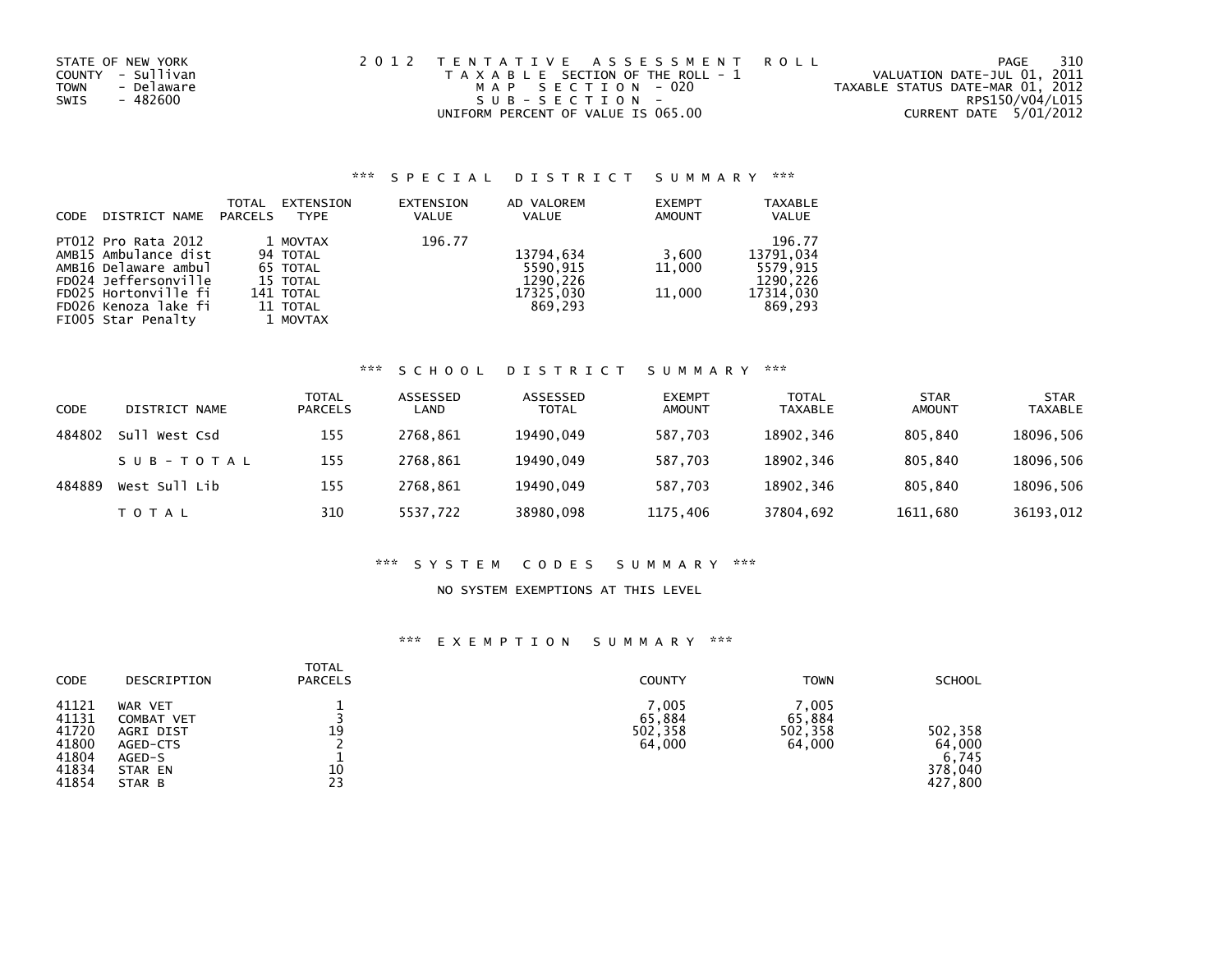| STATE OF NEW YORK         | 2012 TENTATIVE ASSESSMENT ROLL        | - 311<br>PAGE                    |
|---------------------------|---------------------------------------|----------------------------------|
| COUNTY - Sullivan         | T A X A B L E SECTION OF THE ROLL - 1 | VALUATION DATE-JUL 01, 2011      |
| - Delaware<br><b>TOWN</b> | MAP SECTION - 020                     | TAXABLE STATUS DATE-MAR 01, 2012 |
| SWIS<br>- 482600          | SUB-SECTION-                          | RPS150/V04/L015                  |
|                           | UNIFORM PERCENT OF VALUE IS 065.00    | CURRENT DATE 5/01/2012           |

## \*\*\* E X E M P T I O N S U M M A R Y \*\*\*

| CODE  | DESCRIPTION | <b>TOTAL</b><br><b>PARCELS</b> | COUNTY  | TOWN    | <b>SCHOOL</b> |
|-------|-------------|--------------------------------|---------|---------|---------------|
| 42100 | SILO EXEM   |                                | 11,000  | 11,000  | .000          |
| 47610 | BUS IMP AP  |                                | 3,600   | 3,600   | , 600         |
|       | T O T A L   | 62                             | 653,847 | 653,847 | 1393,543      |

# \*\*\* G R A N D T O T A L S \*\*\*

| ROLL       | DESCRIPTION | TOTAL          | ASSESSED | ASSESSED     | <b>TAXABLE</b> | TAXABLE   | <b>TAXABLE</b> | STAR           |
|------------|-------------|----------------|----------|--------------|----------------|-----------|----------------|----------------|
| <b>SEC</b> |             | <b>PARCELS</b> | _AND     | <b>TOTAL</b> | <b>COUNTY</b>  | TOWN      | SCHOOL         | <b>TAXABLE</b> |
|            | TAXABLE     | 155            | 2768.861 | 19490.049    | 18836.202      | 18836.202 | 18902.346      | 18096,506      |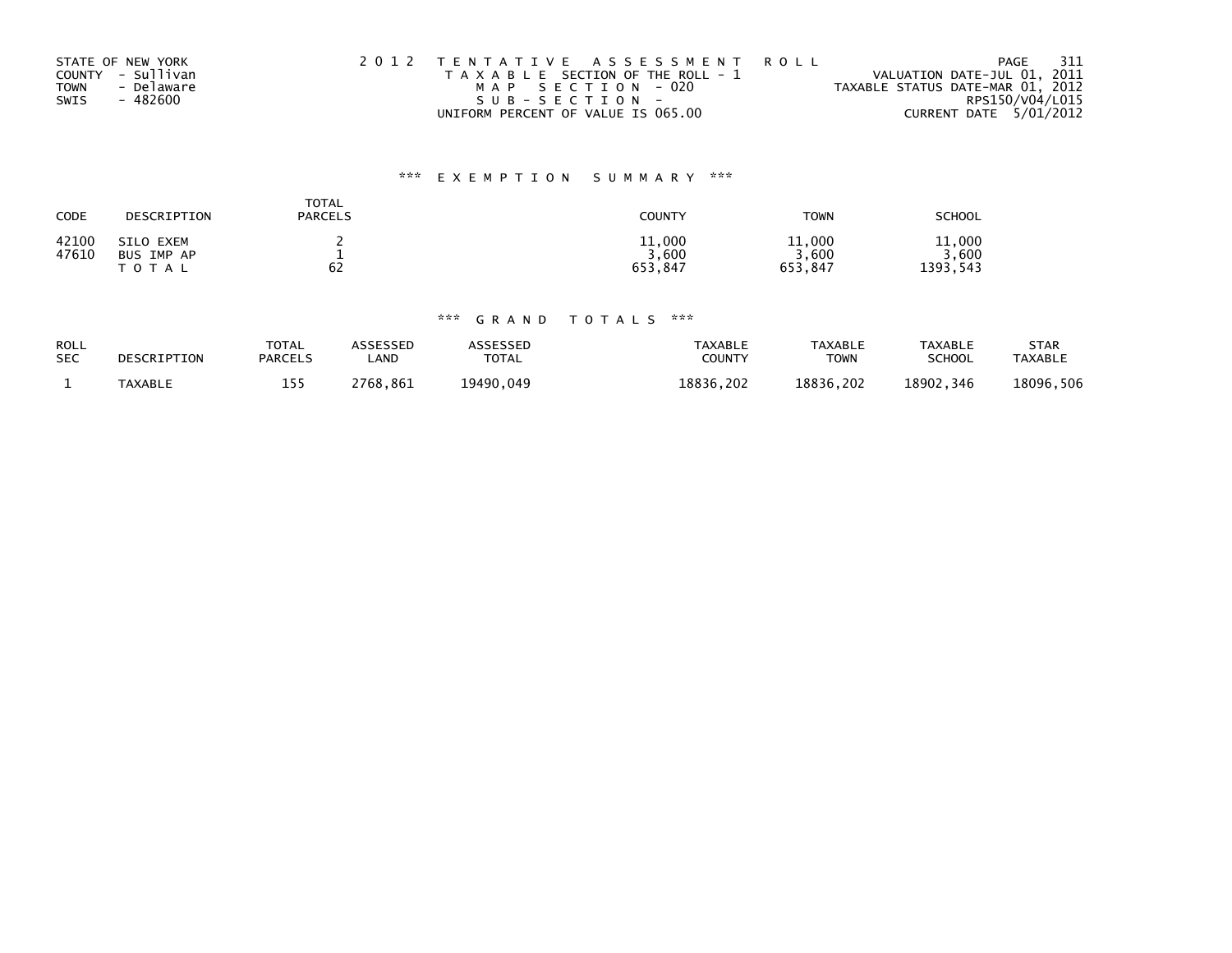| STATE OF NEW YORK<br>COUNTY - Sullivan<br><b>TOWN</b><br>- Delaware<br>$-482600$<br><b>SWIS</b> | 2 0 1 2                                                                                                                                                                  | T E N T A T I V E<br>TAX MAP NUMBER SEQUENCE | <b>ROLL</b><br>A S S E S S M E N T<br>T A X A B L E SECTION OF THE ROLL - 1<br>UNIFORM PERCENT OF VALUE IS 065.00                                       |                                                                  | 312<br>PAGE<br>VALUATION DATE-JUL 01, 2011<br>TAXABLE STATUS DATE-MAR 01, 2012 |
|-------------------------------------------------------------------------------------------------|--------------------------------------------------------------------------------------------------------------------------------------------------------------------------|----------------------------------------------|---------------------------------------------------------------------------------------------------------------------------------------------------------|------------------------------------------------------------------|--------------------------------------------------------------------------------|
| TAX MAP PARCEL NUMBER<br>CURRENT OWNERS NAME<br><b>CURRENT OWNERS ADDRESS</b>                   | PROPERTY LOCATION & CLASS ASSESSMENT<br>SCHOOL DISTRICT<br>PARCEL SIZE/GRID COORD                                                                                        | LAND<br>TOTAL                                | TAX DESCRIPTION<br>SPECIAL DISTRICTS                                                                                                                    | TAXABLE VALUE                                                    | ACCOUNT NO.                                                                    |
|                                                                                                 | Villa Roma Rd                                                                                                                                                            |                                              |                                                                                                                                                         |                                                                  | 111885                                                                         |
| $21. -1 - 1.1$<br>Maus Anne T<br>Maus Joseph A<br>172 Villa Roma Rd<br>Callicoon, NY 12723      | 105 Vac farmland<br>484802-89<br>Sull West Csd<br>ACRES 13.60<br>EAST-0329900 NRTH-0641400<br>DEED BOOK 1317<br><b>PG-93</b><br>FULL MARKET VALUE                        | 26,600<br>26,600<br>40,923                   | AGRI DIST 41720<br>COUNTY TAXABLE VALUE<br>TAXABLE VALUE<br><b>TOWN</b><br>SCHOOL TAXABLE VALUE<br>AMB15 Ambulance dist #1<br>FD024 Jeffersonville fire | 19,914<br>6,686<br>6,686<br>6,686<br>26,600 TO<br>26,600 TO      | 19,914<br>19,914                                                               |
| MAY BE SUBJECT TO PAYMENT<br>UNDER AGDIST LAW TIL 2016                                          |                                                                                                                                                                          |                                              |                                                                                                                                                         |                                                                  |                                                                                |
| $21. - 1 - 1.2$<br>Leddy Brian<br>Leddy Sarah<br>37-25 61st St<br>Woodside, NY 11377            | 78 Villa Roma Rd<br>312 Vac w/imprv<br>484802-89<br>Sull West Csd<br>ACRES 13.00<br>EAST-0330505 NRTH-0641378<br>DEED BOOK 1346<br>PG-194<br>FULL MARKET VALUE           | 33,000<br>68,400<br>105,231                  | <b>COUNTY</b><br>TAXABLE VALUE<br>TAXABLE VALUE<br><b>TOWN</b><br>SCHOOL TAXABLE VALUE<br>AMB15 Ambulance dist #1<br>FD024 Jeffersonville fire          | 68,400<br>68,400<br>68,400<br>68,400 TO<br>68,400 TO             |                                                                                |
|                                                                                                 | 118 Villa Roma Rd                                                                                                                                                        |                                              | 49 PCT OF VALUE USED FOR EXEMPTION PURPOSES                                                                                                             |                                                                  |                                                                                |
| $21. -1 - 1.3$<br>Krum Peggy A<br>Krum William L<br>118 Villa Roma Rd<br>Callicoon, NY 12723    | 240 Rural res<br>484802-89<br>Sull West Csd<br>ACRES 43.88<br>EAST-0329542 NRTH-0641401<br>DEED BOOK 1028<br>PG-00124<br>FULL MARKET VALUE                               | 94,900<br>146.000                            | 41121<br>WAR VET<br>41834<br>68,500 STAR EN<br>COUNTY TAXABLE VALUE<br><b>TOWN</b><br>TAXABLE VALUE<br>SCHOOL TAXABLE VALUE<br>AMB15 Ambulance dist #1  | 6,975<br>$\mathbf{0}$<br>87,925<br>87,925<br>56,340<br>94,900 TO | 6.975<br>0<br>$\Omega$<br>38,560                                               |
|                                                                                                 |                                                                                                                                                                          |                                              |                                                                                                                                                         |                                                                  |                                                                                |
| $21. - 1 - 1.4$<br>Palazzo Frank C<br>Palazzo Anne M<br>853 71st St<br>Brooklyn, NY 11228       | 116 Villa Roma Rd<br>270 Mfg housing<br>484802-89<br>Sull West Csd<br>2.65<br><b>ACRES</b><br>EAST-0329115 NRTH-0640058<br>DEED BOOK 2342<br>PG-517<br>FULL MARKET VALUE | 21,700<br>70,852<br>109.003                  | COUNTY<br>TAXABLE VALUE<br>TAXABLE VALUE<br><b>TOWN</b><br>SCHOOL TAXABLE VALUE<br>AMB15 Ambulance dist #1<br>FD024 Jeffersonville fire                 | 70,852<br>70,852<br>70.852<br>70,852 TO<br>70.852 TO             |                                                                                |
|                                                                                                 |                                                                                                                                                                          |                                              |                                                                                                                                                         |                                                                  |                                                                                |
| $21 - 1 - 1.5$<br>Corsale Barbara<br>Alampi Richard<br>77 Goldfinch Lane Ln<br>Hewitt, NJ 07421 | Villa Roma Rd.<br>312 Vac w/imprv<br>484802-89<br>Sull West Csd<br><b>ACRES</b><br>8.02<br>EAST-0331348 NRTH-0641119<br>DEED BOOK 1318<br>PG-155<br>FULL MARKET VALUE    | 24,000<br>30,000<br>46,154                   | <b>COUNTY</b><br>TAXABLE VALUE<br>TAXABLE VALUE<br><b>TOWN</b><br>SCHOOL TAXABLE VALUE<br>AMB15 Ambulance dist #1<br>FD024 Jeffersonville fire          | 30.000<br>30,000<br>30,000<br>30,000 TO<br>30,000 TO             |                                                                                |
|                                                                                                 |                                                                                                                                                                          |                                              |                                                                                                                                                         |                                                                  |                                                                                |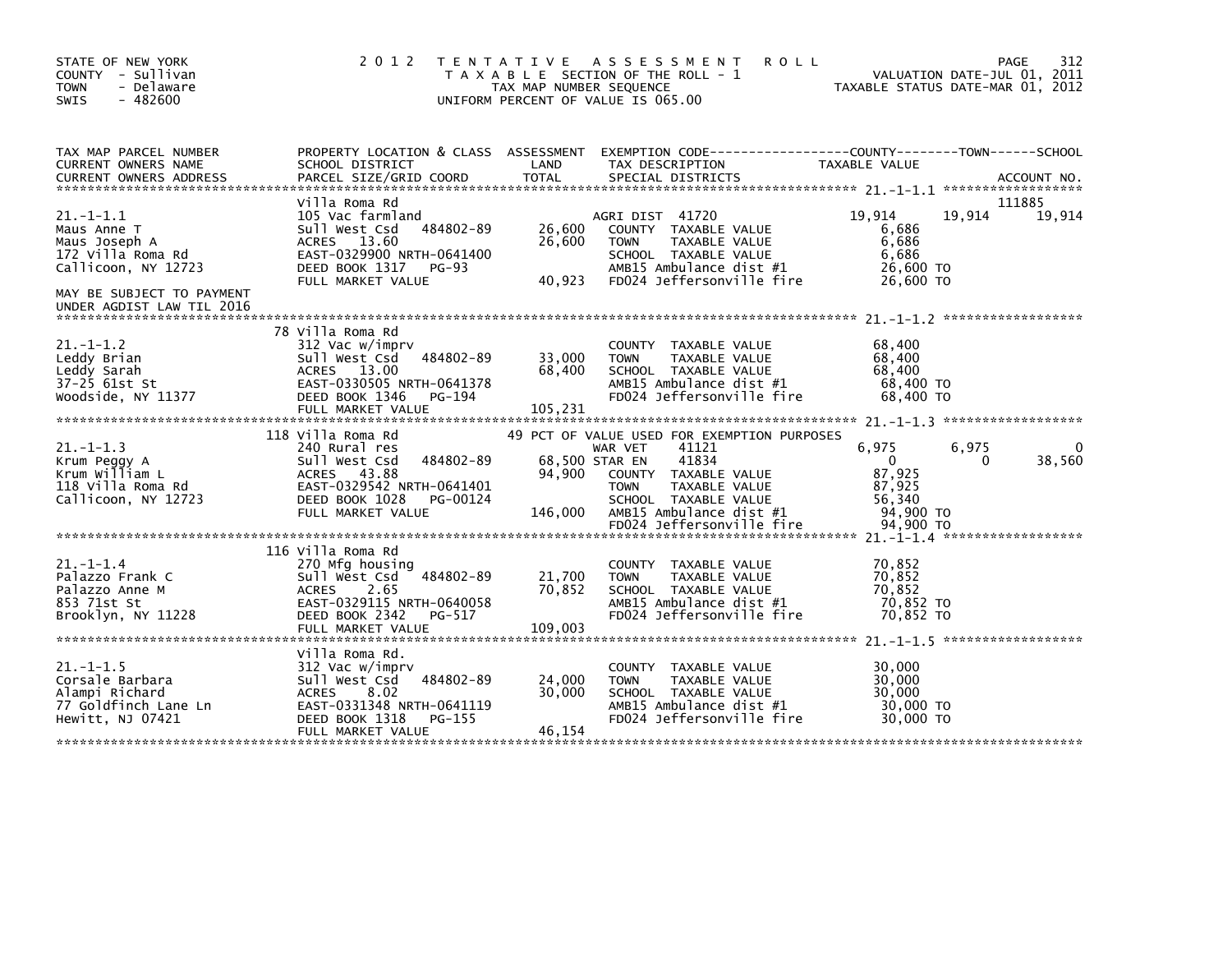| STATE OF NEW YORK<br>- Sullivan<br>COUNTY<br><b>TOWN</b><br>- Delaware<br><b>SWIS</b><br>- 482600       | 2 0 1 2<br>T E N T A T I V E                                                                                                                                             | TAX MAP NUMBER SEQUENCE       | A S S E S S M E N T<br><b>ROLL</b><br>T A X A B L E SECTION OF THE ROLL - 1<br>UNIFORM PERCENT OF VALUE IS 065.00                                       | TAXABLE STATUS DATE-MAR 01, 2012                                                                | 313<br>PAGE<br>VALUATION DATE-JUL 01, 2011 |
|---------------------------------------------------------------------------------------------------------|--------------------------------------------------------------------------------------------------------------------------------------------------------------------------|-------------------------------|---------------------------------------------------------------------------------------------------------------------------------------------------------|-------------------------------------------------------------------------------------------------|--------------------------------------------|
| TAX MAP PARCEL NUMBER<br><b>CURRENT OWNERS NAME</b>                                                     | PROPERTY LOCATION & CLASS ASSESSMENT<br>SCHOOL DISTRICT                                                                                                                  | LAND                          | EXEMPTION CODE-----------------COUNTY-------TOWN------SCHOOL<br>TAX DESCRIPTION                                                                         | TAXABLE VALUE                                                                                   | ACCOUNT NO.<br>******************          |
| $21. - 1 - 1.6$<br>Castaldo Dominic<br>Castaldo Elisa<br>2926 Miles Ave<br>Bronx, NY 10465              | 108 Villa Roma Rd<br>270 Mfg housing<br>484802-89<br>Sull West Csd<br>4.01<br><b>ACRES</b><br>EAST-0329309 NRTH-0640203<br>DEED BOOK 1600<br>PG-399<br>FULL MARKET VALUE | 22,000<br>66,000<br>101,538   | COUNTY TAXABLE VALUE<br><b>TAXABLE VALUE</b><br><b>TOWN</b><br>SCHOOL TAXABLE VALUE<br>AMB15 Ambulance dist #1<br>FD024 Jeffersonville fire             | 66,000<br>66,000<br>66,000<br>66,000 TO<br>66,000 TO                                            |                                            |
| $21. - 1 - 2.1$<br>Henneberg Leslie<br>Henneberg Howe<br>PO Box 628<br>Jeffersonville, NY 12748         | 68 Villa Roma Rd<br>210 1 Family Res<br>484802-89<br>Sull West Csd<br>5.46<br><b>ACRES</b><br>EAST-0330357 NRTH-0641094<br>DEED BOOK 2105<br>PG-276<br>FULL MARKET VALUE | 25,400<br>75,400<br>116,000   | 41854<br>STAR B<br>COUNTY TAXABLE VALUE<br><b>TOWN</b><br>TAXABLE VALUE<br>SCHOOL TAXABLE VALUE<br>AMB15 Ambulance dist #1<br>FD024 Jeffersonville fire | $\Omega$<br>75,400<br>75,400<br>56,800<br>75,400 TO<br>75,400 TO                                | 18,600<br>0                                |
| $21. - 1 - 2.2$<br>Leddy Brian<br>Leddy Sarah<br>37-25 61st St<br>Woodside, NY 11377                    | 10 Villa Roma Rd<br>311 Res vac land<br>484802-89<br>Sull West Csd<br>FRNT 104.29 DPTH 558.37<br>EAST-0330076 NRTH-0641022<br>DEED BOOK 1346<br>PG-194                   | 3,300<br>3.300<br>5,077       | COUNTY TAXABLE VALUE<br><b>TAXABLE VALUE</b><br><b>TOWN</b><br>SCHOOL TAXABLE VALUE<br>AMB15 Ambulance dist #1<br>FD024 Jeffersonville fire             | 3.300<br>3,300<br>3.300<br>3,300 TO<br>3,300 TO                                                 |                                            |
| $21. -1 - 3.1$<br>Berg David<br>Berg Jack<br>42 Miller Rd<br>Kenoza Lake, NY 12750                      | 42 Miller Rd<br>280 Res Multiple<br>484802-89<br>Sull West Csd<br>80.70<br>ACRES<br>EAST-0331150 NRTH-0639570<br>DEED BOOK 2214<br>PG-426<br>FULL MARKET VALUE           | 106,700<br>444,700<br>684,154 | <b>COUNTY</b><br>TAXABLE VALUE<br>TAXABLE VALUE<br><b>TOWN</b><br>SCHOOL TAXABLE VALUE<br>AMB15 Ambulance dist #1<br>FD024 Jeffersonville fire          | $21. -1 - 3.1$ *******************<br>444,700<br>444.700<br>444,700<br>444,700 TO<br>444,700 TO | 110319                                     |
| $21 - 1 - 3.2$<br>Schwartz Michael T<br>Schwartz Linda J<br>10 Creekside Dr<br>Jeffersonville, NY 12748 | Miller Rd<br>314 Rural vac<10<br>484802-89<br>Sull West Csd<br><b>ACRES</b><br>6.30<br>EAST-0331407 NRTH-0641117<br>DEED BOOK 2010<br>PG-56845<br>FULL MARKET VALUE      | 21,000<br>21,000<br>32,308    | <b>COUNTY</b><br>TAXABLE VALUE<br><b>TOWN</b><br>TAXABLE VALUE<br>SCHOOL TAXABLE VALUE<br>AMB15 Ambulance dist #1<br>FD024 Jeffersonville fire          | $21. -1 - 3.2$ *******************<br>21,000<br>21,000<br>21,000<br>21,000 TO<br>21,000 TO      | 03/2010                                    |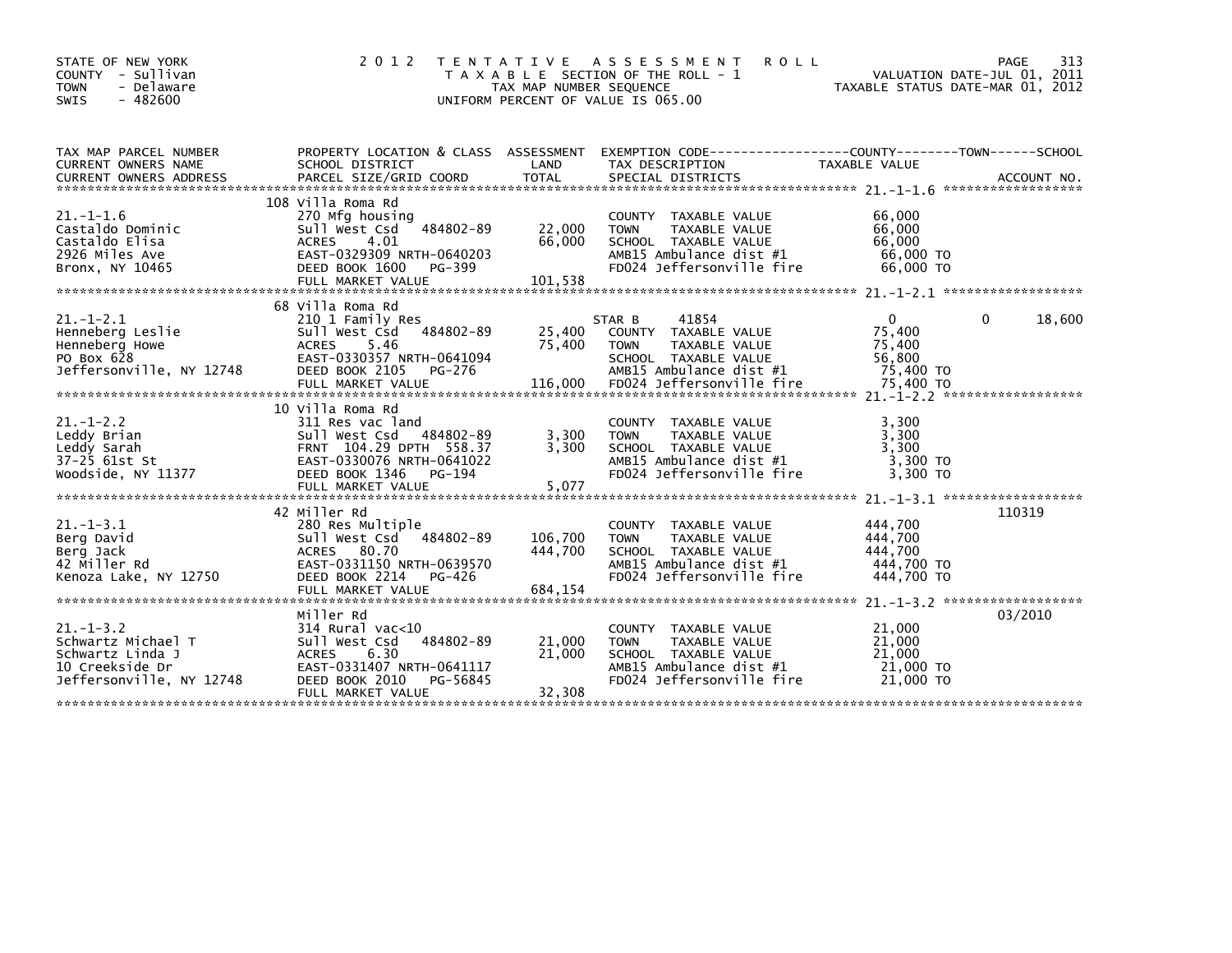| STATE OF NEW YORK<br>COUNTY - Sullivan<br><b>TOWN</b><br>- Delaware<br>$-482600$<br>SWIS           | 2 0 1 2                                                                                                                                                                                 | T E N T A T I V E<br>TAX MAP NUMBER SEQUENCE<br>UNIFORM PERCENT OF VALUE IS 065.00 | <b>ROLL</b><br>A S S E S S M E N T<br>T A X A B L E SECTION OF THE ROLL - 1                                                                                                   | VALUATION DATE-JUL 01, 2011<br>TAXABLE STATUS DATE-MAR 01, 2012           |                    | 314<br><b>PAGE</b>    |
|----------------------------------------------------------------------------------------------------|-----------------------------------------------------------------------------------------------------------------------------------------------------------------------------------------|------------------------------------------------------------------------------------|-------------------------------------------------------------------------------------------------------------------------------------------------------------------------------|---------------------------------------------------------------------------|--------------------|-----------------------|
| TAX MAP PARCEL NUMBER<br><b>CURRENT OWNERS NAME</b>                                                | SCHOOL DISTRICT                                                                                                                                                                         | LAND                                                                               | PROPERTY LOCATION & CLASS ASSESSMENT EXEMPTION CODE---------------COUNTY-------TOWN------SCHOOL<br>TAX DESCRIPTION                                                            | TAXABLE VALUE                                                             |                    |                       |
| $21 - 1 - 3.3$<br>Malinowski Jan<br>Malinowski Ursula<br>PO Box 328<br>Jeffersonville, NY 12748    | 15 Villa Roma Rd<br>210 1 Family Res<br>484802-89<br>Sull West Csd<br>ACRES<br>3.48<br>EAST-0331140 NRTH-0640340<br>DEED BOOK 1361<br>PG-66<br>FULL MARKET VALUE                        | 21,500<br>186,000                                                                  | 41834<br>STAR EN<br>COUNTY TAXABLE VALUE<br><b>TOWN</b><br>TAXABLE VALUE<br>SCHOOL TAXABLE VALUE<br>AMB15 Ambulance dist #1<br>286,154 FD024 Jeffersonville fire              | $\mathbf{0}$<br>186,000<br>186,000<br>147,440<br>186,000 TO<br>186.000 TO | $\Omega$           | 111781<br>38,560      |
| $21. - 1 - 3.4$<br>Sollecito Roseanne<br>6 Arden Pl<br>Yonkers, NY 10701                           | 8 Villa Roma Rd<br>270 Mfg housing<br>$-484802 - 89$<br>sull west Csd<br><b>ACRES</b><br>4.00 BANK C61222<br>EAST-0331355 NRTH-0640796<br>DEED BOOK 2213<br>PG-365<br>FULL MARKET VALUE | 24,000<br>100,288<br>154,289                                                       | COUNTY TAXABLE VALUE<br><b>TOWN</b><br>TAXABLE VALUE<br>SCHOOL TAXABLE VALUE<br>AMB15 Ambulance dist #1<br>FD024 Jeffersonville fire                                          | 100,288<br>100,288<br>100,288<br>100,288 TO<br>100,288 TO                 |                    |                       |
| $21. - 1 - 4$<br>Puerschner Robert J<br>Puerschner Sharon L<br>86 Miller Rd<br>Callicoon, NY 12723 | 86 Miller Rd<br>210 1 Family Res<br>484802-89<br>Sull West Csd<br><b>ACRES</b><br>5.50<br>EAST-0331663 NRTH-0640699<br>DEED BOOK 3331<br>$PG-3$<br>FULL MARKET VALUE                    | 23,500 STAR EN<br>86,500<br>133,077                                                | VOL FIRE/A 41691<br>41834<br>COUNTY TAXABLE VALUE<br><b>TOWN</b><br>TAXABLE VALUE<br>SCHOOL TAXABLE VALUE<br>AMB15 Ambulance dist #1<br>1,860 EX<br>FD024 Jeffersonville fire | 1,860<br>$\Omega$<br>84,640<br>84,640<br>47,940<br>84,640 TO<br>84,640 TO | 1,860<br>0         | 9/2007<br>0<br>38,560 |
|                                                                                                    |                                                                                                                                                                                         |                                                                                    | 1.860 EX                                                                                                                                                                      |                                                                           |                    |                       |
| $21. -1 - 5.1$<br>Rukaj Dila<br>Rukaj Gjergi<br>74 Miller Rd<br>Callicoon, NY 12723                | 74 Miller Rd<br>241 Rural res&ag<br>484802-89<br>sull west Csd<br>ACRES 23.40<br>EAST-0332364 NRTH-0640382<br>DEED BOOK 1343 PG-21<br>FULL MARKET VALUE                                 | 36,000 STAR B<br>211,200<br>324,923                                                | AGRI DIST 41720<br>41854<br>COUNTY TAXABLE VALUE<br>TAXABLE VALUE<br><b>TOWN</b><br>SCHOOL TAXABLE VALUE<br>AMB15 Ambulance dist #1                                           | 18,456<br>$\mathbf{0}$<br>192,744<br>192,744<br>174,144<br>211,200 TO     | 18,456<br>$\Omega$ | 18,456<br>18,600      |
| MAY BE SUBJECT TO PAYMENT<br>UNDER AGDIST LAW TIL 2016                                             |                                                                                                                                                                                         |                                                                                    | FD024 Jeffersonville fire                                                                                                                                                     | $211,200$ TO                                                              |                    |                       |
| $21. - 1 - 5.4$<br>Rukaj Dila<br>Rukaj Gjergj<br>74 Miller Rd<br>Callicoon, NY 12723               | State Route 52<br>311 Res vac land<br>484802-89<br>Sull West Csd<br>2.58<br><b>ACRES</b><br>EAST-0332934 NRTH-0640120<br>$PG-413$<br>DEED BOOK 1733<br>FULL MARKET VALUE                | 15,200<br>15,200<br>23,385                                                         | COUNTY TAXABLE VALUE<br>TAXABLE VALUE<br><b>TOWN</b><br>SCHOOL TAXABLE VALUE<br>AMB15 Ambulance dist #1<br>FD024 Jeffersonville fire                                          | 15,200<br>15,200<br>15,200<br>15,200 TO<br>15,200 TO                      |                    |                       |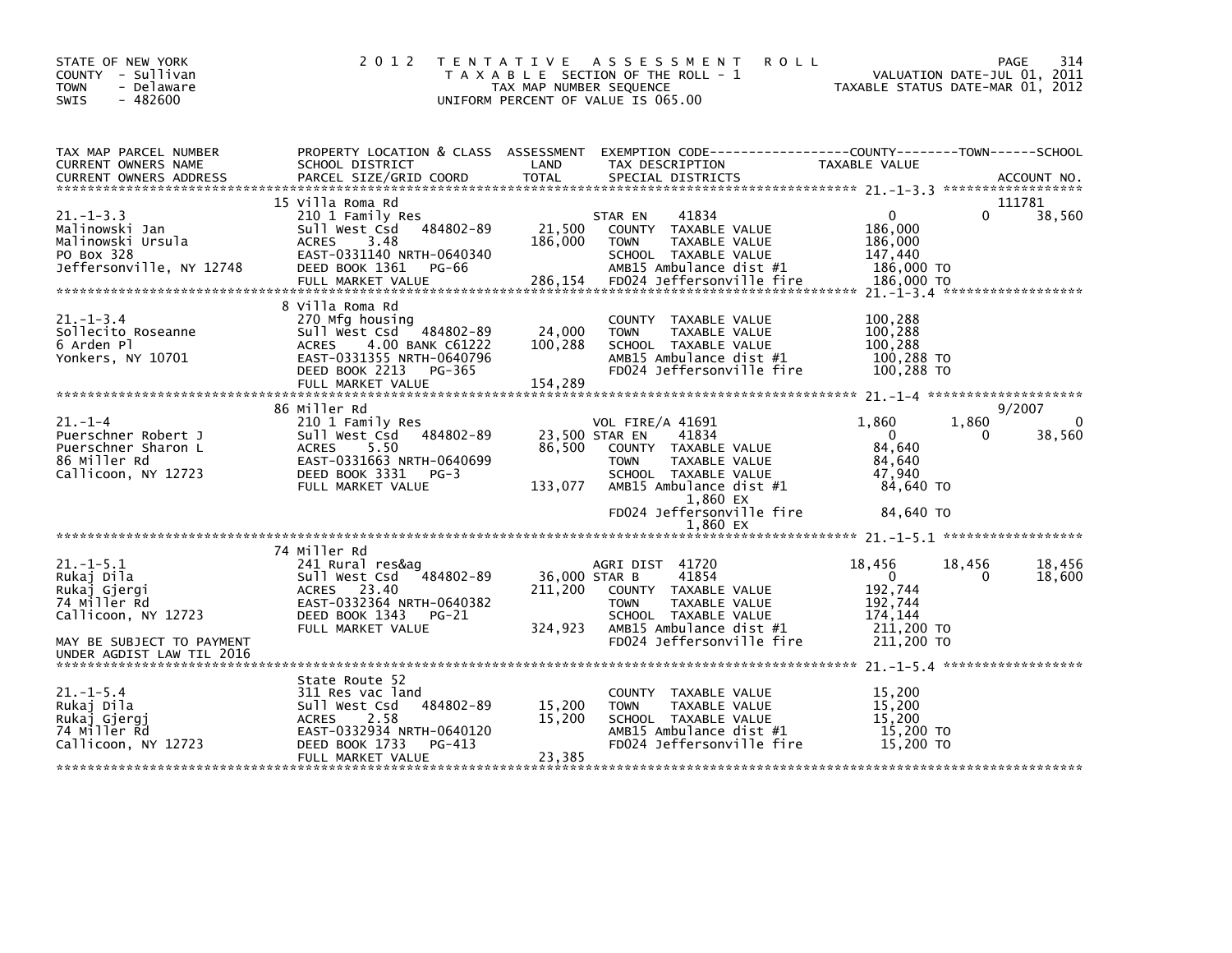| STATE OF NEW YORK<br>COUNTY<br>- Sullivan<br><b>TOWN</b><br>- Delaware<br>$-482600$<br><b>SWIS</b>   | 2 0 1 2                                                                                                                                                                   | T E N T A T I V E<br>TAX MAP NUMBER SEQUENCE | A S S E S S M E N T<br><b>ROLL</b><br>T A X A B L E SECTION OF THE ROLL - 1<br>UNIFORM PERCENT OF VALUE IS 065.00                                       | TAXABLE STATUS DATE-MAR 01, 2012                                          | PAGE<br>VALUATION DATE-JUL 01, 2011 | 315    |
|------------------------------------------------------------------------------------------------------|---------------------------------------------------------------------------------------------------------------------------------------------------------------------------|----------------------------------------------|---------------------------------------------------------------------------------------------------------------------------------------------------------|---------------------------------------------------------------------------|-------------------------------------|--------|
| TAX MAP PARCEL NUMBER<br>CURRENT OWNERS NAME                                                         | PROPERTY LOCATION & CLASS ASSESSMENT<br>SCHOOL DISTRICT                                                                                                                   | LAND                                         | EXEMPTION CODE-----------------COUNTY-------TOWN------SCHOOL<br>TAX DESCRIPTION                                                                         | TAXABLE VALUE                                                             |                                     |        |
|                                                                                                      |                                                                                                                                                                           |                                              |                                                                                                                                                         |                                                                           |                                     |        |
|                                                                                                      | 5286 State Route 52                                                                                                                                                       |                                              |                                                                                                                                                         |                                                                           | 110820                              |        |
| $21. - 1 - 6$<br>Cohen Ken<br>Cohen Tanya<br>5286 State Route 52<br>Jeffersonville, NY 12748         | 210 1 Family Res<br>Sull West Csd 484802-89<br>4.91<br><b>ACRES</b><br>EAST-0333030 NRTH-0640230<br>DEED BOOK 2676<br>PG-229<br>FULL MARKET VALUE                         | 25,100<br>203,450<br>313,000                 | 41854<br>STAR B<br>COUNTY TAXABLE VALUE<br><b>TOWN</b><br>TAXABLE VALUE<br>SCHOOL TAXABLE VALUE<br>AMB15 Ambulance dist #1<br>FD024 Jeffersonville fire | $\mathbf{0}$<br>203,450<br>203,450<br>184,850<br>203,450 TO<br>203,450 TO |                                     | 18,600 |
|                                                                                                      |                                                                                                                                                                           |                                              |                                                                                                                                                         |                                                                           |                                     |        |
| $21. -1 - 7.1$<br>Hanratty Deborah A                                                                 | 5300 State Route 52<br>$215$ 1 Fam Res w/<br>Sull West Csd<br>484802-89                                                                                                   | 20,000                                       | 41834<br>STAR EN<br>COUNTY TAXABLE VALUE                                                                                                                | $\mathbf{0}$<br>119,000                                                   | 07/2009                             | 38,560 |
| 5300 State Route 52<br>Jeffersonville, NY 12748                                                      | FRNT 208.00 DPTH 210.00<br><b>ACRES</b><br>2.20 BANK C50593<br>EAST-0332720 NRTH-0639840<br>DEED BOOK 3587<br>PG-157<br>FULL MARKET VALUE                                 | 119,000<br>183,077                           | <b>TOWN</b><br>TAXABLE VALUE<br>SCHOOL TAXABLE VALUE<br>AMB15 Ambulance dist #1<br>FD024 Jeffersonville fire                                            | 119,000<br>80,440<br>119,000 TO<br>119,000 TO                             |                                     |        |
|                                                                                                      |                                                                                                                                                                           |                                              |                                                                                                                                                         |                                                                           |                                     |        |
| $21. - 1 - 7.2$<br>Fore Paws Inc<br>5296 State Route 52<br>Jeffersonville, NY 12748                  | 5296 State Route 52<br>400 Commercial<br>484802-89<br>Sull West Csd<br>2.95<br><b>ACRES</b><br>EAST-0332720 NRTH-0640070<br>DEED BOOK 2396<br>PG-590<br>FULL MARKET VALUE | 41,900<br>167,700<br>258,000                 | BUS IMP AP 47610<br>COUNTY TAXABLE VALUE<br>TAXABLE VALUE<br><b>TOWN</b><br>SCHOOL TAXABLE VALUE<br>AMB15 Ambulance dist #1<br>28,000 EX                | 28,000<br>139,700<br>139,700<br>139,700<br>139,700 TO                     | 28,000                              | 28,000 |
|                                                                                                      |                                                                                                                                                                           |                                              | FD024 Jeffersonville fire                                                                                                                               | 167,700 TO                                                                | $21 - 1 - 8$ *********************  |        |
| $21. - 1 - 8$<br>Barker Thurman<br>Barker Lucette<br>5310 State Route 52<br>Jeffersonville, NY 12748 | 5310 State Route 52<br>210 1 Family Res<br>Sull West Csd<br>484802-89<br><b>ACRES</b><br>1.00<br>EAST-0332494 NRTH-0639317<br>DEED BOOK 2066<br>$PG-143$                  | 13,800<br>70,500                             | COUNTY TAXABLE VALUE<br><b>TOWN</b><br>TAXABLE VALUE<br>SCHOOL TAXABLE VALUE<br>AMB15 Ambulance dist #1<br>FD024 Jeffersonville fire                    | 70,500<br>70,500<br>70.500<br>70,500 TO<br>70,500 TO                      | 110822                              |        |
|                                                                                                      | 5371 State Route 52                                                                                                                                                       |                                              |                                                                                                                                                         |                                                                           | 112690                              |        |
| $21. - 1 - 9.1$<br>Borowski Brian J<br>5371 State Route 52<br>Kenoza Lake, NY 12750                  | 421 Restaurant<br>484802-89<br>Sull West Csd<br>1.53<br><b>ACRES</b><br>EAST-0331540 NRTH-0638720<br>DEED BOOK 1198<br>PG-00214                                           | 30,000<br>205,000                            | STAR B<br>41854<br>COUNTY TAXABLE VALUE<br><b>TOWN</b><br>TAXABLE VALUE<br>SCHOOL TAXABLE VALUE<br>AMB15 Ambulance dist #1                              | $\mathbf{0}$<br>205,000<br>205,000<br>186,400<br>205,000 TO               |                                     | 18,600 |
|                                                                                                      | FULL MARKET VALUE                                                                                                                                                         | 315,385                                      | FD024 Jeffersonville fire                                                                                                                               | 205,000 TO                                                                |                                     |        |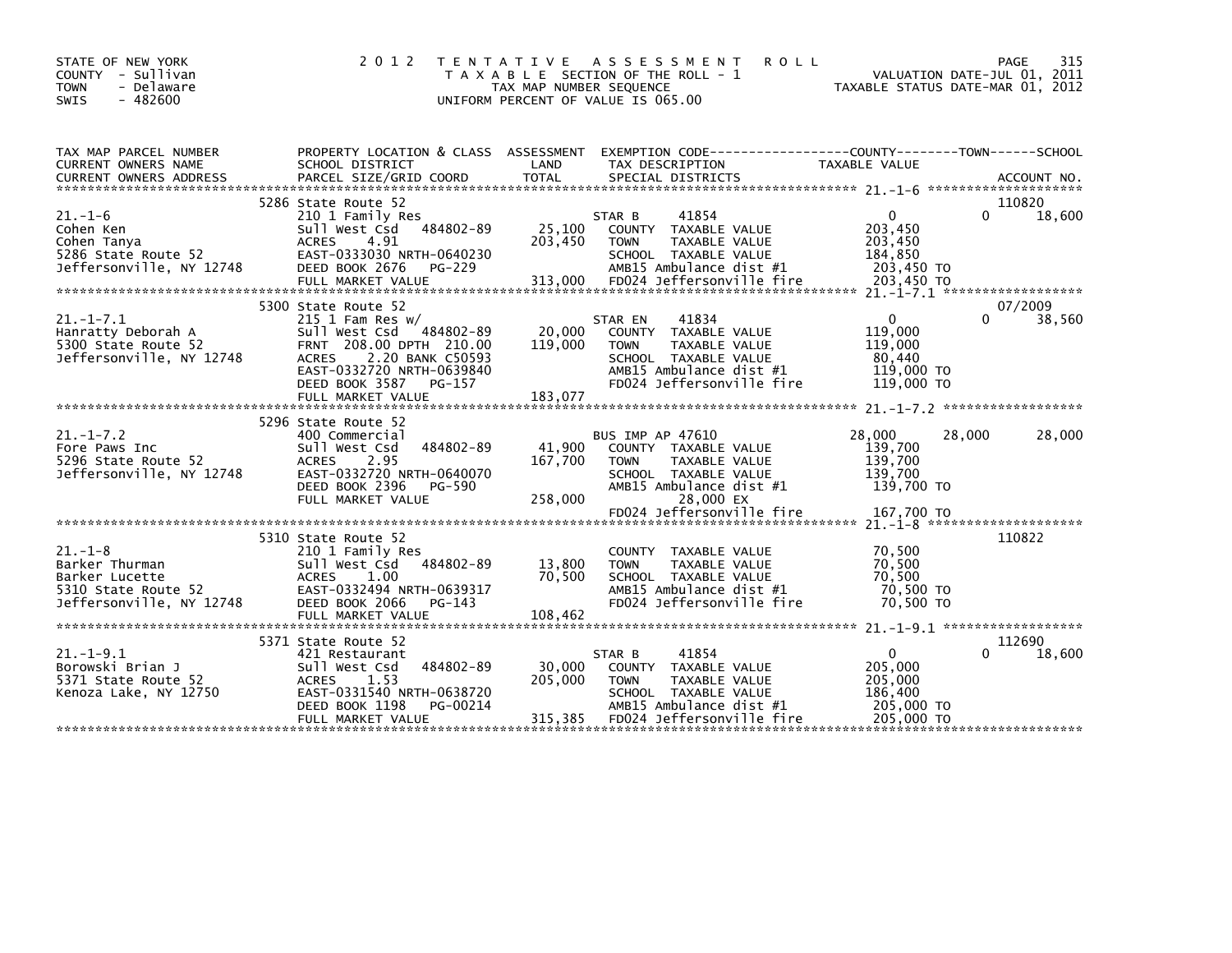| STATE OF NEW YORK<br>COUNTY - Sullivan<br><b>TOWN</b><br>- Delaware<br><b>SWIS</b><br>$-482600$                  | 2 0 1 2                                                                                                                                                                      | TAX MAP NUMBER SEQUENCE     | TENTATIVE ASSESSMENT<br><b>ROLL</b><br>T A X A B L E SECTION OF THE ROLL - 1<br>UNIFORM PERCENT OF VALUE IS 065.00                                      | VALUATION DATE-JUL 01, 2011<br>TAXABLE STATUS DATE-MAR 01, 2012     |              | PAGE<br>316 |
|------------------------------------------------------------------------------------------------------------------|------------------------------------------------------------------------------------------------------------------------------------------------------------------------------|-----------------------------|---------------------------------------------------------------------------------------------------------------------------------------------------------|---------------------------------------------------------------------|--------------|-------------|
| TAX MAP PARCEL NUMBER<br><b>CURRENT OWNERS NAME</b>                                                              | PROPERTY LOCATION & CLASS ASSESSMENT<br>SCHOOL DISTRICT                                                                                                                      | LAND                        | TAX DESCRIPTION                                                                                                                                         | TAXABLE VALUE                                                       |              |             |
| $21. - 1 - 9.2$<br>Rukaj Leka<br>$32-48$ 32nd St<br>Astoria, NY 11106                                            | State Route 52<br>311 Res vac land<br>484802-89<br>Sull West Csd<br><b>ACRES</b><br>2.19<br>EAST-0332185 NRTH-0638764<br>DEED BOOK 1460<br>PG-401                            | 12,000<br>12,000            | COUNTY TAXABLE VALUE<br>TAXABLE VALUE<br><b>TOWN</b><br>SCHOOL TAXABLE VALUE<br>AMB15 Ambulance dist #1<br>FD024 Jeffersonville fire                    | 12,000<br>12,000<br>12,000<br>12,000 TO<br>12,000 TO                |              | 111899      |
| $21. - 1 - 9.5$<br>Gabriel Lesley M<br>PO Box 89<br>Jeffersonville, NY 12748                                     | 18 Miller Rd<br>270 Mfg housing<br>Sull West Csd 484802-89<br><b>ACRES</b><br>1.15 BANK C30614<br>EAST-0332168 NRTH-0639471<br>DEED BOOK 2856<br>PG-217                      | 17,600<br>42,000            | STAR B<br>41854<br>COUNTY TAXABLE VALUE<br>TAXABLE VALUE<br><b>TOWN</b><br>SCHOOL TAXABLE VALUE<br>AMB15 Ambulance dist #1                              | 0<br>42.000<br>42,000<br>23,400<br>42,000 TO                        | 0            | 18,600      |
| $21. - 1 - 9.6$<br>Cahill Nora J<br>PO Box 468<br>Jeffersonville, NY 12748                                       | 6 Miller Rd<br>270 Mfg housing<br>484802-89<br>Sull West Csd<br>ACRES<br>1.49<br>EAST-0332255 NRTH-0639326<br>DEED BOOK 2415<br>PG-599<br>FULL MARKET VALUE                  | 19,000<br>24,300<br>37,385  | 41854<br>STAR B<br>COUNTY TAXABLE VALUE<br><b>TOWN</b><br>TAXABLE VALUE<br>SCHOOL TAXABLE VALUE<br>AMB15 Ambulance dist #1<br>FD024 Jeffersonville fire | $\mathbf{0}$<br>24,300<br>24,300<br>5,700<br>24,300 TO<br>24,300 TO | $\Omega$     | 18,600      |
| $21. - 1 - 9.7$<br>Jeff Self Storage LLC<br>PO Box 152<br>Jeffersonville, NY 12748                               | 5352 State Route 52<br>442 MiniwhseSelf<br>484802-89<br>Sull West Csd<br><b>ACRES</b><br>2.56<br>EAST-0332324 NRTH-0639209<br>DEED BOOK 2011<br>PG-6292<br>FULL MARKET VALUE | 23,800<br>65,000<br>100,000 | <b>BUS IMP AP 47610</b><br>COUNTY TAXABLE VALUE<br><b>TOWN</b><br>TAXABLE VALUE<br>SCHOOL TAXABLE VALUE<br>AMB15 Ambulance dist #1<br>20,600 EX         | 20.600<br>44,400<br>44,400<br>44.400<br>44,400 TO                   | 20,600       | 20,600      |
| $21. - 1 - 9.8$<br>Pilny John J<br>Pilny Judy L<br>5357 State Route 52<br>PO Box 137<br>Jeffersonville, NY 12748 | 5357 State Route 52<br>312 Vac w/imprv<br>484802-89<br>Sull West Csd<br><b>ACRES</b><br>5.12<br>EAST-0331779 NRTH-0638651<br>DEED BOOK 2118<br>PG-451<br>FULL MARKET VALUE   | 25,200<br>74,000<br>113,846 | 41854<br>STAR B<br>COUNTY TAXABLE VALUE<br><b>TOWN</b><br>TAXABLE VALUE<br>SCHOOL TAXABLE VALUE<br>AMB15 Ambulance dist #1<br>FD024 Jeffersonville fire | $\Omega$<br>74,000<br>74,000<br>55,400<br>74,000 TO<br>74,000 TO    | $\mathbf{0}$ | 18,600      |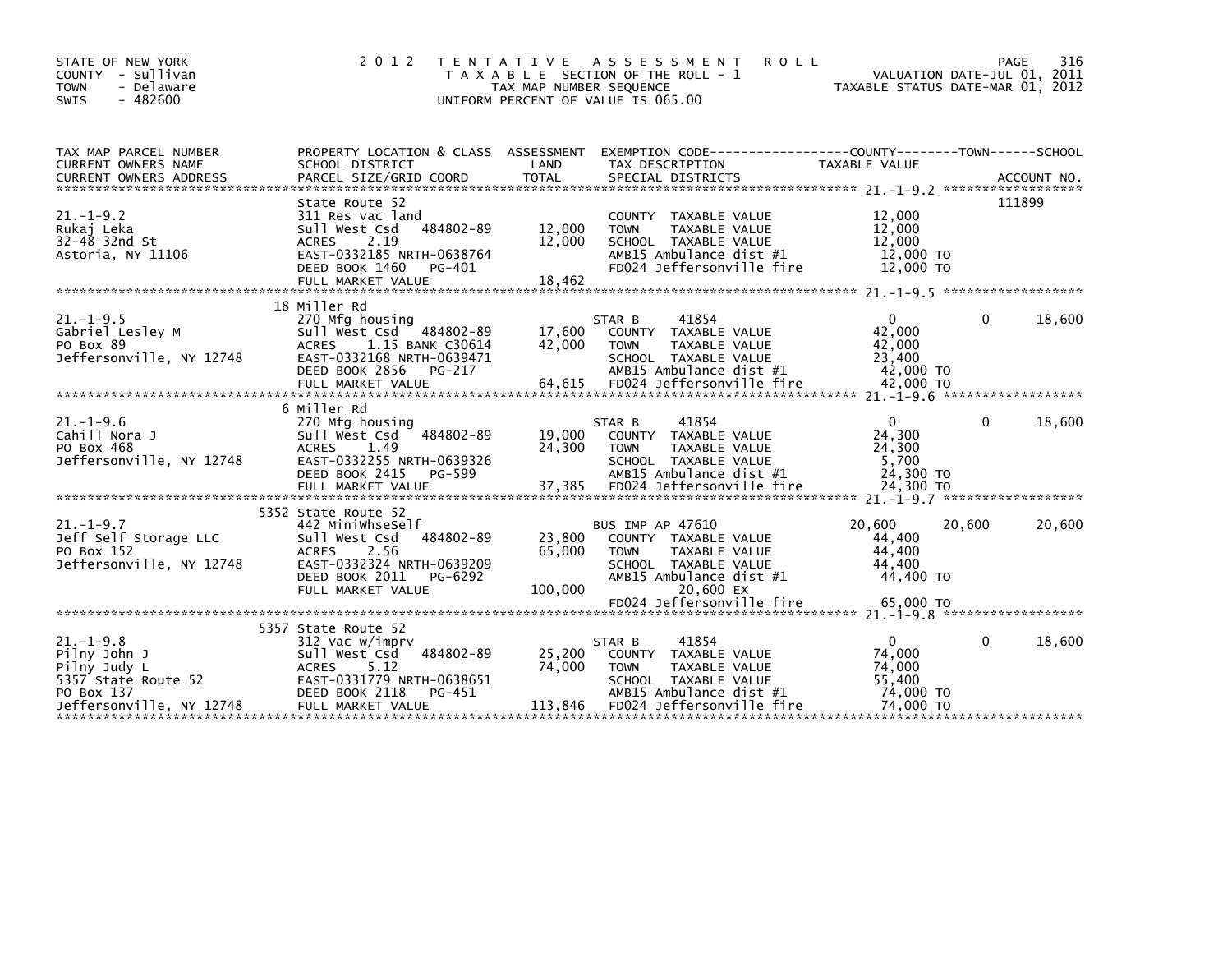| STATE OF NEW YORK<br>COUNTY - Sullivan<br>- Delaware<br><b>TOWN</b><br>$-482600$<br><b>SWIS</b>                                            | 2 0 1 2                                                                                                                                                                                 | TAX MAP NUMBER SEQUENCE      | TENTATIVE ASSESSMENT<br><b>ROLL</b><br>T A X A B L E SECTION OF THE ROLL - 1<br>UNIFORM PERCENT OF VALUE IS 065.00                                                                | VALUATION DATE-JUL 01, 2011<br>TAXABLE STATUS DATE-MAR 01, 2012                           | PAGE<br>317      |
|--------------------------------------------------------------------------------------------------------------------------------------------|-----------------------------------------------------------------------------------------------------------------------------------------------------------------------------------------|------------------------------|-----------------------------------------------------------------------------------------------------------------------------------------------------------------------------------|-------------------------------------------------------------------------------------------|------------------|
| TAX MAP PARCEL NUMBER<br>CURRENT OWNERS NAME                                                                                               | SCHOOL DISTRICT                                                                                                                                                                         | LAND                         | PROPERTY LOCATION & CLASS ASSESSMENT EXEMPTION CODE---------------COUNTY-------TOWN------SCHOOL<br>TAX DESCRIPTION                                                                | TAXABLE VALUE                                                                             |                  |
| $21. - 1 - 10.1$<br>Gully John<br>& Barbara<br>939 Onderdonk Ave<br>Ridgewood, NY 11385                                                    | State Route 52<br>322 Rural vac>10<br>484802-89<br>Sull West Csd<br>ACRES 33.10<br>EAST-0332728 NRTH-0638885<br>DEED BOOK 713<br>PG-879<br>FULL MARKET VALUE                            | 36,050<br>36,050<br>55,462   | COUNTY TAXABLE VALUE<br>TAXABLE VALUE<br><b>TOWN</b><br>SCHOOL TAXABLE VALUE<br>AMB15 Ambulance dist #1<br>FD024 Jeffersonville fire<br>FD026 Kenoza lake fire                    | 36,050<br>36,050<br>36.050<br>36,050 TO<br>20,520 TO<br>15,530 TO                         | 111085           |
| $21. - 1 - 10.2$<br>Gully John<br>& Barbara<br>939 Onderdonk Ave<br>Ridgewood, NY 11385                                                    | 5320 State Route 52<br>210 1 Family Res<br>484802-89<br>Sull West Csd<br>7.75<br><b>ACRES</b><br>EAST-0332250 NRTH-0639580<br>DEED BOOK 727<br><b>PG-62</b><br>FULL MARKET VALUE        | 26,800<br>94,000<br>144,615  | COUNTY TAXABLE VALUE<br>TAXABLE VALUE<br><b>TOWN</b><br>SCHOOL TAXABLE VALUE<br>AMB15 Ambulance dist #1<br>FD024 Jeffersonville fire                                              | 94,000<br>94,000<br>94,000<br>94,000 TO<br>94,000 TO                                      | 111086           |
| $21. - 1 - 10.3$<br>York Michael<br>PO Box 12<br>Blooming Grove, NY 10914                                                                  | 5315 State Route 52<br>210 1 Family Res<br>Sull West Csd 484802-89<br>FRNT 108.00 DPTH 180.00<br>EAST-0332600 NRTH-0639430<br>DEED BOOK 2753 PG-309                                     | 14,600<br>48,100             | 41854<br>STAR B<br>COUNTY TAXABLE VALUE<br><b>TOWN</b><br>TAXABLE VALUE<br>SCHOOL TAXABLE VALUE<br>AMB15 Ambulance dist #1                                                        | $\mathbf{0}$<br>48,100<br>48,100<br>29,500<br>48,100 TO                                   | 111893<br>18,600 |
| 21. -1-11<br>Callicoon Creek Prop. Inc.<br>PO Box 557<br>Jeffersonville, NY 12748<br>MAY BE SUBJECT TO PAYMENT                             | 5275 State Route 52<br>280 Res Multiple<br>Sull West Csd 484802-89<br>ACRES 25.21 BANK 60806<br>EAST-0333900 NRTH-0639900<br>DEED BOOK 1373 PG-644<br>FULL MARKET VALUE                 | 53,992<br>145,842<br>224,372 | AGRI DIST 41720<br>COUNTY TAXABLE VALUE<br><b>TOWN</b><br>TAXABLE VALUE<br>SCHOOL TAXABLE VALUE<br>AMB15 Ambulance dist $#1$<br>FD024 Jeffersonville fire                         | 15,703<br>15,703<br>130,139<br>130,139<br>130,139<br>145,842 TO<br>140,767 TO             | 111970<br>15,703 |
| $21. -1 - 12.1$<br>F & D Landfill Inc.<br>PO Box 557<br>Jeffersonville, NY 12748<br>MAY BE SUBJECT TO PAYMENT<br>UNDER AGDIST LAW TIL 2016 | 5239 State Route 52<br>449 Other Storag<br>484802-89<br>Sull West Csd<br>36.91 BANK 60806<br><b>ACRES</b><br>EAST-0334089 NRTH-0640768<br>DEED BOOK 1347<br>PG-581<br>FULL MARKET VALUE | 94,000<br>149,000<br>229,231 | AGRI DIST 41720<br>COUNTY TAXABLE VALUE<br><b>TOWN</b><br>TAXABLE VALUE<br>SCHOOL TAXABLE VALUE<br>AMB15 Ambulance dist #1<br>FD024 Jeffersonville fire<br>FD026 Kenoza lake fire | 48,402<br>48,402<br>100,598<br>100,598<br>100,598<br>149.000 TO<br>143,020 TO<br>2,980 TO | 112397<br>48,402 |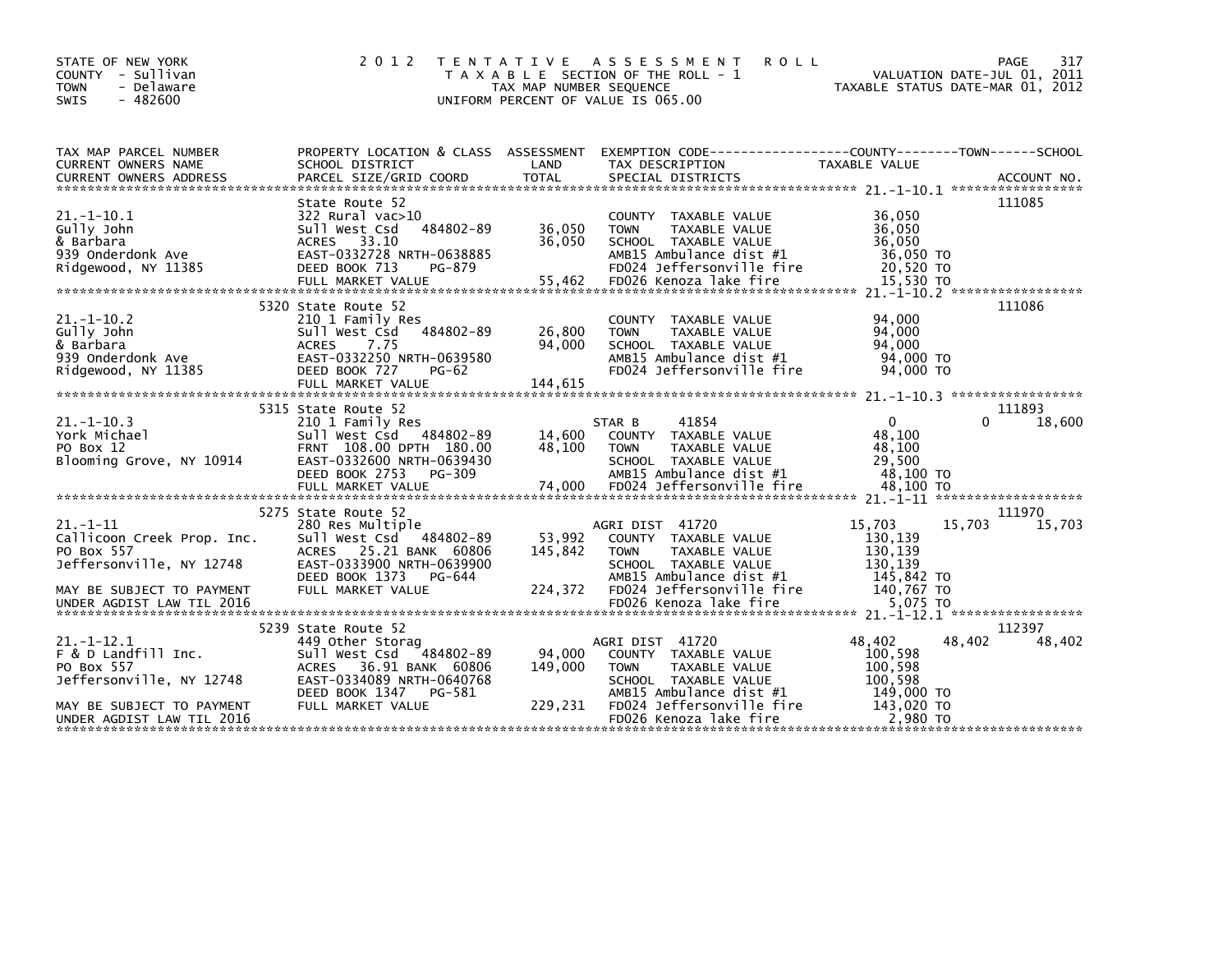| STATE OF NEW YORK<br>COUNTY - Sullivan<br>- Delaware<br><b>TOWN</b><br>$-482600$<br><b>SWIS</b>                                                  | 2 0 1 2<br>T E N T A T I V E                                                                                                                                                      | TAX MAP NUMBER SEQUENCE               | A S S E S S M E N T<br><b>ROLL</b><br>T A X A B L E SECTION OF THE ROLL - 1<br>UNIFORM PERCENT OF VALUE IS 065.00                                                                          | VALUATION DATE-JUL 01, 2011<br>TAXABLE STATUS DATE-MAR 01, 2012                                                  | 318<br>PAGE                                  |
|--------------------------------------------------------------------------------------------------------------------------------------------------|-----------------------------------------------------------------------------------------------------------------------------------------------------------------------------------|---------------------------------------|--------------------------------------------------------------------------------------------------------------------------------------------------------------------------------------------|------------------------------------------------------------------------------------------------------------------|----------------------------------------------|
| TAX MAP PARCEL NUMBER<br>CURRENT OWNERS NAME<br><b>CURRENT OWNERS ADDRESS</b>                                                                    | SCHOOL DISTRICT<br>PARCEL SIZE/GRID COORD                                                                                                                                         | LAND<br><b>TOTAL</b>                  | PROPERTY LOCATION & CLASS ASSESSMENT EXEMPTION CODE---------------COUNTY-------TOWN------SCHOOL<br>TAX DESCRIPTION<br>SPECIAL DISTRICTS                                                    | TAXABLE VALUE                                                                                                    | ACCOUNT NO.                                  |
| $21. - 1 - 12.2$<br>Jamie Lynn Enterprises Inc<br>PO Box 557<br>Jeffersonville, NY 12748                                                         | 5253 State Route 52<br>421 Restaurant<br>Sull West Csd 484802-89<br>1.30 BANK 60806<br><b>ACRES</b><br>EAST-0333600 NRTH-0640690<br>DEED BOOK 1392<br>PG-267<br>FULL MARKET VALUE | 28,000<br>228,000<br>350,769          | COUNTY TAXABLE VALUE<br><b>TOWN</b><br>TAXABLE VALUE<br>SCHOOL TAXABLE VALUE<br>AMB15 Ambulance dist #1<br>FD024 Jeffersonville fire                                                       | 228,000<br>228,000<br>228,000<br>228,000 TO<br>228,000 TO                                                        | 110795                                       |
| $21 - 1 - 13.1$<br>Miro Elisa<br>341 Swiss Hill Road North<br>Jeffersonville, NY 12748<br>MAY BE SUBJECT TO PAYMENT<br>UNDER AGDIST LAW TIL 2016 | 341 Swiss Hill Rd N<br>241 Rural res&ag<br>484802-89<br>sull west Csd<br>ACRES 35.44<br>EAST-0306829 NRTH-0640805<br>DEED BOOK 1985 PG-89<br>FULL MARKET VALUE                    | 47,700 STAR B<br>62,000<br>95,385     | AGRI DIST 41720<br>41854<br>COUNTY TAXABLE VALUE<br><b>TOWN</b><br>TAXABLE VALUE<br>SCHOOL TAXABLE VALUE<br>AMB15 Ambulance dist #1<br>FD024 Jeffersonville fire<br>FD026 Kenoza lake fire | 10.663<br>10.663<br>$\overline{\mathbf{0}}$<br>51,337<br>51,337<br>32,737<br>62,000 TO<br>17,980 TO<br>44,020 TO | 10,663<br>18,600<br>$\Omega$                 |
| $21. - 1 - 13.2$<br>Hellerer Arthur<br>Hellerer Tracey<br>5238 State Route 52<br>Jeffersonville, NY 12748                                        | 5238 State Route 52<br>210 1 Family Res<br>Sull West Csd 484802-89<br>ACRES<br>2.05<br>EAST-0307124 NRTH-0640877<br>DEED BOOK 797<br>PG-00152<br>FULL MARKET VALUE                | 54,400<br>83,692                      | 41121<br>WAR VET<br>9,225 STAR EN<br>41834<br>COUNTY TAXABLE VALUE<br><b>TOWN</b><br>TAXABLE VALUE<br>SCHOOL TAXABLE VALUE<br>AMB15 Ambulance dist #1<br>FD024 Jeffersonville fire         | 8,160<br>8,160<br>$\overline{0}$<br>46,240<br>46,240<br>15,840<br>54,400 TO<br>54,400 TO                         | 111141<br>$\Omega$<br>38,560<br>$\Omega$     |
| $21. - 1 - 14$<br>Lockyer Robert F<br>337 East 6th St Apt 4<br>New York, NY 10003                                                                | 350 Swiss Hill Rd N<br>312 Vac w/imprv<br>Sull West Csd 484802-89<br>ACRES 2.93<br>EAST-0335700 NRTH-0639360<br>DEED BOOK 1307 PG-129<br>FULL MARKET VALUE                        | 26,000<br>28,000<br>43,077            | COUNTY TAXABLE VALUE<br>TAXABLE VALUE<br><b>TOWN</b><br>SCHOOL TAXABLE VALUE<br>AMB15 Ambulance dist #1<br>FD026 Kenoza lake fire                                                          | 28,000<br>28,000<br>28,000<br>28,000 TO<br>28,000 TO                                                             | 110442                                       |
| $21. - 1 - 15$<br>Scheutzow James<br>Scheutzow Mary K<br>scheutzow mary K<br>371 Swiss Hill Rd N<br>Jeffersonville, NY 12748                     | 371 Swiss Hill Rd N<br>210 1 Family Res<br>Sull West Csd 484802-89<br><b>ACRES</b><br>3.40<br>EAST-0336320 NRTH-0639830<br>DEED BOOK 675<br>PG-362<br>FULL MARKET VALUE           | 22,400 HOME IMP<br>126,920<br>195,262 | 41854<br>STAR B<br>44211<br>COUNTY TAXABLE VALUE<br>TAXABLE VALUE<br><b>TOWN</b><br>SCHOOL TAXABLE VALUE<br>AMB15 Ambulance dist #1<br>4,620 EX<br>FD026 Kenoza lake fire<br>4.620 EX      | $\Omega$<br>4,620<br>4,620<br>122,300<br>122,300<br>108,320<br>122,300 TO<br>122,300 TO                          | 112437<br>18,600<br>$\Omega$<br>$\mathbf{0}$ |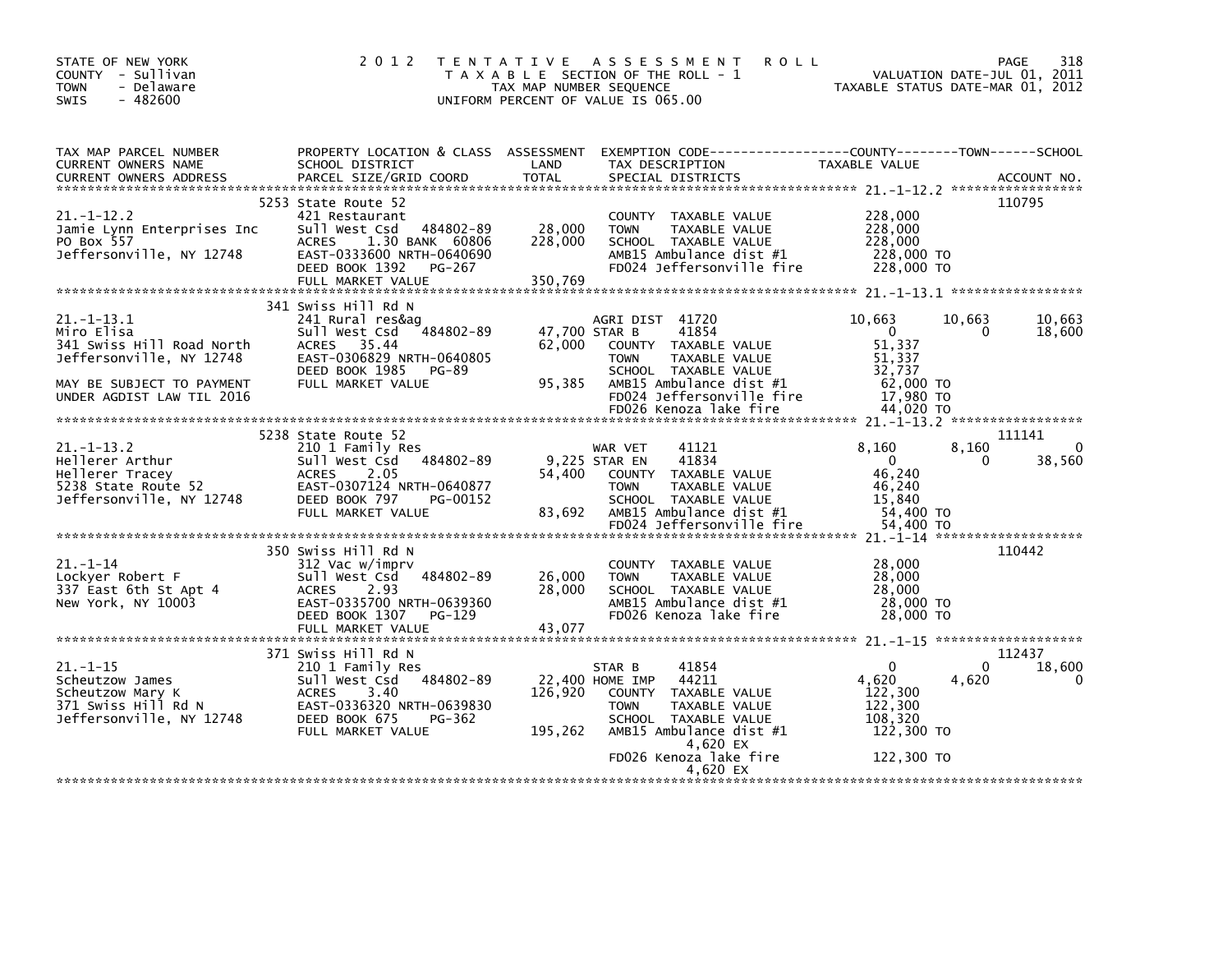| STATE OF NEW YORK<br>COUNTY - Sullivan<br><b>TOWN</b><br>- Delaware<br>$-482600$<br><b>SWIS</b>                                                                         | 2 0 1 2                                                                                                                                                                    | T E N T A T I V E<br>TAX MAP NUMBER SEQUENCE | A S S E S S M E N T<br><b>ROLL</b><br>T A X A B L E SECTION OF THE ROLL - 1<br>UNIFORM PERCENT OF VALUE IS 065.00                                            | TAXABLE STATUS DATE-MAR 01, 2012                                    |        | 319<br>PAGE<br>VALUATION DATE-JUL 01, 2011 |
|-------------------------------------------------------------------------------------------------------------------------------------------------------------------------|----------------------------------------------------------------------------------------------------------------------------------------------------------------------------|----------------------------------------------|--------------------------------------------------------------------------------------------------------------------------------------------------------------|---------------------------------------------------------------------|--------|--------------------------------------------|
| TAX MAP PARCEL NUMBER<br>CURRENT OWNERS NAME<br><b>CURRENT OWNERS ADDRESS</b>                                                                                           | PROPERTY LOCATION & CLASS ASSESSMENT<br>SCHOOL DISTRICT<br>PARCEL SIZE/GRID COORD                                                                                          | LAND<br><b>TOTAL</b>                         | TAX DESCRIPTION<br>SPECIAL DISTRICTS                                                                                                                         | TAXABLE VALUE                                                       |        | ACCOUNT NO.                                |
| $21. - 1 - 16.1$<br>Thony Albert<br>517 Swiss Hill Rd N<br>Jeffersonville, NY 12748<br>MAY BE SUBJECT TO PAYMENT<br>UNDER AGDIST LAW TIL 2016                           | Swiss Hill Rd<br>105 Vac farmland<br>484802-89<br>Sull West Csd<br>20.52<br><b>ACRES</b><br>EAST-0336692 NRTH-0639305<br>DEED BOOK 3313<br>PG-138<br>FULL MARKET VALUE     | 30,500<br>30,500<br>46,923                   | AGRI DIST 41720<br>COUNTY TAXABLE VALUE<br>TAXABLE VALUE<br><b>TOWN</b><br>SCHOOL TAXABLE VALUE<br>AMB15 Ambulance dist #1<br>FD026 Kenoza lake fire         | 26,140<br>4,360<br>4,360<br>4,360<br>30,500 TO<br>30,500 TO         | 26,140 | 26,140                                     |
| $21. - 1 - 16.2$<br>Cunningham Joseph<br>Cunningham Bonnie<br>399 Swiss Hill Rd N<br>Jeffersonville, NY 12748<br>MAY BE SUBJECT TO PAYMENT<br>UNDER AGDIST LAW TIL 2016 | 399 Swiss Hill Rd N<br>240 Rural res<br>484802-89<br>Sull West Csd<br><b>ACRES</b><br>33.90<br>EAST-0336805 NRTH-0640178<br>DEED BOOK 2746<br>PG-351<br>FULL MARKET VALUE  | 53,000<br>324,000<br>498,462                 | AGRI DIST 41720<br>COUNTY TAXABLE VALUE<br>TAXABLE VALUE<br><b>TOWN</b><br>SCHOOL TAXABLE VALUE<br>AMB15 Ambulance dist #1<br>FD026 Kenoza lake fire         | 19.905<br>304,095<br>304,095<br>304,095<br>324,000 TO<br>324,000 TO | 19,905 | 19,905                                     |
| $21. - 1 - 17.1$                                                                                                                                                        | 495 Swiss Hill Rd N<br>241 Rural res&ag                                                                                                                                    |                                              | AGRI BLDGS 41700                                                                                                                                             | 9,675                                                               | 9,675  | 9/2007<br>9,675                            |
| Cahaba River Associates, LLC<br>399 Swiss Hill Rd N<br>Jeffersonville, NY 12748<br>MAY BE SUBJECT TO PAYMENT<br>UNDER AGDIST LAW TIL 2020                               | 484802-89<br>Sull West Csd<br>95.88<br><b>ACRES</b><br>EAST-0338180 NRTH-0640510<br>DEED BOOK 3312<br>PG-194<br>FULL MARKET VALUE                                          | 229,625<br>353,269                           | 111,800 AGRI DIST 41720<br>COUNTY TAXABLE VALUE<br><b>TOWN</b><br>TAXABLE VALUE<br>SCHOOL TAXABLE VALUE<br>AMB15 Ambulance dist #1<br>FD026 Kenoza lake fire | 57,943<br>162,007<br>162,007<br>162.007<br>229,625 TO<br>229.625 TO | 57,943 | 57,943                                     |
| 21. -1-17. 2<br>Hemmer Julia L<br>Hemmer John L<br>2800 Route 52<br>Liberty, NY 12754                                                                                   | 432 Swiss Hill Rd N<br>260 Seasonal res<br>Sull West Csd<br>484802-89<br>5.20<br><b>ACRES</b><br>EAST-0337530 NRTH-0639220<br>DEED BOOK 717<br>PG-629<br>FULL MARKET VALUE | 24,200<br>56,500<br>86,923                   | COUNTY TAXABLE VALUE<br>TAXABLE VALUE<br><b>TOWN</b><br>SCHOOL TAXABLE VALUE<br>AMB15 Ambulance dist #1<br>FD026 Kenoza lake fire                            | 56,500<br>56,500<br>56.500<br>56,500 TO<br>56.500 TO                |        | 111150                                     |
| $21. - 1 - 18$<br>Rusak Stanley E<br>Rusak Lorraine<br>592 Paramus Rd<br>Paramus, NJ 07652                                                                              | Swiss Hill Rd<br>105 Vac farmland<br>Sull West Csd<br>484802-89<br>ACRES 64.14<br>EAST-0337690 NRTH-0638180<br>DEED BOOK 958<br>PG-00329                                   | 70,700<br>70,700                             | AGRI DIST 41720<br>COUNTY TAXABLE VALUE<br>TAXABLE VALUE<br><b>TOWN</b><br>SCHOOL TAXABLE VALUE<br>AMB15 Ambulance dist #1                                   | 28,593<br>42,107<br>42,107<br>42.107<br>70,700 TO                   | 28,593 | 28,593                                     |
| MAY BE SUBJECT TO PAYMENT<br>UNDER AGDIST LAW TIL 2016                                                                                                                  | FULL MARKET VALUE                                                                                                                                                          | 108,769                                      | FD026 Kenoza lake fire                                                                                                                                       | 70.700 TO                                                           |        |                                            |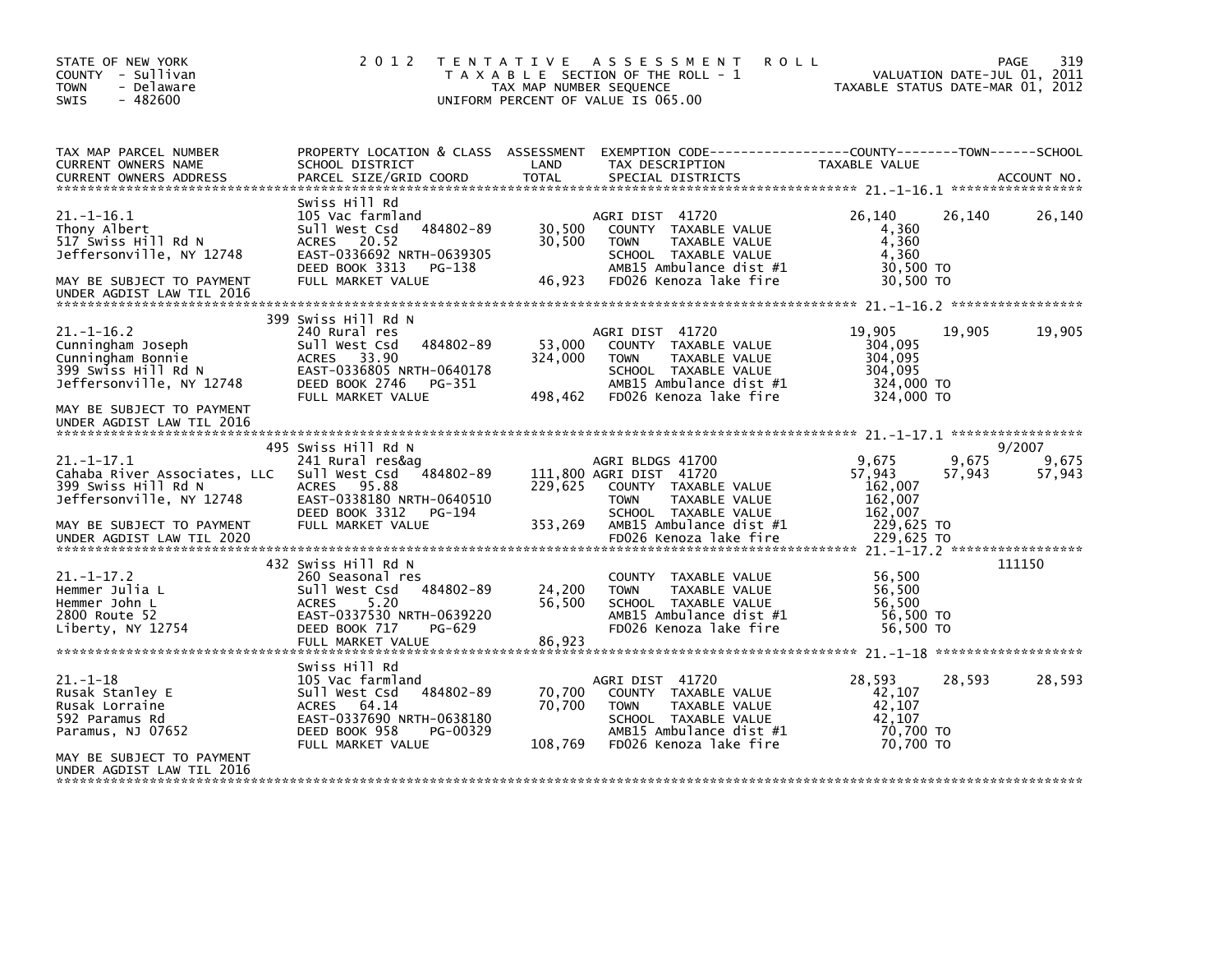| STATE OF NEW YORK<br><b>COUNTY</b><br>- Sullivan<br>- Delaware<br><b>TOWN</b><br>$-482600$<br>SWIS                                              | 2 0 1 2                                                                                                                                                                            | T E N T A T I V E<br>TAX MAP NUMBER SEQUENCE | A S S E S S M E N T<br><b>ROLL</b><br>T A X A B L E SECTION OF THE ROLL - 1<br>UNIFORM PERCENT OF VALUE IS 065.00                                                        |                                                                             | 320<br>PAGE<br>VALUATION DATE-JUL 01, 2011<br>TAXABLE STATUS DATE-MAR 01, 2012 |
|-------------------------------------------------------------------------------------------------------------------------------------------------|------------------------------------------------------------------------------------------------------------------------------------------------------------------------------------|----------------------------------------------|--------------------------------------------------------------------------------------------------------------------------------------------------------------------------|-----------------------------------------------------------------------------|--------------------------------------------------------------------------------|
| TAX MAP PARCEL NUMBER<br>CURRENT OWNERS NAME                                                                                                    | SCHOOL DISTRICT                                                                                                                                                                    | LAND                                         | PROPERTY LOCATION & CLASS ASSESSMENT EXEMPTION CODE----------------COUNTY-------TOWN------SCHOOL<br>TAX DESCRIPTION                                                      | <b>TAXABLE VALUE</b>                                                        |                                                                                |
| $21. - 1 - 19$<br>Thony Albert D<br>517 Swiss Hill Rd N<br>Jeffersonville, NY 12748<br>MAY BE SUBJECT TO PAYMENT<br>UNDER AGDIST LAW TIL 2016   | 270 Swiss Hill Rd N<br>112 Dairy farm<br>484802-89<br>Sull West Csd<br>ACRES 145.50<br>EAST-0336430 NRTH-0637040<br>DEED BOOK 1900<br>PG-314<br>FULL MARKET VALUE                  | 123,499<br>163,699<br>251,845                | AGRI DIST 41720<br>COUNTY TAXABLE VALUE<br>TAXABLE VALUE<br><b>TOWN</b><br>SCHOOL TAXABLE VALUE<br>AMB15 Ambulance dist #1<br>FD026 Kenoza lake fire                     | 78,696<br>85.003<br>85,003<br>85.003<br>163,699 TO<br>163,699 TO            | 78,696<br>78,696                                                               |
| $21 - 1 - 20$<br>Poplawski Richard<br>Poplawski Stefan<br>Attn: Richard Poplawski<br>67 Althea St<br>Clifton, NJ 07013                          | 276 Swiss Hill Rd N<br>260 Seasonal res<br>Sull West Csd<br>484802-89<br><b>ACRES</b><br>1.40<br>EAST-0335110 NRTH-0637860<br>DEED BOOK 874<br>PG-326<br>FULL MARKET VALUE         | 15,400<br>48,950<br>75,308                   | COUNTY TAXABLE VALUE<br>TAXABLE VALUE<br><b>TOWN</b><br>SCHOOL TAXABLE VALUE<br>AMB15 Ambulance dist #1<br>FD026 Kenoza lake fire                                        | 48,950<br>48,950<br>48.950<br>48,950 TO<br>48.950 TO                        |                                                                                |
| $21. - 1 - 21.1$<br>Olymbos Hotel & Resort, Inc.<br>78-08 221 St<br>Flushing, NY 11364                                                          | 222-248 Swiss Hill Rd N<br>620 Religious<br>484802-89<br>Sull West Csd<br>ACRES 101.56<br>EAST-0334219 NRTH-0638180<br>DEED BOOK 2010<br>PG-58232<br>FULL MARKET VALUE             | 240,900<br>1946,900<br>2995,231              | TAXABLE VALUE<br><b>COUNTY</b><br><b>TOWN</b><br>TAXABLE VALUE<br>SCHOOL TAXABLE VALUE<br>AMB15 Ambulance dist #1<br>FD024 Jeffersonville fire<br>FD026 Kenoza lake fire | 1946,900<br>1946,900<br>1946,900<br>1946,900 TO<br>36,991 TO<br>1909,909 TO |                                                                                |
| $21 - 1 - 21.2$<br>Gempler John K<br>129 Swiss Hill Rd N<br>Jeffersonville, NY 12748                                                            | State Route 52<br>322 Rural vac>10<br>484802-89<br>Sull West Csd<br>ACRES 40.26<br>EAST-0332279 NRTH-0637779<br>DEED BOOK 1203<br>PG-00320                                         | 20,500<br>20,500                             | TAXABLE VALUE<br><b>COUNTY</b><br><b>TOWN</b><br>TAXABLE VALUE<br>SCHOOL TAXABLE VALUE<br>AMB15 Ambulance dist #1<br>FD024 Jeffersonville fire                           | 20.500<br>20,500<br>20,500<br>20,500 TO<br>4,100 TO                         |                                                                                |
| $21. - 1 - 21.3$<br>Gempler John K<br>129 Swiss Hill Rd N<br>Jeffersonville, NY 12748<br>MAY BE SUBJECT TO PAYMENT<br>UNDER AGDIST LAW TIL 2016 | Stone Arch Bridge Rd #52<br>105 Vac farmland<br>Sull West Csd<br>484802-89<br><b>ACRES</b><br>2.84<br>EAST-0333427 NRTH-0637116<br>DEED BOOK 1203<br>PG-00320<br>FULL MARKET VALUE | 2,800<br>2,800<br>4,308                      | AGRI DIST 41720<br>COUNTY TAXABLE VALUE<br>TAXABLE VALUE<br><b>TOWN</b><br>SCHOOL TAXABLE VALUE<br>AMB15 Ambulance dist #1<br>FD026 Kenoza lake fire                     | 2,316<br>484<br>484<br>484<br>2,800 TO<br>2,800 TO                          | 2,316<br>2,316                                                                 |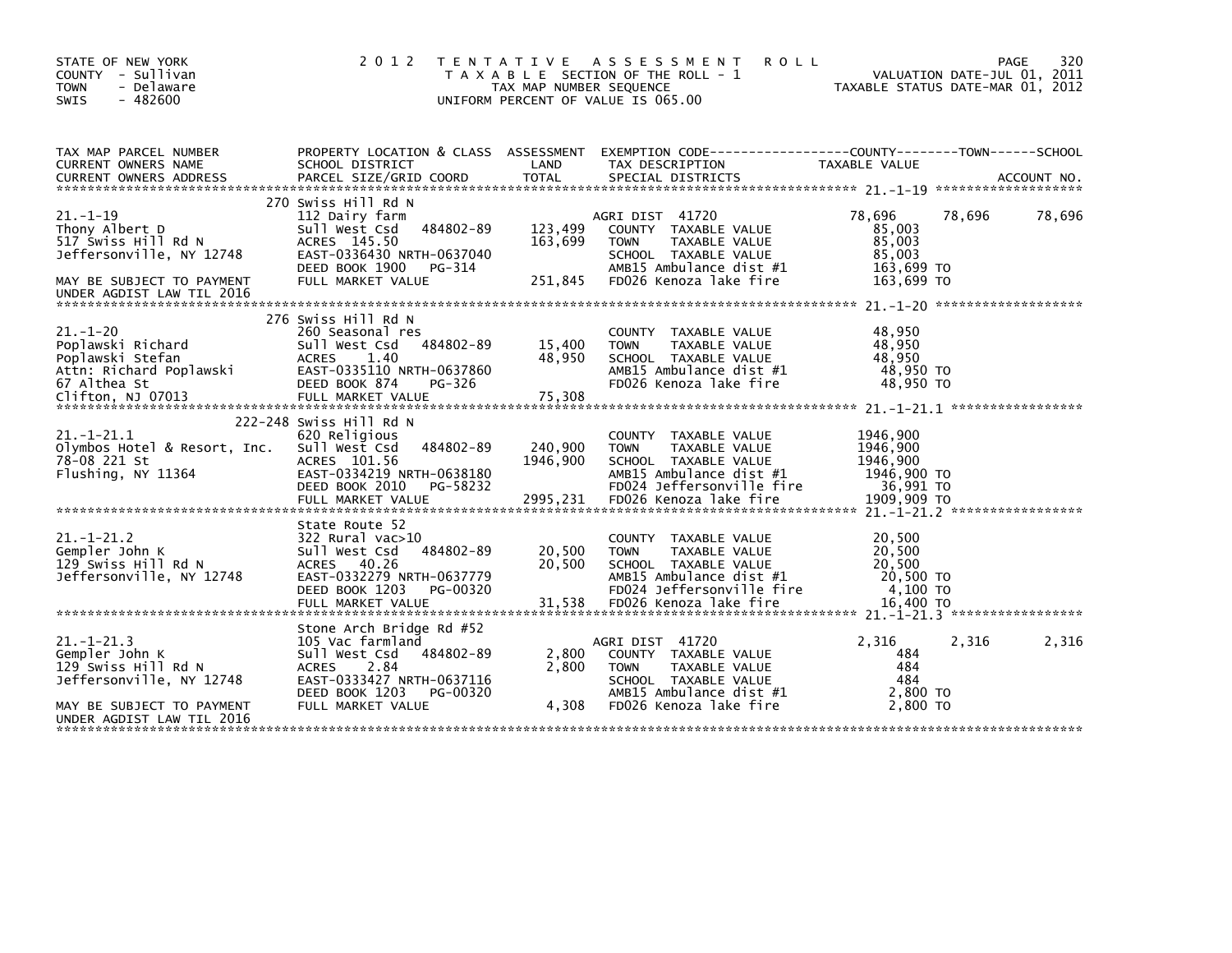| STATE OF NEW YORK<br>COUNTY - Sullivan<br><b>TOWN</b><br>- Delaware<br>$-482600$<br><b>SWIS</b>                                              | 2 0 1 2                                                                                                                                                                      | TAX MAP NUMBER SEQUENCE      | TENTATIVE ASSESSMENT<br><b>ROLL</b><br>T A X A B L E SECTION OF THE ROLL - 1<br>UNIFORM PERCENT OF VALUE IS 065.00                                             |                                                                           | 321<br>PAGE<br>VALUATION DATE-JUL 01, 2011<br>TAXABLE STATUS DATE-MAR 01, 2012 |
|----------------------------------------------------------------------------------------------------------------------------------------------|------------------------------------------------------------------------------------------------------------------------------------------------------------------------------|------------------------------|----------------------------------------------------------------------------------------------------------------------------------------------------------------|---------------------------------------------------------------------------|--------------------------------------------------------------------------------|
| TAX MAP PARCEL NUMBER<br>CURRENT OWNERS NAME<br><b>CURRENT OWNERS ADDRESS</b>                                                                | PROPERTY LOCATION & CLASS ASSESSMENT<br>SCHOOL DISTRICT<br>PARCEL SIZE/GRID COORD                                                                                            | LAND<br><b>TOTAL</b>         | TAX DESCRIPTION<br>SPECIAL DISTRICTS                                                                                                                           | TAXABLE VALUE                                                             | ACCOUNT NO.                                                                    |
| $21 - 1 - 21.4$<br>Olymbos Hotel and Resort, Inc Sull West Csd<br>78-08 21st St<br>Flushing, NY 11364                                        | Swiss Hill Rd N<br>$322$ Rural vac $>10$<br>484802-89<br>ACRES 10.87<br>EAST-0333515 NRTH-0638905<br>DEED BOOK 2946<br>PG-209<br>FULL MARKET VALUE                           | 19,566<br>19,566<br>30,102   | COUNTY TAXABLE VALUE<br><b>TOWN</b><br>TAXABLE VALUE<br>SCHOOL TAXABLE VALUE<br>AMB15 Ambulance dist #1<br>FD024 Jeffersonville fire<br>FD026 Kenoza lake fire | 19,566<br>19,566<br>19,566<br>19,566 TO<br>372 TO<br>19,194 TO            |                                                                                |
| $21. - 1 - 21.5$<br>Olymbos Hotel and Resort, Inc. Sull West Csd<br>c/o World Properties<br>51 Atlantic Ave Ste 207<br>Floral Park, NY 11001 | Swiss Hill Rd N<br>$322$ Rural vac $>10$<br>484802-89<br>ACRES 11.16<br>EAST-0335214 NRTH-0638493<br>DEED BOOK 2946<br>PG-205                                                | 22,320<br>22,320             | COUNTY TAXABLE VALUE<br>TAXABLE VALUE<br><b>TOWN</b><br>SCHOOL TAXABLE VALUE<br>AMB15 Ambulance dist #1<br>FD026 Kenoza lake fire                              | 22,320<br>22,320<br>22,320<br>22,320 TO<br>22,320 TO                      | 06/2008                                                                        |
| $21. - 1 - 22.1$<br>Hindes Paul<br>Hindes Linda<br>56 Gempler Ln<br>PO Box 327                                                               | 56 Gempler Ln<br>240 Rural res<br>484802-89<br>Sull West Csd<br>ACRES 23.67<br>EAST-0332032 NRTH-0636814<br>DEED BOOK 1854<br>PG-95                                          | 41,900<br>175,000<br>269,231 | 41854<br>STAR B<br>COUNTY TAXABLE VALUE<br>TAXABLE VALUE<br><b>TOWN</b><br>SCHOOL TAXABLE VALUE<br>AMB15 Ambulance dist #1<br>FD026 Kenoza lake fire           | $\Omega$<br>175,000<br>175,000<br>156,400<br>175,000 TO                   | $\Omega$<br>18,600                                                             |
| $21. - 1 - 23.1$<br>DePaolo Robert<br>2 Stone Arch Rd<br>Kenoza Lake, NY 12750                                                               | 2 Stone Arch Rd<br>210 1 Family Res<br>Sull West Csd<br>484802-89<br>1.00 BANK 210091<br>ACRES<br>EAST-0330799 NRTH-0636618<br>DEED BOOK 3175<br>PG-607<br>FULL MARKET VALUE | 17,000<br>124,000<br>190,769 | 41854<br>STAR B<br>COUNTY TAXABLE VALUE<br>TAXABLE VALUE<br><b>TOWN</b><br>SCHOOL TAXABLE VALUE<br>AMB15 Ambulance dist #1<br>FD026 Kenoza lake fire           | $\mathbf{0}$<br>124,000<br>124,000<br>105,400<br>124,000 TO<br>124,000 TO | 18,600                                                                         |
| $21. - 1 - 23.21$<br>Stellman Steven<br>Stellman Jeanne<br>117 St. John's Place<br>Brooklyn, NY 11217                                        | State Route 52<br>311 Res vac land<br>484802-89<br>Sull West Csd<br>5.10<br><b>ACRES</b><br>EAST-0330540 NRTH-0636870<br>DEED BOOK 2235<br>PG-290<br>FULL MARKET VALUE       | 15,100<br>15,100<br>23,231   | COUNTY TAXABLE VALUE<br>TAXABLE VALUE<br><b>TOWN</b><br>SCHOOL TAXABLE VALUE<br>AMB15 Ambulance dist #1<br>FD026 Kenoza lake fire                              | 15,100<br>15.100<br>15,100<br>15,100 TO<br>15,100 TO                      | 111792                                                                         |
| $21. - 1 - 23.22$<br>Stellman Steven<br>Stellman Jeanne<br>117 St Johns Pl<br>Brooklyn, NY 11217                                             | 12 Stone Arch Rd<br>210 1 Family Res<br>Sull West Csd<br>484802-89<br><b>ACRES</b><br>7.10<br>EAST-0331070 NRTH-0636860<br>DEED BOOK 1147<br>PG-00352<br>FULL MARKET VALUE   | 26,100<br>100,200<br>154,154 | COUNTY TAXABLE VALUE<br>TAXABLE VALUE<br><b>TOWN</b><br>SCHOOL TAXABLE VALUE<br>AMB15 Ambulance dist #1<br>FD026 Kenoza lake fire                              | 100,200<br>100,200<br>100,200<br>100,200 TO<br>100,200 TO                 | 111148                                                                         |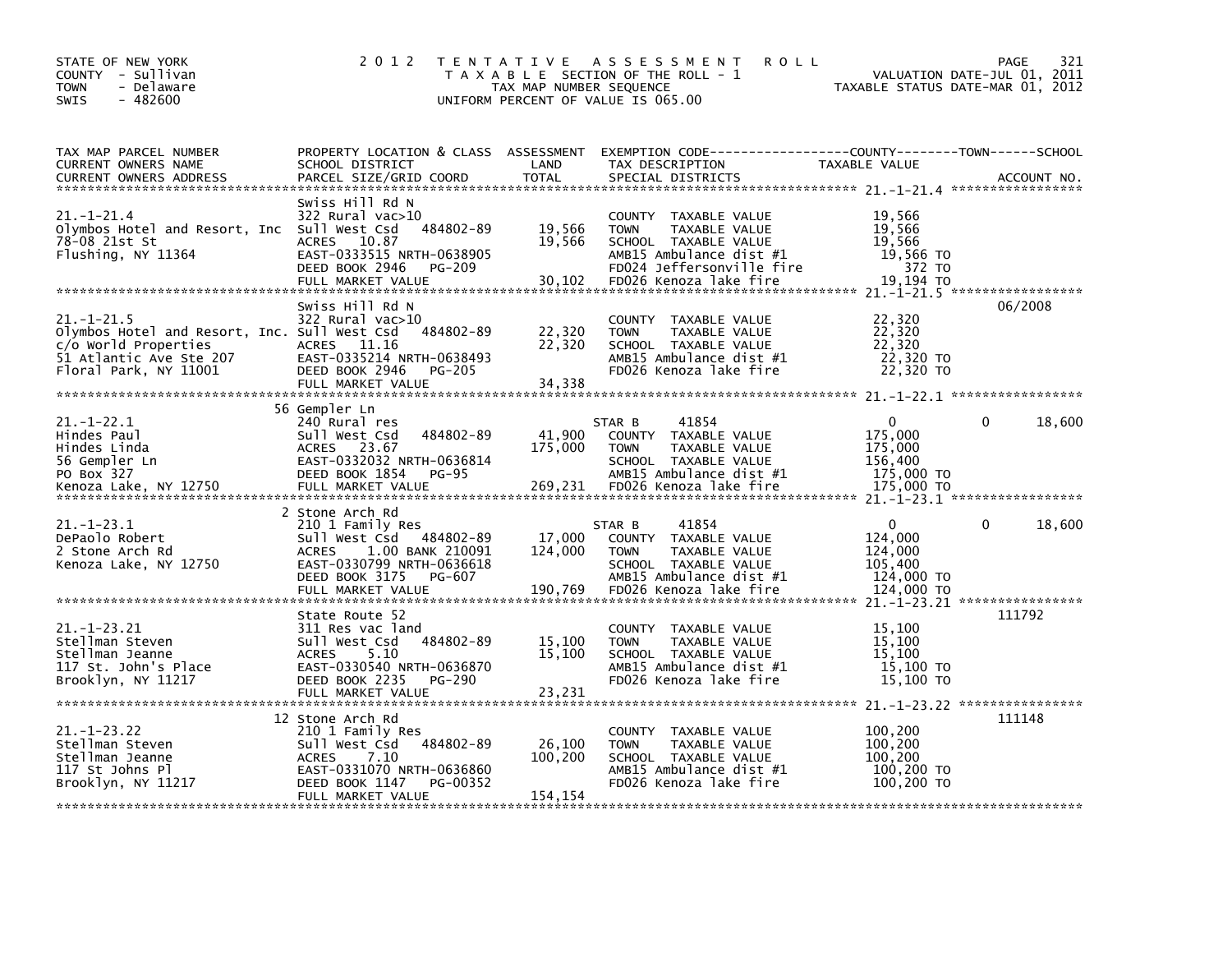| STATE OF NEW YORK<br>COUNTY - Sullivan<br>- Delaware<br><b>TOWN</b><br><b>SWIS</b><br>$-482600$ | 2 0 1 2                                                                                                                                                                                         | T E N T A T I V E<br>TAX MAP NUMBER SEQUENCE | ASSESSMENT<br><b>ROLL</b><br>T A X A B L E SECTION OF THE ROLL - 1<br>UNIFORM PERCENT OF VALUE IS 065.00                             | TAXABLE STATUS DATE-MAR 01, 2012                     | 322<br>PAGE<br>VALUATION DATE-JUL 01, 2011 |
|-------------------------------------------------------------------------------------------------|-------------------------------------------------------------------------------------------------------------------------------------------------------------------------------------------------|----------------------------------------------|--------------------------------------------------------------------------------------------------------------------------------------|------------------------------------------------------|--------------------------------------------|
| TAX MAP PARCEL NUMBER<br>CURRENT OWNERS NAME                                                    | SCHOOL DISTRICT                                                                                                                                                                                 | LAND                                         | PROPERTY LOCATION & CLASS ASSESSMENT EXEMPTION CODE---------------COUNTY-------TOWN------SCHOOL<br>TAX DESCRIPTION                   | TAXABLE VALUE                                        |                                            |
| $21 - 1 - 24$<br>LaGrutta Katlyn<br>Chevalier Jason<br>82 Prince Rd<br>Swan Lake, NY 12783      | 12 State Route 52A<br>210 1 Family Res<br>Sull West Csd 484802-89<br><b>FRNT</b><br>75.00 DPTH 120.00<br>2.05 BANKC200095<br><b>ACRES</b><br>EAST-0330060 NRTH-0637200<br>DEED BOOK 3533 PG-615 | 20,000<br>74,740                             | COUNTY TAXABLE VALUE<br>TAXABLE VALUE<br><b>TOWN</b><br>SCHOOL TAXABLE VALUE<br>AMB15 Ambulance dist #1<br>FD026 Kenoza lake fire    | 74,740<br>74,740<br>74,740<br>74,740 TO<br>74,740 TO | 01/2009                                    |
| $21 - 1 - 25.1$<br>Kent Caroline<br>19 9th Ave<br>Carbondale, PA 10407                          | 25 State Route 52A<br>210 1 Family Res<br>Sull West Csd 484802-89<br><b>ACRES</b><br>2.10<br>EAST-0329964 NRTH-0636320<br>DEED BOOK 2908<br>PG-601                                              | 21,400<br>63.000                             | 41854<br>STAR B<br>COUNTY TAXABLE VALUE<br><b>TOWN</b><br>TAXABLE VALUE<br>SCHOOL TAXABLE VALUE<br>AMB15 Ambulance dist #1           | $\Omega$<br>63,000<br>63,000<br>44,400<br>63,000 TO  | 18,600<br>0                                |
| $21 - 1 - 25.3$<br>Hughes Deborah<br>Hughes Scott<br>9601 Shore Rd Apt 4E<br>Brooklyn, NY 11209 | 15 State Route 52A<br>210 1 Family Res<br>Sull West Csd 484802-89<br><b>ACRES</b><br>2.36<br>EAST-0330179 NRTH-0636548<br>DEED BOOK 2010<br>PG-53624<br>FULL MARKET VALUE                       | 21,800<br>69,000<br>106,154                  | COUNTY TAXABLE VALUE<br><b>TOWN</b><br>TAXABLE VALUE<br>SCHOOL TAXABLE VALUE<br>AMB15 Ambulance dist #1<br>FD026 Kenoza lake fire    | 69,000<br>69,000<br>69,000<br>69,000 TO<br>69,000 TO | 03/2010                                    |
| $21. - 1 - 26.1$<br>Girrbach Oscar F<br>PO Box 1<br>Kenoza Lake, NY 12750                       | State Route 52<br>322 Rural vac>10<br>Sull West Csd<br>484802-89<br>ACRES 22.94<br>EAST-0330427 NRTH-0638117<br>DEED BOOK 998<br>PG-00226                                                       | 20,400<br>20,400                             | COUNTY TAXABLE VALUE<br>TAXABLE VALUE<br><b>TOWN</b><br>SCHOOL TAXABLE VALUE<br>AMB15 Ambulance dist #1<br>FD024 Jeffersonville fire | 20,400<br>20,400<br>20,400<br>20,400 TO<br>8,160 то  | 111010                                     |
| $21. - 1 - 26.2$<br>Bernhardt Gertrude L<br>8442 SW 60 Court<br>Ocala, FL 34476                 | State Route 52A<br>322 Rural vac>10<br>Sull West Csd 484802-89<br>ACRES 21.14<br>EAST-0329641 NRTH-0638243<br>DEED BOOK 3533<br>PG-615<br>FULL MARKET VALUE                                     | 23,000<br>23,000<br>35,385                   | COUNTY TAXABLE VALUE<br>TAXABLE VALUE<br><b>TOWN</b><br>SCHOOL TAXABLE VALUE<br>AMB15 Ambulance dist #1<br>FD026 Kenoza lake fire    | 23,000<br>23,000<br>23,000<br>23,000 TO<br>23,000 TO |                                            |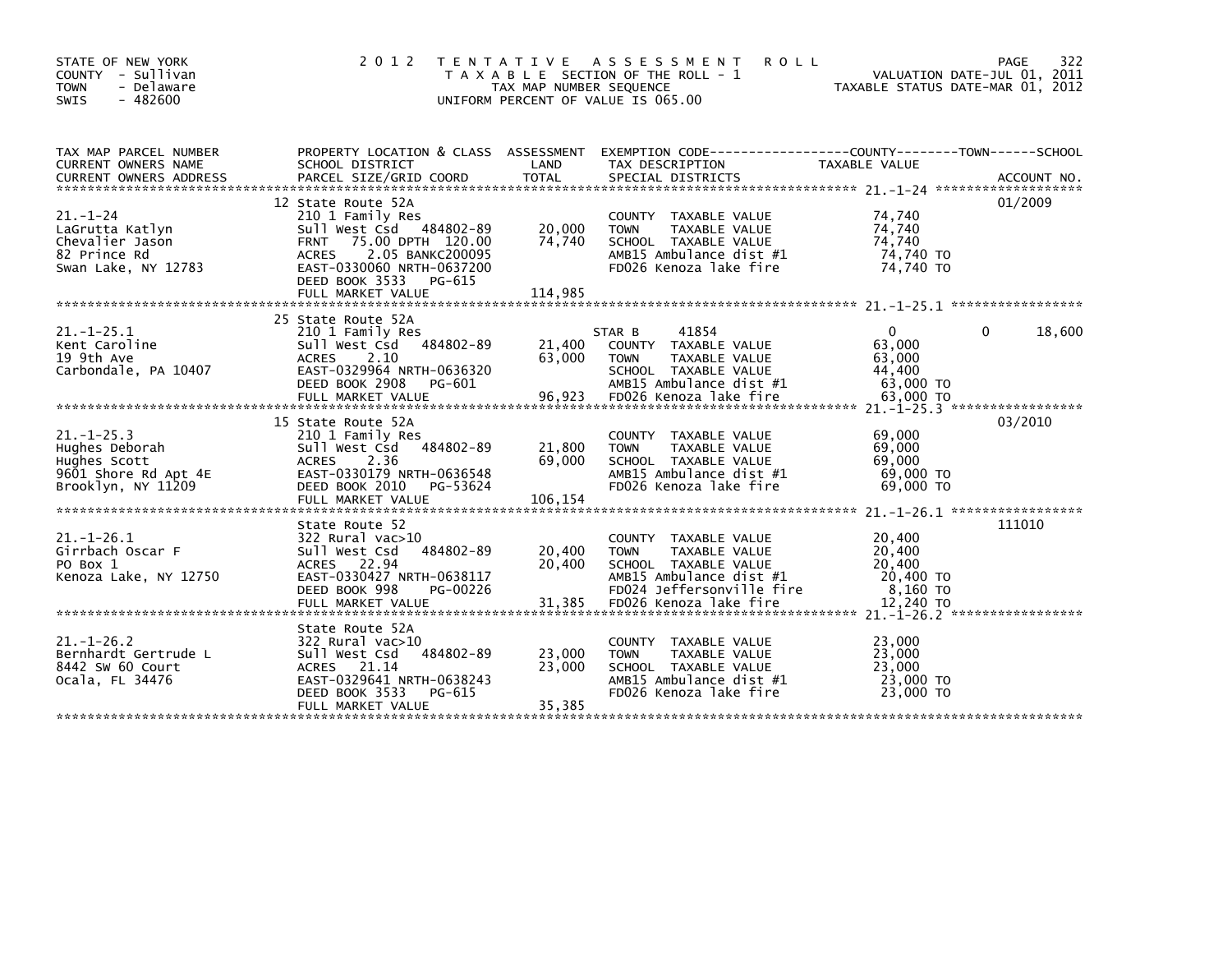| STATE OF NEW YORK<br>COUNTY - Sullivan<br>- Delaware<br><b>TOWN</b><br>$-482600$<br>SWIS                                                         | 2 0 1 2<br>T E N T A T I V E                                                                                                                                                   | TAX MAP NUMBER SEQUENCE              | <b>ROLL</b><br>A S S E S S M E N T<br>T A X A B L E SECTION OF THE ROLL - 1<br>UNIFORM PERCENT OF VALUE IS 065.00                                                                                    | TAXABLE STATUS DATE-MAR 01, 2012                                                        | PAGE<br>VALUATION DATE-JUL 01, 2011 | 323                       |
|--------------------------------------------------------------------------------------------------------------------------------------------------|--------------------------------------------------------------------------------------------------------------------------------------------------------------------------------|--------------------------------------|------------------------------------------------------------------------------------------------------------------------------------------------------------------------------------------------------|-----------------------------------------------------------------------------------------|-------------------------------------|---------------------------|
| TAX MAP PARCEL NUMBER<br>CURRENT OWNERS NAME<br><b>CURRENT OWNERS ADDRESS</b>                                                                    | SCHOOL DISTRICT<br>PARCEL SIZE/GRID COORD                                                                                                                                      | LAND<br><b>TOTAL</b>                 | PROPERTY LOCATION & CLASS ASSESSMENT EXEMPTION CODE---------------COUNTY-------TOWN------SCHOOL<br>TAX DESCRIPTION<br>SPECIAL DISTRICTS                                                              | TAXABLE VALUE                                                                           |                                     | ACCOUNT NO.               |
|                                                                                                                                                  |                                                                                                                                                                                |                                      |                                                                                                                                                                                                      |                                                                                         |                                     |                           |
| $21. - 1 - 27$<br>Valentini Rosa<br>20 Woodland Blvd<br>Cortlandt Manor, NY 15067                                                                | 22 State Route 52A<br>271 Mfg housings<br>Sull West Csd 484802-89<br>ACRES 15.30<br>EAST-0329590 NRTH-0637710<br>DEED BOOK 1251<br>PG-00187                                    | 33,000<br>45,800                     | COUNTY TAXABLE VALUE<br>TAXABLE VALUE<br><b>TOWN</b><br>SCHOOL TAXABLE VALUE<br>AMB15 Ambulance dist #1<br>FD026 Kenoza lake fire                                                                    | 45,800<br>45,800<br>45,800<br>45,800 TO<br>45,800 TO                                    | 110616                              |                           |
|                                                                                                                                                  | 93 Villa Roma Rd                                                                                                                                                               |                                      |                                                                                                                                                                                                      |                                                                                         | 112320                              |                           |
| $21 - 1 - 28$<br>Puerschner Michael R<br>Puerschner Tracy<br>93 villa Roma Rd<br>PO Box 228<br>Jeffersonville, NY 12723                          | 241 Rural res&ag<br>Sull West Csd<br>484802-89<br>ACRES 91.90<br>EAST-0329211 NRTH-0639486<br>DEED BOOK 3355<br>PG-570<br>FULL MARKET VALUE                                    | 138,100 STAR B<br>187,600<br>288,615 | AGRI DIST 41720<br>41854<br>COUNTY TAXABLE VALUE<br>TAXABLE VALUE<br><b>TOWN</b><br>SCHOOL TAXABLE VALUE<br>AMB15 Ambulance dist #1<br>FD024 Jeffersonville fire                                     | 96,460<br>$\overline{0}$<br>91,140<br>91,140<br>72,540<br>187,600 TO<br>167,508 TO      | 96,460<br>0                         | 96,460<br>18,600          |
| MAY BE SUBJECT TO PAYMENT<br>UNDER AGDIST LAW TIL 2016                                                                                           |                                                                                                                                                                                |                                      | FD026 Kenoza lake fire                                                                                                                                                                               | 20,092 TO                                                                               |                                     |                           |
| $21. - 1 - 29$<br>Willis Stephen J<br>PO Box 321<br>Jeffersonville, NY 12748                                                                     | Swiss Hill Rd<br>311 Res vac land<br>Sull West Csd 484802-89<br>4.00 BANK 60806<br><b>ACRES</b><br>EAST-0338440 NRTH-0638920<br>DEED BOOK 1868<br>PG-0003<br>FULL MARKET VALUE | 2,000<br>2,000<br>3,077              | COUNTY TAXABLE VALUE<br>TAXABLE VALUE<br><b>TOWN</b><br>SCHOOL TAXABLE VALUE<br>AMB15 Ambulance dist #1<br>FD026 Kenoza lake fire                                                                    | 2,000<br>2,000<br>2,000<br>2,000 TO<br>2,000 TO                                         |                                     |                           |
|                                                                                                                                                  | 93 Diehl Rd                                                                                                                                                                    |                                      |                                                                                                                                                                                                      |                                                                                         |                                     |                           |
| $21. - 1 - 30$<br>Diehl Peter A<br>Diehl Alice V<br>93 Diehl Rd<br>Callicoon, NY 12723<br>MAY BE SUBJECT TO PAYMENT<br>UNDER AGDIST LAW TIL 2016 | 112 Dairy farm<br>484802-89<br>sull west Csd<br>ACRES 75.00<br>EAST-0327720 NRTH-0638576<br>DEED BOOK 2549<br>PG-1<br>FULL MARKET VALUE                                        | 97,000 STAR EN<br>292,308            | AGRI DIST 41720<br>41834<br>190,000 SILO EXEM 42100<br>COUNTY TAXABLE VALUE<br>TAXABLE VALUE<br><b>TOWN</b><br>SCHOOL TAXABLE VALUE<br>AMB15 Ambulance dist #1<br>2,000 EX<br>FD026 Kenoza lake fire | 56,273<br>$\Omega$<br>2,000<br>131,727<br>131,727<br>93,167<br>188,000 TO<br>188,000 TO | 56,273<br>$\Omega$<br>2,000         | 56,273<br>38,560<br>2,000 |
|                                                                                                                                                  |                                                                                                                                                                                |                                      | 2,000 EX                                                                                                                                                                                             |                                                                                         |                                     |                           |
| $21. - 1 - 31$<br>Winckler Albin L<br>693 Adele Pl<br>Baldwin, NY 11510                                                                          | Swiss Hill Rd N<br>311 Res vac land<br>484802-89<br>Sull West Csd<br>4.08<br><b>ACRES</b><br>DEED BOOK 942<br>$PG-49$<br>FULL MARKET VALUE                                     | 18,700<br>18,700<br>28,769           | COUNTY TAXABLE VALUE<br>TAXABLE VALUE<br><b>TOWN</b><br>SCHOOL TAXABLE VALUE<br>AMB15 Ambulance dist #1<br>FD026 Kenoza lake fire                                                                    | 18,700<br>18,700<br>18.700<br>18,700 TO<br>18,700 TO                                    |                                     |                           |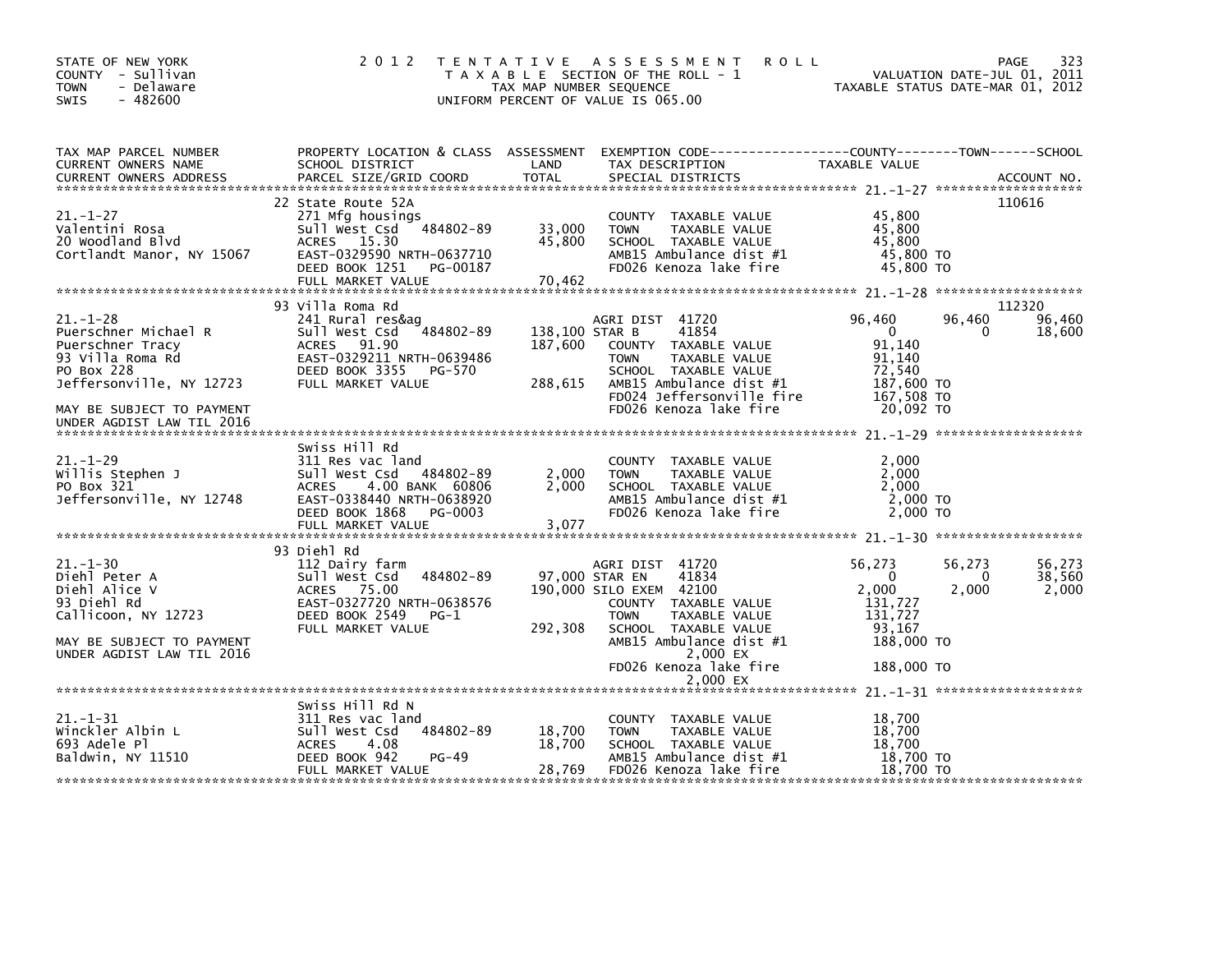| STATE OF NEW YORK<br>- Sullivan<br><b>COUNTY</b><br>- Delaware<br><b>TOWN</b><br>$-482600$<br>SWIS | 2 0 1 2                              | TENTATIVE ASSESSMENT<br><b>ROLL</b><br>T A X A B L E SECTION OF THE ROLL - 1<br>TAX MAP NUMBER SEQUENCE<br>UNIFORM PERCENT OF VALUE IS 065.00 | VALUATION DATE-JUL 01, 2011<br>TAXABLE STATUS DATE-MAR 01, 2012 | 324<br>PAGE   |             |
|----------------------------------------------------------------------------------------------------|--------------------------------------|-----------------------------------------------------------------------------------------------------------------------------------------------|-----------------------------------------------------------------|---------------|-------------|
| TAX MAP PARCEL NUMBER                                                                              | PROPERTY LOCATION & CLASS ASSESSMENT |                                                                                                                                               |                                                                 |               |             |
| <b>CURRENT OWNERS NAME</b>                                                                         | SCHOOL DISTRICT                      | <b>Example 12</b>                                                                                                                             | TAX DESCRIPTION                                                 | TAXABLE VALUE |             |
| <b>CURRENT OWNERS ADDRESS</b>                                                                      | PARCEL SIZE/GRID COORD       TOTAL   |                                                                                                                                               | SPECIAL DISTRICTS                                               |               | ACCOUNT NO. |
|                                                                                                    | Swiss Hill Rd N                      |                                                                                                                                               |                                                                 |               |             |
| $21. - 1 - 32$                                                                                     | 311 Res vac land                     |                                                                                                                                               | TAXABLE VALUE<br><b>COUNTY</b>                                  | 16,140        |             |
| Winckler Albin L                                                                                   | Sull West Csd 484802-89              | 16,140                                                                                                                                        | TOWN<br>TAXABLE VALUE                                           | 16,140        |             |
| 693 Adele Pl                                                                                       | ACRES 3.52                           | 16.140                                                                                                                                        | SCHOOL TAXABLE VALUE                                            | 16,140        |             |
| Baldwin, NY 11510                                                                                  | DEED BOOK 1257 PG-92                 |                                                                                                                                               | AMB15 Ambulance dist #1                                         | 16,140 TO     |             |
|                                                                                                    | FULL MARKET VALUE                    | 24.831                                                                                                                                        | FD026 Kenoza lake fire                                          | 16.140 TO     |             |
| MAY BE SUBJECT TO PAYMENT                                                                          |                                      |                                                                                                                                               |                                                                 |               |             |
| UNDER AGDIST LAW TIL 2016                                                                          |                                      |                                                                                                                                               |                                                                 |               |             |
|                                                                                                    |                                      |                                                                                                                                               |                                                                 |               |             |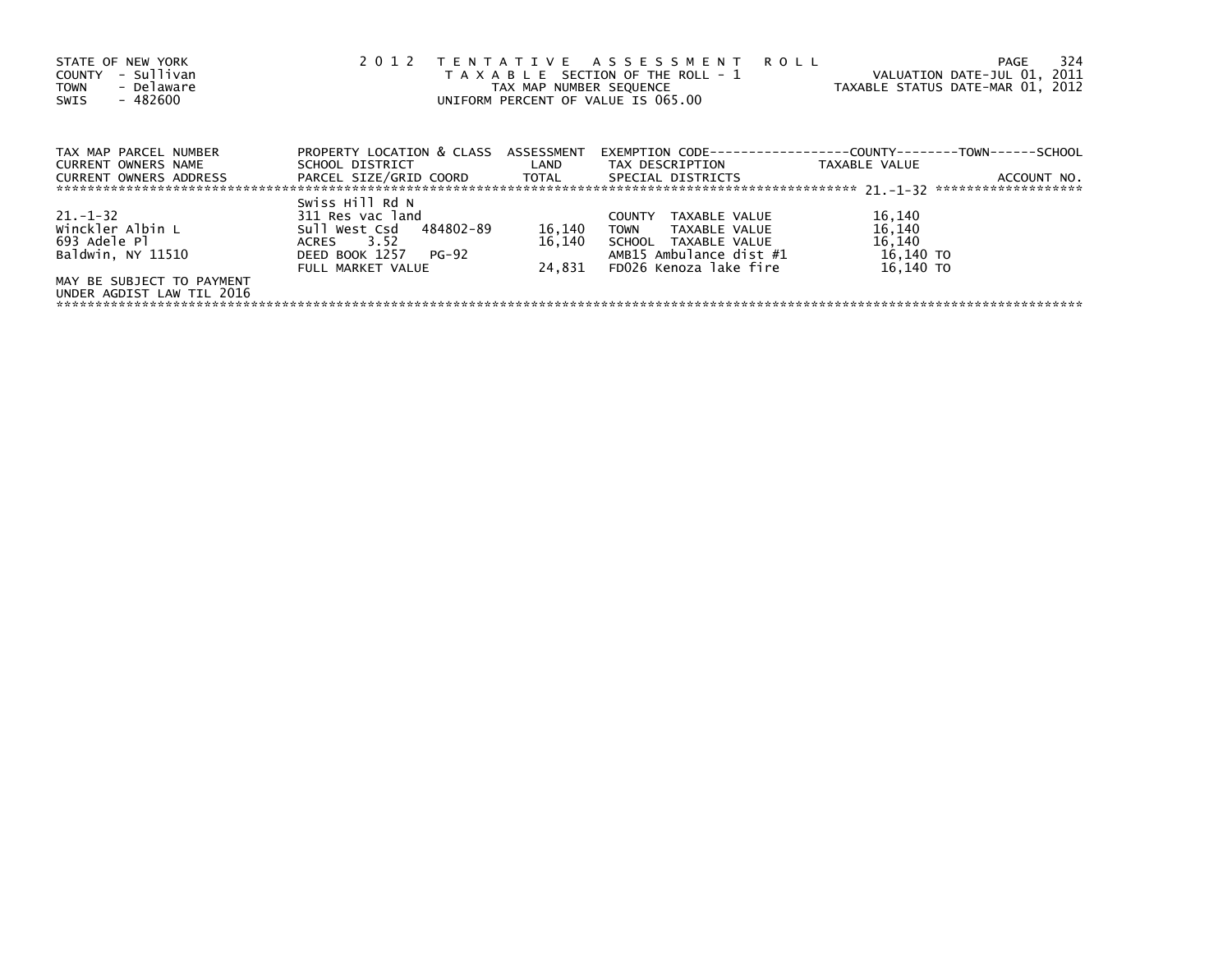| STATE OF NEW YORK  | 2012 TENTATIVE ASSESSMENT ROLL        | - 325<br>PAGE                    |
|--------------------|---------------------------------------|----------------------------------|
| COUNTY - Sullivan  | T A X A B L E SECTION OF THE ROLL - 1 | VALUATION DATE-JUL 01, 2011      |
| - Delaware<br>TOWN | MAP SECTION - 021                     | TAXABLE STATUS DATE-MAR 01, 2012 |
| SWIS<br>- 482600   | $SUB - SECTION -$                     | RPS150/V04/L015                  |
|                    | UNIFORM PERCENT OF VALUE IS 065.00    | CURRENT DATE 5/01/2012           |

## \*\*\* S P E C I A L D I S T R I C T S U M M A R Y \*\*\*

| CODE | DISTRICT NAME        | TOTAL<br><b>PARCELS</b> | EXTENSION<br><b>TYPF</b> | EXTENSION<br><b>VALUE</b> | AD VALOREM<br><b>VALUE</b> | <b>EXEMPT</b><br>AMOUNT | <b>TAXABLE</b><br><b>VALUE</b> |
|------|----------------------|-------------------------|--------------------------|---------------------------|----------------------------|-------------------------|--------------------------------|
|      | AMB15 Ambulance dist |                         | 62 TOTAL                 |                           | 7516.342                   | 57.080                  | 7459.262                       |
|      | FD024 Jeffersonville |                         | 38 TOTAL                 |                           | 3444.348                   | 1.860                   | 3445.348                       |
|      | FD026 Kenoza lake fi |                         | 33 TOTAL                 |                           | 4063.214                   | 6.620                   | 4059.514                       |

#### \*\*\* S C H O O L D I S T R I C T S U M M A R Y \*\*\*

| <b>CODE</b> | DISTRICT NAME | <b>TOTAL</b><br><b>PARCELS</b> | ASSESSED<br>LAND | ASSESSED<br><b>TOTAL</b> | <b>EXEMPT</b><br><b>AMOUNT</b> | <b>TOTAL</b><br><b>TAXABLE</b> | <b>STAR</b><br><b>AMOUNT</b> | <b>STAR</b><br><b>TAXABLE</b> |
|-------------|---------------|--------------------------------|------------------|--------------------------|--------------------------------|--------------------------------|------------------------------|-------------------------------|
| 484802      | Sull West Csd | 62                             | 2306,392         | 7516,342                 | 539,739                        | 6976,603                       | 491.760                      | 6484,843                      |
|             | SUB-TOTAL     | 62                             | 2306.392         | 7516.342                 | 539.739                        | 6976.603                       | 491.760                      | 6484,843                      |
| 484889      | West Sull Lib | 62                             | 2306.392         | 7516,342                 | 539,739                        | 6976,603                       | 491.760                      | 6484,843                      |
|             | T O T A L     | 124                            | 4612.784         | 15032,684                | 1079,478                       | 13953,206                      | 983,520                      | 12969,686                     |

#### \*\*\* S Y S T E M C O D E S S U M M A R Y \*\*\*

### NO SYSTEM EXEMPTIONS AT THIS LEVEL

#### \*\*\* E X E M P T I O N S U M M A R Y \*\*\*

| <b>CODE</b> | DESCRIPTION | <b>TOTAL</b><br><b>PARCELS</b> | <b>COUNTY</b> | <b>TOWN</b> | <b>SCHOOL</b> |
|-------------|-------------|--------------------------------|---------------|-------------|---------------|
| 41121       | WAR VET     |                                | 15,135        | 15,135      |               |
| 41691       | VOL FIRE/A  |                                | 1,860         | 1,860       |               |
| 41700       | AGRI BLDGS  |                                | 9,675         | 9,675       | 9.675         |
| 41720       | AGRI DIST   | 13                             | 479,464       | 479,464     | 479,464       |
| 41834       | STAR EN     | 6                              |               |             | 231,360       |
| 41854       | STAR B      | 14                             |               |             | 260,400       |
| 42100       | SILO EXEM   |                                | 2,000         | 2,000       | 2,000         |
| 44211       | HOME IMP    |                                | 4,620         | 4,620       |               |
| 47610       | BUS IMP AP  |                                | 48,600        | 48,600      | 48,600        |
|             | TOTAL       | 41                             | 561,354       | 561,354     | 1031,499      |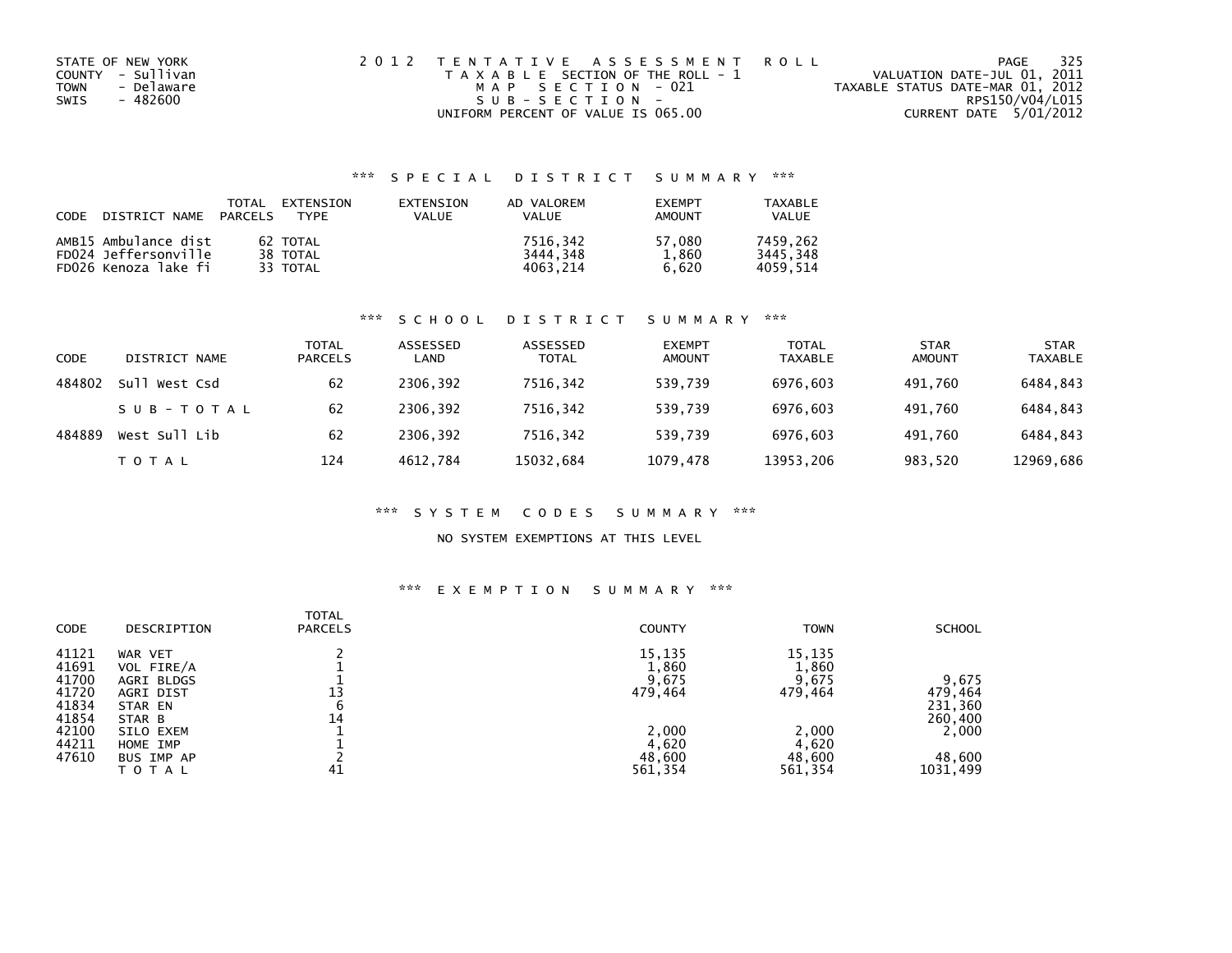|             | STATE OF NEW YORK | 2012 TENTATIVE ASSESSMENT ROLL        | 326<br>PAGE                      |
|-------------|-------------------|---------------------------------------|----------------------------------|
|             | COUNTY - Sullivan | T A X A B L E SECTION OF THE ROLL - 1 | VALUATION DATE-JUL 01, 2011      |
| <b>TOWN</b> | - Delaware        | MAP SECTION - 021                     | TAXABLE STATUS DATE-MAR 01, 2012 |
| SWIS        | - 482600          | SUB-SECTION-                          | RPS150/V04/L015                  |
|             |                   | UNIFORM PERCENT OF VALUE IS 065.00    | CURRENT DATE 5/01/2012           |

# \*\*\* G R A N D T O T A L S \*\*\*

| ROLL       | DESCRIPTION | <b>TOTAL</b>   | <b>ASSESSED</b> | ASSESSED     | <b>TAXABLE</b> | <b>TAXABLE</b> | TAXABLE       | <b>STAR</b>    |
|------------|-------------|----------------|-----------------|--------------|----------------|----------------|---------------|----------------|
| <b>SEC</b> |             | <b>PARCELS</b> | LAND            | <b>TOTAL</b> | COUNTY         | <b>TOWN</b>    | <b>SCHOOL</b> | <b>TAXABLE</b> |
|            | TAXABLE     | 0Z             | 2306,392        | 7516,342     | 6954,988       | 6954.988       | 6976,603      | 6484,843       |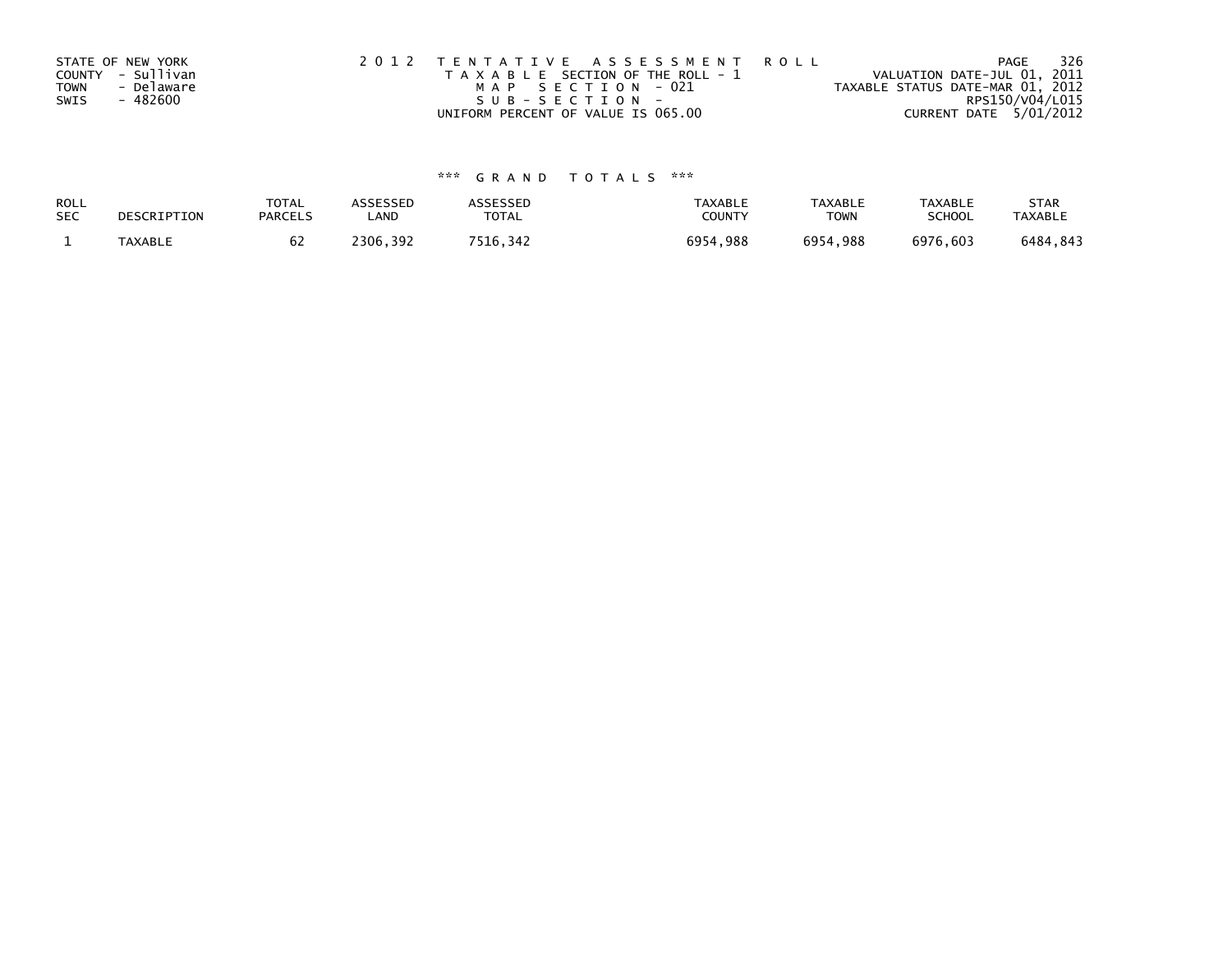| STATE OF NEW YORK<br>COUNTY - Sullivan<br>- Delaware<br><b>TOWN</b><br>$-482600$<br>SWIS                                                                                                                                                                                       |                | 2012 TENTATIVE ASSESSMENT ROLL PAGE 327<br>TAXABLE SECTION OF THE ROLL - 1 VALUATION DATE-JUL 01, 2011<br>TAX MAP NUMBER SEQUENCE 20<br>UNIFORM PERCENT OF VALUE IS 065.00                                      |        |         |
|--------------------------------------------------------------------------------------------------------------------------------------------------------------------------------------------------------------------------------------------------------------------------------|----------------|-----------------------------------------------------------------------------------------------------------------------------------------------------------------------------------------------------------------|--------|---------|
| TAX MAP PARCEL NUMBER PROPERTY LOCATION & CLASS ASSESSMENT EXEMPTION CODE-----------------COUNTY--------TOWN-----SCHOOL CURRENT OWNERS NAME SCHOOL DISTRICT LAND TAX DESCRIPTION TAXABLE VALUE<br>CURRENT OWNERS ADDRESS PARCEL S                                              |                |                                                                                                                                                                                                                 |        |         |
|                                                                                                                                                                                                                                                                                | 287 Viaduct Rd |                                                                                                                                                                                                                 |        | 104108  |
| 22.-1-1<br>Watson Michael P 210 1 Family Res<br>Watson Susan ACRES 11.33<br>22.1 Family Res 2010 West CSd 484802-89 30,800 TOWN TAXABLE VALUE 77,400<br>210 Watson Susan ACRES 11.33<br>23 Yiaduct Res 11.33<br>23 Yiaduct 2020 7000 NASHE                                     |                |                                                                                                                                                                                                                 |        |         |
|                                                                                                                                                                                                                                                                                | 331 Viaduct Rd |                                                                                                                                                                                                                 |        | 01/2010 |
| 22.-1-2<br>Hubben Thomas<br>Hubben Thomas<br>Six Value 2010 I Family Res<br>Sull West Csd 484802-89<br>Sull West Csd 484802-89<br>Sull West Csd 484802-89<br>Sull West Csd 484802-89<br>Sull West Csd 52,500<br>Sull Montclair, NJ 07042<br>MONTCL                             |                |                                                                                                                                                                                                                 |        |         |
|                                                                                                                                                                                                                                                                                |                |                                                                                                                                                                                                                 |        |         |
| 22.-1-3<br>22.-1-3<br>22.-1-3<br>22.-1-3<br>22.-1-3<br>22.-1-3<br>22.-1-3<br>22.-1-3<br>22.-1-3<br>22.-1-3<br>22.-1-3<br>22.-1-3<br>22.-1-3<br>22.-1-3<br>22.-1-3<br>22.-1-3<br>22.-1-3<br>22.-1-3<br>22.-1-3<br>22.-1-3<br>22.-1-3<br>22.-1-3<br>22.-1-3<br>22.-1-3<br>22.-1- | 351 Viaduct Rd |                                                                                                                                                                                                                 |        | 100964  |
|                                                                                                                                                                                                                                                                                | 355 Viaduct Rd |                                                                                                                                                                                                                 |        | 100379  |
| 355 Viaduct Rd<br>22.-1-4<br>Hepburn Frances E<br>270 Migh housing<br>25,500 TOWN TAXABLE VALUE<br>273 Cressville Rd<br>26.50 EAST-0308230 NRTH-0641810<br>29,300 SCHOOL TAXABLE VALUE<br>29,300 TO AMBIG Delaware ambulance<br>29,300 TO MISS S                               |                |                                                                                                                                                                                                                 |        |         |
|                                                                                                                                                                                                                                                                                |                |                                                                                                                                                                                                                 |        |         |
|                                                                                                                                                                                                                                                                                | 371 Viaduct Rd |                                                                                                                                                                                                                 |        | 05/2010 |
|                                                                                                                                                                                                                                                                                |                |                                                                                                                                                                                                                 |        | 103525  |
|                                                                                                                                                                                                                                                                                |                | COUNTY TAXABLE VALUE<br>TOWN TAXABLE VALUE 41,000<br>SCHOOL TAXABLE VALUE 41,000<br>AMB16 Delaware ambulance 41,000 TO<br>FD025 Hortonville fire 41,000 TO<br>TOWN      TAXABLE VALUE<br>SCHOOL   TAXABLE VALUE | 41,000 |         |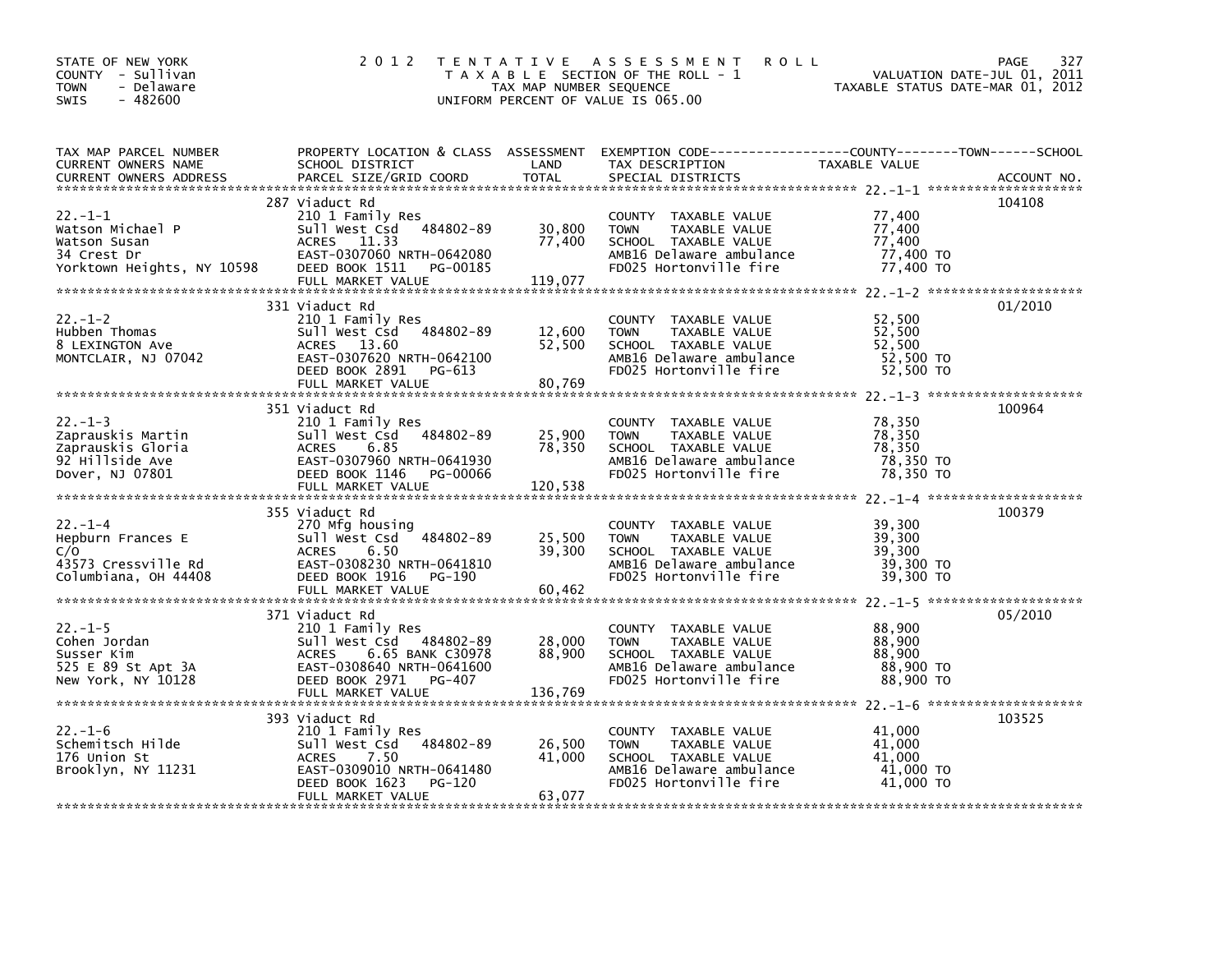| STATE OF NEW YORK<br>COUNTY - Sullivan<br><b>TOWN</b><br>- Delaware<br>$-482600$<br><b>SWIS</b>          | 2 0 1 2                                                                                                                                                                  | T E N T A T I V E<br>TAX MAP NUMBER SEQUENCE<br>UNIFORM PERCENT OF VALUE IS 065.00 | A S S E S S M E N T<br><b>ROLL</b><br>T A X A B L E SECTION OF THE ROLL - 1                                                                            | VALUATION DATE-JUL 01, 2011<br>TAXABLE STATUS DATE-MAR 01, 2012      | 328<br><b>PAGE</b> |
|----------------------------------------------------------------------------------------------------------|--------------------------------------------------------------------------------------------------------------------------------------------------------------------------|------------------------------------------------------------------------------------|--------------------------------------------------------------------------------------------------------------------------------------------------------|----------------------------------------------------------------------|--------------------|
| TAX MAP PARCEL NUMBER<br>CURRENT OWNERS NAME                                                             | PROPERTY LOCATION & CLASS ASSESSMENT<br>SCHOOL DISTRICT                                                                                                                  | LAND                                                                               | EXEMPTION CODE-----------------COUNTY-------TOWN------SCHOOL<br>TAX DESCRIPTION                                                                        | <b>TAXABLE VALUE</b>                                                 |                    |
| $22. - 1 - 7$<br>Dima Adam<br>Dima Maria<br>19-14 Bleecker St<br>Ridgewood, NY 11385                     | 363 Viaduct Rd<br>270 Mfg housing<br>484802-89<br>Sull West Csd<br><b>ACRES</b><br>3.07<br>EAST-0308444 NRTH-0641785<br>DEED BOOK 3234<br>$PG-63$<br>FULL MARKET VALUE   | 22,100<br>66,055<br>101,623                                                        | COUNTY TAXABLE VALUE<br><b>TOWN</b><br>TAXABLE VALUE<br>SCHOOL TAXABLE VALUE<br>AMB16 Delaware ambulance<br>FD025 Hortonville fire                     | 66,055<br>66,055<br>66.055<br>66,055 TO<br>66,055 TO                 | 100950             |
| $22. - 1 - 8$<br>Muller Edward<br>Muller Elizabeth<br>411 Viaduct Rd<br>Callicoon, NY 12723              | 411 Viaduct Rd<br>210 1 Family Res<br>484802-89<br>Sull West Csd<br><b>ACRES</b><br>3.77<br>EAST-0309380 NRTH-0640960<br>DEED BOOK 1048<br>PG-00177<br>FULL MARKET VALUE | 21,700<br>58,000<br>89,231                                                         | STAR EN<br>41834<br>COUNTY TAXABLE VALUE<br>TAXABLE VALUE<br><b>TOWN</b><br>SCHOOL TAXABLE VALUE<br>AMB16 Delaware ambulance<br>FD025 Hortonville fire | $\mathbf{0}$<br>58,000<br>58,000<br>19.440<br>58,000 TO<br>58,000 TO | 100507<br>38,560   |
| $22. - 1 - 9$<br>Miller John J<br>Miller Theresa R<br>12 Alpine St<br>Port Jeff, NY 11776                | Tr13<br>$322$ Rural vac $>10$<br>Sull West Csd<br>484802-89<br>ACRES 20.31<br>EAST-0308670 NRTH-0640530<br>DEED BOOK 2018<br>PG-228                                      | 10,000<br>10,000                                                                   | TAXABLE VALUE<br><b>COUNTY</b><br>TAXABLE VALUE<br><b>TOWN</b><br>SCHOOL TAXABLE VALUE<br>AMB16 Delaware ambulance<br>FD025 Hortonville fire           | 10,000<br>10,000<br>10,000<br>10,000 TO<br>10,000 TO                 | 103254             |
| $22. - 1 - 10$<br>Deichert Robert W Jr.<br>Deichert Diana D<br>48 Sagamore Rd 30<br>Bronxville, NY 10708 | 340 Viaduct Rd<br>260 Seasonal res<br>484802-89<br>Sull West Csd<br>ACRES 33.70<br>EAST-0307800 NRTH-0640800<br>DEED BOOK 2011<br>PG-2742                                | 42,400<br>69,900                                                                   | <b>COUNTY</b><br>TAXABLE VALUE<br>TAXABLE VALUE<br><b>TOWN</b><br>SCHOOL TAXABLE VALUE<br>AMB16 Delaware ambulance<br>FD025 Hortonville fire           | 69,900<br>69,900<br>69.900<br>69,900 TO<br>69.900 TO                 | 03/2011            |
| $22. - 1 - 11$<br>Stoneley Harold<br>Stoneley Linda<br>110 Jay Street<br>Stony Point, NY 10980           | 292 Viaduct Rd<br>210 1 Family Res<br>484802-89<br>Sull West Csd<br>ACRES 12.35<br>EAST-0307115 NRTH-0640865<br>DEED BOOK 1925<br>PG-658<br>FULL MARKET VALUE            | 32,350<br>130,000<br>200,000                                                       | TAXABLE VALUE<br><b>COUNTY</b><br><b>TOWN</b><br>TAXABLE VALUE<br>SCHOOL TAXABLE VALUE<br>AMB16 Delaware ambulance<br>FD025 Hortonville fire           | 130,000<br>130,000<br>130,000<br>130,000 TO<br>130,000 TO            |                    |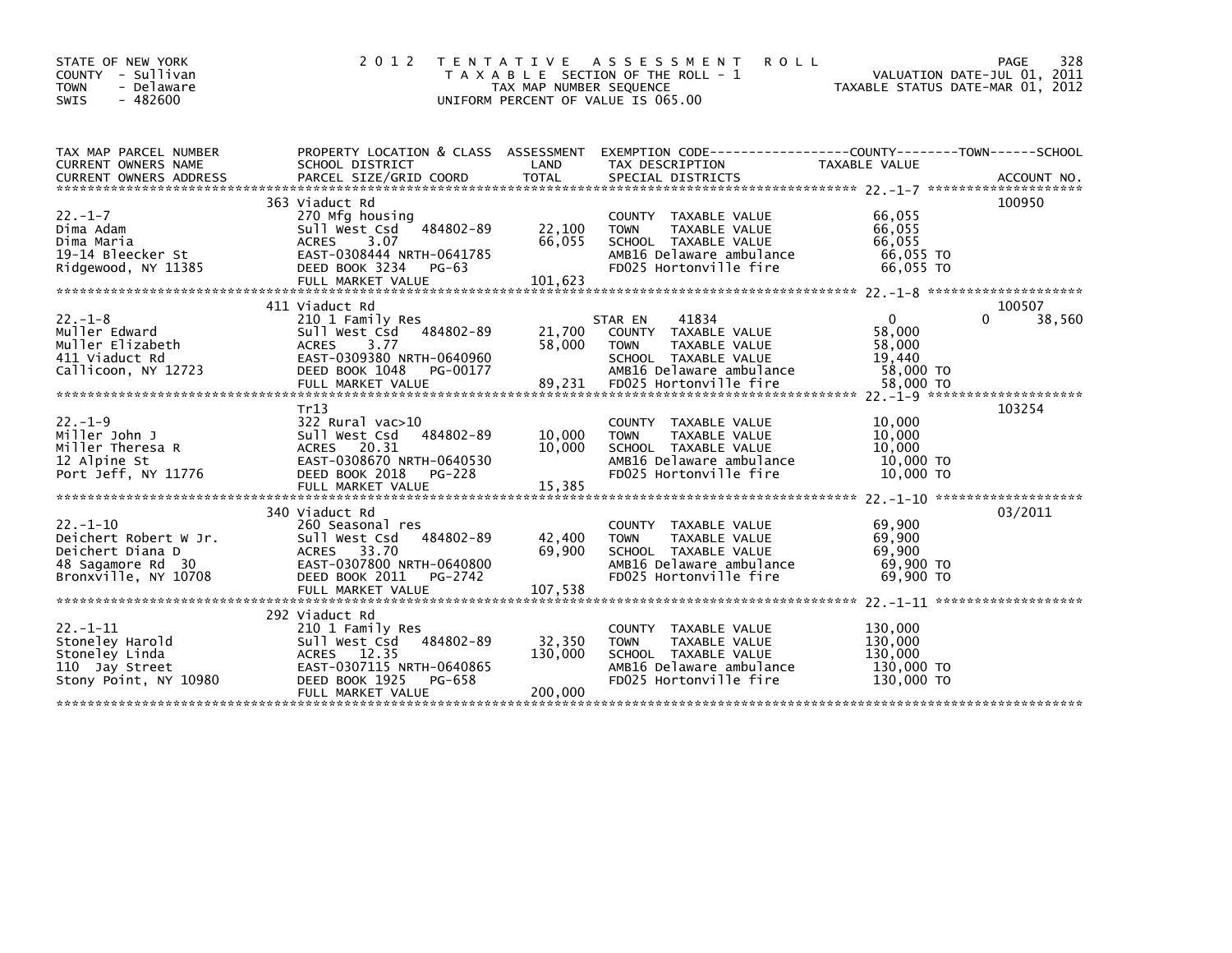| STATE OF NEW YORK<br>COUNTY - Sullivan<br>- Delaware<br><b>TOWN</b><br><b>SWIS</b><br>$-482600$ | 2 0 1 2                                                                                                                                                                     | TAX MAP NUMBER SEQUENCE<br>UNIFORM PERCENT OF VALUE IS 065.00 | TENTATIVE ASSESSMENT<br><b>ROLL</b><br>T A X A B L E SECTION OF THE ROLL - 1                                                                           | VALUATION DATE-JUL 01, 2011<br>TAXABLE STATUS DATE-MAR 01, 2012        | 329<br>PAGE           |
|-------------------------------------------------------------------------------------------------|-----------------------------------------------------------------------------------------------------------------------------------------------------------------------------|---------------------------------------------------------------|--------------------------------------------------------------------------------------------------------------------------------------------------------|------------------------------------------------------------------------|-----------------------|
| TAX MAP PARCEL NUMBER<br>CURRENT OWNERS NAME                                                    | SCHOOL DISTRICT                                                                                                                                                             | LAND                                                          | PROPERTY LOCATION & CLASS ASSESSMENT EXEMPTION CODE---------------COUNTY-------TOWN------SCHOOL<br>TAX DESCRIPTION                                     | TAXABLE VALUE                                                          |                       |
| $22. - 1 - 12$<br>Preiser Spencer G<br>Preiser Justine<br>282 Viaduct Rd<br>Callicoon, NY 12723 | 282 Viaduct Rd<br>210 1 Family Res<br>Sull West Csd 484802-89<br>ACRES 8.90<br>EAST-0306832 NRTH-0640899<br>DEED BOOK 1950 PG-303                                           | 26,000<br>70,000                                              | 41834<br>STAR EN<br>COUNTY TAXABLE VALUE<br><b>TOWN</b><br>TAXABLE VALUE<br>SCHOOL TAXABLE VALUE<br>AMB16 Delaware ambulance                           | 0<br>70,000<br>70,000<br>31,440<br>70,000 TO                           | 38,560                |
| $22 - 1 - 14$<br>Szostak Mariusz<br>Szostak Ewa<br>70-16 60th St Apt 2<br>Ridgewood, NY 11385   | Viaduct Rd<br>311 Res vac land<br>Sull West Csd 484802-89<br>1.50<br>ACRES<br>EAST-0307160 NRTH-0640020<br>DEED BOOK 3374<br>PG-285<br>FULL MARKET VALUE                    | 2,500<br>2,500<br>3,846                                       | COUNTY TAXABLE VALUE<br>TAXABLE VALUE<br><b>TOWN</b><br>SCHOOL TAXABLE VALUE<br>AMB16 Delaware ambulance<br>FD025 Hortonville fire                     | 2,500<br>2,500<br>2.500<br>2,500 TO<br>2.500 TO                        | 102630                |
| $22. - 1 - 15$<br>Szostak Mariusz<br>Szostak Eva<br>70-16 60th St Apt 2<br>Ridgewood, NY 11385  | 145 Froehlich Dr<br>210 1 Family Res<br>Sull West Csd 484802-89<br>ACRES<br>1.50<br>EAST-0307130 NRTH-0639900<br>DEED BOOK 3374<br>PG-285<br>FULL MARKET VALUE              | 10,000<br>71,170<br>109,492                                   | COUNTY TAXABLE VALUE<br>TAXABLE VALUE<br><b>TOWN</b><br>SCHOOL TAXABLE VALUE<br>AMB16 Delaware ambulance<br>FD025 Hortonville fire                     | 71,170<br>71,170<br>71,170<br>71,170 TO<br>71,170 TO                   | 102640                |
| $22. - 1 - 16$<br>James Laurace<br>167 Froelich Rd<br>Callicoon, NY 12723                       | 167 Froehlich Dr<br>210 1 Family Res<br>Sull West Csd 484802-89<br>FRNT 125.00 DPTH 348.00<br><b>ACRES</b><br>0.87<br>EAST-0307150 NRTH-0639730<br>DEED BOOK 1625<br>PG-342 | 16,800<br>50,000                                              | 41834<br>STAR EN<br>COUNTY TAXABLE VALUE<br>TAXABLE VALUE<br><b>TOWN</b><br>SCHOOL TAXABLE VALUE<br>AMB16 Delaware ambulance<br>FD025 Hortonville fire | $\overline{0}$<br>50,000<br>50,000<br>11.440<br>50,000 TO<br>50,000 TO | 100111<br>0<br>38,560 |
| $22. - 1 - 17.1$<br>Freda Richard<br>Vahdat Massoud<br>52 Jurgensen Rd<br>Damascus, PA 18415    | State Route 97<br>312 Vac w/imprv<br>484802-89<br>Sull West Csd<br>ACRES 86.06<br>EAST-0305252 NRTH-0639406<br>DEED BOOK 2010<br>PG-53107<br>FULL MARKET VALUE              | 70,500<br>70,700<br>108,769                                   | COUNTY TAXABLE VALUE<br>TAXABLE VALUE<br><b>TOWN</b><br>SCHOOL TAXABLE VALUE<br>AMB16 Delaware ambulance<br>FD023 Callicoon fire                       | 70,700<br>70,700<br>70,700<br>70,700 TO<br>70,700 TO                   | 03/2010               |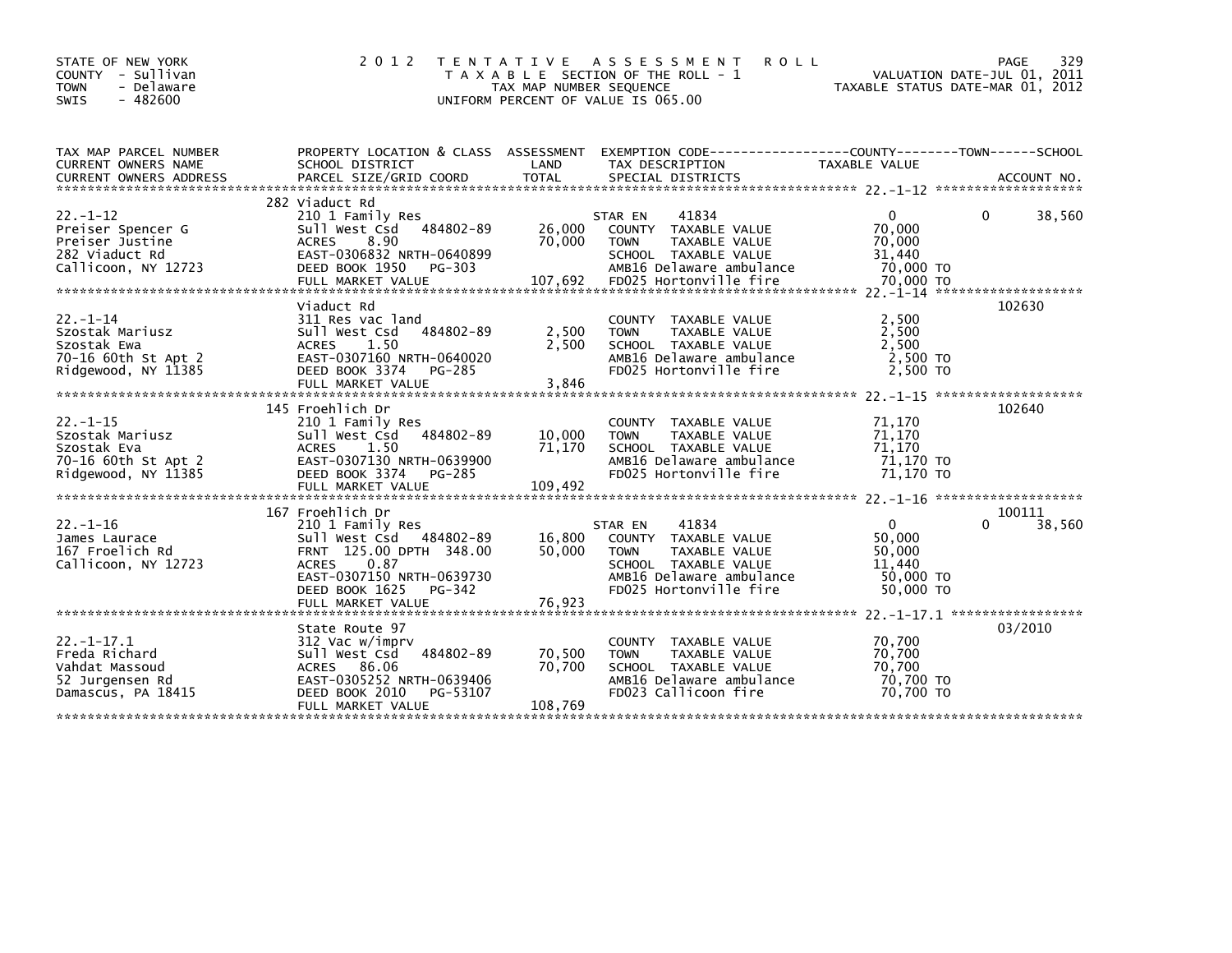| STATE OF NEW YORK<br>COUNTY - Sullivan<br><b>TOWN</b><br>- Delaware<br>$-482600$<br>SWIS                                | 2012                                                                                                                                                                     | T E N T A T I V E<br>TAX MAP NUMBER SEQUENCE | A S S E S S M E N T<br><b>ROLL</b><br>T A X A B L E SECTION OF THE ROLL - 1<br>UNIFORM PERCENT OF VALUE IS 065.00                          | TAXABLE STATUS DATE-MAR 01, 2012                          | 330<br><b>PAGE</b><br>VALUATION DATE-JUL 01, 2011 |
|-------------------------------------------------------------------------------------------------------------------------|--------------------------------------------------------------------------------------------------------------------------------------------------------------------------|----------------------------------------------|--------------------------------------------------------------------------------------------------------------------------------------------|-----------------------------------------------------------|---------------------------------------------------|
| TAX MAP PARCEL NUMBER<br><b>CURRENT OWNERS NAME</b>                                                                     | SCHOOL DISTRICT                                                                                                                                                          | LAND                                         | PROPERTY LOCATION & CLASS ASSESSMENT EXEMPTION CODE-----------------COUNTY-------TOWN-----SCHOOL<br>TAX DESCRIPTION                        | TAXABLE VALUE                                             |                                                   |
| $22 - 1 - 17.2$<br>Freda Richard<br>Vahdat Massoud<br>52 Jurgensen Rd<br>Damascus, PA 18415                             | State Route 97<br>311 Res vac land<br>484802-89<br>Sull West Csd<br>2.44<br><b>ACRES</b><br>EAST-0304401 NRTH-0638713<br>DEED BOOK 2010<br>PG-53107<br>FULL MARKET VALUE | 12,400<br>12,400<br>19,077                   | COUNTY TAXABLE VALUE<br>TAXABLE VALUE<br><b>TOWN</b><br>SCHOOL TAXABLE VALUE<br>AMB16 Delaware ambulance<br>FD023 Callicoon fire           | 12,400<br>12,400<br>12,400<br>12,400 TO<br>12,400 TO      | 03/2010                                           |
| $22. - 1 - 19.1$<br>MJR Network LLC<br>PO Box 333<br>walkill, NY 12589                                                  | State Route 97<br>322 Rural vac>10<br>484802-89<br>Sull West Csd<br>ACRES 18.51<br>EAST-0304980 NRTH-0637870<br>DEED BOOK 3150<br>PG-374<br>FULL MARKET VALUE            | 19,500<br>19,500<br>30,000                   | COUNTY TAXABLE VALUE<br>TAXABLE VALUE<br><b>TOWN</b><br>SCHOOL TAXABLE VALUE<br>AMB16 Delaware ambulance<br>FD023 Callicoon fire           | 19,500<br>19,500<br>19,500<br>19,500 TO<br>19,500 TO      | 02/2010                                           |
| $22 - 1 - 19.2$<br>Van Etten Oil Co Inc<br>85 St John St<br>PO Box 1440<br>Monticello, NY 12701                         | 9012 State Route 97<br>311 Res vac land<br>484802-89<br>Sull West Csd<br><b>ACRES</b><br>8.26<br>EAST-0304570 NRTH-0638170<br>DEED BOOK 879<br>PG-00185                  | 17,700<br>17,700                             | TAXABLE VALUE<br><b>COUNTY</b><br>TAXABLE VALUE<br><b>TOWN</b><br>SCHOOL TAXABLE VALUE<br>AMB16 Delaware ambulance<br>FD023 Callicoon fire | 17,700<br>17,700<br>17,700<br>17.700 TO<br>17,700 TO      | 104026                                            |
| $22 - 1 - 20$<br>Hazard Philip<br>2734 Cheltenham Rd<br>Toledo, OH 43606                                                | 126 Froehlich Dr<br>260 Seasonal res<br>Sull West Csd<br>484802-89<br>ACRES 137.98<br>EAST-0307070 NRTH-0638870<br>DEED BOOK 1910<br>PG-661                              | 96.000<br>141,200                            | <b>COUNTY</b><br>TAXABLE VALUE<br>TAXABLE VALUE<br><b>TOWN</b><br>SCHOOL TAXABLE VALUE<br>AMB16 Delaware ambulance<br>FD023 Callicoon fire | 141,200<br>141,200<br>141,200<br>141,200 TO<br>112,960 TO | 101390                                            |
| $22 - 1 - 21$<br>Picone & Daughters Unified Jos Sull West Csd<br>LLC.<br>1815-B Broadhollow Rd<br>Farmingdale, NY 11735 | 55 Deer Run<br>322 Rural vac>10<br>484802-89<br>ACRES 13.11<br>EAST-0308610 NRTH-0639550<br>DEED BOOK 2012<br>PG-1560<br>FULL MARKET VALUE                               | 6,600<br>6,600<br>10.154                     | COUNTY TAXABLE VALUE<br><b>TOWN</b><br>TAXABLE VALUE<br>SCHOOL TAXABLE VALUE<br>AMB16 Delaware ambulance<br>FD025 Hortonville fire         | 6,600<br>6,600<br>6,600<br>6,600 TO<br>6.600 TO           |                                                   |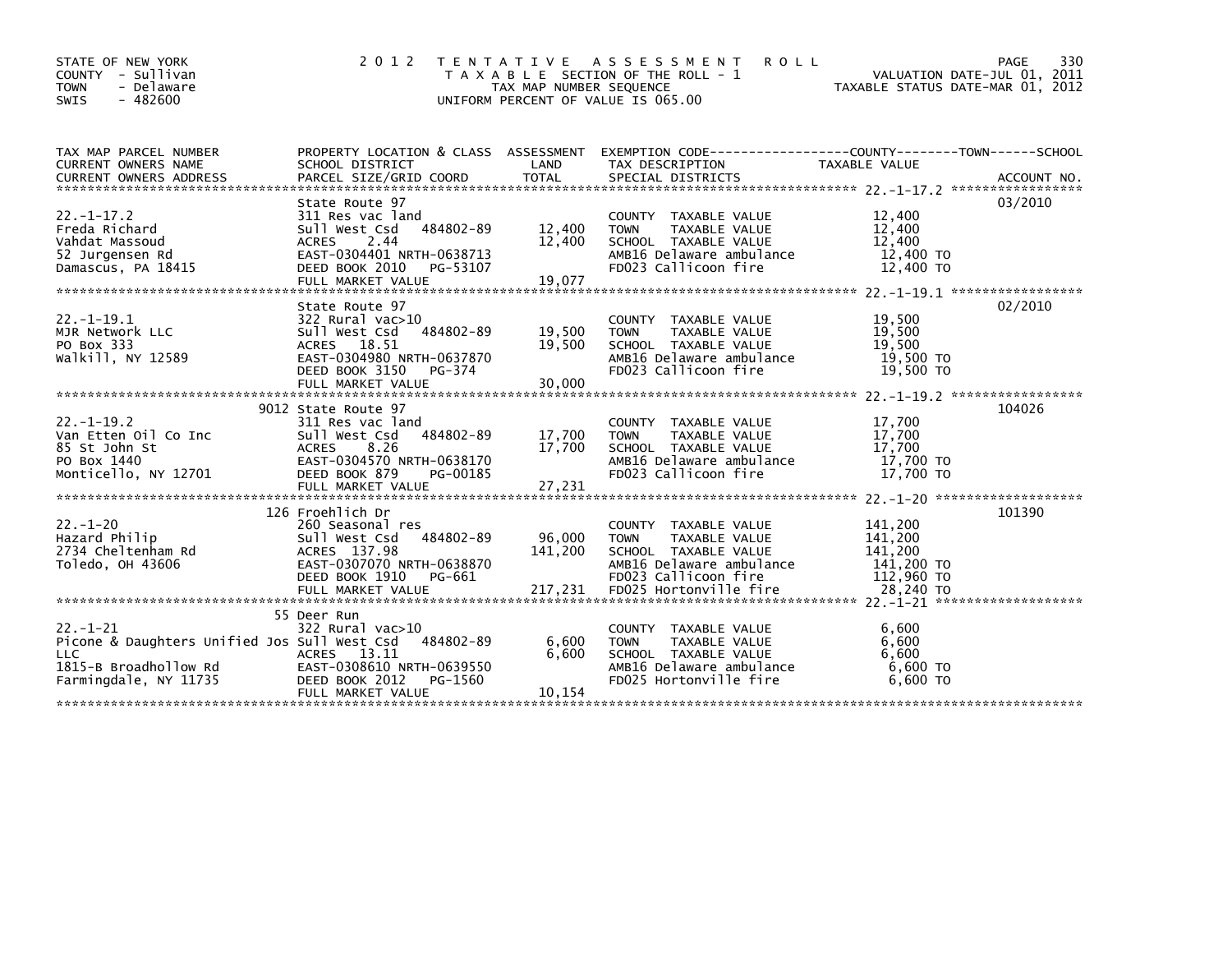| STATE OF NEW YORK<br>- Sullivan<br>COUNTY<br>- Delaware<br><b>TOWN</b><br>$-482600$<br><b>SWIS</b>                                   | 2 0 1 2<br>TAXABLE                                                                                                                                                         | T E N T A T I V E<br>TAX MAP NUMBER SEQUENCE | A S S E S S M E N T<br><b>ROLL</b><br>SECTION OF THE ROLL - 1<br>UNIFORM PERCENT OF VALUE IS 065.00                                                             |                                                                          | PAGE<br>331<br>VALUATION DATE-JUL 01, 2011<br>TAXABLE STATUS DATE-MAR 01, 2012 |
|--------------------------------------------------------------------------------------------------------------------------------------|----------------------------------------------------------------------------------------------------------------------------------------------------------------------------|----------------------------------------------|-----------------------------------------------------------------------------------------------------------------------------------------------------------------|--------------------------------------------------------------------------|--------------------------------------------------------------------------------|
| TAX MAP PARCEL NUMBER<br>CURRENT OWNERS NAME<br><b>CURRENT OWNERS ADDRESS</b>                                                        | SCHOOL DISTRICT<br>PARCEL SIZE/GRID COORD                                                                                                                                  | LAND<br><b>TOTAL</b>                         | PROPERTY LOCATION & CLASS ASSESSMENT EXEMPTION CODE----------------COUNTY-------TOWN------SCHOOL<br>TAX DESCRIPTION<br>SPECIAL DISTRICTS                        | <b>TAXABLE VALUE</b>                                                     | ACCOUNT NO.                                                                    |
| $22 - 1 - 22.1$<br>Miller John<br>12 Alpine St<br>Port Jefferson, NY 11776<br>MAY BE SUBJECT TO PAYMENT<br>UNDER RPTL480A UNTIL 2021 | Viaduct Rd<br>912 Forest s480a<br>484802-89<br>Sull West Csd<br>ACRES 113.00<br>EAST-0310190 NRTH-0640090<br>DEED BOOK 1495<br>PG-592<br>FULL MARKET VALUE                 | 65,900<br>65,900<br>101,385                  | FOREST LND 47460<br>COUNTY TAXABLE VALUE<br><b>TOWN</b><br>TAXABLE VALUE<br>SCHOOL TAXABLE VALUE<br>AMB16 Delaware ambulance<br>FD025 Hortonville fire          | 38.160<br>27,740<br>27,740<br>27,740<br>65,900 TO<br>65,900 TO           | 102230<br>38,160<br>38,160                                                     |
| $22 - 1 - 22.2$<br>Blair Dike<br>235 E 11th St Apt 4D<br>New York, NY 10003                                                          | 472 Viaduct Rd<br>210 1 Family Res<br>484802-89<br>Sull West Csd<br>5.06<br><b>ACRES</b><br>EAST-0310190 NRTH-0640090<br>DEED BOOK 2477<br>PG-501<br>FULL MARKET VALUE     | 33,000<br>183,600<br>282,462                 | TAXABLE VALUE<br><b>COUNTY</b><br><b>TOWN</b><br>TAXABLE VALUE<br>SCHOOL TAXABLE VALUE<br>AMB16 Delaware ambulance<br>FD025 Hortonville fire                    | 183,600<br>183,600<br>183,600<br>183,600 TO<br>183,600 TO                | 102230                                                                         |
| $22. - 1 - 23.1$<br>Kinch Donald E<br>1255 Cty Rte 164<br>Callicoon, NY 12723-9752                                                   | 1255 Cty Rte 164<br>210 1 Family Res<br>Sull West Csd<br>484802-89<br>4.70<br><b>ACRES</b><br>EAST-0311950 NRTH-0639610<br>DEED BOOK 1015<br>PG-00165<br>FULL MARKET VALUE | 31,800<br>56,900<br>87,538                   | 41854<br>STAR B<br><b>COUNTY</b><br>TAXABLE VALUE<br>TAXABLE VALUE<br><b>TOWN</b><br>SCHOOL TAXABLE VALUE<br>AMB16 Delaware ambulance<br>FD025 Hortonville fire | $\mathbf{0}$<br>56,900<br>56,900<br>38,300<br>56,900 TO<br>56.900 TO     | 101280<br>18,600<br>0                                                          |
| $22 - 1 - 23.2$<br>Pippo Ruth V<br>1269 Cty Rte 164<br>PO Box 49<br>Hortonville, NY 12745                                            | 1269 Cty Rte 164<br>210 1 Family Res<br>484802-89<br>Sull West Csd<br>2.83<br><b>ACRES</b><br>EAST-0311530 NRTH-0640170<br>DEED BOOK 2010<br>PG-60435<br>FULL MARKET VALUE | 24,300<br>106,000<br>163,077                 | 41854<br>STAR B<br>COUNTY TAXABLE VALUE<br><b>TOWN</b><br>TAXABLE VALUE<br>SCHOOL TAXABLE VALUE<br>AMB16 Delaware ambulance<br>FD025 Hortonville fire           | $\mathbf{0}$<br>106,000<br>106,000<br>87,400<br>106,000 TO<br>106,000 TO | 12/2010<br>18,600                                                              |
| $22 - 1 - 23.3$<br>DeFalco Joseph<br>DeFalco Eleanor<br>2864 Eastern Blvd<br>Baldwin, NY 11510                                       | State Route 17B<br>322 Rural vac>10<br>Sull West Csd<br>484802-89<br>13.07<br><b>ACRES</b><br>EAST-0311440 NRTH-0639410<br>DEED BOOK 2010<br>PG-59347<br>FULL MARKET VALUE | 16,900<br>16,900<br>26,000                   | <b>COUNTY</b><br>TAXABLE VALUE<br>TAXABLE VALUE<br><b>TOWN</b><br>SCHOOL TAXABLE VALUE<br>AMB16 Delaware ambulance<br>FD025 Hortonville fire                    | 16,900<br>16.900<br>16.900<br>16,900 TO<br>16,900 TO                     | 09/2010                                                                        |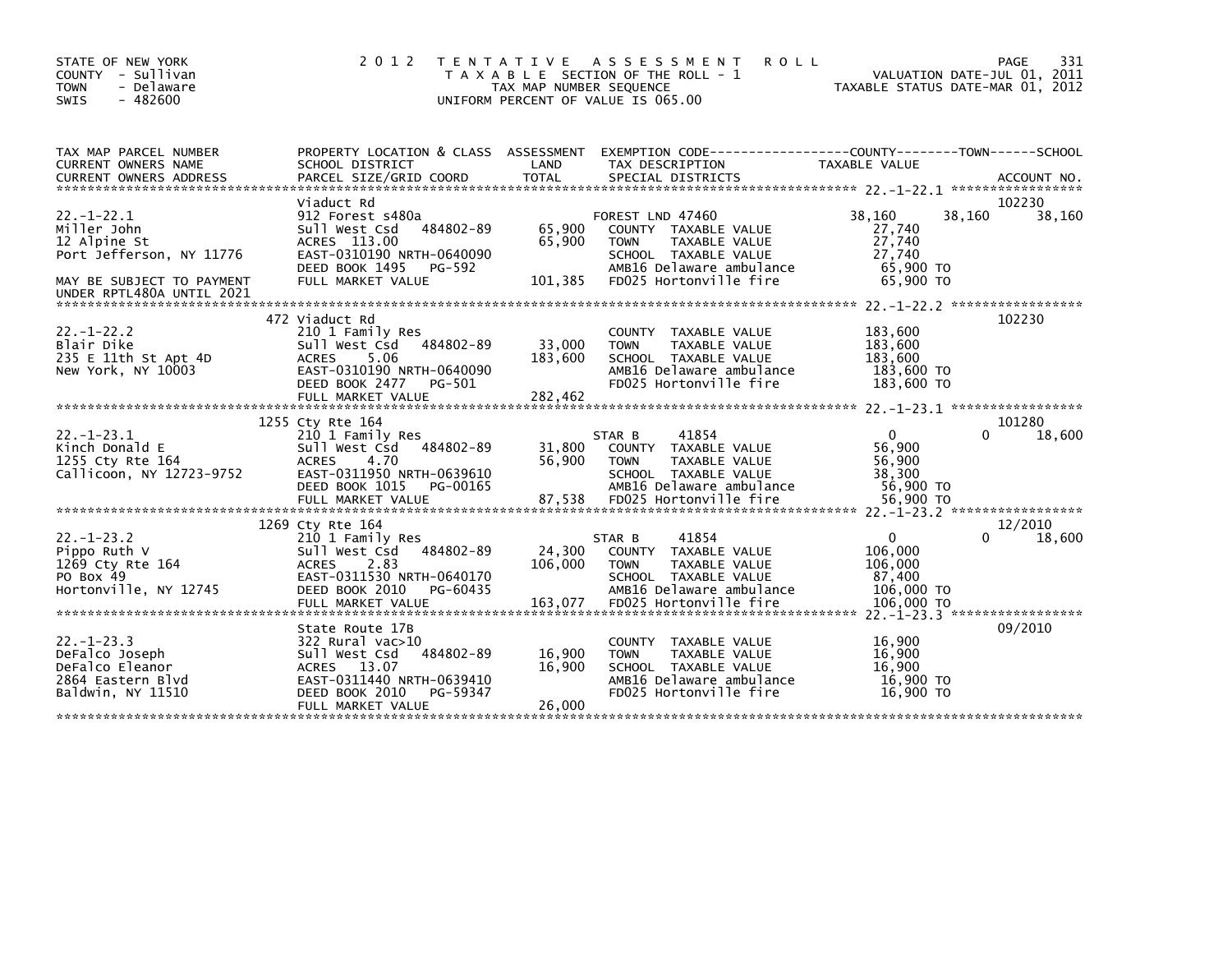| STATE OF NEW YORK<br>COUNTY - Sullivan<br>- Delaware<br><b>TOWN</b><br>$-482600$<br><b>SWIS</b>                                                                                                                                                             | 2 0 1 2                                                                                                                                                                   | TAX MAP NUMBER SEQUENCE     | TENTATIVE ASSESSMENT<br><b>ROLL</b><br>T A X A B L E SECTION OF THE ROLL - 1<br>UNIFORM PERCENT OF VALUE IS 065.00                                    | TAXABLE STATUS DATE-MAR 01, 2012                                     | 332<br>PAGE<br>VALUATION DATE-JUL 01, 2011 |
|-------------------------------------------------------------------------------------------------------------------------------------------------------------------------------------------------------------------------------------------------------------|---------------------------------------------------------------------------------------------------------------------------------------------------------------------------|-----------------------------|-------------------------------------------------------------------------------------------------------------------------------------------------------|----------------------------------------------------------------------|--------------------------------------------|
| TAX MAP PARCEL NUMBER<br>CURRENT OWNERS NAME<br>CURRENT OWNERS ADDRESS FORCEL SIZE/GRID COORD TOTAL SPECIAL DISTRICTS (2001) ACCOUNT NO .<br>EURRENT OWNERS ADDRESS PARCEL SIZE/GRID COORD TOTAL SPECIAL DISTRICTS (2007) 22 -1-23.4 ********************** | PROPERTY LOCATION & CLASS ASSESSMENT<br>SCHOOL DISTRICT                                                                                                                   | LAND                        | EXEMPTION CODE-----------------COUNTY--------TOWN------SCHOOL<br>TAX DESCRIPTION                                                                      | TAXABLE VALUE                                                        |                                            |
| $22. - 1 - 23.4$<br>Highhouse Ronald<br>Highhouse Judith<br>1243 Cty Rte 164<br>Callicoon, NY 12723                                                                                                                                                         | Cty Rte 164<br>312 Vac w/imprv<br>484802-89<br>Sull West Csd<br><b>ACRES</b><br>1.50<br>EAST-0312160 NRTH-0639500<br>DEED BOOK 794<br>PG-266<br>FULL MARKET VALUE         | 6,900<br>28,900<br>44.462   | COUNTY TAXABLE VALUE<br><b>TOWN</b><br>TAXABLE VALUE<br>SCHOOL TAXABLE VALUE<br>AMB16 Delaware ambulance<br>FD025 Hortonville fire                    | 28,900<br>28,900<br>28,900<br>28,900 TO<br>28,900 TO                 | 101829                                     |
| $22. - 1 - 23.5$<br>Pugliese Joan<br>4174 State Route 17B<br>Callicoon, NY 12723                                                                                                                                                                            | 4174 State Route 17B<br>210 1 Family Res<br>Sull West Csd 484802-89<br><b>ACRES</b><br>3.43 BANKN140687<br>EAST-0312130 NRTH-0639090<br>DEED BOOK 2118<br>PG-662          | 24,500<br>123,600           | 41854<br>STAR B<br>COUNTY TAXABLE VALUE<br>TAXABLE VALUE<br><b>TOWN</b><br>SCHOOL TAXABLE VALUE<br>AMB16 Delaware ambulance                           | $\mathbf{0}$<br>123,600<br>123,600<br>105,000<br>123,600 TO          | 18,600<br>0                                |
| $22. - 1 - 23.6$<br>Fisher Thomas C<br>1241 Cty Rte 164<br>Callicoon, NY 12723                                                                                                                                                                              | 1241 Cty Rte 164<br>270 Mfg housing<br>Sull West Csd 484802-89<br>2.05 BANK 60806<br>ACRES<br>EAST-0312350 NRTH-0639420<br><b>PG-008</b><br>DEED BOOK 1711                | 15,750<br>32,800            | 41854<br>STAR B<br>COUNTY TAXABLE VALUE<br><b>TOWN</b><br>TAXABLE VALUE<br>SCHOOL TAXABLE VALUE<br>AMB16 Delaware ambulance                           | $\mathbf{0}$<br>32,800<br>32,800<br>14,200<br>32,800 TO              | 18,600<br>0                                |
| $22 - 1 - 23.7$<br>Barnes Patrica<br>4188 State Route 17B<br>Callicoon, NY 12723                                                                                                                                                                            | 4188 State Route 17B<br>210 1 Family Res<br>484802-89<br>Sull West Csd<br><b>ACRES</b><br>3.93<br>EAST-0311720 NRTH-0639490<br>DEED BOOK 1727<br>$PG-304$                 | 22,900<br>79,200            | 41854<br>STAR B<br>COUNTY TAXABLE VALUE<br>TAXABLE VALUE<br><b>TOWN</b><br>SCHOOL TAXABLE VALUE<br>AMB16 Delaware ambulance                           | $\mathbf{0}$<br>79.200<br>79,200<br>60,600<br>79,200 TO              | 02/2010<br>18,600                          |
| $22. - 1 - 24$<br>Highhouse Ronald<br>Highhouse Judith<br>1243 Cty Rte 164<br>Callicoon, NY 12723                                                                                                                                                           | 1243 Cty Rte 164<br>210 1 Family Res<br>Sull West Csd 484802-89<br>FRNT 190.00 DPTH 185.00<br>EAST-0312240 NRTH-0639650<br>DEED BOOK 715<br>PG-01072<br>FULL MARKET VALUE | 16,200<br>81,500<br>125,385 | 41854<br>STAR B<br>COUNTY TAXABLE VALUE<br>TAXABLE VALUE<br><b>TOWN</b><br>SCHOOL TAXABLE VALUE<br>AMB16 Delaware ambulance<br>FD025 Hortonville fire | $\mathbf{0}$<br>81,500<br>81,500<br>62,900<br>81,500 TO<br>81,500 TO | 101831<br>18,600<br>0                      |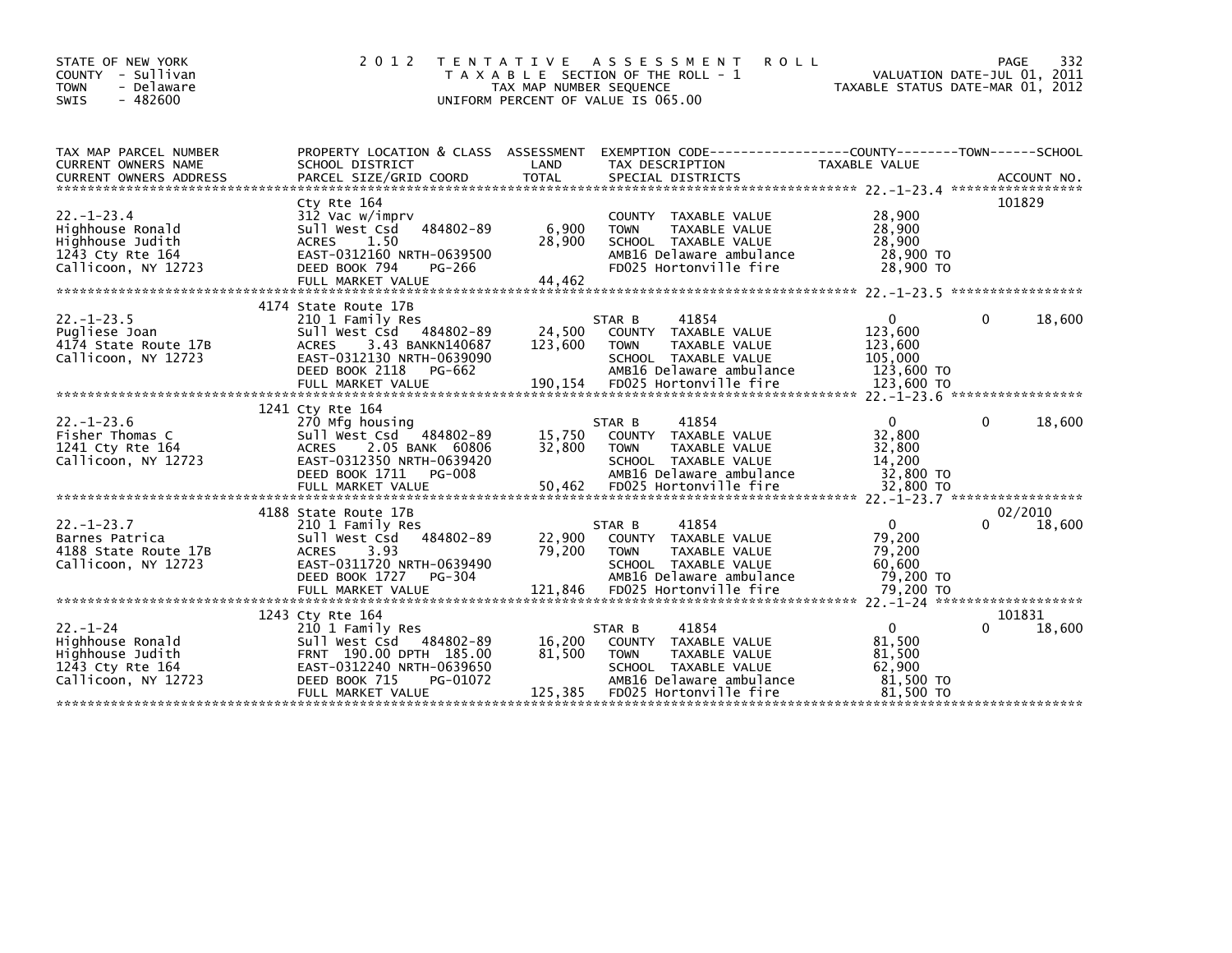| STATE OF NEW YORK<br>COUNTY - Sullivan<br><b>TOWN</b><br>- Delaware<br>$-482600$<br><b>SWIS</b>           |                                                                                                                                                                                   | 2012 TENTATIVE ASSESSMENT<br><b>ROLL</b><br>T A X A B L E SECTION OF THE ROLL - 1<br>TAX MAP NUMBER SEQUENCE<br>UNIFORM PERCENT OF VALUE IS 065.00                                | 333<br>PAGE<br>VALUATION DATE-JUL 01, 2011<br>TAXABLE STATUS DATE-MAR 01, 2012                           |
|-----------------------------------------------------------------------------------------------------------|-----------------------------------------------------------------------------------------------------------------------------------------------------------------------------------|-----------------------------------------------------------------------------------------------------------------------------------------------------------------------------------|----------------------------------------------------------------------------------------------------------|
| TAX MAP PARCEL NUMBER<br>CURRENT OWNERS NAME                                                              | SCHOOL DISTRICT                                                                                                                                                                   | PROPERTY LOCATION & CLASS ASSESSMENT EXEMPTION CODE----------------COUNTY-------TOWN------SCHOOL<br>LAND<br>TAX DESCRIPTION                                                       | TAXABLE VALUE                                                                                            |
|                                                                                                           |                                                                                                                                                                                   |                                                                                                                                                                                   |                                                                                                          |
|                                                                                                           | 1233 Cty Rte 164                                                                                                                                                                  |                                                                                                                                                                                   | 02/2008                                                                                                  |
| $22. - 1 - 25$<br>Colossale Elvio<br>1233 County Route 164<br>Callicoon, NY 12723                         | 210 1 Family Res<br>Sull West Csd 484802-89<br>FRNT 196.00 DPTH 189.00<br><b>BANK C70196</b>                                                                                      | 41854<br>STAR B<br>16,200<br>COUNTY TAXABLE VALUE<br>112,100<br><b>TAXABLE VALUE</b><br><b>TOWN</b><br>SCHOOL TAXABLE VALUE                                                       | 18,600<br>$\Omega$<br>0<br>112,100<br>112,100<br>93,500                                                  |
|                                                                                                           | EAST-0312420 NRTH-0639490<br>DEED BOOK 3403 PG-565<br>FULL MARKET VALUE                                                                                                           | AMB16 Delaware ambulance<br>FD025 Hortonville fire<br>172,462                                                                                                                     | 112,100 TO<br>112,100 TO                                                                                 |
|                                                                                                           |                                                                                                                                                                                   |                                                                                                                                                                                   |                                                                                                          |
| $22. - 1 - 26$<br>Mauer Craig R<br>3206 Wellington Rd<br>Doylestown, PA 18902                             | 1258 Cty Rte 164<br>210 1 Family Res<br>484802-89<br>Sull West Csd<br>7.58<br><b>ACRES</b><br>EAST-0312280 NRTH-0640110                                                           | COUNTY TAXABLE VALUE<br>26,500<br><b>TOWN</b><br>TAXABLE VALUE<br>88,500<br>SCHOOL TAXABLE VALUE<br>AMB16 Delaware ambulance                                                      | 08/2008<br>88,500<br>88,500<br>88,500<br>88,500 TO                                                       |
|                                                                                                           | DEED BOOK 2921<br>PG-144<br>FULL MARKET VALUE                                                                                                                                     | FD025 Hortonville fire<br>136,154                                                                                                                                                 | 88,500 TO                                                                                                |
|                                                                                                           |                                                                                                                                                                                   |                                                                                                                                                                                   |                                                                                                          |
| $22 - 1 - 27$<br>Kelder John M Sr.<br>1226 County Rt 164<br>Callicoon, NY 12723                           | 1226 Cty Rte 164<br>210 1 Family Res<br>Sull West Csd 484802-89<br>2.61 BANKC130780<br><b>ACRES</b><br>EAST-0312630 NRTH-0639940<br>DEED BOOK 2732<br>$PG-5$<br>FULL MARKET VALUE | $CW_15_VET/ 41161$<br>20,600 CW_DISBLD_ 41171<br>75,400 STAR B<br>41854<br>COUNTY TAXABLE VALUE<br><b>TOWN</b><br>TAXABLE VALUE<br>116,000<br>SCHOOL TAXABLE VALUE                | 7,440<br>7,440<br>$\mathbf 0$<br>3,770<br>3,770<br>18,600<br>$\Omega$<br>0<br>64,190<br>64,190<br>56,800 |
|                                                                                                           |                                                                                                                                                                                   | AMB16 Delaware ambulance<br>FD025 Hortonville fire                                                                                                                                | 75,400 TO<br>75.400 TO                                                                                   |
|                                                                                                           |                                                                                                                                                                                   |                                                                                                                                                                                   |                                                                                                          |
| $22 - 1 - 28$<br>Warden Janet A<br>PO Box 534<br>Jeffersonville, NY 12748                                 | 1227 Cty Rte 164<br>270 Mfg housing<br>Sull West Csd<br>484802-89<br>FRNT 178.00 DPTH 202.23<br><b>BANK 60806</b><br>EAST-0312640 NRTH-0639550<br>DEED BOOK 2229 PG-537           | 41834<br>STAR EN<br>16,200<br>COUNTY TAXABLE VALUE<br>23,500<br><b>TAXABLE VALUE</b><br><b>TOWN</b><br>SCHOOL TAXABLE VALUE<br>AMB16 Delaware ambulance<br>FD025 Hortonville fire | 121701<br>23,500<br>$\mathbf{0}$<br>0<br>23,500<br>23,500<br>$\Omega$<br>23,500 TO<br>23,500 TO          |
|                                                                                                           | FULL MARKET VALUE                                                                                                                                                                 | 36,154                                                                                                                                                                            |                                                                                                          |
| $22. -1 - 29.1$<br>Rabenhorst David<br>Rabenhorst Marilyn<br>73 Woodcrest Ave<br>Woodcliff Lake, NJ 07675 | Cty Rte 164<br>311 Res vac land<br>484802-89<br>Sull West Csd<br>1.35<br><b>ACRES</b><br>EAST-0312941 NRTH-0639547<br>DEED BOOK 1758<br>PG-387<br>FULL MARKET VALUE               | COUNTY TAXABLE VALUE<br>4,000<br><b>TOWN</b><br>TAXABLE VALUE<br>SCHOOL TAXABLE VALUE<br>4,000<br>AMB16 Delaware ambulance<br>FD025 Hortonville fire<br>6,154                     | 120780<br>4,000<br>4,000<br>4,000<br>4,000 TO<br>4.000 TO                                                |
|                                                                                                           |                                                                                                                                                                                   |                                                                                                                                                                                   |                                                                                                          |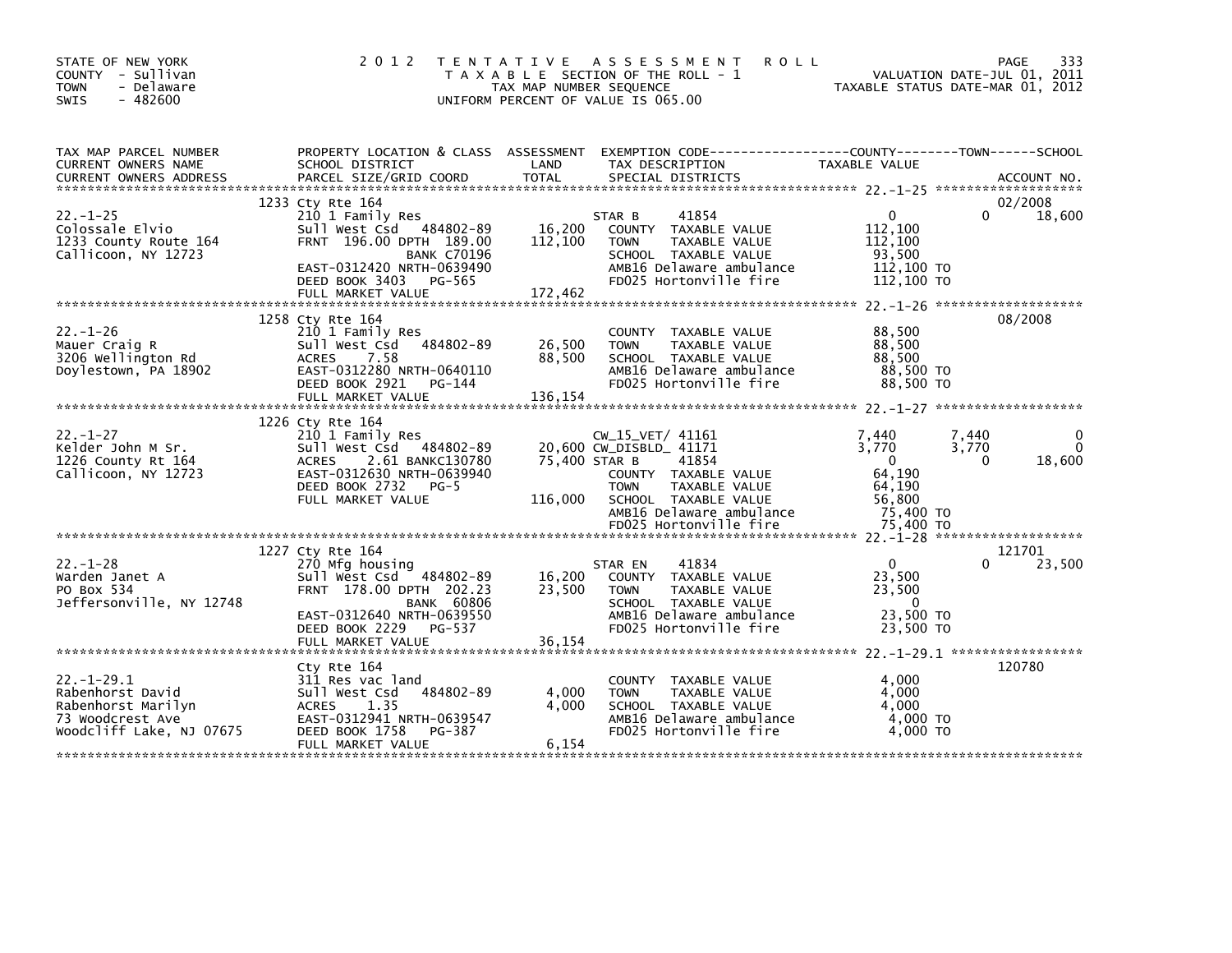| STATE OF NEW YORK<br>COUNTY - Sullivan<br><b>TOWN</b><br>- Delaware<br><b>SWIS</b><br>$-482600$           | 2 0 1 2<br>T E N T A T I V E                                                                                                                                             | ASSESSMENT<br><b>ROLL</b><br>T A X A B L E SECTION OF THE ROLL - 1<br>TAX MAP NUMBER SEQUENCE<br>UNIFORM PERCENT OF VALUE IS 065.00                                                                                      | 334<br>PAGE<br>VALUATION DATE-JUL 01, 2011<br>TAXABLE STATUS DATE-MAR 01, 2012                                           |
|-----------------------------------------------------------------------------------------------------------|--------------------------------------------------------------------------------------------------------------------------------------------------------------------------|--------------------------------------------------------------------------------------------------------------------------------------------------------------------------------------------------------------------------|--------------------------------------------------------------------------------------------------------------------------|
| TAX MAP PARCEL NUMBER<br>CURRENT OWNERS NAME<br>CURRENT OWNERS ADDRESS                                    | PROPERTY LOCATION & CLASS ASSESSMENT<br>SCHOOL DISTRICT<br>PARCEL SIZE/GRID COORD                                                                                        | LAND<br>TAX DESCRIPTION<br><b>TOTAL</b><br>SPECIAL DISTRICTS                                                                                                                                                             | EXEMPTION CODE------------------COUNTY--------TOWN------SCHOOL<br>TAXABLE VALUE<br>ACCOUNT NO.                           |
| $22 - 1 - 29.2$<br>Rabenhorst David<br>Rabenhorst Marilyn<br>73 Woodcrest Ave<br>Woodcliff Lake, NJ 07675 | 1212 Cty Rte 164<br>210 1 Family Res<br>484802-89<br>sull west Csd<br>3.16<br>ACRES<br>EAST-0312908 NRTH-0639933<br>DEED BOOK 1758<br>PG-387<br>FULL MARKET VALUE        | COUNTY TAXABLE VALUE<br>TAXABLE VALUE<br>22,200<br><b>TOWN</b><br>79,000<br>SCHOOL TAXABLE VALUE<br>AMB16 Delaware ambulance<br>FD025 Hortonville fire<br>121,538                                                        | 79,000<br>79,000<br>79,000<br>79,000 TO<br>79.000 TO                                                                     |
| $22. - 1 - 30.1$<br>Obremski Phyllis<br>Obremski Frank<br>1190 Cty Rte 164<br>Callicoon, NY 12723         | 1190 Cty Rte 164<br>210 1 Family Res<br>484802-89<br>Sull West Csd<br>4.80<br><b>ACRES</b><br>EAST-0313470 NRTH-0640480<br>DEED BOOK 3537<br>PG-553<br>FULL MARKET VALUE | 41801<br>AGED-CT<br>29,600 STAR EN<br>41834<br>92,000<br>COUNTY TAXABLE VALUE<br>TAXABLE VALUE<br><b>TOWN</b><br>SCHOOL TAXABLE VALUE<br>141,538<br>AMB16 Delaware ambulance                                             | 120115<br>41,400<br>41,400<br>0<br>38,560<br>0<br>0<br>50,600<br>50,600<br>53,440<br>92,000 TO                           |
| $22. -1 - 30.2$<br>Fenton John<br>Fenton Marjorie<br>400 Lybolt Rd<br>Middletown, NY 10941                | Gabel Rd<br>311 Res vac land<br>484802-89<br>Sull West Csd<br>5.19<br><b>ACRES</b><br>EAST-0314181 NRTH-0640357<br>DEED BOOK 2474 PG-303<br>FULL MARKET VALUE            | COUNTY TAXABLE VALUE<br>21,000<br><b>TOWN</b><br>TAXABLE VALUE<br>21,000<br>SCHOOL TAXABLE VALUE<br>AMB16 Delaware ambulance<br>FD025 Hortonville fire<br>32,308                                                         | 21,000<br>21,000<br>21,000<br>21,000 TO<br>21,000 TO                                                                     |
| $22. -1 - 30.3$<br>Zsako Steven L<br>Montgomery Maria C<br>PO Box 9645<br>Santa Fa, NM 87504              | 1178 Cty Rte 164<br>312 Vac w/imprv<br>484802-89<br>Sull West Csd<br>1.80<br><b>ACRES</b><br>EAST-0313580 NRTH-0640380<br>DEED BOOK 2848<br>PG-228<br>FULL MARKET VALUE  | COUNTY TAXABLE VALUE<br>1,800<br>TAXABLE VALUE<br><b>TOWN</b><br>2,000<br>SCHOOL TAXABLE VALUE<br>AMB16 Delaware ambulance<br>FD025 Hortonville fire<br>3,077                                                            | 120945<br>2,000<br>2,000<br>2.000<br>2,000 TO<br>2,000 TO                                                                |
| $22. - 1 - 30.4$<br>Bennis Thomas J<br>Bennis Candace L<br>26 Gabel Rd<br>Callicoon, NY 12723             | 26 Gabel Rd<br>210 1 Family Res<br>484802-89<br>Sull West Csd<br><b>ACRES</b><br>3.14<br>EAST-0314572 NRTH-0640331<br>DEED BOOK 2250<br>PG-361<br>FULL MARKET VALUE      | $CW_15_VET/41161$<br>21,200 CW_DISBLD_ 41171<br>126,352 STAR B<br>41854<br>COUNTY TAXABLE VALUE<br><b>TOWN</b><br>TAXABLE VALUE<br>SCHOOL TAXABLE VALUE<br>194,388<br>AMB16 Delaware ambulance<br>FD025 Hortonville fire | 7,440<br>7,440<br>6,318<br>6,318<br>$\Omega$<br>18,600<br>0<br>112,594<br>112,594<br>107,752<br>126,352 TO<br>126,352 TO |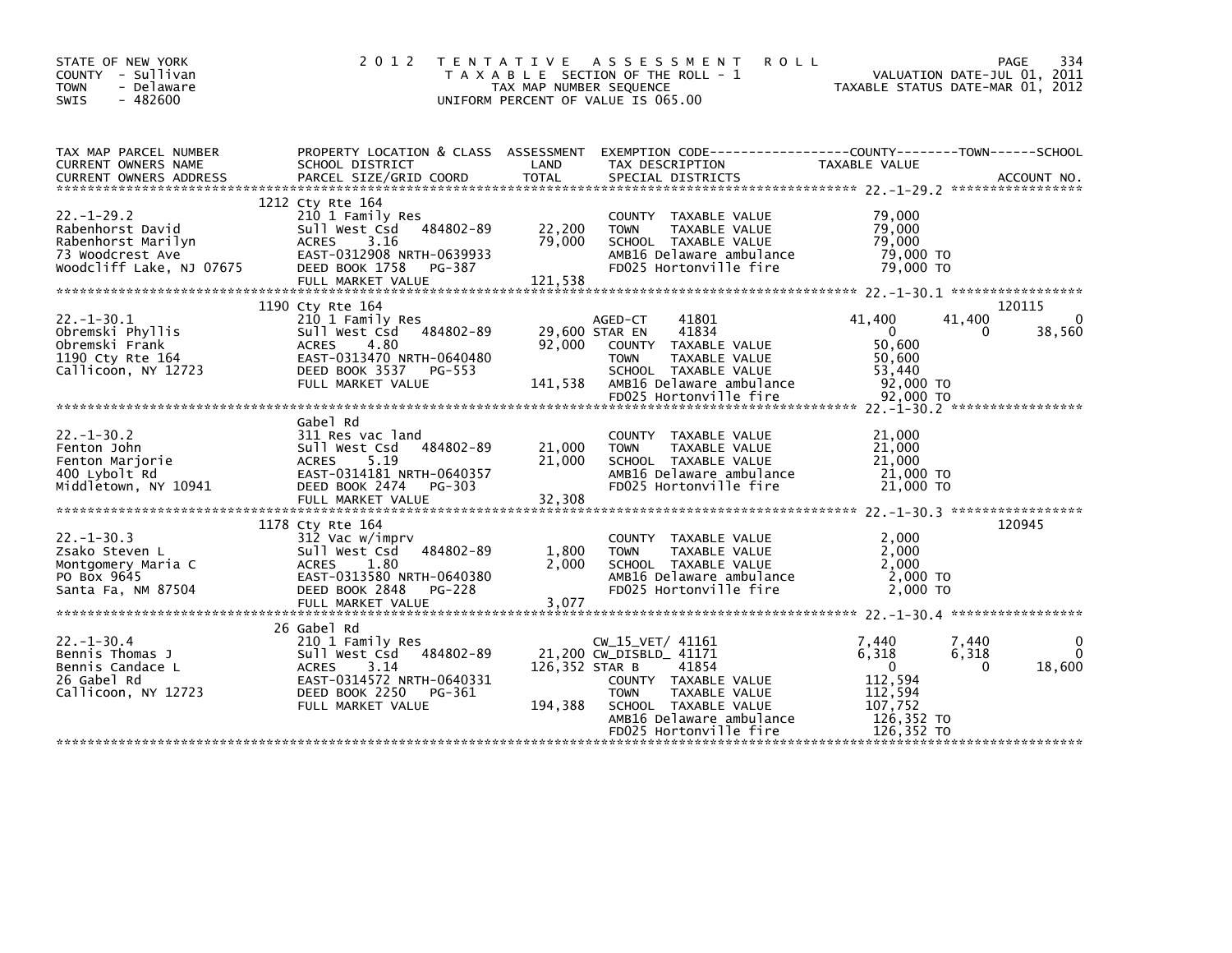| STATE OF NEW YORK<br>COUNTY - Sullivan<br>- Delaware<br><b>TOWN</b><br>$-482600$<br><b>SWIS</b>                | 2 0 1 2                                                                                                                                                                           | TAX MAP NUMBER SEQUENCE      | TENTATIVE ASSESSMENT<br><b>ROLL</b><br>T A X A B L E SECTION OF THE ROLL - 1<br>UNIFORM PERCENT OF VALUE IS 065.00                                     | TAXABLE STATUS DATE-MAR 01, 2012                                      | 335<br><b>PAGE</b><br>VALUATION DATE-JUL 01, 2011 |
|----------------------------------------------------------------------------------------------------------------|-----------------------------------------------------------------------------------------------------------------------------------------------------------------------------------|------------------------------|--------------------------------------------------------------------------------------------------------------------------------------------------------|-----------------------------------------------------------------------|---------------------------------------------------|
| TAX MAP PARCEL NUMBER<br>CURRENT OWNERS NAME<br><b>CURRENT OWNERS ADDRESS</b>                                  | SCHOOL DISTRICT<br>PARCEL SIZE/GRID COORD                                                                                                                                         | LAND<br><b>TOTAL</b>         | PROPERTY LOCATION & CLASS ASSESSMENT EXEMPTION CODE---------------COUNTY-------TOWN------SCHOOL<br>TAX DESCRIPTION<br>SPECIAL DISTRICTS                | TAXABLE VALUE                                                         | ACCOUNT NO.                                       |
| $22. - 1 - 30.5$<br>Janda Aleksander<br>Janda Eva<br>PO Box 55<br>Callicoon, NY 12723                          | 38 Overlook Dr<br>210 1 Family Res<br>484802-89<br>Sull West Csd<br>4.47<br><b>ACRES</b><br>EAST-0315064 NRTH-0640182<br>DEED BOOK 2011<br>PG-2819<br>FULL MARKET VALUE           | 40,700<br>349,144<br>537,145 | 41854<br>STAR B<br>COUNTY TAXABLE VALUE<br>TAXABLE VALUE<br><b>TOWN</b><br>SCHOOL TAXABLE VALUE<br>AMB16 Delaware ambulance<br>FD025 Hortonville fire  | $\Omega$<br>349,144<br>349,144<br>330,544<br>349,144 TO<br>349,144 TO | 04/2011<br>18,600                                 |
| $22. - 1 - 30.6$<br>Fenton Daniel<br>Fenton Arlene<br>1177 Cty Rte 164<br>PO Box 361<br>Callicoon, NY 12723    | 1177 Cty Rte 164<br>210 1 Family Res<br>Sull West Csd 484802-89<br><b>ACRES</b><br>5.50<br>EAST-0313718 NRTH-0640028<br>DEED BOOK 1758<br>PG-576<br>FULL MARKET VALUE             | 21,000<br>115,000<br>176,923 | 41834<br>STAR EN<br>COUNTY TAXABLE VALUE<br><b>TOWN</b><br>TAXABLE VALUE<br>SCHOOL TAXABLE VALUE<br>AMB16 Delaware ambulance<br>FD025 Hortonville fire | 0<br>115,000<br>115,000<br>76,440<br>115,000 TO<br>115,000 TO         | 38,560<br>0<br>22. -1-30. 7 ******************    |
| $22. - 1 - 30.7$<br>Janda Aleksander<br>Janda Eva<br>38 Overlook Dr. Apt 1<br>PO Box 55<br>Callicoon, NY 12723 | Overlook Dr.<br>311 Res vac land<br>484802-89<br>Sull West Csd<br>7.10<br><b>ACRES</b><br>EAST-0314530 NRTH-0640018<br>DEED BOOK 2011<br>PG-3619<br>FULL MARKET VALUE             | 49,500<br>49,500<br>76,154   | COUNTY TAXABLE VALUE<br>TAXABLE VALUE<br><b>TOWN</b><br>SCHOOL TAXABLE VALUE<br>AMB16 Delaware ambulance<br>FD025 Hortonville fire                     | 49,500<br>49,500<br>49,500<br>49,500 TO<br>49,500 TO                  | 06/2011                                           |
| $22. - 1 - 30.9$<br>Orbach Christopher B<br>Vallance Nicole J<br>PO Box 250<br>Callicoon, NY 12723             | 65 Overlook Dr<br>210 1 Family Res<br>Sull West Csd 484802-89<br>5.58 BANK C80496<br><b>ACRES</b><br>EAST-0314436 NRTH-0639381<br>DEED BOOK 2010<br>PG-54687<br>FULL MARKET VALUE | 40,795<br>291,605<br>448,623 | COUNTY TAXABLE VALUE<br><b>TOWN</b><br>TAXABLE VALUE<br>SCHOOL TAXABLE VALUE<br>AMB16 Delaware ambulance<br>FD025 Hortonville fire                     | 291,605<br>291,605<br>291,605<br>291,605 TO<br>291,605 TO             |                                                   |
| $22. - 1 - 30.10$<br>Trifu Monika<br>80-11 63rd Dr Apt 104<br>Rego Park, NY 11374                              | Overlook Dr<br>311 Res vac land<br>484802-89<br>Sull West Csd<br><b>ACRES</b><br>6.48<br>EAST-0314750 NRTH-0639434<br>DEED BOOK 2356<br>PG-223                                    | 21,000<br>21,000             | COUNTY TAXABLE VALUE<br><b>TOWN</b><br>TAXABLE VALUE<br>SCHOOL TAXABLE VALUE<br>AMB16 Delaware ambulance<br>FD025 Hortonville fire                     | 21,000<br>21,000<br>21,000<br>21,000 TO<br>21,000 TO                  |                                                   |
| $22. - 1 - 30.11$<br>Tollen Steven<br>79 Sullivan St Apt 2-B<br>New York, NY 10012                             | 33 Overlook Dr<br>210 1 Family Res<br>484802-89<br>Sull West Csd<br>5.41 BANKN140687<br>ACRES<br>EAST-0315050 NRTH-0639482<br>DEED BOOK 3071<br>PG-594<br>FULL MARKET VALUE       | 39,903<br>201,970<br>310,723 | COUNTY TAXABLE VALUE<br>TAXABLE VALUE<br><b>TOWN</b><br>SCHOOL TAXABLE VALUE<br>AMB16 Delaware ambulance<br>FD025 Hortonville fire                     | 201,970<br>201,970<br>201,970<br>201,970 TO<br>201.970 TO             |                                                   |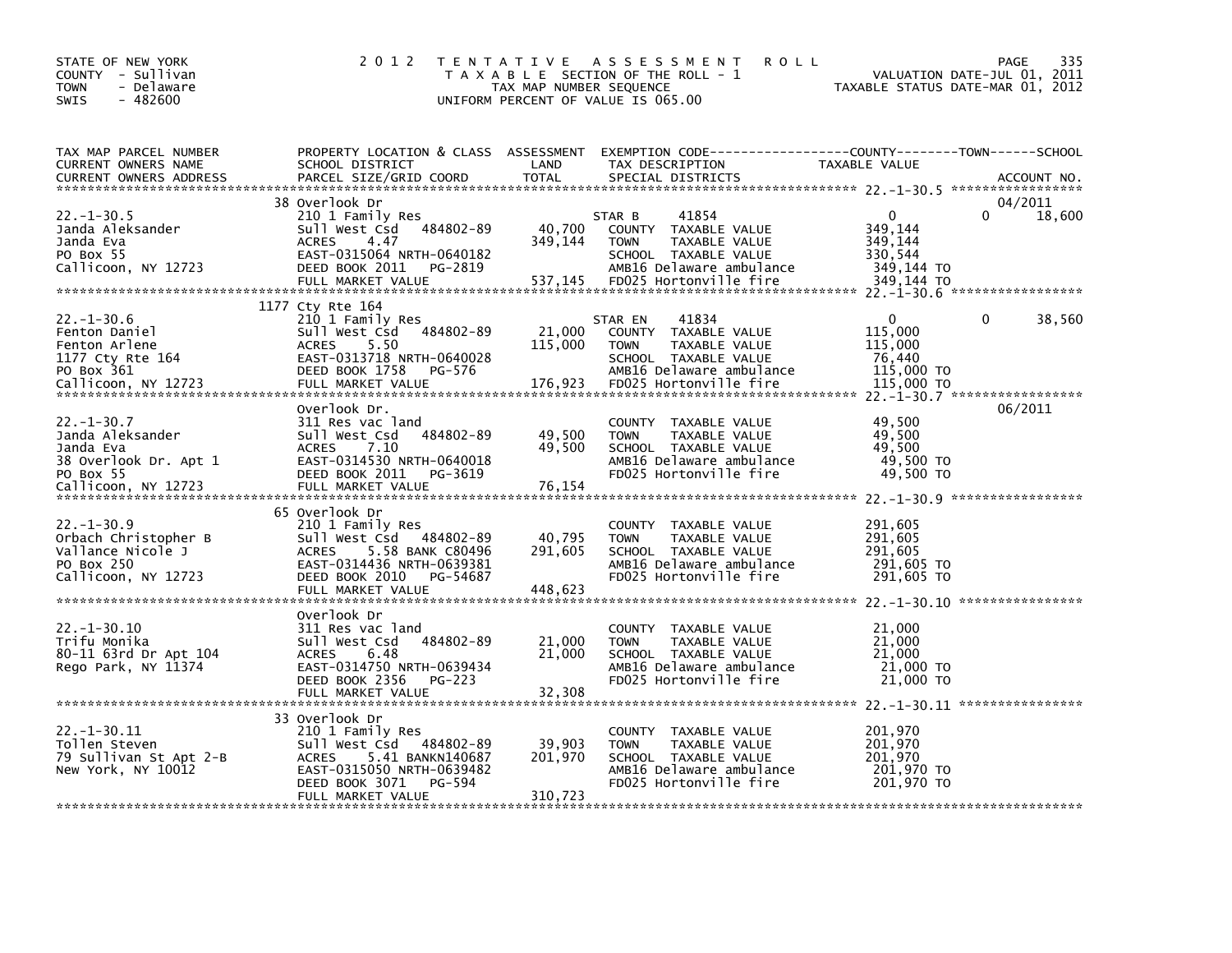| STATE OF NEW YORK<br>COUNTY - Sullivan<br><b>TOWN</b><br>- Delaware<br>$-482600$<br><b>SWIS</b>                                        | 2 0 1 2                                                                                                                                                             | T E N T A T I V E<br>TAX MAP NUMBER SEQUENCE<br>UNIFORM PERCENT OF VALUE IS 065.00 | A S S E S S M E N T<br><b>ROLL</b><br>T A X A B L E SECTION OF THE ROLL - 1                                                                           | TAXABLE STATUS DATE-MAR 01, 2012                                          | 336<br>PAGE<br>VALUATION DATE-JUL 01, 2011 |
|----------------------------------------------------------------------------------------------------------------------------------------|---------------------------------------------------------------------------------------------------------------------------------------------------------------------|------------------------------------------------------------------------------------|-------------------------------------------------------------------------------------------------------------------------------------------------------|---------------------------------------------------------------------------|--------------------------------------------|
| TAX MAP PARCEL NUMBER<br>CURRENT OWNERS NAME<br><b>CURRENT OWNERS ADDRESS</b>                                                          | PROPERTY LOCATION & CLASS ASSESSMENT<br>SCHOOL DISTRICT<br>PARCEL SIZE/GRID COORD                                                                                   | LAND<br><b>TOTAL</b>                                                               | EXEMPTION        CODE-----------------COUNTY-------TOWN------SCHOOL<br>TAX DESCRIPTION<br>SPECIAL DISTRICTS                                           | TAXABLE VALUE                                                             | ACCOUNT NO.                                |
| $22. - 1 - 30.12$<br>Andkjar Eric<br>Andkjar Virginia C<br>PO Box 206<br>Callicoon, NY 12723                                           | 80 Overlook Dr<br>210 1 Family Res<br>484802-89<br>Sull West Csd<br>ACRES 12.23<br>EAST-0313640 NRTH-0639595<br>DEED BOOK 2575<br>PG-178<br>FULL MARKET VALUE       | 40,000<br>345,000<br>530,769                                                       | 41854<br>STAR B<br>COUNTY TAXABLE VALUE<br><b>TOWN</b><br>TAXABLE VALUE<br>SCHOOL TAXABLE VALUE<br>AMB16 Delaware ambulance<br>FD025 Hortonville fire | $\mathbf{0}$<br>345,000<br>345,000<br>326,400<br>345,000 TO<br>345,000 TO | 18,600<br>0                                |
| $22. - 1 - 30.14$<br>Trovato Philip<br>Trovato Lisa<br>21 VanDuyne<br>Towaco, NJ 07082<br>PRIOR OWNER ON 3/01/2012<br>Chianese Charles | Overlook Drive<br>311 Res vac land<br>Sull West Csd<br>484802-89<br>ACRES 12.01<br>EAST-0313272 NRTH-0638826<br>DEED BOOK 2012<br>PG-2030<br>FULL MARKET VALUE      | 30,000<br>30.000<br>46,154                                                         | COUNTY TAXABLE VALUE<br><b>TOWN</b><br>TAXABLE VALUE<br>SCHOOL TAXABLE VALUE<br>AMB16 Delaware ambulance<br>FD025 Hortonville fire                    | 30,000<br>30,000<br>30,000<br>30,000 TO<br>30,000 TO                      | 08/2010                                    |
| $22. - 1 - 30.15$<br>Trifu John<br>6224 82nd Pl<br>Middle Village, NY 11379                                                            | Overlook Dr<br>260 Seasonal res<br>484802-89<br>Sull West Csd<br>ACRES 12.76<br>EAST-0314494 NRTH-0638855<br>DEED BOOK 1364<br>PG-570<br>FULL MARKET VALUE          | 34,809<br>51,809<br>79,706                                                         | COUNTY TAXABLE VALUE<br><b>TOWN</b><br>TAXABLE VALUE<br>SCHOOL TAXABLE VALUE<br>AMB16 Delaware ambulance<br>FD025 Hortonville fire                    | 51,809<br>51,809<br>51.809<br>51,809 TO<br>51,809 TO                      |                                            |
| $22. - 1 - 30.16$<br>Tapalaga John<br>Tapalaga Maria<br>180 Greenway South<br>Forest Hills, NY 11375                                   | Overlook Dr<br>210 1 Family Res<br>484802-89<br>Sull West Csd<br>5.48<br><b>ACRES</b><br>EAST-0314070 NRTH-0638736<br>DEED BOOK 1364<br>PG-565<br>FULL MARKET VALUE | 29,000<br>200,000<br>307,692                                                       | COUNTY TAXABLE VALUE<br><b>TOWN</b><br>TAXABLE VALUE<br>SCHOOL TAXABLE VALUE<br>AMB16 Delaware ambulance<br>FD025 Hortonville fire                    | 200,000<br>200,000<br>200,000<br>200,000 TO<br>200,000 TO                 |                                            |
| $22. - 1 - 30.17$<br>Feinblatt Eric S<br>76 Winkler Rd<br>Hankins, NY 12741                                                            | Overlook Dr<br>311 Res vac land<br>Sull West Csd<br>484802-89<br>8.43<br><b>ACRES</b><br>EAST-0313640 NRTH-0638499<br>DEED BOOK 2412<br>PG-159<br>FULL MARKET VALUE | 23,000<br>23,000<br>35,385                                                         | COUNTY TAXABLE VALUE<br>TAXABLE VALUE<br><b>TOWN</b><br>SCHOOL TAXABLE VALUE<br>AMB16 Delaware ambulance<br>FD025 Hortonville fire                    | 23,000<br>23,000<br>23,000<br>23,000 TO<br>23,000 TO                      |                                            |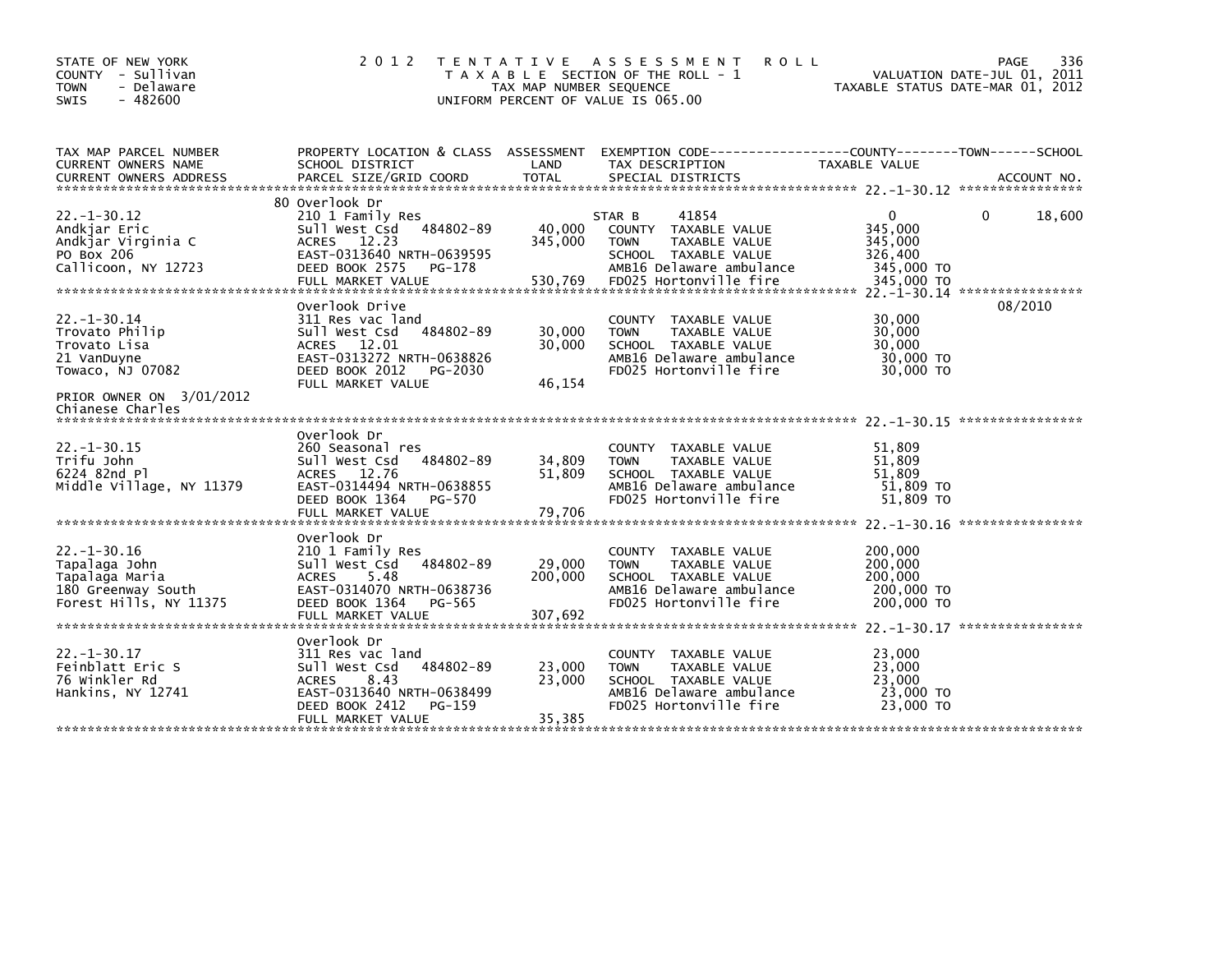| STATE OF NEW YORK<br>COUNTY - Sullivan<br>- Delaware<br><b>TOWN</b><br>$-482600$<br><b>SWIS</b>     | 2 0 1 2                                                                                                                                                                      | T E N T A T I V E<br>TAX MAP NUMBER SEQUENCE | A S S E S S M E N T<br><b>ROLL</b><br>T A X A B L E SECTION OF THE ROLL - 1<br>UNIFORM PERCENT OF VALUE IS 065.00                                                                                              |                                                                                     | 337<br>PAGE<br>VALUATION DATE-JUL 01, 2011<br>TAXABLE STATUS DATE-MAR 01, 2012 |
|-----------------------------------------------------------------------------------------------------|------------------------------------------------------------------------------------------------------------------------------------------------------------------------------|----------------------------------------------|----------------------------------------------------------------------------------------------------------------------------------------------------------------------------------------------------------------|-------------------------------------------------------------------------------------|--------------------------------------------------------------------------------|
| TAX MAP PARCEL NUMBER<br>CURRENT OWNERS NAME                                                        | SCHOOL DISTRICT                                                                                                                                                              | LAND                                         | PROPERTY LOCATION & CLASS ASSESSMENT EXEMPTION CODE---------------COUNTY-------TOWN------SCHOOL<br>TAX DESCRIPTION                                                                                             | TAXABLE VALUE                                                                       |                                                                                |
| $22. - 1 - 31$<br>Calkin David R<br>36 Gabel Rd<br>Delaware, NY 12723                               | 36 Gabel Rd<br>210 1 Family Res<br>Sull West Csd 484802-89<br><b>ACRES</b><br>1.00<br>EAST-0314884 NRTH-0640372<br>DEED BOOK 3638<br>PG-461                                  | 15,000<br>75,000                             | 41854<br>STAR B<br>COUNTY TAXABLE VALUE<br>TAXABLE VALUE<br><b>TOWN</b><br>SCHOOL TAXABLE VALUE<br>AMB16 Delaware ambulance                                                                                    | $\mathbf{0}$<br>75,000<br>75,000<br>56,400<br>75,000 TO                             | 01/2010<br>0<br>18,600                                                         |
| $22 - 1 - 32$<br>White Robert & Rose Marie<br>Walton Regina A<br>62 Gabel Rd<br>Callicoon, NY 12723 | 62 Gabel Rd<br>210 1 Family Res<br>Sull West Csd 484802-89<br><b>ACRES</b><br>1.00<br>EAST-0315220 NRTH-0640170<br>DEED BOOK 3605<br>PG-476                                  | 16,000<br>87,000                             | 41834<br>STAR EN<br>COUNTY TAXABLE VALUE<br>TAXABLE VALUE<br><b>TOWN</b><br>SCHOOL TAXABLE VALUE<br>AMB16 Delaware ambulance                                                                                   | $\mathbf{0}$<br>87,000<br>87,000<br>48.440<br>87,000 TO                             | 09/2009<br>0<br>38,560                                                         |
| $22. - 1 - 33$<br>Fetch Richard W<br>Fetch Josephine J<br>1003 Sailor Dr<br>Manahawkin, NJ 08050    | Gabel Rd<br>311 Res vac land<br>484802-89<br>Sull West Csd<br><b>ACRES</b><br>2.40<br>EAST-0315280 NRTH-0640590<br>DEED BOOK 3064<br>PG-567                                  | 19,000<br>19,000                             | COUNTY TAXABLE VALUE<br><b>TOWN</b><br>TAXABLE VALUE<br>SCHOOL TAXABLE VALUE<br>AMB16 Delaware ambulance<br>FD025 Hortonville fire                                                                             | 19,000<br>19,000<br>19,000<br>$19,000$ TO<br>19,000 TO                              |                                                                                |
| $22. - 1 - 34.1$<br>Freda Joseph M<br>Freda Elise A<br>PO Box 3<br>Callicoon, NY 12723              | 21 Overlook Dr<br>210 1 Family Res<br>Sull West Csd 484802-89<br>Lot 5<br><b>ACRES</b><br>5.78<br>EAST-0315829 NRTH-0639382<br>DEED BOOK 3167<br>PG-592<br>FULL MARKET VALUE | 42,258<br>251,106<br>386,317                 | 41854<br>STAR B<br>TAXABLE VALUE<br><b>COUNTY</b><br>TAXABLE VALUE<br><b>TOWN</b><br>SCHOOL TAXABLE VALUE<br>AMB16 Delaware ambulance<br>FD025 Hortonville fire                                                | $\Omega$<br>251,106<br>251,106<br>232,506<br>251,106 TO<br>251,106 TO               | 10/2008<br>U<br>18,600                                                         |
| $22 - 1 - 34.2$<br>Capuano Anthony<br>Capuano Louise<br>63 Gabel Rd<br>Callicoon, NY 12723          | 63 Gabel Rd<br>210 1 Family Res<br>Sull West Csd 484802-89<br><b>ACRES</b><br>2.36<br>EAST-0315470 NRTH-0640460<br>DEED BOOK 747<br>PG-00381<br>FULL MARKET VALUE            | 24,500 STAR EN<br>160,000<br>246,154         | 97 PCT OF VALUE USED FOR EXEMPTION PURPOSES<br>COMBAT VET 41131<br>41834<br>COUNTY TAXABLE VALUE<br>TAXABLE VALUE<br><b>TOWN</b><br>SCHOOL TAXABLE VALUE<br>AMB16 Delaware ambulance<br>FD025 Hortonville fire | 27,900<br>$\mathbf{0}$<br>132,100<br>132,100<br>121.440<br>160,000 TO<br>160,000 TO | 120264<br>27,900<br>$\Omega$<br>0<br>38,560                                    |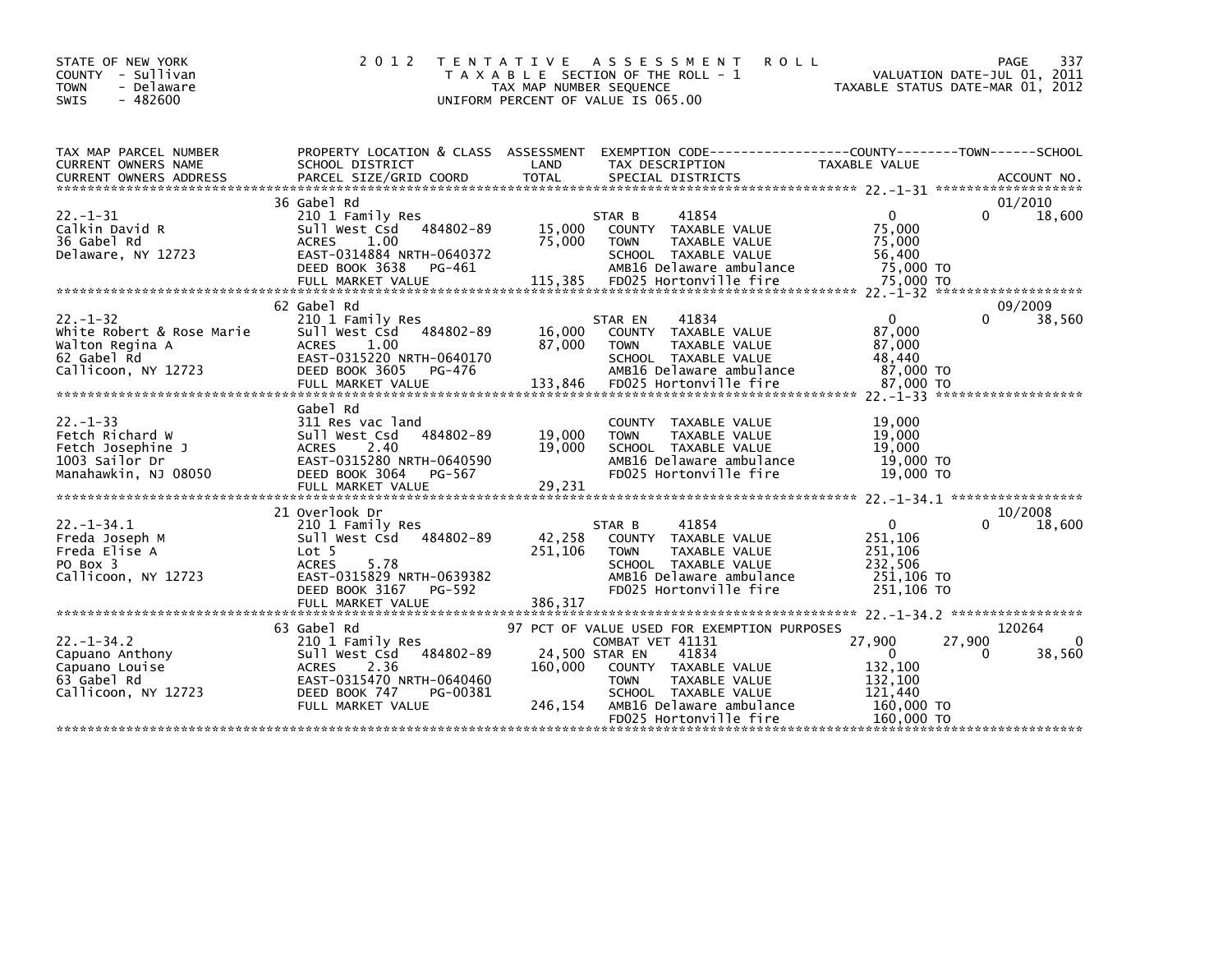| STATE OF NEW YORK<br>COUNTY - Sullivan<br><b>TOWN</b><br>- Delaware<br>$-482600$<br><b>SWIS</b>    | 2 0 1 2                                                                                                                                      | T E N T A T I V E<br>TAX MAP NUMBER SEQUENCE<br>UNIFORM PERCENT OF VALUE IS 065.00 | A S S E S S M E N T<br>T A X A B L E SECTION OF THE ROLL - 1                                                                                                                     | <b>ROLL</b><br>TAXABLE STATUS DATE-MAR 01, 2012                           | PAGE<br>VALUATION DATE-JUL 01, 2011 | 338    |
|----------------------------------------------------------------------------------------------------|----------------------------------------------------------------------------------------------------------------------------------------------|------------------------------------------------------------------------------------|----------------------------------------------------------------------------------------------------------------------------------------------------------------------------------|---------------------------------------------------------------------------|-------------------------------------|--------|
| TAX MAP PARCEL NUMBER<br>CURRENT OWNERS NAME                                                       | PROPERTY LOCATION & CLASS ASSESSMENT<br>SCHOOL DISTRICT                                                                                      | LAND                                                                               | EXEMPTION CODE-----------------COUNTY-------TOWN------SCHOOL<br>TAX DESCRIPTION                                                                                                  | <b>TAXABLE VALUE</b>                                                      |                                     |        |
| $22 - 1 - 34.3$<br>Campione Joseph C<br>Campione Kathryn H<br>42 Meade Ave<br>Hicksville, NY 11801 | 66 Gabel Rd<br>210 1 Family Res<br>Sull West Csd<br>1.31<br><b>ACRES</b><br>EAST-0315349 NRTH-0640114<br>DEED BOOK 1340                      | 484802-89<br>16,000<br>46,000<br>$PG-13$                                           | COUNTY TAXABLE VALUE<br>TAXABLE VALUE<br><b>TOWN</b><br>SCHOOL TAXABLE VALUE<br>AMB16 Delaware ambulance<br>FD025 Hortonville fire                                               | 46,000<br>46,000<br>46,000<br>46,000 TO<br>46,000 TO                      | 120763                              |        |
| $22. - 1 - 34.4$<br>Dillon Gary<br>Schneider Patricia A<br>30 Toad Rd<br>Callicoon, NY 12723       | 30 Toad Rd<br>260 Seasonal res<br>Sull West Csd<br>6.00<br><b>ACRES</b><br>EAST-0315674 NRTH-0638951<br>DEED BOOK 3519<br>FULL MARKET VALUE  | 484802-89<br>16,000<br>43,200<br>PG-543<br>66,462                                  | <b>COUNTY</b><br>TAXABLE VALUE<br>TAXABLE VALUE<br><b>TOWN</b><br>SCHOOL TAXABLE VALUE<br>AMB16 Delaware ambulance<br>FD025 Hortonville fire                                     | 43,200<br>43,200<br>43,200<br>43,200 TO<br>43,200 TO                      |                                     |        |
| $22. - 1 - 34.5$<br>Assalone Giovanni<br>Assalone Angela<br>79 Gabel Rd<br>PO Box 36               | 79 Gabel Rd<br>210 1 Family Res<br>Sull West Csd<br><b>ACRES</b><br>4.37<br>EAST-0315934 NRTH-0640281<br>DEED BOOK 01526 PG-00626            | 484802-89<br>21,500<br>80,000                                                      | COUNTY TAXABLE VALUE<br><b>TOWN</b><br>TAXABLE VALUE<br>SCHOOL TAXABLE VALUE<br>AMB16 Delaware ambulance<br>FD025 Hortonville fire                                               | 80,000<br>80,000<br>80,000<br>80,000 TO<br>80,000 TO                      |                                     |        |
| $22. - 1 - 34.6$<br>Nicoletti Robert<br>Nicoletti Mary<br>87 Gabel Rd<br>Callicoon, NY 12723       | 87 Gabel Rd<br>210 1 Family Res<br>Sull West Csd<br>3.32<br><b>ACRES</b><br>EAST-0316091 NRTH-0640160<br>DEED BOOK 1594<br>FULL MARKET VALUE | 484802-89<br>26,000<br>127,500<br>PG-219<br>196,154                                | 41854<br>STAR B<br>COUNTY TAXABLE VALUE<br><b>TOWN</b><br>TAXABLE VALUE<br>SCHOOL TAXABLE VALUE<br>AMB16 Delaware ambulance<br>FD025 Hortonville fire                            | $\mathbf{0}$<br>127,500<br>127,500<br>108,900<br>127,500 TO<br>127,500 TO | 0                                   | 18,600 |
| $22. - 1 - 34.7$<br>COUNTY OF SULLIVAN<br>100 North St<br>Monticello, NY 12701                     | 107 Gabel Rd<br>312 Vac w/imprv<br>Sull West Csd<br><b>ACRES</b><br>6.73<br>EAST-0316330 NRTH-0640079<br>DEED BOOK 2011<br>FULL MARKET VALUE | 484802-89<br>30,750<br>58,000<br>PG-2274<br>89,231                                 | C-TAX SALE 33201<br>COUNTY TAXABLE VALUE<br><b>TOWN</b><br>TAXABLE VALUE<br>SCHOOL TAXABLE VALUE<br>AMB16 Delaware ambulance<br>58,000 EX<br>FD025 Hortonville fire<br>58.000 EX | 58,000<br>$\mathbf{0}$<br>$\Omega$<br>58,000<br>0 то<br>0 то              | 58,000                              | 0      |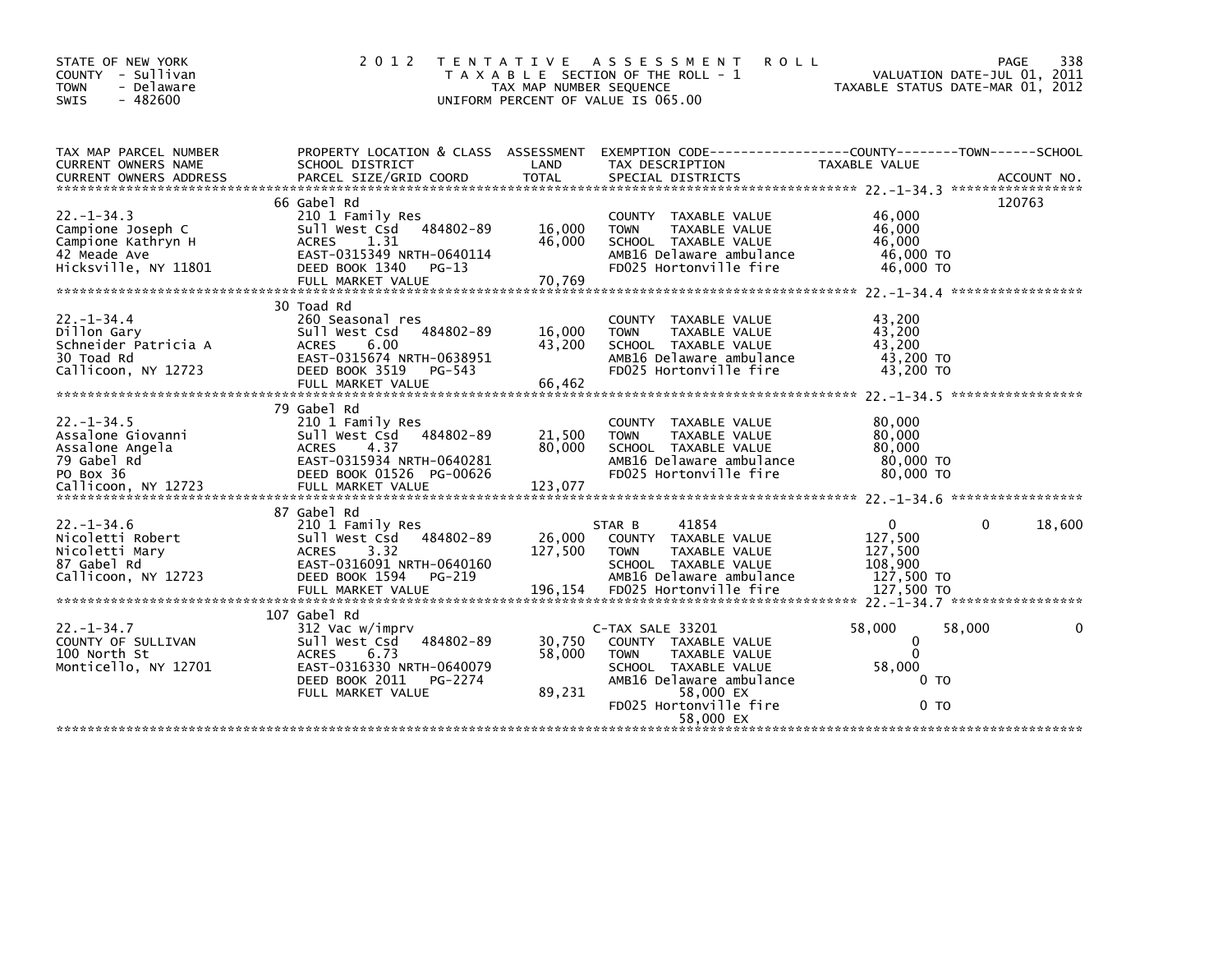| STATE OF NEW YORK<br>COUNTY - Sullivan<br><b>TOWN</b><br>- Delaware<br>$-482600$<br>SWIS     | 2 0 1 2                                                                                                                                  | T E N T A T I V E<br>TAX MAP NUMBER SEQUENCE | ASSESSMENT<br><b>ROLL</b><br>T A X A B L E SECTION OF THE ROLL - 1<br>UNIFORM PERCENT OF VALUE IS 065.00                           |                                                      | 339<br>PAGE<br>VALUATION DATE-JUL 01, 2011<br>TAXABLE STATUS DATE-MAR 01, 2012 |
|----------------------------------------------------------------------------------------------|------------------------------------------------------------------------------------------------------------------------------------------|----------------------------------------------|------------------------------------------------------------------------------------------------------------------------------------|------------------------------------------------------|--------------------------------------------------------------------------------|
| TAX MAP PARCEL NUMBER<br>CURRENT OWNERS NAME<br>CURRENT OWNERS ADDRESS                       | PROPERTY LOCATION & CLASS ASSESSMENT<br>SCHOOL DISTRICT<br>PARCEL SIZE/GRID COORD                                                        | LAND<br><b>TOTAL</b>                         | TAX DESCRIPTION<br>SPECIAL DISTRICTS                                                                                               | TAXABLE VALUE                                        | ACCOUNT NO.                                                                    |
|                                                                                              | 98 Gabel Rd                                                                                                                              |                                              |                                                                                                                                    |                                                      |                                                                                |
| $22. -1 - 34.9$<br>Froese Dieter<br>Hines Kay<br>133 Chrystie St<br>New York, NY 10002       | 210 1 Family Res<br>484802-89<br>Sull West Csd<br>4.07<br>ACRES<br>EAST-0315704 NRTH-0639612<br>DEED BOOK 1360<br>PG-388                 | 46,300<br>60,000                             | COUNTY TAXABLE VALUE<br><b>TOWN</b><br>TAXABLE VALUE<br>SCHOOL TAXABLE VALUE<br>AMB16 Delaware ambulance<br>FD025 Hortonville fire | 60,000<br>60,000<br>60.000<br>60,000 TO<br>60,000 TO |                                                                                |
|                                                                                              | FULL MARKET VALUE                                                                                                                        | 92,308                                       |                                                                                                                                    |                                                      |                                                                                |
| $22. - 1 - 34.10$<br>Castel Nico<br>Castel Carol<br>214 W 92nd St 77-E<br>New York, NY 10025 | 100 Gabel Rd<br>210 1 Family Res<br>Sull West Csd 484802-89<br>5.01<br><b>ACRES</b><br>EAST-0315902 NRTH-0639510<br>DEED BOOK 1896 PG-75 | 23,100<br>85,200                             | COUNTY TAXABLE VALUE<br><b>TOWN</b><br>TAXABLE VALUE<br>SCHOOL TAXABLE VALUE<br>AMB16 Delaware ambulance<br>FD025 Hortonville fire | 85,200<br>85,200<br>85,200<br>85,200 TO<br>85,200 TO |                                                                                |
| $22. -1 - 34.11$                                                                             | Gabel Rd<br>311 Res vac land                                                                                                             |                                              | COUNTY TAXABLE VALUE                                                                                                               | 20,100                                               |                                                                                |
| Castel Nico<br>Castel Carol Cates<br>214 W 92nd St 77-E<br>New York, NY 10025                | Sull West Csd<br>484802-89<br>3.01<br>ACRES<br>EAST-0316112 NRTH-0639435<br>DEED BOOK 2102<br>PG-643                                     | 20,100<br>20,100                             | <b>TOWN</b><br>TAXABLE VALUE<br>SCHOOL TAXABLE VALUE<br>AMB16 Delaware ambulance<br>FD025 Hortonville fire                         | 20,100<br>20,100<br>20,100 TO<br>20,100 TO           |                                                                                |
|                                                                                              | FULL MARKET VALUE                                                                                                                        | 30,923                                       |                                                                                                                                    |                                                      |                                                                                |
|                                                                                              | 80 Gabel Rd                                                                                                                              |                                              | 96 PCT OF VALUE USED FOR EXEMPTION PURPOSES                                                                                        |                                                      |                                                                                |
| $22. - 1 - 34.12$<br>Cucchiaro Anthony<br>Cucchiaro Elizabeth                                | 210 1 Family Res<br>Sull West Csd 484802-89<br><b>ACRES</b><br>7.32                                                                      |                                              | 41121<br>WAR VET<br>25,300 STAR B<br>41854<br>120,300 HOME IMP<br>44211                                                            | 16,740<br>$\Omega$<br>1,429                          | 16,740<br>0<br>18,600<br>0<br>1,429                                            |
| PO Box 359<br>Callicoon, NY 12723                                                            | EAST-0315437 NRTH-0639542<br>DEED BOOK 1849<br>PG-12<br>FULL MARKET VALUE                                                                | 185,077                                      | COUNTY TAXABLE VALUE<br><b>TOWN</b><br>TAXABLE VALUE<br>SCHOOL TAXABLE VALUE                                                       | 102,131<br>102,131<br>101.700                        |                                                                                |
|                                                                                              |                                                                                                                                          |                                              | AMB16 Delaware ambulance<br>1,429 EX                                                                                               | 118,871 TO                                           |                                                                                |
|                                                                                              |                                                                                                                                          |                                              | FD025 Hortonville fire                                                                                                             | 118,871 TO                                           |                                                                                |
|                                                                                              | 4162 State Route 17B                                                                                                                     |                                              | 1,429 EX                                                                                                                           |                                                      | 121112                                                                         |
| $22 - 1 - 36$                                                                                | 210 1 Family Res                                                                                                                         |                                              | COUNTY TAXABLE VALUE                                                                                                               | 115,600                                              |                                                                                |
| Fenton John D<br>Fenton Marjorie P<br>400 Lybolt Rd                                          | sull west Csd<br>484802-89<br>ACRES 30.00<br>EAST-0312620 NRTH-0638690                                                                   | 35,000<br>115,600                            | TAXABLE VALUE<br>TOWN<br>SCHOOL TAXABLE VALUE<br>AMB16 Delaware ambulance                                                          | 115,600<br>115,600<br>115,600 TO                     |                                                                                |
| Middletown, NY 10941                                                                         | DEED BOOK 3259<br>PG-254<br>FULL MARKET VALUE                                                                                            | 177,846                                      | FD025 Hortonville fire                                                                                                             | 115,600 TO                                           |                                                                                |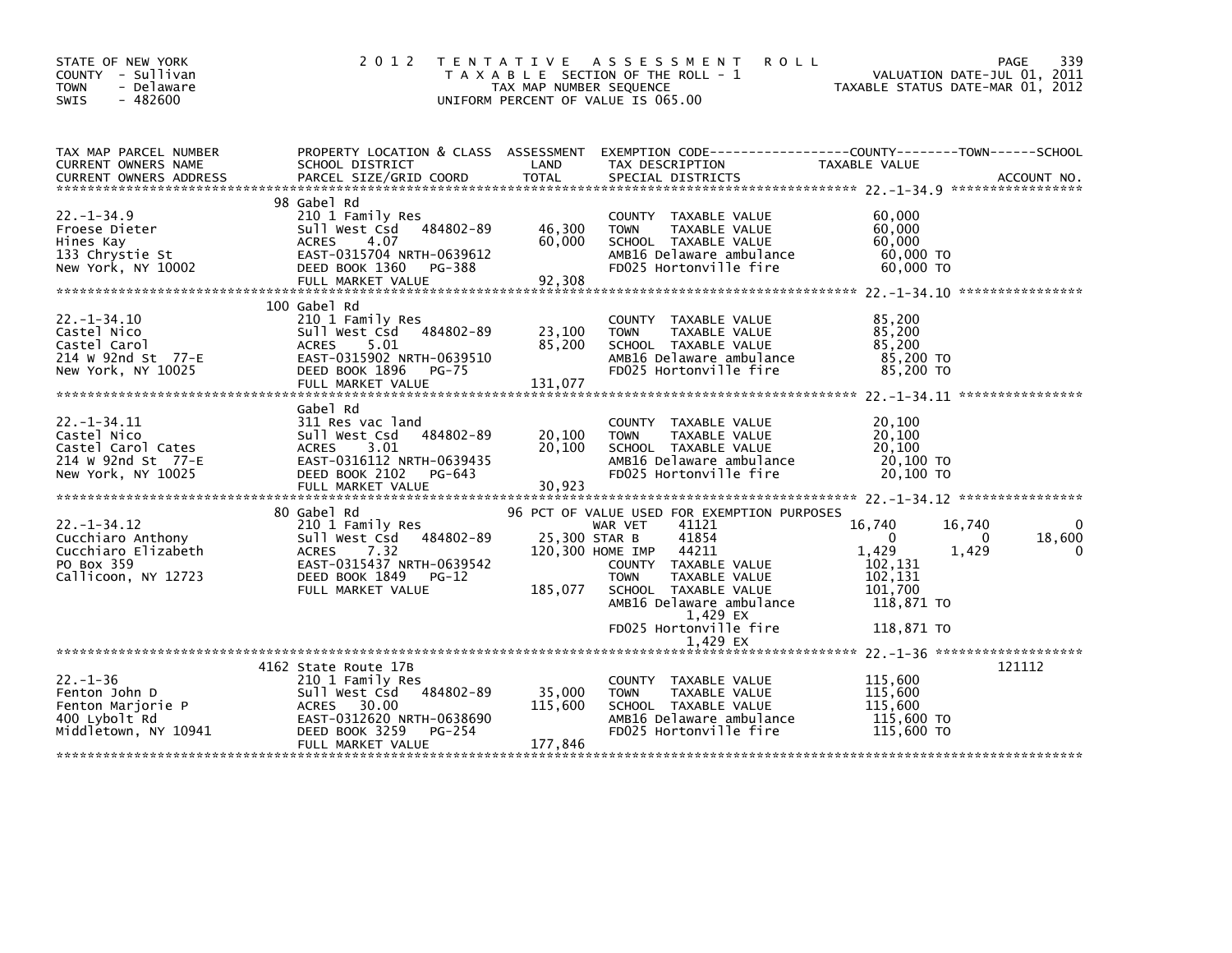| STATE OF NEW YORK<br>COUNTY - Sullivan<br><b>TOWN</b><br>- Delaware<br>$-482600$<br>SWIS                   | 2 0 1 2                                                                                                                                                                      | TAX MAP NUMBER SEQUENCE     | <b>ROLL</b><br>TENTATIVE ASSESSMENT<br>T A X A B L E SECTION OF THE ROLL - 1<br>UNIFORM PERCENT OF VALUE IS 065.00                                                                                     | VALUATION DATE-JUL 01, 2011<br>TAXABLE STATUS DATE-MAR 01, 2012               | 340<br>PAGE                  |
|------------------------------------------------------------------------------------------------------------|------------------------------------------------------------------------------------------------------------------------------------------------------------------------------|-----------------------------|--------------------------------------------------------------------------------------------------------------------------------------------------------------------------------------------------------|-------------------------------------------------------------------------------|------------------------------|
| TAX MAP PARCEL NUMBER<br>CURRENT OWNERS NAME                                                               | SCHOOL DISTRICT                                                                                                                                                              | LAND                        | PROPERTY LOCATION & CLASS ASSESSMENT EXEMPTION CODE----------------COUNTY-------TOWN------SCHOOL<br>TAX DESCRIPTION                                                                                    | TAXABLE VALUE                                                                 |                              |
|                                                                                                            | 4126 State Route 17B                                                                                                                                                         |                             |                                                                                                                                                                                                        |                                                                               | 120235                       |
| $22 - 1 - 37$<br>Brown Ann Lee<br>4126 State Route 17B<br>PO Box 75<br>Callicoon, NY 12723                 | 210 1 Family Res<br>sull west Csd<br>484802-89<br>2.03<br><b>ACRES</b><br>EAST-0312430 NRTH-0637870<br>DEED BOOK 897<br>PG-336<br>FULL MARKET VALUE                          | 83.300<br>128,154           | 41800<br>AGED-CTS<br>21,000 STAR EN<br>41834<br>COUNTY TAXABLE VALUE<br><b>TOWN</b><br>TAXABLE VALUE<br>SCHOOL TAXABLE VALUE<br>AMB16 Delaware ambulance                                               | 41,650<br>41,650<br>$\overline{0}$<br>41.650<br>41,650<br>3.090<br>83,300 TO  | 41,650<br>38,560<br>$\Omega$ |
|                                                                                                            |                                                                                                                                                                              |                             |                                                                                                                                                                                                        |                                                                               |                              |
| $22. -1 - 38.1$<br>Ihrig Sigfried W<br>4100 State Route 17B<br>Callicoon, NY 12723                         | 4100 State Route 17B<br>210 1 Family Res<br>484802-89<br>Sull West Csd<br>9.61<br><b>ACRES</b><br>EAST-0312710 NRTH-0637490<br>DEED BOOK 01551 PG-00471<br>FULL MARKET VALUE | 89,100<br>137,077           | 89 PCT OF VALUE USED FOR EXEMPTION PURPOSES<br>WAR VET<br>41121<br>28,600 STAR EN<br>41834<br>COUNTY TAXABLE VALUE<br>TAXABLE VALUE<br><b>TOWN</b><br>SCHOOL TAXABLE VALUE<br>AMB16 Delaware ambulance | 11,895<br>11,895<br>$\overline{0}$<br>77,205<br>77,205<br>50,540<br>89,100 TO | 0<br>38,560<br>$\Omega$      |
|                                                                                                            |                                                                                                                                                                              |                             | FD025 Hortonville fire                                                                                                                                                                                 | 89,100 TO                                                                     |                              |
| $22 - 1 - 38.3$<br>__. ____.,<br>Ihrig Sigfried W<br>4100 C<br>4100 State Route 17B<br>Callicoon, NY 12723 | 4076 State Route 17B<br>270 Mfg housing<br>Sull West Csd 484802-89<br>ACRES 1.91<br>EAST-0312760 NRTH-0636920<br>DEED BOOK 773<br>PG-150<br>FULL MARKET VALUE                | 18,000<br>25,000<br>38,462  | <b>COUNTY</b><br>TAXABLE VALUE<br>TAXABLE VALUE<br><b>TOWN</b><br>SCHOOL TAXABLE VALUE<br>AMB16 Delaware ambulance<br>FD025 Hortonville fire                                                           | 25,000<br>25,000<br>25,000<br>25,000 TO<br>25,000 TO                          | 120681                       |
|                                                                                                            |                                                                                                                                                                              |                             |                                                                                                                                                                                                        |                                                                               |                              |
| $22 - 1 - 39$<br>Rufrano Rose Ann<br>Longo Joseph<br>129-20 20th Ave<br>College Point, NY 11356            | 4068 State Route 17B<br>270 Mfg housing<br>484802-89<br>Sull West Csd<br>ACRES 85.32<br>EAST-0314020 NRTH-0637320<br>DEED BOOK 3329<br>$PG-15$<br>FULL MARKET VALUE          | 84,200<br>94,200<br>144,923 | COUNTY TAXABLE VALUE<br>TAXABLE VALUE<br><b>TOWN</b><br>SCHOOL TAXABLE VALUE<br>AMB16 Delaware ambulance<br>FD025 Hortonville fire                                                                     | 94,200<br>94,200<br>94,200<br>94.200 TO<br>94,200 TO                          | 11/2007                      |
|                                                                                                            |                                                                                                                                                                              |                             |                                                                                                                                                                                                        |                                                                               |                              |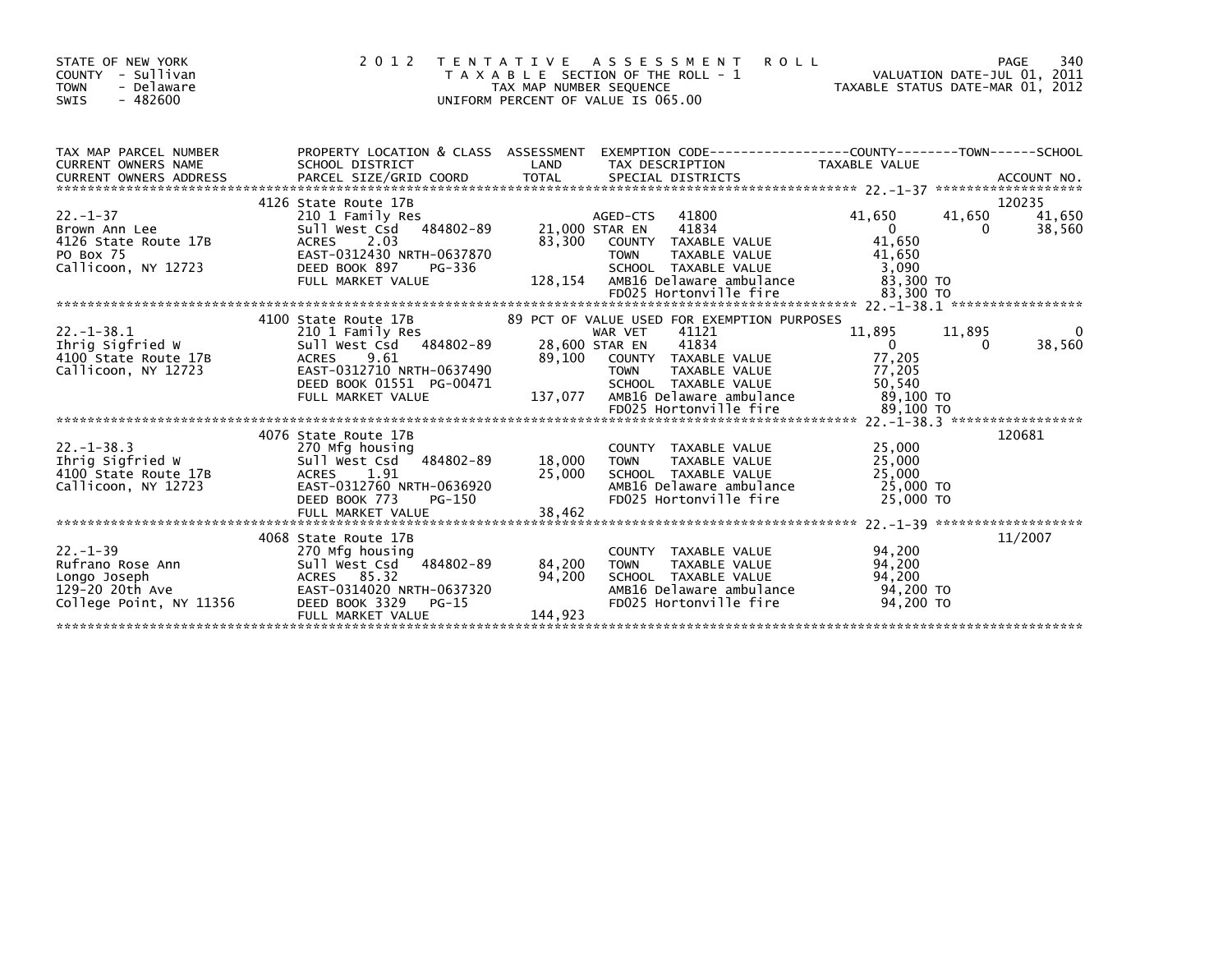| STATE OF NEW YORK         | 2012 TENTATIVE ASSESSMENT ROLL        | -341<br>PAGE                     |
|---------------------------|---------------------------------------|----------------------------------|
| COUNTY - Sullivan         | T A X A B L E SECTION OF THE ROLL - 1 | VALUATION DATE-JUL 01, 2011      |
| - Delaware<br><b>TOWN</b> | MAP SECTION - 022                     | TAXABLE STATUS DATE-MAR 01, 2012 |
| SWIS<br>- 482600          | SUB-SECTION-                          | RPS150/V04/L015                  |
|                           | UNIFORM PERCENT OF VALUE IS 065.00    | CURRENT DATE 5/01/2012           |

## \*\*\* S P E C I A L D I S T R I C T S U M M A R Y \*\*\*

| CODE | DISTRICT NAME        | TOTAL<br>PARCELS | EXTENSION<br><b>TYPF</b> | EXTENSION<br>VALUE | AD VALOREM<br><b>VALUE</b> | <b>EXEMPT</b><br>AMOUNT | TAXABLE<br><b>VALUE</b> |
|------|----------------------|------------------|--------------------------|--------------------|----------------------------|-------------------------|-------------------------|
|      | AMB16 Delaware ambul |                  | 71 TOTAL                 |                    | 5889.961                   | 59.429                  | 5830.532                |
|      | FD023 Callicoon fire |                  | 5 TOTAL                  |                    | 233.260                    |                         | 233.260                 |
|      | FD025 Hortonville fi |                  | 67 TOTAL                 |                    | 5656.701                   | 59.429                  | 5597.272                |

#### \*\*\* S C H O O L D I S T R I C T S U M M A R Y \*\*\*

| <b>CODE</b> | DISTRICT NAME | <b>TOTAL</b><br><b>PARCELS</b> | ASSESSED<br>LAND | ASSESSED<br><b>TOTAL</b> | <b>EXEMPT</b><br><b>AMOUNT</b> | <b>TOTAL</b><br><b>TAXABLE</b> | <b>STAR</b><br><b>AMOUNT</b> | <b>STAR</b><br><b>TAXABLE</b> |
|-------------|---------------|--------------------------------|------------------|--------------------------|--------------------------------|--------------------------------|------------------------------|-------------------------------|
| 484802      | Sull West Csd | 71                             | 1891.615         | 5889,961                 | 79,810                         | 5810,151                       | 649.540                      | 5160,611                      |
|             | SUB-TOTAL     | 71                             | 1891.615         | 5889,961                 | 79.810                         | 5810,151                       | 649.540                      | 5160,611                      |
| 484889      | West Sull Lib | 71                             | 1891.615         | 5889,961                 | 79,810                         | 5810,151                       | 649.540                      | 5160,611                      |
|             | TOTAL         | 142                            | 3783.230         | 11779,922                | 159,620                        | 11620,302                      | 1299,080                     | 10321,222                     |

#### \*\*\* S Y S T E M C O D E S S U M M A R Y \*\*\*

### NO SYSTEM EXEMPTIONS AT THIS LEVEL

#### \*\*\* E X E M P T I O N S U M M A R Y \*\*\*

| CODE  | DESCRIPTION  | <b>TOTAL</b><br><b>PARCELS</b> | <b>COUNTY</b> | <b>TOWN</b> | <b>SCHOOL</b> |
|-------|--------------|--------------------------------|---------------|-------------|---------------|
| 33201 | C-TAX SALE   |                                | 58,000        | 58,000      |               |
| 41121 | WAR VET      |                                | 28,635        | 28,635      |               |
| 41131 | COMBAT VET   |                                | 27,900        | 27,900      |               |
| 41161 | $CW_15_VET/$ |                                | 14,880        | 14,880      |               |
| 41171 | CW_DISBLD_   |                                | 10,088        | 10,088      |               |
| 41800 | AGED-CTS     |                                | 41,650        | 41,650      | 41,650        |
| 41801 | AGED-CT      |                                | 41,400        | 41,400      |               |
| 41834 | STAR EN      | 10                             |               |             | 370,540       |
| 41854 | STAR B       | 15                             |               |             | 279,000       |
| 44211 | HOME IMP     |                                | 1,429         | 1,429       |               |
| 47460 | FOREST LND   |                                | 38,160        | 38,160      | 38,160        |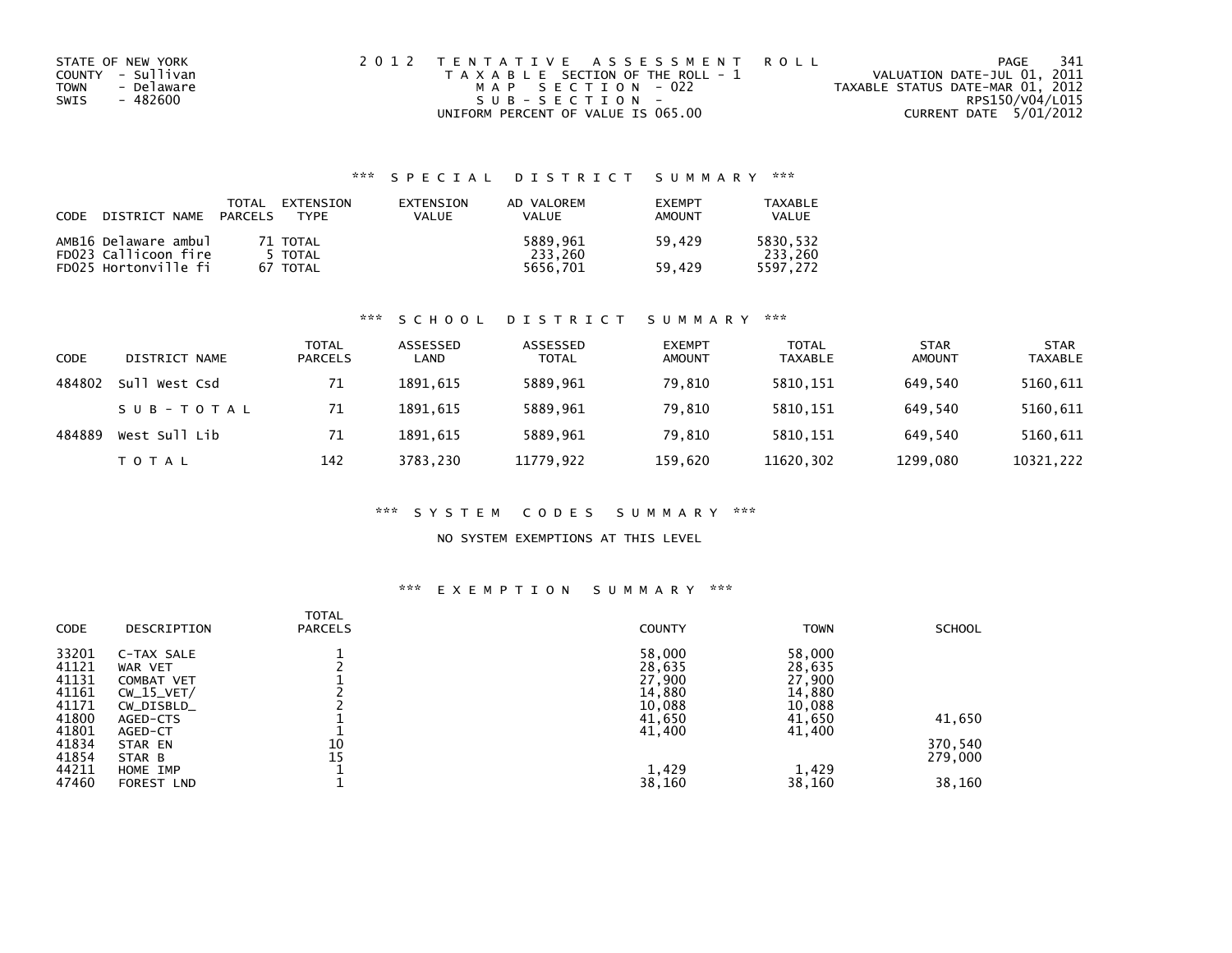| STATE OF NEW YORK         | 2012 TENTATIVE ASSESSMENT ROLL        | 342<br>PAGE                      |
|---------------------------|---------------------------------------|----------------------------------|
| COUNTY - Sullivan         | T A X A B L E SECTION OF THE ROLL - 1 | VALUATION DATE-JUL 01, 2011      |
| - Delaware<br><b>TOWN</b> | MAP SECTION - 022                     | TAXABLE STATUS DATE-MAR 01, 2012 |
| SWIS<br>- 482600          | SUB-SECTION-                          | RPS150/V04/L015                  |
|                           | UNIFORM PERCENT OF VALUE IS 065.00    | CURRENT DATE 5/01/2012           |

# \*\*\* E X E M P T I O N S U M M A R Y \*\*\*

| SCHOOL  | <b>TOWN</b>  | COUNTY  | TOTAL<br><b>PARCELS</b> | DESCRIPTION  | CODE |
|---------|--------------|---------|-------------------------|--------------|------|
| 729,350 | 262<br>. 142 | 262.142 | $\sim$ $-$<br>. .       | <b>TOTAL</b> |      |

## \*\*\* G R A N D T O T A L S \*\*\*

| <b>ROLL</b> | DESCRIPTION    | <b>TOTAL</b>   | ASSESSED | <b>ASSESSED</b> | TAXABLE       | <b>TAXABLE</b> | TAXABLE       | STAR           |
|-------------|----------------|----------------|----------|-----------------|---------------|----------------|---------------|----------------|
| <b>SEC</b>  |                | <b>PARCELS</b> | LAND     | TOTAL           | <b>COUNTY</b> | TOWN           | <b>SCHOOL</b> | <b>TAXABLE</b> |
|             | <b>TAXABLE</b> | -              | 1891.615 | 5889,961        | 5627.819      | 5627.819       | 5810.151      | 5160.611       |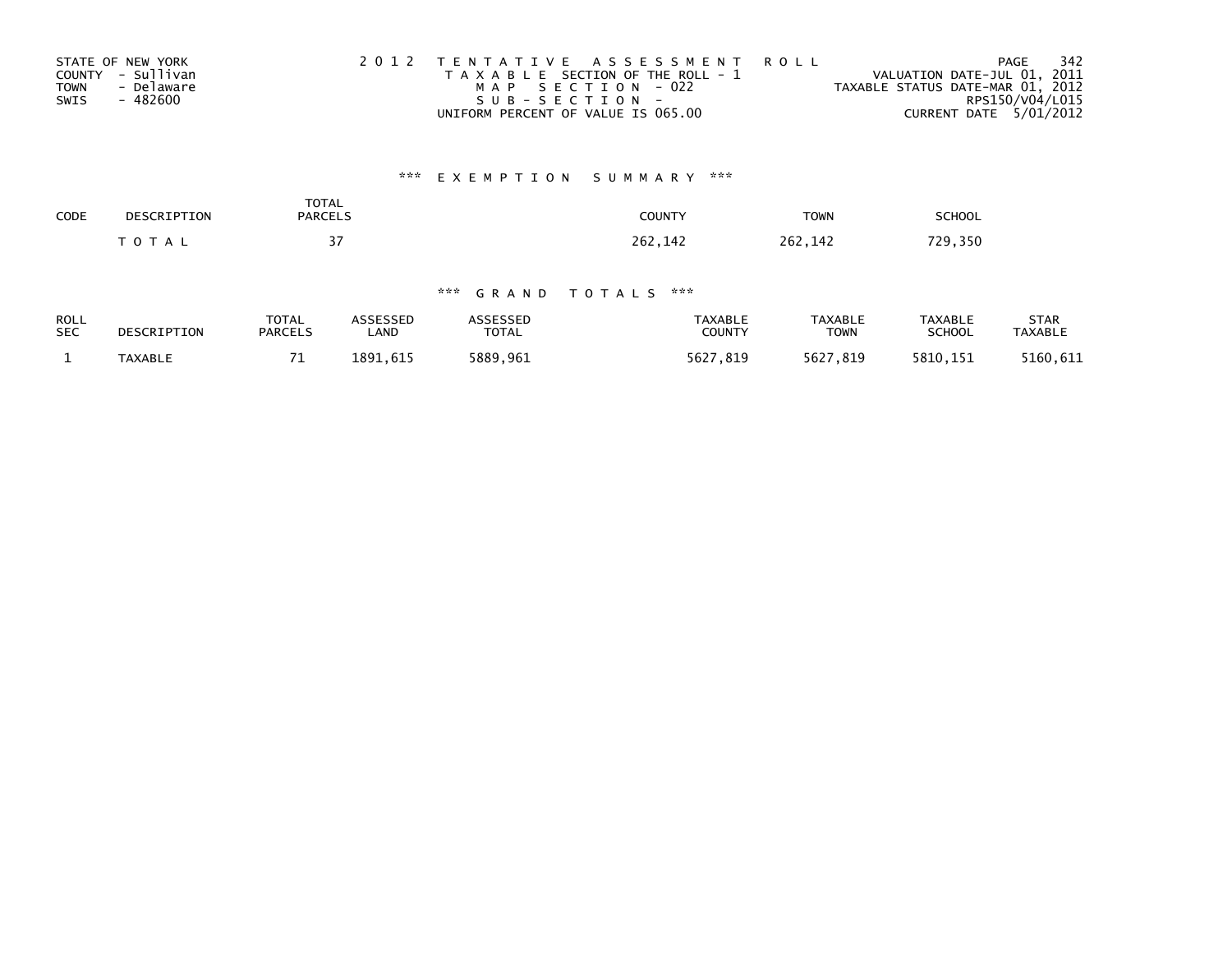| STATE OF NEW YORK<br>COUNTY - Sullivan<br><b>TOWN</b><br>- Delaware<br>$-482600$<br><b>SWIS</b>       | 2 0 1 2                                                                                                                                                | T E N T A T I V E<br>TAX MAP NUMBER SEQUENCE | A S S E S S M E N T<br><b>ROLL</b><br>T A X A B L E SECTION OF THE ROLL - 1<br>UNIFORM PERCENT OF VALUE IS 065.00                                     | VALUATION DATE-JUL 01, 2011<br>TAXABLE STATUS DATE-MAR 01, 2012 | PAGE    | 343    |
|-------------------------------------------------------------------------------------------------------|--------------------------------------------------------------------------------------------------------------------------------------------------------|----------------------------------------------|-------------------------------------------------------------------------------------------------------------------------------------------------------|-----------------------------------------------------------------|---------|--------|
| TAX MAP PARCEL NUMBER<br>CURRENT OWNERS NAME                                                          | PROPERTY LOCATION & CLASS ASSESSMENT<br>SCHOOL DISTRICT                                                                                                | LAND                                         | TAX DESCRIPTION                                                                                                                                       | TAXABLE VALUE                                                   |         |        |
| $23. -1 - 1.1$<br>Maloney Christina<br>Maloney Tom<br>HC Box 329A<br>Diehl Rd                         | Tr23<br>311 Res vac land<br>484802-89<br>Sull West Csd<br><b>ACRES</b><br>1.59<br>EAST-0317488 NRTH-0639970<br>DEED BOOK 1464<br>PG-76                 | 7,200<br>7,200                               | COUNTY TAXABLE VALUE<br><b>TOWN</b><br>TAXABLE VALUE<br>SCHOOL TAXABLE VALUE<br>AMB16 Delaware ambulance<br>FD025 Hortonville fire                    | 7,200<br>7,200<br>7.200<br>7,200 TO<br>7.200 TO                 | 120305  |        |
| $23. - 1 - 1.2$<br>Boyle Edward<br>184 Gabel Rd<br>Callicoon, NY 12723                                | 184 Gabel Rd<br>210 1 Family Res<br>Sull West Csd 484802-89<br><b>ACRES</b><br>2.61 BANK 60806<br>EAST-0316920 NRTH-0638200<br>DEED BOOK 2105<br>PG-33 | 24,300<br>64.000                             | 41854<br>STAR B<br>COUNTY TAXABLE VALUE<br><b>TOWN</b><br>TAXABLE VALUE<br>SCHOOL TAXABLE VALUE<br>AMB16 Delaware ambulance                           | $\mathbf{0}$<br>64,000<br>64,000<br>45,400<br>64,000 TO         | 0       | 18,600 |
| $23. -1 - 1.3$<br>Levitt Paul<br>Levitt aka Cosher Deborah<br>60 Ocean Ave<br>Northport, NY 11768     | 109 Gabel Rd<br>210 1 Family Res<br>Sull West Csd<br>484802-89<br><b>ACRES</b><br>4.00<br>EAST-0316430 NRTH-0639810<br>DEED BOOK 2010<br>PG-56566      | 22,000<br>208.528                            | COUNTY TAXABLE VALUE<br><b>TAXABLE VALUE</b><br><b>TOWN</b><br>SCHOOL TAXABLE VALUE<br>AMB16 Delaware ambulance<br>FD025 Hortonville fire             | 208,528<br>208,528<br>208,528<br>208,528 TO<br>208,528 TO       | 121286  |        |
| $23 - 1 - 1.4$<br>Boyle Charles<br>58 Toad Rd<br>Callicoon, NY 12723                                  | 58 Toad Rd<br>210 1 Family Res<br>Sull West Csd<br>484802-89<br>ACRES 13.91<br>EAST-0315570 NRTH-0638530<br>DEED BOOK 825<br>PG-00195                  | 41,900<br>116,900                            | 41854<br>STAR B<br>COUNTY TAXABLE VALUE<br>TAXABLE VALUE<br><b>TOWN</b><br>SCHOOL TAXABLE VALUE<br>AMB16 Delaware ambulance                           | $\mathbf 0$<br>116,900<br>116,900<br>98,300<br>116,900 TO       | 120127  | 18,600 |
| $23. -1 - 1.5$<br>Keoppen Mark J<br>Townsend Wendy<br>77 Toad Rd<br>PO Box 404<br>Callicoon, NY 12723 | 77 Toad Rd<br>240 Rural res<br>Sull West Csd<br>484802-89<br>ACRES 10.73<br>EAST-0315360 NRTH-0637990<br>DEED BOOK 2097<br>PG-170<br>FULL MARKET VALUE | 30,730<br>188,510<br>290,015                 | 41854<br>STAR B<br>COUNTY TAXABLE VALUE<br><b>TOWN</b><br>TAXABLE VALUE<br>SCHOOL TAXABLE VALUE<br>AMB16 Delaware ambulance<br>FD025 Hortonville fire | 0<br>188,510<br>188,510<br>169,910<br>188,510 TO<br>188,510 TO  | 03/2010 | 18,600 |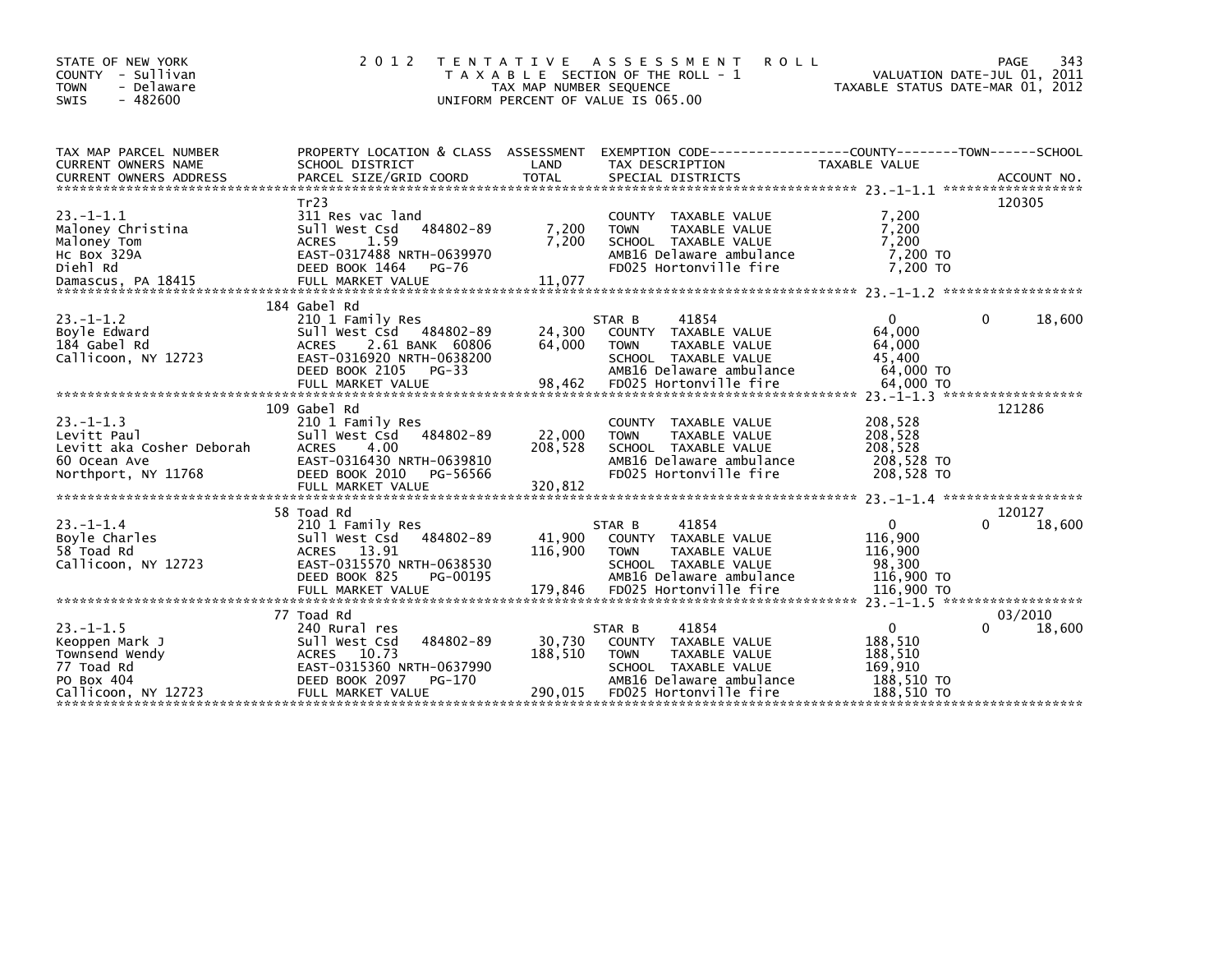| STATE OF NEW YORK<br>COUNTY - Sullivan<br><b>TOWN</b><br>- Delaware<br>$-482600$<br><b>SWIS</b>         | 2 0 1 2                                                                                                                                                              | TAX MAP NUMBER SEQUENCE<br>UNIFORM PERCENT OF VALUE IS 065.00 | TENTATIVE ASSESSMENT<br><b>ROLL</b><br>T A X A B L E SECTION OF THE ROLL - 1                                                                 |                                                           | PAGE<br>344<br>VALUATION DATE-JUL 01, 2011<br>TAXABLE STATUS DATE-MAR 01, 2012 |
|---------------------------------------------------------------------------------------------------------|----------------------------------------------------------------------------------------------------------------------------------------------------------------------|---------------------------------------------------------------|----------------------------------------------------------------------------------------------------------------------------------------------|-----------------------------------------------------------|--------------------------------------------------------------------------------|
| TAX MAP PARCEL NUMBER<br>CURRENT OWNERS NAME<br><b>CURRENT OWNERS ADDRESS</b>                           | PROPERTY LOCATION & CLASS ASSESSMENT<br>SCHOOL DISTRICT<br>PARCEL SIZE/GRID COORD                                                                                    | LAND<br><b>TOTAL</b>                                          | EXEMPTION CODE------------------COUNTY--------TOWN------SCHOOL<br>TAX DESCRIPTION<br>SPECIAL DISTRICTS                                       | TAXABLE VALUE                                             | ACCOUNT NO.                                                                    |
|                                                                                                         |                                                                                                                                                                      |                                                               |                                                                                                                                              |                                                           |                                                                                |
| $23 - 1 - 1.6$                                                                                          | 1007 Cty Rte 164<br>240 Rural res                                                                                                                                    | STAR B                                                        | 41854                                                                                                                                        | $\Omega$                                                  | 120260<br>0<br>18,600                                                          |
| Calkin Alan<br>Calkin Ilene<br>1007 Cty Rte 164<br>Callicoon, NY 12723                                  | 484802-89<br>Sull West Csd<br>ACRES 12.50<br>EAST-0317400 NRTH-0641550<br>DEED BOOK 904<br>PG-00059                                                                  | 34,500<br>118,800                                             | COUNTY TAXABLE VALUE<br><b>TOWN</b><br>TAXABLE VALUE<br>SCHOOL TAXABLE VALUE<br>AMB16 Delaware ambulance                                     | 118,800<br>118,800<br>100,200<br>118,800 TO               |                                                                                |
|                                                                                                         | FULL MARKET VALUE                                                                                                                                                    | 182,769                                                       | FD025 Hortonville fire                                                                                                                       | 118,800 TO                                                |                                                                                |
|                                                                                                         |                                                                                                                                                                      |                                                               |                                                                                                                                              |                                                           |                                                                                |
| $23. -1 - 1.7$<br>Duchesneau Douglas P<br>Carbone Gail A<br>153 Gabel Rd                                | 153 Gabel Rd<br>241 Rural res&ag<br>Sull West Csd<br>484802-89<br><b>ACRES</b><br>8.58 BANK C30385<br>EAST-0317964 NRTH-0639656                                      | 33,900 STAR B<br>96,800                                       | AGRI DIST 41720<br>41854<br>COUNTY TAXABLE VALUE<br>TAXABLE VALUE<br><b>TOWN</b>                                                             | 12,094<br>$\mathbf{0}$<br>84,706<br>84,706                | 120392<br>12,094<br>12,094<br>18,600<br>0                                      |
| Callicoon, NY 12723                                                                                     | DEED BOOK 2390<br>PG-220                                                                                                                                             |                                                               | SCHOOL TAXABLE VALUE                                                                                                                         | 66,106                                                    |                                                                                |
| MAY BE SUBJECT TO PAYMENT<br>UNDER AGDIST LAW TIL 2016                                                  | FULL MARKET VALUE                                                                                                                                                    | 148,923                                                       | AMB16 Delaware ambulance<br>FD025 Hortonville fire                                                                                           | 96,800 TO<br>96,800 TO                                    |                                                                                |
|                                                                                                         |                                                                                                                                                                      |                                                               |                                                                                                                                              |                                                           |                                                                                |
| $23. - 1 - 1.8$<br>Girshin Michael S<br>Anesh Victoria<br>25 E 91st St Apt 2-A<br>New York, NY 10128    | 137 Gabel Rd<br>210 1 Family Res<br>484802-89<br>Sull West Csd<br><b>ACRES</b><br>4.61<br>EAST-0316703 NRTH-0639975<br>DEED BOOK 3621<br>PG-665<br>FULL MARKET VALUE | 22,610<br>150,804<br>232,006                                  | TAXABLE VALUE<br><b>COUNTY</b><br>TAXABLE VALUE<br><b>TOWN</b><br>SCHOOL TAXABLE VALUE<br>AMB16 Delaware ambulance<br>FD025 Hortonville fire | 150,804<br>150,804<br>150,804<br>150,804 TO<br>150,804 TO | 11/2011                                                                        |
| MAY BE SUBJECT TO PAYMENT<br>UNDER AGDIST LAW TIL 2014                                                  |                                                                                                                                                                      |                                                               |                                                                                                                                              |                                                           |                                                                                |
|                                                                                                         | 149 Gabel Rd                                                                                                                                                         |                                                               |                                                                                                                                              |                                                           |                                                                                |
| $23. -1 - 1.9$<br>Whitmore Lillie<br>102-27 215th St<br>Queens Village, NY 11429                        | 210 1 Family Res<br>Sull West Csd<br>484802-89<br>4.00 BANK 80395<br><b>ACRES</b><br>EAST-0317900 NRTH-0638760<br>DEED BOOK 1358<br>PG-481                           | 27,000<br>110,000                                             | COUNTY TAXABLE VALUE<br><b>TOWN</b><br>TAXABLE VALUE<br>SCHOOL TAXABLE VALUE<br>AMB16 Delaware ambulance<br>FD025 Hortonville fire           | 110,000<br>110,000<br>110,000<br>110,000 TO<br>110,000 TO |                                                                                |
|                                                                                                         | FULL MARKET VALUE                                                                                                                                                    | 169,231                                                       |                                                                                                                                              |                                                           |                                                                                |
| $23 - 1 - 1.10$<br>Johnston Stephen<br>Johnston Joan<br>711 Amsterdam Ave Apt 181<br>New York, NY 10025 | 20 Toad Rd<br>210 1 Family Res<br>Sull West Csd<br>484802-89<br><b>ACRES</b><br>6.56<br>EAST-0316431 NRTH-0638940<br>DEED BOOK 1127<br>PG-00010<br>FULL MARKET VALUE | 24,000<br>125,000<br>192,308                                  | COUNTY TAXABLE VALUE<br>TAXABLE VALUE<br><b>TOWN</b><br>SCHOOL TAXABLE VALUE<br>AMB16 Delaware ambulance<br>FD025 Hortonville fire           | 125,000<br>125,000<br>125,000<br>125,000 TO<br>125,000 TO |                                                                                |
|                                                                                                         |                                                                                                                                                                      |                                                               |                                                                                                                                              |                                                           |                                                                                |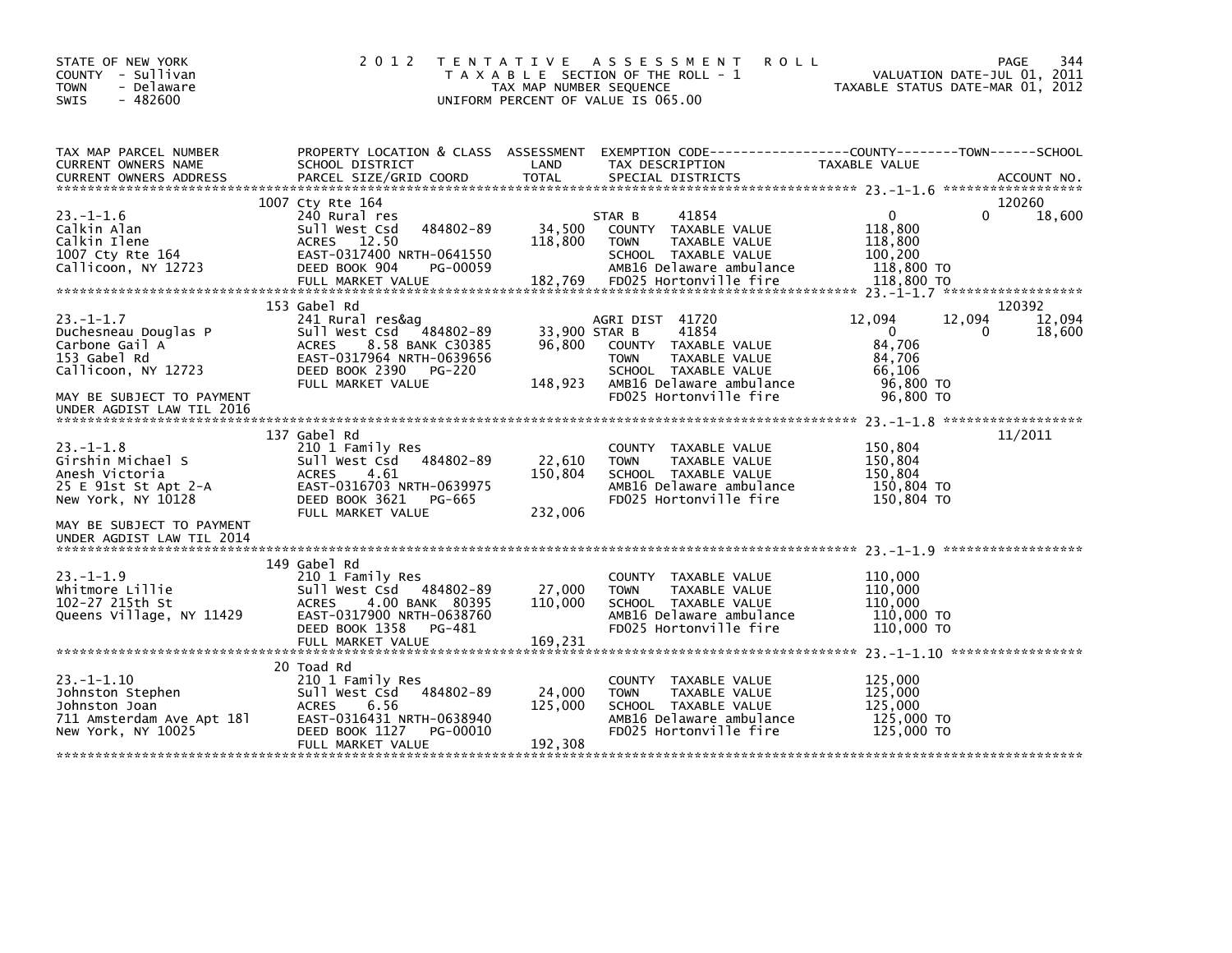| STATE OF NEW YORK<br>COUNTY - Sullivan<br><b>TOWN</b><br>- Delaware<br>$-482600$<br>SWIS                                                    | 2 0 1 2                                                                                                                                                                  | TAX MAP NUMBER SEQUENCE      | TENTATIVE ASSESSMENT<br><b>ROLL</b><br>T A X A B L E SECTION OF THE ROLL - 1<br>UNIFORM PERCENT OF VALUE IS 065.00                                                        | TAXABLE STATUS DATE-MAR 01, 2012                            | VALUATION DATE-JUL 01, 2011 | 345<br>PAGE |
|---------------------------------------------------------------------------------------------------------------------------------------------|--------------------------------------------------------------------------------------------------------------------------------------------------------------------------|------------------------------|---------------------------------------------------------------------------------------------------------------------------------------------------------------------------|-------------------------------------------------------------|-----------------------------|-------------|
| TAX MAP PARCEL NUMBER<br>CURRENT OWNERS NAME                                                                                                | SCHOOL DISTRICT                                                                                                                                                          | LAND                         | PROPERTY LOCATION & CLASS ASSESSMENT EXEMPTION CODE----------------COUNTY-------TOWN-----SCHOOL<br>TAX DESCRIPTION                                                        | TAXABLE VALUE                                               |                             |             |
| $23. -1 - 1.11$<br>Alexandris Panagiotis<br>Alexandris Panagiota<br>58 Felice Crescent<br>Hicksville, NY 11801<br>MAY BE SUBJECT TO PAYMENT | Gabel Rd<br>105 Vac farmland<br>484802-89<br>Sull West Csd<br><b>ACRES</b><br>5.00<br>EAST-0317312 NRTH-0638777<br>DEED BOOK 1097 PG-00349<br>FULL MARKET VALUE          | 26,900<br>26,900<br>41,385   | AGRI DIST 41720<br>COUNTY TAXABLE VALUE<br>TAXABLE VALUE<br><b>TOWN</b><br>SCHOOL TAXABLE VALUE<br>AMB16 Delaware ambulance<br>FD025 Hortonville fire                     | 25,290<br>1,610<br>1,610<br>1,610<br>26,900 TO<br>26,900 ТО | 25,290                      | 25,290      |
| UNDER AGDIST LAW TIL 2016                                                                                                                   |                                                                                                                                                                          |                              |                                                                                                                                                                           |                                                             |                             |             |
| $23. -1 - 1.12$<br>Alexandris Panagiotis<br>Alexandris Panagiota<br>58 Felice Crescent<br>Hicksville, NY 11801                              | Gabel Rd<br>105 Vac farmland<br>Sull West Csd 484802-89<br>5.80<br><b>ACRES</b><br>EAST-0316991 NRTH-0638846<br>DEED BOOK 1018 PG-00065                                  | 8,700<br>8,700               | AGRI DIST 41720<br>COUNTY TAXABLE VALUE<br>TAXABLE VALUE<br><b>TOWN</b><br>SCHOOL TAXABLE VALUE<br>AMB16 Delaware ambulance<br>FD025 Hortonville fire                     | 5,985<br>2,715<br>2,715<br>2,715<br>8,700 TO<br>8.700 TO    | 5,985                       | 5,985       |
| MAY BE SUBJECT TO PAYMENT<br>UNDER AGDIST LAW TIL 2016                                                                                      | FULL MARKET VALUE                                                                                                                                                        | 13,385                       |                                                                                                                                                                           |                                                             |                             |             |
| $23. -1 - 1.13$<br>Fink Kathleen E<br>PO Box 282<br>Callicoon, NY 12723                                                                     | 45 Boettger Rd<br>210 1 Family Res<br>484802-89<br>Sull West Csd<br><b>ACRES</b><br>7.03<br>EAST-0317008 NRTH-0637682<br>DEED BOOK 1171<br>PG-00262<br>FULL MARKET VALUE | 25,000<br>149,339<br>229,752 | COUNTY TAXABLE VALUE<br>TAXABLE VALUE<br><b>TOWN</b><br>SCHOOL TAXABLE VALUE<br>AMB16 Delaware ambulance<br>FD025 Hortonville fire                                        | 149,339<br>149,339<br>149.339<br>149,339 TO<br>149.339 TO   |                             |             |
|                                                                                                                                             |                                                                                                                                                                          |                              |                                                                                                                                                                           |                                                             |                             |             |
| $23. -1 - 1.14$<br>Muscara Alfred<br>Muscara Elaine<br>198 Gabel Rd<br>Callicoon, NY 12723                                                  | 198 Gabel Rd<br>210 1 Family Res<br>Sull West Csd<br>484802-89<br><b>ACRES</b><br>4.00<br>EAST-0317079 NRTH-0638065<br>DEED BOOK 2614<br>PG-579                          | 147,740                      | 88 PCT OF VALUE USED FOR EXEMPTION PURPOSES<br>41121<br>WAR VET<br>41854<br>38,000 STAR B<br>COUNTY TAXABLE VALUE<br><b>TOWN</b><br>TAXABLE VALUE<br>SCHOOL TAXABLE VALUE | 16,740<br>$\Omega$<br>131,000<br>131,000<br>129,140         | 16,740<br>$\Omega$          | 18,600      |
|                                                                                                                                             | FULL MARKET VALUE                                                                                                                                                        | 227,292                      | AMB16 Delaware ambulance<br>FD025 Hortonville fire                                                                                                                        | 147,740 TO<br>147,740 TO                                    |                             |             |
| $23. -1 - 1.15$<br>Cayer Stephen<br>117 Quarry Hill Rd<br>Millerton, NY 12546                                                               | Gabel Rd<br>311 Res vac land<br>484802-89<br>Sull West Csd<br>5.00<br><b>ACRES</b><br>EAST-0316402 NRTH-0639248<br>DEED BOOK 3246<br>PG-514<br>FULL MARKET VALUE         | 15,000<br>15,000<br>23,077   | COUNTY TAXABLE VALUE<br><b>TOWN</b><br>TAXABLE VALUE<br>SCHOOL TAXABLE VALUE<br>AMB16 Delaware ambulance<br>FD025 Hortonville fire                                        | 15,000<br>15,000<br>15,000<br>15,000 TO<br>15,000 TO        |                             |             |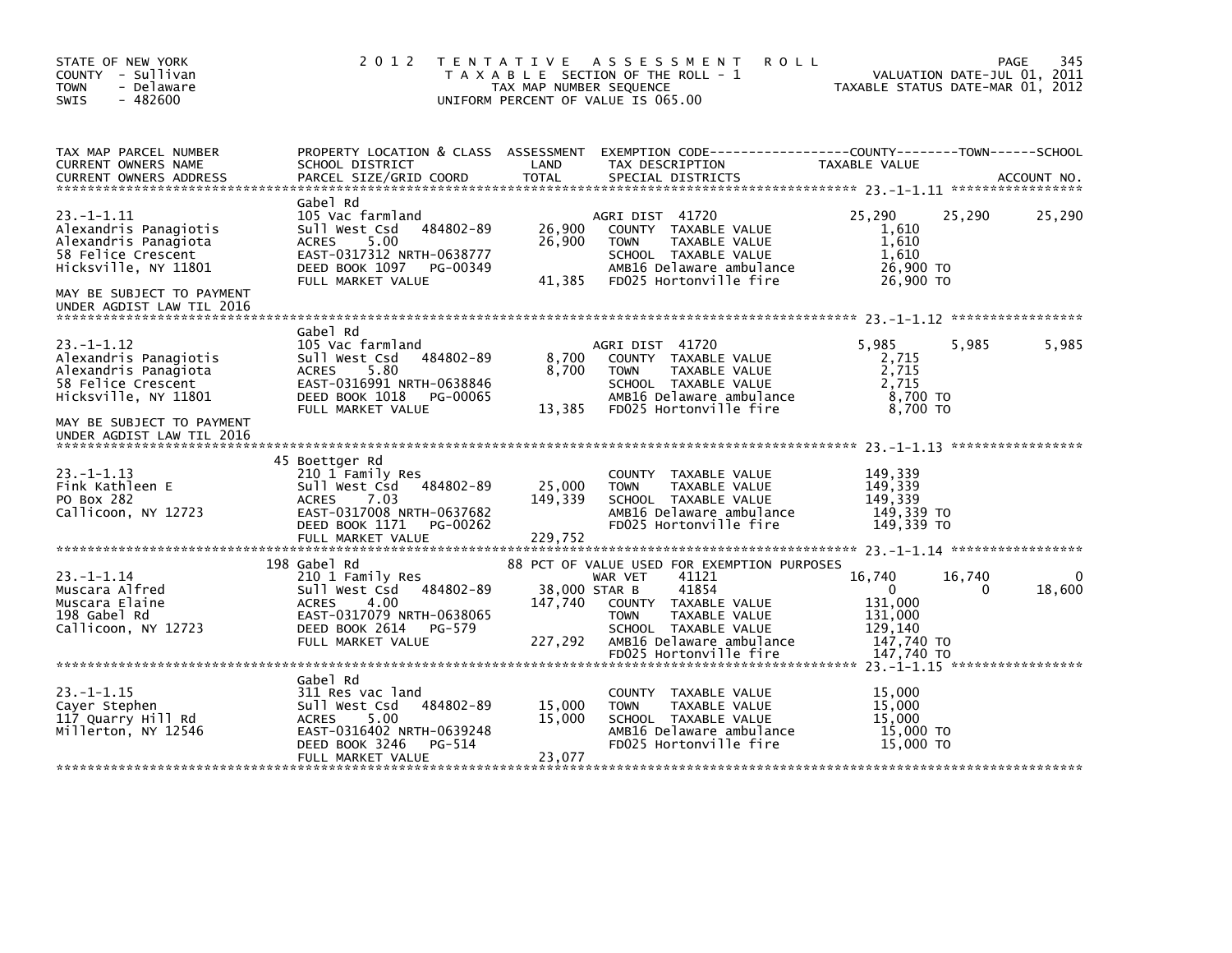| STATE OF NEW YORK<br>COUNTY - Sullivan<br>- Delaware<br><b>TOWN</b><br>$-482600$<br><b>SWIS</b>      | 2 0 1 2                                                                                                                                                                      | T E N T A T I V E<br>TAX MAP NUMBER SEQUENCE | A S S E S S M E N T<br><b>ROLL</b><br>T A X A B L E SECTION OF THE ROLL - 1<br>UNIFORM PERCENT OF VALUE IS 065.00                                     | TAXABLE STATUS DATE-MAR 01, 2012                                      | <b>PAGE</b><br>VALUATION DATE-JUL 01, 2011 | 346 |
|------------------------------------------------------------------------------------------------------|------------------------------------------------------------------------------------------------------------------------------------------------------------------------------|----------------------------------------------|-------------------------------------------------------------------------------------------------------------------------------------------------------|-----------------------------------------------------------------------|--------------------------------------------|-----|
| TAX MAP PARCEL NUMBER<br>CURRENT OWNERS NAME                                                         | PROPERTY LOCATION & CLASS ASSESSMENT<br>SCHOOL DISTRICT                                                                                                                      | LAND                                         | EXEMPTION        CODE------------------COUNTY-------TOWN------SCHOOL<br>TAX DESCRIPTION                                                               | TAXABLE VALUE                                                         |                                            |     |
| $23. -1 - 1.16$<br>Mailey Robin<br>Mailey Patricia<br>133 Gabel Rd<br>Callicoon, NY 12723            | 133 Gabel Rd<br>240 Rural res<br>Sull West Csd<br>484802-89<br>ACRES 21.43 BANK 60806<br>EAST-0317388 NRTH-0640372<br>DEED BOOK 2392<br>$PG-87$<br>FULL MARKET VALUE         | 40,700<br>186,058<br>286,243                 | 41854<br>STAR B<br>COUNTY TAXABLE VALUE<br>TAXABLE VALUE<br><b>TOWN</b><br>SCHOOL TAXABLE VALUE<br>AMB16 Delaware ambulance<br>FD025 Hortonville fire | $\Omega$<br>186,058<br>186,058<br>167,458<br>186,058 TO<br>186.058 TO | 18,600<br>0                                |     |
| $23 - 1 - 1.17$<br>Goodnow Robert A Jr<br>Robisch Denise M<br>799 Long Hill Rd<br>Gillette, NJ 07933 | Gabel Rd<br>311 Res vac land<br>Sull West Csd<br>484802-89<br>5.16<br><b>ACRES</b><br>EAST-0317253 NRTH-0640013<br>DEED BOOK 3545<br>PG-254<br>FULL MARKET VALUE             | 15,480<br>15,480<br>23,815                   | COUNTY TAXABLE VALUE<br><b>TOWN</b><br>TAXABLE VALUE<br>SCHOOL TAXABLE VALUE<br>AMB16 Delaware ambulance<br>FD025 Hortonville fire                    | 15,480<br>15,480<br>15,480<br>15,480 TO<br>15,480 TO                  | 09/2008                                    |     |
| MAY BE SUBJECT TO PAYMENT<br>UNDER AGDIST LAW TIL 2013                                               |                                                                                                                                                                              |                                              |                                                                                                                                                       |                                                                       |                                            |     |
| $23 - 1 - 1.18$<br>Porter Owen<br>Porter Margaret<br>221 Gabel Rd<br>Callicoon, NY 12723             | 221 Gabel Rd<br>270 Mfa housina<br>Sull West Csd<br>484802-89<br>5.10<br><b>ACRES</b><br>EAST-0317610 NRTH-0638792<br>DEED BOOK 1269<br>PG-00343<br>FULL MARKET VALUE        | 25,700<br>81,700<br>125,692                  | 41854<br>STAR B<br>COUNTY TAXABLE VALUE<br>TAXABLE VALUE<br><b>TOWN</b><br>SCHOOL TAXABLE VALUE<br>AMB16 Delaware ambulance<br>FD025 Hortonville fire | $\mathbf{0}$<br>81,700<br>81,700<br>63.100<br>81,700 TO<br>81,700 TO  | 18,600<br>0                                |     |
| $23 - 1 - 1.19$<br>Duchesneau Douglas P<br>Carbone Gail A<br>153 Gabel Rd<br>Callicoon, NY 12723     | Gabel Rd<br>105 Vac farmland<br>484802-89<br>Sull West Csd<br><b>ACRES</b><br>5.10 BANK C30385<br>EAST-0317896 NRTH-0638757<br>DEED BOOK 2390<br>PG-220<br>FULL MARKET VALUE | 19,700<br>19,700<br>30.308                   | AGRI DIST 41720<br>COUNTY TAXABLE VALUE<br>TAXABLE VALUE<br><b>TOWN</b><br>SCHOOL TAXABLE VALUE<br>AMB16 Delaware ambulance<br>FD025 Hortonville fire | 17,680<br>2,020<br>2,020<br>2.020<br>19,700 TO<br>19,700 TO           | 17,680<br>17,680                           |     |
| MAY BE SUBJECT TO PAYMENT<br>UNDER AGDIST LAW TIL 2016                                               |                                                                                                                                                                              |                                              |                                                                                                                                                       |                                                                       |                                            |     |
| $23. -1 - 1.20$<br>Levitt Paul E<br>60 Ocean Ave<br>Northport, NY 11788                              | Gabel Rd<br>105 Vac farmland<br>Sull West Csd<br>484802-89<br><b>ACRES</b><br>10.79<br>EAST-0317006 NRTH-0639814<br>DEED BOOK 2010<br>PG-56564                               | 36,366<br>36,366                             | <b>COUNTY</b><br>TAXABLE VALUE<br><b>TOWN</b><br>TAXABLE VALUE<br>SCHOOL TAXABLE VALUE<br>AMB16 Delaware ambulance<br>FD025 Hortonville fire          | 36,366<br>36,366<br>36,366<br>36,366 TO<br>36,366 TO                  | 03/2010                                    |     |
| MAY BE SUBJECT TO PAYMENT<br>UNDER AGDIST LAW TIL 2015                                               | FULL MARKET VALUE                                                                                                                                                            | 55,948                                       |                                                                                                                                                       |                                                                       |                                            |     |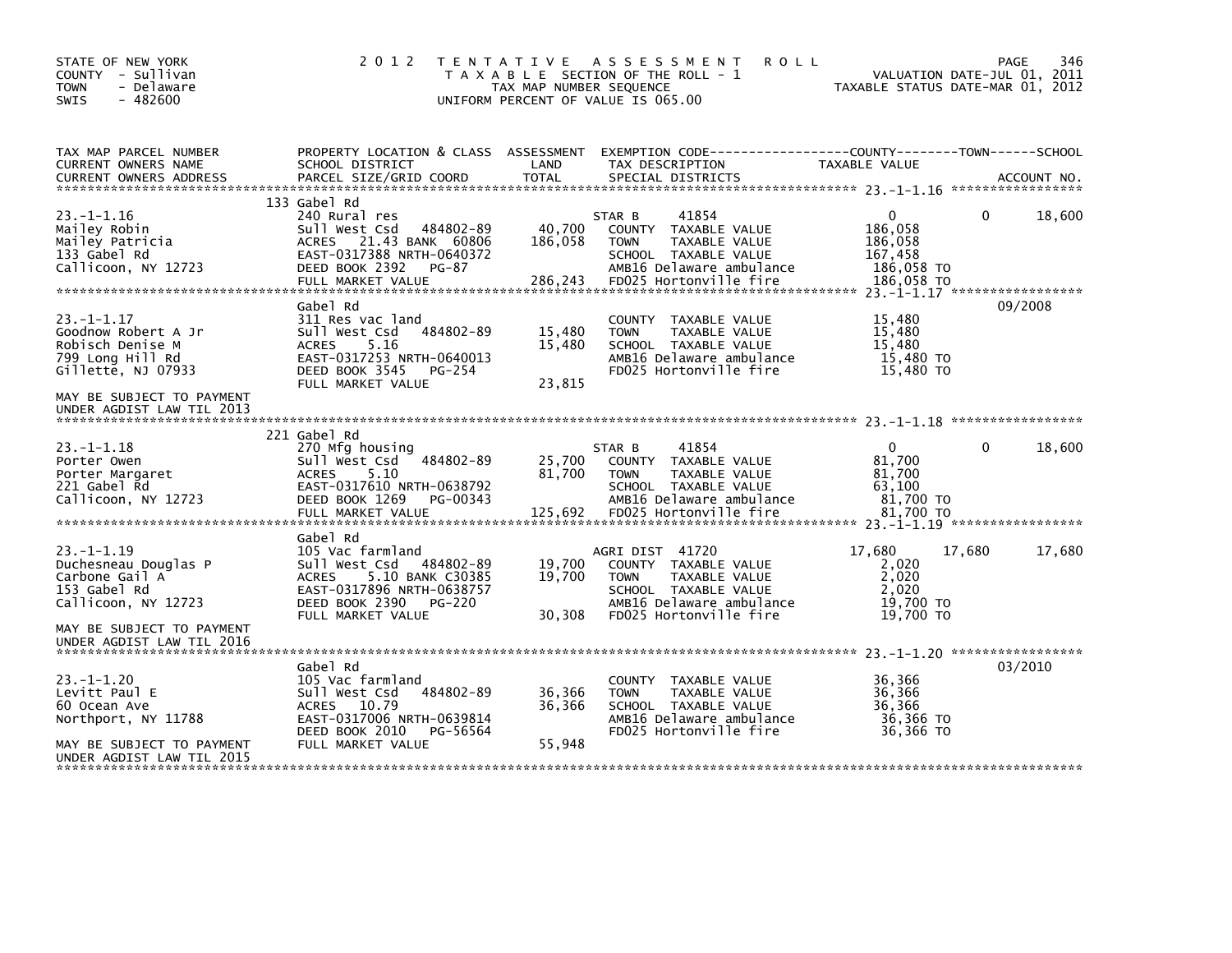| STATE OF NEW YORK<br>COUNTY - Sullivan<br>- Delaware<br><b>TOWN</b><br>$-482600$<br><b>SWIS</b>                                                                 | 2 0 1 2                                                                                                                                                                  | T E N T A T I V E<br>TAX MAP NUMBER SEQUENCE | ASSESSMENT<br><b>ROLL</b><br>T A X A B L E SECTION OF THE ROLL - 1<br>UNIFORM PERCENT OF VALUE IS 065.00                                              | VALUATION DATE-JUL 01, 2011<br>TAXABLE STATUS DATE-MAR 01, 2012                        | PAGE<br>347       |
|-----------------------------------------------------------------------------------------------------------------------------------------------------------------|--------------------------------------------------------------------------------------------------------------------------------------------------------------------------|----------------------------------------------|-------------------------------------------------------------------------------------------------------------------------------------------------------|----------------------------------------------------------------------------------------|-------------------|
| TAX MAP PARCEL NUMBER<br>CURRENT OWNERS NAME<br><b>CURRENT OWNERS ADDRESS</b>                                                                                   | PROPERTY LOCATION & CLASS ASSESSMENT<br>SCHOOL DISTRICT<br>PARCEL SIZE/GRID COORD                                                                                        | LAND<br><b>TOTAL</b>                         | EXEMPTION CODE-----------------COUNTY-------TOWN------SCHOOL<br>TAX DESCRIPTION<br>SPECIAL DISTRICTS                                                  | TAXABLE VALUE                                                                          | ACCOUNT NO.       |
| $23. -1 - 1.21$<br>Zappacosta Pergentino P<br>Zappacosta Elizabeth<br>20 Langdon Grv<br>Carmel, NY 10512                                                        | 31 Boettger Rd<br>210 1 Family Res<br>Sull West Csd<br>484802-89<br><b>ACRES</b><br>3.00<br>EAST-0317079 NRTH-0638065<br>DEED BOOK 2463<br>$PG-102$<br>FULL MARKET VALUE | 30,000<br>160,000<br>246,154                 | COUNTY<br>TAXABLE VALUE<br>TAXABLE VALUE<br><b>TOWN</b><br>SCHOOL TAXABLE VALUE<br>AMB16 Delaware ambulance<br>FD025 Hortonville fire                 | 160,000<br>160,000<br>160,000<br>160,000 TO<br>160,000 TO                              | 12/2008           |
| $23. -1 - 1.22$<br>Scozzari Marie C<br>9264 State Rte 97<br>Callicoon, NY 12723                                                                                 | 27 Boettger Rd<br>311 Res vac land<br>Sull West Csd<br>484802-89<br>3.00<br><b>ACRES</b><br>EAST-0317079 NRTH-0638065<br>DEED BOOK 2010<br>PG-55896<br>FULL MARKET VALUE | 23,000<br>23,000<br>35,385                   | <b>COUNTY</b><br>TAXABLE VALUE<br>TAXABLE VALUE<br><b>TOWN</b><br>SCHOOL TAXABLE VALUE<br>AMB16 Delaware ambulance<br>FD025 Hortonville fire          | 23. -1-1.22 ******************<br>23,000<br>23,000<br>23,000<br>23,000 TO<br>23,000 TO | 03/2010           |
| $23 - 1 - 2.1$<br>Long Brenda<br>356 Gabel Rd<br>Callicoon, NY 12723<br>MAY BE SUBJECT TO PAYMENT<br>UNDER AGDIST LAW TIL 2016                                  | Gabel Rd<br>105 Vac farmland<br>484802-89<br>Sull West Csd<br>87.64<br><b>ACRES</b><br>EAST-0318390 NRTH-0640150<br>DEED BOOK 1938<br>PG-501<br>FULL MARKET VALUE        | 78,100<br>78,100<br>120,154                  | AGRI DIST 41720<br>COUNTY TAXABLE VALUE<br><b>TOWN</b><br>TAXABLE VALUE<br>SCHOOL TAXABLE VALUE<br>AMB16 Delaware ambulance<br>FD025 Hortonville fire | 55,464<br>55,464<br>22,636<br>22,636<br>22,636<br>78.100 TO<br>78,100 TO               | 121088<br>55,464  |
| $23 - 1 - 2.2$<br>Smith Richard<br>Smith Rea<br>3960 Hillman Ave Apt 7-D<br>Bronx, NY 10463                                                                     | 305 Gabel Rd<br>210 1 Family Res<br>sull west Csd<br>484802-89<br>4.64 BANK 60806<br><b>ACRES</b><br>EAST-0319880 NRTH-0638380<br>DEED BOOK 2857<br>PG-484               | 54,000<br>200,931                            | <b>COUNTY</b><br>TAXABLE VALUE<br><b>TOWN</b><br>TAXABLE VALUE<br>SCHOOL TAXABLE VALUE<br>AMB16 Delaware ambulance<br>FD025 Hortonville fire          | 200,931<br>200,931<br>200.931<br>200,931 TO<br>200,931 TO                              |                   |
| $23 - 1 - 2.3$<br>Abrams Richard A<br>Abrams Heni Lulu<br>1199 Park Ave Apt 14F<br>New York, NY 10128<br>MAY BE SUBJECT TO PAYMENT<br>UNDER AGDIST LAW TIL 2016 | 51 Long Rd<br>240 Rural res<br>484802-89<br>Sull West Csd<br>ACRES 15.40<br>EAST-0319880 NRTH-0638380<br>DEED BOOK 3565<br>PG-54<br>FULL MARKET VALUE                    | 115,800<br>312,925<br>481,423                | AGRI DIST 41720<br>COUNTY TAXABLE VALUE<br>TAXABLE VALUE<br><b>TOWN</b><br>SCHOOL TAXABLE VALUE<br>AMB16 Delaware ambulance<br>FD025 Hortonville fire | 93,009<br>93,009<br>219,916<br>219,916<br>219,916<br>312,925 TO<br>312,925 TO          | 04/2009<br>93,009 |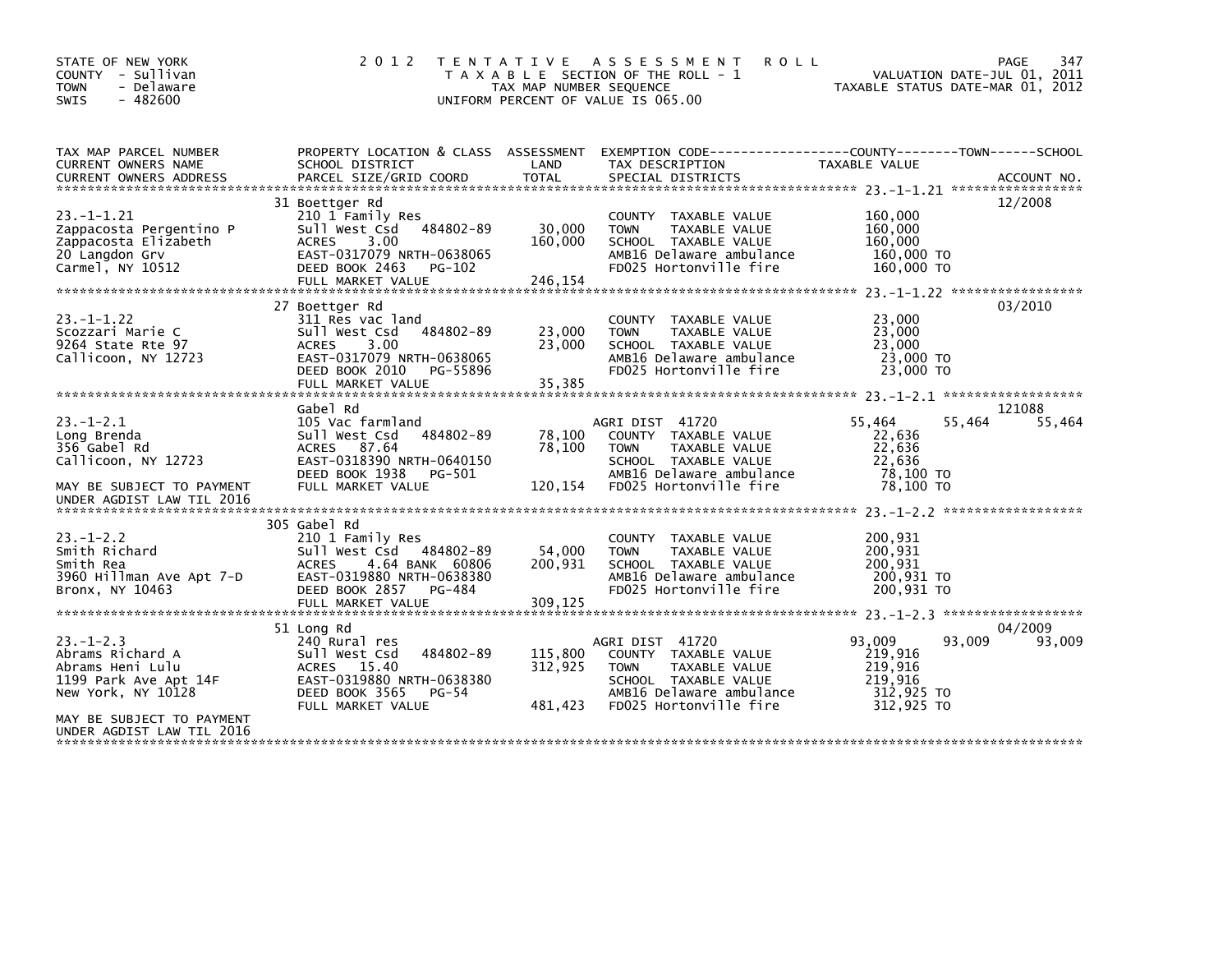| STATE OF NEW YORK<br>- Sullivan<br><b>COUNTY</b><br>- Delaware<br><b>TOWN</b><br>$-482600$<br><b>SWIS</b>                                                     | 2 0 1 2                                                                                                                                                                      | TAX MAP NUMBER SEQUENCE       | TENTATIVE ASSESSMENT<br><b>ROLL</b><br>T A X A B L E SECTION OF THE ROLL - 1<br>UNIFORM PERCENT OF VALUE IS 065.00                                                                                                                                                            | TAXABLE STATUS DATE-MAR 01, 2012                                                                        | <b>PAGE</b><br>VALUATION DATE-JUL 01, 2011           | 348                                             |
|---------------------------------------------------------------------------------------------------------------------------------------------------------------|------------------------------------------------------------------------------------------------------------------------------------------------------------------------------|-------------------------------|-------------------------------------------------------------------------------------------------------------------------------------------------------------------------------------------------------------------------------------------------------------------------------|---------------------------------------------------------------------------------------------------------|------------------------------------------------------|-------------------------------------------------|
| TAX MAP PARCEL NUMBER<br>CURRENT OWNERS NAME                                                                                                                  | PROPERTY LOCATION & CLASS ASSESSMENT<br>SCHOOL DISTRICT                                                                                                                      | LAND                          | EXEMPTION CODE-----------------COUNTY-------TOWN------SCHOOL<br>TAX DESCRIPTION                                                                                                                                                                                               | TAXABLE VALUE                                                                                           |                                                      |                                                 |
| $23. - 1 - 2.4$<br>Cipollone Rosa<br>Cipollone Pasquale<br>1631 Yates Ave<br>Bronx, NY 10461                                                                  | Gabel Rd<br>311 Res vac land<br>Sull West Csd<br>484802-89<br><b>ACRES</b><br>4.93<br>EAST-0319880 NRTH-0638380<br>DEED BOOK 2831<br>PG-657<br>FULL MARKET VALUE             | 43,070<br>43,070<br>66,262    | COUNTY TAXABLE VALUE<br><b>TOWN</b><br>TAXABLE VALUE<br>SCHOOL TAXABLE VALUE<br>AMB16 Delaware ambulance<br>FD025 Hortonville fire                                                                                                                                            | 43,070<br>43,070<br>43,070<br>43,070 TO<br>43,070 TO                                                    |                                                      |                                                 |
|                                                                                                                                                               | 121 Long Rd                                                                                                                                                                  |                               |                                                                                                                                                                                                                                                                               |                                                                                                         | 120703                                               |                                                 |
| $23 - 1 - 3$<br>Kays Robert F<br>Kays Linda<br>121 Long Rd<br>Callicoon, NY 12723<br>MAY BE SUBJECT TO PAYMENT<br>UNDER AGDIST LAW TIL 2016<br>$23. -1 - 4.1$ | 112 Dairy farm<br>Sull West Csd<br>484802-89<br>ACRES 161.75<br>EAST-0320550 NRTH-0639740<br>FULL MARKET VALUE<br>29 Reum Rd<br>110 Livestock                                | 812,874                       | AGRI DIST 41720<br>41834<br>189,200 STAR EN<br>528,368 SILO EXEM 42100<br>SOLAR/WIND 49500<br>COUNTY TAXABLE VALUE<br><b>TOWN</b><br>TAXABLE VALUE<br>SCHOOL TAXABLE VALUE<br>AMB16 Delaware ambulance<br>55,000 EX<br>FD025 Hortonville fire<br>55,000 EX<br>AGRI DIST 41720 | 179,520<br>0<br>55,000<br>47,498<br>246,350<br>246,350<br>207,790<br>473,368 TO<br>473,368 TO<br>83,566 | 179,520<br>0<br>55,000<br>47,498<br>121210<br>83,566 | 179,520<br>38,560<br>55,000<br>47,498<br>83,566 |
| Diehl John H<br>Diehl Peter A<br>93 Diehl Rd<br>Callicoon, NY 12723<br>MAY BE SUBJECT TO PAYMENT<br>UNDER AGDIST LAW TIL 2016                                 | 484802-89<br>Sull West Csd<br>ACRES 154.25<br>EAST-0322873 NRTH-0638030<br>DEED BOOK 1798<br>PG-571<br>FULL MARKET VALUE                                                     | 141,600<br>200,000<br>307,692 | COUNTY TAXABLE VALUE<br>TAXABLE VALUE<br><b>TOWN</b><br>SCHOOL TAXABLE VALUE<br>AMB16 Delaware ambulance<br>FD025 Hortonville fire<br>FD026 Kenoza lake fire                                                                                                                  | 116,434<br>116,434<br>116,434<br>200,000 TO<br>167,420 TO<br>32,580 TO                                  |                                                      |                                                 |
|                                                                                                                                                               |                                                                                                                                                                              |                               |                                                                                                                                                                                                                                                                               |                                                                                                         |                                                      |                                                 |
| $23. -1 - 5.1$<br>Stewart Donald<br>Stewart Linda<br>3589 Brigggs Rd<br>Bloomfield, NY 14469<br>MAY BE SUBJECT TO PAYMENT<br>UNDER AGDIST LAW TIL 2016        | 284 State Route 52A<br>241 Rural res&ag<br>484802-89<br>Sull West Csd<br>39.29<br><b>ACRES</b><br>EAST-0323058 NRTH-0637604<br>DEED BOOK 2152<br>PG-236<br>FULL MARKET VALUE | 53,200<br>83,200<br>128,000   | AGRI DIST 41720<br>COUNTY TAXABLE VALUE<br>TAXABLE VALUE<br><b>TOWN</b><br>SCHOOL TAXABLE VALUE<br>AMB16 Delaware ambulance<br>FD025 Hortonville fire<br>FD026 Kenoza lake fire                                                                                               | 25,879<br>57,321<br>57,321<br>57.321<br>83,200 TO<br>1,181 TO<br>82.019 TO                              | 07/2008<br>25,879                                    | 25,879                                          |
|                                                                                                                                                               |                                                                                                                                                                              |                               |                                                                                                                                                                                                                                                                               |                                                                                                         |                                                      |                                                 |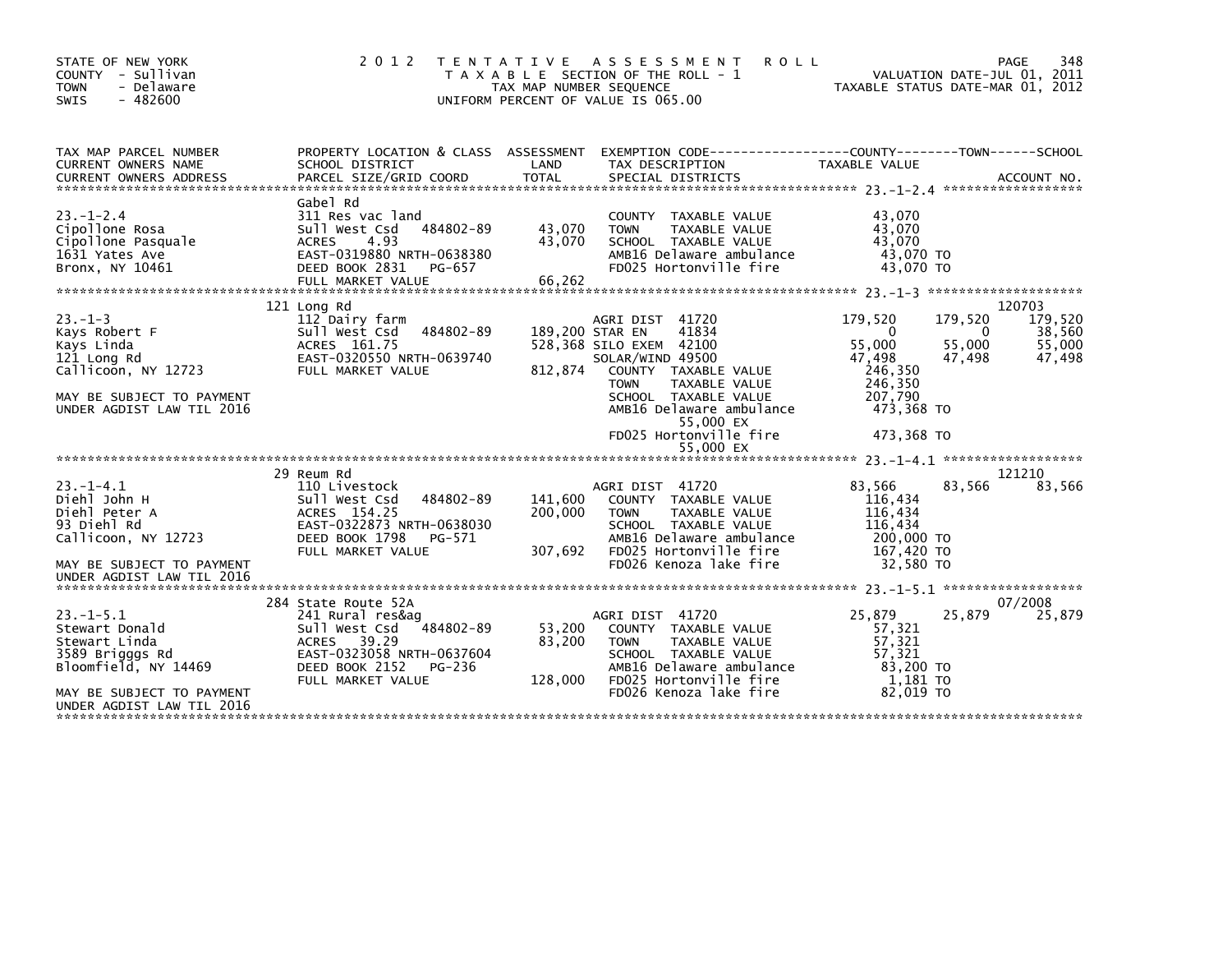| STATE OF NEW YORK<br>COUNTY - Sullivan<br><b>TOWN</b><br>- Delaware<br>- 482600<br><b>SWIS</b>        | 2 0 1 2                                                                                                                                                                     | TAX MAP NUMBER SEQUENCE     | TENTATIVE ASSESSMENT<br><b>ROLL</b><br>T A X A B L E SECTION OF THE ROLL - 1<br>UNIFORM PERCENT OF VALUE IS 065.00                                                                      | TAXABLE STATUS DATE-MAR 01, 2012                                              | 349<br>PAGE<br>VALUATION DATE-JUL 01, 2011 |
|-------------------------------------------------------------------------------------------------------|-----------------------------------------------------------------------------------------------------------------------------------------------------------------------------|-----------------------------|-----------------------------------------------------------------------------------------------------------------------------------------------------------------------------------------|-------------------------------------------------------------------------------|--------------------------------------------|
| TAX MAP PARCEL NUMBER<br>CURRENT OWNERS NAME                                                          | SCHOOL DISTRICT                                                                                                                                                             | LAND                        | PROPERTY LOCATION & CLASS ASSESSMENT EXEMPTION CODE----------------COUNTY-------TOWN------SCHOOL<br>TAX DESCRIPTION                                                                     | TAXABLE VALUE                                                                 |                                            |
| $23. - 1 - 5.2$<br>Sullivan John<br>PO Box 936<br>Wurtsboro, NY 12790                                 | State Route 52A<br>322 Rural vac>10<br>484802-89<br>Sull West Csd<br>ACRES 14.52<br>EAST-0325102 NRTH-0637150<br>DEED BOOK 2059<br>PG-133                                   | 13,000<br>13,000            | COUNTY TAXABLE VALUE<br><b>TAXABLE VALUE</b><br><b>TOWN</b><br>SCHOOL TAXABLE VALUE<br>AMB15 Ambulance dist #1<br>AMB16 Delaware ambulance                                              | 13,000<br>13,000<br>13,000<br>1,300 TO<br>11,700 TO                           |                                            |
| $23 - 1 - 6$<br>Smith Joseph F<br>Attn: Smith Stephanie<br>292 State Route 52A<br>Callicoon, NY 12723 | 292 State Route 52A<br>210 1 Family Res<br>Sull West Csd 484802-89<br>ACRES 3.75<br>EAST-0324050 NRTH-0636780<br>DEED BOOK 1393<br>PG-671                                   | 26,600<br>58,900            | STAR B<br>41854<br>COUNTY TAXABLE VALUE<br><b>TOWN</b><br>TAXABLE VALUE<br>SCHOOL TAXABLE VALUE<br>AMB16 Delaware ambulance                                                             | $\mathbf{0}$<br>58,900<br>58,900<br>40.300<br>58,900 TO                       | 121465<br>0<br>18,600                      |
| $23 - 1 - 7.1$<br>Kent Caroline J<br>19 9th Ave<br>Carbondale, PA 10407-2602                          | 270 State Route 52A<br>220 2 Family Res<br>484802-89<br>Sull West Csd<br><b>ACRES</b><br>2.19<br>EAST-0324497 NRTH-0637332<br>DEED BOOK 3196<br>PG-269<br>FULL MARKET VALUE | 22,000<br>76,000<br>116,923 | COUNTY TAXABLE VALUE<br><b>TAXABLE VALUE</b><br><b>TOWN</b><br>SCHOOL TAXABLE VALUE<br>AMB16 Delaware ambulance<br>FD026 Kenoza lake fire                                               | 76,000<br>76,000<br>76.000<br>76,000 TO<br>76,000 TO                          | 01/2010                                    |
| $23. - 1 - 7.2$<br>Smith Glenn C<br>272 State Route 52A<br>Callicoon, NY 12723                        | 272 State Route 52A<br>210 1 Family Res<br>Sull West Csd 484802-89<br>ACRES 4.72 BANKC130170<br>EAST-0324637 NRTH-0637707<br>DEED BOOK 1395<br>PG-634                       | 28,100<br>75,900            | 41854<br>STAR B<br>COUNTY TAXABLE VALUE<br>TAXABLE VALUE<br><b>TOWN</b><br>SCHOOL TAXABLE VALUE<br>AMB16 Delaware ambulance                                                             | $\mathbf 0$<br>75,900<br>75,900<br>57,300<br>75,900 TO                        | $\Omega$<br>18,600                         |
| $23 - 1 - 8$<br>Gully Joshua P<br>75 Essex Rd<br>Summit, NJ 07901                                     | State Route 52A<br>322 Rural vac>10<br>484802-89<br>Sull West Csd<br>ACRES 78.90<br>EAST-0325320 NRTH-0639070<br>DEED BOOK 2010<br>PG-53907<br>FULL MARKET VALUE            | 53,500<br>53,500<br>82,308  | COUNTY TAXABLE VALUE<br><b>TOWN</b><br>TAXABLE VALUE<br>SCHOOL TAXABLE VALUE<br>AMB15 Ambulance dist #1<br>AMB16 Delaware ambulance<br>FD025 Hortonville fire<br>FD026 Kenoza lake fire | 53,500<br>53,500<br>53.500<br>37,450 TO<br>16,050 TO<br>4,280 TO<br>49,220 TO |                                            |
|                                                                                                       |                                                                                                                                                                             |                             |                                                                                                                                                                                         |                                                                               |                                            |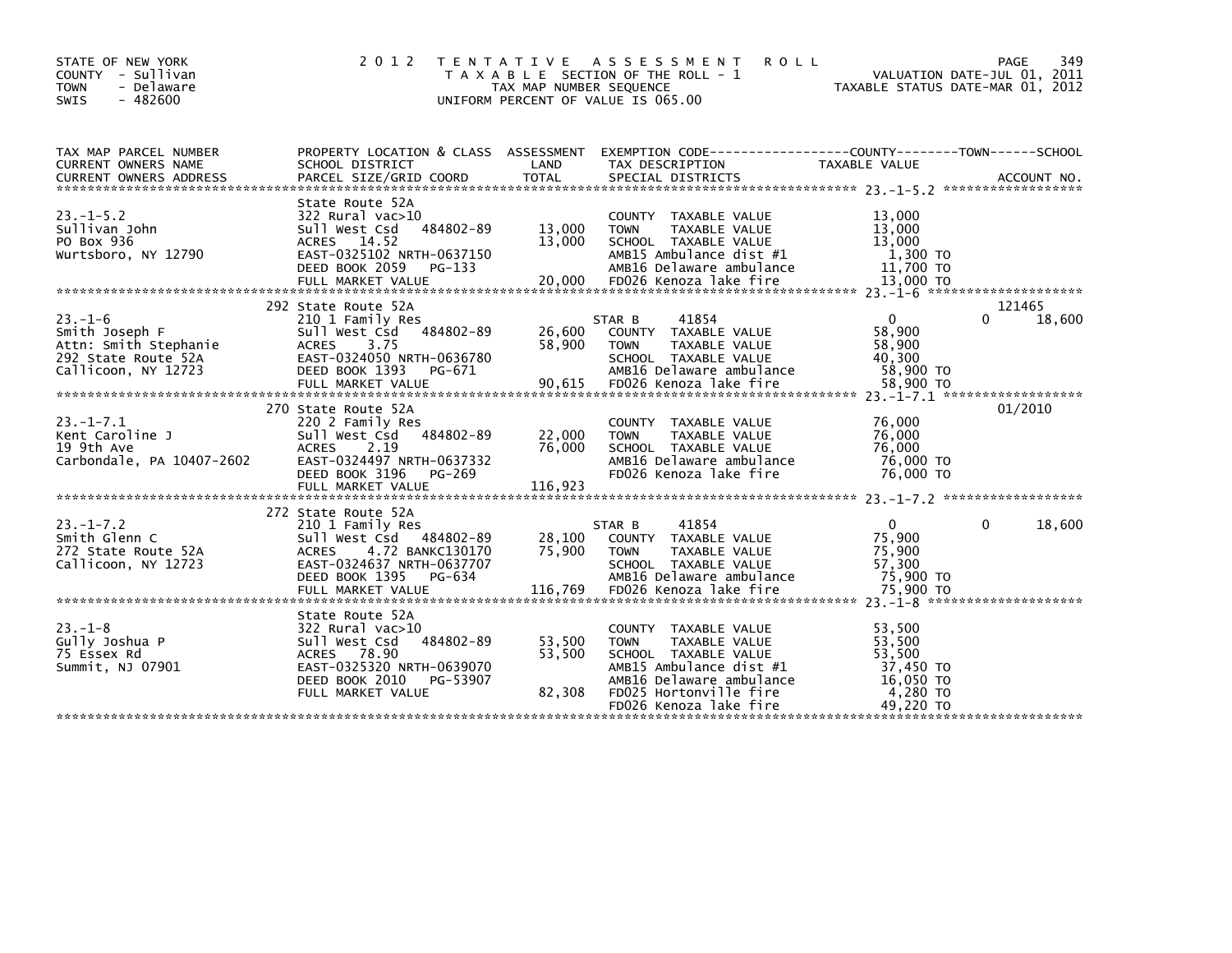| STATE OF NEW YORK<br>COUNTY - Sullivan<br><b>TOWN</b><br>- Delaware<br>SWIS<br>$-482600$                                                           | 2 0 1 2                                                                                                                                                                    | T E N T A T I V E<br>TAX MAP NUMBER SEQUENCE | A S S E S S M E N T<br><b>ROLL</b><br>T A X A B L E SECTION OF THE ROLL - 1<br>UNIFORM PERCENT OF VALUE IS 065.00                                                                                                                    | TAXABLE STATUS DATE-MAR 01, 2012                                                                   |                                       | 350<br>PAGE<br>VALUATION DATE-JUL 01, 2011 |
|----------------------------------------------------------------------------------------------------------------------------------------------------|----------------------------------------------------------------------------------------------------------------------------------------------------------------------------|----------------------------------------------|--------------------------------------------------------------------------------------------------------------------------------------------------------------------------------------------------------------------------------------|----------------------------------------------------------------------------------------------------|---------------------------------------|--------------------------------------------|
| TAX MAP PARCEL NUMBER<br>CURRENT OWNERS NAME                                                                                                       | PROPERTY LOCATION & CLASS ASSESSMENT<br>SCHOOL DISTRICT                                                                                                                    | LAND                                         | EXEMPTION CODE------------------COUNTY--------TOWN------SCHOOL<br>TAX DESCRIPTION                                                                                                                                                    | TAXABLE VALUE                                                                                      |                                       |                                            |
| $23 - 1 - 10.1$<br>Diehl William V<br>Diehl Carole<br>33 Diehl Rd<br>Callicoon, NY 12723<br>MAY BE SUBJECT TO PAYMENT<br>UNDER AGDIST LAW TIL 2016 | Diehl Rd<br>105 Vac farmland<br>484802-89<br>Sull West Csd<br>ACRES 32.90<br>EAST-0327290 NRTH-0638190<br>DEED BOOK 2548<br>PG-683<br>FULL MARKET VALUE                    | 50,830<br>50,830<br>78,200                   | AGRI DIST 41720<br>COUNTY TAXABLE VALUE<br><b>TOWN</b><br>TAXABLE VALUE<br>SCHOOL TAXABLE VALUE<br>AMB15 Ambulance dist #1<br>FD026 Kenoza lake fire                                                                                 | 44,287<br>6,543<br>6,543<br>6,543<br>50,830 TO<br>50,830 TO                                        | 44,287                                | 06/2008<br>44,287                          |
| $23. - 1 - 10.2$<br>Hanslmaier Jeanne<br>36 Diehl Rd<br>Callicoon, NY 12723                                                                        | 36 Diehl Rd<br>210 1 Family Res<br>484802-89<br>Sull West Csd<br>1.00<br><b>ACRES</b><br>EAST-0326690 NRTH-0638690<br>DEED BOOK 2630<br>PG-439<br>FULL MARKET VALUE        | 20,000<br>54,500<br>83,846                   | 41854<br>STAR B<br>COUNTY TAXABLE VALUE<br><b>TOWN</b><br>TAXABLE VALUE<br>SCHOOL TAXABLE VALUE<br>AMB15 Ambulance dist #1<br>FD026 Kenoza lake fire                                                                                 | $\Omega$<br>54,500<br>54,500<br>35,900<br>54,500 TO<br>54,500 TO                                   | $\Omega$                              | 18,600                                     |
| $23 - 1 - 10.3$<br>Diehl William V<br>Diehl Carole<br>33 Diehl Rd<br>Callicoon, NY 12723<br>MAY BE SUBJECT TO PAYMENT<br>UNDER AGDIST LAW TIL 2016 | 33 Diehl Rd<br>112 Dairy farm<br>484802-89<br>Sull West Csd<br>ACRES 21.39<br>EAST-0326220 NRTH-0638440<br>DEED BOOK 2548<br>PG-683<br>FULL MARKET VALUE                   | 53,100 STAR B<br>292,683                     | AGRI DIST 41720<br>41854<br>190,244 SILO EXEM 42100<br>SOLAR/WIND 49500<br>COUNTY TAXABLE VALUE<br><b>TOWN</b><br>TAXABLE VALUE<br>SCHOOL TAXABLE VALUE<br>AMB15 Ambulance dist #1<br>2,000 EX<br>FD026 Kenoza lake fire<br>2,000 EX | 48,309<br>$\Omega$<br>2,000<br>20,044<br>119,891<br>119,891<br>101,291<br>188,244 TO<br>188,244 TO | 48,309<br>$\Omega$<br>2,000<br>20,044 | 48,309<br>18,600<br>2,000<br>20,044        |
| $23 - 1 - 10.4$<br>Freidenstine Margaret W<br>208 State Route 52A<br>Kenoza Lake, NY 12750                                                         | 208 State Route 52A<br>270 Mfg housing<br>Sull West Csd 484802-89<br>FRNT 108.00 DPTH 141.50<br>EAST-0325746 NRTH-0637906<br>DEED BOOK 1453<br>PG-619<br>FULL MARKET VALUE | 14,200<br>25,800<br>39,692                   | COUNTY TAXABLE VALUE<br>TAXABLE VALUE<br><b>TOWN</b><br>SCHOOL TAXABLE VALUE<br>AMB15 Ambulance dist #1<br>FD026 Kenoza lake fire                                                                                                    | 25,800<br>25,800<br>25,800<br>25,800 TO<br>25,800 TO                                               |                                       |                                            |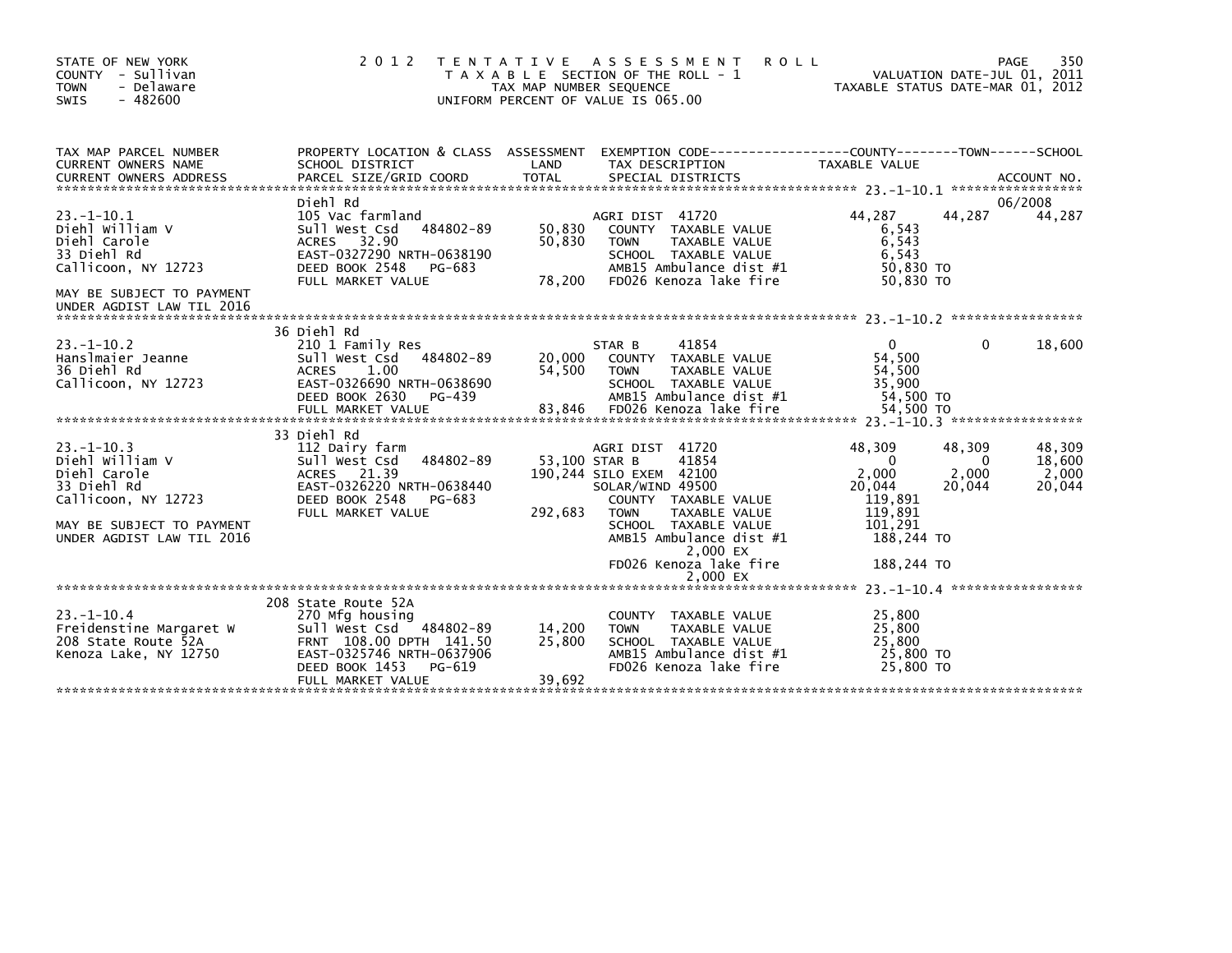| STATE OF NEW YORK<br>COUNTY - Sullivan<br><b>TOWN</b><br>- Delaware<br>- 482600<br><b>SWIS</b>                                                             | 2 0 1 2                                                                                                                                                                              | A S S E S S M E N T<br><b>ROLL</b><br>T E N T A T I V E<br>T A X A B L E SECTION OF THE ROLL - 1<br>TAX MAP NUMBER SEQUENCE<br>UNIFORM PERCENT OF VALUE IS 065.00                                    | 351<br>PAGE<br>VALUATION DATE-JUL 01, 2011<br>TAXABLE STATUS DATE-MAR 01, 2012                                             |
|------------------------------------------------------------------------------------------------------------------------------------------------------------|--------------------------------------------------------------------------------------------------------------------------------------------------------------------------------------|------------------------------------------------------------------------------------------------------------------------------------------------------------------------------------------------------|----------------------------------------------------------------------------------------------------------------------------|
| TAX MAP PARCEL NUMBER<br>CURRENT OWNERS NAME<br><b>CURRENT OWNERS ADDRESS</b>                                                                              | PROPERTY LOCATION & CLASS ASSESSMENT<br>SCHOOL DISTRICT<br>PARCEL SIZE/GRID COORD                                                                                                    | EXEMPTION CODE----<br>LAND<br>TAX DESCRIPTION<br><b>TOTAL</b><br>SPECIAL DISTRICTS                                                                                                                   | -------------COUNTY--------TOWN------SCHOOL<br>TAXABLE VALUE<br>ACCOUNT NO.                                                |
| $23. - 1 - 10.5$<br>Blumenthal Ian S<br>Blumenthal Megan S<br>26 Diehl Rd<br>Callicoon, NY 12723<br>MAY BE SUBJECT TO PAYMENT<br>UNDER AGDIST LAW TIL 2016 | 26 Diehl Rd<br>210 1 Family Res<br>484802-89<br>Sull West Csd<br>4.21<br><b>ACRES</b><br>EAST-0327290 NRTH-0638190<br>DEED BOOK 3481<br>PG-493<br>FULL MARKET VALUE                  | AGRI DIST 41720<br>22,210 STAR B<br>41854<br>159,663<br>COUNTY TAXABLE VALUE<br><b>TOWN</b><br>TAXABLE VALUE<br>SCHOOL TAXABLE VALUE<br>245,635<br>AMB15 Ambulance dist #1<br>FD026 Kenoza lake fire | 06/2008<br>1,532<br>1,532<br>1,532<br>$\Omega$<br>18,600<br>0<br>158,131<br>158,131<br>139.531<br>159,663 TO<br>159,663 TO |
| $23. -1 - 11$<br>Freidenstine Margaret W<br>208 State Route 52A<br>Kenoza Lake, NY 12750                                                                   | 212 State Route 52A<br>271 Mfg housings<br>484802-89<br>Sull West Csd<br><b>ACRES</b><br>1.02<br>EAST-0325907 NRTH-0637904<br>DEED BOOK 700<br>PG-00364<br>FULL MARKET VALUE         | <b>COUNTY</b><br>TAXABLE VALUE<br>20,100<br><b>TAXABLE VALUE</b><br><b>TOWN</b><br>47,600<br>SCHOOL TAXABLE VALUE<br>AMB15 Ambulance dist #1<br>FD026 Kenoza lake fire<br>73,231                     | 47,600<br>47.600<br>47,600<br>47.600 TO<br>47,600 TO                                                                       |
| $23. - 1 - 12$<br>Fetner Steven<br>Fetner Patricia<br>12 Van Houten St<br>Upper Nyack, NY 10960                                                            | State Route 52A<br>311 Res vac land<br>Sull West Csd<br>484802-89<br>4.51<br><b>ACRES</b><br>EAST-0327180 NRTH-0637590<br>DEED BOOK 3492<br>$PG-419$<br>FULL MARKET VALUE            | TAXABLE VALUE<br><b>COUNTY</b><br>27,060<br>TAXABLE VALUE<br><b>TOWN</b><br>27,060<br>SCHOOL TAXABLE VALUE<br>AMB15 Ambulance dist #1<br>FD026 Kenoza lake fire<br>41.631                            | 08/2008<br>27,060<br>27,060<br>27.060<br>27,060 TO<br>27,060 TO                                                            |
| $23 - 1 - 13$<br>Leonardo Thomas Sr<br>Leonardo Lisa A<br>18 Winklestern Rd<br>Star Rt Box 20<br>Kenoza Lake, NY 12750                                     | 18 Winkelstern Ln<br>210 1 Family Res<br>Sull West Csd<br>484802-89<br>1.00 BANK 60806<br><b>ACRES</b><br>EAST-0326960 NRTH-0637270<br>DEED BOOK 1942<br>PG-304<br>FULL MARKET VALUE | 41854<br>STAR B<br>12,000<br>TAXABLE VALUE<br>COUNTY<br>55,000<br><b>TOWN</b><br>TAXABLE VALUE<br>SCHOOL TAXABLE VALUE<br>AMB15 Ambulance dist #1<br>FD026 Kenoza lake fire<br>84,615                | 18,600<br>$\mathbf{0}$<br>$\Omega$<br>55,000<br>55,000<br>36.400<br>55,000 TO<br>55,000 TO<br>*****************            |
| $23. -1 - 14.1$<br>Fetner Steve<br>Fetner Patricia<br>12 Van Houten St<br>Upper Nyack, NY 10960                                                            | 56 Winkelstern Ln<br>240 Rural res<br>484802-89<br>Sull West Csd<br>50.95<br>ACRES<br>EAST-0327297 NRTH-0636180<br>DEED BOOK 1955<br>PG-365<br>FULL MARKET VALUE                     | <b>COUNTY</b><br>TAXABLE VALUE<br>68,600<br><b>TAXABLE VALUE</b><br><b>TOWN</b><br>220,000<br>SCHOOL TAXABLE VALUE<br>AMB15 Ambulance dist #1<br>FD026 Kenoza lake fire<br>338,462                   | 220,000<br>220,000<br>220,000<br>220,000 TO<br>220,000 TO                                                                  |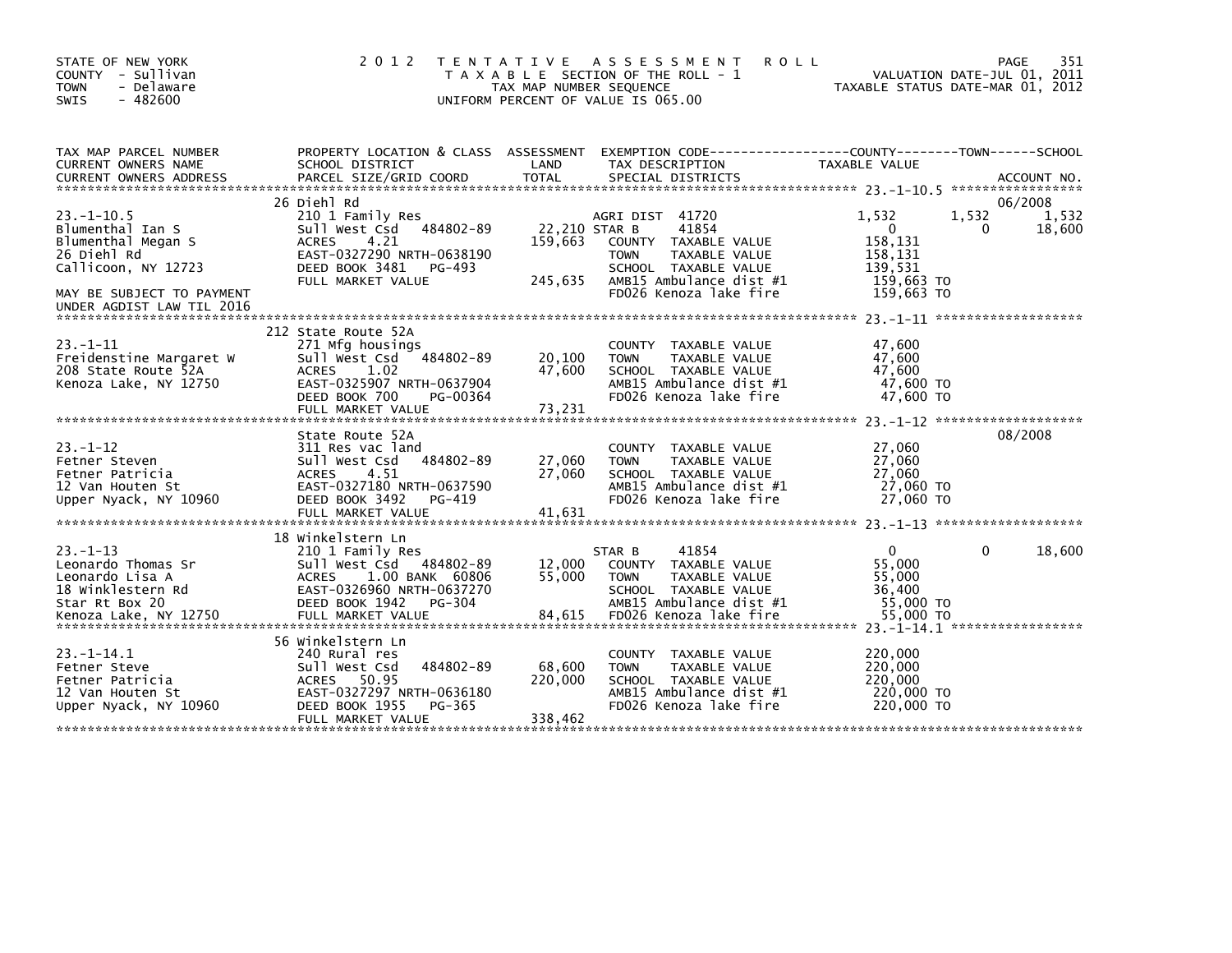| STATE OF NEW YORK<br>COUNTY - Sullivan<br><b>TOWN</b><br>- Delaware<br>$-482600$<br><b>SWIS</b>                 | 2 0 1 2                                                                                                                                                                        | TAX MAP NUMBER SEQUENCE      | TENTATIVE ASSESSMENT<br><b>ROLL</b><br>T A X A B L E SECTION OF THE ROLL - 1<br>UNIFORM PERCENT OF VALUE IS 065.00                                                               |                                                                            | 352<br>PAGE<br>VALUATION DATE-JUL 01, 2011<br>TAXABLE STATUS DATE-MAR 01, 2012 |
|-----------------------------------------------------------------------------------------------------------------|--------------------------------------------------------------------------------------------------------------------------------------------------------------------------------|------------------------------|----------------------------------------------------------------------------------------------------------------------------------------------------------------------------------|----------------------------------------------------------------------------|--------------------------------------------------------------------------------|
| TAX MAP PARCEL NUMBER<br>CURRENT OWNERS NAME<br><b>CURRENT OWNERS ADDRESS</b>                                   | PROPERTY LOCATION & CLASS ASSESSMENT<br>SCHOOL DISTRICT<br>PARCEL SIZE/GRID COORD                                                                                              | LAND<br><b>TOTAL</b>         | TAX DESCRIPTION<br>SPECIAL DISTRICTS                                                                                                                                             | TAXABLE VALUE                                                              | ACCOUNT NO.                                                                    |
|                                                                                                                 |                                                                                                                                                                                |                              |                                                                                                                                                                                  |                                                                            |                                                                                |
| $23 - 1 - 16$<br>Fetner Steven<br>Fetner Patricia<br>12 Van Houten St<br>Upper Nyack, NY 10960                  | State Route 52<br>105 Vac farmland<br>484802-89<br>Sull West Csd<br>ACRES 63.14<br>EAST-0326124 NRTH-0635343<br>DEED BOOK 2111<br>PG-317<br>FULL MARKET VALUE                  | 55,300<br>55,300<br>85,077   | AGRI DIST 41720<br>COUNTY TAXABLE VALUE<br>TAXABLE VALUE<br><b>TOWN</b><br>SCHOOL TAXABLE VALUE<br>AMB15 Ambulance dist #1<br>AMB16 Delaware ambulance<br>FD026 Kenoza lake fire | 42,220<br>13,080<br>13.080<br>13,080<br>49,770 TO<br>5,530 TO<br>55,300 TO | 42,220<br>42,220                                                               |
| MAY BE SUBJECT TO PAYMENT<br>UNDER AGDIST LAW TIL 2016                                                          |                                                                                                                                                                                |                              |                                                                                                                                                                                  |                                                                            |                                                                                |
|                                                                                                                 | 12 Winkelstern Ln                                                                                                                                                              |                              |                                                                                                                                                                                  |                                                                            |                                                                                |
| $23 - 1 - 17$<br>Nakao Naomi<br>Nakao Michael<br>Attn: Moshe Granit<br>1155 Manhattan Ave<br>Brooklyn, NY 11222 | 240 Rural res<br>Sull West Csd<br>484802-89<br>ACRES 40.00<br>EAST-0326300 NRTH-0636950<br>DEED BOOK 1598<br>PG-419<br>FULL MARKET VALUE                                       | 81,000<br>205,900<br>316,769 | COUNTY TAXABLE VALUE<br>TAXABLE VALUE<br><b>TOWN</b><br>SCHOOL TAXABLE VALUE<br>AMB15 Ambulance dist #1<br>AMB16 Delaware ambulance<br>FD026 Kenoza lake fire                    | 205,900<br>205,900<br>205,900<br>203,841 TO<br>2,059 TO<br>205,900 TO      |                                                                                |
|                                                                                                                 |                                                                                                                                                                                |                              |                                                                                                                                                                                  |                                                                            |                                                                                |
| $23. -1 - 18$<br>Schenck John M<br>Schenck Wendy<br>369 State Route 52A<br>Callicoon, NY 12723                  | 369 State Route 52A<br>281 Multiple res<br>Sull West Csd<br>484802-89<br>ACRES 57.99 BANK C61222<br>EAST-0324970 NRTH-0635820<br>DEED BOOK 2055<br>PG-426<br>FULL MARKET VALUE | 87,093<br>272,148<br>418,689 | 41854<br>STAR B<br>COUNTY TAXABLE VALUE<br>TAXABLE VALUE<br><b>TOWN</b><br>SCHOOL TAXABLE VALUE<br>AG009 Ag District Rollback<br>AMB15 Ambulance dist #1                         | $\mathbf{0}$<br>272,148<br>272,148<br>253,548<br>.00 MT<br>2,721 TO        | 18,600<br>0                                                                    |
| MAY BE SUBJECT TO PAYMENT<br>UNDER AGDIST LAW TIL 2015                                                          |                                                                                                                                                                                |                              | AMB16 Delaware ambulance<br>FD026 Kenoza lake fire                                                                                                                               | 269,427 TO<br>272.148 TO                                                   |                                                                                |
|                                                                                                                 | 516 Gabel Rd                                                                                                                                                                   |                              |                                                                                                                                                                                  |                                                                            | 120470                                                                         |
| $23. -1 - 19$<br>Gabel Leonard Jr<br>416 Gabel Rd<br>Callicoon, NY 12723                                        | 240 Rural res<br>Sull West Csd<br>484802-89<br>ACRES 27.00<br>EAST-0323590 NRTH-0635470<br>DEED BOOK 3362<br>PG-541                                                            | 49,000<br>111,900            | COUNTY TAXABLE VALUE<br>TAXABLE VALUE<br><b>TOWN</b><br>SCHOOL TAXABLE VALUE<br>AMB16 Delaware ambulance<br>FD026 Kenoza lake fire                                               | 111,900<br>111,900<br>111,900<br>111,900 TO<br>111,900 TO                  |                                                                                |
|                                                                                                                 | FULL MARKET VALUE                                                                                                                                                              | 172,154                      |                                                                                                                                                                                  |                                                                            |                                                                                |
| $23. - 1 - 20$<br>Gabel Joan<br>Gabel Leonard Jr<br>416 Gabel Rd<br>Callicoon, NY 12723                         | 540 Gabel Rd<br>210 1 Family Res<br>484802-89<br>Sull West Csd<br><b>ACRES</b><br>1.40<br>EAST-0323120 NRTH-0635300<br>DEED BOOK 3362<br>PG-541<br>FULL MARKET VALUE           | 21,600<br>69,500<br>106,923  | 41834<br>STAR EN<br>COUNTY TAXABLE VALUE<br><b>TOWN</b><br>TAXABLE VALUE<br>SCHOOL TAXABLE VALUE<br>AMB16 Delaware ambulance<br>FD026 Kenoza lake fire                           | $\Omega$<br>69,500<br>69,500<br>30,940<br>69,500 TO<br>69.500 TO           | 120481<br>38,560<br>0                                                          |
|                                                                                                                 |                                                                                                                                                                                |                              |                                                                                                                                                                                  |                                                                            |                                                                                |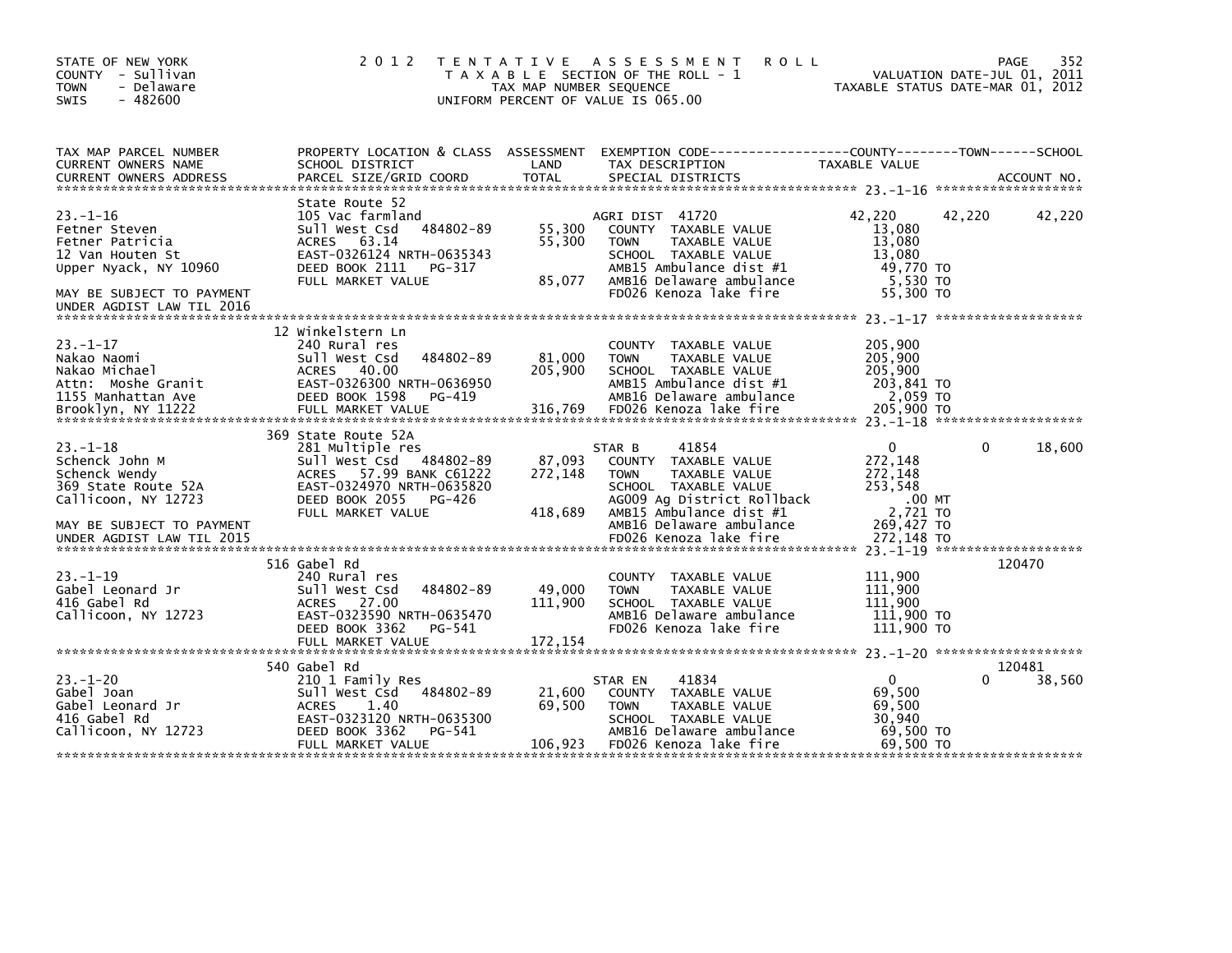| STATE OF NEW YORK<br>COUNTY - Sullivan<br><b>TOWN</b><br>- Delaware<br>$-482600$<br><b>SWIS</b>                                    | 2 0 1 2<br>T E N T A T I V E                                                                                                                                              | TAX MAP NUMBER SEQUENCE             | A S S E S S M E N T<br><b>ROLL</b><br>T A X A B L E SECTION OF THE ROLL - 1<br>UNIFORM PERCENT OF VALUE IS 065.00                                              | TAXABLE STATUS DATE-MAR 01, 2012                                               | VALUATION DATE-JUL 01, 2011 | 353<br><b>PAGE</b> |
|------------------------------------------------------------------------------------------------------------------------------------|---------------------------------------------------------------------------------------------------------------------------------------------------------------------------|-------------------------------------|----------------------------------------------------------------------------------------------------------------------------------------------------------------|--------------------------------------------------------------------------------|-----------------------------|--------------------|
| TAX MAP PARCEL NUMBER<br>CURRENT OWNERS NAME                                                                                       | PROPERTY LOCATION & CLASS ASSESSMENT<br>SCHOOL DISTRICT                                                                                                                   | LAND                                | EXEMPTION CODE-----------------COUNTY-------TOWN------SCHOOL<br>TAX DESCRIPTION                                                                                | TAXABLE VALUE                                                                  |                             |                    |
| $23 - 1 - 21$<br>Blake Jane<br>507 Gabel Rd<br>Callicoon, NY 12723                                                                 | 507 Gabel Rd<br>210 1 Family Res<br>484802-89<br>sull west Csd<br>FRNT 230.92 DPTH 147.00<br>EAST-0323190 NRTH-0635900<br>DEED BOOK 1256<br>PG-00141<br>FULL MARKET VALUE | 15,000<br>65,000<br>100,000         | STAR EN<br>41834<br>COUNTY TAXABLE VALUE<br><b>TOWN</b><br>TAXABLE VALUE<br>SCHOOL TAXABLE VALUE<br>AMB16 Delaware ambulance<br>FD026 Kenoza lake fire         | $\mathbf{0}$<br>65,000<br>65,000<br>26,440<br>65,000 TO<br>65,000 TO           | 0                           | 121522<br>38,560   |
| $23 - 1 - 22$<br>Gabel Leonard Jr<br>416 Gabel Rd<br>Callicoon, NY 12723<br>MAY BE SUBJECT TO PAYMENT<br>UNDER AGDIST LAW TIL 2016 | Hubbard Rd<br>105 Vac farmland<br>484802-89<br>Sull West Csd<br>26.00<br><b>ACRES</b><br>EAST-0321840 NRTH-0635530<br>DEED BOOK 3362<br>PG-541<br>FULL MARKET VALUE       | 26,000<br>26,000<br>40,000          | AGRI DIST 41720<br>COUNTY TAXABLE VALUE<br>TAXABLE VALUE<br><b>TOWN</b><br>SCHOOL TAXABLE VALUE<br>AMB16 Delaware ambulance<br>FD026 Kenoza lake fire          | 18,023<br>7,977<br>7,977<br>7.977<br>26,000 TO<br>26,000 TO                    | 18.023                      | 120460<br>18,023   |
|                                                                                                                                    | Tr 23 Hubbard Rd                                                                                                                                                          |                                     |                                                                                                                                                                |                                                                                |                             | 120930             |
| $23 - 1 - 23$<br>Long Philip A<br>356 Gabel Rd<br>Callicoon. NY 12723<br>MAY BE SUBJECT TO PAYMENT<br>UNDER AGDIST LAW TIL 2016    | 105 Vac farmland<br>Sull West Csd<br>484802-89<br>26.00<br><b>ACRES</b><br>EAST-0321870 NRTH-0636150<br>DEED BOOK 1938<br>PG-504<br>FULL MARKET VALUE                     | 26,200<br>26,200<br>40,308          | AGRI DIST 41720<br>COUNTY TAXABLE VALUE<br>TAXABLE VALUE<br><b>TOWN</b><br>SCHOOL TAXABLE VALUE<br>AMB16 Delaware ambulance<br>FD025 Hortonville fire          | 18,897<br>7,303<br>7,303<br>7,303<br>26,200 TO<br>26,200 TO                    | 18.897                      | 18,897             |
|                                                                                                                                    | Gabel Rd                                                                                                                                                                  |                                     |                                                                                                                                                                |                                                                                |                             | 120459             |
| $23 - 1 - 24.1$<br>Gabel Leonard Jr<br>416 Gabel Rd<br>Callicoon, NY 12723                                                         | 105 Vac farmland<br>484802-89<br>Sull West Csd<br>14.02<br><b>ACRES</b><br>EAST-0321850 NRTH-0636830<br>DEED BOOK 3362<br>PG-541                                          | 11,200<br>11,200                    | AGRI DIST 41720<br>COUNTY TAXABLE VALUE<br><b>TOWN</b><br>TAXABLE VALUE<br>SCHOOL TAXABLE VALUE<br>AMB16 Delaware ambulance                                    | 7,286<br>3.914<br>3,914<br>3,914<br>11,200 TO                                  | 7,286                       | 7,286              |
| MAY BE SUBJECT TO PAYMENT<br>UNDER AGDIST LAW TIL 2016                                                                             | FULL MARKET VALUE                                                                                                                                                         | 17,231                              | FD025 Hortonville fire                                                                                                                                         | 11,200 TO                                                                      |                             |                    |
|                                                                                                                                    | 416 Gabel Rd                                                                                                                                                              |                                     |                                                                                                                                                                |                                                                                |                             | 120459             |
| $23 - 1 - 24.2$<br>Gabel Leonard H Jr<br>Gabel Denise E<br>416 Gabel Rd<br>Callicoon, NY 12723                                     | 210 1 Family Res<br>484802-89<br>sull west Csd<br>4.02 BANK 40205<br><b>ACRES</b><br>EAST-0321850 NRTH-0636830<br>DEED BOOK 2854<br>PG-313<br>FULL MARKET VALUE           | 24,000 STAR B<br>133,000<br>204,615 | AGRI DIST 41720<br>41854<br>COUNTY TAXABLE VALUE<br><b>TOWN</b><br>TAXABLE VALUE<br>SCHOOL TAXABLE VALUE<br>AMB16 Delaware ambulance<br>FD025 Hortonville fire | 3,520<br>$\Omega$<br>129,480<br>129,480<br>110,880<br>133,000 TO<br>133,000 TO | 3,520<br>0                  | 3,520<br>18,600    |
| MAY BE SUBJECT TO PAYMENT<br>UNDER AGDIST LAW TIL 2016                                                                             |                                                                                                                                                                           |                                     |                                                                                                                                                                |                                                                                |                             |                    |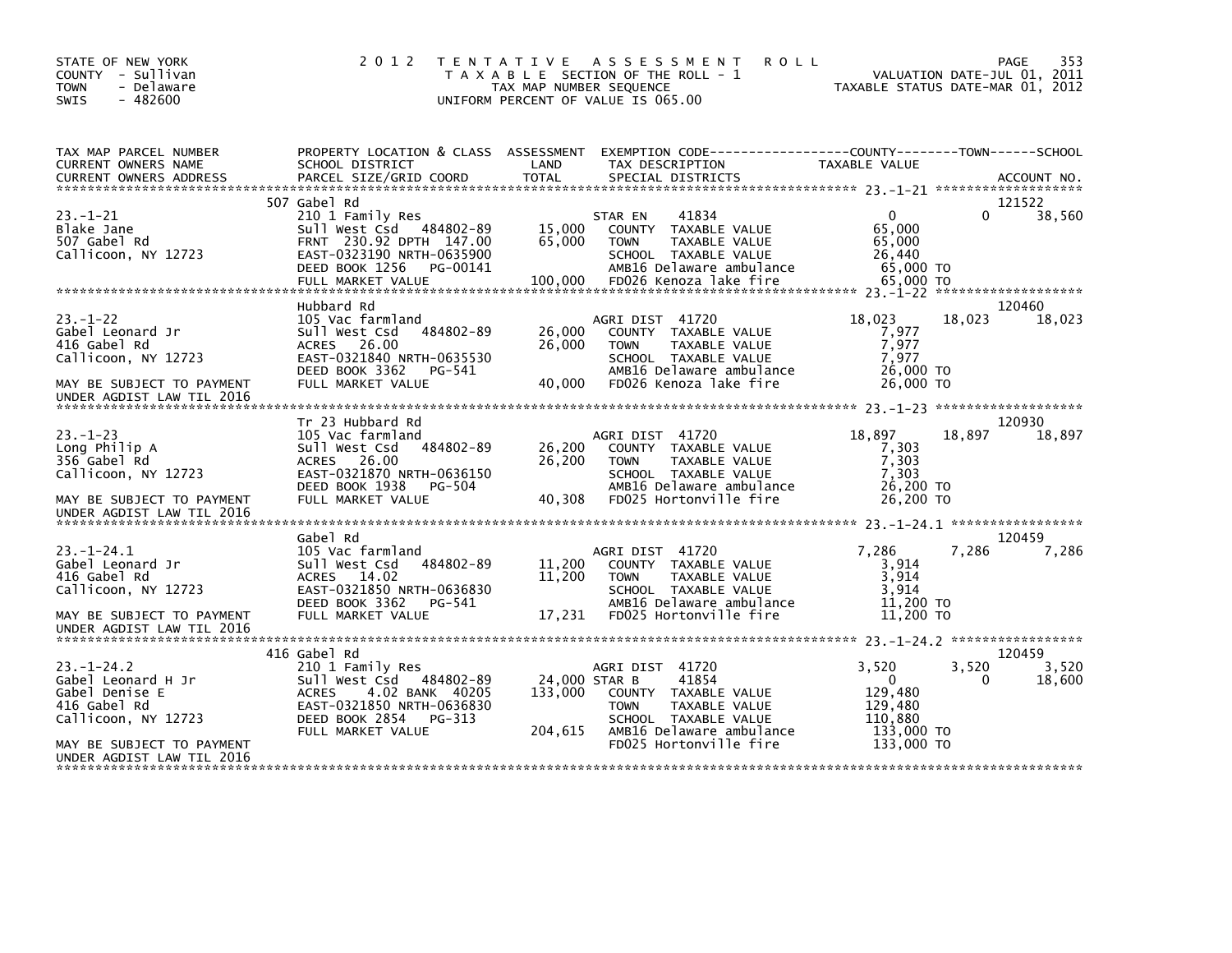| STATE OF NEW YORK<br>COUNTY - Sullivan<br><b>TOWN</b><br>- Delaware<br>$-482600$<br><b>SWIS</b> | 2 0 1 2                                                                                                                | T E N T A T I V E<br>T A X A B L E SECTION OF THE ROLL - 1<br>TAX MAP NUMBER SEQUENCE<br>UNIFORM PERCENT OF VALUE IS 065.00 | A S S E S S M E N T            |                                                                                           | <b>ROLL</b><br>TAXABLE STATUS DATE-MAR 01, 2012                                 |          | 354<br>PAGE<br>VALUATION DATE-JUL 01, 2011 |
|-------------------------------------------------------------------------------------------------|------------------------------------------------------------------------------------------------------------------------|-----------------------------------------------------------------------------------------------------------------------------|--------------------------------|-------------------------------------------------------------------------------------------|---------------------------------------------------------------------------------|----------|--------------------------------------------|
| TAX MAP PARCEL NUMBER<br>CURRENT OWNERS NAME                                                    | PROPERTY LOCATION & CLASS ASSESSMENT<br>SCHOOL DISTRICT                                                                | LAND                                                                                                                        | TAX DESCRIPTION                |                                                                                           | EXEMPTION CODE------------------COUNTY--------TOWN------SCHOOL<br>TAXABLE VALUE |          |                                            |
|                                                                                                 |                                                                                                                        |                                                                                                                             |                                |                                                                                           |                                                                                 |          |                                            |
|                                                                                                 | Gabel Rd                                                                                                               |                                                                                                                             |                                |                                                                                           |                                                                                 |          | 120459                                     |
| $23 - 1 - 24.3$<br>Gabel Leonard Jr<br>416 Gabel Rd<br>Callicoon, NY 12723                      | 105 Vac farmland<br>484802-89<br>Sull West Csd<br>ACRES 10.12<br>EAST-0321850 NRTH-0636830<br>DEED BOOK 3362<br>PG-541 | 20,250<br>20,250                                                                                                            | AGRI DIST 41720<br><b>TOWN</b> | COUNTY TAXABLE VALUE<br>TAXABLE VALUE<br>SCHOOL TAXABLE VALUE<br>AMB16 Delaware ambulance | 18,227<br>2,023<br>2,023<br>2,023<br>20,250 TO                                  | 18,227   | 18,227                                     |
| MAY BE SUBJECT TO PAYMENT<br>UNDER AGDIST LAW TIL 2016                                          | FULL MARKET VALUE                                                                                                      | 31,154                                                                                                                      |                                | FD025 Hortonville fire                                                                    | 20.250 TO                                                                       |          |                                            |
|                                                                                                 | 59 Lux Rd                                                                                                              |                                                                                                                             |                                |                                                                                           |                                                                                 |          |                                            |
| $23 - 1 - 25.1$<br>Dnistrian Ann M<br>Dnistrian Katherine M<br>109-27 Lefferts Blvd             | 210 1 Family Res<br>484802-89<br>Sull West Csd<br>3.50<br><b>ACRES</b><br>EAST-0320360 NRTH-0635850                    | 23,500<br>63,700                                                                                                            | <b>COUNTY</b><br><b>TOWN</b>   | TAXABLE VALUE<br>TAXABLE VALUE<br>SCHOOL TAXABLE VALUE<br>AMB16 Delaware ambulance        | 63,700<br>63,700<br>63,700<br>63,700 TO                                         |          |                                            |
| S. Ozone Park, NY 11420                                                                         | DEED BOOK 3008<br>PG-296                                                                                               |                                                                                                                             |                                | FD025 Hortonville fire                                                                    | 63.700 TO                                                                       |          |                                            |
|                                                                                                 | FULL MARKET VALUE                                                                                                      | 98,000                                                                                                                      |                                |                                                                                           |                                                                                 |          |                                            |
|                                                                                                 | 61 Lux Rd                                                                                                              |                                                                                                                             |                                |                                                                                           |                                                                                 |          |                                            |
| $23. - 1 - 25.2$                                                                                | 210 1 Family Res                                                                                                       |                                                                                                                             | STAR B                         | 41854                                                                                     | $\mathbf{0}$                                                                    | $\Omega$ | 18,600                                     |
| Battista Anna<br>Bellotti Donald J                                                              | Sull West Csd<br>484802-89<br><b>ACRES</b><br>3.70 BANK 31730                                                          | 23,700<br>112,140                                                                                                           | <b>TOWN</b>                    | COUNTY TAXABLE VALUE<br>TAXABLE VALUE                                                     | 112,140<br>112,140                                                              |          |                                            |
| 61 Lux Rd                                                                                       | EAST-0320360 NRTH-0635850                                                                                              |                                                                                                                             |                                | SCHOOL TAXABLE VALUE                                                                      | 93,540                                                                          |          |                                            |
| Callicoon, NY 12723                                                                             | DEED BOOK 3055<br>PG-247                                                                                               |                                                                                                                             |                                | AMB16 Delaware ambulance                                                                  | 112,140 TO                                                                      |          |                                            |
|                                                                                                 |                                                                                                                        |                                                                                                                             |                                |                                                                                           |                                                                                 |          |                                            |
|                                                                                                 | 63 Lux Rd                                                                                                              |                                                                                                                             |                                | 91 PCT OF VALUE USED FOR EXEMPTION PURPOSES                                               |                                                                                 |          | 12/2008                                    |
| $23 - 1 - 25.3$                                                                                 | 210 1 Family Res                                                                                                       |                                                                                                                             | AGED-CTS                       | 41800                                                                                     | 31,850                                                                          | 31,850   | 31,850                                     |
| Dnistrian Nadia                                                                                 | 484802-89<br>Sull West Csd                                                                                             |                                                                                                                             | 23,800 STAR EN                 | 41834                                                                                     | $\Omega$                                                                        | 0        | 38,150                                     |
| Dnistrian Sonia O                                                                               | 3.81<br><b>ACRES</b>                                                                                                   | 70.000                                                                                                                      |                                | COUNTY TAXABLE VALUE                                                                      | 38.150                                                                          |          |                                            |
| 63 Lux Rd                                                                                       | EAST-0320360 NRTH-0635850                                                                                              |                                                                                                                             | <b>TOWN</b>                    | TAXABLE VALUE                                                                             | 38,150                                                                          |          |                                            |
| Callicoon, NY 12723                                                                             | DEED BOOK 3526<br>PG-418                                                                                               |                                                                                                                             |                                | SCHOOL TAXABLE VALUE                                                                      | $\Omega$                                                                        |          |                                            |
|                                                                                                 | FULL MARKET VALUE                                                                                                      | 107,692                                                                                                                     |                                | AMB16 Delaware ambulance<br>FD025 Hortonville fire                                        | 70,000 TO<br>70.000 TO                                                          |          |                                            |
|                                                                                                 |                                                                                                                        |                                                                                                                             |                                |                                                                                           |                                                                                 |          |                                            |
|                                                                                                 | Lux Rd                                                                                                                 |                                                                                                                             |                                |                                                                                           |                                                                                 |          | 03/2009                                    |
| $23 - 1 - 26$                                                                                   | 105 Vac farmland                                                                                                       |                                                                                                                             | AGRI DIST 41720                |                                                                                           | 11,803                                                                          | 11,803   | 11,803                                     |
| Adlesic Joseph                                                                                  | 484802-89<br>Sull West Csd                                                                                             | 20,000                                                                                                                      |                                | COUNTY TAXABLE VALUE                                                                      | 8,197                                                                           |          |                                            |
| Adlesic Patricia                                                                                | <b>ACRES</b><br>19.99                                                                                                  | 20,000                                                                                                                      | <b>TOWN</b>                    | TAXABLE VALUE                                                                             | 8,197                                                                           |          |                                            |
| PO Box 40                                                                                       | EAST-0319760 NRTH-0636110                                                                                              |                                                                                                                             |                                | SCHOOL TAXABLE VALUE                                                                      | 8.197                                                                           |          |                                            |
| Sperryville, VA 22740                                                                           | DEED BOOK 3246<br>PG-422                                                                                               |                                                                                                                             |                                | AMB16 Delaware ambulance<br>FD025 Hortonville fire                                        | 20,000 TO<br>20,000 TO                                                          |          |                                            |
| MAY BE SUBJECT TO PAYMENT                                                                       | FULL MARKET VALUE                                                                                                      | 30,769                                                                                                                      |                                |                                                                                           |                                                                                 |          |                                            |
| UNDER AGDIST LAW TIL 2016                                                                       |                                                                                                                        |                                                                                                                             |                                |                                                                                           |                                                                                 |          |                                            |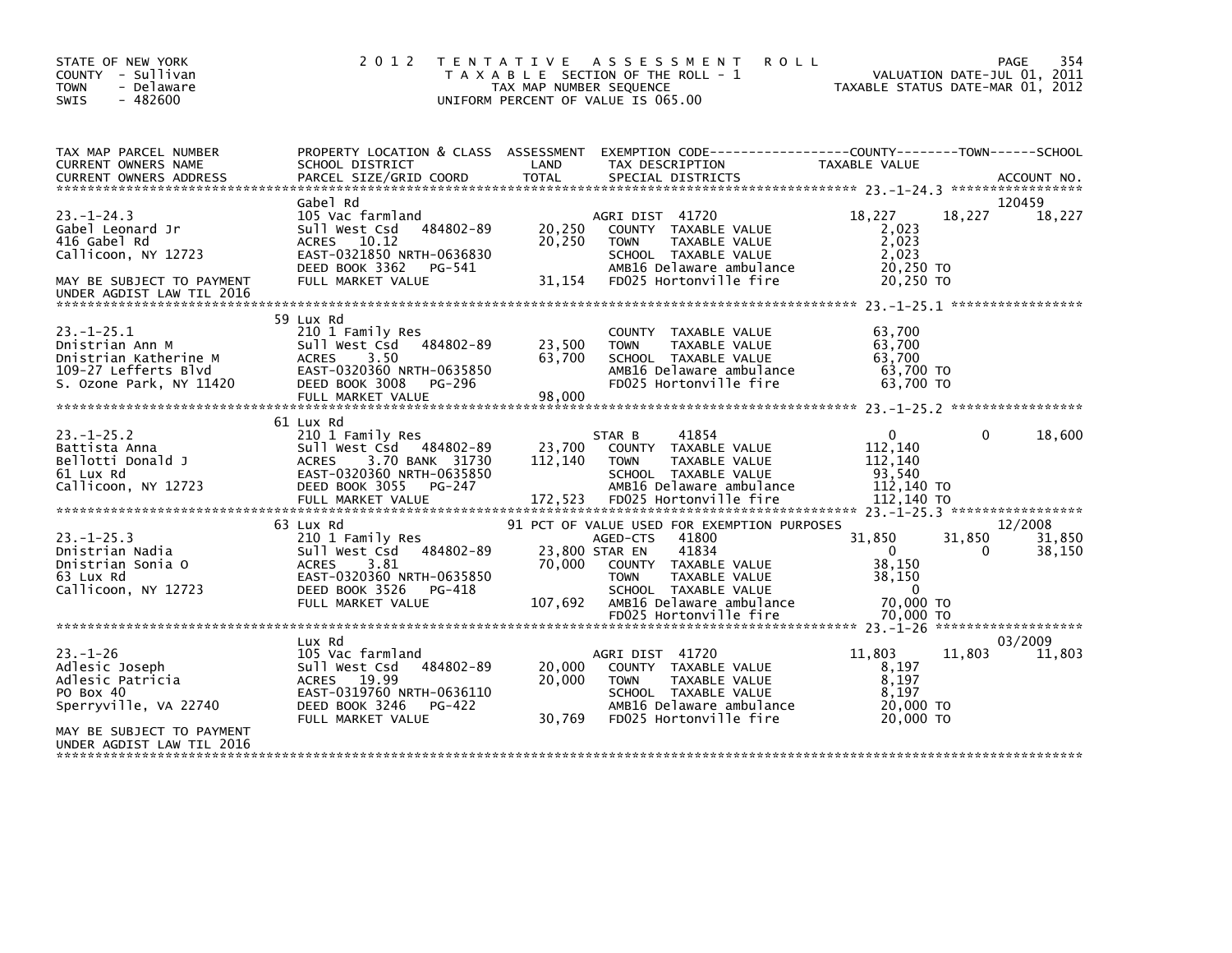| STATE OF NEW YORK<br>COUNTY - Sullivan<br><b>TOWN</b><br>- Delaware<br>$-482600$<br>SWIS                                                                                   | 2 0 1 2                                                                                                                                                                 | TAX MAP NUMBER SEQUENCE             | TENTATIVE ASSESSMENT<br><b>ROLL</b><br>T A X A B L E SECTION OF THE ROLL - 1<br>UNIFORM PERCENT OF VALUE IS 065.00                                                              | TAXABLE STATUS DATE-MAR 01, 2012                                                      | VALUATION DATE-JUL 01, 2011 | 355<br>PAGE                |
|----------------------------------------------------------------------------------------------------------------------------------------------------------------------------|-------------------------------------------------------------------------------------------------------------------------------------------------------------------------|-------------------------------------|---------------------------------------------------------------------------------------------------------------------------------------------------------------------------------|---------------------------------------------------------------------------------------|-----------------------------|----------------------------|
| TAX MAP PARCEL NUMBER<br>CURRENT OWNERS NAME<br>CURRENT OWNERS ADDRESS                                                                                                     | SCHOOL DISTRICT<br>PARCEL SIZE/GRID COORD                                                                                                                               | LAND<br>TOTAL                       | PROPERTY LOCATION & CLASS ASSESSMENT EXEMPTION CODE----------------COUNTY-------TOWN-----SCHOOL<br>TAX DESCRIPTION<br>SPECIAL DISTRICTS                                         | TAXABLE VALUE                                                                         |                             | ACCOUNT NO.                |
| $23. - 1 - 27$<br>Adlesic Patricia A<br>Romine John G<br>128 Lux Rd<br>Callicoon, NY 12723<br>MAY BE SUBJECT TO PAYMENT<br>UNDER AGDIST LAW TIL 2016                       | 128 Lux Rd<br>240 Rural res<br>484802-89<br>Sull West Csd<br>32.67 BANK C30614<br><b>ACRES</b><br>EAST-0318530 NRTH-0636310<br>DEED BOOK 2570 PG-6<br>FULL MARKET VALUE | 51,000<br>106,600<br>164,000        | AGRI DIST 41720<br>COUNTY TAXABLE VALUE<br><b>TOWN</b><br>TAXABLE VALUE<br>SCHOOL TAXABLE VALUE<br>AMB16 Delaware ambulance<br>FD025 Hortonville fire                           | 24,762<br>81,838<br>81,838<br>81,838<br>106,600 TO<br>106,600 TO                      | 24,762                      | 03/2009<br>24,762          |
| $23 - 1 - 28$<br>Long Philip A<br>356 Gabel Rd<br>Callicoon, NY 12723<br>MAY BE SUBJECT TO PAYMENT<br>UNDER AGDIST LAW TIL 2016                                            | 356 Gabel Rd<br>112 Dairy farm<br>484802-89<br>Sull West Csd<br>ACRES 80.00<br>EAST-0319940 NRTH-0637240<br>DEED BOOK 1938 PG-504<br>FULL MARKET VALUE                  | 177,332<br>272,818                  | AGRI DIST 41720<br>88,432 STAR B<br>41854<br>COUNTY TAXABLE VALUE<br>TAXABLE VALUE<br><b>TOWN</b><br>SCHOOL TAXABLE VALUE<br>AMB16 Delaware ambulance<br>FD025 Hortonville fire | 51,635<br>$\overline{0}$<br>125,697<br>125,697<br>107,097<br>177,332 TO<br>177,332 TO | 51,635<br>0                 | 120920<br>51,635<br>18,600 |
| $23 - 1 - 29$<br>Kays Jeffery<br>Kays Rosa<br>274 Gabel Rd<br>Callicoon, NY 12723<br>MAY BE SUBJECT TO PAYMENT                                                             | 274 Gabel Rd<br>241 Rural res&ag<br>Sull West Csd 484802-89<br>ACRES<br>39.00<br>EAST-0317910 NRTH-0637720<br>DEED BOOK 1758<br>PG-687<br>FULL MARKET VALUE             | 79,500 STAR B<br>125,500<br>193,077 | AGRI DIST 41720<br>41854<br>COUNTY TAXABLE VALUE<br>TAXABLE VALUE<br><b>TOWN</b><br>SCHOOL TAXABLE VALUE<br>AMB16 Delaware ambulance<br>FD025 Hortonville fire                  | 49,434<br>$\overline{0}$<br>76,066<br>76,066<br>57,466<br>125,500 TO<br>125,500 TO    | 49,434<br>$\Omega$          | 49,434<br>18,600           |
| UNDER AGDIST LAW TIL 2016<br>$23 - 1 - 30.1$<br>Parsons Harry M<br>Parsons Beverly C<br>697 North Branch Callicoon Cen EAST-0317250 NRTH-0636590<br>North Branch, NY 12766 | 57 Boettger Rd<br>260 Seasonal res<br>Sull West Csd<br>484802-89<br>ACRES 19.00<br>DEED BOOK 3487 PG-120<br>FULL MARKET VALUE                                           | 11,400<br>14,400<br>22,154          | COUNTY TAXABLE VALUE<br><b>TOWN</b><br>TAXABLE VALUE<br>SCHOOL TAXABLE VALUE<br>AMB16 Delaware ambulance<br>FD025 Hortonville fire                                              | 14,400<br>14,400<br>14.400<br>14,400 TO<br>14,400 TO                                  |                             | 07/2008                    |
| $23. - 1 - 30.3$<br>Dipane Joseph<br>Dipane Karen<br>96 Bottger Rd<br>Callicoon, NY 12723                                                                                  | 96 Boettger Rd<br>210 1 Family Res<br>484802-89<br>Sull West Csd<br>ACRES 14.56<br>EAST-0316806 NRTH-0636671<br>DEED BOOK 1024<br>PG-00174<br>FULL MARKET VALUE         | 32,550<br>131,550<br>202,385        | 41854<br>STAR B<br>COUNTY TAXABLE VALUE<br>TAXABLE VALUE<br><b>TOWN</b><br>SCHOOL TAXABLE VALUE<br>AMB16 Delaware ambulance<br>FD025 Hortonville fire                           | $\mathbf{0}$<br>131,550<br>131,550<br>112,950<br>131,550 TO<br>131,550 TO             | 0                           | 18,600                     |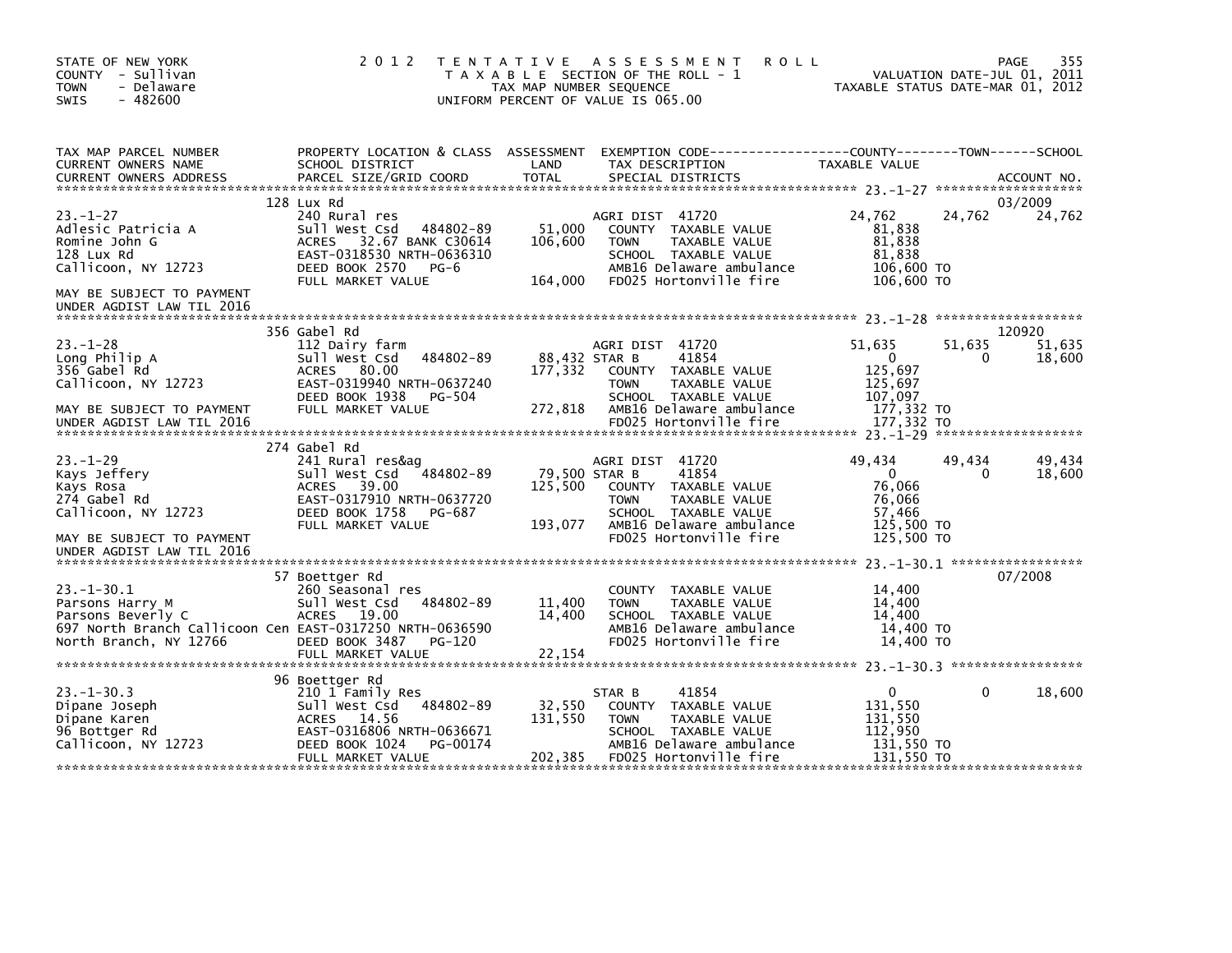| STATE OF NEW YORK<br>COUNTY - Sullivan<br><b>TOWN</b><br>- Delaware<br>$-482600$<br><b>SWIS</b>                                                   | 2 0 1 2                                                                                                                                                                | <b>TENTATIVE</b><br>TAX MAP NUMBER SEQUENCE | ASSESSMENT<br><b>ROLL</b><br>T A X A B L E SECTION OF THE ROLL - 1<br>UNIFORM PERCENT OF VALUE IS 065.00                                                                                                                   |                                                                            | 356<br>PAGE<br>VALUATION DATE-JUL 01, 2011<br>TAXABLE STATUS DATE-MAR 01, 2012 |
|---------------------------------------------------------------------------------------------------------------------------------------------------|------------------------------------------------------------------------------------------------------------------------------------------------------------------------|---------------------------------------------|----------------------------------------------------------------------------------------------------------------------------------------------------------------------------------------------------------------------------|----------------------------------------------------------------------------|--------------------------------------------------------------------------------|
| TAX MAP PARCEL NUMBER<br>CURRENT OWNERS NAME<br><b>CURRENT OWNERS ADDRESS</b>                                                                     | PROPERTY LOCATION & CLASS ASSESSMENT<br>SCHOOL DISTRICT<br>PARCEL SIZE/GRID COORD                                                                                      | LAND<br><b>TOTAL</b>                        | EXEMPTION CODE-----------------COUNTY-------TOWN------SCHOOL<br>TAX DESCRIPTION<br>SPECIAL DISTRICTS                                                                                                                       | TAXABLE VALUE                                                              | ACCOUNT NO.                                                                    |
| $23. - 1 - 30.6$<br>Parsons Harry M<br>Parsons Beverly C<br>697 North Branch Callicoon Cen EAST-0316948 NRTH-0637133<br>North Branch, NY 12766    | Boettger Rd<br>311 Res vac land<br>Sull West Csd<br>484802-89<br>FRNT 50.43 DPTH 516.27<br>DEED BOOK 3487<br>PG-120<br>FULL MARKET VALUE                               | 1,000<br>1,000<br>1,538                     | COUNTY TAXABLE VALUE<br>TAXABLE VALUE<br><b>TOWN</b><br>SCHOOL TAXABLE VALUE<br>AMB16 Delaware ambulance<br>FD025 Hortonville fire                                                                                         | 1.000<br>1,000<br>1,000<br>1,000 TO<br>$1.000$ TO                          | 07/2008                                                                        |
| $23 - 1 - 31$<br>Andkjar Fred<br>Andkjar Helga<br>64 Boettger Rd<br>Callicoon, NY 12723<br>MAY BE SUBJECT TO PAYMENT<br>UNDER AGDIST LAW TIL 2014 | 64 Boettger Rd<br>241 Rural res&ag<br>484802-89<br>Sull West Csd<br>30.00<br><b>ACRES</b><br>EAST-0316190 NRTH-0636790<br>DEED BOOK 668<br>PG-338<br>FULL MARKET VALUE | 89,200<br>137,231                           | 55 PCT OF VALUE USED FOR EXEMPTION PURPOSES<br>41800<br>AGED-CTS<br>59,700 STAR EN<br>41834<br>COUNTY TAXABLE VALUE<br>TAXABLE VALUE<br>TOWN<br>SCHOOL TAXABLE VALUE<br>AMB16 Delaware ambulance<br>FD025 Hortonville fire | 19,624<br>$\Omega$<br>69,576<br>69,576<br>31,016<br>89,200 TO<br>89,200 TO | 120005<br>19,624<br>19,624<br>38,560<br>0                                      |
| $23 - 1 - 32.1$<br>Ozomek Renee<br>6 Boettger Rd<br>Callicoon, NY 12723<br>MAY BE SUBJECT TO PAYMENT<br>UNDER AGDIST LAW TIL 2014                 | Boettger Rd<br>322 Rural vac>10<br>Sull West Csd<br>484802-89<br>ACRES 35.73<br>EAST-0315589 NRTH-0637283<br>DEED BOOK 1779<br>PG-123<br>FULL MARKET VALUE             | 60,460<br>60,460<br>93,015                  | COUNTY TAXABLE VALUE<br><b>TOWN</b><br>TAXABLE VALUE<br>SCHOOL TAXABLE VALUE<br>AMB16 Delaware ambulance<br>FD025 Hortonville fire                                                                                         | 60,460<br>60,460<br>60,460<br>60,460 TO<br>60,460 TO                       |                                                                                |
| $23 - 1 - 32.2$<br>Keoppen Mark<br>Keoppen Wendy Townsend<br>61 Toad Rd<br>PO Box 404<br>Callicoon, NY 12723                                      | Boettger Rd<br>322 Rural vac>10<br>484802-89<br>Sull West Csd<br>ACRES 10.42<br>EAST-0315938 NRTH-0638054<br>DEED BOOK 2097<br>PG-167<br>FULL MARKET VALUE             | 15,660<br>15.660<br>24,092                  | <b>COUNTY</b><br>TAXABLE VALUE<br>TAXABLE VALUE<br><b>TOWN</b><br>SCHOOL TAXABLE VALUE<br>AMB16 Delaware ambulance<br>FD025 Hortonville fire                                                                               | 15,660<br>15,660<br>15.660<br>15,660 TO<br>15,660 TO                       |                                                                                |
| $23 - 1 - 32.3$<br>Kleinbaum Janet<br>Doneff Michael<br>33 E 22nd St Apt 4E<br>New York, NY 10001                                                 | 20 Boettger Rd<br>210 1 Family Res<br>Sull West Csd<br>484802-89<br><b>ACRES</b><br>5.02<br>EAST-0315589 NRTH-0637283<br>DEED BOOK 2949<br>PG-419<br>FULL MARKET VALUE | 25,000<br>196,370<br>302,108                | COUNTY TAXABLE VALUE<br><b>TOWN</b><br>TAXABLE VALUE<br>SCHOOL TAXABLE VALUE<br>AMB16 Delaware ambulance<br>FD025 Hortonville fire                                                                                         | 196,370<br>196,370<br>196,370<br>196,370 TO<br>196,370 TO                  |                                                                                |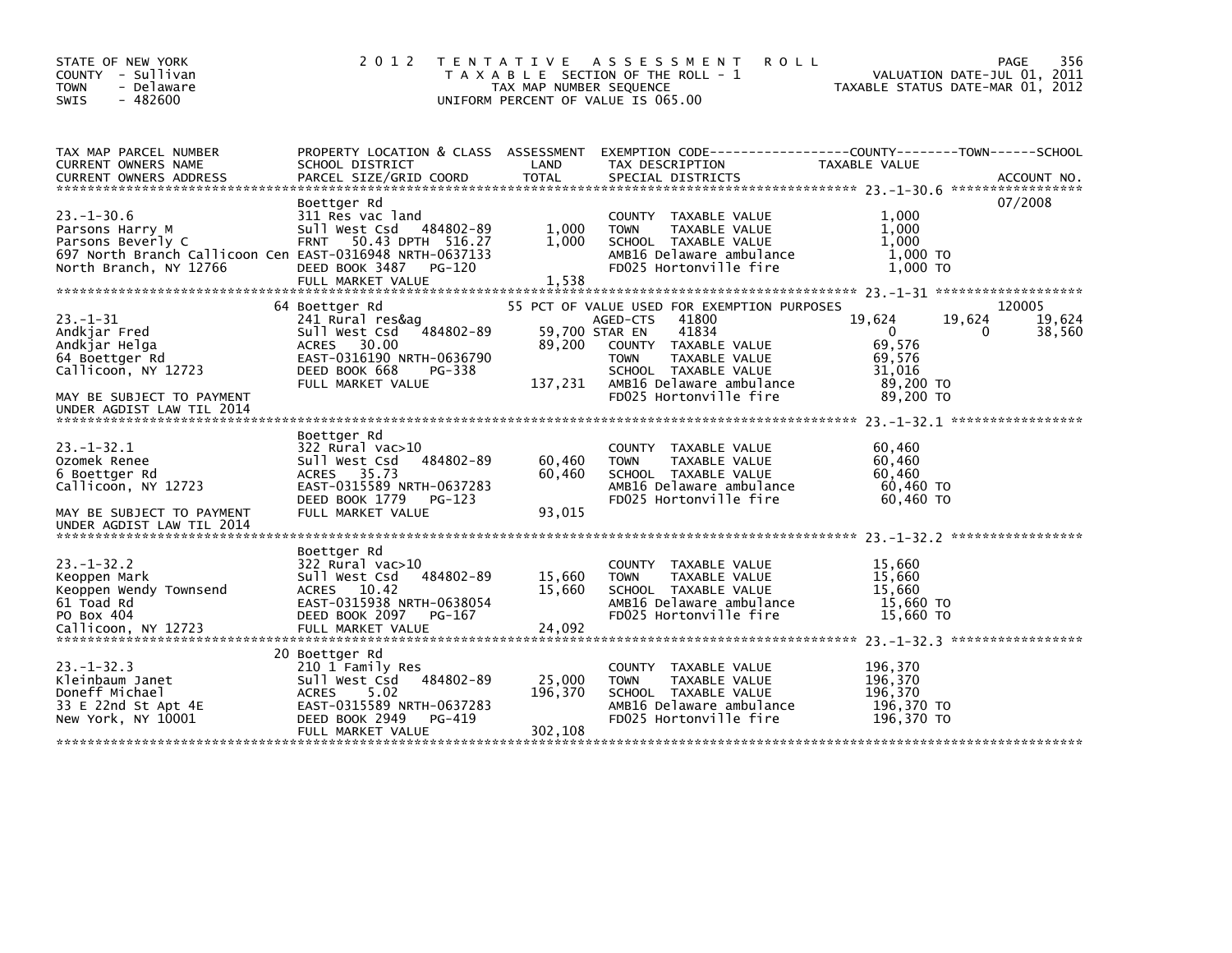| STATE OF NEW YORK<br>- Sullivan<br>COUNTY<br>- Delaware<br><b>TOWN</b><br>- 482600<br>SWIS | 2 0 1 2<br>TENTATIVE ASSESSMENT ROLL<br>VALUATION DATE-JUL 01, 2011<br>T A X A B L E SECTION OF THE ROLL - 1<br>TAXABLE STATUS DATE-MAR 01, 2012<br>TAX MAP NUMBER SEQUENCE<br>UNIFORM PERCENT OF VALUE IS 065.00 |        |                                                                     |               |             |  |  |
|--------------------------------------------------------------------------------------------|-------------------------------------------------------------------------------------------------------------------------------------------------------------------------------------------------------------------|--------|---------------------------------------------------------------------|---------------|-------------|--|--|
| TAX MAP PARCEL NUMBER                                                                      | PROPERTY LOCATION & CLASS ASSESSMENT                                                                                                                                                                              |        | EXEMPTION        CODE-----------------COUNTY-------TOWN------SCHOOL |               |             |  |  |
| CURRENT OWNERS NAME                                                                        | SCHOOL DISTRICT                                                                                                                                                                                                   | LAND   | TAX DESCRIPTION                                                     | TAXABLE VALUE |             |  |  |
| CURRENT OWNERS ADDRESS                                                                     | PARCEL SIZE/GRID COORD TOTAL                                                                                                                                                                                      |        | SPECIAL DISTRICTS                                                   |               | ACCOUNT NO. |  |  |
|                                                                                            | 6 Boettger Rd                                                                                                                                                                                                     |        |                                                                     |               |             |  |  |
| $23. - 1 - 33$                                                                             | 270 Mfg housing                                                                                                                                                                                                   |        | 41854<br>STAR B                                                     |               | 18,600<br>0 |  |  |
| Ozomek Renee                                                                               | Sull West Csd 484802-89                                                                                                                                                                                           | 22,000 | COUNTY<br>TAXABLE VALUE                                             | 30,640        |             |  |  |
| 6 Boettger Rd                                                                              | ACRES 1.38                                                                                                                                                                                                        | 30.640 | <b>TOWN</b><br>TAXABLE VALUE                                        | 30,640        |             |  |  |
| Callicoon, NY 12723                                                                        | EAST-0316620 NRTH-0638450                                                                                                                                                                                         |        | SCHOOL TAXABLE VALUE                                                | 12,040        |             |  |  |
|                                                                                            | DEED BOOK 2886 PG-236                                                                                                                                                                                             |        | AMB16 Delaware ambulance                                            | 30,640 TO     |             |  |  |
|                                                                                            | FULL MARKET VALUE                                                                                                                                                                                                 | 47.138 | FD025 Hortonville fire                                              | 30.640 TO     |             |  |  |
|                                                                                            |                                                                                                                                                                                                                   |        |                                                                     |               |             |  |  |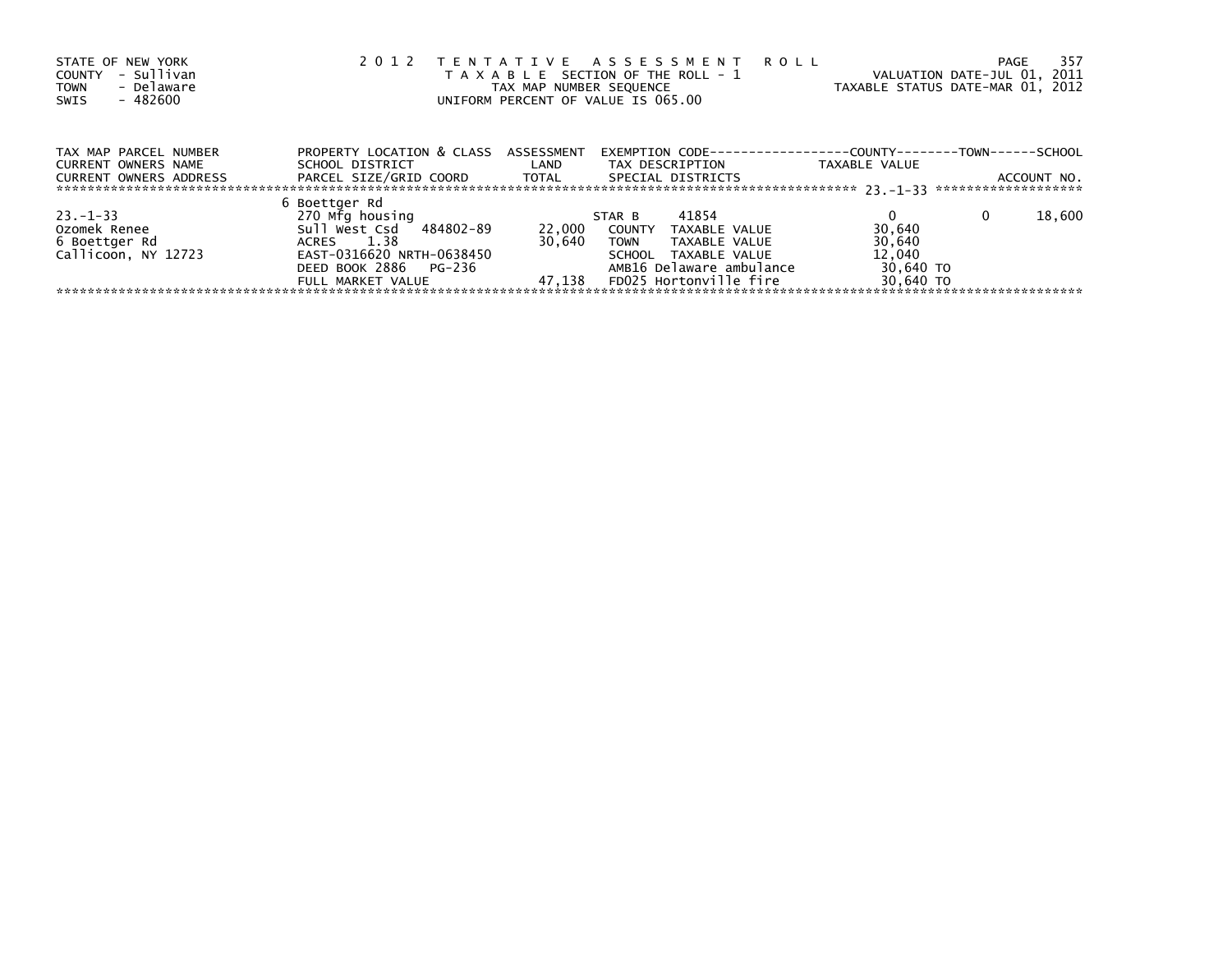| STATE OF NEW YORK         | 2012 TENTATIVE ASSESSMENT ROLL        | PAGE                             | 358 |
|---------------------------|---------------------------------------|----------------------------------|-----|
| COUNTY - Sullivan         | T A X A B L E SECTION OF THE ROLL - 1 | VALUATION DATE-JUL 01, 2011      |     |
| - Delaware<br><b>TOWN</b> | MAP SECTION - 023                     | TAXABLE STATUS DATE-MAR 01, 2012 |     |
| - 482600<br>SWIS          | SUB-SECTION-                          | RPS150/V04/L015                  |     |
|                           | UNIFORM PERCENT OF VALUE IS 065.00    | CURRENT DATE 5/01/2012           |     |

## \*\*\* S P E C I A L D I S T R I C T S U M M A R Y \*\*\*

| CODE | DISTRICT NAME PARCELS | TOTAL | EXTENSION<br><b>TYPE</b> | EXTENSION<br><b>VALUE</b> | AD VALOREM<br><b>VALUE</b> | <b>EXEMPT</b><br><b>AMOUNT</b> | <b>TAXABLE</b><br><b>VALUE</b> |
|------|-----------------------|-------|--------------------------|---------------------------|----------------------------|--------------------------------|--------------------------------|
|      | AG009 Ag District Ro  |       | 1 MOVTAX                 |                           |                            |                                |                                |
|      | AMB15 Ambulance dist  |       | 14 TOTAL                 |                           | 1125,779                   | 2,000                          | 1123.779                       |
|      | AMB16 Delaware ambul  |       | 60 TOTAL                 |                           | 5696.287                   | 55.000                         | 5641.287                       |
|      | FD025 Hortonville fi  |       | 49 TOTAL                 |                           | 4798.002                   | 55.000                         | 4743.002                       |
|      | FD026 Kenoza lake fi  |       | 23 TOTAL                 |                           | 2024.064                   | 2,000                          | 2022.064                       |

### \*\*\* S C H O O L D I S T R I C T S U M M A R Y \*\*\*

| CODE   | DISTRICT NAME | <b>TOTAL</b><br><b>PARCELS</b> | ASSESSED<br>LAND | ASSESSED<br><b>TOTAL</b> | <b>EXEMPT</b><br><b>AMOUNT</b> | <b>TOTAL</b><br><b>TAXABLE</b> | <b>STAR</b><br>AMOUNT | <b>STAR</b><br><b>TAXABLE</b> |
|--------|---------------|--------------------------------|------------------|--------------------------|--------------------------------|--------------------------------|-----------------------|-------------------------------|
| 484802 | Sull West Csd | 69                             | 2633.301         | 6822,066                 | 1014.438                       | 5807.628                       | 582,990               | 5224,638                      |
|        | SUB-TOTAL     | 69                             | 2633.301         | 6822.066                 | 1014.438                       | 5807,628                       | 582,990               | 5224,638                      |
| 484889 | West Sull Lib | 69                             | 2633.301         | 6822.066                 | 1014.438                       | 5807.628                       | 582.990               | 5224,638                      |
|        | T O T A L     | 138                            | 5266,602         | 13644, 132               | 2028,876                       | 11615,256                      | 1165,980              | 10449,276                     |

# \*\*\* S Y S T E M C O D E S S U M M A R Y \*\*\*

#### NO SYSTEM EXEMPTIONS AT THIS LEVEL

## \*\*\* E X E M P T I O N S U M M A R Y \*\*\*

| <b>CODE</b>                                                 | DESCRIPTION                                                                               | TOTAL<br><b>PARCELS</b> | <b>COUNTY</b>                                               | <b>TOWN</b>                                                 | <b>SCHOOL</b>                                                           |
|-------------------------------------------------------------|-------------------------------------------------------------------------------------------|-------------------------|-------------------------------------------------------------|-------------------------------------------------------------|-------------------------------------------------------------------------|
| 41121<br>41720<br>41800<br>41834<br>41854<br>42100<br>49500 | WAR VET<br>AGRI DIST<br>AGED-CTS<br>STAR EN<br>STAR B<br>SILO EXEM<br>SOLAR/WIND<br>ΤΟΤΑΙ | 22<br>21<br>55          | 16,740<br>838,422<br>51,474<br>57,000<br>67,542<br>1031,178 | 16,740<br>838,422<br>51,474<br>57,000<br>67.542<br>1031,178 | 838,422<br>51,474<br>192,390<br>390,600<br>57,000<br>67,542<br>1597,428 |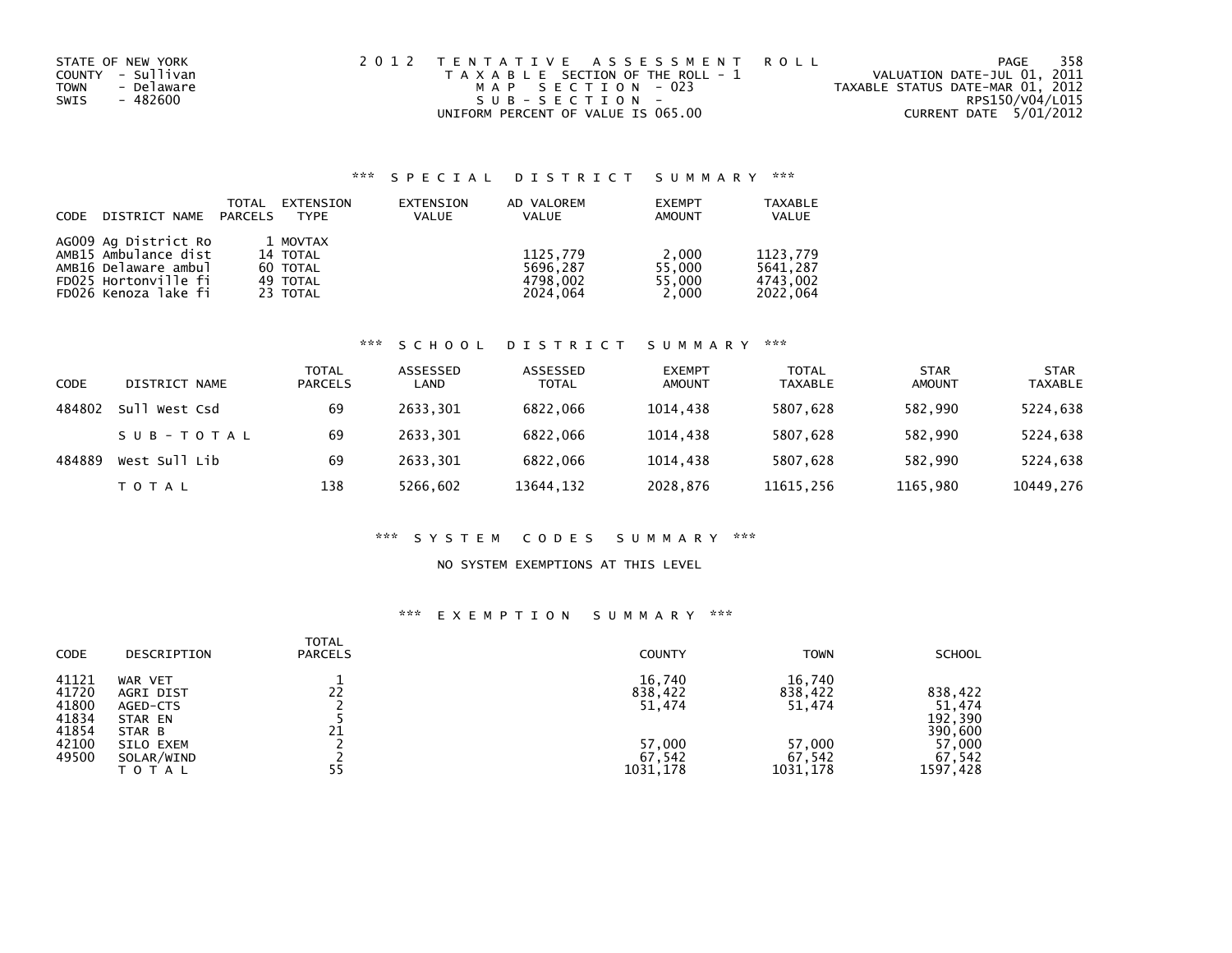|             | STATE OF NEW YORK | 2012 TENTATIVE ASSESSMENT ROLL        | 359<br>PAGE                      |
|-------------|-------------------|---------------------------------------|----------------------------------|
|             | COUNTY - Sullivan | T A X A B L E SECTION OF THE ROLL - 1 | VALUATION DATE-JUL 01, 2011      |
| <b>TOWN</b> | - Delaware        | MAP SECTION - 023                     | TAXABLE STATUS DATE-MAR 01, 2012 |
| SWIS        | - 482600          | $SUB - SECTION -$                     | RPS150/V04/L015                  |
|             |                   | UNIFORM PERCENT OF VALUE IS 065.00    | CURRENT DATE 5/01/2012           |

# \*\*\* G R A N D T O T A L S \*\*\*

| ROLL       | DESCRIPTION | <b>TOTAL</b>   | ASSESSED     | <b>ASSESSED</b> | <b>TAXABLE</b> | <b>TAXABLE</b> | <b>TAXABLE</b> | <b>STAR</b>    |
|------------|-------------|----------------|--------------|-----------------|----------------|----------------|----------------|----------------|
| <b>SEC</b> |             | <b>PARCELS</b> | _AND         | TOTAL           | <b>COUNT</b>   | <b>TOWN</b>    | <b>SCHOOL</b>  | <b>TAXABLE</b> |
|            | TAXABLE     |                | 2633<br>.301 | 6822,066        | 5790,888       | 5790,888       | 5807,628       | 5224,638       |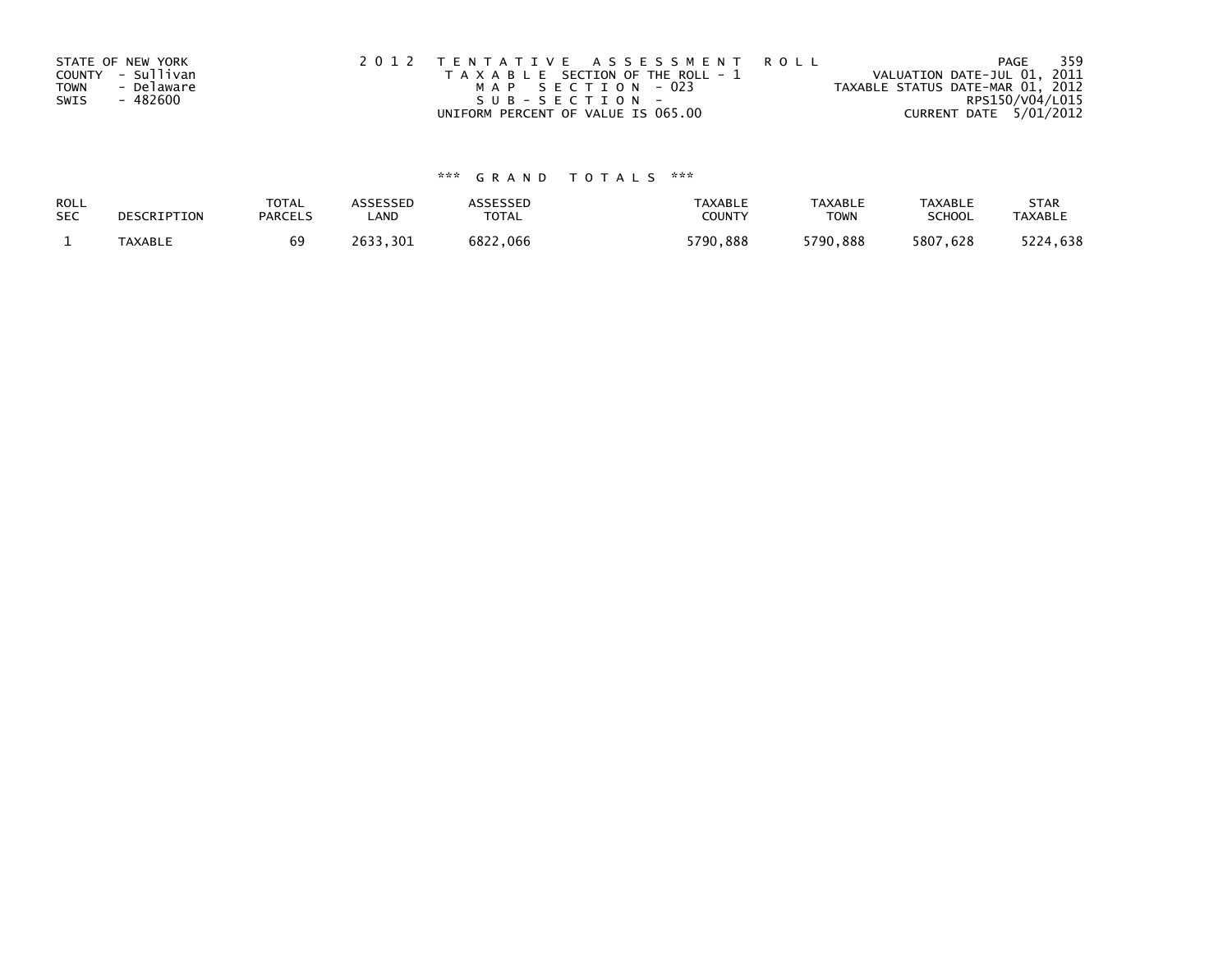| STATE OF NEW YORK<br>COUNTY - Sullivan<br><b>TOWN</b><br>- Delaware<br><b>SWIS</b><br>$-482600$                                               | 2 0 1 2                                                                                                                                                         | T E N T A T I V E<br>TAX MAP NUMBER SEQUENCE | ASSESSMENT<br><b>ROLL</b><br>T A X A B L E SECTION OF THE ROLL - 1<br>UNIFORM PERCENT OF VALUE IS 065.00                                               | VALUATION DATE-JUL 01, 2011<br>TAXABLE STATUS DATE-MAR 01, 2012               | 360<br>PAGE |
|-----------------------------------------------------------------------------------------------------------------------------------------------|-----------------------------------------------------------------------------------------------------------------------------------------------------------------|----------------------------------------------|--------------------------------------------------------------------------------------------------------------------------------------------------------|-------------------------------------------------------------------------------|-------------|
| TAX MAP PARCEL NUMBER<br>CURRENT OWNERS NAME<br><b>CURRENT OWNERS ADDRESS</b>                                                                 | SCHOOL DISTRICT<br>PARCEL SIZE/GRID COORD                                                                                                                       | LAND<br>TOTAL                                | PROPERTY LOCATION & CLASS ASSESSMENT EXEMPTION CODE---------------COUNTY-------TOWN-----SCHOOL<br>TAX DESCRIPTION<br>SPECIAL DISTRICTS                 | TAXABLE VALUE                                                                 | ACCOUNT NO. |
| $24. -1 - 1$<br>Epstein Jacob<br>Epstein Rhoda<br>58 Bar Beach Rd<br>Port Washington, NY 11050                                                | State Route 52A<br>312 Vac w/imprv<br>484802-89<br>Sull West Csd<br>ACRES 30.00<br>EAST-0328210 NRTH-0636670<br>DEED BOOK 751<br>PG-00443<br>FULL MARKET VALUE  | 30,000<br>30.000<br>46,154                   | COUNTY TAXABLE VALUE<br>TAXABLE VALUE<br><b>TOWN</b><br>SCHOOL TAXABLE VALUE<br>AMB15 Ambulance dist #1<br>FD026 Kenoza lake fire                      | 30,000<br>30,000<br>30,000<br>30,000 TO<br>30,000 TO                          |             |
|                                                                                                                                               | 76 State Route 52A                                                                                                                                              |                                              |                                                                                                                                                        |                                                                               | 112117      |
| $24. - 1 - 2.1$<br>Diehl Peter A<br>Diehl John H<br>93 Diehl Rd<br>Calicoon, NY 12723                                                         | 110 Livestock<br>484802-89<br>Sull West Csd<br>ACRES 101.93<br>EAST-0329446 NRTH-0635913<br>DEED BOOK 2626<br>PG-206<br>FULL MARKET VALUE                       | 130,900<br>150,900<br>232,154                | AGRI DIST 41720<br>COUNTY TAXABLE VALUE<br>TAXABLE VALUE<br><b>TOWN</b><br>SCHOOL TAXABLE VALUE<br>AMB15 Ambulance dist #1<br>FD026 Kenoza lake fire   | 79,018<br>79,018<br>71,882<br>71,882<br>71,882<br>150,900 TO<br>150,900 TO    | 79,018      |
| MAY BE SUBJECT TO PAYMENT<br>UNDER AGDIST LAW TIL 2016                                                                                        |                                                                                                                                                                 |                                              |                                                                                                                                                        |                                                                               |             |
| $24. - 1 - 3.1$<br>Dukielski Danuta<br>5502 State Route 52<br>Kenoza Lake, NY 12750<br>MAY BE SUBJECT TO PAYMENT<br>UNDER AGDIST LAW TIL 2016 | 5516 State Route 52<br>281 Multiple res<br>Sull West Csd 484802-89<br>ACRES 48.00<br>EAST-0330310 NRTH-0635870<br>DEED BOOK 1375<br>PG-186<br>FULL MARKET VALUE | 106,000<br>241,500<br>371,538                | AGRI DIST 41720<br>COUNTY TAXABLE VALUE<br>TAXABLE VALUE<br><b>TOWN</b><br>SCHOOL TAXABLE VALUE<br>AMB15 Ambulance dist $#1$<br>FD026 Kenoza lake fire | 23,417<br>23,417<br>218,083<br>218,083<br>218,083<br>241,500 TO<br>241,500 TO | 23,417      |
| $24. -1 - 3.2$<br>Blocker Louise S                                                                                                            | State Route 52A<br>311 Res vac land<br>484802-89<br>Sull West Csd                                                                                               | 13,800                                       | COUNTY TAXABLE VALUE<br>TAXABLE VALUE<br><b>TOWN</b>                                                                                                   | 13,800<br>13.800                                                              | 110456      |
| 151-46 135th Ave<br>Jamaica, NY 11434                                                                                                         | <b>ACRES</b><br>3.85<br>EAST-0329690 NRTH-0636620<br>DEED BOOK 751<br>PG-1147<br>FULL MARKET VALUE                                                              | 13,800<br>21,231                             | SCHOOL TAXABLE VALUE<br>AMB15 Ambulance dist #1<br>FD026 Kenoza lake fire                                                                              | 13,800<br>13,800 TO<br>13,800 TO                                              |             |
|                                                                                                                                               |                                                                                                                                                                 |                                              |                                                                                                                                                        |                                                                               |             |
| $24. -1 - 3.3$<br>Villicana Jose<br>294 North 400 East<br>Lindon, $UT$ 84042                                                                  | State Route 52A<br>311 Res vac land<br>Sull West Csd 484802-89<br>FRNT 190.00 DPTH 110.00<br>EAST-0329470 NRTH-0636790<br>DEED BOOK 1258<br>PG-00031            | 3,100<br>3.100                               | TAXABLE VALUE<br><b>COUNTY</b><br>TAXABLE VALUE<br><b>TOWN</b><br>SCHOOL TAXABLE VALUE<br>AMB15 Ambulance dist #1<br>FD026 Kenoza lake fire            | 3,100<br>3,100<br>3,100<br>$3,100$ TO<br>3,100 TO                             | 03/2008     |
|                                                                                                                                               | FULL MARKET VALUE                                                                                                                                               | 4,769                                        |                                                                                                                                                        |                                                                               |             |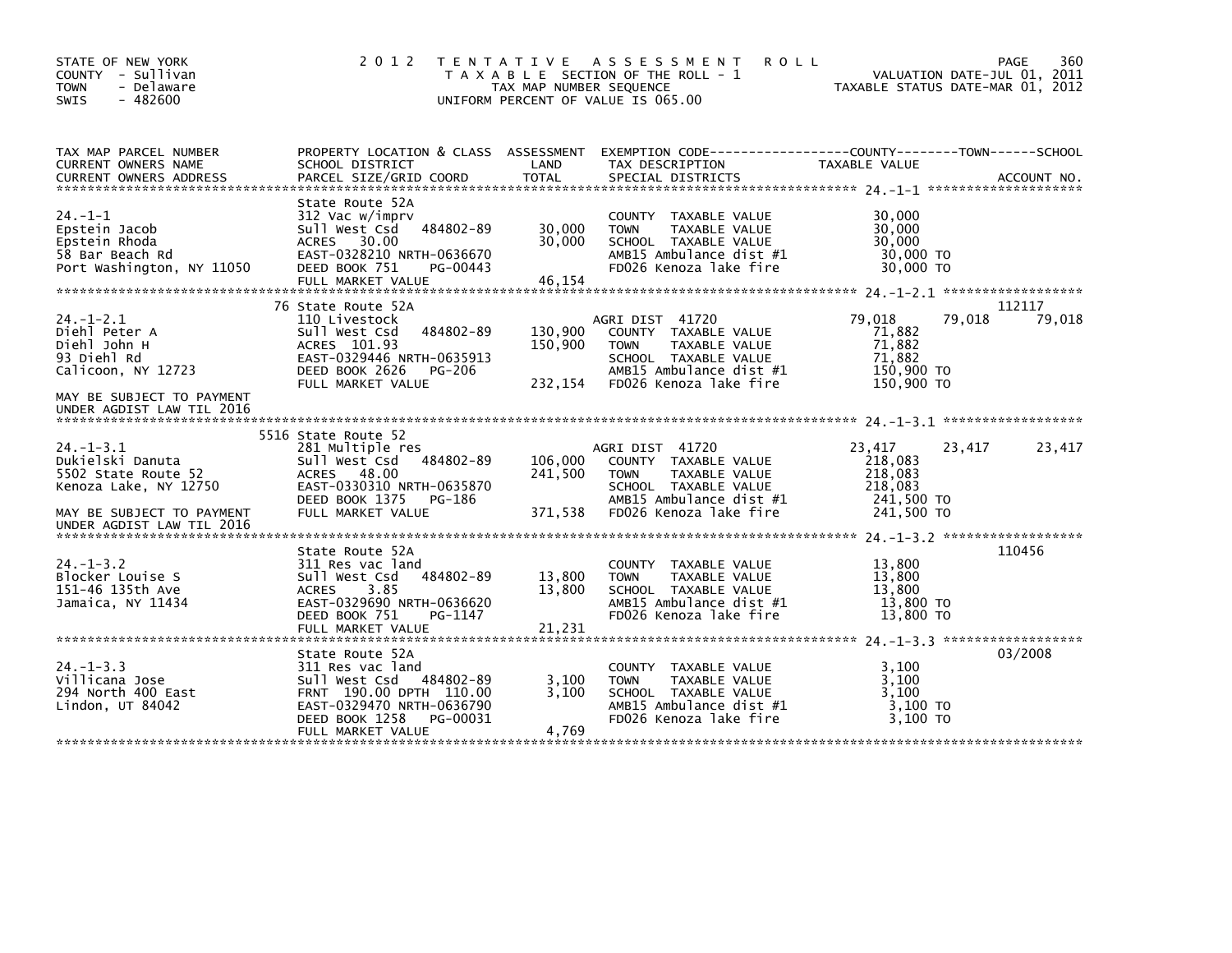| STATE OF NEW YORK<br>COUNTY - Sullivan<br>- Delaware<br><b>TOWN</b><br>$-482600$<br><b>SWIS</b>                    | 2 0 1 2                                                                                                                                                                                  | T E N T A T I V E<br>TAX MAP NUMBER SEQUENCE | A S S E S S M E N T<br><b>ROLL</b><br>T A X A B L E SECTION OF THE ROLL - 1<br>UNIFORM PERCENT OF VALUE IS 065.00                           | VALUATION DATE-JUL 01, 2011<br>TAXABLE STATUS DATE-MAR 01, 2012         | PAGE<br>361             |
|--------------------------------------------------------------------------------------------------------------------|------------------------------------------------------------------------------------------------------------------------------------------------------------------------------------------|----------------------------------------------|---------------------------------------------------------------------------------------------------------------------------------------------|-------------------------------------------------------------------------|-------------------------|
| TAX MAP PARCEL NUMBER<br>CURRENT OWNERS NAME                                                                       | SCHOOL DISTRICT                                                                                                                                                                          | LAND                                         | PROPERTY LOCATION & CLASS ASSESSMENT EXEMPTION CODE----------------COUNTY-------TOWN------SCHOOL<br>TAX DESCRIPTION                         | TAXABLE VALUE                                                           |                         |
| $24. - 1 - 3.4$<br>Malakuskie Eleonora<br>Katz Gambino Yelena<br>107 Camelot Dr<br>Port Reading, NJ 07064          | 45 Welsh Rd<br>270 Mfg housing<br>Sull West Csd 484802-89<br><b>ACRES</b><br>1.55<br>EAST-0329380 NRTH-0634800<br>DEED BOOK 2903 PG-592                                                  | 19,200<br>26,500                             | COUNTY TAXABLE VALUE<br>TAXABLE VALUE<br><b>TOWN</b><br>SCHOOL TAXABLE VALUE<br>AMB15 Ambulance dist #1<br>FD026 Kenoza lake fire           | 26,500<br>26,500<br>26.500<br>26,500 TO<br>26,500 TO                    | 112127                  |
| $24. -1 - 3.5$<br>Biondi Rose<br>Curtis Adam<br>242 E 19th St Apt 11E<br>New York, NY 10003                        | Tr 43<br>311 Res vac land<br>484802-89<br>Sull West Csd<br>3.15<br><b>ACRES</b><br>EAST-0329840 NRTH-0634810<br>DEED BOOK 2929<br>PG-238<br>FULL MARKET VALUE                            | 13,200<br>13,200<br>20,308                   | COUNTY TAXABLE VALUE<br>TAXABLE VALUE<br><b>TOWN</b><br>SCHOOL TAXABLE VALUE<br>AMB15 Ambulance dist #1<br>FD026 Kenoza lake fire           | 13,200<br>13,200<br>13,200<br>13,200 TO<br>13,200 TO                    | 110371                  |
| $24. -1 - 3.6$<br>Gruenhut Egon<br>Gruenhut Esther<br>Sonkin<br>41 Trails End Rd<br>Weston, CT 06883               | Tr 43<br>311 Res vac land<br>Sull West Csd<br>484802-89<br><b>ACRES</b><br>6.35<br>EAST-0329360 NRTH-0635380<br>DEED BOOK 761<br>PG-785<br>FULL MARKET VALUE                             | 16,200<br>16,200<br>24,923                   | TAXABLE VALUE<br>COUNTY<br><b>TOWN</b><br>TAXABLE VALUE<br>SCHOOL TAXABLE VALUE<br>AMB15 Ambulance dist #1<br>FD026 Kenoza lake fire        | 16.200<br>16,200<br>16,200<br>16,200 TO<br>16,200 TO                    | 111081                  |
|                                                                                                                    | 46 Welsh Rd                                                                                                                                                                              |                                              | 99 PCT OF VALUE USED FOR EXEMPTION PURPOSES                                                                                                 |                                                                         | 112864                  |
| $24. - 1 - 3.7$<br>Titefsky Estelle<br>Theodore Titefsky<br>46 Welsh Rd<br>PO Box 28<br>Kenoza Lake, NY 12750-0028 | 210 1 Family Res<br>484802-89<br>Sull West Csd<br>2.30<br><b>ACRES</b><br>EAST-0329570 NRTH-0634880<br>DEED BOOK 01553 PG-00008<br>FULL MARKET VALUE                                     | 16,400 STAR EN<br>85,700<br>131,846          | COMBAT VET 41131<br>41834<br>COUNTY TAXABLE VALUE<br>TAXABLE VALUE<br><b>TOWN</b><br>SCHOOL TAXABLE VALUE<br>AMB15 Ambulance dist #1        | 21,211<br>21,211<br>$\Omega$<br>64,489<br>64,489<br>47.140<br>85,700 TO | $\Omega$<br>38,560<br>0 |
|                                                                                                                    |                                                                                                                                                                                          |                                              | FD026 Kenoza lake fire                                                                                                                      | 85.700 TO                                                               |                         |
| $24. -1 - 3.8$<br>Tomasi John<br>Tomasi Joni<br>165 Bay 47th St<br>Brooklyn, NY 11214                              | 5511 State Route 52<br>210 1 Family Res<br>Sull West Csd<br>484802-89<br>4.70 BANK C30614<br><b>ACRES</b><br>EAST-0331160 NRTH-0635650<br>DEED BOOK 3426<br>$PG-12$<br>FULL MARKET VALUE | 23,700<br>119,200<br>183,385                 | <b>COUNTY</b><br>TAXABLE VALUE<br>TAXABLE VALUE<br><b>TOWN</b><br>SCHOOL TAXABLE VALUE<br>AMB15 Ambulance dist #1<br>FD026 Kenoza lake fire | 119,200<br>119,200<br>119,200<br>119,200 TO<br>119,200 TO               | 01/2008                 |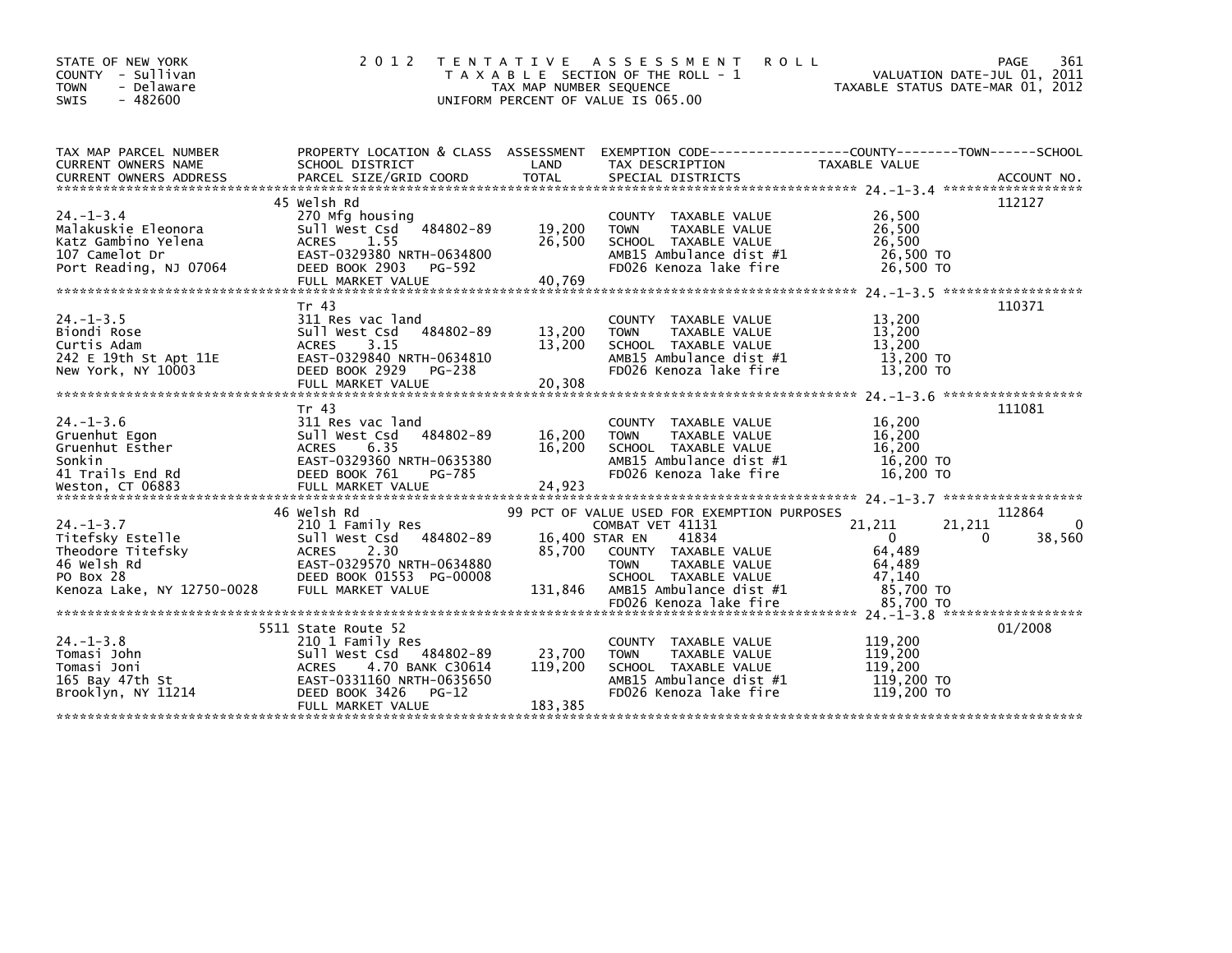| STATE OF NEW YORK<br>COUNTY - Sullivan                | 2 0 1 2                                           | T E N T A T I V E       | A S S E S S M E N T<br>ROLL<br>T A X A B L E SECTION OF THE ROLL - 1 | VALUATION DATE-JUL 01, 2011      | 362<br>PAGE |
|-------------------------------------------------------|---------------------------------------------------|-------------------------|----------------------------------------------------------------------|----------------------------------|-------------|
| <b>TOWN</b><br>- Delaware<br>$-482600$<br><b>SWIS</b> |                                                   | TAX MAP NUMBER SEQUENCE | UNIFORM PERCENT OF VALUE IS 065.00                                   | TAXABLE STATUS DATE-MAR 01, 2012 |             |
| TAX MAP PARCEL NUMBER                                 | PROPERTY LOCATION & CLASS ASSESSMENT              |                         |                                                                      |                                  |             |
| <b>CURRENT OWNERS NAME</b>                            | SCHOOL DISTRICT                                   | LAND                    | TAX DESCRIPTION                                                      | TAXABLE VALUE                    |             |
|                                                       |                                                   |                         |                                                                      |                                  |             |
|                                                       |                                                   |                         |                                                                      |                                  |             |
|                                                       | State Route 52                                    |                         |                                                                      |                                  | 01/2008     |
| $24. - 1 - 3.9$                                       | 311 Res vac land                                  |                         | COUNTY TAXABLE VALUE                                                 | 4.500                            |             |
| Tomasi John                                           | 484802-89<br>Sull West Csd                        | 4,500<br>4.500          | TAXABLE VALUE<br><b>TOWN</b>                                         | 4,500<br>4.500                   |             |
| Tomasi Joni                                           | <b>ACRES</b><br>4.50<br>EAST-0331640 NRTH-0635590 |                         | SCHOOL TAXABLE VALUE<br>AMB15 Ambulance dist #1                      | 4,500 TO                         |             |
| 165 Bay 47th St<br>Brooklyn, NY 11214                 | DEED BOOK 3426<br>PG-15                           |                         | FD026 Kenoza lake fire                                               | 4.500 TO                         |             |
|                                                       | FULL MARKET VALUE                                 | 6,923                   |                                                                      |                                  |             |
|                                                       |                                                   |                         |                                                                      |                                  |             |
|                                                       | State Route 52                                    |                         |                                                                      |                                  | 110618      |
| $24. -1 - 3.11$                                       | 311 Res vac land                                  |                         | COUNTY TAXABLE VALUE                                                 | 11,400                           |             |
| Stellman Steven                                       | 484802-89<br>Sull West Csd                        | 11,400                  | TAXABLE VALUE<br><b>TOWN</b>                                         | 11,400                           |             |
| Stellman Jeanne                                       | 4.50<br><b>ACRES</b>                              | 11,400                  | SCHOOL TAXABLE VALUE                                                 | 11,400                           |             |
| 117 St. John's Pl                                     | EAST-0331150 NRTH-0636250                         |                         | AMB15 Ambulance dist #1                                              | 11,400 TO                        |             |
| Brooklyn, NY 11217                                    | DEED BOOK 1266<br>PG-00244                        |                         | FD026 Kenoza lake fire                                               | 11,400 TO                        |             |
|                                                       |                                                   |                         |                                                                      |                                  |             |
|                                                       |                                                   |                         |                                                                      |                                  |             |
|                                                       | 5495 State Route 52                               |                         |                                                                      |                                  | 01/2011     |
| $24. - 1 - 3.12$                                      | 210 1 Family Res<br>Sull West Csd 484802-89       |                         | COUNTY TAXABLE VALUE                                                 | 132,980                          |             |
| Nicosia Joseph A                                      | <b>ACRES</b><br>4.68                              | 22,680<br>132,980       | <b>TAXABLE VALUE</b><br><b>TOWN</b><br>SCHOOL TAXABLE VALUE          | 132,980<br>132,980               |             |
| Miller Melissa A<br>PO Box 170                        | EAST-0331630 NRTH-0636200                         |                         | AMB15 Ambulance dist #1                                              | 132,980 TO                       |             |
| Callicoon Center, NY 12724                            | DEED BOOK 3627 PG-506                             |                         | FD026 Kenoza lake fire                                               | 132,980 TO                       |             |
|                                                       |                                                   |                         |                                                                      |                                  |             |
|                                                       |                                                   |                         |                                                                      |                                  |             |
|                                                       | 5497 State Route 52                               |                         |                                                                      |                                  | 112143      |
| $24. - 1 - 3.13$                                      | 210 1 Family Res                                  |                         | COUNTY TAXABLE VALUE                                                 | 165,000                          |             |
| Pechock Chester                                       | Sull West Csd 484802-89                           | 23,000                  | <b>TAXABLE VALUE</b><br><b>TOWN</b>                                  | 165,000                          |             |
| Pechock Wanda                                         | 3.08<br><b>ACRES</b>                              | 165,000                 | SCHOOL TAXABLE VALUE                                                 | 165.000                          |             |
| 63 Ave A Apt #18h                                     | EAST-0331360 NRTH-0635900                         |                         | AMB15 Ambulance dist #1                                              | 165,000 TO                       |             |
| New York, NY 10009                                    | DEED BOOK 777<br>PG-449                           |                         | FD026 Kenoza lake fire                                               | 165,000 TO                       |             |
|                                                       |                                                   |                         |                                                                      |                                  |             |
|                                                       |                                                   |                         |                                                                      |                                  |             |
|                                                       |                                                   |                         |                                                                      |                                  |             |
|                                                       | 10 Welsh Rd                                       |                         |                                                                      |                                  | 112970      |
| $24. - 1 - 4.1$                                       | 270 Mfg housing                                   |                         | COUNTY TAXABLE VALUE                                                 | 33,000                           |             |
| Quinn Nicholas A                                      | Sull West Csd<br>484802-89                        | 15,000                  | <b>TOWN</b><br><b>TAXABLE VALUE</b>                                  | 33,000                           |             |
| 10 Welsh Rd                                           | ACRES<br>1.68                                     | 33,000                  | SCHOOL TAXABLE VALUE                                                 | 33,000                           |             |
| Kenoza Lake, NY 12750                                 | EAST-0330150 NRTH-0634680                         |                         | AMB15 Ambulance dist #1                                              | 33,000 TO                        |             |
|                                                       | DEED BOOK 1802<br>PG-360<br>FULL MARKET VALUE     | 50.769                  | FD026 Kenoza lake fire                                               | 33,000 TO                        |             |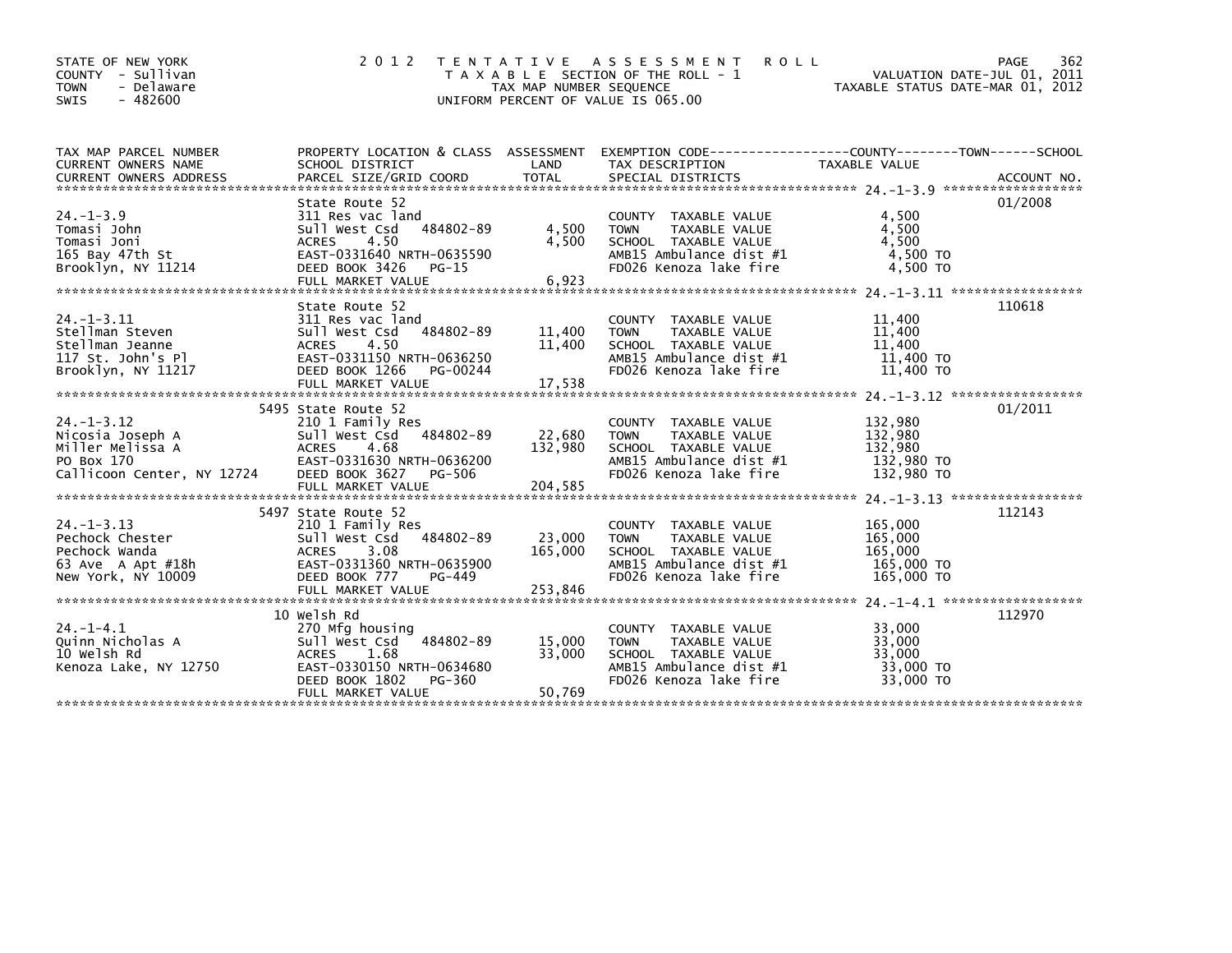| STATE OF NEW YORK<br>COUNTY - Sullivan<br>- Delaware<br><b>TOWN</b><br>$-482600$<br>SWIS                                                                                                                                                                 | 2 0 1 2                                                   |               | TENTATIVE ASSESSMENT ROLL<br>T A X A B L E SECTION OF THE ROLL - 1<br>TAX MAP NUMBER SEQUENCE<br>TAXABLE STATUS DATE-MAR 01, 2012<br>UNIFORM PERCENT OF VALUE IS 065.00                                            |                                                                                  | 363<br>PAGE                                    |
|----------------------------------------------------------------------------------------------------------------------------------------------------------------------------------------------------------------------------------------------------------|-----------------------------------------------------------|---------------|--------------------------------------------------------------------------------------------------------------------------------------------------------------------------------------------------------------------|----------------------------------------------------------------------------------|------------------------------------------------|
| TAX MAP PARCEL NUMBER<br>CURRENT OWNERS NAME                                                                                                                                                                                                             | PROPERTY LOCATION & CLASS ASSESSMENT<br>SCHOOL DISTRICT   | LAND          |                                                                                                                                                                                                                    |                                                                                  |                                                |
| $24. - 1 - 4.2$<br>Cuinn Nicholas A<br>Cuinn Donna<br>2 welsh Rd<br>2 welsh Rd<br>2 welsh Rd<br>2 welsh Rd<br>2 welsh Rd<br>2 welsh Rd<br>2 welsh Rd<br>2 DEED BOOK 2727 PG-341                                                                          | 2 Welsh Rd<br>210 1 Family Res<br>sull west Csd 484802-89 |               | 97 PCT OF VALUE USED FOR EXEMPTION PURPOSES<br>WAR VET<br>41121<br>21,700 STAR B<br>41854<br>53,350 COUNTY TAXABLE VALUE<br><b>TOWN</b><br>TAXABLE VALUE<br>SCHOOL TAXABLE VALUE<br>82,077 AMB15 Ambulance dist #1 | 7,763<br>$\overline{0}$<br>45,587<br>45,587<br>34,750<br>53,350 TO               | 112656<br>7,763<br>$\mathbf{0}$<br>18,600<br>0 |
|                                                                                                                                                                                                                                                          |                                                           |               |                                                                                                                                                                                                                    |                                                                                  |                                                |
| 210 1 Family Res<br>Flynn Eugene M<br>Flynn Marian M<br>442 Old Taylor Rd<br>PO Box 302<br>Renoza Lake, NY 12750<br>FULL MARKET VALUE<br>FULL MARKET VALUE<br>85,274                                                                                     | 5596 State Route 52                                       | 85,274        | HOME IMP 44211<br>COUNTY TAXABLE VALUE<br>TAXABLE VALUE<br>TOWN<br>SCHOOL TAXABLE VALUE<br>AMB15 Ambulance dist #1<br>3,437 EX                                                                                     | 3.437<br>51,991<br>51,991<br>55.428<br>51,991 TO                                 | 113140<br>3,437<br>$\mathbf{0}$                |
|                                                                                                                                                                                                                                                          |                                                           |               | FD026 Kenoza lake fire<br>3,437 EX                                                                                                                                                                                 | 51,991 TO                                                                        |                                                |
|                                                                                                                                                                                                                                                          |                                                           |               |                                                                                                                                                                                                                    |                                                                                  |                                                |
| NY, NY 10024                                                                                                                                                                                                                                             | 21 Welsh Rd<br>DEED BOOK 2504 PG-453                      |               | COUNTY TAXABLE VALUE<br><b>TOWN</b><br>TAXABLE VALUE<br>SCHOOL TAXABLE VALUE<br>AMB15 Ambulance dist #1<br>FD026 Kenoza lake fire                                                                                  | 161,200<br>161,200<br>161.200<br>161,200 TO<br>161,200 TO                        | 111658                                         |
|                                                                                                                                                                                                                                                          | 5537 State Route 52                                       |               |                                                                                                                                                                                                                    |                                                                                  | 111250                                         |
| 24.-1-7.1<br>Carbone Frank Jr<br>Carbone Eva<br>Carbone Eva<br>S537 State Route 52<br>To Box 437<br>Po Box 437<br>The Route S2<br>CALL MARKET VALUE<br>The BOOK 1367 PG-315<br>The Market VALUE                                                          | sull west Csd <sup>2</sup> 484802-89                      | 26,500 STAR B | 79 PCT OF VALUE USED FOR EXEMPTION PURPOSES<br>WAR VET 41121<br>41854<br>36,000 COUNTY TAXABLE VALUE<br><b>TOWN</b><br>TAXABLE VALUE<br>SCHOOL TAXABLE VALUE                                                       | 4,266<br>$\overline{0}$<br>31,734<br>31.734<br>17,400                            | 4,266<br>$\Omega$<br>18,600<br>0               |
|                                                                                                                                                                                                                                                          |                                                           |               |                                                                                                                                                                                                                    |                                                                                  |                                                |
| 34.-1-7.2<br>24.-1-7.2<br>Negron Jose M<br>Negron Maria E<br>PO Box 72<br>EAST-0330693 NRTH-0634973<br>COMBAT VET 41131<br>EAST-0330693 NRTH-0634973<br>COMBAT VET 41131<br>21,500 STAR B<br>21,500 STAR B<br>21,500 STAR B<br>21,500 STAR B<br>21,500 S | FULL MARKET VALUE                                         |               | 98 PCT OF VALUE USED FOR EXEMPTION PURPOSES<br>SCHOOL TAXABLE VALUE<br>115,385 AMB15 Ambulance dist $#1$<br>FD026 Kenoza lake fire                                                                                 | 18,375<br>$\overline{0}$<br>56,625<br>56,625<br>56,400<br>75.000 TO<br>75.000 TO | 18,375<br>$\Omega$<br>18,600<br>0              |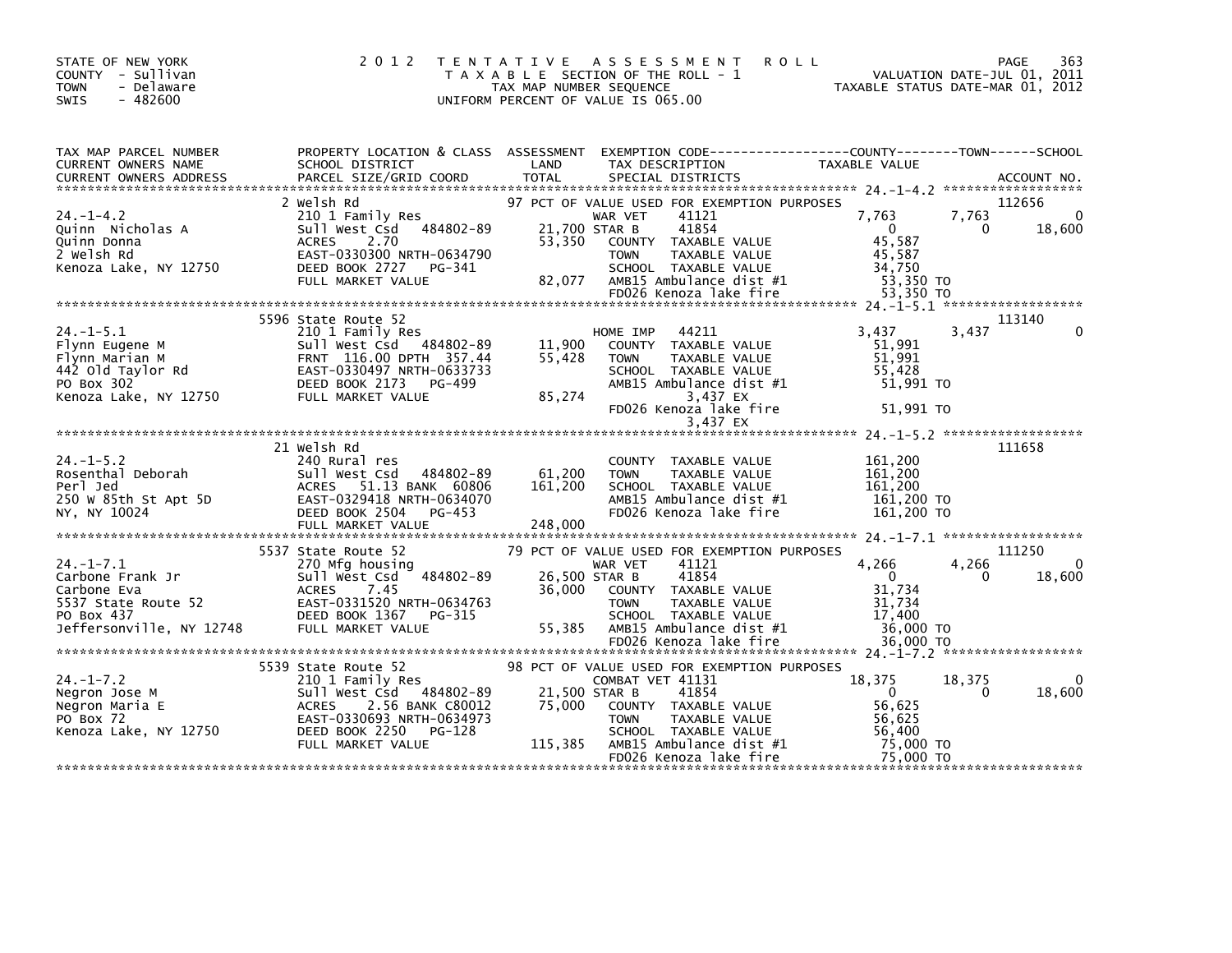| STATE OF NEW YORK<br>COUNTY - Sullivan<br>- Delaware<br><b>TOWN</b><br>$-482600$<br><b>SWIS</b>             | 2 0 1 2                                                                                                                                                                    | TAX MAP NUMBER SEQUENCE     | TENTATIVE ASSESSMENT<br><b>ROLL</b><br>T A X A B L E SECTION OF THE ROLL - 1<br>UNIFORM PERCENT OF VALUE IS 065.00                                    | VALUATION DATE-JUL 01, 2011<br>TAXABLE STATUS DATE-MAR 01, 2012      | 364<br>PAGE      |
|-------------------------------------------------------------------------------------------------------------|----------------------------------------------------------------------------------------------------------------------------------------------------------------------------|-----------------------------|-------------------------------------------------------------------------------------------------------------------------------------------------------|----------------------------------------------------------------------|------------------|
| TAX MAP PARCEL NUMBER<br>CURRENT OWNERS NAME<br><b>CURRENT OWNERS ADDRESS</b>                               | PROPERTY LOCATION & CLASS ASSESSMENT<br>SCHOOL DISTRICT<br>PARCEL SIZE/GRID COORD                                                                                          | LAND<br><b>TOTAL</b>        | EXEMPTION        CODE-----------------COUNTY-------TOWN------SCHOOL<br>TAX DESCRIPTION<br>SPECIAL DISTRICTS                                           | TAXABLE VALUE                                                        | ACCOUNT NO.      |
| $24. -1 - 7.3$<br>Keen Jack R Jr<br>Keen Kathleen<br>5525 State Route 52<br>Kenoza Lake, NY 12750           | 5525 State Route 52<br>270 Mfg housing<br>484802-89<br>sull west Csd<br><b>ACRES</b><br>2.00<br>EAST-0331424 NRTH-0634956<br>DEED BOOK 3013<br>PG-544<br>FULL MARKET VALUE | 18,900<br>58,000<br>89,231  | 41854<br>STAR B<br>COUNTY TAXABLE VALUE<br><b>TOWN</b><br>TAXABLE VALUE<br>SCHOOL TAXABLE VALUE<br>AMB15 Ambulance dist #1<br>FD026 Kenoza lake fire  | $\mathbf{0}$<br>58,000<br>58,000<br>39,400<br>58,000 TO<br>58,000 TO | 0<br>18,600      |
|                                                                                                             | 5569 State Route 52                                                                                                                                                        |                             |                                                                                                                                                       |                                                                      | 110556           |
| $24. - 1 - 8$<br>Sheppard Donald<br>Sheppard Sheila<br>5569 State Route 52<br>Kenoza Lake, NY 12750         | 210 1 Family Res<br>Sull West Csd 484802-89<br><b>ACRES</b><br>8.00 BANK 40205<br>EAST-0330730 NRTH-0634530<br>DEED BOOK 1135<br>PG-00226<br>FULL MARKET VALUE             | 27,000<br>54,900<br>84,462  | 41834<br>STAR EN<br>COUNTY TAXABLE VALUE<br>TAXABLE VALUE<br><b>TOWN</b><br>SCHOOL TAXABLE VALUE<br>AMB15 Ambulance dist #1<br>FD026 Kenoza lake fire | $\mathbf{0}$<br>54,900<br>54,900<br>16,340<br>54,900 TO<br>54,900 TO | 0<br>38,560      |
|                                                                                                             |                                                                                                                                                                            |                             |                                                                                                                                                       |                                                                      |                  |
| $24. - 1 - 10$<br>Aragon Lorna<br>521 Swiss Hill Rd<br>Jeffersonville, NY 12748                             | 5587 State Route 52<br>210 1 Family Res<br>Sull West Csd 484802-89<br><b>ACRES</b><br>1.86<br>EAST-0330750 NRTH-0634060<br>DEED BOOK 3628<br>PG-600<br>FULL MARKET VALUE   | 20,400<br>65,400<br>100,615 | COUNTY TAXABLE VALUE<br>TAXABLE VALUE<br><b>TOWN</b><br>SCHOOL TAXABLE VALUE<br>AMB15 Ambulance dist #1<br>FD026 Kenoza lake fire                     | 65,400<br>65,400<br>65,400<br>65,400 TO<br>65,400 TO                 | 09/2010          |
|                                                                                                             |                                                                                                                                                                            |                             |                                                                                                                                                       |                                                                      | 111170           |
| $24. -1 - 11.1$<br>Raum Edmund C<br>5623 State Route 52<br>PO Box 8<br>Kenoza Lake, NY 12750                | State Route 52<br>$322$ Rural vac $>10$<br>484802-89<br>Sull West Csd<br>ACRES 35.00<br>EAST-0331374 NRTH-0634177<br>DEED BOOK 2725<br>PG-652                              | 45,000<br>45,000            | COUNTY TAXABLE VALUE<br><b>TOWN</b><br>TAXABLE VALUE<br>SCHOOL TAXABLE VALUE<br>AMB15 Ambulance dist #1<br>FD026 Kenoza lake fire                     | 45,000<br>45,000<br>45,000<br>45,000 TO<br>45,000 TO                 |                  |
|                                                                                                             |                                                                                                                                                                            |                             |                                                                                                                                                       |                                                                      |                  |
| $24. -1 - 11.2$<br>Raum Edmund C<br>Raum Anne D<br>5623 State Route 52<br>PO Box 8<br>Kenoza Lake, NY 12750 | 5623 State Route 52<br>210 1 Family Res<br>484802-89<br>Sull West Csd<br><b>ACRES</b><br>3.67<br>EAST-0331148 NRTH-0633506<br>DEED BOOK 1232<br>PG-00345                   | 25,800<br>128,200           | 41854<br>STAR B<br>COUNTY TAXABLE VALUE<br>TAXABLE VALUE<br><b>TOWN</b><br>SCHOOL TAXABLE VALUE<br>AMB15 Ambulance dist #1                            | $\mathbf{0}$<br>128,200<br>128,200<br>109,600<br>128,200 TO          | 111160<br>18,600 |
|                                                                                                             |                                                                                                                                                                            |                             |                                                                                                                                                       |                                                                      |                  |
| $24. -1 - 11.3$<br>Keegan Emily<br>Attn: Dorothy Robinson<br>115 Woodlawn Ave<br>Valley Stream, NY 11581    | 5644 State Route 52<br>260 Seasonal res<br>484802-89<br>Sull West Csd<br>ACRES<br>1.00<br>EAST-0331180 NRTH-0632850<br>DEED BOOK 670<br>PG-00209<br>FULL MARKET VALUE      | 25,100<br>46,200<br>71,077  | COUNTY TAXABLE VALUE<br><b>TOWN</b><br>TAXABLE VALUE<br>SCHOOL TAXABLE VALUE<br>AMB15 Ambulance dist #1<br>FD026 Kenoza lake fire                     | 46,200<br>46,200<br>46.200<br>46,200 TO<br>46,200 TO                 | 111350           |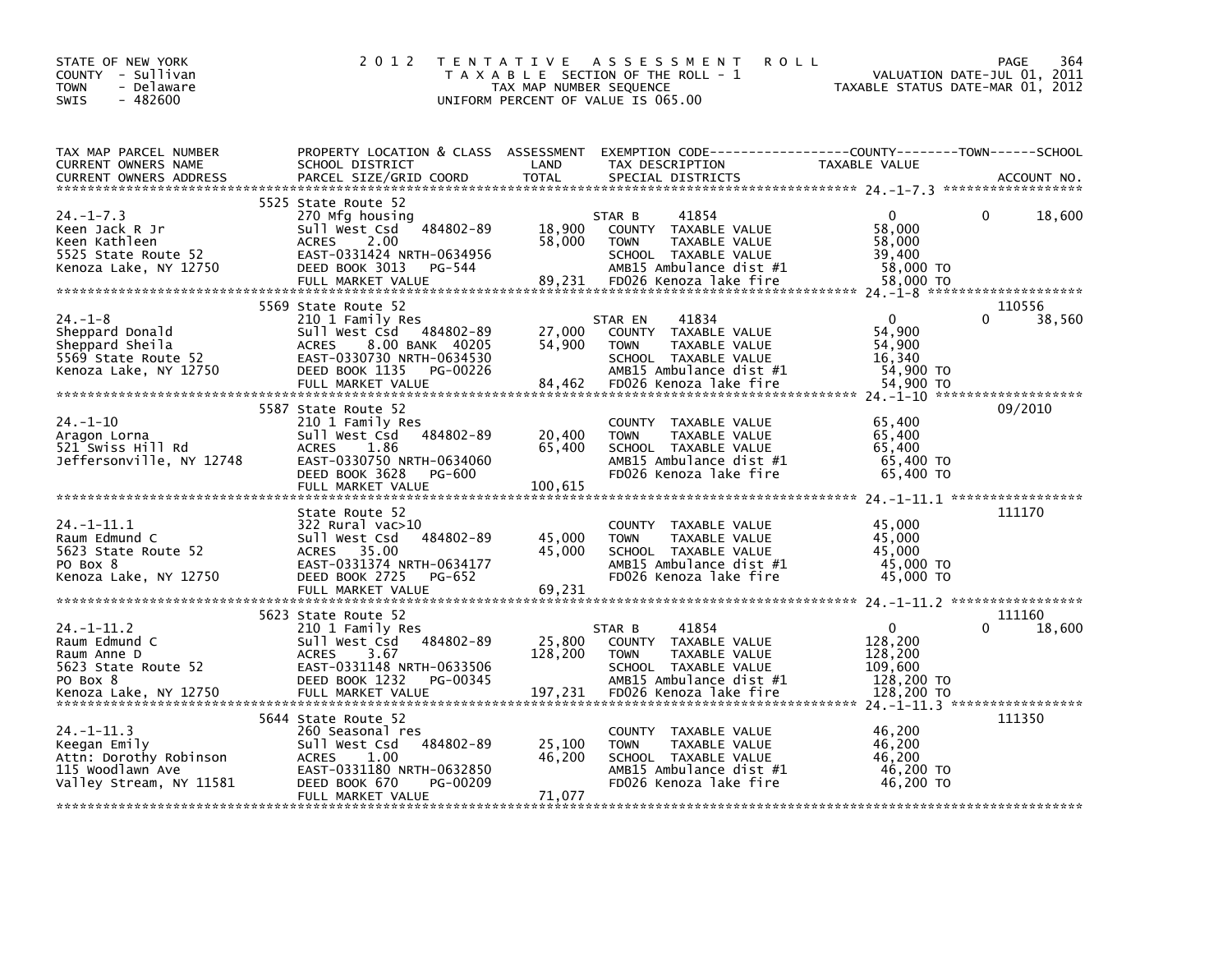| PROPERTY LOCATION & CLASS ASSESSMENT EXEMPTION CODE----------------COUNTY-------TOWN------SCHOOL<br>SCHOOL DISTRICT<br>LAND<br>TAX DESCRIPTION<br>TAXABLE VALUE<br>TOTAL<br>PARCEL SIZE/GRID COORD<br>SPECIAL DISTRICTS<br><b>CURRENT OWNERS ADDRESS</b><br>ACCOUNT NO.<br>110160<br>Swiss Hill Rd<br>311 Res vac land<br>2,000<br>COUNTY TAXABLE VALUE<br>484802-89<br>2,000<br>2,000<br>Ardizone Brian<br>Sull West Csd<br>TAXABLE VALUE<br><b>TOWN</b><br>2,000<br>6050 Blvd East<br><b>ACRES</b><br>1.68<br>SCHOOL TAXABLE VALUE<br>2,000<br>AMB15 Ambulance dist #1<br>EAST-0332003 NRTH-0633723<br>2,000 TO<br>3,077<br>FD026 Kenoza lake fire<br>FULL MARKET VALUE<br>2,000 TO<br>110150<br>Swiss Hill Rd<br>1,800<br>$24. - 1 - 13$<br>311 Res vac land<br>COUNTY TAXABLE VALUE<br>Sull West Csd 484802-89<br>1,800<br>TAXABLE VALUE<br>1,800<br><b>TOWN</b><br><b>ACRES</b><br>1,800<br>1,800<br>1.34<br>SCHOOL TAXABLE VALUE<br>1,800 TO<br>EAST-0331722 NRTH-0633870<br>AMB15 Ambulance dist #1<br>FD026 Kenoza lake fire<br>1,800 TO<br>DEED BOOK 3045<br>PG-661<br>FULL MARKET VALUE<br>2,769<br>09/2008<br>79 Swiss Hill Rd N<br>$\Omega$<br>270 Mfg housing<br>$\Omega$<br>18,600<br>STAR B<br>41854<br>Sull West Csd 484802-89<br>39,100<br>Vargas Wilson<br>17,600<br>COUNTY TAXABLE VALUE<br>Vargas Tammie<br>ACRES<br>1.16 BANK 60806<br>39,100<br>39,100<br><b>TOWN</b><br>TAXABLE VALUE<br>EAST-0331860 NRTH-0634120<br>20,500<br>SCHOOL TAXABLE VALUE<br>DEED BOOK 3411 PG-332<br>AMB15 Ambulance dist #1<br>39,100 TO<br>60,154<br>FULL MARKET VALUE<br>FD026 Kenoza lake fire<br>39,100 TO<br>73 Swiss Hill Rd N<br>210 1 Family Res<br>78,500<br>COUNTY TAXABLE VALUE<br>78,500<br>Sull West Csd 484802-89<br>17,300<br><b>TOWN</b><br>TAXABLE VALUE<br>6050 Blvd East<br><b>ACRES</b><br>78,500<br>78,500<br>1.08<br>SCHOOL TAXABLE VALUE<br>78,500 TO<br>West New York, NJ 07093<br>EAST-0331796 NRTH-0634047<br>AMB15 Ambulance dist #1<br>FD026 Kenoza lake fire<br>78,500 TO<br>DEED BOOK 3045 PG-661<br>FULL MARKET VALUE<br>120,769<br>111955<br>87 Swiss Hill Rd N<br>$24. - 1 - 16$<br>210 1 Family Res<br>95.100<br>COUNTY TAXABLE VALUE<br>Sull West Csd 484802-89<br>23,300<br>TAXABLE VALUE<br>95,100<br><b>TOWN</b><br>95,100<br>ACRES<br>3.31 BANKC200095<br>SCHOOL TAXABLE VALUE<br>95.100<br>AMB15 Ambulance dist #1<br>95,100 TO<br>EAST-0331875 NRTH-0634391<br>FD026 Kenoza lake fire<br>New York, NY 10011<br>DEED BOOK 2723<br>95,100 TO<br>PG-589<br>146,308<br>FULL MARKET VALUE<br>99 Swiss Hill Rd N<br>97 PCT OF VALUE USED FOR EXEMPTION PURPOSES<br>111012<br>9,472<br>210 1 Family Res<br>41121<br>9,472<br>$\Omega$<br>WAR VET<br>Sull West Csd 484802-89<br>31,574<br>22,200 AGED-CTS<br>41800<br>26,838<br>26,838<br>99 Swiss Hill Rd N<br><b>ACRES</b><br>3.20<br>65,100 STAR EN<br>41834<br>$\mathbf{0}$<br>0<br>33,526<br>EAST-0332100 NRTH-0634610<br>28,790<br>COUNTY TAXABLE VALUE<br>28,790<br>DEED BOOK 3572<br>TAXABLE VALUE<br>PG-6<br><b>TOWN</b><br>$\Omega$<br>FULL MARKET VALUE<br>100,154<br>SCHOOL TAXABLE VALUE<br>65,100 TO<br>AMB15 Ambulance dist #1<br>FD026 Kenoza lake fire<br>65,100 TO | STATE OF NEW YORK<br>COUNTY - Sullivan<br>- Delaware<br><b>TOWN</b><br>$-482600$<br><b>SWIS</b> | 2 0 1 2 | T E N T A T I V E<br>TAX MAP NUMBER SEQUENCE | A S S E S S M E N T<br><b>ROLL</b><br>T A X A B L E SECTION OF THE ROLL - 1<br>UNIFORM PERCENT OF VALUE IS 065.00 | TAXABLE STATUS DATE-MAR 01, 2012 | PAGE<br>365<br>VALUATION DATE-JUL 01, 2011 |
|---------------------------------------------------------------------------------------------------------------------------------------------------------------------------------------------------------------------------------------------------------------------------------------------------------------------------------------------------------------------------------------------------------------------------------------------------------------------------------------------------------------------------------------------------------------------------------------------------------------------------------------------------------------------------------------------------------------------------------------------------------------------------------------------------------------------------------------------------------------------------------------------------------------------------------------------------------------------------------------------------------------------------------------------------------------------------------------------------------------------------------------------------------------------------------------------------------------------------------------------------------------------------------------------------------------------------------------------------------------------------------------------------------------------------------------------------------------------------------------------------------------------------------------------------------------------------------------------------------------------------------------------------------------------------------------------------------------------------------------------------------------------------------------------------------------------------------------------------------------------------------------------------------------------------------------------------------------------------------------------------------------------------------------------------------------------------------------------------------------------------------------------------------------------------------------------------------------------------------------------------------------------------------------------------------------------------------------------------------------------------------------------------------------------------------------------------------------------------------------------------------------------------------------------------------------------------------------------------------------------------------------------------------------------------------------------------------------------------------------------------------------------------------------------------------------------------------------------------------------------------------------------------------------------------------------------------------------------------------------------------------------------------------------------------------------------------------------------------------------------------------------------------------------------------|-------------------------------------------------------------------------------------------------|---------|----------------------------------------------|-------------------------------------------------------------------------------------------------------------------|----------------------------------|--------------------------------------------|
|                                                                                                                                                                                                                                                                                                                                                                                                                                                                                                                                                                                                                                                                                                                                                                                                                                                                                                                                                                                                                                                                                                                                                                                                                                                                                                                                                                                                                                                                                                                                                                                                                                                                                                                                                                                                                                                                                                                                                                                                                                                                                                                                                                                                                                                                                                                                                                                                                                                                                                                                                                                                                                                                                                                                                                                                                                                                                                                                                                                                                                                                                                                                                                           | TAX MAP PARCEL NUMBER<br>CURRENT OWNERS NAME                                                    |         |                                              |                                                                                                                   |                                  |                                            |
|                                                                                                                                                                                                                                                                                                                                                                                                                                                                                                                                                                                                                                                                                                                                                                                                                                                                                                                                                                                                                                                                                                                                                                                                                                                                                                                                                                                                                                                                                                                                                                                                                                                                                                                                                                                                                                                                                                                                                                                                                                                                                                                                                                                                                                                                                                                                                                                                                                                                                                                                                                                                                                                                                                                                                                                                                                                                                                                                                                                                                                                                                                                                                                           |                                                                                                 |         |                                              |                                                                                                                   |                                  |                                            |
|                                                                                                                                                                                                                                                                                                                                                                                                                                                                                                                                                                                                                                                                                                                                                                                                                                                                                                                                                                                                                                                                                                                                                                                                                                                                                                                                                                                                                                                                                                                                                                                                                                                                                                                                                                                                                                                                                                                                                                                                                                                                                                                                                                                                                                                                                                                                                                                                                                                                                                                                                                                                                                                                                                                                                                                                                                                                                                                                                                                                                                                                                                                                                                           |                                                                                                 |         |                                              |                                                                                                                   |                                  |                                            |
|                                                                                                                                                                                                                                                                                                                                                                                                                                                                                                                                                                                                                                                                                                                                                                                                                                                                                                                                                                                                                                                                                                                                                                                                                                                                                                                                                                                                                                                                                                                                                                                                                                                                                                                                                                                                                                                                                                                                                                                                                                                                                                                                                                                                                                                                                                                                                                                                                                                                                                                                                                                                                                                                                                                                                                                                                                                                                                                                                                                                                                                                                                                                                                           | $24. - 1 - 12$                                                                                  |         |                                              |                                                                                                                   |                                  |                                            |
|                                                                                                                                                                                                                                                                                                                                                                                                                                                                                                                                                                                                                                                                                                                                                                                                                                                                                                                                                                                                                                                                                                                                                                                                                                                                                                                                                                                                                                                                                                                                                                                                                                                                                                                                                                                                                                                                                                                                                                                                                                                                                                                                                                                                                                                                                                                                                                                                                                                                                                                                                                                                                                                                                                                                                                                                                                                                                                                                                                                                                                                                                                                                                                           |                                                                                                 |         |                                              |                                                                                                                   |                                  |                                            |
|                                                                                                                                                                                                                                                                                                                                                                                                                                                                                                                                                                                                                                                                                                                                                                                                                                                                                                                                                                                                                                                                                                                                                                                                                                                                                                                                                                                                                                                                                                                                                                                                                                                                                                                                                                                                                                                                                                                                                                                                                                                                                                                                                                                                                                                                                                                                                                                                                                                                                                                                                                                                                                                                                                                                                                                                                                                                                                                                                                                                                                                                                                                                                                           | West New York, NJ 07093                                                                         |         |                                              |                                                                                                                   |                                  |                                            |
|                                                                                                                                                                                                                                                                                                                                                                                                                                                                                                                                                                                                                                                                                                                                                                                                                                                                                                                                                                                                                                                                                                                                                                                                                                                                                                                                                                                                                                                                                                                                                                                                                                                                                                                                                                                                                                                                                                                                                                                                                                                                                                                                                                                                                                                                                                                                                                                                                                                                                                                                                                                                                                                                                                                                                                                                                                                                                                                                                                                                                                                                                                                                                                           |                                                                                                 |         |                                              |                                                                                                                   |                                  |                                            |
|                                                                                                                                                                                                                                                                                                                                                                                                                                                                                                                                                                                                                                                                                                                                                                                                                                                                                                                                                                                                                                                                                                                                                                                                                                                                                                                                                                                                                                                                                                                                                                                                                                                                                                                                                                                                                                                                                                                                                                                                                                                                                                                                                                                                                                                                                                                                                                                                                                                                                                                                                                                                                                                                                                                                                                                                                                                                                                                                                                                                                                                                                                                                                                           |                                                                                                 |         |                                              |                                                                                                                   |                                  |                                            |
|                                                                                                                                                                                                                                                                                                                                                                                                                                                                                                                                                                                                                                                                                                                                                                                                                                                                                                                                                                                                                                                                                                                                                                                                                                                                                                                                                                                                                                                                                                                                                                                                                                                                                                                                                                                                                                                                                                                                                                                                                                                                                                                                                                                                                                                                                                                                                                                                                                                                                                                                                                                                                                                                                                                                                                                                                                                                                                                                                                                                                                                                                                                                                                           |                                                                                                 |         |                                              |                                                                                                                   |                                  |                                            |
|                                                                                                                                                                                                                                                                                                                                                                                                                                                                                                                                                                                                                                                                                                                                                                                                                                                                                                                                                                                                                                                                                                                                                                                                                                                                                                                                                                                                                                                                                                                                                                                                                                                                                                                                                                                                                                                                                                                                                                                                                                                                                                                                                                                                                                                                                                                                                                                                                                                                                                                                                                                                                                                                                                                                                                                                                                                                                                                                                                                                                                                                                                                                                                           | Ardizone Brian                                                                                  |         |                                              |                                                                                                                   |                                  |                                            |
|                                                                                                                                                                                                                                                                                                                                                                                                                                                                                                                                                                                                                                                                                                                                                                                                                                                                                                                                                                                                                                                                                                                                                                                                                                                                                                                                                                                                                                                                                                                                                                                                                                                                                                                                                                                                                                                                                                                                                                                                                                                                                                                                                                                                                                                                                                                                                                                                                                                                                                                                                                                                                                                                                                                                                                                                                                                                                                                                                                                                                                                                                                                                                                           | 6050 Blvd East                                                                                  |         |                                              |                                                                                                                   |                                  |                                            |
|                                                                                                                                                                                                                                                                                                                                                                                                                                                                                                                                                                                                                                                                                                                                                                                                                                                                                                                                                                                                                                                                                                                                                                                                                                                                                                                                                                                                                                                                                                                                                                                                                                                                                                                                                                                                                                                                                                                                                                                                                                                                                                                                                                                                                                                                                                                                                                                                                                                                                                                                                                                                                                                                                                                                                                                                                                                                                                                                                                                                                                                                                                                                                                           | West New York, NJ 07093                                                                         |         |                                              |                                                                                                                   |                                  |                                            |
|                                                                                                                                                                                                                                                                                                                                                                                                                                                                                                                                                                                                                                                                                                                                                                                                                                                                                                                                                                                                                                                                                                                                                                                                                                                                                                                                                                                                                                                                                                                                                                                                                                                                                                                                                                                                                                                                                                                                                                                                                                                                                                                                                                                                                                                                                                                                                                                                                                                                                                                                                                                                                                                                                                                                                                                                                                                                                                                                                                                                                                                                                                                                                                           |                                                                                                 |         |                                              |                                                                                                                   |                                  |                                            |
|                                                                                                                                                                                                                                                                                                                                                                                                                                                                                                                                                                                                                                                                                                                                                                                                                                                                                                                                                                                                                                                                                                                                                                                                                                                                                                                                                                                                                                                                                                                                                                                                                                                                                                                                                                                                                                                                                                                                                                                                                                                                                                                                                                                                                                                                                                                                                                                                                                                                                                                                                                                                                                                                                                                                                                                                                                                                                                                                                                                                                                                                                                                                                                           |                                                                                                 |         |                                              |                                                                                                                   |                                  |                                            |
|                                                                                                                                                                                                                                                                                                                                                                                                                                                                                                                                                                                                                                                                                                                                                                                                                                                                                                                                                                                                                                                                                                                                                                                                                                                                                                                                                                                                                                                                                                                                                                                                                                                                                                                                                                                                                                                                                                                                                                                                                                                                                                                                                                                                                                                                                                                                                                                                                                                                                                                                                                                                                                                                                                                                                                                                                                                                                                                                                                                                                                                                                                                                                                           |                                                                                                 |         |                                              |                                                                                                                   |                                  |                                            |
|                                                                                                                                                                                                                                                                                                                                                                                                                                                                                                                                                                                                                                                                                                                                                                                                                                                                                                                                                                                                                                                                                                                                                                                                                                                                                                                                                                                                                                                                                                                                                                                                                                                                                                                                                                                                                                                                                                                                                                                                                                                                                                                                                                                                                                                                                                                                                                                                                                                                                                                                                                                                                                                                                                                                                                                                                                                                                                                                                                                                                                                                                                                                                                           | $24. -1 - 15.1$                                                                                 |         |                                              |                                                                                                                   |                                  |                                            |
|                                                                                                                                                                                                                                                                                                                                                                                                                                                                                                                                                                                                                                                                                                                                                                                                                                                                                                                                                                                                                                                                                                                                                                                                                                                                                                                                                                                                                                                                                                                                                                                                                                                                                                                                                                                                                                                                                                                                                                                                                                                                                                                                                                                                                                                                                                                                                                                                                                                                                                                                                                                                                                                                                                                                                                                                                                                                                                                                                                                                                                                                                                                                                                           |                                                                                                 |         |                                              |                                                                                                                   |                                  |                                            |
|                                                                                                                                                                                                                                                                                                                                                                                                                                                                                                                                                                                                                                                                                                                                                                                                                                                                                                                                                                                                                                                                                                                                                                                                                                                                                                                                                                                                                                                                                                                                                                                                                                                                                                                                                                                                                                                                                                                                                                                                                                                                                                                                                                                                                                                                                                                                                                                                                                                                                                                                                                                                                                                                                                                                                                                                                                                                                                                                                                                                                                                                                                                                                                           | 79 Swiss Hill Rd N                                                                              |         |                                              |                                                                                                                   |                                  |                                            |
|                                                                                                                                                                                                                                                                                                                                                                                                                                                                                                                                                                                                                                                                                                                                                                                                                                                                                                                                                                                                                                                                                                                                                                                                                                                                                                                                                                                                                                                                                                                                                                                                                                                                                                                                                                                                                                                                                                                                                                                                                                                                                                                                                                                                                                                                                                                                                                                                                                                                                                                                                                                                                                                                                                                                                                                                                                                                                                                                                                                                                                                                                                                                                                           | Jeffersonville, NY 12748                                                                        |         |                                              |                                                                                                                   |                                  |                                            |
|                                                                                                                                                                                                                                                                                                                                                                                                                                                                                                                                                                                                                                                                                                                                                                                                                                                                                                                                                                                                                                                                                                                                                                                                                                                                                                                                                                                                                                                                                                                                                                                                                                                                                                                                                                                                                                                                                                                                                                                                                                                                                                                                                                                                                                                                                                                                                                                                                                                                                                                                                                                                                                                                                                                                                                                                                                                                                                                                                                                                                                                                                                                                                                           |                                                                                                 |         |                                              |                                                                                                                   |                                  |                                            |
|                                                                                                                                                                                                                                                                                                                                                                                                                                                                                                                                                                                                                                                                                                                                                                                                                                                                                                                                                                                                                                                                                                                                                                                                                                                                                                                                                                                                                                                                                                                                                                                                                                                                                                                                                                                                                                                                                                                                                                                                                                                                                                                                                                                                                                                                                                                                                                                                                                                                                                                                                                                                                                                                                                                                                                                                                                                                                                                                                                                                                                                                                                                                                                           |                                                                                                 |         |                                              |                                                                                                                   |                                  |                                            |
|                                                                                                                                                                                                                                                                                                                                                                                                                                                                                                                                                                                                                                                                                                                                                                                                                                                                                                                                                                                                                                                                                                                                                                                                                                                                                                                                                                                                                                                                                                                                                                                                                                                                                                                                                                                                                                                                                                                                                                                                                                                                                                                                                                                                                                                                                                                                                                                                                                                                                                                                                                                                                                                                                                                                                                                                                                                                                                                                                                                                                                                                                                                                                                           | $24. -1 - 15.2$                                                                                 |         |                                              |                                                                                                                   |                                  |                                            |
|                                                                                                                                                                                                                                                                                                                                                                                                                                                                                                                                                                                                                                                                                                                                                                                                                                                                                                                                                                                                                                                                                                                                                                                                                                                                                                                                                                                                                                                                                                                                                                                                                                                                                                                                                                                                                                                                                                                                                                                                                                                                                                                                                                                                                                                                                                                                                                                                                                                                                                                                                                                                                                                                                                                                                                                                                                                                                                                                                                                                                                                                                                                                                                           | Ardizone Brian                                                                                  |         |                                              |                                                                                                                   |                                  |                                            |
|                                                                                                                                                                                                                                                                                                                                                                                                                                                                                                                                                                                                                                                                                                                                                                                                                                                                                                                                                                                                                                                                                                                                                                                                                                                                                                                                                                                                                                                                                                                                                                                                                                                                                                                                                                                                                                                                                                                                                                                                                                                                                                                                                                                                                                                                                                                                                                                                                                                                                                                                                                                                                                                                                                                                                                                                                                                                                                                                                                                                                                                                                                                                                                           |                                                                                                 |         |                                              |                                                                                                                   |                                  |                                            |
|                                                                                                                                                                                                                                                                                                                                                                                                                                                                                                                                                                                                                                                                                                                                                                                                                                                                                                                                                                                                                                                                                                                                                                                                                                                                                                                                                                                                                                                                                                                                                                                                                                                                                                                                                                                                                                                                                                                                                                                                                                                                                                                                                                                                                                                                                                                                                                                                                                                                                                                                                                                                                                                                                                                                                                                                                                                                                                                                                                                                                                                                                                                                                                           |                                                                                                 |         |                                              |                                                                                                                   |                                  |                                            |
|                                                                                                                                                                                                                                                                                                                                                                                                                                                                                                                                                                                                                                                                                                                                                                                                                                                                                                                                                                                                                                                                                                                                                                                                                                                                                                                                                                                                                                                                                                                                                                                                                                                                                                                                                                                                                                                                                                                                                                                                                                                                                                                                                                                                                                                                                                                                                                                                                                                                                                                                                                                                                                                                                                                                                                                                                                                                                                                                                                                                                                                                                                                                                                           |                                                                                                 |         |                                              |                                                                                                                   |                                  |                                            |
|                                                                                                                                                                                                                                                                                                                                                                                                                                                                                                                                                                                                                                                                                                                                                                                                                                                                                                                                                                                                                                                                                                                                                                                                                                                                                                                                                                                                                                                                                                                                                                                                                                                                                                                                                                                                                                                                                                                                                                                                                                                                                                                                                                                                                                                                                                                                                                                                                                                                                                                                                                                                                                                                                                                                                                                                                                                                                                                                                                                                                                                                                                                                                                           |                                                                                                 |         |                                              |                                                                                                                   |                                  |                                            |
|                                                                                                                                                                                                                                                                                                                                                                                                                                                                                                                                                                                                                                                                                                                                                                                                                                                                                                                                                                                                                                                                                                                                                                                                                                                                                                                                                                                                                                                                                                                                                                                                                                                                                                                                                                                                                                                                                                                                                                                                                                                                                                                                                                                                                                                                                                                                                                                                                                                                                                                                                                                                                                                                                                                                                                                                                                                                                                                                                                                                                                                                                                                                                                           |                                                                                                 |         |                                              |                                                                                                                   |                                  |                                            |
|                                                                                                                                                                                                                                                                                                                                                                                                                                                                                                                                                                                                                                                                                                                                                                                                                                                                                                                                                                                                                                                                                                                                                                                                                                                                                                                                                                                                                                                                                                                                                                                                                                                                                                                                                                                                                                                                                                                                                                                                                                                                                                                                                                                                                                                                                                                                                                                                                                                                                                                                                                                                                                                                                                                                                                                                                                                                                                                                                                                                                                                                                                                                                                           | Murphy Liam B                                                                                   |         |                                              |                                                                                                                   |                                  |                                            |
|                                                                                                                                                                                                                                                                                                                                                                                                                                                                                                                                                                                                                                                                                                                                                                                                                                                                                                                                                                                                                                                                                                                                                                                                                                                                                                                                                                                                                                                                                                                                                                                                                                                                                                                                                                                                                                                                                                                                                                                                                                                                                                                                                                                                                                                                                                                                                                                                                                                                                                                                                                                                                                                                                                                                                                                                                                                                                                                                                                                                                                                                                                                                                                           | Fischer Sibylle M                                                                               |         |                                              |                                                                                                                   |                                  |                                            |
|                                                                                                                                                                                                                                                                                                                                                                                                                                                                                                                                                                                                                                                                                                                                                                                                                                                                                                                                                                                                                                                                                                                                                                                                                                                                                                                                                                                                                                                                                                                                                                                                                                                                                                                                                                                                                                                                                                                                                                                                                                                                                                                                                                                                                                                                                                                                                                                                                                                                                                                                                                                                                                                                                                                                                                                                                                                                                                                                                                                                                                                                                                                                                                           | 29 Washington Sqs W Apt 9D                                                                      |         |                                              |                                                                                                                   |                                  |                                            |
|                                                                                                                                                                                                                                                                                                                                                                                                                                                                                                                                                                                                                                                                                                                                                                                                                                                                                                                                                                                                                                                                                                                                                                                                                                                                                                                                                                                                                                                                                                                                                                                                                                                                                                                                                                                                                                                                                                                                                                                                                                                                                                                                                                                                                                                                                                                                                                                                                                                                                                                                                                                                                                                                                                                                                                                                                                                                                                                                                                                                                                                                                                                                                                           |                                                                                                 |         |                                              |                                                                                                                   |                                  |                                            |
|                                                                                                                                                                                                                                                                                                                                                                                                                                                                                                                                                                                                                                                                                                                                                                                                                                                                                                                                                                                                                                                                                                                                                                                                                                                                                                                                                                                                                                                                                                                                                                                                                                                                                                                                                                                                                                                                                                                                                                                                                                                                                                                                                                                                                                                                                                                                                                                                                                                                                                                                                                                                                                                                                                                                                                                                                                                                                                                                                                                                                                                                                                                                                                           |                                                                                                 |         |                                              |                                                                                                                   |                                  |                                            |
|                                                                                                                                                                                                                                                                                                                                                                                                                                                                                                                                                                                                                                                                                                                                                                                                                                                                                                                                                                                                                                                                                                                                                                                                                                                                                                                                                                                                                                                                                                                                                                                                                                                                                                                                                                                                                                                                                                                                                                                                                                                                                                                                                                                                                                                                                                                                                                                                                                                                                                                                                                                                                                                                                                                                                                                                                                                                                                                                                                                                                                                                                                                                                                           |                                                                                                 |         |                                              |                                                                                                                   |                                  |                                            |
|                                                                                                                                                                                                                                                                                                                                                                                                                                                                                                                                                                                                                                                                                                                                                                                                                                                                                                                                                                                                                                                                                                                                                                                                                                                                                                                                                                                                                                                                                                                                                                                                                                                                                                                                                                                                                                                                                                                                                                                                                                                                                                                                                                                                                                                                                                                                                                                                                                                                                                                                                                                                                                                                                                                                                                                                                                                                                                                                                                                                                                                                                                                                                                           | $24. - 1 - 17$                                                                                  |         |                                              |                                                                                                                   |                                  |                                            |
|                                                                                                                                                                                                                                                                                                                                                                                                                                                                                                                                                                                                                                                                                                                                                                                                                                                                                                                                                                                                                                                                                                                                                                                                                                                                                                                                                                                                                                                                                                                                                                                                                                                                                                                                                                                                                                                                                                                                                                                                                                                                                                                                                                                                                                                                                                                                                                                                                                                                                                                                                                                                                                                                                                                                                                                                                                                                                                                                                                                                                                                                                                                                                                           | Girrbach Oscar F                                                                                |         |                                              |                                                                                                                   |                                  |                                            |
|                                                                                                                                                                                                                                                                                                                                                                                                                                                                                                                                                                                                                                                                                                                                                                                                                                                                                                                                                                                                                                                                                                                                                                                                                                                                                                                                                                                                                                                                                                                                                                                                                                                                                                                                                                                                                                                                                                                                                                                                                                                                                                                                                                                                                                                                                                                                                                                                                                                                                                                                                                                                                                                                                                                                                                                                                                                                                                                                                                                                                                                                                                                                                                           | PO Box 1                                                                                        |         |                                              |                                                                                                                   |                                  |                                            |
|                                                                                                                                                                                                                                                                                                                                                                                                                                                                                                                                                                                                                                                                                                                                                                                                                                                                                                                                                                                                                                                                                                                                                                                                                                                                                                                                                                                                                                                                                                                                                                                                                                                                                                                                                                                                                                                                                                                                                                                                                                                                                                                                                                                                                                                                                                                                                                                                                                                                                                                                                                                                                                                                                                                                                                                                                                                                                                                                                                                                                                                                                                                                                                           | Kenoza Lake, NY 12750                                                                           |         |                                              |                                                                                                                   |                                  |                                            |
|                                                                                                                                                                                                                                                                                                                                                                                                                                                                                                                                                                                                                                                                                                                                                                                                                                                                                                                                                                                                                                                                                                                                                                                                                                                                                                                                                                                                                                                                                                                                                                                                                                                                                                                                                                                                                                                                                                                                                                                                                                                                                                                                                                                                                                                                                                                                                                                                                                                                                                                                                                                                                                                                                                                                                                                                                                                                                                                                                                                                                                                                                                                                                                           |                                                                                                 |         |                                              |                                                                                                                   |                                  |                                            |
|                                                                                                                                                                                                                                                                                                                                                                                                                                                                                                                                                                                                                                                                                                                                                                                                                                                                                                                                                                                                                                                                                                                                                                                                                                                                                                                                                                                                                                                                                                                                                                                                                                                                                                                                                                                                                                                                                                                                                                                                                                                                                                                                                                                                                                                                                                                                                                                                                                                                                                                                                                                                                                                                                                                                                                                                                                                                                                                                                                                                                                                                                                                                                                           |                                                                                                 |         |                                              |                                                                                                                   |                                  |                                            |
|                                                                                                                                                                                                                                                                                                                                                                                                                                                                                                                                                                                                                                                                                                                                                                                                                                                                                                                                                                                                                                                                                                                                                                                                                                                                                                                                                                                                                                                                                                                                                                                                                                                                                                                                                                                                                                                                                                                                                                                                                                                                                                                                                                                                                                                                                                                                                                                                                                                                                                                                                                                                                                                                                                                                                                                                                                                                                                                                                                                                                                                                                                                                                                           |                                                                                                 |         |                                              |                                                                                                                   |                                  |                                            |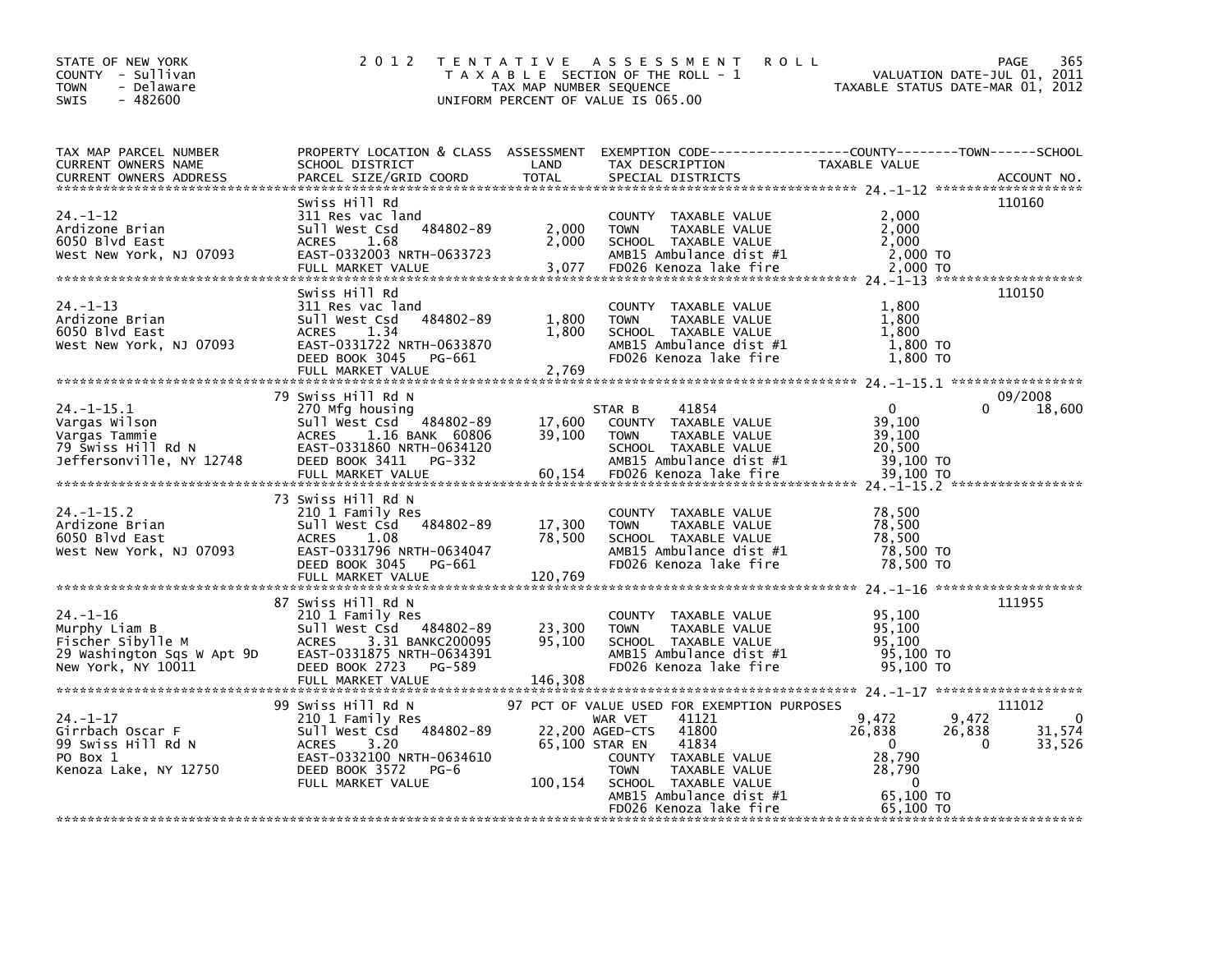| STATE OF NEW YORK<br>COUNTY - Sullivan<br><b>TOWN</b><br>- Delaware<br><b>SWIS</b><br>$-482600$                                               | 2 0 1 2                                                                                                                                                                      | TAX MAP NUMBER SEQUENCE      | TENTATIVE ASSESSMENT<br><b>ROLL</b><br>T A X A B L E SECTION OF THE ROLL - 1<br>UNIFORM PERCENT OF VALUE IS 065.00                                    | TAXABLE STATUS DATE-MAR 01, 2012                                         | 366<br><b>PAGE</b><br>VALUATION DATE-JUL 01, 2011 |
|-----------------------------------------------------------------------------------------------------------------------------------------------|------------------------------------------------------------------------------------------------------------------------------------------------------------------------------|------------------------------|-------------------------------------------------------------------------------------------------------------------------------------------------------|--------------------------------------------------------------------------|---------------------------------------------------|
| TAX MAP PARCEL NUMBER<br><b>CURRENT OWNERS NAME</b><br><b>CURRENT OWNERS ADDRESS</b>                                                          | PROPERTY LOCATION & CLASS ASSESSMENT<br>SCHOOL DISTRICT<br>PARCEL SIZE/GRID COORD                                                                                            | LAND<br>TOTAL                | TAX DESCRIPTION<br>SPECIAL DISTRICTS                                                                                                                  | TAXABLE VALUE                                                            | ACCOUNT NO.                                       |
| $24. - 1 - 18$<br>Friedberg Daniel Jr.<br>49 Market St<br>Ellenville, NY 12428                                                                | 109 Swiss Hill Rd N<br>210 1 Family Res<br>Sull West Csd 484802-89<br>ACRES<br>1.74 BANK C61222<br>EAST-0332252 NRTH-0634861<br>DEED BOOK 2934<br>PG-14<br>FULL MARKET VALUE | 18,000<br>79,000<br>121,538  | COUNTY TAXABLE VALUE<br><b>TOWN</b><br>TAXABLE VALUE<br>SCHOOL TAXABLE VALUE<br>AMB15 Ambulance dist #1<br>FD026 Kenoza lake fire                     | 79,000<br>79,000<br>79,000<br>79,000 TO<br>79,000 TO                     | 111205                                            |
| $24. -1 - 19$<br>Gempler John K<br>Gempler Lorraine<br>129 Swiss Hill Rd N<br>Jeffersonville, NY 12748                                        | 145 Swiss Hill Rd N<br>270 Mfg housing<br>484802-89<br>Sull West Csd<br><b>ACRES</b><br>1.60<br>EAST-0332826 NRTH-0635506<br>DEED BOOK 1240<br>PG-00312                      | 19,400<br>40,000             | COUNTY TAXABLE VALUE<br><b>TOWN</b><br>TAXABLE VALUE<br>SCHOOL TAXABLE VALUE<br>AMB15 Ambulance dist #1<br>FD026 Kenoza lake fire                     | 40,000<br>40,000<br>40,000<br>40,000 TO<br>40,000 TO                     | 110981                                            |
| $24. - 1 - 20$<br>Kennedy Kathryn<br>PO Box 285<br>Kenoza Lake, NY 12750                                                                      | 163 Swiss Hill Rd N<br>210 1 Family Res<br>484802-89<br>Sull West Csd<br>3.36<br><b>ACRES</b><br>EAST-0333017 NRTH-0635807<br>DEED BOOK 2143 PG-535<br>FULL MARKET VALUE     | 22,300<br>84,300<br>129,692  | 41854<br>STAR B<br>COUNTY TAXABLE VALUE<br>TAXABLE VALUE<br><b>TOWN</b><br>SCHOOL TAXABLE VALUE<br>AMB15 Ambulance dist #1<br>FD026 Kenoza lake fire  | $\mathbf{0}$<br>84,300<br>84.300<br>65,700<br>84,300 TO<br>84,300 TO     | 18,600                                            |
| $24. -1 - 21.1$<br>Dicker Layne David Trustee<br>Kenoza Lake Real Estate Trust ACRES<br>9100 Wilshire Blvd Ste 400W<br>Beverly Hill, CA 90212 | 12 Gempler Ln<br>210 1 Family Res<br>Sull West Csd<br>484802-89<br>2.33<br>EAST-0333064 NRTH-0636191<br>DEED BOOK 3470<br>PG-444                                             | 22,500<br>140,000            | COUNTY TAXABLE VALUE<br><b>TOWN</b><br>TAXABLE VALUE<br>SCHOOL TAXABLE VALUE<br>AMB15 Ambulance dist #1<br>FD026 Kenoza lake fire                     | 140,000<br>140,000<br>140,000<br>140,000 TO<br>140,000 TO                | 06/2008                                           |
| $24. - 1 - 21.2$<br>Hess Madeline Lowe<br>10 Gempler Ln<br>Jeffersonville, NY 12748                                                           | 10 Gempler Ln<br>210 1 Family Res<br>Sull West Csd 484802-89<br>FRNT 200.25 DPTH 204.00<br>EAST-0333024 NRTH-0636153<br>DEED BOOK 1387<br>PG-684<br>FULL MARKET VALUE        | 16,700<br>106,000<br>163,077 | 41834<br>STAR EN<br>COUNTY TAXABLE VALUE<br><b>TOWN</b><br>TAXABLE VALUE<br>SCHOOL TAXABLE VALUE<br>AMB15 Ambulance dist #1<br>FD026 Kenoza lake fire | $\mathbf{0}$<br>106,000<br>106,000<br>67,440<br>106,000 TO<br>106,000 TO | 111742<br>$\Omega$<br>38,560                      |
| $24. - 1 - 21.3$<br>Hess Madeline Lowe<br>10 Gempler Ln<br>Jeffersonville, NY 12748                                                           | Swiss Hill Rd<br>311 Res vac land<br>484802-89<br>Sull West Csd<br><b>ACRES</b><br>1.90<br>EAST-0333051 NRTH-0635971<br>DEED BOOK 1385<br>PG-288<br>FULL MARKET VALUE        | 5,500<br>5,500<br>8,462      | COUNTY TAXABLE VALUE<br>TAXABLE VALUE<br><b>TOWN</b><br>SCHOOL TAXABLE VALUE<br>AMB15 Ambulance dist #1<br>FD026 Kenoza lake fire                     | 5,500<br>5,500<br>5.500<br>5,500 TO<br>5,500 TO                          |                                                   |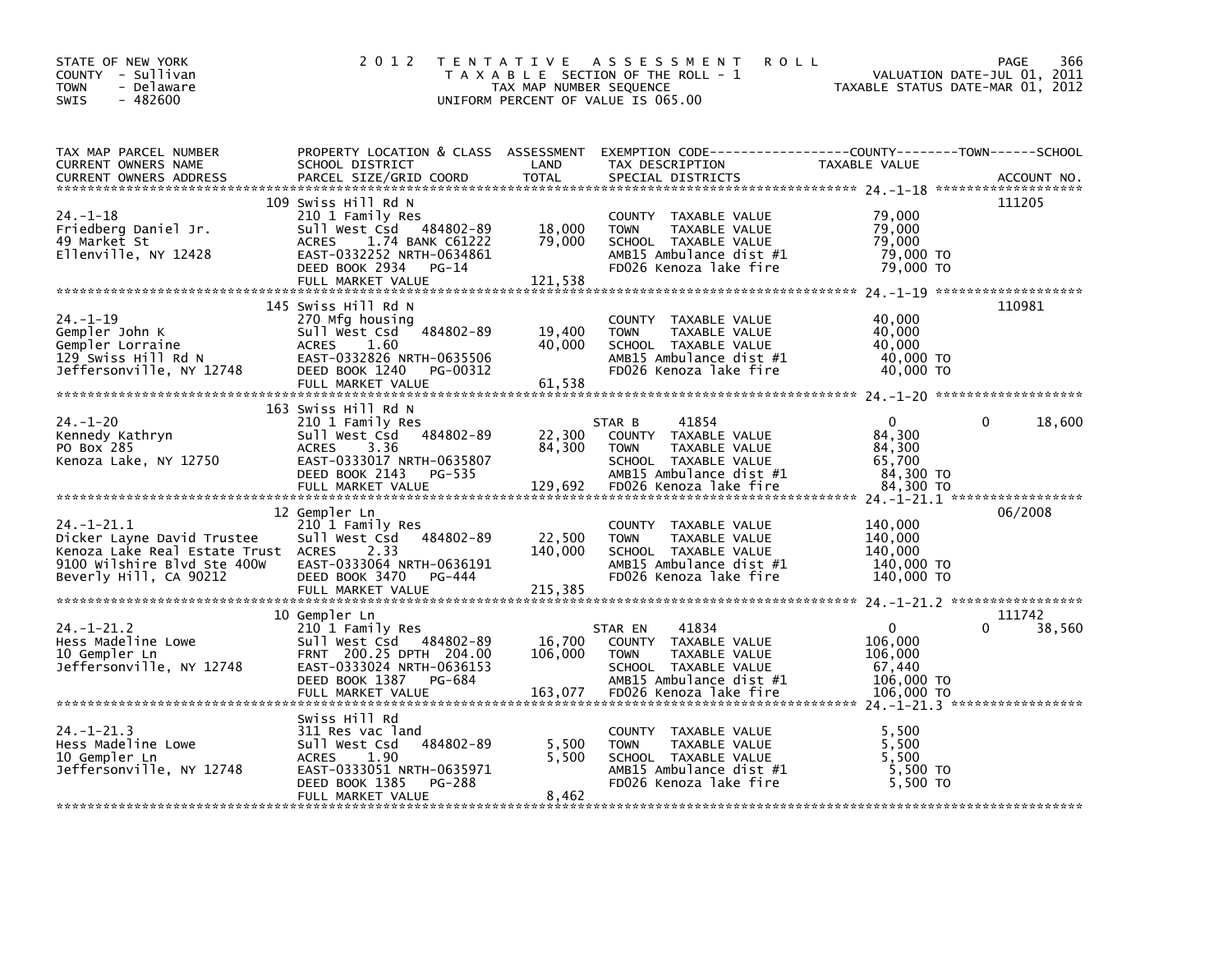| STATE OF NEW YORK<br>COUNTY - Sullivan<br><b>TOWN</b><br>- Delaware<br>$-482600$<br><b>SWIS</b>                                                    | 2 0 1 2                                                                                                                                                                                   | T E N T A T I V E<br>TAX MAP NUMBER SEQUENCE | A S S E S S M E N T<br>T A X A B L E SECTION OF THE ROLL - 1<br>UNIFORM PERCENT OF VALUE IS 065.00                                                            | <b>ROLL</b><br>TAXABLE STATUS DATE-MAR 01, 2012                               |            | 367<br>PAGE<br>VALUATION DATE-JUL 01, 2011 |
|----------------------------------------------------------------------------------------------------------------------------------------------------|-------------------------------------------------------------------------------------------------------------------------------------------------------------------------------------------|----------------------------------------------|---------------------------------------------------------------------------------------------------------------------------------------------------------------|-------------------------------------------------------------------------------|------------|--------------------------------------------|
| TAX MAP PARCEL NUMBER<br><b>CURRENT OWNERS NAME</b>                                                                                                | PROPERTY LOCATION & CLASS ASSESSMENT<br>SCHOOL DISTRICT                                                                                                                                   | LAND                                         | TAX DESCRIPTION                                                                                                                                               | TAXABLE VALUE                                                                 |            |                                            |
| $24. -1 - 22.1$<br>Gempler John K<br>129 Swiss Hill Rd North<br>Jeffersonville, NY 12748<br>MAY BE SUBJECT TO PAYMENT<br>UNDER AGDIST LAW TIL 2016 | T R 2 Swiss Hl<br>120 Field crops<br>Sull West Csd<br>484802-89<br>ACRES 23.06<br>EAST-0333233 NRTH-0636552<br>DEED BOOK 1288<br>PG-283<br>FULL MARKET VALUE                              | 32,100<br>33,100<br>50,923                   | AGRI DIST 41720<br>COUNTY TAXABLE VALUE<br><b>TOWN</b><br>TAXABLE VALUE<br>SCHOOL TAXABLE VALUE<br>AMB15 Ambulance dist #1<br>FD026 Kenoza lake fire          | 27,071<br>6,029<br>6,029<br>6.029<br>33,100 TO<br>33,100 TO                   | 27,071     | 110952<br>27,071                           |
|                                                                                                                                                    |                                                                                                                                                                                           |                                              |                                                                                                                                                               |                                                                               |            |                                            |
| $24. - 1 - 22.2$<br>Froelich Alice<br>Froelich William<br>202 Swiss Hill Rd N<br>PO Box 103<br>Kenoza Lake, NY 12750                               | 202 Swiss Hill Rd N<br>240 Rural res<br>Sull West Csd<br>484802-89<br><b>FRNT 826.04 DPTH</b><br>ACRES 23.77<br>EAST-0334740 NRTH-0636390<br>DEED BOOK 735<br>PG-382<br>FULL MARKET VALUE | 40,900 STAR EN<br>86,600<br>133,231          | AGRI DIST 41720<br>41834<br>COUNTY TAXABLE VALUE<br>TAXABLE VALUE<br><b>TOWN</b><br>SCHOOL TAXABLE VALUE<br>AMB15 Ambulance dist #1<br>FD026 Kenoza lake fire | 5.869<br>$\mathbf{0}$<br>80,731<br>80,731<br>42,171<br>86,600 TO<br>86.600 TO | 5,869<br>0 | 110841<br>5,869<br>38,560                  |
| MAY BE SUBJECT TO PAYMENT<br>UNDER AGDIST LAW TIL 2016                                                                                             |                                                                                                                                                                                           |                                              |                                                                                                                                                               |                                                                               |            |                                            |
| $24. - 1 - 22.5$<br>Gain Thomas H<br>Gain Sandra A<br>33 Gempler Ln<br>PO Box 91<br>Kenoza Lake, NY 12750                                          | 33 Gempler Ln<br>210 1 Family Res<br>484802-89<br>Sull West Csd<br><b>ACRES</b><br>3.61 BANK 60806<br>EAST-0332274 NRTH-0635982<br>DEED BOOK 2010<br>PG-55139<br>FULL MARKET VALUE        | 22,600<br>114,800<br>176,615                 | STAR B<br>41854<br>COUNTY TAXABLE VALUE<br><b>TOWN</b><br><b>TAXABLE VALUE</b><br>SCHOOL TAXABLE VALUE<br>AMB15 Ambulance dist #1<br>FD026 Kenoza lake fire   | $\Omega$<br>114,800<br>114,800<br>96,200<br>114,800 TO<br>114,800 TO          | 0          | 111021<br>18,600                           |
| $24. - 1 - 22.7$<br>Weigel John A<br>Weigel Eleanor D<br>101 Thornwood Rd<br>Massapegua Park, NY 11762-4024 DEED BOOK 90                           | 137 Swiss Hill Rd N<br>270 Mfg housing<br>Sull West Csd<br>484802-89<br><b>ACRES</b><br>1.50<br>EAST-0332640 NRTH-0635358<br>PG-00167<br>FULL MARKET VALUE                                | 19,000<br>32,000<br>49,231                   | COUNTY TAXABLE VALUE<br>TAXABLE VALUE<br><b>TOWN</b><br>SCHOOL TAXABLE VALUE<br>AMB15 Ambulance dist #1<br>FD026 Kenoza lake fire                             | 32,000<br>32,000<br>32.000<br>32,000 TO<br>32,000 TO                          |            | 113060                                     |
| $24. - 1 - 22.8$<br>Gempler John K                                                                                                                 | Swiss Hill Rd<br>105 Vac farmland<br>484802-89<br>Sull West Csd                                                                                                                           | 1,500                                        | AGRI DIST 41720<br>COUNTY TAXABLE VALUE                                                                                                                       | 1.205<br>295                                                                  | 1,205      | 1,205                                      |
| 129 Swiss Hill Rd North<br>Jeffersonville, NY 12748<br>MAY BE SUBJECT TO PAYMENT<br>UNDER AGDIST LAW TIL 2016                                      | <b>ACRES</b><br>1.41<br>EAST-0333248 NRTH-0636049<br>DEED BOOK 1203<br>PG-00320<br>FULL MARKET VALUE                                                                                      | 1,500<br>2,308                               | TAXABLE VALUE<br><b>TOWN</b><br>SCHOOL TAXABLE VALUE<br>AMB15 Ambulance dist #1<br>FD026 Kenoza lake fire                                                     | 295<br>295<br>1,500 TO<br>1.500 TO                                            |            |                                            |
|                                                                                                                                                    |                                                                                                                                                                                           |                                              |                                                                                                                                                               |                                                                               |            |                                            |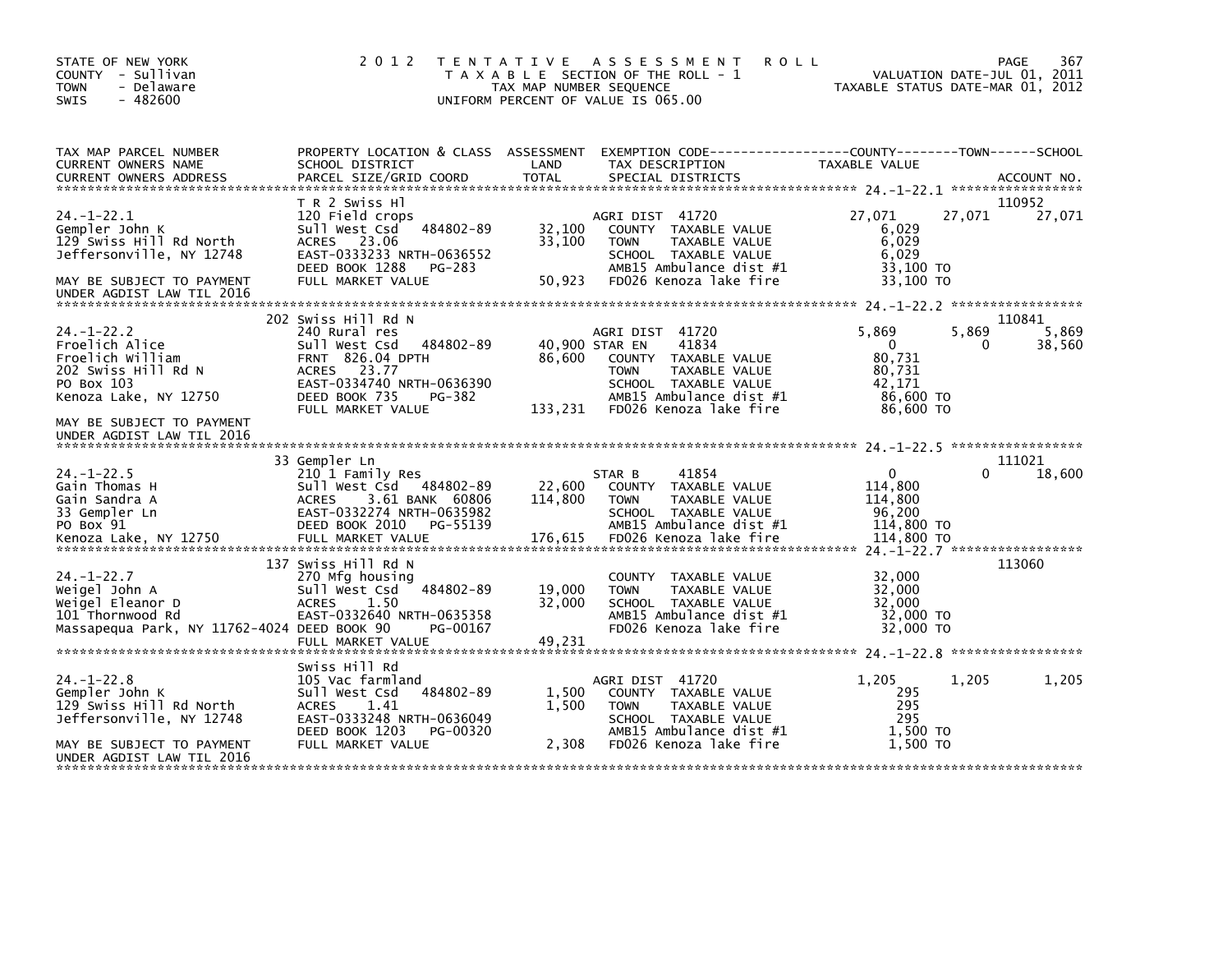| STATE OF NEW YORK<br>COUNTY - Sullivan<br><b>TOWN</b><br>- Delaware<br>$-482600$<br><b>SWIS</b>                                                                       | 2 0 1 2                                                                                                                                                                            | TENTATIVE ASSESSMENT<br><b>ROLL</b><br>T A X A B L E SECTION OF THE ROLL - 1<br>TAX MAP NUMBER SEQUENCE<br>UNIFORM PERCENT OF VALUE IS 065.00                                                                                        | 368<br>PAGE<br>VALUATION DATE-JUL 01, 2011<br>TAXABLE STATUS DATE-MAR 01, 2012                                                                                                                                                |
|-----------------------------------------------------------------------------------------------------------------------------------------------------------------------|------------------------------------------------------------------------------------------------------------------------------------------------------------------------------------|--------------------------------------------------------------------------------------------------------------------------------------------------------------------------------------------------------------------------------------|-------------------------------------------------------------------------------------------------------------------------------------------------------------------------------------------------------------------------------|
| TAX MAP PARCEL NUMBER<br>CURRENT OWNERS NAME                                                                                                                          | PROPERTY LOCATION & CLASS ASSESSMENT<br>SCHOOL DISTRICT                                                                                                                            | LAND<br>TAX DESCRIPTION                                                                                                                                                                                                              | EXEMPTION CODE-----------------COUNTY-------TOWN------SCHOOL<br>TAXABLE VALUE<br>.CURRENT OWNERS ADDRESS PARCEL SIZE/GRID COORD TOTAL SPECIAL DISTRICTS AND MESS AND ACCOUNT NO ACCOUNT NO ACCOUNT AND MALL SPECIAL DISTRICTS |
| $24. - 1 - 22.9$<br>Gempler John K<br>Gempler Lorraine A<br>129 Swiss Hill Rd N<br>Jeffersonville, NY 12748<br>MAY BE SUBJECT TO PAYMENT<br>UNDER AGDIST LAW TIL 2016 | 129 Swiss Hill Rd N<br>281 Multiple res<br>Sull West Csd<br>484802-89<br>ACRES 19.87<br>EAST-0332606 NRTH-0635451<br>DEED BOOK 01530 PG-00040<br>FULL MARKET VALUE                 | AGRI DIST 41720<br>37,800 STAR B<br>41854<br>235,000<br>COUNTY TAXABLE VALUE<br><b>TOWN</b><br>TAXABLE VALUE<br>SCHOOL TAXABLE VALUE<br>361,538<br>AMB15 Ambulance dist #1<br>FD026 Kenoza lake fire                                 | 11,897<br>11,897<br>11,897<br>$\overline{0}$<br>18,600<br>0<br>223,103<br>223,103<br>204.503<br>235,000 TO<br>235,000 TO                                                                                                      |
| $24. - 1 - 22.10$<br>Hess Madeline Lowe<br>10 Gempler Ln<br>Jeffersonville, NY 12748                                                                                  | Swiss Hill Rd<br>311 Res vac land<br>Sull West Csd<br>484802-89<br>72.64 DPTH 279.64<br><b>FRNT</b><br>EAST-0332882 NRTH-0635942<br>DEED BOOK 1387<br>PG-684<br>FULL MARKET VALUE  | <b>COUNTY</b><br>TAXABLE VALUE<br>500<br><b>TOWN</b><br>TAXABLE VALUE<br>500<br>SCHOOL TAXABLE VALUE<br>AMB15 Ambulance dist #1<br>FD026 Kenoza lake fire<br>769                                                                     | 500<br>500<br>500<br>500 TO<br>500 TO                                                                                                                                                                                         |
| $24. - 1 - 22.11$<br>Finn James<br>Finn Joy E<br>127 Swiss Hill Rd N<br>Jeffersonville, NY 12748                                                                      | 127 Swiss Hill Rd N<br>210 1 Family Res<br>Sull West Csd<br>484802-89<br>2.40<br><b>ACRES</b><br>EAST-0332857 NRTH-0635130<br>DEED BOOK 1325<br>PG-334<br>FULL MARKET VALUE        | <b>VOL FIRE/A 41691</b><br>21,400 STAR B<br>41854<br>175.000<br>COUNTY TAXABLE VALUE<br><b>TOWN</b><br>TAXABLE VALUE<br>SCHOOL TAXABLE VALUE<br>269,231<br>AMB15 Ambulance dist #1<br>1,860 EX<br>FD026 Kenoza lake fire<br>1.860 EX | 1.860<br>1,860<br>18,600<br>$\Omega$<br>0<br>173,140<br>173,140<br>156.400<br>173,140 TO<br>173,140 TO                                                                                                                        |
| $24. - 1 - 24.1$<br>Rajlevsky Alan<br>178 Swiss Hill Rd North<br>PO Box 278<br>Kenoza Lake, NY 12750<br>MAY BE SUBJECT TO PAYMENT<br>UNDER AGDIST LAW TIL 2016        | 178 Swiss Hill Rd N<br>241 Rural res&ag<br>Sull West Csd<br>484802-89<br>50.26 BANKC-19100<br>ACRES<br>EAST-0334703 NRTH-0635591<br>DEED BOOK 983<br>PG-00264<br>FULL MARKET VALUE | AGRI DIST 41720<br>57,000 STAR B<br>41854<br>200,500<br>COUNTY TAXABLE VALUE<br>TAXABLE VALUE<br><b>TOWN</b><br>SCHOOL TAXABLE VALUE<br>AMB15 Ambulance dist #1<br>308,462<br>FD026 Kenoza lake fire                                 | 110513<br>26,409<br>26,409<br>26,409<br>$\mathbf{0}$<br>0<br>18,600<br>174,091<br>174,091<br>155,491<br>200,500 TO<br>200,500 TO                                                                                              |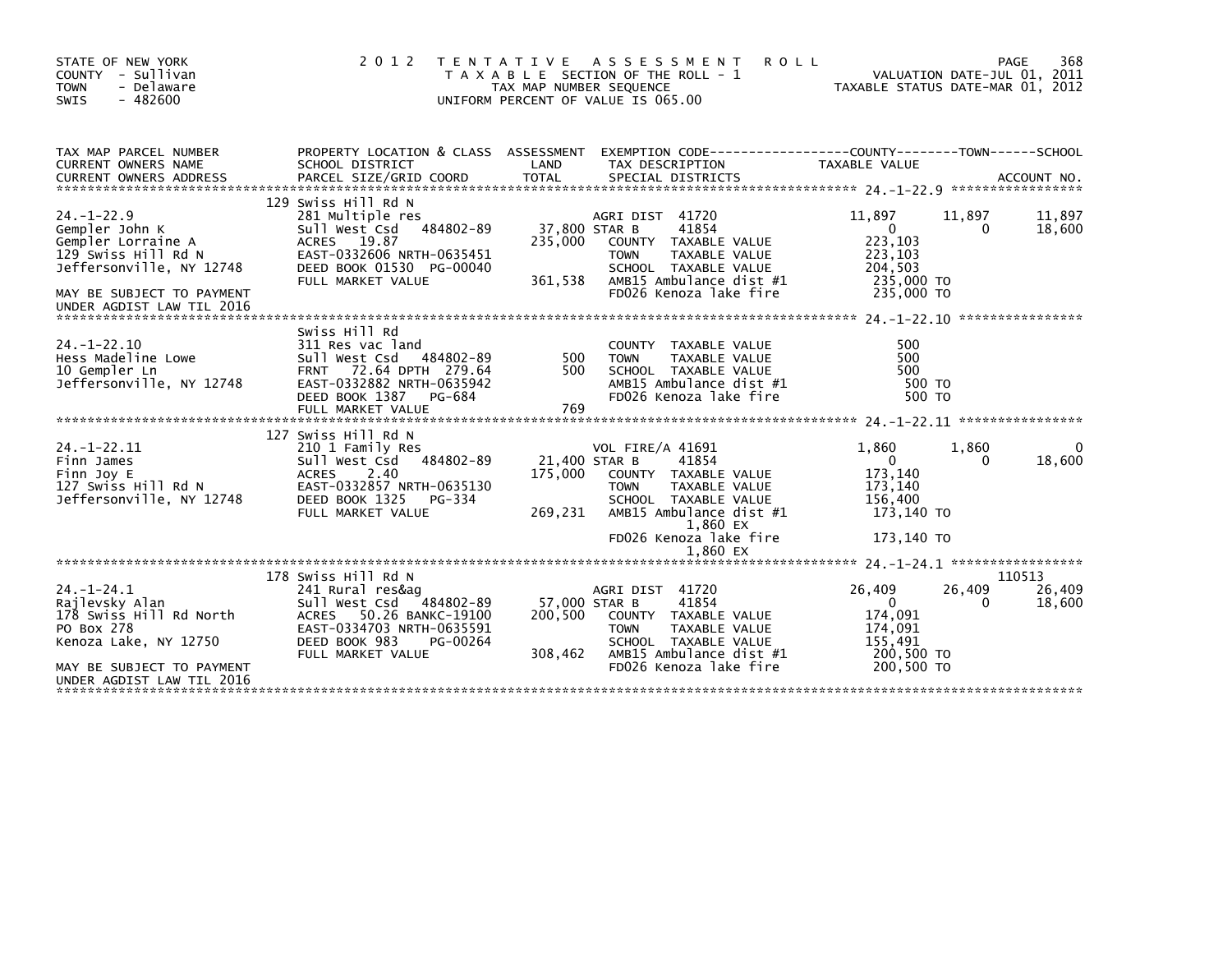| STATE OF NEW YORK<br>COUNTY - Sullivan<br><b>TOWN</b><br>- Delaware<br><b>SWIS</b><br>$-482600$                                                       | 2 0 1 2                                                                                                                                                                                          | T E N T A T I V E<br>TAX MAP NUMBER SEQUENCE | ASSESSMENT<br><b>ROLL</b><br>T A X A B L E SECTION OF THE ROLL - 1<br>UNIFORM PERCENT OF VALUE IS 065.00                                                      |                                                                               | 369<br>PAGE<br>VALUATION DATE-JUL 01, 2011<br>TAXABLE STATUS DATE-MAR 01, 2012 |
|-------------------------------------------------------------------------------------------------------------------------------------------------------|--------------------------------------------------------------------------------------------------------------------------------------------------------------------------------------------------|----------------------------------------------|---------------------------------------------------------------------------------------------------------------------------------------------------------------|-------------------------------------------------------------------------------|--------------------------------------------------------------------------------|
| TAX MAP PARCEL NUMBER<br><b>CURRENT OWNERS NAME</b>                                                                                                   | PROPERTY LOCATION & CLASS ASSESSMENT<br>SCHOOL DISTRICT                                                                                                                                          | LAND                                         | EXEMPTION CODE-----------------COUNTY-------TOWN------SCHOOL<br>TAX DESCRIPTION                                                                               | TAXABLE VALUE                                                                 | ACCOUNT NO.<br>******************                                              |
| $24. - 1 - 24.3$<br>Kappner Thomas M. H.<br>Kappner Augusta<br>152 Swiss Hill Rd N<br>PO Box 61<br>Kenoza Lake, NY 12750<br>MAY BE SUBJECT TO PAYMENT | 152 Swiss Hill Rd N<br>280 Res Multiple<br>484802-89<br>Sull West Csd<br>ACRES 32.07<br>EAST-0333630 NRTH-0635100<br>DEED BOOK 3602<br>PG-128<br>FULL MARKET VALUE                               | 50,000 STAR B<br>88,000<br>135,385           | AGRI DIST 41720<br>41854<br>COUNTY TAXABLE VALUE<br><b>TOWN</b><br>TAXABLE VALUE<br>SCHOOL TAXABLE VALUE<br>AMB15 Ambulance dist #1<br>FD026 Kenoza lake fire | 5.715<br>$\mathbf{0}$<br>82,285<br>82,285<br>63.685<br>88,000 TO<br>88,000 TO | 111338<br>5,715<br>5.715<br>18,600<br>0                                        |
| UNDER AGDIST LAW TIL 2016<br>$24. - 1 - 24.8$<br>Kappner Thomas M. H.<br>Kappner Augusta<br>152 Swiss Hill Rd N<br>PO Box 61                          | Swiss Hill Rd<br>311 Res vac land<br>484802-89<br>Sull West Csd<br>4.17<br><b>ACRES</b><br>EAST-0333800 NRTH-0635370<br>DEED BOOK 3602<br>PG-128                                                 | 6,800<br>6,800                               | COUNTY TAXABLE VALUE<br><b>TOWN</b><br>TAXABLE VALUE<br>SCHOOL TAXABLE VALUE<br>AMB15 Ambulance dist #1<br>FD026 Kenoza lake fire                             | 6,800<br>6,800<br>6.800<br>6,800 TO<br>6,800 TO                               | 110623                                                                         |
| $24. - 1 - 25$<br>Kennedy Kathryn<br>PO Box 285<br>Kenoza Lake, NY 12750                                                                              | 142 Swiss Hill Rd N<br>411 Apartment<br>484802-89<br>Sull West Csd<br><b>ACRES</b><br>1.39<br>EAST-0333160 NRTH-0635330<br>DEED BOOK 3167<br>PG-243<br>FULL MARKET VALUE                         | 18,600<br>70,000<br>107,692                  | COUNTY TAXABLE VALUE<br>TAXABLE VALUE<br><b>TOWN</b><br>SCHOOL TAXABLE VALUE<br>AMB15 Ambulance dist #1<br>FD026 Kenoza lake fire                             | 70,000<br>70,000<br>70,000<br>70,000 TO<br>70,000 TO                          | 03/2009                                                                        |
| $24. - 1 - 26.1$<br>Kennedy Kathryn<br>PO Box 285<br>Kenoza Lake, NY 12750                                                                            | 144 Swiss Hill Rd N<br>210 1 Family Res<br>Sull West Csd<br>484802-89<br><b>ACRES</b><br>4.50<br>EAST-0333170 NRTH-0634964<br>DEED BOOK 3167<br>PG-243<br>FULL MARKET VALUE                      | 24,100<br>59,300<br>91,231                   | TAXABLE VALUE<br><b>COUNTY</b><br><b>TAXABLE VALUE</b><br><b>TOWN</b><br>SCHOOL TAXABLE VALUE<br>AMB15 Ambulance dist #1<br>FD026 Kenoza lake fire            | 59,300<br>59,300<br>59,300<br>59,300 TO<br>59,300 TO                          | 03/2009                                                                        |
| $24. -1 - 26.3$<br>Adams Mac<br>Adams Barbara<br>18 Llewellyn Rd<br>Mount Clair, NJ 07042                                                             | Swiss Hill Rd<br>311 Res vac land<br>Sull West Csd<br>484802-89<br>FRNT 180.00 DPTH 326.52<br><b>ACRES</b><br>0.86<br>EAST-0332940 NRTH-0635080<br>DEED BOOK 1647<br>PG-673<br>FULL MARKET VALUE | 8,000<br>8,000<br>12,308                     | TAXABLE VALUE<br><b>COUNTY</b><br><b>TOWN</b><br>TAXABLE VALUE<br>SCHOOL TAXABLE VALUE<br>AMB15 Ambulance dist #1<br>FD026 Kenoza lake fire                   | 8.000<br>8,000<br>8,000<br>8,000 TO<br>8,000 TO                               |                                                                                |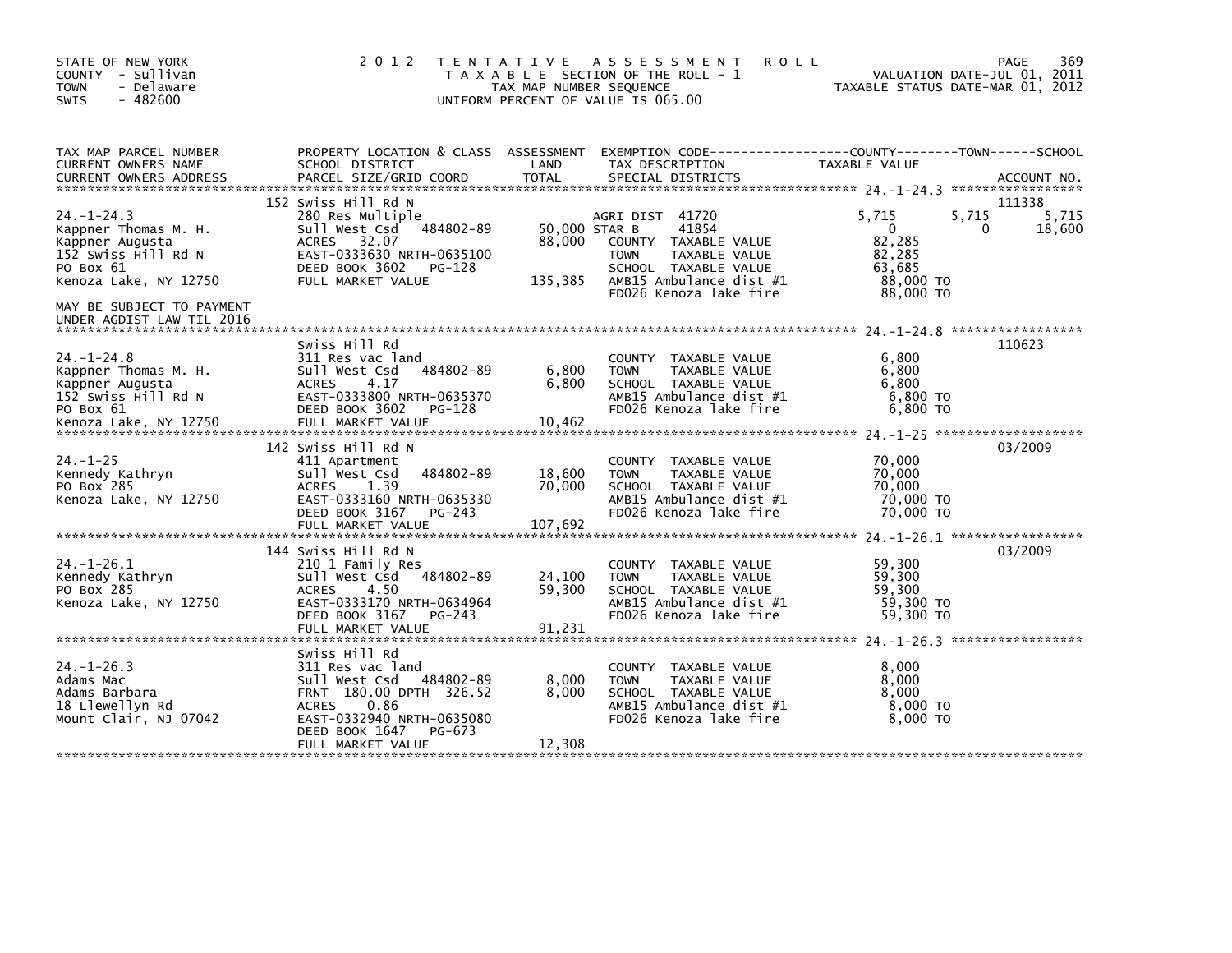| <b>SWIS</b><br>$-482600$<br>UNIFORM PERCENT OF VALUE IS 065.00<br>TAX MAP PARCEL NUMBER<br>PROPERTY LOCATION & CLASS ASSESSMENT<br>EXEMPTION CODE-----------------COUNTY-------TOWN------SCHOOL<br>SCHOOL DISTRICT<br>LAND<br><b>CURRENT OWNERS NAME</b><br>TAX DESCRIPTION<br>TAXABLE VALUE<br>122 Swiss Hill Rd N<br>110460<br>$24. - 1 - 27$<br>69,000<br>280 Res Multiple<br>COUNTY TAXABLE VALUE<br>69,000<br>484802-89<br>21,200<br>TAXABLE VALUE<br>Adams Mac<br>Sull West Csd<br><b>TOWN</b><br>2.17<br>69,000<br>69,000<br><b>ACRES</b><br>SCHOOL TAXABLE VALUE<br>Adams Barbara<br>69,000 TO<br>EAST-0332830 NRTH-0634940<br>AMB15 Ambulance dist #1<br>18 Llewellyn Rd<br>FD026 Kenoza lake fire<br>69,000 TO<br>Mount Clair, NJ 07042<br>DEED BOOK 1161<br>PG-00261<br>FULL MARKET VALUE<br>106,154<br>Swiss Hill Rd<br>111200<br>$24. -1 - 28$<br>12,000<br>311 Res vac land<br>COUNTY TAXABLE VALUE<br>484802-89<br>12,000<br>Adams Mac<br>Sull West Csd<br>12,000<br>TAXABLE VALUE<br><b>TOWN</b><br>1.55<br>12,000<br>12,000<br>Adams Barbara<br>ACRES<br>SCHOOL TAXABLE VALUE<br>12,000 TO<br>18 Llewellyn Rd<br>EAST-0332720 NRTH-0634780<br>AMB15 Ambulance dist #1<br>12,000 TO<br>Mount Clair, NJ 07042<br>DEED BOOK 1186<br>PG-00100<br>FD026 Kenoza lake fire<br>111023<br>104 Swiss Hill Rd North | VALUATION DATE-JUL 01, 2011<br>TAXABLE STATUS DATE-MAR 01, 2012 |
|---------------------------------------------------------------------------------------------------------------------------------------------------------------------------------------------------------------------------------------------------------------------------------------------------------------------------------------------------------------------------------------------------------------------------------------------------------------------------------------------------------------------------------------------------------------------------------------------------------------------------------------------------------------------------------------------------------------------------------------------------------------------------------------------------------------------------------------------------------------------------------------------------------------------------------------------------------------------------------------------------------------------------------------------------------------------------------------------------------------------------------------------------------------------------------------------------------------------------------------------------------------------------------------------------------------------------|-----------------------------------------------------------------|
|                                                                                                                                                                                                                                                                                                                                                                                                                                                                                                                                                                                                                                                                                                                                                                                                                                                                                                                                                                                                                                                                                                                                                                                                                                                                                                                           |                                                                 |
|                                                                                                                                                                                                                                                                                                                                                                                                                                                                                                                                                                                                                                                                                                                                                                                                                                                                                                                                                                                                                                                                                                                                                                                                                                                                                                                           |                                                                 |
|                                                                                                                                                                                                                                                                                                                                                                                                                                                                                                                                                                                                                                                                                                                                                                                                                                                                                                                                                                                                                                                                                                                                                                                                                                                                                                                           |                                                                 |
|                                                                                                                                                                                                                                                                                                                                                                                                                                                                                                                                                                                                                                                                                                                                                                                                                                                                                                                                                                                                                                                                                                                                                                                                                                                                                                                           |                                                                 |
|                                                                                                                                                                                                                                                                                                                                                                                                                                                                                                                                                                                                                                                                                                                                                                                                                                                                                                                                                                                                                                                                                                                                                                                                                                                                                                                           |                                                                 |
|                                                                                                                                                                                                                                                                                                                                                                                                                                                                                                                                                                                                                                                                                                                                                                                                                                                                                                                                                                                                                                                                                                                                                                                                                                                                                                                           |                                                                 |
|                                                                                                                                                                                                                                                                                                                                                                                                                                                                                                                                                                                                                                                                                                                                                                                                                                                                                                                                                                                                                                                                                                                                                                                                                                                                                                                           |                                                                 |
|                                                                                                                                                                                                                                                                                                                                                                                                                                                                                                                                                                                                                                                                                                                                                                                                                                                                                                                                                                                                                                                                                                                                                                                                                                                                                                                           |                                                                 |
|                                                                                                                                                                                                                                                                                                                                                                                                                                                                                                                                                                                                                                                                                                                                                                                                                                                                                                                                                                                                                                                                                                                                                                                                                                                                                                                           |                                                                 |
|                                                                                                                                                                                                                                                                                                                                                                                                                                                                                                                                                                                                                                                                                                                                                                                                                                                                                                                                                                                                                                                                                                                                                                                                                                                                                                                           |                                                                 |
|                                                                                                                                                                                                                                                                                                                                                                                                                                                                                                                                                                                                                                                                                                                                                                                                                                                                                                                                                                                                                                                                                                                                                                                                                                                                                                                           |                                                                 |
|                                                                                                                                                                                                                                                                                                                                                                                                                                                                                                                                                                                                                                                                                                                                                                                                                                                                                                                                                                                                                                                                                                                                                                                                                                                                                                                           |                                                                 |
|                                                                                                                                                                                                                                                                                                                                                                                                                                                                                                                                                                                                                                                                                                                                                                                                                                                                                                                                                                                                                                                                                                                                                                                                                                                                                                                           |                                                                 |
|                                                                                                                                                                                                                                                                                                                                                                                                                                                                                                                                                                                                                                                                                                                                                                                                                                                                                                                                                                                                                                                                                                                                                                                                                                                                                                                           |                                                                 |
|                                                                                                                                                                                                                                                                                                                                                                                                                                                                                                                                                                                                                                                                                                                                                                                                                                                                                                                                                                                                                                                                                                                                                                                                                                                                                                                           |                                                                 |
|                                                                                                                                                                                                                                                                                                                                                                                                                                                                                                                                                                                                                                                                                                                                                                                                                                                                                                                                                                                                                                                                                                                                                                                                                                                                                                                           |                                                                 |
|                                                                                                                                                                                                                                                                                                                                                                                                                                                                                                                                                                                                                                                                                                                                                                                                                                                                                                                                                                                                                                                                                                                                                                                                                                                                                                                           |                                                                 |
|                                                                                                                                                                                                                                                                                                                                                                                                                                                                                                                                                                                                                                                                                                                                                                                                                                                                                                                                                                                                                                                                                                                                                                                                                                                                                                                           |                                                                 |
| $24. -1 - 30.1$<br>210 1 Family Res<br>35,000<br>COUNTY TAXABLE VALUE                                                                                                                                                                                                                                                                                                                                                                                                                                                                                                                                                                                                                                                                                                                                                                                                                                                                                                                                                                                                                                                                                                                                                                                                                                                     |                                                                 |
| Sull West Csd 484802-89<br>26,100<br>Zivan Diordie<br><b>TAXABLE VALUE</b><br>35.000<br><b>TOWN</b>                                                                                                                                                                                                                                                                                                                                                                                                                                                                                                                                                                                                                                                                                                                                                                                                                                                                                                                                                                                                                                                                                                                                                                                                                       |                                                                 |
| Zivan Radmila<br>ACRES<br>7.11<br>35,000<br>SCHOOL TAXABLE VALUE<br>35,000                                                                                                                                                                                                                                                                                                                                                                                                                                                                                                                                                                                                                                                                                                                                                                                                                                                                                                                                                                                                                                                                                                                                                                                                                                                |                                                                 |
| EAST-0332568 NRTH-0634363<br>35,000 TO<br>611 Fairview Ave<br>AMB15 Ambulance dist #1                                                                                                                                                                                                                                                                                                                                                                                                                                                                                                                                                                                                                                                                                                                                                                                                                                                                                                                                                                                                                                                                                                                                                                                                                                     |                                                                 |
| FD026 Kenoza lake fire<br>35,000 TO<br>Ridgewood, NY 11385<br>DEED BOOK 149<br>PG-149                                                                                                                                                                                                                                                                                                                                                                                                                                                                                                                                                                                                                                                                                                                                                                                                                                                                                                                                                                                                                                                                                                                                                                                                                                     |                                                                 |
| یست ہے۔<br>FULL MARKET VALUE 53,846 تابیہ ہے۔ FULL MARKET VALUE 53,846 تابیہ ہے۔ جس کا FULL MARKET کا اس کا میں ہے۔ جس کا میں کا میں کا میں کا میں کا میں کہ میں کہ میں کہ میں کہ میں کہ میں کہ میں کہ میں کہ میں کہ میں کہ میں                                                                                                                                                                                                                                                                                                                                                                                                                                                                                                                                                                                                                                                                                                                                                                                                                                                                                                                                                                                                                                                                                           |                                                                 |
| 56 Swiss Hill Rd N<br>110293                                                                                                                                                                                                                                                                                                                                                                                                                                                                                                                                                                                                                                                                                                                                                                                                                                                                                                                                                                                                                                                                                                                                                                                                                                                                                              |                                                                 |
| $24. - 1 - 30.2$<br>265,500<br>633 Aged - home<br>COUNTY TAXABLE VALUE                                                                                                                                                                                                                                                                                                                                                                                                                                                                                                                                                                                                                                                                                                                                                                                                                                                                                                                                                                                                                                                                                                                                                                                                                                                    |                                                                 |
| Almazan Jersain<br>Sull West Csd 484802-89<br>34,700<br><b>TAXABLE VALUE</b><br>265,500<br><b>TOWN</b>                                                                                                                                                                                                                                                                                                                                                                                                                                                                                                                                                                                                                                                                                                                                                                                                                                                                                                                                                                                                                                                                                                                                                                                                                    |                                                                 |
| 265,500<br>Viola America<br>ACRES 15.72<br>265,500<br>SCHOOL TAXABLE VALUE                                                                                                                                                                                                                                                                                                                                                                                                                                                                                                                                                                                                                                                                                                                                                                                                                                                                                                                                                                                                                                                                                                                                                                                                                                                |                                                                 |
| EAST-0332430 NRTH-0633690<br>AMB15 Ambulance dist #1<br>265,500 TO<br>31 Lathers Park                                                                                                                                                                                                                                                                                                                                                                                                                                                                                                                                                                                                                                                                                                                                                                                                                                                                                                                                                                                                                                                                                                                                                                                                                                     |                                                                 |
| 265,500 TO<br>New Rochelle, NY 10801<br>DEED BOOK 3119<br>FD026 Kenoza lake fire<br>PG-228                                                                                                                                                                                                                                                                                                                                                                                                                                                                                                                                                                                                                                                                                                                                                                                                                                                                                                                                                                                                                                                                                                                                                                                                                                |                                                                 |
|                                                                                                                                                                                                                                                                                                                                                                                                                                                                                                                                                                                                                                                                                                                                                                                                                                                                                                                                                                                                                                                                                                                                                                                                                                                                                                                           |                                                                 |
|                                                                                                                                                                                                                                                                                                                                                                                                                                                                                                                                                                                                                                                                                                                                                                                                                                                                                                                                                                                                                                                                                                                                                                                                                                                                                                                           |                                                                 |
| 80 Swiss Hill Rd N                                                                                                                                                                                                                                                                                                                                                                                                                                                                                                                                                                                                                                                                                                                                                                                                                                                                                                                                                                                                                                                                                                                                                                                                                                                                                                        |                                                                 |
| $24. -1 - 30.3$<br>31,500<br>270 Mfg housing<br>COUNTY TAXABLE VALUE                                                                                                                                                                                                                                                                                                                                                                                                                                                                                                                                                                                                                                                                                                                                                                                                                                                                                                                                                                                                                                                                                                                                                                                                                                                      |                                                                 |
| 31,500<br>Ramdhany Alfred R<br>Sull West Csd 484802-89<br>21,000<br><b>TAXABLE VALUE</b><br><b>TOWN</b><br>PO Box 435<br>31,500<br>31,500                                                                                                                                                                                                                                                                                                                                                                                                                                                                                                                                                                                                                                                                                                                                                                                                                                                                                                                                                                                                                                                                                                                                                                                 |                                                                 |
| <b>ACRES</b><br>3.45<br>SCHOOL TAXABLE VALUE<br>Jeffersonville, NY 12728<br>EAST-0332526 NRTH-0634126<br>AMB15 Ambulance dist #1<br>31,500 TO                                                                                                                                                                                                                                                                                                                                                                                                                                                                                                                                                                                                                                                                                                                                                                                                                                                                                                                                                                                                                                                                                                                                                                             |                                                                 |
| FD026 Kenoza lake fire<br>DEED BOOK 2861<br>31,500 TO<br>PG-1                                                                                                                                                                                                                                                                                                                                                                                                                                                                                                                                                                                                                                                                                                                                                                                                                                                                                                                                                                                                                                                                                                                                                                                                                                                             |                                                                 |
| 48.462<br>FULL MARKET VALUE                                                                                                                                                                                                                                                                                                                                                                                                                                                                                                                                                                                                                                                                                                                                                                                                                                                                                                                                                                                                                                                                                                                                                                                                                                                                                               |                                                                 |
|                                                                                                                                                                                                                                                                                                                                                                                                                                                                                                                                                                                                                                                                                                                                                                                                                                                                                                                                                                                                                                                                                                                                                                                                                                                                                                                           |                                                                 |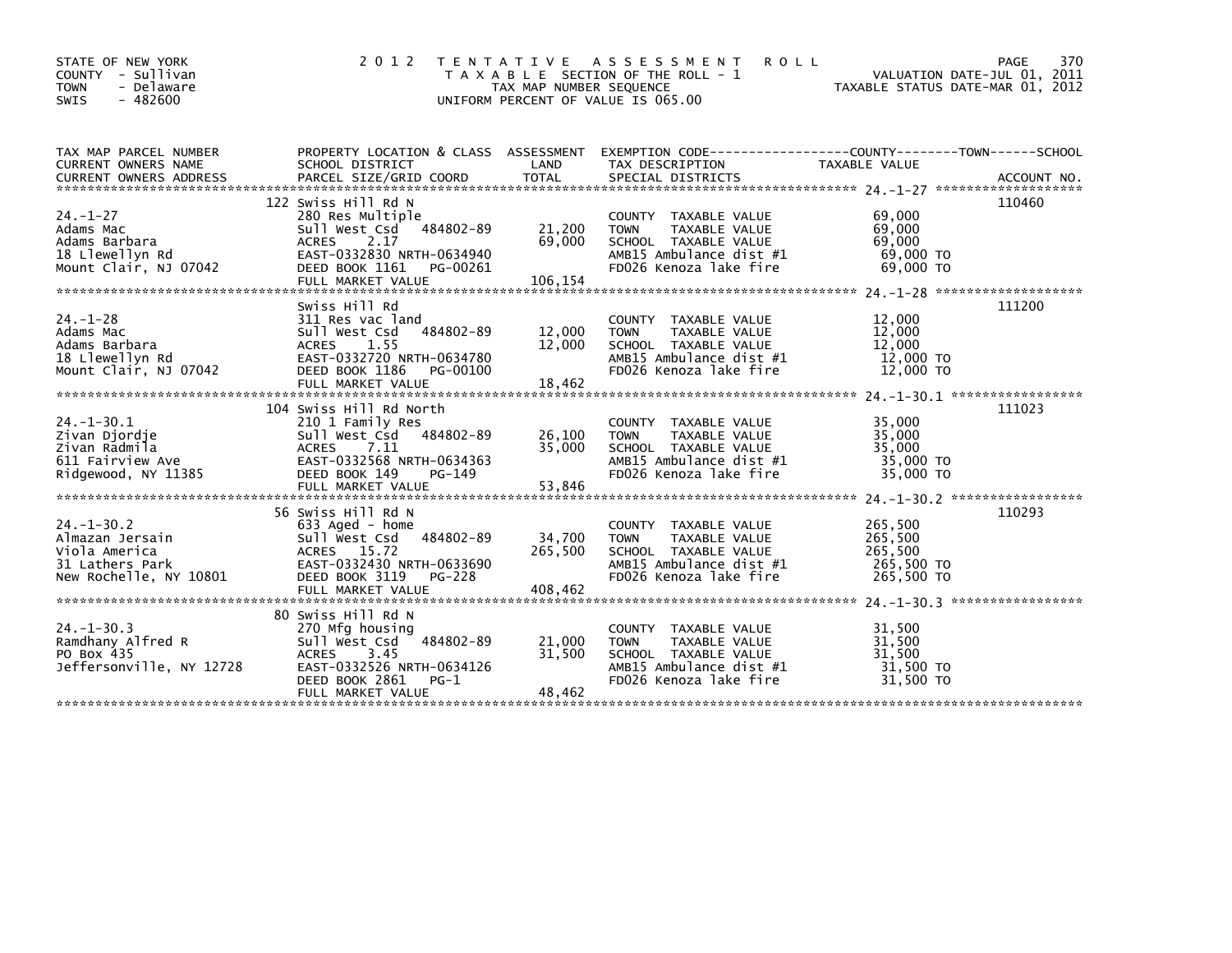| STATE OF NEW YORK<br>COUNTY - Sullivan<br>- Delaware<br><b>TOWN</b><br>$-482600$<br><b>SWIS</b>                                                                   | 2 0 1 2                                                                                                                                                                  | TAX MAP NUMBER SEQUENCE | <b>ROLL</b><br>TENTATIVE ASSESSMENT<br>T A X A B L E SECTION OF THE ROLL - 1<br>UNIFORM PERCENT OF VALUE IS 065.00                                                                                                                                                                           | VALUATION DATE-JUL 01, 2011<br>TAXABLE STATUS DATE-MAR 01, 2012                                                                                                                               | PAGE<br>371                                                            |
|-------------------------------------------------------------------------------------------------------------------------------------------------------------------|--------------------------------------------------------------------------------------------------------------------------------------------------------------------------|-------------------------|----------------------------------------------------------------------------------------------------------------------------------------------------------------------------------------------------------------------------------------------------------------------------------------------|-----------------------------------------------------------------------------------------------------------------------------------------------------------------------------------------------|------------------------------------------------------------------------|
| TAX MAP PARCEL NUMBER<br>CURRENT OWNERS NAME                                                                                                                      | SCHOOL DISTRICT                                                                                                                                                          | LAND                    | PROPERTY LOCATION & CLASS ASSESSMENT EXEMPTION CODE----------------COUNTY-------TOWN-----SCHOOL<br>TAX DESCRIPTION                                                                                                                                                                           | TAXABLE VALUE                                                                                                                                                                                 |                                                                        |
| $24. - 1 - 30.4$<br>Davis Martin<br>Davis Sylvia<br>90 Swiss Hill Rd North                                                                                        | 90 Swiss Hill Rd N<br>210 1 Family Res<br>Sull west Csd 484802-89 17,800 COUNTY TAXABLE VALUE<br>ACRES<br>1.21<br>EAST-0332272 NRTH-0634291                              | 83,400                  | 41854<br>STAR B<br>TAXABLE VALUE<br><b>TOWN</b><br>SCHOOL TAXABLE VALUE                                                                                                                                                                                                                      | $\mathbf{0}$<br>$\mathbf{0}$<br>83,400<br>83,400<br>64,800                                                                                                                                    | 18,600                                                                 |
| 24. -1 - 31. 1<br>Fulton William Jr<br>Fulton Patricia<br>456 Old Taylor Rd<br>Jeffersonville, NY 12748<br>MAY BE SUBJECT TO PAYMENT<br>UNDER AGDIST LAW TIL 2020 | 456 Old Taylor Rd<br>112 Dairy farm<br>Sull West Csd 484802-89<br>ACRES 148.11<br>EAST-0334310 NRTH-0633320<br>DEED BOOK 1195 PG-00003<br>FULL MARKET VALUE              |                         | AGRI BLDGS 41700<br>97,050 AGRI BLDGS 41700<br>296.243 AGRI DIST 41720<br>41834<br>STAR EN<br>SILO EXEM 42100<br>455,758 HOME IMP<br>44211<br>COUNTY TAXABLE VALUE<br>TAXABLE VALUE<br><b>TOWN</b><br>SCHOOL TAXABLE VALUE<br>AMB15 Ambulance dist #1<br>12,949 EX<br>FD026 Kenoza lake fire | 50,000<br>50,000<br>5,000<br>5,000<br>43,757<br>43,757<br>$\overline{0}$<br>$\overline{0}$<br>1,500<br>1,500<br>11.449<br>11.449<br>184,537<br>184,537<br>157,426<br>283,294 TO<br>283,294 TO | 110931<br>50,000<br>5,000<br>43,757<br>38,560<br>1,500<br>$\mathbf{0}$ |
|                                                                                                                                                                   |                                                                                                                                                                          |                         | 12,949 EX                                                                                                                                                                                                                                                                                    |                                                                                                                                                                                               |                                                                        |
| $24. - 1 - 31.2$<br>Fulton Eugene<br>392 Old Taylor Rd<br>Jeffersonville, NY 12748                                                                                | 392 old Taylor Rd<br>210 1 Family Res<br>Sull West Csd 484802-89<br><b>ACRES</b><br>1.99<br>EAST-0334953 NRTH-0631941<br><b>PG-025</b><br>DEED BOOK 1793                 | 18,000<br>82,000        | 41854<br>STAR B<br>COUNTY TAXABLE VALUE<br>TAXABLE VALUE<br><b>TOWN</b><br>SCHOOL TAXABLE VALUE<br>AMB15 Ambulance dist #1                                                                                                                                                                   | $\overline{0}$<br>$\Omega$<br>82,000<br>82,000<br>63,400<br>82,000 TO                                                                                                                         | 18,600                                                                 |
| $24. -1 - 34.1$<br>Birriel Migna<br>Mulero Santos<br>458 old Taylor Rd<br>Jeffersonville, NY 12748                                                                | old Taylor Rd<br>311 Res vac land<br>Sull West Csd 484802-89<br>FRNT 112.00 DPTH 50.00<br>EAST-0333340 NRTH-0632150<br>DEED BOOK 3039 PG-120<br>FULL MARKET VALUE        | 2,100<br>2,100<br>3,231 | COUNTY TAXABLE VALUE<br><b>TOWN</b><br>TAXABLE VALUE<br>SCHOOL TAXABLE VALUE<br>AMB15 Ambulance dist #1<br>FD026 Kenoza lake fire                                                                                                                                                            | 2,100<br>2,100<br>2,100<br>2,100 TO<br>2,100 TO                                                                                                                                               | 111762                                                                 |
| $24. - 1 - 34.2$<br>Birriel Migna<br>Mulero Santos<br>458 Old Taylor Rd<br>Jeffersonville, NY 12748                                                               | 458 old Taylor Rd<br>210 1 Family Res<br>Sull West Csd 484802-89<br>ACRES 1.37 BANK C80374<br>EAST-0333400 NRTH-0632250<br>DEED BOOK 3039<br>PG-120<br>FULL MARKET VALUE | 17,000<br>80,500        | 41854<br>STAR B<br>COUNTY TAXABLE VALUE<br><b>TOWN</b><br>TAXABLE VALUE<br>SCHOOL TAXABLE VALUE<br>AMB15 Ambulance dist #1<br>123,846 FD026 Kenoza lake fire                                                                                                                                 | $\mathbf{0}$<br>0<br>80,500<br>80,500<br>61.900<br>80,500 TO<br>80.500 TO                                                                                                                     | 111901<br>18,600                                                       |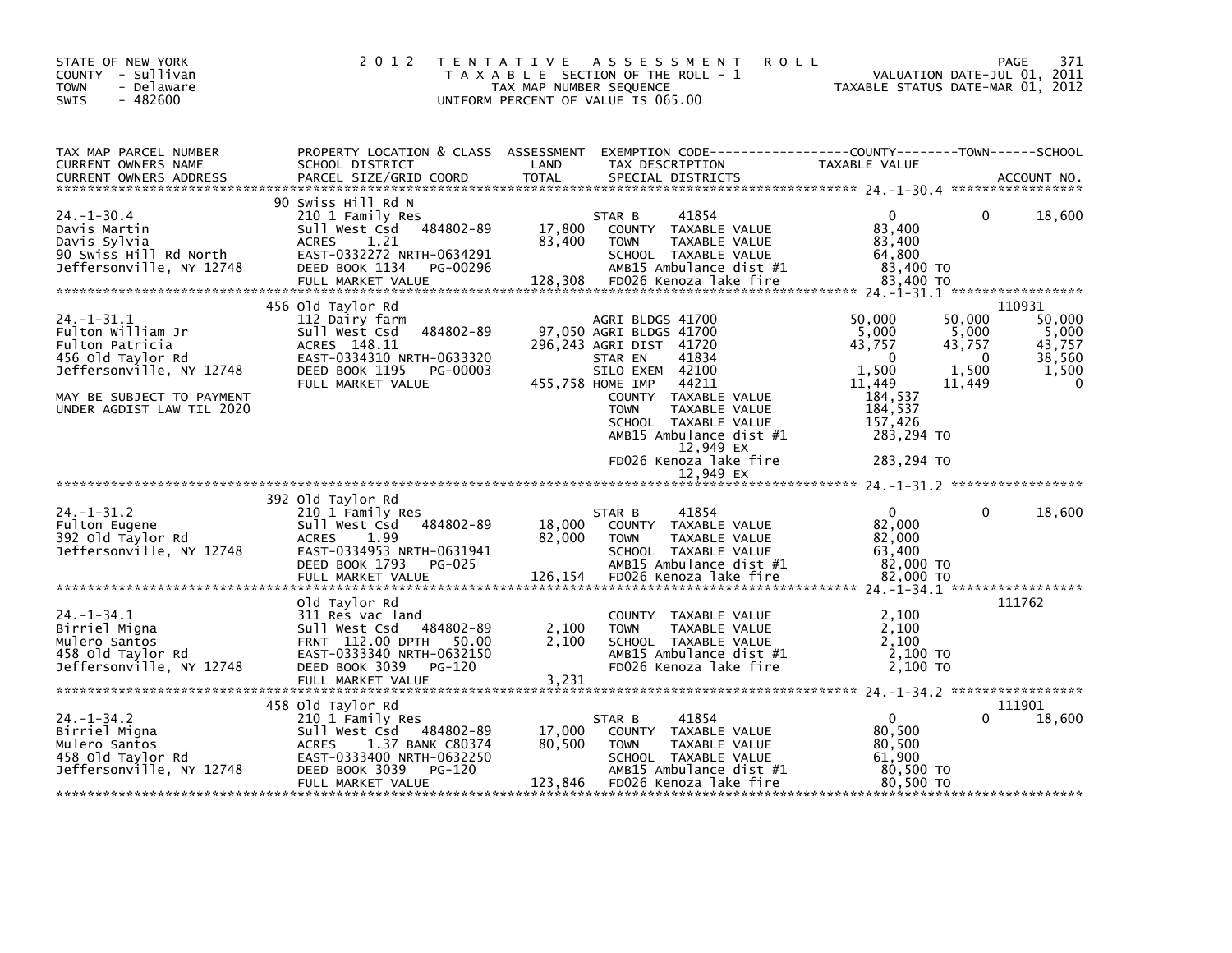| STATE OF NEW YORK<br>COUNTY - Sullivan<br><b>TOWN</b><br>- Delaware<br>- 482600<br>SWIS                        | 2 0 1 2                                                                                                                                                                                            | T E N T A T I V E<br>TAX MAP NUMBER SEQUENCE | A S S E S S M E N T<br><b>ROLL</b><br>T A X A B L E SECTION OF THE ROLL - 1<br>UNIFORM PERCENT OF VALUE IS 065.00                                              |                                                                           | 372<br>PAGE<br>VALUATION DATE-JUL 01, 2011<br>TAXABLE STATUS DATE-MAR 01, 2012 |
|----------------------------------------------------------------------------------------------------------------|----------------------------------------------------------------------------------------------------------------------------------------------------------------------------------------------------|----------------------------------------------|----------------------------------------------------------------------------------------------------------------------------------------------------------------|---------------------------------------------------------------------------|--------------------------------------------------------------------------------|
| TAX MAP PARCEL NUMBER<br>CURRENT OWNERS NAME<br><b>CURRENT OWNERS ADDRESS</b>                                  | SCHOOL DISTRICT<br>PARCEL SIZE/GRID COORD                                                                                                                                                          | LAND<br><b>TOTAL</b>                         | PROPERTY LOCATION & CLASS ASSESSMENT EXEMPTION CODE----------------COUNTY-------TOWN------SCHOOL<br>TAX DESCRIPTION<br>SPECIAL DISTRICTS                       | TAXABLE VALUE                                                             | ACCOUNT NO.                                                                    |
| $24. - 1 - 35$<br>Massaro James<br>Bierstine Michele<br>PO Box 127<br>Youngsville, NY 12791                    | 450 old Taylor Rd<br>210 1 Family Res<br>484802-89<br>Sull West Csd<br>FRNT 116.50 DPTH 158.00<br><b>BANK C30978</b><br>EAST-0333690 NRTH-0632140<br>DEED BOOK 2775<br>PG-640<br>FULL MARKET VALUE | 16,800<br>64,300<br>98,923                   | COUNTY TAXABLE VALUE<br>TAXABLE VALUE<br><b>TOWN</b><br>SCHOOL TAXABLE VALUE<br>AMB15 Ambulance dist #1<br>FD026 Kenoza lake fire                              | 64,300<br>64,300<br>64,300<br>64,300 TO<br>64.300 TO                      | 03/2008                                                                        |
|                                                                                                                |                                                                                                                                                                                                    |                                              |                                                                                                                                                                |                                                                           |                                                                                |
| $24. - 1 - 36$<br>Snedeker Bruce<br>Snedeker Cynthia<br>446 old Taylor Rd<br>Jeffersonville, NY 12748          | 446 Old Taylor Rd<br>210 1 Family Res<br>Sull West Csd<br>484802-89<br>92.77 DPTH 166.00<br><b>FRNT</b><br>EAST-0333790 NRTH-0632090<br>DEED BOOK 1196<br>PG-00341<br>FULL MARKET VALUE            | 14,800 STAR B<br>53,700<br>82,615            | WAR VET<br>41121<br>41854<br>COUNTY TAXABLE VALUE<br><b>TOWN</b><br>TAXABLE VALUE<br>SCHOOL TAXABLE VALUE<br>AMB15 Ambulance dist #1<br>FD026 Kenoza lake fire | 8,055<br>$\Omega$<br>45,645<br>45,645<br>35,100<br>53,700 TO<br>53,700 TO | 112025<br>8,055<br>18,600<br>0                                                 |
|                                                                                                                |                                                                                                                                                                                                    |                                              |                                                                                                                                                                |                                                                           |                                                                                |
| $24. - 1 - 37$<br>Flynn Marian F<br>Flynn Eugene M<br>442 old Taylor Rd<br>PO Box 302<br>Kenoza Lake, NY 12750 | 442 Old Taylor Rd<br>210 1 Family Res<br>484802-89<br>Sull West Csd<br>FRNT 175.07 DPTH 217.30<br>EAST-0333930 NRTH-0632040<br>DEED BOOK 1252<br>PG-00113<br>FULL MARKET VALUE                     | 15,000<br>68,500<br>105,385                  | 41854<br>STAR B<br>COUNTY TAXABLE VALUE<br><b>TOWN</b><br>TAXABLE VALUE<br>SCHOOL TAXABLE VALUE<br>AMB15 Ambulance dist #1<br>FD026 Kenoza lake fire           | $\mathbf{0}$<br>68,500<br>68,500<br>49,900<br>68,500 TO<br>68,500 TO      | 111761<br>18,600<br>0                                                          |
| $24. -1 - 38$<br>Hamm Robert<br>Hamm Lynn<br>125-05 13th Ave<br>College Point, NY 11336                        | 438 Old Taylor Rd<br>210 1 Family Res<br>484802-89<br>Sull West Csd<br>2.50<br><b>ACRES</b><br>EAST-0334220 NRTH-0631860<br>DEED BOOK 2884<br>$PG-93$<br>FULL MARKET VALUE                         | 35,500<br>63,000<br>96,923                   | COUNTY TAXABLE VALUE<br><b>TOWN</b><br>TAXABLE VALUE<br>SCHOOL TAXABLE VALUE<br>AMB15 Ambulance dist #1<br>FD026 Kenoza lake fire                              | 63,000<br>63,000<br>63,000<br>63,000 TO<br>63,000 TO                      | 113085                                                                         |
| $24. - 1 - 39$<br>Wood Harold D<br>Wood Denise L<br>24 Woodhill Dr<br>Damascus, PA 18415                       | Old Taylor Rd<br>311 Res vac land<br>484802-89<br>Sull West Csd<br>2.84<br><b>ACRES</b><br>EAST-0334555 NRTH-0631703<br>DEED BOOK 2011<br>PG-74<br>FULL MARKET VALUE                               | 21,500<br>21,500<br>33,077                   | COUNTY TAXABLE VALUE<br>TAXABLE VALUE<br><b>TOWN</b><br>SCHOOL TAXABLE VALUE<br>AMB15 Ambulance dist #1<br>FD026 Kenoza lake fire                              | 21,500<br>21,500<br>21,500<br>21,500 TO<br>21,500 TO                      | 07/2009                                                                        |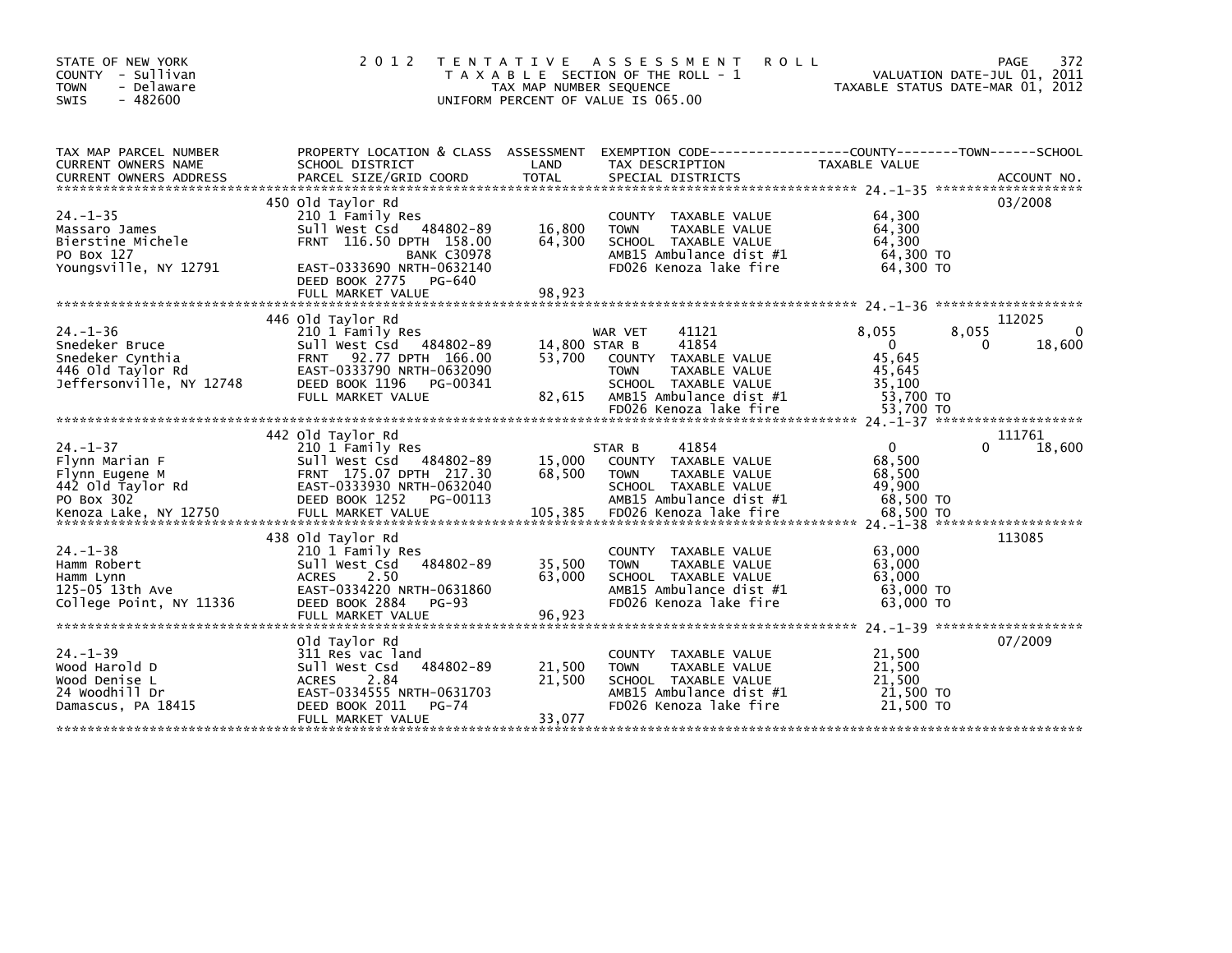| STATE OF NEW YORK<br>COUNTY - Sullivan<br>- Delaware<br><b>TOWN</b><br>SWIS<br>$-482600$                                             | 2 0 1 2                                                                                                                                                                   | T E N T A T I V E<br>TAX MAP NUMBER SEQUENCE | A S S E S S M E N T<br><b>ROLL</b><br>T A X A B L E SECTION OF THE ROLL - 1<br>UNIFORM PERCENT OF VALUE IS 065.00                                    |                                                                           | PAGE<br>373<br>VALUATION DATE-JUL 01, 2011<br>TAXABLE STATUS DATE-MAR 01, 2012 |
|--------------------------------------------------------------------------------------------------------------------------------------|---------------------------------------------------------------------------------------------------------------------------------------------------------------------------|----------------------------------------------|------------------------------------------------------------------------------------------------------------------------------------------------------|---------------------------------------------------------------------------|--------------------------------------------------------------------------------|
| TAX MAP PARCEL NUMBER<br>CURRENT OWNERS NAME<br><b>CURRENT OWNERS ADDRESS</b>                                                        | PROPERTY LOCATION & CLASS ASSESSMENT<br>SCHOOL DISTRICT<br>PARCEL SIZE/GRID COORD                                                                                         | LAND<br><b>TOTAL</b>                         | EXEMPTION        CODE-----------------COUNTY-------TOWN------SCHOOL<br>TAX DESCRIPTION<br>SPECIAL DISTRICTS                                          | TAXABLE VALUE                                                             | ACCOUNT NO.                                                                    |
|                                                                                                                                      |                                                                                                                                                                           |                                              |                                                                                                                                                      |                                                                           |                                                                                |
| $24. -1 - 40.1$<br>Dono Frank<br>1837 Lake Shore Dr<br>Columbus, OH 43204-4964                                                       | 372 Old Taylor Rd<br>210 1 Family Res<br>sull west Csd<br>484802-89<br><b>ACRES</b><br>3.32<br>EAST-0335545 NRTH-0632195<br>DEED BOOK 1542<br>PG-491<br>FULL MARKET VALUE | 21,000<br>41,000<br>63,077                   | <b>COUNTY</b><br>TAXABLE VALUE<br>TAXABLE VALUE<br><b>TOWN</b><br>SCHOOL TAXABLE VALUE<br>AMB15 Ambulance dist #1<br>FD026 Kenoza lake fire          | 41,000<br>41,000<br>41,000<br>41,000 TO<br>41,000 TO                      |                                                                                |
|                                                                                                                                      |                                                                                                                                                                           |                                              |                                                                                                                                                      |                                                                           |                                                                                |
| $24. - 1 - 40.2$<br>Vetere Marie<br>Motola Margaret<br>49 Sheraden Ave<br>Staten Island, NY 10314                                    | Old Taylor Rd<br>311 Res vac land<br>484802-89<br>Sull West Csd<br>3.32<br><b>ACRES</b><br>EAST-0335786 NRTH-0632209<br>DEED BOOK 1542<br>PG-494<br>FULL MARKET VALUE     | 16,800<br>16,800<br>25,846                   | COUNTY TAXABLE VALUE<br>TAXABLE VALUE<br><b>TOWN</b><br>SCHOOL TAXABLE VALUE<br>AMB15 Ambulance dist #1<br>FD026 Kenoza lake fire                    | 16,800<br>16,800<br>16,800<br>16,800 TO<br>16,800 TO                      |                                                                                |
|                                                                                                                                      | 352 old Taylor Rd                                                                                                                                                         |                                              |                                                                                                                                                      |                                                                           |                                                                                |
| $24. -1 - 40.3$<br>Hillriegel Shanna C<br>352 Old Taylor Rd<br>Jeffersonville, NY 12748                                              | 210 1 Family Res<br>Sull West Csd 484802-89<br>3.32 BANK 60806<br><b>ACRES</b><br>EAST-0336020 NRTH-0632181<br>DEED BOOK 2264<br>PG-543<br>FULL MARKET VALUE              | 21,300<br>174,000<br>267,692                 | 41854<br>STAR B<br>COUNTY TAXABLE VALUE<br><b>TOWN</b><br>TAXABLE VALUE<br>SCHOOL TAXABLE VALUE<br>AMB15 Ambulance dist #1<br>FD026 Kenoza lake fire | $\mathbf{0}$<br>174,000<br>174,000<br>155,400<br>174,000 TO<br>174,000 TO | 18,600<br>0                                                                    |
|                                                                                                                                      | old Taylor Rd                                                                                                                                                             |                                              |                                                                                                                                                      |                                                                           |                                                                                |
| $24 - 1 - 40.4$<br>Motola Vincent III<br>317 88th St<br>Brooklyn, NY 11209                                                           | 311 Res vac land<br>484802-89<br>Sull West Csd<br>3.32<br><b>ACRES</b><br>EAST-0336236 NRTH-0632130<br>DEED BOOK 1542<br>PG-500                                           | 16,800<br>16,800                             | <b>COUNTY</b><br>TAXABLE VALUE<br>TAXABLE VALUE<br><b>TOWN</b><br>SCHOOL TAXABLE VALUE<br>AMB15 Ambulance dist #1<br>FD026 Kenoza lake fire          | 16,800<br>16,800<br>16,800<br>16,800 TO<br>16,800 TO                      |                                                                                |
|                                                                                                                                      | FULL MARKET VALUE                                                                                                                                                         | 25,846                                       |                                                                                                                                                      |                                                                           |                                                                                |
| $24. - 1 - 41$<br>Fulton William Jr<br>Fulton Patricia<br>456 old Taylor Rd<br>Jeffersonville, NY 12748<br>MAY BE SUBJECT TO PAYMENT | Old Taylor Rd<br>120 Field crops<br>Sull West Csd<br>484802-89<br>ACRES 75.00<br>EAST-0336050 NRTH-0634370<br>DEED BOOK 1195<br>PG-00003<br>FULL MARKET VALUE             | 77,440<br>101,440<br>156,062                 | AGRI DIST 41720<br>COUNTY TAXABLE VALUE<br>TAXABLE VALUE<br><b>TOWN</b><br>SCHOOL TAXABLE VALUE<br>AMB15 Ambulance dist #1<br>FD026 Kenoza lake fire | 58,159<br>43,281<br>43,281<br>43.281<br>101,440 TO<br>101.440 TO          | 110930<br>58,159<br>58,159                                                     |
| UNDER AGDIST LAW TIL 2016                                                                                                            |                                                                                                                                                                           |                                              |                                                                                                                                                      |                                                                           |                                                                                |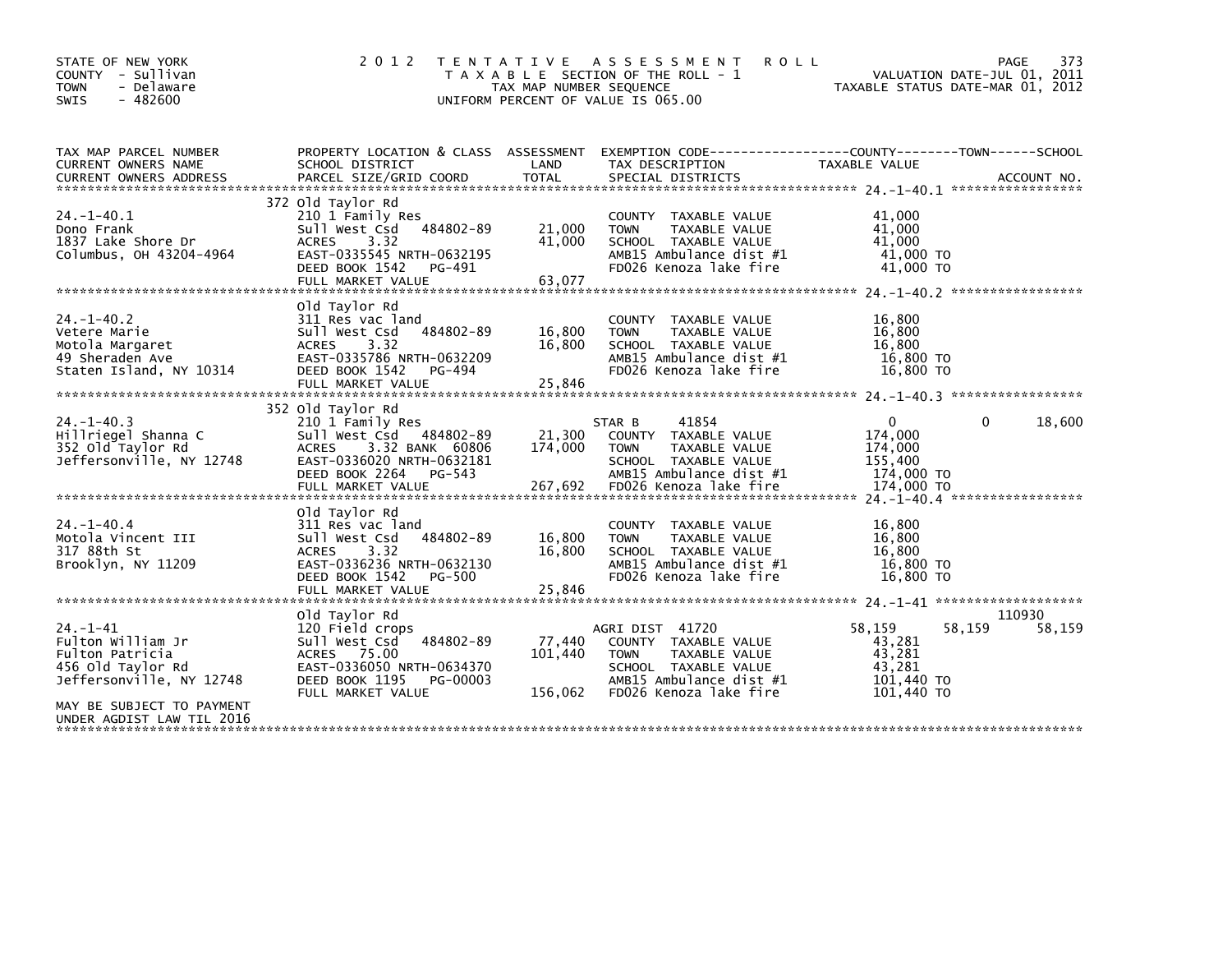| STATE OF NEW YORK<br>COUNTY - Sullivan<br>- Delaware<br><b>TOWN</b><br><b>SWIS</b><br>$-482600$       | 2 0 1 2                                                                                                                                                                       | TAX MAP NUMBER SEQUENCE      | TENTATIVE ASSESSMENT<br><b>ROLL</b><br>T A X A B L E SECTION OF THE ROLL - 1<br>UNIFORM PERCENT OF VALUE IS 065.00                                   | TAXABLE STATUS DATE-MAR 01, 2012                                    | PAGE<br>374<br>VALUATION DATE-JUL 01, 2011 |
|-------------------------------------------------------------------------------------------------------|-------------------------------------------------------------------------------------------------------------------------------------------------------------------------------|------------------------------|------------------------------------------------------------------------------------------------------------------------------------------------------|---------------------------------------------------------------------|--------------------------------------------|
| TAX MAP PARCEL NUMBER<br>CURRENT OWNERS NAME<br><b>CURRENT OWNERS ADDRESS</b>                         | SCHOOL DISTRICT<br>PARCEL SIZE/GRID COORD                                                                                                                                     | LAND<br><b>TOTAL</b>         | PROPERTY LOCATION & CLASS ASSESSMENT EXEMPTION CODE----------------COUNTY-------TOWN------SCHOOL<br>TAX DESCRIPTION<br>SPECIAL DISTRICTS             | TAXABLE VALUE                                                       | ACCOUNT NO.                                |
| $24. - 1 - 42.1$<br>Schmidt Dennis<br>Edwards Schmidt Sara<br>380 9th St<br>Brooklyn, NY 11215        | Old Taylor Rd<br>311 Res vac land<br>484802-89<br>Sull West Csd<br><b>ACRES</b><br>8.95<br>EAST-0337991 NRTH-0634528<br>DEED BOOK 3316<br>PG-599<br>FULL MARKET VALUE         | 19,000<br>19,000<br>29,231   | COUNTY TAXABLE VALUE<br><b>TOWN</b><br>TAXABLE VALUE<br>SCHOOL TAXABLE VALUE<br>AMB15 Ambulance dist #1<br>FD026 Kenoza lake fire                    | 19,000<br>19,000<br>19,000<br>19,000 TO<br>19,000 TO                |                                            |
| $24. - 1 - 42.2$<br>Kane Raymond E<br>Kane Dorothy E<br>6 El Paso Ct<br>East Northport, NY 11731      | 53 Schneider Dr<br>210 1 Family Res<br>Sull West Csd 484802-89<br>ACRES 12.80<br>EAST-0337670 NRTH-0634570<br>DEED BOOK 2989<br>PG-219<br>FULL MARKET VALUE                   | 31,800<br>89,100<br>137,077  | COUNTY TAXABLE VALUE<br><b>TOWN</b><br>TAXABLE VALUE<br>SCHOOL TAXABLE VALUE<br>AMB15 Ambulance dist #1<br>FD026 Kenoza lake fire                    | 89,100<br>89,100<br>89,100<br>89,100 TO<br>89,100 TO                | 112462                                     |
| $24. - 1 - 42.3$<br>Schneider Ralph<br>Schneider Kathleen<br>1562 Washington Ave<br>Seaford, NY 11783 | 54 Schneider Dr<br>210 1 Family Res<br>484802-89<br>Sull West Csd<br>ACRES 12.40<br>EAST-0337030 NRTH-0635330<br>DEED BOOK 2128 PG-566<br>FULL MARKET VALUE                   | 31,400<br>114,300<br>175,846 | COUNTY TAXABLE VALUE<br>TAXABLE VALUE<br><b>TOWN</b><br>SCHOOL TAXABLE VALUE<br>AMB15 Ambulance dist #1<br>FD026 Kenoza lake fire                    | 114,300<br>114,300<br>114.300<br>114,300 TO<br>114,300 TO           | 112461                                     |
| $24. - 1 - 42.4$<br>Kane Dorothy E<br>6 El Paso Ct<br>East North Port, NY 11731                       | 50 Schneider Dr<br>210 1 Family Res<br>484802-89<br>Sull West Csd<br>9.67<br><b>ACRES</b><br>EAST-0337670 NRTH-0635510<br>DEED BOOK 1817<br>PG-252<br>FULL MARKET VALUE       | 28,700<br>83,500<br>128,462  | COUNTY TAXABLE VALUE<br><b>TOWN</b><br>TAXABLE VALUE<br>SCHOOL TAXABLE VALUE<br>AMB15 Ambulance dist #1<br>FD026 Kenoza lake fire                    | 83,500<br>83,500<br>83,500<br>83,500 TO<br>83,500 TO                | 112463                                     |
| $24. -1 - 43.1$<br>Wasserman Edith<br>PO Box 87<br>Kenoza Lake, NY 12750                              | 33 Fred Schwartz Rd<br>210 1 Family Res<br>Sull West Csd 484802-89<br>6.61 BANK C61222<br>ACRES<br>EAST-0337265 NRTH-0632583<br>DEED BOOK 2646<br>PG-606<br>FULL MARKET VALUE | 24,600<br>72,600<br>111,692  | STAR B<br>41854<br>COUNTY TAXABLE VALUE<br><b>TOWN</b><br>TAXABLE VALUE<br>SCHOOL TAXABLE VALUE<br>AMB15 Ambulance dist #1<br>FD026 Kenoza lake fire | $\mathbf 0$<br>72,600<br>72,600<br>54,000<br>72,600 TO<br>72,600 TO | 112491<br>18,600                           |
| $24. -1 - 43.2$<br>Carlin Dawn<br>Carlin Douglas<br>21 Hickory St<br>Central Islip, NY 11722          | 34 Fred Schwartz Rd<br>210 1 Family Res<br>484802-89<br>Sull West Csd<br><b>ACRES</b><br>1.00<br>EAST-0337380 NRTH-0632980<br>DEED BOOK 1820<br>PG-353<br>FULL MARKET VALUE   | 17,000<br>54,500<br>83,846   | COUNTY TAXABLE VALUE<br>TAXABLE VALUE<br><b>TOWN</b><br>SCHOOL TAXABLE VALUE<br>AMB15 Ambulance dist #1<br>FD026 Kenoza lake fire                    | 54,500<br>54,500<br>54.500<br>54,500 TO<br>54,500 TO                | 111741                                     |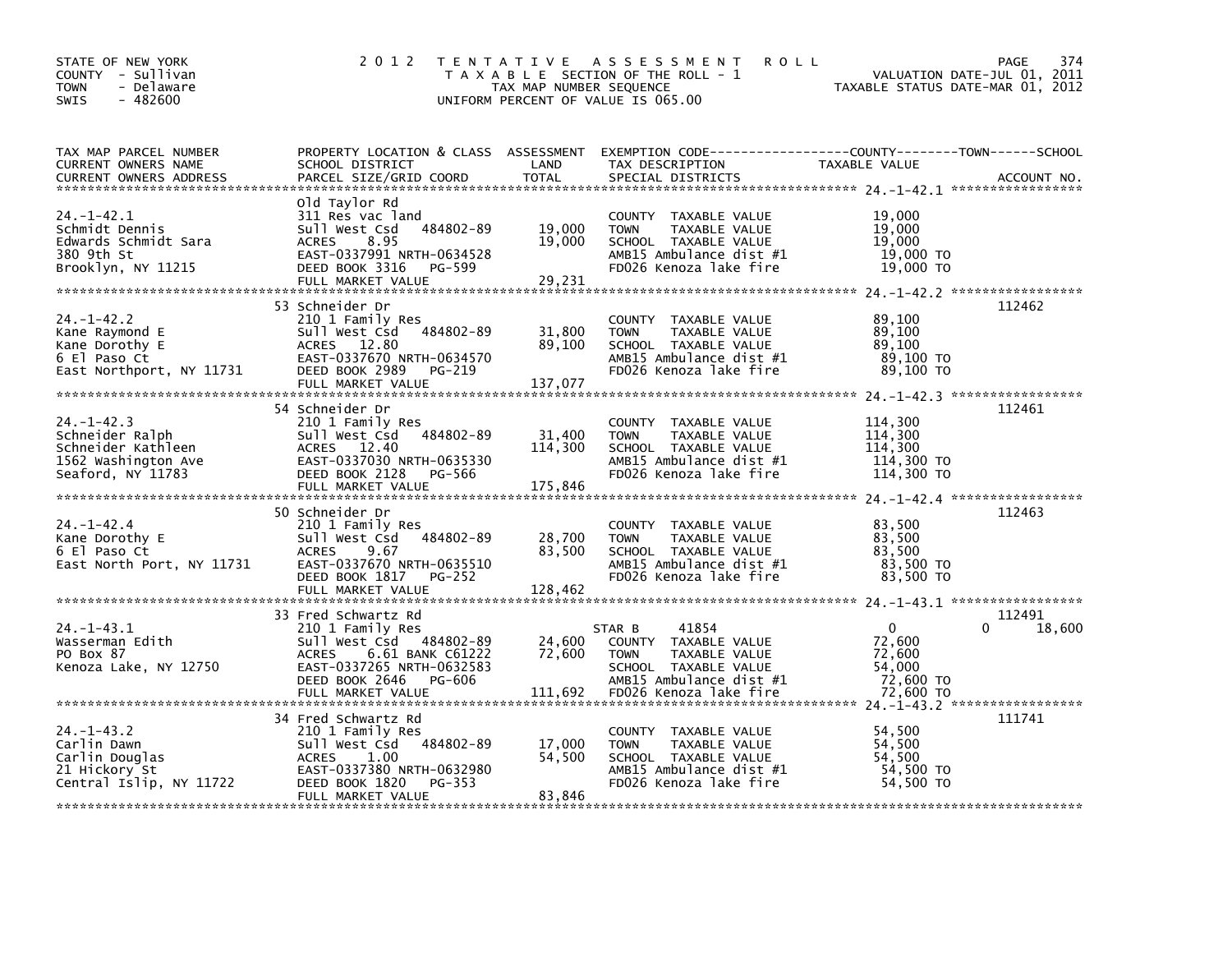| STATE OF NEW YORK<br>COUNTY - Sullivan<br><b>TOWN</b><br>- Delaware<br>SWIS<br>$-482600$                                                          | 2 0 1 2<br>T E N T A T I V E                                                                                                                                                            | TAX MAP NUMBER SEQUENCE    | A S S E S S M E N T<br><b>ROLL</b><br>T A X A B L E SECTION OF THE ROLL - 1<br>UNIFORM PERCENT OF VALUE IS 065.00                                                                                                      | TAXABLE STATUS DATE-MAR 01, 2012                                                   |                            | 375<br><b>PAGE</b><br>VALUATION DATE-JUL 01, 2011 |
|---------------------------------------------------------------------------------------------------------------------------------------------------|-----------------------------------------------------------------------------------------------------------------------------------------------------------------------------------------|----------------------------|------------------------------------------------------------------------------------------------------------------------------------------------------------------------------------------------------------------------|------------------------------------------------------------------------------------|----------------------------|---------------------------------------------------|
| TAX MAP PARCEL NUMBER<br>CURRENT OWNERS NAME                                                                                                      | SCHOOL DISTRICT                                                                                                                                                                         | LAND                       | PROPERTY LOCATION & CLASS ASSESSMENT EXEMPTION CODE----------------COUNTY-------TOWN------SCHOOL<br>TAX DESCRIPTION                                                                                                    | TAXABLE VALUE                                                                      |                            |                                                   |
| $24. -1 - 43.5$<br>Harold Brey & Sons<br>607 Swiss Hill Rd<br>Jeffersonville, NY 12748<br>MAY BE SUBJECT TO PAYMENT<br>UNDER AGDIST LAW TIL 2016  | Tr 14<br>111 Poultry farm<br>sull west Csd 484802-89<br>ACRES 70.53<br>EAST-0337072 NRTH-0633698<br>DEED BOOK 2160<br>PG-57<br>FULL MARKET VALUE                                        | 243,092                    | AGRI DIST 41720<br>82,400 TEMP GRNH 42120<br>158,010 TEMP GRNH 42120<br>COUNTY TAXABLE VALUE<br>TAXABLE VALUE<br><b>TOWN</b><br>SCHOOL TAXABLE VALUE<br>AMB15 Ambulance dist #1<br>75,610 EX<br>FD026 Kenoza lake fire | 64,083<br>53,000<br>22,610<br>18,317<br>18,317<br>18,317<br>82,400 TO<br>82,400 TO | 64,083<br>53,000<br>22,610 | 64,083<br>53,000<br>22,610                        |
| $24. - 1 - 43.6$<br>Harold Brey & Sons<br>624 Swiss Hill Rd<br>Jeffersonville, NY 12848<br>MAY BE SUBJECT TO PAYMENT<br>UNDER AGDIST LAW TIL 2016 | Tr 60<br>311 Res vac land<br>Sull West Csd 484802-89<br>0.70<br><b>ACRES</b><br>EAST-0331424 NRTH-0632440<br>DEED BOOK 2823<br>PG-461<br>FULL MARKET VALUE                              | 6,600<br>6,600<br>10,154   | AGRI DIST 41720<br>COUNTY TAXABLE VALUE<br>TAXABLE VALUE<br><b>TOWN</b><br>SCHOOL TAXABLE VALUE<br>AMB15 Ambulance dist #1<br>FD026 Kenoza lake fire                                                                   | 6.468<br>132<br>132<br>132<br>6,600 TO<br>$6,600$ TO                               | 6,468                      | 6,468                                             |
| $24. - 1 - 44$<br>Schwartz Kevin<br>70 Old Dahlia Rd<br>Livingston Manor, NY 12758                                                                | Town of Bethel Line<br>312 Vac w/imprv<br>Sull West Csd 484802-89<br><b>ACRES</b><br>1.00 BANK 60806<br>EAST-0337595 NRTH-0632320<br>DEED BOOK 2361 PG-237                              | 7,000<br>7.000             | COUNTY TAXABLE VALUE<br><b>TOWN</b><br>TAXABLE VALUE<br>SCHOOL TAXABLE VALUE<br>AMB15 Ambulance dist #1<br>FD026 Kenoza lake fire                                                                                      | 7,000<br>7,000<br>7,000<br>7,000 TO<br>7,000 TO                                    |                            | 112490                                            |
| $24. - 1 - 45$<br>Schwartz Kevin<br>70 Old Dahlia Rd<br>Livingston Manor, NY 12758                                                                | 2 Fred Schwartz Rd<br>210 1 Family Res<br>Sull West Csd 484802-89<br>FRNT 85.00 DPTH 125.00<br>BANK 60806<br>EAST-0337820 NRTH-0632300<br>DEED BOOK 2361<br>PG-237<br>FULL MARKET VALUE | 11,000<br>34,000<br>52,308 | COUNTY TAXABLE VALUE<br><b>TOWN</b><br>TAXABLE VALUE<br>SCHOOL TAXABLE VALUE<br>AMB15 Ambulance dist #1<br>FD026 Kenoza lake fire                                                                                      | 34,000<br>34,000<br>34,000<br>34,000 TO<br>34,000 TO                               |                            | 112500                                            |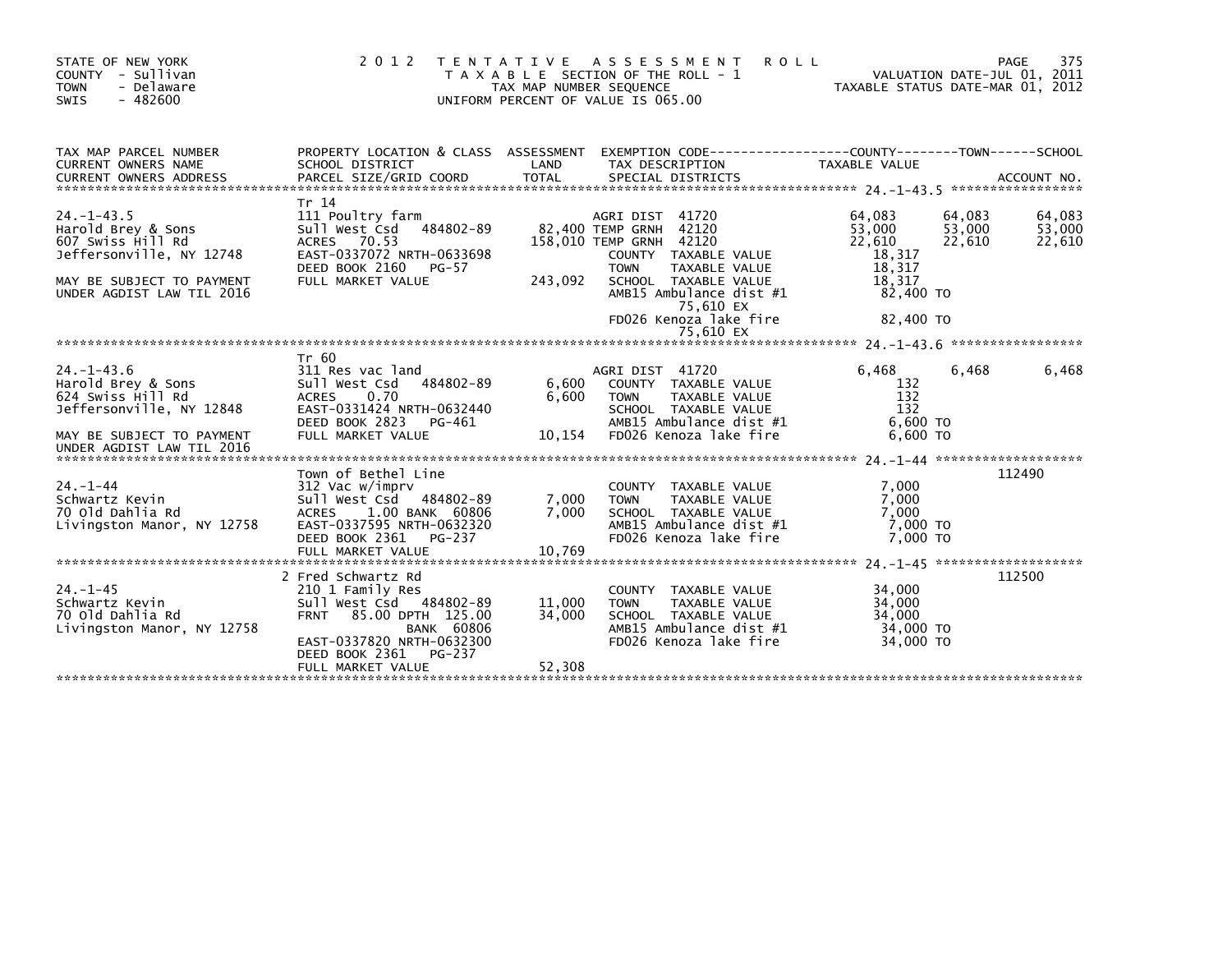| STATE OF NEW YORK  | 2012 TENTATIVE ASSESSMENT ROLL        | PAGE                             | - 376 |
|--------------------|---------------------------------------|----------------------------------|-------|
| COUNTY - Sullivan  | T A X A B L E SECTION OF THE ROLL - 1 | VALUATION DATE-JUL 01, 2011      |       |
| - Delaware<br>TOWN | MAP SECTION - 024                     | TAXABLE STATUS DATE-MAR 01, 2012 |       |
| SWIS<br>- 482600   | $SUB - SECTION -$                     | RPS150/V04/L015                  |       |
|                    | UNIFORM PERCENT OF VALUE IS 065.00    | CURRENT DATE 5/01/2012           |       |

## \*\*\* S P E C I A L D I S T R I C T S U M M A R Y \*\*\*

| CODE | DISTRICT NAME                                | TOTAL<br><b>PARCELS</b> | EXTENSION<br><b>TYPF</b> | EXTENSION<br>VALUE | AD VALOREM<br>VALUE  | <b>EXEMPT</b><br>AMOUNT | TAXABLE<br>VALUE     |
|------|----------------------------------------------|-------------------------|--------------------------|--------------------|----------------------|-------------------------|----------------------|
|      | AMB15 Ambulance dist<br>FD026 Kenoza lake fi |                         | 82 TOTAL<br>82 TOTAL     |                    | 5890.051<br>5890.051 | 93.856<br>93.856        | 5796.195<br>5796.195 |

### \*\*\* S C H O O L D I S T R I C T S U M M A R Y \*\*\*

| CODE   | DISTRICT NAME | TOTAL<br><b>PARCELS</b> | ASSESSED<br>LAND | ASSESSED<br><b>TOTAL</b> | <b>EXEMPT</b><br><b>AMOUNT</b> | <b>TOTAL</b><br><b>TAXABLE</b> | <b>STAR</b><br><b>AMOUNT</b> | <b>STAR</b><br><b>TAXABLE</b> |
|--------|---------------|-------------------------|------------------|--------------------------|--------------------------------|--------------------------------|------------------------------|-------------------------------|
| 484802 | Sull West Csd | 82                      | 2066.370         | 5890,051                 | 516,752                        | 5373,299                       | 579.726                      | 4793,573                      |
|        | SUB-TOTAL     | 82                      | 2066.370         | 5890.051                 | 516.752                        | 5373.299                       | 579.726                      | 4793.573                      |
| 484889 | West Sull Lib | 82                      | 2066.370         | 5890,051                 | 516,752                        | 5373,299                       | 579.726                      | 4793,573                      |
|        | T O T A L     | 164                     | 4132.740         | 11780, 102               | 1033,504                       | 10746,598                      | 1159,452                     | 9587,146                      |

### \*\*\* S Y S T E M C O D E S S U M M A R Y \*\*\*

### NO SYSTEM EXEMPTIONS AT THIS LEVEL

### \*\*\* E X E M P T I O N S U M M A R Y \*\*\*

| <b>CODE</b>                                                 | DESCRIPTION                                                                                  | <b>TOTAL</b><br><b>PARCELS</b> | <b>COUNTY</b>                                            | <b>TOWN</b>                                              | <b>SCHOOL</b>                          |
|-------------------------------------------------------------|----------------------------------------------------------------------------------------------|--------------------------------|----------------------------------------------------------|----------------------------------------------------------|----------------------------------------|
| 41121<br>41131<br>41691<br>41700<br>41720<br>41800<br>41834 | WAR VET<br><b>COMBAT VET</b><br>VOL FIRE/A<br>AGRI BLDGS<br>AGRI DIST<br>AGED-CTS<br>STAR EN | 4<br>12                        | 29,556<br>39,586<br>1,860<br>55,000<br>353,068<br>26,838 | 29,556<br>39,586<br>1,860<br>55,000<br>353,068<br>26,838 | 55,000<br>353,068<br>31,574<br>226,326 |
| 41854<br>42100<br>42120<br>44211                            | STAR B<br>SILO EXEM<br>TEMP GRNH<br>HOME IMP<br>T O T A L                                    | 19<br>50                       | 1,500<br>75,610<br>14,886<br>597,904                     | 1,500<br>75,610<br>14,886<br>597,904                     | 353,400<br>1,500<br>75,610<br>1096,478 |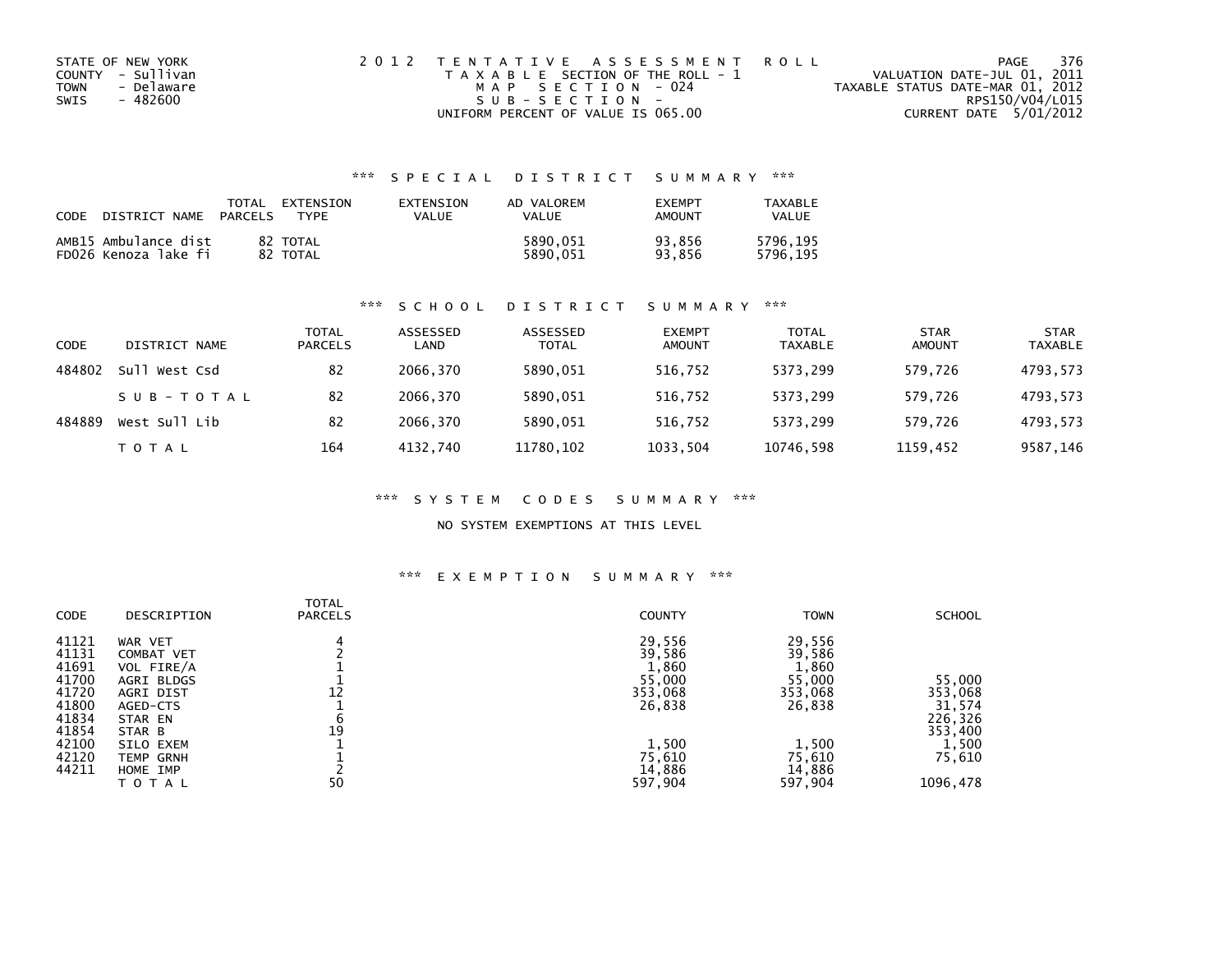|             | STATE OF NEW YORK | 2012 TENTATIVE ASSESSMENT ROLL        | - 377<br>PAGE                    |
|-------------|-------------------|---------------------------------------|----------------------------------|
|             | COUNTY - Sullivan | T A X A B L E SECTION OF THE ROLL - 1 | VALUATION DATE-JUL 01, 2011      |
| <b>TOWN</b> | - Delaware        | MAP SECTION - 024                     | TAXABLE STATUS DATE-MAR 01, 2012 |
| SWIS        | - 482600          | SUB-SECTION-                          | RPS150/V04/L015                  |
|             |                   | UNIFORM PERCENT OF VALUE IS 065.00    | CURRENT DATE 5/01/2012           |

# \*\*\* G R A N D T O T A L S \*\*\*

| ROLL       | DESCRIPTION    | <b>TOTAL</b>   | ASSESSED | <b>ASSESSED</b> | <b>TAXABLE</b> | <b>TAXABLE</b> | TAXABLE       | <b>STAR</b>    |
|------------|----------------|----------------|----------|-----------------|----------------|----------------|---------------|----------------|
| <b>SEC</b> |                | <b>PARCELS</b> | LAND     | TOTAL           | COUNT          | TOWN           | <b>SCHOOL</b> | <b>TAXABLE</b> |
|            | <b>TAXABLE</b> | 0Z             | 2066,370 | 5890.051        | 5292.147       | 5292.147       | 5373.299      | 4793,573       |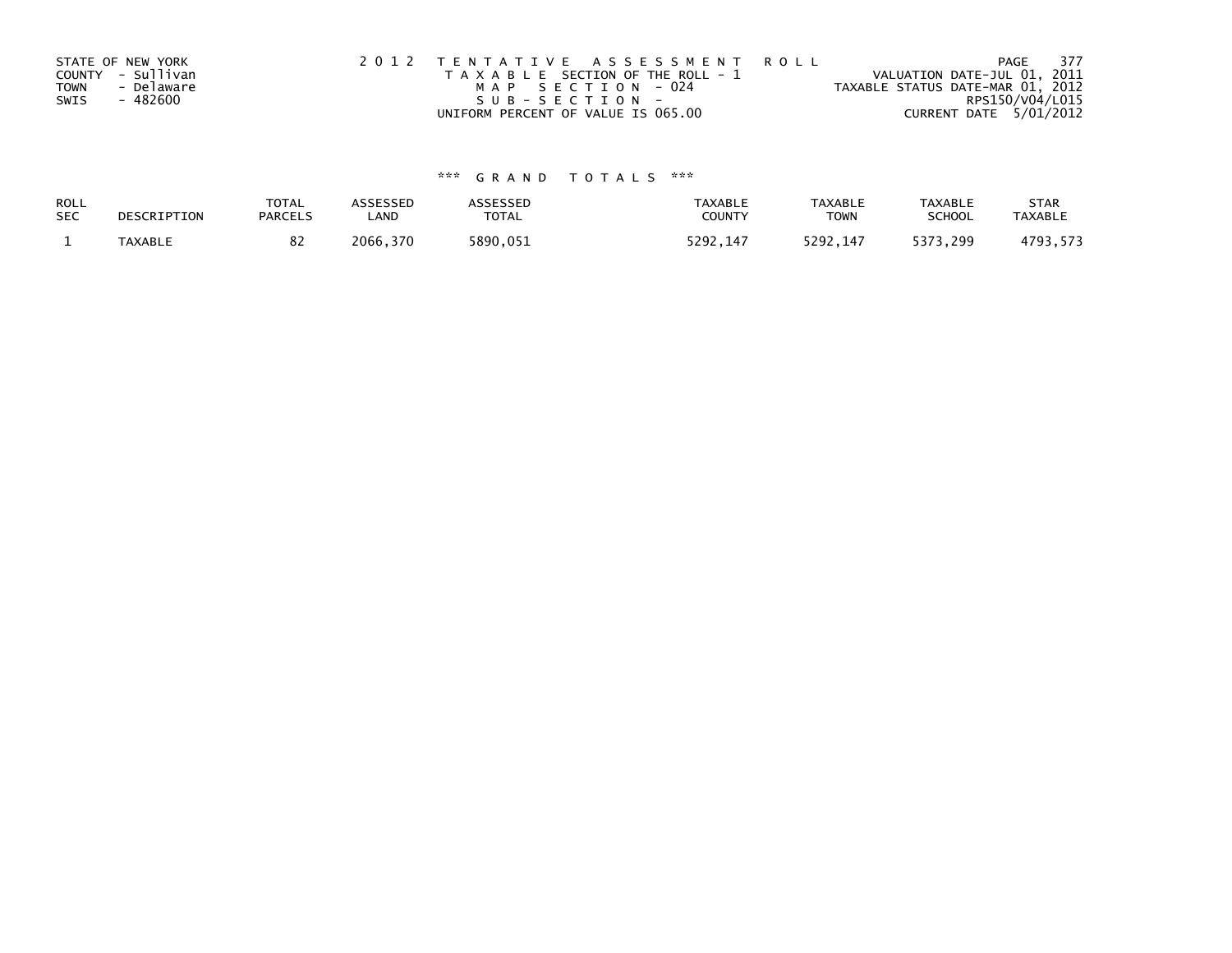| STATE OF NEW YORK                                     | 2 0 1 2                          |                         | TENTATIVE ASSESSMENT<br><b>ROLL</b>                                                             |                                  | 378<br>PAGE                 |
|-------------------------------------------------------|----------------------------------|-------------------------|-------------------------------------------------------------------------------------------------|----------------------------------|-----------------------------|
| COUNTY - Sullivan                                     |                                  |                         | T A X A B L E SECTION OF THE ROLL - 1                                                           |                                  | VALUATION DATE-JUL 01, 2011 |
| <b>TOWN</b><br>- Delaware<br>$-482600$<br><b>SWIS</b> |                                  | TAX MAP NUMBER SEQUENCE | UNIFORM PERCENT OF VALUE IS 065.00                                                              | TAXABLE STATUS DATE-MAR 01, 2012 |                             |
|                                                       |                                  |                         |                                                                                                 |                                  |                             |
|                                                       |                                  |                         |                                                                                                 |                                  |                             |
| TAX MAP PARCEL NUMBER                                 |                                  |                         | PROPERTY LOCATION & CLASS ASSESSMENT EXEMPTION CODE---------------COUNTY-------TOWN------SCHOOL |                                  |                             |
| CURRENT OWNERS NAME                                   | SCHOOL DISTRICT                  | LAND                    | TAX DESCRIPTION                                                                                 | TAXABLE VALUE                    |                             |
|                                                       |                                  |                         |                                                                                                 |                                  |                             |
|                                                       | 9010 State Route 97              |                         |                                                                                                 |                                  | 100375                      |
| $25. - 1 - 2$                                         | 270 Mfg housing                  |                         | COUNTY TAXABLE VALUE                                                                            | 78,791                           |                             |
| Lee Franklin                                          | 484802-89<br>Sull West Csd       | 41,495                  | TAXABLE VALUE<br><b>TOWN</b>                                                                    | 78,791                           |                             |
| Lee Ida                                               | ACRES 44.99                      | 78,791                  | SCHOOL TAXABLE VALUE                                                                            | 78,791                           |                             |
| 95 Rhoda Ave                                          | EAST-0305050 NRTH-0637140        |                         | AMB16 Delaware ambulance                                                                        | 78,791 TO                        |                             |
| Nutley, NJ 07110                                      | DEED BOOK 2915 PG-187            |                         | FD023 Callicoon fire                                                                            | 78,791 TO                        |                             |
|                                                       |                                  |                         |                                                                                                 |                                  |                             |
|                                                       |                                  |                         |                                                                                                 |                                  |                             |
|                                                       | State Route 97                   |                         |                                                                                                 |                                  | 100250                      |
| $25. - 1 - 4.1$                                       | 105 Vac farmland                 |                         | COUNTY TAXABLE VALUE                                                                            | 89,600                           |                             |
| Eagle Valley Hunt & Fish Club Sull West Csd 484802-89 |                                  | 89,600                  | TAXABLE VALUE<br>TOWN                                                                           | 89,600                           |                             |
| Scott Ugell                                           | ACRES 89.60                      | 89,600                  | SCHOOL TAXABLE VALUE                                                                            | 89,600                           |                             |
| 24 S Main St Ste 100                                  | EAST-0303590 NRTH-0633540        |                         | AMB16 Delaware ambulance                                                                        | 89,600 TO                        |                             |
| New City, NY 10956                                    | DEED BOOK 3190 PG-190            |                         | FD023 Callicoon fire                                                                            | 89,600 TO                        |                             |
|                                                       |                                  |                         |                                                                                                 |                                  |                             |
|                                                       | State Route 97                   |                         |                                                                                                 |                                  |                             |
| $25. -1 - 4.2$                                        | 311 Res vac land                 |                         | COUNTY TAXABLE VALUE                                                                            | 6,000                            |                             |
| Fink John H                                           | 484802-89<br>Sull West Csd       | 6,000                   | TAXABLE VALUE<br><b>TOWN</b>                                                                    | 6,000                            |                             |
| Herrmann Marcia                                       | ACRES 1.93                       | 6,000                   | SCHOOL TAXABLE VALUE                                                                            | 6.000                            |                             |
| PO Box 203                                            | EAST-0305257 NRTH-0633710        |                         | AMB16 Delaware ambulance                                                                        | $6,000$ TO                       |                             |
| Callicoon, NY 12723                                   | DEED BOOK 1666<br>PG-119         |                         | FD023 Callicoon fire                                                                            | $6.000$ TO                       |                             |
|                                                       | FULL MARKET VALUE                | 9,231                   |                                                                                                 |                                  |                             |
|                                                       |                                  |                         |                                                                                                 |                                  |                             |
|                                                       | 34 Big Island Rd                 |                         |                                                                                                 |                                  | 04/2008                     |
| $25. - 1 - 4.4$                                       | $322$ Rural vac $>10$            |                         | COUNTY TAXABLE VALUE                                                                            | 22,061                           |                             |
| Eagle Valley Hunt & Fish Club Sull West Csd           | 484802-89                        | 22,061                  | TAXABLE VALUE<br>TOWN                                                                           | 22,061                           |                             |
| Scott Ugell                                           | ACRES 11.75                      | 22,061                  | SCHOOL TAXABLE VALUE                                                                            | 22,061                           |                             |
| 24 S Main St Ste 100                                  | EAST-0304240 NRTH-0636810        |                         | AMB16 Delaware ambulance                                                                        | 22,061 TO                        |                             |
| New City, NY 10956                                    | DEED BOOK 3190<br>PG-190         |                         | FD023 Callicoon fire                                                                            | 22,061 TO                        |                             |
|                                                       | FULL MARKET VALUE                | 33,940                  |                                                                                                 |                                  |                             |
|                                                       | 8805 State Route 97              |                         |                                                                                                 |                                  |                             |
| $25. - 1 - 4.5$                                       | 210 1 Family Res                 |                         | <b>VOL FIRE/A 41691</b>                                                                         | 1,860                            | 1,860<br>$\Omega$           |
| Maxwell William                                       | Sull West Csd 484802-89          | 18,400 STAR B           | 41854                                                                                           | $\Omega$                         | 18,600<br>$\Omega$          |
| Fink Nikki                                            | 1.35 BANKC130170<br><b>ACRES</b> | 73,800                  | COUNTY TAXABLE VALUE                                                                            | 71,940                           |                             |
| 8805 State Route 97                                   | EAST-0306200 NRTH-0632880        |                         | TAXABLE VALUE<br>TOWN                                                                           | 71,940                           |                             |
| PO Box 84                                             | DEED BOOK 1791 PG-115            |                         | SCHOOL TAXABLE VALUE                                                                            | 55.200                           |                             |
| Callicoon, NY 12723                                   | FULL MARKET VALUE                | 113,538                 | AMB16 Delaware ambulance                                                                        | 71,940 TO                        |                             |
|                                                       |                                  |                         | 1,860 EX                                                                                        |                                  |                             |
|                                                       |                                  |                         | FD023 Callicoon fire                                                                            | 71,940 TO                        |                             |
|                                                       |                                  |                         | 1,860 EX                                                                                        |                                  |                             |
|                                                       |                                  |                         |                                                                                                 |                                  |                             |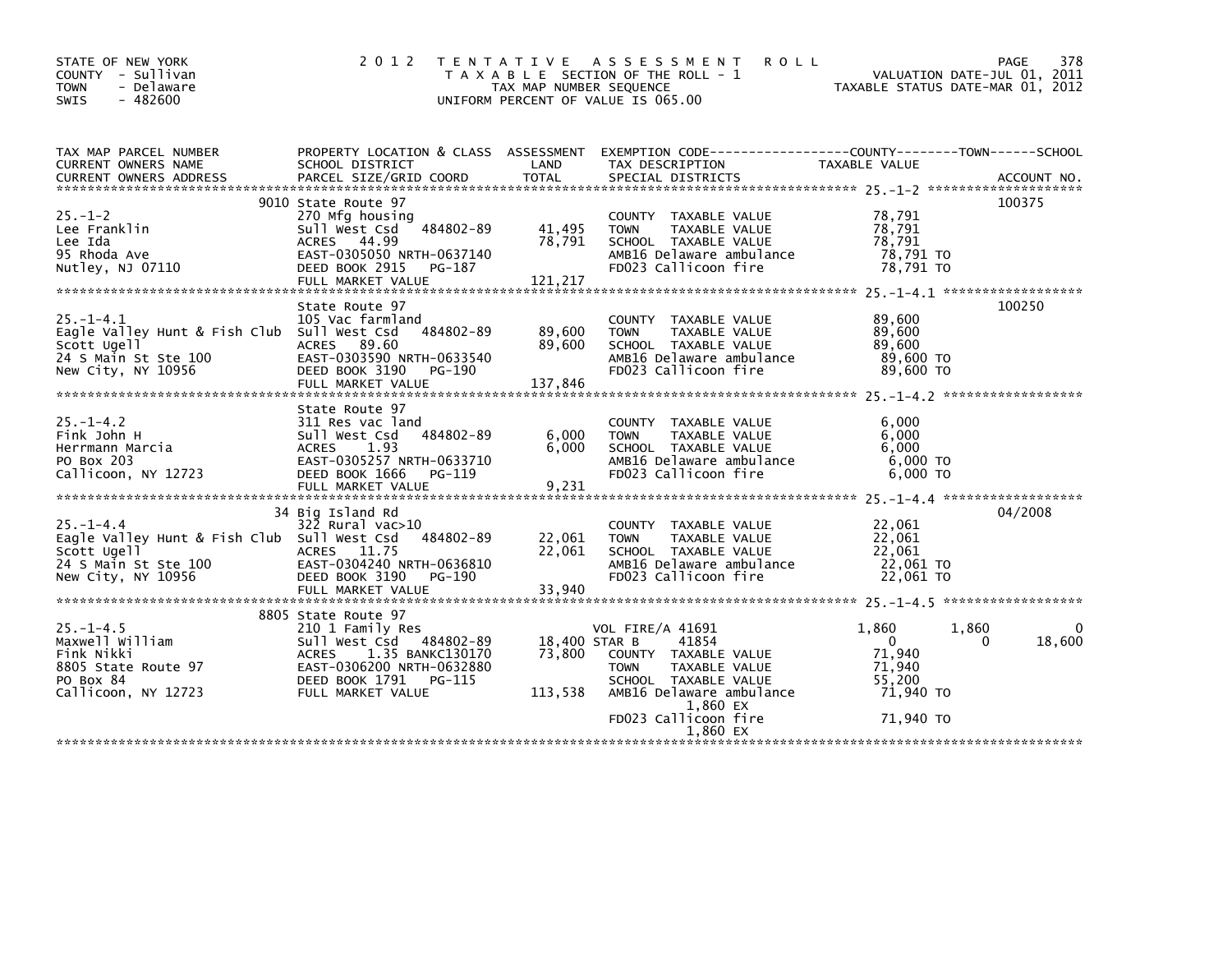|                            | STATE OF NEW YORK<br>COUNTY - Sullivan              | 2 0 1 2                                |                         | TENTATIVE ASSESSMENT<br><b>ROLL</b><br>T A X A B L E SECTION OF THE ROLL - 1                     | VALUATION DATE-JUL 01, 2011      | 379<br>PAGE |
|----------------------------|-----------------------------------------------------|----------------------------------------|-------------------------|--------------------------------------------------------------------------------------------------|----------------------------------|-------------|
| <b>TOWN</b><br><b>SWIS</b> | - Delaware<br>$-482600$                             |                                        | TAX MAP NUMBER SEQUENCE | UNIFORM PERCENT OF VALUE IS 065.00                                                               | TAXABLE STATUS DATE-MAR 01, 2012 |             |
|                            |                                                     |                                        |                         | PROPERTY LOCATION & CLASS ASSESSMENT EXEMPTION CODE----------------COUNTY-------TOWN------SCHOOL |                                  |             |
|                            | TAX MAP PARCEL NUMBER<br><b>CURRENT OWNERS NAME</b> | SCHOOL DISTRICT                        | LAND                    | TAX DESCRIPTION                                                                                  | TAXABLE VALUE                    |             |
|                            | <b>CURRENT OWNERS ADDRESS</b>                       | PARCEL SIZE/GRID COORD                 | <b>TOTAL</b>            | SPECIAL DISTRICTS                                                                                |                                  | ACCOUNT NO. |
|                            |                                                     |                                        |                         |                                                                                                  |                                  |             |
|                            |                                                     | 37 Big Island Rd                       |                         |                                                                                                  |                                  | 04/2008     |
| $25. - 1 - 4.41$           | Eagle Valley Hunt & Fish Club Sull West Csd         | 311 Res vac land - WTRFNT<br>484802-89 | 9,707                   | <b>COUNTY</b><br>TAXABLE VALUE<br>TAXABLE VALUE<br><b>TOWN</b>                                   | 9,707<br>9,707                   |             |
| Scott Ugell                |                                                     | ACRES<br>5.17                          | 9,707                   | SCHOOL TAXABLE VALUE                                                                             | 9,707                            |             |
|                            | 24 S Main St Ste 100                                | EAST-0304240 NRTH-0636810              |                         | AMB16 Delaware ambulance                                                                         | 9,707 TO                         |             |
|                            | New City, NY 10956                                  | DEED BOOK 3190<br>PG-190               |                         | FD023 Callicoon fire                                                                             | 9,707 TO                         |             |
|                            |                                                     |                                        |                         |                                                                                                  |                                  |             |
|                            |                                                     |                                        |                         |                                                                                                  |                                  |             |
| $25. - 1 - 4.42$           |                                                     | 65 Big Isand Rd<br>311 Res vac land    |                         |                                                                                                  | 13,143                           | 04/2008     |
|                            | Eagle Valley Hunt & Fish Club Sull West Csd         | 484802-89                              | 13,143                  | COUNTY TAXABLE VALUE<br>TAXABLE VALUE<br><b>TOWN</b>                                             | 13,143                           |             |
| Scott Ugell                |                                                     | Lot 3                                  | 13,143                  | SCHOOL TAXABLE VALUE                                                                             | 13,143                           |             |
|                            | 24 S Main St Ste 100                                | 7.00<br><b>ACRES</b>                   |                         | AMB16 Delaware ambulance                                                                         | 13,143 TO                        |             |
|                            | New City, NY 10956                                  | EAST-0304240 NRTH-0636810              |                         | FD023 Callicoon fire                                                                             | 13,143 TO                        |             |
|                            |                                                     | DEED BOOK 3190<br>PG-190               |                         |                                                                                                  |                                  |             |
|                            |                                                     | FULL MARKET VALUE                      | 20,220                  |                                                                                                  |                                  |             |
|                            |                                                     | State Route 97                         |                         |                                                                                                  |                                  | 100761      |
| $25. - 1 - 4.61$           |                                                     | $314$ Rural vac< $10$                  |                         | COUNTY TAXABLE VALUE                                                                             | 18,700                           |             |
| Gorr Ronald E              |                                                     | 484802-89<br>Sull West Csd             | 18,700                  | TAXABLE VALUE<br><b>TOWN</b>                                                                     | 18,700                           |             |
| Gorr Michael D             |                                                     | 6.88<br><b>ACRES</b>                   | 18,700                  | SCHOOL TAXABLE VALUE                                                                             | 18,700                           |             |
|                            | 14 Hortonville Main St                              | EAST-0306230 NRTH-0632020              |                         | AMB16 Delaware ambulance                                                                         | 18,700 TO                        |             |
|                            | Callicoon, NY 12723                                 | DEED BOOK 1369<br>PG-229               |                         | FD023 Callicoon fire                                                                             | 18,700 TO                        |             |
|                            |                                                     |                                        |                         |                                                                                                  |                                  |             |
|                            |                                                     | State Route 97                         |                         |                                                                                                  |                                  | 102014      |
| $25. - 1 - 4.65$           |                                                     | 322 Rural vac>10                       |                         | COUNTY TAXABLE VALUE                                                                             | 37,700                           |             |
| Fink John H                |                                                     | 484802-89<br>Sull West Csd             | 37,700                  | TAXABLE VALUE<br><b>TOWN</b>                                                                     | 37,700                           |             |
| PO Box 203                 |                                                     | ACRES 27.70                            | 37,700                  | SCHOOL TAXABLE VALUE                                                                             | 37,700                           |             |
|                            | Callicoon, NY 12723                                 | EAST-0305310 NRTH-0632800              |                         | AMB16 Delaware ambulance                                                                         | 37,700 TO                        |             |
|                            |                                                     | DEED BOOK 1666<br>PG-133               |                         | FD023 Callicoon fire                                                                             | 37,700 TO                        |             |
|                            |                                                     | FULL MARKET VALUE                      | 58,000                  |                                                                                                  |                                  |             |
|                            |                                                     | 19 old Rte 97                          |                         |                                                                                                  |                                  | 100124      |
| $25. - 1 - 4.66$           |                                                     | 270 Mfg housing                        |                         | <b>COUNTY</b><br>TAXABLE VALUE                                                                   | 76,140                           |             |
|                            | Barletto Anthony                                    | 484802-89<br>Sull West Csd             | 27,100                  | TAXABLE VALUE<br><b>TOWN</b>                                                                     | 76,140                           |             |
| 495 Weser Ave              |                                                     | ACRES<br>8.08                          | 76,140                  | SCHOOL TAXABLE VALUE                                                                             | 76,140                           |             |
|                            | Staten Island, NY 10304                             | EAST-0306040 NRTH-0632600              |                         | AMB16 Delaware ambulance                                                                         | 76,140 TO                        |             |
|                            |                                                     | DEED BOOK 785<br>PG-00576              |                         | FD023 Callicoon fire                                                                             | 76,140 TO                        |             |
|                            |                                                     | FULL MARKET VALUE                      | 117,138                 |                                                                                                  |                                  |             |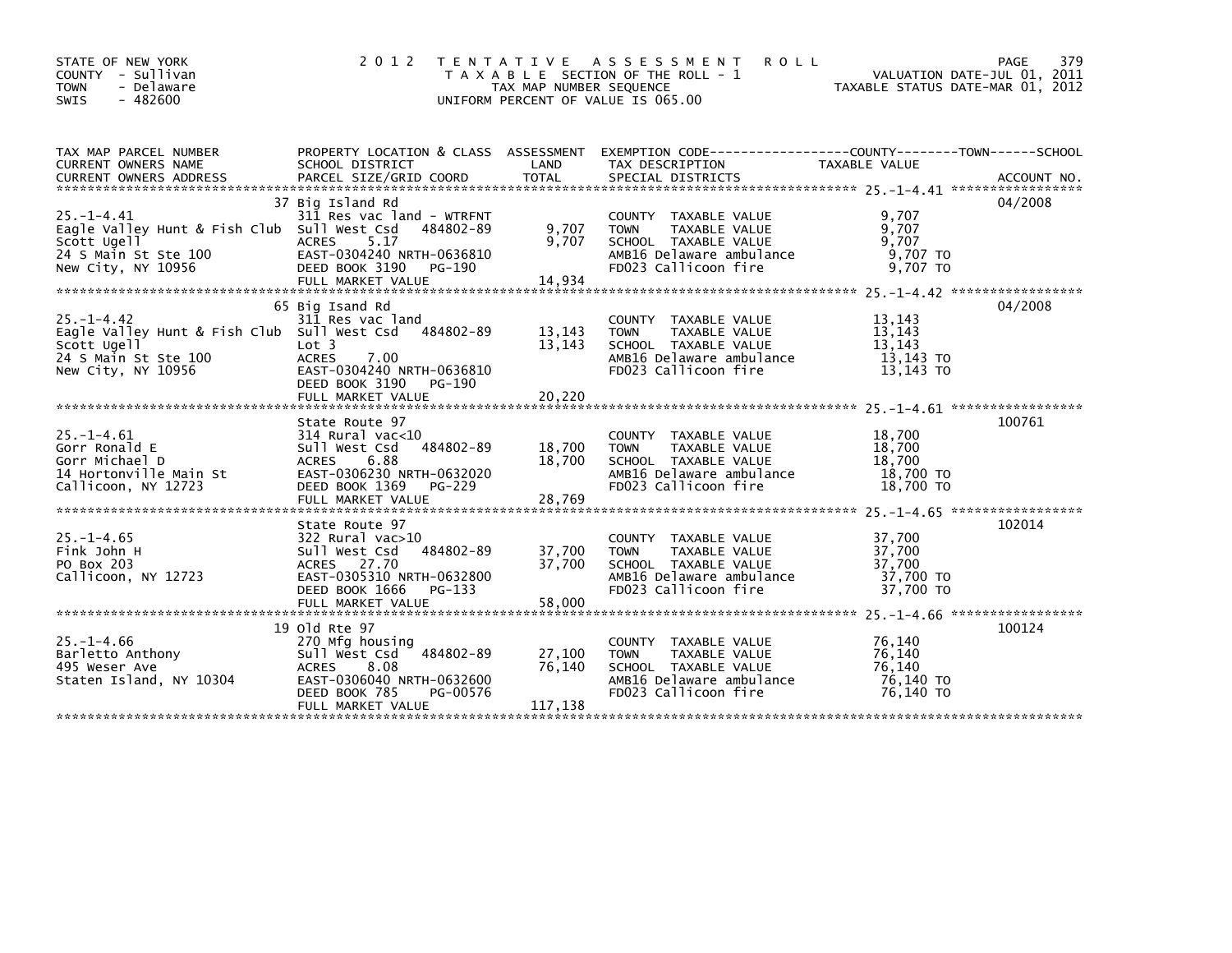| STATE OF NEW YORK<br>COUNTY - Sullivan<br><b>TOWN</b><br>- Delaware<br><b>SWIS</b><br>$-482600$                | 2 0 1 2                                                                                                                                                                     | TAX MAP NUMBER SEQUENCE            | TENTATIVE ASSESSMENT<br>T A X A B L E SECTION OF THE ROLL - 1<br>UNIFORM PERCENT OF VALUE IS 065.00                                   | <b>ROLL</b>                    | VALUATION DATE-JUL 01, 2011<br>TAXABLE STATUS DATE-MAR 01, 2012                |             | 380<br>PAGE                  |
|----------------------------------------------------------------------------------------------------------------|-----------------------------------------------------------------------------------------------------------------------------------------------------------------------------|------------------------------------|---------------------------------------------------------------------------------------------------------------------------------------|--------------------------------|--------------------------------------------------------------------------------|-------------|------------------------------|
| TAX MAP PARCEL NUMBER<br>CURRENT OWNERS NAME                                                                   | PROPERTY LOCATION & CLASS ASSESSMENT EXEMPTION CODE---------------COUNTY-------TOWN-----SCHOOL<br>SCHOOL DISTRICT                                                           | LAND                               | TAX DESCRIPTION                                                                                                                       |                                | TAXABLE VALUE                                                                  |             |                              |
|                                                                                                                | 53 old Rte 97                                                                                                                                                               |                                    |                                                                                                                                       |                                |                                                                                |             | 100083                       |
| $25. - 1 - 4.67$<br>De Cristofaro Robert<br>De Cristofaro Rosemarie<br>53 old Rte 97<br>PO Box 556             | 210 1 Family Res<br>484802-89<br>Sull West Csd<br>ACRES 12.10<br>EAST-0305110 NRTH-0633390<br>DEED BOOK 1392 PG-31                                                          | 31,500<br>140,200                  | 41854<br>STAR B<br>COUNTY TAXABLE VALUE<br><b>TOWN</b><br>SCHOOL TAXABLE VALUE<br>AMB16 Delaware ambulance                            | TAXABLE VALUE                  | 0<br>140,200<br>140,200<br>121,600<br>140,200 TO                               | $\Omega$    | 18,600                       |
|                                                                                                                |                                                                                                                                                                             |                                    |                                                                                                                                       |                                |                                                                                |             |                              |
| $25. - 1 - 4.69$<br>Fink John H<br>Fink Marcia J<br>8849 State Route 97<br>PO Box 203                          | 8849 State Route 97<br>280 Res Multiple<br>484802-89<br>Sull West Csd<br>3.09<br><b>ACRES</b><br>EAST-0305468 NRTH-0634040<br>DEED BOOK 2183<br>PG-424                      | 21,000<br>119,320                  | <b>COUNTY</b><br><b>TOWN</b><br>SCHOOL TAXABLE VALUE<br>AMB16 Delaware ambulance<br>FD023 Callicoon fire                              | TAXABLE VALUE<br>TAXABLE VALUE | 119,320<br>119,320<br>119,320<br>119,320 TO<br>119,320 TO                      |             |                              |
| Callicoon, NY 12723                                                                                            | FULL MARKET VALUE                                                                                                                                                           | 183,569                            |                                                                                                                                       |                                |                                                                                |             |                              |
|                                                                                                                |                                                                                                                                                                             |                                    |                                                                                                                                       |                                |                                                                                |             |                              |
| $25. - 1 - 4.70$<br>Fink John H<br>Herrmann Marcia<br>8843 State Route 97<br>PO Box 203<br>Callicoon, NY 12723 | 8843 State Route 97<br>210 1 Family Res<br>484802-89<br>Sull West Csd<br>1.76<br><b>ACRES</b><br>EAST-0305640 NRTH-0633826<br>DEED BOOK 1666<br>PG-119<br>FULL MARKET VALUE | 20,000 STAR B<br>68,100<br>104,769 | 41121<br>WAR VET<br>41854<br><b>COUNTY</b><br><b>TOWN</b><br>SCHOOL TAXABLE VALUE<br>AMB16 Delaware ambulance<br>FD023 Callicoon fire | TAXABLE VALUE<br>TAXABLE VALUE | 10,215<br>$\mathbf{0}$<br>57,885<br>57,885<br>49,500<br>68,100 TO<br>68,100 TO | 10,215<br>0 | 9/2007<br>$\Omega$<br>18,600 |
|                                                                                                                |                                                                                                                                                                             |                                    |                                                                                                                                       |                                |                                                                                |             |                              |
| $25. - 1 - 4.73$<br>Astete Fernando J<br>Astete Alicia<br>105-24 64th Rd Apt 5M<br>Forest Hills, NY 11375      | 8869 State Route 97<br>210 1 Family Res<br>484802-89<br>Sull West Csd<br><b>ACRES</b><br>2.01<br>EAST-0305450 NRTH-0634420<br>PG-288<br>DEED BOOK 3001                      | 21,000<br>70,600                   | <b>COUNTY</b><br><b>TOWN</b><br>SCHOOL TAXABLE VALUE<br>AMB16 Delaware ambulance<br>FD023 Callicoon fire                              | TAXABLE VALUE<br>TAXABLE VALUE | 70,600<br>70,600<br>70,600<br>70,600 TO<br>70,600 TO                           |             | 100125                       |
|                                                                                                                |                                                                                                                                                                             |                                    |                                                                                                                                       |                                |                                                                                |             |                              |
|                                                                                                                |                                                                                                                                                                             |                                    |                                                                                                                                       |                                |                                                                                |             |                              |
| $25. - 1 - 4.681$<br>Fink John H<br>Herrmann Marcia<br>PO Box 203<br>Callicoon, NY 12723                       | State Route 97<br>311 Res vac land<br>484802-89<br>Sull West Csd<br>2.50<br><b>ACRES</b><br>EAST-0305810 NRTH-0633650<br>DEED BOOK 1666<br>PG-119                           | 2,500<br>2,500                     | <b>COUNTY</b><br><b>TOWN</b><br>SCHOOL TAXABLE VALUE<br>AMB16 Delaware ambulance<br>FD023 Callicoon fire                              | TAXABLE VALUE<br>TAXABLE VALUE | 2,500<br>2,500<br>2,500<br>2,500 TO<br>2,500 TO                                |             | 100851                       |
|                                                                                                                | FULL MARKET VALUE                                                                                                                                                           | 3,846                              |                                                                                                                                       |                                |                                                                                |             |                              |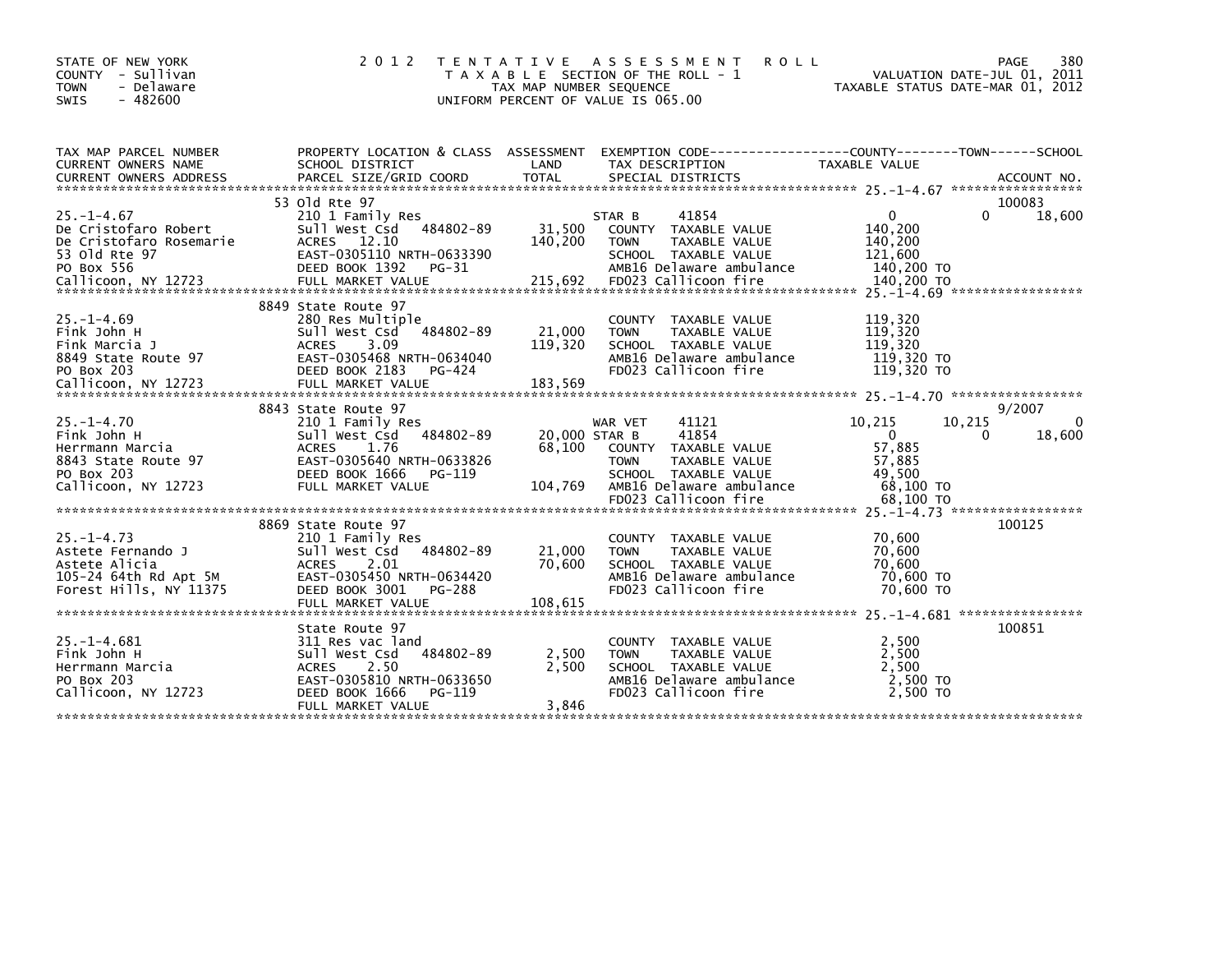| STATE OF NEW YORK<br>COUNTY - Sullivan<br><b>TOWN</b><br>- Delaware<br>$-482600$<br><b>SWIS</b> | 2 0 1 2                                       | TAX MAP NUMBER SEQUENCE | <b>ROLL</b><br>TENTATIVE ASSESSMENT<br>T A X A B L E SECTION OF THE ROLL - 1<br>UNIFORM PERCENT OF VALUE IS 065.00 | 381<br>PAGE<br>VALUATION DATE-JUL 01, 2011<br>TAXABLE STATUS DATE-MAR 01, 2012 |
|-------------------------------------------------------------------------------------------------|-----------------------------------------------|-------------------------|--------------------------------------------------------------------------------------------------------------------|--------------------------------------------------------------------------------|
|                                                                                                 |                                               |                         |                                                                                                                    |                                                                                |
| TAX MAP PARCEL NUMBER                                                                           | PROPERTY LOCATION & CLASS ASSESSMENT          |                         |                                                                                                                    | EXEMPTION CODE------------------COUNTY--------TOWN------SCHOOL                 |
| CURRENT OWNERS NAME                                                                             | SCHOOL DISTRICT                               | LAND                    | TAX DESCRIPTION                                                                                                    | TAXABLE VALUE                                                                  |
| CURRENT OWNERS ADDRESS                                                                          | PARCEL SIZE/GRID COORD                        | <b>TOTAL</b>            | SPECIAL DISTRICTS                                                                                                  | ACCOUNT NO.                                                                    |
|                                                                                                 | 46 old Rte 97                                 |                         |                                                                                                                    | 102281                                                                         |
| $25. - 1 - 4.682$                                                                               | 210 1 Family Res                              |                         | COUNTY TAXABLE VALUE                                                                                               | 108,000                                                                        |
| Das Sibi Kumara                                                                                 | 484802-89<br>Sull West Csd                    | 20,700                  | <b>TOWN</b><br>TAXABLE VALUE                                                                                       | 108,000                                                                        |
| Dasova Zuzana                                                                                   | 2.70<br><b>ACRES</b>                          | 108,000                 | SCHOOL TAXABLE VALUE                                                                                               | 108,000                                                                        |
| PO Box 524                                                                                      | EAST-0305960 NRTH-0633290                     |                         | AMB16 Delaware ambulance                                                                                           | 108,000 TO                                                                     |
| Callicoon, NY 12723                                                                             | DEED BOOK 1815<br>PG-403                      |                         | FD023 Callicoon fire                                                                                               | 108,000 TO                                                                     |
|                                                                                                 | FULL MARKET VALUE                             | 166,154                 |                                                                                                                    |                                                                                |
|                                                                                                 |                                               |                         |                                                                                                                    |                                                                                |
|                                                                                                 | State Route 97                                |                         |                                                                                                                    | 102675                                                                         |
| $25. - 1 - 6.1$                                                                                 | 311 Res vac land                              |                         | COUNTY TAXABLE VALUE                                                                                               | 14,000                                                                         |
| Snyder Lester M                                                                                 | Sull West Csd<br>484802-89                    | 14,000                  | <b>TOWN</b><br>TAXABLE VALUE                                                                                       | 14,000                                                                         |
| Snyder Selma                                                                                    | <b>ACRES</b><br>7.76                          | 14,000                  | SCHOOL TAXABLE VALUE                                                                                               | 14,000                                                                         |
| 8719 State Route 97                                                                             | EAST-0306500 NRTH-0631190                     |                         | AMB16 Delaware ambulance                                                                                           | 14,000 TO                                                                      |
| Callicoon, NY 12723-5032                                                                        | DEED BOOK 1307<br>PG-287<br>FULL MARKET VALUE |                         | FD023 Callicoon fire                                                                                               | 14,000 TO                                                                      |
|                                                                                                 |                                               | 21,538                  |                                                                                                                    |                                                                                |
|                                                                                                 | State Route 97                                |                         |                                                                                                                    | 103890                                                                         |
| $25. -1 - 7.1$                                                                                  | 464 Office bldg.                              |                         | COUNTY TAXABLE VALUE                                                                                               | 573,755                                                                        |
| Tap Realty Group LLC                                                                            | Sull West Csd<br>484802-89                    | 445,455                 | <b>TOWN</b><br>TAXABLE VALUE                                                                                       | 573,755                                                                        |
| 1815 Broadhollow Rd                                                                             | ACRES 833.91                                  | 573,755                 | SCHOOL TAXABLE VALUE                                                                                               | 573,755                                                                        |
| Farmingdale, NY 11735                                                                           | EAST-0310060 NRTH-0634400                     |                         | AMB16 Delaware ambulance                                                                                           | 573,755 TO                                                                     |
|                                                                                                 | DEED BOOK 3618<br>PG-395                      |                         | FD023 Callicoon fire                                                                                               | 189,339 TO                                                                     |
|                                                                                                 | FULL MARKET VALUE                             | 882,700                 | FD025 Hortonville fire                                                                                             | 384,416 TO                                                                     |
|                                                                                                 |                                               |                         |                                                                                                                    | $25. -1 - 7.3$ ********************                                            |
|                                                                                                 | Deer Run                                      |                         |                                                                                                                    |                                                                                |
| $25. - 1 - 7.3$                                                                                 | 311 Res vac land                              |                         | COUNTY TAXABLE VALUE                                                                                               | 18,222                                                                         |
| Tap Realty Group LLC                                                                            | 484802-89<br>Sull West Csd                    | 18,222                  | <b>TOWN</b><br>TAXABLE VALUE                                                                                       | 18,222                                                                         |
| 1815 Broadhollow Rd                                                                             | 5.59<br><b>ACRES</b>                          | 18,222                  | SCHOOL TAXABLE VALUE                                                                                               | 18,222                                                                         |
| Farmingdale, NY 11735                                                                           | EAST-0310060 NRTH-0634400                     |                         | AMB16 Delaware ambulance                                                                                           | 18,222 TO                                                                      |
|                                                                                                 | DEED BOOK 3618<br>PG-395                      |                         | FD025 Hortonville fire                                                                                             | 18,222 TO                                                                      |
|                                                                                                 |                                               |                         |                                                                                                                    |                                                                                |
|                                                                                                 | Deer Run                                      |                         |                                                                                                                    |                                                                                |
| $25. -1 - 7.4$                                                                                  | 311 Res vac land                              |                         | COUNTY TAXABLE VALUE                                                                                               | 17,709                                                                         |
| Tap Realty Group LLC                                                                            | 484802-89<br>Sull West Csd                    | 17,709                  | <b>TOWN</b><br>TAXABLE VALUE                                                                                       | 17,709                                                                         |
| 1815 Broadhollow Rd                                                                             | 5.01<br><b>ACRES</b>                          | 17,709                  | SCHOOL TAXABLE VALUE                                                                                               | 17,709                                                                         |
| Farmingdale, NY 11735                                                                           | EAST-0310060 NRTH-0634400                     |                         | AMB16 Delaware ambulance                                                                                           | 17,709 TO                                                                      |
|                                                                                                 | DEED BOOK 3618<br>PG-395                      |                         | FD025 Hortonville fire                                                                                             | 17,709 TO                                                                      |
|                                                                                                 |                                               |                         |                                                                                                                    |                                                                                |
|                                                                                                 |                                               |                         |                                                                                                                    |                                                                                |
|                                                                                                 | Deer Run                                      |                         |                                                                                                                    |                                                                                |
| $25. -1 - 7.5$                                                                                  | 311 Res vac land                              |                         | COUNTY TAXABLE VALUE                                                                                               | 17,709                                                                         |
| Tap Realty Group LLC                                                                            | Sull West Csd<br>484802-89                    | 17,709                  | TAXABLE VALUE<br><b>TOWN</b>                                                                                       | 17,709                                                                         |
| 1815 Broadhollow Rd                                                                             | 5.01<br><b>ACRES</b>                          | 17,709                  | SCHOOL TAXABLE VALUE                                                                                               | 17,709                                                                         |
| Farmingdale, NY 11735                                                                           | EAST-0310060 NRTH-0634400                     |                         | AMB16 Delaware ambulance                                                                                           | 17,709 TO                                                                      |
|                                                                                                 | DEED BOOK 3618<br>PG-395                      |                         | FD025 Hortonville fire                                                                                             | 17,709 TO                                                                      |
|                                                                                                 | FULL MARKET VALUE                             | 27,245                  |                                                                                                                    |                                                                                |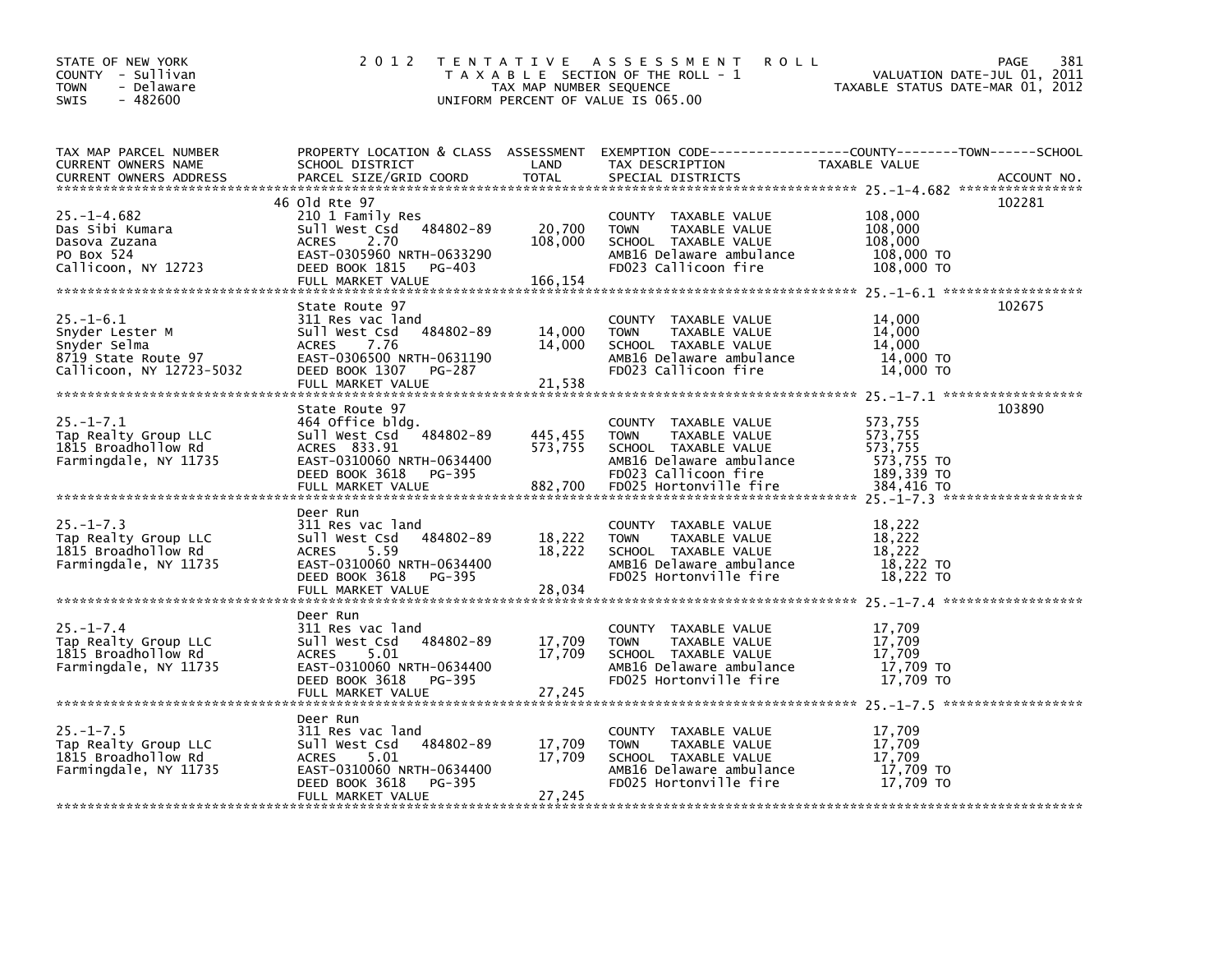| STATE OF NEW YORK<br>COUNTY - Sullivan<br><b>TOWN</b><br>- Delaware<br>SWIS<br>$-482600$ | 2 0 1 2                                                                                                                                                          | TAX MAP NUMBER SEQUENCE    | TENTATIVE ASSESSMENT<br><b>ROLL</b><br>T A X A B L E SECTION OF THE ROLL - 1<br>UNIFORM PERCENT OF VALUE IS 065.00                 | 382<br>PAGE<br>VALUATION DATE-JUL 01, 2011<br>TAXABLE STATUS DATE-MAR 01, 2012                                                  |
|------------------------------------------------------------------------------------------|------------------------------------------------------------------------------------------------------------------------------------------------------------------|----------------------------|------------------------------------------------------------------------------------------------------------------------------------|---------------------------------------------------------------------------------------------------------------------------------|
| TAX MAP PARCEL NUMBER<br>CURRENT OWNERS NAME<br><b>CURRENT OWNERS ADDRESS</b>            | SCHOOL DISTRICT<br>PARCEL SIZE/GRID COORD                                                                                                                        | LAND<br><b>TOTAL</b>       | TAX DESCRIPTION<br>SPECIAL DISTRICTS                                                                                               | PROPERTY LOCATION & CLASS ASSESSMENT EXEMPTION CODE---------------COUNTY-------TOWN------SCHOOL<br>TAXABLE VALUE<br>ACCOUNT NO. |
| $25. - 1 - 7.6$<br>Tap Realty Group LLC<br>1815 Broadhollow Rd<br>Farmingdale, NY 11735  | Deer Run<br>311 Res vac land<br>484802-89<br>Sull West Csd<br>ACRES<br>8.21<br>EAST-0310060 NRTH-0634400<br>DEED BOOK 3618<br>PG-395<br>FULL MARKET VALUE        | 20,541<br>20,541<br>31,602 | COUNTY TAXABLE VALUE<br>TAXABLE VALUE<br><b>TOWN</b><br>SCHOOL TAXABLE VALUE<br>AMB16 Delaware ambulance<br>FD025 Hortonville fire | 20,541<br>20,541<br>20,541<br>20,541 TO<br>20.541 TO                                                                            |
| $25. -1 - 7.7$<br>Tap Realty Group LLC<br>1815 Broadhollow Rd<br>Farmingdale, NY 11735   | Deer Run<br>311 Res vac land<br>484802-89<br>Sull West Csd<br><b>ACRES</b><br>7.32<br>EAST-0310060 NRTH-0634400<br>DEED BOOK 3618<br>PG-395<br>FULL MARKET VALUE | 17,983<br>17,983<br>27,666 | COUNTY TAXABLE VALUE<br>TAXABLE VALUE<br>TOWN<br>SCHOOL TAXABLE VALUE<br>AMB16 Delaware ambulance<br>FD025 Hortonville fire        | 17,983<br>17,983<br>17,983<br>17,983 TO<br>17,983 TO                                                                            |
| $25. - 1 - 7.8$<br>Tap Realty Group LLC<br>1815 Broadhollow Rd<br>Farmingdale, NY 11735  | Deer Run<br>311 Res vac land<br>484802-89<br>Sull West Csd<br>ACRES<br>5.01<br>EAST-0310060 NRTH-0634400<br>DEED BOOK 3618<br>PG-395<br>FULL MARKET VALUE        | 17,709<br>17,709<br>27,245 | COUNTY TAXABLE VALUE<br><b>TOWN</b><br>TAXABLE VALUE<br>SCHOOL TAXABLE VALUE<br>AMB16 Delaware ambulance<br>FD025 Hortonville fire | 17,709<br>17,709<br>17,709<br>17,709 TO<br>17,709 TO                                                                            |
| $25. - 1 - 7.9$<br>Tap Realty Group LLC<br>1815 Broadhollow Rd<br>Farmingdale, NY 11735  | Deer Run<br>311 Res vac land<br>484802-89<br>Sull West Csd<br>5.01<br><b>ACRES</b><br>EAST-0310060 NRTH-0634400<br>DEED BOOK 3618 PG-395                         | 17,709<br>17,709           | COUNTY TAXABLE VALUE<br>TAXABLE VALUE<br>TOWN<br>SCHOOL TAXABLE VALUE<br>AMB16 Delaware ambulance<br>FD025 Hortonville fire        | 17,709<br>17,709<br>17,709<br>17,709 TO<br>17,709 TO                                                                            |
| $25. - 1 - 7.10$<br>Tap Realty Group LLC<br>1815 Broadhollow Rd<br>Farmingdale, NY 11735 | Deer Run<br>311 Res vac land<br>Sull West Csd<br>484802-89<br>5.65<br><b>ACRES</b><br>EAST-0310060 NRTH-0634400<br>DEED BOOK 3618<br>PG-395                      | 18,275<br>18,275           | COUNTY TAXABLE VALUE<br><b>TOWN</b><br>TAXABLE VALUE<br>SCHOOL TAXABLE VALUE<br>AMB16 Delaware ambulance<br>FD025 Hortonville fire | 18,275<br>18.275<br>18,275<br>18,275 TO<br>18,275 TO                                                                            |
| $25. - 1 - 7.11$<br>Tap Realty Group LLC<br>1815 Broadhollow Rd<br>Farmingdale, NY 11735 | Deer Run<br>311 Res vac land<br>484802-89<br>Sull West Csd<br>5.01<br><b>ACRES</b><br>EAST-0310060 NRTH-0634400<br>DEED BOOK 3618<br>PG-395<br>FULL MARKET VALUE | 17,709<br>17,709<br>27,245 | COUNTY TAXABLE VALUE<br>TAXABLE VALUE<br>TOWN<br>SCHOOL TAXABLE VALUE<br>AMB16 Delaware ambulance<br>FD025 Hortonville fire        | 17,709<br>17,709<br>17,709<br>17,709 TO<br>17,709 TO                                                                            |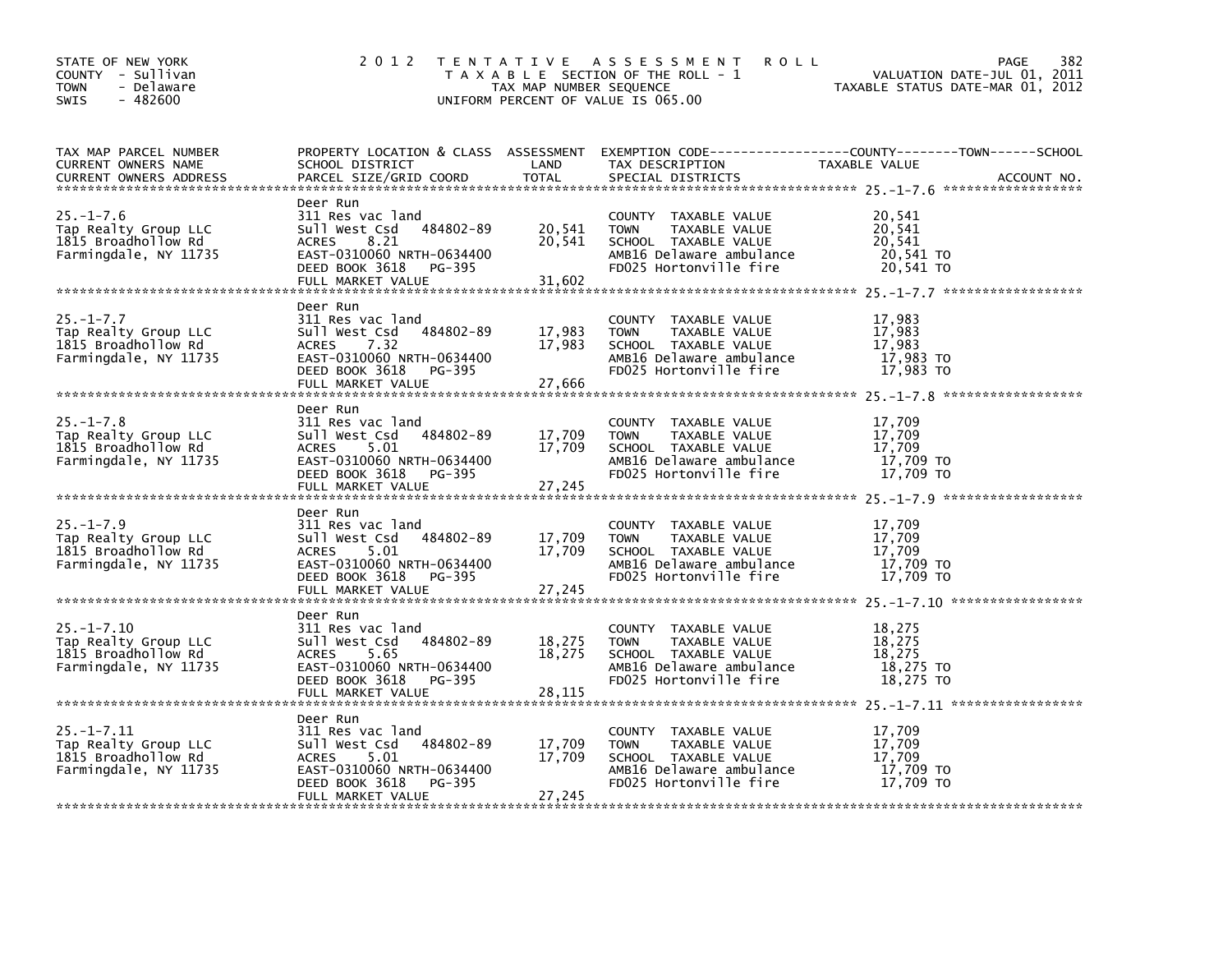| STATE OF NEW YORK<br>COUNTY - Sullivan<br><b>TOWN</b><br>- Delaware<br>SWIS<br>$-482600$ | 2 0 1 2<br>TENTATIVE ASSESSMENT<br>T A X A B L E SECTION OF THE ROLL - 1<br>TAX MAP NUMBER SEQUENCE<br>UNIFORM PERCENT OF VALUE IS 065.00                          | 383<br><b>ROLL</b><br>PAGE<br>VALUATION DATE-JUL 01, 2011<br>TAXABLE STATUS DATE-MAR 01, 2012 |                                                                                                                                    |                                                                                                                                 |
|------------------------------------------------------------------------------------------|--------------------------------------------------------------------------------------------------------------------------------------------------------------------|-----------------------------------------------------------------------------------------------|------------------------------------------------------------------------------------------------------------------------------------|---------------------------------------------------------------------------------------------------------------------------------|
| TAX MAP PARCEL NUMBER<br>CURRENT OWNERS NAME<br><b>CURRENT OWNERS ADDRESS</b>            | SCHOOL DISTRICT<br>PARCEL SIZE/GRID COORD                                                                                                                          | LAND<br><b>TOTAL</b>                                                                          | TAX DESCRIPTION<br>SPECIAL DISTRICTS                                                                                               | PROPERTY LOCATION & CLASS ASSESSMENT EXEMPTION CODE---------------COUNTY-------TOWN------SCHOOL<br>TAXABLE VALUE<br>ACCOUNT NO. |
| $25. - 1 - 7.12$<br>Tap Realty Group LLC<br>1815 Broadhollow Rd<br>Farmingdale, NY 11735 | Deer Run<br>311 Res vac land<br>484802-89<br>Sull West Csd<br>ACRES<br>5.01<br>EAST-0310060 NRTH-0634400<br>DEED BOOK 3618<br>PG-395<br>FULL MARKET VALUE          | 17,709<br>17,709<br>27,245                                                                    | COUNTY TAXABLE VALUE<br>TAXABLE VALUE<br><b>TOWN</b><br>SCHOOL TAXABLE VALUE<br>AMB16 Delaware ambulance<br>FD025 Hortonville fire | 17,709<br>17,709<br>17,709<br>17,709 TO<br>17.709 TO                                                                            |
| $25. -1 - 7.13$<br>Tap Realty Group LLC<br>1815 Broadhollow Rd<br>Farmingdale, NY 11735  | Deer Run<br>311 Res vac land<br>Sull West Csd<br>484802-89<br>5.01<br><b>ACRES</b><br>EAST-0310060 NRTH-0634400<br>DEED BOOK 3618<br>PG-395<br>FULL MARKET VALUE   | 17,709<br>17,709<br>27,245                                                                    | COUNTY TAXABLE VALUE<br>TAXABLE VALUE<br><b>TOWN</b><br>SCHOOL TAXABLE VALUE<br>AMB16 Delaware ambulance<br>FD025 Hortonville fire | 17,709<br>17,709<br>17,709<br>17,709 TO<br>17,709 TO                                                                            |
| $25. - 1 - 7.14$<br>Tap Realty Group LLC<br>1815 Broadhollow Rd<br>Farmingdale, NY 11735 | Deer Run<br>311 Res vac land<br>484802-89<br>Sull West Csd<br><b>ACRES</b><br>5.01<br>EAST-0310060 NRTH-0634400<br>DEED BOOK 3618<br>PG-395<br>FULL MARKET VALUE   | 17,709<br>17,709<br>27,245                                                                    | COUNTY TAXABLE VALUE<br><b>TOWN</b><br>TAXABLE VALUE<br>SCHOOL TAXABLE VALUE<br>AMB16 Delaware ambulance<br>FD025 Hortonville fire | 17,709<br>17,709<br>17,709<br>17,709 TO<br>17,709 TO                                                                            |
| $25. - 1 - 7.15$<br>Tap Realty Group LLC<br>1815 Broadhollow Rd<br>Farmingdale, NY 11735 | Deer Run<br>311 Res vac land<br>484802-89<br>Sull West Csd<br>5.37<br><b>ACRES</b><br>EAST-0310060 NRTH-0634400<br>DEED BOOK 3618<br>PG-395                        | 18,027<br>18,027                                                                              | COUNTY TAXABLE VALUE<br>TAXABLE VALUE<br>TOWN<br>SCHOOL TAXABLE VALUE<br>AMB16 Delaware ambulance<br>FD025 Hortonville fire        | 18,027<br>18,027<br>18.027<br>18,027 TO<br>18,027 TO                                                                            |
| $25. - 1 - 7.16$<br>Tap Realty Group LLC<br>1815 Broadhollow Rd<br>Farmingdale, NY 11735 | Deer Run<br>311 Res vac land<br>Sull West Csd<br>484802-89<br><b>ACRES</b><br>5.16<br>EAST-0310060 NRTH-0634400<br>DEED BOOK 3618<br>PG-395<br>FULL MARKET VALUE   | 17,842<br>17,842<br>27,449                                                                    | COUNTY TAXABLE VALUE<br><b>TOWN</b><br>TAXABLE VALUE<br>SCHOOL TAXABLE VALUE<br>AMB16 Delaware ambulance<br>FD025 Hortonville fire | 17,842<br>17,842<br>17,842<br>17,842 TO<br>17,842 TO                                                                            |
| $25. - 1 - 7.17$<br>Tap Realty Group LLC<br>1815 Broadhollow Rd<br>Farmingdale, NY 11735 | Fawn Place<br>311 Res vac land<br>484802-89<br>Sull West Csd<br>5.53<br><b>ACRES</b><br>EAST-0310060 NRTH-0634400<br>DEED BOOK 3618<br>PG-395<br>FULL MARKET VALUE | 18,169<br>18,169<br>27,952                                                                    | COUNTY TAXABLE VALUE<br>TAXABLE VALUE<br><b>TOWN</b><br>SCHOOL TAXABLE VALUE<br>AMB16 Delaware ambulance<br>FD025 Hortonville fire | 18,169<br>18,169<br>18,169<br>18,169 TO<br>18,169 TO                                                                            |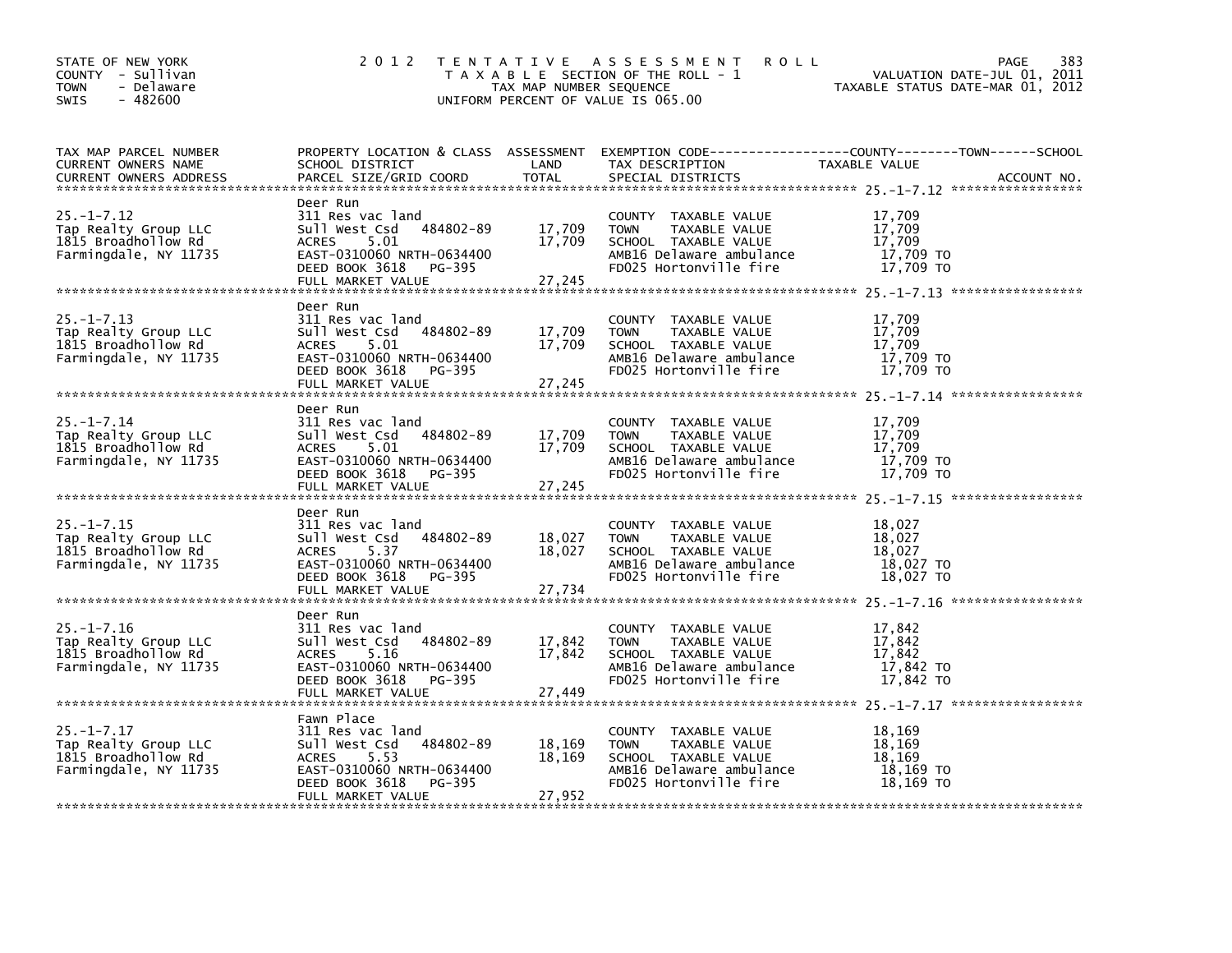| STATE OF NEW YORK<br>COUNTY - Sullivan<br><b>TOWN</b><br>- Delaware<br>SWIS<br>$-482600$ | 2 0 1 2                                                                                                                                                          | TAX MAP NUMBER SEQUENCE    | TENTATIVE ASSESSMENT<br><b>ROLL</b><br>T A X A B L E SECTION OF THE ROLL - 1<br>UNIFORM PERCENT OF VALUE IS 065.00                 | 384<br>PAGE<br>VALUATION DATE-JUL 01, 2011<br>TAXABLE STATUS DATE-MAR 01, 2012                                                  |
|------------------------------------------------------------------------------------------|------------------------------------------------------------------------------------------------------------------------------------------------------------------|----------------------------|------------------------------------------------------------------------------------------------------------------------------------|---------------------------------------------------------------------------------------------------------------------------------|
| TAX MAP PARCEL NUMBER<br>CURRENT OWNERS NAME<br><b>CURRENT OWNERS ADDRESS</b>            | SCHOOL DISTRICT<br>PARCEL SIZE/GRID COORD                                                                                                                        | LAND<br><b>TOTAL</b>       | TAX DESCRIPTION<br>SPECIAL DISTRICTS                                                                                               | PROPERTY LOCATION & CLASS ASSESSMENT EXEMPTION CODE---------------COUNTY-------TOWN------SCHOOL<br>TAXABLE VALUE<br>ACCOUNT NO. |
| $25. - 1 - 7.18$<br>Tap Realty Group LLC<br>1815 Broadhollow Rd<br>Farmingdale, NY 11735 | Fawn Place<br>311 Res vac land<br>484802-89<br>Sull West Csd<br>ACRES<br>5.52<br>EAST-0310060 NRTH-0634400<br>DEED BOOK 3618<br>PG-395<br>FULL MARKET VALUE      | 18,160<br>18,160<br>27,938 | COUNTY TAXABLE VALUE<br>TAXABLE VALUE<br><b>TOWN</b><br>SCHOOL TAXABLE VALUE<br>AMB16 Delaware ambulance<br>FD025 Hortonville fire | 18,160<br>18,160<br>18,160<br>18,160 TO<br>18.160 TO                                                                            |
| $25. -1 - 7.19$<br>Tap Realty Group LLC<br>1815 Broadhollow Rd<br>Farmingdale, NY 11735  | Deer Run<br>311 Res vac land<br>Sull West Csd<br>484802-89<br>5.57<br><b>ACRES</b><br>EAST-0310060 NRTH-0634400<br>DEED BOOK 3618<br>PG-395<br>FULL MARKET VALUE | 18,204<br>18,204<br>28,006 | COUNTY TAXABLE VALUE<br>TAXABLE VALUE<br>TOWN<br>SCHOOL TAXABLE VALUE<br>AMB16 Delaware ambulance<br>FD025 Hortonville fire        | 18,204<br>18,204<br>18,204<br>18,204 TO<br>18,204 TO                                                                            |
| $25. - 1 - 7.20$<br>Tap Realty Group LLC<br>1815 Broadhollow Rd<br>Farmingdale, NY 11735 | Deer Run<br>311 Res vac land<br>484802-89<br>Sull West Csd<br><b>ACRES</b><br>5.27<br>EAST-0310060 NRTH-0634400<br>DEED BOOK 3618<br>PG-395<br>FULL MARKET VALUE | 17,939<br>17,939<br>27,598 | COUNTY TAXABLE VALUE<br><b>TOWN</b><br>TAXABLE VALUE<br>SCHOOL TAXABLE VALUE<br>AMB16 Delaware ambulance<br>FD025 Hortonville fire | 17,939<br>17,939<br>17.939<br>17,939 TO<br>17,939 TO                                                                            |
| $25. - 1 - 7.21$<br>Tap Realty Group LLC<br>1815 Broadhollow Rd<br>Farmingdale, NY 11735 | Deer Run<br>311 Res vac land<br>484802-89<br>Sull West Csd<br>5.01<br><b>ACRES</b><br>EAST-0310060 NRTH-0634400<br>DEED BOOK 3618<br>PG-395                      | 17,709<br>17,709           | COUNTY TAXABLE VALUE<br>TAXABLE VALUE<br>TOWN<br>SCHOOL TAXABLE VALUE<br>AMB16 Delaware ambulance<br>FD025 Hortonville fire        | 17,709<br>17,709<br>17,709<br>17,709 TO<br>17,709 TO                                                                            |
| $25. - 1 - 7.22$<br>Tap Realty Group LLC<br>1815 Broadhollow Rd<br>Farmingdale, NY 11735 | Deer Run<br>311 Res vac land<br>Sull West Csd<br>484802-89<br><b>ACRES</b><br>5.16<br>EAST-0310060 NRTH-0634400<br>DEED BOOK 3618<br>PG-395<br>FULL MARKET VALUE | 17,842<br>17,842<br>27,449 | COUNTY TAXABLE VALUE<br><b>TOWN</b><br>TAXABLE VALUE<br>SCHOOL TAXABLE VALUE<br>AMB16 Delaware ambulance<br>FD025 Hortonville fire | 17,842<br>17,842<br>17,842<br>17,842 TO<br>17,842 TO                                                                            |
| $25. -1 - 7.23$<br>Tap Realty Group LLC<br>1815 Broadhollow Rd<br>Farmingdale, NY 11735  | Deer Run<br>311 Res vac land<br>484802-89<br>Sull West Csd<br>5.01<br><b>ACRES</b><br>EAST-0310060 NRTH-0634400<br>DEED BOOK 3618<br>PG-395<br>FULL MARKET VALUE | 17,709<br>17,709<br>27,245 | COUNTY TAXABLE VALUE<br>TAXABLE VALUE<br><b>TOWN</b><br>SCHOOL TAXABLE VALUE<br>AMB16 Delaware ambulance<br>FD025 Hortonville fire | 17,709<br>17,709<br>17,709<br>17,709 TO<br>17,709 TO                                                                            |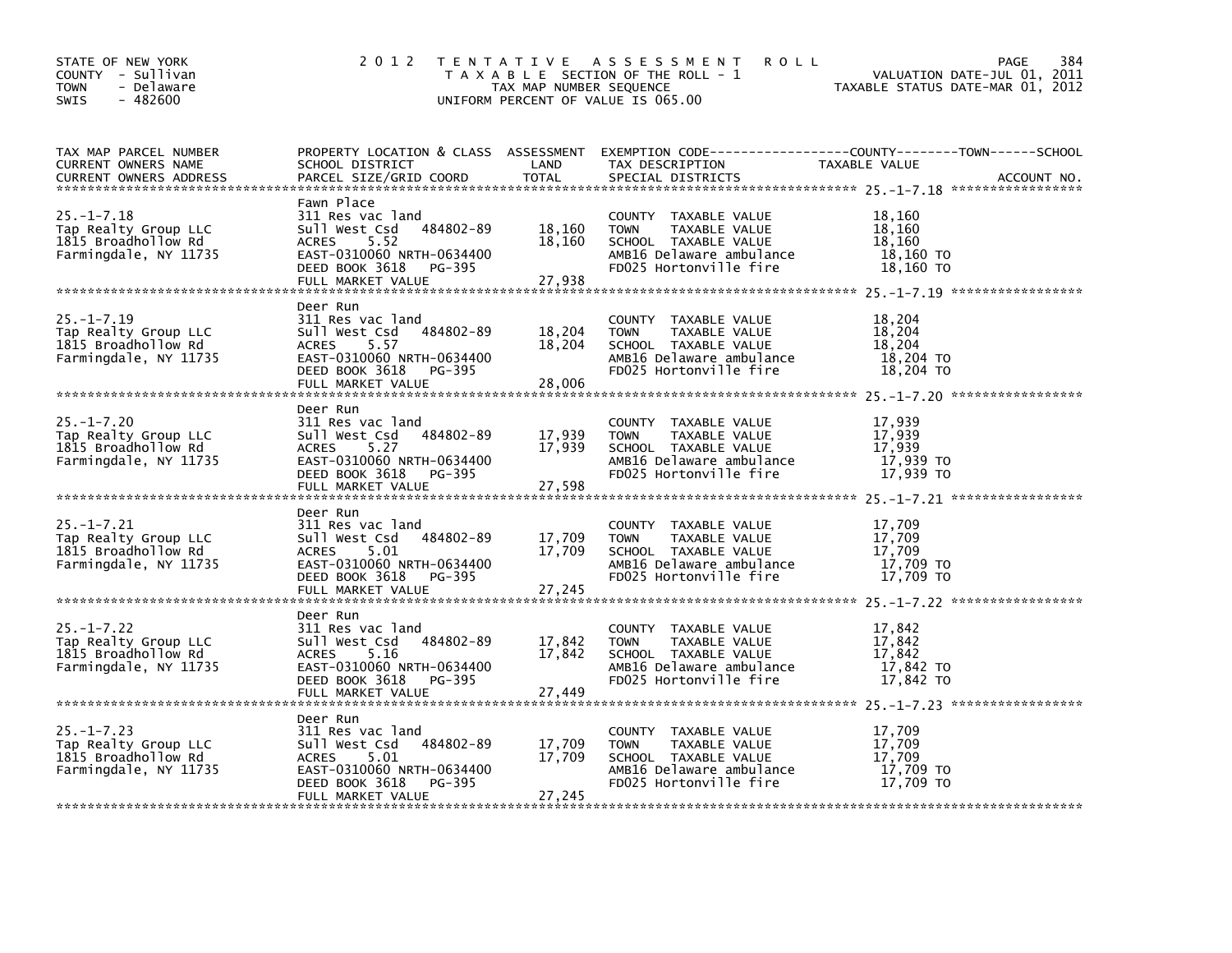| STATE OF NEW YORK<br>COUNTY - Sullivan<br><b>TOWN</b><br>- Delaware<br>SWIS<br>$-482600$ | 2 0 1 2<br>TENTATIVE ASSESSMENT<br>T A X A B L E SECTION OF THE ROLL - 1<br>TAX MAP NUMBER SEQUENCE<br>UNIFORM PERCENT OF VALUE IS 065.00                        | 385<br><b>ROLL</b><br>PAGE<br>VALUATION DATE-JUL 01, 2011<br>TAXABLE STATUS DATE-MAR 01, 2012 |                                                                                                                                    |                                                                                                                                 |
|------------------------------------------------------------------------------------------|------------------------------------------------------------------------------------------------------------------------------------------------------------------|-----------------------------------------------------------------------------------------------|------------------------------------------------------------------------------------------------------------------------------------|---------------------------------------------------------------------------------------------------------------------------------|
| TAX MAP PARCEL NUMBER<br>CURRENT OWNERS NAME<br><b>CURRENT OWNERS ADDRESS</b>            | SCHOOL DISTRICT<br>PARCEL SIZE/GRID COORD                                                                                                                        | LAND<br><b>TOTAL</b>                                                                          | TAX DESCRIPTION<br>SPECIAL DISTRICTS                                                                                               | PROPERTY LOCATION & CLASS ASSESSMENT EXEMPTION CODE---------------COUNTY-------TOWN------SCHOOL<br>TAXABLE VALUE<br>ACCOUNT NO. |
| $25. - 1 - 7.24$<br>Tap Realty Group LLC<br>1815 Broadhollow Rd<br>Farmingdale, NY 11735 | Deer Run<br>311 Res vac land<br>484802-89<br>Sull West Csd<br>ACRES<br>5.17<br>EAST-0310060 NRTH-0634400<br>DEED BOOK 3618<br>PG-395<br>FULL MARKET VALUE        | 18,700<br>18,700<br>28,769                                                                    | COUNTY TAXABLE VALUE<br>TAXABLE VALUE<br><b>TOWN</b><br>SCHOOL TAXABLE VALUE<br>AMB16 Delaware ambulance<br>FD025 Hortonville fire | 18,700<br>18,700<br>18,700<br>18,700 TO<br>18,700 TO                                                                            |
| $25. - 1 - 7.25$<br>Tap Realty Group LLC<br>1815 Broadhollow Rd<br>Farmingdale, NY 11735 | Deer Run<br>311 Res vac land<br>Sull West Csd<br>484802-89<br><b>ACRES</b><br>6.13<br>EAST-0310060 NRTH-0634400<br>DEED BOOK 3618<br>PG-395<br>FULL MARKET VALUE | 18,700<br>18,700<br>28,769                                                                    | COUNTY TAXABLE VALUE<br>TAXABLE VALUE<br><b>TOWN</b><br>SCHOOL TAXABLE VALUE<br>AMB16 Delaware ambulance<br>FD025 Hortonville fire | 18,700<br>18,700<br>18,700<br>18,700 TO<br>18,700 TO                                                                            |
| $25. - 1 - 7.26$<br>Tap Realty Group LLC<br>1815 Broadhollow Rd<br>Farmingdale, NY 11735 | Deer Run<br>311 Res vac land<br>484802-89<br>Sull West Csd<br>ACRES<br>5.04<br>EAST-0310060 NRTH-0634400<br>DEED BOOK 3618<br>PG-395<br>FULL MARKET VALUE        | 17,735<br>17,735<br>27,285                                                                    | COUNTY TAXABLE VALUE<br><b>TOWN</b><br>TAXABLE VALUE<br>SCHOOL TAXABLE VALUE<br>AMB16 Delaware ambulance<br>FD025 Hortonville fire | 17,735<br>17,735<br>17,735<br>17,735 TO<br>17.735 TO                                                                            |
| $25. - 1 - 7.27$<br>Tap Realty Group LLC<br>1815 Broadhollow Rd<br>Farmingdale, NY 11735 | Deer Run<br>311 Res vac land<br>484802-89<br>Sull West Csd<br>5.04<br><b>ACRES</b><br>EAST-0310060 NRTH-0634400<br>DEED BOOK 3618<br>PG-395                      | 17,735<br>17,735                                                                              | COUNTY TAXABLE VALUE<br>TAXABLE VALUE<br>TOWN<br>SCHOOL TAXABLE VALUE<br>AMB16 Delaware ambulance<br>FD025 Hortonville fire        | 17,735<br>17,735<br>17,735<br>17,735 TO<br>17,735 TO                                                                            |
| $25. - 1 - 7.28$<br>Tap Realty Group LLC<br>1815 Broadhollow Rd<br>Farmingdale, NY 11735 | Deer Run<br>311 Res vac land<br>Sull West Csd<br>484802-89<br>5.01<br><b>ACRES</b><br>EAST-0310060 NRTH-0634400<br>DEED BOOK 3618<br>PG-395                      | 17,709<br>17,709                                                                              | COUNTY TAXABLE VALUE<br><b>TOWN</b><br>TAXABLE VALUE<br>SCHOOL TAXABLE VALUE<br>AMB16 Delaware ambulance<br>FD025 Hortonville fire | 17,709<br>17,709<br>17,709<br>17,709 TO<br>17.709 TO                                                                            |
| $25. - 1 - 7.29$<br>Tap Realty Group LLC<br>1815 Broadhollow Rd<br>Farmingdale, NY 11735 | Deer Run<br>311 Res vac land<br>484802-89<br>Sull West Csd<br>5.01<br><b>ACRES</b><br>EAST-0310060 NRTH-0634400<br>DEED BOOK 3618<br>PG-395<br>FULL MARKET VALUE | 17,709<br>17,709<br>27,245                                                                    | COUNTY TAXABLE VALUE<br>TAXABLE VALUE<br><b>TOWN</b><br>SCHOOL TAXABLE VALUE<br>AMB16 Delaware ambulance<br>FD025 Hortonville fire | 17,709<br>17,709<br>17,709<br>17,709 TO<br>17,709 TO                                                                            |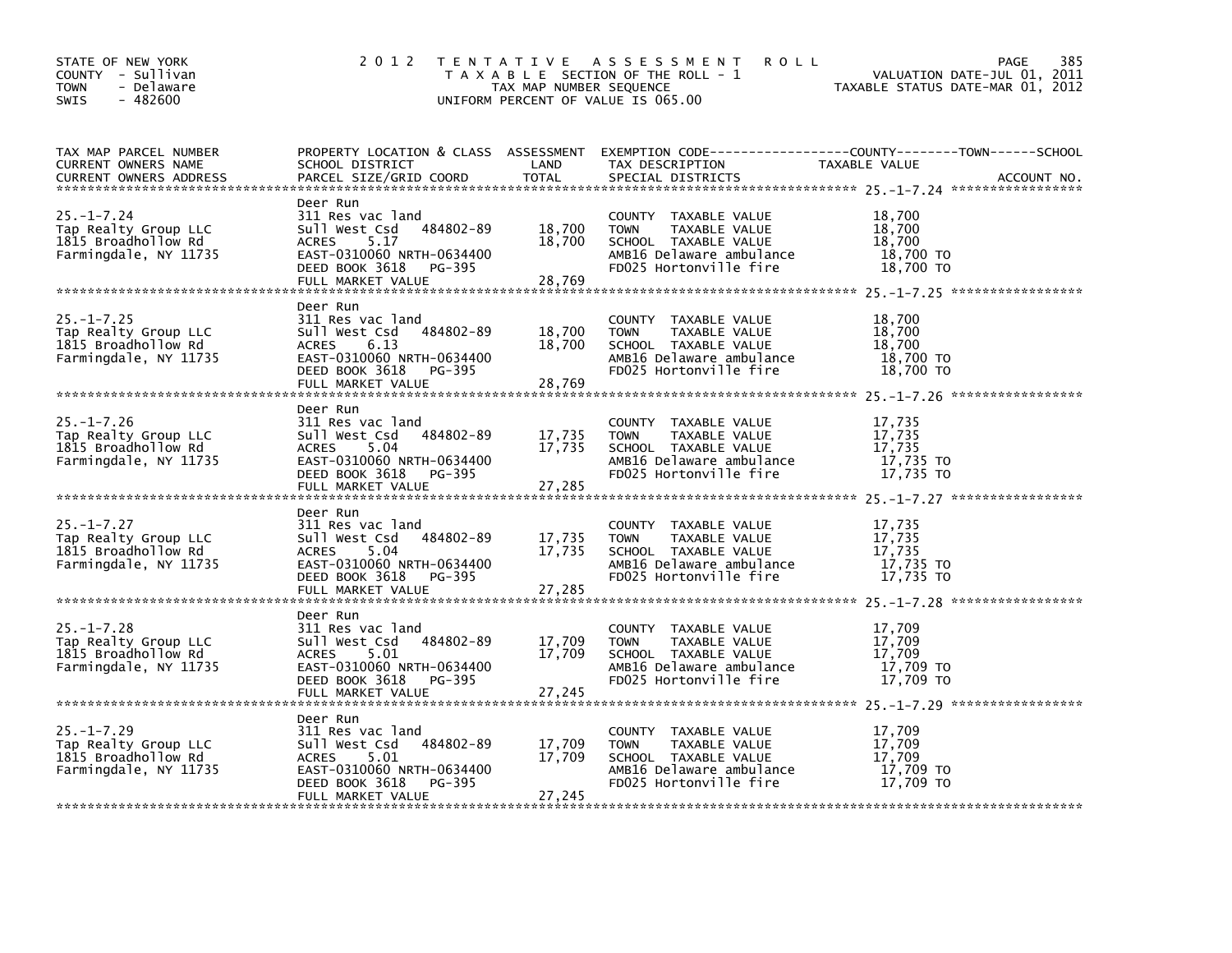| STATE OF NEW YORK<br>COUNTY - Sullivan<br><b>TOWN</b><br>- Delaware<br>SWIS<br>$-482600$ | 2 0 1 2<br>TENTATIVE ASSESSMENT<br>T A X A B L E SECTION OF THE ROLL - 1<br>TAX MAP NUMBER SEQUENCE<br>UNIFORM PERCENT OF VALUE IS 065.00                        | 386<br><b>ROLL</b><br>PAGE<br>VALUATION DATE-JUL 01, 2011<br>TAXABLE STATUS DATE-MAR 01, 2012 |                                                                                                                                    |                                                                                                                                 |
|------------------------------------------------------------------------------------------|------------------------------------------------------------------------------------------------------------------------------------------------------------------|-----------------------------------------------------------------------------------------------|------------------------------------------------------------------------------------------------------------------------------------|---------------------------------------------------------------------------------------------------------------------------------|
| TAX MAP PARCEL NUMBER<br>CURRENT OWNERS NAME<br><b>CURRENT OWNERS ADDRESS</b>            | SCHOOL DISTRICT<br>PARCEL SIZE/GRID COORD                                                                                                                        | LAND<br><b>TOTAL</b>                                                                          | TAX DESCRIPTION<br>SPECIAL DISTRICTS                                                                                               | PROPERTY LOCATION & CLASS ASSESSMENT EXEMPTION CODE---------------COUNTY-------TOWN------SCHOOL<br>TAXABLE VALUE<br>ACCOUNT NO. |
| $25. - 1 - 7.30$<br>Tap Realty Group LLC<br>1815 Broadhollow Rd<br>Farmingdale, NY 11735 | Deer Run<br>311 Res vac land<br>484802-89<br>Sull West Csd<br>ACRES<br>5.04<br>EAST-0310060 NRTH-0634400<br>DEED BOOK 3618<br>PG-395<br>FULL MARKET VALUE        | 17,735<br>17,735<br>27,285                                                                    | COUNTY TAXABLE VALUE<br>TAXABLE VALUE<br><b>TOWN</b><br>SCHOOL TAXABLE VALUE<br>AMB16 Delaware ambulance<br>FD025 Hortonville fire | 17,735<br>17,735<br>17,735<br>17,735 TO<br>17.735 TO                                                                            |
| $25. - 1 - 7.31$<br>Tap Realty Group LLC<br>1815 Broadhollow Rd<br>Farmingdale, NY 11735 | Deer Run<br>311 Res vac land<br>Sull West Csd<br>484802-89<br>5.01<br><b>ACRES</b><br>EAST-0310060 NRTH-0634400<br>DEED BOOK 3618<br>PG-395<br>FULL MARKET VALUE | 17,709<br>17,709<br>27,245                                                                    | COUNTY TAXABLE VALUE<br>TAXABLE VALUE<br><b>TOWN</b><br>SCHOOL TAXABLE VALUE<br>AMB16 Delaware ambulance<br>FD025 Hortonville fire | 17,709<br>17,709<br>17,709<br>17,709 TO<br>17,709 TO                                                                            |
| $25. - 1 - 7.32$<br>Tap Realty Group LLC<br>1815 Broadhollow Rd<br>Farmingdale, NY 11735 | Deer Run<br>311 Res vac land<br>484802-89<br>Sull West Csd<br><b>ACRES</b><br>5.01<br>EAST-0310060 NRTH-0634400<br>DEED BOOK 3618<br>PG-395<br>FULL MARKET VALUE | 17,709<br>17,709<br>27,245                                                                    | COUNTY TAXABLE VALUE<br><b>TOWN</b><br>TAXABLE VALUE<br>SCHOOL TAXABLE VALUE<br>AMB16 Delaware ambulance<br>FD025 Hortonville fire | 17,709<br>17,709<br>17,709<br>17,709 TO<br>17,709 TO                                                                            |
| $25. - 1 - 7.33$<br>Tap Realty Group LLC<br>1815 Broadhollow Rd<br>Farmingdale, NY 11735 | Deer Run<br>311 Res vac land<br>484802-89<br>Sull West Csd<br>5.01<br><b>ACRES</b><br>EAST-0310060 NRTH-0634400<br>DEED BOOK 3618<br>PG-395<br>FULL MARKET VALUE | 17,709<br>17,709<br>27,245                                                                    | COUNTY TAXABLE VALUE<br>TAXABLE VALUE<br>TOWN<br>SCHOOL TAXABLE VALUE<br>AMB16 Delaware ambulance<br>FD025 Hortonville fire        | 17,709<br>17,709<br>17,709<br>17,709 TO<br>17,709 TO                                                                            |
| $25. - 1 - 7.34$<br>Tap Realty Group LLC<br>1815 Broadhollow Rd<br>Farmingdale, NY 11735 | Deer Run<br>311 Res vac land<br>Sull West Csd<br>484802-89<br>5.01<br><b>ACRES</b><br>EAST-0310060 NRTH-0634400<br>DEED BOOK 3618<br>PG-395<br>FULL MARKET VALUE | 17,709<br>17,709<br>27,245                                                                    | COUNTY TAXABLE VALUE<br><b>TOWN</b><br>TAXABLE VALUE<br>SCHOOL TAXABLE VALUE<br>AMB16 Delaware ambulance<br>FD025 Hortonville fire | 17,709<br>17,709<br>17,709<br>17,709 TO<br>17.709 TO                                                                            |
| $25. - 1 - 7.35$<br>Tap Realty Group LLC<br>1815 Broadhollow Rd<br>Farmingdale, NY 11735 | Deer Run<br>311 Res vac land<br>484802-89<br>Sull West Csd<br>5.01<br><b>ACRES</b><br>EAST-0310060 NRTH-0634400<br>DEED BOOK 3618<br>PG-395<br>FULL MARKET VALUE | 17,709<br>17,709<br>27,245                                                                    | COUNTY TAXABLE VALUE<br>TAXABLE VALUE<br><b>TOWN</b><br>SCHOOL TAXABLE VALUE<br>AMB16 Delaware ambulance<br>FD025 Hortonville fire | 17,709<br>17,709<br>17,709<br>17,709 TO<br>17,709 TO                                                                            |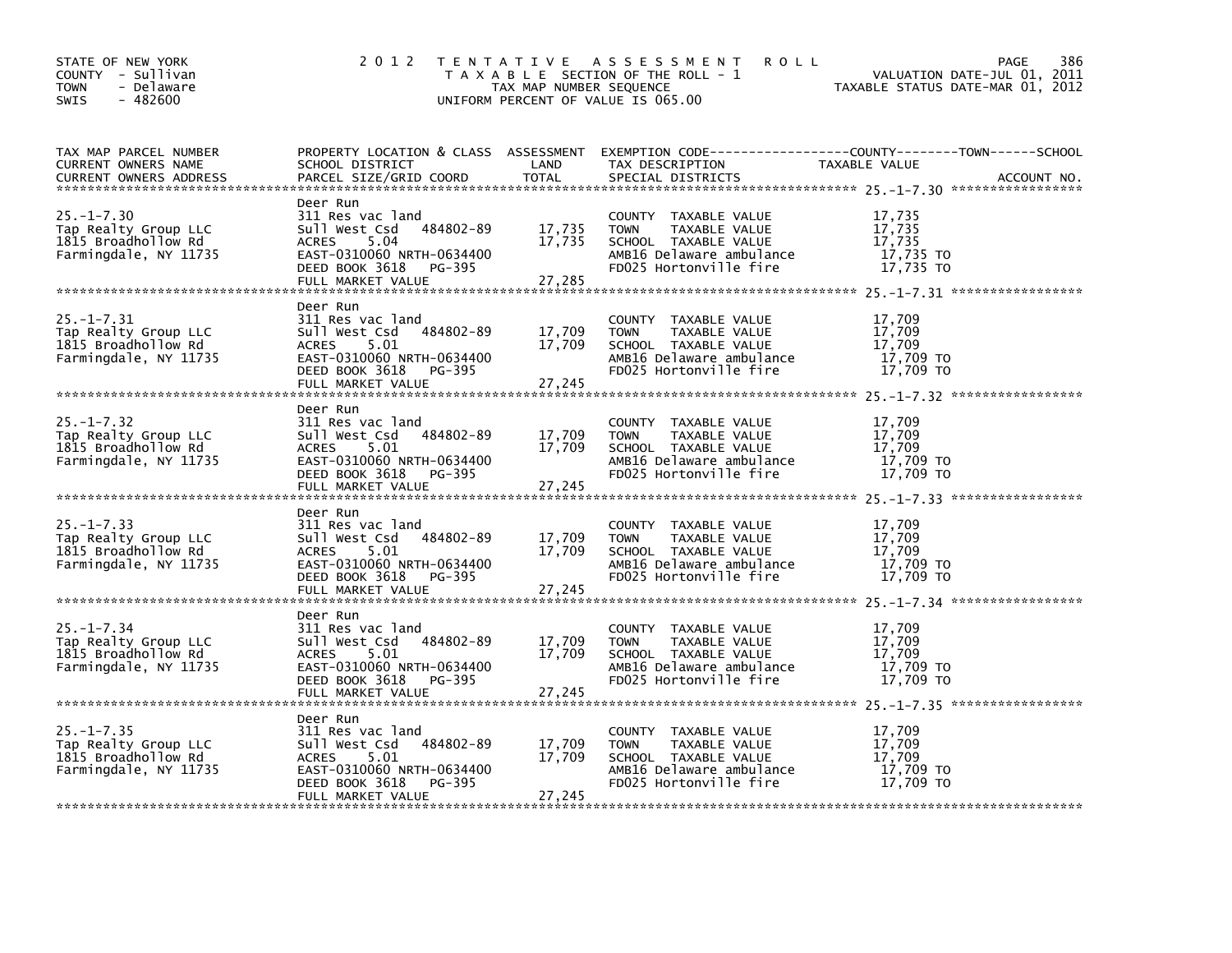| STATE OF NEW YORK<br>COUNTY - Sullivan<br><b>TOWN</b><br>- Delaware<br>SWIS<br>$-482600$ | 2 0 1 2<br>TENTATIVE ASSESSMENT<br>T A X A B L E SECTION OF THE ROLL - 1<br>TAX MAP NUMBER SEQUENCE<br>UNIFORM PERCENT OF VALUE IS 065.00                                | 387<br><b>ROLL</b><br>PAGE<br>VALUATION DATE-JUL 01, 2011<br>TAXABLE STATUS DATE-MAR 01, 2012 |                                                                                                                                    |                                                                                                                                 |
|------------------------------------------------------------------------------------------|--------------------------------------------------------------------------------------------------------------------------------------------------------------------------|-----------------------------------------------------------------------------------------------|------------------------------------------------------------------------------------------------------------------------------------|---------------------------------------------------------------------------------------------------------------------------------|
| TAX MAP PARCEL NUMBER<br>CURRENT OWNERS NAME<br><b>CURRENT OWNERS ADDRESS</b>            | SCHOOL DISTRICT<br>PARCEL SIZE/GRID COORD                                                                                                                                | LAND<br><b>TOTAL</b>                                                                          | TAX DESCRIPTION<br>SPECIAL DISTRICTS                                                                                               | PROPERTY LOCATION & CLASS ASSESSMENT EXEMPTION CODE---------------COUNTY-------TOWN------SCHOOL<br>TAXABLE VALUE<br>ACCOUNT NO. |
| $25. - 1 - 7.36$<br>Tap Realty Group LLC<br>1815 Broadhollow Rd<br>Farmingdale, NY 11735 | Deer Run<br>311 Res vac land<br>484802-89<br>Sull West Csd<br>ACRES<br>5.01<br>EAST-0310060 NRTH-0634400<br>DEED BOOK 3618<br>PG-395<br>FULL MARKET VALUE                | 17,709<br>17,709<br>27,245                                                                    | COUNTY TAXABLE VALUE<br>TAXABLE VALUE<br><b>TOWN</b><br>SCHOOL TAXABLE VALUE<br>AMB16 Delaware ambulance<br>FD025 Hortonville fire | 17,709<br>17,709<br>17,709<br>17,709 TO<br>17.709 TO                                                                            |
| $25. - 1 - 7.37$<br>Tap Realty Group LLC<br>1815 Broadhollow Rd<br>Farmingdale, NY 11735 | Deer Run<br>311 Res vac land<br>484802-89<br>Sull West Csd<br>5.02<br><b>ACRES</b><br>EAST-0310060 NRTH-0634400<br>DEED BOOK 3618<br>PG-395<br>FULL MARKET VALUE         | 17,718<br>17,718<br>27,258                                                                    | COUNTY TAXABLE VALUE<br>TAXABLE VALUE<br><b>TOWN</b><br>SCHOOL TAXABLE VALUE<br>AMB16 Delaware ambulance<br>FD025 Hortonville fire | 17,718<br>17,718<br>17,718<br>17,718 TO<br>17,718 TO                                                                            |
| $25. - 1 - 7.38$<br>Tap Realty Group LLC<br>1815 Broadhollow Rd<br>Farmingdale, NY 11735 | Deer Run<br>311 Res vac land<br>484802-89<br>Sull West Csd<br>ACRES<br>5.01<br>EAST-0310060 NRTH-0634400<br>DEED BOOK 3618<br>PG-395<br>FULL MARKET VALUE                | 17,709<br>17,709<br>27,245                                                                    | COUNTY TAXABLE VALUE<br><b>TOWN</b><br>TAXABLE VALUE<br>SCHOOL TAXABLE VALUE<br>AMB16 Delaware ambulance<br>FD025 Hortonville fire | 17,709<br>17,709<br>17,709<br>17,709 TO<br>17,709 TO                                                                            |
| $25. - 1 - 7.39$<br>Tap Realty Group LLC<br>1815 Broadhollow Rd<br>Farmingdale, NY 11735 | White Tail Drive<br>311 Res vac land<br>484802-89<br>Sull West Csd<br>5.01<br><b>ACRES</b><br>EAST-0310060 NRTH-0634400<br>DEED BOOK 3618<br>PG-395<br>FULL MARKET VALUE | 17,709<br>17,709<br>27,245                                                                    | COUNTY TAXABLE VALUE<br>TAXABLE VALUE<br>TOWN<br>SCHOOL TAXABLE VALUE<br>AMB16 Delaware ambulance<br>FD025 Hortonville fire        | 17,709<br>17,709<br>17,709<br>17,709 TO<br>17,709 TO                                                                            |
| $25. - 1 - 7.40$<br>Tap Realty Group LLC<br>1815 Broadhollow Rd<br>Farmingdale, NY 11735 | White Tail Drive<br>311 Res vac land<br>Sull West Csd<br>484802-89<br>5.01<br><b>ACRES</b><br>EAST-0310060 NRTH-0634400<br>DEED BOOK 3618<br>PG-395                      | 17,709<br>17,709                                                                              | COUNTY TAXABLE VALUE<br><b>TOWN</b><br>TAXABLE VALUE<br>SCHOOL TAXABLE VALUE<br>AMB16 Delaware ambulance<br>FD025 Hortonville fire | 17,709<br>17,709<br>17,709<br>17,709 TO<br>17.709 TO                                                                            |
| $25. - 1 - 7.41$<br>Tap Realty Group LLC<br>1815 Broadhollow Rd<br>Farmingdale, NY 11735 | White Tail Drive<br>311 Res vac land<br>484802-89<br>Sull West Csd<br><b>ACRES</b><br>6.01<br>EAST-0310060 NRTH-0634400<br>DEED BOOK 3618<br>PG-395<br>FULL MARKET VALUE | 18,594<br>18,594<br>28,606                                                                    | COUNTY TAXABLE VALUE<br>TAXABLE VALUE<br><b>TOWN</b><br>SCHOOL TAXABLE VALUE<br>AMB16 Delaware ambulance<br>FD025 Hortonville fire | 18,594<br>18,594<br>18,594<br>18,594 TO<br>18,594 TO                                                                            |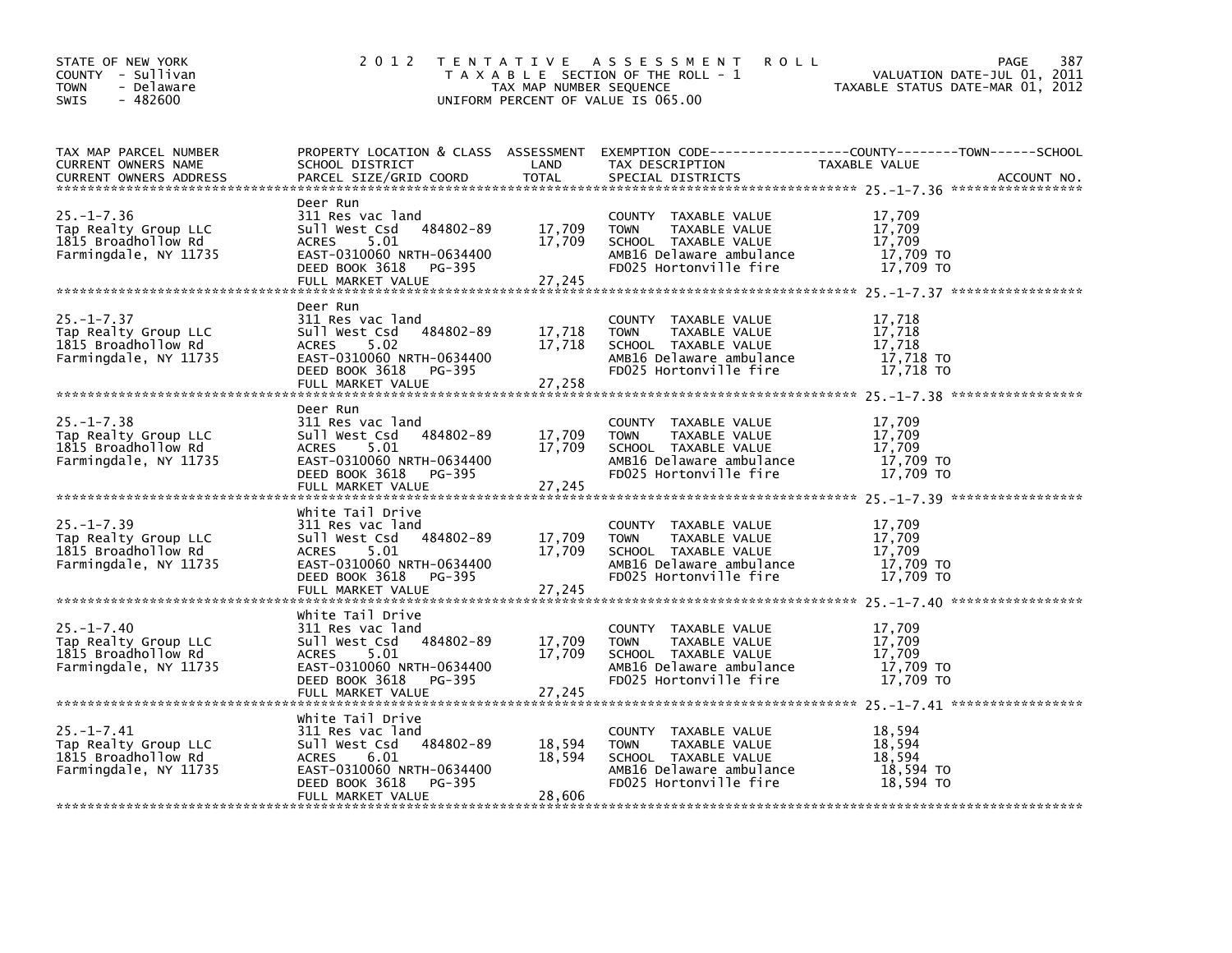| STATE OF NEW YORK<br>COUNTY - Sullivan<br><b>TOWN</b><br>- Delaware<br>SWIS<br>$-482600$ | 2 0 1 2                                                                                                                                                            | TAX MAP NUMBER SEQUENCE    | TENTATIVE ASSESSMENT<br><b>ROLL</b><br>T A X A B L E SECTION OF THE ROLL - 1<br>UNIFORM PERCENT OF VALUE IS 065.00                 | 388<br>PAGE<br>VALUATION DATE-JUL 01, 2011<br>TAXABLE STATUS DATE-MAR 01, 2012                                                  |
|------------------------------------------------------------------------------------------|--------------------------------------------------------------------------------------------------------------------------------------------------------------------|----------------------------|------------------------------------------------------------------------------------------------------------------------------------|---------------------------------------------------------------------------------------------------------------------------------|
| TAX MAP PARCEL NUMBER<br>CURRENT OWNERS NAME<br><b>CURRENT OWNERS ADDRESS</b>            | SCHOOL DISTRICT<br>PARCEL SIZE/GRID COORD                                                                                                                          | LAND<br><b>TOTAL</b>       | TAX DESCRIPTION<br>SPECIAL DISTRICTS                                                                                               | PROPERTY LOCATION & CLASS ASSESSMENT EXEMPTION CODE---------------COUNTY-------TOWN------SCHOOL<br>TAXABLE VALUE<br>ACCOUNT NO. |
| $25. - 1 - 7.42$<br>Tap Realty Group LLC<br>1815 Broadhollow Rd<br>Farmingdale, NY 11735 | White Tail Drive<br>311 Res vac land<br>484802-89<br>Sull West Csd<br>ACRES<br>5.01<br>EAST-0310060 NRTH-0634400<br>DEED BOOK 3618<br>PG-395<br>FULL MARKET VALUE  | 17,709<br>17,709<br>27,245 | COUNTY TAXABLE VALUE<br>TAXABLE VALUE<br><b>TOWN</b><br>SCHOOL TAXABLE VALUE<br>AMB16 Delaware ambulance<br>FD025 Hortonville fire | 17,709<br>17,709<br>17,709<br>17,709 TO<br>17.709 TO                                                                            |
| $25. - 1 - 7.43$<br>Tap Realty Group LLC<br>1815 Broadhollow Rd<br>Farmingdale, NY 11735 | Fawn Place<br>311 Res vac land<br>Sull West Csd<br>484802-89<br>ACRES 44.77<br>EAST-0310060 NRTH-0634400<br>DEED BOOK 3618<br>PG-395<br>FULL MARKET VALUE          | 39,039<br>39,039<br>60,060 | COUNTY TAXABLE VALUE<br>TAXABLE VALUE<br>TOWN<br>SCHOOL TAXABLE VALUE<br>AMB16 Delaware ambulance<br>FD025 Hortonville fire        | 39,039<br>39,039<br>39,039<br>39,039 TO<br>39,039 TO                                                                            |
| $25. - 1 - 7.44$<br>Tap Realty Group LLC<br>1815 Broadhollow Rd<br>Farmingdale, NY 11735 | Fawn Place<br>311 Res vac land<br>484802-89<br>Sull West Csd<br>ACRES 15.67<br>EAST-0310060 NRTH-0634400<br>DEED BOOK 3618<br>PG-395<br>FULL MARKET VALUE          | 18,498<br>18,498<br>28,458 | COUNTY TAXABLE VALUE<br><b>TOWN</b><br>TAXABLE VALUE<br>SCHOOL TAXABLE VALUE<br>AMB16 Delaware ambulance<br>FD025 Hortonville fire | 18,498<br>18,498<br>18,498<br>18,498 TO<br>18,498 TO                                                                            |
| $25. - 1 - 7.45$<br>Tap Realty Group LLC<br>1815 Broadhollow Rd<br>Farmingdale, NY 11735 | Fawn Place<br>311 Res vac land<br>484802-89<br>Sull West Csd<br>5.01<br><b>ACRES</b><br>EAST-0310060 NRTH-0634400<br>DEED BOOK 3618<br>PG-395<br>FULL MARKET VALUE | 17,709<br>17,709<br>27,245 | COUNTY TAXABLE VALUE<br>TAXABLE VALUE<br>TOWN<br>SCHOOL TAXABLE VALUE<br>AMB16 Delaware ambulance<br>FD025 Hortonville fire        | 17,709<br>17,709<br>17,709<br>17,709 TO<br>17,709 TO                                                                            |
| $25. - 1 - 7.46$<br>Tap Realty Group LLC<br>1815 Broadhollow Rd<br>Farmingdale, NY 11735 | Fawn Place<br>311 Res vac land<br>Sull West Csd<br>484802-89<br>5.01<br><b>ACRES</b><br>EAST-0310060 NRTH-0634400<br>DEED BOOK 3618<br>PG-395<br>FULL MARKET VALUE | 17,709<br>17,709<br>27,245 | COUNTY TAXABLE VALUE<br><b>TOWN</b><br>TAXABLE VALUE<br>SCHOOL TAXABLE VALUE<br>AMB16 Delaware ambulance<br>FD025 Hortonville fire | 17,709<br>17,709<br>17,709<br>17,709 TO<br>17.709 TO                                                                            |
| $25. - 1 - 7.47$<br>Tap Realty Group LLC<br>1815 Broadhollow Rd<br>Farmingdale, NY 11735 | Fawn Place<br>311 Res vac land<br>484802-89<br>Sull West Csd<br><b>ACRES</b><br>5.01<br>EAST-0310060 NRTH-0634400<br>DEED BOOK 3618<br>PG-395<br>FULL MARKET VALUE | 17,709<br>17,709<br>27,245 | COUNTY TAXABLE VALUE<br>TAXABLE VALUE<br><b>TOWN</b><br>SCHOOL TAXABLE VALUE<br>AMB16 Delaware ambulance<br>FD025 Hortonville fire | 17,709<br>17,709<br>17,709<br>17,709 TO<br>17,709 TO                                                                            |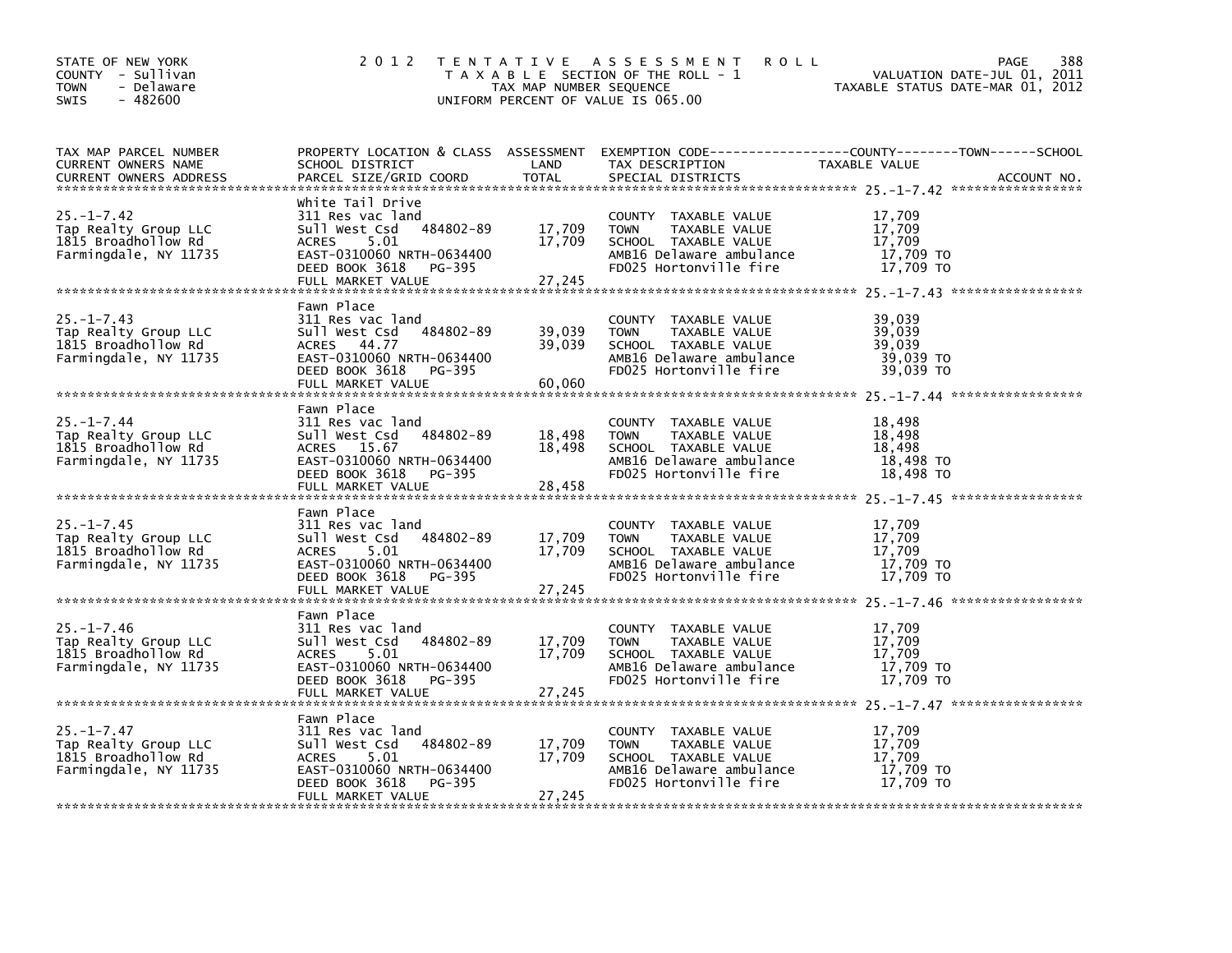| STATE OF NEW YORK<br>COUNTY - Sullivan<br><b>TOWN</b><br>- Delaware<br>$-482600$<br><b>SWIS</b>                                                                                                                                                                                                                                     | 2 0 1 2                                                                                                                                                                  | TAX MAP NUMBER SEQUENCE     | <b>ROLL</b><br>TENTATIVE ASSESSMENT<br>T A X A B L E SECTION OF THE ROLL - 1<br>UNIFORM PERCENT OF VALUE IS 065.00                                    | VALUATION DATE-JUL 01, 2011<br>TAXABLE STATUS DATE-MAR 01, 2012        | 389<br>PAGE |
|-------------------------------------------------------------------------------------------------------------------------------------------------------------------------------------------------------------------------------------------------------------------------------------------------------------------------------------|--------------------------------------------------------------------------------------------------------------------------------------------------------------------------|-----------------------------|-------------------------------------------------------------------------------------------------------------------------------------------------------|------------------------------------------------------------------------|-------------|
| TAX MAP PARCEL NUMBER<br>CURRENT OWNERS NAME<br><b>CURRENT OWNERS ADDRESS</b>                                                                                                                                                                                                                                                       | SCHOOL DISTRICT<br>PARCEL SIZE/GRID COORD                                                                                                                                | LAND<br><b>TOTAL</b>        | PROPERTY LOCATION & CLASS ASSESSMENT EXEMPTION CODE----------------COUNTY-------TOWN------SCHOOL<br>TAX DESCRIPTION<br>SPECIAL DISTRICTS              | TAXABLE VALUE                                                          | ACCOUNT NO. |
| $25. - 1 - 7.48$<br>Tap Realty Group LLC<br>1815 Broadhollow Rd<br>Farmingdale, NY 11735                                                                                                                                                                                                                                            | white Tail Drive<br>311 Res vac land<br>Sull West Csd 484802-89<br><b>ACRES</b><br>5.01<br>EAST-0310060 NRTH-0634400<br>DEED BOOK 3618<br>PG-395<br>FULL MARKET VALUE    | 17,709<br>17.709<br>27,245  | COUNTY TAXABLE VALUE<br>TAXABLE VALUE<br><b>TOWN</b><br>SCHOOL TAXABLE VALUE<br>AMB16 Delaware ambulance<br>FD025 Hortonville fire                    | 17,709<br>17,709<br>17.709<br>17,709 TO<br>17,709 TO                   |             |
| $25. - 1 - 7.49$<br>Tap Realty Group LLC<br>1815 Broadhollow Rd<br>Farmingdale, NY 11735                                                                                                                                                                                                                                            | white Tail Drive<br>311 Res vac land<br>484802-89<br>Sull West Csd<br>5.18<br><b>ACRES</b><br>EAST-0310060 NRTH-0634400<br>DEED BOOK 3618<br>PG-395<br>FULL MARKET VALUE | 17,859<br>17,859<br>27,475  | COUNTY TAXABLE VALUE<br><b>TOWN</b><br>TAXABLE VALUE<br>SCHOOL TAXABLE VALUE<br>AMB16 Delaware ambulance<br>FD025 Hortonville fire                    | 17,859<br>17,859<br>17,859<br>17,859 TO<br>17.859 TO                   |             |
| $25. - 1 - 8.1$<br>Di Francesco Raymond Jr<br>Di Francesco Anne Marie<br>53 Trail of the Hemlocks<br>Putnam Valley, NY 10579 FULL MARKET VALUE 259,417 FD025 Hortonville fire 168,621 TO 168,621 TO PUTNAM VALUE PUTNAM VALUE 259,417 FD025 Hortonville fire 168,621 TO 168,621 TO 168,621 TO 168,621 TO 168,621 TO 168,621 TO 168, | 4113 State Route 17B<br>210 1 Family Res - WTRFNT<br>484802-89<br>Sull West Csd<br>6.00<br><b>ACRES</b><br>DEED BOOK 3148<br>PG-313                                      | 24,000<br>168,621           | COUNTY TAXABLE VALUE<br><b>TOWN</b><br>TAXABLE VALUE<br>SCHOOL TAXABLE VALUE<br>AMB16 Delaware ambulance                                              | 168,621<br>168,621<br>168.621<br>168,621 TO                            |             |
| $25. - 1 - 8.2$<br>Kasabach Haig<br>Kasabach Carol<br>8 Ryerson Dr<br>Trenton, NJ 08690                                                                                                                                                                                                                                             | 4085 State Route 17B<br>270 Mfg housing - WTRFNT<br>484802-89<br>Sull West Csd<br><b>ACRES</b><br>60.22<br>DEED BOOK 3148<br>PG-293<br>FULL MARKET VALUE                 | 49,110<br>67,710<br>104,169 | AGRI DIST 41720<br>COUNTY TAXABLE VALUE<br><b>TOWN</b><br>TAXABLE VALUE<br>SCHOOL TAXABLE VALUE<br>AMB16 Delaware ambulance<br>FD025 Hortonville fire | 1,149<br>1,149<br>66,561<br>66,561<br>66,561<br>67,710 TO<br>67.710 TO | 1,149       |
| MAY BE SUBJECT TO PAYMENT<br>UNDER AGDIST LAW TIL 2016                                                                                                                                                                                                                                                                              |                                                                                                                                                                          |                             |                                                                                                                                                       |                                                                        |             |
| $25. - 1 - 8.3$<br>RDF Callicoon Ltd.<br>53 Trail of the Hemlocks<br>Putnam Valley, NY 10579<br>MAY BE SUBJECT TO PAYMENT                                                                                                                                                                                                           | 4101 State Route 17B<br>270 Mfg housing - WTRFNT<br>484802-89<br>Sull West Csd<br>ACRES 52.23<br>DEED BOOK 3148<br>PG-303<br>FULL MARKET VALUE                           | 45,115<br>63,715<br>98.023  | COUNTY TAXABLE VALUE<br>TAXABLE VALUE<br><b>TOWN</b><br>SCHOOL TAXABLE VALUE<br>AMB16 Delaware ambulance<br>FD025 Hortonville fire                    | 63,715<br>63.715<br>63,715<br>63,715 TO<br>63.715 TO                   |             |
| UNDER AGDIST LAW TIL 2014                                                                                                                                                                                                                                                                                                           |                                                                                                                                                                          |                             |                                                                                                                                                       |                                                                        |             |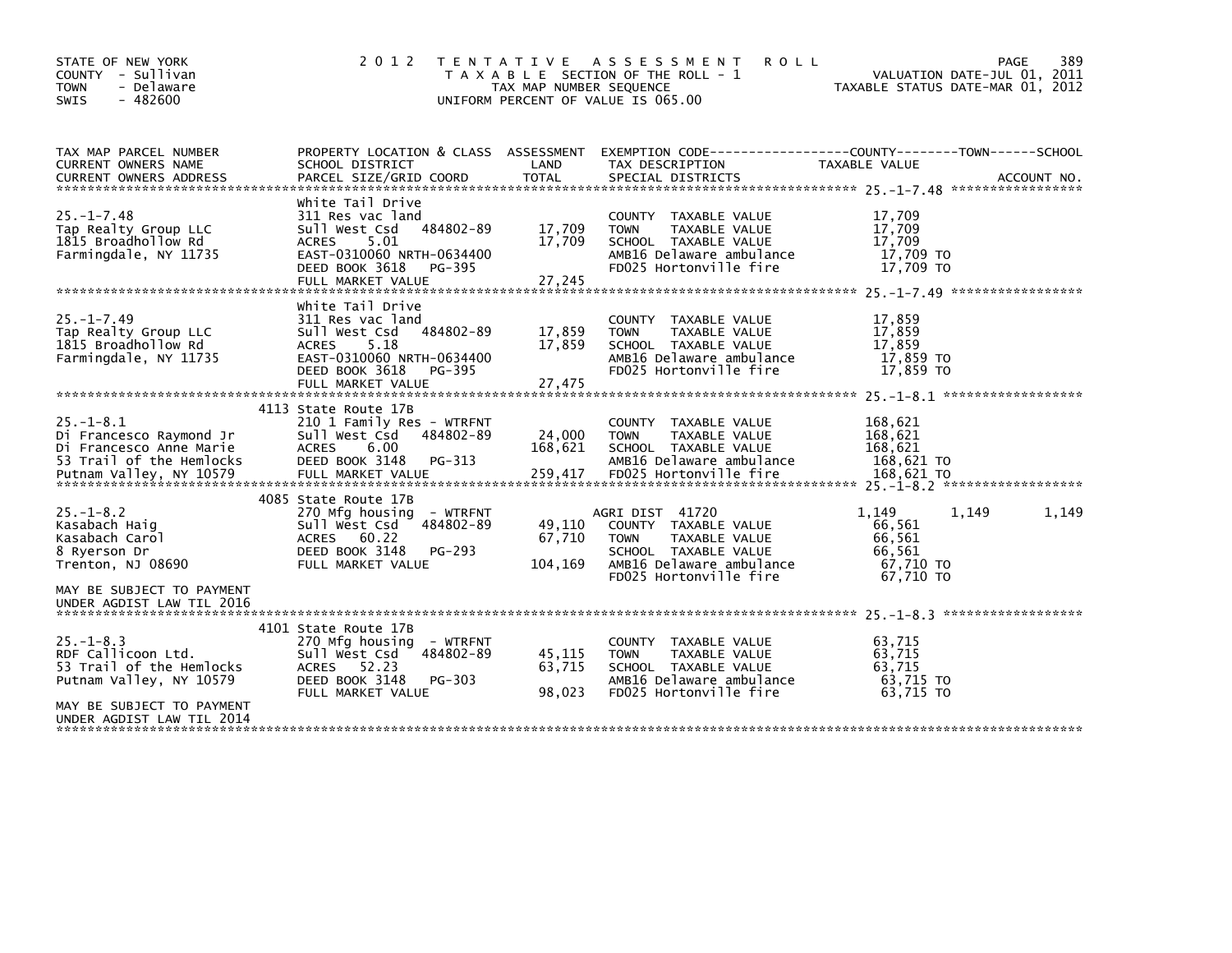| STATE OF NEW YORK<br>COUNTY - Sullivan<br>- Delaware<br><b>TOWN</b><br>SWIS<br>$-482600$                                                    | 2 0 1 2                                                                                                                                                                        | TAX MAP NUMBER SEQUENCE             | TENTATIVE ASSESSMENT<br><b>ROLL</b><br>T A X A B L E SECTION OF THE ROLL - 1<br>UNIFORM PERCENT OF VALUE IS 065.00                                                                                             | PAGE 390<br>VALUATION DATE-JUL 01, 2011<br>TAXABLE STATUS DATE-MAR 01, 2012 | 390<br>PAGE                                                    |
|---------------------------------------------------------------------------------------------------------------------------------------------|--------------------------------------------------------------------------------------------------------------------------------------------------------------------------------|-------------------------------------|----------------------------------------------------------------------------------------------------------------------------------------------------------------------------------------------------------------|-----------------------------------------------------------------------------|----------------------------------------------------------------|
| TAX MAP PARCEL NUMBER<br>CURRENT OWNERS NAME<br>CURRENT OWNERS ADDRESS                                                                      | SCHOOL DISTRICT                                                                                                                                                                | LAND                                | PROPERTY LOCATION & CLASS ASSESSMENT EXEMPTION CODE----------------COUNTY-------TOWN------SCHOOL<br>TAX DESCRIPTION                                                                                            | TAXABLE VALUE                                                               |                                                                |
| $25. - 1 - 9.1$<br>Roemer Thomas R<br>4005 State Route 17B<br>Callicoon, NY 12723<br>MAY BE SUBJECT TO PAYMENT<br>UNDER AGDIST LAW TIL 2016 | 4005 State Route 17B<br>241 Rural res&ag - WTRFNT<br>Sull West Csd 484802-89<br>ACRES 11.61<br>EAST-0314037 NRTH-0635815<br>DEED BOOK 1258<br>PG-00287<br>FULL MARKET VALUE    | 71,800 STAR B<br>110,462            | 85 PCT OF VALUE USED FOR EXEMPTION PURPOSES<br>41121<br>WAR VET<br>30,600 AGRI DIST 41720<br>41854<br>COUNTY TAXABLE VALUE<br>TAXABLE VALUE<br><b>TOWN</b><br>SCHOOL TAXABLE VALUE<br>AMB16 Delaware ambulance | 9,155<br>4,426<br>$\overline{0}$<br>58,219<br>58,219<br>48.774<br>71,800 TO | 121280<br>9,155<br>- 0<br>4,426<br>4,426<br>$\Omega$<br>18,600 |
|                                                                                                                                             | 4017 State Route 17B                                                                                                                                                           |                                     |                                                                                                                                                                                                                |                                                                             | 121282                                                         |
| $25. - 1 - 9.2$<br>Roemer Elizabeth<br>4017 State Route 17B<br>Callicoon, NY 12723                                                          | 210 1 Family Res<br>Sull West Csd 484802-89<br>1.30<br>ACRES<br>EAST-0313872 NRTH-0636215<br>DEED BOOK 809<br>PG-769<br>FULL MARKET VALUE                                      | 18,200 STAR EN<br>70,100<br>107,846 | 41121<br>WAR VET<br>41834<br>COUNTY TAXABLE VALUE<br><b>TOWN</b><br>TAXABLE VALUE<br>SCHOOL TAXABLE VALUE<br>AMB16 Delaware ambulance                                                                          | 10,515<br>$\overline{0}$<br>59,585<br>59,585<br>31,540<br>70,100 то         | 10,515<br>0<br>38,560<br>0                                     |
|                                                                                                                                             | State Route 17B                                                                                                                                                                |                                     |                                                                                                                                                                                                                |                                                                             |                                                                |
| $25 - 1 - 10$<br>Restrepo Laura J<br>Bernstein Steven<br>1490 N W 112th Way<br>Pembroke Pines, FL 33026                                     | 311 Res vac land<br>Sull West Csd 484802-89 800<br>FRNT 100.00 DPTH 75.00 800<br>FRNT 100.00 DPTH 75.00<br>ACRES 0.17<br>EAST-0314073 NRTH-0636251<br>DEED BOOK 1730<br>PG-382 |                                     | COUNTY TAXABLE VALUE<br><b>TOWN</b><br>TAXABLE VALUE<br>SCHOOL TAXABLE VALUE<br>AMB16 Delaware ambulance<br>FD025 Hortonville fire                                                                             | 800<br>800<br>800<br>800 то<br>800 TO                                       |                                                                |
|                                                                                                                                             | FULL MARKET VALUE                                                                                                                                                              | 1,231                               |                                                                                                                                                                                                                |                                                                             |                                                                |
| $25 - 1 - 11$<br>Sattler Peggy M<br>3998 State Route 17B<br>Callicoon, NY 12723                                                             | 3998 State Route 17B<br>280 Res Multiple<br>Sull West Csd 484802-89<br>ACRES<br>6.16<br>EAST-0314309 NRTH-0636062<br>DEED BOOK 1252<br>PG-00207<br>FULL MARKET VALUE           | 40,160<br>107,927<br>166,042        | 41854<br>STAR B<br>COUNTY TAXABLE VALUE<br>TAXABLE VALUE<br>TOWN<br>SCHOOL TAXABLE VALUE<br>AMB16 Delaware ambulance<br>FD025 Hortonville fire                                                                 | $\mathbf{0}$<br>107,927<br>107,927<br>89,327<br>107,927 TO<br>107,927 TO    | 121281<br>18,600<br>0                                          |
|                                                                                                                                             |                                                                                                                                                                                |                                     |                                                                                                                                                                                                                |                                                                             |                                                                |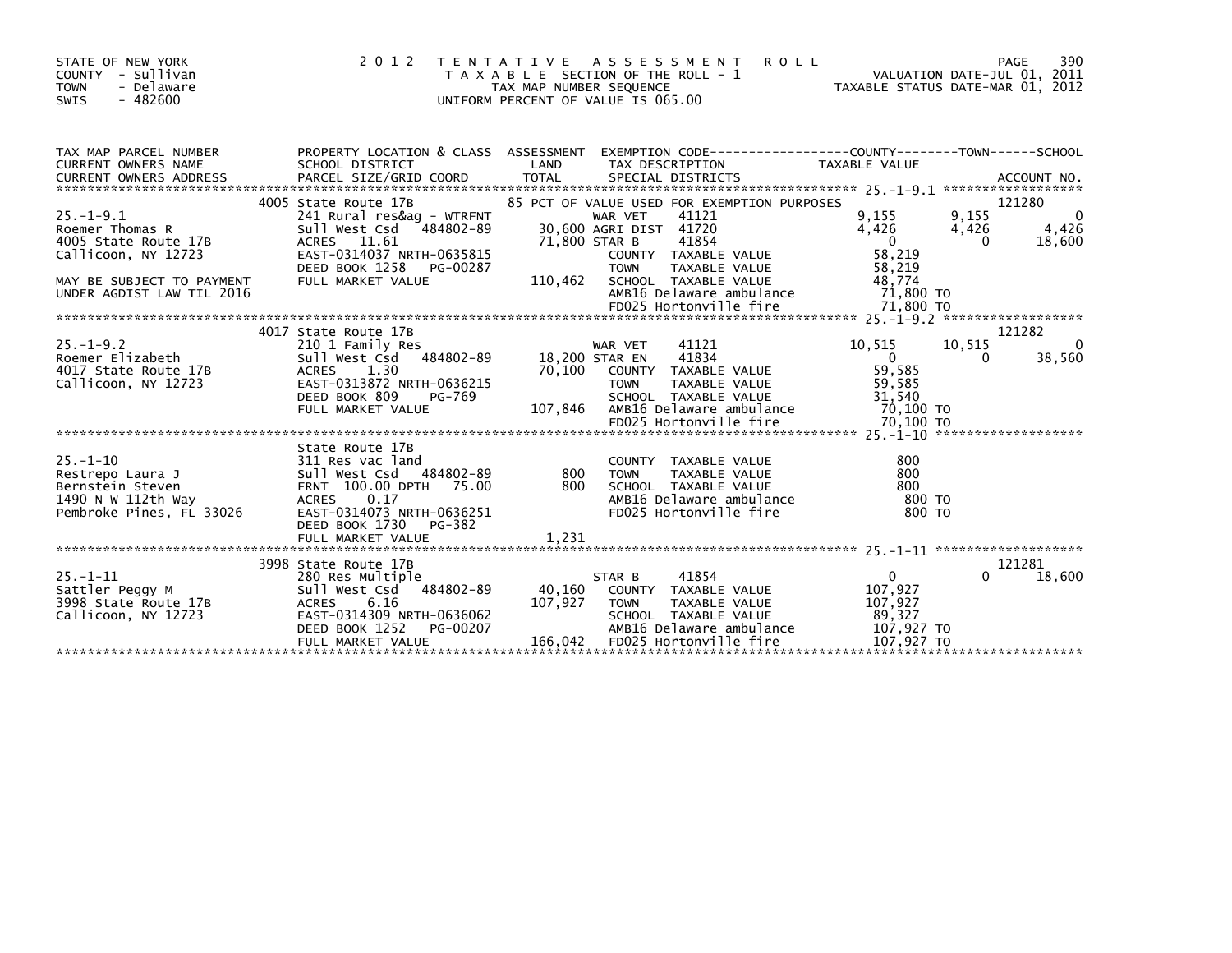| STATE OF NEW YORK  | 2012 TENTATIVE ASSESSMENT ROLL        | 391<br>PAGE                      |
|--------------------|---------------------------------------|----------------------------------|
| COUNTY - Sullivan  | T A X A B L E SECTION OF THE ROLL - 1 | VALUATION DATE-JUL 01, 2011      |
| - Delaware<br>TOWN | MAP SECTION - 025                     | TAXABLE STATUS DATE-MAR 01, 2012 |
| SWIS<br>- 482600   | $SUB - SECTION -$                     | RPS150/V04/L015                  |
|                    | UNIFORM PERCENT OF VALUE IS 065.00    | CURRENT DATE 5/01/2012           |

## \*\*\* S P E C I A L D I S T R I C T S U M M A R Y \*\*\*

| CODE | DISTRICT NAME PARCELS                                                | TOTAL | EXTENSION<br>TYPF                | EXTENSION<br><b>VALUE</b> | AD VALOREM<br><b>VALUE</b>       | <b>EXEMPT</b><br><b>AMOUNT</b> | TAXABLE<br><b>VALUE</b>          |
|------|----------------------------------------------------------------------|-------|----------------------------------|---------------------------|----------------------------------|--------------------------------|----------------------------------|
|      | AMB16 Delaware ambul<br>FD023 Callicoon fire<br>FD025 Hortonville fi |       | 72 TOTAL<br>18 TOTAL<br>55 TOTAL |                           | 2936.741<br>1137.701<br>1799.040 | 1,860<br>1.860                 | 2934.881<br>1135.841<br>1799.040 |

### \*\*\* S C H O O L D I S T R I C T S U M M A R Y \*\*\*

| CODE   | DISTRICT NAME | <b>TOTAL</b><br><b>PARCELS</b> | ASSESSED<br>LAND | ASSESSED<br>TOTAL | <b>EXEMPT</b><br><b>AMOUNT</b> | <b>TOTAL</b><br><b>TAXABLE</b> | <b>STAR</b><br><b>AMOUNT</b> | <b>STAR</b><br><b>TAXABLE</b> |
|--------|---------------|--------------------------------|------------------|-------------------|--------------------------------|--------------------------------|------------------------------|-------------------------------|
| 484802 | Sull West Csd | 72                             | 1931.997         | 2936.741          | 5,575                          | 2931.166                       | 131,560                      | 2799,606                      |
|        | SUB-TOTAL     | 72                             | 1931.997         | 2936,741          | 5,575                          | 2931.166                       | 131,560                      | 2799,606                      |
| 484889 | West Sull Lib | 72                             | 1931.997         | 2936.741          | 5.575                          | 2931.166                       | 131,560                      | 2799,606                      |
|        | T O T A L     | 144                            | 3863.994         | 5873,482          | 11,150                         | 5862,332                       | 263,120                      | 5599,212                      |

### \*\*\* S Y S T E M C O D E S S U M M A R Y \*\*\*

### NO SYSTEM EXEMPTIONS AT THIS LEVEL

## \*\*\* E X E M P T I O N S U M M A R Y \*\*\*

| CODE                                      | DESCRIPTION                                             | <b>TOTAL</b><br><b>PARCELS</b> | <b>COUNTY</b>            | <b>TOWN</b>              | <b>SCHOOL</b>             |
|-------------------------------------------|---------------------------------------------------------|--------------------------------|--------------------------|--------------------------|---------------------------|
| 41121<br>41691<br>41720<br>41834<br>41854 | WAR VET<br>VOL FIRE/A<br>AGRI DIST<br>STAR EN<br>STAR B |                                | 29,885<br>1,860<br>5,575 | 29,885<br>1,860<br>5,575 | 5.575<br>38.560<br>93,000 |
|                                           | <b>TOTAL</b>                                            | 12                             | 37,320                   | 37,320                   | 137,135                   |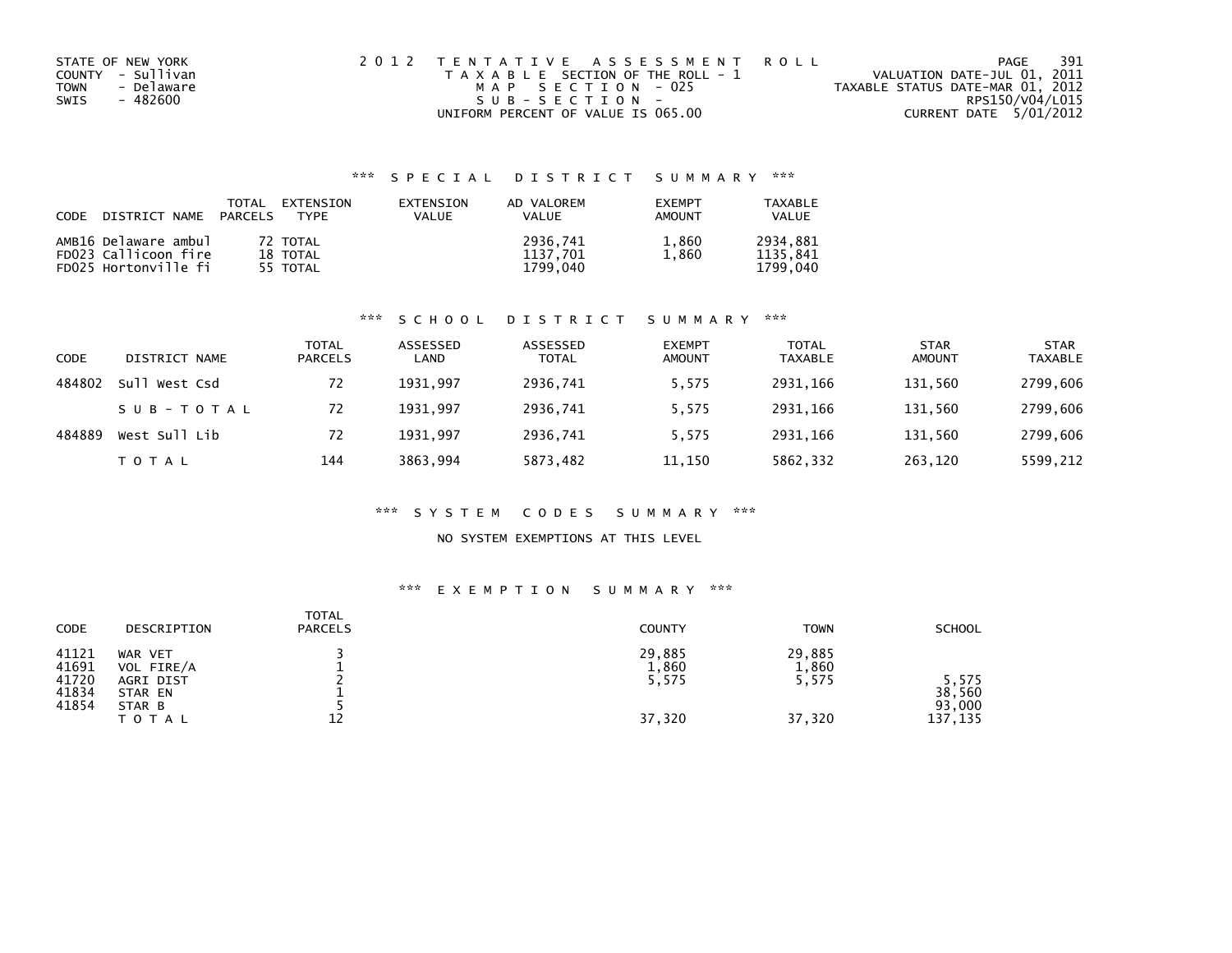|             | STATE OF NEW YORK | 2012 TENTATIVE ASSESSMENT ROLL        | 392<br>PAGE                      |
|-------------|-------------------|---------------------------------------|----------------------------------|
|             | COUNTY - Sullivan | T A X A B L E SECTION OF THE ROLL - 1 | VALUATION DATE-JUL 01, 2011      |
| <b>TOWN</b> | - Delaware        | MAP SECTION - 025                     | TAXABLE STATUS DATE-MAR 01, 2012 |
| SWIS        | - 482600          | SUB-SECTION-                          | RPS150/V04/L015                  |
|             |                   | UNIFORM PERCENT OF VALUE IS 065.00    | CURRENT DATE 5/01/2012           |

# \*\*\* G R A N D T O T A L S \*\*\*

| ROLL       | DESCRIPTION | <b>TOTAL</b>   | <b>ASSESSED</b> | ASSESSED     | <b>TAXABLE</b> | <b>TAXABLE</b> | TAXABLE       | <b>STAR</b>    |
|------------|-------------|----------------|-----------------|--------------|----------------|----------------|---------------|----------------|
| <b>SEC</b> |             | <b>PARCELS</b> | LAND            | <b>TOTAL</b> | COUNTY         | <b>TOWN</b>    | <b>SCHOOL</b> | <b>TAXABLE</b> |
|            | TAXABLE     |                | 1931.997        | 2936,741     | 2899.421       | 2899.421       | 2931.166      | 2799,606       |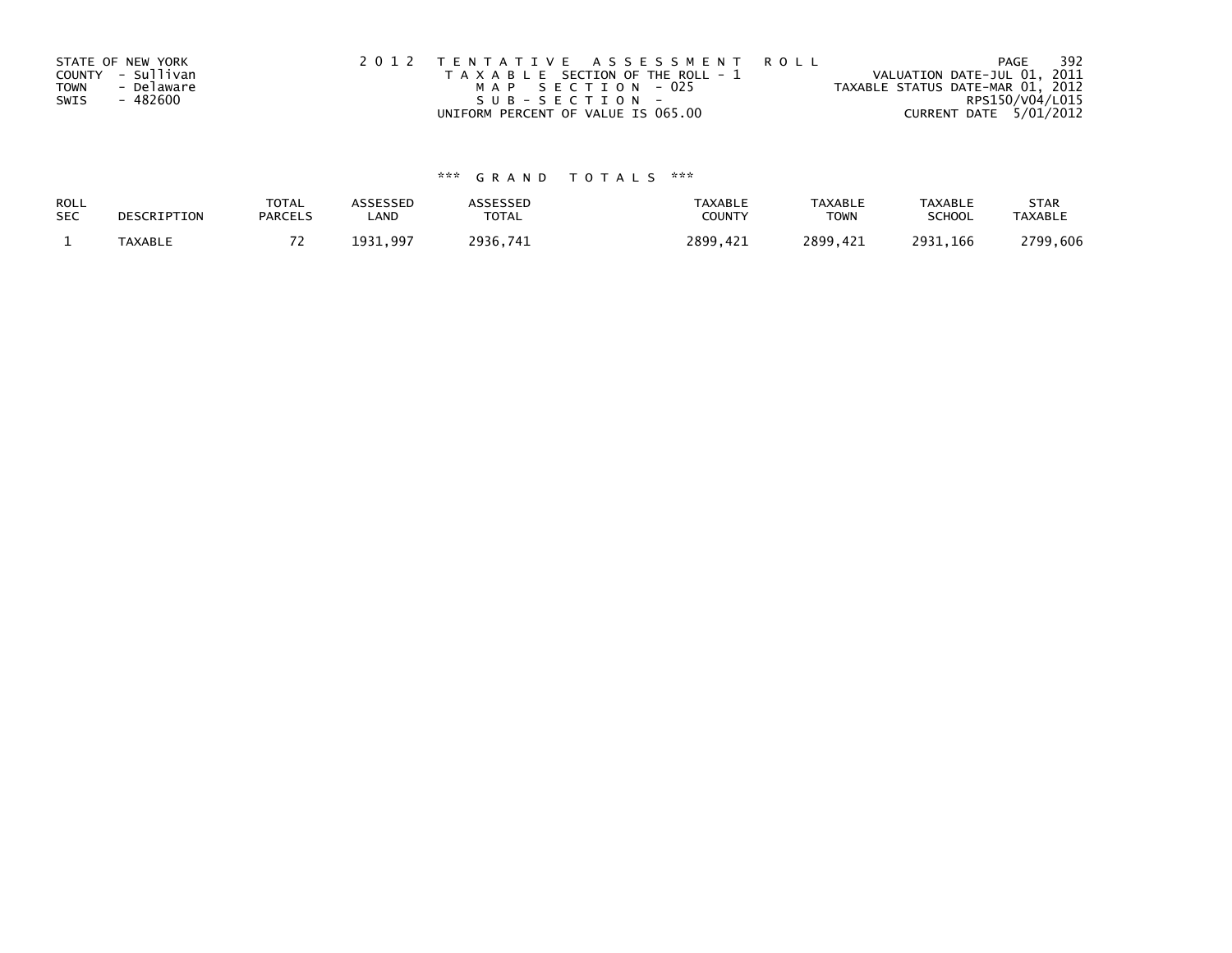| STATE OF NEW YORK<br>COUNTY - Sullivan<br>- Delaware<br><b>TOWN</b><br>$-482600$<br><b>SWIS</b> | 2 0 1 2                                                                                                                                                                                                 | TAX MAP NUMBER SEQUENCE    | TENTATIVE ASSESSMENT<br><b>ROLL</b><br>T A X A B L E SECTION OF THE ROLL - 1<br>UNIFORM PERCENT OF VALUE IS 065.00                                                                  |                                                                                 | 393<br>PAGE<br>VALUATION DATE-JUL 01, 2011<br>TAXABLE STATUS DATE-MAR 01, 2012 |
|-------------------------------------------------------------------------------------------------|---------------------------------------------------------------------------------------------------------------------------------------------------------------------------------------------------------|----------------------------|-------------------------------------------------------------------------------------------------------------------------------------------------------------------------------------|---------------------------------------------------------------------------------|--------------------------------------------------------------------------------|
| TAX MAP PARCEL NUMBER<br>CURRENT OWNERS NAME                                                    | PROPERTY LOCATION & CLASS ASSESSMENT<br>SCHOOL DISTRICT                                                                                                                                                 | LAND                       | EXEMPTION CODE-----------------COUNTY-------TOWN------SCHOOL<br>TAX DESCRIPTION                                                                                                     | TAXABLE VALUE                                                                   |                                                                                |
| $25.A-1-1$<br>Wood Donna E<br>PO Box 112<br>Callicoon, NY 12723                                 | 68 Naomi Dr<br>311 Res vac land<br>sull west Csd<br>484802-89<br>65.00 DPTH 585.00<br><b>FRNT</b><br>0.70<br><b>ACRES</b><br>EAST-0304790 NRTH-0631130<br>DEED BOOK 2136<br>PG-516<br>FULL MARKET VALUE | 8,000<br>8,000<br>12,308   | COUNTY TAXABLE VALUE<br>TAXABLE VALUE<br><b>TOWN</b><br>SCHOOL TAXABLE VALUE<br>AMB16 Delaware ambulance<br>FD023 Callicoon fire                                                    | 8,000<br>8,000<br>8,000<br>8,000 TO<br>8,000 TO                                 | 103655                                                                         |
|                                                                                                 |                                                                                                                                                                                                         |                            |                                                                                                                                                                                     |                                                                                 |                                                                                |
| $25.A-1-2$<br>Syage Theresa<br>Syage Anthony<br>64 Naomi Dr<br>PO Box 18<br>Callicoon, NY 12723 | 64 Naomi Dr<br>210 1 Family Res<br>Sull West Csd<br>484802-89<br>2.20<br><b>ACRES</b><br>EAST-0304790 NRTH-0631300<br>DEED BOOK 2093<br>PG-480<br>FULL MARKET VALUE                                     | 115,385                    | WAR VET<br>41121<br>22,200 AGED-CTS<br>41800<br>41834<br>75,000 STAR EN<br>COUNTY TAXABLE VALUE<br>TAXABLE VALUE<br><b>TOWN</b><br>SCHOOL TAXABLE VALUE<br>AMB16 Delaware ambulance | 11,250<br>31,875<br>$\overline{0}$<br>31.875<br>31,875<br>$\Omega$<br>75,000 TO | 103471<br>11,250<br>$\mathbf 0$<br>37,500<br>31,875<br>37,500<br>$\Omega$      |
|                                                                                                 |                                                                                                                                                                                                         |                            | FD023 Callicoon fire                                                                                                                                                                | 75,000 TO                                                                       |                                                                                |
|                                                                                                 |                                                                                                                                                                                                         |                            |                                                                                                                                                                                     |                                                                                 |                                                                                |
| $25.A-1-3$<br>Lavallee David J<br>251 W 92nd St Apt 10C3<br>New York, NY 10025                  | 39 Naomi Dr<br>210 1 Family Res<br>Sull West Csd 484802-89<br>ACRES 2.60 BANK C30614<br>EAST-0304820 NRTH-0631480<br>DEED BOOK 2011<br>PG-7629                                                          | 26,000<br>101,300          | 41854<br>STAR B<br>COUNTY TAXABLE VALUE<br><b>TOWN</b><br>TAXABLE VALUE<br>SCHOOL TAXABLE VALUE<br>AMB16 Delaware ambulance                                                         | $\Omega$<br>101,300<br>101,300<br>82,700<br>101,300 TO                          | 01/2011<br>18,600                                                              |
|                                                                                                 |                                                                                                                                                                                                         |                            |                                                                                                                                                                                     |                                                                                 |                                                                                |
| $25.a - 1 - 4$<br>Donatelli Donna<br>PO Box 112<br>Callicoon, NY 12723                          | State Route 97<br>311 Res vac land<br>Sull West Csd<br>484802-89<br>2.50<br><b>ACRES</b><br>EAST-0304770 NRTH-0631690<br>DEED BOOK 2802<br>PG-551<br>FULL MARKET VALUE                                  | 10,698<br>10.698<br>16,458 | COUNTY TAXABLE VALUE<br><b>TOWN</b><br>TAXABLE VALUE<br>SCHOOL TAXABLE VALUE<br>AMB16 Delaware ambulance<br>FD023 Callicoon fire                                                    | 10,698<br>10,698<br>10.698<br>10,698 TO<br>10.698 TO                            | 100954                                                                         |
|                                                                                                 | State Route 97                                                                                                                                                                                          |                            |                                                                                                                                                                                     |                                                                                 | 100955                                                                         |
| $25.A-1-5$<br>Donatelli Donna<br>PO Box 112<br>Callicoon, NY 12723                              | 311 Res vac land<br>Sull West Csd<br>484802-89<br>3.60<br><b>ACRES</b><br>EAST-0304730 NRTH-0632000<br>DEED BOOK 2802<br>PG-551                                                                         | 13,600<br>13.600           | COUNTY TAXABLE VALUE<br>TAXABLE VALUE<br><b>TOWN</b><br>SCHOOL TAXABLE VALUE<br>AMB16 Delaware ambulance<br>FD023 Callicoon fire                                                    | 13,600<br>13,600<br>13.600<br>13,600 TO<br>13,600 TO                            |                                                                                |
|                                                                                                 | FULL MARKET VALUE                                                                                                                                                                                       | 20,923                     |                                                                                                                                                                                     |                                                                                 |                                                                                |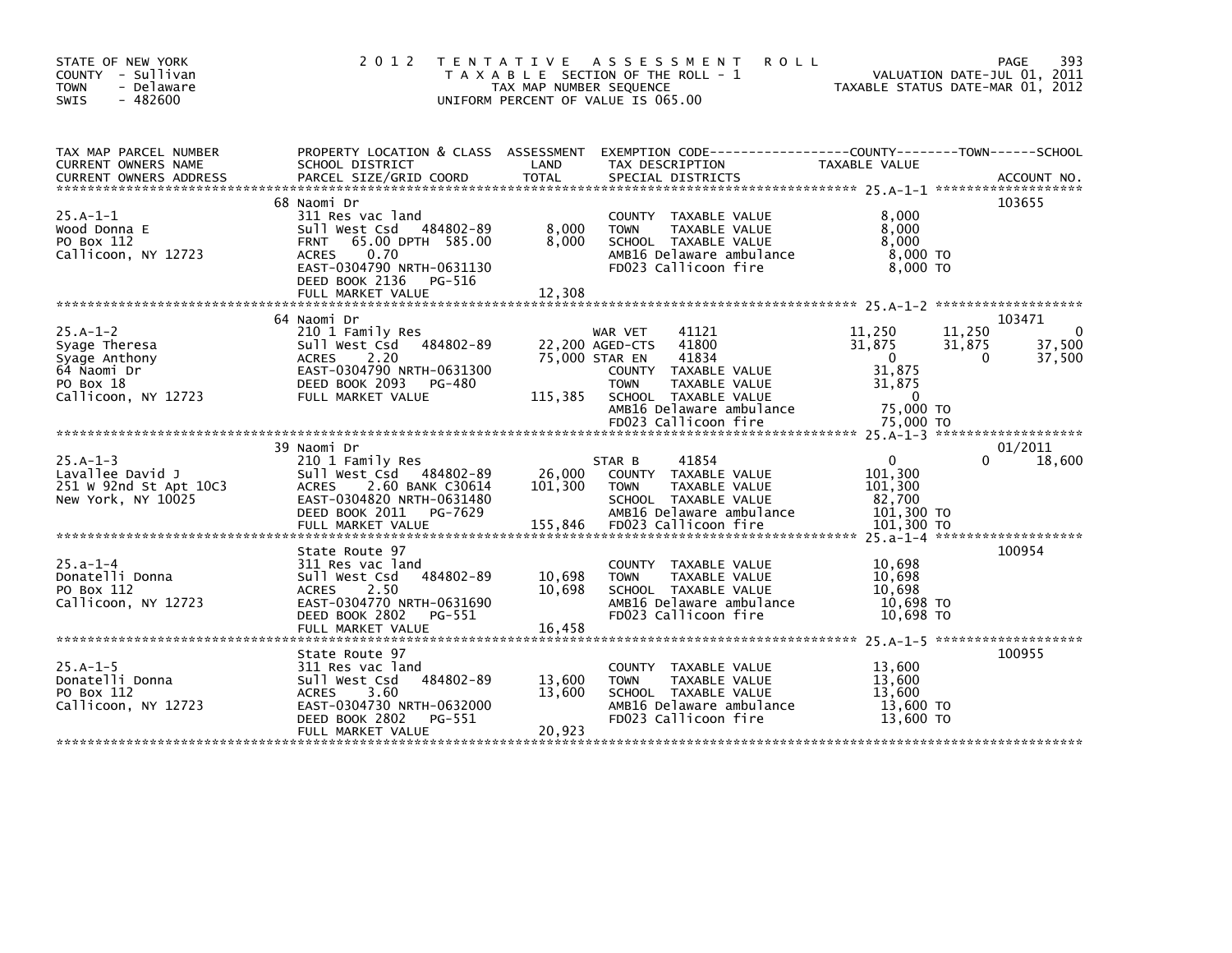| STATE OF NEW YORK<br>COUNTY - Sullivan<br><b>TOWN</b><br>- Delaware<br>$-482600$<br><b>SWIS</b> | 2 0 1 2                                        | TAX MAP NUMBER SEQUENCE | TENTATIVE ASSESSMENT<br><b>ROLL</b><br>T A X A B L E SECTION OF THE ROLL - 1<br>UNIFORM PERCENT OF VALUE IS 065.00 | TAXABLE STATUS DATE-MAR 01, 2012 | 394<br>PAGE<br>VALUATION DATE-JUL 01, 2011 |
|-------------------------------------------------------------------------------------------------|------------------------------------------------|-------------------------|--------------------------------------------------------------------------------------------------------------------|----------------------------------|--------------------------------------------|
| TAX MAP PARCEL NUMBER                                                                           |                                                |                         | PROPERTY LOCATION & CLASS ASSESSMENT EXEMPTION CODE-----------------COUNTY-------TOWN------SCHOOL                  |                                  |                                            |
| CURRENT OWNERS NAME                                                                             | SCHOOL DISTRICT                                | LAND<br><b>TOTAL</b>    | TAX DESCRIPTION                                                                                                    | TAXABLE VALUE                    |                                            |
| <b>CURRENT OWNERS ADDRESS</b>                                                                   | PARCEL SIZE/GRID COORD                         |                         | SPECIAL DISTRICTS                                                                                                  |                                  | ACCOUNT NO.                                |
|                                                                                                 | Barbara Dr                                     |                         |                                                                                                                    |                                  | 100956                                     |
| $25.A - 2 - 1$                                                                                  | 311 Res vac land                               |                         | COUNTY TAXABLE VALUE                                                                                               | 10,400                           |                                            |
| Carbone Richard                                                                                 | 484802-89<br>Sull West Csd                     | 10,400                  | <b>TOWN</b><br>TAXABLE VALUE                                                                                       | 10,400                           |                                            |
| Carbone Linda                                                                                   | 1.60<br><b>ACRES</b>                           | 10,400                  | SCHOOL TAXABLE VALUE                                                                                               | 10,400                           |                                            |
| 60 Jefferson Pl                                                                                 | EAST-0305210 NRTH-0631590                      |                         | AMB16 Delaware ambulance                                                                                           | 10,400 TO                        |                                            |
| Massapequa, NY 11758                                                                            | DEED BOOK 2884<br>PG-670<br>FULL MARKET VALUE  | 16,000                  | FD023 Callicoon fire                                                                                               | 10,400 TO                        |                                            |
|                                                                                                 |                                                |                         |                                                                                                                    |                                  |                                            |
|                                                                                                 | Naomi Drive                                    |                         |                                                                                                                    |                                  | 100957                                     |
| $25.A - 2 - 2$                                                                                  | 311 Res vac land                               |                         | COUNTY TAXABLE VALUE                                                                                               | 7,114                            |                                            |
| Weigelt Misner Wanda                                                                            | 484802-89<br>Sull West Csd                     | 7,114                   | <b>TOWN</b><br>TAXABLE VALUE                                                                                       | 7,114                            |                                            |
| PO Box 504                                                                                      | <b>ACRES</b><br>1.30                           | 7,114                   | SCHOOL TAXABLE VALUE                                                                                               | 7,114                            |                                            |
| White Lake, NY 12786                                                                            | EAST-0305160 NRTH-0631810                      |                         | AMB16 Delaware ambulance                                                                                           | 7,114 TO                         |                                            |
|                                                                                                 | DEED BOOK 986<br>PG-00316<br>FULL MARKET VALUE | 10,945                  | FD023 Callicoon fire                                                                                               | 7.114 TO                         |                                            |
|                                                                                                 |                                                |                         |                                                                                                                    |                                  |                                            |
|                                                                                                 | Naomi Dr                                       |                         |                                                                                                                    |                                  | 100958                                     |
| $25.A - 2 - 3$                                                                                  | 311 Res vac land                               |                         | COUNTY TAXABLE VALUE                                                                                               | 7,000                            |                                            |
| Watelier Sebastian A                                                                            | 484802-89<br>sull west Csd                     | 7,000                   | <b>TOWN</b><br>TAXABLE VALUE                                                                                       | 7,000                            |                                            |
| 3 Green Lawn Dr                                                                                 | 1.70<br><b>ACRES</b>                           | 7,000                   | SCHOOL TAXABLE VALUE                                                                                               | 7,000                            |                                            |
| Pawling, NY 12564                                                                               | EAST-0305140 NRTH-0632020                      |                         | AMB16 Delaware ambulance                                                                                           | 7,000 TO                         |                                            |
|                                                                                                 | DEED BOOK 3257 PG-305<br>FULL MARKET VALUE     | 10,769                  | FD023 Callicoon fire                                                                                               | 7,000 TO                         |                                            |
|                                                                                                 |                                                |                         |                                                                                                                    |                                  | 25.A-2-4 *********************             |
|                                                                                                 | Barbara Dr                                     |                         |                                                                                                                    |                                  | 100959                                     |
| $25.A - 2 - 4$                                                                                  | 311 Res vac land                               |                         | COUNTY TAXABLE VALUE                                                                                               | 10,700                           |                                            |
| Koukharevitch Igor                                                                              | 484802-89<br>Sull West Csd                     | 10,700                  | TAXABLE VALUE<br><b>TOWN</b>                                                                                       | 10,700                           |                                            |
| Koukharevitch Oxana                                                                             | <b>ACRES</b><br>- 3.40                         | 10,700                  | SCHOOL TAXABLE VALUE                                                                                               | 10.700                           |                                            |
| 9615 Shore Rd Apt 6-G                                                                           | EAST-0305630 NRTH-0631950                      |                         | AMB16 Delaware ambulance                                                                                           | 10,700 TO                        |                                            |
| Brooklyn, NY 11209                                                                              | DEED BOOK 3043<br>PG-302                       |                         | FD023 Callicoon fire                                                                                               | 10,700 TO                        |                                            |
|                                                                                                 |                                                |                         |                                                                                                                    |                                  |                                            |
|                                                                                                 | Barbara Dr                                     |                         |                                                                                                                    |                                  | 100960                                     |
| $25.A - 2 - 5$                                                                                  | 311 Res vac land                               |                         | COUNTY TAXABLE VALUE                                                                                               | 10,700                           |                                            |
| Koukharevitch Igor                                                                              | 484802-89<br>Sull West Csd                     | 10,700                  | <b>TOWN</b><br>TAXABLE VALUE                                                                                       | 10,700                           |                                            |
| Koukharevitch Oxana                                                                             | <b>ACRES</b><br>3.60                           | 10,700                  | SCHOOL TAXABLE VALUE                                                                                               | 10,700                           |                                            |
| 9615 Shore Rd Apt 6-G                                                                           | EAST-0305720 NRTH-0631730                      |                         | AMB16 Delaware ambulance                                                                                           | 10,700 TO                        |                                            |
| Brooklyn, NY 11209                                                                              | DEED BOOK 3043<br>PG-302                       |                         | FD023 Callicoon fire                                                                                               | 10,700 TO                        |                                            |
|                                                                                                 |                                                |                         |                                                                                                                    |                                  |                                            |
|                                                                                                 | Barbara Dr                                     |                         |                                                                                                                    |                                  | 100961                                     |
| $25.A - 2-6$                                                                                    | 311 Res vac land                               |                         | COUNTY TAXABLE VALUE                                                                                               | 10,000                           |                                            |
| Koukharevitch Igor                                                                              | 484802-89<br>Sull West Csd                     | 10,000                  | <b>TOWN</b><br>TAXABLE VALUE                                                                                       | 10,000                           |                                            |
| Koukharevitch Oxana                                                                             | <b>ACRES</b><br>1.50                           | 10,000                  | SCHOOL TAXABLE VALUE                                                                                               | 10,000                           |                                            |
| 9615 Shore Rd Apt 6-G                                                                           | EAST-0305640 NRTH-0631480                      |                         | AMB16 Delaware ambulance                                                                                           | 10,000 TO                        |                                            |
| Brooklyn, NY 11209                                                                              | DEED BOOK 3043<br>PG-302<br>FULL MARKET VALUE  | 15,385                  | FD023 Callicoon fire                                                                                               | 10,000 TO                        |                                            |
|                                                                                                 |                                                |                         |                                                                                                                    |                                  |                                            |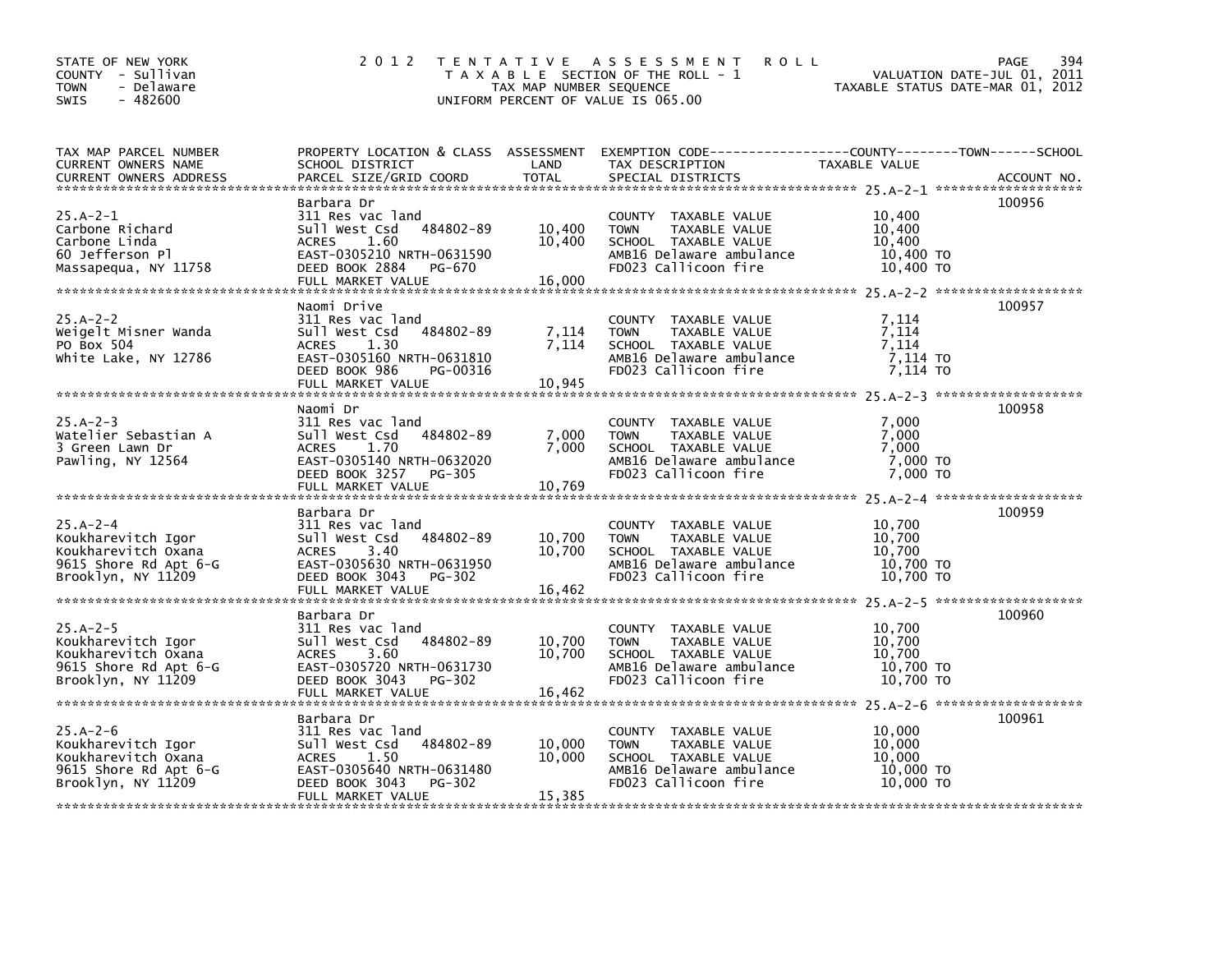| STATE OF NEW YORK<br>COUNTY - Sullivan<br>- Delaware<br><b>TOWN</b><br>$-482600$<br>SWIS             | 2 0 1 2                                                                                                                                                                        | TAX MAP NUMBER SEQUENCE     | TENTATIVE ASSESSMENT<br><b>ROLL</b><br>T A X A B L E SECTION OF THE ROLL - 1<br>UNIFORM PERCENT OF VALUE IS 065.00                                          | TAXABLE STATUS DATE-MAR 01, 2012                                     | 395<br><b>PAGE</b><br>VALUATION DATE-JUL 01, 2011 |
|------------------------------------------------------------------------------------------------------|--------------------------------------------------------------------------------------------------------------------------------------------------------------------------------|-----------------------------|-------------------------------------------------------------------------------------------------------------------------------------------------------------|----------------------------------------------------------------------|---------------------------------------------------|
| TAX MAP PARCEL NUMBER<br>CURRENT OWNERS NAME<br><b>CURRENT OWNERS ADDRESS</b>                        | PROPERTY LOCATION & CLASS ASSESSMENT EXEMPTION CODE---------------COUNTY-------TOWN------SCHOOL<br>SCHOOL DISTRICT<br>PARCEL SIZE/GRID COORD                                   | LAND<br><b>TOTAL</b>        | TAX DESCRIPTION<br>SPECIAL DISTRICTS                                                                                                                        | <b>TAXABLE VALUE</b>                                                 | ACCOUNT NO.                                       |
| $25.A - 2 - 7$<br>Olsen Raymond W<br>Olsen Jennifer L<br>16 Naomi Dr<br>Callicoon, NY 12723          | 16 Naomi Dr<br>210 1 Family Res<br>Sull West Csd 484802-89<br>1.30 BANK 40205<br>ACRES<br>EAST-0305750 NRTH-0631270<br>DEED BOOK 2237 PG-139<br>FULL MARKET VALUE              | 18,200<br>80,100<br>123,231 | 41854<br>STAR B<br>COUNTY TAXABLE VALUE<br><b>TOWN</b><br>TAXABLE VALUE<br>SCHOOL TAXABLE VALUE<br>AMB16 Delaware ambulance<br>FD023 Callicoon fire         | $\Omega$<br>80,100<br>80,100<br>61,500<br>80,100 TO<br>80,100 TO     | 102924<br>18,600                                  |
| $25.A - 2 - 8$<br>Olsen Raymond W<br>Olsen Jennifer L<br>16 Naomi Dr<br>Callicoon, NY 12723          | State Route 97 Del Acres<br>311 Res vac land<br>Sull West Csd 484802-89<br>ACRES 1.80 BANK 40205<br>EAST-0305900 NRTH-0631460<br>DEED BOOK 2236<br>PG-139<br>FULL MARKET VALUE | 8,000<br>8,000<br>12,308    | COUNTY TAXABLE VALUE<br><b>TOWN</b><br>TAXABLE VALUE<br>SCHOOL TAXABLE VALUE<br>AMB16 Delaware ambulance<br>FD023 Callicoon fire                            | 8,000<br>8,000<br>8,000<br>8,000 TO<br>8,000 TO                      | 102925                                            |
|                                                                                                      | 8733 State Route 97                                                                                                                                                            |                             |                                                                                                                                                             |                                                                      | 100081                                            |
| $25.A - 2 - 9$<br>Springs Ronald<br>Springs Patricia A<br>8733 State Route 97<br>Callicoon, NY 12723 | 210 1 Family Res<br>Sull West Csd 484802-89<br><b>ACRES</b><br>1.50<br>EAST-0306090 NRTH-0631450<br>DEED BOOK 2428 PG-582<br>FULL MARKET VALUE                                 | 19,000<br>106,600           | 41854<br>STAR B<br>COUNTY TAXABLE VALUE<br><b>TOWN</b><br>TAXABLE VALUE<br>SCHOOL TAXABLE VALUE<br>AMB16 Delaware ambulance<br>164,000 FD023 Callicoon fire | $\Omega$<br>106,600<br>106,600<br>88,000<br>106,600 TO<br>106,600 TO | 18,600                                            |
| $25.A - 2 - 10$<br>NJD Management Corp.<br>71 Catskill Ct<br>Belle Mead, NJ 08502                    | State Route 97<br>323 Vacant rural<br>484802-89<br>Sull West Csd<br>ACRES<br>3.75<br>EAST-0305330 NRTH-0631736<br>DEED BOOK 3189 PG-564<br>FULL MARKET VALUE                   | 800<br>800<br>1,231         | COUNTY TAXABLE VALUE<br>TAXABLE VALUE<br><b>TOWN</b><br>SCHOOL TAXABLE VALUE<br>AMB16 Delaware ambulance<br>FD023 Callicoon fire                            | 800<br>800<br>800<br>800 TO<br>800 TO                                |                                                   |
|                                                                                                      |                                                                                                                                                                                |                             |                                                                                                                                                             |                                                                      | 100933                                            |
| $25.A-3-1$<br>Carbone Richard<br>Carbone Linda<br>60 Jefferson Pl<br>Massapequa, NY 11758            | Barbara Dr<br>311 Res vac land<br>484802-89<br>Sull West Csd<br>1.30<br>ACRES<br>EAST-0305360 NRTH-0631310<br>DEED BOOK 2884<br>PG-670                                         | 9,200<br>9,200              | COUNTY TAXABLE VALUE<br>TAXABLE VALUE<br><b>TOWN</b><br>SCHOOL TAXABLE VALUE<br>AMB16 Delaware ambulance<br>FD023 Callicoon fire                            | 9,200<br>9,200<br>9,200<br>9,200 TO<br>9.200 TO                      |                                                   |
|                                                                                                      | Naomi Dr                                                                                                                                                                       |                             |                                                                                                                                                             |                                                                      | 100934                                            |
| $25.A - 3 - 2$<br>Donatelli Donna<br>68 Naomi Dr<br>PO Box 112<br>Callicoon, NY 12723                | 311 Res vac land<br>Sull West Csd 484802-89<br>1.12<br>ACRES<br>EAST-0305200 NRTH-0631160<br>DEED BOOK 2567<br>PG-685<br>FULL MARKET VALUE                                     | 4,667<br>4,667<br>7,180     | COUNTY TAXABLE VALUE<br>TAXABLE VALUE<br><b>TOWN</b><br>SCHOOL TAXABLE VALUE<br>AMB16 Delaware ambulance<br>FD023 Callicoon fire                            | 4,667<br>4,667<br>4,667<br>4,667 TO<br>4,667 TO                      |                                                   |
|                                                                                                      |                                                                                                                                                                                |                             |                                                                                                                                                             |                                                                      |                                                   |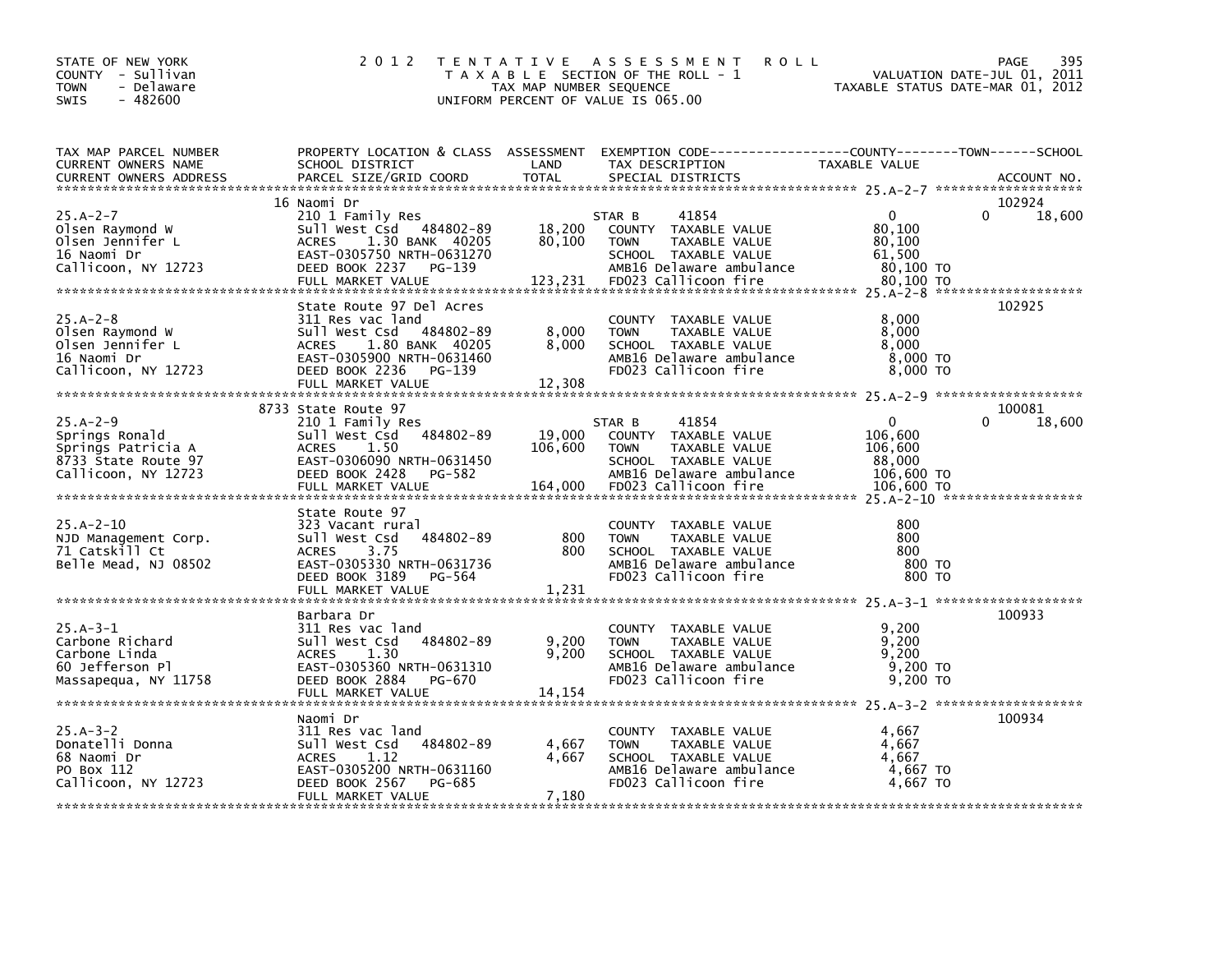| STATE OF NEW YORK<br>COUNTY - Sullivan<br>- Delaware<br><b>TOWN</b><br>$-482600$<br>SWIS       | 2 0 1 2                                                                                                                                                                                     | TAX MAP NUMBER SEQUENCE<br>UNIFORM PERCENT OF VALUE IS 065.00 | TENTATIVE ASSESSMENT<br><b>ROLL</b><br>T A X A B L E SECTION OF THE ROLL - 1                                                                                   |                                                                     | PAGE<br>VALUATION DATE-JUL 01, 2011<br>TAXABLE STATUS DATE-MAR 01, 2012 | 396                |
|------------------------------------------------------------------------------------------------|---------------------------------------------------------------------------------------------------------------------------------------------------------------------------------------------|---------------------------------------------------------------|----------------------------------------------------------------------------------------------------------------------------------------------------------------|---------------------------------------------------------------------|-------------------------------------------------------------------------|--------------------|
| TAX MAP PARCEL NUMBER<br>CURRENT OWNERS NAME<br><b>CURRENT OWNERS ADDRESS</b>                  | SCHOOL DISTRICT                                                                                                                                                                             | LAND                                                          | PROPERTY LOCATION & CLASS ASSESSMENT EXEMPTION CODE----------------COUNTY-------TOWN------SCHOOL<br>TAX DESCRIPTION                                            | <b>TAXABLE VALUE</b>                                                |                                                                         |                    |
| $25.A - 3 - 5$<br>Snyder Lester<br>Snyder Selma<br>8719 Nys Rte 97<br>Callicoon, NY 12723      | Nancy Dr Del Acres<br>311 Res vac land<br>Sull West Csd 484802-89<br>FRNT 170.00 DPTH 220.00<br>0.88<br>ACRES<br>EAST-0305490 NRTH-0631110<br>DEED BOOK 1764<br>PG-130<br>FULL MARKET VALUE | 3,994<br>3,994<br>6,145                                       | COUNTY TAXABLE VALUE<br>TAXABLE VALUE<br><b>TOWN</b><br>SCHOOL TAXABLE VALUE<br>AMB16 Delaware ambulance<br>FD023 Callicoon fire                               | 3,994<br>3,994<br>3,994<br>3,994 TO<br>3.994 TO                     |                                                                         |                    |
| $25.A-4-1$<br>Snyder Lester<br>Snyder Selma<br>8719 State Route 97<br>Callicoon, NY 12723-5032 | State Route 97<br>311 Res vac land<br>Sull West Csd 484802-89<br>FRNT 248.00 DPTH 185.00<br>ACRES 0.52<br>EAST-0305758 NRTH-0630999<br>DEED BOOK 1246<br>PG-258                             | 2,466<br>2,466                                                | COUNTY TAXABLE VALUE<br>TAXABLE VALUE<br><b>TOWN</b><br>SCHOOL TAXABLE VALUE<br>AMB16 Delaware ambulance<br>FD023 Callicoon fire                               | 2,466<br>2,466<br>2,466<br>2,466 TO<br>2.466 TO                     | 102012                                                                  |                    |
| 25.A-4-2<br>Snyder Lester<br>Snyder Selma<br>8719 State Route 97<br>Callicoon, NY 12723-5032   | 8719 State Route 97<br>210 1 Family Res<br>Sull West Csd 484802-89<br>FRNT 312.50 DPTH 175.00<br>ACRES 0.68<br>EAST-0305914 NRTH-0631069<br>DEED BOOK 1246<br>PG-258                        |                                                               | 41121<br>WAR VET<br>41834<br>16,600 STAR EN<br>91,100 COUNTY TAXABLE VALUE<br>TAXABLE VALUE<br><b>TOWN</b><br>SCHOOL TAXABLE VALUE<br>AMB16 Delaware ambulance | 13,665<br>$\overline{0}$<br>77,435<br>77,435<br>52,540<br>91,100 то | 102004<br>13,665<br>$\Omega$                                            | $\Omega$<br>38,560 |
| $25.A-4-3$<br>Snyder Lester<br>Snyder Selma<br>8719 State Route 97<br>Callicoon, NY 12723-5032 | State Route 97<br>311 Res vac land<br>484802-89<br>Sull West Csd<br>ACRES 1.00<br>EAST-0306049 NRTH-0631058<br>DEED BOOK 1246<br>PG-258<br>FULL MARKET VALUE                                | 4,900<br>4,900<br>7,538                                       | COUNTY TAXABLE VALUE<br>TAXABLE VALUE<br><b>TOWN</b><br>SCHOOL TAXABLE VALUE<br>AMB16 Delaware ambulance<br>FD023 Callicoon fire                               | 4,900<br>4,900<br>4.900<br>4,900 TO<br>4,900 TO                     | 102011                                                                  |                    |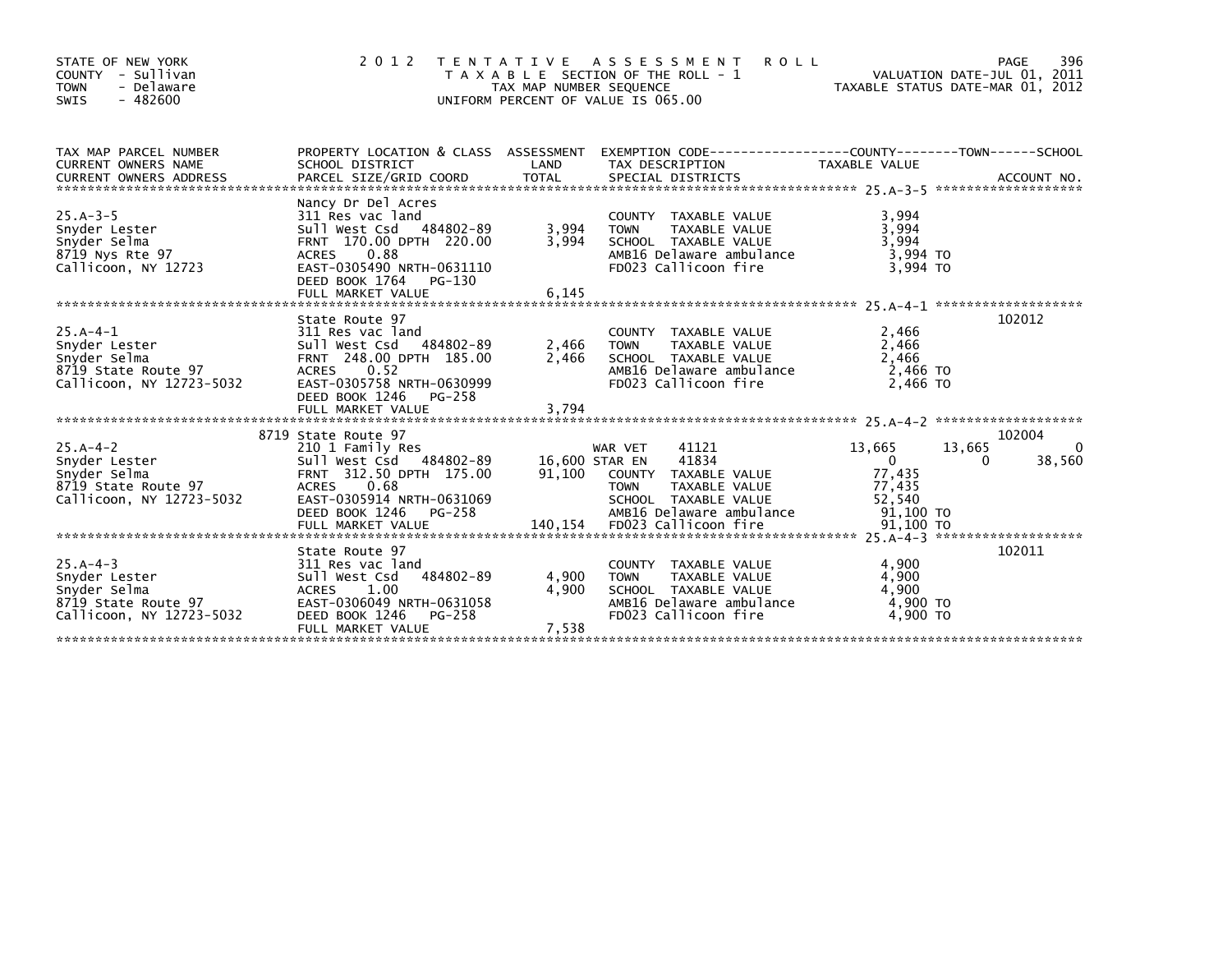| STATE OF NEW YORK         | 2012 TENTATIVE ASSESSMENT ROLL        | 397<br>PAGE                      |
|---------------------------|---------------------------------------|----------------------------------|
| COUNTY - Sullivan         | T A X A B L E SECTION OF THE ROLL - 1 | VALUATION DATE-JUL 01, 2011      |
| - Delaware<br><b>TOWN</b> | MAP SECTION - 025                     | TAXABLE STATUS DATE-MAR 01, 2012 |
| SWIS<br>- 482600          | SUB-SECTION - A                       | RPS150/V04/L015                  |
|                           | UNIFORM PERCENT OF VALUE IS 065.00    | CURRENT DATE 5/01/2012           |

### \*\*\* S P E C I A L D I S T R I C T S U M M A R Y \*\*\*

| CODE | DISTRICT NAME                                | TOTAL<br><b>PARCELS</b> | EXTENSION<br>TYPF    | EXTENSION<br>VALUE | AD VALOREM<br>VALUE | <b>EXEMPT</b><br>AMOUNT | TAXABLE<br><b>VALUE</b> |
|------|----------------------------------------------|-------------------------|----------------------|--------------------|---------------------|-------------------------|-------------------------|
|      | AMB16 Delaware ambul<br>FD023 Callicoon fire |                         | 21 TOTAL<br>21 TOTAL |                    | 576.339<br>576.339  |                         | 576.339<br>576.339      |

### \*\*\* S C H O O L D I S T R I C T S U M M A R Y \*\*\*

| CODE   | DISTRICT NAME    | <b>TOTAL</b><br><b>PARCELS</b> | ASSESSED<br>LAND | ASSESSED<br><b>TOTAL</b> | <b>EXEMPT</b><br><b>AMOUNT</b> | <b>TOTAL</b><br>TAXABLE | <b>STAR</b><br><b>AMOUNT</b> | <b>STAR</b><br><b>TAXABLE</b> |
|--------|------------------|--------------------------------|------------------|--------------------------|--------------------------------|-------------------------|------------------------------|-------------------------------|
| 484802 | West Csd<br>Sull | 21                             | 224.239          | 576,339                  | 37,500                         | 538.839                 | 131,860                      | 406,979                       |
|        | SUB-TOTAL        | 21                             | 224.239          | 576.339                  | 37.500                         | 538.839                 | 131.860                      | 406,979                       |
| 484889 | West Sull Lib    | 21                             | 224.239          | 576.339                  | 37,500                         | 538,839                 | 131,860                      | 406,979                       |
|        | T O T A L        | 42                             | 448.478          | 1152,678                 | 75,000                         | 1077,678                | 263,720                      | 813,958                       |

### \*\*\* S Y S T E M C O D E S S U M M A R Y \*\*\*

NO SYSTEM EXEMPTIONS AT THIS LEVEL

### \*\*\* E X E M P T I O N S U M M A R Y \*\*\*

| <b>CODE</b>                      | DESCRIPTION                                              | <b>TOTAL</b><br><b>PARCELS</b> | <b>COUNTY</b>              | <b>TOWN</b>                | <b>SCHOOL</b>                         |
|----------------------------------|----------------------------------------------------------|--------------------------------|----------------------------|----------------------------|---------------------------------------|
| 41121<br>41800<br>41834<br>41854 | WAR VET<br>AGED-CTS<br>STAR EN<br>STAR B<br><b>TOTAL</b> |                                | 24,915<br>31,875<br>56,790 | 24,915<br>31,875<br>56,790 | 37,500<br>76,060<br>55,800<br>169,360 |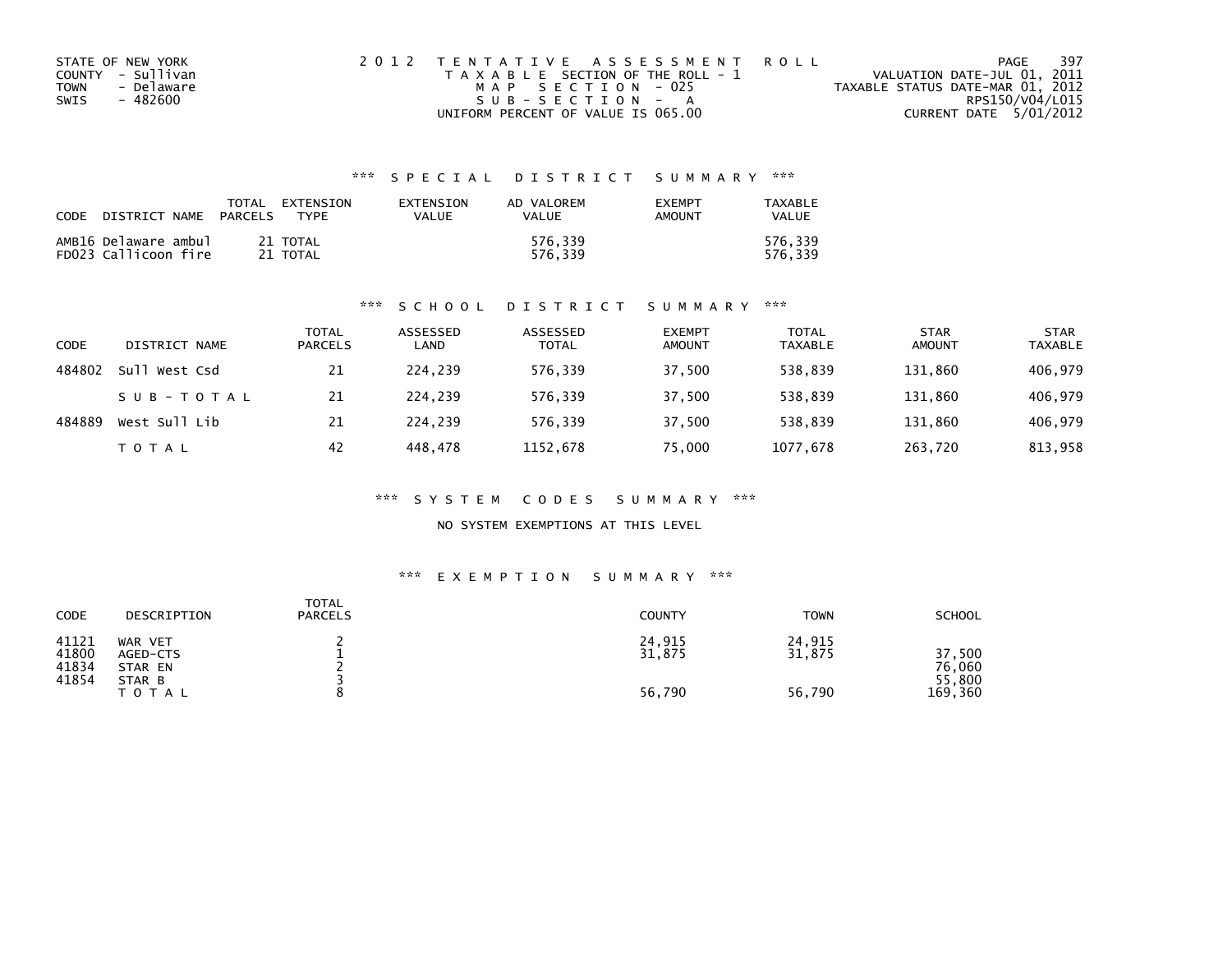|      | STATE OF NEW YORK | 2012 TENTATIVE ASSESSMENT ROLL        | 398<br>PAGE                      |
|------|-------------------|---------------------------------------|----------------------------------|
|      | COUNTY - Sullivan | T A X A B L E SECTION OF THE ROLL - 1 | VALUATION DATE-JUL 01, 2011      |
| TOWN | - Delaware        | MAP SECTION - 025                     | TAXABLE STATUS DATE-MAR 01, 2012 |
| SWIS | - 482600          | SUB-SECTION - A                       | RPS150/V04/L015                  |
|      |                   | UNIFORM PERCENT OF VALUE IS 065.00    | CURRENT DATE 5/01/2012           |

# \*\*\* G R A N D T O T A L S \*\*\*

| ROLL       | DESCRIPTION | <b>TOTAL</b>   | <b>ASSESSED</b> | <b>\SSESSED</b> | <b>TAXABLE</b> | <b>TAXABLE</b> | <b>TAXABLE</b> | <b>STAR</b>    |
|------------|-------------|----------------|-----------------|-----------------|----------------|----------------|----------------|----------------|
| <b>SEC</b> |             | <b>PARCELS</b> | ∟AND            | <b>TOTAL</b>    | COUNTY         | TOWN           | <b>SCHOOL</b>  | <b>TAXABLE</b> |
|            | TAXABLE     | <u>_ _</u>     | 224,239         | 576,339         | 519.549        | 519.549        | 538,839        | 406,979        |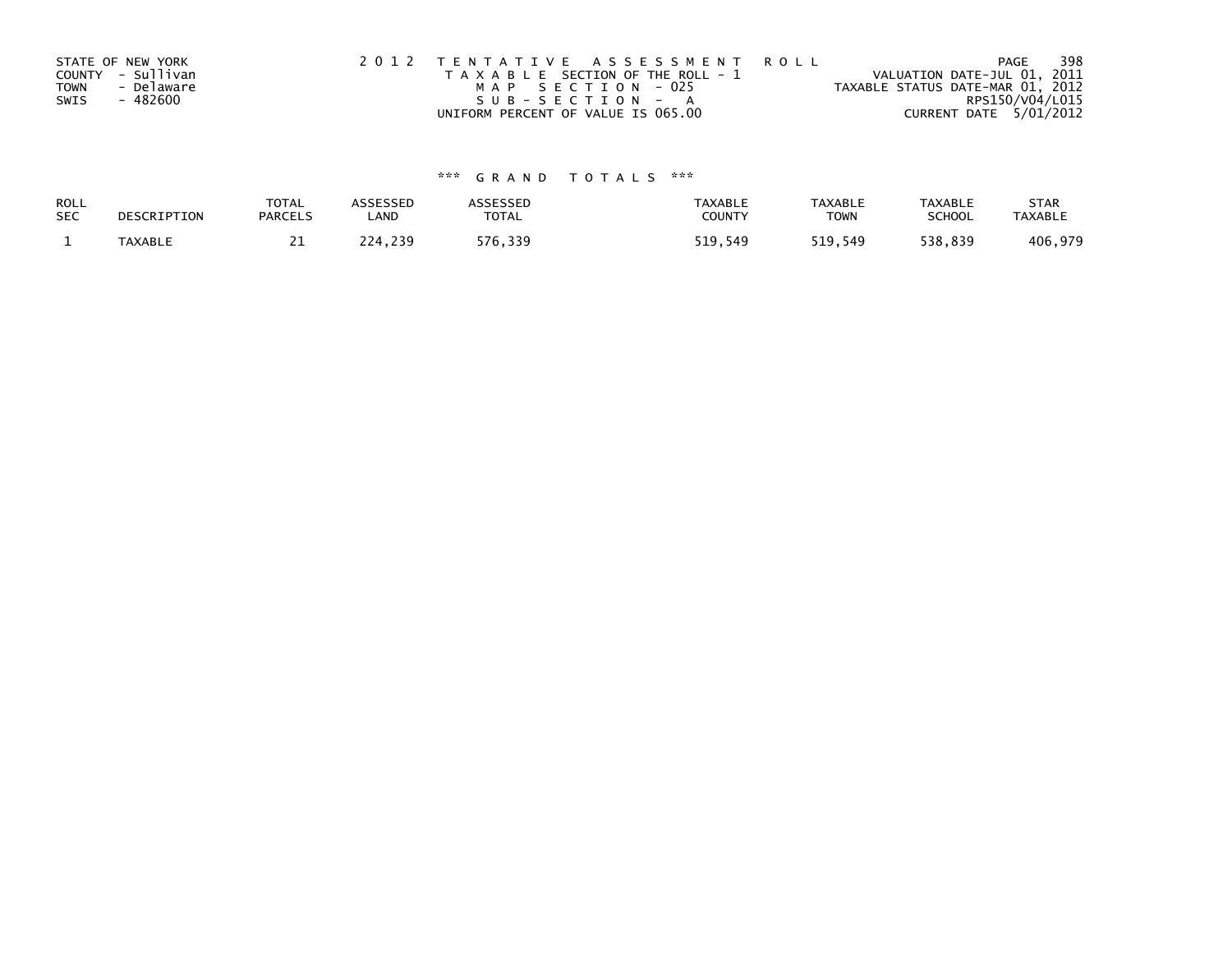| STATE OF NEW YORK<br>COUNTY - Sullivan<br><b>TOWN</b><br>- Delaware<br>$-482600$<br>SWIS                      | 2 0 1 2                                                                                                                                                                    | TAX MAP NUMBER SEQUENCE      | TENTATIVE ASSESSMENT<br>T A X A B L E SECTION OF THE ROLL - 1<br>UNIFORM PERCENT OF VALUE IS 065.00                                                 | <b>ROLL</b>                                                    | 399<br>PAGE<br>VALUATION DATE-JUL 01, 2011<br>TAXABLE STATUS DATE-MAR 01, 2012 |
|---------------------------------------------------------------------------------------------------------------|----------------------------------------------------------------------------------------------------------------------------------------------------------------------------|------------------------------|-----------------------------------------------------------------------------------------------------------------------------------------------------|----------------------------------------------------------------|--------------------------------------------------------------------------------|
| TAX MAP PARCEL NUMBER<br>CURRENT OWNERS NAME<br><b>CURRENT OWNERS ADDRESS</b>                                 | SCHOOL DISTRICT<br>PARCEL SIZE/GRID COORD                                                                                                                                  | LAND<br><b>TOTAL</b>         | PROPERTY LOCATION & CLASS ASSESSMENT EXEMPTION CODE----------------COUNTY-------TOWN------SCHOOL<br>TAX DESCRIPTION<br>SPECIAL DISTRICTS            | TAXABLE VALUE                                                  | ACCOUNT NO.                                                                    |
|                                                                                                               | 33 Country Ln                                                                                                                                                              |                              |                                                                                                                                                     |                                                                |                                                                                |
| $25.B-1-1$<br>Murray Joseph<br>Murray Suzanne<br>33 Country Rd<br>PO Box 106                                  | 210 1 Family Res<br>Sull West Csd 484802-89<br>5.07 BANKN140687<br><b>ACRES</b><br>EAST-0305882 NRTH-0635425<br>DEED BOOK 01555 PG-00510                                   | 20,070<br>129,070            | STAR B<br>41854<br>COUNTY TAXABLE VALUE<br><b>TOWN</b><br>TAXABLE VALUE<br>SCHOOL TAXABLE VALUE<br>AMB16 Delaware ambulance                         | 0<br>129,070<br>129,070<br>110,470<br>129,070 TO               | 18,600<br>0                                                                    |
|                                                                                                               |                                                                                                                                                                            |                              |                                                                                                                                                     |                                                                |                                                                                |
| $25.B-1-2$<br>Stabbert Fred III<br>Stabbert Regina<br>26 Mountain Top Ln<br>Callicoon, NY 12723               | 26 Mountain Top Ln<br>210 1 Family Res<br>484802-89<br>Sull West Csd<br>5.02<br><b>ACRES</b><br>EAST-0305684 NRTH-0635757<br>DEED BOOK 2643<br>PG-344<br>FULL MARKET VALUE | 20,020<br>150,500<br>231,538 | 41854<br>STAR B<br>COUNTY TAXABLE VALUE<br><b>TOWN</b><br>TAXABLE VALUE<br>SCHOOL TAXABLE VALUE<br>AMB16 Delaware ambulance<br>FD023 Callicoon fire | 0<br>150,500<br>150,500<br>131,900<br>150,500 TO<br>150,500 TO | 18,600<br>0                                                                    |
|                                                                                                               |                                                                                                                                                                            |                              |                                                                                                                                                     |                                                                | 25. B-1-3 ********************                                                 |
| $25.B-1-3$<br>One Ten Building Service Co. In Sull West Csd<br>1815B Broad Hollow Rd<br>Farmingdale, NY 11735 | Mountain Top Ln<br>311 Res vac land<br>484802-89<br>5.01<br><b>ACRES</b><br>EAST-0305585 NRTH-0636150<br>DEED BOOK 2907<br>PG-568<br>FULL MARKET VALUE                     | 20,010<br>20,010<br>30.785   | COUNTY TAXABLE VALUE<br>TAXABLE VALUE<br><b>TOWN</b><br>SCHOOL TAXABLE VALUE<br>AMB16 Delaware ambulance<br>FD023 Callicoon fire                    | 20,010<br>20,010<br>20,010<br>20,010 TO<br>20,010 TO           | 11/2009                                                                        |
|                                                                                                               |                                                                                                                                                                            |                              |                                                                                                                                                     |                                                                |                                                                                |
| $25.B-1-4$<br>DiChiaro Michael A<br>DiChiaro Joseph J<br>1679 Tangiers Dr<br>Henderson, NV 89012              | Mountain Ln<br>311 Res vac land<br>484802-89<br>Sull West Csd<br>ACRES<br>5.05<br>EAST-0305963 NRTH-0636445<br>DEED BOOK 2012<br>PG-1295                                   | 20,050<br>20,050             | TAXABLE VALUE<br><b>COUNTY</b><br>TAXABLE VALUE<br><b>TOWN</b><br>SCHOOL TAXABLE VALUE<br>AMB16 Delaware ambulance<br>FD023 Callicoon fire          | 20,050<br>20,050<br>20,050<br>20,050 TO<br>20,050 TO           |                                                                                |
| PRIOR OWNER ON 3/01/2012<br>DiChiaro Michael A                                                                | FULL MARKET VALUE                                                                                                                                                          | 30,846                       |                                                                                                                                                     |                                                                |                                                                                |
| $25.B-1-5$<br>Tocci Rosemarie<br>Smith Pauline L<br>245 E 35th St Apt 5B<br>New York, NY 10016                | 16 Mountain Top Ln<br>210 1 Family Res<br>484802-89<br>Sull West Csd<br>5.17<br><b>ACRES</b><br>EAST-0306197 NRTH-0636072<br>DEED BOOK 3315<br>PG-216                      | 20,170<br>170,350            | TAXABLE VALUE<br>COUNTY<br>TAXABLE VALUE<br><b>TOWN</b><br>SCHOOL TAXABLE VALUE<br>AMB16 Delaware ambulance<br>FD023 Callicoon fire                 | 170,350<br>170,350<br>170,350<br>170,350 TO<br>170,350 TO      |                                                                                |
|                                                                                                               | FULL MARKET VALUE                                                                                                                                                          | 262,077                      |                                                                                                                                                     |                                                                |                                                                                |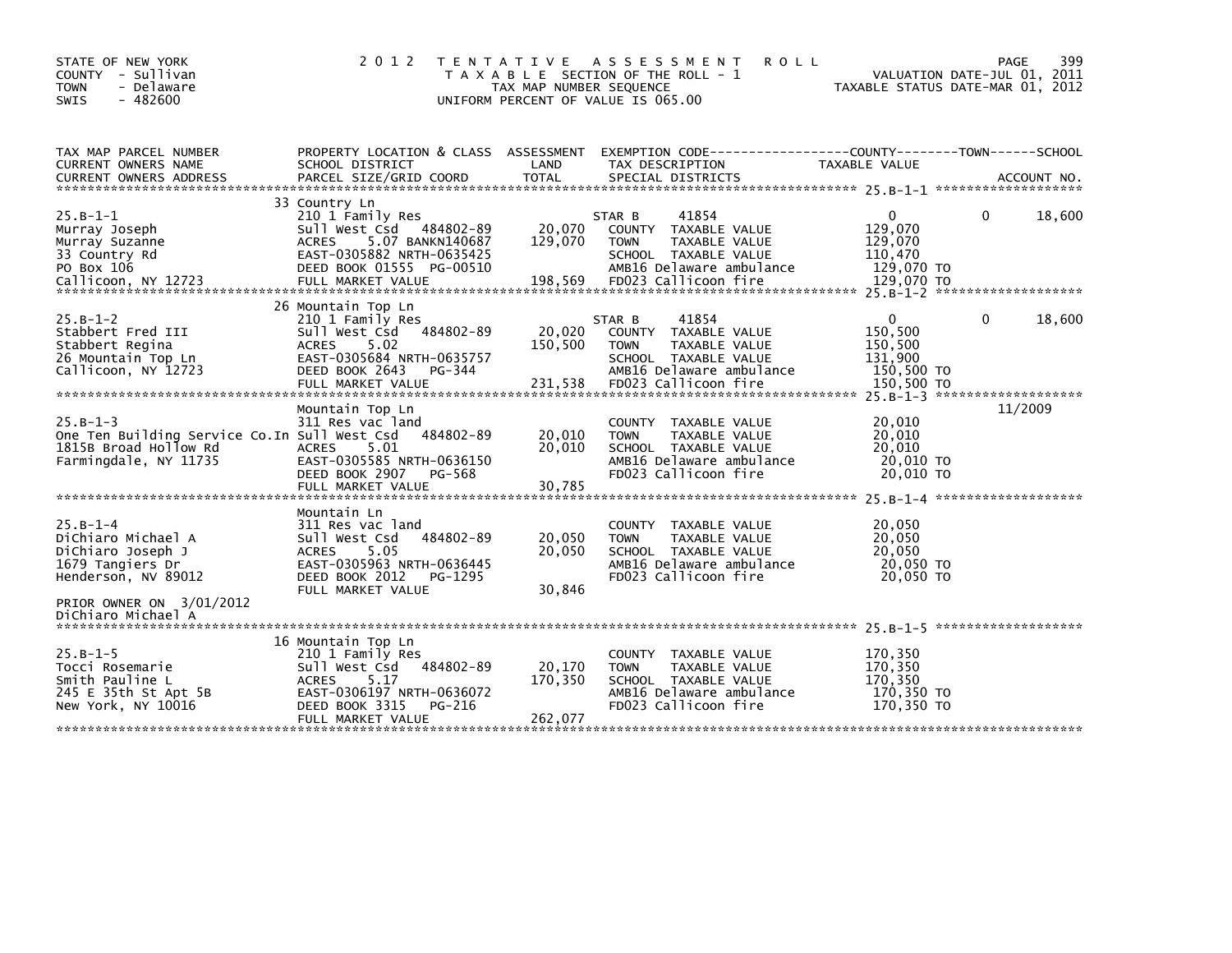| STATE OF NEW YORK<br>COUNTY - Sullivan<br><b>TOWN</b><br>- Delaware<br>$-482600$<br><b>SWIS</b> | 2 0 1 2                                                                                                                                                                      | TAX MAP NUMBER SEQUENCE      | TENTATIVE ASSESSMENT<br><b>ROLL</b><br>T A X A B L E SECTION OF THE ROLL - 1<br>UNIFORM PERCENT OF VALUE IS 065.00                      |                                                           | 400<br>PAGE<br>VALUATION DATE-JUL 01, 2011<br>TAXABLE STATUS DATE-MAR 01, 2012 |
|-------------------------------------------------------------------------------------------------|------------------------------------------------------------------------------------------------------------------------------------------------------------------------------|------------------------------|-----------------------------------------------------------------------------------------------------------------------------------------|-----------------------------------------------------------|--------------------------------------------------------------------------------|
| TAX MAP PARCEL NUMBER<br>CURRENT OWNERS NAME<br><b>CURRENT OWNERS ADDRESS</b>                   | SCHOOL DISTRICT<br>PARCEL SIZE/GRID COORD                                                                                                                                    | LAND<br><b>TOTAL</b>         | PROPERTY LOCATION & CLASS ASSESSMENT EXEMPTION CODE---------------COUNTY-------TOWN------SCHOOL<br>TAX DESCRIPTION<br>SPECIAL DISTRICTS | TAXABLE VALUE                                             | ACCOUNT NO.                                                                    |
| $25.B-1-6$<br>Gari Regina<br>PO Box 1584<br>Milford, PA 18337                                   | Country Ln<br>311 Res vac land<br>Sull West Csd<br>484802-89<br><b>ACRES</b><br>5.21<br>EAST-0306158 NRTH-0636674<br>DEED BOOK 2463<br>PG-284<br>FULL MARKET VALUE           | 20,210<br>20,210<br>31,092   | COUNTY TAXABLE VALUE<br><b>TOWN</b><br>TAXABLE VALUE<br>SCHOOL TAXABLE VALUE<br>AMB16 Delaware ambulance<br>FD023 Callicoon fire        | 20,210<br>20, 210<br>20,210<br>20,210 TO<br>20,210 TO     |                                                                                |
| $25.B-1-7$<br>Ouiles John<br>1575 Carmona Ct<br>Deltona, FL 32738                               | 89 Country Ln<br>210 1 Family Res<br>Sull West Csd 484802-89<br>5.74 BANK C30614<br><b>ACRES</b><br>EAST-0306281 NRTH-0636877<br>DEED BOOK 1359<br>PG-4<br>FULL MARKET VALUE | 20,740<br>120,000<br>184,615 | COUNTY TAXABLE VALUE<br><b>TOWN</b><br>TAXABLE VALUE<br>SCHOOL TAXABLE VALUE<br>AMB16 Delaware ambulance<br>FD023 Callicoon fire        | 120,000<br>120,000<br>120,000<br>120,000 TO<br>120,000 TO |                                                                                |
| $25.B-1-8$<br>Sabet Faruk A<br>Sabet Merry<br>35-26 28th St<br>Astoria, NY 11106                | 95 Country Ln<br>210 1 Family Res<br>Sull West Csd<br>484802-89<br><b>ACRES</b><br>5.61<br>EAST-0306434 NRTH-0637019<br>DEED BOOK 1383<br>PG-199<br>FULL MARKET VALUE        | 20,610<br>153,800<br>236,615 | COUNTY TAXABLE VALUE<br><b>TOWN</b><br>TAXABLE VALUE<br>SCHOOL TAXABLE VALUE<br>AMB16 Delaware ambulance<br>FD023 Callicoon fire        | 153,800<br>153,800<br>153.800<br>153,800 TO<br>153,800 TO | 11./2007                                                                       |
| $25.B-1-9$<br>Kuznirak David<br>2 Laura Ln<br>New Hampton, NY 10958                             | Country Ln<br>311 Res vac land<br>Sull West Csd<br>484802-89<br><b>ACRES</b><br>5.55<br>EAST-0306723 NRTH-0637073<br>DEED BOOK 2011 PG-3449                                  | 20,550<br>20,550             | COUNTY TAXABLE VALUE<br><b>TOWN</b><br>TAXABLE VALUE<br>SCHOOL TAXABLE VALUE<br>AMB16 Delaware ambulance<br>FD023 Callicoon fire        | 20,550<br>20,550<br>20,550<br>20,550 TO<br>20,550 TO      | 05/2011                                                                        |
| $25.B-1-10$<br>Brown Thomas A<br>White Rodney L<br>186 Norfolk St Apt 4-D<br>New York, NY 10002 | 111 Country Ln<br>210 1 Family Res<br>Sull West Csd<br>484802-89<br>5.79 BANK C30978<br>ACRES<br>EAST-0307178 NRTH-0637047<br>DEED BOOK 3053<br>PG-205                       | 23,790<br>166,590            | COUNTY TAXABLE VALUE<br>TAXABLE VALUE<br><b>TOWN</b><br>SCHOOL TAXABLE VALUE<br>AMB16 Delaware ambulance<br>FD023 Callicoon fire        | 166,590<br>166.590<br>166,590<br>166,590 TO<br>166.590 TO |                                                                                |
| $25.B-1-11$<br>Grella Jeanne<br>Scotland Jaqueline<br>33 Frost Pond Rd<br>Glen Cove, NY 11542   | Country Ln<br>311 Res vac land<br>484802-89<br>Sull West Csd<br><b>ACRES</b><br>6.65<br>EAST-0307691 NRTH-0636909<br>DEED BOOK 2812<br>PG-404<br>FULL MARKET VALUE           | 21,650<br>21,650<br>33,308   | COUNTY TAXABLE VALUE<br>TAXABLE VALUE<br><b>TOWN</b><br>SCHOOL TAXABLE VALUE<br>AMB16 Delaware ambulance<br>FD023 Callicoon fire        | 21,650<br>21,650<br>21,650<br>21,650 TO<br>21,650 TO      |                                                                                |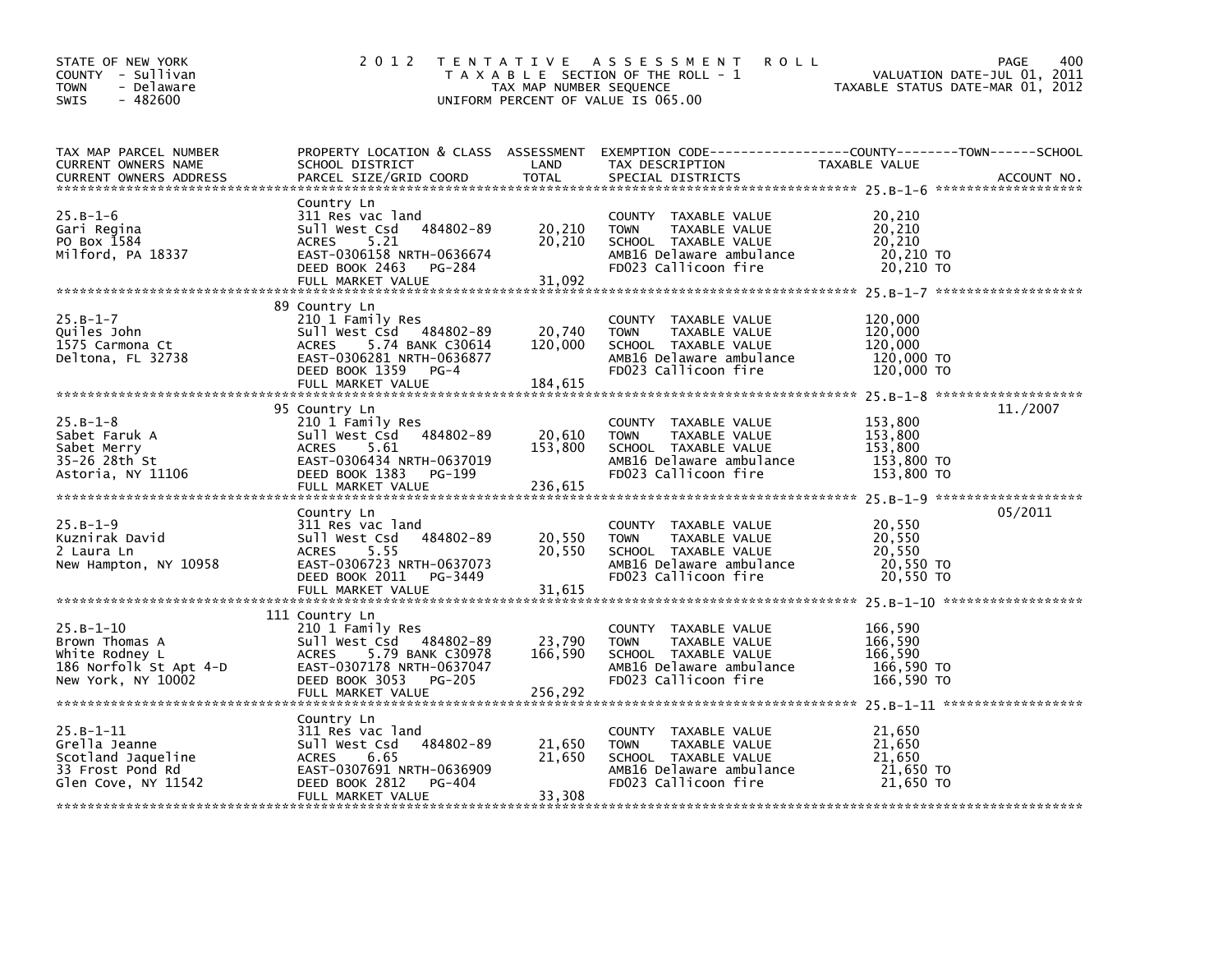| STATE OF NEW YORK<br>COUNTY - Sullivan<br>- Delaware<br><b>TOWN</b><br>$-482600$<br><b>SWIS</b>                                                     | 2 0 1 2                                                                                                                                                                            | T E N T A T I V E<br>TAX MAP NUMBER SEQUENCE | A S S E S S M E N T<br><b>ROLL</b><br>T A X A B L E SECTION OF THE ROLL - 1<br>UNIFORM PERCENT OF VALUE IS 065.00                            | VALUATION DATE-JUL 01, 2011<br>TAXABLE STATUS DATE-MAR 01, 2012 | PAGE<br>401 |
|-----------------------------------------------------------------------------------------------------------------------------------------------------|------------------------------------------------------------------------------------------------------------------------------------------------------------------------------------|----------------------------------------------|----------------------------------------------------------------------------------------------------------------------------------------------|-----------------------------------------------------------------|-------------|
| TAX MAP PARCEL NUMBER<br><b>CURRENT OWNERS NAME</b>                                                                                                 | SCHOOL DISTRICT                                                                                                                                                                    | LAND                                         | PROPERTY LOCATION & CLASS ASSESSMENT EXEMPTION CODE----------------COUNTY-------TOWN------SCHOOL<br>TAX DESCRIPTION                          | <b>TAXABLE VALUE</b>                                            |             |
| $25.B-1-12$<br>Sabet Faruk G<br>Sabet Merry<br>35-26 28th St<br>Astoria, NY 11106                                                                   | Deer Run<br>311 Res vac land<br>484802-89<br>Sull West Csd<br>5.86<br><b>ACRES</b><br>EAST-0308191 NRTH-0636947<br>DEED BOOK 1385<br>PG-40<br>FULL MARKET VALUE                    | 20,860<br>20,860<br>32,092                   | <b>COUNTY</b><br>TAXABLE VALUE<br><b>TOWN</b><br>TAXABLE VALUE<br>SCHOOL TAXABLE VALUE<br>AMB16 Delaware ambulance<br>FD025 Hortonville fire | 20,860<br>20,860<br>20,860<br>20,860 TO<br>20,860 TO            | 11/2007     |
| $25.B-1-13$<br>DiChiaro Michael A<br>DiChiaro Joseph J<br>1679 Tangiers Dr<br>Henderson, NV 89012<br>PRIOR OWNER ON 3/01/2012<br>DiChiaro Michael A | Country Ln<br>311 Res vac land<br>484802-89<br>Sull West Csd<br>5.01<br><b>ACRES</b><br>EAST-0308339 NRTH-0636369<br>DEED BOOK 2012<br>PG-1299<br>FULL MARKET VALUE                | 20,010<br>20,010<br>30,785                   | <b>COUNTY</b><br>TAXABLE VALUE<br>TAXABLE VALUE<br><b>TOWN</b><br>SCHOOL TAXABLE VALUE<br>AMB16 Delaware ambulance<br>FD025 Hortonville fire | 20,010<br>20,010<br>20,010<br>20,010 TO<br>20.010 TO            |             |
| $25.B - 1 - 14$<br>Stanzoni Robert<br>518 William Floyd Pkwy<br>Shirley, NY 11967                                                                   | Country Ln<br>311 Res vac land<br>484802-89<br>Sull West Csd<br>5.01<br><b>ACRES</b><br>EAST-0308480 NRTH-0635908<br>DEED BOOK 2609<br>PG-321<br>FULL MARKET VALUE                 | 20,010<br>20,010<br>30,785                   | TAXABLE VALUE<br><b>COUNTY</b><br>TAXABLE VALUE<br><b>TOWN</b><br>SCHOOL TAXABLE VALUE<br>AMB16 Delaware ambulance<br>FD025 Hortonville fire | 20,010<br>20,010<br>20,010<br>20,010 TO<br>20,010 TO            |             |
| $25.B-1-15$<br>Tanzola John M<br>Tanzola Grace F<br>782 Natures Way<br>Franklin Lakes, NJ 07417                                                     | Country Ln<br>311 Res vac land<br>Sull West Csd<br>484802-89<br>5.10<br><b>ACRES</b><br>EAST-0307835 NRTH-0636311<br>DEED BOOK 1353<br>PG-692<br>FULL MARKET VALUE                 | 20,100<br>20,100<br>30,923                   | TAXABLE VALUE<br><b>COUNTY</b><br>TAXABLE VALUE<br><b>TOWN</b><br>SCHOOL TAXABLE VALUE<br>AMB16 Delaware ambulance<br>FD023 Callicoon fire   | 20,100<br>20,100<br>20,100<br>20,100 TO<br>20,100 TO            |             |
| $25.B-1-16$<br>Barbier Charles G<br>132 Barnert Ave<br>Totowa, NJ 07512                                                                             | 122 Country Ln<br>210 1 Family Res<br>484802-89<br>Sull West Csd<br>5.07 BANKC140100<br><b>ACRES</b><br>EAST-0307420 NRTH-0636401<br>DEED BOOK 1353<br>PG-695<br>FULL MARKET VALUE | 23,070<br>160,970<br>247,646                 | TAXABLE VALUE<br><b>COUNTY</b><br><b>TOWN</b><br>TAXABLE VALUE<br>SCHOOL TAXABLE VALUE<br>AMB16 Delaware ambulance<br>FD023 Callicoon fire   | 160,970<br>160.970<br>160,970<br>160,970 TO<br>160,970 TO       |             |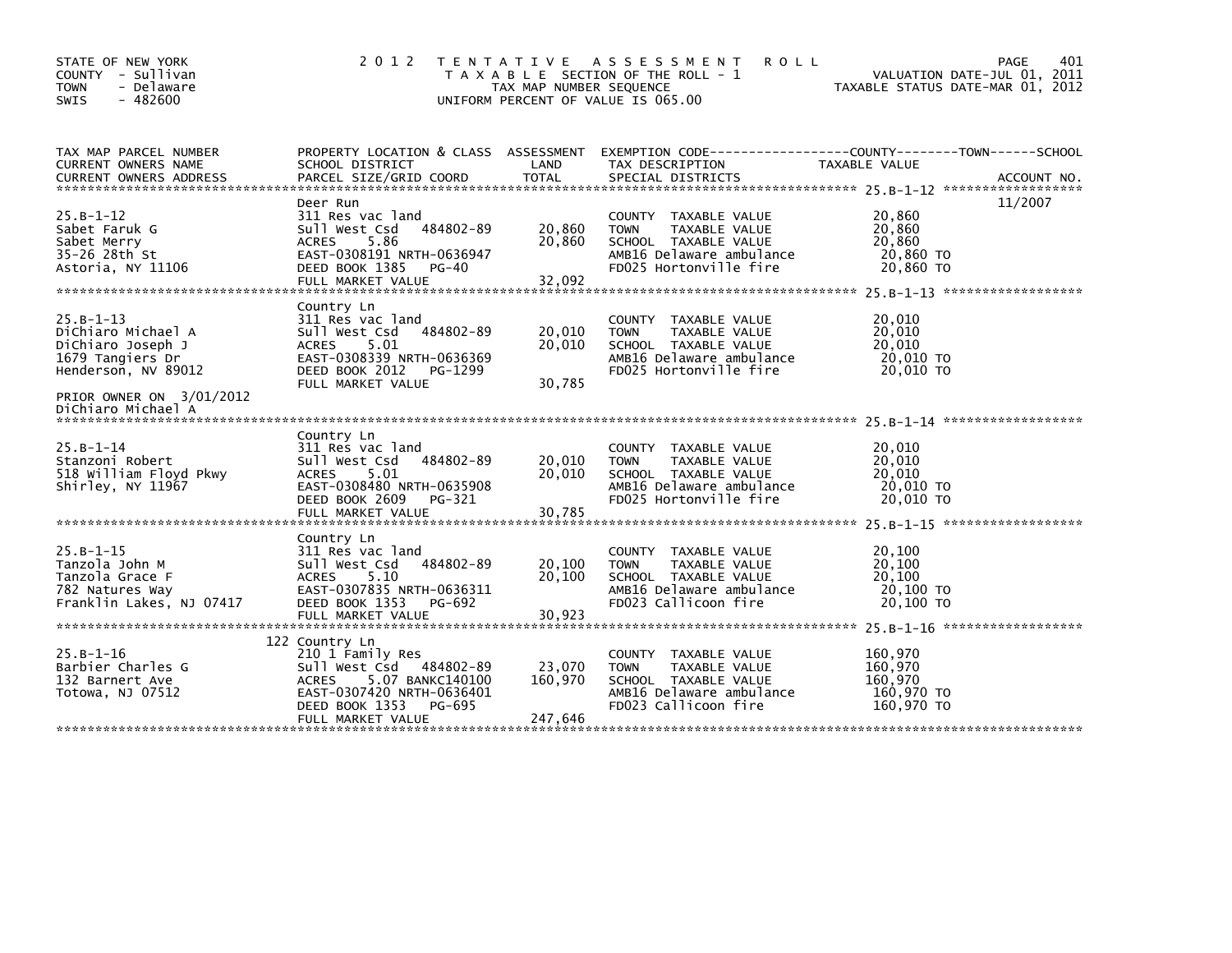| STATE OF NEW YORK<br>COUNTY - Sullivan<br>- Delaware<br><b>TOWN</b><br>$-482600$<br><b>SWIS</b>                                                                                     | 2 0 1 2<br>T E N T A T I V E                                                                                              | T A X A B L E SECTION OF THE ROLL - 1<br>TAX MAP NUMBER SEQUENCE<br>UNIFORM PERCENT OF VALUE IS 065.00 |                                         | A S S E S S M E N T<br><b>ROLL</b>                                                                                  | VALUATION DATE-JUL 01, 2011<br>TAXABLE STATUS DATE-MAR 01, 2012 | PAGE        | 402         |
|-------------------------------------------------------------------------------------------------------------------------------------------------------------------------------------|---------------------------------------------------------------------------------------------------------------------------|--------------------------------------------------------------------------------------------------------|-----------------------------------------|---------------------------------------------------------------------------------------------------------------------|-----------------------------------------------------------------|-------------|-------------|
| TAX MAP PARCEL NUMBER<br><b>CURRENT OWNERS NAME</b><br>SCHOOL DISTRICT<br><b>CURRENT OWNERS ADDRESS</b>                                                                             | PROPERTY LOCATION & CLASS ASSESSMENT EXEMPTION CODE----------------COUNTY-------TOWN-----SCHOOL<br>PARCEL SIZE/GRID COORD | LAND<br><b>TOTAL</b>                                                                                   | TAX DESCRIPTION                         | SPECIAL DISTRICTS                                                                                                   | TAXABLE VALUE                                                   |             | ACCOUNT NO. |
| 84 Country Ln<br>$25.B-1-18$<br>Smith David S<br>200 E 24th St 1609<br><b>ACRES</b><br>New York, NY 10010<br>DEED BOOK 3025                                                         | 210 1 Family Res<br>Sull West Csd 484802-89<br>5.17 BANK 220065<br>EAST-0306765 NRTH-0636008<br>PG-627                    | 20,170<br>125,010                                                                                      | <b>COUNTY</b><br><b>TOWN</b>            | TAXABLE VALUE<br>TAXABLE VALUE<br>SCHOOL TAXABLE VALUE<br>AMB16 Delaware ambulance<br>FD023 Callicoon fire          | 125,010<br>125,010<br>125,010<br>125,010 TO<br>125,010 TO       |             |             |
| 56 Country Ln                                                                                                                                                                       |                                                                                                                           |                                                                                                        |                                         |                                                                                                                     |                                                                 | 08/2010     |             |
| $25.B-1-19$<br>Picone Tiffany Ann<br>Sull West Csd<br>56 Country Ln<br><b>ACRES</b><br>Delaware, NY 12723<br>DEED BOOK 2011<br>PRIOR OWNER ON 3/01/2012                             | 215 1 Fam Res $w/$<br>484802-89<br>5.17<br>EAST-0306524 NRTH-0635606<br>PG-7920<br>FULL MARKET VALUE                      | 20,170<br>140,650<br>216,385                                                                           | STAR B<br><b>COUNTY</b><br><b>TOWN</b>  | 41854<br>TAXABLE VALUE<br>TAXABLE VALUE<br>SCHOOL TAXABLE VALUE<br>AMB16 Delaware ambulance<br>FD023 Callicoon fire | 0<br>140,650<br>140,650<br>122,050<br>140,650 TO<br>140,650 TO  | 0           | 18,600      |
| Picone Tiffany Ann                                                                                                                                                                  |                                                                                                                           |                                                                                                        |                                         |                                                                                                                     |                                                                 |             |             |
|                                                                                                                                                                                     |                                                                                                                           |                                                                                                        |                                         |                                                                                                                     |                                                                 |             |             |
| 42 Country Ln<br>$25.B - 1 - 20$<br>Kleiner Matthew<br>Sull West Csd<br>Kleiner Jill<br><b>ACRES</b><br>42 Country Rd<br>PO Box 417<br><b>DEED BOOK 2171</b><br>Callicoon, NY 12723 | 210 1 Family Res<br>484802-89<br>5.17<br>EAST-0306290 NRTH-0635200<br>PG-67<br>FULL MARKET VALUE                          | 20,170<br>162,600<br>250,154                                                                           | STAR B<br><b>COUNTY</b><br><b>TOWN</b>  | 41854<br>TAXABLE VALUE<br>TAXABLE VALUE<br>SCHOOL TAXABLE VALUE<br>AMB16 Delaware ambulance<br>FD023 Callicoon fire | 0<br>162,600<br>162,600<br>144,000<br>162,600 TO<br>162,600 TO  | $\Omega$    | 18,600      |
| 24 Country Ln                                                                                                                                                                       |                                                                                                                           |                                                                                                        |                                         |                                                                                                                     |                                                                 | 08/2011     |             |
| $25.b - 1 - 21$<br>Flyer Susan M<br>Sull West Csd<br>24 Country Rd<br><b>ACRES</b><br>Callicoon, NY 12723<br>DEED BOOK 2011                                                         | 210 1 Family Res<br>484802-89<br>6.65<br>EAST-0306038 NRTH-0634784<br>PG-6830                                             | 21,650<br>139,300                                                                                      | STAR EN<br><b>COUNTY</b><br><b>TOWN</b> | 41834<br>TAXABLE VALUE<br>TAXABLE VALUE<br>SCHOOL TAXABLE VALUE<br>AMB16 Delaware ambulance                         | $\mathbf{0}$<br>139,300<br>139,300<br>100,740<br>139,300 TO     | 0           | 38,560      |
| 120 Serenity Dr                                                                                                                                                                     |                                                                                                                           |                                                                                                        |                                         |                                                                                                                     |                                                                 |             |             |
| $25.B-1-22$<br>Gaschler Joseph<br>Sull West Csd<br>Gaschler Helen<br><b>ACRES</b><br>120 Serenity Dr<br>PO Box 175<br>DEED BOOK 1612<br>Callicoon, NY 12723                         | 210 1 Family Res<br>484802-89<br>6.62<br>EAST-0306594 NRTH-0633431<br>PG-145<br>FULL MARKET VALUE                         | 21,620<br>119,000<br>183,077                                                                           | STAR EN<br><b>COUNTY</b><br><b>TOWN</b> | 41834<br>TAXABLE VALUE<br>TAXABLE VALUE<br>SCHOOL TAXABLE VALUE<br>AMB16 Delaware ambulance<br>FD023 Callicoon fire | 0<br>119,000<br>119,000<br>80,440<br>119,000 TO<br>119,000 TO   | $\mathbf 0$ | 38,560      |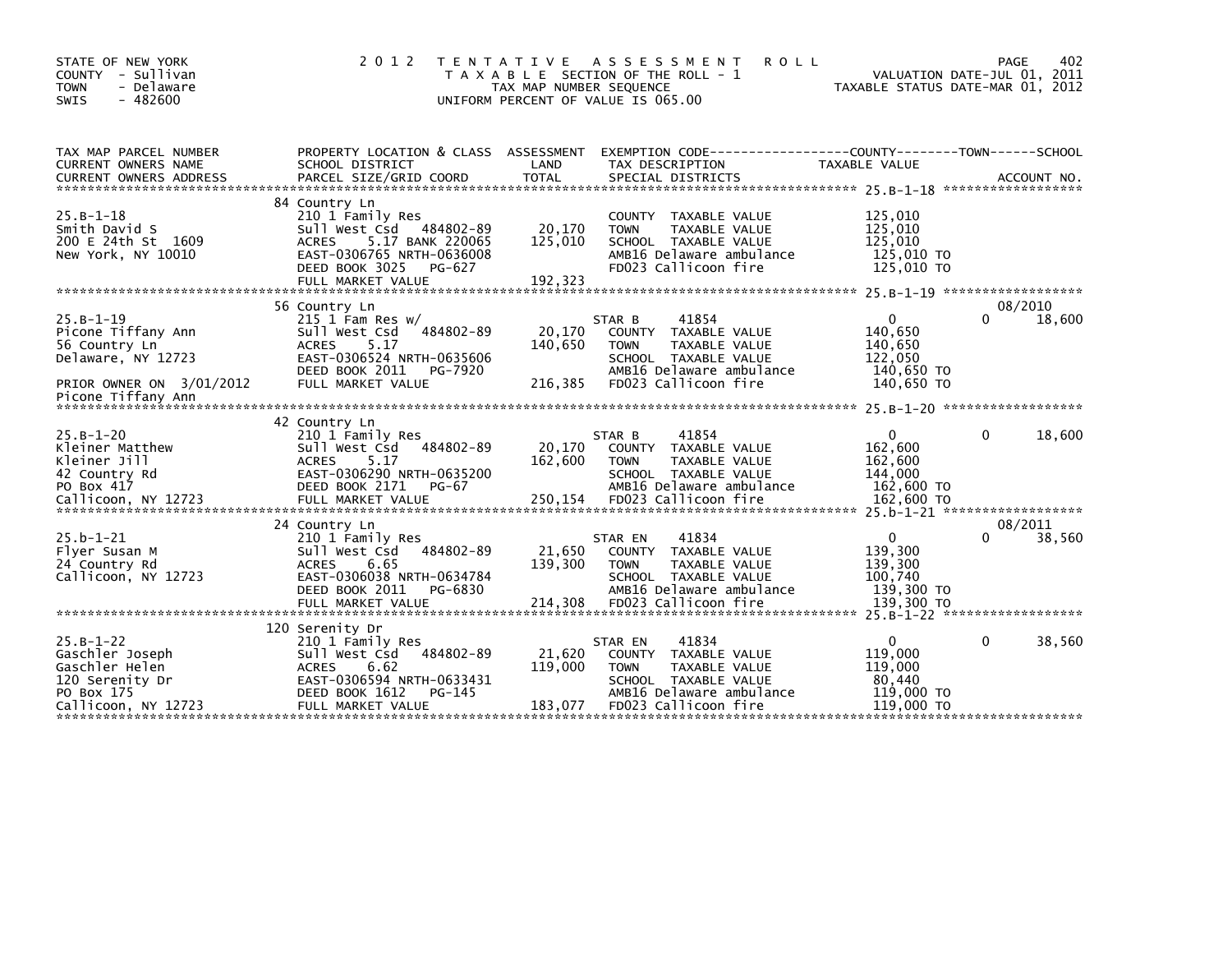| STATE OF NEW YORK<br>COUNTY - Sullivan<br>- Delaware<br><b>TOWN</b><br>$-482600$<br>SWIS    | 2 0 1 2                                                                                                                                                                            | T E N T A T I V E<br>TAX MAP NUMBER SEQUENCE<br>UNIFORM PERCENT OF VALUE IS 065.00 | A S S E S S M E N T<br><b>ROLL</b><br>T A X A B L E SECTION OF THE ROLL - 1                                                                         | TAXABLE STATUS DATE-MAR 01, 2012                                      | 403<br><b>PAGE</b><br>VALUATION DATE-JUL 01, 2011 |
|---------------------------------------------------------------------------------------------|------------------------------------------------------------------------------------------------------------------------------------------------------------------------------------|------------------------------------------------------------------------------------|-----------------------------------------------------------------------------------------------------------------------------------------------------|-----------------------------------------------------------------------|---------------------------------------------------|
| TAX MAP PARCEL NUMBER<br><b>CURRENT OWNERS NAME</b>                                         | PROPERTY LOCATION & CLASS ASSESSMENT<br>SCHOOL DISTRICT                                                                                                                            | LAND                                                                               | EXEMPTION CODE-----------------COUNTY-------TOWN------SCHOOL<br>TAX DESCRIPTION                                                                     | TAXABLE VALUE                                                         |                                                   |
| $25.B-1-23$<br>Gaschler John<br>Gaschler Catalina<br>121 Rose Pl<br>West Paterson, NJ 07424 | Serenity Dr<br>311 Res vac land<br>484802-89<br>Sull West Csd<br><b>ACRES</b><br>6.17<br>EAST-0306396 NRTH-0633936<br>DEED BOOK 01537 PG-00110<br>FULL MARKET VALUE                | 21,170<br>21,170<br>32,569                                                         | COUNTY TAXABLE VALUE<br><b>TOWN</b><br>TAXABLE VALUE<br>SCHOOL TAXABLE VALUE<br>AMB16 Delaware ambulance<br>FD023 Callicoon fire                    | 21,170<br>21,170<br>21,170<br>21,170 TO<br>21.170 TO                  |                                                   |
| $25.B-1-24$<br>Matthie Nestor<br>Matthie Nelrene<br>82 Serenity Dr<br>PO Box 531            | 82 Serenity Dr<br>210 1 Family Res<br>484802-89<br>Sull West Csd<br><b>ACRES</b><br>5.78<br>EAST-0306420 NRTH-0634388<br>DEED BOOK 1384<br>$PG-449$                                | 20,780<br>148,700                                                                  | 41834<br>STAR EN<br>COUNTY TAXABLE VALUE<br>TAXABLE VALUE<br><b>TOWN</b><br>SCHOOL TAXABLE VALUE<br>AMB16 Delaware ambulance                        | $\Omega$<br>148,700<br>148,700<br>110,140<br>148,700 TO               | 38,560<br>0                                       |
| $25.b - 1 - 25$<br>Pieroni Lisa<br>Carapella Lynn<br>60 Gard Ave<br>Bronxville, NY 10708    | 66 Serenity Dr<br>210 1 Family Res<br>484802-89<br>Sull West Csd<br>5.56<br><b>ACRES</b><br>EAST-0306635 NRTH-0634756<br>DEED BOOK 3177<br>PG-338                                  | 20,560<br>125,400                                                                  | TAXABLE VALUE<br><b>COUNTY</b><br>TAXABLE VALUE<br><b>TOWN</b><br>SCHOOL TAXABLE VALUE<br>AMB16 Delaware ambulance<br>FD023 Callicoon fire          | 125,400<br>125,400<br>125,400<br>125,400 TO<br>125,400 TO             |                                                   |
| $25.B-1-26$<br>S.J.& J. Co., Inc.<br>1815 Broad Hollow Rd Ste B<br>Farmingdale, NY 11735    | 48 Serenity Dr<br>210 1 Family Res<br>484802-89<br>Sull West Csd<br>6.58<br><b>ACRES</b><br>EAST-0306866 NRTH-0635172<br>DEED BOOK 3618<br>PG-211                                  | 24,500<br>210,000                                                                  | <b>COUNTY</b><br>TAXABLE VALUE<br>TAXABLE VALUE<br><b>TOWN</b><br>SCHOOL TAXABLE VALUE<br>AMB16 Delaware ambulance<br>FD023 Callicoon fire          | 210,000<br>210,000<br>210,000<br>210,000 TO<br>210,000 TO             |                                                   |
| $25.B-1-27$<br>Arzilli Lucas J<br>Arzilli Theresa L<br>PO Box 220<br>Callicoon, NY 12723    | 36 Serenity Dr<br>210 1 Family Res<br>Sull West Csd<br>484802-89<br>7.73 BANKC170030<br><b>ACRES</b><br>EAST-0307151 NRTH-0635599<br>DEED BOOK 2851<br>PG-415<br>FULL MARKET VALUE | 27,700<br>160,000<br>246,154                                                       | 41854<br>STAR B<br>COUNTY TAXABLE VALUE<br>TAXABLE VALUE<br><b>TOWN</b><br>SCHOOL TAXABLE VALUE<br>AMB16 Delaware ambulance<br>FD023 Callicoon fire | $\Omega$<br>160,000<br>160,000<br>141,400<br>160.000 TO<br>160,000 TO | 0<br>18,600                                       |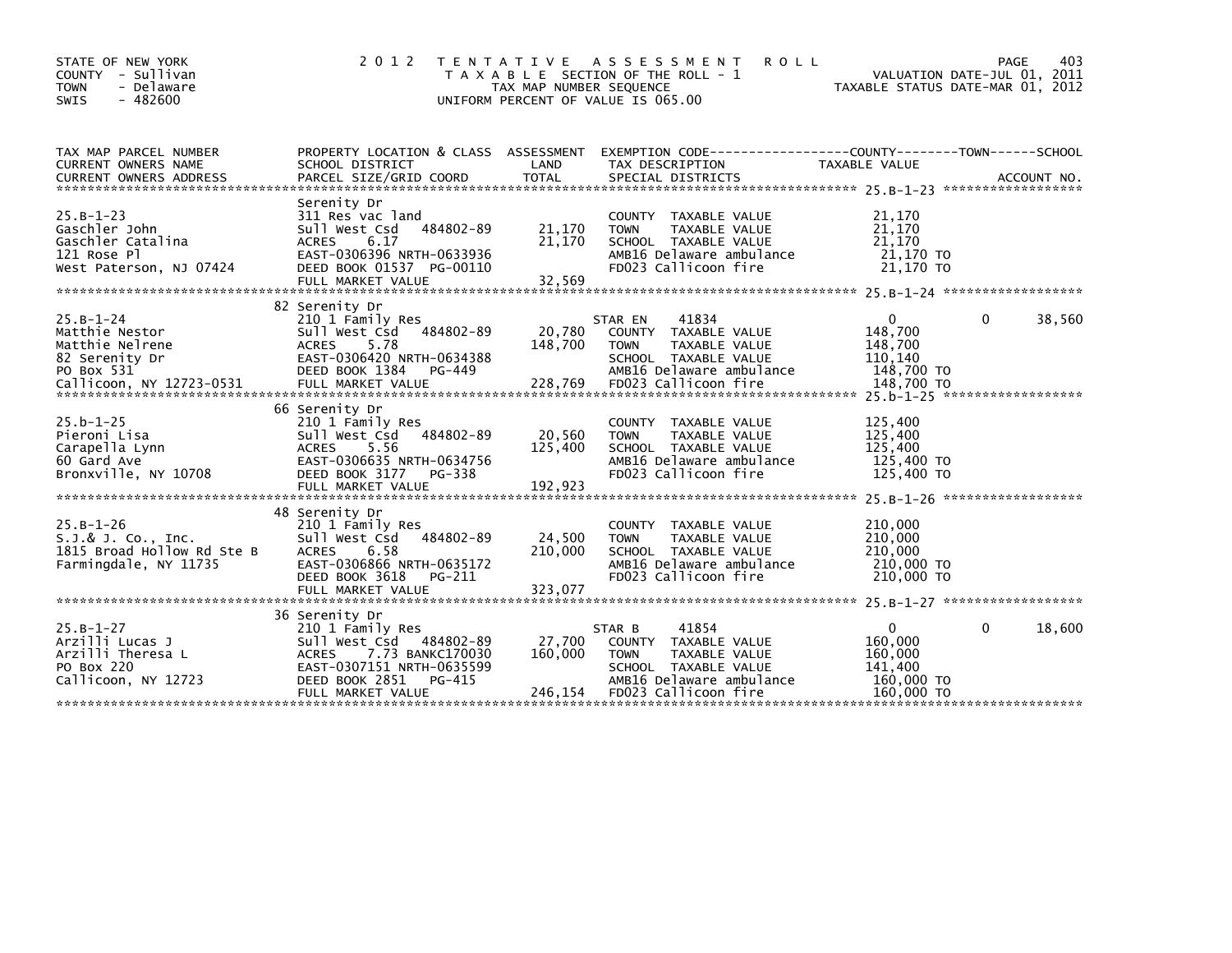| STATE OF NEW YORK<br>COUNTY - Sullivan<br><b>TOWN</b><br>- Delaware<br><b>SWIS</b><br>$-482600$    | 2 0 1 2                                                                                                                                                             | TAX MAP NUMBER SEQUENCE      | TENTATIVE ASSESSMENT<br><b>ROLL</b><br>T A X A B L E SECTION OF THE ROLL - 1<br>UNIFORM PERCENT OF VALUE IS 065.00                                             | VALUATION DATE-JUL 01, 2011<br>TAXABLE STATUS DATE-MAR 01, 2012 | 404<br>PAGE            |
|----------------------------------------------------------------------------------------------------|---------------------------------------------------------------------------------------------------------------------------------------------------------------------|------------------------------|----------------------------------------------------------------------------------------------------------------------------------------------------------------|-----------------------------------------------------------------|------------------------|
| TAX MAP PARCEL NUMBER<br><b>CURRENT OWNERS NAME</b>                                                | PROPERTY LOCATION & CLASS ASSESSMENT<br>SCHOOL DISTRICT                                                                                                             | LAND                         | EXEMPTION CODE-----------------COUNTY-------TOWN------SCHOOL<br>TAX DESCRIPTION                                                                                | <b>TAXABLE VALUE</b>                                            |                        |
| $25.B-1-28$<br>Kobesky Fred<br>Kobesky Mary J<br>28 Serenity Dr<br>PO Box 212                      | 28 Serenity Dr<br>210 1 Family Res<br>484802-89<br>Sull West Csd<br><b>ACRES</b><br>5.67<br>EAST-0307493 NRTH-0635776<br>DEED BOOK 2487<br>PG-66                    | 25,670<br>248,800            | 41854<br>STAR B<br>COUNTY TAXABLE VALUE<br>TAXABLE VALUE<br><b>TOWN</b><br>SCHOOL TAXABLE VALUE<br>AMB16 Delaware ambulance                                    | $\mathbf{0}$<br>248,800<br>248,800<br>230,200<br>248,800 TO     | 18,600<br>0            |
| $25.B-1-29$<br>Monfredo Vincent<br>Monfredo Sally<br>37 Margin Dr<br>West Shirley, NY 11967        | 24 Serenity Dr<br>210 1 Family Res<br>Sull West Csd<br>484802-89<br><b>ACRES</b><br>6.47<br>EAST-0307931 NRTH-0635797<br>DEED BOOK 2035<br>PG-564                   | 21,470<br>90.000             | COUNTY TAXABLE VALUE<br>TAXABLE VALUE<br><b>TOWN</b><br>SCHOOL TAXABLE VALUE<br>AMB16 Delaware ambulance<br>FD023 Callicoon fire                               | 90,000<br>90,000<br>90.000<br>90,000 TO<br>90,000 TO            |                        |
| $25.B - 1 - 30$<br>Gaschler John<br>Gaschler Catalina<br>121 Rose Place<br>West Paterson, NJ 07424 | Serenity Dr<br>311 Res vac land<br>484802-89<br>Sull West Csd<br>ACRES<br>5.25<br>EAST-0308107 NRTH-0635245<br>DEED BOOK 28654 PG-473                               | 20,250<br>20,250             | COUNTY TAXABLE VALUE<br>TAXABLE VALUE<br><b>TOWN</b><br>SCHOOL TAXABLE VALUE<br>AMB16 Delaware ambulance<br>FD023 Callicoon fire                               | 20,250<br>20,250<br>20,250<br>20,250 TO<br>20.250 TO            |                        |
| $25.B-1-31$<br>Gaschler John<br>Gaschler Catalina<br>121 Rose Pl<br>West Paterson, NJ 07424        | 31 Serenity Dr<br>$215$ 1 Fam Res w/<br>484802-89<br>Sull West Csd<br>5.05<br><b>ACRES</b><br>EAST-0307835 NRTH-0634915<br>DEED BOOK 1903<br>PG-306                 | 20,050<br>137,160            | COUNTY TAXABLE VALUE<br><b>TOWN</b><br>TAXABLE VALUE<br>SCHOOL TAXABLE VALUE<br>AMB16 Delaware ambulance<br>FD023 Callicoon fire                               | 137,160<br>137,160<br>137,160<br>137,160 TO<br>137.160 TO       |                        |
| $25.b - 1 - 32$<br>Pollack Eileen<br>PO Box 835<br>Callicoon, NY 12723                             | 43 Serenity Dr<br>210 1 Family Res<br>Sull West Csd 484802-89<br><b>ACRES</b><br>5.45<br>EAST-0307608 NRTH-0634868<br>DEED BOOK 3227<br>PG-110<br>FULL MARKET VALUE | 23,450<br>244,754<br>376,545 | 41834<br>STAR EN<br><b>COUNTY</b><br>TAXABLE VALUE<br><b>TOWN</b><br>TAXABLE VALUE<br>SCHOOL TAXABLE VALUE<br>AMB16 Delaware ambulance<br>FD023 Callicoon fire | 0<br>244,754<br>244,754<br>206,194<br>244,754 TO<br>244.754 TO  | 11/2007<br>0<br>38,560 |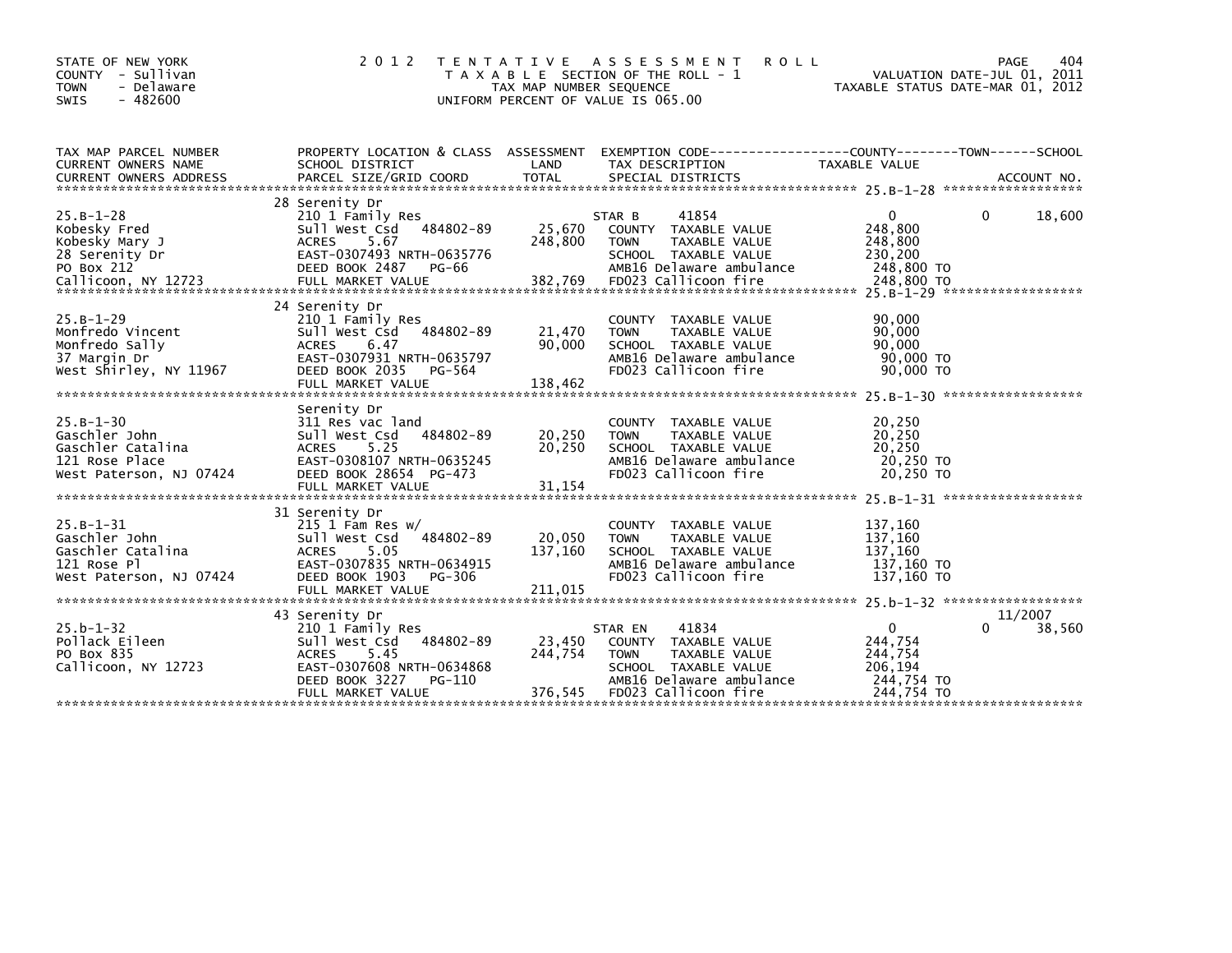| STATE OF NEW YORK<br>COUNTY - Sullivan<br>- Delaware<br><b>TOWN</b><br>SWIS<br>$-482600$                 | 2 0 1 2                                                                                                                                                               | TAX MAP NUMBER SEQUENCE      | TENTATIVE ASSESSMENT<br><b>ROLL</b><br>T A X A B L E SECTION OF THE ROLL - 1<br>UNIFORM PERCENT OF VALUE IS 065.00                                   | VALUATION DATE-JUL 01,<br>TAXABLE STATUS DATE-MAR 01, 2012                           | 405<br><b>PAGE</b><br>2011 |
|----------------------------------------------------------------------------------------------------------|-----------------------------------------------------------------------------------------------------------------------------------------------------------------------|------------------------------|------------------------------------------------------------------------------------------------------------------------------------------------------|--------------------------------------------------------------------------------------|----------------------------|
| TAX MAP PARCEL NUMBER<br>CURRENT OWNERS NAME<br><b>CURRENT OWNERS ADDRESS</b>                            | SCHOOL DISTRICT<br>PARCEL SIZE/GRID COORD                                                                                                                             | LAND<br><b>TOTAL</b>         | PROPERTY LOCATION & CLASS ASSESSMENT EXEMPTION CODE-----------------COUNTY-------TOWN------SCHOOL<br>TAX DESCRIPTION<br>SPECIAL DISTRICTS            | TAXABLE VALUE                                                                        | ACCOUNT NO.                |
| $25.B - 1 - 33$<br>Flecha Angelo<br>Flecha Evelyn<br>57 Serenity Dr<br>PO Box 222<br>Callicoon, NY 12723 | 57 Serenity Dr<br>210 1 Family Res<br>Sull West Csd 484802-89<br>5.15<br><b>ACRES</b><br>EAST-0307351 NRTH-0634777<br>DEED BOOK 2227<br>PG-322<br>FULL MARKET VALUE   | 20,150<br>120,000<br>184,615 | STAR B<br>41854<br>COUNTY TAXABLE VALUE<br><b>TOWN</b><br>TAXABLE VALUE<br>SCHOOL TAXABLE VALUE<br>AMB16 Delaware ambulance<br>FD023 Callicoon fire  | $\mathbf{0}$<br>0<br>120,000<br>120,000<br>101,400<br>120,000 TO<br>120,000 TO       | 18,600                     |
| $25.B-1-34$<br>McCarthy Kathleen<br>75 Serenity Dr<br>PO Box 202<br>Callicoon, NY 12723                  | 75 Serenity Dr<br>210 1 Family Res<br>Sull West Csd<br>484802-89<br>5.21<br><b>ACRES</b><br>EAST-0307246 NRTH-0634463<br>DEED BOOK 1699<br>PG-46<br>FULL MARKET VALUE | 20,210<br>117,500<br>180,769 | 41834<br>STAR EN<br>COUNTY TAXABLE VALUE<br><b>TOWN</b><br>TAXABLE VALUE<br>SCHOOL TAXABLE VALUE<br>AMB16 Delaware ambulance<br>FD023 Callicoon fire | $\mathbf{0}$<br>$\Omega$<br>117,500<br>117,500<br>78,940<br>117,500 TO<br>117,500 TO | 38,560                     |
| $25.B - 1 - 35$<br>Siri Francis M<br>9 Tannehill Ln<br>Parlin, NJ 08859                                  | Serenity Dr<br>311 Res vac land<br>Sull West Csd<br>484802-89<br>5.21<br><b>ACRES</b><br>EAST-0307097 NRTH-0634219<br>DEED BOOK 1384<br>PG-169<br>FULL MARKET VALUE   | 20,210<br>20,210<br>31,092   | COUNTY TAXABLE VALUE<br><b>TOWN</b><br>TAXABLE VALUE<br>SCHOOL TAXABLE VALUE<br>AMB16 Delaware ambulance<br>FD023 Callicoon fire                     | 20,210<br>20,210<br>20,210<br>20,210 TO<br>20,210 TO                                 |                            |
| $25.B - 1 - 36$<br>Onley Alfred<br>Onley Shermy<br>PO Box 98<br>Callicoon, NY 12723                      | 109 Serenity Dr<br>210 1 Family Res<br>sull west Csd<br>484802-89<br><b>ACRES</b><br>5.07<br>EAST-0307008 NRTH-0633881<br>DEED BOOK 1837<br>PG-0141                   | 25,070<br>154,470            | 41854<br>STAR B<br>COUNTY TAXABLE VALUE<br>TAXABLE VALUE<br><b>TOWN</b><br>SCHOOL TAXABLE VALUE<br>AMB16 Delaware ambulance                          | $\Omega$<br>$\Omega$<br>154,470<br>154,470<br>135,870<br>154,470 TO                  | 18,600                     |
| $25.B-1-37$<br>Acosta Elizabeth<br>Acosta Victor<br>612 Eighth Ave<br>Asbury Park, NJ 07712              | 131 Serenity Dr<br>210 1 Family Res<br>Sull West Csd 484802-89<br>5.04 BANK 100035<br><b>ACRES</b><br>EAST-0307119 NRTH-0633479<br>DEED BOOK 1755<br>PG-444           | 20,040<br>168,350            | COUNTY TAXABLE VALUE<br><b>TOWN</b><br>TAXABLE VALUE<br>SCHOOL TAXABLE VALUE<br>AMB16 Delaware ambulance<br>FD023 Callicoon fire                     | 168,350<br>168,350<br>168,350<br>168,350 TO<br>168,350 TO                            |                            |
| $25.b - 1 - 38$<br>Squillace Michael J<br>Squillace Ilene<br>495 Milligan Ln<br>West Islip, NY 11795     | Hillside Ln<br>311 Res vac land<br>484802-89<br>Sull West Csd<br><b>ACRES</b><br>5.17<br>EAST-0308525 NRTH-0633647<br>DEED BOOK 3156<br>PG-207<br>FULL MARKET VALUE   | 20,170<br>20,170<br>31,031   | COUNTY TAXABLE VALUE<br><b>TOWN</b><br>TAXABLE VALUE<br>SCHOOL TAXABLE VALUE<br>AMB16 Delaware ambulance<br>FD023 Callicoon fire                     | 20,170<br>20,170<br>20,170<br>20,170 TO<br>20,170 TO                                 |                            |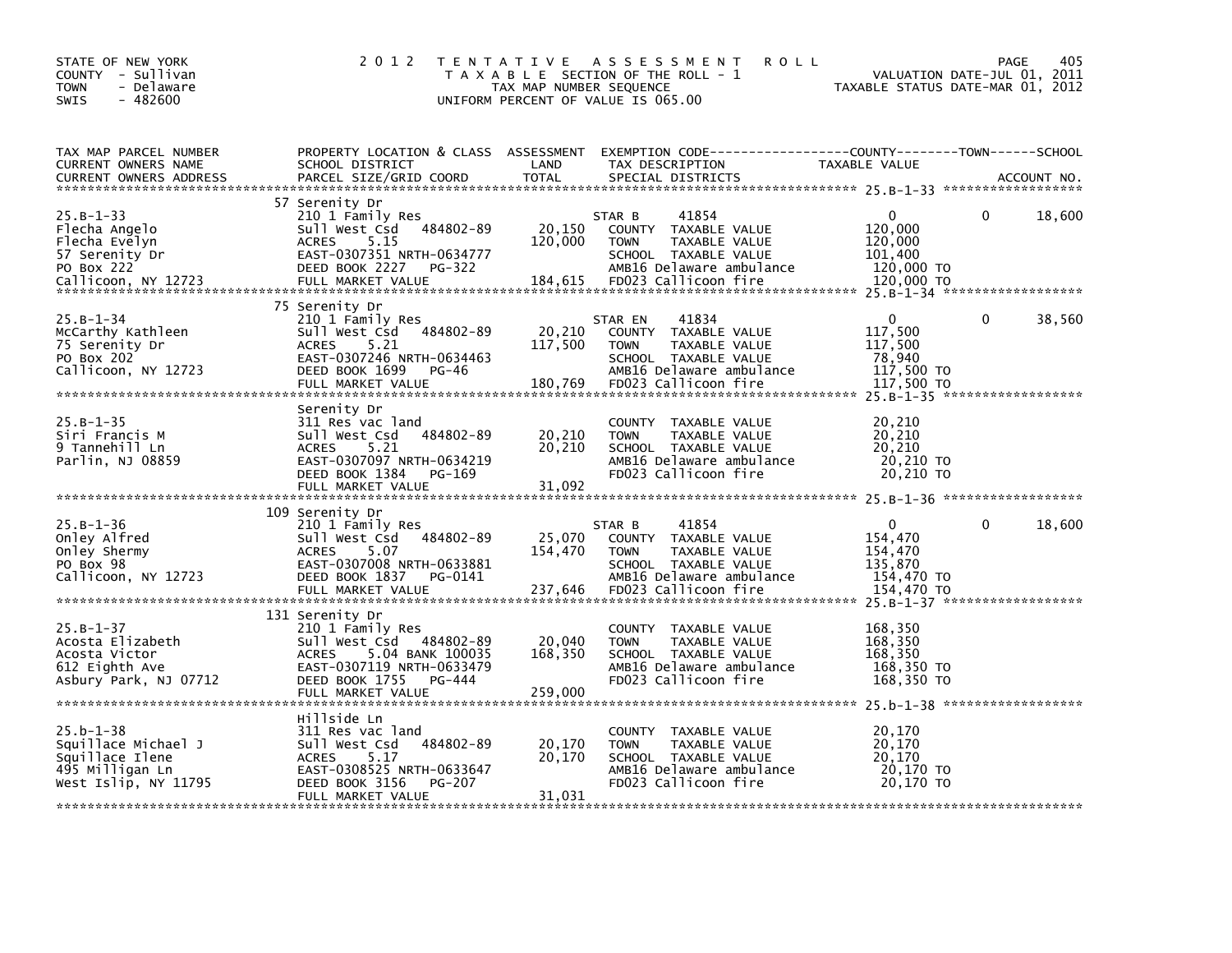| STATE OF NEW YORK<br>- Sullivan<br><b>COUNTY</b><br>- Delaware<br><b>TOWN</b><br>$-482600$<br><b>SWIS</b> | 2 0 1 2                                   | TAX MAP NUMBER SEQUENCE | TENTATIVE ASSESSMENT<br><b>ROLL</b><br>T A X A B L E SECTION OF THE ROLL - 1<br>UNIFORM PERCENT OF VALUE IS 065.00 | VALUATION DATE-JUL 01, 2011<br>TAXABLE STATUS DATE-MAR 01, 2012 | 406<br><b>PAGE</b> |
|-----------------------------------------------------------------------------------------------------------|-------------------------------------------|-------------------------|--------------------------------------------------------------------------------------------------------------------|-----------------------------------------------------------------|--------------------|
| TAX MAP PARCEL NUMBER                                                                                     |                                           |                         | PROPERTY LOCATION & CLASS ASSESSMENT EXEMPTION CODE----------------COUNTY-------TOWN------SCHOOL                   |                                                                 |                    |
| CURRENT OWNERS NAME<br><b>CURRENT OWNERS ADDRESS</b>                                                      | SCHOOL DISTRICT<br>PARCEL SIZE/GRID COORD | LAND<br><b>TOTAL</b>    | TAX DESCRIPTION<br>SPECIAL DISTRICTS                                                                               | TAXABLE VALUE                                                   | ACCOUNT NO.        |
|                                                                                                           | Hillside Ln                               |                         |                                                                                                                    |                                                                 | 11/2009            |
| $25.B - 1 - 39$                                                                                           | 311 Res vac land                          |                         | TAXABLE VALUE<br><b>COUNTY</b>                                                                                     | 20,010                                                          |                    |
| Grillo Michael T Trustee                                                                                  | 484802-89<br>Sull West Csd                | 20,010                  | <b>TOWN</b><br>TAXABLE VALUE                                                                                       | 20,010                                                          |                    |
| Trager Michael I Trustee                                                                                  | 5.01<br><b>ACRES</b>                      | 20,010                  | SCHOOL TAXABLE VALUE                                                                                               | 20,010                                                          |                    |
| 1815B Broad Hollow Rd                                                                                     | EAST-0308110 NRTH-0633500                 |                         | AMB16 Delaware ambulance                                                                                           | 20,010 TO                                                       |                    |
| Farmingdale, NY 11735                                                                                     | DEED BOOK 1380<br>PG-636                  |                         | FD023 Callicoon fire                                                                                               | 20.010 TO                                                       |                    |
|                                                                                                           | FULL MARKET VALUE                         | 30,785                  |                                                                                                                    |                                                                 |                    |
|                                                                                                           |                                           |                         |                                                                                                                    |                                                                 |                    |
| $25.b - 1 - 40$                                                                                           | Hillside Ln<br>311 Res vac land           |                         | TAXABLE VALUE<br><b>COUNTY</b>                                                                                     | 20,800                                                          | 11/2009            |
| Picone Joseph Jr                                                                                          | 484802-89<br>Sull West Csd                | 20,800                  | <b>TOWN</b><br>TAXABLE VALUE                                                                                       | 20,800                                                          |                    |
| 1815B Broad Hollow Rd                                                                                     | 5.80<br><b>ACRES</b>                      | 20,800                  | SCHOOL TAXABLE VALUE                                                                                               | 20,800                                                          |                    |
| Farmingdale, NY 11735                                                                                     | EAST-0307634 NRTH-0633520                 |                         | AMB16 Delaware ambulance                                                                                           | 20,800 TO                                                       |                    |
|                                                                                                           | DEED BOOK 3051<br>PG-180                  |                         | FD023 Callicoon fire                                                                                               | 20,800 TO                                                       |                    |
|                                                                                                           | FULL MARKET VALUE                         | 32,000                  |                                                                                                                    |                                                                 |                    |
|                                                                                                           | Hillside Ln                               |                         |                                                                                                                    |                                                                 |                    |
| $25.B-1-41$                                                                                               | 311 Res vac land                          |                         | COUNTY TAXABLE VALUE                                                                                               | 21,530                                                          |                    |
| Nicant LLC                                                                                                | 484802-89<br>Sull West Csd                | 21,530                  | <b>TOWN</b><br>TAXABLE VALUE                                                                                       | 21,530                                                          |                    |
| 78 Ruby Ln                                                                                                | <b>ACRES</b><br>6.53                      | 21,530                  | SCHOOL TAXABLE VALUE                                                                                               | 21,530                                                          |                    |
| Plainview, NY 11803                                                                                       | EAST-0307698 NRTH-0633907                 |                         | AMB16 Delaware ambulance                                                                                           | 21,530 TO                                                       |                    |
|                                                                                                           | DEED BOOK 3112<br>PG-672                  |                         | FD023 Callicoon fire                                                                                               | 21,530 TO                                                       |                    |
|                                                                                                           | FULL MARKET VALUE                         | 33,123                  |                                                                                                                    |                                                                 |                    |
|                                                                                                           | Hillside Ln                               |                         |                                                                                                                    |                                                                 | 11/2009            |
| $25.B - 1 - 42$                                                                                           | 311 Res vac land                          |                         | TAXABLE VALUE<br><b>COUNTY</b>                                                                                     | 20,020                                                          |                    |
| Grillo Michael T Trustee                                                                                  | 484802-89<br>Sull West Csd                | 20,020                  | <b>TOWN</b><br>TAXABLE VALUE                                                                                       | 20,020                                                          |                    |
| Trager Michael I Trustee                                                                                  | ACRES<br>5.02                             | 20,020                  | SCHOOL TAXABLE VALUE                                                                                               | 20,020                                                          |                    |
| 1815B Broad Hollow Rd                                                                                     | EAST-0308051 NRTH-0634130                 |                         | AMB16 Delaware ambulance                                                                                           | 20,020 TO                                                       |                    |
| Farmingdale, NY 11735                                                                                     | DEED BOOK 1380<br>PG-633                  |                         | FD023 Callicoon fire                                                                                               | 20,020 TO                                                       |                    |
|                                                                                                           | FULL MARKET VALUE                         | 30,800                  |                                                                                                                    |                                                                 |                    |
|                                                                                                           |                                           |                         |                                                                                                                    |                                                                 |                    |
| $25.B-1-43$                                                                                               | Country Ln<br>311 Res vac land            |                         | <b>COUNTY</b><br>TAXABLE VALUE                                                                                     | 20,410                                                          |                    |
| Gentilella Dolores                                                                                        | Sull West Csd<br>484802-89                | 20,410                  | TAXABLE VALUE<br><b>TOWN</b>                                                                                       | 20,410                                                          |                    |
| 288 N Atlanta Ave                                                                                         | 5.41<br><b>ACRES</b>                      | 20.410                  | SCHOOL TAXABLE VALUE                                                                                               | 20,410                                                          |                    |
| N Massapequa, NY 11758                                                                                    | EAST-0308387 NRTH-0634226                 |                         | AMB16 Delaware ambulance                                                                                           | 20,410 TO                                                       |                    |
|                                                                                                           | DEED BOOK 2180<br>PG-275                  |                         | FD023 Callicoon fire                                                                                               | 20,410 TO                                                       |                    |
|                                                                                                           | FULL MARKET VALUE                         | 31,400                  |                                                                                                                    |                                                                 |                    |
|                                                                                                           |                                           |                         |                                                                                                                    |                                                                 |                    |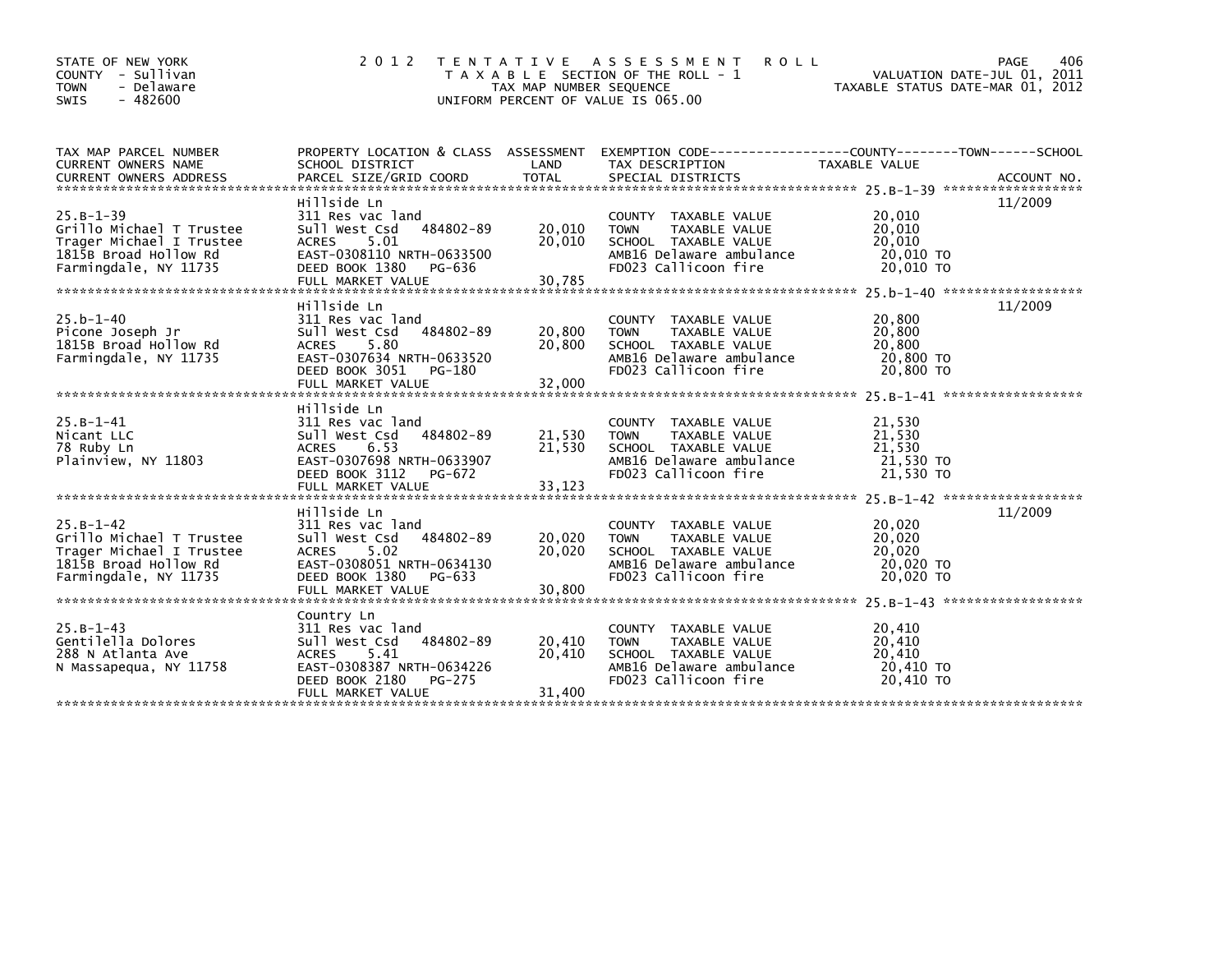| STATE OF NEW YORK<br>- Sullivan<br>COUNTY<br>- Delaware<br><b>TOWN</b><br>- 482600<br>SWIS | TENTATIVE ASSESSMENT<br>2 0 1 2<br>T A X A B L E SECTION OF THE ROLL - 1<br>TAX MAP NUMBER SEQUENCE<br>UNIFORM PERCENT OF VALUE IS 065.00 | <b>ROLL</b> | 407<br>PAGE<br>VALUATION DATE-JUL 01, 2011<br>TAXABLE STATUS DATE-MAR 01, 2012 |               |                    |
|--------------------------------------------------------------------------------------------|-------------------------------------------------------------------------------------------------------------------------------------------|-------------|--------------------------------------------------------------------------------|---------------|--------------------|
| TAX MAP PARCEL NUMBER                                                                      | PROPERTY LOCATION & CLASS ASSESSMENT                                                                                                      |             | EXEMPTION        CODE-----------------COUNTY--------TOWN------SCHOOL           |               |                    |
| CURRENT OWNERS NAME<br>CURRENT OWNERS ADDRESS                                              | SCHOOL DISTRICT<br>PARCEL SIZE/GRID COORD TOTAL                                                                                           | LAND        | TAX DESCRIPTION<br>SPECIAL DISTRICTS                                           | TAXABLE VALUE | ACCOUNT NO.        |
|                                                                                            |                                                                                                                                           |             |                                                                                |               |                    |
|                                                                                            | 218 Country Ln                                                                                                                            |             |                                                                                |               |                    |
| $25.b - 1 - 44$                                                                            | 210 1 Family Res                                                                                                                          |             | 41854<br>STAR B                                                                |               | 18,600<br>$\Omega$ |
| Knack Lawrence                                                                             | Sull West Csd 484802-89                                                                                                                   | 23,250      | COUNTY<br>TAXABLE VALUE                                                        | 183,800       |                    |
| Knack Anne Marie                                                                           | ACRES 5.25                                                                                                                                | 183.800     | <b>TOWN</b><br>TAXABLE VALUE                                                   | 183,800       |                    |
| PO Box 95                                                                                  | EAST-0308212 NRTH-0634771                                                                                                                 |             | SCHOOL TAXABLE VALUE                                                           | 165,200       |                    |
| Callicoon, NY 12723                                                                        | DEED BOOK 3050 PG-642                                                                                                                     |             | AMB16 Delaware ambulance                                                       | 183,800 TO    |                    |
|                                                                                            | FULL MARKET VALUE                                                                                                                         | 282.769     | FD023 Callicoon fire                                                           | 183,800 TO    |                    |
|                                                                                            |                                                                                                                                           |             |                                                                                |               |                    |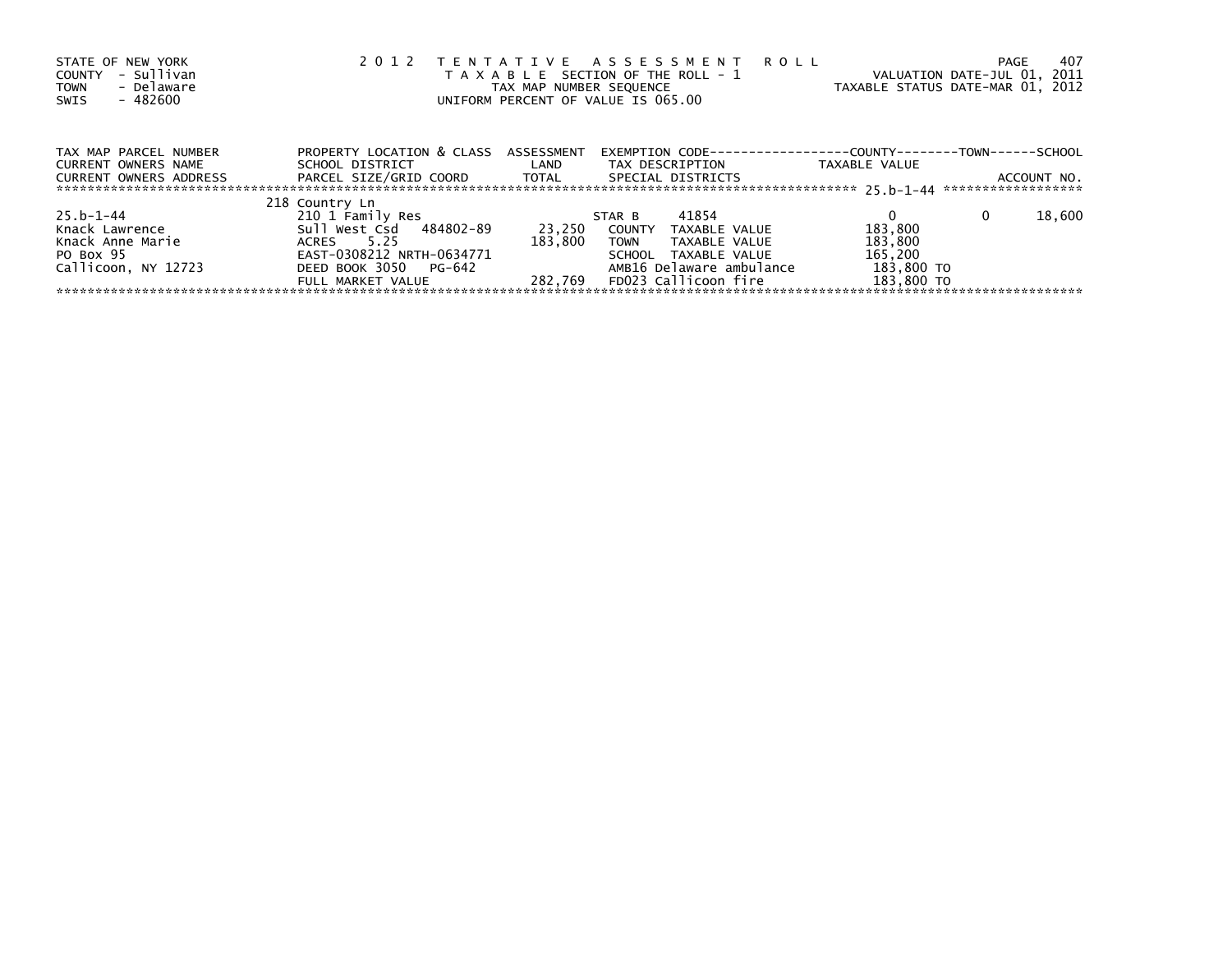|             | STATE OF NEW YORK | 2012 TENTATIVE ASSESSMENT ROLL        | PAGE                             | 408 |
|-------------|-------------------|---------------------------------------|----------------------------------|-----|
|             | COUNTY - Sullivan | T A X A B L E SECTION OF THE ROLL - 1 | VALUATION DATE-JUL 01, 2011      |     |
| <b>TOWN</b> | - Delaware        | MAP SECTION - 025                     | TAXABLE STATUS DATE-MAR 01, 2012 |     |
| SWIS        | - 482600          | SUB-SECTION - B                       | RPS150/V04/L015                  |     |
|             |                   | UNIFORM PERCENT OF VALUE IS 065.00    | CURRENT DATE 5/01/2012           |     |

### \*\*\* S P E C I A L D I S T R I C T S U M M A R Y \*\*\*

| CODE | DISTRICT NAME PARCELS | TOTAL | EXTENSION<br><b>TYPF</b> | EXTENSION<br>VALUE | AD VALOREM<br>VALUE | <b>EXEMPT</b><br>AMOUNT | TAXABLE<br>VALUE |
|------|-----------------------|-------|--------------------------|--------------------|---------------------|-------------------------|------------------|
|      | AMB16 Delaware ambul  |       | 43 TOTAL                 |                    | 4214.794            |                         | 4214.794         |
|      | FD023 Callicoon fire  |       | 40 TOTAL                 |                    | 4153.914            |                         | 4153.914         |
|      | FD025 Hortonville fi  |       | 3 TOTAL                  |                    | 60.880              |                         | 60.880           |

### \*\*\* S C H O O L D I S T R I C T S U M M A R Y \*\*\*

| CODE   | DISTRICT NAME | <b>TOTAL</b><br>PARCELS | ASSESSED<br>∟AND | ASSESSED<br><b>TOTAL</b> | <b>EXEMPT</b><br><b>AMOUNT</b> | <b>TOTAL</b><br><b>TAXABLE</b> | <b>STAR</b><br><b>AMOUNT</b> | <b>STAR</b><br><b>TAXABLE</b> |
|--------|---------------|-------------------------|------------------|--------------------------|--------------------------------|--------------------------------|------------------------------|-------------------------------|
| 484802 | Sull West Csd | 43                      | 913.170          | 4214.794                 |                                | 4214.794                       | 360,200                      | 3854,594                      |
|        | SUB-TOTAL     | 43                      | 913,170          | 4214.794                 |                                | 4214.794                       | 360,200                      | 3854,594                      |
| 484889 | West Sull Lib | 43                      | 913.170          | 4214.794                 |                                | 4214.794                       | 360,200                      | 3854,594                      |
|        | TOTAL         | 86                      | 1826,340         | 8429,588                 |                                | 8429,588                       | 720,400                      | 7709,188                      |

### \*\*\* S Y S T E M C O D E S S U M M A R Y \*\*\*

### NO SYSTEM EXEMPTIONS AT THIS LEVEL

### \*\*\* E X E M P T I O N S U M M A R Y \*\*\*

| CODE           | DESCRIPTION                    | TOTAL<br><b>PARCELS</b> | <b>COUNTY</b> | TOWN | <b>SCHOOL</b>                 |
|----------------|--------------------------------|-------------------------|---------------|------|-------------------------------|
| 41834<br>41854 | STAR EN<br>STAR B<br>T O T A L | 14                      |               |      | 192,800<br>167,400<br>360,200 |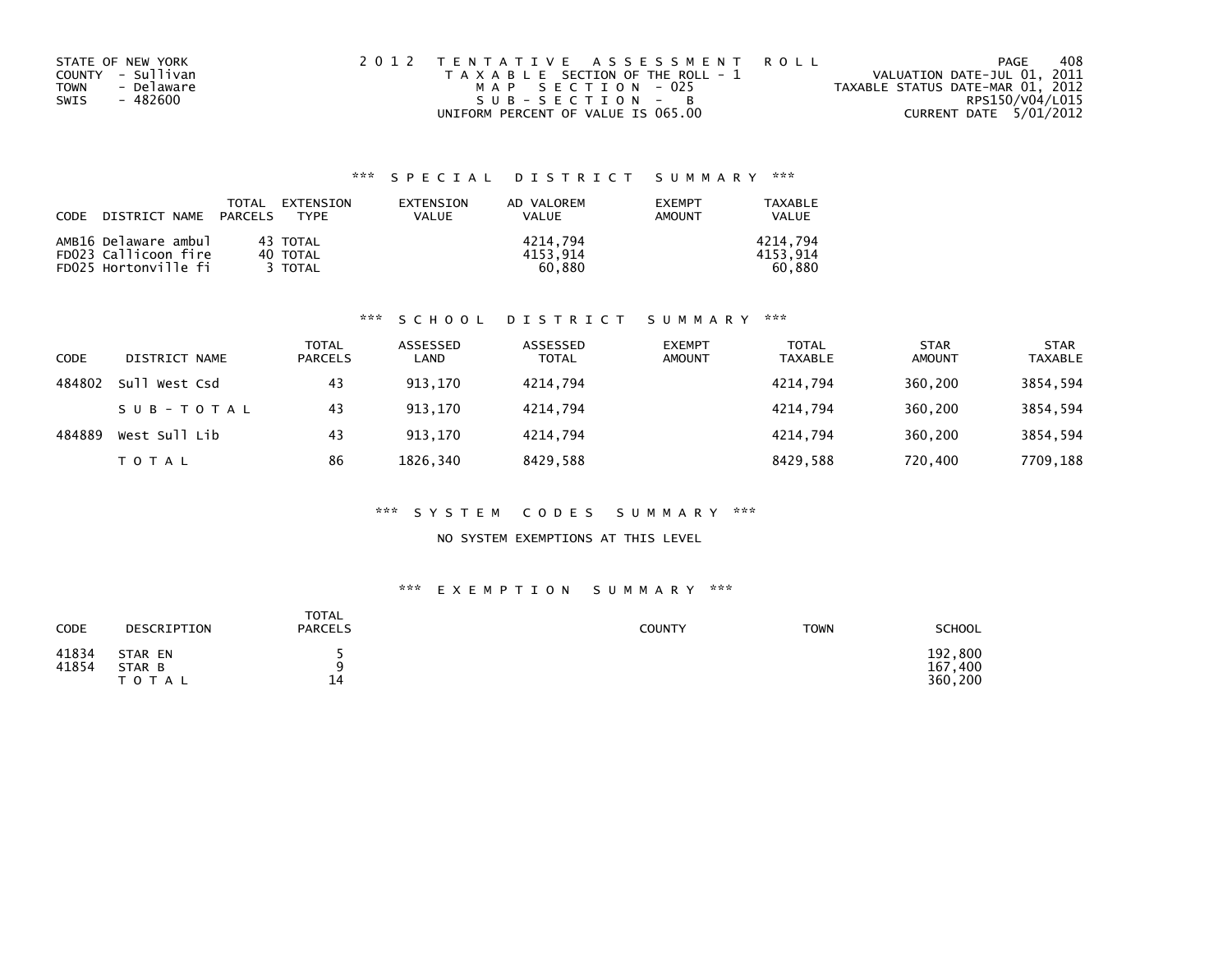| STATE OF NEW YORK<br>COUNTY - Sullivan<br>- Delaware<br><b>TOWN</b><br>- 482600<br>SWIS | 2012 TENTATIVE ASSESSMENT ROLL<br>T A X A B L E SECTION OF THE ROLL - 1<br>MAP SECTION - 025<br>$SUB - SECTION - B$ | PAGE<br>VALUATION DATE-JUL 01, 2011<br>TAXABLE STATUS DATE-MAR 01, 2012 | 409<br>RPS150/V04/L015 |
|-----------------------------------------------------------------------------------------|---------------------------------------------------------------------------------------------------------------------|-------------------------------------------------------------------------|------------------------|
|                                                                                         | UNIFORM PERCENT OF VALUE IS 065.00                                                                                  | CURRENT DATE 5/01/2012                                                  |                        |

# \*\*\* G R A N D T O T A L S \*\*\*

| ROLL       | DESCRIPTION    | <b>TOTAL</b>   | ASSESSED | <b>ASSESSED</b> | <b>TAXABLE</b> | <b>TAXABLE</b> | <b>TAXABLE</b> | <b>STAR</b>    |
|------------|----------------|----------------|----------|-----------------|----------------|----------------|----------------|----------------|
| <b>SEC</b> |                | <b>PARCELS</b> | ∟AND     | TOTAL           | COUNT          | TOWN           | <b>SCHOOL</b>  | <b>TAXABLE</b> |
|            | <b>TAXABLE</b> |                | 913,170  | 4214.794        | 4214.794       | 4214.794       | 4214,794       | 3854,594       |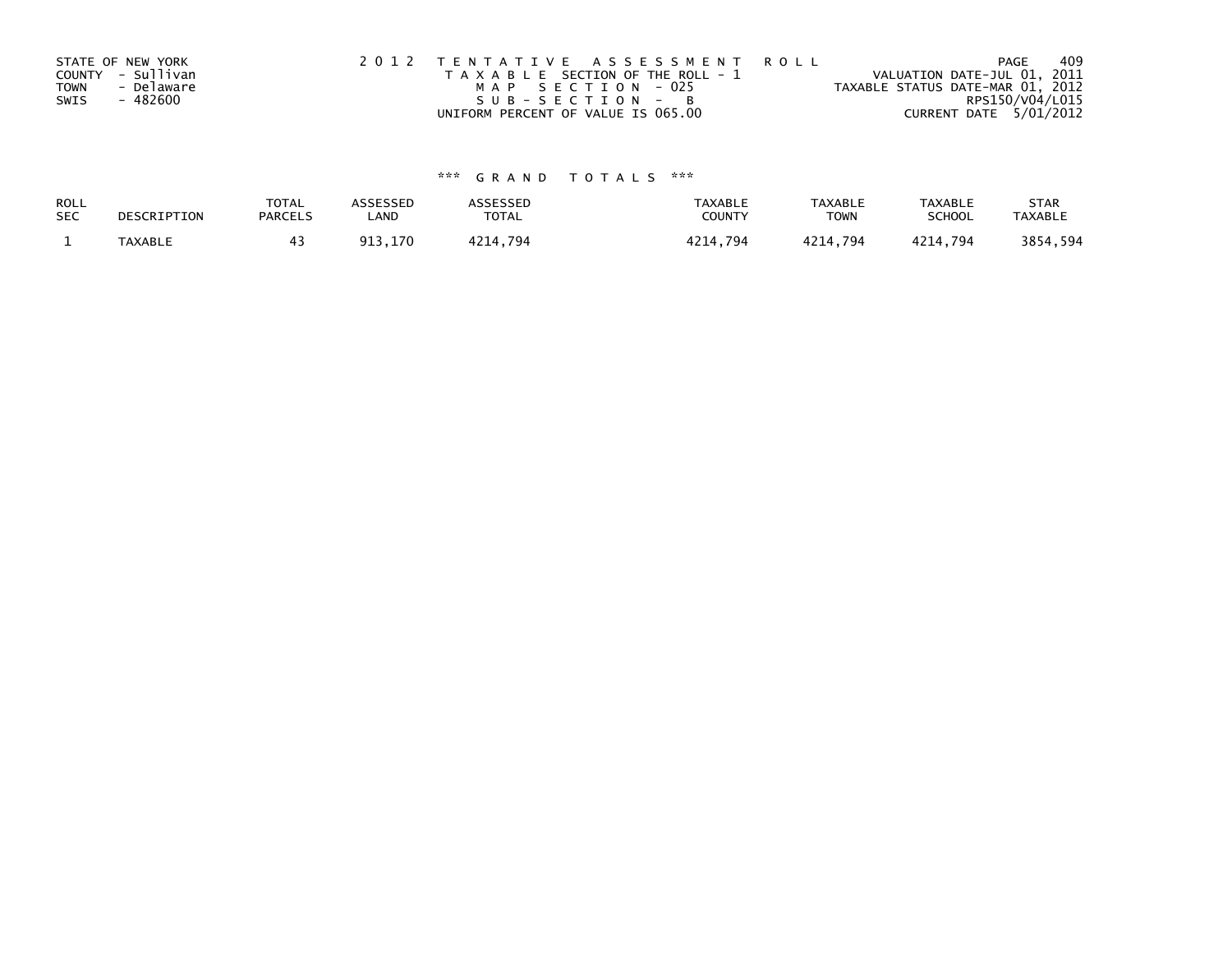| STATE OF NEW YORK<br>COUNTY - Sullivan<br><b>TOWN</b><br>- Delaware<br>$-482600$<br><b>SWIS</b>                       | 2 0 1 2                                                                                                                                                                   | TAX MAP NUMBER SEQUENCE      | TENTATIVE ASSESSMENT<br><b>ROLL</b><br>T A X A B L E SECTION OF THE ROLL - 1<br>UNIFORM PERCENT OF VALUE IS 065.00                                    | TAXABLE STATUS DATE-MAR 01, 2012                                      | 410<br>PAGE<br>VALUATION DATE-JUL 01, 2011 |
|-----------------------------------------------------------------------------------------------------------------------|---------------------------------------------------------------------------------------------------------------------------------------------------------------------------|------------------------------|-------------------------------------------------------------------------------------------------------------------------------------------------------|-----------------------------------------------------------------------|--------------------------------------------|
| TAX MAP PARCEL NUMBER<br>CURRENT OWNERS NAME<br><b>CURRENT OWNERS ADDRESS</b>                                         | PROPERTY LOCATION & CLASS ASSESSMENT<br>SCHOOL DISTRICT<br>PARCEL SIZE/GRID COORD                                                                                         | LAND<br><b>TOTAL</b>         | TAX DESCRIPTION<br>SPECIAL DISTRICTS                                                                                                                  | TAXABLE VALUE                                                         | ACCOUNT NO.                                |
| 26.-1-1.1<br>Eschenberg John H<br>Eschenberg Betty C<br>3966 State Route 17B<br>Callicoon, NY 12723                   | 3966 State Route 17B<br>283 Res w/Comuse<br>484802-89<br>sull west Csd<br>ACRES 25.00<br>EAST-0315240 NRTH-0635700<br>DEED BOOK 2010<br>PG-56831<br>FULL MARKET VALUE     | 47,300<br>171,200<br>263,385 | 41854<br>STAR B<br>COUNTY TAXABLE VALUE<br><b>TOWN</b><br>TAXABLE VALUE<br>SCHOOL TAXABLE VALUE<br>AMB16 Delaware ambulance<br>FD025 Hortonville fire | $\Omega$<br>171,200<br>171,200<br>152,600<br>171,200 TO<br>171,200 TO | 120390<br>$\Omega$<br>18,600               |
| $26. - 1 - 2$<br>Eschenberg Michael C<br>Eschenberg Linda<br>3924 State Route 17B<br>PO Box 96<br>Callicoon, NY 12723 | 3924 State Route 17B<br>240 Rural res<br>484802-89<br>Sull West Csd<br>ACRES 14.65<br>EAST-0315650 NRTH-0635090<br>DEED BOOK 2449<br>PG-122<br>FULL MARKET VALUE          | 30,000<br>127,000<br>195,385 | 41854<br>STAR B<br>COUNTY TAXABLE VALUE<br>TAXABLE VALUE<br><b>TOWN</b><br>SCHOOL TAXABLE VALUE<br>AMB16 Delaware ambulance<br>FD025 Hortonville fire | $\Omega$<br>127,000<br>127,000<br>108.400<br>127,000 TO<br>127,000 TO | 120225<br>$\Omega$<br>18,600               |
| $26. -1 - 3.1$<br>Roche James F<br>Roche Linda J<br>3864 State Route 17B<br>Callicoon, NY 12723                       | State Route 17B<br>311 Res vac land<br>484802-89<br>Sull West Csd<br>3.17<br><b>ACRES</b><br>EAST-0316350 NRTH-0635150<br>DEED BOOK 1091<br>PG-00214<br>FULL MARKET VALUE | 13,200<br>13,200<br>20,308   | COUNTY TAXABLE VALUE<br><b>TOWN</b><br>TAXABLE VALUE<br>SCHOOL TAXABLE VALUE<br>AMB16 Delaware ambulance<br>FD025 Hortonville fire                    | 13,200<br>13,200<br>13.200<br>13,200 TO<br>13,200 TO                  | 120800                                     |
| $26. - 1 - 3.2$<br>Peacock Christopher<br>Easton Melissa<br>81 Washington St Apt 5-D<br>Brooklyn, NY 11201            | 262 Lux Rd<br>210 1 Family Res<br>484802-89<br>Sull West Csd<br>21.83<br><b>ACRES</b><br>EAST-0316353 NRTH-0635161<br>DEED BOOK 2196<br>PG-136<br>FULL MARKET VALUE       | 39,830<br>160,150<br>246,385 | COUNTY TAXABLE VALUE<br>TAXABLE VALUE<br><b>TOWN</b><br>SCHOOL TAXABLE VALUE<br>AMB16 Delaware ambulance<br>FD025 Hortonville fire                    | 160,150<br>160,150<br>160.150<br>160,150 TO<br>160,150 TO             | 9/2007                                     |
| $26. - 1 - 4$<br>Roche James F<br>Roche Linda<br>3864 State Route 17B<br>Callicoon, NY 12723                          | 3864 State Route 17B<br>240 Rural res<br>484802-89<br>Sull West Csd<br>50.40<br><b>ACRES</b><br>EAST-0317210 NRTH-0634660<br>DEED BOOK 425<br>PG-00391                    | 70,400<br>199,700            | STAR B<br>41854<br>COUNTY TAXABLE VALUE<br><b>TAXABLE VALUE</b><br><b>TOWN</b><br>SCHOOL TAXABLE VALUE<br>AMB16 Delaware ambulance                    | $\mathbf{0}$<br>199,700<br>199.700<br>181,100<br>199,700 TO           | 121255<br>$\Omega$<br>18,600               |
| $26. - 1 - 5$<br>Whitfield Teresa<br>Rosenbaum Jason M<br>441 Sackett St<br>Brooklyn, NY 11231-5017                   | 158 Lux Rd<br>210 1 Family Res<br>Sull West Csd<br>484802-89<br><b>ACRES</b><br>9.07<br>EAST-0318010 NRTH-0635380<br>DEED BOOK 2248<br>PG-598<br>FULL MARKET VALUE        | 28,000<br>126,800<br>195.077 | COUNTY TAXABLE VALUE<br>TAXABLE VALUE<br><b>TOWN</b><br>SCHOOL TAXABLE VALUE<br>AMB16 Delaware ambulance<br>FD025 Hortonville fire                    | 126,800<br>126,800<br>126,800<br>126,800 TO<br>126,800 TO             | 20721                                      |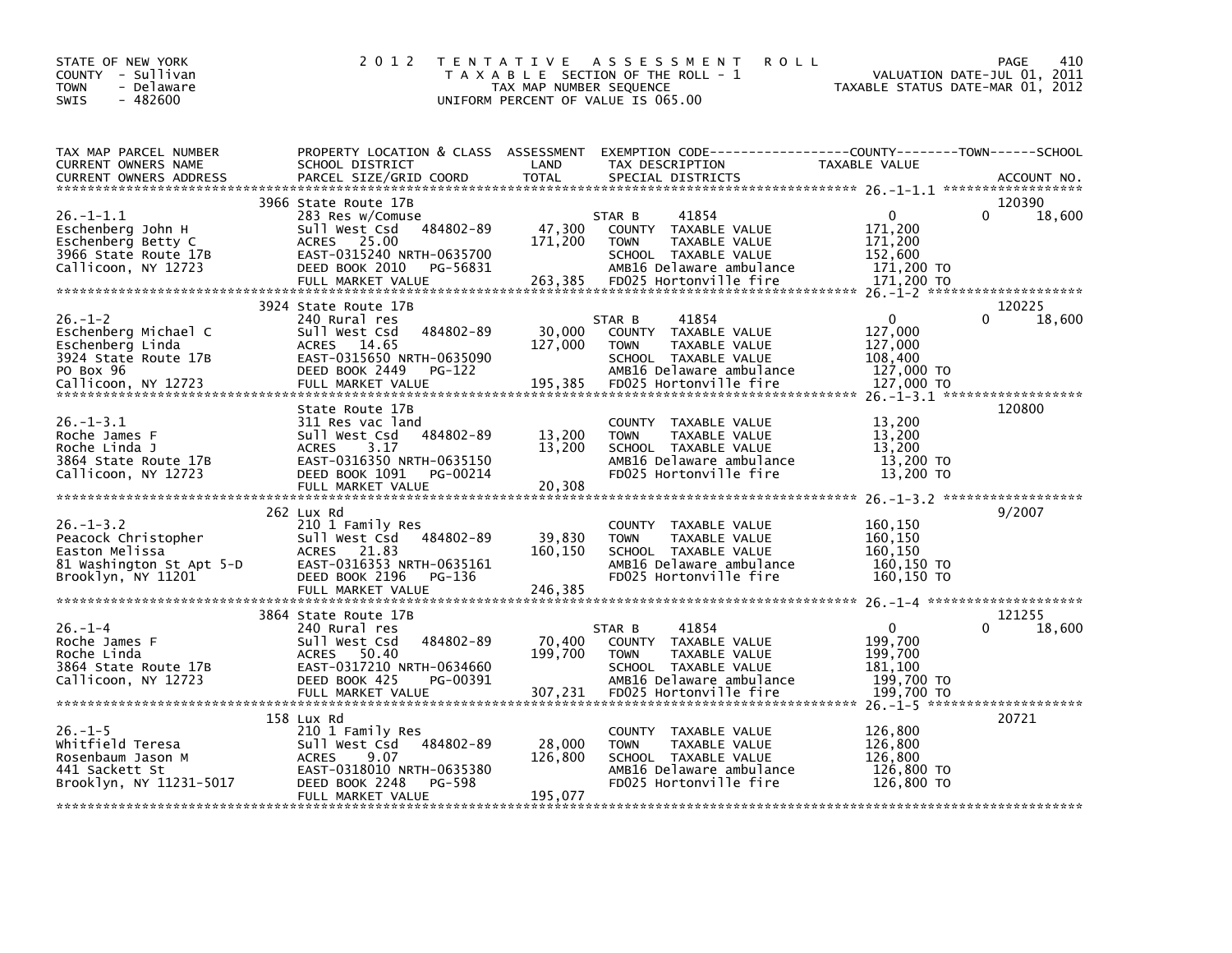| STATE OF NEW YORK<br>COUNTY - Sullivan<br>- Delaware<br><b>TOWN</b><br>$-482600$<br>SWIS                                      | 2 0 1 2                                                                                                                                                           | T E N T A T I V E<br>TAX MAP NUMBER SEQUENCE<br>UNIFORM PERCENT OF VALUE IS 065.00 | ASSESSMENT<br>T A X A B L E SECTION OF THE ROLL - 1                                                                                                                                                                                                                            | <b>ROLL</b><br>VALUATION DATE-JUL 01, 2011<br>TAXABLE STATUS DATE-MAR 01, 2012                                                        | PAGE<br>411                         |
|-------------------------------------------------------------------------------------------------------------------------------|-------------------------------------------------------------------------------------------------------------------------------------------------------------------|------------------------------------------------------------------------------------|--------------------------------------------------------------------------------------------------------------------------------------------------------------------------------------------------------------------------------------------------------------------------------|---------------------------------------------------------------------------------------------------------------------------------------|-------------------------------------|
| TAX MAP PARCEL NUMBER<br>CURRENT OWNERS NAME                                                                                  | PROPERTY LOCATION & CLASS ASSESSMENT<br>SCHOOL DISTRICT                                                                                                           | LAND                                                                               | TAX DESCRIPTION                                                                                                                                                                                                                                                                | EXEMPTION CODE-----------------COUNTY-------TOWN------SCHOOL<br>TAXABLE VALUE                                                         |                                     |
| $26. - 1 - 6.1$<br>Adlesic Joseph<br>PO Box 40<br>Sperryville, VA 22740                                                       | 163 Lux Rd<br>270 Mfg housing<br>484802-89<br>Sull West Csd<br>ACRES 34.95<br>EAST-0318150 NRTH-0634430<br>DEED BOOK 3454<br>$PG-13$<br>FULL MARKET VALUE         | 34,950<br>45,000<br>69,231                                                         | COUNTY TAXABLE VALUE<br><b>TOWN</b><br>TAXABLE VALUE<br>SCHOOL TAXABLE VALUE<br>AMB16 Delaware ambulance<br>FD025 Hortonville fire                                                                                                                                             | 45,000<br>45,000<br>45,000<br>45,000 TO<br>45,000 TO                                                                                  | 03/2009                             |
| $26. - 1 - 6.2$<br>Clifford Edward A<br>145 Lux Rd<br>Callicoon, NY 12723                                                     | 145 Lux Rd<br>210 1 Family Res<br>Sull West Csd 484802-89<br><b>ACRES</b><br>5.05 BANK C30614<br>EAST-0318590 NRTH-0635440<br>DEED BOOK 1391<br>PG-238            | 24,100<br>90,000                                                                   | 41854<br>STAR B<br>COUNTY TAXABLE VALUE<br>TAXABLE VALUE<br><b>TOWN</b><br>SCHOOL TAXABLE VALUE<br>AMB16 Delaware ambulance                                                                                                                                                    | $\mathbf{0}$<br>$\Omega$<br>90,000<br>90,000<br>71,400<br>90,000 TO                                                                   | 121515<br>18,600                    |
| $26. -1 - 7.1$<br>Tillman Elfriede<br>89 Shaughnessy Rd<br>Lagrangeville, NY 12540                                            | 101 Lux Rd<br>240 Rural res<br>Sull West Csd<br>484802-89<br>48.58<br><b>ACRES</b><br>EAST-0319090 NRTH-0634520<br>DEED BOOK 1306<br>PG-167<br>FULL MARKET VALUE  | 37,300<br>64,900<br>99,846                                                         | COUNTY TAXABLE VALUE<br>TAXABLE VALUE<br><b>TOWN</b><br>SCHOOL TAXABLE VALUE<br>AMB16 Delaware ambulance<br>FD025 Hortonville fire                                                                                                                                             | 64,900<br>64,900<br>64,900<br>64,900 TO<br>64,900 TO                                                                                  | 121696                              |
| $26. - 1 - 7.2$<br>Tillman Elfriede<br>89 Shaughnessy Rd<br>La Grangeville, NY 12540                                          | 103 Lux Rd<br>270 Mfg housing<br>484802-89<br>Sull West Csd<br>1.20<br><b>ACRES</b><br>EAST-0319240 NRTH-0635500<br>DEED BOOK 2085<br>PG-163<br>FULL MARKET VALUE | 17,800<br>26,100<br>40,154                                                         | COUNTY TAXABLE VALUE<br>TAXABLE VALUE<br><b>TOWN</b><br>SCHOOL TAXABLE VALUE<br>AMB16 Delaware ambulance<br>FD025 Hortonville fire                                                                                                                                             | 26,100<br>26,100<br>26.100<br>26,100 TO<br>26.100 TO                                                                                  | 120701                              |
| $26. - 1 - 7.3$<br>Finnegan Elizabeth<br>115 Lux Rd<br>Callicoon, NY 12723-5828<br>PRIOR OWNER ON 3/01/2012<br>Crispo Lillian | 115 Lux Rd<br>210 1 Family Res<br>Sull West Csd 484802-89<br><b>ACRES</b><br>4.42<br>EAST-0318857 NRTH-0635397<br>DEED BOOK 2012<br>PG-1203<br>FULL MARKET VALUE  | 120,154                                                                            | 96 PCT OF VALUE USED FOR EXEMPTION PURPOSES<br>41804<br>AGED-S<br>23,400 COMBAT VET 41131<br>78,100 COMBAT VET 41131<br>41834<br>STAR EN<br>COUNTY TAXABLE VALUE<br>TAXABLE VALUE<br><b>TOWN</b><br>SCHOOL TAXABLE VALUE<br>AMB16 Delaware ambulance<br>FD025 Hortonville fire | $\Omega$<br>0<br>18,744<br>18,744<br>18,744<br>18,744<br>$\Omega$<br>$\Omega$<br>40,612<br>40.612<br>35,791<br>78,100 TO<br>78.100 TO | 120278<br>3,749<br>0<br>0<br>38,560 |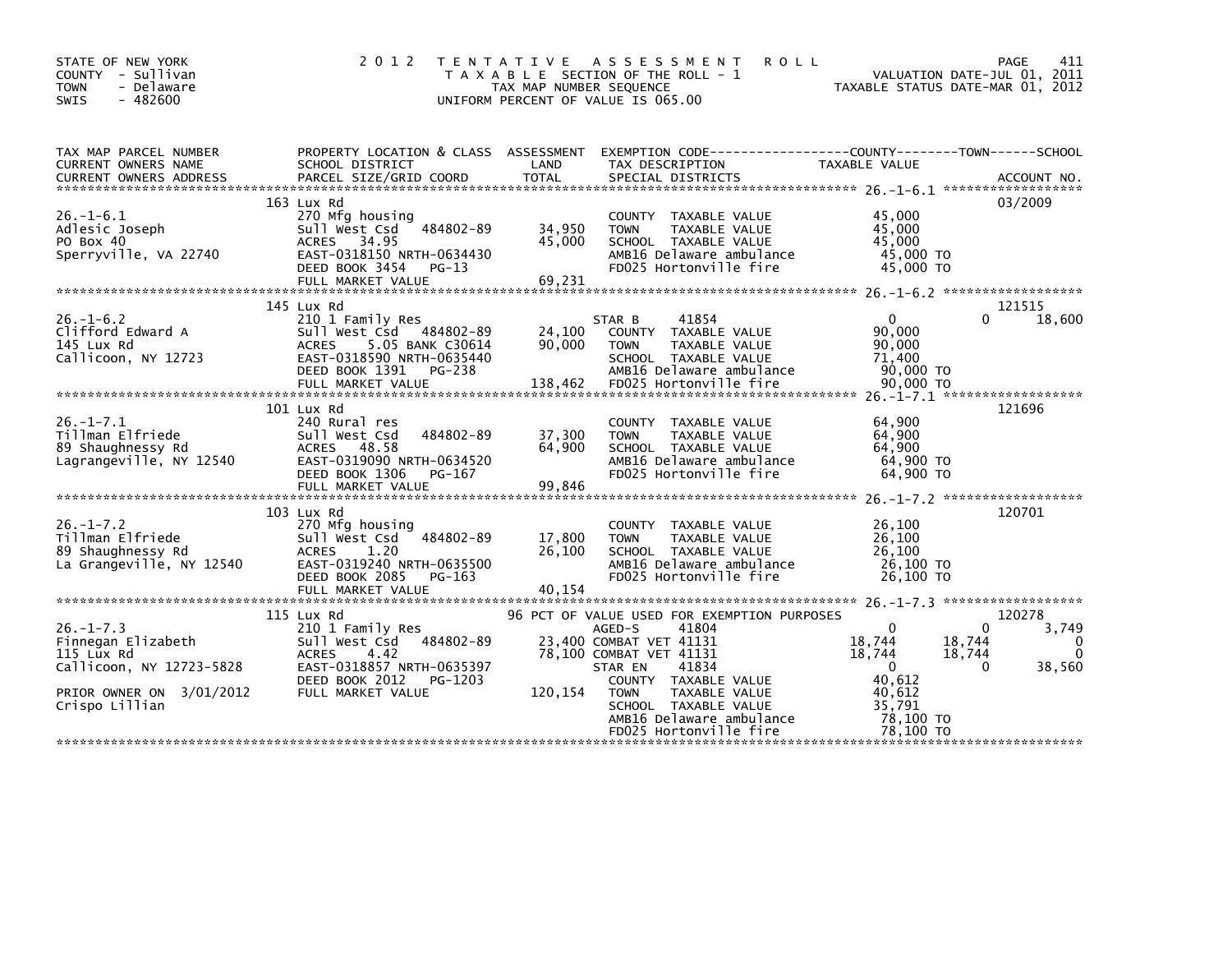| STATE OF NEW YORK<br>COUNTY - Sullivan<br>- Delaware<br><b>TOWN</b><br>$-482600$<br><b>SWIS</b>                                                     | 2 0 1 2                                                                                                                                                                       | TAX MAP NUMBER SEQUENCE      | TENTATIVE ASSESSMENT<br><b>ROLL</b><br>T A X A B L E SECTION OF THE ROLL - 1<br>UNIFORM PERCENT OF VALUE IS 065.00                                     | TAXABLE STATUS DATE-MAR 01, 2012                                         |          | 412<br>PAGE<br>VALUATION DATE-JUL 01, 2011 |
|-----------------------------------------------------------------------------------------------------------------------------------------------------|-------------------------------------------------------------------------------------------------------------------------------------------------------------------------------|------------------------------|--------------------------------------------------------------------------------------------------------------------------------------------------------|--------------------------------------------------------------------------|----------|--------------------------------------------|
| TAX MAP PARCEL NUMBER<br>CURRENT OWNERS NAME<br><b>CURRENT OWNERS ADDRESS</b>                                                                       | PROPERTY LOCATION & CLASS ASSESSMENT<br>SCHOOL DISTRICT<br>PARCEL SIZE/GRID COORD                                                                                             | LAND<br><b>TOTAL</b>         | EXEMPTION CODE-----------------COUNTY-------TOWN------SCHOOL<br>TAX DESCRIPTION<br>SPECIAL DISTRICTS                                                   | TAXABLE VALUE                                                            |          | ACCOUNT NO.                                |
| $26. - 1 - 8$<br>Willcox H Keith<br>Weigel Michele<br>300 Olanta Dr<br>The Villages, FL 32162                                                       | Lux Rd<br>322 Rural vac>10<br>484802-89<br>Sull West Csd<br><b>ACRES</b><br>50.00<br>EAST-0320022 NRTH-0634288<br>DEED BOOK 770<br>PG-207<br>FULL MARKET VALUE                | 50,000<br>50,000<br>76,923   | COUNTY TAXABLE VALUE<br><b>TOWN</b><br>TAXABLE VALUE<br>SCHOOL TAXABLE VALUE<br>AMB16 Delaware ambulance<br>FD025 Hortonville fire                     | 50,000<br>50,000<br>50,000<br>50,000 TO<br>50,000 TO                     |          | 122001                                     |
| $26. - 1 - 10.1$<br>Bros. Diehl<br>Diehl William V<br>614 Gabel Rd<br>Callicoon, NY 12723<br>MAY BE SUBJECT TO PAYMENT<br>UNDER AGDIST LAW TIL 2016 | Hubbard Rd<br>105 Vac farmland<br>Sull West Csd 484802-89<br>ACRES 102.86 BANK 60806<br>EAST-0321484 NRTH-0634069<br>DEED BOOK 1588<br>PG-153<br>FULL MARKET VALUE            | 92,600<br>92,600<br>142,462  | AGRI DIST 41720<br>COUNTY TAXABLE VALUE<br>TAXABLE VALUE<br><b>TOWN</b><br>SCHOOL TAXABLE VALUE<br>AMB16 Delaware ambulance<br>FD025 Hortonville fire  | 64,372<br>28,228<br>28,228<br>28,228<br>92,600 TO<br>92,600 TO           | 64,372   | 64,372                                     |
| $26 - 1 - 10.2$<br>Diehl Peter A<br>Diehl Janice A<br>35 Hubbard Rd<br>Callicoon, NY 12723                                                          | 35 Hubbard Rd<br>210 1 Family Res<br>Sull West Csd 484802-89<br>6.01 BANK 40205<br><b>ACRES</b><br>EAST-0322258 NRTH-0634502<br>DEED BOOK 1588<br>PG-153<br>FULL MARKET VALUE | 24,000<br>104,040<br>160,062 | 41854<br>STAR B<br>COUNTY TAXABLE VALUE<br>TAXABLE VALUE<br><b>TOWN</b><br>SCHOOL TAXABLE VALUE<br>AMB16 Delaware ambulance<br>FD025 Hortonville fire  | $\mathbf{0}$<br>104.040<br>104,040<br>85,440<br>104,040 TO<br>104,040 TO | $\Omega$ | 120650<br>18,600                           |
| $26. -1 - 11.1$<br>Rosenberger Rosemary<br>206 Kautz Rd<br>Callicoon, NY 12723                                                                      | State Route 17B<br>311 Res vac land<br>484802-89<br>Sull West Csd<br>FRNT 100.00 DPTH 200.00<br>EAST-0318180 NRTH-0631350<br>FULL MARKET VALUE                                | 2,300<br>2,300<br>3,538      | COUNTY TAXABLE VALUE<br>TAXABLE VALUE<br><b>TOWN</b><br>SCHOOL TAXABLE VALUE<br>AMB16 Delaware ambulance<br>FD025 Hortonville fire                     | 2,300<br>2.300<br>2,300<br>2.300 TO<br>2.300 TO                          |          | 121310                                     |
| $26. - 1 - 11.2$<br>Coon Rock Rod & Gun Club Inc.<br>Attn: Daniel Clark<br>53 Lake Marie Rd<br>Liberty, NY 12754                                    | 3776 State Route 17B<br>912 Forest s480a<br>Sull West Csd<br>484802-89<br>ACRES 155.50<br>EAST-0319100 NRTH-0632340<br>DEED BOOK 681<br>PG-474<br>FULL MARKET VALUE           | 74,700<br>74,700<br>114,923  | FOREST LND 47460<br>COUNTY TAXABLE VALUE<br>TAXABLE VALUE<br><b>TOWN</b><br>SCHOOL TAXABLE VALUE<br>AMB16 Delaware ambulance<br>FD025 Hortonville fire | 48,913<br>25,787<br>25,787<br>25,787<br>74,700 TO<br>74,700 TO           | 48,913   | 01/2008<br>48,913                          |
| MAY BE SUBJECT TO PAYMENT<br>UNDER RPTL480A UNTIL 2021                                                                                              |                                                                                                                                                                               |                              |                                                                                                                                                        |                                                                          |          |                                            |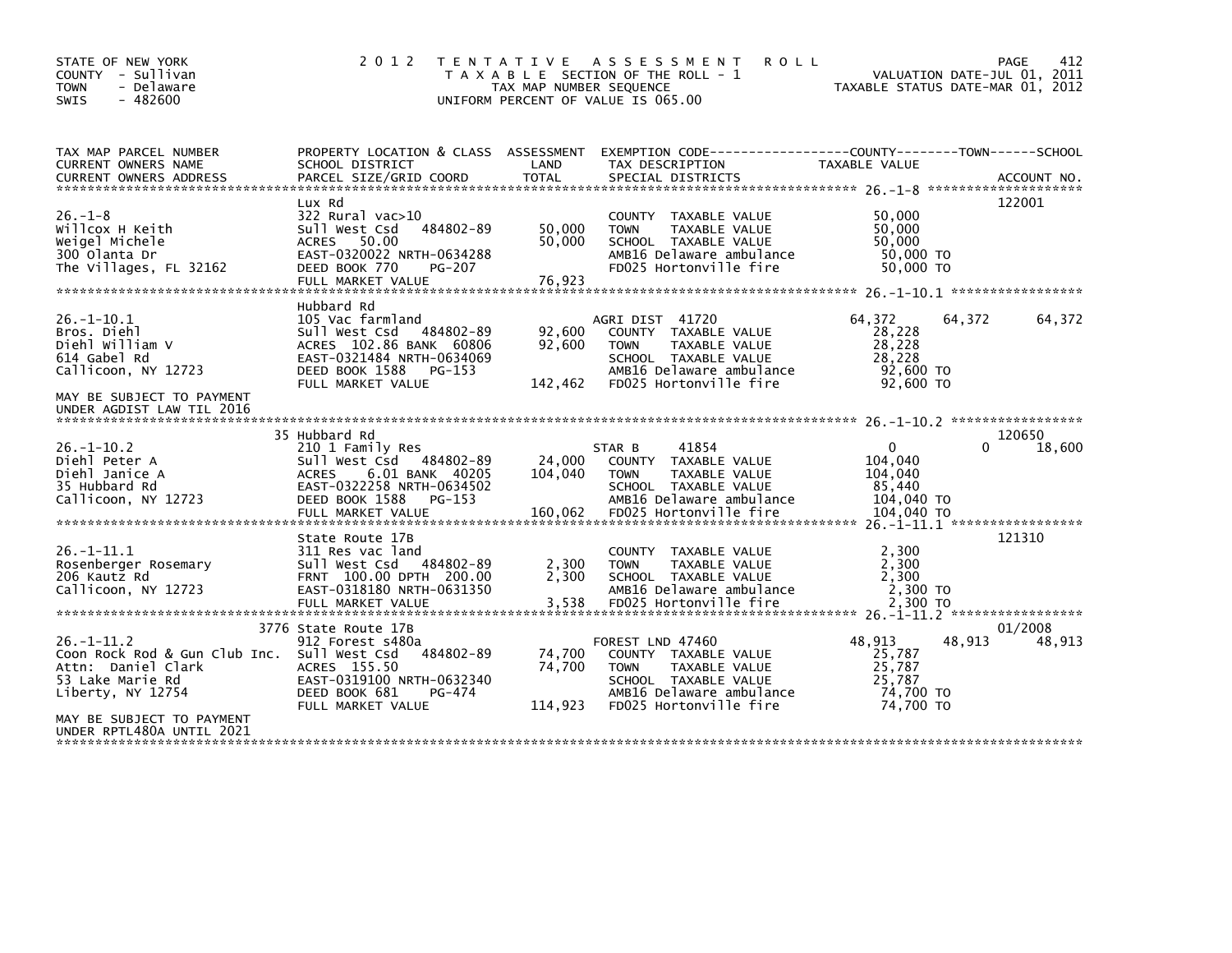| STATE OF NEW YORK<br>COUNTY - Sullivan<br>- Delaware<br><b>TOWN</b><br>SWIS<br>$-482600$                | 2 0 1 2                                                                                                                                                                       | T E N T A T I V E<br>TAX MAP NUMBER SEQUENCE | ASSESSMENT<br><b>ROLL</b><br>T A X A B L E SECTION OF THE ROLL - 1<br>UNIFORM PERCENT OF VALUE IS 065.00                                                                         | VALUATION DATE-JUL 01, 2011<br>TAXABLE STATUS DATE-MAR 01, 2012                 | 413<br>PAGE                      |
|---------------------------------------------------------------------------------------------------------|-------------------------------------------------------------------------------------------------------------------------------------------------------------------------------|----------------------------------------------|----------------------------------------------------------------------------------------------------------------------------------------------------------------------------------|---------------------------------------------------------------------------------|----------------------------------|
| TAX MAP PARCEL NUMBER<br>CURRENT OWNERS NAME                                                            | SCHOOL DISTRICT                                                                                                                                                               | LAND                                         | PROPERTY LOCATION & CLASS ASSESSMENT EXEMPTION CODE----------------COUNTY-------TOWN-----SCHOOL<br>TAX DESCRIPTION                                                               | TAXABLE VALUE                                                                   |                                  |
| $26. - 1 - 12.1$<br>3881 Fosterdale, LLC<br>6 O'Sullivan Ln<br>Monroe, NY 10950                         | 3716 State Route 17B<br>210 1 Family Res<br>Sull West Csd 484802-89<br><b>ACRES</b><br>2.16<br>EAST-0318750 NRTH-0631100<br>DEED BOOK 3513<br>PG-614                          | 21,000<br>67,173                             | COUNTY TAXABLE VALUE<br>TAXABLE VALUE<br><b>TOWN</b><br>SCHOOL TAXABLE VALUE<br>AMB16 Delaware ambulance<br>FD025 Hortonville fire                                               | 67,173<br>67,173<br>67.173<br>67,173 TO<br>67.173 TO                            | 02/2010                          |
| $26. - 1 - 12.2$<br>Beitler Martin M<br>Bretl Jeff A<br>305 W 13th St Apt 6H<br>New York, NY 11354      | 3713 State Route 17B<br>210 1 Family Res<br>Sull West Csd 484802-89<br>ACRES 15.99 BANKN140687<br>EAST-0317940 NRTH-0631060<br>DEED BOOK 3406<br>PG-665                       | 35,000<br>216,589                            | COUNTY TAXABLE VALUE<br>TAXABLE VALUE<br><b>TOWN</b><br>SCHOOL TAXABLE VALUE<br>AMB16 Delaware ambulance<br>FD025 Hortonville fire                                               | 216,589<br>216,589<br>216,589<br>216,589 TO<br>216,589 TO                       | 11/2007                          |
| $26. -1 - 13$<br>Shure Tony Evans<br>31 Union Square West Apt 7F<br>New York, NY 10003                  | 3701 State Route 17B<br>210 1 Family Res<br>484802-89<br>Sull West Csd<br><b>ACRES</b><br>3.84<br>EAST-0319110 NRTH-0630670<br>DEED BOOK 2011<br>PG-1624<br>FULL MARKET VALUE | 22,800<br>121,000<br>186,154                 | COUNTY TAXABLE VALUE<br>TAXABLE VALUE<br><b>TOWN</b><br>SCHOOL TAXABLE VALUE<br>AMB16 Delaware ambulance<br>FD025 Hortonville fire                                               | 121,000<br>121,000<br>121,000<br>121,000 TO<br>121,000 TO                       | 02/2010                          |
| $26. - 1 - 14$<br>McCormack John J<br>McCormack Margaret<br>56 River Dr<br>Titusville, NJ 08560         | 3632 State Route 17B<br>210 1 Family Res<br>Sull West Csd 484802-89<br>FRNT 75.00 DPTH 125.00<br>EAST-0320571 NRTH-0630346<br>DEED BOOK 2111<br>PG-341<br>FULL MARKET VALUE   | 10,500<br>49,000<br>75,385                   | COUNTY TAXABLE VALUE<br>TAXABLE VALUE<br><b>TOWN</b><br>SCHOOL TAXABLE VALUE<br>AMB16 Delaware ambulance<br>FD025 Hortonville fire                                               | 49,000<br>49,000<br>49,000<br>49,000 TO<br>49,000 TO                            | 121020                           |
| $26. -1 - 15.1$<br>Chaplin Pauline V<br>Chaplin Arthur H<br>3592 State Route 17B<br>Callicoon, NY 12723 | 3592 State Route 17B<br>270 Mfg housing<br>484802-89<br>Sull West Csd<br>ACRES 73.48<br>EAST-0321733 NRTH-0631108<br>DEED BOOK 706<br>PG-00538<br>FULL MARKET VALUE           | 49,600<br>100,000<br>153,846                 | 41834<br>STAR EN<br>COUNTY TAXABLE VALUE<br><b>TOWN</b><br>TAXABLE VALUE<br>SCHOOL TAXABLE VALUE<br>AMB16 Delaware ambulance<br>FD025 Hortonville fire<br>FD026 Kenoza lake fire | $\Omega$<br>100,000<br>100,000<br>61,440<br>100,000 TO<br>98,620 TO<br>1.380 TO | 120261<br>38,560<br><sup>0</sup> |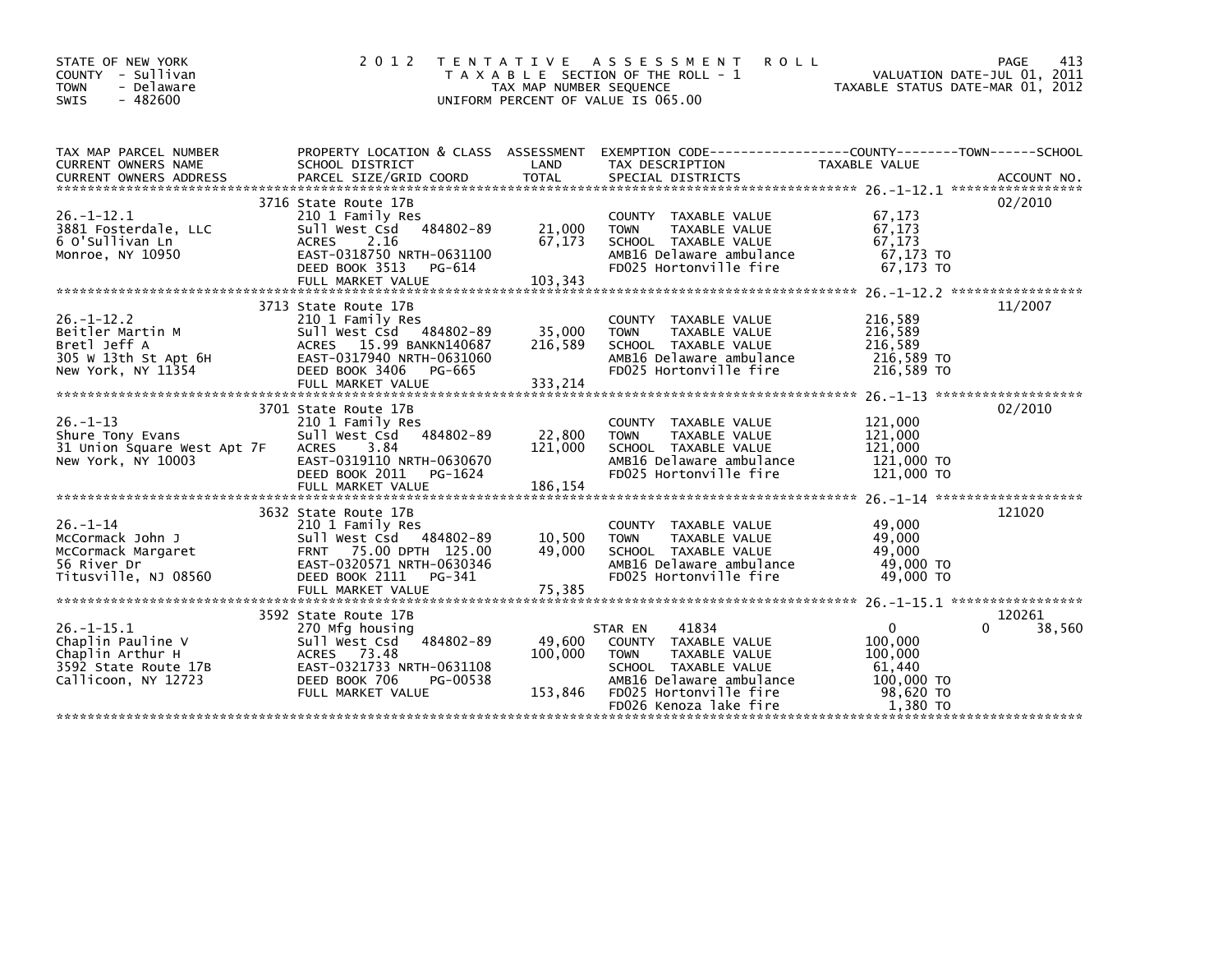| STATE OF NEW YORK<br>COUNTY - Sullivan<br><b>TOWN</b><br>- Delaware<br>$-482600$<br><b>SWIS</b>     | 2 0 1 2                                                                                                                                                                       | TAX MAP NUMBER SEQUENCE    | TENTATIVE ASSESSMENT<br><b>ROLL</b><br>T A X A B L E SECTION OF THE ROLL - 1<br>UNIFORM PERCENT OF VALUE IS 065.00                                                                                    | VALUATION DATE-JUL 01, 2011<br>TAXABLE STATUS DATE-MAR 01, 2012                         | PAGE<br>414        |
|-----------------------------------------------------------------------------------------------------|-------------------------------------------------------------------------------------------------------------------------------------------------------------------------------|----------------------------|-------------------------------------------------------------------------------------------------------------------------------------------------------------------------------------------------------|-----------------------------------------------------------------------------------------|--------------------|
| TAX MAP PARCEL NUMBER<br>CURRENT OWNERS NAME                                                        | SCHOOL DISTRICT                                                                                                                                                               | LAND                       | PROPERTY LOCATION & CLASS ASSESSMENT EXEMPTION CODE---------------COUNTY-------TOWN-----SCHOOL<br>TAX DESCRIPTION                                                                                     | TAXABLE VALUE                                                                           |                    |
| $26. - 1 - 15.2$<br>Affrunti Anthony<br>1151 Barnes St<br>Franklin Square, NY 11010                 | State Route 17B<br>$322$ Rural vac $>10$<br>Sull West Csd<br>484802-89<br>ACRES 53.90<br>EAST-0320885 NRTH-0631503<br>DEED BOOK 1295<br>PG-55<br>FULL MARKET VALUE            | 41,500<br>41,500<br>63,846 | COUNTY TAXABLE VALUE<br><b>TOWN</b><br>TAXABLE VALUE<br>SCHOOL TAXABLE VALUE<br>AMB16 Delaware ambulance<br>FD025 Hortonville fire                                                                    | 41.500<br>41,500<br>41,500<br>41.500 TO<br>41,500 TO                                    |                    |
| $26. -1 - 15.3$<br>Chaplin Pauline<br>Chaplin Arthur<br>3592 State Route 17B<br>Callicoon, NY 12723 | State Route 17B<br>311 Res vac land<br>484802-89<br>Sull West Csd<br>2.92<br><b>ACRES</b><br>EAST-0321733 NRTH-0631108<br>DEED BOOK 706<br>PG-00538                           | 4,600<br>4,600             | COUNTY TAXABLE VALUE<br><b>TOWN</b><br>TAXABLE VALUE<br>SCHOOL TAXABLE VALUE<br>AMB16 Delaware ambulance<br>FD025 Hortonville fire                                                                    | 4,600<br>4,600<br>4,600<br>4,600 TO<br>$4,537$ TO                                       | 120261             |
| $26. - 1 - 16$<br>Dumas Monique N<br>Dumas Franck<br>3603 State Route 17B<br>Callicoon, NY 12723    | 3603 State Route 17B<br>270 Mfg housing<br>484802-89<br>Sull West Csd<br>ACRES 20.03<br>EAST-0321550 NRTH-0629330<br>DEED BOOK 3561<br>PG-384<br>FULL MARKET VALUE            | 77,160<br>118,708          | STAR EN<br>41834<br>44211<br>35,200 HOME IMP<br>COUNTY TAXABLE VALUE<br><b>TAXABLE VALUE</b><br><b>TOWN</b><br>SCHOOL TAXABLE VALUE<br>AMB16 Delaware ambulance<br>2,486 EX<br>FD025 Hortonville fire | $\Omega$<br>0<br>2,486<br>2,486<br>74,674<br>74.674<br>38,600<br>74.674 TO<br>74,674 TO | 38,560<br>$\Omega$ |
|                                                                                                     |                                                                                                                                                                               |                            | 2,486 EX                                                                                                                                                                                              |                                                                                         |                    |
| $26. - 1 - 17$<br>Lizotte Anthony<br>3542 State Route 17B<br>Callicoon, NY 12723                    | 3542 State Route 17B<br>210 1 Family Res<br>Sull West Csd 484802-89<br>3.61<br><b>ACRES</b><br>EAST-0322150 NRTH-0630030<br>DEED BOOK 01559 PG-00463<br>FULL MARKET VALUE     | 76,100<br>117,077          | COMBAT VET 41131<br>41834<br>18,100 STAR EN<br>COUNTY TAXABLE VALUE<br>TAXABLE VALUE<br><b>TOWN</b><br>SCHOOL TAXABLE VALUE<br>AMB16 Delaware ambulance                                               | 19,025<br>19,025<br>$\Omega$<br>0<br>57,075<br>57,075<br>37,540<br>76,100 TO            | 121347<br>38,560   |
|                                                                                                     |                                                                                                                                                                               |                            |                                                                                                                                                                                                       |                                                                                         |                    |
| $26. - 1 - 18.1$<br>Peters Betty Lou<br>PO Box 59<br>Jeffersonville, NY 12748                       | State Route 52A<br>311 Res vac land<br>484802-89<br>Sull West Csd<br><b>ACRES</b><br>1.70<br>EAST-0322754 NRTH-0630703<br>DEED BOOK 2142<br><b>PG-92</b><br>FULL MARKET VALUE | 4,000<br>4,000<br>6,154    | COUNTY TAXABLE VALUE<br>TAXABLE VALUE<br><b>TOWN</b><br>SCHOOL TAXABLE VALUE<br>AMB16 Delaware ambulance<br>FD025 Hortonville fire                                                                    | 4,000<br>4,000<br>4.000<br>4,000 TO<br>4.000 TO                                         |                    |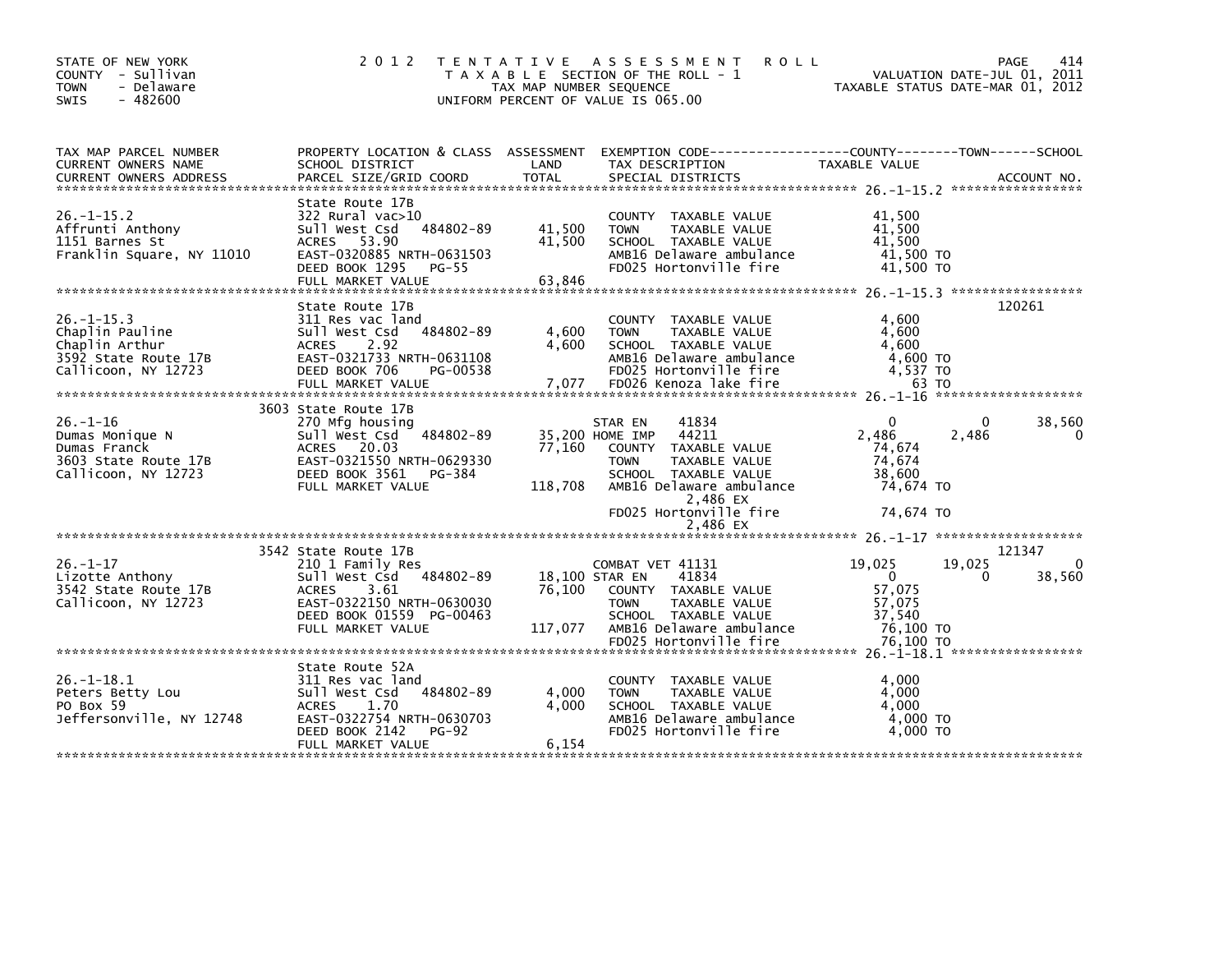| STATE OF NEW YORK<br>COUNTY - Sullivan<br>- Delaware<br><b>TOWN</b><br>$-482600$<br><b>SWIS</b>                                         | 2 0 1 2                                                                                                                                                                                     | T E N T A T I V E<br>TAX MAP NUMBER SEQUENCE | <b>ROLL</b><br>A S S E S S M E N T<br>T A X A B L E SECTION OF THE ROLL - 1<br>UNIFORM PERCENT OF VALUE IS 065.00                                                                                                     | VALUATION DATE-JUL 01, 2011<br>TAXABLE STATUS DATE-MAR 01, 2012                           | 415<br>PAGE           |
|-----------------------------------------------------------------------------------------------------------------------------------------|---------------------------------------------------------------------------------------------------------------------------------------------------------------------------------------------|----------------------------------------------|-----------------------------------------------------------------------------------------------------------------------------------------------------------------------------------------------------------------------|-------------------------------------------------------------------------------------------|-----------------------|
| TAX MAP PARCEL NUMBER<br>CURRENT OWNERS NAME                                                                                            | PROPERTY LOCATION & CLASS ASSESSMENT<br>SCHOOL DISTRICT                                                                                                                                     | LAND                                         | EXEMPTION CODE------------------COUNTY--------TOWN------SCHOOL<br>TAX DESCRIPTION                                                                                                                                     | TAXABLE VALUE                                                                             |                       |
| $26. - 1 - 18.2$<br>Dichiaro Joseph<br>Dichiaro Catherine<br>PO Box 168<br>Billings, NY 12510                                           | State Route 52<br>311 Res vac land<br>484802-89<br>Sull West Csd<br>4.88<br><b>ACRES</b><br>EAST-0322510 NRTH-0630875<br>DEED BOOK 1466<br>$PG-24$<br>FULL MARKET VALUE                     | 25,000<br>25,000<br>38,462                   | COUNTY TAXABLE VALUE<br><b>TOWN</b><br>TAXABLE VALUE<br>SCHOOL TAXABLE VALUE<br>AMB16 Delaware ambulance<br>FD025 Hortonville fire                                                                                    | 25,000<br>25,000<br>25,000<br>25,000 TO<br>25,000 TO                                      |                       |
| $26. -1 - 19.1$<br>Pointer Richard R<br>Pointer William L<br>141 McDonnell Rd<br>Pleasant Valley, NY 12569<br>MAY BE SUBJECT TO PAYMENT | 534 State Route 52A<br>240 Rural res<br>484802-89<br>Sull West Csd<br>27.47<br><b>ACRES</b><br>EAST-0322850 NRTH-0631830<br>DEED BOOK 3568<br>PG-589<br>FULL MARKET VALUE                   | 47,900<br>109,300<br>168,154                 | AGRI DIST 41720<br>COUNTY TAXABLE VALUE<br><b>TAXABLE VALUE</b><br><b>TOWN</b><br>SCHOOL TAXABLE VALUE<br>AMB16 Delaware ambulance<br>FD026 Kenoza lake fire                                                          | 16,813<br>16,813<br>92,487<br>92,487<br>92,487<br>109,300 TO<br>109,300 TO                | 05/2009<br>16,813     |
| UNDER AGDIST LAW TIL 2016                                                                                                               |                                                                                                                                                                                             |                                              |                                                                                                                                                                                                                       |                                                                                           |                       |
| $26. - 1 - 19.2$<br>McCauley Robert E Sr<br>McCauley Judith M<br>548 State Route 52A<br>Callicoon, NY 12723                             | 548 State Route 52A<br>281 Multiple res<br>484802-89<br>Sull West Csd<br>5.70 BANK 60806<br><b>ACRES</b><br>EAST-0322610 NRTH-0631260<br>DEED BOOK 920<br><b>PG-84</b><br>FULL MARKET VALUE | 24,700 STAR EN<br>100,100<br>154,000         | 60 PCT OF VALUE USED FOR EXEMPTION PURPOSES<br>WAR VET<br>41121<br>41834<br>COUNTY TAXABLE VALUE<br><b>TOWN</b><br><b>TAXABLE VALUE</b><br>SCHOOL TAXABLE VALUE<br>AMB16 Delaware ambulance<br>FD025 Hortonville fire | 9,009<br>9,009<br>$\Omega$<br>0<br>91,091<br>91.091<br>61,540<br>100,100 TO<br>100,100 TO | 121027<br>0<br>38,560 |
|                                                                                                                                         | 504 State Route 52A                                                                                                                                                                         |                                              |                                                                                                                                                                                                                       | $26. -1 - 19.3$ *******************                                                       | 10/2010               |
| $26. - 1 - 19.3$<br>Hryniuk Michael<br>504 Route 52A<br>Callicoon, NY 12723                                                             | 210 1 Family Res<br>484802-89<br>Sull West Csd<br><b>ACRES</b><br>1.10<br>EAST-0323280 NRTH-0631990<br>DEED BOOK 2010<br>PG-58159<br>FULL MARKET VALUE                                      | 17,000<br>75,000<br>115,385                  | COUNTY TAXABLE VALUE<br>TAXABLE VALUE<br><b>TOWN</b><br>SCHOOL TAXABLE VALUE<br>AMB16 Delaware ambulance<br>FD026 Kenoza lake fire                                                                                    | 75,000<br>75,000<br>75.000<br>75,000 TO<br>75,000 TO                                      |                       |
|                                                                                                                                         |                                                                                                                                                                                             |                                              |                                                                                                                                                                                                                       |                                                                                           |                       |
| $26. - 1 - 20$<br>Diehl John H<br>614 Gabel Rd<br>Callicoon, NY 12723                                                                   | Hubbard Rd<br>105 Vac farmland<br>Sull West Csd<br>484802-89<br>14.12<br>ACRES<br>EAST-0322870 NRTH-0633130<br>DEED BOOK 2548<br>PG-691                                                     | 25,000<br>25,000                             | AGRI DIST 41720<br>COUNTY TAXABLE VALUE<br>TAXABLE VALUE<br><b>TOWN</b><br>SCHOOL TAXABLE VALUE<br>AMB16 Delaware ambulance                                                                                           | 21,830<br>21,830<br>3,170<br>3,170<br>3,170<br>25,000 TO                                  | 121260<br>21,830      |
| MAY BE SUBJECT TO PAYMENT<br>UNDER AGDIST LAW TIL 2016                                                                                  | FULL MARKET VALUE                                                                                                                                                                           | 38,462                                       | FD026 Kenoza lake fire                                                                                                                                                                                                | 25,000 TO                                                                                 |                       |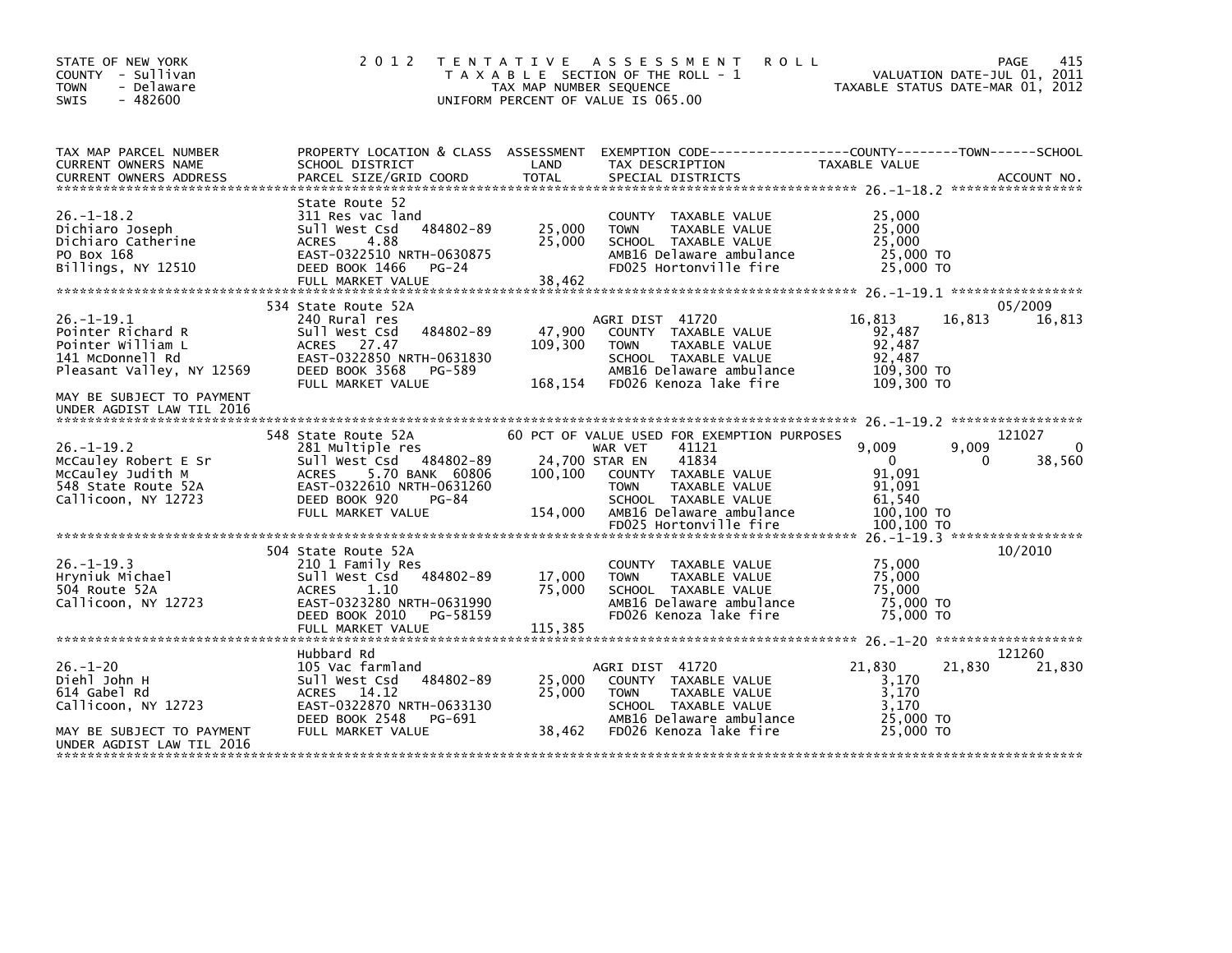| STATE OF NEW YORK<br>COUNTY - Sullivan<br><b>TOWN</b><br>- Delaware<br>$-482600$<br><b>SWIS</b>                                                   | 2 0 1 2                                                                                                                                                               | TENTATIVE ASSESSMENT<br><b>ROLL</b><br>T A X A B L E SECTION OF THE ROLL - 1<br>TAX MAP NUMBER SEQUENCE<br>UNIFORM PERCENT OF VALUE IS 065.00                                                                                                                                         | VALUATION DATE-JUL 01, 2011<br>TAXABLE STATUS DATE-MAR 01, 2012                                                                      | 416<br>PAGE                         |
|---------------------------------------------------------------------------------------------------------------------------------------------------|-----------------------------------------------------------------------------------------------------------------------------------------------------------------------|---------------------------------------------------------------------------------------------------------------------------------------------------------------------------------------------------------------------------------------------------------------------------------------|--------------------------------------------------------------------------------------------------------------------------------------|-------------------------------------|
| TAX MAP PARCEL NUMBER<br><b>CURRENT OWNERS NAME</b>                                                                                               | PROPERTY LOCATION & CLASS ASSESSMENT<br>SCHOOL DISTRICT                                                                                                               | LAND<br>TAX DESCRIPTION                                                                                                                                                                                                                                                               | TAXABLE VALUE                                                                                                                        |                                     |
| $26. - 1 - 21.1$<br>Diehl John H<br>614 Gabel Rd<br>Callicoon, NY 12723<br>MAY BE SUBJECT TO PAYMENT<br>UNDER AGDIST LAW TIL 2016                 | 614 Gabel Rd<br>112 Dairy farm<br>Sull West Csd<br>484802-89<br>ACRES 86.14 BANK 60806<br>EAST-0324076 NRTH-0633654<br>DEED BOOK 2548<br>PG-691<br>FULL MARKET VALUE  | 41720<br>AGRI DIST<br>41854<br>102,183 STAR B<br>252,483 SILO EXEM 42100<br><b>BUS IMP AP 47610</b><br>COUNTY TAXABLE VALUE<br>388,435<br><b>TAXABLE VALUE</b><br><b>TOWN</b><br>SCHOOL TAXABLE VALUE<br>AMB16 Delaware ambulance<br>16,050 EX<br>FD026 Kenoza lake fire<br>11,000 EX | 38.345<br>38,345<br>$\Omega$<br>0<br>11,000<br>11,000<br>5,050<br>5,050<br>198.088<br>198,088<br>179,488<br>236,433 TO<br>241,483 TO | 38,345<br>18,600<br>11,000<br>5,050 |
|                                                                                                                                                   |                                                                                                                                                                       |                                                                                                                                                                                                                                                                                       |                                                                                                                                      |                                     |
| $26. - 1 - 21.4$<br>Diehl John Jr<br>Diehl Sara<br>34 Hubbard Rd<br>Callicoon, NY 12723<br>MAY BE SUBJECT TO PAYMENT<br>UNDER AGDIST LAW TIL 2017 | 34 Hubbard Rd<br>241 Rural res&ag<br>484802-89<br>Sull West Csd<br>7.93<br><b>ACRES</b><br>EAST-0324076 NRTH-0633654<br>DEED BOOK 3467<br>PG-110<br>FULL MARKET VALUE | AGRI BLDGS 41700<br>27,930 AGRI DIST 41720<br>215,090 STAR B<br>41854<br>COUNTY TAXABLE VALUE<br><b>TAXABLE VALUE</b><br><b>TOWN</b><br>330,908<br>SCHOOL TAXABLE VALUE<br>AMB16 Delaware ambulance<br>FD026 Kenoza lake fire                                                         | 17,320<br>17,320<br>6,552<br>6,552<br>$\mathbf 0$<br>$\Omega$<br>191,218<br>191,218<br>172,618<br>215,090 TO<br>215,090 TO           | 17,320<br>6,552<br>18,600           |
| $26. - 1 - 21.5$<br>Nystrom Charles A<br>Nystrom Jennifer L<br>PO Box 553<br>Jeffersonville, NY 12748<br>MAY BE SUBJECT TO PAYMENT                | Hubbard Rd<br>311 Res vac land<br>484802-89<br>Sull West Csd<br><b>ACRES</b><br>7.03<br>EAST-0324076 NRTH-0633654<br>DEED BOOK 3347<br>PG-268<br>FULL MARKET VALUE    | <b>COUNTY</b><br>TAXABLE VALUE<br>12,654<br>TAXABLE VALUE<br><b>TOWN</b><br>12,654<br>SCHOOL TAXABLE VALUE<br>AMB16 Delaware ambulance<br>FD026 Kenoza lake fire<br>19,468                                                                                                            | 12,654<br>12,654<br>12,654<br>12,654 TO<br>12,654 TO                                                                                 | 03/2008                             |
| UNDER AGDIST LAW TIL 2012<br>$26. - 1 - 22$<br>Fulton Frank T<br>Fulton Lois E<br>223 Fulton Hill Rd<br>Callicoon, NY 12723                       | State Route 52 A<br>105 Vac farmland<br>Sull West Csd<br>484802-89<br>ACRES 54.96<br>EAST-0325181 NRTH-0633974<br>DEED BOOK 1068<br>PG-00240<br>FULL MARKET VALUE     | <b>COUNTY</b><br>TAXABLE VALUE<br>30,228<br><b>TAXABLE VALUE</b><br><b>TOWN</b><br>30,228<br>SCHOOL TAXABLE VALUE<br>AMB15 Ambulance dist #1<br>FD026 Kenoza lake fire<br>46,505                                                                                                      | 30,228<br>30,228<br>30,228<br>30,228 TO<br>30.228 TO                                                                                 | 110900                              |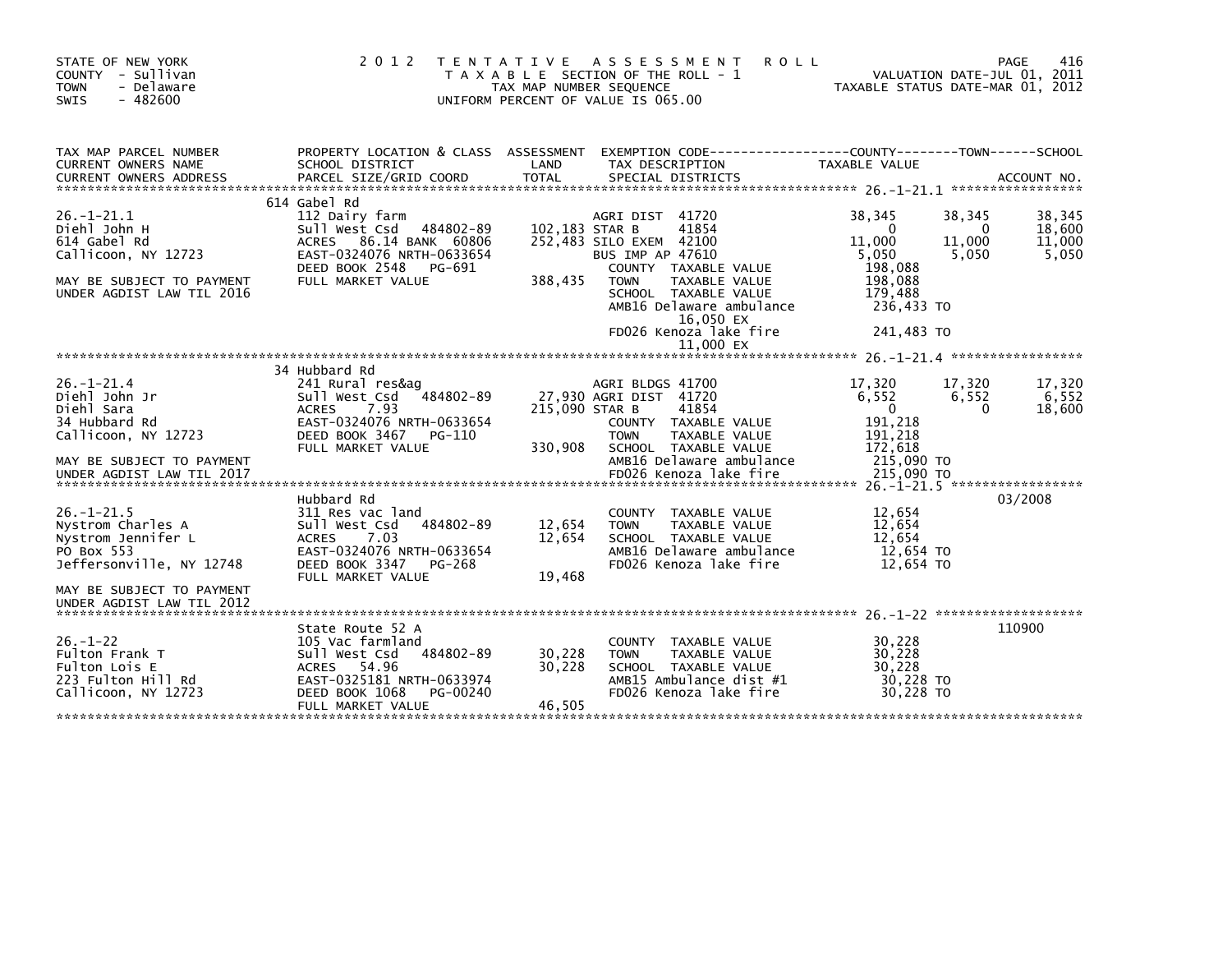| STATE OF NEW YORK<br>COUNTY - Sullivan<br>- Delaware<br><b>TOWN</b><br>$-482600$<br>SWIS | 2 0 1 2                                                 | TAX MAP NUMBER SEQUENCE | TENTATIVE ASSESSMENT<br><b>ROLL</b><br>T A X A B L E SECTION OF THE ROLL - 1<br>UNIFORM PERCENT OF VALUE IS 065.00 | TAXABLE STATUS DATE-MAR 01, 2012 | VALUATION DATE-JUL 01, 2011 | PAGE<br>417 |
|------------------------------------------------------------------------------------------|---------------------------------------------------------|-------------------------|--------------------------------------------------------------------------------------------------------------------|----------------------------------|-----------------------------|-------------|
| TAX MAP PARCEL NUMBER<br><b>CURRENT OWNERS NAME</b>                                      | PROPERTY LOCATION & CLASS ASSESSMENT<br>SCHOOL DISTRICT | LAND                    | EXEMPTION CODE-----------------COUNTY-------TOWN------SCHOOL<br>TAX DESCRIPTION                                    | TAXABLE VALUE                    |                             |             |
| CURRENT OWNERS ADDRESS                                                                   | PARCEL SIZE/GRID COORD                                  | <b>TOTAL</b>            | SPECIAL DISTRICTS                                                                                                  |                                  |                             | ACCOUNT NO. |
|                                                                                          | Fulton Hill Rd                                          |                         |                                                                                                                    |                                  |                             | 120286      |
| $26. - 1 - 23.1$                                                                         | $322$ Rural vac $>10$                                   |                         | COUNTY TAXABLE VALUE                                                                                               | 50,100                           |                             |             |
| Dapolite Bartholomew                                                                     | Sull West Csd<br>484802-89                              | 50,100                  | <b>TOWN</b><br>TAXABLE VALUE                                                                                       | 50,100                           |                             |             |
| 23 Henry St<br>Rye, NY 10580                                                             | ACRES 40.00<br>EAST-0324800 NRTH-0632010                | 50.100                  | SCHOOL TAXABLE VALUE<br>AMB16 Delaware ambulance                                                                   | 50.100<br>50,100 TO              |                             |             |
|                                                                                          | DEED BOOK 837<br>PG-126                                 |                         | FD026 Kenoza lake fire                                                                                             | 50,100 TO                        |                             |             |
|                                                                                          | FULL MARKET VALUE                                       | 77,077                  |                                                                                                                    |                                  |                             |             |
|                                                                                          | 320 Fulton Hill Rd                                      |                         | 74 PCT OF VALUE USED FOR EXEMPTION PURPOSES                                                                        |                                  |                             |             |
| $26. - 1 - 23.2$                                                                         | 210 1 Family Res                                        |                         | 41800<br>AGED-CTS                                                                                                  | 21,527                           | 21,527                      | 21,527      |
| Bastian Linda                                                                            | Sull West Csd 484802-89                                 |                         | 36,000 STAR EN<br>41834                                                                                            | $\mathbf{0}$                     | 0                           | 38,560      |
| 320 Fulton Hill Rd                                                                       | ACRES 10.00                                             | 72.725                  | COUNTY TAXABLE VALUE                                                                                               | 51,198                           |                             |             |
| Callicoon, NY 12723                                                                      | EAST-0324480 NRTH-0631883<br>DEED BOOK 2010<br>PG-58167 |                         | TAXABLE VALUE<br><b>TOWN</b><br>SCHOOL TAXABLE VALUE                                                               | 51,198<br>12,638                 |                             |             |
|                                                                                          | FULL MARKET VALUE                                       | 111.885                 | AMB16 Delaware ambulance                                                                                           | 72,725 TO                        |                             |             |
|                                                                                          |                                                         |                         |                                                                                                                    |                                  |                             |             |
|                                                                                          | 230 Fulton Hill Rd                                      |                         |                                                                                                                    |                                  |                             |             |
| $26. - 1 - 24$                                                                           | 210 1 Family Res                                        |                         | 41854<br>STAR B                                                                                                    | $\Omega$                         | $\Omega$                    | 18,600      |
| Brockner Laurie Ann                                                                      | Sull West Csd<br>484802-89                              | 20,800                  | COUNTY TAXABLE VALUE                                                                                               | 98,100                           |                             |             |
| 230 Fulton Hill Rd                                                                       | <b>ACRES</b><br>2.66                                    | 98,100                  | <b>TOWN</b><br>TAXABLE VALUE                                                                                       | 98,100                           |                             |             |
| Callicoon, NY 12723                                                                      | EAST-0325965 NRTH-0632492<br>DEED BOOK 1206<br>PG-00068 |                         | SCHOOL TAXABLE VALUE<br>AMB15 Ambulance dist #1                                                                    | 79,500<br>98.100 TO              |                             |             |
|                                                                                          | FULL MARKET VALUE                                       | 150,923                 | FD026 Kenoza lake fire                                                                                             | 98,100 TO                        |                             |             |
|                                                                                          |                                                         |                         |                                                                                                                    |                                  |                             |             |
| $26. -1 - 25.1$                                                                          | 224 Fulton Hill Rd<br>111 Poultry farm                  |                         | AGRI DIST 41720                                                                                                    | 42,214                           | 42,214                      | 42,214      |
| Campanelli Anthony                                                                       | Sull West Csd 484802-89                                 |                         | 78,500 STAR B<br>41854                                                                                             | $\mathbf{0}$                     | $\Omega$                    | 18,600      |
| Campanelli Debrah                                                                        | ACRES 80.00 BANK 60806                                  | 173.500                 | COUNTY TAXABLE VALUE                                                                                               | 131.286                          |                             |             |
| PO Box 227<br>Kenoza Lake, NY 12750                                                      | EAST-0326513 NRTH-0633443<br>DEED BOOK 2227<br>PG-566   |                         | <b>TOWN</b><br><b>TAXABLE VALUE</b><br>SCHOOL TAXABLE VALUE                                                        | 131,286<br>112,686               |                             |             |
|                                                                                          | FULL MARKET VALUE                                       | 266,923                 | AMB15 Ambulance dist #1                                                                                            | 156,150 TO                       |                             |             |
| MAY BE SUBJECT TO PAYMENT                                                                |                                                         |                         | AMB16 Delaware ambulance                                                                                           | 17,350 TO                        |                             |             |
| UNDER AGDIST LAW TIL 2016                                                                |                                                         |                         | FD026 Kenoza lake fire                                                                                             | 173,500 TO                       |                             |             |
|                                                                                          | 180 Fulton Hill Rd                                      |                         |                                                                                                                    |                                  |                             | 10/2011     |
| $26. - 1 - 25.2$                                                                         | 210 1 Family Res                                        |                         | 41854<br>STAR B                                                                                                    | $\Omega$                         | 0                           | 18,600      |
| Mootz Nicholas S                                                                         | 484802-89<br>Sull West Csd                              | 25,400                  | COUNTY TAXABLE VALUE                                                                                               | 85,000                           |                             |             |
| 180 Fulton Hill Rd<br>Callicoon, NY 12723                                                | <b>ACRES</b><br>6.40<br>EAST-0327152 NRTH-0632601       | 85,000                  | <b>TOWN</b><br>TAXABLE VALUE<br>SCHOOL TAXABLE VALUE                                                               | 85,000<br>66.400                 |                             |             |
|                                                                                          | DEED BOOK 2011<br>PG-6706                               |                         | AMB15 Ambulance dist #1                                                                                            | 85,000 TO                        |                             |             |
|                                                                                          | FULL MARKET VALUE                                       | 130,769                 | FD026 Kenoza lake fire                                                                                             | 85,000 TO                        |                             |             |
|                                                                                          |                                                         |                         |                                                                                                                    |                                  |                             |             |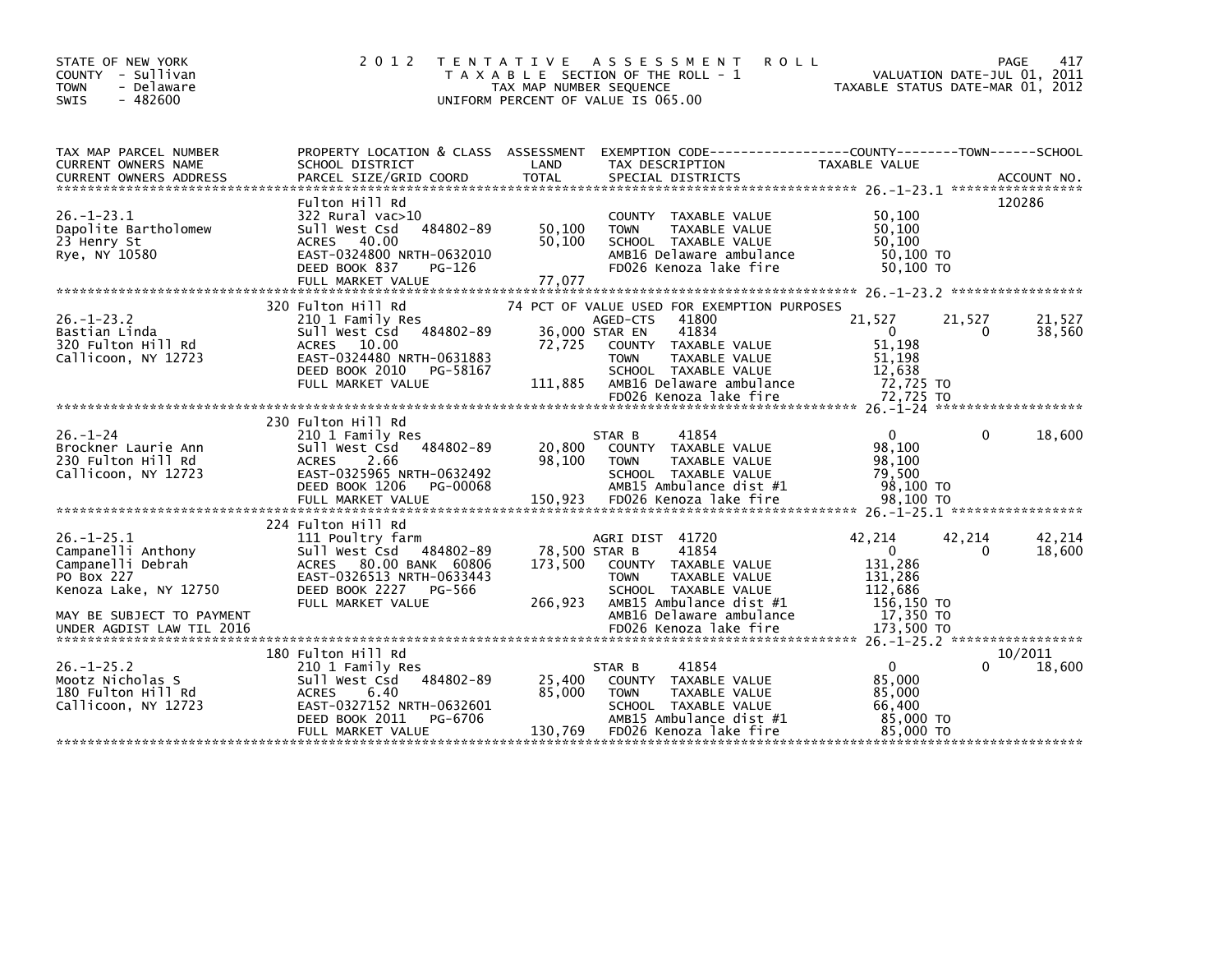| STATE OF NEW YORK<br>COUNTY - Sullivan<br><b>TOWN</b><br>- Delaware<br>$-482600$<br><b>SWIS</b>                                                             | 2 0 1 2                                                                                                                                                                             | TAX MAP NUMBER SEQUENCE              | TENTATIVE ASSESSMENT<br><b>ROLL</b><br>T A X A B L E SECTION OF THE ROLL - 1<br>UNIFORM PERCENT OF VALUE IS 065.00                                              | TAXABLE STATUS DATE-MAR 01, 2012                                             | 418<br><b>PAGE</b><br>VALUATION DATE-JUL 01, 2011 |
|-------------------------------------------------------------------------------------------------------------------------------------------------------------|-------------------------------------------------------------------------------------------------------------------------------------------------------------------------------------|--------------------------------------|-----------------------------------------------------------------------------------------------------------------------------------------------------------------|------------------------------------------------------------------------------|---------------------------------------------------|
| TAX MAP PARCEL NUMBER<br>CURRENT OWNERS NAME                                                                                                                | SCHOOL DISTRICT                                                                                                                                                                     | LAND                                 | PROPERTY LOCATION & CLASS ASSESSMENT EXEMPTION CODE---------------COUNTY-------TOWN------SCHOOL<br>TAX DESCRIPTION                                              | TAXABLE VALUE                                                                |                                                   |
| $26. -1 - 25.3$<br>Murnane John J<br>Murnane Theresa M<br>1413 Terrace Blvd<br>New Hyde Park, NY 11040                                                      | 189 Fulton Hill Rd<br>210 1 Family Res<br>Sull West Csd 484802-89<br>ACRES 26.42 BANK C30614<br>EAST-0326993 NRTH-0631370<br>DEED BOOK 3493<br>PG-669<br>FULL MARKET VALUE          | 33,200<br>221,500<br>340,769         | <b>COUNTY</b><br>TAXABLE VALUE<br>TAXABLE VALUE<br><b>TOWN</b><br>SCHOOL TAXABLE VALUE<br>AMB15 Ambulance dist #1<br>FD026 Kenoza lake fire                     | 221,500<br>221,500<br>221,500<br>221,500 TO<br>221,500 TO                    | 07/2008                                           |
| $26. - 1 - 25.5$<br>Fulton Frank and Lois<br>Mongiovi Kelly L<br>223 Fulton Hill Rd<br>Callicoon, NY 12723<br>MAY BE SUBJECT TO PAYMENT                     | 223 Fulton Hill Rd<br>270 Mfg housing<br>484802-89<br>Sull West Csd<br>46.70<br>ACRES<br>EAST-0326045 NRTH-0631608<br>DEED BOOK 2518<br>PG-590<br>FULL MARKET VALUE                 | 74,700 STAR EN<br>141,700<br>218,000 | AGRI DIST 41720<br>41834<br>COUNTY TAXABLE VALUE<br><b>TOWN</b><br>TAXABLE VALUE<br>SCHOOL TAXABLE VALUE<br>AMB15 Ambulance dist #1<br>AMB16 Delaware ambulance | 28,210<br>$\Omega$<br>113,490<br>113,490<br>74.930<br>77,935 TO<br>63,765 TO | 28,210<br>28,210<br>38,560<br>0                   |
| UNDER AGDIST LAW TIL 2016                                                                                                                                   |                                                                                                                                                                                     |                                      | FD026 Kenoza lake fire                                                                                                                                          | 141,700 TO                                                                   |                                                   |
| $26. - 1 - 26$<br>Murns Curtis H<br>Murns Denise M<br>PO Box 837<br>Callicoon, NY 12723                                                                     | 185 Fulton Hill Rd<br>210 1 Family Res<br>Sull West Csd 484802-89<br>2.27 BANKF130260<br><b>ACRES</b><br>EAST-0327260 NRTH-0632160<br>DEED BOOK 3123<br>PG-674<br>FULL MARKET VALUE | 21,300 STAR B<br>81,900<br>126,000   | CW 15 VET/ 41161<br>41854<br>COUNTY TAXABLE VALUE<br><b>TOWN</b><br>TAXABLE VALUE<br>SCHOOL TAXABLE VALUE<br>AMB15 Ambulance dist #1<br>FD026 Kenoza lake fire  | 7.440<br>$\Omega$<br>74,460<br>74.460<br>63,300<br>81,900 TO<br>81,900 TO    | 7.440<br>18,600<br>0                              |
| $26. - 1 - 27$<br>Faulkner Andrew<br>Faulkner Emily<br>525 W 22nd St Apt 5A<br>New York, NY 10011<br>MAY BE SUBJECT TO PAYMENT<br>UNDER AGDIST LAW TIL 2015 | 315 Fulton Hill Rd<br>241 Rural res&ag<br>484802-89<br>Sull West Csd<br>ACRES 82.01<br>EAST-0325290 NRTH-0630340<br>DEED BOOK 2360<br><b>PG-94</b><br>FULL MARKET VALUE             | 78,900<br>462,000<br>710,769         | COUNTY TAXABLE VALUE<br>TAXABLE VALUE<br><b>TOWN</b><br>SCHOOL TAXABLE VALUE<br>AMB15 Ambulance dist #1<br>AMB16 Delaware ambulance<br>FD026 Kenoza lake fire   | 462,000<br>462,000<br>462,000<br>392,700 TO<br>69,300 TO<br>462,000 TO       | 26. -1-28.1 ******************                    |
| $26. - 1 - 28.1$<br>Olver Margaret<br>Attention Joan Graham<br>787 Swiss Hill Rd N<br>Jeffersonville, NY 12748                                              | 325 Fulton Hill Rd<br>270 Mfg housing<br>Sull West Csd<br>484802-89<br>FRNT 175.00 DPTH 213.00<br>EAST-0324310 NRTH-0631140<br>DEED BOOK 1082<br>PG-00212<br>FULL MARKET VALUE      | 11,000<br>47,500<br>73,077           | COUNTY TAXABLE VALUE<br>TAXABLE VALUE<br><b>TOWN</b><br>SCHOOL TAXABLE VALUE<br>AMB16 Delaware ambulance<br>FD026 Kenoza lake fire                              | 47,500<br>47,500<br>47,500<br>47,500 TO<br>47.500 TO                         | 121461                                            |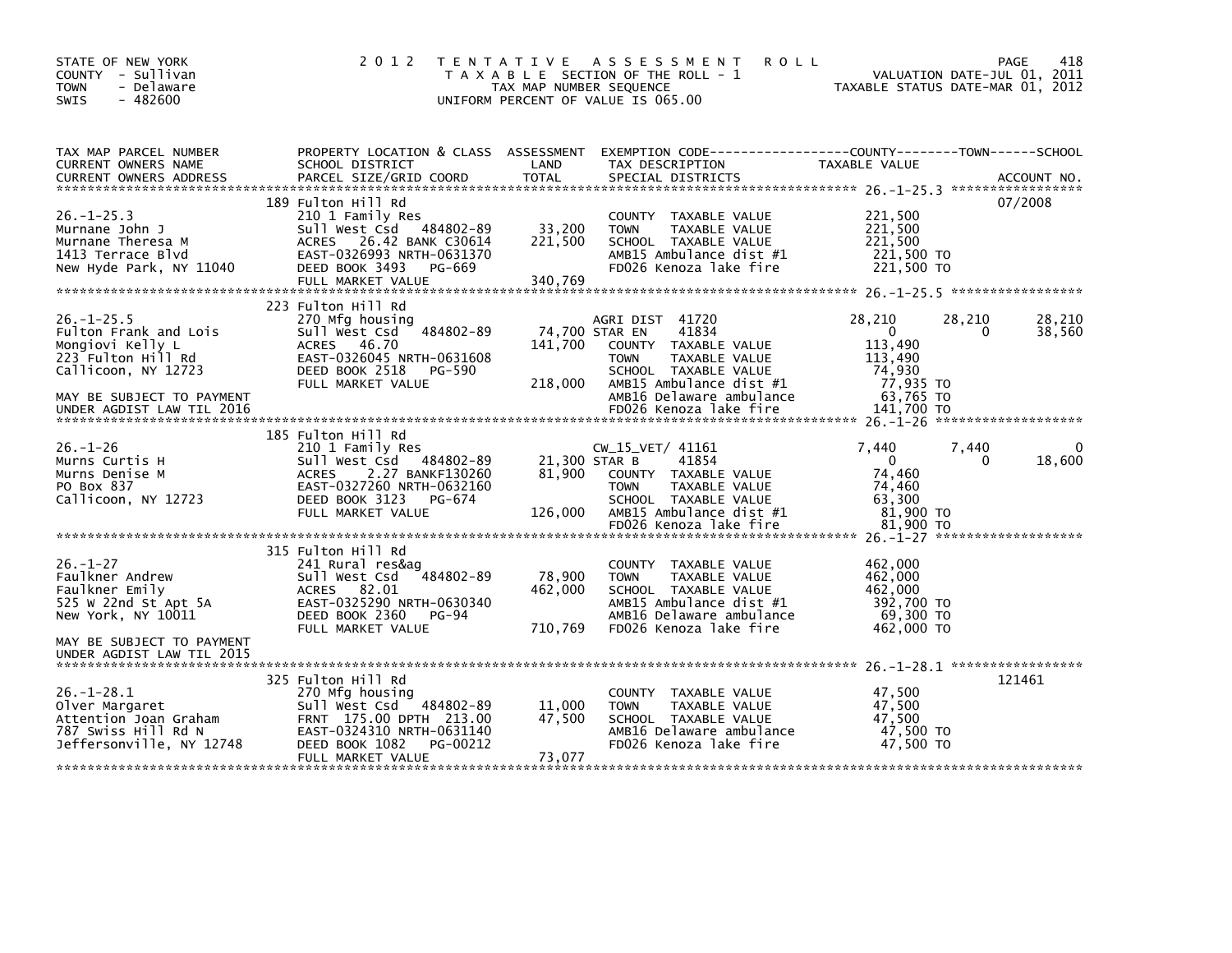| STATE OF NEW YORK<br>COUNTY - Sullivan<br><b>TOWN</b><br>- Delaware<br>$-482600$<br><b>SWIS</b>        | 2 0 1 2                                                                                                                                                                            | T E N T A T I V E<br>TAX MAP NUMBER SEQUENCE | A S S E S S M E N T<br><b>ROLL</b><br>T A X A B L E SECTION OF THE ROLL - 1<br>UNIFORM PERCENT OF VALUE IS 065.00                                     | TAXABLE STATUS DATE-MAR 01, 2012                                 | 419<br><b>PAGE</b><br>VALUATION DATE-JUL 01, 2011 |
|--------------------------------------------------------------------------------------------------------|------------------------------------------------------------------------------------------------------------------------------------------------------------------------------------|----------------------------------------------|-------------------------------------------------------------------------------------------------------------------------------------------------------|------------------------------------------------------------------|---------------------------------------------------|
| TAX MAP PARCEL NUMBER<br><b>CURRENT OWNERS NAME</b><br><b>CURRENT OWNERS ADDRESS</b>                   | PROPERTY LOCATION & CLASS ASSESSMENT<br>SCHOOL DISTRICT<br>PARCEL SIZE/GRID COORD                                                                                                  | LAND<br><b>TOTAL</b>                         | TAX DESCRIPTION<br>SPECIAL DISTRICTS                                                                                                                  | <b>TAXABLE VALUE</b>                                             | ACCOUNT NO.                                       |
|                                                                                                        | 319 Fulton Hill Rd                                                                                                                                                                 |                                              |                                                                                                                                                       |                                                                  | 120781                                            |
| $26. - 1 - 28.2$<br>Foresta Robert<br>Foresta Carol<br>124 Gale Pl Apt 1D<br>Bronx, NY 10463-2875      | 210 1 Family Res<br>484802-89<br>Sull West Csd<br><b>ACRES</b><br>1.22<br>EAST-0324510 NRTH-0631110<br>DEED BOOK 01539 PG-00336<br>FULL MARKET VALUE                               | 20,900<br>59,900<br>92,154                   | COUNTY TAXABLE VALUE<br>TAXABLE VALUE<br><b>TOWN</b><br>SCHOOL TAXABLE VALUE<br>AMB16 Delaware ambulance<br>FD026 Kenoza lake fire                    | 59,900<br>59,900<br>59,900<br>59,900 TO<br>59.900 TO             |                                                   |
|                                                                                                        | 335 Fulton Hill Rd                                                                                                                                                                 |                                              |                                                                                                                                                       |                                                                  |                                                   |
| $26. - 1 - 29$<br>Heinle Jonathan<br>335 Fulton Hill Road<br>Callicoon, NY 12723                       | 210 1 Family Res<br>Sull West Csd 484802-89<br>FRNT 180.00 DPTH 120.00<br>EAST-0324125 NRTH-0631143<br>DEED BOOK 3236<br>PG-524                                                    | 12,000<br>53,100                             | COUNTY TAXABLE VALUE<br>TAXABLE VALUE<br><b>TOWN</b><br>SCHOOL TAXABLE VALUE<br>AMB16 Delaware ambulance<br>FD026 Kenoza lake fire                    | 53,100<br>53,100<br>53,100<br>53,100 TO<br>53,100 TO             |                                                   |
|                                                                                                        |                                                                                                                                                                                    |                                              |                                                                                                                                                       |                                                                  |                                                   |
| $26. -1 - 30.1$<br>Burlingame Marieanna<br>Burlingame Ward<br>87 Mesmer Hill Rd<br>Callicoon, NY 12723 | 87 Mesmer Hill Rd<br>240 Rural res<br>484802-89<br>Sull West Csd<br>ACRES 42.62<br>EAST-0323600 NRTH-0630730<br>DEED BOOK 593<br>PG-00109                                          | 72,800<br>102,800                            | COUNTY TAXABLE VALUE<br>TAXABLE VALUE<br><b>TOWN</b><br>SCHOOL TAXABLE VALUE<br>AMB16 Delaware ambulance<br>FD025 Hortonville fire                    | 102,800<br>102,800<br>102,800<br>102,800 TO<br>3,547 TO          | 120255                                            |
| $26. -1 - 30.2$<br>Reddish Norman<br>Reddish Becky A<br>90 Mesmer Hill Rd<br>Callicoon, NY 12723       | 90 Mesmer Hill Rd<br>240 Rural res<br>484802-89<br>Sull West Csd<br>ACRES 18.19<br>DEED BOOK 2365<br>PG-617<br>FULL MARKET VALUE                                                   | 36,200<br>86,200<br>132,615                  | 41854<br>STAR B<br>COUNTY TAXABLE VALUE<br><b>TOWN</b><br>TAXABLE VALUE<br>SCHOOL TAXABLE VALUE<br>AMB16 Delaware ambulance                           | $\Omega$<br>86,200<br>86,200<br>67.600<br>86,200 TO              | 18,600<br>0                                       |
|                                                                                                        |                                                                                                                                                                                    |                                              |                                                                                                                                                       |                                                                  |                                                   |
| $26. - 1 - 31$<br>Tinari Joseph<br>Tinari Claire<br>12 Mesmer Hill Rd<br>Callicoon, NY 12723           | 12 Mesmer Hill Rd<br>210 1 Family Res<br>Sull West Csd 484802-89<br><b>ACRES</b><br>5.40 BANKC020159<br>EAST-0323430 NRTH-0629360<br>DEED BOOK 3590<br>PG-225<br>FULL MARKET VALUE | 29,100<br>76,400<br>117,538                  | 41854<br>STAR B<br>COUNTY TAXABLE VALUE<br><b>TOWN</b><br>TAXABLE VALUE<br>SCHOOL TAXABLE VALUE<br>AMB16 Delaware ambulance<br>FD026 Kenoza lake fire | $\Omega$<br>76,400<br>76,400<br>57,800<br>76,400 TO<br>76.400 TO | 07/2009<br>18,600<br>0                            |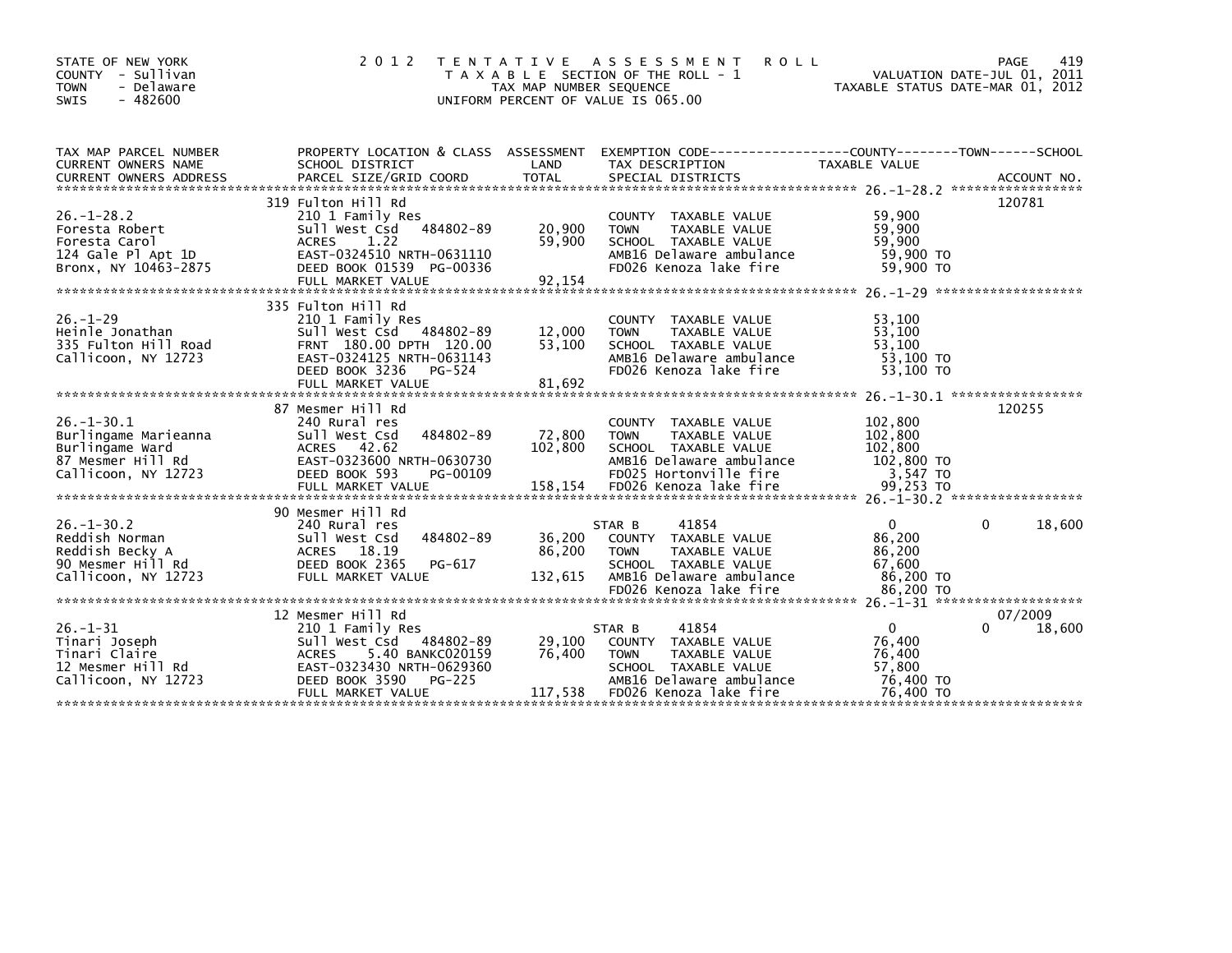| STATE OF NEW YORK<br>COUNTY - Sullivan<br><b>TOWN</b><br>- Delaware<br>$-482600$<br>SWIS     | 2 0 1 2                                                                                                                                                                      | TAX MAP NUMBER SEQUENCE             | TENTATIVE ASSESSMENT<br><b>ROLL</b><br>T A X A B L E SECTION OF THE ROLL - 1<br>UNIFORM PERCENT OF VALUE IS 065.00                                                                                       | TAXABLE STATUS DATE-MAR 01, 2012                                                  |                    | 420<br>PAGE<br>VALUATION DATE-JUL 01, 2011 |
|----------------------------------------------------------------------------------------------|------------------------------------------------------------------------------------------------------------------------------------------------------------------------------|-------------------------------------|----------------------------------------------------------------------------------------------------------------------------------------------------------------------------------------------------------|-----------------------------------------------------------------------------------|--------------------|--------------------------------------------|
| TAX MAP PARCEL NUMBER<br>CURRENT OWNERS NAME<br><b>CURRENT OWNERS ADDRESS</b>                | PROPERTY LOCATION & CLASS ASSESSMENT<br>SCHOOL DISTRICT                                                                                                                      | LAND                                | EXEMPTION CODE-----------------COUNTY-------TOWN------SCHOOL<br>TAX DESCRIPTION                                                                                                                          | TAXABLE VALUE                                                                     |                    |                                            |
| $26. - 1 - 33.1$<br>Widmann Roger<br>3464 State Route 17B<br>Callicoon, NY 12723             | 3464 State Route 17B<br>240 Rural res<br>484802-89<br>Sull West Csd<br>ACRES 17.19<br>EAST-0324094 NRTH-0629466<br>DEED BOOK 1520<br>PG-655<br>FULL MARKET VALUE             | 116,700<br>179,538                  | VOL FIRE/A 41691<br>32,400 STAR B<br>41854<br>COUNTY TAXABLE VALUE<br><b>TOWN</b><br>TAXABLE VALUE<br>SCHOOL TAXABLE VALUE<br>AMB16 Delaware ambulance<br>1,860 EX<br>FD026 Kenoza lake fire<br>1.860 EX | 1,860<br>$\mathbf{0}$<br>114,840<br>114,840<br>98,100<br>114,840 TO<br>114,840 TO | 1,860<br>0         | 18,600                                     |
|                                                                                              |                                                                                                                                                                              |                                     |                                                                                                                                                                                                          |                                                                                   |                    |                                            |
| $26. - 1 - 33.2$<br>Berger Robert P<br>214 Hemmer Rd<br>PO Box 339<br>Youngsville, NY 02791  | 3466 State Route 17B<br>240 Rural res<br>484802-89<br>Sull West Csd<br>ACRES 17.24<br>EAST-0324670 NRTH-0629430<br>DEED BOOK 2583<br>PG-100                                  | 37,240<br>242,146                   | STAR B<br>41854<br>COUNTY TAXABLE VALUE<br>TAXABLE VALUE<br><b>TOWN</b><br>SCHOOL TAXABLE VALUE<br>AMB16 Delaware ambulance                                                                              | $\overline{0}$<br>242,146<br>242,146<br>223,546<br>242,146 TO                     | $\Omega$           | 18,600                                     |
|                                                                                              | 5948 State Route 52                                                                                                                                                          |                                     |                                                                                                                                                                                                          |                                                                                   |                    |                                            |
| $26. - 1 - 34$<br>Aldea David M<br>5948 St Rte 52<br>PO Box 194<br>Kenoza Lake, NY 12750     | 241 Rural res&ag<br>$-484802 - 89$<br>Sull West Csd<br>ACRES 64.60 BANK 60806<br>EAST-0326120 NRTH-0629080<br>DEED BOOK 3116<br>PG-193<br>FULL MARKET VALUE                  | 71,600 STAR B<br>108,400<br>166,769 | AGRI DIST 41720<br>41854<br>COUNTY TAXABLE VALUE<br><b>TOWN</b><br>TAXABLE VALUE<br>SCHOOL TAXABLE VALUE<br>AMB15 Ambulance dist #1                                                                      | 20,631<br>$\mathbf{0}$<br>87,769<br>87,769<br>69.169<br>92.140 TO                 | 20,631<br>$\Omega$ | 20,631<br>18,600                           |
| MAY BE SUBJECT TO PAYMENT<br>UNDER AGDIST LAW TIL 2016                                       |                                                                                                                                                                              |                                     | AMB16 Delaware ambulance<br>FD026 Kenoza lake fire                                                                                                                                                       | 16,260 TO<br>108,400 TO                                                           |                    |                                            |
|                                                                                              |                                                                                                                                                                              |                                     |                                                                                                                                                                                                          |                                                                                   |                    |                                            |
| $26. - 1 - 35$<br>Loughrey Edward<br>Loughrey Debra<br>374 Mueller Rd<br>Cochecton, NY 12726 | State Route 52<br>$322$ Rural vac $>10$<br>484802-89<br>Sull West Csd<br>ACRES 51.01<br>EAST-0325483 NRTH-0628101<br>DEED BOOK 1251<br>PG-00243<br>FULL MARKET VALUE         | 50,900<br>50,900<br>78,308          | FOREST LND 47460<br>COUNTY TAXABLE VALUE<br><b>TOWN</b><br>TAXABLE VALUE<br>SCHOOL TAXABLE VALUE<br>AMB15 Ambulance dist #1<br>AMB16 Delaware ambulance                                                  | 37,042<br>13,858<br>13,858<br>13,858<br>45,810 TO<br>$5,090$ TO                   | 37,042             | 37,042                                     |
| MAY BE SUBJECT TO PAYMENT<br>UNDER RPTL480A UNTIL 2021                                       |                                                                                                                                                                              |                                     | FD026 Kenoza lake fire                                                                                                                                                                                   | 50,900 TO                                                                         |                    |                                            |
| $26. - 1 - 37$<br>LeValley Nancy<br>14 N LaClede Pl<br>Atlantic City, NJ 08401               | 3462 State Route 17B<br>260 Seasonal res<br>484802-89<br>Sull West Csd<br><b>ACRES</b><br>2.65<br>EAST-0324033 NRTH-0628792<br>DEED BOOK 2326<br>PG-113<br>FULL MARKET VALUE | 35,300<br>43,100<br>66,308          | COUNTY TAXABLE VALUE<br>TAXABLE VALUE<br><b>TOWN</b><br>SCHOOL TAXABLE VALUE<br>AMB16 Delaware ambulance<br>FD026 Kenoza lake fire                                                                       | 43,100<br>43.100<br>43,100<br>43,100 TO<br>43.100 TO                              |                    | 112731                                     |
|                                                                                              |                                                                                                                                                                              |                                     |                                                                                                                                                                                                          |                                                                                   |                    |                                            |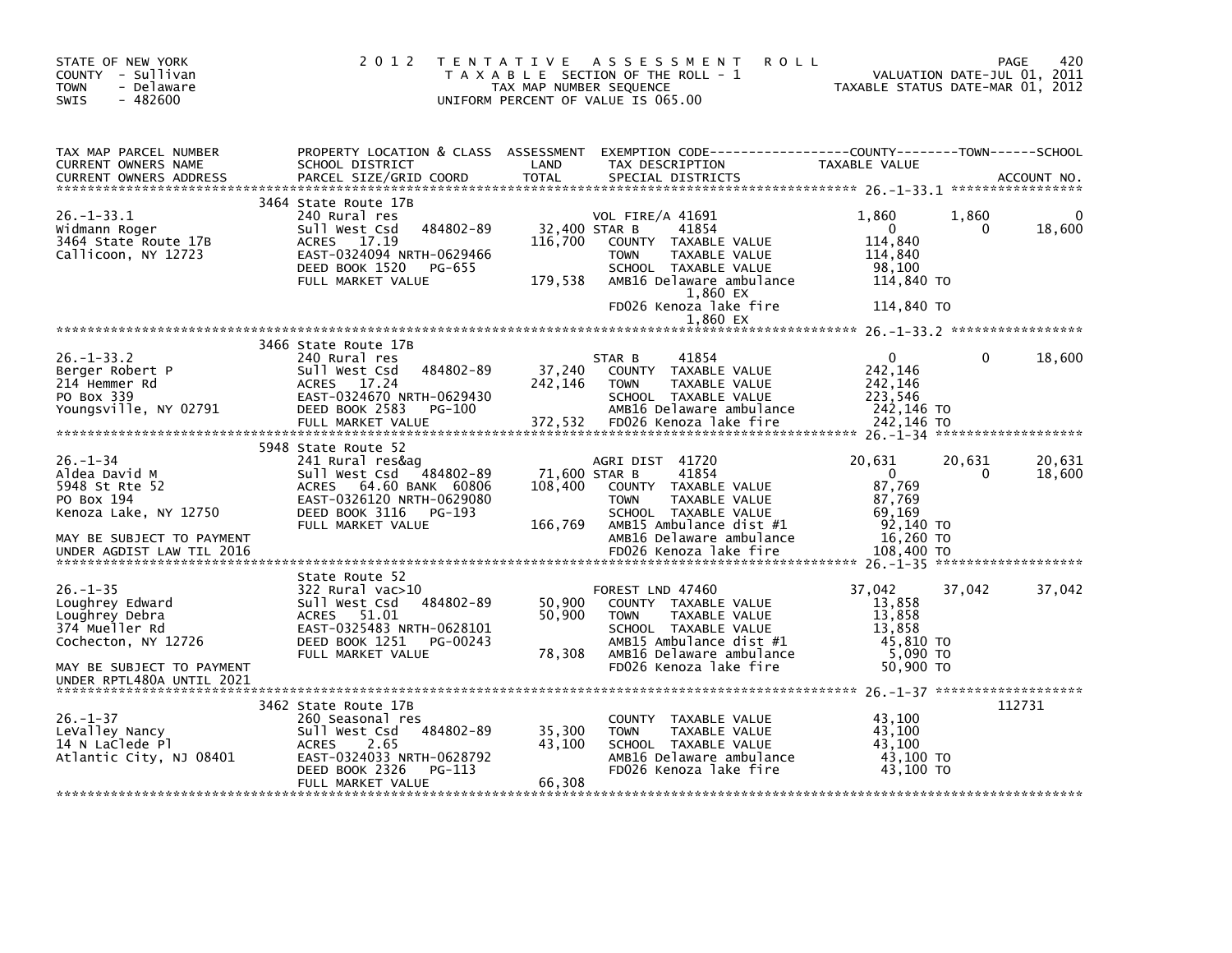| STATE OF NEW YORK<br>COUNTY - Sullivan<br>- Delaware<br><b>TOWN</b><br><b>SWIS</b><br>$-482600$    | 2 0 1 2<br>T E N T A T I V E                                                                                                                                                  | TAX MAP NUMBER SEQUENCE             | A S S E S S M E N T<br><b>ROLL</b><br>T A X A B L E SECTION OF THE ROLL - 1<br>UNIFORM PERCENT OF VALUE IS 065.00                                                  | TAXABLE STATUS DATE-MAR 01, 2012                                                        | 421<br>PAGE<br>VALUATION DATE-JUL 01, 2011 |
|----------------------------------------------------------------------------------------------------|-------------------------------------------------------------------------------------------------------------------------------------------------------------------------------|-------------------------------------|--------------------------------------------------------------------------------------------------------------------------------------------------------------------|-----------------------------------------------------------------------------------------|--------------------------------------------|
| TAX MAP PARCEL NUMBER<br>CURRENT OWNERS NAME<br><b>CURRENT OWNERS ADDRESS</b>                      | SCHOOL DISTRICT<br>PARCEL SIZE/GRID COORD                                                                                                                                     | LAND<br>TOTAL                       | PROPERTY LOCATION & CLASS ASSESSMENT EXEMPTION CODE----------------COUNTY-------TOWN-----SCHOOL<br>TAX DESCRIPTION                                                 | TAXABLE VALUE                                                                           | ACCOUNT NO.                                |
|                                                                                                    |                                                                                                                                                                               |                                     | SPECIAL DISTRICTS                                                                                                                                                  |                                                                                         |                                            |
| $26. -1 - 38$<br>Murray Peter<br>Murray Gabriella J<br>6609 19TH AVe<br>Brooklyn, NY 11204         | 3389 State Route 17B<br>210 1 Family Res<br>484802-89<br>Sull West Csd<br><b>ACRES</b><br>3.29<br>EAST-0324201 NRTH-0628045<br>DEED BOOK 2011<br>PG-6498<br>FULL MARKET VALUE | 27,900<br>70,456<br>108,394         | COUNTY TAXABLE VALUE<br>TAXABLE VALUE<br><b>TOWN</b><br>SCHOOL TAXABLE VALUE<br>AMB16 Delaware ambulance<br>FD025 Hortonville fire                                 | 70,456<br>70,456<br>70,456<br>70,456 TO<br>70,456 TO                                    | 09/2011                                    |
|                                                                                                    |                                                                                                                                                                               |                                     |                                                                                                                                                                    |                                                                                         |                                            |
| $26. - 1 - 40$<br>Cosentino Michael<br>86 Croft Ln<br>Smithtown, NY 11783                          | 3465 State Route 17B<br>210 1 Family Res<br>484802-89<br>Sull West Csd<br>ACRES 32.84<br>EAST-0323081 NRTH-0628624<br>DEED BOOK 2011<br>PG-7590                               | 50,000<br>125,000                   | COUNTY TAXABLE VALUE<br>TAXABLE VALUE<br><b>TOWN</b><br>SCHOOL TAXABLE VALUE<br>AMB16 Delaware ambulance<br>FD025 Hortonville fire                                 | 125,000<br>125,000<br>125,000<br>125,000 TO<br>125,000 TO                               | 03/2010                                    |
|                                                                                                    |                                                                                                                                                                               |                                     |                                                                                                                                                                    |                                                                                         |                                            |
| $26. - 1 - 42$<br>Bruckner Patricia<br>Uihlein Barry<br>236 Glen Cove Ave<br>Carle Place, NY 11514 | 3467 State Route 17B<br>260 Seasonal res<br>484802-89<br>Sull West Csd<br>ACRES 134.00<br>EAST-0321160 NRTH-0628860<br>DEED BOOK 2838<br>PG-344<br>FULL MARKET VALUE          | 84,800<br>115,100<br>177,077        | FOREST LND 47460<br>COUNTY TAXABLE VALUE<br>TAXABLE VALUE<br><b>TOWN</b><br>SCHOOL TAXABLE VALUE<br>AMB16 Delaware ambulance<br>FD025 Hortonville fire             | 51,054<br>51,054<br>64,046<br>64,046<br>64,046<br>115,100 TO<br>$115,100$ TO            | 120277<br>51,054                           |
| MAY BE SUBJECT TO PAYMENT<br>UNDER RPTL480A UNTIL 2021                                             |                                                                                                                                                                               |                                     |                                                                                                                                                                    |                                                                                         |                                            |
| $26. - 1 - 43$<br>Wind Jonathan<br>110 W 96th St Apt 5D<br>New York, NY 10025                      | 623 New Turnpike Rd<br>240 Rural res<br>Sull West Csd<br>484802-89<br>ACRES 54.43<br>EAST-0318340 NRTH-0630290<br>DEED BOOK 3561<br><b>PG-26</b><br>FULL MARKET VALUE         | 51,458<br>166,458<br>256,089        | COUNTY TAXABLE VALUE<br>TAXABLE VALUE<br><b>TOWN</b><br>SCHOOL TAXABLE VALUE<br>AMB16 Delaware ambulance<br>FD025 Hortonville fire                                 | 166,458<br>166,458<br>166,458<br>166,458 TO<br>166,458 TO                               | 121508                                     |
|                                                                                                    |                                                                                                                                                                               |                                     |                                                                                                                                                                    |                                                                                         |                                            |
| $26. - 1 - 44$<br>Berner Chas<br>Berner Eleanore<br>627 New Turnpike Rd<br>Cochecton, NY 12726     | 627 New Turnpike Rd<br>210 1 Family Res<br>484802-89<br>Sull West Csd<br>1.10<br><b>ACRES</b><br>EAST-0317710 NRTH-0629640<br>DEED BOOK 1481<br>PG-229<br>FULL MARKET VALUE   | 17,400 STAR EN<br>68,800<br>105,846 | 41121<br>WAR VET<br>41834<br>TAXABLE VALUE<br>COUNTY<br><b>TOWN</b><br>TAXABLE VALUE<br>SCHOOL TAXABLE VALUE<br>AMB16 Delaware ambulance<br>FD025 Hortonville fire | 10,320<br>10,320<br>$\mathbf 0$<br>58,480<br>58,480<br>30,240<br>68,800 TO<br>68,800 TO | 120126<br>0<br>38,560<br>0                 |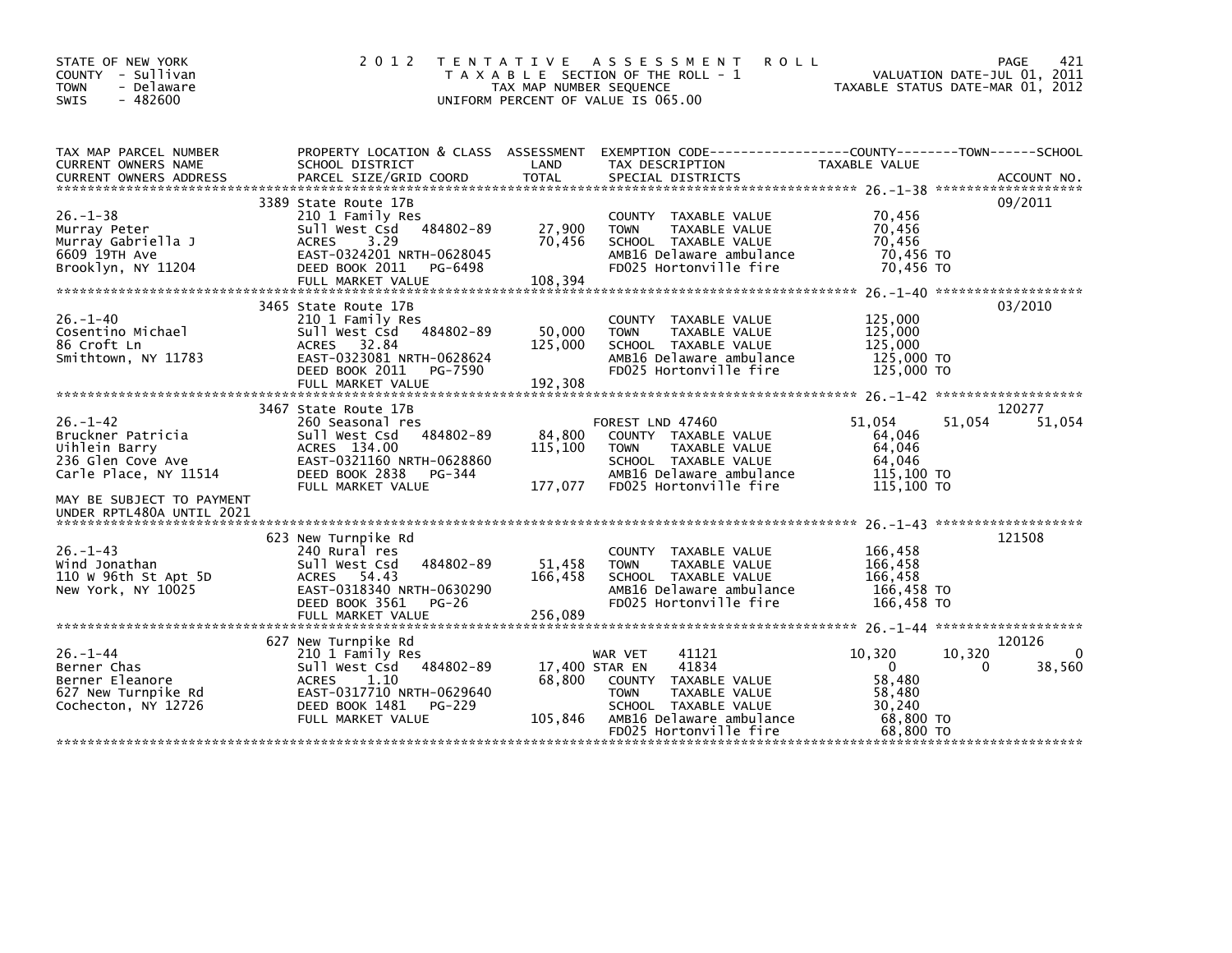| STATE OF NEW YORK<br>COUNTY - Sullivan<br><b>TOWN</b><br>- Delaware<br>$-482600$<br><b>SWIS</b> | 2 0 1 2                                                     | T E N T A T I V E<br>TAX MAP NUMBER SEQUENCE | A S S E S S M E N T<br><b>ROLL</b><br>T A X A B L E SECTION OF THE ROLL - 1<br>UNIFORM PERCENT OF VALUE IS 065.00 | VALUATION DATE-JUL 01, 2011<br>TAXABLE STATUS DATE-MAR 01, 2012 | 422<br>PAGE |
|-------------------------------------------------------------------------------------------------|-------------------------------------------------------------|----------------------------------------------|-------------------------------------------------------------------------------------------------------------------|-----------------------------------------------------------------|-------------|
| TAX MAP PARCEL NUMBER<br>CURRENT OWNERS NAME                                                    | PROPERTY LOCATION & CLASS ASSESSMENT<br>SCHOOL DISTRICT     | LAND                                         | EXEMPTION        CODE-----------------COUNTY-------TOWN------SCHOOL<br>TAX DESCRIPTION                            | TAXABLE VALUE                                                   |             |
|                                                                                                 |                                                             |                                              |                                                                                                                   |                                                                 |             |
|                                                                                                 | New Turnpike Rd                                             |                                              |                                                                                                                   |                                                                 | 120125      |
| $26. - 1 - 45$                                                                                  | 312 Vac w/imprv                                             |                                              | COUNTY TAXABLE VALUE                                                                                              | 29,100                                                          |             |
| Berner Chas                                                                                     | 484802-89<br>Sull West Csd                                  | 25,300                                       | <b>TOWN</b><br>TAXABLE VALUE                                                                                      | 29,100                                                          |             |
| Berner Eleanore                                                                                 | ACRES 29.00                                                 | 29,100                                       | SCHOOL TAXABLE VALUE                                                                                              | 29,100                                                          |             |
| 627 New Turnpike Rd                                                                             | EAST-0318350 NRTH-0629190                                   |                                              | AMB16 Delaware ambulance                                                                                          | 29,100 TO                                                       |             |
| Cochecton, NY 12726                                                                             | DEED BOOK 1481<br>PG-231<br>FULL MARKET VALUE               | 44,769                                       | FD026 Kenoza lake fire                                                                                            | 29.100 TO                                                       |             |
|                                                                                                 |                                                             |                                              |                                                                                                                   |                                                                 |             |
|                                                                                                 | New Turnpike Rd                                             |                                              |                                                                                                                   |                                                                 | 121110      |
| $26. - 1 - 46.1$                                                                                | 311 Res vac land                                            |                                              | COUNTY TAXABLE VALUE                                                                                              | 15,400                                                          |             |
| Whatts Jessica                                                                                  | 484802-89<br>Sull West Csd                                  | 15,400                                       | TAXABLE VALUE<br><b>TOWN</b>                                                                                      | 15,400                                                          |             |
| 302 E 119th St Apt 3B                                                                           | ACRES 5.36                                                  | 15,400                                       | SCHOOL TAXABLE VALUE                                                                                              | 15,400                                                          |             |
| New York, NY 10035                                                                              | EAST-0316111 NRTH-0630976                                   |                                              | AMB16 Delaware ambulance                                                                                          | 15,400 TO                                                       |             |
|                                                                                                 | DEED BOOK 2011<br>PG-2814                                   |                                              | FD026 Kenoza lake fire                                                                                            | 15,400 TO                                                       |             |
|                                                                                                 |                                                             |                                              |                                                                                                                   |                                                                 |             |
|                                                                                                 | 564 New Turnpike Rd                                         |                                              |                                                                                                                   |                                                                 | 11/2007     |
| $26. - 1 - 46.2$                                                                                | 270 Mfg housing                                             |                                              | COUNTY TAXABLE VALUE                                                                                              | 86,960                                                          |             |
| Trojanowski Andrzej                                                                             | Sull West Csd 484802-89                                     | 24,200                                       | TAXABLE VALUE<br><b>TOWN</b>                                                                                      | 86.960                                                          |             |
| Trojanowski Teresa                                                                              | ACRES 5.24 BANKN140687                                      | 86,960                                       | SCHOOL TAXABLE VALUE                                                                                              | 86,960                                                          |             |
| 117 $N$ 4th St                                                                                  | EAST-0316501 NRTH-0630956                                   |                                              | AMB16 Delaware ambulance                                                                                          | 86.960 TO                                                       |             |
| Brooklyn, NY 11211                                                                              | DEED BOOK 3409<br>PG-431                                    |                                              | FD026 Kenoza lake fire                                                                                            | 86,960 TO                                                       |             |
|                                                                                                 |                                                             |                                              |                                                                                                                   |                                                                 |             |
|                                                                                                 | 588 New Turnpike Rd                                         |                                              |                                                                                                                   |                                                                 |             |
| $26. -1 - 46.3$                                                                                 | 210 1 Family Res                                            |                                              | COUNTY TAXABLE VALUE                                                                                              | 119,400                                                         |             |
| Hryniuk Andrew                                                                                  | Sull West Csd 484802-89                                     | 23,300                                       | TAXABLE VALUE<br><b>TOWN</b>                                                                                      | 119,400                                                         |             |
| Hryniuk Regina                                                                                  | 5.33<br><b>ACRES</b>                                        | 119,400                                      | SCHOOL TAXABLE VALUE                                                                                              | 119,400                                                         |             |
| 149 Milton St                                                                                   | EAST-0316819 NRTH-0630823                                   |                                              | AMB16 Delaware ambulance                                                                                          | 119,400 TO                                                      |             |
| Brooklyn, NY 11222                                                                              | DEED BOOK 2439<br>PG-362                                    |                                              | FD026 Kenoza lake fire                                                                                            | 119,400 TO                                                      |             |
|                                                                                                 |                                                             |                                              |                                                                                                                   |                                                                 |             |
|                                                                                                 |                                                             |                                              |                                                                                                                   | 26. -1-46. 4 ******************                                 |             |
|                                                                                                 | 598 New Turnpike Rd                                         |                                              |                                                                                                                   |                                                                 | 02/2010     |
| $26. - 1 - 46.4$                                                                                | 210 1 Family Res                                            |                                              | COUNTY TAXABLE VALUE                                                                                              | 62,400<br>62,400                                                |             |
| Keller Rodney<br>5026 State Route 52                                                            | Sull West Csd 484802-89<br><b>ACRES</b><br>3.21 BANKN140687 | 22,400<br>62,400                             | TAXABLE VALUE<br><b>TOWN</b><br>SCHOOL TAXABLE VALUE                                                              | 62,400                                                          |             |
| Jeffersonville, NY 12748                                                                        | EAST-0317110 NRTH-0630716                                   |                                              | AMB16 Delaware ambulance                                                                                          | 62,400 TO                                                       |             |
|                                                                                                 | DEED BOOK 3177<br>PG-554                                    |                                              | FD026 Kenoza lake fire                                                                                            | 62,400 TO                                                       |             |
|                                                                                                 | FULL MARKET VALUE                                           | 96.000                                       |                                                                                                                   |                                                                 |             |
|                                                                                                 |                                                             |                                              |                                                                                                                   |                                                                 |             |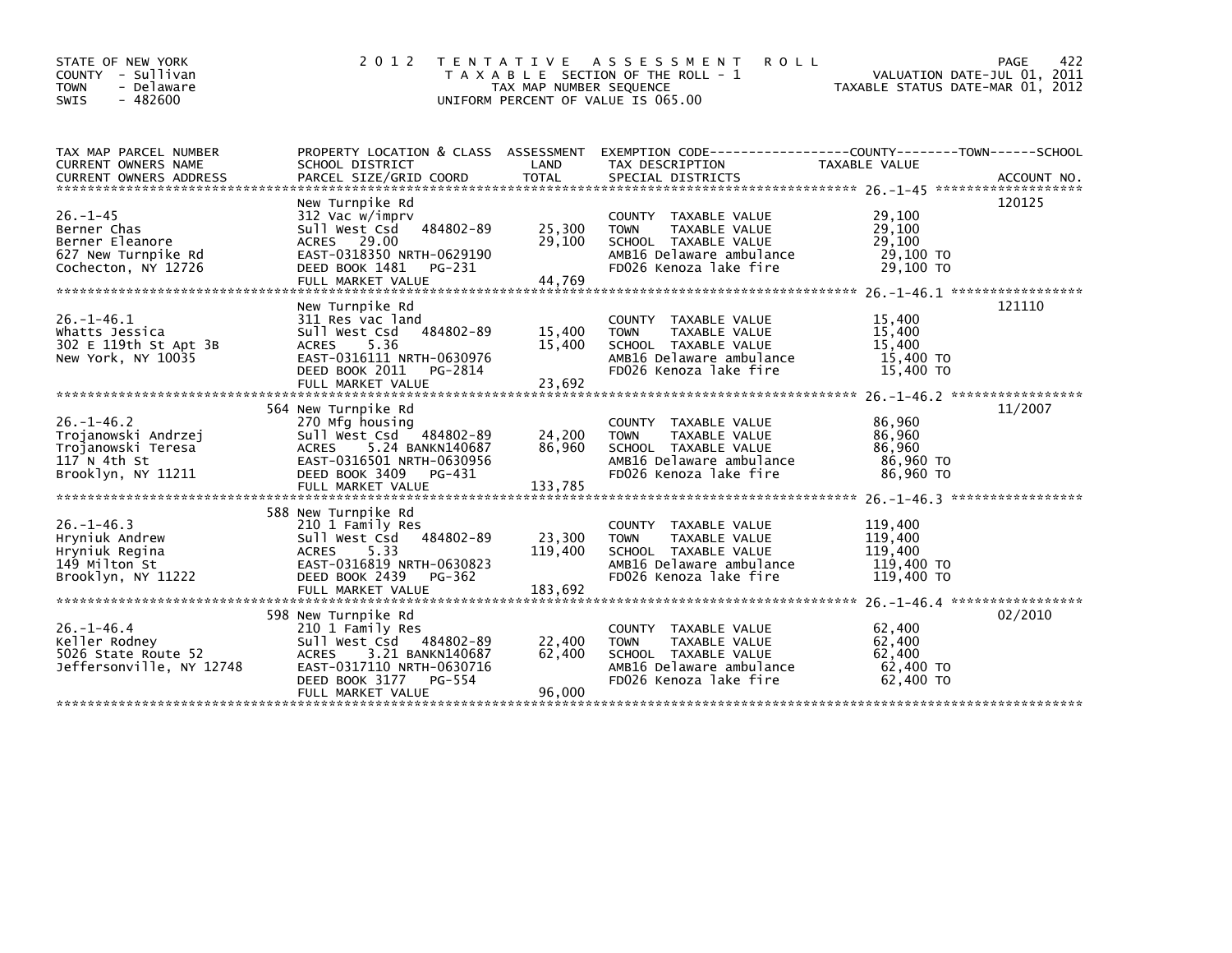| STATE OF NEW YORK<br>COUNTY - Sullivan<br><b>TOWN</b><br>- Delaware<br>$-482600$<br>SWIS                                                                                                                | 2 0 1 2                                                                                                                                                                                                                                                                                                                                                                                |                            | TENTATIVE ASSESSMENT ROLL<br>FRICH THE ROLL PASS END THE ROLL PAGE 423<br>TAXABLE SECTION OF THE ROLL - 1 VALUATION DATE-JUL 01, 2011<br>TAXABLE STATUS DATE-MAR 01, 2012<br>INTEORM PEPCENT OF VALUE TO ACE ON<br>UNIFORM PERCENT OF VALUE IS 065.00 |                                                       | PAGE<br>423 |
|---------------------------------------------------------------------------------------------------------------------------------------------------------------------------------------------------------|----------------------------------------------------------------------------------------------------------------------------------------------------------------------------------------------------------------------------------------------------------------------------------------------------------------------------------------------------------------------------------------|----------------------------|-------------------------------------------------------------------------------------------------------------------------------------------------------------------------------------------------------------------------------------------------------|-------------------------------------------------------|-------------|
| TAX MAP PARCEL NUMBER<br>CURRENT OWNERS NAME                                                                                                                                                            |                                                                                                                                                                                                                                                                                                                                                                                        |                            | PROPERTY LOCATION & CLASS ASSESSMENT EXEMPTION CODE---------------COUNTY-------TOWN------SCHOOL<br>SCHOOL DISTRICT                            LAND        TAX DESCRIPTION                   TAXABLE VALUE                                             |                                                       |             |
| $26. - 1 - 46.5$<br>Borowski Andrew<br>600 New Turnpike Rd<br>Cochecton, NY 12726                                                                                                                       | 600 New Turnpike Rd<br>New Turnpike Rd<br>270 Mfg housing<br>SUI West Csd 484802-89 17,500 COUNTY TAXABLE VALUE<br>ACRES 2.57 BANKN140687 61,000 TOWN TAXABLE VALUE<br>EAST-0317288 NRTH-0630611 SCHOOL TAXABLE VALUE<br>DEED BOOK 2746 PG-530 AMB16 Delaware a<br>2/v<br>Sull West Csu<br>ACRES 2.57 BANKN14000,<br>EAST-0317288 NRTH-0630611<br>DEED BOOK 2746 PG-530<br>AREST VALUE |                            |                                                                                                                                                                                                                                                       | $\overline{0}$<br>0<br>$61,000$<br>$61,000$<br>42,400 | 18,600      |
|                                                                                                                                                                                                         | 612 New Turnpike Rd<br>DEED BOOK 01545 PG-00187                                                                                                                                                                                                                                                                                                                                        |                            | COUNTY TAXABLE VALUE 83,575<br>TOWN TAXABLE VALUE 83,575<br>SCHOOL TAXABLE VALUE<br>AMB16 Delaware ambulance 83,575 TO<br>FD026 Kenoza lake fire 83,575 TO                                                                                            | 83,575                                                | 03/2008     |
| $26. - 1 - 46.7$<br>וחוס, Sattn: Citadel Engineering<br>PO Box 4310<br>New Windsor, NY 12553-0310                                                                                                       | 618 New Turnpike Rd<br>270 Mfg housing<br>Sull West Csd 484802-89 21,500 TOWN<br><b>ACRES</b><br>2.31<br>EAST-0317664 NRTH-0630455                                                                                                                                                                                                                                                     | 34,600                     | COUNTY TAXABLE VALUE<br>TAXABLE VALUE<br>SCHOOL TAXABLE VALUE<br>94,000 AMB16 Delaware ambulance<br>FD026 Kenoza lake fire 34,600 TO                                                                                                                  | 34,600<br>34,600<br>34,600                            |             |
|                                                                                                                                                                                                         | New Turnpike Rd                                                                                                                                                                                                                                                                                                                                                                        | 36,800<br>36,800           | COUNTY TAXABLE VALUE 36,800<br>TOWN TAXABLE VALUE 36,800<br><b>TOWN</b><br>FOWN FAXABLE VALUE 56,800<br>SCHOOL TAXABLE VALUE 36,800<br>AMB16 Delaware ambulance 36,800 TO<br>FD025 Hortonville fire 36,800 TO                                         |                                                       | 121340      |
| 26.-1-47.2<br>Meigel Michael 270 Mfg housing<br>Meigel Carla 270 Mfg housing<br>S2 Colden Hill Rd 2370 McCRES 5.05<br>S2 Colden Hill Rd 23750-2322<br>Newburgh, NY 12550-2322<br>DEED BOOK 21.00 PG-175 | 543 New Turnpike Rd                                                                                                                                                                                                                                                                                                                                                                    | 23,000<br>61,000           | TAXABLE VALUE 61,000<br>SCHOOL TAXABLE VALUE 61,000<br>AMB16 Delaware ambulance 61,000 TO<br>FD025 Hortonville fire 61.000 TO<br>THE 61.000 TO                                                                                                        |                                                       |             |
| $26. - 1 - 47.3$<br>Meigel Michael<br>Meigel Carla<br>52 Colden Hill Rd<br>Newburgh, NY 12550                                                                                                           | New Turnpike Rd<br>311 Res vac land<br>Sull West Csd 484802-89<br>ACRES 5.07<br>EAST-0316763 NRTH-0631566<br>DEED BOOK 2264 PG-34<br>484802-89<br>DEED BOOK 2264 PG-34<br>FULL MARKET VALUE                                                                                                                                                                                            | 15,100<br>15,100<br>23,231 | COUNTY TAXABLE VALUE                                                                                                                                                                                                                                  | 15,100                                                |             |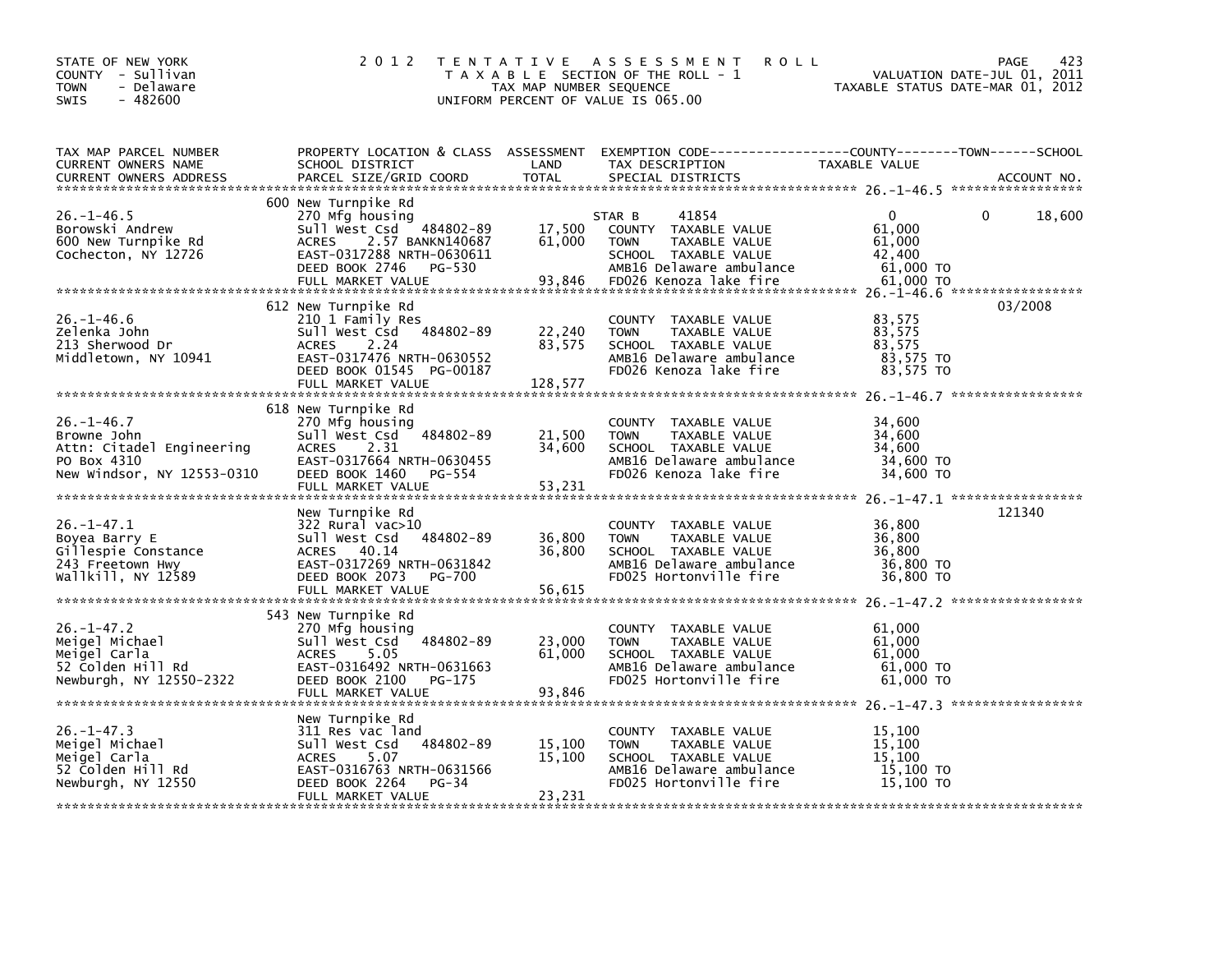| STATE OF NEW YORK<br>COUNTY - Sullivan<br>- Delaware<br><b>TOWN</b><br>$-482600$<br><b>SWIS</b>       | 2 0 1 2                                                                                                                                                                          | TAX MAP NUMBER SEQUENCE     | TENTATIVE ASSESSMENT<br><b>ROLL</b><br>T A X A B L E SECTION OF THE ROLL - 1<br>UNIFORM PERCENT OF VALUE IS 065.00                                    | TAXABLE STATUS DATE-MAR 01, 2012                                     | 424<br>PAGE<br>VALUATION DATE-JUL 01, 2011 |
|-------------------------------------------------------------------------------------------------------|----------------------------------------------------------------------------------------------------------------------------------------------------------------------------------|-----------------------------|-------------------------------------------------------------------------------------------------------------------------------------------------------|----------------------------------------------------------------------|--------------------------------------------|
| TAX MAP PARCEL NUMBER<br><b>CURRENT OWNERS NAME</b><br><b>CURRENT OWNERS ADDRESS</b>                  | PROPERTY LOCATION & CLASS ASSESSMENT<br>SCHOOL DISTRICT<br>PARCEL SIZE/GRID COORD                                                                                                | LAND<br><b>TOTAL</b>        | EXEMPTION CODE-----------------COUNTY-------TOWN------SCHOOL<br>TAX DESCRIPTION<br>SPECIAL DISTRICTS                                                  | TAXABLE VALUE                                                        | ACCOUNT NO.                                |
| $26. -1 - 47.4$<br>Penney John<br>Penney Colleen<br>9 Maplewood Dr<br>Newburgh, NY 12550              | New Turnpike Rd<br>311 Res vac land<br>484802-89<br>Sull West Csd<br>3.35<br><b>ACRES</b><br>EAST-0316997 NRTH-0631456<br>DEED BOOK 2264<br><b>PG-88</b><br>FULL MARKET VALUE    | 13,400<br>13,400<br>20,615  | COUNTY TAXABLE VALUE<br>TAXABLE VALUE<br><b>TOWN</b><br>SCHOOL TAXABLE VALUE<br>AMB16 Delaware ambulance<br>FD025 Hortonville fire                    | 13,400<br>13,400<br>13,400<br>13,400 TO<br>13,400 TO                 |                                            |
| $26. - 1 - 47.5$<br>Boyea Gary<br>Boyea Roberta<br>43 Waring Rd<br>Newburgh, NY 12550                 | New Turnpike Rd<br>311 Res vac land<br>484802-89<br>Sull West Csd<br>2.84<br>ACRES<br>EAST-0317182 NRTH-0631349<br>DEED BOOK 2073<br>PG-697<br>FULL MARKET VALUE                 | 12,700<br>12,700<br>19,538  | COUNTY TAXABLE VALUE<br><b>TOWN</b><br>TAXABLE VALUE<br>SCHOOL TAXABLE VALUE<br>AMB16 Delaware ambulance<br>FD025 Hortonville fire                    | 12,700<br>12,700<br>12,700<br>12,700 TO<br>12,700 TO                 |                                            |
| $26. - 1 - 47.6$<br>Boyea Gary<br>Boyea Roberta<br>43 Waring Rd<br>Newburgh, NY 12550                 | 587 New Turnpike Rd<br>270 Mfg housing<br>Sull West Csd<br>$-484802 - 89$<br><b>ACRES</b><br>2.66<br>EAST-0317372 NRTH-0631244<br>PG-1733<br>DEED BOOK 2011<br>FULL MARKET VALUE | 18,900<br>30.000<br>46,154  | COUNTY TAXABLE VALUE<br><b>TOWN</b><br>TAXABLE VALUE<br>SCHOOL TAXABLE VALUE<br>AMB16 Delaware ambulance<br>FD025 Hortonville fire                    | 30,000<br>30,000<br>30,000<br>30,000 TO<br>30,000 TO                 |                                            |
| $26. - 1 - 47.7$<br>Boyea Michael C<br>Boyea Susan<br>20 Horton Ln<br>Newburgh, NY 12550              | 597 New Turnpike Rd<br>260 Seasonal res<br>484802-89<br>Sull West Csd<br>2.97<br>ACRES<br>EAST-0317555 NRTH-0631088<br>DEED BOOK 1355 PG-52<br>FULL MARKET VALUE                 | 22,000<br>57,400<br>88,308  | COUNTY TAXABLE VALUE<br><b>TOWN</b><br>TAXABLE VALUE<br>SCHOOL TAXABLE VALUE<br>AMB16 Delaware ambulance<br>FD025 Hortonville fire                    | 57,400<br>57,400<br>57,400<br>57,400 TO<br>57,400 TO                 |                                            |
| $26. - 1 - 48.1$<br>Hofer Jason<br>3785 State Route 17B<br>Callicoon, NY 12723                        | 3785 State Route 17B<br>240 Rural res<br>484802-89<br>Sull West Csd<br>ACRES 12.76<br>EAST-0317007 NRTH-0631503<br>DEED BOOK 2057<br>PG-531<br>FULL MARKET VALUE                 | 24,000<br>87,000<br>133,846 | 41854<br>STAR B<br>COUNTY TAXABLE VALUE<br><b>TOWN</b><br>TAXABLE VALUE<br>SCHOOL TAXABLE VALUE<br>AMB16 Delaware ambulance<br>FD025 Hortonville fire | $\mathbf{0}$<br>87.000<br>87,000<br>68,400<br>87,000 TO<br>87,000 TO | 18,600<br>$\mathbf{0}$                     |
| $26. - 1 - 48.2$<br>Brucher Roger C<br>Brucher Carol A<br>3801 State Route 17B<br>Callicoon, NY 12723 | State Route 17B<br>314 Rural vac<10<br>Sull West Csd<br>484802-89<br>FRNT 30.00 DPTH 125.00<br>EAST-0316948 NRTH-0631957<br>DEED BOOK 1282<br>$PG-23$<br>FULL MARKET VALUE       | 500<br>500<br>769           | COUNTY TAXABLE VALUE<br>TAXABLE VALUE<br><b>TOWN</b><br>SCHOOL TAXABLE VALUE<br>AMB16 Delaware ambulance<br>FD025 Hortonville fire                    | 500<br>500<br>500<br>500 TO<br>500 TO                                |                                            |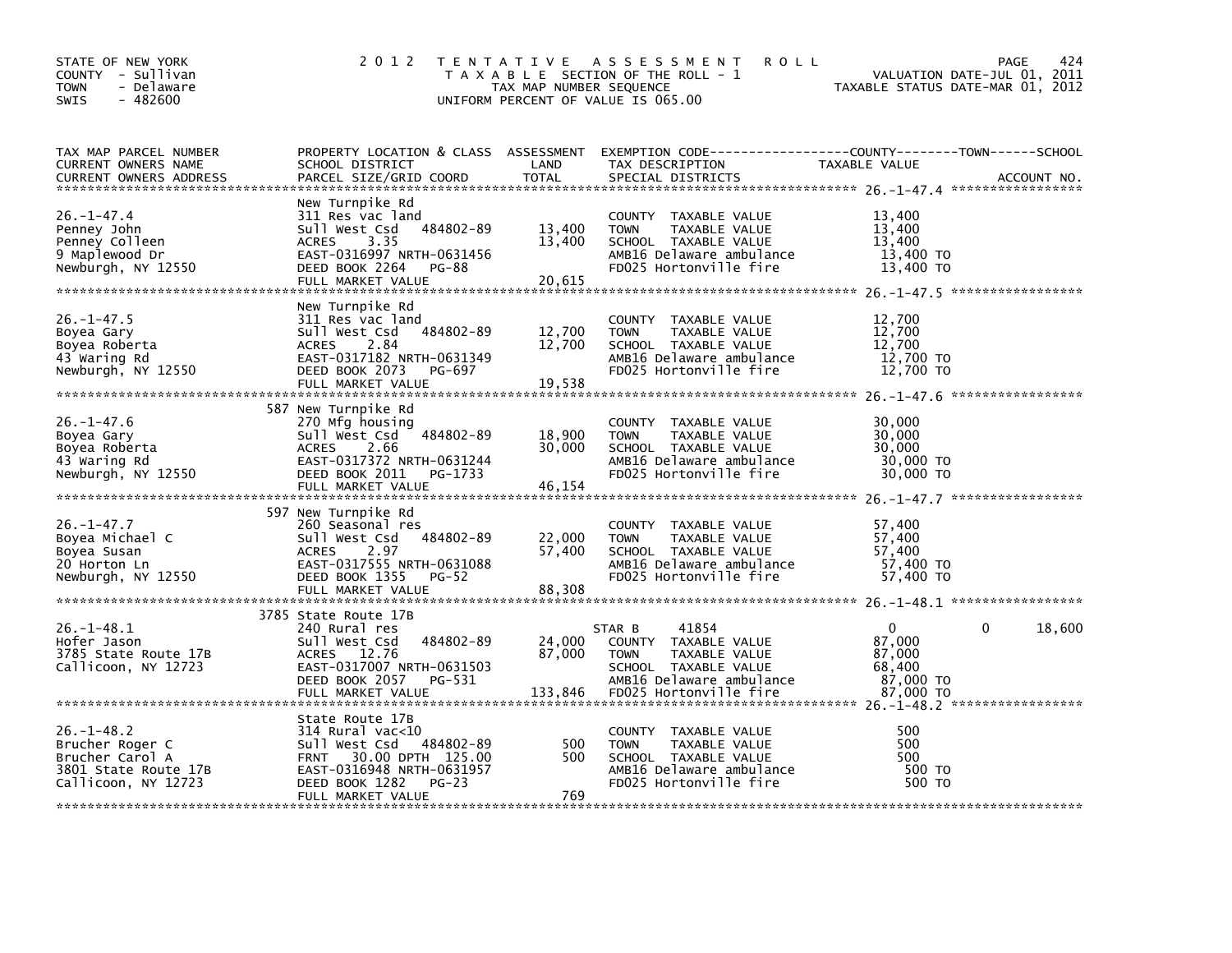| STATE OF NEW YORK<br>COUNTY - Sullivan<br>- Delaware<br><b>TOWN</b><br>$-482600$<br><b>SWIS</b>                                                                                                                                                                               | 2 0 1 2                                                                                                                                                                              | T E N T A T I V E<br>TAX MAP NUMBER SEQUENCE<br>UNIFORM PERCENT OF VALUE IS 065.00 | A S S E S S M E N T<br>T A X A B L E SECTION OF THE ROLL - 1                                                                                                         | <b>ROLL</b>                                                              | PAGE<br>VALUATION DATE-JUL 01, 2011<br>TAXABLE STATUS DATE-MAR 01, 2012 | 425      |
|-------------------------------------------------------------------------------------------------------------------------------------------------------------------------------------------------------------------------------------------------------------------------------|--------------------------------------------------------------------------------------------------------------------------------------------------------------------------------------|------------------------------------------------------------------------------------|----------------------------------------------------------------------------------------------------------------------------------------------------------------------|--------------------------------------------------------------------------|-------------------------------------------------------------------------|----------|
| TAX MAP PARCEL NUMBER<br>CURRENT OWNERS NAME<br>CURRENT OWNERS ADDRESS PARCEL SIZE/GRID COORD TOTAL SPECIAL DISTRICTS (2011 - 2014) ACCOUNT NO ACCOUNT NO ACCOUNT NO AND RESERVE TO A SERVER AND RESERVE TO A SERVER AND RESERVE TO A SERVER AND THE SERVER OF THE SERVER AND | PROPERTY LOCATION & CLASS ASSESSMENT<br>SCHOOL DISTRICT                                                                                                                              | LAND                                                                               | TAX DESCRIPTION                                                                                                                                                      | TAXABLE VALUE                                                            |                                                                         |          |
|                                                                                                                                                                                                                                                                               |                                                                                                                                                                                      |                                                                                    |                                                                                                                                                                      |                                                                          | 120991                                                                  |          |
| $26. - 1 - 49.1$<br>Brucher Roger C<br>Brucher Carol A<br>3801 State Route 17B<br>Callicoon, NY 12723                                                                                                                                                                         | 3801 State Route 17B<br>210 1 Family Res<br>Sull West Csd 484802-89<br>4.30<br><b>ACRES</b><br>EAST-0316566 NRTH-0631875<br>DEED BOOK 996<br>FULL MARKET VALUE                       | 23,300<br>74,900<br>PG-00307<br>115,231                                            | 41854<br>STAR B<br>COUNTY TAXABLE VALUE<br><b>TOWN</b><br>TAXABLE VALUE<br>SCHOOL TAXABLE VALUE<br>AMB16 Delaware ambulance<br>FD025 Hortonville fire                | $\mathbf{0}$<br>74,900<br>74,900<br>56,300<br>74,900 TO<br>74,900 TO     |                                                                         | 18,600   |
| $26. - 1 - 49.2$<br>Silverstein Martin<br>Welch Frank D<br>3 Hollowbrook Ct<br>Cortlandt Manor, NY 10567                                                                                                                                                                      | 3819 State Route 17B<br>260 Seasonal res<br>484802-89<br>Sull West Csd<br>ACRES 12.06<br>EAST-0316055 NRTH-0631942<br>DEED BOOK 2467<br>PG-563<br>FULL MARKET VALUE                  | 31,100<br>52,900<br>81,385                                                         | COUNTY TAXABLE VALUE<br>TAXABLE VALUE<br><b>TOWN</b><br>SCHOOL TAXABLE VALUE<br>AMB16 Delaware ambulance<br>FD025 Hortonville fire                                   | 52,900<br>52,900<br>52,900<br>52,900 TO<br>52,900 TO                     |                                                                         |          |
|                                                                                                                                                                                                                                                                               | 3817 State Route 17B                                                                                                                                                                 |                                                                                    |                                                                                                                                                                      |                                                                          | 01/2008                                                                 |          |
| $26. - 1 - 50$<br>Guinan Robert<br>Guinan Linda<br>3817 State Route 17B<br>PO Box 101<br>Callicoon, NY 12723                                                                                                                                                                  | 210 1 Family Res<br>484802-89<br>Sull West Csd<br><b>ACRES</b><br>4.40<br>EAST-0315880 NRTH-0632300<br>DEED BOOK 1303<br>PG-266<br>FULL MARKET VALUE                                 | 23,400<br>70,400<br>108,308                                                        | 44211<br>HOME IMP<br>COUNTY TAXABLE VALUE<br>TAXABLE VALUE<br><b>TOWN</b><br>SCHOOL TAXABLE VALUE<br>AMB16 Delaware ambulance<br>13,200 EX<br>FD025 Hortonville fire | 13,200<br>57,200<br>57,200<br>70,400<br>57.200 TO<br>57,200 TO           | 13,200                                                                  | $\Omega$ |
|                                                                                                                                                                                                                                                                               |                                                                                                                                                                                      |                                                                                    |                                                                                                                                                                      |                                                                          |                                                                         |          |
|                                                                                                                                                                                                                                                                               | 3794 State Route 17B                                                                                                                                                                 |                                                                                    |                                                                                                                                                                      |                                                                          |                                                                         |          |
| $26. - 1 - 51$<br>Owen Guy<br>Owen Debbie M<br>3794 State Route 17B<br>Callicoon, NY 12723                                                                                                                                                                                    | 210 1 Family Res<br>Sull West Csd 484802-89<br>3.48 BANK 220065<br><b>ACRES</b><br>EAST-0317170 NRTH-0632160<br>DEED BOOK 01564 PG-00488                                             | 22,500<br>74,200                                                                   | 41854<br>STAR B<br>COUNTY TAXABLE VALUE<br>TAXABLE VALUE<br><b>TOWN</b><br>SCHOOL TAXABLE VALUE<br>AMB16 Delaware ambulance                                          | $\mathbf{0}$<br>74,200<br>74,200<br>55.600<br>74,200 TO                  | 0                                                                       | 18,600   |
|                                                                                                                                                                                                                                                                               |                                                                                                                                                                                      |                                                                                    |                                                                                                                                                                      |                                                                          |                                                                         |          |
| $26. - 1 - 52.1$<br>Guinan Jeremy<br>3837 State Route 17B<br>PO Box 83<br>Hortonville, NY 12745                                                                                                                                                                               | 3837 State Route 17B<br>210 1 Family Res<br>Sull West Csd 484802-89<br><b>ACRES</b><br>6.25 BANK 80395<br>EAST-0316760 NRTH-0632930<br>DEED BOOK 2743<br>PG-543<br>FULL MARKET VALUE | 24,250<br>181,066<br>278,563                                                       | 41854<br>STAR B<br>COUNTY TAXABLE VALUE<br><b>TOWN</b><br>TAXABLE VALUE<br>SCHOOL TAXABLE VALUE<br>AMB16 Delaware ambulance<br>FD025 Hortonville fire                | $\mathbf 0$<br>181,066<br>181,066<br>162.466<br>181,066 TO<br>181.066 TO | 120630                                                                  | 18,600   |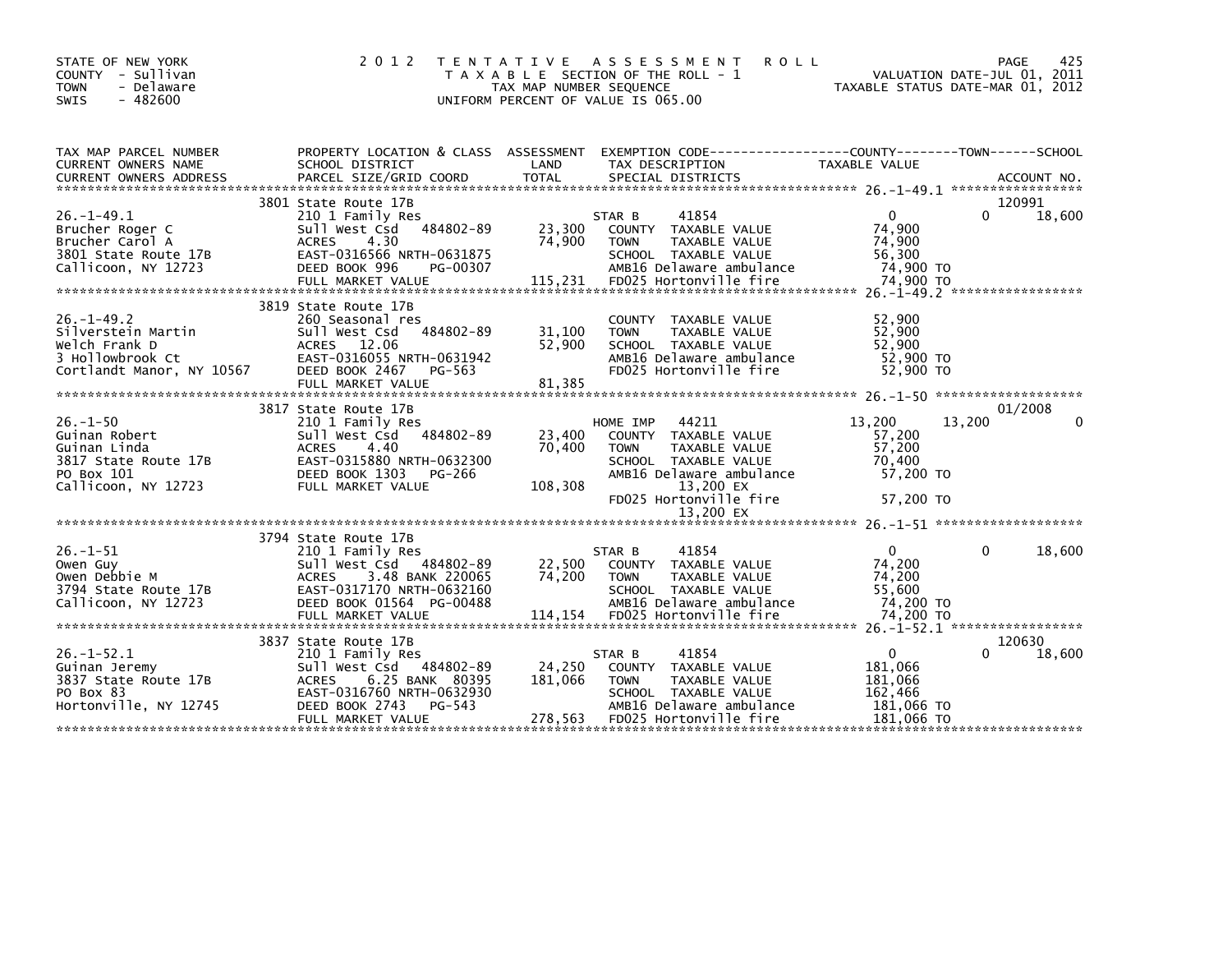| STATE OF NEW YORK<br>- Sullivan<br><b>COUNTY</b><br>- Delaware<br><b>TOWN</b><br>$-482600$<br><b>SWIS</b> | 2 0 1 2                                                                                                                                                                | TAX MAP NUMBER SEQUENCE<br>UNIFORM PERCENT OF VALUE IS 065.00 | TENTATIVE ASSESSMENT<br>T A X A B L E SECTION OF THE ROLL - 1                                                                                | <b>ROLL</b>                                                  | 426<br><b>PAGE</b><br>VALUATION DATE-JUL 01, 2011<br>TAXABLE STATUS DATE-MAR 01, 2012 |
|-----------------------------------------------------------------------------------------------------------|------------------------------------------------------------------------------------------------------------------------------------------------------------------------|---------------------------------------------------------------|----------------------------------------------------------------------------------------------------------------------------------------------|--------------------------------------------------------------|---------------------------------------------------------------------------------------|
| TAX MAP PARCEL NUMBER                                                                                     | PROPERTY LOCATION & CLASS ASSESSMENT                                                                                                                                   |                                                               |                                                                                                                                              | EXEMPTION CODE-----------------COUNTY-------TOWN------SCHOOL |                                                                                       |
| CURRENT OWNERS NAME<br><b>CURRENT OWNERS ADDRESS</b>                                                      | SCHOOL DISTRICT<br>PARCEL SIZE/GRID COORD                                                                                                                              | LAND<br><b>TOTAL</b>                                          | TAX DESCRIPTION<br>SPECIAL DISTRICTS                                                                                                         | TAXABLE VALUE                                                | ACCOUNT NO.                                                                           |
| $26. - 1 - 52.2$<br>Guinan Robert<br>Guinan Linda<br>PO Box 101<br>Callicoon, NY 12723-0101               | State Route 17B<br>311 Res vac land<br>484802-89<br>Sull West Csd<br>7.80<br><b>ACRES</b><br>EAST-0316410 NRTH-0632360<br>DEED BOOK 1132<br>PG-00232                   | 17,800<br>17,800                                              | TAXABLE VALUE<br><b>COUNTY</b><br>TAXABLE VALUE<br><b>TOWN</b><br>SCHOOL TAXABLE VALUE<br>AMB16 Delaware ambulance<br>FD025 Hortonville fire | 17,800<br>17,800<br>17,800<br>17,800 TO<br>17,800 TO         |                                                                                       |
|                                                                                                           | FULL MARKET VALUE                                                                                                                                                      | 27,385                                                        |                                                                                                                                              |                                                              |                                                                                       |
| $26. - 1 - 52.3$<br>Gruenhut Egon<br>Gruenhut Esther<br>Sonkin<br>41 Trails End Rd<br>Weston, CT 06883    | State Route 17B<br>311 Res vac land<br>484802-89<br>Sull West Csd<br>3.18<br><b>ACRES</b><br>EAST-0317160 NRTH-0632520<br>DEED BOOK 764<br>PG-385<br>FULL MARKET VALUE | 13,200<br>13,200<br>20,308                                    | TAXABLE VALUE<br><b>COUNTY</b><br><b>TOWN</b><br>TAXABLE VALUE<br>SCHOOL TAXABLE VALUE<br>AMB16 Delaware ambulance<br>FD025 Hortonville fire | 13,200<br>13,200<br>13,200<br>13,200 TO<br>13,200 TO         | 120583                                                                                |
|                                                                                                           | 3853 State Route 17B                                                                                                                                                   |                                                               |                                                                                                                                              |                                                              | 120391                                                                                |
| $26. - 1 - 52.4$<br>Eschenberg Dennis<br>3853 State Route 17B<br>Callicoon, NY 12723                      | 210 1 Family Res<br>484802-89<br>Sull West Csd<br>ACRES<br>3.25<br>EAST-0316290 NRTH-0633500<br>DEED BOOK 1230<br>PG-00035                                             | 22,300<br>70,300                                              | 41854<br>STAR B<br><b>COUNTY</b><br>TAXABLE VALUE<br><b>TOWN</b><br>TAXABLE VALUE<br>SCHOOL TAXABLE VALUE<br>AMB16 Delaware ambulance        | $\mathbf 0$<br>70,300<br>70,300<br>51,700<br>70,300 TO       | 18,600                                                                                |
|                                                                                                           | 3814 State Route 17B                                                                                                                                                   |                                                               |                                                                                                                                              |                                                              | 01/2008                                                                               |
| $26. - 1 - 52.5$<br>Guinan Robert<br>Guinan Linda<br>3817 State Route 17B<br>PO Box 101                   | 210 1 Family Res<br>484802-89<br>Sull West Csd<br><b>ACRES</b><br>2.50<br>EAST-0317070 NRTH-0632670<br>DEED BOOK 783<br>$PG-24$                                        | 21,500<br>92,800                                              | 41854<br>STAR B<br>COUNTY<br>TAXABLE VALUE<br><b>TOWN</b><br>TAXABLE VALUE<br>SCHOOL TAXABLE VALUE<br>AMB16 Delaware ambulance               | $\Omega$<br>92,800<br>92,800<br>74.200<br>92,800 TO          | <sup>0</sup><br>18,600                                                                |
|                                                                                                           |                                                                                                                                                                        |                                                               |                                                                                                                                              |                                                              |                                                                                       |
| $26. - 1 - 52.6$<br>Roche James F<br>Roche Linda<br>3864 State Route 17B<br>Callicoon, NY 12723           | 3840 State Route 17B<br>260 Seasonal res<br>484802-89<br>Sull West Csd<br><b>ACRES</b><br>10.30<br>EAST-0316850 NRTH-0633420<br>DEED BOOK 785<br>PG-00380              | 29,300<br>49,100<br>75,538                                    | <b>COUNTY</b><br>TAXABLE VALUE<br>TAXABLE VALUE<br><b>TOWN</b><br>SCHOOL TAXABLE VALUE<br>AMB16 Delaware ambulance<br>FD025 Hortonville fire | 49,100<br>49.100<br>49.100<br>49.100 TO<br>49.100 TO         | 121256                                                                                |
|                                                                                                           | FULL MARKET VALUE                                                                                                                                                      |                                                               |                                                                                                                                              |                                                              |                                                                                       |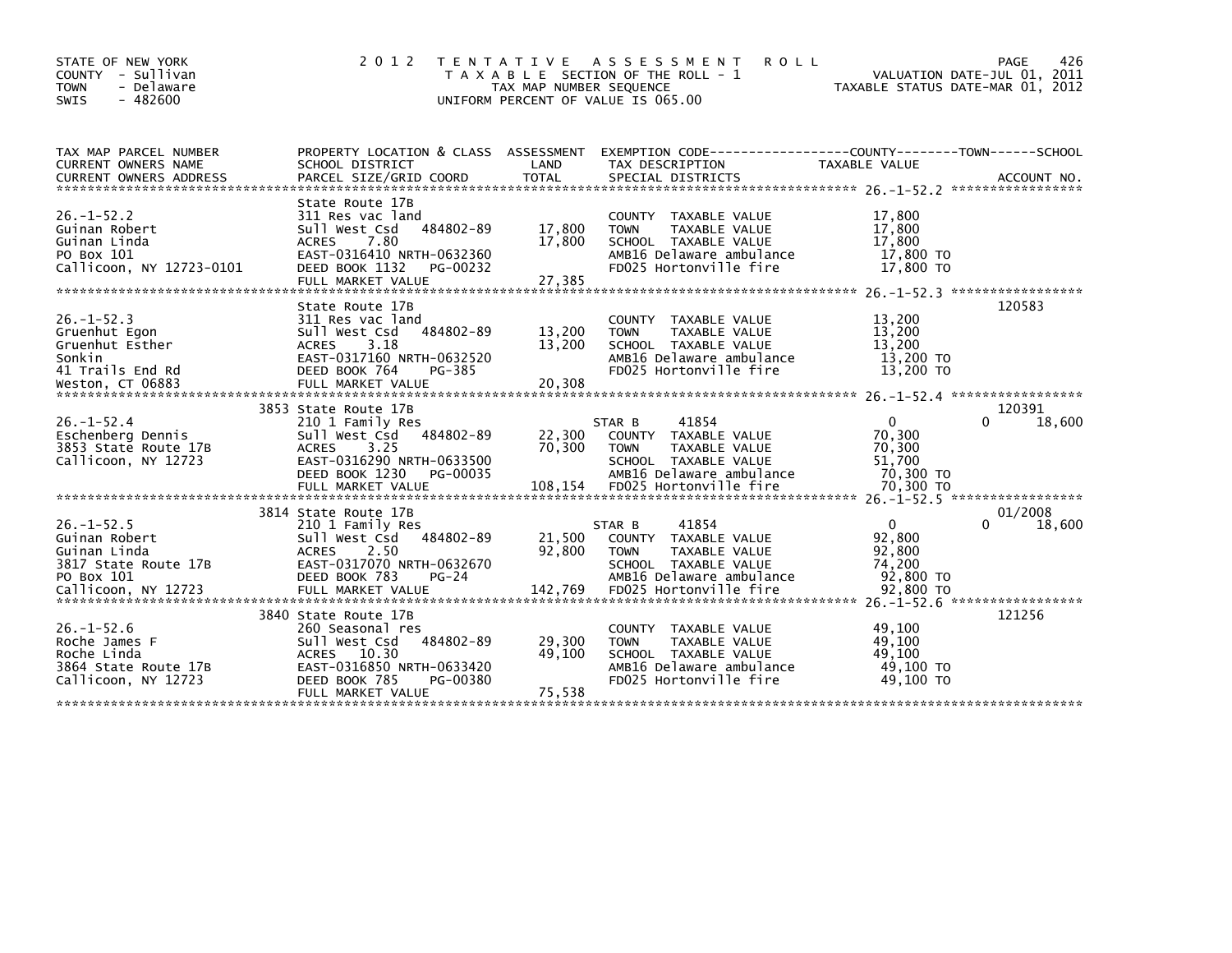| STATE OF NEW YORK<br>- Sullivan<br><b>COUNTY</b><br>- Delaware<br><b>TOWN</b><br>- 482600<br>SWIS                | 2 0 1 2                                                                                                                                                        | TAX MAP NUMBER SEQUENCE    | TENTATIVE ASSESSMENT ROLL<br>T A X A B L E SECTION OF THE ROLL - 1<br>UNIFORM PERCENT OF VALUE IS 065.00                                                      | VALUATION DATE-JUL 01, 2011<br>TAXABLE STATUS DATE-MAR 01, 2012             | 427<br>PAGE            |
|------------------------------------------------------------------------------------------------------------------|----------------------------------------------------------------------------------------------------------------------------------------------------------------|----------------------------|---------------------------------------------------------------------------------------------------------------------------------------------------------------|-----------------------------------------------------------------------------|------------------------|
| TAX MAP PARCEL NUMBER<br>CURRENT OWNERS NAME<br>CURRENT OWNERS ADDRESS                                           | PROPERTY LOCATION & CLASS ASSESSMENT<br>SCHOOL DISTRICT                                                                                                        | LAND                       | TAX DESCRIPTION                                                                                                                                               | TAXABLE VALUE                                                               |                        |
|                                                                                                                  |                                                                                                                                                                |                            |                                                                                                                                                               |                                                                             |                        |
| $26. - 1 - 52.7$<br>Eschenberg William G<br>Eschenberg Cathy Lynn<br>3836 State Route 17B<br>Callicoon, NY 12723 | 3836 State Route 17B<br>210 1 Family Res<br>Sull West Csd 484802-89<br>ACRES 7.27<br>EAST-0316930 NRTH-0632953<br>DEED BOOK 1063 PG-00024<br>FULL MARKET VALUE | 138,600                    | 41854<br>STAR B<br>26,300 COUNTY TAXABLE VALUE<br>TOWN<br>TAXABLE VALUE<br>SCHOOL TAXABLE VALUE<br>AMB16 Delaware ambulance<br>213,231 FD025 Hortonville fire | $\overline{0}$<br>138,600<br>138,600<br>120,000<br>138,600 TO<br>138,600 TO | $\mathbf{0}$<br>18,600 |
| $26. - 1 - 53$<br>Roche James F<br>Roche Linda J<br>3864 State Route 17B<br>Callicoon, NY 12723                  | State Route 17B<br>322 Rural vac>10<br>Sull West Csd 484802-89<br>ACRES 69.94<br>EAST-0315770 NRTH-0633800<br>DEED BOOK 1091<br>PG-00214<br>FULL MARKET VALUE  | 35,000<br>35,000<br>53,846 | COUNTY TAXABLE VALUE<br><b>TOWN</b><br>TAXABLE VALUE<br>SCHOOL TAXABLE VALUE<br>AMB16 Delaware ambulance<br>FD025 Hortonville fire                            | 35,000<br>35,000<br>35,000<br>35,000 TO<br>35,000 TO                        |                        |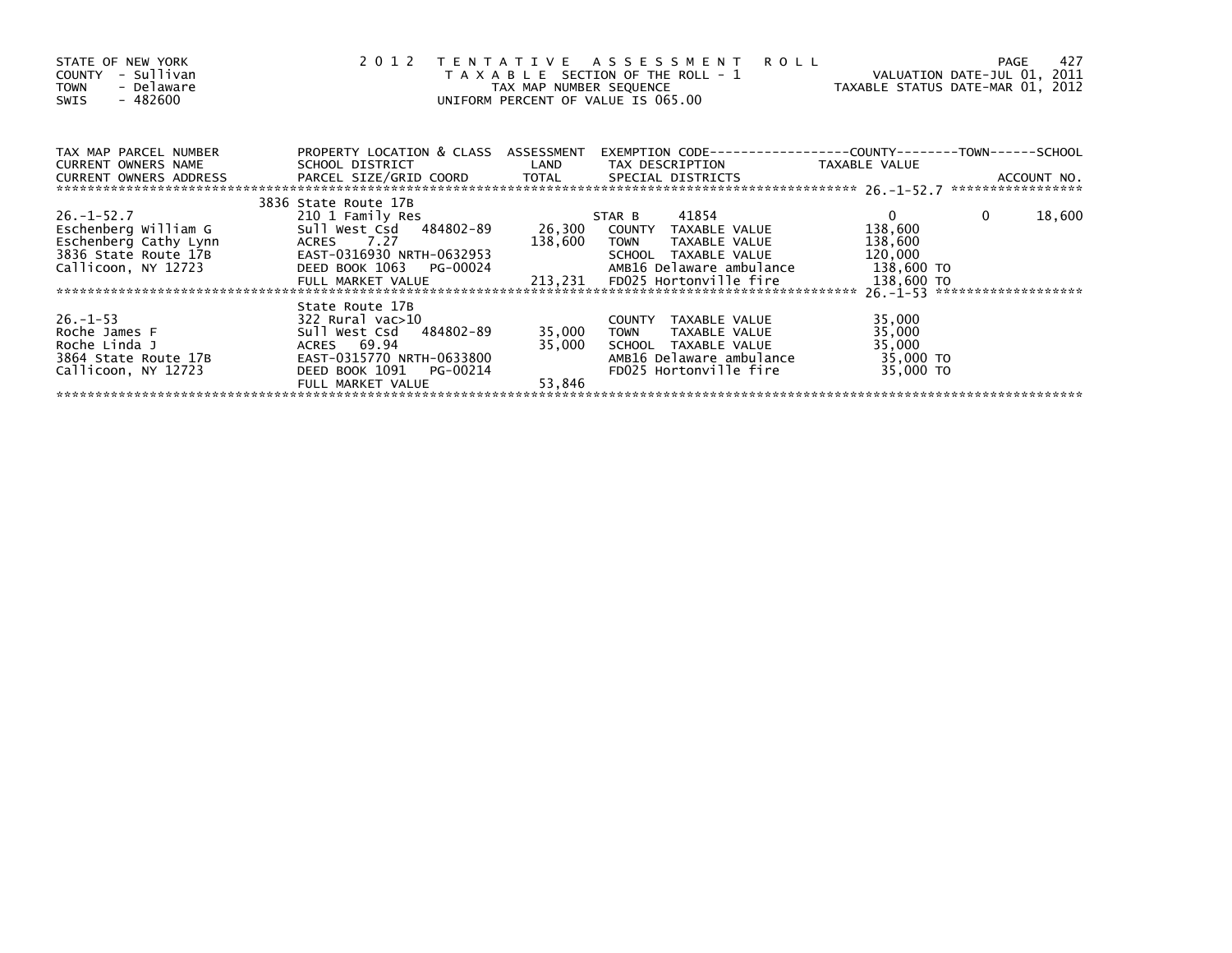| STATE OF NEW YORK  | 2012 TENTATIVE ASSESSMENT ROLL        | PAGE                             | 428 |
|--------------------|---------------------------------------|----------------------------------|-----|
| COUNTY - Sullivan  | T A X A B L E SECTION OF THE ROLL - 1 | VALUATION DATE-JUL 01, 2011      |     |
| - Delaware<br>TOWN | MAP SECTION - 026                     | TAXABLE STATUS DATE-MAR 01, 2012 |     |
| - 482600<br>SWIS   | SUB-SECTION-                          | RPS150/V04/L015                  |     |
|                    | UNIFORM PERCENT OF VALUE IS 065.00    | CURRENT DATE 5/01/2012           |     |

### \*\*\* S P E C I A L D I S T R I C T S U M M A R Y \*\*\*

| CODE DISTRICT NAME PARCELS | TOTAL | EXTENSION<br>TYPF | EXTENSION<br><b>VALUE</b> | AD VALOREM<br><b>VALUE</b> | <b>EXEMPT</b><br>AMOUNT | TAXABLE<br><b>VALUE</b> |
|----------------------------|-------|-------------------|---------------------------|----------------------------|-------------------------|-------------------------|
| AMB15 Ambulance dist       |       | 10 TOTAL          |                           | 1281.463                   |                         | 1281.463                |
| AMB16 Delaware ambul       |       | 84 TOTAL          |                           | 6342.390                   | 33.596                  | 6308.794                |
| FD025 Hortonville fi       |       | 55 TOTAL          |                           | 4040.096                   | 15.686                  | 4024.410                |
| FD026 Kenoza lake fi       |       | 37 TOTAL          |                           | 3583.757                   | 12,860                  | 3570.897                |

### \*\*\* S C H O O L D I S T R I C T S U M M A R Y \*\*\*

| CODE   | DISTRICT NAME    | <b>TOTAL</b><br><b>PARCELS</b> | ASSESSED<br>LAND | ASSESSED<br><b>TOTAL</b> | <b>EXEMPT</b><br><b>AMOUNT</b> | <b>TOTAL</b><br><b>TAXABLE</b> | <b>STAR</b><br><b>AMOUNT</b> | <b>STAR</b><br><b>TAXABLE</b> |
|--------|------------------|--------------------------------|------------------|--------------------------|--------------------------------|--------------------------------|------------------------------|-------------------------------|
| 484802 | Sull<br>West Csd | 89                             | 2852.863         | 7623,853                 | 434.622                        | 7189,231                       | 754,880                      | 6434,351                      |
|        | SUB-TOTAL        | 89                             | 2852.863         | 7623.853                 | 434.622                        | 7189.231                       | 754.880                      | 6434.351                      |
| 484889 | West Sull Lib    | 89                             | 2852.863         | 7623.853                 | 434.622                        | 7189.231                       | 754.880                      | 6434,351                      |
|        | T O T A L        | 178                            | 5705,726         | 15247,706                | 869,244                        | 14378,462                      | 1509,760                     | 12868,702                     |

### \*\*\* S Y S T E M C O D E S S U M M A R Y \*\*\*

### NO SYSTEM EXEMPTIONS AT THIS LEVEL

### \*\*\* E X E M P T I O N S U M M A R Y \*\*\*

| <b>CODE</b>                                                                            | DESCRIPTION                                                                                                               | <b>TOTAL</b><br><b>PARCELS</b> | <b>COUNTY</b>                                                     | <b>TOWN</b>                                                      | <b>SCHOOL</b>                                              |
|----------------------------------------------------------------------------------------|---------------------------------------------------------------------------------------------------------------------------|--------------------------------|-------------------------------------------------------------------|------------------------------------------------------------------|------------------------------------------------------------|
| 41121<br>41131<br>41161<br>41691<br>41700<br>41720<br>41800<br>41804<br>41834<br>41854 | WAR VET<br>COMBAT VET<br>$CW_15_VET/$<br>VOL FIRE/A<br>AGRI BLDGS<br>AGRI DIST<br>AGED-CTS<br>AGED-S<br>STAR EN<br>STAR B | 24                             | 19,329<br>56,513<br>7,440<br>1,860<br>17,320<br>238,967<br>21,527 | 19,329<br>56,513<br>.440<br>1,860<br>17,320<br>238,967<br>21,527 | 17,320<br>238,967<br>21,527<br>3,749<br>308,480<br>446,400 |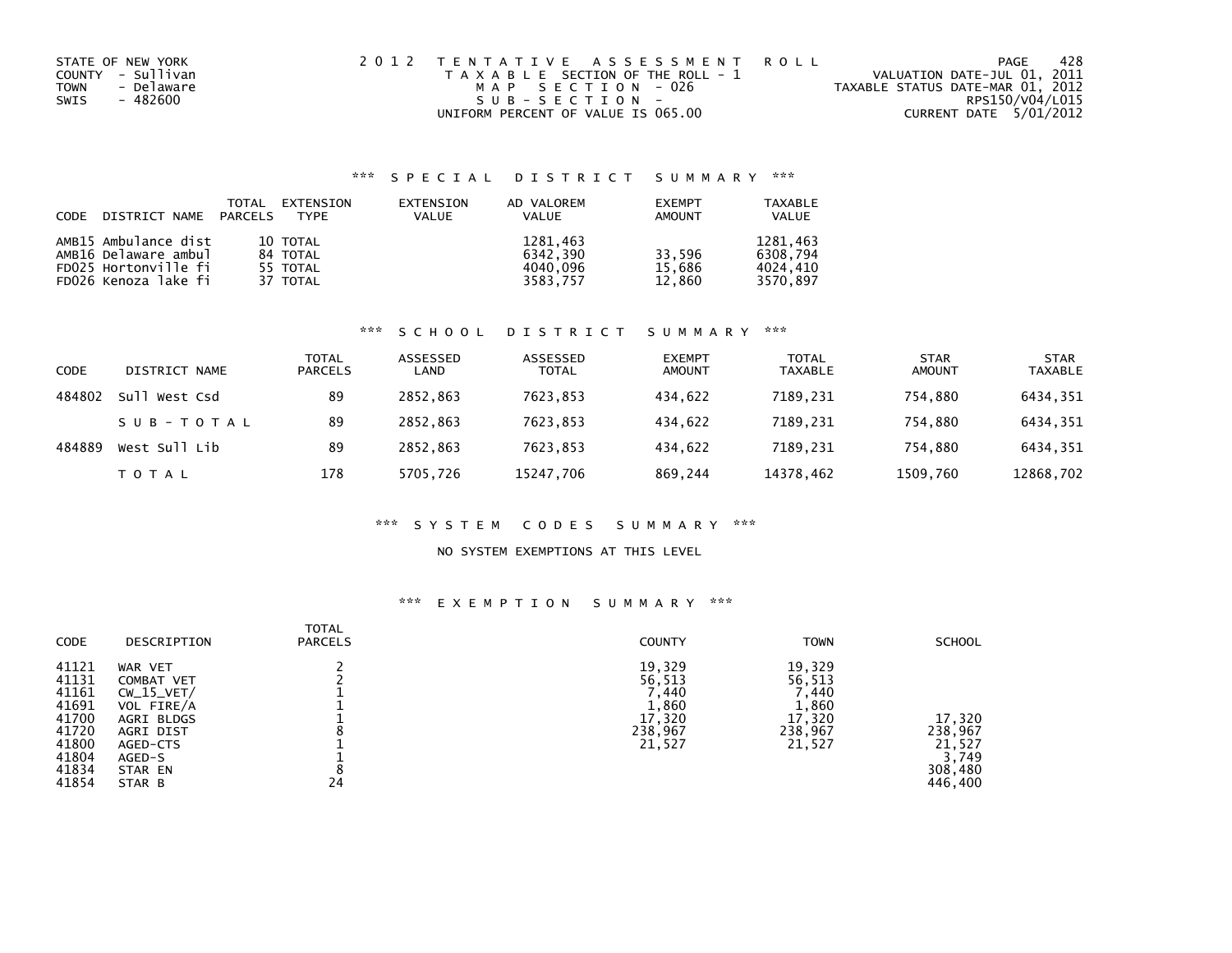|             | STATE OF NEW YORK | 2012 TENTATIVE ASSESSMENT ROLL        | 429<br>PAGE                      |
|-------------|-------------------|---------------------------------------|----------------------------------|
|             | COUNTY - Sullivan | T A X A B L E SECTION OF THE ROLL - 1 | VALUATION DATE-JUL 01, 2011      |
| <b>TOWN</b> | - Delaware        | MAP SECTION - 026                     | TAXABLE STATUS DATE-MAR 01, 2012 |
| SWIS        | - 482600          | SUB-SECTION-                          | RPS150/V04/L015                  |
|             |                   | UNIFORM PERCENT OF VALUE IS 065.00    | CURRENT DATE 5/01/2012           |

## \*\*\* E X E M P T I O N S U M M A R Y \*\*\*

| <b>CODE</b>    | DESCRIPTION           | <b>TOTAL</b><br><b>PARCELS</b> | <b>COUNTY</b>    | <b>TOWN</b>      | <b>SCHOOL</b> |
|----------------|-----------------------|--------------------------------|------------------|------------------|---------------|
| 42100<br>44211 | SILO EXEM<br>HOME IMP |                                | 11,000<br>15,686 | 11,000<br>15,686 | 11,000        |
| 47460          | FOREST LND            |                                | .009<br>137      | 137.009          | 137.009       |
| 47610          | BUS IMP AP            |                                | 5,050            | 5,050            | 5,050         |
|                | <b>TOTAL</b>          | 56                             | 531,701          | 531,701          | 1189,502      |

## \*\*\* G R A N D T O T A L S \*\*\*

| ROLL<br><b>SEC</b> | DESCRIPTION    | <b>TOTAL</b><br><b>PARCELS</b> | ASSESSED<br>_AND | ASSESSED<br><b>TOTAL</b> | <b>TAXABLE</b><br>COUNTY | <b>TAXABLE</b><br><b>TOWN</b> | <b>TAXABLE</b><br><b>SCHOOL</b> | <b>STAR</b><br><b>TAXABLE</b> |
|--------------------|----------------|--------------------------------|------------------|--------------------------|--------------------------|-------------------------------|---------------------------------|-------------------------------|
|                    | <b>TAXABLE</b> | 89                             | 2852<br>.863     | 7623.<br>'.853           | 7092.152                 | 7092,152                      | 7189,231                        | 6434,351                      |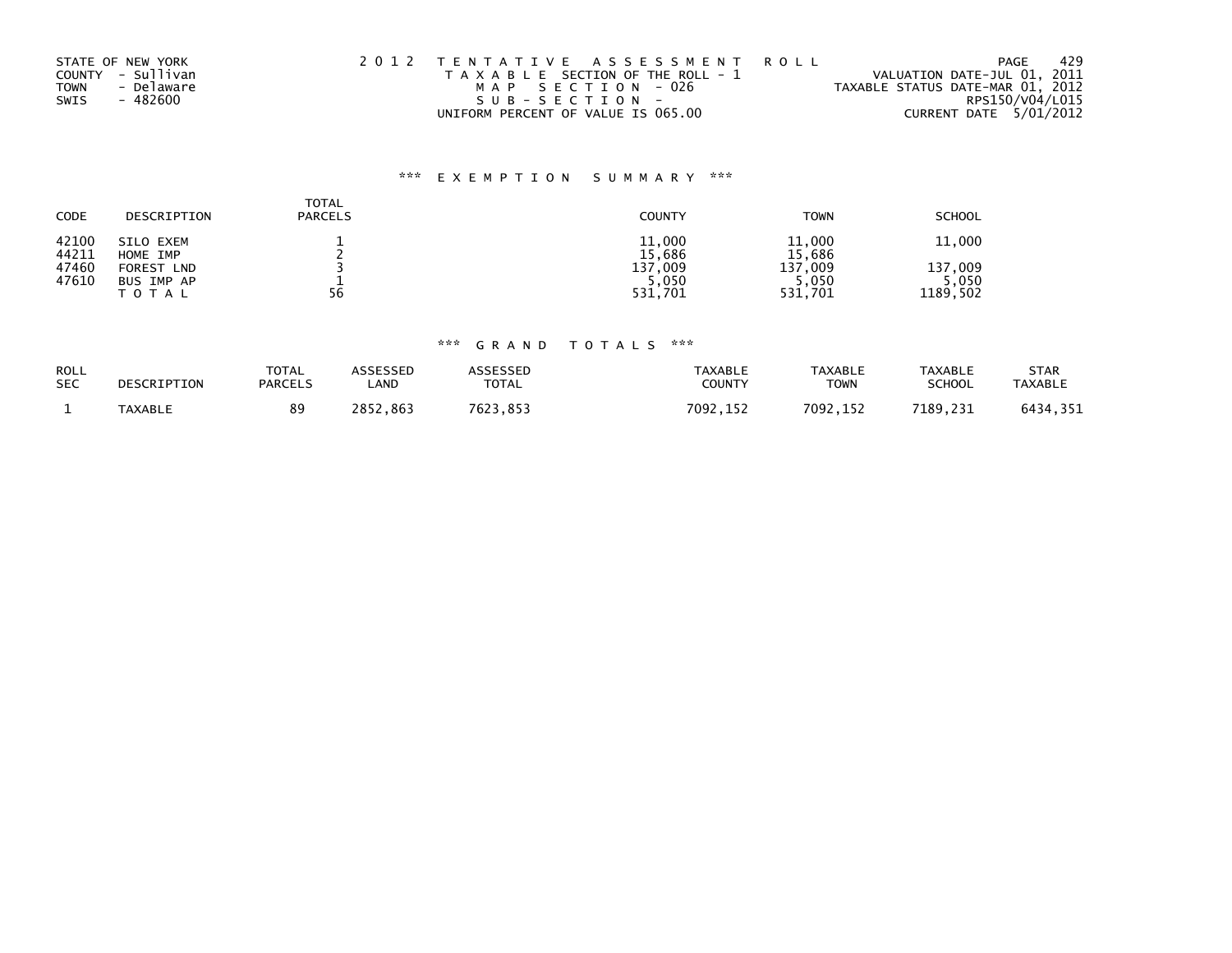| STATE OF NEW YORK<br>COUNTY - Sullivan<br><b>TOWN</b><br>- Delaware<br>$-482600$<br><b>SWIS</b> | 2 0 1 2                                                                                                                                                                | TAX MAP NUMBER SEQUENCE      | TENTATIVE ASSESSMENT ROLL<br>T A X A B L E SECTION OF THE ROLL - 1<br>UNIFORM PERCENT OF VALUE IS 065.00                          | VALUATION DATE-JUL 01, 2011<br>VALUATION DATE-JUL 01, 2011<br>TAXABLE STATUS DATE-MAR 01, 2012 | PAGE<br>430       |
|-------------------------------------------------------------------------------------------------|------------------------------------------------------------------------------------------------------------------------------------------------------------------------|------------------------------|-----------------------------------------------------------------------------------------------------------------------------------|------------------------------------------------------------------------------------------------|-------------------|
| TAX MAP PARCEL NUMBER<br>CURRENT OWNERS NAME                                                    | SCHOOL DISTRICT                                                                                                                                                        | LAND                         | PROPERTY LOCATION & CLASS ASSESSMENT EXEMPTION CODE----------------COUNTY--------TOWN-----SCHOOL<br>TAX DESCRIPTION               | TAXABLE VALUE                                                                                  |                   |
| $27. - 1 - 1$<br>Fox Timothy<br>150 E 93rd St #10B<br>New York, NY 10128                        | 43 Swiss Hill Rd N<br>260 Seasonal res<br>Sull West Csd 484802-89<br>Fox Carolyn Vaughan FRNT 159.25 DPTH 155.45<br>EAST-0331625 NRTH-0633642<br>DEED BOOK 2168 PG-630 | 8,000<br>18,100              | COUNTY TAXABLE VALUE<br>TAXABLE VALUE<br>TOWN<br>SCHOOL TAXABLE VALUE<br>AMB15 Ambulance dist #1<br>FD026 Kenoza lake fire        | 18,100<br>18,100<br>18,100<br>18,100 TO<br>18,100 TO                                           | 110170            |
| $27. - 1 - 2$<br>Fox Timothy<br>Fox Carolyn Vaughan<br>150 E 93rd St #10B<br>New York, NY 10128 | 39 Swiss Hill Rd N<br>260 Seasonal res<br>sull West Csd 484802-89<br>FRNT 129.84 DPTH 128.86<br>ACRES 0.22<br>EAST-0331561 NRTH-0633208<br>DEED BOOK 2168 PG-634       | $8,000$<br>35 00             | COUNTY TAXABLE VALUE<br><b>TOWN</b><br>TAXABLE VALUE<br>SCHOOL TAXABLE VALUE<br>AMB15 Ambulance dist #1<br>FD026 Kenoza lake fire | 35,000<br>35,000<br>35,000<br>35,000 TO<br>35,000 TO                                           | 110140            |
| 27.-1-4<br>Raum Edmund C<br><sup>-23</sup> St. Rt. 52<br>-                                      | 27 Swiss Hill Rd North<br>210 1 Family Res<br>Sull West Csd 484802-89<br>ACRES<br>1.20<br>EAST-0331576 NRTH-0632956                                                    | 10,800<br>81,700             | COUNTY TAXABLE VALUE<br>TAXABLE VALUE<br><b>TOWN</b><br>SCHOOL TAXABLE VALUE<br>AMB15 Ambulance dist #1                           | 81,700<br>81,700<br>81.700<br>81,700 TO                                                        | 112250            |
|                                                                                                 | DEED BOOK 2731 PG-471                                                                                                                                                  |                              | FD026 Kenoza lake fire                                                                                                            | 81.700 TO                                                                                      |                   |
| $27. - 1 - 5$<br>MGMD, LLC<br>PO Box 185<br>Kenoza Lake, NY 12750                               | 5659 State Route 52<br>210 1 Family Res<br>Sull West Csd 484802-89<br>FRNT 175.00 DPTH 190.00<br>EAST-0331590 NRTH-0632620<br>DEED BOOK 2011 PG-1491                   | 10,000<br>26,986             | COUNTY TAXABLE VALUE<br>TAXABLE VALUE<br><b>TOWN</b><br>SCHOOL TAXABLE VALUE<br>AMB15 Ambulance dist #1<br>FD026 Kenoza lake fire | 26,986<br>26,986<br>26,986<br>26,986 то<br>26,986 TO                                           | 03/2010           |
| $27. - 1 - 6$                                                                                   | 5663 State Route 52<br>464 Office bldg.                                                                                                                                |                              | BUS IMP AP 47610                                                                                                                  | 20,385<br>20,385                                                                               | 03/2010<br>20,385 |
| MGMD, LLC<br>PO Box 185<br>Kenoza Lake, NY 12750                                                | Sull West Csd 484802-89<br>FRNT 133.08 DPTH 190.00<br>EAST-0331680 NRTH-0632490<br>DEED BOOK 2011 PG-1491<br>FULL MARKET VALUE                                         | 20,500<br>112,700<br>173,385 | COUNTY TAXABLE VALUE<br>TAXABLE VALUE<br><b>TOWN</b><br>SCHOOL TAXABLE VALUE<br>AMB15 Ambulance dist #1<br>20,385 EX              | 92,315<br>92,315<br>92,315<br>92.315 TO                                                        |                   |
|                                                                                                 |                                                                                                                                                                        |                              | FD026 Kenoza lake fire                                                                                                            | 112,700 TO                                                                                     |                   |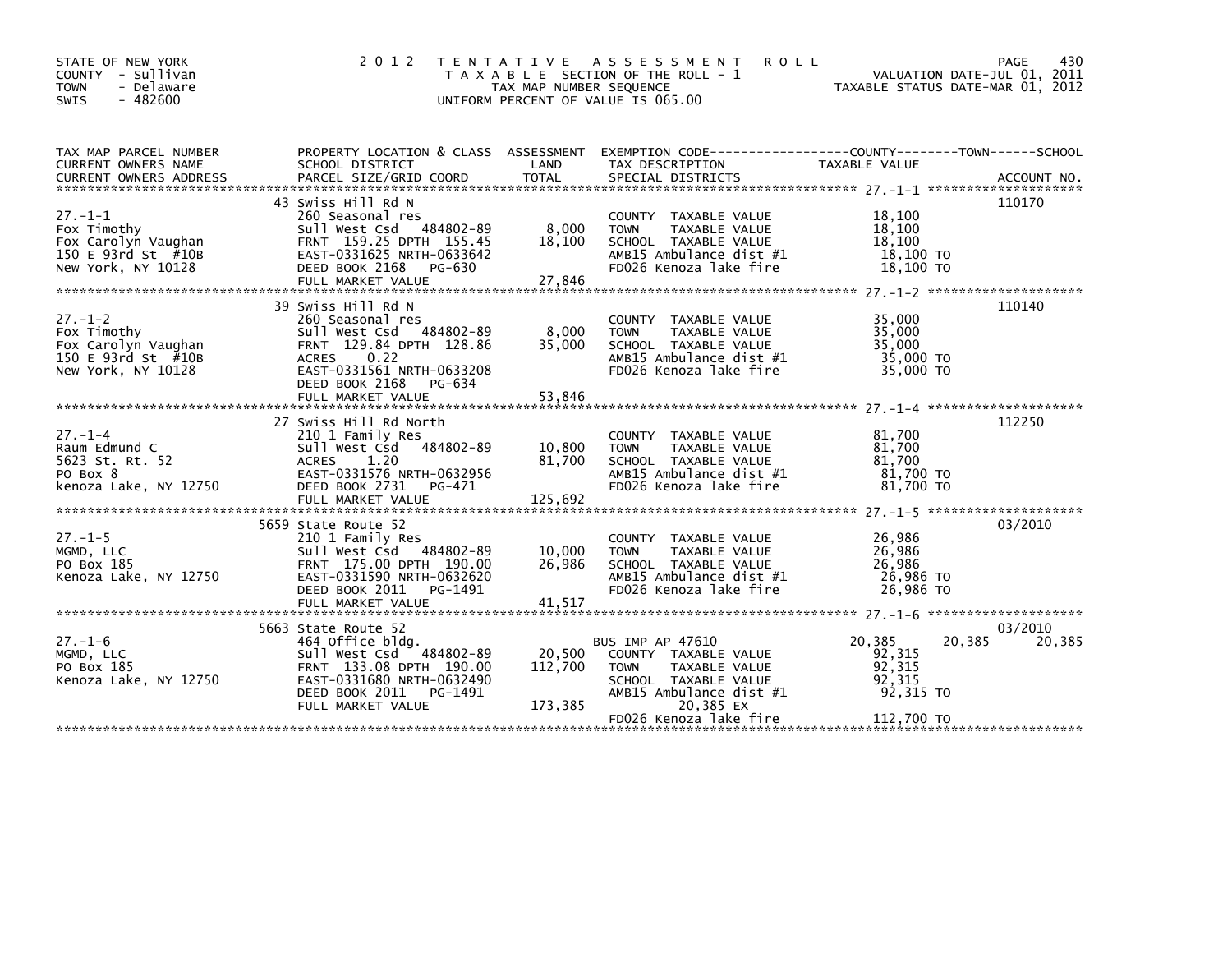| STATE OF NEW YORK<br>COUNTY - Sullivan<br><b>TOWN</b><br>- Delaware<br>$-482600$<br><b>SWIS</b>                           | 2 0 1 2                                                                                                                                                                                            | T E N T A T I V E<br>ASSESSMENT<br><b>ROLL</b><br>T A X A B L E SECTION OF THE ROLL - 1<br>TAX MAP NUMBER SEQUENCE<br>UNIFORM PERCENT OF VALUE IS 065.00                                                                           | 431<br>PAGE<br>VALUATION DATE-JUL 01, 2011<br>TAXABLE STATUS DATE-MAR 01, 2012                                                           |
|---------------------------------------------------------------------------------------------------------------------------|----------------------------------------------------------------------------------------------------------------------------------------------------------------------------------------------------|------------------------------------------------------------------------------------------------------------------------------------------------------------------------------------------------------------------------------------|------------------------------------------------------------------------------------------------------------------------------------------|
| TAX MAP PARCEL NUMBER<br>CURRENT OWNERS NAME                                                                              | PROPERTY LOCATION & CLASS ASSESSMENT<br>SCHOOL DISTRICT                                                                                                                                            | LAND<br>TAX DESCRIPTION                                                                                                                                                                                                            | EXEMPTION CODE------------------COUNTY--------TOWN------SCHOOL<br>TAXABLE VALUE                                                          |
| $27. - 1 - 7$<br>De Paolo Jane M<br>PO Box 16<br>Kenoza Lake, NY 12750                                                    | 9 Swiss Hill Rd N<br>210 1 Family Res<br>484802-89<br>Sull West Csd<br>FRNT 199.03 DPTH 57.19<br>EAST-0331750 NRTH-0632430<br>DEED BOOK 2191<br>PG-184<br>FULL MARKET VALUE                        | 41834<br>STAR EN<br>23,400<br>COUNTY TAXABLE VALUE<br>47,560<br>TAXABLE VALUE<br><b>TOWN</b><br>SCHOOL TAXABLE VALUE<br>AMB15 Ambulance dist #1<br>73,169<br>FD026 Kenoza lake fire                                                | 112985<br>38,560<br>$\Omega$<br>0<br>47,560<br>47,560<br>9.000<br>47,560 TO<br>47,560 TO                                                 |
| $27. - 1 - 8$<br>Snedeker Helen<br>Snedeker Alfred<br>524 old Taylor Rd<br>PO Box 77<br>Kenoza Lake, NY 12750             | 524 old Taylor Rd<br>210 1 Family Res<br>Sull West Csd 484802-89<br>FRNT 190.00 DPTH<br>58.00<br>EAST-0331722 NRTH-0632427<br>FULL MARKET VALUE                                                    | 41121<br>WAR VET<br>12,700 VOL FIRE/A 41691<br>70,100 STAR EN<br>41834<br>COUNTY TAXABLE VALUE<br>107,846<br>TAXABLE VALUE<br><b>TOWN</b><br>SCHOOL TAXABLE VALUE<br>AMB15 Ambulance dist #1<br>1,860 EX<br>FD026 Kenoza lake fire | 112710<br>10,515<br>10.515<br>0<br>1,860<br>1,860<br>$\mathbf{0}$<br>0<br>38,560<br>57,725<br>57,725<br>31.540<br>68,240 TO<br>68.240 TO |
|                                                                                                                           |                                                                                                                                                                                                    | 1.860 EX                                                                                                                                                                                                                           |                                                                                                                                          |
| $27. - 1 - 9$<br>Frisbie Barbara<br>Frisbie Ronald<br>5652 State Route 52<br>PO Box 85<br>Kenoza Lake, NY 12750           | 5652 State Route 52<br>210 1 Family Res<br>Sull West Csd<br>484802-89<br>1.25 BANK C30614<br><b>ACRES</b><br>EAST-0331300 NRTH-0632600<br>DEED BOOK 730<br>PG-636<br>FULL MARKET VALUE             | 41834<br>STAR EN<br>18,000<br>COUNTY TAXABLE VALUE<br>61,100<br><b>TOWN</b><br><b>TAXABLE VALUE</b><br>SCHOOL TAXABLE VALUE<br>AMB15 Ambulance dist #1<br>94,000<br>FD026 Kenoza lake fire                                         | 110840<br>$\mathbf{0}$<br>38,560<br>61,100<br>61,100<br>22,540<br>61.100 TO<br>61,100 TO<br>27. -1-10 *********************              |
| $27. - 1 - 10$<br>Kenoza Lake Associates, Inc.<br>PO Box 31<br>Kenoza Lake, NY 12750                                      | 5666 State Route 52<br>411 Apartment<br>Sull West Csd<br>484802-89<br>FRNT 102.39 DPTH 43.00<br>0.10<br><b>ACRES</b><br>EAST-0331620 NRTH-0632350<br>DEED BOOK 2734<br>PG-192<br>FULL MARKET VALUE | COUNTY TAXABLE VALUE<br>10,400<br><b>TAXABLE VALUE</b><br><b>TOWN</b><br>SCHOOL TAXABLE VALUE<br>71,500<br>AMB15 Ambulance dist #1<br>FD026 Kenoza lake fire<br>110,000                                                            | 110756<br>71,500<br>71,500<br>71,500<br>71,500 TO<br>71,500 TO                                                                           |
| $27 - 1 - 11$<br>Kenoza Lake Properties, Inc.<br>c/o World Properties<br>51 Atlantic Ave Ste 207<br>Floral Park, NY 11001 | 5674 State Route 52<br>418 Inn/lodge<br>Sull West Csd<br>484802-89<br>2.55<br><b>ACRES</b><br>EAST-0331570 NRTH-0632300<br>DEED BOOK 2519<br>PG-690<br>FULL MARKET VALUE                           | COUNTY TAXABLE VALUE<br>45,300<br>TAXABLE VALUE<br><b>TOWN</b><br>SCHOOL TAXABLE VALUE<br>89,600<br>AMB15 Ambulance dist #1<br>FD026 Kenoza lake fire<br>137,846                                                                   | 06/2008<br>89,600<br>89,600<br>89,600<br>89,600 TO<br>89.600 TO                                                                          |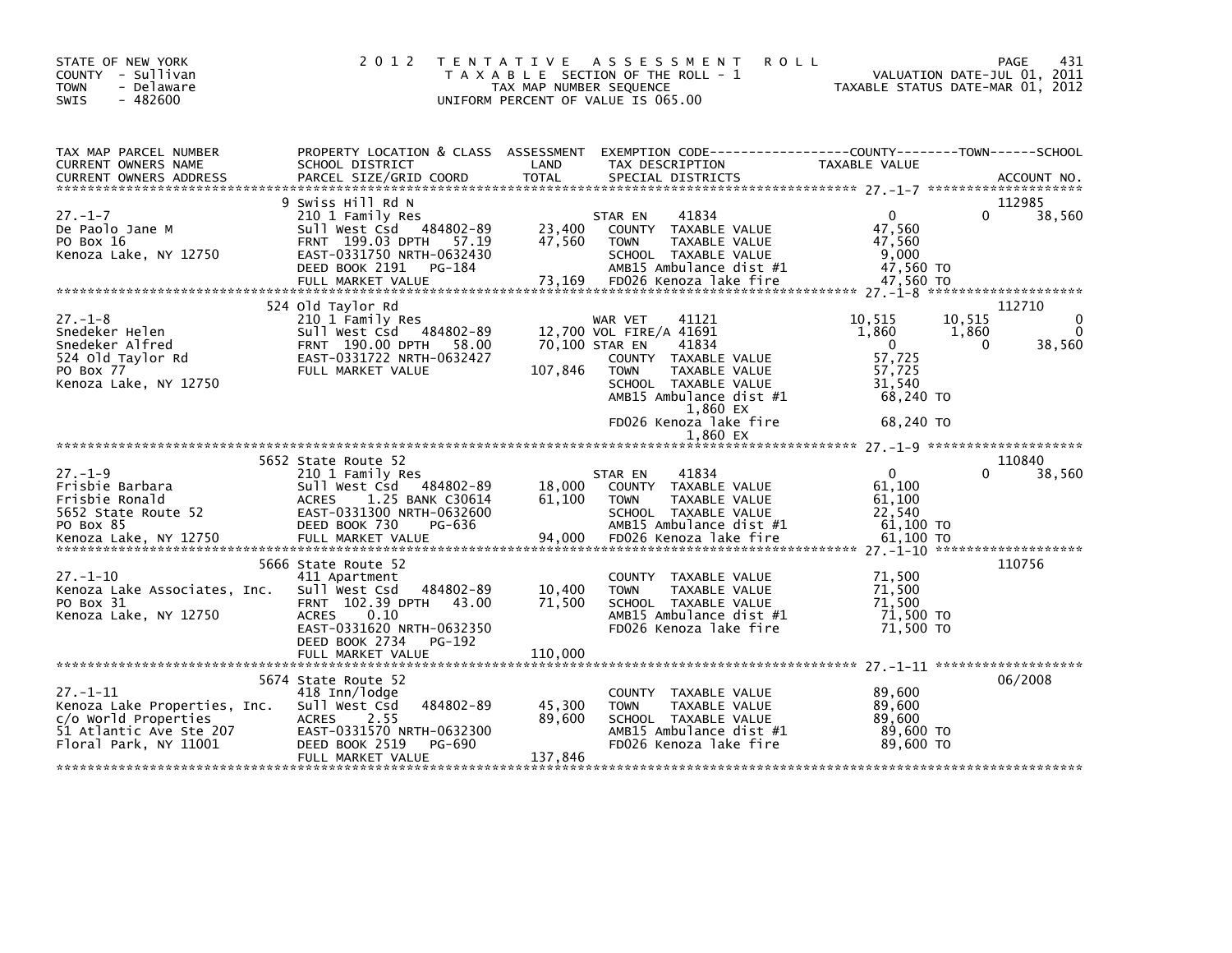| STATE OF NEW YORK<br>COUNTY - Sullivan<br>- Delaware<br><b>TOWN</b><br>$-482600$<br><b>SWIS</b>                 | 2 0 1 2<br>T E N T A T I V E                                                                                                                                                  | TAX MAP NUMBER SEQUENCE    | A S S E S S M E N T<br><b>ROLL</b><br>T A X A B L E SECTION OF THE ROLL - 1<br>UNIFORM PERCENT OF VALUE IS 065.00                                                                                           | TAXABLE STATUS DATE-MAR 01, 2012                                                   | 432<br>PAGE<br>VALUATION DATE-JUL 01, 2011                           |
|-----------------------------------------------------------------------------------------------------------------|-------------------------------------------------------------------------------------------------------------------------------------------------------------------------------|----------------------------|-------------------------------------------------------------------------------------------------------------------------------------------------------------------------------------------------------------|------------------------------------------------------------------------------------|----------------------------------------------------------------------|
| TAX MAP PARCEL NUMBER<br>CURRENT OWNERS NAME                                                                    | SCHOOL DISTRICT                                                                                                                                                               | LAND                       | PROPERTY LOCATION & CLASS ASSESSMENT EXEMPTION CODE---------------COUNTY-------TOWN-----SCHOOL<br>TAX DESCRIPTION                                                                                           | TAXABLE VALUE                                                                      |                                                                      |
| $27 - 1 - 12$<br>Hill Mary<br>16 Fulton Hill Rd<br>PO Box 107<br>Kenoza Lake, NY 12750                          | 16 Fulton Hill Rd<br>210 1 Family Res<br>484802-89<br>Sull West Csd<br><b>ACRES</b><br>1.00<br>EAST-0331360 NRTH-0632180<br>DEED BOOK 735<br>PG-636<br>FULL MARKET VALUE      | 62,570<br>96,262           | 41804<br>AGED-S<br>41834<br>17,000 STAR EN<br>COUNTY TAXABLE VALUE<br>TAXABLE VALUE<br><b>TOWN</b><br>SCHOOL TAXABLE VALUE<br>AMB15 Ambulance dist #1                                                       | $\Omega$<br>$\mathbf{0}$<br>62,570<br>62,570<br>17,753<br>62,570 TO                | 111220<br>6,257<br>0<br>38,560<br>0                                  |
| $27 - 1 - 13$<br>Loflin Dan<br>Loflin Marianne<br>Fulton Hill Rd<br>PO Box 12<br>Kenoza Lake, NY 12750          | 10 Fulton Hill Rd<br>210 1 Family Res<br>Sull West Csd 484802-89<br>FRNT 127.54 DPTH 61.41<br><b>ACRES</b><br>0.64<br>EAST-0331540 NRTH-0632130<br>DEED BOOK 2010<br>PG-57195 | 15,800<br>59,500           | COUNTY TAXABLE VALUE<br>TAXABLE VALUE<br><b>TOWN</b><br>SCHOOL TAXABLE VALUE<br>AMB15 Ambulance dist #1<br>FD026 Kenoza lake fire                                                                           | 59,500<br>59,500<br>59,500<br>59,500 TO<br>59,500 TO                               | 09/2010                                                              |
| $27 - 1 - 14$<br>Kenoza Lake Associates, Inc.<br>PO Box 31<br>Kenoza Lake, NY 12750                             | 2 Fulton Hill Rd<br>411 Apartment<br>484802-89<br>Sull West Csd<br>FRNT 149.80 DPTH 33.00<br>EAST-0331720 NRTH-0632090<br>DEED BOOK 2734<br>PG-192<br>FULL MARKET VALUE       | 18,400<br>64,700<br>99,538 | COUNTY TAXABLE VALUE<br>TAXABLE VALUE<br><b>TOWN</b><br>SCHOOL TAXABLE VALUE<br>AMB15 Ambulance dist #1<br>FD026 Kenoza lake fire                                                                           | 64,700<br>64,700<br>64,700<br>64,700 TO<br>64.700 TO                               | 110520                                                               |
|                                                                                                                 |                                                                                                                                                                               |                            |                                                                                                                                                                                                             |                                                                                    |                                                                      |
| $27. - 1 - 15$<br>Durant Charles M Jr.<br>Durant Roseann<br>36 Swiss Hill Rd N<br>Jeffersonville, NY 12748      | 36 Swiss Hill Rd N<br>210 1 Family Res<br>Sull West Csd 484802-89<br>FRNT 130.00 DPTH 315.00<br><b>BANKC120345</b><br>EAST-0331790 NRTH-0633060<br>DEED BOOK 2787 PG-352      | 17,400<br>88,000           | 41854<br>STAR B<br>COUNTY TAXABLE VALUE<br>TAXABLE VALUE<br><b>TOWN</b><br>SCHOOL TAXABLE VALUE<br>AMB15 Ambulance dist #1<br>FD026 Kenoza lake fire                                                        | $\overline{0}$<br>88,000<br>88,000<br>69,400<br>88,000 TO<br>88,000 TO             | 112212<br>18,600<br>0                                                |
| $27. - 1 - 16$<br>Burdick Rita M<br>Burdick William<br>32 Swiss Hill Rd N<br>PO Box 32<br>Kenoza Lake, NY 12750 | 32 Swiss Hill Rd N<br>210 1 Family Res<br>Sull West Csd 484802-89<br>FRNT 40.00 DPTH 297.55<br>EAST-0331790 NRTH-0632970<br>DEED BOOK 2562<br>PG-328<br>FULL MARKET VALUE     | 67,077                     | COMBAT VET 41131<br>12,600 DISABL VET 41141<br>43,600 STAR EN<br>41834<br>COUNTY TAXABLE VALUE<br>TAXABLE VALUE<br><b>TOWN</b><br>SCHOOL TAXABLE VALUE<br>AMB15 Ambulance dist #1<br>FD026 Kenoza lake fire | 10,900<br>6,540<br>$\Omega$<br>26,160<br>26,160<br>5,040<br>43.600 TO<br>43,600 TO | 112965<br>10.900<br>0<br>$\mathbf{0}$<br>6,540<br>$\Omega$<br>38,560 |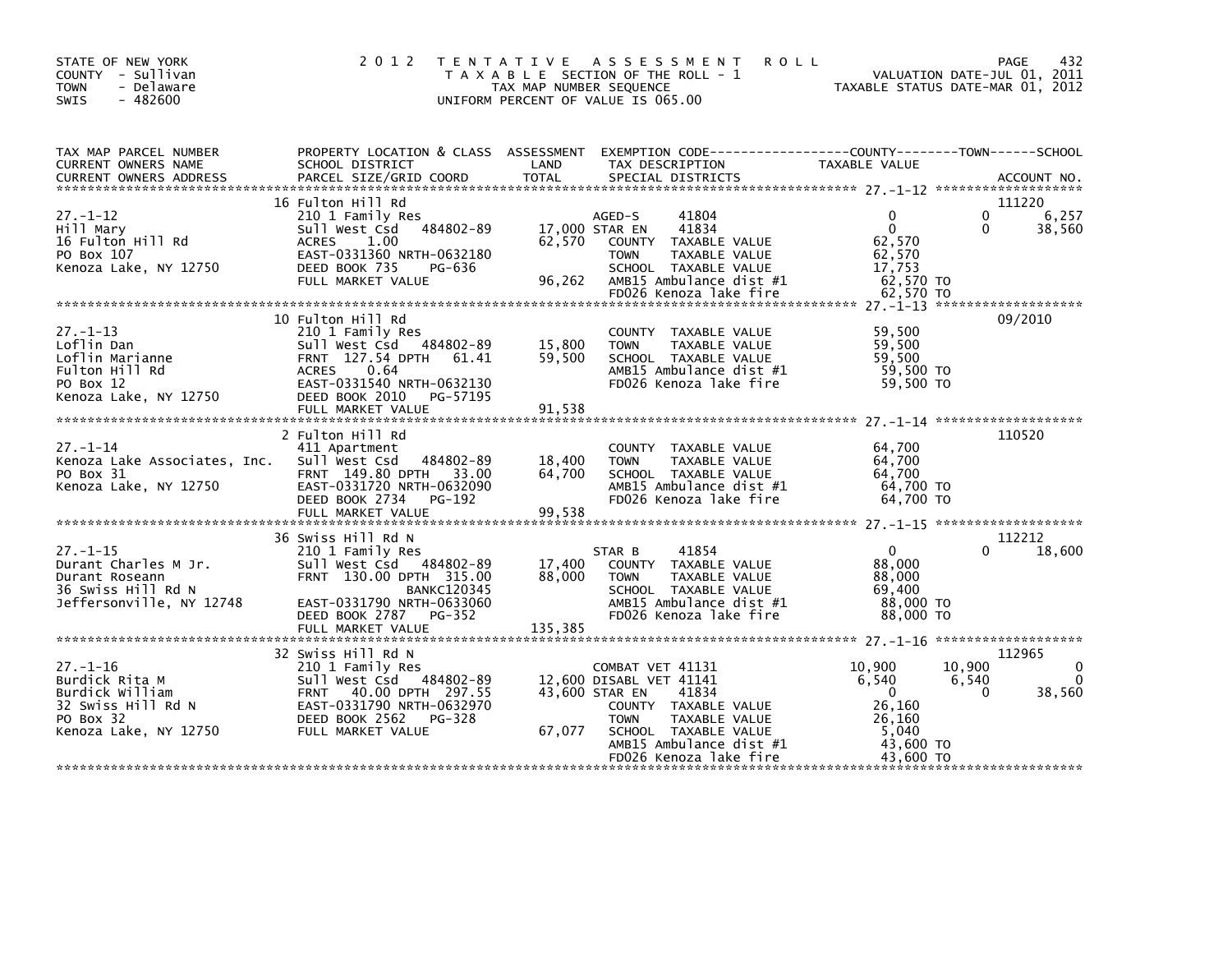| STATE OF NEW YORK<br>- Sullivan<br><b>COUNTY</b><br><b>TOWN</b><br>- Delaware<br>$-482600$<br><b>SWIS</b> | 2 0 1 2                                                                | T E N T A T I V E<br>TAX MAP NUMBER SEQUENCE | A S S E S S M E N T<br><b>ROLL</b><br>T A X A B L E SECTION OF THE ROLL - 1<br>UNIFORM PERCENT OF VALUE IS 065.00 |                              | 433<br><b>PAGE</b><br>VALUATION DATE-JUL 01, 2011<br>TAXABLE STATUS DATE-MAR 01, 2012 |
|-----------------------------------------------------------------------------------------------------------|------------------------------------------------------------------------|----------------------------------------------|-------------------------------------------------------------------------------------------------------------------|------------------------------|---------------------------------------------------------------------------------------|
| TAX MAP PARCEL NUMBER<br>CURRENT OWNERS NAME                                                              | PROPERTY LOCATION & CLASS ASSESSMENT<br>SCHOOL DISTRICT                | LAND                                         | EXEMPTION CODE-----------------COUNTY-------TOWN------SCHOOL<br>TAX DESCRIPTION                                   | TAXABLE VALUE                |                                                                                       |
| CURRENT OWNERS ADDRESS                                                                                    | PARCEL SIZE/GRID COORD                                                 | <b>TOTAL</b>                                 | SPECIAL DISTRICTS                                                                                                 |                              | ACCOUNT NO.                                                                           |
|                                                                                                           | 26 Swiss Hill Rd N                                                     |                                              |                                                                                                                   |                              | 112441                                                                                |
| $27. - 1 - 17$<br>Fisher Michael<br>Fisher Karen                                                          | 220 2 Family Res<br>484802-89<br>Sull West Csd<br><b>ACRES</b><br>1.70 | 17,000<br>93,000                             | 41854<br>STAR B<br>TAXABLE VALUE<br>COUNTY<br><b>TOWN</b><br>TAXABLE VALUE                                        | $\Omega$<br>93,000<br>93,000 | 0<br>18,600                                                                           |
| 26 Swiss Hill Rd N<br>PO Box 316                                                                          | EAST-0331810 NRTH-0632830<br>DEED BOOK 1094<br>PG-00006                |                                              | SCHOOL TAXABLE VALUE<br>AMB15 Ambulance dist #1<br>FD026 Kenoza lake fire                                         | 74,400<br>93,000 TO          |                                                                                       |
|                                                                                                           |                                                                        |                                              |                                                                                                                   |                              |                                                                                       |
| $27. - 1 - 18$                                                                                            | 18 Swiss Hill Rd N<br>210 1 Family Res                                 |                                              | COUNTY TAXABLE VALUE                                                                                              | 65,000                       | 02/2010                                                                               |
| Long Eddy Real Estate Inc.                                                                                | Sull West Csd 484802-89                                                | 13,000                                       | <b>TOWN</b><br>TAXABLE VALUE                                                                                      | 65,000                       |                                                                                       |
| 3 Delaware Lake Rd                                                                                        | 50.00 DPTH 215.00<br><b>FRNT</b>                                       | 65,000                                       | SCHOOL TAXABLE VALUE                                                                                              | 65,000                       |                                                                                       |
| Long Eddy, NY 12760                                                                                       | EAST-0331850 NRTH-0632690<br>DEED BOOK 3638<br>PG-489                  |                                              | AMB15 Ambulance dist #1<br>FD026 Kenoza lake fire                                                                 | 65,000 TO<br>65,000 TO       |                                                                                       |
|                                                                                                           | FULL MARKET VALUE                                                      | 100,000                                      |                                                                                                                   |                              |                                                                                       |
|                                                                                                           |                                                                        |                                              |                                                                                                                   |                              |                                                                                       |
| $27. - 1 - 19$                                                                                            | 16 Swiss Hill Rd N<br>210 1 Family Res                                 |                                              | 41854<br>STAR B                                                                                                   | $\mathbf 0$                  | 110686<br>18,600                                                                      |
| Nelson Nels                                                                                               | Sull West Csd<br>484802-89                                             | 22,200                                       | <b>COUNTY</b><br>TAXABLE VALUE                                                                                    | 54,400                       |                                                                                       |
| Nelson Christine                                                                                          | 3.27 BANKC140100<br><b>ACRES</b>                                       | 54,400                                       | <b>TOWN</b><br>TAXABLE VALUE                                                                                      | 54,400                       |                                                                                       |
| 16 Swiss Hill Rd N                                                                                        | EAST-0332110 NRTH-0632800                                              |                                              | SCHOOL TAXABLE VALUE                                                                                              | 35,800                       |                                                                                       |
| PO Box 62                                                                                                 | DEED BOOK 1959<br>PG-351                                               |                                              | AMB15 Ambulance dist #1                                                                                           | 54,400 TO                    |                                                                                       |
|                                                                                                           |                                                                        |                                              |                                                                                                                   |                              |                                                                                       |
|                                                                                                           | 522 old Taylor Rd                                                      |                                              |                                                                                                                   |                              |                                                                                       |
| $27. - 1 - 21$                                                                                            | $215$ 1 Fam Res w/                                                     |                                              | 41854<br>STAR B                                                                                                   | $\Omega$                     | 0<br>18,600                                                                           |
| Luckey Craig                                                                                              | 484802-89<br>Sull West Csd                                             | 18,000                                       | COUNTY<br>TAXABLE VALUE                                                                                           | 77,000                       |                                                                                       |
| Luckey Robin                                                                                              | <b>ACRES</b><br>1.47 BANK C30614                                       | 77,000                                       | <b>TOWN</b><br>TAXABLE VALUE                                                                                      | 77,000                       |                                                                                       |
| 522 Old Taylor Rd<br>PO Box 309                                                                           | EAST-0332000 NRTH-0632390<br>DEED BOOK 17710 PG-048                    |                                              | SCHOOL TAXABLE VALUE<br>AMB15 Ambulance dist #1                                                                   | 58.400<br>77,000 TO          |                                                                                       |
|                                                                                                           |                                                                        |                                              |                                                                                                                   |                              |                                                                                       |
|                                                                                                           |                                                                        |                                              |                                                                                                                   |                              |                                                                                       |
|                                                                                                           | Tr14                                                                   |                                              |                                                                                                                   |                              | 110726                                                                                |
| $27 - 1 - 22$                                                                                             | 311 Res vac land                                                       |                                              | TAXABLE VALUE<br><b>COUNTY</b>                                                                                    | 12,000                       |                                                                                       |
| Kenoza Lake Holdings, LLC                                                                                 | 484802-89<br>Sull West Csd                                             | 12,000                                       | TAXABLE VALUE<br><b>TOWN</b>                                                                                      | 12,000                       |                                                                                       |
| PO Box 31<br>Kenoza Lake, NY 12750                                                                        | 69.00 DPTH<br><b>FRNT</b><br>92.00<br>EAST-0332070 NRTH-0632180        | 12,000                                       | SCHOOL TAXABLE VALUE<br>AMB15 Ambulance dist #1                                                                   | 12,000<br>12,000 TO          |                                                                                       |
|                                                                                                           | DEED BOOK 3354<br>PG-626                                               |                                              | FD026 Kenoza lake fire                                                                                            | 12,000 TO                    |                                                                                       |
|                                                                                                           | FULL MARKET VALUE                                                      | 18,462                                       |                                                                                                                   |                              |                                                                                       |
|                                                                                                           |                                                                        |                                              |                                                                                                                   |                              |                                                                                       |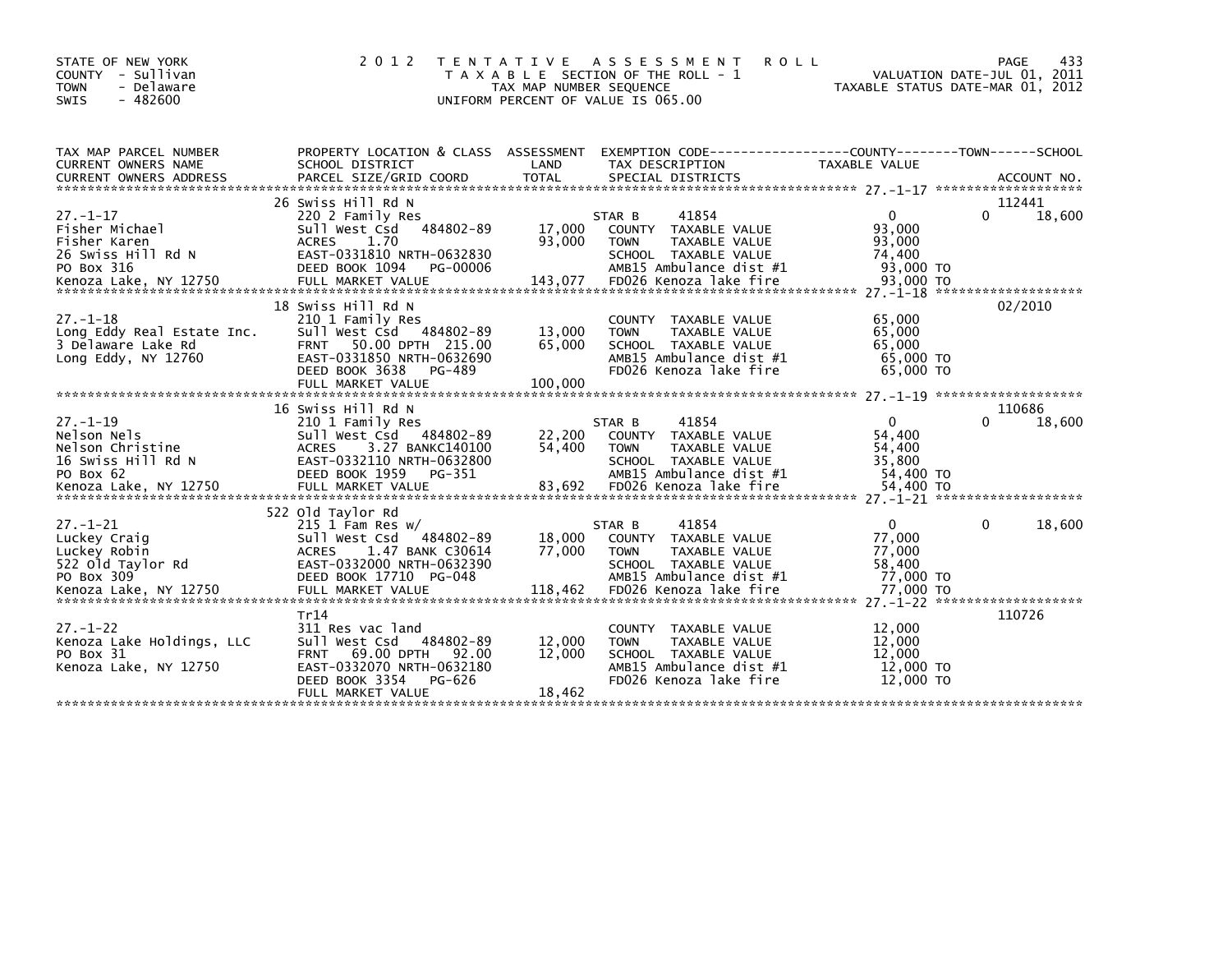| STATE OF NEW YORK<br>COUNTY - Sullivan<br><b>TOWN</b><br>- Delaware<br>$-482600$<br>SWIS | 2 0 1 2                                                                                                                                                                                                                                                                  | TAX MAP NUMBER SEQUENCE             | <b>ROLL</b><br>TENTATIVE ASSESSMENT<br>T A X A B L E SECTION OF THE ROLL - 1<br>UNIFORM PERCENT OF VALUE IS 065.00                                                                                                            | VALUATION DATE-JUL 01, 2011<br>TAXABLE STATUS DATE-MAR 01, 2012 | 434<br>PAGE                  |
|------------------------------------------------------------------------------------------|--------------------------------------------------------------------------------------------------------------------------------------------------------------------------------------------------------------------------------------------------------------------------|-------------------------------------|-------------------------------------------------------------------------------------------------------------------------------------------------------------------------------------------------------------------------------|-----------------------------------------------------------------|------------------------------|
| TAX MAP PARCEL NUMBER                                                                    | PROPERTY LOCATION & CLASS ASSESSMENT EXEMPTION CODE----------------COUNTY-------TOWN------SCHOOL                                                                                                                                                                         |                                     |                                                                                                                                                                                                                               |                                                                 |                              |
| $27.-1-23$<br>Kahn Steven<br>and Steven                                                  | 518 old Taylor Rd<br>210 1 Family Res<br>Sull West Csd 484802-89<br>ACRES 1.81                                                                                                                                                                                           | 75,500 TOWN                         | STAR B<br>41854<br>TAXABLE VALUE                                                                                                                                                                                              | $\overline{0}$<br>75,500<br>75,500                              | 110380<br>$\Omega$<br>18,600 |
|                                                                                          | 27.-2-1<br>Gruenhut Egon<br>Gruenhut Esther<br>Sonkin<br>41 Trails End Rd<br>FRIP BOOK 715<br>FULL MARKET VALUE<br>CT 06883<br>CONTINUE MARKET VALUE<br>CT 06883<br>CONTINUE MARKET VALUE<br>CONTINUE<br>CONTINUE<br>CONTINUE<br>CONTINUE<br>CONTINUE<br>CONT            | COUNT<br>17 , 500   TOWN<br>113,846 | COUNTY TAXABLE VALUE<br>TAXABLE VALUE<br>74,000 SCHOOL TAXABLE VALUE 74,000 SCHOOL TAXABLE VALUE 74,000 TO<br>FD026 Kenoza lake fire                                                                                          | 74,000<br>74,000<br>74.000 TO                                   | 111080                       |
| $27 - 2 - 2$                                                                             | 210 1 Family Res<br>484802-89                                                                                                                                                                                                                                            |                                     | 41854<br>STAR B<br>23,600 COUNTY TAXABLE VALUE<br>81,900 TOWN TAXABLE VALUE                                                                                                                                                   | $\mathbf{0}$<br>81,900<br>81,900                                | 112141<br>18,600<br>$\Omega$ |
| Manahawkin, NJ 08050                                                                     | 5691 State Route 52<br>27.-4-1<br>Dunphey Richard E<br>Dunphey Nancy<br>23 Temple Ave <b>EXELLA CONTRES</b><br>23 Temple Ave <b>EXELLA CONTRES</b><br>24 EAST-0331880 NRTH-0631870<br>25 1.44<br>25 2020 1047<br>26-101<br>DEED BOOK 1947<br>PG-101<br>FULL MARKET VALUE | 24,000 TOWN<br>175,000<br>269,231   | COUNTY TAXABLE VALUE<br>TOWN     TAXABLE VALUE                         175,000<br>SCHOOL   TAXABLE VALUE                         175,000<br>AMB15 Ambulance dist #1                      175,000 TO<br>FD026 Kenoza lake fire | 175,000<br>175,000<br>175,000 TO                                | 110784                       |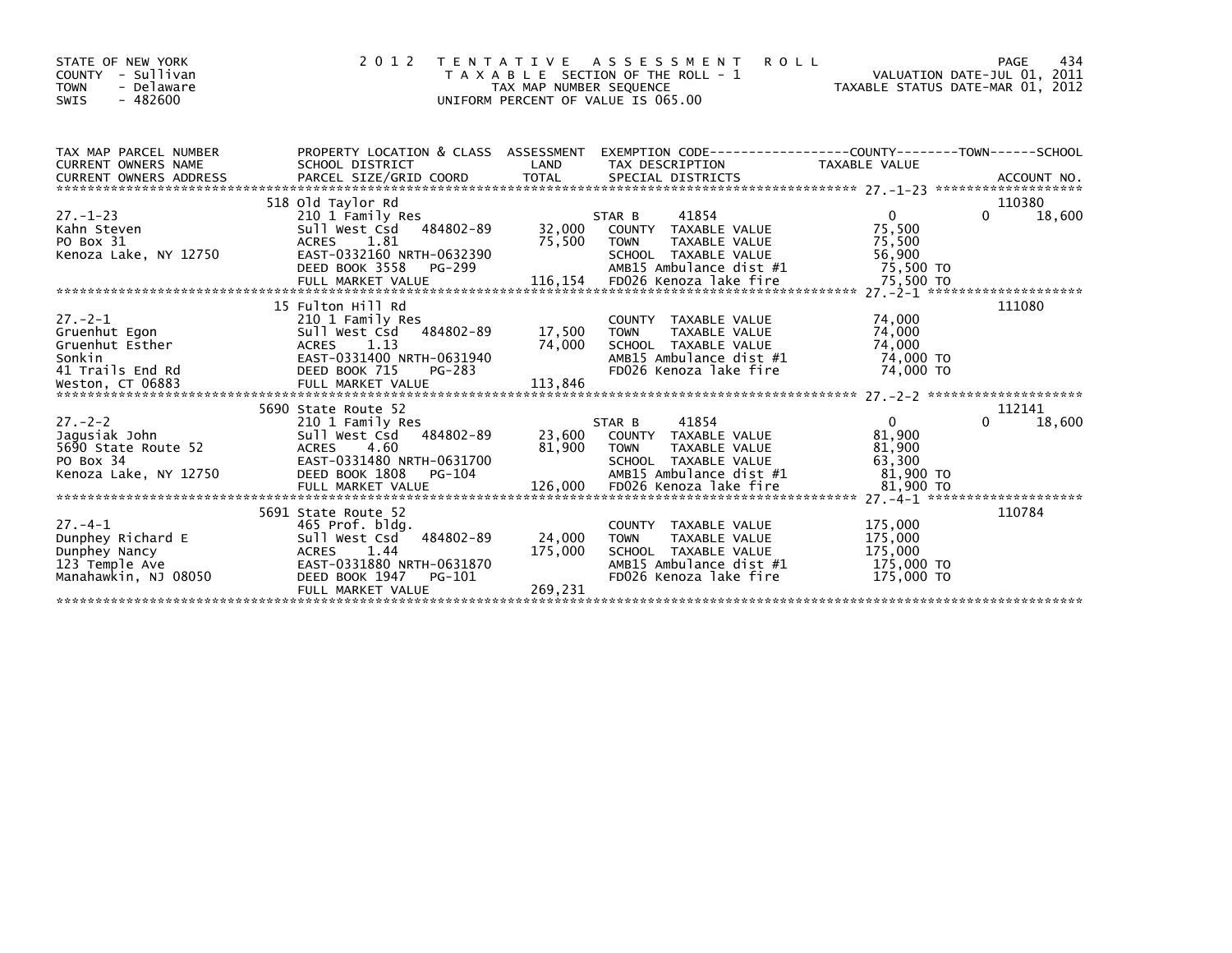| STATE OF NEW YORK  | 2012 TENTATIVE ASSESSMENT ROLL        | - 435<br>PAGE                    |  |
|--------------------|---------------------------------------|----------------------------------|--|
| COUNTY - Sullivan  | T A X A B L E SECTION OF THE ROLL - 1 | VALUATION DATE-JUL 01, 2011      |  |
| - Delaware<br>TOWN | MAP SECTION - 027                     | TAXABLE STATUS DATE-MAR 01, 2012 |  |
| SWIS<br>- 482600   | $SUB - SECTION -$                     | RPS150/V04/L015                  |  |
|                    | UNIFORM PERCENT OF VALUE IS 065.00    | CURRENT DATE 5/01/2012           |  |

## \*\*\* S P E C I A L D I S T R I C T S U M M A R Y \*\*\*

| CODE | DISTRICT NAME                                | TOTAL<br><b>PARCELS</b> | EXTENSION<br><b>TYPF</b> | EXTENSION<br>VALUE | AD VALOREM<br>VALUE  | <b>FXFMPT</b><br>AMOUNT | TAXABLE<br>VALUE     |
|------|----------------------------------------------|-------------------------|--------------------------|--------------------|----------------------|-------------------------|----------------------|
|      | AMB15 Ambulance dist<br>FD026 Kenoza lake fi |                         | 24 TOTAL<br>24 TOTAL     |                    | 1640,516<br>1640.516 | 22.245<br>1.860         | 1618.271<br>1638.656 |

### \*\*\* S C H O O L D I S T R I C T S U M M A R Y \*\*\*

| CODE   | DISTRICT NAME | TOTAL<br><b>PARCELS</b> | ASSESSED<br>LAND | ASSESSED<br><b>TOTAL</b> | <b>EXEMPT</b><br>AMOUNT | <b>TOTAL</b><br><b>TAXABLE</b> | <b>STAR</b><br>AMOUNT | <b>STAR</b><br><b>TAXABLE</b> |
|--------|---------------|-------------------------|------------------|--------------------------|-------------------------|--------------------------------|-----------------------|-------------------------------|
| 484802 | Sull West Csd | 24                      | 427.600          | 1640.516                 | 26,642                  | 1613.874                       | 304,400               | 1309,474                      |
|        | SUB-TOTAL     | 24                      | 427.600          | 1640.516                 | 26.642                  | 1613.874                       | 304,400               | 1309,474                      |
| 484889 | West Sull Lib | 24                      | 427.600          | 1640.516                 | 26,642                  | 1613.874                       | 304,400               | 1309,474                      |
|        | T O T A L     | 48                      | 855,200          | 3281,032                 | 53,284                  | 3227,748                       | 608,800               | 2618,948                      |

### \*\*\* S Y S T E M C O D E S S U M M A R Y \*\*\*

### NO SYSTEM EXEMPTIONS AT THIS LEVEL

### \*\*\* E X E M P T I O N S U M M A R Y \*\*\*

| CODE  | DESCRIPTION | <b>TOTAL</b><br><b>PARCELS</b> | <b>COUNTY</b> | <b>TOWN</b> | <b>SCHOOL</b> |
|-------|-------------|--------------------------------|---------------|-------------|---------------|
| 41121 | WAR VET     |                                | 10,515        | 10,515      |               |
| 41131 | COMBAT VET  |                                | 10,900        | 10,900      |               |
| 41141 | DISABL VET  |                                | 6,540         | 6,540       |               |
| 41691 | VOL FIRE/A  |                                | 1,860         | 1,860       |               |
| 41804 | AGED-S      |                                |               |             | 6,257         |
| 41834 | STAR EN     |                                |               |             | 192,800       |
| 41854 | STAR B      |                                |               |             | 111,600       |
| 47610 | BUS IMP AP  |                                | 20,385        | 20,385      | 20,385        |
|       | TOTAL       | 17                             | 50,200        | 50,200      | 331,042       |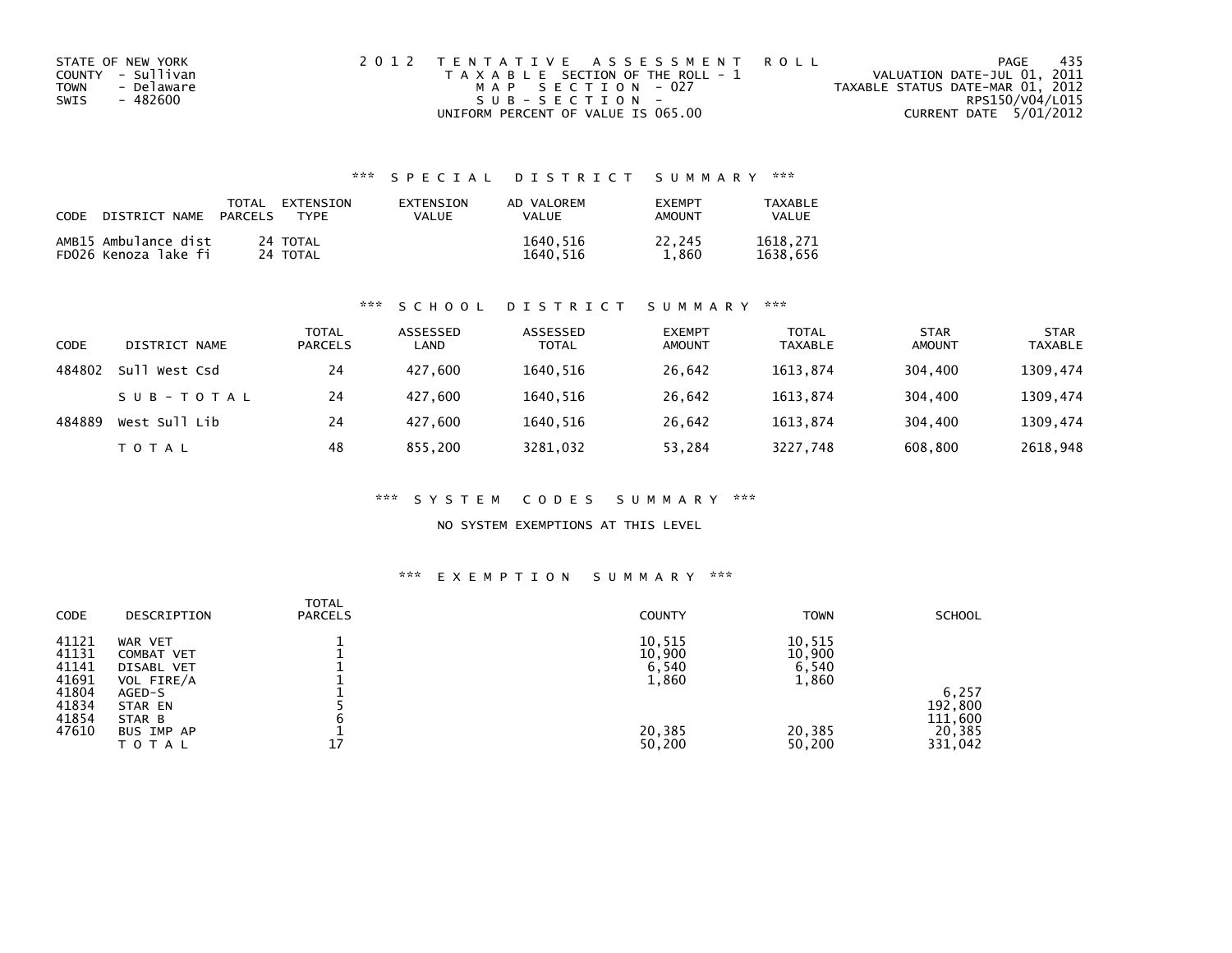|      | STATE OF NEW YORK | 2012 TENTATIVE ASSESSMENT ROLL        | 436<br>PAGE                      |
|------|-------------------|---------------------------------------|----------------------------------|
|      | COUNTY - Sullivan | T A X A B L E SECTION OF THE ROLL - 1 | VALUATION DATE-JUL 01, 2011      |
| TOWN | - Delaware        | MAP SECTION - 027                     | TAXABLE STATUS DATE-MAR 01, 2012 |
| SWIS | - 482600          | SUB-SECTION-                          | RPS150/V04/L015                  |
|      |                   | UNIFORM PERCENT OF VALUE IS 065.00    | CURRENT DATE 5/01/2012           |

# \*\*\* G R A N D T O T A L S \*\*\*

| ROLL       | DESCRIPTION    | <b>TOTAL</b>   | ASSESSED    | ASSESSED | <b>TAXABLE</b> | <b>TAXABLE</b> | <b>TAXABLE</b> | <b>STAR</b>    |
|------------|----------------|----------------|-------------|----------|----------------|----------------|----------------|----------------|
| <b>SEC</b> |                | <b>PARCELS</b> | LAND        | TOTAL    | <b>COUNTY</b>  | <b>TOWN</b>    | <b>SCHOOL</b>  | <b>TAXABLE</b> |
|            | <b>TAXABLE</b> | ≃              | ,600<br>427 | 1640,516 | 1590.316       | 1590.316       | 1613.874       | 1309.474       |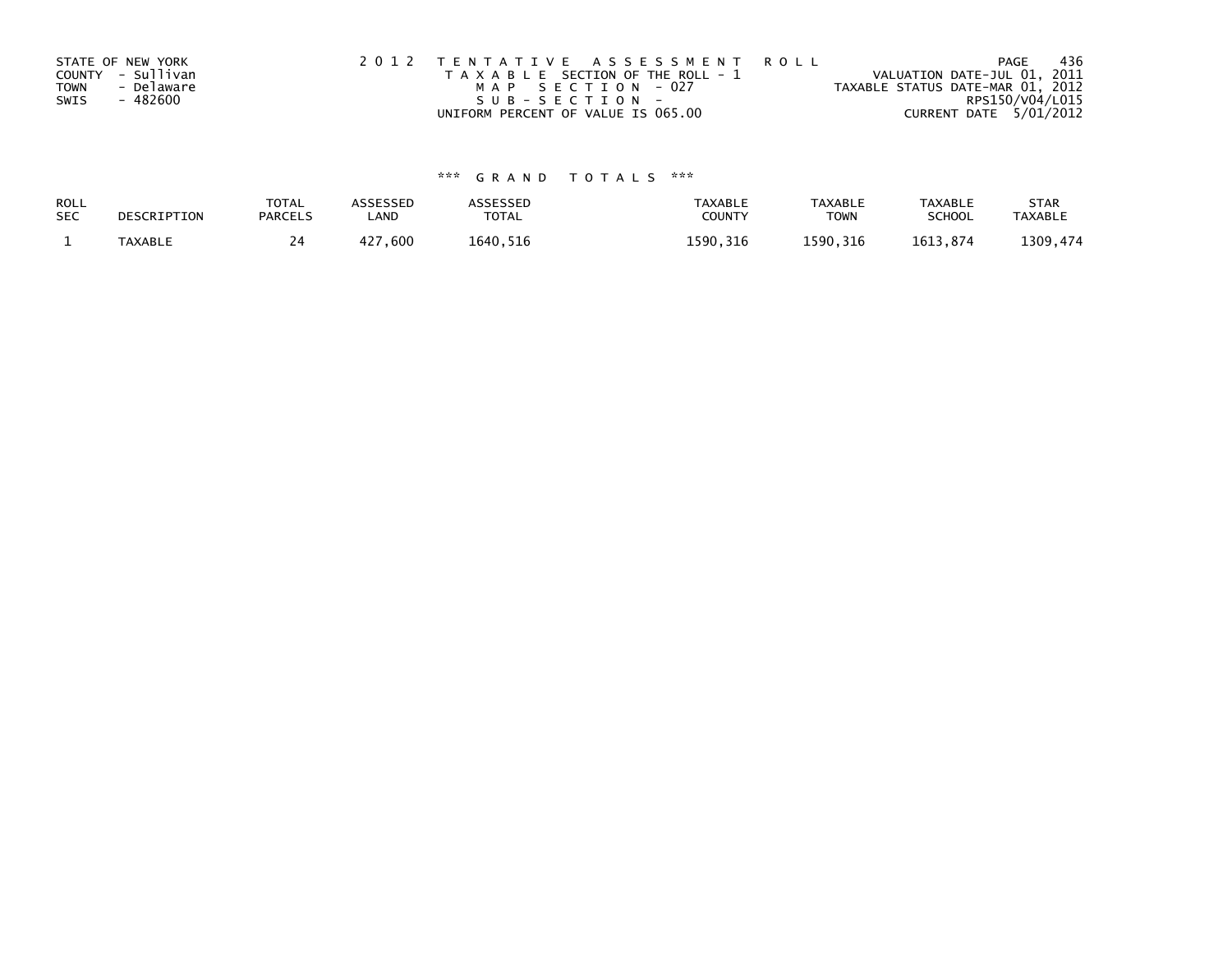| STATE OF NEW YORK<br>- Sullivan<br><b>COUNTY</b><br>- Delaware<br><b>TOWN</b><br>$-482600$<br>SWIS                                                               | 2 0 1 2                                                                                                                                                                | T E N T A T I V E<br>TAX MAP NUMBER SEQUENCE | A S S E S S M E N T<br><b>ROLL</b><br>T A X A B L E SECTION OF THE ROLL - 1<br>UNIFORM PERCENT OF VALUE IS 065.00                                                                                                                        | TAXABLE STATUS DATE-MAR 01, 2012                                                                 | 437<br>PAGE<br>VALUATION DATE-JUL 01, 2011       |
|------------------------------------------------------------------------------------------------------------------------------------------------------------------|------------------------------------------------------------------------------------------------------------------------------------------------------------------------|----------------------------------------------|------------------------------------------------------------------------------------------------------------------------------------------------------------------------------------------------------------------------------------------|--------------------------------------------------------------------------------------------------|--------------------------------------------------|
| TAX MAP PARCEL NUMBER<br>CURRENT OWNERS NAME<br><b>CURRENT OWNERS ADDRESS</b>                                                                                    | PROPERTY LOCATION & CLASS ASSESSMENT<br>SCHOOL DISTRICT<br>PARCEL SIZE/GRID COORD                                                                                      | LAND<br><b>TOTAL</b>                         | TAX DESCRIPTION<br>SPECIAL DISTRICTS                                                                                                                                                                                                     | TAXABLE VALUE                                                                                    | ACCOUNT NO.                                      |
| $28. - 1 - 1.1$<br>Fulton David W<br>1302 Davos Pointe Rd<br>Woodridge, NY 12789<br>MAY BE SUBJECT TO PAYMENT<br>UNDER AGDIST LAW TIL 2012                       | Fulton Hill Rd<br>311 Res vac land<br>484802-89<br>Sull West Csd<br>2.10<br><b>ACRES</b><br>EAST-0329060 NRTH-0632920<br>DEED BOOK 3491<br>PG-513<br>FULL MARKET VALUE | 13,000<br>13,000<br>20,000                   | COUNTY TAXABLE VALUE<br><b>TOWN</b><br>TAXABLE VALUE<br>SCHOOL TAXABLE VALUE<br>AMB15 Ambulance dist #1<br>FD026 Kenoza lake fire                                                                                                        | 13,000<br>13,000<br>13,000<br>13,000 TO<br>13,000 TO                                             | 110920                                           |
| $28. - 1 - 1.2$<br>Armbrust John E<br>Armbrust Kathleen L<br>92 Fulton Hill Rd<br>Callicoon, NY 12723                                                            | 92 Fulton Hill Rd<br>210 1 Family Res<br>Sull West Csd<br>484802-89<br>1.00<br><b>ACRES</b><br>EAST-0329475 NRTH-0632277<br>DEED BOOK 1351<br>PG-215                   | 19,000<br>66,700                             | 41854<br>STAR B<br>COUNTY TAXABLE VALUE<br>TAXABLE VALUE<br><b>TOWN</b><br>SCHOOL TAXABLE VALUE<br>AMB15 Ambulance dist #1                                                                                                               | $\Omega$<br>66,700<br>66,700<br>48,100<br>66,700 TO                                              | $\Omega$<br>18,600                               |
| $28. - 1 - 1.3$<br>Fulton David F<br>Fulton Kim A<br>156 Fulton Hill Rd<br>PO Box 97                                                                             | 156 Fulton Hill Rd<br>210 1 Family Res<br>Sull West Csd<br>484802-89<br>2.08<br><b>ACRES</b><br>EAST-0327882 NRTH-0632441<br>DEED BOOK 2481<br>PG-482                  | 20,800<br>139,300                            | 41854<br>STAR B<br>COUNTY TAXABLE VALUE<br><b>TOWN</b><br>TAXABLE VALUE<br>SCHOOL TAXABLE VALUE<br>AMB15 Ambulance dist #1                                                                                                               | $\mathbf{0}$<br>139,300<br>139,300<br>120,700<br>139,300 TO                                      | $\Omega$<br>18,600                               |
|                                                                                                                                                                  | 174 Fulton Hill Rd                                                                                                                                                     |                                              |                                                                                                                                                                                                                                          |                                                                                                  | 110920                                           |
| $28. - 1 - 1.4$<br>Fulton Matthew<br>174 Fulton Hill Rd<br>Callicoon, NY 12723                                                                                   | 270 Mfg housing<br>Sull West Csd 484802-89<br>2.05 BANK 40205<br><b>ACRES</b><br>EAST-0329060 NRTH-0632920<br>DEED BOOK 2939<br>PG-189<br>FULL MARKET VALUE            | 22,000 STAR B<br>102,912<br>158,326          | <b>VOL FIRE/A 41691</b><br>41854<br>COUNTY TAXABLE VALUE<br><b>TOWN</b><br>TAXABLE VALUE<br>SCHOOL TAXABLE VALUE<br>AMB15 Ambulance dist #1<br>1,860 EX                                                                                  | 1,860<br>1,860<br>$\mathbf{0}$<br>101,052<br>101,052<br>84,312<br>101,052 TO                     | $\Omega$<br>18,600                               |
|                                                                                                                                                                  |                                                                                                                                                                        |                                              | FD026 Kenoza lake fire<br>1,860 EX                                                                                                                                                                                                       | 101,052 TO                                                                                       |                                                  |
|                                                                                                                                                                  |                                                                                                                                                                        |                                              |                                                                                                                                                                                                                                          |                                                                                                  |                                                  |
| $28. - 1 - 1.5$<br>Fulton Alice Jane<br>Staesser Daniel M<br>120 Fulton Hill Rd<br>Callicoon, NY 12723<br>MAY BE SUBJECT TO PAYMENT<br>UNDER AGDIST LAW TIL 2016 | 120 Fulton Hill Rd<br>241 Rural res&ag<br>484802-89<br>Sull West Csd<br>ACRES 18.05<br>EAST-0329060 NRTH-0632920<br>DEED BOOK 3558<br>PG-615<br>FULL MARKET VALUE      | 35,729 STAR EN<br>127,237                    | 67 PCT OF VALUE USED FOR EXEMPTION PURPOSES<br>41800<br>AGED-CTS<br>41834<br>82,704 AGRI DIST 41720<br>COUNTY TAXABLE VALUE<br>TAXABLE VALUE<br><b>TOWN</b><br>SCHOOL TAXABLE VALUE<br>AMB15 Ambulance dist #1<br>FD026 Kenoza lake fire | 27,706<br>27,706<br>0<br>11,703<br>11,703<br>43,295<br>43,295<br>4,735<br>82.704 TO<br>82.704 TO | 110920<br>27,706<br>38,560<br>$\Omega$<br>11,703 |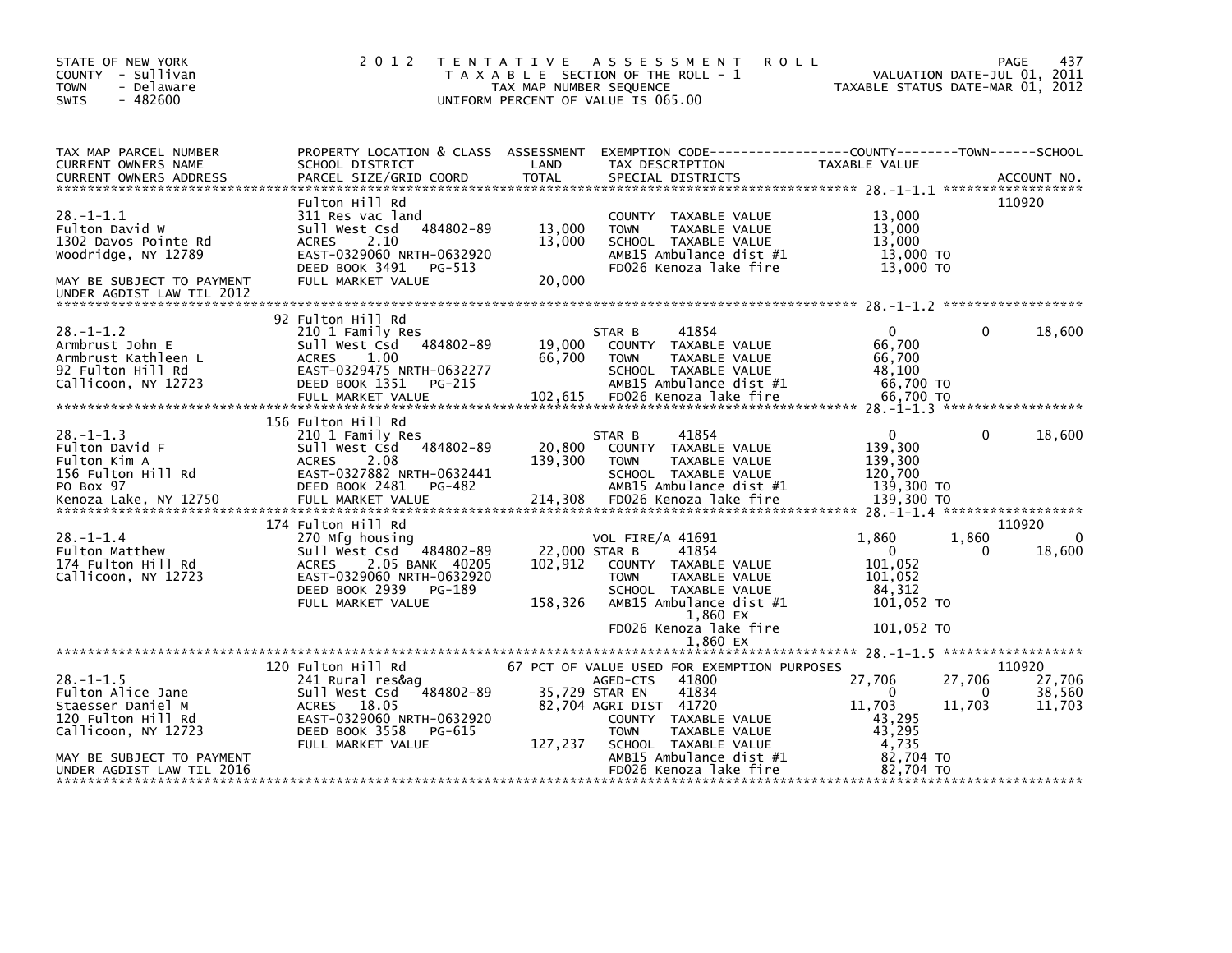| STATE OF NEW YORK<br>COUNTY - Sullivan<br><b>TOWN</b><br>- Delaware<br>$-482600$<br><b>SWIS</b>                                                   |                                                                                                                                                                                                    | TAX MAP NUMBER SEQUENCE      | 2012 TENTATIVE ASSESSMENT<br><b>ROLL</b><br>T A X A B L E SECTION OF THE ROLL - 1<br>UNIFORM PERCENT OF VALUE IS 065.00                              |                                                                | 438<br>PAGE<br>VALUATION DATE-JUL 01, 2011<br>TAXABLE STATUS DATE-MAR 01, 2012 |
|---------------------------------------------------------------------------------------------------------------------------------------------------|----------------------------------------------------------------------------------------------------------------------------------------------------------------------------------------------------|------------------------------|------------------------------------------------------------------------------------------------------------------------------------------------------|----------------------------------------------------------------|--------------------------------------------------------------------------------|
| TAX MAP PARCEL NUMBER<br>CURRENT OWNERS NAME                                                                                                      | PROPERTY LOCATION & CLASS ASSESSMENT EXEMPTION CODE-----------------COUNTY-------TOWN------SCHOOL<br>SCHOOL DISTRICT                                                                               | LAND                         | TAX DESCRIPTION                                                                                                                                      | TAXABLE VALUE                                                  |                                                                                |
| $28. - 1 - 1.6$<br>Fulton David F<br>Fulton Kim A<br>PO Box 97<br>Kenoza Lake, NY 12750<br>MAY BE SUBJECT TO PAYMENT<br>UNDER AGDIST LAW TIL 2012 | Fulton Hill Rd<br>322 Rural vac>10<br>Sull West Csd<br>484802-89<br>ACRES 25.68<br>EAST-0329060 NRTH-0632920<br>DEED BOOK 3434<br>PG-77<br>FULL MARKET VALUE                                       | 25,444<br>25,444<br>39,145   | COUNTY TAXABLE VALUE<br>TAXABLE VALUE<br><b>TOWN</b><br>SCHOOL TAXABLE VALUE<br>AMB15 Ambulance dist #1<br>FD026 Kenoza lake fire                    | 25,444<br>25,444<br>25,444<br>25,444 TO<br>25,444 TO           | 110920                                                                         |
|                                                                                                                                                   |                                                                                                                                                                                                    |                              |                                                                                                                                                      |                                                                |                                                                                |
| $28. - 1 - 1.7$<br>Armbrust John Edward<br>Armbrust Kathleen L<br>92 Fulton Hill Rd<br>Callicoon, NY 12723                                        | 120 Fulton Hill Rd<br>312 Vac w/imprv<br>Sull West Csd 484802-89<br>ACRES 29.71<br>EAST-0329060 NRTH-0632920<br>DEED BOOK 3555<br>PG-138<br>FULL MARKET VALUE                                      | 29,116<br>34,116<br>52,486   | AGRI DIST 41720<br>COUNTY TAXABLE VALUE<br>TAXABLE VALUE<br><b>TOWN</b><br>SCHOOL TAXABLE VALUE<br>AMB15 Ambulance dist #1<br>FD026 Kenoza lake fire | 22,679<br>11,437<br>11,437<br>11,437<br>34,116 TO<br>34,116 TO | 110920<br>22,679<br>22,679                                                     |
| MAY BE SUBJECT TO PAYMENT<br>UNDER AGDIST LAW TIL 2016                                                                                            |                                                                                                                                                                                                    |                              |                                                                                                                                                      |                                                                |                                                                                |
| $28. - 1 - 2$<br>Freedman Alan H<br>Morrow Marjorie<br>104 W 17th St Apt 2N<br>New York, NY 10011                                                 | 68 Fulton Hill Rd<br>210 1 Family Res<br>484802-89<br>Sull West Csd<br>1.98<br><b>ACRES</b><br>EAST-0329474 NRTH-0632288<br>DEED BOOK 1736<br>PG-600<br>FULL MARKET VALUE                          | 33,000<br>105,000<br>161,538 | COUNTY TAXABLE VALUE<br><b>TOWN</b><br>TAXABLE VALUE<br>SCHOOL TAXABLE VALUE<br>AMB15 Ambulance dist #1<br>FD026 Kenoza lake fire                    | 105,000<br>105,000<br>105,000<br>105,000 TO<br>105,000 TO      |                                                                                |
| $28. - 1 - 3$<br>Kenoza Lake Properties Inc.<br>c/o World Properties<br>51 Atlantic Ave Ste 207<br>Floral Park, NY 11001                          | State Route 52<br>322 Rural vac>10<br>Sull West Csd<br>484802-89<br>ACRES 13.00<br>EAST-0330790 NRTH-0632950<br>DEED BOOK 2450 PG-384                                                              | 22,600<br>22,600             | COUNTY TAXABLE VALUE<br>TAXABLE VALUE<br><b>TOWN</b><br>SCHOOL TAXABLE VALUE<br>AMB15 Ambulance dist #1<br>FD026 Kenoza lake fire                    | 22,600<br>22,600<br>22,600<br>22,600 TO<br>22,600 TO           | 06/2008                                                                        |
| $28. -1 - 4.1$<br>Sattler William<br>PO Box 1778<br>Jeffersonville, NY 12748                                                                      | 5604 State Route 52<br>210 1 Family Res<br>Sull West Csd 484802-89<br>FRNT 158.00 DPTH 158.46<br><b>BANKC120345</b><br>EAST-0330730 NRTH-0633590<br>DEED BOOK 2235<br>$PG-32$<br>FULL MARKET VALUE | 16,400<br>54,400<br>83,692   | COUNTY TAXABLE VALUE<br>TAXABLE VALUE<br><b>TOWN</b><br>SCHOOL TAXABLE VALUE<br>AMB15 Ambulance dist #1<br>FD026 Kenoza lake fire                    | 54,400<br>54,400<br>54,400<br>54,400 TO<br>54,400 TO           | 112095                                                                         |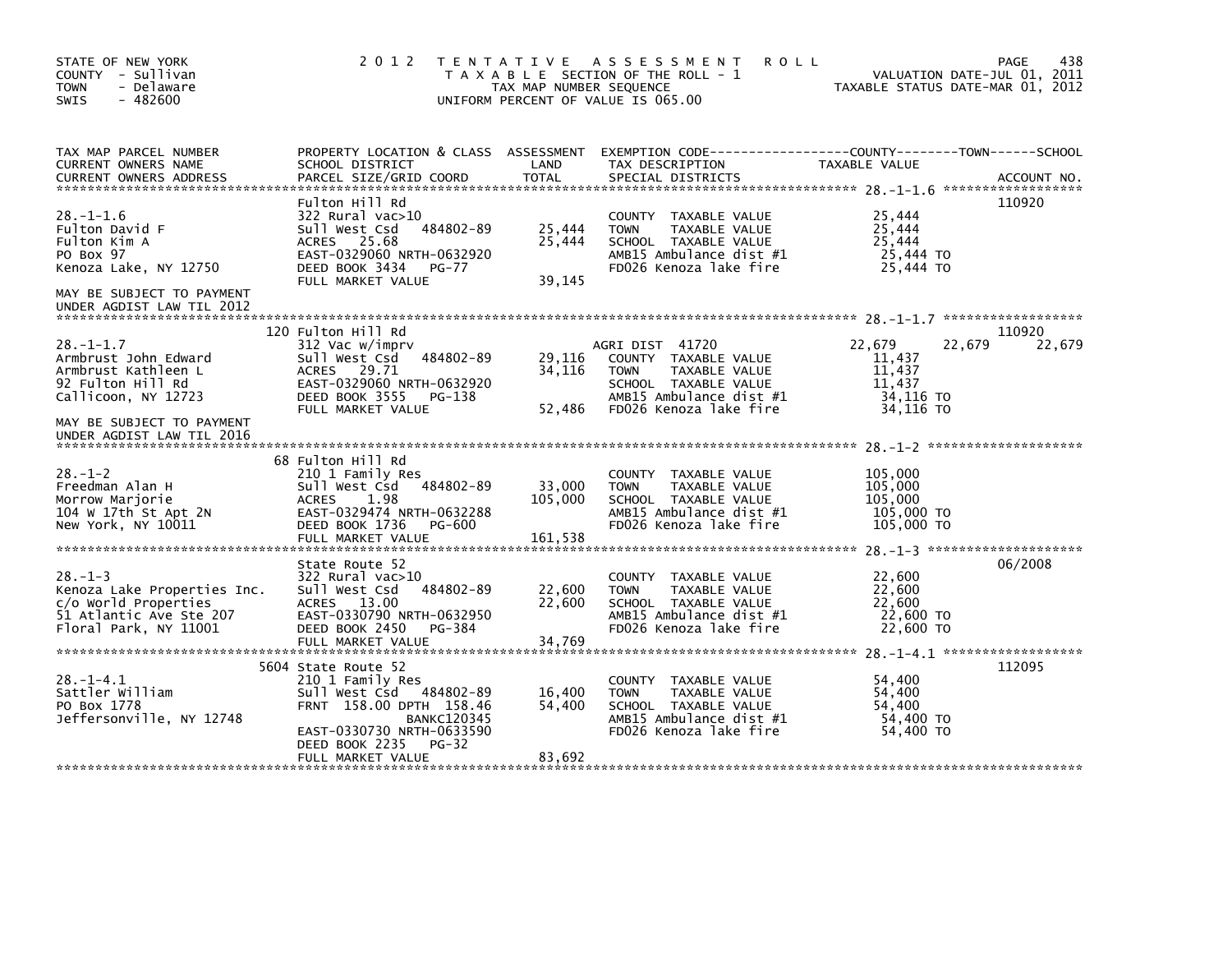| STATE OF NEW YORK<br>COUNTY - Sullivan<br><b>TOWN</b><br>- Delaware<br>$-482600$<br>SWIS                                                                                                                                                                    | 2 0 1 2                                                                                                                                                                       | TAX MAP NUMBER SEQUENCE     | TENTATIVE ASSESSMENT<br><b>ROLL</b><br>T A X A B L E SECTION OF THE ROLL - 1<br>UNIFORM PERCENT OF VALUE IS 065.00                                   | VALUATION DATE-JUL 01, 2011<br>TAXABLE STATUS DATE-MAR 01, 2012 | 439<br>PAGE      |
|-------------------------------------------------------------------------------------------------------------------------------------------------------------------------------------------------------------------------------------------------------------|-------------------------------------------------------------------------------------------------------------------------------------------------------------------------------|-----------------------------|------------------------------------------------------------------------------------------------------------------------------------------------------|-----------------------------------------------------------------|------------------|
| TAX MAP PARCEL NUMBER<br>CURRENT OWNERS NAME<br>CURRENT OWNERS ADDRESS FORCEL SIZE/GRID COORD TOTAL SPECIAL DISTRICTS (2001) ACCOUNT NO .<br>EURRENT OWNERS ADDRESS PARCEL SIZE/GRID COORD TOTAL SPECIAL DISTRICTS (2001) 2 ******************************* | SCHOOL DISTRICT                                                                                                                                                               | LAND                        | PROPERTY LOCATION & CLASS ASSESSMENT EXEMPTION CODE----------------COUNTY-------TOWN------SCHOOL<br>TAX DESCRIPTION                                  | TAXABLE VALUE                                                   |                  |
| $28. - 1 - 4.2$<br>Flynn Eugene<br>Flynn Marian<br>PO Box 302<br>Kenoza Lake, NY 12750                                                                                                                                                                      | 5600 State Route 52<br>210 1 Family Res<br>Sull West Csd 484802-89<br>FRNT 115.16 DPTH 243.38<br>EAST-0330631 NRTH-0633643<br>DEED BOOK 1252<br>PG-00109<br>FULL MARKET VALUE | 26,200<br>52,000<br>80,000  | COUNTY TAXABLE VALUE<br><b>TOWN</b><br>TAXABLE VALUE<br>SCHOOL TAXABLE VALUE<br>AMB15 Ambulance dist #1<br>FD026 Kenoza lake fire                    | 52,000<br>52,000<br>52,000<br>52,000 TO<br>52,000 TO            | 111295           |
| $28. - 1 - 7.1$<br>Jakubiak John<br>118 Booth Rd<br>Chester, NY 10918                                                                                                                                                                                       | 26 Fulton Hill Rd<br>260 Seasonal res<br>484802-89<br>Sull West Csd<br>2.46<br><b>ACRES</b><br>EAST-0331160 NRTH-0632240<br>DEED BOOK 3579<br>PG-223                          | 35,300<br>36,500            | COUNTY TAXABLE VALUE<br>TAXABLE VALUE<br><b>TOWN</b><br>SCHOOL TAXABLE VALUE<br>AMB15 Ambulance dist #1<br>FD026 Kenoza lake fire                    | 36,500<br>36,500<br>36,500<br>36,500 TO<br>36,500 TO            | 07/2009          |
| $28. - 1 - 7.2$<br>Gruenhut Egon<br>Gruenhut Esther<br>Sonkin<br>41 Trails End Rd                                                                                                                                                                           | Fulton Hill Rd<br>322 Rural vac>10<br>484802-89<br>Sull West Csd<br>ACRES 12.62<br>EAST-0330680 NRTH-0632470<br>DEED BOOK 813<br>PG-922                                       | 48,600<br>48,600            | COUNTY TAXABLE VALUE<br><b>TAXABLE VALUE</b><br><b>TOWN</b><br>SCHOOL TAXABLE VALUE<br>AMB15 Ambulance dist #1<br>FD026 Kenoza lake fire             | 48,600<br>48,600<br>48,600<br>48,600 TO<br>48,600 TO            | 111088           |
| $28. - 1 - 8$<br>Zimmer Ronald<br>Baker Patricia<br>8 Port Reading Ave<br>Woodbridge, NJ 07095                                                                                                                                                              | 35 Fulton Hill Rd<br>210 1 Family Res<br>Sull West Csd 484802-89<br>FRNT 75.00 DPTH 220.57<br>EAST-0331000 NRTH-0631960<br>DEED BOOK 2204<br>PG-85                            | 8,000<br>40.000             | COUNTY TAXABLE VALUE<br>TAXABLE VALUE<br><b>TOWN</b><br>SCHOOL TAXABLE VALUE<br>AMB15 Ambulance dist #1<br>FD026 Kenoza lake fire                    | 40,000<br>40,000<br>40.000<br>40,000 TO<br>40,000 TO            | 110340           |
| $28. - 1 - 9.1$<br>Ackerley Daniel<br>Ackerley Lorrie<br>20 Lakeview Rd<br>PO Box 9                                                                                                                                                                         | 20 Lakeview Rd<br>271 Mfg housings<br>Sull West Csd<br>484802-89<br>3.05<br><b>ACRES</b><br>EAST-0331233 NRTH-0630865<br>DEED BOOK 2014<br>PG-90<br>FULL MARKET VALUE         | 20,000<br>65,000<br>100,000 | 41854<br>STAR B<br>COUNTY TAXABLE VALUE<br>TAXABLE VALUE<br><b>TOWN</b><br>SCHOOL TAXABLE VALUE<br>AMB15 Ambulance dist #1<br>FD026 Kenoza lake fire | $\overline{0}$<br>65,000<br>65,000<br>46,400<br>65,000 TO       | 111340<br>18,600 |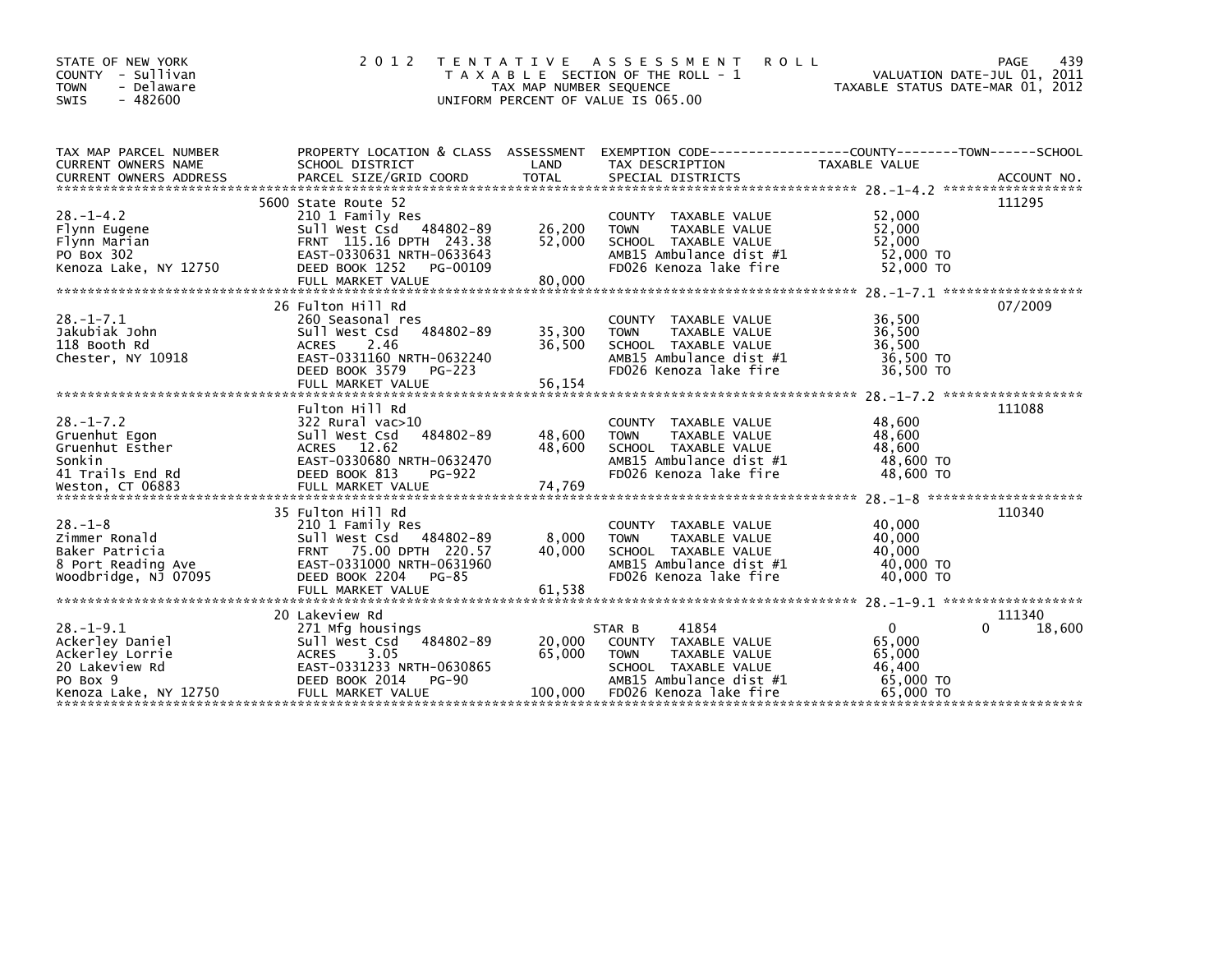| STATE OF NEW YORK<br>COUNTY - Sullivan<br><b>TOWN</b><br>- Delaware<br>$-482600$<br><b>SWIS</b>                  | 2 0 1 2                                                                                                                                                              | TAX MAP NUMBER SEQUENCE            | TENTATIVE ASSESSMENT<br><b>ROLL</b><br>T A X A B L E SECTION OF THE ROLL - 1<br>UNIFORM PERCENT OF VALUE IS 065.00                                                  | VALUATION DATE-JUL 01, 2011<br>TAXABLE STATUS DATE-MAR 01, 2012                               | 440<br><b>PAGE</b> |
|------------------------------------------------------------------------------------------------------------------|----------------------------------------------------------------------------------------------------------------------------------------------------------------------|------------------------------------|---------------------------------------------------------------------------------------------------------------------------------------------------------------------|-----------------------------------------------------------------------------------------------|--------------------|
| TAX MAP PARCEL NUMBER<br>CURRENT OWNERS NAME                                                                     | PROPERTY LOCATION & CLASS ASSESSMENT EXEMPTION CODE---------------COUNTY-------TOWN-----SCHOOL<br>SCHOOL DISTRICT                                                    | LAND                               | TAX DESCRIPTION                                                                                                                                                     | TAXABLE VALUE                                                                                 |                    |
| $28. - 1 - 9.2$<br>Bernhardt William G<br>Bernhardt Amy S<br>29 Fulton Hill Rd<br>Callicoon, NY 12723            | 29 Fulton Hill Rd<br>270 Mfg housing<br>484802-89<br>sull west Csd<br>1.32<br>ACRES<br>EAST-0331230 NRTH-0631930<br>DEED BOOK 1295<br>PG-169                         | 25,600<br>36,700                   | 41854<br>STAR B<br>COUNTY TAXABLE VALUE<br>TAXABLE VALUE<br><b>TOWN</b><br>SCHOOL TAXABLE VALUE<br>$AMB15$ Ambulance dist #1                                        | $\Omega$<br>0<br>36,700<br>36,700<br>18,100<br>36,700 TO                                      | 112725<br>18,600   |
| $28. - 1 - 9.3$<br>Blume William F<br>Blume Viola D<br>10 Lakeview Rd<br>PO Box 5<br>Kenoza Lake, NY 12750       | 10 Lakeview Rd<br>270 Mfg housing<br>Sull West Csd 484802-89<br><b>ACRES</b><br>1.21<br>EAST-0331289 NRTH-0631305<br>DEED BOOK 1126<br>PG-00009<br>FULL MARKET VALUE | 29,100 STAR EN<br>36,100<br>55,538 | 41121<br>WAR VET<br>41834<br>COUNTY TAXABLE VALUE<br><b>TOWN</b><br>TAXABLE VALUE<br>SCHOOL TAXABLE VALUE<br>AMB15 Ambulance dist #1<br>FD026 Kenoza lake fire      | 5,415<br>5,415<br>$\mathbf{0}$<br>0<br>30,685<br>30,685<br>$\Omega$<br>36,100 TO<br>36.100 TO | 36,100             |
| $28. - 1 - 9.4$<br>County of Sullivan<br>100 North St<br>Monticello, NY 12701                                    | 45 Fulton Hill Rd<br>240 Rural res<br>Sull West Csd<br>484802-89<br>ACRES 84.26<br>EAST-0330269 NRTH-0631403<br>DEED BOOK 3557<br>PG-594<br>FULL MARKET VALUE        | 111,300<br>209,800<br>322,769      | C-TAX SALE 33201<br>COUNTY TAXABLE VALUE<br>TAXABLE VALUE<br><b>TOWN</b><br>SCHOOL TAXABLE VALUE<br>AMB15 Ambulance dist #1<br>209,800 EX<br>FD026 Kenoza lake fire | 209,800<br>209,800<br>$\Omega$<br>$\Omega$<br>209,800<br>0 <sub>T</sub><br>0 TO               | $\Omega$           |
|                                                                                                                  |                                                                                                                                                                      |                                    | 209,800 EX                                                                                                                                                          |                                                                                               |                    |
| $28. - 1 - 9.5$<br>Fay Judy Ann<br>23 Commerce Rd Ste J<br>Fairfield, NJ 07004                                   | State Route 52<br>311 Res vac land<br>Sull West Csd<br>484802-89<br>ACRES<br>1.86<br>EAST-0331193 NRTH-0630531<br>DEED BOOK 3046<br>PG-422                           | 1.500<br>1,500                     | COUNTY TAXABLE VALUE<br>TAXABLE VALUE<br><b>TOWN</b><br>SCHOOL TAXABLE VALUE<br>AMB15 Ambulance dist #1<br>FD026 Kenoza lake fire                                   | 1,500<br>1.500<br>1,500<br>1,500 TO<br>1,500 TO                                               | 03/2008            |
|                                                                                                                  | 11 Lakeview Rd                                                                                                                                                       |                                    |                                                                                                                                                                     |                                                                                               |                    |
| $28. - 1 - 9.6$<br>Keegan Harold C<br>Blume Viola Dorothy<br>11 Lakeview Rd<br>PO Box 5<br>Kenoza Lake, NY 12750 | 270 Mfg housing<br>Sull West Csd<br>484802-89<br>ACRES 2.13<br>EAST-0331210 NRTH-0631216<br>DEED BOOK 2674<br><b>PG-95</b><br>FULL MARKET VALUE                      | 20,130 STAR EN<br>30,000<br>46,154 | 41800<br>AGED-CTS<br>41834<br>COUNTY TAXABLE VALUE<br>TAXABLE VALUE<br><b>TOWN</b><br>SCHOOL TAXABLE VALUE<br>AMB15 Ambulance dist #1                               | 15,000<br>15,000<br>$\Omega$<br>0<br>15,000<br>15,000<br>$\Omega$<br>30,000 TO                | 15,000<br>15,000   |
|                                                                                                                  |                                                                                                                                                                      |                                    | FD026 Kenoza lake fire                                                                                                                                              | 30,000 TO                                                                                     |                    |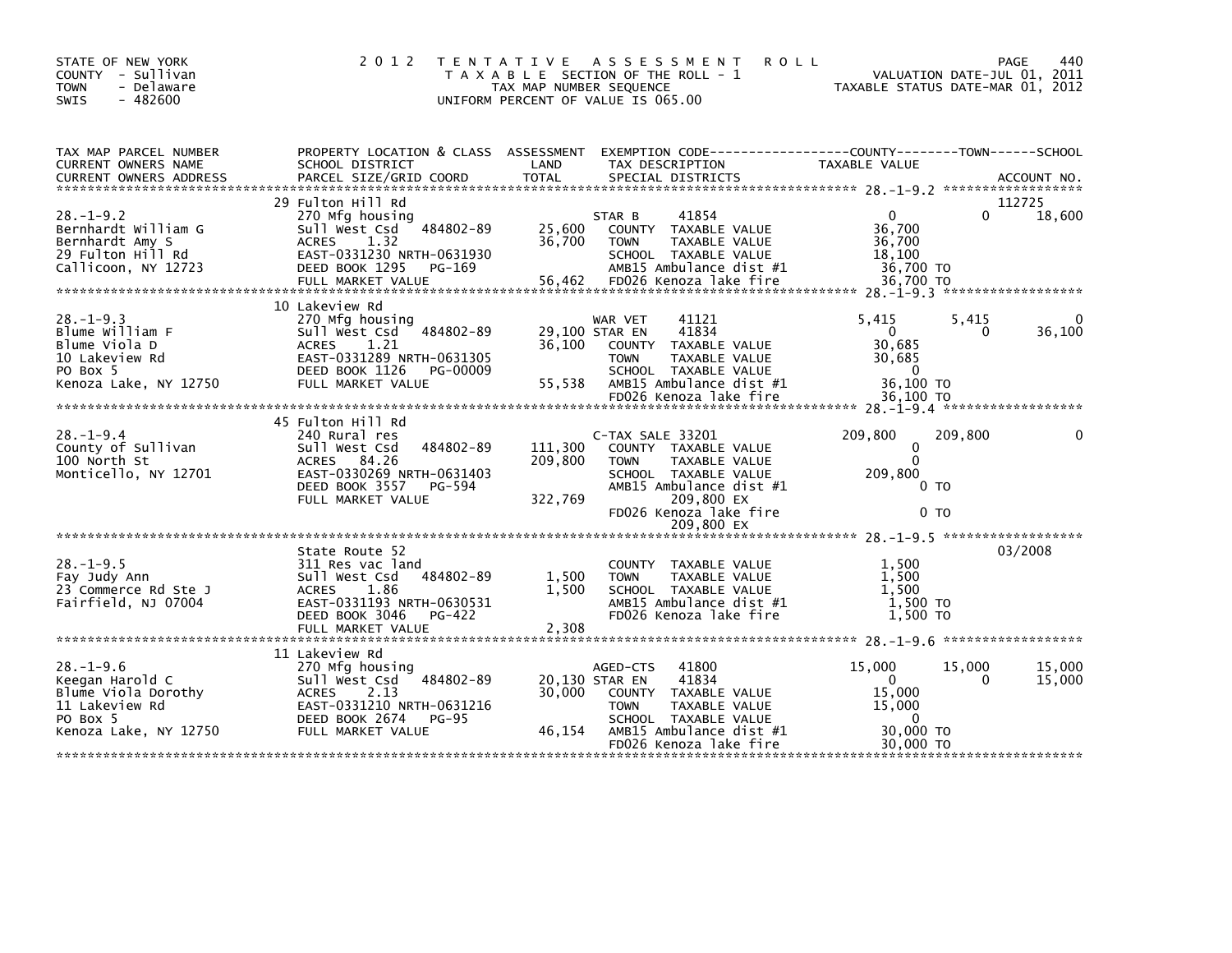| STATE OF NEW YORK<br>COUNTY - Sullivan<br><b>TOWN</b><br>- Delaware<br>$-482600$<br><b>SWIS</b>                      | 2 0 1 2                                                                                                                                                                  | TENTATIVE ASSESSMENT<br>T A X A B L E SECTION OF THE ROLL - 1<br>TAX MAP NUMBER SEQUENCE<br>UNIFORM PERCENT OF VALUE IS 065.00 |                                                           |                                                                                                                                                                                     | <b>ROLL</b>                                                                                   | PAGE<br>441<br>VALUATION DATE-JUL 01, 2011<br>TAXABLE STATUS DATE-MAR 01, 2012 |
|----------------------------------------------------------------------------------------------------------------------|--------------------------------------------------------------------------------------------------------------------------------------------------------------------------|--------------------------------------------------------------------------------------------------------------------------------|-----------------------------------------------------------|-------------------------------------------------------------------------------------------------------------------------------------------------------------------------------------|-----------------------------------------------------------------------------------------------|--------------------------------------------------------------------------------|
| TAX MAP PARCEL NUMBER<br>CURRENT OWNERS NAME<br><b>CURRENT OWNERS ADDRESS</b>                                        | PROPERTY LOCATION & CLASS ASSESSMENT EXEMPTION CODE-----------------COUNTY-------TOWN------SCHOOL<br>SCHOOL DISTRICT                                                     | LAND                                                                                                                           |                                                           | TAX DESCRIPTION                                                                                                                                                                     | TAXABLE VALUE                                                                                 |                                                                                |
| $28. - 1 - 10$<br>Quirk John F<br>Quirk Arthur<br>5762 State Route 52<br>PO Box 3<br>Kenoza Lake, NY 12750           | 5762 State Route 52<br>240 Rural res<br>484802-89<br>Sull West Csd<br>ACRES 54.50<br>EAST-0330120 NRTH-0630220<br>DEED BOOK 3609<br>PG-354<br>FULL MARKET VALUE          | 138,200<br>212,615                                                                                                             | WAR VET<br>99,500 STAR B<br><b>TOWN</b>                   | 42 PCT OF VALUE USED FOR EXEMPTION PURPOSES<br>41121<br>41854<br>COUNTY TAXABLE VALUE<br>TAXABLE VALUE<br>SCHOOL TAXABLE VALUE<br>AMB15 Ambulance dist #1<br>FD026 Kenoza lake fire | 8.707<br>$\overline{\mathbf{0}}$<br>129,493<br>129,493<br>119,600<br>138,200 TO<br>138,200 TO | 10/2009<br>8.707<br>$\Omega$<br>18,600<br>0                                    |
|                                                                                                                      |                                                                                                                                                                          |                                                                                                                                |                                                           |                                                                                                                                                                                     |                                                                                               |                                                                                |
| $28. - 1 - 11$<br>Rodgers Marya T<br>5870 State Route 52<br>PO Box 183<br>Kenoza Lake, NY 12750                      | 5870 State Route 52<br>230 3 Family Res<br>Sull West Csd 484802-89<br>ACRES 10.00<br>EAST-0329430 NRTH-0629480<br>DEED BOOK 2084<br>PG-355                               | 55,000<br>125,500                                                                                                              | STAR B<br><b>TOWN</b>                                     | 41854<br>COUNTY TAXABLE VALUE<br><b>TAXABLE VALUE</b><br>SCHOOL TAXABLE VALUE<br>AMB15 Ambulance dist #1                                                                            | 0<br>125,500<br>125,500<br>106,900<br>125,500 TO                                              | 112330<br>18,600<br>0                                                          |
|                                                                                                                      | FULL MARKET VALUE                                                                                                                                                        | 193,077                                                                                                                        |                                                           | FD026 Kenoza lake fire                                                                                                                                                              | 125,500 TO                                                                                    |                                                                                |
|                                                                                                                      |                                                                                                                                                                          |                                                                                                                                |                                                           |                                                                                                                                                                                     |                                                                                               |                                                                                |
| $28. - 1 - 12$<br>Hofsommer Joseph<br>Hofsommer Carolyn<br>5856 State Route 52<br>PO Box 49<br>Kenoza Lake, NY 12750 | 5856 State Route 52<br>210 1 Family Res<br>Sull West Csd 484802-89<br><b>ACRES</b><br>4.87<br>EAST-0329800 NRTH-0629470<br>DEED BOOK 1797<br>PG-128<br>FULL MARKET VALUE | 100,769                                                                                                                        | STAR EN<br>22,800 WAR VET<br>65,500 AGED-S<br><b>TOWN</b> | 96 PCT OF VALUE USED FOR EXEMPTION PURPOSES<br>41834<br>41121<br>41804<br>COUNTY TAXABLE VALUE<br>TAXABLE VALUE<br>SCHOOL TAXABLE VALUE<br>AMB15 Ambulance dist #1                  | $\Omega$<br>9,432<br>$\mathbf{0}$<br>56,068<br>56.068<br>20,652<br>65,500 TO                  | 112991<br>38,560<br>0<br>9,432<br>$\overline{0}$<br>6,288<br>0                 |
|                                                                                                                      |                                                                                                                                                                          |                                                                                                                                |                                                           |                                                                                                                                                                                     |                                                                                               |                                                                                |
| $28. -1 - 13.1$<br>Menges Michael<br>5852 State Route 52<br>PO Box 156<br>Jeffersonville, NY 12748                   | 5852 State Route 52<br>270 Mfg housing<br>Sull West Csd<br>484802-89<br><b>ACRES</b><br>4.05<br>EAST-0330030 NRTH-0629480<br>DEED BOOK 1820<br>PG-250                    | 31,000<br>43,100                                                                                                               | STAR B<br><b>TOWN</b>                                     | 41854<br>COUNTY TAXABLE VALUE<br>TAXABLE VALUE<br>SCHOOL TAXABLE VALUE<br>AMB15 Ambulance dist #1                                                                                   | $\Omega$<br>43,100<br>43,100<br>24,500<br>43,100 TO                                           | 110985<br>18,600                                                               |
|                                                                                                                      | 5850 State Route 52                                                                                                                                                      |                                                                                                                                |                                                           |                                                                                                                                                                                     |                                                                                               | 12/2007                                                                        |
| $28. - 1 - 13.2$<br>MCNutt Michael L<br>McNutt Sherry<br>PO Box 57<br>Kenoza Lake, NY 12750                          | 210 1 Family Res<br>484802-89<br>Sull West Csd<br>FRNT 127.00 DPTH 194.00<br><b>BANKN140687</b><br>EAST-0330120 NRTH-0629340<br>DEED BOOK 1815<br>PG-302                 | 19,200<br>72,100                                                                                                               | STAR B<br><b>TOWN</b>                                     | 41854<br>COUNTY TAXABLE VALUE<br>TAXABLE VALUE<br>SCHOOL TAXABLE VALUE<br>AMB15 Ambulance dist #1<br>FD026 Kenoza lake fire                                                         | $\Omega$<br>72,100<br>72,100<br>53.500<br>72,100 TO<br>72.100 TO                              | $\Omega$<br>18,600                                                             |
|                                                                                                                      | FULL MARKET VALUE                                                                                                                                                        | 110,923                                                                                                                        |                                                           |                                                                                                                                                                                     |                                                                                               |                                                                                |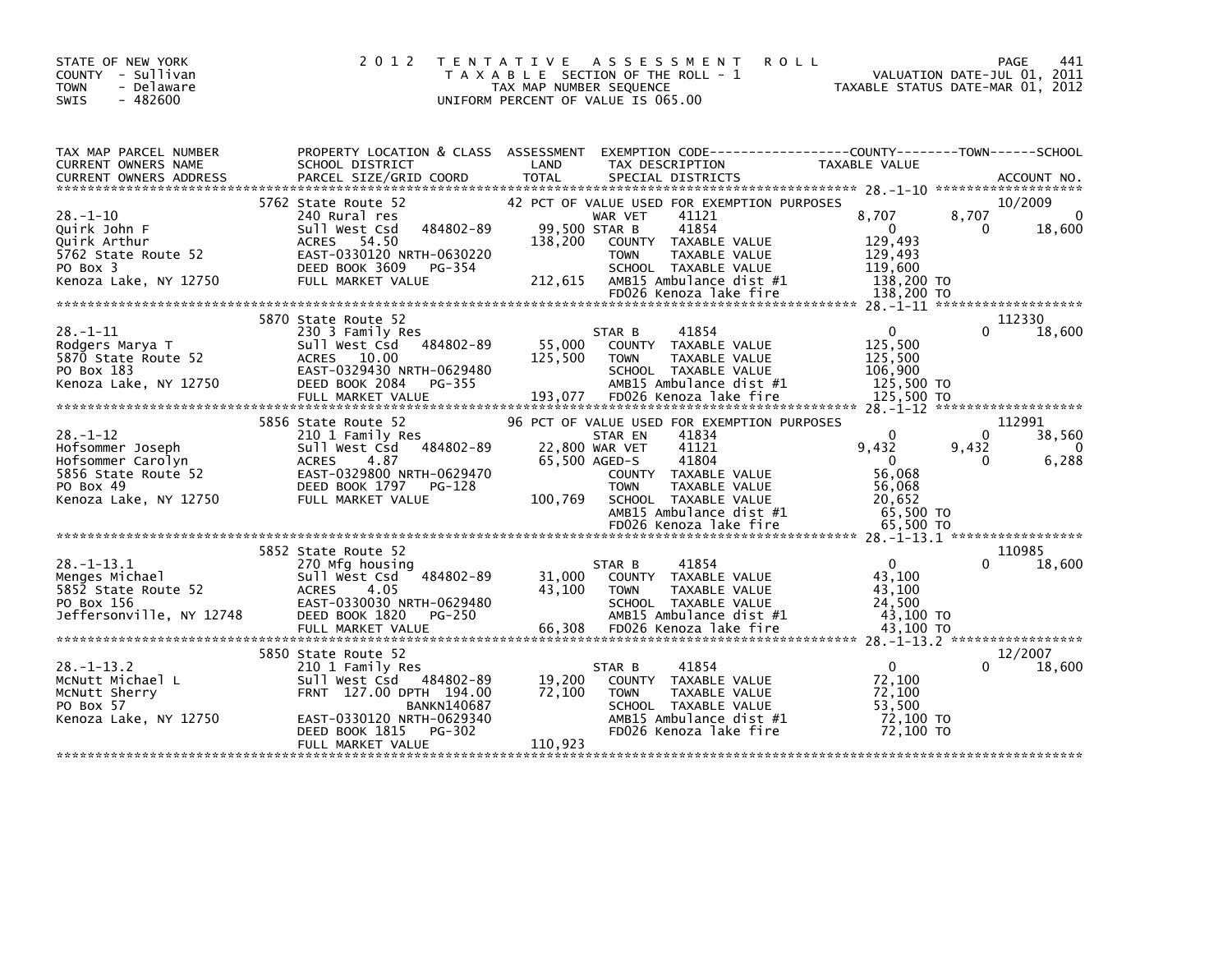| STATE OF NEW YORK<br>COUNTY - Sullivan<br><b>TOWN</b><br>- Delaware<br>$-482600$<br><b>SWIS</b>                                                                             | 2 0 1 2                                                                                                                                                                          | T E N T A T I V E<br>TAX MAP NUMBER SEQUENCE | A S S E S S M E N T<br><b>ROLL</b><br>T A X A B L E SECTION OF THE ROLL - 1<br>UNIFORM PERCENT OF VALUE IS 065.00                    |                                                           | 442<br>PAGE<br>VALUATION DATE-JUL 01, 2011<br>TAXABLE STATUS DATE-MAR 01, 2012 |
|-----------------------------------------------------------------------------------------------------------------------------------------------------------------------------|----------------------------------------------------------------------------------------------------------------------------------------------------------------------------------|----------------------------------------------|--------------------------------------------------------------------------------------------------------------------------------------|-----------------------------------------------------------|--------------------------------------------------------------------------------|
| TAX MAP PARCEL NUMBER<br>CURRENT OWNERS NAME<br><b>CURRENT OWNERS ADDRESS</b>                                                                                               | PROPERTY LOCATION & CLASS ASSESSMENT<br>SCHOOL DISTRICT<br>PARCEL SIZE/GRID COORD                                                                                                | LAND<br><b>TOTAL</b>                         | TAX DESCRIPTION<br>SPECIAL DISTRICTS                                                                                                 | TAXABLE VALUE                                             | ACCOUNT NO.                                                                    |
| $28 - 1 - 14$<br>Heidt-Dunwell Debra S<br>5844 State Route 52<br>Callicoon, NY 12723                                                                                        | 5844 State Route 52<br>210 1 Family Res<br>Sull West Csd 484802-89<br>FRNT 202.00 DPTH 148.92<br>EAST-0330129 NRTH-0629124<br>DEED BOOK 1563<br>PG-679                           | 13,600<br>94,000                             | 41854<br>STAR B<br>COUNTY TAXABLE VALUE<br><b>TOWN</b><br>TAXABLE VALUE<br>SCHOOL TAXABLE VALUE<br>AMB15 Ambulance dist #1           | $\Omega$<br>94.000<br>94,000<br>75,400<br>94,000 TO       | 112351<br>18,600<br>0                                                          |
| $28. - 1 - 16$<br>Franco Steven A<br>Franco Emily A<br>14 New St<br>Port Washington, NY 11050-2348 DEED BOOK 2188<br>MAY BE SUBJECT TO PAYMENT<br>UNDER AGDIST LAW TIL 2012 | 5818 State Route 52<br>240 Rural res<br>- WTRFNT<br>484802-89<br>Sull West Csd<br>38.90<br><b>ACRES</b><br>EAST-0331240 NRTH-0629210<br>PG-395<br>FULL MARKET VALUE              | 105,200<br>300,560<br>462,400                | COUNTY TAXABLE VALUE<br><b>TOWN</b><br>TAXABLE VALUE<br>SCHOOL TAXABLE VALUE<br>AMB15 Ambulance dist #1<br>FD026 Kenoza lake fire    | 300,560<br>300,560<br>300.560<br>300,560 TO<br>300,560 TO | 112446                                                                         |
| $28. - 1 - 17$<br>Franco Steven A<br>Franco Emily A<br>14 New St<br>Port Washington, NY 11050-2348 DEED BOOK 2188                                                           | State Route 52<br>311 Res vac land<br>Sull West Csd 484802-89<br>FRNT 100.00 DPTH 249.00<br>EAST-0330870 NRTH-0629250<br>PG-395<br>FULL MARKET VALUE                             | 2,800<br>2,800<br>4,308                      | COUNTY TAXABLE VALUE<br><b>TOWN</b><br>TAXABLE VALUE<br>SCHOOL TAXABLE VALUE<br>AMB15 Ambulance dist #1<br>FD026 Kenoza lake fire    | 2,800<br>2,800<br>2,800<br>2,800 TO<br>2,800 TO           | 112445                                                                         |
| $28. - 1 - 18$<br>Puerschner Paul A<br>5788 State Route 52<br>Callicoon, NY 12723                                                                                           | 5788 State Route 52<br>311 Res vac land<br>484802-89<br>Sull West Csd<br>FRNT 100.00 DPTH 250.00<br>EAST-0330900 NRTH-0629350<br>DEED BOOK 2010<br>PG-60332<br>FULL MARKET VALUE | 2,800<br>2.800<br>4,308                      | COUNTY TAXABLE VALUE<br>TAXABLE VALUE<br><b>TOWN</b><br>SCHOOL TAXABLE VALUE<br>AMB15 Ambulance dist #1<br>FD026 Kenoza lake fire    | 2,800<br>2,800<br>2,800<br>2,800 TO<br>2,800 TO           | 11/2010                                                                        |
| $28. - 1 - 19$<br>Puerschner Paul A<br>5788 State Route 52<br>Callicoon, NY 12723                                                                                           | State Route 52<br>311 Res vac land<br>sull west Csd<br>484802-89<br>FRNT 100.00 DPTH 250.00<br>EAST-0330930 NRTH-0629440<br>DEED BOOK 2010<br>PG-60332<br>FULL MARKET VALUE      | 2,800<br>2.800<br>4,308                      | COUNTY<br>TAXABLE VALUE<br>TAXABLE VALUE<br><b>TOWN</b><br>SCHOOL TAXABLE VALUE<br>AMB15 Ambulance dist #1<br>FD026 Kenoza lake fire | 2,800<br>2,800<br>2.800<br>2,800 TO<br>2,800 TO           | 11/2010                                                                        |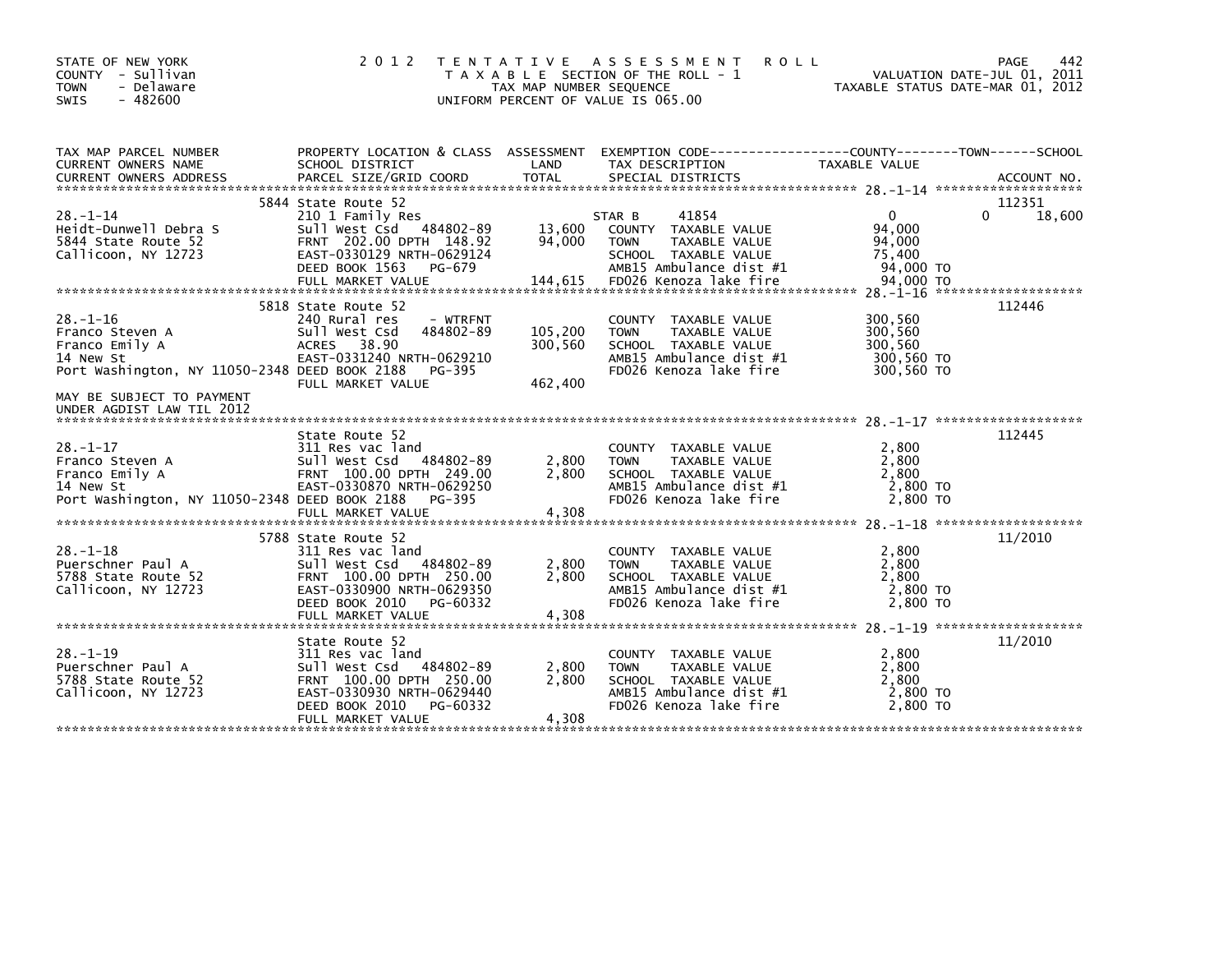| STATE OF NEW YORK<br>COUNTY - Sullivan<br>- Delaware<br>TOWN<br>$-482600$<br><b>SWIS</b>                                             | 2 0 1 2                                                                                                                                                                              | TAX MAP NUMBER SEQUENCE     | TENTATIVE ASSESSMENT<br><b>ROLL</b><br>T A X A B L E SECTION OF THE ROLL - 1<br>UNIFORM PERCENT OF VALUE IS 065.00                       | VALUATION DATE-JUL 01, 2011<br>TAXABLE STATUS DATE-MAR 01, 2012 | 443<br>PAGE            |
|--------------------------------------------------------------------------------------------------------------------------------------|--------------------------------------------------------------------------------------------------------------------------------------------------------------------------------------|-----------------------------|------------------------------------------------------------------------------------------------------------------------------------------|-----------------------------------------------------------------|------------------------|
| TAX MAP PARCEL NUMBER<br>CURRENT OWNERS NAME<br><b>CURRENT OWNERS ADDRESS</b>                                                        | SCHOOL DISTRICT<br>PARCEL SIZE/GRID COORD                                                                                                                                            | LAND<br><b>TOTAL</b>        | PROPERTY LOCATION & CLASS ASSESSMENT EXEMPTION CODE----------------COUNTY-------TOWN------SCHOOL<br>TAX DESCRIPTION<br>SPECIAL DISTRICTS | TAXABLE VALUE                                                   | ACCOUNT NO.            |
| $28. - 1 - 20$<br>Puerschner Paul A<br>5788 State Route 52<br>Callicoon, NY 12723                                                    | 5788 State Route 52<br>210 1 Family Res<br>484802-89<br>Sull West Csd<br><b>ACRES</b><br>1.18<br>EAST-0330978 NRTH-0629588<br>DEED BOOK 2010 PG-60332                                | 28,900<br>68,600            | 41854<br>STAR B<br>COUNTY TAXABLE VALUE<br><b>TOWN</b><br>TAXABLE VALUE<br>SCHOOL TAXABLE VALUE<br>AMB15 Ambulance dist #1               | $\mathbf 0$<br>68,600<br>68,600<br>50,000<br>68,600 TO          | 11/2010<br>0<br>18,600 |
| $28. - 1 - 24.1$<br>Kenny Patrick J<br>Kenny Elna<br>100 Shore Ct<br>North Palm Beach, FL 33408                                      | State Route 52<br>311 Res vac land<br>Sull West Csd 484802-89<br>FRNT 61.00 DPTH 135.00<br>EAST-0331460 NRTH-0629720<br>DEED BOOK 635<br>PG-00196<br>FULL MARKET VALUE               | 500<br>500<br>769           | COUNTY TAXABLE VALUE<br><b>TOWN</b><br>TAXABLE VALUE<br>SCHOOL TAXABLE VALUE<br>AMB15 Ambulance dist #1<br>FD026 Kenoza lake fire        | 500<br>500<br>500<br>500 TO<br>500 TO                           |                        |
| $28. - 1 - 24.2$<br>Brodo George<br>Broud acci <sub>s</sub><br>Steinbacher Arlene<br>I <sup>nco Dograw</sup> Ave<br>Newark, NJ 07104 | 5777 State Route 52<br>260 Seasonal res<br>Sull West Csd 484802-89<br>2.20<br><b>ACRES</b><br>EAST-0331446 NRTH-0629724<br>DEED BOOK 1044 PG-00331<br>FULL MARKET VALUE              | 24,000<br>50,900<br>78,308  | COUNTY TAXABLE VALUE<br>TAXABLE VALUE<br><b>TOWN</b><br>SCHOOL TAXABLE VALUE<br>AMB15 Ambulance dist #1<br>FD026 Kenoza lake fire        | 50,900<br>50,900<br>50,900<br>50,900 TO<br>50,900 TO            |                        |
| $28. - 1 - 25$<br>Malenczak Steven<br>Malenczak Phillip<br>60 Norman Dr                                                              | State Route 52<br>312 Vac w/imprv - WTRFNT<br>Sull West Csd<br>484802-89<br>ACRES<br>1.18<br>DEED BOOK 1695 PG-31                                                                    | 19,000<br>23,000            | COUNTY TAXABLE VALUE<br>TOWN<br>TAXABLE VALUE<br>SCHOOL TAXABLE VALUE<br>AMB15 Ambulance dist #1<br>FD026 Kenoza lake fire               | 23,000<br>23,000<br>23,000<br>23,000 TO<br>23,000 TO            | 111795                 |
| $28. - 1 - 26$<br>Myers Keith R<br>Myers Kyle E<br>141 Coles St<br>Jersey City, NJ 97392                                             | 5729 State Route 52<br>210 1 Family Res - WTRFNT<br>Sull West Csd 484802-89<br>ACRES 1.72 BANKN140687<br>EAST-0331620 NRTH-0630890<br>DEED BOOK 2010 PG-53784                        | 32,588<br>160,453           | COUNTY TAXABLE VALUE<br>TAXABLE VALUE<br><b>TOWN</b><br>SCHOOL TAXABLE VALUE<br>AMB15 Ambulance dist #1<br>FD026 Kenoza lake fire        | 160,453<br>160,453<br>160,453<br>160,453 то<br>160,453 TO       | 04/2010                |
| $28. - 1 - 27.1$<br>Vagle Erik<br>665 83rd St<br>Brooklyn, NY 11228                                                                  | 5721 State Route 52<br>210 1 Family Res - WTRFNT<br>484802-89<br>Sull West Csd<br>2.74<br><b>ACRES</b><br>EAST-0331720 NRTH-0631100<br>DEED BOOK 2777<br>PG-515<br>FULL MARKET VALUE | 36,700<br>97,000<br>149,231 | COUNTY TAXABLE VALUE<br><b>TOWN</b><br>TAXABLE VALUE<br>SCHOOL TAXABLE VALUE<br>AMB15 Ambulance dist #1<br>FD026 Kenoza lake fire        | 97,000<br>97,000<br>97,000<br>97,000 TO<br>97.000 TO            | 112000                 |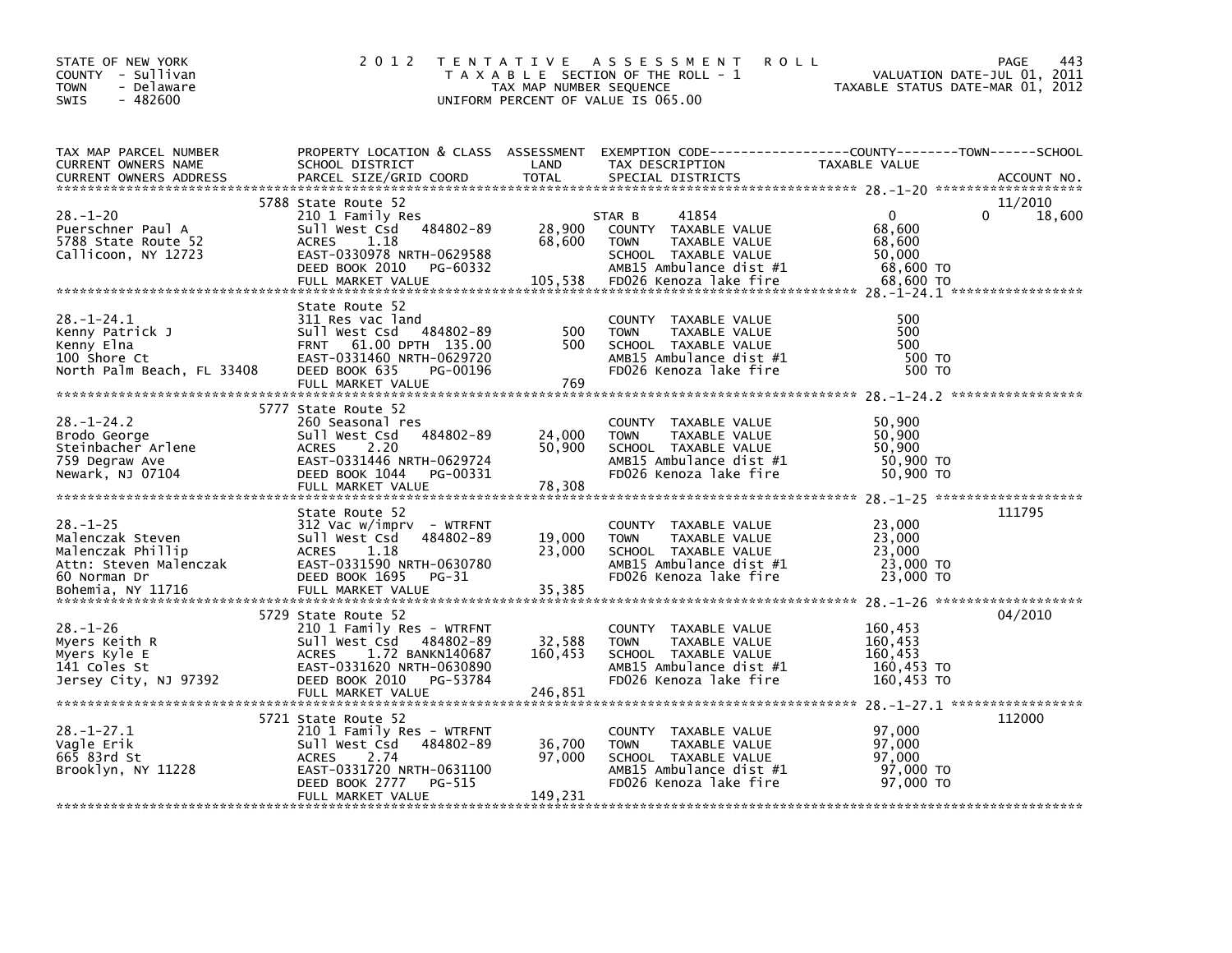| STATE OF NEW YORK<br>COUNTY - Sullivan<br><b>TOWN</b><br>- Delaware | 2 0 1 2                                                                                                            | TENTATIVE ASSESSMENT<br>T A X A B L E SECTION OF THE ROLL - 1<br>TAX MAP NUMBER SEQUENCE |                  | <b>ROLL</b>                           | TAXABLE STATUS DATE-MAR 01, 2012 | PAGE<br>VALUATION DATE-JUL 01, 2011 | 444    |
|---------------------------------------------------------------------|--------------------------------------------------------------------------------------------------------------------|------------------------------------------------------------------------------------------|------------------|---------------------------------------|----------------------------------|-------------------------------------|--------|
| $-482600$<br><b>SWIS</b>                                            |                                                                                                                    | UNIFORM PERCENT OF VALUE IS 065.00                                                       |                  |                                       |                                  |                                     |        |
| TAX MAP PARCEL NUMBER<br>CURRENT OWNERS NAME                        | PROPERTY LOCATION & CLASS ASSESSMENT EXEMPTION CODE---------------COUNTY-------TOWN------SCHOOL<br>SCHOOL DISTRICT | LAND                                                                                     | TAX DESCRIPTION  |                                       | <b>TAXABLE VALUE</b>             |                                     |        |
|                                                                     |                                                                                                                    |                                                                                          |                  |                                       |                                  |                                     |        |
|                                                                     | 5737 State Route 52                                                                                                |                                                                                          |                  |                                       |                                  |                                     | 112241 |
| $28. - 1 - 27.2$                                                    | 210 1 Family Res - WTRFNT                                                                                          |                                                                                          | STAR B           | 41854                                 | $\Omega$                         | 0                                   | 18,600 |
| Peters Gary R                                                       | 484802-89<br>Sull West Csd                                                                                         | 42,873                                                                                   |                  | COUNTY TAXABLE VALUE                  | 216,873                          |                                     |        |
| Peters Nancy                                                        | 2.95<br>ACRES<br>EAST-0331600 NRTH-0630530                                                                         | 216,873                                                                                  | <b>TOWN</b>      | TAXABLE VALUE<br>SCHOOL TAXABLE VALUE | 216,873<br>198,273               |                                     |        |
| 5737 State Route 52<br>Callicoon, NY 12723                          | DEED BOOK 3186<br>PG-261                                                                                           |                                                                                          |                  | AMB15 Ambulance dist #1               | 216,873 TO                       |                                     |        |
|                                                                     | FULL MARKET VALUE                                                                                                  | 333,651                                                                                  |                  | FD026 Kenoza lake fire                | 216,873 TO                       |                                     |        |
|                                                                     |                                                                                                                    |                                                                                          |                  |                                       |                                  |                                     |        |
|                                                                     | State Route 52                                                                                                     |                                                                                          |                  |                                       |                                  |                                     |        |
| $28. - 1 - 27.4$                                                    | 311 Res vac land - WTRFNT                                                                                          |                                                                                          | C-TAX SALE 33201 |                                       | 1,000                            | 1,000                               | 0      |
| COUNTY OF SULLIVAN                                                  | Sull West Csd 484802-89                                                                                            | 1,000                                                                                    |                  | COUNTY TAXABLE VALUE                  | 0                                |                                     |        |
| 100 North St                                                        | FRNT 170.10 DPTH 183.08                                                                                            | 1,000                                                                                    | <b>TOWN</b>      | TAXABLE VALUE                         | $\mathbf{0}$                     |                                     |        |
| Monticello, NY 12701                                                | <b>ACRES</b><br>0.65                                                                                               |                                                                                          |                  | SCHOOL TAXABLE VALUE                  | 1,000                            |                                     |        |
|                                                                     | EAST-0331945 NRTH-0631529                                                                                          |                                                                                          |                  | AMB15 Ambulance dist #1               | 0 <sub>T</sub>                   |                                     |        |
| PRIOR OWNER ON 3/01/2012                                            | DEED BOOK 2012<br>PG-1350                                                                                          |                                                                                          |                  | 1,000 EX                              |                                  |                                     |        |
| COUNTY OF SULLIVAN                                                  | FULL MARKET VALUE                                                                                                  | 1,538                                                                                    |                  | FD026 Kenoza lake fire                | 0 <sub>T</sub>                   |                                     |        |
|                                                                     |                                                                                                                    |                                                                                          |                  | 1,000 EX                              |                                  |                                     |        |
|                                                                     |                                                                                                                    |                                                                                          |                  |                                       |                                  |                                     |        |
|                                                                     | State Route 52                                                                                                     |                                                                                          |                  |                                       |                                  |                                     |        |
| $28. - 1 - 27.5$                                                    | 311 Res vac land - WTRFNT<br>Sull West Csd<br>484802-89                                                            | 36,414                                                                                   | <b>TOWN</b>      | COUNTY TAXABLE VALUE<br>TAXABLE VALUE | 36,414                           |                                     |        |
| Peters Nancy<br>5737 State Route 52                                 | <b>ACRES</b><br>2.46                                                                                               | 36,414                                                                                   |                  | SCHOOL TAXABLE VALUE                  | 36,414<br>36,414                 |                                     |        |
| Callicoon, NY 12723                                                 | DEED BOOK 3186<br>PG-257                                                                                           |                                                                                          |                  | AMB15 Ambulance dist #1               | 36,414 TO                        |                                     |        |
|                                                                     | FULL MARKET VALUE                                                                                                  | 56,022                                                                                   |                  | FD026 Kenoza lake fire                | 36,414 TO                        |                                     |        |
|                                                                     |                                                                                                                    |                                                                                          |                  |                                       |                                  |                                     |        |
|                                                                     | 5713 State Route 52                                                                                                |                                                                                          |                  |                                       |                                  |                                     | 111140 |
| $28 - 1 - 28$                                                       | 210 1 Family Res - WTRFNT                                                                                          |                                                                                          | WAR VET          | 41121                                 | 9,225                            | 9,225                               | 0      |
| Wood James M                                                        | Sull West Csd<br>484802-89                                                                                         | 22,500 STAR B                                                                            |                  | 41854                                 | $\Omega$                         | $\Omega$                            | 18,600 |
| Wood Barbara L                                                      | ACRES 2.64                                                                                                         | 61.500                                                                                   |                  | COUNTY TAXABLE VALUE                  | 52,275                           |                                     |        |
| 5713 State Route 52                                                 | EAST-0331776 NRTH-0631347                                                                                          |                                                                                          | <b>TOWN</b>      | TAXABLE VALUE                         | 52,275                           |                                     |        |
| PO Box 52                                                           | DEED BOOK 1004<br>PG-00305                                                                                         |                                                                                          |                  | SCHOOL TAXABLE VALUE                  | 42.900                           |                                     |        |
| Kenoza Lake, NY 12750                                               | FULL MARKET VALUE                                                                                                  | 94.615                                                                                   |                  | AMB15 Ambulance dist #1               | $61,500$ TO                      |                                     |        |
|                                                                     |                                                                                                                    |                                                                                          |                  | FD026 Kenoza lake fire                | 61,500 TO                        |                                     |        |
|                                                                     |                                                                                                                    |                                                                                          |                  |                                       |                                  |                                     |        |
|                                                                     | 5705 State Route 52                                                                                                |                                                                                          |                  |                                       |                                  |                                     | 110670 |
| $28. - 1 - 29$<br>Portillo Nolly Y                                  | 210 1 Family Res                                                                                                   |                                                                                          |                  | COUNTY TAXABLE VALUE<br>TAXABLE VALUE | 99.220<br>99,220                 |                                     |        |
| Sherr Robert                                                        | Sull West Csd<br>484802-89<br>FRNT 161.50 DPTH 239.00                                                              | 28,000<br>99,220                                                                         | <b>TOWN</b>      | SCHOOL TAXABLE VALUE                  | 99.220                           |                                     |        |
| PO Box 41                                                           | <b>BANK C80370</b>                                                                                                 |                                                                                          |                  | AMB15 Ambulance dist #1               | 99,220 TO                        |                                     |        |
| Kenoza Lake, NY 12750                                               | EAST-0331800 NRTH-0631580                                                                                          |                                                                                          |                  | FD026 Kenoza lake fire                | 99,220 TO                        |                                     |        |
|                                                                     | DEED BOOK 3109<br>PG-188                                                                                           |                                                                                          |                  |                                       |                                  |                                     |        |
|                                                                     | FULL MARKET VALUE                                                                                                  | 152,646                                                                                  |                  |                                       |                                  |                                     |        |
|                                                                     |                                                                                                                    |                                                                                          |                  |                                       |                                  |                                     |        |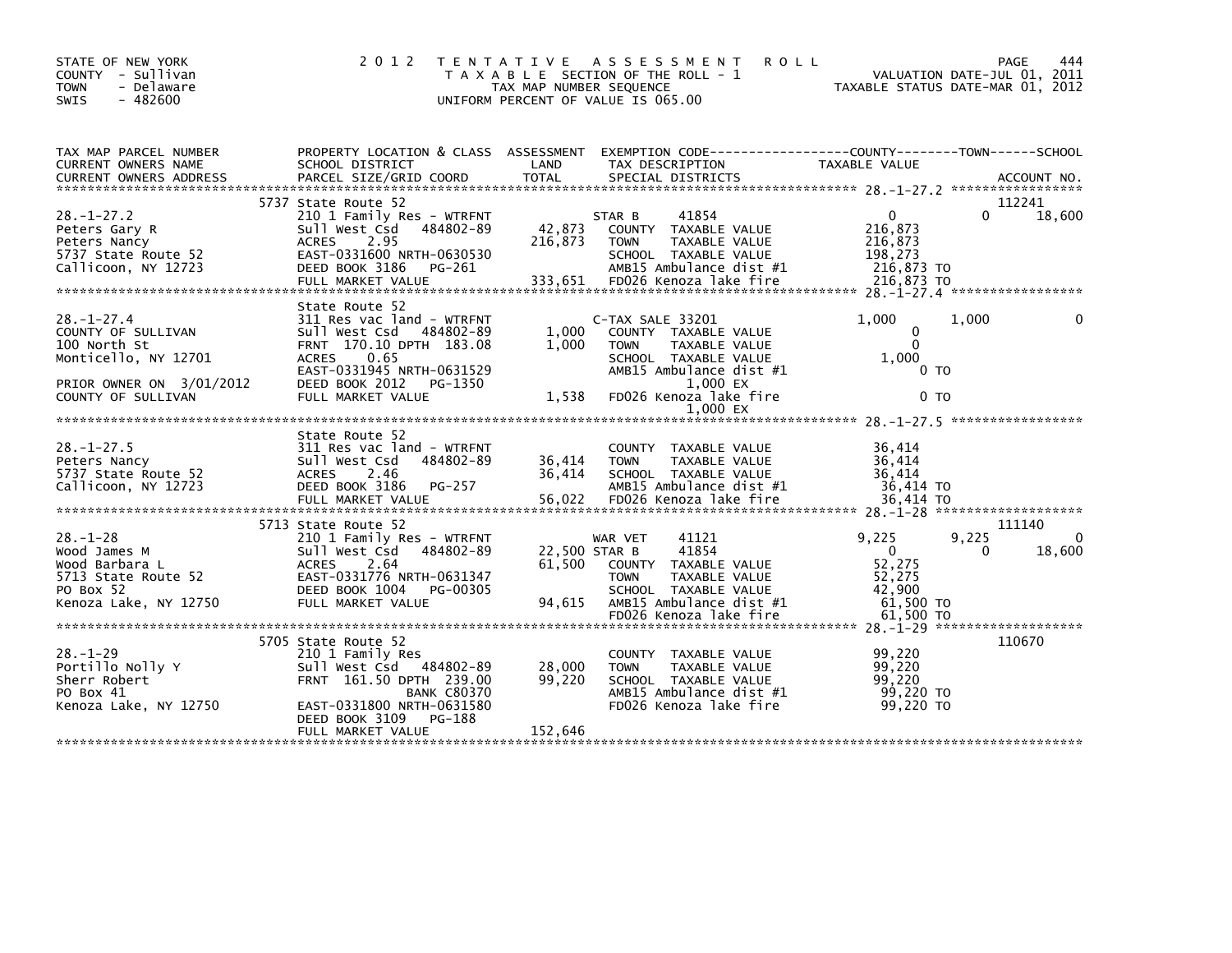| STATE OF NEW YORK<br>COUNTY - Sullivan<br><b>TOWN</b><br>- Delaware<br><b>SWIS</b><br>$-482600$             | 2 0 1 2                                                                                                                                                                                                         | T E N T A T I V E<br>TAX MAP NUMBER SEQUENCE | A S S E S S M E N T<br><b>ROLL</b><br>T A X A B L E SECTION OF THE ROLL - 1<br>UNIFORM PERCENT OF VALUE IS 065.00                                    | VALUATION DATE-JUL 01, 2011<br>TAXABLE STATUS DATE-MAR 01, 2012                      | 445<br>PAGE      |
|-------------------------------------------------------------------------------------------------------------|-----------------------------------------------------------------------------------------------------------------------------------------------------------------------------------------------------------------|----------------------------------------------|------------------------------------------------------------------------------------------------------------------------------------------------------|--------------------------------------------------------------------------------------|------------------|
| TAX MAP PARCEL NUMBER<br>CURRENT OWNERS NAME<br><b>CURRENT OWNERS ADDRESS</b>                               | PROPERTY LOCATION & CLASS ASSESSMENT<br>SCHOOL DISTRICT<br>PARCEL SIZE/GRID COORD                                                                                                                               | LAND<br><b>TOTAL</b>                         | TAX DESCRIPTION<br>SPECIAL DISTRICTS                                                                                                                 | TAXABLE VALUE                                                                        | ACCOUNT NO.      |
|                                                                                                             |                                                                                                                                                                                                                 |                                              |                                                                                                                                                      |                                                                                      |                  |
| $28. - 1 - 30$<br>Luckey Kim W<br>850 West Parkview Dr<br>Richland Center, WI 53581                         | State Route 52<br>$215$ 1 Fam Res w/<br>484802-89<br>Sull West Csd<br>FRNT 119.00 DPTH 319.29<br>1.00 BANKC-80013<br><b>ACRES</b><br>EAST-0331870 NRTH-0631690<br>DEED BOOK 2445<br>PG-531<br>FULL MARKET VALUE | 28,000<br>82,000<br>126,154                  | COUNTY TAXABLE VALUE<br><b>TOWN</b><br>TAXABLE VALUE<br>SCHOOL TAXABLE VALUE<br>AMB15 Ambulance dist $#1$<br>FD026 Kenoza lake fire                  | 82,000<br>82,000<br>82,000<br>82,000 TO<br>82,000 TO                                 | 01/2011          |
|                                                                                                             |                                                                                                                                                                                                                 |                                              |                                                                                                                                                      |                                                                                      |                  |
| $28. - 1 - 31.1$<br>Wheaton Gary<br>Wheaton Stephanie<br>50 Swiss Hill Rd North<br>Jeffersonville, NY 12748 | 50 Swiss Hill Rd N<br>210 1 Family Res<br>Sull West Csd 484802-89<br>ACRES 1.22 BANK 40205<br>EAST-0331925 NRTH-0633412<br>DEED BOOK 2893<br>PG-390<br>FULL MARKET VALUE                                        | 28,800<br>71,100<br>109,385                  | STAR B<br>41854<br>COUNTY TAXABLE VALUE<br>TAXABLE VALUE<br><b>TOWN</b><br>SCHOOL TAXABLE VALUE<br>AMB15 Ambulance dist #1<br>FD026 Kenoza lake fire | $\mathbf{0}$<br><sup>0</sup><br>71,100<br>71,100<br>52,500<br>71,100 TO<br>71,100 TO | 111321<br>18,600 |
|                                                                                                             | Swiss Hill Rd 2                                                                                                                                                                                                 |                                              |                                                                                                                                                      |                                                                                      | 110294           |
| $28. - 1 - 31.2$<br>Filipkowski Anna<br>35 Clinton St<br>Mt Vernon, NY 10552                                | 311 Res vac land<br>484802-89<br>Sull West Csd<br>7.26<br>ACRES<br>EAST-0332300 NRTH-0633200<br>DEED BOOK 2178<br>PG-513<br>FULL MARKET VALUE                                                                   | 17,900<br>17,900<br>27,538                   | COUNTY TAXABLE VALUE<br>TAXABLE VALUE<br><b>TOWN</b><br>SCHOOL TAXABLE VALUE<br>AMB15 Ambulance dist #1<br>FD026 Kenoza lake fire                    | 17,900<br>17,900<br>17,900<br>17,900 TO<br>17,900 TO                                 |                  |
|                                                                                                             | 508 old Taylor Rd                                                                                                                                                                                               |                                              |                                                                                                                                                      |                                                                                      |                  |
| $28. - 1 - 32.1$<br>Ackermann George<br>Ackermann Ruth<br>PO Box 73<br>Kenoza Lake, NY 12750                | 270 Mfg housing<br>484802-89<br>Sull West Csd<br>4.50<br><b>ACRES</b><br>EAST-0332320 NRTH-0632300<br>DEED BOOK 3255<br>$PG-9$<br>FULL MARKET VALUE                                                             | 18,000 STAR B<br>28,000<br>43,077            | VOL FIRE/A 41691<br>41854<br>COUNTY TAXABLE VALUE<br><b>TOWN</b><br>TAXABLE VALUE<br>SCHOOL TAXABLE VALUE<br>AMB15 Ambulance dist #1                 | 1,860<br>1.860<br>$\Omega$<br>$\Omega$<br>26,140<br>26,140<br>9.400<br>26,140 TO     | 18,600           |
|                                                                                                             |                                                                                                                                                                                                                 |                                              | 1,860 EX                                                                                                                                             |                                                                                      |                  |
|                                                                                                             |                                                                                                                                                                                                                 |                                              | FD026 Kenoza lake fire<br>1,860 EX                                                                                                                   | 26,140 TO                                                                            |                  |
|                                                                                                             |                                                                                                                                                                                                                 |                                              |                                                                                                                                                      |                                                                                      |                  |
| $28. - 1 - 33$<br>Luksik Henry W<br>28 Prospect Park West<br>Brooklyn, NY 11215                             | 500 Old Taylor Rd<br>210 1 Family Res<br>484802-89<br>Sull West Csd<br><b>ACRES</b><br>5.20<br>EAST-0332590 NRTH-0632480<br>DEED BOOK 2010<br>PG-59386                                                          | 22,800<br>43,000<br>66,154                   | COUNTY TAXABLE VALUE<br>TAXABLE VALUE<br><b>TOWN</b><br>SCHOOL TAXABLE VALUE<br>AMB15 Ambulance dist #1<br>FD026 Kenoza lake fire                    | 43,000<br>43,000<br>43,000<br>43,000 TO<br>43,000 TO                                 | 09/2010          |
|                                                                                                             | FULL MARKET VALUE                                                                                                                                                                                               |                                              |                                                                                                                                                      |                                                                                      |                  |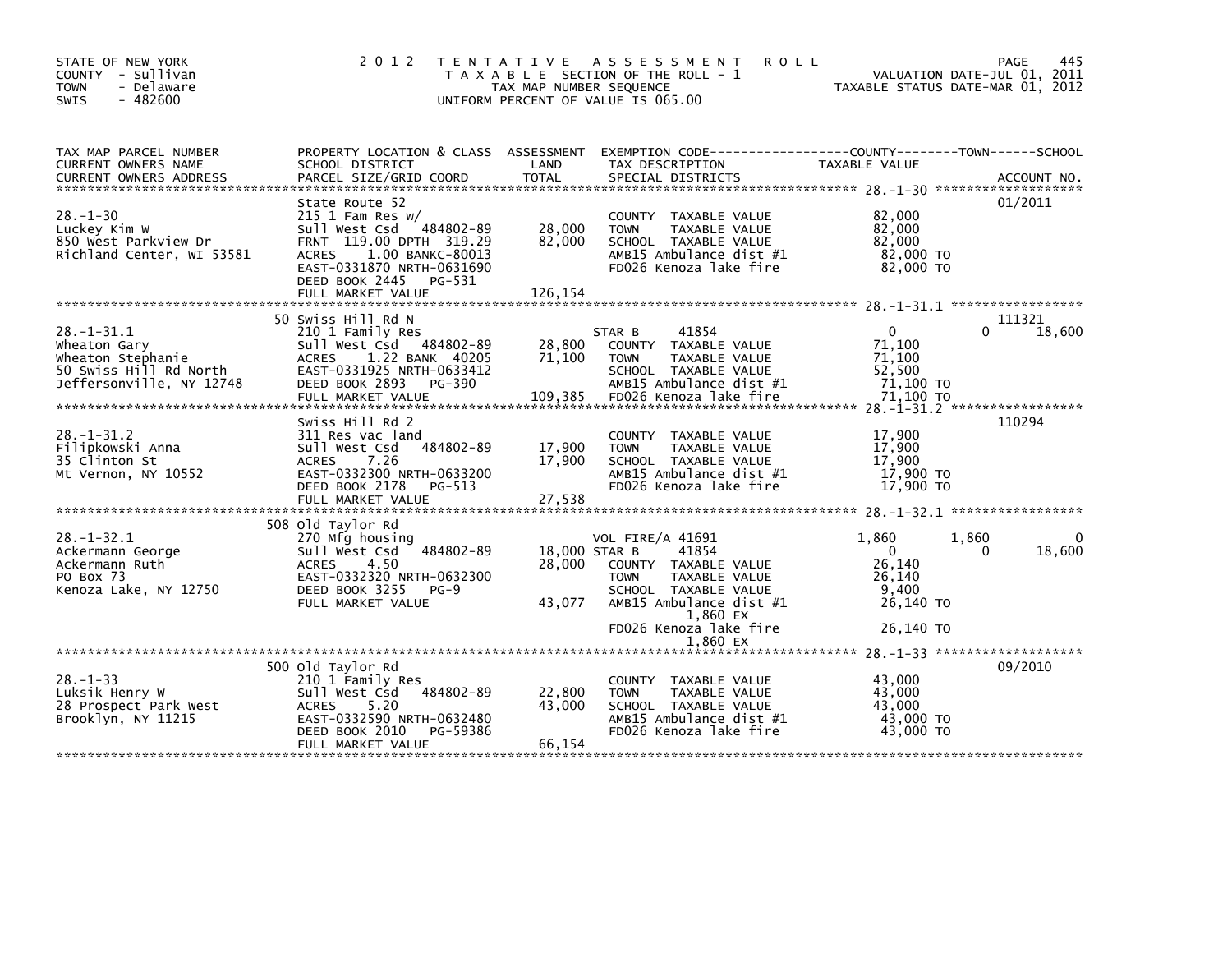| STATE OF NEW YORK<br>COUNTY - Sullivan<br>- Delaware<br>TOWN<br>$-482600$<br><b>SWIS</b>                       | 2 0 1 2<br>T E N T A T I V E                                                                                                                                                           | TAX MAP NUMBER SEQUENCE<br>UNIFORM PERCENT OF VALUE IS 065.00 | <b>ROLL</b><br>A S S E S S M E N T<br>T A X A B L E SECTION OF THE ROLL - 1                                                          | VALUATION DATE-JUL 01, 2011<br>TAXABLE STATUS DATE-MAR 01, 2012                           | PAGE<br>446           |
|----------------------------------------------------------------------------------------------------------------|----------------------------------------------------------------------------------------------------------------------------------------------------------------------------------------|---------------------------------------------------------------|--------------------------------------------------------------------------------------------------------------------------------------|-------------------------------------------------------------------------------------------|-----------------------|
| TAX MAP PARCEL NUMBER<br>CURRENT OWNERS NAME                                                                   | PROPERTY LOCATION & CLASS ASSESSMENT<br>SCHOOL DISTRICT                                                                                                                                | LAND                                                          | EXEMPTION CODE-----------------COUNTY-------TOWN------SCHOOL<br>TAX DESCRIPTION                                                      | TAXABLE VALUE                                                                             |                       |
|                                                                                                                | 496 Old Taylor Rd                                                                                                                                                                      |                                                               |                                                                                                                                      |                                                                                           | 112683                |
| $28 - 1 - 34$<br>Skoczylas Wanda<br>Skoczylas Adam<br>782 E 17th St<br>Brooklyn, NY 11230                      | 210 1 Family Res<br>Sull West Csd 484802-89<br>FRNT 178.00 DPTH 130.00<br>EAST-0332600 NRTH-0632170<br>DEED BOOK 2263<br>PG-509<br>FULL MARKET VALUE                                   | 18,600<br>77,000<br>118,462                                   | COUNTY TAXABLE VALUE<br>TAXABLE VALUE<br><b>TOWN</b><br>SCHOOL TAXABLE VALUE<br>AMB15 Ambulance dist #1<br>FD026 Kenoza lake fire    | 77,000<br>77,000<br>77,000<br>77,000 TO<br>77,000 TO                                      |                       |
|                                                                                                                |                                                                                                                                                                                        |                                                               |                                                                                                                                      |                                                                                           |                       |
| $28. - 1 - 35$<br>Snedeker Jon F<br>495 Old Taylor Rd<br>PO Box 77<br>Kenoza Lake, NY 12750                    | 495 old Taylor Rd<br>210 1 Family Res<br>Sull West Csd 484802-89<br>FRNT 100.00 DPTH 135.00<br>EAST-0332696 NRTH-0631985<br>DEED BOOK 1123<br>PG-00035<br>FULL MARKET VALUE            | 14,200 STAR B<br>74,500<br>114,615                            | VOL FIRE/A 41691<br>41854<br>COUNTY TAXABLE VALUE<br><b>TOWN</b><br>TAXABLE VALUE<br>SCHOOL TAXABLE VALUE<br>AMB15 Ambulance dist #1 | 1,860<br>1,860<br>$\overline{0}$<br>$\Omega$<br>72,640<br>72,640<br>55.900<br>72,640 TO   | 113135<br>0<br>18,600 |
|                                                                                                                |                                                                                                                                                                                        |                                                               | 1,860 EX<br>FD026 Kenoza lake fire<br>1,860 EX                                                                                       | 72,640 TO                                                                                 |                       |
|                                                                                                                | 493 old Taylor Rd                                                                                                                                                                      |                                                               |                                                                                                                                      |                                                                                           | 113062                |
| $28. - 1 - 36$<br>Whalen William<br>Whalen Mary<br>$493$ Old Taylor Rd<br>Jeffersonville, NY 12748             | 210 1 Family Res<br>Sull West Csd 484802-89<br><b>FRNT</b><br>60.00 DPTH 264.00<br>EAST-0337773 NRTH-0631930<br>DEED BOOK 745<br><b>PG-32</b><br>FULL MARKET VALUE                     | 15,200 STAR B<br>66.500<br>102,308                            | 41121<br>WAR VET<br>41854<br>COUNTY TAXABLE VALUE<br>TAXABLE VALUE<br><b>TOWN</b><br>SCHOOL TAXABLE VALUE<br>AMB15 Ambulance dist #1 | 9,975<br>9,975<br>$\overline{0}$<br>$\Omega$<br>56,525<br>56,525<br>47,900<br>66,500 TO   | $\Omega$<br>18,600    |
|                                                                                                                |                                                                                                                                                                                        |                                                               |                                                                                                                                      |                                                                                           |                       |
| $28. - 1 - 37$<br>Keator Clyde E<br>Keator Marianne<br>489 Old Taylor Rd<br>PO Box 46<br>Kenoza Lake, NY 12750 | 489 old Taylor Rd<br>210 1 Family Res<br>Sull West Csd 484802-89<br>FRNT 100.00 DPTH 264.00<br>EAST-0332859 NRTH-0631938<br>DEED BOOK 931<br>PG-00236<br>FULL MARKET VALUE             | 20,200 STAR B<br>69.500<br>106,923                            | 41121<br>WAR VET<br>41854<br>COUNTY TAXABLE VALUE<br>TAXABLE VALUE<br><b>TOWN</b><br>SCHOOL TAXABLE VALUE<br>AMB15 Ambulance dist #1 | 10,425<br>10,425<br>$\overline{0}$<br>$\Omega$<br>59.075<br>59,075<br>50,900<br>69,500 TO | 110050<br>0<br>18,600 |
|                                                                                                                |                                                                                                                                                                                        |                                                               |                                                                                                                                      |                                                                                           |                       |
| $28. - 1 - 39.1$<br>Barryville Investors<br>PO Box 233<br>Barryville, NY 12719                                 | 499 old Taylor Rd<br>$215$ 1 Fam Res w/ - WTRFNT<br>484802-89<br>sull west Csd<br>5.16<br><b>ACRES</b><br>EAST-0332426 NRTH-0631900<br>DEED BOOK 1243<br>PG-00105<br>FULL MARKET VALUE | 35,800<br>94,900<br>146,000                                   | COUNTY TAXABLE VALUE<br>TAXABLE VALUE<br><b>TOWN</b><br>SCHOOL TAXABLE VALUE<br>AMB15 Ambulance dist #1<br>FD026 Kenoza lake fire    | 94,900<br>94,900<br>94,900<br>94,900 TO<br>94,900 TO                                      | 111570                |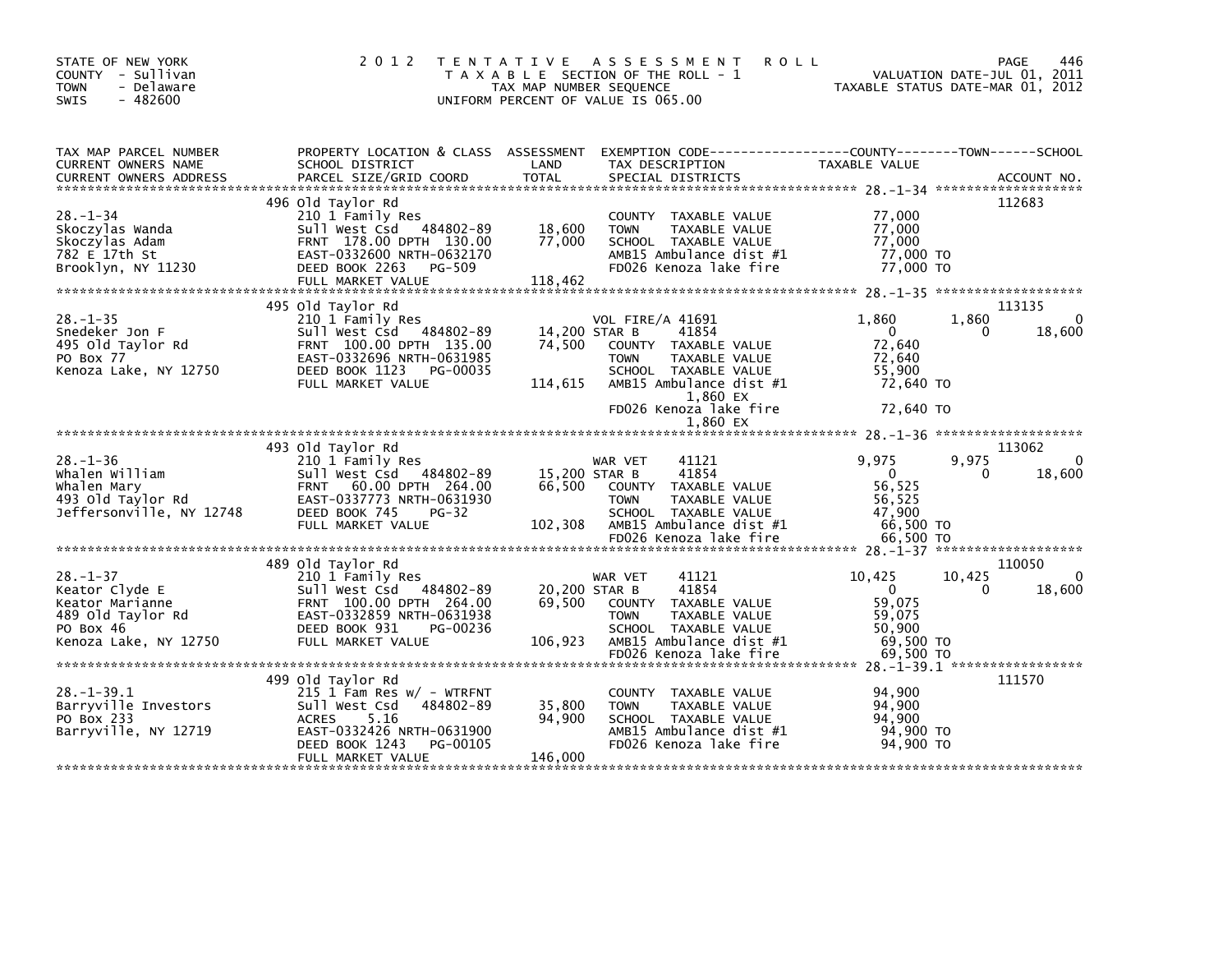| STATE OF NEW YORK<br>COUNTY - Sullivan<br>- Delaware<br><b>TOWN</b><br>$-482600$<br>SWIS                          | 2 0 1 2                                                                                                                                                                                                                         | TAX MAP NUMBER SEQUENCE      | TENTATIVE ASSESSMENT<br><b>ROLL</b><br>T A X A B L E SECTION OF THE ROLL - 1<br>UNIFORM PERCENT OF VALUE IS 065.00                          | PAGE<br>VALUATION DATE-JUL 01, 2011<br>TAXABLE STATUS DATE-MAR 01, 2012       | 447         |
|-------------------------------------------------------------------------------------------------------------------|---------------------------------------------------------------------------------------------------------------------------------------------------------------------------------------------------------------------------------|------------------------------|---------------------------------------------------------------------------------------------------------------------------------------------|-------------------------------------------------------------------------------|-------------|
| TAX MAP PARCEL NUMBER<br><b>CURRENT OWNERS NAME</b><br><b>CURRENT OWNERS ADDRESS</b>                              | PROPERTY LOCATION & CLASS ASSESSMENT<br>SCHOOL DISTRICT<br>PARCEL SIZE/GRID COORD                                                                                                                                               | LAND<br><b>TOTAL</b>         | TAX DESCRIPTION<br>SPECIAL DISTRICTS                                                                                                        | EXEMPTION CODE-----------------COUNTY-------TOWN------SCHOOL<br>TAXABLE VALUE | ACCOUNT NO. |
| 28. –1–39.2<br>Barryville Investors<br>PO Box 233<br>Barryville, NY 12719                                         | 501 old Taylor Rd<br>311 Res vac land - WTRFNT<br>Sull West Csd<br>484802-89<br>6.86<br><b>ACRES</b><br>EAST-0332568 NRTH-0631575<br>DEED BOOK 1243<br>PG-00105<br>FULL MARKET VALUE                                            | 35,000<br>35,000<br>53,846   | COUNTY TAXABLE VALUE<br><b>TOWN</b><br>TAXABLE VALUE<br>SCHOOL TAXABLE VALUE<br>AMB15 Ambulance dist #1<br>FD026 Kenoza lake fire           | 111570<br>35,000<br>35,000<br>35,000<br>35,000 TO<br>35,000 TO                |             |
| $28. -1 - 39.3$<br>Kenoza Lake Development, LLC<br>PO Box 185<br>Kenoza Lake, NY 12750                            | Jaketown Rd<br>311 Res vac land<br>484802-89<br>Sull West Csd<br>KLD LOT 1<br>OUTSIDE OF GATE, HUST PON<br>TOPO RATING -A<br>6.22<br><b>ACRES</b><br>EAST-0334069 NRTH-0629831<br>DEED BOOK 3167<br>PG-499<br>FULL MARKET VALUE | 43,000<br>43,000<br>66,154   | COUNTY TAXABLE VALUE<br><b>TOWN</b><br>TAXABLE VALUE<br>SCHOOL TAXABLE VALUE<br>AMB15 Ambulance dist #1<br>FD026 Kenoza lake fire           | 111570<br>43,000<br>43,000<br>43,000<br>43,000 TO<br>43,000 TO                |             |
| $28. - 1 - 39.4$<br>CR Kenoza Lake, LLC<br>111 Jim Stephenson Rd<br>Swan Lake, NY 12783                           | Kenoza Trl<br>311 Res vac land<br>Sull West Csd 484802-89<br>KLD LOT 2<br>HUST POND - LAND LOCKED<br>TOPO RATING - A<br>6.17<br><b>ACRES</b><br>DEED BOOK 3280<br>PG-662<br>FULL MARKET VALUE                                   | 59,125<br>59,125<br>90,962   | COUNTY<br>TAXABLE VALUE<br>TAXABLE VALUE<br><b>TOWN</b><br>SCHOOL TAXABLE VALUE<br>AMB15 Ambulance dist #1<br>FD026 Kenoza lake fire        | 59,125<br>59,125<br>59.125<br>59,125 TO<br>59,125 TO                          |             |
| $28. -1 - 39.5$<br>Cooper James A<br>de Sousa Lariu Alessandra<br>158 South Oxford St Apt 1<br>Brooklyn, NY 11217 | 12 Kenoza Trl<br>210 1 Family Res<br>Sull West Csd 484802-89<br>KLD LOT 3<br>STREAMVIEW<br>TOPO RATING - A-<br><b>ACRES</b><br>6.05<br>PG-54053<br>DEED BOOK 2010<br>FULL MARKET VALUE                                          | 84,500<br>194,539<br>299,291 | TAXABLE VALUE<br><b>COUNTY</b><br><b>TOWN</b><br>TAXABLE VALUE<br>SCHOOL TAXABLE VALUE<br>AMB15 Ambulance dist #1<br>FD026 Kenoza lake fire | 194,539<br>194,539<br>194,539<br>194,539 TO<br>194.539 TO                     |             |
| $28. - 1 - 39.6$<br>CR Kenoza Lake, L.L.C.<br>Charles Ramat<br>111 Jim Stephenson Rd<br>Swan Lake, NY 12783       | old Taylor Rd<br>311 Res vac land<br>484802-89<br>Sull West Csd<br>KLD LOT 4<br>LAKEVIEW<br>TOPO RATING - A<br>7.05<br>ACRES<br>DEED BOOK 3299<br>PG-530<br>FULL MARKET VALUE                                                   | 53,750<br>53,750<br>82,692   | COUNTY TAXABLE VALUE<br><b>TOWN</b><br>TAXABLE VALUE<br>SCHOOL TAXABLE VALUE<br>AMB15 Ambulance dist #1<br>FD026 Kenoza lake fire           | 53,750<br>53,750<br>53,750<br>53,750 TO<br>53,750 TO                          |             |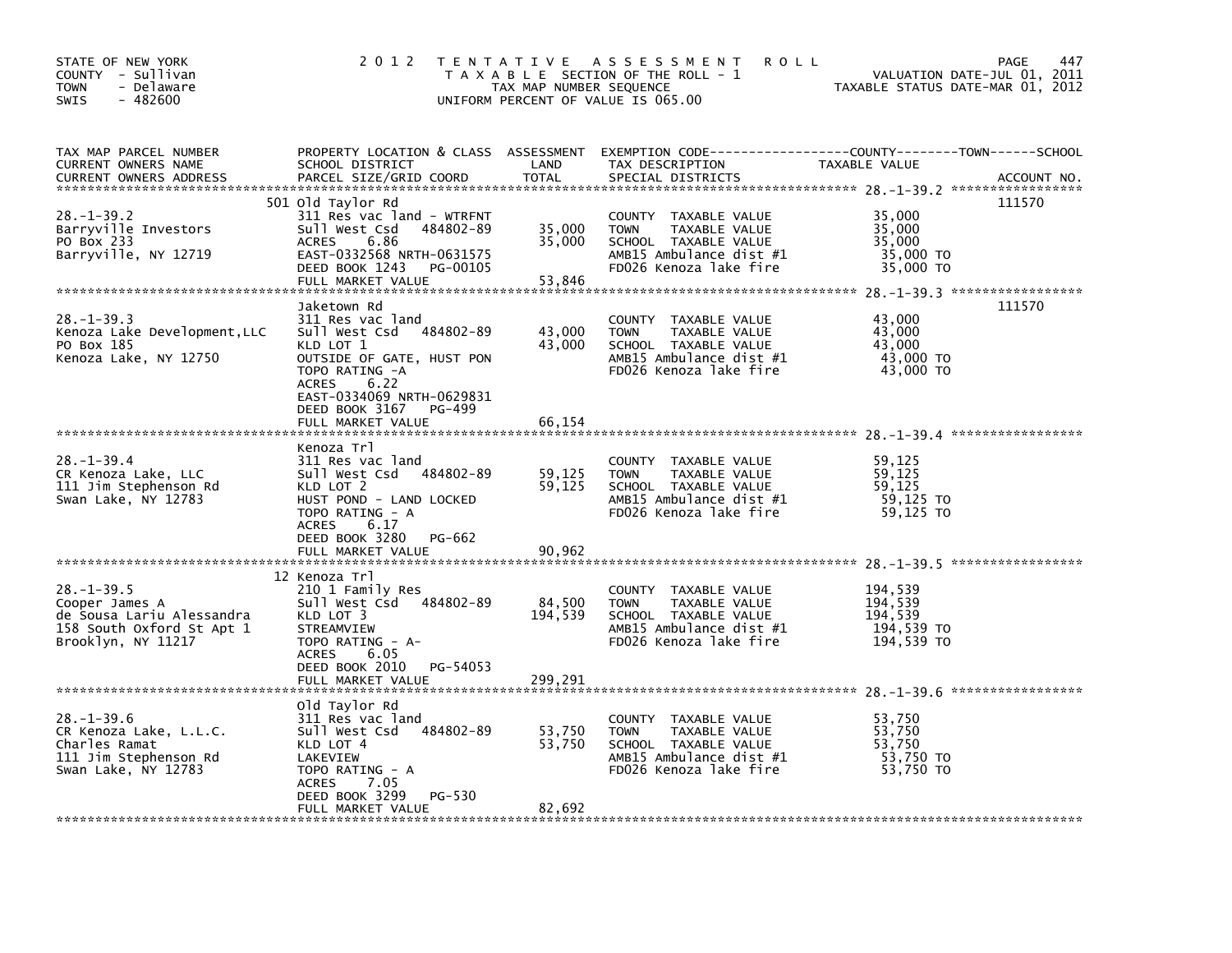| STATE OF NEW YORK<br>COUNTY - Sullivan<br>- Delaware<br><b>TOWN</b><br>$-482600$<br><b>SWIS</b> | 2 0 1 2                                                                                                                                                                                          | TAX MAP NUMBER SEQUENCE    | TENTATIVE ASSESSMENT<br><b>ROLL</b><br>T A X A B L E SECTION OF THE ROLL - 1<br>UNIFORM PERCENT OF VALUE IS 065.00                          | 448<br>PAGE<br>VALUATION DATE-JUL 01, 2011<br>TAXABLE STATUS DATE-MAR 01, 2012                                                  |
|-------------------------------------------------------------------------------------------------|--------------------------------------------------------------------------------------------------------------------------------------------------------------------------------------------------|----------------------------|---------------------------------------------------------------------------------------------------------------------------------------------|---------------------------------------------------------------------------------------------------------------------------------|
| TAX MAP PARCEL NUMBER<br>CURRENT OWNERS NAME<br><b>CURRENT OWNERS ADDRESS</b>                   | SCHOOL DISTRICT<br>PARCEL SIZE/GRID COORD                                                                                                                                                        | LAND<br>TOTAL              | TAX DESCRIPTION<br>SPECIAL DISTRICTS                                                                                                        | PROPERTY LOCATION & CLASS ASSESSMENT EXEMPTION CODE----------------COUNTY-------TOWN-----SCHOOL<br>TAXABLE VALUE<br>ACCOUNT NO. |
| $28. - 1 - 39.7$<br>Kenoza Lake Development, LLC<br>PO Box 185<br>Kenoza Lake, NY 12750         | Kenoza Trl<br>311 Res vac land<br>Sull West Csd<br>484802-89<br>KLD LOT 6<br>HUST POND - NO DRIVEWAY<br>TOPO RATING - A<br><b>ACRES</b><br>5.00<br>DEED BOOK 3167<br>PG-499<br>FULL MARKET VALUE | 50,555<br>50,555<br>77,777 | COUNTY TAXABLE VALUE<br><b>TOWN</b><br>TAXABLE VALUE<br>SCHOOL TAXABLE VALUE<br>AMB15 Ambulance dist #1<br>FD026 Kenoza lake fire           | 50,555<br>50,555<br>50,555<br>50,555 TO<br>50.555 TO                                                                            |
|                                                                                                 |                                                                                                                                                                                                  |                            |                                                                                                                                             |                                                                                                                                 |
| $28 - 1 - 39.8$<br>Kenoza Lake Development, LLC<br>PO Box 185<br>Kenoza Lake, NY 12750          | Kenoza Trl<br>311 Res vac land<br>Sull West Csd<br>484802-89<br>KLD LOT 6<br>HUST POND - NO DRIVEWAY<br>5.03<br><b>ACRES</b><br>DEED BOOK 3167 PG-499                                            | 50,858<br>50,858           | <b>COUNTY</b><br>TAXABLE VALUE<br><b>TOWN</b><br>TAXABLE VALUE<br>SCHOOL TAXABLE VALUE<br>AMB15 Ambulance dist #1<br>FD026 Kenoza lake fire | 50,858<br>50,858<br>50,858<br>50,858 TO<br>50,858 TO                                                                            |
|                                                                                                 | FULL MARKET VALUE                                                                                                                                                                                | 78,243                     |                                                                                                                                             |                                                                                                                                 |
|                                                                                                 |                                                                                                                                                                                                  |                            |                                                                                                                                             | ****************                                                                                                                |
| $28. -1 - 39.9$<br>Kenoza Lake Development, LLC<br>PO Box 185<br>Kenoza Lake, NY 12750          | Kenoza Trl<br>311 Res vac land<br>484802-89<br>Sull West Csd<br>KLD LOT 7<br>HUST POND - NO DRIVEWAY<br>5.07<br><b>ACRES</b><br>DEED BOOK 3167 PG-499<br>FULL MARKET VALUE                       | 51,263<br>51,263<br>78,866 | COUNTY TAXABLE VALUE<br>TAXABLE VALUE<br><b>TOWN</b><br>SCHOOL TAXABLE VALUE<br>AMB15 Ambulance dist #1<br>FD026 Kenoza lake fire           | 51,263<br>51,263<br>51,263<br>51,263 TO<br>51,263 TO                                                                            |
|                                                                                                 | Kenoza Trl                                                                                                                                                                                       |                            |                                                                                                                                             |                                                                                                                                 |
| $28. - 1 - 39.10$<br>Kenoza Lake Development, LLC<br>PO Box 185<br>Kenoza Lake, NY 12750        | 312 Vac w/imprv<br>Sull West Csd<br>484802-89<br>KLD LOT 8<br>HUST POND<br>Driveway & Water Catch Ba<br><b>ACRES</b><br>5.02                                                                     | 50,757<br>50,757           | COUNTY TAXABLE VALUE<br>TAXABLE VALUE<br><b>TOWN</b><br>SCHOOL TAXABLE VALUE<br>AMB15 Ambulance dist #1<br>FD026 Kenoza lake fire           | 50,757<br>50,757<br>50,757<br>50,757 TO<br>50.757 TO                                                                            |
|                                                                                                 | DEED BOOK 3167<br>PG-499<br>FULL MARKET VALUE                                                                                                                                                    | 78,088                     |                                                                                                                                             |                                                                                                                                 |
|                                                                                                 |                                                                                                                                                                                                  |                            |                                                                                                                                             |                                                                                                                                 |
| 28. –1–39. 11<br>Kenoza Lake Development, LLC<br>PO Box 185<br>Kenoza Lake, NY 12750            | Kenoza Trl<br>311 Res vac land<br>Sull West Csd<br>484802-89<br>KLD LOT 9<br>HUST POND - NO DRIVEWAY<br><b>ACRES</b><br>5.06                                                                     | 51,162<br>51,162           | <b>COUNTY</b><br>TAXABLE VALUE<br><b>TOWN</b><br>TAXABLE VALUE<br>SCHOOL TAXABLE VALUE<br>AMB15 Ambulance dist #1<br>FD026 Kenoza lake fire | 51,162<br>51,162<br>51,162<br>51,162 TO<br>51.162 TO                                                                            |
|                                                                                                 | DEED BOOK 3167<br>PG-499<br>FULL MARKET VALUE                                                                                                                                                    | 78,711                     |                                                                                                                                             |                                                                                                                                 |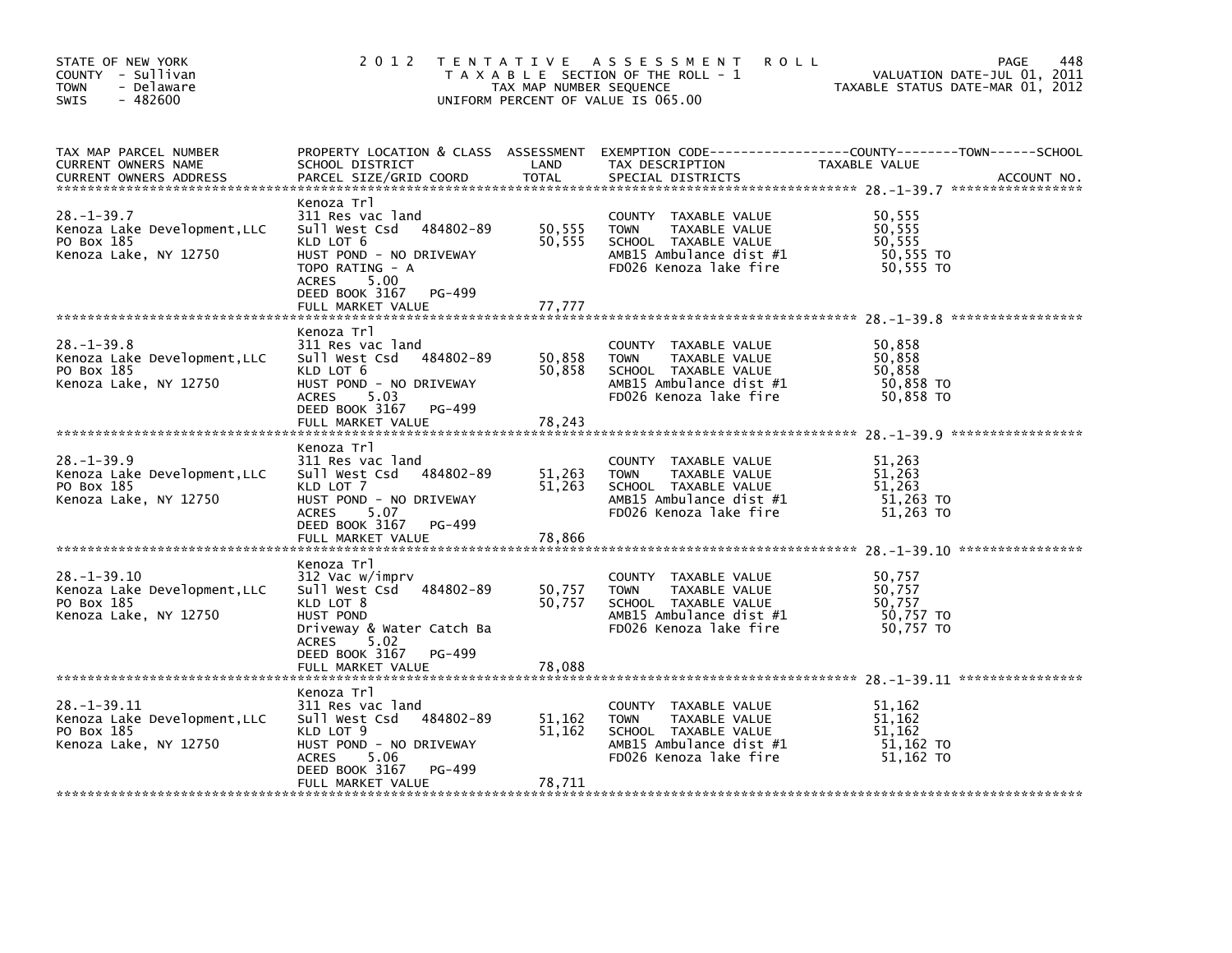| STATE OF NEW YORK<br>COUNTY - Sullivan<br>- Delaware<br><b>TOWN</b><br>$-482600$<br><b>SWIS</b>         | 2 0 1 2                                                                                                                                                                                                         | TAX MAP NUMBER SEQUENCE      | TENTATIVE ASSESSMENT<br><b>ROLL</b><br>T A X A B L E SECTION OF THE ROLL - 1<br>UNIFORM PERCENT OF VALUE IS 065.00                   |                                                           | 449<br><b>PAGE</b><br>VALUATION DATE-JUL 01, 2011<br>TAXABLE STATUS DATE-MAR 01, 2012 |
|---------------------------------------------------------------------------------------------------------|-----------------------------------------------------------------------------------------------------------------------------------------------------------------------------------------------------------------|------------------------------|--------------------------------------------------------------------------------------------------------------------------------------|-----------------------------------------------------------|---------------------------------------------------------------------------------------|
| TAX MAP PARCEL NUMBER<br>CURRENT OWNERS NAME<br><b>CURRENT OWNERS ADDRESS</b>                           | PROPERTY LOCATION & CLASS ASSESSMENT<br>SCHOOL DISTRICT<br>PARCEL SIZE/GRID COORD                                                                                                                               | LAND<br><b>TOTAL</b>         | TAX DESCRIPTION<br>SPECIAL DISTRICTS                                                                                                 | TAXABLE VALUE                                             | ACCOUNT NO.                                                                           |
| $28. - 1 - 39.12$<br>Leveque Earl<br>Leveque Patricia<br>99 Park Hill Circle<br>Staten Island, NY 10304 | 208 Kenoza Trl<br>210 1 Family Res - ASSOC<br>Sull West Csd<br>484802-89<br>KLD LOT 10<br>HUST POND<br><b>ACRES</b><br>5.05<br>DEED BOOK 3643<br>PG-233<br>FULL MARKET VALUE                                    | 75,484<br>287,923<br>442,958 | COUNTY<br>TAXABLE VALUE<br><b>TOWN</b><br>TAXABLE VALUE<br>SCHOOL TAXABLE VALUE<br>AMB15 Ambulance dist #1<br>FD026 Kenoza lake fire | 287,923<br>287,923<br>287,923<br>287,923 TO<br>287,923 TO | 03/2010                                                                               |
|                                                                                                         | 200 Kenoza Trail                                                                                                                                                                                                |                              |                                                                                                                                      |                                                           |                                                                                       |
| $28. - 1 - 39.13$<br>Greig Paul D<br>426 2nd Street<br>Marietta, OH 45750                               | 210 1 Family Res - ASSOC<br>Sull West Csd<br>484802-89<br>KLD LOT 11<br>HUST POND<br>TOPO RATING - C-<br><b>ACRES</b><br>5.20<br>DEED BOOK 2010<br>PG-55382                                                     | 77,000<br>310,000            | COUNTY TAXABLE VALUE<br><b>TOWN</b><br>TAXABLE VALUE<br>SCHOOL TAXABLE VALUE<br>AMB15 Ambulance dist #1<br>FD026 Kenoza lake fire    | 310,000<br>310,000<br>310,000<br>310,000 TO<br>310,000 TO |                                                                                       |
|                                                                                                         | FULL MARKET VALUE                                                                                                                                                                                               | 476,923                      |                                                                                                                                      |                                                           |                                                                                       |
| $28. - 1 - 39.14$<br>Kenoza Lake Development, LLC<br>PO Box 185<br>Kenoza Lake, NY 12750                | Kenoza Creek Crossing<br>312 Vac w/imprv<br>Sull West Csd 484802-89<br>KLD LOT 12 - LAKEFRONT<br>DRIVEWAY & H2O CATCHBASIN<br>TOPO RATING - A<br>ACRES<br>5.63<br>DEED BOOK 3167<br>PG-499<br>FULL MARKET VALUE | 56,925<br>56,925<br>87,577   | COUNTY TAXABLE VALUE<br>TAXABLE VALUE<br><b>TOWN</b><br>SCHOOL TAXABLE VALUE<br>AMB15 Ambulance dist #1<br>FD026 Kenoza lake fire    | 56,925<br>56,925<br>56,925<br>56,925 TO<br>56,925 TO      |                                                                                       |
|                                                                                                         | Kenoza Creek Crossing                                                                                                                                                                                           |                              |                                                                                                                                      |                                                           |                                                                                       |
| $28. - 1 - 39.15$<br>Kenoza Lake Development.LLC<br>PO Box 185<br>Kenoza Lake, NY 12750                 | 311 Res vac land<br>484802-89<br>Sull West Csd<br>KLD LOT 13<br>LAKE RIGHTS<br>TOPO RATING - A<br><b>ACRES</b><br>5.01<br>DEED BOOK 3167<br>PG-499                                                              | 50,656<br>50,656             | COUNTY TAXABLE VALUE<br><b>TOWN</b><br>TAXABLE VALUE<br>SCHOOL TAXABLE VALUE<br>AMB15 Ambulance dist #1<br>FD026 Kenoza lake fire    | 50,656<br>50.656<br>50,656<br>50,656 TO<br>50,656 TO      |                                                                                       |
|                                                                                                         | FULL MARKET VALUE                                                                                                                                                                                               | 77.932                       |                                                                                                                                      |                                                           |                                                                                       |
| $28. - 1 - 39.16$<br>Kenoza Lake Development, LLC<br>PO Box 185<br>Kenoza Lake, NY 12750                | Kenoza Creek Crossing<br>311 Res vac land - WTRFNT<br>Sull West Csd<br>484802-89<br>KLD LOT 14<br>300'<br>LAKEFRONT<br>TOPO RATING-B<br><b>ACRES</b><br>5.28                                                    | 125,550<br>125,550           | COUNTY TAXABLE VALUE<br><b>TOWN</b><br>TAXABLE VALUE<br>SCHOOL TAXABLE VALUE<br>AMB15 Ambulance dist #1<br>FD026 Kenoza lake fire    | 125,550<br>125.550<br>125,550<br>125,550 TO<br>125,550 TO |                                                                                       |
|                                                                                                         | DEED BOOK 3167<br>PG-499<br>FULL MARKET VALUE                                                                                                                                                                   | 193.154                      |                                                                                                                                      |                                                           |                                                                                       |
|                                                                                                         |                                                                                                                                                                                                                 |                              |                                                                                                                                      |                                                           |                                                                                       |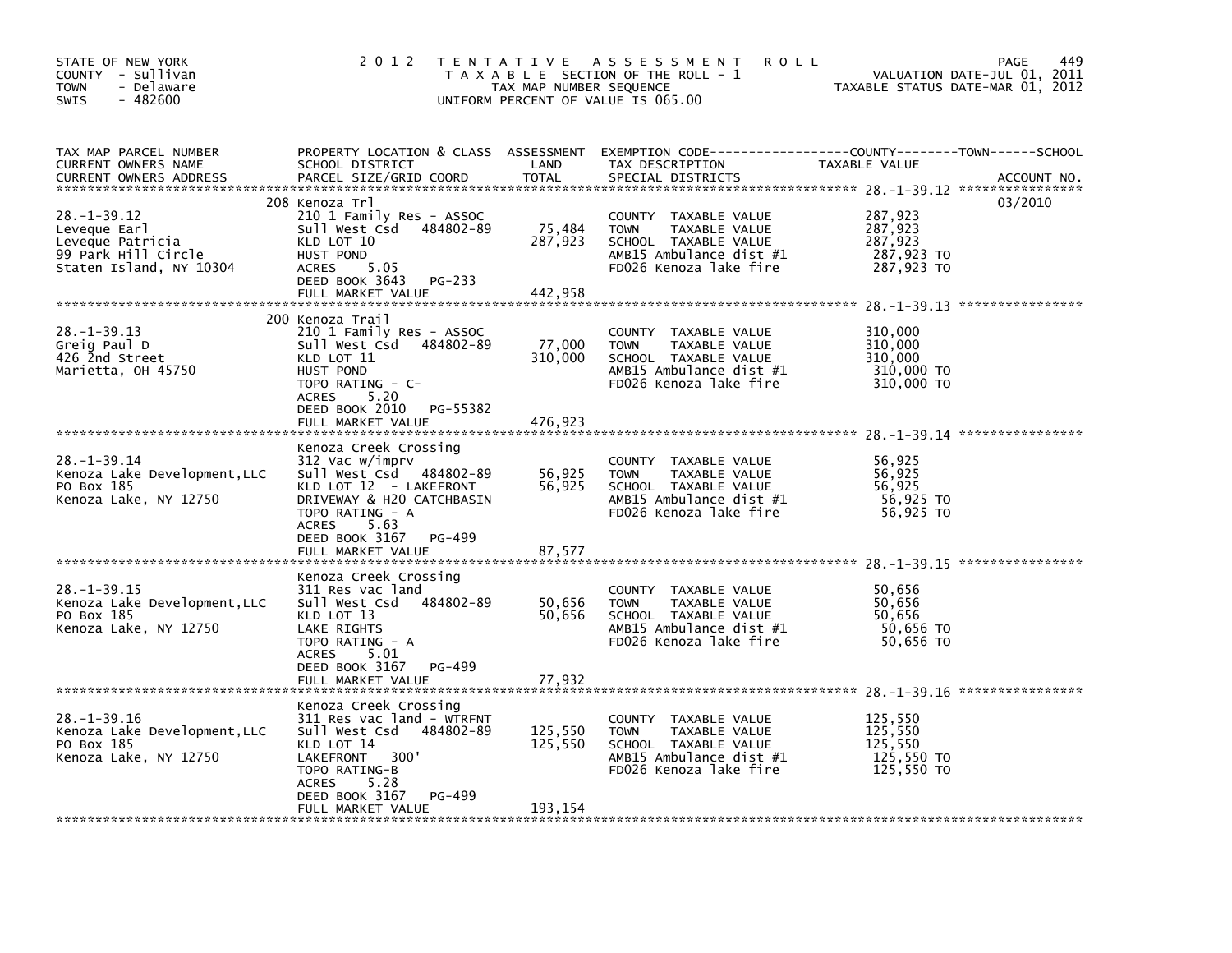| STATE OF NEW YORK<br>COUNTY - Sullivan<br>- Delaware<br>TOWN<br>$-482600$<br><b>SWIS</b>          | 2 0 1 2                                                                                                                                                                                            | TAX MAP NUMBER SEQUENCE       | TENTATIVE ASSESSMENT<br><b>ROLL</b><br>T A X A B L E SECTION OF THE ROLL - 1<br>UNIFORM PERCENT OF VALUE IS 065.00                       | TAXABLE STATUS DATE-MAR 01, 2012                          | 450<br>PAGE<br>VALUATION DATE-JUL 01, 2011 |
|---------------------------------------------------------------------------------------------------|----------------------------------------------------------------------------------------------------------------------------------------------------------------------------------------------------|-------------------------------|------------------------------------------------------------------------------------------------------------------------------------------|-----------------------------------------------------------|--------------------------------------------|
| TAX MAP PARCEL NUMBER<br>CURRENT OWNERS NAME<br><b>CURRENT OWNERS ADDRESS</b>                     | SCHOOL DISTRICT<br>PARCEL SIZE/GRID COORD                                                                                                                                                          | LAND<br><b>TOTAL</b>          | PROPERTY LOCATION & CLASS ASSESSMENT EXEMPTION CODE----------------COUNTY-------TOWN------SCHOOL<br>TAX DESCRIPTION<br>SPECIAL DISTRICTS | TAXABLE VALUE                                             | ACCOUNT NO.                                |
| 28. -1-39.17<br>Kenoza Lake Development, LLC<br>PO Box 185<br>Kenoza Lake, NY 12750               | Kenoza Creek Crossing<br>311 Res vac land - WTRFNT<br>Sull West Csd 484802-89<br>KLD LOT 15<br>LAKEFRONT<br>375'<br>TOPO RATING -B<br>ACRES<br>5.04<br>DEED BOOK 3167<br>PG-499                    | 136,710<br>136,710            | COUNTY TAXABLE VALUE<br><b>TOWN</b><br>TAXABLE VALUE<br>SCHOOL TAXABLE VALUE<br>AMB15 Ambulance dist #1<br>FD026 Kenoza lake fire        | 136,710<br>136,710<br>136,710<br>136,710 TO<br>136,710 TO |                                            |
|                                                                                                   | FULL MARKET VALUE                                                                                                                                                                                  | 210,323                       |                                                                                                                                          |                                                           |                                            |
| 28.-1-39.18<br>Kenoza Lake Development, LLC<br>PO Box 185<br>Kenoza Lake, NY 12750                | Kenoza Creek Crossing<br>311 Res vac land - WTRFNT<br>Sull West Csd<br>484802-89<br>KLD LOT 16<br>270'<br>LAKEFRONT<br>TOPO RATING - B+<br>5.14<br>ACRES                                           | 131,130<br>131,130            | COUNTY TAXABLE VALUE<br><b>TOWN</b><br>TAXABLE VALUE<br>SCHOOL TAXABLE VALUE<br>AMB15 Ambulance dist #1<br>FD026 Kenoza lake fire        | 131,130<br>131,130<br>131,130<br>131,130 TO<br>131,130 TO |                                            |
|                                                                                                   | DEED BOOK 3167<br>PG-499<br>FULL MARKET VALUE                                                                                                                                                      | 201,738                       |                                                                                                                                          |                                                           |                                            |
| $28. - 1 - 39.19$<br>Groll Michael<br>Groll Terry L<br>44 W 62nd St Apt 24B<br>New York, NY 10023 | 240 Kenoza Trl<br>210 1 Family Res - WTRFNT<br>Sull West Csd 484802-89<br>KLD LOT 17<br>275'<br>LAKEFRONT<br>TOPO RATING - B+<br>5.02<br><b>ACRES</b><br>DEED BOOK 3566<br>PG-285                  | 174,049<br>961,000            | COUNTY TAXABLE VALUE<br><b>TOWN</b><br>TAXABLE VALUE<br>SCHOOL TAXABLE VALUE<br>AMB15 Ambulance dist #1<br>FD026 Kenoza lake fire        | 961,000<br>961,000<br>961,000<br>961,000 TO<br>961,000 TO | 04/2009                                    |
|                                                                                                   | FULL MARKET VALUE                                                                                                                                                                                  | 1478,462                      |                                                                                                                                          |                                                           |                                            |
| $28. - 1 - 39.20$<br>Kenoza Lake Development, LLC<br>PO Box 185<br>Kenoza Lake, NY 12750          | Kenoza Trl<br>311 Res vac land - WTRFNT<br>Sull West Csd<br>484802-89<br>KLD LOT 18<br>LAKEFRONT 295'<br>TOPO RATING - B-<br><b>ACRES</b><br>5.04<br>DEED BOOK 3167<br>PG-499<br>FULL MARKET VALUE | 136,710<br>136,710<br>210,323 | COUNTY TAXABLE VALUE<br><b>TOWN</b><br>TAXABLE VALUE<br>SCHOOL TAXABLE VALUE<br>AMB15 Ambulance dist #1<br>FD026 Kenoza lake fire        | 136,710<br>136,710<br>136,710<br>136,710 TO<br>136,710 TO |                                            |
| 28. -1-39. 21<br>Kenoza Lake Development, LLC<br>PO Box 185<br>Kenoza Lake, NY 12750              | Kenoza Trl<br>310 Res Vac<br>- WTRFNT<br>484802-89<br>Sull West Csd<br>KLD LOT 19<br>LAKEFRONT 315'<br>TOPO RATING - B<br>5.04<br>ACRES<br>PG-499<br>DEED BOOK 3167<br>FULL MARKET VALUE           | 142,290<br>142,290<br>218,908 | COUNTY TAXABLE VALUE<br><b>TOWN</b><br>TAXABLE VALUE<br>SCHOOL TAXABLE VALUE<br>AMB15 Ambulance dist #1<br>FD026 Kenoza lake fire        | 142,290<br>142,290<br>142.290<br>142,290 TO<br>142,290 TO |                                            |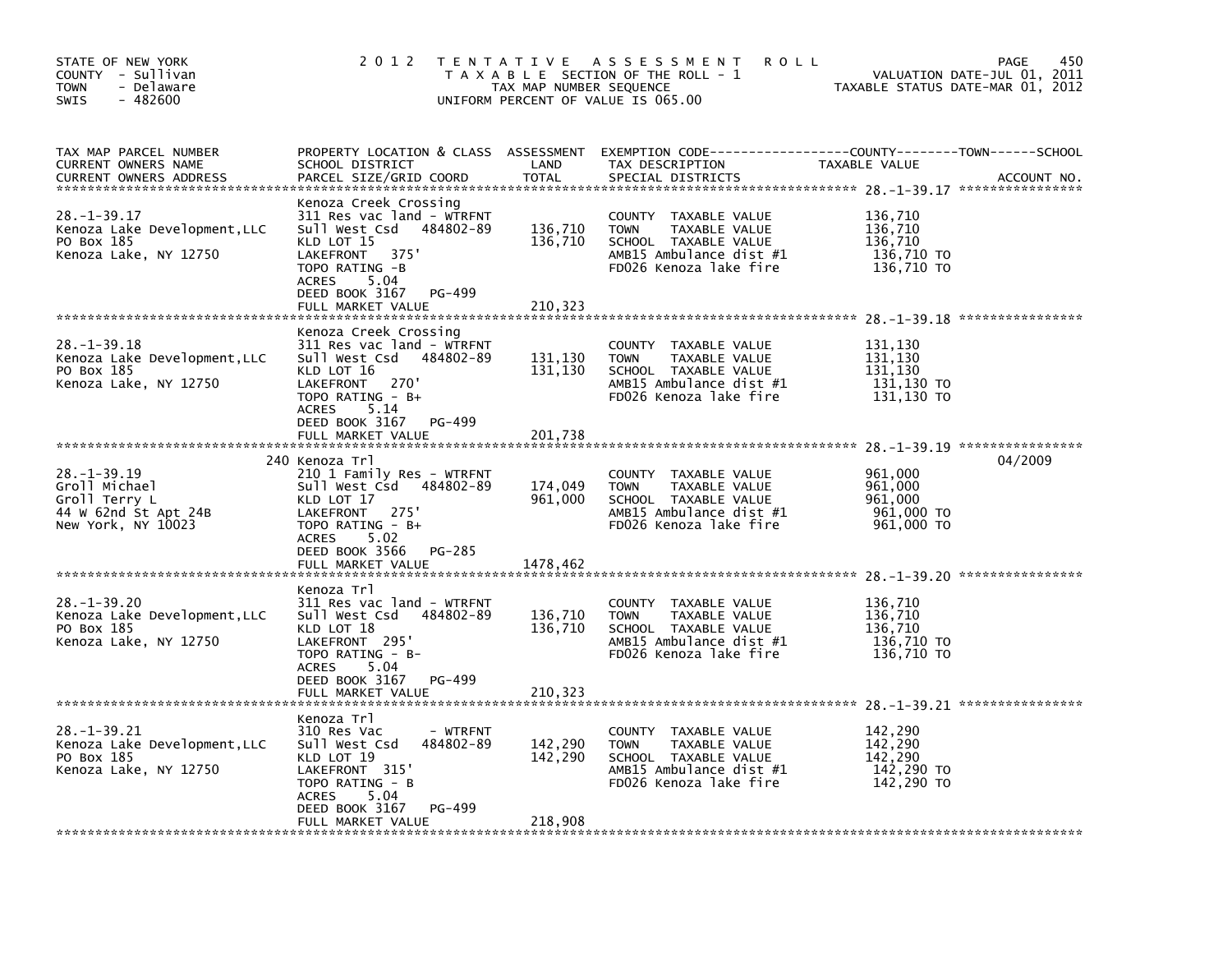| STATE OF NEW YORK<br>COUNTY - Sullivan<br><b>TOWN</b><br>- Delaware<br>SWIS<br>$-482600$                 | 2 0 1 2                                                                                                                                                                                             | TAX MAP NUMBER SEQUENCE       | TENTATIVE ASSESSMENT<br>T A X A B L E SECTION OF THE ROLL - 1<br>UNIFORM PERCENT OF VALUE IS 065.00                                  | <b>ROLL</b>                                               | 451<br><b>PAGE</b><br>VALUATION DATE-JUL 01, 2011<br>TAXABLE STATUS DATE-MAR 01, 2012 |
|----------------------------------------------------------------------------------------------------------|-----------------------------------------------------------------------------------------------------------------------------------------------------------------------------------------------------|-------------------------------|--------------------------------------------------------------------------------------------------------------------------------------|-----------------------------------------------------------|---------------------------------------------------------------------------------------|
| TAX MAP PARCEL NUMBER<br>CURRENT OWNERS NAME<br><b>CURRENT OWNERS ADDRESS</b>                            | PROPERTY LOCATION & CLASS ASSESSMENT<br>SCHOOL DISTRICT<br>PARCEL SIZE/GRID COORD                                                                                                                   | LAND<br><b>TOTAL</b>          | TAX DESCRIPTION<br>SPECIAL DISTRICTS                                                                                                 | TAXABLE VALUE                                             | ACCOUNT NO.                                                                           |
| $28. - 1 - 39.22$<br>Berson Barry<br>Berson Marsha J<br>15 Lt. Crawford Wheeler Ct<br>Blauvelt, NY 10913 | 270 Kenoza Trl<br>210 1 Family Res - WTRFNT<br>Sull West Csd<br>484802-89<br>KLD LOT 20<br>LAKEFRONT 275<br>TOPO RATING - C<br>5.05<br><b>ACRES</b><br>DEED BOOK 3390<br>PG-18<br>FULL MARKET VALUE | 152,499<br>598,862<br>921,326 | COUNTY TAXABLE VALUE<br><b>TOWN</b><br>TAXABLE VALUE<br>SCHOOL TAXABLE VALUE<br>AMB15 Ambulance dist #1<br>FD026 Kenoza lake fire    | 598,862<br>598,862<br>598,862<br>598,862 TO<br>598,862 TO |                                                                                       |
|                                                                                                          | Kenoza Trl                                                                                                                                                                                          |                               |                                                                                                                                      |                                                           | 05/2011                                                                               |
| $28. -1 - 39.23$<br>AGAJIAN<br>37-39 30th St<br>Long Island City, NY 11101                               | 311 Res vac land - WTRFNT<br>Sull West Csd<br>484802-89<br>KLD LOT 21<br>265'<br>LAKEFRONT<br>TOPO RATING - B-<br>ACRES<br>5.03                                                                     | 112,053<br>112,053            | COUNTY<br>TAXABLE VALUE<br><b>TOWN</b><br>TAXABLE VALUE<br>SCHOOL TAXABLE VALUE<br>AMB15 Ambulance dist #1<br>FD026 Kenoza lake fire | 112,053<br>112,053<br>112.053<br>112,053 TO<br>112,053 TO |                                                                                       |
|                                                                                                          | DEED BOOK 2011<br>PG-3313<br>FULL MARKET VALUE                                                                                                                                                      | 172,389                       |                                                                                                                                      |                                                           |                                                                                       |
|                                                                                                          | 288 Kenoza Trl                                                                                                                                                                                      |                               |                                                                                                                                      |                                                           | 11/2008                                                                               |
| $28. - 1 - 39.24$<br>Marques Jose L<br>Marques Juliann T<br>56 Old Orchard Ln<br>Scarsdale, NY 10583     | 210 1 Family Res - WTRFNT<br>Sull West Csd<br>484802-89<br>KLD LOT 22<br>LAKEFRONT<br>265'<br>TOPO RATING - C<br>5.03<br><b>ACRES</b><br>DEED BOOK 3439<br>PG-428<br>FULL MARKET VALUE              | 142,053<br>598,408<br>920.628 | COUNTY TAXABLE VALUE<br><b>TOWN</b><br>TAXABLE VALUE<br>SCHOOL TAXABLE VALUE<br>AMB15 Ambulance dist #1<br>FD026 Kenoza lake fire    | 598,408<br>598,408<br>598,408<br>598,408 TO<br>598,408 TO |                                                                                       |
|                                                                                                          | Kenoza Trl                                                                                                                                                                                          |                               |                                                                                                                                      |                                                           |                                                                                       |
| $28. - 1 - 39.25$<br>Kenoza Lake Development, LLC<br>PO Box 185<br>Kenoza Lake, NY 12750                 | 311 Res vac land - WTRFNT<br>Sull West Csd<br>484802-89<br>KLD LOT 23<br>LAKEFRONT 335'<br>TOPO RATING - B-<br>5.02<br><b>ACRES</b><br>DEED BOOK 3167<br>PG-499                                     | 108,810<br>108,810            | COUNTY TAXABLE VALUE<br><b>TOWN</b><br>TAXABLE VALUE<br>SCHOOL TAXABLE VALUE<br>AMB15 Ambulance dist #1<br>FD026 Kenoza lake fire    | 108,810<br>108,810<br>108,810<br>108,810 TO<br>108,810 TO |                                                                                       |
|                                                                                                          | FULL MARKET VALUE                                                                                                                                                                                   | 167,400                       |                                                                                                                                      |                                                           |                                                                                       |
| $28. - 1 - 39.26$<br>Graham Joan<br>787 Swiss Hill Rd<br>Jeffersonville, NY 12748                        | Kenoza Trl<br>312 Vac w/imprv - WTRFNT<br>Sull West Csd<br>484802-89<br>KLD LOT 24<br>LAKEFRONT 245'<br>TOPO RATING - B<br><b>ACRES</b><br>5.06<br>DEED BOOK 3207<br>PG-651<br>FULL MARKET VALUE    | 157,503<br>163,503<br>251,543 | COUNTY TAXABLE VALUE<br>TAXABLE VALUE<br><b>TOWN</b><br>SCHOOL TAXABLE VALUE<br>AMB15 Ambulance dist #1<br>FD026 Kenoza lake fire    | 163,503<br>163,503<br>163.503<br>163,503 TO<br>163,503 TO |                                                                                       |
|                                                                                                          |                                                                                                                                                                                                     |                               |                                                                                                                                      |                                                           |                                                                                       |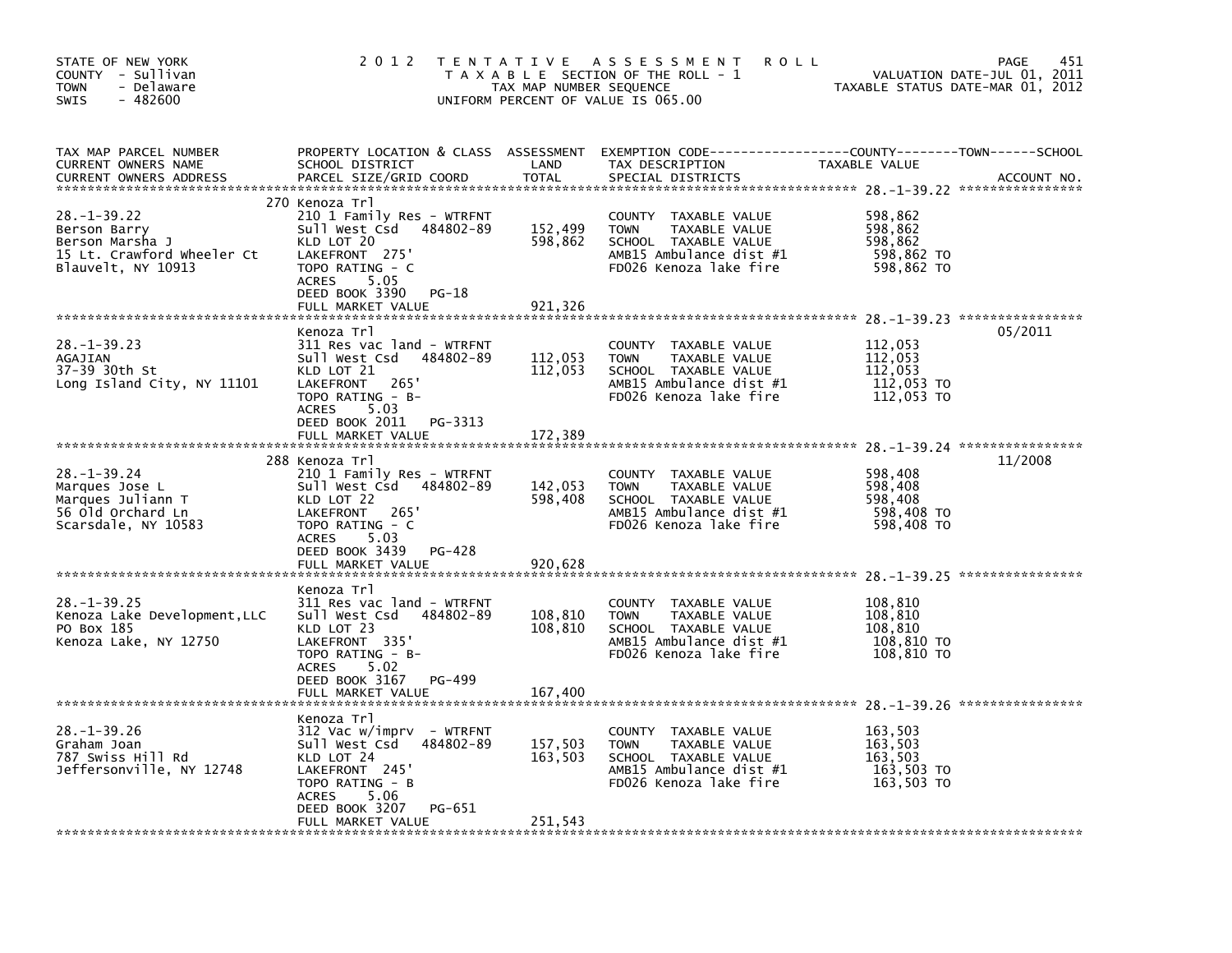| STATE OF NEW YORK<br>COUNTY - Sullivan<br>- Delaware<br><b>TOWN</b><br>$-482600$<br>SWIS                         | 2 0 1 2                                                                                                                                                                                                                             | TAX MAP NUMBER SEQUENCE       | TENTATIVE ASSESSMENT<br><b>ROLL</b><br>T A X A B L E SECTION OF THE ROLL - 1<br>UNIFORM PERCENT OF VALUE IS 065.00                      |                                                           | 452<br>PAGE<br>VALUATION DATE-JUL 01, 2011<br>TAXABLE STATUS DATE-MAR 01, 2012 |
|------------------------------------------------------------------------------------------------------------------|-------------------------------------------------------------------------------------------------------------------------------------------------------------------------------------------------------------------------------------|-------------------------------|-----------------------------------------------------------------------------------------------------------------------------------------|-----------------------------------------------------------|--------------------------------------------------------------------------------|
| TAX MAP PARCEL NUMBER<br><b>CURRENT OWNERS NAME</b><br><b>CURRENT OWNERS ADDRESS</b>                             | SCHOOL DISTRICT<br>PARCEL SIZE/GRID COORD                                                                                                                                                                                           | LAND<br><b>TOTAL</b>          | PROPERTY LOCATION & CLASS ASSESSMENT EXEMPTION CODE----------------COUNTY-------TOWN-----SCHOOL<br>TAX DESCRIPTION<br>SPECIAL DISTRICTS | TAXABLE VALUE                                             | ACCOUNT NO.                                                                    |
| $28. - 1 - 39.27$<br>Inchausti David<br>Inchausti Sylvia<br>1197 Hawling Place SW<br>Leesburg, VA 20175          | Kenoza Trl<br>311 Res vac land - WTRFNT<br>sull west Csd<br>484802-89<br>KLD LOT 25<br>LAKEFRONT<br>265<br>TOPO RATING - B<br>5.03<br>ACRES<br>DEED BOOK 3500<br>$PG-17$<br>FULL MARKET VALUE                                       | 160,944<br>160,944<br>247,606 | COUNTY TAXABLE VALUE<br><b>TOWN</b><br>TAXABLE VALUE<br>SCHOOL TAXABLE VALUE<br>AMB15 Ambulance dist #1<br>FD026 Kenoza lake fire       | 160,944<br>160,944<br>160,944<br>160,944 TO<br>160,944 TO |                                                                                |
| $28. - 1 - 39.28$<br>Kenoza Lake Development, LLC<br>PO Box 185<br>Kenoza Lake, NY 12750                         | Kenoza Trl<br>311 Res vac land - WTRFNT<br>sull west Csd<br>484802-89<br>KLD LOT 26<br>LAKEFRONT - 250'<br>TOPO RATING - A+<br>5.02<br>ACRES<br>DEED BOOK 3167<br>PG-499<br>FULL MARKET VALUE                                       | 147,870<br>147,870<br>227,492 | COUNTY TAXABLE VALUE<br><b>TOWN</b><br>TAXABLE VALUE<br>SCHOOL TAXABLE VALUE<br>AMB15 Ambulance dist #1<br>FD026 Kenoza lake fire       | 147,870<br>147,870<br>147,870<br>147,870 TO<br>147,870 TO |                                                                                |
| 28. –1–39.29<br>Kenoza Lake Development, LLC<br>PO Box 185<br>Kenoza Lake, NY 12750                              | Kenoza Trl<br>311 Res vac land - WTRFNT<br>Sull West Csd<br>484802-89<br>KLD LOT 27<br>LAKEFRONT 225<br>TOPO RATING - A+<br>ACRES<br>5.02<br>DEED BOOK 3167<br>PG-499<br>FULL MARKET VALUE                                          | 153,450<br>153,450<br>236.077 | COUNTY<br>TAXABLE VALUE<br>TAXABLE VALUE<br><b>TOWN</b><br>SCHOOL TAXABLE VALUE<br>AMB15 Ambulance dist #1<br>FD026 Kenoza lake fire    | 153,450<br>153,450<br>153,450<br>153,450 TO<br>153,450 TO |                                                                                |
| 28. –1–39.30<br>Kenoza Lake Development, LLC<br>PO Box 185<br>Kenoza Lake, NY 12750                              | Kenoza Trl<br>311 Res vac land - WTRFNT<br>sull west Csd<br>484802-89<br>KLD LOT 28<br>LAKEFRONT 250'<br>TOPO RATING -A+<br>5.30<br>ACRES<br>DEED BOOK 3167<br>PG-499<br>FULL MARKET VALUE                                          | 159,030<br>159,030<br>244,662 | COUNTY<br>TAXABLE VALUE<br>TAXABLE VALUE<br><b>TOWN</b><br>SCHOOL TAXABLE VALUE<br>AMB15 Ambulance dist #1<br>FD026 Kenoza lake fire    | 159,030<br>159,030<br>159.030<br>159,030 TO<br>159,030 TO |                                                                                |
| 28. -1 - 39. 31<br>Kenoza Lake Estates HOA INC<br>Homeowners Assoc., Inc.<br>PO Box 185<br>Kenoza Lake, NY 12750 | Old Taylor Rd<br>972 Underwater<br>Sull West Csd<br>484802-89<br>Kenoza Lake Development<br>Kenoza Lake<br>Homeowners Assoc.<br>66.72<br><b>ACRES</b><br>EAST-0334069 NRTH-0629831<br>DEED BOOK 3375<br>PG-307<br>FULL MARKET VALUE | 1,000<br>1,000<br>1,538       | COUNTY TAXABLE VALUE<br><b>TOWN</b><br>TAXABLE VALUE<br>SCHOOL TAXABLE VALUE<br>AMB15 Ambulance dist #1<br>FD026 Kenoza lake fire       | 1,000<br>1,000<br>1.000<br>1,000 TO<br>1,000 TO           | 111570                                                                         |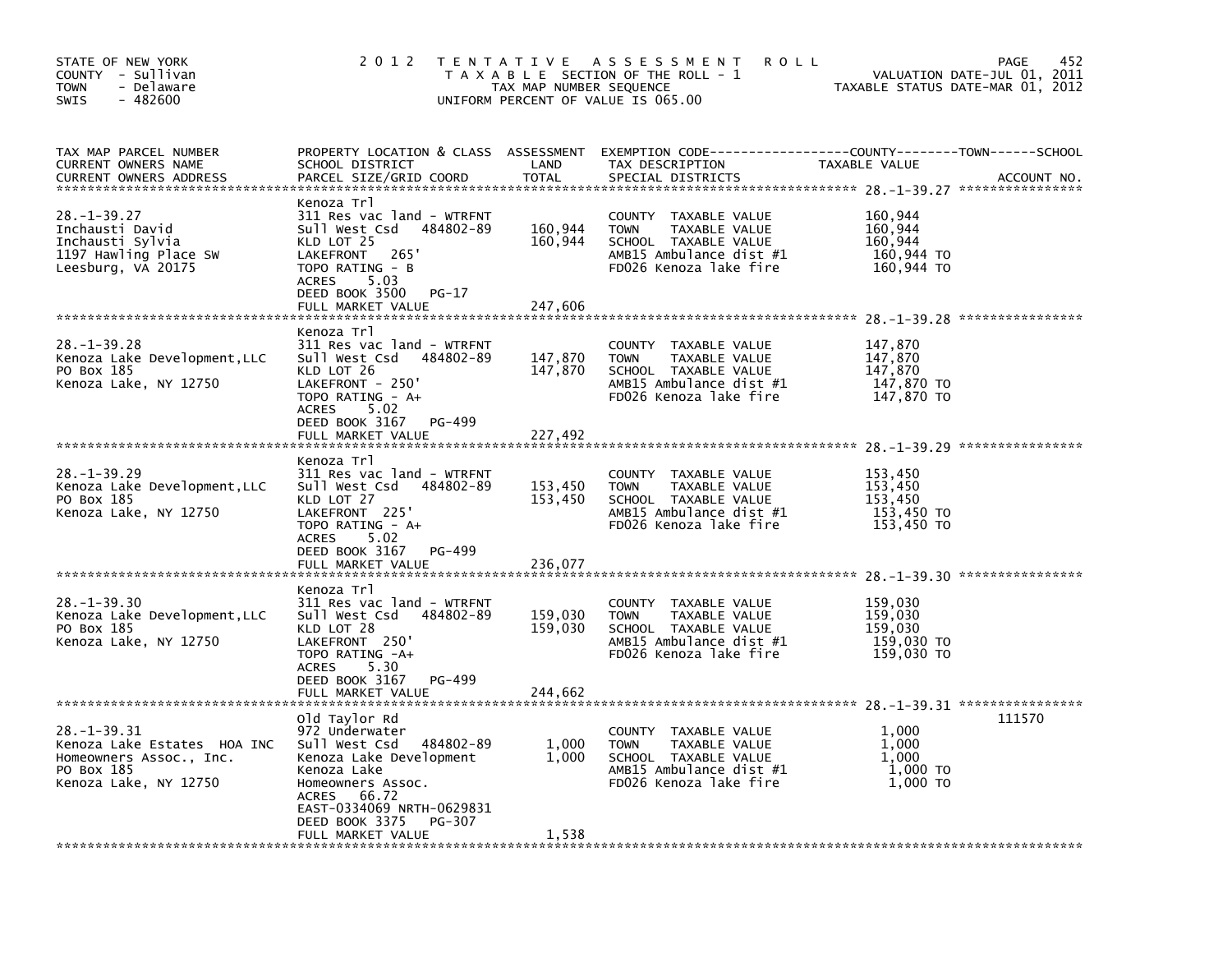| STATE OF NEW YORK<br>COUNTY - Sullivan<br><b>TOWN</b><br>- Delaware<br>$-482600$<br><b>SWIS</b>                    | 2 0 1 2                                                                                                                                                                                                    | TAX MAP NUMBER SEQUENCE       | TENTATIVE ASSESSMENT<br><b>ROLL</b><br>T A X A B L E SECTION OF THE ROLL - 1<br>UNIFORM PERCENT OF VALUE IS 065.00                          | PAGE<br>453<br>VALUATION DATE-JUL 01, 2011<br>TAXABLE STATUS DATE-MAR 01, 2012                                                   |
|--------------------------------------------------------------------------------------------------------------------|------------------------------------------------------------------------------------------------------------------------------------------------------------------------------------------------------------|-------------------------------|---------------------------------------------------------------------------------------------------------------------------------------------|----------------------------------------------------------------------------------------------------------------------------------|
| TAX MAP PARCEL NUMBER<br>CURRENT OWNERS NAME<br><b>CURRENT OWNERS ADDRESS</b>                                      | SCHOOL DISTRICT<br>PARCEL SIZE/GRID COORD                                                                                                                                                                  | LAND<br><b>TOTAL</b>          | TAX DESCRIPTION<br>SPECIAL DISTRICTS                                                                                                        | PROPERTY LOCATION & CLASS ASSESSMENT EXEMPTION CODE----------------COUNTY-------TOWN------SCHOOL<br>TAXABLE VALUE<br>ACCOUNT NO. |
| $28. - 1 - 39.32$<br>Kenoza Lake Development.LLC<br>PO Box 185<br>Kenoza Lake, NY 12750                            | Old Taylor Rd<br>$322$ Rural vac $>10$<br>Sull West Csd<br>484802-89<br>ACRES 60.81<br>DEED BOOK 3167<br>PG-499<br>FULL MARKET VALUE                                                                       | 151,006<br>151,006<br>232,317 | COUNTY TAXABLE VALUE<br><b>TOWN</b><br>TAXABLE VALUE<br>SCHOOL TAXABLE VALUE<br>AMB15 Ambulance dist #1<br>FD026 Kenoza lake fire           | 151,006<br>151,006<br>151,006<br>151,006 TO<br>151,006 TO                                                                        |
| $28. -1 - 39.33$<br>Kenoza Lake Development, LLC<br>PO Box 185<br>Kenoza Lake, NY 12750                            | old Taylor Rd<br>322 Rural vac>10<br>484802-89<br>Sull West Csd<br>ACRES 104.54<br>DEED BOOK 3167<br>PG-499<br>FULL MARKET VALUE                                                                           | 259,599<br>259,599<br>399,383 | COUNTY TAXABLE VALUE<br>TAXABLE VALUE<br><b>TOWN</b><br>SCHOOL TAXABLE VALUE<br>AMB15 Ambulance dist #1<br>FD026 Kenoza lake fire           | 259.599<br>259,599<br>259,599<br>259,599 TO<br>259,599 TO                                                                        |
| $28. - 1 - 39.34$<br>Kenoza Lake Development, LLC<br>PO Box 185<br>Kenoza Lake, NY 12750                           | St Rte 52<br>311 Res vac land - WTRFNT<br>Sull West Csd<br>484802-89<br>1.71<br>ACRES<br>DEED BOOK 3167<br>PG-499                                                                                          | 1,710<br>1,710                | COUNTY TAXABLE VALUE<br>TAXABLE VALUE<br><b>TOWN</b><br>SCHOOL TAXABLE VALUE<br>AMB15 Ambulance dist #1                                     | 1,710<br>1,710<br>1,710<br>1,710 TO                                                                                              |
| $28. - 1 - 39.35$<br>Kenoza Lake Estates HOA INC<br>Homeowners Assoc., Inc.<br>PO Box 185<br>Kenoza Lake, NY 12750 | Kenoza Trl<br>311 Res vac land - WTRFNT<br>Sull West Csd 484802-89<br>Kenoza Lake Development<br>Common Area<br>Homeowners Assoc.<br>2.69<br><b>ACRES</b><br>DEED BOOK 3375<br>PG-307<br>FULL MARKET VALUE | 46,000<br>46,000<br>70.769    | COUNTY TAXABLE VALUE<br><b>TOWN</b><br>TAXABLE VALUE<br>SCHOOL TAXABLE VALUE<br>AMB15 Ambulance dist #1<br>FD026 Kenoza lake fire           | 46.000<br>46.000<br>46.000<br>46,000 TO<br>$46,000$ TO                                                                           |
|                                                                                                                    |                                                                                                                                                                                                            |                               |                                                                                                                                             |                                                                                                                                  |
| $28. - 1 - 39.38$<br>Kenoza Lake Development.LLC<br>PO Box 185<br>Kenoza Lake, NY 12750                            | State Route 52<br>311 Res vac land - WTRFNT<br>Sull West Csd<br>484802-89<br><b>ACRES</b><br>2.34<br>DEED BOOK 3167<br>PG-499<br>FULL MARKET VALUE                                                         | 2,340<br>2,340<br>3,600       | COUNTY TAXABLE VALUE<br><b>TOWN</b><br>TAXABLE VALUE<br>SCHOOL TAXABLE VALUE<br>AMB15 Ambulance dist #1<br>FD026 Kenoza lake fire           | 2,340<br>2,340<br>2,340<br>2,340 TO<br>2,340 TO                                                                                  |
| $28. - 1 - 39.40$<br>Kenoza Lake Development, LLC<br>PO Box 185<br>Kenoza Lake, NY 12750                           | St Rte 52<br>311 Res vac land - WTRFNT<br>Sull West Csd<br>484802-89<br><b>ACRES</b><br>0.45<br>PG-499<br>DEED BOOK 3167<br>FULL MARKET VALUE                                                              | 450<br>450<br>692             | TAXABLE VALUE<br><b>COUNTY</b><br>TAXABLE VALUE<br><b>TOWN</b><br>SCHOOL TAXABLE VALUE<br>AMB15 Ambulance dist #1<br>FD026 Kenoza lake fire | 450<br>450<br>450<br>450 TO<br>450 TO                                                                                            |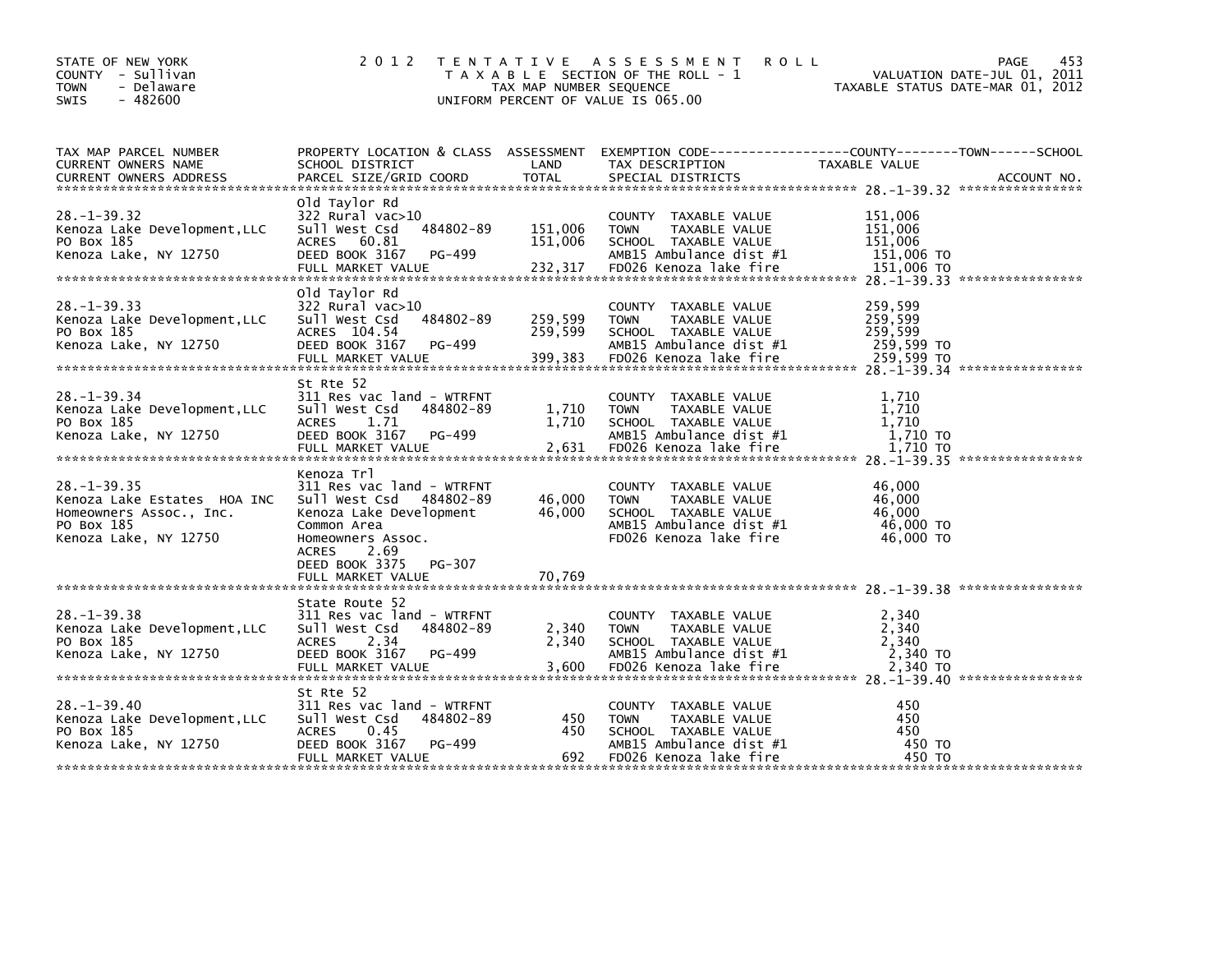| STATE OF NEW YORK<br>COUNTY - Sullivan<br><b>TOWN</b><br>- Delaware<br><b>SWIS</b><br>$-482600$ | 2 0 1 2                                                                                                             | TAX MAP NUMBER SEQUENCE | TENTATIVE ASSESSMENT<br><b>ROLL</b><br>T A X A B L E SECTION OF THE ROLL - 1<br>UNIFORM PERCENT OF VALUE IS 065.00 | TAXABLE STATUS DATE-MAR 01, 2012 | PAGE<br>VALUATION DATE-JUL 01, 2011 | 454 |
|-------------------------------------------------------------------------------------------------|---------------------------------------------------------------------------------------------------------------------|-------------------------|--------------------------------------------------------------------------------------------------------------------|----------------------------------|-------------------------------------|-----|
| TAX MAP PARCEL NUMBER<br><b>CURRENT OWNERS NAME</b>                                             | PROPERTY LOCATION & CLASS ASSESSMENT EXEMPTION CODE----------------COUNTY-------TOWN------SCHOOL<br>SCHOOL DISTRICT | LAND                    | TAX DESCRIPTION                                                                                                    | TAXABLE VALUE                    |                                     |     |
| <b>CURRENT OWNERS ADDRESS</b>                                                                   | PARCEL SIZE/GRID COORD                                                                                              | <b>TOTAL</b>            | SPECIAL DISTRICTS                                                                                                  |                                  | ACCOUNT NO.                         |     |
|                                                                                                 | 403 & 401 old Taylor Rd                                                                                             |                         |                                                                                                                    |                                  | 111280                              |     |
| $28. - 1 - 40$                                                                                  | 280 Res Multiple                                                                                                    |                         | TAXABLE VALUE<br><b>COUNTY</b>                                                                                     | 221,600                          |                                     |     |
| Gluszak Patricia A                                                                              | 484802-89<br>Sull West Csd                                                                                          | 100,000                 | <b>TOWN</b><br>TAXABLE VALUE                                                                                       | 221,600                          |                                     |     |
| 159 wilkins Rd                                                                                  | ACRES 57.04<br>EAST-0335820 NRTH-0630800                                                                            | 221,600                 | SCHOOL TAXABLE VALUE<br>AMB15 Ambulance dist #1                                                                    | 221,600                          |                                     |     |
| Pine Bush, NY 12566                                                                             | DEED BOOK 1509<br>PG-627                                                                                            |                         | FD026 Kenoza lake fire                                                                                             | 221,600 TO<br>221,600 TO         |                                     |     |
|                                                                                                 |                                                                                                                     |                         |                                                                                                                    |                                  |                                     |     |
|                                                                                                 |                                                                                                                     |                         |                                                                                                                    |                                  |                                     |     |
| $28 - 1 - 41.1$                                                                                 | 290 old Taylor Rd<br>240 Rural res                                                                                  |                         | 41854<br>STAR B                                                                                                    | $\Omega$                         | 110750<br>0<br>18,600               |     |
| Esselmann Douglas                                                                               | 484802-89<br>Sull West Csd                                                                                          | 29,070                  | COUNTY<br>TAXABLE VALUE                                                                                            | 88,070                           |                                     |     |
| 290 old Taylor Rd                                                                               | ACRES 11.07                                                                                                         | 88,070                  | TAXABLE VALUE<br><b>TOWN</b>                                                                                       | 88,070                           |                                     |     |
| Jeffersonville, NY 12748                                                                        | EAST-0337272 NRTH-0630194                                                                                           |                         | SCHOOL TAXABLE VALUE                                                                                               | 69.470                           |                                     |     |
|                                                                                                 | DEED BOOK 3621<br>PG-249<br>FULL MARKET VALUE                                                                       | 135,492                 | AMB15 Ambulance dist #1<br>FD026 Kenoza lake fire                                                                  | 88,070 TO<br>88,070 TO           |                                     |     |
|                                                                                                 |                                                                                                                     |                         |                                                                                                                    |                                  |                                     |     |
|                                                                                                 | 369 old Taylor Rd                                                                                                   |                         |                                                                                                                    |                                  | 111281                              |     |
| $28. - 1 - 41.2$                                                                                | 210 1 Family Res                                                                                                    |                         | 41854<br>STAR B                                                                                                    | $\mathbf{0}$                     | $\Omega$<br>18,600                  |     |
| Frey Neal<br>Frey Constance D                                                                   | Sull West Csd<br>484802-89<br><b>ACRES</b><br>4.00                                                                  | 23,000<br>90,000        | COUNTY TAXABLE VALUE<br>TAXABLE VALUE<br><b>TOWN</b>                                                               | 90,000<br>90,000                 |                                     |     |
| 1700 New York Ave                                                                               | EAST-0335520 NRTH-0631600                                                                                           |                         | SCHOOL TAXABLE VALUE                                                                                               | 71.400                           |                                     |     |
| Huntington Station, NY 11746                                                                    | DEED BOOK 2011<br>PG-4051                                                                                           |                         | AMB15 Ambulance dist #1                                                                                            | 90,000 TO                        |                                     |     |
|                                                                                                 | FULL MARKET VALUE                                                                                                   | 138,462                 | FD026 Kenoza lake fire                                                                                             | 90,000 TO                        |                                     |     |
|                                                                                                 | Swiss Hill Rd                                                                                                       |                         |                                                                                                                    |                                  | 110443                              |     |
| $28 - 1 - 41.3$                                                                                 | 105 Vac farmland                                                                                                    |                         | AGRI DIST 41720                                                                                                    | 12,710                           | 12,710<br>12,710                    |     |
| Brey Daniel                                                                                     | 484802-89<br>Sull West Csd                                                                                          | 13,900                  | COUNTY TAXABLE VALUE                                                                                               | 1,190                            |                                     |     |
| Brey Nancy                                                                                      | 3.91<br><b>ACRES</b>                                                                                                | 13,900                  | <b>TAXABLE VALUE</b><br><b>TOWN</b>                                                                                | 1,190                            |                                     |     |
| 624 Swiss Hill Rd<br>Jeffersonville, NY 12748                                                   | EAST-0337341 NRTH-0631967<br>DEED BOOK 1480<br>PG-370                                                               |                         | SCHOOL TAXABLE VALUE<br>AMB15 Ambulance dist #1                                                                    | 1.190<br>13,900 TO               |                                     |     |
|                                                                                                 | FULL MARKET VALUE                                                                                                   | 21,385                  | FD026 Kenoza lake fire                                                                                             | 13,900 TO                        |                                     |     |
| MAY BE SUBJECT TO PAYMENT<br>UNDER AGDIST LAW TIL 2016                                          |                                                                                                                     |                         |                                                                                                                    |                                  |                                     |     |
|                                                                                                 | 359 old Taylor Rd                                                                                                   |                         |                                                                                                                    |                                  | 10/2009                             |     |
| $28. - 1 - 41.4$                                                                                | 210 1 Family Res                                                                                                    |                         | 41854<br>STAR B                                                                                                    | $\mathbf{0}$                     | 0<br>18,600                         |     |
| Laing Margaret                                                                                  | Sull West Csd 484802-89                                                                                             | 23,000                  | COUNTY TAXABLE VALUE                                                                                               | 113,000                          |                                     |     |
| 359 old Taylor Rd<br>PO Box 89                                                                  | 5.00 BANK 60806<br><b>ACRES</b><br>EAST-0335820 NRTH-0631570                                                        | 113,000                 | TAXABLE VALUE<br><b>TOWN</b><br>SCHOOL TAXABLE VALUE                                                               | 113,000<br>94.400                |                                     |     |
| Kenoza Lake, NY 12750                                                                           | DEED BOOK 3608<br>PG-684                                                                                            |                         | AMB15 Ambulance dist #1                                                                                            | 113,000 TO                       |                                     |     |
|                                                                                                 | FULL MARKET VALUE                                                                                                   | 173,846                 | FD026 Kenoza lake fire                                                                                             | 113,000 TO                       |                                     |     |
|                                                                                                 |                                                                                                                     |                         |                                                                                                                    |                                  |                                     |     |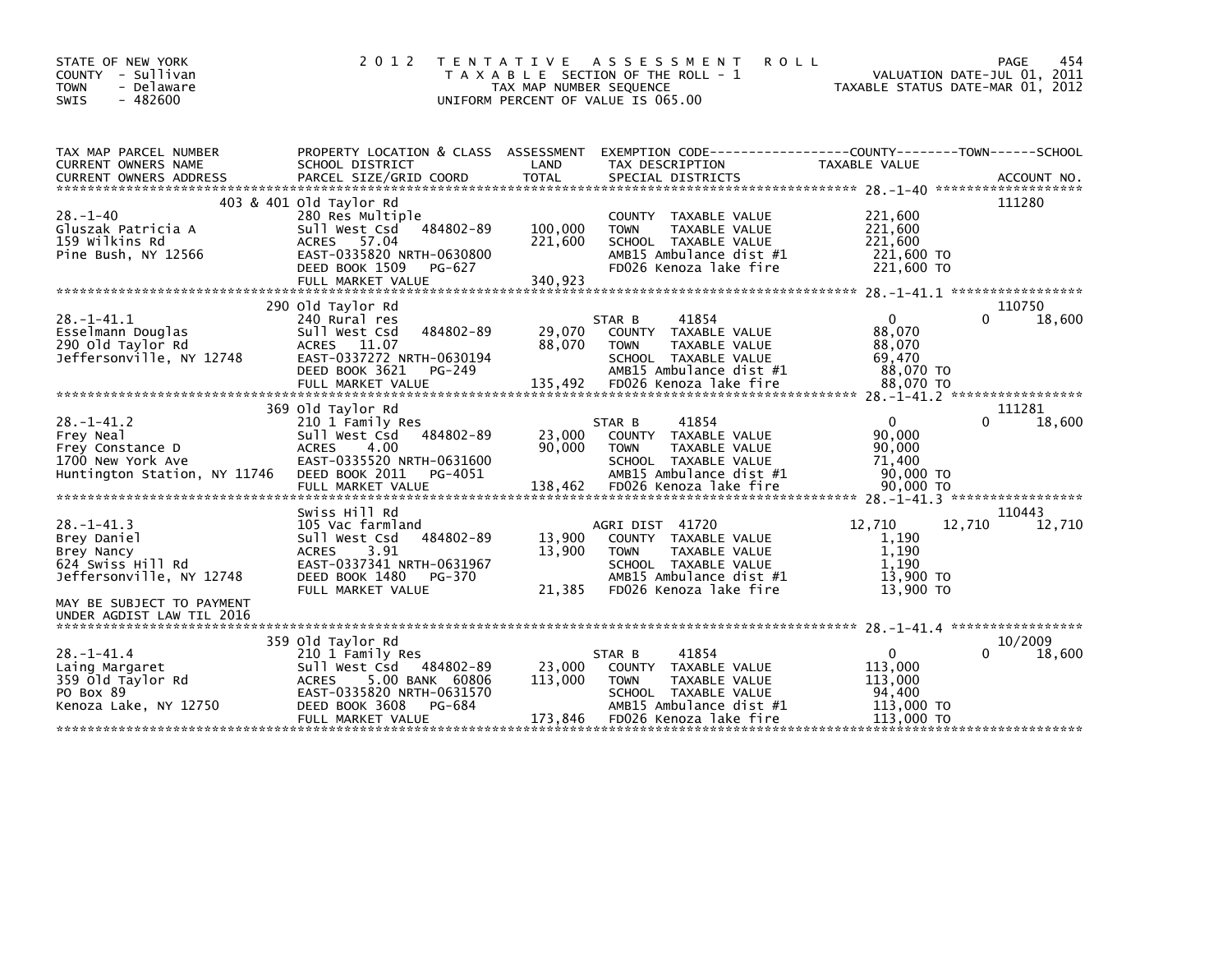| STATE OF NEW YORK<br>COUNTY - Sullivan<br><b>TOWN</b><br>- Delaware<br>$-482600$<br><b>SWIS</b>                                                        | 2 0 1 2                                                                                                                                                                     | TENTATIVE ASSESSMENT<br>T A X A B L E SECTION OF THE ROLL - 1<br>TAX MAP NUMBER SEQUENCE<br>UNIFORM PERCENT OF VALUE IS 065.00                                                                                                    | <b>ROLL</b><br>TAXABLE STATUS DATE-MAR 01, 2012                                                 | 455<br><b>PAGE</b><br>VALUATION DATE-JUL 01, 2011 |
|--------------------------------------------------------------------------------------------------------------------------------------------------------|-----------------------------------------------------------------------------------------------------------------------------------------------------------------------------|-----------------------------------------------------------------------------------------------------------------------------------------------------------------------------------------------------------------------------------|-------------------------------------------------------------------------------------------------|---------------------------------------------------|
| TAX MAP PARCEL NUMBER<br>CURRENT OWNERS NAME                                                                                                           | PROPERTY LOCATION & CLASS ASSESSMENT<br>SCHOOL DISTRICT                                                                                                                     | LAND<br>TAX DESCRIPTION                                                                                                                                                                                                           | EXEMPTION CODE-----------------COUNTY-------TOWN------SCHOOL<br>TAXABLE VALUE                   |                                                   |
|                                                                                                                                                        |                                                                                                                                                                             |                                                                                                                                                                                                                                   |                                                                                                 |                                                   |
| $28. - 1 - 41.5$<br>Neumann Edwin L<br>Neumann Nancy A<br>336 old Taylor Rd<br>Jeffersonville, NY 12748                                                | 336 old Taylor Rd<br>240 Rural res<br>484802-89<br>Sull West Csd<br>10.53<br>ACRES<br>EAST-0336625 NRTH-0632065<br>DEED BOOK 1341<br>PG-124<br>FULL MARKET VALUE            | 41854<br>STAR B<br>29,500<br>COUNTY TAXABLE VALUE<br>100,600<br><b>TOWN</b><br>TAXABLE VALUE<br>SCHOOL TAXABLE VALUE<br>AMB15 Ambulance dist #1<br>FD026 Kenoza lake fire<br>154,769                                              | 0<br>100,600<br>100,600<br>82,000<br>100,600 TO<br>100,600 TO                                   | $\Omega$<br>18,600                                |
| $28. - 1 - 41.6$<br>Harold Brey & Sons Inc<br>607 Swiss Hill Rd.<br>Jeffersonville, NY 12748<br>MAY BE SUBJECT TO PAYMENT<br>UNDER AGDIST LAW TIL 2016 | Swiss Hill Rd<br>105 Vac farmland<br>Sull West Csd<br>484802-89<br>0.60<br><b>ACRES</b><br>EAST-0337601 NRTH-0630425<br>DEED BOOK 840<br>PG-00195<br>FULL MARKET VALUE      | AGRI DIST 41720<br>1,500<br>COUNTY TAXABLE VALUE<br>1,500<br><b>TOWN</b><br>TAXABLE VALUE<br>SCHOOL TAXABLE VALUE<br>AMB15 Ambulance dist #1<br>FD026 Kenoza lake fire<br>2,308                                                   | 1,422<br>1,422<br>78<br>78<br>78<br>1,500 TO<br>1.500 TO                                        | 1,422                                             |
|                                                                                                                                                        |                                                                                                                                                                             |                                                                                                                                                                                                                                   |                                                                                                 |                                                   |
| $28. - 1 - 41.7$<br>Brey Daniel<br>624 Swiss Hill Rd<br>Jeffersonville, NY 12748                                                                       | 624 Swiss Hill Rd<br>210 1 Family Res<br>484802-89<br>Sull West Csd<br>3.91<br><b>ACRES</b><br>EAST-0337372 NRTH-0632177<br>DEED BOOK 1249<br>PG-00185<br>FULL MARKET VALUE | VOL FIRE/A 41691<br>22,900 HOME IMP<br>44211<br>185,900<br>COUNTY TAXABLE VALUE<br><b>TOWN</b><br>TAXABLE VALUE<br>SCHOOL TAXABLE VALUE<br>286,000<br>AMB15 Ambulance dist #1<br>18,983 EX<br>FD026 Kenoza lake fire<br>18,983 EX | 1,860<br>1,860<br>17,123<br>17,123<br>166,917<br>166,917<br>185,900<br>166,917 TO<br>166,917 TO | 0<br>0                                            |
|                                                                                                                                                        |                                                                                                                                                                             |                                                                                                                                                                                                                                   |                                                                                                 |                                                   |
| $28. - 1 - 41.8$<br>Rose George<br>Rose Lisa<br>644 Swiss Hill Rd<br>PO Box 29<br>Kenoza Lake, NY 12750                                                | 644 Swiss Hill Rd<br>210 1 Family Res<br>484802-89<br>Sull West Csd<br>5.00<br><b>ACRES</b><br>EAST-0337528 NRTH-0631224<br>DEED BOOK 1341<br>PG-114<br>FULL MARKET VALUE   | 41854<br>STAR B<br>24,000<br><b>COUNTY</b><br>TAXABLE VALUE<br>108,460<br><b>TOWN</b><br>TAXABLE VALUE<br>SCHOOL TAXABLE VALUE<br>AMB15 Ambulance dist #1<br>FD026 Kenoza lake fire<br>166,862                                    | $\Omega$<br>108,460<br>108,460<br>89,860<br>108,460 TO<br>108,460 TO                            | $\Omega$<br>18,600                                |
| $28 - 1 - 41.9$<br>Neumann Edwin L<br>Neumann Nancy A<br>336 old Taylor Rd<br>Jeffersonville, NY 12748                                                 | old Taylor Rd<br>311 Res vac land<br>484802-89<br>Sull West Csd<br><b>ACRES</b><br>4.72<br>EAST-0336658 NRTH-0630912<br>DEED BOOK 1341<br>PG-119<br>FULL MARKET VALUE       | COUNTY TAXABLE VALUE<br>14,700<br><b>TOWN</b><br>TAXABLE VALUE<br>14,700<br>SCHOOL TAXABLE VALUE<br>AMB15 Ambulance dist #1<br>FD026 Kenoza lake fire<br>22,615                                                                   | 14,700<br>14,700<br>14.700<br>14,700 TO<br>14,700 TO                                            | $28 - 1 - 41$ 9 ******************                |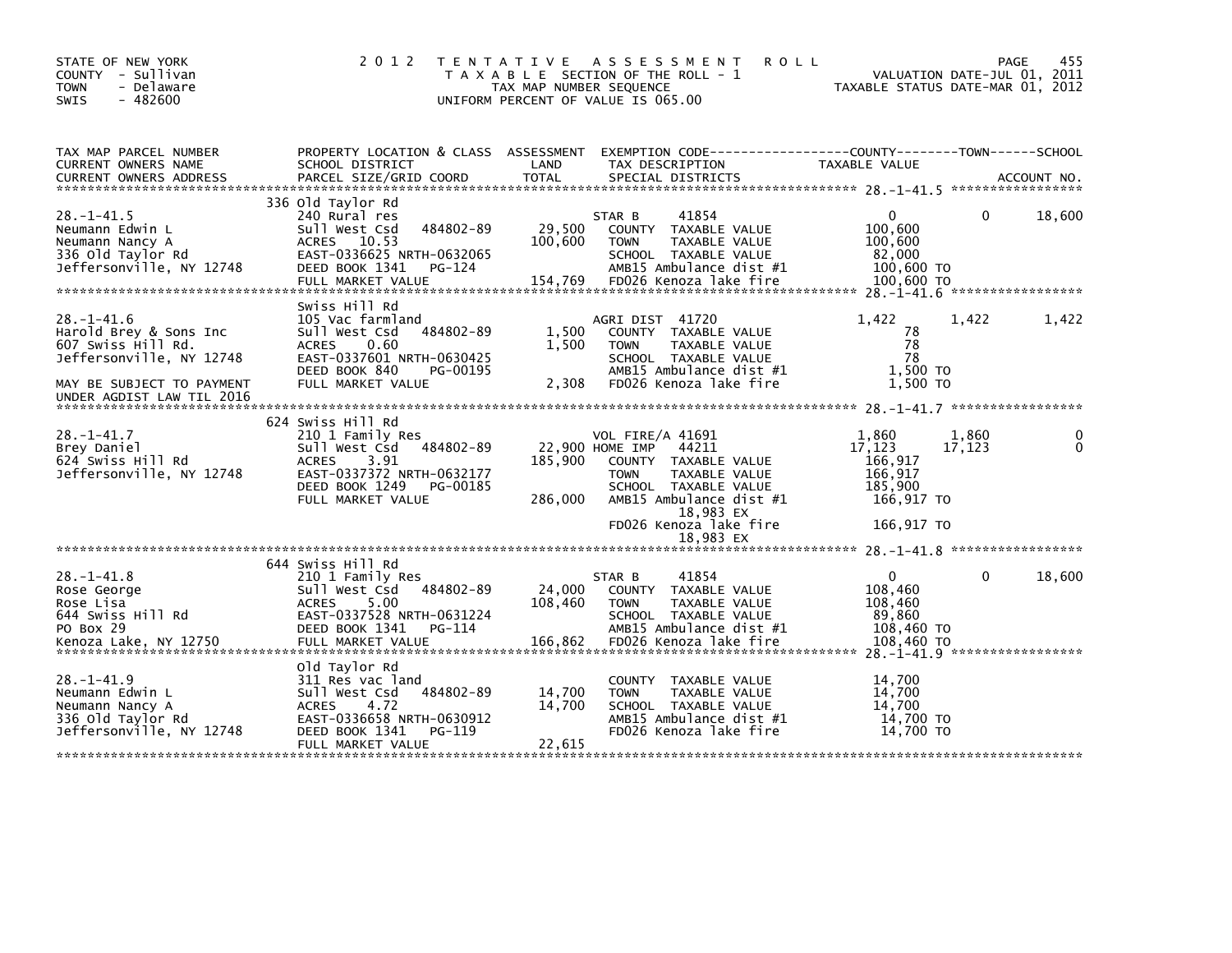| STATE OF NEW YORK<br>COUNTY - Sullivan<br><b>TOWN</b><br>- Delaware<br>$-482600$<br><b>SWIS</b>             | 2 0 1 2                                                                                                                                                                           | TAX MAP NUMBER SEQUENCE      | TENTATIVE ASSESSMENT<br><b>ROLL</b><br>T A X A B L E SECTION OF THE ROLL - 1<br>UNIFORM PERCENT OF VALUE IS 065.00                                   | VALUATION DATE-JUL 01, 2011<br>TAXABLE STATUS DATE-MAR 01, 2012           | 456<br><b>PAGE</b> |
|-------------------------------------------------------------------------------------------------------------|-----------------------------------------------------------------------------------------------------------------------------------------------------------------------------------|------------------------------|------------------------------------------------------------------------------------------------------------------------------------------------------|---------------------------------------------------------------------------|--------------------|
| TAX MAP PARCEL NUMBER<br>CURRENT OWNERS NAME<br><b>CURRENT OWNERS ADDRESS</b>                               | PROPERTY LOCATION & CLASS ASSESSMENT<br>SCHOOL DISTRICT<br>PARCEL SIZE/GRID COORD                                                                                                 | LAND<br><b>TOTAL</b>         | TAX DESCRIPTION<br>SPECIAL DISTRICTS                                                                                                                 | TAXABLE VALUE                                                             | ACCOUNT NO.        |
| 28. -1-41.10<br>Gluszak James R<br>159 Wilkins Rd<br>Pine Bush, NY 12566                                    | old Taylor Rd<br>311 Res vac land<br>484802-89<br>Sull West Csd<br>4.10<br><b>ACRES</b><br>EAST-0336450 NRTH-0631025<br>DEED BOOK 2856<br>PG-181<br>FULL MARKET VALUE             | 14,100<br>14,100<br>21,692   | COUNTY TAXABLE VALUE<br>TAXABLE VALUE<br><b>TOWN</b><br>SCHOOL TAXABLE VALUE<br>AMB15 Ambulance dist #1<br>FD026 Kenoza lake fire                    | 14.100<br>14,100<br>14,100<br>14,100 TO<br>14,100 TO                      |                    |
| $28. -1 - 41.11$<br>Slater George L Jr<br>Slater Melissa A<br>317 old Taylor Rd<br>Jeffersonville, NY 12748 | 317 old Taylor Rd<br>210 1 Family Res<br>Sull West Csd 484802-89<br><b>ACRES</b><br>7.00 BANKN140687<br>EAST-0336852 NRTH-0630703<br>DEED BOOK 1704<br>PG-26<br>FULL MARKET VALUE | 23,000<br>117,176<br>180,271 | STAR B<br>41854<br>COUNTY TAXABLE VALUE<br>TAXABLE VALUE<br><b>TOWN</b><br>SCHOOL TAXABLE VALUE<br>AMB15 Ambulance dist #1<br>FD026 Kenoza lake fire | $\Omega$<br>0<br>117,176<br>117,176<br>98,576<br>117,176 TO<br>117,176 TO | 18,600             |
| $28. -1 - 41.13$<br>Esselmann Teresa<br>Hosking Marian<br>290 Old Taylor Rd<br>Jeffersonville, NY 12748     | Jake Town Rd<br>$314$ Rural vac<10<br>Sull West Csd<br>484802-89<br>ACRES 11.09<br>EAST-0337272 NRTH-0630194<br>DEED BOOK 3621<br>PG-253                                          | 11,090<br>11,090             | COUNTY TAXABLE VALUE<br>TAXABLE VALUE<br><b>TOWN</b><br>SCHOOL TAXABLE VALUE<br>AMB15 Ambulance dist #1<br>FD026 Kenoza lake fire                    | 11,090<br>11,090<br>11.090<br>11,090 TO<br>11,090 TO                      | 110750             |
| $28. - 1 - 42$<br>Ruiz Gina M<br>PO Box 72<br>Jeffersonville, NY 12748                                      | 318 old Taylor Rd<br>210 1 Family Res<br>484802-89<br>Sull West Csd<br>1.55<br><b>ACRES</b><br>EAST-0336810 NRTH-0631680<br>DEED BOOK 3243<br>PG-263<br>FULL MARKET VALUE         | 19,000<br>76,800<br>118,154  | 41854<br>STAR B<br>COUNTY TAXABLE VALUE<br>TAXABLE VALUE<br><b>TOWN</b><br>SCHOOL TAXABLE VALUE<br>AMB15 Ambulance dist #1<br>FD026 Kenoza lake fire | $\mathbf{0}$<br>0<br>76.800<br>76,800<br>58,200<br>76,800 TO<br>76,800 TO | 2/10/10<br>18,600  |
| $28. - 1 - 43$<br>Brey Warren<br>Brey Eileen<br>275 old Taylor Rd<br>Jeffersonville, NY 12748               | old Taylor Rd<br>$314$ Rural vac<10<br>484802-89<br>Sull West Csd<br>1.01<br><b>ACRES</b><br>EAST-0337670 NRTH-0631010<br>DEED BOOK 700<br>PG-00347<br>FULL MARKET VALUE          | 500<br>500<br>769            | COUNTY TAXABLE VALUE<br><b>TOWN</b><br>TAXABLE VALUE<br>SCHOOL TAXABLE VALUE<br>AMB15 Ambulance dist #1<br>FD026 Kenoza lake fire                    | 500<br>500<br>500<br>500 TO<br>500 TO                                     | 110435             |
| $28. - 1 - 44$<br>Bernhardt Russell I<br>Bernhardt Annette E<br>395 Burr Rd<br>Cochecton, NY 12726          | Hust Rd<br>323 Vacant rural<br>Sull West Csd<br>484802-89<br>ACRES 67.40<br>EAST-0336700 NRTH-0628000<br>DEED BOOK 3301<br>PG-630<br>FULL MARKET VALUE                            | 33,700<br>33,700<br>51,846   | COUNTY TAXABLE VALUE<br>TAXABLE VALUE<br><b>TOWN</b><br>SCHOOL TAXABLE VALUE<br>AMB15 Ambulance dist #1<br>FD026 Kenoza lake fire                    | 33,700<br>33,700<br>33,700<br>33,700 TO<br>33,700 TO                      | 110320             |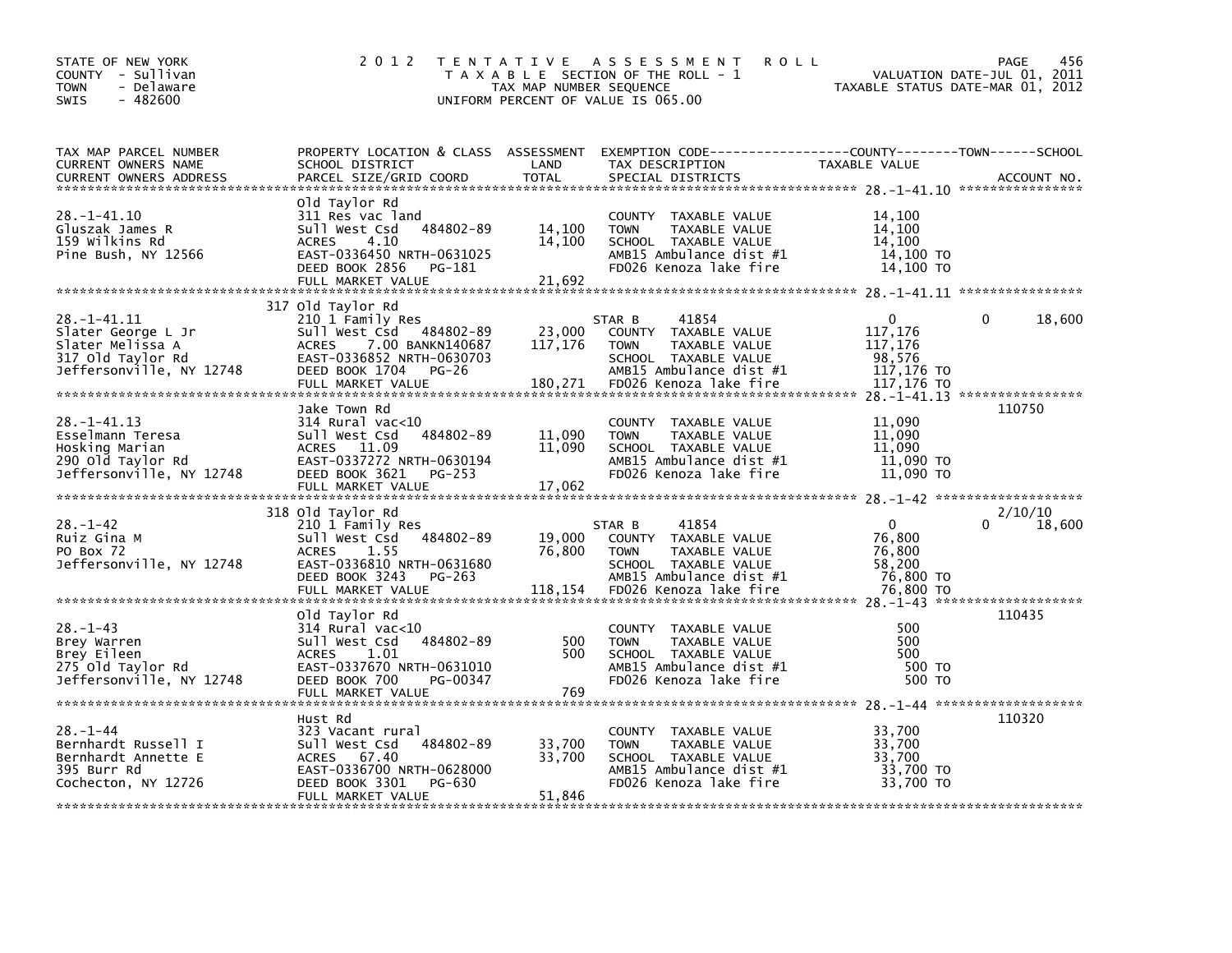| STATE OF NEW YORK<br>COUNTY - Sullivan<br><b>TOWN</b><br>- Delaware<br>$-482600$<br>SWIS  | 2 0 1 2                                                                                                                                                       | TAX MAP NUMBER SEQUENCE     | TENTATIVE ASSESSMENT<br><b>ROLL</b><br>T A X A B L E SECTION OF THE ROLL - 1<br>UNIFORM PERCENT OF VALUE IS 065.00                |                                                         | 457<br>PAGE<br>VALUATION DATE-JUL 01, 2011<br>TAXABLE STATUS DATE-MAR 01, 2012 |
|-------------------------------------------------------------------------------------------|---------------------------------------------------------------------------------------------------------------------------------------------------------------|-----------------------------|-----------------------------------------------------------------------------------------------------------------------------------|---------------------------------------------------------|--------------------------------------------------------------------------------|
| TAX MAP PARCEL NUMBER<br>CURRENT OWNERS NAME<br><b>CURRENT OWNERS ADDRESS</b>             | PROPERTY LOCATION & CLASS ASSESSMENT EXEMPTION CODE----------------COUNTY-------TOWN-----SCHOOL<br>SCHOOL DISTRICT<br>PARCEL SIZE/GRID COORD                  | LAND<br><b>TOTAL</b>        | TAX DESCRIPTION<br>SPECIAL DISTRICTS                                                                                              | TAXABLE VALUE                                           | ACCOUNT NO.                                                                    |
| $28. - 1 - 45$<br>Bruno Cirino M<br>72 Vernon Pkwy<br>Mt. Vernon, NY 10552                | Del & Cochecton Line<br>322 Rural vac>10<br>Sull West Csd 484802-89<br>ACRES 138.45<br>EAST-0335241 NRTH-0626369<br>DEED BOOK 1846 PG-49<br>FULL MARKET VALUE | 69,200<br>69,200<br>106,462 | COUNTY TAXABLE VALUE<br>TAXABLE VALUE<br><b>TOWN</b><br>SCHOOL TAXABLE VALUE<br>AMB15 Ambulance dist #1<br>FD026 Kenoza lake fire | 69,200<br>69,200<br>69,200<br>69,200 TO<br>69,200 TO    | 11/2008                                                                        |
| $28. - 1 - 46$<br>Ayelet Inc<br>Attn: Uri Weinstein<br>117 Burr Rd<br>Cochecton, NY 12726 | Cochecton T Line<br>311 Res vac land<br>Sull West Csd 484802-89<br>ACRES 11.81<br>EAST-0336210 NRTH-0625270<br>DEED BOOK 1072 PG-210                          | 18,600<br>18.600            | COUNTY TAXABLE VALUE<br>TAXABLE VALUE<br><b>TOWN</b><br>SCHOOL TAXABLE VALUE<br>AMB15 Ambulance dist #1<br>FD026 Kenoza lake fire | 18,600<br>18,600<br>18.600<br>18,600 TO<br>18,600 TO    | 112234                                                                         |
| $28. - 1 - 48$<br>Bruno Cirino M<br>72 Vernon Pkwy<br>Mt. Vernon, NY 10552                | Lounsbury Rd<br>322 Rural vac>10<br>484802-89<br>Sull West Csd<br>ACRES 18.04<br>EAST-0333120 NRTH-0626180<br>DEED BOOK 1911<br>PG-518<br>FULL MARKET VALUE   | 18,200<br>18,200<br>28,000  | COUNTY TAXABLE VALUE<br>TAXABLE VALUE<br><b>TOWN</b><br>SCHOOL TAXABLE VALUE<br>AMB15 Ambulance dist #1<br>FD026 Kenoza lake fire | 18,200<br>18,200<br>18,200<br>18,200 TO<br>18,200 TO    | 11/2008                                                                        |
| $28. - 1 - 49.1$<br>DuBois Scott M<br>81 Loundsbury Rd<br>Cochecton, NY 12726             | 81 Lounsbury Rd<br>240 Rural res<br>Sull West Csd<br>484802-89<br>ACRES 46.55 BANKC190609<br>EAST-0332710 NRTH-0626860<br>DEED BOOK 2011<br>PG-2571           | 47,500<br>92,400            | STAR B<br>41854<br>COUNTY TAXABLE VALUE<br>TAXABLE VALUE<br><b>TOWN</b><br>SCHOOL TAXABLE VALUE<br>AMB15 Ambulance dist #1        | $\mathbf{0}$<br>92,400<br>92,400<br>73,800<br>92,400 TO | 04/2011<br>18,600                                                              |
| $28. - 1 - 49.2$<br>Ackermann Donna D<br>322 Mueller Rd<br>Cochecton, NY 12726            | Lounsbury Rd<br>320 Rural vacant<br>Sull West Csd 484802-89<br>FRNT 360.00 DPTH 350.00<br>EAST-0332710 NRTH-0626860<br>DEED BOOK 2011<br>PG-1245              | 200<br>200                  | COUNTY TAXABLE VALUE<br>TAXABLE VALUE<br><b>TOWN</b><br>SCHOOL TAXABLE VALUE<br>AMB15 Ambulance dist #1<br>FD026 Kenoza lake fire | 200<br>200<br>200<br>200 TO<br>200 TO                   | 03/2011                                                                        |
| $28. - 1 - 50$<br>Mootz Edwin F<br>Mootz Ruth A<br>341 Mueller Rd<br>Cochecton, NY 12726  | 341 Mueller Rd<br>210 1 Family Res<br>Sull West Csd 484802-89<br>ACRES<br>2.13<br>EAST-0330494 NRTH-0626150<br>DEED BOOK 2215<br>PG-135<br>FULL MARKET VALUE  | 33,600<br>70,000<br>107,692 | COUNTY TAXABLE VALUE<br><b>TOWN</b><br>TAXABLE VALUE<br>SCHOOL TAXABLE VALUE<br>AMB15 Ambulance dist #1<br>FD026 Kenoza lake fire | 70,000<br>70,000<br>70,000<br>70,000 TO<br>70.000 TO    | 110297                                                                         |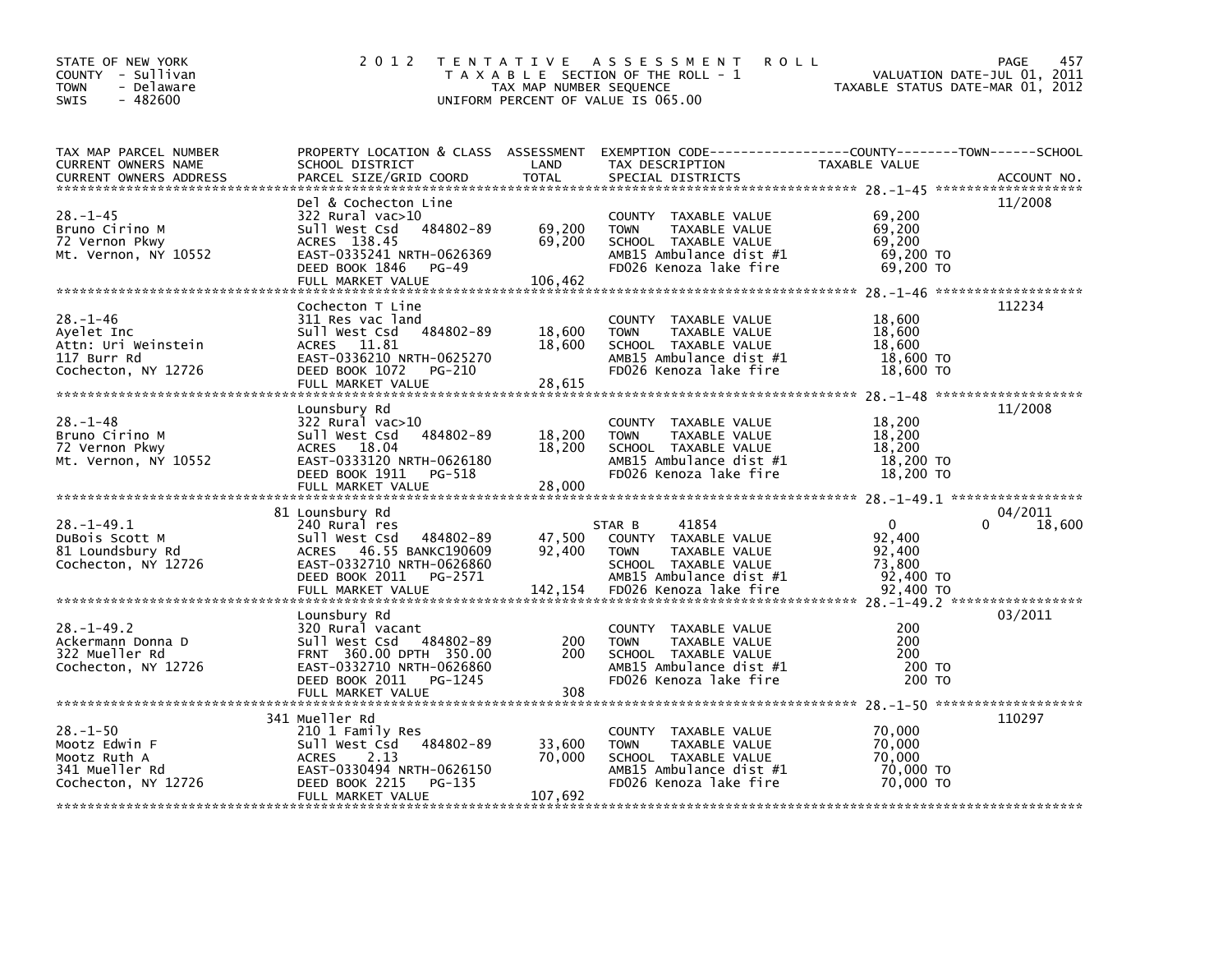| STATE OF NEW YORK<br>COUNTY - Sullivan<br><b>TOWN</b><br>- Delaware<br>$-482600$<br>SWIS             | 2 0 1 2                                                                                                                                                  | TAX MAP NUMBER SEQUENCE             | <b>ROLL</b><br>TENTATIVE ASSESSMENT<br>T A X A B L E SECTION OF THE ROLL - 1<br>UNIFORM PERCENT OF VALUE IS 065.00                                      | VALUATION DATE-JUL 01, 2011<br>TAXABLE STATUS DATE-MAR 01, 2012                                        | 458<br><b>PAGE</b> |
|------------------------------------------------------------------------------------------------------|----------------------------------------------------------------------------------------------------------------------------------------------------------|-------------------------------------|---------------------------------------------------------------------------------------------------------------------------------------------------------|--------------------------------------------------------------------------------------------------------|--------------------|
| TAX MAP PARCEL NUMBER<br>CURRENT OWNERS NAME<br><b>CURRENT OWNERS ADDRESS</b>                        | PROPERTY LOCATION & CLASS ASSESSMENT EXEMPTION CODE---------------COUNTY-------TOWN------SCHOOL<br>SCHOOL DISTRICT<br>PARCEL SIZE/GRID COORD             | LAND<br><b>TOTAL</b>                | TAX DESCRIPTION<br>SPECIAL DISTRICTS                                                                                                                    | TAXABLE VALUE                                                                                          | ACCOUNT NO.        |
|                                                                                                      | 25 Lounsbury Rd                                                                                                                                          |                                     |                                                                                                                                                         |                                                                                                        | 112880             |
| $28. - 1 - 51.1$<br>Ruppert Robert W Jr<br>Ruppert Helen C<br>25 Lounsbury Rd<br>Cochecton, NY 12726 | 270 Mfg housing<br>Sull West Csd<br>484802-89<br><b>ACRES</b><br>7.70<br>EAST-0331400 NRTH-0626160<br>DEED BOOK 1645<br>PG-611<br>FULL MARKET VALUE      | 25,000<br>88,000<br>135,385         | 41854<br>STAR B<br>COUNTY TAXABLE VALUE<br>TAXABLE VALUE<br><b>TOWN</b><br>SCHOOL TAXABLE VALUE<br>AMB15 Ambulance dist #1<br>FD026 Kenoza lake fire    | $\mathbf{0}$<br>88,000<br>88,000<br>69,400<br>88,000 TO<br>88,000 TO<br>28. -1-51.3 ****************** | 0<br>18,600        |
| $28. - 1 - 51.3$<br>Callanan Industries Inc<br>PO Box 15097<br>Albany, NY 12212-5097                 | Mueller Rd<br>720 Mine/quarry<br>Sull West Csd<br>484802-89<br>ACRES 35.60<br>EAST-0330160 NRTH-0626720<br>DEED BOOK 1754<br>PG-570<br>FULL MARKET VALUE | 70,600<br>70,600<br>108,615         | COUNTY TAXABLE VALUE<br><b>TOWN</b><br>TAXABLE VALUE<br>SCHOOL TAXABLE VALUE<br>AMB15 Ambulance dist #1<br>FD026 Kenoza lake fire                       | 70,600<br>70,600<br>70,600<br>70,600 TO<br>70,600 TO                                                   |                    |
|                                                                                                      | 374 Mueller Rd                                                                                                                                           |                                     |                                                                                                                                                         |                                                                                                        | 110757             |
| $28. - 1 - 51.4$<br>Loughrey Edward<br>Loughrey Debra<br>374 Mueller Rd<br>Cochecton, NY 12726       | 210 1 Family Res<br>Sull West Csd<br>484802-89<br>ACRES 16.28<br>EAST-0331423 NRTH-0626707<br>DEED BOOK 1955<br>PG-310<br>FULL MARKET VALUE              | 34,300<br>115,000<br>176,923        | 41854<br>STAR B<br>COUNTY TAXABLE VALUE<br><b>TOWN</b><br>TAXABLE VALUE<br>SCHOOL TAXABLE VALUE<br>AMB15 Ambulance dist #1<br>FD026 Kenoza lake fire    | $\mathbf{0}$<br>115,000<br>115,000<br>96.400<br>115,000 TO<br>115,000 TO                               | U<br>18,600        |
|                                                                                                      | 41 Lounsbury Rd                                                                                                                                          |                                     |                                                                                                                                                         |                                                                                                        |                    |
| $28. -1 - 51.5$<br>Mootz Thomas<br>Mootz Michelle<br>41 Lounsbury Rd<br>Cochecton, NY 12726          | 210 1 Family Res<br>484802-89<br>Sull West Csd<br><b>ACRES</b><br>4.33<br>EAST-0331788 NRTH-0626050<br>DEED BOOK 1358<br>PG-423<br>FULL MARKET VALUE     | 22,300 STAR B<br>108,000<br>166,154 | <b>VOL FIRE/A 41691</b><br>41854<br>COUNTY TAXABLE VALUE<br><b>TOWN</b><br>TAXABLE VALUE<br>SCHOOL TAXABLE VALUE<br>AMB15 Ambulance dist #1<br>1,860 EX | 1,860<br>1,860<br>$\Omega$<br>106,140<br>106,140<br>89,400<br>106,140 TO                               | 0<br>18,600<br>0   |
|                                                                                                      |                                                                                                                                                          |                                     | FD026 Kenoza lake fire                                                                                                                                  | 106,140 TO                                                                                             |                    |
|                                                                                                      |                                                                                                                                                          |                                     | 1.860 EX                                                                                                                                                |                                                                                                        |                    |
|                                                                                                      | 346 Mueller Rd                                                                                                                                           |                                     |                                                                                                                                                         | 28. -1-51. 6 *******************                                                                       | 08/2011            |
| $28. - 1 - 51.6$<br>Mutzek Paul R<br>362 Mueller Rd<br>Cochecton, NY 12726                           | 270 Mtg housing<br>Sull West Csd<br>484802-89<br><b>ACRES</b><br>3.38<br>EAST-0330834 NRTH-0626186<br>DEED BOOK 2011<br>PG-5600<br>FULL MARKET VALUE     | 39,900<br>56,700<br>87,231          | COUNTY TAXABLE VALUE<br><b>TAXABLE VALUE</b><br><b>TOWN</b><br>SCHOOL TAXABLE VALUE<br>AMB15 Ambulance dist #1<br>FD026 Kenoza lake fire                | 56,700<br>56,700<br>56,700<br>56,700 TO<br>56.700 TO                                                   |                    |
|                                                                                                      |                                                                                                                                                          |                                     |                                                                                                                                                         |                                                                                                        |                    |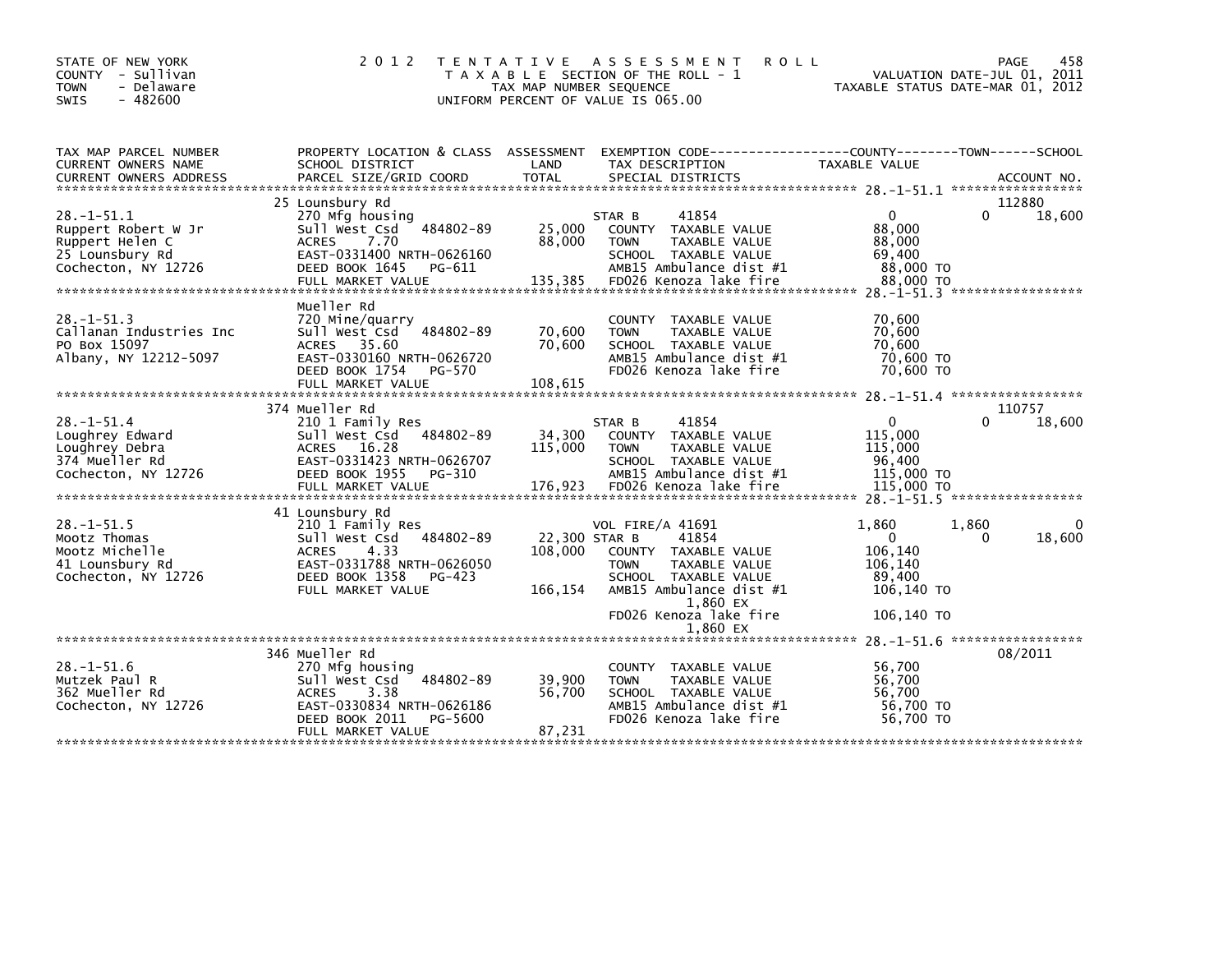| STATE OF NEW YORK<br>COUNTY - Sullivan<br><b>TOWN</b><br>- Delaware<br>$-482600$<br><b>SWIS</b>      | 2 0 1 2                                                                                                                                                                         | T E N T A T I V E<br>TAX MAP NUMBER SEQUENCE<br>UNIFORM PERCENT OF VALUE IS 065.00 | A S S E S S M E N T<br>T A X A B L E SECTION OF THE ROLL - 1                                                                                | <b>ROLL</b><br>TAXABLE STATUS DATE-MAR 01, 2012      | 459<br>PAGE<br>VALUATION DATE-JUL 01, 2011 |
|------------------------------------------------------------------------------------------------------|---------------------------------------------------------------------------------------------------------------------------------------------------------------------------------|------------------------------------------------------------------------------------|---------------------------------------------------------------------------------------------------------------------------------------------|------------------------------------------------------|--------------------------------------------|
| TAX MAP PARCEL NUMBER<br><b>CURRENT OWNERS NAME</b>                                                  | PROPERTY LOCATION & CLASS ASSESSMENT<br>SCHOOL DISTRICT                                                                                                                         | LAND                                                                               | EXEMPTION CODE-----------------COUNTY-------TOWN------SCHOOL<br>TAX DESCRIPTION                                                             | TAXABLE VALUE                                        |                                            |
| $28. - 1 - 51.7$<br>Mutzek Paul<br>Mutzek Szafranski Carina<br>362 Mueller Rd<br>Cochecton, NY 12726 | 362 Mueller Rd<br>210 1 Family Res<br>Sull West Csd<br>484802-89<br>1.95<br><b>ACRES</b><br>EAST-0330972 NRTH-0626532<br>DEED BOOK 2192<br>PG-66<br>FULL MARKET VALUE           | 19,500<br>93,500<br>143,846                                                        | COUNTY TAXABLE VALUE<br>TAXABLE VALUE<br><b>TOWN</b><br>SCHOOL TAXABLE VALUE<br>AMB15 Ambulance dist #1<br>FD026 Kenoza lake fire           | 93,500<br>93,500<br>93,500<br>93,500 TO<br>93,500 TO | 110557                                     |
| $28. - 1 - 52$<br>Pavlak Michael<br>Pavlak Loretta<br>2321 Glenmore Cir<br>Sun City Center, FL 33573 | 384 Mueller Rd<br>210 1 Family Res<br>484802-89<br>Sull West Csd<br>ACRES 19.30<br>EAST-0331500 NRTH-0627470<br>DEED BOOK 3253<br>PG-275                                        | 64,300<br>89,400                                                                   | COUNTY TAXABLE VALUE<br>TAXABLE VALUE<br><b>TOWN</b><br>SCHOOL TAXABLE VALUE<br>AMB15 Ambulance dist #1<br>FD026 Kenoza lake fire           | 89,400<br>89,400<br>89,400<br>89,400 TO<br>89,400 TO | 112125                                     |
| $28 - 1 - 53$<br>Conklin Stephen<br>PO Box 109<br>HURLEYVILLE, NY 12747                              | 404 Mueller Rd<br>260 Seasonal res<br>Sull West Csd 484802-89<br>70.00 DPTH 100.00<br><b>FRNT</b><br>EAST-0330950 NRTH-0627640<br>DEED BOOK 3456<br>PG-122                      | 2,600<br>8,000                                                                     | COUNTY TAXABLE VALUE<br>TAXABLE VALUE<br><b>TOWN</b><br>SCHOOL TAXABLE VALUE<br>AMB15 Ambulance dist #1<br>FD026 Kenoza lake fire           | 8,000<br>8,000<br>8,000<br>$8,000$ TO<br>8,000 TO    | 01/2010                                    |
| $28. - 1 - 54$<br>Conklin Stephen<br>PO Box 109<br>Hurleyville, NY 12747                             | 406 Mueller Rd<br>312 Vac w/imprv<br>484802-89<br>Sull West Csd<br>FRNT 70.00 DPTH 100.00<br>EAST-0330940 NRTH-0627700<br>DEED BOOK 3456<br>PG-125                              | 8,300<br>9,000                                                                     | COUNTY TAXABLE VALUE<br>TAXABLE VALUE<br><b>TOWN</b><br>SCHOOL TAXABLE VALUE<br>AMB15 Ambulance dist #1<br>FD026 Kenoza lake fire           | 9,000<br>9,000<br>9,000<br>$9,000$ TO<br>$9.000$ TO  | 04/2008                                    |
| $28. - 1 - 55$<br>Paszkiewicz Stasia<br>Guziczek Helen<br>19541 Dorr Rd<br>Altoona, FL 32702         | 408 Mueller Rd<br>210 1 Family Res<br>Sull West Csd 484802-89<br><b>FRNT</b><br>70.00 DPTH 100.00<br>EAST-0330930 NRTH-0627760<br>PG-139<br>DEED BOOK 3608<br>FULL MARKET VALUE | 8,300<br>45,800<br>70,462                                                          | <b>COUNTY</b><br>TAXABLE VALUE<br><b>TOWN</b><br>TAXABLE VALUE<br>SCHOOL TAXABLE VALUE<br>AMB15 Ambulance dist #1<br>FD026 Kenoza lake fire | 45,800<br>45,800<br>45.800<br>45,800 TO<br>45,800 TO | 01/2010                                    |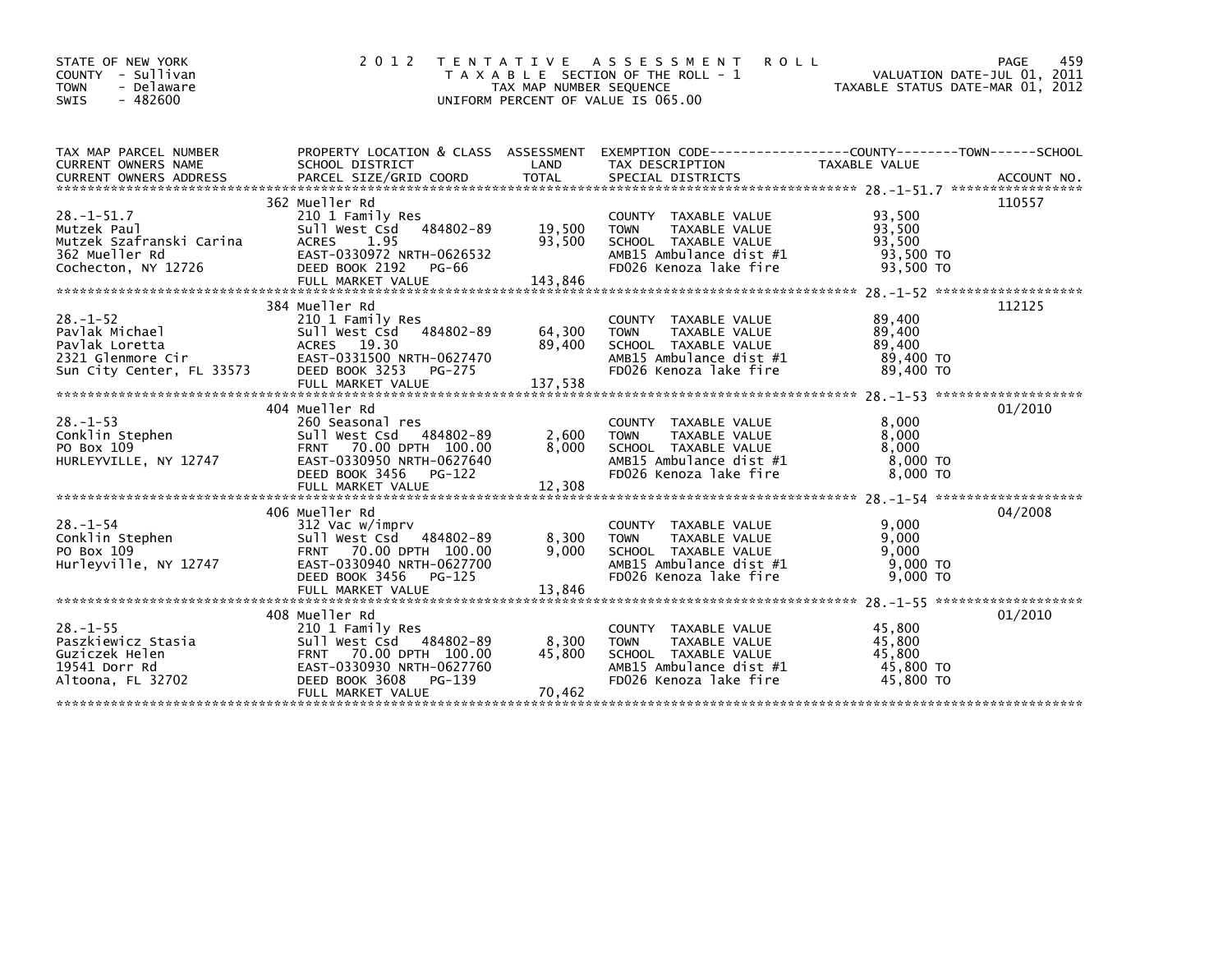| STATE OF NEW YORK<br>COUNTY - Sullivan<br>- Delaware<br><b>TOWN</b><br>SWIS<br>$-482600$    | 2 0 1 2                                                                                                                                                                                           | <b>ROLL</b><br>T E N T A T I V E<br>A S S E S S M E N T<br>T A X A B L E SECTION OF THE ROLL - 1<br>TAX MAP NUMBER SEQUENCE<br>UNIFORM PERCENT OF VALUE IS 065.00                                                                                  | 460<br>PAGE<br>VALUATION DATE-JUL 01, 2011<br>TAXABLE STATUS DATE-MAR 01, 2012                                                                              |
|---------------------------------------------------------------------------------------------|---------------------------------------------------------------------------------------------------------------------------------------------------------------------------------------------------|----------------------------------------------------------------------------------------------------------------------------------------------------------------------------------------------------------------------------------------------------|-------------------------------------------------------------------------------------------------------------------------------------------------------------|
| TAX MAP PARCEL NUMBER<br>CURRENT OWNERS NAME                                                | PROPERTY LOCATION & CLASS ASSESSMENT<br>SCHOOL DISTRICT                                                                                                                                           | LAND<br>TAX DESCRIPTION                                                                                                                                                                                                                            | TAXABLE VALUE                                                                                                                                               |
| $28. - 1 - 56$<br>Haas Gregory R<br>PO Box 11<br>Kenoza Lake, NY 12750                      | 410 Mueller Rd<br>210 1 Family Res<br>Sull West Csd 484802-89<br>FRNT 125.00 DPTH 100.00<br><b>BANK C20156</b><br>EAST-0330894 NRTH-0627824<br>DEED BOOK 2010<br>PG-59326<br>FULL MARKET VALUE    | 41854<br>STAR B<br>7,500<br>COUNTY<br>TAXABLE VALUE<br>TAXABLE VALUE<br>64,452<br><b>TOWN</b><br>SCHOOL TAXABLE VALUE<br>AMB15 Ambulance dist #1<br>FD026 Kenoza lake fire<br>99,157                                                               | 11/2010<br>18,600<br>$\Omega$<br>0<br>64,452<br>64,452<br>45,852<br>64,452 TO<br>64,452 TO                                                                  |
| $28. - 1 - 57$<br>Franco Steven<br>Franco Emily A<br>14 New St<br>Port Washington, NY 11050 | 422 Mueller Rd<br>280 Res Multiple<br>Sull West Csd<br>484802-89<br>ACRES 17.00<br>EAST-0331620 NRTH-0628150<br>DEED BOOK 2675<br>PG-352<br>FULL MARKET VALUE                                     | <b>COUNTY</b><br>TAXABLE VALUE<br>44,500<br><b>TAXABLE VALUE</b><br><b>TOWN</b><br>103,700<br>SCHOOL TAXABLE VALUE<br>AMB15 Ambulance dist #1<br>FD026 Kenoza lake fire<br>159,538                                                                 | 111391<br>103,700<br>103,700<br>103,700<br>103,700 TO<br>103,700 TO                                                                                         |
| $28 - 1 - 58.1$<br>Haugen Kevin<br>436 Muller Rd<br>PO Box 322<br>Kenoza Lake, NY 12750     | 436 Mueller Rd<br>210 1 Family Res<br>484802-89<br>Sull West Csd<br><b>ACRES</b><br>6.00<br>EAST-0331113 NRTH-0628435<br>DEED BOOK 1759<br>PG-252<br>FULL MARKET VALUE                            | 89 PCT OF VALUE USED FOR EXEMPTION PURPOSES<br>COMBAT VET 41131<br>26,000 STAR B<br>41854<br>56,900<br>COUNTY TAXABLE VALUE<br>TAXABLE VALUE<br><b>TOWN</b><br>SCHOOL TAXABLE VALUE<br>87,538<br>AMB15 Ambulance dist #1<br>FD026 Kenoza lake fire | 12,660<br>12,660<br>18,600<br>$\Omega$<br>$\Omega$<br>44.240<br>44.240<br>38,300<br>56,900 TO<br>56,900 TO                                                  |
| $28. - 1 - 59$<br>Warren Barbara C<br>PO Box 94<br>Kenoza Lake, NY 12750                    | 446 Mueller Rd<br>210 1 Family Res<br>484802-89<br>Sull West Csd<br>FRNT 133.02 DPTH 318.00<br>0.79<br><b>ACRES</b><br>EAST-0330940 NRTH-0628670<br>DEED BOOK 3264<br>PG-437<br>FULL MARKET VALUE | 41800<br>AGED-CTS<br>41834<br>13,000 STAR EN<br>31,900<br>COUNTY TAXABLE VALUE<br>TAXABLE VALUE<br><b>TOWN</b><br>SCHOOL TAXABLE VALUE<br>AMB15 Ambulance dist #1<br>49.077<br>FD026 Kenoza lake fire                                              | 112785<br>15,950<br>15,950<br>15,950<br>15,950<br>$\Omega$<br>0<br>15,950<br>15,950<br>$\Omega$<br>31,900 TO<br>31,900 TO<br>28. -1-60.1 ****************** |
| $28. - 1 - 60.1$<br>Alexy Cornelius<br>PO Box 609<br>Jeffersonville, NY 12748               | Mueller Rd<br>311 Res vac land<br>484802-89<br>Sull West Csd<br><b>ACRES</b><br>1.00<br>EAST-0330810 NRTH-0628810<br>DEED BOOK 2057<br>PG-675<br>FULL MARKET VALUE                                | TAXABLE VALUE<br>COUNTY<br>10.000<br><b>TOWN</b><br>TAXABLE VALUE<br>10.000<br>SCHOOL TAXABLE VALUE<br>AMB15 Ambulance dist #1<br>FD026 Kenoza lake fire<br>15,385                                                                                 | 112221<br>10,000<br>10,000<br>10.000<br>10,000 TO<br>10,000 TO                                                                                              |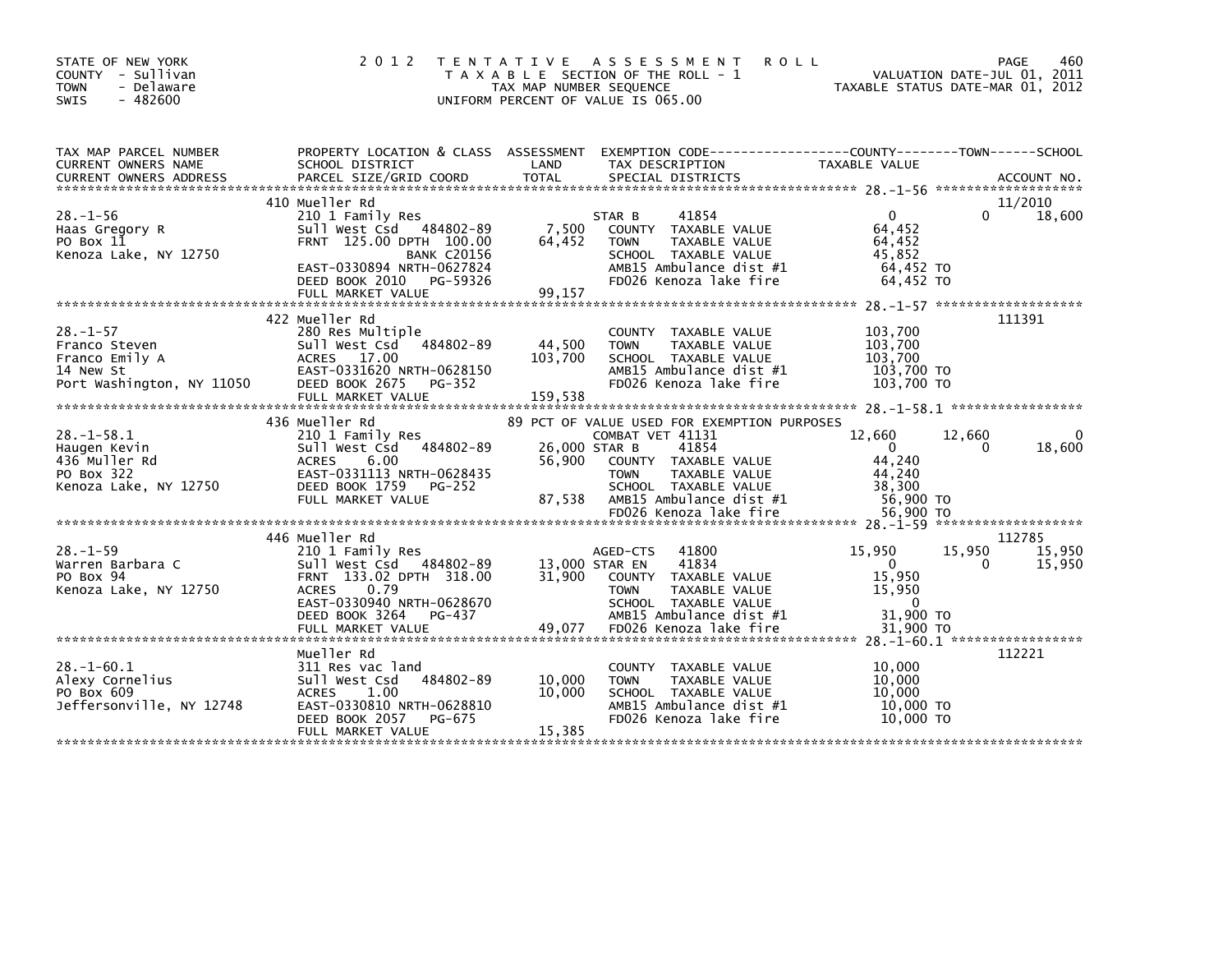| STATE OF NEW YORK<br>COUNTY - Sullivan<br>- Delaware<br>TOWN<br><b>SWIS</b><br>$-482600$                          | 2 0 1 2                                                                                                                                                                    | T E N T A T I V E<br>TAX MAP NUMBER SEQUENCE | A S S E S S M E N T<br><b>ROLL</b><br>T A X A B L E SECTION OF THE ROLL - 1<br>UNIFORM PERCENT OF VALUE IS 065.00                                              | TAXABLE STATUS DATE-MAR 01, 2012                                              | 461<br><b>PAGE</b><br>VALUATION DATE-JUL 01, 2011 |
|-------------------------------------------------------------------------------------------------------------------|----------------------------------------------------------------------------------------------------------------------------------------------------------------------------|----------------------------------------------|----------------------------------------------------------------------------------------------------------------------------------------------------------------|-------------------------------------------------------------------------------|---------------------------------------------------|
| TAX MAP PARCEL NUMBER<br>CURRENT OWNERS NAME                                                                      | SCHOOL DISTRICT                                                                                                                                                            | LAND                                         | PROPERTY LOCATION & CLASS ASSESSMENT EXEMPTION CODE----------------COUNTY-------TOWN-----SCHOOL<br>TAX DESCRIPTION                                             | TAXABLE VALUE                                                                 |                                                   |
|                                                                                                                   | 5821 State Route 52                                                                                                                                                        |                                              |                                                                                                                                                                |                                                                               | 110514                                            |
| $28. - 1 - 60.2$<br>Metzinger August<br>Metzinger Faith<br>5821 State Route 52<br>PO Box 17                       | 283 Res w/Comuse<br>484802-89<br>Sull West Csd<br>FRNT 116.20 DPTH 253.89<br>EAST-0330680 NRTH-0628830<br>DEED BOOK 1374 PG-347                                            | 21,600<br>93,500                             | 41854<br>STAR B<br>COUNTY TAXABLE VALUE<br><b>TOWN</b><br>TAXABLE VALUE<br>SCHOOL TAXABLE VALUE<br>AMB15 Ambulance dist #1                                     | $\mathbf{0}$<br>93,500<br>93,500<br>74,900<br>93,500 TO                       | $\Omega$<br>18,600                                |
|                                                                                                                   | State Route 52                                                                                                                                                             |                                              |                                                                                                                                                                |                                                                               |                                                   |
| $28. - 1 - 60.3$<br>Dermont Mark<br>Dermont Donna<br>PO Box 23                                                    | 311 Res vac land<br>484802-89<br>Sull West Csd<br>1.34 BANKN140687<br>ACRES<br>EAST-0330530 NRTH-0628890                                                                   | 6,700<br>6,700                               | COUNTY TAXABLE VALUE<br>TAXABLE VALUE<br><b>TOWN</b><br>SCHOOL TAXABLE VALUE<br>AMB15 Ambulance dist #1                                                        | 6,700<br>6,700<br>6,700<br>6,700 TO                                           |                                                   |
| Kenoza Lake, NY 12750-0023                                                                                        | DEED BOOK 1829<br>PG-18<br>FULL MARKET VALUE                                                                                                                               | 10,308                                       | FD026 Kenoza lake fire                                                                                                                                         | 6,700 TO                                                                      |                                                   |
|                                                                                                                   |                                                                                                                                                                            |                                              |                                                                                                                                                                |                                                                               |                                                   |
| $28. - 1 - 60.4$<br>Northern Chios Society<br>of Pelineon Inc.<br>413 white Oak Rd<br>Palisades, NY 10964         | 435 Mueller Rd<br>220 2 Family Res<br>Sull West Csd<br>484802-89<br>ACRES 28.94<br>EAST-0330570 NRTH-0627950<br>DEED BOOK 898<br>PG-00186<br>FULL MARKET VALUE             | 73,000<br>227,273<br>349,651                 | <b>COUNTY</b><br>TAXABLE VALUE<br>TAXABLE VALUE<br><b>TOWN</b><br>SCHOOL TAXABLE VALUE<br>AMB15 Ambulance dist #1<br>FD026 Kenoza lake fire                    | 227,273<br>227,273<br>227,273<br>227,273 TO<br>227,273 TO                     | 112097                                            |
|                                                                                                                   |                                                                                                                                                                            |                                              |                                                                                                                                                                |                                                                               |                                                   |
| $28. - 1 - 61$<br>Dermont Mark<br>Dermont Donna<br>5835 State Route 52<br>PO Box 23<br>Kenoza Lake, NY 12750-0023 | 5835 State Route 52<br>210 1 Family Res<br>Sull West Csd 484802-89<br>FRNT 125.00 DPTH 140.00<br>EAST-0330370 NRTH-0628910<br>DEED BOOK 1829<br>PG-18<br>FULL MARKET VALUE | 16,000 STAR B<br>83,200<br>128,000           | COMBAT VET 41131<br>41854<br>COUNTY TAXABLE VALUE<br><b>TOWN</b><br>TAXABLE VALUE<br>SCHOOL TAXABLE VALUE<br>AMB15 Ambulance dist #1                           | 20,800<br>20,800<br>$\overline{0}$<br>62,400<br>62,400<br>64,600<br>83,200 TO | 0<br>18,600<br>$\Omega$                           |
|                                                                                                                   |                                                                                                                                                                            |                                              | FD026 Kenoza lake fire                                                                                                                                         | 83.200 TO                                                                     |                                                   |
|                                                                                                                   |                                                                                                                                                                            |                                              |                                                                                                                                                                |                                                                               |                                                   |
| $28. - 1 - 62.1$<br>Ruppert Richard A<br>5847 State Route 52<br>PO Box 43<br>Kenoza Lake, NY 12750                | 5847 State Route 52<br>210 1 Family Res<br>484802-89<br>Sull West Csd<br>1.92<br>ACRES<br>EAST-0330090 NRTH-0628690<br>DEED BOOK 897<br>PG-00147<br>FULL MARKET VALUE      | 32,600<br>87,500<br>134,615                  | STAR B<br>41854<br>TAXABLE VALUE<br><b>COUNTY</b><br><b>TOWN</b><br>TAXABLE VALUE<br>SCHOOL TAXABLE VALUE<br>AMB15 Ambulance dist #1<br>FD026 Kenoza lake fire | $\mathbf{0}$<br>87,500<br>87,500<br>68,900<br>87,500 TO<br>87,500 TO          | 112352<br>$\Omega$<br>18,600                      |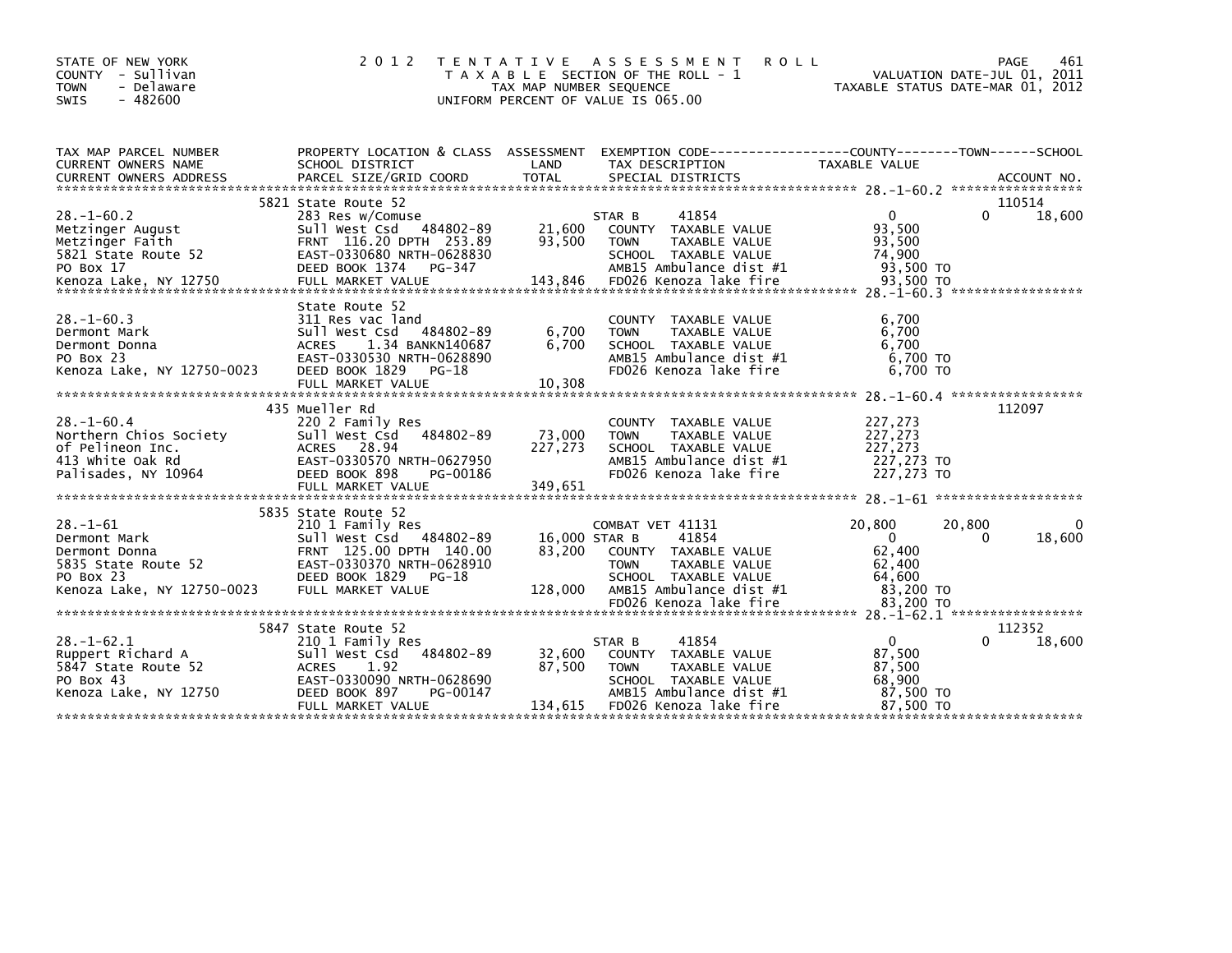| STATE OF NEW YORK<br>COUNTY - Sullivan<br>- Delaware<br><b>TOWN</b><br>$-482600$<br><b>SWIS</b>                   | 2 0 1 2                                                                                                                                                            | T E N T A T I V E<br>TAX MAP NUMBER SEQUENCE | A S S E S S M E N T<br><b>ROLL</b><br>T A X A B L E SECTION OF THE ROLL - 1<br>UNIFORM PERCENT OF VALUE IS 065.00                                      | VALUATION DATE-JUL 01, 2011<br>TAXABLE STATUS DATE-MAR 01, 2012             | PAGE<br>462                       |
|-------------------------------------------------------------------------------------------------------------------|--------------------------------------------------------------------------------------------------------------------------------------------------------------------|----------------------------------------------|--------------------------------------------------------------------------------------------------------------------------------------------------------|-----------------------------------------------------------------------------|-----------------------------------|
| TAX MAP PARCEL NUMBER<br>CURRENT OWNERS NAME                                                                      | SCHOOL DISTRICT                                                                                                                                                    | LAND                                         | PROPERTY LOCATION & CLASS ASSESSMENT EXEMPTION CODE----------------COUNTY-------TOWN-----SCHOOL<br>TAX DESCRIPTION                                     | TAXABLE VALUE                                                               |                                   |
| $28. - 1 - 62.2$<br>Dermont Mark<br>Dermont Donna<br>PO Box 23<br>Kenoza Lake, NY 127500023                       | State Route 52<br>311 Res vac land<br>484802-89<br>Sull West Csd<br><b>ACRES</b><br>1.00<br>EAST-0330340 NRTH-0628610<br>DEED BOOK 1829 PG-18                      | 5,000<br>5,000                               | <b>COUNTY</b><br>TAXABLE VALUE<br>TAXABLE VALUE<br><b>TOWN</b><br>SCHOOL TAXABLE VALUE<br>AMB15 Ambulance dist #1<br>FD026 Kenoza lake fire            | 5,000<br>5,000<br>5,000<br>5,000 TO<br>5,000 TO                             |                                   |
| $28. - 1 - 62.3$<br>Gargiulo Anthony<br>5843 State Route 52<br>PO Box 324<br>Kenoza Lake, NY 12750                | 5843 State Route 52<br>210 1 Family Res<br>484802-89<br>Sull West Csd<br>2.18<br>ACRES<br>EAST-0330240 NRTH-0628710<br>DEED BOOK 846<br>PG-15<br>FULL MARKET VALUE | 79,000<br>121,538                            | COMBAT VET 41131<br>41834<br>20,180 STAR EN<br>COUNTY TAXABLE VALUE<br>TAXABLE VALUE<br><b>TOWN</b><br>SCHOOL TAXABLE VALUE<br>AMB15 Ambulance dist #1 | 19,750<br>19,750<br>$\mathbf{0}$<br>59,250<br>59,250<br>40,440<br>79,000 TO | 110950<br>$\Omega$<br>38,560<br>0 |
| $28. - 1 - 63$<br>Capasso Assunta<br>209 Cliff Street<br>Cliffside Park, NJ 07010-1408 EAST-0329680 NRTH-0628280  | 5863 State Route 52<br>210 1 Family Res<br>Sull West Csd<br>484802-89<br>ACRES 16.91<br>DEED BOOK 3556<br>PG-396<br>FULL MARKET VALUE                              | 41,000<br>79,000<br>121,538                  | COUNTY TAXABLE VALUE<br>TAXABLE VALUE<br><b>TOWN</b><br>SCHOOL TAXABLE VALUE<br>AMB15 Ambulance dist #1<br>FD026 Kenoza lake fire                      | 79,000<br>79,000<br>79,000<br>79,000 TO<br>79,000 TO                        | 02/2010                           |
| $28. - 1 - 64$<br>Dipasqua Salvatore<br>Tubito Nicholas<br>521 Morse Ave<br>Ridgefield, NJ 07557                  | 5867 State Route 52<br>$215$ 1 Fam Res w/<br>Sull West Csd<br>484802-89<br>FRNT 108.00 DPTH 165.00<br>EAST-0329580 NRTH-0628930<br>DEED BOOK 2243<br>PG-359        | 16,200<br>69,260                             | TAXABLE VALUE<br><b>COUNTY</b><br>TAXABLE VALUE<br><b>TOWN</b><br>SCHOOL TAXABLE VALUE<br>AMB15 Ambulance dist #1<br>FD026 Kenoza lake fire            | 69,260<br>69,260<br>69,260<br>69,260 TO<br>69,260 TO                        | 05/2010                           |
| $28. - 1 - 65.1$<br>Stagl Richard H<br>Stagl Albert C<br>5924 State Route 52<br>PO Box 7<br>Kenoza Lake, NY 12750 | 5873 State Route 52<br>270 Mfg housing<br>484802-89<br>Sull West Csd<br>ACRES 55.66<br>EAST-0328970 NRTH-0628810<br>DEED BOOK 3507<br>PG-359<br>FULL MARKET VALUE  | 70,200<br>86,282<br>132,742                  | <b>COUNTY</b><br>TAXABLE VALUE<br>TAXABLE VALUE<br><b>TOWN</b><br>SCHOOL TAXABLE VALUE<br>AMB15 Ambulance dist #1<br>FD026 Kenoza lake fire            | 86,282<br>86,282<br>86,282<br>86,282 TO<br>86,282 TO                        | 112730                            |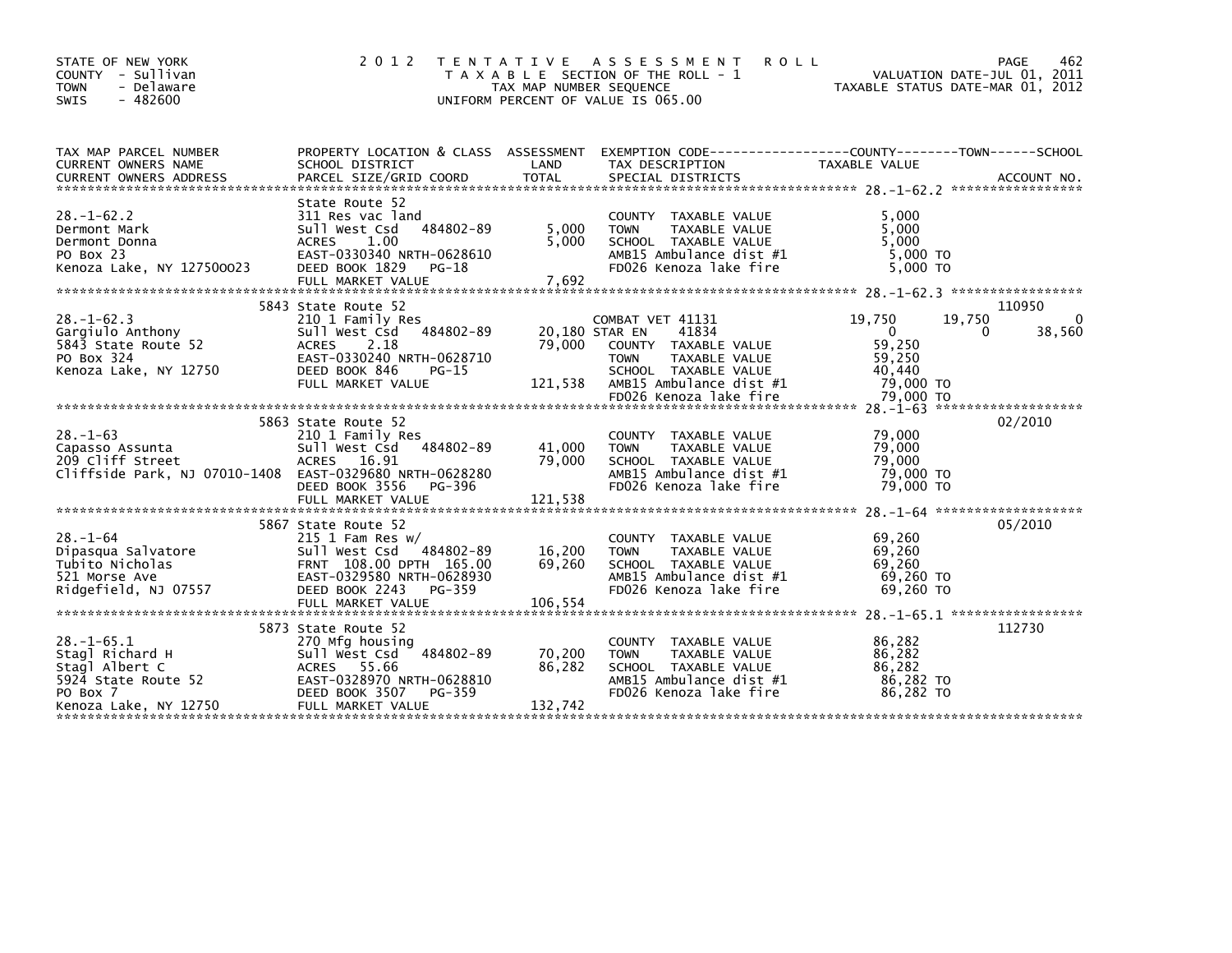| STATE OF NEW YORK<br>COUNTY - Sullivan<br><b>TOWN</b><br>- Delaware<br>SWIS<br>$-482600$         | 2 0 1 2                                                                                                                                                           | TAX MAP NUMBER SEQUENCE            | TENTATIVE ASSESSMENT<br><b>ROLL</b><br>T A X A B L E SECTION OF THE ROLL - 1<br>UNIFORM PERCENT OF VALUE IS 065.00                                             | TAXABLE STATUS DATE-MAR 01, 2012                                           | 463<br>PAGE<br>VALUATION DATE-JUL 01, 2011 |
|--------------------------------------------------------------------------------------------------|-------------------------------------------------------------------------------------------------------------------------------------------------------------------|------------------------------------|----------------------------------------------------------------------------------------------------------------------------------------------------------------|----------------------------------------------------------------------------|--------------------------------------------|
| TAX MAP PARCEL NUMBER<br>CURRENT OWNERS NAME<br><b>CURRENT OWNERS ADDRESS</b>                    | PROPERTY LOCATION & CLASS ASSESSMENT<br>SCHOOL DISTRICT<br>PARCEL SIZE/GRID COORD                                                                                 | LAND<br><b>TOTAL</b>               | EXEMPTION        CODE-----------------COUNTY-------TOWN------SCHOOL<br>TAX DESCRIPTION<br>SPECIAL DISTRICTS                                                    | <b>TAXABLE VALUE</b>                                                       | ACCOUNT NO.                                |
|                                                                                                  | 5899 State Route 52                                                                                                                                               |                                    | 89 PCT OF VALUE USED FOR EXEMPTION PURPOSES                                                                                                                    |                                                                            | 112729                                     |
| $28. - 1 - 65.3$<br>Stagl Albert C<br>5899 State Route 52<br>PO Box 115<br>Kenoza Lake, NY 12750 | 210 1 Family Res<br>484802-89<br>Sull West Csd<br>8.20<br><b>ACRES</b><br>EAST-0328480 NRTH-0628850<br>DEED BOOK 722<br>PG-00740<br>FULL MARKET VALUE             | 28,200 STAR B<br>76,000<br>116,923 | 41121<br>WAR VET<br>41854<br>COUNTY TAXABLE VALUE<br><b>TOWN</b><br>TAXABLE VALUE<br>SCHOOL TAXABLE VALUE<br>AMB15 Ambulance dist #1<br>FD026 Kenoza lake fire | 10,146<br>$\Omega$<br>65,854<br>65,854<br>57,400<br>76,000 TO<br>76,000 TO | 10,146<br>0<br>18,600<br>0                 |
|                                                                                                  |                                                                                                                                                                   |                                    |                                                                                                                                                                |                                                                            |                                            |
| $28. - 1 - 65.4$                                                                                 | 5924 State Route 52<br>210 1 Family Res                                                                                                                           |                                    | 41854<br>STAR B                                                                                                                                                | $\mathbf 0$                                                                | 112681<br>18,600                           |
| Stagl Richard<br>5924 State Route 52<br>PO Box 7<br>Kenoza Lake, NY 12750                        | 484802-89<br>Sull West Csd<br>3.00<br><b>ACRES</b><br>EAST-0327990 NRTH-0629210<br>DEED BOOK 778<br>PG-138                                                        | 21,000<br>72,500                   | COUNTY TAXABLE VALUE<br><b>TOWN</b><br>TAXABLE VALUE<br>SCHOOL TAXABLE VALUE<br>AMB15 Ambulance dist #1                                                        | 72,500<br>72,500<br>53,900<br>72,500 TO                                    |                                            |
|                                                                                                  |                                                                                                                                                                   |                                    |                                                                                                                                                                |                                                                            |                                            |
| $28. -1 - 65.5$<br>Sullivan Concrete Inc.<br>420 Bernas Rd<br>Cochecton, NY 12726                | 5953 State Route 52<br>710 Manufacture<br>Sull West Csd<br>484802-89<br>ACRES 12.38<br>EAST-0328284 NRTH-0627937<br>DEED BOOK 2007<br>PG-114<br>FULL MARKET VALUE | 36,000<br>150,000<br>230,769       | COUNTY TAXABLE VALUE<br>TAXABLE VALUE<br><b>TOWN</b><br>SCHOOL TAXABLE VALUE<br>AMB15 Ambulance dist #1<br>FD026 Kenoza lake fire                              | 150,000<br>150,000<br>150,000<br>150,000 TO<br>150,000 TO                  |                                            |
|                                                                                                  |                                                                                                                                                                   |                                    |                                                                                                                                                                |                                                                            | $28. -1 - 65.6$ *******************        |
| $28. - 1 - 65.6$<br>Stagl Richard H<br>5924 State Route 52<br>PO Box 7<br>Kenoza Lake, NY 12750  | State Route 52<br>720 Mine/quarry<br>484802-89<br>Sull West Csd<br><b>ACRES</b><br>5.05<br>EAST-0328970 NRTH-0628810<br>DEED BOOK 3507<br>PG-354                  | 15,150<br>15,150                   | COUNTY TAXABLE VALUE<br>TAXABLE VALUE<br><b>TOWN</b><br>SCHOOL TAXABLE VALUE<br>AMB15 Ambulance dist #1<br>FD026 Kenoza lake fire                              | 15,150<br>15,150<br>15,150<br>15,150 TO<br>15,150 TO                       | 112730                                     |
|                                                                                                  | 6045 State Route 52                                                                                                                                               |                                    |                                                                                                                                                                |                                                                            |                                            |
| $28. - 1 - 66$<br>Callanan Industries Inc.<br>PO Box 15097<br>Albany, NY 12212-5097              | 720 Mine/quarry<br>484802-89<br>Sull West Csd<br>ACRES 67.00<br>EAST-0328410 NRTH-0627080<br>DEED BOOK 1754<br>PG-570                                             | 111,500<br>225,700                 | COUNTY<br>TAXABLE VALUE<br>TAXABLE VALUE<br><b>TOWN</b><br>SCHOOL TAXABLE VALUE<br>AMB15 Ambulance dist #1<br>FD026 Kenoza lake fire                           | 225,700<br>225,700<br>225,700<br>225,700 TO<br>225,700 TO                  |                                            |
|                                                                                                  | FULL MARKET VALUE                                                                                                                                                 | 347,231                            |                                                                                                                                                                |                                                                            |                                            |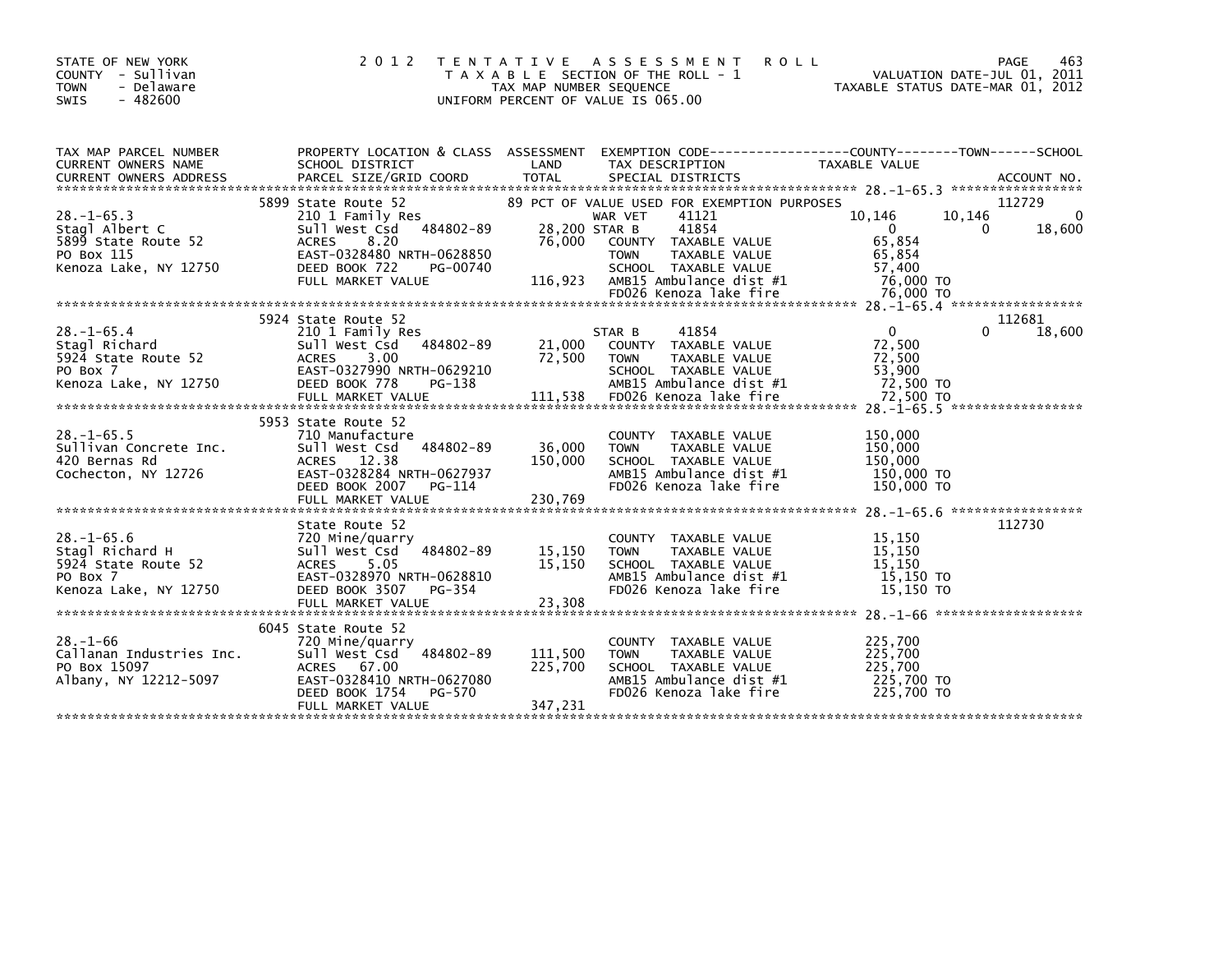| STATE OF NEW YORK<br>COUNTY - Sullivan<br><b>TOWN</b><br>- Delaware<br>$-482600$<br><b>SWIS</b> | 2012                                                                                           | TAX MAP NUMBER SEQUENCE | TENTATIVE ASSESSMENT<br><b>ROLL</b><br>T A X A B L E SECTION OF THE ROLL - 1<br>UNIFORM PERCENT OF VALUE IS 065.00 | VALUATION DATE-JUL 01, 2011<br>TAXABLE STATUS DATE-MAR 01, 2012 | 464<br>PAGE |
|-------------------------------------------------------------------------------------------------|------------------------------------------------------------------------------------------------|-------------------------|--------------------------------------------------------------------------------------------------------------------|-----------------------------------------------------------------|-------------|
| TAX MAP PARCEL NUMBER                                                                           | PROPERTY LOCATION & CLASS ASSESSMENT EXEMPTION CODE---------------COUNTY-------TOWN-----SCHOOL |                         |                                                                                                                    |                                                                 |             |
| CURRENT OWNERS NAME<br>CURRENT OWNERS ADDRESS                                                   | SCHOOL DISTRICT<br>PARCEL SIZE/GRID COORD                                                      | LAND<br><b>TOTAL</b>    | TAX DESCRIPTION<br>SPECIAL DISTRICTS                                                                               | TAXABLE VALUE                                                   | ACCOUNT NO. |
|                                                                                                 |                                                                                                |                         |                                                                                                                    |                                                                 |             |
|                                                                                                 | State Route 52                                                                                 |                         |                                                                                                                    |                                                                 | 110278      |
| $28. - 1 - 67$                                                                                  | 311 Res vac land                                                                               |                         | COUNTY TAXABLE VALUE                                                                                               | 400                                                             |             |
| Wahl Roland                                                                                     | Sull West Csd 484802-89                                                                        | 400                     | <b>TOWN</b><br>TAXABLE VALUE                                                                                       | 400                                                             |             |
| Wahl Susan                                                                                      | 90.00 DPTH 80.00<br><b>FRNT</b>                                                                | 400                     | SCHOOL TAXABLE VALUE                                                                                               | 400                                                             |             |
| 225 Bavarian Hill Rd                                                                            | EAST-0327230 NRTH-0626560                                                                      |                         | AMB15 Ambulance dist #1                                                                                            | 400 TO                                                          |             |
| Beach Lake, PA 18405                                                                            | DEED BOOK 1786<br>PG-059                                                                       |                         | FD026 Kenoza lake fire                                                                                             | 400 TO                                                          |             |
|                                                                                                 | FULL MARKET VALUE                                                                              | 615                     |                                                                                                                    |                                                                 |             |
|                                                                                                 |                                                                                                |                         |                                                                                                                    |                                                                 |             |
| $28. - 1 - 68$                                                                                  | State Route 52<br>311 Res vac land                                                             |                         | COUNTY TAXABLE VALUE                                                                                               | 3,500                                                           | 112711      |
| Snedeker Mildred                                                                                | 484802-89<br>Sull West Csd                                                                     | 3,500                   | <b>TOWN</b><br>TAXABLE VALUE                                                                                       | 3,500                                                           |             |
| 6054 State Route 52                                                                             | 1.70<br><b>ACRES</b>                                                                           | 3,500                   | SCHOOL TAXABLE VALUE                                                                                               | 3,500                                                           |             |
| Cochecton, NY 12726                                                                             | EAST-0327070 NRTH-0626690                                                                      |                         | AMB15 Ambulance dist #1                                                                                            | 3,500 TO                                                        |             |
|                                                                                                 | DEED BOOK 807<br>PG-1063                                                                       |                         | FD026 Kenoza lake fire                                                                                             | 3.500 TO                                                        |             |
|                                                                                                 | FULL MARKET VALUE                                                                              | 5,385                   |                                                                                                                    |                                                                 |             |
|                                                                                                 |                                                                                                |                         |                                                                                                                    |                                                                 |             |
|                                                                                                 | State Route 52                                                                                 |                         |                                                                                                                    |                                                                 | 112746      |
| $28. - 1 - 69.1$                                                                                | 311 Res vac land                                                                               |                         | COUNTY TAXABLE VALUE                                                                                               | 18,200                                                          |             |
| Stagl Albert                                                                                    | 484802-89<br>Sull West Csd                                                                     | 18,200                  | TAXABLE VALUE<br><b>TOWN</b>                                                                                       | 18,200                                                          |             |
| Stagl Richard                                                                                   | ACRES 6.29                                                                                     | 18,200                  | SCHOOL TAXABLE VALUE                                                                                               | 18,200                                                          |             |
| PO Box 7                                                                                        | EAST-0327196 NRTH-0628329                                                                      |                         | AMB15 Ambulance dist #1                                                                                            | 18,200 TO                                                       |             |
| Kenoza Lake, NY 12750                                                                           | DEED BOOK 765<br>PG-00041                                                                      |                         | FD026 Kenoza lake fire                                                                                             | 18,200 TO                                                       |             |
|                                                                                                 | FULL MARKET VALUE                                                                              | 28,000                  |                                                                                                                    |                                                                 |             |
|                                                                                                 |                                                                                                |                         |                                                                                                                    |                                                                 |             |
|                                                                                                 | State Route 52                                                                                 |                         |                                                                                                                    |                                                                 | 110617      |
| $28. - 1 - 69.2$                                                                                | 105 Vac farmland                                                                               |                         | AGRI DIST 41720                                                                                                    | 3,168<br>3,168<br>21,832                                        | 3,168       |
| Aldea David M<br>5948 St Rte 52                                                                 | Sull West Csd 484802-89<br>ACRES 21.37 BANK 60806                                              | 25,000<br>25,000        | COUNTY TAXABLE VALUE<br>TAXABLE VALUE                                                                              | 21,832                                                          |             |
| PO Box 194                                                                                      | EAST-0327550 NRTH-0629470                                                                      |                         | TOWN<br>SCHOOL TAXABLE VALUE                                                                                       | 21,832                                                          |             |
| Kenoza Lake, NY 12750                                                                           | DEED BOOK 3116<br>PG-193                                                                       |                         | AMB15 Ambulance dist #1                                                                                            | 25,000 TO                                                       |             |
|                                                                                                 | FULL MARKET VALUE                                                                              | 38,462                  | FD026 Kenoza lake fire                                                                                             | 25,000 TO                                                       |             |
| MAY BE SUBJECT TO PAYMENT                                                                       |                                                                                                |                         |                                                                                                                    |                                                                 |             |
| UNDER AGDIST LAW TIL 2016                                                                       |                                                                                                |                         |                                                                                                                    |                                                                 |             |
|                                                                                                 |                                                                                                |                         |                                                                                                                    |                                                                 |             |
|                                                                                                 | State Route 52                                                                                 |                         |                                                                                                                    |                                                                 |             |
| $28. - 1 - 69.3$                                                                                | 311 Res vac land                                                                               |                         | COUNTY TAXABLE VALUE                                                                                               | 24,000                                                          |             |
| Bernas John W Jr                                                                                | Sull West Csd<br>484802-89                                                                     | 24,000                  | <b>TOWN</b><br>TAXABLE VALUE                                                                                       | 24,000                                                          |             |
| Bernas Lynn M                                                                                   | 8.34<br><b>ACRES</b>                                                                           | 24,000                  | SCHOOL TAXABLE VALUE                                                                                               | 24,000                                                          |             |
| 420 Bernas Rd                                                                                   | EAST-0327513 NRTH-0628158                                                                      |                         | AMB15 Ambulance dist #1                                                                                            | 24,000 TO                                                       |             |
| Cochecton, NY 12726                                                                             | DEED BOOK 2007<br>PG-118                                                                       |                         | FD026 Kenoza lake fire                                                                                             | 24,000 TO                                                       |             |
|                                                                                                 | FULL MARKET VALUE                                                                              | 36,923                  |                                                                                                                    |                                                                 |             |
|                                                                                                 |                                                                                                |                         |                                                                                                                    |                                                                 |             |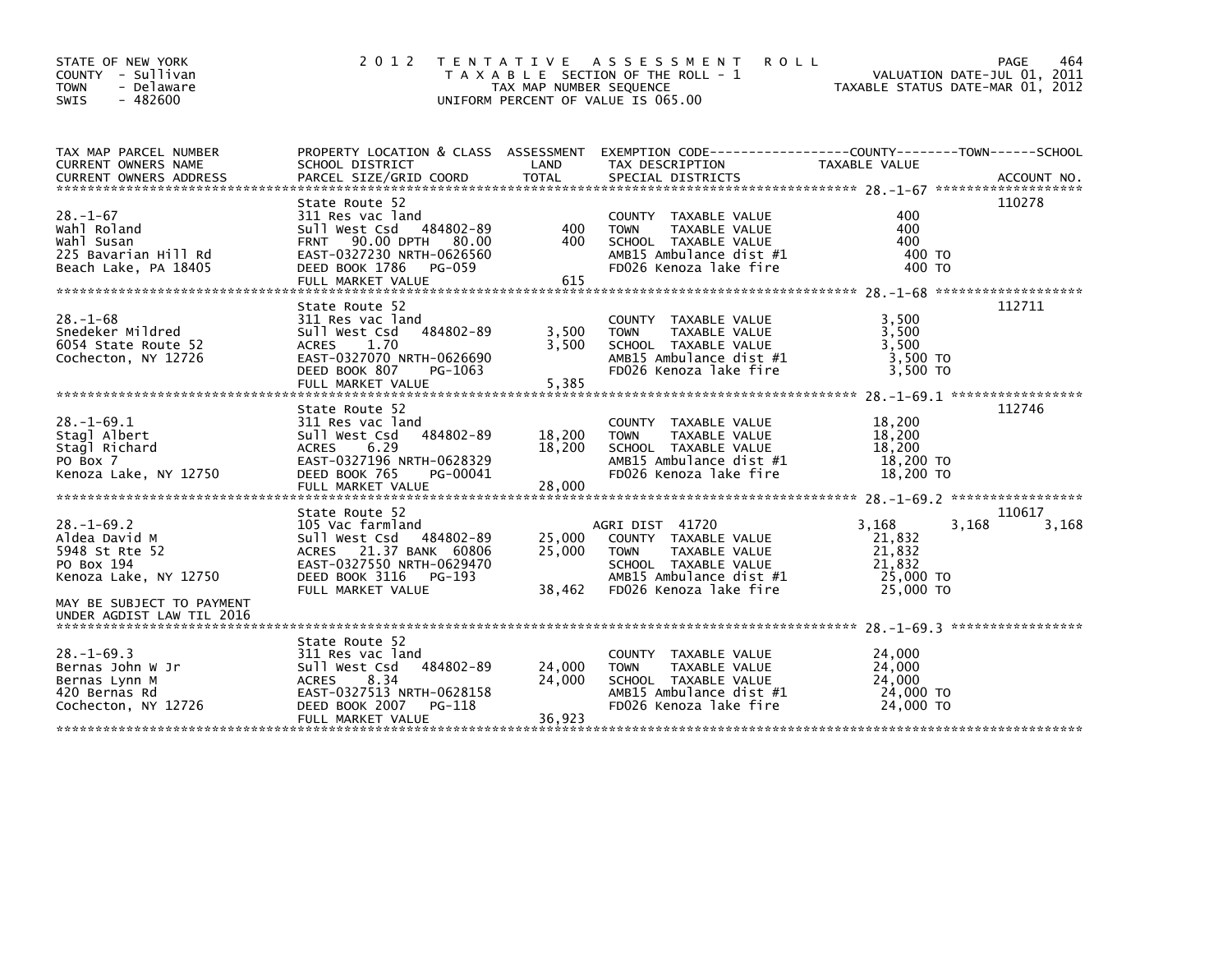| STATE OF NEW YORK<br>COUNTY - Sullivan<br>- Delaware<br><b>TOWN</b><br>$-482600$<br>SWIS                                     | 2 0 1 2                                                                                                                                                                    | TENTATIVE ASSESSMENT<br><b>ROLL</b><br>T A X A B L E SECTION OF THE ROLL - 1<br>TAX MAP NUMBER SEQUENCE<br>UNIFORM PERCENT OF VALUE IS 065.00                                         | 465<br>PAGE<br>VALUATION DATE-JUL 01, 2011<br>TAXABLE STATUS DATE-MAR 01, 2012                              |
|------------------------------------------------------------------------------------------------------------------------------|----------------------------------------------------------------------------------------------------------------------------------------------------------------------------|---------------------------------------------------------------------------------------------------------------------------------------------------------------------------------------|-------------------------------------------------------------------------------------------------------------|
| TAX MAP PARCEL NUMBER<br>CURRENT OWNERS NAME<br><b>CURRENT OWNERS ADDRESS</b>                                                | PROPERTY LOCATION & CLASS ASSESSMENT<br>SCHOOL DISTRICT<br>PARCEL SIZE/GRID COORD                                                                                          | LAND<br>TAX DESCRIPTION<br><b>TOTAL</b><br>SPECIAL DISTRICTS                                                                                                                          | EXEMPTION        CODE-----------------COUNTY--------TOWN------SCHOOL<br><b>TAXABLE VALUE</b><br>ACCOUNT NO. |
| $28 - 1 - 70.1$<br>Kubenik Henry<br>Kubenik Eric J<br>151 Fulton Hill Rd<br>Callicoon, NY 12723<br>MAY BE SUBJECT TO PAYMENT | Fulton Hill Rd<br>312 Vac w/imprv<br>484802-89<br>Sull West Csd<br>ACRES 44.20<br>EAST-0327950 NRTH-0630890<br>DEED BOOK 1835<br><b>PG-52</b><br>FULL MARKET VALUE         | AGRI DIST 41720<br>46,900<br>COUNTY TAXABLE VALUE<br>50,900<br>TAXABLE VALUE<br><b>TOWN</b><br>SCHOOL TAXABLE VALUE<br>AMB15 Ambulance dist #1<br>78,308<br>FD026 Kenoza lake fire    | 110814<br>23,094<br>23,094<br>23,094<br>27,806<br>27,806<br>27,806<br>50,900 TO<br>50,900 TO                |
| UNDER AGDIST LAW TIL 2016                                                                                                    |                                                                                                                                                                            |                                                                                                                                                                                       |                                                                                                             |
| $28. - 1 - 70.2$<br>Kubenik Henry L<br>Kubenik Elizabeth<br>151 Fulton Hill Rd<br>Callicoon, NY 12723                        | 151 Fulton Hill Rd<br>210 1 Family Res<br>484802-89<br>Sull West Csd<br>ACRES<br>6.50<br>EAST-0327820 NRTH-0632000<br>DEED BOOK 871<br>PG-00349                            | 41854<br>STAR B<br>24,500<br>COUNTY TAXABLE VALUE<br>141,900<br><b>TAXABLE VALUE</b><br><b>TOWN</b><br>SCHOOL TAXABLE VALUE<br>AMB15 Ambulance dist #1                                | 111535<br>18,600<br>$\Omega$<br>0<br>141,900<br>141,900<br>123,300<br>141,900 TO                            |
| $28. - 1 - 70.3$<br>Kubenik Henry<br>Kubenik Anna<br>139 Fulton Hill Rd<br>PO Box 564<br>Jeffersonville, NY 12748            | 139 Fulton Hill Rd<br>210 1 Family Res<br>484802-89<br>Sull West Csd<br><b>ACRES</b><br>6.11<br>EAST-0328359 NRTH-0631916<br>DEED BOOK 873<br>$PG-1$<br>FULL MARKET VALUE  | 41834<br>STAR EN<br>30,275<br>COUNTY TAXABLE VALUE<br>149,383<br><b>TOWN</b><br>TAXABLE VALUE<br>SCHOOL TAXABLE VALUE<br>AMB15 Ambulance dist #1<br>FD026 Kenoza lake fire<br>229,820 | 111545<br>0<br>38,560<br>0<br>149,383<br>149,383<br>110,823<br>149,383 TO<br>149.383 TO                     |
| $28 - 1 - 70.4$<br>Kubenik Beatrice<br>PO Box 252<br>Loch Sheldrake, NY 12759                                                | 149 Fulton Hill Rd<br>210 1 Family Res<br>484802-89<br>Sull West Csd<br>4.22<br><b>ACRES</b><br>EAST-0328320 NRTH-0631441<br>DEED BOOK 1970<br>PG-89<br>FULL MARKET VALUE  | 41854<br>STAR B<br>25,550<br>COUNTY TAXABLE VALUE<br>137,850<br><b>TOWN</b><br>TAXABLE VALUE<br>SCHOOL TAXABLE VALUE<br>AMB15 Ambulance dist #1<br>FD026 Kenoza lake fire<br>212,077  | 18,600<br>$\mathbf{0}$<br>$\Omega$<br>137,850<br>137,850<br>119.250<br>137,850 TO<br>137,850 TO             |
| $28. - 1 - 70.5$<br>Menges Andrew R<br>Gaebel Nicole M<br>131 Fulton Hill Rd<br>Callicoon, NY 12723                          | 131 Fulton Hill Rd<br>210 1 Family Res<br>Sull West Csd<br>484802-89<br><b>ACRES</b><br>4.66<br>EAST-0328359 NRTH-0631916<br>DEED BOOK 3500<br>PG-157<br>FULL MARKET VALUE | 41854<br>STAR B<br>22,600<br>COUNTY TAXABLE VALUE<br>194,280<br>TAXABLE VALUE<br><b>TOWN</b><br>SCHOOL TAXABLE VALUE<br>AMB15 Ambulance dist #1<br>298,892<br>FD026 Kenoza lake fire  | 01/2011<br>18,600<br>$\Omega$<br>194,280<br>194,280<br>175,680<br>194,280 TO<br>194,280 TO                  |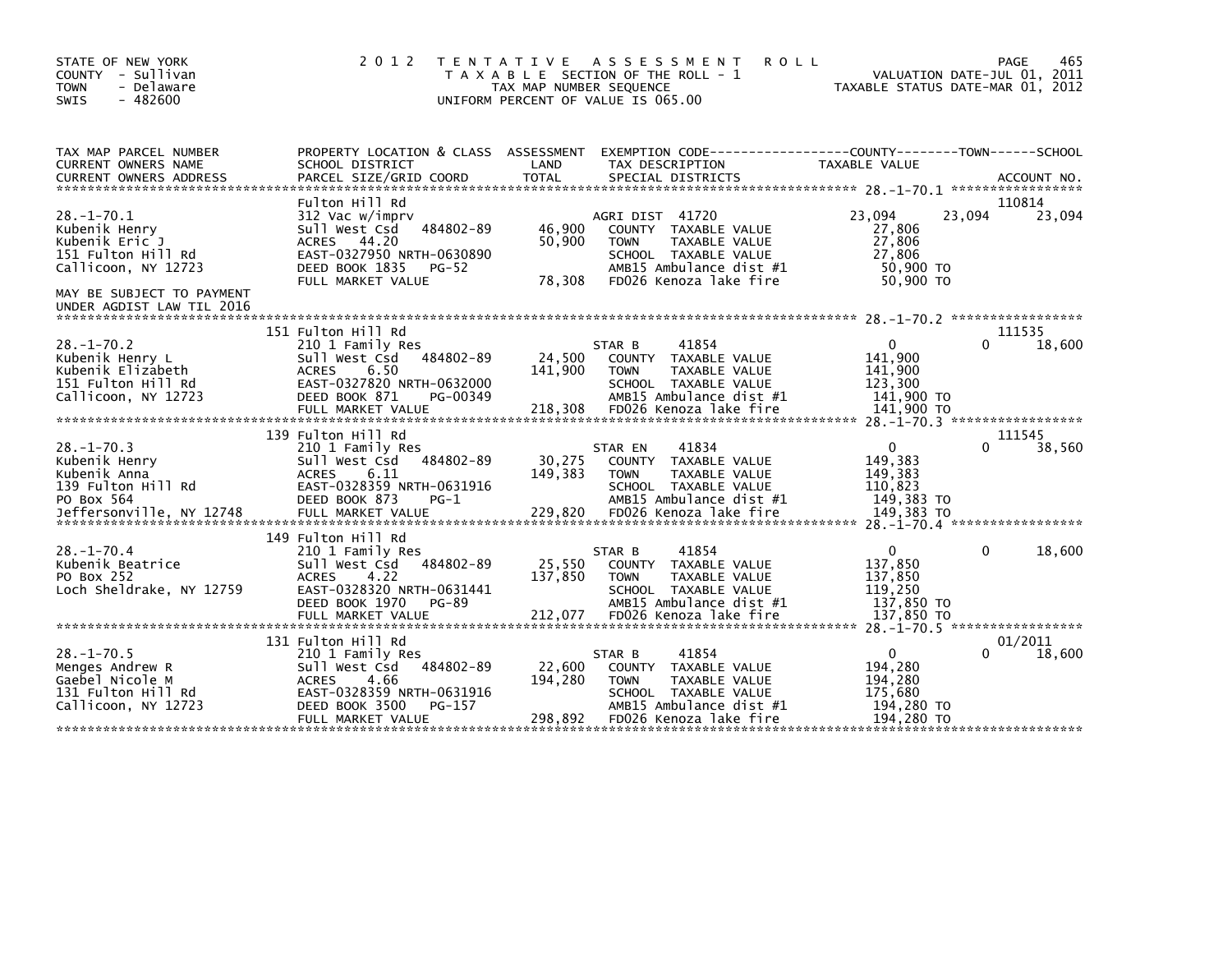| STATE OF NEW YORK<br>COUNTY - Sullivan<br><b>TOWN</b><br>- Delaware<br><b>SWIS</b><br>$-482600$                       | 2 0 1 2                                                                                                                                                                                            | T E N T A T I V E<br>TAX MAP NUMBER SEQUENCE | A S S E S S M E N T<br><b>ROLL</b><br>T A X A B L E SECTION OF THE ROLL - 1<br>UNIFORM PERCENT OF VALUE IS 065.00                 |                                                      | 466<br>PAGE<br>VALUATION DATE-JUL 01, 2011<br>TAXABLE STATUS DATE-MAR 01, 2012 |
|-----------------------------------------------------------------------------------------------------------------------|----------------------------------------------------------------------------------------------------------------------------------------------------------------------------------------------------|----------------------------------------------|-----------------------------------------------------------------------------------------------------------------------------------|------------------------------------------------------|--------------------------------------------------------------------------------|
| TAX MAP PARCEL NUMBER<br>CURRENT OWNERS NAME                                                                          | SCHOOL DISTRICT                                                                                                                                                                                    | LAND                                         | PROPERTY LOCATION & CLASS ASSESSMENT EXEMPTION CODE----------------COUNTY-------TOWN------SCHOOL<br>TAX DESCRIPTION               | TAXABLE VALUE                                        |                                                                                |
| $28. - 1 - 71$<br>Menges Michael J<br>5710 State Route 52<br>PO Box 156<br>Jeffersonville, NY 12748                   | 5710 State Route 52<br>270 Mfg housing<br>Sull West Csd 484802-89<br>FRNT 146.73 DPTH 251.66<br><b>ACRES</b><br>0.88<br>EAST-0331420 NRTH-0631420<br>DEED BOOK 1615<br>PG-371<br>FULL MARKET VALUE | 16,400<br>31,500<br>48,462                   | COUNTY TAXABLE VALUE<br>TAXABLE VALUE<br><b>TOWN</b><br>SCHOOL TAXABLE VALUE<br>AMB15 Ambulance dist #1<br>FD026 Kenoza lake fire | 31,500<br>31,500<br>31,500<br>31,500 TO<br>31,500 TO |                                                                                |
| $28. - 1 - 72$<br>Raum Edmund C<br>PO Box 8<br>Kenoza Lake, NY 12750                                                  | State Route 52<br>311 Res vac land<br>Sull West Csd<br>484802-89<br><b>ACRES</b><br>2.45<br>EAST-0330950 NRTH-0633060<br>DEED BOOK 1229<br>PG-00124<br>FULL MARKET VALUE                           | 3,000<br>3.000<br>4,615                      | COUNTY TAXABLE VALUE<br><b>TOWN</b><br>TAXABLE VALUE<br>SCHOOL TAXABLE VALUE<br>AMB15 Ambulance dist #1<br>FD026 Kenoza lake fire | 3.000<br>3,000<br>3.000<br>3,000 TO<br>3,000 TO      | 111691                                                                         |
| $28. - 1 - 73$<br>Armbrust Willis<br>Armbrust\Trust Robert L<br>Kenny Elna<br>302 Sheerwood Dr<br>Lady Lake, FL 32159 | State Route 52<br>323 Vacant rural<br>Sull West Csd 484802-89<br>FRNT 14.00 DPTH 580.00<br>EAST-0331494 NRTH-0629624<br>DEED BOOK 501<br>PG-00412<br>FULL MARKET VALUE                             | 900<br>900<br>1,385                          | COUNTY TAXABLE VALUE<br>TAXABLE VALUE<br><b>TOWN</b><br>SCHOOL TAXABLE VALUE<br>AMB15 Ambulance dist #1<br>FD026 Kenoza lake fire | 900<br>900<br>900<br>900 TO<br>900 TO                |                                                                                |
| $28. - 1 - 74$<br>Cooper Helen<br>Attn: Stuart Cooper<br>9529 Nightsong Ln<br>Columbia, MD 21046-2065                 | State Route 52<br>311 Res vac land<br>Sull West Csd 484802-89<br>FRNT 50.00 DPTH 175.00<br>EAST-0331033 NRTH-0629705<br>DEED BOOK 643<br>PG-00113                                                  | 1,000<br>1.000                               | COUNTY TAXABLE VALUE<br>TAXABLE VALUE<br><b>TOWN</b><br>SCHOOL TAXABLE VALUE<br>AMB15 Ambulance dist #1<br>FD026 Kenoza lake fire | 1,000<br>1,000<br>1.000<br>1,000 TO<br>1.000 TO      |                                                                                |
| $28. - 1 - 75$<br>Mayer Karla<br>1338 Horseshoe Lake Rd<br>Swan Lake, NY 12783                                        | Mueller Rd<br>311 Res vac land<br>484802-89<br>Sull West Csd<br>FRNT 10.00 DPTH 100.00<br>EAST-0330941 NRTH-0627654<br>DEED BOOK 3455<br>PG-499<br>FULL MARKET VALUE                               | 500<br>500<br>769                            | COUNTY TAXABLE VALUE<br>TAXABLE VALUE<br><b>TOWN</b><br>SCHOOL TAXABLE VALUE<br>AMB15 Ambulance dist #1<br>FD026 Kenoza lake fire | 500<br>500<br>500<br>500 TO<br>500 TO                |                                                                                |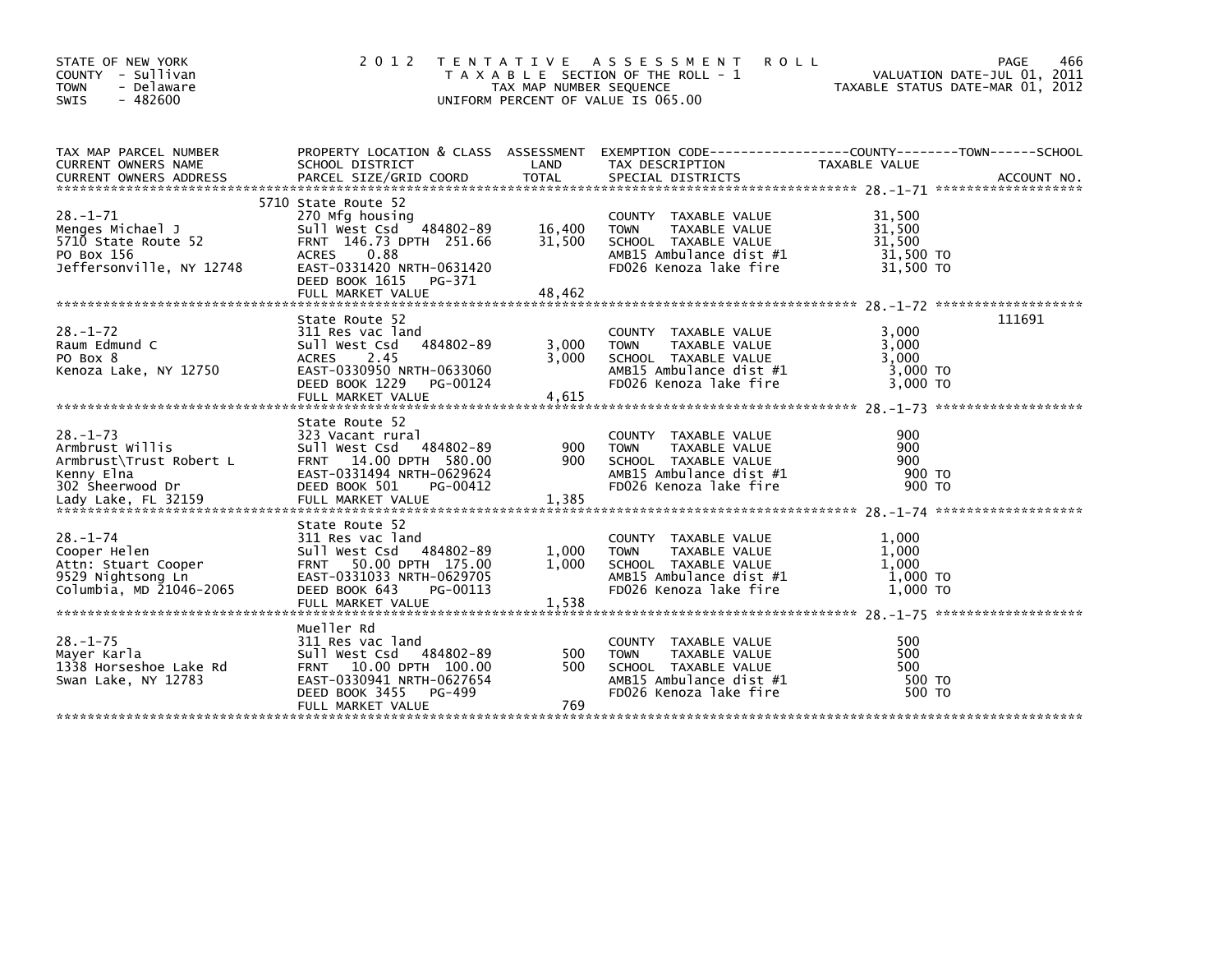| STATE OF NEW YORK  | 2012 TENTATIVE ASSESSMENT ROLL        | PAGE                             | 467 |
|--------------------|---------------------------------------|----------------------------------|-----|
| COUNTY - Sullivan  | T A X A B L E SECTION OF THE ROLL - 1 | VALUATION DATE-JUL 01, 2011      |     |
| - Delaware<br>TOWN | MAP SECTION - 028                     | TAXABLE STATUS DATE-MAR 01, 2012 |     |
| SWIS<br>- 482600   | $SUB - SECTION -$                     | RPS150/V04/L015                  |     |
|                    | UNIFORM PERCENT OF VALUE IS 065.00    | CURRENT DATE 5/01/2012           |     |

## \*\*\* S P E C I A L D I S T R I C T S U M M A R Y \*\*\*

| CODE DISTRICT NAME PARCELS                   | TOTAL | EXTENSION<br><b>TYPF</b> | EXTENSION<br>VALUE | AD VALOREM<br><b>VALUE</b> | <b>FXFMPT</b><br>AMOUNT | TAXABLE<br><b>VALUE</b> |
|----------------------------------------------|-------|--------------------------|--------------------|----------------------------|-------------------------|-------------------------|
| AMB15 Ambulance dist<br>FD026 Kenoza lake fi |       | 154 TOTAL<br>154 TOTAL   |                    | 13682,560<br>13682,560     | 237.223<br>237.223      | 13445.337<br>13445.337  |

### \*\*\* S C H O O L D I S T R I C T S U M M A R Y \*\*\*

| CODE   | DISTRICT NAME | TOTAL<br><b>PARCELS</b> | ASSESSED<br>LAND | ASSESSED<br><b>TOTAL</b> | <b>EXEMPT</b><br><b>AMOUNT</b> | <b>TOTAL</b><br>TAXABLE | <b>STAR</b><br><b>AMOUNT</b> | <b>STAR</b><br><b>TAXABLE</b> |
|--------|---------------|-------------------------|------------------|--------------------------|--------------------------------|-------------------------|------------------------------|-------------------------------|
| 484802 | Sull West Csd | 154                     | 6525.700         | 13682,560                | 139,720                        | 13542,840               | 946.690                      | 12596,150                     |
|        | SUB-TOTAL     | 154                     | 6525.700         | 13682.560                | 139.720                        | 13542.840               | 946.690                      | 12596,150                     |
| 484889 | West Sull Lib | 154                     | 6525.700         | 13682,560                | 139.720                        | 13542.840               | 946.690                      | 12596,150                     |
|        | T O T A L     | 308                     | 13051,400        | 27365,120                | 279,440                        | 27085,680               | 1893,380                     | 25192,300                     |

### \*\*\* S Y S T E M C O D E S S U M M A R Y \*\*\*

### NO SYSTEM EXEMPTIONS AT THIS LEVEL

### \*\*\* E X E M P T I O N S U M M A R Y \*\*\*

| CODE           | DESCRIPTION              | <b>TOTAL</b><br><b>PARCELS</b> | <b>COUNTY</b>     | <b>TOWN</b>       | <b>SCHOOL</b>    |
|----------------|--------------------------|--------------------------------|-------------------|-------------------|------------------|
| 33201<br>41121 | C-TAX SALE<br>WAR VET    |                                | 210,800<br>63,325 | 210,800<br>63,325 |                  |
| 41131<br>41691 | COMBAT VET<br>VOL FIRE/A |                                | 53,210<br>9,300   | 53,210<br>9,300   |                  |
| 41720<br>41800 | AGRI DIST<br>AGED-CTS    |                                | 74,776<br>58,656  | 74,776<br>58,656  | 74,776<br>58,656 |
| 41804<br>41834 | AGED-S<br>STAR EN        |                                |                   |                   | 6,288<br>221,290 |
| 41854<br>44211 | STAR B<br>HOME IMP       | 39                             | 17,123            | 17,123            | 725,400          |
|                | TOTAL                    | 74                             | 487,190           | 487,190           | 1086,410         |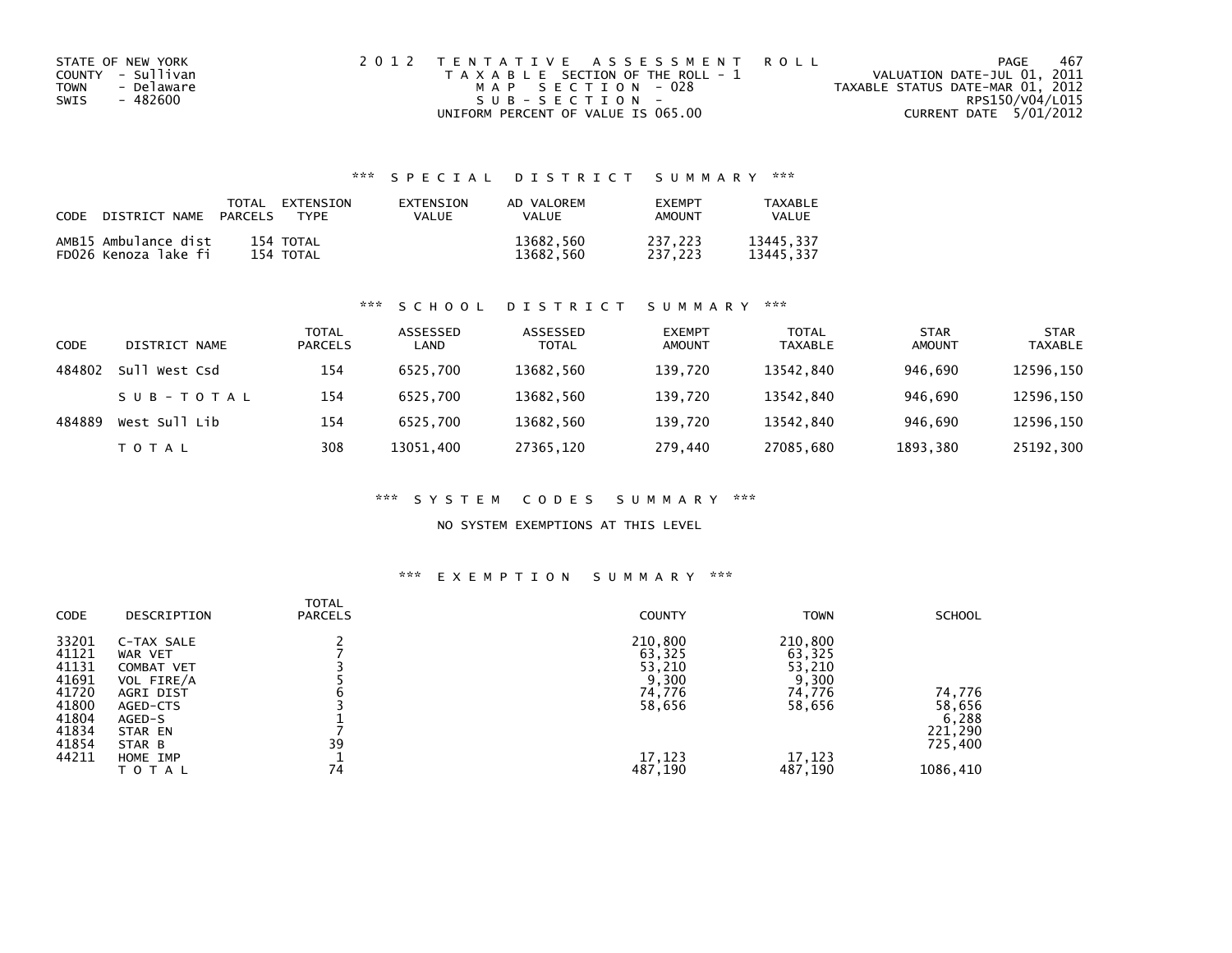|             | STATE OF NEW YORK | 2012 TENTATIVE ASSESSMENT ROLL        | 468<br>PAGE                      |
|-------------|-------------------|---------------------------------------|----------------------------------|
|             | COUNTY - Sullivan | T A X A B L E SECTION OF THE ROLL - 1 | VALUATION DATE-JUL 01, 2011      |
| <b>TOWN</b> | - Delaware        | MAP SECTION - 028                     | TAXABLE STATUS DATE-MAR 01, 2012 |
| SWIS        | - 482600          | $SUB - SECTION -$                     | RPS150/V04/L015                  |
|             |                   | UNIFORM PERCENT OF VALUE IS 065.00    | CURRENT DATE 5/01/2012           |

# \*\*\* G R A N D T O T A L S \*\*\*

| ROLL       | DESCRIPTION | <b>TOTAL</b>   | ASSESSED | <b>\SSESSED</b> | TAXABLE   | <b>TAXABLE</b> | TAXABLE       | <b>STAR</b>    |
|------------|-------------|----------------|----------|-----------------|-----------|----------------|---------------|----------------|
| <b>SEC</b> |             | <b>PARCELS</b> | LAND     | <b>TOTAL</b>    | COUNTY    | TOWN           | <b>SCHOOL</b> | <b>TAXABLE</b> |
|            | TAXABLE     | 154            | 6525,700 | 13682,560       | 13195.370 | 13195.370      | 13542,840     | 12596,150      |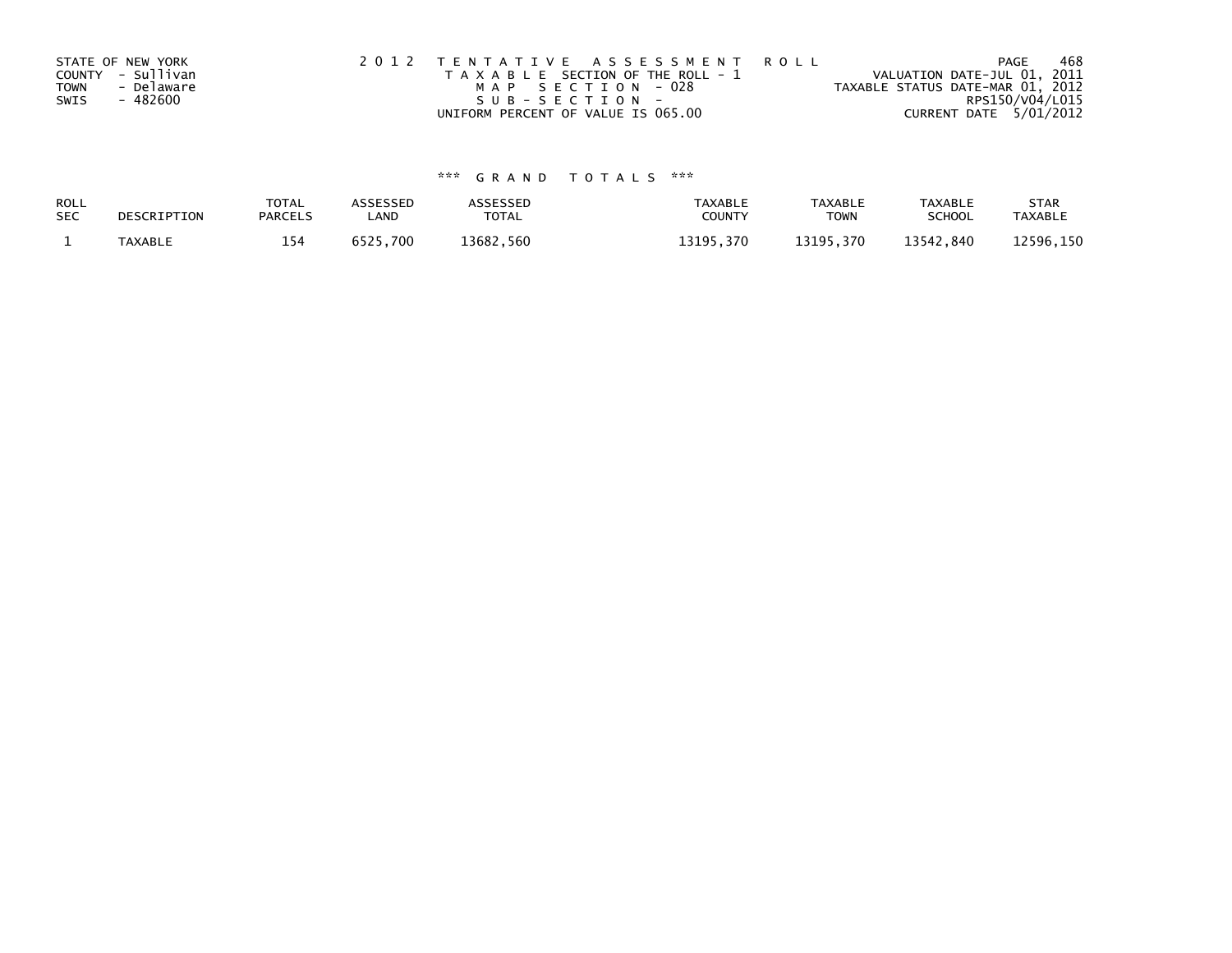| STATE OF NEW YORK<br>COUNTY - Sullivan<br>- Delaware<br>TOWN | 2012 TENTATIVE ASSESSMENT ROLL<br>T A X A B L E SECTION OF THE ROLL - 1 | PAGE<br>VALUATION DATE-JUL 01, 2011<br>TAXABLE STATUS DATE-MAR 01, 2012 | 469 |
|--------------------------------------------------------------|-------------------------------------------------------------------------|-------------------------------------------------------------------------|-----|
| SWIS<br>- 482600                                             | UNIFORM PERCENT OF VALUE IS 065.00                                      | RPS150/V04/L015<br>CURRENT DATE 5/01/2012                               |     |

# \*\*\* S P E C I A L D I S T R I C T S U M M A R Y \*\*\*

| CODE | DISTRICT NAME              | TOTAL<br><b>PARCELS</b> | <b>EXTENSION</b><br><b>TYPE</b> | <b>EXTENSION</b><br>VALUE | AD VALOREM<br>VALUE | <b>EXEMPT</b><br><b>AMOUNT</b> | <b>TAXABLE</b><br><b>VALUE</b> |
|------|----------------------------|-------------------------|---------------------------------|---------------------------|---------------------|--------------------------------|--------------------------------|
|      | AG009 Ag District Ro       |                         | 1 MOVTAX                        |                           |                     |                                |                                |
|      | OT012 Omitted taxes        |                         | 1 MOVTAX                        | 290.56                    |                     |                                | 290.56                         |
|      | <b>PT012 Pro Rata 2012</b> |                         | 2 MOVTAX                        | 217.32                    |                     |                                | 217.32                         |
|      | PTS12 2012 Prorated        |                         | 1 MOVTAX                        | 188.17                    |                     |                                | 188.17                         |
|      | AMB15 Ambulance dist       |                         | 768 TOTAL                       |                           | 71508,931           | 586,795                        | 70922,136                      |
|      | AMB16 Delaware ambul       | 1.184 TOTAL             |                                 |                           | 96056,459           | 677,943                        | 95378,516                      |
|      | FD023 Callicoon fire       |                         | 544 TOTAL                       |                           | 44961,820           | 178,773                        | 44783,047                      |
|      | FD024 Jeffersonville       |                         | 352 TOTAL                       |                           | 28208,146           | 146,093                        | 28064,913                      |
|      | FD025 Hortonville fi       |                         | 715 TOTAL                       |                           | 61951,048           | 343,679                        | 61607,369                      |
|      | FD026 Kenoza lake fi       |                         | 367 TOTAL                       |                           | 32060,890           | 355,687                        | 31708,123                      |
|      | FIOO5 Star Penalty         |                         | 2 MOVTAX                        | 100.00                    |                     |                                | 100.00                         |
|      | LT015 Callicoon ligh       |                         | 221 TOTAL                       |                           | 17019, 374          | 203,399                        | 16815,975                      |
|      | LT016 Jeffersonville       |                         | 105 TOTAL                       |                           | 8606,029            | 86,865                         | 8519,164                       |
|      | SD011 Kohlertown sew       |                         | 88 UNITS                        | 114.25<br>м               |                     |                                | 114.25                         |
|      | SD012 Callicoon sewe       |                         | 164 UNITS                       | 237.75<br>м               |                     |                                | 237.75                         |
|      | SW011 Kohlertown sew       |                         | 100 UNITS                       | 117.50                    |                     |                                | 117.50                         |
|      | SW012 Callicoon sewe       |                         | 195 UNITS                       | 251.00                    |                     |                                | 251.00                         |

## \*\*\* S C H O O L D I S T R I C T S U M M A R Y \*\*\*

| <b>CODE</b> | DISTRICT NAME    | <b>TOTAL</b><br><b>PARCELS</b> | ASSESSED<br>LAND | ASSESSED<br>TOTAL | <b>EXEMPT</b><br>AMOUNT | TOTAL<br><b>TAXABLE</b> | <b>STAR</b><br>AMOUNT | <b>STAR</b><br>TAXABLE |
|-------------|------------------|--------------------------------|------------------|-------------------|-------------------------|-------------------------|-----------------------|------------------------|
| 484802      | Su l<br>West Csd | 1,931                          | 52439.921        | 167669,890        | 7968.782                | 159701,108              | 15936,687             | 143764,421             |
|             | SUB-TOTAL        | 1,931                          | 52439.921        | 167669.890        | 7968.782                | 159701,108              | 15936.687             | 143764,421             |
| 484889      | West Sull Lib    | 1,931                          | 52439.921        | 167669,890        | 7968.782                | 159701.108              | 15936.687             | 143764,421             |
|             | T O T A L        | 3,862                          | 104879,842       | 335339,780        | 15937,564               | 319402,216              | 31873,374             | 287528,842             |

\*\*\* S Y S T E M C O D E S S U M M A R Y \*\*\*

NO SYSTEM EXEMPTIONS AT THIS LEVEL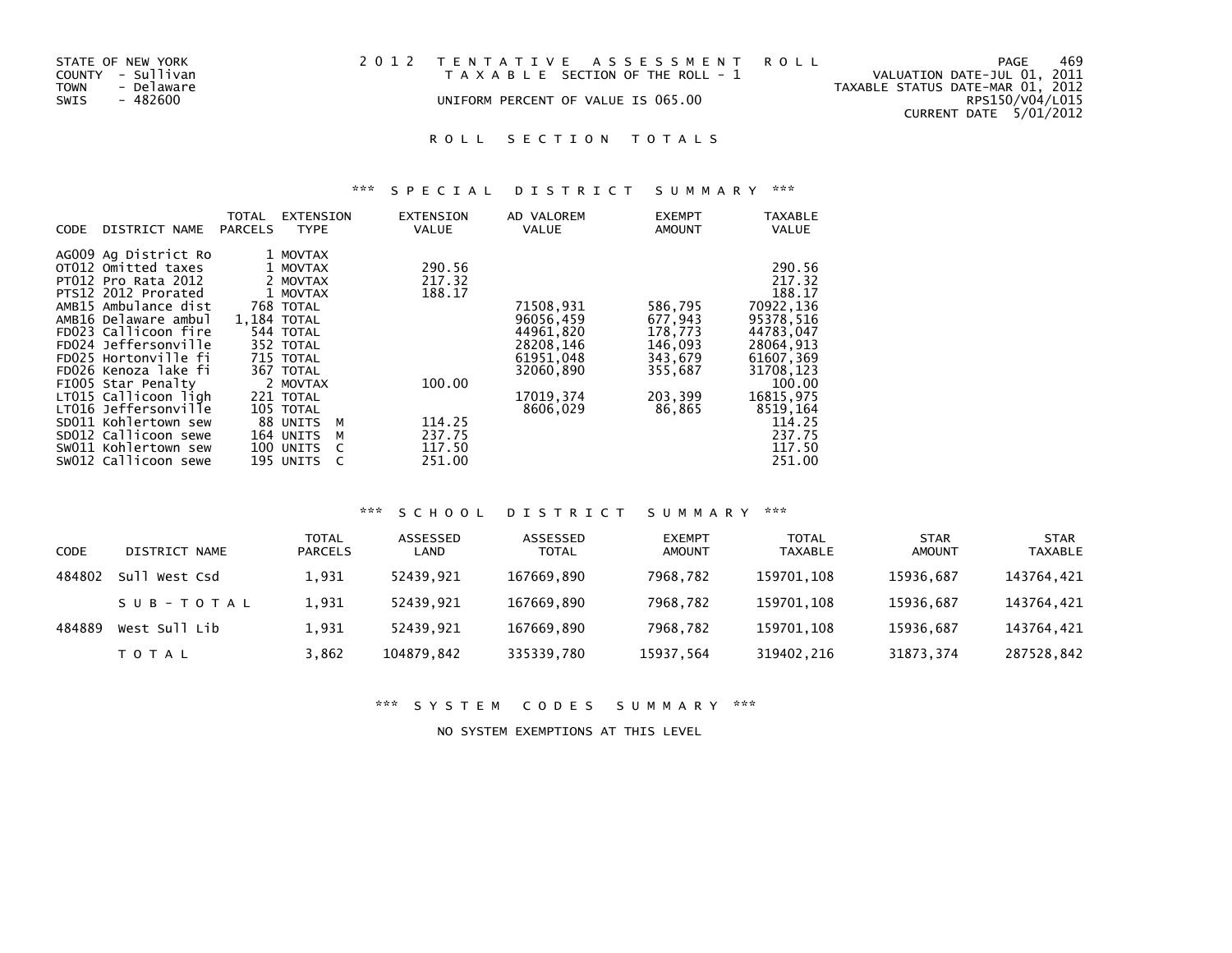| STATE OF NEW YORK  | 2012 TENTATIVE ASSESSMENT ROLL        | PAGE                             | 470 |
|--------------------|---------------------------------------|----------------------------------|-----|
| COUNTY - Sullivan  | T A X A B L E SECTION OF THE ROLL - 1 | VALUATION DATE-JUL 01, 2011      |     |
| TOWN<br>- Delaware |                                       | TAXABLE STATUS DATE-MAR 01, 2012 |     |
| - 482600<br>SWIS   | UNIFORM PERCENT OF VALUE IS 065.00    | RPS150/V04/L015                  |     |
|                    |                                       | CURRENT DATE 5/01/2012           |     |

# \*\*\* E X E M P T I O N S U M M A R Y \*\*\*

|       |                | TOTAL          |               |             |               |
|-------|----------------|----------------|---------------|-------------|---------------|
| CODE  | DESCRIPTION    | <b>PARCELS</b> | <b>COUNTY</b> | <b>TOWN</b> | <b>SCHOOL</b> |
| 33201 | C-TAX SALE     |                | 343,400       | 343,400     |               |
| 41101 | <b>VETERAN</b> |                | 3,600         | 3,600       |               |
| 41121 | WAR VET        | 70             | 845,351       | 845,351     |               |
| 41131 | COMBAT VET     | 58             | 1208,188      | 1208,188    |               |
| 41141 | DISABL VET     | 14             | 182,344       | 182,344     |               |
| 41161 | $CW_15_VET/$   | 13             | 96,720        | 96,720      |               |
| 41171 | CW_DISBLD_     | 4              | 16,957        | 16,957      |               |
| 41691 | VOL FIRE/A     | 19             | 35,340        | 35,340      |               |
| 41700 | AGRI BLDGS     | 6              | 503,410       | 503,410     | 503,410       |
| 41720 | AGRI DIST      | 166            | 5108,620      | 5108,620    | 5108,620      |
| 41800 | AGED-CTS       | 41             | 1086,541      | 1086,541    | 1161,004      |
| 41801 | AGED-CT        |                | 41,400        | 41,400      |               |
| 41804 | AGED-S         | 9              |               |             | 75,353        |
| 41834 | STAR EN        | 194            |               |             | 7254,087      |
| 41854 | STAR B         | 467            |               |             | 8682,600      |
| 42100 | SILO EXEM      | 13             | 93,300        | 93,300      | 93,300        |
| 42120 | TEMP GRNH      |                | 75,610        | 75,610      | 75,610        |
| 44211 | HOME IMP       | 26             | 476,582       | 476,582     |               |
| 47460 | FOREST LND     | 14             | 643,437       | 643,437     | 643,437       |
| 47610 | BUS IMP AP     | 20             | 240,506       | 240,506     | 240,506       |
| 49500 | SOLAR/WIND     |                | 67,542        | 67,542      | 67,542        |
|       | TOTAL          | 1,144          | 11068,848     | 11068,848   | 23905,469     |

| <b>ROLL</b> | DESCRIPTION    | TOTAL          | ASSESSED  | <b>ASSESSED</b> | TAXABLE       | TAXABLE     | TAXABLE       | <b>STAR</b> |
|-------------|----------------|----------------|-----------|-----------------|---------------|-------------|---------------|-------------|
| <b>SEC</b>  |                | <b>PARCELS</b> | _AND      | <b>TOTAL</b>    | <b>COUNTY</b> | <b>TOWN</b> | <b>SCHOOL</b> | TAXABLE     |
|             | <b>TAXABLE</b> | .931           | 52439.921 | 167669.890      | 156601.042    | 156601.042  | 159701.108    | 143764.421  |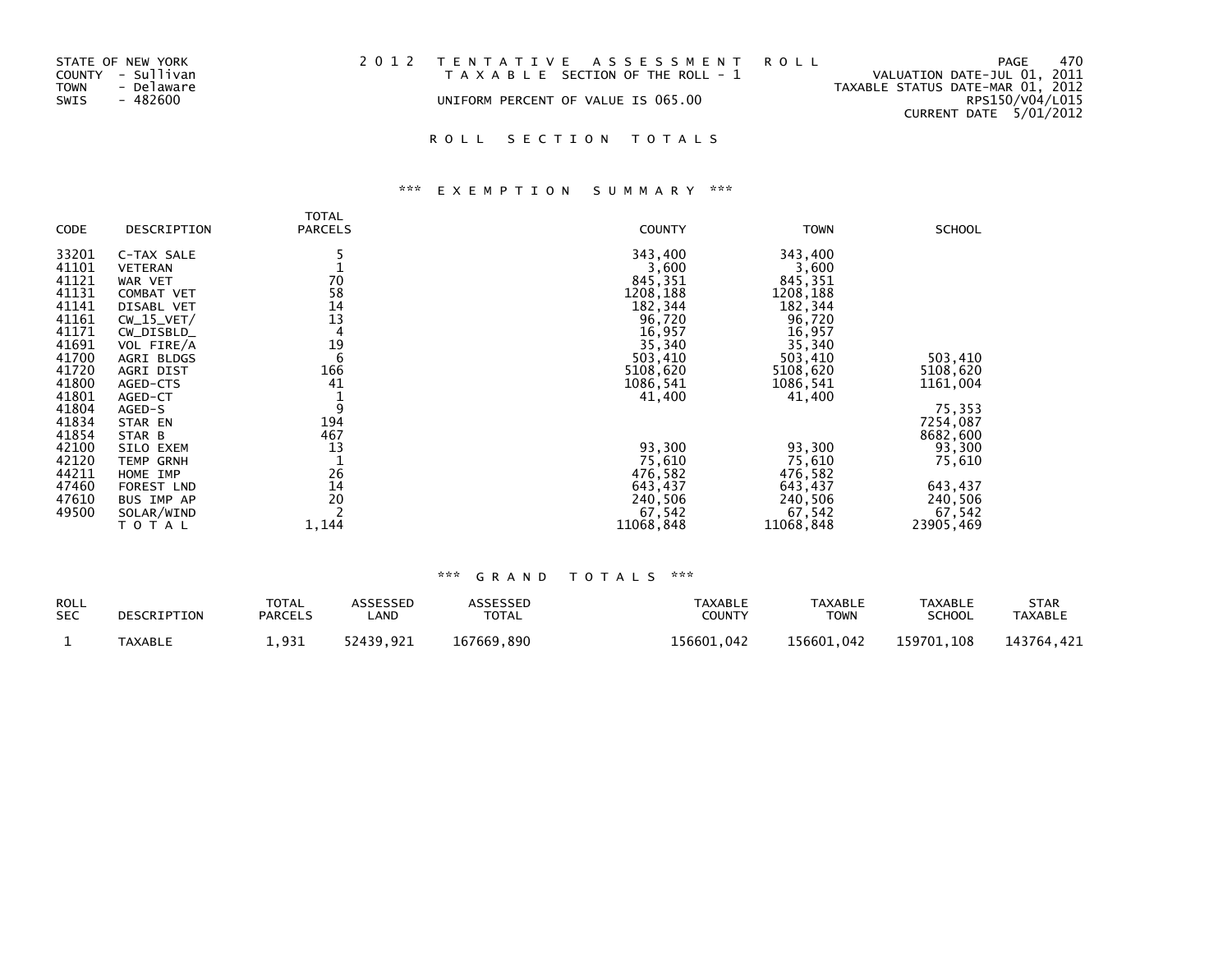| STATE OF NEW YORK<br>COUNTY - Sullivan<br>- Delaware<br><b>TOWN</b><br>$-482600$<br>SWIS                                       | 2 0 1 2<br>T E N T A T I V E                                      | TAX MAP NUMBER SEQUENCE         | A S S E S S M E N T<br><b>ROLL</b><br>SPECIAL FRANCHISE SECTION OF THE ROLL - 5<br>UNIFORM PERCENT OF VALUE IS 065.00                                                       | 471<br>PAGE<br>VALUATION DATE-JUL 01, 2011<br>TAXABLE STATUS DATE-MAR 01, 2012                                                   |
|--------------------------------------------------------------------------------------------------------------------------------|-------------------------------------------------------------------|---------------------------------|-----------------------------------------------------------------------------------------------------------------------------------------------------------------------------|----------------------------------------------------------------------------------------------------------------------------------|
| TAX MAP PARCEL NUMBER<br><b>CURRENT OWNERS NAME</b><br><b>CURRENT OWNERS ADDRESS</b>                                           | SCHOOL DISTRICT<br>PARCEL SIZE/GRID COORD                         | LAND<br><b>TOTAL</b>            | TAX DESCRIPTION<br>SPECIAL DISTRICTS                                                                                                                                        | PROPERTY LOCATION & CLASS ASSESSMENT EXEMPTION CODE----------------COUNTY-------TOWN------SCHOOL<br>TAXABLE VALUE<br>ACCOUNT NO. |
| $333. - 1 - 1.1$<br>New York State Electric & Gas Sull West Csd<br>Tax Dept<br>PO Box 3287                                     | 861 Elec & gas<br>484802-89<br>FULL MARKET VALUE                  | $\Omega$<br>888,952<br>1367,618 | <b>COUNTY</b><br>TAXABLE VALUE<br><b>TAXABLE VALUE</b><br><b>TOWN</b><br>SCHOOL TAXABLE VALUE<br>AMB16 Delaware ambulance                                                   | 13160-4826<br>888,952<br>888,952<br>888,952<br>888,952 TO                                                                        |
| Ithaca, NY 14852-3287                                                                                                          |                                                                   |                                 | FD023 Callicoon fire<br>FD025 Hortonville fire<br>LT015 Callicoon light                                                                                                     | 560,929 TO<br>328,023 TO<br>252,907 TO                                                                                           |
| $333. - 1 - 2$<br>Callicoon Water Co.<br>39 Lower Main St                                                                      | 862 Water<br>Sull West Csd<br>484802-89                           | $\Omega$<br>86,343              | COUNTY TAXABLE VALUE<br><b>TOWN</b><br><b>TAXABLE VALUE</b><br>SCHOOL TAXABLE VALUE                                                                                         | 20620-4826<br>86,343<br>86.343<br>86,343                                                                                         |
| PO Box 277<br>Callicoon, NY 12723                                                                                              | FULL MARKET VALUE                                                 | 132,835                         | AMB16 Delaware ambulance<br>FD023 Callicoon fire<br>LT015 Callicoon light                                                                                                   | 86,343 TO<br>86,343 TO<br>86,343 TO                                                                                              |
| $333. - 1 - 3.1$<br>Verizon New York Inc<br>Attn: Property Tax Dept<br>PO Box 152206<br>Irving, TX 75015-2206                  | 866 Telephone<br>Sull West Csd<br>484802-89<br>FULL MARKET VALUE  | $\Omega$<br>548,327<br>843,580  | TAXABLE VALUE<br><b>COUNTY</b><br><b>TOWN</b><br><b>TAXABLE VALUE</b><br>SCHOOL TAXABLE VALUE<br>AMB16 Delaware ambulance<br>FD023 Callicoon fire<br>FD025 Hortonville fire | 63190-4826<br>548,327<br>548,327<br>548.327<br>548,327 TO<br>342,924 TO<br>205,403 TO                                            |
|                                                                                                                                |                                                                   |                                 |                                                                                                                                                                             | 155,999 TO<br>$333. -1 - 4$ *********************<br>90597-4826                                                                  |
| $333. - 1 - 4$<br>Cablevision Industries<br>Attn: Time Warner Cable 6E5<br>Tax Dept<br>PO Box 7467<br>Charlotte, NC 28241-7467 | 869 Television<br>484802-89<br>Sull West Csd<br>FULL MARKET VALUE | $\Omega$<br>228,651<br>351,771  | COUNTY TAXABLE VALUE<br><b>TAXABLE VALUE</b><br><b>TOWN</b><br>SCHOOL TAXABLE VALUE<br>AMB16 Delaware ambulance<br>FD024 Jeffersonville fire<br>LT016 Jeffersonville light  | 228,651<br>228,651<br>228,651<br>228,651 TO<br>228,651 TO<br>228,651 TO                                                          |
| $333. - 1 - 5$                                                                                                                 | 866 Telephone                                                     |                                 | COUNTY TAXABLE VALUE                                                                                                                                                        | 62520-4826<br>17,341                                                                                                             |
| Citizens Telecommunicatio<br>ns Company Of New York<br>Attn: Tax Department<br>3 High Ridge Park                               | Sull West Csd<br>484802-89<br>FULL MARKET VALUE                   | $\Omega$<br>17,341<br>26,678    | <b>TOWN</b><br>TAXABLE VALUE<br>SCHOOL TAXABLE VALUE<br>AMB16 Delaware ambulance<br>FD025 Hortonville fire                                                                  | 17,341<br>17,341<br>17,341 TO<br>17,341 TO                                                                                       |
| Stamford, CT 06905                                                                                                             |                                                                   |                                 |                                                                                                                                                                             |                                                                                                                                  |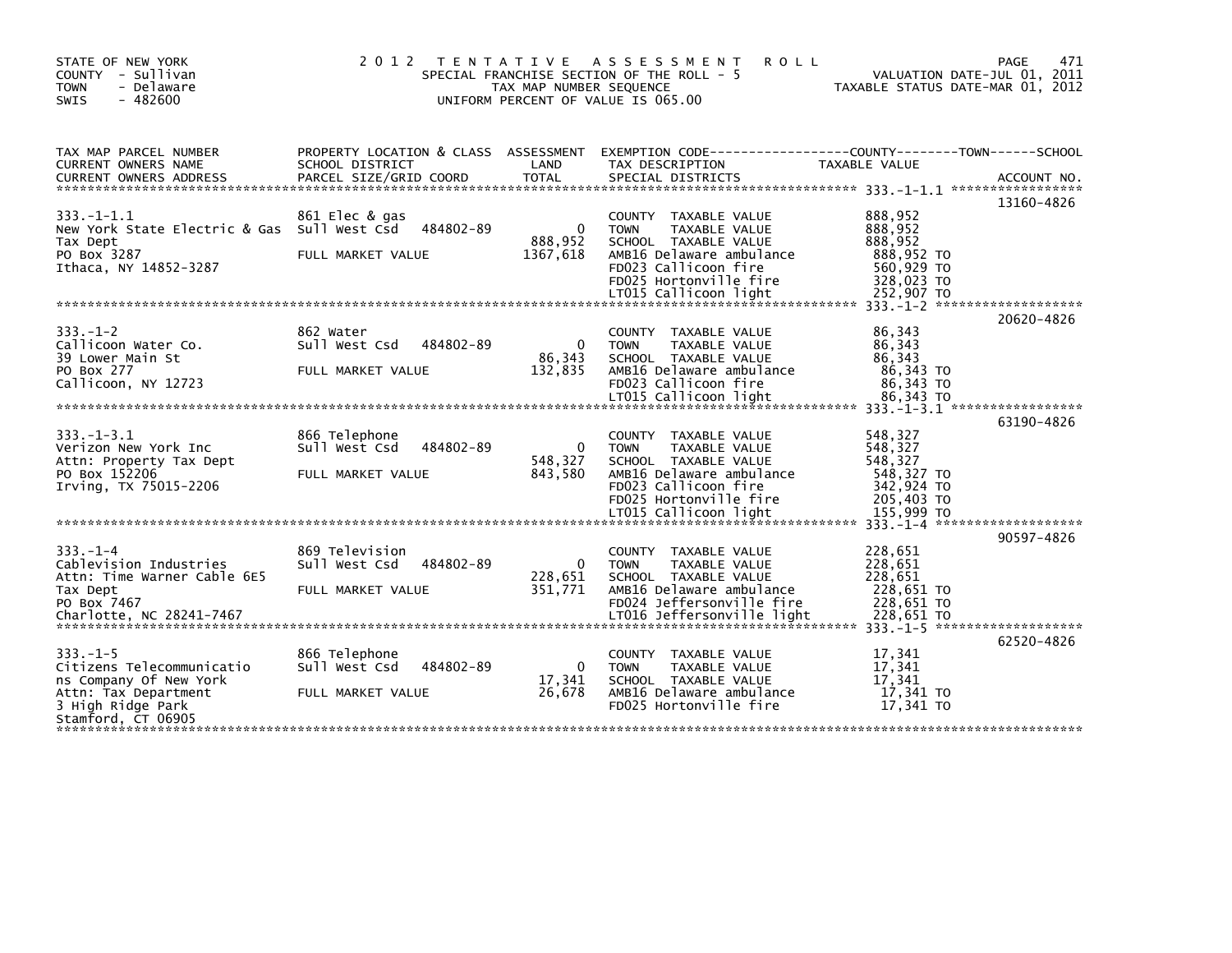| STATE OF NEW YORK         | 2012 TENTATIVE ASSESSMENT ROLL            | -472<br>PAGE                     |
|---------------------------|-------------------------------------------|----------------------------------|
| COUNTY - Sullivan         | SPECIAL FRANCHISE SECTION OF THE ROLL - 5 | VALUATION DATE-JUL 01, 2011      |
| - Delaware<br><b>TOWN</b> | MAP SECTION - 333                         | TAXABLE STATUS DATE-MAR 01, 2012 |
| - 482600<br>SWIS          | $SUB - SECTION -$                         | RPS150/V04/L015                  |
|                           | UNIFORM PERCENT OF VALUE IS 065.00        | CURRENT DATE 5/01/2012           |

| <b>CODE</b> | DISTRICT NAME        | TOTAL<br>PARCELS | EXTENSION<br><b>TYPE</b> | EXTENSION<br><b>VALUE</b> | AD VALOREM<br><b>VALUE</b> | <b>EXEMPT</b><br><b>AMOUNT</b> | <b>TAXABLE</b><br><b>VALUE</b> |
|-------------|----------------------|------------------|--------------------------|---------------------------|----------------------------|--------------------------------|--------------------------------|
|             | AMB16 Delaware ambul |                  | 5 TOTAL                  |                           | 1769,614                   |                                | 1769,614                       |
|             | FD023 Callicoon fire |                  | 3 TOTAL                  |                           | 990,196                    |                                | 990,196                        |
|             | FD024 Jeffersonville |                  | 1 TOTAL                  |                           | 228,651                    |                                | 228,651                        |
|             | FD025 Hortonville fi |                  | 3 TOTAL                  |                           | 550,767                    |                                | 550.767                        |
|             | LT015 Callicoon ligh |                  | 3 TOTAL                  |                           | 495.249                    |                                | 495.249                        |
|             | LT016 Jeffersonville |                  | 1 TOTAL                  |                           | 228,651                    |                                | 228,651                        |

## \*\*\* S C H O O L D I S T R I C T S U M M A R Y \*\*\*

| <b>CODE</b> | DISTRICT NAME | <b>TOTAL</b><br>PARCELS | ASSESSED<br>LAND | ASSESSED<br><b>TOTAL</b> | <b>EXEMPT</b><br><b>AMOUNT</b> | <b>TOTAL</b><br><b>TAXABLE</b> | <b>STAR</b><br><b>AMOUNT</b> | <b>STAR</b><br><b>TAXABLE</b> |
|-------------|---------------|-------------------------|------------------|--------------------------|--------------------------------|--------------------------------|------------------------------|-------------------------------|
| 484802      | Sull West Csd |                         |                  | 1769,614                 |                                | 1769,614                       |                              | 1769,614                      |
|             | SUB-TOTAL     |                         |                  | 1769,614                 |                                | 1769,614                       |                              | 1769,614                      |
| 484889      | West Sull Lib |                         |                  | 1769,614                 |                                | 1769,614                       |                              | 1769,614                      |
|             | <b>TOTAL</b>  | 10                      |                  | 3539,228                 |                                | 3539,228                       |                              | 3539,228                      |

#### \*\*\* S Y S T E M C O D E S S U M M A R Y \*\*\*

#### NO SYSTEM EXEMPTIONS AT THIS LEVEL

## \*\*\* E X E M P T I O N S U M M A R Y \*\*\*

NO EXEMPTIONS AT THIS LEVEL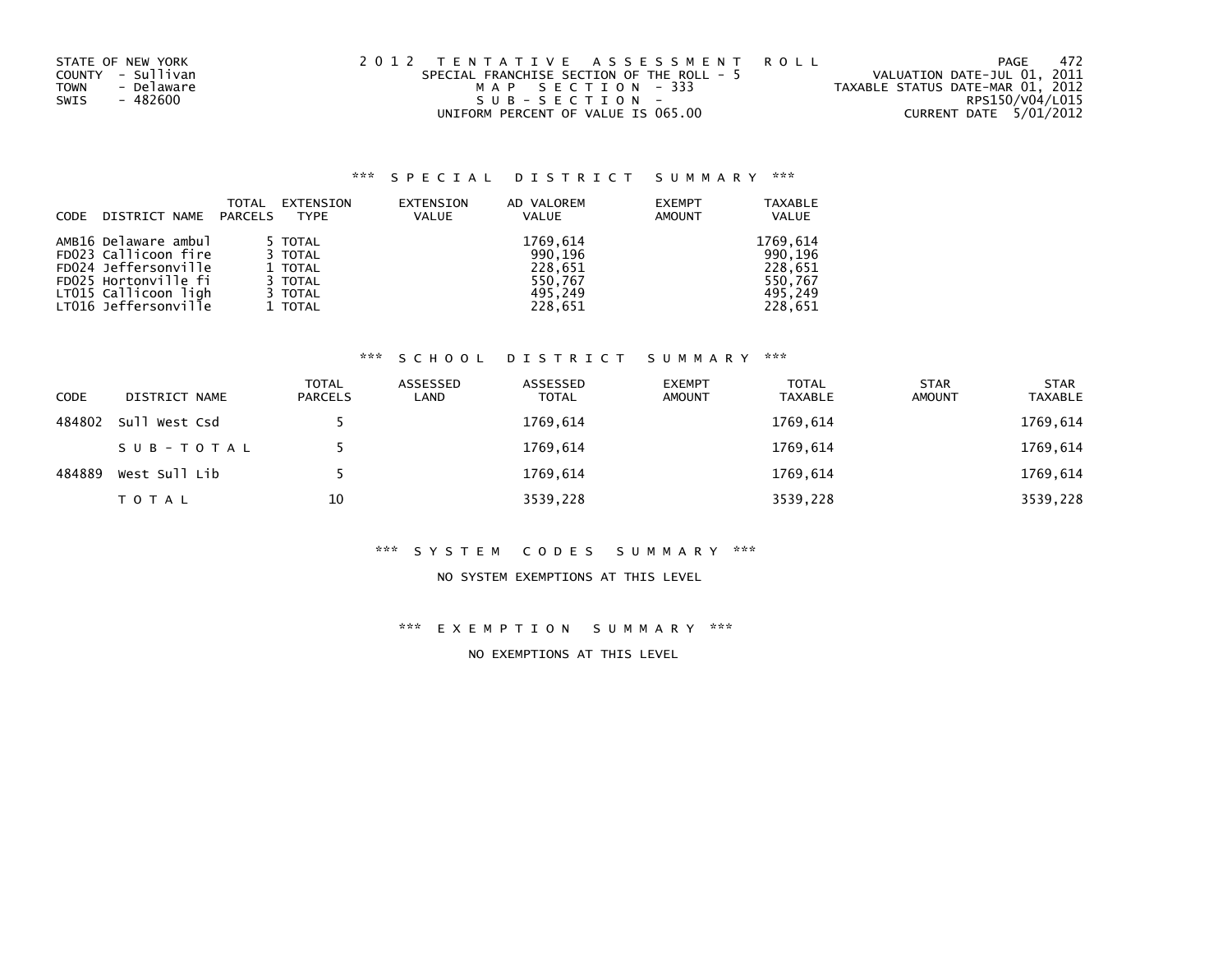|      | STATE OF NEW YORK | 2012 TENTATIVE ASSESSMENT ROLL            |                                  | PAGE | -473 |
|------|-------------------|-------------------------------------------|----------------------------------|------|------|
|      | COUNTY - Sullivan | SPECIAL FRANCHISE SECTION OF THE ROLL - 5 | VALUATION DATE-JUL 01, 2011      |      |      |
| TOWN | - Delaware        | MAP SECTION - 333                         | TAXABLE STATUS DATE-MAR 01, 2012 |      |      |
| SWIS | - 482600          | $SUB - SECTION -$                         | RPS150/V04/L015                  |      |      |
|      |                   | UNIFORM PERCENT OF VALUE IS 065.00        | CURRENT DATE 5/01/2012           |      |      |

| ROLL       | DESCRIPTION       | <b>TOTAL</b>   | <b>ASSESSED</b> | ASSESSED | <b>TAXABLE</b> | <b>TAXABLE</b> | <b>TAXABLE</b> | <b>STAR</b>    |
|------------|-------------------|----------------|-----------------|----------|----------------|----------------|----------------|----------------|
| <b>SEC</b> |                   | <b>PARCELS</b> | LAND            | TOTAL    | COUNT          | <b>TOWN</b>    | <b>SCHOOL</b>  | <b>TAXABLE</b> |
|            | SPECIAL FRANCHISE |                |                 | 1769,614 | 1769.614       | 1769,614       | 1769.614       | 1769,614       |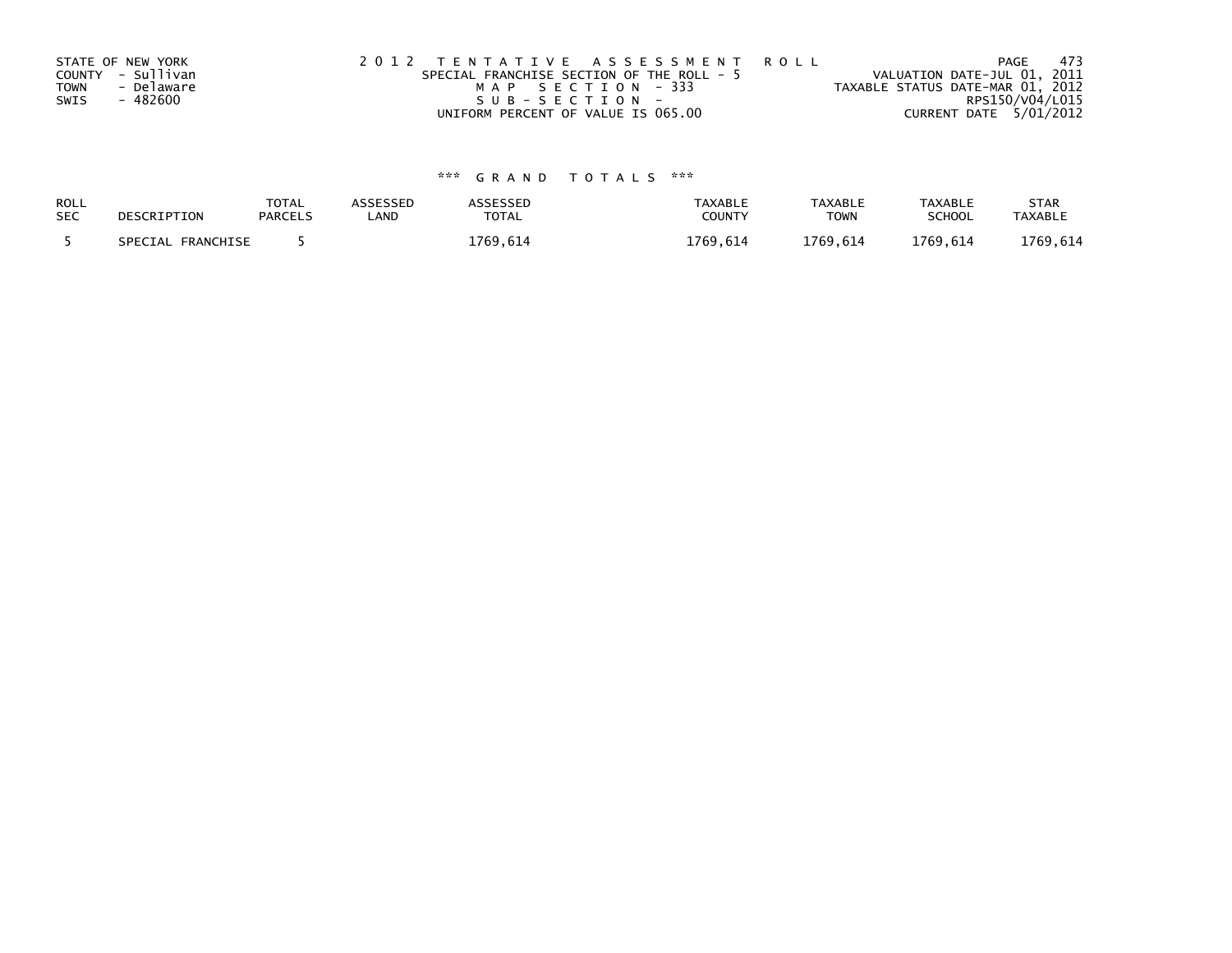| STATE OF NEW YORK  | 2012 TENTATIVE ASSESSMENT ROLL            | -474<br>PAGE                     |
|--------------------|-------------------------------------------|----------------------------------|
| COUNTY - Sullivan  | SPECIAL FRANCHISE SECTION OF THE ROLL - 5 | VALUATION DATE-JUL 01, 2011      |
| TOWN<br>- Delaware |                                           | TAXABLE STATUS DATE-MAR 01, 2012 |
| SWIS<br>- 482600   | UNIFORM PERCENT OF VALUE IS 065.00        | RPS150/V04/L015                  |
|                    |                                           | CURRENT DATE 5/01/2012           |

#### \*\*\* S P E C I A L D I S T R I C T S U M M A R Y \*\*\*

| CODE                                                                                                                                         | TOTAL                 | EXTENSION                                                      | <b>EXTENSION</b> | AD VALOREM                                                      | <b>EXEMPT</b> | <b>TAXABLE</b>                                                  |
|----------------------------------------------------------------------------------------------------------------------------------------------|-----------------------|----------------------------------------------------------------|------------------|-----------------------------------------------------------------|---------------|-----------------------------------------------------------------|
|                                                                                                                                              | DISTRICT NAME PARCELS | TYPE                                                           | VALUE            | VALUE                                                           | <b>AMOUNT</b> | <b>VALUE</b>                                                    |
| AMB16 Delaware ambul<br>FD023 Callicoon fire<br>FD024 Jeffersonville<br>FD025 Hortonville fi<br>LT015 Callicoon ligh<br>LT016 Jeffersonville |                       | 5 TOTAL<br>3 TOTAL<br>1 TOTAL<br>3 TOTAL<br>3 TOTAL<br>1 TOTAL |                  | 1769.614<br>990.196<br>228.651<br>550,767<br>495.249<br>228,651 |               | 1769.614<br>990.196<br>228.651<br>550.767<br>495.249<br>228,651 |

#### \*\*\* S C H O O L D I S T R I C T S U M M A R Y \*\*\*

| <b>CODE</b> | DISTRICT NAME | <b>TOTAL</b><br><b>PARCELS</b> | ASSESSED<br>LAND | ASSESSED<br><b>TOTAL</b> | <b>EXEMPT</b><br><b>AMOUNT</b> | <b>TOTAL</b><br><b>TAXABLE</b> | <b>STAR</b><br><b>AMOUNT</b> | <b>STAR</b><br><b>TAXABLE</b> |
|-------------|---------------|--------------------------------|------------------|--------------------------|--------------------------------|--------------------------------|------------------------------|-------------------------------|
| 484802      | Sull West Csd |                                |                  | 1769,614                 |                                | 1769,614                       |                              | 1769,614                      |
|             | SUB-TOTAL     |                                |                  | 1769,614                 |                                | 1769,614                       |                              | 1769,614                      |
| 484889      | West Sull Lib |                                |                  | 1769,614                 |                                | 1769,614                       |                              | 1769,614                      |
|             | <b>TOTAL</b>  | 10                             |                  | 3539,228                 |                                | 3539,228                       |                              | 3539,228                      |

### \*\*\* S Y S T E M C O D E S S U M M A R Y \*\*\*

### NO SYSTEM EXEMPTIONS AT THIS LEVEL

\*\*\* E X E M P T I O N S U M M A R Y \*\*\*

NO EXEMPTIONS AT THIS LEVEL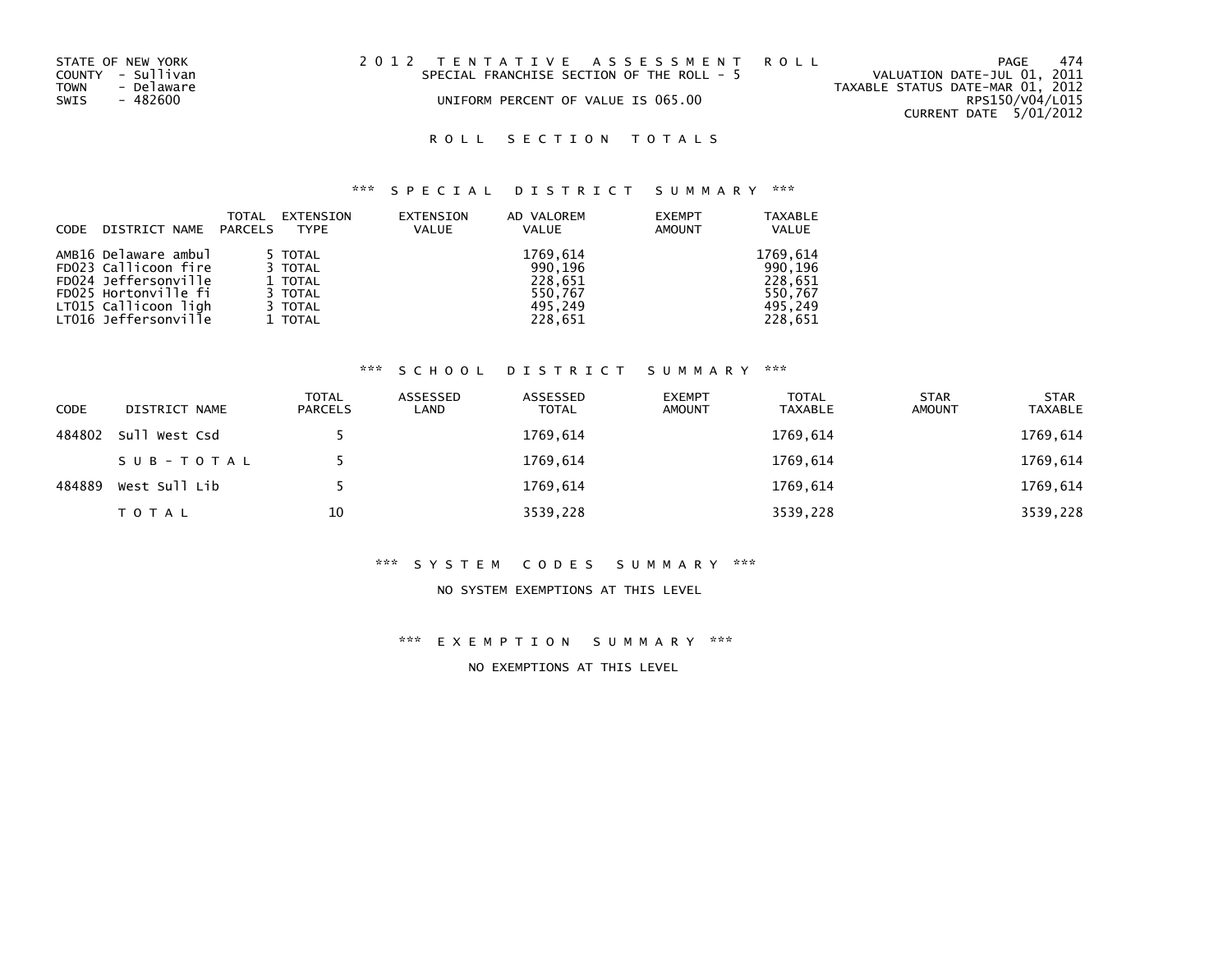| STATE OF NEW YORK         | 2012 TENTATIVE ASSESSMENT ROLL            |                                  | 475<br>PAGE                 |
|---------------------------|-------------------------------------------|----------------------------------|-----------------------------|
| COUNTY - Sullivan         | SPECIAL FRANCHISE SECTION OF THE ROLL - 5 |                                  | VALUATION DATE-JUL 01, 2011 |
| - Delaware<br><b>TOWN</b> |                                           | TAXABLE STATUS DATE-MAR 01, 2012 |                             |
| - 482600<br>SWIS          | UNIFORM PERCENT OF VALUE IS 065.00        |                                  | RPS150/V04/L015             |
|                           |                                           |                                  | CURRENT DATE 5/01/2012      |

| ROLL       | DESCRIPTION       | <b>TOTAL</b>   | <b>\SSESSED</b> | <b>ASSESSED</b> | <b>TAXABLE</b> | <b>TAXABLE</b> | <b>TAXABLE</b> | STAR           |
|------------|-------------------|----------------|-----------------|-----------------|----------------|----------------|----------------|----------------|
| <b>SEC</b> |                   | <b>PARCELS</b> | .AND            | <b>TOTAL</b>    | COUNTY         | <b>TOWN</b>    | <b>SCHOOL</b>  | <b>TAXABLE</b> |
|            | SPECIAL FRANCHISE |                |                 | 1769.614        | 1769.614       | 1769.614       | 1769.614       | 1769.614       |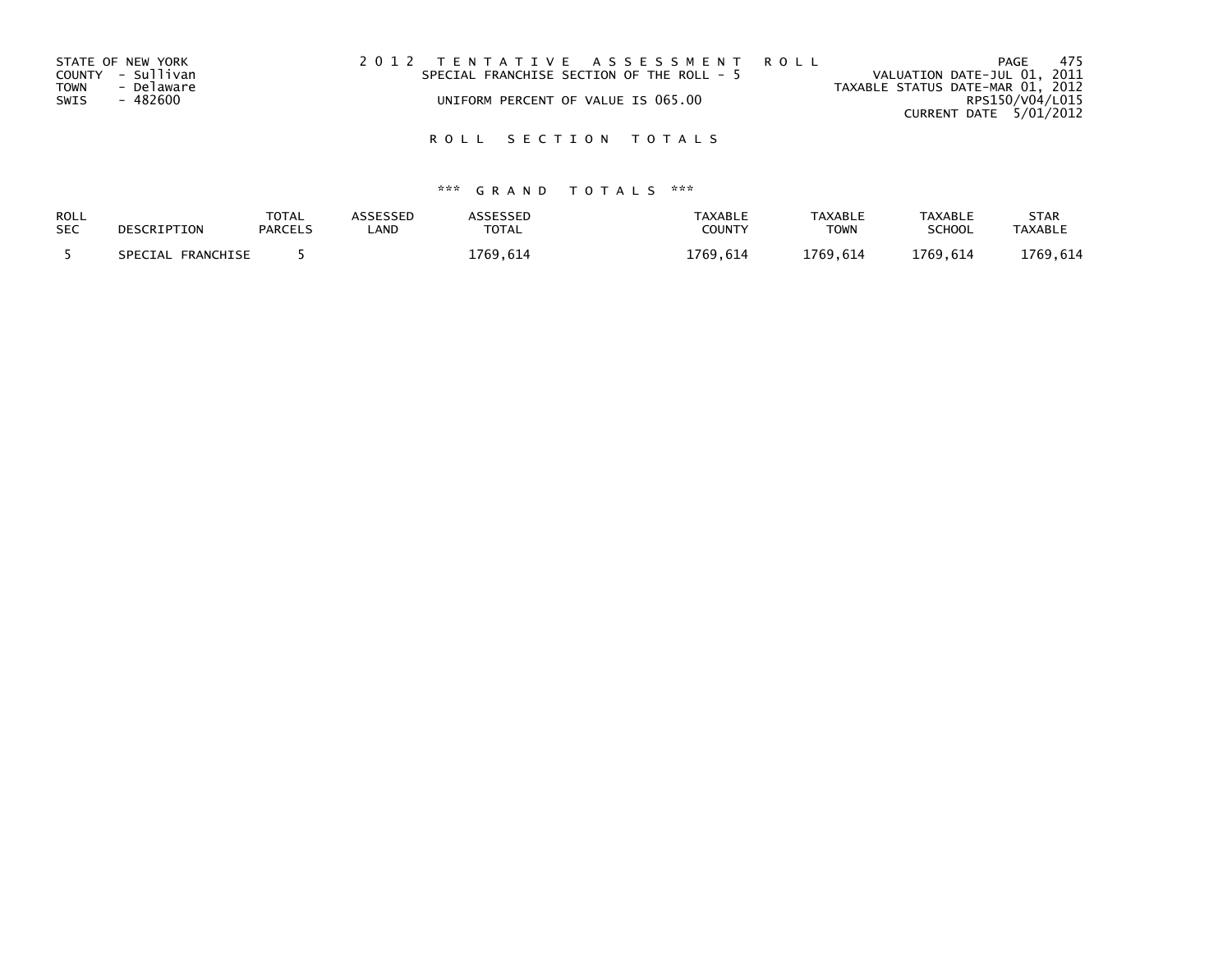| STATE OF NEW YORK<br>- Sullivan<br><b>COUNTY</b><br><b>TOWN</b><br>- Delaware<br>$-482600$<br>SWIS                                                                     | 2 0 1 2                                                                                                                                                   | TAX MAP NUMBER SEQUENCE | TENTATIVE ASSESSMENT<br><b>ROLL</b><br>UTILITY & R.R. SECTION OF THE ROLL - 6<br>UNIFORM PERCENT OF VALUE IS 065.00                                                       | PAGE<br>VALUATION DATE-JUL 01, 2011                                     | 476 |
|------------------------------------------------------------------------------------------------------------------------------------------------------------------------|-----------------------------------------------------------------------------------------------------------------------------------------------------------|-------------------------|---------------------------------------------------------------------------------------------------------------------------------------------------------------------------|-------------------------------------------------------------------------|-----|
|                                                                                                                                                                        | 4501 State Route 17B                                                                                                                                      |                         |                                                                                                                                                                           | 200071                                                                  |     |
| $12. - 1 - 35$<br>Verizon New York Inc<br>Property Tax Dept<br>Property Tax Dept<br>PO Box 152206<br>PO Box 152206<br>Irving, TX 75015-2206<br>PO BOOK 634<br>PC-00288 | 831 Tele Comm                                                                                                                                             | 27,700<br>115,000       | COUNTY TAXABLE VALUE<br>TAXABLE VALUE<br><b>TOWN</b><br>SCHOOL TAXABLE VALUE<br>AMB16 Delaware ambulance<br>FD023 Callicoon fire                                          | 115,000<br>115,000<br>115,000<br>115,000 TO<br>$\frac{1}{115}$ , 000 TO |     |
|                                                                                                                                                                        | 6 Creamery Rd                                                                                                                                             |                         |                                                                                                                                                                           |                                                                         |     |
| $12. - 1 - 39.2$<br>Callicoon Water Co. Inc. Sull West Csd 484802-89<br>PO Box 277<br>Callicoon, NY 12723                                                              | 822 Water supply<br>89–89–500 xxx = 500.00 xxx = 484802<br>FRNT 200.00 DPTH 200.00<br>EAST-0302201 - 1971 = 200.00<br>DEED BOOK 549<br>PG-00200           | 16,700<br>22.000        | COUNTY TAXABLE VALUE<br><b>TOWN</b><br>TAXABLE VALUE<br>SCHOOL TAXABLE VALUE<br>AMB16 Delaware ambulance<br>FD023 Callicoon fire                                          | 22,000<br>22,000<br>22,000<br>22,000 TO<br>$22,000$ TO                  |     |
|                                                                                                                                                                        | FULL MARKET VALUE                                                                                                                                         | 33,846                  | SDO12 Callicoon sewer $\begin{array}{ccc} 00 & \text{UN} & \text{SMO12} \\ \text{SWO12} & \text{Call} & \text{Icoon} & \text{sewer} \end{array}$<br>SW012 Callicoon sewer |                                                                         |     |
| $12. - 1 - 43.6$<br>Pennsylvania Lines LLC<br>Norfolk Southern Railway Co. FRNT<br>Property Tax Dept<br>110 Franklin Rd SE<br>Roanoke, VA 24042                        | Creamery Rd<br>843 Non-ceil. rr<br>484802-89<br>Sull West Csd<br>50.00 DPTH 800.00<br>ACRES 0.51<br>EAST-0303358 NRTH-0642580<br>DEED BOOK 2129<br>PG-455 | 15,600<br>15,600        | COUNTY TAXABLE VALUE<br>TAXABLE VALUE<br><b>TOWN</b><br>SCHOOL TAXABLE VALUE<br>AMB16 Delaware ambulance<br>FD023 Callicoon fire                                          | 15,600<br>15,600<br>15,600<br>15,600 TO<br>15,600 TO                    |     |
|                                                                                                                                                                        | FULL MARKET VALUE                                                                                                                                         | 24,000                  |                                                                                                                                                                           |                                                                         |     |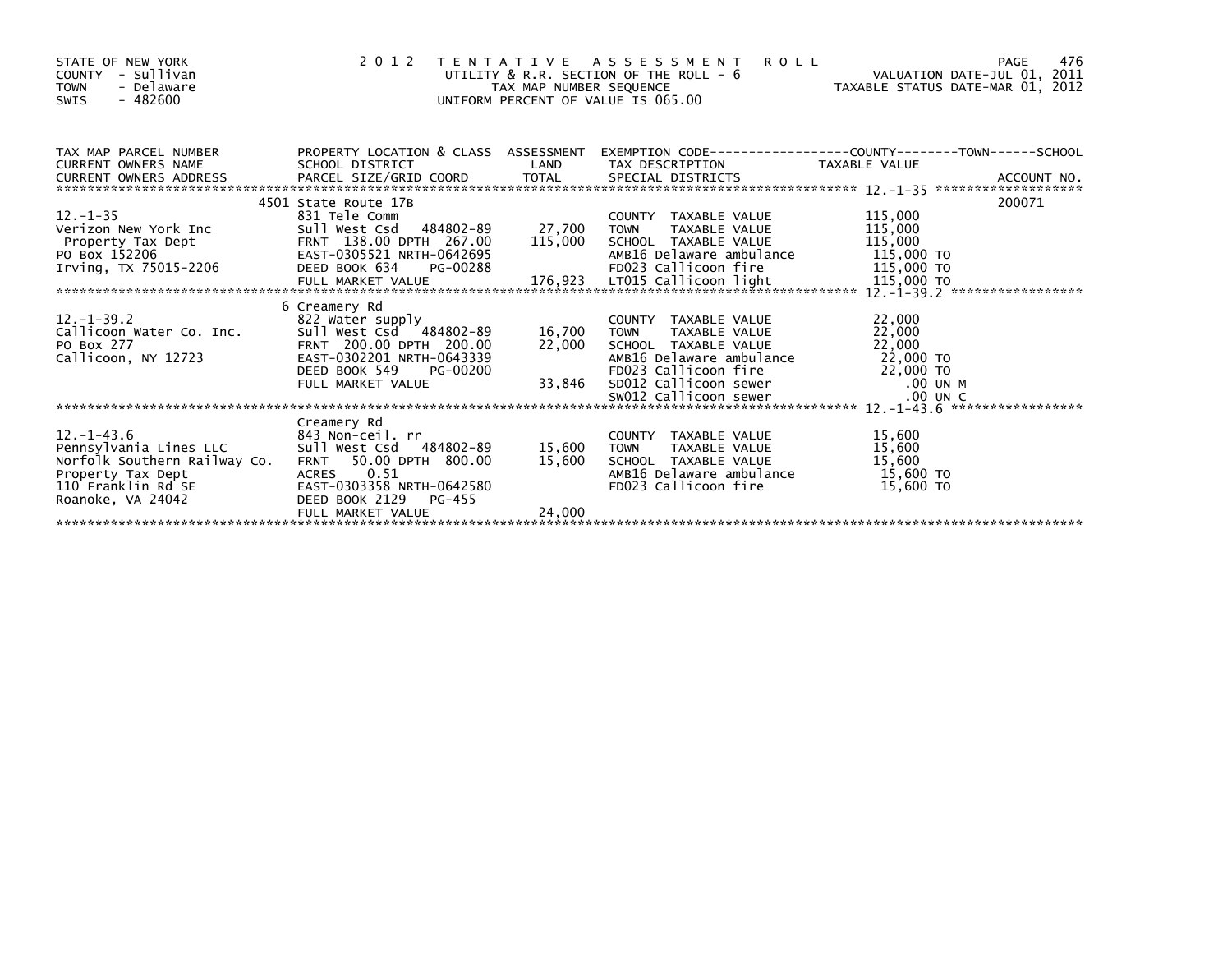| STATE OF NEW YORK         | 2012 TENTATIVE ASSESSMENT ROLL              | - 477<br>PAGE                    |
|---------------------------|---------------------------------------------|----------------------------------|
| COUNTY - Sullivan         | UTILITY $\&$ R.R. SECTION OF THE ROLL - $6$ | VALUATION DATE-JUL 01, 2011      |
| - Delaware<br><b>TOWN</b> | MAP SECTION - 012                           | TAXABLE STATUS DATE-MAR 01, 2012 |
| SWIS<br>- 482600          | SUB-SECTION-                                | RPS150/V04/L015                  |
|                           | UNIFORM PERCENT OF VALUE IS 065.00          | CURRENT DATE 5/01/2012           |

|             |                      | TOTAL   | EXTENSION   | EXTENSION | AD VALOREM   | <b>EXEMPT</b> | <b>TAXABLE</b> |
|-------------|----------------------|---------|-------------|-----------|--------------|---------------|----------------|
| <b>CODE</b> | DISTRICT NAME        | PARCELS | <b>TYPE</b> | VALUE     | <b>VALUE</b> | <b>AMOUNT</b> | <b>VALUE</b>   |
|             |                      |         |             |           |              |               |                |
|             | AMB16 Delaware ambul |         | 3 TOTAL     |           | 152.600      |               | 152.600        |
|             | FD023 Callicoon fire |         | 3 TOTAL     |           | 152,600      |               | 152,600        |
|             | LT015 Callicoon ligh |         | 1 TOTAL     |           | 115,000      |               | 115.000        |
|             | SD012 Callicoon sewe |         | 1 UNITS M   |           |              |               |                |
|             | SW012 Callicoon sewe |         | 1 UNITS     |           |              |               |                |

#### \*\*\* S C H O O L D I S T R I C T S U M M A R Y \*\*\*

| CODE   | DISTRICT NAME | <b>TOTAL</b><br><b>PARCELS</b> | ASSESSED<br>LAND | ASSESSED<br>TOTAL | <b>EXEMPT</b><br><b>AMOUNT</b> | <b>TOTAL</b><br><b>TAXABLE</b> | <b>STAR</b><br><b>AMOUNT</b> | <b>STAR</b><br><b>TAXABLE</b> |
|--------|---------------|--------------------------------|------------------|-------------------|--------------------------------|--------------------------------|------------------------------|-------------------------------|
| 484802 | Sull West Csd |                                | 60,000           | 152,600           |                                | 152,600                        |                              | 152,600                       |
|        | SUB-TOTAL     |                                | 60.000           | 152,600           |                                | 152,600                        |                              | 152,600                       |
| 484889 | West Sull Lib |                                | 60.000           | 152,600           |                                | 152,600                        |                              | 152,600                       |
|        | T O T A L     | 6                              | 120,000          | 305,200           |                                | 305,200                        |                              | 305,200                       |

#### \*\*\* S Y S T E M C O D E S S U M M A R Y \*\*\*

## NO SYSTEM EXEMPTIONS AT THIS LEVEL

## \*\*\* E X E M P T I O N S U M M A R Y \*\*\*

#### NO EXEMPTIONS AT THIS LEVEL

| ROLL       | DESCRIPTION      | <b>TOTAL</b>   | ASSESSED | <b>ASSESSED</b> | <b>TAXABLE</b> | <b>TAXABLE</b> | <b>TAXABLE</b> | <b>STAR</b>    |
|------------|------------------|----------------|----------|-----------------|----------------|----------------|----------------|----------------|
| <b>SEC</b> |                  | <b>PARCELS</b> | _AND     | <b>TOTAL</b>    | <b>COUNTY</b>  | <b>TOWN</b>    | <b>SCHOOL</b>  | <b>TAXABLE</b> |
|            | UTILITIES & N.C. |                | 60,000   | 152,600         | 152.600        | 152.600        | 152,600        | 152,600        |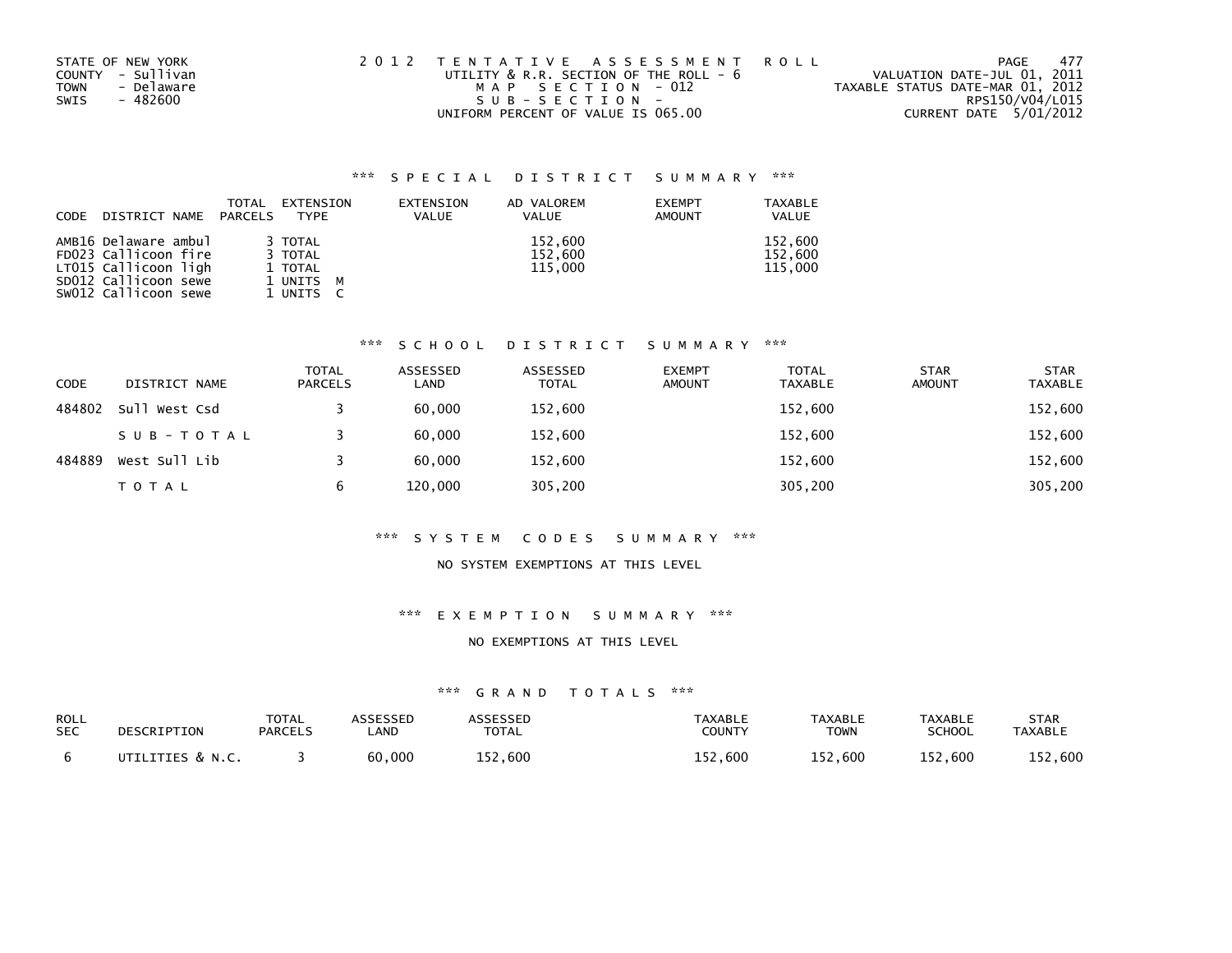| STATE OF NEW YORK<br><b>COUNTY</b><br>- Sullivan<br><b>TOWN</b><br>- Delaware<br>$-482600$<br><b>SWIS</b>                                                                                                                                        | $\begin{array}{c} 2 & 0 & 1 \end{array}$                                                                                     |                                              | 2012 TENTATIVE ASSESSMENT<br>DITILITY & R.R. SECTION OF THE ROLL - 6<br>UTILITY & R.R. SECTION OF THE ROLL - 6<br>TAX MAP NUMBER SEQUENCE TAXABLE STATUS DATE-MAR 01, 2012<br>UNIFORM PERCENT OF VALUE IS 065.00                                                               |                            |        |
|--------------------------------------------------------------------------------------------------------------------------------------------------------------------------------------------------------------------------------------------------|------------------------------------------------------------------------------------------------------------------------------|----------------------------------------------|--------------------------------------------------------------------------------------------------------------------------------------------------------------------------------------------------------------------------------------------------------------------------------|----------------------------|--------|
| CURRENT OWNERS ADDRESS TO THE TIME TOTAL SPECIAL DISTRICTS AND MANUSIC METAL ORDER TO A SECTIAL SPECIAL DISTRICTS AND MANUSIC METAL OF A SECTIAL SPECIAL DISTRICTS AND MANUSIC MANUSIC MANUSIC MANUSIC MANUSIC MANUSIC MANUSIC                   | PROPERTY LOCATION & CLASS ASSESSMENT EXEMPTION CODE---------------COUNTY-------TOWN------SCHOOL                              | LAND                                         | TAX DESCRIPTION TAXABLE VALUE                                                                                                                                                                                                                                                  |                            |        |
|                                                                                                                                                                                                                                                  | State Route 97                                                                                                               |                                              |                                                                                                                                                                                                                                                                                |                            | 100620 |
| 13.-3-15.1 330 Vacant comm<br>Callicoon_Water Co. Inc. 5ull West Csd<br>5011 Vest Co. 2017 117.00<br>$13 - 3 - 15$ , 1<br>PO Box 277<br>Callicoon, NY 12723                                                                                      | Sull West Csd 484802-89<br>FRNT 117.00 DPTH 145.00                                                                           | 1,050 TOWN                                   | COUNTY TAXABLE VALUE<br>TOWN      TAXABLE VALUE                                                                                                                                                                                                                                | 1,050<br>1,050             |        |
|                                                                                                                                                                                                                                                  | EAST-0301450 NRTH-0646270<br>DEED BOOK 808<br>PG-01105                                                                       |                                              | 1,050 SCHOOL TAXABLE VALUE 1,050<br>AMB16 Delaware ambulance 1,050 TO<br>FD023 Callicoon fire 1,050 TO                                                                                                                                                                         |                            |        |
|                                                                                                                                                                                                                                                  |                                                                                                                              |                                              |                                                                                                                                                                                                                                                                                |                            |        |
| $13 - 3 - 15$ . 2<br>Callicoon Water Co. Inc.<br>PO Box 277<br>Callicoon, NY 12723<br>Callicoon, NY 12723<br>Callicoon, NY 12723<br>CAST-0301460 NRTH-0646170                                                                                    | 110 Fremont St<br>827 Water Dist                                                                                             | 5,800 TOWN<br>68,100 SCHOO<br>MMB16<br>FD023 | COUNTY TAXABLE VALUE<br>TAXABLE VALUE 68,100                                                                                                                                                                                                                                   | 68,100                     | 200020 |
| PO BOX 277<br>PO BOX 277<br>Callicoon, NY 12723<br>ERST-0301460 NRTH-0646170<br>DEED BOOK 144 PG-00412<br>FULL MARKET VALUE<br>FULL MARKET VALUE<br>TOLS CALLICOON Tire 68,100 TO<br>EVOL2 Callicoon Tight 68,100 TO<br>SWO12 Callicoon Tight 68 |                                                                                                                              |                                              |                                                                                                                                                                                                                                                                                |                            |        |
|                                                                                                                                                                                                                                                  | State Route 97                                                                                                               |                                              |                                                                                                                                                                                                                                                                                |                            |        |
| $13 - 3 - 21$<br>callicoon Water Co. Inc.<br>PO Box 277<br>Callicoon, NY 12723                                                                                                                                                                   | 827 Water Dist<br>Sull West Csd 484802-89<br>FRNT 40.00 DPTH 40.00<br>EAST-0299890 NRTH-0647080<br>DEED BOOK 716<br>PG-01185 | 200<br>18,200                                | COUNTY TAXABLE VALUE<br>TAXABLE VALUE<br>TAXABLE VALUE<br><b>TOWN</b><br>SCHOOL TAXABLE VALUE<br>18,200 SCHOOL TAXABLE VALUE<br>AMB16 Delaware ambulance 18,200 TO<br>FD023 Callicoon fire 18,200 TO<br>28,000 LT015 Callicoon light 18,200 TO<br>SW012 Callicoon sewer .00 UN | 18,200<br>18,200<br>18,200 |        |
|                                                                                                                                                                                                                                                  | FULL MARKET VALUE                                                                                                            |                                              | SW012 Callicoon sewer                                                                                                                                                                                                                                                          | $.00$ UN C                 |        |
|                                                                                                                                                                                                                                                  |                                                                                                                              |                                              |                                                                                                                                                                                                                                                                                |                            |        |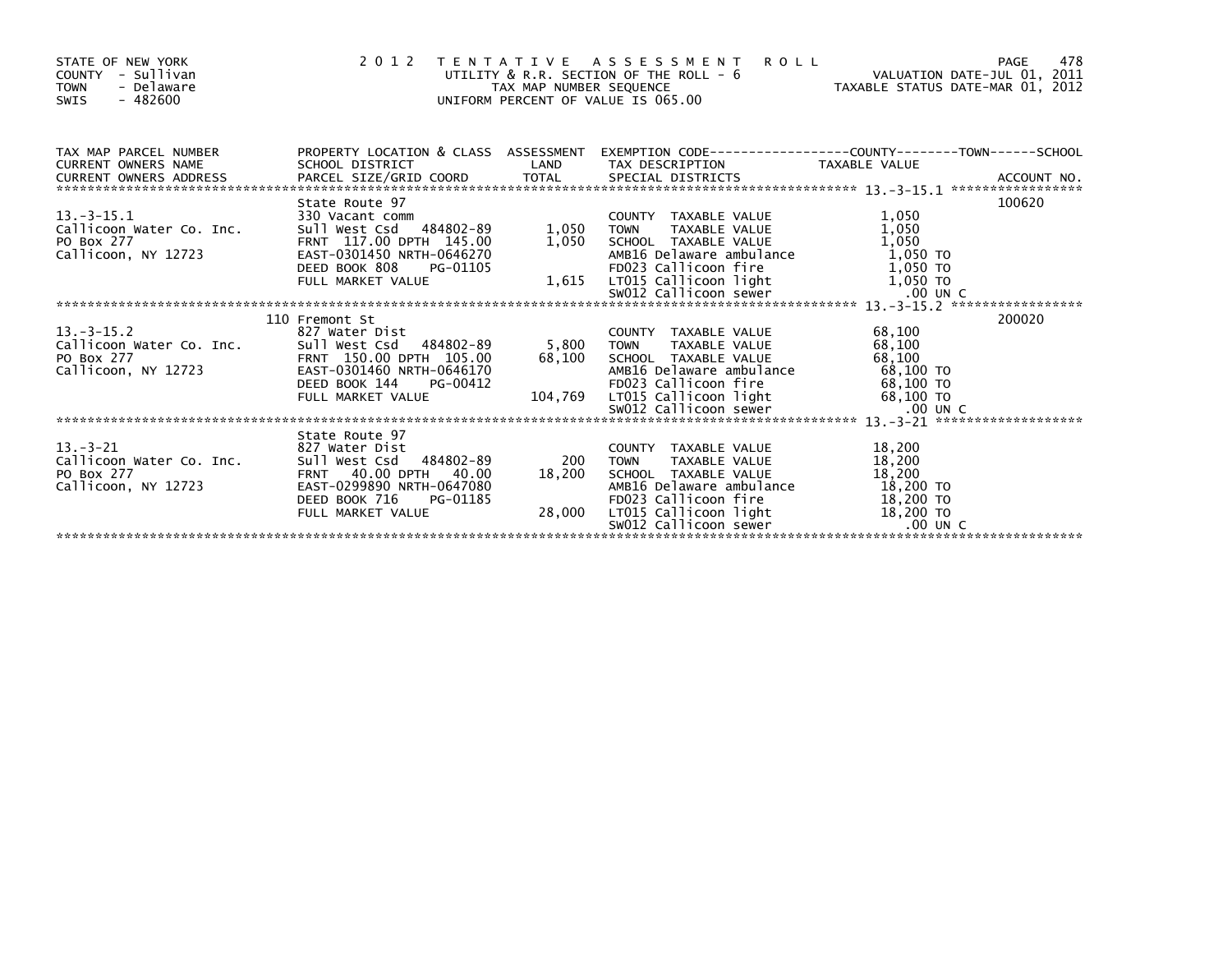| STATE OF NEW YORK         | 2012 TENTATIVE ASSESSMENT ROLL              | PAGE                             | 479 |
|---------------------------|---------------------------------------------|----------------------------------|-----|
| COUNTY - Sullivan         | UTILITY $\&$ R.R. SECTION OF THE ROLL - $6$ | VALUATION DATE-JUL 01, 2011      |     |
| - Delaware<br><b>TOWN</b> | MAP SECTION - 013                           | TAXABLE STATUS DATE-MAR 01, 2012 |     |
| SWIS<br>- 482600          | SUB-SECTION-                                | RPS150/V04/L015                  |     |
|                           | UNIFORM PERCENT OF VALUE IS 065.00          | CURRENT DATE 5/01/2012           |     |

| CODE | DISTRICT NAME                                                                                | TOTAL<br>PARCELS | EXTENSION<br><b>TYPF</b>                   | EXTENSION<br><b>VALUE</b> | AD VALOREM<br><b>VALUE</b> | <b>EXEMPT</b><br>AMOUNT | TAXABLE<br>VALUE           |
|------|----------------------------------------------------------------------------------------------|------------------|--------------------------------------------|---------------------------|----------------------------|-------------------------|----------------------------|
|      | AMB16 Delaware ambul<br>FD023 Callicoon fire<br>LT015 Callicoon ligh<br>SW012 Callicoon sewe |                  | 3 TOTAL<br>3 TOTAL<br>3 TOTAL<br>3 UNITS C |                           | 87.350<br>87.350<br>87.350 |                         | 87.350<br>87.350<br>87.350 |

#### \*\*\* S C H O O L D I S T R I C T S U M M A R Y \*\*\*

| <b>CODE</b> | DISTRICT NAME | <b>TOTAL</b><br><b>PARCELS</b> | ASSESSED<br>LAND | ASSESSED<br><b>TOTAL</b> | <b>EXEMPT</b><br><b>AMOUNT</b> | <b>TOTAL</b><br><b>TAXABLE</b> | <b>STAR</b><br><b>AMOUNT</b> | <b>STAR</b><br><b>TAXABLE</b> |
|-------------|---------------|--------------------------------|------------------|--------------------------|--------------------------------|--------------------------------|------------------------------|-------------------------------|
| 484802      | Sull West Csd |                                | 7.050            | 87,350                   |                                | 87,350                         |                              | 87,350                        |
|             | SUB-TOTAL     |                                | 7,050            | 87,350                   |                                | 87,350                         |                              | 87,350                        |
| 484889      | West Sull Lib |                                | 7.050            | 87,350                   |                                | 87,350                         |                              | 87,350                        |
|             | <b>TOTAL</b>  | b                              | 14,100           | 174,700                  |                                | 174,700                        |                              | 174,700                       |

#### \*\*\* S Y S T E M C O D E S S U M M A R Y \*\*\*

# NO SYSTEM EXEMPTIONS AT THIS LEVEL

#### \*\*\* E X E M P T I O N S U M M A R Y \*\*\*

#### NO EXEMPTIONS AT THIS LEVEL

| ROLL       | DESCRIPTION      | <b>TOTAL</b>   | <b>ASSESSED</b> | <b>ASSESSED</b> | <b>TAXABLE</b>    | <b>TAXABLE</b> | <b>TAXABLE</b> | <b>STAR</b>    |
|------------|------------------|----------------|-----------------|-----------------|-------------------|----------------|----------------|----------------|
| <b>SEC</b> |                  | <b>PARCELS</b> | _AND            | <b>TOTAL</b>    | COUNTY            | <b>TOWN</b>    | <b>SCHOOL</b>  | <b>TAXABLE</b> |
|            | UTILITIES & N.C. |                | ,050            | 87,350          | 87.350<br>$\circ$ | 87,350         | 87,350         | ',350          |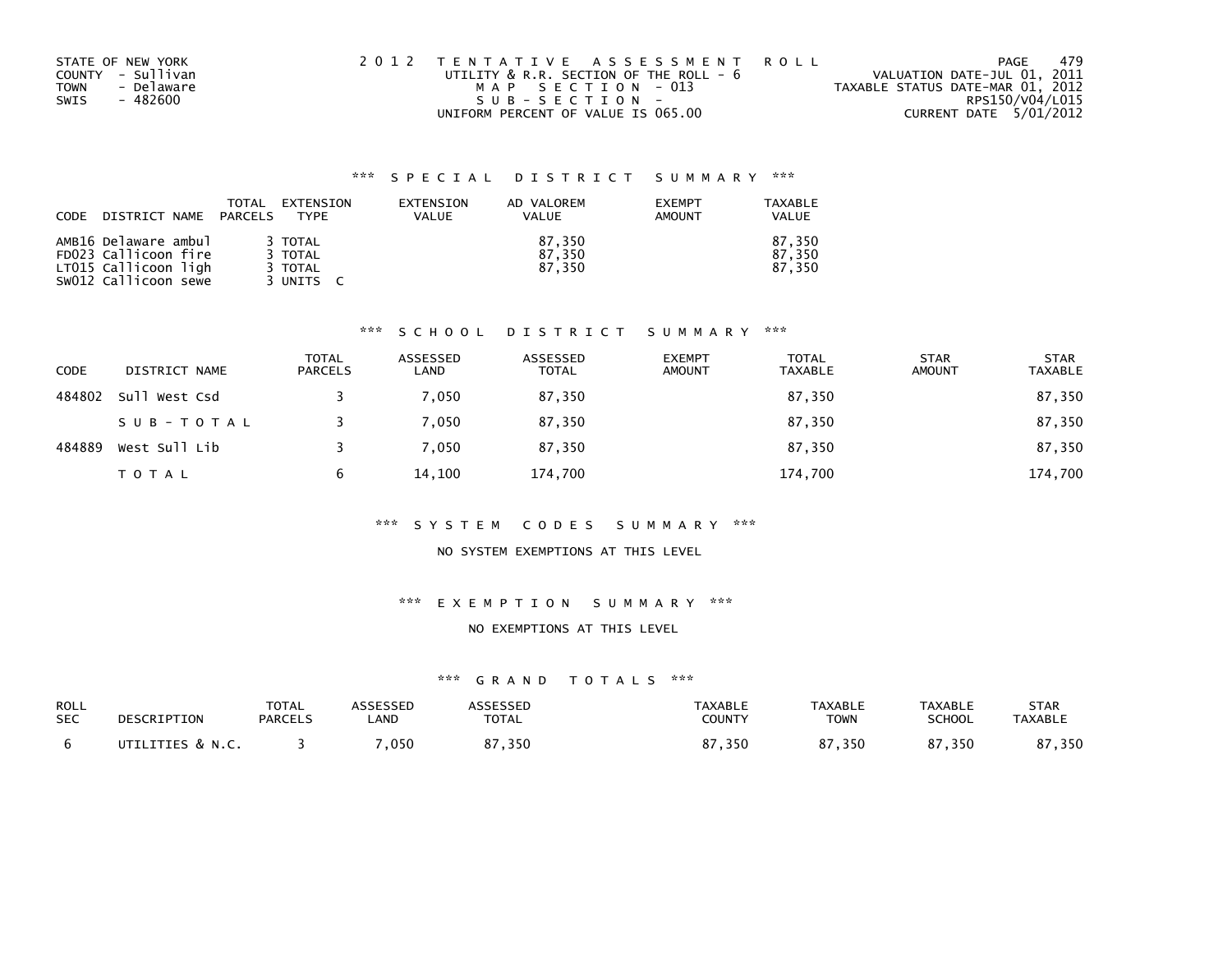| STATE OF NEW YORK<br>- Sullivan<br>COUNTY<br>- Delaware<br><b>TOWN</b><br>SWIS - 482600 |                             |        | 2012 TENTATIVE ASSESSMENT<br><b>ROLL</b><br>UTILITY & R.R. SECTION OF THE ROLL - 6<br>TAX MAP NUMBER SEQUENCE TAXABLE STATUS DATE-MAR 01, 2012<br>UNIFORM PERCENT OF VALUE IS 065.00 | VALUATION DATE-JUL 01, 2011 | 480<br>PAGE |
|-----------------------------------------------------------------------------------------|-----------------------------|--------|--------------------------------------------------------------------------------------------------------------------------------------------------------------------------------------|-----------------------------|-------------|
| TAX MAP PARCEL NUMBER PROPERTY LOCATION & CLASS ASSESSMENT<br>CURRENT OWNERS NAME       | SCHOOL DISTRICT             |        |                                                                                                                                                                                      |                             |             |
|                                                                                         |                             |        |                                                                                                                                                                                      |                             |             |
|                                                                                         | N/S Railroad Ave            |        |                                                                                                                                                                                      |                             |             |
| $14.-5-7.2$                                                                             | 827 Water Dist              |        | COUNTY TAXABLE VALUE                                                                                                                                                                 | 1,100                       |             |
| Callicoon Water Co., Inc. Sull West Csd 484802-89 100                                   |                             |        | TAXABLE VALUE<br><b>TOWN</b>                                                                                                                                                         | 1,100                       |             |
| ro вох 277<br>Callicoon, NY 12723                                                       | FRNT 15.20 DPTH 53.94       |        | 1,100 SCHOOL TAXABLE VALUE                                                                                                                                                           | 1,100                       |             |
|                                                                                         | EAST-0301232 NRTH-0645152   |        |                                                                                                                                                                                      |                             |             |
|                                                                                         | DEED BOOK 177 PG-324        |        | AMB16 Delaware ambulance $\begin{array}{ccc} 1,100 & \text{TO} \\ \text{FD023} & \text{Callicoon} \\ 1,100 & \text{TO} \end{array}$                                                  |                             |             |
|                                                                                         |                             |        |                                                                                                                                                                                      |                             |             |
|                                                                                         |                             |        |                                                                                                                                                                                      |                             |             |
| $14 - 5 - 44.7$                                                                         | Main St<br>843 Non-ceil. rr |        | COUNTY TAXABLE VALUE                                                                                                                                                                 | 10,800                      |             |
| Consolidated Rail Corp.                                                                 | Sull West Csd 484802-89     | 10,800 | TAXABLE VALUE<br><b>TOWN</b>                                                                                                                                                         | 10,800                      |             |
| Attn: Property Tax Dept                                                                 | FRNT 80.00 DPTH 190.00      | 10,800 | SCHOOL TAXABLE VALUE                                                                                                                                                                 | 10,800                      |             |
| 110 Franklin Rd S E                                                                     | EAST-0302461 NRTH-0644213   |        | AMB16 Delaware ambulance                                                                                                                                                             | 10,800 TO                   |             |
| Roanoke, VA 24042                                                                       | DEED BOOK 908 PG-00254      |        |                                                                                                                                                                                      |                             |             |
|                                                                                         | FULL MARKET VALUE           | 16,615 |                                                                                                                                                                                      |                             |             |
|                                                                                         |                             |        |                                                                                                                                                                                      |                             |             |
|                                                                                         |                             |        |                                                                                                                                                                                      |                             |             |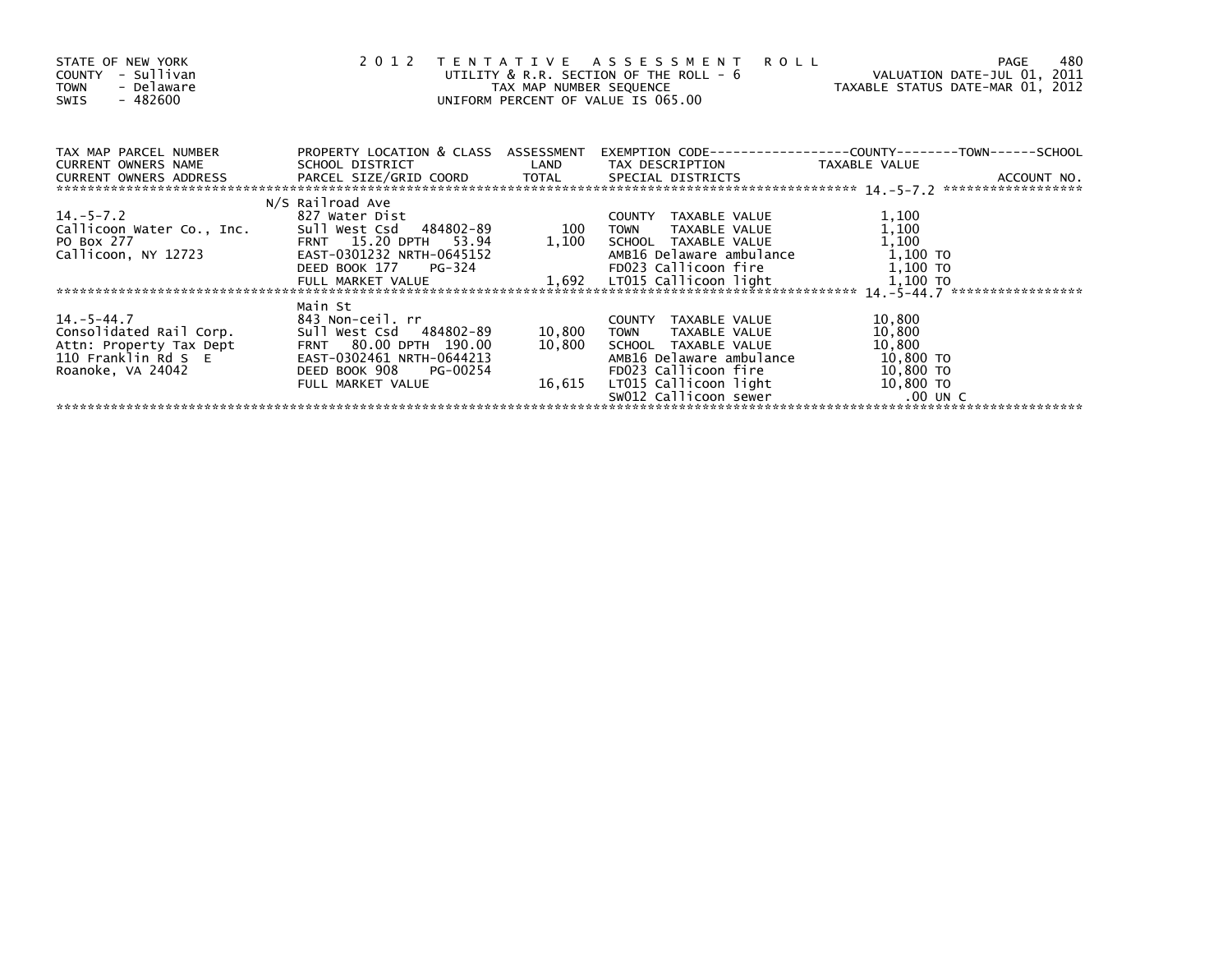| STATE OF NEW YORK         | 2012 TENTATIVE ASSESSMENT ROLL              | PAGE                             | 481 |
|---------------------------|---------------------------------------------|----------------------------------|-----|
| COUNTY - Sullivan         | UTILITY $\&$ R.R. SECTION OF THE ROLL - $6$ | VALUATION DATE-JUL 01, 2011      |     |
| - Delaware<br><b>TOWN</b> | MAP SECTION - 014                           | TAXABLE STATUS DATE-MAR 01, 2012 |     |
| SWIS<br>- 482600          | SUB-SECTION-                                | RPS150/V04/L015                  |     |
|                           | UNIFORM PERCENT OF VALUE IS 065.00          | CURRENT DATE 5/01/2012           |     |

| CODE | DISTRICT NAME                                                                                | TOTAL<br>PARCELS | EXTENSION<br><b>TYPF</b>                   | EXTENSION<br>VALUE | AD VALOREM<br>VALUE        | <b>EXEMPT</b><br>AMOUNT | TAXABLE<br><b>VALUE</b>    |
|------|----------------------------------------------------------------------------------------------|------------------|--------------------------------------------|--------------------|----------------------------|-------------------------|----------------------------|
|      | AMB16 Delaware ambul<br>FD023 Callicoon fire<br>LT015 Callicoon ligh<br>SW012 Callicoon sewe |                  | 2 TOTAL<br>2 TOTAL<br>2 TOTAL<br>1 UNITS C |                    | 11,900<br>11.900<br>11,900 |                         | 11,900<br>11.900<br>11,900 |

## \*\*\* S C H O O L D I S T R I C T S U M M A R Y \*\*\*

| <b>CODE</b> | DISTRICT NAME | <b>TOTAL</b><br><b>PARCELS</b> | ASSESSED<br>LAND | ASSESSED<br><b>TOTAL</b> | <b>EXEMPT</b><br><b>AMOUNT</b> | <b>TOTAL</b><br>TAXABLE | <b>STAR</b><br><b>AMOUNT</b> | <b>STAR</b><br><b>TAXABLE</b> |
|-------------|---------------|--------------------------------|------------------|--------------------------|--------------------------------|-------------------------|------------------------------|-------------------------------|
| 484802      | Sull West Csd |                                | 10,900           | 11,900                   |                                | 11,900                  |                              | 11,900                        |
|             | SUB-TOTAL     |                                | 10,900           | 11,900                   |                                | 11,900                  |                              | 11,900                        |
| 484889      | West Sull Lib |                                | 10,900           | 11,900                   |                                | 11,900                  |                              | 11,900                        |
|             | <b>TOTAL</b>  | 4                              | 21,800           | 23,800                   |                                | 23,800                  |                              | 23,800                        |

#### \*\*\* S Y S T E M C O D E S S U M M A R Y \*\*\*

#### NO SYSTEM EXEMPTIONS AT THIS LEVEL

#### \*\*\* E X E M P T I O N S U M M A R Y \*\*\*

#### NO EXEMPTIONS AT THIS LEVEL

| ROLL       | DESCRIPTION      | TOTAL          | ASSESSED | ASSESSED     | TAXABLE | <b>TAXABLE</b> | <b>TAXABLE</b> | <b>STAR</b>    |
|------------|------------------|----------------|----------|--------------|---------|----------------|----------------|----------------|
| <b>SEC</b> |                  | <b>PARCELS</b> | .AND     | <b>TOTAL</b> | COUNTY  | <b>TOWN</b>    | <b>SCHOOL</b>  | <b>TAXABLE</b> |
|            | UTILITIES & N.C. |                | 10.900   | 11,900       | 11,900  | 11.900         | 1.900          | 11,900         |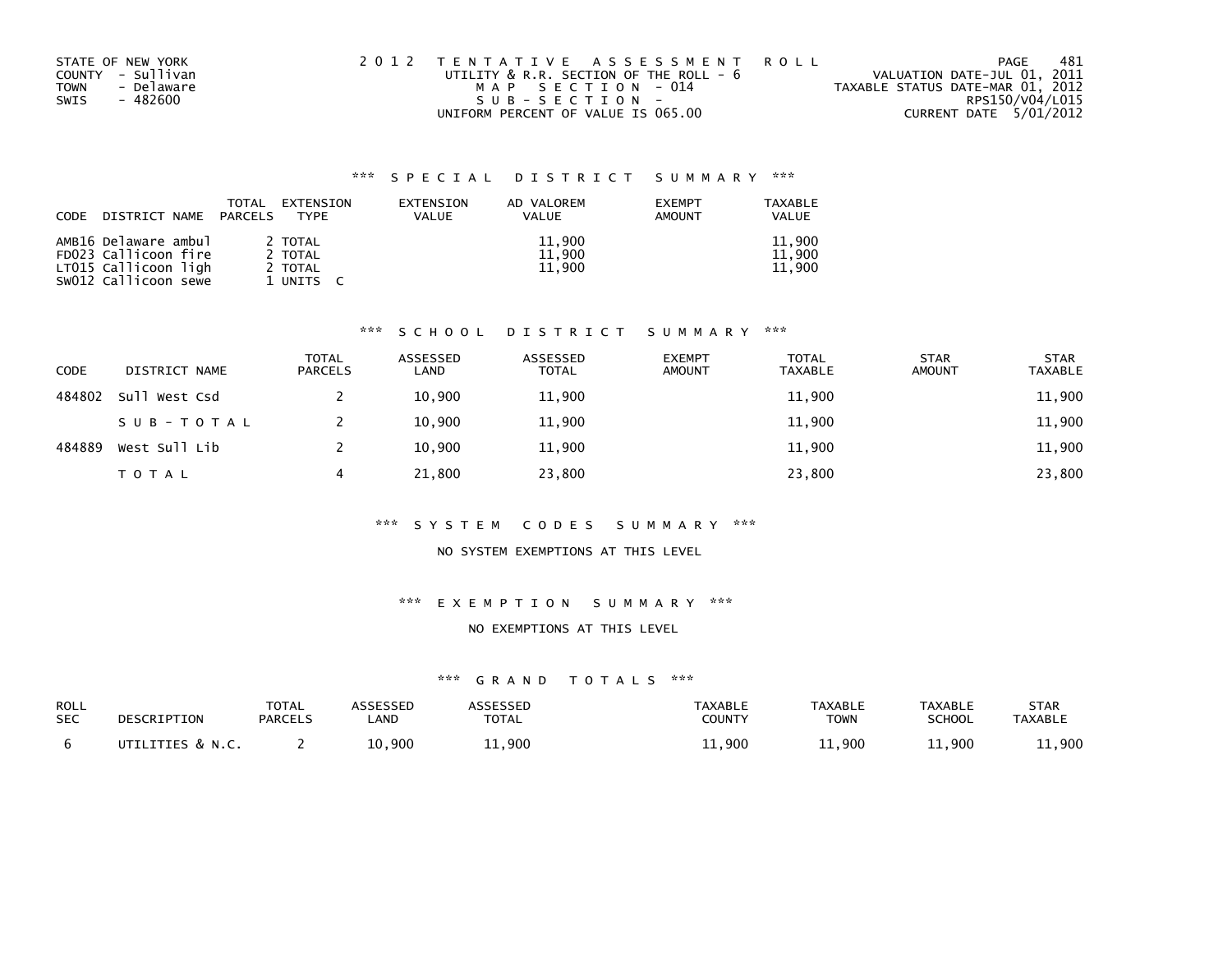| STATE OF NEW YORK<br>- Sullivan<br>COUNTY<br>- Delaware<br><b>TOWN</b><br>- 482600<br>SWIS | TENTATIVE ASSESSMENT<br>2 0 1 2<br>UTILITY & R.R. SECTION OF THE ROLL - 6<br>TAX MAP NUMBER SEQUENCE<br>UNIFORM PERCENT OF VALUE IS 065.00 | <b>ROLL</b><br>VALUATION DATE-JUL 01, 2011<br>TAXABLE STATUS DATE-MAR 01, 2012 | 482<br>PAGE                                                          |               |             |
|--------------------------------------------------------------------------------------------|--------------------------------------------------------------------------------------------------------------------------------------------|--------------------------------------------------------------------------------|----------------------------------------------------------------------|---------------|-------------|
| TAX MAP PARCEL NUMBER                                                                      | PROPERTY LOCATION & CLASS ASSESSMENT                                                                                                       |                                                                                | EXEMPTION        CODE-----------------COUNTY--------TOWN------SCHOOL |               |             |
| CURRENT OWNERS NAME                                                                        | SCHOOL DISTRICT                                                                                                                            | <b>Example 12</b>                                                              | TAX DESCRIPTION                                                      | TAXABLE VALUE |             |
| CURRENT OWNERS ADDRESS                                                                     |                                                                                                                                            |                                                                                | SPECIAL DISTRICTS                                                    |               | ACCOUNT NO. |
|                                                                                            | 279 Hospital Rd                                                                                                                            |                                                                                |                                                                      |               | 200015      |
| $17. - 1 - 3$                                                                              | 872 Elec-Substation                                                                                                                        |                                                                                | TAXABLE VALUE<br><b>COUNTY</b>                                       | 222,800       |             |
| New York State Elec & Gas Corp Sull West Csd 484802-89                                     |                                                                                                                                            | 19,500                                                                         | <b>TOWN</b><br>TAXABLE VALUE                                         | 222,800       |             |
| Tax Dept                                                                                   | FRNT 209.00 DPTH 183.00                                                                                                                    | 222.800                                                                        | SCHOOL TAXABLE VALUE                                                 | 222,800       |             |
| PO Box 3287                                                                                | EAST-0308160 NRTH-0647040                                                                                                                  |                                                                                | AMB16 Delaware ambulance                                             | 222,800 TO    |             |
| Ithaca, NY 14852-3287                                                                      | DEED BOOK 629 PG-00096                                                                                                                     |                                                                                | FD023 Callicoon fire                                                 | 222,800 TO    |             |
|                                                                                            | FULL MARKET VALUE                                                                                                                          | 342.769                                                                        |                                                                      |               |             |
|                                                                                            |                                                                                                                                            |                                                                                |                                                                      |               |             |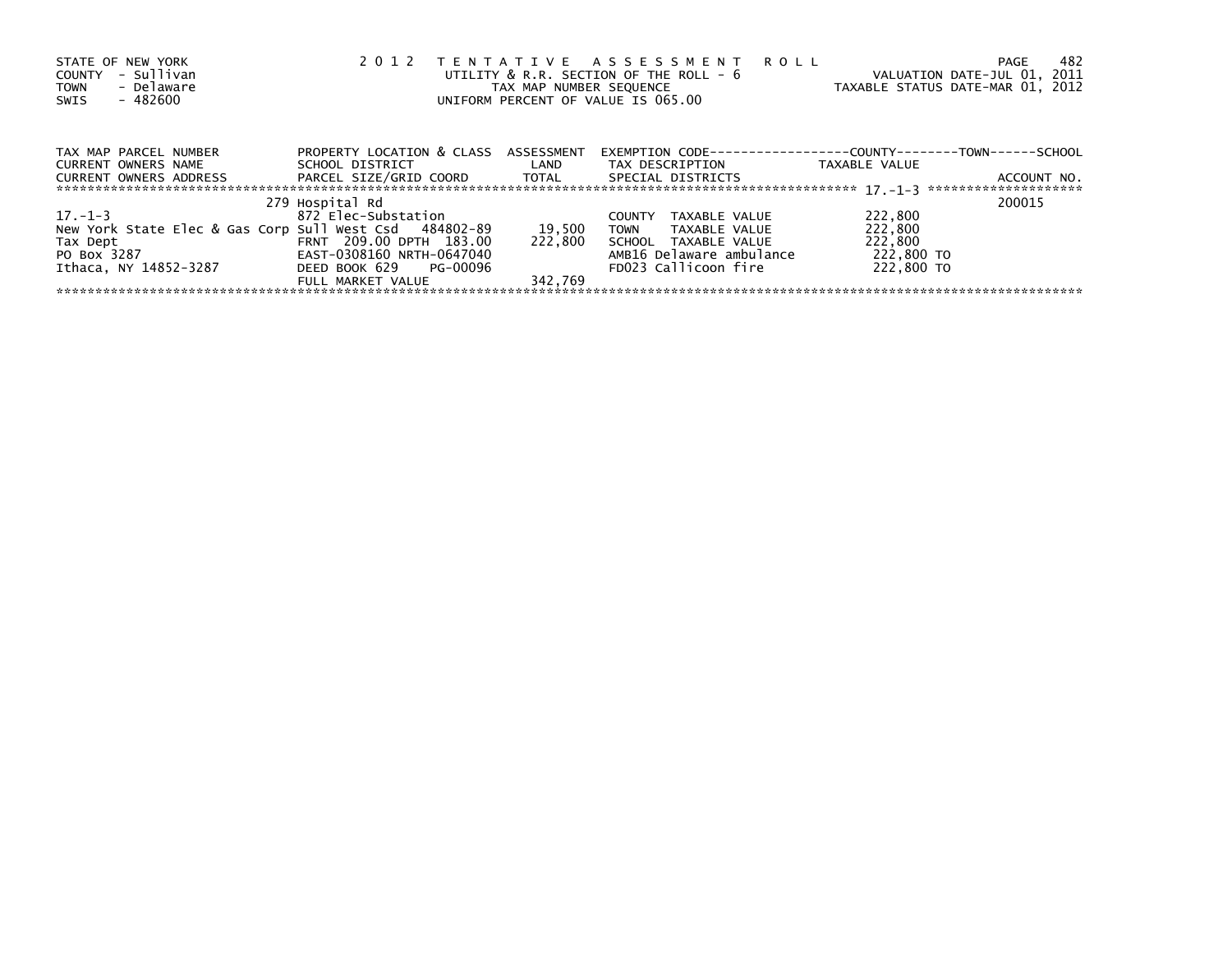| STATE OF NEW YORK  | 2012 TENTATIVE ASSESSMENT ROLL         | PAGE                             | 483 |
|--------------------|----------------------------------------|----------------------------------|-----|
| COUNTY - Sullivan  | UTILITY & R.R. SECTION OF THE ROLL - 6 | VALUATION DATE-JUL 01, 2011      |     |
| - Delaware<br>TOWN | MAP SECTION - 017                      | TAXABLE STATUS DATE-MAR 01, 2012 |     |
| SWIS<br>- 482600   | $SUB - SECTION -$                      | RPS150/V04/L015                  |     |
|                    | UNIFORM PERCENT OF VALUE IS 065.00     | CURRENT DATE 5/01/2012           |     |

| CODE | DISTRICT NAME                                | TOTAL<br><b>PARCELS</b> | EXTENSION<br><b>TYPF</b> | EXTENSION<br>VALUE | AD VALOREM<br>VALUE | <b>EXEMPT</b><br>AMOUNT | TAXABLE<br><b>VALUE</b> |
|------|----------------------------------------------|-------------------------|--------------------------|--------------------|---------------------|-------------------------|-------------------------|
|      | AMB16 Delaware ambul<br>FD023 Callicoon fire |                         | 1 TOTAL<br>TOTAL         |                    | 222.800<br>222.800  |                         | 222.800<br>222.800      |

#### \*\*\* S C H O O L D I S T R I C T S U M M A R Y \*\*\*

| <b>CODE</b> | DISTRICT NAME | <b>TOTAL</b><br><b>PARCELS</b> | ASSESSED<br>LAND | ASSESSED<br><b>TOTAL</b> | <b>EXEMPT</b><br><b>AMOUNT</b> | <b>TOTAL</b><br><b>TAXABLE</b> | <b>STAR</b><br><b>AMOUNT</b> | <b>STAR</b><br><b>TAXABLE</b> |
|-------------|---------------|--------------------------------|------------------|--------------------------|--------------------------------|--------------------------------|------------------------------|-------------------------------|
| 484802      | Sull West Csd |                                | 19,500           | 222,800                  |                                | 222,800                        |                              | 222,800                       |
|             | SUB-TOTAL     |                                | 19,500           | 222,800                  |                                | 222,800                        |                              | 222,800                       |
| 484889      | West Sull Lib |                                | 19.500           | 222,800                  |                                | 222,800                        |                              | 222,800                       |
|             | TOTAL         |                                | 39,000           | 445,600                  |                                | 445,600                        |                              | 445,600                       |

#### \*\*\* S Y S T E M C O D E S S U M M A R Y \*\*\*

NO SYSTEM EXEMPTIONS AT THIS LEVEL

#### \*\*\* E X E M P T I O N S U M M A R Y \*\*\*

### NO EXEMPTIONS AT THIS LEVEL

| ROLL       | DESCRIPTION      | <b>TOTAL</b>   | ASSESSED | <b>ASSESSED</b> | <b>TAXABLE</b> | <b>TAXABLE</b> | <b>TAXABLE</b> | <b>STAR</b>    |
|------------|------------------|----------------|----------|-----------------|----------------|----------------|----------------|----------------|
| <b>SEC</b> |                  | <b>PARCELS</b> | _AND     | <b>TOTAL</b>    | COUNTY         | <b>TOWN</b>    | <b>SCHOOL</b>  | <b>TAXABLE</b> |
|            | UTILITIES & N.C. |                | 19,500   | 222.800         | 222,800        | 222,800        | 222,800        | つつつ<br>222,800 |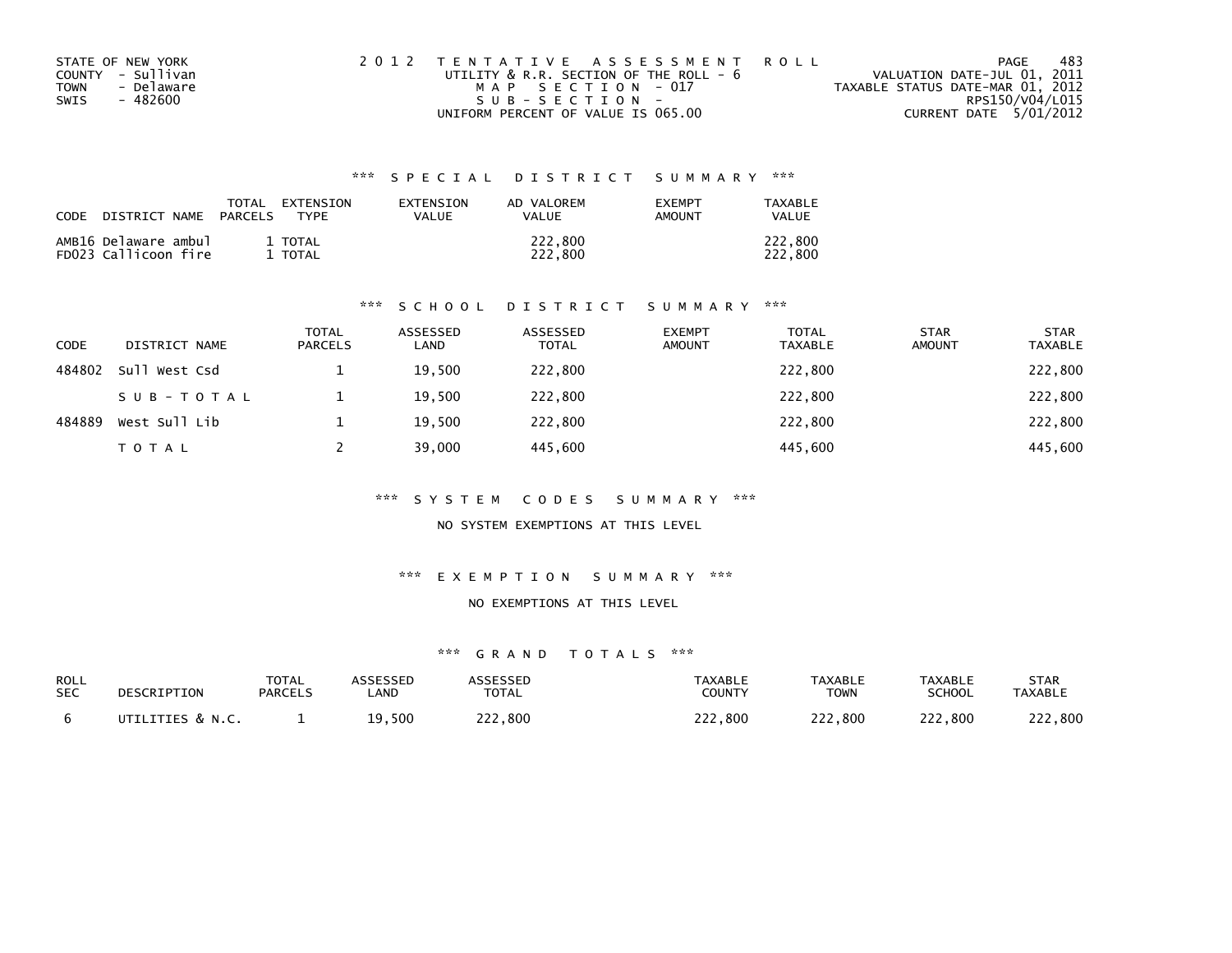| STATE OF NEW YORK<br>COUNTY - Sullivan<br><b>TOWN</b><br>- Delaware<br>$-482600$<br><b>SWIS</b> | 2 0 1 2                                                         | TAX MAP NUMBER SEQUENCE | TENTATIVE ASSESSMENT<br><b>ROLL</b><br>UTILITY & R.R. SECTION OF THE ROLL - 6<br>UNIFORM PERCENT OF VALUE IS 065.00 | VALUATION DATE-JUL 01, 2011<br>TAXABLE STATUS DATE-MAR 01, 2012 | 484<br><b>PAGE</b> |
|-------------------------------------------------------------------------------------------------|-----------------------------------------------------------------|-------------------------|---------------------------------------------------------------------------------------------------------------------|-----------------------------------------------------------------|--------------------|
| TAX MAP PARCEL NUMBER<br><b>CURRENT OWNERS NAME</b>                                             | PROPERTY LOCATION & CLASS ASSESSMENT<br>SCHOOL DISTRICT         | LAND                    | EXEMPTION CODE------------------COUNTY--------TOWN------SCHOOL<br>TAX DESCRIPTION                                   | TAXABLE VALUE                                                   |                    |
|                                                                                                 |                                                                 |                         |                                                                                                                     |                                                                 |                    |
|                                                                                                 |                                                                 |                         |                                                                                                                     |                                                                 | 200011             |
| 626.000-9999-131.600/1001<br>N.Y.S. Assoc. Gas & Elec Corp                                      | 882 Elec Trans Imp<br>Sull West Csd<br>484802-89                | $\mathbf{0}$            | COUNTY TAXABLE VALUE<br><b>TOWN</b><br>TAXABLE VALUE                                                                | 278,100<br>278,100                                              |                    |
| Tax Dept<br>PO Box 3287<br>Ithaca, NY 14852                                                     | FULL MARKET VALUE                                               | 278,100<br>427,846      | SCHOOL TAXABLE VALUE<br>AMB16 Delaware ambulance<br>FD023 Callicoon fire                                            | 278,100<br>278,100 TO<br>139,050 TO                             |                    |
|                                                                                                 |                                                                 |                         | FD025 Hortonville fire                                                                                              | 139,050 TO                                                      |                    |
|                                                                                                 | Outside Plant                                                   |                         |                                                                                                                     |                                                                 | 200000             |
| 626.000-9999-131.600/1881<br>New York State Electric & Gas                                      | 884 Elec Dist Out<br>Sull West Csd<br>484802-89                 | $\mathbf{0}$            | COUNTY TAXABLE VALUE<br><b>TOWN</b><br>TAXABLE VALUE                                                                | 1473,218<br>1473,218                                            |                    |
| Attn: Tax Dept<br>PO Box 3287                                                                   | FULL MARKET VALUE                                               | 1473,218<br>2266.489    | SCHOOL TAXABLE VALUE<br>AMB16 Delaware ambulance                                                                    | 1473,218<br>1473,218 TO                                         |                    |
| Ithaca, NY 14850                                                                                |                                                                 |                         | FD023 Callicoon fire<br>FD025 Hortonville fire                                                                      | 1031,253 TO<br>441,965 TO                                       |                    |
|                                                                                                 |                                                                 |                         |                                                                                                                     |                                                                 |                    |
| 626.000-9999-131.600/2881<br>NYS Electric & Gas                                                 | Gas Dist<br>885 Gas Outside Pla<br>Sull West Csd<br>484802      | $\Omega$                | <b>COUNTY</b><br>TAXABLE VALUE<br><b>TOWN</b><br>TAXABLE VALUE                                                      | 325,882<br>325,882                                              |                    |
| Tax Department<br>70 Farm View Drive                                                            | Gas Dist Mains<br>FULL MARKET VALUE                             | 325,882<br>501,357      | SCHOOL TAXABLE VALUE                                                                                                | 325,882                                                         |                    |
|                                                                                                 |                                                                 |                         |                                                                                                                     |                                                                 |                    |
| 626.000-9999-206.200/1881<br>Callicoon Water Co., Inc.                                          | N/S Railroad Ave<br>868 Pipeline<br>Sull West Csd<br>484802-89  | $\Omega$                | <b>COUNTY</b><br>TAXABLE VALUE<br>TAXABLE VALUE<br><b>TOWN</b>                                                      | 1,000<br>1,000                                                  |                    |
| PO Box 277<br>Callicoon, NY 12723                                                               | EAST-0301232 NRTH-0645152<br>DEED BOOK 177<br>PG-324            | 1,000                   | SCHOOL TAXABLE VALUE<br>AMB16 Delaware ambulance                                                                    | 1.000<br>$1,000$ TO                                             |                    |
|                                                                                                 | FULL MARKET VALUE                                               | 1.538                   | FD023 Callicoon fire<br>LT015 Callicoon light                                                                       | 1.000 TO<br>1,000 TO                                            |                    |
|                                                                                                 |                                                                 |                         |                                                                                                                     |                                                                 |                    |
| 626.000-9999-618.750/1881<br>Citizens Telecommunications                                        | Outside Plant<br>836 Telecom. eq.<br>Sull West Csd<br>484802-89 | $\mathbf{0}$            | TAXABLE VALUE<br><b>COUNTY</b><br>TAXABLE VALUE<br><b>TOWN</b>                                                      | 3.800<br>3,800                                                  | 200040             |
| 3 High Ridge Park<br>Stamford, CT 06905                                                         | FULL MARKET VALUE                                               | 3,800<br>5,846          | SCHOOL TAXABLE VALUE<br>AMB16 Delaware ambulance<br>FD023 Callicoon fire                                            | 3,800<br>3,800 TO<br>3,707 TO                                   |                    |
|                                                                                                 |                                                                 |                         | FD025 Hortonville fire                                                                                              | 93 TO                                                           |                    |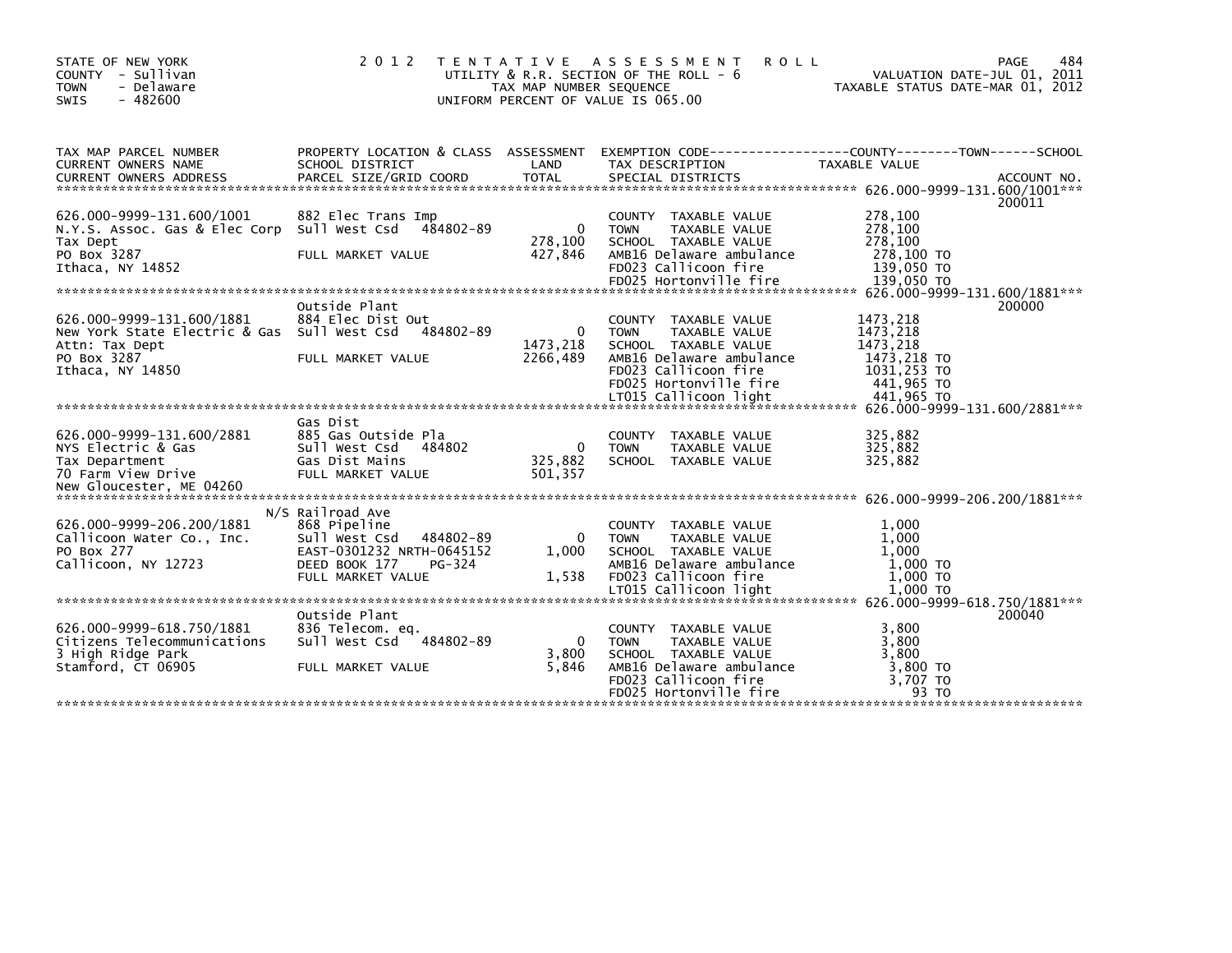| STATE OF NEW YORK<br>- Sullivan<br><b>COUNTY</b><br>- Delaware<br><b>TOWN</b><br>$-482600$<br>SWIS | 2 0 1 2                              | TAX MAP NUMBER SEQUENCE | TENTATIVE ASSESSMENT<br><b>ROLL</b><br>UTILITY & R.R. SECTION OF THE ROLL - 6<br>UNIFORM PERCENT OF VALUE IS 065.00 | VALUATION DATE-JUL 01, 2011<br>TAXABLE STATUS DATE-MAR 01, 2012 | 485<br><b>PAGE</b> |
|----------------------------------------------------------------------------------------------------|--------------------------------------|-------------------------|---------------------------------------------------------------------------------------------------------------------|-----------------------------------------------------------------|--------------------|
| TAX MAP PARCEL NUMBER                                                                              | PROPERTY LOCATION & CLASS ASSESSMENT |                         | EXEMPTION CODE--                                                                                                    | ------------COUNTY------                                        | -TOWN------SCHOOL  |
| <b>CURRENT OWNERS NAME</b>                                                                         | SCHOOL DISTRICT                      | LAND                    | TAX DESCRIPTION                                                                                                     | TAXABLE VALUE                                                   |                    |
| <b>CURRENT OWNERS ADDRESS</b>                                                                      | PARCEL SIZE/GRID COORD TOTAL         |                         | SPECIAL DISTRICTS                                                                                                   |                                                                 | ACCOUNT NO.        |
|                                                                                                    |                                      |                         |                                                                                                                     |                                                                 |                    |
|                                                                                                    | Outside Plant                        |                         |                                                                                                                     |                                                                 | 200050             |
| 626.000-9999-631.900/1881                                                                          | 836 Telecom. eq.                     |                         | TAXABLE VALUE<br><b>COUNTY</b>                                                                                      | 620,000                                                         |                    |
| Verizon                                                                                            | Sull West Csd<br>484802-89           | 0                       | TAXABLE VALUE<br><b>TOWN</b>                                                                                        | 620,000                                                         |                    |
| Property Tax Dept.                                                                                 |                                      | 620,000                 | SCHOOL TAXABLE VALUE                                                                                                | 620,000                                                         |                    |
| PO Box 152206                                                                                      | FULL MARKET VALUE                    | 953,846                 | AMB16 Delaware ambulance                                                                                            | 620,000 TO                                                      |                    |
| Irving, TX 75015-2206                                                                              |                                      |                         | FD023 Callicoon fire                                                                                                | 240,622 TO                                                      |                    |
|                                                                                                    |                                      |                         | FD025 Hortonville fire                                                                                              | 379,378 TO                                                      |                    |
|                                                                                                    |                                      |                         | LT015 Callicoon light                                                                                               | 176,390 TO                                                      |                    |
|                                                                                                    |                                      |                         |                                                                                                                     |                                                                 |                    |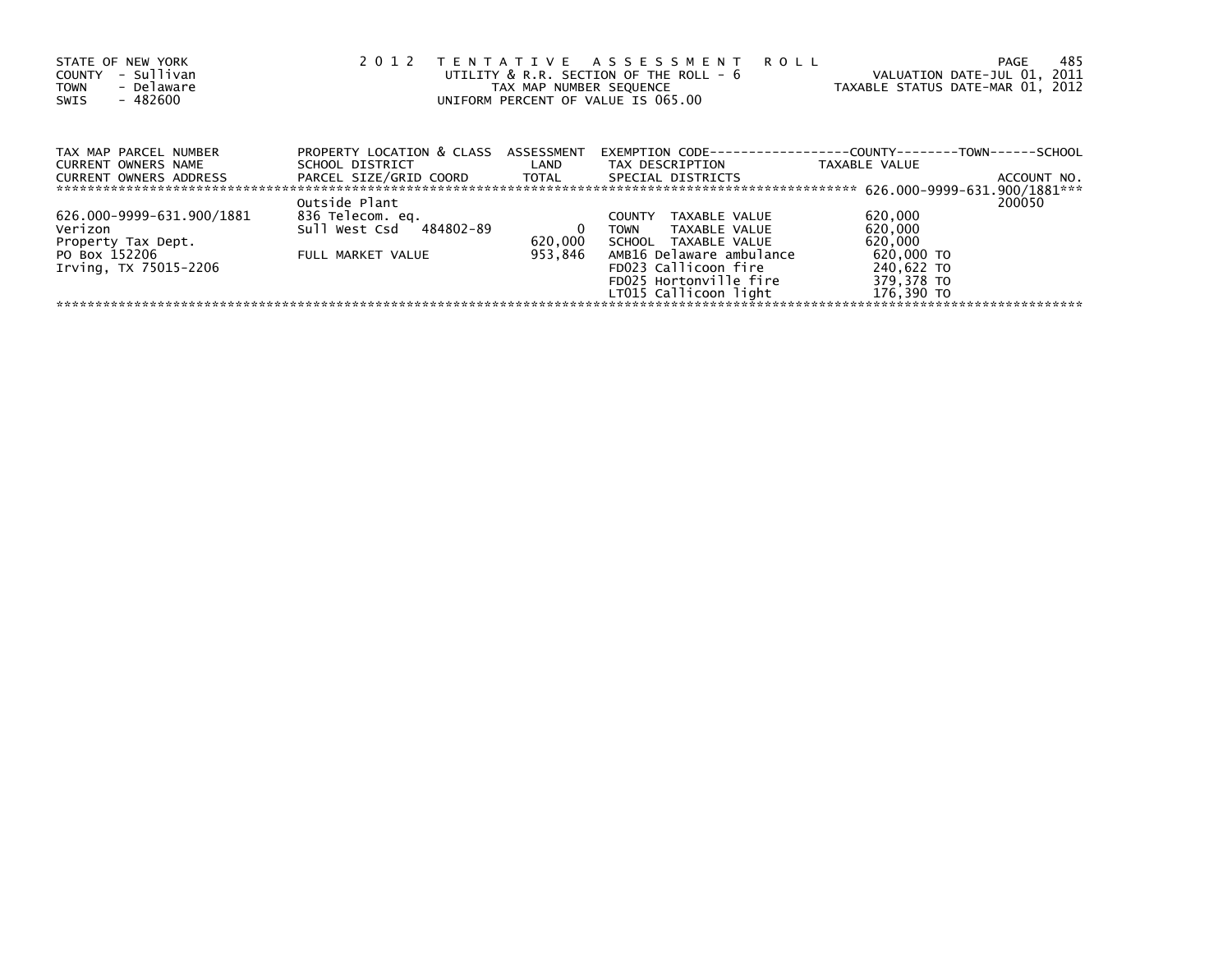| STATE OF NEW YORK  | 2012 TENTATIVE ASSESSMENT ROLL         | PAGE                             | 486             |
|--------------------|----------------------------------------|----------------------------------|-----------------|
| COUNTY - Sullivan  | UTILITY & R.R. SECTION OF THE ROLL - 6 | VALUATION DATE-JUL 01, 2011      |                 |
| - Delaware<br>TOWN | MAP SECTION - 626                      | TAXABLE STATUS DATE-MAR 01, 2012 |                 |
| SWIS<br>- 482600   | SUB-SECTION-000                        |                                  | RPS150/V04/L015 |
|                    | UNIFORM PERCENT OF VALUE IS 065.00     | CURRENT DATE 5/01/2012           |                 |

|      |                       | <b>TOTAL</b> | EXTENSION   | EXTENSION    | AD VALOREM   | <b>EXEMPT</b> | <b>TAXABLE</b> |
|------|-----------------------|--------------|-------------|--------------|--------------|---------------|----------------|
| CODE | DISTRICT NAME PARCELS |              | <b>TYPF</b> | <b>VALUE</b> | <b>VALUE</b> | AMOUNT        | <b>VALUE</b>   |
|      |                       |              |             |              |              |               |                |
|      | AMB16 Delaware ambul  |              | 5 TOTAL     |              | 2376,118     |               | 2376.118       |
|      | FD023 Callicoon fire  |              | 5 TOTAL     |              | 1415,632     |               | 1415.632       |
|      | FD025 Hortonville fi  |              | 4 TOTAL     |              | 960.486      |               | 960.486        |
|      | LT015 Callicoon ligh  |              | 3 TOTAL     |              | 619.355      |               | 619.355        |

#### \*\*\* S C H O O L D I S T R I C T S U M M A R Y \*\*\*

| <b>CODE</b> | DISTRICT NAME | <b>TOTAL</b><br><b>PARCELS</b> | ASSESSED<br>LAND | ASSESSED<br><b>TOTAL</b> | <b>EXEMPT</b><br><b>AMOUNT</b> | <b>TOTAL</b><br><b>TAXABLE</b> | <b>STAR</b><br><b>AMOUNT</b> | <b>STAR</b><br><b>TAXABLE</b> |
|-------------|---------------|--------------------------------|------------------|--------------------------|--------------------------------|--------------------------------|------------------------------|-------------------------------|
| 484802      | Sull West Csd | 6                              |                  | 2702,000                 |                                | 2702,000                       |                              | 2702,000                      |
|             | SUB-TOTAL     | 6                              |                  | 2702,000                 |                                | 2702,000                       |                              | 2702,000                      |
| 484889      | West Sull Lib |                                |                  | 2376,118                 |                                | 2376,118                       |                              | 2376,118                      |
|             | <b>TOTAL</b>  | 11                             |                  | 5078,118                 |                                | 5078,118                       |                              | 5078,118                      |

#### \*\*\* S Y S T E M C O D E S S U M M A R Y \*\*\*

## NO SYSTEM EXEMPTIONS AT THIS LEVEL

#### \*\*\* E X E M P T I O N S U M M A R Y \*\*\*

#### NO EXEMPTIONS AT THIS LEVEL

| ROLL       | DESCRIPTION      | TOTAL          | <b>ASSESSED</b> | <b>ASSESSED</b> | <b>TAXABLE</b> | <b>TAXABLE</b> | TAXABLE  | <b>STAR</b>    |
|------------|------------------|----------------|-----------------|-----------------|----------------|----------------|----------|----------------|
| <b>SEC</b> |                  | <b>PARCELS</b> | _AND            | <b>TOTAL</b>    | COUNTY         | <b>TOWN</b>    | SCHOOL   | <b>TAXABLE</b> |
|            | UTILITIES & N.C. |                |                 | 2702.000        | 2702.000       | 2702.000       | 2702.000 | 2702.000       |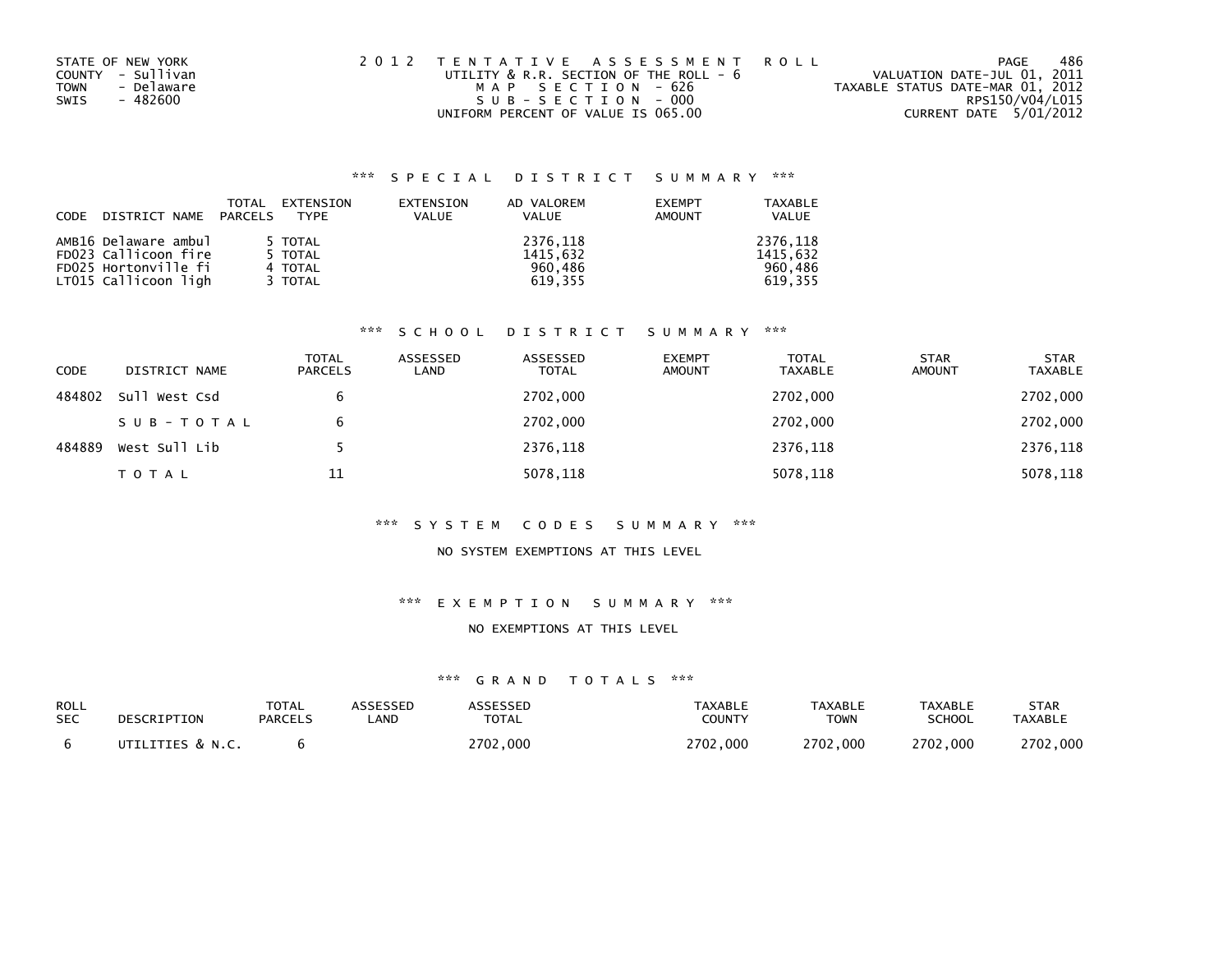| STATE OF NEW YORK  | 2012 TENTATIVE ASSESSMENT ROLL         |  |                                  | PAGE                        | 487 |
|--------------------|----------------------------------------|--|----------------------------------|-----------------------------|-----|
| COUNTY - Sullivan  | UTILITY & R.R. SECTION OF THE ROLL - 6 |  |                                  | VALUATION DATE-JUL 01, 2011 |     |
| TOWN<br>- Delaware |                                        |  | TAXABLE STATUS DATE-MAR 01, 2012 |                             |     |
| SWIS<br>- 482600   | UNIFORM PERCENT OF VALUE IS 065.00     |  |                                  | RPS150/V04/L015             |     |
|                    |                                        |  |                                  | CURRENT DATE 5/01/2012      |     |

# \*\*\* S P E C I A L D I S T R I C T S U M M A R Y \*\*\*

| CODE | DISTRICT NAME PARCELS | TOTAL | EXTENSION<br>TYPE | EXTENSION<br><b>VALUE</b> | AD VALOREM<br>VALUE | <b>EXEMPT</b><br><b>AMOUNT</b> | <b>TAXABLE</b><br><b>VALUE</b> |
|------|-----------------------|-------|-------------------|---------------------------|---------------------|--------------------------------|--------------------------------|
|      | AMB16 Delaware ambul  |       | 14 TOTAL          |                           | 2850,768            |                                | 2850,768                       |
|      | FD023 Callicoon fire  |       | 14 TOTAL          |                           | 1890,282            |                                | 1890.282                       |
|      | FD025 Hortonville fi  |       | 4 TOTAL           |                           | 960,486             |                                | 960.486                        |
|      | LT015 Callicoon ligh  |       | 9 TOTAL           |                           | 833,605             |                                | 833,605                        |
|      | SD012 Callicoon sewe  |       | 1 UNITS M         |                           |                     |                                |                                |
|      | SW012 Callicoon sewe  |       | 5 UNITS           |                           |                     |                                |                                |

#### \*\*\* S C H O O L D I S T R I C T S U M M A R Y \*\*\*

| <b>CODE</b> | DISTRICT NAME | <b>TOTAL</b><br><b>PARCELS</b> | ASSESSED<br>LAND | ASSESSED<br><b>TOTAL</b> | <b>EXEMPT</b><br><b>AMOUNT</b> | <b>TOTAL</b><br><b>TAXABLE</b> | <b>STAR</b><br><b>AMOUNT</b> | <b>STAR</b><br><b>TAXABLE</b> |
|-------------|---------------|--------------------------------|------------------|--------------------------|--------------------------------|--------------------------------|------------------------------|-------------------------------|
| 484802      | Sull West Csd | 15                             | 97,450           | 3176,650                 |                                | 3176,650                       |                              | 3176,650                      |
|             | SUB-TOTAL     | 15                             | 97.450           | 3176,650                 |                                | 3176,650                       |                              | 3176,650                      |
| 484889      | West Sull Lib | 14                             | 97.450           | 2850,768                 |                                | 2850,768                       |                              | 2850,768                      |
|             | <b>TOTAL</b>  | 29                             | 194,900          | 6027,418                 |                                | 6027,418                       |                              | 6027,418                      |

#### \*\*\* S Y S T E M C O D E S S U M M A R Y \*\*\*

### NO SYSTEM EXEMPTIONS AT THIS LEVEL

\*\*\* E X E M P T I O N S U M M A R Y \*\*\*

NO EXEMPTIONS AT THIS LEVEL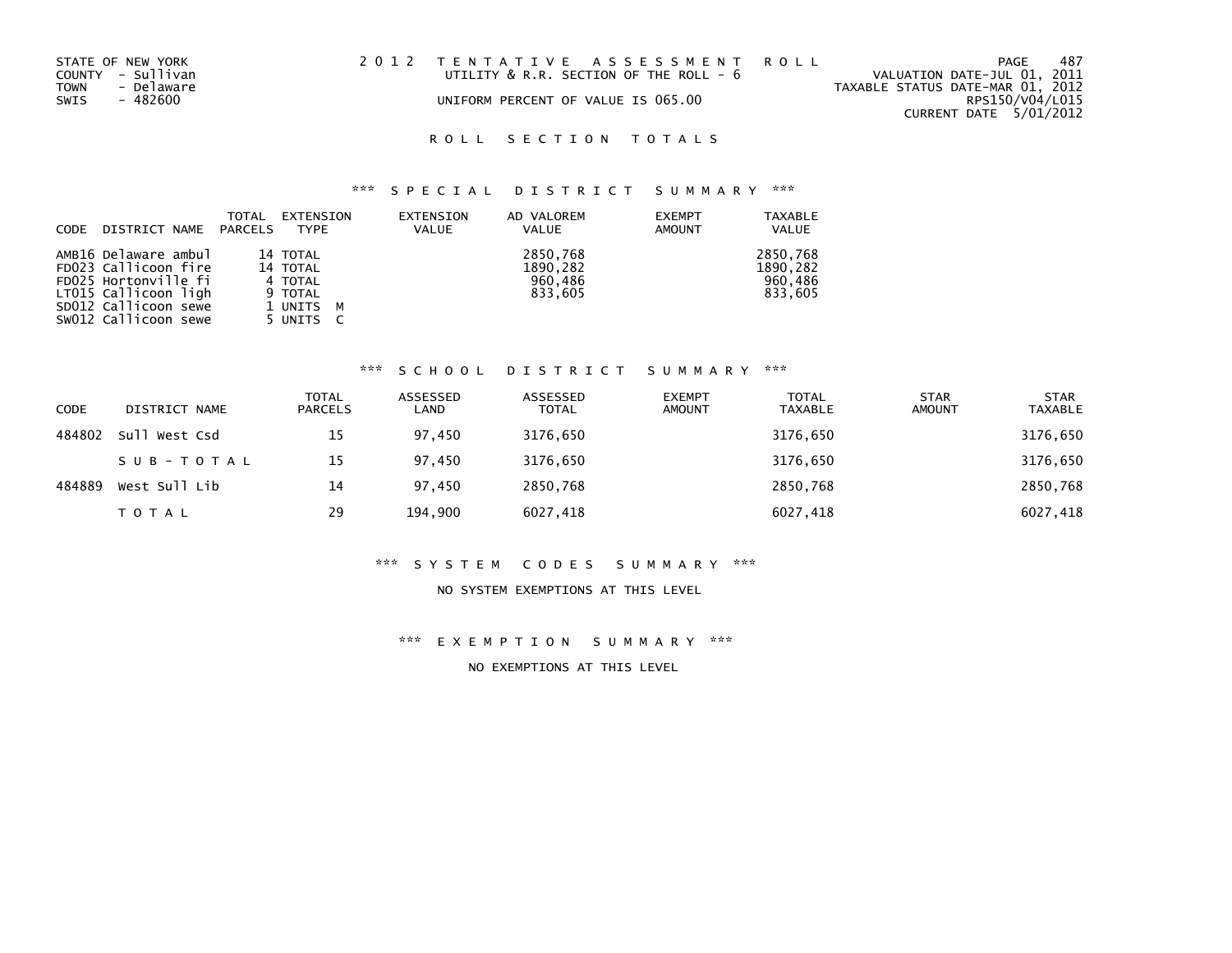| STATE OF NEW YORK         | 2012 TENTATIVE ASSESSMENT ROLL         | PAGE                             | 488 |
|---------------------------|----------------------------------------|----------------------------------|-----|
| COUNTY - Sullivan         | UTILITY & R.R. SECTION OF THE ROLL - 6 | VALUATION DATE-JUL 01, 2011      |     |
| <b>TOWN</b><br>- Delaware |                                        | TAXABLE STATUS DATE-MAR 01, 2012 |     |
| SWIS<br>- 482600          | UNIFORM PERCENT OF VALUE IS 065.00     | RPS150/V04/L015                  |     |
|                           |                                        | CURRENT DATE 5/01/2012           |     |
|                           |                                        |                                  |     |

| ROLL       | DESCRIPTION      | <b>TOTAL</b>   | ASSESSED  | ASSESSED     | <b>TAXABLE</b> | <b>TAXABLE</b> | <b>TAXABLE</b> | <b>STAR</b>    |
|------------|------------------|----------------|-----------|--------------|----------------|----------------|----------------|----------------|
| <b>SEC</b> |                  | <b>PARCELS</b> | _AND      | <b>TOTAL</b> | COUNTY         | <b>TOWN</b>    | <b>SCHOOL</b>  | <b>TAXABLE</b> |
|            | UTILITIES & N.C. |                | 450<br>97 | 3176.650     | 3176.650       | 3176.650       | 3176.650       | 3176.650       |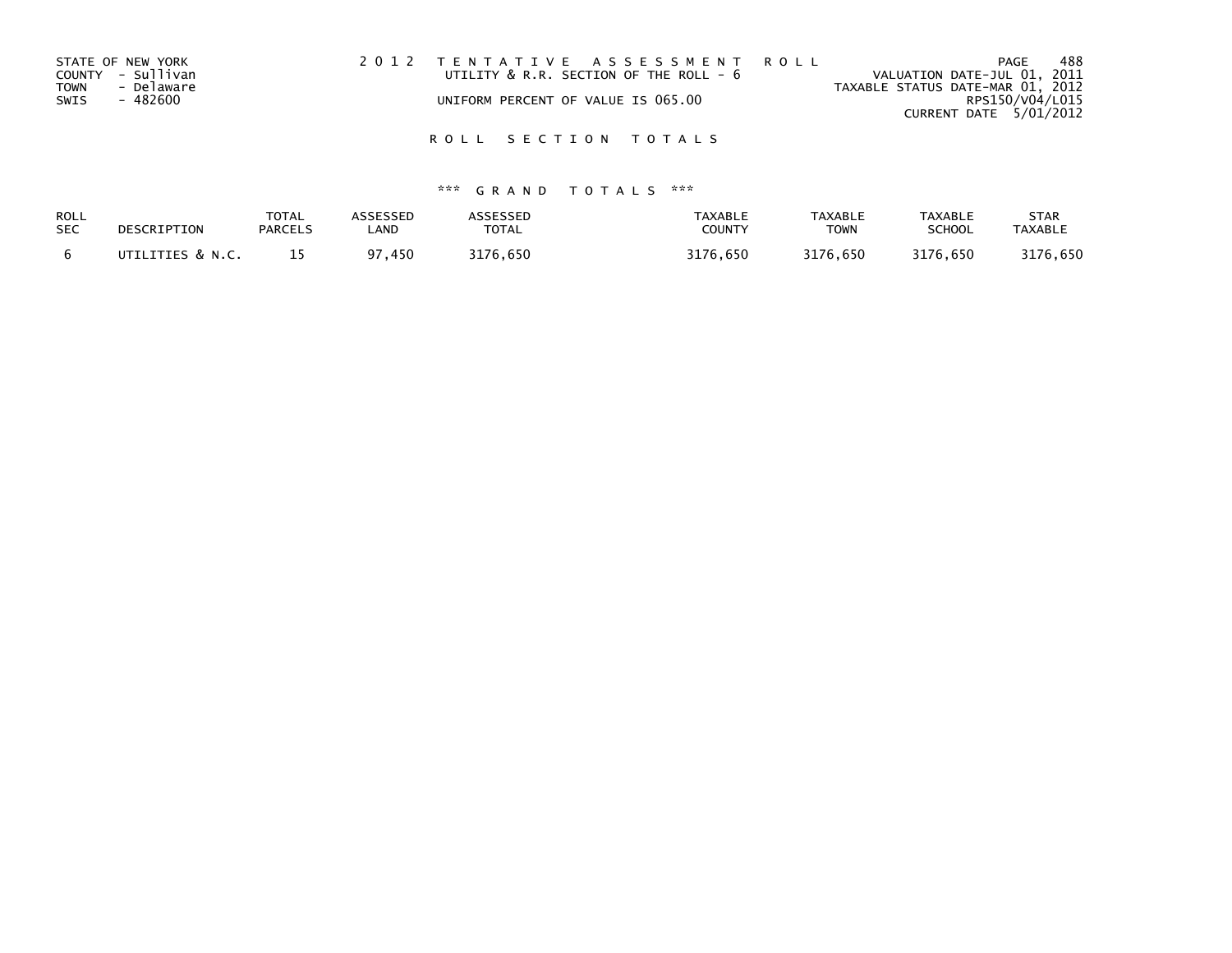| STATE OF NEW YORK<br>COUNTY - Sullivan<br>- Delaware<br><b>TOWN</b><br>- 482600<br>SWIS                                                                                     |                                                                                                                                                                     | TAX MAP NUMBER SEQUENCE  | <b>ROLL</b><br>2012 TENTATIVE ASSESSMENT<br>WHOLLY EXEMPT SECTION OF THE ROLL - 8<br>UNIFORM PERCENT OF VALUE IS 065.00                                                              | VALUATION DATE-JUL 01, 2011<br>TAXABLE STATUS DATE-MAR 01, 2012 | 489<br>PAGE                  |
|-----------------------------------------------------------------------------------------------------------------------------------------------------------------------------|---------------------------------------------------------------------------------------------------------------------------------------------------------------------|--------------------------|--------------------------------------------------------------------------------------------------------------------------------------------------------------------------------------|-----------------------------------------------------------------|------------------------------|
| TAX MAP PARCEL NUMBER<br><b>CURRENT OWNERS NAME</b><br>CURRENT OWNERS ADDRESS                                                                                               | PROPERTY LOCATION & CLASS ASSESSMENT<br>SCHOOL DISTRICT                                                                                                             | LAND                     | EXEMPTION        CODE-----------------COUNTY--------TOWN------SCHOOL<br>TAX DESCRIPTION TAXABLE VALUE                                                                                |                                                                 |                              |
| $2. - 1 - 6.6$<br>Church Of The Holy Cross<br>PO Box 246<br>Callicoon, NY 12723                                                                                             | State Route 97<br>330 Vacant comm<br>Sull West Csd 484802-89<br>FRNT 849.04 DPTH 10.00<br>EAST-0297882 NRTH-0653440<br>DEED BOOK 1183 PG-00075<br>FULL MARKET VALUE | 7,400<br>7,400<br>11,385 | N/P RELIG 25110<br>COUNTY TAXABLE VALUE<br>TAXABLE VALUE<br>TOWN<br>SCHOOL TAXABLE VALUE<br>AMB16 Delaware ambulance<br>7,400 EX<br>FD023 Callicoon fire<br>7,400 EX                 | 7,400<br>0 <sub>T</sub><br>0 <sub>T</sub>                       | 7,400<br>7,400               |
|                                                                                                                                                                             |                                                                                                                                                                     |                          |                                                                                                                                                                                      |                                                                 |                              |
| $2. -1 - 7$<br>The Church of The Holy Cross<br>9719 State Route 97 (ACRES 4.24 PO Box 246 (AND 1723) EAST-0297980 NRTH-0653310<br>Callicoon, NY 12723 (DEED BOOK 890 PG-254 | 9719 State Route 97<br>620 Religious<br>Sull West Csd 484802-89<br>FULL MARKET VALUE                                                                                | 496,000                  | N/P RELIG 25110<br>27,300 COUNTY TAXABLE VALUE<br>322,400 TOWN TAXABLE VALUE<br>SCHOOL TAXABLE VALUE<br>AMB16 Delaware ambulance<br>322,400 EX<br>FD023 Callicoon fire<br>322,400 EX | 322,400<br>0 <sub>T</sub><br>0 <sub>T</sub>                     | 600161<br>322,400<br>322,400 |
|                                                                                                                                                                             |                                                                                                                                                                     |                          |                                                                                                                                                                                      |                                                                 |                              |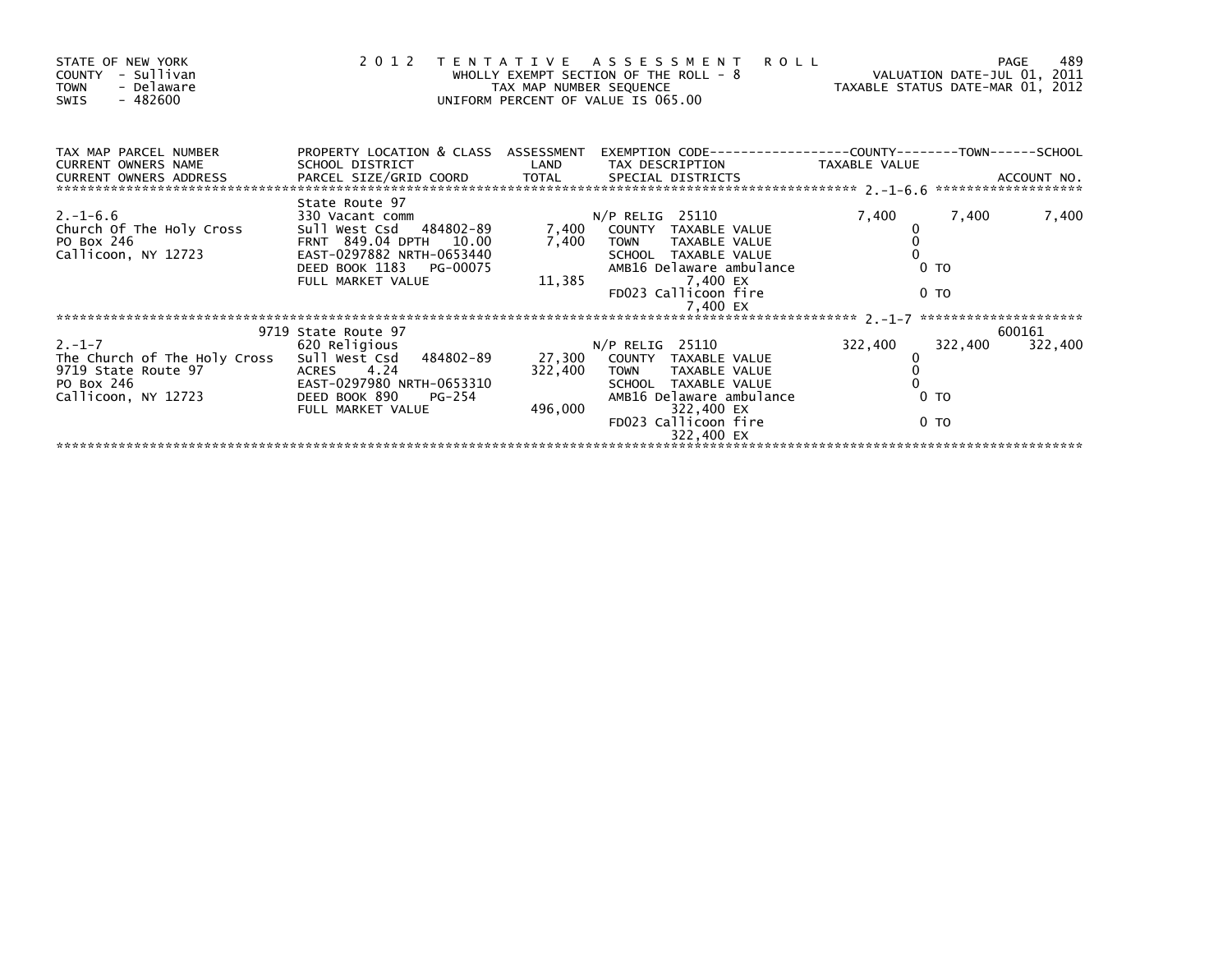| STATE OF NEW YORK  | 2012 TENTATIVE ASSESSMENT ROLL          | PAGE                             | 490 |
|--------------------|-----------------------------------------|----------------------------------|-----|
| COUNTY - Sullivan  | WHOLLY EXEMPT SECTION OF THE ROLL - $8$ | VALUATION DATE-JUL 01, 2011      |     |
| - Delaware<br>TOWN | MAP SECTION - 002                       | TAXABLE STATUS DATE-MAR 01, 2012 |     |
| SWIS<br>- 482600   | $SUB - SECTION -$                       | RPS150/V04/L015                  |     |
|                    | UNIFORM PERCENT OF VALUE IS 065.00      | CURRENT DATE 5/01/2012           |     |

| CODE | DISTRICT NAME                                | TOTAL<br><b>PARCELS</b> | EXTENSION<br><b>TYPF</b> | <b>FXTENSTON</b><br>VALUE | AD VALOREM<br>VALUE | <b>FXFMPT</b><br><b>AMOUNT</b> | <b>TAXABLE</b><br>VALUE |
|------|----------------------------------------------|-------------------------|--------------------------|---------------------------|---------------------|--------------------------------|-------------------------|
|      | AMB16 Delaware ambul<br>FD023 Callicoon fire |                         | 2 TOTAL<br>TOTAL         |                           | 329,800<br>329.800  | 329,800<br>329,800             |                         |

#### \*\*\* S C H O O L D I S T R I C T S U M M A R Y \*\*\*

| <b>CODE</b> | DISTRICT NAME | <b>TOTAL</b><br><b>PARCELS</b> | ASSESSED<br>LAND | ASSESSED<br><b>TOTAL</b> | <b>EXEMPT</b><br><b>AMOUNT</b> | <b>TOTAL</b><br><b>TAXABLE</b> | <b>STAR</b><br><b>AMOUNT</b> | <b>STAR</b><br><b>TAXABLE</b> |
|-------------|---------------|--------------------------------|------------------|--------------------------|--------------------------------|--------------------------------|------------------------------|-------------------------------|
| 484802      | Sull West Csd |                                | 34.700           | 329,800                  | 329,800                        |                                |                              |                               |
|             | SUB-TOTAL     |                                | 34,700           | 329,800                  | 329,800                        |                                |                              |                               |
| 484889      | West Sull Lib |                                | 34.700           | 329,800                  | 329,800                        |                                |                              |                               |
|             | <b>TOTAL</b>  | 4                              | 69,400           | 659,600                  | 659,600                        |                                |                              |                               |

#### \*\*\* S Y S T E M C O D E S S U M M A R Y \*\*\*

NO SYSTEM EXEMPTIONS AT THIS LEVEL

| <b>CODE</b> | DESCRIPTION                             | TOTAL<br><b>PARCELS</b> | COUNTY             | <b>TOWN</b>               | SCHOOL             |
|-------------|-----------------------------------------|-------------------------|--------------------|---------------------------|--------------------|
| 25110       | $N/P$ RELIG<br><b>T O T</b><br>$\Delta$ |                         | 329,800<br>329,800 | 329,800<br>329.<br>800, ا | 329,800<br>329,800 |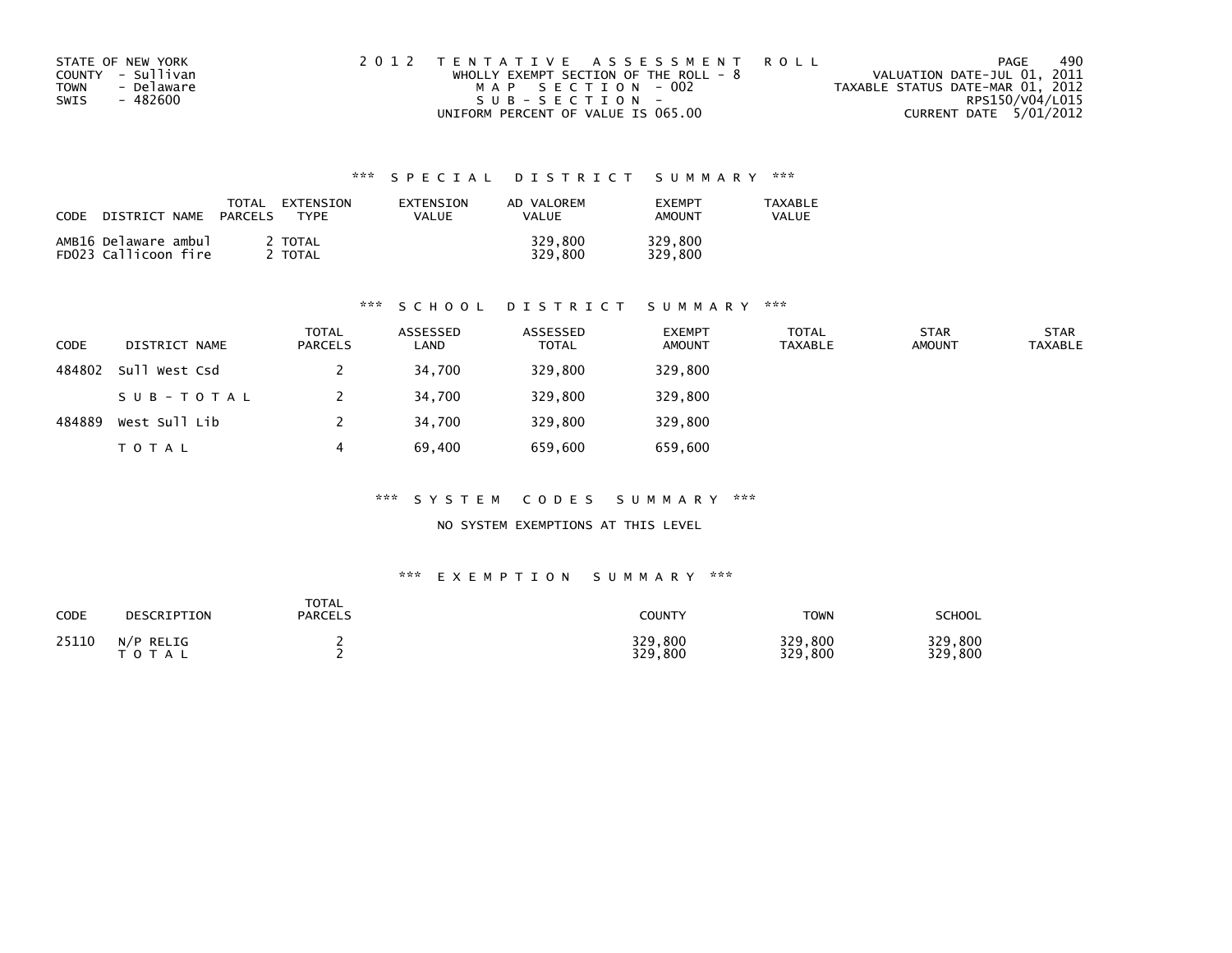|             | STATE OF NEW YORK | 2012 TENTATIVE ASSESSMENT ROLL          | 491<br>PAGE                      |
|-------------|-------------------|-----------------------------------------|----------------------------------|
|             | COUNTY - Sullivan | WHOLLY EXEMPT SECTION OF THE ROLL - $8$ | VALUATION DATE-JUL 01, 2011      |
| <b>TOWN</b> | - Delaware        | MAP SECTION - 002                       | TAXABLE STATUS DATE-MAR 01, 2012 |
| SWIS        | - 482600          | SUB-SECTION-                            | RPS150/V04/L015                  |
|             |                   | UNIFORM PERCENT OF VALUE IS 065.00      | CURRENT DATE 5/01/2012           |

| ROLL       | DESCRIPTION   | <b>TOTAL</b>   | ASSESSED | <b>ASSESSED</b> | <b>TAXABLE</b> | <b>TAXABLE</b> | <b>TAXABLE</b> | STAR           |
|------------|---------------|----------------|----------|-----------------|----------------|----------------|----------------|----------------|
| <b>SEC</b> |               | <b>PARCELS</b> | LAND     | <b>TOTAL</b>    | <b>COUNTY</b>  | <b>TOWN</b>    | <b>SCHOOL</b>  | <b>TAXABLE</b> |
|            | WHOLLY EXEMPT |                | 34,700   | 329.800         |                |                |                |                |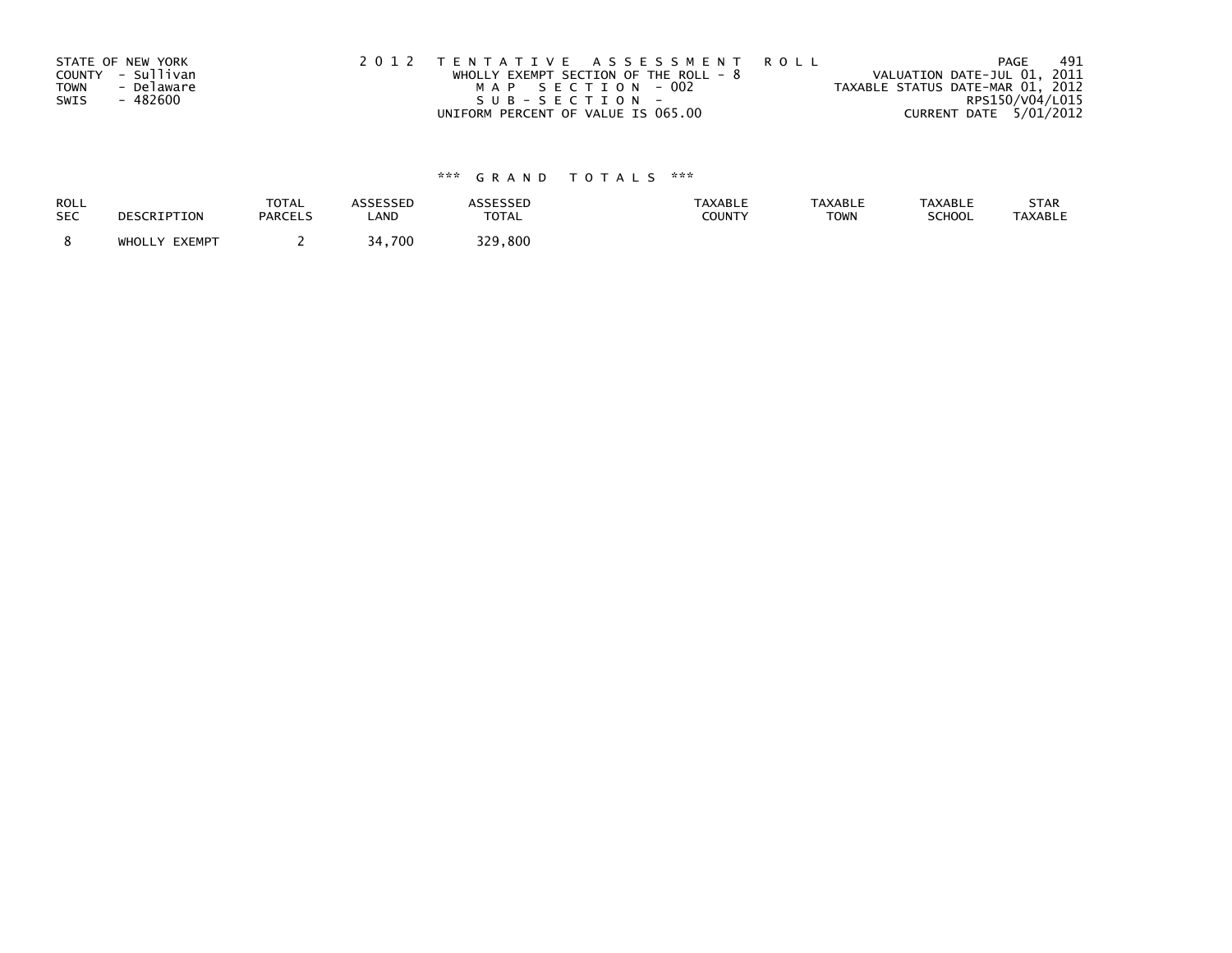| STATE OF NEW YORK<br>- Sullivan<br>COUNTY<br>- Delaware<br><b>TOWN</b><br>$-482600$<br>SWIS | 2012                                                         | TAX MAP NUMBER SEQUENCE | TENTATIVE ASSESSMENT ROLL<br>WHOLLY EXEMPT SECTION OF THE ROLL - 8<br>UNIFORM PERCENT OF VALUE IS 065.00 | TAXABLE STATUS DATE-MAR 01, 2012                             | PAGE<br>VALUATION DATE-JUL 01, 2011 | -492        |
|---------------------------------------------------------------------------------------------|--------------------------------------------------------------|-------------------------|----------------------------------------------------------------------------------------------------------|--------------------------------------------------------------|-------------------------------------|-------------|
| TAX MAP PARCEL NUMBER<br>CURRENT OWNERS NAME                                                | PROPERTY LOCATION & CLASS ASSESSMENT<br>SCHOOL DISTRICT LAND |                         | EXEMPTION CODE--<br>TAX DESCRIPTION                                                                      | -------------COUNTY--------TOWN------SCHOOL<br>TAXABLE VALUE |                                     |             |
| <b>CURRENT OWNERS ADDRESS</b>                                                               | PARCEL SIZE/GRID COORD TOTAL                                 |                         | SPECIAL DISTRICTS                                                                                        |                                                              |                                     | ACCOUNT NO. |
| $4. -1 - 6.3$<br>State of New York                                                          | Cty Rte 121<br>961 State park<br>Sull West Csd 484802-89     | 5,300                   | 12100<br>N.Y.S.<br>COUNTY TAXABLE VALUE                                                                  | 5,300                                                        | 5,300                               | 5,300       |
| 50 Wolf Rd<br>Albany, NY 12233-0001                                                         | FRNT 60.00 DPTH 85.00<br>EAST-0313252 NRTH-0651548           | 5.300                   | <b>TOWN</b><br>TAXABLE VALUE<br>SCHOOL TAXABLE VALUE                                                     |                                                              |                                     |             |
|                                                                                             | DEED BOOK 1009 PG-00233<br>FULL MARKET VALUE                 | 8,154                   | AMB16 Delaware ambulance<br>5,300 EX<br>FD025 Hortonville fire                                           | 0 <sub>T</sub><br>0 TO                                       |                                     |             |
|                                                                                             |                                                              |                         | 5.300 EX                                                                                                 |                                                              |                                     |             |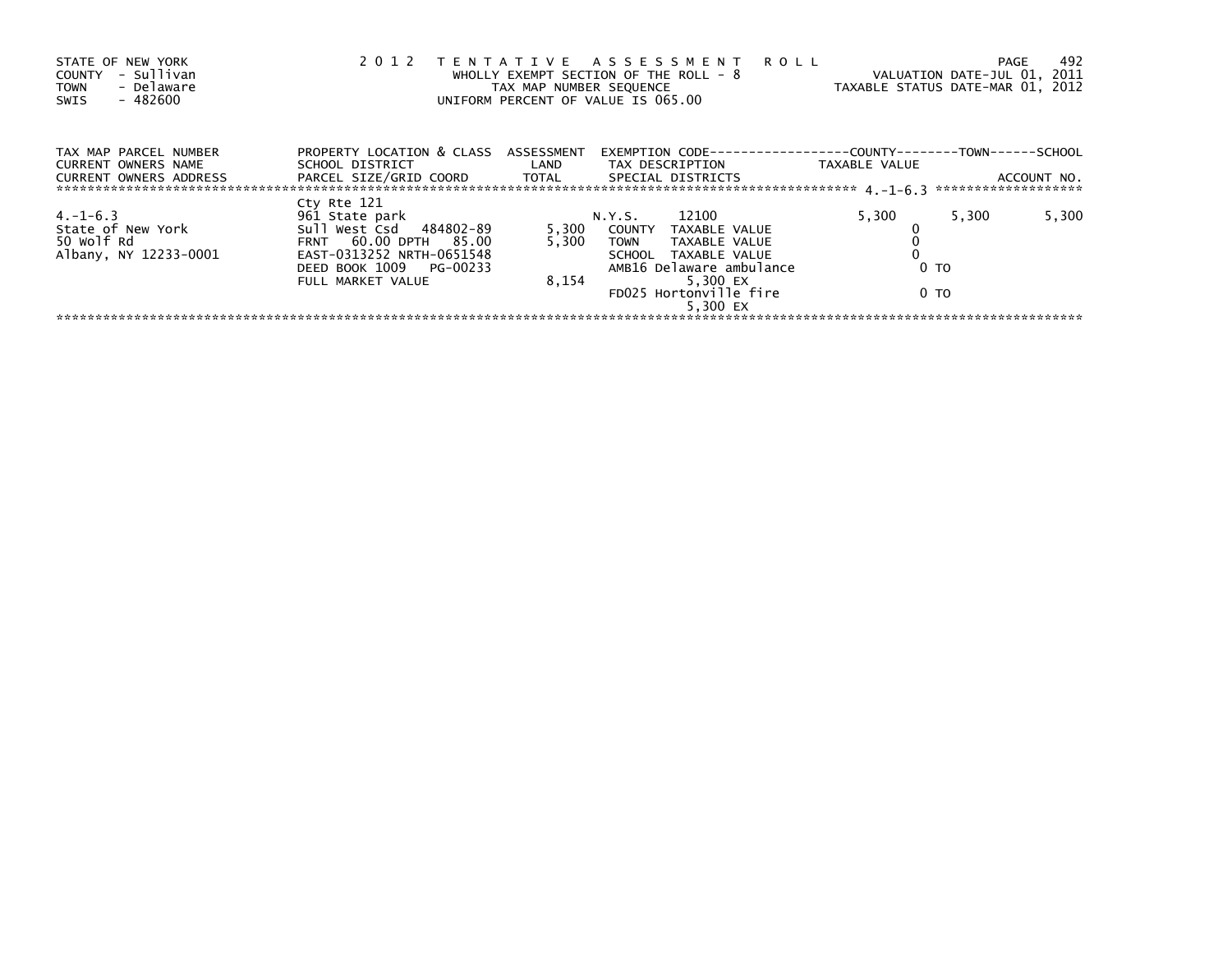| STATE OF NEW YORK  | 2012 TENTATIVE ASSESSMENT ROLL          | PAGE                             | 493 |
|--------------------|-----------------------------------------|----------------------------------|-----|
| COUNTY - Sullivan  | WHOLLY EXEMPT SECTION OF THE ROLL - $8$ | VALUATION DATE-JUL 01, 2011      |     |
| - Delaware<br>TOWN | MAP SECTION - 004                       | TAXABLE STATUS DATE-MAR 01, 2012 |     |
| - 482600<br>SWIS   | SUB-SECTION-                            | RPS150/V04/L015                  |     |
|                    | UNIFORM PERCENT OF VALUE IS 065.00      | CURRENT DATE 5/01/2012           |     |

| <b>CODE</b> | NAME                                         | TOTAL          | EXTENSION               | <b>FXTENSTON</b> | AD VALOREM   | <b>FXFMPT</b>  | TAXABLE |
|-------------|----------------------------------------------|----------------|-------------------------|------------------|--------------|----------------|---------|
|             | DISTRICT                                     | <b>PARCELS</b> | <b>TYPE</b>             | VALUE            | VALUE        | AMOUNT         | VALUE   |
|             | AMB16 Delaware ambul<br>FD025 Hortonville fi |                | 1 TOTAL<br><b>TOTAL</b> |                  | .300<br>.300 | 5,300<br>5.300 |         |

#### \*\*\* S C H O O L D I S T R I C T S U M M A R Y \*\*\*

| <b>CODE</b> | DISTRICT NAME | <b>TOTAL</b><br><b>PARCELS</b> | ASSESSED<br>LAND | ASSESSED<br><b>TOTAL</b> | <b>EXEMPT</b><br><b>AMOUNT</b> | <b>TOTAL</b><br><b>TAXABLE</b> | <b>STAR</b><br><b>AMOUNT</b> | <b>STAR</b><br><b>TAXABLE</b> |
|-------------|---------------|--------------------------------|------------------|--------------------------|--------------------------------|--------------------------------|------------------------------|-------------------------------|
| 484802      | Sull West Csd |                                | 5,300            | 5,300                    | 5,300                          |                                |                              |                               |
|             | SUB-TOTAL     |                                | 5,300            | 5,300                    | 5,300                          |                                |                              |                               |
| 484889      | West Sull Lib |                                | 5.300            | 5,300                    | 5,300                          |                                |                              |                               |
|             | T O T A L     |                                | 10,600           | 10,600                   | 10,600                         |                                |                              |                               |

#### \*\*\* S Y S T E M C O D E S S U M M A R Y \*\*\*

NO SYSTEM EXEMPTIONS AT THIS LEVEL

| CODE  | DESCRIPTION         | <b>TOTAL</b><br><b>PARCELS</b> | COUNTY         | <b>TOWN</b>   | SCHOOL       |
|-------|---------------------|--------------------------------|----------------|---------------|--------------|
| 12100 | N.Y.S.<br>T O T A L |                                | , 300<br>5,300 | ,300<br>5,300 | ,300<br>.300 |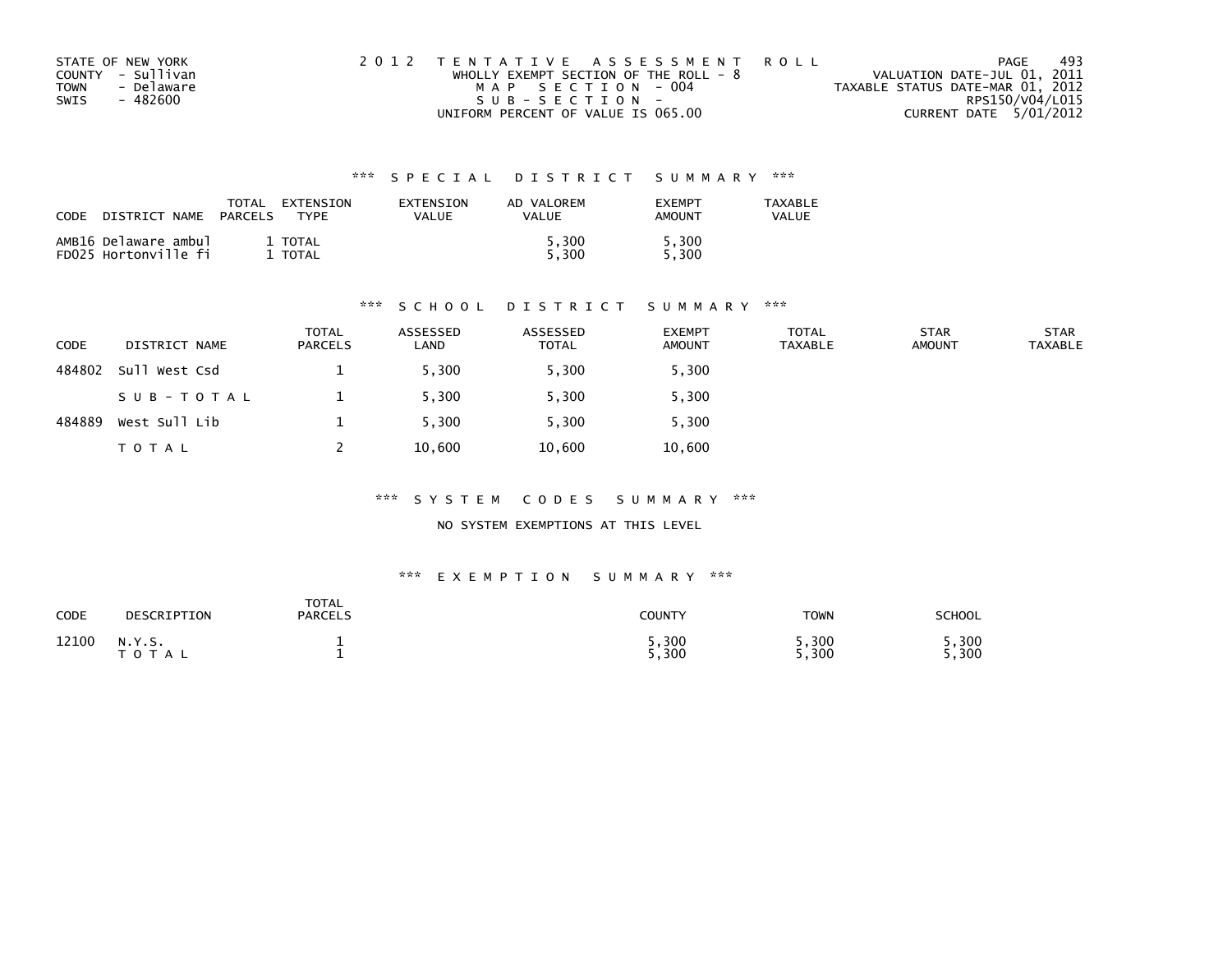|             | STATE OF NEW YORK | 2012 TENTATIVE ASSESSMENT ROLL          | 494<br>PAGE                      |
|-------------|-------------------|-----------------------------------------|----------------------------------|
|             | COUNTY - Sullivan | WHOLLY EXEMPT SECTION OF THE ROLL - $8$ | VALUATION DATE-JUL 01, 2011      |
| <b>TOWN</b> | - Delaware        | MAP SECTION - 004                       | TAXABLE STATUS DATE-MAR 01, 2012 |
| SWIS        | - 482600          | SUB-SECTION-                            | RPS150/V04/L015                  |
|             |                   | UNIFORM PERCENT OF VALUE IS 065.00      | CURRENT DATE 5/01/2012           |

| ROLL       | DESCRIPTION   | <b>TOTAL</b>   | <b>ASSESSED</b> | <b>ASSESSED</b> | <b>TAXABLE</b> | <b>TAXABLE</b> | <b>TAXABLE</b> | STAR           |
|------------|---------------|----------------|-----------------|-----------------|----------------|----------------|----------------|----------------|
| <b>SEC</b> |               | <b>PARCELS</b> | LAND            | <b>TOTAL</b>    | <b>COUNTY</b>  | <b>TOWN</b>    | <b>SCHOOL</b>  | <b>TAXABLE</b> |
|            | WHOLLY EXEMPT |                | ,300            | . 300           |                |                |                |                |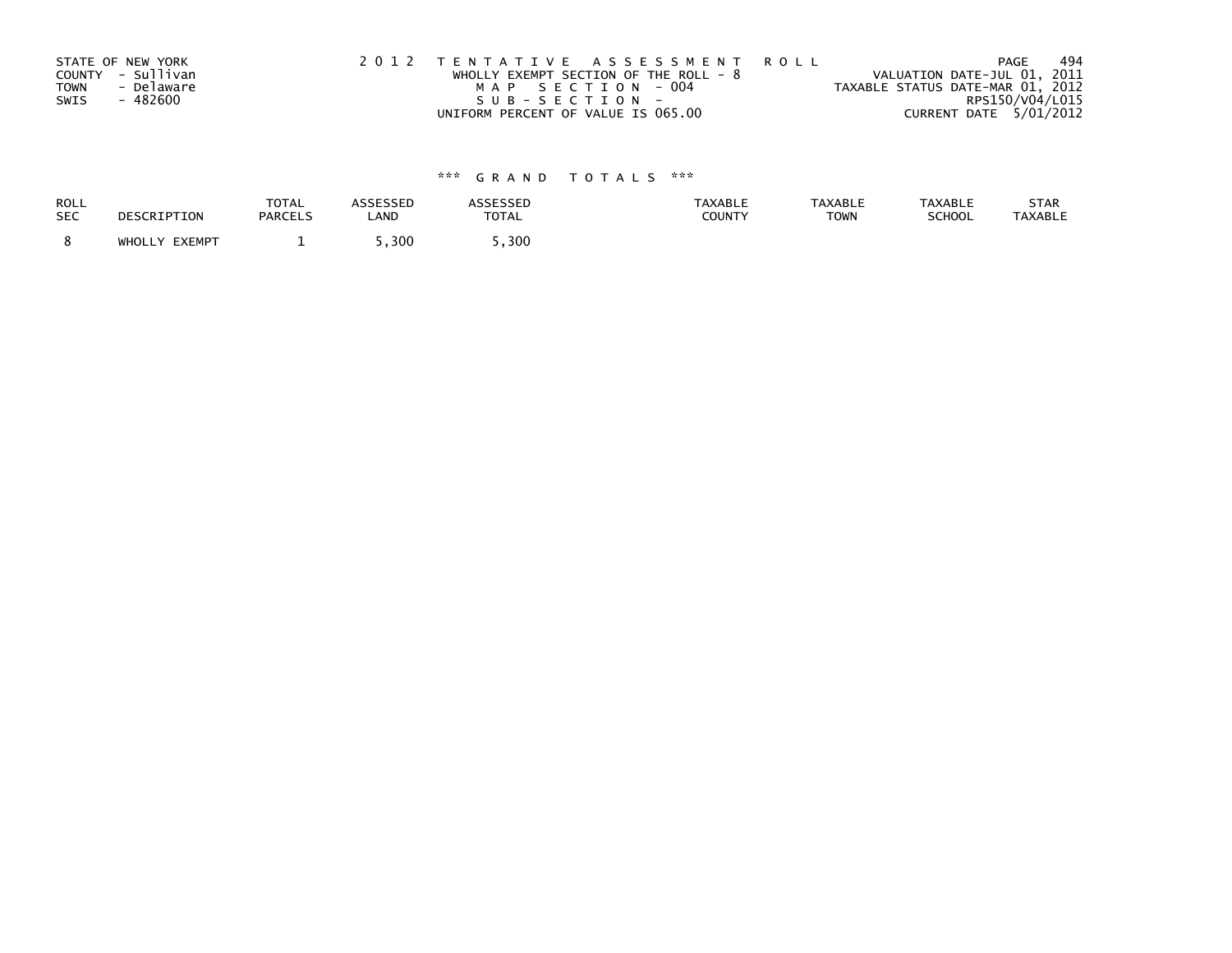| STATE OF NEW YORK<br>COUNTY - Sullivan<br><b>TOWN</b><br>- Delaware<br>$-482600$<br>SWIS | 2 0 1 2                                                                                                                                                   | TAX MAP NUMBER SEQUENCE | <b>ROLL</b><br>TENTATIVE ASSESSMENT<br>WHOLLY EXEMPT SECTION OF THE ROLL - 8<br>UNIFORM PERCENT OF VALUE IS 065.00                                                                          | TAXABLE STATUS DATE-MAR 01, 2012                                      | 495<br>PAGE<br>VALUATION DATE-JUL 01, 2011 |
|------------------------------------------------------------------------------------------|-----------------------------------------------------------------------------------------------------------------------------------------------------------|-------------------------|---------------------------------------------------------------------------------------------------------------------------------------------------------------------------------------------|-----------------------------------------------------------------------|--------------------------------------------|
| TAX MAP PARCEL NUMBER<br><b>CURRENT OWNERS NAME</b>                                      | SCHOOL DISTRICT                                                                                                                                           | LAND                    | PROPERTY LOCATION & CLASS ASSESSMENT EXEMPTION CODE----------------COUNTY-------TOWN------SCHOOL<br>TAX DESCRIPTION                                                                         | <b>TAXABLE VALUE</b>                                                  |                                            |
| $5. - 1 - 10.5$<br>Wolfe John<br>Cochecton, NY 12726                                     | Tonjes Rd<br>695 Cemetery<br>Sull West Csd 484802-89<br>FRNT 40.00 DPTH 40.00<br>EAST-0327447 NRTH-0647715<br>DEED BOOK 54<br>PG-518<br>FULL MARKET VALUE | 500<br>500<br>769       | 27350<br><b>CEMETERY</b><br>COUNTY TAXABLE VALUE<br><b>TOWN</b><br><b>TAXABLE VALUE</b><br>SCHOOL TAXABLE VALUE<br>AMB15 Ambulance dist #1<br>500 EX<br>FD024 Jeffersonville fire<br>500 EX | 500<br>0<br>$\Omega$<br>$\Omega$<br>0 <sub>T</sub><br>0 <sub>TO</sub> | 500<br>500                                 |
|                                                                                          | Kratz Rd 20                                                                                                                                               |                         |                                                                                                                                                                                             |                                                                       | 01/2010                                    |
| $5. - 1 - 29.5$<br>Huebsch Michael<br>Kratz Rd<br>Callicoon, NY 12723                    | 695 Cemetery<br>Sull West Csd 484802-89<br>FRNT 40.00 DPTH 20.00<br>EAST-0323502 NRTH-0649241<br>DEED BOOK 2813<br>PG-175<br>FULL MARKET VALUE            | 250<br>250<br>385       | <b>CEMETERY</b><br>27350<br>COUNTY TAXABLE VALUE<br><b>TOWN</b><br>TAXABLE VALUE<br>SCHOOL TAXABLE VALUE<br>AMB15 Ambulance dist #1<br>225 EX                                               | 250<br>0<br>$\mathbf 0$<br>$\Omega$<br>$0$ TO                         | 250<br>250                                 |
|                                                                                          |                                                                                                                                                           |                         | AMB16 Delaware ambulance<br>25 EX<br>FD025 Hortonville fire<br>250 EX                                                                                                                       | 0 <sub>TO</sub><br>0 <sub>TO</sub>                                    |                                            |
|                                                                                          |                                                                                                                                                           |                         |                                                                                                                                                                                             |                                                                       |                                            |
| $5. - 1 - 36.4$<br>Layton Cemetery<br>Hortonville, NY 12745                              | Beechwoods Rd 5<br>695 Cemetery<br>Sull West Csd 484802-89<br>FRNT 69.31 DPTH 40.00<br>EAST-0320722 NRTH-0647233<br>FULL MARKET VALUE                     | 2,000<br>2,000<br>3,077 | 27350<br><b>CEMETERY</b><br>COUNTY TAXABLE VALUE<br><b>TOWN</b><br>TAXABLE VALUE<br>SCHOOL TAXABLE VALUE<br>AMB16 Delaware ambulance<br>2,000 EX                                            | 2,000<br>0<br>$\mathbf 0$<br>$\Omega$<br>0 <sub>T</sub>               | 2,000<br>2,000                             |
|                                                                                          |                                                                                                                                                           |                         | FD025 Hortonville fire<br>2.000 EX                                                                                                                                                          | 0 <sub>T</sub>                                                        |                                            |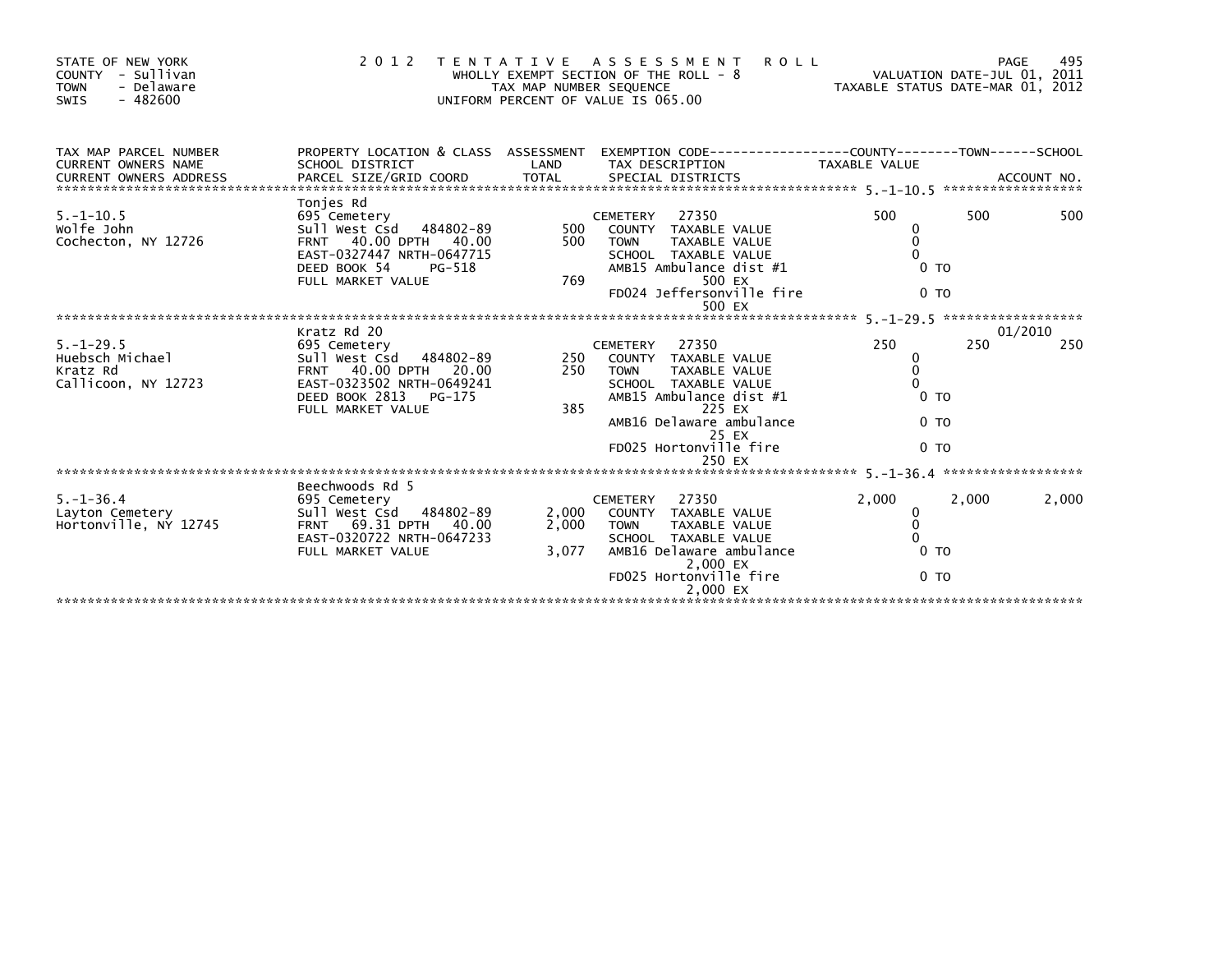| STATE OF NEW YORK         | 2012 TENTATIVE ASSESSMENT ROLL          | 496<br>PAGE                      |
|---------------------------|-----------------------------------------|----------------------------------|
| COUNTY - Sullivan         | WHOLLY EXEMPT SECTION OF THE ROLL - $8$ | VALUATION DATE-JUL 01, 2011      |
| - Delaware<br><b>TOWN</b> | MAP SECTION - 005                       | TAXABLE STATUS DATE-MAR 01, 2012 |
| - 482600<br>SWIS          | SUB-SECTION-                            | RPS150/V04/L015                  |
|                           | UNIFORM PERCENT OF VALUE IS 065.00      | CURRENT DATE 5/01/2012           |

| <b>CODE</b>          | DISTRICT NAME | TOTAL<br>PARCELS | EXTENSION<br>TYPF | EXTENSION<br>VALUE | AD VALOREM<br>VALUE | <b>EXEMPT</b><br>AMOUNT | TAXABLE<br>VALUE |
|----------------------|---------------|------------------|-------------------|--------------------|---------------------|-------------------------|------------------|
| AMB15 Ambulance dist |               |                  | 2 TOTAL           |                    | 725                 | 725                     |                  |
| AMB16 Delaware ambul |               |                  | 2 TOTAL           |                    | 2.025               | 2.025                   |                  |
| FD024 Jeffersonville |               |                  | 1 TOTAL           |                    | 500                 | 500                     |                  |
| FD025 Hortonville fi |               |                  | 2 TOTAL           |                    | 2.250               | 2.250                   |                  |

#### \*\*\* S C H O O L D I S T R I C T S U M M A R Y \*\*\*

| <b>CODE</b> | DISTRICT NAME | <b>TOTAL</b><br><b>PARCELS</b> | ASSESSED<br>LAND | ASSESSED<br><b>TOTAL</b> | <b>EXEMPT</b><br>AMOUNT | <b>TOTAL</b><br><b>TAXABLE</b> | <b>STAR</b><br><b>AMOUNT</b> | <b>STAR</b><br><b>TAXABLE</b> |
|-------------|---------------|--------------------------------|------------------|--------------------------|-------------------------|--------------------------------|------------------------------|-------------------------------|
| 484802      | Sull West Csd |                                | 2,750            | 2,750                    | 2,750                   |                                |                              |                               |
|             | SUB-TOTAL     |                                | 2,750            | 2,750                    | 2,750                   |                                |                              |                               |
| 484889      | West Sull Lib |                                | 2.750            | 2.750                    | 2,750                   |                                |                              |                               |
|             | T O T A L     | 6                              | 5,500            | 5,500                    | 5,500                   |                                |                              |                               |

#### \*\*\* S Y S T E M C O D E S S U M M A R Y \*\*\*

## NO SYSTEM EXEMPTIONS AT THIS LEVEL

| <b>CODE</b> | DESCRIPTION                       | <b>TOTAL</b><br><b>PARCELS</b> | <b>COUNTY</b>  | <b>TOWN</b>    | <b>SCHOOL</b> |
|-------------|-----------------------------------|--------------------------------|----------------|----------------|---------------|
| 27350       | <b>CEMETERY</b><br>T O T L<br>A L |                                | 2,750<br>2,750 | 2,750<br>2,750 | 750<br>2,750  |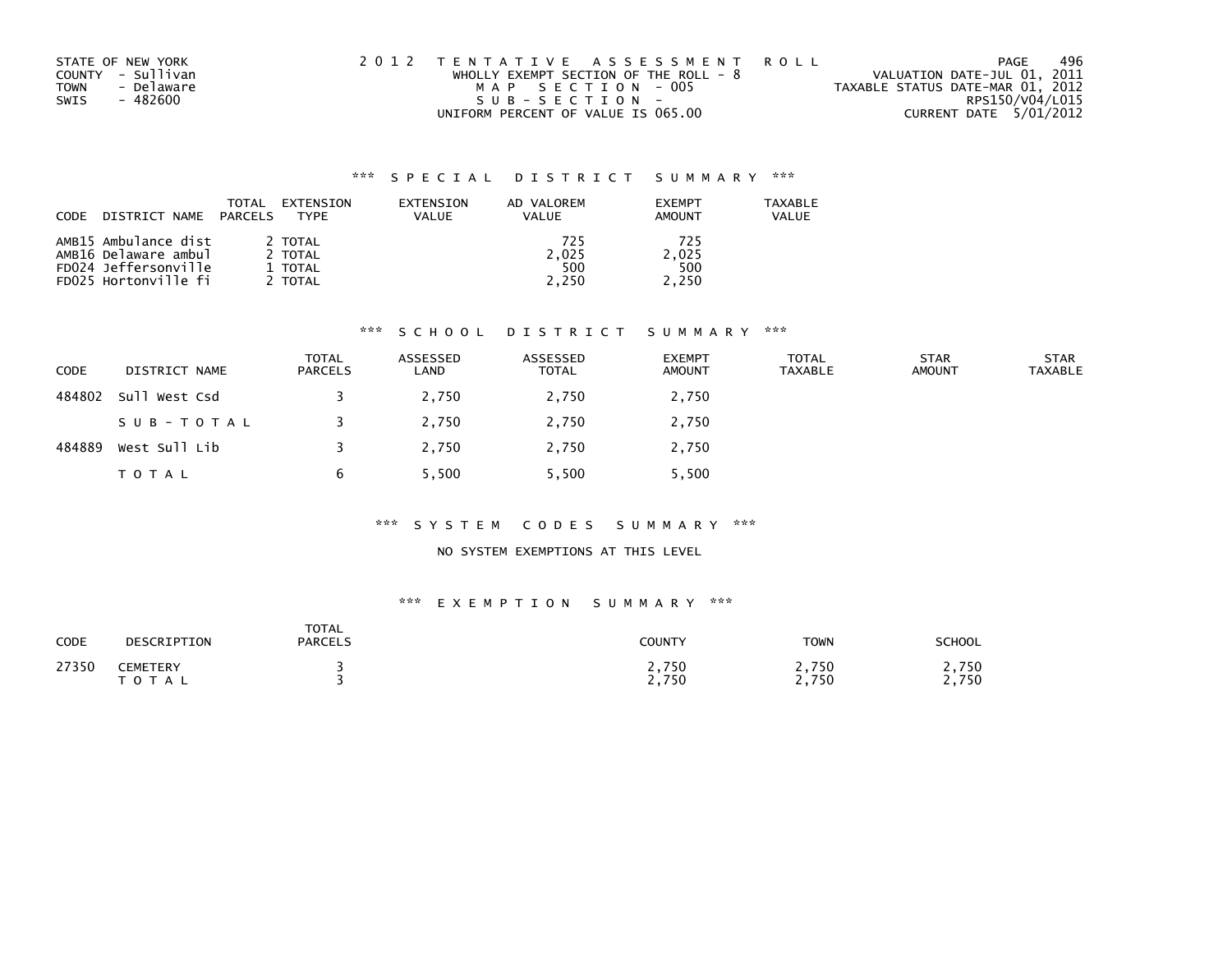|             | STATE OF NEW YORK | 2012 TENTATIVE ASSESSMENT ROLL          | 497<br>PAGE                      |
|-------------|-------------------|-----------------------------------------|----------------------------------|
|             | COUNTY - Sullivan | WHOLLY EXEMPT SECTION OF THE ROLL - $8$ | VALUATION DATE-JUL 01, 2011      |
| <b>TOWN</b> | - Delaware        | MAP SECTION - 005                       | TAXABLE STATUS DATE-MAR 01, 2012 |
| SWIS        | - 482600          | SUB-SECTION-                            | RPS150/V04/L015                  |
|             |                   | UNIFORM PERCENT OF VALUE IS 065.00      | CURRENT DATE 5/01/2012           |

| ROLL       | DESCRIPTION   | <b>TOTAL</b>   | ASSESSED | <b>ASSESSED</b> | <b>TAXABLE</b> | <b>TAXABLE</b> | <b>TAXABLE</b> | STAR           |
|------------|---------------|----------------|----------|-----------------|----------------|----------------|----------------|----------------|
| <b>SEC</b> |               | <b>PARCELS</b> | LAND     | <b>TOTAL</b>    | <b>COUNTY</b>  | <b>TOWN</b>    | <b>SCHOOL</b>  | <b>TAXABLE</b> |
|            | WHOLLY EXEMPT |                | 2,750    | 750             |                |                |                |                |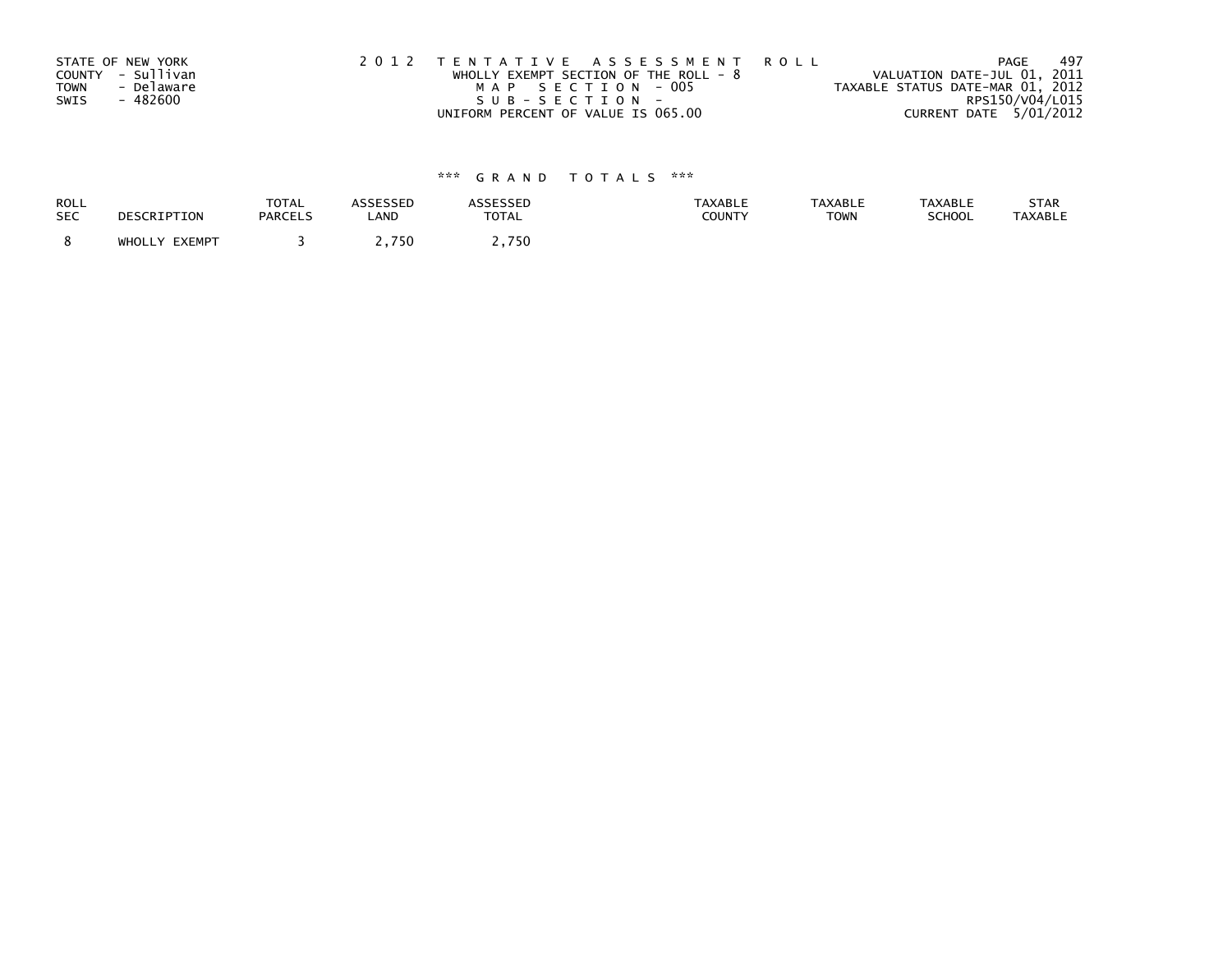| STATE OF NEW YORK<br>COUNTY - Sullivan<br><b>TOWN</b><br>- Delaware<br>$-482600$<br><b>SWIS</b>            | 2 0 1 2                                                                                                                                                         | TAX MAP NUMBER SEQUENCE    | <b>ROLL</b><br>TENTATIVE ASSESSMENT<br>WHOLLY EXEMPT SECTION OF THE ROLL - 8<br>UNIFORM PERCENT OF VALUE IS 065.00                                                                                                         | TAXABLE STATUS DATE-MAR 01, 2012                                                              |        | 498<br>PAGE<br>VALUATION DATE-JUL 01, 2011 |
|------------------------------------------------------------------------------------------------------------|-----------------------------------------------------------------------------------------------------------------------------------------------------------------|----------------------------|----------------------------------------------------------------------------------------------------------------------------------------------------------------------------------------------------------------------------|-----------------------------------------------------------------------------------------------|--------|--------------------------------------------|
| TAX MAP PARCEL NUMBER<br>CURRENT OWNERS NAME                                                               | PROPERTY LOCATION & CLASS ASSESSMENT<br>SCHOOL DISTRICT                                                                                                         | LAND                       | EXEMPTION CODE-----------------COUNTY-------TOWN------SCHOOL<br>TAX DESCRIPTION                                                                                                                                            | <b>TAXABLE VALUE</b>                                                                          |        |                                            |
| $6. - 1 - 28.1$<br>Inc. Village of Jeffersonville Sull West Csd<br>PO Box 155<br>Jeffersonville, NY 12748  | 39 Sickmiller Rd<br>853 Sewage<br>484802-89<br>ACRES 21.16<br>EAST-0334788 NRTH-0643982<br>DEED BOOK 1002<br>PG-00138<br>FULL MARKET VALUE                      | 40,200<br>58,000<br>89,231 | TWN W/CORP 13500<br>COUNTY TAXABLE VALUE<br><b>TOWN</b><br>TAXABLE VALUE<br>SCHOOL TAXABLE VALUE<br>AMB15 Ambulance dist #1<br>58,000 EX<br>FD024 Jeffersonville fire<br>58,000 EX<br>LT016 Jeffersonville light           | 58,000<br>0<br>$\mathbf{0}$<br>$\Omega$<br>0 <sub>T</sub><br>0 <sub>T</sub><br>0 <sub>T</sub> | 58,000 | 110040<br>58,000                           |
|                                                                                                            |                                                                                                                                                                 |                            |                                                                                                                                                                                                                            |                                                                                               |        |                                            |
| $6. - 1 - 28.10$<br>Inc. Village of Jeffersonville Sull West Csd<br>PO Box 155<br>Jeffersonville, NY 12748 | State Route 52<br>853 Sewage<br>484802-89<br>FRNT 152.50 DPTH<br>64.35<br>EAST-0331240 NRTH-0636693<br>DEED BOOK 1013<br>PG-00205<br>FULL MARKET VALUE          | 5,000<br>5,000<br>7,692    | TWN W/CORP 13500<br>COUNTY TAXABLE VALUE<br>TAXABLE VALUE<br><b>TOWN</b><br>SCHOOL TAXABLE VALUE<br>AMB15 Ambulance dist #1<br>5,000 EX<br>FD024 Jeffersonville fire<br>5,000 EX<br>LT016 Jeffersonville light<br>5.000 EX | 5,000<br>0<br>0<br>$\Omega$<br>0 <sub>T</sub><br>0 TO<br>0 <sub>T</sub>                       | 5,000  | 5,000                                      |
|                                                                                                            | T.r. 36                                                                                                                                                         |                            |                                                                                                                                                                                                                            |                                                                                               |        |                                            |
| $6. -1 - 30.3$<br>State Of New York<br>50 Wolff Rd<br>Albany, NY 12233                                     | 961 State park<br>Sull West Csd<br>484802-89<br>67.67 DPTH<br><b>FRNT</b><br>50.91<br>EAST-0333652 NRTH-0643236<br>DEED BOOK 1453<br>PG-63<br>FULL MARKET VALUE | 800<br>800<br>1,231        | 12100<br>N.Y.S.<br>COUNTY TAXABLE VALUE<br><b>TOWN</b><br>TAXABLE VALUE<br>SCHOOL TAXABLE VALUE<br>AMB15 Ambulance dist #1<br>800 EX<br>FD024 Jeffersonville fire<br>800 EX<br>LT016 Jeffersonville light<br>800 EX        | 800<br>0<br>0<br>$\Omega$<br>0 <sub>T</sub><br>0 <sub>T</sub><br>0 <sub>T</sub>               | 800    | 800                                        |
|                                                                                                            |                                                                                                                                                                 |                            |                                                                                                                                                                                                                            |                                                                                               |        |                                            |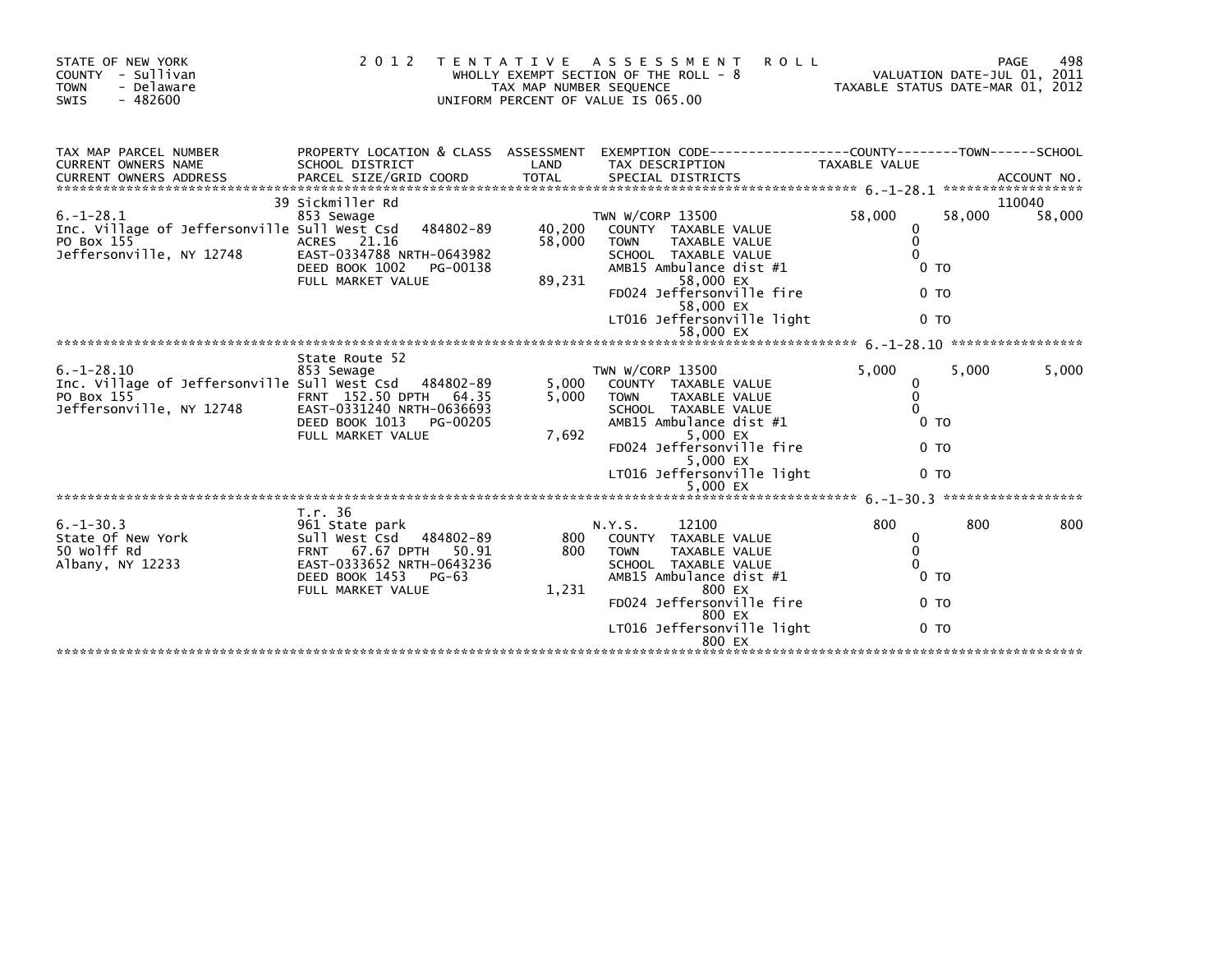| STATE OF NEW YORK  | 2012 TENTATIVE ASSESSMENT ROLL          | PAGE                             | 499 |
|--------------------|-----------------------------------------|----------------------------------|-----|
| COUNTY - Sullivan  | WHOLLY EXEMPT SECTION OF THE ROLL - $8$ | VALUATION DATE-JUL 01, 2011      |     |
| - Delaware<br>TOWN | MAP SECTION - 006                       | TAXABLE STATUS DATE-MAR 01, 2012 |     |
| SWIS<br>- 482600   | $SUB - SECTION -$                       | RPS150/V04/L015                  |     |
|                    | UNIFORM PERCENT OF VALUE IS 065.00      | CURRENT DATE 5/01/2012           |     |

| <b>CODE</b><br>DISTRICT NAME | TOTAL<br>PARCELS | EXTENSION<br>TYPF | EXTENSION<br>VALUE | AD VALOREM<br><b>VALUE</b> | <b>FXFMPT</b><br><b>AMOUNT</b> | <b>TAXABLE</b><br>VALUE |
|------------------------------|------------------|-------------------|--------------------|----------------------------|--------------------------------|-------------------------|
| AMB15 Ambulance dist         |                  | 3 TOTAL           |                    | 63.800                     | 63,800                         |                         |
| FD024 Jeffersonville         |                  | 3 TOTAL           |                    | 63.800                     | 63.800                         |                         |
| LT016 Jeffersonville         |                  | TOTAL             |                    | 63.800                     | 63.800                         |                         |

# \*\*\* S C H O O L D I S T R I C T S U M M A R Y \*\*\*

| <b>CODE</b> | DISTRICT NAME | TOTAL<br><b>PARCELS</b> | ASSESSED<br>LAND | ASSESSED<br><b>TOTAL</b> | <b>EXEMPT</b><br><b>AMOUNT</b> | <b>TOTAL</b><br><b>TAXABLE</b> | <b>STAR</b><br><b>AMOUNT</b> | <b>STAR</b><br><b>TAXABLE</b> |
|-------------|---------------|-------------------------|------------------|--------------------------|--------------------------------|--------------------------------|------------------------------|-------------------------------|
| 484802      | Sull West Csd |                         | 46,000           | 63,800                   | 63,800                         |                                |                              |                               |
|             | SUB-TOTAL     |                         | 46,000           | 63,800                   | 63,800                         |                                |                              |                               |
| 484889      | West Sull Lib |                         | 46,000           | 63,800                   | 63,800                         |                                |                              |                               |
|             | <b>TOTAL</b>  | b                       | 92,000           | 127,600                  | 127,600                        |                                |                              |                               |

#### \*\*\* S Y S T E M C O D E S S U M M A R Y \*\*\*

## NO SYSTEM EXEMPTIONS AT THIS LEVEL

| <b>CODE</b>    | DESCRIPTION                          | <b>TOTAL</b><br><b>PARCELS</b> | <b>COUNTY</b>           | TOWN                    | SCHOOL                  |
|----------------|--------------------------------------|--------------------------------|-------------------------|-------------------------|-------------------------|
| 12100<br>13500 | N.Y.S.<br>TWN W/CORP<br><b>TOTAL</b> |                                | 800<br>63,000<br>63,800 | 800<br>63,000<br>63,800 | 800<br>63,000<br>63,800 |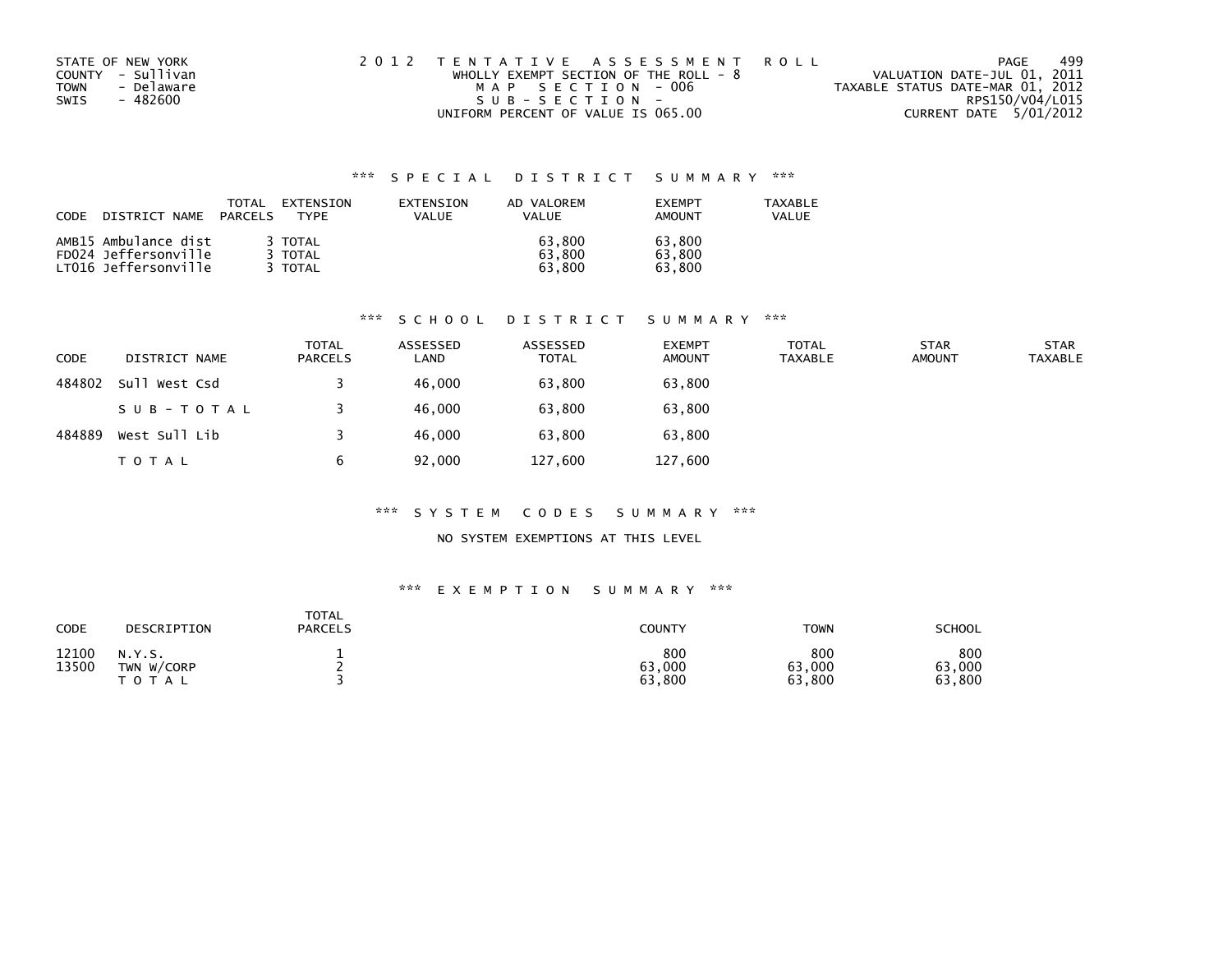| STATE OF NEW YORK<br>COUNTY - Sullivan<br>- Delaware<br>TOWN | 2012 TENTATIVE ASSESSMENT ROLL<br>WHOLLY EXEMPT SECTION OF THE ROLL - $8$<br>MAP SECTION - 006 | 500<br><b>PAGE</b><br>VALUATION DATE-JUL 01, 2011<br>TAXABLE STATUS DATE-MAR 01, 2012 |
|--------------------------------------------------------------|------------------------------------------------------------------------------------------------|---------------------------------------------------------------------------------------|
| - 482600<br>SWIS                                             | $SUB - SECTION -$                                                                              | RPS150/V04/L015                                                                       |
|                                                              | UNIFORM PERCENT OF VALUE IS 065.00                                                             | CURRENT DATE 5/01/2012                                                                |

| <b>ROLL</b> | DESCRIPTION   | <b>TOTAL</b>   | <b>ASSESSED</b> | ASSESSED     | <b>TAXABLE</b> | <b>TAXABLE</b> | <b>TAXABLE</b> | STAR           |
|-------------|---------------|----------------|-----------------|--------------|----------------|----------------|----------------|----------------|
| <b>SEC</b>  |               | <b>PARCELS</b> | LAND            | <b>TOTAL</b> | COUNTY         | <b>TOWN</b>    | SCHOOL         | <b>TAXABLE</b> |
|             | WHOLLY EXEMPT |                | 46,000          | 63,800       |                |                |                |                |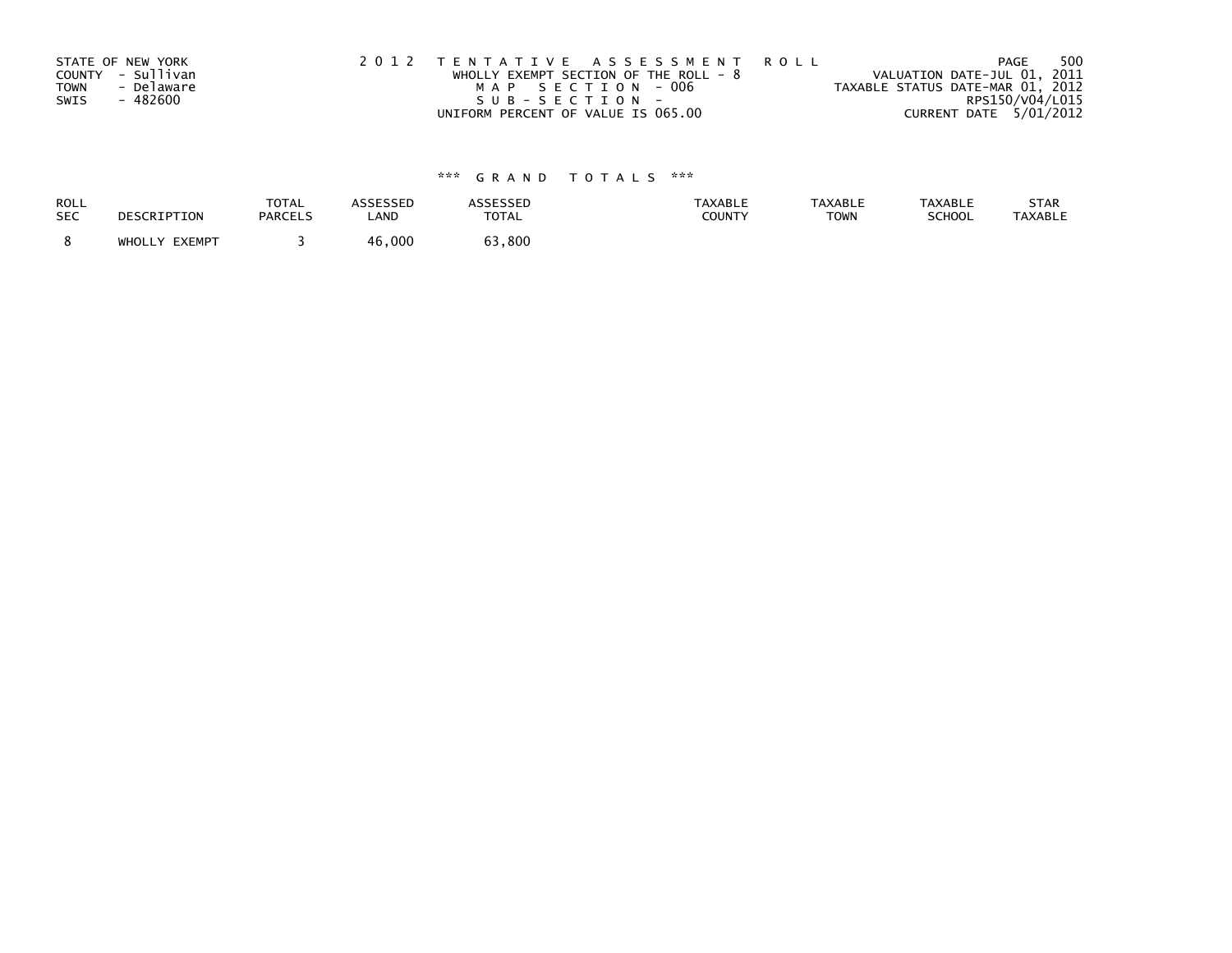| STATE OF NEW YORK<br>COUNTY - Sullivan<br><b>TOWN</b><br>- Delaware<br>$-482600$<br><b>SWIS</b>           | 2 0 1 2                                                                                                                                                                  | T E N T A T I V E<br>TAX MAP NUMBER SEQUENCE | A S S E S S M E N T<br><b>ROLL</b><br>WHOLLY EXEMPT SECTION OF THE ROLL - 8<br>UNIFORM PERCENT OF VALUE IS 065.00                                                                                                                     | TAXABLE STATUS DATE-MAR 01, 2012                                                                     | 501<br>PAGE<br>VALUATION DATE-JUL 01, 2011 |
|-----------------------------------------------------------------------------------------------------------|--------------------------------------------------------------------------------------------------------------------------------------------------------------------------|----------------------------------------------|---------------------------------------------------------------------------------------------------------------------------------------------------------------------------------------------------------------------------------------|------------------------------------------------------------------------------------------------------|--------------------------------------------|
| TAX MAP PARCEL NUMBER<br><b>CURRENT OWNERS NAME</b><br><b>CURRENT OWNERS ADDRESS</b>                      | SCHOOL DISTRICT<br>PARCEL SIZE/GRID COORD                                                                                                                                | LAND<br><b>TOTAL</b>                         | PROPERTY LOCATION & CLASS ASSESSMENT EXEMPTION CODE----------------COUNTY-------TOWN------SCHOOL<br>TAX DESCRIPTION<br>SPECIAL DISTRICTS                                                                                              | TAXABLE VALUE                                                                                        | ACCOUNT NO.                                |
| $7. - 1 - 1.2$<br>Sullivan West CSD<br>PO Box 308<br>Jeffersonville, NY 12748                             | 33 Schoolhouse Hill Rd<br>612 School<br>Sull West Csd<br>484802-89<br>2.90<br><b>ACRES</b><br>EAST-0335724 NRTH-0647591<br>DEED BOOK 1020<br>PG-213<br>FULL MARKET VALUE | 38,900<br>2803,200<br>4312,615               | SCHOOL DIS 13800<br>COUNTY TAXABLE VALUE<br>TAXABLE VALUE<br><b>TOWN</b><br>SCHOOL TAXABLE VALUE<br>AMB15 Ambulance dist #1<br>2803,200 EX<br>FD024 Jeffersonville fire<br>2803,200 EX                                                | 2803.200<br>0<br>$\mathbf{0}$<br>$\Omega$<br>0 <sub>T</sub><br>0 <sub>T</sub>                        | 2803.200<br>2803,200                       |
| $7. - 2 - 1$<br>St. George R. C. Church<br>PO Box 672<br>Jeffersonville, NY 12748                         | Schoolhouse Rd<br>620 Religious<br>sull west Csd<br>484802-89<br>FRNT 440.00 DPTH 150.00<br>EAST-0335908 NRTH-0647576<br>DEED BOOK 499<br>PG-00525<br>FULL MARKET VALUE  | 24,200<br>289,100<br>444,769                 | $N/P$ RELIG 25110<br>COUNTY TAXABLE VALUE<br>TAXABLE VALUE<br><b>TOWN</b><br>SCHOOL TAXABLE VALUE<br>AMB15 Ambulance dist #1<br>289,100 EX<br>FD024 Jeffersonville fire<br>289,100 EX<br>LT016 Jeffersonville light<br>289,100 EX     | 289,100<br>$\Omega$<br>$\mathbf 0$<br>$\Omega$<br>0 <sub>T</sub><br>0 <sub>T</sub><br>0 <sub>T</sub> | 600300<br>289,100<br>289,100               |
| $7. - 5 - 24$<br>Lutheran Cemetery<br>Marcia Huter<br>390 Callicoon Center Rd<br>Jeffersonville, NY 12748 | State Route 52<br>695 Cemetery<br>Sull West Csd<br>484802-89<br><b>ACRES</b><br>1.30<br>EAST-0335719 NRTH-0647359<br>DEED BOOK 641<br>PG-00395<br>FULL MARKET VALUE      | 32,300<br>32,300<br>49,692                   | $N/P$ RELIG 25110<br>COUNTY TAXABLE VALUE<br><b>TAXABLE VALUE</b><br><b>TOWN</b><br>SCHOOL TAXABLE VALUE<br>AMB15 Ambulance dist #1<br>32,300 EX<br>FD024 Jeffersonville fire<br>32,300 EX<br>LT016 Jeffersonville light<br>32,300 EX | 32,300<br>0<br>$\Omega$<br>$\Omega$<br>0 <sub>T</sub><br>0 <sub>T</sub><br>0 <sub>T</sub>            | 02/2010<br>32,300<br>32,300                |
| $7. - 5 - 26$<br>The Church of St. George<br>PO Box 672<br>Jeffersonville, NY 12748                       | Main St.<br>323 Vacant rural<br>Sull West Csd 484802<br>15.00 DPTH<br><b>FRNT</b><br>55.00<br>FULL MARKET VALUE                                                          | 100<br>100<br>154                            | WHOLLY EX 50000<br>COUNTY TAXABLE VALUE<br>TAXABLE VALUE<br><b>TOWN</b><br>SCHOOL TAXABLE VALUE<br>FD024 Jeffersonville fire<br>100 EX<br>SW011 Kohlertown sewer                                                                      | 100<br>0<br>$\Omega$<br>$\Omega$<br>0 <sub>T</sub><br>.50 UN C                                       | 100<br>100                                 |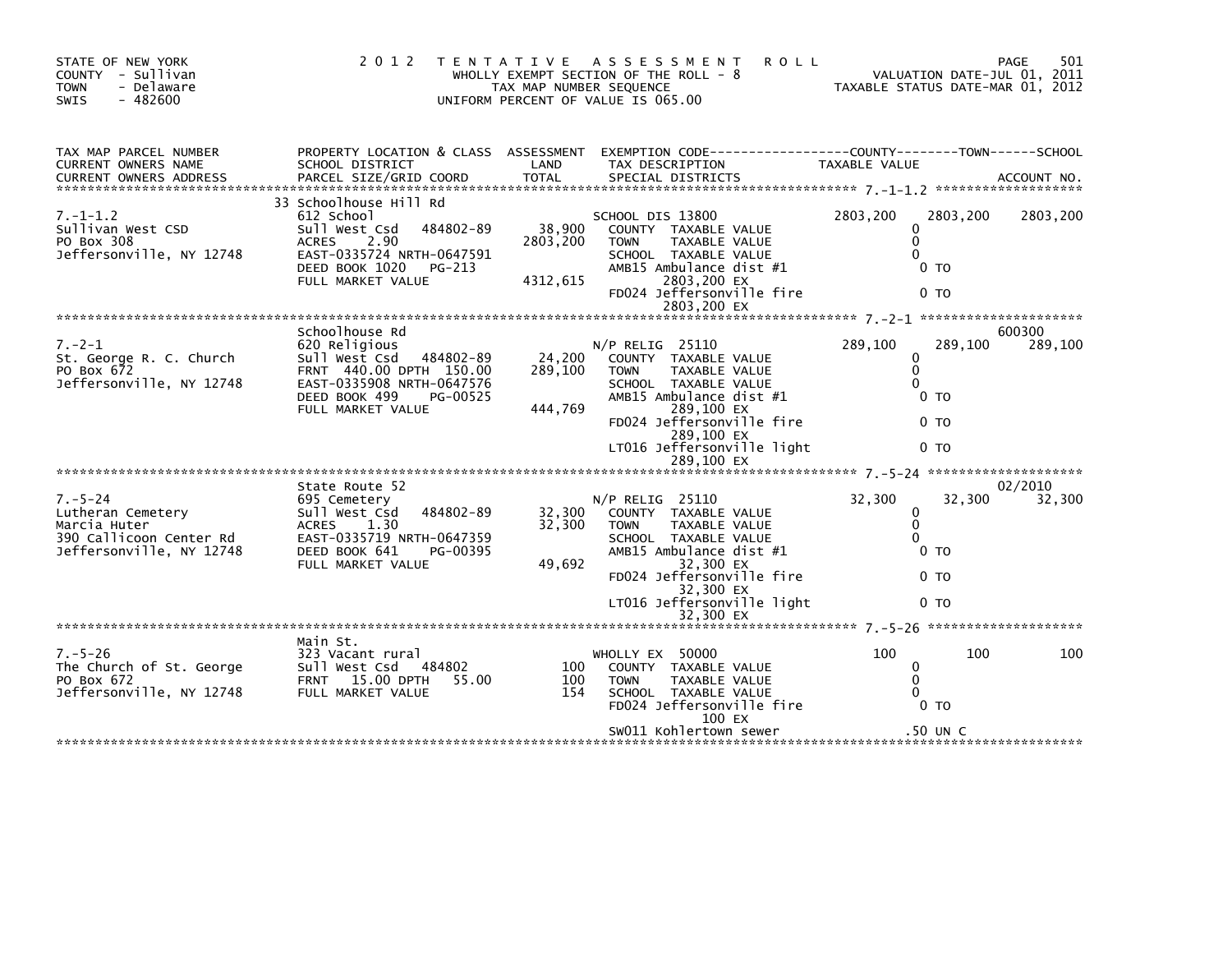| STATE OF NEW YORK  | 2012 TENTATIVE ASSESSMENT ROLL          | PAGE                             | 502 |
|--------------------|-----------------------------------------|----------------------------------|-----|
| COUNTY - Sullivan  | WHOLLY EXEMPT SECTION OF THE ROLL - $8$ | VALUATION DATE-JUL 01, 2011      |     |
| - Delaware<br>TOWN | MAP SECTION - 007                       | TAXABLE STATUS DATE-MAR 01, 2012 |     |
| - 482600<br>SWIS   | SUB-SECTION-                            | RPS150/V04/L015                  |     |
|                    | UNIFORM PERCENT OF VALUE IS 065.00      | CURRENT DATE 5/01/2012           |     |

| <b>CODE</b> | DISTRICT NAME                                                                                | TOTAL<br>PARCELS | EXTENSION<br>TYPF                          | EXTENSION<br>VALUE | AD VALOREM<br><b>VALUE</b>      | <b>EXEMPT</b><br><b>AMOUNT</b>  | <b>TAXABLE</b><br><b>VALUE</b> |      |
|-------------|----------------------------------------------------------------------------------------------|------------------|--------------------------------------------|--------------------|---------------------------------|---------------------------------|--------------------------------|------|
|             | AMB15 Ambulance dist<br>FD024 Jeffersonville<br>LT016 Jeffersonville<br>SW011 Kohlertown sew |                  | 3 TOTAL<br>4 TOTAL<br>2 TOTAL<br>1 UNITS C | . 50               | 3124.600<br>3124,700<br>321.400 | 3124,600<br>3124,700<br>321.400 |                                | . 50 |

# \*\*\* S C H O O L D I S T R I C T S U M M A R Y \*\*\*

| CODE   | DISTRICT NAME | <b>TOTAL</b><br><b>PARCELS</b> | ASSESSED<br>LAND | ASSESSED<br><b>TOTAL</b> | <b>EXEMPT</b><br><b>AMOUNT</b> | <b>TOTAL</b><br><b>TAXABLE</b> | <b>STAR</b><br><b>AMOUNT</b> | <b>STAR</b><br><b>TAXABLE</b> |
|--------|---------------|--------------------------------|------------------|--------------------------|--------------------------------|--------------------------------|------------------------------|-------------------------------|
| 484802 | Sull West Csd | 4                              | 95,500           | 3124,700                 | 3124,700                       |                                |                              |                               |
|        | SUB-TOTAL     | 4                              | 95,500           | 3124.700                 | 3124,700                       |                                |                              |                               |
| 484889 | West Sull Lib |                                | 95.400           | 3124,600                 | 3124,600                       |                                |                              |                               |
|        | <b>TOTAL</b>  |                                | 190,900          | 6249,300                 | 6249,300                       |                                |                              |                               |

#### \*\*\* S Y S T E M C O D E S S U M M A R Y \*\*\*

| CODE  | DESCRIPTION               | <b>TOTAL</b><br><b>PARCELS</b> | <b>COUNTY</b> | <b>TOWN</b> | <b>SCHOOL</b> |
|-------|---------------------------|--------------------------------|---------------|-------------|---------------|
| 50000 | WHOLLY EX<br><b>TOTAL</b> |                                | 100<br>100    | 100<br>100  | 100<br>100    |

| <b>CODE</b>    | DESCRIPTION                             | <b>TOTAL</b><br><b>PARCELS</b> | COUNTY                          | <b>TOWN</b>                     | <b>SCHOOL</b>                   |
|----------------|-----------------------------------------|--------------------------------|---------------------------------|---------------------------------|---------------------------------|
| 13800<br>25110 | SCHOOL DIS<br>N/P RELIG<br><b>TOTAL</b> |                                | 2803,200<br>321,400<br>3124.600 | 2803.200<br>321.400<br>3124.600 | 2803.200<br>321.400<br>3124,600 |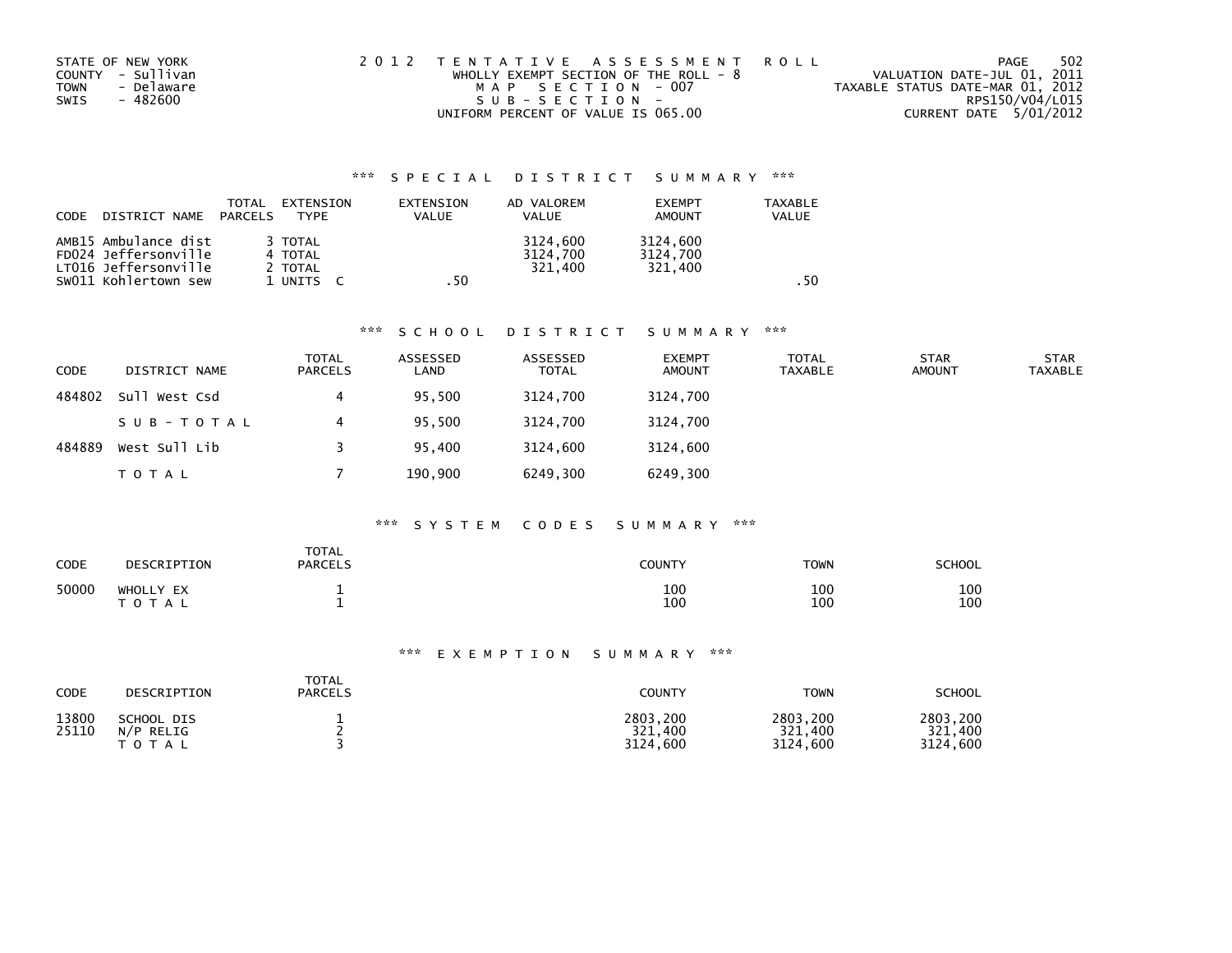|             | STATE OF NEW YORK | 2012 TENTATIVE ASSESSMENT ROLL          | 503<br>PAGE                      |
|-------------|-------------------|-----------------------------------------|----------------------------------|
|             | COUNTY - Sullivan | WHOLLY EXEMPT SECTION OF THE ROLL - $8$ | VALUATION DATE-JUL 01, 2011      |
| <b>TOWN</b> | - Delaware        | MAP SECTION - 007                       | TAXABLE STATUS DATE-MAR 01, 2012 |
| SWIS        | - 482600          | SUB-SECTION-                            | RPS150/V04/L015                  |
|             |                   | UNIFORM PERCENT OF VALUE IS 065.00      | CURRENT DATE 5/01/2012           |

| ROLL       | DESCRIPTION   | <b>TOTAL</b>   | ASSESSED  | <b>ASSESSED</b> | <b>TAXABLE</b> | <b>TAXABLE</b> | <b>TAXABLE</b> | STAR           |
|------------|---------------|----------------|-----------|-----------------|----------------|----------------|----------------|----------------|
| <b>SEC</b> |               | <b>PARCELS</b> | LAND      | <b>TOTAL</b>    | <b>COUNTY</b>  | <b>TOWN</b>    | <b>SCHOOL</b>  | <b>TAXABLE</b> |
|            | WHOLLY EXEMPT |                | 500 . د ر | 3124.700        |                |                |                |                |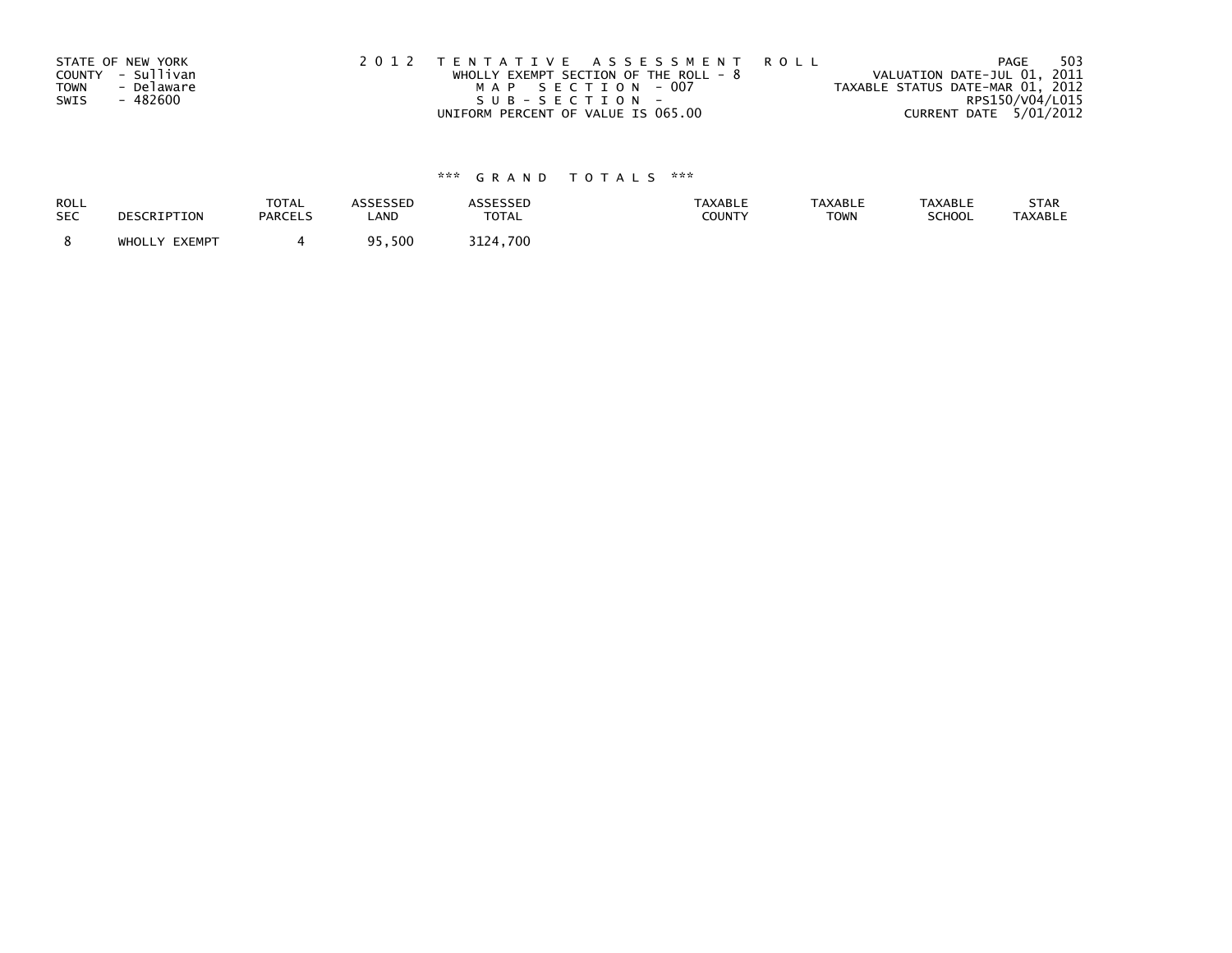| STATE OF NEW YORK<br>- Sullivan<br>COUNTY<br>- Delaware<br><b>TOWN</b><br>$-482600$<br>SWIS | 2012                                 | TAX MAP NUMBER SEQUENCE | TENTATIVE ASSESSMENT ROLL<br>WHOLLY EXEMPT SECTION OF THE ROLL - 8<br>UNIFORM PERCENT OF VALUE IS 065.00 | TAXABLE STATUS DATE-MAR 01, 2012                              | 504<br><b>PAGE</b><br>VALUATION DATE-JUL 01, 2011 |
|---------------------------------------------------------------------------------------------|--------------------------------------|-------------------------|----------------------------------------------------------------------------------------------------------|---------------------------------------------------------------|---------------------------------------------------|
| TAX MAP PARCEL NUMBER<br><b>CURRENT OWNERS NAME</b>                                         | PROPERTY LOCATION & CLASS ASSESSMENT |                         | EXEMPTION CODE---                                                                                        | --------------COUNTY--------TOWN------SCHOOL<br>TAXABLE VALUE |                                                   |
| <b>CURRENT OWNERS ADDRESS</b>                                                               | PARCEL SIZE/GRID COORD TOTAL         |                         | SPECIAL DISTRICTS                                                                                        |                                                               | ACCOUNT NO.                                       |
| $10.-1-3.8$                                                                                 | Tr 19<br>695 Cemetery                |                         | $N/P$ RELIG 25110                                                                                        | 19,200                                                        | 19,200<br>19,200                                  |
| Callicoon Cemetery Inc.                                                                     | Sull West Csd 484802-89              |                         | 19,200 COUNTY TAXABLE VALUE                                                                              |                                                               |                                                   |
| Mark Murphy                                                                                 | ACRES 5.17                           | 19,200                  | TOWN TAXABLE VALUE                                                                                       |                                                               |                                                   |
| PO Box 185                                                                                  | EAST-0307358 NRTH-0649836            |                         | SCHOOL TAXABLE VALUE                                                                                     |                                                               |                                                   |
| Callicoon, NY 12723                                                                         | DEED BOOK 967 PG-00159               |                         | AMB16 Delaware ambulance                                                                                 | 0 TO                                                          |                                                   |
|                                                                                             | FULL MARKET VALUE                    | 29.538                  | 19,200 EX<br>FD023 Callicoon fire<br>19.200 EX                                                           | 0 TO                                                          |                                                   |
|                                                                                             |                                      |                         |                                                                                                          |                                                               |                                                   |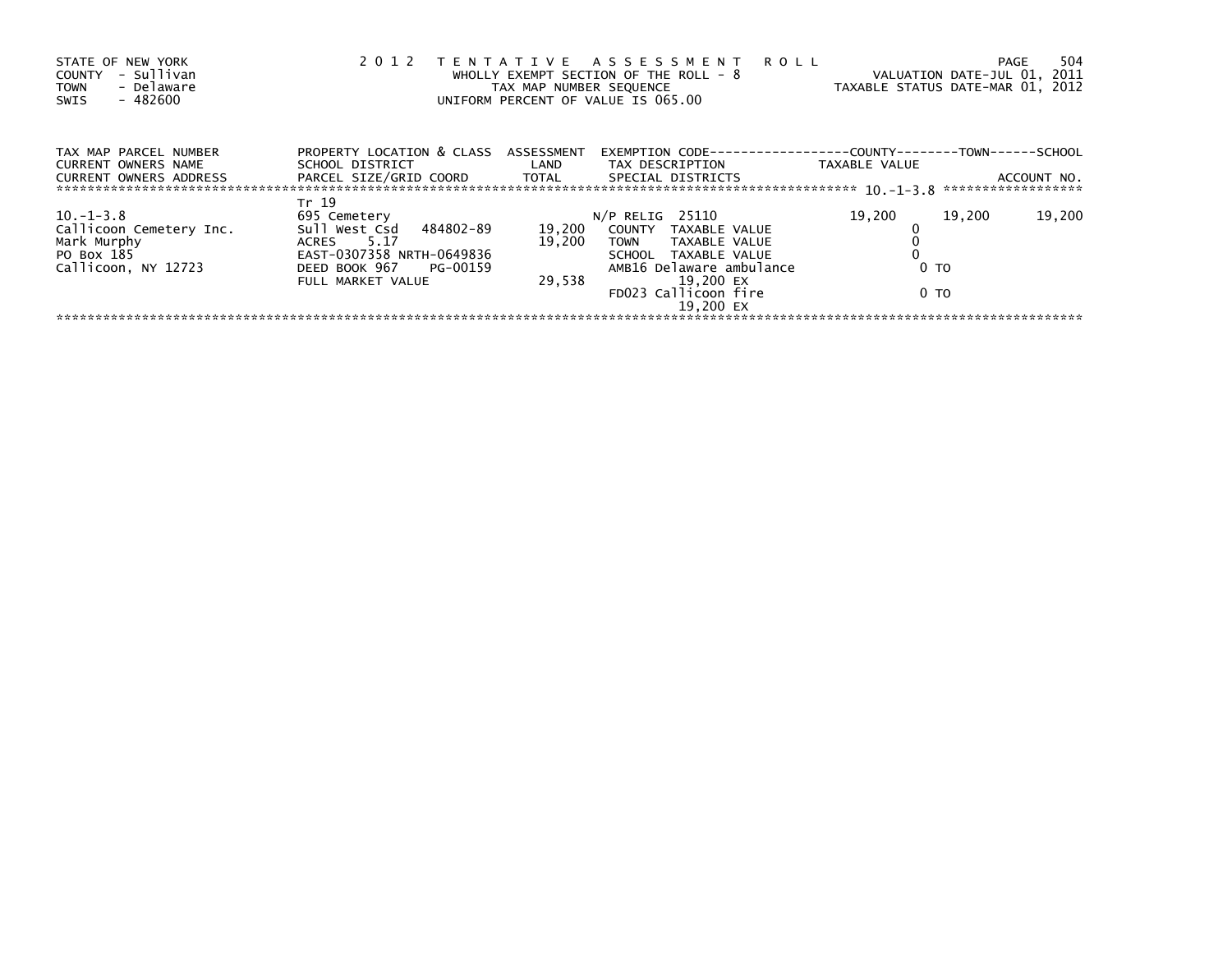| STATE OF NEW YORK  | 2012 TENTATIVE ASSESSMENT ROLL          | PAGE                             | 505 |
|--------------------|-----------------------------------------|----------------------------------|-----|
| COUNTY - Sullivan  | WHOLLY EXEMPT SECTION OF THE ROLL - $8$ | VALUATION DATE-JUL 01, 2011      |     |
| - Delaware<br>TOWN | MAP SECTION - 010                       | TAXABLE STATUS DATE-MAR 01, 2012 |     |
| SWIS<br>- 482600   | $SUB - SECTION -$                       | RPS150/V04/L015                  |     |
|                    | UNIFORM PERCENT OF VALUE IS 065.00      | CURRENT DATE 5/01/2012           |     |

| CODE | DISTRICT NAME                                | TOTAL<br><b>PARCELS</b> | EXTENSION<br><b>TYPF</b> | <b>FXTENSTON</b><br>VALUE | AD VALOREM<br>VALUE | <b>FXFMPT</b><br><b>AMOUNT</b> | <b>TAXABLE</b><br>VALUE |
|------|----------------------------------------------|-------------------------|--------------------------|---------------------------|---------------------|--------------------------------|-------------------------|
|      | AMB16 Delaware ambul<br>FD023 Callicoon fire |                         | 1 TOTAL<br>TOTAL         |                           | 19.200<br>19.200    | 19,200<br>19.200               |                         |

## \*\*\* S C H O O L D I S T R I C T S U M M A R Y \*\*\*

| <b>CODE</b> | DISTRICT NAME | <b>TOTAL</b><br><b>PARCELS</b> | ASSESSED<br>LAND | ASSESSED<br><b>TOTAL</b> | <b>EXEMPT</b><br><b>AMOUNT</b> | <b>TOTAL</b><br><b>TAXABLE</b> | <b>STAR</b><br><b>AMOUNT</b> | <b>STAR</b><br><b>TAXABLE</b> |
|-------------|---------------|--------------------------------|------------------|--------------------------|--------------------------------|--------------------------------|------------------------------|-------------------------------|
| 484802      | Sull West Csd |                                | 19,200           | 19,200                   | 19,200                         |                                |                              |                               |
|             | SUB-TOTAL     |                                | 19,200           | 19,200                   | 19,200                         |                                |                              |                               |
| 484889      | West Sull Lib |                                | 19,200           | 19,200                   | 19,200                         |                                |                              |                               |
|             | T O T A L     |                                | 38,400           | 38,400                   | 38,400                         |                                |                              |                               |

## \*\*\* S Y S T E M C O D E S S U M M A R Y \*\*\*

NO SYSTEM EXEMPTIONS AT THIS LEVEL

| <b>CODE</b> | DESCRIPTION            | <b>TOTAL</b><br><b>PARCELS</b> | COUNTY           | <b>TOWN</b>      | SCHOOL           |
|-------------|------------------------|--------------------------------|------------------|------------------|------------------|
| 25110       | N/P RELIG<br>T O T A L |                                | 19,200<br>19,200 | 19,200<br>19,200 | 19,200<br>19,200 |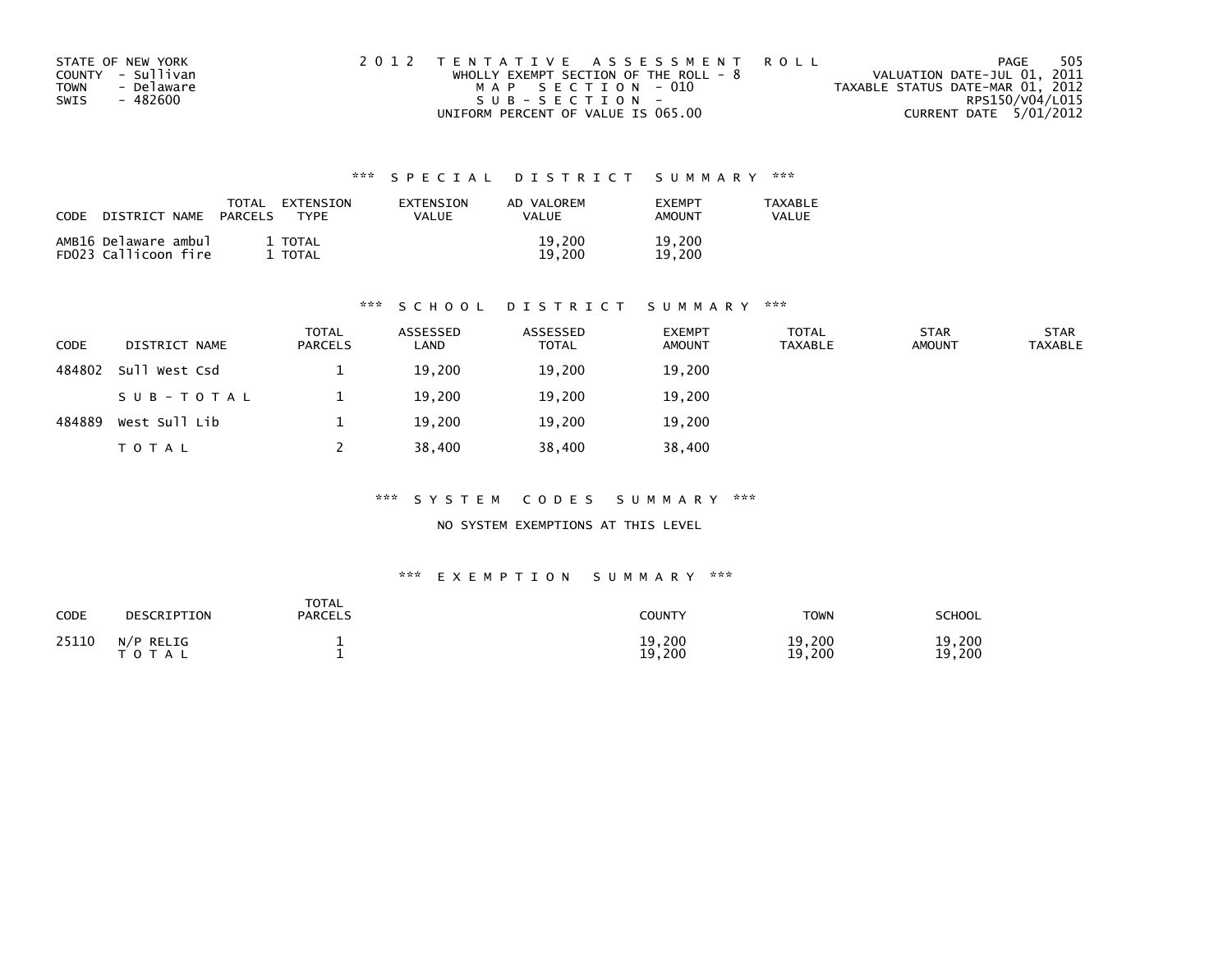|             | STATE OF NEW YORK | 2012 TENTATIVE ASSESSMENT ROLL          | 506<br>PAGE                      |
|-------------|-------------------|-----------------------------------------|----------------------------------|
|             | COUNTY - Sullivan | WHOLLY EXEMPT SECTION OF THE ROLL - $8$ | VALUATION DATE-JUL 01, 2011      |
| <b>TOWN</b> | - Delaware        | MAP SECTION - 010                       | TAXABLE STATUS DATE-MAR 01, 2012 |
| SWIS        | - 482600          | SUB-SECTION-                            | RPS150/V04/L015                  |
|             |                   | UNIFORM PERCENT OF VALUE IS 065.00      | CURRENT DATE 5/01/2012           |

| ROLL       | DESCRIPTION   | <b>TOTAL</b>   | <b>ASSESSED</b> | <b>ASSESSED</b> | <b>TAXABLE</b> | <b>TAXABLE</b> | <b>TAXABLE</b> | STAR           |
|------------|---------------|----------------|-----------------|-----------------|----------------|----------------|----------------|----------------|
| <b>SEC</b> |               | <b>PARCELS</b> | LAND            | <b>TOTAL</b>    | COUNTY         | <b>TOWN</b>    | SCHOOL         | <b>TAXABLE</b> |
|            | WHOLLY EXEMPT |                | 19,200          | 19,200          |                |                |                |                |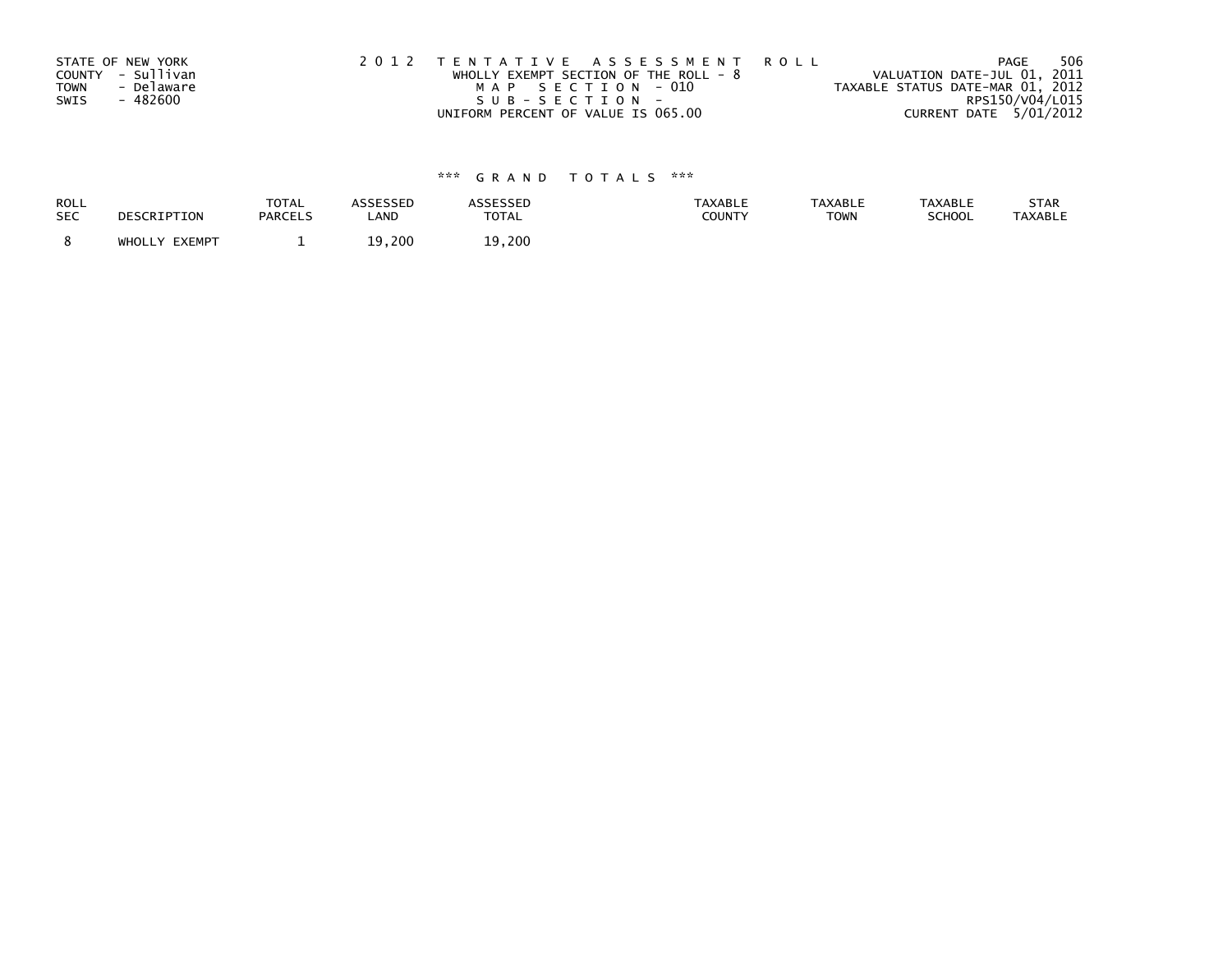| STATE OF NEW YORK<br>- Sullivan<br>COUNTY<br>- Delaware<br><b>TOWN</b><br>$-482600$<br>SWIS | 2012                                                 | TAX MAP NUMBER SEQUENCE | TENTATIVE ASSESSMENT ROLL<br>WHOLLY EXEMPT SECTION OF THE ROLL - 8<br>UNIFORM PERCENT OF VALUE IS 065.00 | TAXABLE STATUS DATE-MAR 01, 2012                             | 507<br>PAGE<br>VALUATION DATE-JUL 01, 2011 |
|---------------------------------------------------------------------------------------------|------------------------------------------------------|-------------------------|----------------------------------------------------------------------------------------------------------|--------------------------------------------------------------|--------------------------------------------|
| TAX MAP PARCEL NUMBER<br><b>CURRENT OWNERS NAME</b>                                         | PROPERTY LOCATION & CLASS ASSESSMENT                 |                         | EXEMPTION CODE---                                                                                        | -------------COUNTY--------TOWN------SCHOOL<br>TAXABLE VALUE |                                            |
| <b>CURRENT OWNERS ADDRESS</b>                                                               | PARCEL SIZE/GRID COORD TOTAL                         |                         | SPECIAL DISTRICTS                                                                                        |                                                              | ACCOUNT NO.                                |
| $11. - 1 - 33$                                                                              | River Rd                                             |                         |                                                                                                          |                                                              | 42,400                                     |
| The Nature Conservancy                                                                      | 322 Rural vac>10 - WTRFNT<br>Sull West Csd 484802-89 |                         | $N/P$ ORGNS 26600<br>42,400 COUNTY TAXABLE VALUE                                                         | 42,400                                                       | 42,400                                     |
| 195 New Karner Rd Ste 200                                                                   | ACRES 35.60                                          | 42,400                  | TOWN TAXABLE VALUE                                                                                       |                                                              |                                            |
| Albany, NY 12205                                                                            | EAST-0290310 NRTH-0646690                            |                         | SCHOOL TAXABLE VALUE                                                                                     |                                                              |                                            |
|                                                                                             | DEED BOOK 1768 PG-143                                |                         | AMB16 Delaware ambulance                                                                                 | 0 <sub>T</sub>                                               |                                            |
|                                                                                             | FULL MARKET VALUE                                    | 65.231                  | 42,400 EX<br>FD023 Callicoon fire<br>42.400 EX                                                           | 0 TO                                                         |                                            |
|                                                                                             |                                                      |                         |                                                                                                          |                                                              |                                            |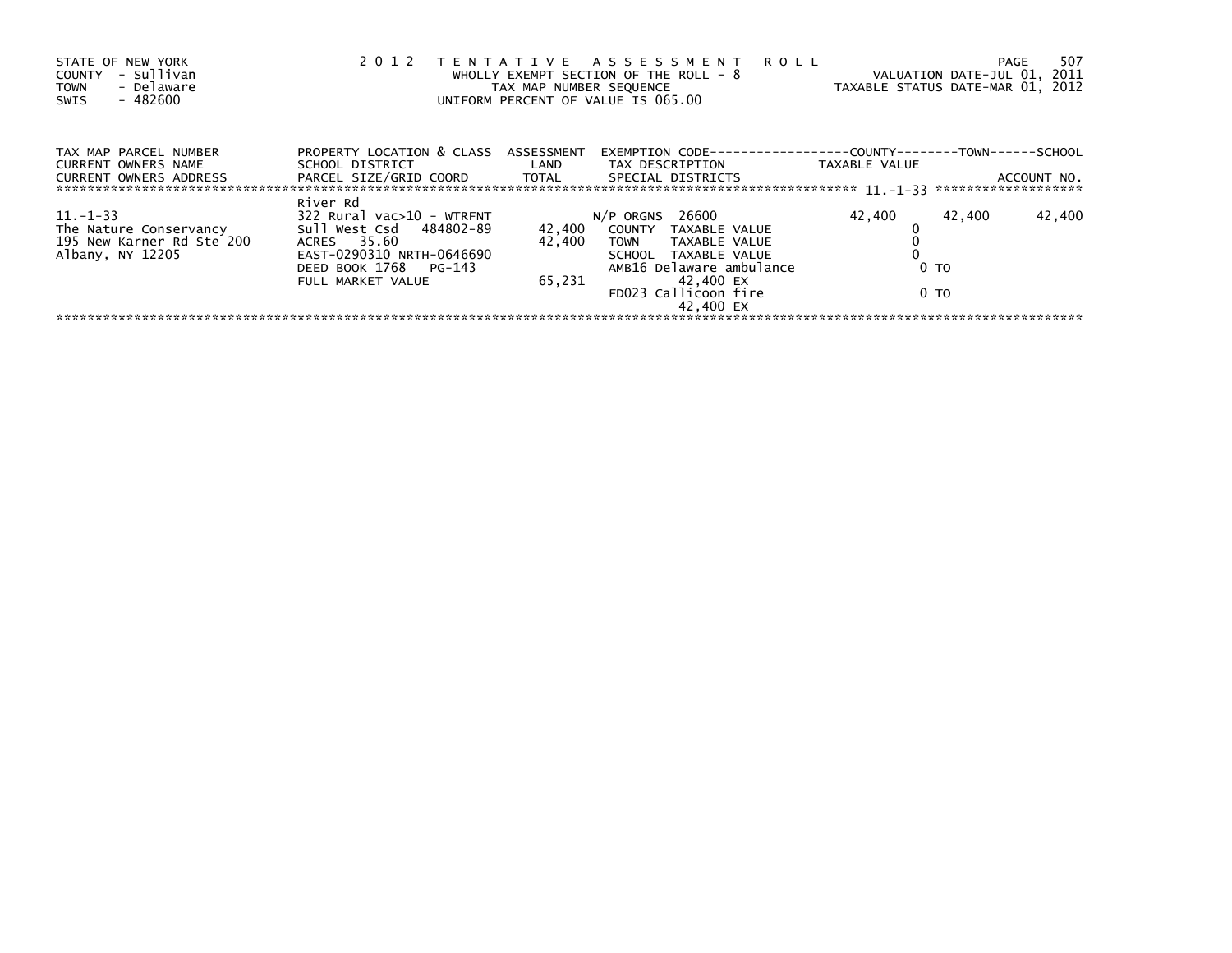| STATE OF NEW YORK  | 2012 TENTATIVE ASSESSMENT ROLL          | PAGE                             | 508 |
|--------------------|-----------------------------------------|----------------------------------|-----|
| COUNTY - Sullivan  | WHOLLY EXEMPT SECTION OF THE ROLL - $8$ | VALUATION DATE-JUL 01, 2011      |     |
| - Delaware<br>TOWN | MAP SECTION - 011                       | TAXABLE STATUS DATE-MAR 01, 2012 |     |
| SWIS<br>- 482600   | $SUB - SECTION -$                       | RPS150/V04/L015                  |     |
|                    | UNIFORM PERCENT OF VALUE IS 065.00      | CURRENT DATE 5/01/2012           |     |

| <b>CODE</b> | NAME                                         | TOTAL          | EXTENSION               | <b>FXTENSTON</b> | AD VALOREM       | <b>FXFMPT</b>    | <b>TAXABLE</b> |
|-------------|----------------------------------------------|----------------|-------------------------|------------------|------------------|------------------|----------------|
|             | DISTRICT                                     | <b>PARCELS</b> | TYPF                    | VALUE            | VALUE            | AMOUNT           | VALUE          |
|             | AMB16 Delaware ambul<br>FD023 Callicoon fire |                | 1 TOTAL<br><b>TOTAL</b> |                  | 42.400<br>42.400 | 42.400<br>42.400 |                |

## \*\*\* S C H O O L D I S T R I C T S U M M A R Y \*\*\*

| <b>CODE</b> | DISTRICT NAME | <b>TOTAL</b><br><b>PARCELS</b> | ASSESSED<br>LAND | ASSESSED<br><b>TOTAL</b> | <b>EXEMPT</b><br><b>AMOUNT</b> | <b>TOTAL</b><br><b>TAXABLE</b> | <b>STAR</b><br><b>AMOUNT</b> | <b>STAR</b><br><b>TAXABLE</b> |
|-------------|---------------|--------------------------------|------------------|--------------------------|--------------------------------|--------------------------------|------------------------------|-------------------------------|
| 484802      | Sull West Csd |                                | 42.400           | 42.400                   | 42,400                         |                                |                              |                               |
|             | SUB-TOTAL     |                                | 42.400           | 42.400                   | 42,400                         |                                |                              |                               |
| 484889      | West Sull Lib |                                | 42.400           | 42.400                   | 42,400                         |                                |                              |                               |
|             | T O T A L     |                                | 84,800           | 84,800                   | 84,800                         |                                |                              |                               |

## \*\*\* S Y S T E M C O D E S S U M M A R Y \*\*\*

NO SYSTEM EXEMPTIONS AT THIS LEVEL

| CODE  | DESCRIPTION            | <b>TOTAL</b><br><b>PARCELS</b> | COUNTY           | <b>TOWN</b>      | <b>SCHOOL</b>            |
|-------|------------------------|--------------------------------|------------------|------------------|--------------------------|
| 26600 | N/P ORGNS<br>T O T A L |                                | 42,400<br>42,400 | 42,400<br>42,400 | .400<br>42<br>.400<br>42 |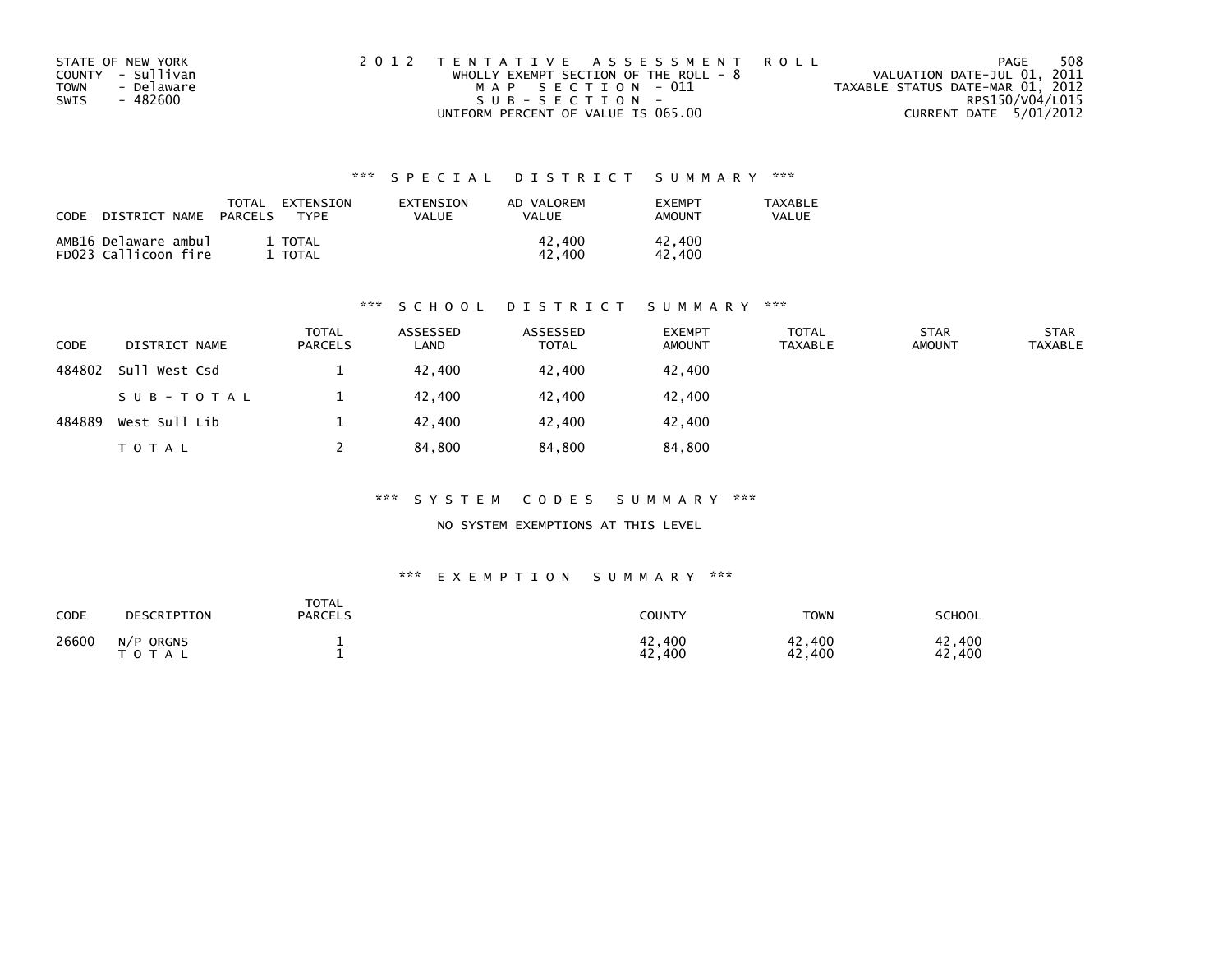| <b>TOWN</b><br>SWIS | STATE OF NEW YORK<br>COUNTY - Sullivan<br>- Delaware<br>- 482600 | 2012 TENTATIVE ASSESSMENT ROLL<br>WHOLLY EXEMPT SECTION OF THE ROLL - $8$<br>MAP SECTION - 011<br>SUB-SECTION- | 509<br>PAGE<br>VALUATION DATE-JUL 01, 2011<br>TAXABLE STATUS DATE-MAR 01, 2012<br>RPS150/V04/L015 |
|---------------------|------------------------------------------------------------------|----------------------------------------------------------------------------------------------------------------|---------------------------------------------------------------------------------------------------|
|                     |                                                                  | UNIFORM PERCENT OF VALUE IS 065.00                                                                             | CURRENT DATE 5/01/2012                                                                            |

| ROLL       | DESCRIPTION   | <b>TOTAL</b>   | <b>ASSESSED</b> | <b>ASSESSED</b> | <b>TAXABLE</b> | <b>TAXABLE</b> | <b>TAXABLE</b> | STAR           |
|------------|---------------|----------------|-----------------|-----------------|----------------|----------------|----------------|----------------|
| <b>SEC</b> |               | <b>PARCELS</b> | LAND            | <b>TOTAL</b>    | COUNTY         | <b>TOWN</b>    | SCHOOL         | <b>TAXABLE</b> |
|            | WHOLLY EXEMPT |                | 42.400          | 42,400          |                |                |                |                |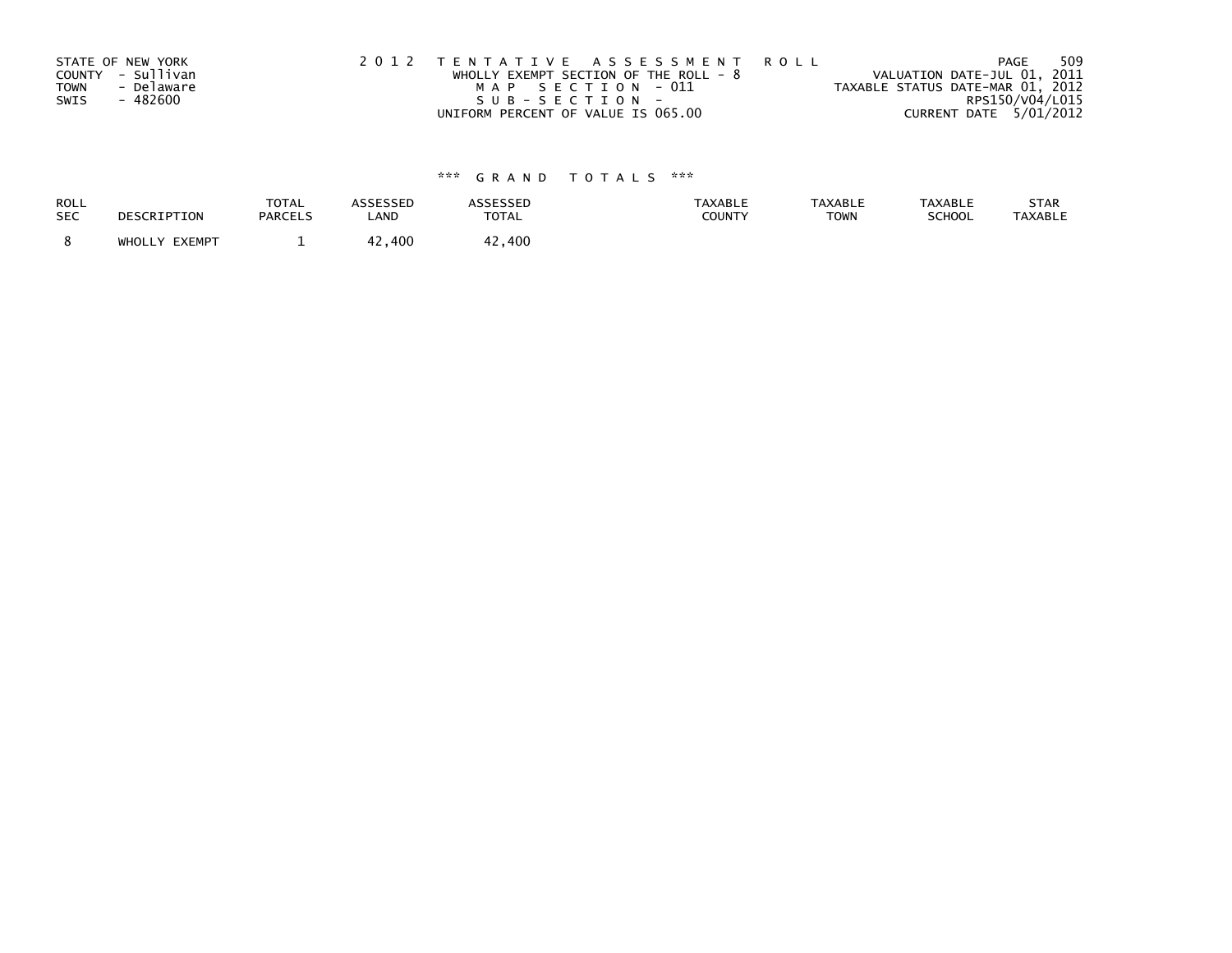| STATE OF NEW YORK<br>COUNTY - Sullivan<br><b>TOWN</b><br>- Delaware<br>$-482600$<br>SWIS                                                                                                                                 | 2 0 1 2                                                                                                                                                                | TAX MAP NUMBER SEQUENCE        | <b>ROLL</b><br>TENTATIVE ASSESSMENT<br>WHOLLY EXEMPT SECTION OF THE ROLL - 8<br>UNIFORM PERCENT OF VALUE IS 065.00                                                                                                                                                         | TAXABLE STATUS DATE-MAR 01, 2012                                                                                        | 510<br>PAGE<br>VALUATION DATE-JUL 01, 2011 |
|--------------------------------------------------------------------------------------------------------------------------------------------------------------------------------------------------------------------------|------------------------------------------------------------------------------------------------------------------------------------------------------------------------|--------------------------------|----------------------------------------------------------------------------------------------------------------------------------------------------------------------------------------------------------------------------------------------------------------------------|-------------------------------------------------------------------------------------------------------------------------|--------------------------------------------|
| TAX MAP PARCEL NUMBER<br>CURRENT OWNERS NAME<br><b>CURRENT OWNERS ADDRESS</b>                                                                                                                                            | SCHOOL DISTRICT                                                                                                                                                        | LAND                           | PROPERTY LOCATION & CLASS ASSESSMENT EXEMPTION CODE----------------COUNTY-------TOWN------SCHOOL<br>TAX DESCRIPTION                                                                                                                                                        | TAXABLE VALUE                                                                                                           |                                            |
| $12 - 1 - 13.2$<br>The US of America & Its Assign Sull West Csd<br>The US Of America a 111<br>Delaware Valley Job Corp<br>attn: Center Director<br>PO Box 846<br>Callicoon NY 12723<br>PO Box 846<br>Callicoon, NY 12723 | 9368 State Route 97<br>612 School<br>484802-89<br>ACRES 48.69<br>EAST-0302281 NRTH-0646438<br>DEED BOOK 922<br>PG-00114<br>FULL MARKET VALUE                           | 76,700<br>4097,300<br>6303,538 | 14100<br>USA<br>COUNTY TAXABLE VALUE<br>TAXABLE VALUE<br><b>TOWN</b><br>SCHOOL TAXABLE VALUE<br>AMB16 Delaware ambulance<br>4097,300 EX<br>FD023 Callicoon fire<br>4097,300 EX<br>SD012 Callicoon sewer                                                                    | 4097,300<br>4097,300<br>0<br>0<br>$\Omega$<br>0 <sub>T</sub><br>0 <sub>T</sub><br>.00 UN M                              | 600615<br>4097,300                         |
|                                                                                                                                                                                                                          |                                                                                                                                                                        |                                |                                                                                                                                                                                                                                                                            |                                                                                                                         |                                            |
| $12. -1 - 39.1$<br>Delaware Youth Center, Inc.<br>PO Box 354<br>Callicoon, NY 12723                                                                                                                                      | 8 Creamery Rd<br>500 Rec & Entert - WTRFNT<br>Sull West Csd<br>484802-89<br>ACRES 19.55<br>EAST-0302431 NRTH-0643533<br>DEED BOOK 429<br>PG-00289<br>FULL MARKET VALUE | 34,000<br>323,030<br>496,969   | 25300<br>NP ORGNS<br>COUNTY TAXABLE VALUE<br>TAXABLE VALUE<br><b>TOWN</b><br>SCHOOL TAXABLE VALUE<br>AMB16 Delaware ambulance<br>323,030 EX<br>FD023 Callicoon fire<br>323,030 EX<br>LT015 Callicoon light<br>323,030 EX<br>SD012 Callicoon sewer<br>SW012 Callicoon sewer | 323,030<br>0<br>$\mathbf 0$<br>$\Omega$<br>0 <sub>T</sub><br>0 <sub>T</sub><br>0 <sub>T</sub><br>3.00 UN M<br>3.00 UN C | 600090<br>323,030<br>323,030               |
|                                                                                                                                                                                                                          |                                                                                                                                                                        |                                |                                                                                                                                                                                                                                                                            |                                                                                                                         |                                            |
| $12. - 1 - 41$<br>Methodist Cemetery<br>Methodist Cemetery<br>Callicoon Cemetery, Inc.<br>Attn: Mark Murphy<br>PO Box 185<br>Callicoon, NY 12723                                                                         | State Route 97<br>695 Cemetery<br>Sull West Csd<br>484802-89<br>ACRES 1.90<br>EAST-0303078 NRTH-0642743<br>FULL MARKET VALUE                                           | 31,500<br>31,500<br>48,462     | $N/P$ RELIG 25110<br>COUNTY TAXABLE VALUE<br><b>TOWN</b><br>TAXABLE VALUE<br>SCHOOL TAXABLE VALUE<br>AMB16 Delaware ambulance<br>31,500 EX<br>FD023 Callicoon fire<br>31,500 EX<br>LT015 Callicoon light<br>31,500 EX<br>SW012 Callicoon sewer                             | 31,500<br>0<br>$\mathbf 0$<br>0<br>0 <sub>T</sub><br>0 <sub>TO</sub><br>0 TO<br>$.00$ UN C                              | 600100<br>31,500<br>31.500                 |
|                                                                                                                                                                                                                          |                                                                                                                                                                        |                                |                                                                                                                                                                                                                                                                            |                                                                                                                         |                                            |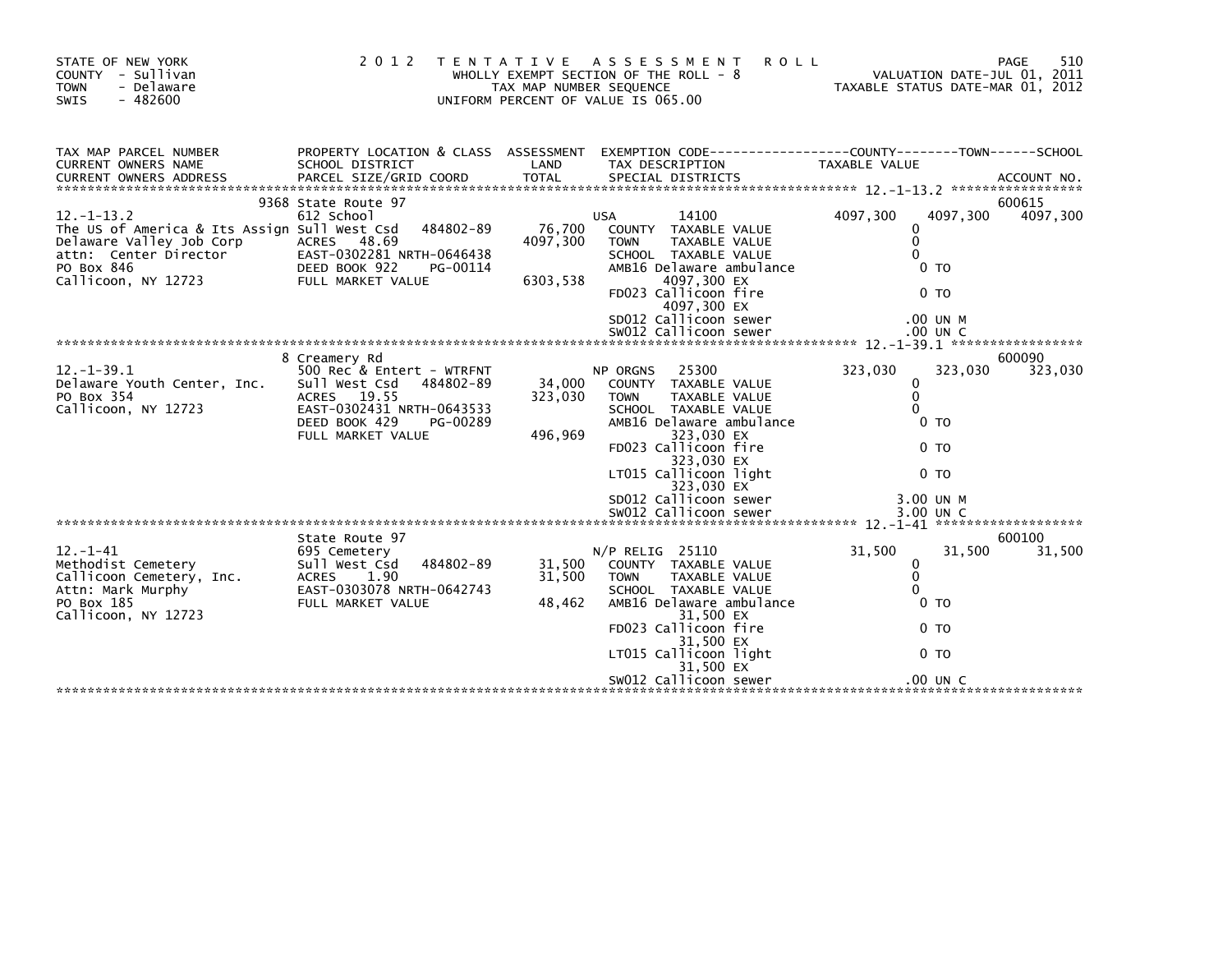| STATE OF NEW YORK<br>- Sullivan<br><b>COUNTY</b><br>- Delaware<br><b>TOWN</b><br>$-482600$<br>SWIS |                                                                                                      | TAX MAP NUMBER SEQUENCE | 2012 TENTATIVE ASSESSMENT ROLL<br>WHOLLY EXEMPT SECTION OF THE ROLL - 8<br>UNIFORM PERCENT OF VALUE IS 065.00 | VALUATION DATE-JUL 01, 2011<br>TAXABLE STATUS DATE-MAR 01, 2012 | 511<br><b>PAGE</b> |
|----------------------------------------------------------------------------------------------------|------------------------------------------------------------------------------------------------------|-------------------------|---------------------------------------------------------------------------------------------------------------|-----------------------------------------------------------------|--------------------|
| TAX MAP PARCEL NUMBER<br><b>CURRENT OWNERS NAME</b><br><b>CURRENT OWNERS ADDRESS</b>               | PROPERTY LOCATION & CLASS ASSESSMENT<br>SCHOOL DISTRICT<br>PARCEL SIZE/GRID COORD TOTAL              | LAND                    | TAX DESCRIPTION<br>SPECIAL DISTRICTS                                                                          | TAXABLE VALUE                                                   | ACCOUNT NO.        |
|                                                                                                    |                                                                                                      |                         |                                                                                                               |                                                                 |                    |
| $12. - 1 - 42$<br>R. C. Cemetery<br>PO Box 246<br>Callicoon, NY 12723                              | State Route 97<br>695 Cemetery<br>Sull West Csd 484802-89<br>ACRES 0.25<br>EAST-0303097 NRTH-0642602 | 23,500<br>23,500        | $N/P$ RELIG 25110<br>COUNTY TAXABLE VALUE<br>TAXABLE VALUE<br>TOWN<br>SCHOOL TAXABLE VALUE                    | 23,500<br>23,500                                                | 600110<br>23,500   |
|                                                                                                    | FULL MARKET VALUE                                                                                    | 36,154                  | AMB16 Delaware ambulance<br>23,500 EX                                                                         | 0 <sub>T</sub>                                                  |                    |
|                                                                                                    |                                                                                                      |                         | FD023 Callicoon fire<br>23,500 EX                                                                             | 0 TO                                                            |                    |
|                                                                                                    |                                                                                                      |                         | LT015 Callicoon light<br>23,500 EX                                                                            | 0 TO                                                            |                    |
|                                                                                                    |                                                                                                      |                         | SW012 Callicoon sewer                                                                                         | $.00$ UN C                                                      |                    |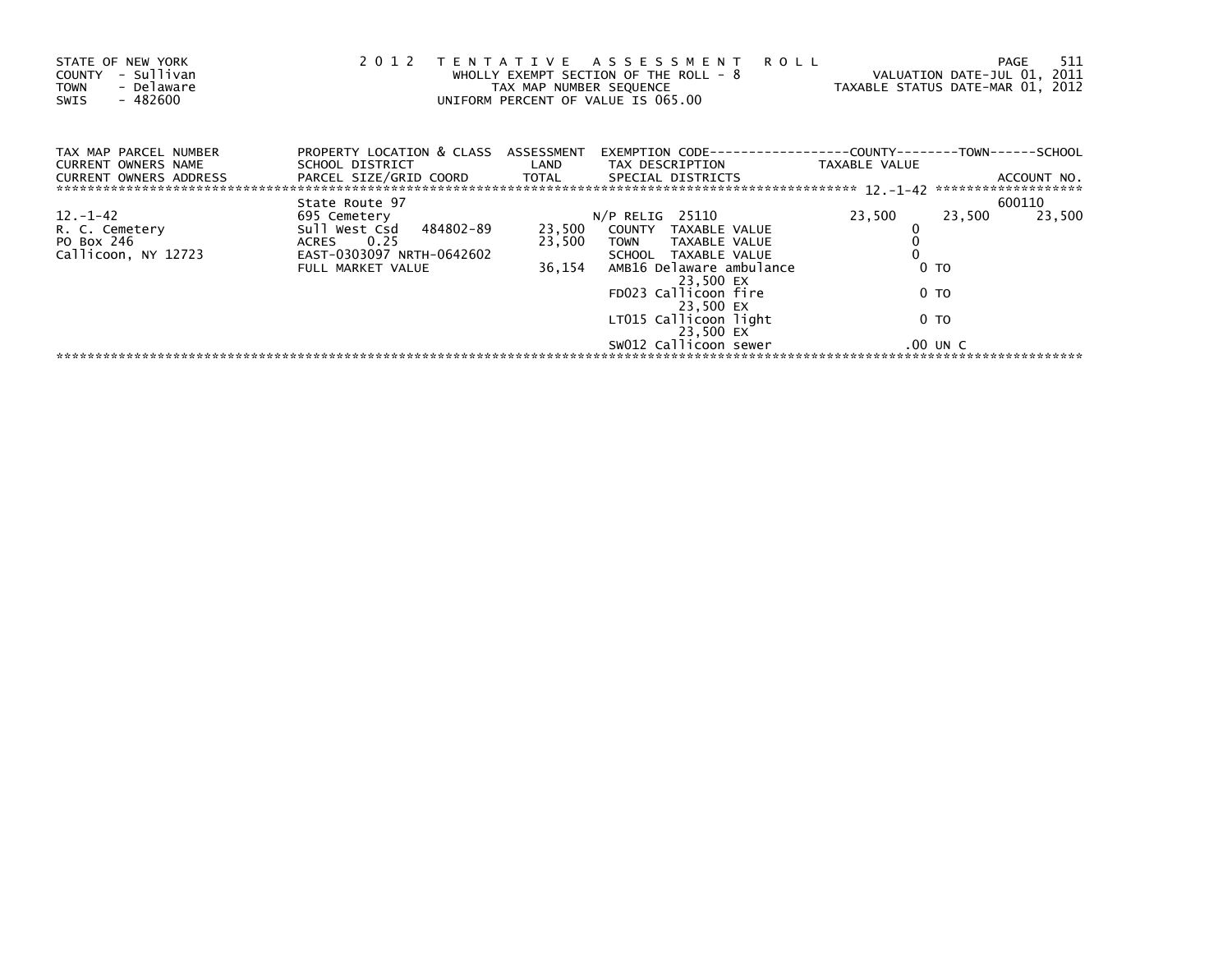| STATE OF NEW YORK         | 2012 TENTATIVE ASSESSMENT ROLL        | 512<br>PAGE                      |
|---------------------------|---------------------------------------|----------------------------------|
| COUNTY - Sullivan         | WHOLLY EXEMPT SECTION OF THE ROLL - 8 | VALUATION DATE-JUL 01, 2011      |
| - Delaware<br><b>TOWN</b> | MAP SECTION - 012                     | TAXABLE STATUS DATE-MAR 01, 2012 |
| - 482600<br>SWIS          | SUB-SECTION-                          | RPS150/V04/L015                  |
|                           | UNIFORM PERCENT OF VALUE IS 065.00    | CURRENT DATE 5/01/2012           |

| CODE | DISTRICT NAME PARCELS                        | TOTAL | EXTENSION<br><b>TYPF</b> | EXTENSION<br><b>VALUE</b> | AD VALOREM<br><b>VALUE</b> | <b>EXEMPT</b><br><b>AMOUNT</b> | <b>TAXABLE</b><br>VALUE |
|------|----------------------------------------------|-------|--------------------------|---------------------------|----------------------------|--------------------------------|-------------------------|
|      | AMB16 Delaware ambul<br>FD023 Callicoon fire |       | 4 TOTAL<br>4 TOTAL       |                           | 4475.330<br>4475,330       | 4475.330<br>4475,330           |                         |
|      | LT015 Callicoon ligh<br>SD012 Callicoon sewe |       | 3 TOTAL<br>2 UNITS<br>M  | 3.00                      | 378.030                    | 378.030                        | 3.00                    |
|      | SW012 Callicoon sewe                         |       | 4 UNITS                  | 3.00                      |                            |                                | 3.00                    |

## \*\*\* S C H O O L D I S T R I C T S U M M A R Y \*\*\*

| <b>CODE</b> | DISTRICT NAME | <b>TOTAL</b><br><b>PARCELS</b> | ASSESSED<br>LAND | ASSESSED<br><b>TOTAL</b> | <b>EXEMPT</b><br><b>AMOUNT</b> | <b>TOTAL</b><br>TAXABLE | <b>STAR</b><br><b>AMOUNT</b> | <b>STAR</b><br>TAXABLE |
|-------------|---------------|--------------------------------|------------------|--------------------------|--------------------------------|-------------------------|------------------------------|------------------------|
| 484802      | Sull West Csd | 4                              | 165,700          | 4475.330                 | 4475.330                       |                         |                              |                        |
|             | SUB-TOTAL     | 4                              | 165.700          | 4475.330                 | 4475.330                       |                         |                              |                        |
| 484889      | West Sull Lib | 4                              | 165,700          | 4475.330                 | 4475.330                       |                         |                              |                        |
|             | T O T A L     | 8                              | 331,400          | 8950,660                 | 8950,660                       |                         |                              |                        |

# \*\*\* S Y S T E M C O D E S S U M M A R Y \*\*\*

## NO SYSTEM EXEMPTIONS AT THIS LEVEL

| CODE                    | DESCRIPTION                                         | <b>TOTAL</b><br><b>PARCELS</b> | <b>COUNTY</b>                             | <b>TOWN</b>                               | <b>SCHOOL</b>                             |
|-------------------------|-----------------------------------------------------|--------------------------------|-------------------------------------------|-------------------------------------------|-------------------------------------------|
| 14100<br>25110<br>25300 | <b>USA</b><br>RELIG<br>N/P<br>ORGNS<br>NP.<br>TOTAL |                                | 4097.300<br>55,000<br>323,030<br>4475.330 | 4097,300<br>55,000<br>323,030<br>4475,330 | 4097,300<br>55,000<br>323,030<br>4475,330 |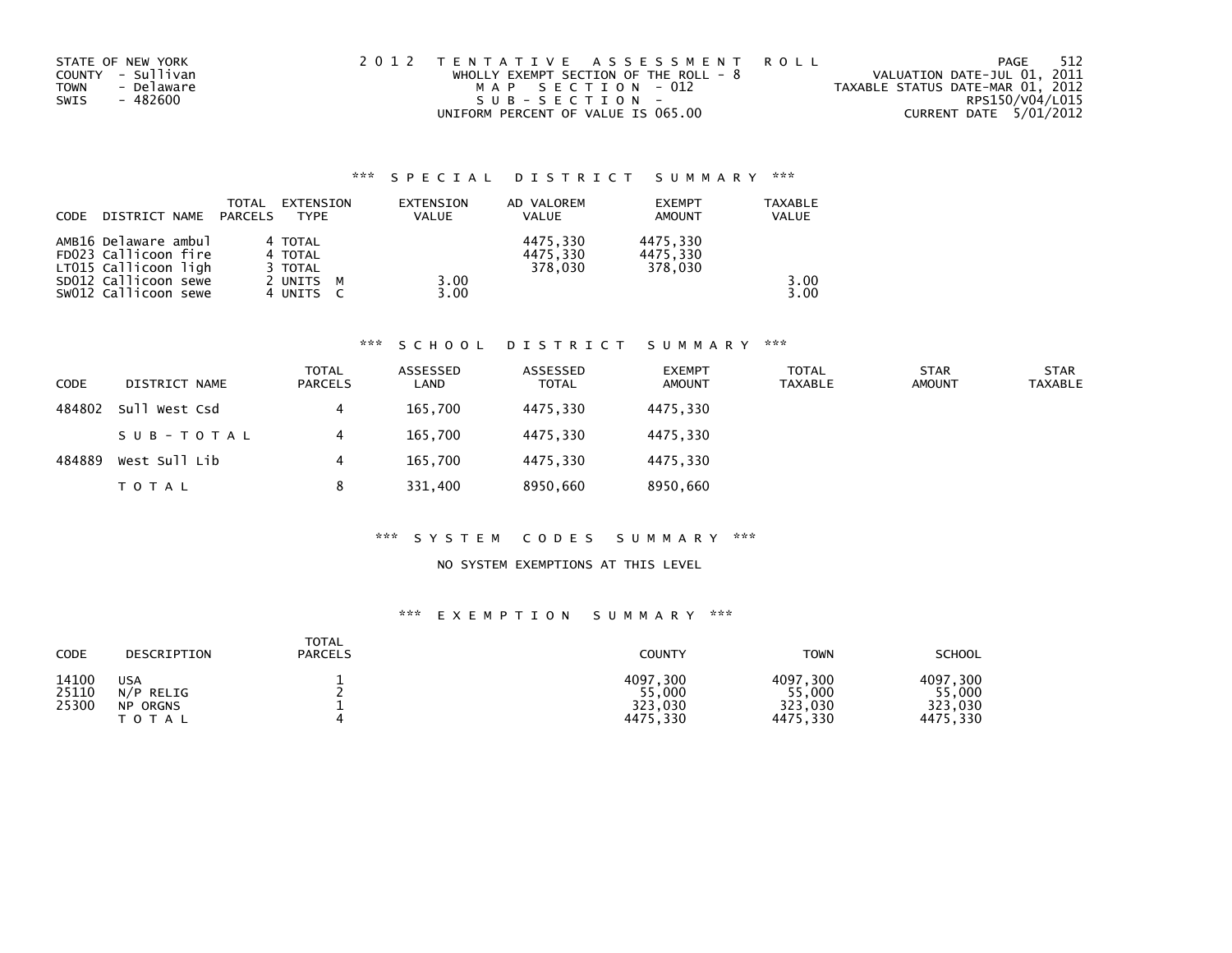|             | STATE OF NEW YORK | 2012 TENTATIVE ASSESSMENT ROLL          | - 513<br>PAGE                    |
|-------------|-------------------|-----------------------------------------|----------------------------------|
|             | COUNTY - Sullivan | WHOLLY EXEMPT SECTION OF THE ROLL - $8$ | VALUATION DATE-JUL 01, 2011      |
| <b>TOWN</b> | - Delaware        | MAP SECTION - 012                       | TAXABLE STATUS DATE-MAR 01, 2012 |
| SWIS        | - 482600          | SUB-SECTION-                            | RPS150/V04/L015                  |
|             |                   | UNIFORM PERCENT OF VALUE IS 065.00      | CURRENT DATE 5/01/2012           |

| ROLL       | DESCRIPTION   | <b>TOTAL</b>   | ASSESSED | <b>ASSESSED</b> | <b>TAXABLE</b> | <b>TAXABLE</b> | <b>TAXABLE</b> | STAR           |
|------------|---------------|----------------|----------|-----------------|----------------|----------------|----------------|----------------|
| <b>SEC</b> |               | <b>PARCELS</b> | LAND     | <b>TOTAL</b>    | COUNTY         | <b>TOWN</b>    | SCHOOL         | <b>TAXABLE</b> |
|            | WHOLLY EXEMPT |                | 165.700  | 4475,330        |                |                |                |                |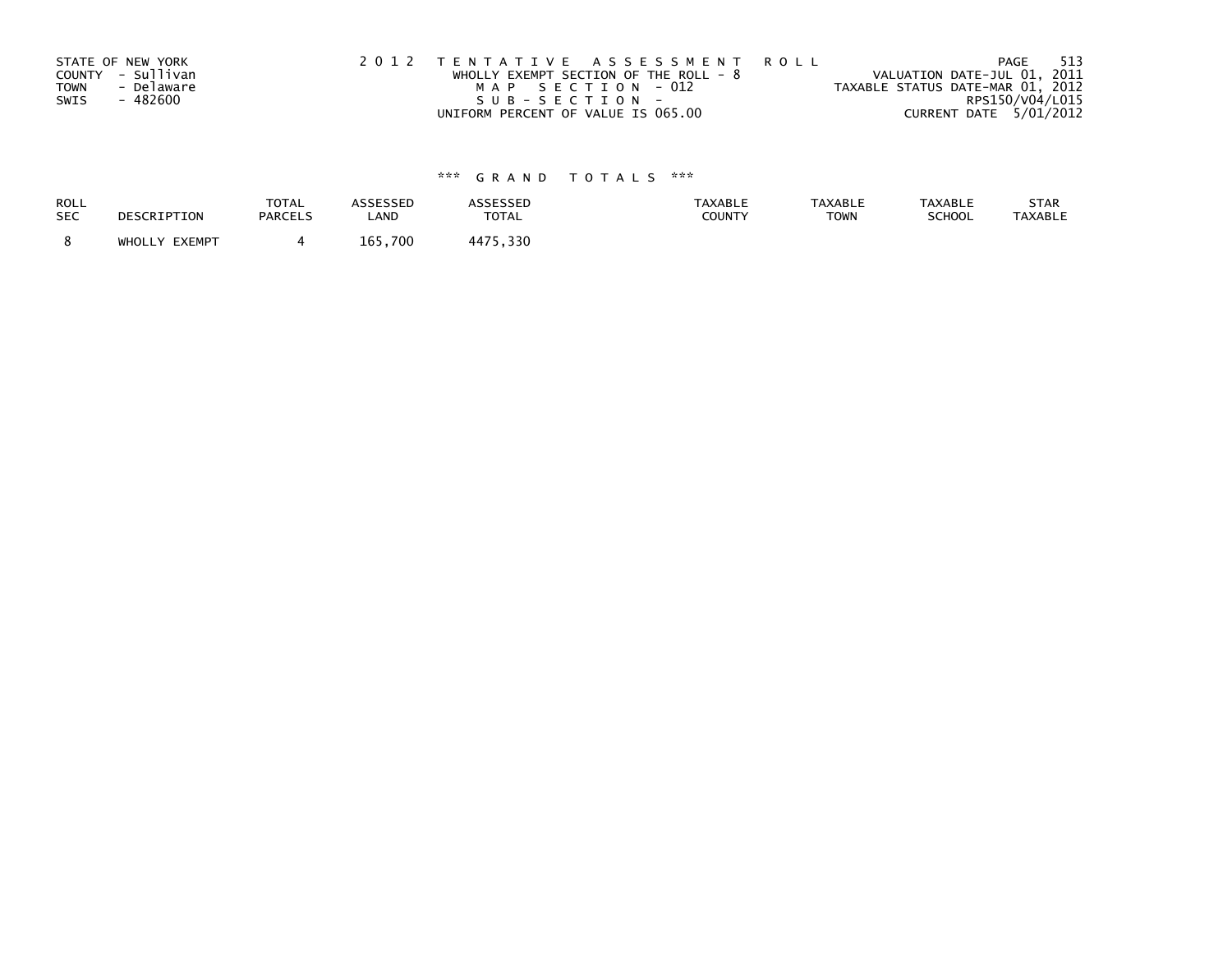| STATE OF NEW YORK<br>- Sullivan<br><b>COUNTY</b><br>- Delaware<br><b>TOWN</b><br>- 482600<br>SWIS | 2 0 1 2                                                                                                                                                  | T E N T A T I V E<br>TAX MAP NUMBER SEQUENCE | A S S E S S M E N T<br><b>ROLL</b><br>WHOLLY EXEMPT SECTION OF THE ROLL - $8$<br>UNIFORM PERCENT OF VALUE IS 065.00                                                                                                                  | <b>PAGE</b><br>VALUATION DATE-JUL 01, 2011<br>TAXABLE STATUS DATE-MAR 01, 2012 | 514                                                   |
|---------------------------------------------------------------------------------------------------|----------------------------------------------------------------------------------------------------------------------------------------------------------|----------------------------------------------|--------------------------------------------------------------------------------------------------------------------------------------------------------------------------------------------------------------------------------------|--------------------------------------------------------------------------------|-------------------------------------------------------|
| TAX MAP PARCEL NUMBER<br><b>CURRENT OWNERS NAME</b><br>CURRENT OWNERS ADDRESS                     | PROPERTY LOCATION & CLASS ASSESSMENT<br>SCHOOL DISTRICT<br>PARCEL SIZE/GRID COORD                                                                        | LAND<br>TOTAL                                | EXEMPTION CODE-----------------COUNTY-------<br>TAX DESCRIPTION<br>SPECIAL DISTRICTS                                                                                                                                                 | TAXABLE VALUE                                                                  | -TOWN------SCHOOL<br>ACCOUNT NO.<br>***************** |
| $13 - 3 - 10.4$<br>Town of Delaware<br>PO Box 129<br>Hortonville, NY 12745                        | Tr 55<br>380 Pub Util Vac<br>Sull West Csd 484802-89<br>FRNT 40.00 DPTH 28.92<br>EAST-0300846 NRTH-0646285<br>DEED BOOK 1466 PG-349<br>FULL MARKET VALUE | 100<br>100<br>154                            | TWN W/CORP 13500<br>COUNTY TAXABLE VALUE<br>TAXABLE VALUE<br><b>TOWN</b><br>SCHOOL TAXABLE VALUE<br>AMB16 Delaware ambulance<br>100 EX<br>FD023 Callicoon fire<br>100 EX<br>LT015 Callicoon light<br>100 EX<br>SW012 Callicoon sewer | 100<br>100<br>0 <sub>T</sub><br>0 TO<br>0 TO<br>$.00$ UN C                     | 100                                                   |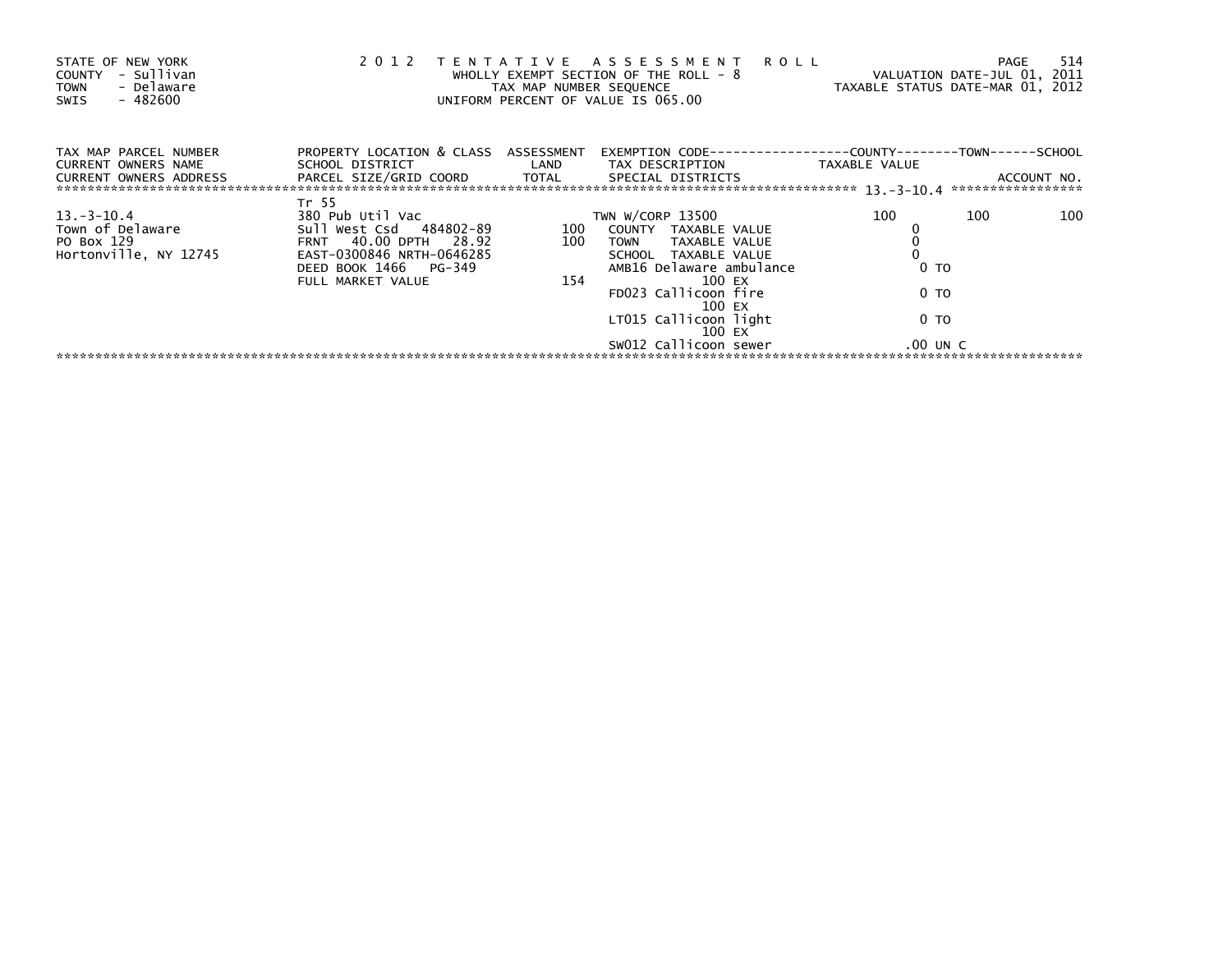| STATE OF NEW YORK         | 2012 TENTATIVE ASSESSMENT ROLL          | - 515<br>PAGE                    |
|---------------------------|-----------------------------------------|----------------------------------|
| COUNTY - Sullivan         | WHOLLY EXEMPT SECTION OF THE ROLL - $8$ | VALUATION DATE-JUL 01, 2011      |
| - Delaware<br><b>TOWN</b> | MAP SECTION - 013                       | TAXABLE STATUS DATE-MAR 01, 2012 |
| SWIS<br>- 482600          | SUB-SECTION-                            | RPS150/V04/L015                  |
|                           | UNIFORM PERCENT OF VALUE IS 065.00      | CURRENT DATE 5/01/2012           |

| <b>CODE</b> | DISTRICT NAME                                                                                | TOTAL<br>PARCELS | EXTENSION<br>TYPF                          | <b>EXTENSION</b><br>VALUE | AD VALOREM<br>VALUE | <b>EXEMPT</b><br>AMOUNT | TAXABLE<br>VALUE |
|-------------|----------------------------------------------------------------------------------------------|------------------|--------------------------------------------|---------------------------|---------------------|-------------------------|------------------|
|             | AMB16 Delaware ambul<br>FD023 Callicoon fire<br>LT015 Callicoon ligh<br>SW012 Callicoon sewe |                  | 1 TOTAL<br>1 TOTAL<br>1 TOTAL<br>1 UNITS C |                           | 100<br>100<br>100   | 100<br>100<br>100       |                  |

## \*\*\* S C H O O L D I S T R I C T S U M M A R Y \*\*\*

| CODE   | DISTRICT NAME | <b>TOTAL</b><br><b>PARCELS</b> | ASSESSED<br>LAND | ASSESSED<br><b>TOTAL</b> | <b>EXEMPT</b><br><b>AMOUNT</b> | <b>TOTAL</b><br><b>TAXABLE</b> | <b>STAR</b><br><b>AMOUNT</b> | <b>STAR</b><br><b>TAXABLE</b> |
|--------|---------------|--------------------------------|------------------|--------------------------|--------------------------------|--------------------------------|------------------------------|-------------------------------|
| 484802 | Sull West Csd |                                | 100              | 100                      | 100                            |                                |                              |                               |
|        | SUB-TOTAL     |                                | 100              | 100                      | 100                            |                                |                              |                               |
| 484889 | West Sull Lib |                                | 100              | 100                      | 100                            |                                |                              |                               |
|        | T O T A L     |                                | 200              | 200                      | 200                            |                                |                              |                               |

## \*\*\* S Y S T E M C O D E S S U M M A R Y \*\*\*

## NO SYSTEM EXEMPTIONS AT THIS LEVEL

| CODE  | DESCRIPTION              | <b>TOTAL</b><br>PARCELS | COUNTY     | <b>TOWN</b> | SCHOOL     |
|-------|--------------------------|-------------------------|------------|-------------|------------|
| 13500 | TWN W/CORP<br>тот<br>TAL | --<br>--                | 100<br>100 | 100<br>100  | 100<br>100 |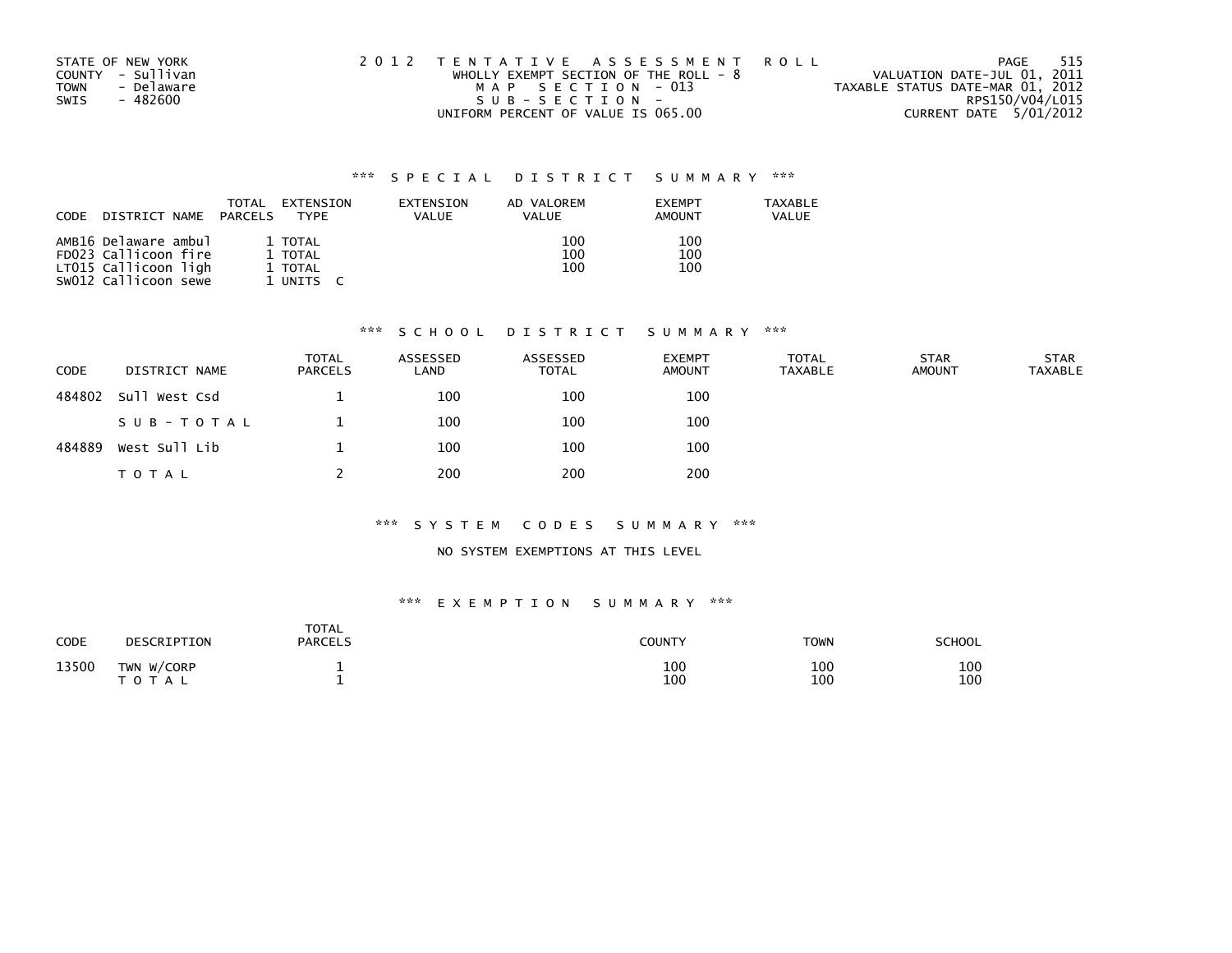|             | STATE OF NEW YORK | 2012 TENTATIVE ASSESSMENT ROLL          | 516<br>PAGE                      |
|-------------|-------------------|-----------------------------------------|----------------------------------|
|             | COUNTY - Sullivan | WHOLLY EXEMPT SECTION OF THE ROLL - $8$ | VALUATION DATE-JUL 01, 2011      |
| <b>TOWN</b> | - Delaware        | MAP SECTION - 013                       | TAXABLE STATUS DATE-MAR 01, 2012 |
| SWIS        | - 482600          | SUB-SECTION-                            | RPS150/V04/L015                  |
|             |                   | UNIFORM PERCENT OF VALUE IS 065.00      | CURRENT DATE 5/01/2012           |

| ROLL<br><b>SEC</b> | DESCRIPTION      | <b>TOTAL</b><br><b>PARCELS</b> | LAND | <b>TOTAL</b> | TAXABLI<br><b>COUNTY</b> | <b>TAXABLE</b><br><b>TOWN</b> | <b>TAXABLL</b><br><b>SCHOOL</b> | <b>STAR</b><br><b>TAXABLE</b> |
|--------------------|------------------|--------------------------------|------|--------------|--------------------------|-------------------------------|---------------------------------|-------------------------------|
|                    | EXEMPT<br>WHOLLY |                                | 100  | 100          |                          |                               |                                 |                               |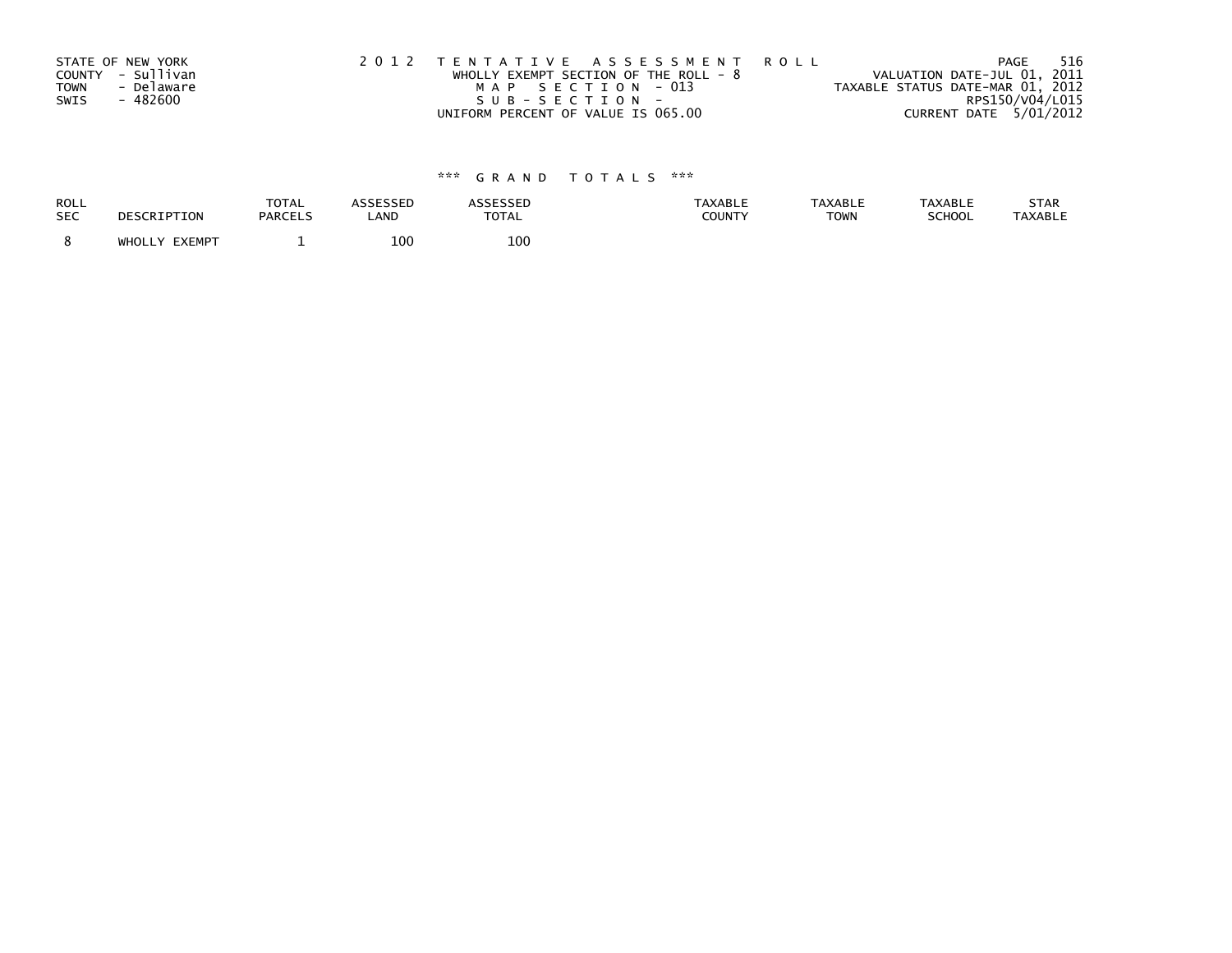| STATE OF NEW YORK<br>COUNTY - Sullivan<br>- Delaware<br><b>TOWN</b><br>$-482600$<br>SWIS | 2 0 1 2                                                                                 | TAX MAP NUMBER SEQUENCE | TENTATIVE ASSESSMENT<br><b>ROLL</b><br>WHOLLY EXEMPT SECTION OF THE ROLL - 8<br>UNIFORM PERCENT OF VALUE IS 065.00 | VALUATION DATE-JUL 01, 2011<br>TAXABLE STATUS DATE-MAR 01, 2012 | 517<br><b>PAGE</b> |
|------------------------------------------------------------------------------------------|-----------------------------------------------------------------------------------------|-------------------------|--------------------------------------------------------------------------------------------------------------------|-----------------------------------------------------------------|--------------------|
| TAX MAP PARCEL NUMBER                                                                    |                                                                                         |                         | PROPERTY LOCATION & CLASS ASSESSMENT EXEMPTION CODE----------------COUNTY-------TOWN-----SCHOOL                    |                                                                 |                    |
| CURRENT OWNERS NAME<br><b>CURRENT OWNERS ADDRESS</b>                                     | SCHOOL DISTRICT<br>PARCEL SIZE/GRID COORD                                               | LAND<br><b>TOTAL</b>    | TAX DESCRIPTION<br>SPECIAL DISTRICTS                                                                               | TAXABLE VALUE                                                   | ACCOUNT NO.        |
|                                                                                          | 9305 State Route 97                                                                     |                         |                                                                                                                    |                                                                 | 102660             |
| $14. - 5 - 21$<br>Callicoon Fire District<br>PO Box 61<br>Callicoon, NY 12723            | 662 Police/fire<br>Sull West Csd 484802-89<br>Lots 2, 3, & 4<br>FRNT 211.00 DPTH 150.00 | 30,700<br>369,000       | SPEC DIST 13870<br>COUNTY TAXABLE VALUE<br><b>TOWN</b><br>TAXABLE VALUE<br>SCHOOL TAXABLE VALUE                    | 369,000<br>369,000<br>0<br>$\mathbf 0$<br>$\Omega$              | 369,000            |
|                                                                                          | EAST-0302350 NRTH-0644850<br>DEED BOOK 2853 PG-323                                      |                         | AMB16 Delaware ambulance<br>369,000 EX                                                                             | 0 <sub>T</sub>                                                  |                    |
|                                                                                          | FULL MARKET VALUE                                                                       | 567,692                 | FD023 Callicoon fire<br>369,000 EX                                                                                 | 0 <sub>T</sub>                                                  |                    |
|                                                                                          |                                                                                         |                         | LT015 Callicoon light<br>369,000 EX                                                                                | 0 <sub>T</sub>                                                  |                    |
|                                                                                          |                                                                                         |                         | SD012 Callicoon sewer                                                                                              | 1.75 UN M                                                       |                    |
|                                                                                          |                                                                                         |                         |                                                                                                                    |                                                                 |                    |
|                                                                                          | State Route 97                                                                          |                         |                                                                                                                    |                                                                 |                    |
| $14. -5 - 44.1$                                                                          | 843 Non-ceil. rr                                                                        |                         | 18020<br>MIDA                                                                                                      | 3762,500<br>3762,500                                            | 3762,500           |
| Pennsylvania Lines LLC                                                                   | 484802-89<br>Sull West Csd                                                              | 447,020                 | COUNTY TAXABLE VALUE                                                                                               | 0<br>$\mathbf{0}$                                               |                    |
| County of Sullivan IDA<br>1 Cablevision Center                                           | ACRES 127.72<br>EAST-0302130 NRTH-0644510                                               | 3762,500                | <b>TAXABLE VALUE</b><br><b>TOWN</b><br>SCHOOL TAXABLE VALUE                                                        | $\Omega$                                                        |                    |
| Ferndale, NY 12734                                                                       | DEED BOOK 2129<br>PG-455                                                                |                         | AMB16 Delaware ambulance                                                                                           | 3762,500 TO                                                     |                    |
|                                                                                          | FULL MARKET VALUE                                                                       | 5788,462                | FD023 Callicoon fire                                                                                               | 3315,060 TO                                                     |                    |
|                                                                                          |                                                                                         |                         | LT015 Callicoon light                                                                                              | 1040,530 TO                                                     |                    |
|                                                                                          |                                                                                         |                         | SD012 Callicoon sewer                                                                                              | $1.00$ UN M                                                     |                    |
|                                                                                          |                                                                                         |                         |                                                                                                                    |                                                                 |                    |
|                                                                                          | 45 Lower Main St                                                                        |                         |                                                                                                                    |                                                                 | 600310             |
| $14. - 5 - 54$                                                                           | 611 Library                                                                             |                         | 25300<br>NP ORGNS                                                                                                  | 321,100<br>321,100                                              | 321,100            |
| Western Sullivan Library                                                                 | Sull West Csd<br>484802-89                                                              | 9,200                   | COUNTY TAXABLE VALUE                                                                                               | $\mathbf{0}$                                                    |                    |
| PO Box 594                                                                               | FRNT 100.00 DPTH 43.00                                                                  | 321,100                 | TAXABLE VALUE<br><b>TOWN</b>                                                                                       | $\mathbf{0}$                                                    |                    |
| Jeffersonville, NY 12748                                                                 | EAST-0301950 NRTH-0644460                                                               |                         | SCHOOL TAXABLE VALUE                                                                                               | $\Omega$                                                        |                    |
|                                                                                          | DEED BOOK 2360<br>PG-332                                                                |                         | AMB16 Delaware ambulance                                                                                           | 0 <sub>T</sub>                                                  |                    |
|                                                                                          | FULL MARKET VALUE                                                                       | 494,000                 | 321,100 EX<br>FD023 Callicoon fire                                                                                 | 0 <sub>T</sub>                                                  |                    |
|                                                                                          |                                                                                         |                         | 321,100 EX<br>LT015 Callicoon light                                                                                | 0 <sub>T</sub>                                                  |                    |
|                                                                                          |                                                                                         |                         | 321,100 EX<br>SD012 Callicoon sewer                                                                                | 1.00 UN M                                                       |                    |
|                                                                                          |                                                                                         |                         | SW012 Callicoon sewer                                                                                              | $1.00$ UN C                                                     |                    |
|                                                                                          |                                                                                         |                         |                                                                                                                    |                                                                 |                    |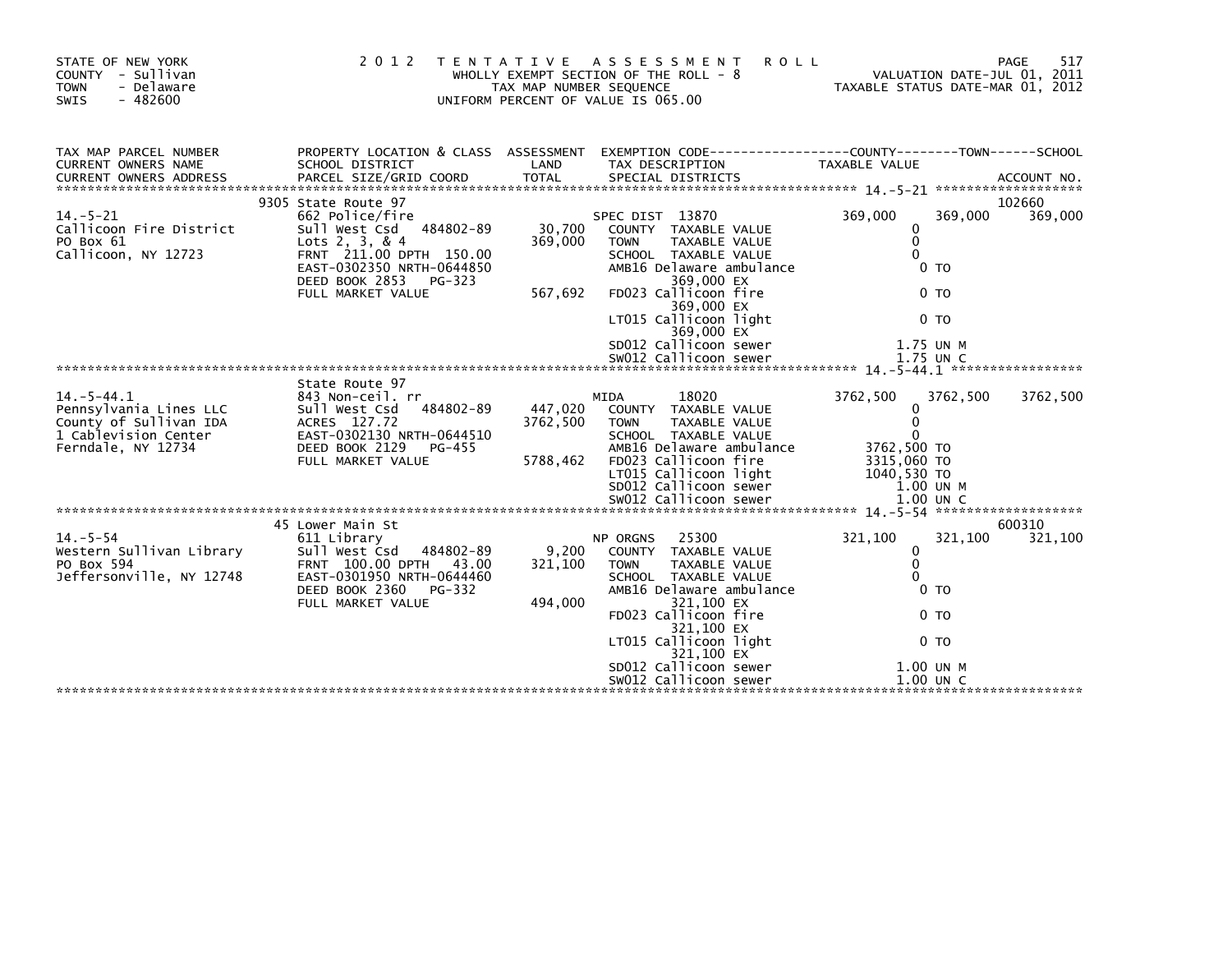| STATE OF NEW YORK<br>COUNTY - Sullivan<br>- Delaware<br><b>TOWN</b><br>$-482600$<br>SWIS                                          |                                                                                                                                                                           |        | 2012 TENTATIVE ASSESSMENT ROLL<br>WHOLLY EXEMPT SECTION OF THE ROLL - 8 WALUATION DATE-JUL 01, 2011<br>TAX MAP NUMBER SEQUENCE TAXIS DATE-MAR 01, 2012<br>UNIFORM PERCENT OF VALUE IS 065.00                                                      |                                                                                                        | 518<br>PAGE      |
|-----------------------------------------------------------------------------------------------------------------------------------|---------------------------------------------------------------------------------------------------------------------------------------------------------------------------|--------|---------------------------------------------------------------------------------------------------------------------------------------------------------------------------------------------------------------------------------------------------|--------------------------------------------------------------------------------------------------------|------------------|
| TAX MAP PARCEL NUMBER<br><b>CURRENT OWNERS NAME</b><br><b>CURRENT OWNERS ADDRESS</b>                                              | PROPERTY LOCATION & CLASS ASSESSMENT EXEMPTION CODE----------------COUNTY-------TOWN------SCHOOL<br>SCHOOL DISTRICT                                                       | LAND   |                                                                                                                                                                                                                                                   |                                                                                                        |                  |
| Town of Delaware<br>Town of Delaware<br>PO Box 129<br>Hortonville, NY 12745<br>Hortonville, NY 12745<br>EAST-0302635 NRTH-0643801 | Main St<br>DEED BOOK 1492 PG-23<br>FULL MARKET VALUE                                                                                                                      | 154    | TWN W/CORP 13500<br>100 COUNTY TAXABLE VALUE<br>100 TOWN TAXABLE VALUE<br>SCHOOL TAXABLE VALUE<br>AMB16 Delaware ambulance<br>100 EX<br>FD023 Callicoon fire<br>100 EX<br>LT015 Callicoon light<br>$100$ EX                                       | 100<br>0<br>$\mathbf 0$<br>0 <sub>T</sub><br>0 <sub>T</sub><br>0 <sub>T</sub>                          | 100<br>100       |
| 14.-5-73<br>Town of Delaware<br>PO Box 129<br>Hortonville, NY 12745                                                               | Main St<br>963 Municpl park - WTRFNT<br>Sull_West_Csd   484802-89       23,500<br>ACRES 2.98<br>EAST-0302099 NRTH-0644129<br>DEED BOOK 1232 PG-00205<br>FULL MARKET VALUE | 36,154 | TWN W/CORP 13500<br>23,500 COUNTY TAXABLE VALUE<br>23,500 TOWN TAXABLE VALUE<br>SCHOOL TAXABLE VALUE<br>AMB16 Delaware ambulance<br>23,500 EX<br>FD023 Callicoon fire<br>23.500 EX<br>LT015 Callicoon light<br>23,500 EX<br>SW012 Callicoon sewer | 23,500<br>0<br>$\ddot{\mathbf{0}}$<br>0 <sub>T</sub><br>0 <sub>T</sub><br>0 <sub>T</sub><br>$.00$ UN C | 23,500<br>23,500 |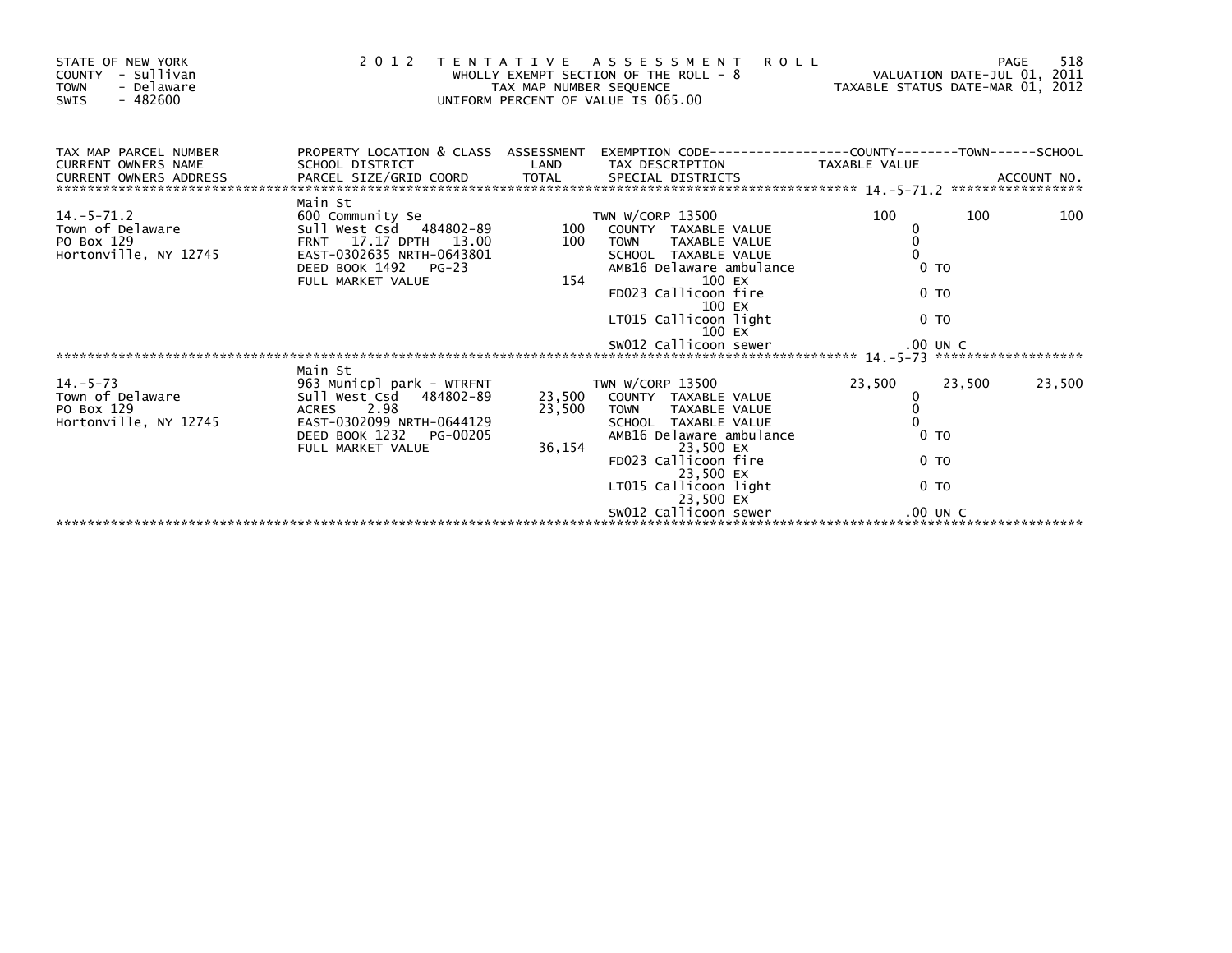| STATE OF NEW YORK         | 2012 TENTATIVE ASSESSMENT ROLL          | PAGE                             | 519 |
|---------------------------|-----------------------------------------|----------------------------------|-----|
| COUNTY - Sullivan         | WHOLLY EXEMPT SECTION OF THE ROLL - $8$ | VALUATION DATE-JUL 01, 2011      |     |
| - Delaware<br><b>TOWN</b> | MAP SECTION - 014                       | TAXABLE STATUS DATE-MAR 01, 2012 |     |
| SWIS<br>- 482600          | SUB-SECTION-                            | RPS150/V04/L015                  |     |
|                           | UNIFORM PERCENT OF VALUE IS 065.00      | CURRENT DATE 5/01/2012           |     |

| CODE | DISTRICT NAME                                                                                                        | TOTAL<br>PARCELS | EXTENSION<br><b>TYPF</b>                                               | EXTENSION<br><b>VALUE</b> | AD VALOREM<br><b>VALUE</b>       | <b>EXEMPT</b><br><b>AMOUNT</b> | <b>TAXABLE</b><br><b>VALUE</b>                   |
|------|----------------------------------------------------------------------------------------------------------------------|------------------|------------------------------------------------------------------------|---------------------------|----------------------------------|--------------------------------|--------------------------------------------------|
|      | AMB16 Delaware ambul<br>FD023 Callicoon fire<br>LT015 Callicoon ligh<br>SD012 Callicoon sewe<br>SW012 Callicoon sewe |                  | 5 TOTAL<br>5 TOTAL<br>5 TOTAL<br>3 UNITS<br>M<br>5 UNITS<br>$\epsilon$ | 3.75<br>3.75              | 4476.200<br>4028.760<br>1754.230 | 713.700<br>713.700<br>713.700  | 3762,500<br>3315.060<br>1040,530<br>3.75<br>3.75 |

## \*\*\* S C H O O L D I S T R I C T S U M M A R Y \*\*\*

| <b>CODE</b> | DISTRICT NAME | <b>TOTAL</b><br><b>PARCELS</b> | ASSESSED<br>LAND | ASSESSED<br><b>TOTAL</b> | <b>EXEMPT</b><br><b>AMOUNT</b> | <b>TOTAL</b><br>TAXABLE | <b>STAR</b><br><b>AMOUNT</b> | <b>STAR</b><br><b>TAXABLE</b> |
|-------------|---------------|--------------------------------|------------------|--------------------------|--------------------------------|-------------------------|------------------------------|-------------------------------|
| 484802      | Sull West Csd |                                | 510,520          | 4476.200                 | 4476.200                       |                         |                              |                               |
|             | SUB-TOTAL     |                                | 510,520          | 4476.200                 | 4476.200                       |                         |                              |                               |
| 484889      | West Sull Lib |                                | 510.520          | 4476.200                 | 4476.200                       |                         |                              |                               |
|             | T O T A L     | 10                             | 1021,040         | 8952,400                 | 8952,400                       |                         |                              |                               |

## \*\*\* S Y S T E M C O D E S S U M M A R Y \*\*\*

## NO SYSTEM EXEMPTIONS AT THIS LEVEL

| CODE                             | DESCRIPTION                                                            | <b>TOTAL</b><br><b>PARCELS</b> | <b>COUNTY</b>                                        | <b>TOWN</b>                                          | <b>SCHOOL</b>                                        |
|----------------------------------|------------------------------------------------------------------------|--------------------------------|------------------------------------------------------|------------------------------------------------------|------------------------------------------------------|
| 13500<br>13870<br>18020<br>25300 | TWN W/CORP<br><b>SPEC DIST</b><br>MIDA<br><b>NP ORGNS</b><br>T O T A L |                                | 23,600<br>369,000<br>3762,500<br>321,100<br>4476.200 | 23,600<br>369,000<br>3762,500<br>321.100<br>4476.200 | 23,600<br>369,000<br>3762,500<br>321,100<br>4476,200 |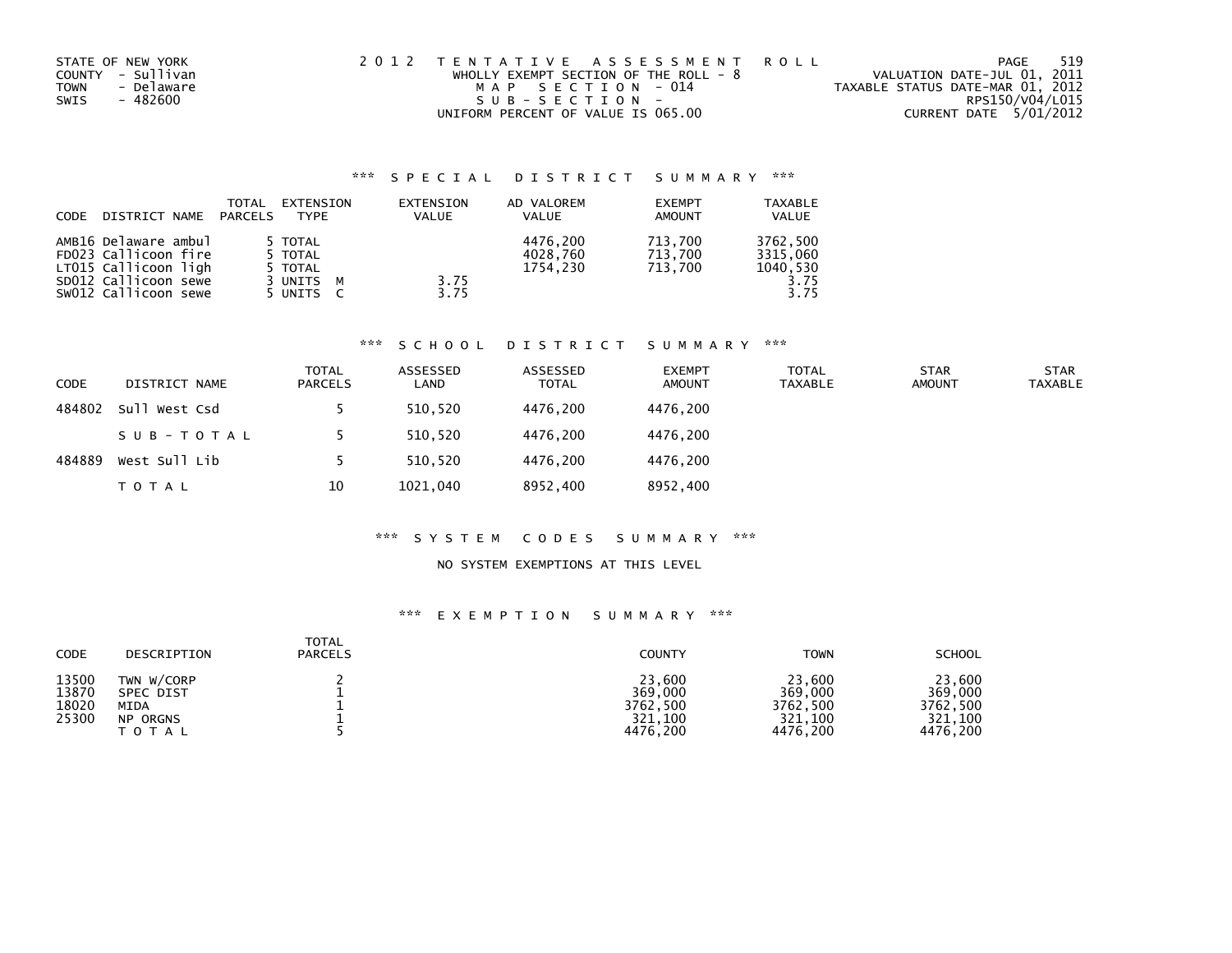| STATE OF NEW YORK<br>COUNTY - Sullivan<br>- Delaware<br>TOWN<br>- 482600<br>SWIS | 2012 TENTATIVE ASSESSMENT ROLL<br>WHOLLY EXEMPT SECTION OF THE ROLL - $8$<br>MAP SECTION - 014<br>SUB-SECTION- | PAGE<br>VALUATION DATE-JUL 01, 2011<br>TAXABLE STATUS DATE-MAR 01, 2012<br>RPS150/V04/L015 | 520 |
|----------------------------------------------------------------------------------|----------------------------------------------------------------------------------------------------------------|--------------------------------------------------------------------------------------------|-----|
|                                                                                  | UNIFORM PERCENT OF VALUE IS 065.00                                                                             | CURRENT DATE 5/01/2012                                                                     |     |

| ROLL       | DESCRIPTION   | <b>TOTAL</b>   | ASSESSED | <b>ASSESSED</b> | <b>TAXABLE</b> | <b>TAXABLE</b> | <b>TAXABLE</b> | STAR           |
|------------|---------------|----------------|----------|-----------------|----------------|----------------|----------------|----------------|
| <b>SEC</b> |               | <b>PARCELS</b> | LAND     | <b>TOTAL</b>    | COUNTY         | <b>TOWN</b>    | SCHOOL         | <b>TAXABLE</b> |
|            | WHOLLY EXEMPT |                | 510.520  | 4476.200        |                |                |                |                |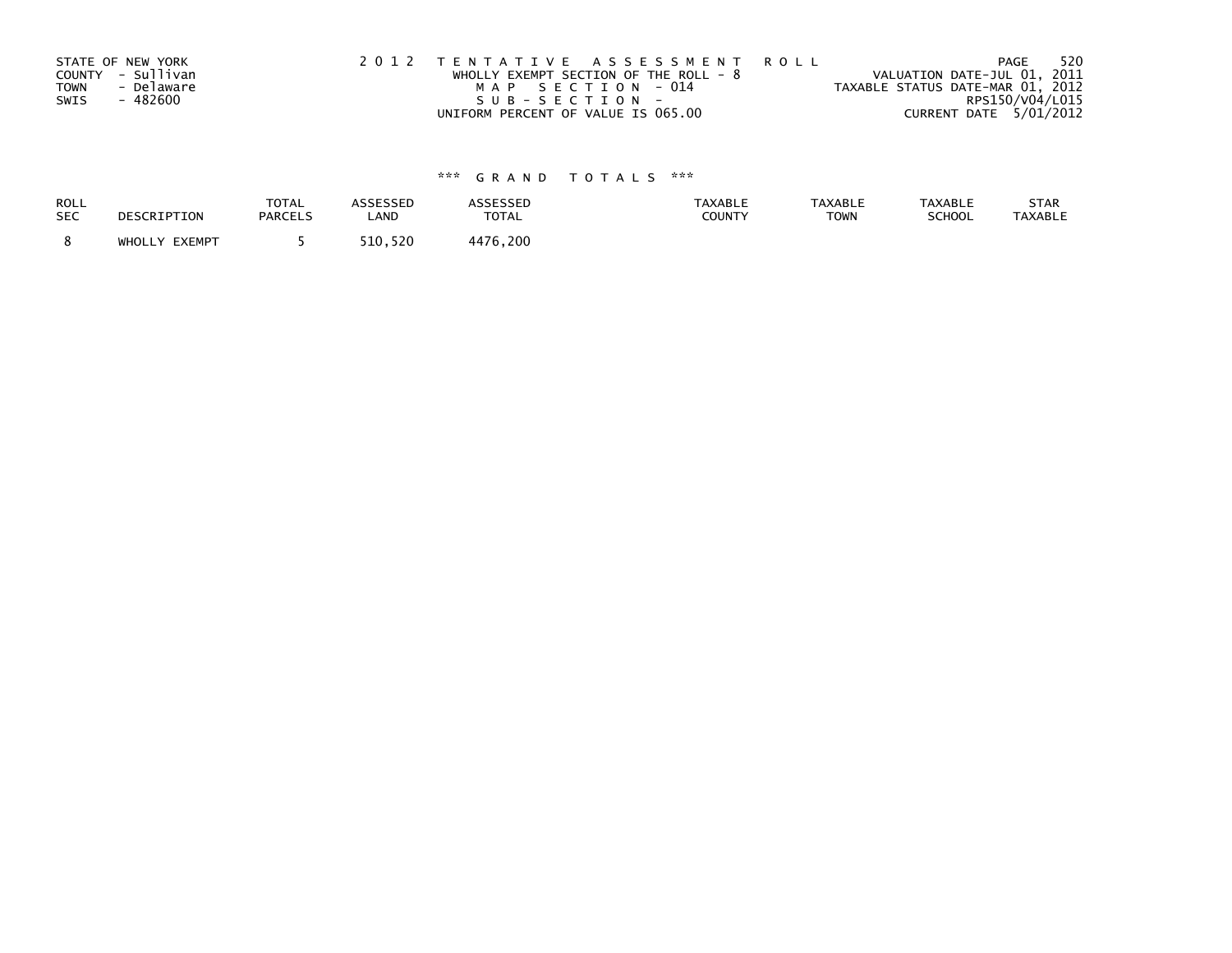| STATE OF NEW YORK<br>COUNTY - Sullivan<br>- Delaware<br><b>TOWN</b><br>$-482600$<br><b>SWIS</b> | 2 0 1 2                                                                                                                                                                                | T E N T A T I V E<br>TAX MAP NUMBER SEQUENCE | A S S E S S M E N T<br>WHOLLY EXEMPT SECTION OF THE ROLL - 8<br>UNIFORM PERCENT OF VALUE IS 065.00                                                                                                         | <b>ROLL</b><br>TAXABLE STATUS DATE-MAR 01, 2012                            | 521<br>PAGE<br>VALUATION DATE-JUL 01, 2011 |
|-------------------------------------------------------------------------------------------------|----------------------------------------------------------------------------------------------------------------------------------------------------------------------------------------|----------------------------------------------|------------------------------------------------------------------------------------------------------------------------------------------------------------------------------------------------------------|----------------------------------------------------------------------------|--------------------------------------------|
| TAX MAP PARCEL NUMBER<br>CURRENT OWNERS NAME                                                    | PROPERTY LOCATION & CLASS ASSESSMENT<br>SCHOOL DISTRICT                                                                                                                                | LAND                                         | TAX DESCRIPTION                                                                                                                                                                                            | TAXABLE VALUE                                                              |                                            |
|                                                                                                 | 9290 State Route 97                                                                                                                                                                    |                                              |                                                                                                                                                                                                            |                                                                            | 600180                                     |
| $15. - 2 - 5$<br>Methodist Church<br>9290 State Route 97<br>PO Box 776<br>Callicoon, NY 12723   | 620 Religious<br>484802-89<br>Sull West Csd<br>$1$ ot 4<br>L73/p389, 1261/pg174<br>$143$ /pg $308$<br>FRNT 100.00 DPTH 125.00<br>EAST-0302810 NRTH-0644640<br>FULL MARKET VALUE        | 13,800<br>335,300<br>515,846                 | $N/P$ RELIG 25110<br>COUNTY TAXABLE VALUE<br>TAXABLE VALUE<br><b>TOWN</b><br>SCHOOL TAXABLE VALUE<br>AMB16 Delaware ambulance<br>335,300 EX<br>FD023 Callicoon fire<br>335,300 EX<br>LT015 Callicoon light | 335,300<br>335,300<br>0<br>$\Omega$<br>0<br>0 TO<br>0 TO<br>0 <sub>T</sub> | 335,300                                    |
|                                                                                                 |                                                                                                                                                                                        |                                              | 335,300 EX<br>SD012 Callicoon sewer<br>SW012 Callicoon sewer                                                                                                                                               | 1.00 UN M<br>1.00 UN C                                                     |                                            |
|                                                                                                 | 9288 State Route 97                                                                                                                                                                    |                                              |                                                                                                                                                                                                            |                                                                            | 01/2010                                    |
| $15. - 2 - 6$<br>Methodist Parsonage<br>PO Box 78<br>Callicoon, NY 12723                        | 210 1 Family Res<br>Sull West Csd 484802-89<br>50.00 DPTH 100.00<br><b>FRNT</b><br>EAST-0302880 NRTH-0644580<br>FULL MARKET VALUE                                                      | 5,700<br>79,500<br>122,308                   | $N/P$ RELIG 25110<br>COUNTY TAXABLE VALUE<br>TAXABLE VALUE<br><b>TOWN</b><br>SCHOOL TAXABLE VALUE<br>AMB16 Delaware ambulance<br>79,500 EX<br>FD023 Callicoon fire<br>79,500 EX<br>LT015 Callicoon light   | 79,500<br>0<br>$\Omega$<br>0<br>0 TO<br>0 <sub>T</sub><br>0 <sub>T</sub>   | 79,500<br>79.500                           |
|                                                                                                 |                                                                                                                                                                                        |                                              | 79,500 EX                                                                                                                                                                                                  |                                                                            |                                            |
|                                                                                                 |                                                                                                                                                                                        |                                              | SD012 Callicoon sewer                                                                                                                                                                                      | 1.00 UN M                                                                  |                                            |
|                                                                                                 |                                                                                                                                                                                        |                                              |                                                                                                                                                                                                            |                                                                            |                                            |
|                                                                                                 | 9284 State Route 97                                                                                                                                                                    |                                              |                                                                                                                                                                                                            |                                                                            | 600150                                     |
| $15. -2 - 7.1$<br>Grace Baptist Church<br>9282 State Route 97<br>Callicoon, NY 12723            | 620 Religious<br>484802-89<br>Sull West Csd<br>Educational<br>lot 4<br><b>FRNT</b><br>49.11 DPTH 97.00<br>EAST-0302930 NRTH-0644510<br>DEED BOOK 1072<br>PG-00349<br>FULL MARKET VALUE | 13,000<br>168,000<br>258,462                 | N/P RELIG 25110<br>COUNTY TAXABLE VALUE<br><b>TOWN</b><br>TAXABLE VALUE<br>SCHOOL TAXABLE VALUE<br>AMB16 Delaware ambulance<br>168,000 EX<br>FD023 Callicoon fire<br>168,000 EX<br>LT015 Callicoon light   | 168,000<br>168,000<br>0<br>$\Omega$<br>0 TO<br>0 <sub>T</sub><br>0 TO      | 168,000                                    |
|                                                                                                 |                                                                                                                                                                                        |                                              | $168,000$ $EX$                                                                                                                                                                                             |                                                                            |                                            |
|                                                                                                 |                                                                                                                                                                                        |                                              | SD012 Callicoon sewer<br>SWO12 Callicoon sewer                                                                                                                                                             | 1.00 UN M<br>$1.00$ UN C                                                   |                                            |
|                                                                                                 |                                                                                                                                                                                        |                                              |                                                                                                                                                                                                            |                                                                            |                                            |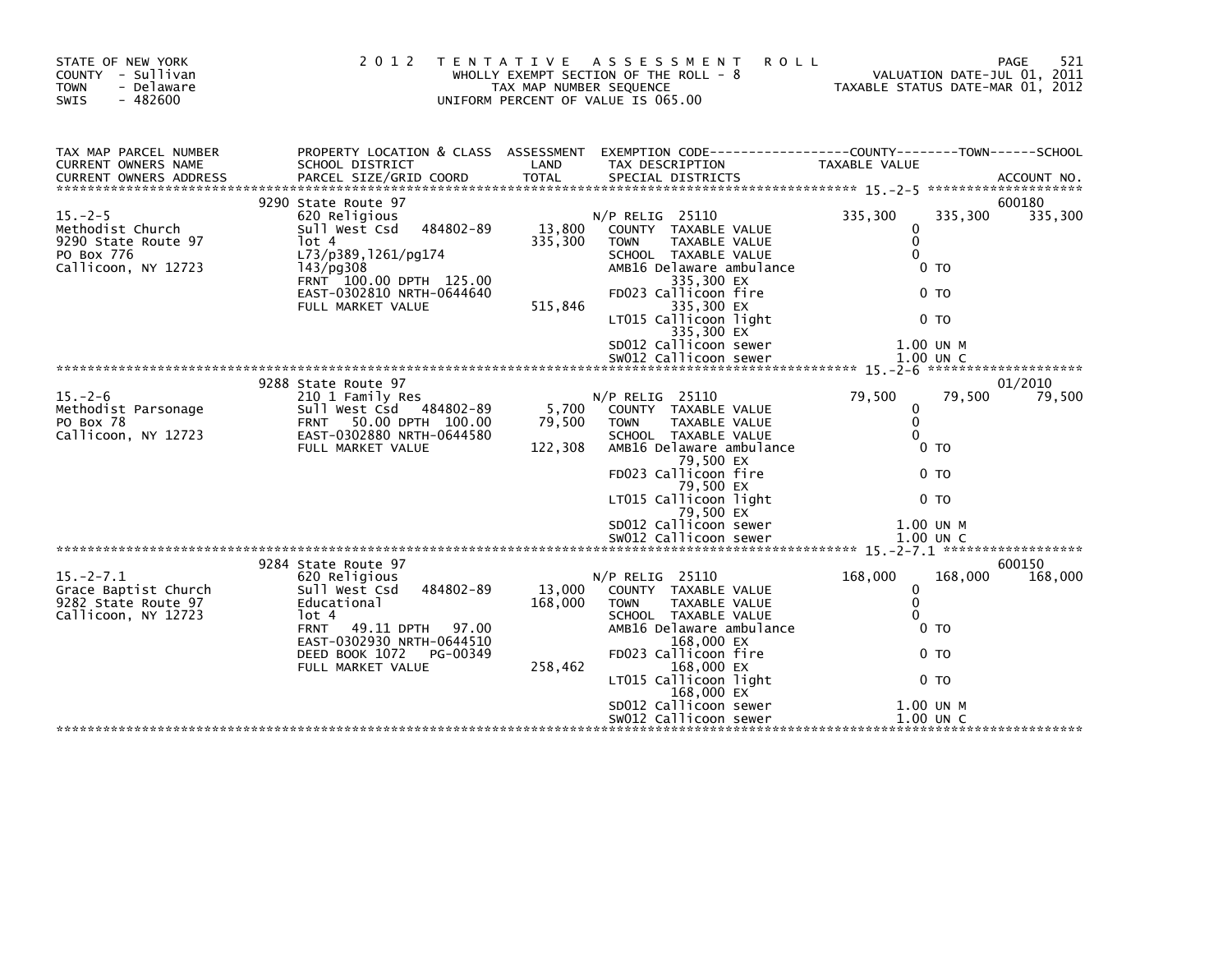| STATE OF NEW YORK<br>- Sullivan<br>COUNTY<br>- Delaware<br><b>TOWN</b><br>$-482600$<br>SWIS         | 2 0 1 2                                                                                                                                              |                   | <b>ROLL</b><br>TENTATIVE ASSESSMENT<br>WHOLLY EXEMPT SECTION OF THE ROLL - 8<br>IAX MAP NUMBER SEQUENCE<br>UNIFORM PERCENT OF VALUE IS 065.00 |                                                         | 522<br>PAGE<br>VALUATION DATE-JUL 01, 2011<br>VALUATION DATE-JUL 01, 2011<br>TAXABLE STATUS DATE-MAR 01, 2012 |
|-----------------------------------------------------------------------------------------------------|------------------------------------------------------------------------------------------------------------------------------------------------------|-------------------|-----------------------------------------------------------------------------------------------------------------------------------------------|---------------------------------------------------------|---------------------------------------------------------------------------------------------------------------|
| TAX MAP PARCEL NUMBER<br><b>CURRENT OWNERS NAME</b>                                                 | SCHOOL DISTRICT                                                                                                                                      | LAND              | PROPERTY LOCATION & CLASS ASSESSMENT EXEMPTION CODE---------------COUNTY-------TOWN------SCHOOL<br>TAX DESCRIPTION                            | TAXABLE VALUE                                           |                                                                                                               |
|                                                                                                     | 9282 State Route 97                                                                                                                                  |                   |                                                                                                                                               |                                                         | 101112                                                                                                        |
| $15. -2 - 8$                                                                                        | 220 2 Family Res                                                                                                                                     |                   | $N/P$ RELIG 25110                                                                                                                             | 69,500                                                  | 69,500<br>69,500                                                                                              |
| Grace Baptist Church<br>9282 State Route 97<br>Callicoon, NY 12723                                  | Sull West Csd 484802-89<br>lot 5<br>FRNT 75.00 DPTH 100.00<br>EAST-0302970 NRTH-0644450<br>DEED BOOK 2686 PG-430                                     | 8,800<br>69,500   | COUNTY TAXABLE VALUE<br><b>TOWN</b><br>TAXABLE VALUE<br>SCHOOL TAXABLE VALUE<br>AMB16 Delaware ambulance<br>69,500 EX                         | 0<br>$\mathbf 0$<br>$\Omega$<br>0 <sub>T</sub>          |                                                                                                               |
|                                                                                                     | FULL MARKET VALUE                                                                                                                                    | 106,923           | FD023 Callicoon fire<br>69,500 EX<br>LT015 Callicoon light                                                                                    | 0 <sub>T</sub><br>0 <sub>T</sub>                        |                                                                                                               |
|                                                                                                     |                                                                                                                                                      |                   | 69,500 EX<br>SD012 Callicoon sewer                                                                                                            | 1.00 UN M                                               |                                                                                                               |
|                                                                                                     |                                                                                                                                                      |                   |                                                                                                                                               |                                                         | 600170                                                                                                        |
| $15. - 2 - 21$<br>Rector Church Wardens<br>of St. James Church<br>PO Box 296<br>Callicoon, NY 12723 | 9 Mountain View Dr<br>620 Religious<br>Sull West Csd<br>484802-89<br><b>ACRES</b><br>0.97<br>EAST-0303567 NRTH-0643992<br>DEED BOOK 1271<br>PG-00014 | 24,200<br>176,500 | $N/P$ RELIG 25110<br>COUNTY TAXABLE VALUE<br>TAXABLE VALUE<br><b>TOWN</b><br>SCHOOL TAXABLE VALUE<br>AMB16 Delaware ambulance                 | 176,500<br>0<br>$\Omega$<br>$\Omega$<br>0 <sub>TO</sub> | 176,500<br>176,500                                                                                            |
|                                                                                                     | FULL MARKET VALUE                                                                                                                                    | 271,538           | 176,500 EX<br>FD023 Callicoon fire<br>176,500 EX                                                                                              | 0 <sub>T</sub>                                          |                                                                                                               |
|                                                                                                     |                                                                                                                                                      |                   | LT015 Callicoon light<br>176,500 EX                                                                                                           | 0 <sub>T</sub>                                          |                                                                                                               |
|                                                                                                     |                                                                                                                                                      |                   | SD012 Callicoon sewer<br>SW012 Callicoon sewer                                                                                                | 2.00 UN M<br>2.00 UN C                                  |                                                                                                               |
|                                                                                                     |                                                                                                                                                      |                   |                                                                                                                                               |                                                         |                                                                                                               |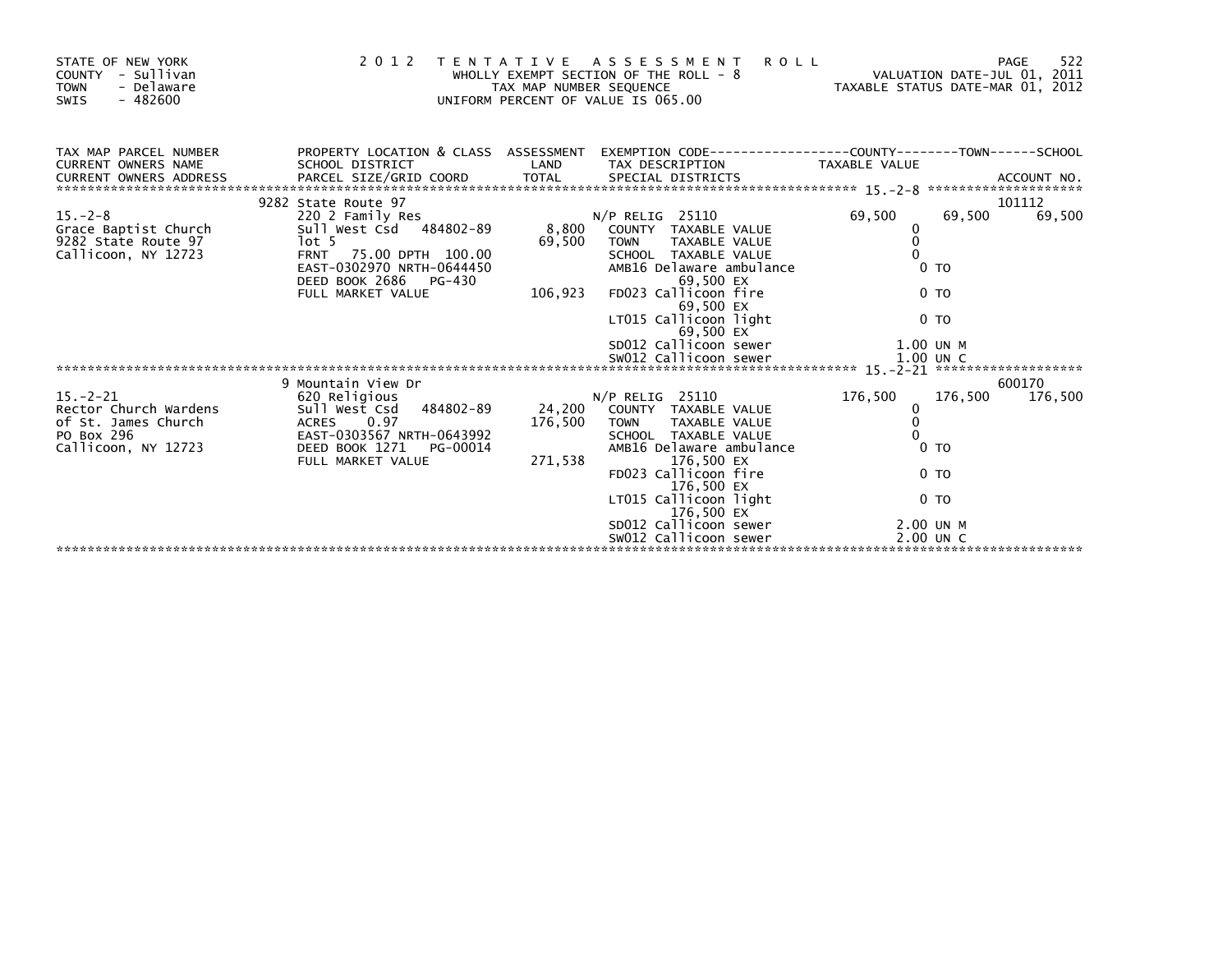| STATE OF NEW YORK         | 2012 TENTATIVE ASSESSMENT ROLL        | 523<br>PAGE                      |
|---------------------------|---------------------------------------|----------------------------------|
| COUNTY - Sullivan         | WHOLLY EXEMPT SECTION OF THE ROLL - 8 | VALUATION DATE-JUL 01, 2011      |
| - Delaware<br><b>TOWN</b> | MAP SECTION - 015                     | TAXABLE STATUS DATE-MAR 01, 2012 |
| - 482600<br>SWIS          | $SUB - SECTION -$                     | RPS150/V04/L015                  |
|                           | UNIFORM PERCENT OF VALUE IS 065.00    | CURRENT DATE 5/01/2012           |

| <b>CODE</b> | DISTRICT NAME                                | TOTAL<br>PARCELS | EXTENSION<br><b>TYPF</b> | EXTENSION<br><b>VALUE</b> | AD VALOREM<br><b>VALUE</b> | <b>EXEMPT</b><br><b>AMOUNT</b> | <b>TAXABLE</b><br><b>VALUE</b> |
|-------------|----------------------------------------------|------------------|--------------------------|---------------------------|----------------------------|--------------------------------|--------------------------------|
|             | AMB16 Delaware ambul<br>FD023 Callicoon fire |                  | 5 TOTAL<br>5 TOTAL       |                           | 828,800<br>828,800         | 828,800<br>828,800             |                                |
|             | LT015 Callicoon ligh                         |                  | 5 TOTAL                  |                           | 828,800                    | 828,800                        |                                |
|             | SD012 Callicoon sewe                         |                  | 5 UNITS<br>M             | 6.00                      |                            |                                | 6.00                           |
|             | SW012 Callicoon sewe                         |                  | , UNITS                  | 6.00                      |                            |                                | 6.00                           |

## \*\*\* S C H O O L D I S T R I C T S U M M A R Y \*\*\*

| <b>CODE</b> | DISTRICT NAME | <b>TOTAL</b><br><b>PARCELS</b> | ASSESSED<br>LAND | ASSESSED<br><b>TOTAL</b> | <b>EXEMPT</b><br><b>AMOUNT</b> | <b>TOTAL</b><br>TAXABLE | <b>STAR</b><br><b>AMOUNT</b> | <b>STAR</b><br><b>TAXABLE</b> |
|-------------|---------------|--------------------------------|------------------|--------------------------|--------------------------------|-------------------------|------------------------------|-------------------------------|
| 484802      | Sull West Csd |                                | 65.500           | 828.800                  | 828,800                        |                         |                              |                               |
|             | SUB-TOTAL     |                                | 65,500           | 828,800                  | 828,800                        |                         |                              |                               |
| 484889      | West Sull Lib |                                | 65.500           | 828.800                  | 828,800                        |                         |                              |                               |
|             | T O T A L     | 10                             | 131,000          | 1657,600                 | 1657,600                       |                         |                              |                               |

# \*\*\* S Y S T E M C O D E S S U M M A R Y \*\*\*

## NO SYSTEM EXEMPTIONS AT THIS LEVEL

| CODE  | DESCRIPTION                       | TOTAL<br><b>PARCELS</b> | COUNTY             | <b>TOWN</b>        | SCHOOL             |
|-------|-----------------------------------|-------------------------|--------------------|--------------------|--------------------|
| 25110 | $N/P$ RELIG<br>$T$ O T $A$<br>A L |                         | 828,800<br>828,800 | 828,800<br>828,800 | 828,800<br>828,800 |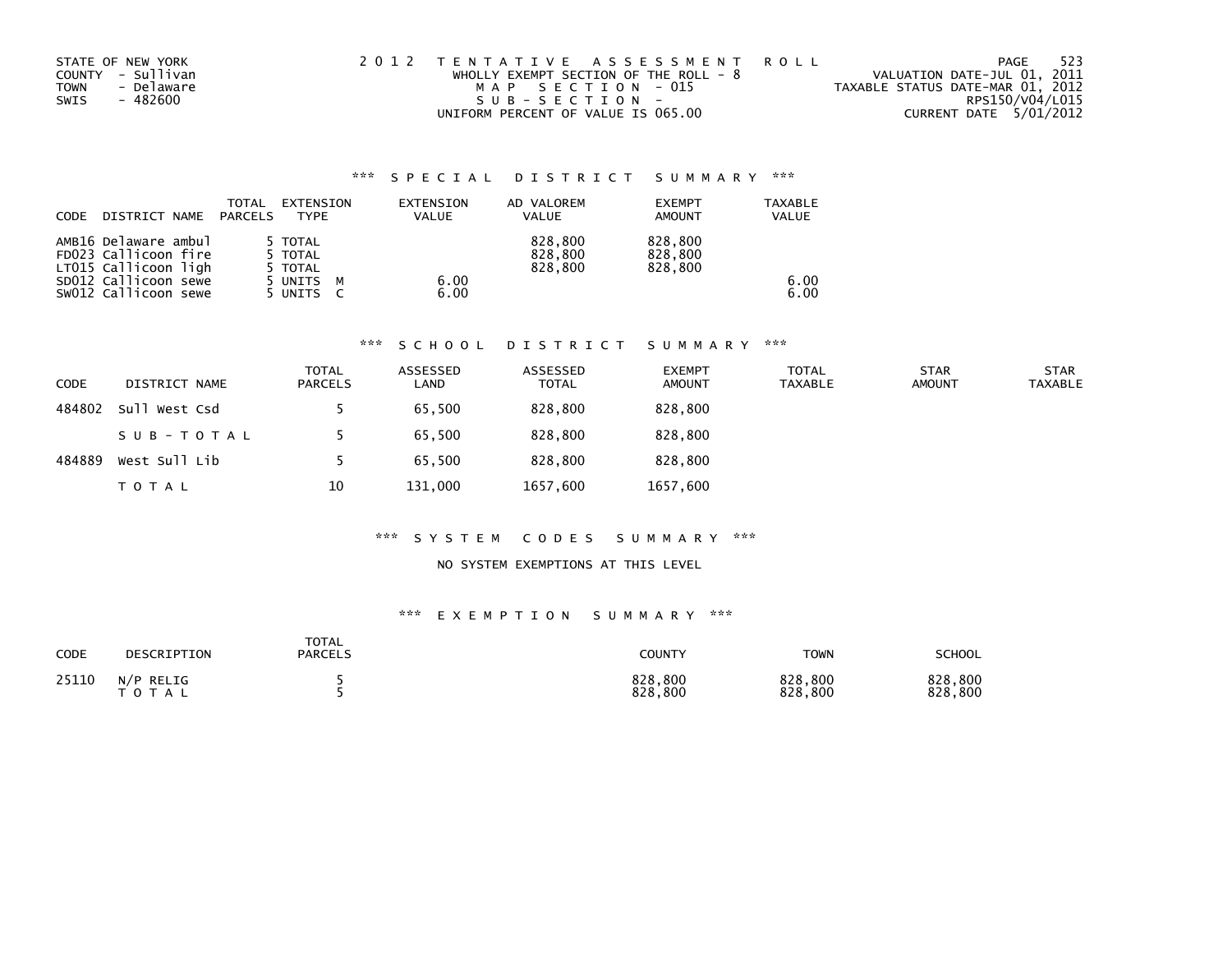|             | STATE OF NEW YORK | 2012 TENTATIVE ASSESSMENT ROLL          | 524<br>PAGE                      |
|-------------|-------------------|-----------------------------------------|----------------------------------|
|             | COUNTY - Sullivan | WHOLLY EXEMPT SECTION OF THE ROLL - $8$ | VALUATION DATE-JUL 01, 2011      |
| <b>TOWN</b> | - Delaware        | MAP SECTION - 015                       | TAXABLE STATUS DATE-MAR 01, 2012 |
| SWIS        | - 482600          | SUB-SECTION-                            | RPS150/V04/L015                  |
|             |                   | UNIFORM PERCENT OF VALUE IS 065.00      | CURRENT DATE 5/01/2012           |

| ROLL       | DESCRIPTION   | <b>TOTAL</b>   | ASSESSED | <b>ASSESSED</b> | <b>TAXABLE</b> | <b>TAXABLE</b> | <b>TAXABLE</b> | STAR           |
|------------|---------------|----------------|----------|-----------------|----------------|----------------|----------------|----------------|
| <b>SEC</b> |               | <b>PARCELS</b> | LAND     | TOTAL           | COUNTY         | <b>TOWN</b>    | SCHOOL         | <b>TAXABLE</b> |
|            | WHOLLY EXEMPT |                | 65,500   | 828,800         |                |                |                |                |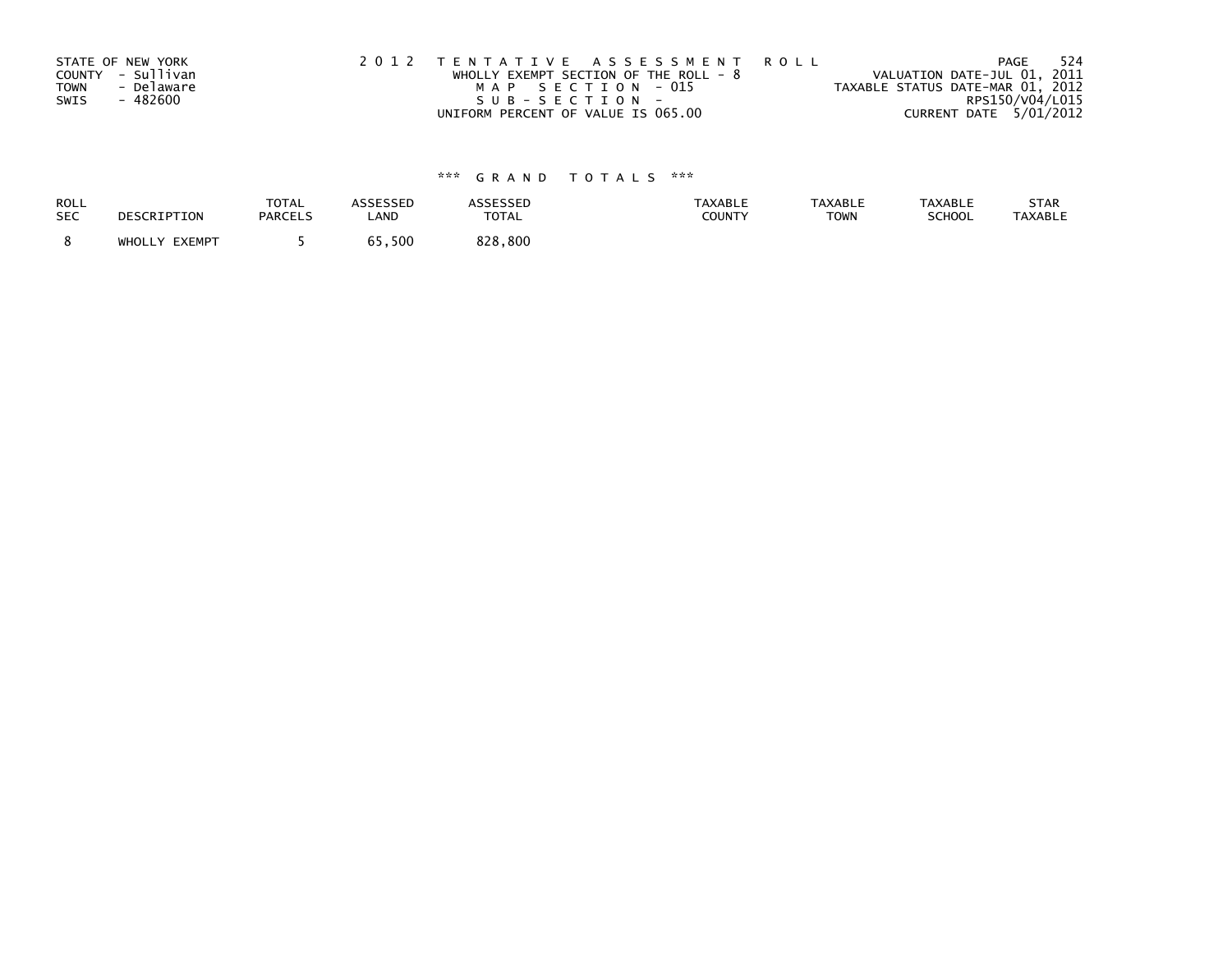| 525<br>PAGE         |
|---------------------|
|                     |
|                     |
| 101330              |
| 1033, 377 1033, 377 |
|                     |
|                     |
|                     |
|                     |
|                     |
|                     |
|                     |
|                     |
|                     |
| 45,000              |
|                     |
|                     |
|                     |
|                     |
|                     |
|                     |
|                     |
|                     |
|                     |
|                     |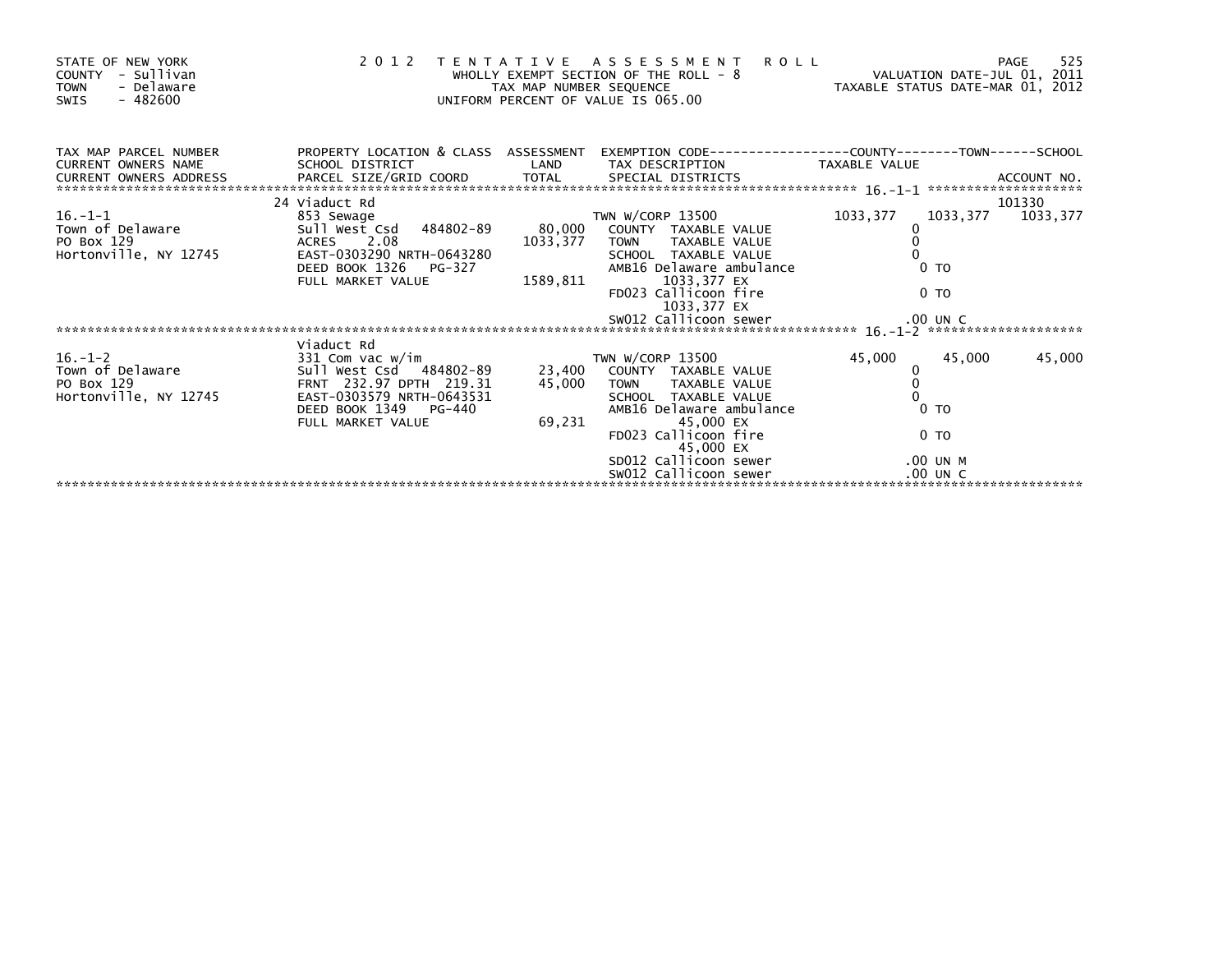| STATE OF NEW YORK<br>COUNTY - Sullivan<br>- Delaware<br><b>TOWN</b> | 2012 TENTATIVE ASSESSMENT ROLL<br>WHOLLY EXEMPT SECTION OF THE ROLL - $8$<br>MAP SECTION - 016 | PAGE<br>VALUATION DATE-JUL 01, 2011<br>TAXABLE STATUS DATE-MAR 01, 2012 | 526 |
|---------------------------------------------------------------------|------------------------------------------------------------------------------------------------|-------------------------------------------------------------------------|-----|
| - 482600<br>SWIS                                                    | SUB-SECTION-                                                                                   | RPS150/V04/L015                                                         |     |
|                                                                     | UNIFORM PERCENT OF VALUE IS 065.00                                                             | CURRENT DATE 5/01/2012                                                  |     |

| <b>CODE</b> | DISTRICT NAME                                | <b>TOTAL</b><br>PARCELS | EXTENSION<br>TYPF  | EXTENSION<br>VALUE | AD VALOREM<br>VALUE  | <b>EXEMPT</b><br>AMOUNT | TAXABLE<br>VALUE |
|-------------|----------------------------------------------|-------------------------|--------------------|--------------------|----------------------|-------------------------|------------------|
|             | AMB16 Delaware ambul<br>FD023 Callicoon fire |                         | 2 TOTAL<br>2 TOTAL |                    | 1078.377<br>1078.377 | 1078,377<br>1078.377    |                  |
|             | SD012 Callicoon sewe                         |                         | 1 UNITS M          |                    |                      |                         |                  |
|             | sw012 Callicoon sewe                         |                         | UNITS              |                    |                      |                         |                  |

## \*\*\* S C H O O L D I S T R I C T S U M M A R Y \*\*\*

| <b>CODE</b> | DISTRICT NAME | <b>TOTAL</b><br><b>PARCELS</b> | ASSESSED<br>LAND | ASSESSED<br><b>TOTAL</b> | <b>EXEMPT</b><br><b>AMOUNT</b> | <b>TOTAL</b><br><b>TAXABLE</b> | <b>STAR</b><br><b>AMOUNT</b> | <b>STAR</b><br><b>TAXABLE</b> |
|-------------|---------------|--------------------------------|------------------|--------------------------|--------------------------------|--------------------------------|------------------------------|-------------------------------|
| 484802      | Sull West Csd |                                | 103,400          | 1078,377                 | 1078,377                       |                                |                              |                               |
|             | SUB-TOTAL     |                                | 103,400          | 1078,377                 | 1078,377                       |                                |                              |                               |
| 484889      | West Sull Lib |                                | 103,400          | 1078,377                 | 1078,377                       |                                |                              |                               |
|             | <b>TOTAL</b>  | 4                              | 206,800          | 2156,754                 | 2156,754                       |                                |                              |                               |

## \*\*\* S Y S T E M C O D E S S U M M A R Y \*\*\*

## NO SYSTEM EXEMPTIONS AT THIS LEVEL

| <b>CODE</b> | DESCRIPTION                | <b>TOTAL</b><br><b>PARCELS</b> | <b>COUNTY</b>        | <b>TOWN</b>          | SCHOOL                |
|-------------|----------------------------|--------------------------------|----------------------|----------------------|-----------------------|
| 13500       | TWN W/CORP<br><b>TOTAL</b> |                                | 1078,377<br>1078.377 | 1078,377<br>1078,377 | 1078, 377<br>1078,377 |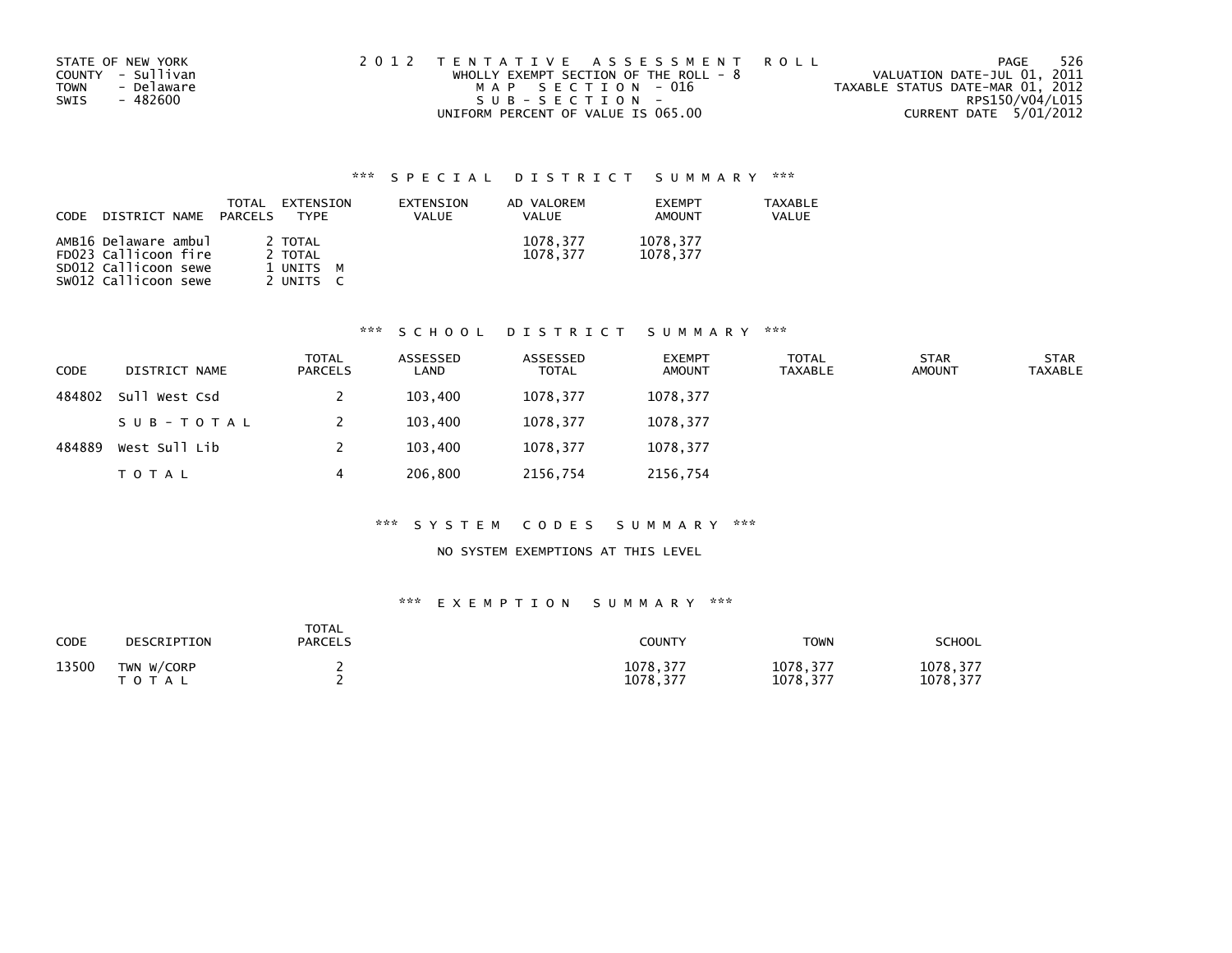|             | STATE OF NEW YORK | 2012 TENTATIVE ASSESSMENT ROLL          | - 527<br>PAGE                    |
|-------------|-------------------|-----------------------------------------|----------------------------------|
|             | COUNTY - Sullivan | WHOLLY EXEMPT SECTION OF THE ROLL - $8$ | VALUATION DATE-JUL 01, 2011      |
| <b>TOWN</b> | - Delaware        | MAP SECTION - 016                       | TAXABLE STATUS DATE-MAR 01, 2012 |
| SWIS        | - 482600          | SUB-SECTION-                            | RPS150/V04/L015                  |
|             |                   | UNIFORM PERCENT OF VALUE IS 065.00      | CURRENT DATE 5/01/2012           |

| ROLL       | DESCRIPTION   | <b>TOTAL</b>   | ASSESSED     | <b>ASSESSED</b> | <b>TAXABLE</b> | <b>TAXABLE</b> | <b>TAXABLE</b> | STAR           |
|------------|---------------|----------------|--------------|-----------------|----------------|----------------|----------------|----------------|
| <b>SEC</b> |               | <b>PARCELS</b> | LAND         | TOTAL           | COUNTY         | <b>TOWN</b>    | SCHOOL         | <b>TAXABLE</b> |
|            | WHOLLY EXEMPT |                | 103.<br>.400 | 1078,377        |                |                |                |                |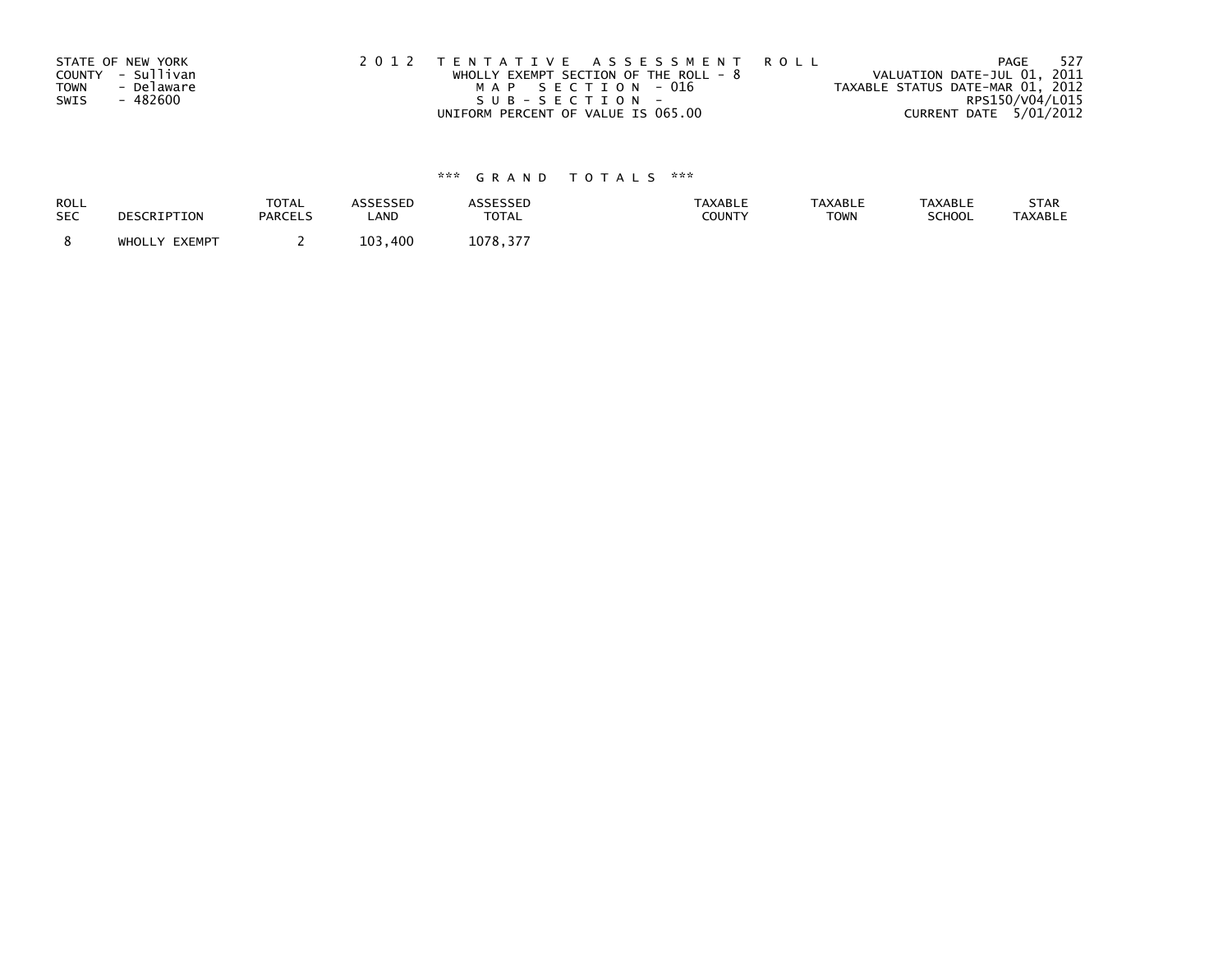| STATE OF NEW YORK<br>- Sullivan<br>COUNTY<br><b>TOWN</b><br>- Delaware<br>- 482600<br>SWIS        |                                                                                                                                                    | TAX MAP NUMBER SEQUENCE | 2012 TENTATIVE ASSESSMENT<br><b>ROLL</b><br>WHOLLY EXEMPT SECTION OF THE ROLL - 8<br>UNIFORM PERCENT OF VALUE IS 065.00                                                               | VALUATION DATE-JUL 01, 2011<br>VALUATIUN DATE-JUL VI, 2012<br>TAXABLE STATUS DATE-MAR 01, 2012 | -528<br>PAGE              |
|---------------------------------------------------------------------------------------------------|----------------------------------------------------------------------------------------------------------------------------------------------------|-------------------------|---------------------------------------------------------------------------------------------------------------------------------------------------------------------------------------|------------------------------------------------------------------------------------------------|---------------------------|
| TAX MAP PARCEL NUMBER<br>CURRENT OWNERS NAME                                                      | PROPERTY LOCATION & CLASS ASSESSMENT<br>SCHOOL DISTRICT                                                                                            | LAND                    | TAX DESCRIPTION TAXABLE VALUE                                                                                                                                                         |                                                                                                |                           |
| 17. – 1–7<br>Hortonville Cemetery<br>Attn: Arnold Baum<br>4498 NYS Rte 17B<br>Callicoon, NY 12723 | Cty Rte 121<br>695 Cemetery<br>Sull West Csd 484802-89<br>ACRES 3.08<br>EAST-0310518 NRTH-0646643<br>DEED BOOK 1800<br>PG-483<br>FULL MARKET VALUE | 70,000<br>107,692       | CEMETERY 27350<br>64,000 COUNTY TAXABLE VALUE<br>TAXABLE VALUE<br><b>TOWN</b><br>SCHOOL TAXABLE VALUE<br>AMB16 Delaware ambulance<br>70,000 EX<br>FD025 Hortonville fire<br>70,000 EX | 70,000<br>70,000<br>0 <sub>T</sub><br>0 <sub>T</sub>                                           | 70,000                    |
| $17. - 1 - 12$<br>Presbyterian Church<br>14 CTY RTE 131                                           | 14 Cty Rte 131<br>620 Religious<br>Sull West Csd 484802-89<br>ACRES 1.30                                                                           | 141,100                 | $N/P$ RELIG 25110<br>37,300 COUNTY TAXABLE VALUE<br>TOWN TAXABLE VALUE                                                                                                                | 141,100                                                                                        | 600200<br>141,100 141,100 |
| PO Box 15<br>Hortonville, NY 12745                                                                | EAST-0310320 NRTH-0645730<br>DEED BOOK 238<br>PG-00421<br>FULL MARKET VALUE                                                                        | 217,077                 | SCHOOL TAXABLE VALUE<br>AMB16 Delaware ambulance<br>141,100 EX<br>FD025 Hortonville fire<br>141,100 EX                                                                                | 0 <sub>T</sub><br>0 <sub>T</sub>                                                               |                           |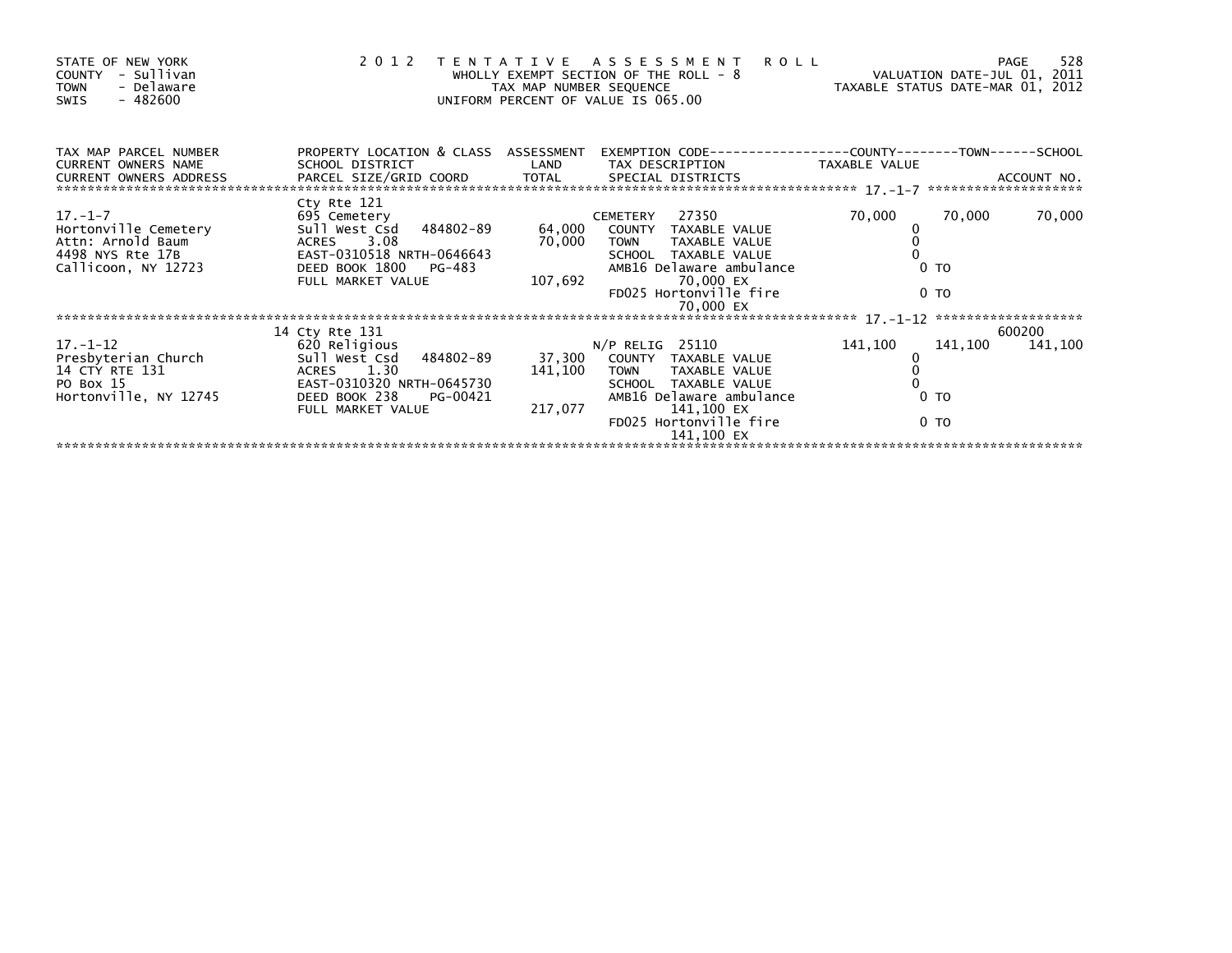| STATE OF NEW YORK  | 2012 TENTATIVE ASSESSMENT ROLL          | 529<br>PAGE                      |
|--------------------|-----------------------------------------|----------------------------------|
| COUNTY - Sullivan  | WHOLLY EXEMPT SECTION OF THE ROLL - $8$ | VALUATION DATE-JUL 01, 2011      |
| - Delaware<br>TOWN | MAP SECTION - 017                       | TAXABLE STATUS DATE-MAR 01, 2012 |
| SWIS<br>- 482600   | $SUB - SECTION -$                       | RPS150/V04/L015                  |
|                    | UNIFORM PERCENT OF VALUE IS 065.00      | CURRENT DATE 5/01/2012           |

| CODE | DISTRICT NAME                                | TOTAL<br>PARCELS | <b>FXTENSTON</b><br><b>TYPF</b> | EXTENSION<br>VALUE | AD VALOREM<br>VALUE | <b>FXFMPT</b><br>AMOUNT | <b>TAXABLE</b><br>VALUE |
|------|----------------------------------------------|------------------|---------------------------------|--------------------|---------------------|-------------------------|-------------------------|
|      | AMB16 Delaware ambul<br>FD025 Hortonville fi |                  | 2 TOTAL<br>TOTAL                |                    | 211,100<br>211.100  | 211,100<br>211,100      |                         |

## \*\*\* S C H O O L D I S T R I C T S U M M A R Y \*\*\*

| CODE   | DISTRICT NAME | TOTAL<br><b>PARCELS</b> | ASSESSED<br>LAND | ASSESSED<br><b>TOTAL</b> | <b>EXEMPT</b><br><b>AMOUNT</b> | TOTAL<br><b>TAXABLE</b> | <b>STAR</b><br><b>AMOUNT</b> | <b>STAR</b><br><b>TAXABLE</b> |
|--------|---------------|-------------------------|------------------|--------------------------|--------------------------------|-------------------------|------------------------------|-------------------------------|
| 484802 | Sull West Csd |                         | 101,300          | 211,100                  | 211,100                        |                         |                              |                               |
|        | SUB-TOTAL     |                         | 101,300          | 211,100                  | 211,100                        |                         |                              |                               |
| 484889 | West Sull Lib |                         | 101,300          | 211,100                  | 211,100                        |                         |                              |                               |
|        | <b>TOTAL</b>  | 4                       | 202,600          | 422.200                  | 422,200                        |                         |                              |                               |

## \*\*\* S Y S T E M C O D E S S U M M A R Y \*\*\*

NO SYSTEM EXEMPTIONS AT THIS LEVEL

| CODE           | DESCRIPTION                                    | <b>TOTAL</b><br><b>PARCELS</b> | <b>COUNTY</b>                | <b>TOWN</b>                  | SCHOOL                       |
|----------------|------------------------------------------------|--------------------------------|------------------------------|------------------------------|------------------------------|
| 25110<br>27350 | $N/P$ RELIG<br><b>CEMETERY</b><br><b>TOTAL</b> |                                | 141.100<br>70,000<br>211,100 | 141,100<br>70,000<br>211,100 | 141.100<br>70,000<br>211.100 |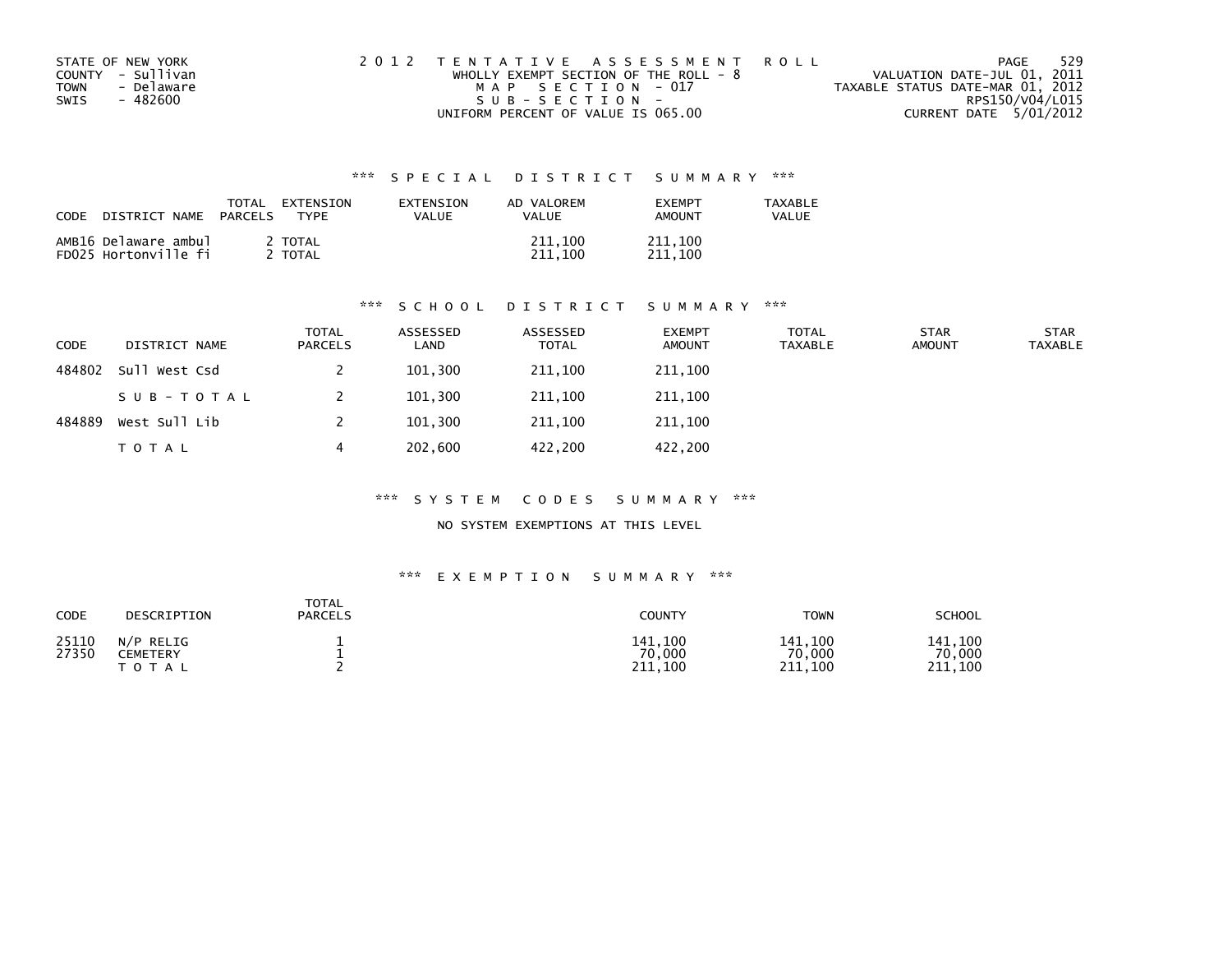| STATE OF NEW YORK |                   | 2012 TENTATIVE ASSESSMENT ROLL          | 530<br>PAGE                      |
|-------------------|-------------------|-----------------------------------------|----------------------------------|
|                   | COUNTY - Sullivan | WHOLLY EXEMPT SECTION OF THE ROLL - $8$ | VALUATION DATE-JUL 01, 2011      |
| <b>TOWN</b>       | - Delaware        | MAP SECTION - 017                       | TAXABLE STATUS DATE-MAR 01, 2012 |
| SWIS              | - 482600          | SUB-SECTION-                            | RPS150/V04/L015                  |
|                   |                   | UNIFORM PERCENT OF VALUE IS 065.00      | CURRENT DATE 5/01/2012           |

| ROLL       | DESCRIPTION   | <b>TOTAL</b>   | ASSESSED | <b>ASSESSED</b> | <b>TAXABLE</b> | <b>TAXABLE</b> | <b>TAXABLE</b> | STAR           |
|------------|---------------|----------------|----------|-----------------|----------------|----------------|----------------|----------------|
| <b>SEC</b> |               | <b>PARCELS</b> | LAND     | <b>TOTAL</b>    | <b>COUNTY</b>  | <b>TOWN</b>    | <b>SCHOOL</b>  | <b>TAXABLE</b> |
|            | WHOLLY EXEMPT |                | 101,300  | 211.100         |                |                |                |                |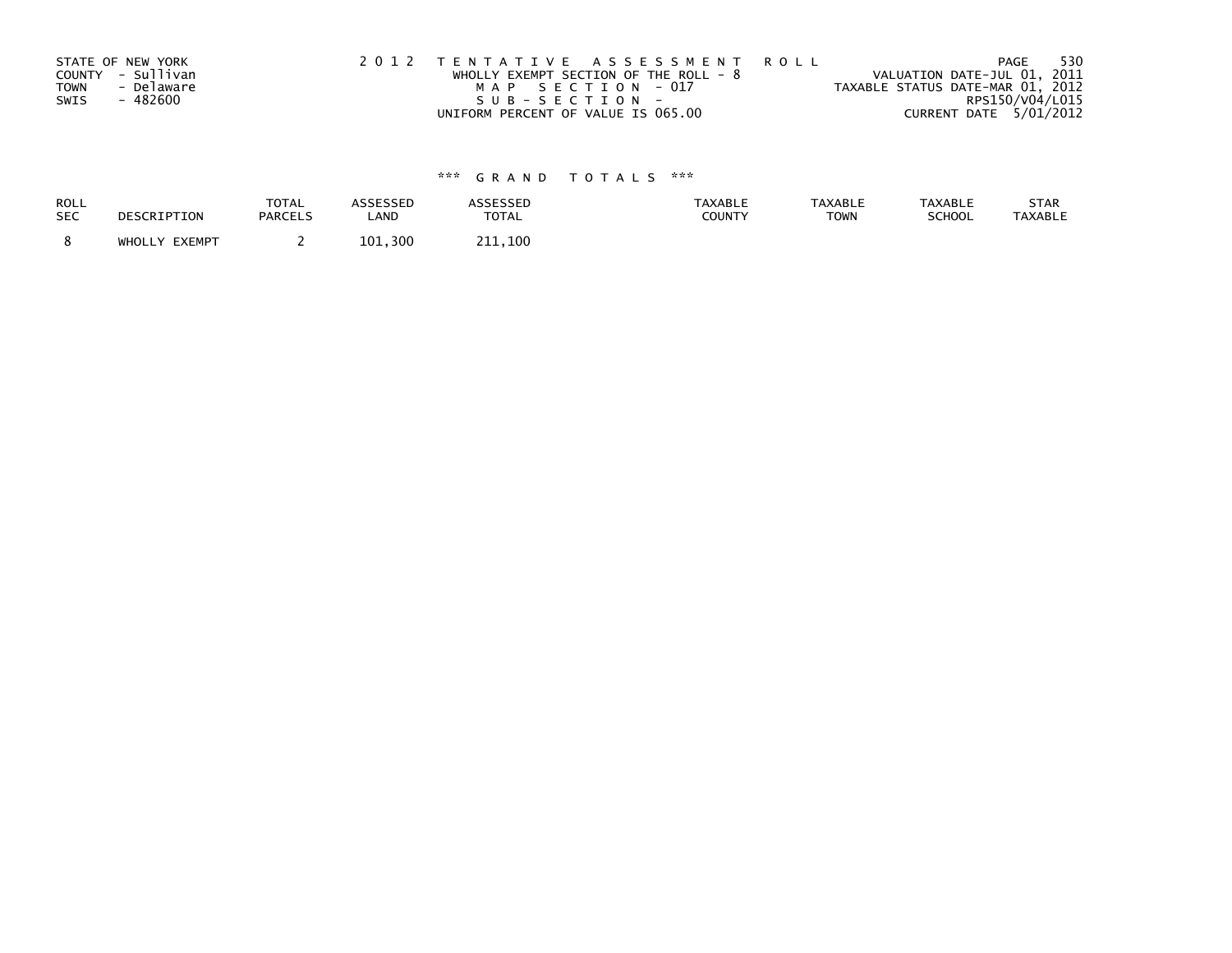| STATE OF NEW YORK<br>COUNTY - Sullivan<br><b>TOWN</b><br>- Delaware<br>$-482600$<br><b>SWIS</b> | 2 0 1 2                                                                                                                                                                                                  | TAX MAP NUMBER SEQUENCE | TENTATIVE ASSESSMENT ROLL<br>WHOLLY EXEMPT SECTION OF THE ROLL - 8<br>UNIFORM PERCENT OF VALUE IS 065.00                                                                           | VALUATION DATE-JUL 01, 2011<br>VALUATION DATE-JUL 01, 2011<br>TAXABLE STATUS DATE-MAR 01, 2012 | 531<br>PAGE       |
|-------------------------------------------------------------------------------------------------|----------------------------------------------------------------------------------------------------------------------------------------------------------------------------------------------------------|-------------------------|------------------------------------------------------------------------------------------------------------------------------------------------------------------------------------|------------------------------------------------------------------------------------------------|-------------------|
| TAX MAP PARCEL NUMBER<br>CURRENT OWNERS NAME                                                    | PROPERTY LOCATION & CLASS ASSESSMENT EXEMPTION CODE----------------COUNTY-------TOWN------SCHOOL<br>SCHOOL DISTRICT                                                                                      | LAND                    | TAX DESCRIPTION                                                                                                                                                                    | TAXABLE VALUE                                                                                  |                   |
| $18. - 1 - 3$<br>Hortonville Fire Co.<br>100 Main St<br>PO Box 71<br>Hortonville, NY 12745      | Cty Rte 121<br>330 Vacant comm<br>Sull West Csd 484802-89 33,200<br>ACRES 4.04 33,200<br>EAST-0200925 NRTU 0644600 33,200<br>EAST-0309926 NRTH-0644608<br>DEED BOOK 379<br>PG-00116<br>FULL MARKET VALUE | 33,200<br>51,077        | VOL FIREMN 26400<br>33,200 COUNTY TAXABLE VALUE<br><b>TOWN</b><br>TAXABLE VALUE<br>SCHOOL TAXABLE VALUE<br>AMB16 Delaware ambulance<br>33,200 EX<br>FD025 Hortonville fire         | 33,200<br>33,200<br>0<br>$\Omega$<br>0 <sub>T</sub><br>0 <sub>T</sub>                          | 33,200            |
|                                                                                                 |                                                                                                                                                                                                          |                         |                                                                                                                                                                                    |                                                                                                |                   |
| $18. - 1 - 6.1$<br>100 Main St<br>PO Box 71<br>Hortonville, NY 12745                            | 100 Hortonville Main St<br>662 Police/fire<br>Hortonville Fire Dept. Sull west Csd 484802-89<br>ACRES 1.32<br>EAST-0309960 NRTH-0644160<br>DEED BOOK 379<br>PG-113<br>FULL MARKET VALUE                  | 591,975<br>910,731      | VOL FIREMN 26400<br>29,600 COUNTY TAXABLE VALUE<br><b>TOWN</b><br><b>TAXABLE VALUE</b><br>SCHOOL TAXABLE VALUE<br>AMB16 Delaware ambulance<br>591,975 EX<br>FD025 Hortonville fire | 591,975<br>591,975<br>0<br>$\Omega$<br>0 <sub>T</sub><br>0 <sub>T</sub>                        | 600070<br>591,975 |
|                                                                                                 | 104 Main St                                                                                                                                                                                              |                         |                                                                                                                                                                                    |                                                                                                |                   |
| 18.-1-6.2<br>Town of Delaware<br>104 Main St<br>Hortonville, NY 12745                           | 652 Govt blags<br>Sull West Csd 484802-89<br>FRNT 50.00 DPTH 150.00<br>ERNT 200878 NRTH-0644205<br>DEED BOOK 3461<br>PG-499<br>FULL MARKET VALUE                                                         | 295,405<br>454,469      | TWN W/CORP 13500<br>19.600 COUNTY TAXABLE VALUE<br>TOWN TAXABLE VALUE<br>SCHOOL TAXABLE VALUE<br>AMB16 Delaware ambulance<br>295,405 EX<br>FD025 Hortonville fire<br>295,405 EX    | 295,405<br>295,405<br>0<br>$\mathbf{0}$<br>0 <sub>T</sub><br>0 <sub>T</sub>                    | 295,405           |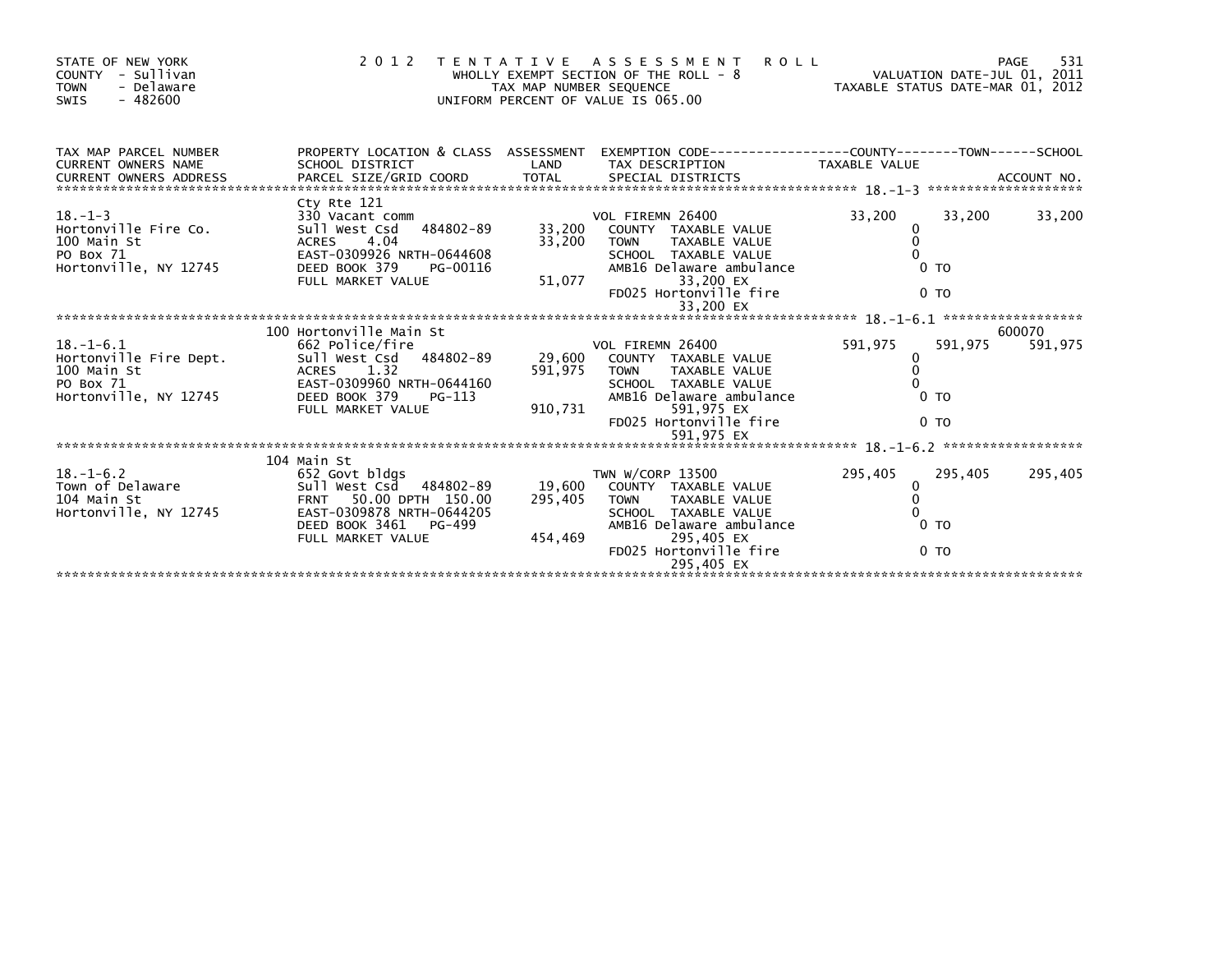| STATE OF NEW YORK  | 2012 TENTATIVE ASSESSMENT ROLL          | PAGE                             | - 532 |
|--------------------|-----------------------------------------|----------------------------------|-------|
| COUNTY - Sullivan  | WHOLLY EXEMPT SECTION OF THE ROLL - $8$ | VALUATION DATE-JUL 01, 2011      |       |
| - Delaware<br>TOWN | MAP SECTION - 018                       | TAXABLE STATUS DATE-MAR 01, 2012 |       |
| - 482600<br>SWIS   | SUB-SECTION-                            | RPS150/V04/L015                  |       |
|                    | UNIFORM PERCENT OF VALUE IS 065.00      | CURRENT DATE 5/01/2012           |       |

| CODE | DISTRICT NAME                                | TOTAL<br><b>PARCELS</b> | EXTENSION<br><b>TYPF</b> | EXTENSION<br>VALUE | AD VALOREM<br><b>VALUE</b> | <b>FXFMPT</b><br><b>AMOUNT</b> | <b>TAXABLE</b><br>VALUE |
|------|----------------------------------------------|-------------------------|--------------------------|--------------------|----------------------------|--------------------------------|-------------------------|
|      | AMB16 Delaware ambul<br>FD025 Hortonville fi |                         | 3 TOTAL<br>TOTAL         |                    | 920.580<br>920.580         | 920.580<br>920.580             |                         |

## \*\*\* S C H O O L D I S T R I C T S U M M A R Y \*\*\*

| <b>CODE</b> | DISTRICT NAME | <b>TOTAL</b><br><b>PARCELS</b> | ASSESSED<br>LAND | ASSESSED<br><b>TOTAL</b> | <b>EXEMPT</b><br><b>AMOUNT</b> | <b>TOTAL</b><br><b>TAXABLE</b> | <b>STAR</b><br><b>AMOUNT</b> | <b>STAR</b><br>TAXABLE |
|-------------|---------------|--------------------------------|------------------|--------------------------|--------------------------------|--------------------------------|------------------------------|------------------------|
| 484802      | Sull West Csd |                                | 82.400           | 920,580                  | 920,580                        |                                |                              |                        |
|             | SUB-TOTAL     |                                | 82.400           | 920,580                  | 920,580                        |                                |                              |                        |
| 484889      | West Sull Lib |                                | 82,400           | 920,580                  | 920,580                        |                                |                              |                        |
|             | TOTAL         | 6                              | 164,800          | 1841.160                 | 1841,160                       |                                |                              |                        |

## \*\*\* S Y S T E M C O D E S S U M M A R Y \*\*\*

NO SYSTEM EXEMPTIONS AT THIS LEVEL

| CODE           | DESCRIPTION                                      | <b>TOTAL</b><br><b>PARCELS</b> | <b>COUNTY</b>                 | <b>TOWN</b>                   | SCHOOL                        |
|----------------|--------------------------------------------------|--------------------------------|-------------------------------|-------------------------------|-------------------------------|
| 13500<br>26400 | TWN W/CORP<br>FIREMN<br><b>VOL</b><br>тот<br>A L |                                | 295,405<br>625,175<br>920,580 | 295,405<br>625,175<br>920,580 | 295,405<br>625,175<br>920,580 |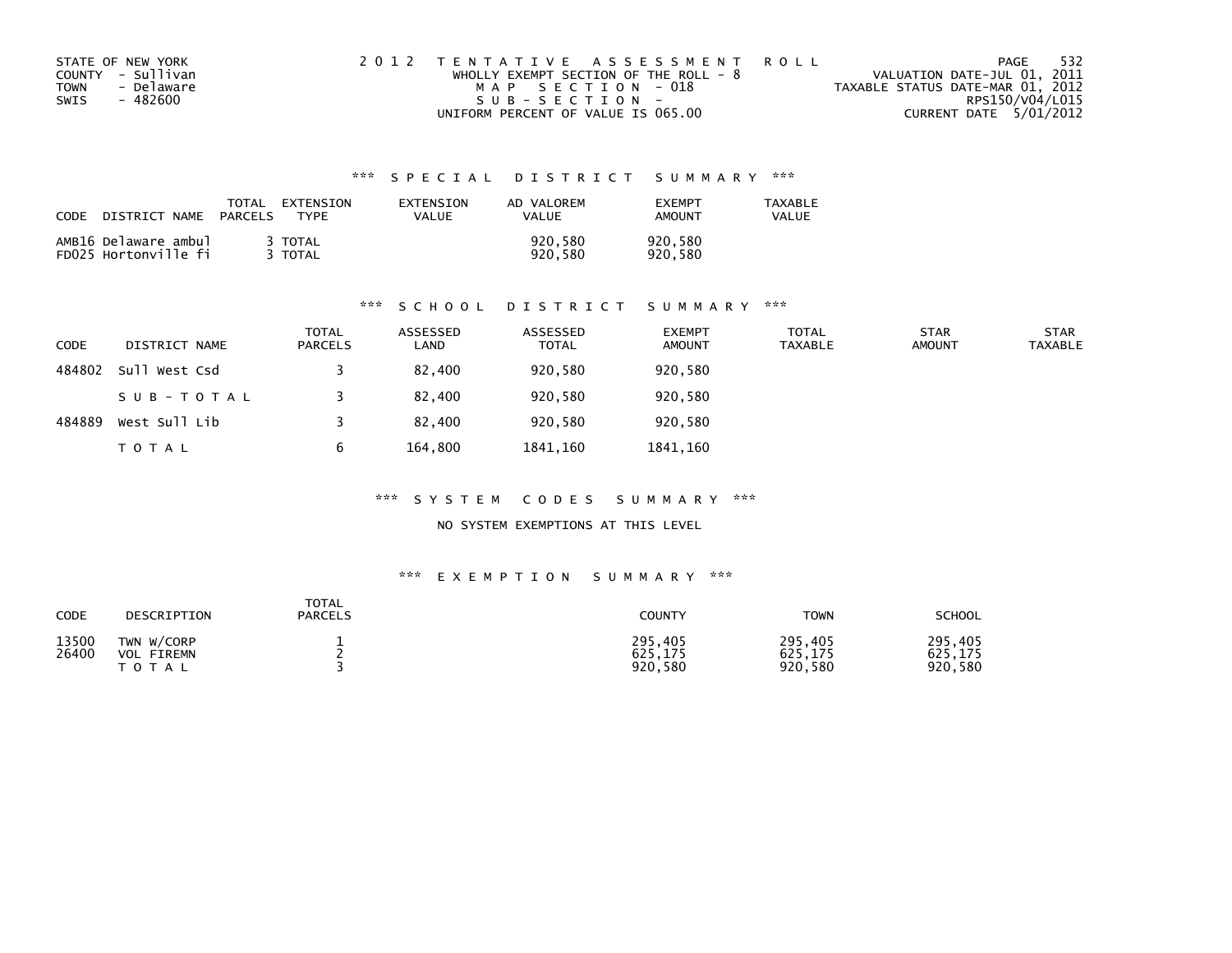|             | STATE OF NEW YORK | 2012 TENTATIVE ASSESSMENT ROLL          | - 533<br>PAGE                    |
|-------------|-------------------|-----------------------------------------|----------------------------------|
|             | COUNTY - Sullivan | WHOLLY EXEMPT SECTION OF THE ROLL - $8$ | VALUATION DATE-JUL 01, 2011      |
| <b>TOWN</b> | - Delaware        | MAP SECTION - 018                       | TAXABLE STATUS DATE-MAR 01, 2012 |
| SWIS        | - 482600          | SUB-SECTION-                            | RPS150/V04/L015                  |
|             |                   | UNIFORM PERCENT OF VALUE IS 065.00      | CURRENT DATE 5/01/2012           |

| <b>ROLL</b> | DESCRIPTION   | <b>TOTAL</b>   | <b>ASSESSED</b> | ASSESSED | TAXABLE | <b>TAXABLE</b> | <b>TAXABLE</b> | STAR           |
|-------------|---------------|----------------|-----------------|----------|---------|----------------|----------------|----------------|
| <b>SEC</b>  |               | <b>PARCELS</b> | LAND            | TOTAL    | COUNTY  | <b>TOWN</b>    | SCHOOL         | <b>TAXABLE</b> |
|             | WHOLLY EXEMPT |                | 82.<br>.400     | 920,580  |         |                |                |                |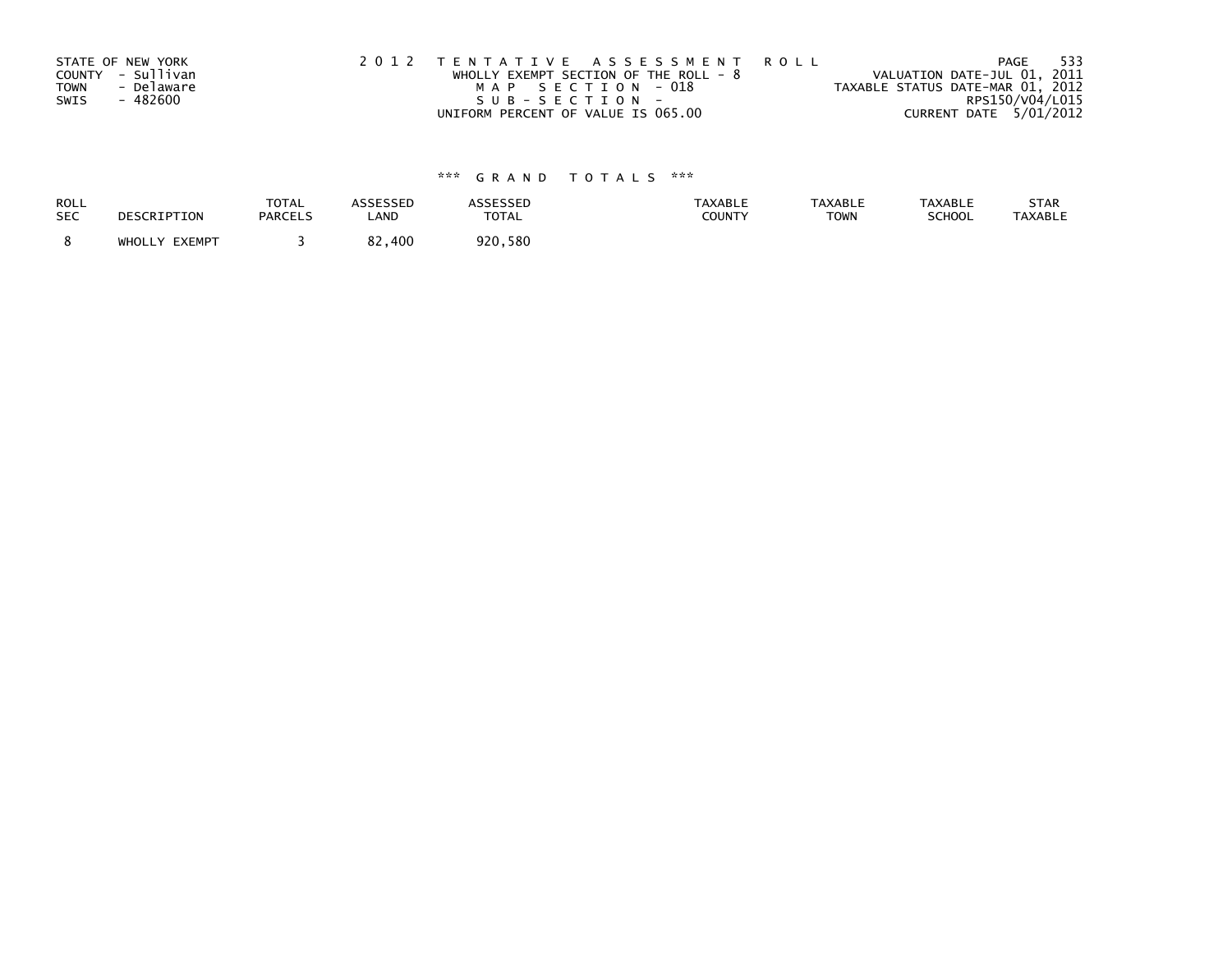| STATE OF NEW YORK<br>- Sullivan<br>COUNTY<br>- Delaware<br><b>TOWN</b><br>$-482600$<br>SWIS                                                                                                                                          | 2 0 1 2                                                                                                                                       | TAX MAP NUMBER SEQUENCE | TENTATIVE ASSESSMENT ROLL<br>WHOLLY EXEMPT SECTION OF THE ROLL - 8<br>UNIFORM PERCENT OF VALUE IS 065.00 | VALUATION DATE-JUL 01, 2011<br>TAXABLE STATUS DATE-MAR 01, 2012 | 534<br>PAGE        |
|--------------------------------------------------------------------------------------------------------------------------------------------------------------------------------------------------------------------------------------|-----------------------------------------------------------------------------------------------------------------------------------------------|-------------------------|----------------------------------------------------------------------------------------------------------|-----------------------------------------------------------------|--------------------|
| TAX MAP PARCEL NUMBER<br>CURRENT OWNERS NAME                                                                                                                                                                                         | PROPERTY LOCATION & CLASS ASSESSMENT<br>SCHOOL DISTRICT                          LAND         TAX DESCRIPTION                   TAXABLE VALUE |                         | EXEMPTION        CODE-----------------COUNTY-------TOWN------SCHOOL                                      |                                                                 |                    |
| CURRENT OWNERS ADDRESS FORCEL SIZE/GRID COORD TOTAL SPECIAL DISTRICTS (2001) ACCOUNT NO.<br>- And Strategy Art (2001) 2006 Total Strategy Special Strategy Art (2001) 2014 2014 2014 2014 2014 2014 2014 2<br>- -------------------- |                                                                                                                                               |                         |                                                                                                          |                                                                 |                    |
|                                                                                                                                                                                                                                      | 4277 State Route 17B                                                                                                                          |                         |                                                                                                          |                                                                 | 600020             |
| $19. -7 - 1$                                                                                                                                                                                                                         | 651 Highway gar  – WTRFNT                                                                                                                     |                         | TWN W/CORP 13500                                                                                         | 320,623                                                         | 320,623<br>320,623 |
| Town of Delaware                                                                                                                                                                                                                     |                                                                                                                                               |                         | 45,300 COUNTY TAXABLE VALUE                                                                              |                                                                 |                    |
| PO Box 129                                                                                                                                                                                                                           | ACRES 2.80                                                                                                                                    | 320,623                 | TOWN TAXABLE VALUE                                                                                       |                                                                 |                    |
| Hortonville, NY 12745                                                                                                                                                                                                                | EAST-0310570 NRTH-0641110                                                                                                                     |                         | SCHOOL TAXABLE VALUE                                                                                     |                                                                 |                    |
|                                                                                                                                                                                                                                      | FULL MARKET VALUE                                                                                                                             | 493,266                 | AMB16 Delaware ambulance<br>320,623 EX                                                                   | 0 <sub>T</sub>                                                  |                    |
|                                                                                                                                                                                                                                      |                                                                                                                                               |                         | FD025 Hortonville fire<br>320.623 EX                                                                     | 0 TO                                                            |                    |
|                                                                                                                                                                                                                                      |                                                                                                                                               |                         |                                                                                                          |                                                                 |                    |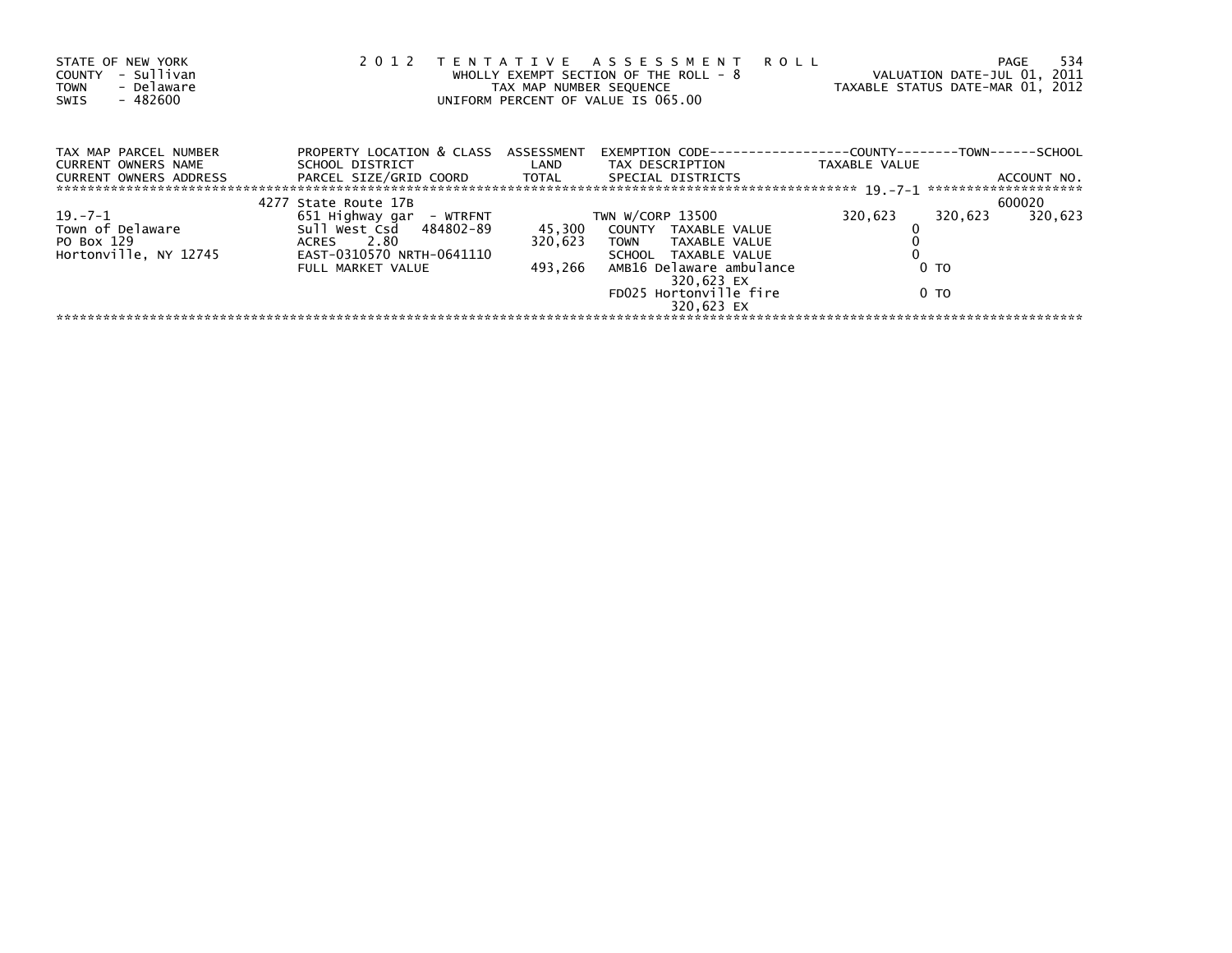| STATE OF NEW YORK  | 2012 TENTATIVE ASSESSMENT ROLL          | PAGE                             | 535 |
|--------------------|-----------------------------------------|----------------------------------|-----|
| COUNTY - Sullivan  | WHOLLY EXEMPT SECTION OF THE ROLL - $8$ | VALUATION DATE-JUL 01, 2011      |     |
| - Delaware<br>TOWN | MAP SECTION - 019                       | TAXABLE STATUS DATE-MAR 01, 2012 |     |
| - 482600<br>SWIS   | SUB-SECTION-                            | RPS150/V04/L015                  |     |
|                    | UNIFORM PERCENT OF VALUE IS 065.00      | CURRENT DATE 5/01/2012           |     |

| CODE | DISTRICT NAME                                | TOTAL<br><b>PARCELS</b> | EXTENSION<br><b>TYPF</b> | <b>FXTENSTON</b><br>VALUE | AD VALOREM<br><b>VALUE</b> | <b>FXFMPT</b><br><b>AMOUNT</b> | <b>TAXABLE</b><br>VALUE |
|------|----------------------------------------------|-------------------------|--------------------------|---------------------------|----------------------------|--------------------------------|-------------------------|
|      | AMB16 Delaware ambul<br>FD025 Hortonville fi |                         | 1 TOTAL<br>TOTAL         |                           | 320.623<br>320.623         | 320.623<br>320.623             |                         |

## \*\*\* S C H O O L D I S T R I C T S U M M A R Y \*\*\*

| <b>CODE</b> | DISTRICT NAME | <b>TOTAL</b><br><b>PARCELS</b> | ASSESSED<br>LAND | ASSESSED<br><b>TOTAL</b> | <b>EXEMPT</b><br><b>AMOUNT</b> | <b>TOTAL</b><br><b>TAXABLE</b> | <b>STAR</b><br><b>AMOUNT</b> | <b>STAR</b><br><b>TAXABLE</b> |
|-------------|---------------|--------------------------------|------------------|--------------------------|--------------------------------|--------------------------------|------------------------------|-------------------------------|
| 484802      | Sull West Csd |                                | 45.300           | 320,623                  | 320,623                        |                                |                              |                               |
|             | SUB-TOTAL     |                                | 45.300           | 320,623                  | 320,623                        |                                |                              |                               |
| 484889      | West Sull Lib |                                | 45.300           | 320,623                  | 320,623                        |                                |                              |                               |
|             | <b>TOTAL</b>  |                                | 90,600           | 641,246                  | 641,246                        |                                |                              |                               |

## \*\*\* S Y S T E M C O D E S S U M M A R Y \*\*\*

NO SYSTEM EXEMPTIONS AT THIS LEVEL

| CODE  | DESCRIPTION                | <b>TOTAL</b><br><b>PARCELS</b> | COUNTY             | <b>TOWN</b>        | SCHOOL             |
|-------|----------------------------|--------------------------------|--------------------|--------------------|--------------------|
| 13500 | TWN W/CORP<br><b>TOTAL</b> |                                | 320,623<br>320.623 | 320,623<br>320,623 | 320,623<br>320,623 |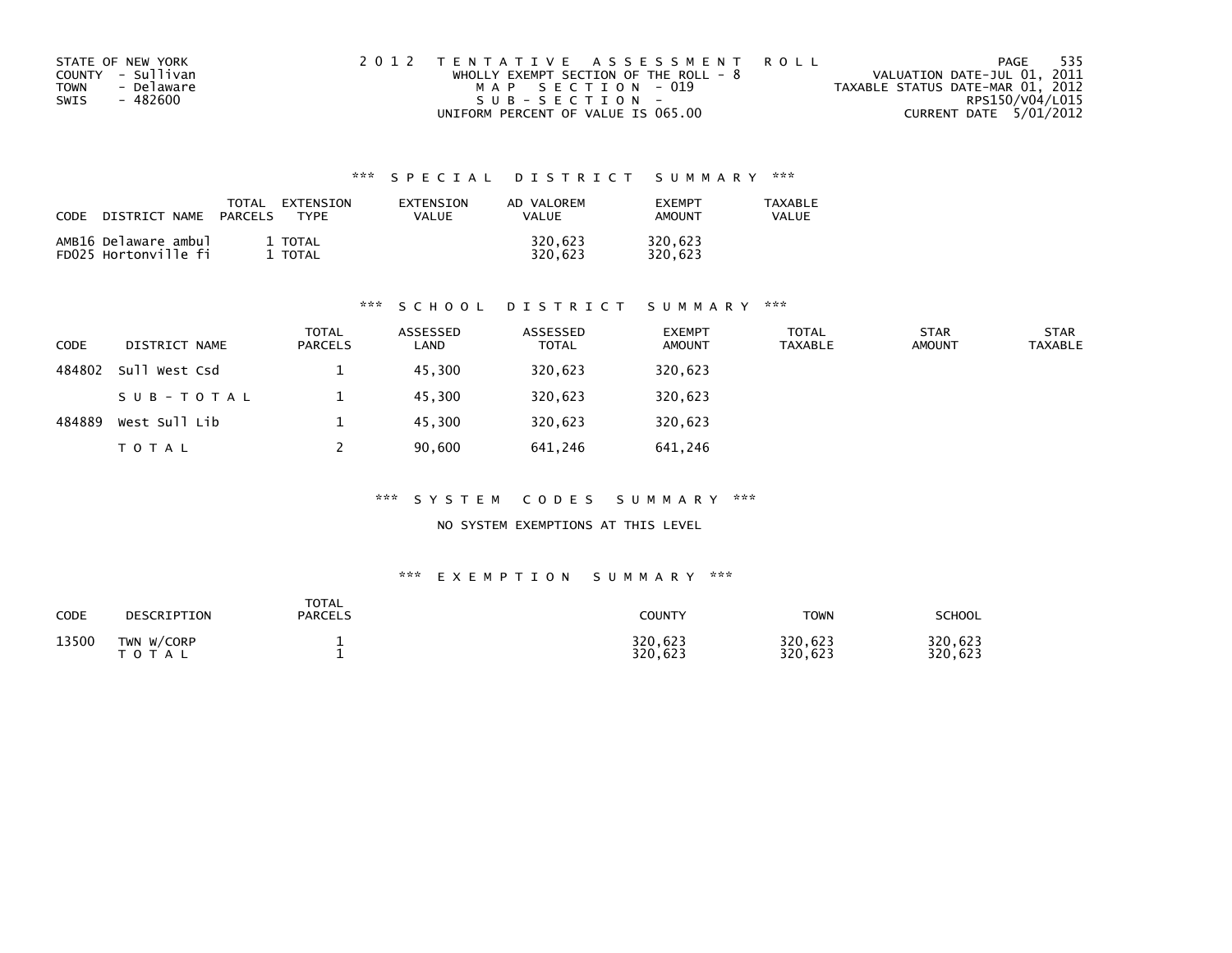|             | STATE OF NEW YORK | 2012 TENTATIVE ASSESSMENT ROLL          | 536<br>PAGE                      |
|-------------|-------------------|-----------------------------------------|----------------------------------|
|             | COUNTY - Sullivan | WHOLLY EXEMPT SECTION OF THE ROLL - $8$ | VALUATION DATE-JUL 01, 2011      |
| <b>TOWN</b> | - Delaware        | MAP SECTION - 019                       | TAXABLE STATUS DATE-MAR 01, 2012 |
| SWIS        | - 482600          | SUB-SECTION-                            | RPS150/V04/L015                  |
|             |                   | UNIFORM PERCENT OF VALUE IS 065.00      | CURRENT DATE 5/01/2012           |

| <b>ROLL</b> | DESCRIPTION   | <b>TOTAL</b>   | <b>ASSESSED</b> | <b>ASSESSED</b> | <b>TAXABLE</b> | <b>TAXABLE</b> | <b>TAXABLE</b> | STAR           |
|-------------|---------------|----------------|-----------------|-----------------|----------------|----------------|----------------|----------------|
| <b>SEC</b>  |               | <b>PARCELS</b> | LAND            | TOTAL           | COUNTY         | <b>TOWN</b>    | SCHOOL         | <b>TAXABLE</b> |
|             | WHOLLY EXEMPT | -              | , 300           | 320.623         |                |                |                |                |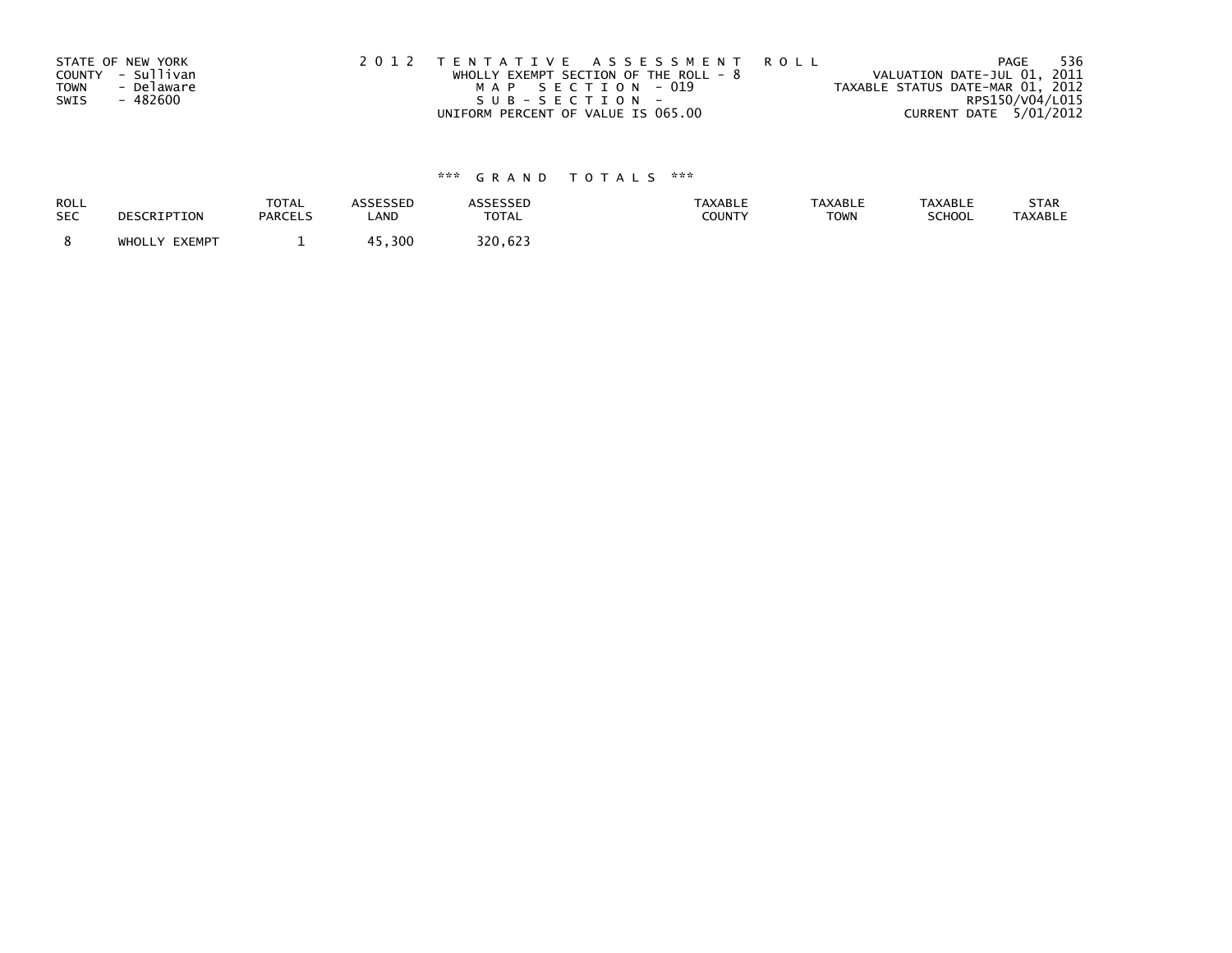| STATE OF NEW YORK<br>COUNTY - Sullivan<br>- Delaware<br><b>TOWN</b><br>$-482600$<br><b>SWIS</b>    | 2 0 1 2                                                                                                                                                                                                                                                        | T E N T A T I V E<br>TAX MAP NUMBER SEQUENCE | A S S E S S M E N T<br><b>ROLL</b><br>WHOLLY EXEMPT SECTION OF THE ROLL - 8<br>UNIFORM PERCENT OF VALUE IS 065.00                                                                      | TAXABLE STATUS DATE-MAR 01, 2012                                                  |                                 | 537<br>PAGE<br>VALUATION DATE-JUL 01, 2011 |
|----------------------------------------------------------------------------------------------------|----------------------------------------------------------------------------------------------------------------------------------------------------------------------------------------------------------------------------------------------------------------|----------------------------------------------|----------------------------------------------------------------------------------------------------------------------------------------------------------------------------------------|-----------------------------------------------------------------------------------|---------------------------------|--------------------------------------------|
| TAX MAP PARCEL NUMBER<br>CURRENT OWNERS NAME                                                       | PROPERTY LOCATION & CLASS ASSESSMENT<br>SCHOOL DISTRICT                                                                                                                                                                                                        | LAND                                         | EXEMPTION CODE-----------------COUNTY-------TOWN------SCHOOL<br>TAX DESCRIPTION                                                                                                        | TAXABLE VALUE                                                                     |                                 |                                            |
| $20. -1 - 5.3$<br>Long Cemetery<br>Attn: Dennis Schaefer<br>PO Box 507<br>Jeffersonville, NY 12748 | Cty Rte 164<br>695 Cemetery<br>484802-89<br>Sull West Csd<br>FRNT 170.00 DPTH 58.91<br>EAST-0322400 NRTH-0643000<br>FULL MARKET VALUE                                                                                                                          | 9,200<br>9,200<br>14,154                     | 27350<br><b>CEMETERY</b><br>COUNTY TAXABLE VALUE<br>TAXABLE VALUE<br><b>TOWN</b><br>SCHOOL TAXABLE VALUE<br>AMB16 Delaware ambulance<br>9,200 EX<br>FD025 Hortonville fire<br>9,200 EX | 9,200<br>0<br>$\mathbf{0}$<br>$\Omega$                                            | 9,200<br>0 TO<br>0 <sub>T</sub> | 600121<br>9,200                            |
| $20. -1 - 7.1$<br>Villa Roma Country Club Inc.<br>356 Villa Roma Rd<br>Callicoon, NY 12723         | Villa Roma Rd<br>557 Outdr sport<br>Sull West Csd<br>484802-89<br>Golf Course 4 Holes<br>11 Thru 14<br>ACRES 25.52<br>EAST-0323541 NRTH-0642634<br>DEED BOOK 1577<br>PG-111<br>FULL MARKET VALUE                                                               | 300,000<br>300,000<br>461,538                | 18020<br>MIDA<br>COUNTY<br>TAXABLE VALUE<br><b>TOWN</b><br>TAXABLE VALUE<br>SCHOOL TAXABLE VALUE<br>AMB15 Ambulance dist #1<br>AMB16 Delaware ambulance<br>FD025 Hortonville fire      | 300,000<br>0<br>$\mathbf{0}$<br>$\Omega$<br>255,000 TO<br>45,000 TO<br>300,000 TO | 300,000                         | 300,000                                    |
| $20. -1 - 9.1$<br>Villa Roma Country Club Inc.<br>356 Villa Roma Rd<br>Callicoon, NY 12723         | 356 Villa Roma Rd<br>583 Resort cmplx<br>Sull West Csd<br>484802-89<br>$P/O$ B-1 Hotel, sprt Complx<br>3 Maint Bldgs, pool, tennis<br>Swr 1 Golf Hole, laundry<br>79.83<br>ACRES<br>EAST-0325438 NRTH-0642915<br>DEED BOOK 1577<br>PG-116<br>FULL MARKET VALUE | 189,400<br>5717,272<br>8795,803              | 18020<br>MIDA<br>COUNTY TAXABLE VALUE<br>TAXABLE VALUE<br><b>TOWN</b><br>SCHOOL TAXABLE VALUE<br>AMB15 Ambulance dist #1<br>FD025 Hortonville fire                                     | 5717,272<br>0<br>$\Omega$<br>∩<br>5717,272 TO<br>5717,272 TO                      | 5717,272                        | 5717,272                                   |
| 20. –1–9.6<br>Villa Roma Country Club Inc<br>356 Villa Roma Rd<br>Callicoon, NY 12723              | 603 Cty Rte 164<br>553 Country club<br>Sull West Csd<br>484802-89<br>Golf Clubhouse<br>Holes 1-Thru-10 &<br>16 Thru 18<br>ACRES 107.68<br>EAST-0323874 NRTH-0645331<br>DEED BOOK 1577<br>PG-111<br>FULL MARKET VALUE                                           | 1003,400<br>1993,700<br>3067,231             | 18020<br>MIDA<br><b>COUNTY</b><br>TAXABLE VALUE<br>TAXABLE VALUE<br><b>TOWN</b><br>SCHOOL TAXABLE VALUE<br>AMB15 Ambulance dist #1<br>FD025 Hortonville fire                           | 1993.700<br>0<br>$\Omega$<br>1993.700 TO<br>1993,700 TO                           | 1993.700                        | 1993,700                                   |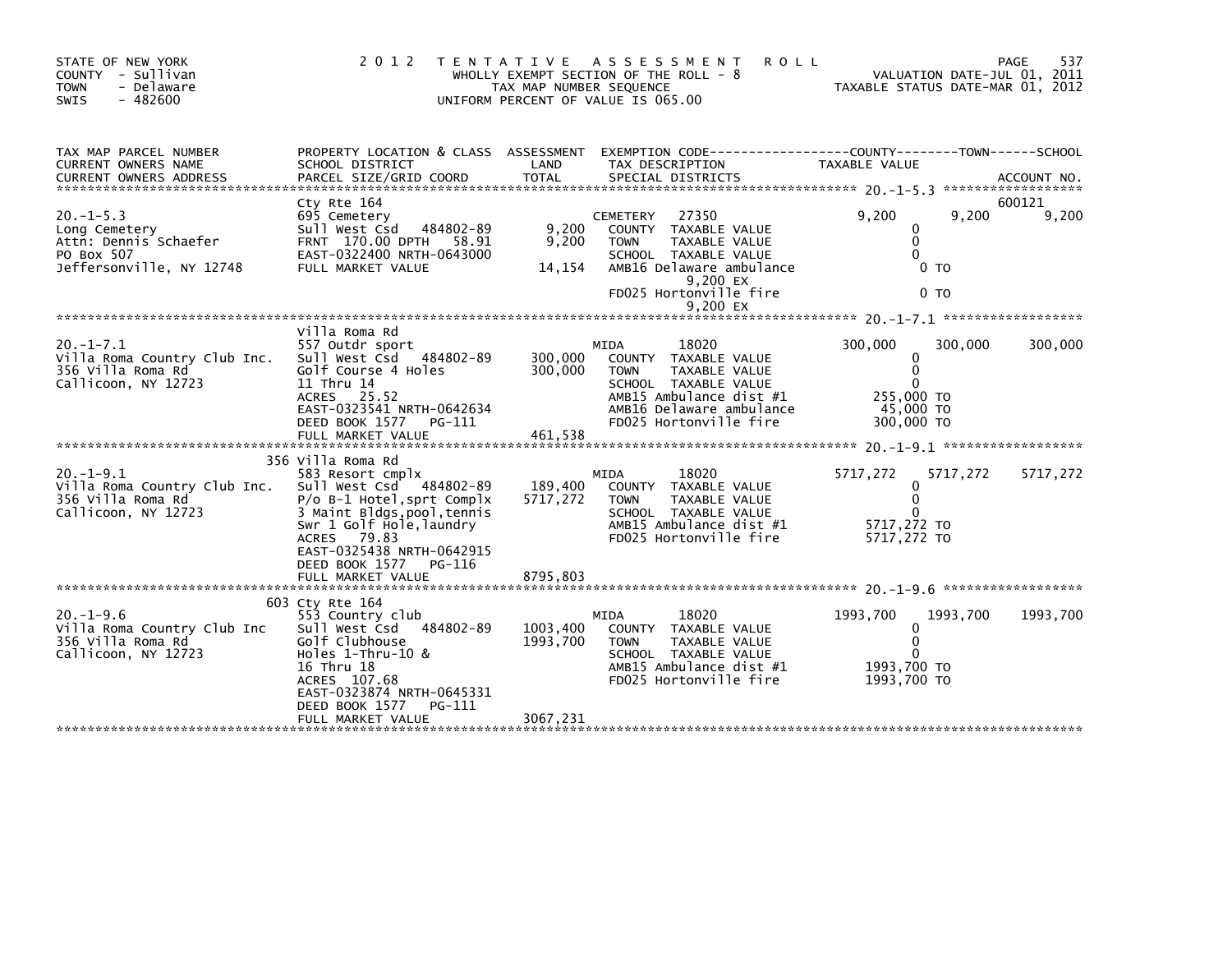| STATE OF NEW YORK<br>COUNTY - Sullivan<br><b>TOWN</b><br>- Delaware<br>$-482600$<br><b>SWIS</b>                 | 2 0 1 2                                                                                                                                                                                                                | T E N T A T I V E<br>TAX MAP NUMBER SEQUENCE | <b>ROLL</b><br>A S S E S S M E N T<br>WHOLLY EXEMPT SECTION OF THE ROLL - 8<br>UNIFORM PERCENT OF VALUE IS 065.00                                                                                               | TAXABLE STATUS DATE-MAR 01, 2012                                                                |         | 538<br>PAGE<br>VALUATION DATE-JUL 01, 2011 |
|-----------------------------------------------------------------------------------------------------------------|------------------------------------------------------------------------------------------------------------------------------------------------------------------------------------------------------------------------|----------------------------------------------|-----------------------------------------------------------------------------------------------------------------------------------------------------------------------------------------------------------------|-------------------------------------------------------------------------------------------------|---------|--------------------------------------------|
| TAX MAP PARCEL NUMBER<br>CURRENT OWNERS NAME                                                                    | PROPERTY LOCATION & CLASS ASSESSMENT<br>SCHOOL DISTRICT                                                                                                                                                                | LAND                                         | EXEMPTION CODE------------------COUNTY--------TOWN------SCHOOL<br>TAX DESCRIPTION                                                                                                                               | TAXABLE VALUE                                                                                   |         |                                            |
| $20. -1 - 11.4$<br>Villa Roma Country Club Inc<br>356 Villa Roma Rd<br>Callicoon, NY 12723                      | 41 Polster Rd<br>551 Ski area<br>484802-89<br>Sull West Csd<br>P/o B-1, Ski Area,<br>Outdoor Pool, Chalet,<br>Maint Bldg.<br>ACRES 23.66<br>EAST-0326412 NRTH-0643324<br>DEED BOOK 1577<br>PG-116<br>FULL MARKET VALUE | 68,300<br>371,200<br>571,077                 | 18020<br>MIDA<br>COUNTY TAXABLE VALUE<br>TAXABLE VALUE<br><b>TOWN</b><br>SCHOOL TAXABLE VALUE<br>AMB15 Ambulance dist #1<br>FD024 Jeffersonville fire<br>FD025 Hortonville fire                                 | 371,200<br>0<br>$\mathbf{0}$<br>$\Omega$<br>371,200 TO<br>55.680 TO<br>315,520 TO               | 371,200 | 371,200                                    |
| $20. -1 - 12.6$<br>Villa Roma Country Club Inc.<br>356 Villa Roma Rd<br>Callicoon, NY 12723                     | Villa Roma Rd<br>330 Vacant comm<br>Sull West Csd<br>484802-89<br>Bottom Of Ski Slope<br><b>ACRES</b><br>1.34<br>EAST-0325645 NRTH-0642161<br>DEED BOOK 1577<br>PG-116<br>FULL MARKET VALUE                            | 4,000<br>4,000<br>6,154                      | 18020<br>MIDA<br>COUNTY TAXABLE VALUE<br><b>TOWN</b><br>TAXABLE VALUE<br>SCHOOL TAXABLE VALUE<br>AMB15 Ambulance dist #1<br>FD025 Hortonville fire                                                              | 4,000<br>0<br>$\Omega$<br>$\Omega$<br>4,000 TO<br>4,000 TO                                      | 4,000   | 4,000                                      |
| $20. -1 - 14.2$<br>Villa Roma Country Club Inc.<br>356 Villa Roma Rd<br>Callicoon, NY 12723                     | Cty Rte 164<br>557 Outdr sport<br>Sull West Csd<br>484802-89<br>ACRES 103.11<br>EAST-0324282 NRTH-0640886<br>DEED BOOK 1689<br>PG-514<br>FULL MARKET VALUE                                                             | 279,450<br>324.950<br>499,923                | <b>MIDA</b><br>18020<br>COUNTY TAXABLE VALUE<br>TAXABLE VALUE<br><b>TOWN</b><br>SCHOOL TAXABLE VALUE<br>AMB15 Ambulance dist #1<br>AMB16 Delaware ambulance<br>FD025 Hortonville fire<br>FD026 Kenoza lake fire | 324,950<br>0<br>$\mathbf{0}$<br>$\Omega$<br>194,970 TO<br>129,980 TO<br>301,846 TO<br>23,104 TO | 324,950 | 324,950                                    |
| $20. - 1 - 28$<br>Bauernfeind Cemetery<br>Attn: Herbert Bauernfeind<br>520 Beechwoods Rd<br>Callicoon, NY 12723 | Bauernfeind Rd<br>695 Cemetery<br>Sull West Csd<br>484802-89<br>FRNT 240.00 DPTH 114.00<br>EAST-0321990 NRTH-0646581<br>FULL MARKET VALUE                                                                              | 17,300<br>17,300<br>26,615                   | 27350<br><b>CEMETERY</b><br>COUNTY TAXABLE VALUE<br><b>TOWN</b><br>TAXABLE VALUE<br>SCHOOL TAXABLE VALUE<br>AMB16 Delaware ambulance<br>17,300 EX<br>FD025 Hortonville fire<br>17,300 EX                        | 17,300<br>0<br>$\mathbf{0}$<br>$\Omega$<br>0 <sub>T</sub><br>0 <sub>T</sub>                     | 17,300  | 17,300                                     |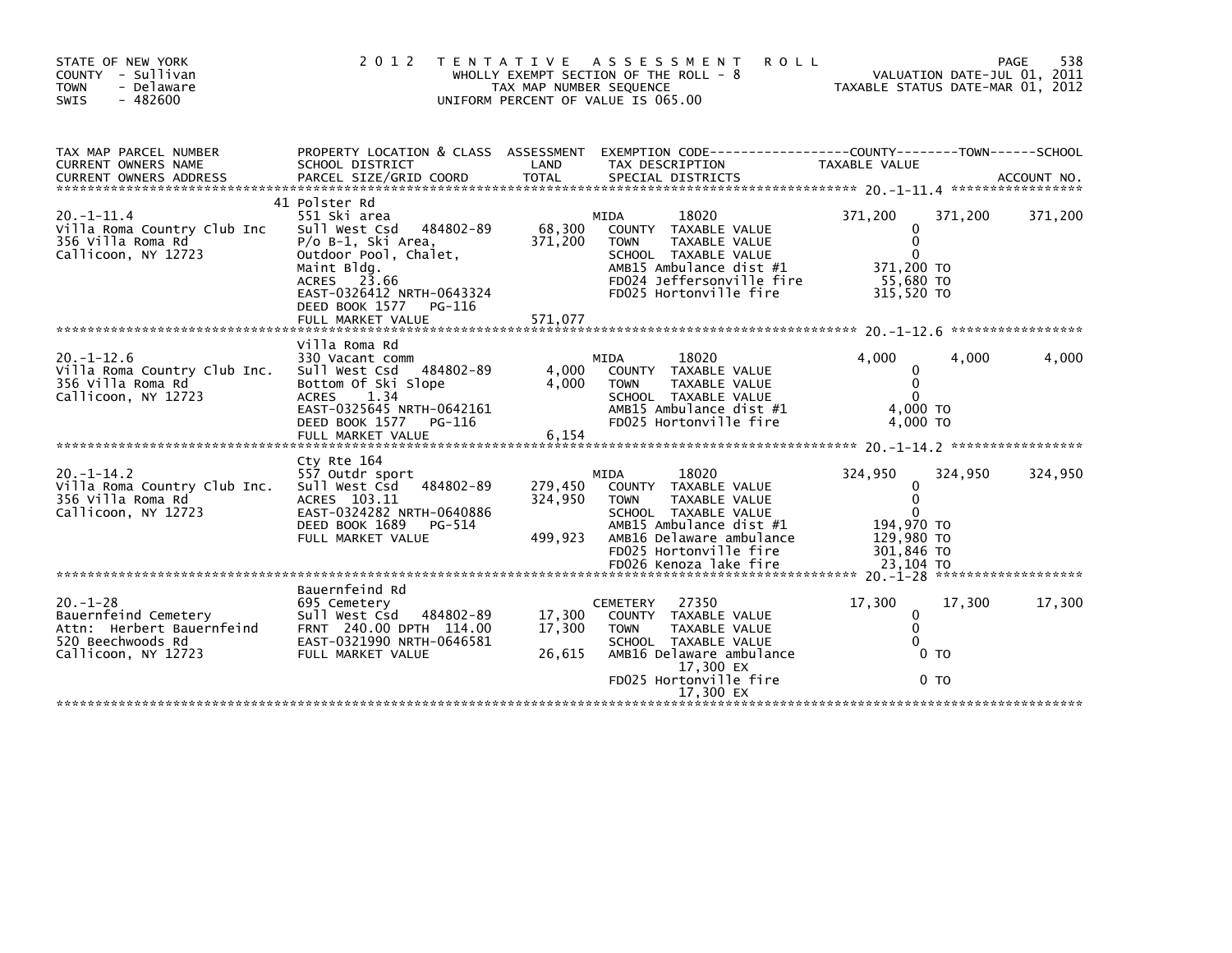| STATE OF NEW YORK         | 2012 TENTATIVE ASSESSMENT ROLL          | -539<br>PAGE                     |
|---------------------------|-----------------------------------------|----------------------------------|
| COUNTY - Sullivan         | WHOLLY EXEMPT SECTION OF THE ROLL - $8$ | VALUATION DATE-JUL 01, 2011      |
| - Delaware<br><b>TOWN</b> | MAP SECTION - 020                       | TAXABLE STATUS DATE-MAR 01, 2012 |
| - 482600<br>SWIS          | SUB-SECTION-                            | RPS150/V04/L015                  |
|                           | UNIFORM PERCENT OF VALUE IS 065.00      | CURRENT DATE 5/01/2012           |

| CODE | DISTRICT NAME        | TOTAL<br>PARCELS | EXTENSION<br><b>TYPF</b> | EXTENSION<br><b>VALUE</b> | AD VALOREM<br>VALUE | <b>EXEMPT</b><br><b>AMOUNT</b> | <b>TAXABLE</b><br><b>VALUE</b> |
|------|----------------------|------------------|--------------------------|---------------------------|---------------------|--------------------------------|--------------------------------|
|      | AMB15 Ambulance dist |                  | 6 TOTAL                  |                           | 8536.142            |                                | 8536.142                       |
|      | AMB16 Delaware ambul |                  | 4 TOTAL                  |                           | 201.480             | 26.500                         | 174.980                        |
|      | FD024 Jeffersonville |                  | 1 TOTAL                  |                           | 55.680              |                                | 55.680                         |
|      | FD025 Hortonville fi |                  | 8 TOTAL                  |                           | 8658.838            | 26.500                         | 8632,338                       |
|      | FD026 Kenoza lake fi |                  | 1 TOTAL                  |                           | 23.104              |                                | 23.104                         |

# \*\*\* S C H O O L D I S T R I C T S U M M A R Y \*\*\*

| <b>CODE</b> | DISTRICT NAME | TOTAL<br><b>PARCELS</b> | ASSESSED<br>LAND | ASSESSED<br><b>TOTAL</b> | <b>EXEMPT</b><br><b>AMOUNT</b> | <b>TOTAL</b><br>TAXABLE | <b>STAR</b><br><b>AMOUNT</b> | <b>STAR</b><br><b>TAXABLE</b> |
|-------------|---------------|-------------------------|------------------|--------------------------|--------------------------------|-------------------------|------------------------------|-------------------------------|
| 484802      | Sull West Csd |                         | 1871.050         | 8737,622                 | 8737,622                       |                         |                              |                               |
|             | SUB-TOTAL     |                         | 1871.050         | 8737.622                 | 8737,622                       |                         |                              |                               |
| 484889      | West Sull Lib |                         | 1871.050         | 8737,622                 | 8737,622                       |                         |                              |                               |
|             | TOTAL         | 16                      | 3742.100         | 17475,244                | 17475,244                      |                         |                              |                               |

## \*\*\* S Y S T E M C O D E S S U M M A R Y \*\*\*

## NO SYSTEM EXEMPTIONS AT THIS LEVEL

| CODE           | DESCRIPTION                   | TOTAL<br><b>PARCELS</b> | <b>COUNTY</b>                      | <b>TOWN</b>                        | <b>SCHOOL</b>                   |
|----------------|-------------------------------|-------------------------|------------------------------------|------------------------------------|---------------------------------|
| 18020<br>27350 | MIDA<br>CEMETERY<br>T O T A L |                         | 8711,122<br>26,500<br>8737<br>.622 | 8711.122<br>26,500<br>8737<br>.622 | 8711, 122<br>26,500<br>8737,622 |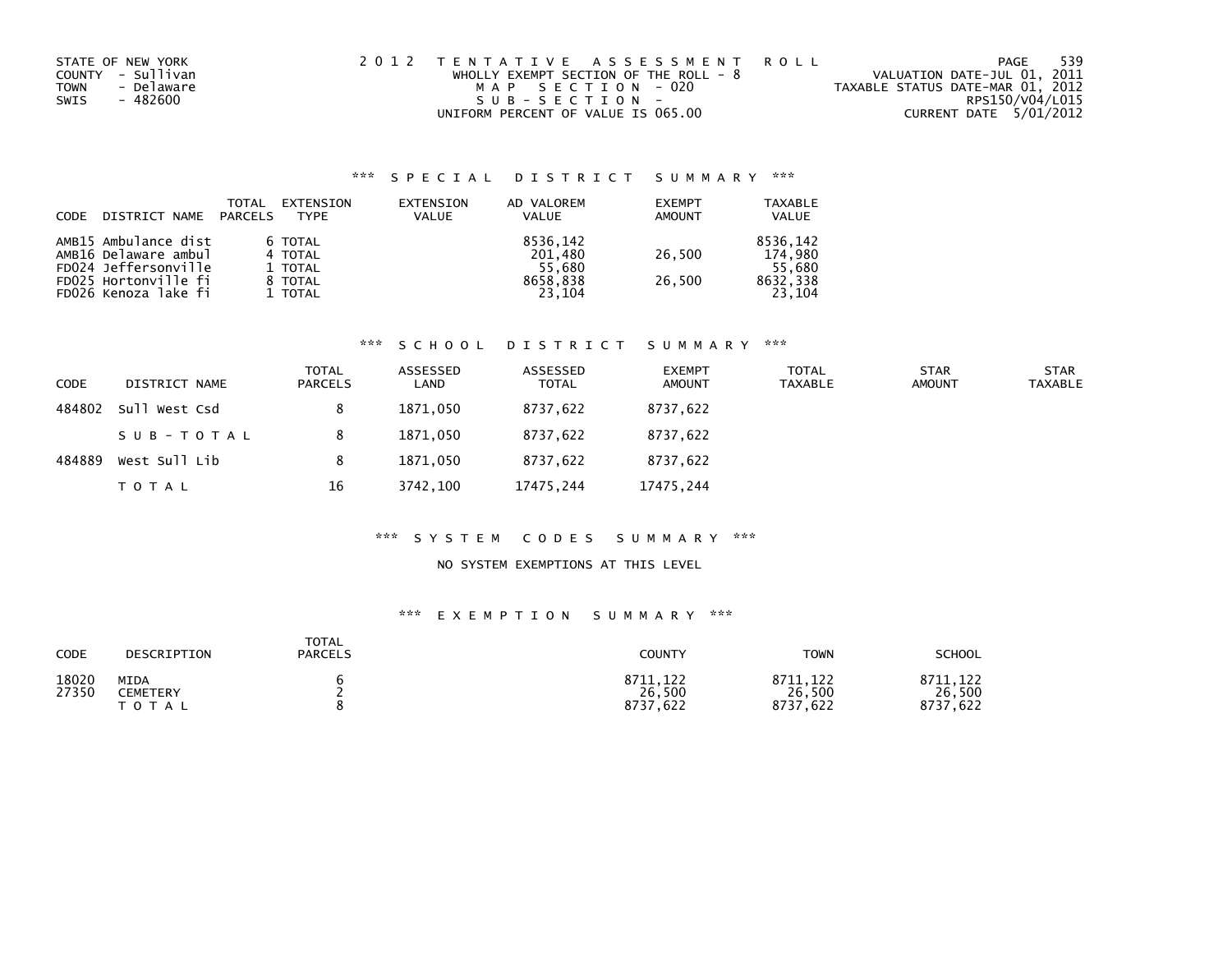|             | STATE OF NEW YORK | 2012 TENTATIVE ASSESSMENT ROLL          | 540<br>PAGE                      |
|-------------|-------------------|-----------------------------------------|----------------------------------|
|             | COUNTY - Sullivan | WHOLLY EXEMPT SECTION OF THE ROLL - $8$ | VALUATION DATE-JUL 01, 2011      |
| <b>TOWN</b> | - Delaware        | MAP SECTION - 020                       | TAXABLE STATUS DATE-MAR 01, 2012 |
| SWIS        | - 482600          | SUB-SECTION-                            | RPS150/V04/L015                  |
|             |                   | UNIFORM PERCENT OF VALUE IS 065.00      | CURRENT DATE 5/01/2012           |

| ROLL       | DESCRIPTION   | TOTAL          | ASSESSED | <b>ASSESSED</b> | <b>TAXABLE</b> | <b>TAXABLE</b> | <b>TAXABLE</b> | STAR           |
|------------|---------------|----------------|----------|-----------------|----------------|----------------|----------------|----------------|
| <b>SEC</b> |               | <b>PARCELS</b> | LAND     | <b>TOTAL</b>    | <b>COUNTY</b>  | <b>TOWN</b>    | <b>SCHOOL</b>  | <b>TAXABLE</b> |
|            | WHOLLY EXEMPT |                | 1871.050 | 8737.622        |                |                |                |                |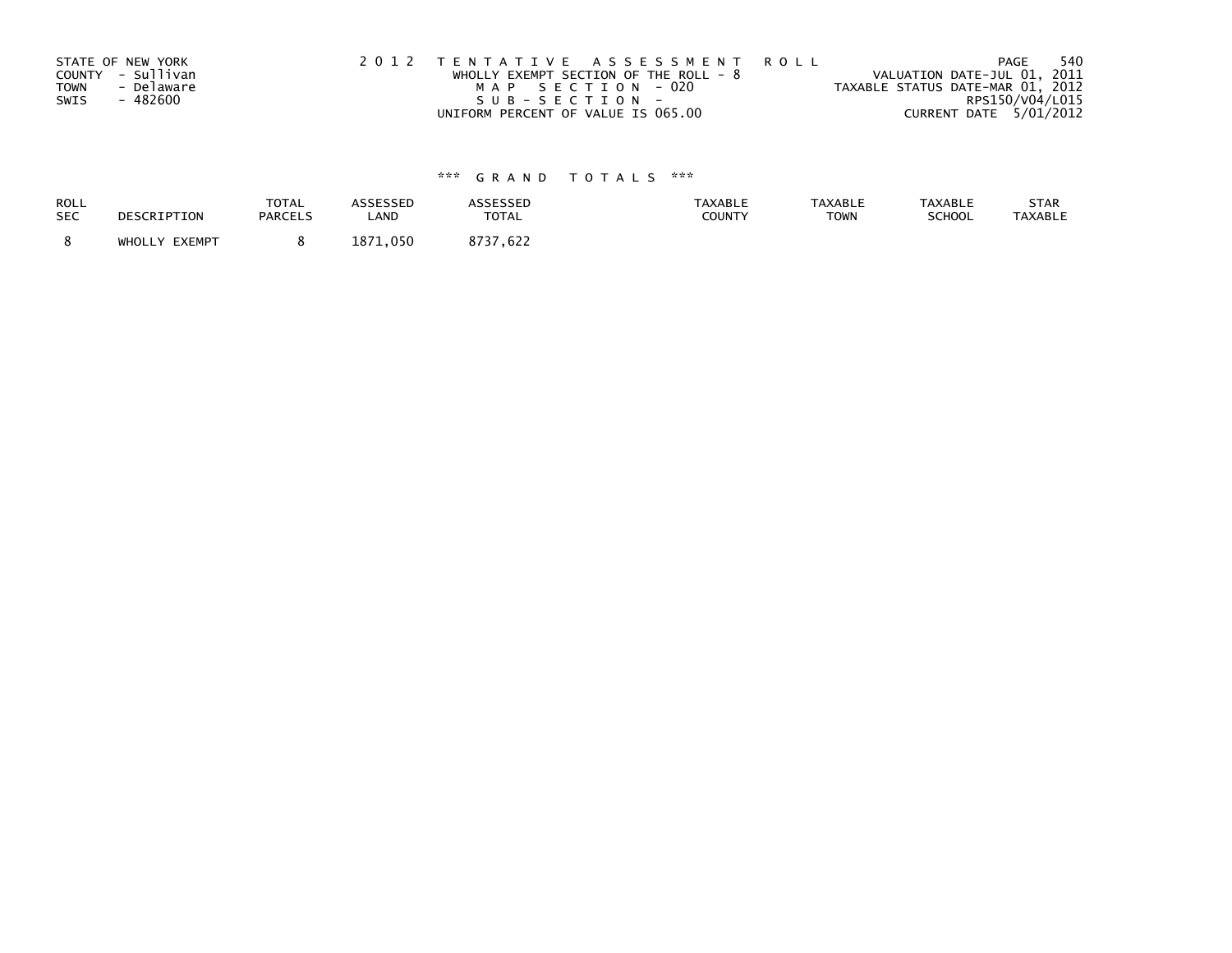| STATE OF NEW YORK<br>COUNTY - Sullivan<br>- Delaware<br><b>TOWN</b><br>- 482600<br>SWIS |                                                         | TAX MAP NUMBER SEQUENCE | 2012 TENTATIVE ASSESSMENT<br><b>ROLL</b><br>WHOLLY EXEMPT SECTION OF THE ROLL - 8<br>UNIFORM PERCENT OF VALUE IS 065.00 | VALUATION DATE-JUL 01, 2011<br>TAXABLE STATUS DATE-MAR 01, 2012 |                | 541<br>PAGE |
|-----------------------------------------------------------------------------------------|---------------------------------------------------------|-------------------------|-------------------------------------------------------------------------------------------------------------------------|-----------------------------------------------------------------|----------------|-------------|
| TAX MAP PARCEL NUMBER<br><b>CURRENT OWNERS NAME</b><br>CURRENT OWNERS ADDRESS           | PROPERTY LOCATION & CLASS ASSESSMENT<br>SCHOOL DISTRICT | LAND                    | EXEMPTION        CODE-----------------COUNTY--------TOWN------SCHOOL<br>TAX DESCRIPTION                                 | TAXABLE VALUE                                                   |                |             |
|                                                                                         | 25 Stone Arch Rd                                        |                         |                                                                                                                         |                                                                 |                | 600330      |
| $21. - 1 - 9.3$                                                                         | 682 Rec facility                                        |                         | CNTY OWNED 13100                                                                                                        | 23,400                                                          | 23,400         | 23,400      |
| County of Sullivan                                                                      | Sull West Csd 484802-89                                 |                         | 23,400 COUNTY TAXABLE VALUE                                                                                             |                                                                 |                |             |
| Attn: Dept of Public Works                                                              | ACRES 8.70                                              |                         | 23,400 TOWN<br>TAXABLE VALUE                                                                                            |                                                                 |                |             |
| PO Box 5012                                                                             | EAST-0330729 NRTH-0637064                               |                         | SCHOOL TAXABLE VALUE                                                                                                    |                                                                 |                |             |
| Monticello, NY 12701                                                                    | DEED BOOK 826<br>PG-77                                  |                         | AMB15 Ambulance dist #1                                                                                                 |                                                                 | 0 <sub>T</sub> |             |
|                                                                                         | FULL MARKET VALUE                                       | 36,000                  | 23,400 EX<br>FD026 Kenoza lake fire<br>23,400 EX                                                                        |                                                                 | 0 <sub>T</sub> |             |
|                                                                                         |                                                         |                         |                                                                                                                         |                                                                 |                |             |
|                                                                                         | State Route 52                                          |                         |                                                                                                                         |                                                                 |                |             |
| $21. - 1 - 9.4$                                                                         | 322 Rural vac>10                                        |                         | CNTY OWNED 13100                                                                                                        | 22,700                                                          | 22,700         | 22,700      |
| County of Sullivan                                                                      | Sull West Csd 484802-89                                 | 22,700                  | COUNTY TAXABLE VALUE                                                                                                    |                                                                 |                |             |
| Attn: Dept of Public Works<br>PO Box 5012                                               | ACRES 10.57<br>EAST-0331449 NRTH-0638186                | 22,700                  | <b>TOWN</b><br>TAXABLE VALUE<br>SCHOOL TAXABLE VALUE                                                                    |                                                                 |                |             |
| Monticello, NY 12701                                                                    | DEED BOOK 1364 PG-398                                   |                         | AMB15 Ambulance dist #1                                                                                                 |                                                                 | 0 <sub>T</sub> |             |
|                                                                                         | FULL MARKET VALUE                                       | 34,923                  | 22,700 EX                                                                                                               |                                                                 |                |             |
|                                                                                         |                                                         |                         | FD024 Jeffersonville fire                                                                                               |                                                                 | 0 <sub>T</sub> |             |
|                                                                                         |                                                         |                         | 22,700 EX                                                                                                               |                                                                 |                |             |
|                                                                                         |                                                         |                         |                                                                                                                         |                                                                 |                |             |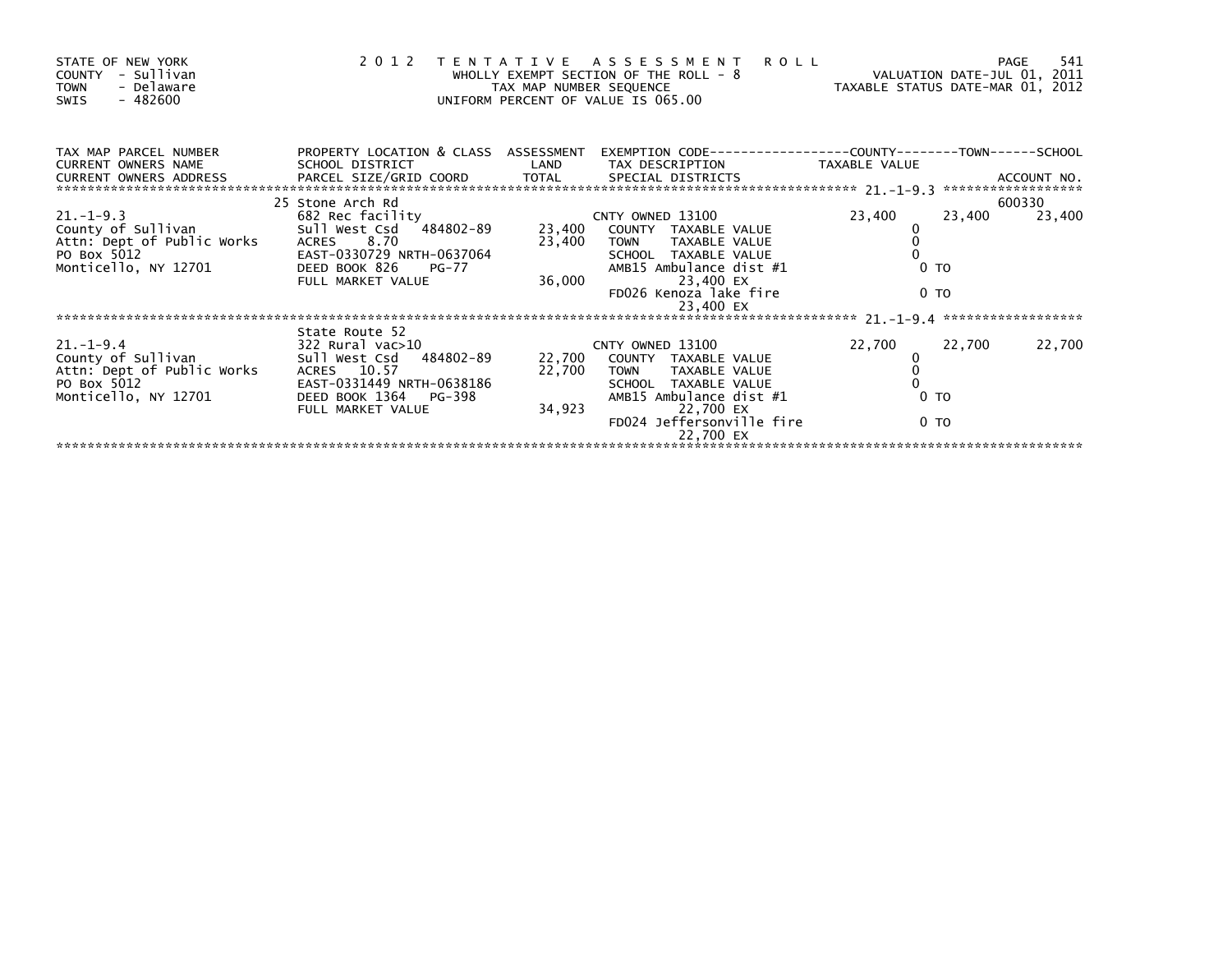| STATE OF NEW YORK  | 2012 TENTATIVE ASSESSMENT ROLL          | PAGE                             | -542 |
|--------------------|-----------------------------------------|----------------------------------|------|
| COUNTY - Sullivan  | WHOLLY EXEMPT SECTION OF THE ROLL - $8$ | VALUATION DATE-JUL 01, 2011      |      |
| - Delaware<br>TOWN | MAP SECTION - 021                       | TAXABLE STATUS DATE-MAR 01, 2012 |      |
| SWIS<br>- 482600   | $SUB - SECTION -$                       | RPS150/V04/L015                  |      |
|                    | UNIFORM PERCENT OF VALUE IS 065.00      | CURRENT DATE 5/01/2012           |      |

| CODE<br>DISTRICT NAME | TOTAL<br>PARCELS | EXTENSION<br><b>FXTENSTON</b><br>VALUE<br><b>TYPF</b> | AD VALOREM<br>VALUE | <b>FXFMPT</b><br>AMOUNT | <b>TAXABLE</b><br>VALUE |
|-----------------------|------------------|-------------------------------------------------------|---------------------|-------------------------|-------------------------|
| AMB15 Ambulance dist  | 2 TOTAL          |                                                       | 46.100              | 46.100                  |                         |
| FD024 Jeffersonville  | 1 TOTAL          |                                                       | 22,700              | 22,700                  |                         |
| FD026 Kenoza lake fi  | 1 TOTAL          |                                                       | 23,400              | 23,400                  |                         |

## \*\*\* S C H O O L D I S T R I C T S U M M A R Y \*\*\*

| CODE   | DISTRICT NAME | <b>TOTAL</b><br><b>PARCELS</b> | ASSESSED<br>LAND | ASSESSED<br><b>TOTAL</b> | <b>EXEMPT</b><br><b>AMOUNT</b> | <b>TOTAL</b><br><b>TAXABLE</b> | <b>STAR</b><br><b>AMOUNT</b> | <b>STAR</b><br><b>TAXABLE</b> |
|--------|---------------|--------------------------------|------------------|--------------------------|--------------------------------|--------------------------------|------------------------------|-------------------------------|
| 484802 | Sull West Csd |                                | 46,100           | 46,100                   | 46,100                         |                                |                              |                               |
|        | SUB-TOTAL     |                                | 46.100           | 46,100                   | 46,100                         |                                |                              |                               |
| 484889 | West Sull Lib |                                | 46.100           | 46.100                   | 46,100                         |                                |                              |                               |
|        | T O T A L     | 4                              | 92,200           | 92,200                   | 92,200                         |                                |                              |                               |

### \*\*\* S Y S T E M C O D E S S U M M A R Y \*\*\*

### NO SYSTEM EXEMPTIONS AT THIS LEVEL

| CODE  | DESCRIPTION                                    | TOTAL<br><b>PARCELS</b> | COUNTY           | <b>TOWN</b>      | SCHOOL           |
|-------|------------------------------------------------|-------------------------|------------------|------------------|------------------|
| 13100 | <b>CNTY</b><br>OWNED<br>$T$ 0 $+$<br>$T$ A $L$ |                         | 46,100<br>46,100 | 46,100<br>46,100 | 46,100<br>46,100 |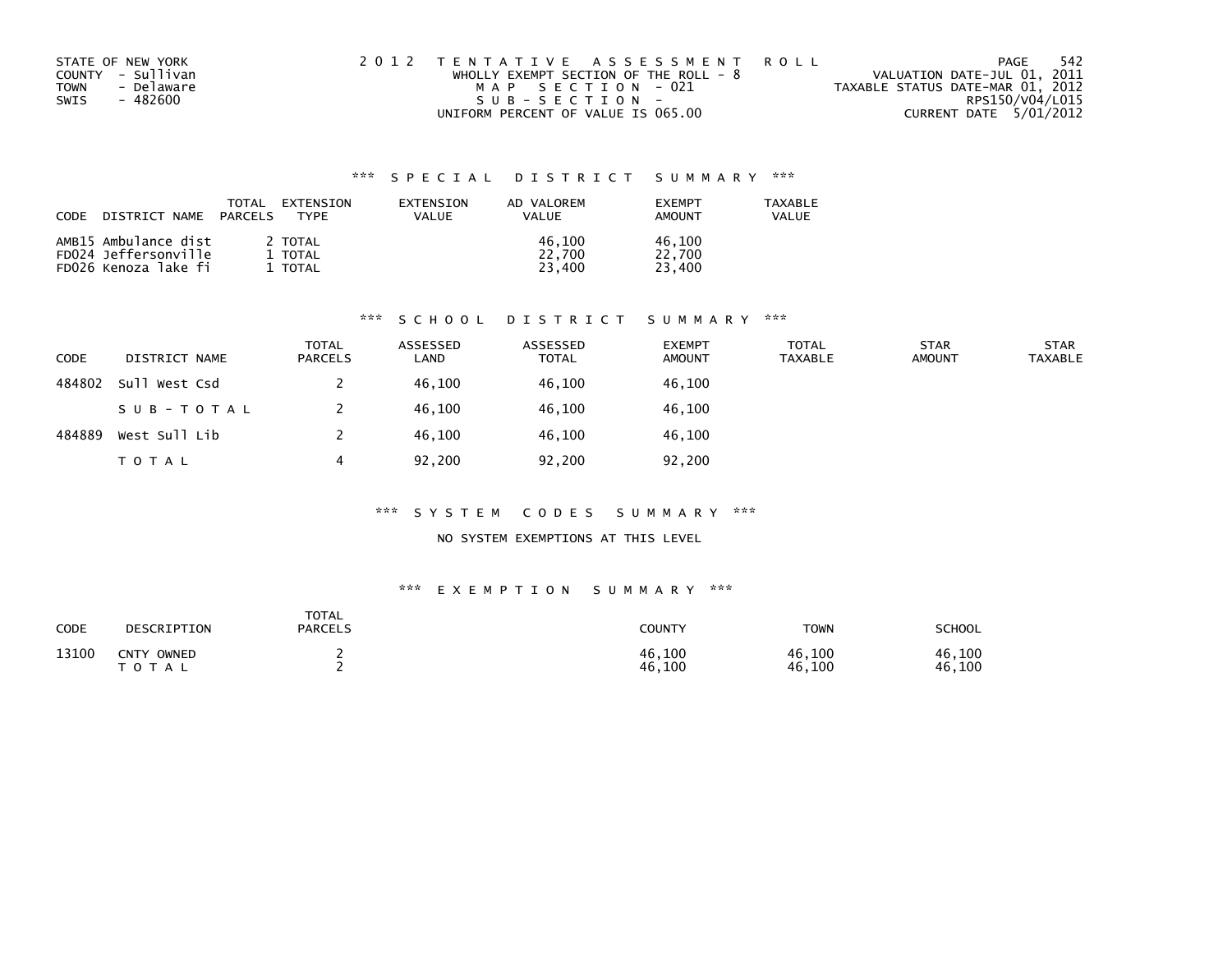|             | STATE OF NEW YORK | 2012 TENTATIVE ASSESSMENT ROLL          | -543<br>PAGE                     |
|-------------|-------------------|-----------------------------------------|----------------------------------|
|             | COUNTY - Sullivan | WHOLLY EXEMPT SECTION OF THE ROLL - $8$ | VALUATION DATE-JUL 01, 2011      |
| <b>TOWN</b> | - Delaware        | MAP SECTION - 021                       | TAXABLE STATUS DATE-MAR 01, 2012 |
| SWIS        | - 482600          | S U B - S E C T I O N -                 | RPS150/V04/L015                  |
|             |                   | UNIFORM PERCENT OF VALUE IS 065.00      | CURRENT DATE 5/01/2012           |

| <b>ROLL</b> | DESCRIPTION   | <b>TOTAL</b>   | <b>ASSESSED</b> | <b>ASSESSED</b> | <b>TAXABLE</b> | <b>TAXABLE</b> | <b>TAXABLE</b> | STAR           |
|-------------|---------------|----------------|-----------------|-----------------|----------------|----------------|----------------|----------------|
| <b>SEC</b>  |               | <b>PARCELS</b> | LAND            | <b>TOTAL</b>    | <b>COUNTY</b>  | <b>TOWN</b>    | SCHOOL         | <b>TAXABLE</b> |
|             | WHOLLY EXEMPT |                | 46,100          | 46,100          |                |                |                |                |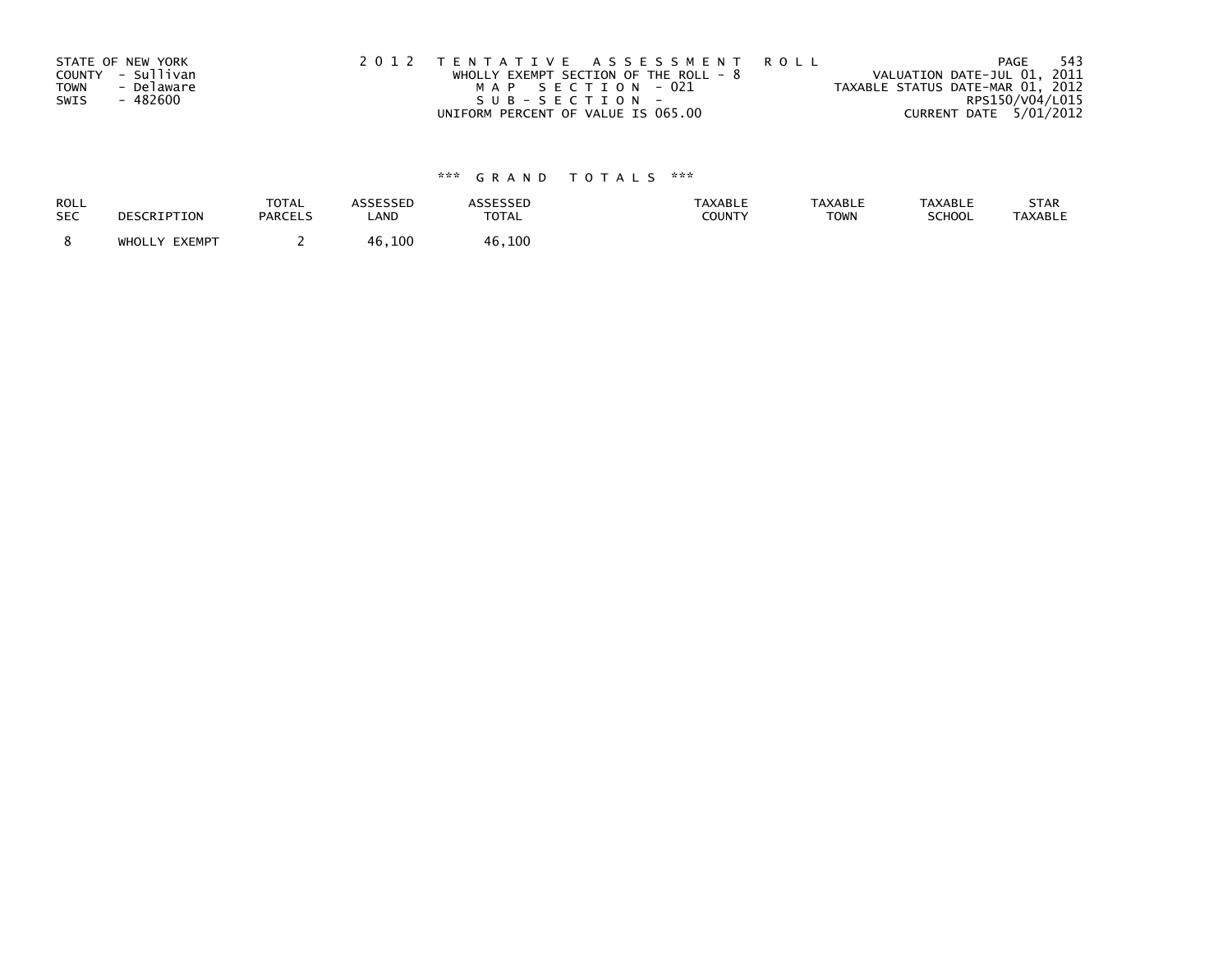| STATE OF NEW YORK<br>- Sullivan<br>COUNTY<br>- Delaware<br><b>TOWN</b><br>$-482600$<br>SWIS | 2 0 1 2                                                                                                                                                | TAX MAP NUMBER SEQUENCE | TENTATIVE ASSESSMENT ROLL<br>WHOLLY EXEMPT SECTION OF THE ROLL - 8<br>UNIFORM PERCENT OF VALUE IS 065.00                                                           | VALUATION DATE-JUL 01, 2011<br>TAXABLE STATUS DATE-MAR 01, 2012 | <b>PAGE</b> | 544 |
|---------------------------------------------------------------------------------------------|--------------------------------------------------------------------------------------------------------------------------------------------------------|-------------------------|--------------------------------------------------------------------------------------------------------------------------------------------------------------------|-----------------------------------------------------------------|-------------|-----|
| TAX MAP PARCEL NUMBER<br><b>CURRENT OWNERS NAME</b><br><b>CURRENT OWNERS ADDRESS</b>        | PROPERTY LOCATION & CLASS ASSESSMENT<br>PARCEL SIZE/GRID COORD TOTAL                                                                                   |                         | EXEMPTION        CODE-----------------COUNTY-------TOWN------SCHOOL<br>SPECIAL DISTRICTS                                                                           | TAXABLE VALUE                                                   | ACCOUNT NO. |     |
| $23 - 1 - 14.2$<br>Town of Delaware<br>PO Box 129<br>Hortonville, NY 12745                  | Winkelstern Ln<br>311 Res vac land<br>Sull West Csd 484802-89<br>ACRES 0.28<br>EAST-0327116 NRTH-0637180<br>DEED BOOK 2142 PG-396<br>FULL MARKET VALUE | 500<br>500<br>769       | TWN W/CORP 13500<br>COUNTY TAXABLE VALUE<br>TAXABLE VALUE<br>TOWN<br>SCHOOL TAXABLE VALUE<br>AMB15 Ambulance dist #1<br>500 EX<br>FD026 Kenoza lake fire<br>500 EX | 500<br>0 TO<br>0 <sub>T</sub>                                   | 500         | 500 |
|                                                                                             |                                                                                                                                                        |                         |                                                                                                                                                                    |                                                                 |             |     |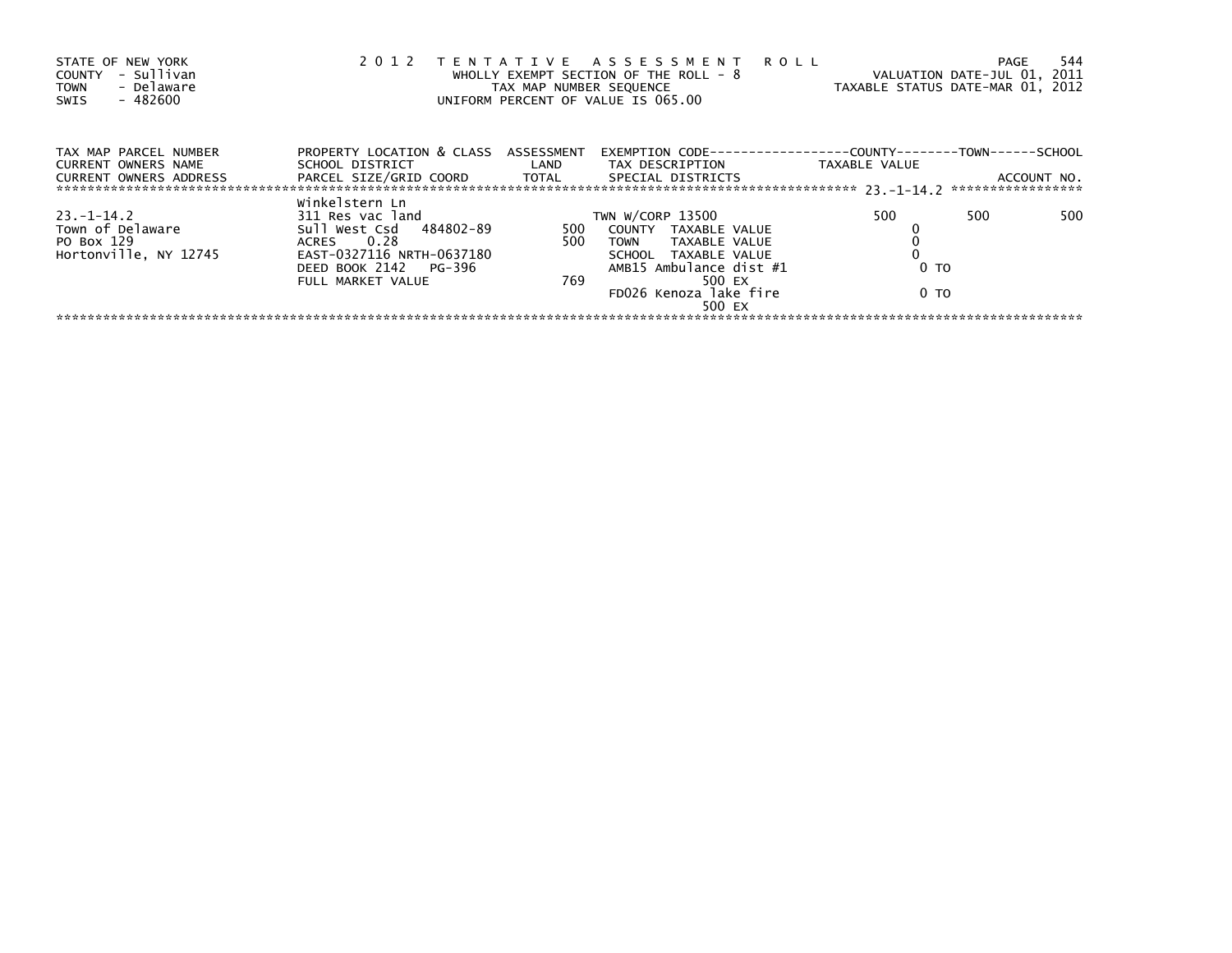| STATE OF NEW YORK         | 2012 TENTATIVE ASSESSMENT ROLL          | PAGE                             | - 545 |
|---------------------------|-----------------------------------------|----------------------------------|-------|
| COUNTY - Sullivan         | WHOLLY EXEMPT SECTION OF THE ROLL - $8$ | VALUATION DATE-JUL 01, 2011      |       |
| - Delaware<br><b>TOWN</b> | MAP SECTION - 023                       | TAXABLE STATUS DATE-MAR 01, 2012 |       |
| - 482600<br>SWIS          | SUB-SECTION-                            | RPS150/V04/L015                  |       |
|                           | UNIFORM PERCENT OF VALUE IS 065.00      | CURRENT DATE 5/01/2012           |       |

| CODE | DISTRICT NAME                                | TOTAL<br>PARCELS | EXTENSION<br><b>TYPF</b> | EXTENSION<br>VALUE | AD VALOREM<br>VALUE | <b>EXEMPT</b><br>AMOUNT | <b>TAXABLE</b><br><b>VALUE</b> |
|------|----------------------------------------------|------------------|--------------------------|--------------------|---------------------|-------------------------|--------------------------------|
|      | AMB15 Ambulance dist<br>FD026 Kenoza lake fi |                  | 1 TOTAL<br>TOTAL         |                    | 500<br>500          | 500<br>500              |                                |

### \*\*\* S C H O O L D I S T R I C T S U M M A R Y \*\*\*

| CODE   | DISTRICT NAME | <b>TOTAL</b><br><b>PARCELS</b> | ASSESSED<br>LAND | ASSESSED<br><b>TOTAL</b> | <b>EXEMPT</b><br><b>AMOUNT</b> | <b>TOTAL</b><br><b>TAXABLE</b> | <b>STAR</b><br><b>AMOUNT</b> | <b>STAR</b><br><b>TAXABLE</b> |
|--------|---------------|--------------------------------|------------------|--------------------------|--------------------------------|--------------------------------|------------------------------|-------------------------------|
| 484802 | Sull West Csd |                                | 500              | 500                      | 500                            |                                |                              |                               |
|        | SUB-TOTAL     |                                | 500              | 500                      | 500                            |                                |                              |                               |
| 484889 | West Sull Lib |                                | 500              | 500                      | 500                            |                                |                              |                               |
|        | T O T A L     |                                | 1,000            | 1,000                    | 1,000                          |                                |                              |                               |

### \*\*\* S Y S T E M C O D E S S U M M A R Y \*\*\*

NO SYSTEM EXEMPTIONS AT THIS LEVEL

| <b>CODE</b> | DESCRIPTION                | <b>TOTAL</b><br>PARCELS | <b>COUNTY</b> | <b>TOWN</b> | SCHOOL     |
|-------------|----------------------------|-------------------------|---------------|-------------|------------|
| 13500       | TWN W/CORP<br><b>TOTAL</b> |                         | 500<br>500    | 500<br>500  | 500<br>500 |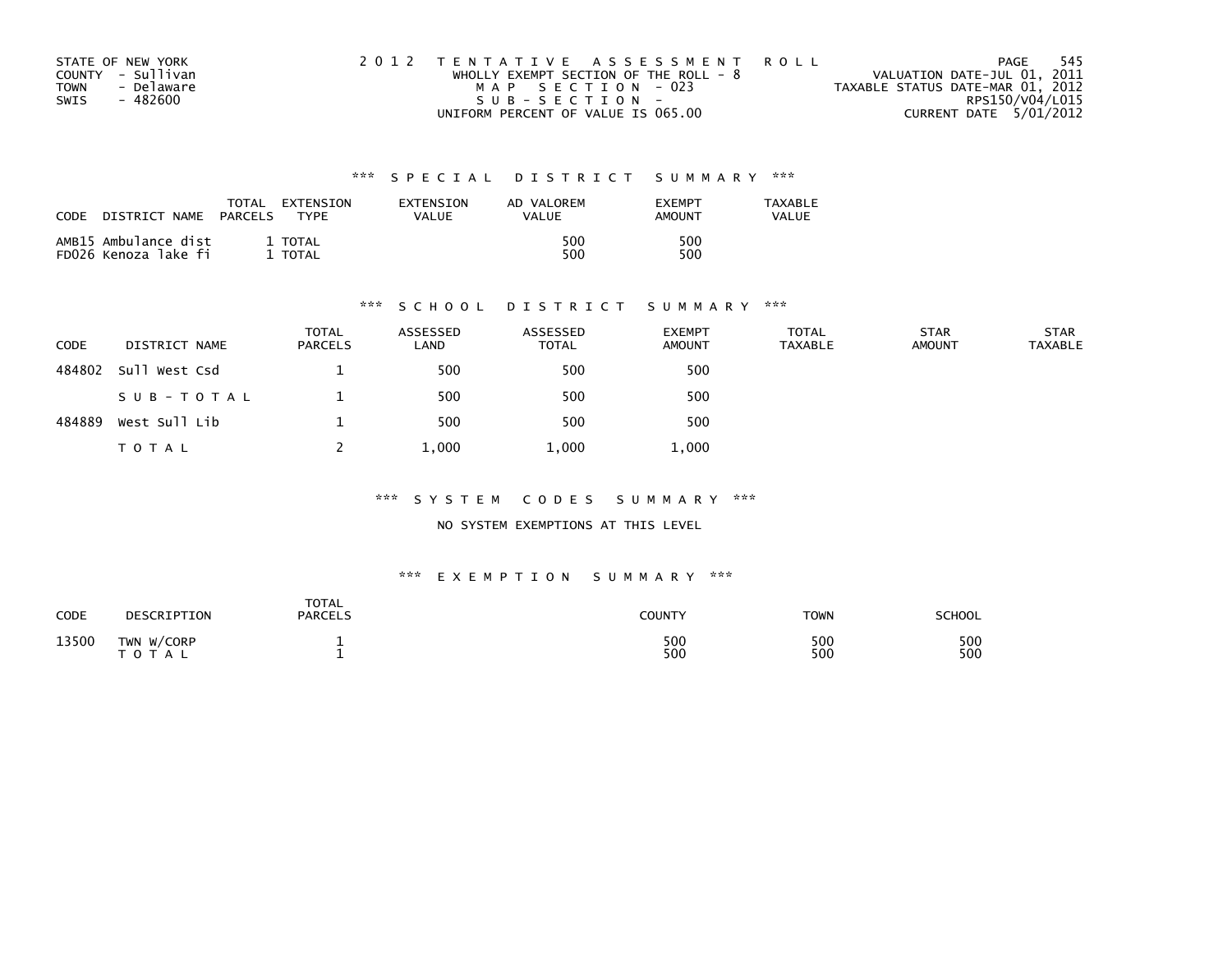|             | STATE OF NEW YORK | 2012 TENTATIVE ASSESSMENT ROLL          | 546<br>PAGE                      |
|-------------|-------------------|-----------------------------------------|----------------------------------|
|             | COUNTY - Sullivan | WHOLLY EXEMPT SECTION OF THE ROLL - $8$ | VALUATION DATE-JUL 01, 2011      |
| <b>TOWN</b> | - Delaware        | MAP SECTION - 023                       | TAXABLE STATUS DATE-MAR 01, 2012 |
| SWIS        | - 482600          | $SUB - SECTION -$                       | RPS150/V04/L015                  |
|             |                   | UNIFORM PERCENT OF VALUE IS 065.00      | CURRENT DATE 5/01/2012           |

| ROLL<br><b>SEC</b> | DESCRIPTION      | <b>TOTAL</b><br><b>PARCELS</b> | LAND | <b>TOTAL</b> | TAXABLI<br><b>COUNTY</b> | <b>TAXABLE</b><br><b>TOWN</b> | <b>TAXABLL</b><br><b>SCHOOL</b> | <b>STAR</b><br><b>TAXABLE</b> |
|--------------------|------------------|--------------------------------|------|--------------|--------------------------|-------------------------------|---------------------------------|-------------------------------|
|                    | EXEMPT<br>WHOLLY |                                | 500  | 500          |                          |                               |                                 |                               |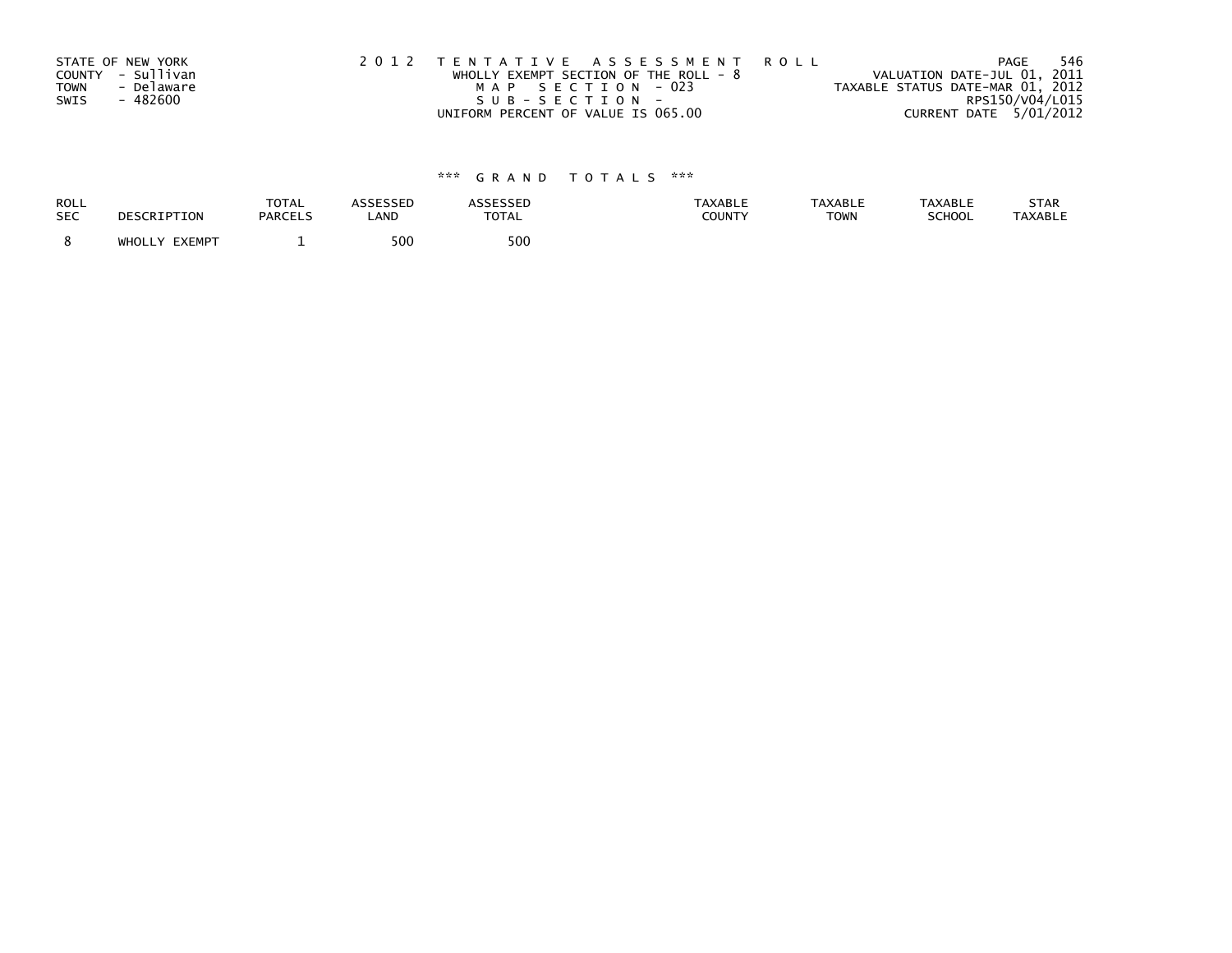| STATE OF NEW YORK<br>COUNTY - Sullivan<br>- Delaware<br><b>TOWN</b><br>- 482600<br>SWIS                                       |                                                                                                                                                            | TAX MAP NUMBER SEQUENCE | 2012 TENTATIVE ASSESSMENT<br>WHOLLY EXEMPT SECTION OF THE ROLL - 8<br>UNIFORM PERCENT OF VALUE IS 065.00                                                                        | <b>ROLL</b><br>VALUATION DATE-JUL 01, 2011<br>TAXABLE STATUS DATE-MAR 01, 2012 |                                  | 547<br>PAGE                |
|-------------------------------------------------------------------------------------------------------------------------------|------------------------------------------------------------------------------------------------------------------------------------------------------------|-------------------------|---------------------------------------------------------------------------------------------------------------------------------------------------------------------------------|--------------------------------------------------------------------------------|----------------------------------|----------------------------|
| TAX MAP PARCEL NUMBER<br><b>CURRENT OWNERS NAME</b><br><b>CURRENT OWNERS ADDRESS</b>                                          | PROPERTY LOCATION & CLASS ASSESSMENT<br>SCHOOL DISTRICT LAND                                                                                               |                         | EXEMPTION CODE-----------------COUNTY-------TOWN------SCHOOL<br>TAX DESCRIPTION TAXABLE VALUE                                                                                   |                                                                                |                                  |                            |
| $24. - 1 - 2.2$<br>People of The State of NY Dec Sull West Csd 484802-89<br>50 Wolf Rd<br>bU Wolf Rd<br>Albany, NY 12233-0001 | State Route 52A<br>961 State park<br>FRNT 60.00 DPTH 113.08<br>EAST-0329432 NRTH-0636612<br>DEED BOOK 1384 PG-71<br>FULL MARKET VALUE                      | 2,100<br>3,231          | 12100<br>N.Y.S.<br>COUNTY TAXABLE VALUE<br>2,100 TOWN<br>TAXABLE VALUE<br>SCHOOL TAXABLE VALUE<br>AMB15 Ambulance dist #1<br>2,100 EX<br>FD026 Kenoza lake fire<br>2,100 EX     | 2,100                                                                          | 2,100<br>0 <sub>T</sub><br>0 TO  | 2,100                      |
|                                                                                                                               |                                                                                                                                                            |                         |                                                                                                                                                                                 |                                                                                |                                  |                            |
| $24. - 1 - 33$<br>rechodist Church<br>BONNIE BOYD<br>87 County Rte 95<br>Fremont Center, NY 12736                             | 484 old Taylor Rd<br>620 Religious<br>Sull West Csd 484802-89<br>ACRES 1.60<br>EAST-0332980 NRTH-0632190<br>DEED BOOK 762<br>PG-00831<br>FULL MARKET VALUE | 157,300<br>242,000      | $N/P$ RELIG 25110<br>33,500 COUNTY TAXABLE VALUE<br>TOWN TAXABLE VALUE<br>SCHOOL TAXABLE VALUE<br>AMB15 Ambulance dist #1<br>157,300 EX<br>FD026 Kenoza lake fire<br>157,300 EX | 157,300                                                                        | 0 <sub>T</sub><br>0 <sub>T</sub> | 05/2010<br>157,300 157,300 |
|                                                                                                                               |                                                                                                                                                            |                         |                                                                                                                                                                                 |                                                                                |                                  |                            |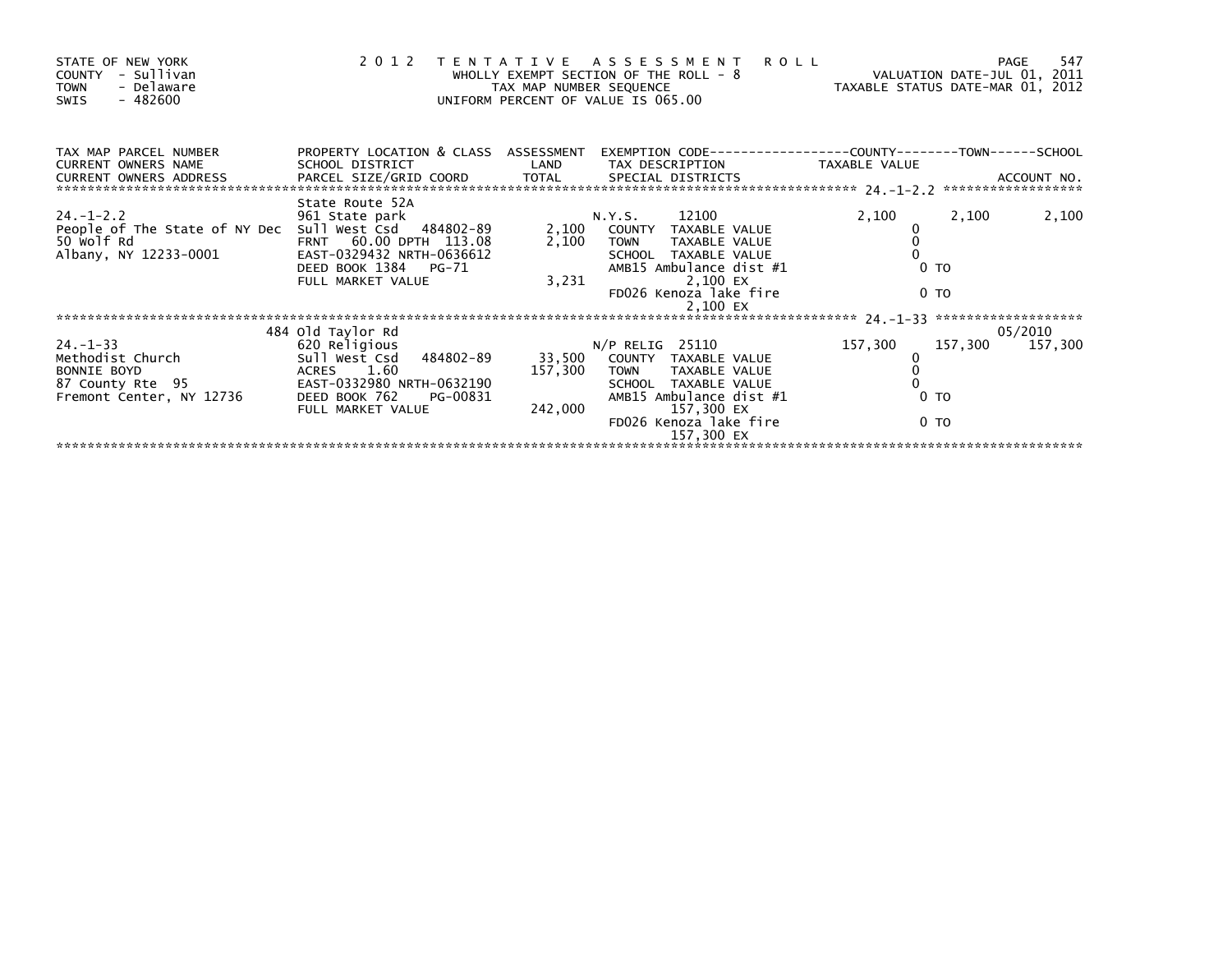| STATE OF NEW YORK  | 2012 TENTATIVE ASSESSMENT ROLL          | PAGE                             | 548 |
|--------------------|-----------------------------------------|----------------------------------|-----|
| COUNTY - Sullivan  | WHOLLY EXEMPT SECTION OF THE ROLL - $8$ | VALUATION DATE-JUL 01, 2011      |     |
| - Delaware<br>TOWN | MAP SECTION - 024                       | TAXABLE STATUS DATE-MAR 01, 2012 |     |
| - 482600<br>SWIS   | SUB-SECTION-                            | RPS150/V04/L015                  |     |
|                    | UNIFORM PERCENT OF VALUE IS 065.00      | CURRENT DATE 5/01/2012           |     |

| CODE | DISTRICT NAME                                | TOTAL<br><b>PARCELS</b> | EXTENSION<br><b>TYPF</b> | <b>FXTENSTON</b><br>VALUE | AD VALOREM<br><b>VALUE</b> | <b>FXFMPT</b><br>AMOUNT | <b>TAXABLE</b><br>VALUE |
|------|----------------------------------------------|-------------------------|--------------------------|---------------------------|----------------------------|-------------------------|-------------------------|
|      | AMB15 Ambulance dist<br>FD026 Kenoza lake fi |                         | 2 TOTAL<br>TOTAL         |                           | 159,400<br>159.400         | 159,400<br>159.400      |                         |

### \*\*\* S C H O O L D I S T R I C T S U M M A R Y \*\*\*

| <b>CODE</b> | DISTRICT NAME | <b>TOTAL</b><br><b>PARCELS</b> | ASSESSED<br>LAND | ASSESSED<br><b>TOTAL</b> | <b>EXEMPT</b><br><b>AMOUNT</b> | <b>TOTAL</b><br><b>TAXABLE</b> | <b>STAR</b><br><b>AMOUNT</b> | <b>STAR</b><br><b>TAXABLE</b> |
|-------------|---------------|--------------------------------|------------------|--------------------------|--------------------------------|--------------------------------|------------------------------|-------------------------------|
| 484802      | Sull West Csd |                                | 35,600           | 159,400                  | 159,400                        |                                |                              |                               |
|             | SUB-TOTAL     |                                | 35,600           | 159,400                  | 159,400                        |                                |                              |                               |
| 484889      | West Sull Lib |                                | 35,600           | 159.400                  | 159,400                        |                                |                              |                               |
|             | <b>TOTAL</b>  | 4                              | 71,200           | 318,800                  | 318,800                        |                                |                              |                               |

### \*\*\* S Y S T E M C O D E S S U M M A R Y \*\*\*

NO SYSTEM EXEMPTIONS AT THIS LEVEL

| CODE           | DESCRIPTION                         | <b>TOTAL</b><br><b>PARCELS</b> | <b>COUNTY</b>                   | <b>TOWN</b>                     | <b>SCHOOL</b>                   |
|----------------|-------------------------------------|--------------------------------|---------------------------------|---------------------------------|---------------------------------|
| 12100<br>25110 | N.Y.S.<br>N/P<br>RELIG<br>T O T A L |                                | 2,100<br>,300<br>157<br>159,400 | 2,100<br>,300<br>157<br>159,400 | 2,100<br>,300<br>157<br>159,400 |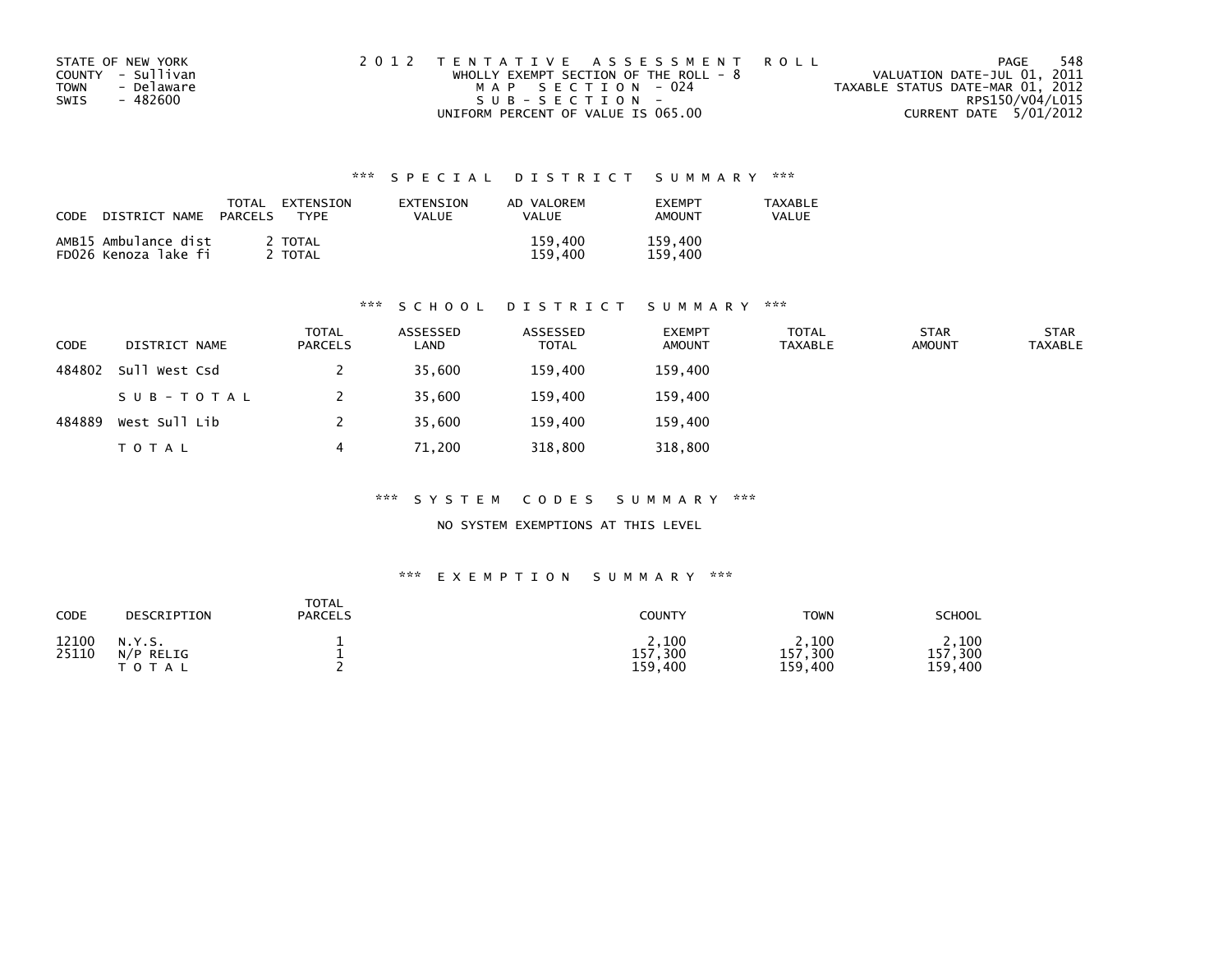| STATE OF NEW YORK |            | 2012 TENTATIVE ASSESSMENT ROLL          |  |                                  | PAGE                   | 549 |
|-------------------|------------|-----------------------------------------|--|----------------------------------|------------------------|-----|
| COUNTY - Sullivan |            | WHOLLY EXEMPT SECTION OF THE ROLL - $8$ |  | VALUATION DATE-JUL 01, 2011      |                        |     |
| <b>TOWN</b>       | - Delaware | MAP SECTION - 024                       |  | TAXABLE STATUS DATE-MAR 01, 2012 |                        |     |
| SWIS              | - 482600   | SUB-SECTION-                            |  |                                  | RPS150/V04/L015        |     |
|                   |            | UNIFORM PERCENT OF VALUE IS 065.00      |  |                                  | CURRENT DATE 5/01/2012 |     |

| ROLL       | DESCRIPTION   | <b>TOTAL</b>   | <b>ASSESSED</b> | <b>ASSESSED</b> | <b>TAXABLE</b> | <b>TAXABLE</b> | <b>TAXABLE</b> | STAR           |
|------------|---------------|----------------|-----------------|-----------------|----------------|----------------|----------------|----------------|
| <b>SEC</b> |               | <b>PARCELS</b> | LAND            | <b>TOTAL</b>    | COUNTY         | <b>TOWN</b>    | SCHOOL         | <b>TAXABLE</b> |
|            | WHOLLY EXEMPT |                | 35,600          | 159,400         |                |                |                |                |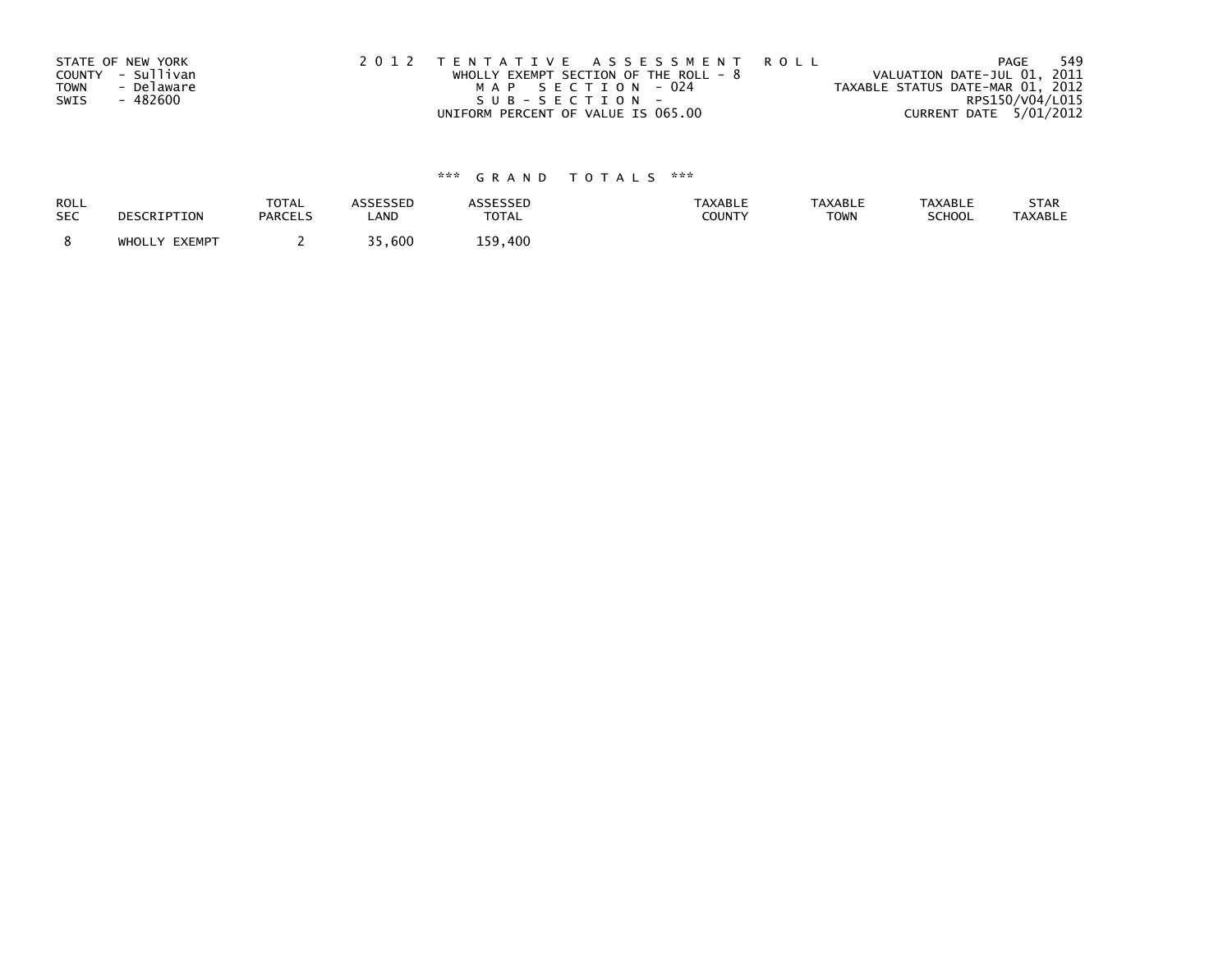| STATE OF NEW YORK<br>COUNTY - Sullivan<br><b>TOWN</b><br>- Delaware<br>$-482600$<br>SWIS                                                                                                                                                                                          |                                                                                                                                                                                    |                         | PAGE 55<br>WHOLLY EXEMPT SECTION OF THE ROLL - 8<br>TAX MAP NUMBER SEQUENCE TAX MAP NUMBER SEQUENCE TAXABLE STATUS DATE-MAR 01, 2012<br>UNIFORM PERCENT OF VALUE IS 065.00<br>2012 TENTATIVE ASSESSMENT |                                                                                     |                    |
|-----------------------------------------------------------------------------------------------------------------------------------------------------------------------------------------------------------------------------------------------------------------------------------|------------------------------------------------------------------------------------------------------------------------------------------------------------------------------------|-------------------------|---------------------------------------------------------------------------------------------------------------------------------------------------------------------------------------------------------|-------------------------------------------------------------------------------------|--------------------|
| TAX MAP PARCEL NUMBER<br>CURRENT OWNERS NAME<br>CURRENT UNILLY INTEREST DESCRIPTION OF THE CORPORATION OF THE CONFERENT OWNERS ADDRESS FORCEL SIZE/GRID COORD<br>CURRENT OWNERS ADDRESS FARCEL SIZE/GRID COORD TOTAL SPECIAL DISTRICTS (25.1-4.3 ******************************** |                                                                                                                                                                                    |                         |                                                                                                                                                                                                         |                                                                                     |                    |
| 8881 State Route 97<br>Callicoon, NY 12723                                                                                                                                                                                                                                        | 8881 State Route 97<br>ACRES 50.22<br>EAST-0304806 NRTH-0634745<br>DEED BOOK 776<br>FULL MARKET VALUE                                                                              |                         | N/P HOSPTL 25210<br>4141,400 TOWN TAXABLE VALUE<br>SCHOOL TAXABLE VALUE<br>AMB16 Delaware ambulance<br>PG-1139 MMB16 Delaware ambu<br>E 6371,385 1141,400 EX<br>FD023 Callicoon fire<br>4141,400 EX     | 4141,400<br>4141,400<br>$\Omega$<br>$0$ TO<br>0 <sub>TO</sub>                       | 600320<br>4141,400 |
|                                                                                                                                                                                                                                                                                   |                                                                                                                                                                                    |                         |                                                                                                                                                                                                         |                                                                                     |                    |
| $25.-1-6.2$<br>County of Sullivan<br>Attn: Dept of Public Works<br>PO Box 5012 EAST-0<br>Monticello, NY 12701 DEED B                                                                                                                                                              | 8764 State Route 97<br>651 Highway gar<br>Sull West Csd 484802-89 77,400 COUNTY TAXABLE VALUE<br>6.47<br>EAST-0306660 NRTH-0632080<br>DEED BOOK 809<br>PG-911<br>FULL MARKET VALUE | 167,500 TOWN<br>257,692 | CNTY OWNED 13100<br>TAXABLE VALUE<br>SCHOOL TAXABLE VALUE<br>SCHOOL TAXABLE VALUE<br>AMR16 Delawara al<br>AMB16 Delaware ambulance<br>167,500 EX<br>FD023 Callicoon fire                                | 167,500<br>167,500<br>$\mathbf{0}$<br>$\Omega$<br>0 <sub>T</sub><br>0 <sub>TO</sub> | 600340<br>167,500  |
|                                                                                                                                                                                                                                                                                   | Delaware Ridge Phase 2 Ro                                                                                                                                                          |                         |                                                                                                                                                                                                         |                                                                                     |                    |
| 25.-1-7.2<br>Town of Delaware<br>104 Main St<br>PO Box 129<br>Hortonville, NY 12745<br>Hortonville, NY 12745                                                                                                                                                                      | 692 Road/str/hwy<br>sull West Csd 484802-89<br>Phase 2 Roads                                                                                                                       |                         | TWN W/CORP 13500<br>41,580 COUNTY TAXABLE VALUE<br>41,580 TOWN TAXABLE VALUE<br>AMB16 Delaware ambulance                                                                                                | 41,580<br>41,580<br>0<br>$\mathbf{0}$<br>0 <sub>T</sub><br>0 <sub>T</sub>           | 41,580             |
|                                                                                                                                                                                                                                                                                   |                                                                                                                                                                                    |                         | 41,580 EX                                                                                                                                                                                               |                                                                                     |                    |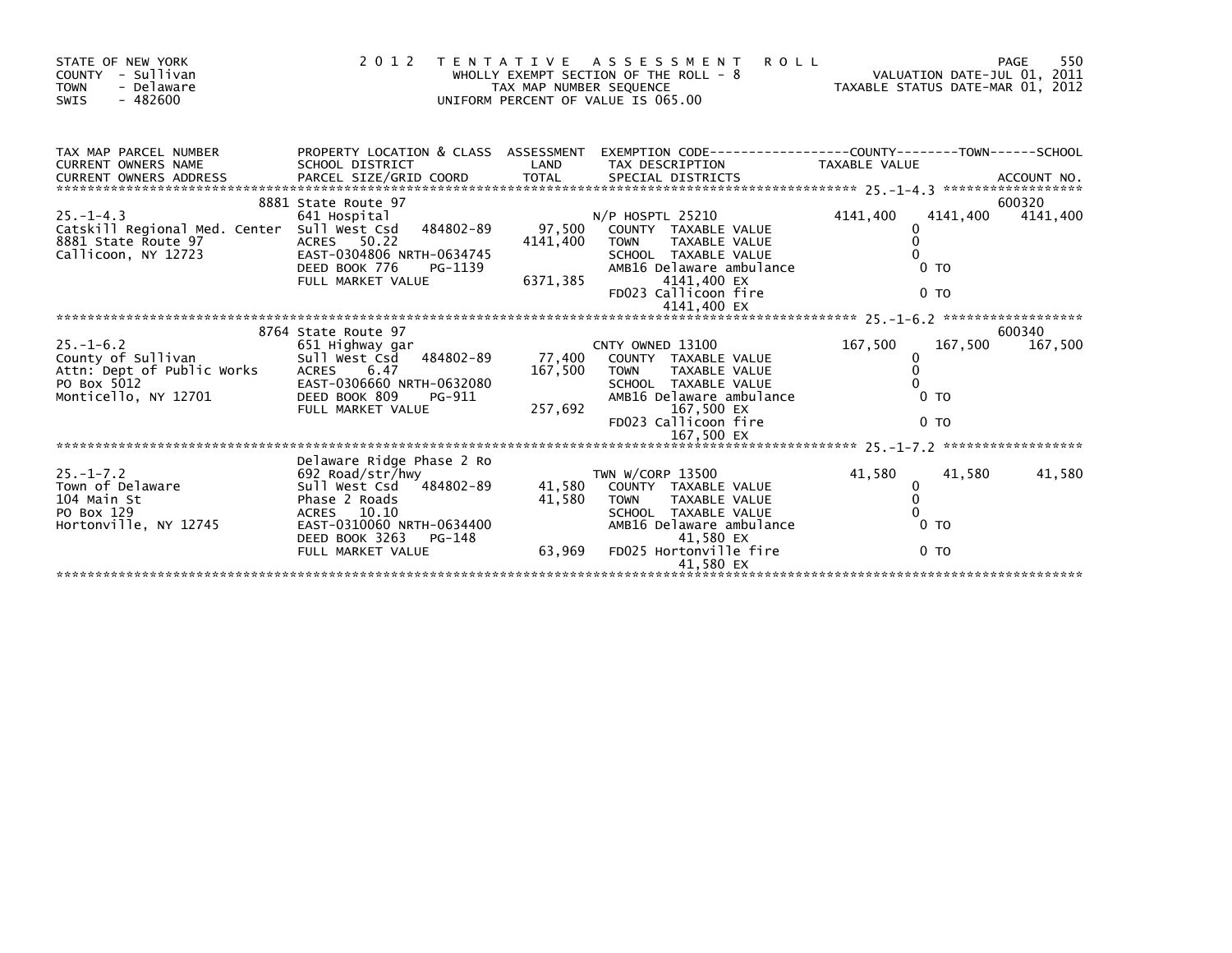| STATE OF NEW YORK<br>COUNTY - Sullivan<br>- Delaware<br>TOWN<br>- 482600<br>SWIS | 2012 TENTATIVE ASSESSMENT ROLL<br>WHOLLY EXEMPT SECTION OF THE ROLL - 8<br>MAP SECTION - 025<br>$SUB - SECTION -$ | 551<br>PAGE<br>VALUATION DATE-JUL 01, 2011<br>TAXABLE STATUS DATE-MAR 01, 2012<br>RPS150/V04/L015 |
|----------------------------------------------------------------------------------|-------------------------------------------------------------------------------------------------------------------|---------------------------------------------------------------------------------------------------|
|                                                                                  | UNIFORM PERCENT OF VALUE IS 065.00                                                                                | CURRENT DATE 5/01/2012                                                                            |

| <b>CODE</b><br>DISTRICT NAME | TOTAL<br>PARCELS | EXTENSION<br><b>TYPF</b> | EXTENSION<br>VALUE | AD VALOREM<br>VALUE | <b>FXFMPT</b><br>AMOUNT | <b>TAXABLE</b><br>VALUE |
|------------------------------|------------------|--------------------------|--------------------|---------------------|-------------------------|-------------------------|
| AMB16 Delaware ambul         |                  | 3 TOTAL                  |                    | 4350.480            | 4350,480                |                         |
| FD023 Callicoon fire         |                  | 2 TOTAL                  |                    | 4308,900            | 4308.900                |                         |
| FD025 Hortonville fi         |                  | <b>TOTAL</b>             |                    | 41.580              | 41.580                  |                         |

## \*\*\* S C H O O L D I S T R I C T S U M M A R Y \*\*\*

| CODE   | DISTRICT NAME | TOTAL<br>PARCELS | ASSESSED<br>LAND | ASSESSED<br><b>TOTAL</b> | <b>EXEMPT</b><br><b>AMOUNT</b> | <b>TOTAL</b><br><b>TAXABLE</b> | <b>STAR</b><br><b>AMOUNT</b> | STAR<br><b>TAXABLE</b> |
|--------|---------------|------------------|------------------|--------------------------|--------------------------------|--------------------------------|------------------------------|------------------------|
| 484802 | Sull West Csd |                  | 216,480          | 4350.480                 | 4350,480                       |                                |                              |                        |
|        | SUB-TOTAL     |                  | 216,480          | 4350.480                 | 4350,480                       |                                |                              |                        |
| 484889 | West Sull Lib |                  | 216,480          | 4350.480                 | 4350.480                       |                                |                              |                        |
|        | TOTAL         | 6                | 432.960          | 8700.960                 | 8700,960                       |                                |                              |                        |

### \*\*\* S Y S T E M C O D E S S U M M A R Y \*\*\*

### NO SYSTEM EXEMPTIONS AT THIS LEVEL

| <b>CODE</b>             | DESCRIPTION                                                   | TOTAL<br><b>PARCELS</b> | <b>COUNTY</b>                             | <b>TOWN</b>                               | <b>SCHOOL</b>                             |
|-------------------------|---------------------------------------------------------------|-------------------------|-------------------------------------------|-------------------------------------------|-------------------------------------------|
| 13100<br>13500<br>25210 | <b>CNTY</b><br>OWNED<br>TWN W/CORP<br>N/P HOSPTL<br>T O T A L |                         | 167,500<br>41,580<br>4141.400<br>4350.480 | 167,500<br>41,580<br>4141.400<br>4350,480 | 167,500<br>41.580<br>4141.400<br>4350,480 |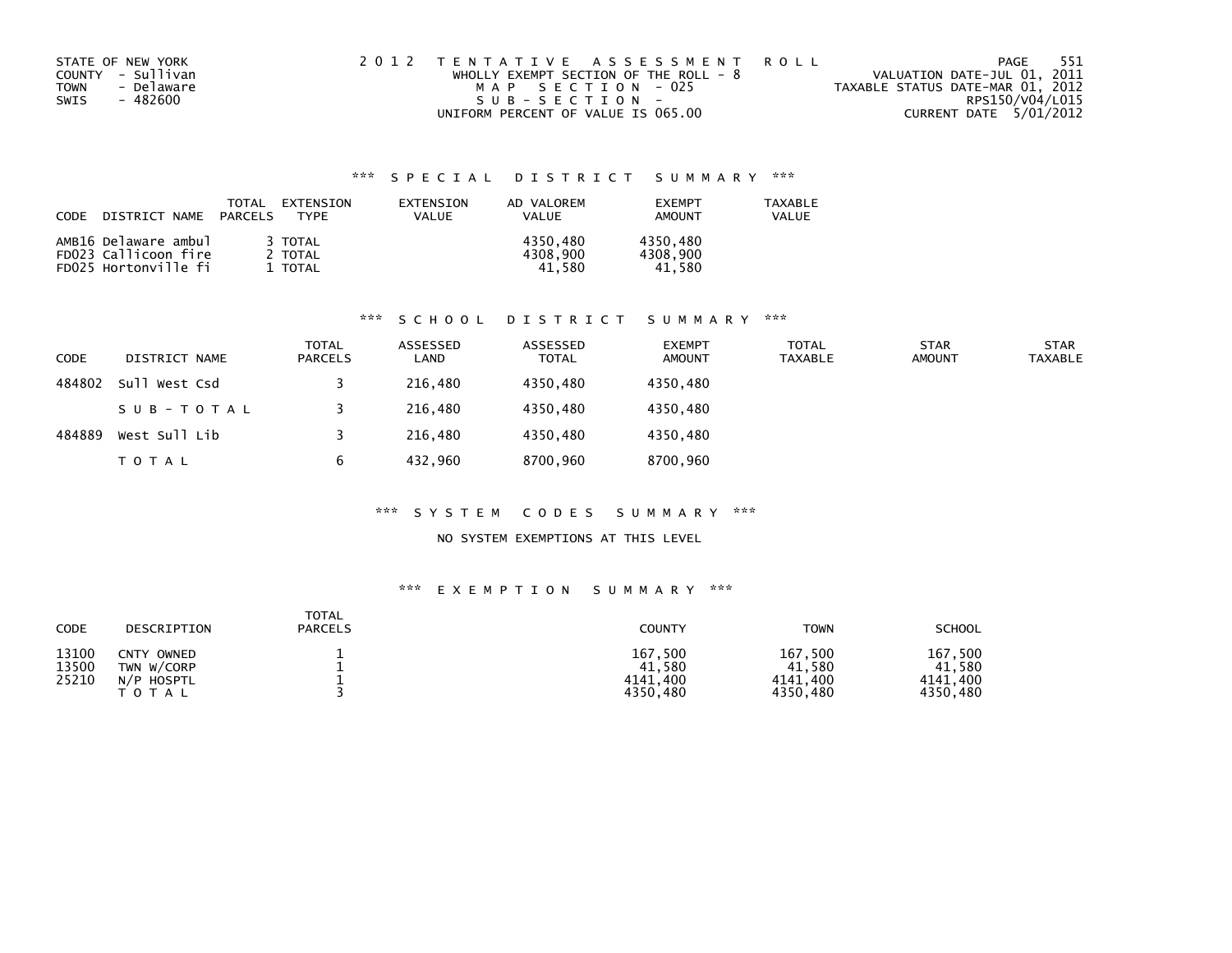| STATE OF NEW YORK<br>COUNTY - Sullivan<br>- Delaware<br>TOWN | 2012 TENTATIVE ASSESSMENT ROLL<br>WHOLLY EXEMPT SECTION OF THE ROLL - $8$<br>MAP SECTION - 025 | 552<br>PAGE<br>VALUATION DATE-JUL 01, 2011<br>TAXABLE STATUS DATE-MAR 01, 2012 |
|--------------------------------------------------------------|------------------------------------------------------------------------------------------------|--------------------------------------------------------------------------------|
| - 482600                                                     | SUB-SECTION-                                                                                   | RPS150/V04/L015                                                                |
| SWIS                                                         | UNIFORM PERCENT OF VALUE IS 065.00                                                             | CURRENT DATE 5/01/2012                                                         |

| <b>ROLL</b> | DESCRIPTION   | <b>TOTAL</b>   | <b>ASSESSED</b> | ASSESSED | TAXABLE | <b>TAXABLE</b> | <b>TAXABLE</b> | STAR           |
|-------------|---------------|----------------|-----------------|----------|---------|----------------|----------------|----------------|
| <b>SEC</b>  |               | <b>PARCELS</b> | LAND            | TOTAL    | COUNTY  | <b>TOWN</b>    | SCHOOL         | <b>TAXABLE</b> |
|             | WHOLLY EXEMPT |                | 216.<br>.480    | 4350.480 |         |                |                |                |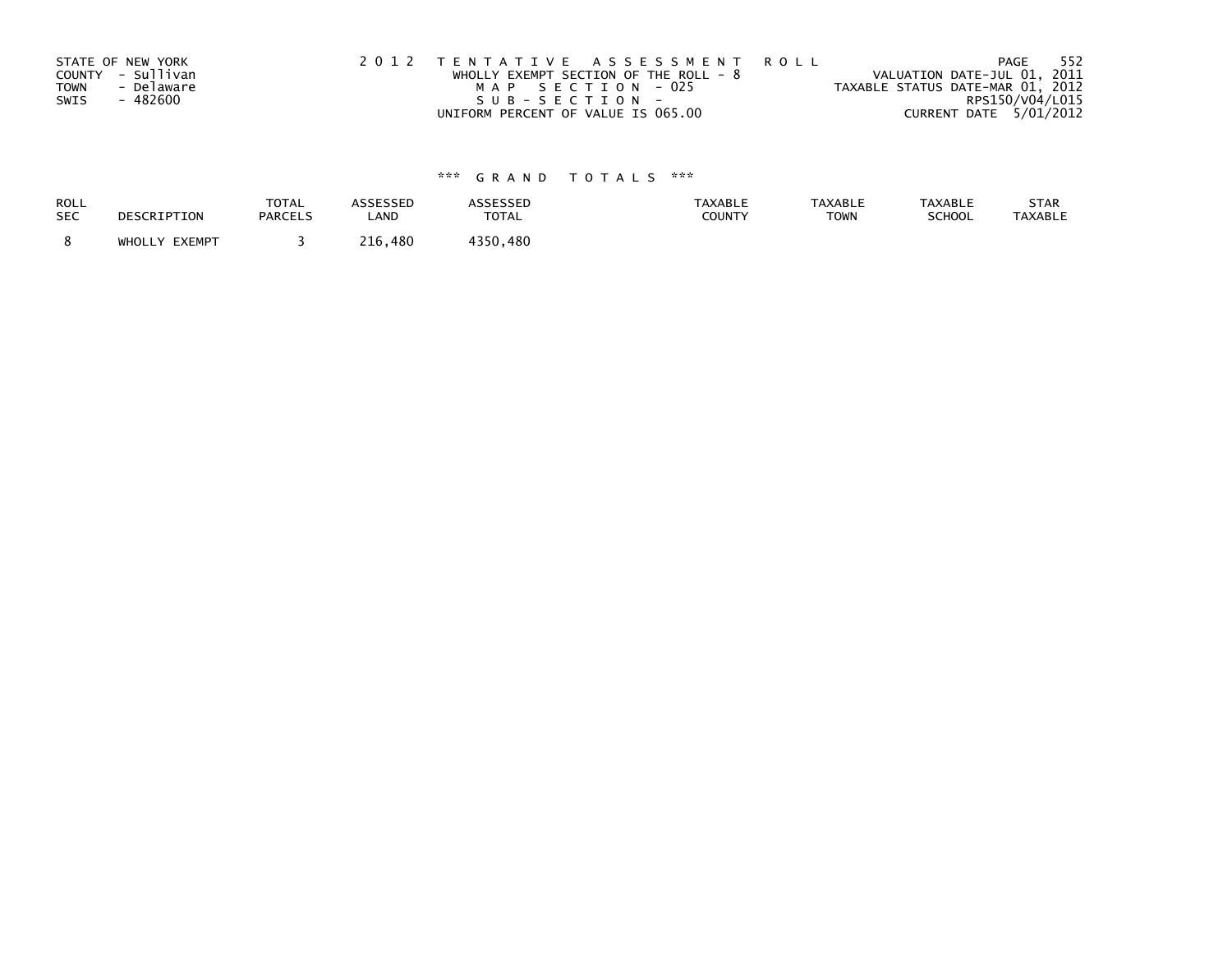| STATE OF NEW YORK<br>- Sullivan<br><b>COUNTY</b><br>- Delaware<br><b>TOWN</b><br>$-482600$<br>SWIS | 2012                                                                                                                               | TAX MAP NUMBER SEQUENCE | TENTATIVE ASSESSMENT<br><b>ROLL</b><br>WHOLLY EXEMPT SECTION OF THE ROLL - 8<br>UNIFORM PERCENT OF VALUE IS 065.00            | VALUATION DATE-JUL 01, 2011<br>TAXABLE STATUS DATE-MAR 01, 2012 | -553<br>PAGE                      |
|----------------------------------------------------------------------------------------------------|------------------------------------------------------------------------------------------------------------------------------------|-------------------------|-------------------------------------------------------------------------------------------------------------------------------|-----------------------------------------------------------------|-----------------------------------|
| TAX MAP PARCEL NUMBER<br>CURRENT OWNERS NAME                                                       | PROPERTY LOCATION & CLASS ASSESSMENT<br>SCHOOL DISTRICT                                                                            | LAND                    | EXEMPTION CODE-<br>TAX DESCRIPTION                                                                                            | ----------COUNTY------<br>TAXABLE VALUE                         | -TOWN------SCHOOL                 |
| <b>CURRENT OWNERS ADDRESS</b>                                                                      | PARCEL SIZE/GRID COORD                                                                                                             | TOTAL                   | SPECIAL DISTRICTS                                                                                                             |                                                                 | ACCOUNT NO.<br>****************** |
| $25.B-1-17$<br>Crystal Run Village Inc<br>601 Stonyford Rd<br>Middletown, NY 10941                 | 98 Country Ln<br>633 Aged - home<br>Sull West Csd 484802-89<br>ACRES 5.34<br>EAST-0306977 NRTH-0636455<br>DEED BOOK 2160<br>PG-199 | 20,340<br>157,230       | 25300<br>NP ORGNS<br>COUNTY TAXABLE VALUE<br><b>TOWN</b><br>TAXABLE VALUE<br>SCHOOL TAXABLE VALUE<br>AMB16 Delaware ambulance | 157,230<br>157.230<br>0 <sub>T</sub>                            | 157,230                           |
|                                                                                                    | FULL MARKET VALUE                                                                                                                  | 241,892                 | 157,230 EX<br>FD023 Callicoon fire<br>157.230 EX                                                                              | 0 TO                                                            |                                   |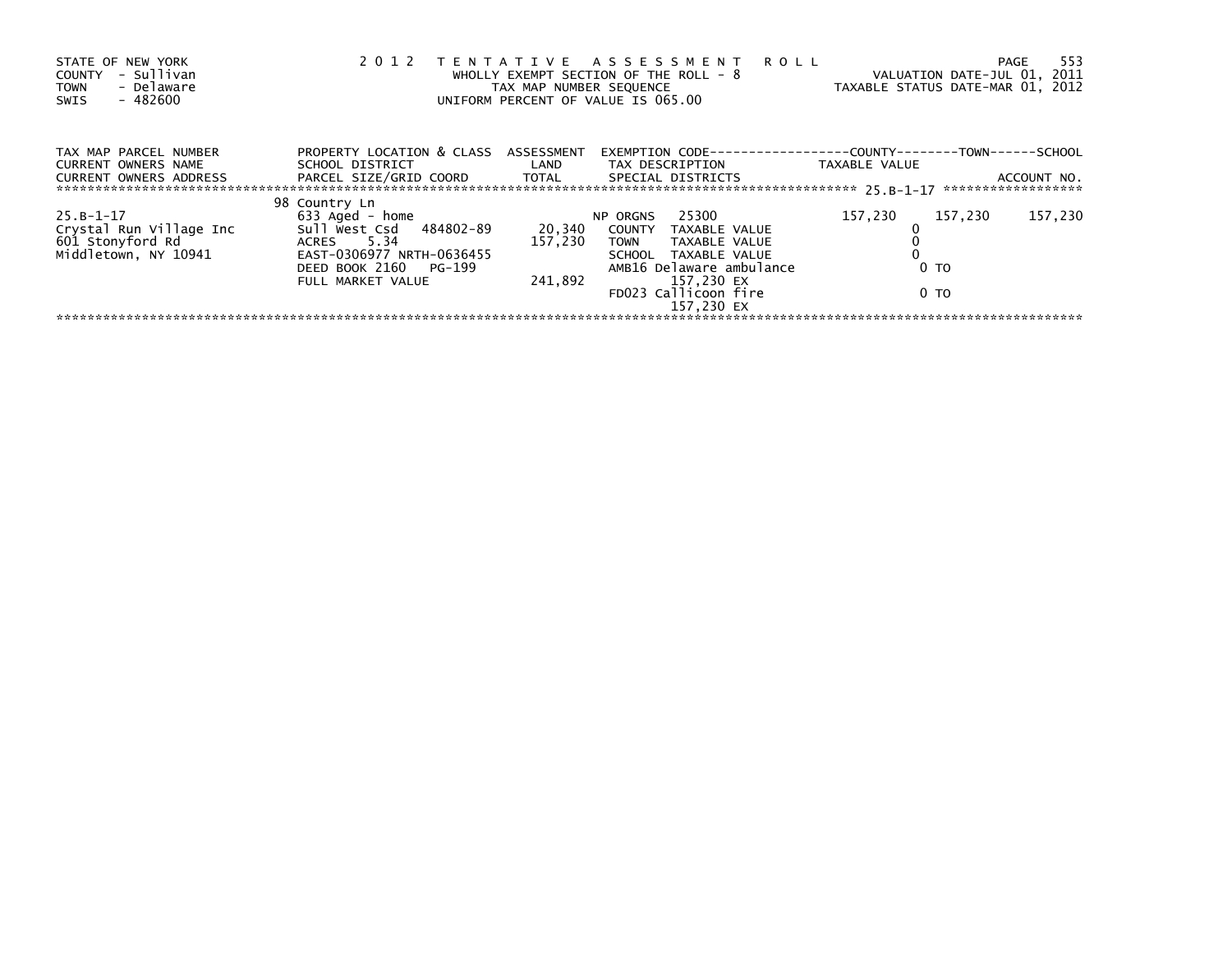| STATE OF NEW YORK  | 2012 TENTATIVE ASSESSMENT ROLL          | - 554<br>PAGE                    |
|--------------------|-----------------------------------------|----------------------------------|
| COUNTY - Sullivan  | WHOLLY EXEMPT SECTION OF THE ROLL - $8$ | VALUATION DATE-JUL 01, 2011      |
| - Delaware<br>TOWN | MAP SECTION - 025                       | TAXABLE STATUS DATE-MAR 01, 2012 |
| - 482600<br>SWIS   | SUB-SECTION - B                         | RPS150/V04/L015                  |
|                    | UNIFORM PERCENT OF VALUE IS 065.00      | CURRENT DATE 5/01/2012           |

| CODE | DISTRICT NAME                                | TOTAL<br><b>PARCELS</b> | EXTENSION<br><b>TYPF</b> | <b>FXTENSTON</b><br>VALUE | AD VALOREM<br><b>VALUE</b> | <b>FXFMPT</b><br><b>AMOUNT</b> | <b>TAXABLE</b><br>VALUE |
|------|----------------------------------------------|-------------------------|--------------------------|---------------------------|----------------------------|--------------------------------|-------------------------|
|      | AMB16 Delaware ambul<br>FD023 Callicoon fire |                         | 1 TOTAL<br>TOTAL         |                           | 157.230<br>157.230         | 157.230<br>157.230             |                         |

### \*\*\* S C H O O L D I S T R I C T S U M M A R Y \*\*\*

| CODE   | DISTRICT NAME | <b>TOTAL</b><br><b>PARCELS</b> | ASSESSED<br>LAND | ASSESSED<br><b>TOTAL</b> | <b>EXEMPT</b><br><b>AMOUNT</b> | <b>TOTAL</b><br><b>TAXABLE</b> | <b>STAR</b><br><b>AMOUNT</b> | <b>STAR</b><br><b>TAXABLE</b> |
|--------|---------------|--------------------------------|------------------|--------------------------|--------------------------------|--------------------------------|------------------------------|-------------------------------|
| 484802 | Sull West Csd |                                | 20,340           | 157,230                  | 157,230                        |                                |                              |                               |
|        | SUB-TOTAL     |                                | 20,340           | 157,230                  | 157,230                        |                                |                              |                               |
| 484889 | West Sull Lib |                                | 20.340           | 157.230                  | 157,230                        |                                |                              |                               |
|        | TOTAL         |                                | 40,680           | 314,460                  | 314,460                        |                                |                              |                               |

### \*\*\* S Y S T E M C O D E S S U M M A R Y \*\*\*

NO SYSTEM EXEMPTIONS AT THIS LEVEL

| CODE  | DESCRIPTION                             | TOTAL<br><b>PARCELS</b> | COUNTY             | <b>TOWN</b>                            | SCHOOL                      |
|-------|-----------------------------------------|-------------------------|--------------------|----------------------------------------|-----------------------------|
| 25300 | <b>NP ORGNS</b><br><b>T O T</b><br>`A L |                         | 157,230<br>157,230 | $^{\prime}$ ,230<br>157<br>,230<br>157 | .230<br>157<br>, 230<br>157 |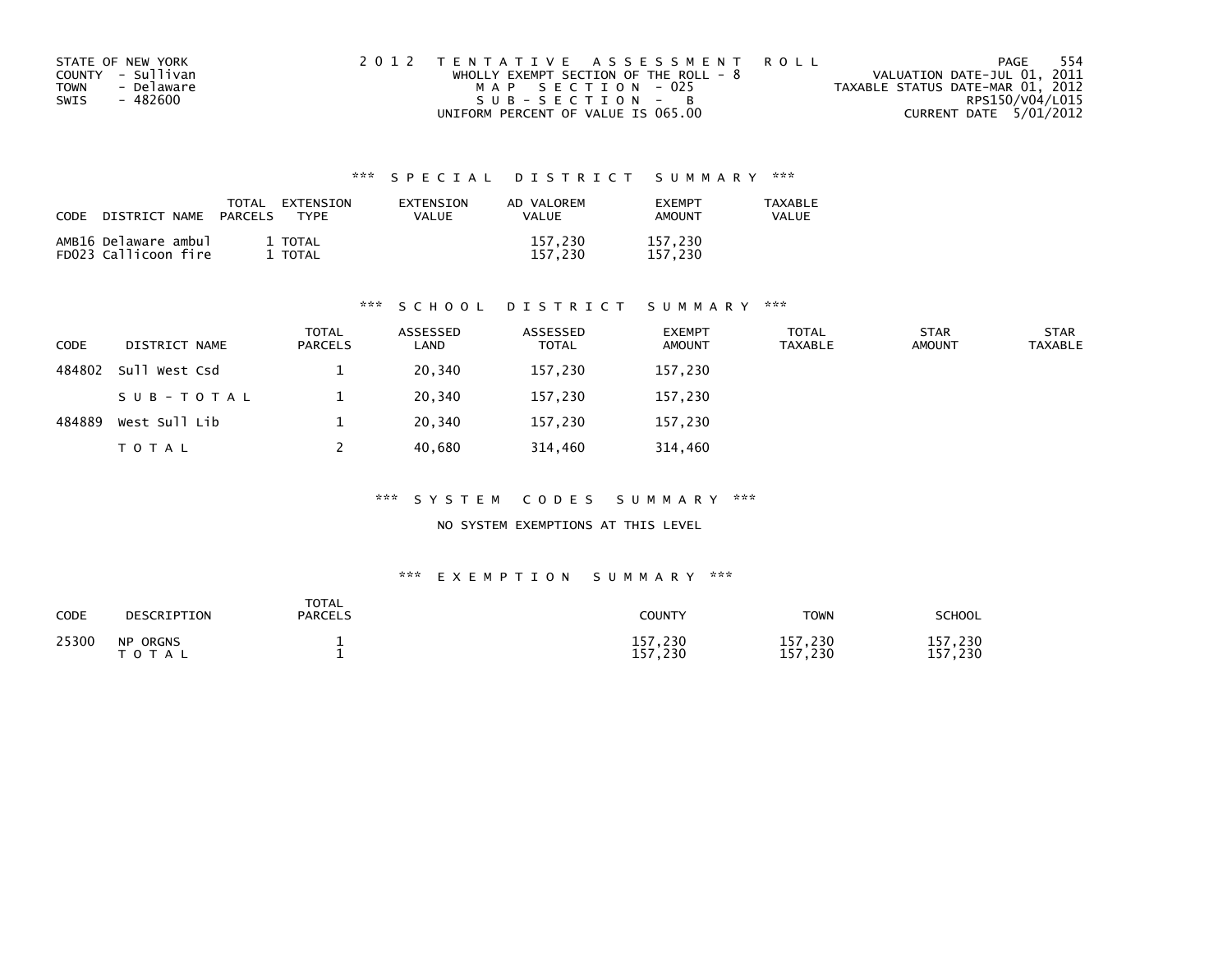| STATE OF NEW YORK |            | 2012 TENTATIVE ASSESSMENT ROLL          |  |                                  | PAGE            | 555 |
|-------------------|------------|-----------------------------------------|--|----------------------------------|-----------------|-----|
| COUNTY - Sullivan |            | WHOLLY EXEMPT SECTION OF THE ROLL - $8$ |  | VALUATION DATE-JUL 01, 2011      |                 |     |
| <b>TOWN</b>       | - Delaware | MAP SECTION - 025                       |  | TAXABLE STATUS DATE-MAR 01, 2012 |                 |     |
| SWIS              | - 482600   | SUB-SECTION - B                         |  |                                  | RPS150/V04/L015 |     |
|                   |            | UNIFORM PERCENT OF VALUE IS 065.00      |  | CURRENT DATE 5/01/2012           |                 |     |

| <b>ROLL</b> | DESCRIPTION   | <b>TOTAL</b>   | ASSESSED | <b>ASSESSED</b> | <b>TAXABLE</b> | <b>TAXABLE</b> | <b>TAXABLE</b> | STAR           |
|-------------|---------------|----------------|----------|-----------------|----------------|----------------|----------------|----------------|
| <b>SEC</b>  |               | <b>PARCELS</b> | LAND     | <b>TOTAL</b>    | COUNTY         | <b>TOWN</b>    | SCHOOL         | <b>TAXABLE</b> |
|             | WHOLLY EXEMPT | -              | 20,340   | 157.230         |                |                |                |                |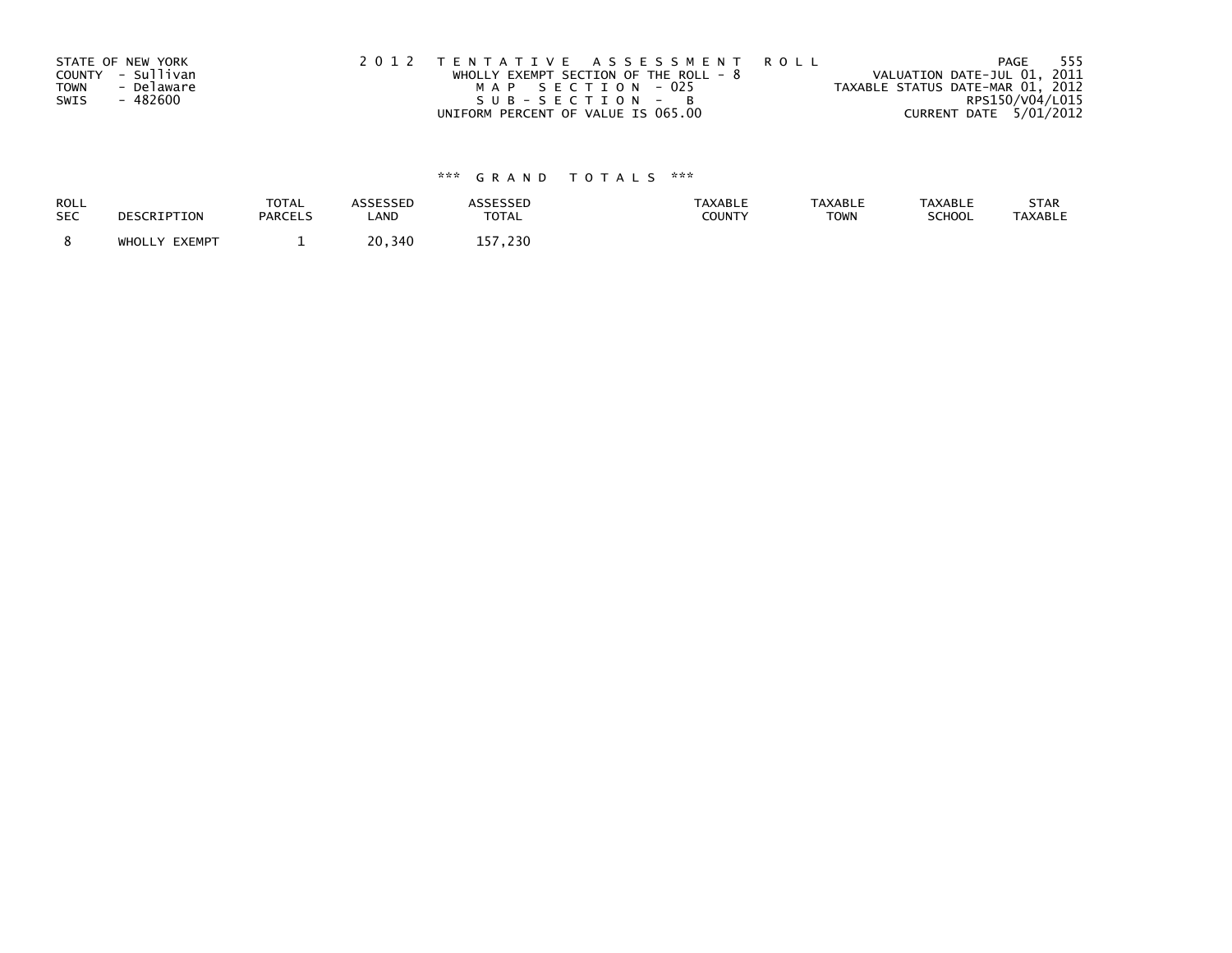| STATE OF NEW YORK<br>COUNTY - Sullivan<br>- Delaware<br><b>TOWN</b><br>$-482600$<br>SWIS                                                                            |                                                                                                                                                  |                              | 2012 TENTATIVE ASSESSMENT<br><b>ROLL</b>                                                                                                                                                                    | WHOLLY EXEMPT SECTION OF THE ROLL - 8<br>TAX MAP NUMBER SEQUENCE<br>UNIFORM PERCENT OF VALUE IS 065.00 | 556<br>PAGE       |
|---------------------------------------------------------------------------------------------------------------------------------------------------------------------|--------------------------------------------------------------------------------------------------------------------------------------------------|------------------------------|-------------------------------------------------------------------------------------------------------------------------------------------------------------------------------------------------------------|--------------------------------------------------------------------------------------------------------|-------------------|
| TAX MAP PARCEL NUMBER                                                                                                                                               | PROPERTY LOCATION & CLASS ASSESSMENT                                                                                                             |                              |                                                                                                                                                                                                             |                                                                                                        |                   |
| $26. - 1 - 21.2$<br>State of New York State of New York<br>Attn: Sullivan Cty Treasurer FRNT 60.00 DPTH 60.00<br>Co Govt Ctr<br>PO Box 5012<br>Monticello, NY 12701 | State Route 52<br>961 State park<br>sull west Csd 484802-89<br>EAST-0324655 NRTH-0633607<br>FULL MARKET VALUE                                    | 600                          | 12100<br>N.Y.S.<br>600 COUNTY TAXABLE VALUE<br><b>TOWN</b><br>TAXABLE VALUE<br>SCHOOL TAXABLE VALUE<br>SCHOOL TAXABLE VALUE<br>923   AMB16 Delaware ambulance<br>600 EX<br>FD026 Kenoza lake fire<br>600 EX | 600<br>600<br>0<br>0 <sub>T</sub><br>0 <sub>TO</sub>                                                   | 600               |
|                                                                                                                                                                     |                                                                                                                                                  |                              |                                                                                                                                                                                                             |                                                                                                        |                   |
| Attn: Sullivan Cty Treasurer FRNT 75.00 DPTH 59.00<br>Co Govt Center<br>PO Box 5012<br>Monticello, NY 12701                                                         | State Route 52                                                                                                                                   | 800 TOWN                     | TAXABLE VALUE<br>SCHOOL TAXABLE VALUE<br>1,231 AMB16 Delaware ambulance<br>800 EX<br>FD026 Kenoza lake fire                                                                                                 | 800<br>800<br>0<br>$\Omega$<br>0 <sub>T</sub><br>0 <sub>T</sub>                                        | 800               |
|                                                                                                                                                                     |                                                                                                                                                  |                              |                                                                                                                                                                                                             |                                                                                                        |                   |
| 26.-1-39<br>Crystal Run Owner Corp. IV<br>601 Stony Ford Rd<br>Middletown, NY 10941 EAST-0323870 N                                                                  | 3459 State Route 17B<br>633 Aged - home<br>Sull West Csd 484802-89<br>EAST-0323870 NRTH-0628400<br>DEED BOOK 2323<br>PG-686<br>FULL MARKET VALUE | 24,300<br>167,000<br>256,923 | NP ORGNS 25300<br>COUNTY TAXABLE VALUE<br>TOWN TAXABLE VALUE<br>SCHOOL TAXABLE VALUE<br>AMB16 Delaware ambulance<br>167,000 EX<br>FD025 Hortonville fire<br>167,000 EX                                      | 167,000<br>167,000<br>0<br>0 <sub>T</sub><br>0 <sub>T</sub>                                            | 112337<br>167,000 |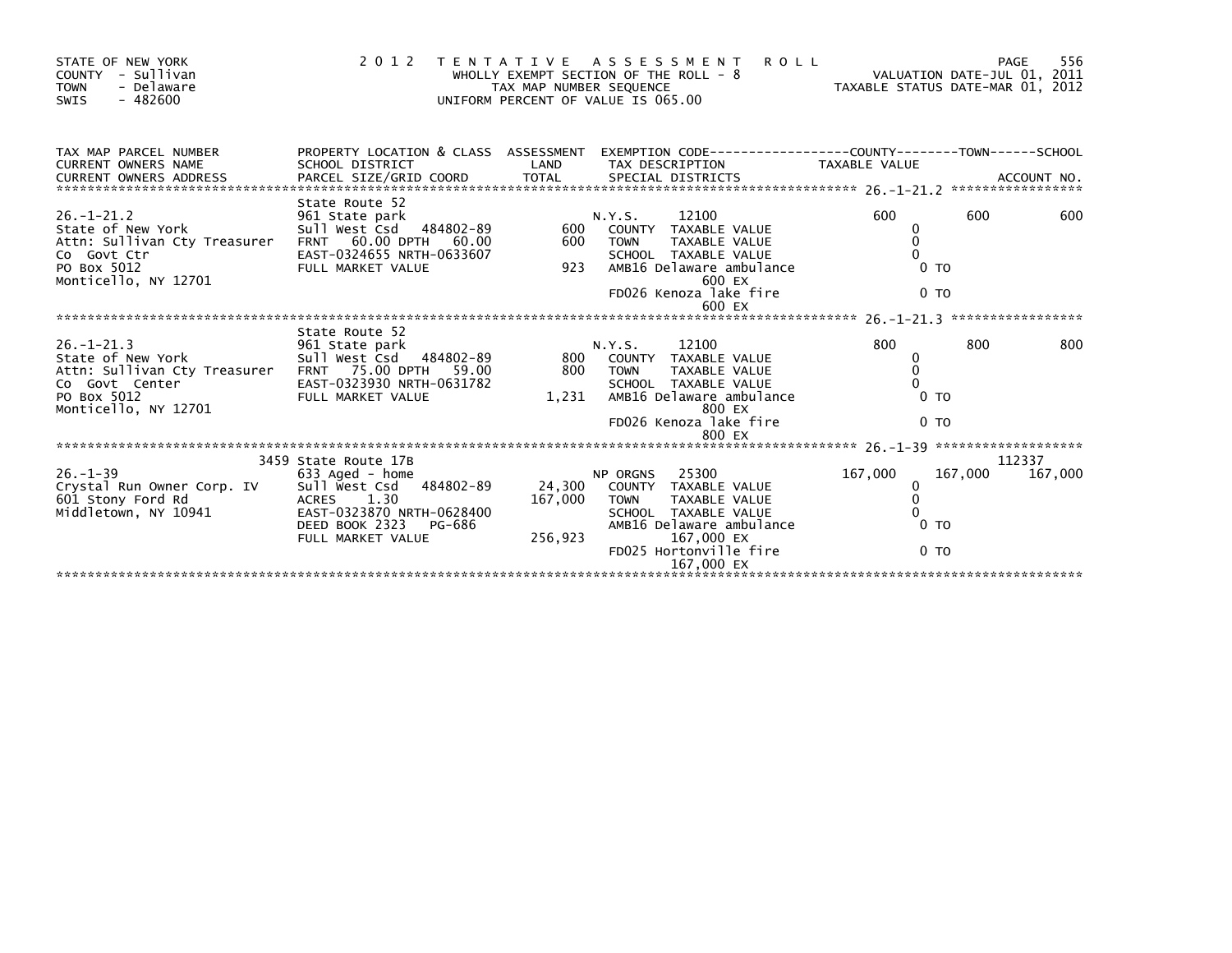| STATE OF NEW YORK  | 2012 TENTATIVE ASSESSMENT ROLL          | 557<br>PAGE                      |
|--------------------|-----------------------------------------|----------------------------------|
| COUNTY - Sullivan  | WHOLLY EXEMPT SECTION OF THE ROLL - $8$ | VALUATION DATE-JUL 01, 2011      |
| - Delaware<br>TOWN | MAP SECTION - 026                       | TAXABLE STATUS DATE-MAR 01, 2012 |
| - 482600<br>SWIS   | SUB-SECTION-                            | RPS150/V04/L015                  |
|                    | UNIFORM PERCENT OF VALUE IS 065.00      | CURRENT DATE 5/01/2012           |

| <b>CODE</b><br>DISTRICT NAME                 | TOTAL<br>EXTENSION<br>PARCELS<br><b>TYPF</b> | EXTENSION<br>VALUE | AD VALOREM<br>VALUE | <b>FXFMPT</b><br>AMOUNT | <b>TAXABLE</b><br>VALUE |
|----------------------------------------------|----------------------------------------------|--------------------|---------------------|-------------------------|-------------------------|
| AMB16 Delaware ambul<br>FD025 Hortonville fi | 3 TOTAL<br>1 TOTAL                           |                    | 168,400<br>167.000  | 168,400<br>167,000      |                         |
| FD026 Kenoza lake fi                         | ' TOTAL                                      |                    | 1.400               | 1.400                   |                         |

## \*\*\* S C H O O L D I S T R I C T S U M M A R Y \*\*\*

| CODE   | DISTRICT NAME | TOTAL<br><b>PARCELS</b> | ASSESSED<br>LAND | ASSESSED<br><b>TOTAL</b> | <b>EXEMPT</b><br><b>AMOUNT</b> | <b>TOTAL</b><br><b>TAXABLE</b> | <b>STAR</b><br><b>AMOUNT</b> | <b>STAR</b><br><b>TAXABLE</b> |
|--------|---------------|-------------------------|------------------|--------------------------|--------------------------------|--------------------------------|------------------------------|-------------------------------|
| 484802 | sull west Csd |                         | 25,700           | 168,400                  | 168,400                        |                                |                              |                               |
|        | SUB-TOTAL     |                         | 25,700           | 168,400                  | 168,400                        |                                |                              |                               |
| 484889 | West Sull Lib |                         | 25,700           | 168,400                  | 168,400                        |                                |                              |                               |
|        | TOTAL         |                         | 51,400           | 336,800                  | 336,800                        |                                |                              |                               |

### \*\*\* S Y S T E M C O D E S S U M M A R Y \*\*\*

### NO SYSTEM EXEMPTIONS AT THIS LEVEL

| CODE           | DESCRIPTION                            | <b>TOTAL</b><br><b>PARCELS</b> | COUNTY                      | <b>TOWN</b>                 | SCHOOL                      |
|----------------|----------------------------------------|--------------------------------|-----------------------------|-----------------------------|-----------------------------|
| 12100<br>25300 | N.Y.S.<br><b>NP ORGNS</b><br>T O T A L |                                | 1,400<br>167,000<br>168,400 | 1,400<br>167,000<br>168,400 | 1,400<br>167,000<br>168,400 |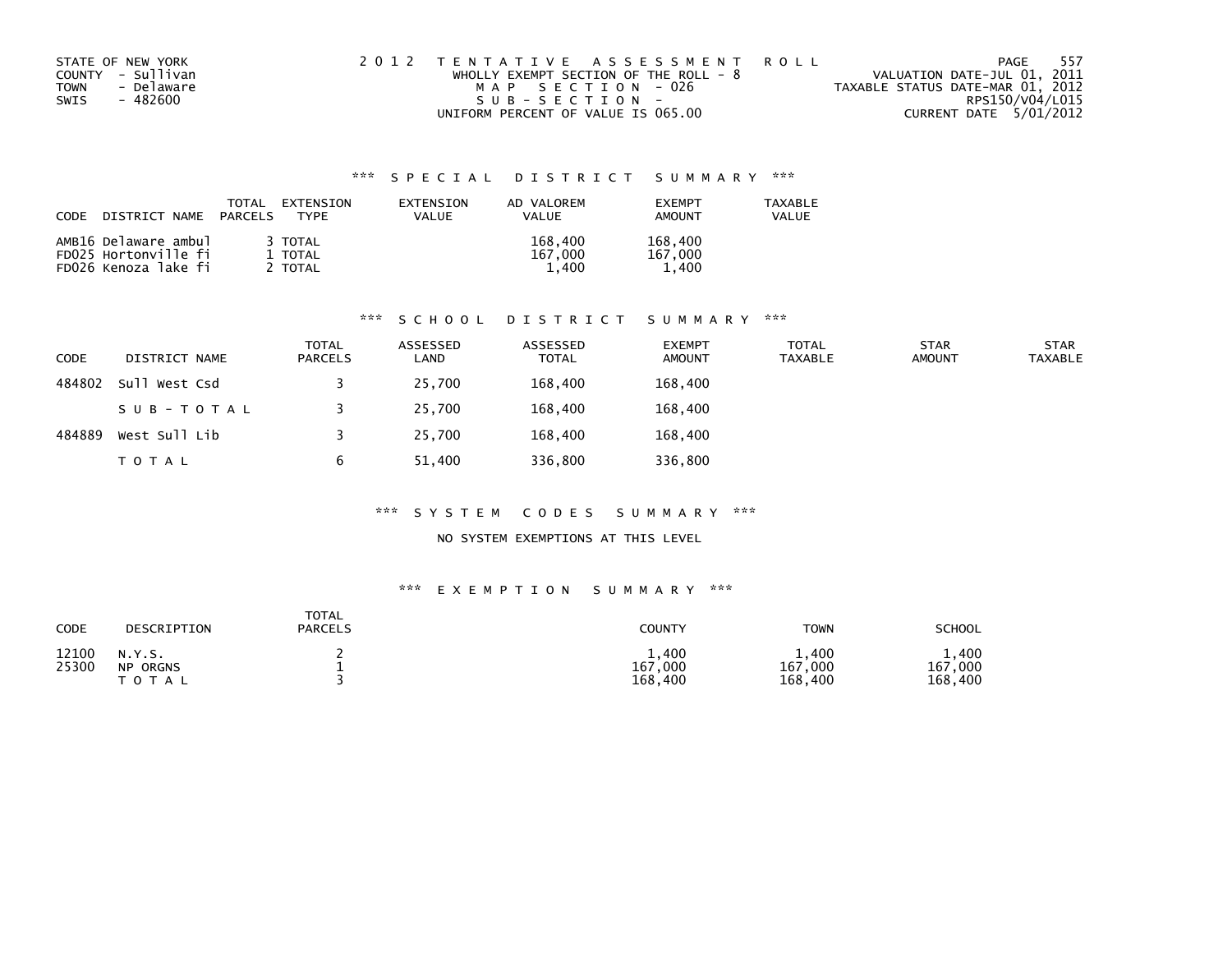|             | STATE OF NEW YORK | 2012 TENTATIVE ASSESSMENT ROLL          | 558<br>PAGE                      |
|-------------|-------------------|-----------------------------------------|----------------------------------|
|             | COUNTY - Sullivan | WHOLLY EXEMPT SECTION OF THE ROLL - $8$ | VALUATION DATE-JUL 01, 2011      |
| <b>TOWN</b> | - Delaware        | MAP SECTION - 026                       | TAXABLE STATUS DATE-MAR 01, 2012 |
| SWIS        | - 482600          | SUB-SECTION-                            | RPS150/V04/L015                  |
|             |                   | UNIFORM PERCENT OF VALUE IS 065.00      | CURRENT DATE 5/01/2012           |

| <b>ROLL</b> | DESCRIPTION   | <b>TOTAL</b>   | ASSESSED | ASSESSED | <b>TAXABLE</b> | <b>TAXABLE</b> | <b>TAXABLE</b> | STAR           |
|-------------|---------------|----------------|----------|----------|----------------|----------------|----------------|----------------|
| <b>SEC</b>  |               | <b>PARCELS</b> | LAND     | TOTAL    | COUNTY         | <b>TOWN</b>    | SCHOOL         | <b>TAXABLE</b> |
|             | WHOLLY EXEMPT |                | 25.700   | 168.400  |                |                |                |                |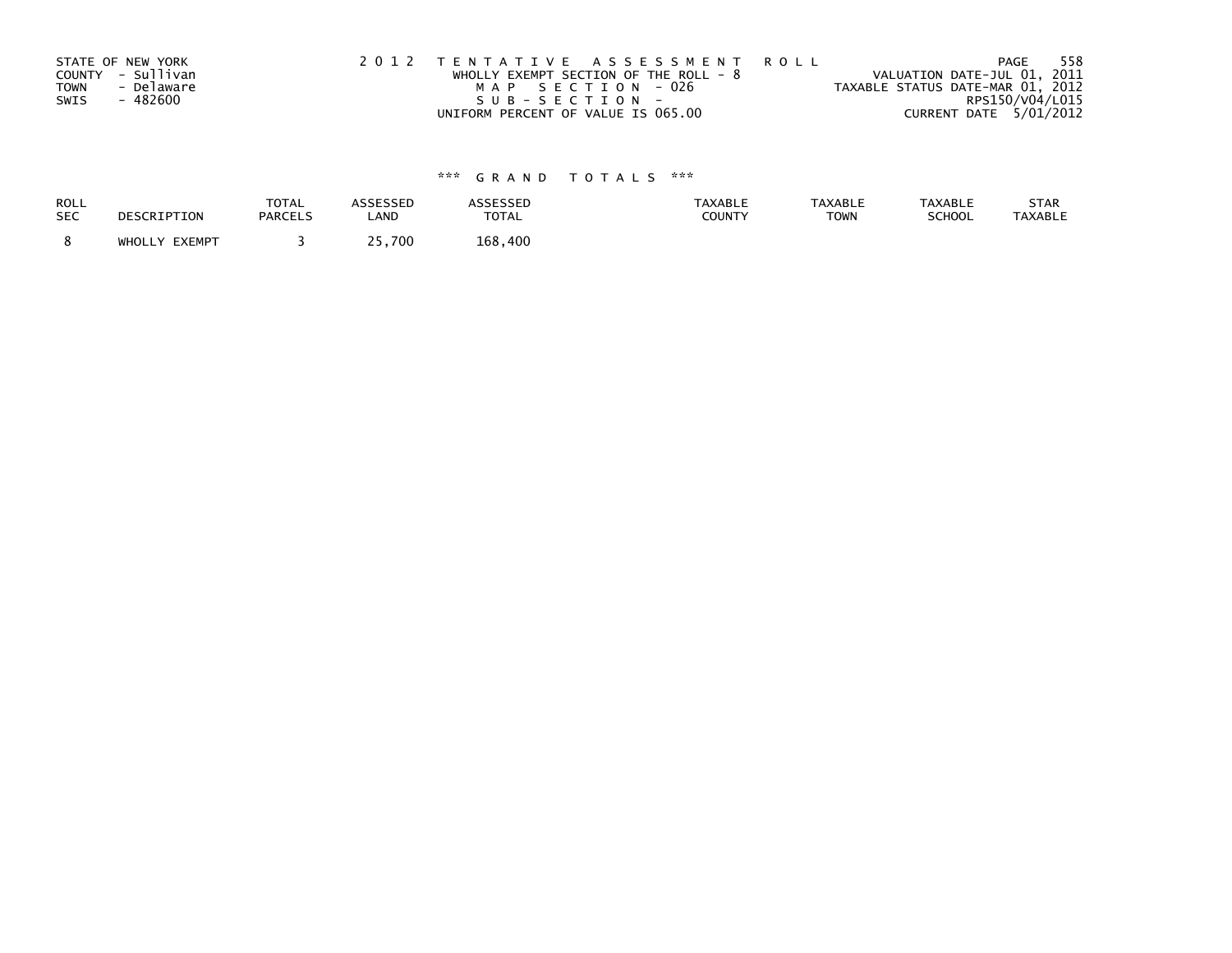| STATE OF NEW YORK<br>- Sullivan<br><b>COUNTY</b><br>- Delaware<br><b>TOWN</b><br>$-482600$<br>SWIS | 2 0 1 2                              | TAX MAP NUMBER SEQUENCE | TENTATIVE ASSESSMENT ROLL<br>WHOLLY EXEMPT SECTION OF THE ROLL - 8<br>UNIFORM PERCENT OF VALUE IS 065.00 | TAXABLE STATUS DATE-MAR 01, 2012 | 559<br>PAGE<br>VALUATION DATE-JUL 01, 2011 |
|----------------------------------------------------------------------------------------------------|--------------------------------------|-------------------------|----------------------------------------------------------------------------------------------------------|----------------------------------|--------------------------------------------|
| TAX MAP PARCEL NUMBER<br><b>CURRENT OWNERS NAME</b>                                                | PROPERTY LOCATION & CLASS ASSESSMENT |                         | EXEMPTION        CODE-----------------COUNTY-------TOWN------SCHOOL                                      | TAXABLE VALUE                    |                                            |
| <b>CURRENT OWNERS ADDRESS</b>                                                                      |                                      |                         |                                                                                                          |                                  |                                            |
|                                                                                                    | Swiss Hill Rd                        |                         |                                                                                                          |                                  | 600290                                     |
| $27. - 1 - 20$                                                                                     | 330 Vacant comm                      |                         | N/P RELIG 25110                                                                                          | 28,000                           | 28,000<br>28,000                           |
| Methodist Parsonage                                                                                | Sull West Csd 484802-89              |                         | 28,000 COUNTY TAXABLE VALUE                                                                              |                                  |                                            |
| PO Box 117                                                                                         | FRNT 195.00 DPTH 110.00              | 28,000                  | TOWN TAXABLE VALUE                                                                                       |                                  |                                            |
| Kenoza Lake, NY 12750                                                                              | EAST-0331743 NRTH-0632661            |                         | SCHOOL TAXABLE VALUE                                                                                     |                                  |                                            |
|                                                                                                    | DEED BOOK 87<br>PG-297               |                         | AMB15 Ambulance dist #1                                                                                  | 0 <sub>T</sub>                   |                                            |
|                                                                                                    | FULL MARKET VALUE                    | 43,077                  | 28,000 EX                                                                                                |                                  |                                            |
|                                                                                                    |                                      |                         | FD026 Kenoza lake fire                                                                                   | 0 TO                             |                                            |
|                                                                                                    |                                      |                         | 28.000 EX                                                                                                |                                  |                                            |
|                                                                                                    |                                      |                         |                                                                                                          |                                  |                                            |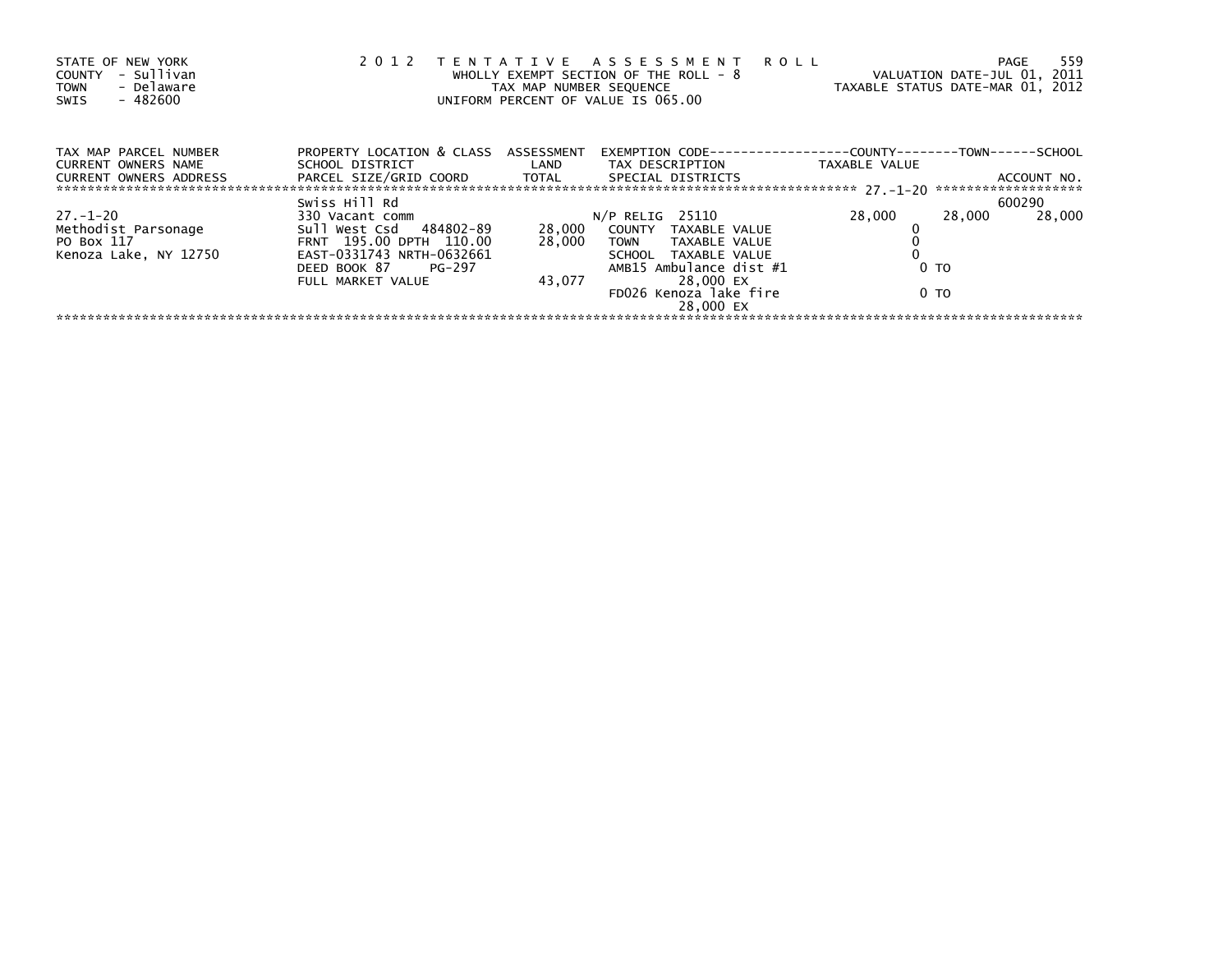| STATE OF NEW YORK  | 2012 TENTATIVE ASSESSMENT ROLL          | PAGE                             | 560 |
|--------------------|-----------------------------------------|----------------------------------|-----|
| COUNTY - Sullivan  | WHOLLY EXEMPT SECTION OF THE ROLL - $8$ | VALUATION DATE-JUL 01, 2011      |     |
| - Delaware<br>TOWN | MAP SECTION - 027                       | TAXABLE STATUS DATE-MAR 01, 2012 |     |
| SWIS<br>- 482600   | $SUB - SECTION -$                       | RPS150/V04/L015                  |     |
|                    | UNIFORM PERCENT OF VALUE IS 065.00      | CURRENT DATE 5/01/2012           |     |

| <b>CODE</b> | NAME                                         | TOTAL          | EXTENSION        | <b>FXTENSTON</b> | AD VALOREM       | <b>FXFMPT</b>    | <b>TAXABLE</b> |
|-------------|----------------------------------------------|----------------|------------------|------------------|------------------|------------------|----------------|
|             | DISTRICT                                     | <b>PARCELS</b> | <b>TYPF</b>      | VALUE            | <b>VALUE</b>     | AMOUNT           | VALUE          |
|             | AMB15 Ambulance dist<br>FD026 Kenoza lake fi |                | 1 TOTAL<br>TOTAL |                  | 28,000<br>28,000 | 28,000<br>28,000 |                |

### \*\*\* S C H O O L D I S T R I C T S U M M A R Y \*\*\*

| <b>CODE</b> | DISTRICT NAME | <b>TOTAL</b><br><b>PARCELS</b> | ASSESSED<br>LAND | ASSESSED<br><b>TOTAL</b> | <b>EXEMPT</b><br><b>AMOUNT</b> | <b>TOTAL</b><br><b>TAXABLE</b> | <b>STAR</b><br><b>AMOUNT</b> | <b>STAR</b><br><b>TAXABLE</b> |
|-------------|---------------|--------------------------------|------------------|--------------------------|--------------------------------|--------------------------------|------------------------------|-------------------------------|
| 484802      | Sull West Csd |                                | 28,000           | 28,000                   | 28,000                         |                                |                              |                               |
|             | SUB-TOTAL     |                                | 28,000           | 28,000                   | 28,000                         |                                |                              |                               |
| 484889      | West Sull Lib |                                | 28,000           | 28,000                   | 28,000                         |                                |                              |                               |
|             | T O T A L     |                                | 56,000           | 56,000                   | 56,000                         |                                |                              |                               |

### \*\*\* S Y S T E M C O D E S S U M M A R Y \*\*\*

NO SYSTEM EXEMPTIONS AT THIS LEVEL

| <b>CODE</b> | DESCRIPTION               | <b>TOTAL</b><br><b>PARCELS</b> | COUNTY           | <b>TOWN</b>      | SCHOOL           |
|-------------|---------------------------|--------------------------------|------------------|------------------|------------------|
| 25110       | N/P RELIG<br><b>TOTAL</b> |                                | 28,000<br>28,000 | 28,000<br>28,000 | 28,000<br>28,000 |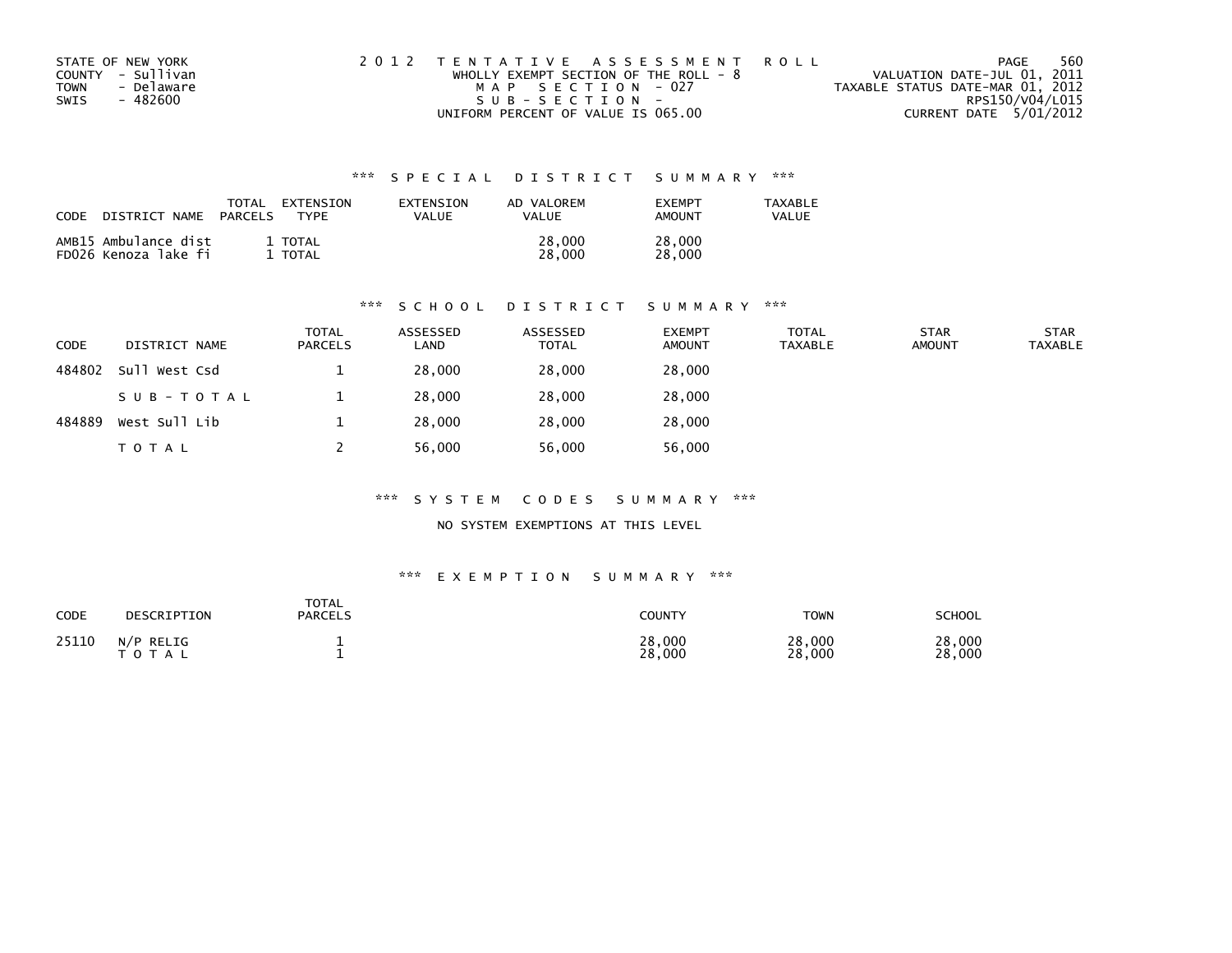| STATE OF NEW YORK |            | 2012 TENTATIVE ASSESSMENT ROLL          |  |                                  | PAGE                   | 561 |
|-------------------|------------|-----------------------------------------|--|----------------------------------|------------------------|-----|
| COUNTY - Sullivan |            | WHOLLY EXEMPT SECTION OF THE ROLL - $8$ |  | VALUATION DATE-JUL 01, 2011      |                        |     |
| <b>TOWN</b>       | - Delaware | MAP SECTION -027                        |  | TAXABLE STATUS DATE-MAR 01, 2012 |                        |     |
| SWIS              | - 482600   | SUB-SECTION-                            |  |                                  | RPS150/V04/L015        |     |
|                   |            | UNIFORM PERCENT OF VALUE IS 065.00      |  |                                  | CURRENT DATE 5/01/2012 |     |

| ROLL       | DESCRIPTION   | <b>TOTAL</b>   | <b>ASSESSED</b> | <b>ASSESSED</b> | <b>TAXABLE</b> | <b>TAXABLE</b> | <b>TAXABLE</b> | STAR           |
|------------|---------------|----------------|-----------------|-----------------|----------------|----------------|----------------|----------------|
| <b>SEC</b> |               | <b>PARCELS</b> | LAND            | <b>TOTAL</b>    | COUNTY         | <b>TOWN</b>    | SCHOOL         | <b>TAXABLE</b> |
|            | WHOLLY EXEMPT |                | ∠8,000          | 28,000          |                |                |                |                |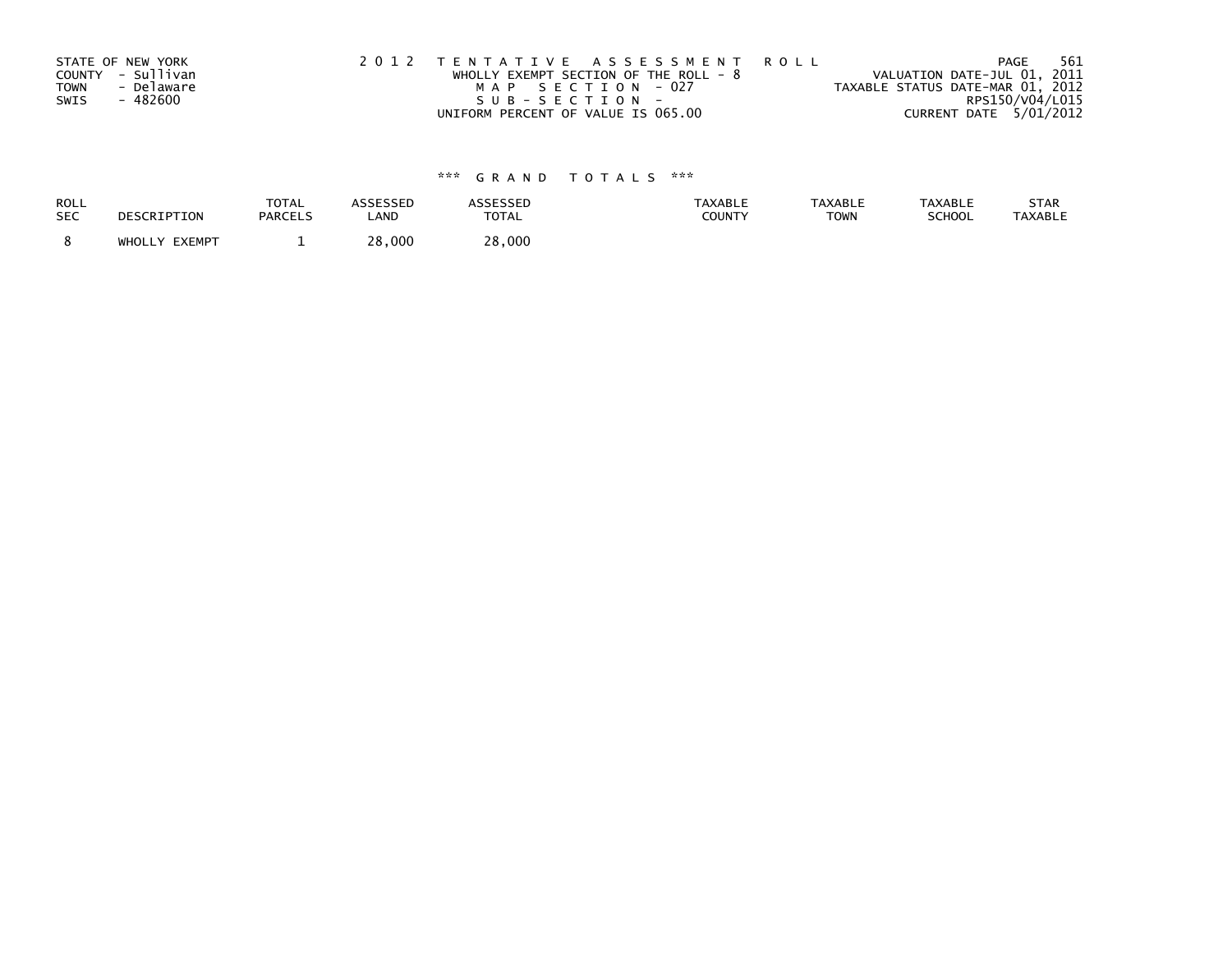| STATE OF NEW YORK<br>COUNTY<br>- Sullivan<br>- Delaware<br><b>TOWN</b><br>- 482600<br>SWIS |                                                         | TAX MAP NUMBER SEQUENCE | 2012 TENTATIVE ASSESSMENT<br>WHOLLY EXEMPT SECTION OF THE ROLL - $8$<br>UNIFORM PERCENT OF VALUE IS 065.00 | <b>ROLL</b><br>VALUATION DATE-JUL 01, 2011<br>VALUATILUM DATE-MAR 01, 2012<br>TAXABLE STATUS DATE-MAR 01, 2012 |                | 562<br>PAGE       |
|--------------------------------------------------------------------------------------------|---------------------------------------------------------|-------------------------|------------------------------------------------------------------------------------------------------------|----------------------------------------------------------------------------------------------------------------|----------------|-------------------|
| TAX MAP PARCEL NUMBER<br><b>CURRENT OWNERS NAME</b>                                        | PROPERTY LOCATION & CLASS ASSESSMENT<br>SCHOOL DISTRICT | LAND                    | EXEMPTION CODE-----------------COUNTY-------TOWN------SCHOOL<br>TAX DESCRIPTION                            | TAXABLE VALUE                                                                                                  |                |                   |
|                                                                                            |                                                         |                         |                                                                                                            |                                                                                                                |                |                   |
| $28. - 1 - 38$                                                                             | 485 old Taylor Rd<br>662 Police/fire                    |                         | VOL FIREMN 26400                                                                                           | 203,400                                                                                                        | 203,400        | 600030<br>203,400 |
| Kenoza Lake Fire Dept.                                                                     | Sull West Csd 484802-89                                 | 27,400                  | COUNTY TAXABLE VALUE                                                                                       |                                                                                                                |                |                   |
| 485 Old Taylor Rd<br>PO Box 51<br>PO Box 51                                                | FRNT 147.60 DPTH 300.30<br>EAST-0332963 NRTH-0631932    | 203,400                 | <b>TOWN</b><br>TAXABLE VALUE<br>SCHOOL TAXABLE VALUE                                                       |                                                                                                                |                |                   |
| Kenoza Lake, NY 12750                                                                      | DEED BOOK 377 PG-234                                    |                         | AMB15 Ambulance dist #1                                                                                    |                                                                                                                | 0 <sub>T</sub> |                   |
|                                                                                            | FULL MARKET VALUE                                       | 312,923                 | 203,400 EX                                                                                                 |                                                                                                                |                |                   |
|                                                                                            |                                                         |                         | FD026 Kenoza lake fire<br>203,400 EX                                                                       |                                                                                                                | 0 TO           |                   |
|                                                                                            |                                                         |                         |                                                                                                            |                                                                                                                |                |                   |
|                                                                                            | 5935 State Route 52                                     |                         |                                                                                                            |                                                                                                                |                | 06/2010           |
| $28. - 1 - 65.2$                                                                           | 651 Highway gar                                         |                         | N.Y.S. 12100                                                                                               | 105,500                                                                                                        | 105,500        | 105,500           |
| <b>NYSDOT</b>                                                                              | Sull West Csd 484802-89                                 |                         | 43,300 COUNTY TAXABLE VALUE                                                                                |                                                                                                                |                |                   |
| 165 E Broadway                                                                             | ACRES 4.08                                              | 105,500                 | <b>TOWN</b><br>TAXABLE VALUE                                                                               |                                                                                                                |                |                   |
| Monticello, NY 12701                                                                       | EAST-0327980 NRTH-0628880                               |                         | SCHOOL TAXABLE VALUE                                                                                       |                                                                                                                | 0 <sub>T</sub> |                   |
|                                                                                            | DEED BOOK 250<br>PG-00236<br>FULL MARKET VALUE          | 162,308                 | AMB15 Ambulance dist #1<br>105,500 EX                                                                      |                                                                                                                |                |                   |
|                                                                                            |                                                         |                         | FD026 Kenoza lake fire<br>105,500 EX                                                                       |                                                                                                                | 0 <sub>T</sub> |                   |
|                                                                                            |                                                         |                         |                                                                                                            |                                                                                                                |                |                   |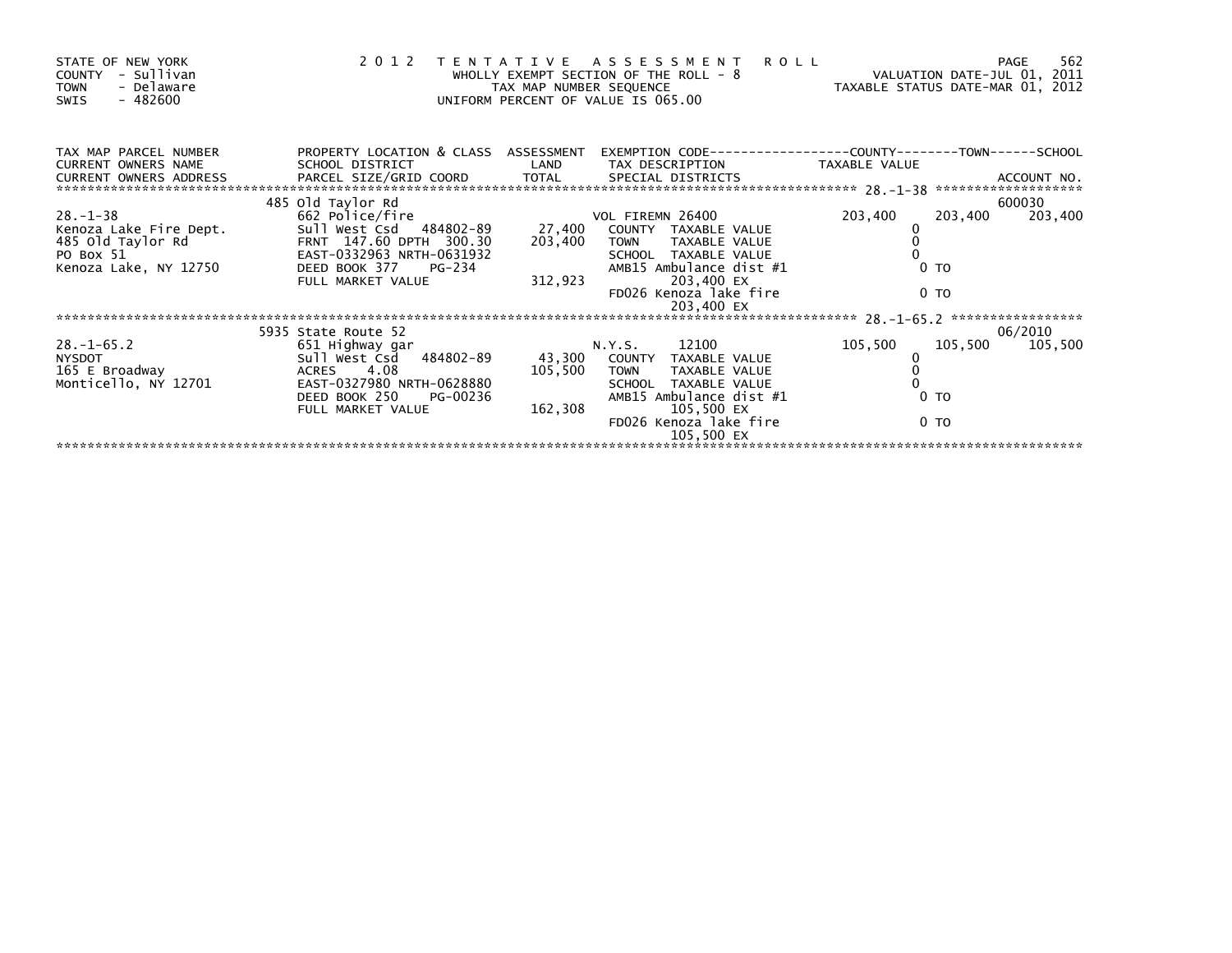| STATE OF NEW YORK  | 2012 TENTATIVE ASSESSMENT ROLL          | PAGE                             | 563 |
|--------------------|-----------------------------------------|----------------------------------|-----|
| COUNTY - Sullivan  | WHOLLY EXEMPT SECTION OF THE ROLL - $8$ | VALUATION DATE-JUL 01, 2011      |     |
| - Delaware<br>TOWN | MAP SECTION - 028                       | TAXABLE STATUS DATE-MAR 01, 2012 |     |
| - 482600<br>SWIS   | SUB-SECTION-                            | RPS150/V04/L015                  |     |
|                    | UNIFORM PERCENT OF VALUE IS 065.00      | CURRENT DATE 5/01/2012           |     |

| CODE | DISTRICT NAME                                | TOTAL<br><b>PARCELS</b> | EXTENSION<br><b>TYPF</b> | <b>FXTENSTON</b><br>VALUE | AD VALOREM<br><b>VALUE</b> | <b>FXFMPT</b><br>AMOUNT | <b>TAXABLE</b><br>VALUE |
|------|----------------------------------------------|-------------------------|--------------------------|---------------------------|----------------------------|-------------------------|-------------------------|
|      | AMB15 Ambulance dist<br>FD026 Kenoza lake fi |                         | 2 TOTAL<br>TOTAL         |                           | 308,900<br>308,900         | 308,900<br>308,900      |                         |

### \*\*\* S C H O O L D I S T R I C T S U M M A R Y \*\*\*

| <b>CODE</b> | DISTRICT NAME | <b>TOTAL</b><br><b>PARCELS</b> | ASSESSED<br>LAND | ASSESSED<br>TOTAL | <b>EXEMPT</b><br>AMOUNT | <b>TOTAL</b><br>TAXABLE | <b>STAR</b><br><b>AMOUNT</b> | <b>STAR</b><br><b>TAXABLE</b> |
|-------------|---------------|--------------------------------|------------------|-------------------|-------------------------|-------------------------|------------------------------|-------------------------------|
| 484802      | Sull West Csd |                                | 70,700           | 308,900           | 308,900                 |                         |                              |                               |
|             | SUB-TOTAL     |                                | 70.700           | 308,900           | 308,900                 |                         |                              |                               |
| 484889      | West Sull Lib |                                | 70,700           | 308,900           | 308,900                 |                         |                              |                               |
|             | TOTAL         | 4                              | 141,400          | 617,800           | 617,800                 |                         |                              |                               |

### \*\*\* S Y S T E M C O D E S S U M M A R Y \*\*\*

NO SYSTEM EXEMPTIONS AT THIS LEVEL

| CODE           | DESCRIPTION                                 | <b>TOTAL</b><br><b>PARCELS</b> | COUNTY                        | <b>TOWN</b>                   | <b>SCHOOL</b>                 |
|----------------|---------------------------------------------|--------------------------------|-------------------------------|-------------------------------|-------------------------------|
| 12100<br>26400 | N.Y.S.<br>FIREMN<br><b>VOL</b><br>T O T A L |                                | 105,500<br>203,400<br>308,900 | 105,500<br>203,400<br>308,900 | 105,500<br>203,400<br>308,900 |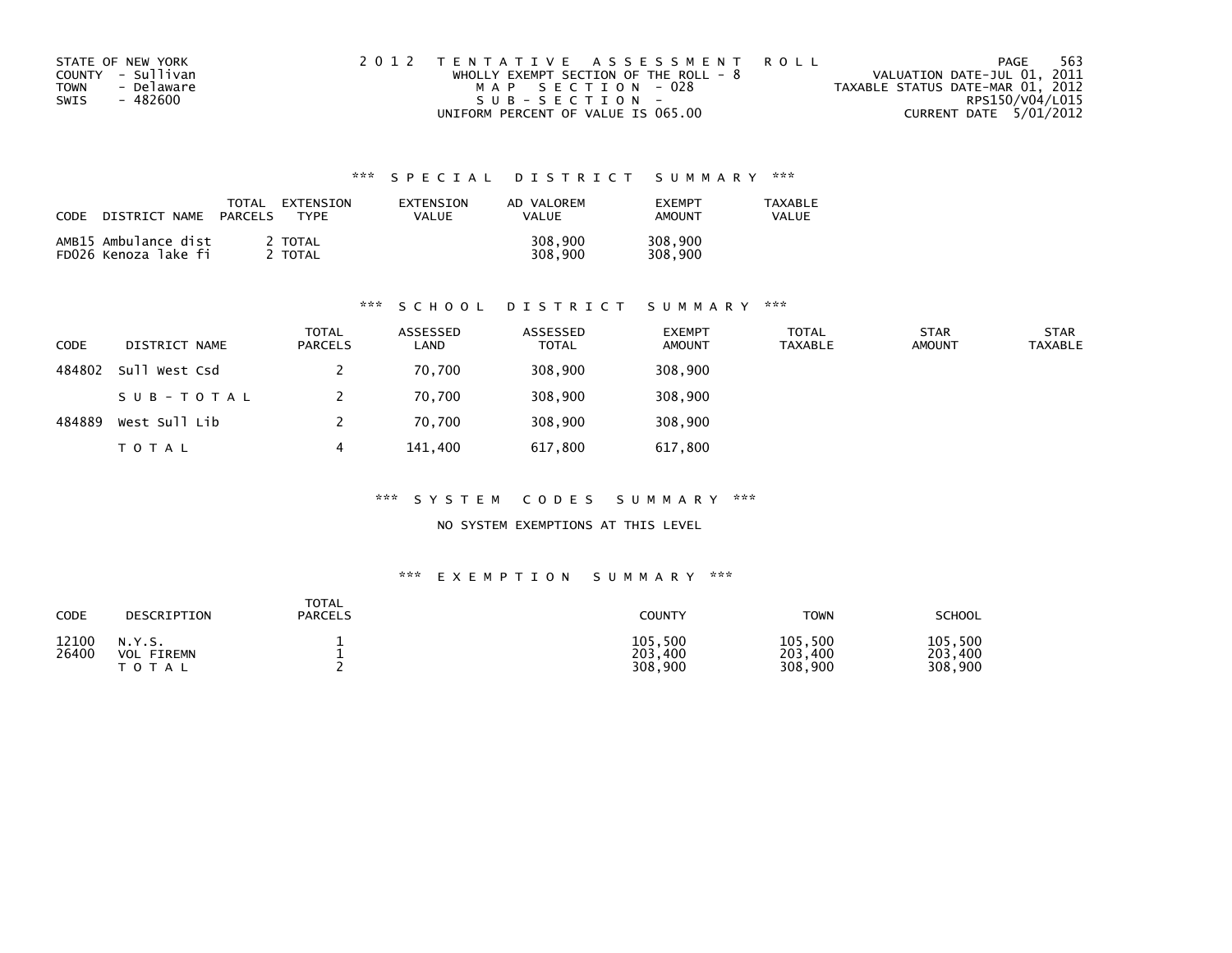|             | STATE OF NEW YORK | 2012 TENTATIVE ASSESSMENT ROLL          | 564<br>PAGE                      |
|-------------|-------------------|-----------------------------------------|----------------------------------|
|             | COUNTY - Sullivan | WHOLLY EXEMPT SECTION OF THE ROLL - $8$ | VALUATION DATE-JUL 01, 2011      |
| <b>TOWN</b> | - Delaware        | MAP SECTION - 028                       | TAXABLE STATUS DATE-MAR 01, 2012 |
| SWIS        | - 482600          | SUB-SECTION-                            | RPS150/V04/L015                  |
|             |                   | UNIFORM PERCENT OF VALUE IS 065.00      | CURRENT DATE 5/01/2012           |

| <b>ROLL</b> | DESCRIPTION   | <b>TOTAL</b>   | ASSESSED    | <b>ASSESSED</b> | <b>TAXABLE</b> | <b>TAXABLE</b> | <b>TAXABLE</b> | STAR           |
|-------------|---------------|----------------|-------------|-----------------|----------------|----------------|----------------|----------------|
| <b>SEC</b>  |               | <b>PARCELS</b> | LAND        | <b>TOTAL</b>    | COUNTY         | <b>TOWN</b>    | SCHOOL         | <b>TAXABLE</b> |
|             | WHOLLY EXEMPT |                | 70<br>0.700 | 308.900         |                |                |                |                |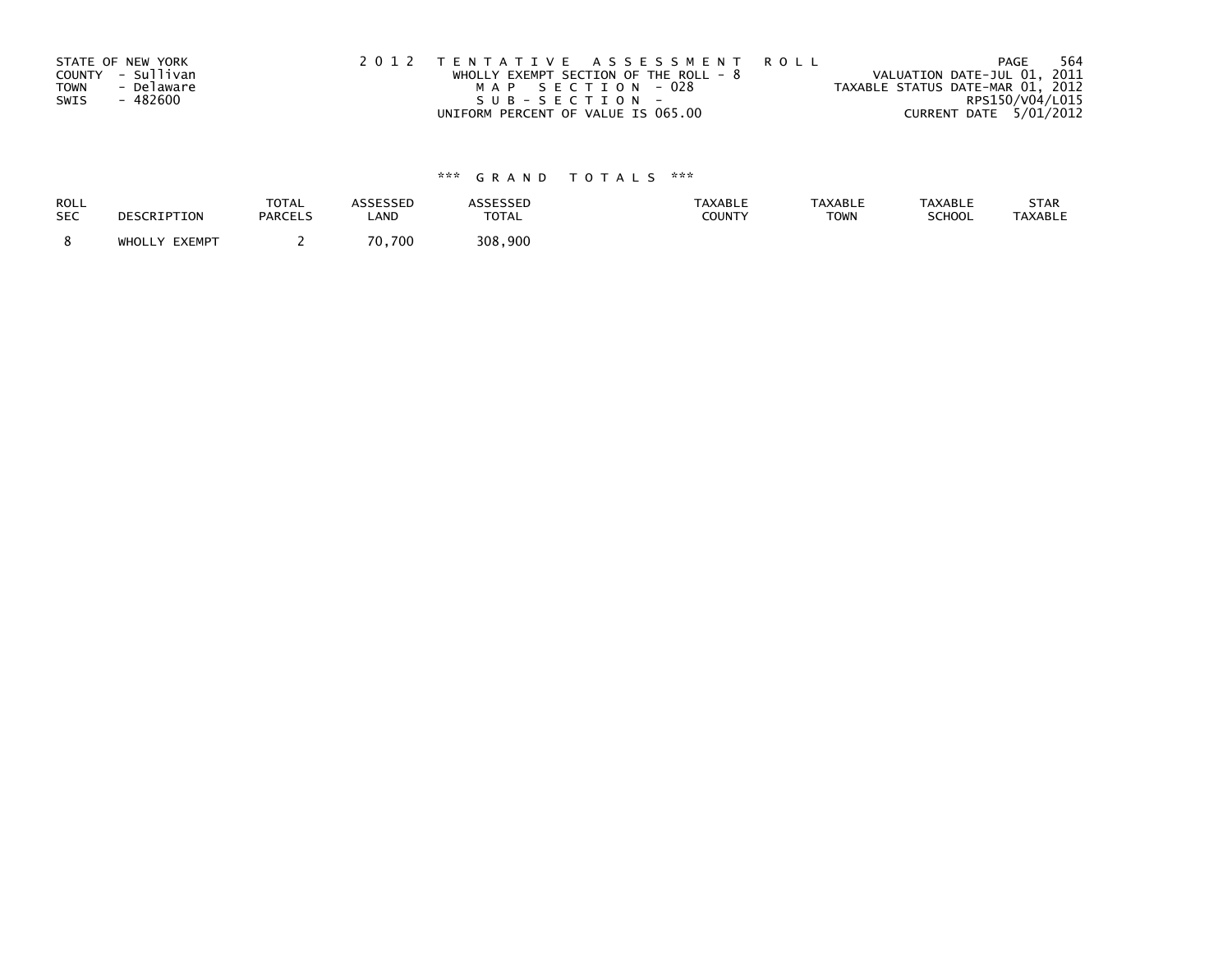| STATE OF NEW YORK<br>- Sullivan<br>COUNTY<br>- Delaware<br><b>TOWN</b><br>- 482600<br>SWIS | 2 0 1 2                                                                                                                                                                                          | TAX MAP NUMBER SEQUENCE             | TENTATIVE ASSESSMENT ROLL<br>WHOLLY EXEMPT SECTION OF THE ROLL - 8<br>UNIFORM PERCENT OF VALUE IS 065.00 | VALUATION DATE-JUL 01, 2011<br>TAXABLE STATUS DATE-MAR 01, 2012 | 565<br>PAGE         |
|--------------------------------------------------------------------------------------------|--------------------------------------------------------------------------------------------------------------------------------------------------------------------------------------------------|-------------------------------------|----------------------------------------------------------------------------------------------------------|-----------------------------------------------------------------|---------------------|
| TAX MAP PARCEL NUMBER<br>CURRENT OWNERS NAME<br>CURRENT OWNERS ADDRESS                     | PROPERTY LOCATION & CLASS ASSESSMENT<br>SCHOOL DISTRICT                          LAND         TAX DESCRIPTION                    TAXABLE VALUE<br>PARCEL SIZE/GRID COORD TOTAL SPECIAL DISTRICTS |                                     | EXEMPTION        CODE-----------------COUNTY-------TOWN------SCHOOL                                      |                                                                 | ACCOUNT NO.         |
|                                                                                            |                                                                                                                                                                                                  |                                     |                                                                                                          |                                                                 | 200040              |
| $333. -1 - 6$                                                                              | 883 Gas Trans Im                                                                                                                                                                                 |                                     | 18020<br>MIDA                                                                                            | 1992,131                                                        | 1992, 131 1992, 131 |
| Millennium Pipeline Co., LLC<br>1 Blue Hill Plaza 7th Floor                                | Sull West Csd 484802-89                                                                                                                                                                          | $\overline{\mathbf{0}}$<br>1992,131 | COUNTY<br>TAXABLE VALUE<br>TOWN<br>TAXABLE VALUE                                                         |                                                                 |                     |
| PO Box 1565 PO Box<br>Pearl River, NY 10965                                                | FULL MARKET VALUE                                                                                                                                                                                | 3064.817                            | SCHOOL TAXABLE VALUE<br>AMB16 Delaware ambulance                                                         | 1992,131 TO                                                     |                     |
|                                                                                            |                                                                                                                                                                                                  |                                     | FD023 Callicoon fire                                                                                     | 1943,523 TO                                                     |                     |
|                                                                                            |                                                                                                                                                                                                  |                                     | FD025 Hortonville fire 48,608 TO                                                                         |                                                                 |                     |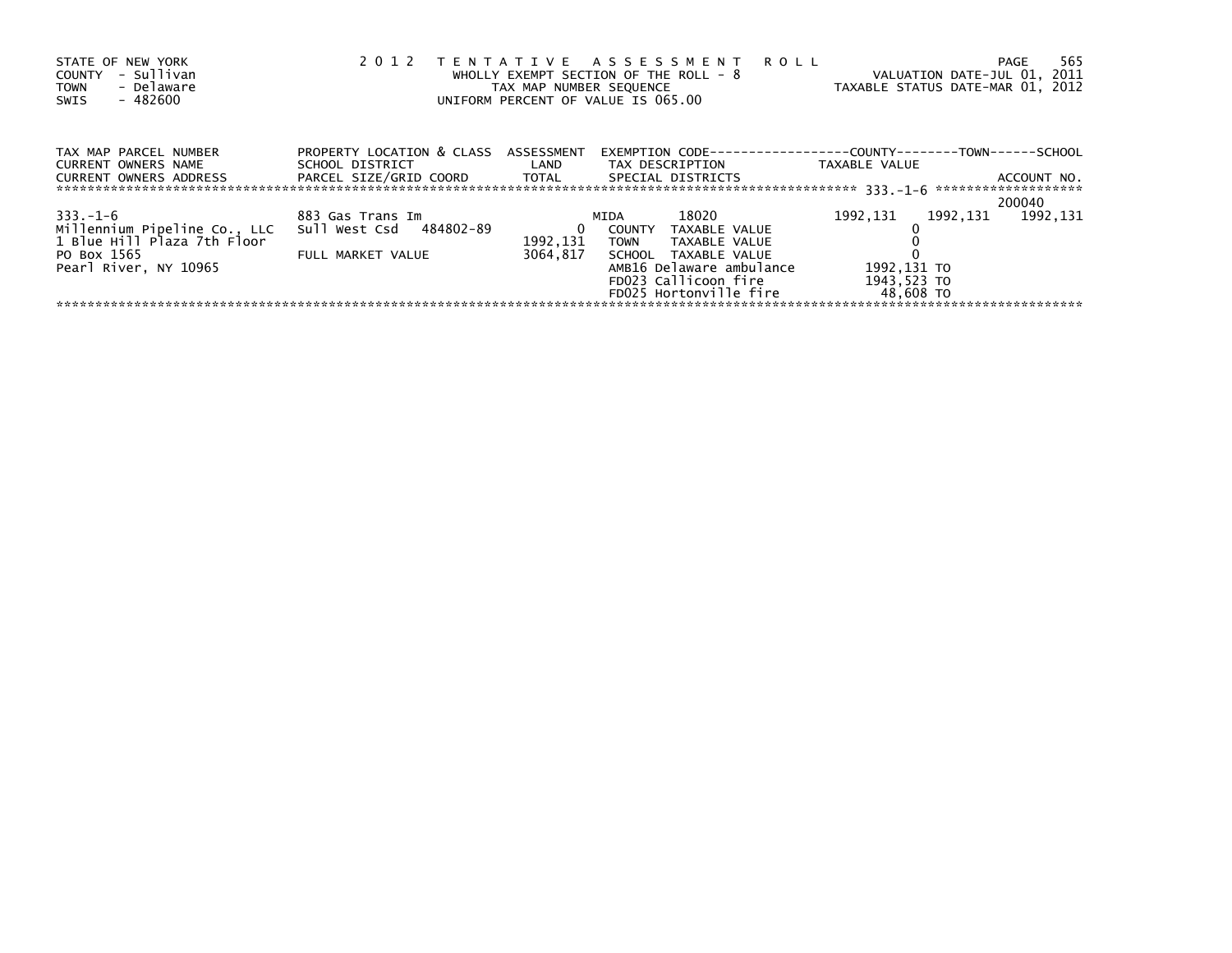| STATE OF NEW YORK         | 2012 TENTATIVE ASSESSMENT ROLL        | PAGE                             | 566 |
|---------------------------|---------------------------------------|----------------------------------|-----|
| COUNTY - Sullivan         | WHOLLY EXEMPT SECTION OF THE ROLL - 8 | VALUATION DATE-JUL 01, 2011      |     |
| - Delaware<br><b>TOWN</b> | MAP SECTION - 333                     | TAXABLE STATUS DATE-MAR 01, 2012 |     |
| SWIS<br>- 482600          | SUB-SECTION-                          | RPS150/V04/L015                  |     |
|                           | UNIFORM PERCENT OF VALUE IS 065.00    | CURRENT DATE 5/01/2012           |     |

| CODE | DISTRICT NAME PARCELS                                                | TOTAL | EXTENSION<br>TYPF             | EXTENSION<br>VALUE | AD VALOREM<br>VALUE             | <b>EXEMPT</b><br><b>AMOUNT</b> | TAXABLE<br><b>VALUE</b>        |
|------|----------------------------------------------------------------------|-------|-------------------------------|--------------------|---------------------------------|--------------------------------|--------------------------------|
|      | AMB16 Delaware ambul<br>FD023 Callicoon fire<br>FD025 Hortonville fi |       | 1 TOTAL<br>1 TOTAL<br>1 TOTAL |                    | 1992, 131<br>1943.523<br>48.608 |                                | 1992,131<br>1943,523<br>48.608 |

### \*\*\* S C H O O L D I S T R I C T S U M M A R Y \*\*\*

| CODE   | DISTRICT NAME | <b>TOTAL</b><br><b>PARCELS</b> | ASSESSED<br>LAND | ASSESSED<br><b>TOTAL</b> | <b>EXEMPT</b><br><b>AMOUNT</b> | <b>TOTAL</b><br><b>TAXABLE</b> | <b>STAR</b><br><b>AMOUNT</b> | <b>STAR</b><br><b>TAXABLE</b> |
|--------|---------------|--------------------------------|------------------|--------------------------|--------------------------------|--------------------------------|------------------------------|-------------------------------|
| 484802 | Sull West Csd |                                |                  | 1992, 131                | 1992, 131                      |                                |                              |                               |
|        | SUB-TOTAL     |                                |                  | 1992,131                 | 1992, 131                      |                                |                              |                               |
| 484889 | West Sull Lib |                                |                  | 1992, 131                | 1992, 131                      |                                |                              |                               |
|        | T O T A L     |                                |                  | 3984,262                 | 3984,262                       |                                |                              |                               |

### \*\*\* S Y S T E M C O D E S S U M M A R Y \*\*\*

### NO SYSTEM EXEMPTIONS AT THIS LEVEL

| CODE  | DESCRIPTION                                         | <b>TOTAL</b><br><b>PARCELS</b> | <b>COUNTY</b>          | <b>TOWN</b>            | <b>SCHOOL</b>          |
|-------|-----------------------------------------------------|--------------------------------|------------------------|------------------------|------------------------|
| 18020 | <b>MIDA</b><br>T A L<br><sup>T</sup> O <sub>1</sub> |                                | 1992, 131<br>1992, 131 | 1992, 131<br>1992, 131 | 1992, 131<br>1992, 131 |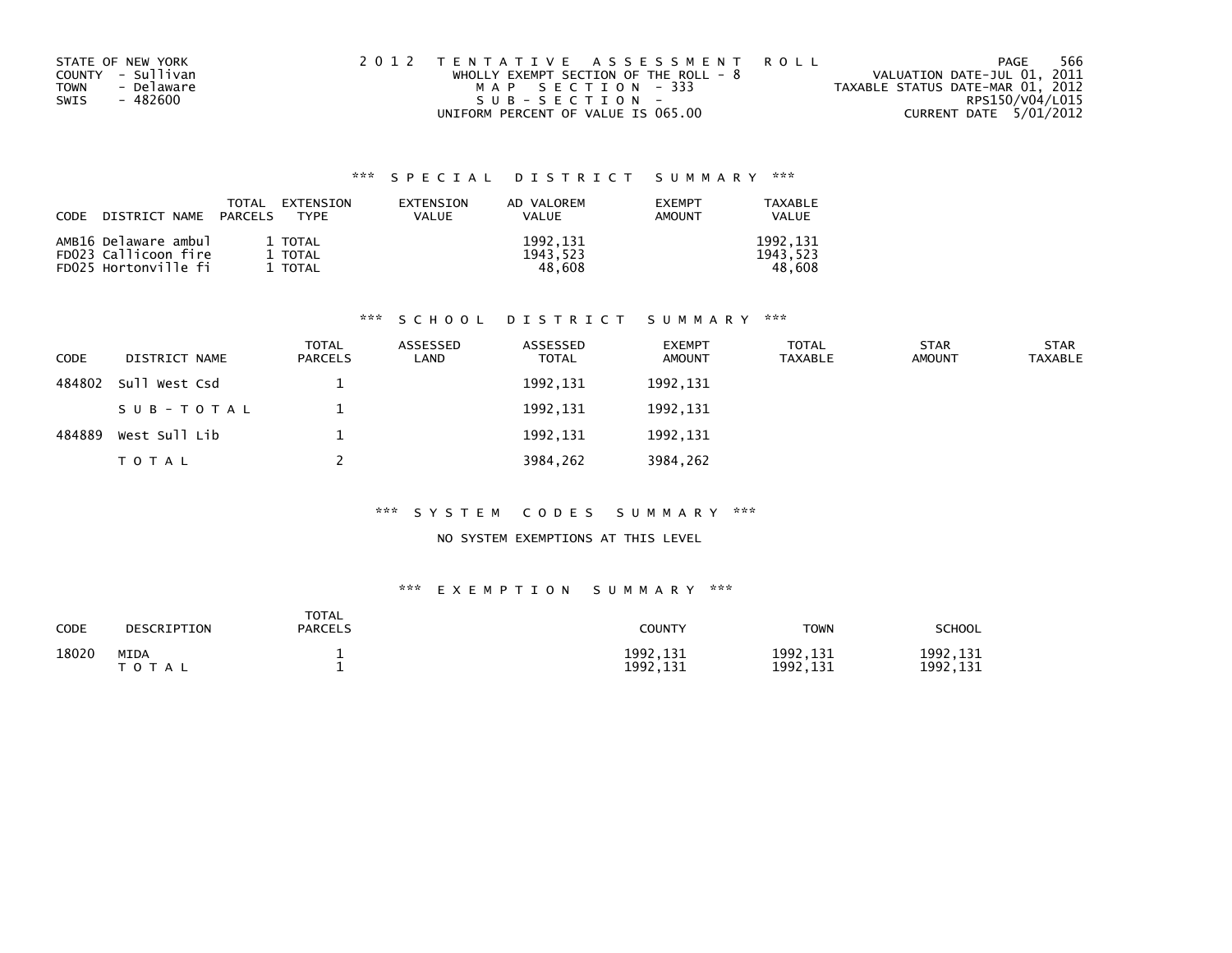|             | STATE OF NEW YORK | 2012 TENTATIVE ASSESSMENT ROLL          | 567<br>PAGE                      |
|-------------|-------------------|-----------------------------------------|----------------------------------|
|             | COUNTY - Sullivan | WHOLLY EXEMPT SECTION OF THE ROLL - $8$ | VALUATION DATE-JUL 01, 2011      |
| <b>TOWN</b> | - Delaware        | MAP SECTION - 333                       | TAXABLE STATUS DATE-MAR 01, 2012 |
| SWIS        | - 482600          | $SUB - SECTION -$                       | RPS150/V04/L015                  |
|             |                   | UNIFORM PERCENT OF VALUE IS 065.00      | CURRENT DATE 5/01/2012           |

| ROLL<br><b>SEC</b> | DESCRIPTION   | <b>TOTAL</b><br><b>PARCELS</b> | ASSESSED<br>LAND | <b>ASSESSED</b><br><b>TOTAL</b> | <b>TAXABLE</b><br>COUNTY | <b>TAXABLE</b><br><b>TOWN</b> | <b>TAXABLE</b><br>SCHOOL | STAR<br><b>TAXABLE</b> |
|--------------------|---------------|--------------------------------|------------------|---------------------------------|--------------------------|-------------------------------|--------------------------|------------------------|
|                    | WHOLLY EXEMPT |                                |                  | 1992, 131                       |                          |                               |                          |                        |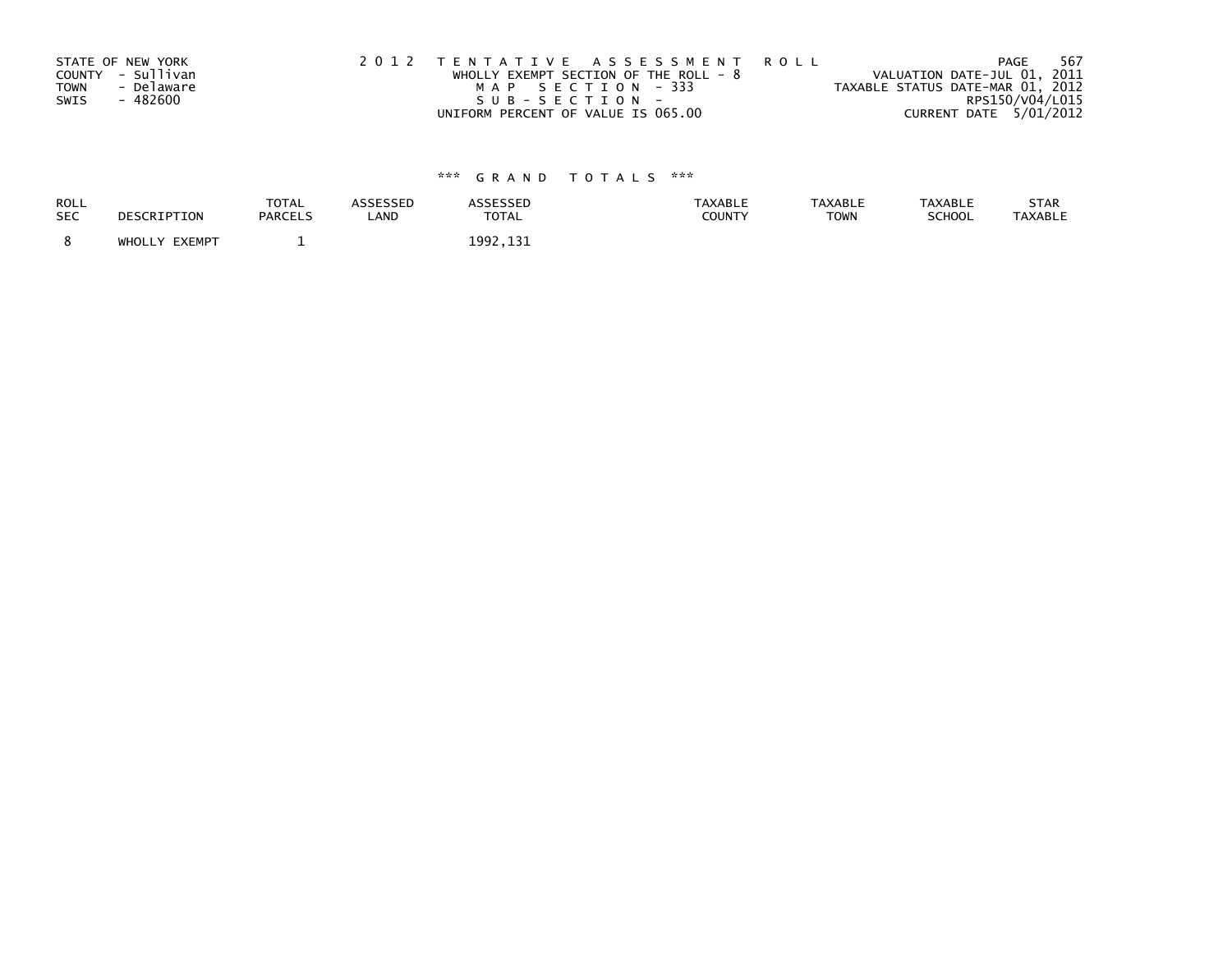| STATE OF NEW YORK<br>- Sullivan<br><b>COUNTY</b><br>- Delaware<br><b>TOWN</b><br>$-482600$<br>SWIS | 2 0 1 2                                                 | TAX MAP NUMBER SEQUENCE | TENTATIVE ASSESSMENT<br><b>ROLL</b><br>WHOLLY EXEMPT SECTION OF THE ROLL - 8<br>UNIFORM PERCENT OF VALUE IS 065.00 |                                                            | 568<br>PAGE<br>VALUATION DATE-JUL 01, 2011<br>TAXABLE STATUS DATE-MAR 01, 2012 |
|----------------------------------------------------------------------------------------------------|---------------------------------------------------------|-------------------------|--------------------------------------------------------------------------------------------------------------------|------------------------------------------------------------|--------------------------------------------------------------------------------|
| TAX MAP PARCEL NUMBER<br><b>CURRENT OWNERS NAME</b>                                                | PROPERTY LOCATION & CLASS ASSESSMENT<br>SCHOOL DISTRICT | LAND                    | EXEMPTION CODE---<br>TAX DESCRIPTION                                                                               | -----------COUNTY--------TOWN------SCHOOL<br>TAXABLE VALUE |                                                                                |
| <b>CURRENT OWNERS ADDRESS</b>                                                                      | PARCEL SIZE/GRID COORD TOTAL<br>Gas Trans               |                         | SPECIAL DISTRICTS                                                                                                  |                                                            | ACCOUNT NO.<br>200040                                                          |
| 626.000-9999-810.500/2001                                                                          | 883 Gas Trans Im                                        |                         | 18020<br>MIDA                                                                                                      | 6448,375                                                   | 6448.375<br>6448,375                                                           |
| Millennium Pipeline Co., LLC                                                                       | Sull West Csd 484802-89                                 | 0                       | COUNTY<br>TAXABLE VALUE                                                                                            |                                                            |                                                                                |
| 1 Blue Hill Plaza 7th Floor                                                                        |                                                         | 6448.375                | TAXABLE VALUE<br><b>TOWN</b>                                                                                       |                                                            |                                                                                |
| PO Box 1565                                                                                        | FULL MARKET VALUE                                       | 9920.577                | SCHOOL TAXABLE VALUE                                                                                               |                                                            |                                                                                |
| Pearl River. NY 10965                                                                              |                                                         |                         | AMB16 Delaware ambulance                                                                                           | 6448,375 TO                                                |                                                                                |
|                                                                                                    |                                                         |                         | FD023 Callicoon fire                                                                                               | 6291,035 TO                                                |                                                                                |
|                                                                                                    |                                                         |                         | FD025 Hortonville fire                                                                                             | 157,340 TO                                                 |                                                                                |
|                                                                                                    |                                                         |                         |                                                                                                                    |                                                            |                                                                                |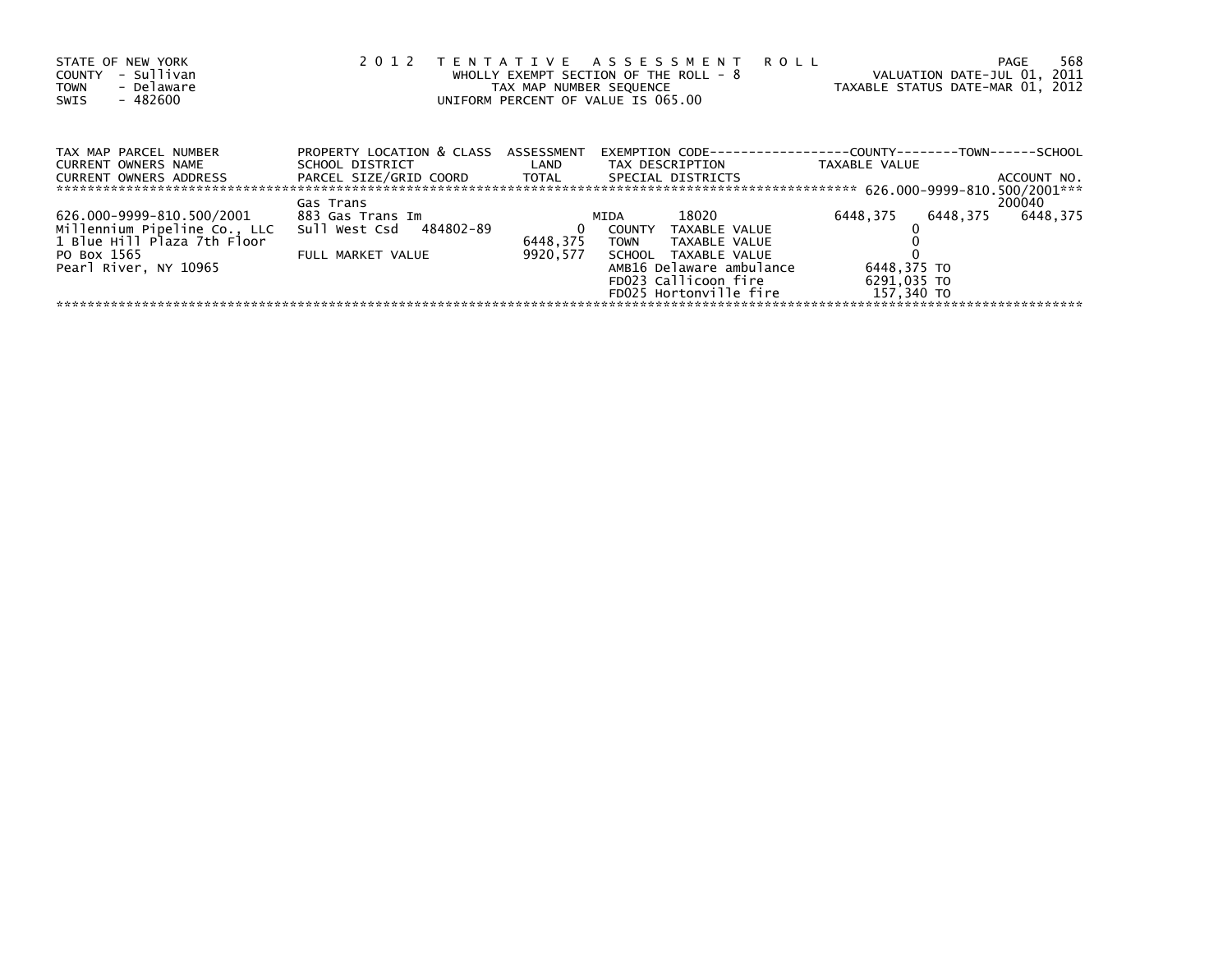| STATE OF NEW YORK<br>COUNTY - Sullivan | 2012 TENTATIVE ASSESSMENT ROLL                             | PAGE                                                            | 569 |
|----------------------------------------|------------------------------------------------------------|-----------------------------------------------------------------|-----|
| - Delaware<br><b>TOWN</b>              | WHOLLY EXEMPT SECTION OF THE ROLL - 8<br>MAP SECTION - 626 | VALUATION DATE-JUL 01, 2011<br>TAXABLE STATUS DATE-MAR 01, 2012 |     |
| SWIS<br>- 482600                       | SUB-SECTION-000                                            | RPS150/V04/L015                                                 |     |
|                                        | UNIFORM PERCENT OF VALUE IS 065.00                         | CURRENT DATE 5/01/2012                                          |     |

| CODE DISTRICT NAME PARCELS | TOTAL | <b>FXTENSTON</b><br><b>TYPF</b> | EXTENSION<br><b>VALUE</b> | AD VALOREM<br>VALUE | <b>EXEMPT</b><br>AMOUNT | TAXABLE<br><b>VALUE</b> |
|----------------------------|-------|---------------------------------|---------------------------|---------------------|-------------------------|-------------------------|
| AMB16 Delaware ambul       |       | 1 TOTAL                         |                           | 6448.375            |                         | 6448.375                |
| FD023 Callicoon fire       |       | 1 TOTAL                         |                           | 6291.035            |                         | 6291.035                |
| FD025 Hortonville fi       |       | 1 TOTAL                         |                           | 157.340             |                         | 157.340                 |

## \*\*\* S C H O O L D I S T R I C T S U M M A R Y \*\*\*

| CODE   | DISTRICT NAME | <b>TOTAL</b><br><b>PARCELS</b> | ASSESSED<br>LAND | ASSESSED<br><b>TOTAL</b> | <b>EXEMPT</b><br>AMOUNT | <b>TOTAL</b><br><b>TAXABLE</b> | <b>STAR</b><br><b>AMOUNT</b> | <b>STAR</b><br><b>TAXABLE</b> |
|--------|---------------|--------------------------------|------------------|--------------------------|-------------------------|--------------------------------|------------------------------|-------------------------------|
| 484802 | Sull West Csd |                                |                  | 6448,375                 | 6448.375                |                                |                              |                               |
|        | SUB-TOTAL     |                                |                  | 6448.375                 | 6448.375                |                                |                              |                               |
| 484889 | West Sull Lib |                                |                  | 6448.375                 | 6448.375                |                                |                              |                               |
|        | T O T A L     |                                |                  | 12896,750                | 12896,750               |                                |                              |                               |

### \*\*\* S Y S T E M C O D E S S U M M A R Y \*\*\*

### NO SYSTEM EXEMPTIONS AT THIS LEVEL

| CODE  | DESCRIPTION          | TOTAL<br><b>PARCELS</b> | <b>COUNTY</b>        | TOWN                 | SCHOOL               |
|-------|----------------------|-------------------------|----------------------|----------------------|----------------------|
| 18020 | MIDA<br>тот<br>- A L |                         | 6448.375<br>6448.375 | 6448,375<br>6448,375 | 6448.375<br>6448,375 |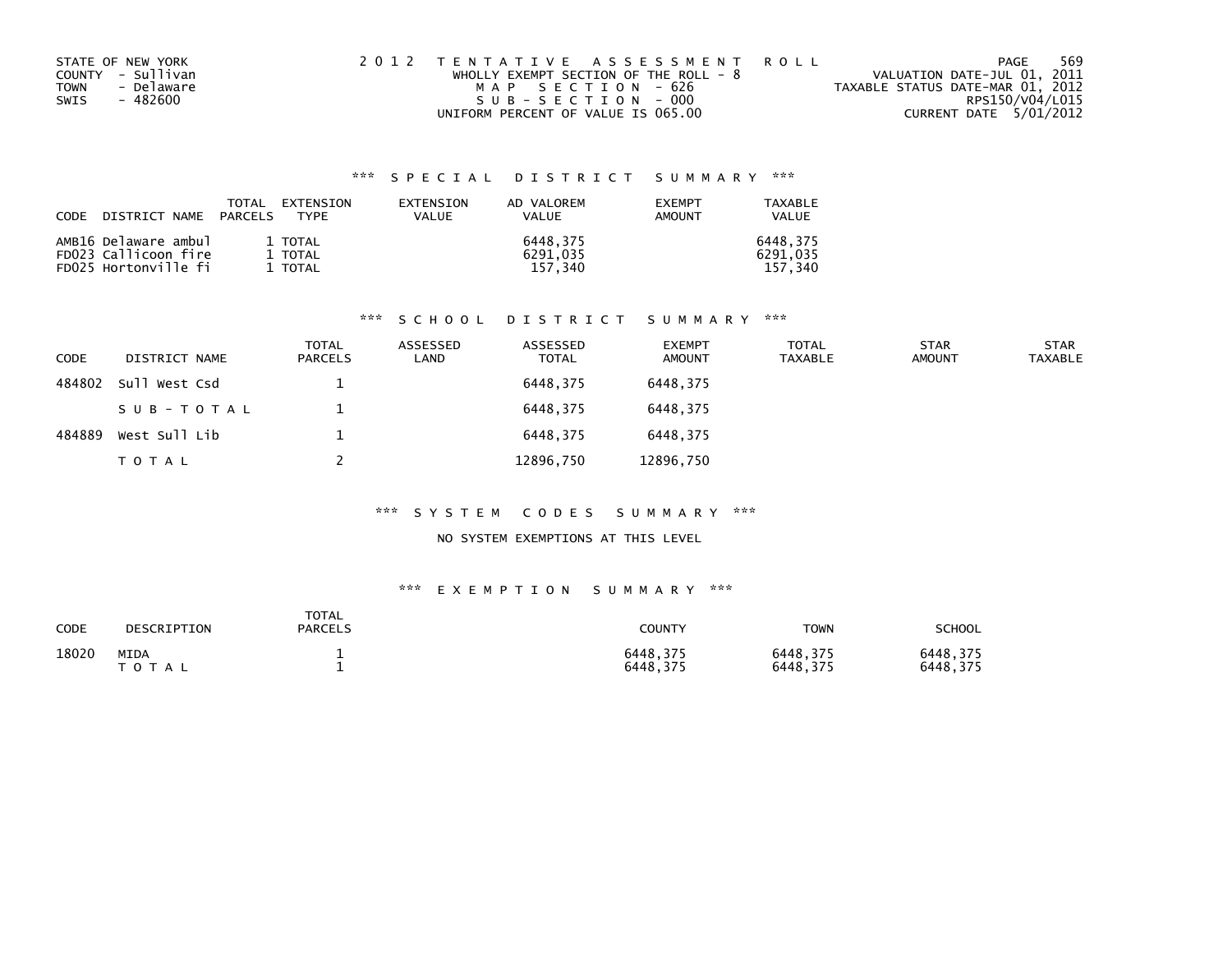|             | STATE OF NEW YORK | 2012 TENTATIVE ASSESSMENT ROLL          | 570<br>PAGE                      |
|-------------|-------------------|-----------------------------------------|----------------------------------|
|             | COUNTY - Sullivan | WHOLLY EXEMPT SECTION OF THE ROLL - $8$ | VALUATION DATE-JUL 01, 2011      |
| <b>TOWN</b> | - Delaware        | MAP SECTION - 626                       | TAXABLE STATUS DATE-MAR 01, 2012 |
| SWIS        | - 482600          | SUB-SECTION - 000                       | RPS150/V04/L015                  |
|             |                   | UNIFORM PERCENT OF VALUE IS 065.00      | CURRENT DATE 5/01/2012           |

| ROLL       | DESCRIPTION   | <b>TOTAL</b>   | <b>ASSESSED</b> | <b>ASSESSED</b> | <b>TAXABLE</b> | <b>TAXABLE</b> | <b>TAXABLE</b> | STAR    |
|------------|---------------|----------------|-----------------|-----------------|----------------|----------------|----------------|---------|
| <b>SEC</b> |               | <b>PARCELS</b> | LAND            | <b>TOTAL</b>    | COUNTY         | <b>TOWN</b>    | SCHOOL         | TAXABLE |
|            | WHOLLY EXEMPT |                |                 | 6448.375        |                |                |                |         |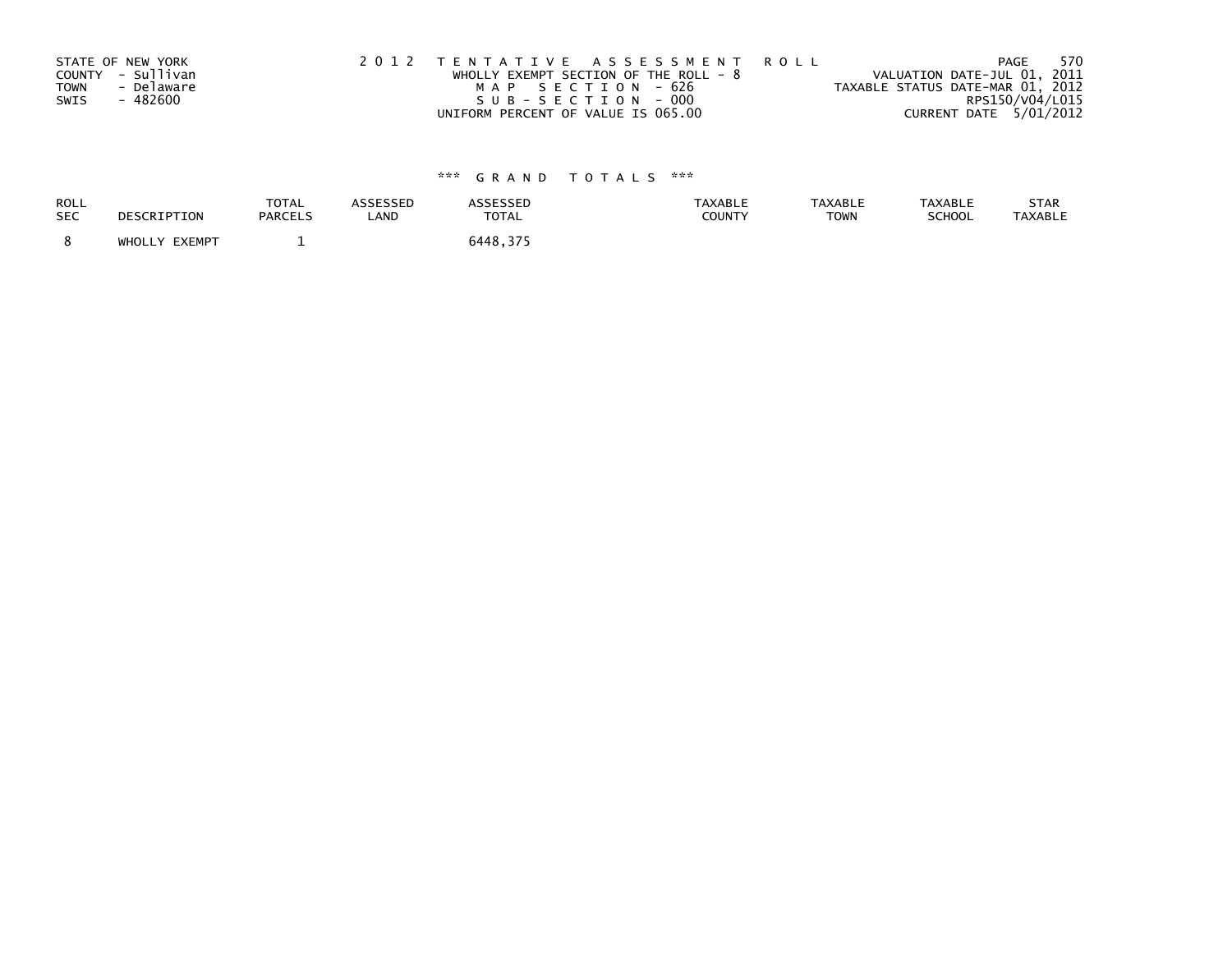| STATE OF NEW YORK<br>COUNTY - Sullivan<br>TOWN<br>- Delaware<br>SWIS<br>- 482600 | 2012 TENTATIVE ASSESSMENT ROLL | WHOLLY EXEMPT SECTION OF THE ROLL - $8$<br>UNIFORM PERCENT OF VALUE IS 065.00 | TAXABLE STATUS DATE-MAR 01, 2012 | PAGE<br>VALUATION DATE-JUL 01, 2011<br>RPS150/V04/L015 | 571 |
|----------------------------------------------------------------------------------|--------------------------------|-------------------------------------------------------------------------------|----------------------------------|--------------------------------------------------------|-----|
|                                                                                  |                                |                                                                               |                                  | CURRENT DATE 5/01/2012                                 |     |

## ROLL SECTION TOTALS

## \*\*\* S P E C I A L D I S T R I C T S U M M A R Y \*\*\*

|                                                                                                                                                                                                                                                                                                                                                                                                                                                                                                                                                                                                                                                             | 8536,142                                                                                     |
|-------------------------------------------------------------------------------------------------------------------------------------------------------------------------------------------------------------------------------------------------------------------------------------------------------------------------------------------------------------------------------------------------------------------------------------------------------------------------------------------------------------------------------------------------------------------------------------------------------------------------------------------------------------|----------------------------------------------------------------------------------------------|
| 12268,167<br>AMB15 Ambulance dist<br>3732,025<br>22 TOTAL<br>AMB16 Delaware ambul<br>26027.931<br>13649,945<br>43 TOTAL<br>FD023 Callicoon fire<br>23503,455<br>11953,837<br>26 TOTAL<br>FD024 Jeffersonville<br>3267,380<br>3211,700<br>10 TOTAL<br>FD025 Hortonville fi<br>1694,933<br>10533,219<br>21 TOTAL<br>FD026 Kenoza lake fi<br>544,704<br>521,600<br>10 TOTAL<br>LT015 Callicoon ligh<br>2961,160<br>1920,630<br>14 TOTAL<br>LT016 Jeffersonville<br>385,200<br>385,200<br>5 TOTAL<br>SD012 Callicoon sewe<br>12.75<br>11 UNITS<br>м<br>SW011 Kohlertown sew<br>.50<br>1 UNITS<br>- C<br>12.75<br>SW012 Callicoon sewe<br>17 UNITS<br>$\epsilon$ | 12377.986<br>11549,618<br>55,680<br>8838,286<br>23,104<br>1040.530<br>12.75<br>. 50<br>12.75 |

### \*\*\* S C H O O L D I S T R I C T S U M M A R Y \*\*\*

| <b>CODE</b> | DISTRICT NAME | TOTAL<br><b>PARCELS</b> | ASSESSED<br>LAND | ASSESSED<br><b>TOTAL</b> | <b>EXEMPT</b><br><b>AMOUNT</b> | <b>TOTAL</b><br>TAXABLE | <b>STAR</b><br><b>AMOUNT</b> | <b>STAR</b><br><b>TAXABLE</b> |
|-------------|---------------|-------------------------|------------------|--------------------------|--------------------------------|-------------------------|------------------------------|-------------------------------|
| 484802      | Sull West Csd | 63                      | 3634.540         | 38296,198                | 38296,198                      |                         |                              |                               |
|             | SUB-TOTAL     | 63                      | 3634.540         | 38296,198                | 38296,198                      |                         |                              |                               |
| 484889      | West Sull Lib | 62                      | 3634.440         | 38296,098                | 38296,098                      |                         |                              |                               |
|             | TOTAL         | 125                     | 7268,980         | 76592,296                | 76592,296                      |                         |                              |                               |

### \*\*\* S Y S T E M C O D E S S U M M A R Y \*\*\*

| CODE  | DESCRIPTION        | <b>TOTAL</b><br><b>PARCELS</b> | COUNTY     | <b>TOWN</b> | <b>SCHOOL</b> |
|-------|--------------------|--------------------------------|------------|-------------|---------------|
| 50000 | WHOLLY EX<br>TOTAL |                                | 100<br>100 | 100<br>100  | 100<br>100    |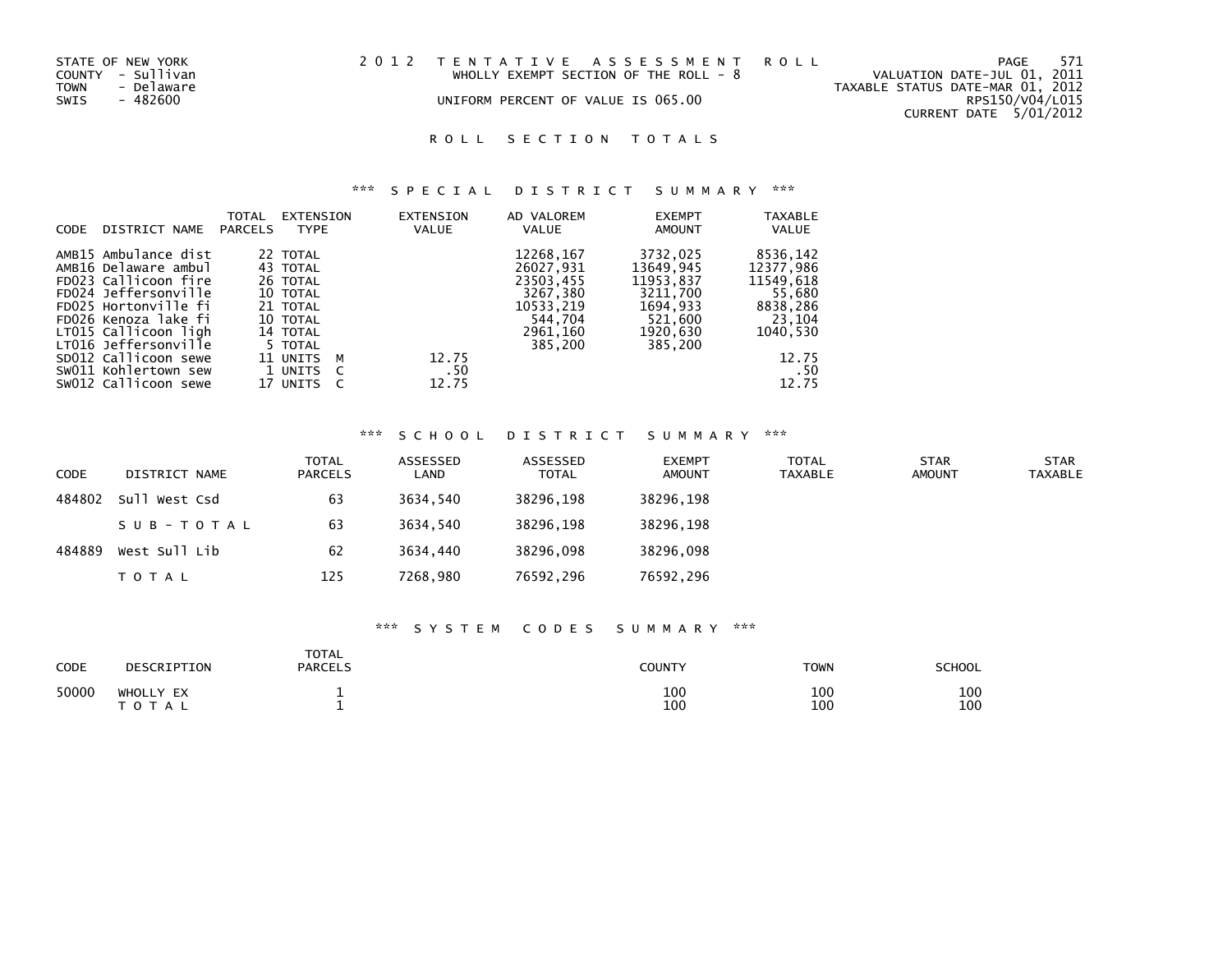| STATE OF NEW YORK  | 2012 TENTATIVE ASSESSMENT ROLL     |                                         |                                  | PAGE                        | 572 |
|--------------------|------------------------------------|-----------------------------------------|----------------------------------|-----------------------------|-----|
| COUNTY - Sullivan  |                                    | WHOLLY EXEMPT SECTION OF THE ROLL - $8$ |                                  | VALUATION DATE-JUL 01, 2011 |     |
| TOWN<br>- Delaware |                                    |                                         | TAXABLE STATUS DATE-MAR 01, 2012 |                             |     |
| SWIS<br>- 482600   | UNIFORM PERCENT OF VALUE IS 065.00 |                                         |                                  | RPS150/V04/L015             |     |
|                    |                                    |                                         |                                  | CURRENT DATE 5/01/2012      |     |

## ROLL SECTION TOTALS

## \*\*\* E X E M P T I O N S U M M A R Y \*\*\*

| CODE  | DESCRIPTION       | <b>TOTAL</b><br><b>PARCELS</b> | <b>COUNTY</b> | <b>TOWN</b> | <b>SCHOOL</b> |
|-------|-------------------|--------------------------------|---------------|-------------|---------------|
| 12100 | N.Y.S.            | 6                              | 115,100       | 115,100     | 115,100       |
| 13100 | CNTY OWNED        |                                | 213,600       | 213,600     | 213,600       |
| 13500 | TWN W/CORP        | 11                             | 1823, 185     | 1823, 185   | 1823, 185     |
| 13800 | SCHOOL DIS        |                                | 2803,200      | 2803,200    | 2803,200      |
| 13870 | SPEC DIST         |                                | 369,000       | 369,000     | 369,000       |
| 14100 | USA               |                                | 4097,300      | 4097,300    | 4097,300      |
| 18020 | MIDA              |                                | 20914,128     | 20914,128   | 20914, 128    |
| 25110 | N/P RELIG         | 15                             | 1880,600      | 1880,600    | 1880,600      |
| 25210 | N/P HOSPTL        |                                | 4141,400      | 4141,400    | 4141,400      |
| 25300 | <b>NP ORGNS</b>   |                                | 968,360       | 968,360     | 968,360       |
| 26400 | <b>VOL FIREMN</b> |                                | 828,575       | 828,575     | 828,575       |
| 26600 | N/P ORGNS         |                                | 42,400        | 42,400      | 42,400        |
| 27350 | <b>CEMETERY</b>   | b                              | 99,250        | 99,250      | 99,250        |
|       | ΤΟΤΑΙ             | 62                             | 38296,098     | 38296,098   | 38296,098     |

| <b>ROLL</b> | DESCRIPTION   | TOTAL          | ASSESSED      | <b>\SSESSED</b> | TAXABLE       | <b>TAXABLE</b> | <b>TAXABLE</b> | <b>STAR</b>    |
|-------------|---------------|----------------|---------------|-----------------|---------------|----------------|----------------|----------------|
| <b>SEC</b>  |               | <b>PARCELS</b> | LAND          | <b>TOTAL</b>    | <b>COUNTY</b> | <b>TOWN</b>    | <b>SCHOOL</b>  | <b>TAXABLE</b> |
|             | WHOLLY EXEMPT |                | 3634,<br>.540 | 38296,198       |               |                |                |                |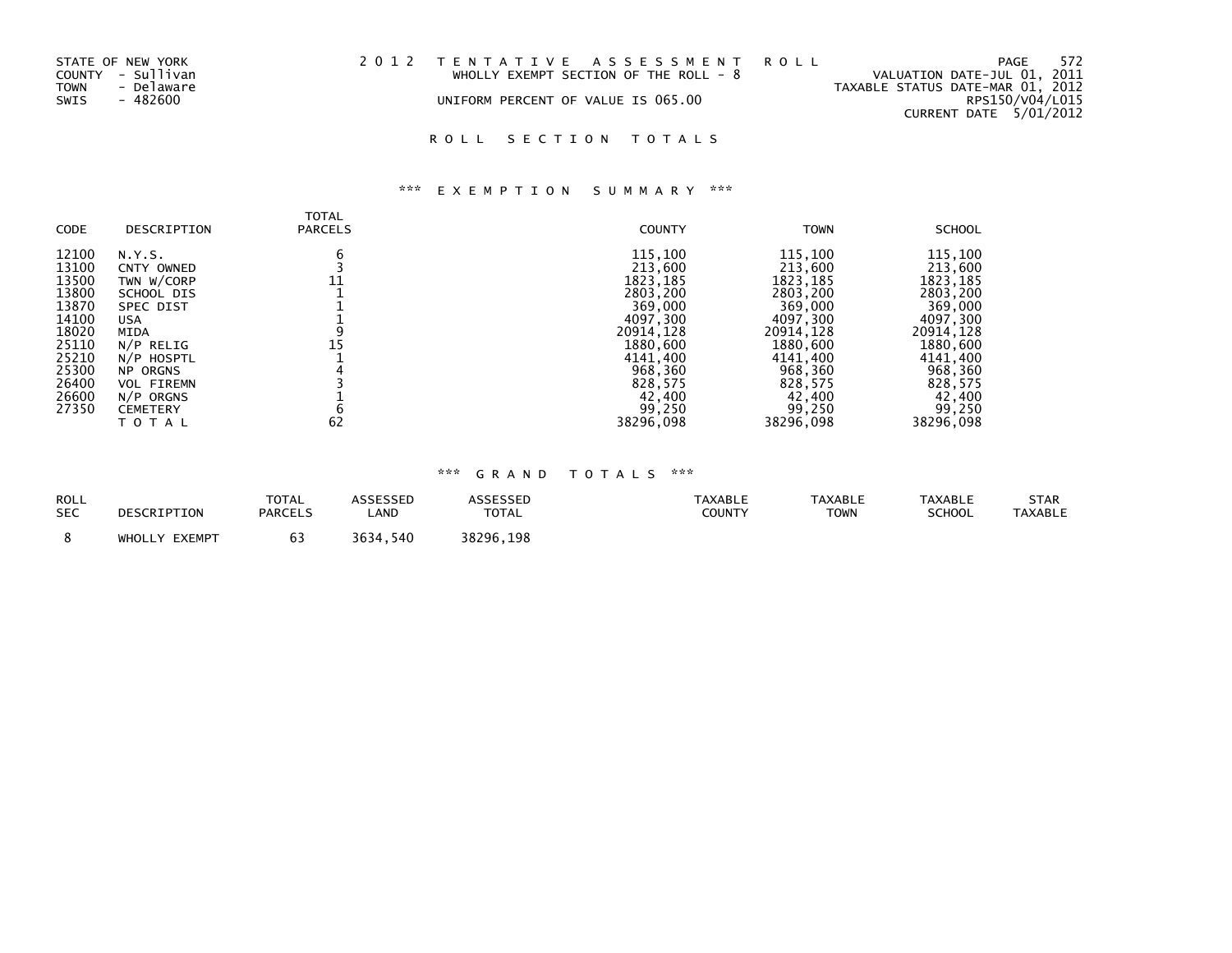| 2012 TENTATIVE ASSESSMENT ROL |  |  |  |  |  |  |  |  |  |  |  |  |  |  |  |  |  |  |  |  |  |  |  |  |  |  |  |  |
|-------------------------------|--|--|--|--|--|--|--|--|--|--|--|--|--|--|--|--|--|--|--|--|--|--|--|--|--|--|--|--|
|-------------------------------|--|--|--|--|--|--|--|--|--|--|--|--|--|--|--|--|--|--|--|--|--|--|--|--|--|--|--|--|

UNIFORM PERCENT OF VALUE IS 065.00

STATE OF NEW YORK 2012 TENTATIVE ASSESSMENT ROLL PAGE 573<br>COUNTY - Sullivan COUNTY - Sullivan<br>TOWN - Delaware swis to tals to tall state of valuation DATE-JUL 01, 2011<br>UNIFORM PERCENT OF VALUE IS 065.00 RPS150/V04/L015 COUNTY - Sullivan VALUATION DATE-JUL 01, 2011 TOWN - Delaware S W I S T O T A L S TAXABLE STATUS DATE-MAR 01, 2012CURRENT DATE 5/01/2012

### \*\*\* S P E C I A L D I S T R I C T S U M M A R Y \*\*\*

|             |                            | TOTAL          | EXTENSION      | EXTENSION | AD VALOREM | <b>EXEMPT</b> | TAXABLE      |
|-------------|----------------------------|----------------|----------------|-----------|------------|---------------|--------------|
| <b>CODE</b> | DISTRICT NAME              | <b>PARCELS</b> | <b>TYPE</b>    | VALUE     | VALUE      | <b>AMOUNT</b> | <b>VALUE</b> |
|             | AG009 Ag District Ro       |                | 1 MOVTAX       |           |            |               |              |
|             | OT012 Omitted taxes        |                | 1 MOVTAX       | 290.56    |            |               | 290.56       |
|             |                            |                |                |           |            |               |              |
|             | <b>PT012 Pro Rata 2012</b> |                | 2 MOVTAX       | 217.32    |            |               | 217.32       |
|             | PTS12 2012 Prorated        |                | 1 MOVTAX       | 188.17    |            |               | 188.17       |
|             | AMB15 Ambulance dist       |                | 790 TOTAL      |           | 83777,098  | 4318,820      | 79458,278    |
|             | AMB16 Delaware ambul       |                | 1.246 TOTAL    |           | 126704,772 | 14327,888     | 112376.884   |
|             | FD023 Callicoon fire       |                | 587 TOTAL      |           | 71345,753  | 12132,610     | 59213,143    |
|             | FD024 Jeffersonville       |                | 363 TOTAL      |           | 31704, 177 | 3357,793      | 28349,244    |
|             | FD025 Hortonville fi       |                | 743 TOTAL      |           | 73995,520  | 2038,612      | 71956,908    |
|             | FD026 Kenoza lake fi       |                | 377 TOTAL      |           | 32605,594  | 877.287       | 31731,227    |
|             | FIOO5 Star Penalty         |                | 2 MOVTAX       | 100.00    |            |               | 100.00       |
|             | LT015 Callicoon ligh       |                | 247 TOTAL      |           | 21309,388  | 2124,029      | 19185, 359   |
|             | LT016 Jeffersonville       |                | 111 TOTAL      |           | 9219,880   | 472,065       | 8747,815     |
|             | SD011 Kohlertown sew       |                | 88 UNITS<br>M  | 114.25    |            |               | 114.25       |
|             | SD012 Callicoon sewe       |                | 176 UNITS<br>M | 250.50    |            |               | 250.50       |
|             | SW011 Kohlertown sew       |                | 101 UNITS      | 118.00    |            |               | 118.00       |
|             | SW012 Callicoon sewe       |                | 217 UNITS      | 263.75    |            |               | 263.75       |

### \*\*\* S C H O O L D I S T R I C T S U M M A R Y \*\*\*

| CODE   | DISTRICT NAME    | <b>TOTAL</b><br><b>PARCELS</b> | ASSESSED<br>LAND | ASSESSED<br><b>TOTAL</b> | <b>EXEMPT</b><br><b>AMOUNT</b> | <b>TOTAL</b><br>TAXABLE | <b>STAR</b><br><b>AMOUNT</b> | <b>STAR</b><br><b>TAXABLE</b> |
|--------|------------------|--------------------------------|------------------|--------------------------|--------------------------------|-------------------------|------------------------------|-------------------------------|
| 484802 | su11<br>West Csd | 2,014                          | 56171.911        | 210912,352               | 46264.980                      | 164647,372              | 15936,687                    | 148710,685                    |
|        | SUB-TOTAL        | 2.014                          | 56171.911        | 210912.352               | 46264.980                      | 164647.372              | 15936.687                    | 148710,685                    |
| 484889 | West Sull Lib    | 2.012                          | 56171.811        | 210586.370               | 46264.880                      | 164321.490              | 15936.687                    | 148384,803                    |
|        | <b>TOTAL</b>     | 4,026                          | 112343,722       | 421498,722               | 92529,860                      | 328968,862              | 31873, 374                   | 297095,488                    |

### \*\*\* S Y S T E M C O D E S S U M M A R Y \*\*\*

| CODE  | DESCRIPTION            | TOTAL<br><b>PARCELS</b> | <b>COUNTY</b> | <b>TOWN</b> | <b>SCHOOL</b> |
|-------|------------------------|-------------------------|---------------|-------------|---------------|
| 50000 | WHOLLY EX<br>T O T A L |                         | 100<br>100    | 100<br>100  | 100<br>100    |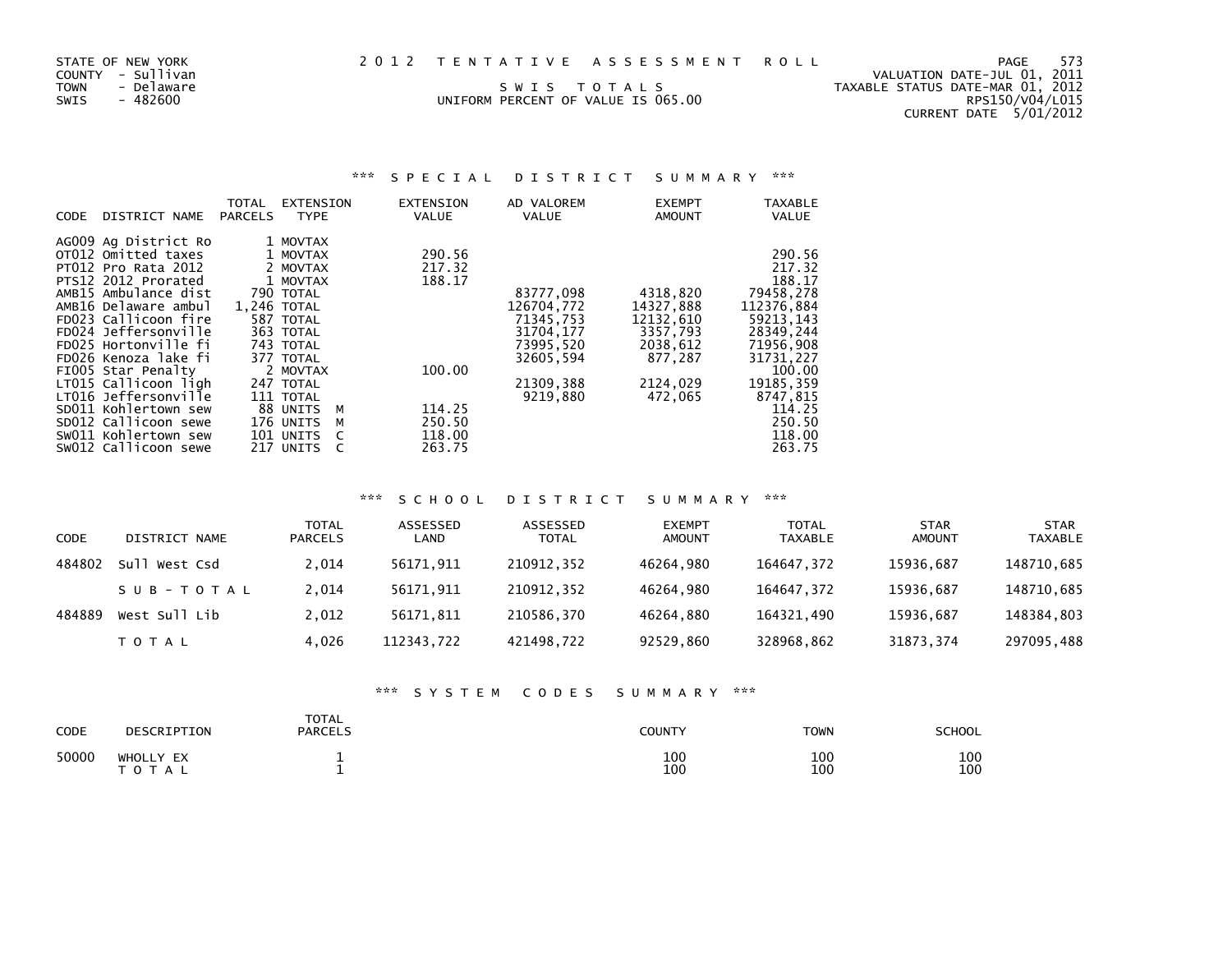| TOWN<br>- Delaware<br>SWIS TOTALS<br>SWIS<br>- 482600<br>UNIFORM PERCENT OF VALUE IS 065.00 | 574<br>2012 TENTATIVE ASSESSMENT ROLL<br>PAGE<br>VALUATION DATE-JUL 01, 2011<br>TAXABLE STATUS DATE-MAR 01, 2012<br>RPS150/V04/L015<br>CURRENT DATE 5/01/2012 |
|---------------------------------------------------------------------------------------------|---------------------------------------------------------------------------------------------------------------------------------------------------------------|
|---------------------------------------------------------------------------------------------|---------------------------------------------------------------------------------------------------------------------------------------------------------------|

|                                                                                                                                              |                                                                                                                                                                                                                       | <b>TOTAL</b>                                                               |                                                                                                                                                                                  |                                                                                                                                                                                  |                                                                                                                                                    |
|----------------------------------------------------------------------------------------------------------------------------------------------|-----------------------------------------------------------------------------------------------------------------------------------------------------------------------------------------------------------------------|----------------------------------------------------------------------------|----------------------------------------------------------------------------------------------------------------------------------------------------------------------------------|----------------------------------------------------------------------------------------------------------------------------------------------------------------------------------|----------------------------------------------------------------------------------------------------------------------------------------------------|
| <b>CODE</b>                                                                                                                                  | DESCRIPTION                                                                                                                                                                                                           | <b>PARCELS</b>                                                             | <b>COUNTY</b>                                                                                                                                                                    | <b>TOWN</b>                                                                                                                                                                      | <b>SCHOOL</b>                                                                                                                                      |
| 12100<br>13100<br>13500<br>13800<br>13870<br>14100<br>18020<br>25110<br>25210<br>25300<br>26400<br>26600<br>27350<br>33201<br>41101<br>41121 | N.Y.S.<br>CNTY OWNED<br>TWN W/CORP<br>SCHOOL DIS<br>SPEC DIST<br><b>USA</b><br>MIDA<br>$N/P$ RELIG<br>N/P HOSPTL<br>NP ORGNS<br><b>VOL FIREMN</b><br>N/P ORGNS<br><b>CEMETERY</b><br>C-TAX SALE<br>VETERAN<br>WAR VET | 6<br>3<br>11<br>1<br>1<br>$\mathbf 1$<br>9<br>15<br>6<br>5<br>70           | 115,100<br>213,600<br>1823, 185<br>2803,200<br>369,000<br>4097,300<br>20914,128<br>1880,600<br>4141,400<br>968,360<br>828,575<br>42,400<br>99,250<br>343,400<br>3,600<br>845,351 | 115,100<br>213,600<br>1823, 185<br>2803,200<br>369,000<br>4097,300<br>20914,128<br>1880,600<br>4141,400<br>968,360<br>828,575<br>42,400<br>99,250<br>343,400<br>3,600<br>845,351 | 115,100<br>213,600<br>1823, 185<br>2803,200<br>369,000<br>4097,300<br>20914, 128<br>1880,600<br>4141,400<br>968,360<br>828,575<br>42,400<br>99,250 |
| 41131<br>41141<br>41161<br>41171<br>41691<br>41700<br>41720<br>41800                                                                         | COMBAT VET<br>DISABL VET<br>$CW_15_VET/$<br>CW_DISBLD_<br>VOL FIRE/A<br>AGRI BLDGS<br>AGRI DIST<br>AGED-CTS                                                                                                           | 58<br>14<br>13<br>4<br>19<br>6<br>166<br>41                                | 1208,188<br>182,344<br>96,720<br>16,957<br>35,340<br>503,410<br>5108,620<br>1086,541                                                                                             | 1208,188<br>182,344<br>96,720<br>16,957<br>35,340<br>503,410<br>5108,620<br>1086,541                                                                                             | 503,410<br>5108,620<br>1161,004                                                                                                                    |
| 41801<br>41804<br>41834<br>41854<br>42100<br>42120<br>44211<br>47460<br>47610<br>49500                                                       | AGED-CT<br>AGED-S<br>STAR EN<br>STAR B<br>SILO EXEM<br><b>TEMP GRNH</b><br>HOME IMP<br>FOREST LND<br>BUS IMP AP<br>SOLAR/WIND<br>TOTAL                                                                                | $\mathbf{1}$<br>9<br>194<br>467<br>13<br>1<br>26<br>14<br>20<br>2<br>1,206 | 41,400<br>93,300<br>75,610<br>476,582<br>643,437<br>240,506<br>67,542<br>49364,946                                                                                               | 41,400<br>93,300<br>75,610<br>476,582<br>643,437<br>240,506<br>67,542<br>49364,946                                                                                               | 75,353<br>7254,087<br>8682,600<br>93,300<br>75,610<br>643,437<br>240,506<br>67,542<br>62201,567                                                    |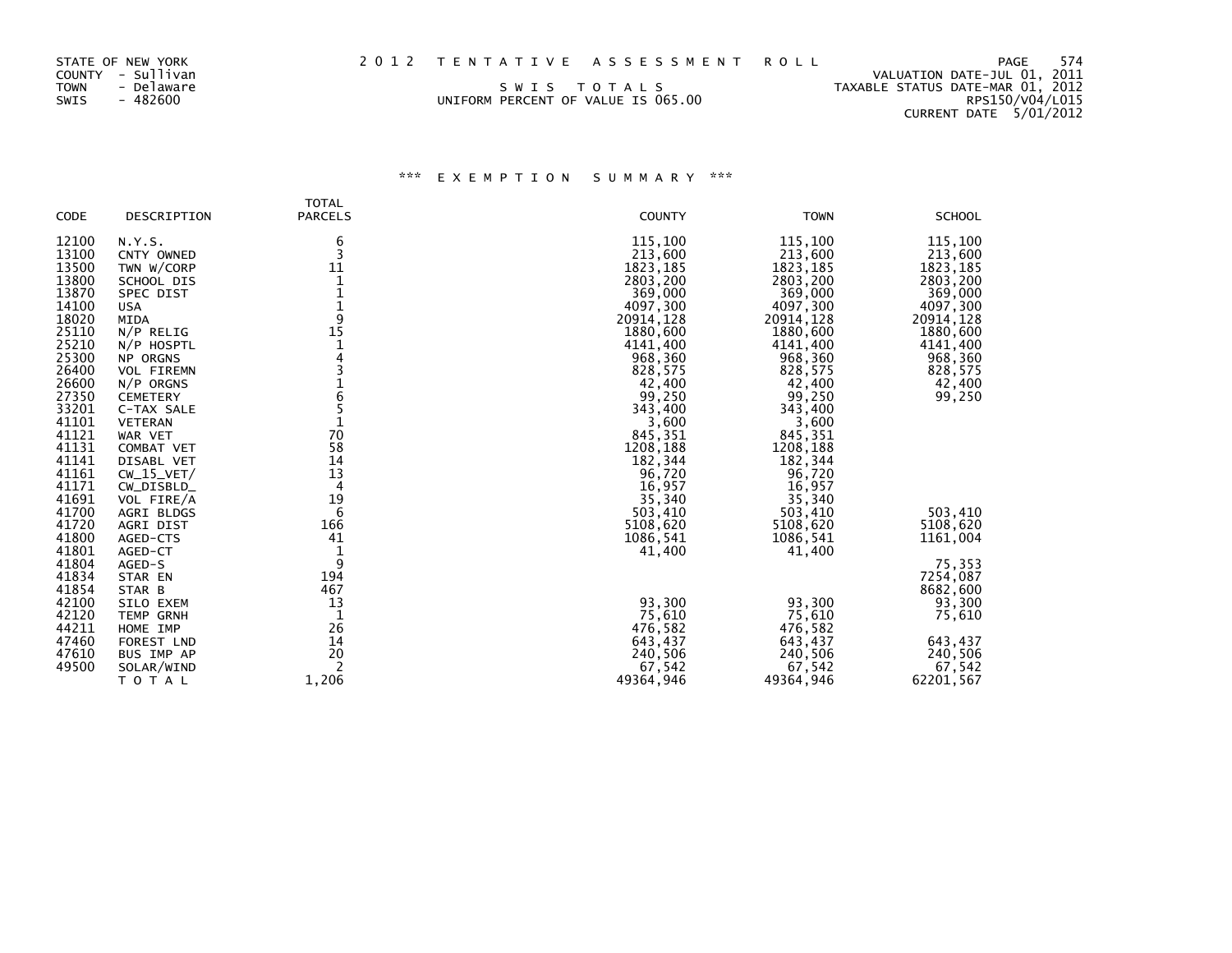| STATE OF NEW YORK<br>COUNTY - Sullivan<br>- Delaware<br>TOWN<br>SWIS<br>- 482600 | 2012 TENTATIVE ASSESSMENT ROLL<br>SWIS TOTALS<br>UNIFORM PERCENT OF VALUE IS 065.00 | PAGE<br>VALUATION DATE-JUL 01, 2011<br>TAXABLE STATUS DATE-MAR 01, 2012<br>CURRENT DATE 5/01/2012 | 575<br>RPS150/V04/L015 |
|----------------------------------------------------------------------------------|-------------------------------------------------------------------------------------|---------------------------------------------------------------------------------------------------|------------------------|
|                                                                                  |                                                                                     |                                                                                                   |                        |

| <b>ROLL</b><br><b>SEC</b> | DESCRIPTION                | <b>TOTAL</b><br><b>PARCELS</b> | ASSESSED<br>LAND | ASSESSED<br><b>TOTAL</b> | TAXABLE<br><b>COUNTY</b> | <b>TAXABLE</b><br><b>TOWN</b> | <b>TAXABLE</b><br><b>SCHOOL</b> | <b>STAR</b><br><b>TAXABLE</b> |
|---------------------------|----------------------------|--------------------------------|------------------|--------------------------|--------------------------|-------------------------------|---------------------------------|-------------------------------|
| 1                         | <b>TAXABLE</b>             | 1,931                          | 52439,921        | 167669,890               | 156601,042               | 156601,042                    | 159701,108                      | 143764,421                    |
| 5.                        | SPECIAL FRANCHISE          | 5.                             |                  | 1769,614                 | 1769,614                 | 1769,614                      | 1769,614                        | 1769,614                      |
| 6                         | UTILITIES & N.C.           | 15                             | 97,450           | 3176,650                 | 3176,650                 | 3176,650                      | 3176,650                        | 3176,650                      |
| 8                         | WHOLLY EXEMPT              | 63                             | 3634,540         | 38296,198                |                          |                               |                                 |                               |
| *                         | <b>TOTAL</b><br><b>SUB</b> | 2,014                          | 56171,911        | 210912,352               | 161547,306               | 161547,306                    | 164647,372                      | 148710,685                    |
| **                        | <b>GRAND TOTAL</b>         | 2.014                          | 56171,911        | 210912,352               | 161547,306               | 161547,306                    | 164647,372                      | 148710,685                    |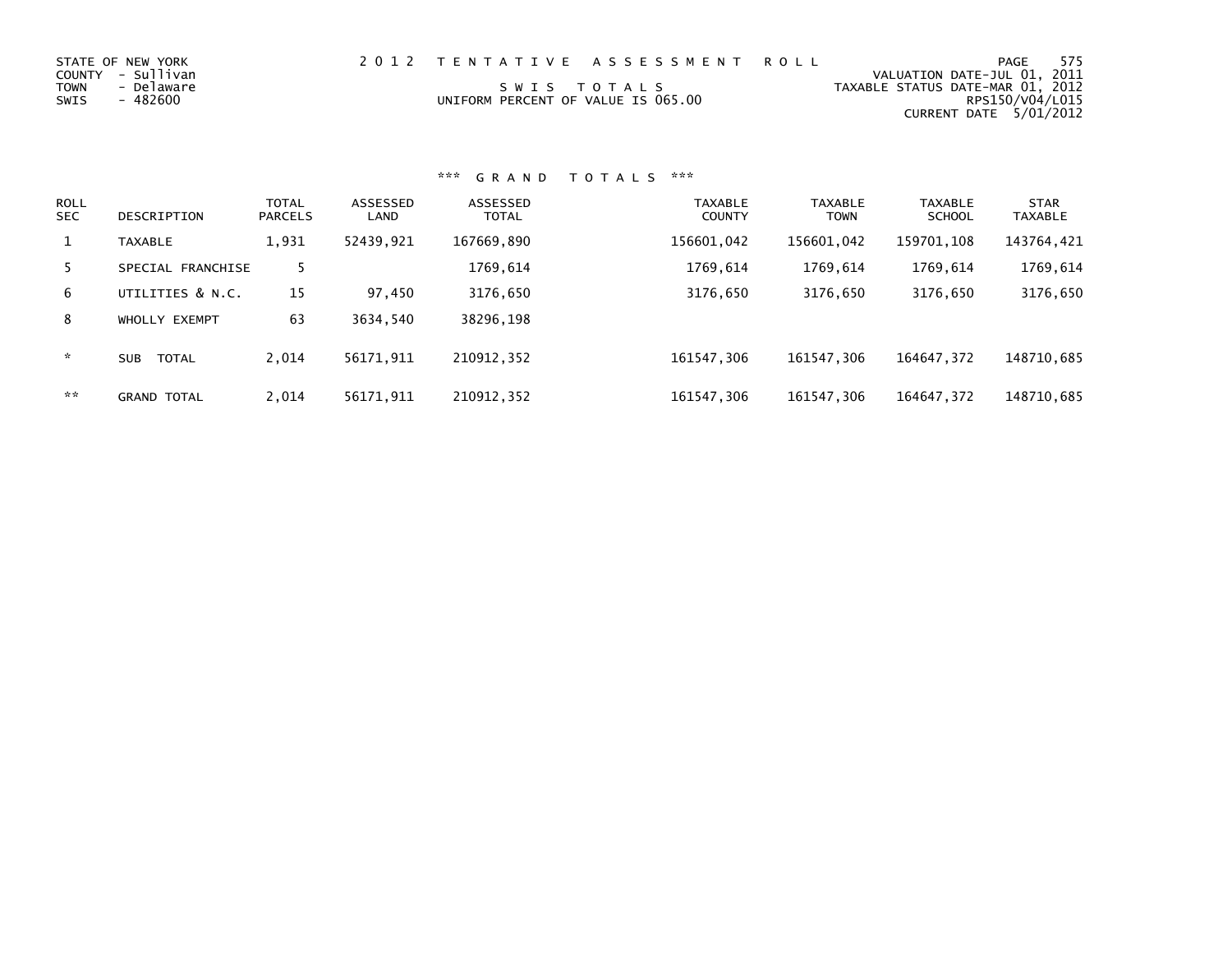| 2012 TENTATIVE ASSESSMENT ROL |  |  |  |  |                                                                    |  |  |  |  |  |  |  |  |
|-------------------------------|--|--|--|--|--------------------------------------------------------------------|--|--|--|--|--|--|--|--|
|                               |  |  |  |  | $\tau$ $\sim$ $\mu$ $\mu$ $\tau$ $\sim$ $\tau$ $\sim$ $\mu$ $\sim$ |  |  |  |  |  |  |  |  |

UNIFORM PERCENT OF VALUE IS 065.00

STATE OF NEW YORK 2012 TENTATIVE ASSESSMENT ROLL PAGE 576<br>COUNTY - Sullivan 10 1, 2011<br>TOWN - Delaware 11, 2012<br>SWIS - 4826 2012 UNIFORM PERCENT OF VALUE IS 065.00 COUNTY - Sullivan T O W N T O T A L S VALUATION DATE-JUL 01, 2011 TOWN - Delaware TAXABLE STATUS DATE-MAR 01, 2012 CURRENT DATE 5/01/2012

### \*\*\* S P E C I A L D I S T R I C T S U M M A R Y \*\*\*

|             |                            | TOTAL          | EXTENSION      | EXTENSION | AD VALOREM   |            | <b>EXEMPT</b> | TAXABLE      |
|-------------|----------------------------|----------------|----------------|-----------|--------------|------------|---------------|--------------|
| <b>CODE</b> | DISTRICT NAME              | <b>PARCELS</b> | <b>TYPE</b>    | VALUE     | <b>VALUE</b> |            | <b>AMOUNT</b> | <b>VALUE</b> |
|             | AG009 Ag District Ro       |                | 1 MOVTAX       |           |              |            |               |              |
|             |                            |                |                |           |              |            |               |              |
|             | OT012 Omitted taxes        |                | 1 MOVTAX       | 290.56    |              |            |               | 290.56       |
|             | <b>PT012 Pro Rata 2012</b> |                | 2 MOVTAX       | 217.32    |              |            |               | 217.32       |
|             | PTS12 2012 Prorated        |                | 1 MOVTAX       | 188.17    |              |            |               | 188.17       |
|             | AMB15 Ambulance dist       |                | 790 TOTAL      |           |              | 83777,098  | 4318,820      | 79458,278    |
|             | AMB16 Delaware ambul       |                | 1.246 TOTAL    |           | 126704,772   |            | 14327,888     | 112376.884   |
|             | FD023 Callicoon fire       |                | 587 TOTAL      |           |              | 71345,753  | 12132,610     | 59213, 143   |
|             | FD024 Jeffersonville       |                | 363 TOTAL      |           |              | 31704, 177 | 3357,793      | 28349,244    |
|             | FD025 Hortonville fi       |                | 743 TOTAL      |           |              | 73995,520  | 2038,612      | 71956,908    |
|             | FD026 Kenoza lake fi       |                | 377 TOTAL      |           |              | 32605,594  | 877,287       | 31731,227    |
|             | FIOO5 Star Penalty         |                | 2 MOVTAX       | 100.00    |              |            |               | 100.00       |
|             | LT015 Callicoon ligh       |                | 247 TOTAL      |           |              | 21309,388  | 2124,029      | 19185, 359   |
|             | LT016 Jeffersonville       |                | 111 TOTAL      |           |              | 9219,880   | 472,065       | 8747,815     |
|             | SD011 Kohlertown sew       |                | 88 UNITS<br>M  | 114.25    |              |            |               | 114.25       |
|             | SD012 Callicoon sewe       |                | 176 UNITS<br>M | 250.50    |              |            |               | 250.50       |
|             | SW011 Kohlertown sew       |                | 101 UNITS      | 118.00    |              |            |               | 118.00       |
|             | SW012 Callicoon sewe       |                | 217 UNITS      | 263.75    |              |            |               | 263.75       |

### \*\*\* S C H O O L D I S T R I C T S U M M A R Y \*\*\*

| CODE   | DISTRICT NAME | <b>TOTAL</b><br><b>PARCELS</b> | ASSESSED<br>LAND | ASSESSED<br><b>TOTAL</b> | <b>EXEMPT</b><br><b>AMOUNT</b> | <b>TOTAL</b><br><b>TAXABLE</b> | <b>STAR</b><br><b>AMOUNT</b> | <b>STAR</b><br>TAXABLE |
|--------|---------------|--------------------------------|------------------|--------------------------|--------------------------------|--------------------------------|------------------------------|------------------------|
| 484802 | Sull West Csd | 2,014                          | 56171.911        | 210912,352               | 46264,980                      | 164647,372                     | 15936.687                    | 148710,685             |
|        | SUB-TOTAL     | 2.014                          | 56171.911        | 210912,352               | 46264,980                      | 164647.372                     | 15936.687                    | 148710,685             |
| 484889 | West Sull Lib | 2.012                          | 56171.811        | 210586.370               | 46264.880                      | 164321.490                     | 15936.687                    | 148384,803             |
|        | <b>TOTAL</b>  | 4,026                          | 112343,722       | 421498,722               | 92529,860                      | 328968,862                     | 31873,374                    | 297095,488             |

### \*\*\* S Y S T E M C O D E S S U M M A R Y \*\*\*

| CODE  | DESCRIPTION            | <b>TOTAL</b><br><b>PARCELS</b> | COUNTY     | <b>TOWN</b> | <b>SCHOOL</b> |
|-------|------------------------|--------------------------------|------------|-------------|---------------|
| 50000 | WHOLLY EX<br>T O T A L |                                | 100<br>100 | 100<br>100  | 100<br>100    |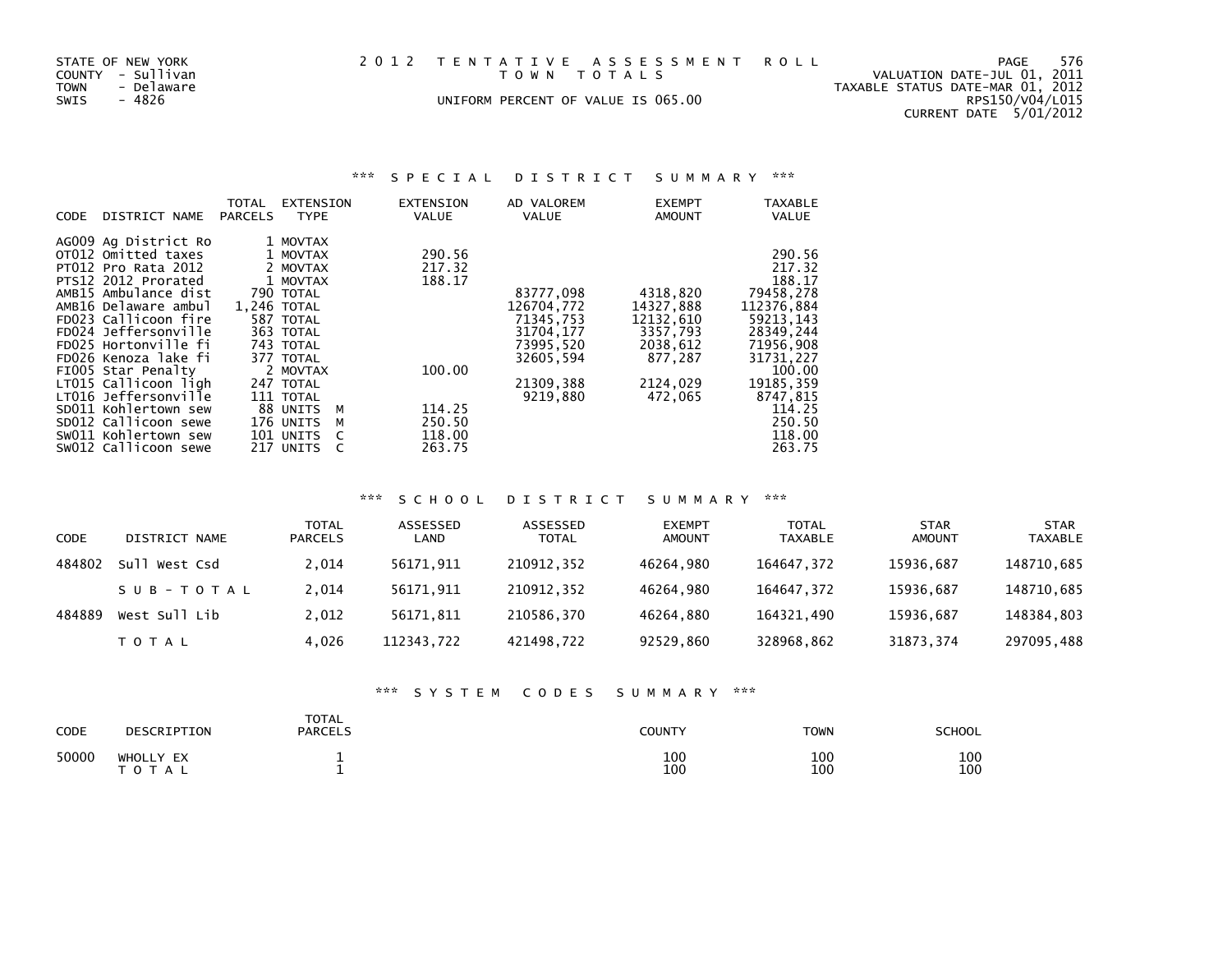| STATE OF NEW YORK<br>COUNTY - Sullivan<br>TOWN    - Delaware<br>SWIS<br>- 4826 |  | 2012 TENTATIVE ASSESSMENT ROLL<br>TOWN TOTALS<br>UNIFORM PERCENT OF VALUE IS 065.00 |  | PAGE<br>VALUATION DATE-JUL 01, 2011<br>TAXABLE STATUS DATE-MAR 01, 2012<br>RPS150/V04/L015<br>CURRENT DATE 5/01/2012 | 577 |
|--------------------------------------------------------------------------------|--|-------------------------------------------------------------------------------------|--|----------------------------------------------------------------------------------------------------------------------|-----|
|--------------------------------------------------------------------------------|--|-------------------------------------------------------------------------------------|--|----------------------------------------------------------------------------------------------------------------------|-----|

## \*\*\* E X E M P T I O N S U M M A R Y \*\*\*

| <b>CODE</b>                                                                                                                                                                               | DESCRIPTION                                                                                                                                                                                                                                                                                            | <b>TOTAL</b><br><b>PARCELS</b>                                                                                   | <b>COUNTY</b>                                                                                                                                                                                                                         | <b>TOWN</b>                                                                                                                                                                                                                           | <b>SCHOOL</b>                                                                                                                                      |
|-------------------------------------------------------------------------------------------------------------------------------------------------------------------------------------------|--------------------------------------------------------------------------------------------------------------------------------------------------------------------------------------------------------------------------------------------------------------------------------------------------------|------------------------------------------------------------------------------------------------------------------|---------------------------------------------------------------------------------------------------------------------------------------------------------------------------------------------------------------------------------------|---------------------------------------------------------------------------------------------------------------------------------------------------------------------------------------------------------------------------------------|----------------------------------------------------------------------------------------------------------------------------------------------------|
| 12100<br>13100<br>13500<br>13800<br>13870<br>14100<br>18020<br>25110<br>25210<br>25300<br>26400<br>26600<br>27350<br>33201<br>41101<br>41121<br>41131<br>41141<br>41161<br>41171<br>41691 | N.Y.S.<br>CNTY OWNED<br>TWN W/CORP<br>SCHOOL DIS<br>SPEC DIST<br><b>USA</b><br>MIDA<br>$N/P$ RELIG<br>N/P HOSPTL<br>NP ORGNS<br><b>VOL FIREMN</b><br>$N/P$ ORGNS<br><b>CEMETERY</b><br>C-TAX SALE<br><b>VETERAN</b><br>WAR VET<br>COMBAT VET<br>DISABL VET<br>$CW_15_VET/$<br>CW_DISBLD_<br>VOL FIRE/A | 6<br>3<br>11<br>1<br>1<br>$\frac{1}{9}$<br>15<br>1<br>4<br>$\frac{1}{6}$<br>5<br>70<br>58<br>14<br>13<br>4<br>19 | 115,100<br>213,600<br>1823, 185<br>2803,200<br>369,000<br>4097,300<br>20914,128<br>1880,600<br>4141,400<br>968,360<br>828,575<br>42,400<br>99,250<br>343,400<br>3,600<br>845,351<br>1208,188<br>182,344<br>96,720<br>16,957<br>35,340 | 115,100<br>213,600<br>1823, 185<br>2803,200<br>369,000<br>4097,300<br>20914,128<br>1880,600<br>4141,400<br>968,360<br>828,575<br>42,400<br>99,250<br>343,400<br>3,600<br>845,351<br>1208,188<br>182,344<br>96,720<br>16,957<br>35,340 | 115,100<br>213,600<br>1823, 185<br>2803,200<br>369,000<br>4097,300<br>20914, 128<br>1880,600<br>4141,400<br>968,360<br>828,575<br>42,400<br>99,250 |
| 41700<br>41720<br>41800<br>41801<br>41804<br>41834<br>41854<br>42100<br>42120<br>44211<br>47460<br>47610                                                                                  | AGRI BLDGS<br>AGRI DIST<br>AGED-CTS<br>AGED-CT<br>AGED-S<br>STAR EN<br>STAR B<br>SILO EXEM<br><b>TEMP GRNH</b><br>HOME IMP<br>FOREST LND<br>BUS IMP AP                                                                                                                                                 | 6<br>166<br>41<br>$\mathbf{1}$<br>9<br>194<br>467<br>13<br>1<br>26<br>14<br>20                                   | 503,410<br>5108,620<br>1086,541<br>41,400<br>93,300<br>75,610<br>476,582<br>643,437<br>240,506                                                                                                                                        | 503,410<br>5108,620<br>1086,541<br>41,400<br>93,300<br>75,610<br>476,582<br>643,437<br>240,506                                                                                                                                        | 503,410<br>5108,620<br>1161,004<br>75,353<br>7254,087<br>8682,600<br>93,300<br>75,610<br>643,437<br>240,506                                        |
| 49500                                                                                                                                                                                     | SOLAR/WIND<br>TOTAL                                                                                                                                                                                                                                                                                    | 2<br>1,206                                                                                                       | 67,542<br>49364,946                                                                                                                                                                                                                   | 67,542<br>49364,946                                                                                                                                                                                                                   | 67,542<br>62201,567                                                                                                                                |